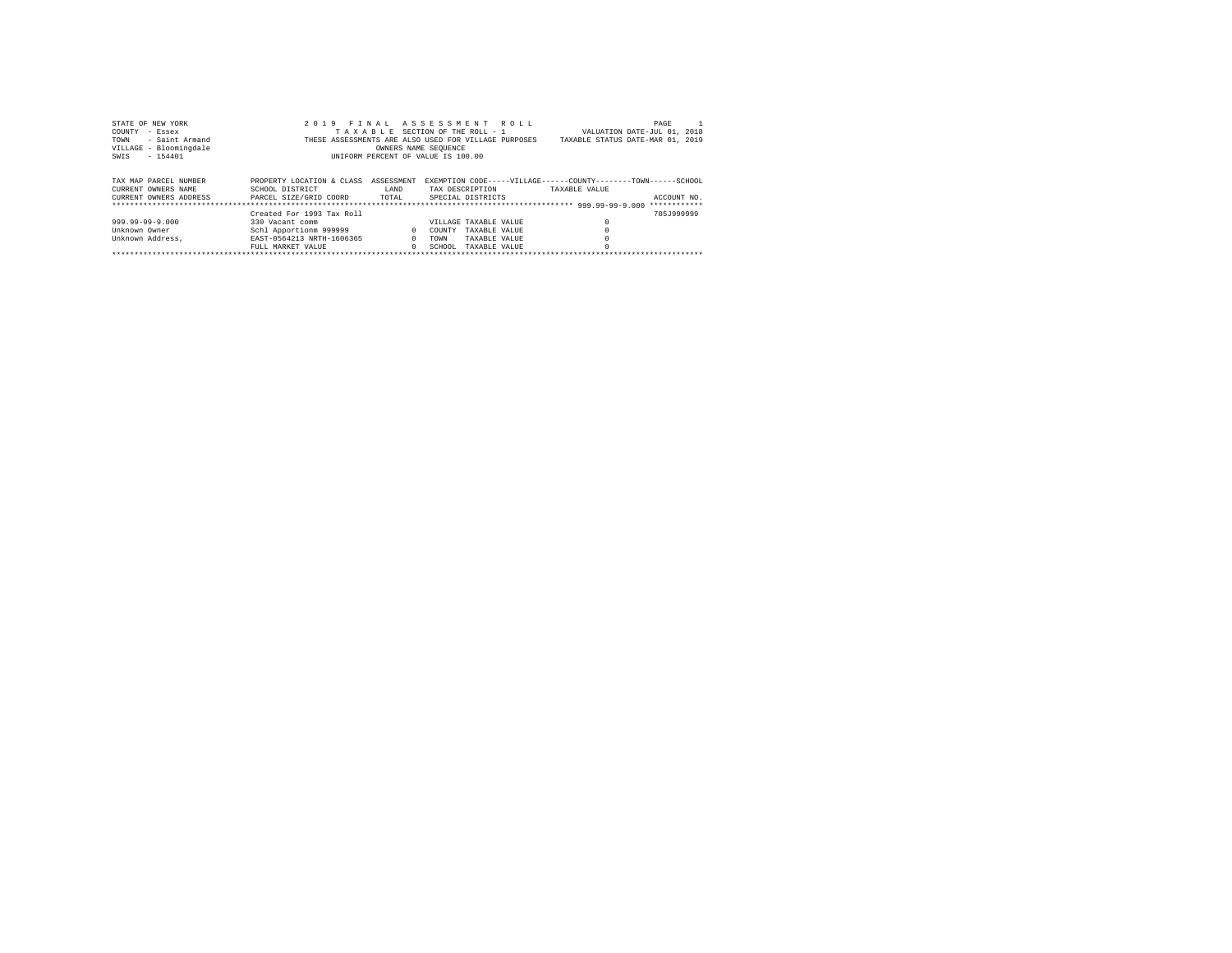| STATE OF NEW YORK      | 2019 FINAL ASSESSMENT ROLL                           | PAGE<br>$\overline{2}$           |
|------------------------|------------------------------------------------------|----------------------------------|
| COUNTY - Essex         | TAXABLE SECTION OF THE ROLL - 1                      | VALUATION DATE-JUL 01, 2018      |
| TOWN - Saint Armand    | THESE ASSESSMENTS ARE ALSO USED FOR VILLAGE PURPOSES | TAXABLE STATUS DATE-MAR 01, 2019 |
| VILLAGE - Bloomingdale |                                                      | RPS150/V04/L015                  |
| SWIS - 154401          |                                                      | CURRENT DATE 6/25/2019           |
|                        | UNIFORM PERCENT OF VALUE IS 100.00                   |                                  |
|                        | ROLL SUB SECTION- - TOTALS                           |                                  |

|           | the contract of the contract of the contract of | ΩN            | . IVI 64 |           |
|-----------|-------------------------------------------------|---------------|----------|-----------|
| CODI<br>. |                                                 | <br><br>_____ | m        | ▵<br>- 11 |

NO SPECIAL DISTRICTS AT THIS LEVEL

# \*\*\* S C H O O L D I S T R I C T S U M M A R Y \*\*\*

| CODE   | DISTRICT NAME      | TOTAL<br>PARCELS | ASSESSED<br>LAND | ASSESSED<br>TOTAL | <b>EXEMPT</b><br>AMOUNT | TOTAL<br>TAXABLE | STAR<br>AMOUNT | STAR<br>TAXABLE |
|--------|--------------------|------------------|------------------|-------------------|-------------------------|------------------|----------------|-----------------|
| 999999 | Schl Apportionment |                  |                  |                   |                         |                  |                |                 |
|        | SUB-TOTAL          |                  |                  |                   |                         |                  |                |                 |
|        | TOTAL              |                  |                  |                   |                         |                  |                |                 |

## \*\*\* S Y S T E M C O D E S S U M M A R Y \*\*\*

## NO SYSTEM EXEMPTIONS AT THIS LEVEL

#### \*\*\* E X E M P T I O N S U M M A R Y \*\*\*

NO EXEMPTIONS AT THIS LEVEL

# $\hspace{0.1cm}$  \*\*\*  $\hspace{0.1cm}$  G R A N D  $\hspace{0.1cm}$  T O T A L S  $\hspace{0.1cm}$  \*\*\*

| ROLL       |        | TOTAL<br>the contract of the contract of the contract of the contract of the contract of | ACCROCER<br>ىتتىن | <b>ACCPCCPP</b><br>.                                     | TAXABLE | 'AXABLE |      | TAXABLE     | STAR           |
|------------|--------|------------------------------------------------------------------------------------------|-------------------|----------------------------------------------------------|---------|---------|------|-------------|----------------|
| <b>SEC</b> |        | PARCELS                                                                                  | LAND              | TOTAL<br>the contract of the contract of the contract of | LLAGE   | COUNTY  | TOWN | SCHOOL<br>. | <b>TAVADIE</b> |
|            |        |                                                                                          |                   |                                                          |         |         |      |             |                |
|            | AXABLE |                                                                                          |                   |                                                          |         |         |      |             |                |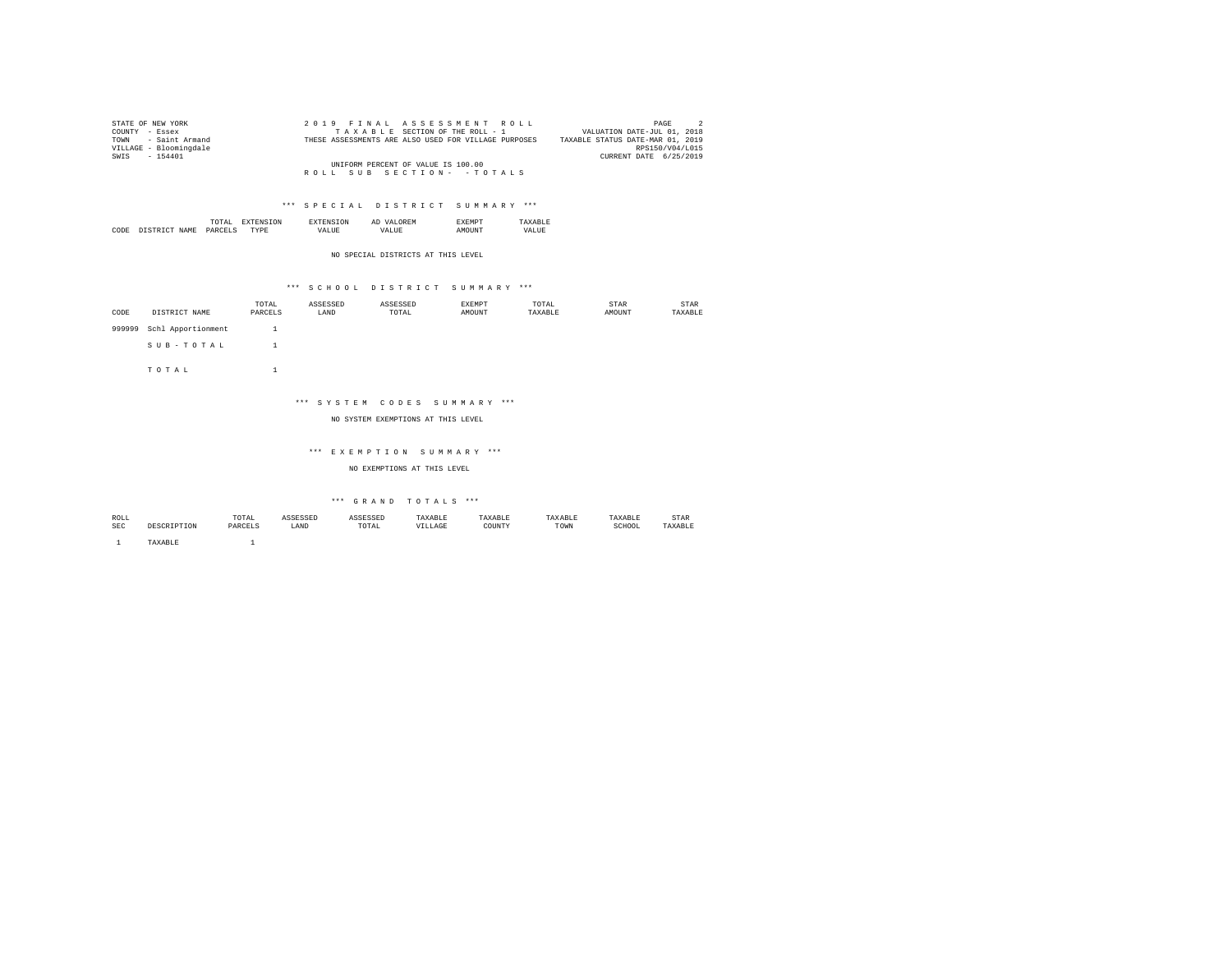| STATE OF NEW YORK      | 2019 FINAL ASSESSMENT ROLL                           | PAGE                             |
|------------------------|------------------------------------------------------|----------------------------------|
| COUNTY - Essex         | TAXABLE SECTION OF THE ROLL - 1                      | VALUATION DATE-JUL 01, 2018      |
| TOWN - Saint Armand    | THESE ASSESSMENTS ARE ALSO USED FOR VILLAGE PURPOSES | TAXABLE STATUS DATE-MAR 01, 2019 |
| VILLAGE - Bloomingdale |                                                      | RPS150/V04/L015                  |
| SWIS - 154401          | UNIFORM PERCENT OF VALUE IS 100.00                   | CURRENT DATE 6/25/2019           |
|                        |                                                      |                                  |
|                        | ROLL SECTION TOTALS                                  |                                  |

|      |        | the contract of the contract of the contract of | m   |        | Al       | ?ME |         |
|------|--------|-------------------------------------------------|-----|--------|----------|-----|---------|
| CODE | NT∆M∍. | `ת מ                                            | мp. | ''Aldr | ≀A I.II⊧ |     | "'AT.L. |

NO SPECIAL DISTRICTS AT THIS LEVEL

# \*\*\* S C H O O L D I S T R I C T S U M M A R Y \*\*\*

| CODE   | DISTRICT NAME      | TOTAL<br>PARCELS | ASSESSED<br>LAND | ASSESSED<br>TOTAL | EXEMPT<br>AMOUNT | TOTAL<br>TAXABLE | STAR<br>AMOUNT | STAR<br>TAXABLE |
|--------|--------------------|------------------|------------------|-------------------|------------------|------------------|----------------|-----------------|
|        |                    |                  |                  |                   |                  |                  |                |                 |
| 999999 | Schl Apportionment |                  |                  |                   |                  |                  |                |                 |
|        | SUB-TOTAL          |                  |                  |                   |                  |                  |                |                 |
|        | TOTAL              |                  |                  |                   |                  |                  |                |                 |

## \*\*\* S Y S T E M C O D E S S U M M A R Y \*\*\*

## NO SYSTEM EXEMPTIONS AT THIS LEVEL

#### \*\*\* E X E M P T I O N S U M M A R Y \*\*\*

NO EXEMPTIONS AT THIS LEVEL

| ROLL       |        | TOTAL<br>the contract of the contract of the contract of the contract of the contract of | ACCROCER<br>ىتتىن | <b>ACCPCCPP</b><br>.                                     | TAXABLE | 'AXABLE |      | TAXABLE     | STAR           |
|------------|--------|------------------------------------------------------------------------------------------|-------------------|----------------------------------------------------------|---------|---------|------|-------------|----------------|
| <b>SEC</b> |        | PARCELS                                                                                  | LAND              | TOTAL<br>the contract of the contract of the contract of | LLAGE   | COUNTY  | TOWN | SCHOOL<br>. | <b>TAVADIE</b> |
|            |        |                                                                                          |                   |                                                          |         |         |      |             |                |
|            | AXABLE |                                                                                          |                   |                                                          |         |         |      |             |                |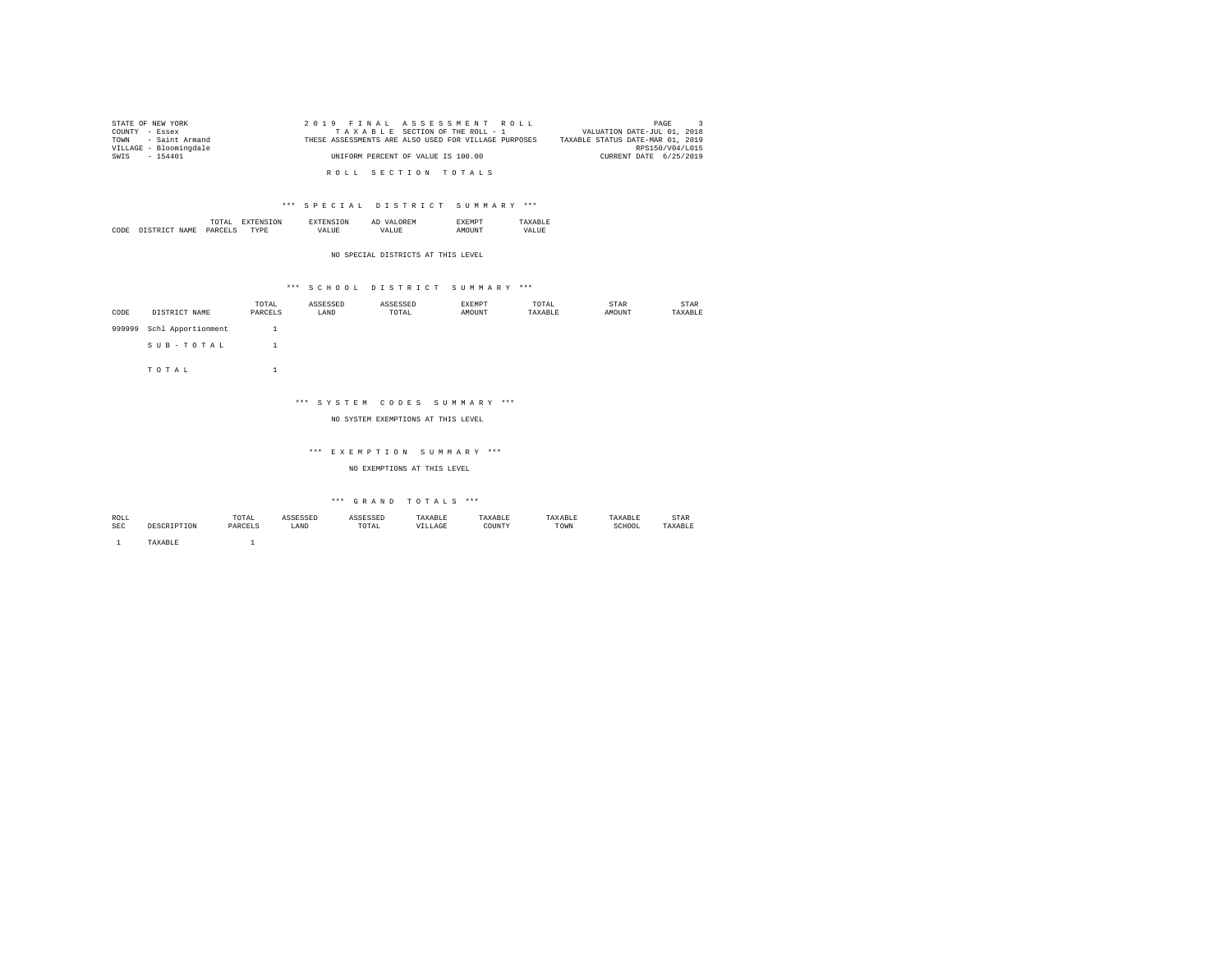| STATE OF NEW YORK      | 2019 FINAL ASSESSMENT ROLL                           | PAGE                             |
|------------------------|------------------------------------------------------|----------------------------------|
| COUNTY - Essex         |                                                      | VALUATION DATE-JUL 01, 2018      |
| - Saint Armand<br>TOWN | THESE ASSESSMENTS ARE ALSO USED FOR VILLAGE PURPOSES | TAXABLE STATUS DATE-MAR 01, 2019 |
| VILLAGE - Bloomingdale | SWIS TOTALS                                          | RPS150/V04/L015                  |
| SWIS<br>$-154401$      | UNIFORM PERCENT OF VALUE IS 100.00                   | CURRENT DATE 6/25/2019           |

|  | the contract of the contract of the contract of |  | A. |  |
|--|-------------------------------------------------|--|----|--|
|  |                                                 |  |    |  |
|  |                                                 |  |    |  |

NO SPECIAL DISTRICTS AT THIS LEVEL

## \*\*\* S C H O O L D I S T R I C T S U M M A R Y \*\*\*

| CODE   | DISTRICT NAME      | TOTAL<br>PARCELS | ASSESSED<br>LAND | ASSESSED<br>TOTAL | <b>EXEMPT</b><br>AMOUNT | TOTAL<br>TAXABLE | STAR<br>AMOUNT | STAR<br>TAXABLE |
|--------|--------------------|------------------|------------------|-------------------|-------------------------|------------------|----------------|-----------------|
| 999999 | Schl Apportionment |                  |                  |                   |                         |                  |                |                 |
|        | SUB-TOTAL          |                  |                  |                   |                         |                  |                |                 |

T O T A L 1

# \*\*\* S Y S T E M C O D E S S U M M A R Y \*\*\*

NO SYSTEM EXEMPTIONS AT THIS LEVEL

## \*\*\* E X E M P T I O N S U M M A R Y \*\*\*

NO EXEMPTIONS AT THIS LEVEL

## \*\*\* G R A N D T O T A L S \*\*\*

| ROLL |                     | TOTAL   | ASSESSED | ASSESSED | TAXABLE | TAXABLE | TAXABLE | TAXABLE | STAR    |
|------|---------------------|---------|----------|----------|---------|---------|---------|---------|---------|
| SEC  | DESCRIPTION         | PARCELS | LAND     | TOTAL    | VILLAGE | COUNTY  | TOWN    | SCHOOL  | TAXABLE |
|      |                     |         |          |          |         |         |         |         |         |
|      | TAXABLE             |         |          |          |         |         |         |         |         |
|      |                     |         |          |          |         |         |         |         |         |
|      |                     |         |          |          |         |         |         |         |         |
| ÷.   | TOTAL<br><b>SUB</b> |         |          |          |         |         |         |         |         |

\*\* GRAND TOTAL 1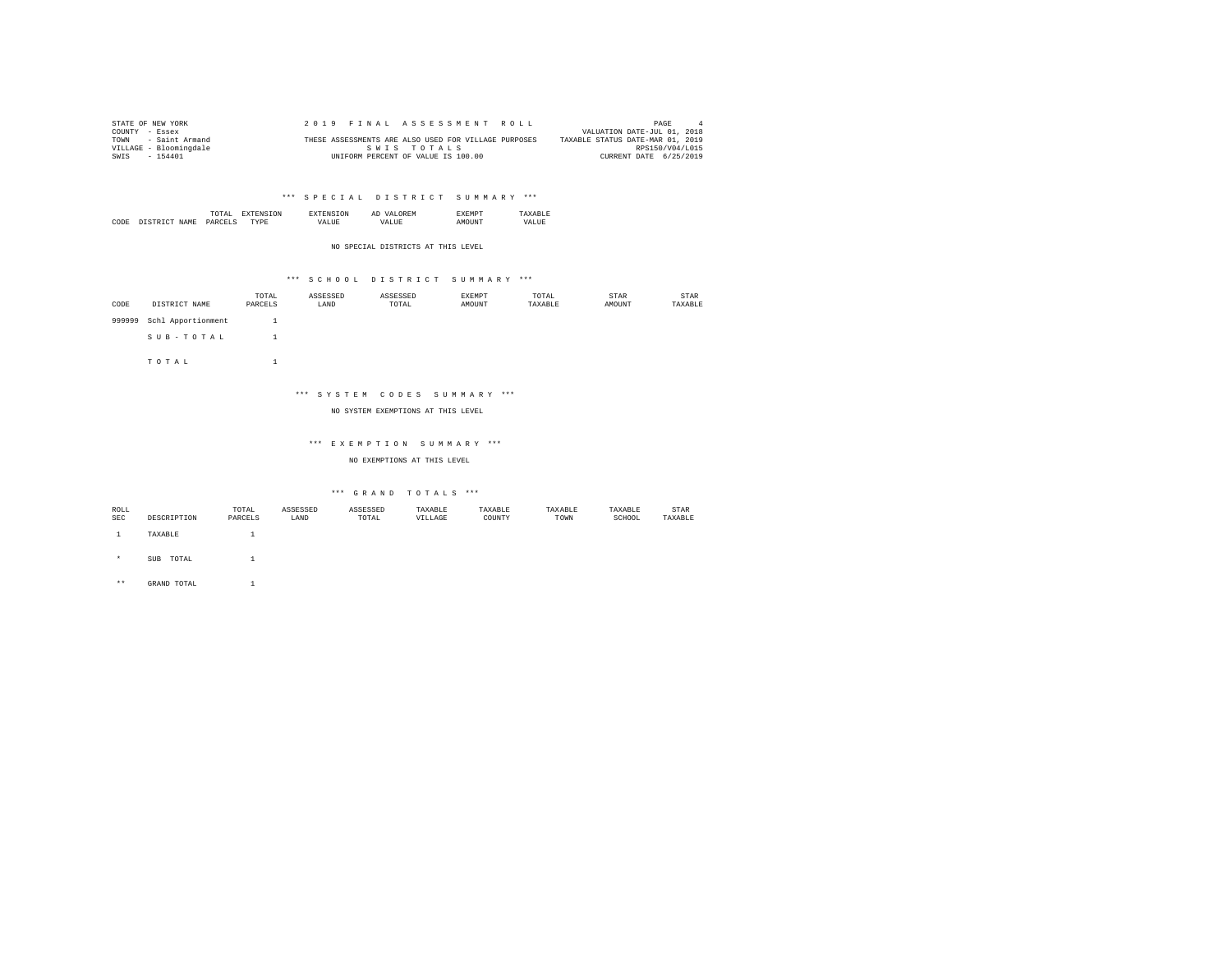| STATE OF NEW YORK                                                        |                                                                                                                                                                                 |                      |                                                               |              |               |                    |
|--------------------------------------------------------------------------|---------------------------------------------------------------------------------------------------------------------------------------------------------------------------------|----------------------|---------------------------------------------------------------|--------------|---------------|--------------------|
|                                                                          |                                                                                                                                                                                 |                      |                                                               |              |               |                    |
|                                                                          | THESE ASSESSMENTS ARE ALSO USED FOR VILLAGE PURPOSES TAXABLE STATUS DATE-MAR 01, 2019                                                                                           |                      |                                                               |              |               |                    |
|                                                                          |                                                                                                                                                                                 | OWNERS NAME SEOUENCE |                                                               |              |               |                    |
|                                                                          |                                                                                                                                                                                 |                      | UNIFORM PERCENT OF VALUE IS 100.00                            |              |               |                    |
|                                                                          |                                                                                                                                                                                 |                      |                                                               |              |               |                    |
|                                                                          |                                                                                                                                                                                 |                      |                                                               |              |               |                    |
| TAX MAP PARCEL NUMBER                                                    | PROPERTY LOCATION & CLASS ASSESSMENT EXEMPTION CODE-----VILLAGE------COUNTY-------TOWN------SCHOOL                                                                              |                      |                                                               |              |               |                    |
| CURRENT OWNERS NAME                                                      | SCHOOL DISTRICT                                                                                                                                                                 | LAND                 | TAX DESCRIPTION                                               |              | TAXABLE VALUE |                    |
| CURRENT OWNERS ADDRESS                                                   | PARCEL SIZE/GRID COORD                                                                                                                                                          | TOTAL                | SPECIAL DISTRICTS                                             |              |               | ACCOUNT NO.        |
|                                                                          |                                                                                                                                                                                 |                      |                                                               |              |               |                    |
|                                                                          | Old Military Rd                                                                                                                                                                 |                      |                                                               |              |               | 701A100211         |
| $32.150 - 1 - 16.000$                                                    | 311 Res vac land                                                                                                                                                                |                      | VILLAGE TAXABLE VALUE                                         |              | 8,400         |                    |
|                                                                          |                                                                                                                                                                                 |                      | 8,400 COUNTY TAXABLE VALUE                                    |              | 8,400         |                    |
| Aaron-Kruczek Hadley                                                     |                                                                                                                                                                                 |                      | 8,400 TOWN TAXABLE VALUE                                      |              | 8,400         |                    |
| 67 Old Military Rd                                                       | Saranac Lake 164601<br>11 Twp.11 O.m.t.<br>FRNT 75.00 DPTH 125.00                                                                                                               |                      | SCHOOL TAXABLE VALUE                                          |              | 8,400         |                    |
|                                                                          |                                                                                                                                                                                 |                      |                                                               |              |               |                    |
| Saranac Lake, NY 12983                                                   | ACRES 0.20                                                                                                                                                                      |                      | E1480 Emergency Services                                      |              | $.00$ MT      |                    |
|                                                                          | EAST-0553748 NRTH-1579119                                                                                                                                                       |                      |                                                               |              |               |                    |
|                                                                          | DEED BOOK 1500 PG-184                                                                                                                                                           |                      |                                                               |              |               |                    |
|                                                                          | FULL MARKET VALUE                                                                                                                                                               | 8,400                |                                                               |              |               |                    |
|                                                                          |                                                                                                                                                                                 |                      |                                                               |              |               |                    |
|                                                                          | 67 Old Military Rd                                                                                                                                                              |                      |                                                               |              |               | 701A100212         |
| $32.150 - 1 - 17.000$                                                    | 210 1 Family Res                                                                                                                                                                |                      | BAS STAR 41854 0                                              |              | $\sim$ 0      | $\Omega$<br>30,000 |
| Aaron Kenneth                                                            | Saranac Lake 164601                                                                                                                                                             |                      | 41,400 VILLAGE TAXABLE VALUE                                  |              | 212,600       |                    |
| Aaron-Kruczek Hadley                                                     | 11 Twp 11 Omt<br>11 Twp 11 Omt 212,600 COUNTY TAXABLE VALUE<br>212,600 COUNTY TAXABLE VALUE<br>212,600 COUNTY TAXABLE VALUE<br>2140 Emergency Services<br>DEED BOOK 1500 PG-184 |                      |                                                               |              | 212,600       |                    |
| 67 Old Military Rd                                                       |                                                                                                                                                                                 |                      |                                                               |              | 212,600       |                    |
| Saranac Lake, NY 12983                                                   |                                                                                                                                                                                 |                      |                                                               |              | 182,600       |                    |
|                                                                          |                                                                                                                                                                                 |                      |                                                               |              | $.00$ MT      |                    |
|                                                                          | DEED BOOK 1500 PG-184<br>FULL MARKET VALUE 212,600                                                                                                                              |                      | E1480 Emergency Services                                      |              |               |                    |
|                                                                          |                                                                                                                                                                                 |                      |                                                               |              |               |                    |
|                                                                          |                                                                                                                                                                                 |                      |                                                               |              |               |                    |
|                                                                          | 103 Old Military Rd                                                                                                                                                             |                      |                                                               |              |               | 701A100209         |
| 32.150-1-7.002                                                           | 210 1 Family Res                                                                                                                                                                |                      | BAS STAR 41854                                                | $\mathbf{0}$ | $\sim$ 0      | $0 \t 30,000$      |
| Aldrich Kristin                                                          | Saranac Lake 164601                                                                                                                                                             |                      | 45,300 VILLAGE TAXABLE VALUE                                  |              | 218,000       |                    |
| 103 Old Military Rd                                                      | 11 Twp 11 Omt                                                                                                                                                                   |                      | 218,000 COUNTY TAXABLE VALUE                                  |              | 218,000       |                    |
| Saranac Lake, NY 12983                                                   |                                                                                                                                                                                 |                      | TOWN TAXABLE VALUE                                            |              | 218,000       |                    |
|                                                                          | 11 Twp 11 Suns<br>ACRES 0.91 BANKFIFTHTH<br>EAST-0554004 NRTH-1579790                                                                                                           |                      | SCHOOL TAXABLE VALUE                                          |              | 188,000       |                    |
|                                                                          | DEED BOOK 1758 PG-168                                                                                                                                                           |                      | E1480 Emergency Services                                      |              | $.00$ MT      |                    |
|                                                                          | FULL MARKET VALUE                                                                                                                                                               | 218,000              |                                                               |              |               |                    |
|                                                                          |                                                                                                                                                                                 |                      |                                                               |              |               |                    |
|                                                                          | Mountain Rd                                                                                                                                                                     |                      |                                                               |              |               | 701Z015008         |
| 32.134-1-1.112                                                           | 311 Res vac land                                                                                                                                                                |                      | VILLAGE TAXABLE VALUE                                         |              | 7,100         |                    |
| Alpine Development Group LLC Saranac Lake 164601                         |                                                                                                                                                                                 |                      | 7,100 COUNTY TAXABLE VALUE                                    |              | 7,100         |                    |
|                                                                          |                                                                                                                                                                                 |                      | 7,100 TOWN TAXABLE VALUE                                      |              | 7,100         |                    |
|                                                                          |                                                                                                                                                                                 |                      |                                                               |              |               |                    |
| 2205 Route 203<br>Chatham, NY 12037<br>Chatham, NY 12037<br>England Park |                                                                                                                                                                                 |                      | SCHOOL TAXABLE VALUE                                          |              | 7,100         |                    |
|                                                                          |                                                                                                                                                                                 |                      | E1480 Emergency Services                                      |              | .00MT         |                    |
| PRIOR OWNER ON 3/01/2019 ACRES 0.55                                      |                                                                                                                                                                                 |                      |                                                               |              |               |                    |
| Alpine Development Group LLC EAST-0554175 NRTH-1580360                   |                                                                                                                                                                                 |                      |                                                               |              |               |                    |
|                                                                          | DEED BOOK 1800 PG-76                                                                                                                                                            |                      |                                                               |              |               |                    |
|                                                                          | FULL MARKET VALUE                                                                                                                                                               | 7,100                |                                                               |              |               |                    |
|                                                                          |                                                                                                                                                                                 |                      |                                                               |              |               |                    |
|                                                                          | Mountain Rd                                                                                                                                                                     |                      |                                                               |              |               | 701Z015009         |
| $32.134 - 1 - 1.113$                                                     | 311 Res vac land                                                                                                                                                                |                      | VILLAGE TAXABLE VALUE                                         |              | 24,800        |                    |
| Alpine Development Group LLC Saranac Lake 164601                         |                                                                                                                                                                                 |                      | 24,800 COUNTY TAXABLE VALUE                                   |              | 24,800        |                    |
| 2205 Route 203 11 OMT TWP 11 RS                                          |                                                                                                                                                                                 |                      | 24,800 TOWN TAXABLE VALUE                                     |              | 24,800        |                    |
|                                                                          |                                                                                                                                                                                 |                      |                                                               |              |               |                    |
| 2205 Rouce 20037<br>Chatham, NY 12037                                    | Lots 24, 25, 31-36<br>Highland Park                                                                                                                                             |                      | CHOOL TAXABLE VALUE 24,800<br>E1480 Emergency Services .00 MT |              |               |                    |
| PRIOR OWNER ON 3/01/2019 ACRES 1.50                                      |                                                                                                                                                                                 |                      |                                                               |              |               |                    |
|                                                                          |                                                                                                                                                                                 |                      |                                                               |              |               |                    |
| Alpine Development Group LLC EAST-0553966 NRTH-1580119                   |                                                                                                                                                                                 |                      |                                                               |              |               |                    |
|                                                                          | DEED BOOK 1800 PG-76                                                                                                                                                            |                      |                                                               |              |               |                    |
|                                                                          | FULL MARKET VALUE                                                                                                                                                               | 24,800               |                                                               |              |               |                    |
|                                                                          |                                                                                                                                                                                 |                      |                                                               |              |               |                    |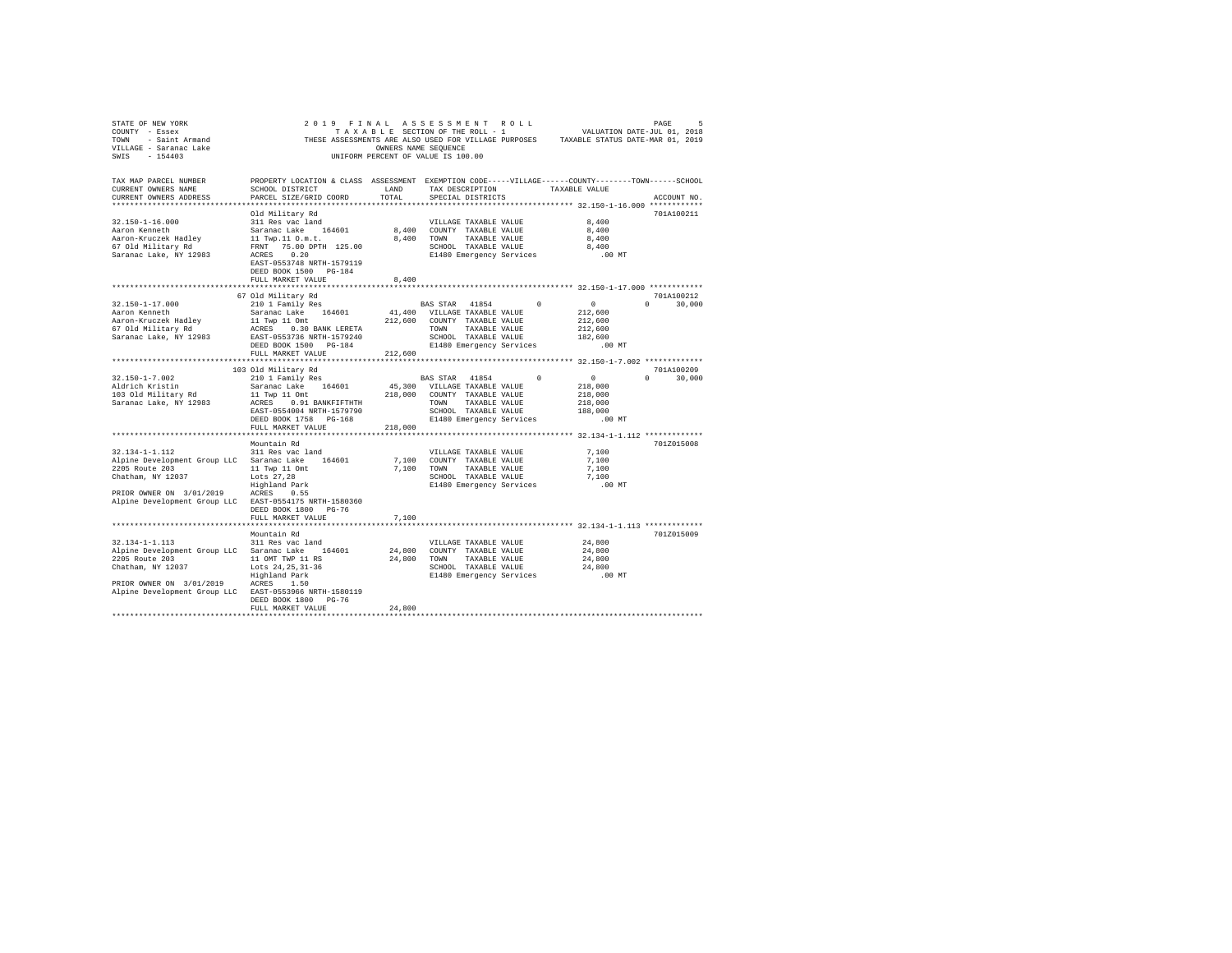| TAX MAP PARCEL NUMBER                                                                                                                                                   |                                                                                                   |                |                                                               | PROPERTY LOCATION & CLASS ASSESSMENT EXEMPTION CODE-----VILLAGE------COUNTY-------TOWN------SCHOOL |
|-------------------------------------------------------------------------------------------------------------------------------------------------------------------------|---------------------------------------------------------------------------------------------------|----------------|---------------------------------------------------------------|----------------------------------------------------------------------------------------------------|
| CURRENT OWNERS NAME                                                                                                                                                     | SCHOOL DISTRICT                                                                                   | LAND           | TAX DESCRIPTION TAXABLE VALUE                                 |                                                                                                    |
| CURRENT OWNERS ADDRESS                                                                                                                                                  | PARCEL SIZE/GRID COORD                                                                            | TOTAL          | SPECIAL DISTRICTS                                             | ACCOUNT NO.                                                                                        |
|                                                                                                                                                                         |                                                                                                   |                |                                                               |                                                                                                    |
|                                                                                                                                                                         | Mountain Ln                                                                                       |                |                                                               | 701A186002                                                                                         |
| $32.150 - 4 - 1.000$                                                                                                                                                    | 311 Res vac land                                                                                  |                | VILLAGE TAXABLE VALUE                                         | 12,600<br>12,600                                                                                   |
| Alpine Development Group LLC Saranac Lake 164601                                                                                                                        |                                                                                                   |                | 12,600 COUNTY TAXABLE VALUE                                   |                                                                                                    |
|                                                                                                                                                                         |                                                                                                   |                | 12,600 TOWN TAXABLE VALUE                                     | 12,600                                                                                             |
| 2205 Route 203 11 Rs Twp 11 Omt<br>Chatham, NY 12037 Highland Park Lot 29 30<br>$\frac{11 \text{ Rs}}{29.30}$<br>$2205$ Abbreve 1.2037                                  |                                                                                                   |                | SCHOOL TAXABLE VALUE                                          | 12,600                                                                                             |
|                                                                                                                                                                         | FRNT 114.00 DPTH 100.00 E1480 Emergency Services .00 MT                                           |                |                                                               |                                                                                                    |
| PRIOR OWNER ON 3/01/2019 ACRES 0.40                                                                                                                                     |                                                                                                   |                |                                                               |                                                                                                    |
| Alpine Development Group LLC EAST-0553713 NRTH-1579866                                                                                                                  |                                                                                                   |                |                                                               |                                                                                                    |
|                                                                                                                                                                         | DEED BOOK 1800 PG-76                                                                              |                |                                                               |                                                                                                    |
|                                                                                                                                                                         | FULL MARKET VALUE                                                                                 | 12,600         |                                                               |                                                                                                    |
|                                                                                                                                                                         |                                                                                                   | ************** |                                                               | *********************** 32.150-1-13.000 ************                                               |
|                                                                                                                                                                         | 73 Old Military Rd                                                                                |                |                                                               | 701A100506                                                                                         |
| $32.150 - 1 - 13.000$                                                                                                                                                   | 230 3 Family Res                                                                                  |                | VILLAGE TAXABLE VALUE                                         | 218,300                                                                                            |
| Appell Kenneth R<br>Appell Hilary S<br>353 Keese Mill Rd                                                                                                                |                                                                                                   |                |                                                               | 218,300<br>218,300<br>218,300                                                                      |
|                                                                                                                                                                         |                                                                                                   |                |                                                               |                                                                                                    |
|                                                                                                                                                                         | ACKES 0.70<br>EAST-0553857 NRTH-1579425<br>DEED BOOK 1139 DC-00                                   |                | SCHOOL TAXABLE VALUE                                          |                                                                                                    |
| Paul Smiths, NY 12970                                                                                                                                                   |                                                                                                   |                | E1480 Emergency Services                                      | $.00$ MT                                                                                           |
|                                                                                                                                                                         | DEED BOOK 1139 PG-99                                                                              |                |                                                               |                                                                                                    |
|                                                                                                                                                                         | FULL MARKET VALUE                                                                                 | 218,300        |                                                               |                                                                                                    |
|                                                                                                                                                                         |                                                                                                   |                |                                                               |                                                                                                    |
|                                                                                                                                                                         | Bloomingdale Ave                                                                                  |                |                                                               | 701A179025                                                                                         |
| $32.135 - 1 - 6.000$                                                                                                                                                    | 311 Res vac land                                                                                  |                | VILLAGE TAXABLE VALUE                                         | 3,300                                                                                              |
|                                                                                                                                                                         |                                                                                                   |                |                                                               | 3,300                                                                                              |
| Arsenault Philip<br>Arsenault Clada                                                                                                                                     |                                                                                                   |                | 3,300 COUNTY TAXABLE VALUE<br>3,300 TOWN TAXABLE VALUE        | 3,300                                                                                              |
| PO Box 86                                                                                                                                                               |                                                                                                   |                | SCHOOL TAXABLE VALUE                                          | 3,300                                                                                              |
| Canastota, NY 13032                                                                                                                                                     | Saranac Lake 164601<br>10 Twp 11 Omt<br>133 X 155 X Irr<br>RCES 0.80<br>RAST-0655128 NPTH-1590404 |                | E1480 Emergency Services                                      | $.00$ MT                                                                                           |
|                                                                                                                                                                         | EAST-0555128 NRTH-1580404                                                                         |                |                                                               |                                                                                                    |
|                                                                                                                                                                         | DEED BOOK 476 PG-370                                                                              |                |                                                               |                                                                                                    |
|                                                                                                                                                                         | FULL MARKET VALUE                                                                                 | 3,300          |                                                               |                                                                                                    |
|                                                                                                                                                                         |                                                                                                   |                |                                                               |                                                                                                    |
|                                                                                                                                                                         | Bloomingdale Ave                                                                                  |                |                                                               | 701A100105                                                                                         |
| $32.135 - 2 - 1.000$                                                                                                                                                    | 311 Res vac land                                                                                  |                | VILLAGE TAXABLE VALUE                                         | 5,400                                                                                              |
|                                                                                                                                                                         |                                                                                                   |                |                                                               | 5,400                                                                                              |
|                                                                                                                                                                         |                                                                                                   |                |                                                               | 5,400                                                                                              |
|                                                                                                                                                                         |                                                                                                   |                |                                                               |                                                                                                    |
|                                                                                                                                                                         |                                                                                                   |                | SCHOOL TAXABLE VALUE 5,400<br>E1480 Emergency Services .00 MT |                                                                                                    |
|                                                                                                                                                                         | DEED BOOK 476 PG-370                                                                              |                |                                                               |                                                                                                    |
|                                                                                                                                                                         | FULL MARKET VALUE                                                                                 | 5,400          |                                                               |                                                                                                    |
|                                                                                                                                                                         |                                                                                                   |                |                                                               |                                                                                                    |
|                                                                                                                                                                         | 90 Grove St                                                                                       |                |                                                               | 701A181012                                                                                         |
|                                                                                                                                                                         |                                                                                                   |                | VILLAGE TAXABLE VALUE                                         |                                                                                                    |
| $32.166 - 1 - 2.500$ $32.166 - 1 - 2.500$ $32.166 - 1 - 2.500$ $32.166 - 1 - 2.500$ $32.166 - 1 - 2.500$ $32.166 - 1 - 2.500$ $32.166 - 1 - 2.500$ $32.166 - 1 - 2.500$ |                                                                                                   |                | 18,800 COUNTY TAXABLE VALUE                                   | 107,800<br>107,800                                                                                 |
| Gibbons-Arthur Hannah M                                                                                                                                                 |                                                                                                   |                | 107,800 TOWN TAXABLE VALUE                                    | 107,800                                                                                            |
| 90 Grove St                                                                                                                                                             | 11 Twp 11 Omt<br>2 Old Military Est Lot 4                                                         |                | SCHOOL TAXABLE VALUE                                          | 107,800                                                                                            |
| Saranac Lake, NY 12983 J.d. survey Map 3027                                                                                                                             |                                                                                                   |                | E1480 Emergency Services .00 MT                               |                                                                                                    |
|                                                                                                                                                                         | ACRES 0.19 BANK LERETA                                                                            |                |                                                               |                                                                                                    |
|                                                                                                                                                                         | EAST-0554270 NRTH-1578860                                                                         |                |                                                               |                                                                                                    |
|                                                                                                                                                                         | DEED BOOK 1843 PG-103                                                                             |                |                                                               |                                                                                                    |
|                                                                                                                                                                         | FULL MARKET VALUE                                                                                 | 107,800        |                                                               |                                                                                                    |
|                                                                                                                                                                         |                                                                                                   |                |                                                               |                                                                                                    |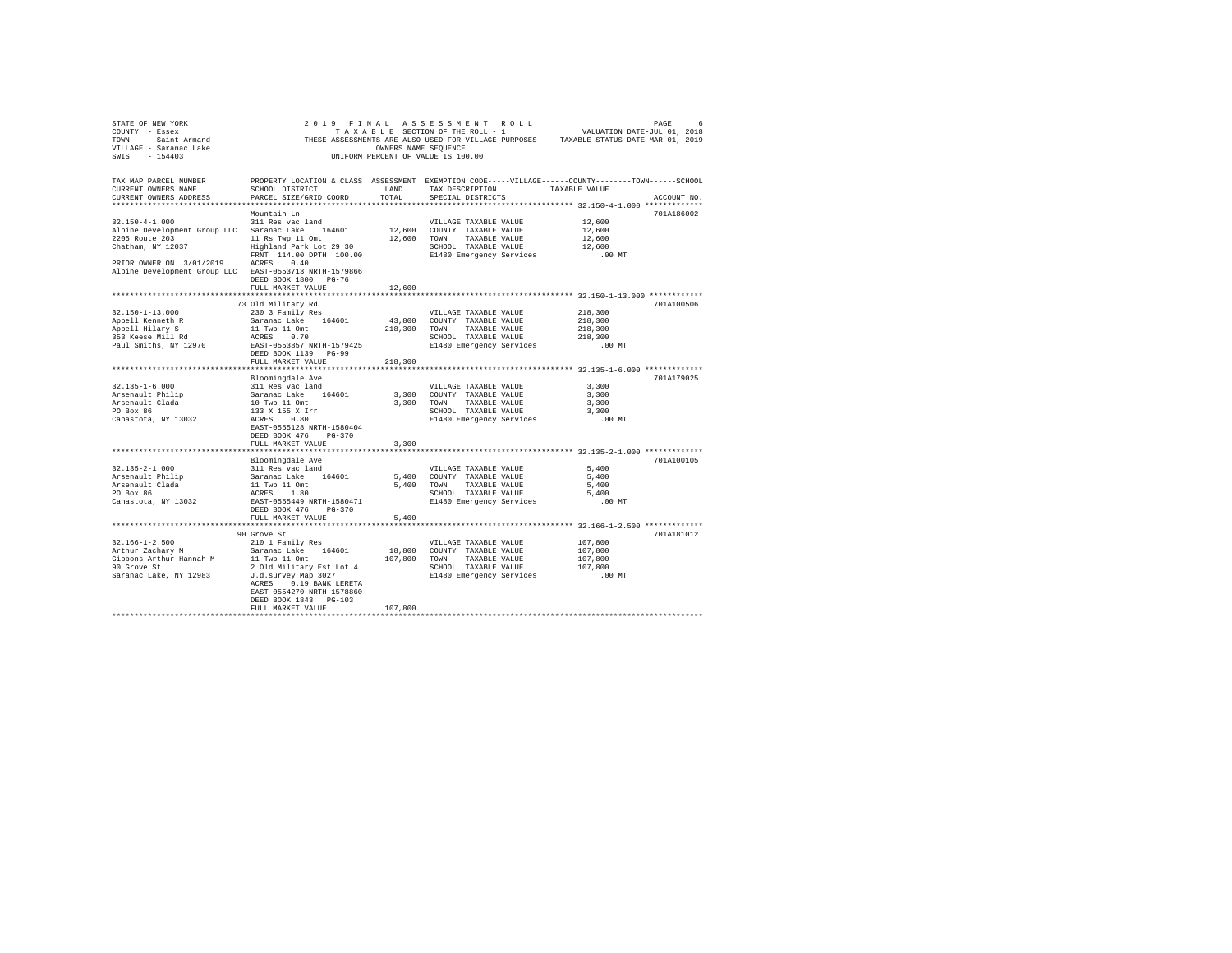| STATE OF NEW YORK<br>COUNTY - ESSEX COUNTY - ESSEX COUNTY - ESSEX COUNTY - ESSEX COUNTY - ESSEX COUNTY - ESSEX COUNTY - ESSEX COUNTY - ESSEX COUNTY - ESSEX COUNTY - ESSEX COUNTY - ESSEX COUNTY - ESSEX COUNTY - ESSEX COUNTY - ESSEX COUNTY - ESS<br>VILLAGE - Saranac Lake<br>SWIS - 154403 | 2019 FINAL ASSESSMENT ROLL<br>UNIFORM PERCENT OF VALUE IS 100.00                                                                                                                                                               | OWNERS NAME SEQUENCE |                                                                        |                                                                 | PAGE<br>7     |
|------------------------------------------------------------------------------------------------------------------------------------------------------------------------------------------------------------------------------------------------------------------------------------------------|--------------------------------------------------------------------------------------------------------------------------------------------------------------------------------------------------------------------------------|----------------------|------------------------------------------------------------------------|-----------------------------------------------------------------|---------------|
| TAX MAP PARCEL NUMBER PROPERTY LOCATION & CLASS ASSESSMENT EXEMPTION CODE-----VILLAGE------COUNTY--------TOWN------SCHOOL<br>CURRENT OWNERS NAME<br>CURRENT OWNERS ADDRESS                                                                                                                     | SCHOOL DISTRICT<br>PARCEL SIZE/GRID COORD                                                                                                                                                                                      | LAND<br>TOTAL        | SPECIAL DISTRICTS                                                      | TAX DESCRIPTION TAXABLE VALUE                                   | ACCOUNT NO.   |
|                                                                                                                                                                                                                                                                                                |                                                                                                                                                                                                                                |                      |                                                                        |                                                                 |               |
|                                                                                                                                                                                                                                                                                                | 75 Stevenson Rd                                                                                                                                                                                                                |                      |                                                                        |                                                                 | 701Z006006    |
| $32.166 - 3 - 3.000$                                                                                                                                                                                                                                                                           | 210 1 Family Res<br>210 1 Family Res<br>210 1 Family Res                                                                                                                                                                       |                      |                                                                        |                                                                 | $0 \t 30,000$ |
|                                                                                                                                                                                                                                                                                                |                                                                                                                                                                                                                                |                      | 36,500 VILLAGE TAXABLE VALUE                                           | 235,600                                                         |               |
| Begnoche Frank Trust<br>Sheffel Linda Trust<br>75 Stevenson Ln                                                                                                                                                                                                                                 |                                                                                                                                                                                                                                |                      | 235,600 COUNTY TAXABLE VALUE                                           | 235,600                                                         |               |
|                                                                                                                                                                                                                                                                                                | Saranac Lake 164601<br>11 OMT TWP 11 RS<br>5tevenson Commons #5950<br>2005 Resolution<br>ACRES 0.28                                                                                                                            |                      | TOWN TAXABLE VALUE<br>SCHOOL TAXABLE VALUE<br>E1480 Emergency Services | 235,600                                                         |               |
| Saranac Lake, NY 12983                                                                                                                                                                                                                                                                         |                                                                                                                                                                                                                                |                      |                                                                        | 205,600<br>.00 MT                                               |               |
|                                                                                                                                                                                                                                                                                                | EAST-0555006 NRTH-1578185                                                                                                                                                                                                      |                      |                                                                        |                                                                 |               |
|                                                                                                                                                                                                                                                                                                | DEED BOOK 1873 PG-190                                                                                                                                                                                                          |                      |                                                                        |                                                                 |               |
|                                                                                                                                                                                                                                                                                                | FULL MARKET VALUE                                                                                                                                                                                                              | 235,600              |                                                                        |                                                                 |               |
|                                                                                                                                                                                                                                                                                                |                                                                                                                                                                                                                                |                      |                                                                        |                                                                 |               |
|                                                                                                                                                                                                                                                                                                | 317 Park Ave                                                                                                                                                                                                                   |                      |                                                                        |                                                                 | 701A100413    |
| $32.150 - 2 - 3.000$                                                                                                                                                                                                                                                                           |                                                                                                                                                                                                                                |                      | VILLAGE TAXABLE VALUE                                                  | 304,500                                                         |               |
| Beiras Michael A                                                                                                                                                                                                                                                                               |                                                                                                                                                                                                                                |                      |                                                                        | 304,500                                                         |               |
|                                                                                                                                                                                                                                                                                                |                                                                                                                                                                                                                                |                      |                                                                        | 304,500                                                         |               |
| Beiras Darci A<br>46 Birch St                                                                                                                                                                                                                                                                  | 219 AM-AND TRIM TO SALE WAS SAFELD AND MANUS SAFARAGE TRANSPARENT AND MANUS SAFARE TRANSPARENT AND MANUS AND SOLUTIVE ASSAED AND A SAFEK AND A SAFEK AND SAFEK AND SAFEK AND SAFEK AND SAFEK AND SAFEK AND SAFEK AND SAFEK AND |                      |                                                                        |                                                                 |               |
| Saranac Lake, NY 12983 EAST-0554220 NRTH-1579602                                                                                                                                                                                                                                               |                                                                                                                                                                                                                                |                      |                                                                        | SCHOOL TAXABLE VALUE 304,500<br>E1480 Emergency Services .00 MT |               |
|                                                                                                                                                                                                                                                                                                | DEED BOOK 1929 PG-47                                                                                                                                                                                                           |                      |                                                                        |                                                                 |               |
|                                                                                                                                                                                                                                                                                                | FULL MARKET VALUE                                                                                                                                                                                                              | 304,500              |                                                                        |                                                                 |               |
|                                                                                                                                                                                                                                                                                                |                                                                                                                                                                                                                                |                      |                                                                        |                                                                 |               |
|                                                                                                                                                                                                                                                                                                | Park Ave                                                                                                                                                                                                                       |                      |                                                                        |                                                                 | 701A100414    |
| $32.150 - 2 - 5.000$                                                                                                                                                                                                                                                                           | 311 Res vac land<br>311 Res vac Ianu<br>Saranac Lake 164601<br>11 Twp.11 0.m.t.<br>mmwm 54 00 DPTH 100.00                                                                                                                      |                      | VILLAGE TAXABLE VALUE                                                  | 8,400                                                           |               |
|                                                                                                                                                                                                                                                                                                |                                                                                                                                                                                                                                |                      | 8,400 COUNTY TAXABLE VALUE                                             | 8,400                                                           |               |
| Beiras Michael A<br>Beiras Darci A<br>46 Birch St                                                                                                                                                                                                                                              |                                                                                                                                                                                                                                |                      | 8,400 TOWN TAXABLE VALUE                                               | 8,400                                                           |               |
|                                                                                                                                                                                                                                                                                                | FRNT 59.00 DPTH 100.00<br>ACRES 0.20                                                                                                                                                                                           |                      | SCHOOL TAXABLE VALUE<br>E1480 Emergency Services                       | 8,400                                                           |               |
| Saranac Lake, NY 12983                                                                                                                                                                                                                                                                         |                                                                                                                                                                                                                                |                      |                                                                        | $.00$ MT                                                        |               |
|                                                                                                                                                                                                                                                                                                | EAST-0554221 NRTH-1579487<br>DEED BOOK 1929 PG-47                                                                                                                                                                              |                      |                                                                        |                                                                 |               |
|                                                                                                                                                                                                                                                                                                | FULL MARKET VALUE                                                                                                                                                                                                              | 8,400                |                                                                        |                                                                 |               |
|                                                                                                                                                                                                                                                                                                |                                                                                                                                                                                                                                |                      |                                                                        |                                                                 |               |
|                                                                                                                                                                                                                                                                                                | 286 Park Ave                                                                                                                                                                                                                   |                      |                                                                        |                                                                 | 701A100501    |
| $32.150 - 3 - 5.000$                                                                                                                                                                                                                                                                           |                                                                                                                                                                                                                                |                      | VILLAGE TAXABLE VALUE                                                  | 513,700                                                         |               |
|                                                                                                                                                                                                                                                                                                | 210 1 Family Res<br>Saranac Lake 164601 47,800 COUNTY TAXABLE VALUE                                                                                                                                                            |                      |                                                                        | 513,700                                                         |               |
| Bonavist Kathleen<br>Bonavist Ralph M                                                                                                                                                                                                                                                          |                                                                                                                                                                                                                                |                      | 513,700 TOWN TAXABLE VALUE                                             | 513,700                                                         |               |
| 387 Third Ave Apt 201                                                                                                                                                                                                                                                                          | 11 Twp 11 OMT<br>ACRES 2.80                                                                                                                                                                                                    |                      | SCHOOL TAXABLE VALUE                                                   | 513,700                                                         |               |
| Troy, NY 12182                                                                                                                                                                                                                                                                                 | EAST-0554181 NRTH-1579056                                                                                                                                                                                                      |                      |                                                                        | E1480 Emergency Services .00 MT                                 |               |
|                                                                                                                                                                                                                                                                                                | DEED BOOK 1637 PG-276                                                                                                                                                                                                          |                      |                                                                        |                                                                 |               |
|                                                                                                                                                                                                                                                                                                | FULL MARKET VALUE                                                                                                                                                                                                              | 513,700              |                                                                        |                                                                 |               |
|                                                                                                                                                                                                                                                                                                |                                                                                                                                                                                                                                |                      |                                                                        |                                                                 |               |
|                                                                                                                                                                                                                                                                                                | 382 Park Ave                                                                                                                                                                                                                   |                      |                                                                        |                                                                 | 701A100311    |
| $32.134 - 1 - 16.000$                                                                                                                                                                                                                                                                          | 230 3 Family Res                                                                                                                                                                                                               |                      | VILLAGE TAXABLE VALUE                                                  | 186,500                                                         |               |
| Britting Norman A                                                                                                                                                                                                                                                                              |                                                                                                                                                                                                                                |                      |                                                                        | 186,500                                                         |               |
| Britting Nancy J                                                                                                                                                                                                                                                                               |                                                                                                                                                                                                                                |                      |                                                                        | 186,500                                                         |               |
| 194 Great Neck Rd<br>Havelock, NC 28532                                                                                                                                                                                                                                                        |                                                                                                                                                                                                                                |                      | SCHOOL TAXABLE VALUE<br>E1480 Emergency Services                       | 186,500                                                         |               |
|                                                                                                                                                                                                                                                                                                | EAST-0554907 NRTH-1580089                                                                                                                                                                                                      |                      |                                                                        | .00 MT                                                          |               |
|                                                                                                                                                                                                                                                                                                | DEED BOOK 1731    PG-197                                                                                                                                                                                                       |                      |                                                                        |                                                                 |               |
|                                                                                                                                                                                                                                                                                                | FULL MARKET VALUE                                                                                                                                                                                                              | 186,500              |                                                                        |                                                                 |               |
|                                                                                                                                                                                                                                                                                                |                                                                                                                                                                                                                                |                      |                                                                        |                                                                 |               |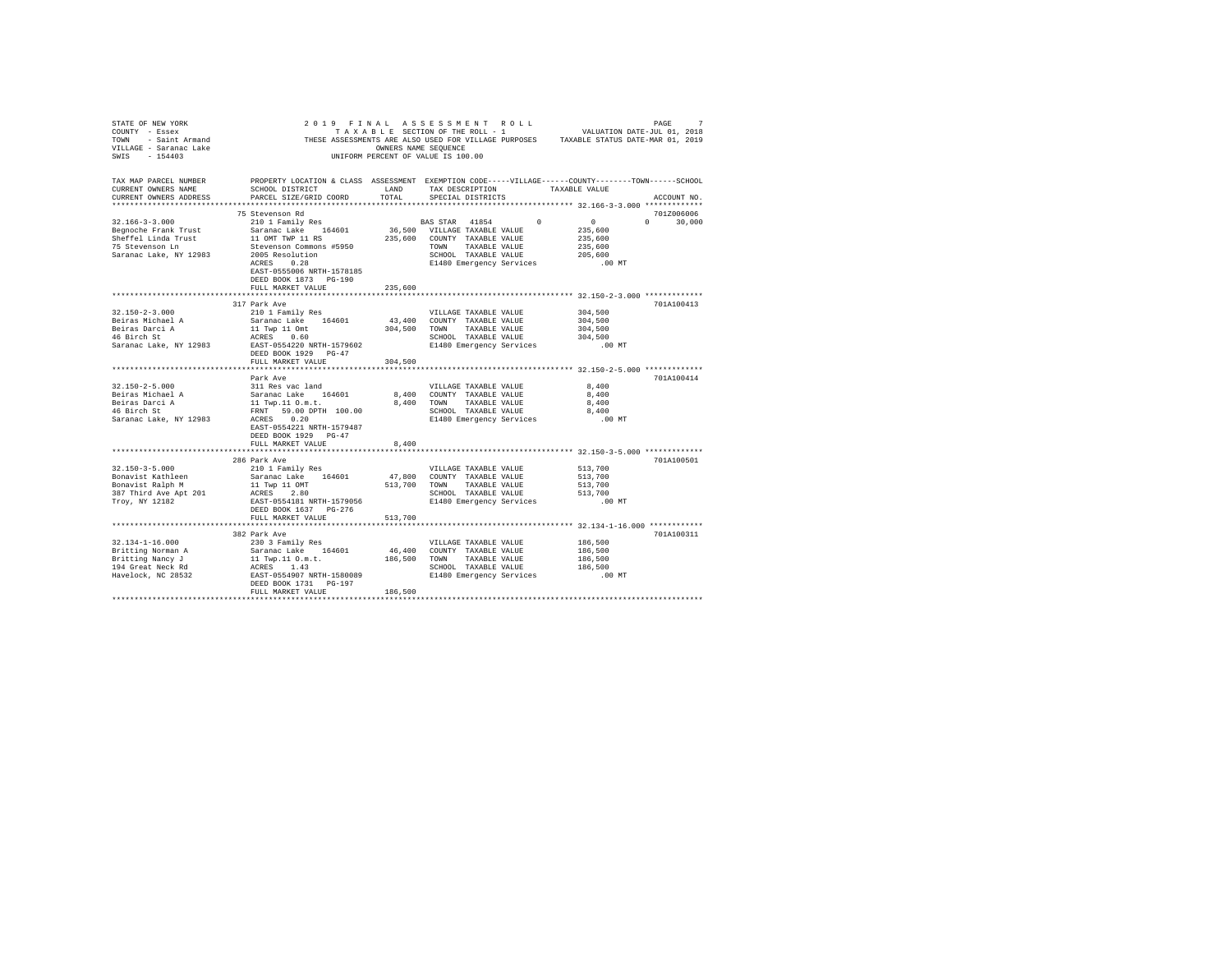| STATE OF NEW YORK<br>COUNTY - Essex<br>TOWN - Saint Armand<br>VILLAGE - Saranac Lake<br>SWIS - 154403 |                                                                                                                                                 |               | 2019 FINAL ASSESSMENT ROLL<br>TAXABLE SECTION OF THE ROLL - 1 WALUATION DATE-JUL 01, 2018<br>THESE ASSESSMENTS ARE ALSO USED FOR VILLAGE PURPOSES TAXABLE STATUS DATE-MAR 01, 2019<br>OWNERS NAME SEQUENCE<br>UNIFORM PERCENT OF VALUE IS 100.00 |                                                                  | PAGE<br>8                   |
|-------------------------------------------------------------------------------------------------------|-------------------------------------------------------------------------------------------------------------------------------------------------|---------------|--------------------------------------------------------------------------------------------------------------------------------------------------------------------------------------------------------------------------------------------------|------------------------------------------------------------------|-----------------------------|
| TAX MAP PARCEL NUMBER<br>CURRENT OWNERS NAME<br>CURRENT OWNERS ADDRESS                                | PROPERTY LOCATION & CLASS ASSESSMENT EXEMPTION CODE-----VILLAGE------COUNTY-------TOWN------SCHOOL<br>SCHOOL DISTRICT<br>PARCEL SIZE/GRID COORD | LAND<br>TOTAL | TAX DESCRIPTION TAXABLE VALUE<br>SPECIAL DISTRICTS                                                                                                                                                                                               |                                                                  | ACCOUNT NO.                 |
|                                                                                                       |                                                                                                                                                 |               |                                                                                                                                                                                                                                                  | *********************************** 32.150-1-2.000 ************* |                             |
| $32.150 - 1 - 2.000$                                                                                  | 14 Mountain Ln<br>210 1 Family Res                                                                                                              |               | BAS STAR 41854                                                                                                                                                                                                                                   | $\sim$ 0 $\sim$<br>$0 \qquad \qquad$                             | 701A100304<br>$0 \t 30,000$ |
| Brosseau Richard                                                                                      | Saranac Lake 164601                                                                                                                             |               | 42,200 VILLAGE TAXABLE VALUE                                                                                                                                                                                                                     | 204,900                                                          |                             |
| Brosseau Suzanne                                                                                      | 11 Twp 11 Omt 204,900 COUNTY TAXABLE VALUE                                                                                                      |               |                                                                                                                                                                                                                                                  | 204,900                                                          |                             |
| 14 Mountain Ln                                                                                        | ACRES 0.40 BANKADKBANK                                                                                                                          |               | TOWN TAXABLE VALUE                                                                                                                                                                                                                               | 204,900                                                          |                             |
| Saranac Lake, NY 12983                                                                                | EAST-0553915 NRTH-1579687                                                                                                                       |               | SCHOOL TAXABLE VALUE                                                                                                                                                                                                                             | 174,900                                                          |                             |
|                                                                                                       | DEED BOOK 1145 PG-52                                                                                                                            |               | E1480 Emergency Services                                                                                                                                                                                                                         | $.00$ MT                                                         |                             |
|                                                                                                       | FULL MARKET VALUE                                                                                                                               | 204,900       |                                                                                                                                                                                                                                                  |                                                                  |                             |
|                                                                                                       |                                                                                                                                                 |               |                                                                                                                                                                                                                                                  |                                                                  |                             |
| $32.150 - 2 - 1.000$                                                                                  | 347 Park Ave                                                                                                                                    |               | VILLAGE TAXABLE VALUE                                                                                                                                                                                                                            | 450,000                                                          | 701A100202                  |
| Burwell Robert E                                                                                      | 210 1 Family Res<br>Saranac Lake 164601                                                                                                         |               | 43,800 COUNTY TAXABLE VALUE                                                                                                                                                                                                                      | 450,000                                                          |                             |
| Burwell Dana L                                                                                        |                                                                                                                                                 |               | 450,000 TOWN TAXABLE VALUE                                                                                                                                                                                                                       | 450,000                                                          |                             |
| 347 Park Ave                                                                                          | 11 Twp 11 Omt<br>ACRES 0.70                                                                                                                     |               | SCHOOL TAXABLE VALUE                                                                                                                                                                                                                             | 450,000                                                          |                             |
| Saranac Lake, NY 12983                                                                                | EAST-0554393 NRTH-1579898                                                                                                                       |               | E1480 Emergency Services .00 MT                                                                                                                                                                                                                  |                                                                  |                             |
|                                                                                                       | DEED BOOK 1890 PG-312                                                                                                                           |               |                                                                                                                                                                                                                                                  |                                                                  |                             |
|                                                                                                       | FULL MARKET VALUE                                                                                                                               | 450,000       |                                                                                                                                                                                                                                                  |                                                                  |                             |
|                                                                                                       |                                                                                                                                                 |               |                                                                                                                                                                                                                                                  |                                                                  |                             |
|                                                                                                       | Panorama Dr                                                                                                                                     |               |                                                                                                                                                                                                                                                  |                                                                  | 701A187007                  |
| $32.29 - 1 - 27.110$<br>Casier David                                                                  | 311 Res vac land<br>Saranac Lake 164601                                                                                                         |               | VILLAGE TAXABLE VALUE<br>92,500 COUNTY TAXABLE VALUE                                                                                                                                                                                             | 92,500<br>92,500                                                 |                             |
| 20 Solar View Dr                                                                                      | 10 Twp 11 Omt Rs                                                                                                                                |               | 92,500 TOWN<br>TAXABLE VALUE                                                                                                                                                                                                                     | 92,500                                                           |                             |
| Winooski, VT 05404                                                                                    | Lots 2.14                                                                                                                                       |               | SCHOOL TAXABLE VALUE                                                                                                                                                                                                                             | 92,500                                                           |                             |
|                                                                                                       | ACRES 3.00                                                                                                                                      |               | E1480 Emergency Services .00 MT                                                                                                                                                                                                                  |                                                                  |                             |
|                                                                                                       | EAST-0553789 NRTH-1581046                                                                                                                       |               |                                                                                                                                                                                                                                                  |                                                                  |                             |
|                                                                                                       | DEED BOOK 864 PG-172                                                                                                                            |               |                                                                                                                                                                                                                                                  |                                                                  |                             |
|                                                                                                       | FULL MARKET VALUE                                                                                                                               | 92,500        |                                                                                                                                                                                                                                                  |                                                                  |                             |
|                                                                                                       |                                                                                                                                                 |               |                                                                                                                                                                                                                                                  |                                                                  |                             |
| $32.29 - 1 - 27.130$                                                                                  | 318 Panorama Dr<br>311 Res vac land                                                                                                             |               | VILLAGE TAXABLE VALUE                                                                                                                                                                                                                            | 70,000                                                           | 675Z019008                  |
| Casier David                                                                                          | Saranac Lake 164601                                                                                                                             |               |                                                                                                                                                                                                                                                  | 70,000                                                           |                             |
| 20 Solar View Dr                                                                                      | 10 Twp 11 Omt Rs                                                                                                                                |               | 70,000 COUNTY TAXABLE VALUE<br>70,000 TOWN TAXABLE VALUE<br>TAXABLE VALUE                                                                                                                                                                        | 70,000                                                           |                             |
| Winooski, VT 05404                                                                                    | Tower Lot - Cliff Park                                                                                                                          |               | SCHOOL TAXABLE VALUE                                                                                                                                                                                                                             | 70,000                                                           |                             |
|                                                                                                       | ACRES 0.30                                                                                                                                      |               | E1480 Emergency Services                                                                                                                                                                                                                         | $.00$ MT                                                         |                             |
|                                                                                                       | EAST-0553445 NRTH-1581634                                                                                                                       |               |                                                                                                                                                                                                                                                  |                                                                  |                             |
|                                                                                                       | DEED BOOK 864 PG-172                                                                                                                            |               |                                                                                                                                                                                                                                                  |                                                                  |                             |
|                                                                                                       | FULL MARKET VALUE                                                                                                                               | 70,000        |                                                                                                                                                                                                                                                  |                                                                  |                             |
|                                                                                                       |                                                                                                                                                 |               |                                                                                                                                                                                                                                                  |                                                                  |                             |
| $32.29 - 1 - 7.000$                                                                                   | Panorama Dr<br>311 Res vac land                                                                                                                 |               | VILLAGE TAXABLE VALUE                                                                                                                                                                                                                            | 35,000                                                           | 701Z002009                  |
| Casier Francis                                                                                        |                                                                                                                                                 |               | 35,000 COUNTY TAXABLE VALUE                                                                                                                                                                                                                      | 35,000                                                           |                             |
| Casier Audrey                                                                                         | Saranac Lake 164601<br>10 Omt Twp11 Rs<br>Lot 7 Palisade Pkwy                                                                                   |               | 35,000 TOWN TAXABLE VALUE                                                                                                                                                                                                                        | 35,000                                                           |                             |
| c/o David Casier                                                                                      |                                                                                                                                                 |               | SCHOOL TAXABLE VALUE                                                                                                                                                                                                                             | 35,000                                                           |                             |
| 20 Solar View Dr                                                                                      | ACRES 0.76                                                                                                                                      |               | E1480 Emergency Services                                                                                                                                                                                                                         | .00MT                                                            |                             |
| Winooski, VT 05404                                                                                    | EAST-0554005 NRTH-1580768                                                                                                                       |               |                                                                                                                                                                                                                                                  |                                                                  |                             |
|                                                                                                       | DEED BOOK 1753 PG-202                                                                                                                           |               |                                                                                                                                                                                                                                                  |                                                                  |                             |
|                                                                                                       | FULL MARKET VALUE                                                                                                                               | 35,000        |                                                                                                                                                                                                                                                  |                                                                  |                             |
|                                                                                                       |                                                                                                                                                 |               |                                                                                                                                                                                                                                                  |                                                                  |                             |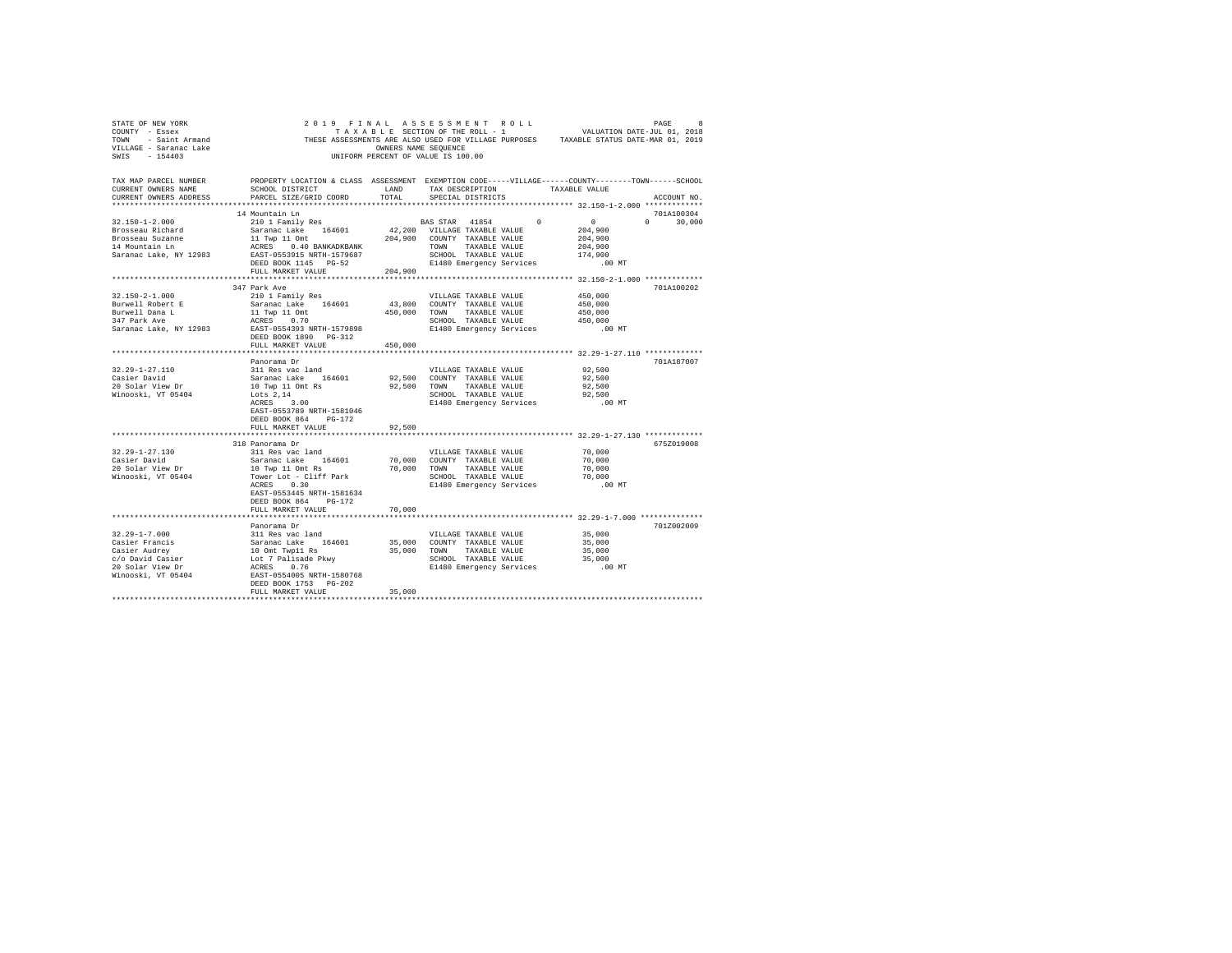| STATE OF NEW YORK<br>COUNTY - Essex<br><b>TOWN</b><br>- Saint Armand<br>VILLAGE - Saranac Lake<br>$-154403$<br>SWTS   |                                                                                                                                                                                                         | OWNERS NAME SEQUENCE | 2019 FINAL ASSESSMENT ROLL<br>TAXABLE SECTION OF THE ROLL - 1<br>UNIFORM PERCENT OF VALUE IS 100.00                                                                     | PAGE<br>VALUATION DATE-JUL 01, 2018<br>THESE ASSESSMENTS ARE ALSO USED FOR VILLAGE PURPOSES TAXABLE STATUS DATE-MAR 01, 2019                                                                 | 9      |
|-----------------------------------------------------------------------------------------------------------------------|---------------------------------------------------------------------------------------------------------------------------------------------------------------------------------------------------------|----------------------|-------------------------------------------------------------------------------------------------------------------------------------------------------------------------|----------------------------------------------------------------------------------------------------------------------------------------------------------------------------------------------|--------|
| TAX MAP PARCEL NUMBER<br>CURRENT OWNERS NAME<br>CURRENT OWNERS ADDRESS<br>***********************                     | SCHOOL DISTRICT<br>PARCEL SIZE/GRID COORD                                                                                                                                                               | LAND<br>TOTAL        | TAX DESCRIPTION<br>SPECIAL DISTRICTS                                                                                                                                    | PROPERTY LOCATION & CLASS ASSESSMENT EXEMPTION CODE-----VILLAGE------COUNTY-------TOWN------SCHOOL<br>TAXABLE VALUE<br>ACCOUNT NO.<br>************************* 32.29-1-11.000 ************* |        |
| $32.29 - 1 - 11.000$<br>Casier Francis<br>Casier Audrey<br>c/o David Casier<br>20 Solar View Dr<br>Winooski, VT 05404 | Panorama Dr<br>311 Res vac land<br>Saranac Lake 164601<br>10 OMt Twp11 Rs<br>11 Cliff Park Sub<br>ACRES 0.50<br>EAST-0553796 NRTH-1580756<br>DEED BOOK 1753 PG-202<br>FULL MARKET VALUE                 | 70.000<br>70,000     | VILLAGE TAXABLE VALUE<br>70,000 COUNTY TAXABLE VALUE<br>TOWN<br>TAXABLE VALUE<br>SCHOOL TAXABLE VALUE<br>E1480 Emergency Services                                       | 701Z002010<br>70,000<br>70,000<br>70,000<br>70,000<br>$.00$ MT                                                                                                                               |        |
| $32.29 - 1 - 21.000$<br>Casier Francis                                                                                | Palisade Park Way<br>311 Res vac land                                                                                                                                                                   |                      | VILLAGE TAXABLE VALUE<br>1,800 COUNTY TAXABLE VALUE                                                                                                                     | 701Z007002<br>1,800<br>1,800                                                                                                                                                                 |        |
| Casier Audrey<br>c/o David Casier<br>20 Solar View Dr<br>Winooski, VT 05404                                           | Saranac Lake 164601<br>10 OMT TWP11 RS<br>Lot 21 Palisade Park Way<br>Road only<br>ACRES 0.36<br>EAST-0553801 NRTH-1580682<br>DEED BOOK 864 PG-172                                                      | 1,800                | TAXABLE VALUE<br>TOWN<br>SCHOOL TAXABLE VALUE<br>E1480 Emergency Services                                                                                               | 1,800<br>1,800<br>$.00$ MT                                                                                                                                                                   |        |
|                                                                                                                       | FULL MARKET VALUE                                                                                                                                                                                       | 1,800                |                                                                                                                                                                         |                                                                                                                                                                                              |        |
|                                                                                                                       | 308 Park Ave                                                                                                                                                                                            |                      |                                                                                                                                                                         | 701A100108                                                                                                                                                                                   |        |
| $32.150 - 3 - 6.000$<br>Casier Francis<br>Casier Audrey<br>c/o David Casier<br>20 Solar View Dr<br>Winooski, VT 05404 | 281 Multiple res<br>Saranac Lake 164601<br>11 Twp.11 O.m.t.<br>1761/309 Life Use to<br>Francis & Audrey Casier<br>ACRES 1.70<br>EAST-0554394 NRTH-1579335<br>DEED BOOK 1761 PG-309<br>FULL MARKET VALUE | 575,100              | ENH STAR 41834<br>$\Omega$<br>87,500 VILLAGE TAXABLE VALUE<br>575,100 COUNTY TAXABLE VALUE<br>TOWN<br>TAXABLE VALUE<br>SCHOOL TAXABLE VALUE<br>E1480 Emergency Services | $\sim$ 0<br>$\cap$<br>575,100<br>575,100<br>575,100<br>506,400<br>.00 MT                                                                                                                     | 68,700 |
|                                                                                                                       |                                                                                                                                                                                                         |                      |                                                                                                                                                                         |                                                                                                                                                                                              |        |
| $32.29 - 1 - 8.000$<br>Casier Francis Audrey<br>Casier David<br>20 Solar View Dr<br>Winooski, VT 05404                | Panorama Dr<br>311 Res vac land<br>Saranac Lake 164601<br>10 Omt Twp 11 Rs<br>Lot 8 Palisade Parkway<br>Mt Pisgah Park<br>ACRES<br>0.84<br>EAST-0553975 NRTH-1580625                                    | 70,000<br>70,000     | VILLAGE TAXABLE VALUE<br>COUNTY TAXABLE VALUE<br>TOWN<br>TAXABLE VALUE<br>SCHOOL TAXABLE VALUE<br>E1480 Emergency Services                                              | 701Z002019<br>70,000<br>70,000<br>70,000<br>70,000<br>$.00$ MT                                                                                                                               |        |
|                                                                                                                       | DEED BOOK 864<br>PG-172<br>FULL MARKET VALUE                                                                                                                                                            | 70,000               |                                                                                                                                                                         |                                                                                                                                                                                              |        |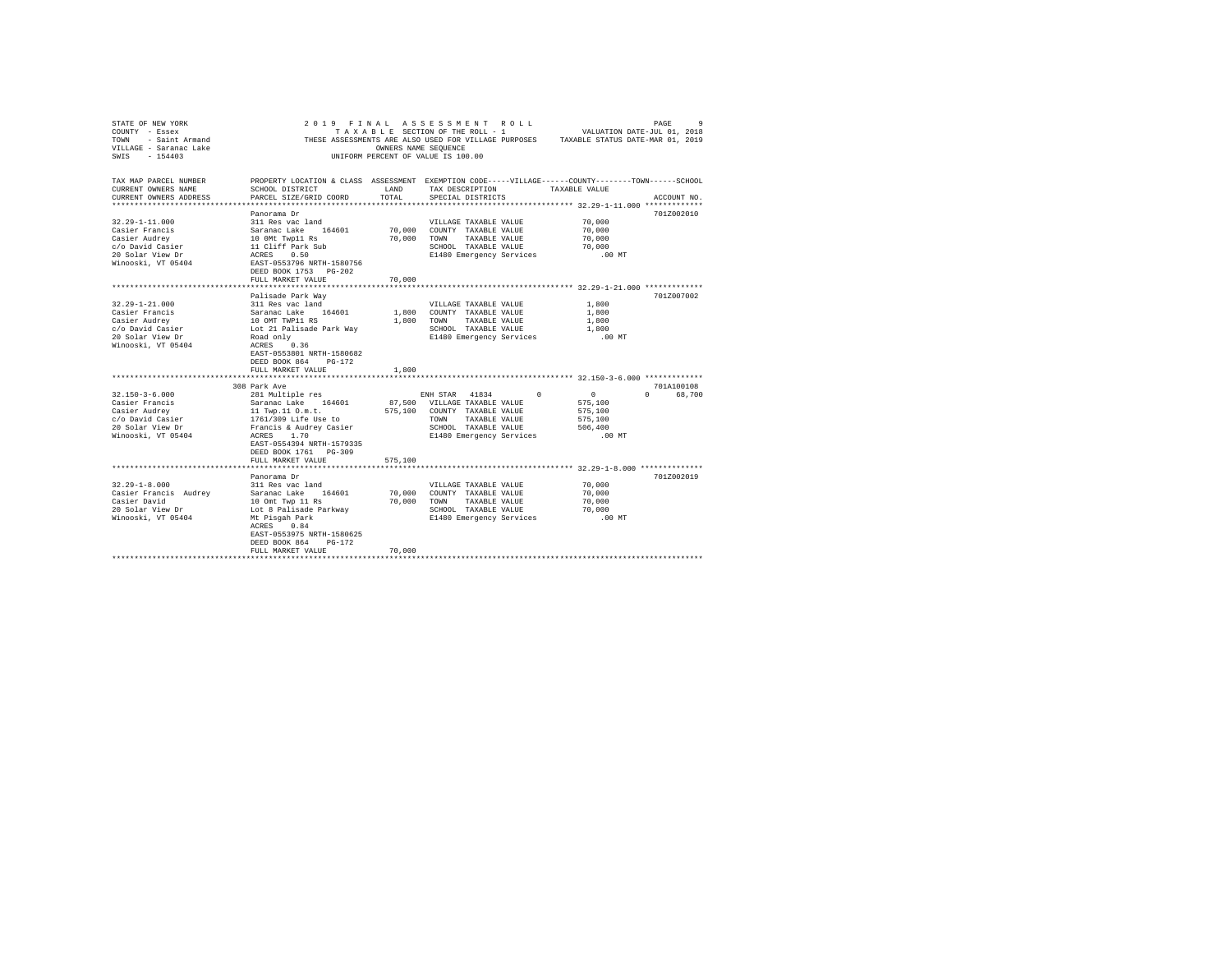| STATE OF NEW YORK                                                              |                                                                                                                                                                           |                |                                                   |                                                     |             |
|--------------------------------------------------------------------------------|---------------------------------------------------------------------------------------------------------------------------------------------------------------------------|----------------|---------------------------------------------------|-----------------------------------------------------|-------------|
| TAX MAP PARCEL NUMBER<br>CURRENT OWNERS NAME<br>CURRENT OWNERS ADDRESS         | PROPERTY LOCATION & CLASS ASSESSMENT EXEMPTION CODE-----VILLAGE------COUNTY-------TOWN------SCHOOL<br>SCHOOL DISTRICT<br>PARCEL SIZE/GRID COORD                           | LAND<br>TOTAL  | SPECIAL DISTRICTS                                 | TAX DESCRIPTION TAXABLE VALUE                       | ACCOUNT NO. |
|                                                                                | Panorama Dr                                                                                                                                                               |                |                                                   |                                                     | 7012006010  |
| $32.29 - 1 - 5.000$                                                            | 311 Res vac land                                                                                                                                                          |                | VILLAGE TAXABLE VALUE                             | 70.900                                              |             |
| Casier Francis (Estate Saranac Lake 164601<br>c/o David Casier 10 OMT TWP11 RS |                                                                                                                                                                           |                | 70,900 COUNTY TAXABLE VALUE                       | 70,900                                              |             |
| 20 Solarview Dr                                                                |                                                                                                                                                                           |                | 70,900 TOWN TAXABLE VALUE<br>SCHOOL TAXABLE VALUE | 70,900<br>70,900                                    |             |
| Winooski, VT 05404                                                             | Lot 5 Cliff Park<br>ACRES 1.17                                                                                                                                            |                | E1480 Emergency Services                          | $.00$ MT                                            |             |
|                                                                                | EAST-0553983 NRTH-1581044<br>DEED BOOK 1675 PG-28                                                                                                                         |                |                                                   |                                                     |             |
|                                                                                | FULL MARKET VALUE                                                                                                                                                         | 70,900         |                                                   |                                                     |             |
|                                                                                |                                                                                                                                                                           | ************** |                                                   | ********************** 32.134-1-1.111 ************* |             |
| 32.134-1-1.111                                                                 | 81 Palisade Park Way<br>311 Res vac land                                                                                                                                  |                | VILLAGE TAXABLE VALUE                             | 53,100                                              | 701A100503  |
|                                                                                | Saranac Lake 164601                                                                                                                                                       |                | 53,100 COUNTY TAXABLE VALUE                       | 53,100                                              |             |
| Casier Linda M<br>20 Solar View Dr                                             | 11 Twp 11 Omt                                                                                                                                                             |                | 53,100 TOWN TAXABLE VALUE                         | 53,100                                              |             |
| Winooski, VT 05404                                                             |                                                                                                                                                                           |                | SCHOOL TAXABLE VALUE                              | 53,100                                              |             |
|                                                                                |                                                                                                                                                                           |                |                                                   | E1480 Emergency Services .00 MT                     |             |
|                                                                                | Lots 1<br>Highland Park<br>ACRES 1.11<br>EAST-0553668 NRTH-1580105<br>DEED BOOK 1881 PG-96                                                                                |                |                                                   |                                                     |             |
|                                                                                | FULL MARKET VALUE                                                                                                                                                         | 53,100         |                                                   |                                                     |             |
|                                                                                |                                                                                                                                                                           |                |                                                   |                                                     |             |
|                                                                                | Old Military Rd                                                                                                                                                           |                |                                                   |                                                     | 701Z015010  |
| $32.134 - 1 - 1.114$                                                           | 311 Res vac land                                                                                                                                                          |                | VILLAGE TAXABLE VALUE                             | 8,600                                               |             |
| Casier Linda M                                                                 |                                                                                                                                                                           |                | 8,600 COUNTY TAXABLE VALUE                        | 8,600                                               |             |
| 20 Solar View Dr                                                               |                                                                                                                                                                           |                | 8,600 TOWN TAXABLE VALUE                          | 8,600                                               |             |
| Winooski, VT 05404                                                             | Saranac Lake 164601 8,600<br>11 Twp 11 Omt RS 8,600<br>Rds & Residual Lands 8,600<br>ACRES 1.57                                                                           |                | SCHOOL TAXABLE VALUE                              | 8,600                                               |             |
|                                                                                | EAST-0553754 NRTH-1580204<br>DEED BOOK 1881 PG-96                                                                                                                         |                | E1480 Emergency Services                          | $.00$ MT                                            |             |
|                                                                                | FULL MARKET VALUE                                                                                                                                                         | 8,600          |                                                   |                                                     |             |
|                                                                                |                                                                                                                                                                           |                |                                                   |                                                     |             |
| $32.134 - 1 - 1.115$                                                           | 73 Palisade Park Wav<br>311 Res vac land                                                                                                                                  |                |                                                   | 52,500                                              | 701Z015014  |
| Casier Linda M                                                                 |                                                                                                                                                                           |                | VILLAGE TAXABLE VALUE                             | 52,500                                              |             |
| 20 Solar View Dr                                                               |                                                                                                                                                                           |                |                                                   | 52,500                                              |             |
| Winooski, VT 05404                                                             |                                                                                                                                                                           |                |                                                   | 52,500                                              |             |
|                                                                                |                                                                                                                                                                           |                | E1480 Emergency Services                          | .00 MT                                              |             |
|                                                                                | EAST-0553754 NRTH-1580204<br>DEED BOOK 1881 PG-96<br>FULL MARKET VALUE                                                                                                    | 52,500         |                                                   |                                                     |             |
|                                                                                | **************************<br>******************                                                                                                                          |                |                                                   |                                                     |             |
|                                                                                | Palisade Park Way                                                                                                                                                         |                |                                                   |                                                     | 701Z015015  |
| 32.134-1-1.116                                                                 | 311 Res vac land                                                                                                                                                          |                | VILLAGE TAXABLE VALUE                             | 17,500                                              |             |
| Casier Linda M                                                                 |                                                                                                                                                                           |                |                                                   | 17,500                                              |             |
| casier Linda M<br>20 Solar View Dr                                             |                                                                                                                                                                           |                |                                                   | 17,500                                              |             |
| Winooski, VT 05404                                                             | 21 November 164601 17,500 COUNTY TAXABLE VALUE<br>11 Twp 11 Ont 17,500 TOWN TAXABLE VALUE<br>10 Initial Park 5 SCHOOL TAXABLE VALUE<br>20 ACRES 0.41 SCHOOL TAXABLE VALUE |                | SCHOOL TAXABLE VALUE                              | 17,500                                              |             |
|                                                                                | EAST-0553830 NRTH-1580324<br>DEED BOOK 1881 PG-96                                                                                                                         |                | E1480 Emergency Services                          | .00 MT                                              |             |
|                                                                                | FULL MARKET VALUE                                                                                                                                                         | 17,500         |                                                   |                                                     |             |
|                                                                                |                                                                                                                                                                           |                |                                                   |                                                     |             |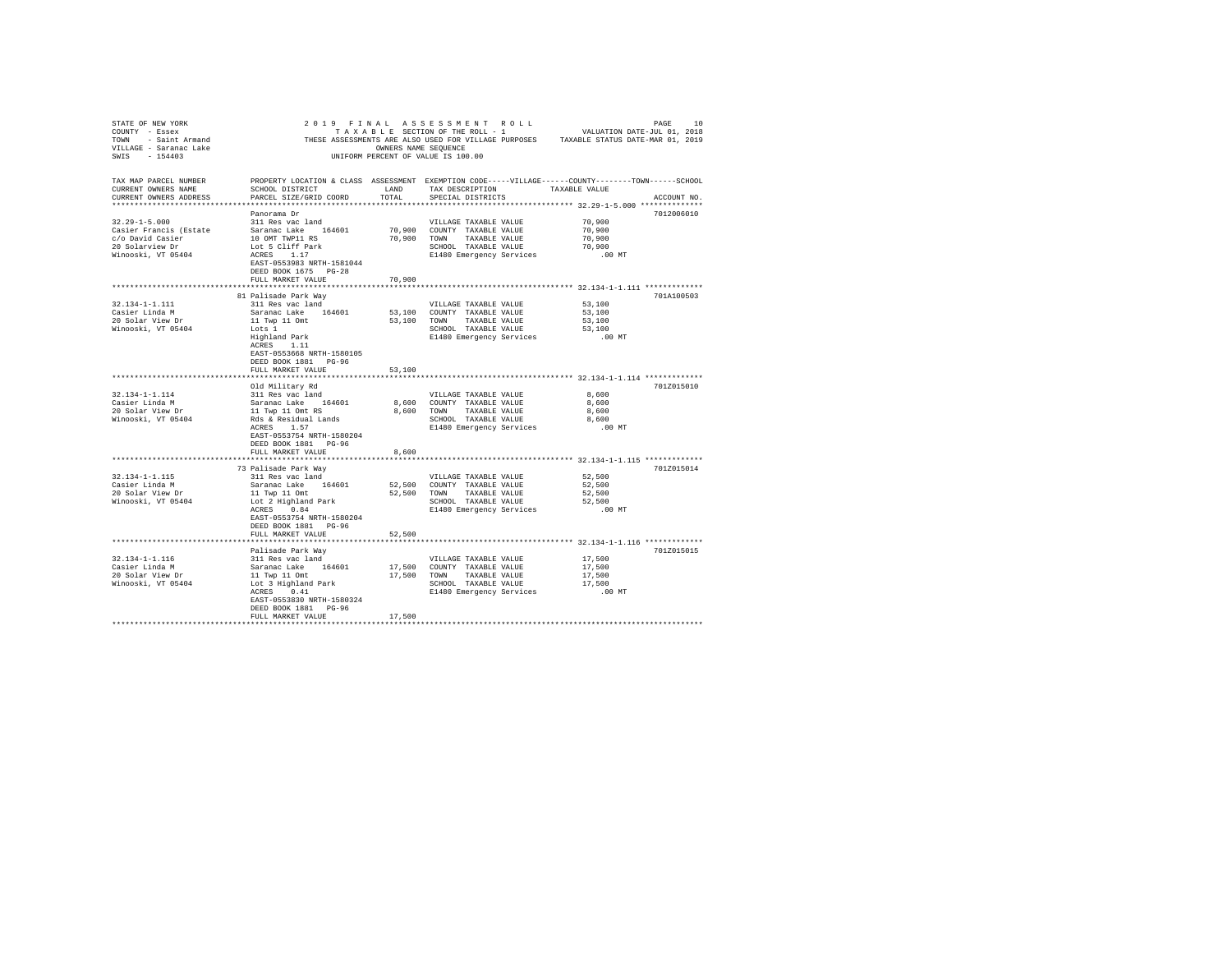| STATE OF NEW YORK<br>STATE OF MEN UNIT ON THE SECTION OF THE ROLL - 1<br>TRESE ASSESSMENTS ARE ALSO USED FOR VILLAGE PURPOSES<br>THESE ASSESSMENTS ARE CONNER OF THE ROLL - 1<br>THESE ASSESSMENTS NAME SEQUENCE<br>THESE ASSESSMENTS NAME SEQUENCE<br>THE C                                                                                                                                                                    |                                                                      |         | 2019 FINAL ASSESSMENT ROLL                                             | PAGE 11<br>VALUATION DATE-JUL 01, 2018                          |               |
|---------------------------------------------------------------------------------------------------------------------------------------------------------------------------------------------------------------------------------------------------------------------------------------------------------------------------------------------------------------------------------------------------------------------------------|----------------------------------------------------------------------|---------|------------------------------------------------------------------------|-----------------------------------------------------------------|---------------|
|                                                                                                                                                                                                                                                                                                                                                                                                                                 |                                                                      |         |                                                                        |                                                                 |               |
|                                                                                                                                                                                                                                                                                                                                                                                                                                 |                                                                      |         |                                                                        |                                                                 |               |
|                                                                                                                                                                                                                                                                                                                                                                                                                                 |                                                                      |         |                                                                        |                                                                 |               |
|                                                                                                                                                                                                                                                                                                                                                                                                                                 |                                                                      |         |                                                                        |                                                                 |               |
|                                                                                                                                                                                                                                                                                                                                                                                                                                 |                                                                      |         |                                                                        |                                                                 |               |
| TAX MAP PARCEL NUMBER PROPERTY LOCATION & CLASS ASSESSMENT EXEMPTION CODE-----VILLAGE------COUNTY-------TOWN-----SCHOOL                                                                                                                                                                                                                                                                                                         |                                                                      |         |                                                                        |                                                                 |               |
| CURRENT OWNERS NAME                                                                                                                                                                                                                                                                                                                                                                                                             | SCHOOL DISTRICT LAND                                                 |         | TAX DESCRIPTION TAXABLE VALUE                                          |                                                                 |               |
| CURRENT OWNERS ADDRESS                                                                                                                                                                                                                                                                                                                                                                                                          | PARCEL SIZE/GRID COORD TOTAL                                         |         | SPECIAL DISTRICTS                                                      |                                                                 | ACCOUNT NO.   |
|                                                                                                                                                                                                                                                                                                                                                                                                                                 | 383 Park Ave                                                         |         |                                                                        |                                                                 | 701A100305    |
|                                                                                                                                                                                                                                                                                                                                                                                                                                 |                                                                      |         |                                                                        |                                                                 |               |
|                                                                                                                                                                                                                                                                                                                                                                                                                                 |                                                                      |         |                                                                        |                                                                 |               |
|                                                                                                                                                                                                                                                                                                                                                                                                                                 |                                                                      |         |                                                                        |                                                                 |               |
|                                                                                                                                                                                                                                                                                                                                                                                                                                 |                                                                      |         |                                                                        |                                                                 |               |
|                                                                                                                                                                                                                                                                                                                                                                                                                                 |                                                                      |         |                                                                        |                                                                 |               |
|                                                                                                                                                                                                                                                                                                                                                                                                                                 |                                                                      |         |                                                                        |                                                                 |               |
|                                                                                                                                                                                                                                                                                                                                                                                                                                 | FULL MARKET VALUE                                                    | 325,600 |                                                                        |                                                                 |               |
|                                                                                                                                                                                                                                                                                                                                                                                                                                 |                                                                      |         |                                                                        |                                                                 |               |
|                                                                                                                                                                                                                                                                                                                                                                                                                                 | 1347 Pine St                                                         |         |                                                                        |                                                                 | 701A100403    |
| $32.166 - 2 - 2.000$                                                                                                                                                                                                                                                                                                                                                                                                            | 210 1 Family Res                                                     |         | VILLAGE TAXABLE VALUE                                                  | 150,700                                                         |               |
|                                                                                                                                                                                                                                                                                                                                                                                                                                 |                                                                      |         | 21,700 COUNTY TAXABLE VALUE                                            | 150,700                                                         |               |
|                                                                                                                                                                                                                                                                                                                                                                                                                                 |                                                                      |         | 150,700 TOWN TAXABLE VALUE                                             | 150,700<br>150,700                                              |               |
|                                                                                                                                                                                                                                                                                                                                                                                                                                 |                                                                      |         |                                                                        | SCHOOL TAXABLE VALUE 150,700<br>E1480 Emergency Services .00 MT |               |
| Cedar Circle LLC $\begin{array}{lll} & \text{and} & \text{if} & \text{real} \\ & \text{for} & \text{is} & \text{if} & \text{if} \\ \text{C/O} & \text{Andrea} & \text{M} & \text{if} & \text{if} \\ \text{PO} & \text{Box } & 222 & & 1703/153 & \text{if} \\ \text{P0} & \text{Box } & 222 & & 1703/153 & \text{if} \\ \text{Sarance Lake}, & \text{NY} & 12983 & & \text{Charles E} & \text{Riley} \\ & & & \text{ACESS} & &$ |                                                                      |         |                                                                        |                                                                 |               |
|                                                                                                                                                                                                                                                                                                                                                                                                                                 |                                                                      |         |                                                                        |                                                                 |               |
|                                                                                                                                                                                                                                                                                                                                                                                                                                 | DEED BOOK 1860 PG-323                                                |         |                                                                        |                                                                 |               |
|                                                                                                                                                                                                                                                                                                                                                                                                                                 |                                                                      | 150,700 |                                                                        |                                                                 |               |
|                                                                                                                                                                                                                                                                                                                                                                                                                                 | FULL MARKET VALUE                                                    |         |                                                                        |                                                                 |               |
|                                                                                                                                                                                                                                                                                                                                                                                                                                 | Park Ave                                                             |         |                                                                        |                                                                 | 701Z007005    |
| 32.134-1-10.200 311 Res vac land                                                                                                                                                                                                                                                                                                                                                                                                |                                                                      |         | VILLAGE TAXABLE VALUE                                                  | 24,100                                                          |               |
|                                                                                                                                                                                                                                                                                                                                                                                                                                 |                                                                      |         |                                                                        |                                                                 |               |
|                                                                                                                                                                                                                                                                                                                                                                                                                                 |                                                                      |         |                                                                        |                                                                 |               |
|                                                                                                                                                                                                                                                                                                                                                                                                                                 |                                                                      |         |                                                                        |                                                                 |               |
|                                                                                                                                                                                                                                                                                                                                                                                                                                 |                                                                      |         |                                                                        |                                                                 |               |
|                                                                                                                                                                                                                                                                                                                                                                                                                                 | DEED BOOK 1493 PG-131                                                |         |                                                                        |                                                                 |               |
|                                                                                                                                                                                                                                                                                                                                                                                                                                 | FULL MARKET VALUE                                                    | 24,100  |                                                                        |                                                                 |               |
|                                                                                                                                                                                                                                                                                                                                                                                                                                 |                                                                      |         |                                                                        |                                                                 |               |
|                                                                                                                                                                                                                                                                                                                                                                                                                                 | 137 Old Military Rd                                                  |         | BAS STAR 41854 0 0                                                     |                                                                 | 701A100302    |
| $32.134 - 1 - 5.000$                                                                                                                                                                                                                                                                                                                                                                                                            | 210 1 Family Res<br>Saranac Lake 164601 43,800 VILLAGE TAXABLE VALUE |         |                                                                        |                                                                 | $0 \t 30,000$ |
| Clarkin Sarah A                                                                                                                                                                                                                                                                                                                                                                                                                 |                                                                      |         |                                                                        | 252,100<br>252,100                                              |               |
|                                                                                                                                                                                                                                                                                                                                                                                                                                 |                                                                      |         |                                                                        | 252,100                                                         |               |
|                                                                                                                                                                                                                                                                                                                                                                                                                                 |                                                                      |         | TOWN TAXABLE VALUE<br>SCHOOL TAXABLE VALUE<br>E1480 Emergency Services | 222,100                                                         |               |
|                                                                                                                                                                                                                                                                                                                                                                                                                                 |                                                                      |         |                                                                        | $.00$ MT                                                        |               |
|                                                                                                                                                                                                                                                                                                                                                                                                                                 | FULL MARKET VALUE                                                    | 252,100 |                                                                        |                                                                 |               |
|                                                                                                                                                                                                                                                                                                                                                                                                                                 |                                                                      |         |                                                                        |                                                                 |               |
|                                                                                                                                                                                                                                                                                                                                                                                                                                 | 425 Park Ave                                                         |         |                                                                        |                                                                 | 701A100309    |
|                                                                                                                                                                                                                                                                                                                                                                                                                                 |                                                                      |         |                                                                        |                                                                 |               |
|                                                                                                                                                                                                                                                                                                                                                                                                                                 |                                                                      |         |                                                                        |                                                                 |               |
|                                                                                                                                                                                                                                                                                                                                                                                                                                 |                                                                      |         |                                                                        |                                                                 |               |
|                                                                                                                                                                                                                                                                                                                                                                                                                                 |                                                                      |         |                                                                        |                                                                 |               |
|                                                                                                                                                                                                                                                                                                                                                                                                                                 |                                                                      |         |                                                                        |                                                                 |               |
|                                                                                                                                                                                                                                                                                                                                                                                                                                 | DEED BOOK 1808 PG-98                                                 |         |                                                                        |                                                                 |               |
|                                                                                                                                                                                                                                                                                                                                                                                                                                 | FULL MARKET VALUE                                                    | 199,400 |                                                                        |                                                                 |               |
|                                                                                                                                                                                                                                                                                                                                                                                                                                 |                                                                      |         |                                                                        |                                                                 |               |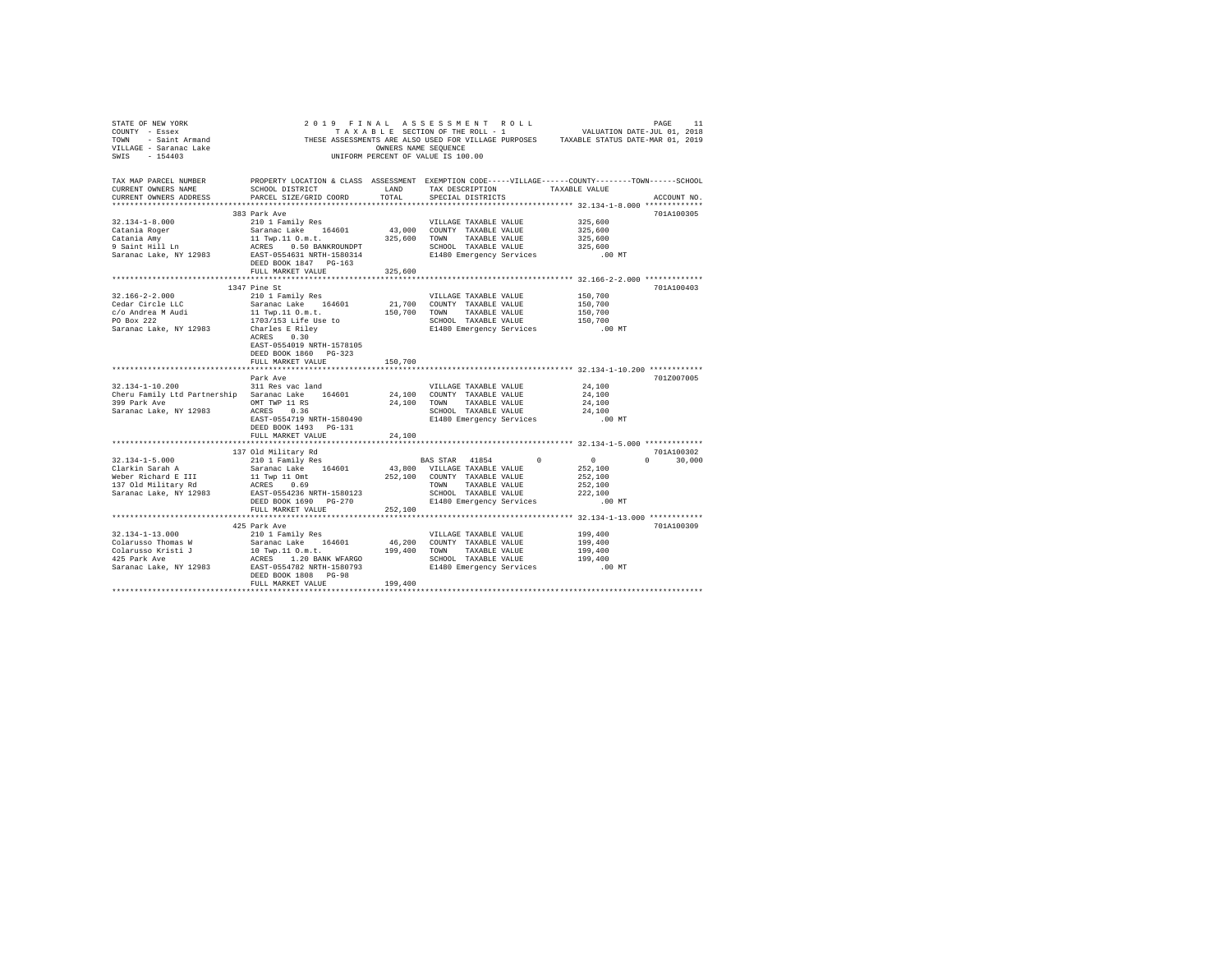|                                                                         |                                                                                                                                                                                                                                          |         |                                                                    | STATE OF ENF YORK WORK WORK AND A LAND AND A STATE OF THE SECTION OF THE SECTION OF THE SECTION OF THE SECTION OF THE ROLL - 1 WALUATION DATE-JUL 01, 2018<br>TONN - Saint Armand - THESE ASSESSMENTS ARE ALSO USED FOR VILLAGE |
|-------------------------------------------------------------------------|------------------------------------------------------------------------------------------------------------------------------------------------------------------------------------------------------------------------------------------|---------|--------------------------------------------------------------------|---------------------------------------------------------------------------------------------------------------------------------------------------------------------------------------------------------------------------------|
| CURRENT OWNERS NAME<br>CURRENT OWNERS ADDRESS                           | SCHOOL DISTRICT LAND<br>PARCEL SIZE/GRID COORD                                                                                                                                                                                           | TOTAL   | TAX DESCRIPTION TAXABLE VALUE<br>SPECIAL DISTRICTS                 | TAX MAP PARCEL NUMBER PROPERTY LOCATION & CLASS ASSESSMENT EXEMPTION CODE-----VILLAGE------COUNTY-------TOWN-----SCHOOL<br>ACCOUNT NO.                                                                                          |
|                                                                         |                                                                                                                                                                                                                                          |         |                                                                    |                                                                                                                                                                                                                                 |
|                                                                         |                                                                                                                                                                                                                                          |         |                                                                    | 701A100205                                                                                                                                                                                                                      |
|                                                                         |                                                                                                                                                                                                                                          |         |                                                                    | 169,200                                                                                                                                                                                                                         |
|                                                                         |                                                                                                                                                                                                                                          |         |                                                                    | 169,200                                                                                                                                                                                                                         |
| Crosier Victoria Elisabeth 11 Twp 11 Omt<br>1175 Richmond Rd ACRES 0.31 |                                                                                                                                                                                                                                          |         |                                                                    | 169,200                                                                                                                                                                                                                         |
|                                                                         |                                                                                                                                                                                                                                          |         | SCHOOL TAXABLE VALUE                                               | 169,200                                                                                                                                                                                                                         |
| Red Lion, PA 17356                                                      | EAST-0553830 NRTH-1579140<br>DEED BOOK 1792 PG-95                                                                                                                                                                                        |         | E1480 Emergency Services                                           | .00 MT                                                                                                                                                                                                                          |
|                                                                         | FULL MARKET VALUE 169,200                                                                                                                                                                                                                |         |                                                                    |                                                                                                                                                                                                                                 |
|                                                                         |                                                                                                                                                                                                                                          |         |                                                                    | 701A178077                                                                                                                                                                                                                      |
|                                                                         |                                                                                                                                                                                                                                          |         |                                                                    |                                                                                                                                                                                                                                 |
|                                                                         |                                                                                                                                                                                                                                          |         |                                                                    |                                                                                                                                                                                                                                 |
|                                                                         |                                                                                                                                                                                                                                          |         |                                                                    |                                                                                                                                                                                                                                 |
|                                                                         |                                                                                                                                                                                                                                          |         |                                                                    |                                                                                                                                                                                                                                 |
|                                                                         |                                                                                                                                                                                                                                          |         |                                                                    |                                                                                                                                                                                                                                 |
|                                                                         | DEED BOOK 1356 PG-287                                                                                                                                                                                                                    |         |                                                                    |                                                                                                                                                                                                                                 |
|                                                                         | FULL MARKET VALUE                                                                                                                                                                                                                        | 4.300   |                                                                    |                                                                                                                                                                                                                                 |
|                                                                         | 416 Park Ave                                                                                                                                                                                                                             |         |                                                                    | 701A100313                                                                                                                                                                                                                      |
| $32.135 - 1 - 4.000$                                                    | 210 1 Family Res                                                                                                                                                                                                                         |         | VILLAGE TAXABLE VALUE                                              | 352,000                                                                                                                                                                                                                         |
|                                                                         |                                                                                                                                                                                                                                          |         |                                                                    | 352,000                                                                                                                                                                                                                         |
|                                                                         |                                                                                                                                                                                                                                          |         |                                                                    |                                                                                                                                                                                                                                 |
| Daggett Kathleen S<br>Curran Raymond P<br>416 Park Ave                  | Saranac Lake 164601 54,600 COUNTY TAXABLE VALUE<br>10 11 TWP 11 Ont 352,000 TOWN TAXABLE VALUE<br>20 11 ACRES 0.67 2000 TOWN TAXABLE VALUE                                                                                               |         | SCHOOL TAXABLE VALUE                                               | 352,000<br>352,000                                                                                                                                                                                                              |
| Saranac Lake, NY 12983                                                  |                                                                                                                                                                                                                                          |         | E1480 Emergency Services .00 MT                                    |                                                                                                                                                                                                                                 |
|                                                                         | 0.07<br>EAST-0555059 NRTH-1580586<br>DEED BOOK 1921 -- 1                                                                                                                                                                                 |         |                                                                    |                                                                                                                                                                                                                                 |
|                                                                         | FULL MARKET VALUE                                                                                                                                                                                                                        | 352,000 |                                                                    |                                                                                                                                                                                                                                 |
|                                                                         |                                                                                                                                                                                                                                          |         |                                                                    |                                                                                                                                                                                                                                 |
|                                                                         | 424 Park Ave                                                                                                                                                                                                                             |         |                                                                    | 701A100303                                                                                                                                                                                                                      |
| $32.135 - 1 - 3.000$                                                    | 210 1 Family Res<br>Saranac Lake 164601                                                                                                                                                                                                  |         | ENH STAR 41834<br>ENH STAR 41834 0<br>43,700 VILLAGE TAXABLE VALUE | $\begin{matrix}0&&&&0\\&223,400\end{matrix}$<br>0 68,700                                                                                                                                                                        |
| Dajany Innam                                                            |                                                                                                                                                                                                                                          |         |                                                                    |                                                                                                                                                                                                                                 |
|                                                                         |                                                                                                                                                                                                                                          |         |                                                                    |                                                                                                                                                                                                                                 |
|                                                                         |                                                                                                                                                                                                                                          |         |                                                                    |                                                                                                                                                                                                                                 |
|                                                                         |                                                                                                                                                                                                                                          |         |                                                                    | $.00$ MT                                                                                                                                                                                                                        |
|                                                                         | FULL MARKET VALUE                                                                                                                                                                                                                        | 223,400 |                                                                    |                                                                                                                                                                                                                                 |
|                                                                         |                                                                                                                                                                                                                                          |         |                                                                    |                                                                                                                                                                                                                                 |
|                                                                         | 23 Old Military Rd                                                                                                                                                                                                                       |         |                                                                    | 701A100103                                                                                                                                                                                                                      |
| 32.166-1-2.100                                                          | 411 Apartment                                                                                                                                                                                                                            |         | VILLAGE TAXABLE VALUE                                              | 92,600                                                                                                                                                                                                                          |
| Decker Robert<br>PO Box 1275                                            |                                                                                                                                                                                                                                          |         |                                                                    |                                                                                                                                                                                                                                 |
|                                                                         |                                                                                                                                                                                                                                          |         |                                                                    |                                                                                                                                                                                                                                 |
| Saranac Lake, NY 12983                                                  | 21 Agreement 164601 19,100 COUNTY TAXABLE VALUE 92,600<br>11 Twp.11 0.m.t. 92,600 TOWN TAXABLE VALUE 92,600<br>01 Military Estates Lt3 SCHOOL TAXABLE VALUE 92,600<br>Survey Map # 3027 SCHOOL TAXABLE VALUE 92,600<br>Survey Map # 3027 |         |                                                                    |                                                                                                                                                                                                                                 |
|                                                                         |                                                                                                                                                                                                                                          |         |                                                                    |                                                                                                                                                                                                                                 |
|                                                                         | ACRES 0.48<br>EAST-0554096 NRTH-1578846                                                                                                                                                                                                  |         |                                                                    |                                                                                                                                                                                                                                 |
|                                                                         | DEED BOOK 1266 PG-82                                                                                                                                                                                                                     |         |                                                                    |                                                                                                                                                                                                                                 |
|                                                                         | FULL MARKET VALUE                                                                                                                                                                                                                        | 92,600  |                                                                    |                                                                                                                                                                                                                                 |
|                                                                         |                                                                                                                                                                                                                                          |         |                                                                    |                                                                                                                                                                                                                                 |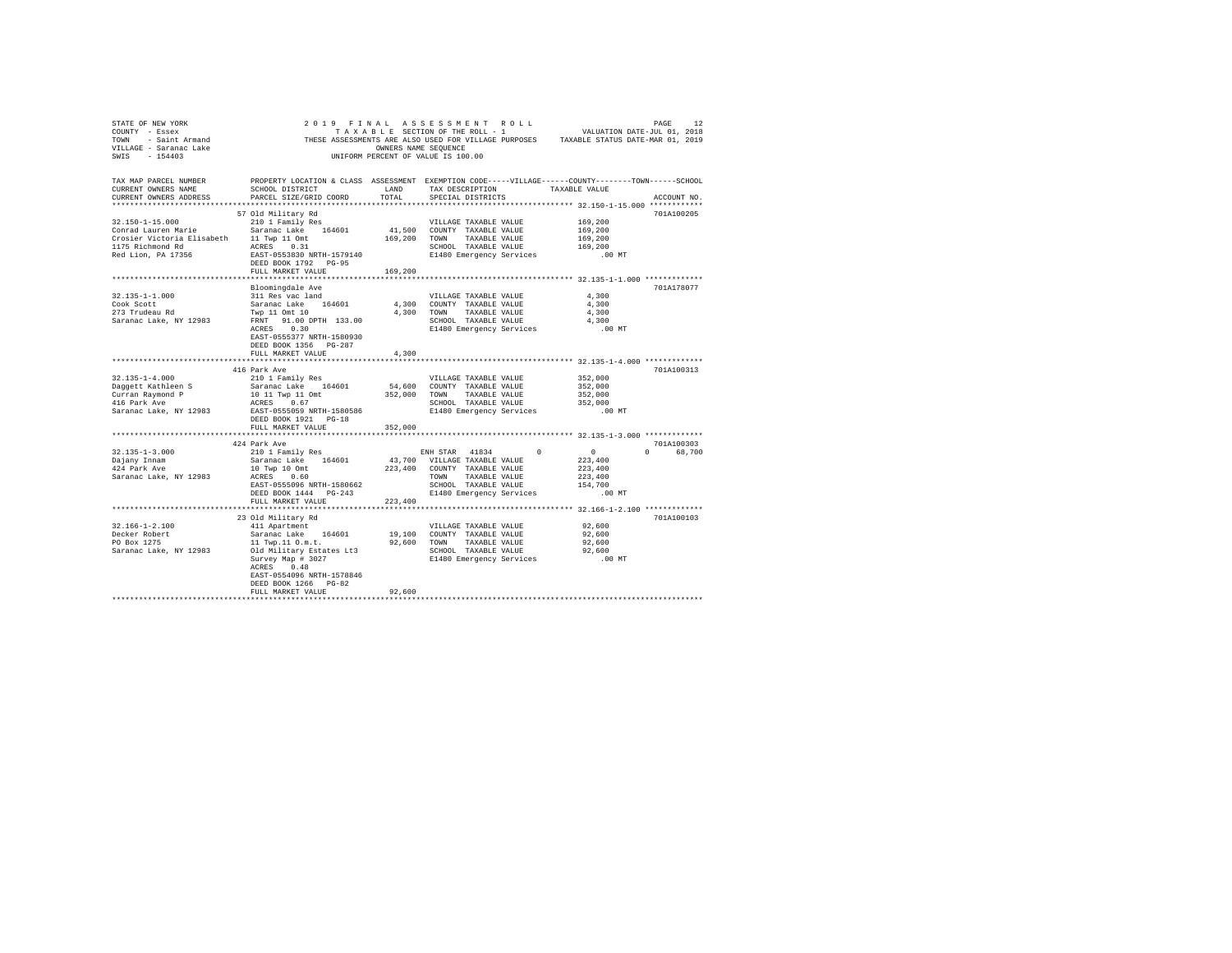| VILLAGE - Saranac Lake<br>SWIS - 154403<br>TAX MAP PARCEL NUMBER<br>CURRENT OWNERS NAME |                                                                                    | OWNERS NAME SEQUENCE           | $\begin{array}{cccccccccccccccccc} \texttt{STATE OF NEW YORK} & \texttt{DRGE} & \texttt{DRGE} & \texttt{RGE} & \texttt{RGE} & \texttt{RGE} & \texttt{RGE} & \texttt{RGE} & \texttt{RGE} & \texttt{RGE} & \texttt{RGE} & \texttt{RGE} & \texttt{RGE} & \texttt{RGE} & \texttt{RGE} & \texttt{RGE} & \texttt{RGE} & \texttt{RGE} & \texttt{RGE} & \texttt{RGE} & \texttt{RGE} & \texttt{RGE} & \texttt{RGE} & \texttt{RGE} & \texttt{RGE} & \texttt{RGE$<br>UNIFORM PERCENT OF VALUE IS 100.00<br>PROPERTY LOCATION & CLASS ASSESSMENT EXEMPTION CODE-----VILLAGE-----COUNTY-------TOWN------SCHOOL<br>TAX DESCRIPTION TAXABLE VALUE |                                                 |  |
|-----------------------------------------------------------------------------------------|------------------------------------------------------------------------------------|--------------------------------|------------------------------------------------------------------------------------------------------------------------------------------------------------------------------------------------------------------------------------------------------------------------------------------------------------------------------------------------------------------------------------------------------------------------------------------------------------------------------------------------------------------------------------------------------------------------------------------------------------------------------------|-------------------------------------------------|--|
| CURRENT OWNERS ADDRESS                                                                  |                                                                                    |                                | SPECIAL DISTRICTS                                                                                                                                                                                                                                                                                                                                                                                                                                                                                                                                                                                                                  | ACCOUNT NO.                                     |  |
|                                                                                         | 455 Park Ave                                                                       |                                |                                                                                                                                                                                                                                                                                                                                                                                                                                                                                                                                                                                                                                    | 701A100402                                      |  |
|                                                                                         | EAST-0554973 NRTH-1581104<br>DEED BOOK 478 PG-344                                  |                                | $\begin{tabular}{l c c c c c} \multicolumn{3}{c c c} \multicolumn{3}{c c c} \multicolumn{3}{c c c} \multicolumn{3}{c c} \multicolumn{3}{c c} \multicolumn{3}{c c} \multicolumn{3}{c c} \multicolumn{3}{c c} \multicolumn{3}{c c} \multicolumn{3}{c c} \multicolumn{3}{c c} \multicolumn{3}{c c} \multicolumn{3}{c c} \multicolumn{3}{c c} \multicolumn{3}{c c} \multicolumn{3}{c c} \multicolumn{3}{c c} \multicolumn{3}{c $                                                                                                                                                                                                       | 0 68,700                                        |  |
|                                                                                         | FULL MARKET VALUE                                                                  | 220,500                        |                                                                                                                                                                                                                                                                                                                                                                                                                                                                                                                                                                                                                                    |                                                 |  |
|                                                                                         | Panorama Dr                                                                        |                                | VILLAGE TAXABLE VALUE                                                                                                                                                                                                                                                                                                                                                                                                                                                                                                                                                                                                              | 701Z001006<br>70,000                            |  |
|                                                                                         | EAST-0553686 NRTH-1581137<br>DEED BOOK 1899 PG-279                                 |                                | 70,000 COUNTY TAXABLE VALUE 70,000<br>70,000 COUNTY TAXABLE VALUE 70,000<br>70,000 SCHOOL TAXABLE VALUE 70,000<br>E1480 Emergency Services 00 MT                                                                                                                                                                                                                                                                                                                                                                                                                                                                                   |                                                 |  |
|                                                                                         | FULL MARKET VALUE                                                                  | 70,000<br>******************** |                                                                                                                                                                                                                                                                                                                                                                                                                                                                                                                                                                                                                                    | ****************** 32.29-1-18.000 ************* |  |
|                                                                                         | Panorama Dr                                                                        |                                |                                                                                                                                                                                                                                                                                                                                                                                                                                                                                                                                                                                                                                    | 701Z001007                                      |  |
|                                                                                         |                                                                                    |                                |                                                                                                                                                                                                                                                                                                                                                                                                                                                                                                                                                                                                                                    |                                                 |  |
|                                                                                         |                                                                                    |                                |                                                                                                                                                                                                                                                                                                                                                                                                                                                                                                                                                                                                                                    |                                                 |  |
|                                                                                         |                                                                                    |                                |                                                                                                                                                                                                                                                                                                                                                                                                                                                                                                                                                                                                                                    |                                                 |  |
|                                                                                         | EAST-0553535 NRTH-1581171<br>DEED BOOK 1899 PG-281                                 |                                | VILLAGE TAXABLE VALUE 70,000<br>70,000 COUNTY TAXABLE VALUE 70,000<br>70,000 TOWN TAXABLE VALUE 70,000<br>SCHOOL TAXABLE VALUE 70,000<br>E1480 Emergency Services 0.0                                                                                                                                                                                                                                                                                                                                                                                                                                                              | .00 MT                                          |  |
|                                                                                         | FULL MARKET VALUE                                                                  | 70,000                         |                                                                                                                                                                                                                                                                                                                                                                                                                                                                                                                                                                                                                                    |                                                 |  |
|                                                                                         | Panorama Dr                                                                        |                                |                                                                                                                                                                                                                                                                                                                                                                                                                                                                                                                                                                                                                                    | 701Z001009                                      |  |
|                                                                                         |                                                                                    |                                |                                                                                                                                                                                                                                                                                                                                                                                                                                                                                                                                                                                                                                    | 70,000                                          |  |
|                                                                                         |                                                                                    |                                |                                                                                                                                                                                                                                                                                                                                                                                                                                                                                                                                                                                                                                    | 70,000                                          |  |
|                                                                                         |                                                                                    |                                | SCHOOL TAXABLE VALUE 70,000                                                                                                                                                                                                                                                                                                                                                                                                                                                                                                                                                                                                        | 70,000                                          |  |
|                                                                                         | EAST-0553563 NRTH-1580937<br>DEED BOOK 1899 PG-283                                 |                                | E1480 Emergency Services                                                                                                                                                                                                                                                                                                                                                                                                                                                                                                                                                                                                           | .00 MT                                          |  |
|                                                                                         | FULL MARKET VALUE                                                                  | 70,000                         |                                                                                                                                                                                                                                                                                                                                                                                                                                                                                                                                                                                                                                    |                                                 |  |
|                                                                                         | 71 Old Military Rd                                                                 |                                |                                                                                                                                                                                                                                                                                                                                                                                                                                                                                                                                                                                                                                    | 701A100405                                      |  |
| $32.150 - 1 - 3.002$                                                                    | 210 1 Family Res                                                                   |                                | VILLAGE TAXABLE VALUE                                                                                                                                                                                                                                                                                                                                                                                                                                                                                                                                                                                                              | 128,400                                         |  |
|                                                                                         |                                                                                    |                                |                                                                                                                                                                                                                                                                                                                                                                                                                                                                                                                                                                                                                                    |                                                 |  |
|                                                                                         |                                                                                    |                                |                                                                                                                                                                                                                                                                                                                                                                                                                                                                                                                                                                                                                                    |                                                 |  |
|                                                                                         | EAST-0553744 NRTH-1579347<br>DEED BOOK 1417 PG-226<br>FULL MARKET VALUE<br>128,400 |                                | E1480 Emergency Services                                                                                                                                                                                                                                                                                                                                                                                                                                                                                                                                                                                                           | .00MT                                           |  |
|                                                                                         |                                                                                    |                                |                                                                                                                                                                                                                                                                                                                                                                                                                                                                                                                                                                                                                                    |                                                 |  |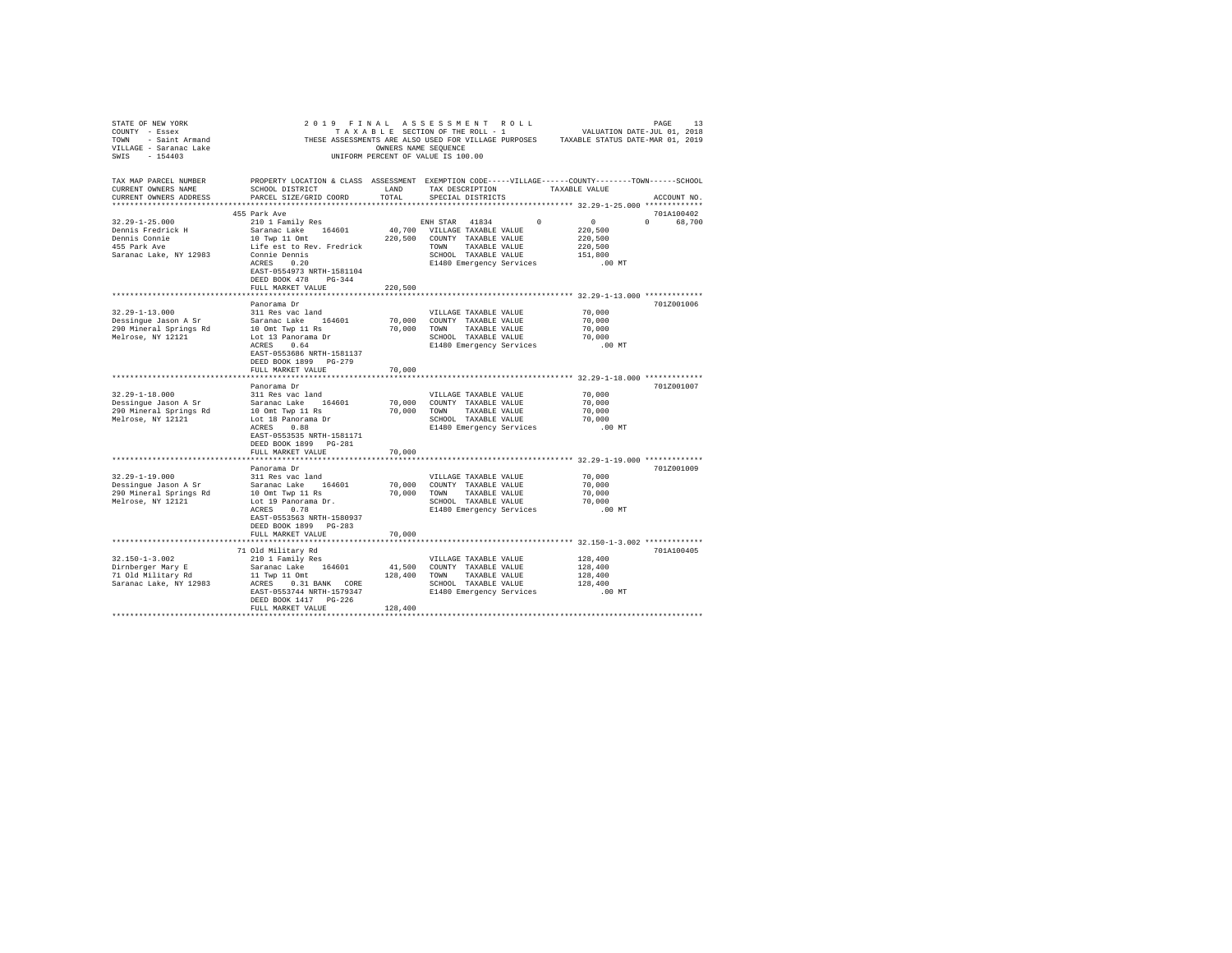| COUNTY - Essex<br>TOWN - Saint Armand<br>VILLAGE - Saranac Lake<br>SWIS - 154403                                                                                                                                                                                                                                                                                                                                                                               | T A X A B L E SECTION OF THE ROLL - 1<br>THESE ASSESSMENTS ARE ALSO USED FOR VILLAGE PURPOSES TAXABLE STATUS DATE-MAR 01, 2019<br>UNIFORM PERCENT OF VALUE IS 100.00                                                                                                                                | UNIFORM PERCENT OF VALUE IS 100.00 |                                                                                                            |                       |                                                                                                                                        |                             |
|----------------------------------------------------------------------------------------------------------------------------------------------------------------------------------------------------------------------------------------------------------------------------------------------------------------------------------------------------------------------------------------------------------------------------------------------------------------|-----------------------------------------------------------------------------------------------------------------------------------------------------------------------------------------------------------------------------------------------------------------------------------------------------|------------------------------------|------------------------------------------------------------------------------------------------------------|-----------------------|----------------------------------------------------------------------------------------------------------------------------------------|-----------------------------|
| TAX MAP PARCEL NUMBER PROPERTY LOCATION & CLASS ASSESSMENT EXEMPTION CODE-----VILLAGE-----COUNTY-------TOWN-----SCHOOL<br>CURRENT OWNERS NAME<br>CURRENT OWNERS ADDRESS PARCEL SIZE/GRID COORD                                                                                                                                                                                                                                                                 | SCHOOL DISTRICT                                                                                                                                                                                                                                                                                     | LAND<br>TOTAL                      | SPECIAL DISTRICTS                                                                                          |                       | TAX DESCRIPTION TAXABLE VALUE                                                                                                          | ACCOUNT NO.                 |
| $32.119 - 1 - 1.000$<br>Duffy John P<br>Duffy Marilyn<br>460 Park Ave<br>Saranac Lake, NY 12983                                                                                                                                                                                                                                                                                                                                                                | 460 Park Ave<br>460 Park Ave Meilly Res (164601 Park 2012)<br>210 1 Family Res (164601 16,700 BAS STAR 41654 1684 1694 217,500 NULLAGE TAXABLE VALUE ACRES 1.70<br>10 Twp 11 Omt 217,500 VULLAGE TAXABLE VALUE RATE-1555226 NRTH-1581074 TOWNY TA                                                   |                                    |                                                                                                            |                       | VETWAR CTS 41120 18,000 15,000 15,000 6,000<br>$\sim$ 0<br>199,500                                                                     | 701A100115<br>$0 \t 30.000$ |
| 32.150-1-10.000<br>Dumais Alain J<br>PO Box 1112<br>PO Box 1112 11 Twp 11 Omt<br>Saranac Lake, NY 12983 ACRES 0.30                                                                                                                                                                                                                                                                                                                                             | 83 Old Military Rd<br>210 1 Family Res<br>Saranac Lake 164601 41,400 COUNTY TAXABLE VALUE<br>EAST-0553950 NRTH-1579507<br>DEED BOOK 1859 PG-146<br>FULL MARKET VALUE 205,400                                                                                                                        |                                    | VILLAGE TAXABLE VALUE<br>205,400 TOWN TAXABLE VALUE<br>E1480 Emergency Services                            | SCHOOL TAXABLE VALUE  | 205,400<br>205,400<br>205,400<br>205,400<br>.00 MT                                                                                     | 701A100215                  |
|                                                                                                                                                                                                                                                                                                                                                                                                                                                                | Old Military Rd<br>EAST-0554039 NRTH-1580348<br>DEED BOOK 1158 PG-129<br>FULL MARKET VALUE                                                                                                                                                                                                          | 6,200                              | 6,200 COUNTY TAXABLE VALUE<br>6,200 TOWN TAXABLE VALUE<br>SCHOOL TAXABLE VALUE<br>E1480 Emergency Services | VILLAGE TAXABLE VALUE | 6.200<br>6.200<br>6,200<br>6,200<br>.00 MT                                                                                             | 701A198004                  |
| $32.150 - 1 - 1.002$<br>Fina Donald K<br>Fina Ann J<br>34 Mountain Ln<br>Saranac Lake, NY 12983                                                                                                                                                                                                                                                                                                                                                                | 34 Mountain Ln<br>$\begin{tabular}{lcccc} 34 & 001116110 & 1011610 & 1011610 & 1011610 & 10116100 \\ \hline 231 & 0111161p & 164601 & 47,4000 & 101,0000 & 25,000 & 25,000 & 25,000 & 10,000 \\ \hline 34 & 231 & 011610 & 141610 & 141610 & 60,000 & 50,000 & 50,000 & 20,000 \\ 11 & 10p & 11 & $ |                                    |                                                                                                            |                       |                                                                                                                                        | 701A174001                  |
| $32.150 - 2 - 7.000$<br>$\begin{tabular}{l c c c c c} \multicolumn{1}{c}{P1 in signal T from a 5T} & $\hspace{0.3cm}$ & $\hspace{0.3cm}$ & $\hspace{0.3cm}$ & $\hspace{0.3cm}$ & $\hspace{0.3cm}$ & $\hspace{0.3cm}$ & $\hspace{0.3cm}$ & $\hspace{0.3cm}$ & $\hspace{0.3cm}$ & $\hspace{0.3cm}$ & $\hspace{0.3cm}$ & $\hspace{0.3cm}$ & $\hspace{0.3cm}$ & $\hspace{0.3cm}$ & $\hspace{0.3cm}$ & $\hspace{0.3cm}$ & $\hspace{0.3cm}$ & $\hspace{0.3cm}$ & $\$ | 82 Old Military Rd<br>210 1 Family Res<br>FULL MARKET VALUE                                                                                                                                                                                                                                         | 250,500                            | BAS STAR 41854 0                                                                                           |                       | $\begin{array}{c} 0 \\ 250, 500 \\ 250, 500 \end{array}$<br>250,500<br>SCHOOL TAXABLE VALUE 220,500<br>E1480 Emergency Services .00 MT | 701A100301<br>$0 \t 30,000$ |

STATE OF NEW YORK 2 0 1 9 F I N A L A S S E S S M E N T R O L L PAGE 14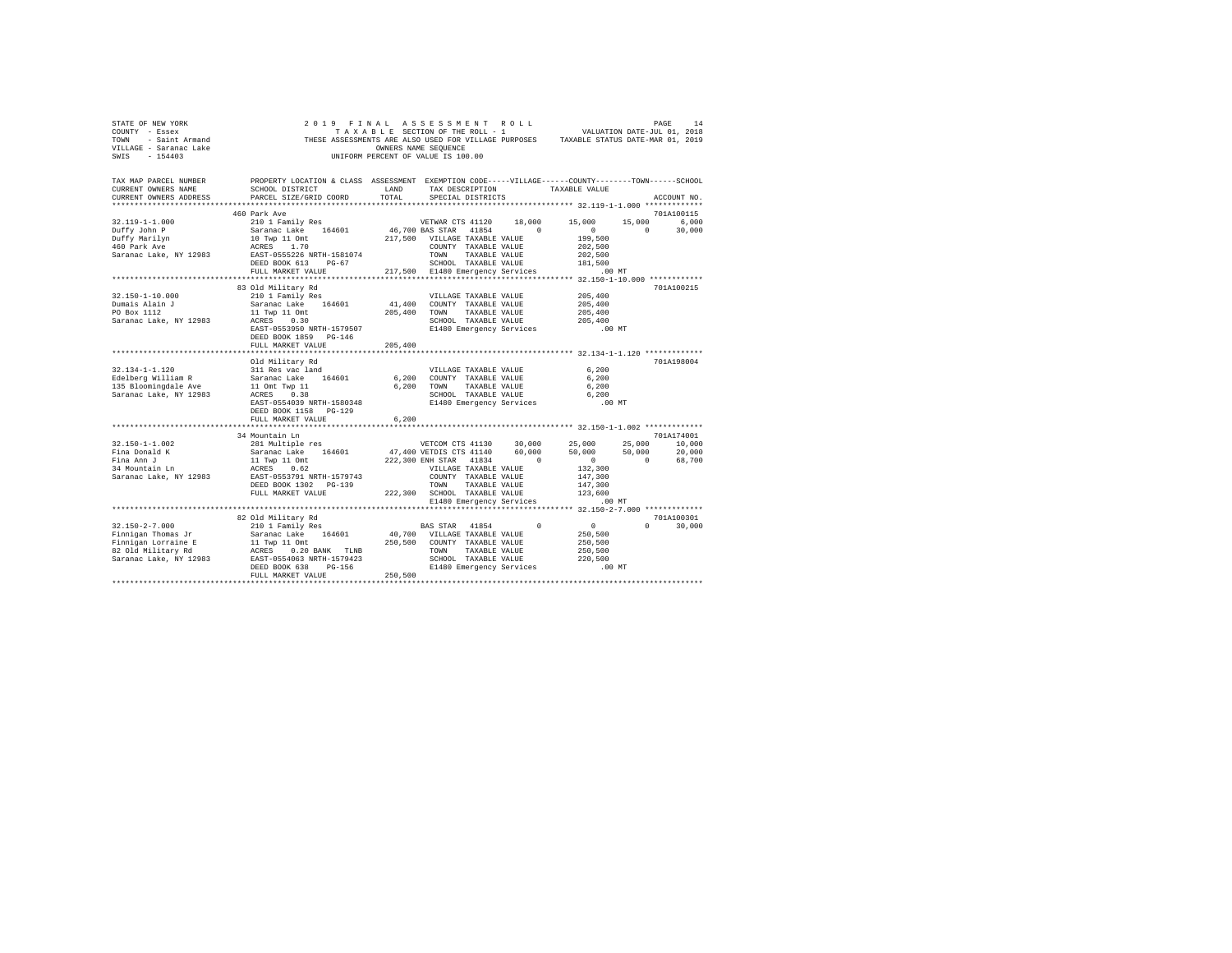| STATE OF NEW YORK<br>COUNTY - Essex           | COUNTY - ESSEX TRACK TRACK BE ARREST ON THE SERVICE OF THE SERVICE OF THE SERVICE OF THE SERVICE OF THE SERVICE OF THE SERVICE OF THE SERVICE OF THE SERVICE OF THE SERVICE OF THE SERVICE OF THE SERVICE OF THE SERVICE OF TH                                                                                                                                                                                                                 |         |                                                                                            |                                         |                             |
|-----------------------------------------------|------------------------------------------------------------------------------------------------------------------------------------------------------------------------------------------------------------------------------------------------------------------------------------------------------------------------------------------------------------------------------------------------------------------------------------------------|---------|--------------------------------------------------------------------------------------------|-----------------------------------------|-----------------------------|
|                                               | TAX MAP PARCEL NUMBER PROPERTY LOCATION & CLASS ASSESSMENT EXEMPTION CODE-----VILLAGE------COUNTY--------TOWN------SCHOOL                                                                                                                                                                                                                                                                                                                      |         |                                                                                            |                                         |                             |
| CURRENT OWNERS NAME<br>CURRENT OWNERS ADDRESS | SCHOOL DISTRICT LAND<br>PARCEL SIZE/GRID COORD                                                                                                                                                                                                                                                                                                                                                                                                 | TOTAL   | TAX DESCRIPTION TAXABLE VALUE<br>SPECIAL DISTRICTS                                         |                                         | ACCOUNT NO.                 |
|                                               |                                                                                                                                                                                                                                                                                                                                                                                                                                                |         |                                                                                            |                                         |                             |
|                                               | 296 Panorama Dr                                                                                                                                                                                                                                                                                                                                                                                                                                |         |                                                                                            |                                         | 701Z012003                  |
| $32.29 - 1 - 6.000$                           |                                                                                                                                                                                                                                                                                                                                                                                                                                                |         |                                                                                            | 577,600                                 |                             |
| Gillis Mark                                   |                                                                                                                                                                                                                                                                                                                                                                                                                                                |         |                                                                                            | 577,600                                 |                             |
|                                               |                                                                                                                                                                                                                                                                                                                                                                                                                                                |         |                                                                                            | 577,600                                 |                             |
| Gillis Veronica<br>PO Box 772                 |                                                                                                                                                                                                                                                                                                                                                                                                                                                |         |                                                                                            | 577,600                                 |                             |
| Saranac Lake, NY 12983                        | NOTICIDATE VIELDAGE TAXABLE VALUE<br>Saranac Lake 164601 151,500 COUNTY TAXABLE VALUE<br>10 ont Twp II as<br>Lot 6 Cliff Park 577,600 TOWN TAXABLE VALUE<br>ACRES 1.10 BANK DITECH SCHOOL TAXABLE VALUE<br>RATE-0553956 NETH-1580956 121<br>EAST-0553956 NRTH-1580926<br>DEED BOOK 1680 PG-306                                                                                                                                                 |         |                                                                                            | .00 MT                                  |                             |
|                                               | FULL MARKET VALUE                                                                                                                                                                                                                                                                                                                                                                                                                              | 577.600 |                                                                                            |                                         |                             |
|                                               |                                                                                                                                                                                                                                                                                                                                                                                                                                                |         |                                                                                            |                                         |                             |
|                                               |                                                                                                                                                                                                                                                                                                                                                                                                                                                |         |                                                                                            |                                         | 701A180029                  |
|                                               |                                                                                                                                                                                                                                                                                                                                                                                                                                                |         |                                                                                            |                                         |                             |
|                                               |                                                                                                                                                                                                                                                                                                                                                                                                                                                |         |                                                                                            |                                         |                             |
|                                               |                                                                                                                                                                                                                                                                                                                                                                                                                                                |         |                                                                                            |                                         |                             |
|                                               |                                                                                                                                                                                                                                                                                                                                                                                                                                                |         |                                                                                            |                                         |                             |
|                                               |                                                                                                                                                                                                                                                                                                                                                                                                                                                |         |                                                                                            |                                         |                             |
|                                               | $\begin{tabular}{lcccc} 32.166-1-2.200 & can\texttt{convell} & way \\ \texttt{Graham Robert} & 311\texttt{ Res}\hspace{0.2cm} \texttt{C} & 52.166-1-2. \\ \texttt{Graham Robert} & Sarnane Cake & 164601 & 600\texttt{ COUNTY} & TAXABLE VALUE & 600 \\ \texttt{Graham Karin} & 11\texttt{ Twp} & 110\texttt{ Omt} & 600\texttt{ TORM} & TAXABLE VALUE & 600 \\ \texttt{J3D M111} & 600\texttt{ M111} & 600\text$<br>EAST-0554145 NRTH-1578793 |         |                                                                                            |                                         |                             |
|                                               | DEED BOOK 1550 PG-173                                                                                                                                                                                                                                                                                                                                                                                                                          |         |                                                                                            |                                         |                             |
|                                               | FULL MARKET VALUE                                                                                                                                                                                                                                                                                                                                                                                                                              | 600     |                                                                                            |                                         |                             |
|                                               |                                                                                                                                                                                                                                                                                                                                                                                                                                                |         |                                                                                            |                                         |                             |
|                                               | 391 Park Ave                                                                                                                                                                                                                                                                                                                                                                                                                                   |         |                                                                                            |                                         | 701A100409                  |
| $32.134 - 1 - 9.000$                          |                                                                                                                                                                                                                                                                                                                                                                                                                                                |         | BAS STAR 41854 0<br>43,000 VILLAGE TAXABLE VALUE                                           | $\begin{array}{c}0\\249,500\end{array}$ | $0 \t 30.000$               |
| Hanford Hannah L<br>391 Park Ave              |                                                                                                                                                                                                                                                                                                                                                                                                                                                |         |                                                                                            |                                         |                             |
| Saranac Lake, NY 12983                        |                                                                                                                                                                                                                                                                                                                                                                                                                                                |         |                                                                                            | 249,500<br>249,500                      |                             |
|                                               |                                                                                                                                                                                                                                                                                                                                                                                                                                                |         |                                                                                            | 219,500                                 |                             |
|                                               | 391 Park Ave (1988)<br>210 1 Pamily Res (194601 13, 2000 VILLAGE TAXABLE VALUE 11 Twp.11 O.m.t.<br>11 Twp.11 O.m.t. (249,500 COUNTY TAXABLE VALUE 11 Twp.11 O.m.t. (249,500 COUNTY TAXABLE VALUE EAST-O554678 RRTH-1580403 (2000 T                                                                                                                                                                                                             |         | E1480 Emergency Services                                                                   | $.00$ MT                                |                             |
|                                               | FULL MARKET VALUE                                                                                                                                                                                                                                                                                                                                                                                                                              | 249,500 |                                                                                            |                                         |                             |
|                                               |                                                                                                                                                                                                                                                                                                                                                                                                                                                |         |                                                                                            |                                         |                             |
|                                               | 439 Park Ave                                                                                                                                                                                                                                                                                                                                                                                                                                   |         |                                                                                            |                                         | 7079907875                  |
| $32.29 - 1 - 23.000$                          | 210 1 Family Res                                                                                                                                                                                                                                                                                                                                                                                                                               |         | BAS STAR 41854 0                                                                           | $\sim$ 0                                | $0 \t 30,000$               |
|                                               | Main Stephen Molly Saranac Lake 164601 46,000 VILLAGE TAXABLE VALUE<br>Hann Stephen – Twp 11 omt Lot 10 201,100 COUNTY TAXABLE VALUE<br>Hann Stephen – New Lot 10 BANK LERETA – TOWN TAXABLE VALUE<br>439 Park Ave – ACRES 1.01 BANK                                                                                                                                                                                                           |         |                                                                                            | 211,100<br>211,100                      |                             |
|                                               |                                                                                                                                                                                                                                                                                                                                                                                                                                                |         |                                                                                            |                                         |                             |
|                                               |                                                                                                                                                                                                                                                                                                                                                                                                                                                |         |                                                                                            | 211,100                                 |                             |
|                                               | Saranac Lake, NY 12983 EAST-0554599 NRTH-1580994                                                                                                                                                                                                                                                                                                                                                                                               |         |                                                                                            | 181,100                                 |                             |
|                                               |                                                                                                                                                                                                                                                                                                                                                                                                                                                |         |                                                                                            | $.00$ MT                                |                             |
|                                               | FULL MARKET VALUE                                                                                                                                                                                                                                                                                                                                                                                                                              | 211,100 |                                                                                            |                                         |                             |
|                                               |                                                                                                                                                                                                                                                                                                                                                                                                                                                |         |                                                                                            |                                         |                             |
|                                               | 76 Old Military Rd                                                                                                                                                                                                                                                                                                                                                                                                                             |         |                                                                                            |                                         | 701A100411<br>$0 \t 30.000$ |
|                                               |                                                                                                                                                                                                                                                                                                                                                                                                                                                |         |                                                                                            | $0$ $0$<br>215,100                      |                             |
|                                               |                                                                                                                                                                                                                                                                                                                                                                                                                                                |         |                                                                                            | 215,100                                 |                             |
|                                               |                                                                                                                                                                                                                                                                                                                                                                                                                                                |         |                                                                                            |                                         |                             |
|                                               |                                                                                                                                                                                                                                                                                                                                                                                                                                                |         |                                                                                            |                                         |                             |
|                                               |                                                                                                                                                                                                                                                                                                                                                                                                                                                |         | TOWN TAXABLE VALUE 215,100<br>SCHOOL TAXABLE VALUE 185,100<br>E1480 Emergency Services .00 | .00 MT                                  |                             |
|                                               | FULL MARKET VALUE                                                                                                                                                                                                                                                                                                                                                                                                                              | 215,100 |                                                                                            |                                         |                             |
|                                               |                                                                                                                                                                                                                                                                                                                                                                                                                                                |         |                                                                                            |                                         |                             |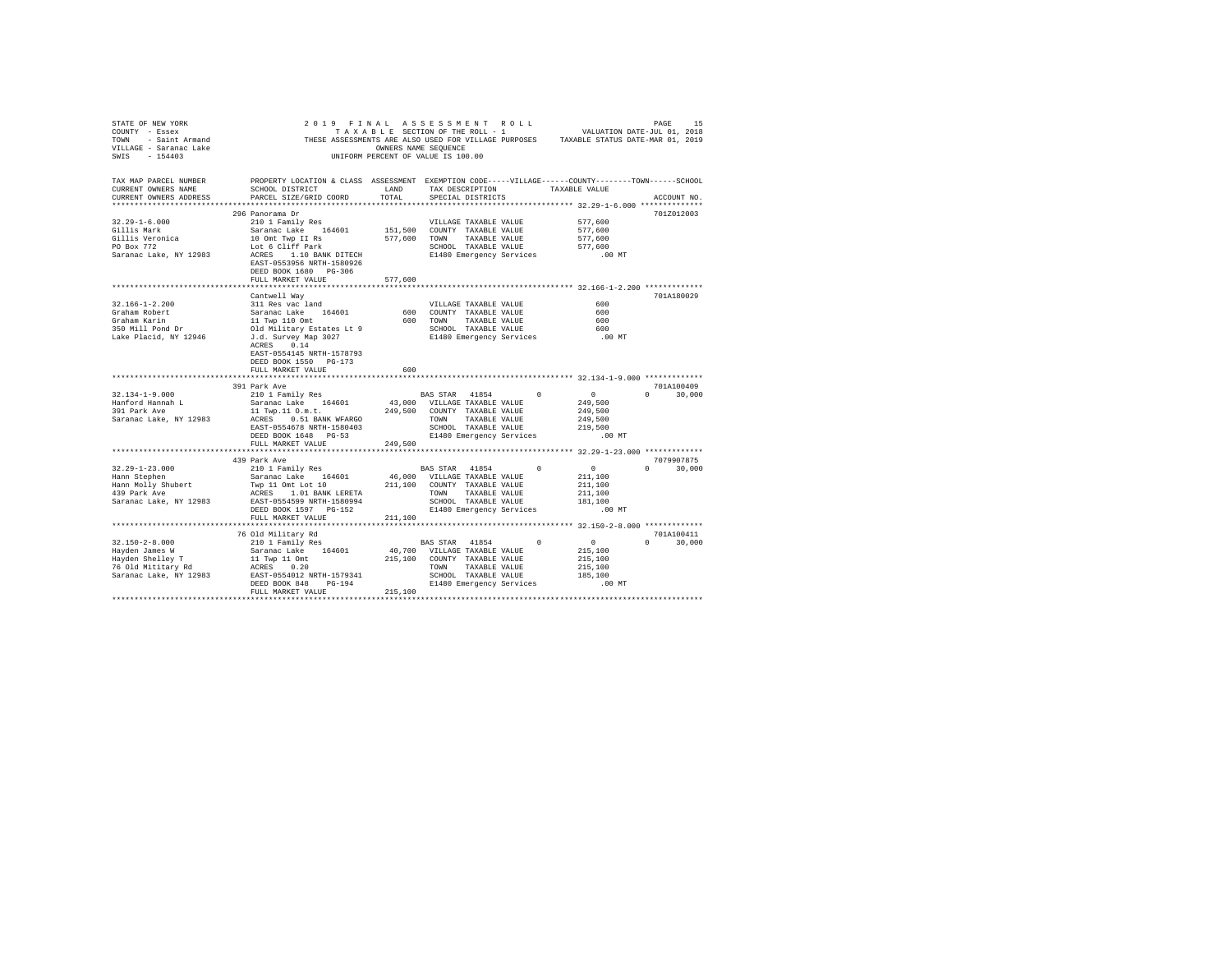| STATE OF NEW YORK<br>COUNTY - Essex<br>TOWN - Saint Armand<br>VILLAGE - Saranac Lake<br>SWIS - 154403 |                                                                                                                                                 |               | 2019 FINAL ASSESSMENT ROLL<br>UNIFORM PERCENT OF VALUE IS 100.00                                                                                         |                                                   |                                                      | PAGE<br>16                  |
|-------------------------------------------------------------------------------------------------------|-------------------------------------------------------------------------------------------------------------------------------------------------|---------------|----------------------------------------------------------------------------------------------------------------------------------------------------------|---------------------------------------------------|------------------------------------------------------|-----------------------------|
| TAX MAP PARCEL NUMBER<br>CURRENT OWNERS NAME<br>CURRENT OWNERS ADDRESS                                | PROPERTY LOCATION & CLASS ASSESSMENT EXEMPTION CODE-----VILLAGE------COUNTY-------TOWN------SCHOOL<br>SCHOOL DISTRICT<br>PARCEL SIZE/GRID COORD | LAND<br>TOTAL | TAX DESCRIPTION<br>SPECIAL DISTRICTS                                                                                                                     |                                                   | TAXABLE VALUE                                        | ACCOUNT NO.                 |
|                                                                                                       |                                                                                                                                                 |               |                                                                                                                                                          | ******************** 32.150-2-2.000 ************* |                                                      |                             |
|                                                                                                       | 333 Park Ave                                                                                                                                    |               |                                                                                                                                                          |                                                   | $\sim$ 0                                             | 701A100408                  |
| $32.150 - 2 - 2.000$<br>Hayward Barbara A<br>Hayward Guy J<br>333 Park Ave<br>Saranac Lake, NY 12983  | 210 1 Family Res<br>Saranac Lake 164601<br>11 Twp 11 Omt<br>ACRES 0.90<br>EAST-0554313 NRTH-1579753<br>DEED BOOK 1123 PG-189                    |               | BAS STAR 41854<br>45,200 VILLAGE TAXABLE VALUE<br>262,000 COUNTY TAXABLE VALUE<br>TOWN TAXABLE VALUE<br>SCHOOL TAXABLE VALUE<br>E1480 Emergency Services | $\Omega$                                          | 262,000<br>262,000<br>262,000<br>232,000<br>$.00$ MT | $0 \t 30.000$               |
|                                                                                                       | FULL MARKET VALUE                                                                                                                               | 262,000       |                                                                                                                                                          |                                                   |                                                      |                             |
|                                                                                                       |                                                                                                                                                 |               |                                                                                                                                                          |                                                   |                                                      |                             |
|                                                                                                       | 299 Park Ave                                                                                                                                    |               |                                                                                                                                                          |                                                   |                                                      | 701A100208                  |
| $32.150 - 2 - 6.000$<br>Henderson Joseph A                                                            | 210 1 Family Res<br>Saranac Lake 164601                                                                                                         |               | VILLAGE TAXABLE VALUE<br>40,700 COUNTY TAXABLE VALUE                                                                                                     |                                                   | 236,800<br>236,800                                   |                             |
| Henderson Tracev A                                                                                    | 11 Twp 11 Omt                                                                                                                                   |               | 236,800 TOWN TAXABLE VALUE                                                                                                                               |                                                   | 236,800                                              |                             |
| 299 Park Ave<br>Saranac Lake, NY 12983                                                                | ACRES 0.20 BANK LERETA                                                                                                                          |               | SCHOOL TAXABLE VALUE                                                                                                                                     |                                                   | 236,800                                              |                             |
|                                                                                                       | EAST-0554151 NRTH-1579374<br>DEED BOOK 1885 PG-56<br>FULL MARKET VALUE                                                                          | 236,800       | E1480 Emergency Services                                                                                                                                 |                                                   | .00 MT                                               |                             |
|                                                                                                       |                                                                                                                                                 |               |                                                                                                                                                          |                                                   |                                                      |                             |
|                                                                                                       | 15 Mountain Ln                                                                                                                                  |               |                                                                                                                                                          |                                                   |                                                      | 701A100107                  |
| $32.150 - 1 - 11.000$                                                                                 | 220 2 Family Res                                                                                                                                |               | VILLAGE TAXABLE VALUE                                                                                                                                    |                                                   | 125,800                                              |                             |
| Hill Daniel F                                                                                         | Saranac Lake 164601 40,000 COUNTY TAXABLE VALUE                                                                                                 |               |                                                                                                                                                          |                                                   | 125,800                                              |                             |
| 1714 County Rte 18                                                                                    | 11 Twp 11 Omt                                                                                                                                   |               | 125,800 TOWN TAXABLE VALUE                                                                                                                               |                                                   | 125,800                                              |                             |
| Saranac Lake, NY 12983 ACRES 0.10 BANK LERETA                                                         |                                                                                                                                                 |               | SCHOOL TAXABLE VALUE                                                                                                                                     |                                                   | 125,800                                              |                             |
|                                                                                                       | EAST-0553849 NRTH-1579556<br>DEED BOOK 1444    PG-272                                                                                           |               | E1480 Emergency Services                                                                                                                                 |                                                   | $.00$ MT                                             |                             |
|                                                                                                       | FULL MARKET VALUE                                                                                                                               | 125,800       |                                                                                                                                                          |                                                   |                                                      |                             |
|                                                                                                       |                                                                                                                                                 |               |                                                                                                                                                          |                                                   |                                                      |                             |
|                                                                                                       | 35 Old Military Rd                                                                                                                              |               |                                                                                                                                                          |                                                   |                                                      | 701A100111                  |
| $32.166 - 1 - 1.000$                                                                                  | 210 1 Family Res                                                                                                                                |               | VILLAGE TAXABLE VALUE                                                                                                                                    |                                                   | 506,500                                              |                             |
| Hill Michael A                                                                                        | Saranac Lake 164601 46,100 COUNTY TAXABLE VALUE                                                                                                 |               |                                                                                                                                                          |                                                   | 506,500                                              |                             |
| Hill Michelle L                                                                                       | 11 Twp 11 Omt<br>ACRES 1.07 BANK LERETA                                                                                                         |               | 506,500 TOWN TAXABLE VALUE<br>SCHOOL TAXABLE VALUE                                                                                                       |                                                   | 506,500<br>506,500                                   |                             |
| 35 Old Military Rd<br>Saranac Lake, NY 12983 EAST-0553825 NRTH-1578863                                |                                                                                                                                                 |               | E1480 Emergency Services                                                                                                                                 |                                                   | $.00$ MT                                             |                             |
|                                                                                                       | DEED BOOK 1317 PG-36                                                                                                                            |               |                                                                                                                                                          |                                                   |                                                      |                             |
|                                                                                                       | FULL MARKET VALUE                                                                                                                               | 506,500       |                                                                                                                                                          |                                                   |                                                      |                             |
|                                                                                                       |                                                                                                                                                 |               |                                                                                                                                                          |                                                   |                                                      |                             |
|                                                                                                       | 443 Park Ave                                                                                                                                    |               |                                                                                                                                                          |                                                   |                                                      | 701A100201                  |
| $32.29 - 1 - 24.000$                                                                                  | 210 1 Family Res                                                                                                                                |               | BAS STAR 41854                                                                                                                                           | $^{\circ}$                                        | $\sim$ 0                                             | $0 \qquad \qquad$<br>30,000 |
| Hofschneider Mark T                                                                                   | Saranac Lake 164601 44,400 VILLAGE TAXABLE VALUE                                                                                                |               |                                                                                                                                                          |                                                   | 207,500                                              |                             |
| Hofschneider Kelly A                                                                                  | 10 Twp 11 Omt 207,500 COUNTY TAXABLE VALUE                                                                                                      |               |                                                                                                                                                          |                                                   | 207,500                                              |                             |
| 443 Park Ave                                                                                          |                                                                                                                                                 |               | TOWN<br>TAXABLE VALUE                                                                                                                                    |                                                   | 207,500                                              |                             |
| Saranac Lake, NY 12983 EAST-0554866 NRTH-1581002                                                      |                                                                                                                                                 |               | SCHOOL TAXABLE VALUE                                                                                                                                     |                                                   | 177.500                                              |                             |
|                                                                                                       | DEED BOOK 1577 PG-41<br>FULL MARKET VALUE                                                                                                       | 207,500       | E1480 Emergency Services                                                                                                                                 |                                                   | $.00$ MT                                             |                             |
|                                                                                                       |                                                                                                                                                 |               |                                                                                                                                                          |                                                   |                                                      |                             |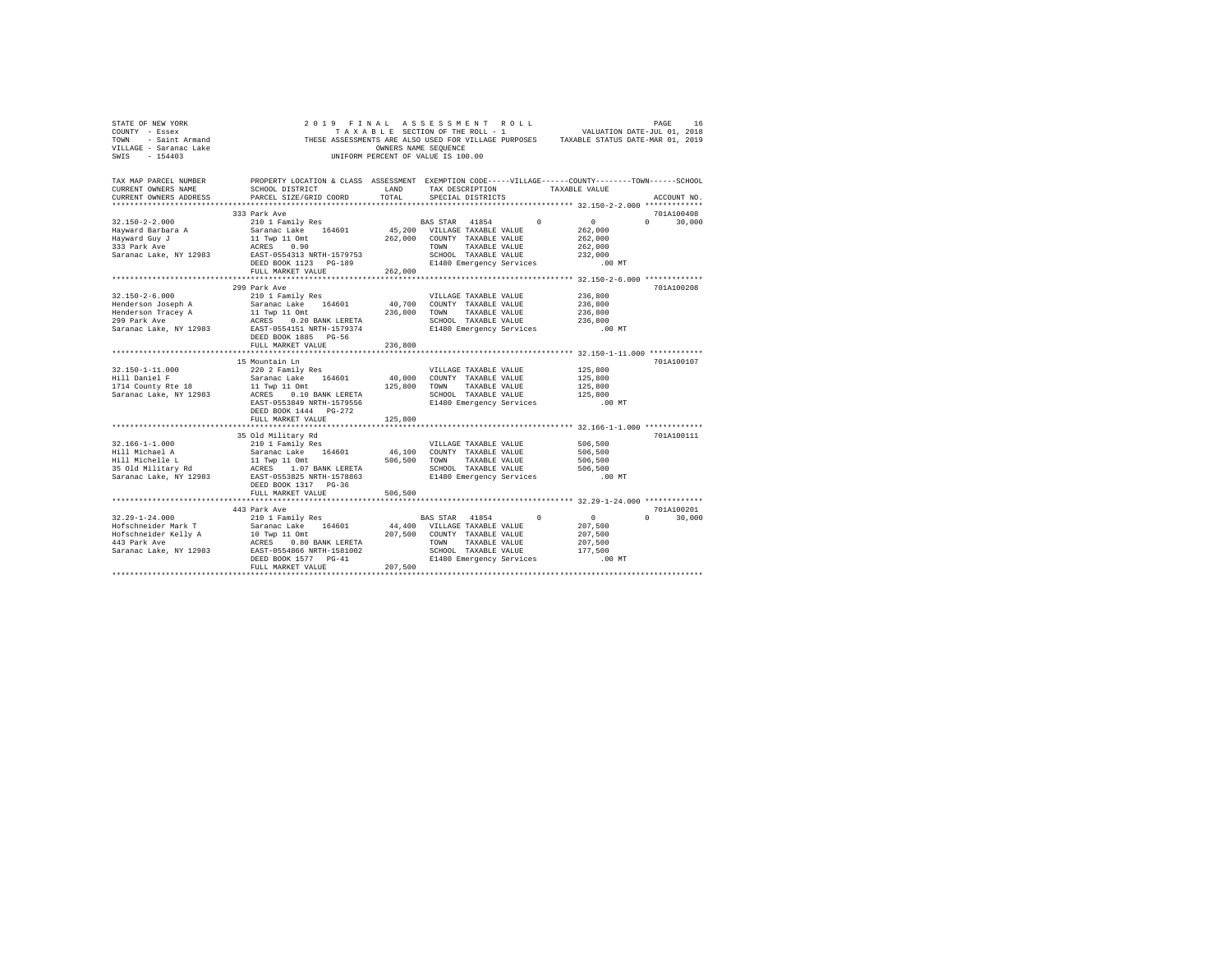| STATE OF NEW YORK                                                        |                                                                                                                                                                                                                                                                                   |         |                                                                                                    |                    |               |
|--------------------------------------------------------------------------|-----------------------------------------------------------------------------------------------------------------------------------------------------------------------------------------------------------------------------------------------------------------------------------|---------|----------------------------------------------------------------------------------------------------|--------------------|---------------|
| COUNTY - Essex                                                           |                                                                                                                                                                                                                                                                                   |         |                                                                                                    |                    |               |
|                                                                          |                                                                                                                                                                                                                                                                                   |         |                                                                                                    |                    |               |
|                                                                          |                                                                                                                                                                                                                                                                                   |         |                                                                                                    |                    |               |
|                                                                          | COUNTY - ESSEX ASSESSMENTS ARE ALSO USED FOR VILLAGE PURPOSES<br>TOWN - Saint Armand THESE ASSESSMENTS ARE ALSO USED FOR VILLAGE PURPOSES TAXABLE STATUS DATE-MAR 01, 2019<br>TILLAGE - ISTANG LAKE MINIFORM PERCENT OF VALUE IS 100                                              |         |                                                                                                    |                    |               |
|                                                                          |                                                                                                                                                                                                                                                                                   |         |                                                                                                    |                    |               |
|                                                                          |                                                                                                                                                                                                                                                                                   |         |                                                                                                    |                    |               |
| TAX MAP PARCEL NUMBER                                                    | PROPERTY LOCATION & CLASS ASSESSMENT EXEMPTION CODE-----VILLAGE------COUNTY-------TOWN------SCHOOL                                                                                                                                                                                |         |                                                                                                    |                    |               |
| CURRENT OWNERS NAME                                                      | SCHOOL DISTRICT                                                                                                                                                                                                                                                                   | LAND    | TAX DESCRIPTION TAXABLE VALUE                                                                      |                    |               |
| CURRENT OWNERS ADDRESS                                                   | PARCEL SIZE/GRID COORD                                                                                                                                                                                                                                                            | TOTAL   | SPECIAL DISTRICTS                                                                                  |                    | ACCOUNT NO.   |
|                                                                          |                                                                                                                                                                                                                                                                                   |         |                                                                                                    |                    |               |
|                                                                          | 132 Bloomingdale Ave                                                                                                                                                                                                                                                              |         |                                                                                                    |                    | 701A100113    |
| $32.166 - 2 - 1.000$                                                     | 483 Converted Re                                                                                                                                                                                                                                                                  |         | VILLAGE TAXABLE VALUE 296,500                                                                      |                    |               |
|                                                                          |                                                                                                                                                                                                                                                                                   |         | 62,600 COUNTY TAXABLE VALUE                                                                        | 296,500            |               |
|                                                                          |                                                                                                                                                                                                                                                                                   |         | 296,500 TOWN TAXABLE VALUE                                                                         | 296,500            |               |
|                                                                          | Hold-North Properties LLC Saranac Lake 164601<br>PO Box 1317 11 11 Twp 11 Omt 12<br>Lake Placid, NY 12946 12RES 0.70                                                                                                                                                              |         |                                                                                                    |                    |               |
|                                                                          | EAST-0553920 NRTH-1578142                                                                                                                                                                                                                                                         |         | SCHOOL TAXABLE VALUE 296,500<br>E1480 Emergency Services .00 MT                                    |                    |               |
|                                                                          |                                                                                                                                                                                                                                                                                   |         |                                                                                                    |                    |               |
|                                                                          | DEED BOOK 1672 PG-100                                                                                                                                                                                                                                                             |         |                                                                                                    |                    |               |
|                                                                          | FULL MARKET VALUE                                                                                                                                                                                                                                                                 | 296,500 |                                                                                                    |                    |               |
|                                                                          |                                                                                                                                                                                                                                                                                   |         |                                                                                                    |                    |               |
|                                                                          | 26 Cantwell Way                                                                                                                                                                                                                                                                   |         |                                                                                                    |                    | 701Z000015    |
| 32.166-1-2.320                                                           | 210 1 Family Res                                                                                                                                                                                                                                                                  |         | VILLAGE TAXABLE VALUE                                                                              | 31,200             |               |
|                                                                          | Saranac Lake 164601 14,700 COUNTY TAXABLE VALUE                                                                                                                                                                                                                                   |         |                                                                                                    | 31,200             |               |
|                                                                          |                                                                                                                                                                                                                                                                                   |         |                                                                                                    |                    |               |
| Innovation Now LLC<br>645 NYS Route 3<br>Saranac Lake, NY 12983          |                                                                                                                                                                                                                                                                                   |         |                                                                                                    | 31,200<br>31,200   |               |
|                                                                          | Saranac Lake 194001 14,000 Commit The MAKABLE VALUE<br>10 Onl Twp 11 Rs<br>Lot 2 Old Mil Estates &pt SCHOOL TAXABLE VALUE<br>2012 RCRES 2012 REERS                                                                                                                                |         |                                                                                                    | $.00$ MT           |               |
|                                                                          | EAST-0553951 NRTH-1578806                                                                                                                                                                                                                                                         |         |                                                                                                    |                    |               |
|                                                                          | DEED BOOK 1772 PG-179                                                                                                                                                                                                                                                             |         |                                                                                                    |                    |               |
|                                                                          | FULL MARKET VALUE                                                                                                                                                                                                                                                                 | 31,200  |                                                                                                    |                    |               |
|                                                                          |                                                                                                                                                                                                                                                                                   |         |                                                                                                    |                    |               |
|                                                                          |                                                                                                                                                                                                                                                                                   |         |                                                                                                    |                    | 701A180030    |
|                                                                          | Old Military Rd<br>311 Res vac land $$\tt VILLAGE$ TAXABLE VALUE $$\tt 100$$ Saranac Lake $$\tt 164601$$ $$\tt 100$$ COUNTY TAXABLE VALUE $$\tt 100$$ $$\tt 11$$ Twp $11$ Ont $$\tt 100$$ $$\tt 11$$ TWD $$\tt 100$$ $$\tt 11$$ $$\tt 21480$$ $$\tt 21480$$ $$\tt 21480$$ $$\tt $ |         |                                                                                                    |                    |               |
| $32.166 - 1 - 2.310$                                                     |                                                                                                                                                                                                                                                                                   |         |                                                                                                    |                    |               |
| Johnson Oliver F<br>2309 7th Ave                                         |                                                                                                                                                                                                                                                                                   |         |                                                                                                    |                    |               |
|                                                                          |                                                                                                                                                                                                                                                                                   |         |                                                                                                    |                    |               |
| Pueblo, CO 81003                                                         |                                                                                                                                                                                                                                                                                   |         |                                                                                                    |                    |               |
|                                                                          |                                                                                                                                                                                                                                                                                   |         |                                                                                                    |                    |               |
|                                                                          | ACRES 0.01                                                                                                                                                                                                                                                                        |         |                                                                                                    |                    |               |
|                                                                          | EAST-0553987 NRTH-1578814                                                                                                                                                                                                                                                         |         |                                                                                                    |                    |               |
|                                                                          | DEED BOOK 1421    PG-254                                                                                                                                                                                                                                                          |         |                                                                                                    |                    |               |
|                                                                          | FULL MARKET VALUE                                                                                                                                                                                                                                                                 | 100     |                                                                                                    |                    |               |
|                                                                          |                                                                                                                                                                                                                                                                                   |         |                                                                                                    |                    |               |
|                                                                          | 34 Palisade Park Way                                                                                                                                                                                                                                                              |         |                                                                                                    |                    | 701A199001    |
| 32.29-1-10.000                                                           | 210 1 Family Res                                                                                                                                                                                                                                                                  |         | BAS STAR 41854 0                                                                                   | $\sim$ 0           | $0 \t 30,000$ |
|                                                                          |                                                                                                                                                                                                                                                                                   |         |                                                                                                    | 312,400            |               |
|                                                                          |                                                                                                                                                                                                                                                                                   |         |                                                                                                    | 312,400            |               |
|                                                                          |                                                                                                                                                                                                                                                                                   |         |                                                                                                    |                    |               |
| Sang Timothy J<br>Miller Suzanne M<br>34 Palisade Park Way<br>PO Box 663 | Saranac Lake 164601<br>10 Omt Twp 11<br>Lot 10 Mt Pisgah Park<br>ACRES 0.66                                                                                                                                                                                                       |         | 107,500 VILLAGE TAXABLE VALUE 312,400 COUNTY TAXABLE VALUE TOWN TAXABLE VALUE SCHOOL TAXABLE VALUE | 312,400<br>282,400 |               |
|                                                                          |                                                                                                                                                                                                                                                                                   |         | SCHOOL TAXABLE VALUE<br>SCHOOL TAXABLE VALUE<br>E1480 Emergency Services 100 MT                    |                    |               |
|                                                                          | Saranac Lake, NY 12983 EAST-0553771 NRTH-1580515                                                                                                                                                                                                                                  |         |                                                                                                    |                    |               |
|                                                                          | DEED BOOK 1176 PG-219                                                                                                                                                                                                                                                             |         |                                                                                                    |                    |               |
|                                                                          | FULL MARKET VALUE                                                                                                                                                                                                                                                                 | 312,400 |                                                                                                    |                    |               |
|                                                                          |                                                                                                                                                                                                                                                                                   |         |                                                                                                    |                    |               |
|                                                                          | Palisade Park Way                                                                                                                                                                                                                                                                 |         |                                                                                                    |                    | 701Z007017    |
|                                                                          |                                                                                                                                                                                                                                                                                   |         |                                                                                                    | 52,500             |               |
|                                                                          |                                                                                                                                                                                                                                                                                   |         |                                                                                                    | 52,500             |               |
|                                                                          |                                                                                                                                                                                                                                                                                   |         |                                                                                                    | 52,500             |               |
|                                                                          |                                                                                                                                                                                                                                                                                   |         |                                                                                                    | 52,500             |               |
|                                                                          |                                                                                                                                                                                                                                                                                   |         |                                                                                                    | .00 MT             |               |
|                                                                          | DEED BOOK 1523 PG-295                                                                                                                                                                                                                                                             |         |                                                                                                    |                    |               |
|                                                                          |                                                                                                                                                                                                                                                                                   |         |                                                                                                    |                    |               |
|                                                                          | FULL MARKET VALUE                                                                                                                                                                                                                                                                 | 52,500  |                                                                                                    |                    |               |
|                                                                          |                                                                                                                                                                                                                                                                                   |         |                                                                                                    |                    |               |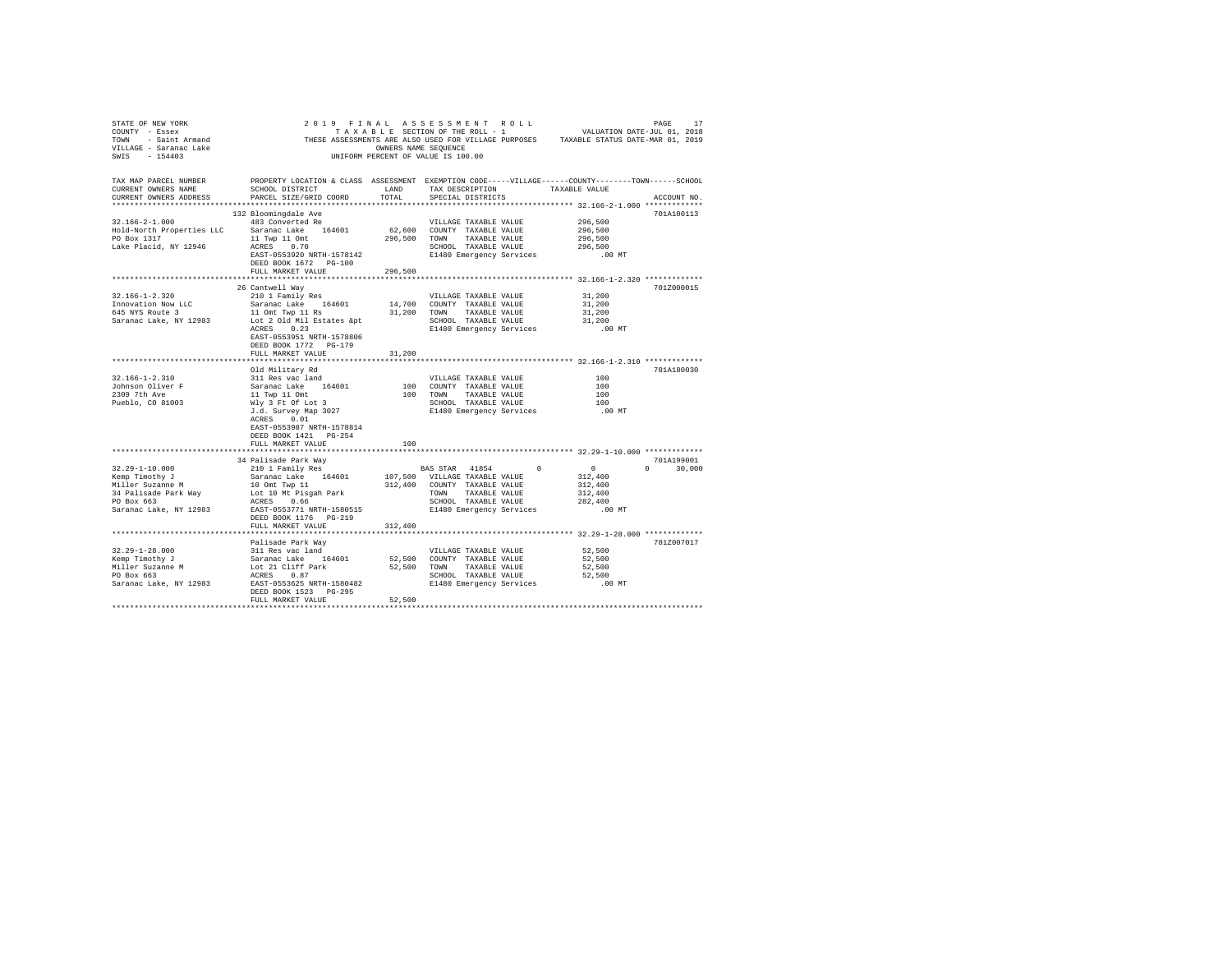|                                                     | STATE OF REW YORK WORK AND A RESULTED TO A RESULT ON THE ROLL AND THE ROLL TO A RESULT ON THE SECTION OF THE ROLL - 1<br>TO THESE ASSESSMENTS ARE ALSO USED FOR VILLAGE PURPOSES TAXABLE STATUS DATE-JUL 01, 2018<br>THESE ASSESS                                                                                                                                                                                                                       |                    |                                                                                                             |                                                      |               |
|-----------------------------------------------------|---------------------------------------------------------------------------------------------------------------------------------------------------------------------------------------------------------------------------------------------------------------------------------------------------------------------------------------------------------------------------------------------------------------------------------------------------------|--------------------|-------------------------------------------------------------------------------------------------------------|------------------------------------------------------|---------------|
|                                                     |                                                                                                                                                                                                                                                                                                                                                                                                                                                         |                    |                                                                                                             |                                                      |               |
|                                                     |                                                                                                                                                                                                                                                                                                                                                                                                                                                         |                    |                                                                                                             |                                                      |               |
| TAX MAP PARCEL NUMBER                               | PROPERTY LOCATION & CLASS ASSESSMENT EXEMPTION CODE-----VILLAGE------COUNTY-------TOWN------SCHOOL                                                                                                                                                                                                                                                                                                                                                      |                    |                                                                                                             |                                                      |               |
| CURRENT OWNERS NAME                                 | SCHOOL DISTRICT                                                                                                                                                                                                                                                                                                                                                                                                                                         | LAND               | TAX DESCRIPTION TAXABLE VALUE                                                                               |                                                      |               |
| CURRENT OWNERS ADDRESS                              | PARCEL SIZE/GRID COORD                                                                                                                                                                                                                                                                                                                                                                                                                                  | TOTAL              | SPECIAL DISTRICTS                                                                                           |                                                      | ACCOUNT NO.   |
|                                                     |                                                                                                                                                                                                                                                                                                                                                                                                                                                         |                    |                                                                                                             |                                                      |               |
|                                                     | 145 Old Military Rd                                                                                                                                                                                                                                                                                                                                                                                                                                     |                    |                                                                                                             |                                                      | 701A100110    |
| $32.134 - 1 - 4.000$                                | 210 1 Family Res                                                                                                                                                                                                                                                                                                                                                                                                                                        |                    | VILLAGE TAXABLE VALUE 281,800                                                                               |                                                      |               |
|                                                     |                                                                                                                                                                                                                                                                                                                                                                                                                                                         |                    |                                                                                                             | 281,800                                              |               |
|                                                     |                                                                                                                                                                                                                                                                                                                                                                                                                                                         |                    |                                                                                                             | 281,800                                              |               |
|                                                     |                                                                                                                                                                                                                                                                                                                                                                                                                                                         |                    |                                                                                                             | 281,800                                              |               |
|                                                     |                                                                                                                                                                                                                                                                                                                                                                                                                                                         |                    |                                                                                                             | .00 MT                                               |               |
|                                                     |                                                                                                                                                                                                                                                                                                                                                                                                                                                         |                    |                                                                                                             |                                                      |               |
|                                                     | FULL MARKET VALUE                                                                                                                                                                                                                                                                                                                                                                                                                                       | 281,800            |                                                                                                             |                                                      |               |
|                                                     |                                                                                                                                                                                                                                                                                                                                                                                                                                                         |                    | ************************************ 32.29-1-1.000 ***************                                          |                                                      |               |
|                                                     | Panorama Dr                                                                                                                                                                                                                                                                                                                                                                                                                                             |                    |                                                                                                             |                                                      | 705Z003002    |
| $32.29 - 1 - 1.000$                                 | 311 Res vac land                                                                                                                                                                                                                                                                                                                                                                                                                                        |                    | VILLAGE TAXABLE VALUE                                                                                       | 73,500<br>73,500                                     |               |
| Loase John F                                        |                                                                                                                                                                                                                                                                                                                                                                                                                                                         |                    |                                                                                                             |                                                      |               |
| Loase Jonn F<br>Loase Gretchen<br>358 Lake Shore Dr |                                                                                                                                                                                                                                                                                                                                                                                                                                                         |                    |                                                                                                             |                                                      |               |
|                                                     | 31 Res voltain 164601 13,500 COUNTY TAXABLE VALUE 13,500 10 ON TWO HAVE 173,500 10 ON TWO HAVE 173,500 10 ON TWO HAVE 173,500 10 ON TWO HAVE 173,500 10 ON TWO HAVE 173,500 16 CHOL 1 SCHOOL TAXABLE VALUE 173,500 16 CHOL 273                                                                                                                                                                                                                          |                    |                                                                                                             |                                                      |               |
| Pleasantville, NY 10570                             |                                                                                                                                                                                                                                                                                                                                                                                                                                                         |                    |                                                                                                             | $.00$ MT                                             |               |
|                                                     | EAST-0554067 NRTH-1581622                                                                                                                                                                                                                                                                                                                                                                                                                               |                    |                                                                                                             |                                                      |               |
|                                                     | DEED BOOK 1331 PG-140                                                                                                                                                                                                                                                                                                                                                                                                                                   |                    |                                                                                                             |                                                      |               |
|                                                     | FULL MARKET VALUE                                                                                                                                                                                                                                                                                                                                                                                                                                       | 73,500             |                                                                                                             |                                                      |               |
|                                                     | ***************************                                                                                                                                                                                                                                                                                                                                                                                                                             | ****************** |                                                                                                             | *********************** 32.134-1-11.000 ************ |               |
|                                                     | 409 Park Ave                                                                                                                                                                                                                                                                                                                                                                                                                                            |                    |                                                                                                             |                                                      | 701A100214    |
|                                                     |                                                                                                                                                                                                                                                                                                                                                                                                                                                         |                    |                                                                                                             |                                                      | $0 \t 30,000$ |
|                                                     |                                                                                                                                                                                                                                                                                                                                                                                                                                                         |                    |                                                                                                             |                                                      |               |
|                                                     |                                                                                                                                                                                                                                                                                                                                                                                                                                                         |                    |                                                                                                             |                                                      |               |
|                                                     |                                                                                                                                                                                                                                                                                                                                                                                                                                                         |                    |                                                                                                             |                                                      |               |
|                                                     |                                                                                                                                                                                                                                                                                                                                                                                                                                                         |                    |                                                                                                             |                                                      |               |
|                                                     |                                                                                                                                                                                                                                                                                                                                                                                                                                                         |                    |                                                                                                             | .00 MT                                               |               |
|                                                     | FULL MARKET VALUE                                                                                                                                                                                                                                                                                                                                                                                                                                       | 282,500            |                                                                                                             |                                                      |               |
|                                                     |                                                                                                                                                                                                                                                                                                                                                                                                                                                         |                    |                                                                                                             |                                                      |               |
|                                                     | 350 Park Ave                                                                                                                                                                                                                                                                                                                                                                                                                                            |                    |                                                                                                             |                                                      | 701A100213    |
| $32.150 - 3 - 1.000$                                |                                                                                                                                                                                                                                                                                                                                                                                                                                                         |                    | VILLAGE TAXABLE VALUE 660,000                                                                               |                                                      |               |
|                                                     | 210 1 Family Res<br>Saranac Lake 164601<br>11 Twp 11 Omt                                                                                                                                                                                                                                                                                                                                                                                                |                    | 47,400 COUNTY TAXABLE VALUE                                                                                 | 660,000                                              |               |
| Mazzeo Frederick<br>350 Park Ave                    |                                                                                                                                                                                                                                                                                                                                                                                                                                                         |                    |                                                                                                             |                                                      |               |
|                                                     |                                                                                                                                                                                                                                                                                                                                                                                                                                                         |                    |                                                                                                             |                                                      |               |
|                                                     | Saranac Lake, NY 12983 Correction Deed<br>2019 BAR Decision<br>2019 BAR Decision<br>ACRES 2.35                                                                                                                                                                                                                                                                                                                                                          |                    | 660,000 TOWN TAXABLE VALUE 660,000<br>660,000 TOWN TAXABLE VALUE 660,000<br>E1480 Emergency Services .00 MT |                                                      |               |
|                                                     |                                                                                                                                                                                                                                                                                                                                                                                                                                                         |                    |                                                                                                             |                                                      |               |
|                                                     | EAST-0554758 NRTH-1579813                                                                                                                                                                                                                                                                                                                                                                                                                               |                    |                                                                                                             |                                                      |               |
|                                                     | DEED BOOK 1817 PG-330                                                                                                                                                                                                                                                                                                                                                                                                                                   |                    |                                                                                                             |                                                      |               |
|                                                     |                                                                                                                                                                                                                                                                                                                                                                                                                                                         |                    |                                                                                                             |                                                      |               |
|                                                     | FULL MARKET VALUE                                                                                                                                                                                                                                                                                                                                                                                                                                       | 660,000            |                                                                                                             |                                                      |               |
|                                                     |                                                                                                                                                                                                                                                                                                                                                                                                                                                         |                    |                                                                                                             |                                                      |               |
|                                                     | 446 Park Ave                                                                                                                                                                                                                                                                                                                                                                                                                                            |                    |                                                                                                             |                                                      | 701A178076    |
| 32.135-1-2.000<br>Merkel Ann E<br>446 Park Ave      |                                                                                                                                                                                                                                                                                                                                                                                                                                                         |                    |                                                                                                             |                                                      |               |
|                                                     |                                                                                                                                                                                                                                                                                                                                                                                                                                                         |                    |                                                                                                             |                                                      |               |
|                                                     |                                                                                                                                                                                                                                                                                                                                                                                                                                                         |                    |                                                                                                             |                                                      |               |
| Saranac Lake, NY 12983                              |                                                                                                                                                                                                                                                                                                                                                                                                                                                         |                    |                                                                                                             |                                                      |               |
|                                                     |                                                                                                                                                                                                                                                                                                                                                                                                                                                         |                    |                                                                                                             |                                                      |               |
|                                                     | $\begin{tabular}{l c c c c c} \multicolumn{1}{c}{\textbf{440~F AVE}} & \multicolumn{1}{c}{\textbf{BAS~STAR}} & \multicolumn{1}{c}{\textbf{41854}} & \multicolumn{1}{c}{\textbf{0}} & \multicolumn{1}{c}{\textbf{0}} & \multicolumn{1}{c}{\textbf{0}} & \multicolumn{1}{c}{\textbf{0}} & \multicolumn{1}{c}{\textbf{0}} & \multicolumn{1}{c}{\textbf{0}} & \multicolumn{1}{c}{\textbf{0}} & \multicolumn{1}{c}{\textbf{0}} & \multicolumn{1}{c}{\textbf$ |                    |                                                                                                             |                                                      |               |
|                                                     | DEED BOOK 1553 PG-307                                                                                                                                                                                                                                                                                                                                                                                                                                   |                    |                                                                                                             |                                                      |               |
|                                                     | FULL MARKET VALUE                                                                                                                                                                                                                                                                                                                                                                                                                                       | 280,800            |                                                                                                             |                                                      |               |
|                                                     |                                                                                                                                                                                                                                                                                                                                                                                                                                                         |                    |                                                                                                             |                                                      |               |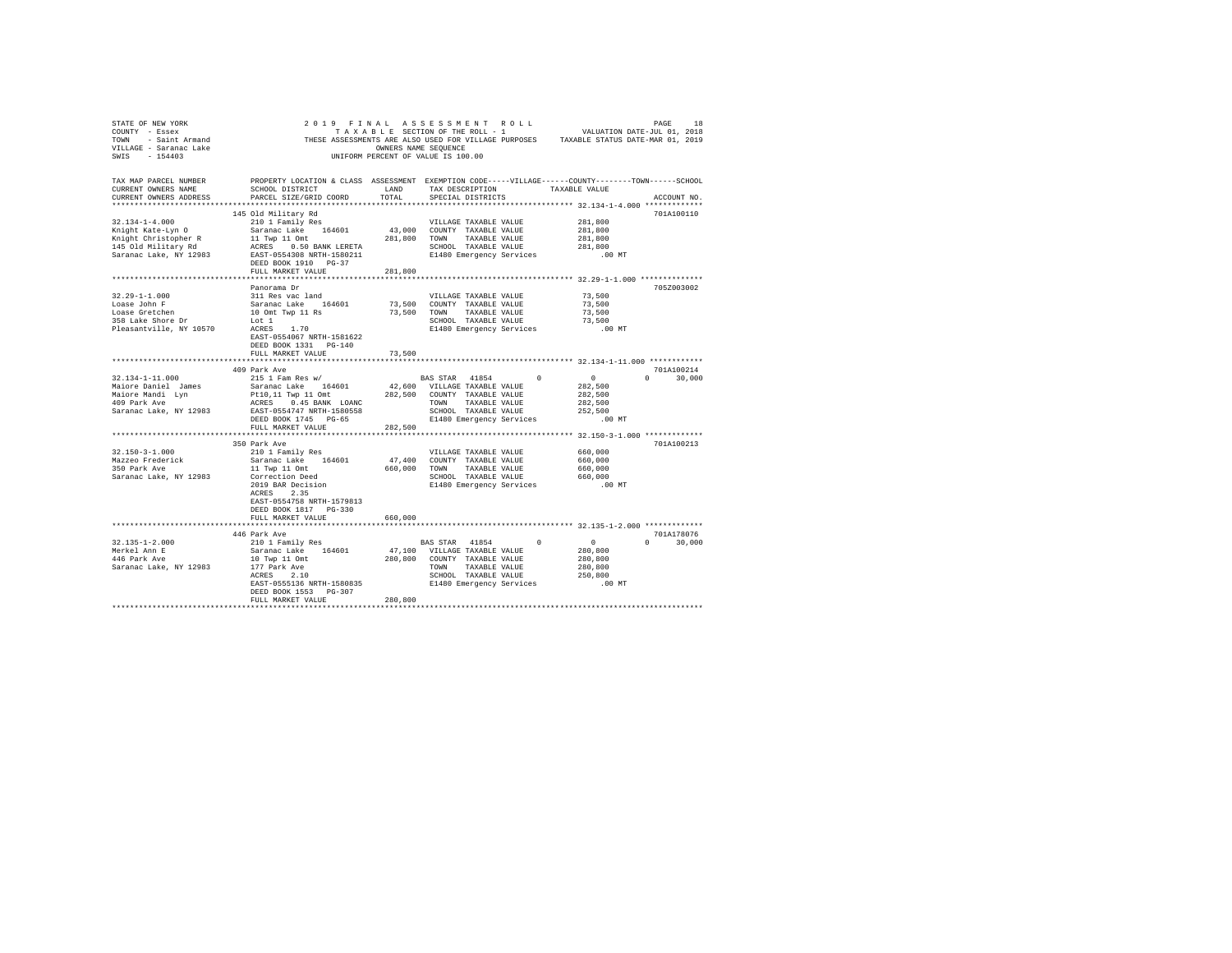| STATE OF NEW YORK<br>COUNTY - Essex                                                                                                                                                                                                                                                                                                                                                                                        |                                                                                                                                                                                                                                                                     |                             |                                                  |                       |                                  |                                                                                                         |             |
|----------------------------------------------------------------------------------------------------------------------------------------------------------------------------------------------------------------------------------------------------------------------------------------------------------------------------------------------------------------------------------------------------------------------------|---------------------------------------------------------------------------------------------------------------------------------------------------------------------------------------------------------------------------------------------------------------------|-----------------------------|--------------------------------------------------|-----------------------|----------------------------------|---------------------------------------------------------------------------------------------------------|-------------|
| TAX MAP PARCEL NUMBER<br>CURRENT OWNERS NAME<br>CURRENT OWNERS ADDRESS                                                                                                                                                                                                                                                                                                                                                     | PROPERTY LOCATION & CLASS ASSESSMENT EXEMPTION CODE-----VILLAGE------COUNTY-------TOWN------SCHOOL<br>SCHOOL DISTRICT<br>PARCEL SIZE/GRID COORD TOTAL                                                                                                               | <b>LAND</b>                 | SPECIAL DISTRICTS                                |                       | TAX DESCRIPTION TAXABLE VALUE    |                                                                                                         | ACCOUNT NO. |
|                                                                                                                                                                                                                                                                                                                                                                                                                            |                                                                                                                                                                                                                                                                     |                             |                                                  |                       |                                  |                                                                                                         |             |
|                                                                                                                                                                                                                                                                                                                                                                                                                            | Park Ave                                                                                                                                                                                                                                                            |                             |                                                  |                       |                                  |                                                                                                         | 701A100308  |
|                                                                                                                                                                                                                                                                                                                                                                                                                            |                                                                                                                                                                                                                                                                     |                             |                                                  | VILLAGE TAXABLE VALUE | 8,400                            |                                                                                                         |             |
|                                                                                                                                                                                                                                                                                                                                                                                                                            |                                                                                                                                                                                                                                                                     |                             |                                                  |                       | 8,400                            |                                                                                                         |             |
|                                                                                                                                                                                                                                                                                                                                                                                                                            |                                                                                                                                                                                                                                                                     |                             |                                                  |                       | 8,400                            |                                                                                                         |             |
|                                                                                                                                                                                                                                                                                                                                                                                                                            |                                                                                                                                                                                                                                                                     |                             | SCHOOL TAXABLE VALUE<br>E1480 Emergency Services |                       | $8\,,\,400$                      |                                                                                                         |             |
| $\begin{tabular}{lcccc} 32.150-2-9.000 & .\hbox{and} & & & & & & & & & & \\ 32.150-2-9.000 & 311\;\text{Res}\;\;\text{vac land} & & & & & & & & & & & \\ 331\;\text{Res}\;\;\text{vac land} & & & & & & & & & & \\ 341\;\text{Res}\;\;\text{vac land} & & & & & & & & & \\ 341\;\text{Res}\;\;\text{vac land} & & & & & & & & & \\ 3410\;\;\text{m}\;\;\text{m}\;\;\text{m}\;\;\text{m}\;\;\text{m}\;\;\text{m}\;\;\text{$ | EAST-0554100 NRTH-1579296<br>DEED BOOK 951 PG-265<br>FULL MARKET VALUE                                                                                                                                                                                              | 8,400                       |                                                  |                       | .00MT                            |                                                                                                         |             |
|                                                                                                                                                                                                                                                                                                                                                                                                                            |                                                                                                                                                                                                                                                                     |                             |                                                  |                       |                                  |                                                                                                         |             |
|                                                                                                                                                                                                                                                                                                                                                                                                                            | 66 Old Military Rd                                                                                                                                                                                                                                                  |                             |                                                  |                       |                                  |                                                                                                         | 701A100307  |
| $32.150 - 2 - 10.000$                                                                                                                                                                                                                                                                                                                                                                                                      | 210 1 Family Res                                                                                                                                                                                                                                                    |                             |                                                  | VILLAGE TAXABLE VALUE | 337,100                          |                                                                                                         |             |
|                                                                                                                                                                                                                                                                                                                                                                                                                            |                                                                                                                                                                                                                                                                     | 43,400 COUNTY TAXABLE VALUE |                                                  |                       | 337,100                          |                                                                                                         |             |
|                                                                                                                                                                                                                                                                                                                                                                                                                            |                                                                                                                                                                                                                                                                     | 337,100 TOWN TAXABLE VALUE  |                                                  |                       | 337,100                          |                                                                                                         |             |
|                                                                                                                                                                                                                                                                                                                                                                                                                            |                                                                                                                                                                                                                                                                     |                             |                                                  | SCHOOL TAXABLE VALUE  | 337,100                          |                                                                                                         |             |
|                                                                                                                                                                                                                                                                                                                                                                                                                            |                                                                                                                                                                                                                                                                     |                             |                                                  |                       | .00 MT                           |                                                                                                         |             |
| 32.1.9<br>$Meyer$ Eichard B<br>$Meyer$ Eichard B<br>$G$ Saranac Lake 104001<br>$Meyer$ Eichard B<br>$McRES$ D.60<br>$McRES$ D.60<br>$McRES$ D.60<br>$McRES$ D.60<br>$McRES$ D.60<br>$McRES$ D.60<br>$McS$ D.60<br>$McS$ D.60<br>$McS$ D.60<br>$McS$ D.60<br>$McS$ D.60<br>$McS$ D.                                                                                                                                         | FULL MARKET VALUE 337,100                                                                                                                                                                                                                                           |                             | E1480 Emergency Services                         |                       |                                  |                                                                                                         |             |
|                                                                                                                                                                                                                                                                                                                                                                                                                            |                                                                                                                                                                                                                                                                     |                             |                                                  |                       |                                  |                                                                                                         |             |
|                                                                                                                                                                                                                                                                                                                                                                                                                            | 334 Park Ave                                                                                                                                                                                                                                                        |                             |                                                  |                       |                                  |                                                                                                         | 701A100310  |
| $32.150 - 3 - 2.000$                                                                                                                                                                                                                                                                                                                                                                                                       | 210 1 Family Res                                                                                                                                                                                                                                                    |                             | VETWAR CTS 41120                                 | 18,000                | 15,000                           | $\begin{array}{cc} 15 \, , \, 000 & \qquad & 6 \, , \, 000 \\ \, & \qquad & 30 \, , \, 000 \end{array}$ |             |
| $Minehan$ Thomas $F$                                                                                                                                                                                                                                                                                                                                                                                                       |                                                                                                                                                                                                                                                                     |                             |                                                  | $\sim$ 0              | $\sim$ 0                         | $\sim$ 0                                                                                                |             |
| Minehan Elizabeth H<br>334 Park Ave                                                                                                                                                                                                                                                                                                                                                                                        |                                                                                                                                                                                                                                                                     |                             |                                                  |                       | 354,900                          |                                                                                                         |             |
|                                                                                                                                                                                                                                                                                                                                                                                                                            |                                                                                                                                                                                                                                                                     |                             | COUNTY TAXABLE VALUE                             |                       | 357,900<br>357,900<br>336,900    |                                                                                                         |             |
| Saranac Lake, NY 12983 EAST-0554661 NRTH-1579522                                                                                                                                                                                                                                                                                                                                                                           |                                                                                                                                                                                                                                                                     |                             | TOWN TAXABLE VALUE                               |                       |                                  |                                                                                                         |             |
|                                                                                                                                                                                                                                                                                                                                                                                                                            | DEED BOOK 1635 PG-34<br>${\tt DEED\ BOOK\ 1635\hspace{1.5cm}PG-34} \hspace{1.5cm} 336,900 \hspace{1.5cm} {\tt SUHOOL\  \  \, 1480\ Rmergency \  \, 1490} \hspace{1.5cm} 336,900 \hspace{1.5cm} 336,900 \hspace{1.5cm} {\tt NUL\  \  \, 1480\ Rmergency \  \, 1490}$ |                             |                                                  |                       |                                  |                                                                                                         |             |
|                                                                                                                                                                                                                                                                                                                                                                                                                            |                                                                                                                                                                                                                                                                     |                             |                                                  |                       |                                  |                                                                                                         |             |
|                                                                                                                                                                                                                                                                                                                                                                                                                            |                                                                                                                                                                                                                                                                     |                             |                                                  |                       |                                  |                                                                                                         |             |
|                                                                                                                                                                                                                                                                                                                                                                                                                            | 406 Park Ave                                                                                                                                                                                                                                                        |                             |                                                  |                       |                                  |                                                                                                         | 701A100312  |
| $32.134 - 1 - 14.000$                                                                                                                                                                                                                                                                                                                                                                                                      | $215$ 1 Fam Res $w/$                                                                                                                                                                                                                                                |                             | VILLAGE TAXABLE VALUE                            |                       | 236,900                          |                                                                                                         |             |
| Morris Christopher J                                                                                                                                                                                                                                                                                                                                                                                                       |                                                                                                                                                                                                                                                                     |                             |                                                  |                       |                                  |                                                                                                         |             |
| Reynolds Sarah H<br>406 Park Ave                                                                                                                                                                                                                                                                                                                                                                                           |                                                                                                                                                                                                                                                                     |                             |                                                  |                       |                                  |                                                                                                         |             |
|                                                                                                                                                                                                                                                                                                                                                                                                                            | 215 1 Pam Res W/ 164601 1 MP/11 2000 11 TWD-11 CHE<br>Saranac Lake 164601 43,800 TOWNT TAXABLE VALUE 236,900<br>11 TWD-11 O.m.t. 236,900 TOWN TAXABLE VALUE 236,900<br>ACRES 0.70 BANK LERETA SCHOOL TAXABLE VALUE 236,900<br>RAST-055                              |                             |                                                  |                       |                                  |                                                                                                         |             |
| Saranac Lake, NY 12983 EAST-0554979 NRTH-1580442                                                                                                                                                                                                                                                                                                                                                                           |                                                                                                                                                                                                                                                                     |                             |                                                  |                       |                                  |                                                                                                         |             |
|                                                                                                                                                                                                                                                                                                                                                                                                                            | DEED BOOK 1829 PG-61                                                                                                                                                                                                                                                |                             |                                                  |                       |                                  |                                                                                                         |             |
|                                                                                                                                                                                                                                                                                                                                                                                                                            | FULL MARKET VALUE                                                                                                                                                                                                                                                   | 236,900                     |                                                  |                       |                                  |                                                                                                         |             |
|                                                                                                                                                                                                                                                                                                                                                                                                                            |                                                                                                                                                                                                                                                                     |                             |                                                  |                       |                                  |                                                                                                         |             |
|                                                                                                                                                                                                                                                                                                                                                                                                                            | 45 Grove St                                                                                                                                                                                                                                                         |                             |                                                  |                       |                                  |                                                                                                         | 701A100203  |
| $32.150-3-4.000$<br>Murphy Georgia<br>45 Grove St                                                                                                                                                                                                                                                                                                                                                                          | 210 1 Family Res                                                                                                                                                                                                                                                    |                             | AGED ALL 41800                                   | 56.200                | 56,200                           | 56,200 56,200                                                                                           |             |
|                                                                                                                                                                                                                                                                                                                                                                                                                            |                                                                                                                                                                                                                                                                     |                             |                                                  | $\Omega$              | $\sim$ 0                         | $\sim$ 0                                                                                                | 56,200      |
|                                                                                                                                                                                                                                                                                                                                                                                                                            |                                                                                                                                                                                                                                                                     |                             |                                                  |                       | 56,200                           |                                                                                                         |             |
| Saranac Lake, NY 12983                                                                                                                                                                                                                                                                                                                                                                                                     |                                                                                                                                                                                                                                                                     |                             | COUNTY TAXABLE VALUE                             |                       | 56,200                           |                                                                                                         |             |
|                                                                                                                                                                                                                                                                                                                                                                                                                            |                                                                                                                                                                                                                                                                     |                             |                                                  |                       | TAXABLE VALUE 56,200<br>$\sim$ 0 |                                                                                                         |             |
|                                                                                                                                                                                                                                                                                                                                                                                                                            |                                                                                                                                                                                                                                                                     |                             |                                                  |                       | .00MT                            |                                                                                                         |             |
|                                                                                                                                                                                                                                                                                                                                                                                                                            |                                                                                                                                                                                                                                                                     |                             |                                                  |                       |                                  |                                                                                                         |             |
|                                                                                                                                                                                                                                                                                                                                                                                                                            |                                                                                                                                                                                                                                                                     |                             |                                                  |                       |                                  |                                                                                                         |             |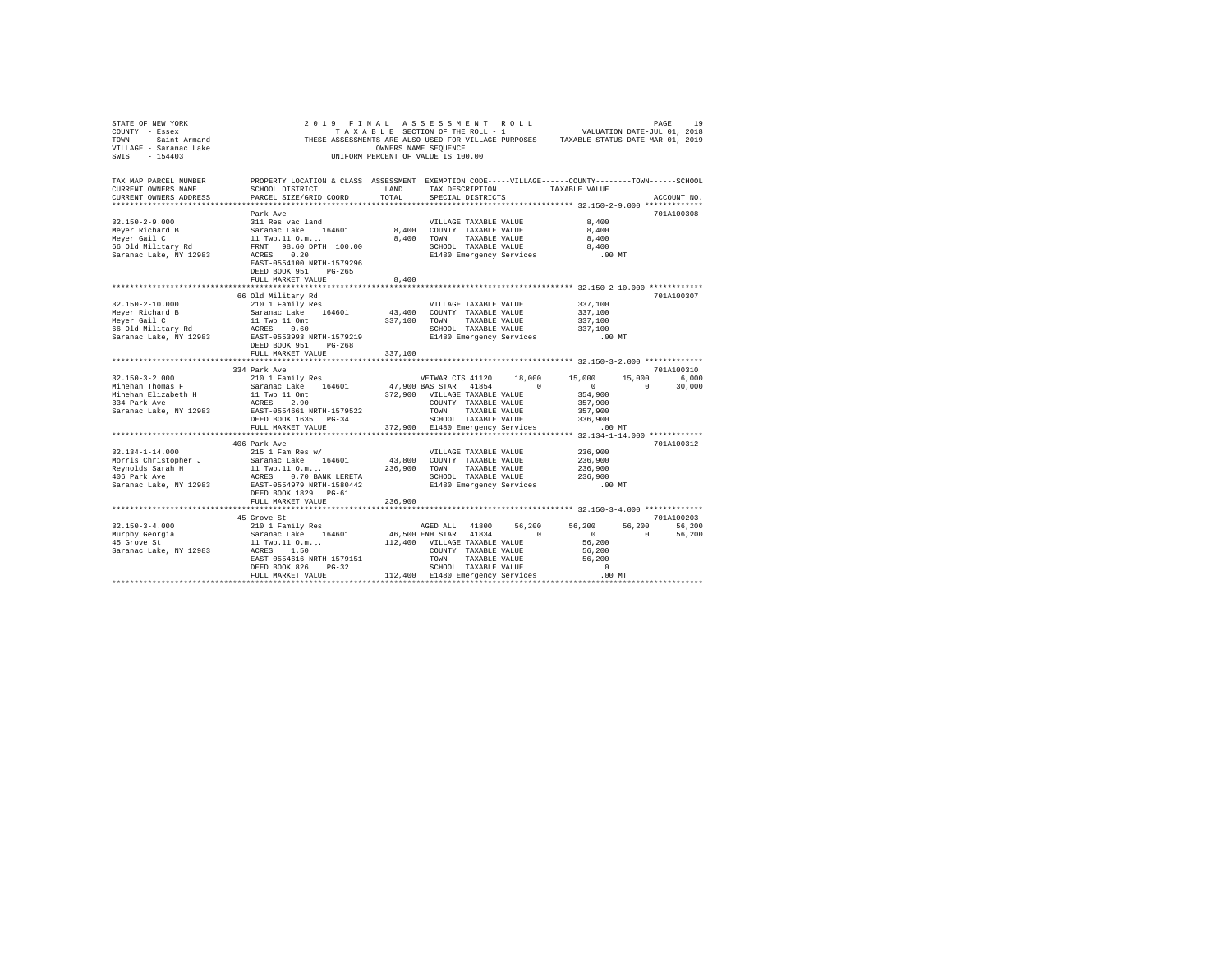| STATE OF NEW YORK<br>COUNTY - Essex<br>SWIS - 154403 |                                                                                                                       |         | 2019 FINAL ASSESSMENT ROLL<br>TAXABLE SECTION OF THE ROLL - 1<br>UNIFORM PERCENT OF VALUE IS 100.00 |          | VALUATION DATE-JUL 01, 2018                                | PAGE<br>20    |
|------------------------------------------------------|-----------------------------------------------------------------------------------------------------------------------|---------|-----------------------------------------------------------------------------------------------------|----------|------------------------------------------------------------|---------------|
| TAX MAP PARCEL NUMBER<br>CURRENT OWNERS NAME         | PROPERTY LOCATION & CLASS ASSESSMENT EXEMPTION CODE-----VILLAGE------COUNTY-------TOWN------SCHOOL<br>SCHOOL DISTRICT | LAND    | TAX DESCRIPTION TAXABLE VALUE                                                                       |          |                                                            |               |
| CURRENT OWNERS ADDRESS                               | PARCEL SIZE/GRID COORD                                                                                                | TOTAL   | SPECIAL DISTRICTS                                                                                   |          |                                                            | ACCOUNT NO.   |
|                                                      |                                                                                                                       |         |                                                                                                     |          |                                                            |               |
| $32.29 - 1 - 4.000$                                  | Panorama Dr                                                                                                           |         | VILLAGE TAXABLE VALUE                                                                               |          | 71,200                                                     | 701Z003011    |
|                                                      | 311 Res vac land<br>Saranac Lake 164601<br>10 Omt Twp 11 Rs<br>Lot 4 Cliff Park                                       |         | 71,200 COUNTY TAXABLE VALUE                                                                         |          | 71,200                                                     |               |
| Oleary Kathleen<br>7 Garden St                       |                                                                                                                       | 71,200  | TOWN TAXABLE VALUE                                                                                  |          | 71,200                                                     |               |
| Hyde Park, NY 12538                                  |                                                                                                                       |         | SCHOOL TAXABLE VALUE                                                                                |          | 71,200                                                     |               |
|                                                      | $ACRES$ 1.24<br>EAST-0554005 NRTH-1581179<br>DEED BOOK 1352 PG-62<br>FULL MARKET VALUE                                | 71,200  | E1480 Emergency Services                                                                            |          | .00 MT                                                     |               |
|                                                      |                                                                                                                       |         |                                                                                                     |          |                                                            |               |
|                                                      | 115 Old Military Rd                                                                                                   |         |                                                                                                     |          |                                                            | 701A100314    |
| $32.150 - 1 - 6.000$                                 | 210 1 Family Res                                                                                                      |         | ENH STAR 41834 0                                                                                    |          | $\sim$ 0                                                   | 0 68,700      |
| ONeill John P                                        | Saranac Lake 164601<br>11 Twp 11 Omt                                                                                  |         | 63,300 VILLAGE TAXABLE VALUE                                                                        |          | 261,200                                                    |               |
| ONeill Rebecca D                                     |                                                                                                                       |         | 261,200 COUNTY TAXABLE VALUE                                                                        |          | 261,200                                                    |               |
| 115 Old Military Rd                                  | ACRES 1.42                                                                                                            |         | TOWN TAXABLE VALUE                                                                                  |          | 261,200                                                    |               |
| Saranac Lake, NY 12983                               | EAST-0554066 NRTH-1579932<br>DEED BOOK 1039 PG-299                                                                    |         | SCHOOL TAXABLE VALUE                                                                                |          | 192,500                                                    |               |
|                                                      |                                                                                                                       |         | E1480 Emergency Services                                                                            |          | $.00$ MT                                                   |               |
|                                                      | FULL MARKET VALUE                                                                                                     | 261,200 |                                                                                                     |          |                                                            |               |
|                                                      | 392 Park Ave                                                                                                          |         |                                                                                                     |          |                                                            | 701A100112    |
| 32.134-1-15.000                                      | 215 1 Fam Res w/                                                                                                      |         | VILLAGE TAXABLE VALUE                                                                               |          | 397,000                                                    |               |
| Ortman Holly                                         |                                                                                                                       |         | 46,500 COUNTY TAXABLE VALUE                                                                         |          | 397,000                                                    |               |
| ortman norry<br>392 Park Ave                         |                                                                                                                       | 397,000 | TOWN TAXABLE VALUE                                                                                  |          | 397,000                                                    |               |
| Saranac Lake, NY 12983                               |                                                                                                                       |         | SCHOOL TAXABLE VALUE                                                                                |          | 397,000                                                    |               |
|                                                      | EAST-0554960 NRTH-1580252                                                                                             |         | E1480 Emergency Services                                                                            |          | $.00$ MT                                                   |               |
|                                                      | DEED BOOK 1858 PG-199                                                                                                 |         |                                                                                                     |          |                                                            |               |
|                                                      | FULL MARKET VALUE                                                                                                     | 397,000 |                                                                                                     |          |                                                            |               |
|                                                      |                                                                                                                       |         |                                                                                                     |          | ***************************** 32.134-1-2.000 ************* | 701A100504    |
| $32.134 - 1 - 2.000$                                 | Old Military Rd                                                                                                       |         | VILLAGE TAXABLE VALUE                                                                               |          | 1,700                                                      |               |
| Osolin Anastasia                                     |                                                                                                                       |         | 1,700 COUNTY TAXABLE VALUE                                                                          |          | 1,700                                                      |               |
| Perkins Morgan                                       | 311 Res vac land<br>Saranac Lake 164601<br>Lot 11 Twp 11 Omt                                                          |         | 1,700 TOWN TAXABLE VALUE                                                                            |          | 1,700                                                      |               |
| 155 Old Military Rd                                  |                                                                                                                       |         |                                                                                                     |          | 1,700                                                      |               |
| Saranac Lake, NY 12983                               | FRNT 133.40 DPTH 165.00<br>ACRES 0.32 BANK LERETA                                                                     |         | SCHOOL TAXABLE VALUE<br>E1480 Emergency Services                                                    |          | .00 MT                                                     |               |
|                                                      | EAST-0554444 NRTH-1580374<br>DEED BOOK 1674   PG-117                                                                  |         |                                                                                                     |          |                                                            |               |
|                                                      | FULL MARKET VALUE                                                                                                     | 1,700   |                                                                                                     |          |                                                            |               |
|                                                      |                                                                                                                       |         |                                                                                                     |          |                                                            |               |
|                                                      | 155 Old Military Rd                                                                                                   |         |                                                                                                     |          |                                                            | 701A100505    |
|                                                      |                                                                                                                       |         | BAS STAR 41854                                                                                      | $\Omega$ | $\sim$ 0                                                   | $0 \t 30,000$ |
|                                                      |                                                                                                                       |         |                                                                                                     |          | 167,600                                                    |               |
|                                                      |                                                                                                                       |         | TAXABLE VALUE                                                                                       |          | 167,600<br>167,600                                         |               |
|                                                      |                                                                                                                       |         | SCHOOL TAXABLE VALUE                                                                                |          | 137,600                                                    |               |
|                                                      |                                                                                                                       |         | E1480 Emergency Services                                                                            |          | $.00$ MT                                                   |               |
|                                                      | FULL MARKET VALUE                                                                                                     | 167,600 |                                                                                                     |          |                                                            |               |
|                                                      |                                                                                                                       |         |                                                                                                     |          |                                                            |               |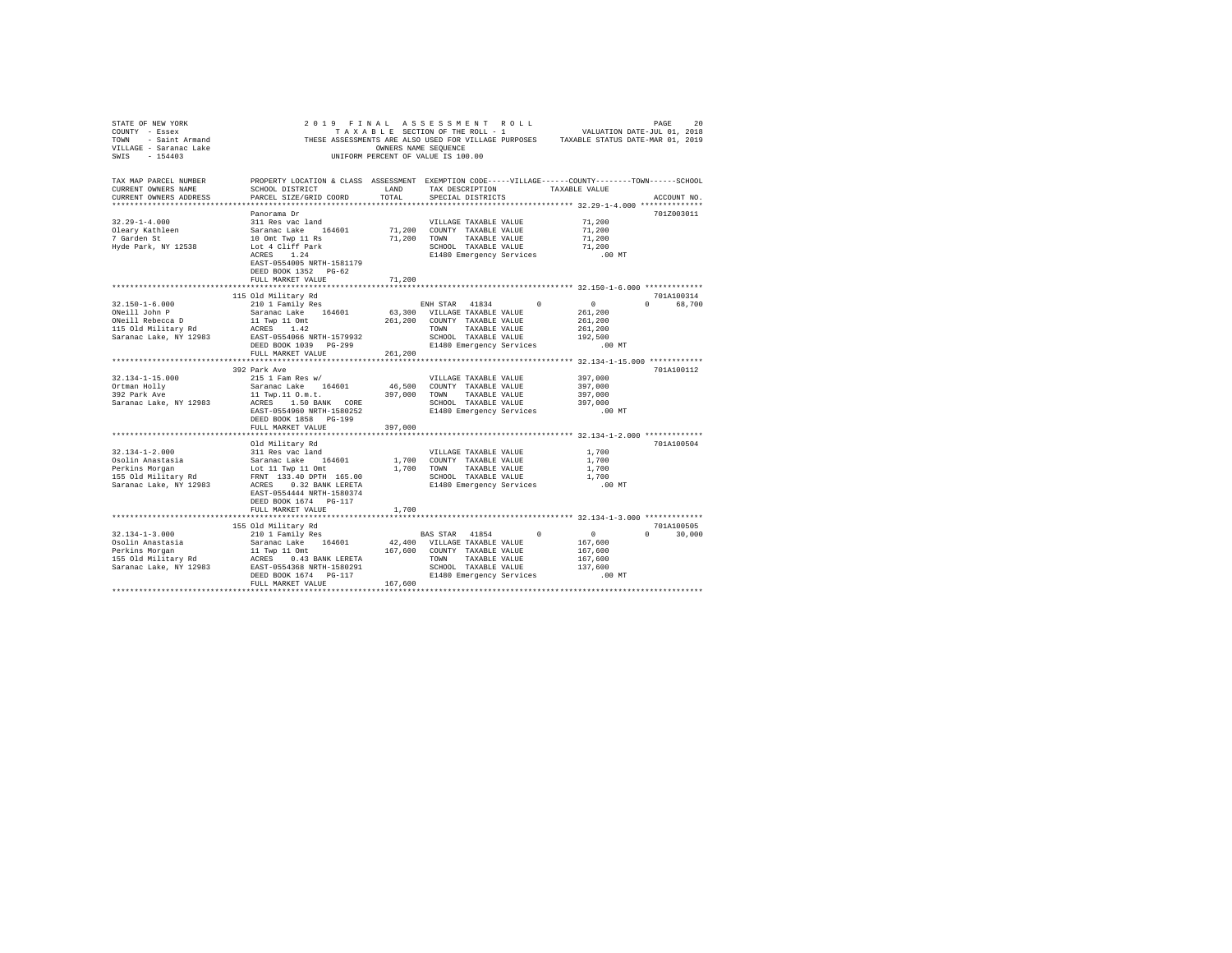| STATE OF NEW YORK<br>COUNTY - Essex<br>- Saint Armand<br><b>TOWN</b><br>VILLAGE - Saranac Lake<br>SWIS - 154403                                                               |                                                                                                                                                                                                                                                                                                                                                                                                                                                                                                                               | OWNERS NAME SEOUENCE         | 2019 FINAL ASSESSMENT ROLL<br>TAXABLE SECTION OF THE ROLL - 1<br>THESE ASSESSMENTS ARE ALSO USED FOR VILLAGE PURPOSES TAXABLE STATUS DATE-MAR 01, 2019<br>UNIFORM PERCENT OF VALUE IS 100.00                                                               | VALUATION DATE-JUL 01, 2018                                                                                          | PAGE<br>21                                     |
|-------------------------------------------------------------------------------------------------------------------------------------------------------------------------------|-------------------------------------------------------------------------------------------------------------------------------------------------------------------------------------------------------------------------------------------------------------------------------------------------------------------------------------------------------------------------------------------------------------------------------------------------------------------------------------------------------------------------------|------------------------------|------------------------------------------------------------------------------------------------------------------------------------------------------------------------------------------------------------------------------------------------------------|----------------------------------------------------------------------------------------------------------------------|------------------------------------------------|
| TAX MAP PARCEL NUMBER<br>CURRENT OWNERS NAME<br>CURRENT OWNERS ADDRESS PARCEL SIZE/GRID COORD                                                                                 | SCHOOL DISTRICT                                                                                                                                                                                                                                                                                                                                                                                                                                                                                                               | LAND<br>TOTAL.               | PROPERTY LOCATION & CLASS ASSESSMENT EXEMPTION CODE-----VILLAGE------COUNTY-------TOWN------SCHOOL<br>TAX DESCRIPTION TAXABLE VALUE<br>SPECIAL DISTRICTS                                                                                                   |                                                                                                                      | ACCOUNT NO.                                    |
| 32.134-1-10.100<br>Palyswiat Cheryl A<br>399 Park Ave<br>Saranac Lake, NY 12983                                                                                               | 399 Park Ave<br>210 1 Family Res<br>Palyswiat Rudolph C Saranac Lake 164601 43,100 VILLAGE TAXABLE VALUE<br>Pt10,11 Twp.11 O.m.t.<br>ACRES 0.52<br>EAST-0554497 NRTH-1580532<br>DEED BOOK 1044 PG-15<br>FULL MARKET VALUE                                                                                                                                                                                                                                                                                                     | 312,400                      | BAS STAR 41854<br>$\sim$<br>312,400 COUNTY TAXABLE VALUE<br>TOWN<br>TAXABLE VALUE<br>SCHOOL TAXABLE VALUE<br>E1480 Emergency Services .00 MT                                                                                                               | $\sim$ 0<br>312,400<br>312,400<br>312,400<br>282,400                                                                 | 701A100204<br>$0 \t 30.000$                    |
|                                                                                                                                                                               |                                                                                                                                                                                                                                                                                                                                                                                                                                                                                                                               |                              |                                                                                                                                                                                                                                                            |                                                                                                                      |                                                |
| $32.150 - 1 - 14.000$<br>Paschke Scott D<br>Paschke Lisa J<br>65 Old Military Rd<br>$32.134 - 1 - 1.210$<br>Pelletieri Mary A<br>97 Old Military Rd<br>Saranac Lake, NY 12983 | 65 Old Military Rd<br>210 1 Family Res<br>Saranac Lake 164601<br>$\begin{tabular}{lcccccc} 11 Two & 11 Omt & & & 254,900 & COUNTY & TAXABLE & VALUE \\ ACRES & 0.33 BANK & CORE & & & TOWN & TAXABLE VALUE \end{tabular}$<br>Saranac Lake, NY 12983 EAST-0553849 NRTH-1579273<br>DEED BOOK 1340 PG-129<br>FULL MARKET VALUE<br>Old Military Rd<br>311 Res vac land<br>Saranac Lake 164601 28,100<br>11 Twp 11 Omt<br>Lot 4<br>Old Military Rd & Wroten<br>0.51<br>ACRES<br>EAST-0554519 NRTH-1580842<br>DEED BOOK 1508 PG-183 | 254,900<br>28,100            | BAS STAR 41854<br>$\Omega$<br>41,600 VILLAGE TAXABLE VALUE<br>TAXABLE VALUE<br>SCHOOL TAXABLE VALUE<br>E1480 Emergency Services<br>VILLAGE TAXABLE VALUE<br>COUNTY TAXABLE VALUE<br>TOWN TAXABLE VALUE<br>SCHOOL TAXABLE VALUE<br>E1480 Emergency Services | $\sim$ 0<br>254,900<br>254,900<br>254,900<br>224,900<br>$.00$ MT<br>28,100<br>28,100<br>28,100<br>28,100<br>$.00$ MT | 701A100207<br>$\Omega$<br>30,000<br>701A194003 |
|                                                                                                                                                                               | FULL MARKET VALUE                                                                                                                                                                                                                                                                                                                                                                                                                                                                                                             | 28,100                       |                                                                                                                                                                                                                                                            |                                                                                                                      |                                                |
| $32.150 - 1 - 8.000$<br>Pelletieri Mary A<br>97 Old Military Rd<br>Saranac Lake, NY 12983                                                                                     | 97 Old Military Rd<br>210 1 Family Res<br>Saranac Lake 164601<br>11 Twp 11 Omt<br>ACRES 0.20<br>EAST-0554042 NRTH-1579652<br>DEED BOOK 1125 PG-151<br>FULL MARKET VALUE                                                                                                                                                                                                                                                                                                                                                       | 40,700<br>189,500<br>189,500 | VILLAGE TAXABLE VALUE<br>COUNTY TAXABLE VALUE<br>TOWN TAXABLE VALUE<br>SCHOOL TAXABLE VALUE<br>E1480 Emergency Services                                                                                                                                    | 189,500<br>189,500<br>189,500<br>189,500<br>.00 MT                                                                   | 701A100106                                     |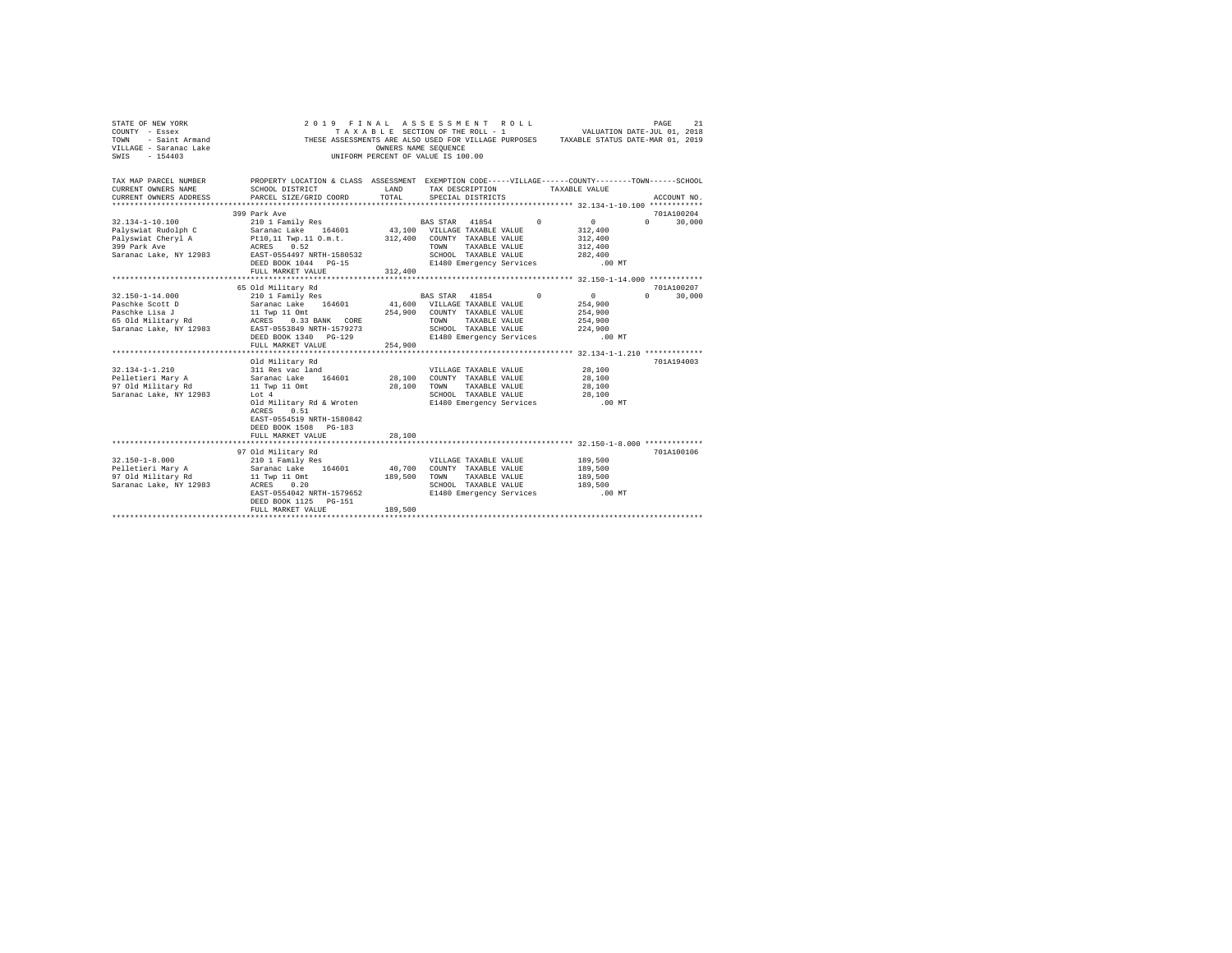| STATE OF NEW YORK<br>COUNTY - Essex<br>TOWN - Saint Armand<br>VILLAGE - Saranac Lake<br>SWIS - 154403 |                                                                                                    | OWNERS NAME SEQUENCE | 2019 FINAL ASSESSMENT ROLL<br>TAXABLE SECTION OF THE ROLL - 1 VALUATION DATE-JUL 01, 2018<br>THESE ASSESSMENTS ARE ALSO USED FOR VILLAGE PURPOSES TAXABLE STATUS DATE-MAR 01, 2019<br>UNIFORM PERCENT OF VALUE IS 100.00 |                    | PAGE<br>22.2  |
|-------------------------------------------------------------------------------------------------------|----------------------------------------------------------------------------------------------------|----------------------|--------------------------------------------------------------------------------------------------------------------------------------------------------------------------------------------------------------------------|--------------------|---------------|
| TAX MAP PARCEL NUMBER                                                                                 | PROPERTY LOCATION & CLASS ASSESSMENT EXEMPTION CODE-----VILLAGE------COUNTY-------TOWN------SCHOOL |                      |                                                                                                                                                                                                                          |                    |               |
| CURRENT OWNERS NAME                                                                                   | SCHOOL DISTRICT                                                                                    | LAND                 | TAX DESCRIPTION TAXABLE VALUE                                                                                                                                                                                            |                    |               |
| CURRENT OWNERS ADDRESS<br>************************                                                    | PARCEL SIZE/GRID COORD                                                                             | TOTAL                | SPECIAL DISTRICTS                                                                                                                                                                                                        |                    | ACCOUNT NO.   |
|                                                                                                       |                                                                                                    |                      |                                                                                                                                                                                                                          |                    |               |
| $32.150 - 1 - 9.000$                                                                                  | 93 Old Military Rd                                                                                 |                      |                                                                                                                                                                                                                          | 167,900            | 701A100206    |
| Pickens Leo P                                                                                         | 210 1 Family Res<br>Saranac Lake 164601                                                            |                      | VILLAGE TAXABLE VALUE<br>40,700 COUNTY TAXABLE VALUE                                                                                                                                                                     | 167,900            |               |
| Pawlewicz Valerie A                                                                                   | 11 Twp 11 Omt                                                                                      |                      | 167,900 TOWN TAXABLE VALUE                                                                                                                                                                                               | 167,900            |               |
| 93 Old Military Rd                                                                                    | ACRES 0.20                                                                                         |                      | SCHOOL TAXABLE VALUE                                                                                                                                                                                                     | 167,900            |               |
| Saranac Lake, NY 12983                                                                                | EAST-0554008 NRTH-1579595                                                                          |                      | AP902 Pro Rata tax C                                                                                                                                                                                                     | 46.57 MT           |               |
|                                                                                                       | DEED BOOK 1941    PG-174                                                                           |                      | AP903 Pro Rata tax T                                                                                                                                                                                                     | 52.06 MT           |               |
|                                                                                                       | FULL MARKET VALUE 467,900 AP904 Pro Rata tax S                                                     |                      |                                                                                                                                                                                                                          | 25.61 MT           |               |
|                                                                                                       |                                                                                                    |                      | AP907 Pro Rata tax V                                                                                                                                                                                                     | 78.35 MT           |               |
|                                                                                                       |                                                                                                    |                      | E1480 Emergency Services                                                                                                                                                                                                 | $.00$ MT           |               |
|                                                                                                       |                                                                                                    |                      |                                                                                                                                                                                                                          |                    |               |
|                                                                                                       | Panorama Dr                                                                                        |                      |                                                                                                                                                                                                                          |                    | 701Z010004    |
| $32.29 - 1 - 29.000$                                                                                  | 311 Res vac land                                                                                   |                      | VILLAGE TAXABLE VALUE                                                                                                                                                                                                    | 89,400             |               |
| Pierson Thomas S                                                                                      | Saranac Lake 164601                                                                                |                      | 89,400 COUNTY TAXABLE VALUE                                                                                                                                                                                              | 89,400             |               |
| Pierson Jaclyn M                                                                                      | 10 Twp 11 Omt Rs                                                                                   |                      | 89,400 TOWN TAXABLE VALUE                                                                                                                                                                                                | 89,400             |               |
| 13 Woodbine Ter                                                                                       | Lot 3 Cliff Park                                                                                   |                      | SCHOOL TAXABLE VALUE                                                                                                                                                                                                     | 89,400             |               |
| Sparta, NJ 07871                                                                                      | ACRES 1.37                                                                                         |                      | E1480 Emergency Services                                                                                                                                                                                                 | $.00$ MT           |               |
|                                                                                                       | EAST-0554005 NRTH-1581319                                                                          |                      |                                                                                                                                                                                                                          |                    |               |
|                                                                                                       | DEED BOOK 1615 PG-179                                                                              |                      |                                                                                                                                                                                                                          |                    |               |
|                                                                                                       | FULL MARKET VALUE                                                                                  | 89,400               |                                                                                                                                                                                                                          |                    |               |
|                                                                                                       |                                                                                                    |                      |                                                                                                                                                                                                                          |                    |               |
|                                                                                                       | 125 Old Military Rd<br>210 1 Family Res                                                            |                      |                                                                                                                                                                                                                          |                    | 701Z002008    |
| $32.134 - 1 - 6.200$                                                                                  |                                                                                                    |                      | BAS STAR 41854 0                                                                                                                                                                                                         | $\sim$ 0           | $0 \t 30.000$ |
| Pietras John H                                                                                        | Saranac Lake 164601                                                                                |                      | 43,400 VILLAGE TAXABLE VALUE                                                                                                                                                                                             | 171,100            |               |
| Pietras Dawne E                                                                                       | 11 Omt Twp 11 Rs                                                                                   |                      | 171,100 COUNTY TAXABLE VALUE                                                                                                                                                                                             | 171,100            |               |
| 125 Old Military Rd                                                                                   | see aksi 1233/60<br>$\sim$<br>0.61                                                                 |                      | TOWN TAXABLE VALUE<br>SCHOOL TAXABLE VALUE                                                                                                                                                                               | 171,100<br>141,100 |               |
| Saranac Lake, NY 12983                                                                                | ACRES<br>EAST-0554175 NRTH-1580038                                                                 |                      | E1480 Emergency Services                                                                                                                                                                                                 | $.00$ MT           |               |
|                                                                                                       | DEED BOOK 1293 PG-45                                                                               |                      |                                                                                                                                                                                                                          |                    |               |
|                                                                                                       | FULL MARKET VALUE                                                                                  | 171,100              |                                                                                                                                                                                                                          |                    |               |
|                                                                                                       |                                                                                                    |                      |                                                                                                                                                                                                                          |                    |               |
|                                                                                                       | Panorama Dr                                                                                        |                      |                                                                                                                                                                                                                          |                    | 701Z001008    |
| $32.29 - 1 - 12.000$                                                                                  | 311 Res vac land                                                                                   |                      | VILLAGE TAXABLE VALUE                                                                                                                                                                                                    | 70,000             |               |
| Rowley Martin                                                                                         | Saranac Lake 164601                                                                                |                      | 70,000 COUNTY TAXABLE VALUE                                                                                                                                                                                              | 70,000             |               |
| PO Box 573                                                                                            | 10 Omt Twp 11 Rs                                                                                   |                      | 70,000 TOWN TAXABLE VALUE                                                                                                                                                                                                | 70,000             |               |
| Saranac Lake, NY 12983                                                                                | Lot 12 Panorama Dr.                                                                                |                      | SCHOOL TAXABLE VALUE                                                                                                                                                                                                     | 70,000             |               |
|                                                                                                       | 0.78<br>ACRES                                                                                      |                      | E1480 Emergency Services                                                                                                                                                                                                 | $.00$ MT           |               |
|                                                                                                       | EAST-0553693 NRTH-1580957                                                                          |                      |                                                                                                                                                                                                                          |                    |               |
|                                                                                                       | DEED BOOK 1898 PG-312                                                                              |                      |                                                                                                                                                                                                                          |                    |               |
|                                                                                                       | FULL MARKET VALUE                                                                                  | 70,000               |                                                                                                                                                                                                                          |                    |               |
|                                                                                                       |                                                                                                    |                      |                                                                                                                                                                                                                          |                    |               |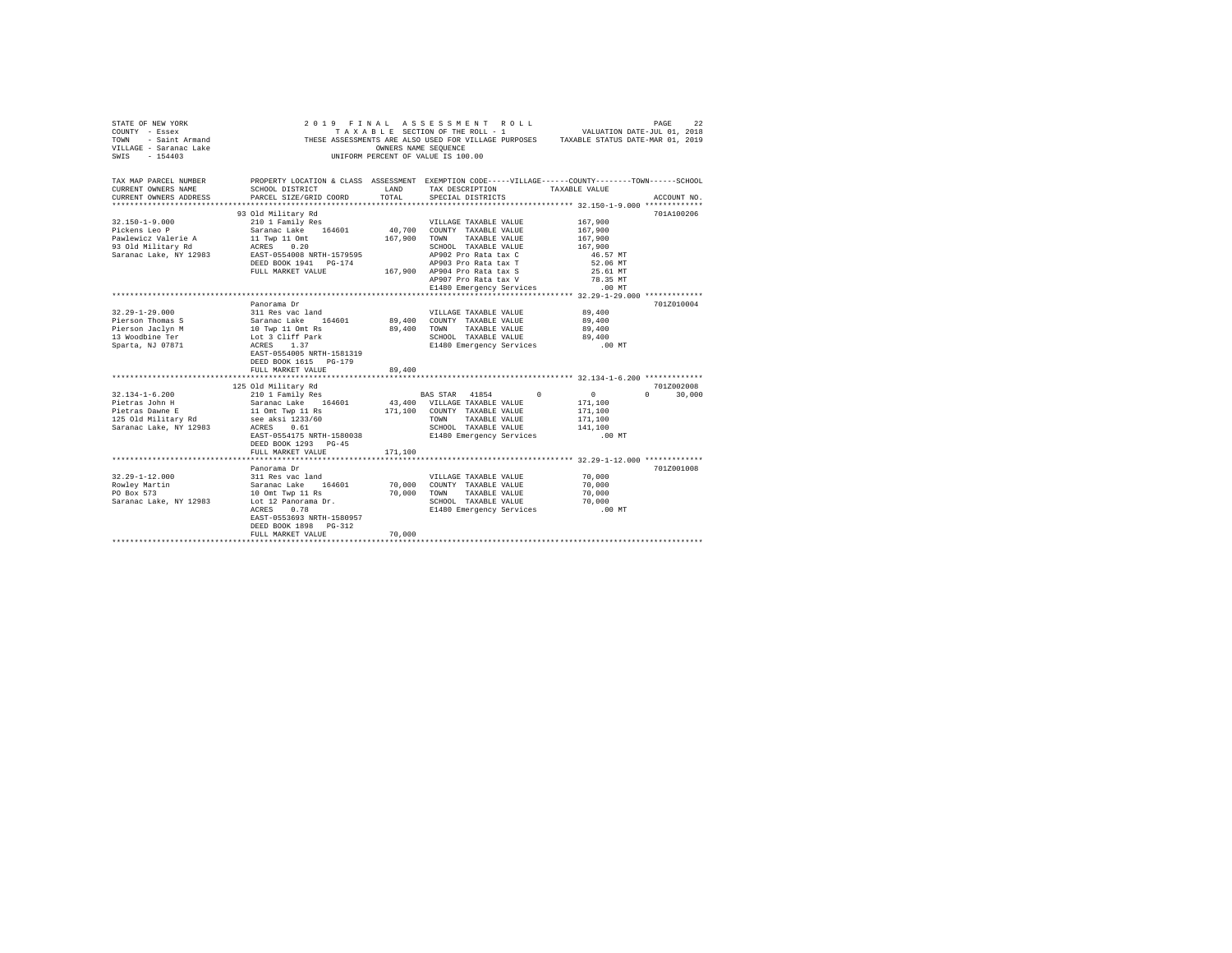|                                               |                                                                                                                                      |                      |                                                      |              | THESE ASSESSMENTS ARE ALSO USED FOR VILLAGE PURPOSES TAXABLE STATUS DATE-MAR 01, 2019 |               |
|-----------------------------------------------|--------------------------------------------------------------------------------------------------------------------------------------|----------------------|------------------------------------------------------|--------------|---------------------------------------------------------------------------------------|---------------|
|                                               |                                                                                                                                      | OWNERS NAME SEOUENCE |                                                      |              |                                                                                       |               |
|                                               |                                                                                                                                      |                      | UNIFORM PERCENT OF VALUE IS 100.00                   |              |                                                                                       |               |
|                                               |                                                                                                                                      |                      |                                                      |              |                                                                                       |               |
| TAX MAP PARCEL NUMBER                         | PROPERTY LOCATION & CLASS ASSESSMENT EXEMPTION CODE-----VILLAGE------COUNTY-------TOWN------SCHOOL                                   |                      |                                                      |              |                                                                                       |               |
| CURRENT OWNERS NAME                           | SCHOOL DISTRICT                                                                                                                      | LAND                 |                                                      |              | TAX DESCRIPTION TAXABLE VALUE                                                         |               |
| CURRENT OWNERS ADDRESS                        | PARCEL SIZE/GRID COORD                                                                                                               | TOTAL                | SPECIAL DISTRICTS                                    |              |                                                                                       | ACCOUNT NO.   |
|                                               |                                                                                                                                      |                      |                                                      |              |                                                                                       |               |
|                                               | 288 Panorama Dr                                                                                                                      |                      |                                                      |              |                                                                                       | 701Z007001    |
| $32.29 - 1 - 20.000$                          | 210 1 Family Res                                                                                                                     |                      | BAS STAR 41854                                       | $\mathbf{0}$ | $\sim$ 0 $\sim$                                                                       | $0 \t 30,000$ |
|                                               | Saranac Lake 164601                                                                                                                  |                      | 86,000 VILLAGE TAXABLE VALUE                         |              | 389,700                                                                               |               |
| Rowley Martin H<br>PO Box 573                 | 10 OMT TWP11 RS                                                                                                                      |                      | 389,700 COUNTY TAXABLE VALUE                         |              | 389,700                                                                               |               |
| Saranac Lake, NY 12983                        | Lot 20 Cliff Park                                                                                                                    |                      | TOWN TAXABLE VALUE                                   |              | 389,700                                                                               |               |
|                                               | ACRES 0.89                                                                                                                           |                      | SCHOOL TAXABLE VALUE                                 |              | 359,700                                                                               |               |
|                                               | EAST-0553616 NRTH-1580711                                                                                                            |                      |                                                      |              | E1480 Emergency Services .00 MT                                                       |               |
|                                               | DEED BOOK 1726 PG-305                                                                                                                |                      |                                                      |              |                                                                                       |               |
|                                               | FULL MARKET VALUE                                                                                                                    | 389,700              |                                                      |              |                                                                                       |               |
|                                               |                                                                                                                                      |                      |                                                      |              |                                                                                       |               |
|                                               | Panorama Dr                                                                                                                          |                      |                                                      |              |                                                                                       | 701Z002020    |
| $32.29 - 1 - 9.000$                           | 311 Res vac land                                                                                                                     |                      | VILLAGE TAXABLE VALUE                                |              | 70,000                                                                                |               |
| Schutz Joseph Trust Saranac Lake 164601       |                                                                                                                                      |                      | 70,000 COUNTY TAXABLE VALUE                          |              | 70,000                                                                                |               |
| Palermo-Schutz Socorro Trust 10 Omt Twp 11 Rs |                                                                                                                                      |                      | 70,000 TOWN TAXABLE VALUE                            |              | 70,000                                                                                |               |
| 70-37 175th St Lot 9 Palisade Parkway         |                                                                                                                                      |                      |                                                      |              | 70,000                                                                                |               |
| Fresh Meadows, NY 11365 Mt Pisgah Park        |                                                                                                                                      |                      | SCHOOL TAXABLE VALUE<br>E1480 Emergency Services     |              | .00 MT                                                                                |               |
|                                               | ACRES 0.76                                                                                                                           |                      |                                                      |              |                                                                                       |               |
|                                               | EAST-0553965 NRTH-1580468                                                                                                            |                      |                                                      |              |                                                                                       |               |
|                                               | DEED BOOK 1804 PG-229                                                                                                                |                      |                                                      |              |                                                                                       |               |
|                                               | FULL MARKET VALUE                                                                                                                    | 70,000               |                                                      |              |                                                                                       |               |
|                                               | Panorama Dr                                                                                                                          |                      |                                                      |              |                                                                                       | 701Z002007    |
| $32.29 - 1 - 17.000$                          | 311 Res vac land                                                                                                                     |                      | VILLAGE TAXABLE VALUE                                |              | 35,000                                                                                |               |
| Stencel Tami J Trust                          | Saranac Lake 164601                                                                                                                  |                      | 35,000 COUNTY TAXABLE VALUE                          |              | 35,000                                                                                |               |
| 7 Dorchester Ct                               |                                                                                                                                      |                      | 35,000 TOWN TAXABLE VALUE                            |              | 35,000                                                                                |               |
| Sugar Grove, IL 60554                         | 10 Omt Twp 11Rs<br>Lot 17<br>Lot 17                                                                                                  |                      | SCHOOL TAXABLE VALUE                                 |              | 35,000                                                                                |               |
|                                               | $ACRES$ 0.85                                                                                                                         |                      | E1480 Emergency Services                             |              | .00 MT                                                                                |               |
|                                               | EAST-0553475 NRTH-1581451                                                                                                            |                      |                                                      |              |                                                                                       |               |
|                                               | DEED BOOK 1854 PG-38                                                                                                                 |                      |                                                      |              |                                                                                       |               |
|                                               | FULL MARKET VALUE                                                                                                                    | 35,000               |                                                      |              |                                                                                       |               |
|                                               |                                                                                                                                      |                      |                                                      |              |                                                                                       |               |
|                                               | Panorama Dr                                                                                                                          |                      |                                                      |              |                                                                                       | 675Z019007    |
| $32.29 - 1 - 27.120$                          | 311 Res vac land                                                                                                                     |                      | VILLAGE TAXABLE VALUE                                |              | 56,000                                                                                |               |
| Stencel Tami J Trust                          |                                                                                                                                      |                      |                                                      |              | 56,000                                                                                |               |
| 7 Dorchester Ct                               |                                                                                                                                      |                      |                                                      |              | 56,000                                                                                |               |
| Sugar Grove, IL 60554                         | 914 Res van 184601 56,000 COUNTY TAXABLE VALUE<br>10 Twp 11 Omt Rs 56,000 TOWN TAXABLE VALUE<br>--- 15 1< 10 RB 56,000 TAXABLE VALUE |                      | SCHOOL TAXABLE VALUE                                 |              | 56,000                                                                                |               |
|                                               | ACRES 1.70                                                                                                                           |                      | E1480 Emergency Services                             |              | .00 MT                                                                                |               |
|                                               | EAST-0553651 NRTH-1581532                                                                                                            |                      |                                                      |              |                                                                                       |               |
|                                               | DEED BOOK 1914 PG-292                                                                                                                |                      |                                                      |              |                                                                                       |               |
|                                               | FULL MARKET VALUE                                                                                                                    | 56,000               |                                                      |              |                                                                                       |               |
|                                               |                                                                                                                                      | ***********          |                                                      |              | ********************** 32.150-1-12.000 ************                                   | 701A100415    |
| 32.150-1-12.000                               | 19 Mountain Ln<br>210 1 Family Res                                                                                                   |                      |                                                      |              | 80,400                                                                                |               |
| Toohey Michael R                              | Saranac Lake 164601                                                                                                                  |                      | VILLAGE TAXABLE VALUE<br>40,000 COUNTY TAXABLE VALUE |              | 80,400                                                                                |               |
| 942 State Route 3 #103                        |                                                                                                                                      |                      | 80,400 TOWN TAXABLE VALUE                            |              | 80,400                                                                                |               |
| Plattsburgh, NY 12901                         | 11 Twp.11 0.m.t.<br>34.7 x 102.9Xirr<br>2CRES 0.10                                                                                   |                      | SCHOOL TAXABLE VALUE                                 |              |                                                                                       |               |
|                                               | ACRES 0.10                                                                                                                           |                      |                                                      |              | SCHOOL TAXABLE VALUE 00,400<br>E1480 Emergency Services .00 MT                        |               |
|                                               | EAST-0553803 NRTH-1579588                                                                                                            |                      |                                                      |              |                                                                                       |               |
|                                               | DEED BOOK 1368 PG-278                                                                                                                |                      |                                                      |              |                                                                                       |               |
|                                               | FULL MARKET VALUE                                                                                                                    | 80,400               |                                                      |              |                                                                                       |               |
|                                               |                                                                                                                                      | .                    |                                                      |              |                                                                                       |               |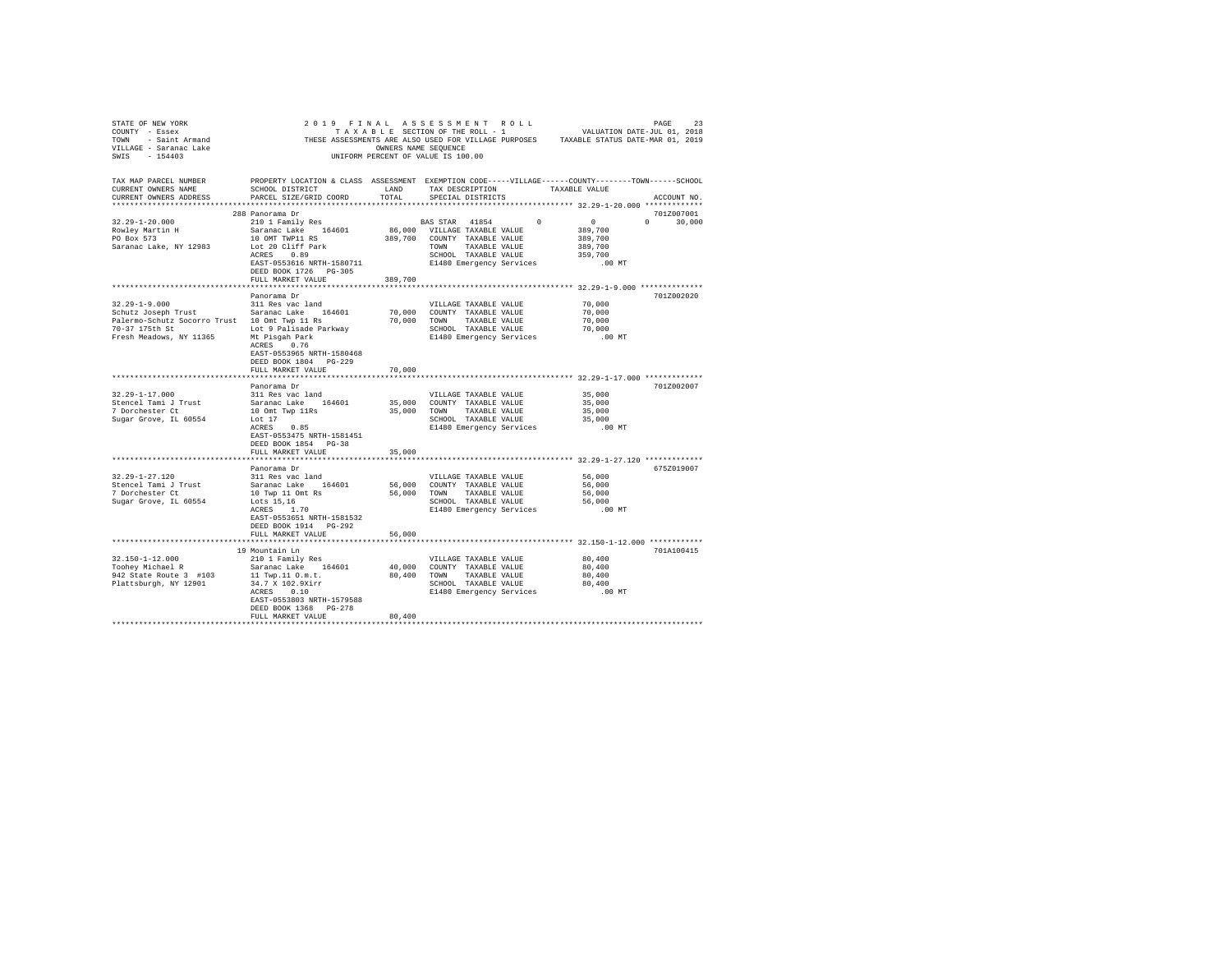| TAX MAP PARCEL NUMBER<br>CURRENT OWNERS NAME<br>CURRENT OWNERS ADDRESS                                                                                                                                                                                   |                      |         | PROPERTY LOCATION & CLASS ASSESSMENT EXEMPTION CODE-----VILLAGE------COUNTY-------TOWN------SCHOOL                                                                                                                                                                                                                                                                              |         | ACCOUNT NO. |
|----------------------------------------------------------------------------------------------------------------------------------------------------------------------------------------------------------------------------------------------------------|----------------------|---------|---------------------------------------------------------------------------------------------------------------------------------------------------------------------------------------------------------------------------------------------------------------------------------------------------------------------------------------------------------------------------------|---------|-------------|
|                                                                                                                                                                                                                                                          |                      |         |                                                                                                                                                                                                                                                                                                                                                                                 |         |             |
|                                                                                                                                                                                                                                                          | 370 Park Ave         |         |                                                                                                                                                                                                                                                                                                                                                                                 |         | 701A100306  |
|                                                                                                                                                                                                                                                          |                      |         | VILLAGE TAXABLE VALUE                                                                                                                                                                                                                                                                                                                                                           | 181,500 |             |
|                                                                                                                                                                                                                                                          |                      |         |                                                                                                                                                                                                                                                                                                                                                                                 | 181,500 |             |
|                                                                                                                                                                                                                                                          |                      |         |                                                                                                                                                                                                                                                                                                                                                                                 |         |             |
|                                                                                                                                                                                                                                                          |                      |         |                                                                                                                                                                                                                                                                                                                                                                                 |         |             |
|                                                                                                                                                                                                                                                          |                      |         |                                                                                                                                                                                                                                                                                                                                                                                 |         |             |
|                                                                                                                                                                                                                                                          |                      |         |                                                                                                                                                                                                                                                                                                                                                                                 |         |             |
|                                                                                                                                                                                                                                                          |                      |         | $\begin{tabular}{ccccc} $\textsc{m}=\textsc{m} & 181,500$ & $\textsc{m}=\textsc{m} & 181,500$ \\ $\textsc{m}=\textsc{m} & 181,500$ & $\textsc{m}=\textsc{m} & 181,500$ \\ $\textsc{ES3T$--0554849 NRTH$--1579977 & $\textsc{SCHOOL} & \textsc{TXABLE} & \textsc{VALUE} & 181,500 \\ $\textsc{DEED BOOK$ 1872}$ & $\textsc{pG}$-313 & $\textsc{E1480} $\textsc{m}=\textsc{m} & $ |         |             |
|                                                                                                                                                                                                                                                          | 371 Park Ave         |         |                                                                                                                                                                                                                                                                                                                                                                                 |         | 701A100407  |
|                                                                                                                                                                                                                                                          |                      |         |                                                                                                                                                                                                                                                                                                                                                                                 |         |             |
|                                                                                                                                                                                                                                                          |                      |         |                                                                                                                                                                                                                                                                                                                                                                                 |         |             |
|                                                                                                                                                                                                                                                          |                      |         |                                                                                                                                                                                                                                                                                                                                                                                 |         |             |
|                                                                                                                                                                                                                                                          |                      |         |                                                                                                                                                                                                                                                                                                                                                                                 |         |             |
|                                                                                                                                                                                                                                                          |                      |         |                                                                                                                                                                                                                                                                                                                                                                                 |         |             |
|                                                                                                                                                                                                                                                          |                      |         |                                                                                                                                                                                                                                                                                                                                                                                 |         |             |
|                                                                                                                                                                                                                                                          | FULL MARKET VALUE    | 458,200 |                                                                                                                                                                                                                                                                                                                                                                                 |         |             |
|                                                                                                                                                                                                                                                          | 417 Park Ave         |         |                                                                                                                                                                                                                                                                                                                                                                                 |         | 701A100502  |
|                                                                                                                                                                                                                                                          |                      |         |                                                                                                                                                                                                                                                                                                                                                                                 |         |             |
|                                                                                                                                                                                                                                                          |                      |         |                                                                                                                                                                                                                                                                                                                                                                                 |         |             |
|                                                                                                                                                                                                                                                          |                      |         |                                                                                                                                                                                                                                                                                                                                                                                 |         |             |
|                                                                                                                                                                                                                                                          |                      |         |                                                                                                                                                                                                                                                                                                                                                                                 |         |             |
|                                                                                                                                                                                                                                                          |                      |         |                                                                                                                                                                                                                                                                                                                                                                                 |         |             |
|                                                                                                                                                                                                                                                          |                      |         |                                                                                                                                                                                                                                                                                                                                                                                 |         |             |
|                                                                                                                                                                                                                                                          |                      |         |                                                                                                                                                                                                                                                                                                                                                                                 |         |             |
|                                                                                                                                                                                                                                                          |                      |         |                                                                                                                                                                                                                                                                                                                                                                                 |         |             |
|                                                                                                                                                                                                                                                          |                      |         |                                                                                                                                                                                                                                                                                                                                                                                 |         | 701Z000007  |
|                                                                                                                                                                                                                                                          |                      |         |                                                                                                                                                                                                                                                                                                                                                                                 |         |             |
|                                                                                                                                                                                                                                                          |                      |         |                                                                                                                                                                                                                                                                                                                                                                                 |         |             |
|                                                                                                                                                                                                                                                          |                      |         |                                                                                                                                                                                                                                                                                                                                                                                 |         |             |
|                                                                                                                                                                                                                                                          |                      |         |                                                                                                                                                                                                                                                                                                                                                                                 |         |             |
|                                                                                                                                                                                                                                                          | DEED BOOK 1221 PG-82 |         |                                                                                                                                                                                                                                                                                                                                                                                 |         |             |
|                                                                                                                                                                                                                                                          |                      |         |                                                                                                                                                                                                                                                                                                                                                                                 |         |             |
|                                                                                                                                                                                                                                                          |                      |         |                                                                                                                                                                                                                                                                                                                                                                                 |         |             |
|                                                                                                                                                                                                                                                          |                      |         |                                                                                                                                                                                                                                                                                                                                                                                 |         | 701Z000008  |
|                                                                                                                                                                                                                                                          |                      |         |                                                                                                                                                                                                                                                                                                                                                                                 |         |             |
|                                                                                                                                                                                                                                                          |                      |         |                                                                                                                                                                                                                                                                                                                                                                                 |         |             |
|                                                                                                                                                                                                                                                          |                      |         |                                                                                                                                                                                                                                                                                                                                                                                 |         |             |
|                                                                                                                                                                                                                                                          |                      |         |                                                                                                                                                                                                                                                                                                                                                                                 |         |             |
| 13.134-1-1.2000<br>201 Military Rd<br>201 Military Rd<br>201 Military Rd<br>201 Military Rd<br>201 Military Rd<br>201 Military Rd<br>201 Military Rd<br>201 Military Rd<br>201 Military Rd<br>201 Military Rd<br>201 Military Rd<br>201 Military Rd<br>2 |                      |         |                                                                                                                                                                                                                                                                                                                                                                                 |         |             |
|                                                                                                                                                                                                                                                          | FULL MARKET VALUE    | 13,700  |                                                                                                                                                                                                                                                                                                                                                                                 |         |             |
|                                                                                                                                                                                                                                                          |                      |         |                                                                                                                                                                                                                                                                                                                                                                                 |         |             |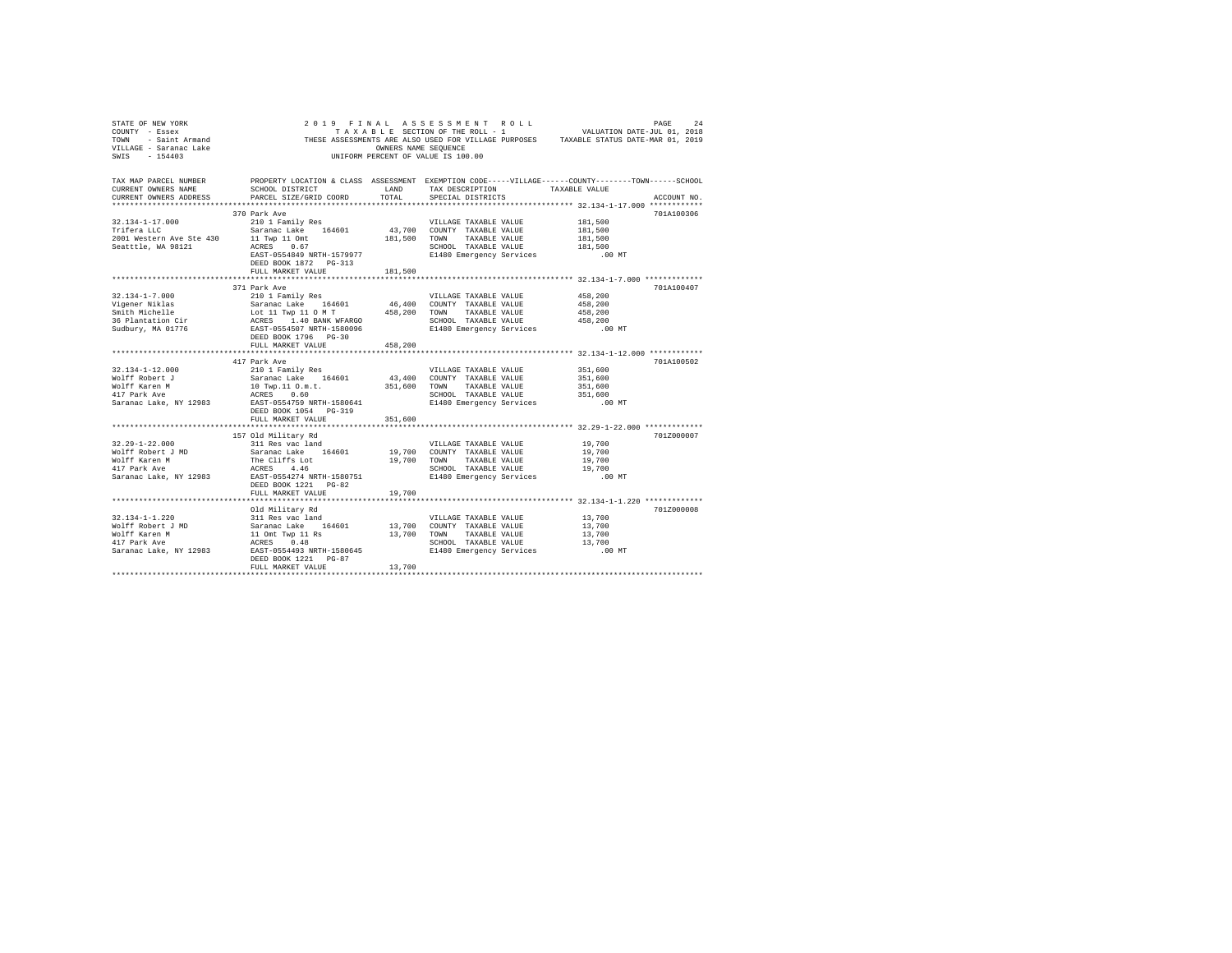| STATE OF NEW YORK                                                     |                                      |                      | 2019 FINAL ASSESSMENT ROLL         | 25<br>PAGE                                                                            |
|-----------------------------------------------------------------------|--------------------------------------|----------------------|------------------------------------|---------------------------------------------------------------------------------------|
| COUNTY<br>- Essex                                                     |                                      |                      |                                    | TAXABLE SECTION OF THE ROLL - 1 WALUATION DATE-JUL 01, 2018                           |
| - Saint Armand<br>TOWN                                                |                                      |                      |                                    | THESE ASSESSMENTS ARE ALSO USED FOR VILLAGE PURPOSES TAXABLE STATUS DATE-MAR 01, 2019 |
| VILLAGE - Saranac Lake                                                |                                      | OWNERS NAME SEQUENCE |                                    |                                                                                       |
| SWIS - 154403                                                         |                                      |                      | UNIFORM PERCENT OF VALUE IS 100.00 |                                                                                       |
|                                                                       |                                      |                      |                                    |                                                                                       |
|                                                                       |                                      |                      |                                    |                                                                                       |
| TAX MAP PARCEL NUMBER                                                 | PROPERTY LOCATION & CLASS ASSESSMENT |                      |                                    | EXEMPTION CODE-----VILLAGE------COUNTY--------TOWN------SCHOOL                        |
| CURRENT OWNERS NAME                                                   | SCHOOL DISTRICT                      | LAND                 | TAX DESCRIPTION                    | TAXABLE VALUE                                                                         |
| CURRENT OWNERS ADDRESS PARCEL SIZE/GRID COORD TOTAL SPECIAL DISTRICTS |                                      |                      |                                    | ACCOUNT NO.                                                                           |
|                                                                       |                                      |                      |                                    |                                                                                       |
|                                                                       | Old Military Rd                      |                      |                                    | 701Z000009                                                                            |
| 32.134-1-1.230 311 Res vac land                                       |                                      |                      | VILLAGE TAXABLE VALUE              | 13,700                                                                                |
| Wolff Robert J MD                                                     | Saranac Lake 164601 13,700           |                      | COUNTY TAXABLE VALUE               | 13,700                                                                                |
| Wolff Karen M                                                         | 11 Omt Twp 11 Rs                     | 13,700               | TOWN<br>TAXABLE VALUE              | 13,700                                                                                |
| 417 Park Ave                                                          | ACRES 0.48                           |                      | SCHOOL<br>TAXABLE VALUE            | 13,700                                                                                |
| Saranac Lake, NY 12983                                                | EAST-0554501 NRTH-1580736            |                      | E1480 Emergency Services .00 MT    |                                                                                       |
|                                                                       | DEED BOOK 1221 PG-87                 |                      |                                    |                                                                                       |
|                                                                       | FULL MARKET VALUE                    | 13,700               |                                    |                                                                                       |
|                                                                       |                                      |                      |                                    |                                                                                       |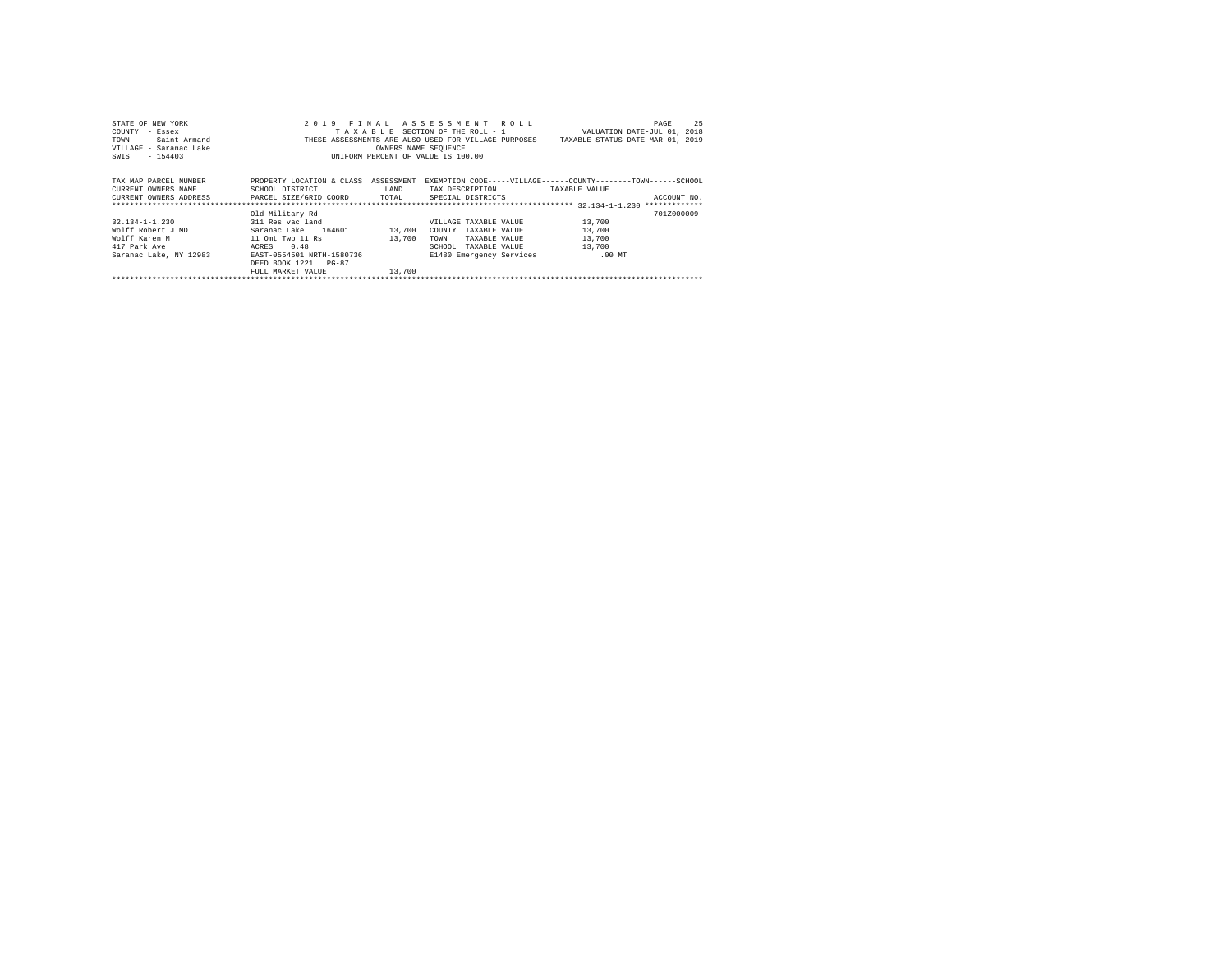| STATE OF NEW YORK      | 2019 FINAL ASSESSMENT ROLL                           | 26<br>PAGE                       |
|------------------------|------------------------------------------------------|----------------------------------|
| COUNTY - Essex         | TAXABLE SECTION OF THE ROLL - 1                      | VALUATION DATE-JUL 01, 2018      |
| TOWN - Saint Armand    | THESE ASSESSMENTS ARE ALSO USED FOR VILLAGE PURPOSES | TAXABLE STATUS DATE-MAR 01, 2019 |
| VILLAGE - Saranac Lake |                                                      | RPS150/V04/L015                  |
| SWIS - 154403          |                                                      | CURRENT DATE 6/25/2019           |
|                        | UNIFORM PERCENT OF VALUE IS 100.00                   |                                  |
|                        | ROLL SUB SECTION- - TOTALS                           |                                  |

| CODE | DISTRICT NAME                                                                                                        | TOTAL<br>PARCELS. | EXTENSION<br>TYPE                                         | EXTENSION<br>VALUE               | AD VALOREM<br>VALUE | EXEMPT<br>AMOUNT | TAXABLE<br>VALUE                 |
|------|----------------------------------------------------------------------------------------------------------------------|-------------------|-----------------------------------------------------------|----------------------------------|---------------------|------------------|----------------------------------|
|      | AP902 Pro Rata tax C<br>AP903 Pro Rata tax T<br>AP904 Pro Rata tax S<br>AP907 Pro Rata tax V<br>E1480 Emergency Serv |                   | 1 MOVTAX<br>1 MOVTAX<br>1 MOVTAX<br>1 MOVTAX<br>98 MOVTAX | 46.57<br>52.06<br>25.61<br>78.35 |                     |                  | 46.57<br>52.06<br>25.61<br>78.35 |

#### \*\*\* S C H O O L D I S T R I C T S U M M A R Y \*\*\*

| CODE   | DISTRICT NAME | TOTAL<br>PARCELS | ASSESSED<br>LAND | ASSESSED<br>TOTAL | EXEMPT<br>AMOUNT | TOTAL<br>TAXABLE | STAR<br>AMOUNT | STAR<br>TAXABLE |
|--------|---------------|------------------|------------------|-------------------|------------------|------------------|----------------|-----------------|
| 164601 | Saranac Lake  | 98               | 4194.300         | 16876.100         | 98,200           | 16777.900        | 1029,700       | 15748.200       |
|        | SUB-TOTAL     | 98               | 4194.300         | 16876.100         | 98.200           | 16777.900        | 1029,700       | 15748.200       |
|        | TOTAL         | 98               | 4194.300         | 16876.100         | 98,200           | 16777.900        | 1029,700       | 15748.200       |

## \*\*\* S Y S T E M C O D E S S U M M A R Y \*\*\*

## NO SYSTEM EXEMPTIONS AT THIS LEVEL

#### \*\*\* E X E M P T I O N S U M M A R Y \*\*\*

| CODE  | DESCRIPTION     | TOTAL<br>PARCELS | VILLAGE | COUNTY  | TOWN    | SCHOOL   |
|-------|-----------------|------------------|---------|---------|---------|----------|
| 41120 | VETWAR CTS      | $\sim$<br>×      | 36,000  | 30,000  | 30,000  | 12,000   |
| 41130 | VETCOM CTS      |                  | 30,000  | 25,000  | 25,000  | 10,000   |
| 41140 | VETDIS CTS      |                  | 60,000  | 50,000  | 50,000  | 20,000   |
| 41800 | AGED ALL        |                  | 56,200  | 56,200  | 56,200  | 56,200   |
| 41834 | ENH STAR        | 6                |         |         |         | 399,700  |
| 41854 | <b>BAS STAR</b> | 21               |         |         |         | 630,000  |
|       | TOTAL           | 32               | 182,200 | 161,200 | 161,200 | 1127.900 |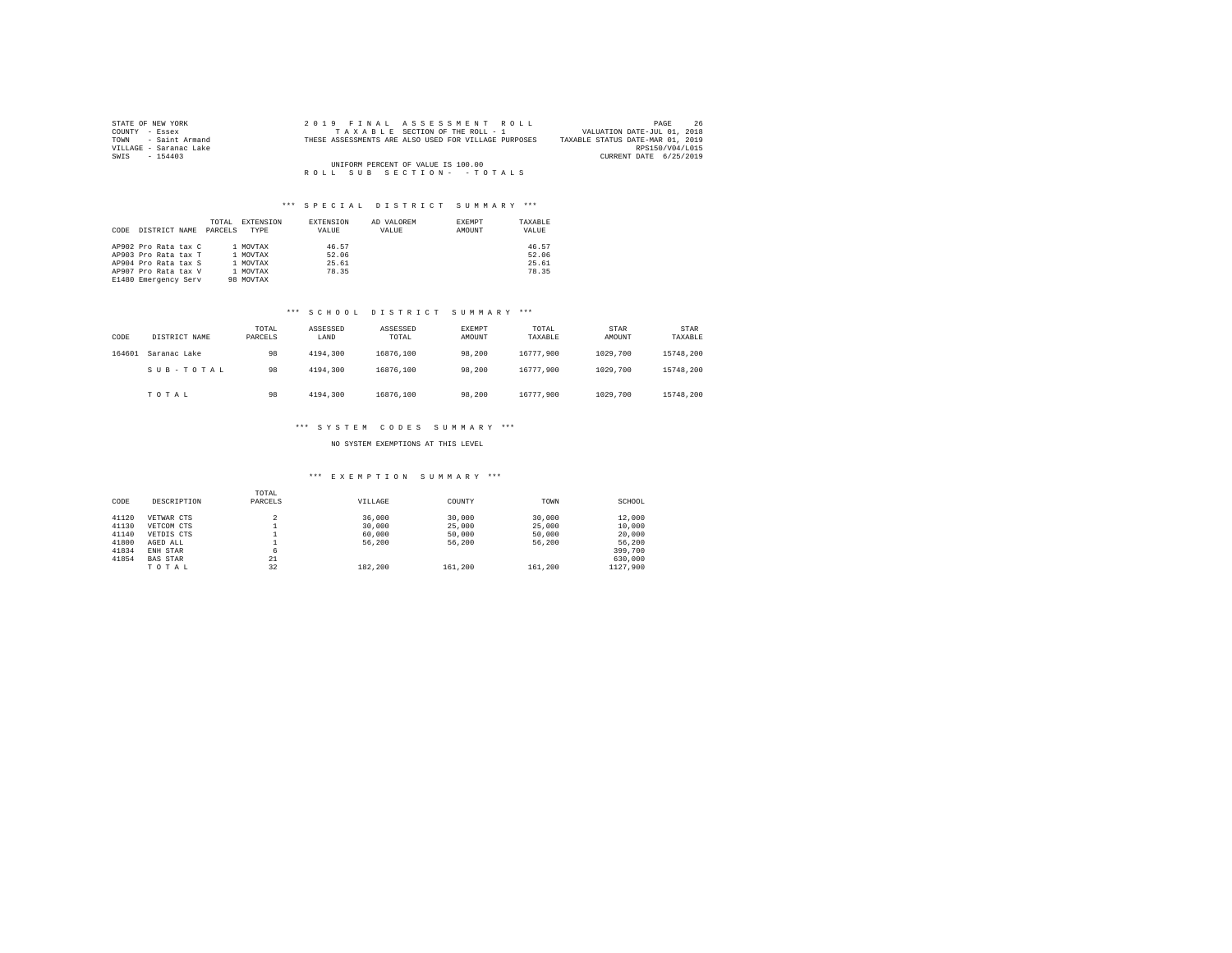| STATE OF NEW YORK      | 2019 FINAL ASSESSMENT ROLL                           | 27<br>PAGE                       |
|------------------------|------------------------------------------------------|----------------------------------|
| COUNTY - Essex         | TAXABLE SECTION OF THE ROLL - 1                      | VALUATION DATE-JUL 01, 2018      |
| TOWN - Saint Armand    | THESE ASSESSMENTS ARE ALSO USED FOR VILLAGE PURPOSES | TAXABLE STATUS DATE-MAR 01, 2019 |
| VILLAGE - Saranac Lake |                                                      | RPS150/V04/L015                  |
| SWIS<br>$-154403$      |                                                      | CURRENT DATE 6/25/2019           |
|                        | UNIFORM PERCENT OF VALUE IS 100.00                   |                                  |
|                        | ROLL SUB SECTION- - TOTALS                           |                                  |
|                        |                                                      |                                  |

| ROLL       | DESCRIPTION | TOTAL   | ASSESSED | ASSESSED  | TAXABLE   | TAXABLE   | TAXABLE   | TAXABLE   | STAR      |
|------------|-------------|---------|----------|-----------|-----------|-----------|-----------|-----------|-----------|
| <b>SEC</b> |             | PARCELS | LAND     | TOTAL     | VILLAGE   | COUNTY    | TOWN      | SCHOOL    | TAXABLE   |
|            | TAXABLE     | 98      | 4194.300 | 16876.100 | 16693.900 | 16714.900 | 16714.900 | 16777.900 | 15748.200 |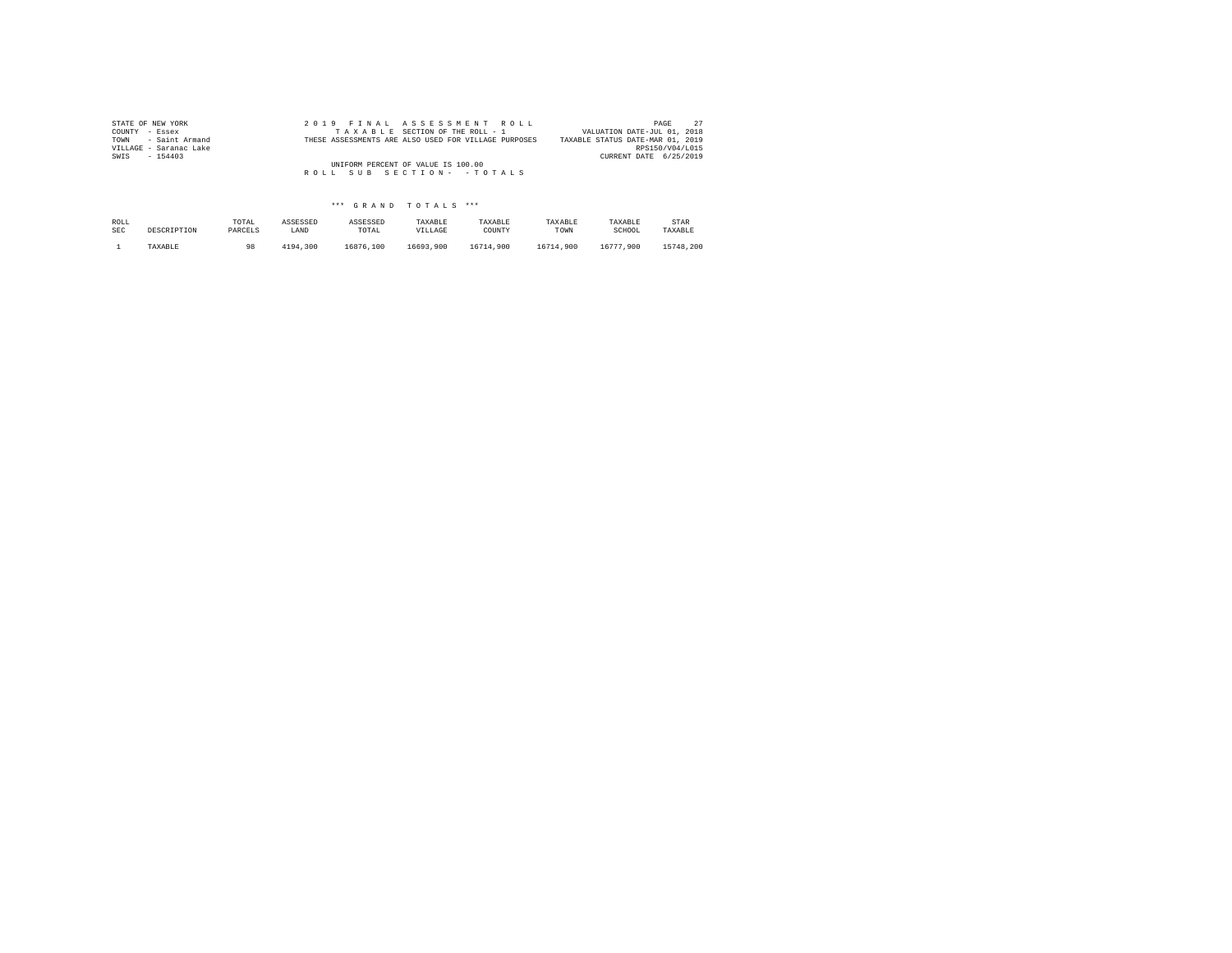| STATE OF NEW YORK      | 2019 FINAL ASSESSMENT ROLL                           | -28<br>PAGE                      |
|------------------------|------------------------------------------------------|----------------------------------|
| COUNTY - Essex         | TAXABLE SECTION OF THE ROLL - 1                      | VALUATION DATE-JUL 01, 2018      |
| TOWN - Saint Armand    | THESE ASSESSMENTS ARE ALSO USED FOR VILLAGE PURPOSES | TAXABLE STATUS DATE-MAR 01, 2019 |
| VILLAGE - Saranac Lake |                                                      | RPS150/V04/L015                  |
| SWIS - 154403          | UNIFORM PERCENT OF VALUE IS 100.00                   | CURRENT DATE 6/25/2019           |
|                        |                                                      |                                  |
|                        | ROLL SECTION TOTALS                                  |                                  |

| CODE | DISTRICT NAME                                                                                                        | TOTAL<br>PARCELS | EXTENSION<br>TYPE                                         | EXTENSION<br>VALUE               | AD VALOREM<br>VALUE | EXEMPT<br>AMOUNT | TAXABLE<br>VALUE                 |
|------|----------------------------------------------------------------------------------------------------------------------|------------------|-----------------------------------------------------------|----------------------------------|---------------------|------------------|----------------------------------|
|      | AP902 Pro Rata tax C<br>AP903 Pro Rata tax T<br>AP904 Pro Rata tax S<br>AP907 Pro Rata tax V<br>E1480 Emergency Serv |                  | 1 MOVTAX<br>1 MOVTAX<br>1 MOVTAX<br>1 MOVTAX<br>98 MOVTAX | 46.57<br>52.06<br>25.61<br>78.35 |                     |                  | 46.57<br>52.06<br>25.61<br>78.35 |

#### \*\*\* S C H O O L D I S T R I C T S U M M A R Y \*\*\*

| CODE   | DISTRICT NAME | TOTAL<br>PARCELS | ASSESSED<br>LAND | ASSESSED<br>TOTAL | EXEMPT<br>AMOUNT | TOTAL<br>TAXABLE | <b>STAR</b><br>AMOUNT | STAR<br>TAXABLE |
|--------|---------------|------------------|------------------|-------------------|------------------|------------------|-----------------------|-----------------|
| 164601 | Saranac Lake  | 98               | 4194.300         | 16876,100         | 98,200           | 16777.900        | 1029,700              | 15748.200       |
|        | SUB-TOTAL     | 98               | 4194.300         | 16876,100         | 98,200           | 16777.900        | 1029,700              | 15748.200       |
|        | TOTAL         | 98               | 4194.300         | 16876,100         | 98,200           | 16777.900        | 1029,700              | 15748.200       |

## \*\*\* S Y S T E M C O D E S S U M M A R Y \*\*\*

#### NO SYSTEM EXEMPTIONS AT THIS LEVEL

## \*\*\* E X E M P T I O N S U M M A R Y \*\*\*

| CODE  | DESCRIPTION     | TOTAL<br>PARCELS         | VILLAGE | COUNTY  | TOWN    | SCHOOL   |
|-------|-----------------|--------------------------|---------|---------|---------|----------|
| 41120 | VETWAR CTS      | $\overline{\phantom{a}}$ | 36,000  | 30,000  | 30,000  | 12,000   |
| 41130 | VETCOM CTS      |                          | 30,000  | 25,000  | 25,000  | 10,000   |
| 41140 | VETDIS CTS      |                          | 60,000  | 50,000  | 50,000  | 20,000   |
| 41800 | AGED ALL        |                          | 56,200  | 56,200  | 56,200  | 56.200   |
| 41834 | ENH STAR        | 6                        |         |         |         | 399,700  |
| 41854 | <b>BAS STAR</b> | 21                       |         |         |         | 630,000  |
|       | TOTAL           | 32                       | 182,200 | 161,200 | 161,200 | 1127.900 |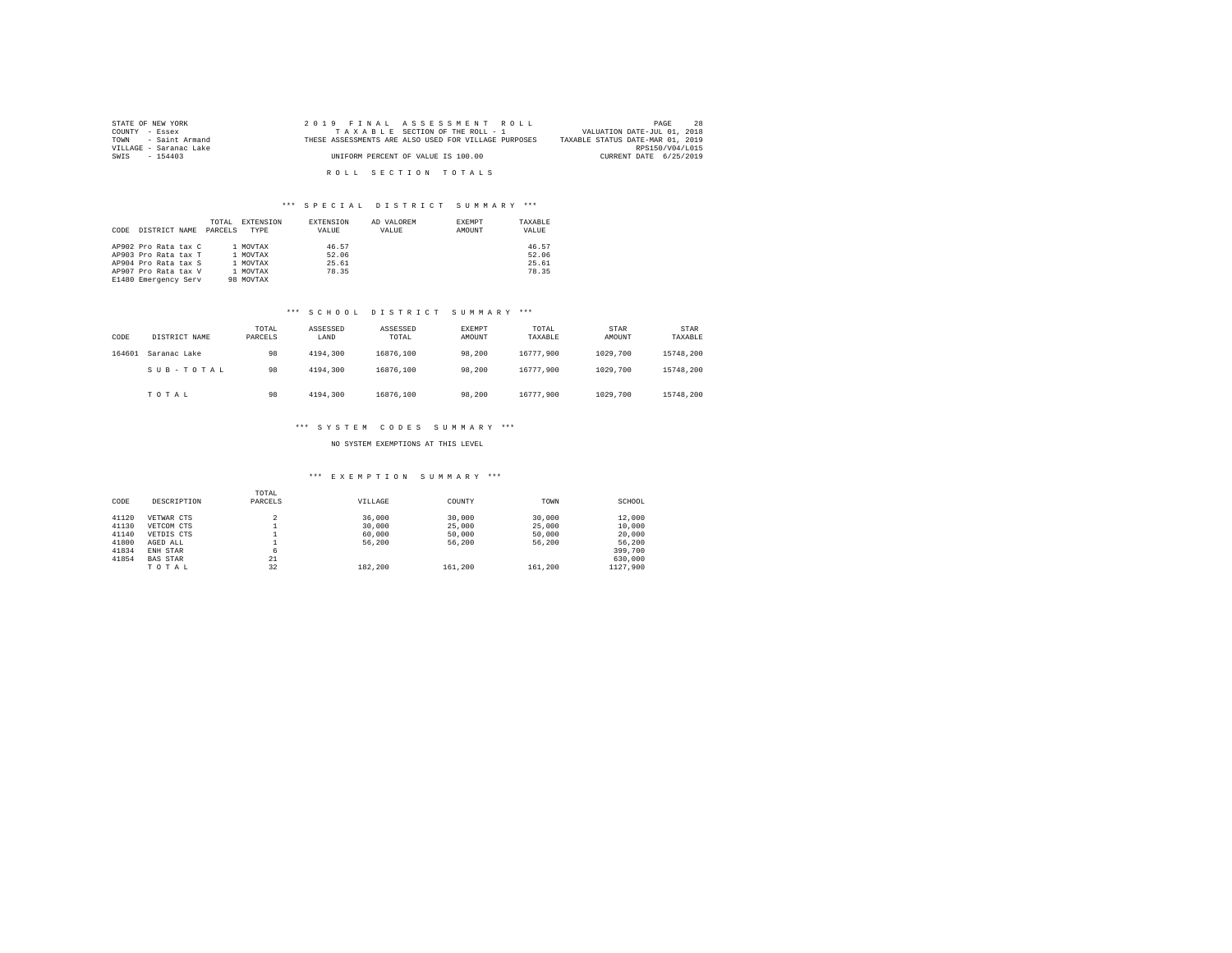| STATE OF NEW YORK<br>COUNTY - Essex           | 2019 FINAL ASSESSMENT ROLL<br>TAXABLE SECTION OF THE ROLL - 1 | 29<br>PAGE<br>VALUATION DATE-JUL 01, 2018           |
|-----------------------------------------------|---------------------------------------------------------------|-----------------------------------------------------|
| TOWN - Saint Armand<br>VILLAGE - Saranac Lake | THESE ASSESSMENTS ARE ALSO USED FOR VILLAGE PURPOSES          | TAXABLE STATUS DATE-MAR 01, 2019<br>RPS150/V04/L015 |
| SWIS - 154403                                 | UNIFORM PERCENT OF VALUE IS 100.00                            | CURRENT DATE 6/25/2019                              |
|                                               | ROLL SECTION TOTALS                                           |                                                     |

| ROLL | DESCRIPTION | TOTAL   | ASSESSED | ASSESSED  | TAXABLE   | TAXABLE   | TAXABLE   | TAXABLE   | STAR      |
|------|-------------|---------|----------|-----------|-----------|-----------|-----------|-----------|-----------|
| SEC  |             | PARCELS | LAND     | TOTAL     | VILLAGE   | COUNTY    | TOWN      | SCHOOL    | TAXABLE   |
|      | TAXABLE     | 98      | 4194.300 | 16876,100 | 16693.900 | 16714.900 | 16714.900 | 16777.900 | 15748.200 |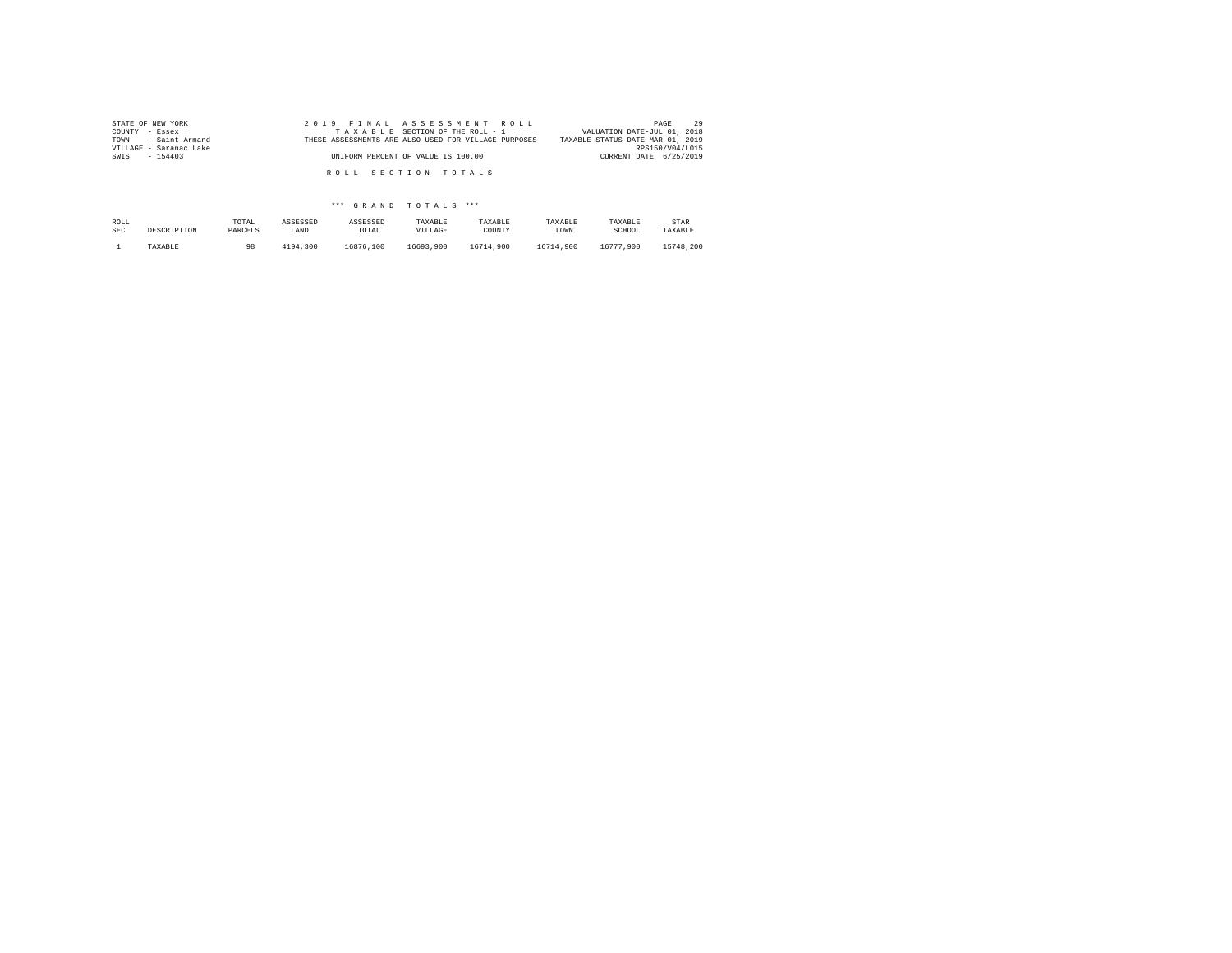| STATE OF NEW YORK<br>COUNTY - Essex<br>- Saint Armand<br>TOWN<br>VILLAGE - Saranac Lake<br>$-154403$<br>SWTS | 2 0 1 9                                                                                                                                                                          | FINAL ASSESSMENT ROLL<br>SPECIAL FRANCHISE SECTION OF THE ROLL - 5<br>OWNERS NAME SEOUENCE<br>INIFORM PERCENT OF VALUE IS 100.00 |      |                                                                                        | VALUATION DATE-JUL 01, 2018<br>THESE ASSESSMENTS ARE ALSO USED FOR VILLAGE PURPOSES TAXABLE STATUS DATE-MAR 01, 2019 | PAGE        | 30 |
|--------------------------------------------------------------------------------------------------------------|----------------------------------------------------------------------------------------------------------------------------------------------------------------------------------|----------------------------------------------------------------------------------------------------------------------------------|------|----------------------------------------------------------------------------------------|----------------------------------------------------------------------------------------------------------------------|-------------|----|
| TAX MAP PARCEL NUMBER<br>CURRENT OWNERS NAME<br>CURRENT OWNERS ADDRESS                                       | PROPERTY LOCATION & CLASS ASSESSMENT EXEMPTION CODE-----VILLAGE------COUNTY-------TOWN------SCHOOL<br>SCHOOL DISTRICT<br>PARCEL SIZE/GRID COORD                                  | <b>T.AND</b><br>TOTAL                                                                                                            |      | TAX DESCRIPTION<br>SPECIAL DISTRICTS                                                   | TAXABLE VALUE                                                                                                        | ACCOUNT NO. |    |
|                                                                                                              |                                                                                                                                                                                  |                                                                                                                                  |      |                                                                                        |                                                                                                                      |             |    |
| 544.3-9999-132.350/8601<br>National Grid<br>Real Estate Tax Dept<br>300 Erie Blvd West<br>Syracuse, NY 13202 | Village Of Saranac Lk<br>861 Elec & gas<br>Saranac Lake 164601<br>Special Franchise Village<br>No Land Improvements Only<br>132350-154403-860<br>EAST-0556881 NRTH-1584492       | $\Omega$<br>96.179                                                                                                               | TOWN | VILLAGE TAXABLE VALUE<br>COUNTY TAXABLE VALUE<br>TAXABLE VALUE<br>SCHOOL TAXABLE VALUE | 96.179<br>96,179<br>96,179<br>96.179                                                                                 | 701F305905  |    |
|                                                                                                              | FULL MARKET VALUE                                                                                                                                                                | 96.179                                                                                                                           |      |                                                                                        |                                                                                                                      |             |    |
|                                                                                                              |                                                                                                                                                                                  |                                                                                                                                  |      |                                                                                        |                                                                                                                      |             |    |
| 544.3-9999-950.630/8604<br>Time Warner Company<br>PO Box 7467<br>Charlotte, NC 28241-7467                    | Village Of Saranac Lk<br>869 Television<br>Saranac Lake 164601<br>Special Franchise Village 9,678<br>No Land Improvements Only<br>907800-154403-860<br>EAST-0556881 NRTH-1584492 | $\Omega$                                                                                                                         | TOWN | VILLAGE TAXABLE VALUE<br>COUNTY TAXABLE VALUE<br>TAXABLE VALUE<br>SCHOOL TAXABLE VALUE | 9.678<br>9,678<br>9.678<br>9.678                                                                                     | 701F305904  |    |
|                                                                                                              | FULL MARKET VALUE                                                                                                                                                                | 9.678                                                                                                                            |      |                                                                                        |                                                                                                                      |             |    |
|                                                                                                              |                                                                                                                                                                                  |                                                                                                                                  |      |                                                                                        |                                                                                                                      |             |    |
| 544.3-9999-631.900/8601<br>Verizon<br>$c$ /o Duff & Phelps<br>PO Box 2749<br>Addison, TX 75001               | Village Of Saranac Lk<br>866 Telephone<br>Saranac Lake 164601<br>Special Franchise Village<br>No Land Improvements Only<br>631900-154403-860<br>EAST-0556881 NRTH-1584492        | $\Omega$<br>8,279                                                                                                                | TOWN | VILLAGE TAXABLE VALUE<br>COUNTY TAXABLE VALUE<br>TAXABLE VALUE<br>SCHOOL TAXABLE VALUE | 8.279<br>8,279<br>8,279<br>8.279                                                                                     | 701F305902  |    |
|                                                                                                              | FULL MARKET VALUE                                                                                                                                                                | 8.279                                                                                                                            |      |                                                                                        |                                                                                                                      |             |    |
|                                                                                                              |                                                                                                                                                                                  |                                                                                                                                  |      |                                                                                        |                                                                                                                      |             |    |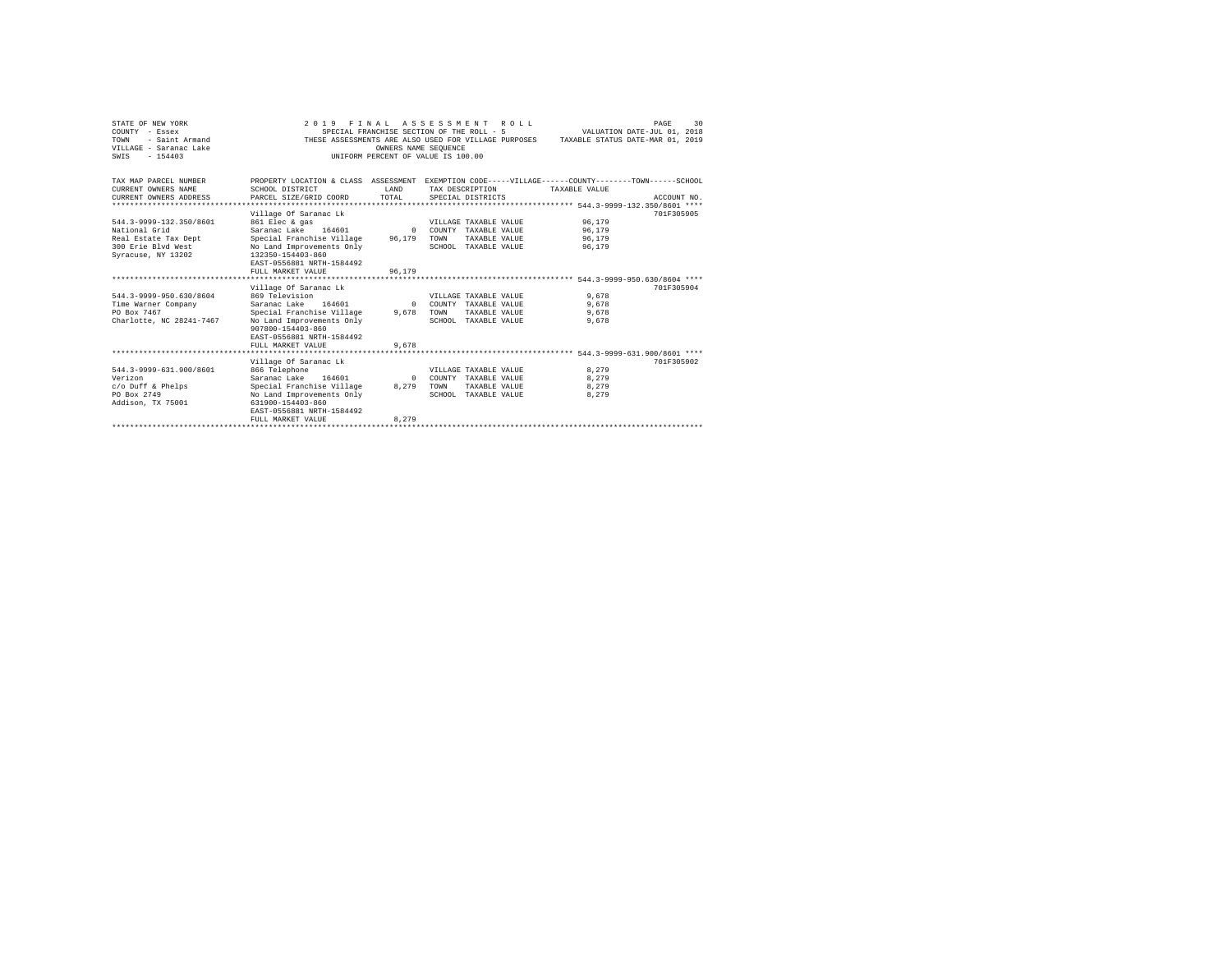| STATE OF NEW YORK      | 2019 FINAL ASSESSMENT ROLL                           | 31<br>PAGE                       |
|------------------------|------------------------------------------------------|----------------------------------|
| COUNTY - Essex         | SPECIAL FRANCHISE SECTION OF THE ROLL - 5            | VALUATION DATE-JUL 01, 2018      |
| TOWN - Saint Armand    | THESE ASSESSMENTS ARE ALSO USED FOR VILLAGE PURPOSES | TAXABLE STATUS DATE-MAR 01, 2019 |
| VILLAGE - Saranac Lake |                                                      | RPS150/V04/L015                  |
| SWIS - 154403          |                                                      | CURRENT DATE 6/25/2019           |
|                        | UNIFORM PERCENT OF VALUE IS 100.00                   |                                  |
|                        | ROLL SUB SECTION- - TOTALS                           |                                  |

|      |                | the contract of the contract of the contract of | <b>L'NI</b> | АL | . .  |  |
|------|----------------|-------------------------------------------------|-------------|----|------|--|
| CODE | NAMF<br>$\sim$ | DARC                                            | $\cdots$    |    | 5118 |  |

NO SPECIAL DISTRICTS AT THIS LEVEL

# \*\*\* S C H O O L D I S T R I C T S U M M A R Y \*\*\*

| CODE   | DISTRICT NAME | TOTAL<br>PARCELS | ASSESSED<br>LAND | ASSESSED<br>TOTAL | <b>EXEMPT</b><br>AMOUNT | TOTAL<br>TAXABLE | STAR<br>AMOUNT | <b>STAR</b><br>TAXABLE |
|--------|---------------|------------------|------------------|-------------------|-------------------------|------------------|----------------|------------------------|
| 164601 | Saranac Lake  |                  |                  | 114,136           |                         | 114,136          |                | 114,136                |
|        | SUB-TOTAL     |                  |                  | 114,136           |                         | 114,136          |                | 114,136                |
|        | TOTAL         |                  |                  | 114,136           |                         | 114,136          |                | 114,136                |

## \*\*\* S Y S T E M C O D E S S U M M A R Y \*\*\*

NO SYSTEM EXEMPTIONS AT THIS LEVEL

## \*\*\* E X E M P T I O N S U M M A R Y \*\*\*

NO EXEMPTIONS AT THIS LEVEL

| ROLL       | DESCRIPTION       | TOTAL   | ASSESSED | ASSESSED | TAXABLE | TAXABLE | TAXABLE | TAXABLE | <b>STAR</b> |
|------------|-------------------|---------|----------|----------|---------|---------|---------|---------|-------------|
| <b>SEC</b> |                   | PARCELS | LAND     | TOTAL    | VILLAGE | COUNTY  | TOWN    | SCHOOL  | TAXABLE     |
|            | SPECIAL FRANCHISE |         |          | 114,136  | 114,136 | 114,136 | 114,136 | 114,136 | 114,136     |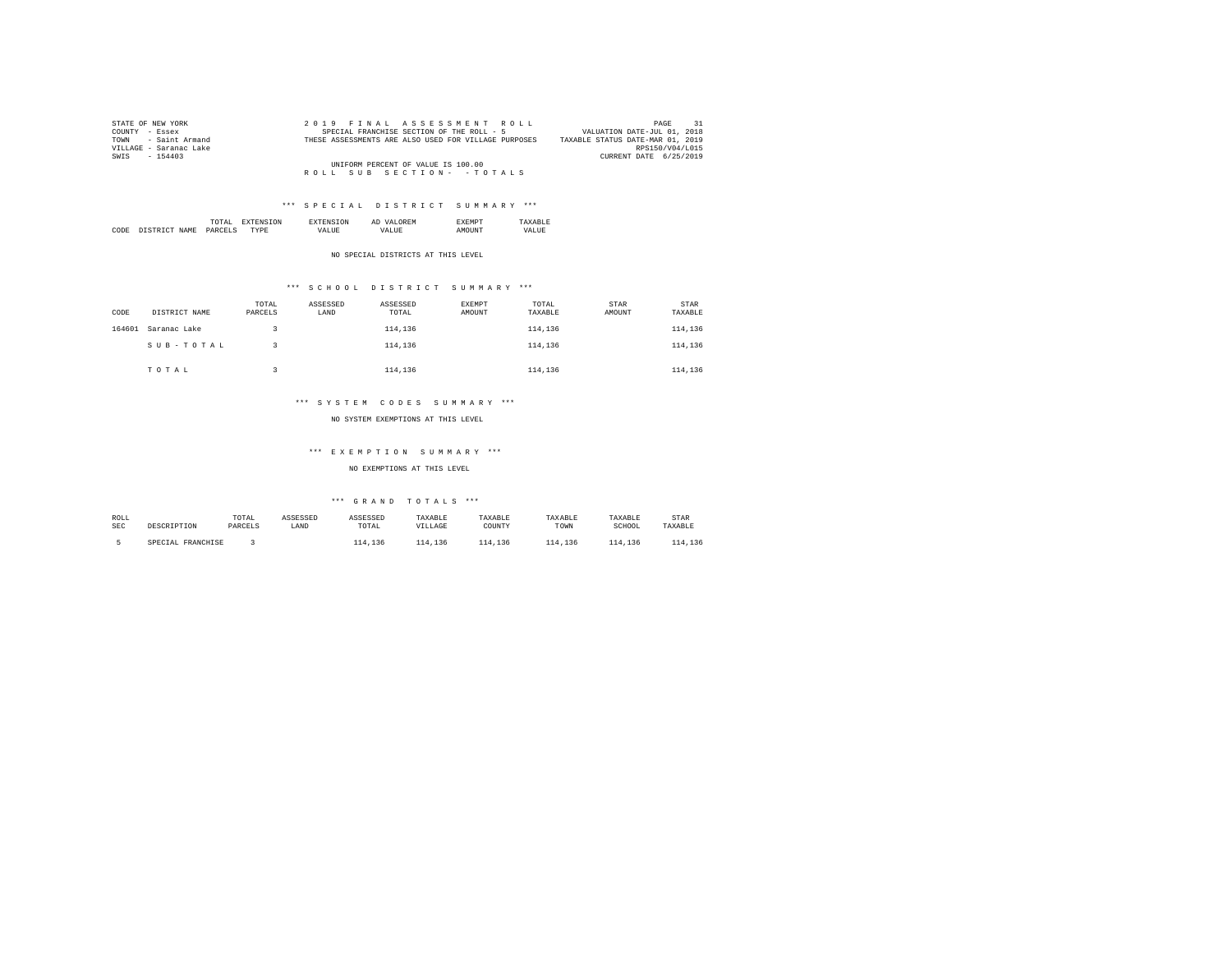| STATE OF NEW YORK      | 2019 FINAL ASSESSMENT ROLL                           | 32<br>PAGE                       |
|------------------------|------------------------------------------------------|----------------------------------|
| COUNTY - Essex         | SPECIAL FRANCHISE SECTION OF THE ROLL - 5            | VALUATION DATE-JUL 01, 2018      |
| TOWN - Saint Armand    | THESE ASSESSMENTS ARE ALSO USED FOR VILLAGE PURPOSES | TAXABLE STATUS DATE-MAR 01, 2019 |
| VILLAGE - Saranac Lake |                                                      | RPS150/V04/L015                  |
| SWIS - 154403          | UNIFORM PERCENT OF VALUE IS 100.00                   | CURRENT DATE 6/25/2019           |
|                        |                                                      |                                  |
|                        | ROLL SECTION TOTALS                                  |                                  |

|      |      | the contract of the contract of the contract of | ΩN |        | Al |  |
|------|------|-------------------------------------------------|----|--------|----|--|
| CODE | NAME | DΔ<br>______                                    |    | $\sim$ |    |  |

NO SPECIAL DISTRICTS AT THIS LEVEL

# \*\*\* S C H O O L D I S T R I C T S U M M A R Y \*\*\*

| CODE   | DISTRICT NAME | TOTAL<br>PARCELS | ASSESSED<br>LAND | ASSESSED<br>TOTAL | EXEMPT<br>AMOUNT | TOTAL<br>TAXABLE | <b>STAR</b><br>AMOUNT | STAR<br>TAXABLE |
|--------|---------------|------------------|------------------|-------------------|------------------|------------------|-----------------------|-----------------|
| 164601 | Saranac Lake  |                  |                  | 114,136           |                  | 114,136          |                       | 114,136         |
|        | SUB-TOTAL     |                  |                  | 114,136           |                  | 114,136          |                       | 114,136         |
|        | TOTAL         |                  |                  | 114,136           |                  | 114,136          |                       | 114,136         |

## \*\*\* S Y S T E M C O D E S S U M M A R Y \*\*\*

NO SYSTEM EXEMPTIONS AT THIS LEVEL

#### \*\*\* E X E M P T I O N S U M M A R Y \*\*\*

NO EXEMPTIONS AT THIS LEVEL

| ROLL       | DESCRIPTION       | TOTAL   | ASSESSED | ASSESSED | TAXABLE | TAXABLE | TAXABLE | TAXABLE | <b>STAR</b> |
|------------|-------------------|---------|----------|----------|---------|---------|---------|---------|-------------|
| <b>SEC</b> |                   | PARCELS | LAND     | TOTAL    | VILLAGE | COUNTY  | TOWN    | SCHOOL  | TAXABLE     |
|            | SPECIAL FRANCHISE |         |          | 114,136  | 114,136 | 114,136 | 114,136 | 114,136 | 114,136     |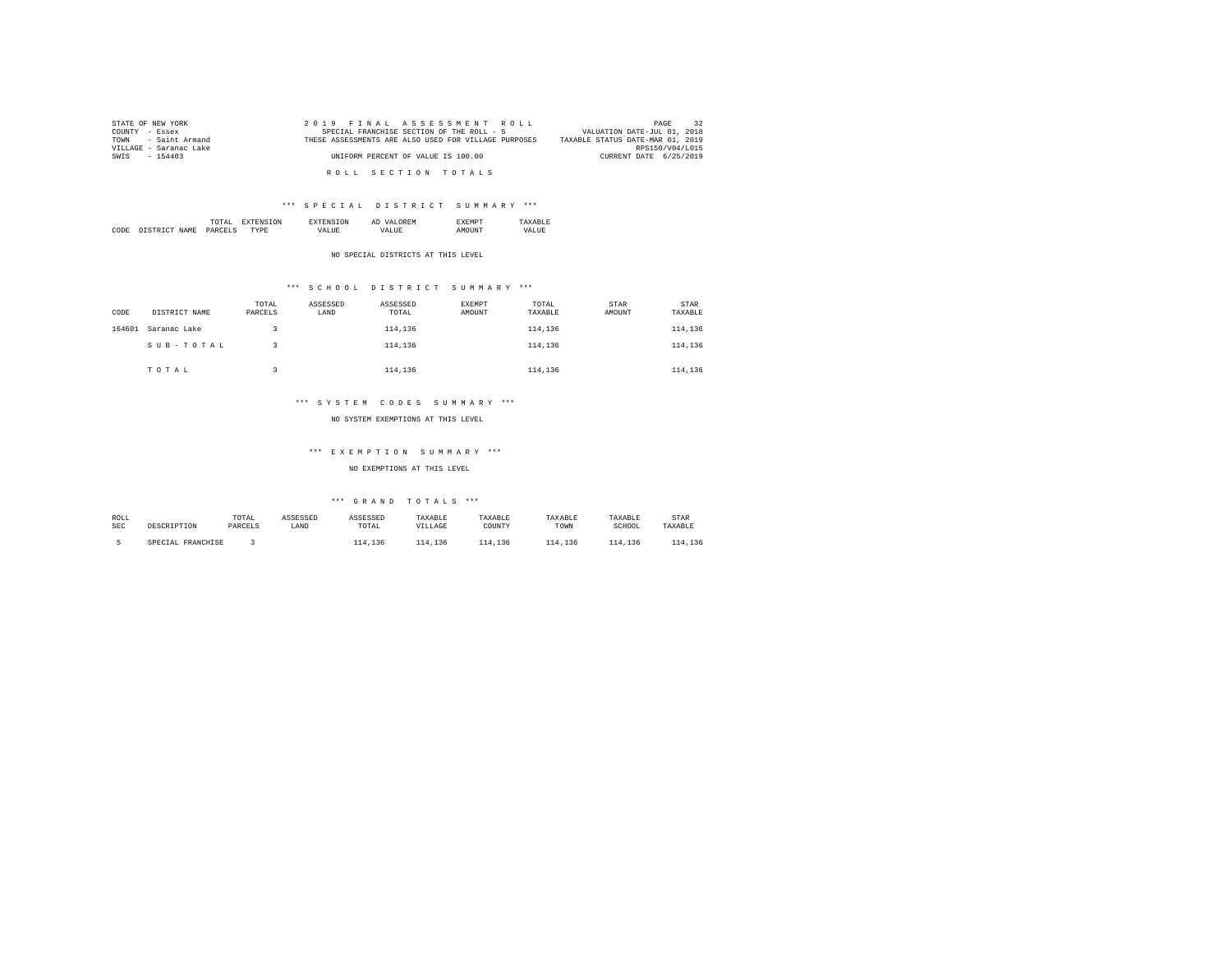| STATE OF NEW YORK<br>COUNTY - Essex<br>- Saint Armand<br>TOWN<br>VILLAGE - Saranac Lake<br>$-154403$<br>SWTS | 2019<br>FINAL                                                                                                         | OWNERS NAME SEOUENCE | ASSESSMENT ROLL<br>UTILITY & R.R. SECTION OF THE ROLL - 6<br>THESE ASSESSMENTS ARE ALSO USED FOR VILLAGE PURPOSES TAXABLE STATUS DATE-MAR 01, 2019<br>UNIFORM PERCENT OF VALUE IS 100.00 | VALUATION DATE-JUL 01, 2018                            | PAGE<br>33  |
|--------------------------------------------------------------------------------------------------------------|-----------------------------------------------------------------------------------------------------------------------|----------------------|------------------------------------------------------------------------------------------------------------------------------------------------------------------------------------------|--------------------------------------------------------|-------------|
| TAX MAP PARCEL NUMBER<br>CURRENT OWNERS NAME                                                                 | PROPERTY LOCATION & CLASS ASSESSMENT EXEMPTION CODE-----VILLAGE------COUNTY-------TOWN------SCHOOL<br>SCHOOL DISTRICT | LAND                 | TAX DESCRIPTION                                                                                                                                                                          | TAXABLE VALUE                                          |             |
| CURRENT OWNERS ADDRESS                                                                                       | PARCEL SIZE/GRID COORD                                                                                                | TOTAL                | SPECIAL DISTRICTS                                                                                                                                                                        |                                                        | ACCOUNT NO. |
| **********************                                                                                       |                                                                                                                       |                      |                                                                                                                                                                                          |                                                        |             |
|                                                                                                              | 96 Mount Pisgah Ln                                                                                                    |                      |                                                                                                                                                                                          |                                                        | 705N205702  |
| $32.29 - 1 - 26.000$<br>Harris Corporation                                                                   | 833 Radio<br>Saranac Lake<br>164601                                                                                   | 59,200               | VILLAGE TAXABLE VALUE<br>COUNTY TAXABLE VALUE                                                                                                                                            | 90.000<br>90,000                                       |             |
| Mail Stop A-12E                                                                                              | 10 Twp 11 Omt                                                                                                         | 90,000               | TOWN<br>TAXABLE VALUE                                                                                                                                                                    | 90,000                                                 |             |
| 1025 W NASA Blvd                                                                                             | 919720-154401-188                                                                                                     |                      | SCHOOL TAXABLE VALUE                                                                                                                                                                     | 90,000                                                 |             |
| Melbourne, FL 32919                                                                                          | Tower North Of Wroten Ave<br>3.70<br>ACRES<br>EAST-0553639 NRTH-1581836<br>DEED BOOK 1609 PG-103                      |                      | E1480 Emergency Services                                                                                                                                                                 | $.00$ MT                                               |             |
|                                                                                                              | FULL MARKET VALUE                                                                                                     | 90,000               |                                                                                                                                                                                          |                                                        |             |
|                                                                                                              | Public Service                                                                                                        |                      |                                                                                                                                                                                          |                                                        | 701E280007  |
| 644.3-9999-132.350/1001                                                                                      | 882 Elec Trans Imp                                                                                                    |                      | VILLAGE TAXABLE VALUE                                                                                                                                                                    | 24.559                                                 |             |
| National Grid                                                                                                | Saranac Lake 164601                                                                                                   | $\circ$              | COUNTY TAXABLE VALUE                                                                                                                                                                     | 24,559                                                 |             |
| Real Estate Tax Dept                                                                                         | L P Transmission Line                                                                                                 | 24,559               | TOWN<br>TAXABLE VALUE                                                                                                                                                                    | 24.559                                                 |             |
| 300 Erie Blyd West                                                                                           | 132350-812237-100                                                                                                     |                      | SCHOOL TAXABLE VALUE                                                                                                                                                                     | 24,559                                                 |             |
| Syracuse, NY 13202                                                                                           | T603 Lake Colby Lp 3<br>EAST-0556881 NRTH-1584492<br>FULL MARKET VALUE                                                | 24,559               |                                                                                                                                                                                          |                                                        |             |
|                                                                                                              |                                                                                                                       |                      |                                                                                                                                                                                          | ************************ 644.3-9999-132.350/1881 ****  |             |
|                                                                                                              | Public Service                                                                                                        |                      |                                                                                                                                                                                          |                                                        | 701E205807  |
| 644.3-9999-132.350/1881                                                                                      | 884 Elec Dist Out                                                                                                     |                      | VILLAGE TAXABLE VALUE                                                                                                                                                                    | 226,251                                                |             |
| National Grid                                                                                                | Saranac Lake 164601                                                                                                   | $^{\circ}$           | COUNTY TAXABLE VALUE                                                                                                                                                                     | 226,251                                                |             |
| Real Estate Tax Dept<br>300 Erie Blvd West                                                                   | 132350-888888-188 Total<br>Electric Distribution                                                                      | 226,251              | TOWN<br>TAXABLE VALUE<br>SCHOOL TAXABLE VALUE                                                                                                                                            | 226,251<br>226,251                                     |             |
| Syracuse, NY 13202                                                                                           | EAST-0556881 NRTH-1584492<br>FULL MARKET VALUE                                                                        | 226.251              |                                                                                                                                                                                          |                                                        |             |
|                                                                                                              |                                                                                                                       |                      |                                                                                                                                                                                          | ************************ 644.3-9999-631.900/1881 ****  |             |
|                                                                                                              | Public Service                                                                                                        |                      |                                                                                                                                                                                          |                                                        | 701E205710  |
| 644.3-9999-631.900/1881                                                                                      | 836 Telecom. eq.                                                                                                      |                      | VILLAGE TAXABLE VALUE                                                                                                                                                                    | 1,985                                                  |             |
| Verizon New York                                                                                             | Saranac Lake 164601                                                                                                   | $\Omega$             | COUNTY TAXABLE VALUE                                                                                                                                                                     | 1,985                                                  |             |
| c/o Duff & Phelps<br>PO Box 2749                                                                             | Sl Poles Wires Cables<br>631900-888888-188                                                                            | 1,985                | TOWN<br>TAXABLE VALUE<br>SCHOOL TAXABLE VALUE                                                                                                                                            | 1,985<br>1,985                                         |             |
| Addison, TX 75001                                                                                            | Outside Plant-No Land<br>EAST-0556881 NRTH-1584492                                                                    |                      |                                                                                                                                                                                          |                                                        |             |
|                                                                                                              | FULL MARKET VALUE                                                                                                     | 1,985                |                                                                                                                                                                                          |                                                        |             |
|                                                                                                              |                                                                                                                       |                      |                                                                                                                                                                                          | ************************* 32.102-1-2.000/1 *********** |             |
|                                                                                                              | 96 Mount Pisgah Ln                                                                                                    |                      |                                                                                                                                                                                          |                                                        | 701E297002  |
| $32.102 - 1 - 2.000/1$                                                                                       | 837 Cell Tower                                                                                                        |                      | VILLAGE TAXABLE VALUE                                                                                                                                                                    | 300,000                                                |             |
| Verizon New York Inc<br>$c$ /o Duff & Phelps                                                                 | Saranac Lake 164601<br>Sl Poles Wires Cables                                                                          | 600<br>300,000       | COUNTY TAXABLE VALUE<br>TOWN<br>TAXABLE VALUE                                                                                                                                            | 300,000<br>300,000                                     |             |
| PO Box 2549                                                                                                  | 631900-080877-100                                                                                                     |                      | SCHOOL TAXABLE VALUE                                                                                                                                                                     | 300,000                                                |             |
| Addison, TX 75001                                                                                            | Mt Pisqah Microwave Site                                                                                              |                      | E1480 Emergency Services                                                                                                                                                                 | $.00$ MT                                               |             |
|                                                                                                              | EAST-0553455 NRTH-1581957<br>DEED BOOK 1360 PG-289                                                                    |                      |                                                                                                                                                                                          |                                                        |             |
|                                                                                                              | FULL MARKET VALUE                                                                                                     | 300,000              |                                                                                                                                                                                          |                                                        |             |
|                                                                                                              |                                                                                                                       |                      |                                                                                                                                                                                          |                                                        |             |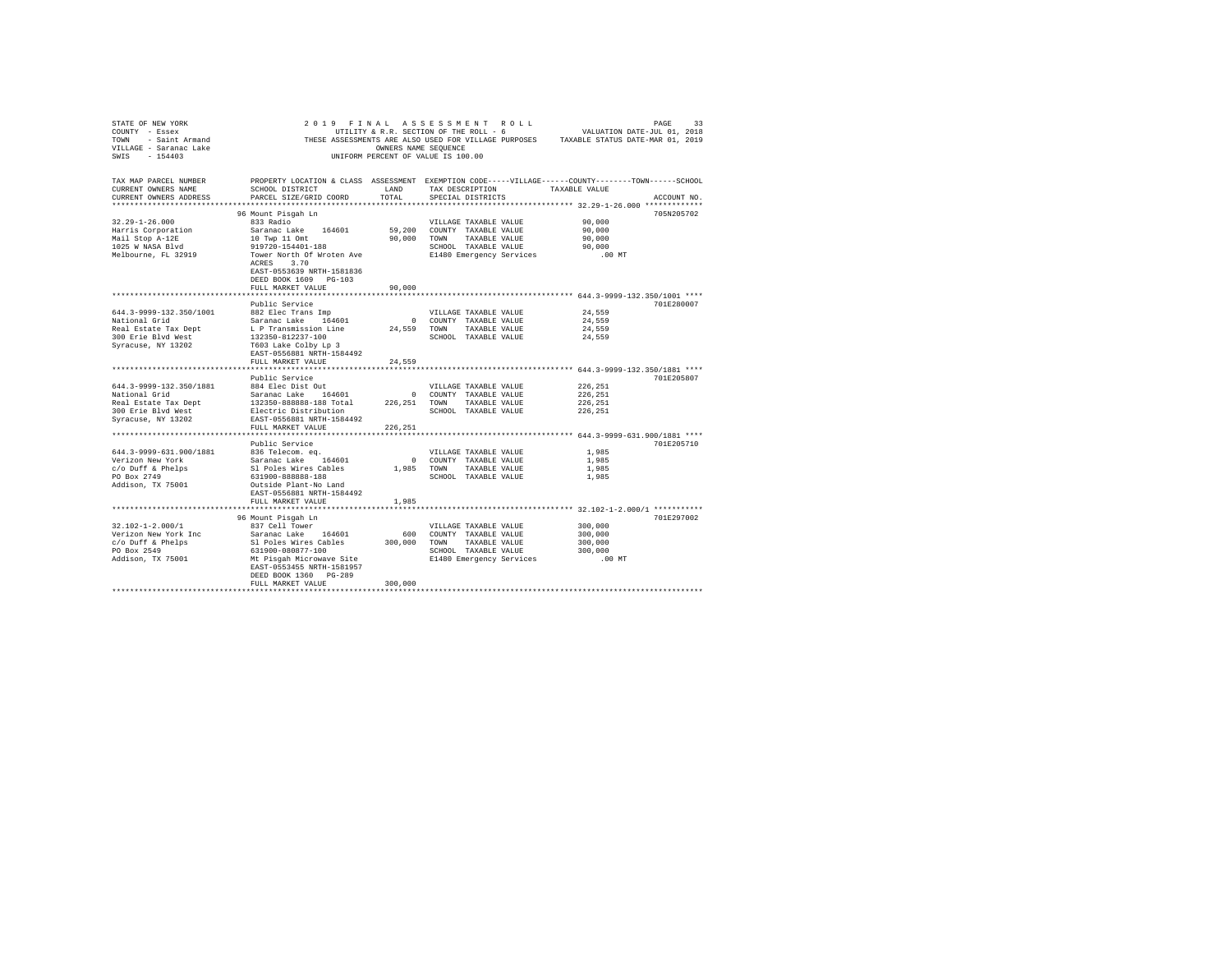| STATE OF NEW YORK      | 2019 FINAL ASSESSMENT ROLL                           | 34<br>PAGE                       |
|------------------------|------------------------------------------------------|----------------------------------|
| COUNTY - Essex         | UTILITY & R.R. SECTION OF THE ROLL - 6               | VALUATION DATE-JUL 01, 2018      |
| TOWN - Saint Armand    | THESE ASSESSMENTS ARE ALSO USED FOR VILLAGE PURPOSES | TAXABLE STATUS DATE-MAR 01, 2019 |
| VILLAGE - Saranac Lake |                                                      | RPS150/V04/L015                  |
| SWIS - 154403          |                                                      | CURRENT DATE 6/25/2019           |
|                        | UNIFORM PERCENT OF VALUE IS 100.00                   |                                  |
|                        | ROLL SUB SECTION- - TOTALS                           |                                  |

|      |      | .<br>the contract of the contract of the contract of | נורו ' |          | AL  |              |             |
|------|------|------------------------------------------------------|--------|----------|-----|--------------|-------------|
| CODE | NAME | DADCET                                               | DF     | $\cdots$ | 77. | <b>OTTMP</b> | .<br>. TIDE |
|      |      |                                                      |        |          |     |              |             |

E1480 Emergency Serv 2 MOVTAX

# \*\*\* S C H O O L D I S T R I C T S U M M A R Y \*\*\*

| CODE   | DISTRICT NAME | TOTAL<br>PARCELS | ASSESSED<br>LAND | ASSESSED<br>TOTAL | EXEMPT<br>AMOUNT | TOTAL<br>TAXABLE | <b>STAR</b><br>AMOUNT | <b>STAR</b><br>TAXABLE |
|--------|---------------|------------------|------------------|-------------------|------------------|------------------|-----------------------|------------------------|
| 164601 | Saranac Lake  | ь                | 59,800           | 642.795           |                  | 642.795          |                       | 642,795                |
|        | SUB-TOTAL     | ь                | 59,800           | 642.795           |                  | 642.795          |                       | 642,795                |
|        | TOTAL         | к                | 59,800           | 642.795           |                  | 642.795          |                       | 642.795                |

## \*\*\* S Y S T E M C O D E S S U M M A R Y \*\*\*

NO SYSTEM EXEMPTIONS AT THIS LEVEL

## \*\*\* E X E M P T I O N S U M M A R Y \*\*\*

NO EXEMPTIONS AT THIS LEVEL

| ROLL |                  | TOTAL   | ASSESSED | ASSESSED | TAXABLE | TAXABLE | TAXABLE | TAXABLE | <b>STAR</b> |
|------|------------------|---------|----------|----------|---------|---------|---------|---------|-------------|
| SEC  | DESCRIPTION      | PARCELS | LAND     | TOTAL    | VILLAGE | COUNT)  | TOWN    | SCHOOL  | TAXABLE     |
|      | UTILITIES & N.C. |         | 59,800   | 642.795  | 642.795 | 642.795 | 642.795 | 642.795 | 642.795     |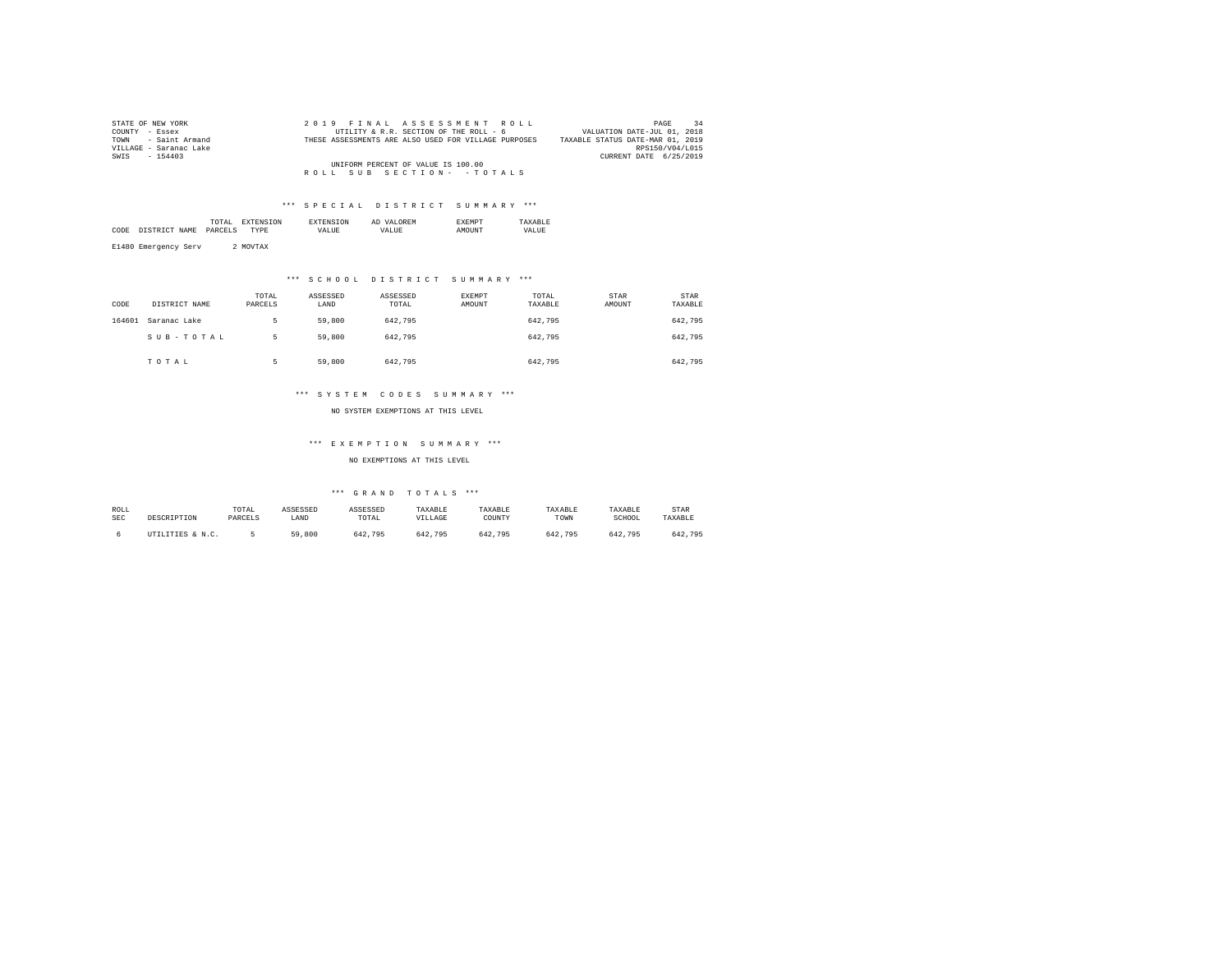| STATE OF NEW YORK      |  | 2019 FINAL ASSESSMENT ROLL                           | 35<br>PAGE                       |
|------------------------|--|------------------------------------------------------|----------------------------------|
| COUNTY - Essex         |  | UTILITY & R.R. SECTION OF THE ROLL - 6               | VALUATION DATE-JUL 01, 2018      |
| TOWN - Saint Armand    |  | THESE ASSESSMENTS ARE ALSO USED FOR VILLAGE PURPOSES | TAXABLE STATUS DATE-MAR 01, 2019 |
| VILLAGE - Saranac Lake |  |                                                      | RPS150/V04/L015                  |
| SWIS - 154403          |  | UNIFORM PERCENT OF VALUE IS 100.00                   | CURRENT DATE 6/25/2019           |
|                        |  |                                                      |                                  |
|                        |  | ROLL SECTION TOTALS                                  |                                  |

|           |                | the contract of the contract of the contract of |      | AD |  |
|-----------|----------------|-------------------------------------------------|------|----|--|
| CODE<br>. | NAME<br>$\sim$ | DADC                                            | ۰٬۵۰ |    |  |
|           |                |                                                 |      |    |  |

E1480 Emergency Serv 2 MOVTAX

## \*\*\* S C H O O L D I S T R I C T S U M M A R Y \*\*\*

| CODE   | DISTRICT NAME | TOTAL<br>PARCELS | ASSESSED<br>LAND | ASSESSED<br>TOTAL | EXEMPT<br><b>AMOUNT</b> | TOTAL<br>TAXABLE | STAR<br>AMOUNT | <b>STAR</b><br>TAXABLE |
|--------|---------------|------------------|------------------|-------------------|-------------------------|------------------|----------------|------------------------|
| 164601 | Saranac Lake  |                  | 59,800           | 642.795           |                         | 642.795          |                | 642.795                |
|        | SUB-TOTAL     | 5                | 59,800           | 642.795           |                         | 642.795          |                | 642,795                |
|        | TOTAL         |                  | 59,800           | 642.795           |                         | 642.795          |                | 642,795                |

## \*\*\* S Y S T E M C O D E S S U M M A R Y \*\*\*

NO SYSTEM EXEMPTIONS AT THIS LEVEL

## \*\*\* E X E M P T I O N S U M M A R Y \*\*\*

NO EXEMPTIONS AT THIS LEVEL

| ROLL |                  | TOTAL   | ASSESSED | ASSESSED | TAXABLE | TAXABLE | TAXABLE | TAXABLE | <b>STAR</b> |
|------|------------------|---------|----------|----------|---------|---------|---------|---------|-------------|
| SEC  | DESCRIPTION      | PARCELS | LAND     | TOTAL    | VILLAGE | COUNT)  | TOWN    | SCHOOL  | TAXABLE     |
|      | UTILITIES & N.C. |         | 59,800   | 642.795  | 642.795 | 642.795 | 642.795 | 642.795 | 642.795     |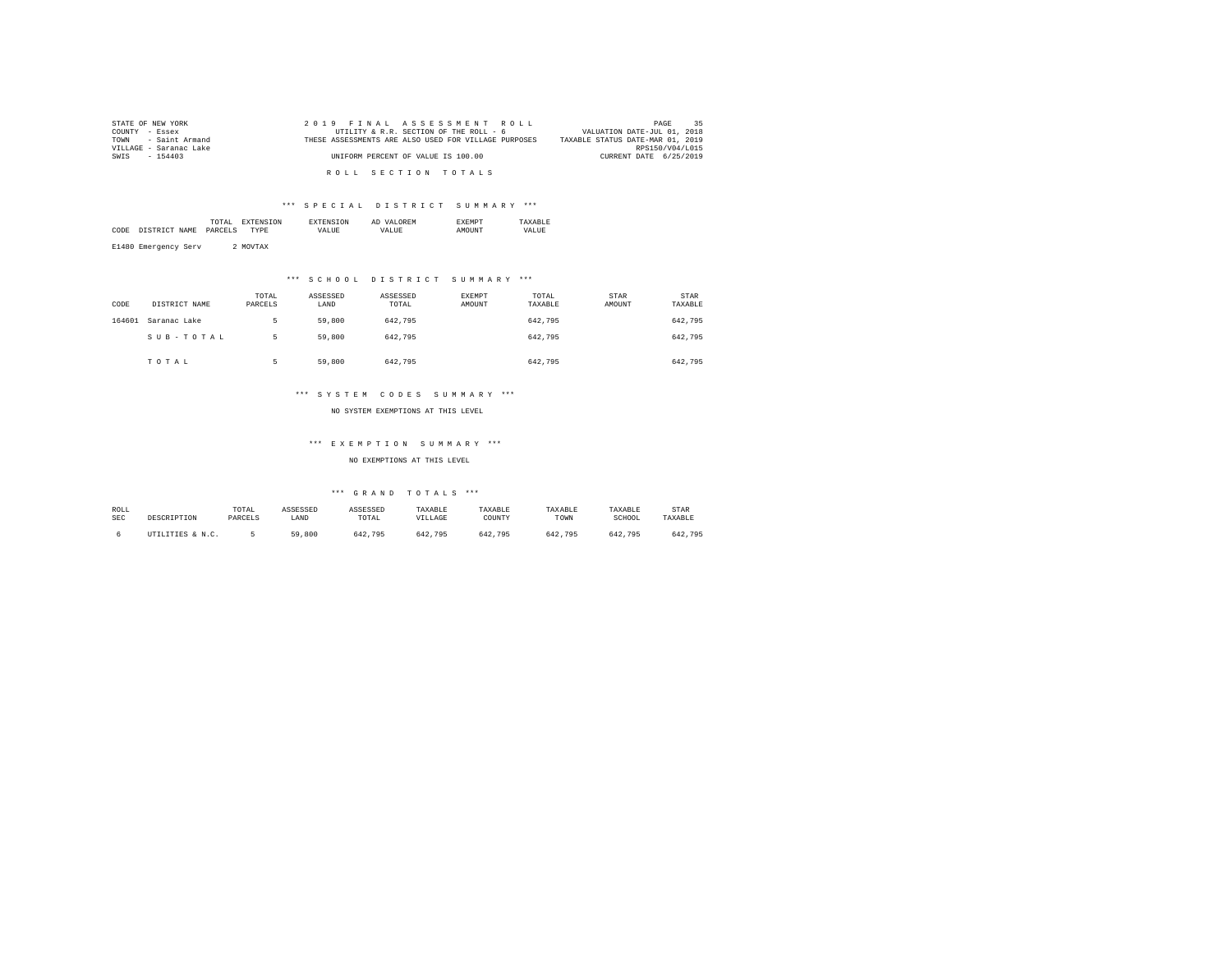| PROPERTY LOCATION & CLASS ASSESSMENT EXEMPTION CODE-----VILLAGE------COUNTY-------TOWN------SCHOOL<br>TAX MAP PARCEL NUMBER<br>SCHOOL DISTRICT<br>TAX DESCRIPTION TAXABLE VALUE<br>CURRENT OWNERS NAME<br>LAND<br>CURRENT OWNERS ADDRESS<br>PARCEL SIZE/GRID COORD<br>TOTAL<br>SPECIAL DISTRICTS<br>ACCOUNT NO.<br>600 AMA Way<br>705J102204<br>615 Educatn fac<br>NP ORGANIZ 25300 6695,300 6695,300<br>32.103-1-1.000<br>6695,300<br>6695,300<br>Saranac Lake 164601<br>464,600 VILLAGE TAXABLE VALUE<br>$\circ$<br>American Management<br>Association International 9 10 30 Richards Sur<br>6695,300 COUNTY TAXABLE VALUE<br>$\circ$<br>Attn: Vice President Finance ACRES 64.02<br>TOWN TAXABLE VALUE<br>$\Omega$<br>Corporate Controller<br>EAST-0555337 NRTH-1582481<br>600 AMA Way<br>DEED BOOK 1734 PG-100<br>SCHOOL TAXABLE VALUE<br>$\Omega$<br>600 AMA Way<br>DEED BOOK 1734 PG-100<br>E1480 Emergency Services<br>.00 MT<br>Saranac Lake, NY 12983<br>FULL MARKET VALUE<br>6695,300<br>705J178069<br>Bloomingdale Ave<br>$32.103 - 2 - 1.000$<br>500<br>500 000<br>330 Vacant comm<br>TOWN OWN I 13500 500<br>500<br>American Management Saranac Lake 164601<br>Association International Richards Survey Lot 10<br>500 VILLAGE TAXABLE VALUE<br>$\Omega$<br>500 COUNTY TAXABLE VALUE<br>$\Omega$<br>c/o Vice President Finance ACRES 0.45<br>TOWN TAXABLE VALUE<br>$\Omega$<br>600 AMA Way<br>EAST-0555426 NRTH-1582155<br>SCHOOL TAXABLE VALUE<br>$\Omega$<br>Saranac Lake, NY 12983-5534 FULL MARKET VALUE<br>500 E1480 Emergency Services<br>$.00$ MT<br>44 Stevenson Rd<br>7079906104<br>HIST SOC 26250 138,300 138,300<br>$32.166 - 3 - 1.000$<br>681 Culture bldg<br>138,300 138,300<br>36,900 VILLAGE TAXABLE VALUE<br>Stevenson Society Of<br>Saranac Lake 164601<br>$\Omega$<br>11 Twp 11 Omt<br>138,300 COUNTY TAXABLE VALUE<br>America<br>11 Stevenson Ln<br>$\Omega$<br>TOWN TAXABLE VALUE<br>$\Omega$<br>R L Stevenson Cottage<br>SCHOOL TAXABLE VALUE<br>Saranac Lake, NY 12983<br>Lot And Stevenson Lane<br>$\Omega$<br>FRNT 80.00 DPTH 217.00<br>E1480 Emergency Services .00 MT<br>ACRES 0.30<br>EAST-0554646 NRTH-1578232<br>DEED BOOK 852 PG-240<br>FULL MARKET VALUE<br>138,300<br>680 NYS Route 3<br>7079907874<br>$23.328 - 1 - 1.000$<br>3532,900 3532,900<br>853 Sewage<br>VILLAGE OW 13650 3532.900<br>3532,900<br>148,700 VILLAGE TAXABLE VALUE<br>Village Of Saranac Lake Saranac Lake 164601<br>Sewage Disposal Property Twp 11 Omt Lot 29<br>$\Omega$<br>3532,900 COUNTY TAXABLE VALUE<br>$\Omega$<br>39 Main St Ste 9<br>201/171 Pump Station<br>TOWN TAXABLE VALUE<br>$\Omega$<br>ACRES 12.30<br>Saranac Lake, NY 12983<br>SCHOOL TAXABLE VALUE<br>$\Omega$<br>E1480 Emergency Services<br>EAST-0556881 NRTH-1584492<br>.00 MT<br>DEED BOOK 202 PG-39<br>FULL MARKET VALUE<br>3532,900<br>7079906106<br>92 Mount Pisgah Ln<br>551 Ski area<br>$32.102 - 1 - 2.000$<br>920,600<br>920.600 920.600<br>920,600<br>VILLAGE OW 13650<br>570.500 VILLAGE TAXABLE VALUE<br>Village Of Saranac Lake<br>Saranac Lake 164601<br>$\circ$<br>39 Main St Ste 9<br>9 & 10 Twp 11 Omt<br>$\Omega$<br>920,600 COUNTY TAXABLE VALUE<br>ACRES 71.88<br>Saranac Lake, NY 12983<br>$\circ$<br>TOWN<br>TAXABLE VALUE<br>EAST-0554076 NRTH-1582567<br>SCHOOL TAXABLE VALUE<br>$\Omega$<br>E1480 Emergency Services<br>DEED BOOK 312 PG-553<br>.00 MT<br>920,600<br>FULL MARKET VALUE | STATE OF NEW YORK<br>2019 FINAL ASSESSMENT ROLL<br>PAGE<br>36<br>WHOLLY EXEMPT SECTION OF THE ROLL - 8<br>THESE ASSESSMENTS ARE ALSO USED FOR VILLAGE PURPOSES TAXABLE STATUS DATE-MAR 01, 2019<br>COUNTY - Essex<br>TOWN - Saint Armand<br>VILLAGE - Saranac Lake<br>OWNERS NAME SEQUENCE<br>SWIS - 154403<br>UNIFORM PERCENT OF VALUE IS 100.00 |  |  |  |  |  |  |  |  |  |
|------------------------------------------------------------------------------------------------------------------------------------------------------------------------------------------------------------------------------------------------------------------------------------------------------------------------------------------------------------------------------------------------------------------------------------------------------------------------------------------------------------------------------------------------------------------------------------------------------------------------------------------------------------------------------------------------------------------------------------------------------------------------------------------------------------------------------------------------------------------------------------------------------------------------------------------------------------------------------------------------------------------------------------------------------------------------------------------------------------------------------------------------------------------------------------------------------------------------------------------------------------------------------------------------------------------------------------------------------------------------------------------------------------------------------------------------------------------------------------------------------------------------------------------------------------------------------------------------------------------------------------------------------------------------------------------------------------------------------------------------------------------------------------------------------------------------------------------------------------------------------------------------------------------------------------------------------------------------------------------------------------------------------------------------------------------------------------------------------------------------------------------------------------------------------------------------------------------------------------------------------------------------------------------------------------------------------------------------------------------------------------------------------------------------------------------------------------------------------------------------------------------------------------------------------------------------------------------------------------------------------------------------------------------------------------------------------------------------------------------------------------------------------------------------------------------------------------------------------------------------------------------------------------------------------------------------------------------------------------------------------------------------------------------------------------------------------------------------------------------------------------------------------------------------------------------------------------------------------------------------------------------------------------------------------------------------------------------------------------------------------------------------------------|---------------------------------------------------------------------------------------------------------------------------------------------------------------------------------------------------------------------------------------------------------------------------------------------------------------------------------------------------|--|--|--|--|--|--|--|--|--|
|                                                                                                                                                                                                                                                                                                                                                                                                                                                                                                                                                                                                                                                                                                                                                                                                                                                                                                                                                                                                                                                                                                                                                                                                                                                                                                                                                                                                                                                                                                                                                                                                                                                                                                                                                                                                                                                                                                                                                                                                                                                                                                                                                                                                                                                                                                                                                                                                                                                                                                                                                                                                                                                                                                                                                                                                                                                                                                                                                                                                                                                                                                                                                                                                                                                                                                                                                                                                            |                                                                                                                                                                                                                                                                                                                                                   |  |  |  |  |  |  |  |  |  |
|                                                                                                                                                                                                                                                                                                                                                                                                                                                                                                                                                                                                                                                                                                                                                                                                                                                                                                                                                                                                                                                                                                                                                                                                                                                                                                                                                                                                                                                                                                                                                                                                                                                                                                                                                                                                                                                                                                                                                                                                                                                                                                                                                                                                                                                                                                                                                                                                                                                                                                                                                                                                                                                                                                                                                                                                                                                                                                                                                                                                                                                                                                                                                                                                                                                                                                                                                                                                            |                                                                                                                                                                                                                                                                                                                                                   |  |  |  |  |  |  |  |  |  |
|                                                                                                                                                                                                                                                                                                                                                                                                                                                                                                                                                                                                                                                                                                                                                                                                                                                                                                                                                                                                                                                                                                                                                                                                                                                                                                                                                                                                                                                                                                                                                                                                                                                                                                                                                                                                                                                                                                                                                                                                                                                                                                                                                                                                                                                                                                                                                                                                                                                                                                                                                                                                                                                                                                                                                                                                                                                                                                                                                                                                                                                                                                                                                                                                                                                                                                                                                                                                            |                                                                                                                                                                                                                                                                                                                                                   |  |  |  |  |  |  |  |  |  |
|                                                                                                                                                                                                                                                                                                                                                                                                                                                                                                                                                                                                                                                                                                                                                                                                                                                                                                                                                                                                                                                                                                                                                                                                                                                                                                                                                                                                                                                                                                                                                                                                                                                                                                                                                                                                                                                                                                                                                                                                                                                                                                                                                                                                                                                                                                                                                                                                                                                                                                                                                                                                                                                                                                                                                                                                                                                                                                                                                                                                                                                                                                                                                                                                                                                                                                                                                                                                            |                                                                                                                                                                                                                                                                                                                                                   |  |  |  |  |  |  |  |  |  |
|                                                                                                                                                                                                                                                                                                                                                                                                                                                                                                                                                                                                                                                                                                                                                                                                                                                                                                                                                                                                                                                                                                                                                                                                                                                                                                                                                                                                                                                                                                                                                                                                                                                                                                                                                                                                                                                                                                                                                                                                                                                                                                                                                                                                                                                                                                                                                                                                                                                                                                                                                                                                                                                                                                                                                                                                                                                                                                                                                                                                                                                                                                                                                                                                                                                                                                                                                                                                            |                                                                                                                                                                                                                                                                                                                                                   |  |  |  |  |  |  |  |  |  |
|                                                                                                                                                                                                                                                                                                                                                                                                                                                                                                                                                                                                                                                                                                                                                                                                                                                                                                                                                                                                                                                                                                                                                                                                                                                                                                                                                                                                                                                                                                                                                                                                                                                                                                                                                                                                                                                                                                                                                                                                                                                                                                                                                                                                                                                                                                                                                                                                                                                                                                                                                                                                                                                                                                                                                                                                                                                                                                                                                                                                                                                                                                                                                                                                                                                                                                                                                                                                            |                                                                                                                                                                                                                                                                                                                                                   |  |  |  |  |  |  |  |  |  |
|                                                                                                                                                                                                                                                                                                                                                                                                                                                                                                                                                                                                                                                                                                                                                                                                                                                                                                                                                                                                                                                                                                                                                                                                                                                                                                                                                                                                                                                                                                                                                                                                                                                                                                                                                                                                                                                                                                                                                                                                                                                                                                                                                                                                                                                                                                                                                                                                                                                                                                                                                                                                                                                                                                                                                                                                                                                                                                                                                                                                                                                                                                                                                                                                                                                                                                                                                                                                            |                                                                                                                                                                                                                                                                                                                                                   |  |  |  |  |  |  |  |  |  |
|                                                                                                                                                                                                                                                                                                                                                                                                                                                                                                                                                                                                                                                                                                                                                                                                                                                                                                                                                                                                                                                                                                                                                                                                                                                                                                                                                                                                                                                                                                                                                                                                                                                                                                                                                                                                                                                                                                                                                                                                                                                                                                                                                                                                                                                                                                                                                                                                                                                                                                                                                                                                                                                                                                                                                                                                                                                                                                                                                                                                                                                                                                                                                                                                                                                                                                                                                                                                            |                                                                                                                                                                                                                                                                                                                                                   |  |  |  |  |  |  |  |  |  |
|                                                                                                                                                                                                                                                                                                                                                                                                                                                                                                                                                                                                                                                                                                                                                                                                                                                                                                                                                                                                                                                                                                                                                                                                                                                                                                                                                                                                                                                                                                                                                                                                                                                                                                                                                                                                                                                                                                                                                                                                                                                                                                                                                                                                                                                                                                                                                                                                                                                                                                                                                                                                                                                                                                                                                                                                                                                                                                                                                                                                                                                                                                                                                                                                                                                                                                                                                                                                            |                                                                                                                                                                                                                                                                                                                                                   |  |  |  |  |  |  |  |  |  |
|                                                                                                                                                                                                                                                                                                                                                                                                                                                                                                                                                                                                                                                                                                                                                                                                                                                                                                                                                                                                                                                                                                                                                                                                                                                                                                                                                                                                                                                                                                                                                                                                                                                                                                                                                                                                                                                                                                                                                                                                                                                                                                                                                                                                                                                                                                                                                                                                                                                                                                                                                                                                                                                                                                                                                                                                                                                                                                                                                                                                                                                                                                                                                                                                                                                                                                                                                                                                            |                                                                                                                                                                                                                                                                                                                                                   |  |  |  |  |  |  |  |  |  |
|                                                                                                                                                                                                                                                                                                                                                                                                                                                                                                                                                                                                                                                                                                                                                                                                                                                                                                                                                                                                                                                                                                                                                                                                                                                                                                                                                                                                                                                                                                                                                                                                                                                                                                                                                                                                                                                                                                                                                                                                                                                                                                                                                                                                                                                                                                                                                                                                                                                                                                                                                                                                                                                                                                                                                                                                                                                                                                                                                                                                                                                                                                                                                                                                                                                                                                                                                                                                            |                                                                                                                                                                                                                                                                                                                                                   |  |  |  |  |  |  |  |  |  |
|                                                                                                                                                                                                                                                                                                                                                                                                                                                                                                                                                                                                                                                                                                                                                                                                                                                                                                                                                                                                                                                                                                                                                                                                                                                                                                                                                                                                                                                                                                                                                                                                                                                                                                                                                                                                                                                                                                                                                                                                                                                                                                                                                                                                                                                                                                                                                                                                                                                                                                                                                                                                                                                                                                                                                                                                                                                                                                                                                                                                                                                                                                                                                                                                                                                                                                                                                                                                            |                                                                                                                                                                                                                                                                                                                                                   |  |  |  |  |  |  |  |  |  |
|                                                                                                                                                                                                                                                                                                                                                                                                                                                                                                                                                                                                                                                                                                                                                                                                                                                                                                                                                                                                                                                                                                                                                                                                                                                                                                                                                                                                                                                                                                                                                                                                                                                                                                                                                                                                                                                                                                                                                                                                                                                                                                                                                                                                                                                                                                                                                                                                                                                                                                                                                                                                                                                                                                                                                                                                                                                                                                                                                                                                                                                                                                                                                                                                                                                                                                                                                                                                            |                                                                                                                                                                                                                                                                                                                                                   |  |  |  |  |  |  |  |  |  |
|                                                                                                                                                                                                                                                                                                                                                                                                                                                                                                                                                                                                                                                                                                                                                                                                                                                                                                                                                                                                                                                                                                                                                                                                                                                                                                                                                                                                                                                                                                                                                                                                                                                                                                                                                                                                                                                                                                                                                                                                                                                                                                                                                                                                                                                                                                                                                                                                                                                                                                                                                                                                                                                                                                                                                                                                                                                                                                                                                                                                                                                                                                                                                                                                                                                                                                                                                                                                            |                                                                                                                                                                                                                                                                                                                                                   |  |  |  |  |  |  |  |  |  |
|                                                                                                                                                                                                                                                                                                                                                                                                                                                                                                                                                                                                                                                                                                                                                                                                                                                                                                                                                                                                                                                                                                                                                                                                                                                                                                                                                                                                                                                                                                                                                                                                                                                                                                                                                                                                                                                                                                                                                                                                                                                                                                                                                                                                                                                                                                                                                                                                                                                                                                                                                                                                                                                                                                                                                                                                                                                                                                                                                                                                                                                                                                                                                                                                                                                                                                                                                                                                            |                                                                                                                                                                                                                                                                                                                                                   |  |  |  |  |  |  |  |  |  |
|                                                                                                                                                                                                                                                                                                                                                                                                                                                                                                                                                                                                                                                                                                                                                                                                                                                                                                                                                                                                                                                                                                                                                                                                                                                                                                                                                                                                                                                                                                                                                                                                                                                                                                                                                                                                                                                                                                                                                                                                                                                                                                                                                                                                                                                                                                                                                                                                                                                                                                                                                                                                                                                                                                                                                                                                                                                                                                                                                                                                                                                                                                                                                                                                                                                                                                                                                                                                            |                                                                                                                                                                                                                                                                                                                                                   |  |  |  |  |  |  |  |  |  |
|                                                                                                                                                                                                                                                                                                                                                                                                                                                                                                                                                                                                                                                                                                                                                                                                                                                                                                                                                                                                                                                                                                                                                                                                                                                                                                                                                                                                                                                                                                                                                                                                                                                                                                                                                                                                                                                                                                                                                                                                                                                                                                                                                                                                                                                                                                                                                                                                                                                                                                                                                                                                                                                                                                                                                                                                                                                                                                                                                                                                                                                                                                                                                                                                                                                                                                                                                                                                            |                                                                                                                                                                                                                                                                                                                                                   |  |  |  |  |  |  |  |  |  |
|                                                                                                                                                                                                                                                                                                                                                                                                                                                                                                                                                                                                                                                                                                                                                                                                                                                                                                                                                                                                                                                                                                                                                                                                                                                                                                                                                                                                                                                                                                                                                                                                                                                                                                                                                                                                                                                                                                                                                                                                                                                                                                                                                                                                                                                                                                                                                                                                                                                                                                                                                                                                                                                                                                                                                                                                                                                                                                                                                                                                                                                                                                                                                                                                                                                                                                                                                                                                            |                                                                                                                                                                                                                                                                                                                                                   |  |  |  |  |  |  |  |  |  |
|                                                                                                                                                                                                                                                                                                                                                                                                                                                                                                                                                                                                                                                                                                                                                                                                                                                                                                                                                                                                                                                                                                                                                                                                                                                                                                                                                                                                                                                                                                                                                                                                                                                                                                                                                                                                                                                                                                                                                                                                                                                                                                                                                                                                                                                                                                                                                                                                                                                                                                                                                                                                                                                                                                                                                                                                                                                                                                                                                                                                                                                                                                                                                                                                                                                                                                                                                                                                            |                                                                                                                                                                                                                                                                                                                                                   |  |  |  |  |  |  |  |  |  |
|                                                                                                                                                                                                                                                                                                                                                                                                                                                                                                                                                                                                                                                                                                                                                                                                                                                                                                                                                                                                                                                                                                                                                                                                                                                                                                                                                                                                                                                                                                                                                                                                                                                                                                                                                                                                                                                                                                                                                                                                                                                                                                                                                                                                                                                                                                                                                                                                                                                                                                                                                                                                                                                                                                                                                                                                                                                                                                                                                                                                                                                                                                                                                                                                                                                                                                                                                                                                            |                                                                                                                                                                                                                                                                                                                                                   |  |  |  |  |  |  |  |  |  |
|                                                                                                                                                                                                                                                                                                                                                                                                                                                                                                                                                                                                                                                                                                                                                                                                                                                                                                                                                                                                                                                                                                                                                                                                                                                                                                                                                                                                                                                                                                                                                                                                                                                                                                                                                                                                                                                                                                                                                                                                                                                                                                                                                                                                                                                                                                                                                                                                                                                                                                                                                                                                                                                                                                                                                                                                                                                                                                                                                                                                                                                                                                                                                                                                                                                                                                                                                                                                            |                                                                                                                                                                                                                                                                                                                                                   |  |  |  |  |  |  |  |  |  |
|                                                                                                                                                                                                                                                                                                                                                                                                                                                                                                                                                                                                                                                                                                                                                                                                                                                                                                                                                                                                                                                                                                                                                                                                                                                                                                                                                                                                                                                                                                                                                                                                                                                                                                                                                                                                                                                                                                                                                                                                                                                                                                                                                                                                                                                                                                                                                                                                                                                                                                                                                                                                                                                                                                                                                                                                                                                                                                                                                                                                                                                                                                                                                                                                                                                                                                                                                                                                            |                                                                                                                                                                                                                                                                                                                                                   |  |  |  |  |  |  |  |  |  |
|                                                                                                                                                                                                                                                                                                                                                                                                                                                                                                                                                                                                                                                                                                                                                                                                                                                                                                                                                                                                                                                                                                                                                                                                                                                                                                                                                                                                                                                                                                                                                                                                                                                                                                                                                                                                                                                                                                                                                                                                                                                                                                                                                                                                                                                                                                                                                                                                                                                                                                                                                                                                                                                                                                                                                                                                                                                                                                                                                                                                                                                                                                                                                                                                                                                                                                                                                                                                            |                                                                                                                                                                                                                                                                                                                                                   |  |  |  |  |  |  |  |  |  |
|                                                                                                                                                                                                                                                                                                                                                                                                                                                                                                                                                                                                                                                                                                                                                                                                                                                                                                                                                                                                                                                                                                                                                                                                                                                                                                                                                                                                                                                                                                                                                                                                                                                                                                                                                                                                                                                                                                                                                                                                                                                                                                                                                                                                                                                                                                                                                                                                                                                                                                                                                                                                                                                                                                                                                                                                                                                                                                                                                                                                                                                                                                                                                                                                                                                                                                                                                                                                            |                                                                                                                                                                                                                                                                                                                                                   |  |  |  |  |  |  |  |  |  |
|                                                                                                                                                                                                                                                                                                                                                                                                                                                                                                                                                                                                                                                                                                                                                                                                                                                                                                                                                                                                                                                                                                                                                                                                                                                                                                                                                                                                                                                                                                                                                                                                                                                                                                                                                                                                                                                                                                                                                                                                                                                                                                                                                                                                                                                                                                                                                                                                                                                                                                                                                                                                                                                                                                                                                                                                                                                                                                                                                                                                                                                                                                                                                                                                                                                                                                                                                                                                            |                                                                                                                                                                                                                                                                                                                                                   |  |  |  |  |  |  |  |  |  |
|                                                                                                                                                                                                                                                                                                                                                                                                                                                                                                                                                                                                                                                                                                                                                                                                                                                                                                                                                                                                                                                                                                                                                                                                                                                                                                                                                                                                                                                                                                                                                                                                                                                                                                                                                                                                                                                                                                                                                                                                                                                                                                                                                                                                                                                                                                                                                                                                                                                                                                                                                                                                                                                                                                                                                                                                                                                                                                                                                                                                                                                                                                                                                                                                                                                                                                                                                                                                            |                                                                                                                                                                                                                                                                                                                                                   |  |  |  |  |  |  |  |  |  |
|                                                                                                                                                                                                                                                                                                                                                                                                                                                                                                                                                                                                                                                                                                                                                                                                                                                                                                                                                                                                                                                                                                                                                                                                                                                                                                                                                                                                                                                                                                                                                                                                                                                                                                                                                                                                                                                                                                                                                                                                                                                                                                                                                                                                                                                                                                                                                                                                                                                                                                                                                                                                                                                                                                                                                                                                                                                                                                                                                                                                                                                                                                                                                                                                                                                                                                                                                                                                            |                                                                                                                                                                                                                                                                                                                                                   |  |  |  |  |  |  |  |  |  |
|                                                                                                                                                                                                                                                                                                                                                                                                                                                                                                                                                                                                                                                                                                                                                                                                                                                                                                                                                                                                                                                                                                                                                                                                                                                                                                                                                                                                                                                                                                                                                                                                                                                                                                                                                                                                                                                                                                                                                                                                                                                                                                                                                                                                                                                                                                                                                                                                                                                                                                                                                                                                                                                                                                                                                                                                                                                                                                                                                                                                                                                                                                                                                                                                                                                                                                                                                                                                            |                                                                                                                                                                                                                                                                                                                                                   |  |  |  |  |  |  |  |  |  |
|                                                                                                                                                                                                                                                                                                                                                                                                                                                                                                                                                                                                                                                                                                                                                                                                                                                                                                                                                                                                                                                                                                                                                                                                                                                                                                                                                                                                                                                                                                                                                                                                                                                                                                                                                                                                                                                                                                                                                                                                                                                                                                                                                                                                                                                                                                                                                                                                                                                                                                                                                                                                                                                                                                                                                                                                                                                                                                                                                                                                                                                                                                                                                                                                                                                                                                                                                                                                            |                                                                                                                                                                                                                                                                                                                                                   |  |  |  |  |  |  |  |  |  |
|                                                                                                                                                                                                                                                                                                                                                                                                                                                                                                                                                                                                                                                                                                                                                                                                                                                                                                                                                                                                                                                                                                                                                                                                                                                                                                                                                                                                                                                                                                                                                                                                                                                                                                                                                                                                                                                                                                                                                                                                                                                                                                                                                                                                                                                                                                                                                                                                                                                                                                                                                                                                                                                                                                                                                                                                                                                                                                                                                                                                                                                                                                                                                                                                                                                                                                                                                                                                            |                                                                                                                                                                                                                                                                                                                                                   |  |  |  |  |  |  |  |  |  |
|                                                                                                                                                                                                                                                                                                                                                                                                                                                                                                                                                                                                                                                                                                                                                                                                                                                                                                                                                                                                                                                                                                                                                                                                                                                                                                                                                                                                                                                                                                                                                                                                                                                                                                                                                                                                                                                                                                                                                                                                                                                                                                                                                                                                                                                                                                                                                                                                                                                                                                                                                                                                                                                                                                                                                                                                                                                                                                                                                                                                                                                                                                                                                                                                                                                                                                                                                                                                            |                                                                                                                                                                                                                                                                                                                                                   |  |  |  |  |  |  |  |  |  |
|                                                                                                                                                                                                                                                                                                                                                                                                                                                                                                                                                                                                                                                                                                                                                                                                                                                                                                                                                                                                                                                                                                                                                                                                                                                                                                                                                                                                                                                                                                                                                                                                                                                                                                                                                                                                                                                                                                                                                                                                                                                                                                                                                                                                                                                                                                                                                                                                                                                                                                                                                                                                                                                                                                                                                                                                                                                                                                                                                                                                                                                                                                                                                                                                                                                                                                                                                                                                            |                                                                                                                                                                                                                                                                                                                                                   |  |  |  |  |  |  |  |  |  |
|                                                                                                                                                                                                                                                                                                                                                                                                                                                                                                                                                                                                                                                                                                                                                                                                                                                                                                                                                                                                                                                                                                                                                                                                                                                                                                                                                                                                                                                                                                                                                                                                                                                                                                                                                                                                                                                                                                                                                                                                                                                                                                                                                                                                                                                                                                                                                                                                                                                                                                                                                                                                                                                                                                                                                                                                                                                                                                                                                                                                                                                                                                                                                                                                                                                                                                                                                                                                            |                                                                                                                                                                                                                                                                                                                                                   |  |  |  |  |  |  |  |  |  |
|                                                                                                                                                                                                                                                                                                                                                                                                                                                                                                                                                                                                                                                                                                                                                                                                                                                                                                                                                                                                                                                                                                                                                                                                                                                                                                                                                                                                                                                                                                                                                                                                                                                                                                                                                                                                                                                                                                                                                                                                                                                                                                                                                                                                                                                                                                                                                                                                                                                                                                                                                                                                                                                                                                                                                                                                                                                                                                                                                                                                                                                                                                                                                                                                                                                                                                                                                                                                            |                                                                                                                                                                                                                                                                                                                                                   |  |  |  |  |  |  |  |  |  |
|                                                                                                                                                                                                                                                                                                                                                                                                                                                                                                                                                                                                                                                                                                                                                                                                                                                                                                                                                                                                                                                                                                                                                                                                                                                                                                                                                                                                                                                                                                                                                                                                                                                                                                                                                                                                                                                                                                                                                                                                                                                                                                                                                                                                                                                                                                                                                                                                                                                                                                                                                                                                                                                                                                                                                                                                                                                                                                                                                                                                                                                                                                                                                                                                                                                                                                                                                                                                            |                                                                                                                                                                                                                                                                                                                                                   |  |  |  |  |  |  |  |  |  |
|                                                                                                                                                                                                                                                                                                                                                                                                                                                                                                                                                                                                                                                                                                                                                                                                                                                                                                                                                                                                                                                                                                                                                                                                                                                                                                                                                                                                                                                                                                                                                                                                                                                                                                                                                                                                                                                                                                                                                                                                                                                                                                                                                                                                                                                                                                                                                                                                                                                                                                                                                                                                                                                                                                                                                                                                                                                                                                                                                                                                                                                                                                                                                                                                                                                                                                                                                                                                            |                                                                                                                                                                                                                                                                                                                                                   |  |  |  |  |  |  |  |  |  |
|                                                                                                                                                                                                                                                                                                                                                                                                                                                                                                                                                                                                                                                                                                                                                                                                                                                                                                                                                                                                                                                                                                                                                                                                                                                                                                                                                                                                                                                                                                                                                                                                                                                                                                                                                                                                                                                                                                                                                                                                                                                                                                                                                                                                                                                                                                                                                                                                                                                                                                                                                                                                                                                                                                                                                                                                                                                                                                                                                                                                                                                                                                                                                                                                                                                                                                                                                                                                            |                                                                                                                                                                                                                                                                                                                                                   |  |  |  |  |  |  |  |  |  |
|                                                                                                                                                                                                                                                                                                                                                                                                                                                                                                                                                                                                                                                                                                                                                                                                                                                                                                                                                                                                                                                                                                                                                                                                                                                                                                                                                                                                                                                                                                                                                                                                                                                                                                                                                                                                                                                                                                                                                                                                                                                                                                                                                                                                                                                                                                                                                                                                                                                                                                                                                                                                                                                                                                                                                                                                                                                                                                                                                                                                                                                                                                                                                                                                                                                                                                                                                                                                            |                                                                                                                                                                                                                                                                                                                                                   |  |  |  |  |  |  |  |  |  |
|                                                                                                                                                                                                                                                                                                                                                                                                                                                                                                                                                                                                                                                                                                                                                                                                                                                                                                                                                                                                                                                                                                                                                                                                                                                                                                                                                                                                                                                                                                                                                                                                                                                                                                                                                                                                                                                                                                                                                                                                                                                                                                                                                                                                                                                                                                                                                                                                                                                                                                                                                                                                                                                                                                                                                                                                                                                                                                                                                                                                                                                                                                                                                                                                                                                                                                                                                                                                            |                                                                                                                                                                                                                                                                                                                                                   |  |  |  |  |  |  |  |  |  |
|                                                                                                                                                                                                                                                                                                                                                                                                                                                                                                                                                                                                                                                                                                                                                                                                                                                                                                                                                                                                                                                                                                                                                                                                                                                                                                                                                                                                                                                                                                                                                                                                                                                                                                                                                                                                                                                                                                                                                                                                                                                                                                                                                                                                                                                                                                                                                                                                                                                                                                                                                                                                                                                                                                                                                                                                                                                                                                                                                                                                                                                                                                                                                                                                                                                                                                                                                                                                            |                                                                                                                                                                                                                                                                                                                                                   |  |  |  |  |  |  |  |  |  |
|                                                                                                                                                                                                                                                                                                                                                                                                                                                                                                                                                                                                                                                                                                                                                                                                                                                                                                                                                                                                                                                                                                                                                                                                                                                                                                                                                                                                                                                                                                                                                                                                                                                                                                                                                                                                                                                                                                                                                                                                                                                                                                                                                                                                                                                                                                                                                                                                                                                                                                                                                                                                                                                                                                                                                                                                                                                                                                                                                                                                                                                                                                                                                                                                                                                                                                                                                                                                            |                                                                                                                                                                                                                                                                                                                                                   |  |  |  |  |  |  |  |  |  |
|                                                                                                                                                                                                                                                                                                                                                                                                                                                                                                                                                                                                                                                                                                                                                                                                                                                                                                                                                                                                                                                                                                                                                                                                                                                                                                                                                                                                                                                                                                                                                                                                                                                                                                                                                                                                                                                                                                                                                                                                                                                                                                                                                                                                                                                                                                                                                                                                                                                                                                                                                                                                                                                                                                                                                                                                                                                                                                                                                                                                                                                                                                                                                                                                                                                                                                                                                                                                            |                                                                                                                                                                                                                                                                                                                                                   |  |  |  |  |  |  |  |  |  |
|                                                                                                                                                                                                                                                                                                                                                                                                                                                                                                                                                                                                                                                                                                                                                                                                                                                                                                                                                                                                                                                                                                                                                                                                                                                                                                                                                                                                                                                                                                                                                                                                                                                                                                                                                                                                                                                                                                                                                                                                                                                                                                                                                                                                                                                                                                                                                                                                                                                                                                                                                                                                                                                                                                                                                                                                                                                                                                                                                                                                                                                                                                                                                                                                                                                                                                                                                                                                            |                                                                                                                                                                                                                                                                                                                                                   |  |  |  |  |  |  |  |  |  |
|                                                                                                                                                                                                                                                                                                                                                                                                                                                                                                                                                                                                                                                                                                                                                                                                                                                                                                                                                                                                                                                                                                                                                                                                                                                                                                                                                                                                                                                                                                                                                                                                                                                                                                                                                                                                                                                                                                                                                                                                                                                                                                                                                                                                                                                                                                                                                                                                                                                                                                                                                                                                                                                                                                                                                                                                                                                                                                                                                                                                                                                                                                                                                                                                                                                                                                                                                                                                            |                                                                                                                                                                                                                                                                                                                                                   |  |  |  |  |  |  |  |  |  |
|                                                                                                                                                                                                                                                                                                                                                                                                                                                                                                                                                                                                                                                                                                                                                                                                                                                                                                                                                                                                                                                                                                                                                                                                                                                                                                                                                                                                                                                                                                                                                                                                                                                                                                                                                                                                                                                                                                                                                                                                                                                                                                                                                                                                                                                                                                                                                                                                                                                                                                                                                                                                                                                                                                                                                                                                                                                                                                                                                                                                                                                                                                                                                                                                                                                                                                                                                                                                            |                                                                                                                                                                                                                                                                                                                                                   |  |  |  |  |  |  |  |  |  |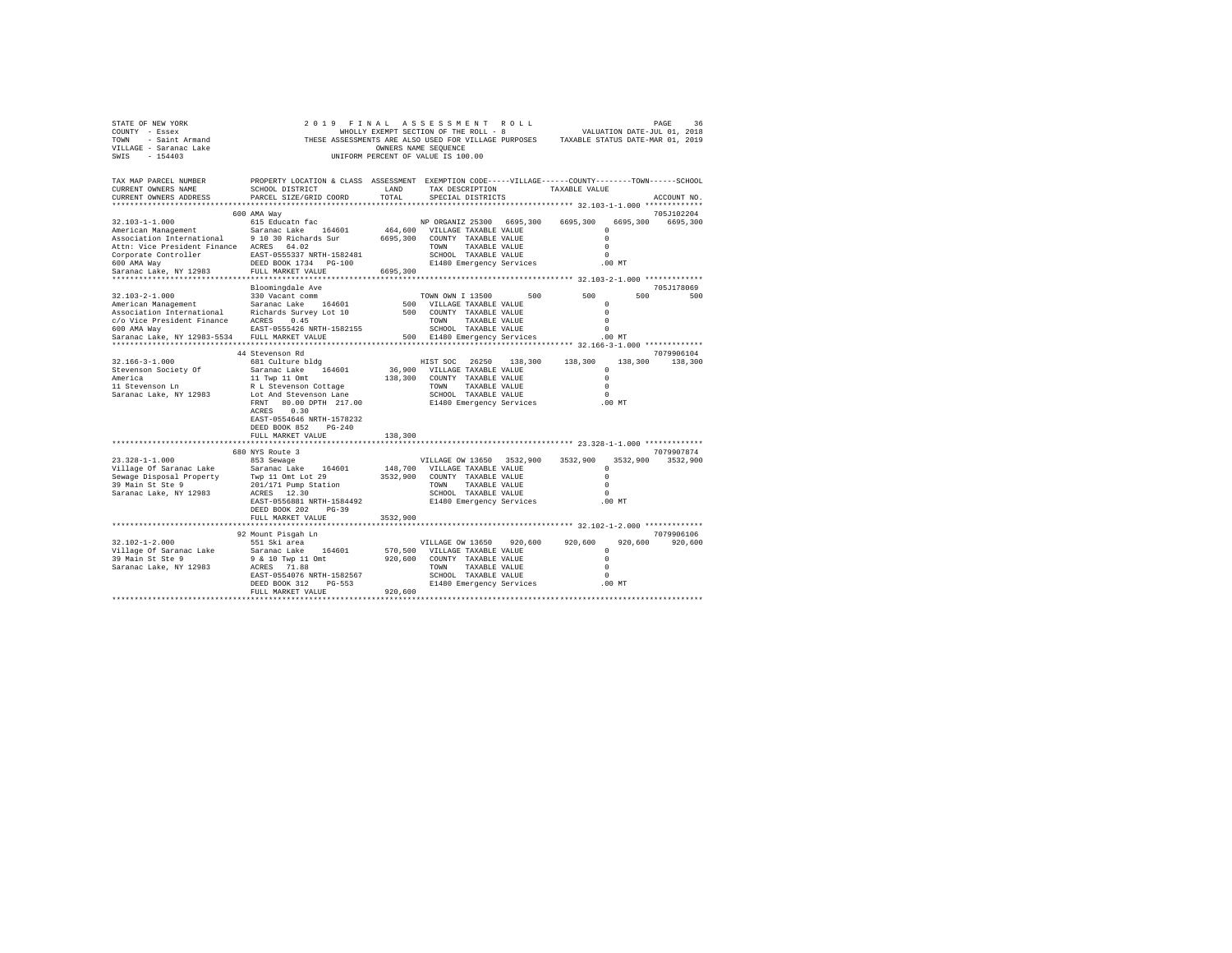| STATE OF NEW YORK<br>COUNTY - Essex<br>TOWN<br>- Saint Armand<br>VILLAGE - Saranac Lake<br>$-154403$<br>SWIS |                                                                                                                       |              | 2019 FINAL ASSESSMENT ROLL<br>WHOLLY EXEMPT SECTION OF THE ROLL - 8<br>THESE ASSESSMENTS ARE ALSO USED FOR VILLAGE PURPOSES TAXABLE STATUS DATE-MAR 01, 2019<br>OWNERS NAME SEQUENCE<br>UNIFORM PERCENT OF VALUE IS 100.00 |       | VALUATION DATE-JUL 01, 2018 |        | 37<br>PAGE          |
|--------------------------------------------------------------------------------------------------------------|-----------------------------------------------------------------------------------------------------------------------|--------------|----------------------------------------------------------------------------------------------------------------------------------------------------------------------------------------------------------------------------|-------|-----------------------------|--------|---------------------|
| TAX MAP PARCEL NUMBER<br>CURRENT OWNERS NAME                                                                 | PROPERTY LOCATION & CLASS ASSESSMENT EXEMPTION CODE-----VILLAGE------COUNTY-------TOWN------SCHOOL<br>SCHOOL DISTRICT | <b>T.AND</b> | TAX DESCRIPTION                                                                                                                                                                                                            |       | TAXABLE VALUE               |        |                     |
| CURRENT OWNERS ADDRESS                                                                                       | PARCEL SIZE/GRID COORD                                                                                                | TOTAL        | SPECIAL DISTRICTS                                                                                                                                                                                                          |       |                             |        | ACCOUNT NO.         |
|                                                                                                              |                                                                                                                       |              |                                                                                                                                                                                                                            |       |                             |        |                     |
| $32.135 - 3 - 1.000$                                                                                         | Bloomingdale Ave<br>311 Res vac land                                                                                  |              | VIL OWN 0 13730                                                                                                                                                                                                            | 1,200 | 1,200                       | 1,200  | 701A179026<br>1,200 |
| Village Of Saranac Lake                                                                                      | 164601<br>Saranac Lake                                                                                                |              | 1,200 VILLAGE TAXABLE VALUE                                                                                                                                                                                                |       | $^{\circ}$                  |        |                     |
| 39 Main St Ste 9                                                                                             | 11 Twp 11 Omt                                                                                                         | 1,200        | COUNTY TAXABLE VALUE                                                                                                                                                                                                       |       | $\Omega$                    |        |                     |
| Saranac Lake, NY 12983                                                                                       | 365 X 90 X 350                                                                                                        |              | TAXABLE VALUE<br>TOWN                                                                                                                                                                                                      |       | $\Omega$                    |        |                     |
|                                                                                                              | 0.30<br>ACRES                                                                                                         |              | SCHOOL TAXABLE VALUE                                                                                                                                                                                                       |       | $\Omega$                    |        |                     |
|                                                                                                              | EAST-0555173 NRTH-1580105                                                                                             |              | E1480 Emergency Services                                                                                                                                                                                                   |       | .00MT                       |        |                     |
|                                                                                                              | DEED BOOK 1410 PG-243                                                                                                 |              |                                                                                                                                                                                                                            |       |                             |        |                     |
|                                                                                                              | FULL MARKET VALUE                                                                                                     | 1,200        |                                                                                                                                                                                                                            |       |                             |        |                     |
|                                                                                                              |                                                                                                                       |              |                                                                                                                                                                                                                            |       |                             |        |                     |
|                                                                                                              | Old Military Rd                                                                                                       |              |                                                                                                                                                                                                                            |       |                             |        | 7079906109          |
| $32.150 - 2 - 4.000$                                                                                         | 311 Res vac land                                                                                                      |              | VILLAGE OW 13650                                                                                                                                                                                                           |       | 17.600 17.600               | 17,600 | 17,600              |
| Village Of Saranac Lake<br>39 Main St Ste 9                                                                  | Saranac Lake<br>164601<br>11 Twp 11 Omt                                                                               |              | 17,600 VILLAGE TAXABLE VALUE<br>17,600 COUNTY TAXABLE VALUE                                                                                                                                                                |       | $\Omega$<br>$\Omega$        |        |                     |
| Saranac Lake, NY 12983                                                                                       | FRNT 100.00 DPTH 100.00                                                                                               |              | TAXABLE VALUE<br>TOWN                                                                                                                                                                                                      |       | $\Omega$                    |        |                     |
|                                                                                                              | 0.21<br>ACRES                                                                                                         |              | SCHOOL TAXABLE VALUE                                                                                                                                                                                                       |       | $\Omega$                    |        |                     |
|                                                                                                              | EAST-0554134 NRTH-1579538                                                                                             |              | E1480 Emergency Services                                                                                                                                                                                                   |       | $.00$ MT                    |        |                     |
|                                                                                                              | FULL MARKET VALUE                                                                                                     | 17,600       |                                                                                                                                                                                                                            |       |                             |        |                     |
|                                                                                                              |                                                                                                                       |              |                                                                                                                                                                                                                            |       |                             |        |                     |
|                                                                                                              | Bloomingdale Ave                                                                                                      |              |                                                                                                                                                                                                                            |       |                             |        | 701A179027          |
| $32.150 - 3 - 3.000$                                                                                         | 311 Res vac land                                                                                                      |              | VIL OWN 0 13730                                                                                                                                                                                                            | 6.200 | 6.200                       | 6.200  | 6.200               |
| Village Of Saranac Lake                                                                                      | 164601<br>Saranac Lake                                                                                                |              | 6,200 VILLAGE TAXABLE VALUE                                                                                                                                                                                                |       | $\Omega$                    |        |                     |
| 39 Main St Ste 9                                                                                             | 11 Twp 11 Omt                                                                                                         | 6.200        | COUNTY TAXABLE VALUE                                                                                                                                                                                                       |       | $\Omega$                    |        |                     |
| Saranac Lake, NY 12983                                                                                       | ACRES 1.20                                                                                                            |              | <b>TOWN</b><br>TAXABLE VALUE                                                                                                                                                                                               |       | $\Omega$                    |        |                     |
|                                                                                                              | EAST-0554919 NRTH-1579472                                                                                             |              | SCHOOL TAXABLE VALUE                                                                                                                                                                                                       |       | $\Omega$                    |        |                     |
|                                                                                                              | DEED BOOK 1410 PG-243                                                                                                 |              | E1480 Emergency Services                                                                                                                                                                                                   |       | .00MT                       |        |                     |
|                                                                                                              | FULL MARKET VALUE                                                                                                     | 6.200        |                                                                                                                                                                                                                            |       |                             |        |                     |
|                                                                                                              |                                                                                                                       |              |                                                                                                                                                                                                                            |       |                             |        |                     |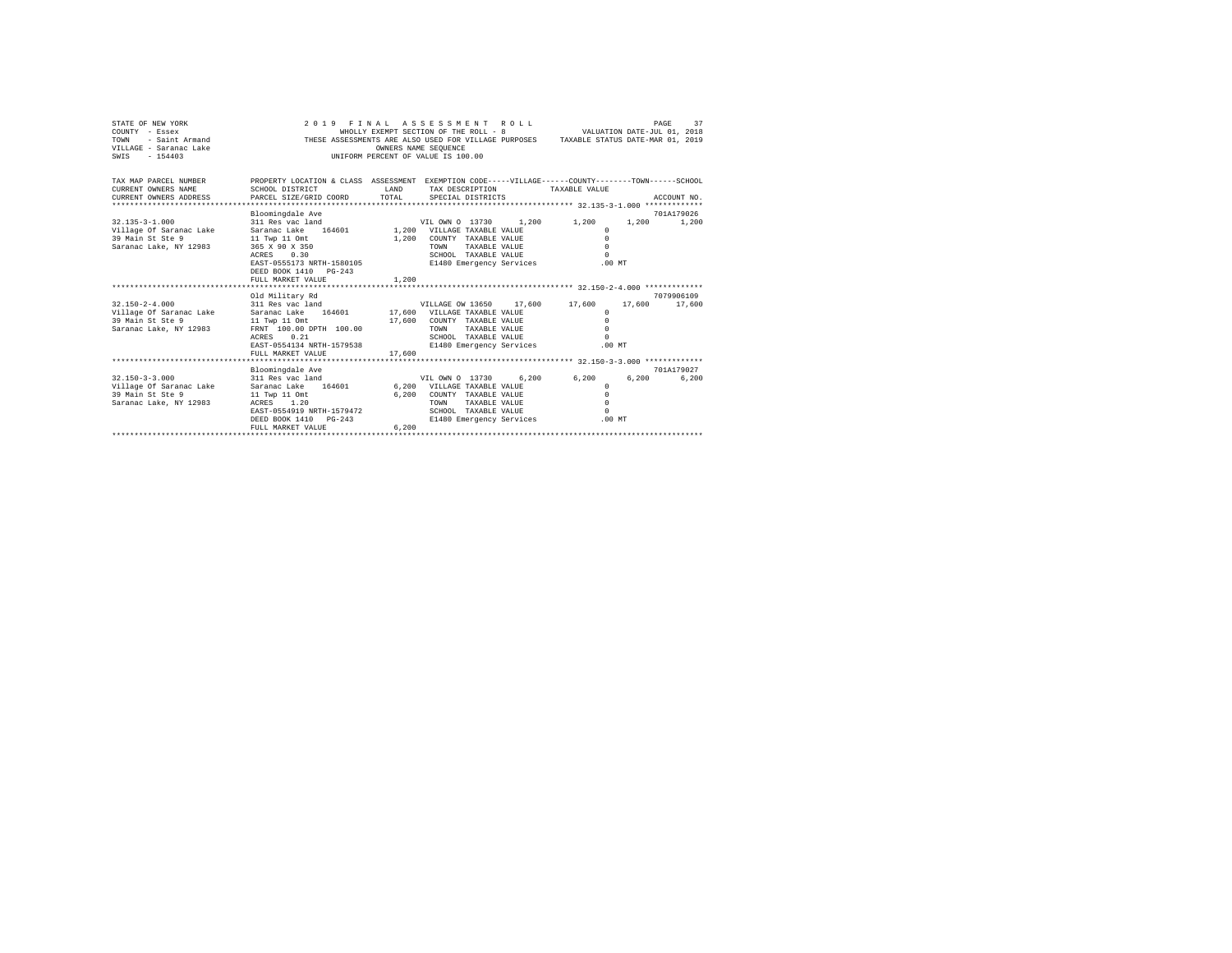| STATE OF NEW YORK      | 2019 FINAL ASSESSMENT ROLL                           | 38<br>PAGE                       |
|------------------------|------------------------------------------------------|----------------------------------|
| COUNTY - Essex         | WHOLLY EXEMPT SECTION OF THE ROLL - 8                | VALUATION DATE-JUL 01, 2018      |
| TOWN - Saint Armand    | THESE ASSESSMENTS ARE ALSO USED FOR VILLAGE PURPOSES | TAXABLE STATUS DATE-MAR 01, 2019 |
| VILLAGE - Saranac Lake |                                                      | RPS150/V04/L015                  |
| SWIS - 154403          |                                                      | CURRENT DATE 6/25/2019           |
|                        | UNIFORM PERCENT OF VALUE IS 100.00                   |                                  |
|                        | ROLL SUB SECTION- - TOTALS                           |                                  |

#### \*\*\* S P E C I A L D I S T R I C T S U M M A R Y \*\*\*

|      | the contract of the contract of the contract of | ON |       | <b>OREM</b><br>Al |       |
|------|-------------------------------------------------|----|-------|-------------------|-------|
| CODI |                                                 |    | VALUE | <b>TTA</b>        | VALUE |
|      |                                                 |    |       |                   |       |

E1480 Emergency Serv 8 MOVTAX

## \*\*\* S C H O O L D I S T R I C T S U M M A R Y \*\*\*

| CODE   | DISTRICT NAME | TOTAL<br>PARCELS | ASSESSED<br>LAND | ASSESSED<br>TOTAL | EXEMPT<br>AMOUNT | TOTAL<br>TAXABLE | STAR<br>AMOUNT | <b>STAR</b><br>TAXABLE |
|--------|---------------|------------------|------------------|-------------------|------------------|------------------|----------------|------------------------|
| 164601 | Saranac Lake  | 8                | 1246.200         | 11312,600         | 11312,600        |                  |                |                        |
|        | SUB-TOTAL     | 8                | 1246.200         | 11312,600         | 11312,600        |                  |                |                        |
|        | TOTAL         | 8                | 1246.200         | 11312,600         | 11312,600        |                  |                |                        |

#### \*\*\* S Y S T E M C O D E S S U M M A R Y \*\*\*

NO SYSTEM EXEMPTIONS AT THIS LEVEL

#### \*\*\* E X E M P T I O N S U M M A R Y \*\*\*

| CODE  | DESCRIPTION | TOTAL<br>PARCELS | VILLAGE   | COUNTY    | TOWN      | SCHOOL    |
|-------|-------------|------------------|-----------|-----------|-----------|-----------|
| 13500 | TOWN OWN I  |                  | 500       | 500       | 500       | 500       |
| 13650 | VILLAGE OW  |                  | 4471.100  | 4471.100  | 4471.100  | 4471.100  |
| 13730 | VIL OWN O   |                  | 7,400     | 7.400     | 7.400     | 7.400     |
| 25300 | NP ORGANIZ  |                  | 6695,300  | 6695,300  | 6695,300  | 6695.300  |
| 26250 | HIST SOC    |                  | 138,300   | 138,300   | 138,300   | 138,300   |
|       | TOTAL       | 8                | 11312,600 | 11312,600 | 11312,600 | 11312,600 |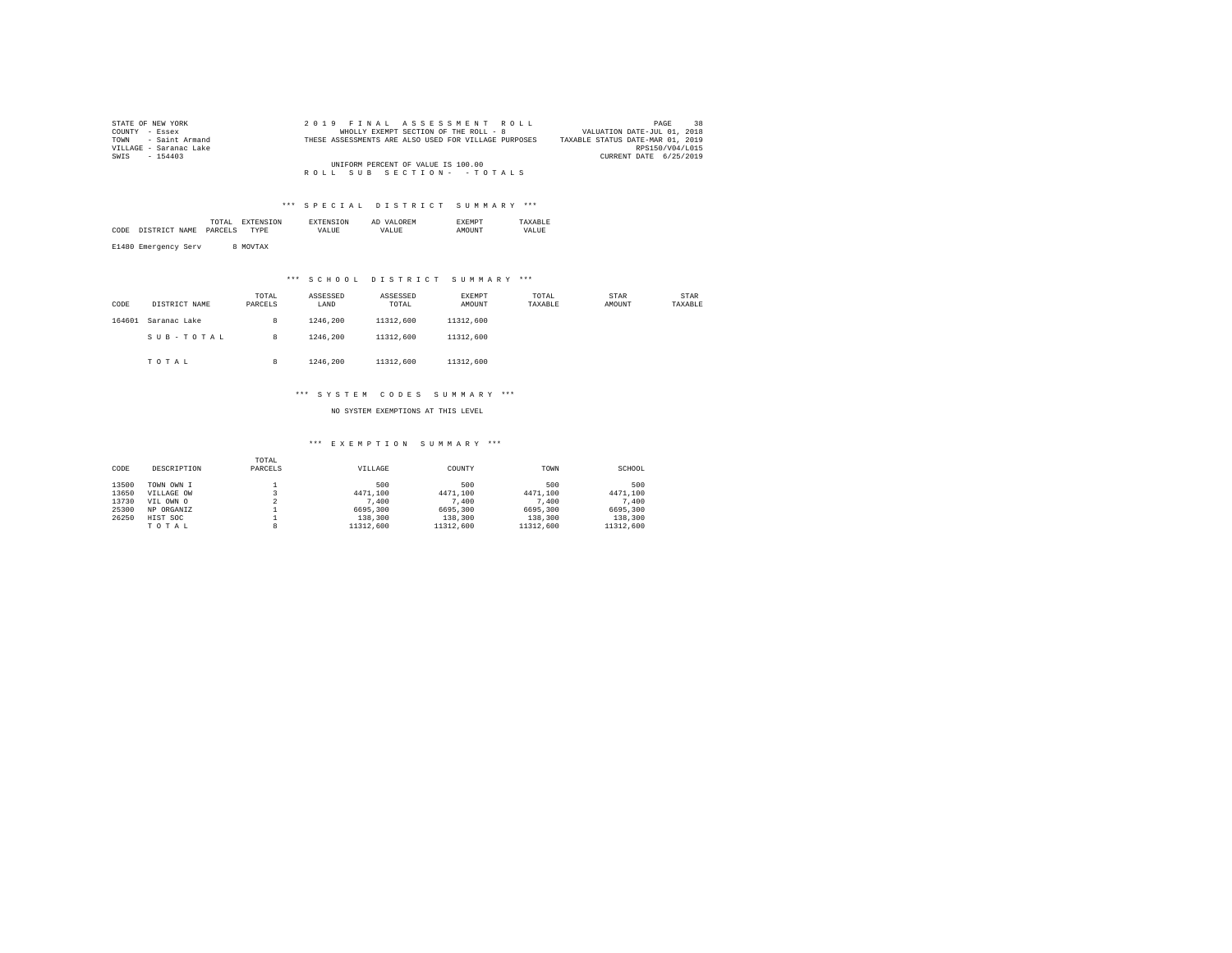| STATE OF NEW YORK      | 2019 FINAL ASSESSMENT ROLL                           | 39<br>PAGE                       |
|------------------------|------------------------------------------------------|----------------------------------|
| COUNTY - Essex         | WHOLLY EXEMPT SECTION OF THE ROLL - 8                | VALUATION DATE-JUL 01, 2018      |
| TOWN - Saint Armand    | THESE ASSESSMENTS ARE ALSO USED FOR VILLAGE PURPOSES | TAXABLE STATUS DATE-MAR 01, 2019 |
| VILLAGE - Saranac Lake |                                                      | RPS150/V04/L015                  |
| SWIS<br>$-154403$      |                                                      | CURRENT DATE 6/25/2019           |
|                        | UNIFORM PERCENT OF VALUE IS 100.00                   |                                  |
|                        | ROLL SUB SECTION- - TOTALS                           |                                  |
|                        |                                                      |                                  |

## \*\*\* G R A N D T O T A L S \*\*\*

| ROLL<br><b>SEC</b> | DESCRIPTION   | TOTAL<br>PARCELS | ASSESSED<br>LAND | ASSESSED<br>TOTAL | TAXABLE<br>VILLAGE | TAXABLE<br>COUNTY | TAXABLE<br>TOWN | TAXABLE<br>SCHOOL | STAR<br>TAXABLE |
|--------------------|---------------|------------------|------------------|-------------------|--------------------|-------------------|-----------------|-------------------|-----------------|
|                    | WHOLLY EXEMPT |                  | 1246.200         | 11312,600         |                    |                   |                 |                   |                 |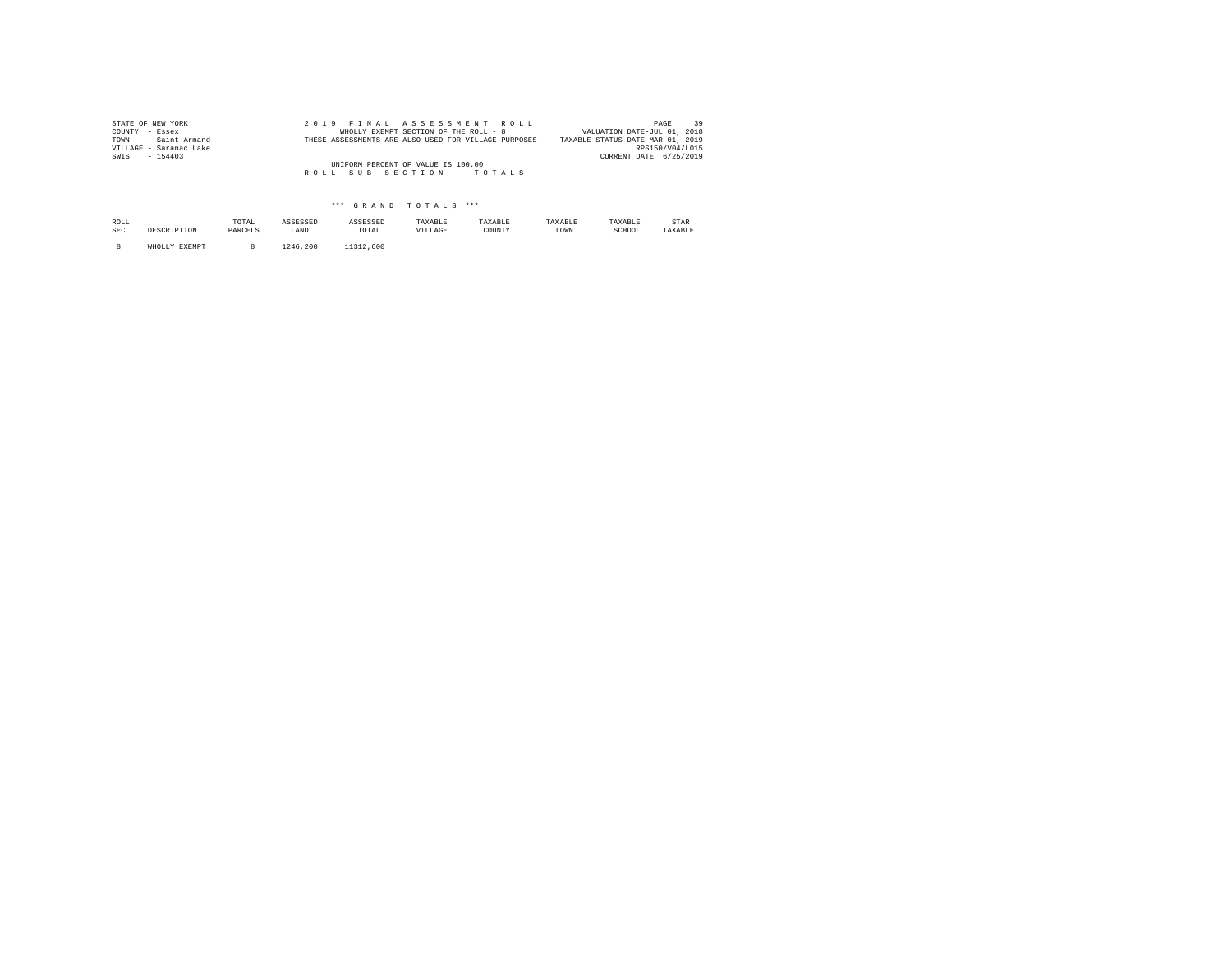| STATE OF NEW YORK      | 2019 FINAL ASSESSMENT ROLL                           | 40<br>PAGE                       |
|------------------------|------------------------------------------------------|----------------------------------|
| COUNTY - Essex         | WHOLLY EXEMPT SECTION OF THE ROLL - 8                | VALUATION DATE-JUL 01, 2018      |
| TOWN - Saint Armand    | THESE ASSESSMENTS ARE ALSO USED FOR VILLAGE PURPOSES | TAXABLE STATUS DATE-MAR 01, 2019 |
| VILLAGE - Saranac Lake |                                                      | RPS150/V04/L015                  |
| SWIS - 154403          | UNIFORM PERCENT OF VALUE IS 100.00                   | CURRENT DATE 6/25/2019           |
|                        |                                                      |                                  |
|                        | ROLL SECTION TOTALS                                  |                                  |

#### \*\*\* S P E C I A L D I S T R I C T S U M M A R Y \*\*\*

|      | the contract of the contract of the contract of | ON |       | <b>OREM</b><br>Al |       |
|------|-------------------------------------------------|----|-------|-------------------|-------|
| CODI |                                                 |    | VALUE | <b>TTA</b>        | VALUE |
|      |                                                 |    |       |                   |       |

E1480 Emergency Serv 8 MOVTAX

## \*\*\* S C H O O L D I S T R I C T S U M M A R Y \*\*\*

| CODE   | DISTRICT NAME | TOTAL<br>PARCELS | ASSESSED<br>LAND | ASSESSED<br>TOTAL | <b>EXEMPT</b><br>AMOUNT | TOTAL<br>TAXABLE | <b>STAR</b><br>AMOUNT | <b>STAR</b><br>TAXABLE |
|--------|---------------|------------------|------------------|-------------------|-------------------------|------------------|-----------------------|------------------------|
| 164601 | Saranac Lake  | 8                | 1246.200         | 11312,600         | 11312,600               |                  |                       |                        |
|        | SUB-TOTAL     | 8                | 1246.200         | 11312,600         | 11312,600               |                  |                       |                        |
|        | TOTAL         | 8                | 1246.200         | 11312,600         | 11312,600               |                  |                       |                        |

#### \*\*\* S Y S T E M C O D E S S U M M A R Y \*\*\*

NO SYSTEM EXEMPTIONS AT THIS LEVEL

#### \*\*\* E X E M P T I O N S U M M A R Y \*\*\*

| CODE  | DESCRIPTION | TOTAL<br>PARCELS | VILLAGE   | COUNTY    | TOWN      | SCHOOL    |
|-------|-------------|------------------|-----------|-----------|-----------|-----------|
| 13500 | TOWN OWN I  |                  | 500       | 500       | 500       | 500       |
| 13650 | VILLAGE OW  |                  | 4471.100  | 4471.100  | 4471.100  | 4471.100  |
| 13730 | VIL OWN O   | ∡                | 7,400     | 7.400     | 7.400     | 7.400     |
| 25300 | NP ORGANIZ  |                  | 6695,300  | 6695,300  | 6695,300  | 6695.300  |
| 26250 | HIST SOC    |                  | 138,300   | 138,300   | 138,300   | 138,300   |
|       | TOTAL       |                  | 11312,600 | 11312,600 | 11312,600 | 11312,600 |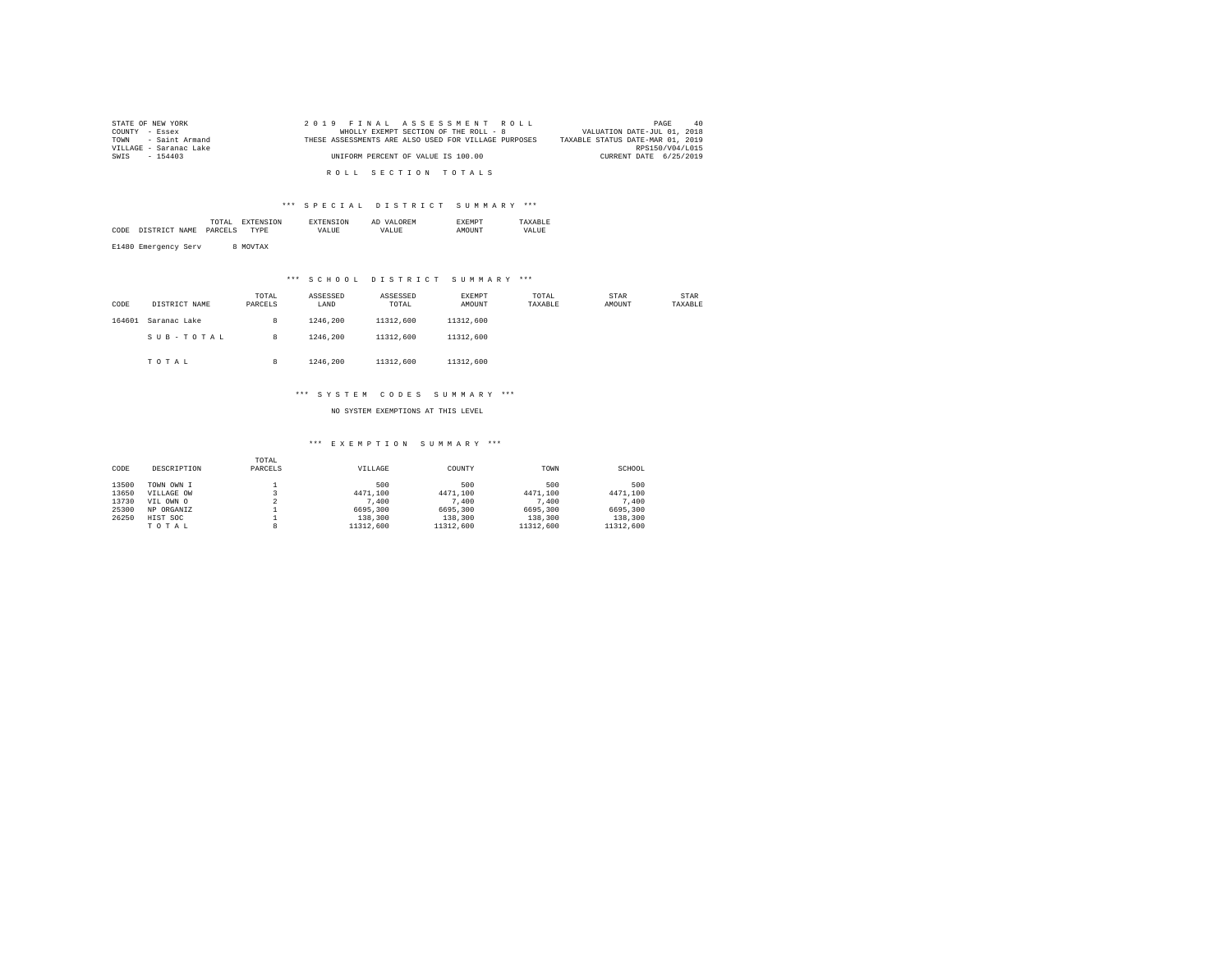| STATE OF NEW YORK      | 2019 FINAL ASSESSMENT ROLL                           | 41<br>PAGE                       |
|------------------------|------------------------------------------------------|----------------------------------|
| COUNTY - Essex         | WHOLLY EXEMPT SECTION OF THE ROLL - 8                | VALUATION DATE-JUL 01, 2018      |
| TOWN - Saint Armand    | THESE ASSESSMENTS ARE ALSO USED FOR VILLAGE PURPOSES | TAXABLE STATUS DATE-MAR 01, 2019 |
| VILLAGE - Saranac Lake |                                                      | RPS150/V04/L015                  |
| SWIS - 154403          | UNIFORM PERCENT OF VALUE IS 100.00                   | CURRENT DATE 6/25/2019           |
|                        |                                                      |                                  |
|                        | ROLL SECTION TOTALS                                  |                                  |
|                        |                                                      |                                  |

## \*\*\* G R A N D T O T A L S \*\*\*

| ROLL<br>SEC | DESCRIPTION   | TOTAL<br>PARCELS | ASSESSED<br>LAND | ASSESSED<br>TOTAL | TAXABLE<br>VILLAGE | TAXABLE<br>COUNTY | TAXABLE<br>TOWN | TAXABLE<br>SCHOOL | STAR<br>TAXABLF |
|-------------|---------------|------------------|------------------|-------------------|--------------------|-------------------|-----------------|-------------------|-----------------|
|             | WHOLLY EXEMPT |                  | 1246.200         | 11312,600         |                    |                   |                 |                   |                 |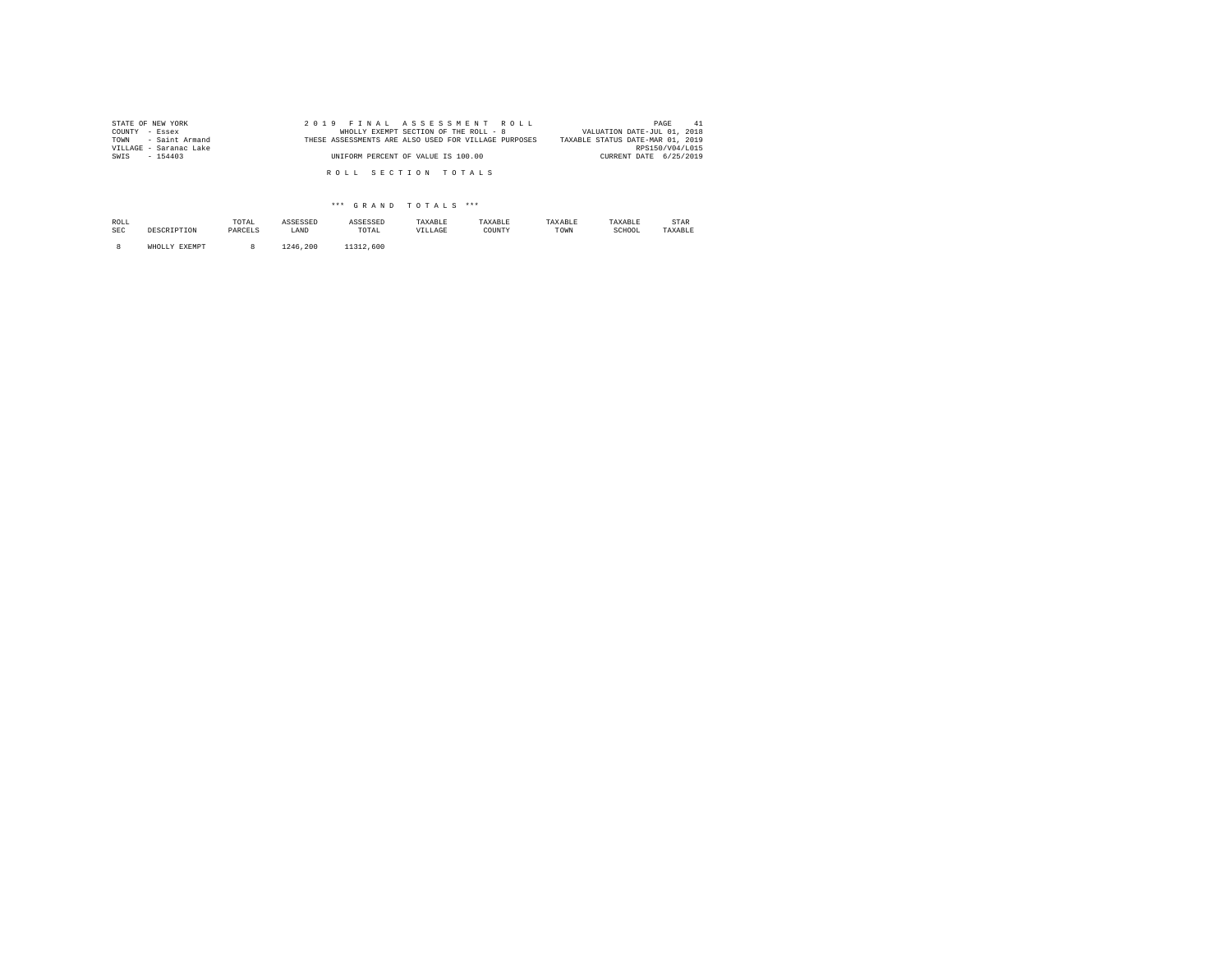| STATE OF NEW YORK      |  | 2019 FINAL ASSESSMENT ROLL                           | PAGE<br>42                       |
|------------------------|--|------------------------------------------------------|----------------------------------|
| COUNTY - Essex         |  |                                                      | VALUATION DATE-JUL 01, 2018      |
| - Saint Armand<br>TOWN |  | THESE ASSESSMENTS ARE ALSO USED FOR VILLAGE PURPOSES | TAXABLE STATUS DATE-MAR 01, 2019 |
| VILLAGE - Saranac Lake |  | SWIS TOTALS                                          | RPS150/V04/L015                  |
| SWIS<br>$-154403$      |  | UNIFORM PERCENT OF VALUE IS 100.00                   | CURRENT DATE 6/25/2019           |

#### \*\*\* S P E C I A L D I S T R I C T S U M M A R Y \*\*\*

| CODE | DISTRICT NAME                                                                                                        | TOTAL<br>PARCELS | <b>EXTENSION</b><br>TYPE                                   | EXTENSION<br>VALUE               | AD VALOREM<br>VALUE | <b>EXEMPT</b><br>AMOUNT | TAXARLE<br>VALUE                 |
|------|----------------------------------------------------------------------------------------------------------------------|------------------|------------------------------------------------------------|----------------------------------|---------------------|-------------------------|----------------------------------|
|      | AP902 Pro Rata tax C<br>AP903 Pro Rata tax T<br>AP904 Pro Rata tax S<br>AP907 Pro Rata tax V<br>E1480 Emergency Serv |                  | 1 MOVTAX<br>1 MOVTAX<br>1 MOVTAX<br>1 MOVTAX<br>108 MOVTAX | 46.57<br>52.06<br>25.61<br>78.35 |                     |                         | 46.57<br>52.06<br>25.61<br>78.35 |

#### \*\*\* S C H O O L D I S T R I C T S U M M A R Y \*\*\*

| CODE   | DISTRICT NAME | TOTAL<br>PARCELS | ASSESSED<br>LAND | ASSESSED<br>TOTAL | EXEMPT<br>AMOUNT | TOTAL<br>TAXABLE | <b>STAR</b><br>AMOUNT | STAR<br>TAXABLE |
|--------|---------------|------------------|------------------|-------------------|------------------|------------------|-----------------------|-----------------|
| 164601 | Saranac Lake  | 114              | 5500,300         | 28945.631         | 11410.800        | 17534.831        | 1029,700              | 16505.131       |
|        | SUB-TOTAL     | 114              | 5500,300         | 28945.631         | 11410.800        | 17534.831        | 1029,700              | 16505,131       |
|        | TOTAL         | 114              | 5500,300         | 28945.631         | 11410.800        | 17534.831        | 1029,700              | 16505,131       |

### \*\*\* S Y S T E M C O D E S S U M M A R Y \*\*\*

#### NO SYSTEM EXEMPTIONS AT THIS LEVEL

# \*\*\* E X E M P T I O N S U M M A R Y \*\*\*

|       |             | TOTAL          |          |          |          |          |
|-------|-------------|----------------|----------|----------|----------|----------|
| CODE  | DESCRIPTION | PARCELS        | VILLAGE  | COUNTY   | TOWN     | SCHOOL   |
| 13500 | TOWN OWN I  |                | 500      | 500      | 500      | 500      |
| 13650 | VILLAGE OW  |                | 4471.100 | 4471.100 | 4471.100 | 4471.100 |
| 13730 | VIL OWN O   | 2              | 7,400    | 7,400    | 7.400    | 7.400    |
| 25300 | NP ORGANIZ  |                | 6695,300 | 6695,300 | 6695,300 | 6695,300 |
| 26250 | HIST SOC    |                | 138,300  | 138,300  | 138,300  | 138,300  |
| 41120 | VETWAR CTS  | $\mathfrak{D}$ | 36,000   | 30,000   | 30,000   | 12,000   |
| 41130 | VETCOM CTS  |                | 30,000   | 25,000   | 25,000   | 10,000   |
| 41140 | VETDIS CTS  |                | 60,000   | 50,000   | 50,000   | 20,000   |
| 41800 | AGED ALL    |                | 56,200   | 56,200   | 56,200   | 56,200   |
| 41834 | ENH STAR    | 6              |          |          |          | 399,700  |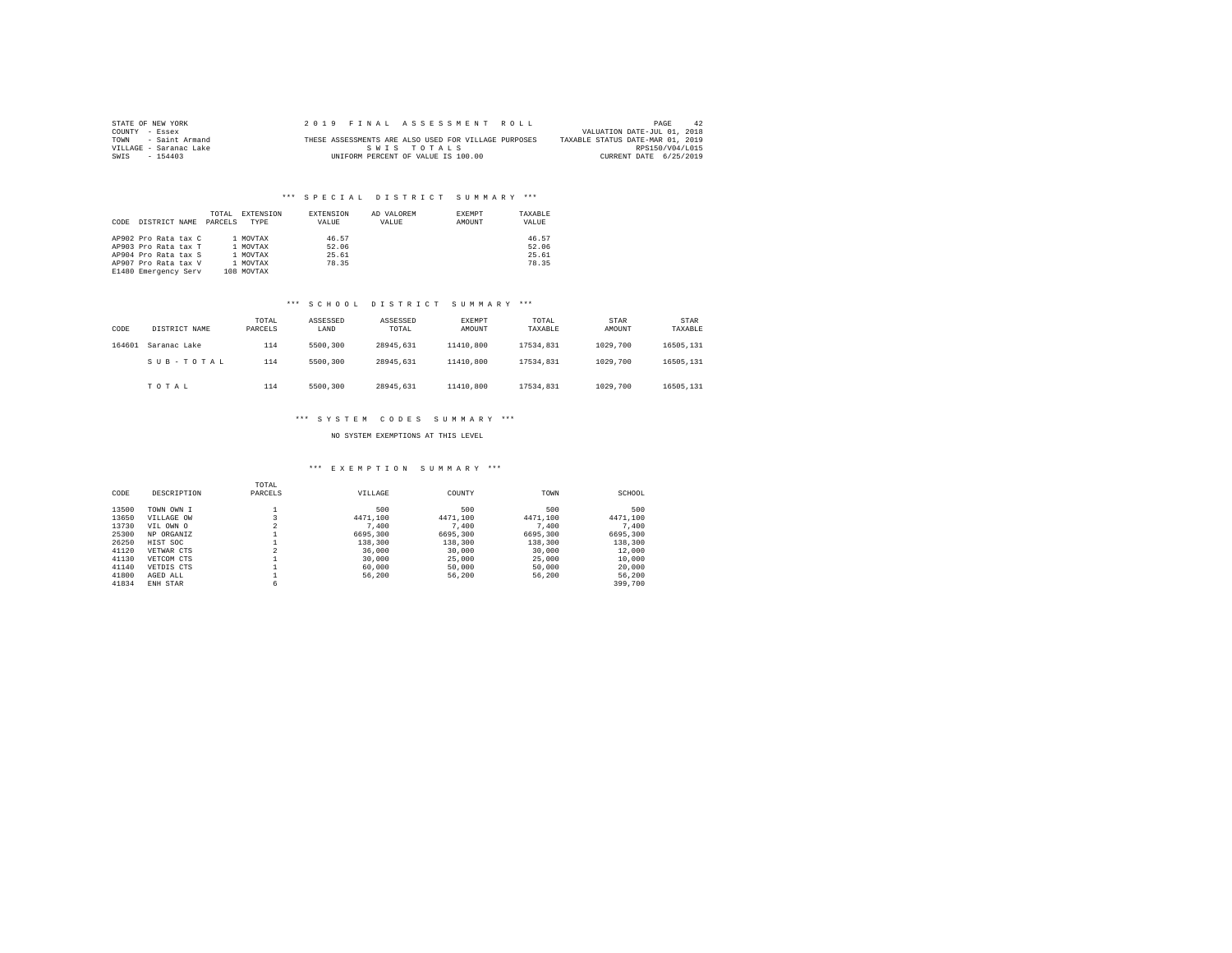| STATE OF NEW YORK      | 2019 FINAL ASSESSMENT ROLL |  |  |                                    |  |  |  |                                                      |                                  | PAGE                   | 43 |
|------------------------|----------------------------|--|--|------------------------------------|--|--|--|------------------------------------------------------|----------------------------------|------------------------|----|
| COUNTY - Essex         |                            |  |  |                                    |  |  |  |                                                      | VALUATION DATE-JUL 01, 2018      |                        |    |
| TOWN - Saint Armand    |                            |  |  |                                    |  |  |  | THESE ASSESSMENTS ARE ALSO USED FOR VILLAGE PURPOSES | TAXABLE STATUS DATE-MAR 01, 2019 |                        |    |
| VILLAGE - Saranac Lake |                            |  |  | SWIS TOTALS                        |  |  |  |                                                      |                                  | RPS150/V04/L015        |    |
| SWIS<br>$-154403$      |                            |  |  | UNIFORM PERCENT OF VALUE IS 100.00 |  |  |  |                                                      |                                  | CURRENT DATE 6/25/2019 |    |

### \*\*\* E X E M P T I O N S U M M A R Y \*\*\*

| CODE        | DESCRIPTION              | TOTAL<br>PARCELS |                  | VILLAGE           |                    | COUNTY            | TOWN            | SCHOOL               |                 |
|-------------|--------------------------|------------------|------------------|-------------------|--------------------|-------------------|-----------------|----------------------|-----------------|
| 41854       | <b>BAS STAR</b><br>TOTAL |                  | 21<br>40         | 11494,800         | 11473.800          |                   | 11473.800       | 630,000<br>12440.500 |                 |
|             |                          |                  |                  | GRAND<br>$***$    | TOTALS             | ***               |                 |                      |                 |
| ROLL<br>SEC | DESCRIPTION              | TOTAL<br>PARCELS | ASSESSED<br>LAND | ASSESSED<br>TOTAL | TAXABLE<br>VILLAGE | TAXABLE<br>COUNTY | TAXABLE<br>TOWN | TAXABLE<br>SCHOOL    | STAR<br>TAXABLE |
|             | TAXABLE                  | 98               | 4194.300         | 16876.100         | 16693.900          | 16714.900         | 16714.900       | 16777.900            | 15748.200       |
| 5           | SPECIAL FRANCHISE        | 3                |                  | 114,136           | 114,136            | 114,136           | 114,136         | 114,136              | 114,136         |

| 8       | WHOLLY EXEMPT | 8   | 1246.200 | 11312,600 |           |           |           |           |           |
|---------|---------------|-----|----------|-----------|-----------|-----------|-----------|-----------|-----------|
| $\star$ | SUB TOTAL     | 114 | 5500.300 | 28945.631 | 17450.831 | 17471.831 | 17471.831 | 17534.831 | 16505,131 |
| $***$   | GRAND TOTAL   | 114 | 5500,300 | 28945.631 | 17450.831 | 17471.831 | 17471.831 | 17534.831 | 16505,131 |

6 UTILITIES & N.C. 5 59,800 642,795 642,795 642,795 642,795 642,795 642,795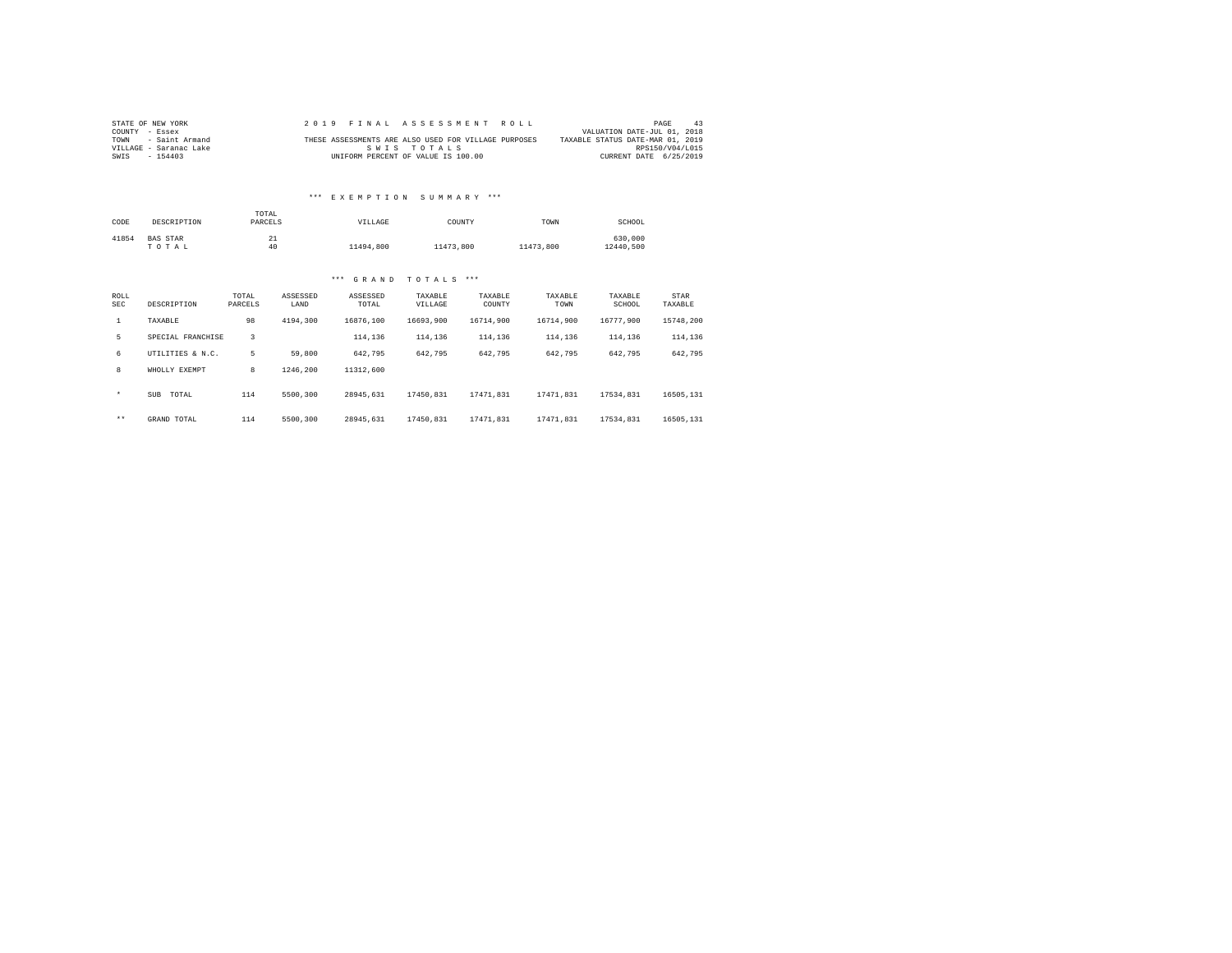| STATE OF NEW YORK   | 2019 FINAL ASSESSMENT ROLL         | 44<br>PAGE                       |
|---------------------|------------------------------------|----------------------------------|
| COUNTY - Essex      | TAXABLE SECTION OF THE ROLL - 1    | VALUATION DATE-JUL 01, 2018      |
| TOWN - Saint Armand |                                    | TAXABLE STATUS DATE-MAR 01, 2019 |
| SWIS<br>$-154489$   | OWNERS NAME SEOUENCE               |                                  |
|                     | UNIFORM PERCENT OF VALUE IS 100.00 |                                  |
|                     |                                    |                                  |
|                     |                                    |                                  |

| TAX MAP PARCEL NUMBER<br>CURRENT OWNERS NAME | SCHOOL DISTRICT                                | LAND    | PROPERTY LOCATION & CLASS ASSESSMENT EXEMPTION CODE----------------COUNTY-------TOWN------SCHOOL<br>TAX DESCRIPTION | TAXABLE VALUE        |                  |
|----------------------------------------------|------------------------------------------------|---------|---------------------------------------------------------------------------------------------------------------------|----------------------|------------------|
| CURRENT OWNERS ADDRESS                       | PARCEL SIZE/GRID COORD                         | TOTAL   | SPECIAL DISTRICTS                                                                                                   |                      | ACCOUNT NO.      |
| ************************                     | *****************************                  |         |                                                                                                                     |                      |                  |
|                                              | 1016 NYS Route 3                               |         |                                                                                                                     |                      | 705J180004       |
| $23.3 - 1 - 12.200$                          | 449 Other Storag                               |         | COUNTY TAXABLE VALUE                                                                                                | 442,200              |                  |
| 1016 Saranac Properties LLC                  | Saranac Lake 164601                            |         | 108,200 TOWN TAXABLE VALUE                                                                                          | 442,200              |                  |
| 20 Burrstone Rd                              | 1771/192 Lease                                 |         | 442,200 SCHOOL TAXABLE VALUE                                                                                        | 442.200              |                  |
| New York Mills, NY 13417                     | ACRES 15.50                                    |         | E1450 Emergency Services                                                                                            | $.00$ MT             |                  |
|                                              | EAST-0561165 NRTH-1591826                      |         | FP440 Fire Protection                                                                                               | 442,200 TO           |                  |
|                                              | DEED BOOK 1668 PG-172                          |         |                                                                                                                     |                      |                  |
|                                              |                                                |         |                                                                                                                     |                      |                  |
|                                              | FULL MARKET VALUE                              | 442.200 |                                                                                                                     |                      |                  |
|                                              |                                                |         |                                                                                                                     |                      |                  |
|                                              | NYS Route 3                                    |         |                                                                                                                     |                      | 705Z015013       |
| $23.3 - 1 - 12.200/1$                        | 449 Other Storag                               |         | IND DEVLP 18020<br>$^{\circ}$                                                                                       | 194,310<br>194,310   | 194,310          |
| 1016 Saranac Properties LLC                  | Saranac Lake 164601                            |         | 15,000 COUNTY TAXABLE VALUE                                                                                         | 453,390              |                  |
| 20 Burrstone Rd                              | This Acct is located                           |         | 647,700 TOWN TAXABLE VALUE                                                                                          | 453,390              |                  |
| New York Mills, NY 13417                     | within 23.3-1-12.200                           |         | SCHOOL TAXABLE VALUE                                                                                                | 453,390              |                  |
|                                              | 10 Year PILOT 2015-25 Ter                      |         | E1450 Emergency Services                                                                                            | 00 MT.<br>647,700 TO |                  |
|                                              | EAST-0561165 NRTH-1591826                      |         | FP440 Fire Protection                                                                                               |                      |                  |
|                                              | DEED BOOK 1668 PG-172                          |         |                                                                                                                     |                      |                  |
|                                              | FULL MARKET VALUE                              | 647,700 |                                                                                                                     |                      |                  |
|                                              |                                                |         |                                                                                                                     |                      |                  |
|                                              | 11 River Rd                                    |         |                                                                                                                     |                      | 702A100601       |
| $13.57 - 4 - 6.000$                          | 210 1 Family Res                               |         | ENH STAR 41834<br>$\sim$                                                                                            | $\sim$ 0             | 68,700<br>$\cap$ |
| Abendroth James A                            |                                                |         | 35,100 COUNTY TAXABLE VALUE                                                                                         | 115,700              |                  |
| Abendroth Mary C                             | Saranac Lake 164601<br>101 Richards Sur Omt 11 |         | 115,700 TOWN TAXABLE VALUE                                                                                          | 115,700              |                  |
| 11 River Rd                                  | 1.5 Acres                                      |         | SCHOOL TAXABLE VALUE                                                                                                | 47.000               |                  |
| PO Box 203                                   | ACRES 1.10                                     |         | E1451 Emergency Services                                                                                            | $.00$ MT             |                  |
| Bloomingdale, NY 12913                       | EAST-0565248 NRTH-1606281                      |         | FP440 Fire Protection                                                                                               | 115,700 TO           |                  |
|                                              | DEED BOOK 914<br>$PG-245$                      |         | SD442 Bloomingdale Sewer D                                                                                          | 115,700 TO M         |                  |
|                                              | FULL MARKET VALUE                              |         | 115,700 WD442 Bloomingdale Water D                                                                                  | 115,700 TO M         |                  |
|                                              |                                                |         |                                                                                                                     |                      |                  |
|                                              | 121 Campion Way                                |         |                                                                                                                     |                      | 705J183003       |
| $13.4 - 1 - 65.300$                          | 240 Rural res                                  |         | BAS STAR 41854<br>$\Omega$                                                                                          | $\sim$ 0             | $\cap$<br>30,000 |
| Abrams Russell J                             | Saranac Lake 164601                            |         | 33,400 COUNTY TAXABLE VALUE                                                                                         | 121,400              |                  |
| Abrams Kimberly                              | 141 Rs Twp 11 Omt                              |         | 121,400 TOWN<br>TAXABLE VALUE                                                                                       | 121,400              |                  |
| 121 Campion Way                              | Campion Subd Lot 3                             |         | SCHOOL TAXABLE VALUE                                                                                                | 91,400               |                  |
| Vermontville, NY 12989                       | ACRES 11.92 BANK ADIRON                        |         | E1451 Emergency Services                                                                                            | $.00$ MT             |                  |
|                                              | EAST-0570807 NRTH-1608389                      |         | FP440 Fire Protection                                                                                               | 121,400 TO           |                  |
|                                              | DEED BOOK 773 PG-238                           |         |                                                                                                                     |                      |                  |
|                                              |                                                |         |                                                                                                                     |                      |                  |
|                                              | FULL MARKET VALUE<br>************************* | 121,400 | *********************************** 15.-1-28.000 ****************                                                   |                      |                  |
|                                              |                                                |         |                                                                                                                     |                      |                  |
|                                              | 25 Roseman Rd                                  |         |                                                                                                                     |                      | 705J102414       |
| $15. - 1 - 28.000$                           | 240 Rural res                                  |         | COUNTY TAXABLE VALUE                                                                                                | 118,500              |                  |
| Adams Kerry B                                | Saranac Lake 164601                            |         | 46,800 TOWN<br>TAXABLE VALUE                                                                                        | 118,500              |                  |
| 4556 Kyte Rd                                 | 373 Richards Sur                               |         | 118,500 SCHOOL TAXABLE VALUE                                                                                        | 118,500              |                  |
| Shortsville, NY 14548                        | ACRES 15.04                                    |         | E1451 Emergency Services                                                                                            | $.00$ MT             |                  |
|                                              | EAST-0607317 NRTH-1613666                      |         | FP440 Fire Protection                                                                                               | 118,500 TO           |                  |
|                                              | DEED BOOK 1789 PG-286                          |         |                                                                                                                     |                      |                  |
|                                              | FULL MARKET VALUE                              | 118,500 |                                                                                                                     |                      |                  |
|                                              |                                                |         |                                                                                                                     |                      |                  |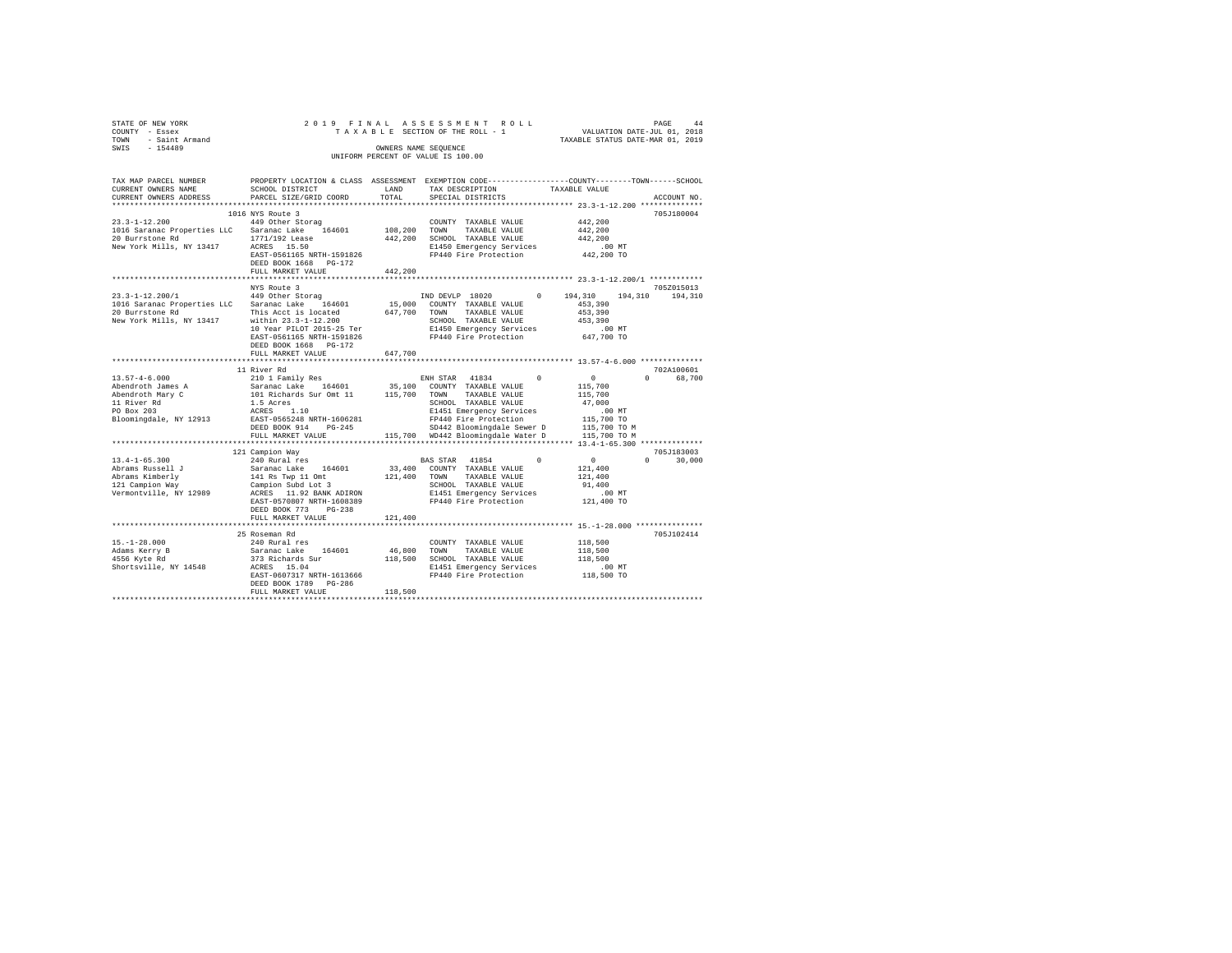| STATE OF NEW YORK               |                           |             | 2019 FINAL ASSESSMENT ROLL                                                                       | PAGE 45<br>VALUATION DATE-JUL 01, 2018   |                    |
|---------------------------------|---------------------------|-------------|--------------------------------------------------------------------------------------------------|------------------------------------------|--------------------|
| COUNTY - Essex                  |                           |             | TAXABLE SECTION OF THE ROLL - 1                                                                  |                                          |                    |
| TOWN - Saint Armand             |                           |             |                                                                                                  | TAXABLE STATUS DATE-MAR 01, 2019         |                    |
| SWIS - 154489                   |                           |             | OWNERS NAME SEQUENCE                                                                             |                                          |                    |
|                                 |                           |             | UNIFORM PERCENT OF VALUE IS 100.00                                                               |                                          |                    |
|                                 |                           |             |                                                                                                  |                                          |                    |
| TAX MAP PARCEL NUMBER           |                           |             | PROPERTY LOCATION & CLASS ASSESSMENT EXEMPTION CODE----------------COUNTY-------TOWN------SCHOOL |                                          |                    |
| CURRENT OWNERS NAME             | SCHOOL DISTRICT           | LAND        | TAX DESCRIPTION                                                                                  | TAXABLE VALUE                            |                    |
| CURRENT OWNERS ADDRESS          | PARCEL SIZE/GRID COORD    | TOTAL       | SPECIAL DISTRICTS                                                                                |                                          | ACCOUNT NO.        |
|                                 |                           |             |                                                                                                  |                                          |                    |
|                                 | 1735 NYS Route 3          |             |                                                                                                  |                                          | 702A101506         |
| $13.57 - 1 - 15.000$            | 210 1 Family Res          |             | COUNTY TAXABLE VALUE                                                                             | 120,900                                  |                    |
| Adirondack By Owner LLC         | Saranac Lake 164601       |             | 33,100 TOWN TAXABLE VALUE                                                                        | 120,900                                  |                    |
| PO Box 337                      | 101 Richards Sur Omt 11   |             | 120,900 SCHOOL TAXABLE VALUE                                                                     | 120,900                                  |                    |
| Bloomingdale, NY 12913          | 1102/60 Bla               |             | E1451 Emergency Services                                                                         | $.00$ MT                                 |                    |
|                                 | $ACRES$ 0.74              |             | FP440 Fire Protection                                                                            | 120,900 TO                               |                    |
|                                 | EAST-0565177 NRTH-1606758 |             | SD442 Bloomingdale Sewer D                                                                       | 120,900 TO M                             |                    |
|                                 | DEED BOOK 1567 PG-52      |             | WD442 Bloomingdale Water D 120,900 TO M                                                          |                                          |                    |
|                                 | FULL MARKET VALUE         | 120,900     |                                                                                                  |                                          |                    |
| **************************      |                           |             |                                                                                                  |                                          |                    |
|                                 | 64 Mount Pisqah Ln        |             |                                                                                                  |                                          | 705.1175016        |
| $23.3 - 2 - 26.000$             | 210 1 Family Res          |             | ENH STAR 41834<br>$\Omega$                                                                       | $\sim$ 0                                 | $\Omega$<br>68,700 |
| Aery Family Trust               | Saranac Lake 164601       |             | 57,800 COUNTY TAXABLE VALUE                                                                      | 295,000                                  |                    |
| c/o Paul & Sandra Aery          | Richards Survey Lot 9     |             | 295,000 TOWN TAXABLE VALUE                                                                       | 295,000                                  |                    |
| 64 Mount Pisgah Ln              | Book 822 Page 336         |             | SCHOOL TAXABLE VALUE                                                                             | 226,300                                  |                    |
| Saranac Lake, NY 12983          | Glenn Ridge Lots 5 & 6    |             | E1450 Emergency Services                                                                         | $.00$ MT                                 |                    |
|                                 | ACRES 2.59                |             | FP440 Fire Protection                                                                            | 295,000 TO                               |                    |
|                                 | EAST-0553806 NRTH-1584070 |             |                                                                                                  |                                          |                    |
|                                 | DEED BOOK 1727 PG-269     |             |                                                                                                  |                                          |                    |
|                                 | FULL MARKET VALUE         | 295,000     |                                                                                                  |                                          |                    |
|                                 | **********************    | **********  |                                                                                                  | *********** 23.2-1-8.000 *************** |                    |
|                                 | 166 Moose Pond Ln         |             |                                                                                                  |                                          | 705J104012         |
| $23.2 - 1 - 8.000$              | 260 Seasonal res          |             | COUNTY TAXABLE VALUE                                                                             | 59,500                                   |                    |
| Aquqlia Steven M                | Saranac Lake 164601       | 35,900      | TOWN<br>TAXABLE VALUE                                                                            | 59,500                                   |                    |
| 5135 Emery Dr<br>Reno, NV 89506 | 164 Richards Sur          |             | 59,500 SCHOOL TAXABLE VALUE                                                                      | 59,500                                   |                    |
|                                 | ACRES 2.00                |             | E1451 Emergency Services                                                                         | $.00$ MT                                 |                    |
|                                 | EAST-0572506 NRTH-1599060 |             | FP440 Fire Protection                                                                            | 59,500 TO                                |                    |
|                                 | DEED BOOK 1793 PG-208     |             |                                                                                                  |                                          |                    |
|                                 | FULL MARKET VALUE         | 59,500      |                                                                                                  |                                          |                    |
|                                 |                           |             |                                                                                                  |                                          |                    |
|                                 | 34 Poplar Ln              |             |                                                                                                  |                                          | 702A101105         |
| $13.56 - 4 - 3.000$             | 210 1 Family Res          |             | COUNTY TAXABLE VALUE                                                                             | 89,700                                   |                    |
| Akey Danielle M<br>PO Box 165   | Saranac Lake 164601       | 19,000      | TOWN<br>TAXABLE VALUE                                                                            | 89,700                                   |                    |
|                                 | 82 Rs O.m.t. Twp 11       |             | 89,700 SCHOOL TAXABLE VALUE                                                                      | 89,700                                   |                    |
| Bloomingdale, NY 12913          | Db 1001 Pg 89             |             | E1451 Emergency Services                                                                         | $.00$ MT                                 |                    |
|                                 | ACRES 0.20 BANK CORE      |             | FP440 Fire Protection                                                                            | 89,700 TO                                |                    |
|                                 | EAST-0562422 NRTH-1606727 |             |                                                                                                  |                                          |                    |
|                                 | DEED BOOK 1754 PG-275     |             |                                                                                                  |                                          |                    |
|                                 | FULL MARKET VALUE         | 89,700      |                                                                                                  |                                          |                    |
|                                 |                           |             |                                                                                                  |                                          |                    |
|                                 | 189 Forest Hill Ave       |             |                                                                                                  |                                          | 705J102203         |
| $32.1 - 2 - 12.000$             | 281 Multiple res          |             | COUNTY TAXABLE VALUE                                                                             | 265,200                                  |                    |
| Allen E Shamim                  | Saranac Lake 164601       | 57,400 TOWN | TAXABLE VALUE                                                                                    | 265,200                                  |                    |
| Allen Heidi Estate              | 31 Richards Sur           |             | 265,200 SCHOOL TAXABLE VALUE                                                                     | 265,200                                  |                    |
| 189 Forest Hill Ave             | ACRES 2.30                |             | E1450 Emergency Services                                                                         | .00 MT                                   |                    |
| Saranac Lake, NY 12983          | EAST-0556489 NRTH-1578811 |             | FP440 Fire Protection                                                                            | 265,200 TO                               |                    |
|                                 | DEED BOOK 1500 PG-136     |             |                                                                                                  |                                          |                    |
|                                 | FULL MARKET VALUE         | 265,200     |                                                                                                  |                                          |                    |
|                                 |                           |             |                                                                                                  |                                          |                    |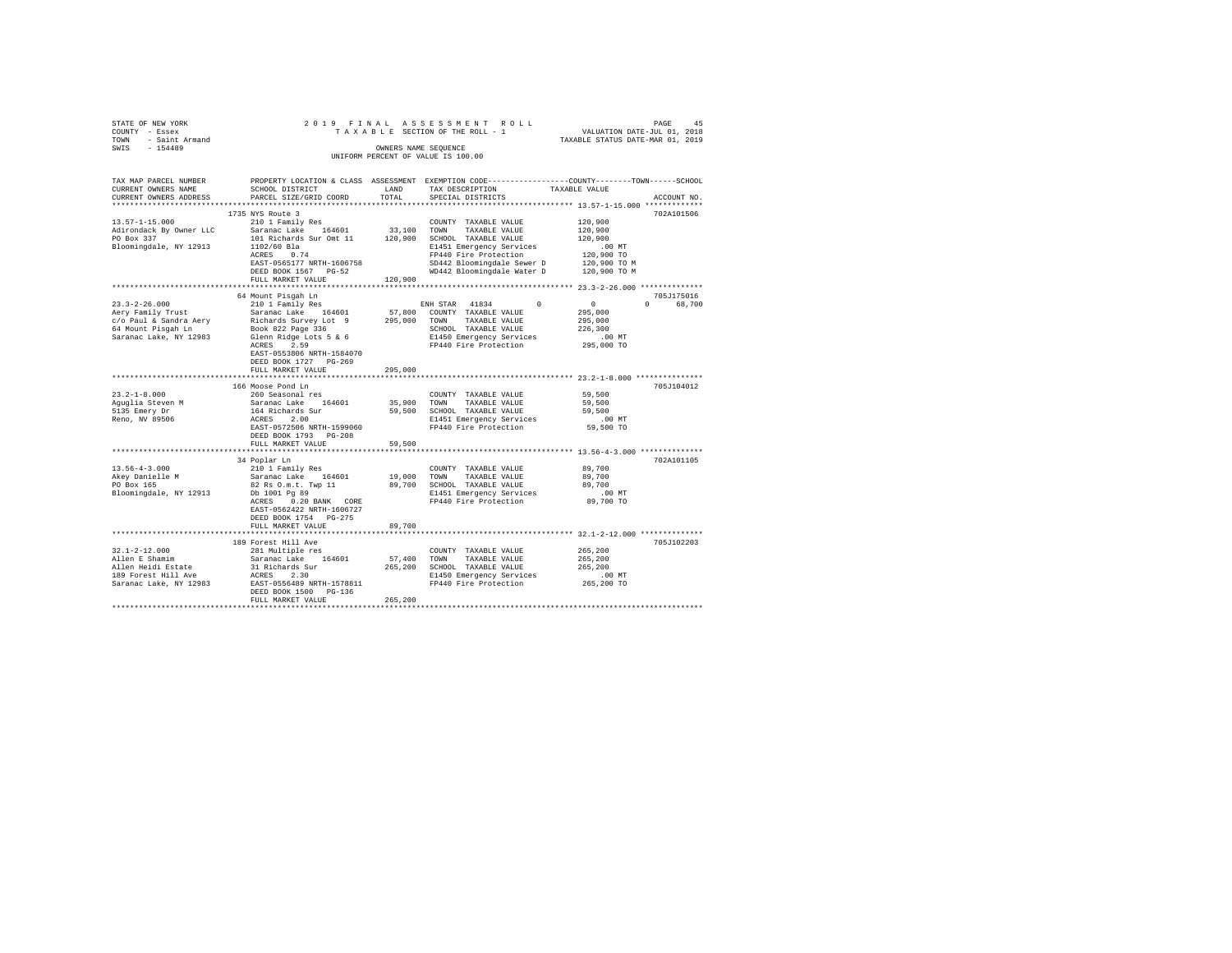| STATE OF NEW YORK<br>COUNTY - Essex |                                                                                                                  |         | 2019 FINAL ASSESSMENT ROLL (2018) PAGE 46<br>TAXABLE SECTION OF THE ROLL - 1 VALUATION DATE-JUL 01, 2019<br>TAXABLE STATTUS DATE-MAR 01, 2019 |                      |                    |
|-------------------------------------|------------------------------------------------------------------------------------------------------------------|---------|-----------------------------------------------------------------------------------------------------------------------------------------------|----------------------|--------------------|
| TOWN - Saint Armand                 |                                                                                                                  |         |                                                                                                                                               |                      |                    |
| SWIS - 154489                       |                                                                                                                  |         | OWNERS NAME SEQUENCE<br>UNIFORM PERCENT OF VALUE IS 100.00                                                                                    |                      |                    |
| TAX MAP PARCEL NUMBER               | PROPERTY LOCATION & CLASS ASSESSMENT EXEMPTION CODE---------------COUNTY-------TOWN-----SCHOOL                   |         |                                                                                                                                               |                      |                    |
| CURRENT OWNERS NAME                 | SCHOOL DISTRICT                                                                                                  | LAND    | TAX DESCRIPTION                                                                                                                               | TAXABLE VALUE        |                    |
| CURRENT OWNERS ADDRESS              | PARCEL SIZE/GRID COORD                                                                                           | TOTAL   | SPECIAL DISTRICTS                                                                                                                             |                      | ACCOUNT NO.        |
|                                     | Forest Hill Ave                                                                                                  |         |                                                                                                                                               |                      | 705J186006         |
|                                     |                                                                                                                  |         | COUNTY TAXABLE VALUE                                                                                                                          | 40,600               |                    |
|                                     |                                                                                                                  |         |                                                                                                                                               | 40,600               |                    |
|                                     |                                                                                                                  |         | 40,600 TOWN TAXABLE VALUE<br>40,600 SCHOOL TAXABLE VALUE                                                                                      | 40,600               |                    |
|                                     |                                                                                                                  |         | E1450 Emergency Services                                                                                                                      | $.00$ MT             |                    |
| Saranac Lake, NY 12983              | EAST-0556410 NRTH-1578643<br>DEED BOOK 1500 PG-136                                                               |         | FP440 Fire Protection                                                                                                                         | 40,600 TO            |                    |
|                                     | FULL MARKET VALUE                                                                                                | 40,600  |                                                                                                                                               |                      |                    |
|                                     | 273 River Rd                                                                                                     |         |                                                                                                                                               |                      | 705J102713         |
| $13.4 - 1 - 57.000$                 | 210 1 Family Res                                                                                                 |         | BAS STAR 41854 0                                                                                                                              | $\sim$ 0             | $0 \t 30,000$      |
|                                     |                                                                                                                  |         |                                                                                                                                               | 117,200              |                    |
|                                     |                                                                                                                  |         |                                                                                                                                               | 117,200              |                    |
|                                     |                                                                                                                  |         |                                                                                                                                               | 87,200               |                    |
|                                     |                                                                                                                  |         |                                                                                                                                               | 00 MT.<br>117,200 TO |                    |
|                                     |                                                                                                                  |         |                                                                                                                                               |                      |                    |
|                                     | FULL MARKET VALUE                                                                                                | 117,200 |                                                                                                                                               |                      |                    |
|                                     |                                                                                                                  |         |                                                                                                                                               |                      | 705J102601         |
| $13.3 - 1 - 15.000$                 | 94 Roosevelt Ln<br>$240$ Rural res                                                                               |         | VETWAR CTS 41120                                                                                                                              | $0 \t 15,000$        | 15,000 6,000       |
| Allen Robert H Trust                | Saranac Lake 164601                                                                                              |         |                                                                                                                                               |                      | $\sim$ 0<br>30,000 |
| PO Box 25                           | 83 Richards Sur                                                                                                  |         |                                                                                                                                               |                      |                    |
| Bloomingdale, NY 12913              | 00022.10<br>ACRES 20.70                                                                                          |         | TOWN TAXABLE VALUE                                                                                                                            | 158,800              |                    |
|                                     |                                                                                                                  |         | SCHOOL TAXABLE VALUE                                                                                                                          | 137,800              |                    |
|                                     | EAST-0562682 NRTH-1603810                                                                                        |         | E1451 Emergency Services                                                                                                                      | $.00$ MT             |                    |
|                                     | DEED BOOK 1856 PG-311                                                                                            |         | FP440 Fire Protection                                                                                                                         | 173,800 TO           |                    |
|                                     | FULL MARKET VALUE                                                                                                | 173,800 |                                                                                                                                               |                      |                    |
|                                     | 217 Trudeau Rd                                                                                                   |         |                                                                                                                                               |                      | 705J102910         |
| $23.3 - 1 - 52.000$                 | 210 1 Family Res                                                                                                 |         | COUNTY TAXABLE VALUE 158,400                                                                                                                  |                      |                    |
|                                     |                                                                                                                  |         | 77,500 TOWN TAXABLE VALUE                                                                                                                     | 158,400              |                    |
|                                     |                                                                                                                  |         | 158,400 SCHOOL TAXABLE VALUE                                                                                                                  | 158,400              |                    |
|                                     | Punta Gorda, FL 33980-1918 Sur.r Marvin Jr Map#3269 E1450 Emergency Services<br>ACRES 0.93 RP440 Fire Protection |         |                                                                                                                                               | 00 MT.<br>158,400 TO |                    |
|                                     | ACRES 0.93                                                                                                       |         | FP440 Fire Protection                                                                                                                         |                      |                    |
|                                     | EAST-0554664 NRTH-1585590<br>DEED BOOK 797 PG-057                                                                |         |                                                                                                                                               |                      |                    |
|                                     | FULL MARKET VALUE                                                                                                | 158,400 |                                                                                                                                               |                      |                    |
|                                     |                                                                                                                  |         |                                                                                                                                               |                      |                    |
|                                     | 3 McKenzie Mountain Way                                                                                          |         |                                                                                                                                               |                      | 705Z003009         |
| $13.3 - 3 - 6.000$                  |                                                                                                                  |         | COUNTY TAXABLE VALUE                                                                                                                          | 220,300              |                    |
| Amell Craig R<br>PO Box 112         | 210 1 Family Res<br>Saranac Lake 164601                                                                          |         | 57,300 TOWN TAXABLE VALUE                                                                                                                     | 220,300              |                    |
|                                     | Saranac Lake<br>83 Richards Survey 220                                                                           |         | 220,300 SCHOOL TAXABLE VALUE                                                                                                                  | 220,300              |                    |
| Bloomingdale, NY 12913              |                                                                                                                  |         | E1451 Emergency Services .00 MT<br>FP440 Fire Protection  220,300 TO                                                                          |                      |                    |
|                                     | ACRES 3.38 BANK CORE<br>EAST-0561346 NRTH-1603327                                                                |         |                                                                                                                                               |                      |                    |
|                                     | DEED BOOK 1497 PG-23                                                                                             |         |                                                                                                                                               |                      |                    |
|                                     | FULL MARKET VALUE                                                                                                | 220,300 |                                                                                                                                               |                      |                    |
|                                     |                                                                                                                  |         |                                                                                                                                               |                      |                    |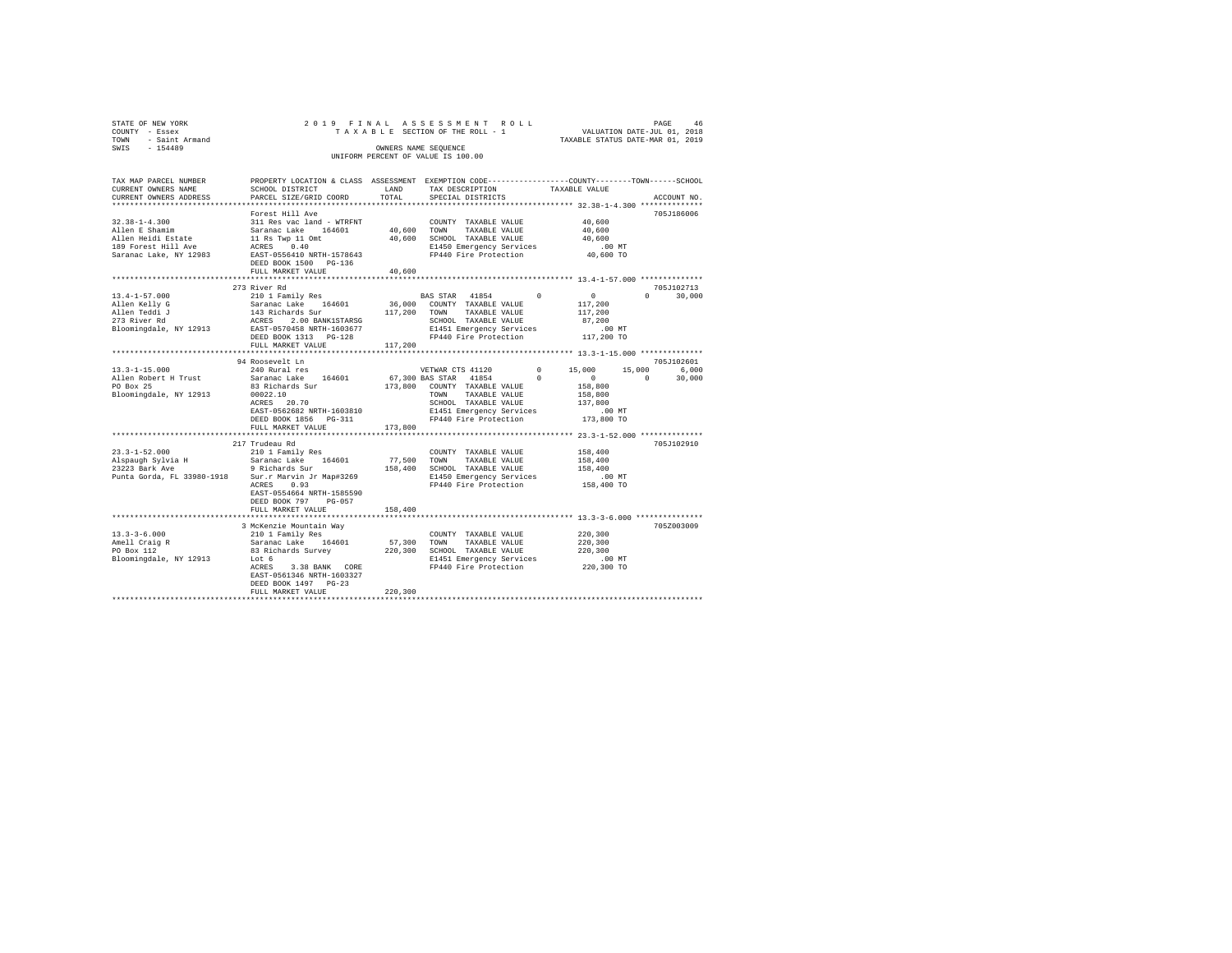|      | STATE OF NEW YORK |  |  |  | 2019 FINAL ASSESSMENT ROLL         |  |  |  |  |  |                                  |  | PAGE | 47 |
|------|-------------------|--|--|--|------------------------------------|--|--|--|--|--|----------------------------------|--|------|----|
|      | COUNTY - Essex    |  |  |  | TAXABLE SECTION OF THE ROLL - 1    |  |  |  |  |  | VALUATION DATE-JUL 01, 2018      |  |      |    |
| TOWN | - Saint Armand    |  |  |  |                                    |  |  |  |  |  | TAXABLE STATUS DATE-MAR 01, 2019 |  |      |    |
| SWIS | $-154489$         |  |  |  | OWNERS NAME SEOUENCE               |  |  |  |  |  |                                  |  |      |    |
|      |                   |  |  |  | UNIFORM PERCENT OF VALUE IS 100.00 |  |  |  |  |  |                                  |  |      |    |

| TAX MAP PARCEL NUMBER<br>CURRENT OWNERS NAME                   | PROPERTY LOCATION & CLASS ASSESSMENT EXEMPTION CODE---------------COUNTY-------TOWN-----SCHOOL<br>SCHOOL DISTRICT                                     | LAND        | TAX DESCRIPTION                                   | TAXABLE VALUE                                                    |                    |
|----------------------------------------------------------------|-------------------------------------------------------------------------------------------------------------------------------------------------------|-------------|---------------------------------------------------|------------------------------------------------------------------|--------------------|
| CURRENT OWNERS ADDRESS                                         | PARCEL SIZE/GRID COORD                                                                                                                                | TOTAL       | SPECIAL DISTRICTS                                 |                                                                  | ACCOUNT NO.        |
| **********************                                         |                                                                                                                                                       |             |                                                   |                                                                  |                    |
|                                                                | 1836 NYS Route 3                                                                                                                                      |             |                                                   |                                                                  | 705J104314         |
| $13.4 - 1 - 43.000$                                            |                                                                                                                                                       |             | <b>BAS STAR</b> 41854                             | $\Omega$<br>$\overline{0}$                                       | $\Omega$<br>30,000 |
| Amell Donald                                                   |                                                                                                                                                       |             | 36,000 COUNTY TAXABLE VALUE                       | 92,100                                                           |                    |
| Amell Cindy                                                    |                                                                                                                                                       | 92,100      | TAXABLE VALUE<br>TOWN                             | 92,100                                                           |                    |
| 1836 NYS Rte 3<br>PO Box 232                                   |                                                                                                                                                       |             | SCHOOL TAXABLE VALUE                              | 62,100                                                           |                    |
|                                                                |                                                                                                                                                       |             | E1451 Emergency Services                          | .00 MT                                                           |                    |
| Bloomingdale, NY 12913                                         | 2001 - Note - 9<br>210 1 Family Res<br>Saranac Lake 164601<br>121 Richards Sur<br>RCRES - 2.00<br>EAST-0567336 NRTH-1607679<br>DEED BOOK 948 - PG-191 |             | FP440 Fire Protection                             | 92,100 TO                                                        |                    |
|                                                                | FULL MARKET VALUE                                                                                                                                     | 92,100      |                                                   |                                                                  |                    |
|                                                                |                                                                                                                                                       |             |                                                   |                                                                  |                    |
|                                                                | 57 Saranac Ln                                                                                                                                         |             |                                                   |                                                                  | 705J189017         |
| $32.38 - 1 - 40.000$<br>Ammon James R                          | 210 1 Family Res                                                                                                                                      | 36,900 TOWN | COUNTY TAXABLE VALUE<br>TAXABLE VALUE             | 230,500                                                          |                    |
|                                                                | Saranac Lake 164601                                                                                                                                   |             |                                                   | 230,500                                                          |                    |
| Ammon Patricia M                                               |                                                                                                                                                       | 230,500     | SCHOOL TAXABLE VALUE                              | 230,500                                                          |                    |
| 57 Saranac Ln                                                  | 341440 1446<br>11 Twp 11 Omt Rs<br>Lot 74 Rockledge Park<br>ACRES 0.30                                                                                |             | E1450 Emergency Services<br>FP440 Fire Protection | .00 MT                                                           |                    |
| Saranac Lake, NY 12983                                         | EAST-0555469 NRTH-1579610                                                                                                                             |             | WD441 Rockledge water                             | 230,500 TO<br>230,500 TO M                                       |                    |
|                                                                | DEED BOOK 1853 PG-87                                                                                                                                  |             |                                                   |                                                                  |                    |
|                                                                | FULL MARKET VALUE                                                                                                                                     | 230,500     |                                                   |                                                                  |                    |
|                                                                | ************************                                                                                                                              | *********** |                                                   | ********************************** 13.3-2-11.000 *************** |                    |
|                                                                | 150 Main St                                                                                                                                           |             |                                                   |                                                                  | 705Z007010         |
| $13.3 - 2 - 11.000$                                            |                                                                                                                                                       |             | COUNTY TAXABLE VALUE                              | 42,500                                                           |                    |
| Ammon Thomas R                                                 |                                                                                                                                                       | 42,500 TOWN | TAXABLE VALUE                                     | 42,500                                                           |                    |
| PO Box 124                                                     |                                                                                                                                                       |             | 42,500 SCHOOL TAXABLE VALUE                       | 42,500                                                           |                    |
| Lake Clear, NY 12945                                           | 311 Res vac land<br>Saranac Lake 164601<br>83 OMT TWP11 RS<br>Lot 12 Johnson Hill Est                                                                 |             | E1451 Emergency Services                          | $.00$ MT                                                         |                    |
|                                                                | ACRES<br>3.89                                                                                                                                         |             | FP440 Fire Protection                             | 42,500 TO                                                        |                    |
|                                                                | EAST-0561255 NRTH-1604293                                                                                                                             |             |                                                   |                                                                  |                    |
|                                                                | DEED BOOK 1845 PG-276                                                                                                                                 |             |                                                   |                                                                  |                    |
|                                                                | FULL MARKET VALUE                                                                                                                                     | 42,500      |                                                   |                                                                  |                    |
|                                                                |                                                                                                                                                       |             |                                                   |                                                                  |                    |
|                                                                | 9 Oregon Plains Rd                                                                                                                                    |             |                                                   |                                                                  | 702A100706         |
| 13.56-2-14.000                                                 | 484 1 use sm bld                                                                                                                                      |             | COUNTY TAXABLE VALUE                              | 52,700                                                           |                    |
| Antediluvian Antiques & Curios Saranac Lake 164601 38,700 TOWN |                                                                                                                                                       |             | TAXABLE VALUE                                     | 52,700                                                           |                    |
| 2024 Saranac Ave                                               | 101 Richards Sur Omt. 11                                                                                                                              |             | 52,700 SCHOOL TAXABLE VALUE                       | 52,700                                                           |                    |
| Lake Plaid, NY 12946                                           | ACRES<br>0.36                                                                                                                                         |             | E1451 Emergency Services                          | .00 MT                                                           |                    |
|                                                                | EAST-0563735 NRTH-1607157                                                                                                                             |             | FP440 Fire Protection                             | 52,700 TO                                                        |                    |
|                                                                | DEED BOOK 1798 PG-277                                                                                                                                 |             |                                                   |                                                                  |                    |
|                                                                | FULL MARKET VALUE                                                                                                                                     | 52,700      |                                                   |                                                                  |                    |
|                                                                |                                                                                                                                                       |             |                                                   |                                                                  |                    |
|                                                                | 85 Maple Ln                                                                                                                                           |             |                                                   |                                                                  | 705Z009002         |
| $13.64 - 2 - 1.112$                                            | 210 1 Family Res<br>Saranac Lake 164601<br>83 OMT TWP 11 RS                                                                                           |             | COUNTY TAXABLE VALUE                              | 118,200                                                          |                    |
| Anthos Edward M                                                |                                                                                                                                                       | 53,100 TOWN | TAXABLE VALUE                                     | 118,200                                                          |                    |
| Aprea Nancy M                                                  |                                                                                                                                                       |             | 118,200 SCHOOL TAXABLE VALUE                      | 118,200                                                          |                    |
| 63 Centennial Dr Ste 12                                        | 20055 1.57<br>ACRES 1.57<br>EAST-0560857 NRTH-1605435                                                                                                 |             | E1451 Emergency Services                          | $.00$ MT                                                         |                    |
| Norwood, MA 02062                                              |                                                                                                                                                       |             | FP440 Fire Protection                             | 118,200 TO                                                       |                    |
|                                                                | DEED BOOK 1821 PG-100                                                                                                                                 |             |                                                   |                                                                  |                    |
|                                                                | FULL MARKET VALUE                                                                                                                                     | 118,200     |                                                   |                                                                  |                    |
|                                                                |                                                                                                                                                       |             |                                                   |                                                                  |                    |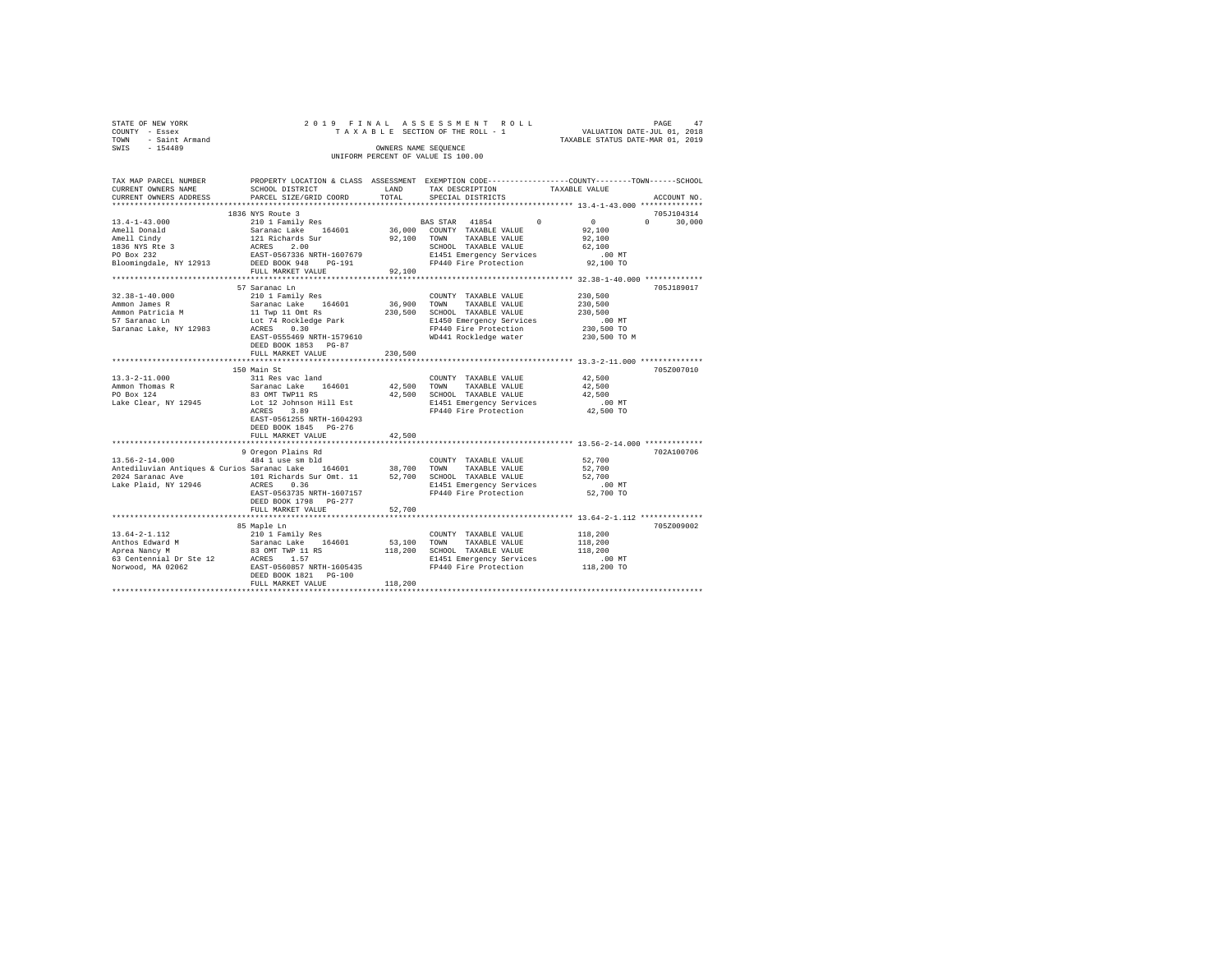| SWIS - 154489<br>OWNERS NAME SEQUENCE<br>UNIFORM PERCENT OF VALUE IS 100.00<br>PROPERTY LOCATION & CLASS ASSESSMENT EXEMPTION CODE---------------COUNTY-------TOWN------SCHOOL<br>TAX MAP PARCEL NUMBER<br>CURRENT OWNERS NAME<br>SCHOOL DISTRICT<br>LAND<br>TAX DESCRIPTION<br>TAXABLE VALUE<br>PARCEL SIZE/GRID COORD<br>TOTAL<br>CURRENT OWNERS ADDRESS<br>SPECIAL DISTRICTS<br>ACCOUNT NO.<br>119 Moose Pond Ln<br>705J178004<br>$\sim$ 0<br>$13.4 - 1 - 71.120$<br>$\Omega$<br>$\mathsf{n}$<br>240 Rural res<br>BAS STAR 41854<br>30,000<br>Antonelli Laura<br>Saranac Lake 164601<br>164 Rs Twp 11 Omt<br>43,100 COUNTY TAXABLE VALUE<br>225,400<br>Freeman Keith A<br>225,400 TOWN TAXABLE VALUE<br>225,400<br>119 Moose Pond Ln<br>Db 818 Pg 108<br>SCHOOL TAXABLE VALUE<br>195,400<br>ACRES 11.98<br>Bloomingdale, NY 12913<br>E1451 Emergency Services<br>.00 MT<br>FP440 Fire Protection<br>EAST-0572847 NRTH-1599832<br>225,400 TO<br>DEED BOOK 1241   PG-201<br>FULL MARKET VALUE<br>225,400<br>705J102304<br>River Rd<br>$14. -1 - 11.000$<br>910 Priv forest<br>Saranac Lake 164601<br>86,700<br>COUNTY TAXABLE VALUE<br>Arnold Richard R<br>86,700<br>86,700<br>TOWN<br>TAXABLE VALUE<br>PO Box 231<br>341 361 Richards Survey 86,700 SCHOOL TAXABLE VALUE<br>86,700<br>Life Use R & H Arnold<br>Bloomingdale, NY 12913<br>E1451 Emergency Services<br>$.00$ MT<br>86,700 TO<br>By 1147/90 75Ac<br>FP440 Fire Protection<br>ACRES 86.67<br>EAST-0599312 NRTH-1612569<br>DEED BOOK 1147 PG-90<br>86,700<br>FULL MARKET VALUE<br>********************** 13.56-4-2.000 **************<br>********************<br>702A100605<br>Poplar Ln<br>$13.56 - 4 - 2.000$<br>13,300<br>311 Res vac land<br>COUNTY TAXABLE VALUE<br>Arsenault Clada L Trust<br>Saranac Lake 164601<br>13,300<br>13,300<br>TOWN<br>TAXABLE VALUE<br>PO Box 86<br>13,300<br>82 Rs Twp 11 Omt<br>SCHOOL TAXABLE VALUE<br>13,300<br>Canastota, NY 13032<br>90 X 100<br>E1451 Emergency Services<br>.00MT<br>ACRES 0.20<br>FP440 Fire Protection<br>13,300 TO<br>EAST-0562410 NRTH-1606808<br>DEED BOOK 1801 PG-173<br>FULL MARKET VALUE<br>13,300<br>******************************** 13.56-7-22.000 *************<br>************************<br>702A100604<br>Poplar Ln<br>$13.56 - 7 - 22.000$<br>311 Res vac land<br>13,300<br>COUNTY TAXABLE VALUE<br>Arsenault Clada L Trust<br>Saranac Lake 164601<br>13,300<br>13,300<br>TOWN<br>TAXABLE VALUE<br>PO Box 86<br>82 Rs Twp 11 Omt<br>13,300<br>SCHOOL TAXABLE VALUE<br>13,300<br>Canastota, NY 13032<br>$.00$ MT<br>60 X 125<br>E1451 Emergency Services<br>FP440 Fire Protection 13,300 TO<br>ACRES 0.20<br>EAST-0562618 NRTH-1606492<br>DEED BOOK 1801 PG-173<br>13,300<br>FULL MARKET VALUE<br>************************* | STATE OF NEW YORK<br>COUNTY - Essex<br>TOWN<br>- Saint Armand | 2019 FINAL | ASSESSMENT ROLL<br>PAGE<br>TAXABLE SECTION OF THE ROLL - 1<br>VALUATION DATE-JUL 01, 2018<br>TAXABLE STATUS DATE-MAR 01, 2019 |  |  |  |  |  |  |  |
|-----------------------------------------------------------------------------------------------------------------------------------------------------------------------------------------------------------------------------------------------------------------------------------------------------------------------------------------------------------------------------------------------------------------------------------------------------------------------------------------------------------------------------------------------------------------------------------------------------------------------------------------------------------------------------------------------------------------------------------------------------------------------------------------------------------------------------------------------------------------------------------------------------------------------------------------------------------------------------------------------------------------------------------------------------------------------------------------------------------------------------------------------------------------------------------------------------------------------------------------------------------------------------------------------------------------------------------------------------------------------------------------------------------------------------------------------------------------------------------------------------------------------------------------------------------------------------------------------------------------------------------------------------------------------------------------------------------------------------------------------------------------------------------------------------------------------------------------------------------------------------------------------------------------------------------------------------------------------------------------------------------------------------------------------------------------------------------------------------------------------------------------------------------------------------------------------------------------------------------------------------------------------------------------------------------------------------------------------------------------------------------------------------------------------------------------------------------------------------------------------------------------------------------------------------------------------------------------------------------------------------------------------------------------------------------------------------------------------------------------------------------------|---------------------------------------------------------------|------------|-------------------------------------------------------------------------------------------------------------------------------|--|--|--|--|--|--|--|
|                                                                                                                                                                                                                                                                                                                                                                                                                                                                                                                                                                                                                                                                                                                                                                                                                                                                                                                                                                                                                                                                                                                                                                                                                                                                                                                                                                                                                                                                                                                                                                                                                                                                                                                                                                                                                                                                                                                                                                                                                                                                                                                                                                                                                                                                                                                                                                                                                                                                                                                                                                                                                                                                                                                                                                 |                                                               |            |                                                                                                                               |  |  |  |  |  |  |  |
|                                                                                                                                                                                                                                                                                                                                                                                                                                                                                                                                                                                                                                                                                                                                                                                                                                                                                                                                                                                                                                                                                                                                                                                                                                                                                                                                                                                                                                                                                                                                                                                                                                                                                                                                                                                                                                                                                                                                                                                                                                                                                                                                                                                                                                                                                                                                                                                                                                                                                                                                                                                                                                                                                                                                                                 |                                                               |            |                                                                                                                               |  |  |  |  |  |  |  |
|                                                                                                                                                                                                                                                                                                                                                                                                                                                                                                                                                                                                                                                                                                                                                                                                                                                                                                                                                                                                                                                                                                                                                                                                                                                                                                                                                                                                                                                                                                                                                                                                                                                                                                                                                                                                                                                                                                                                                                                                                                                                                                                                                                                                                                                                                                                                                                                                                                                                                                                                                                                                                                                                                                                                                                 |                                                               |            |                                                                                                                               |  |  |  |  |  |  |  |
|                                                                                                                                                                                                                                                                                                                                                                                                                                                                                                                                                                                                                                                                                                                                                                                                                                                                                                                                                                                                                                                                                                                                                                                                                                                                                                                                                                                                                                                                                                                                                                                                                                                                                                                                                                                                                                                                                                                                                                                                                                                                                                                                                                                                                                                                                                                                                                                                                                                                                                                                                                                                                                                                                                                                                                 |                                                               |            |                                                                                                                               |  |  |  |  |  |  |  |
|                                                                                                                                                                                                                                                                                                                                                                                                                                                                                                                                                                                                                                                                                                                                                                                                                                                                                                                                                                                                                                                                                                                                                                                                                                                                                                                                                                                                                                                                                                                                                                                                                                                                                                                                                                                                                                                                                                                                                                                                                                                                                                                                                                                                                                                                                                                                                                                                                                                                                                                                                                                                                                                                                                                                                                 |                                                               |            |                                                                                                                               |  |  |  |  |  |  |  |
|                                                                                                                                                                                                                                                                                                                                                                                                                                                                                                                                                                                                                                                                                                                                                                                                                                                                                                                                                                                                                                                                                                                                                                                                                                                                                                                                                                                                                                                                                                                                                                                                                                                                                                                                                                                                                                                                                                                                                                                                                                                                                                                                                                                                                                                                                                                                                                                                                                                                                                                                                                                                                                                                                                                                                                 |                                                               |            |                                                                                                                               |  |  |  |  |  |  |  |
|                                                                                                                                                                                                                                                                                                                                                                                                                                                                                                                                                                                                                                                                                                                                                                                                                                                                                                                                                                                                                                                                                                                                                                                                                                                                                                                                                                                                                                                                                                                                                                                                                                                                                                                                                                                                                                                                                                                                                                                                                                                                                                                                                                                                                                                                                                                                                                                                                                                                                                                                                                                                                                                                                                                                                                 |                                                               |            |                                                                                                                               |  |  |  |  |  |  |  |
|                                                                                                                                                                                                                                                                                                                                                                                                                                                                                                                                                                                                                                                                                                                                                                                                                                                                                                                                                                                                                                                                                                                                                                                                                                                                                                                                                                                                                                                                                                                                                                                                                                                                                                                                                                                                                                                                                                                                                                                                                                                                                                                                                                                                                                                                                                                                                                                                                                                                                                                                                                                                                                                                                                                                                                 |                                                               |            |                                                                                                                               |  |  |  |  |  |  |  |
|                                                                                                                                                                                                                                                                                                                                                                                                                                                                                                                                                                                                                                                                                                                                                                                                                                                                                                                                                                                                                                                                                                                                                                                                                                                                                                                                                                                                                                                                                                                                                                                                                                                                                                                                                                                                                                                                                                                                                                                                                                                                                                                                                                                                                                                                                                                                                                                                                                                                                                                                                                                                                                                                                                                                                                 |                                                               |            |                                                                                                                               |  |  |  |  |  |  |  |
|                                                                                                                                                                                                                                                                                                                                                                                                                                                                                                                                                                                                                                                                                                                                                                                                                                                                                                                                                                                                                                                                                                                                                                                                                                                                                                                                                                                                                                                                                                                                                                                                                                                                                                                                                                                                                                                                                                                                                                                                                                                                                                                                                                                                                                                                                                                                                                                                                                                                                                                                                                                                                                                                                                                                                                 |                                                               |            |                                                                                                                               |  |  |  |  |  |  |  |
|                                                                                                                                                                                                                                                                                                                                                                                                                                                                                                                                                                                                                                                                                                                                                                                                                                                                                                                                                                                                                                                                                                                                                                                                                                                                                                                                                                                                                                                                                                                                                                                                                                                                                                                                                                                                                                                                                                                                                                                                                                                                                                                                                                                                                                                                                                                                                                                                                                                                                                                                                                                                                                                                                                                                                                 |                                                               |            |                                                                                                                               |  |  |  |  |  |  |  |
|                                                                                                                                                                                                                                                                                                                                                                                                                                                                                                                                                                                                                                                                                                                                                                                                                                                                                                                                                                                                                                                                                                                                                                                                                                                                                                                                                                                                                                                                                                                                                                                                                                                                                                                                                                                                                                                                                                                                                                                                                                                                                                                                                                                                                                                                                                                                                                                                                                                                                                                                                                                                                                                                                                                                                                 |                                                               |            |                                                                                                                               |  |  |  |  |  |  |  |
|                                                                                                                                                                                                                                                                                                                                                                                                                                                                                                                                                                                                                                                                                                                                                                                                                                                                                                                                                                                                                                                                                                                                                                                                                                                                                                                                                                                                                                                                                                                                                                                                                                                                                                                                                                                                                                                                                                                                                                                                                                                                                                                                                                                                                                                                                                                                                                                                                                                                                                                                                                                                                                                                                                                                                                 |                                                               |            |                                                                                                                               |  |  |  |  |  |  |  |
|                                                                                                                                                                                                                                                                                                                                                                                                                                                                                                                                                                                                                                                                                                                                                                                                                                                                                                                                                                                                                                                                                                                                                                                                                                                                                                                                                                                                                                                                                                                                                                                                                                                                                                                                                                                                                                                                                                                                                                                                                                                                                                                                                                                                                                                                                                                                                                                                                                                                                                                                                                                                                                                                                                                                                                 |                                                               |            |                                                                                                                               |  |  |  |  |  |  |  |
|                                                                                                                                                                                                                                                                                                                                                                                                                                                                                                                                                                                                                                                                                                                                                                                                                                                                                                                                                                                                                                                                                                                                                                                                                                                                                                                                                                                                                                                                                                                                                                                                                                                                                                                                                                                                                                                                                                                                                                                                                                                                                                                                                                                                                                                                                                                                                                                                                                                                                                                                                                                                                                                                                                                                                                 |                                                               |            |                                                                                                                               |  |  |  |  |  |  |  |
|                                                                                                                                                                                                                                                                                                                                                                                                                                                                                                                                                                                                                                                                                                                                                                                                                                                                                                                                                                                                                                                                                                                                                                                                                                                                                                                                                                                                                                                                                                                                                                                                                                                                                                                                                                                                                                                                                                                                                                                                                                                                                                                                                                                                                                                                                                                                                                                                                                                                                                                                                                                                                                                                                                                                                                 |                                                               |            |                                                                                                                               |  |  |  |  |  |  |  |
|                                                                                                                                                                                                                                                                                                                                                                                                                                                                                                                                                                                                                                                                                                                                                                                                                                                                                                                                                                                                                                                                                                                                                                                                                                                                                                                                                                                                                                                                                                                                                                                                                                                                                                                                                                                                                                                                                                                                                                                                                                                                                                                                                                                                                                                                                                                                                                                                                                                                                                                                                                                                                                                                                                                                                                 |                                                               |            |                                                                                                                               |  |  |  |  |  |  |  |
|                                                                                                                                                                                                                                                                                                                                                                                                                                                                                                                                                                                                                                                                                                                                                                                                                                                                                                                                                                                                                                                                                                                                                                                                                                                                                                                                                                                                                                                                                                                                                                                                                                                                                                                                                                                                                                                                                                                                                                                                                                                                                                                                                                                                                                                                                                                                                                                                                                                                                                                                                                                                                                                                                                                                                                 |                                                               |            |                                                                                                                               |  |  |  |  |  |  |  |
|                                                                                                                                                                                                                                                                                                                                                                                                                                                                                                                                                                                                                                                                                                                                                                                                                                                                                                                                                                                                                                                                                                                                                                                                                                                                                                                                                                                                                                                                                                                                                                                                                                                                                                                                                                                                                                                                                                                                                                                                                                                                                                                                                                                                                                                                                                                                                                                                                                                                                                                                                                                                                                                                                                                                                                 |                                                               |            |                                                                                                                               |  |  |  |  |  |  |  |
|                                                                                                                                                                                                                                                                                                                                                                                                                                                                                                                                                                                                                                                                                                                                                                                                                                                                                                                                                                                                                                                                                                                                                                                                                                                                                                                                                                                                                                                                                                                                                                                                                                                                                                                                                                                                                                                                                                                                                                                                                                                                                                                                                                                                                                                                                                                                                                                                                                                                                                                                                                                                                                                                                                                                                                 |                                                               |            |                                                                                                                               |  |  |  |  |  |  |  |
|                                                                                                                                                                                                                                                                                                                                                                                                                                                                                                                                                                                                                                                                                                                                                                                                                                                                                                                                                                                                                                                                                                                                                                                                                                                                                                                                                                                                                                                                                                                                                                                                                                                                                                                                                                                                                                                                                                                                                                                                                                                                                                                                                                                                                                                                                                                                                                                                                                                                                                                                                                                                                                                                                                                                                                 |                                                               |            |                                                                                                                               |  |  |  |  |  |  |  |
|                                                                                                                                                                                                                                                                                                                                                                                                                                                                                                                                                                                                                                                                                                                                                                                                                                                                                                                                                                                                                                                                                                                                                                                                                                                                                                                                                                                                                                                                                                                                                                                                                                                                                                                                                                                                                                                                                                                                                                                                                                                                                                                                                                                                                                                                                                                                                                                                                                                                                                                                                                                                                                                                                                                                                                 |                                                               |            |                                                                                                                               |  |  |  |  |  |  |  |
|                                                                                                                                                                                                                                                                                                                                                                                                                                                                                                                                                                                                                                                                                                                                                                                                                                                                                                                                                                                                                                                                                                                                                                                                                                                                                                                                                                                                                                                                                                                                                                                                                                                                                                                                                                                                                                                                                                                                                                                                                                                                                                                                                                                                                                                                                                                                                                                                                                                                                                                                                                                                                                                                                                                                                                 |                                                               |            |                                                                                                                               |  |  |  |  |  |  |  |
|                                                                                                                                                                                                                                                                                                                                                                                                                                                                                                                                                                                                                                                                                                                                                                                                                                                                                                                                                                                                                                                                                                                                                                                                                                                                                                                                                                                                                                                                                                                                                                                                                                                                                                                                                                                                                                                                                                                                                                                                                                                                                                                                                                                                                                                                                                                                                                                                                                                                                                                                                                                                                                                                                                                                                                 |                                                               |            |                                                                                                                               |  |  |  |  |  |  |  |
|                                                                                                                                                                                                                                                                                                                                                                                                                                                                                                                                                                                                                                                                                                                                                                                                                                                                                                                                                                                                                                                                                                                                                                                                                                                                                                                                                                                                                                                                                                                                                                                                                                                                                                                                                                                                                                                                                                                                                                                                                                                                                                                                                                                                                                                                                                                                                                                                                                                                                                                                                                                                                                                                                                                                                                 |                                                               |            |                                                                                                                               |  |  |  |  |  |  |  |
|                                                                                                                                                                                                                                                                                                                                                                                                                                                                                                                                                                                                                                                                                                                                                                                                                                                                                                                                                                                                                                                                                                                                                                                                                                                                                                                                                                                                                                                                                                                                                                                                                                                                                                                                                                                                                                                                                                                                                                                                                                                                                                                                                                                                                                                                                                                                                                                                                                                                                                                                                                                                                                                                                                                                                                 |                                                               |            |                                                                                                                               |  |  |  |  |  |  |  |
|                                                                                                                                                                                                                                                                                                                                                                                                                                                                                                                                                                                                                                                                                                                                                                                                                                                                                                                                                                                                                                                                                                                                                                                                                                                                                                                                                                                                                                                                                                                                                                                                                                                                                                                                                                                                                                                                                                                                                                                                                                                                                                                                                                                                                                                                                                                                                                                                                                                                                                                                                                                                                                                                                                                                                                 |                                                               |            |                                                                                                                               |  |  |  |  |  |  |  |
|                                                                                                                                                                                                                                                                                                                                                                                                                                                                                                                                                                                                                                                                                                                                                                                                                                                                                                                                                                                                                                                                                                                                                                                                                                                                                                                                                                                                                                                                                                                                                                                                                                                                                                                                                                                                                                                                                                                                                                                                                                                                                                                                                                                                                                                                                                                                                                                                                                                                                                                                                                                                                                                                                                                                                                 |                                                               |            |                                                                                                                               |  |  |  |  |  |  |  |
|                                                                                                                                                                                                                                                                                                                                                                                                                                                                                                                                                                                                                                                                                                                                                                                                                                                                                                                                                                                                                                                                                                                                                                                                                                                                                                                                                                                                                                                                                                                                                                                                                                                                                                                                                                                                                                                                                                                                                                                                                                                                                                                                                                                                                                                                                                                                                                                                                                                                                                                                                                                                                                                                                                                                                                 |                                                               |            |                                                                                                                               |  |  |  |  |  |  |  |
|                                                                                                                                                                                                                                                                                                                                                                                                                                                                                                                                                                                                                                                                                                                                                                                                                                                                                                                                                                                                                                                                                                                                                                                                                                                                                                                                                                                                                                                                                                                                                                                                                                                                                                                                                                                                                                                                                                                                                                                                                                                                                                                                                                                                                                                                                                                                                                                                                                                                                                                                                                                                                                                                                                                                                                 |                                                               |            |                                                                                                                               |  |  |  |  |  |  |  |
|                                                                                                                                                                                                                                                                                                                                                                                                                                                                                                                                                                                                                                                                                                                                                                                                                                                                                                                                                                                                                                                                                                                                                                                                                                                                                                                                                                                                                                                                                                                                                                                                                                                                                                                                                                                                                                                                                                                                                                                                                                                                                                                                                                                                                                                                                                                                                                                                                                                                                                                                                                                                                                                                                                                                                                 |                                                               |            |                                                                                                                               |  |  |  |  |  |  |  |
|                                                                                                                                                                                                                                                                                                                                                                                                                                                                                                                                                                                                                                                                                                                                                                                                                                                                                                                                                                                                                                                                                                                                                                                                                                                                                                                                                                                                                                                                                                                                                                                                                                                                                                                                                                                                                                                                                                                                                                                                                                                                                                                                                                                                                                                                                                                                                                                                                                                                                                                                                                                                                                                                                                                                                                 |                                                               |            |                                                                                                                               |  |  |  |  |  |  |  |
|                                                                                                                                                                                                                                                                                                                                                                                                                                                                                                                                                                                                                                                                                                                                                                                                                                                                                                                                                                                                                                                                                                                                                                                                                                                                                                                                                                                                                                                                                                                                                                                                                                                                                                                                                                                                                                                                                                                                                                                                                                                                                                                                                                                                                                                                                                                                                                                                                                                                                                                                                                                                                                                                                                                                                                 |                                                               |            |                                                                                                                               |  |  |  |  |  |  |  |
|                                                                                                                                                                                                                                                                                                                                                                                                                                                                                                                                                                                                                                                                                                                                                                                                                                                                                                                                                                                                                                                                                                                                                                                                                                                                                                                                                                                                                                                                                                                                                                                                                                                                                                                                                                                                                                                                                                                                                                                                                                                                                                                                                                                                                                                                                                                                                                                                                                                                                                                                                                                                                                                                                                                                                                 |                                                               |            |                                                                                                                               |  |  |  |  |  |  |  |
|                                                                                                                                                                                                                                                                                                                                                                                                                                                                                                                                                                                                                                                                                                                                                                                                                                                                                                                                                                                                                                                                                                                                                                                                                                                                                                                                                                                                                                                                                                                                                                                                                                                                                                                                                                                                                                                                                                                                                                                                                                                                                                                                                                                                                                                                                                                                                                                                                                                                                                                                                                                                                                                                                                                                                                 |                                                               |            |                                                                                                                               |  |  |  |  |  |  |  |
|                                                                                                                                                                                                                                                                                                                                                                                                                                                                                                                                                                                                                                                                                                                                                                                                                                                                                                                                                                                                                                                                                                                                                                                                                                                                                                                                                                                                                                                                                                                                                                                                                                                                                                                                                                                                                                                                                                                                                                                                                                                                                                                                                                                                                                                                                                                                                                                                                                                                                                                                                                                                                                                                                                                                                                 |                                                               |            |                                                                                                                               |  |  |  |  |  |  |  |
|                                                                                                                                                                                                                                                                                                                                                                                                                                                                                                                                                                                                                                                                                                                                                                                                                                                                                                                                                                                                                                                                                                                                                                                                                                                                                                                                                                                                                                                                                                                                                                                                                                                                                                                                                                                                                                                                                                                                                                                                                                                                                                                                                                                                                                                                                                                                                                                                                                                                                                                                                                                                                                                                                                                                                                 |                                                               |            |                                                                                                                               |  |  |  |  |  |  |  |
|                                                                                                                                                                                                                                                                                                                                                                                                                                                                                                                                                                                                                                                                                                                                                                                                                                                                                                                                                                                                                                                                                                                                                                                                                                                                                                                                                                                                                                                                                                                                                                                                                                                                                                                                                                                                                                                                                                                                                                                                                                                                                                                                                                                                                                                                                                                                                                                                                                                                                                                                                                                                                                                                                                                                                                 |                                                               |            |                                                                                                                               |  |  |  |  |  |  |  |
|                                                                                                                                                                                                                                                                                                                                                                                                                                                                                                                                                                                                                                                                                                                                                                                                                                                                                                                                                                                                                                                                                                                                                                                                                                                                                                                                                                                                                                                                                                                                                                                                                                                                                                                                                                                                                                                                                                                                                                                                                                                                                                                                                                                                                                                                                                                                                                                                                                                                                                                                                                                                                                                                                                                                                                 |                                                               |            |                                                                                                                               |  |  |  |  |  |  |  |
|                                                                                                                                                                                                                                                                                                                                                                                                                                                                                                                                                                                                                                                                                                                                                                                                                                                                                                                                                                                                                                                                                                                                                                                                                                                                                                                                                                                                                                                                                                                                                                                                                                                                                                                                                                                                                                                                                                                                                                                                                                                                                                                                                                                                                                                                                                                                                                                                                                                                                                                                                                                                                                                                                                                                                                 |                                                               |            |                                                                                                                               |  |  |  |  |  |  |  |
|                                                                                                                                                                                                                                                                                                                                                                                                                                                                                                                                                                                                                                                                                                                                                                                                                                                                                                                                                                                                                                                                                                                                                                                                                                                                                                                                                                                                                                                                                                                                                                                                                                                                                                                                                                                                                                                                                                                                                                                                                                                                                                                                                                                                                                                                                                                                                                                                                                                                                                                                                                                                                                                                                                                                                                 |                                                               |            |                                                                                                                               |  |  |  |  |  |  |  |
|                                                                                                                                                                                                                                                                                                                                                                                                                                                                                                                                                                                                                                                                                                                                                                                                                                                                                                                                                                                                                                                                                                                                                                                                                                                                                                                                                                                                                                                                                                                                                                                                                                                                                                                                                                                                                                                                                                                                                                                                                                                                                                                                                                                                                                                                                                                                                                                                                                                                                                                                                                                                                                                                                                                                                                 |                                                               |            |                                                                                                                               |  |  |  |  |  |  |  |
|                                                                                                                                                                                                                                                                                                                                                                                                                                                                                                                                                                                                                                                                                                                                                                                                                                                                                                                                                                                                                                                                                                                                                                                                                                                                                                                                                                                                                                                                                                                                                                                                                                                                                                                                                                                                                                                                                                                                                                                                                                                                                                                                                                                                                                                                                                                                                                                                                                                                                                                                                                                                                                                                                                                                                                 |                                                               |            |                                                                                                                               |  |  |  |  |  |  |  |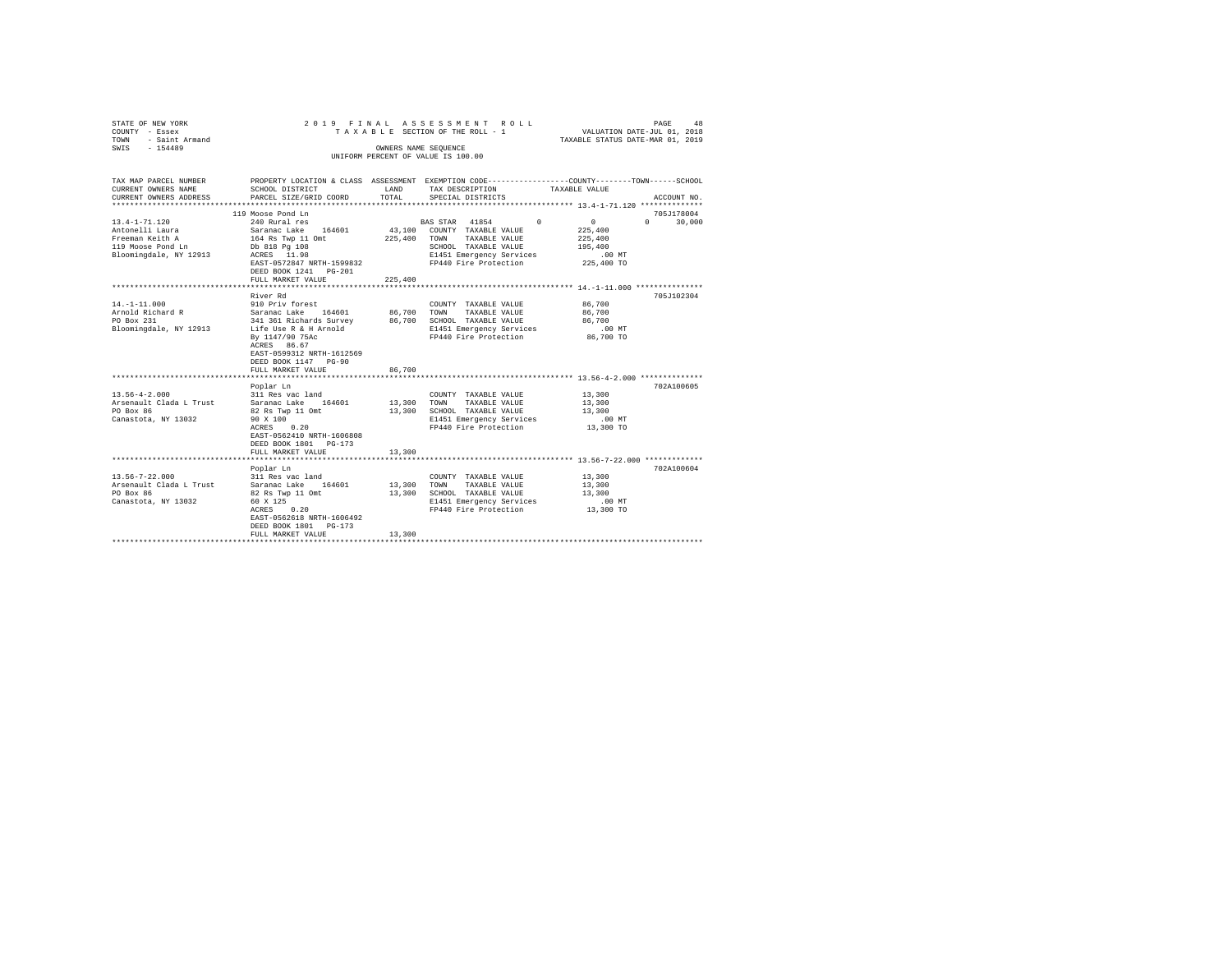| STATE OF NEW YORK<br>COUNTY - Essex<br>TOWN - Saint Armand<br>SWIS - 154489                                                                                                                                                                                               |                                                                                                                                                                                                                 | OWNERS NAME SEOUENCE | 2019 FINAL ASSESSMENT ROLL<br>TAXABLE SECTION OF THE ROLL - 1<br>UNIFORM PERCENT OF VALUE IS 100.00                                               | VALUATION DATE-JUL 01, 2018<br>TAXABLE STATUS DATE-MAR 01, 2019         | PAGE<br>49  |
|---------------------------------------------------------------------------------------------------------------------------------------------------------------------------------------------------------------------------------------------------------------------------|-----------------------------------------------------------------------------------------------------------------------------------------------------------------------------------------------------------------|----------------------|---------------------------------------------------------------------------------------------------------------------------------------------------|-------------------------------------------------------------------------|-------------|
| TAX MAP PARCEL NUMBER PROPERTY LOCATION & CLASS ASSESSMENT EXEMPTION CODE--------------COUNTY-------TOWN-----SCHOOL<br>CURRENT OWNERS NAME<br>CURRENT OWNERS ADDRESS                                                                                                      | SCHOOL DISTRICT LAND<br>PARCEL SIZE/GRID COORD                                                                                                                                                                  | TOTAL                | TAX DESCRIPTION<br>SPECIAL DISTRICTS                                                                                                              | TAXABLE VALUE<br>****************** 13.57-4-2.000 **************        | ACCOUNT NO. |
|                                                                                                                                                                                                                                                                           | NYS Route 3                                                                                                                                                                                                     |                      |                                                                                                                                                   |                                                                         | 702A100603  |
| $13.57 - 4 - 2.000$<br>Arsenault Clada L Trust Saranac Lake 164601<br>PO Box 86<br>Canastota, NY 13032                                                                                                                                                                    | 311 Res vac land<br>101 Richards Sur Omt 11<br>ACRES 0.30<br>EAST-0565320 NRTH-1606544<br>DEED BOOK 1801 PG-173                                                                                                 |                      | COUNTY TAXABLE VALUE<br>8,600 TOWN TAXABLE VALUE<br>8,600 SCHOOL TAXABLE VALUE<br>E1451 Emergency Services<br>FP440 Fire Protection               | 8,600<br>8,600<br>8,600<br>.00MT<br>8,600 TO                            |             |
|                                                                                                                                                                                                                                                                           | FULL MARKET VALUE                                                                                                                                                                                               | 8,600                |                                                                                                                                                   |                                                                         |             |
| 32.166-5-1.114<br>Arthur Zachary M                                                                                                                                                                                                                                        | *************************<br>Cantwell Wav<br>311 Res vac land<br>Saranac Lake 164601 100 TOWN TAXABLE VALUE<br>ACRES 0.01 BANKLERETA<br>EAST-0554273 NRTH-1578805<br>DEED BOOK 1843 PG-103<br>FULL MARKET VALUE | 100                  | *********************************** 32.166-5-1.114 *************<br>100 SCHOOL TAXABLE VALUE<br>E1450 Emergency Services<br>FP440 Fire Protection | 100<br>100<br>100<br>$.00$ MT<br>100 TO                                 | 705J180028  |
|                                                                                                                                                                                                                                                                           | 1547 NYS Route 3                                                                                                                                                                                                |                      |                                                                                                                                                   |                                                                         | 705J102605  |
| $13.4 - 1 - 12.110$<br>Aselin Robert<br>1547 Rte 3<br>Saranac Lake, NY 12983                                                                                                                                                                                              | 312 Vac w/imprv<br>Saranac Lake 164601 51,800 TOWN TAXABLE VALUE<br>103 Twp 11 Omt Rs<br>ACRES 51.49<br>EAST-0564740 NRTH-1602627<br>DEED BOOK 1192    PG-346<br>FULL MARKET VALUE                              | 52,300               | COUNTY TAXABLE VALUE<br>52,300 SCHOOL TAXABLE VALUE<br>E1451 Emergency Services<br>FP440 Fire Protection                                          | 52,300<br>52,300<br>52,300<br>.00MT<br>52,300 TO                        |             |
|                                                                                                                                                                                                                                                                           |                                                                                                                                                                                                                 |                      |                                                                                                                                                   |                                                                         |             |
| $13.56 - 10 - 3.000$<br>Aufderheide Debra I<br>970 Raccoon Run<br>Victor, NY 14564                                                                                                                                                                                        | 72 Prospect St<br>210 1 Family Res<br>Saranac Lake 164601<br>Saranac Lake 164601 35,000 TOWN TAXABLE VALUE<br>82 Omt Twpllrs 134,700 SCHOOL TAXABLE VALUE                                                       |                      | COUNTY TAXABLE VALUE                                                                                                                              | 134,700<br>134,700<br>134,700                                           | 705Z003004  |
|                                                                                                                                                                                                                                                                           |                                                                                                                                                                                                                 |                      |                                                                                                                                                   |                                                                         |             |
| 13.56-7-11.002<br>Babcock Justyna<br>42 Main St<br>42 Main School (1991) ACRES 0.70 BANK CORE 1140 FP440 Fixer pervices<br>EAST-05632444 REAL EAST-05632444 REAL 1606238<br>EAST-0563244 REAL EAST-0563244 REAL 16040 FP440 F11e Protection<br>SP442 Bloomingdale Sewer D | 42 Main St<br>281 Multiple res<br>Saranac Lake 164601 47,100 TOWN TAXABLE VALUE<br>Lot 82 Rs Twp 11 Omt 181, 200 SCHOOL TAXABLE VALUE                                                                           |                      | COUNTY TAXABLE VALUE<br>FULL MARKET VALUE 181,200 WD442 Bloomingdale Water D 181,200 TO M                                                         | 181,200<br>181,200<br>181.200<br>$.00$ MT<br>181,200 TO<br>181,200 TO M | 702A100712  |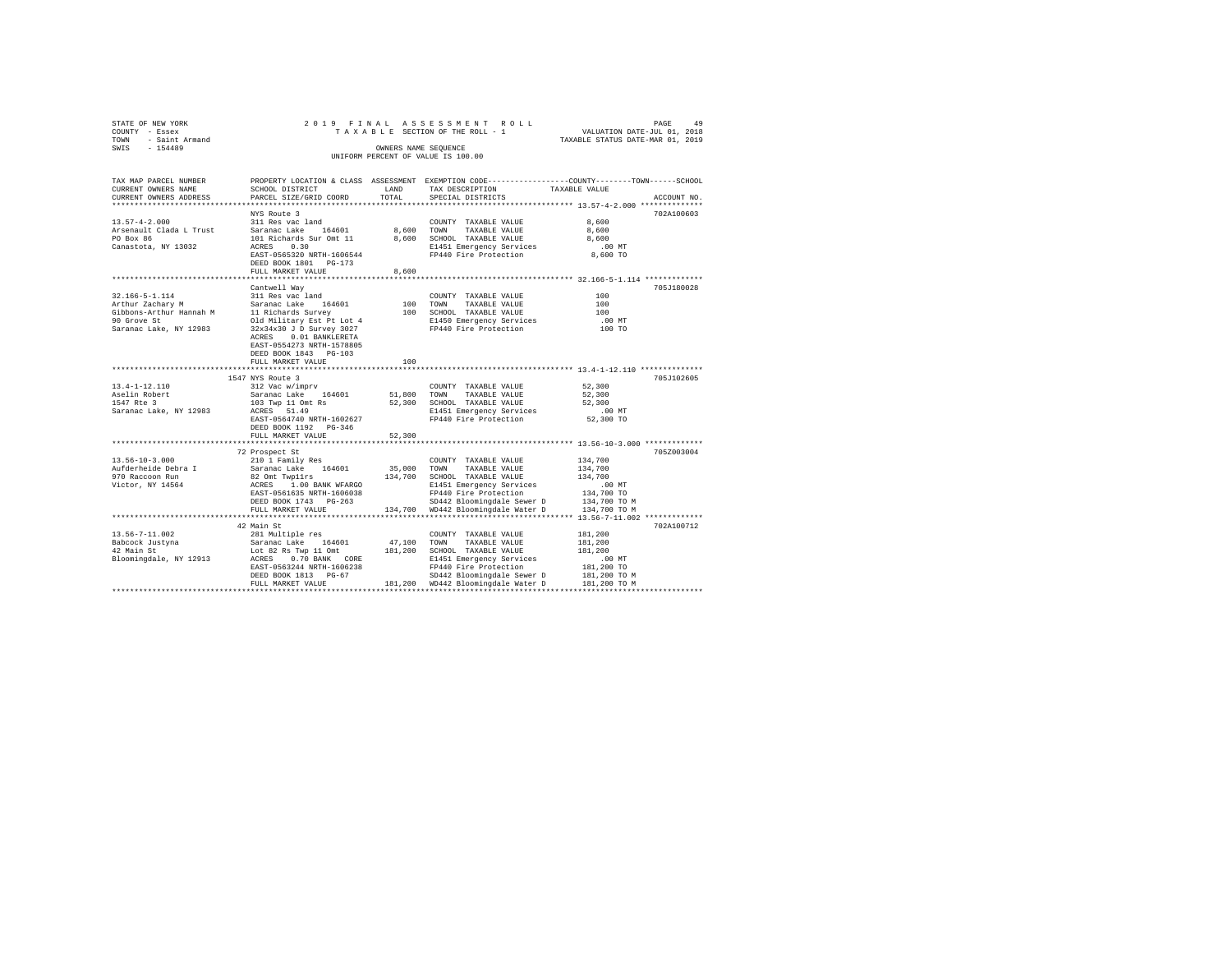| STATE OF NEW YORK<br>COUNTY - Essex<br><b>TOWN</b><br>- Saint Armand<br>SWIS - 154489                                                                                                                                                                                                                                                                                          | 2019 FINAL ASSESSMENT ROLL<br>VALUATION DATE-JUL 01, 2018<br>TAXABLE STATUS DATE-MAR 01, 2019<br>TAXABLE SECTION OF THE ROLL - 1<br>OWNERS NAME SEQUENCE                                       |         |                                                                                                                                                                                       |                                                                                     |                                      |  |  |  |  |
|--------------------------------------------------------------------------------------------------------------------------------------------------------------------------------------------------------------------------------------------------------------------------------------------------------------------------------------------------------------------------------|------------------------------------------------------------------------------------------------------------------------------------------------------------------------------------------------|---------|---------------------------------------------------------------------------------------------------------------------------------------------------------------------------------------|-------------------------------------------------------------------------------------|--------------------------------------|--|--|--|--|
|                                                                                                                                                                                                                                                                                                                                                                                |                                                                                                                                                                                                |         | UNIFORM PERCENT OF VALUE IS 100.00                                                                                                                                                    |                                                                                     |                                      |  |  |  |  |
| TAX MAP PARCEL NUMBER<br>CURRENT OWNERS NAME<br>CURRENT OWNERS ADDRESS                                                                                                                                                                                                                                                                                                         | SCHOOL DISTRICT<br><b>LAND</b><br>PARCEL SIZE/GRID COORD                                                                                                                                       | TOTAL   | PROPERTY LOCATION & CLASS ASSESSMENT EXEMPTION CODE-----------------COUNTY-------TOWN-----SCHOOL<br>TAX DESCRIPTION<br>SPECIAL DISTRICTS                                              | TAXABLE VALUE                                                                       | ACCOUNT NO.                          |  |  |  |  |
| $13.65 - 4 - 6.200$<br>Bailey William<br>234 Neil St Apt 1<br>Saranac Lake, NY 12983                                                                                                                                                                                                                                                                                           | 66 River Rd<br>312 Vac w/imprv<br>Saranac Lake 164601 20,300 TOWN<br>102 Twp 11 Omt Rs<br>Lot 2 #6903<br>ACRES 0.59<br>EAST-0565557 NRTH-1604981<br>DEED BOOK 1594 PG-192<br>FULL MARKET VALUE | 35,400  | COUNTY TAXABLE VALUE<br>TAXABLE VALUE<br>35,400 SCHOOL TAXABLE VALUE<br>E1451 Emergency Services<br>FP440 Fire Protection 35,400 TO                                                   | 35,400<br>35,400<br>35,400<br>$.00$ MT                                              | 705Z011004                           |  |  |  |  |
|                                                                                                                                                                                                                                                                                                                                                                                | ***************************                                                                                                                                                                    |         |                                                                                                                                                                                       |                                                                                     |                                      |  |  |  |  |
| Bloomingdale, NY 12913 EAST-0566654 NRTH-1607622                                                                                                                                                                                                                                                                                                                               | NYS Route 3<br>DEED BOOK 1370 PG-150<br>FULL MARKET VALUE                                                                                                                                      | 9,800   | COUNTY TAXABLE VALUE 9,800<br>9,800 TOWN TAXABLE VALUE<br>9,800 SCHOOL TAXABLE VALUE<br>E1451 Emergency Services .00 MT<br>FP440 Fire Protection  9,800 TO                            | 9,800<br>9,800                                                                      | 702A100812                           |  |  |  |  |
|                                                                                                                                                                                                                                                                                                                                                                                | 1811 NYS Route 3                                                                                                                                                                               |         |                                                                                                                                                                                       |                                                                                     | 702A100811                           |  |  |  |  |
| ${\small \begin{tabular}{lcccc} 13.57-1-7.000 & 210 & 1 Family Res & BAS STR & 41854 & 0\\ Balerno Jeffrey & SaramaraLake & 164601 & 36,700 & COUNT & TAXABLE VALUE \\ Balerno Marlenen & 121 Rs Type & 110mt & 200,000 & TOWNY & TAXABLE VALUE \\ 1811 NYS RE & 3 & 00002.60 & 0 & SCH0OL & TAXABLE VALUE \\ \end{tabular}}$<br>Bloomingdale, NY 12913 ACRES 2.70 BANK LERETA | EAST-0566521 NRTH-1607963<br>DEED BOOK 1370 PG-150<br>FULL MARKET VALUE                                                                                                                        |         | BAS STAR 41854 0<br>36,700 COUNTY TAXABLE VALUE<br>E1451 Emergency Services<br>FP440 Fire Protection<br>SD442 Bloomingdale Sewer D 200,000 TO M<br>200,000 WD442 Bloomingdale Water D | $\sim$ 0<br>200,000<br>200,000<br>170,000<br>$.00$ MT<br>200,000 TO<br>200,000 TO M | $\Omega$<br>30,000                   |  |  |  |  |
|                                                                                                                                                                                                                                                                                                                                                                                |                                                                                                                                                                                                |         |                                                                                                                                                                                       |                                                                                     |                                      |  |  |  |  |
| 32.166-5-3.000 210 1 Family Res                                                                                                                                                                                                                                                                                                                                                | 141 Bloomingdale Ave<br>DEED BOOK 840<br>PG-307<br>FULL MARKET VALUE                                                                                                                           | 105,900 | BAS STAR 41854 0<br>22,300 COUNTY TAXABLE VALUE<br>105,900 TOWN TAXABLE VALUE<br>SCHOOL TAXABLE VALUE<br>E1450 Emergency Services<br>FP440 Fire Protection 105,900 TO                 | $\sim$ 0<br>105,900<br>105,900<br>75,900<br>$.00$ MT                                | 705J104011<br>$\mathbf{0}$<br>30,000 |  |  |  |  |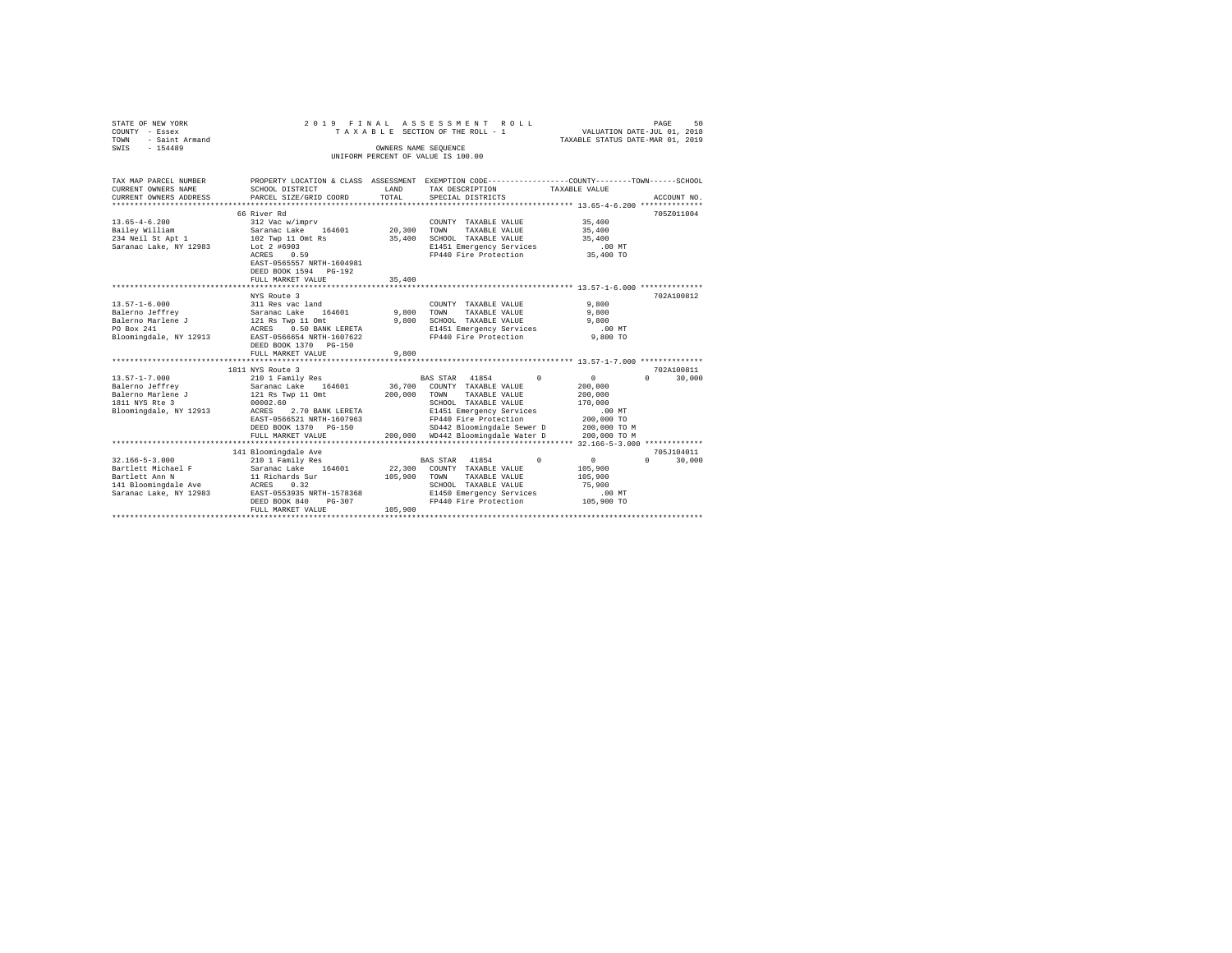| STATE OF NEW YORK      |  |  |  | 2019 FINAL ASSESSMENT ROLL         |  |  |  |                                  | PAGE | 51 |
|------------------------|--|--|--|------------------------------------|--|--|--|----------------------------------|------|----|
| COUNTY - Essex         |  |  |  | TAXABLE SECTION OF THE ROLL - 1    |  |  |  | VALUATION DATE-JUL 01, 2018      |      |    |
| - Saint Armand<br>TOWN |  |  |  |                                    |  |  |  | TAXABLE STATUS DATE-MAR 01, 2019 |      |    |
| SWTS<br>$-154489$      |  |  |  | OWNERS NAME SEOUENCE               |  |  |  |                                  |      |    |
|                        |  |  |  | UNIFORM PERCENT OF VALUE IS 100.00 |  |  |  |                                  |      |    |

| TAX MAP PARCEL NUMBER  | PROPERTY LOCATION & CLASS ASSESSMENT |         | EXEMPTION CODE----------------COUNTY-------TOWN------SCHOOL |            |               |                      |
|------------------------|--------------------------------------|---------|-------------------------------------------------------------|------------|---------------|----------------------|
| CURRENT OWNERS NAME    | SCHOOL DISTRICT                      | LAND    | TAX DESCRIPTION                                             |            | TAXABLE VALUE |                      |
| CURRENT OWNERS ADDRESS | PARCEL SIZE/GRID COORD               | TOTAL   | SPECIAL DISTRICTS                                           |            |               | ACCOUNT NO.          |
|                        | 4 Maple Ln                           |         |                                                             |            |               | 702A101708           |
| $13.56 - 7 - 15.000$   | 210 1 Family Res                     |         | BAS STAR 41854                                              | $\Omega$   | $\Omega$      | $\Omega$<br>30,000   |
| Bates Angela M         | Saranac Lake<br>164601               | 20,300  | COUNTY TAXABLE VALUE                                        |            | 56,600        |                      |
| 4 Maple Ln             | 82 Rs Twp 11 Omt                     | 56,600  | TOWN<br>TAXABLE VALUE                                       |            | 56,600        |                      |
|                        |                                      |         |                                                             |            |               |                      |
| Bloomingdale, NY 12913 | Bk 887 Pg 100                        |         | SCHOOL TAXABLE VALUE                                        |            | 26,600        |                      |
|                        | 0.26 BANK1STARSG<br>ACRES            |         | E1451 Emergency Services                                    |            | $.00$ MT      |                      |
|                        | EAST-0562868 NRTH-1605945            |         | FP440 Fire Protection                                       |            | 56,600 TO     |                      |
|                        | DEED BOOK 1499 PG-43                 |         | SD442 Bloomingdale Sewer D                                  |            | 56,600 TO M   |                      |
|                        | FULL MARKET VALUE                    |         | 56,600 WD442 Bloomingdale Water D                           |            | 56,600 TO M   |                      |
|                        | **********************************   |         |                                                             |            |               |                      |
|                        | 1715 NYS Route 3                     |         |                                                             |            |               | 702C101310           |
| $13.57 - 1 - 24.100$   | 210 1 Family Res                     |         | 41854<br>BAS STAR                                           | $^{\circ}$ | $\mathbf{0}$  | 30,000<br>$^{\circ}$ |
| Bates Joseph D         | Saranac Lake<br>164601               | 35,400  | COUNTY TAXABLE VALUE                                        |            | 142,300       |                      |
| Bates Deborah A        | 101 Rs Twp 11 Omt                    | 142,300 | TOWN<br>TAXABLE VALUE                                       |            | 142,300       |                      |
| 1715 NYS Rte 3         | 1.36<br>ACRES                        |         | SCHOOL TAXABLE VALUE                                        |            | 112,300       |                      |
| PO Box 137             | EAST-0564660 NRTH-1606729            |         | E1451 Emergency Services                                    |            | .00 MT        |                      |
| Blommingdale, NY 12913 | DEED BOOK 813<br>PG-064              |         | FP440 Fire Protection                                       |            | 142,300 TO    |                      |
|                        | FULL MARKET VALUE                    |         | 142,300 SD442 Bloomingdale Sewer D                          |            | 142,300 TO M  |                      |
|                        |                                      |         | WD442 Bloomingdale Water D                                  |            | 142,300 TO M  |                      |
|                        |                                      |         |                                                             |            |               |                      |
|                        |                                      |         |                                                             |            |               | 705J174005           |
|                        | 718 NYS Route 3                      |         |                                                             | $\Omega$   |               |                      |
| $23.3 - 1 - 31.200$    | 210 1 Family Res                     |         | BAS STAR 41854                                              |            | $\sim$ 0      | $\Omega$<br>30,000   |
| Battistoni Brian L     | 164601<br>Saranac Lake               | 37,100  | COUNTY TAXABLE VALUE                                        |            | 145,400       |                      |
| Battistoni Kelly A     | Lot 29 Richards Survey               | 145,400 | TAXABLE VALUE<br>TOWN                                       |            | 145,400       |                      |
| 718 NYS Rte 3          | ACRES<br>3.10                        |         | SCHOOL TAXABLE VALUE                                        |            | 115,400       |                      |
| Saranac Lake, NY 12983 | EAST-0557580 NRTH-1585392            |         | E1450 Emergency Services                                    |            | $.00$ MT      |                      |
|                        | DEED BOOK 1477 PG-41                 |         | FP440 Fire Protection                                       |            | 145,400 TO    |                      |
|                        | FULL MARKET VALUE                    | 145,400 |                                                             |            |               |                      |
|                        |                                      |         |                                                             |            |               |                      |
|                        | 43 Matthew Way                       |         |                                                             |            |               | 702C100710           |
| $13.64 - 1 - 12.000$   | 210 1 Family Res                     |         | BAS STAR 41854                                              | $\Omega$   | $\circ$       | $\Omega$<br>30,000   |
| Baumann Jeremy         | Saranac Lake<br>164601               | 16,300  | COUNTY TAXABLE VALUE                                        |            | 188,200       |                      |
| Baumann Stefanee       | 102 Twp 11 Omt                       | 188,200 | TAXABLE VALUE<br>TOWN                                       |            | 188,200       |                      |
| PO Box 237             | ACRES<br>0.71 BANK1STARSG            |         | SCHOOL TAXABLE VALUE                                        |            | 158,200       |                      |
| Bloomingdale, NY 12913 | EAST-0563483 NRTH-1605357            |         | E1451 Emergency Services                                    |            | .00MT         |                      |
|                        | DEED BOOK 1642 PG-131                |         | FP440 Fire Protection                                       |            | 188,200 TO    |                      |
|                        | FULL MARKET VALUE                    | 188,200 |                                                             |            |               |                      |
|                        |                                      |         |                                                             |            |               |                      |
|                        | 70 River Rd                          |         |                                                             |            |               | 702A103901           |
|                        |                                      |         |                                                             |            |               |                      |
| $13.65 - 4 - 6.100$    | 210 1 Family Res                     |         | COUNTY TAXABLE VALUE                                        |            | 87,200        |                      |
| Beal Unni              | Saranac Lake<br>164601               | 26,000  | TOWN<br>TAXABLE VALUE                                       |            | 87,200        |                      |
| 70 River Rd            | 102 Twp 11 Omt                       | 87,200  | SCHOOL TAXABLE VALUE                                        |            | 87,200        |                      |
| Bloomingdale, NY 12913 | Lot 1 #6903                          |         | E1451 Emergency Services                                    |            | .00MT         |                      |
|                        | 0.43 BANK LERETA<br>ACRES            |         | FP440 Fire Protection                                       |            | 87,200 TO     |                      |
|                        | EAST-0565644 NRTH-1605030            |         |                                                             |            |               |                      |
|                        | DEED BOOK 1812 PG-14                 |         |                                                             |            |               |                      |
|                        | FULL MARKET VALUE                    | 87,200  |                                                             |            |               |                      |
|                        |                                      |         |                                                             |            |               |                      |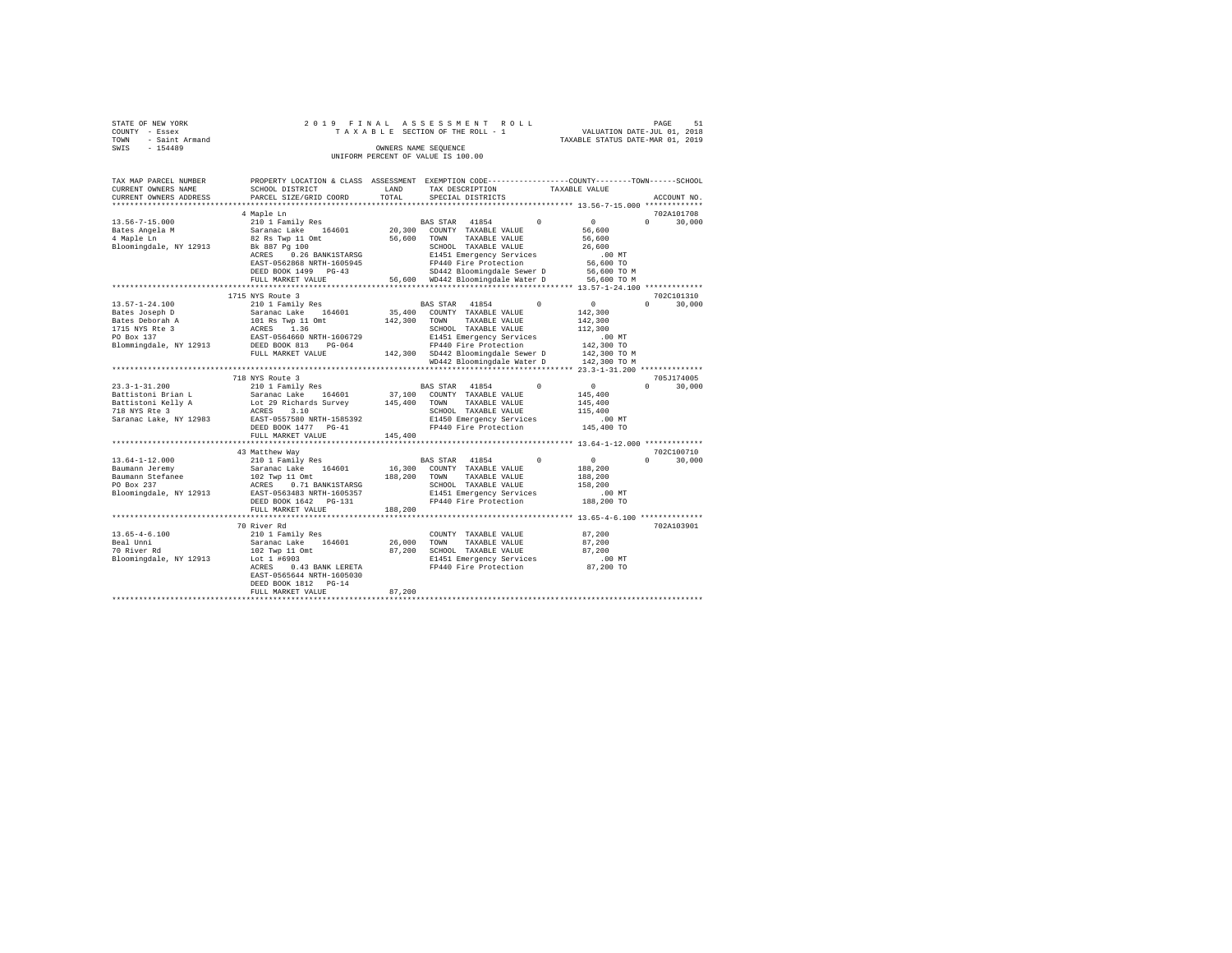|      | STATE OF NEW YORK |  |  |  | 2019 FINAL ASSESSMENT ROLL         |                                  | PAGE | 52 |
|------|-------------------|--|--|--|------------------------------------|----------------------------------|------|----|
|      | COUNTY - Essex    |  |  |  | TAXABLE SECTION OF THE ROLL - 1    | VALUATION DATE-JUL 01, 2018      |      |    |
| TOWN | - Saint Armand    |  |  |  |                                    | TAXABLE STATUS DATE-MAR 01, 2019 |      |    |
| SWIS | $-154489$         |  |  |  | OWNERS NAME SEOUENCE               |                                  |      |    |
|      |                   |  |  |  | UNIFORM PERCENT OF VALUE IS 100.00 |                                  |      |    |

| TAX MAP PARCEL NUMBER<br>CURRENT OWNERS NAME | SCHOOL DISTRICT                    | LAND        | TAX DESCRIPTION                                                                                                                  | PROPERTY LOCATION & CLASS ASSESSMENT EXEMPTION CODE---------------COUNTY-------TOWN-----SCHOOL<br>TAXABLE VALUE |
|----------------------------------------------|------------------------------------|-------------|----------------------------------------------------------------------------------------------------------------------------------|-----------------------------------------------------------------------------------------------------------------|
| CURRENT OWNERS ADDRESS                       | PARCEL SIZE/GRID COORD             | TOTAL       | SPECIAL DISTRICTS                                                                                                                | ACCOUNT NO.                                                                                                     |
| .                                            |                                    |             |                                                                                                                                  |                                                                                                                 |
|                                              | 18 Ledge Ln                        |             |                                                                                                                                  | 705J189004                                                                                                      |
| $32.38 - 1 - 28.000$                         | 210 1 Family Res                   |             | BAS STAR 41854<br>$^{\circ}$                                                                                                     | $\mathbf{0}$<br>$\Omega$<br>30,000                                                                              |
| Becker Dale A                                | Saranac Lake 164601                |             | 40,600 COUNTY TAXABLE VALUE                                                                                                      | 268,500                                                                                                         |
| Becker Cassandra R                           | $11$ Twp $11$ Omt Rs               | 268,500     | TAXABLE VALUE<br>TOWN                                                                                                            | 268,500                                                                                                         |
| 18 Ledge Ln                                  | Lot 79 Rockledge Park              |             | SCHOOL TAXABLE VALUE                                                                                                             | 238,500                                                                                                         |
| Saranac Lake, NY 12983                       | 0.51<br>ACRES                      |             | E1450 Emergency Services                                                                                                         | $.00$ MT                                                                                                        |
|                                              | EAST-0555343 NRTH-1579219          |             | FP440 Fire Protection                                                                                                            | 268,500 TO                                                                                                      |
|                                              | DEED BOOK 1099 PG-245              |             | WD441 Rockledge water                                                                                                            | 268,500 TO M                                                                                                    |
|                                              | FULL MARKET VALUE                  | 268,500     |                                                                                                                                  |                                                                                                                 |
|                                              |                                    |             |                                                                                                                                  |                                                                                                                 |
|                                              | 758 Saint Regis Ave                |             |                                                                                                                                  | 702A101006                                                                                                      |
| $13.56 - 3 - 1.000$                          | 210 1 Family Res                   |             | COUNTY TAXABLE VALUE                                                                                                             | 126,800                                                                                                         |
| Beckwith Randy                               | Saranac Lake<br>164601             | 28,300      | TOWN<br>TAXABLE VALUE                                                                                                            | 126,800                                                                                                         |
| 758 Saint Regis Ave                          | 82 Richards Surtwp11 Omt           | 126,800     | SCHOOL TAXABLE VALUE                                                                                                             | 126,800                                                                                                         |
| Bloomingdale, NY 12913                       | ACRES 0.50 BANKFLAGSTA             |             | E1451 Emergency Services                                                                                                         | .00MT                                                                                                           |
|                                              | EAST-0562211 NRTH-1607577          |             | FP440 Fire Protection                                                                                                            | 126,800 TO                                                                                                      |
|                                              | DEED BOOK 1835 PG-283              |             |                                                                                                                                  |                                                                                                                 |
|                                              | FULL MARKET VALUE                  |             | $SD442$ Bloomingdale Sewer D $126,800$ TO M<br>$MD442$ Bloomingdale Water D $126,800$ TO M<br>126,800 WD442 Bloomingdale Water D | 126,800 TO M                                                                                                    |
|                                              |                                    |             |                                                                                                                                  |                                                                                                                 |
|                                              | 27 River Rd                        |             |                                                                                                                                  | 705J191005                                                                                                      |
| $13.65 - 4 - 1.000$                          | 210 1 Family Res                   |             | $^{\circ}$<br>VETWAR CTS 41120                                                                                                   | 14,190<br>14,190<br>6,000                                                                                       |
| Begbie Donald C Sr                           | Saranac Lake 164601                |             | 35,700 COUNTY TAXABLE VALUE                                                                                                      | 80,410                                                                                                          |
| PO Box 37                                    | 102 Twp 11 Omt Rs                  | 94.600 TOWN | TAXABLE VALUE                                                                                                                    | 80,410                                                                                                          |
| Gabriels, NY 12939                           | ACRES<br>1.67 BANKSELPORT          |             | SCHOOL TAXABLE VALUE                                                                                                             | 88,600                                                                                                          |
|                                              | EAST-0565382 NRTH-1606047          |             | E1451 Emergency Services                                                                                                         | .00 MT                                                                                                          |
|                                              | DEED BOOK 1325 PG-222              |             | FP440 Fire Protection                                                                                                            | 94,600 TO                                                                                                       |
|                                              | FULL MARKET VALUE                  | 94,600      | SD442 Bloomingdale Sewer D                                                                                                       | 94,600 TO M                                                                                                     |
|                                              |                                    |             | WD442 Bloomingdale Water D                                                                                                       | 94,600 TO M                                                                                                     |
|                                              |                                    |             |                                                                                                                                  |                                                                                                                 |
|                                              | 41 Grass Pond Way                  |             |                                                                                                                                  | 705J103909                                                                                                      |
| $13.4 - 1 - 74.000$                          | 210 1 Family Res                   |             | COUNTY TAXABLE VALUE                                                                                                             | 130,500                                                                                                         |
| Beitelshees Family LP                        | Saranac Lake 164601                | 74,200      | TOWN<br>TAXABLE VALUE                                                                                                            | 130,500                                                                                                         |
| 9169 Somerset Dr                             | 164 Richards Sur                   | 130,500     | SCHOOL TAXABLE VALUE                                                                                                             | 130,500                                                                                                         |
| Barker, NY 14012                             | 5.20<br>ACRES                      |             | E1451 Emergency Services                                                                                                         | $.00$ MT                                                                                                        |
|                                              | EAST-0573363 NRTH-1601455          |             | FP440 Fire Protection                                                                                                            | 130,500 TO                                                                                                      |
|                                              | DEED BOOK 1454 PG-183              |             |                                                                                                                                  |                                                                                                                 |
|                                              | FULL MARKET VALUE                  | 130,500     |                                                                                                                                  |                                                                                                                 |
|                                              |                                    |             |                                                                                                                                  |                                                                                                                 |
|                                              | 99 Goodspeed Ln                    |             |                                                                                                                                  | 705J103908                                                                                                      |
| $15. - 1 - 16.000$                           | 210 1 Family Res                   |             | COUNTY TAXABLE VALUE                                                                                                             | 100,500                                                                                                         |
| Bell Charles E                               | 164601                             | 35,000 TOWN | TAXABLE VALUE                                                                                                                    | 100,500                                                                                                         |
| Bell Pamela J                                | Saranac Lake 1<br>368 Richards Sur |             | 100,500 SCHOOL TAXABLE VALUE                                                                                                     |                                                                                                                 |
| 8 Valley View Ln                             |                                    |             | E1451 Emergency Services                                                                                                         | 100,500<br>.00MT                                                                                                |
|                                              |                                    |             | FP440 Fire Protection                                                                                                            | 100,500 TO                                                                                                      |
|                                              | DEED BOOK 1871    PG-147           |             |                                                                                                                                  |                                                                                                                 |
|                                              | FULL MARKET VALUE                  | 100,500     |                                                                                                                                  |                                                                                                                 |
|                                              |                                    |             |                                                                                                                                  |                                                                                                                 |
|                                              |                                    |             |                                                                                                                                  |                                                                                                                 |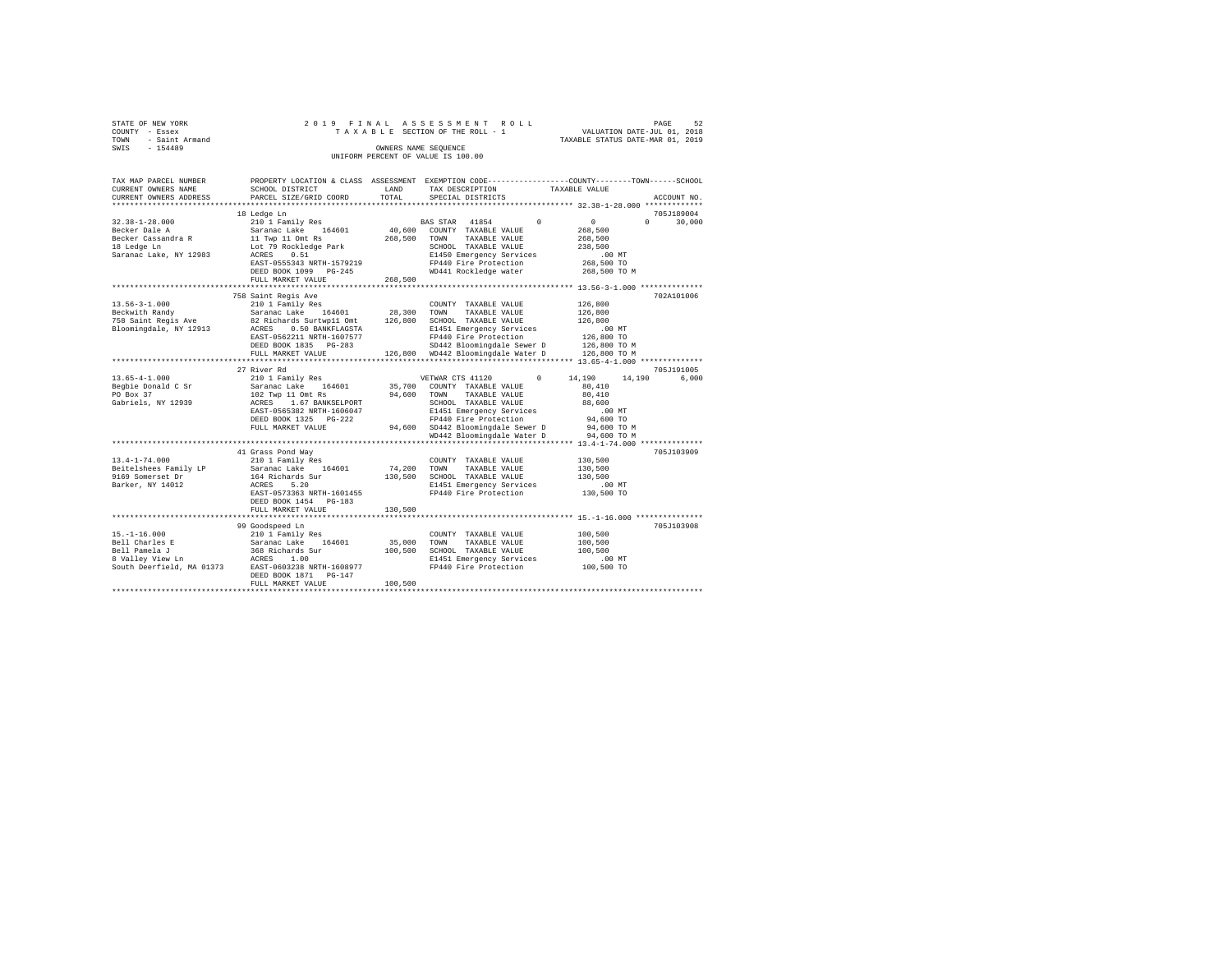| STATE OF NEW YORK<br>COUNTY - Essex          | 2019 FINAL                                        |         | ASSESSMENT ROLL<br>TAXABLE SECTION OF THE ROLL - 1                                                                 |                                             | 53<br>PAGE<br>VALUATION DATE-JUL 01, 2018 |
|----------------------------------------------|---------------------------------------------------|---------|--------------------------------------------------------------------------------------------------------------------|---------------------------------------------|-------------------------------------------|
| <b>TOWN</b><br>- Saint Armand                |                                                   |         |                                                                                                                    | TAXABLE STATUS DATE-MAR 01, 2019            |                                           |
| $-154489$<br>SWIS                            |                                                   |         | OWNERS NAME SEQUENCE                                                                                               |                                             |                                           |
|                                              |                                                   |         | UNIFORM PERCENT OF VALUE IS 100.00                                                                                 |                                             |                                           |
|                                              |                                                   |         |                                                                                                                    |                                             |                                           |
|                                              |                                                   |         |                                                                                                                    |                                             |                                           |
| TAX MAP PARCEL NUMBER<br>CURRENT OWNERS NAME | SCHOOL DISTRICT                                   | LAND    | PROPERTY LOCATION & CLASS ASSESSMENT EXEMPTION CODE---------------COUNTY-------TOWN------SCHOOL<br>TAX DESCRIPTION | TAXABLE VALUE                               |                                           |
| CURRENT OWNERS ADDRESS                       | PARCEL SIZE/GRID COORD                            | TOTAL   | SPECIAL DISTRICTS                                                                                                  |                                             | ACCOUNT NO.                               |
|                                              |                                                   |         |                                                                                                                    |                                             |                                           |
|                                              | 31 James Way                                      |         |                                                                                                                    |                                             | 705J104215                                |
| $13.4 - 2 - 8.000$                           | 210 1 Family Res                                  |         | COUNTY TAXABLE VALUE                                                                                               | 75,100                                      |                                           |
| Bennett David H                              | Saranac Lake 164601                               | 28,300  | TOWN<br>TAXABLE VALUE                                                                                              | 75,100                                      |                                           |
| Bennett Kara K                               | 123 Richards Sur                                  | 75,100  | SCHOOL TAXABLE VALUE                                                                                               | 75,100                                      |                                           |
| 21 Nolan Rd                                  | Jim San Subd Lot # 27                             |         | E1451 Emergency Services                                                                                           | $.00$ MT                                    |                                           |
| Ballston Lake, NY 12019                      | ACRES<br>0.50                                     |         | FP440 Fire Protection                                                                                              | 75,100 TO                                   |                                           |
|                                              | EAST-0566963 NRTH-1603126                         |         |                                                                                                                    |                                             |                                           |
|                                              | DEED BOOK 1897 PG-24                              |         |                                                                                                                    |                                             |                                           |
|                                              | FULL MARKET VALUE                                 | 75,100  |                                                                                                                    |                                             |                                           |
|                                              | 32 River Rd                                       |         |                                                                                                                    |                                             | 702A101705                                |
| $13.65 - 2 - 3.000$                          | 210 1 Family Res                                  |         | COUNTY TAXABLE VALUE                                                                                               | 54,700                                      |                                           |
| Benware Betty A                              | Saranac Lake 164601                               | 35,000  | TOWN<br>TAXABLE VALUE                                                                                              | 54,700                                      |                                           |
| 85 Eileen St                                 | 102 Twp 11 Omt                                    | 54,700  | SCHOOL TAXABLE VALUE                                                                                               | 54,700                                      |                                           |
| Albany, NY 12203                             | ACRES<br>1.00                                     |         | E1451 Emergency Services                                                                                           | .00MT                                       |                                           |
|                                              | EAST-0565014 NRTH-1605794                         |         | FP440 Fire Protection                                                                                              | 54,700 TO                                   |                                           |
|                                              | DEED BOOK 481 PG-580                              |         | SD442 Bloomingdale Sewer D                                                                                         | 54,700 TO M                                 |                                           |
|                                              | FULL MARKET VALUE                                 |         | 54,700 WD442 Bloomingdale Water D                                                                                  | 54,700 TO M                                 |                                           |
|                                              |                                                   |         |                                                                                                                    |                                             |                                           |
|                                              | 1669 NYS Route 3                                  |         |                                                                                                                    |                                             | 702A100611                                |
| $13.65 - 1 - 13.100$                         | 210 1 Family Res                                  |         | BAS STAR<br>41854<br>$\Omega$                                                                                      | 0                                           | $\Omega$<br>30,000                        |
| Benware Brian<br>1669 NYS Rte 3              | Saranac Lake 164601<br>102 Twp 11 Omt             | 64,900  | 18,500 COUNTY TAXABLE VALUE<br>TOWN<br>TAXABLE VALUE                                                               | 64,900<br>64,900                            |                                           |
| PO Box 234                                   | Pt 14 Barnard Subd                                |         | SCHOOL TAXABLE VALUE                                                                                               | 34,900                                      |                                           |
| Bloomingdale, NY 12913                       | ACRES 0.18 BANK LERETA                            |         | E1451 Emergency Services                                                                                           | $.00$ MT                                    |                                           |
|                                              | EAST-0564427 NRTH-1605691                         |         | FP440 Fire Protection                                                                                              | 64,900 TO                                   |                                           |
|                                              | DEED BOOK 1281 PG-87                              |         | SD442 Bloomingdale Sewer D                                                                                         | 64,900 TO M                                 |                                           |
|                                              | FULL MARKET VALUE                                 |         | 64,900 WD442 Bloomingdale Water D                                                                                  | 64,900 TO M                                 |                                           |
|                                              |                                                   |         |                                                                                                                    |                                             |                                           |
|                                              | 29 Vine St                                        |         |                                                                                                                    |                                             | 702A175012                                |
| $13.56 - 8 - 14.000$                         | 210 1 Family Res                                  |         | 41834<br>$\Omega$<br>ENH STAR                                                                                      | $^{\circ}$                                  | $\cap$<br>68,700                          |
| Benware Thomas                               | Saranac Lake 164601                               | 20,300  | COUNTY TAXABLE VALUE                                                                                               | 112,800                                     |                                           |
| Benware Regina                               | Rs Twp 11 Omt Lot 101                             | 112,800 | TOWN<br>TAXABLE VALUE                                                                                              | 112,800                                     |                                           |
| 29 Vine St<br>PO Box 214                     | ACRES<br>0.26<br>EAST-0563506 NRTH-1606554        |         | SCHOOL TAXABLE VALUE                                                                                               | 44,100                                      |                                           |
| Bloomingdale, NY 12913                       | DEED BOOK 569<br>$PG-178$                         |         | E1451 Emergency Services<br>FP440 Fire Protection                                                                  | .00MT<br>112,800 TO                         |                                           |
|                                              | FULL MARKET VALUE                                 | 112,800 |                                                                                                                    |                                             |                                           |
|                                              | **********************                            |         |                                                                                                                    | ************** 13.56-8-13.000 ************* |                                           |
|                                              | 31 Vine St                                        |         |                                                                                                                    |                                             | 702A100610                                |
| $13.56 - 8 - 13.000$                         | 312 Vac w/imprv                                   |         | COUNTY TAXABLE VALUE                                                                                               | 20,400                                      |                                           |
| Benware Thomas A                             | Saranac Lake 164601                               | 18,400  | TOWN<br>TAXABLE VALUE                                                                                              | 20,400                                      |                                           |
| 29 Vine St                                   | 101 Rs Twp 11 Omt                                 | 20,400  | SCHOOL TAXABLE VALUE                                                                                               | 20,400                                      |                                           |
| PO Box 214                                   | ACRES 1.01                                        |         | E1451 Emergency Services                                                                                           | .00MT                                       |                                           |
| Bloomingdale, NY 12913                       | EAST-0563634 NRTH-1606565<br>DEED BOOK 1091 PG-78 |         | FP440 Fire Protection                                                                                              | 20,400 TO                                   |                                           |

DEED BOOK 1091 PG-78 FULL MARKET VALUE 20,400 \*\*\*\*\*\*\*\*\*\*\*\*\*\*\*\*\*\*\*\*\*\*\*\*\*\*\*\*\*\*\*\*\*\*\*\*\*\*\*\*\*\*\*\*\*\*\*\*\*\*\*\*\*\*\*\*\*\*\*\*\*\*\*\*\*\*\*\*\*\*\*\*\*\*\*\*\*\*\*\*\*\*\*\*\*\*\*\*\*\*\*\*\*\*\*\*\*\*\*\*\*\*\*\*\*\*\*\*\*\*\*\*\*\*\*\*\*\*\*\*\*\*\*\*\*\*\*\*\*\*\*\*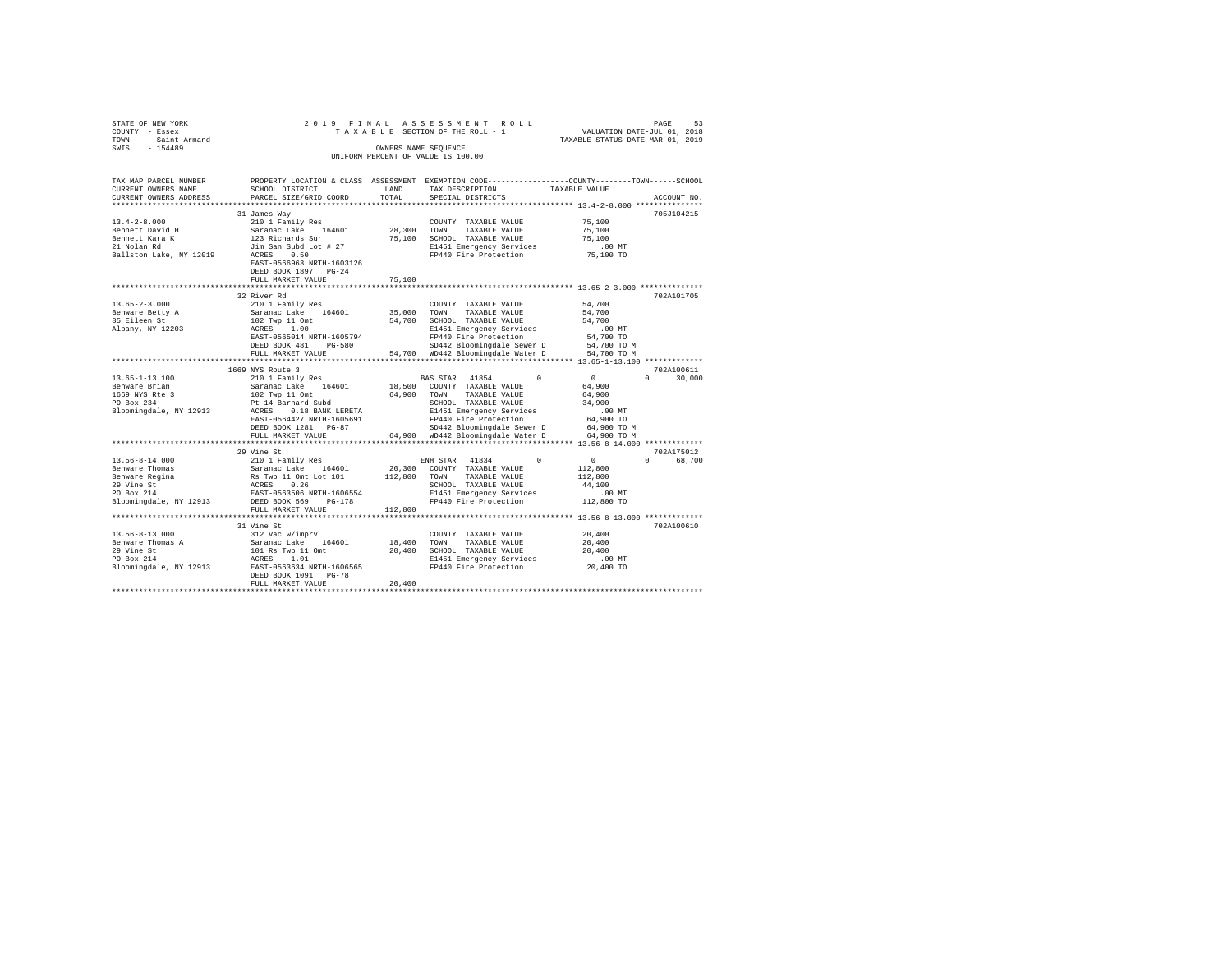| STATE OF NEW YORK                                | 2019 FINAL                                                      |             |                                                                                                                        |                                                                                                                 |
|--------------------------------------------------|-----------------------------------------------------------------|-------------|------------------------------------------------------------------------------------------------------------------------|-----------------------------------------------------------------------------------------------------------------|
| COUNTY - Essex                                   |                                                                 |             | TAXABLE SECTION OF THE ROLL - 1                                                                                        |                                                                                                                 |
| TOWN - Saint Armand                              |                                                                 |             |                                                                                                                        | PAGE 54 ROLL PAGE 54<br>SECTION OF THE ROLL - 1 VALUATION DATE-JUL 01, 2018<br>TAXABLE STATUS DATE-MAR 01, 2019 |
| SWIS<br>$-154489$                                |                                                                 |             | OWNERS NAME SEOUENCE                                                                                                   |                                                                                                                 |
|                                                  |                                                                 |             | UNIFORM PERCENT OF VALUE IS 100.00                                                                                     |                                                                                                                 |
| TAX MAP PARCEL NUMBER                            |                                                                 |             |                                                                                                                        | PROPERTY LOCATION & CLASS ASSESSMENT EXEMPTION CODE---------------COUNTY-------TOWN-----SCHOOL                  |
| CURRENT OWNERS NAME                              | LAND<br>SCHOOL DISTRICT                                         |             | TAX DESCRIPTION                                                                                                        | TAXABLE VALUE                                                                                                   |
| CURRENT OWNERS ADDRESS                           | PARCEL SIZE/GRID COORD                                          | TOTAL       | SPECIAL DISTRICTS                                                                                                      | ACCOUNT NO.                                                                                                     |
| *************************                        |                                                                 |             |                                                                                                                        |                                                                                                                 |
|                                                  | 434 Bloomingdale Ave                                            |             |                                                                                                                        | 705J102709                                                                                                      |
| $32.1 - 2 - 3.000$                               | 464 Office bldg.                                                |             | COUNTY TAXABLE VALUE                                                                                                   | 199,000                                                                                                         |
| Biovac Inc                                       | Saranac Lake 164601                                             | 45,200 TOWN | TAXABLE VALUE                                                                                                          | 199,000                                                                                                         |
| PO Box 1356                                      | 10 Richards Sur<br>ACRES 1.20                                   |             | 199,000 SCHOOL TAXABLE VALUE                                                                                           | 199,000                                                                                                         |
| Saranac Lake, NY 12983                           |                                                                 |             | E1450 Emergency Services .00 MT<br>FP440 Fire Protection .00 TO 199,000 TO                                             |                                                                                                                 |
|                                                  | EAST-0555931 NRTH-1581388                                       |             |                                                                                                                        |                                                                                                                 |
|                                                  | DEED BOOK 954 PG-008                                            |             |                                                                                                                        |                                                                                                                 |
|                                                  | FULL MARKET VALUE                                               | 199,000     |                                                                                                                        |                                                                                                                 |
|                                                  | 1441 NYS Route 3                                                |             |                                                                                                                        | 705J103507                                                                                                      |
| $13.4 - 1 - 19.000$                              | 210 1 Family Res                                                |             | COUNTY TAXABLE VALUE                                                                                                   | 221,500                                                                                                         |
| Black Jeffrey Q                                  |                                                                 | 40,300 TOWN | TAXABLE VALUE                                                                                                          | 221,500                                                                                                         |
|                                                  |                                                                 |             | 221,500 SCHOOL TAXABLE VALUE                                                                                           | 221,500                                                                                                         |
| Black Barbara T<br>1441 NYS Route 3              | Saranac Lake 164601<br>104 Richards Sur<br>ACRES 6.40 BANK CORE |             | E1451 Emergency Services                                                                                               | .00 MT                                                                                                          |
| Saranac Lake, NY 12983                           | EAST-0565681 NRTH-1600546                                       |             | FP440 Fire Protection                                                                                                  | 221,500 TO                                                                                                      |
|                                                  | DEED BOOK 1831 PG-64                                            |             |                                                                                                                        |                                                                                                                 |
|                                                  | FULL MARKET VALUE                                               | 221,500     |                                                                                                                        |                                                                                                                 |
|                                                  | *********************                                           |             |                                                                                                                        | ********************************* 32.38-1-16.002 *************                                                  |
|                                                  | 48 Saranac Ln                                                   |             |                                                                                                                        | 705J180020                                                                                                      |
| $32.38 - 1 - 16.002$                             | 210 1 Family Res                                                |             | ENH STAR 41834 0                                                                                                       | $\begin{array}{c}0\\169,100\end{array}$<br>0 68,700                                                             |
|                                                  |                                                                 |             | 41.800 COUNTY TAXABLE VALUE                                                                                            |                                                                                                                 |
|                                                  |                                                                 |             | 169,100 TOWN TAXABLE VALUE                                                                                             | 169,100                                                                                                         |
|                                                  |                                                                 |             | SCHOOL TAXABLE VALUE                                                                                                   | 100,400                                                                                                         |
|                                                  | EAST-0555725 NRTH-1579350                                       |             | E1450 Emergency Services<br>FP440 Fire Protection                                                                      | .00 MT<br>169,100 TO                                                                                            |
|                                                  | DEED BOOK 716 PG-201                                            |             | WD441 Rockledge water                                                                                                  | 169,100 TO M                                                                                                    |
|                                                  | FULL MARKET VALUE                                               | 169,100     |                                                                                                                        |                                                                                                                 |
|                                                  |                                                                 |             |                                                                                                                        |                                                                                                                 |
|                                                  | 74 Main St                                                      |             |                                                                                                                        | 705J189021                                                                                                      |
| $13.64 - 2 - 2.113$                              | 210 1 Family Res                                                |             | COUNTY TAXABLE VALUE                                                                                                   | 187,100                                                                                                         |
| Blanchard Christopher F                          | Saranac Lake 164601                                             | 33,800 TOWN | TAXABLE VALUE                                                                                                          | 187,100                                                                                                         |
| Blanchard Melissa<br>74 Main St                  |                                                                 |             |                                                                                                                        | 187,100                                                                                                         |
|                                                  |                                                                 |             |                                                                                                                        | $.00$ MT                                                                                                        |
| Bloomingdale, NY 12913 EAST-0562584 NRTH-1605634 |                                                                 |             | FP440 Fire Protection                                                                                                  | 187,100 TO                                                                                                      |
|                                                  |                                                                 |             | SD442 Bloomingdale Sewer D 187,100 TO M<br>187,100 WD442 Bloomingdale Water D 187,100 TO M                             |                                                                                                                 |
|                                                  | FULL MARKET VALUE<br>**********************                     |             |                                                                                                                        |                                                                                                                 |
|                                                  |                                                                 |             |                                                                                                                        |                                                                                                                 |
|                                                  | 22 Main St                                                      |             |                                                                                                                        | 702A101306                                                                                                      |
| 13.56-8-10.000                                   | 210 1 Family Res                                                |             |                                                                                                                        | 140,200<br>140,200                                                                                              |
| 22 Main St<br>Bloomings                          |                                                                 |             |                                                                                                                        | 140,200                                                                                                         |
| Bloomingdale, NY 12913                           |                                                                 |             | E1451 Emergency Services                                                                                               | $.00$ MT                                                                                                        |
|                                                  |                                                                 |             | FP440 Fire Protection                                                                                                  |                                                                                                                 |
|                                                  |                                                                 |             |                                                                                                                        |                                                                                                                 |
|                                                  |                                                                 |             | FP440 Fire Protection 140,200 TO<br>SD442 Bloomingdale Sewer D 140,200 TO M<br>WD442 Bloomingdale Water D 140,200 TO M |                                                                                                                 |
|                                                  | FULL MARKET VALUE                                               | 140,200     |                                                                                                                        |                                                                                                                 |
|                                                  |                                                                 |             |                                                                                                                        |                                                                                                                 |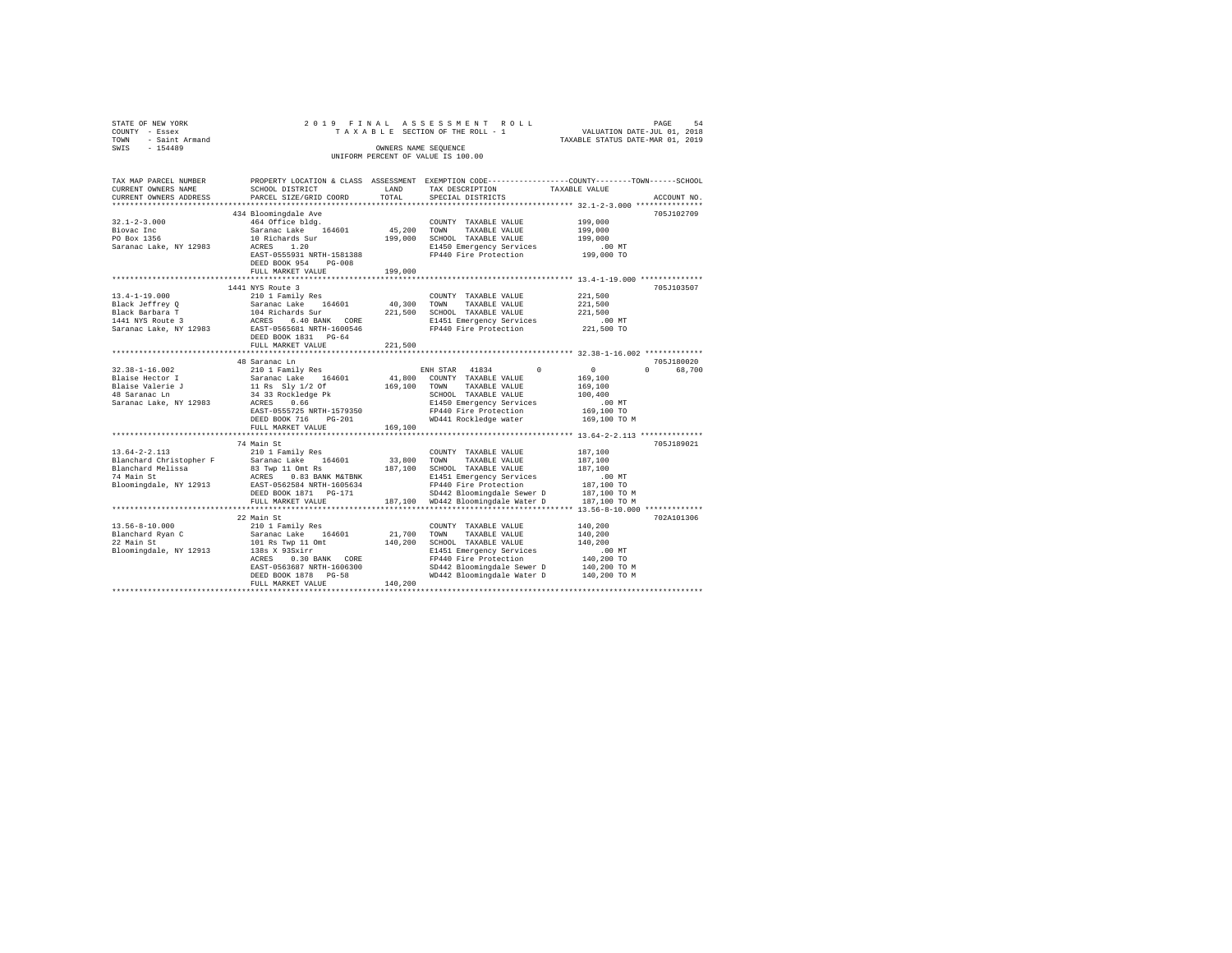| STATE OF NEW YORK<br>COUNTY - Essex<br>- Saint Armand<br>TOWN<br>$-154489$<br>SWIS | 2019 FINAL ASSESSMENT ROLL<br>TAXABLE SECTION OF THE ROLL - 1                                                                                                                                                             | VALUATION DATE-JUL 01, 2018<br>TAXABLE STATUS DATE-MAR 01, 2019 | PAGE<br>55                                                                                                                                          |                                                                 |             |
|------------------------------------------------------------------------------------|---------------------------------------------------------------------------------------------------------------------------------------------------------------------------------------------------------------------------|-----------------------------------------------------------------|-----------------------------------------------------------------------------------------------------------------------------------------------------|-----------------------------------------------------------------|-------------|
|                                                                                    |                                                                                                                                                                                                                           | OWNERS NAME SEQUENCE                                            | UNIFORM PERCENT OF VALUE IS 100.00                                                                                                                  |                                                                 |             |
| TAX MAP PARCEL NUMBER<br>CURRENT OWNERS NAME<br>CURRENT OWNERS ADDRESS             | PROPERTY LOCATION & CLASS ASSESSMENT EXEMPTION CODE---------------COUNTY-------TOWN------SCHOOL<br>SCHOOL DISTRICT<br>PARCEL SIZE/GRID COORD                                                                              | LAND<br>TOTAL                                                   | TAX DESCRIPTION<br>SPECIAL DISTRICTS                                                                                                                | TAXABLE VALUE                                                   | ACCOUNT NO. |
| $32.38 - 1 - 25.001$<br>Blankstein Alan M<br>PO Box 3207<br>Bloomington, IN 47402  | Ledge Ln<br>311 Res vac land<br>Saranac Lake 164601<br>11 Twp 11 Omt Rs<br>Lot 85 Rockledge Park<br>ACRES<br>0.26<br>EAST-0555358 NRTH-1579730<br>DEED BOOK 1474 PG-300<br>FULL MARKET VALUE                              | 25.700 TOWN<br>25,700<br>25,700                                 | COUNTY TAXABLE VALUE<br>TAXABLE VALUE<br>SCHOOL TAXABLE VALUE<br>E1450 Emergency Services<br>FP440 Fire Protection                                  | 25,700<br>25,700<br>25,700<br>.00MT<br>25,700 TO                | 705J190043  |
| $32.38 - 1 - 41.000$<br>Blankstein Alan M<br>PO Box 3207<br>Bloomington, IN 47402  | Ledge Ln<br>311 Res vac land<br>Saranac Lake 164601<br>11 Twp 11 Omt Rs<br>Lot 86 Rockledge Park<br>0.26<br>ACRES<br>EAST-0555394 NRTH-1579835<br>DEED BOOK 1474 PG-300<br>FULL MARKET VALUE                              | 25,700<br>25,700<br>25,700                                      | COUNTY TAXABLE VALUE<br>TAXABLE VALUE<br>TOWN<br>SCHOOL TAXABLE VALUE<br>E1450 Emergency Services<br>FP440 Fire Protection<br>WD441 Rockledge water | 25,700<br>25,700<br>25,700<br>.00MT<br>25,700 TO<br>25,700 TO M | 705J189018  |
|                                                                                    |                                                                                                                                                                                                                           |                                                                 |                                                                                                                                                     | ********************* 32.38-1-42.120 *************              |             |
| $32.38 - 1 - 42.120$<br>Blankstein Alan M<br>PO Box 3207<br>Bloomington, IN 47402  | Ledge Ln<br>311 Res vac land<br>Saranac Lake 164601<br>110MT TWP11 RS<br>Lot 68 Rockledge Park<br>0.23<br>ACRES<br>EAST-0555618 NRTH-1580078<br>DEED BOOK 1474   PG-300                                                   | 25,000<br>25,000                                                | COUNTY TAXABLE VALUE<br>TAXABLE VALUE<br>TOWN<br>SCHOOL TAXABLE VALUE<br>E1450 Emergency Services<br>FP440 Fire Protection                          | 25,000<br>25,000<br>25,000<br>$.00$ MT<br>25,000 TO             | 705z006009  |
|                                                                                    | FULL MARKET VALUE<br>*************************                                                                                                                                                                            | 25,000                                                          |                                                                                                                                                     |                                                                 |             |
| $32.38 - 1 - 50.000$<br>Blankstein Alan M<br>PO Box 3207<br>Bloomington, IN 47402  | Ledge Ln<br>311 Res vac land<br>Saranac Lake 164601<br>11 Twp 11 Omt Rs<br>Lt 69 & 70 Rockledge Park<br>ACRES<br>0.52<br>EAST-0555533 NRTH-1579994<br>DEED BOOK 1474 PG-300<br>FULL MARKET VALUE<br>********************* | 30,100<br>30,100<br>30,100                                      | COUNTY TAXABLE VALUE<br>TOWN<br>TAXABLE VALUE<br>SCHOOL TAXABLE VALUE<br>E1450 Emergency Services<br>FP440 Fire Protection                          | 30,100<br>30,100<br>30,100<br>$.00$ MT<br>30,100 TO             | 705J190014  |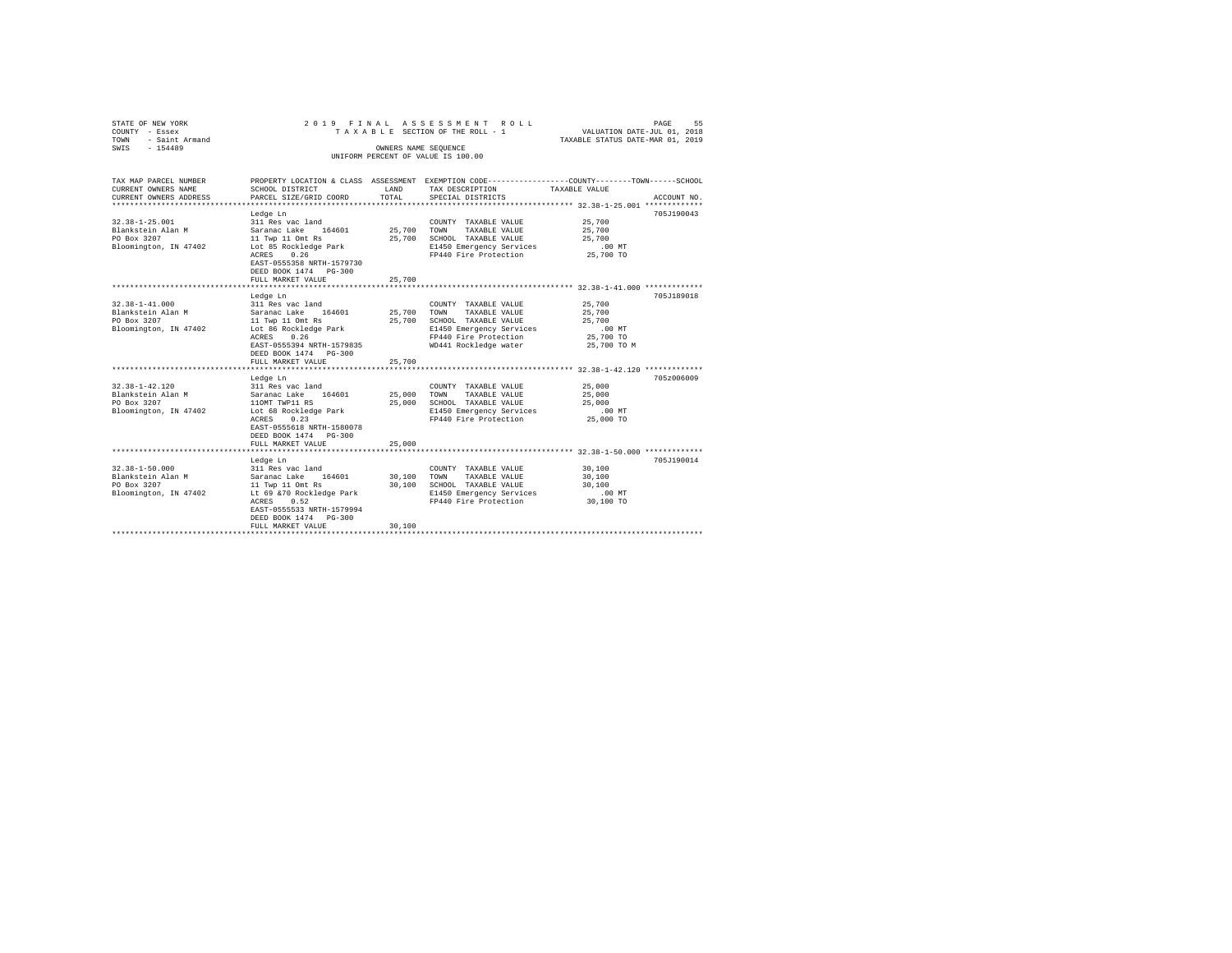| STATE OF NEW YORK<br>COUNTY - Essex                |                                                                                                                                                                                                           |        |                                                                                                         | PAGE 56 בDAGE 7 IN AL ASSESSMENT ROLL PAGE 56 PAGE 101.01<br>TAXABLE SECTION OF THE ROLL - 1 VALUATION DATE-JUL 01, 2019<br>TAXABLE STATTUS DATE-MAR 01, 2019 |             |
|----------------------------------------------------|-----------------------------------------------------------------------------------------------------------------------------------------------------------------------------------------------------------|--------|---------------------------------------------------------------------------------------------------------|---------------------------------------------------------------------------------------------------------------------------------------------------------------|-------------|
| TOWN - Saint Armand                                |                                                                                                                                                                                                           |        |                                                                                                         | TAXABLE STATUS DATE-MAR 01, 2019                                                                                                                              |             |
| SWIS - 154489                                      |                                                                                                                                                                                                           |        | OWNERS NAME SEOUENCE                                                                                    |                                                                                                                                                               |             |
|                                                    |                                                                                                                                                                                                           |        | UNIFORM PERCENT OF VALUE IS 100.00                                                                      |                                                                                                                                                               |             |
| TAX MAP PARCEL NUMBER                              |                                                                                                                                                                                                           |        |                                                                                                         | PROPERTY LOCATION & CLASS ASSESSMENT EXEMPTION CODE---------------COUNTY-------TOWN-----SCHOOL                                                                |             |
| CURRENT OWNERS NAME                                | SCHOOL DISTRICT                                                                                                                                                                                           |        | LAND TAX DESCRIPTION                                                                                    | TAXABLE VALUE                                                                                                                                                 |             |
| CURRENT OWNERS ADDRESS                             | PARCEL SIZE/GRID COORD                                                                                                                                                                                    | TOTAL  | SPECIAL DISTRICTS                                                                                       |                                                                                                                                                               | ACCOUNT NO. |
|                                                    |                                                                                                                                                                                                           |        |                                                                                                         |                                                                                                                                                               |             |
|                                                    | Saranac Ln                                                                                                                                                                                                |        |                                                                                                         |                                                                                                                                                               | 705J190024  |
| $32.38 - 1 - 60.000$                               | 311 Res vac land                                                                                                                                                                                          |        | COUNTY TAXABLE VALUE                                                                                    | 34,600                                                                                                                                                        |             |
| Blankstein Alan M<br>PO Box 3207                   |                                                                                                                                                                                                           |        |                                                                                                         | 34,600                                                                                                                                                        |             |
|                                                    |                                                                                                                                                                                                           |        |                                                                                                         | 34,600                                                                                                                                                        |             |
| Bloomington, IN 47402                              |                                                                                                                                                                                                           |        | E1450 Emergency Services                                                                                | .00MT                                                                                                                                                         |             |
|                                                    | ACRES 0.52                                                                                                                                                                                                |        | FP440 Fire Protection                                                                                   | 34,600 TO                                                                                                                                                     |             |
|                                                    | EAST-0555671 NRTH-1579813                                                                                                                                                                                 |        | WD441 Rockledge water                                                                                   | 34,600 TO M                                                                                                                                                   |             |
|                                                    | DEED BOOK 1474    PG-300                                                                                                                                                                                  |        |                                                                                                         |                                                                                                                                                               |             |
|                                                    | FULL MARKET VALUE                                                                                                                                                                                         | 34,600 |                                                                                                         |                                                                                                                                                               |             |
|                                                    |                                                                                                                                                                                                           |        |                                                                                                         |                                                                                                                                                               |             |
|                                                    | Saranac Ln                                                                                                                                                                                                |        |                                                                                                         |                                                                                                                                                               | 705J190025  |
| $32.38 - 1 - 61.000$                               | 311 Res vac land                                                                                                                                                                                          |        | COUNTY TAXABLE VALUE                                                                                    | 25,700                                                                                                                                                        |             |
|                                                    | ${\small \begin{tabular}{lcccccc} B1ankstein & Alan & M & Saranac Lake & 164601 & 25,700 & TOMN & TAXABLE VALUE \\ PO Box & 3207 & 11 Type & 11 Ont Rs & 25,700 & SCHOOL TAXABLE VALUE \\ \end{tabular}}$ |        |                                                                                                         | 25,700                                                                                                                                                        |             |
|                                                    |                                                                                                                                                                                                           |        | 25,700 SCHOOL TAXABLE VALUE                                                                             | 25,700                                                                                                                                                        |             |
| Bloomington, IN 47402                              | Lot 71 Rockledge Park<br>ACRES 0.26                                                                                                                                                                       |        | E1450 Emergency Services                                                                                | .00 MT<br>25,700 TO                                                                                                                                           |             |
|                                                    |                                                                                                                                                                                                           |        | FP440 Fire Protection                                                                                   |                                                                                                                                                               |             |
|                                                    | EAST-0555460 NRTH-1579899                                                                                                                                                                                 |        |                                                                                                         |                                                                                                                                                               |             |
|                                                    | DEED BOOK 1474 PG-300                                                                                                                                                                                     |        |                                                                                                         |                                                                                                                                                               |             |
|                                                    | FULL MARKET VALUE                                                                                                                                                                                         | 25,700 |                                                                                                         |                                                                                                                                                               |             |
|                                                    |                                                                                                                                                                                                           |        |                                                                                                         |                                                                                                                                                               | 705J190026  |
| $32.38 - 1 - 62.000$                               | Saranac Ln<br>311 Res vac land                                                                                                                                                                            |        | COUNTY TAXABLE VALUE                                                                                    | 30,800                                                                                                                                                        |             |
|                                                    |                                                                                                                                                                                                           |        |                                                                                                         | 30,800                                                                                                                                                        |             |
| Blankstein Alan M<br>PO Box 3207                   |                                                                                                                                                                                                           |        |                                                                                                         | 30,800                                                                                                                                                        |             |
| Bloomington, IN 47402                              |                                                                                                                                                                                                           |        |                                                                                                         |                                                                                                                                                               |             |
|                                                    |                                                                                                                                                                                                           |        | E1450 Emergency Services 100 MT<br>FP440 Fire Protection 30,800 TO<br>WD441 Rockledge water 30,800 TO M |                                                                                                                                                               |             |
|                                                    | EAST-0555487 NRTH-1579804                                                                                                                                                                                 |        |                                                                                                         |                                                                                                                                                               |             |
|                                                    | DEED BOOK 1474 PG-300                                                                                                                                                                                     |        |                                                                                                         |                                                                                                                                                               |             |
|                                                    | FULL MARKET VALUE                                                                                                                                                                                         | 30,800 |                                                                                                         |                                                                                                                                                               |             |
|                                                    |                                                                                                                                                                                                           |        |                                                                                                         |                                                                                                                                                               |             |
|                                                    | Ledge Ln                                                                                                                                                                                                  |        |                                                                                                         |                                                                                                                                                               | 705J190034  |
|                                                    |                                                                                                                                                                                                           |        | COUNTY TAXABLE VALUE                                                                                    | 1,300                                                                                                                                                         |             |
|                                                    | 311 Res vac land<br>Saranac Lake 164601 1,300 TOWN TAXABLE VALUE<br>1,300 TOWN 1,300 TOWN TAXABLE VALUE                                                                                                   |        |                                                                                                         | 1,300                                                                                                                                                         |             |
| 32.38-1-70.000<br>Blankstein Alan M<br>PO Box 3207 |                                                                                                                                                                                                           |        | 1,300 SCHOOL TAXABLE VALUE                                                                              | 1,300                                                                                                                                                         |             |
| Bloomington, IN 47402                              |                                                                                                                                                                                                           |        |                                                                                                         |                                                                                                                                                               |             |
|                                                    | 11 Twp 11 Omt Rs<br>Lot 92 Rockledge Park<br>ACRES 0.31                                                                                                                                                   |        | E1450 Emergency Services 6.00 MT<br>FP440 Fire Protection 1,300 TO                                      |                                                                                                                                                               |             |
|                                                    | EAST-0555400 NRTH-1580097                                                                                                                                                                                 |        |                                                                                                         |                                                                                                                                                               |             |
|                                                    | DEED BOOK 1474   PG-300                                                                                                                                                                                   |        |                                                                                                         |                                                                                                                                                               |             |
|                                                    | FULL MARKET VALUE                                                                                                                                                                                         | 1,300  |                                                                                                         |                                                                                                                                                               |             |
|                                                    |                                                                                                                                                                                                           |        |                                                                                                         |                                                                                                                                                               |             |
|                                                    | 283 River Rd                                                                                                                                                                                              |        |                                                                                                         |                                                                                                                                                               | 705J102402  |
| 13.4-1-59.002                                      | 270 Mfg housing                                                                                                                                                                                           |        | COUNTY TAXABLE VALUE                                                                                    | 51,700                                                                                                                                                        |             |
|                                                    | 270 mig nousing<br>Saranac Lake 164601                                                                                                                                                                    |        | $36\,,000$ $\,$ TOWN $\,$ TAXABLE VALUE                                                                 | 51,700                                                                                                                                                        |             |
| Boon Michael A<br>PO Box 67                        | 143 Richards Sur                                                                                                                                                                                          |        | 51,700 SCHOOL TAXABLE VALUE                                                                             | 51,700                                                                                                                                                        |             |
|                                                    |                                                                                                                                                                                                           |        |                                                                                                         |                                                                                                                                                               |             |
|                                                    | Saranac Lake, NY 12983 Life Use To H & L Boon<br>By Deed 875 Pg 63                                                                                                                                        |        | E1451 Emergency Services 61,700 MT<br>FP440 Fire Protection 51,700 TO                                   |                                                                                                                                                               |             |
|                                                    | ACRES 2.00                                                                                                                                                                                                |        |                                                                                                         |                                                                                                                                                               |             |
|                                                    | EAST-0570627 NRTH-1603585                                                                                                                                                                                 |        |                                                                                                         |                                                                                                                                                               |             |
|                                                    | DEED BOOK 875 PG-063                                                                                                                                                                                      |        |                                                                                                         |                                                                                                                                                               |             |
|                                                    | FULL MARKET VALUE                                                                                                                                                                                         | 51,700 |                                                                                                         |                                                                                                                                                               |             |
|                                                    |                                                                                                                                                                                                           |        |                                                                                                         |                                                                                                                                                               |             |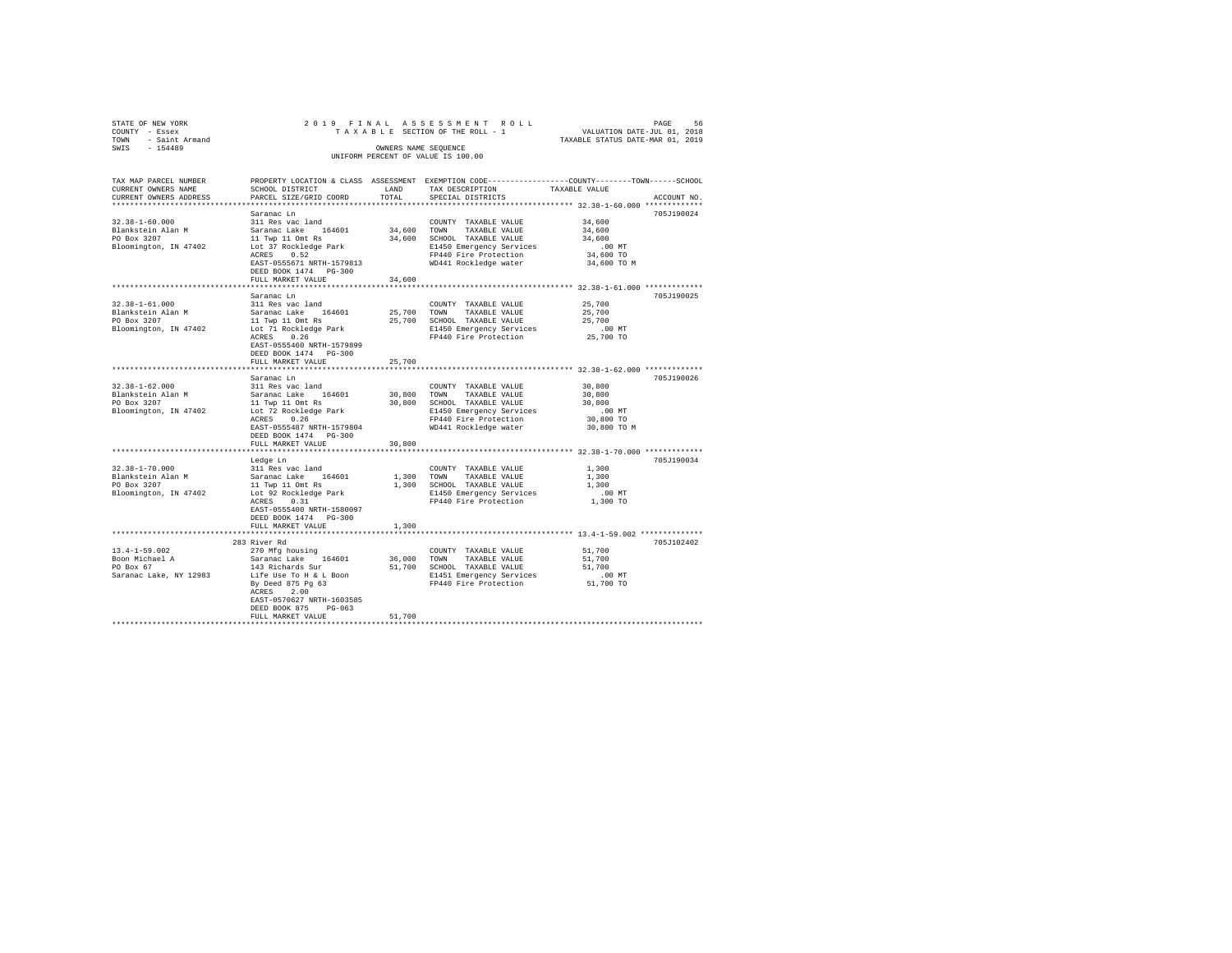| COUNTY<br>TOWN | STATE OF NEW YORK<br>- Essex<br>- Saint Armand |                           |            | 2019 FINAL ASSESSMENT ROLL<br>TAXABLE SECTION OF THE ROLL - 1 | TAXABLE STATUS DATE-MAR 01, 2019 | PAGE<br>VALUATION DATE-JUL 01, 2018 | 57       |
|----------------|------------------------------------------------|---------------------------|------------|---------------------------------------------------------------|----------------------------------|-------------------------------------|----------|
| SWIS           | $-154489$                                      |                           |            | OWNERS NAME SEOUENCE                                          |                                  |                                     |          |
|                |                                                |                           |            | UNIFORM PERCENT OF VALUE IS 100.00                            |                                  |                                     |          |
|                |                                                |                           |            |                                                               |                                  |                                     |          |
|                | TAX MAP PARCEL NUMBER                          | PROPERTY LOCATION & CLASS | ASSESSMENT | EXEMPTION CODE-----------------COUNTY-------TOWN-             |                                  |                                     | -SCHOOL. |

| CURRENT OWNERS NAME               | SCHOOL DISTRICT                                       | LAND         | TAX DESCRIPTION                                                     | TAXABLE VALUE                                                     |
|-----------------------------------|-------------------------------------------------------|--------------|---------------------------------------------------------------------|-------------------------------------------------------------------|
| CURRENT OWNERS ADDRESS            | PARCEL SIZE/GRID COORD                                | TOTAL        | SPECIAL DISTRICTS                                                   | ACCOUNT NO                                                        |
|                                   |                                                       |              |                                                                     | ***************** 23.3-2-1.000 *********                          |
|                                   | 150 Trudeau Rd                                        |              |                                                                     | 705J102413                                                        |
| $23.3 - 2 - 1.000$                | 210 1 Family Res                                      |              | COUNTY TAXABLE VALUE                                                | 52,100                                                            |
|                                   |                                                       |              | TAXABLE VALUE                                                       | 52,100                                                            |
|                                   |                                                       |              | 52,100 SCHOOL TAXABLE VALUE                                         | 52,100                                                            |
| Saranac Lake, NY 12983 ACRES      | 0.40                                                  |              | E1450 Emergency Services                                            |                                                                   |
|                                   | EAST-0552916 NRTH-1585678                             |              | FP440 Fire Protection                                               | $52,100$ TO                                                       |
|                                   | DEED BOOK 1787 PG-312                                 |              |                                                                     |                                                                   |
|                                   | FULL MARKET VALUE                                     | 52,100       |                                                                     |                                                                   |
|                                   | **********************                                | **********   |                                                                     | ********** 23.3-2-2.000 **************                            |
|                                   | 160 Trudeau Rd                                        |              |                                                                     | 705J102404                                                        |
| $23.3 - 2 - 2.000$                | 210 1 Family Res<br>Saranac Lake 164601               |              | BAS STAR 41854 0                                                    | $\begin{array}{c} 0 \\ 455,700 \end{array}$<br>$\Omega$<br>30,000 |
| Boon Michael A                    |                                                       |              | 46,600 COUNTY TAXABLE VALUE                                         |                                                                   |
|                                   |                                                       | 455,700 TOWN | TAXABLE VALUE                                                       | 455,700                                                           |
|                                   |                                                       |              | SCHOOL TAXABLE VALUE                                                | 425,700                                                           |
|                                   | Saranac Lake, NY 12983 EAST-0553115 NRTH-1585591      |              | E1450 Emergency Services                                            | 00 MT.<br>455,700 TO                                              |
|                                   | DEED BOOK 1467 PG-267                                 |              | FP440 Fire Protection                                               |                                                                   |
|                                   | FULL MARKET VALUE                                     | 455,700      |                                                                     |                                                                   |
|                                   |                                                       |              |                                                                     |                                                                   |
|                                   | 1685 NYS Route 3                                      |              |                                                                     | 702A106009                                                        |
|                                   |                                                       |              | $\sim$ 0                                                            | $\sim$ 0<br>$\Omega$ and $\Omega$<br>30,000                       |
|                                   |                                                       |              |                                                                     | $181\,, 500$                                                      |
|                                   |                                                       |              |                                                                     | 181,500                                                           |
|                                   |                                                       |              |                                                                     | 151,500                                                           |
|                                   |                                                       |              |                                                                     | $.00$ MT                                                          |
|                                   | Bloomingdale, NY 12913 EAST-0564234 NRTH-1606070      |              | FP440 Fire Protection                                               | 181,500 TO                                                        |
|                                   | DEED BOOK 974 PG-131                                  |              | SD442 Bloomingdale Sewer D                                          | 181,500 TO M                                                      |
|                                   | FULL MARKET VALUE                                     |              | 181.500 WD442 Bloomingdale Water D                                  | 181,500 TO M                                                      |
|                                   | ***********************                               |              | ******************************** 13.65-1-1.100 *************        |                                                                   |
|                                   | School St                                             |              |                                                                     | 702A101203                                                        |
| $13.65 - 1 - 1.100$               | 311 Res vac land                                      |              | COUNTY TAXABLE VALUE                                                | 19,000                                                            |
| Bordeau Linda L                   | Saranac Lake 164601<br>102 Twp 11 Omt<br>ACRES 0.45   |              | 19,000 TOWN TAXABLE VALUE                                           | 19,000<br>19,000                                                  |
| PO Box 246                        |                                                       |              | 19,000 SCHOOL TAXABLE VALUE                                         |                                                                   |
| Bloomingdale, NY 12913 ACRES 0.45 |                                                       |              | E1451 Emergency Services .00 MT<br>FP440 Fire Protection  19,000 TO |                                                                   |
|                                   | EAST-0563900 NRTH-1605698                             |              |                                                                     |                                                                   |
|                                   | DEED BOOK 1869 PG-162                                 |              |                                                                     |                                                                   |
|                                   | FULL MARKET VALUE<br>******************************** | 19,000       |                                                                     |                                                                   |
|                                   |                                                       |              |                                                                     |                                                                   |
|                                   | 26 Matthew Way                                        |              |                                                                     | 705Z002002                                                        |
| $13.65 - 1 - 1.200$               | 270 Mfg housing<br>Saranac Lake 164601                |              | COUNTY TAXABLE VALUE                                                | 39,800                                                            |
| Bordeau Linda L                   |                                                       |              | 35,900 TOWN TAXABLE VALUE                                           | 39,800                                                            |
| PO Box 246                        |                                                       |              |                                                                     |                                                                   |
| Bloomingdale, NY 12913            |                                                       |              | FP440 Fire Protection 39,800 TO                                     | $.00$ MT                                                          |
|                                   | ACRES 1.91                                            |              |                                                                     |                                                                   |
|                                   | EAST-0564029 NRTH-1605857                             |              |                                                                     |                                                                   |
|                                   | DEED BOOK 1871 PG-320<br>FULL MARKET VALUE            | 39,800       |                                                                     |                                                                   |
|                                   |                                                       |              |                                                                     |                                                                   |
|                                   |                                                       |              |                                                                     |                                                                   |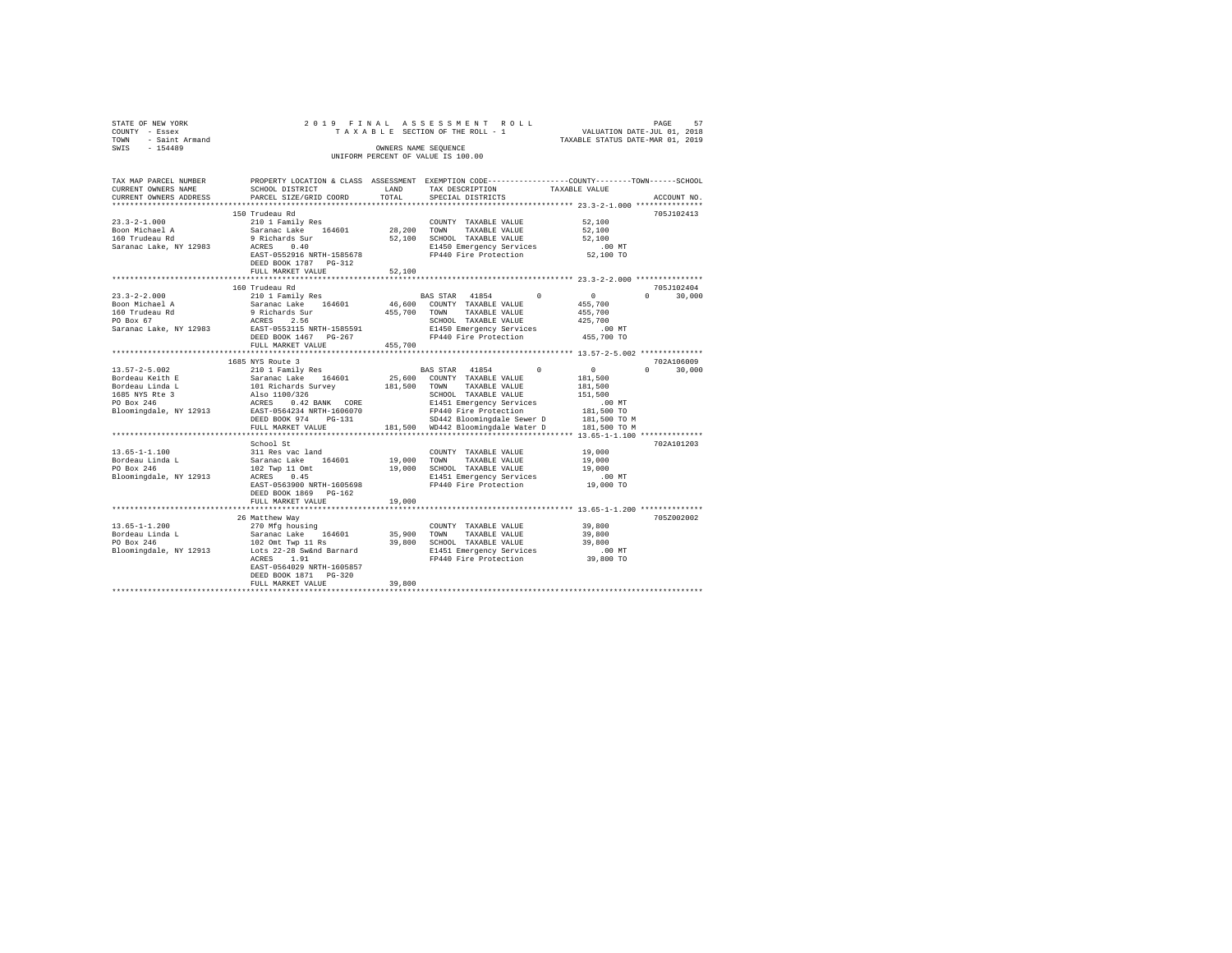| STATE OF NEW YORK      | 2019 FINAL ASSESSMENT ROLL         | 58<br>PAGE                       |
|------------------------|------------------------------------|----------------------------------|
| COUNTY - Essex         | TAXABLE SECTION OF THE ROLL - 1    | VALUATION DATE-JUL 01, 2018      |
| - Saint Armand<br>TOWN |                                    | TAXABLE STATUS DATE-MAR 01, 2019 |
| SWIS<br>$-154489$      | OWNERS NAME SEOUENCE               |                                  |
|                        | UNIFORM PERCENT OF VALUE IS 100.00 |                                  |

| TAX MAP PARCEL NUMBER<br>CURRENT OWNERS NAME                                                                                                                                                                   | PROPERTY LOCATION & CLASS ASSESSMENT EXEMPTION CODE---------------COUNTY-------TOWN-----SCHOOL<br>SCHOOL DISTRICT                                                     | LAND   | TAX DESCRIPTION TAXABLE VALUE                                                                                                                                                                                                                                             |                              |                                      |
|----------------------------------------------------------------------------------------------------------------------------------------------------------------------------------------------------------------|-----------------------------------------------------------------------------------------------------------------------------------------------------------------------|--------|---------------------------------------------------------------------------------------------------------------------------------------------------------------------------------------------------------------------------------------------------------------------------|------------------------------|--------------------------------------|
| $13.56 - 7 - 24.000$<br>Bloomingdale, NY 12913 EAST-0562604 NRTH-1606640                                                                                                                                       | 37 Poplar Ln<br>DEED BOOK 809 PG-230<br>FULL MARKET VALUE                                                                                                             | 87,500 | SCHOOL TAXABLE VALUE 51,500<br>E1451 Emergency Services 60 0 MT<br>FP440 Fire Protection 87,500 TO                                                                                                                                                                        | $\sim$ 0<br>74.375<br>74,375 | 702A101505<br>6.000<br>$0 \t 30,000$ |
|                                                                                                                                                                                                                | 33 Poplar Ln<br>FULL MARKET VALUE                                                                                                                                     | 38,200 | COUNTY TAXABLE VALUE<br>$\begin{tabular}{llll} \texttt{TAXABLE} & \texttt{VALUE} & \texttt{38,200} \\ \texttt{TAXABLE} & \texttt{VALUE} & \texttt{38,200} \\ \end{tabular}$<br>SCHOOL TAXABLE VALUE<br>E1451 Emergency Services 100 MT<br>FP440 Fire Protection 38,200 TO | 38,200                       | 702A101201                           |
| $32.166-6-6.000$ 311 Res vac land $2,800$ COUNT<br>Boushie & Assoc RE Partnership Saranac Lake $164601$ 2,800 TOWN<br>1332 Pine St<br>ACRES<br>PO Box 1013<br>Saranac Lake, NY 12983 EAST-0554253 NRTH-1578116 | Stevenson Rd<br>2,800 10mw TAXABLE VALUE 2,800<br>Richards Survey Lot 11 2,800 SCHOOL TAXABLE VALUE 2,800<br>ACRES 0 40<br>DEED BOOK 1072 PG-255<br>FULL MARKET VALUE | 2,800  | COUNTY TAXABLE VALUE<br>TAXABLE VALUE<br>E1450 Emergency Services 00 MT<br>FP440 Fire Protection 2,800 TO                                                                                                                                                                 | 2,800<br>2,800               | 705J178064                           |
| Saranac Lake, NY 12983 Lot 8 Glenn Ridge Subd                                                                                                                                                                  | Vista Dr<br>ACRES<br>0.80<br>EAST-0553566 NRTH-1584395<br>DEED BOOK 1777 PG-282<br>FULL MARKET VALUE                                                                  | 39,900 | COUNTY TAXABLE VALUE<br>TOWN TAXABLE VALUE 39,900<br>SCHOOL TAXABLE VALUE 39,900<br>E1450 Emergency Services 00 MT<br>FP440 Fire Protection 39,900 TO                                                                                                                     | 39,900                       | 705Z015005                           |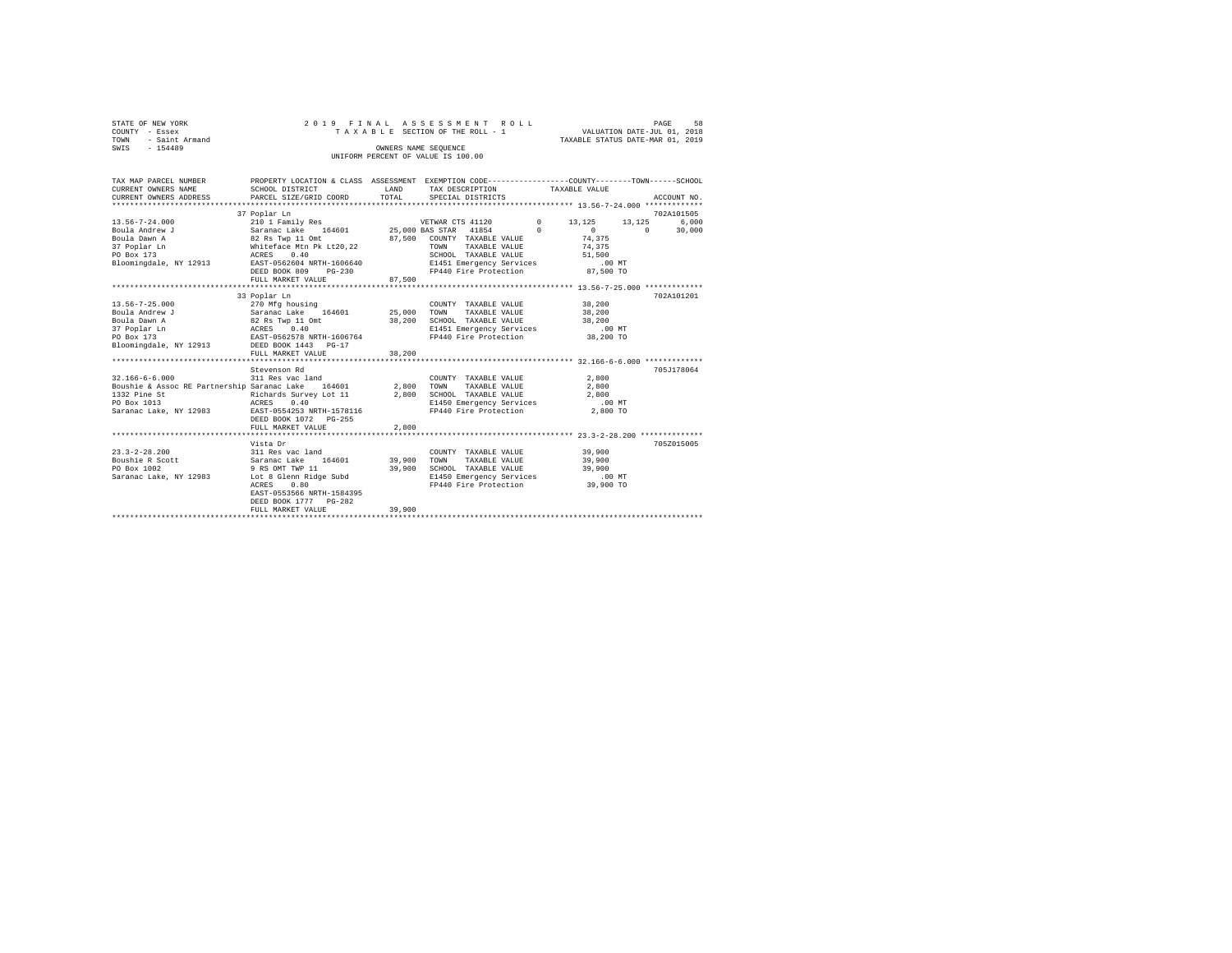|      | STATE OF NEW YORK |  |  |  | 2019 FINAL ASSESSMENT ROLL         |  |  |  |  |                                  |  | PAGE | 59 |
|------|-------------------|--|--|--|------------------------------------|--|--|--|--|----------------------------------|--|------|----|
|      | COUNTY - Essex    |  |  |  | TAXABLE SECTION OF THE ROLL - 1    |  |  |  |  | VALUATION DATE-JUL 01, 2018      |  |      |    |
| TOWN | - Saint Armand    |  |  |  |                                    |  |  |  |  | TAXABLE STATUS DATE-MAR 01, 2019 |  |      |    |
| SWIS | $-154489$         |  |  |  | OWNERS NAME SEOUENCE               |  |  |  |  |                                  |  |      |    |
|      |                   |  |  |  | UNIFORM PERCENT OF VALUE IS 100.00 |  |  |  |  |                                  |  |      |    |

| TAX MAP PARCEL NUMBER<br>CURRENT OWNERS NAME<br>CURRENT OWNERS ADDRESS                             | SCHOOL DISTRICT<br>PARCEL SIZE/GRID COORD                                                                                                                                                                                                    | LAND<br>TOTAL                | PROPERTY LOCATION & CLASS ASSESSMENT EXEMPTION CODE---------------COUNTY-------TOWN-----SCHOOL<br>TAX DESCRIPTION<br>SPECIAL DISTRICTS                                                                                                                                                            | TAXABLE VALUE<br>ACCOUNT NO.                                                                                                            |
|----------------------------------------------------------------------------------------------------|----------------------------------------------------------------------------------------------------------------------------------------------------------------------------------------------------------------------------------------------|------------------------------|---------------------------------------------------------------------------------------------------------------------------------------------------------------------------------------------------------------------------------------------------------------------------------------------------|-----------------------------------------------------------------------------------------------------------------------------------------|
| **********************                                                                             |                                                                                                                                                                                                                                              |                              |                                                                                                                                                                                                                                                                                                   |                                                                                                                                         |
| $13.65 - 2 - 1.000$<br>Bova William J III<br>Brown Kayla S<br>PO Box 195<br>Bloomingdale, NY 12913 | 1678 NYS Route 3<br>210 1 Family Res<br>Saranac Lake 164601<br>102 Twp 11 Omt<br>0.73<br>ACRES<br>EAST-0564550 NRTH-1605875<br>DEED BOOK 1765 PG-79<br>FULL MARKET VALUE                                                                     | 32,900<br>88,200             | BAS STAR 41854<br>$\Omega$<br>COUNTY TAXABLE VALUE<br>TAXABLE VALUE<br>TOWN<br>SCHOOL TAXABLE VALUE<br>E1451 Emergency Services<br>FP440 Fire Protection<br>88,200 SD442 Bloomingdale Sewer D<br>WD442 Bloomingdale Water D<br>************************************* 23.3-1-6.200 *************** | 702A100915<br>$\mathbf{0}$<br>$\Omega$<br>30,000<br>88,200<br>88,200<br>58,200<br>.00MT<br>88,200 TO<br>88,200 TO M<br>88,200 TO M      |
| $23.3 - 1 - 6.200$<br>Boyd Raymon D<br>993 NYS Rte 3<br>Saranac Lake, NY 12983                     | NYS Route 3<br>314 Rural vac<10<br>Saranac Lake 164601<br>$47 - 48$ Rs<br>0.48<br>ACRES<br>EAST-0560009 NRTH-1591308<br>DEED BOOK 1522 PG-72<br>FULL MARKET VALUE                                                                            | 1,900<br>1,900               | COUNTY TAXABLE VALUE<br>1,900 TOWN<br>TAXABLE VALUE<br>SCHOOL TAXABLE VALUE<br>E1450 Emergency Services<br>FP440 Fire Protection                                                                                                                                                                  | 705J190005<br>1,900<br>1,900<br>1,900<br>$.00$ MT<br>1,900 TO                                                                           |
| $23.3 - 1 - 7.000$<br>Boyd Raymon D<br>Boyd Janet L<br>993 NYS Rte 3<br>Saranac Lake, NY 12983     | 993 NYS Route 3<br>210 1 Family Res<br>Saranac Lake<br>164601<br>47-67 Richards Sur<br>ACRES 0.30<br>EAST-0560166 NRTH-1591275<br>DEED BOOK 1522 PG-72<br>FULL MARKET VALUE                                                                  | 21,700<br>63,500<br>63,500   | $\Omega$<br>BAS STAR 41854<br>COUNTY TAXABLE VALUE<br>TAXABLE VALUE<br>TOWN<br>SCHOOL TAXABLE VALUE<br>E1450 Emergency Services<br>FP440 Fire Protection                                                                                                                                          | 705J102707<br>$\Omega$<br>$\overline{0}$<br>30,000<br>63,500<br>63,500<br>33,500<br>$.00$ MT<br>63,500 TO                               |
| $13.56 - 7 - 4.000$<br>Boyle Kenneth J<br>Boyle Patricia A<br>PO Box 160<br>Bloomingdale, NY 12913 | 794 Saint Regis Ave<br>210 1 Family Res<br>Saranac Lake 164601<br>101 Rs Twp 11 Omt<br>0.60 BANK LERETA<br>ACRES<br>EAST-0563071 NRTH-1607225<br>DEED BOOK 1583 PG-185<br>FULL MARKET VALUE                                                  | 30,300<br>130,000            | BAS STAR 41854<br>$\Omega$<br>COUNTY TAXABLE VALUE<br>TOWN<br>TAXABLE VALUE<br>SCHOOL TAXABLE VALUE<br>E1451 Emergency Services<br>FP440 Fire Protection<br>130,000 SD442 Bloomingdale Sewer D<br>WD442 Bloomingdale Water D                                                                      | 702A101810<br>$\sim$ 0<br>$\Omega$<br>30,000<br>130,000<br>130,000<br>100,000<br>$.00$ MT<br>130,000 TO<br>130,000 TO M<br>130,000 TO M |
| $32.166 - 5 - 1.119$<br>Boyle Renee<br>32 Cantwell Way<br>Saranac Lake, NY 12983                   | 32 Cantwell Way<br>210 1 Family Res<br>Saranac Lake 164601<br>11 Richard Survey<br>Old Military Est Lot 8<br>John Deeming Survey 3027<br>ACRES<br>0.19 BANKLERETA<br>EAST-0553858 NRTH-1578693<br>DEED BOOK 1466 PG-226<br>FULL MARKET VALUE | 14,100<br>102,900<br>102,900 | BAS STAR 41854<br>$\Omega$<br>COUNTY TAXABLE VALUE<br>TOWN<br>TAXABLE VALUE<br>SCHOOL TAXABLE VALUE<br>E1450 Emergency Services<br>FP440 Fire Protection                                                                                                                                          | 705J181011<br>$\sim$ 0<br>$\Omega$<br>30,000<br>102,900<br>102,900<br>72,900<br>.00 MT<br>102,900 TO                                    |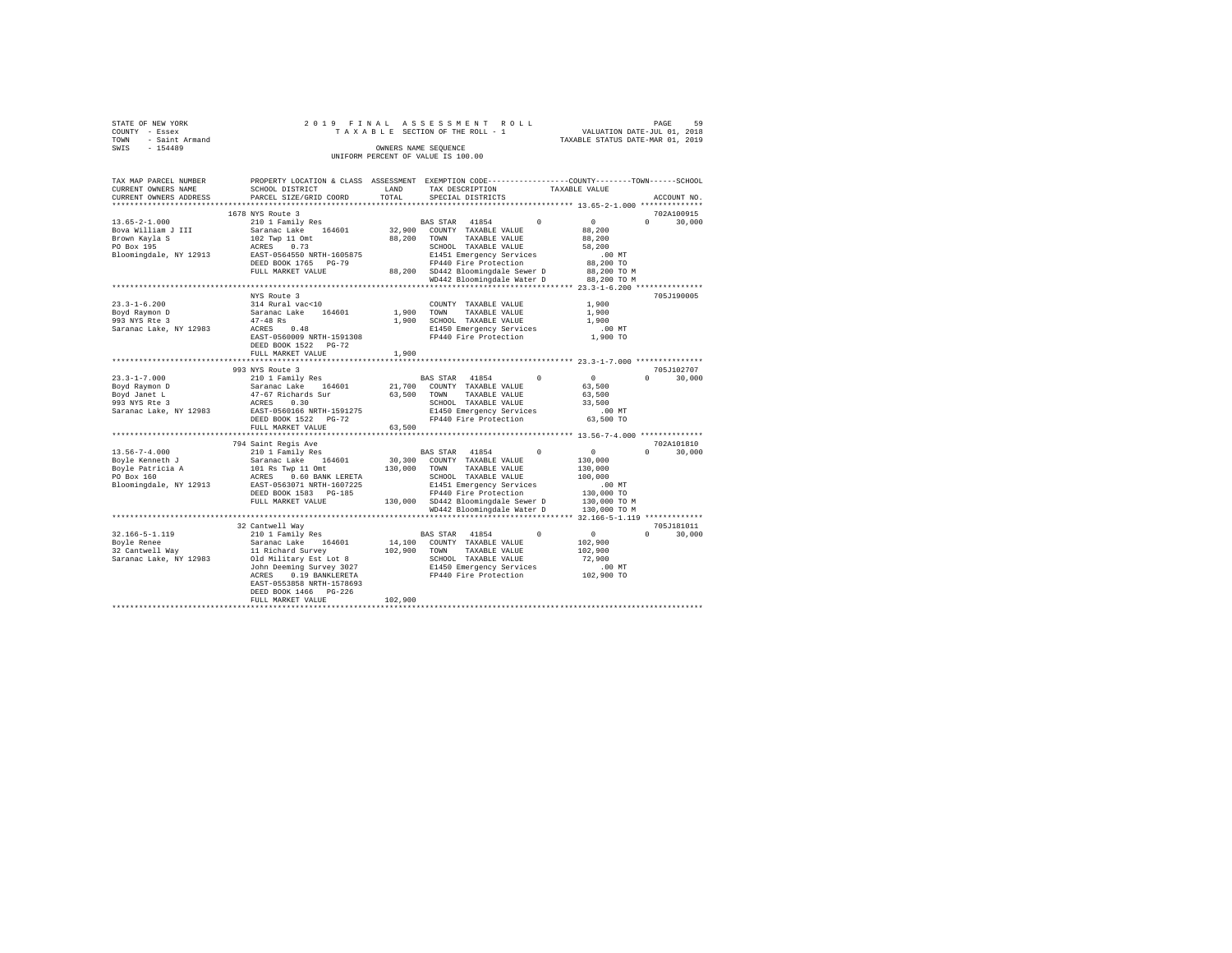| STATE OF NEW YORK      | 2019 FINAL ASSESSMENT ROLL         | 60<br>PAGE                       |  |  |  |  |  |  |  |  |
|------------------------|------------------------------------|----------------------------------|--|--|--|--|--|--|--|--|
| COUNTY - Essex         | TAXABLE SECTION OF THE ROLL - 1    | VALUATION DATE-JUL 01, 2018      |  |  |  |  |  |  |  |  |
| - Saint Armand<br>TOWN |                                    | TAXABLE STATUS DATE-MAR 01, 2019 |  |  |  |  |  |  |  |  |
| SWIS<br>$-154489$      | OWNERS NAME SEOUENCE               |                                  |  |  |  |  |  |  |  |  |
|                        | UNIFORM PERCENT OF VALUE IS 100.00 |                                  |  |  |  |  |  |  |  |  |
|                        |                                    |                                  |  |  |  |  |  |  |  |  |

| TAX MAP PARCEL NUMBER<br>CURRENT OWNERS NAME<br>CURRENT OWNERS ADDRESS | SCHOOL DISTRICT<br>PARCEL SIZE/GRID COORD                                                                                                                                                                                                                                                                          | LAND<br>TOTAL                | PROPERTY LOCATION & CLASS ASSESSMENT EXEMPTION CODE---------------COUNTY-------TOWN-----SCHOOL<br>TAX DESCRIPTION TAXABLE VALUE<br>SPECIAL DISTRICTS                                                                                                                                                                                   | ACCOUNT NO.                                                                                                                        |
|------------------------------------------------------------------------|--------------------------------------------------------------------------------------------------------------------------------------------------------------------------------------------------------------------------------------------------------------------------------------------------------------------|------------------------------|----------------------------------------------------------------------------------------------------------------------------------------------------------------------------------------------------------------------------------------------------------------------------------------------------------------------------------------|------------------------------------------------------------------------------------------------------------------------------------|
| 13.3-1-24.130<br>Branch JS                                             | 29 Alina Way<br>210 1 Family Res<br>Saranac Lake 164601 56,000 COUNTY TAXABLE VALUE<br>Bloomingdale, NY 12913 EAST-0562792 NRTH-1602038<br>DEED BOOK 1595 PG-241<br>FULL MARKET VALUE                                                                                                                              | 378,800                      | BAS STAR 41854 0<br>TAXABLE VALUE<br>TOWN<br>SCHOOL TAXABLE VALUE<br>E1451 Emergency Services<br>FP440 Fire Protection 378,800 TO                                                                                                                                                                                                      | 705Z009007<br>$\sim$ 0<br>$\Omega$<br>30,000<br>378,800<br>378,800<br>348,800<br>$.00 \text{ MT}$                                  |
| $13.56 - 7 - 9.000$                                                    | 40 Vine St<br>311 Res vac land<br>Branch Spencer Saranac Lake 164601 19,000<br>Bloomingdale, NY 12913 DEED BOOK 1888 PG-85<br>FULL MARKET VALUE                                                                                                                                                                    |                              | COUNTY TAXABLE VALUE<br>TAXABLE VALUE<br>TOWN<br>SCHOOL TAXABLE VALUE 19,000<br>E1451 Emergency Services .00 MT<br>FP440 Fire Protection  19,000 TO<br>SD442 Bloomingdale Sewer D 19,000 TO M<br>19,000 WD442 Bloomingdale Water D 19,000 TO M                                                                                         | 702A101501<br>19,000<br>19,000                                                                                                     |
|                                                                        | 38 Vine St<br>13.56-7-8.000<br>Branch Spencer G<br>Branch Spencer G<br>Branch Kimberly A<br>101 Ram Teatro 164601<br>135,000<br>PO Box 183<br>PO Box 183<br>Ram Teatro 1606347<br>Bloomingdale, NY 12913<br>BRAST-0563376<br>RASTRI-1606347<br>RASTRI-1606347<br>RAST<br>DEED BOOK 1038 PG-22<br>FULL MARKET VALUE | 135,000                      | BAS STAR 41854 0<br>21,700 COUNTY TAXABLE VALUE<br>TOWN TAXABLE VALUE<br>SCHOOL TAXABLE VALUE<br>E1451 Emergency Services<br>FP440 Fire Protection<br>135,000 SD442 Bloomingdale Sewer D 135,000 TO M<br>WD442 Bloomingdale Water D                                                                                                    | 702A100701<br>$\sim$ 0<br>$\Omega$<br>30,000<br>135,000<br>135,000<br>105,000<br>.00 MT<br>135,000 TO<br>135,000 TO M              |
|                                                                        | 4 Main St<br>DEED BOOK 1942    PG-158<br>FULL MARKET VALUE                                                                                                                                                                                                                                                         | 25,000<br>200,000<br>200,000 | .************************************* 13.56-8-8.000 ***************<br>COUNTY TAXABLE VALUE<br>TOWN<br>TAXABLE VALUE<br>SCHOOL TAXABLE VALUE<br>AP902 Pro Rata tax C<br>AP903 Pro Rata tax T<br>AP904 Pro Rata tax S<br>E1451 Emergency Services<br>FP440 Fire Protection<br>SD442 Bloomingdale Sewer D<br>WD442 Bloomingdale Water D | 702A101308<br>200,000<br>200,000<br>200,000<br>226.10 MT<br>291.79 MT<br>120.05 MT<br>$200,000$ TO<br>200,000 TO M<br>200,000 TO M |
|                                                                        |                                                                                                                                                                                                                                                                                                                    |                              |                                                                                                                                                                                                                                                                                                                                        |                                                                                                                                    |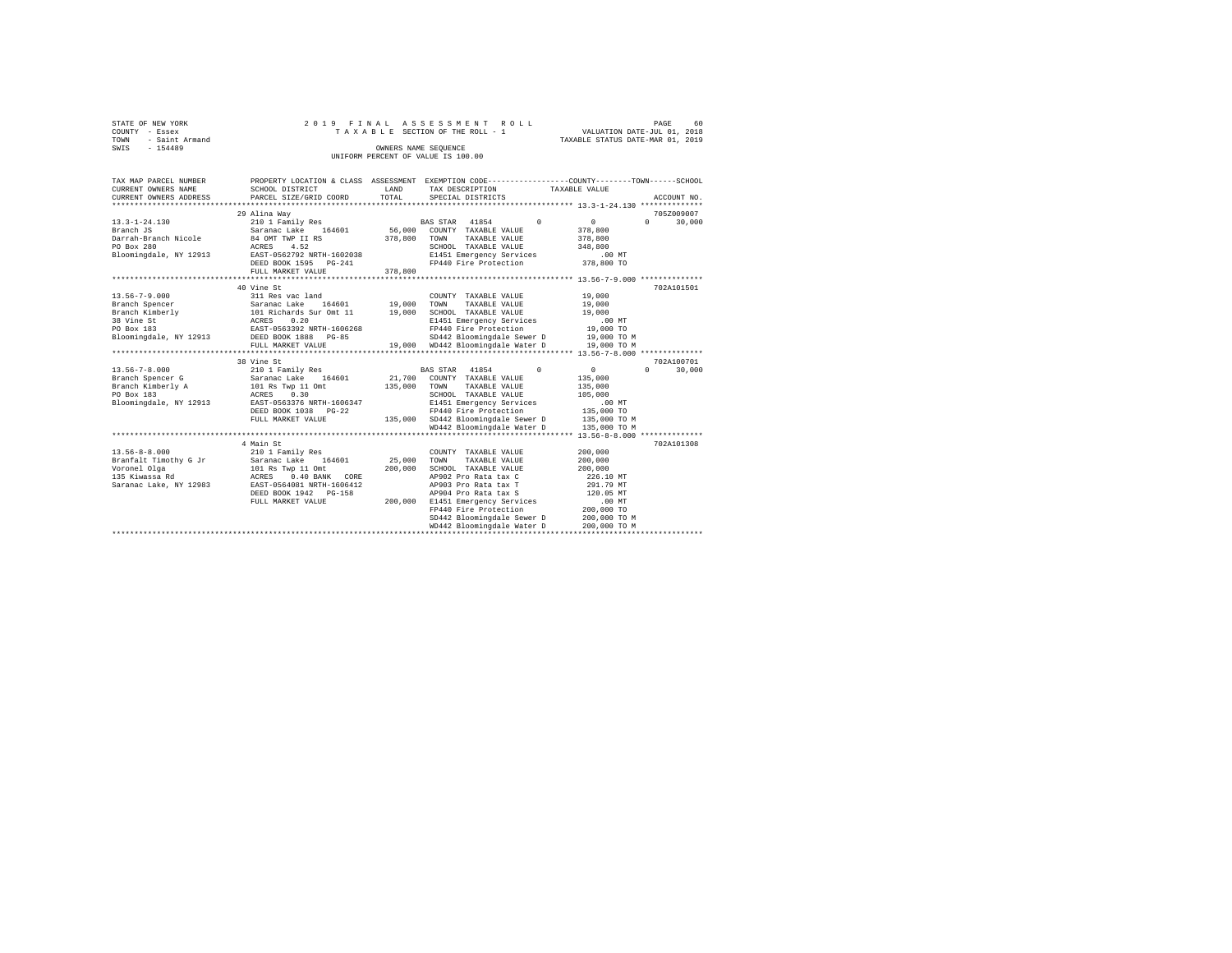| STATE OF NEW YORK                  |  |  |  | 2019 FINAL ASSESSMENT ROLL      |  |                                  | PAGE |  | 61 |
|------------------------------------|--|--|--|---------------------------------|--|----------------------------------|------|--|----|
| COUNTY - Essex                     |  |  |  | TAXABLE SECTION OF THE ROLL - 1 |  | VALUATION DATE-JUL 01, 2018      |      |  |    |
| TOWN - Saint Armand                |  |  |  |                                 |  | TAXABLE STATUS DATE-MAR 01, 2019 |      |  |    |
| SWIS<br>$-154489$                  |  |  |  | OWNERS NAME SEOUENCE            |  |                                  |      |  |    |
| UNIFORM PERCENT OF VALUE IS 100.00 |  |  |  |                                 |  |                                  |      |  |    |

| TAX MAP PARCEL NUMBER<br>CURRENT OWNERS NAME | PROPERTY LOCATION & CLASS ASSESSMENT EXEMPTION CODE----------------COUNTY-------TOWN------SCHOOL<br>SCHOOL DISTRICT | LAND        | TAX DESCRIPTION                                                  |                      | TAXABLE VALUE                 |                                |
|----------------------------------------------|---------------------------------------------------------------------------------------------------------------------|-------------|------------------------------------------------------------------|----------------------|-------------------------------|--------------------------------|
| CURRENT OWNERS ADDRESS                       | PARCEL SIZE/GRID COORD                                                                                              | TOTAL       | SPECIAL DISTRICTS                                                |                      |                               | ACCOUNT NO                     |
|                                              |                                                                                                                     |             |                                                                  |                      |                               |                                |
|                                              | 75 Rockledge Ln                                                                                                     |             |                                                                  |                      |                               | 705L102406                     |
| $32.38 - 1 - 2.000$                          | 210 1 Family Res                                                                                                    |             | 41804<br>AGED S                                                  | $\Omega$<br>$\Omega$ | $\Omega$                      | $\Omega$<br>58,000<br>$\Omega$ |
| Brescia Christopher A                        | Saranac Lake 164601                                                                                                 |             | 48,000 ENH STAR 41834                                            |                      | $\circ$                       | 68,700                         |
| 75 Rockledge Ln<br>Saranac Lake, NY 12983    | 11 Richards Survey<br>ACRES 3.99                                                                                    |             | 145,000 COUNTY TAXABLE VALUE                                     |                      | 145,000<br>145,000            |                                |
|                                              | EAST-0555998 NRTH-1579380                                                                                           |             | TOWN TAXABLE VALUE<br>SCHOOL TAXABLE VALUE                       |                      | 18,300                        |                                |
|                                              |                                                                                                                     |             |                                                                  |                      |                               |                                |
|                                              | DEED BOOK 1012 PG-282<br>FULL MARKET VALUE                                                                          |             | E1450 Emergency Services<br>145,000 FP440 Fire Protection        |                      | $.00$ MT<br>145,000 TO        |                                |
|                                              |                                                                                                                     |             | WD441 Rockledge water                                            |                      | 145,000 TO M                  |                                |
|                                              |                                                                                                                     |             | *************************                                        |                      | *** 32.1-2-10.300 *********** |                                |
|                                              | Forest Hill Ave                                                                                                     |             |                                                                  |                      |                               | 705J184010                     |
| $32.1 - 2 - 10.300$                          | 311 Res vac land                                                                                                    |             | COUNTY TAXABLE VALUE                                             |                      | 3,200                         |                                |
| Briggs David                                 | Saranac Lake 164601                                                                                                 |             | 3.200 TOWN<br>TAXABLE VALUE                                      |                      | 3,200                         |                                |
| Briggs Scott                                 |                                                                                                                     | 3,200       | SCHOOL TAXABLE VALUE                                             |                      | 3,200                         |                                |
| 1160 Washout Rd                              |                                                                                                                     |             | E1450 Emergency Services                                         |                      | $.00$ MT                      |                                |
| Scotia, NY 12302                             | 21 Rs Twp 11 Omt<br>ACRES 0.77<br>EAST-0557332_NRTH-1578395                                                         |             | FP440 Fire Protection                                            |                      | 3,200 TO                      |                                |
|                                              | DEED BOOK 1770 PG-191                                                                                               |             |                                                                  |                      |                               |                                |
|                                              | FULL MARKET VALUE                                                                                                   | 3,200       |                                                                  |                      |                               |                                |
|                                              |                                                                                                                     |             |                                                                  |                      |                               |                                |
|                                              | 19 Main St                                                                                                          |             |                                                                  |                      |                               | 702A101003                     |
| $13.56 - 9 - 6.000$                          | 210 1 Family Res                                                                                                    |             | BAS STAR 41854<br>$\sim$ 0                                       |                      | $\sim$ 0                      | 30,000<br>$\Omega$             |
| Bringley Michael T                           | Saranac Lake 164601                                                                                                 |             | 28,300 COUNTY TAXABLE VALUE                                      |                      | 180,000                       |                                |
| Bringley Courtney E                          |                                                                                                                     |             | 180,000 TOWN TAXABLE VALUE                                       |                      | 180,000                       |                                |
| PO Box 205                                   | 101 Rs Twp 11 Omt<br>ACRES 0.50 BANK WFARGO                                                                         |             | SCHOOL TAXABLE VALUE                                             |                      | 150,000                       |                                |
| Bloomingdale, NY 12913                       | EAST-0563770 NRTH-1606094                                                                                           |             | E1451 Emergency Services                                         |                      | $.00$ MT                      |                                |
|                                              | DEED BOOK 1715 PG-209                                                                                               |             | FP440 Fire Protection                                            |                      | 180,000 TO                    |                                |
|                                              | FULL MARKET VALUE                                                                                                   |             | 180,000 SD442 Bloomingdale Sewer D                               |                      | 180,000 TO M                  |                                |
|                                              |                                                                                                                     |             | WD442 Bloomingdale Water D                                       |                      | 180,000 TO M                  |                                |
|                                              |                                                                                                                     |             |                                                                  |                      |                               |                                |
|                                              | 1771 NYS Route 3                                                                                                    |             |                                                                  |                      |                               | 705J187004                     |
| $13.57 - 1 - 3.200$                          | 210 1 Family Res                                                                                                    |             | BAS STAR 41854                                                   | $\sim$ 0             | $\sim$ 0                      | $\mathsf{n}$<br>30,000         |
| Brink Martha Jane                            | Saranac Lake 164601                                                                                                 | 35,300      | COUNTY TAXABLE VALUE                                             |                      | 139,900                       |                                |
| 1771 NYS Rte 3                               | 121 Twp 11 Omt Rs                                                                                                   | 139,900     | TOWN TAXABLE VALUE                                               |                      | 139,900                       |                                |
| PO Box 125                                   | ACRES 1.31                                                                                                          |             | SCHOOL TAXABLE VALUE                                             |                      | 109,900                       |                                |
| Bloomingdale, NY 12913                       | EAST-0565882 NRTH-1607200                                                                                           |             | E1451 Emergency Services                                         |                      | $.00$ MT                      |                                |
|                                              | DEED BOOK 868 PG-155                                                                                                |             | FP440 Fire Protection                                            |                      | 139,900 TO                    |                                |
|                                              | FULL MARKET VALUE                                                                                                   |             | 139,900 SD442 Bloomingdale Sewer D                               |                      | 139,900 TO M                  |                                |
|                                              |                                                                                                                     |             | WD442 Bloomingdale Water D                                       |                      | 139,900 TO M                  |                                |
|                                              | ***************************                                                                                         |             | ************************************* 15.-1-11.000 ************* |                      |                               |                                |
|                                              | 5 Goodspeed Ln                                                                                                      |             |                                                                  |                      |                               | 705J102409                     |
| $15. - 1 - 11.000$                           | 260 Seasonal res                                                                                                    |             | COUNTY TAXABLE VALUE                                             |                      | 18,500                        |                                |
| Brown Helen L                                | Saranac Lake 164601                                                                                                 | 18,400 TOWN | TAXABLE VALUE                                                    |                      | 18,500                        |                                |
| c/o Joan Werschler                           | 367 Richards Sur                                                                                                    |             | 18,500 SCHOOL TAXABLE VALUE                                      |                      | 18,500                        |                                |
| 277 Troy Schenectady Rd 100 X 191            | $\frac{191}{0.40}$                                                                                                  |             | E1451 Emergency Services                                         |                      |                               |                                |
| Latham, NY 12110                             | ACRES                                                                                                               |             | FP440 Fire Protection                                            |                      | 00 MT.<br>18,500 TO           |                                |
|                                              | EAST-0602594 NRTH-1612443                                                                                           |             |                                                                  |                      |                               |                                |
|                                              | DEED BOOK 497<br>PG-470                                                                                             |             |                                                                  |                      |                               |                                |
|                                              | FULL MARKET VALUE                                                                                                   | 18,500      |                                                                  |                      |                               |                                |
|                                              |                                                                                                                     |             |                                                                  |                      |                               |                                |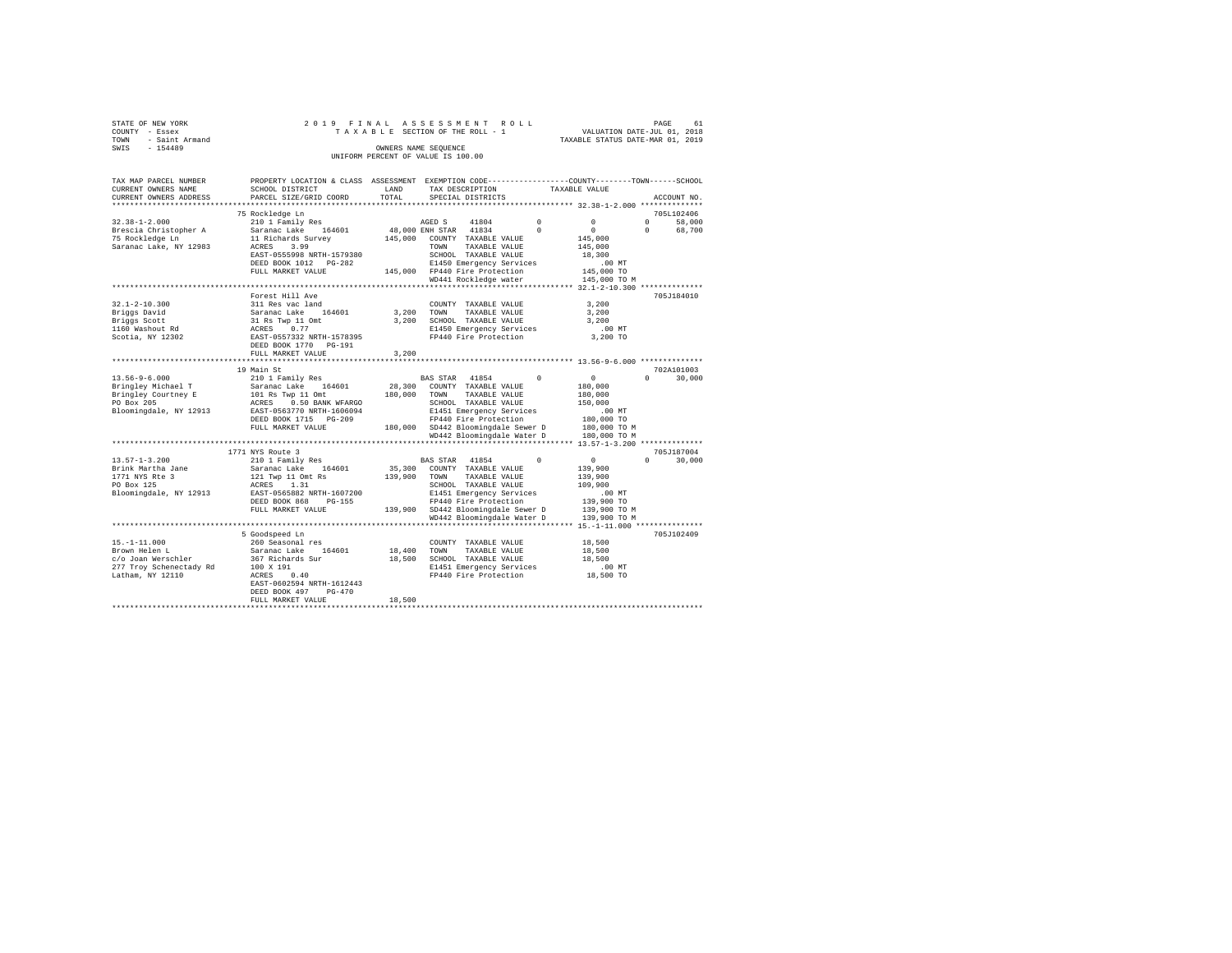| STATE OF NEW YORK                   | 2019 FINAL                              |              | ASSESSMENT<br>ROLL                                                                              |                                  | PAGE<br>62         |
|-------------------------------------|-----------------------------------------|--------------|-------------------------------------------------------------------------------------------------|----------------------------------|--------------------|
| COUNTY - Essex                      |                                         |              | TAXABLE SECTION OF THE ROLL - 1                                                                 | VALUATION DATE-JUL 01, 2018      |                    |
| - Saint Armand<br>TOWN<br>$-154489$ |                                         |              | OWNERS NAME SEOUENCE                                                                            | TAXABLE STATUS DATE-MAR 01, 2019 |                    |
| SWIS                                |                                         |              | UNIFORM PERCENT OF VALUE IS 100.00                                                              |                                  |                    |
|                                     |                                         |              |                                                                                                 |                                  |                    |
|                                     |                                         |              |                                                                                                 |                                  |                    |
| TAX MAP PARCEL NUMBER               |                                         |              | PROPERTY LOCATION & CLASS ASSESSMENT EXEMPTION CODE---------------COUNTY-------TOWN------SCHOOL |                                  |                    |
| CURRENT OWNERS NAME                 | SCHOOL DISTRICT                         | LAND         | TAX DESCRIPTION                                                                                 | TAXABLE VALUE                    |                    |
| CURRENT OWNERS ADDRESS              | PARCEL SIZE/GRID COORD                  | TOTAL        | SPECIAL DISTRICTS                                                                               |                                  | ACCOUNT NO.        |
| ************************            |                                         |              |                                                                                                 |                                  |                    |
|                                     | 1612 NYS Route 3                        |              |                                                                                                 |                                  | 705J189001         |
| $13.4 - 1 - 25.200$                 | 210 1 Family Res                        |              | $\Omega$<br>ENH STAR 41834                                                                      | $\circ$                          | $\cap$<br>68,700   |
| Bruce Family Trust                  | Saranac Lake 164601                     |              | 34,600 COUNTY TAXABLE VALUE                                                                     | 256,600                          |                    |
| c/o Charles C Bruce                 | 102 Twp 11 Omt Rs                       | 256,600 TOWN | TAXABLE VALUE                                                                                   | 256,600                          |                    |
| 1612 State Route 3                  | 1857/291 Life Use To                    |              | SCHOOL TAXABLE VALUE                                                                            | 187,900                          |                    |
| Saranac Lake, NY 12983              | Charles C & Debra A Bruce<br>ACRES 5.00 |              | E1451 Emergency Services<br>FP440 Fire Protection                                               | $.00$ MT<br>256,600 TO           |                    |
|                                     | EAST-0565331 NRTH-1604342               |              |                                                                                                 |                                  |                    |
|                                     | DEED BOOK 1857 PG-291                   |              |                                                                                                 |                                  |                    |
|                                     | FULL MARKET VALUE                       | 256,600      |                                                                                                 |                                  |                    |
|                                     |                                         |              |                                                                                                 |                                  |                    |
|                                     | 197 River Rd                            |              |                                                                                                 |                                  | 705J103101         |
| $13.4 - 1 - 46.000$                 | 210 1 Family Res                        |              | COUNTY TAXABLE VALUE                                                                            | 141,900                          |                    |
| Buckley Donna L                     | Saranac Lake 164601                     | 33,600       | TOWN<br>TAXABLE VALUE                                                                           | 141,900                          |                    |
| 87 Pine Grove Ln                    | 122 Richards Survey                     | 141,900      | SCHOOL TAXABLE VALUE                                                                            | 141,900                          |                    |
| Loon Lake, NY 12989                 | ACRES 0.80 BANK1STARSG                  |              | E1451 Emergency Services                                                                        | $.00$ MT                         |                    |
|                                     | EAST-0568713 NRTH-1604238               |              | FP440 Fire Protection                                                                           | 141,900 TO                       |                    |
|                                     | DEED BOOK 1632 PG-158                   |              |                                                                                                 |                                  |                    |
|                                     | FULL MARKET VALUE                       | 141,900      |                                                                                                 |                                  |                    |
|                                     | ************************                | **********   |                                                                                                 |                                  |                    |
|                                     | 145 Trudeau Rd                          |              |                                                                                                 |                                  | 705J102410         |
| $23.3 - 1 - 75.000$                 | 210 1 Family Res                        |              | $\Omega$<br>BAS STAR 41854                                                                      | $\sim$ 0                         | $\Omega$<br>30,000 |
| Buckley Robert J                    | Saranac Lake 164601                     |              | 38,000 COUNTY TAXABLE VALUE                                                                     | 263,700                          |                    |
| Buckley Terry L                     | 8 Richards Sur                          | 263,700      | TOWN<br>TAXABLE VALUE                                                                           | 263,700                          |                    |
| 145 Trudeau Rd                      | ACRES 0.36                              |              | SCHOOL TAXABLE VALUE                                                                            | 233,700                          |                    |
| Saranac Lake, NY 12983-9611         | EAST-0552878 NRTH-1585910               |              | E1450 Emergency Services                                                                        | $.00$ MT                         |                    |
|                                     | DEED BOOK 1333 PG-324                   |              | FP440 Fire Protection                                                                           | 263,700 TO                       |                    |
|                                     | FULL MARKET VALUE                       | 263,700      |                                                                                                 |                                  |                    |
|                                     | ************************                |              |                                                                                                 |                                  |                    |
|                                     | 22 Mill Ln                              |              |                                                                                                 |                                  | 702A178029         |
| $13.57 - 1 - 20.000$                | 312 Vac w/imprv<br>164601               | 8,800        | COUNTY TAXABLE VALUE                                                                            | 137,400<br>137,400               |                    |
| Burgess Dean O<br>Burgess Dana R    | Saranac Lake<br>Rs Omt Lot 101          | 137,400      | TOWN<br>TAXABLE VALUE<br>SCHOOL TAXABLE VALUE                                                   | 137,400                          |                    |
| Luigess Dana R<br>64 Trudeau Rd     | ACRES 1.07                              |              | E1451 Emergency Services                                                                        | $.00$ MT                         |                    |
| Saranac Lake, NY 12983              | EAST-0564845 NRTH-1606981               |              | FP440 Fire Protection                                                                           | 137,400 TO                       |                    |
|                                     | DEED BOOK 1317 PG-260                   |              |                                                                                                 |                                  |                    |
|                                     | FULL MARKET VALUE                       | 137,400      |                                                                                                 |                                  |                    |
|                                     |                                         |              |                                                                                                 |                                  |                    |
|                                     | 14 Mill Ln                              |              |                                                                                                 |                                  | 702A101710         |
| $13.57 - 1 - 21.000$                | 210 1 Family Res                        |              | COUNTY TAXABLE VALUE                                                                            | 145,400                          |                    |
| Burgess Dean 0                      | Saranac Lake 164601                     | 32,500       | TAXABLE VALUE<br>TOWN                                                                           | 145,400                          |                    |
| Burgess Dana R                      | 101 Richards Sur Omt 11                 |              | 145,400 SCHOOL TAXABLE VALUE                                                                    | 145,400                          |                    |
| 64 Trudeau Rd                       | ACRES 0.71                              |              | E1451 Emergency Services                                                                        | $.00$ MT                         |                    |
| Saranac Lake, NY 12983              | EAST-0564820 NRTH-1606750               |              | FP440 Fire Protection                                                                           | 145,400 TO                       |                    |
|                                     | DEED BOOK 1728 PG-192                   |              |                                                                                                 |                                  |                    |
|                                     | FULL MARKET VALUE                       | 145,400      |                                                                                                 |                                  |                    |
|                                     |                                         |              |                                                                                                 |                                  |                    |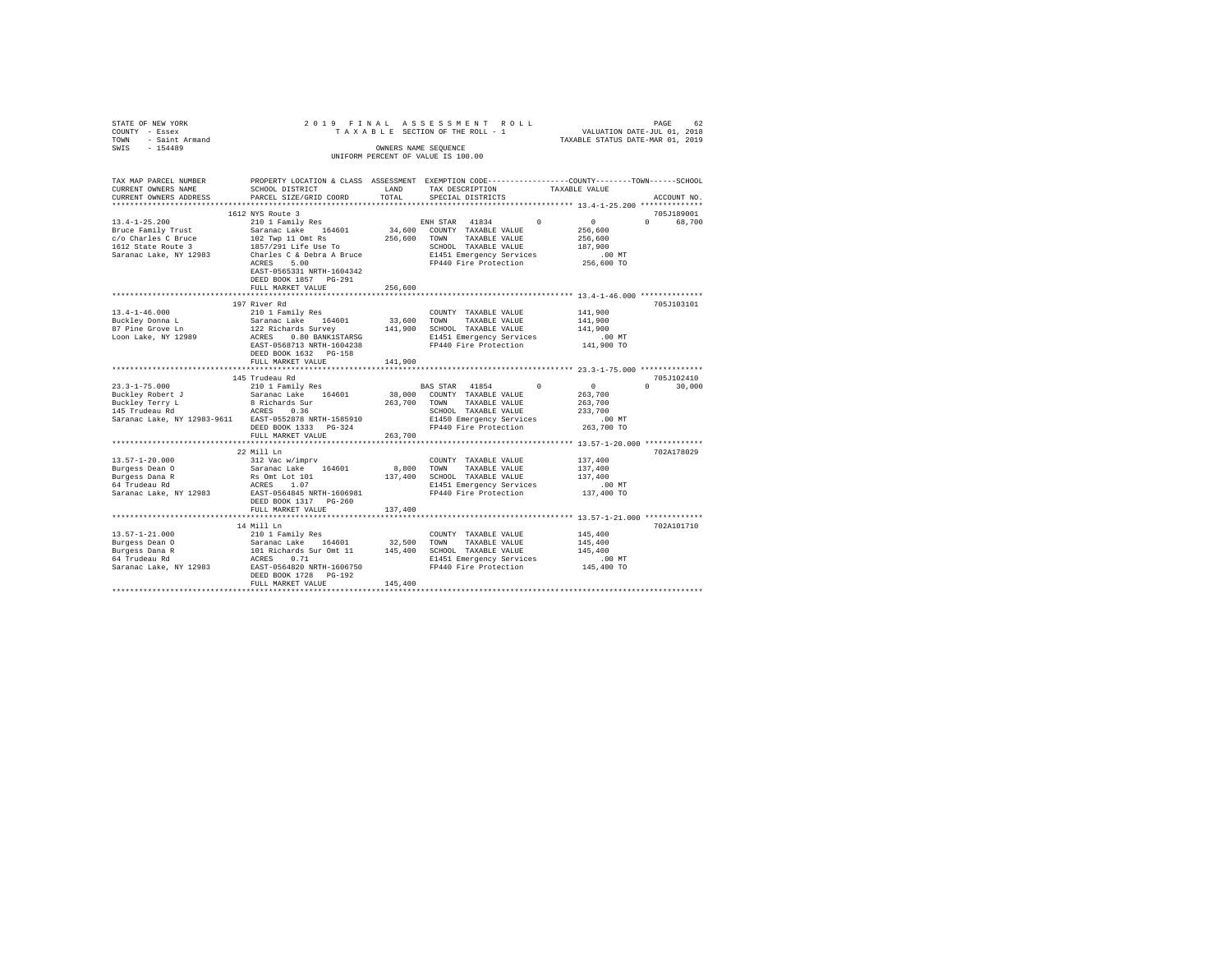|                                    | PAGE                       | 63                                                              |
|------------------------------------|----------------------------|-----------------------------------------------------------------|
| TAXABLE SECTION OF THE ROLL - 1    |                            |                                                                 |
|                                    |                            |                                                                 |
| OWNERS NAME SEOUENCE               |                            |                                                                 |
| UNIFORM PERCENT OF VALUE IS 100.00 |                            |                                                                 |
|                                    |                            |                                                                 |
|                                    | 2019 FINAL ASSESSMENT ROLL | VALUATION DATE-JUL 01, 2018<br>TAXABLE STATUS DATE-MAR 01, 2019 |

| TAX MAP PARCEL NUMBER   |                                     |         |                            | PROPERTY LOCATION & CLASS ASSESSMENT EXEMPTION CODE---------------COUNTY-------TOWN-----SCHOOL |
|-------------------------|-------------------------------------|---------|----------------------------|------------------------------------------------------------------------------------------------|
| CURRENT OWNERS NAME     | SCHOOL DISTRICT                     | LAND    | TAX DESCRIPTION            | TAXABLE VALUE                                                                                  |
| CURRENT OWNERS ADDRESS  | PARCEL SIZE/GRID COORD              | TOTAL   | SPECIAL DISTRICTS          | ACCOUNT NO.                                                                                    |
|                         |                                     |         |                            |                                                                                                |
|                         | 21 Mill Ln                          |         |                            | 702A101504                                                                                     |
| $13.57 - 1 - 23.002$    | 444 Lumber yd/ml                    |         | COUNTY TAXABLE VALUE       | 205,000                                                                                        |
| Burgess Dean O          | Saranac Lake<br>164601              | 66,800  | TOWN<br>TAXABLE VALUE      | 205,000                                                                                        |
| Burgess Dana R          | 101 Richards Sur Omt 11             | 205,000 | SCHOOL TAXABLE VALUE       | 205,000                                                                                        |
| 64 Trudeau Rd           | 2.67<br>ACRES                       |         | E1451 Emergency Services   | .00 MT                                                                                         |
| Saranac Lake, NY 12983  | EAST-0564649 NRTH-1607098           |         | FP440 Fire Protection      | 205,000 TO                                                                                     |
|                         | DEED BOOK 1229 PG-286               |         |                            |                                                                                                |
|                         | FULL MARKET VALUE                   | 205,000 |                            |                                                                                                |
|                         |                                     |         |                            |                                                                                                |
|                         | Mill Ln                             |         |                            | 705J195008                                                                                     |
| $13.57 - 1 - 31.200$    | 311 Res vac land                    |         | COUNTY TAXABLE VALUE       | 100                                                                                            |
|                         | Saranac Lake<br>164601              | 100     | TOWN                       | 100                                                                                            |
| Burgess Dean O          | 101 Richards Omt Twp 11             |         | TAXABLE VALUE              |                                                                                                |
| Burgess Dana R          |                                     | 100     | SCHOOL TAXABLE VALUE       | 100                                                                                            |
| PO Box 258              | ACRES<br>0.08                       |         | E1451 Emergency Services   | .00 MT                                                                                         |
| Bloomingdale, NY 12913  | EAST-0564481 NRTH-1607014           |         | FP440 Fire Protection      | 100 TO                                                                                         |
|                         | DEED BOOK 1468 PG-110               |         |                            |                                                                                                |
|                         | FULL MARKET VALUE                   | 100     |                            |                                                                                                |
|                         |                                     |         |                            |                                                                                                |
|                         | 1636 NYS Route 3                    |         |                            | 705Z015011                                                                                     |
| $13.65 - 2 - 10.200$    | 210 1 Family Res                    |         | COUNTY TAXABLE VALUE       | 134,900                                                                                        |
| Burman Dale             | 164601<br>Saranac Lake              | 32,100  | TOWN<br>TAXABLE VALUE      | 134,900                                                                                        |
| Willette-Burman Geniene | 102 Twp 11 Omt RS                   | 134,900 | SCHOOL TAXABLE VALUE       | 134,900                                                                                        |
| 1636 NYS Route 3        | Lot 2 #7092                         |         | E1451 Emergency Services   | $.00$ MT                                                                                       |
| Bloomingdale, NY 12913  | ACRES<br>0.69                       |         | FP440 Fire Protection      | 134,900 TO                                                                                     |
|                         | EAST-0565009 NRTH-1604989           |         | SD442 Bloomingdale Sewer D | 134,900 TO M                                                                                   |
|                         | DEED BOOK 1792    PG-101            |         | WD442 Bloomingdale Water D | 134,900 TO M                                                                                   |
|                         | FULL MARKET VALUE                   | 134,900 |                            |                                                                                                |
|                         |                                     |         |                            |                                                                                                |
|                         | 88 Maple Ln                         |         |                            | 702A101013                                                                                     |
| $13.56 - 10 - 6.000$    | 210 1 Family Res                    |         | BAS STAR 41854<br>$\Omega$ | $\mathbf{0}$<br>$\Omega$<br>30,000                                                             |
| Burman Darcey L         | Saranac Lake 164601                 | 21,700  | COUNTY TAXABLE VALUE       | 117,200                                                                                        |
| 88 Maple Ln             | Lot 82 Twp 11 Omt                   | 117,200 | TOWN<br>TAXABLE VALUE      | 117,200                                                                                        |
| Bloomingdale, NY 12913  | 0.30<br>ACRES                       |         | SCHOOL TAXABLE VALUE       | 87.200                                                                                         |
|                         | EAST-0560823 NRTH-1605656           |         | E1451 Emergency Services   | $.00$ MT                                                                                       |
|                         | DEED BOOK 1618 PG-204               |         | FP440 Fire Protection      | 117,200 TO                                                                                     |
|                         | FULL MARKET VALUE                   | 117,200 |                            |                                                                                                |
|                         |                                     |         |                            |                                                                                                |
|                         | 1207 NYS Route 3                    |         |                            | 705J102805                                                                                     |
| $23.1 - 1 - 22.100$     | 210 1 Family Res                    |         | BAS STAR 41854<br>$\Omega$ | $\sim$ 0<br>$\Omega$<br>30,000                                                                 |
| Burman Richard          | 164601<br>Saranac Lake              | 35,800  | COUNTY TAXABLE VALUE       | 206,100                                                                                        |
| Burman Tammy            | 87 Richards Sur                     | 206,100 | TOWN<br>TAXABLE VALUE      | 206,100                                                                                        |
| PO Box 586              | ACRES<br>1.80                       |         | SCHOOL TAXABLE VALUE       | 176,100                                                                                        |
| Saranac Lake, NY 12983  | EAST-0563983 NRTH-1595206           |         | E1451 Emergency Services   |                                                                                                |
|                         | $PG-78$                             |         | FP440 Fire Protection      | $.00$ MT<br>206,100 TO                                                                         |
|                         | DEED BOOK 1306<br>FULL MARKET VALUE | 206,100 |                            |                                                                                                |
|                         |                                     |         |                            |                                                                                                |
|                         |                                     |         |                            |                                                                                                |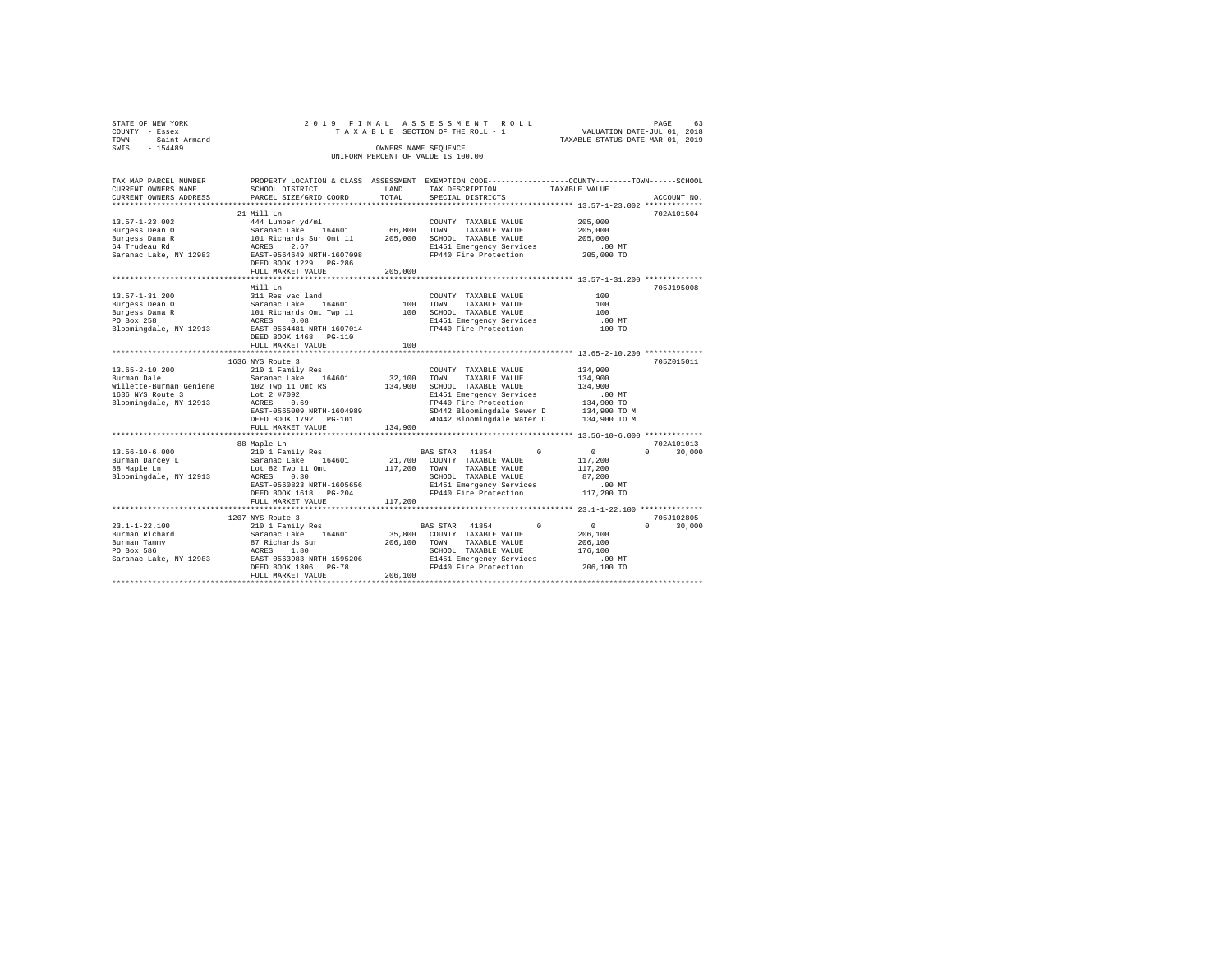| STATE OF NEW YORK   | 2019 FINAL ASSESSMENT ROLL         | 64<br>PAGE                       |
|---------------------|------------------------------------|----------------------------------|
| COUNTY - Essex      | TAXABLE SECTION OF THE ROLL - 1    | VALUATION DATE-JUL 01, 2018      |
| TOWN - Saint Armand |                                    | TAXABLE STATUS DATE-MAR 01, 2019 |
| SWIS<br>$-154489$   | OWNERS NAME SEOUENCE               |                                  |
|                     | UNIFORM PERCENT OF VALUE IS 100.00 |                                  |

| TAX MAP PARCEL NUMBER  | PROPERTY LOCATION & CLASS ASSESSMENT EXEMPTION CODE---------------COUNTY-------TOWN-----SCHOOL |         |                                                                    |          |               |                    |
|------------------------|------------------------------------------------------------------------------------------------|---------|--------------------------------------------------------------------|----------|---------------|--------------------|
| CURRENT OWNERS NAME    | SCHOOL DISTRICT                                                                                | LAND    | TAX DESCRIPTION                                                    |          | TAXABLE VALUE |                    |
| CURRENT OWNERS ADDRESS | PARCEL SIZE/GRID COORD                                                                         | TOTAL   | SPECIAL DISTRICTS                                                  |          |               | ACCOUNT NO.        |
|                        | ***************************                                                                    |         |                                                                    |          |               |                    |
|                        | 844 Saint Regis Ave                                                                            |         |                                                                    |          |               | 702A101001         |
| $13.56 - 8 - 6.000$    | 210 1 Family Res                                                                               |         | BAS STAR 41854                                                     | $\Omega$ | $\circ$       | $\Omega$<br>30,000 |
| Burman Thomas E        | Saranac Lake 164601                                                                            | 35,100  | COUNTY TAXABLE VALUE                                               |          | 137,600       |                    |
| McKeough Diane G       | 101 Rs Twp 11 Omt                                                                              | 137,600 | TAXABLE VALUE<br>TOWN                                              |          | 137,600       |                    |
| 844 St Regis Ave       | 00001.10                                                                                       |         | SCHOOL TAXABLE VALUE                                               |          | 107,600       |                    |
| PO Box 257             | 1.10<br>ACRES                                                                                  |         | E1451 Emergency Services                                           |          | $.00$ MT      |                    |
| Bloomingdale, NY 12913 | EAST-0563866 NRTH-1606590                                                                      |         | FP440 Fire Protection                                              |          | 137,600 TO    |                    |
|                        | DEED BOOK 1620 PG-127                                                                          |         | SD442 Bloomingdale Sewer D                                         |          | 137,600 TO M  |                    |
|                        | FULL MARKET VALUE                                                                              | 137,600 | WD442 Bloomingdale Water D                                         |          | 137,600 TO M  |                    |
|                        |                                                                                                |         | ************************************** 13.56-8-9.110 ************* |          |               |                    |
|                        | 16 Main St                                                                                     |         |                                                                    |          |               | 702A100607         |
| $13.56 - 8 - 9.110$    | 411 Apartment                                                                                  |         | COUNTY TAXABLE VALUE                                               |          | 138,100       |                    |
| Burman Thomas E        | 164601<br>Saranac Lake                                                                         | 37,400  | TOWN<br>TAXABLE VALUE                                              |          | 138,100       |                    |
| McKeough Diane G       | 101 Rs Twp 11 Omt                                                                              | 138,100 | SCHOOL TAXABLE VALUE                                               |          | 138,100       |                    |
| PO Box 257             | ACRES 0.23                                                                                     |         | E1451 Emergency Services                                           |          | $.00$ MT      |                    |
| Bloomingdale, NY 12913 | EAST-0563802 NRTH-1606340                                                                      |         | FP440 Fire Protection                                              |          | 138,100 TO    |                    |
|                        | DEED BOOK 1098<br>PG-179                                                                       |         | SD442 Bloomingdale Sewer D                                         |          | 138,100 TO M  |                    |
|                        | FULL MARKET VALUE                                                                              |         | 138,100 WD442 Bloomingdale Water D                                 |          | 138,100 TO M  |                    |
|                        | *********************                                                                          |         |                                                                    |          |               |                    |
|                        | 16 Reservoir Ln                                                                                |         |                                                                    |          |               | 705z005012         |
| $13.56 - 10 - 7.000$   | 210 1 Family Res                                                                               |         | 41854<br>BAS STAR                                                  | $\Omega$ | $\circ$       | $\Omega$<br>30,000 |
| Burnah Joey T          | Saranac Lake<br>164601                                                                         | 35,500  | COUNTY TAXABLE VALUE                                               |          | 225,700       |                    |
| Burnah Colleen M       | 82 OMT TWP11 RS                                                                                | 225,700 | TOWN<br>TAXABLE VALUE                                              |          | 225,700       |                    |
| 16 Reservoir Ln        | ACRES<br>1.50 BANK LERETA                                                                      |         | SCHOOL TAXABLE VALUE                                               |          | 195,700       |                    |
| Bloomingdale, NY 12913 | EAST-0561148 NRTH-1605987                                                                      |         | E1451 Emergency Services                                           |          | .00MT         |                    |
|                        | DEED BOOK 1413 PG-166                                                                          |         | FP440 Fire Protection                                              |          | 225,700 TO    |                    |
|                        | FULL MARKET VALUE                                                                              | 225,700 |                                                                    |          |               |                    |
|                        | ********************                                                                           |         | **************************** 23.3-1-1.000 ***************          |          |               |                    |
|                        | Trudeau Rd                                                                                     |         |                                                                    |          |               | 705J104212         |
| $23.3 - 1 - 1.000$     | 322 Rural vac>10                                                                               |         | COUNTY TAXABLE VALUE                                               |          | 44.200        |                    |
| Burpoe Timothy P       | 164601<br>Saranac Lake                                                                         | 44,200  | TOWN<br>TAXABLE VALUE                                              |          | 44,200        |                    |
| Cherny Susan K         | 7 Richards Sur                                                                                 | 44,200  | SCHOOL TAXABLE VALUE                                               |          | 44,200        |                    |
| 92 Cherry Tree Ln      | ACRES 160.00                                                                                   |         | E1450 Emergency Services                                           |          | .00MT         |                    |
| Saranac Lake, NY 12983 | EAST-0553586 NRTH-1589920                                                                      |         | FP440 Fire Protection                                              |          | 44,200 TO     |                    |
|                        | DEED BOOK 1432<br>$PG-219$                                                                     |         |                                                                    |          |               |                    |
|                        | FULL MARKET VALUE                                                                              | 44.200  |                                                                    |          |               |                    |
|                        | ***********************                                                                        |         |                                                                    |          |               |                    |
|                        | 18 Union Ln                                                                                    |         |                                                                    |          |               | 702A101706         |
| $13.57 - 4 - 5.000$    | 210 1 Family Res                                                                               |         | BAS STAR 41854                                                     | $\Omega$ | $\circ$       | $\Omega$<br>30,000 |
| Burrows David R        | Saranac Lake<br>164601                                                                         | 30,300  | COUNTY TAXABLE VALUE                                               |          | 91,900        |                    |
| PO Box 180             | 101 Richards Sur Omt 11                                                                        | 91,900  | TAXABLE VALUE<br>TOWN                                              |          | 91,900        |                    |
| Bloomingdale, NY 12913 | ACRES<br>0.60 BANK1STARSG                                                                      |         | SCHOOL TAXABLE VALUE                                               |          | 61,900        |                    |
|                        | EAST-0565403 NRTH-1606283                                                                      |         | E1451 Emergency Services                                           |          | .00MT         |                    |
|                        | DEED BOOK 1581 PG-51                                                                           |         | FP440 Fire Protection                                              |          | 91,900 TO     |                    |
|                        | FULL MARKET VALUE                                                                              |         | 91,900 SD442 Bloomingdale Sewer D                                  |          | 91,900 TO M   |                    |
|                        |                                                                                                |         | WD442 Bloomingdale Water D                                         |          | 91,900 TO M   |                    |
|                        |                                                                                                |         |                                                                    |          |               |                    |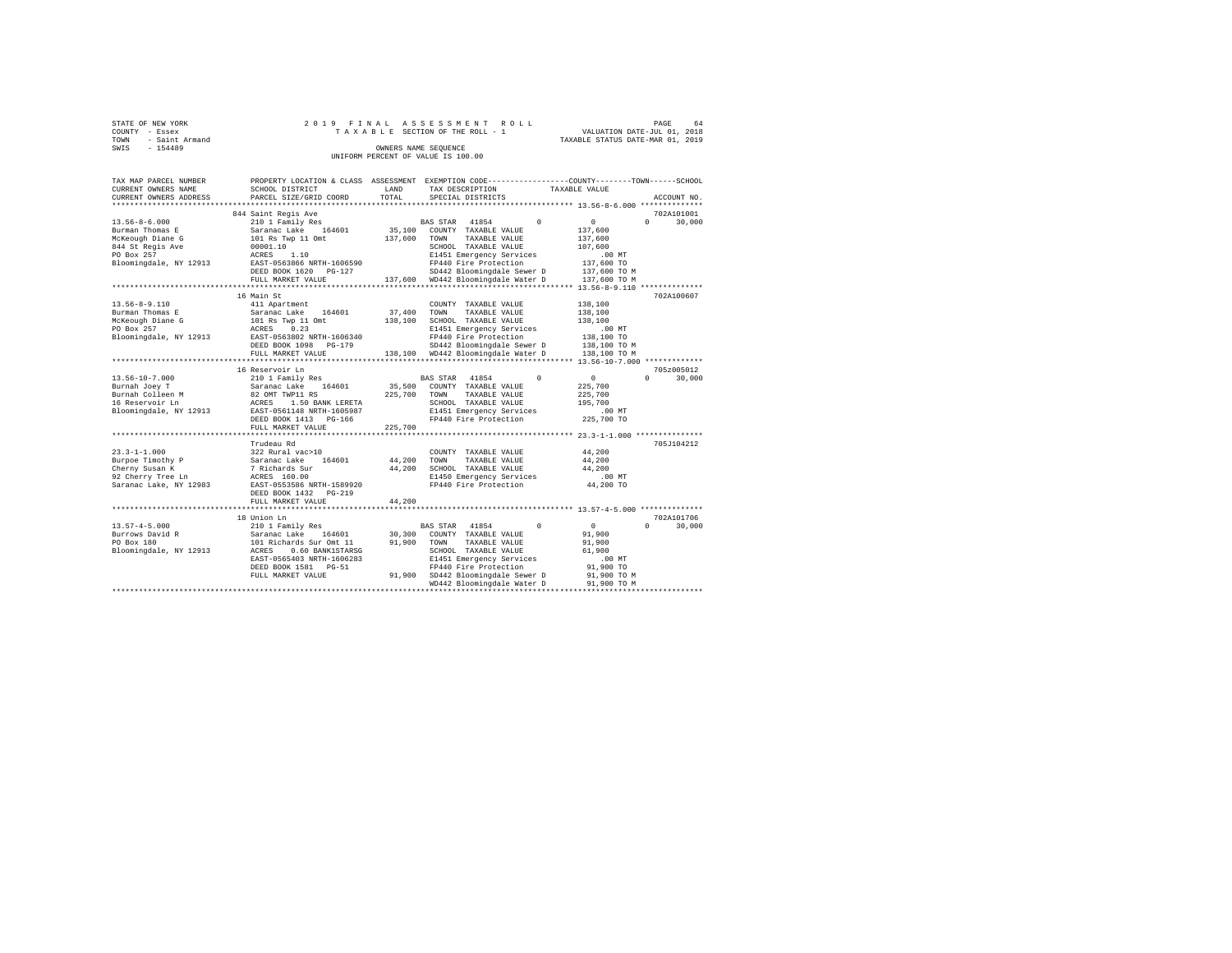| STATE OF NEW YORK   | 2019 FINAL ASSESSMENT ROLL         | 65<br>PAGE                       |
|---------------------|------------------------------------|----------------------------------|
| COUNTY - Essex      | TAXABLE SECTION OF THE ROLL - 1    | VALUATION DATE-JUL 01, 2018      |
| TOWN - Saint Armand |                                    | TAXABLE STATUS DATE-MAR 01, 2019 |
| SWIS<br>$-154489$   | OWNERS NAME SEOUENCE               |                                  |
|                     | UNIFORM PERCENT OF VALUE IS 100.00 |                                  |
|                     |                                    |                                  |

| TAX MAP PARCEL NUMBER                                                                                                                                                                                                                                                                                                                                                                           |                           |         | PROPERTY LOCATION & CLASS ASSESSMENT EXEMPTION CODE---------------COUNTY-------TOWN-----SCHOOL |               |             |
|-------------------------------------------------------------------------------------------------------------------------------------------------------------------------------------------------------------------------------------------------------------------------------------------------------------------------------------------------------------------------------------------------|---------------------------|---------|------------------------------------------------------------------------------------------------|---------------|-------------|
| CURRENT OWNERS NAME                                                                                                                                                                                                                                                                                                                                                                             | SCHOOL DISTRICT           | LAND    | TAX DESCRIPTION                                                                                | TAXABLE VALUE |             |
| CURRENT OWNERS ADDRESS PARCEL SIZE/GRID COORD TOTAL                                                                                                                                                                                                                                                                                                                                             |                           |         | SPECIAL DISTRICTS                                                                              |               | ACCOUNT NO. |
|                                                                                                                                                                                                                                                                                                                                                                                                 |                           |         |                                                                                                |               |             |
|                                                                                                                                                                                                                                                                                                                                                                                                 | 187 River Rd              |         |                                                                                                |               | 705J102904  |
| $\begin{tabular}{lcccc} 13.4-1-47.000 & 187 R1ver K\alpha & 29,600 \\ \hline \end{tabular} \begin{tabular}{lcccc} 13.4-1-47.000 & 187 R1ver K\alpha \\ \hline \end{tabular} \begin{tabular}{lcccc} 13.4-1-47.000 & 1814 R1varal vac-10 \\ \hline \end{tabular} \begin{tabular}{lcccc} 13.4-1-47.000 & 1814 R1varal vac-10 \\ \hline \end{tabular} \begin{tabular}{lcccc} 13.4-1-47.000 & 13.48$ |                           |         |                                                                                                |               |             |
|                                                                                                                                                                                                                                                                                                                                                                                                 |                           |         |                                                                                                |               |             |
|                                                                                                                                                                                                                                                                                                                                                                                                 |                           |         |                                                                                                |               |             |
|                                                                                                                                                                                                                                                                                                                                                                                                 |                           |         |                                                                                                |               |             |
|                                                                                                                                                                                                                                                                                                                                                                                                 |                           |         |                                                                                                |               |             |
|                                                                                                                                                                                                                                                                                                                                                                                                 | DEED BOOK 714 PG-107      |         |                                                                                                |               |             |
|                                                                                                                                                                                                                                                                                                                                                                                                 | FULL MARKET VALUE         | 29,600  |                                                                                                |               |             |
|                                                                                                                                                                                                                                                                                                                                                                                                 |                           |         |                                                                                                |               |             |
|                                                                                                                                                                                                                                                                                                                                                                                                 | River Rd                  |         |                                                                                                |               | 705J102905  |
|                                                                                                                                                                                                                                                                                                                                                                                                 |                           |         |                                                                                                |               |             |
|                                                                                                                                                                                                                                                                                                                                                                                                 |                           |         |                                                                                                |               |             |
|                                                                                                                                                                                                                                                                                                                                                                                                 |                           |         |                                                                                                |               |             |
| $\begin{tabular}{lcccccc} 13.4-1-48.000 & 311 Res vac land & 164601 & 8,400Biology Steven W & Saramac Lake & 164601 & 8,400 TONAT B. W. TANABLE VALUE & 8,400Bushey Yickei A & 122 Richardis Sur & 8,400 TON. TANABLE VALUE & 8,4005132 Hutchins St & 122 Richardis Sur & 8,400 S.2100L TANABLE VALUE & 8,4005132 Hutchins St & 0.26 & E1451 Emergency Services & 0.0 MT$                       |                           |         |                                                                                                |               |             |
|                                                                                                                                                                                                                                                                                                                                                                                                 |                           |         | FP440 Fire Protection 8,400 TO                                                                 |               |             |
|                                                                                                                                                                                                                                                                                                                                                                                                 | DEED BOOK 714 PG-107      |         |                                                                                                |               |             |
|                                                                                                                                                                                                                                                                                                                                                                                                 | FULL MARKET VALUE         |         |                                                                                                |               |             |
|                                                                                                                                                                                                                                                                                                                                                                                                 |                           | 8,400   |                                                                                                |               |             |
|                                                                                                                                                                                                                                                                                                                                                                                                 | 2029 Gillespie Dr         |         |                                                                                                |               | 705J104007  |
|                                                                                                                                                                                                                                                                                                                                                                                                 |                           |         |                                                                                                |               |             |
|                                                                                                                                                                                                                                                                                                                                                                                                 |                           |         |                                                                                                |               |             |
|                                                                                                                                                                                                                                                                                                                                                                                                 |                           |         |                                                                                                |               |             |
|                                                                                                                                                                                                                                                                                                                                                                                                 |                           |         |                                                                                                |               |             |
|                                                                                                                                                                                                                                                                                                                                                                                                 |                           |         |                                                                                                |               |             |
|                                                                                                                                                                                                                                                                                                                                                                                                 | EAST-0602630 NRTH-1613065 |         | FP440 Fire Protection                                                                          | 345,400 TO    |             |
|                                                                                                                                                                                                                                                                                                                                                                                                 | DEED BOOK 1846 PG-145     |         |                                                                                                |               |             |
|                                                                                                                                                                                                                                                                                                                                                                                                 | FULL MARKET VALUE         | 345,400 |                                                                                                |               |             |
|                                                                                                                                                                                                                                                                                                                                                                                                 |                           |         |                                                                                                |               |             |
|                                                                                                                                                                                                                                                                                                                                                                                                 | 1719 NYS Route 3          |         |                                                                                                |               | 705Z000004  |
|                                                                                                                                                                                                                                                                                                                                                                                                 |                           |         |                                                                                                |               |             |
| $\begin{tabular}{lcccccc} 13.57-1-22.002 & 167.300 & 167.300 & 167.300 & 167.300 & 167.300 & 167.300 & 167.300 & 167.300 & 167.300 & 167.300 & 167.300 & 167.300 & 167.300 & 167.300 & 167.300 & 167.300 & 167.300 & 167.300 & 167.300 & 167.300 & 167.300 & 167.$                                                                                                                              |                           |         |                                                                                                |               |             |
|                                                                                                                                                                                                                                                                                                                                                                                                 |                           |         |                                                                                                |               |             |
|                                                                                                                                                                                                                                                                                                                                                                                                 |                           |         |                                                                                                |               |             |
|                                                                                                                                                                                                                                                                                                                                                                                                 |                           |         |                                                                                                |               |             |
|                                                                                                                                                                                                                                                                                                                                                                                                 |                           |         |                                                                                                |               |             |
|                                                                                                                                                                                                                                                                                                                                                                                                 |                           |         |                                                                                                |               |             |
|                                                                                                                                                                                                                                                                                                                                                                                                 |                           |         |                                                                                                |               |             |
|                                                                                                                                                                                                                                                                                                                                                                                                 |                           |         |                                                                                                |               | 705J178051  |
|                                                                                                                                                                                                                                                                                                                                                                                                 |                           |         |                                                                                                |               |             |
|                                                                                                                                                                                                                                                                                                                                                                                                 |                           |         |                                                                                                |               |             |
|                                                                                                                                                                                                                                                                                                                                                                                                 |                           |         |                                                                                                |               |             |
|                                                                                                                                                                                                                                                                                                                                                                                                 |                           |         |                                                                                                | .00 MT        |             |
|                                                                                                                                                                                                                                                                                                                                                                                                 |                           |         |                                                                                                | $1,700$ TO    |             |
|                                                                                                                                                                                                                                                                                                                                                                                                 |                           |         |                                                                                                |               |             |
|                                                                                                                                                                                                                                                                                                                                                                                                 | FULL MARKET VALUE         | 1,700   |                                                                                                |               |             |
|                                                                                                                                                                                                                                                                                                                                                                                                 |                           |         |                                                                                                |               |             |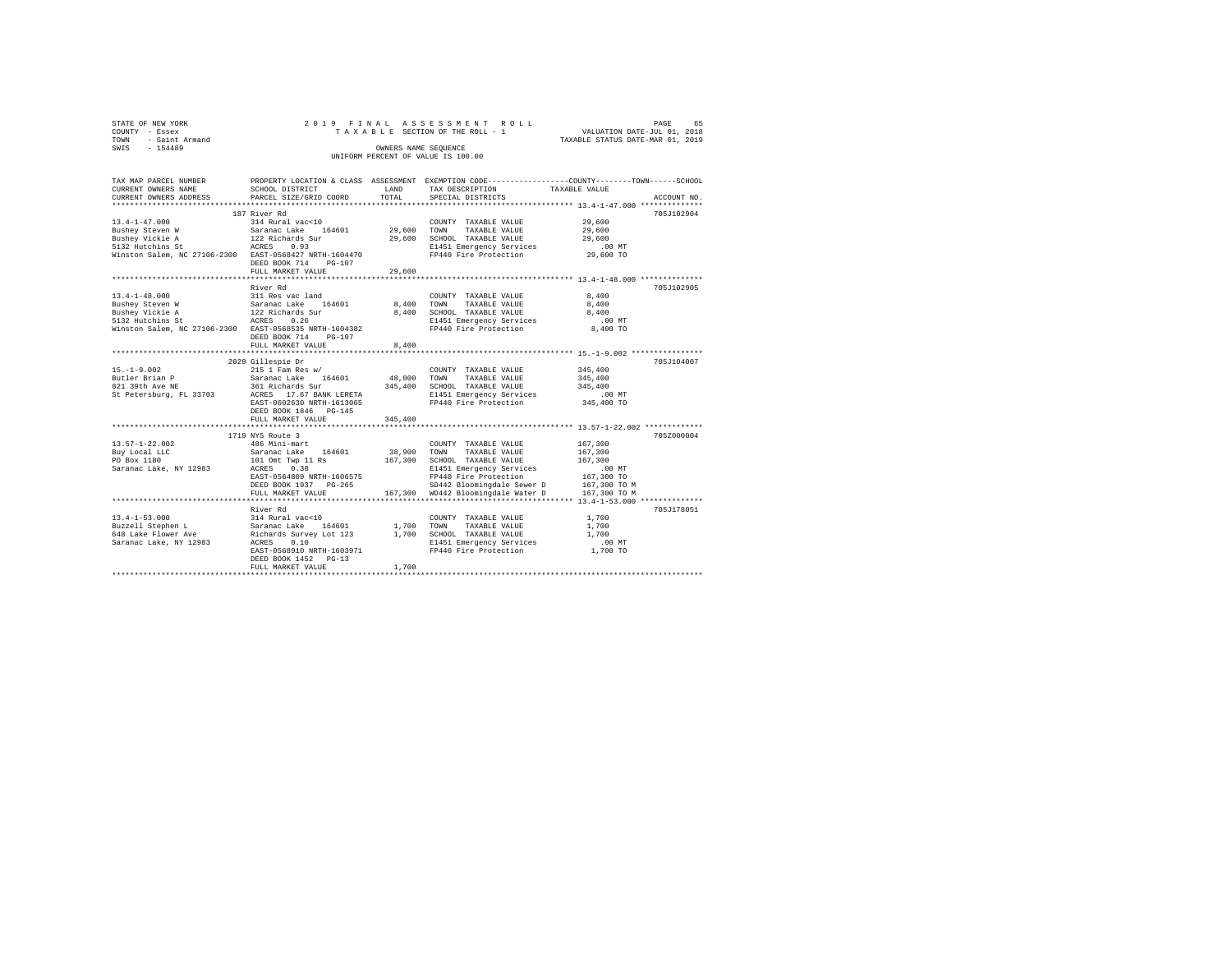| STATE OF NEW YORK      |                                    | 2019 FINAL ASSESSMENT ROLL         |                                  | PAGE | 66 |
|------------------------|------------------------------------|------------------------------------|----------------------------------|------|----|
| COUNTY - Essex         |                                    | TAXABLE SECTION OF THE ROLL - 1    | VALUATION DATE-JUL 01, 2018      |      |    |
| - Saint Armand<br>TOWN |                                    |                                    | TAXABLE STATUS DATE-MAR 01, 2019 |      |    |
| SWIS<br>$-154489$      |                                    | OWNERS NAME SEOUENCE               |                                  |      |    |
|                        |                                    | UNIFORM PERCENT OF VALUE IS 100.00 |                                  |      |    |
|                        |                                    |                                    |                                  |      |    |
| TAV MAD DAD/UT MIIMDUD | DEADERW LACATION & CLASS ACCECMENT |                                    |                                  |      |    |

| CURRENT OWNERS NAME    | SCHOOL DISTRICT                                                                                                               | LAND   | TAX DESCRIPTION                                                                   | TAXABLE VALUE    |                                 |
|------------------------|-------------------------------------------------------------------------------------------------------------------------------|--------|-----------------------------------------------------------------------------------|------------------|---------------------------------|
| CURRENT OWNERS ADDRESS | PARCEL SIZE/GRID COORD                                                                                                        | TOTAL  | SPECIAL DISTRICTS                                                                 |                  | ACCOUNT NO.                     |
|                        |                                                                                                                               |        |                                                                                   |                  |                                 |
|                        | James Way                                                                                                                     |        |                                                                                   |                  | 705J175002                      |
| $13.4 - 2 - 17.000$    | 314 Rural vac<10                                                                                                              |        | COUNTY TAXABLE VALUE                                                              | 24,700           |                                 |
| Callaghan Roger J      | Saranac Lake<br>164601                                                                                                        | 24,700 | TOWN<br>TAXABLE VALUE                                                             | 24,700           |                                 |
| PO Box 14              | Richards Survey Lot 123                                                                                                       | 24,700 | SCHOOL TAXABLE VALUE                                                              | 24,700           |                                 |
| Bloomingdale, NY 12913 | 1.16<br>ACRES                                                                                                                 |        |                                                                                   |                  |                                 |
|                        | EAST-0567661 NRTH-1603295                                                                                                     |        | E1451 Emergency Services .00 MT<br>FP440 Fire Protection 24,700 TO                |                  |                                 |
|                        | DEED BOOK 1366 PG-70                                                                                                          |        |                                                                                   |                  |                                 |
|                        | FULL MARKET VALUE                                                                                                             | 24,700 |                                                                                   |                  |                                 |
|                        |                                                                                                                               |        | ************************************13.56-10-5.100 ****************************** |                  |                                 |
|                        | Maple Ln                                                                                                                      |        |                                                                                   |                  | 702A101313                      |
| $13.56 - 10 - 5.100$   | 311 Res vac land                                                                                                              |        | COUNTY TAXABLE VALUE                                                              | 10,600           |                                 |
| Cantwell T Barry       | Saranac Lake 164601                                                                                                           | 10,600 | TOWN<br>TAXABLE VALUE                                                             | 10,600           |                                 |
| Cantwell Margaret A    | 82 Richards Sur Twp 11 Om                                                                                                     | 10,600 | SCHOOL TAXABLE VALUE                                                              | 10,600           |                                 |
| 50 Labrador Ln         | ACRES<br>0.16                                                                                                                 |        |                                                                                   |                  |                                 |
| Saranac Lake, NY 12983 | EAST-0560891 NRTH-1605675                                                                                                     |        | E1451 Emergency Services .00 MT<br>FP440 Fire Protection  10,600 TO               |                  |                                 |
|                        | DEED BOOK 1523 PG-239                                                                                                         |        |                                                                                   |                  |                                 |
|                        | FULL MARKET VALUE                                                                                                             | 10,600 |                                                                                   |                  |                                 |
|                        |                                                                                                                               |        | *********************************** 13.56-10-9.300 **************                 |                  |                                 |
|                        | Reservoir Ln                                                                                                                  |        |                                                                                   |                  | 705Z00600                       |
| $13.56 - 10 - 9.300$   | 311 Res vac land                                                                                                              |        | COUNTY TAXABLE VALUE                                                              | 21,700           |                                 |
| Cantwell T Barry       |                                                                                                                               | 21,700 | TOWN<br>TAXABLE VALUE                                                             | 21,700           |                                 |
| Cantwell Margaret A    |                                                                                                                               | 21,700 | SCHOOL TAXABLE VALUE                                                              | 21,700           |                                 |
| 50 Labrador Lane       |                                                                                                                               |        |                                                                                   |                  |                                 |
| Saranac Lake, NY 12983 |                                                                                                                               |        | E1451 Emergency Services .00 MT<br>FP440 Fire Protection 21,700 TO                |                  |                                 |
|                        |                                                                                                                               | 21,700 |                                                                                   |                  |                                 |
|                        | Saranac Lan.<br>ACRES 0.76<br>EAST-0560820 NRTH-1605978<br>DEED BOOK 1442 PG-312<br>""".L MARKET VALUE<br>""".L MARKET VALUE" |        |                                                                                   |                  |                                 |
|                        | Blackberry Way                                                                                                                |        |                                                                                   |                  | 705J103512                      |
| $32.1 - 2 - 10.100$    | 311 Res vac land                                                                                                              |        | COUNTY TAXABLE VALUE                                                              | 900              |                                 |
| Cantwell William W     | Saranac Lake 164601                                                                                                           | 900    | TOWN<br>TAXABLE VALUE                                                             | 900              |                                 |
| 69 Blackberry Way      | 31 Rs Twp 11 Omt                                                                                                              | 900    | SCHOOL TAXABLE VALUE                                                              | 900              |                                 |
| Saranac Lake, NY 12983 | ACRES 0.91                                                                                                                    |        | E1450 Emergency Services                                                          | .00MT            |                                 |
|                        | EAST-0558016 NRTH-1578462                                                                                                     |        | FP440 Fire Protection                                                             | 900 TO           |                                 |
|                        | DEED BOOK 1678 PG-282                                                                                                         |        |                                                                                   |                  |                                 |
|                        | FULL MARKET VALUE                                                                                                             | 900    |                                                                                   |                  |                                 |
|                        |                                                                                                                               |        |                                                                                   |                  |                                 |
|                        | 24 River Rd                                                                                                                   |        |                                                                                   |                  | 702A101703                      |
| $13.65 - 2 - 2.000$    | 210 1 Family Res                                                                                                              |        | BAS STAR 41854<br>$\Omega$                                                        | $\sim$ 0         | $\Omega$ and $\Omega$<br>30,000 |
| Carter Justin L        | Saranac Lake 164601                                                                                                           | 36,600 | COUNTY TAXABLE VALUE                                                              |                  |                                 |
| Hickock Megan A        | 102 Twp 11 O.m.t                                                                                                              | 71,000 | TOWN<br>TAXABLE VALUE                                                             | 71,000           |                                 |
| 24 River Rd            | 1302/263 Bla                                                                                                                  |        | SCHOOL TAXABLE VALUE                                                              | 71,000<br>41,000 |                                 |
|                        |                                                                                                                               |        | E1451 Emergency Services                                                          |                  |                                 |
| Bloomingdale, NY 12913 | ACRES 3.50 BANK WELLS                                                                                                         |        | FP440 Fire Protection                                                             | $.00$ MT         |                                 |
|                        | EAST-0564846 NRTH-1605957                                                                                                     |        |                                                                                   | 71,000 TO        |                                 |
|                        | DEED BOOK 1407 PG-38                                                                                                          |        | SD442 Bloomingdale Sewer D                                                        | 71,000 TO M      |                                 |
|                        | FULL MARKET VALUE                                                                                                             |        | 71,000 WD442 Bloomingdale Water D                                                 | 71,000 TO M      |                                 |
|                        |                                                                                                                               |        |                                                                                   |                  |                                 |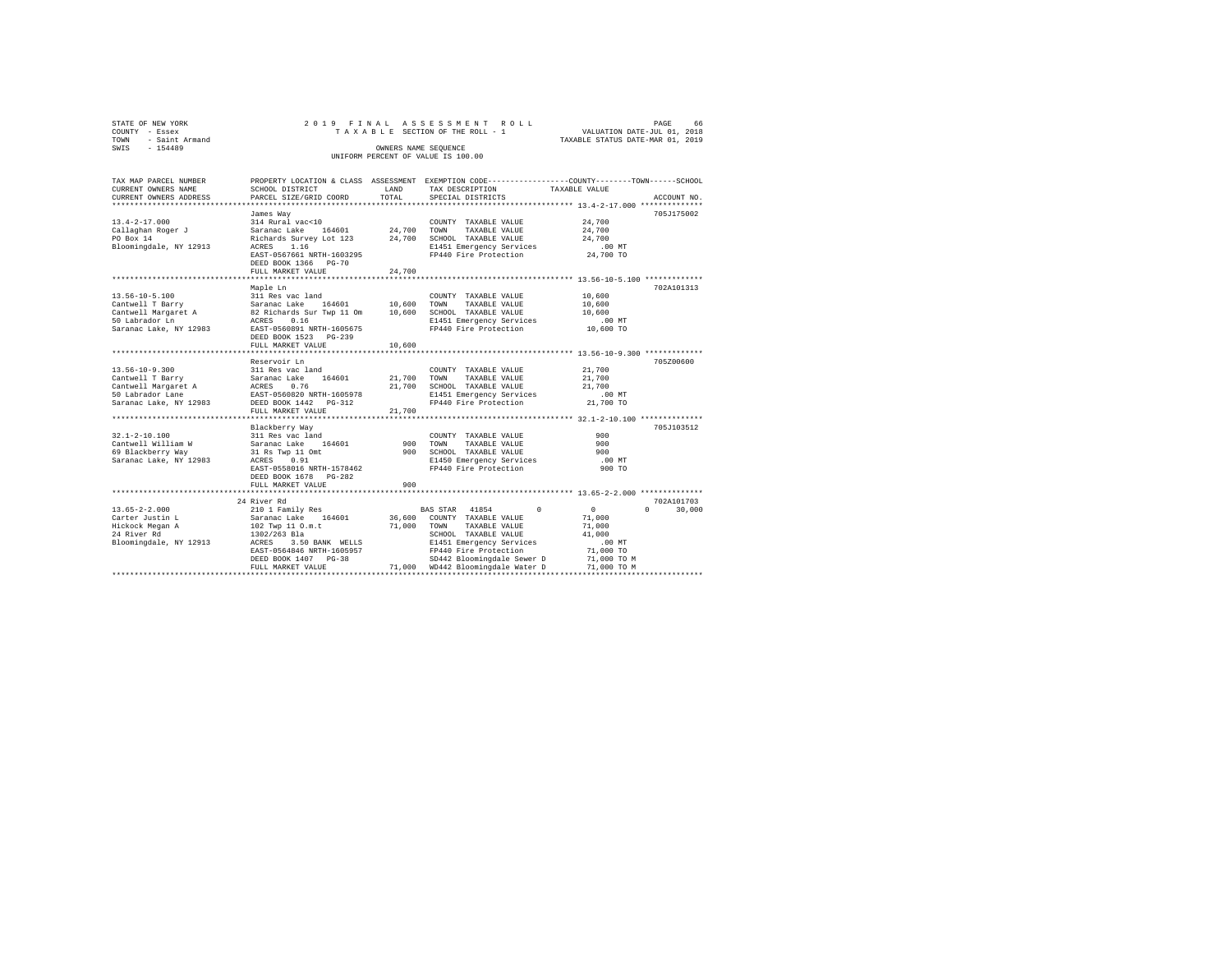| STATE OF NEW YORK                             | 2019 FINAL                                             |                      | ASSESSMENT ROLL                                  | PAGE<br>67                                                                                      |
|-----------------------------------------------|--------------------------------------------------------|----------------------|--------------------------------------------------|-------------------------------------------------------------------------------------------------|
| COUNTY - Essex<br>- Saint Armand<br>TOWN      |                                                        |                      | TAXABLE SECTION OF THE ROLL - 1                  | VALUATION DATE-JUL 01, 2018<br>TAXABLE STATUS DATE-MAR 01, 2019                                 |
| $-154489$<br>SWIS                             |                                                        | OWNERS NAME SEQUENCE |                                                  |                                                                                                 |
|                                               |                                                        |                      | UNIFORM PERCENT OF VALUE IS 100.00               |                                                                                                 |
|                                               |                                                        |                      |                                                  |                                                                                                 |
|                                               |                                                        |                      |                                                  |                                                                                                 |
| TAX MAP PARCEL NUMBER                         |                                                        |                      |                                                  | PROPERTY LOCATION & CLASS ASSESSMENT EXEMPTION CODE---------------COUNTY-------TOWN------SCHOOL |
| CURRENT OWNERS NAME<br>CURRENT OWNERS ADDRESS | SCHOOL DISTRICT<br>PARCEL SIZE/GRID COORD              | LAND<br>TOTAL        | TAX DESCRIPTION<br>SPECIAL DISTRICTS             | TAXABLE VALUE<br>ACCOUNT NO.                                                                    |
|                                               |                                                        |                      |                                                  |                                                                                                 |
|                                               | Main St                                                |                      |                                                  | 705Z007011                                                                                      |
| $13.3 - 2 - 12.000$                           | 311 Res vac land                                       |                      | COUNTY TAXABLE VALUE                             | 42,000                                                                                          |
| Casey David E Jr                              | Saranac Lake 164601                                    | 42,000               | TOWN<br>TAXABLE VALUE                            | 42,000                                                                                          |
| Casey Patricia O                              | 83 OMT TWP11 RS                                        | 42,000               | SCHOOL TAXABLE VALUE                             | 42,000                                                                                          |
| 11 Hunters Trl                                | Lot 13 Johnson Hill Est                                |                      | E1451 Emergency Services                         | .00MT                                                                                           |
| Sandwich, MA 02563                            | ACRES 3.60                                             |                      | FP440 Fire Protection                            | 42,000 TO                                                                                       |
|                                               | EAST-0561415 NRTH-1604489                              |                      |                                                  |                                                                                                 |
|                                               | DEED BOOK 1522 PG-206                                  |                      |                                                  |                                                                                                 |
|                                               | FULL MARKET VALUE                                      | 42,000               |                                                  |                                                                                                 |
|                                               |                                                        |                      |                                                  |                                                                                                 |
|                                               | Rockledge Ln                                           |                      |                                                  | 705Z008005                                                                                      |
| $32.38 - 1 - 42.113$                          | 311 Res vac land                                       |                      | COUNTY TAXABLE VALUE                             | 30,900                                                                                          |
| Casier Francis (Estate                        | Saranac Lake 164601                                    | 30,900               | TOWN<br>TAXABLE VALUE                            | 30,900                                                                                          |
| c/o David Casier<br>20 Solarview Dr           | 11 OMT TWP 11 RS<br>Lot 39 Rockledge Pk                | 30,900               | SCHOOL TAXABLE VALUE<br>E1450 Emergency Services | 30,900<br>.00 MT                                                                                |
| Winooski, VT 05404                            | ACRES<br>0.27                                          |                      | FP440 Fire Protection                            | 30,900 TO                                                                                       |
|                                               | EAST-0555846 NRTH-1580024                              |                      |                                                  |                                                                                                 |
|                                               | DEED BOOK 987<br>$PG-194$                              |                      |                                                  |                                                                                                 |
|                                               | FULL MARKET VALUE                                      | 30,900               |                                                  |                                                                                                 |
|                                               |                                                        |                      |                                                  |                                                                                                 |
|                                               | NYS Route 3                                            |                      |                                                  | 705J179028                                                                                      |
| $23.1 - 1 - 20.200$                           | 322 Rural vac>10                                       |                      | COUNTY TAXABLE VALUE                             | 12,000                                                                                          |
| Cassavaugh Charles                            | Saranac Lake 164601                                    | 12,000               | TOWN<br>TAXABLE VALUE                            | 12,000                                                                                          |
| 1594 Winton Rd N                              | 87 Rs Twp 11 Omt                                       | 12,000               | SCHOOL TAXABLE VALUE                             | 12,000                                                                                          |
| Rochester, NY 14609                           | ACRES 10.40                                            |                      | E1451 Emergency Services                         | $.00$ MT                                                                                        |
|                                               | EAST-0563871 NRTH-1594588                              |                      | FP440 Fire Protection                            | 12,000 TO                                                                                       |
|                                               | PG-099<br>DEED BOOK 689                                |                      |                                                  |                                                                                                 |
|                                               | FULL MARKET VALUE                                      | 12,000               |                                                  |                                                                                                 |
|                                               |                                                        |                      |                                                  | 705J102507                                                                                      |
| $13.4 - 1 - 3.003$                            | 18 Cassavaugh Way<br>210 1 Family Res                  |                      | ENH STAR 41834<br>$\Omega$                       | $\circ$<br>$\Omega$<br>68,700                                                                   |
| Cassavaugh Thomas                             | Saranac Lake 164601                                    | 36,700               | COUNTY TAXABLE VALUE                             | 147,900                                                                                         |
| Cassavaugh Mary L                             | 102 Richards Sur                                       | 147,900              | TOWN<br>TAXABLE VALUE                            | 147,900                                                                                         |
| 18 Cassavaugh Way                             | ACRES 2.73                                             |                      | SCHOOL TAXABLE VALUE                             | 79,200                                                                                          |
| Bloomingdale, NY 12913                        | EAST-0563739 NRTH-1604407                              |                      | E1451 Emergency Services                         | $.00$ MT                                                                                        |
|                                               | DEED BOOK 645 PG-167                                   |                      | FP440 Fire Protection                            | 147,900 TO                                                                                      |
|                                               | FULL MARKET VALUE                                      |                      | 147,900 SD442 Bloomingdale Sewer D               | 147,900 TO M                                                                                    |
|                                               |                                                        |                      | WD442 Bloomingdale Water D                       | 147,900 TO M                                                                                    |
|                                               |                                                        |                      |                                                  |                                                                                                 |
|                                               | Cassavaugh Way                                         |                      |                                                  | 705J180023                                                                                      |
| $13.4 - 1 - 9.112$                            | 311 Res vac land                                       |                      | COUNTY TAXABLE VALUE                             | 25,900                                                                                          |
| Cassavaugh Thomas P                           | Saranac Lake 164601                                    | 25,900               | TOWN<br>TAXABLE VALUE                            | 25,900                                                                                          |
| Cassavaugh Mary L                             | 102 Richards Surtwp11 Omt                              | 25,900               | SCHOOL TAXABLE VALUE                             | 25,900                                                                                          |
| 18 Cassavaugh Way                             | ACRES<br>2.40                                          |                      | E1451 Emergency Services                         | .00MT                                                                                           |
| Bloomingdale, NY 12913                        | EAST-0563826 NRTH-1604210<br>DEED BOOK 720<br>$PG-248$ |                      | FP440 Fire Protection                            | 25,900 TO                                                                                       |
|                                               | FULL MARKET VALUE                                      | 25,900               |                                                  |                                                                                                 |
|                                               |                                                        |                      |                                                  |                                                                                                 |
|                                               |                                                        |                      |                                                  |                                                                                                 |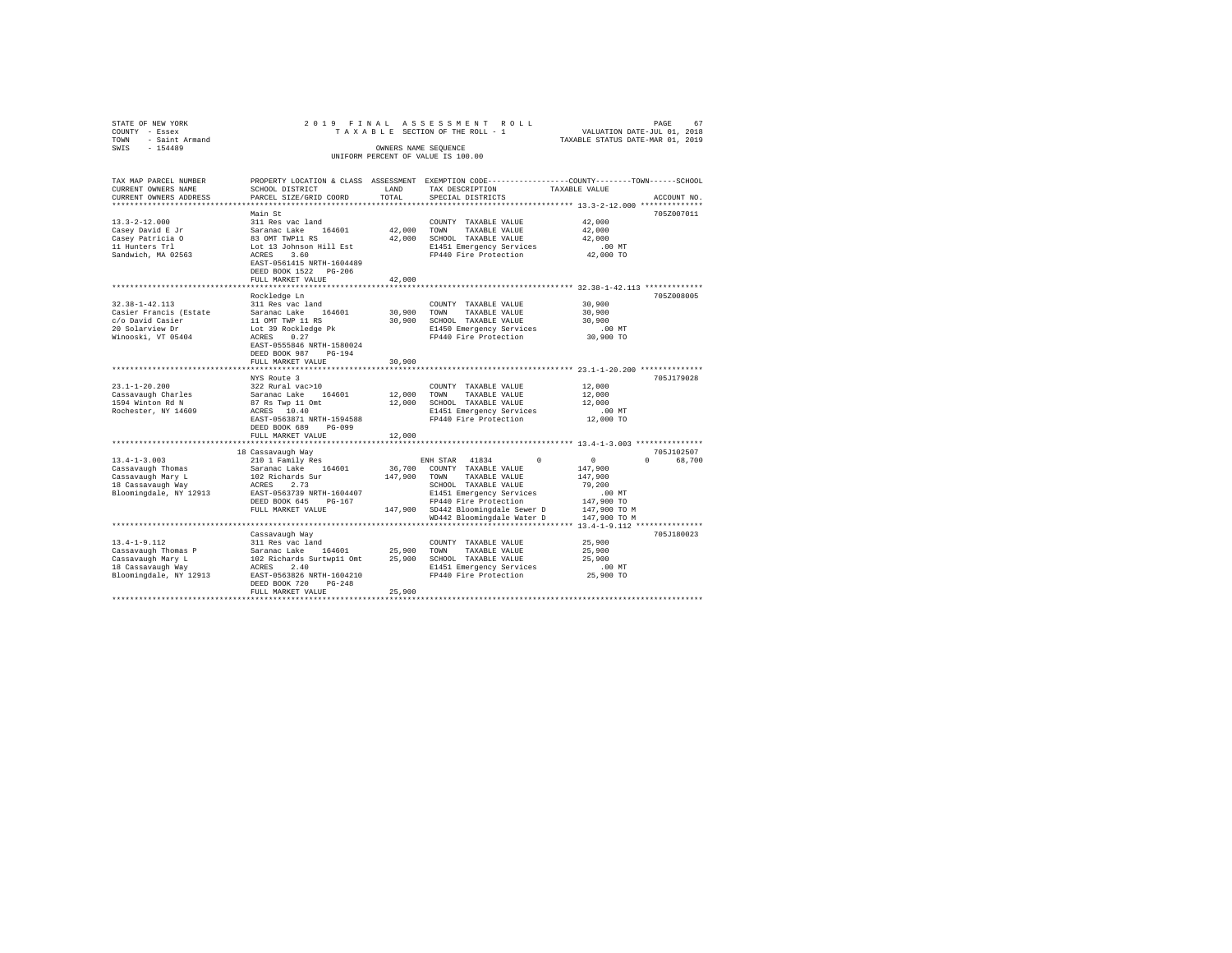| STATE OF NEW YORK<br>COUNTY - Essex<br>TOWN - Saint Armand<br>SWIS - 154489                                    |                                                                                                                                                                                                               |                               | 2019 FINAL ASSESSMENT ROLL<br>TAXABLE SECTION OF THE ROLL - 1<br>WALUATION DATE-JUL 01, 2018<br>TAXABLE CHARGES OF A SALA<br>OWNERS NAME SEQUENCE                                                                                          | TAXABLE STATUS DATE-MAR 01, 2019                                                                       | PAGE<br>68         |
|----------------------------------------------------------------------------------------------------------------|---------------------------------------------------------------------------------------------------------------------------------------------------------------------------------------------------------------|-------------------------------|--------------------------------------------------------------------------------------------------------------------------------------------------------------------------------------------------------------------------------------------|--------------------------------------------------------------------------------------------------------|--------------------|
| UNIFORM PERCENT OF VALUE IS 100.00                                                                             |                                                                                                                                                                                                               |                               |                                                                                                                                                                                                                                            |                                                                                                        |                    |
| TAX MAP PARCEL NUMBER<br>CURRENT OWNERS NAME<br>CURRENT OWNERS ADDRESS                                         | SCHOOL DISTRICT<br>PARCEL SIZE/GRID COORD                                                                                                                                                                     | LAND<br>TOTAL                 | PROPERTY LOCATION & CLASS ASSESSMENT EXEMPTION CODE---------------COUNTY-------TOWN------SCHOOL<br>TAX DESCRIPTION<br>SPECIAL DISTRICTS                                                                                                    | TAXABLE VALUE                                                                                          | ACCOUNT NO.        |
|                                                                                                                | Cassavaugh Way                                                                                                                                                                                                |                               |                                                                                                                                                                                                                                            |                                                                                                        | 702A100715         |
| $13.64 - 1 - 7.020$<br>Cassavaugh Thomas P<br>Cassavaugh Mary L<br>18 Cassavaugh Way<br>Bloomingdale, NY 12913 | 311 Res vac land<br>Saranac Lake 164601 19,600<br>102 Twp 11 O.m.t.<br>ACRES 0.50<br>EAST-0563667 NRTH-1604789<br>DEED BOOK 456 PG-446                                                                        |                               | COUNTY TAXABLE VALUE<br>TOWN<br>TAXABLE VALUE<br>19,600 SCHOOL TAXABLE VALUE<br>E1451 Emergency Services<br>FP440 Fire Protection                                                                                                          | 19,600<br>19,600<br>19,600<br>.00MT<br>19,600 TO                                                       |                    |
|                                                                                                                | FULL MARKET VALUE                                                                                                                                                                                             | 19,600                        |                                                                                                                                                                                                                                            |                                                                                                        |                    |
| $33.8 - 2 - 9.000$<br>CCE LLC<br>c/o Dr Evans<br>3 Irongate Ctr<br>Glens Falls, NY 12801                       | 12 George & Bliss Ln<br>260 Seasonal res - WTRFNT<br>Saranac Lake 164601<br>311 Twp 11 Omt Rs<br>ACRES 28.30<br>EAST-0595953 NRTH-1583935<br>DEED BOOK 1243 PG-206<br>FULL MARKET VALUE                       | 1219,700                      | COUNTY TAXABLE VALUE<br>860,300 TOWN TAXABLE VALUE<br>1219,700 SCHOOL TAXABLE VALUE<br>BTI44 BTI District<br>E1450 Emergency Services<br>FP403 Fire Pro LP Lake 1219,700 TO                                                                | 1219,700<br>1219,700<br>1219,700<br>.00 MT<br>.00MT                                                    | 705J102613         |
|                                                                                                                | 131 Bloomingdale Ave                                                                                                                                                                                          |                               |                                                                                                                                                                                                                                            |                                                                                                        | 705J103812         |
| $32.166 - 5 - 5.000$<br>Cecunjanin Dzemal<br>74 1/2 Bloomingdale Ave<br>Saranac Lake, NY 12983                 | 210 1 Family Res<br>Saranac Lake 164601<br>11 Richards Sur<br>11 Richards Jul<br>ACRES 0.10 BANKLERETA<br>EAST-0553845 NRTH-1578391<br>DEED BOOK 1414 PG-122                                                  | 127,100 TOWN                  | BAS STAR 41854<br>$\Omega$<br>16,900 COUNTY TAXABLE VALUE<br>TAXABLE VALUE<br>SCHOOL TAXABLE VALUE<br>E1450 Emergency Services<br>FP440 Fire Protection 127,100 TO                                                                         | $\sim$ 0<br>127,100<br>127,100<br>97,100<br>.00 MT                                                     | 30,000<br>$\Omega$ |
|                                                                                                                | FULL MARKET VALUE                                                                                                                                                                                             | 127,100                       |                                                                                                                                                                                                                                            |                                                                                                        |                    |
| $13.3 - 2 - 3.000$<br>Celeste Joseph<br>Celeste Victoria<br>97 Maple Ln<br>Bloomingdale, NY 12913              | 97 Maple Ln<br>210 1 Family Res<br>Saranac Lake 164601<br>62 Twp 11 0.m.t.<br>ACRES 0.58 BANKSELPORT<br>EAST-0560650 NRTH-1605468<br>DEED BOOK 1108 PG-144<br>FULL MARKET VALUE<br>************************** | 89,300<br>******************* | COUNTY TAXABLE VALUE<br>37,400 TOWN TAXABLE VALUE<br>89,300 SCHOOL TAXABLE VALUE<br>E1451 Emergency Services<br>FP440 Fire Protection                                                                                                      | 89,300<br>89,300<br>89,300<br>$.00$ MT<br>89,300 TO<br>****************** 13.56-9-3.000 ************** | 702A100802         |
|                                                                                                                | 33 Main St                                                                                                                                                                                                    |                               |                                                                                                                                                                                                                                            |                                                                                                        | 702A101002         |
| $13.56 - 9 - 3.000$<br>Changelo Michael<br>33 Main St<br>Bloomingdale, NY 12913                                | 210 1 Family Res<br>Saranac Lake 164601<br>101 Rs Twp 11 Omt<br>82.5 X 251.6Xirr<br>ACRES 0.57<br>EAST-0563451 NRTH-1606025<br>DEED BOOK 1630 PG-189<br>FULL MARKET VALUE                                     |                               | BAS STAR 41854<br>$^{\circ}$<br>29,700 COUNTY TAXABLE VALUE<br>100,500 TOWN TAXABLE VALUE<br>SCHOOL TAXABLE VALUE<br>E1451 Emergency Services<br>FP440 Fire Protection<br>SD442 Bloomingdale Sewer D<br>100,500 WD442 Bloomingdale Water D | $\sim$ 0<br>100,500<br>100,500<br>70,500<br>$.00$ MT<br>100,500 TO<br>100,500 TO M<br>100,500 TO M     | $\Omega$<br>30,000 |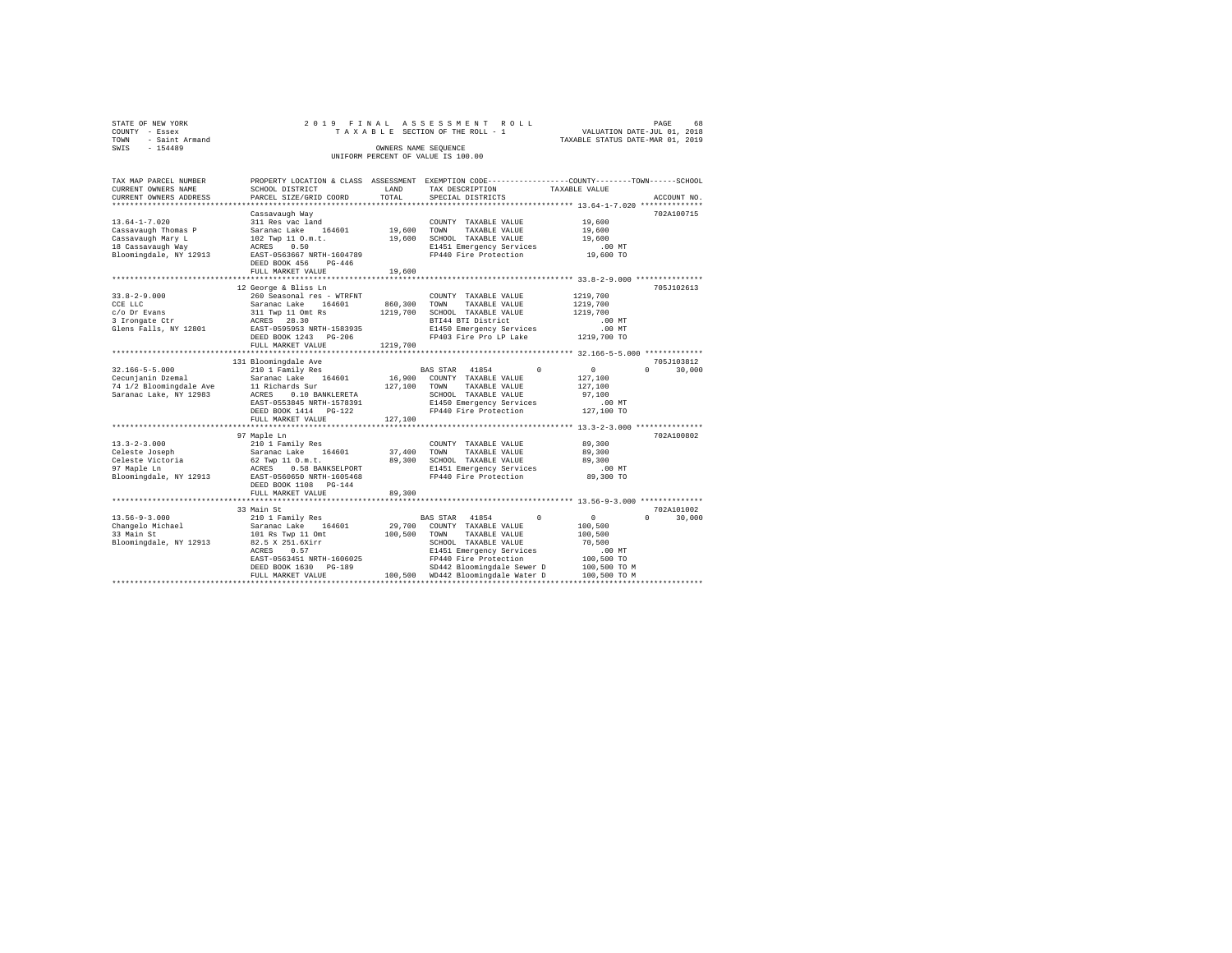| STATE OF NEW YORK      | 2019 FINAL ASSESSMENT ROLL         | 69<br>PAGE                       |
|------------------------|------------------------------------|----------------------------------|
| COUNTY - Essex         | TAXABLE SECTION OF THE ROLL - 1    | VALUATION DATE-JUL 01, 2018      |
| - Saint Armand<br>TOWN |                                    | TAXABLE STATUS DATE-MAR 01, 2019 |
| SWIS<br>$-154489$      | OWNERS NAME SEOUENCE               |                                  |
|                        | UNIFORM PERCENT OF VALUE IS 100.00 |                                  |

| TAX MAP PARCEL NUMBER<br>CURRENT OWNERS NAME                                                                        | SCHOOL DISTRICT                                                                                                                                                                                | LAND                       | TAX DESCRIPTION                                                                                                                                                                                                      | PROPERTY LOCATION & CLASS ASSESSMENT EXEMPTION CODE----------------COUNTY-------TOWN------SCHOOL<br>TAXABLE VALUE                        |
|---------------------------------------------------------------------------------------------------------------------|------------------------------------------------------------------------------------------------------------------------------------------------------------------------------------------------|----------------------------|----------------------------------------------------------------------------------------------------------------------------------------------------------------------------------------------------------------------|------------------------------------------------------------------------------------------------------------------------------------------|
| CURRENT OWNERS ADDRESS<br>*************************                                                                 | PARCEL SIZE/GRID COORD                                                                                                                                                                         | TOTAL                      | SPECIAL DISTRICTS                                                                                                                                                                                                    | ACCOUNT NO.                                                                                                                              |
| $13.56 - 3 - 12.001$<br>Chase James T<br>Chase Diane M<br>39 Prospect St<br>Bloomingdale, NY 12913                  | 39 Prospect St<br>215 1 Fam Res w/<br>Saranac Lake 164601<br>82 R S Twp 11 Omt<br>Whiteface Mtn Park<br>Lots 93 94 & 95<br>ACRES<br>0.52<br>EAST-0562020 NRTH-1606777<br>DEED BOOK 1621 PG-120 | 28,700<br>204,900          | BAS STAR 41854<br>$\Omega$<br>COUNTY TAXABLE VALUE<br>TOWN<br>TAXABLE VALUE<br>SCHOOL TAXABLE VALUE<br>E1451 Emergency Services<br>FP440 Fire Protection<br>SD442 Bloomingdale Sewer D<br>WD442 Bloomingdale Water D | 702A181003<br>30,000<br>$\mathbf{0}$<br>$\Omega$<br>204,900<br>204,900<br>174,900<br>.00MT<br>204,900 TO<br>204,900 TO M<br>204,900 TO M |
|                                                                                                                     | FULL MARKET VALUE                                                                                                                                                                              | 204,900                    |                                                                                                                                                                                                                      |                                                                                                                                          |
| $13.56 - 3 - 7.200$                                                                                                 | Prospect St<br>311 Res vac land                                                                                                                                                                |                            | COUNTY TAXABLE VALUE                                                                                                                                                                                                 | 705Z015002<br>6.000                                                                                                                      |
| Chase James Tyler<br>Chase Diane M<br>39 Prospect St<br>Bloomingdale, NY 12913                                      | Saranac Lake<br>164601<br>82 RS OMT TWP 11<br>Whiteface Mtn Park<br>SLY 1/2 Lot 92<br>ACRES<br>0.09<br>EAST-0562039 NRTH-1606879<br>DEED BOOK 1773 PG-280<br>FULL MARKET VALUE                 | 6,000<br>6.000<br>6.000    | TAXABLE VALUE<br>TOWN<br>SCHOOL TAXABLE VALUE<br>E1451 Emergency Services<br>FP440 Fire Protection                                                                                                                   | 6,000<br>6.000<br>$.00$ MT<br>6,000 TO                                                                                                   |
|                                                                                                                     |                                                                                                                                                                                                |                            |                                                                                                                                                                                                                      |                                                                                                                                          |
| $13.56 - 3 - 10.200$<br>Chase James Tyler Saranac Lake<br>Chase Diane M<br>39 Prospect St<br>Bloomingdale, NY 12913 | Whiteface Ln<br>311 Res vac land<br>164601<br>82 RS OMT TWP 11<br>Whiteface Mtn Park<br>Part 76 78 & 80<br>0.26<br>ACRES<br>EAST-0562117 NRTH-1606790<br>DEED BOOK 1773 PG-280                 | 16,700<br>16,700           | COUNTY TAXABLE VALUE<br>TOWN<br>TAXABLE VALUE<br>SCHOOL TAXABLE VALUE<br>E1451 Emergency Services<br>FP440 Fire Protection                                                                                           | 705Z015003<br>16,700<br>16,700<br>16,700<br>$.00$ MT<br>16,700 TO                                                                        |
|                                                                                                                     | FULL MARKET VALUE                                                                                                                                                                              | 16,700                     |                                                                                                                                                                                                                      |                                                                                                                                          |
|                                                                                                                     | 75 Moose Pond Ln<br>260 Seasonal res                                                                                                                                                           |                            |                                                                                                                                                                                                                      | 705J103709                                                                                                                               |
| $13.4 - 1 - 76.000$<br>Clark Carl R<br>Santor Dora L<br>78 Leonard Ave<br>Plattsburgh, NY 12901                     | 164601<br>Saranac Lake<br>164 Richards Sur<br>4.50<br>ACRES<br>EAST-0572686 NRTH-1601357<br>DEED BOOK 1947 PG-146<br>FULL MARKET VALUE                                                         | 46,700<br>69,300<br>69,300 | COUNTY TAXABLE VALUE<br>TOWN<br>TAXABLE VALUE<br>SCHOOL TAXABLE VALUE<br>E1451 Emergency Services<br>FP440 Fire Protection                                                                                           | 69,300<br>69,300<br>69,300<br>$.00$ MT<br>69,300 TO                                                                                      |
|                                                                                                                     |                                                                                                                                                                                                |                            |                                                                                                                                                                                                                      |                                                                                                                                          |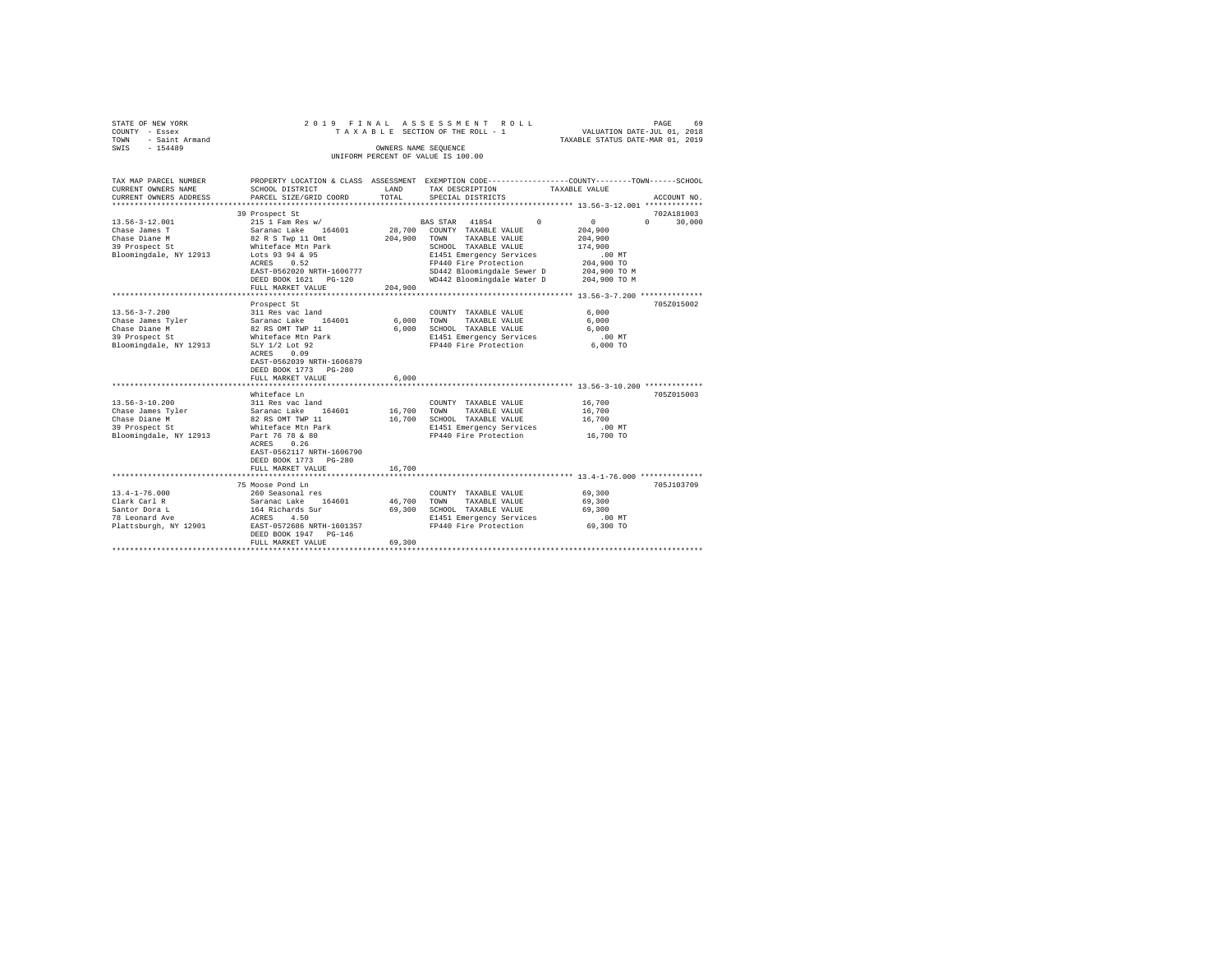| STATE OF NEW YORK<br>COUNTY - Essex<br>TOWN - Saint Armand<br>SWIS - 154489 |                                                    | OWNERS NAME SEOUENCE | 2019 FINAL ASSESSMENT ROLL<br>DAGE PROFILE IS A LATE AND LATE THE ROLL PROFILE OF THE ROLL - 1 WALUATION DATE-JUL 01, 2018<br>TAXABLE STATUS OF THE ROLL - 1 TAXABLE STATUS DATE-MAR 01 2019<br>UNIFORM PERCENT OF VALUE IS 100.00    |                               |             |
|-----------------------------------------------------------------------------|----------------------------------------------------|----------------------|---------------------------------------------------------------------------------------------------------------------------------------------------------------------------------------------------------------------------------------|-------------------------------|-------------|
| TAX MAP PARCEL NUMBER<br>CURRENT OWNERS NAME<br>CURRENT OWNERS ADDRESS      | SCHOOL DISTRICT<br>PARCEL SIZE/GRID COORD          | LAND<br>TOTAL        | PROPERTY LOCATION & CLASS ASSESSMENT EXEMPTION CODE---------------COUNTY-------TOWN------SCHOOL<br>TAX DESCRIPTION TAXABLE VALUE<br>SPECIAL DISTRICTS                                                                                 |                               | ACCOUNT NO. |
|                                                                             | 813 Saint Regis Ave                                |                      |                                                                                                                                                                                                                                       |                               | 702A100606  |
|                                                                             |                                                    |                      |                                                                                                                                                                                                                                       | 141,100<br>141,100<br>141,100 |             |
|                                                                             |                                                    |                      | Arlene McCalvin<br>2014 - Franklin Pictor (1994)<br>2014 - SDA42 Bloomingdale Water David M1,100 TO<br>2014 - EAST-0563598 NRTH-1607272<br>2014 - MD442 Bloomingdale Water David 141,100 TO M                                         | .00 MT                        |             |
|                                                                             | DEED BOOK 1711 PG-296<br>FULL MARKET VALUE         | 141,100              |                                                                                                                                                                                                                                       |                               |             |
|                                                                             |                                                    |                      | **************************** 23.3-1-33.000 **************                                                                                                                                                                             |                               |             |
| $23.3 - 1 - 33.000$                                                         | 646 NYS Route 3<br>210 1 Family Res                |                      | COUNTY TAXABLE VALUE                                                                                                                                                                                                                  | 208,800                       | 705J102508  |
|                                                                             |                                                    |                      | TOWN<br>TAXABLE VALUE<br>208,800 SCHOOL TAXABLE VALUE<br>E1450 Emergency Services<br>FP440 Fire Protection 208,800 TO                                                                                                                 | 208,800<br>208,800            |             |
|                                                                             | EAST-0556512 NRTH-1583926<br>DEED BOOK 1879 PG-304 | 208,800              |                                                                                                                                                                                                                                       |                               |             |
|                                                                             | FULL MARKET VALUE                                  |                      |                                                                                                                                                                                                                                       |                               |             |
|                                                                             | 39 Matthew Way                                     |                      |                                                                                                                                                                                                                                       |                               | 702A101515  |
| 13.64-1-11.000                                                              | 270 Mfg housing                                    |                      | COUNTY TAXABLE VALUE                                                                                                                                                                                                                  | 33,200                        |             |
| Colby Frank<br>Colby Dawn<br>PO Box 841                                     |                                                    |                      |                                                                                                                                                                                                                                       |                               |             |
|                                                                             |                                                    |                      |                                                                                                                                                                                                                                       |                               |             |
|                                                                             |                                                    |                      |                                                                                                                                                                                                                                       | $.00$ MT                      |             |
| Saranac Lake, NY 12983                                                      | DEED BOOK 973 PG-151<br>FULL MARKET VALUE          | 33,200               |                                                                                                                                                                                                                                       | 33,200 TO                     |             |
|                                                                             |                                                    |                      |                                                                                                                                                                                                                                       |                               |             |
|                                                                             |                                                    |                      |                                                                                                                                                                                                                                       |                               | 702A100613  |
| $13.64 - 1 - 14.000$<br>Colby Robert C<br>31 Matthew Way                    |                                                    |                      | 31 Matthew Way<br>270 Mg housing COUNTY TAXABLE VALUE 39,700<br>Saranac Lake 164601 30,300 TOWN TAXABLE VALUE 39,700<br>102 TWP 11 Om: 39,700 SCHOOL TAXABLE VALUE 2010 TO<br>RAST-0563797 NETH-1605398 E1451 Emergency Services 39,7 |                               |             |
| Bloomingdale, NY 12913                                                      |                                                    |                      |                                                                                                                                                                                                                                       |                               |             |
|                                                                             |                                                    |                      |                                                                                                                                                                                                                                       |                               |             |
|                                                                             |                                                    |                      |                                                                                                                                                                                                                                       |                               |             |
|                                                                             |                                                    |                      |                                                                                                                                                                                                                                       |                               | 705J103905  |
|                                                                             |                                                    |                      |                                                                                                                                                                                                                                       | 122,300                       |             |
|                                                                             |                                                    |                      |                                                                                                                                                                                                                                       | 122,300                       |             |
|                                                                             |                                                    |                      |                                                                                                                                                                                                                                       | 122,300                       |             |
|                                                                             |                                                    |                      |                                                                                                                                                                                                                                       | 00 MT.<br>122,300 TO          |             |
|                                                                             | DEED BOOK 1227 PG-102<br>FULL MARKET VALUE         | 122,300              |                                                                                                                                                                                                                                       |                               |             |
|                                                                             |                                                    |                      |                                                                                                                                                                                                                                       |                               |             |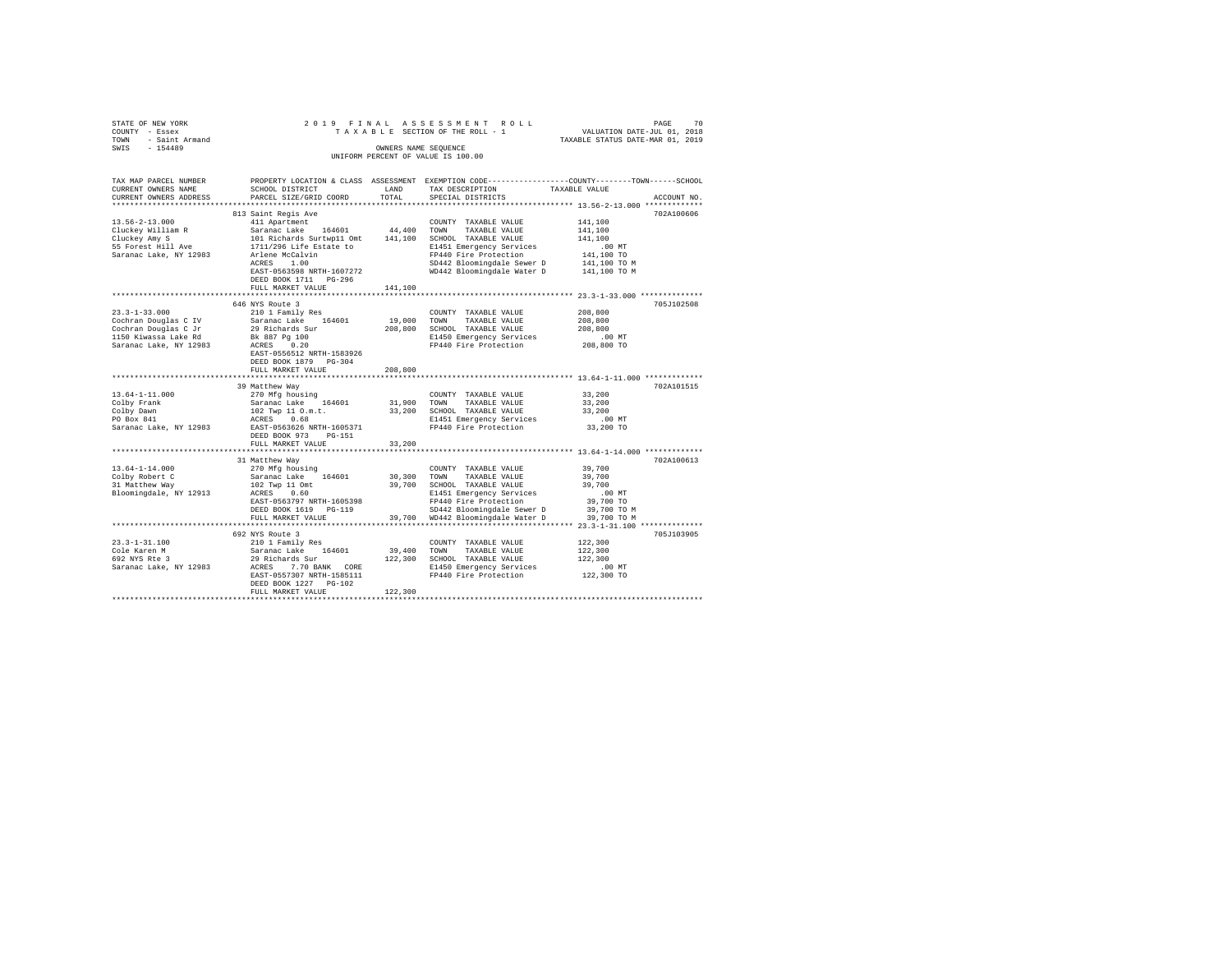| STATE OF NEW YORK      |  |  | 2019 FINAL ASSESSMENT ROLL         |                                  | PAGE | 71 |
|------------------------|--|--|------------------------------------|----------------------------------|------|----|
| COUNTY - Essex         |  |  | TAXABLE SECTION OF THE ROLL - 1    | VALUATION DATE-JUL 01, 2018      |      |    |
| - Saint Armand<br>TOWN |  |  |                                    | TAXABLE STATUS DATE-MAR 01, 2019 |      |    |
| SWIS<br>$-154489$      |  |  | OWNERS NAME SEOUENCE               |                                  |      |    |
|                        |  |  | UNIFORM PERCENT OF VALUE IS 100.00 |                                  |      |    |
|                        |  |  |                                    |                                  |      |    |

| TAX MAP PARCEL NUMBER                            | PROPERTY LOCATION & CLASS ASSESSMENT EXEMPTION CODE----------------COUNTY-------TOWN------SCHOOL |             |                                                                  |                        |                    |
|--------------------------------------------------|--------------------------------------------------------------------------------------------------|-------------|------------------------------------------------------------------|------------------------|--------------------|
| CURRENT OWNERS NAME                              | SCHOOL DISTRICT                                                                                  | LAND        | TAX DESCRIPTION                                                  | TAXABLE VALUE          |                    |
| CURRENT OWNERS ADDRESS                           | PARCEL SIZE/GRID COORD                                                                           | TOTAL       | SPECIAL DISTRICTS                                                |                        | ACCOUNT NO.        |
| **************************                       |                                                                                                  |             |                                                                  |                        |                    |
|                                                  | 26 Main St                                                                                       |             |                                                                  |                        | 702A100907         |
| $13.56 - 8 - 11.000$                             | 210 1 Family Res                                                                                 |             | COUNTY TAXABLE VALUE                                             | 126,700                |                    |
| Cole Matthew A                                   | Saranac Lake 164601                                                                              | 21,700 TOWN | TAXABLE VALUE                                                    | 126,700                |                    |
| Cole Catherine S                                 | 101 Rs Twp 11 Omt                                                                                | 126,700     | SCHOOL TAXABLE VALUE                                             | 126,700                |                    |
| 26 Main St                                       | 0.30<br>ACRES                                                                                    |             | E1451 Emergency Services                                         | $.00$ MT               |                    |
| Bloomingdale, NY 12913                           | EAST-0563563 NRTH-1606285                                                                        |             | FP440 Fire Protection                                            | 126,700 TO             |                    |
|                                                  | DEED BOOK 1945 PG-25                                                                             |             |                                                                  |                        |                    |
|                                                  | FULL MARKET VALUE                                                                                | 126,700     |                                                                  |                        |                    |
|                                                  | ***************************                                                                      |             | ********************************** 13.56-8-12.000 ************** |                        |                    |
|                                                  | Vine St                                                                                          |             |                                                                  |                        | 702A100908         |
| $13.56 - 8 - 12.000$                             | 311 Res vac land                                                                                 |             | COUNTY TAXABLE VALUE                                             | 13,300                 |                    |
| Cole Matthew A                                   | Saranac Lake 164601                                                                              | 13,300 TOWN | TAXABLE VALUE                                                    | 13,300                 |                    |
| Cole Catherine S                                 | 101 Rs Twp 11 Omt<br>ACRES 0.20                                                                  |             | 13,300 SCHOOL TAXABLE VALUE                                      | 13,300                 |                    |
| 26 Main St                                       |                                                                                                  |             | E1451 Emergency Services<br>FP440 Fire Protection                | $.00$ MT               |                    |
| Bloomingdale, NY 12913 EAST-0563543 NRTH-1606385 |                                                                                                  |             |                                                                  | 13,300 TO              |                    |
|                                                  | DEED BOOK 1945 PG-25                                                                             |             |                                                                  |                        |                    |
|                                                  | FULL MARKET VALUE                                                                                | 13,300      |                                                                  |                        |                    |
|                                                  |                                                                                                  |             |                                                                  |                        |                    |
|                                                  | 780 Saint Regis Ave                                                                              |             |                                                                  |                        | 702A101115         |
| $13.56 - 7 - 1.000$                              | 210 1 Family Res                                                                                 |             | COUNTY TAXABLE VALUE                                             | 156,800                |                    |
| Coleman Christopher R                            | Saranac Lake 164601                                                                              |             | 35,500 TOWN<br>TAXABLE VALUE                                     | 156,800                |                    |
| 780 St Regis Ave                                 | 82 Rs Twp 11 Omt                                                                                 |             | 156,800 SCHOOL TAXABLE VALUE                                     | 156,800                |                    |
| Bloomingdale, NY 12913                           | ACRES 1.50 BANK1STARSG                                                                           |             | E1451 Emergency Services                                         | $.00$ MT               |                    |
|                                                  | EAST-0562704 NRTH-1607356                                                                        |             | FP440 Fire Protection                                            | 156,800 TO             |                    |
|                                                  | DEED BOOK 1680 PG-276                                                                            |             | SD442 Bloomingdale Sewer D                                       | 156,800 TO M           |                    |
|                                                  | FULL MARKET VALUE                                                                                |             | 156,800 WD442 Bloomingdale Water D                               | 156,800 TO M           |                    |
|                                                  |                                                                                                  |             |                                                                  |                        |                    |
|                                                  | 3 Roosevelt Ln                                                                                   |             |                                                                  |                        | 702A101608         |
| $13.65 - 3 - 3.000$                              | 210 1 Family Res                                                                                 |             | BAS STAR 41854                                                   | $\Omega$<br>$^{\circ}$ | $\Omega$<br>30,000 |
| Coleman Ronald M                                 | Saranac Lake 164601<br>102 Twp 11 0.m.t.<br>ACRES 0.50 BANK CORE<br>EAST-0564553 NRTH-1605143    |             | 28,300 VETCOM CTS 41130                                          | $\Omega$<br>25,000     | 25,000<br>10,000   |
| Coleman Lynn M                                   |                                                                                                  |             | 101,600 COUNTY TAXABLE VALUE                                     | 76,600                 |                    |
| 3 Roosevelt Ln                                   |                                                                                                  |             | TOWN TAXABLE VALUE                                               | 76,600                 |                    |
| Bloomingdale, NY 12913                           |                                                                                                  |             | SCHOOL TAXABLE VALUE                                             | 61,600                 |                    |
|                                                  | DEED BOOK 1312 PG-48                                                                             |             | E1451 Emergency Services                                         | $.00$ MT               |                    |
|                                                  | FULL MARKET VALUE                                                                                |             | 101,600 FP440 Fire Protection                                    | 101,600 TO             |                    |
|                                                  |                                                                                                  |             | SD442 Bloomingdale Sewer D                                       | 101,600 TO M           |                    |
|                                                  |                                                                                                  |             | WD442 Bloomingdale Water D                                       | 101,600 TO M           |                    |
|                                                  |                                                                                                  |             |                                                                  |                        |                    |
|                                                  | NYS Route 3                                                                                      |             |                                                                  |                        | 705J102512         |
| $23.3 - 1 - 24.000$                              | 314 Rural vac<10                                                                                 |             | COUNTY TAXABLE VALUE                                             | 25,200                 |                    |
| Collins Darius                                   | Saranac Lake<br>164601                                                                           | 25,200 TOWN | TAXABLE VALUE                                                    | 25,200                 |                    |
| Collins Etta                                     | 48 Richards Sur                                                                                  |             | 25,200 SCHOOL TAXABLE VALUE                                      | 25,200                 |                    |
| 825 NYS Rte 3 Rd                                 |                                                                                                  |             | E1450 Emergency Services                                         | $.00$ MT               |                    |
| Saranac Lake, NY 12983                           | ACRES 3.20<br>EAST-0558613 NRTH-1588311                                                          |             | FP440 Fire Protection                                            | 25,200 TO              |                    |
|                                                  | DEED BOOK 833<br>PG-089                                                                          |             |                                                                  |                        |                    |
|                                                  | FULL MARKET VALUE                                                                                | 25,200      |                                                                  |                        |                    |
|                                                  |                                                                                                  |             |                                                                  |                        |                    |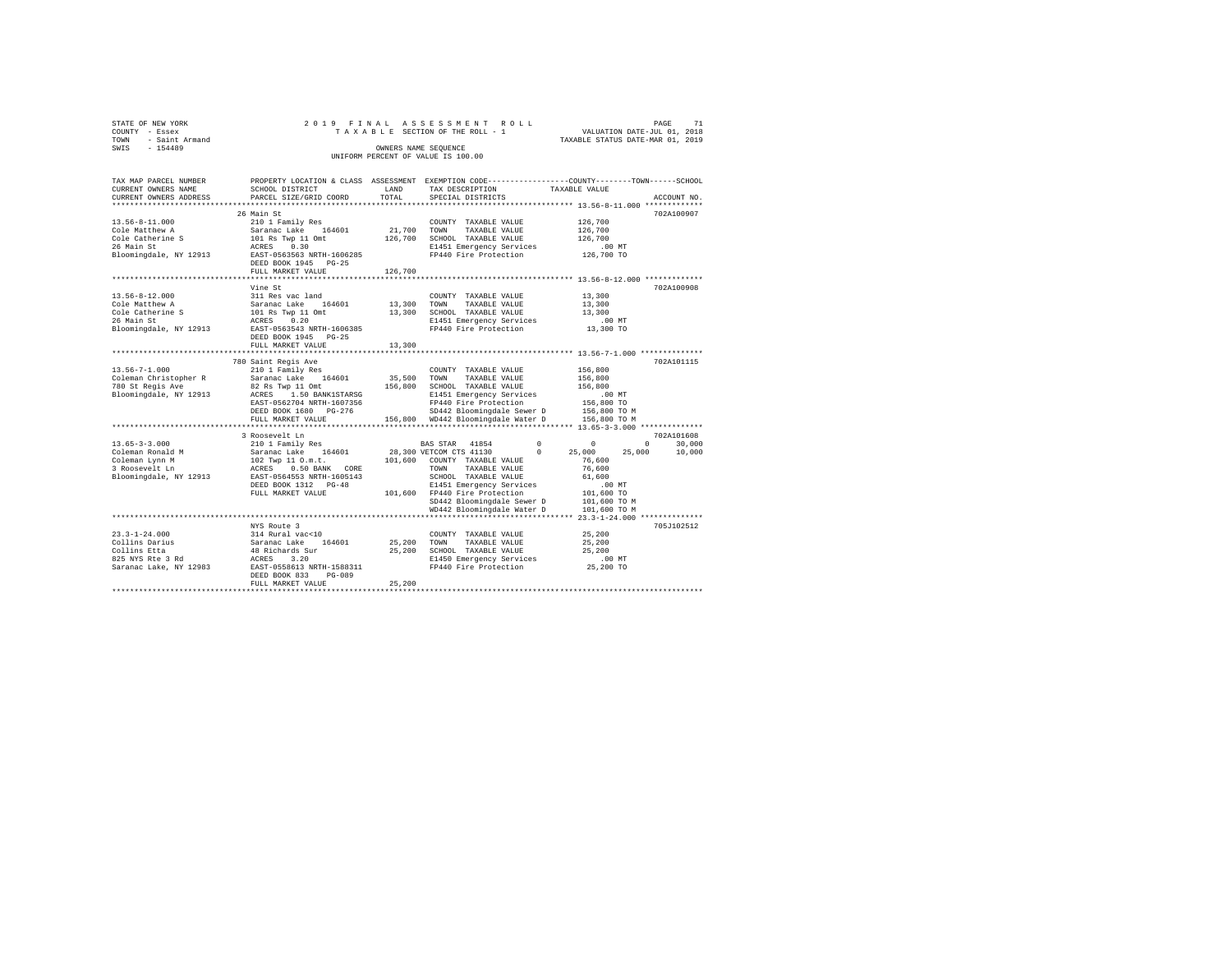| STATE OF NEW YORK   |  | 2019 FINAL ASSESSMENT ROLL         |                                  | PAGE                        | 72 |
|---------------------|--|------------------------------------|----------------------------------|-----------------------------|----|
| COUNTY - Essex      |  | TAXABLE SECTION OF THE ROLL - 1    |                                  | VALUATION DATE-JUL 01, 2018 |    |
| TOWN - Saint Armand |  |                                    | TAXABLE STATUS DATE-MAR 01, 2019 |                             |    |
| SWTS<br>$-154489$   |  | OWNERS NAME SEOUENCE               |                                  |                             |    |
|                     |  | UNIFORM PERCENT OF VALUE IS 100.00 |                                  |                             |    |
|                     |  |                                    |                                  |                             |    |

| TAX MAP PARCEL NUMBER<br>CURRENT OWNERS NAME<br>CURRENT OWNERS ADDRESS                                                                                                                                                                           | PROPERTY LOCATION & CLASS ASSESSMENT EXEMPTION CODE---------------COUNTY-------TOWN-----SCHOOL<br>SCHOOL DISTRICT                                                                                                                                                                                                                                              | LAND<br>TOTAL | TAX DESCRIPTION                                                                                                           | TAXABLE VALUE |                       |                       |             |
|--------------------------------------------------------------------------------------------------------------------------------------------------------------------------------------------------------------------------------------------------|----------------------------------------------------------------------------------------------------------------------------------------------------------------------------------------------------------------------------------------------------------------------------------------------------------------------------------------------------------------|---------------|---------------------------------------------------------------------------------------------------------------------------|---------------|-----------------------|-----------------------|-------------|
|                                                                                                                                                                                                                                                  | PARCEL SIZE/GRID COORD                                                                                                                                                                                                                                                                                                                                         |               | SPECIAL DISTRICTS                                                                                                         |               |                       |                       | ACCOUNT NO. |
|                                                                                                                                                                                                                                                  | 825 NYS Route 3                                                                                                                                                                                                                                                                                                                                                |               |                                                                                                                           |               |                       |                       | 705J102510  |
| $23.3 - 1 - 23.100$                                                                                                                                                                                                                              | 210 1 Family Res                                                                                                                                                                                                                                                                                                                                               |               | ENH STAR 41834                                                                                                            | $\sim$ 0      | $\sim$ 0 $\sim$       | $\Omega$ and $\Omega$ | 68,700      |
|                                                                                                                                                                                                                                                  |                                                                                                                                                                                                                                                                                                                                                                |               | 35,400 COUNTY TAXABLE VALUE                                                                                               | 122,800       |                       |                       |             |
|                                                                                                                                                                                                                                                  |                                                                                                                                                                                                                                                                                                                                                                |               | 122,800 TOWN TAXABLE VALUE                                                                                                |               | 122,800               |                       |             |
| 2.1.3-1.2.1.100<br>2.1.111.3 Dayrius Saranac Lake 164601<br>2.1111.3 Dayrius Saranac Lake 164601<br>2.8 Saranac Lake, NY 12983<br>2.85 1.40<br>2.85 1.40<br>2.85 1.40<br>2.85 1.40<br>2.85 1.40<br>2.85 1.40                                     |                                                                                                                                                                                                                                                                                                                                                                |               | SCHOOL TAXABLE VALUE                                                                                                      |               | 54,100                |                       |             |
|                                                                                                                                                                                                                                                  |                                                                                                                                                                                                                                                                                                                                                                |               | E1450 Emergency Services                                                                                                  |               |                       |                       |             |
|                                                                                                                                                                                                                                                  | DEED BOOK 478 PG-578                                                                                                                                                                                                                                                                                                                                           |               | FP440 Fire Protection                                                                                                     |               | .00 MT.<br>122,800 TO |                       |             |
|                                                                                                                                                                                                                                                  | FULL MARKET VALUE                                                                                                                                                                                                                                                                                                                                              | 122,800       |                                                                                                                           |               |                       |                       |             |
|                                                                                                                                                                                                                                                  |                                                                                                                                                                                                                                                                                                                                                                |               |                                                                                                                           |               |                       |                       |             |
|                                                                                                                                                                                                                                                  | NYS Route 3                                                                                                                                                                                                                                                                                                                                                    |               |                                                                                                                           |               |                       |                       | 705J174011  |
| $23.3 - 1 - 23.200$                                                                                                                                                                                                                              | 314 Rural vac<10                                                                                                                                                                                                                                                                                                                                               |               | COUNTY TAXABLE VALUE 25,400                                                                                               |               |                       |                       |             |
|                                                                                                                                                                                                                                                  |                                                                                                                                                                                                                                                                                                                                                                |               |                                                                                                                           |               |                       |                       |             |
|                                                                                                                                                                                                                                                  |                                                                                                                                                                                                                                                                                                                                                                |               |                                                                                                                           |               |                       |                       |             |
|                                                                                                                                                                                                                                                  |                                                                                                                                                                                                                                                                                                                                                                |               |                                                                                                                           |               |                       |                       |             |
| Collins Dayrius and Saranac Lake 164601 25,400<br>Collins Dayrius Saranac Lake 164601 25,400<br>25,400<br>25,400 25,400<br>25 and 48 Richards Survey 25,400<br>25 and 48 Richards Saranac Lake, NY 12983<br>26 and EAERS 3.60 E11450 Emergency S |                                                                                                                                                                                                                                                                                                                                                                |               |                                                                                                                           |               |                       |                       |             |
|                                                                                                                                                                                                                                                  | DEED BOOK 498 PG-281                                                                                                                                                                                                                                                                                                                                           |               |                                                                                                                           |               |                       |                       |             |
|                                                                                                                                                                                                                                                  | FULL MARKET VALUE                                                                                                                                                                                                                                                                                                                                              | 25,400        |                                                                                                                           |               |                       |                       |             |
|                                                                                                                                                                                                                                                  |                                                                                                                                                                                                                                                                                                                                                                |               |                                                                                                                           |               |                       |                       |             |
|                                                                                                                                                                                                                                                  | 813 NYS Route 3                                                                                                                                                                                                                                                                                                                                                |               |                                                                                                                           |               |                       |                       | 705J102511  |
| $23.3 - 1 - 22.000$                                                                                                                                                                                                                              |                                                                                                                                                                                                                                                                                                                                                                |               |                                                                                                                           |               |                       |                       |             |
| Collins Gerald W                                                                                                                                                                                                                                 | 210 1 Family Res VETDIS CTS 41140<br>Saranac Lake 164601 36,400 VETCOM CTS 41130                                                                                                                                                                                                                                                                               |               |                                                                                                                           |               |                       |                       |             |
|                                                                                                                                                                                                                                                  | 48 Richards Sur (177,000 ENH STAR (1834) 0<br>00005 60                                                                                                                                                                                                                                                                                                         |               | VETDIS CTS 41140 0 50,000 50,000 20,000<br>10 VETCOM CTS 41130 0 25,000 25,000 10,000<br>10 ENH STAR 41834 0 0 0 0 68,700 |               |                       |                       |             |
| Collins Lieselott<br>813 NYS Rte 3                                                                                                                                                                                                               |                                                                                                                                                                                                                                                                                                                                                                |               | COUNTY TAXABLE VALUE                                                                                                      |               | 102,000               |                       |             |
| Saranac Lake, NY 12983                                                                                                                                                                                                                           | 00005.60<br>ACRES 5.60                                                                                                                                                                                                                                                                                                                                         |               | TOWN TAXABLE VALUE                                                                                                        |               | 102,000               |                       |             |
|                                                                                                                                                                                                                                                  | EAST-0558005 NRTH-1587841                                                                                                                                                                                                                                                                                                                                      |               | SCHOOL TAXABLE VALUE                                                                                                      |               | 78,300                |                       |             |
|                                                                                                                                                                                                                                                  |                                                                                                                                                                                                                                                                                                                                                                |               |                                                                                                                           |               |                       |                       |             |
|                                                                                                                                                                                                                                                  | ${\tt DEED\ B0OK\ 498}\ {\tt PC-285}\ {\tt E1450\ Emergency \ 5ervices}\ \text{.00\ MT}\nonumber\\ {\tt FUL\ MARKET\ VALUE}\ {\tt NARKET\ VAUE}\ {\tt I77,000}\ {\tt FP440\ Fire \ 5rotection}\ {\tt 177,000\ TO}\nonumber\\ {\tt 178,000\ 178,000\ 179,000\ 179,000\ TO}\ \text{.000\ 179,000\ 179,000\ TO}\nonumber\\ {\tt 179,000\ 179,000\ 179,000\ 179,0$ |               |                                                                                                                           |               |                       |                       |             |
|                                                                                                                                                                                                                                                  |                                                                                                                                                                                                                                                                                                                                                                |               |                                                                                                                           |               |                       |                       |             |
|                                                                                                                                                                                                                                                  | 44 Poplar Ln                                                                                                                                                                                                                                                                                                                                                   |               |                                                                                                                           |               |                       |                       | 7079978017  |
| $13.56 - 6 - 2.001$                                                                                                                                                                                                                              |                                                                                                                                                                                                                                                                                                                                                                |               | COUNTY TAXABLE VALUE                                                                                                      | 85,500        |                       |                       |             |
|                                                                                                                                                                                                                                                  | 210 1 Family Res<br>Saranac Lake 164601                                                                                                                                                                                                                                                                                                                        |               | 25,600 TOWN TAXABLE VALUE                                                                                                 |               | 85,500                |                       |             |
| Comiskey Trisha<br>30 Roosevelt Ln                                                                                                                                                                                                               |                                                                                                                                                                                                                                                                                                                                                                |               | 85,500 SCHOOL TAXABLE VALUE                                                                                               |               | 85,500                |                       |             |
| Bloomingdale, NY 12913                                                                                                                                                                                                                           |                                                                                                                                                                                                                                                                                                                                                                |               |                                                                                                                           |               | .00 MT                |                       |             |
|                                                                                                                                                                                                                                                  | 82 Rs Twp 11 Omt<br>Whiteface Mtn Pk Subd<br>Lot #25669<br>Lot #25&69                                                                                                                                                                                                                                                                                          |               | E1451 Emergency Services<br>FP440 Fire Protection                                                                         |               | 85,500 TO             |                       |             |
|                                                                                                                                                                                                                                                  | ACRES 0.42 BANK LERETA                                                                                                                                                                                                                                                                                                                                         |               |                                                                                                                           |               |                       |                       |             |
|                                                                                                                                                                                                                                                  | EAST-0562422 NRTH-1606428                                                                                                                                                                                                                                                                                                                                      |               |                                                                                                                           |               |                       |                       |             |
|                                                                                                                                                                                                                                                  | DEED BOOK 1916 PG-9                                                                                                                                                                                                                                                                                                                                            |               |                                                                                                                           |               |                       |                       |             |
|                                                                                                                                                                                                                                                  |                                                                                                                                                                                                                                                                                                                                                                |               |                                                                                                                           |               |                       |                       |             |
|                                                                                                                                                                                                                                                  | FULL MARKET VALUE                                                                                                                                                                                                                                                                                                                                              | 85,500        |                                                                                                                           |               |                       |                       |             |
|                                                                                                                                                                                                                                                  |                                                                                                                                                                                                                                                                                                                                                                |               |                                                                                                                           |               |                       |                       | 702A178506  |
|                                                                                                                                                                                                                                                  | 69 Prospect St                                                                                                                                                                                                                                                                                                                                                 |               |                                                                                                                           |               | 35,400                |                       |             |
|                                                                                                                                                                                                                                                  |                                                                                                                                                                                                                                                                                                                                                                |               |                                                                                                                           |               |                       |                       |             |
|                                                                                                                                                                                                                                                  |                                                                                                                                                                                                                                                                                                                                                                |               |                                                                                                                           |               | 35,400<br>35,400      |                       |             |
|                                                                                                                                                                                                                                                  |                                                                                                                                                                                                                                                                                                                                                                |               |                                                                                                                           |               |                       |                       |             |
|                                                                                                                                                                                                                                                  |                                                                                                                                                                                                                                                                                                                                                                |               | E1451 Emergency Services .00 MT<br>FP440 Fire Protection 35,400 TO                                                        |               |                       |                       |             |
|                                                                                                                                                                                                                                                  |                                                                                                                                                                                                                                                                                                                                                                |               |                                                                                                                           |               |                       |                       |             |
|                                                                                                                                                                                                                                                  | EAST-0561847 NRTH-1606030                                                                                                                                                                                                                                                                                                                                      |               |                                                                                                                           |               |                       |                       |             |
|                                                                                                                                                                                                                                                  | DEED BOOK 1065 PG-273                                                                                                                                                                                                                                                                                                                                          |               |                                                                                                                           |               |                       |                       |             |
|                                                                                                                                                                                                                                                  | FULL MARKET VALUE                                                                                                                                                                                                                                                                                                                                              | 35,400        |                                                                                                                           |               |                       |                       |             |
|                                                                                                                                                                                                                                                  |                                                                                                                                                                                                                                                                                                                                                                |               |                                                                                                                           |               |                       |                       |             |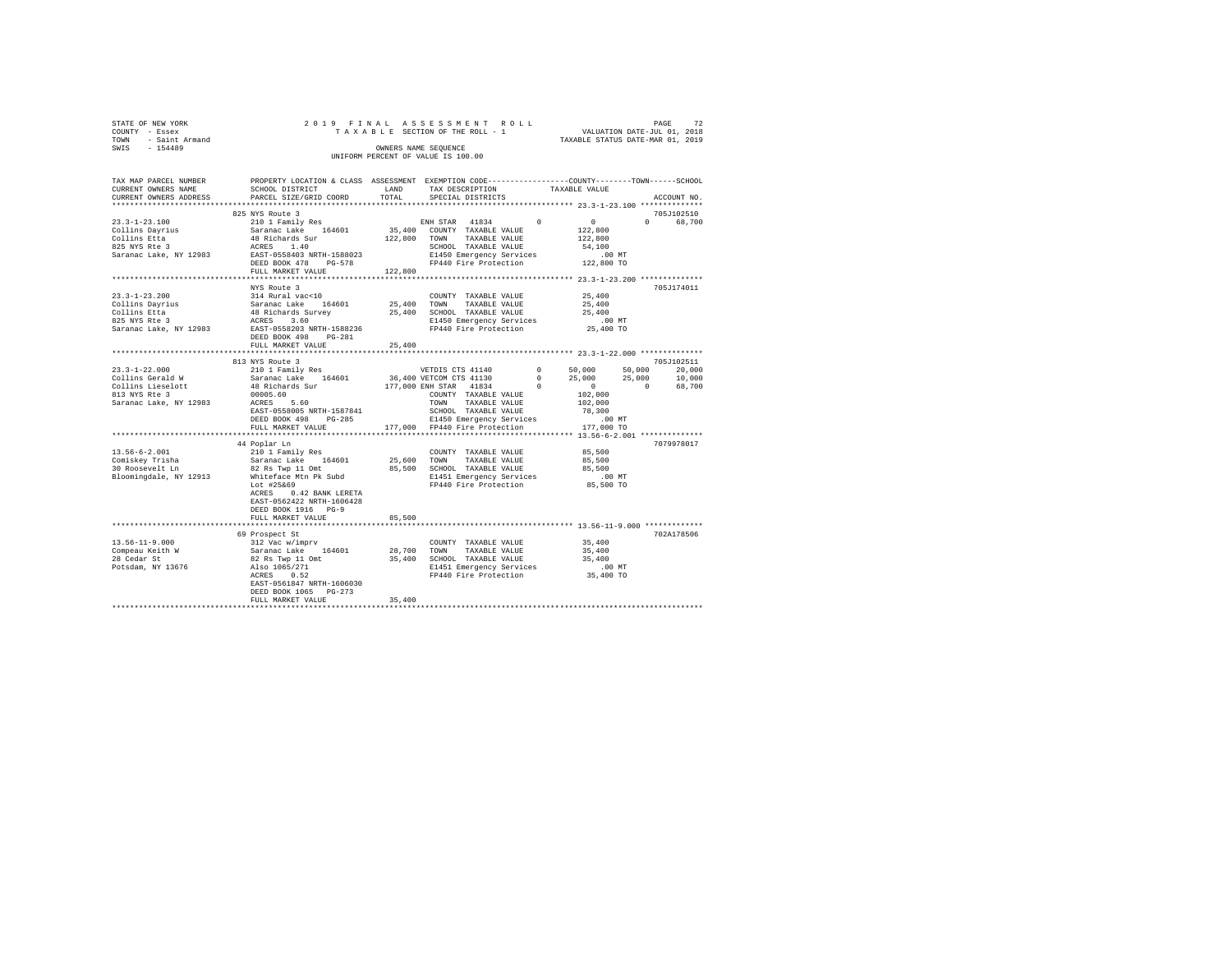| STATE OF NEW YORK<br>COUNTY - Essex | 2019 FINAL ASSESSMENT ROLL<br>TAXABLE SECTION OF THE ROLL - 1 | 73<br>PAGE<br>VALUATION DATE-JUL 01, 2018 |
|-------------------------------------|---------------------------------------------------------------|-------------------------------------------|
| - Saint Armand<br>TOWN              |                                                               | TAXABLE STATUS DATE-MAR 01, 2019          |
| $-154489$<br>SWIS                   | OWNERS NAME SEOUENCE                                          |                                           |
|                                     | UNIFORM PERCENT OF VALUE IS 100.00                            |                                           |

| TAX MAP PARCEL NUMBER<br>CURRENT OWNERS NAME<br>CURRENT OWNERS ADDRESS                              | SCHOOL DISTRICT<br>PARCEL SIZE/GRID COORD                                                                                                                                         | PROPERTY LOCATION & CLASS ASSESSMENT EXEMPTION CODE----------------COUNTY-------TOWN------SCHOOL<br>LAND<br>TAX DESCRIPTION<br>TOTAL<br>SPECIAL DISTRICTS |                                                                                                                                                                                        | TAXABLE VALUE                                                                       | ACCOUNT NO.                 |  |  |
|-----------------------------------------------------------------------------------------------------|-----------------------------------------------------------------------------------------------------------------------------------------------------------------------------------|-----------------------------------------------------------------------------------------------------------------------------------------------------------|----------------------------------------------------------------------------------------------------------------------------------------------------------------------------------------|-------------------------------------------------------------------------------------|-----------------------------|--|--|
|                                                                                                     |                                                                                                                                                                                   |                                                                                                                                                           |                                                                                                                                                                                        |                                                                                     |                             |  |  |
|                                                                                                     | 247 Trudeau Rd                                                                                                                                                                    |                                                                                                                                                           |                                                                                                                                                                                        |                                                                                     | 705J103303                  |  |  |
| $23.3 - 1 - 49.000$<br>Comstock Edward Jr<br>PO Box 966<br>Saranac Lake, NY 12983                   | 210 1 Family Res<br>Saranac Lake 164601<br>9 Richards Sur<br>ACRES 1.14<br>EAST-0554876 NRTH-1584864                                                                              |                                                                                                                                                           | ENH STAR 41834 0<br>90,100 COUNTY TAXABLE VALUE<br>227,900 TOWN TAXABLE VALUE<br>SCHOOL TAXABLE VALUE<br>E1450 Emergency Services                                                      | $\sim$ 0<br>227,900<br>227,900<br>159,200<br>$.00$ MT                               | $0 \qquad \qquad$<br>68,700 |  |  |
|                                                                                                     | DEED BOOK 1311 PG-66                                                                                                                                                              |                                                                                                                                                           | FP440 Fire Protection                                                                                                                                                                  | 227,900 TO                                                                          |                             |  |  |
|                                                                                                     | FULL MARKET VALUE                                                                                                                                                                 | 227,900                                                                                                                                                   |                                                                                                                                                                                        |                                                                                     |                             |  |  |
|                                                                                                     | 61 Saranac Ln                                                                                                                                                                     |                                                                                                                                                           |                                                                                                                                                                                        |                                                                                     | 705J190010                  |  |  |
| $32.38 - 1 - 46.000$<br>Conroy Mary S<br>61 Saranac Ln<br>Saranac Lake, NY 12983                    | 210 1 Family Res<br>Saranac Lake 164601<br>11 Twp 11 Omt Rs<br>Rockledge Park Subd Lt 73<br>ACRES 0.23<br>EAST-0555469 NRTH-1579699<br>DEED BOOK 1499 PG-151<br>FULL MARKET VALUE | 215,400                                                                                                                                                   | BAS STAR 41854 0<br>35,500 COUNTY TAXABLE VALUE<br>215,400 TOWN<br>TAXABLE VALUE<br>SCHOOL TAXABLE VALUE<br>E1450 Emergency Services<br>FP440 Fire Protection<br>WD441 Rockledge water | $\sim$ 0<br>215,400<br>215,400<br>185,400<br>$.00$ MT<br>215,400 TO<br>215,400 TO M | $0 \t 30,000$               |  |  |
|                                                                                                     |                                                                                                                                                                                   |                                                                                                                                                           |                                                                                                                                                                                        |                                                                                     |                             |  |  |
| $13.3 - 1 - 18.120$<br>Cook Andrew R<br>Shatraw Kailei<br>89 Roosevelt Ln<br>Bloomingdale, NY 12913 | 89 Roosevelt Ln<br>210 1 Family Res<br>Saranac Lake 164601<br>Omt Twp 11 Rs<br>ACRES 2.90 BANK LERETA<br>EAST-0563419 NRTH-1603946<br>DEED BOOK 1817 PG-99                        | 46,600 TOWN                                                                                                                                               | COUNTY TAXABLE VALUE<br>TAXABLE VALUE<br>269,900 SCHOOL TAXABLE VALUE<br>E1451 Emergency Services<br>FP440 Fire Protection                                                             | 269,900<br>269,900<br>269,900<br>00 MT.<br>269,900 TO                               | 705Z002013                  |  |  |
|                                                                                                     | FULL MARKET VALUE<br>**************************                                                                                                                                   | 269,900<br>************                                                                                                                                   |                                                                                                                                                                                        | ****************************** 32.1-2-11.200 **************                         |                             |  |  |
| $32.1 - 2 - 11.200$<br>Cook Matt<br>97 Saranac Ln<br>Saranac Lake, NY 12983                         | 97 Saranac Ln<br>240 Rural res<br>Saranac Lake 164601<br>ACRES 22.60<br>EAST-0557098 NRTH-1580506<br>DEED BOOK 1392 PG-149                                                        |                                                                                                                                                           | COUNTY TAXABLE VALUE<br>52,900 TOWN TAXABLE VALUE<br>SCHOOL TAXABLE VALUE<br>E1450 Emergency Services<br>FP440 Fire Protection                                                         | 152,000<br>152,000<br>152,000<br>$.00$ MT<br>152,000 TO                             | 705J195004                  |  |  |
|                                                                                                     | FULL MARKET VALUE                                                                                                                                                                 | 152,000                                                                                                                                                   |                                                                                                                                                                                        |                                                                                     |                             |  |  |
|                                                                                                     |                                                                                                                                                                                   |                                                                                                                                                           |                                                                                                                                                                                        |                                                                                     |                             |  |  |
| $32.1 - 2 - 11.100$<br>Cook Matthew<br>97 Saranac Ln<br>Saranac Lake, NY 12983 ACRES                | Saranac Lu<br>311 Res vac land<br>Saranac Lake 164601<br>31 Richards Sur<br>1996 2.09<br>EAST-0556276 NRTH-1580553<br>DEED BOOK 1769 PG-98<br>FULL MARKET VALUE                   | 17,400<br>17,400                                                                                                                                          | COUNTY TAXABLE VALUE<br>TAXABLE VALUE<br>TOWN<br>17,400 SCHOOL TAXABLE VALUE<br>E1450 Emergency Services<br>FP440 Fire Protection                                                      | 17,400<br>17,400<br>17,400<br>.00 MT<br>17,400 TO                                   | 705J103903                  |  |  |
|                                                                                                     |                                                                                                                                                                                   |                                                                                                                                                           |                                                                                                                                                                                        |                                                                                     |                             |  |  |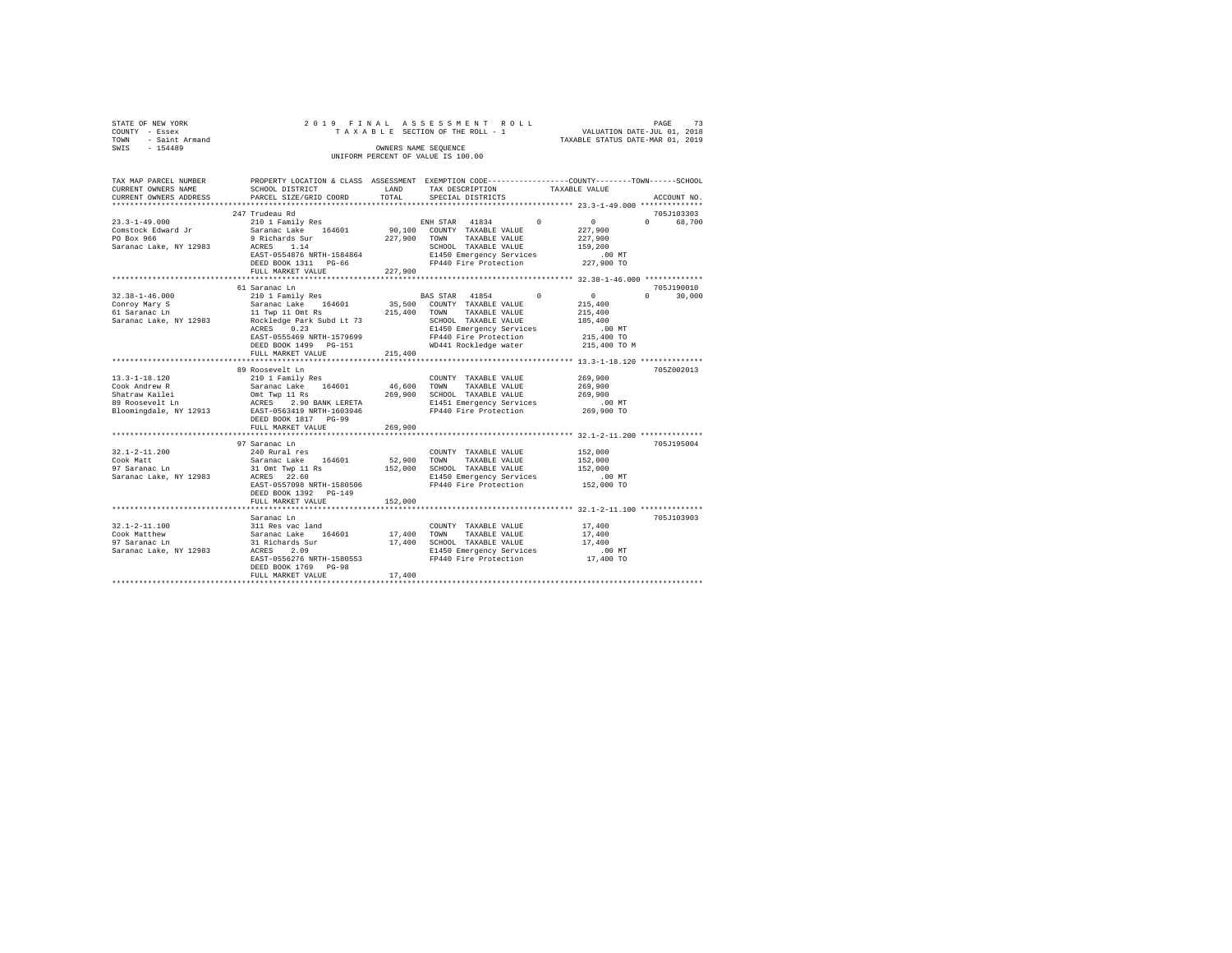| STATE OF NEW YORK                                      | 2019 FINAL                                                               |             | ASSESSMENT ROLL                                                                                |                                  | PAGE<br>74         |
|--------------------------------------------------------|--------------------------------------------------------------------------|-------------|------------------------------------------------------------------------------------------------|----------------------------------|--------------------|
| COUNTY - Essex                                         |                                                                          |             | TAXABLE SECTION OF THE ROLL - 1                                                                | VALUATION DATE-JUL 01, 2018      |                    |
| TOWN - Saint Armand                                    |                                                                          |             |                                                                                                | TAXABLE STATUS DATE-MAR 01, 2019 |                    |
| SWIS<br>$-154489$                                      |                                                                          |             | OWNERS NAME SEQUENCE<br>UNIFORM PERCENT OF VALUE IS 100.00                                     |                                  |                    |
|                                                        |                                                                          |             |                                                                                                |                                  |                    |
|                                                        |                                                                          |             |                                                                                                |                                  |                    |
| TAX MAP PARCEL NUMBER                                  |                                                                          |             | PROPERTY LOCATION & CLASS ASSESSMENT EXEMPTION CODE---------------COUNTY-------TOWN-----SCHOOL |                                  |                    |
| CURRENT OWNERS NAME                                    | SCHOOL DISTRICT                                                          | LAND        | TAX DESCRIPTION                                                                                | TAXABLE VALUE                    |                    |
| CURRENT OWNERS ADDRESS                                 | PARCEL SIZE/GRID COORD                                                   | TOTAL       | SPECIAL DISTRICTS                                                                              |                                  | ACCOUNT NO.        |
|                                                        |                                                                          |             |                                                                                                |                                  |                    |
| $23.3 - 1 - 46.000$                                    | 273 Trudeau Rd<br>281 Multiple res                                       |             |                                                                                                | 354,800                          | 705J103409         |
| Cook Scott G                                           | Saranac Lake 164601                                                      | 81,900 TOWN | COUNTY TAXABLE VALUE<br>TAXABLE VALUE                                                          | 354,800                          |                    |
| 273 Trudeau Rd                                         | 9 Richards Sur                                                           |             | 354,800 SCHOOL TAXABLE VALUE                                                                   | 354,800                          |                    |
| Saranac Lake, NY 12983                                 | ACRES 0.64 BANKCORE                                                      |             | E1450 Emergency Services                                                                       | $.00$ MT                         |                    |
|                                                        | EAST-0555021 NRTH-1584270                                                |             | FP440 Fire Protection                                                                          | 354,800 TO                       |                    |
|                                                        | DEED BOOK 1378 PG-5                                                      |             |                                                                                                |                                  |                    |
|                                                        | FULL MARKET VALUE                                                        | 354,800     |                                                                                                |                                  |                    |
|                                                        | ****************************                                             |             |                                                                                                |                                  |                    |
|                                                        | 24 Mount Pisgah Ln                                                       |             |                                                                                                |                                  | 705J102310         |
| $23.3 - 2 - 10.000$                                    | 210 1 Family Res                                                         |             | ENH STAR 41834<br>$^{\circ}$                                                                   | $\sim$ 0                         | $\Omega$<br>68,700 |
| Coombs Mary J                                          | Saranac Lake 164601                                                      |             | 67,500 COUNTY TAXABLE VALUE                                                                    | 207,000                          |                    |
| 24 Mt Pisqah Ln                                        | 9 Richards Sur                                                           |             | 207,000 TOWN TAXABLE VALUE                                                                     | 207,000                          |                    |
| Saranac Lake, NY 12983                                 | 00001.00                                                                 |             | SCHOOL TAXABLE VALUE                                                                           | 138,300                          |                    |
|                                                        | 1.00<br>ACRES                                                            |             | E1450 Emergency Services                                                                       | $.00$ MT                         |                    |
|                                                        | EAST-0553708 NRTH-1585236                                                |             | FP440 Fire Protection                                                                          | 207,000 TO                       |                    |
|                                                        | DEED BOOK 764 PG-282                                                     |             |                                                                                                |                                  |                    |
|                                                        | FULL MARKET VALUE                                                        | 207,000     |                                                                                                |                                  |                    |
|                                                        | 22 Sunset Rock Way                                                       |             |                                                                                                |                                  | 705X002011         |
| $13.3 - 2 - 6.200$                                     | 210 1 Family Res                                                         |             | COUNTY TAXABLE VALUE                                                                           | 334,900                          |                    |
| Corliss Devin P                                        | Saranac Lake 164601                                                      | 45,100      | TOWN<br>TAXABLE VALUE                                                                          | 334,900                          |                    |
| PO Box 167                                             | 62 Omt Twp 11 Rs                                                         |             | 334,900 SCHOOL TAXABLE VALUE                                                                   | 334,900                          |                    |
| Bloomingdale, NY 12913                                 | ACRES 5.35                                                               |             | E1451 Emergency Services                                                                       | .00 MT                           |                    |
|                                                        | EAST-0560384 NRTH-1603969                                                |             | FP440 Fire Protection                                                                          | 334,900 TO                       |                    |
|                                                        | DEED BOOK 1293 PG-294                                                    |             |                                                                                                |                                  |                    |
|                                                        | FULL MARKET VALUE                                                        | 334,900     |                                                                                                |                                  |                    |
|                                                        |                                                                          |             |                                                                                                |                                  |                    |
|                                                        | 19 McKenzie Mountain Way                                                 |             |                                                                                                |                                  | 705J198006         |
| $13.3 - 1 - 25.300$<br>13.3-1-25.300<br>Cotter Julia A | 210 1 Family Res                                                         |             | BAS STAR 41854<br>$\Omega$<br>59,800 COUNTY TAXABLE VALUE                                      | $\sim$ 0                         | $0 \t 30,000$      |
|                                                        | Saranac Lake 164601                                                      | 244,800     | TOWN<br>TAXABLE VALUE                                                                          | 244,800<br>244,800               |                    |
| 19 McKenzie Mountain Way 84 Omt Twp 11 Rs<br>PO Box 37 | ACRES 8.84                                                               |             | SCHOOL TAXABLE VALUE                                                                           | 214,800                          |                    |
| Bloomingdale, NY 12913                                 | EAST-0561429 NRTH-1602636                                                |             | E1451 Emergency Services                                                                       | .00 MT                           |                    |
|                                                        | DEED BOOK 1830 PG-327                                                    |             | FP440 Fire Protection                                                                          | 244,800 TO                       |                    |
|                                                        | FULL MARKET VALUE                                                        | 244,800     |                                                                                                |                                  |                    |
|                                                        |                                                                          |             |                                                                                                |                                  |                    |
|                                                        | NYS Route 3                                                              |             |                                                                                                |                                  | 705J102514         |
|                                                        |                                                                          |             | COUNTY TAXABLE VALUE                                                                           | 3,300                            |                    |
|                                                        | 23.3-1-37.110 311 Res vac land<br>Coullier Francis H Saranac Lake 164601 |             | 3,300 TOWN<br>TAXABLE VALUE                                                                    | 3,300                            |                    |
| 244 Lancaster Rd                                       | 29 RS TWP11 Omt                                                          |             | 3,300 SCHOOL TAXABLE VALUE                                                                     | 3,300                            |                    |
|                                                        | King William, VA 23086 ACRES 0.05 BANK TLNB                              |             | E1450 Emergency Services                                                                       | $.00$ MT                         |                    |
|                                                        | EAST-0556309 NRTH-1584332                                                |             | FP440 Fire Protection                                                                          | 3,300 TO                         |                    |
| Coullier Francis H                                     | PRIOR OWNER ON 3/01/2019 DEED BOOK 1882 PG-75<br>FULL MARKET VALUE       | 3,300       |                                                                                                |                                  |                    |
| *************************                              |                                                                          |             |                                                                                                |                                  |                    |
|                                                        |                                                                          |             |                                                                                                |                                  |                    |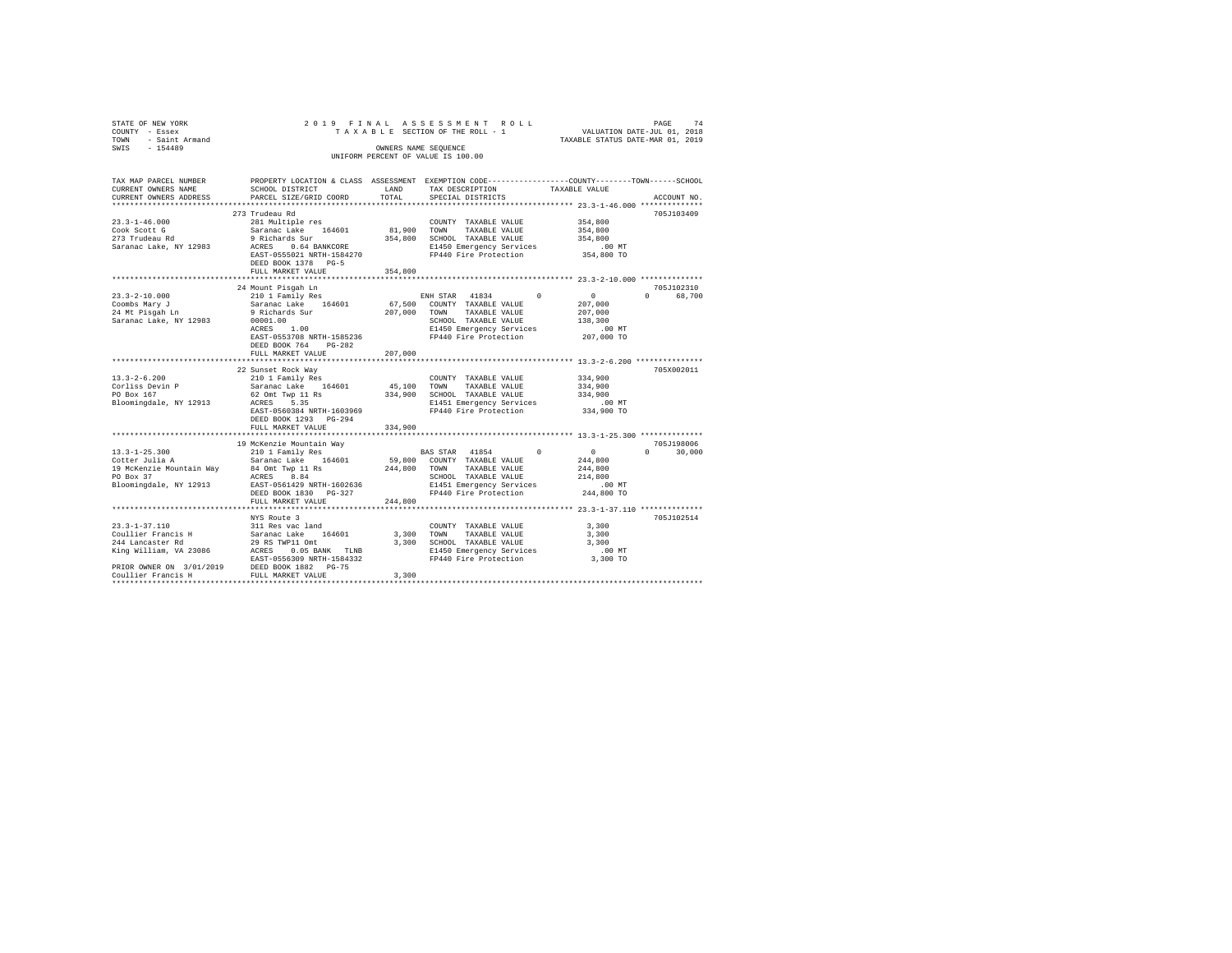| STATE OF NEW YORK                                  | 2019 FINAL                                       |                      | ASSESSMENT<br>ROLL                                                                              |                                         | PAGE<br>75         |
|----------------------------------------------------|--------------------------------------------------|----------------------|-------------------------------------------------------------------------------------------------|-----------------------------------------|--------------------|
| COUNTY - Essex                                     |                                                  |                      | TAXABLE SECTION OF THE ROLL - 1                                                                 | VALUATION DATE-JUL 01, 2018             |                    |
| - Saint Armand<br>TOWN                             |                                                  |                      |                                                                                                 | TAXABLE STATUS DATE-MAR 01, 2019        |                    |
| $-154489$<br>SWIS                                  |                                                  | OWNERS NAME SEQUENCE |                                                                                                 |                                         |                    |
|                                                    |                                                  |                      | UNIFORM PERCENT OF VALUE IS 100.00                                                              |                                         |                    |
|                                                    |                                                  |                      |                                                                                                 |                                         |                    |
| TAX MAP PARCEL NUMBER<br>CURRENT OWNERS NAME       | SCHOOL DISTRICT                                  | LAND                 | PROPERTY LOCATION & CLASS ASSESSMENT EXEMPTION CODE----------------COUNTY-------TOWN-----SCHOOL | TAXABLE VALUE                           |                    |
| CURRENT OWNERS ADDRESS                             | PARCEL SIZE/GRID COORD                           | TOTAL                | TAX DESCRIPTION<br>SPECIAL DISTRICTS                                                            |                                         | ACCOUNT NO.        |
| *************************                          |                                                  |                      |                                                                                                 |                                         |                    |
|                                                    | 659 NYS Route 3                                  |                      |                                                                                                 |                                         | 705J104311         |
| $23.3 - 1 - 35.000$                                | 210 1 Family Res                                 |                      | COUNTY TAXABLE VALUE                                                                            | 207,000                                 |                    |
| Coullier Frank                                     | Saranac Lake 164601                              | 19,000               | TOWN<br>TAXABLE VALUE                                                                           | 207,000                                 |                    |
| 244 Lancaster Rd                                   | 29 Richards Sur                                  | 207,000              | SCHOOL TAXABLE VALUE                                                                            | 207,000                                 |                    |
| King William, VA 23086                             | 2019 BAR Decision                                |                      | E1450 Emergency Services                                                                        | .00 MT                                  |                    |
|                                                    | 0.20<br>ACRES                                    |                      | FP440 Fire Protection                                                                           | 207,000 TO                              |                    |
| PRIOR OWNER ON 3/01/2019 EAST-0556368 NRTH-1584325 |                                                  |                      |                                                                                                 |                                         |                    |
| Coullier Frank                                     | DEED BOOK 702<br>$PG-0.38$                       |                      |                                                                                                 |                                         |                    |
|                                                    | FULL MARKET VALUE                                | 207,000              |                                                                                                 |                                         |                    |
|                                                    |                                                  |                      |                                                                                                 | *********** 23.3-1-38.000 ************* |                    |
|                                                    | 655 NYS Route 3                                  |                      |                                                                                                 |                                         | 705J102809         |
| $23.3 - 1 - 38.000$<br>Coullier Matthew F          | 411 Apartment<br>Saranac Lake<br>164601          | 45,700               | COUNTY TAXABLE VALUE<br>TOWN<br>TAXABLE VALUE                                                   | 195,700<br>195,700                      |                    |
| PO Box 1107                                        | 29 Richards Sur TWP11 Omt                        | 195,700              | SCHOOL TAXABLE VALUE                                                                            | 195,700                                 |                    |
| Saranac Lake, NY 12983                             | ACRES 1.30 BANK WFARGO                           |                      | E1450 Emergency Services                                                                        | $.00$ MT                                |                    |
|                                                    | EAST-0556033 NRTH-1584239                        |                      | FP440 Fire Protection                                                                           | 195,700 TO                              |                    |
|                                                    | DEED BOOK 1687 PG-241                            |                      |                                                                                                 |                                         |                    |
|                                                    | FULL MARKET VALUE                                | 195,700              |                                                                                                 |                                         |                    |
|                                                    | ***************************                      |                      |                                                                                                 |                                         |                    |
|                                                    | 80 Maple Ln                                      |                      |                                                                                                 |                                         | 705Z013001         |
| $13.56 - 10 - 5.200$                               | 210 1 Family Res                                 |                      | ENH STAR 41834<br>$\Omega$                                                                      | $\circ$                                 | $\Omega$<br>68,700 |
| Curit Kathleen                                     | Saranac Lake 164601                              | 47,600               | COUNTY TAXABLE VALUE                                                                            | 258,100                                 |                    |
| 80 Maple Ln                                        | 82 Omt Twp 11 RS                                 | 258,100              | TOWN<br>TAXABLE VALUE                                                                           | 258,100                                 |                    |
| Bloomingdale, NY 12913                             | 0.67<br>ACRES                                    |                      | SCHOOL TAXABLE VALUE                                                                            | 189,400                                 |                    |
|                                                    | EAST-0560977 NRTH-1605688                        |                      | E1451 Emergency Services                                                                        | $.00$ MT                                |                    |
|                                                    | DEED BOOK 1700 PG-126<br>FULL MARKET VALUE       | 258,100              | FP440 Fire Protection                                                                           | 258,100 TO                              |                    |
|                                                    | ***********************                          |                      |                                                                                                 |                                         |                    |
|                                                    | 964 NYS Route 3                                  |                      |                                                                                                 |                                         | 705J186004         |
| $23.3 - 1 - 15.113$                                | 210 1 Family Res                                 |                      | ENH STAR 41834<br>$^{\circ}$                                                                    | $\circ$                                 | $\Omega$<br>68,700 |
| Curtis Jon W                                       | Saranac Lake 164601                              | 33,900               | COUNTY TAXABLE VALUE                                                                            | 102,500                                 |                    |
| 964 NYS Rte 3                                      | ACRES<br>0.84                                    | 102,500              | TAXABLE VALUE<br>TOWN                                                                           | 102,500                                 |                    |
| Saranac Lake, NY 12983                             | EAST-0560118 NRTH-1590680                        |                      | SCHOOL TAXABLE VALUE                                                                            | 33,800                                  |                    |
|                                                    | DEED BOOK 1460 PG-207                            |                      | E1450 Emergency Services                                                                        | .00MT                                   |                    |
|                                                    | FULL MARKET VALUE                                |                      | 102,500 FP440 Fire Protection                                                                   | 102,500 TO                              |                    |
|                                                    | *******************************                  |                      |                                                                                                 |                                         |                    |
|                                                    | 1240 NYS Route 3                                 |                      |                                                                                                 |                                         | 705J103214         |
| $23.1 - 1 - 27.000$                                | 210 1 Family Res                                 |                      | $\circ$<br>BAS STAR 41854                                                                       | $\circ$                                 | $\Omega$<br>30,000 |
| Cushman Bernard K<br>Dodge-Cushman Lori L          | Saranac Lake<br>164601                           | 36,500<br>163,200    | COUNTY TAXABLE VALUE<br>TAXABLE VALUE<br>TOWN                                                   | 163,200<br>163,200                      |                    |
| 1240 NYS Route 3                                   | Richards Survey Lot 86<br>ACRES 2.50 BANK WFARGO |                      | SCHOOL TAXABLE VALUE                                                                            | 133,200                                 |                    |
| Saranac Lake, NY 12983                             | EAST-0564630 NRTH-1595554                        |                      | E1451 Emergency Services                                                                        | .00MT                                   |                    |
|                                                    | DEED BOOK 1897 PG-128                            |                      | FP440 Fire Protection                                                                           | 163,200 TO                              |                    |
|                                                    | FULL MARKET VALUE                                | 163,200              |                                                                                                 |                                         |                    |
|                                                    |                                                  |                      |                                                                                                 |                                         |                    |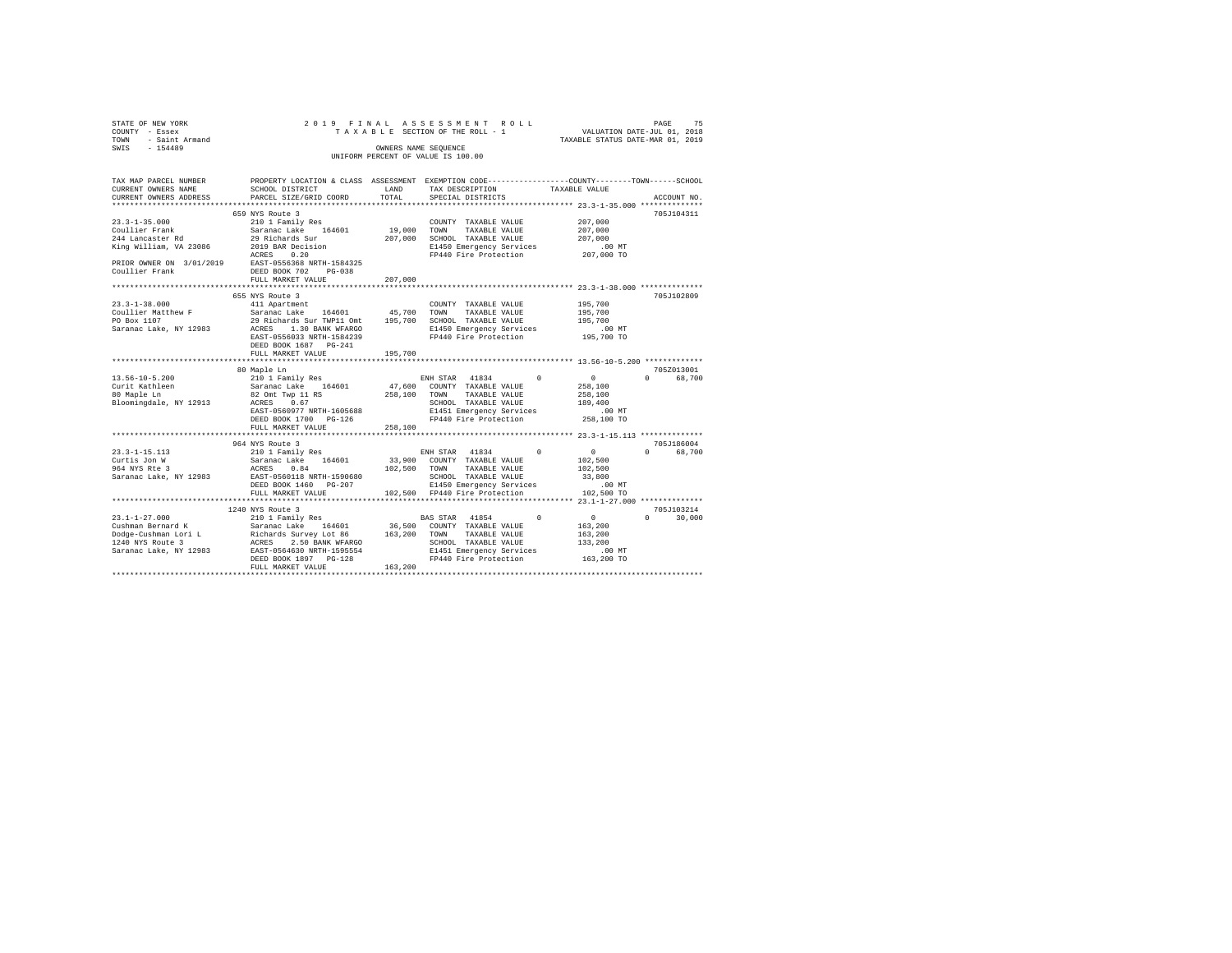| STATE OF NEW YORK<br>COUNTY - Essex<br>TOWN - Saint Armand<br>SWIS - 154489                                                                                          |                                           | OWNERS NAME SEQUENCE | 2019 FINAL ASSESSMENT ROLL<br>UNIFORM PERCENT OF VALUE IS 100.00                                         | PAGE                                               | 76            |
|----------------------------------------------------------------------------------------------------------------------------------------------------------------------|-------------------------------------------|----------------------|----------------------------------------------------------------------------------------------------------|----------------------------------------------------|---------------|
| TAX MAP PARCEL NUMBER PROPERTY LOCATION & CLASS ASSESSMENT EXEMPTION CODE--------------COUNTY-------TOWN-----SCHOOL<br>CURRENT OWNERS NAME<br>CURRENT OWNERS ADDRESS | SCHOOL DISTRICT<br>PARCEL SIZE/GRID COORD | LAND<br>TOTAL        | TAX DESCRIPTION<br>SPECIAL DISTRICTS                                                                     | TAXABLE VALUE                                      | ACCOUNT NO.   |
|                                                                                                                                                                      |                                           |                      |                                                                                                          |                                                    |               |
|                                                                                                                                                                      | 1202 NYS Route 3                          |                      |                                                                                                          | 82,700                                             | 705J102503    |
|                                                                                                                                                                      |                                           |                      |                                                                                                          | 82,700                                             |               |
|                                                                                                                                                                      |                                           |                      |                                                                                                          | 82,700                                             |               |
|                                                                                                                                                                      |                                           |                      |                                                                                                          | $.00$ MT                                           |               |
|                                                                                                                                                                      |                                           |                      |                                                                                                          | 82,700 TO                                          |               |
|                                                                                                                                                                      | DEED BOOK 1414 PG-206                     |                      |                                                                                                          |                                                    |               |
|                                                                                                                                                                      | FULL MARKET VALUE                         | 82,700               |                                                                                                          |                                                    |               |
|                                                                                                                                                                      |                                           |                      |                                                                                                          |                                                    |               |
|                                                                                                                                                                      | 27 Sunset Rock Way                        |                      |                                                                                                          | $\sim$ 0                                           | 705z007014    |
| 13.3-1-12.200                                                                                                                                                        | 240 Rural res<br>Saranac Lake 164601      |                      | BAS STAR 41854 0<br>45,100 COUNTY TAXABLE VALUE                                                          |                                                    | $0 \t 30,000$ |
| Daby Emily H<br>Daby Gary F II<br>PO Box 291                                                                                                                         |                                           |                      |                                                                                                          | 347,300<br>347,300                                 |               |
|                                                                                                                                                                      |                                           |                      | SCHOOL TAXABLE VALUE                                                                                     | 317,300                                            |               |
| Bloomingdale, NY 12913                                                                                                                                               | EAST-0559627 NRTH-1603226                 |                      |                                                                                                          |                                                    |               |
|                                                                                                                                                                      |                                           |                      | E1451 Emergency Services .00 MT<br>FP440 Fire Protection 347,300 TO                                      |                                                    |               |
|                                                                                                                                                                      | FULL MARKET VALUE                         | 347,300              |                                                                                                          |                                                    |               |
|                                                                                                                                                                      |                                           |                      |                                                                                                          |                                                    |               |
|                                                                                                                                                                      | 34 Moose Pond Ln                          |                      |                                                                                                          |                                                    | 705J103813    |
| 13.4-1-82.000<br>Dahlen Daun<br>PO Box 290                                                                                                                           | 210 1 Family Res                          |                      | BAS STAR 41854 0                                                                                         | $\sim$ 0 $\sim$ 0                                  | $0 \t 30,000$ |
|                                                                                                                                                                      |                                           |                      | Saranac Lake $164601$ 44,100 COUNTY TAXABLE VALUE 87,100                                                 |                                                    |               |
| Bloomingdale, NY 12913                                                                                                                                               | 143 Richards Sur                          |                      | 87,100 TOWN TAXABLE VALUE<br>SCHOOL TAXABLE VALUE                                                        | 87,100<br>57,100                                   |               |
|                                                                                                                                                                      | 00002.30<br>ACRES 2.30                    |                      |                                                                                                          | .00 MT                                             |               |
|                                                                                                                                                                      |                                           |                      |                                                                                                          | 87,100 TO                                          |               |
|                                                                                                                                                                      |                                           |                      |                                                                                                          |                                                    |               |
|                                                                                                                                                                      | FULL MARKET VALUE                         | 87,100               |                                                                                                          |                                                    |               |
|                                                                                                                                                                      |                                           | *******************  |                                                                                                          | ******************** 13.3-3-5.000 **************** |               |
|                                                                                                                                                                      | 175 Main St                               |                      |                                                                                                          |                                                    | 705Z003008    |
| $13.3 - 3 - 5.000$                                                                                                                                                   | 210 1 Family Res                          |                      | BAS STAR 41854 0                                                                                         | $\overline{0}$                                     | $0 \t 30,000$ |
| Damour Marc A                                                                                                                                                        | Saranac Lake 164601                       |                      | 49,700 COUNTY TAXABLE VALUE                                                                              | 251,400                                            |               |
| Dessureault Heather L<br>5 Johnson Hill Estates                                                                                                                      |                                           |                      | SCHOOL TAXABLE VALUE                                                                                     | 251,400<br>221,400                                 |               |
| Bloomingdale, NY 12913                                                                                                                                               | ACRES 3.95 BANK LERETA                    |                      |                                                                                                          | .00MT                                              |               |
|                                                                                                                                                                      | EAST-0561567 NRTH-1603495                 |                      | E1451 Emergency Services<br>FP440 Fire Protection                                                        | 251,400 TO                                         |               |
|                                                                                                                                                                      | DEED BOOK 1381 PG-69                      |                      |                                                                                                          |                                                    |               |
|                                                                                                                                                                      | FULL MARKET VALUE                         | 251,400              |                                                                                                          |                                                    |               |
|                                                                                                                                                                      |                                           |                      |                                                                                                          |                                                    |               |
|                                                                                                                                                                      | George Downs Ln                           |                      |                                                                                                          |                                                    | 705J103411    |
|                                                                                                                                                                      |                                           | $4,100$ COUNT        | COUNTY TAXABLE VALUE                                                                                     | 4,100                                              |               |
|                                                                                                                                                                      |                                           |                      | TAXABLE VALUE                                                                                            | 4,100                                              |               |
|                                                                                                                                                                      |                                           |                      | 4,100 SCHOOL TAXABLE VALUE                                                                               | 4,100                                              |               |
| 13.3-1-22.100<br>Darrah Barbara J Sil Res vac land<br>Darrah Barbara J Saranac Lake 164601<br>20 George Downs Ln<br>Bloomingdale, NY 12913 Db 964 Pg 208<br>RES 0.82 |                                           |                      | 00 000000 1AAABLE VALUE 1999 4,100<br>E1451 Emergency Services 100 MT<br>FP440 Fire Protection 14,100 TO |                                                    |               |
|                                                                                                                                                                      | EAST-0562509 NRTH-1602825                 |                      |                                                                                                          |                                                    |               |
|                                                                                                                                                                      | DEED BOOK 964 PG-208                      |                      |                                                                                                          |                                                    |               |
|                                                                                                                                                                      | FULL MARKET VALUE                         | 4,100                |                                                                                                          |                                                    |               |
|                                                                                                                                                                      |                                           |                      |                                                                                                          |                                                    |               |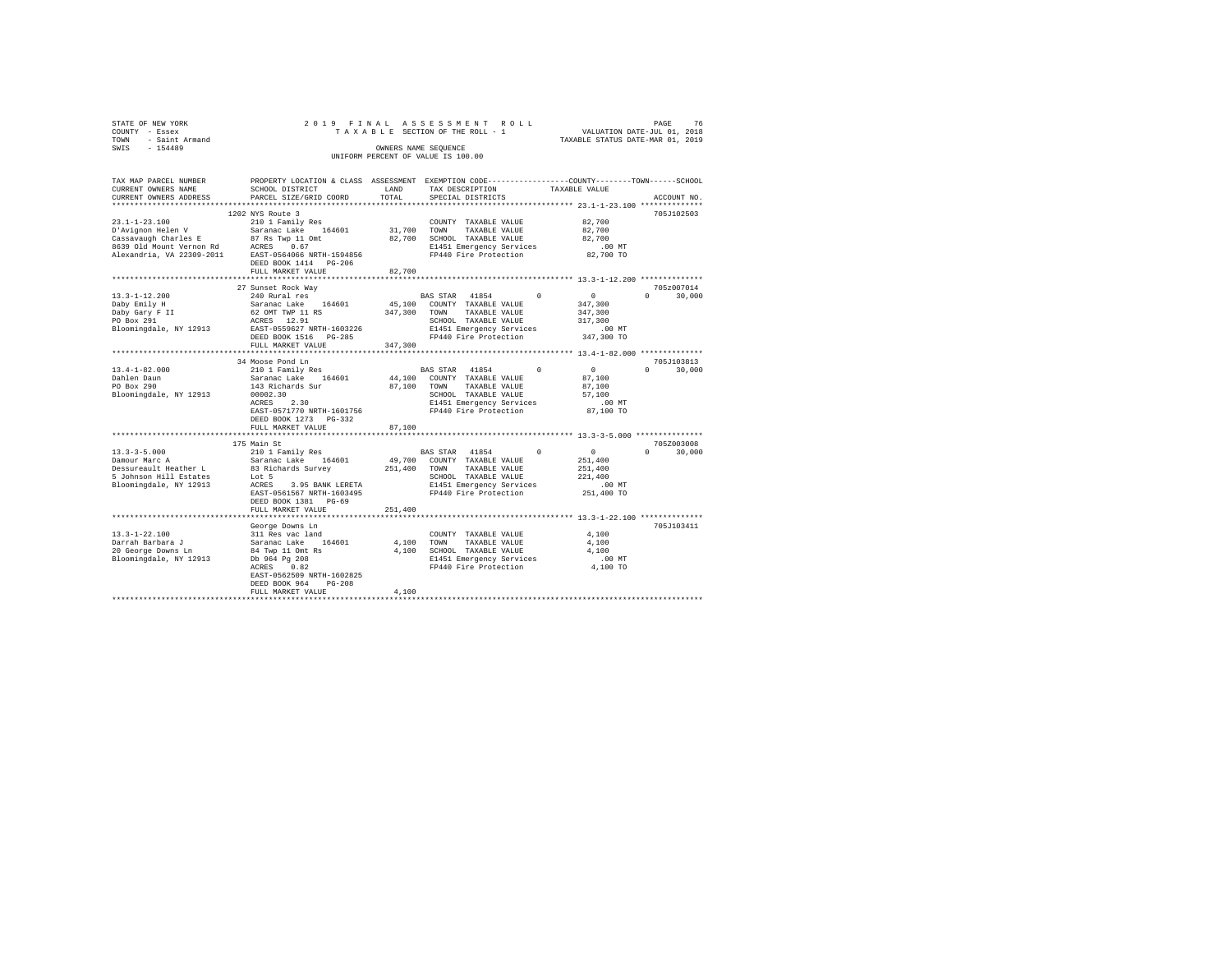| STATE OF NEW YORK<br>COUNTY - Essex | 2019 FINAL                                                                                     |         | ASSESSMENT ROLL<br>TAXABLE SECTION OF THE ROLL - 1                |            | VALUATION DATE-JUL 01, 2018      | PAGE     | 77                   |
|-------------------------------------|------------------------------------------------------------------------------------------------|---------|-------------------------------------------------------------------|------------|----------------------------------|----------|----------------------|
| TOWN<br>- Saint Armand              |                                                                                                |         |                                                                   |            | TAXABLE STATUS DATE-MAR 01, 2019 |          |                      |
| $-154489$<br>SWIS                   |                                                                                                |         | OWNERS NAME SEQUENCE                                              |            |                                  |          |                      |
|                                     |                                                                                                |         | UNIFORM PERCENT OF VALUE IS 100.00                                |            |                                  |          |                      |
|                                     |                                                                                                |         |                                                                   |            |                                  |          |                      |
|                                     |                                                                                                |         |                                                                   |            |                                  |          |                      |
| TAX MAP PARCEL NUMBER               | PROPERTY LOCATION & CLASS ASSESSMENT EXEMPTION CODE---------------COUNTY-------TOWN-----SCHOOL |         |                                                                   |            |                                  |          |                      |
| CURRENT OWNERS NAME                 | SCHOOL DISTRICT                                                                                | LAND    | TAX DESCRIPTION                                                   |            | TAXABLE VALUE                    |          |                      |
| CURRENT OWNERS ADDRESS              | PARCEL SIZE/GRID COORD                                                                         | TOTAL   | SPECIAL DISTRICTS                                                 |            |                                  |          | ACCOUNT NO.          |
|                                     |                                                                                                |         |                                                                   |            |                                  |          |                      |
|                                     | 20 George Downs Ln                                                                             |         |                                                                   |            |                                  |          | 705J195001           |
| $13.3 - 1 - 23.200$                 | 215 1 Fam Res w/                                                                               |         | 41834<br>ENH STAR                                                 | $\Omega$   | $^{\circ}$                       | $\Omega$ | 68,700               |
| Darrah Barbara J                    | Saranac Lake<br>164601                                                                         | 48,800  | COUNTY TAXABLE VALUE                                              |            | 331,700                          |          |                      |
| 20 George Downs Ln                  | 84 Omt Twp 11 Rs                                                                               | 331,700 | TOWN<br>TAXABLE VALUE                                             |            | 331,700                          |          |                      |
| Bloomingdale, NY 12913              | 0.71<br>ACRES                                                                                  |         | SCHOOL TAXABLE VALUE                                              |            | 263,000                          |          |                      |
|                                     | EAST-0562472 NRTH-1602673                                                                      |         | E1451 Emergency Services                                          |            | $.00$ MT                         |          |                      |
|                                     | DEED BOOK 1058 PG-1                                                                            |         | FP440 Fire Protection                                             |            | 331,700 TO                       |          |                      |
|                                     | FULL MARKET VALUE<br>************************                                                  | 331,700 |                                                                   |            |                                  |          |                      |
|                                     |                                                                                                |         |                                                                   |            |                                  |          |                      |
| $13.3 - 1 - 25.100$                 | 157 Roosevelt Ln                                                                               |         |                                                                   |            | $^{\circ}$                       | $\Omega$ | 705J102705<br>30,000 |
| Darrah Matthew B                    | 210 1 Family Res<br>Saranac Lake<br>164601                                                     | 69,300  | BAS STAR<br>41854<br>COUNTY TAXABLE VALUE                         | $^{\circ}$ | 155,600                          |          |                      |
| 157 Roosevelt Ln                    | 84 Richards Sur                                                                                |         | TAXABLE VALUE<br>TOWN                                             |            |                                  |          |                      |
|                                     | ACRES<br>9.77                                                                                  | 155,600 | SCHOOL TAXABLE VALUE                                              |            | 155,600<br>125,600               |          |                      |
| Bloomingdale, NY 12913              | EAST-0562078 NRTH-1602733                                                                      |         | E1451 Emergency Services                                          |            | .00MT                            |          |                      |
|                                     | DEED BOOK 1640 PG-100                                                                          |         | FP440 Fire Protection                                             |            | 155,600 TO                       |          |                      |
|                                     | FULL MARKET VALUE                                                                              | 155,600 |                                                                   |            |                                  |          |                      |
|                                     | ****************************                                                                   |         |                                                                   |            |                                  |          |                      |
|                                     | 13 Whiteface Ln                                                                                |         |                                                                   |            |                                  |          | 702A104410           |
| $13.56 - 11 - 4.000$                | 312 Vac w/imprv                                                                                |         | COUNTY TAXABLE VALUE                                              |            | 5,600                            |          |                      |
| Darrah Renee L                      | Saranac Lake<br>164601                                                                         | 200     | TOWN<br>TAXABLE VALUE                                             |            | 5,600                            |          |                      |
| PO Box 188                          | 82 Richards Surtwp 11 Omt                                                                      | 5,600   | SCHOOL TAXABLE VALUE                                              |            | 5,600                            |          |                      |
| Bloomingdale, NY 12913              | 60 X 125                                                                                       |         | E1451 Emergency Services                                          |            | $.00$ MT                         |          |                      |
|                                     | ACRES<br>0.20                                                                                  |         | FP440 Fire Protection                                             |            | 5,600 TO                         |          |                      |
|                                     | EAST-0561989 NRTH-1606110                                                                      |         |                                                                   |            |                                  |          |                      |
|                                     | DEED BOOK 1673 PG-189                                                                          |         |                                                                   |            |                                  |          |                      |
|                                     | FULL MARKET VALUE                                                                              | 5,600   |                                                                   |            |                                  |          |                      |
|                                     |                                                                                                |         |                                                                   |            |                                  |          |                      |
|                                     | 11 Whiteface Ln                                                                                |         |                                                                   |            |                                  |          | 702A104411           |
| $13.56 - 11 - 5.000$                | 210 1 Family Res                                                                               |         | <b>BAS STAR</b><br>41854                                          | $\Omega$   | $\sim$ 0                         | $\Omega$ | 30,000               |
| Darrah Renee L                      | Saranac Lake<br>164601                                                                         | 25,000  | COUNTY TAXABLE VALUE                                              |            | 78,000                           |          |                      |
| PO Box 188                          | 82 Richards Surtwp 11 Omt                                                                      | 78,000  | TOWN<br>TAXABLE VALUE                                             |            | 78,000                           |          |                      |
| Bloomingdale, NY 12913              | ACRES<br>0.40                                                                                  |         | SCHOOL TAXABLE VALUE                                              |            | 48,000                           |          |                      |
|                                     | EAST-0561974 NRTH-1606024                                                                      |         | E1451 Emergency Services                                          |            | $.00$ MT                         |          |                      |
|                                     | DEED BOOK 1673 PG-189                                                                          |         | FP440 Fire Protection                                             |            | 78,000 TO                        |          |                      |
|                                     | FULL MARKET VALUE                                                                              | 78,000  |                                                                   |            |                                  |          |                      |
|                                     |                                                                                                |         | *********************************** 13.3-4-1.000 **************** |            |                                  |          |                      |
|                                     | Alina Way                                                                                      |         |                                                                   |            |                                  |          | 705J102602           |
| $13.3 - 4 - 1.000$                  | 322 Rural vac>10                                                                               |         | COUNTY TAXABLE VALUE                                              |            | 43,100                           |          |                      |
| Darrah Ronald P                     | Saranac Lake<br>164601                                                                         | 43,100  | TOWN<br>TAXABLE VALUE                                             |            | 43,100                           |          |                      |
| Darrah Mia A                        | 84 Richards Sur                                                                                | 43,100  | SCHOOL TAXABLE VALUE                                              |            | 43,100                           |          |                      |
| PO Box 225                          | ACRES 40.00                                                                                    |         | E1451 Emergency Services                                          |            | $.00$ MT                         |          |                      |
| Bloomingdale, NY 12913              | EAST-0563278 NRTH-1601214                                                                      |         | FP440 Fire Protection                                             |            | 43,100 TO                        |          |                      |
|                                     | DEED BOOK 1582 PG-256                                                                          |         |                                                                   |            |                                  |          |                      |
|                                     | FULL MARKET VALUE                                                                              | 43,100  |                                                                   |            |                                  |          |                      |
|                                     |                                                                                                |         |                                                                   |            |                                  |          |                      |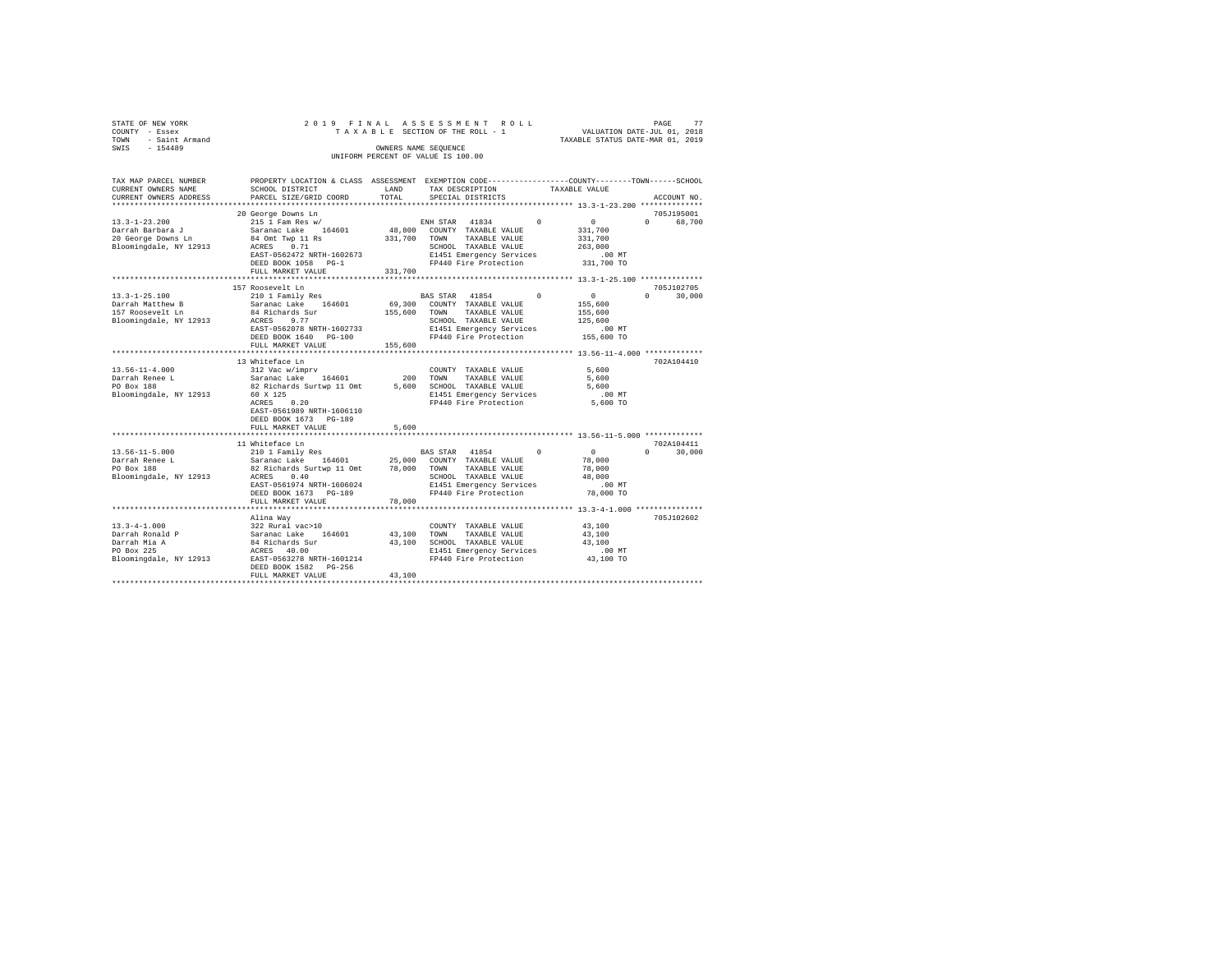| STATE OF NEW YORK   |  | 2019 FINAL ASSESSMENT ROLL         |                                  | PAGE | 78 |
|---------------------|--|------------------------------------|----------------------------------|------|----|
| COUNTY - Essex      |  | TAXABLE SECTION OF THE ROLL - 1    | VALUATION DATE-JUL 01, 2018      |      |    |
| TOWN - Saint Armand |  |                                    | TAXABLE STATUS DATE-MAR 01, 2019 |      |    |
| SWIS<br>$-154489$   |  | OWNERS NAME SEOUENCE               |                                  |      |    |
|                     |  | UNIFORM PERCENT OF VALUE IS 100.00 |                                  |      |    |

| TAX MAP PARCEL NUMBER<br>CURRENT OWNERS NAME                                                                              | PROPERTY LOCATION & CLASS ASSESSMENT EXEMPTION CODE----------------COUNTY-------TOWN------SCHOOL<br>SCHOOL DISTRICT                                 | LAND               | TAX DESCRIPTION                                                                                                                                                                                                                       | TAXABLE VALUE      |                                                                                                                   |
|---------------------------------------------------------------------------------------------------------------------------|-----------------------------------------------------------------------------------------------------------------------------------------------------|--------------------|---------------------------------------------------------------------------------------------------------------------------------------------------------------------------------------------------------------------------------------|--------------------|-------------------------------------------------------------------------------------------------------------------|
| CURRENT OWNERS ADDRESS                                                                                                    | PARCEL SIZE/GRID COORD                                                                                                                              | TOTAL              | SPECIAL DISTRICTS                                                                                                                                                                                                                     |                    | ACCOUNT NO.                                                                                                       |
|                                                                                                                           | 55 Alina Way                                                                                                                                        |                    |                                                                                                                                                                                                                                       |                    | 705Z009006                                                                                                        |
| $13.3 - 4 - 3.000$<br>Darrah Ronald P<br>Darrah Mia A<br>PO Box 225                                                       | 210 1 Family Res 60 BAS STAR 41854 0<br>Saranac Lake 164601<br>84 Omt Twp 11 Rs<br>ACRES 3.08<br>EAST-0562463 NRTH-1601255                          | 293,000            | 45,800 COUNTY TAXABLE VALUE<br>TOWN<br>TAXABLE VALUE<br>SCHOOL TAXABLE VALUE                                                                                                                                                          |                    | $\sim$ 0<br>30,000<br>$\Omega$<br>293,000<br>293,000<br>263,000                                                   |
| Bloomingdale, NY 12913                                                                                                    | DEED BOOK 1582 PG-256<br>FULL MARKET VALUE                                                                                                          | 293,000            | E1451 Emergency Services<br>FP440 Fire Protection 293,000 TO                                                                                                                                                                          |                    | .00 MT                                                                                                            |
|                                                                                                                           |                                                                                                                                                     |                    |                                                                                                                                                                                                                                       |                    |                                                                                                                   |
| $13.3 - 4 - 2.000$<br>Darrah Stuart J<br>Darrah Tracy J<br>Do Box 9                                                       | 75 Alina Wav<br>240 Rural res<br>DEED BOOK 1493 PG-100<br>FULL MARKET VALUE                                                                         | 265,800<br>265,800 | BAS STAR 41854 0<br>58,700 COUNTY TAXABLE VALUE<br>TAXABLE VALUE<br>TOWN<br>SCHOOL TAXABLE VALUE<br>E1451 Emergency Services<br>FP440 Fire Protection 265,800 TO                                                                      | 265,800            | 705J198005<br>$\sim$ 0<br>$\Omega$<br>30,000<br>265,800<br>235,800<br>.00 MT                                      |
|                                                                                                                           |                                                                                                                                                     |                    |                                                                                                                                                                                                                                       |                    |                                                                                                                   |
|                                                                                                                           | 21 George Downs Ln                                                                                                                                  |                    |                                                                                                                                                                                                                                       |                    | 705J102603                                                                                                        |
| $13.3 - 1 - 23.100$<br>Darrah Wayne A<br>Darrah Brenda A<br>PO Box 43<br>Saranac Lake, NY 12983 EAST-0563049 NRTH-1602698 | 210 1 Family Res<br>Saranac Lake    164601<br>84 Richards Sur<br>ACRES 8.89<br>DEED BOOK 1420 PG-99                                                 | 58,200<br>304,500  | ENH STAR 41834<br>COUNTY TAXABLE VALUE<br>TOWN<br>TAXABLE VALUE<br>SCHOOL TAXABLE VALUE<br>E1451 Emergency Services<br>FP440 Fire Protection                                                                                          | $\Omega$           | $\sim$ 0<br>$\Omega$<br>68,700<br>304,500<br>304,500<br>235,800<br>$.00$ MT<br>304,500 TO                         |
|                                                                                                                           | FULL MARKET VALUE                                                                                                                                   | 304,500            |                                                                                                                                                                                                                                       |                    |                                                                                                                   |
|                                                                                                                           |                                                                                                                                                     |                    |                                                                                                                                                                                                                                       |                    |                                                                                                                   |
| $13.3 - 1 - 24.110$<br>Saranac Lake, NY 12983                                                                             | Alina Way<br>322 Rural vac>10<br>ACRES 12.43<br>EAST-0563390 NRTH-1602337<br>DEED BOOK 1411 PG-261                                                  | 34,400             | COUNTY TAXABLE VALUE<br>TOWN<br>TAXABLE VALUE<br>34,400 SCHOOL TAXABLE VALUE<br>E1451 Emergency Services<br>FP440 Fire Protection                                                                                                     |                    | 705J102604<br>34,400<br>34,400<br>34,400<br>.00 MT<br>34,400 TO                                                   |
|                                                                                                                           | FULL MARKET VALUE                                                                                                                                   | 34,400             |                                                                                                                                                                                                                                       |                    |                                                                                                                   |
|                                                                                                                           | 637 NYS Route 3                                                                                                                                     |                    |                                                                                                                                                                                                                                       |                    | 705J102808                                                                                                        |
| $32.1 - 1 - 4.000$<br>Dash Ceceilia S<br>427 NVS Pte 3<br>637 NYS Rte 3<br>Saranac Lake, NY 12983                         | 210 1 Family Res<br>Saranac Lake 164601<br>29 Richards Sur<br>ACRES 1.60<br>EAST-0556209 NRTH-1583737<br>DEED BOOK 1563 PG-320<br>FULL MARKET VALUE |                    | AGED ALL 41800<br>35,600 ENH STAR 41834<br>$\sim$ 0<br>124,400 COUNTY TAXABLE VALUE<br>TOWN<br>TAXABLE VALUE<br>SCHOOL TAXABLE VALUE<br>20<br>20<br>24,400 EP440 Fire Protection<br>E1450 Emergency Services<br>FP440 Fire Protection | $\sim$ 0<br>62,200 | 62.200<br>62,200<br>$\Omega$<br>$\overline{0}$<br>62,200<br>62,200<br>62,200<br>$\sim$ 0<br>.00 MT.<br>124,400 TO |
|                                                                                                                           |                                                                                                                                                     |                    |                                                                                                                                                                                                                                       |                    |                                                                                                                   |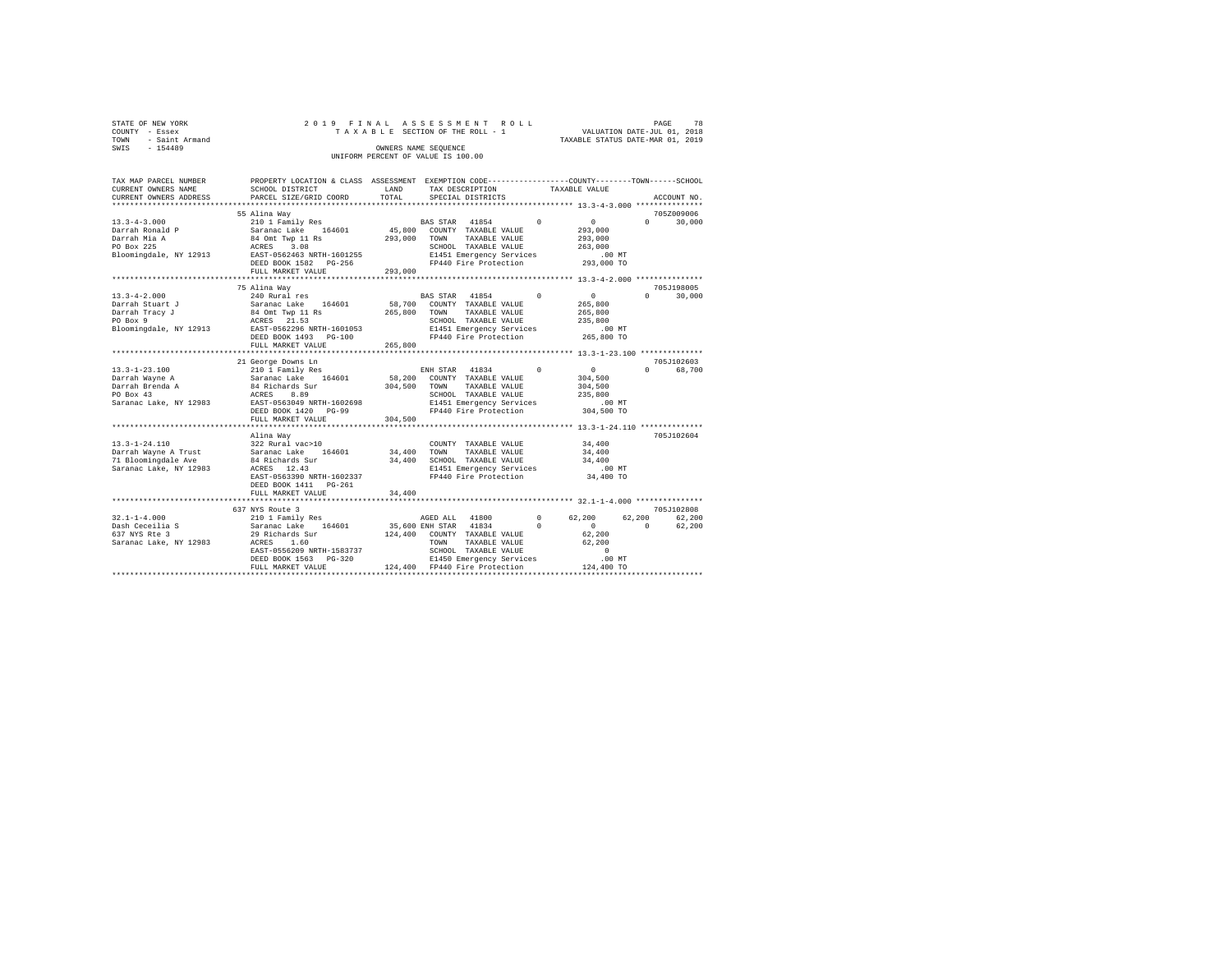| STATE OF NEW YORK<br>COUNTY - Essex<br>- Saint Armand<br>TOWN<br>$-154489$<br>SWIS                                                                                        | 2019 FINAL                                                                                                                                                                                                                                                                                                                                        |                                                  | ASSESSMENT<br>ROLL<br>TAXABLE SECTION OF THE ROLL - 1<br>OWNERS NAME SEQUENCE<br>UNIFORM PERCENT OF VALUE IS 100.00                                                                                                                                                                      | VALUATION DATE-JUL 01, 2018<br>TAXABLE STATUS DATE-MAR 01, 2019                                                                                                              | 79<br>PAGE                       |
|---------------------------------------------------------------------------------------------------------------------------------------------------------------------------|---------------------------------------------------------------------------------------------------------------------------------------------------------------------------------------------------------------------------------------------------------------------------------------------------------------------------------------------------|--------------------------------------------------|------------------------------------------------------------------------------------------------------------------------------------------------------------------------------------------------------------------------------------------------------------------------------------------|------------------------------------------------------------------------------------------------------------------------------------------------------------------------------|----------------------------------|
| TAX MAP PARCEL NUMBER<br>CURRENT OWNERS NAME                                                                                                                              | PROPERTY LOCATION & CLASS ASSESSMENT EXEMPTION CODE---------------COUNTY-------TOWN------SCHOOL<br>SCHOOL DISTRICT                                                                                                                                                                                                                                | LAND                                             | TAX DESCRIPTION                                                                                                                                                                                                                                                                          | TAXABLE VALUE                                                                                                                                                                |                                  |
| CURRENT OWNERS ADDRESS                                                                                                                                                    | PARCEL SIZE/GRID COORD                                                                                                                                                                                                                                                                                                                            | TOTAL                                            | SPECIAL DISTRICTS                                                                                                                                                                                                                                                                        |                                                                                                                                                                              | ACCOUNT NO.                      |
|                                                                                                                                                                           | 206 Campion Way                                                                                                                                                                                                                                                                                                                                   |                                                  |                                                                                                                                                                                                                                                                                          |                                                                                                                                                                              | 705J104114                       |
| $13.4 - 1 - 65.110$<br>Davis Willow M<br>206 Campion Way<br>Vermontville, NY 12989                                                                                        | 240 Rural res<br>Saranac Lake<br>164601<br>141 Richards Sur<br>Campion Subd Lot 1 4<br>ACRES 27.07<br>EAST-0568938 NRTH-1608104<br>DEED BOOK 1738 PG-288                                                                                                                                                                                          | 39,800<br>144,900                                | BAS STAR 41854<br>$\Omega$<br>COUNTY TAXABLE VALUE<br>TAXABLE VALUE<br>TOWN<br>SCHOOL TAXABLE VALUE<br>E1451 Emergency Services<br>FP440 Fire Protection                                                                                                                                 | $\Omega$<br>144,900<br>144,900<br>114,900<br>$.00$ MT<br>144,900 TO                                                                                                          | $\Omega$<br>30,000               |
|                                                                                                                                                                           | FULL MARKET VALUE                                                                                                                                                                                                                                                                                                                                 | 144,900                                          |                                                                                                                                                                                                                                                                                          |                                                                                                                                                                              |                                  |
|                                                                                                                                                                           | *******************************<br>79 Prospect St                                                                                                                                                                                                                                                                                                 |                                                  |                                                                                                                                                                                                                                                                                          |                                                                                                                                                                              | 705Z005002                       |
| $13.56 - 11 - 7.000$<br>DeAngelis George L<br>79 Prospect St<br>Bloomingdale, NY 12913<br>$32.38 - 1 - 5.100$<br>Decker Robert P<br>PO Box 1275<br>Saranac Lake, NY 12983 | 210 1 Family Res<br>Saranac Lake 164601<br>82 Rs Twp 11 Omt<br>Prospect St.<br>Lot 122, 123<br>0.35 BANK LERETA<br>ACRES<br>EAST-0561799 NRTH-1605801<br>DEED BOOK 1561 PG-278<br>FULL MARKET VALUE<br>**********************<br>Rockledge Ln<br>311 Res vac land<br>Saranac Lake<br>164601<br>Rs Lot11<br>Lot 21 Rockledge Park<br>0.65<br>ACRES | 23,300<br>141,000<br>141,000<br>35,400<br>35,400 | BAS STAR 41854<br>$^{\circ}$<br>COUNTY TAXABLE VALUE<br>TAXABLE VALUE<br>TOWN<br>SCHOOL TAXABLE VALUE<br>E1451 Emergency Services<br>FP440 Fire Protection<br>COUNTY TAXABLE VALUE<br>TOWN<br>TAXABLE VALUE<br>SCHOOL TAXABLE VALUE<br>E1450 Emergency Services<br>FP440 Fire Protection | $\circ$<br>141,000<br>141,000<br>111,000<br>.00 MT<br>141,000 TO<br>*********************** 32.38-1-5.100 **************<br>35,400<br>35,400<br>35,400<br>.00MT<br>35,400 TO | $\Omega$<br>30,000<br>705J178072 |
|                                                                                                                                                                           | EAST-0556229 NRTH-1578549<br>DEED BOOK 1422 PG-56<br>FULL MARKET VALUE<br>.                                                                                                                                                                                                                                                                       | 35,400                                           | WD441 Rockledge water                                                                                                                                                                                                                                                                    | 35,400 TO M<br>*************** 13.64-1-8.000 **************                                                                                                                  |                                  |
| $13.64 - 1 - 8.000$<br>Dekkers Karen M<br>Bordeau Michael C<br>42 Roosevelt Ln<br>PO Box 625<br>Saranac Lake, NY 12983                                                    | 42 Roosevelt Ln<br>210 1 Family Res<br>Saranac Lake 164601<br>102 Twp 11 O.m.t.<br>ACRES 0.20<br>EAST-0563677 NRTH-1604996<br>DEED BOOK 940<br>$PG-26$                                                                                                                                                                                            | 19,000<br>122,800                                | BAS STAR 41854<br>$\Omega$<br>COUNTY TAXABLE VALUE<br>TOWN<br>TAXABLE VALUE<br>SCHOOL TAXABLE VALUE<br>E1451 Emergency Services<br>FP440 Fire Protection                                                                                                                                 | $\mathbf{0}$<br>122,800<br>122,800<br>92,800<br>.00MT<br>122,800 TO                                                                                                          | 702A101502<br>$\Omega$<br>30,000 |
|                                                                                                                                                                           | FULL MARKET VALUE                                                                                                                                                                                                                                                                                                                                 |                                                  | 122,800 SD442 Bloomingdale Sewer D<br>WD442 Bloomingdale Water D<br>********************************                                                                                                                                                                                     | 122,800 TO M<br>122,800 TO M                                                                                                                                                 |                                  |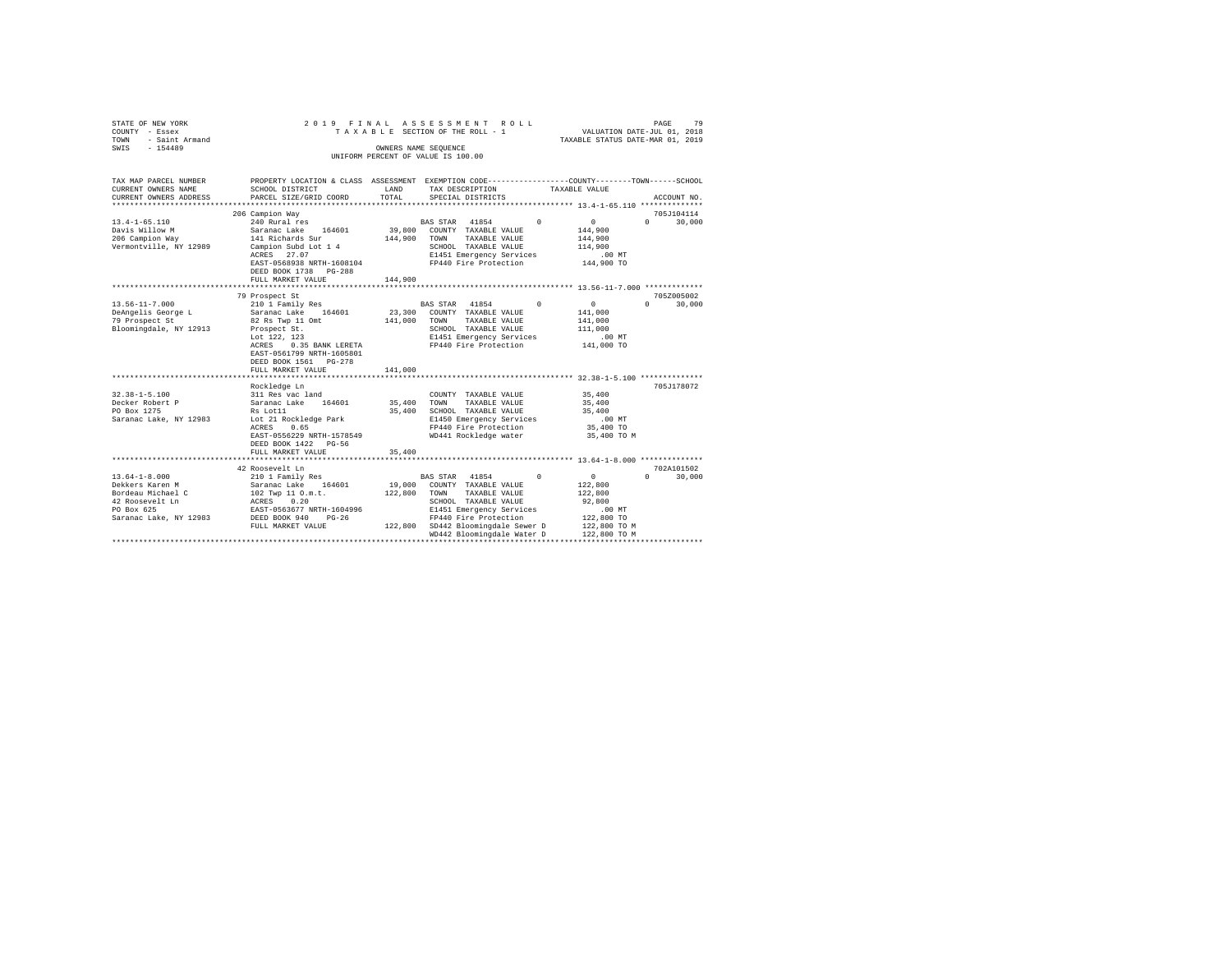| STATE OF NEW YORK      |  |  |  | 2019 FINAL ASSESSMENT ROLL         |  |  |  |                                  | PAGE | 80 |
|------------------------|--|--|--|------------------------------------|--|--|--|----------------------------------|------|----|
| COUNTY - Essex         |  |  |  | TAXABLE SECTION OF THE ROLL - 1    |  |  |  | VALUATION DATE-JUL 01, 2018      |      |    |
| - Saint Armand<br>TOWN |  |  |  |                                    |  |  |  | TAXABLE STATUS DATE-MAR 01, 2019 |      |    |
| SWTS<br>$-154489$      |  |  |  | OWNERS NAME SEOUENCE               |  |  |  |                                  |      |    |
|                        |  |  |  | UNIFORM PERCENT OF VALUE IS 100.00 |  |  |  |                                  |      |    |

| TAX MAP PARCEL NUMBER                       |                                                |             |                                    | PROPERTY LOCATION & CLASS ASSESSMENT EXEMPTION CODE----------------COUNTY-------TOWN-----SCHOOL |  |
|---------------------------------------------|------------------------------------------------|-------------|------------------------------------|-------------------------------------------------------------------------------------------------|--|
| CURRENT OWNERS NAME                         | SCHOOL DISTRICT                                | LAND        | TAX DESCRIPTION                    | TAXABLE VALUE                                                                                   |  |
| CURRENT OWNERS ADDRESS                      | PARCEL SIZE/GRID COORD                         | TOTAL       | SPECIAL DISTRICTS                  | ACCOUNT NO.                                                                                     |  |
|                                             |                                                |             |                                    |                                                                                                 |  |
|                                             | 11 Union Ln                                    |             |                                    | 702A181005                                                                                      |  |
| $13.57 - 1 - 10.039$                        | 312 Vac w/imprv                                |             | COUNTY TAXABLE VALUE               | 51,100                                                                                          |  |
| Delancett Troy                              | Saranac Lake 164601                            | 21,700 TOWN | TAXABLE VALUE                      | 51,100                                                                                          |  |
| 17 Union Ln                                 | 101 Rs Twp 11 Omt<br>ACRES 0.76 BANKADKBAN     | 51,100      | SCHOOL TAXABLE VALUE               | 51,100                                                                                          |  |
| PO Box 244                                  | 0.76 BANKADKBANK                               |             | E1451 Emergency Services           | $.00$ MT                                                                                        |  |
| Bloomingdale, NY 12913                      | EAST-0565567 NRTH-1606448                      |             | FP440 Fire Protection              | 51,100 TO                                                                                       |  |
|                                             | DEED BOOK 1707 PG-21                           |             |                                    |                                                                                                 |  |
|                                             | FULL MARKET VALUE                              | 51,100      |                                    |                                                                                                 |  |
|                                             |                                                |             |                                    |                                                                                                 |  |
|                                             | 17 Union Ln                                    |             |                                    | 7079980002                                                                                      |  |
| $13.57 - 1 - 11.038$                        | 210 1 Family Res                               |             | BAS STAR 41854                     | $^{\circ}$<br>$\mathbf{0}$<br>$\Omega$<br>30,000                                                |  |
| Delancett Troy                              | Saranac Lake 164601                            | 31,300      | COUNTY TAXABLE VALUE               | 269,400                                                                                         |  |
| 17 Union Ln                                 | 101 Twp 11 Omt<br>ACRES 0.65 BANKADKBANK       | 269,400     | TAXABLE VALUE<br>TOWN              | 269,400                                                                                         |  |
| PO Box 244                                  |                                                |             | SCHOOL TAXABLE VALUE               | 239,400                                                                                         |  |
| Bloomingdale, NY 12913                      | EAST-0565577 NRTH-1606269                      |             | E1451 Emergency Services           | .00MT                                                                                           |  |
|                                             | DEED BOOK 1707 PG-21                           |             | FP440 Fire Protection              | 269,400 TO                                                                                      |  |
|                                             | FULL MARKET VALUE                              |             | 269,400 SD442 Bloomingdale Sewer D | 269,400 TO M                                                                                    |  |
|                                             |                                                |             | WD442 Bloomingdale Water D         | 269,400 TO M                                                                                    |  |
|                                             |                                                |             |                                    |                                                                                                 |  |
|                                             | 1748 NYS Route 3                               |             |                                    | 702A101304                                                                                      |  |
| 13.57-1-14.000                              | 210 1 Family Res                               |             | COUNTY TAXABLE VALUE               | 74,700                                                                                          |  |
| Delancett Trov                              |                                                | 25,000 TOWN | TAXABLE VALUE                      | 74,700                                                                                          |  |
| 17 Union Ln                                 | Saranac Lake 164601<br>101 Richards Sur Omt 11 | 74,700      | SCHOOL TAXABLE VALUE               | 74,700                                                                                          |  |
| PO Box 244                                  | ACRES<br>0.40                                  |             | E1451 Emergency Services           | .00MT                                                                                           |  |
| Bloomingdale, NY 12913                      | EAST-0565533 NRTH-1606643                      |             | FP440 Fire Protection              | 74,700 TO                                                                                       |  |
|                                             | DEED BOOK 1861 PG-138                          |             |                                    |                                                                                                 |  |
|                                             | FULL MARKET VALUE                              | 74,700      |                                    |                                                                                                 |  |
|                                             |                                                |             |                                    |                                                                                                 |  |
|                                             | Gillespie Dr                                   |             |                                    | 705J103007                                                                                      |  |
| $15. - 1 - 27.000$                          | 910 Priv forest                                |             | COUNTY TAXABLE VALUE               | 91,800                                                                                          |  |
| Delaney William HT                          | Siver Lucius<br>Saranac Lake 164601            | 91,800      | TOWN<br>TAXABLE VALUE              | 91,800                                                                                          |  |
| 12840 Hammock Crossing 367 368 Richards Sur |                                                | 91,800      | SCHOOL TAXABLE VALUE               | 91,800                                                                                          |  |
| Palm Beach Gardens, FL 33418 ACRES 113.40   |                                                |             | E1451 Emergency Services           | .00 MT                                                                                          |  |
|                                             | EAST-0606328 NRTH-1612160                      |             | FP440 Fire Protection              | 91,800 TO                                                                                       |  |
|                                             | DEED BOOK 1581 PG-197                          |             |                                    |                                                                                                 |  |
|                                             | FULL MARKET VALUE                              | 91,800      |                                    |                                                                                                 |  |
|                                             | **************************                     |             |                                    |                                                                                                 |  |
|                                             | 2292 Gillespie Dr                              |             |                                    | 705J103009                                                                                      |  |
| $15. - 1 - 41.000$                          | 281 Multiple res                               |             | COUNTY TAXABLE VALUE               | 388,400                                                                                         |  |
| Delaney William HT                          | Saranac Lake 164601                            | 107,200     | TOWN<br>TAXABLE VALUE              | 388,400                                                                                         |  |
| 12840 Hammock Crossing 368 374 Richards Sur |                                                | 388,400     | SCHOOL TAXABLE VALUE               | 388,400                                                                                         |  |
| Palm Beach Gardens, FL 33418 00049.70       |                                                |             | E1451 Emergency Services           | .00MT                                                                                           |  |
|                                             | ACRES<br>64.40                                 |             | FP440 Fire Protection              | 388,400 TO                                                                                      |  |
|                                             | EAST-0607878 NRTH-1610862                      |             |                                    |                                                                                                 |  |
|                                             | DEED BOOK 1581 PG-197                          |             |                                    |                                                                                                 |  |
|                                             | FULL MARKET VALUE                              | 388,400     |                                    |                                                                                                 |  |
|                                             |                                                |             |                                    |                                                                                                 |  |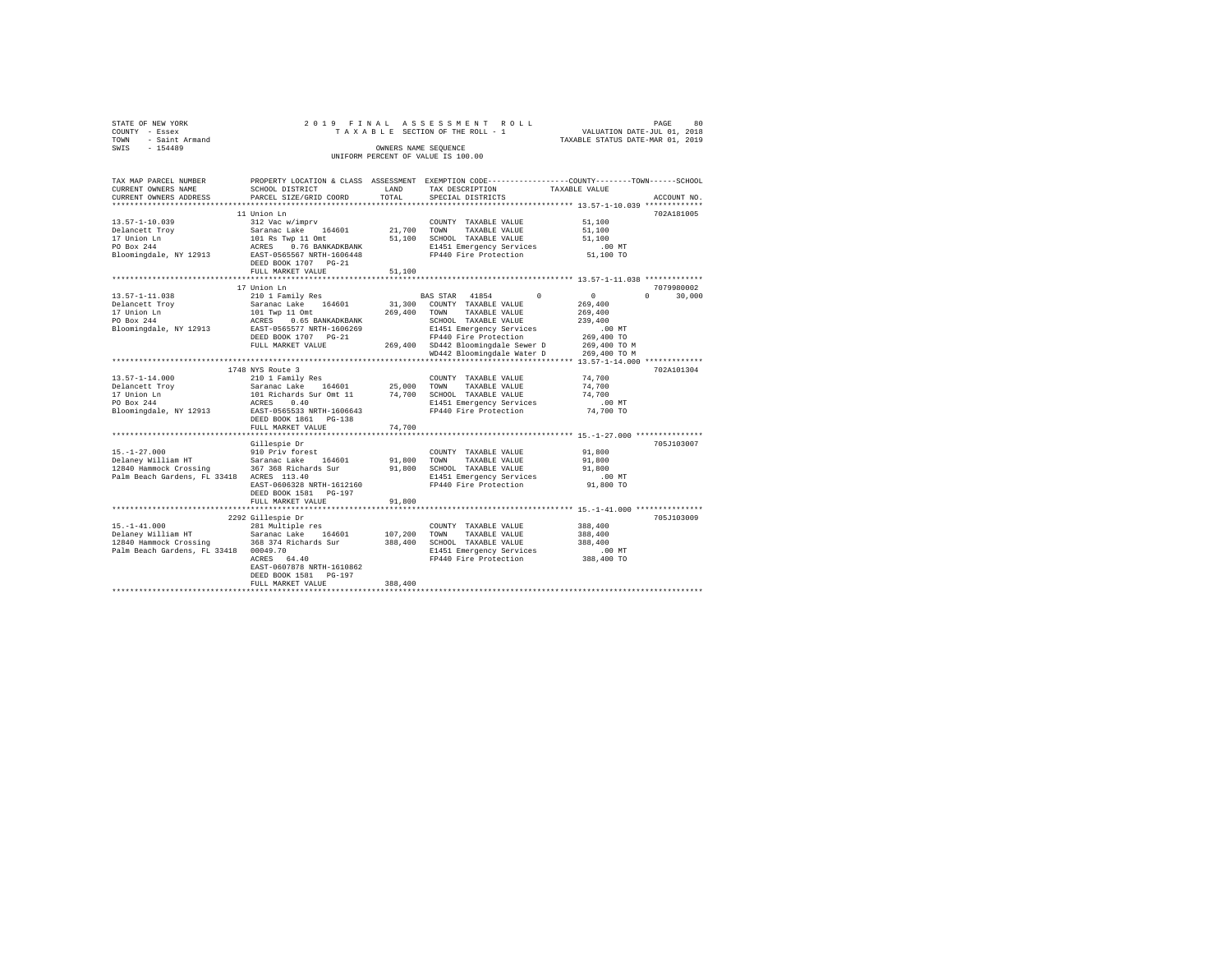| STATE OF NEW YORK                                | 2019 FINAL                     |         | ASSESSMENT ROLL                                                                                 |                                                                 | 81<br>PAGE         |
|--------------------------------------------------|--------------------------------|---------|-------------------------------------------------------------------------------------------------|-----------------------------------------------------------------|--------------------|
| COUNTY - Essex                                   |                                |         | TAXABLE SECTION OF THE ROLL - 1                                                                 | VALUATION DATE-JUL 01, 2018<br>TAXABLE STATUS DATE-MAR 01, 2019 |                    |
| - Saint Armand<br>TOWN                           |                                |         |                                                                                                 |                                                                 |                    |
| SWIS<br>$-154489$                                |                                |         | OWNERS NAME SEQUENCE                                                                            |                                                                 |                    |
|                                                  |                                |         | UNIFORM PERCENT OF VALUE IS 100.00                                                              |                                                                 |                    |
|                                                  |                                |         |                                                                                                 |                                                                 |                    |
|                                                  |                                |         |                                                                                                 |                                                                 |                    |
| TAX MAP PARCEL NUMBER                            |                                |         | PROPERTY LOCATION & CLASS ASSESSMENT EXEMPTION CODE---------------COUNTY-------TOWN------SCHOOL |                                                                 |                    |
| CURRENT OWNERS NAME                              | SCHOOL DISTRICT                | LAND    | TAX DESCRIPTION                                                                                 | TAXABLE VALUE                                                   |                    |
| CURRENT OWNERS ADDRESS                           | PARCEL SIZE/GRID COORD         | TOTAL   | SPECIAL DISTRICTS                                                                               |                                                                 | ACCOUNT NO.        |
|                                                  |                                |         |                                                                                                 |                                                                 |                    |
|                                                  | Gillespie Dr                   |         |                                                                                                 |                                                                 | 705J103008         |
| $15. - 1 - 42.000$                               | 910 Priv forest                |         | COUNTY TAXABLE VALUE                                                                            | 112,700                                                         |                    |
| Delaney William HT                               | Saranac Lake 164601            | 112,700 | TOWN<br>TAXABLE VALUE                                                                           | 112,700                                                         |                    |
| 12840 Hammock Crossing                           | 368 374 Richards Sur           |         | 112,700 SCHOOL TAXABLE VALUE                                                                    | 112,700                                                         |                    |
| Palm Beach Gardens, FL 33418 00110.00            |                                |         | E1451 Emergency Services                                                                        | $.00$ MT                                                        |                    |
|                                                  | ACRES 117.40                   |         | FP440 Fire Protection                                                                           | 112,700 TO                                                      |                    |
|                                                  | EAST-0605870 NRTH-1610300      |         |                                                                                                 |                                                                 |                    |
|                                                  | DEED BOOK 1581 PG-197          |         |                                                                                                 |                                                                 |                    |
|                                                  | FULL MARKET VALUE              | 112,700 |                                                                                                 |                                                                 |                    |
|                                                  |                                |         |                                                                                                 |                                                                 |                    |
|                                                  | 2032 Gillespie Dr              |         |                                                                                                 |                                                                 | 705J174002         |
| $15. - 1 - 7.200$                                | 312 Vac w/imprv                |         | COUNTY TAXABLE VALUE                                                                            | 41,800                                                          |                    |
| Deluca Anthony J                                 | Saranac Lake 164601            | 39,700  | TOWN<br>TAXABLE VALUE                                                                           | 41,800                                                          |                    |
| Deluca Mary                                      | Richard Sur 361<br>ACRES 21.40 |         | 41,800 SCHOOL TAXABLE VALUE                                                                     | 41,800                                                          |                    |
| 87 Skinner St                                    |                                |         | E1451 Emergency Services                                                                        | $.00$ MT                                                        |                    |
| Little Falls, NY 13365 EAST-0601834 NRTH-1612707 |                                |         | FP440 Fire Protection                                                                           | 41,800 TO                                                       |                    |
|                                                  | DEED BOOK 927 PG-324           |         |                                                                                                 |                                                                 |                    |
|                                                  | FULL MARKET VALUE              | 41,800  |                                                                                                 |                                                                 |                    |
|                                                  |                                |         |                                                                                                 |                                                                 |                    |
|                                                  | 12 Cassavaugh Way              |         |                                                                                                 |                                                                 | 702A178030         |
| 13.64-1-19.221                                   | 210 1 Family Res               |         | COUNTY TAXABLE VALUE                                                                            | 140,000                                                         |                    |
| DeMarco Dalton J                                 | Saranac Lake 164601            | 35,900  | TOWN<br>TAXABLE VALUE                                                                           | 140,000                                                         |                    |
| Kilroy Megan E                                   | Rs Twp 11 Omt Lot 102          |         | 140,000 SCHOOL TAXABLE VALUE                                                                    | 140,000                                                         |                    |
| $12$ Cassavaugh Way                              | ACRES 1.87 BANK M&TBNK         |         | E1451 Emergency Services                                                                        | $.00$ MT                                                        |                    |
| Bloomingdale, NY 12913                           | EAST-0563694 NRTH-1604613      |         | FP440 Fire Protection                                                                           | 140,000 TO                                                      |                    |
|                                                  | DEED BOOK 1900 PG-42           |         |                                                                                                 |                                                                 |                    |
|                                                  | FULL MARKET VALUE              | 140,000 |                                                                                                 |                                                                 |                    |
|                                                  | ************************       |         |                                                                                                 | *********************** 13.57-3-6.000 **************            |                    |
|                                                  | 1682 NYS Route 3               |         |                                                                                                 |                                                                 | 702C101513         |
| $13.57 - 3 - 6.000$                              | 210 1 Family Res               |         | BAS STAR 41854<br>$\Omega$                                                                      | $\circ$                                                         | 30,000<br>$\Omega$ |
| DeMarco Paul J                                   | Saranac Lake 164601            |         | 26,000 COUNTY TAXABLE VALUE                                                                     | 120,300                                                         |                    |
| DeMarco Meredith<br>1682 NYS Rte 3<br>PO Box 186 | 102 Richards Sur Omt 11        | 120,300 | TAXABLE VALUE<br>TOWN                                                                           | 120,300                                                         |                    |
|                                                  | ACRES 0.43                     |         | SCHOOL TAXABLE VALUE                                                                            | 90,300                                                          |                    |
|                                                  | EAST-0564541 NRTH-1606031      |         | E1451 Emergency Services                                                                        | .00MT                                                           |                    |
| Bloomingdale, NY 12913                           | DEED BOOK 1748 PG-70           |         | FP440 Fire Protection                                                                           | 120,300 TO                                                      |                    |
|                                                  | FULL MARKET VALUE              |         | 120,300 SD442 Bloomingdale Sewer D                                                              | 120,300 TO M                                                    |                    |
|                                                  |                                |         | WD442 Bloomingdale Water D                                                                      | 120,300 TO M                                                    |                    |
|                                                  |                                |         |                                                                                                 |                                                                 |                    |
|                                                  | 1653 NYS Route 3               |         |                                                                                                 |                                                                 | 702A101613         |
| $13.65 - 1 - 19.000$                             | 433 Auto body                  |         | COUNTY TAXABLE VALUE                                                                            | 61,200                                                          |                    |
| Dennin Helen S                                   | Saranac Lake 164601            | 39,100  | TOWN<br>TAXABLE VALUE                                                                           | 61,200                                                          |                    |
| 202 Victor Herbert Rd                            | 102 Twp.11 O.m.t.              |         | 61,200 SCHOOL TAXABLE VALUE                                                                     | 61,200                                                          |                    |
| Lake Placid, NY 12946                            | ACRES 0.40                     |         | E1451 Emergency Services                                                                        | .00 MT                                                          |                    |
|                                                  | EAST-0564572 NRTH-1605331      |         | FP440 Fire Protection                                                                           | 61,200 TO                                                       |                    |
|                                                  | DEED BOOK 1771 PG-182          |         | SD442 Bloomingdale Sewer D                                                                      | 61,200 TO M                                                     |                    |
|                                                  | FULL MARKET VALUE              |         | 61,200 WD442 Bloomingdale Water D                                                               | 61,200 TO M                                                     |                    |
|                                                  |                                |         |                                                                                                 |                                                                 |                    |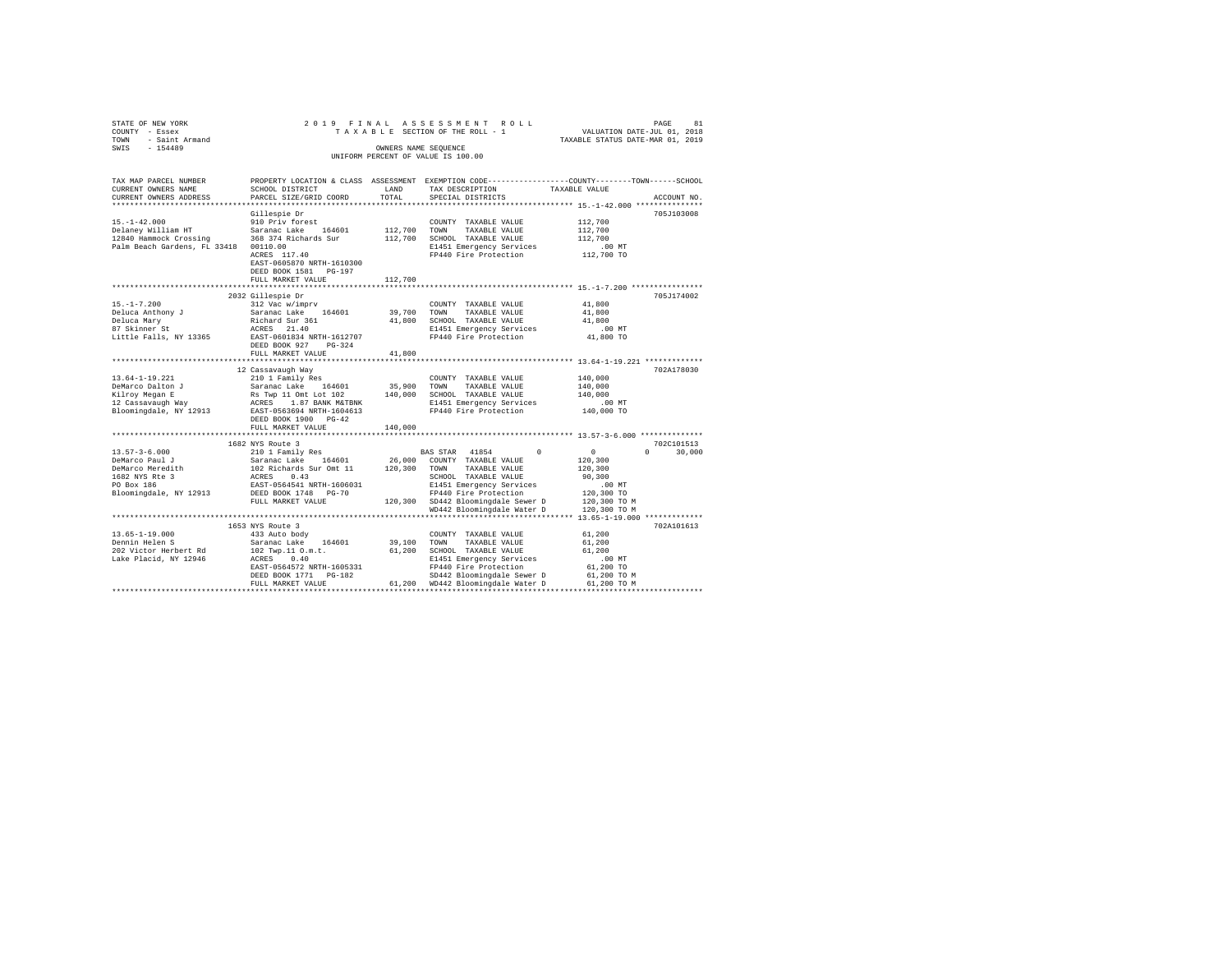| STATE OF NEW YORK   |  |  | 2019 FINAL ASSESSMENT ROLL         |                                  | PAGE | 82 |
|---------------------|--|--|------------------------------------|----------------------------------|------|----|
| COUNTY - Essex      |  |  | TAXABLE SECTION OF THE ROLL - 1    | VALUATION DATE-JUL 01, 2018      |      |    |
| TOWN - Saint Armand |  |  |                                    | TAXABLE STATUS DATE-MAR 01, 2019 |      |    |
| SWIS<br>$-154489$   |  |  | OWNERS NAME SEOUENCE               |                                  |      |    |
|                     |  |  | UNIFORM PERCENT OF VALUE IS 100.00 |                                  |      |    |

| TAX MAP PARCEL NUMBER                           |                                                                                                                  |             |                                                   | PROPERTY LOCATION & CLASS ASSESSMENT EXEMPTION CODE---------------COUNTY-------TOWN-----SCHOOL |
|-------------------------------------------------|------------------------------------------------------------------------------------------------------------------|-------------|---------------------------------------------------|------------------------------------------------------------------------------------------------|
| CURRENT OWNERS NAME                             | SCHOOL DISTRICT                                                                                                  | LAND        | TAX DESCRIPTION                                   | TAXABLE VALUE                                                                                  |
| CURRENT OWNERS ADDRESS                          | PARCEL SIZE/GRID COORD                                                                                           | TOTAL       | SPECIAL DISTRICTS                                 | ACCOUNT NO.                                                                                    |
|                                                 |                                                                                                                  |             |                                                   |                                                                                                |
|                                                 | 3 River Rd                                                                                                       |             |                                                   | 702A101809                                                                                     |
| $13.57 - 4 - 1.000$                             | 210 1 Family Res                                                                                                 |             | COUNTY TAXABLE VALUE                              | 72,200                                                                                         |
| Denninger David P                               | Saranac Lake 164601                                                                                              | 16,200 TOWN | TAXABLE VALUE                                     | 72,200                                                                                         |
| 21 Frederick Ave                                | 101 Rs Twp 11 Omt<br>ACRES 0.30                                                                                  | 72,200      | SCHOOL TAXABLE VALUE                              | 72,200                                                                                         |
| Albany, NY 12205                                |                                                                                                                  |             | E1451 Emergency Services                          | $.00$ MT                                                                                       |
|                                                 | EAST-0565260 NRTH-1606482                                                                                        |             | FP440 Fire Protection                             | 72,200 TO                                                                                      |
|                                                 | DEED BOOK 1885 PG-29                                                                                             |             | SD442 Bloomingdale Sewer D                        | 72,200 TO M                                                                                    |
|                                                 | FULL MARKET VALUE                                                                                                |             | 72,200 WD442 Bloomingdale Water D                 | 72,200 TO M                                                                                    |
|                                                 |                                                                                                                  |             |                                                   |                                                                                                |
|                                                 | 26 Moose Pond Ln                                                                                                 |             |                                                   | 705J102611                                                                                     |
| $13.4 - 1 - 84.000$                             | 260 Seasonal res                                                                                                 |             | COUNTY TAXABLE VALUE                              | 44,600                                                                                         |
| Denninger Irrevocable Trust Saranac Lake 164601 |                                                                                                                  | 24,700 TOWN | TAXABLE VALUE                                     | 44,600                                                                                         |
| c/o Mary Ann Denninger 143 Richards Sur         |                                                                                                                  | 44,600      | SCHOOL TAXABLE VALUE                              | 44,600                                                                                         |
| 30 Marriner Ave                                 | 00001.70                                                                                                         |             |                                                   | $.00$ MT                                                                                       |
| Albany, NY 12205                                | ACRES<br>1.66                                                                                                    |             | E1451 Emergency Services<br>FP440 Fire Protection | 44,600 TO                                                                                      |
|                                                 | EAST-0571510 NRTH-1601833                                                                                        |             |                                                   |                                                                                                |
|                                                 | DEED BOOK 1611 PG-200                                                                                            |             |                                                   |                                                                                                |
|                                                 | FULL MARKET VALUE                                                                                                | 44,600      |                                                   |                                                                                                |
|                                                 |                                                                                                                  |             |                                                   |                                                                                                |
|                                                 | Moose Pond Ln                                                                                                    |             |                                                   | 705J103202                                                                                     |
| $13.4 - 1 - 85.000$                             | 314 Rural vac<10                                                                                                 |             | COUNTY TAXABLE VALUE                              | 400                                                                                            |
| Denninger Irrevocable Trust Saranac Lake        | 164601                                                                                                           | 400         | TOWN<br>TAXABLE VALUE                             | 400                                                                                            |
|                                                 |                                                                                                                  | 400         | SCHOOL TAXABLE VALUE                              | 400                                                                                            |
|                                                 |                                                                                                                  |             | E1451 Emergency Services                          | .00 MT                                                                                         |
|                                                 |                                                                                                                  |             | FP440 Fire Protection                             | 400 TO                                                                                         |
|                                                 | DEED BOOK 1611 PG-200                                                                                            |             |                                                   |                                                                                                |
|                                                 | FULL MARKET VALUE                                                                                                | 400         |                                                   |                                                                                                |
|                                                 |                                                                                                                  |             |                                                   |                                                                                                |
|                                                 | 28 Moose Pond Ln                                                                                                 |             |                                                   | 705J103305                                                                                     |
| $13.4 - 1 - 83.000$                             | 260 Seasonal res                                                                                                 |             | COUNTY TAXABLE VALUE                              | 80,100                                                                                         |
| Denninger Mary A                                | Saranac Lake 164601                                                                                              | 43,900      | TOWN<br>TAXABLE VALUE                             | 80,100                                                                                         |
| 2 Glenwood Ter                                  | 143 Richards Sur                                                                                                 | 80,100      | SCHOOL TAXABLE VALUE                              | 80,100                                                                                         |
| Vooheesville, NY 12186-4401                     | 00001.60                                                                                                         |             | E1451 Emergency Services                          | $.00$ MT                                                                                       |
|                                                 | ACRES<br>1.50                                                                                                    |             | FP440 Fire Protection                             | 80,100 TO                                                                                      |
|                                                 | EAST-0571597 NRTH-1601893                                                                                        |             |                                                   |                                                                                                |
|                                                 | DEED BOOK 1280 PG-60                                                                                             |             |                                                   |                                                                                                |
|                                                 | FULL MARKET VALUE                                                                                                | 80,100      |                                                   |                                                                                                |
|                                                 |                                                                                                                  |             |                                                   |                                                                                                |
|                                                 | Prospect St                                                                                                      |             |                                                   | 702A100808                                                                                     |
| $13.56 - 1 - 1.100$                             | 322 Rural vac>10                                                                                                 |             | COUNTY TAXABLE VALUE                              | 63,800                                                                                         |
| Denoyelles Jean R                               |                                                                                                                  | 63,800 TOWN | TAXABLE VALUE                                     | 63,800                                                                                         |
| Copas Marylow                                   | Szz Kurai varzio<br>Saranac Lake 164601<br>82 Richards Surtwp.11 Omt<br>ACRES 27.13<br>EAST-0561336 NRTH-1607078 |             | 63,800 SCHOOL TAXABLE VALUE                       | 63,800                                                                                         |
| 16 Ludvigh Rd                                   |                                                                                                                  |             | E1451 Emergency Services                          | $.00$ MT                                                                                       |
| Nanuet, NY 10954                                |                                                                                                                  |             | FP440 Fire Protection                             | 63,800 TO                                                                                      |
|                                                 | DEED BOOK 1461 PG-76                                                                                             |             |                                                   |                                                                                                |
|                                                 | FULL MARKET VALUE                                                                                                | 63,800      |                                                   |                                                                                                |
|                                                 |                                                                                                                  |             |                                                   |                                                                                                |
|                                                 |                                                                                                                  |             |                                                   |                                                                                                |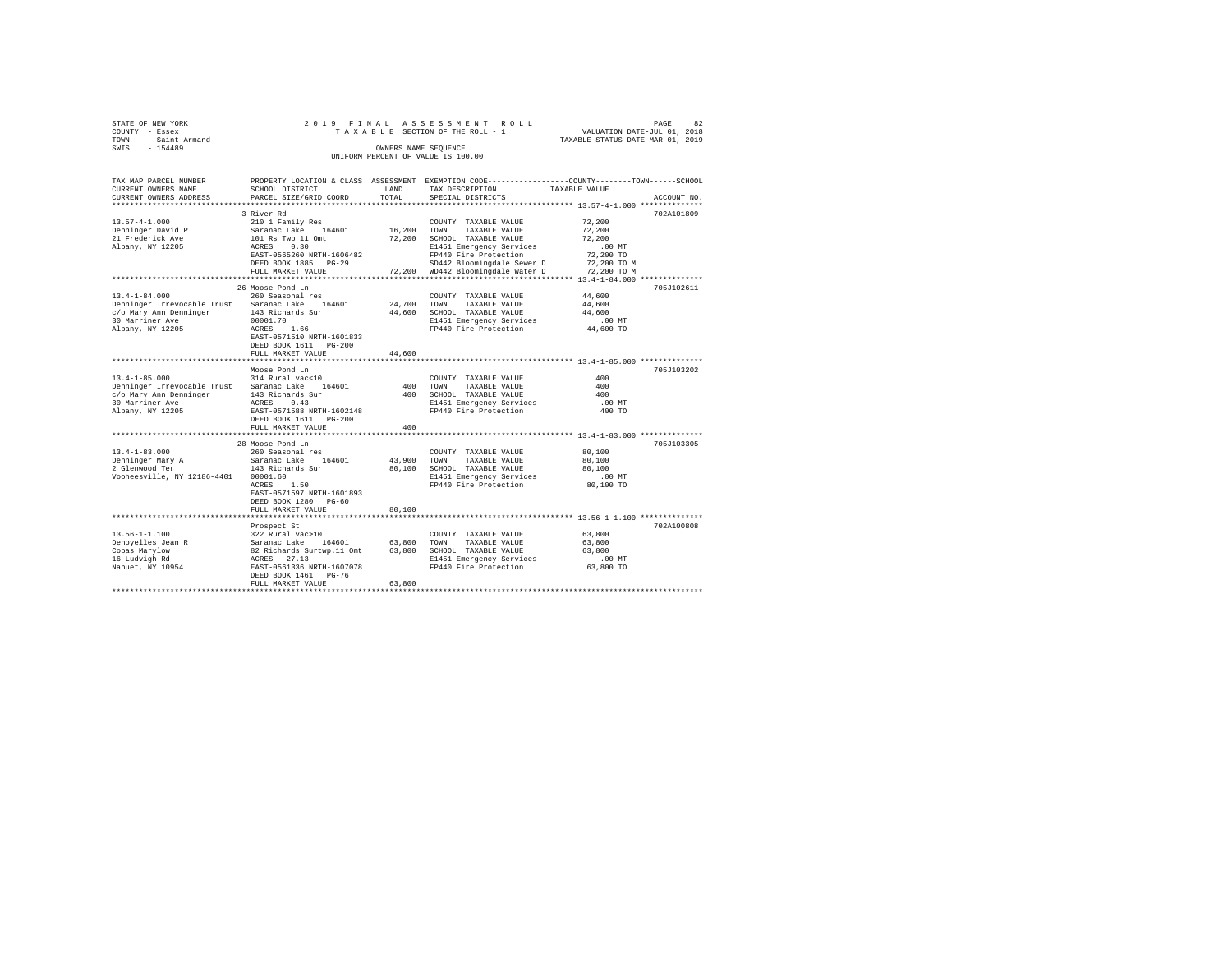| STATE OF NEW YORK   | 2019 FINAL ASSESSMENT ROLL         | PAGE                             | 83 |
|---------------------|------------------------------------|----------------------------------|----|
| COUNTY - Essex      | TAXABLE SECTION OF THE ROLL - 1    | VALUATION DATE-JUL 01, 2018      |    |
| TOWN - Saint Armand |                                    | TAXABLE STATUS DATE-MAR 01, 2019 |    |
| SWIS<br>$-154489$   | OWNERS NAME SEOUENCE               |                                  |    |
|                     | UNIFORM PERCENT OF VALUE IS 100.00 |                                  |    |
|                     |                                    |                                  |    |
|                     |                                    |                                  |    |

| TAX MAP PARCEL NUMBER                         |                           |         | PROPERTY LOCATION & CLASS ASSESSMENT EXEMPTION CODE---------------COUNTY-------TOWN-----SCHOOL                                                                                                                                                                                                                                                                                                       |                            |
|-----------------------------------------------|---------------------------|---------|------------------------------------------------------------------------------------------------------------------------------------------------------------------------------------------------------------------------------------------------------------------------------------------------------------------------------------------------------------------------------------------------------|----------------------------|
| CURRENT OWNERS NAME                           | SCHOOL DISTRICT           | LAND    | TAX DESCRIPTION<br>TAXABLE VALUE                                                                                                                                                                                                                                                                                                                                                                     |                            |
| CURRENT OWNERS ADDRESS PARCEL SIZE/GRID COORD |                           | TOTAL   | SPECIAL DISTRICTS                                                                                                                                                                                                                                                                                                                                                                                    | ACCOUNT NO.                |
|                                               |                           |         |                                                                                                                                                                                                                                                                                                                                                                                                      |                            |
|                                               | 111 Grass Pond Way        |         |                                                                                                                                                                                                                                                                                                                                                                                                      | 705J102612                 |
| $23.2 - 1 - 12.000$                           | 260 Seasonal res          |         | BAS STAR 41854 0 0                                                                                                                                                                                                                                                                                                                                                                                   | $0 \t 11,200$              |
|                                               |                           |         |                                                                                                                                                                                                                                                                                                                                                                                                      |                            |
|                                               |                           |         |                                                                                                                                                                                                                                                                                                                                                                                                      |                            |
|                                               |                           |         |                                                                                                                                                                                                                                                                                                                                                                                                      |                            |
|                                               |                           |         |                                                                                                                                                                                                                                                                                                                                                                                                      |                            |
|                                               |                           |         | E1451 Emergency Services  00 MT<br>FP440 Fire Protection 11,200 TO                                                                                                                                                                                                                                                                                                                                   |                            |
|                                               | FULL MARKET VALUE         | 11,200  |                                                                                                                                                                                                                                                                                                                                                                                                      |                            |
|                                               |                           |         |                                                                                                                                                                                                                                                                                                                                                                                                      |                            |
|                                               | 45 Rockledge Ln           |         |                                                                                                                                                                                                                                                                                                                                                                                                      | 705J103013                 |
|                                               | 210 1 Family Res          |         | COUNTY TAXABLE VALUE                                                                                                                                                                                                                                                                                                                                                                                 | 185,900<br>185,900         |
| 32.38-1-10.000<br>Dewey Aaron G               |                           |         |                                                                                                                                                                                                                                                                                                                                                                                                      |                            |
|                                               |                           |         |                                                                                                                                                                                                                                                                                                                                                                                                      |                            |
|                                               |                           |         | 32.18-1-10.000 2010 210 1 Family Res (1960) 2000 2000 2000 2000 2012 18,900 2012<br>Dewey Aaron G – Saranac Lake 164601 40,900 TOWN TAXABLE VALUE 185,900<br>Studdiford Allieon I – 11 Richards Sur – 185,900 201000 7AXABLE VALUE 1                                                                                                                                                                 | .00 MT                     |
| Saranac Lake, NY 12983 ACRES 0.55             |                           |         |                                                                                                                                                                                                                                                                                                                                                                                                      |                            |
|                                               | EAST-0555849 NRTH-1578577 |         | E1450 Emergency Services<br>FP440 Fire Protection<br>WD441 Rockledge water                                                                                                                                                                                                                                                                                                                           | 185,900 TO<br>185,900 TO M |
|                                               | DEED BOOK 1836 PG-254     |         |                                                                                                                                                                                                                                                                                                                                                                                                      |                            |
|                                               | FULL MARKET VALUE         | 185,900 |                                                                                                                                                                                                                                                                                                                                                                                                      |                            |
|                                               |                           |         |                                                                                                                                                                                                                                                                                                                                                                                                      |                            |
|                                               | 36 Saranac Ln             |         |                                                                                                                                                                                                                                                                                                                                                                                                      | 705J189006                 |
|                                               |                           |         |                                                                                                                                                                                                                                                                                                                                                                                                      | $\sim$ 0<br>$0 \t 30,000$  |
|                                               |                           |         | $\begin{array}{cccc} 32.38\texttt{-}1\texttt{-}29.000 & \texttt{210} & \texttt{210} & \texttt{Family Res} & \texttt{BAS} & \texttt{STAR} & 41854 & 0 \\ \texttt{Doebler~David C} & 210 & 1 & \texttt{Family Res} & 164601 & 40,500 & \texttt{COMINT} & \texttt{TXABLE~VALUE} & 251,700 \\ \texttt{Doebler~Judy~M} & 11 & \texttt{Typ~I10mt~Rs} & 251,700 & \texttt{TOWN} & \texttt{TXABLE~VALUE} & $ |                            |
|                                               |                           |         |                                                                                                                                                                                                                                                                                                                                                                                                      |                            |
|                                               |                           |         |                                                                                                                                                                                                                                                                                                                                                                                                      |                            |
|                                               |                           |         |                                                                                                                                                                                                                                                                                                                                                                                                      | $.00$ MT                   |
|                                               |                           |         |                                                                                                                                                                                                                                                                                                                                                                                                      | 251,700 TO                 |
|                                               | DEED BOOK 1340 PG-209     |         | WD441 Rockledge water                                                                                                                                                                                                                                                                                                                                                                                | 251,700 TO M               |
|                                               | FULL MARKET VALUE         | 251,700 |                                                                                                                                                                                                                                                                                                                                                                                                      |                            |
|                                               |                           |         |                                                                                                                                                                                                                                                                                                                                                                                                      |                            |
|                                               | 1005 NYS Route 3          |         |                                                                                                                                                                                                                                                                                                                                                                                                      | 705J103313                 |
|                                               |                           |         |                                                                                                                                                                                                                                                                                                                                                                                                      | $0 \t 30,000$              |
|                                               |                           |         |                                                                                                                                                                                                                                                                                                                                                                                                      |                            |
|                                               |                           |         |                                                                                                                                                                                                                                                                                                                                                                                                      |                            |
|                                               |                           |         |                                                                                                                                                                                                                                                                                                                                                                                                      |                            |
|                                               |                           |         |                                                                                                                                                                                                                                                                                                                                                                                                      |                            |
|                                               | DEED BOOK 1653 PG-54      |         |                                                                                                                                                                                                                                                                                                                                                                                                      |                            |
|                                               | FULL MARKET VALUE         | 127,400 |                                                                                                                                                                                                                                                                                                                                                                                                      |                            |
|                                               | ************************  |         | ********************************* 23.3-1-9.000 *****************                                                                                                                                                                                                                                                                                                                                     |                            |
|                                               | NYS Route 3               |         |                                                                                                                                                                                                                                                                                                                                                                                                      | 705J103907                 |
|                                               |                           |         |                                                                                                                                                                                                                                                                                                                                                                                                      |                            |
|                                               |                           |         |                                                                                                                                                                                                                                                                                                                                                                                                      |                            |
|                                               |                           |         |                                                                                                                                                                                                                                                                                                                                                                                                      |                            |
|                                               |                           |         |                                                                                                                                                                                                                                                                                                                                                                                                      |                            |
|                                               |                           |         |                                                                                                                                                                                                                                                                                                                                                                                                      |                            |
|                                               | DEED BOOK 1653 PG-54      |         |                                                                                                                                                                                                                                                                                                                                                                                                      |                            |
|                                               | FULL MARKET VALUE         | 2,000   |                                                                                                                                                                                                                                                                                                                                                                                                      |                            |
|                                               |                           |         |                                                                                                                                                                                                                                                                                                                                                                                                      |                            |
|                                               |                           |         |                                                                                                                                                                                                                                                                                                                                                                                                      |                            |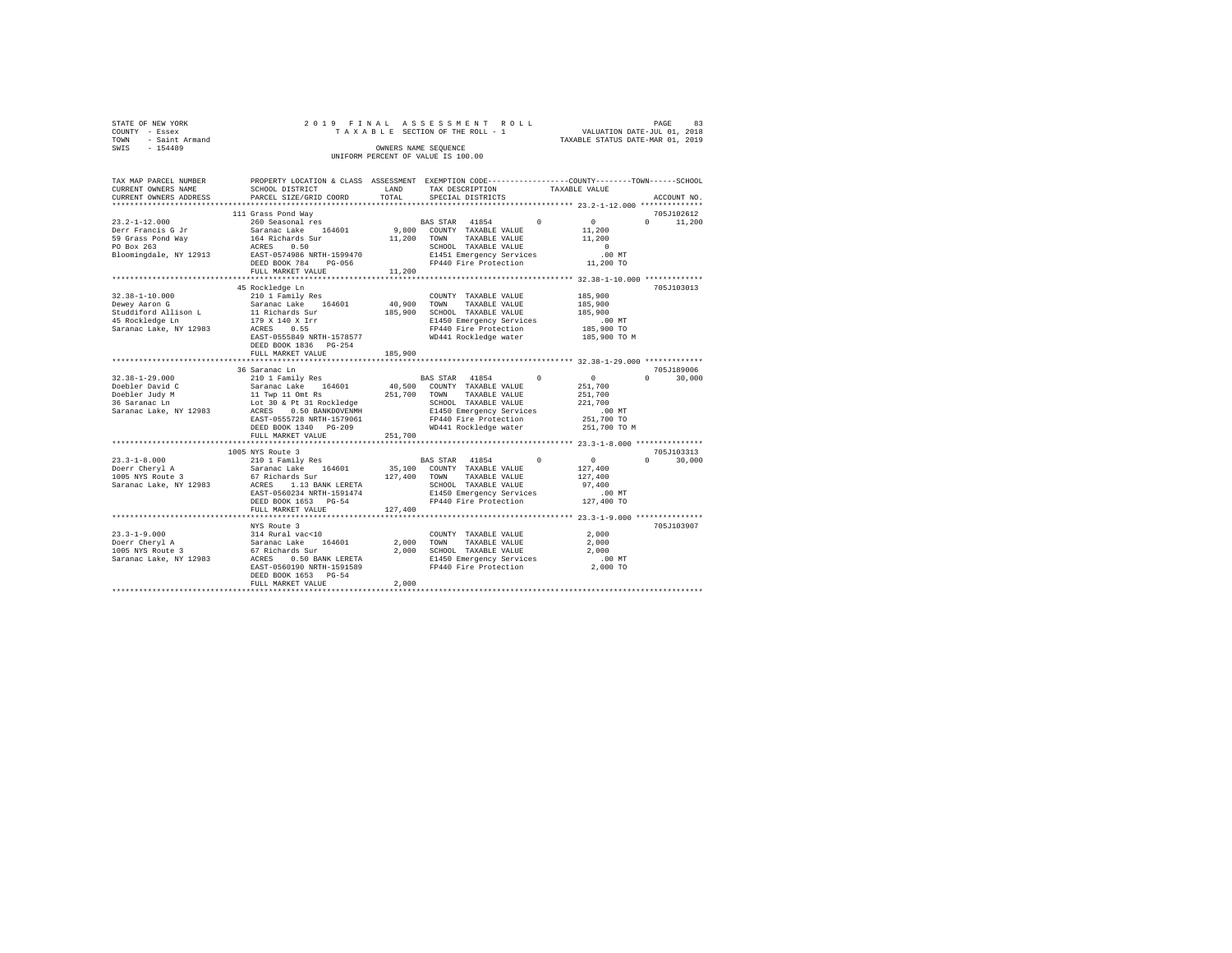| STATE OF NEW YORK      |  |  |  |  | 2019 FINAL ASSESSMENT ROLL         |  |  |  |                                  |                             | PAGE | 84 |
|------------------------|--|--|--|--|------------------------------------|--|--|--|----------------------------------|-----------------------------|------|----|
| COUNTY - Essex         |  |  |  |  | TAXABLE SECTION OF THE ROLL - 1    |  |  |  |                                  | VALUATION DATE-JUL 01, 2018 |      |    |
| - Saint Armand<br>TOWN |  |  |  |  |                                    |  |  |  | TAXABLE STATUS DATE-MAR 01, 2019 |                             |      |    |
| SWTS<br>$-154489$      |  |  |  |  | OWNERS NAME SEOUENCE               |  |  |  |                                  |                             |      |    |
|                        |  |  |  |  | UNIFORM PERCENT OF VALUE IS 100.00 |  |  |  |                                  |                             |      |    |

| TAX MAP PARCEL NUMBER<br>CURRENT OWNERS NAME    | PROPERTY LOCATION & CLASS ASSESSMENT EXEMPTION CODE---------------COUNTY-------TOWN-----SCHOOL<br>SCHOOL DISTRICT                         | LAND        | TAX DESCRIPTION                                         |          | TAXABLE VALUE                   |                                 |
|-------------------------------------------------|-------------------------------------------------------------------------------------------------------------------------------------------|-------------|---------------------------------------------------------|----------|---------------------------------|---------------------------------|
| CURRENT OWNERS ADDRESS                          | PARCEL SIZE/GRID COORD                                                                                                                    | TOTAL       | SPECIAL DISTRICTS                                       |          |                                 | ACCOUNT NO.                     |
|                                                 | 36 Whiteface Ln                                                                                                                           |             |                                                         |          |                                 | 702A101907                      |
| $13.56 - 4 - 7.000$                             | 210 1 Family Res                                                                                                                          |             | BAS STAR 41854                                          | $\Omega$ | $\sim$ 0                        | $\Omega$ and $\Omega$<br>30,000 |
| Donaldson Tami L                                | Saranac Lake 164601 24,000<br>82 Rs Twp 11 Omt 175,000<br>82 Rs Twp 11 Omt 175,000<br>ACRES 0.37 BANK1STARSG<br>EAST-0562285 NRTH-1606639 |             | 24,000 COUNTY TAXABLE VALUE                             |          | 175,000                         |                                 |
| 36 Whiteface Ln                                 |                                                                                                                                           |             | 175,000 TOWN TAXABLE VALUE                              |          | 175,000                         |                                 |
| PO Box 40                                       |                                                                                                                                           |             | SCHOOL TAXABLE VALUE                                    |          | 145,000                         |                                 |
| Bloomingdale, NY 12913                          |                                                                                                                                           |             | E1451 Emergency Services                                |          | $.00$ MT                        |                                 |
|                                                 | DEED BOOK 1578 PG-147                                                                                                                     |             | FP440 Fire Protection                                   |          | 175,000 TO                      |                                 |
|                                                 | FULL MARKET VALUE                                                                                                                         | 175,000     |                                                         |          |                                 |                                 |
|                                                 |                                                                                                                                           |             |                                                         |          |                                 |                                 |
|                                                 | 775 Saint Regis Ave                                                                                                                       |             |                                                         |          |                                 | 702A100711                      |
| $13.56 - 2 - 5.000$                             | 210 1 Family Res                                                                                                                          |             | VETCOM CTS 41130                                        |          | $0 \t 25,000 \t 25,000$         | 10,000                          |
| Donnelly Aaron Jeffrey                          | Saranac Lake 164601                                                                                                                       |             | 30,300 VETDIS CTS 41140                                 |          | $0 \qquad 13,720 \qquad 13,720$ | 13,720                          |
| 775 St Regis Ave                                | 82 Twp 11 Omt                                                                                                                             |             | 137,200 COUNTY TAXABLE VALUE                            |          | 98,480                          |                                 |
| Bloomingdale, NY 12913                          | ACRES 0.60 BANK CORE                                                                                                                      |             | TOWN TAXABLE VALUE                                      |          | 98,480                          |                                 |
|                                                 | EAST-0562699 NRTH-1607691                                                                                                                 |             | SCHOOL TAXABLE VALUE                                    |          | 113,480                         |                                 |
|                                                 | DEED BOOK 1921 PG-188                                                                                                                     |             | E1451 Emergency Services                                |          | $.00$ MT                        |                                 |
|                                                 | FULL MARKET VALUE                                                                                                                         |             | 137,200 FP440 Fire Protection                           |          | 137,200 TO                      |                                 |
|                                                 |                                                                                                                                           |             | SD442 Bloomingdale Sewer D 137,200 TO M                 |          |                                 |                                 |
|                                                 |                                                                                                                                           |             | WD442 Bloomingdale Water D                              |          | 137,200 TO M                    |                                 |
|                                                 | .                                                                                                                                         |             |                                                         |          |                                 |                                 |
|                                                 | 9 School St                                                                                                                               |             |                                                         |          |                                 | 702A101612                      |
| $13.65 - 1 - 11.000$                            | 210 1 Family Res                                                                                                                          |             | BAS STAR 41854                                          | $\Omega$ | $\sim$ 0                        | $\Omega$<br>30,000              |
| Dora Richard A                                  | Saranac Lake 164601 31,300<br>102 Twp 11 Omt 104,200<br>ACRES 0.65 BANK CORE<br>EAST-0564306 NRTH-1605513                                 |             | 31,300 COUNTY TAXABLE VALUE                             |          | 114,200                         |                                 |
| Dora Peqqy J                                    |                                                                                                                                           |             | 114,200 TOWN TAXABLE VALUE                              |          | 114,200                         |                                 |
| 9 School St                                     |                                                                                                                                           |             | SCHOOL TAXABLE VALUE                                    |          | 84,200                          |                                 |
| PO Box 126                                      |                                                                                                                                           |             | E1451 Emergency Services                                |          | $.00$ MT                        |                                 |
| Bloomingdale, NY 12913 DEED BOOK 667            | $PG-003$                                                                                                                                  |             | FP440 Fire Protection                                   |          | 114,200 TO                      |                                 |
|                                                 | FULL MARKET VALUE                                                                                                                         |             | 114,200 SD442 Bloomingdale Sewer D                      |          | 114,200 TO M                    |                                 |
|                                                 |                                                                                                                                           |             | WD442 Bloomingdale Water D                              |          | 114,200 TO M                    |                                 |
|                                                 |                                                                                                                                           |             |                                                         |          |                                 |                                 |
|                                                 | 11 McKenzie Mountain Way                                                                                                                  |             |                                                         |          |                                 | 705Z003010                      |
| $13.3 - 3 - 7.100$                              | 210 1 Family Res                                                                                                                          |             | COUNTY TAXABLE VALUE                                    |          | 181,000                         |                                 |
| Double J Mountain Homes LLC Saranac Lake 164601 |                                                                                                                                           | 38,900 TOWN | TAXABLE VALUE                                           |          | 181,000                         |                                 |
| PO Box 37                                       | 83 Richards Survey                                                                                                                        |             | 181,000 SCHOOL TAXABLE VALUE                            |          | 181,000                         |                                 |
| Bloomingdale, NY 12913                          | Lot 7<br>2.96                                                                                                                             |             | E1451 Emergency Services                                |          | $.00$ MT                        |                                 |
|                                                 | ACRES                                                                                                                                     |             | FP440 Fire Protection                                   |          | 181,000 TO                      |                                 |
|                                                 | EAST-0561374 NRTH-1603099                                                                                                                 |             |                                                         |          |                                 |                                 |
|                                                 | DEED BOOK 1890 PG-104                                                                                                                     |             |                                                         |          |                                 |                                 |
|                                                 | FULL MARKET VALUE                                                                                                                         | 181,000     |                                                         |          |                                 |                                 |
|                                                 |                                                                                                                                           |             |                                                         |          |                                 |                                 |
| $13.3 - 3 - 7.200$                              | Basil Hill Way<br>311 Res vac land                                                                                                        |             |                                                         |          |                                 | 705Z005014                      |
| Double J Mountain Homes LLC Saranac Lake 164601 |                                                                                                                                           |             | COUNTY TAXABLE VALUE<br>10,000 TOWN TAXABLE VALUE       |          | 10,000<br>10,000                |                                 |
| PO Box 37                                       |                                                                                                                                           |             |                                                         |          | 10,000                          |                                 |
| Bloomingdale, NY 12913                          | $ACRES$ 7.07                                                                                                                              |             | 10,000 SCHOOL TAXABLE VALUE<br>E1451 Emergency Services |          | $.00$ MT                        |                                 |
|                                                 | EAST-0562162 NRTH-1603318 FP440 Fire Protection                                                                                           |             |                                                         |          | 10,000 TO                       |                                 |
|                                                 | DEED BOOK 1890 PG-104                                                                                                                     |             |                                                         |          |                                 |                                 |
|                                                 | FULL MARKET VALUE                                                                                                                         | 10,000      |                                                         |          |                                 |                                 |
|                                                 |                                                                                                                                           |             |                                                         |          |                                 |                                 |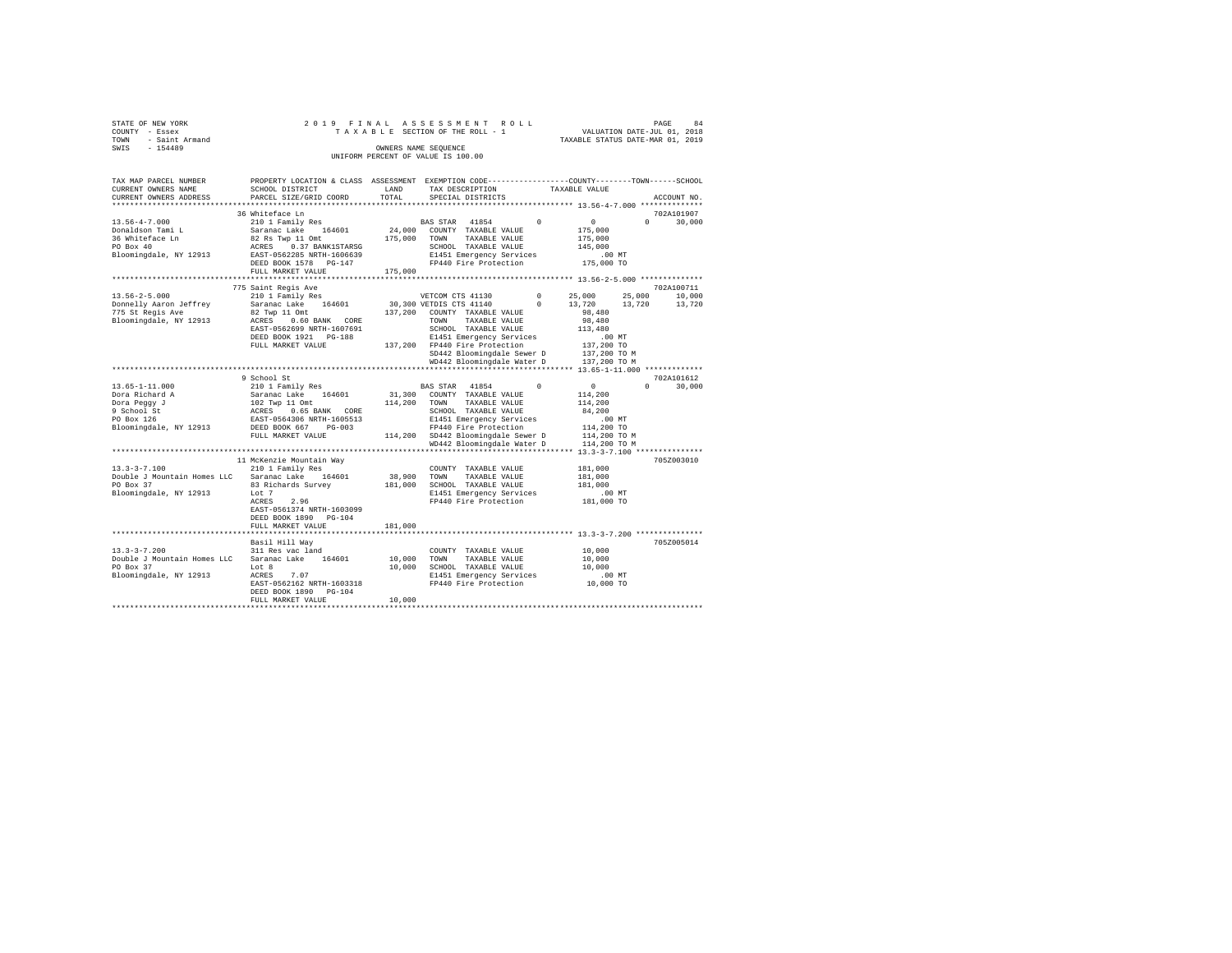| STATE OF NEW YORK   | 2019 FINAL ASSESSMENT ROLL         | PAGE                             | 85 |
|---------------------|------------------------------------|----------------------------------|----|
| COUNTY - Essex      | TAXABLE SECTION OF THE ROLL - 1    | VALUATION DATE-JUL 01, 2018      |    |
| TOWN - Saint Armand |                                    | TAXABLE STATUS DATE-MAR 01, 2019 |    |
| SWIS<br>$-154489$   | OWNERS NAME SEOUENCE               |                                  |    |
|                     | UNIFORM PERCENT OF VALUE IS 100.00 |                                  |    |

| 37 Mount Pisqah Ln<br>705J103906<br>$23.3 - 1 - 60.000$<br>$\Omega$<br>$\sim$ 0<br>210 1 Family Res<br>ENH STAR 41834<br>$\Omega$<br>Saranac Lake 164601<br>91,200<br>267,100<br>Douglas Robert W<br>COUNTY TAXABLE VALUE<br>Douglas Louise A<br>9 Richards Sur<br>267,100<br>TAXABLE VALUE<br>267,100<br>TOWN<br>37 Mt Pisgah Ln<br>ACRES 1.82<br>SCHOOL TAXABLE VALUE<br>198,400<br>Saranac Lake, NY 12983<br>EAST-0554090 NRTH-1584986<br>E1450 Emergency Services<br>.00 MT<br>FP440 Fire Protection<br>267,100 TO<br>$PG-213$<br>DEED BOOK 955<br>267,100<br>FULL MARKET VALUE<br>838 Saint Regis Ave<br>$\circ$<br>$13.56 - 8 - 4.000$<br>210 1 Family Res<br>BAS STAR 41854<br>$\Omega$<br>$\Omega$<br>32,300<br>Downs Debra<br>Saranac Lake 164601<br>COUNTY TAXABLE VALUE<br>118,300<br>TAXABLE VALUE<br>838 St Regis Ave<br>101 Rs Twp 11 Omt<br>118,300<br>TOWN<br>118,300<br>PO Box 199<br>0.70<br>88,300<br>ACRES<br>SCHOOL TAXABLE VALUE<br>Bloomingdale, NY 12913<br>EAST-0563801 NRTH-1606778<br>E1451 Emergency Services<br>.00 MT<br>FP440 Fire Protection<br>DEED BOOK 1468 PG-79<br>118,300 TO<br>118,300 SD442 Bloomingdale Sewer D<br>FULL MARKET VALUE<br>118,300 TO M<br>WD442 Bloomingdale Water D<br>118,300 TO M<br>107 Grass Pond Way<br>$23.2 - 1 - 10.000$<br>72,000<br>260 Seasonal res<br>COUNTY TAXABLE VALUE<br>Doyle Michael A<br>164601<br>9,800<br>72,000<br>Saranac Lake<br>TOWN<br>TAXABLE VALUE<br>Doyle Timothy J<br>164 Richards Sur<br>72,000<br>SCHOOL TAXABLE VALUE<br>72,000<br>179 Crescent St<br>E1451 Emergency Services<br>.00MT<br>ACRES<br>0.50<br>Saratoga Springs, NY 12866 EAST-0574869 NRTH-1599517<br>FP440 Fire Protection<br>72,000 TO<br>DEED BOOK 1245<br>$PG-57$<br>72,000<br>FULL MARKET VALUE<br>*********************************<br>*************<br>******************************** 23.2-1-11.000 **************<br>705J103509<br>109 Grass Pond Wav<br>260 Seasonal res<br>$23.2 - 1 - 11.000$<br>COUNTY TAXABLE VALUE<br>16,800<br>Doyle Timothy J<br>Saranac Lake 164601<br>9,800<br>TOWN<br>16,800<br>TAXABLE VALUE<br>16,800<br>SCHOOL TAXABLE VALUE<br>Waqner Joan<br>164 Richards Sur<br>16,800<br>${\tt ACKES}$<br>79 Crescent St<br>0.50<br>E1451 Emergency Services<br>$.00$ MT<br>FP440 Fire Protection<br>16,800 TO<br>Saratoga Springs, NY 12866 EAST-0574929 NRTH-1599494<br>DEED BOOK 1103 PG-57<br>FULL MARKET VALUE<br>16,800<br>*********************************** 13.64-2-1.200 **************<br>********************<br>705Z001005<br>110 Main St<br>$13.64 - 2 - 1.200$<br>210 1 Family Res<br>233,800<br>COUNTY TAXABLE VALUE<br>48,300<br>Draper Brian G<br>Saranac Lake<br>164601<br>TOWN<br>TAXABLE VALUE<br>233,800<br>233,800<br>PO Box 542<br>83 Twp 11 Omt<br>SCHOOL TAXABLE VALUE<br>233,800<br>Saranac Lake, NY 12983<br>E1451 Emergency Services<br>ACRES<br>5.57 BANK GFNB&T<br>$.00$ MT<br>EAST-0561927 NRTH-1605100<br>FP440 Fire Protection<br>233,800 TO<br>DEED BOOK 1838 PG-120<br>233,800<br>FULL MARKET VALUE | TAX MAP PARCEL NUMBER<br>CURRENT OWNERS NAME<br>CURRENT OWNERS ADDRESS | SCHOOL DISTRICT<br>PARCEL SIZE/GRID COORD | LAND<br>TOTAL | PROPERTY LOCATION & CLASS ASSESSMENT EXEMPTION CODE---------------COUNTY-------TOWN-----SCHOOL<br>TAX DESCRIPTION<br>SPECIAL DISTRICTS | TAXABLE VALUE | ACCOUNT NO. |
|------------------------------------------------------------------------------------------------------------------------------------------------------------------------------------------------------------------------------------------------------------------------------------------------------------------------------------------------------------------------------------------------------------------------------------------------------------------------------------------------------------------------------------------------------------------------------------------------------------------------------------------------------------------------------------------------------------------------------------------------------------------------------------------------------------------------------------------------------------------------------------------------------------------------------------------------------------------------------------------------------------------------------------------------------------------------------------------------------------------------------------------------------------------------------------------------------------------------------------------------------------------------------------------------------------------------------------------------------------------------------------------------------------------------------------------------------------------------------------------------------------------------------------------------------------------------------------------------------------------------------------------------------------------------------------------------------------------------------------------------------------------------------------------------------------------------------------------------------------------------------------------------------------------------------------------------------------------------------------------------------------------------------------------------------------------------------------------------------------------------------------------------------------------------------------------------------------------------------------------------------------------------------------------------------------------------------------------------------------------------------------------------------------------------------------------------------------------------------------------------------------------------------------------------------------------------------------------------------------------------------------------------------------------------------------------------------------------------------------------------------------------------------------------------------------------------------------------------------------------------------------------------------------------------------------------------------------------------------------------------------------------------------|------------------------------------------------------------------------|-------------------------------------------|---------------|----------------------------------------------------------------------------------------------------------------------------------------|---------------|-------------|
|                                                                                                                                                                                                                                                                                                                                                                                                                                                                                                                                                                                                                                                                                                                                                                                                                                                                                                                                                                                                                                                                                                                                                                                                                                                                                                                                                                                                                                                                                                                                                                                                                                                                                                                                                                                                                                                                                                                                                                                                                                                                                                                                                                                                                                                                                                                                                                                                                                                                                                                                                                                                                                                                                                                                                                                                                                                                                                                                                                                                                              |                                                                        |                                           |               |                                                                                                                                        |               |             |
|                                                                                                                                                                                                                                                                                                                                                                                                                                                                                                                                                                                                                                                                                                                                                                                                                                                                                                                                                                                                                                                                                                                                                                                                                                                                                                                                                                                                                                                                                                                                                                                                                                                                                                                                                                                                                                                                                                                                                                                                                                                                                                                                                                                                                                                                                                                                                                                                                                                                                                                                                                                                                                                                                                                                                                                                                                                                                                                                                                                                                              |                                                                        |                                           |               |                                                                                                                                        |               |             |
|                                                                                                                                                                                                                                                                                                                                                                                                                                                                                                                                                                                                                                                                                                                                                                                                                                                                                                                                                                                                                                                                                                                                                                                                                                                                                                                                                                                                                                                                                                                                                                                                                                                                                                                                                                                                                                                                                                                                                                                                                                                                                                                                                                                                                                                                                                                                                                                                                                                                                                                                                                                                                                                                                                                                                                                                                                                                                                                                                                                                                              |                                                                        |                                           |               |                                                                                                                                        |               | 68,700      |
|                                                                                                                                                                                                                                                                                                                                                                                                                                                                                                                                                                                                                                                                                                                                                                                                                                                                                                                                                                                                                                                                                                                                                                                                                                                                                                                                                                                                                                                                                                                                                                                                                                                                                                                                                                                                                                                                                                                                                                                                                                                                                                                                                                                                                                                                                                                                                                                                                                                                                                                                                                                                                                                                                                                                                                                                                                                                                                                                                                                                                              |                                                                        |                                           |               |                                                                                                                                        |               |             |
|                                                                                                                                                                                                                                                                                                                                                                                                                                                                                                                                                                                                                                                                                                                                                                                                                                                                                                                                                                                                                                                                                                                                                                                                                                                                                                                                                                                                                                                                                                                                                                                                                                                                                                                                                                                                                                                                                                                                                                                                                                                                                                                                                                                                                                                                                                                                                                                                                                                                                                                                                                                                                                                                                                                                                                                                                                                                                                                                                                                                                              |                                                                        |                                           |               |                                                                                                                                        |               |             |
|                                                                                                                                                                                                                                                                                                                                                                                                                                                                                                                                                                                                                                                                                                                                                                                                                                                                                                                                                                                                                                                                                                                                                                                                                                                                                                                                                                                                                                                                                                                                                                                                                                                                                                                                                                                                                                                                                                                                                                                                                                                                                                                                                                                                                                                                                                                                                                                                                                                                                                                                                                                                                                                                                                                                                                                                                                                                                                                                                                                                                              |                                                                        |                                           |               |                                                                                                                                        |               |             |
|                                                                                                                                                                                                                                                                                                                                                                                                                                                                                                                                                                                                                                                                                                                                                                                                                                                                                                                                                                                                                                                                                                                                                                                                                                                                                                                                                                                                                                                                                                                                                                                                                                                                                                                                                                                                                                                                                                                                                                                                                                                                                                                                                                                                                                                                                                                                                                                                                                                                                                                                                                                                                                                                                                                                                                                                                                                                                                                                                                                                                              |                                                                        |                                           |               |                                                                                                                                        |               |             |
|                                                                                                                                                                                                                                                                                                                                                                                                                                                                                                                                                                                                                                                                                                                                                                                                                                                                                                                                                                                                                                                                                                                                                                                                                                                                                                                                                                                                                                                                                                                                                                                                                                                                                                                                                                                                                                                                                                                                                                                                                                                                                                                                                                                                                                                                                                                                                                                                                                                                                                                                                                                                                                                                                                                                                                                                                                                                                                                                                                                                                              |                                                                        |                                           |               |                                                                                                                                        |               |             |
|                                                                                                                                                                                                                                                                                                                                                                                                                                                                                                                                                                                                                                                                                                                                                                                                                                                                                                                                                                                                                                                                                                                                                                                                                                                                                                                                                                                                                                                                                                                                                                                                                                                                                                                                                                                                                                                                                                                                                                                                                                                                                                                                                                                                                                                                                                                                                                                                                                                                                                                                                                                                                                                                                                                                                                                                                                                                                                                                                                                                                              |                                                                        |                                           |               |                                                                                                                                        |               |             |
|                                                                                                                                                                                                                                                                                                                                                                                                                                                                                                                                                                                                                                                                                                                                                                                                                                                                                                                                                                                                                                                                                                                                                                                                                                                                                                                                                                                                                                                                                                                                                                                                                                                                                                                                                                                                                                                                                                                                                                                                                                                                                                                                                                                                                                                                                                                                                                                                                                                                                                                                                                                                                                                                                                                                                                                                                                                                                                                                                                                                                              |                                                                        |                                           |               |                                                                                                                                        |               |             |
|                                                                                                                                                                                                                                                                                                                                                                                                                                                                                                                                                                                                                                                                                                                                                                                                                                                                                                                                                                                                                                                                                                                                                                                                                                                                                                                                                                                                                                                                                                                                                                                                                                                                                                                                                                                                                                                                                                                                                                                                                                                                                                                                                                                                                                                                                                                                                                                                                                                                                                                                                                                                                                                                                                                                                                                                                                                                                                                                                                                                                              |                                                                        |                                           |               |                                                                                                                                        |               | 702A101904  |
|                                                                                                                                                                                                                                                                                                                                                                                                                                                                                                                                                                                                                                                                                                                                                                                                                                                                                                                                                                                                                                                                                                                                                                                                                                                                                                                                                                                                                                                                                                                                                                                                                                                                                                                                                                                                                                                                                                                                                                                                                                                                                                                                                                                                                                                                                                                                                                                                                                                                                                                                                                                                                                                                                                                                                                                                                                                                                                                                                                                                                              |                                                                        |                                           |               |                                                                                                                                        |               | 30,000      |
|                                                                                                                                                                                                                                                                                                                                                                                                                                                                                                                                                                                                                                                                                                                                                                                                                                                                                                                                                                                                                                                                                                                                                                                                                                                                                                                                                                                                                                                                                                                                                                                                                                                                                                                                                                                                                                                                                                                                                                                                                                                                                                                                                                                                                                                                                                                                                                                                                                                                                                                                                                                                                                                                                                                                                                                                                                                                                                                                                                                                                              |                                                                        |                                           |               |                                                                                                                                        |               |             |
|                                                                                                                                                                                                                                                                                                                                                                                                                                                                                                                                                                                                                                                                                                                                                                                                                                                                                                                                                                                                                                                                                                                                                                                                                                                                                                                                                                                                                                                                                                                                                                                                                                                                                                                                                                                                                                                                                                                                                                                                                                                                                                                                                                                                                                                                                                                                                                                                                                                                                                                                                                                                                                                                                                                                                                                                                                                                                                                                                                                                                              |                                                                        |                                           |               |                                                                                                                                        |               |             |
|                                                                                                                                                                                                                                                                                                                                                                                                                                                                                                                                                                                                                                                                                                                                                                                                                                                                                                                                                                                                                                                                                                                                                                                                                                                                                                                                                                                                                                                                                                                                                                                                                                                                                                                                                                                                                                                                                                                                                                                                                                                                                                                                                                                                                                                                                                                                                                                                                                                                                                                                                                                                                                                                                                                                                                                                                                                                                                                                                                                                                              |                                                                        |                                           |               |                                                                                                                                        |               |             |
|                                                                                                                                                                                                                                                                                                                                                                                                                                                                                                                                                                                                                                                                                                                                                                                                                                                                                                                                                                                                                                                                                                                                                                                                                                                                                                                                                                                                                                                                                                                                                                                                                                                                                                                                                                                                                                                                                                                                                                                                                                                                                                                                                                                                                                                                                                                                                                                                                                                                                                                                                                                                                                                                                                                                                                                                                                                                                                                                                                                                                              |                                                                        |                                           |               |                                                                                                                                        |               |             |
|                                                                                                                                                                                                                                                                                                                                                                                                                                                                                                                                                                                                                                                                                                                                                                                                                                                                                                                                                                                                                                                                                                                                                                                                                                                                                                                                                                                                                                                                                                                                                                                                                                                                                                                                                                                                                                                                                                                                                                                                                                                                                                                                                                                                                                                                                                                                                                                                                                                                                                                                                                                                                                                                                                                                                                                                                                                                                                                                                                                                                              |                                                                        |                                           |               |                                                                                                                                        |               |             |
|                                                                                                                                                                                                                                                                                                                                                                                                                                                                                                                                                                                                                                                                                                                                                                                                                                                                                                                                                                                                                                                                                                                                                                                                                                                                                                                                                                                                                                                                                                                                                                                                                                                                                                                                                                                                                                                                                                                                                                                                                                                                                                                                                                                                                                                                                                                                                                                                                                                                                                                                                                                                                                                                                                                                                                                                                                                                                                                                                                                                                              |                                                                        |                                           |               |                                                                                                                                        |               |             |
|                                                                                                                                                                                                                                                                                                                                                                                                                                                                                                                                                                                                                                                                                                                                                                                                                                                                                                                                                                                                                                                                                                                                                                                                                                                                                                                                                                                                                                                                                                                                                                                                                                                                                                                                                                                                                                                                                                                                                                                                                                                                                                                                                                                                                                                                                                                                                                                                                                                                                                                                                                                                                                                                                                                                                                                                                                                                                                                                                                                                                              |                                                                        |                                           |               |                                                                                                                                        |               |             |
|                                                                                                                                                                                                                                                                                                                                                                                                                                                                                                                                                                                                                                                                                                                                                                                                                                                                                                                                                                                                                                                                                                                                                                                                                                                                                                                                                                                                                                                                                                                                                                                                                                                                                                                                                                                                                                                                                                                                                                                                                                                                                                                                                                                                                                                                                                                                                                                                                                                                                                                                                                                                                                                                                                                                                                                                                                                                                                                                                                                                                              |                                                                        |                                           |               |                                                                                                                                        |               |             |
|                                                                                                                                                                                                                                                                                                                                                                                                                                                                                                                                                                                                                                                                                                                                                                                                                                                                                                                                                                                                                                                                                                                                                                                                                                                                                                                                                                                                                                                                                                                                                                                                                                                                                                                                                                                                                                                                                                                                                                                                                                                                                                                                                                                                                                                                                                                                                                                                                                                                                                                                                                                                                                                                                                                                                                                                                                                                                                                                                                                                                              |                                                                        |                                           |               |                                                                                                                                        |               | 705J102706  |
|                                                                                                                                                                                                                                                                                                                                                                                                                                                                                                                                                                                                                                                                                                                                                                                                                                                                                                                                                                                                                                                                                                                                                                                                                                                                                                                                                                                                                                                                                                                                                                                                                                                                                                                                                                                                                                                                                                                                                                                                                                                                                                                                                                                                                                                                                                                                                                                                                                                                                                                                                                                                                                                                                                                                                                                                                                                                                                                                                                                                                              |                                                                        |                                           |               |                                                                                                                                        |               |             |
|                                                                                                                                                                                                                                                                                                                                                                                                                                                                                                                                                                                                                                                                                                                                                                                                                                                                                                                                                                                                                                                                                                                                                                                                                                                                                                                                                                                                                                                                                                                                                                                                                                                                                                                                                                                                                                                                                                                                                                                                                                                                                                                                                                                                                                                                                                                                                                                                                                                                                                                                                                                                                                                                                                                                                                                                                                                                                                                                                                                                                              |                                                                        |                                           |               |                                                                                                                                        |               |             |
|                                                                                                                                                                                                                                                                                                                                                                                                                                                                                                                                                                                                                                                                                                                                                                                                                                                                                                                                                                                                                                                                                                                                                                                                                                                                                                                                                                                                                                                                                                                                                                                                                                                                                                                                                                                                                                                                                                                                                                                                                                                                                                                                                                                                                                                                                                                                                                                                                                                                                                                                                                                                                                                                                                                                                                                                                                                                                                                                                                                                                              |                                                                        |                                           |               |                                                                                                                                        |               |             |
|                                                                                                                                                                                                                                                                                                                                                                                                                                                                                                                                                                                                                                                                                                                                                                                                                                                                                                                                                                                                                                                                                                                                                                                                                                                                                                                                                                                                                                                                                                                                                                                                                                                                                                                                                                                                                                                                                                                                                                                                                                                                                                                                                                                                                                                                                                                                                                                                                                                                                                                                                                                                                                                                                                                                                                                                                                                                                                                                                                                                                              |                                                                        |                                           |               |                                                                                                                                        |               |             |
|                                                                                                                                                                                                                                                                                                                                                                                                                                                                                                                                                                                                                                                                                                                                                                                                                                                                                                                                                                                                                                                                                                                                                                                                                                                                                                                                                                                                                                                                                                                                                                                                                                                                                                                                                                                                                                                                                                                                                                                                                                                                                                                                                                                                                                                                                                                                                                                                                                                                                                                                                                                                                                                                                                                                                                                                                                                                                                                                                                                                                              |                                                                        |                                           |               |                                                                                                                                        |               |             |
|                                                                                                                                                                                                                                                                                                                                                                                                                                                                                                                                                                                                                                                                                                                                                                                                                                                                                                                                                                                                                                                                                                                                                                                                                                                                                                                                                                                                                                                                                                                                                                                                                                                                                                                                                                                                                                                                                                                                                                                                                                                                                                                                                                                                                                                                                                                                                                                                                                                                                                                                                                                                                                                                                                                                                                                                                                                                                                                                                                                                                              |                                                                        |                                           |               |                                                                                                                                        |               |             |
|                                                                                                                                                                                                                                                                                                                                                                                                                                                                                                                                                                                                                                                                                                                                                                                                                                                                                                                                                                                                                                                                                                                                                                                                                                                                                                                                                                                                                                                                                                                                                                                                                                                                                                                                                                                                                                                                                                                                                                                                                                                                                                                                                                                                                                                                                                                                                                                                                                                                                                                                                                                                                                                                                                                                                                                                                                                                                                                                                                                                                              |                                                                        |                                           |               |                                                                                                                                        |               |             |
|                                                                                                                                                                                                                                                                                                                                                                                                                                                                                                                                                                                                                                                                                                                                                                                                                                                                                                                                                                                                                                                                                                                                                                                                                                                                                                                                                                                                                                                                                                                                                                                                                                                                                                                                                                                                                                                                                                                                                                                                                                                                                                                                                                                                                                                                                                                                                                                                                                                                                                                                                                                                                                                                                                                                                                                                                                                                                                                                                                                                                              |                                                                        |                                           |               |                                                                                                                                        |               |             |
|                                                                                                                                                                                                                                                                                                                                                                                                                                                                                                                                                                                                                                                                                                                                                                                                                                                                                                                                                                                                                                                                                                                                                                                                                                                                                                                                                                                                                                                                                                                                                                                                                                                                                                                                                                                                                                                                                                                                                                                                                                                                                                                                                                                                                                                                                                                                                                                                                                                                                                                                                                                                                                                                                                                                                                                                                                                                                                                                                                                                                              |                                                                        |                                           |               |                                                                                                                                        |               |             |
|                                                                                                                                                                                                                                                                                                                                                                                                                                                                                                                                                                                                                                                                                                                                                                                                                                                                                                                                                                                                                                                                                                                                                                                                                                                                                                                                                                                                                                                                                                                                                                                                                                                                                                                                                                                                                                                                                                                                                                                                                                                                                                                                                                                                                                                                                                                                                                                                                                                                                                                                                                                                                                                                                                                                                                                                                                                                                                                                                                                                                              |                                                                        |                                           |               |                                                                                                                                        |               |             |
|                                                                                                                                                                                                                                                                                                                                                                                                                                                                                                                                                                                                                                                                                                                                                                                                                                                                                                                                                                                                                                                                                                                                                                                                                                                                                                                                                                                                                                                                                                                                                                                                                                                                                                                                                                                                                                                                                                                                                                                                                                                                                                                                                                                                                                                                                                                                                                                                                                                                                                                                                                                                                                                                                                                                                                                                                                                                                                                                                                                                                              |                                                                        |                                           |               |                                                                                                                                        |               |             |
|                                                                                                                                                                                                                                                                                                                                                                                                                                                                                                                                                                                                                                                                                                                                                                                                                                                                                                                                                                                                                                                                                                                                                                                                                                                                                                                                                                                                                                                                                                                                                                                                                                                                                                                                                                                                                                                                                                                                                                                                                                                                                                                                                                                                                                                                                                                                                                                                                                                                                                                                                                                                                                                                                                                                                                                                                                                                                                                                                                                                                              |                                                                        |                                           |               |                                                                                                                                        |               |             |
|                                                                                                                                                                                                                                                                                                                                                                                                                                                                                                                                                                                                                                                                                                                                                                                                                                                                                                                                                                                                                                                                                                                                                                                                                                                                                                                                                                                                                                                                                                                                                                                                                                                                                                                                                                                                                                                                                                                                                                                                                                                                                                                                                                                                                                                                                                                                                                                                                                                                                                                                                                                                                                                                                                                                                                                                                                                                                                                                                                                                                              |                                                                        |                                           |               |                                                                                                                                        |               |             |
|                                                                                                                                                                                                                                                                                                                                                                                                                                                                                                                                                                                                                                                                                                                                                                                                                                                                                                                                                                                                                                                                                                                                                                                                                                                                                                                                                                                                                                                                                                                                                                                                                                                                                                                                                                                                                                                                                                                                                                                                                                                                                                                                                                                                                                                                                                                                                                                                                                                                                                                                                                                                                                                                                                                                                                                                                                                                                                                                                                                                                              |                                                                        |                                           |               |                                                                                                                                        |               |             |
|                                                                                                                                                                                                                                                                                                                                                                                                                                                                                                                                                                                                                                                                                                                                                                                                                                                                                                                                                                                                                                                                                                                                                                                                                                                                                                                                                                                                                                                                                                                                                                                                                                                                                                                                                                                                                                                                                                                                                                                                                                                                                                                                                                                                                                                                                                                                                                                                                                                                                                                                                                                                                                                                                                                                                                                                                                                                                                                                                                                                                              |                                                                        |                                           |               |                                                                                                                                        |               |             |
|                                                                                                                                                                                                                                                                                                                                                                                                                                                                                                                                                                                                                                                                                                                                                                                                                                                                                                                                                                                                                                                                                                                                                                                                                                                                                                                                                                                                                                                                                                                                                                                                                                                                                                                                                                                                                                                                                                                                                                                                                                                                                                                                                                                                                                                                                                                                                                                                                                                                                                                                                                                                                                                                                                                                                                                                                                                                                                                                                                                                                              |                                                                        |                                           |               |                                                                                                                                        |               |             |
|                                                                                                                                                                                                                                                                                                                                                                                                                                                                                                                                                                                                                                                                                                                                                                                                                                                                                                                                                                                                                                                                                                                                                                                                                                                                                                                                                                                                                                                                                                                                                                                                                                                                                                                                                                                                                                                                                                                                                                                                                                                                                                                                                                                                                                                                                                                                                                                                                                                                                                                                                                                                                                                                                                                                                                                                                                                                                                                                                                                                                              |                                                                        |                                           |               |                                                                                                                                        |               |             |
|                                                                                                                                                                                                                                                                                                                                                                                                                                                                                                                                                                                                                                                                                                                                                                                                                                                                                                                                                                                                                                                                                                                                                                                                                                                                                                                                                                                                                                                                                                                                                                                                                                                                                                                                                                                                                                                                                                                                                                                                                                                                                                                                                                                                                                                                                                                                                                                                                                                                                                                                                                                                                                                                                                                                                                                                                                                                                                                                                                                                                              |                                                                        |                                           |               |                                                                                                                                        |               |             |
|                                                                                                                                                                                                                                                                                                                                                                                                                                                                                                                                                                                                                                                                                                                                                                                                                                                                                                                                                                                                                                                                                                                                                                                                                                                                                                                                                                                                                                                                                                                                                                                                                                                                                                                                                                                                                                                                                                                                                                                                                                                                                                                                                                                                                                                                                                                                                                                                                                                                                                                                                                                                                                                                                                                                                                                                                                                                                                                                                                                                                              |                                                                        |                                           |               |                                                                                                                                        |               |             |
|                                                                                                                                                                                                                                                                                                                                                                                                                                                                                                                                                                                                                                                                                                                                                                                                                                                                                                                                                                                                                                                                                                                                                                                                                                                                                                                                                                                                                                                                                                                                                                                                                                                                                                                                                                                                                                                                                                                                                                                                                                                                                                                                                                                                                                                                                                                                                                                                                                                                                                                                                                                                                                                                                                                                                                                                                                                                                                                                                                                                                              |                                                                        |                                           |               |                                                                                                                                        |               |             |
|                                                                                                                                                                                                                                                                                                                                                                                                                                                                                                                                                                                                                                                                                                                                                                                                                                                                                                                                                                                                                                                                                                                                                                                                                                                                                                                                                                                                                                                                                                                                                                                                                                                                                                                                                                                                                                                                                                                                                                                                                                                                                                                                                                                                                                                                                                                                                                                                                                                                                                                                                                                                                                                                                                                                                                                                                                                                                                                                                                                                                              |                                                                        |                                           |               |                                                                                                                                        |               |             |
|                                                                                                                                                                                                                                                                                                                                                                                                                                                                                                                                                                                                                                                                                                                                                                                                                                                                                                                                                                                                                                                                                                                                                                                                                                                                                                                                                                                                                                                                                                                                                                                                                                                                                                                                                                                                                                                                                                                                                                                                                                                                                                                                                                                                                                                                                                                                                                                                                                                                                                                                                                                                                                                                                                                                                                                                                                                                                                                                                                                                                              |                                                                        |                                           |               |                                                                                                                                        |               |             |
|                                                                                                                                                                                                                                                                                                                                                                                                                                                                                                                                                                                                                                                                                                                                                                                                                                                                                                                                                                                                                                                                                                                                                                                                                                                                                                                                                                                                                                                                                                                                                                                                                                                                                                                                                                                                                                                                                                                                                                                                                                                                                                                                                                                                                                                                                                                                                                                                                                                                                                                                                                                                                                                                                                                                                                                                                                                                                                                                                                                                                              |                                                                        |                                           |               |                                                                                                                                        |               |             |
|                                                                                                                                                                                                                                                                                                                                                                                                                                                                                                                                                                                                                                                                                                                                                                                                                                                                                                                                                                                                                                                                                                                                                                                                                                                                                                                                                                                                                                                                                                                                                                                                                                                                                                                                                                                                                                                                                                                                                                                                                                                                                                                                                                                                                                                                                                                                                                                                                                                                                                                                                                                                                                                                                                                                                                                                                                                                                                                                                                                                                              |                                                                        |                                           |               |                                                                                                                                        |               |             |
|                                                                                                                                                                                                                                                                                                                                                                                                                                                                                                                                                                                                                                                                                                                                                                                                                                                                                                                                                                                                                                                                                                                                                                                                                                                                                                                                                                                                                                                                                                                                                                                                                                                                                                                                                                                                                                                                                                                                                                                                                                                                                                                                                                                                                                                                                                                                                                                                                                                                                                                                                                                                                                                                                                                                                                                                                                                                                                                                                                                                                              |                                                                        |                                           |               |                                                                                                                                        |               |             |
|                                                                                                                                                                                                                                                                                                                                                                                                                                                                                                                                                                                                                                                                                                                                                                                                                                                                                                                                                                                                                                                                                                                                                                                                                                                                                                                                                                                                                                                                                                                                                                                                                                                                                                                                                                                                                                                                                                                                                                                                                                                                                                                                                                                                                                                                                                                                                                                                                                                                                                                                                                                                                                                                                                                                                                                                                                                                                                                                                                                                                              |                                                                        |                                           |               |                                                                                                                                        |               |             |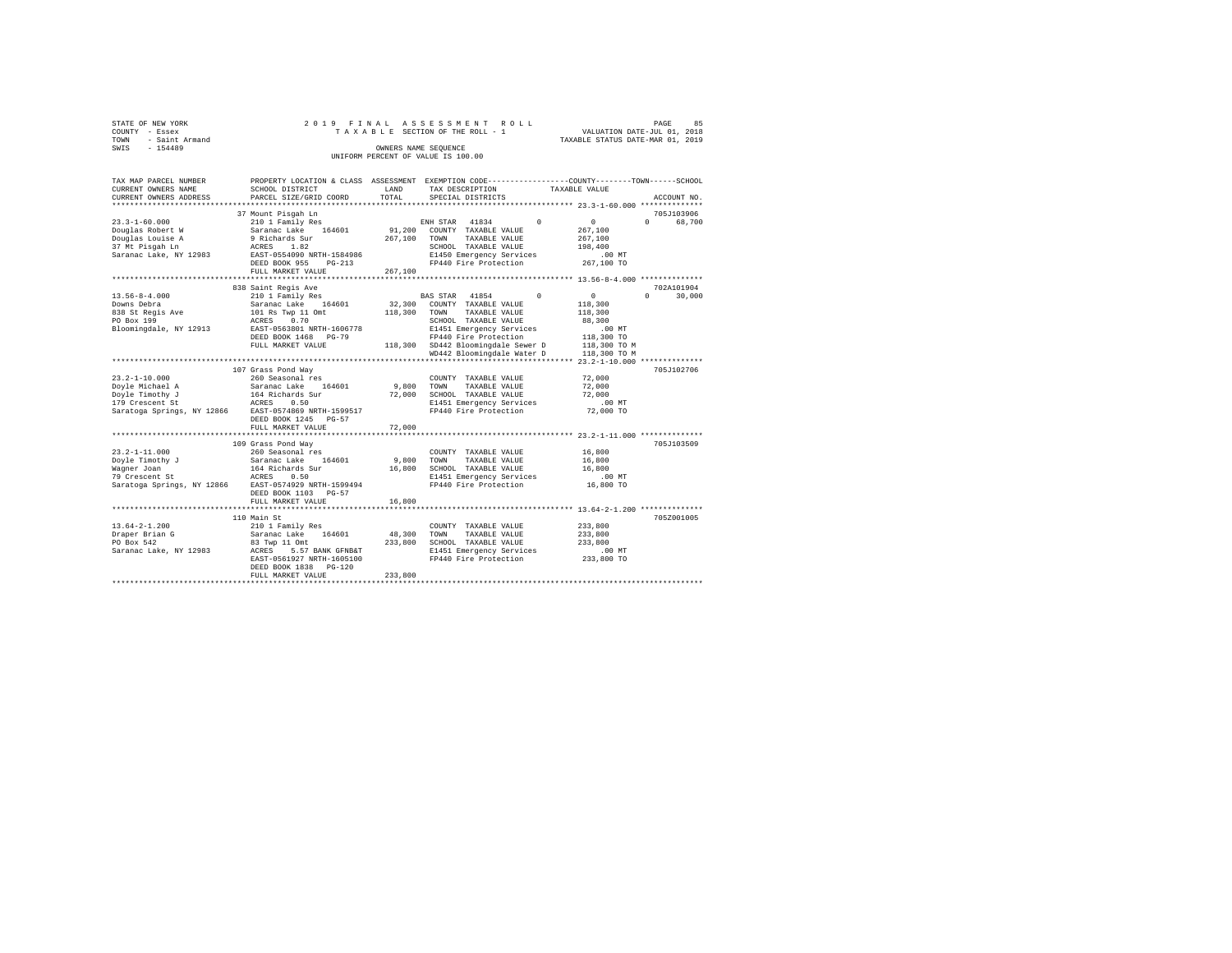| STATE OF NEW YORK      | 2019 FINAL ASSESSMENT ROLL         | 86<br>PAGE                       |
|------------------------|------------------------------------|----------------------------------|
| COUNTY - Essex         | TAXABLE SECTION OF THE ROLL - 1    | VALUATION DATE-JUL 01, 2018      |
| - Saint Armand<br>TOWN |                                    | TAXABLE STATUS DATE-MAR 01, 2019 |
| SWTS<br>$-154489$      | OWNERS NAME SEOUENCE               |                                  |
|                        | UNIFORM PERCENT OF VALUE IS 100.00 |                                  |

| TAX MAP PARCEL NUMBER                         |                                                |             |                              | PROPERTY LOCATION & CLASS ASSESSMENT EXEMPTION CODE---------------COUNTY-------TOWN-----SCHOOL |
|-----------------------------------------------|------------------------------------------------|-------------|------------------------------|------------------------------------------------------------------------------------------------|
| CURRENT OWNERS NAME                           | SCHOOL DISTRICT                                | LAND        | TAX DESCRIPTION              | TAXABLE VALUE                                                                                  |
| CURRENT OWNERS ADDRESS                        | PARCEL SIZE/GRID COORD                         | TOTAL       | SPECIAL DISTRICTS            | ACCOUNT NO.                                                                                    |
|                                               |                                                |             |                              |                                                                                                |
|                                               | Saranac Ln                                     |             |                              | 705J194006                                                                                     |
| $32.38 - 1 - 9.200$                           | 311 Res vac land                               |             | COUNTY TAXABLE VALUE         | 30,200                                                                                         |
| Drucker Gloria                                | Saranac Lake 164601                            | 30,200 TOWN | TAXABLE VALUE                | 30,200                                                                                         |
| 16 Saranac Ln                                 | 11 Richards Sur                                |             | 30,200 SCHOOL TAXABLE VALUE  | 30,200                                                                                         |
| Saranac Lake, NY 12983                        | ACRES 0.23                                     |             | E1450 Emergency Services     | .00 MT                                                                                         |
|                                               | EAST-0555642 NRTH-1578616                      |             | FP440 Fire Protection        | 30,200 TO                                                                                      |
|                                               | DEED BOOK 1828 PG-306                          |             | WD441 Rockledge water        | 30,200 TO M                                                                                    |
|                                               | FULL MARKET VALUE                              | 30,200      |                              |                                                                                                |
|                                               |                                                |             |                              | **************************** 32.38-1-19.000 ***********                                        |
|                                               | 16 Saranac Ln                                  |             |                              | 705J187006                                                                                     |
| $32.38 - 1 - 19.000$                          | 210 1 Family Res                               |             | COUNTY TAXABLE VALUE         | 235,000                                                                                        |
| Drucker Gloria                                | Saranac Lake 164601                            |             | 38,300 TOWN TAXABLE VALUE    | 235,000                                                                                        |
| 16 Saranac Ln                                 | 11 Twp 11 Omt Rs                               |             | 235,000 SCHOOL TAXABLE VALUE | 235,000                                                                                        |
| Saranac Lake, NY 12983                        | Lot 25 Rockledge Park                          |             | E1450 Emergency Services     | $.00$ MT                                                                                       |
|                                               | Db 992 Pg 202 (O'claim)                        |             | FP440 Fire Protection        | 235,000 TO                                                                                     |
|                                               | ACRES 0.38                                     |             | WD441 Rockledge water        | 235,000 TO M                                                                                   |
|                                               | EAST-0555559 NRTH-1578555                      |             |                              |                                                                                                |
|                                               | DEED BOOK 1828 PG-306                          |             |                              |                                                                                                |
|                                               | FULL MARKET VALUE                              | 235,000     |                              |                                                                                                |
|                                               | ************************                       | **********  |                              | ******************** 13.3-2-5.000 **************                                               |
|                                               | Sunset Rock Way                                |             |                              | 702A101110                                                                                     |
| $13.3 - 2 - 5.000$                            | 311 Res vac land                               |             | COUNTY TAXABLE VALUE         | 28,600                                                                                         |
| Duffy Charles                                 | Saranac Lake 164601                            | 28,600 TOWN | TAXABLE VALUE                | 28,600                                                                                         |
| 232 River Rd                                  |                                                |             | 28,600 SCHOOL TAXABLE VALUE  | 28,600                                                                                         |
| Bloomingdale, NY 12913                        | 62 Twp 11 0.m.t.<br>ACRES 10.00<br>ACRES 10.00 |             | E1451 Emergency Services     | $.00$ MT                                                                                       |
|                                               | EAST-0560819 NRTH-1603651                      |             | FP440 Fire Protection        | 28,600 TO                                                                                      |
|                                               | DEED BOOK 1746 PG-155                          |             |                              |                                                                                                |
|                                               | FULL MARKET VALUE                              | 28,600      |                              |                                                                                                |
|                                               |                                                |             |                              |                                                                                                |
|                                               | 850 Saint Regis Ave                            |             |                              | 702A101611                                                                                     |
| $13.56 - 8 - 7.110$                           | 311 Res vac land                               |             |                              | 36,400                                                                                         |
|                                               |                                                |             | COUNTY TAXABLE VALUE         | 36,400                                                                                         |
| Duffy Charles                                 | Saranac Lake 164601<br>101 Rs Twp 11 Omt       |             | 36,400 TOWN TAXABLE VALUE    | 36,400                                                                                         |
| Duffy Marla<br>232 River Rd                   |                                                |             | 36,400 SCHOOL TAXABLE VALUE  |                                                                                                |
|                                               | Bk 1062 Pg 52                                  |             | E1451 Emergency Services     | .00 MT<br>36,400 TO                                                                            |
| Bloomingdale, NY 12913                        | 0.54<br>ACRES                                  |             | FP440 Fire Protection        |                                                                                                |
|                                               | EAST-0564009 NRTH-1606508                      |             |                              |                                                                                                |
|                                               | DEED BOOK 1612 PG-159                          |             |                              |                                                                                                |
|                                               | FULL MARKET VALUE                              | 36,400      |                              |                                                                                                |
|                                               |                                                |             |                              | ******************************* 13.3-2-8.000 *************                                     |
|                                               | 174 Main St                                    |             |                              | 705Z007007                                                                                     |
| $13.3 - 2 - 8.000$                            | 311 Res vac land                               |             | COUNTY TAXABLE VALUE         | 35,500                                                                                         |
| $Duffy$ Charles H Saranac Lake 164601         |                                                | 35,500 TOWN | TAXABLE VALUE                | 35,500                                                                                         |
| 232 River Rd                                  | 83 OMT TWP11 RS                                |             | 35,500 SCHOOL TAXABLE VALUE  | 35,500                                                                                         |
| Bloomingdale, NY 12913 Lot 9 Johnson Hill Est |                                                |             | E1451 Emergency Services     | .00MT                                                                                          |
|                                               | 0.93<br>ACRES                                  |             | FP440 Fire Protection        | $35,500$ TO                                                                                    |
|                                               | EAST-0561044 NRTH-1603605                      |             |                              |                                                                                                |
|                                               | DEED BOOK 1521 PG-153                          |             |                              |                                                                                                |
|                                               | FULL MARKET VALUE                              | 35,500      |                              |                                                                                                |
|                                               |                                                |             |                              |                                                                                                |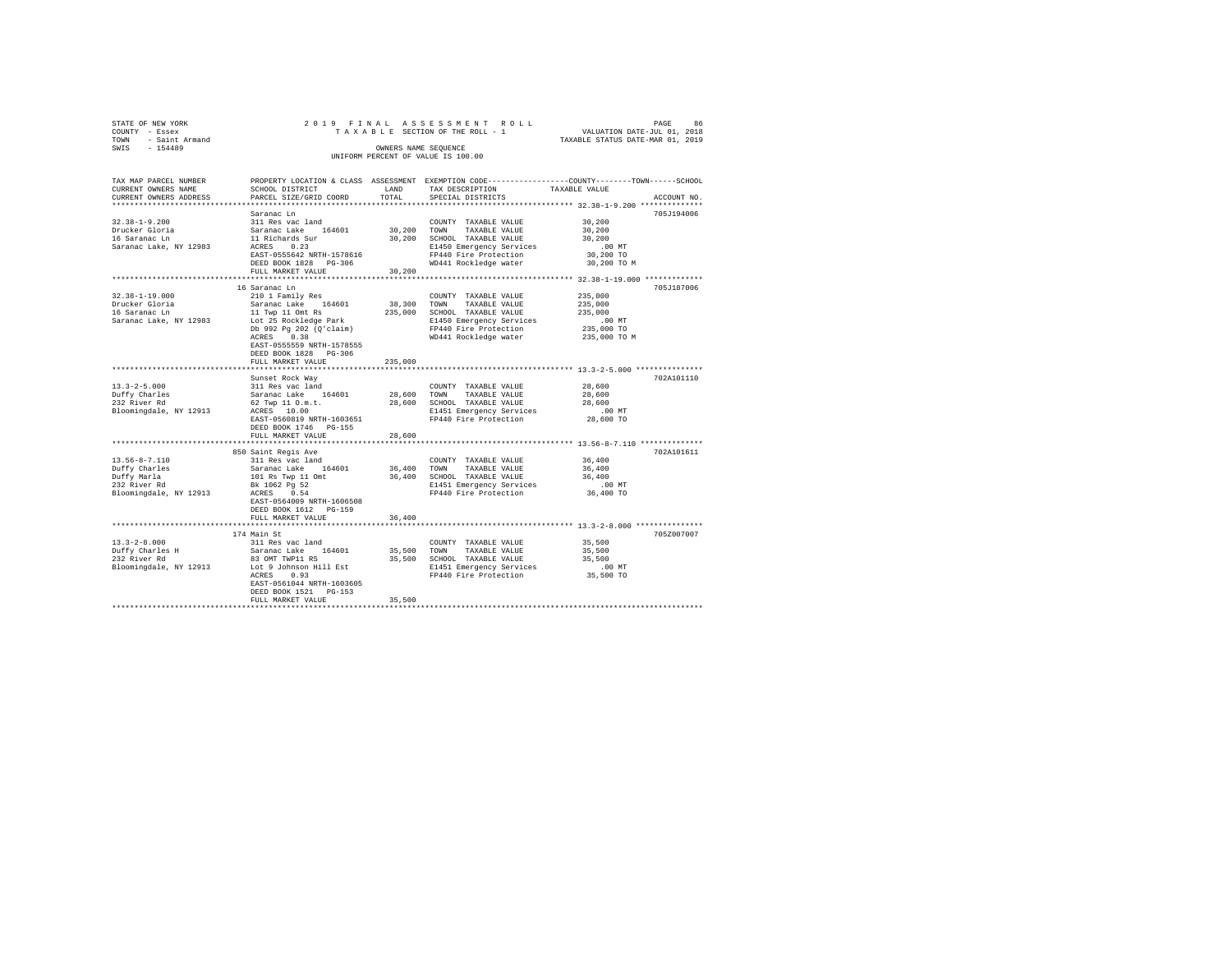| - Saint Armand<br>TAXABLE STATUS DATE-MAR 01, 2019<br>TOWN<br>$-154489$<br>SWIS<br>OWNERS NAME SEQUENCE                                                                                                                                                                                         |                    |
|-------------------------------------------------------------------------------------------------------------------------------------------------------------------------------------------------------------------------------------------------------------------------------------------------|--------------------|
| UNIFORM PERCENT OF VALUE IS 100.00                                                                                                                                                                                                                                                              |                    |
| TAX MAP PARCEL NUMBER<br>PROPERTY LOCATION & CLASS ASSESSMENT EXEMPTION CODE---------------COUNTY-------TOWN-----SCHOOL<br>CURRENT OWNERS NAME<br>SCHOOL DISTRICT<br>LAND<br>TAX DESCRIPTION<br>TAXABLE VALUE<br>CURRENT OWNERS ADDRESS<br>PARCEL SIZE/GRID COORD<br>TOTAL<br>SPECIAL DISTRICTS | ACCOUNT NO.        |
| ************************                                                                                                                                                                                                                                                                        |                    |
| Main St                                                                                                                                                                                                                                                                                         | 705Z007008         |
| $13.3 - 2 - 9.000$<br>311 Res vac land<br>38,000<br>COUNTY TAXABLE VALUE                                                                                                                                                                                                                        |                    |
| Duffy Charles H<br>Saranac Lake 164601<br>38,000<br>TOWN<br>TAXABLE VALUE<br>38,000                                                                                                                                                                                                             |                    |
| 232 River Rd<br>83 OMT TWP11 RS<br>38,000 SCHOOL TAXABLE VALUE<br>38,000                                                                                                                                                                                                                        |                    |
| Bloomingdale, NY 12913<br>Lot 10 Johnson Hill Est<br>E1451 Emergency Services<br>$.00$ MT                                                                                                                                                                                                       |                    |
| FP440 Fire Protection<br>ACRES<br>1.64<br>38,000 TO<br>EAST-0561093 NRTH-1603826<br>DEED BOOK 1521 PG-156                                                                                                                                                                                       |                    |
| FULL MARKET VALUE<br>38,000                                                                                                                                                                                                                                                                     |                    |
| 23.1-1-26.000 **************                                                                                                                                                                                                                                                                    |                    |
| 1034 NYS Route 3                                                                                                                                                                                                                                                                                | 705J104303         |
| $23.1 - 1 - 26.000$<br>240 Rural res<br>273,300<br>COUNTY TAXABLE VALUE                                                                                                                                                                                                                         |                    |
| Duffy Charles H<br>Saranac Lake 164601<br>52,900<br>TOWN<br>TAXABLE VALUE<br>273,300                                                                                                                                                                                                            |                    |
| 237 River Rd<br>66 Richards Sur<br>273,300<br>SCHOOL TAXABLE VALUE<br>273,300<br>Bloomingdale, NY 12913<br>E1451 Emergency Services<br>ACRES 30.10<br>.00 MT                                                                                                                                    |                    |
| EAST-0561751 NRTH-1592731<br>FP440 Fire Protection<br>273,300 TO                                                                                                                                                                                                                                |                    |
| DEED BOOK 1539 PG-196<br>273,300<br>FULL MARKET VALUE                                                                                                                                                                                                                                           |                    |
| **************************                                                                                                                                                                                                                                                                      |                    |
| 232 River Rd                                                                                                                                                                                                                                                                                    | 705L103706         |
| $13.4 - 1 - 8.095$<br>240 Rural res<br>$\Omega$<br>$^{\circ}$<br>BAS STAR 41854                                                                                                                                                                                                                 | $\Omega$<br>30,000 |
| Duffy Charles H Jr<br>Saranac Lake 164601<br>63,400<br>COUNTY TAXABLE VALUE<br>276,100                                                                                                                                                                                                          |                    |
| 232 River Rd<br>143 Richards Sur<br>276,100<br>TOWN<br>TAXABLE VALUE<br>276,100                                                                                                                                                                                                                 |                    |
| Bloomingdale, NY 12913<br>ACRES 22.50<br>SCHOOL TAXABLE VALUE<br>246,100                                                                                                                                                                                                                        |                    |
| EAST-0569340 NRTH-1602619<br>E1451 Emergency Services<br>.00MT                                                                                                                                                                                                                                  |                    |
| FP440 Fire Protection<br>276,100 TO<br>DEED BOOK 1303 PG-253<br>276,100<br>FULL MARKET VALUE                                                                                                                                                                                                    |                    |
| *********************                                                                                                                                                                                                                                                                           |                    |
| 29 Reservoir Ln                                                                                                                                                                                                                                                                                 | 705Z006004         |
| $13.56 - 10 - 9.400$<br>210 1 Family Res<br>$^{\circ}$<br>$^{\circ}$<br>BAS STAR<br>41854                                                                                                                                                                                                       | $\Omega$<br>30,000 |
| Duffy Donald E<br>40,000<br>COUNTY TAXABLE VALUE<br>Saranac Lake 164601<br>257,600                                                                                                                                                                                                              |                    |
| ACRES<br>257,600<br>Duffy Jodi A<br>6.04<br>TOWN<br>TAXABLE VALUE<br>257,600                                                                                                                                                                                                                    |                    |
| 29 Reservoir Ln<br>EAST-0561156 NRTH-1606281<br>SCHOOL TAXABLE VALUE<br>227,600                                                                                                                                                                                                                 |                    |
| Bloomingdale, NY 12913<br>DEED BOOK 1453 PG-275<br>E1451 Emergency Services<br>.00MT                                                                                                                                                                                                            |                    |
| FP440 Fire Protection<br>257,600 TO<br>FULL MARKET VALUE<br>257,600<br>************************                                                                                                                                                                                                 |                    |
| 179 Forest Hill Ave                                                                                                                                                                                                                                                                             | 705J186005         |
| $32.38 - 1 - 4.200$<br>210 1 Family Res - WTRFNT<br>149,700<br>COUNTY TAXABLE VALUE                                                                                                                                                                                                             |                    |
| Dumas Timothy P<br>48,800<br>149,700<br>Saranac Lake<br>164601<br>TOWN<br>TAXABLE VALUE                                                                                                                                                                                                         |                    |
| 149,700<br>Dumas Lisa<br>11 Rs Twp 11 Omt<br>SCHOOL TAXABLE VALUE<br>149,700                                                                                                                                                                                                                    |                    |
| 316 Trotters Ridge Dr<br>ACRES 0.42<br>E1450 Emergency Services<br>.00MT                                                                                                                                                                                                                        |                    |
| Raleigh, NC 27614<br>EAST-0556332 NRTH-1578563<br>FP440 Fire Protection<br>149,700 TO                                                                                                                                                                                                           |                    |
| DEED BOOK 1302 PG-38<br>149,700<br>FULL MARKET VALUE                                                                                                                                                                                                                                            |                    |
|                                                                                                                                                                                                                                                                                                 |                    |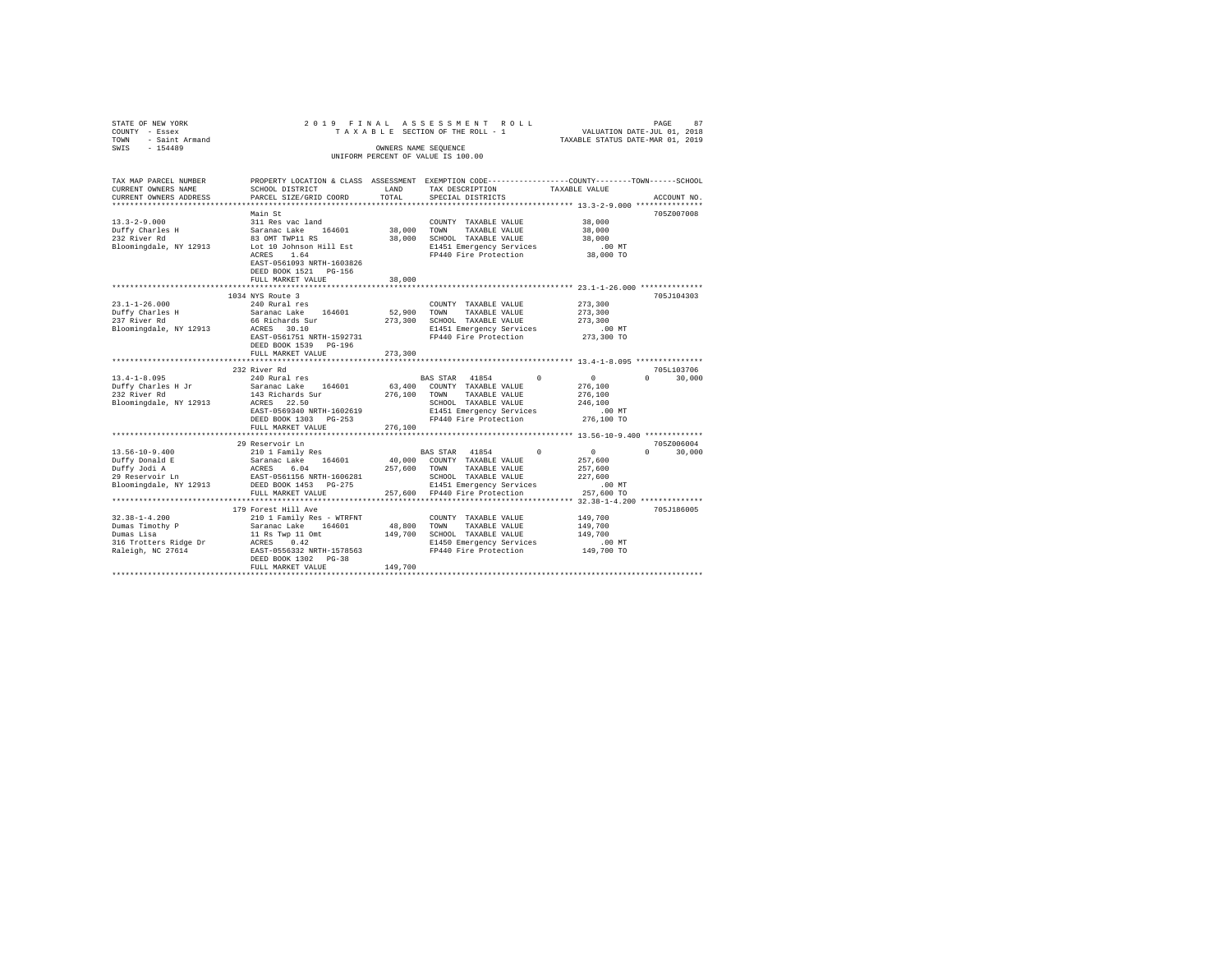| STATE OF NEW YORK<br>COUNTY - Essex<br>TOWN<br>- Saint Armand<br>SWIS<br>$-154489$           | 2019 FINAL ASSESSMENT ROLL<br>TAXABLE SECTION OF THE ROLL - 1<br>VALUATION DATE-JUL 01, 2018<br>TAXABLE STATUS DATE-MAR 01, 2019<br>OWNERS NAME SEQUENCE<br>UNIFORM PERCENT OF VALUE IS 100.00 |                       |                                                                                                                                                                                |                                                                              |                                   |  |  |  |  |
|----------------------------------------------------------------------------------------------|------------------------------------------------------------------------------------------------------------------------------------------------------------------------------------------------|-----------------------|--------------------------------------------------------------------------------------------------------------------------------------------------------------------------------|------------------------------------------------------------------------------|-----------------------------------|--|--|--|--|
| TAX MAP PARCEL NUMBER<br>CURRENT OWNERS NAME<br>CURRENT OWNERS ADDRESS                       | PROPERTY LOCATION & CLASS ASSESSMENT EXEMPTION CODE----------------COUNTY-------TOWN-----SCHOOL<br>SCHOOL DISTRICT<br>PARCEL SIZE/GRID COORD                                                   | LAND<br>TOTAL         | TAX DESCRIPTION<br>SPECIAL DISTRICTS                                                                                                                                           | TAXABLE VALUE<br>****************** 13.4-1-16.210 **************             | ACCOUNT NO.                       |  |  |  |  |
| $13.4 - 1 - 16.210$<br>Dupree Patrick<br>60 CR 55<br>Saranac Lake, NY 12983                  | NYS Route 3<br>311 Res vac land<br>Saranac Lake 164601<br>103 Richards Survey<br>ACRES 1.40<br>EAST-0565344 NRTH-1600991<br>DEED BOOK 1745 PG-121<br>FULL MARKET VALUE                         | 37,200<br>37,200      | COUNTY TAXABLE VALUE<br>TOWN<br>TAXABLE VALUE<br>37,200 SCHOOL TAXABLE VALUE<br>E1451 Emergency Services<br>FP440 Fire Protection                                              | 37,200<br>37,200<br>37,200<br>$.00$ MT<br>37,200 TO                          | 705J180010                        |  |  |  |  |
|                                                                                              | ************************                                                                                                                                                                       |                       |                                                                                                                                                                                | ************************* 13.4-1-16.220 **************                       |                                   |  |  |  |  |
| $13.4 - 1 - 16.220$<br>Dupree Patrick<br>60 Cty Rte 55<br>Saranac Lake, NY 12983             | 1473 NYS Route 3<br>210 1 Family Res<br>Saranac Lake 164601<br>103 Rs<br>ACRES 2.03<br>EAST-0565648 NRTH-1601017<br>DEED BOOK 1743 PG-21                                                       | 54,000<br>269,600     | COUNTY TAXABLE VALUE<br>TOWN<br>TAXABLE VALUE<br>SCHOOL TAXABLE VALUE<br>E1451 Emergency Services<br>FP440 Fire Protection                                                     | 269,600<br>269,600<br>269,600<br>$.00$ MT<br>269,600 TO                      | 705J190001                        |  |  |  |  |
|                                                                                              | FULL MARKET VALUE                                                                                                                                                                              | 269,600               |                                                                                                                                                                                |                                                                              |                                   |  |  |  |  |
| $13.4 - 1 - 63.002$<br>Dyer Edwin L                                                          | 313 River Rd<br>210 1 Family Res<br>Saranac Lake 164601                                                                                                                                        |                       | ENH STAR 41834<br>$\Omega$<br>39,900 COUNTY TAXABLE VALUE                                                                                                                      | $\circ$<br>127,500                                                           | 705L104306<br>$\Omega$<br>68,700  |  |  |  |  |
| Flynn Laura C<br>313 River Rd<br>PO Box 342<br>Bloomingdale, NY 12913                        | 143 Richards Sur<br>ACRES 5.90 BANKADKBANK<br>EAST-0571463 NRTH-1603493<br>DEED BOOK 870 PG-308                                                                                                | 127,500 TOWN          | TAXABLE VALUE<br>SCHOOL TAXABLE VALUE<br>E1451 Emergency Services<br>FP440 Fire Protection                                                                                     | 127,500<br>58,800<br>$.00$ MT<br>127,500 TO                                  |                                   |  |  |  |  |
|                                                                                              | FULL MARKET VALUE                                                                                                                                                                              | 127,500               |                                                                                                                                                                                |                                                                              |                                   |  |  |  |  |
|                                                                                              |                                                                                                                                                                                                |                       |                                                                                                                                                                                |                                                                              |                                   |  |  |  |  |
| $32.166 - 5 - 4.000$<br>Edelberg William R<br>135 Bloomingdale Ave<br>Saranac Lake, NY 12983 | 135 Bloomingdale Ave<br>210 1 Family Res<br>Saranac Lake 164601<br>11 Richards Sur<br>ACRES 0.20<br>EAST-0553873 NRTH-1578322<br>DEED BOOK 1198 PG-68<br>FULL MARKET VALUE                     | 98,500 TOWN<br>98,500 | ENH STAR 41834<br>$\Omega$<br>19,000 COUNTY TAXABLE VALUE<br>TAXABLE VALUE<br>SCHOOL TAXABLE VALUE<br>E1450 Emergency Services<br>FP440 Fire Protection                        | $\sim$ 0<br>98,500<br>98,500<br>29,800<br>.00 MT<br>98,500 TO                | 705.T103811<br>68,700<br>$\Omega$ |  |  |  |  |
|                                                                                              |                                                                                                                                                                                                |                       |                                                                                                                                                                                |                                                                              |                                   |  |  |  |  |
| $13.56 - 2 - 17.002$<br>Eldridge William                                                     | 18 Oregon Plains Rd<br>281 Multiple res                                                                                                                                                        |                       | BAS STAR 41854<br>$\Omega$<br>64,500 COUNTY TAXABLE VALUE                                                                                                                      | $\sim$ 0<br>245,100                                                          | 702A174009<br>$\Omega$<br>30,000  |  |  |  |  |
| 18 Oregon Plains Rd<br>PO Box 33<br>Bloomingdale, NY 12913                                   | Saranac Lake 164601<br>101 Richards Sur Omt 11<br>Also 1048/178<br>ACRES 3.60 BANK TLNB<br>EAST-0563841 NRTH-1607628<br>DEED BOOK 1317 PG-282<br>FULL MARKET VALUE                             |                       | 245,100 TOWN<br>TAXABLE VALUE<br>SCHOOL TAXABLE VALUE<br>E1451 Emergency Services<br>FP440 Fire Protection<br>SD442 Bloomingdale Sewer D<br>245,100 WD442 Bloomingdale Water D | 245,100<br>215,100<br>$.00$ MT<br>245,100 TO<br>245,100 TO M<br>245,100 TO M |                                   |  |  |  |  |
|                                                                                              |                                                                                                                                                                                                |                       |                                                                                                                                                                                |                                                                              |                                   |  |  |  |  |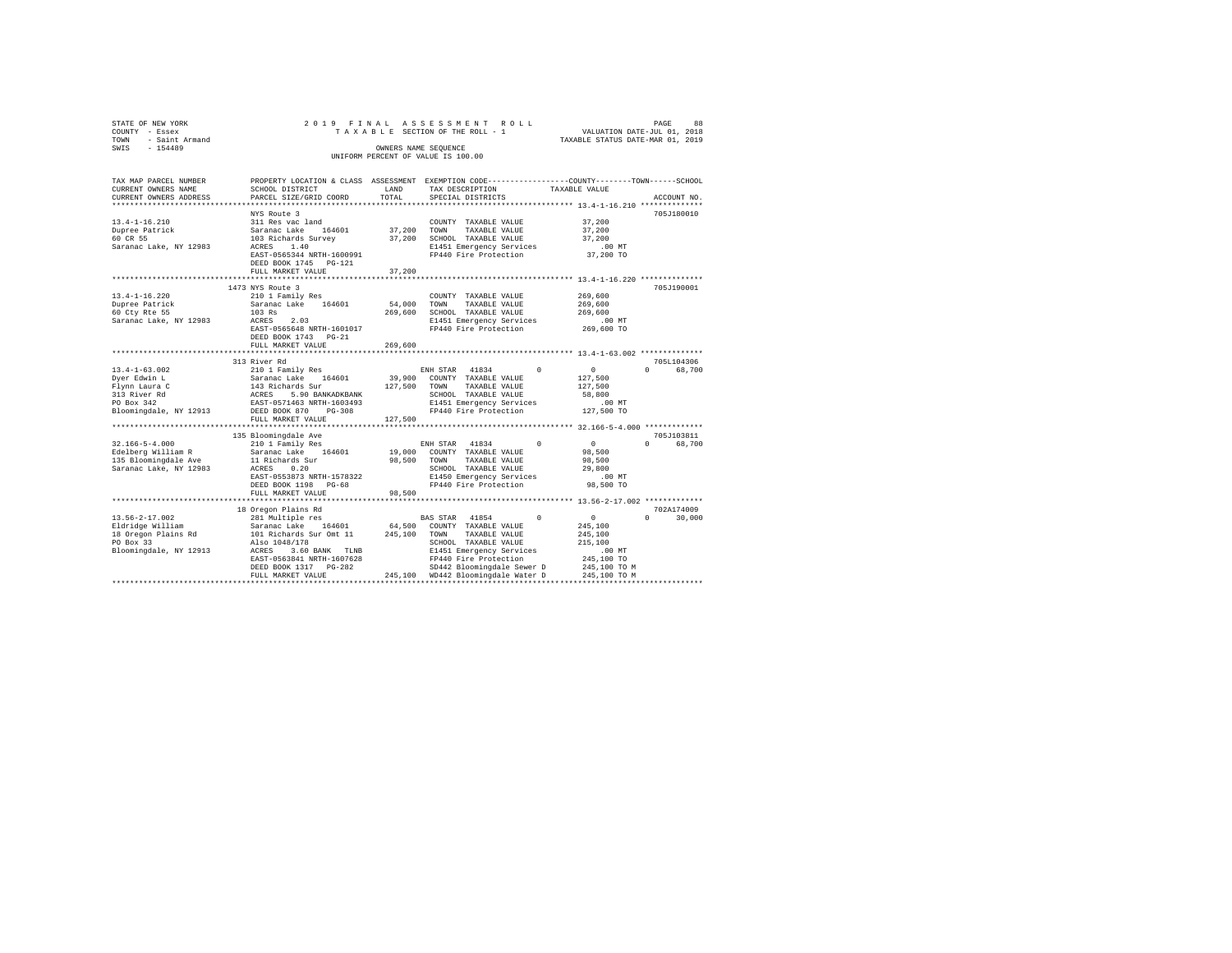| STATE OF NEW YORK   |  |  | 2019 FINAL ASSESSMENT ROLL         |                                  | PAGE                        | 89 |
|---------------------|--|--|------------------------------------|----------------------------------|-----------------------------|----|
| COUNTY - Essex      |  |  | TAXABLE SECTION OF THE ROLL - 1    |                                  | VALUATION DATE-JUL 01, 2018 |    |
| TOWN - Saint Armand |  |  |                                    | TAXABLE STATUS DATE-MAR 01, 2019 |                             |    |
| SWIS<br>$-154489$   |  |  | OWNERS NAME SEOUENCE               |                                  |                             |    |
|                     |  |  | UNIFORM PERCENT OF VALUE IS 100.00 |                                  |                             |    |
|                     |  |  |                                    |                                  |                             |    |

| TAX MAP PARCEL NUMBER                                       | PROPERTY LOCATION & CLASS ASSESSMENT EXEMPTION CODE---------------COUNTY-------TOWN-----SCHOOL                                               |         |                                                                                  |                                                        |                                      |
|-------------------------------------------------------------|----------------------------------------------------------------------------------------------------------------------------------------------|---------|----------------------------------------------------------------------------------|--------------------------------------------------------|--------------------------------------|
| CURRENT OWNERS NAME                                         | SCHOOL DISTRICT                                                                                                                              | LAND    | TAX DESCRIPTION                                                                  | TAXABLE VALUE                                          |                                      |
| CURRENT OWNERS ADDRESS                                      | PARCEL SIZE/GRID COORD                                                                                                                       | TOTAL   | SPECIAL DISTRICTS                                                                |                                                        | ACCOUNT NO.                          |
|                                                             |                                                                                                                                              |         |                                                                                  |                                                        |                                      |
|                                                             | 75 Hemlock Way                                                                                                                               |         |                                                                                  |                                                        | 705J103309                           |
| $13.4 - 1 - 70.000$                                         | 210 1 Family Res                                                                                                                             |         | COUNTY TAXABLE VALUE                                                             | 88,400                                                 |                                      |
| Ellis Jeff                                                  |                                                                                                                                              |         | TAXABLE VALUE                                                                    | 88,400                                                 |                                      |
| Ellis Pat                                                   |                                                                                                                                              |         | 88,400 SCHOOL TAXABLE VALUE                                                      | 88,400                                                 |                                      |
| 1 Praga Ln                                                  |                                                                                                                                              |         | E1451 Emergency Services .00 MT                                                  |                                                        |                                      |
| Voorheesville, NY 12186                                     | 210 1 rauniy Ress<br>Saranac Lake 164601 52,700 TOWN<br>164 Richards Sur 88,400 SCHOS<br>ACRES 1.18 B1451<br>EAST-0574523 NRTH-1601338 F1440 |         | FP440 Fire Protection                                                            | 88,400 TO                                              |                                      |
|                                                             | DEED BOOK 1039 PG-20                                                                                                                         |         |                                                                                  |                                                        |                                      |
|                                                             | FULL MARKET VALUE                                                                                                                            | 88,400  | *********************************** 13.4-1-16.100 ***************                |                                                        |                                      |
|                                                             |                                                                                                                                              |         |                                                                                  |                                                        |                                      |
| $13.4 - 1 - 16.100$                                         | 1473 NYS Route 3<br>210 1 Family Res                                                                                                         |         | BAS STAR 41854 0                                                                 |                                                        | 705J104204<br>$\mathbf{a}$<br>30,000 |
|                                                             |                                                                                                                                              |         |                                                                                  | $\begin{smallmatrix}&&0\\&&343\,,200\end{smallmatrix}$ |                                      |
|                                                             |                                                                                                                                              |         |                                                                                  |                                                        |                                      |
|                                                             |                                                                                                                                              |         |                                                                                  | 343,200                                                |                                      |
|                                                             |                                                                                                                                              |         |                                                                                  | 313,200                                                |                                      |
|                                                             |                                                                                                                                              |         |                                                                                  | 00 MT.<br>343,200 TO                                   |                                      |
|                                                             |                                                                                                                                              |         | E1451 Emergency Services<br>FP440 Fire Protection                                |                                                        |                                      |
|                                                             | FULL MARKET VALUE                                                                                                                            | 343,200 |                                                                                  |                                                        |                                      |
|                                                             |                                                                                                                                              |         |                                                                                  |                                                        | 702A101913                           |
| $13.56 - 8 - 3.000$                                         | 834 Saint Regis Ave                                                                                                                          |         |                                                                                  |                                                        |                                      |
|                                                             | 210 1 Family Res                                                                                                                             |         | COUNTY TAXABLE VALUE                                                             | 152,200                                                |                                      |
| Endries Jason<br>Endries Dona                               |                                                                                                                                              |         |                                                                                  | 152,200<br>152,200                                     |                                      |
| PO Box 233                                                  |                                                                                                                                              |         | E1451 Emergency Services                                                         |                                                        |                                      |
| Bloomingdale, NY 12913 EAST-0563751 NRTH-1606878            |                                                                                                                                              |         | FP440 Fire Protection                                                            | $.00$ MT<br>$152,200$ TO                               |                                      |
|                                                             | DEED BOOK 1691 PG-326                                                                                                                        |         | SD442 Bloomingdale Sewer D                                                       | 152,200 TO M                                           |                                      |
|                                                             | FULL MARKET VALUE                                                                                                                            |         | 152,200 WD442 Bloomingdale Water D 152,200 TO M                                  |                                                        |                                      |
|                                                             |                                                                                                                                              |         |                                                                                  |                                                        |                                      |
|                                                             |                                                                                                                                              |         |                                                                                  |                                                        | 702A101606                           |
| 13.56-7-7.000                                               | 28 Vine 5t<br>270 Mfg housing<br>Saranac Lake 164601 35,300 AGED S<br>101 Rs Twp 11 Omt<br>*^DPS 1.30 100NTY<br>200NTY<br>1.30               |         | VETWAR CTS 41120                                                                 | $\sim$ 0<br>6,810                                      | 6,810 6,000                          |
| Essex Donald D                                              |                                                                                                                                              |         | 41804                                                                            | $\sim$ 0<br>$\sim$ 0                                   | $0 \t 13,790$                        |
| PO Box 233                                                  |                                                                                                                                              |         | 45,400 ENH STAR 41834<br>$\sim$ 0                                                | $\sim$ 0                                               | 25,610<br>$\Omega$                   |
| Saranac Lake, NY 12983 ACRES 1.30                           |                                                                                                                                              |         |                                                                                  | ں<br>38,590<br>38,590                                  |                                      |
|                                                             | EAST-0563318 NRTH-1606556                                                                                                                    |         | COUNTY TAXABLE VALUE<br>TOWN<br>TAXABLE VALUE                                    |                                                        |                                      |
|                                                             | DEED BOOK 1206 PG-325                                                                                                                        |         |                                                                                  | $\qquad \qquad \text{0}$                               |                                      |
|                                                             | FULL MARKET VALUE                                                                                                                            |         |                                                                                  | $.00$ MT                                               |                                      |
|                                                             |                                                                                                                                              |         | SCHOOL TAAABLE volve<br>45,400 E1451 Emergency Services<br>PLAAO Fire Protection | 45,400 TO                                              |                                      |
|                                                             |                                                                                                                                              |         |                                                                                  |                                                        |                                      |
|                                                             | 104 Rockledge Ln                                                                                                                             |         |                                                                                  |                                                        | 705J189007                           |
| $32.38 - 1 - 30.000$                                        | 210 1 Family Res                                                                                                                             |         | COUNTY TAXABLE VALUE                                                             | 403,800                                                |                                      |
| Estling Rhan H                                              |                                                                                                                                              |         | 42,000 TOWN TAXABLE VALUE                                                        | 403,800                                                |                                      |
| Estling Anita                                               |                                                                                                                                              |         | 403,800 SCHOOL TAXABLE VALUE                                                     | 403,800                                                |                                      |
| Estling Anita<br>104 Rockledge Ln<br>Saranac Lake, NY 12983 |                                                                                                                                              |         |                                                                                  | .00 MT                                                 |                                      |
|                                                             |                                                                                                                                              |         | E1450 Emergency Services<br>FP440 Fire Protection                                | 00 MT.<br>403,800 TO                                   |                                      |
|                                                             | EAST-0555990 NRTH-1579794 WD441 Rockledge water                                                                                              |         |                                                                                  | 403,800 TO M                                           |                                      |
|                                                             | DEED BOOK 1782 PG-4                                                                                                                          |         |                                                                                  |                                                        |                                      |
|                                                             | FULL MARKET VALUE                                                                                                                            | 403,800 |                                                                                  |                                                        |                                      |
|                                                             |                                                                                                                                              |         |                                                                                  |                                                        |                                      |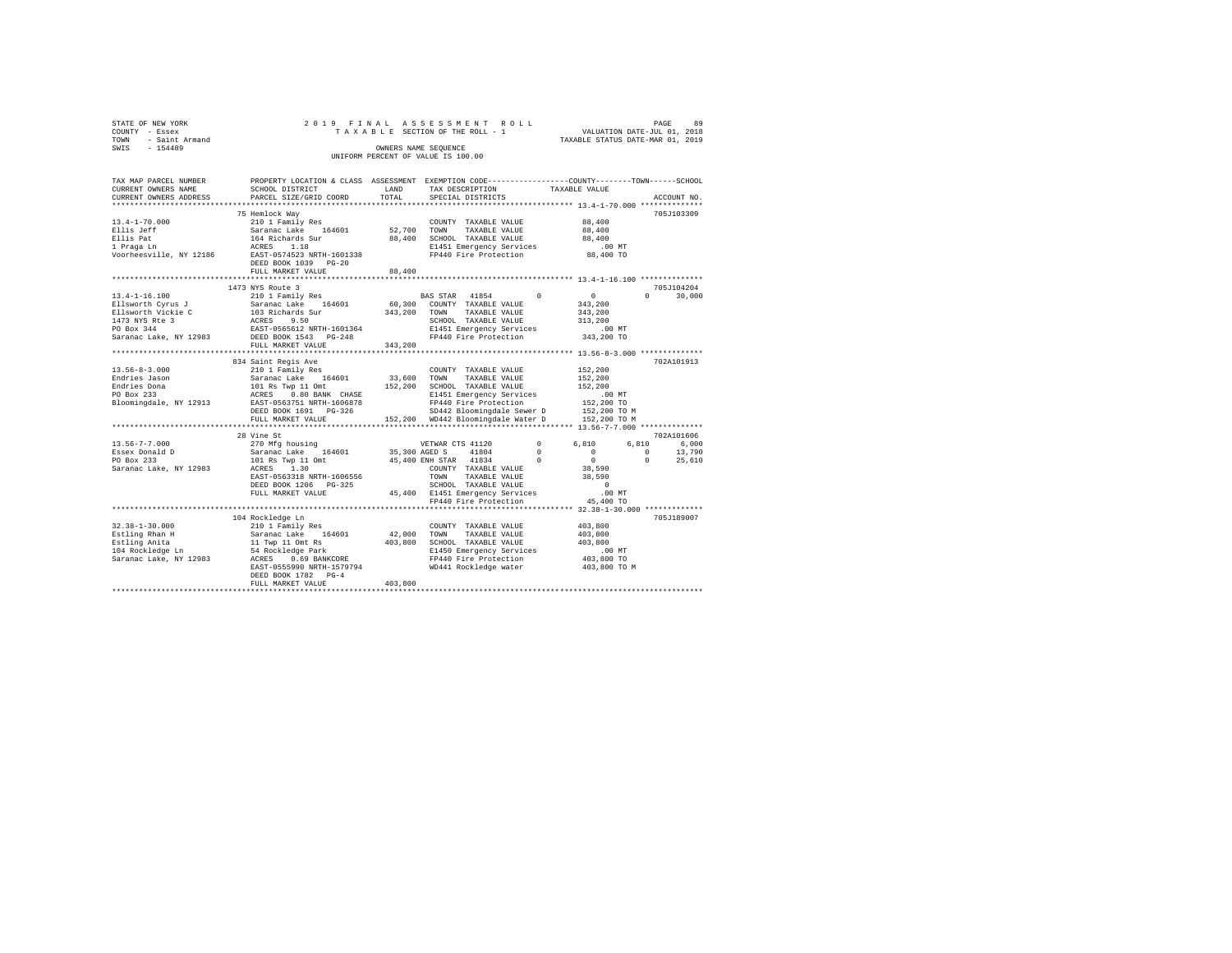|      | STATE OF NEW YORK   | 2019 FINAL ASSESSMENT ROLL |  |                                    |  |  |  |                                  | PAGE | 90 |
|------|---------------------|----------------------------|--|------------------------------------|--|--|--|----------------------------------|------|----|
|      | COUNTY - Essex      |                            |  | TAXABLE SECTION OF THE ROLL - 1    |  |  |  | VALUATION DATE-JUL 01, 2018      |      |    |
|      | TOWN - Saint Armand |                            |  |                                    |  |  |  | TAXABLE STATUS DATE-MAR 01, 2019 |      |    |
| SWIS | - 154489            |                            |  | OWNERS NAME SEOUENCE               |  |  |  |                                  |      |    |
|      |                     |                            |  | UNIFORM PERCENT OF VALUE IS 100.00 |  |  |  |                                  |      |    |
|      |                     |                            |  |                                    |  |  |  |                                  |      |    |

| TAX MAP PARCEL NUMBER  |                                                |         |                                                        | PROPERTY LOCATION & CLASS ASSESSMENT EXEMPTION CODE----------------COUNTY-------TOWN-----SCHOOL |
|------------------------|------------------------------------------------|---------|--------------------------------------------------------|-------------------------------------------------------------------------------------------------|
| CURRENT OWNERS NAME    | SCHOOL DISTRICT                                | LAND    | TAX DESCRIPTION                                        | TAXABLE VALUE                                                                                   |
| CURRENT OWNERS ADDRESS | PARCEL SIZE/GRID COORD                         | TOTAL   | SPECIAL DISTRICTS                                      | ACCOUNT NO.                                                                                     |
|                        |                                                |         |                                                        |                                                                                                 |
|                        | Rockledge Ln                                   |         |                                                        | 705J190016                                                                                      |
| $32.38 - 1 - 52.100$   | 311 Res vac land                               |         | COUNTY TAXABLE VALUE                                   | 32,900                                                                                          |
| Estling Rhan H         |                                                | 32,900  | TOWN<br>TAXABLE VALUE                                  | 32,900                                                                                          |
| Estling Anita          | Saranac Lake 164601<br>11 Twp 11 Omt Rs        | 32,900  | SCHOOL TAXABLE VALUE                                   | 32,900                                                                                          |
| 104 Rockledge Ln       | Lot 43 Rockledge Pk                            |         | E1450 Emergency Services                               | $.00$ MT                                                                                        |
| Saranac Lake, NY 12983 | ACRES 0.40                                     |         | FP440 Fire Protection                                  | 32,900 TO                                                                                       |
|                        | EAST-0555799 NRTH-1579692                      |         | WD441 Rockledge water                                  | 32,900 TO M                                                                                     |
|                        | DEED BOOK 1782 PG-4                            |         |                                                        |                                                                                                 |
|                        | FULL MARKET VALUE                              | 32,900  |                                                        |                                                                                                 |
|                        | *************************                      | .       |                                                        | ***************** 32.38-1-55.000 **************                                                 |
|                        | Rockledge Ln                                   |         |                                                        | 705J190019                                                                                      |
| $32.38 - 1 - 55.000$   | 311 Res vac land                               |         | COUNTY TAXABLE VALUE                                   | 34,000                                                                                          |
| Estling Rhan H         | Saranac Lake 164601 34,000                     |         | TOWN TAXABLE VALUE                                     | 34,000                                                                                          |
| Estling Anita          | 11 Twp 11 Omt Rs                               |         | 34,000 SCHOOL TAXABLE VALUE                            | 34,000                                                                                          |
| 104 Rockledge Ln       | Lts55&56 Rockledge Park                        |         | E1450 Emergency Services                               | $.00$ MT                                                                                        |
| Saranac Lake, NY 12983 | ACRES 1.47                                     |         | FP440 Fire Protection                                  | 34,000 TO                                                                                       |
|                        | EAST-0556165 NRTH-1579958                      |         |                                                        |                                                                                                 |
|                        | DEED BOOK 1782 PG-4                            |         |                                                        |                                                                                                 |
|                        | FULL MARKET VALUE                              | 34,000  |                                                        |                                                                                                 |
|                        |                                                |         |                                                        |                                                                                                 |
|                        | George & Bliss Ln                              |         |                                                        | 705J178073                                                                                      |
| $33.8 - 2 - 1.000$     | 314 Rural vac<10                               |         | COUNTY TAXABLE VALUE                                   | 6,700                                                                                           |
| Evangelista Mark M     | Saranac Lake 164601<br>Richards Survey Lot 311 |         | 6,700 TOWN TAXABLE VALUE<br>6,700 SCHOOL TAXABLE VALUE | 6,700                                                                                           |
| 19 First Ave           |                                                |         |                                                        | 6,700                                                                                           |
| Haskell, NJ 07420      | ACRES 1.12                                     |         | BTI44 BTI District                                     | $.00$ MT                                                                                        |
|                        | EAST-0594854 NRTH-1582348                      |         | E1450 Emergency Services                               | $.00$ MT                                                                                        |
|                        | DEED BOOK 1237 PG-324                          |         | FP403 Fire Pro LP Lake                                 | 6,700 TO                                                                                        |
|                        | FULL MARKET VALUE                              | 6,700   |                                                        |                                                                                                 |
|                        |                                                |         |                                                        |                                                                                                 |
|                        | 12 George & Bliss Ln                           |         |                                                        | 705J176009                                                                                      |
| $33.8 - 2 - 2.000$     | 260 Seasonal res - WTRFNT                      |         | COUNTY TAXABLE VALUE                                   | 520,600                                                                                         |
| Evangelista Mark M     |                                                |         |                                                        | 520,600                                                                                         |
| 19 First Ave           | Richards Survey Lot 311 520,600                |         | SCHOOL TAXABLE VALUE                                   | 520,600                                                                                         |
| Haskel, NJ 07420       | 1.12 Acres                                     |         | BTI44 BTI District                                     | $.00$ MT                                                                                        |
|                        | 1.12<br>ACRES                                  |         | E1450 Emergency Services                               | .00 MT                                                                                          |
|                        | EAST-0595161 NRTH-1582362                      |         | FP403 Fire Pro LP Lake                                 | 520,600 TO                                                                                      |
|                        | DEED BOOK 846<br>$PG-147$                      |         |                                                        |                                                                                                 |
|                        | FULL MARKET VALUE                              | 520,600 |                                                        |                                                                                                 |
|                        |                                                |         |                                                        |                                                                                                 |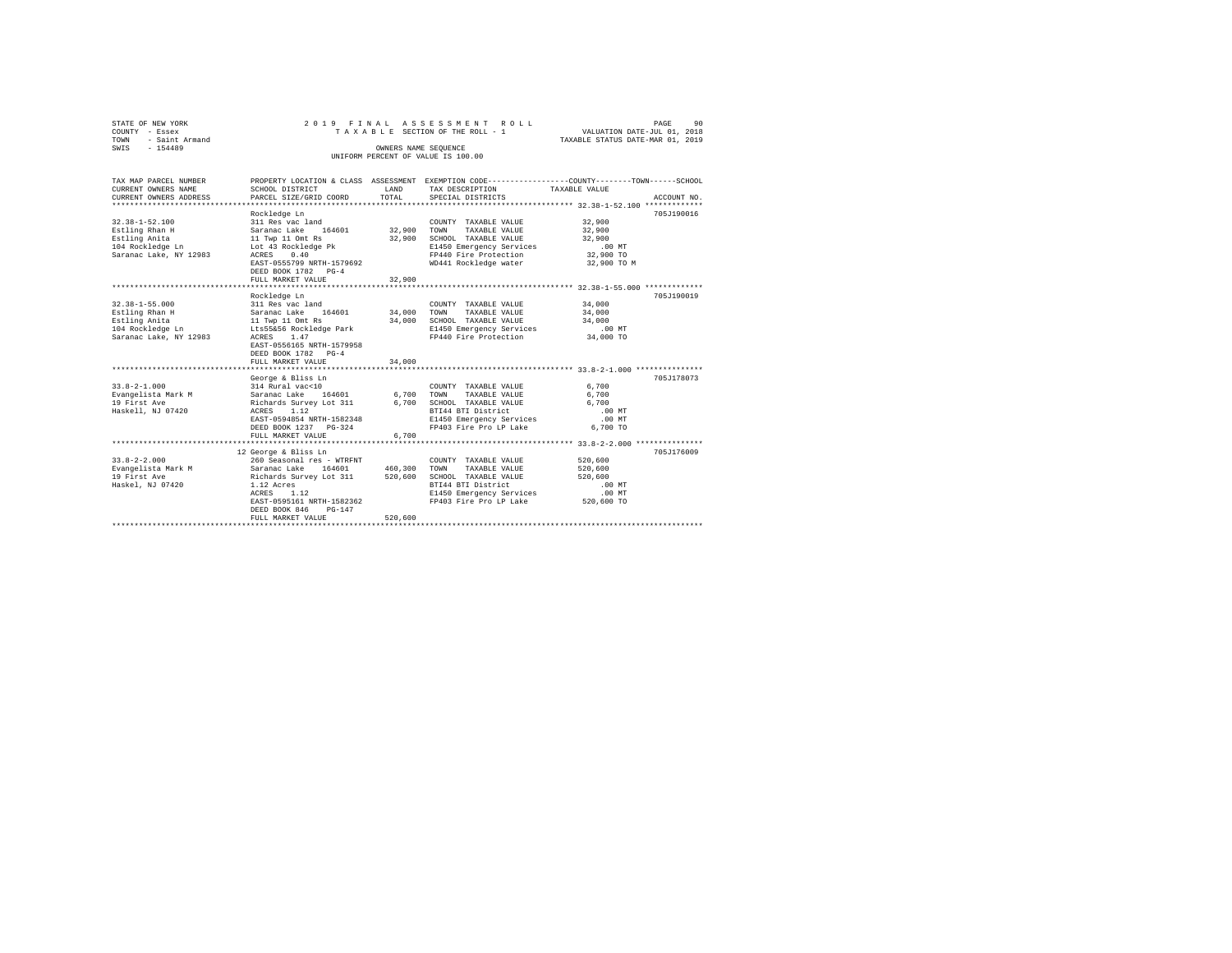| STATE OF NEW YORK<br>COUNTY - Essex<br>- Saint Armand<br>TOWN<br>SWIS<br>$-154489$                                                 |                                                                                                                                                                                                                                                   | OWNERS NAME SEQUENCE         | 2019 FINAL ASSESSMENT ROLL<br>TAXABLE SECTION OF THE ROLL - 1<br>UNIFORM PERCENT OF VALUE IS 100.00                                                                                                 |                                                                                                                                         | 91<br>PAGE<br>VALUATION DATE-JUL 01, 2018<br>TAXABLE STATUS DATE-MAR 01, 2019 |
|------------------------------------------------------------------------------------------------------------------------------------|---------------------------------------------------------------------------------------------------------------------------------------------------------------------------------------------------------------------------------------------------|------------------------------|-----------------------------------------------------------------------------------------------------------------------------------------------------------------------------------------------------|-----------------------------------------------------------------------------------------------------------------------------------------|-------------------------------------------------------------------------------|
| TAX MAP PARCEL NUMBER<br>CURRENT OWNERS NAME<br>CURRENT OWNERS ADDRESS                                                             | PROPERTY LOCATION & CLASS ASSESSMENT EXEMPTION CODE---------------COUNTY-------TOWN-----SCHOOL<br>SCHOOL DISTRICT<br>PARCEL SIZE/GRID COORD                                                                                                       | LAND<br>TOTAL                | TAX DESCRIPTION<br>SPECIAL DISTRICTS                                                                                                                                                                | TAXABLE VALUE                                                                                                                           | ACCOUNT NO.                                                                   |
| $13.57 - 1 - 33.000$<br>Everritt Dean K<br>Everritt Jennifer J<br>PO Box 354<br>Bloomingdale, NY 12913                             | 10 Oregon Plains Rd<br>210 1 Family Res<br>164601 35,300 BAS STAR<br>Saranac Lake<br>101 Richards Sur Omt 11 174,900 COUNTY TAXABLE VALUE<br>ACRES<br>1.30 BANK LERETA<br>EAST-0563999 NRTH-1607381<br>DEED BOOK 1469 PG-279<br>FULL MARKET VALUE |                              | VETWAR CTS 41120<br>41854<br>TAXABLE VALUE<br>TOWN<br>SCHOOL TAXABLE VALUE<br>E1451 Emergency Services<br>174.900 FP440 Fire Protection<br>SD442 Bloomingdale Sewer D<br>WD442 Bloomingdale Water D | $^{\circ}$<br>15,000<br>$\Omega$<br>$\Omega$<br>159,900<br>159,900<br>138,900<br>$.00$ MT<br>174,900 TO<br>174,900 TO M<br>174,900 TO M | 702C100810<br>15,000<br>6,000<br>$\Omega$<br>30,000                           |
| $32.38 - 1 - 45.000$<br>Everson Phoebe L<br>Thompson Robert B III<br>86-88 Rockledge Ln<br>Saranac Lake, NY 12983                  | 88 Rockledge Ln<br>210 1 Family Res<br>Saranac Lake 164601<br>11 Twp 11 Omt Rs<br>Lot 51 Rockledge Park<br>ACRES<br>0.32<br>EAST-0556268 NRTH-1579530<br>DEED BOOK 1877 PG-32<br>FULL MARKET VALUE                                                | 37,300<br>424,100<br>424,100 | COUNTY TAXABLE VALUE<br>TOWN<br>TAXABLE VALUE<br>SCHOOL TAXABLE VALUE<br>E1450 Emergency Services<br>FP440 Fire Protection<br>WD441 Rockledge water                                                 | 424,100<br>424,100<br>424,100<br>$.00$ MT<br>424,100 TO<br>424,100 TO M                                                                 | 705J190009                                                                    |
| $32.38 - 1 - 53.000$<br>Everson Phoebe L<br>Thompson Robert B III 11 Twp 11 Omt Rs<br>86-88 Rockledge Ln<br>Saranac Lake, NY 12983 | 86 Rockledge Ln<br>312 Vac w/imprv<br>Saranac Lake 164601<br>Lot 50 Rockledge Park<br>ACRES<br>0.58<br>EAST-0556283 NRTH-1579377<br>DEED BOOK 1877 PG-32<br>FULL MARKET VALUE                                                                     | 41,100<br>63,700<br>63,700   | COUNTY TAXABLE VALUE<br>TOWN<br>TAXABLE VALUE<br>SCHOOL TAXABLE VALUE<br>E1450 Emergency Services<br>FP440 Fire Protection<br>WD441 Rockledge water                                                 | 63,700<br>63,700<br>63,700<br>$.00$ MT<br>63,700 TO<br>63,700 TO M                                                                      | 705J190017                                                                    |
| $15. -1 - 7.120$<br>Fahl Eric J<br>Fahl Michelle I<br>PO Box 206<br>Bloomingdale, NY 12913                                         | 20 Goodspeed Ln<br>210 1 Family Res<br>Saranac Lake<br>164601<br>361 Rs Twp 11 Omt<br>ACRES<br>1.50<br>EAST-0602366 NRTH-1612167<br>DEED BOOK 1041 PG-168<br>FULL MARKET VALUE                                                                    | 35,500<br>247,900<br>247,900 | BAS STAR 41854<br>COUNTY TAXABLE VALUE<br>TOWN<br>TAXABLE VALUE<br>SCHOOL TAXABLE VALUE<br>E1451 Emergency Services<br>FP440 Fire Protection                                                        | $\Omega$<br>$\Omega$<br>247.900<br>247.900<br>217,900<br>$.00$ MT<br>247,900 TO                                                         | 705J180016<br>$\Omega$<br>30,000                                              |

Goodspeed Ln 705J103215 15.-1-12.000 314 Rural vac<10 COUNTY TAXABLE VALUE 1,700 Fahl Eric J Saranac Lake 164601 1,700 TOWN TAXABLE VALUE 1,700 Fahl Michelle I 367 Richards Sur 1,700 SCHOOL TAXABLE VALUE 1,700 PO Box 206 Life Use To A Lenzner E1451 Emergency Services .00 MT Bloomingdale, NY 12913 ACRES 0.10 FP440 Fire Protection 1,700 TO

EAST-0602738 NRTH-1612386 DEED BOOK 1316 PG-280 FULL MARKET VALUE 1,700 \*\*\*\*\*\*\*\*\*\*\*\*\*\*\*\*\*\*\*\*\*\*\*\*\*\*\*\*\*\*\*\*\*\*\*\*\*\*\*\*\*\*\*\*\*\*\*\*\*\*\*\*\*\*\*\*\*\*\*\*\*\*\*\*\*\*\*\*\*\*\*\*\*\*\*\*\*\*\*\*\*\*\*\*\*\*\*\*\*\*\*\*\*\*\*\*\*\*\*\*\*\*\*\*\*\*\*\*\*\*\*\*\*\*\*\*\*\*\*\*\*\*\*\*\*\*\*\*\*\*\*\*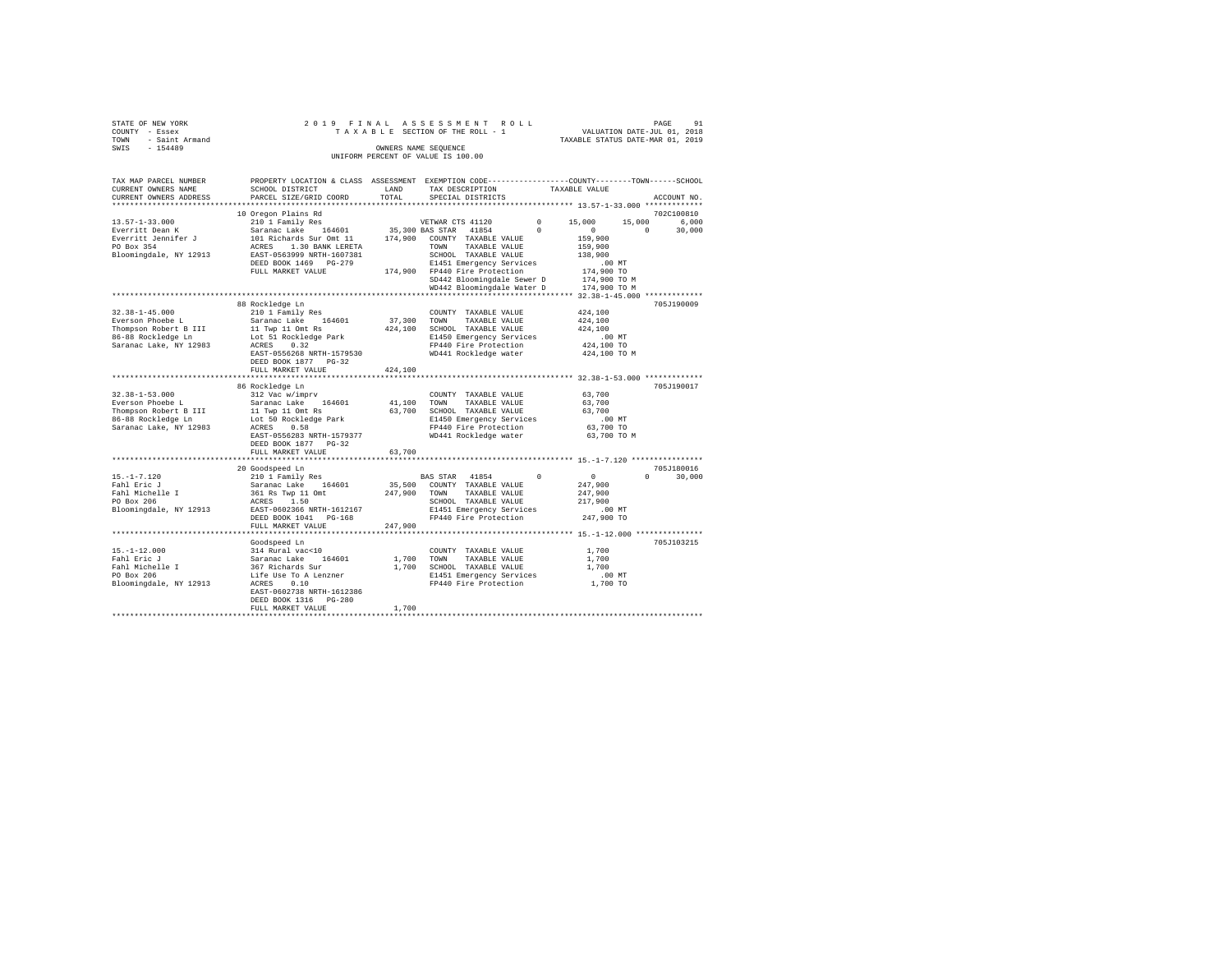| STATE OF NEW YORK   | 2019 FINAL ASSESSMENT ROLL         | 92<br>PAGE                       |
|---------------------|------------------------------------|----------------------------------|
| COUNTY - Essex      | TAXABLE SECTION OF THE ROLL - 1    | VALUATION DATE-JUL 01, 2018      |
| TOWN - Saint Armand |                                    | TAXABLE STATUS DATE-MAR 01, 2019 |
| SWIS<br>$-154489$   | OWNERS NAME SEOUENCE               |                                  |
|                     | UNIFORM PERCENT OF VALUE IS 100.00 |                                  |

| TAX MAP PARCEL NUMBER<br>CURRENT OWNERS NAME               | SCHOOL DISTRICT                                                                   | LAND        | TAX DESCRIPTION             | PROPERTY LOCATION & CLASS ASSESSMENT EXEMPTION CODE----------------COUNTY-------TOWN------SCHOOL<br>TAXABLE VALUE |
|------------------------------------------------------------|-----------------------------------------------------------------------------------|-------------|-----------------------------|-------------------------------------------------------------------------------------------------------------------|
| CURRENT OWNERS ADDRESS                                     | PARCEL SIZE/GRID COORD                                                            | TOTAL       | SPECIAL DISTRICTS           | ACCOUNT NO.                                                                                                       |
|                                                            |                                                                                   |             |                             |                                                                                                                   |
|                                                            | 13 Goodspeed Ln                                                                   |             |                             | 705J103302                                                                                                        |
| $15. - 1 - 13.000$                                         | 314 Rural vac<10                                                                  |             | COUNTY TAXABLE VALUE        | 14,300                                                                                                            |
| Fahl Eric J                                                | Saranac Lake 164601                                                               | 14,300 TOWN | TAXABLE VALUE               | 14,300                                                                                                            |
| Fahl Michelle I                                            | 367 Richards Sur<br>ACRES 0.46<br>EAST-0602670 NRTH-16123<br>DEED BOOK 1474 PG-23 | 14,300      | SCHOOL TAXABLE VALUE        | 14,300                                                                                                            |
| 20 Goodspeed Ln                                            |                                                                                   |             | E1451 Emergency Services    | $.00$ MT                                                                                                          |
| PO Box 206                                                 | EAST-0602670 NRTH-1612342                                                         |             | FP440 Fire Protection       | 14,300 TO                                                                                                         |
| Bloomingdale, NY 12913                                     |                                                                                   |             |                             |                                                                                                                   |
|                                                            | FULL MARKET VALUE                                                                 | 14,300      |                             |                                                                                                                   |
|                                                            | Goodspeed Ln                                                                      |             |                             | 705J104015                                                                                                        |
| $15. - 1 - 14.000$                                         | 314 Rural vac<10                                                                  |             | COUNTY TAXABLE VALUE        | 1,300                                                                                                             |
| Fahl Eric J                                                | Saranac Lake 164601                                                               | 1,300 TOWN  | TAXABLE VALUE               | 1,300                                                                                                             |
| Fahl Michelle I                                            |                                                                                   | 1,300       | SCHOOL TAXABLE VALUE        | 1,300                                                                                                             |
| 20 Goodspeed Ln                                            | 367 Richards Sur<br>ACRES 0.08                                                    |             | E1451 Emergency Services    | $.00$ MT                                                                                                          |
| PO Box 206                                                 | EAST-0602601 NRTH-1612279                                                         |             | FP440 Fire Protection       | 1,300 TO                                                                                                          |
| Bloomingdale, NY 12913                                     | DEED BOOK 1474 PG-23                                                              |             |                             |                                                                                                                   |
|                                                            | FULL MARKET VALUE                                                                 | 1,300       |                             |                                                                                                                   |
|                                                            |                                                                                   |             |                             |                                                                                                                   |
|                                                            | NYS Route 3                                                                       |             |                             | 705Z018001                                                                                                        |
| $23.2 - 1 - 28.120$                                        | 910 Priv forest                                                                   |             | COUNTY TAXABLE VALUE        | 38,600                                                                                                            |
| Fahl Eric J                                                | 164601                                                                            | 38,600 TOWN | TAXABLE VALUE               | 38,600                                                                                                            |
| Fahl Michelle I                                            | Saranac Lake 164<br>105 Richards Sur                                              |             | 38,600 SCHOOL TAXABLE VALUE | 38,600                                                                                                            |
| PO Box 206                                                 | Survey 7096 & 7397                                                                |             | E1451 Emergency Services    | .00 MT                                                                                                            |
| Bloomingdale, NY 12913                                     | ACRES 100.48                                                                      |             | FP440 Fire Protection       | 38,600 TO                                                                                                         |
|                                                            | EAST-0566280 NRTH-1597233                                                         |             |                             |                                                                                                                   |
|                                                            | DEED BOOK 1896 PG-214                                                             |             |                             |                                                                                                                   |
| MAY BE SUBJECT TO PAYMENT<br>All the state of the Til 2022 | FULL MARKET VALUE                                                                 | 38,600      |                             |                                                                                                                   |
|                                                            |                                                                                   |             |                             |                                                                                                                   |
|                                                            | Maple Ln                                                                          |             |                             | 702A101103                                                                                                        |
| $13.56 - 5 - 2.001$                                        | 311 Res vac land                                                                  |             | COUNTY TAXABLE VALUE        | 9,600                                                                                                             |
| Farley Jerry                                               | Saranac Lake 164601                                                               |             | 9,600 TOWN<br>TAXABLE VALUE | 9,600                                                                                                             |
| PO Box 292                                                 | 82 Rs Twp 11 Omt                                                                  | 9,600       | SCHOOL TAXABLE VALUE        | 9,600                                                                                                             |
| Bloomingdale, NY 12913                                     | Lot 48 Whiteface Mtn Park                                                         |             | E1451 Emergency Services    | .00 MT                                                                                                            |
|                                                            | 0.17<br>ACRES                                                                     |             | FP440 Fire Protection       | 9,600 TO                                                                                                          |
|                                                            | EAST-0562262 NRTH-1605865                                                         |             |                             |                                                                                                                   |
|                                                            | DEED BOOK 1095 PG-26                                                              |             |                             |                                                                                                                   |
|                                                            | FULL MARKET VALUE                                                                 | 9,600       |                             |                                                                                                                   |
|                                                            |                                                                                   |             |                             |                                                                                                                   |
|                                                            | Maple Ln                                                                          |             |                             | 702A178513                                                                                                        |
| $13.56 - 5 - 9.000$                                        | 311 Res vac land                                                                  |             | COUNTY TAXABLE VALUE        | 13,800                                                                                                            |
| Farley Jerry                                               | Saranac Lake 164601                                                               | 13,800 TOWN | TAXABLE VALUE               | 13,800                                                                                                            |
| PO Box 292                                                 | Rs Twp 11 Omt Lot 82<br>ACRES 0.40                                                |             | 13,800 SCHOOL TAXABLE VALUE | 13,800                                                                                                            |
| Bloomingdale, NY 12913                                     | ACRES<br>0.40                                                                     |             | E1451 Emergency Services    | $.00$ MT                                                                                                          |
|                                                            | EAST-0562200 NRTH-1605916                                                         |             | FP440 Fire Protection       | 13,800 TO                                                                                                         |
|                                                            | DEED BOOK 1095 PG-29                                                              |             |                             |                                                                                                                   |
|                                                            | FULL MARKET VALUE                                                                 | 13,800      |                             |                                                                                                                   |
|                                                            |                                                                                   |             |                             |                                                                                                                   |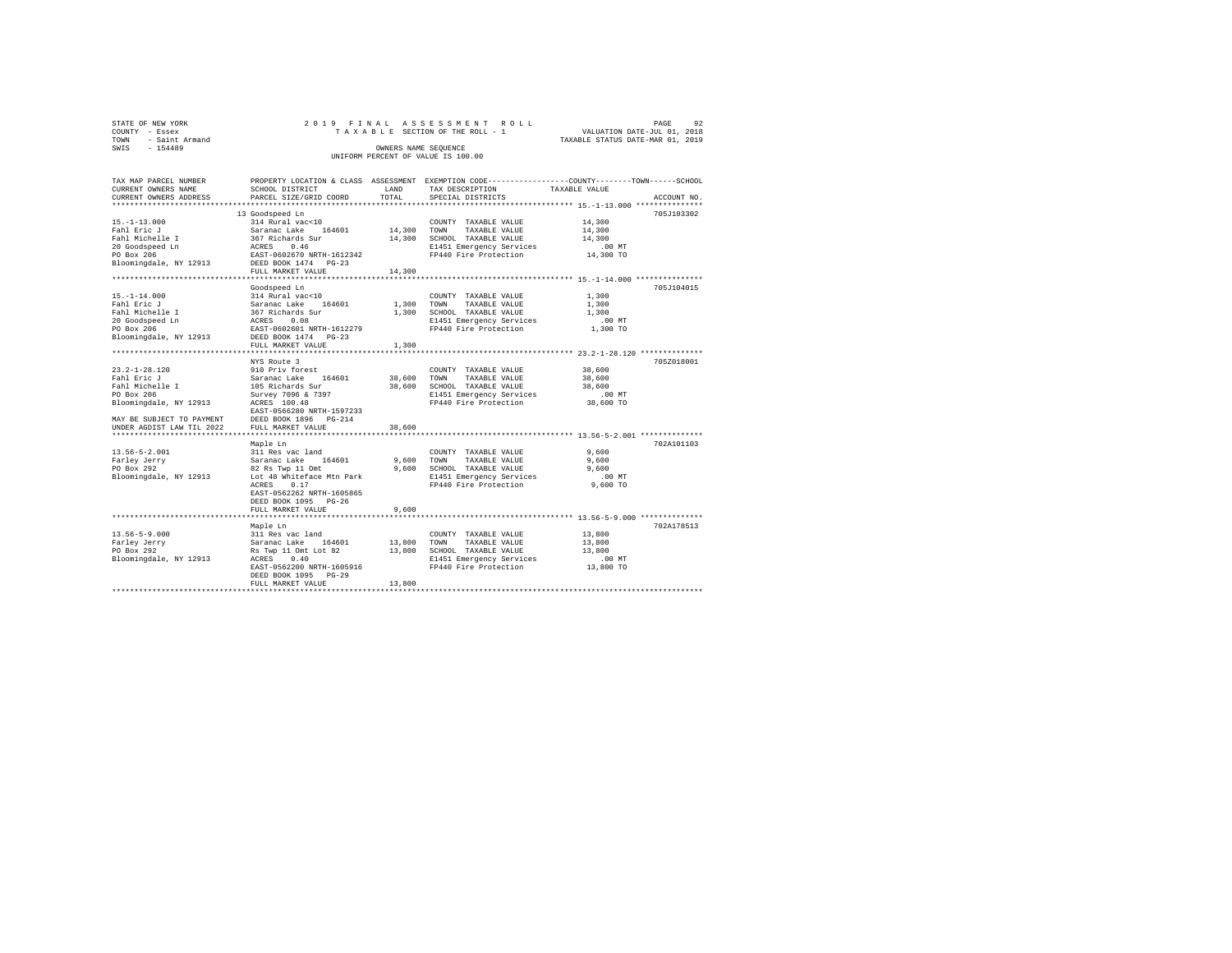|      | STATE OF NEW YORK | 2019 FINAL ASSESSMENT ROLL |  |  |                                    |  |  |  |  |  |                                  | PAGE | - 93 |
|------|-------------------|----------------------------|--|--|------------------------------------|--|--|--|--|--|----------------------------------|------|------|
|      | COUNTY - Essex    |                            |  |  | TAXABLE SECTION OF THE ROLL - 1    |  |  |  |  |  | VALUATION DATE-JUL 01, 2018      |      |      |
| TOWN | - Saint Armand    |                            |  |  |                                    |  |  |  |  |  | TAXABLE STATUS DATE-MAR 01, 2019 |      |      |
| SWIS | $-154489$         |                            |  |  | OWNERS NAME SEOUENCE               |  |  |  |  |  |                                  |      |      |
|      |                   |                            |  |  | UNIFORM PERCENT OF VALUE IS 100.00 |  |  |  |  |  |                                  |      |      |

| TAX MAP PARCEL NUMBER<br>CURRENT OWNERS NAME<br>CURRENT OWNERS ADDRESS                         | SCHOOL DISTRICT<br>PARCEL SIZE/GRID COORD                                                                                                                                                                       | LAND<br>TOTAL              | PROPERTY LOCATION & CLASS ASSESSMENT EXEMPTION CODE---------------COUNTY-------TOWN------SCHOOL<br>TAX DESCRIPTION<br>TAXABLE VALUE<br>SPECIAL DISTRICTS                                                                      | ACCOUNT NO.                                                                                                                           |
|------------------------------------------------------------------------------------------------|-----------------------------------------------------------------------------------------------------------------------------------------------------------------------------------------------------------------|----------------------------|-------------------------------------------------------------------------------------------------------------------------------------------------------------------------------------------------------------------------------|---------------------------------------------------------------------------------------------------------------------------------------|
| $13.56 - 5 - 5.002$<br>Farley Jerry F<br>Farley Gail R<br>PO Box 292<br>Bloomingdale, NY 12913 | 34 Maple Ln<br>270 Mfg housing<br>Saranac Lake 164601<br>Rs Twp 11 Omt Lot 82<br>Lt 50&51 Whiteface Mtn Pk<br>0.38<br>ACRES<br>EAST-0562121 NRTH-1605841<br>DEED BOOK 845<br>$PG-344$<br>FULL MARKET VALUE      | 24,300<br>36,800           | BAS STAR 41854<br>$\Omega$<br>COUNTY TAXABLE VALUE<br>TAXABLE VALUE<br>TOWN<br>SCHOOL TAXABLE VALUE<br>E1451 Emergency Services<br>FP440 Fire Protection<br>SD442 Bloomingdale Sewer D<br>36,800 WD442 Bloomingdale Water D   | 7079978015<br>$\mathbf{0}$<br>$\cap$<br>30,000<br>36,800<br>36,800<br>6,800<br>$.00$ MT<br>36,800 TO<br>36,800 TO M<br>36,800 TO M    |
| $13.56 - 5 - 8.000$<br>Farley Jerry F<br>Farley Gail R<br>PO Box 292<br>Bloomingdale, NY 12913 | Whiteface Ln<br>311 Res vac land<br>164601<br>Saranac Lake<br>Rs Twp 11 Omt Lot 82<br>Lot 52 Whiteface Mtn Park<br>0.20<br>ACRES<br>EAST-0562121 NRTH-1605947<br>DEED BOOK 845<br>$PG-344$<br>FULL MARKET VALUE | 13,300<br>13,300<br>13,300 | COUNTY TAXABLE VALUE<br>TOWN<br>TAXABLE VALUE<br>SCHOOL TAXABLE VALUE<br>E1451 Emergency Services<br>FP440 Fire Protection                                                                                                    | 7079978014<br>13,300<br>13,300<br>13,300<br>$.00$ MT<br>13,300 TO                                                                     |
| $13.56 - 1 - 4.000$<br>Farmer Sheree<br>14 Prospect St<br>Bloomingdale, NY 12913               | 14 Prospect St<br>270 Mfg housing<br>Saranac Lake<br>164601 25,000<br>82 Richards Sur Twp11 Omt<br>ACRES<br>0.40 BANK21STMTG<br>EAST-0561944 NRTH-1607420<br>DEED BOOK 1322 PG-246<br>FULL MARKET VALUE         | 53,400                     | BAS STAR 41854<br>$^{\circ}$<br>COUNTY TAXABLE VALUE<br>TOWN<br>TAXABLE VALUE<br>SCHOOL TAXABLE VALUE<br>E1451 Emergency Services<br>FP440 Fire Protection<br>53,400 SD442 Bloomingdale Sewer D<br>WD442 Bloomingdale Water D | 702A104409<br>$\mathbf{0}$<br>$\Omega$<br>30,000<br>53,400<br>53,400<br>23,400<br>$.00$ MT<br>53,400 TO<br>53,400 TO M<br>53,400 TO M |
| $13.4 - 1 - 65.500$<br>Farro James<br>PO Box 180<br>Vermontville, NY 12989                     | 155 Campion Way<br>240 Rural res<br>164601<br>Saranac Lake<br>141 Rs Twp 11 Omt<br>Campion Subd Lot 5<br>ACRES 15.03<br>EAST-0569477 NRTH-1607146<br>DEED BOOK 1273 PG-55<br>FULL MARKET VALUE                  | 62,900<br>62,900           | BAS STAR 41854<br>$^{\circ}$<br>34,800 COUNTY TAXABLE VALUE<br>TOWN<br>TAXABLE VALUE<br>SCHOOL TAXABLE VALUE<br>E1451 Emergency Services<br>FP440 Fire Protection                                                             | 705J183004<br>30,000<br>$\mathbf{0}$<br>$\Omega$<br>62,900<br>62,900<br>32,900<br>$.00$ MT<br>62,900 TO                               |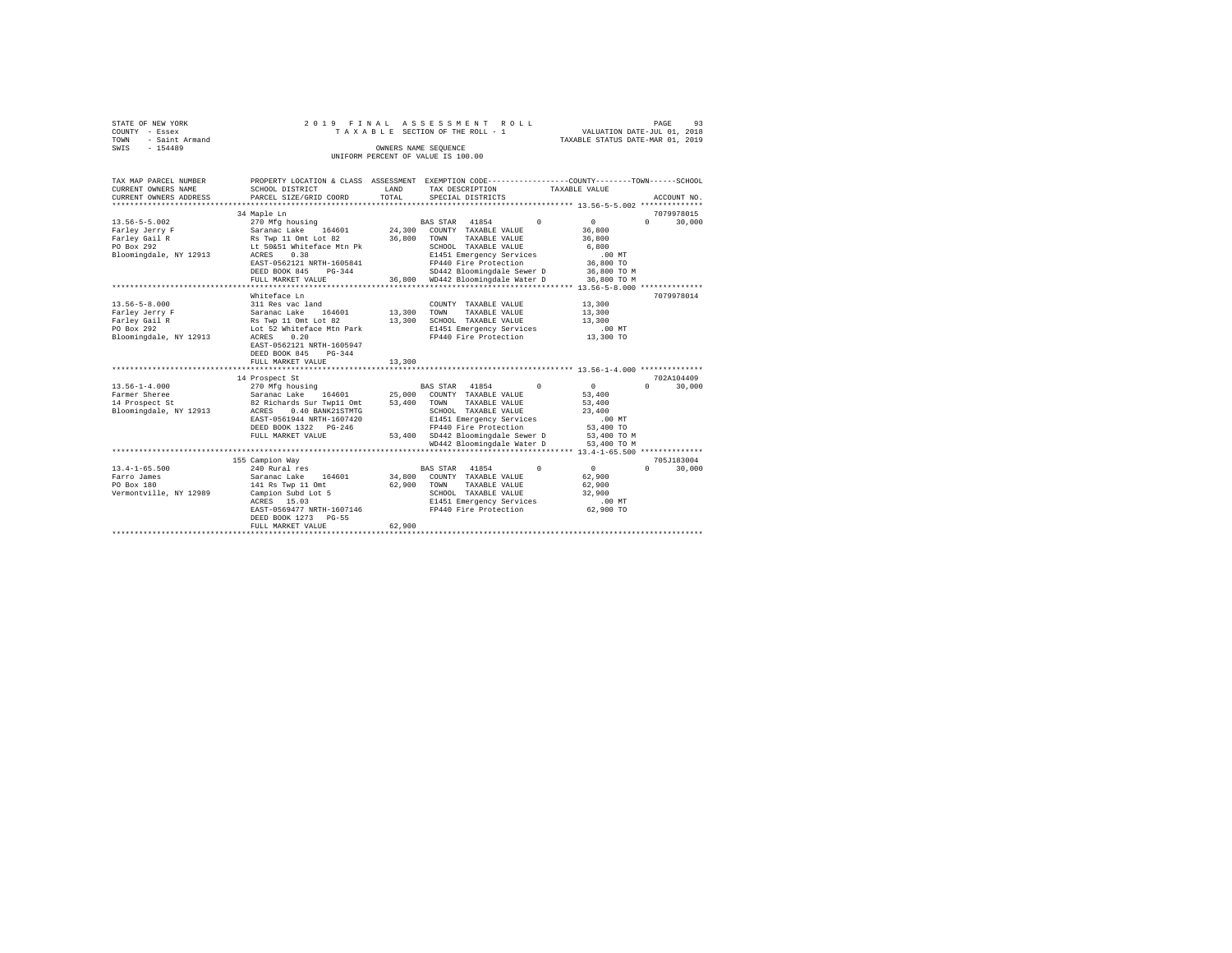| STATE OF NEW YORK   |  |  |  | 2019 FINAL ASSESSMENT ROLL         |  |  |  |                                  |  | PAGE | 94 |
|---------------------|--|--|--|------------------------------------|--|--|--|----------------------------------|--|------|----|
| COUNTY - Essex      |  |  |  | TAXABLE SECTION OF THE ROLL - 1    |  |  |  | VALUATION DATE-JUL 01, 2018      |  |      |    |
| TOWN - Saint Armand |  |  |  |                                    |  |  |  | TAXABLE STATUS DATE-MAR 01, 2019 |  |      |    |
| SWIS<br>$-154489$   |  |  |  | OWNERS NAME SEOUENCE               |  |  |  |                                  |  |      |    |
|                     |  |  |  | UNIFORM PERCENT OF VALUE IS 100.00 |  |  |  |                                  |  |      |    |

| TAX MAP PARCEL NUMBER<br>CURRENT OWNERS NAME<br>CURRENT OWNERS ADDRESS                 | PROPERTY LOCATION & CLASS ASSESSMENT EXEMPTION CODE--------<br>SCHOOL DISTRICT<br>PARCEL SIZE/GRID COORD                                                                                                               | LAND<br>TOTAL                | TAX DESCRIPTION<br>SPECIAL DISTRICTS                                                                                                                                                                                            | ---------COUNTY--------TOWN------SCHOOL<br>TAXABLE VALUE<br>ACCOUNT NO.                                                               |
|----------------------------------------------------------------------------------------|------------------------------------------------------------------------------------------------------------------------------------------------------------------------------------------------------------------------|------------------------------|---------------------------------------------------------------------------------------------------------------------------------------------------------------------------------------------------------------------------------|---------------------------------------------------------------------------------------------------------------------------------------|
|                                                                                        |                                                                                                                                                                                                                        | ********                     |                                                                                                                                                                                                                                 | ************************** 13.65-3-1.000 **************                                                                               |
| $13.65 - 3 - 1.000$<br>Fawcett Andrew R Jr<br>PO Box 122<br>Bloomingdale, NY 12913     | 31 Roosevelt Ln<br>240 Rural res<br>Saranac Lake<br>164601<br>102 Richards Sur<br>ACRES 10.55<br>EAST-0564367 NRTH-1604450<br>DEED BOOK 1043 PG-5<br>FULL MARKET VALUE                                                 | 40,700<br>161,500            | ENH STAR<br>41834<br>$\Omega$<br>COUNTY TAXABLE VALUE<br>TOWN<br>TAXABLE VALUE<br>SCHOOL TAXABLE VALUE<br>E1451 Emergency Services<br>FP440 Fire Protection<br>161,500 SD442 Bloomingdale Sewer D<br>WD442 Bloomingdale Water D | 702A100703<br>$\circ$<br>$\Omega$<br>68,700<br>161,500<br>161,500<br>92,800<br>$.00$ MT<br>161,500 TO<br>161,500 TO M<br>161,500 TO M |
| $13.57 - 1 - 12.200$<br>Fawcett Cheryl A<br>PO Box 122<br>Bloomingdale, NY 12913       | NYS Route 3<br>311 Res vac land<br>Saranac Lake<br>164601<br>121 Rs Twp 11 Omt<br>Darryland Subd #2<br>ACRES<br>5.87<br>EAST-0566734 NRTH-1606909<br>DEED BOOK 1052 PG-345<br>FULL MARKET VALUE<br>******************* | 26,500<br>26,500<br>26,500   | COUNTY TAXABLE VALUE<br>TOWN<br>TAXABLE VALUE<br>SCHOOL TAXABLE VALUE<br>E1451 Emergency Services<br>FP440 Fire Protection                                                                                                      | 705J194007<br>26,500<br>26,500<br>26,500<br>.00MT<br>26,500 TO<br>******************** 32.38-1-15.000 *************                   |
|                                                                                        | Rockledge Ln                                                                                                                                                                                                           |                              |                                                                                                                                                                                                                                 | 705J180015                                                                                                                            |
| $32.38 - 1 - 15.000$<br>Federman Dorothy<br>36 Rockledge Ln<br>Saranac Lake, NY 12983  | 311 Res vac land<br>Saranac Lake<br>164601<br>11 Rs Twp 11 Omt<br>0.20<br>ACRES<br>EAST-0555653 NRTH-1578242<br>DEED BOOK 1405 PG-313<br>FULL MARKET VALUE                                                             | 29,500<br>29,500<br>29,500   | COUNTY TAXABLE VALUE<br>TOWN<br>TAXABLE VALUE<br>SCHOOL TAXABLE VALUE<br>E1450 Emergency Services<br>FP440 Fire Protection<br>WD441 Rockledge water                                                                             | 29,500<br>29,500<br>29,500<br>.00MT<br>29,500 TO<br>29,500 TO M                                                                       |
|                                                                                        | *********************<br>Rockledge Ln                                                                                                                                                                                  |                              |                                                                                                                                                                                                                                 | 705J189009                                                                                                                            |
| $32.38 - 1 - 32.000$<br>Federman Dorothy<br>36 Rockledge Ln<br>Saranac Lake, NY 12983  | 311 Res vac land<br>164601<br>Saranac Lake<br>11 Twp 11 Omt Rs<br>Lot 22 Rockledge Park<br>0.33<br>ACRES<br>EAST-0555663 NRTH-1578442<br>DEED BOOK 1405 PG-313                                                         | 31,800<br>31,800             | COUNTY TAXABLE VALUE<br>TOWN<br>TAXABLE VALUE<br>SCHOOL TAXABLE VALUE<br>E1450 Emergency Services<br>FP440 Fire Protection<br>WD441 Rockledge water                                                                             | 31,800<br>31,800<br>31,800<br>$.00$ MT<br>31,800 TO<br>31,800 TO M                                                                    |
|                                                                                        | FULL MARKET VALUE                                                                                                                                                                                                      | 31,800                       |                                                                                                                                                                                                                                 |                                                                                                                                       |
| $32.38 - 1 - 7.000$<br>Federman Dorothy S<br>36 Rockledge Ln<br>Saranac Lake, NY 12983 | 36 Rockledge Ln<br>210 1 Family Res<br>Saranac Lake<br>164601<br>11 Richards Sur<br>220.6 X 80S X Irr<br>ACRES<br>0.50<br>EAST-0555814 NRTH-1578287<br>DEED BOOK 1405 PG-313<br>FULL MARKET VALUE                      | 40,500<br>332,000<br>332,000 | COUNTY TAXABLE VALUE<br>TOWN<br>TAXABLE VALUE<br>SCHOOL TAXABLE VALUE<br>E1450 Emergency Services<br>FP440 Fire Protection<br>WD441 Rockledge water                                                                             | $32.38 - 1 - 7.000$ *********<br>705J102912<br>332,000<br>332,000<br>332,000<br>.00MT<br>332,000 TO<br>332,000 TO M                   |
|                                                                                        |                                                                                                                                                                                                                        |                              |                                                                                                                                                                                                                                 |                                                                                                                                       |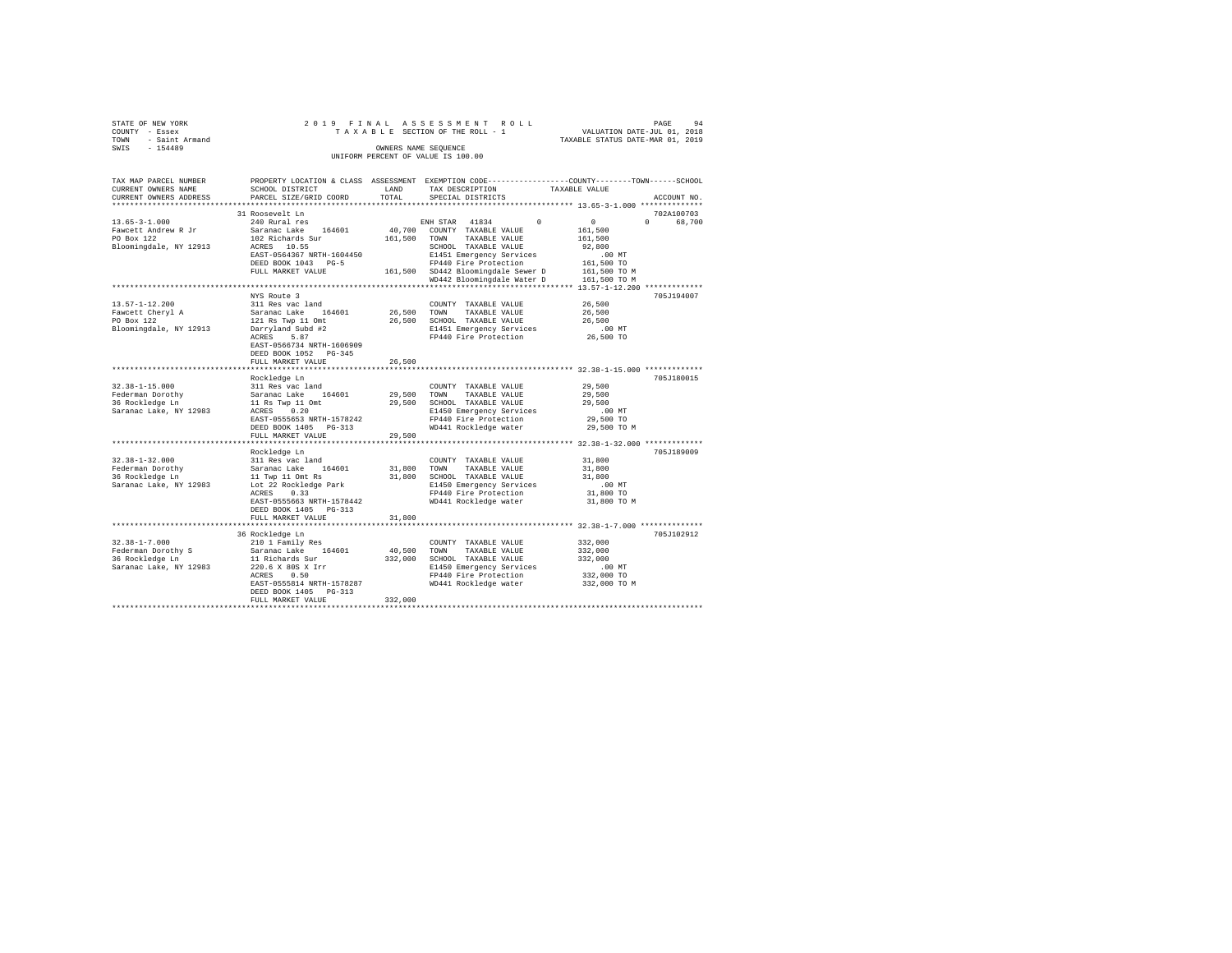| STATE OF NEW YORK<br>COUNTY - Essex<br>TOWN<br>- Saint Armand<br>SWIS - 154489 |                                                                                                                                              | OWNERS NAME SEOUENCE | 2019 FINAL ASSESSMENT ROLL<br>TAXABLE SECTION OF THE ROLL - 1<br>UNIFORM PERCENT OF VALUE IS 100.00 | VALUATION DATE-JUL 01, 2018<br>TAXABLE STATUS DATE-MAR 01, 2019  | 95<br>PAGE    |
|--------------------------------------------------------------------------------|----------------------------------------------------------------------------------------------------------------------------------------------|----------------------|-----------------------------------------------------------------------------------------------------|------------------------------------------------------------------|---------------|
| TAX MAP PARCEL NUMBER<br>CURRENT OWNERS NAME<br>CURRENT OWNERS ADDRESS         | PROPERTY LOCATION & CLASS ASSESSMENT EXEMPTION CODE---------------COUNTY-------TOWN------SCHOOL<br>SCHOOL DISTRICT<br>PARCEL SIZE/GRID COORD | LAND<br>TOTAL        | TAX DESCRIPTION<br>SPECIAL DISTRICTS                                                                | TAXABLE VALUE<br>*************** 32.38-1-35.000 *************    | ACCOUNT NO.   |
|                                                                                | Rockledge Ln                                                                                                                                 |                      |                                                                                                     |                                                                  | 705J189012    |
| $32.38 - 1 - 35.000$                                                           | 311 Res vac land                                                                                                                             |                      | COUNTY TAXABLE VALUE                                                                                | 11,300                                                           |               |
| Federman Jay S                                                                 | Saranac Lake 164601                                                                                                                          | 11,300 TOWN          | TAXABLE VALUE                                                                                       | 11,300                                                           |               |
| regerman Jay S<br>36 Rockledge Ln                                              | 11 Twp 11 Omt Rs                                                                                                                             |                      | 11,300 SCHOOL TAXABLE VALUE                                                                         | 11,300                                                           |               |
| Saranac Lake, NY 12983                                                         | Pt Of Lt 3 Rockledge Park and B1450 Emergency Services<br>N Elba Border and Press PP440 Fire Protection                                      |                      |                                                                                                     | $.00$ MT                                                         |               |
|                                                                                |                                                                                                                                              |                      |                                                                                                     | 11,300 TO                                                        |               |
|                                                                                | ACRES 0.12                                                                                                                                   |                      |                                                                                                     |                                                                  |               |
|                                                                                | EAST-0555213 NRTH-1578203                                                                                                                    |                      |                                                                                                     |                                                                  |               |
|                                                                                | DEED BOOK 1438 PG-158                                                                                                                        |                      |                                                                                                     |                                                                  |               |
|                                                                                | FULL MARKET VALUE                                                                                                                            | 11,300               |                                                                                                     |                                                                  |               |
|                                                                                |                                                                                                                                              |                      |                                                                                                     | *********************************** 32.38-1-47.000 ************* |               |
|                                                                                | Rockledge Ln                                                                                                                                 |                      |                                                                                                     |                                                                  | 705J190011    |
| $32.38 - 1 - 47.000$                                                           | 311 Res vac land                                                                                                                             |                      | COUNTY TAXABLE VALUE                                                                                | 35,600                                                           |               |
| Federman Jay S<br>36 Rockledge Ln                                              | Saranac Lake 164601                                                                                                                          | 35,600               | TOWN<br>TAXABLE VALUE<br>35,600 SCHOOL TAXABLE VALUE                                                | 35,600<br>35,600                                                 |               |
| Saranac Lake, NY 12983                                                         | 11 Twp 11 Omt Rs<br>Lot 4 & 5 Rockledge Park                                                                                                 |                      |                                                                                                     | $.00$ MT                                                         |               |
|                                                                                | ACRES 0.67                                                                                                                                   |                      | E1450 Emergency Services<br>FP440 Fire Protection                                                   | 35,600 TO                                                        |               |
|                                                                                | EAST-0555331 NRTH-1578299                                                                                                                    |                      | WD441 Rockledge water 35,600 TO M                                                                   |                                                                  |               |
|                                                                                | DEED BOOK 1422   PG-161                                                                                                                      |                      |                                                                                                     |                                                                  |               |
|                                                                                | FULL MARKET VALUE                                                                                                                            | 35,600               |                                                                                                     |                                                                  |               |
|                                                                                |                                                                                                                                              |                      |                                                                                                     |                                                                  |               |
|                                                                                | 77 Mount Pisgah Ln                                                                                                                           |                      |                                                                                                     |                                                                  | 705J104407    |
| $23.3 - 1 - 65.000$                                                            | 210 1 Family Res                                                                                                                             |                      | $\sim$ 0<br>VETCOM CTS 41130                                                                        | 25,000                                                           | 25,000 10,000 |
| Fiedler Walter H<br>Fiedler Anne R<br>77 Mt Pisgah Ln                          | Saranac Lake 164601                                                                                                                          |                      | 92,300 ENH STAR 41834<br>$\Omega$                                                                   | $\sim$ 0<br>$\sim$ 0                                             | 68,700        |
|                                                                                | 9 Richards Sur                                                                                                                               |                      | 325,200 COUNTY TAXABLE VALUE                                                                        | 300,200                                                          |               |
|                                                                                | ACRES 2.30                                                                                                                                   |                      | TAXABLE VALUE<br>TOWN                                                                               | 300,200                                                          |               |
| Saranac Lake, NY 12983                                                         | EAST-0554348 NRTH-1584069                                                                                                                    |                      | SCHOOL TAXABLE VALUE                                                                                | 246,500                                                          |               |
|                                                                                | DEED BOOK 898 PG-259                                                                                                                         |                      | E1450 Emergency Services                                                                            | $.00$ MT                                                         |               |
|                                                                                | FULL MARKET VALUE                                                                                                                            |                      | 325,200 FP440 Fire Protection                                                                       | 325,200 TO                                                       |               |
|                                                                                |                                                                                                                                              |                      |                                                                                                     |                                                                  |               |
|                                                                                | Roosevelt Ln                                                                                                                                 |                      |                                                                                                     |                                                                  | 702A100714    |
| $13.65 - 1 - 23.100$                                                           | 311 Res vac land<br>Saranac Lake 164601 21,700 TOWN                                                                                          |                      | COUNTY TAXABLE VALUE                                                                                | 21,700                                                           |               |
| Field Casey T                                                                  |                                                                                                                                              |                      | TAXABLE VALUE                                                                                       | 21,700                                                           |               |
|                                                                                |                                                                                                                                              |                      |                                                                                                     | 21,700<br>$.00$ MT                                               |               |
|                                                                                |                                                                                                                                              |                      |                                                                                                     | 21,700 TO                                                        |               |
|                                                                                |                                                                                                                                              |                      |                                                                                                     | 21,700 TO M                                                      |               |
|                                                                                | FULL MARKET VALUE                                                                                                                            |                      | 21,700 WD442 Bloomingdale Water D                                                                   | 21,700 TO M                                                      |               |
|                                                                                |                                                                                                                                              |                      |                                                                                                     |                                                                  |               |
|                                                                                | 16 Roosevelt Ln                                                                                                                              |                      |                                                                                                     |                                                                  | 705Z001003    |
| $13.65 - 1 - 23.200$                                                           | 210 1 Family Res                                                                                                                             |                      | COUNTY TAXABLE VALUE                                                                                | 153,300                                                          |               |
| Field Casey T                                                                  | Saranac Lake 164601                                                                                                                          | 18,100 TOWN          | TAXABLE VALUE                                                                                       | 153,300                                                          |               |
|                                                                                | ACRES 0.16 BANK CORE                                                                                                                         |                      | 153,300 SCHOOL TAXABLE VALUE                                                                        | 153,300                                                          |               |
| Field Jessica<br>16 Roosevelt Ave                                              | EAST-0564294 NRTH-1605238                                                                                                                    |                      | E1451 Emergency Services                                                                            | $.00$ MT                                                         |               |
| Bloomingdale, NY 12913                                                         | DEED BOOK 1847 PG-201                                                                                                                        |                      | FP440 Fire Protection                                                                               | 153,300 TO                                                       |               |
|                                                                                | FULL MARKET VALUE                                                                                                                            | 153,300              |                                                                                                     |                                                                  |               |
|                                                                                |                                                                                                                                              |                      |                                                                                                     |                                                                  |               |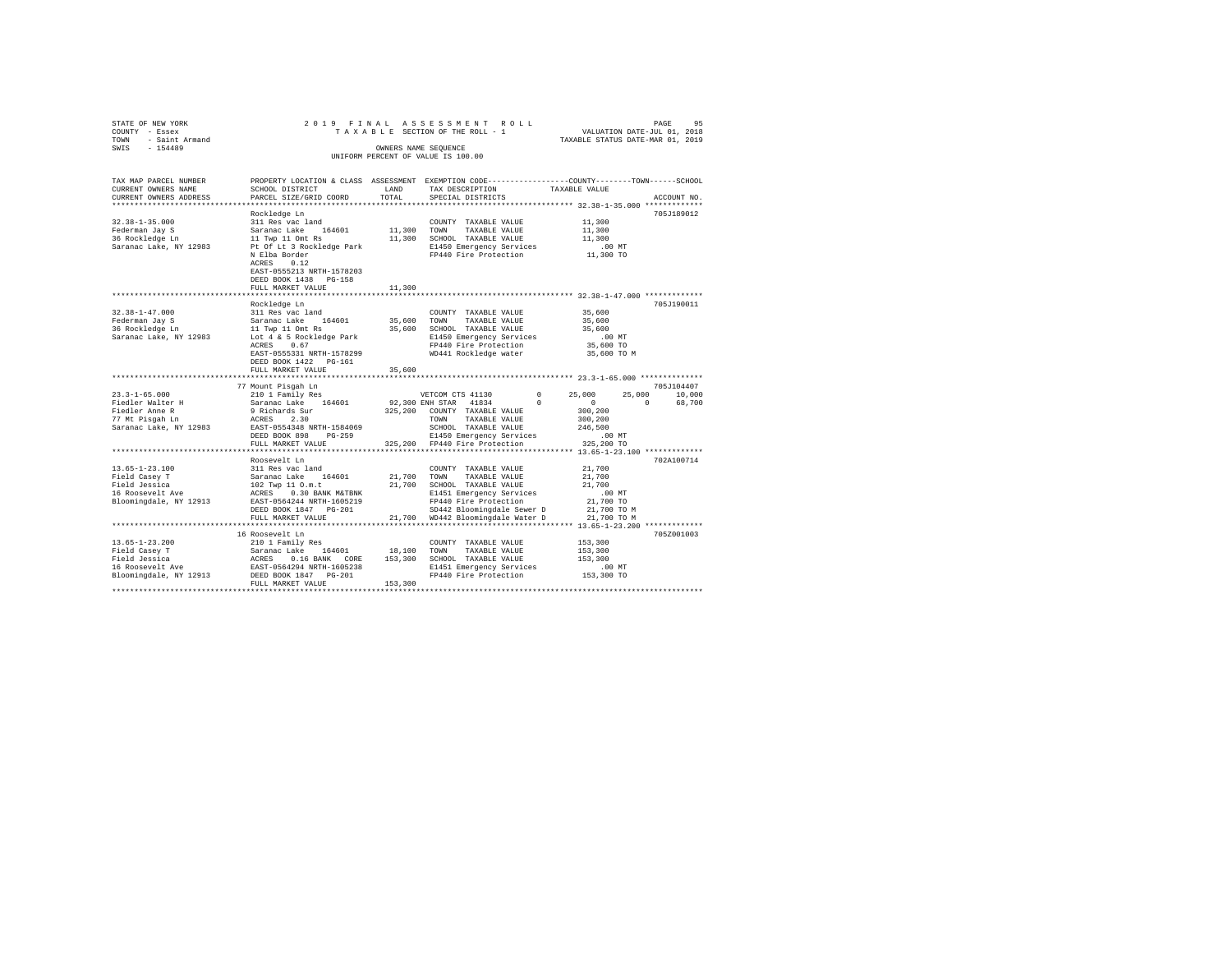| STATE OF NEW YORK<br>COUNTY - Essex   | 2019 FINAL                                |                  | ASSESSMENT ROLL<br>TAXABLE SECTION OF THE ROLL - 1 | PAGE<br>VALUATION DATE-JUL 01, 2018                                                             | 96          |
|---------------------------------------|-------------------------------------------|------------------|----------------------------------------------------|-------------------------------------------------------------------------------------------------|-------------|
| TOWN<br>- Saint Armand                |                                           |                  |                                                    | TAXABLE STATUS DATE-MAR 01, 2019                                                                |             |
| SWIS - 154489                         |                                           |                  | OWNERS NAME SEQUENCE                               |                                                                                                 |             |
|                                       |                                           |                  | UNIFORM PERCENT OF VALUE IS 100.00                 |                                                                                                 |             |
| TAX MAP PARCEL NUMBER                 |                                           |                  |                                                    | PROPERTY LOCATION & CLASS ASSESSMENT EXEMPTION CODE---------------COUNTY-------TOWN------SCHOOL |             |
| CURRENT OWNERS NAME                   | SCHOOL DISTRICT                           | LAND             | TAX DESCRIPTION                                    | TAXABLE VALUE                                                                                   |             |
| CURRENT OWNERS ADDRESS                | PARCEL SIZE/GRID COORD                    | TOTAL            | SPECIAL DISTRICTS                                  |                                                                                                 | ACCOUNT NO. |
|                                       |                                           |                  |                                                    |                                                                                                 |             |
|                                       | River Rd                                  |                  |                                                    |                                                                                                 | 705J174010  |
| $13.4 - 1 - 1.099$                    | 314 Rural vac<10                          |                  | COUNTY TAXABLE VALUE                               | 25,800                                                                                          |             |
| Fields Robert D<br>Fields Jacquelyn C | Saranac Lake 164601                       | 25,800<br>25,800 | TOWN<br>TAXABLE VALUE<br>SCHOOL TAXABLE VALUE      | 25,800<br>25,800                                                                                |             |
| 20 The Highlands                      | Richard Survey Lot 102<br>2.30<br>ACRES   |                  | E1451 Emergency Services                           | $.00$ MT                                                                                        |             |
| Rochester, NY 14622                   | EAST-0566076 NRTH-1604580                 |                  | FP440 Fire Protection                              | 25,800 TO                                                                                       |             |
|                                       | DEED BOOK 1178  PG-156                    |                  |                                                    |                                                                                                 |             |
|                                       | FULL MARKET VALUE                         | 25,800           |                                                    |                                                                                                 |             |
|                                       |                                           |                  |                                                    |                                                                                                 |             |
|                                       | 90 River Rd                               |                  |                                                    |                                                                                                 | 705J103913  |
| $13.4 - 1 - 30.003$                   | 210 1 Family Res                          |                  | COUNTY TAXABLE VALUE                               | 122,900                                                                                         |             |
| Fields Robert D                       | Saranac Lake 164601                       | 44,100           | TOWN<br>TAXABLE VALUE                              | 122,900                                                                                         |             |
| Fields Jacquelyn C                    | 122 Richards Sur                          | 122,900          | SCHOOL TAXABLE VALUE                               | 122,900                                                                                         |             |
| 20 The Highlands                      | ACRES 1.30                                |                  | E1451 Emergency Services                           | $.00$ MT                                                                                        |             |
| Rochester, NY 14622                   | EAST-0566304 NRTH-1604146                 |                  | FP440 Fire Protection                              | 122,900 TO                                                                                      |             |
|                                       | DEED BOOK 966 PG-319<br>FULL MARKET VALUE | 122,900          |                                                    |                                                                                                 |             |
|                                       |                                           |                  |                                                    |                                                                                                 |             |
|                                       | River Rd                                  |                  |                                                    |                                                                                                 | 705J185013  |
| $13.4 - 1 - 39.112$                   | 314 Rural vac<10                          |                  | COUNTY TAXABLE VALUE                               | 44,800                                                                                          |             |
| Filsinger David R                     | Saranac Lake<br>164601                    | 44,800           | TOWN<br>TAXABLE VALUE                              | 44,800                                                                                          |             |
| Nolde Susan E                         | 122 Richard Survey                        | 44,800           | SCHOOL TAXABLE VALUE                               | 44,800                                                                                          |             |
| 175 River Rd                          | ACRES<br>9.77                             |                  | E1451 Emergency Services                           | $.00$ MT                                                                                        |             |
| Bloomingdale, NY 12913                | EAST-0567922 NRTH-1605123                 |                  | FP440 Fire Protection                              | 44,800 TO                                                                                       |             |
|                                       | DEED BOOK 1544 PG-57                      |                  |                                                    |                                                                                                 |             |
|                                       | FULL MARKET VALUE                         | 44,800           |                                                    |                                                                                                 |             |
|                                       |                                           |                  |                                                    |                                                                                                 |             |
| $13.4 - 1 - 39.500$                   | 175 River Rd<br>240 Rural res             |                  |                                                    | 350,200                                                                                         | 705J187001  |
| Filsinger David R                     | Saranac Lake 164601                       | 65,300           | COUNTY TAXABLE VALUE<br>TOWN<br>TAXABLE VALUE      | 350,200                                                                                         |             |
| Nolde Susan E                         | 122 Rs Twp 11 Omt                         | 350,200          | SCHOOL TAXABLE VALUE                               | 350,200                                                                                         |             |
| 175 River Rd                          | ACRES 34.06                               |                  | E1451 Emergency Services                           | $.00$ MT                                                                                        |             |
| Bloomingdale, NY 12913                | EAST-0568471 NRTH-1605540                 |                  | FP440 Fire Protection                              | 350,200 TO                                                                                      |             |
|                                       | DEED BOOK 1539 PG-234                     |                  |                                                    |                                                                                                 |             |
|                                       | FULL MARKET VALUE                         | 350,200          |                                                    |                                                                                                 |             |
|                                       |                                           |                  |                                                    |                                                                                                 |             |
|                                       | Gillespie Dr                              |                  |                                                    |                                                                                                 | 705J104305  |
| $15. - 1 - 24.000$                    | 314 Rural vac<10                          |                  | COUNTY TAXABLE VALUE                               | 23,900                                                                                          |             |
| Fink Jeffrey L                        | Saranac Lake 164601                       | 23,900           | TOWN<br>TAXABLE VALUE                              | 23,900                                                                                          |             |
| Fink Donna                            | 367 Richards Sur                          | 23,900           | SCHOOL TAXABLE VALUE                               | 23,900                                                                                          |             |
| 22011 Crossbrook Dr                   | ACRES<br>0.95                             |                  | E1451 Emergency Services                           | $.00$ MT                                                                                        |             |
| Katy, TX 77450                        | EAST-0604342 NRTH-1612890                 |                  | FP440 Fire Protection                              | 23,900 TO                                                                                       |             |

Fink Jeffrey L<br>
Fink Jeffrey L<br>
Fink Jeffrey L<br>
23,900<br>
22011 Crossbrook Dr<br>
23,900<br>
22011 Crossbrook Dr<br>
23,900<br>
22011 Crossbrook Dr<br>
23,900<br>
23,900<br>
23,900<br>
23,900<br>
23,900<br>
23,900<br>
23,900<br>
23,900<br>
23,900<br>
23,900<br>
23,900 DEED BOOK 1952 PG-302 PRIOR OWNER ON 3/01/2019 FULL MARKET VALUE 23,900 Spohn Glenn D \*\*\*\*\*\*\*\*\*\*\*\*\*\*\*\*\*\*\*\*\*\*\*\*\*\*\*\*\*\*\*\*\*\*\*\*\*\*\*\*\*\*\*\*\*\*\*\*\*\*\*\*\*\*\*\*\*\*\*\*\*\*\*\*\*\*\*\*\*\*\*\*\*\*\*\*\*\*\*\*\*\*\*\*\*\*\*\*\*\*\*\*\*\*\*\*\*\*\*\*\*\*\*\*\*\*\*\*\*\*\*\*\*\*\*\*\*\*\*\*\*\*\*\*\*\*\*\*\*\*\*\*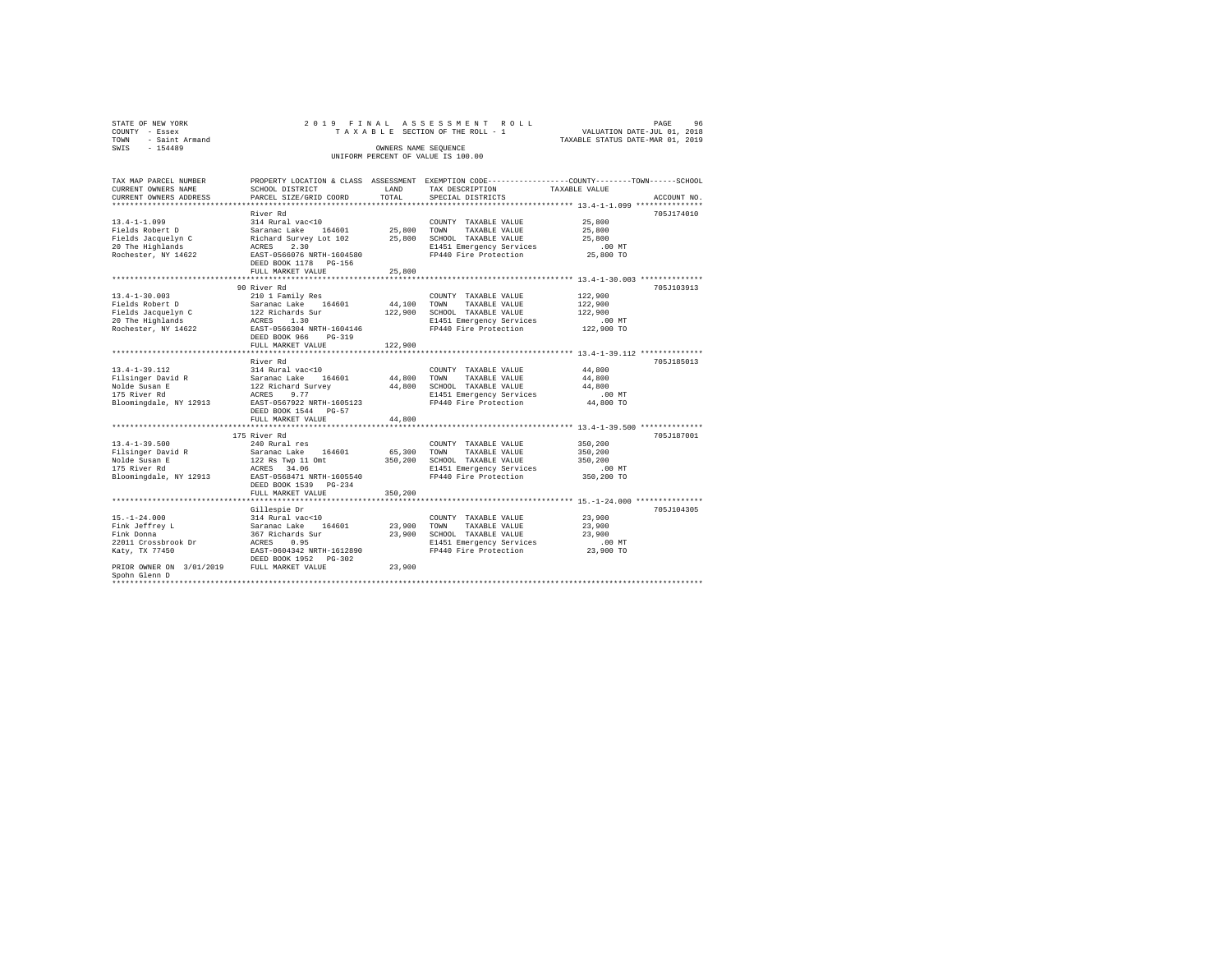| STATE OF NEW YORK<br>COUNTY - Essex<br>TOWN<br>- Saint Armand<br>$-154489$<br>SWIS                                                                                                       | 2019 FINAL                                                                                                                                                                                                                                                                                                                                                                                        |                                      | ASSESSMENT ROLL<br>TAXABLE SECTION OF THE ROLL - 1<br>OWNERS NAME SEOUENCE<br>UNIFORM PERCENT OF VALUE IS 100.00                                                                                                                                                                                                                                                                  | VALUATION DATE-JUL 01, 2018<br>TAXABLE STATUS DATE-MAR 01, 2019                                                                                               | 97<br>PAGE                                             |
|------------------------------------------------------------------------------------------------------------------------------------------------------------------------------------------|---------------------------------------------------------------------------------------------------------------------------------------------------------------------------------------------------------------------------------------------------------------------------------------------------------------------------------------------------------------------------------------------------|--------------------------------------|-----------------------------------------------------------------------------------------------------------------------------------------------------------------------------------------------------------------------------------------------------------------------------------------------------------------------------------------------------------------------------------|---------------------------------------------------------------------------------------------------------------------------------------------------------------|--------------------------------------------------------|
|                                                                                                                                                                                          |                                                                                                                                                                                                                                                                                                                                                                                                   |                                      |                                                                                                                                                                                                                                                                                                                                                                                   |                                                                                                                                                               |                                                        |
| TAX MAP PARCEL NUMBER<br>CURRENT OWNERS NAME<br>CURRENT OWNERS ADDRESS                                                                                                                   | SCHOOL DISTRICT<br>PARCEL SIZE/GRID COORD                                                                                                                                                                                                                                                                                                                                                         | LAND<br>TOTAL                        | PROPERTY LOCATION & CLASS ASSESSMENT EXEMPTION CODE---------------COUNTY-------TOWN------SCHOOL<br>TAX DESCRIPTION<br>SPECIAL DISTRICTS                                                                                                                                                                                                                                           | TAXABLE VALUE                                                                                                                                                 | ACCOUNT NO.                                            |
|                                                                                                                                                                                          |                                                                                                                                                                                                                                                                                                                                                                                                   |                                      |                                                                                                                                                                                                                                                                                                                                                                                   |                                                                                                                                                               |                                                        |
| $15. - 1 - 25.000$<br>Fink Jeffrey L<br>Fink Donna C<br>22011 Crossbrook Dr<br>Katy, TX 77450                                                                                            | 2155 Gillespie Dr<br>240 Rural res<br>Saranac Lake 164601<br>367 Richards Sur<br>ACRES 16.46<br>EAST-0604502 NRTH-1613308<br>DEED BOOK 986<br>PG-069                                                                                                                                                                                                                                              | 47.300 TOWN<br>242,400               | COUNTY TAXABLE VALUE<br>TAXABLE VALUE<br>SCHOOL TAXABLE VALUE<br>E1451 Emergency Services<br>FP440 Fire Protection                                                                                                                                                                                                                                                                | 242,400<br>242,400<br>242,400<br>$.00$ MT<br>242,400 TO                                                                                                       | 705J102412                                             |
|                                                                                                                                                                                          | FULL MARKET VALUE                                                                                                                                                                                                                                                                                                                                                                                 | 242,400                              |                                                                                                                                                                                                                                                                                                                                                                                   |                                                                                                                                                               |                                                        |
|                                                                                                                                                                                          | 10 Maple Ln                                                                                                                                                                                                                                                                                                                                                                                       |                                      |                                                                                                                                                                                                                                                                                                                                                                                   |                                                                                                                                                               | 702A101514                                             |
| $13.56 - 7 - 16.000$<br>Finn Frederick F<br>Finn Heather C<br>10 Maple Ln<br>Bloomingdale, NY 12913<br>$23.3 - 1 - 77.110$<br>Finn Kristin P<br>159 Trudeau Rd<br>Saranac Lake, NY 12983 | 210 1 Family Res<br>210 1 Family kes<br>Saranac Lake 164601<br>82 Rs Twp 11 Omt<br>Whiteface Mtn Park Lots #<br>36 38 40 41 42<br>ACRES 1.29<br>EAST-0562688 NRTH-1606039<br>DEED BOOK 1655 PG-143<br>FULL MARKET VALUE<br>159 Trudeau Rd<br>210 1 Family Res<br>Saranac Lake 164601<br>8 Richards Sur<br>1060/70; 1060/73<br>5.13<br>ACRES<br>EAST-0553331 NRTH-1586131<br>DEED BOOK 1613 PG-128 | 35,300<br>70,000<br>70,000<br>99,800 | BAS STAR 41854<br>$\Omega$<br>COUNTY TAXABLE VALUE<br>TOWN TAXABLE VALUE<br>SCHOOL TAXABLE VALUE<br>E1451 Emergency Services<br>FP440 Fire Protection<br>SD442 Bloomingdale Sewer D<br>WD442 Bloomingdale Water D<br>BAS STAR 41854<br>$\Omega$<br>49,100 COUNTY TAXABLE VALUE<br>TOWN TAXABLE VALUE<br>SCHOOL TAXABLE VALUE<br>E1450 Emergency Services<br>FP440 Fire Protection | $\sim$ 0<br>70,000<br>70,000<br>40,000<br>$.00$ MT<br>70,000 TO<br>70,000 TO M<br>70,000 TO M<br>$\sim$ 0<br>99,800<br>99,800<br>69,800<br>.00MT<br>99,800 TO | $\Omega$<br>30,000<br>705J102911<br>$\Omega$<br>30,000 |
|                                                                                                                                                                                          | FULL MARKET VALUE                                                                                                                                                                                                                                                                                                                                                                                 | 99,800                               |                                                                                                                                                                                                                                                                                                                                                                                   |                                                                                                                                                               |                                                        |
| $23.3 - 1 - 77.220$<br>Finn Kristin P<br>159 Trudeau Rd<br>Saranac Lake, NY 12983                                                                                                        | Trudeau Rd<br>311 Res vac land<br>Saranac Lake 164601<br>8 Omt Twp II RS<br>ACRES 1.00<br>EAST-0553078 NRTH-1586362<br>DEED BOOK 1613 PG-128<br>FULL MARKET VALUE                                                                                                                                                                                                                                 | 8,400<br>8.400<br>8,400              | COUNTY TAXABLE VALUE<br>TOWN<br>TAXABLE VALUE<br>SCHOOL TAXABLE VALUE<br>E1450 Emergency Services<br>FP440 Fire Protection                                                                                                                                                                                                                                                        | 8,400<br>8,400<br>8,400<br>$.00$ MT<br>8,400 TO                                                                                                               | 705Z010003                                             |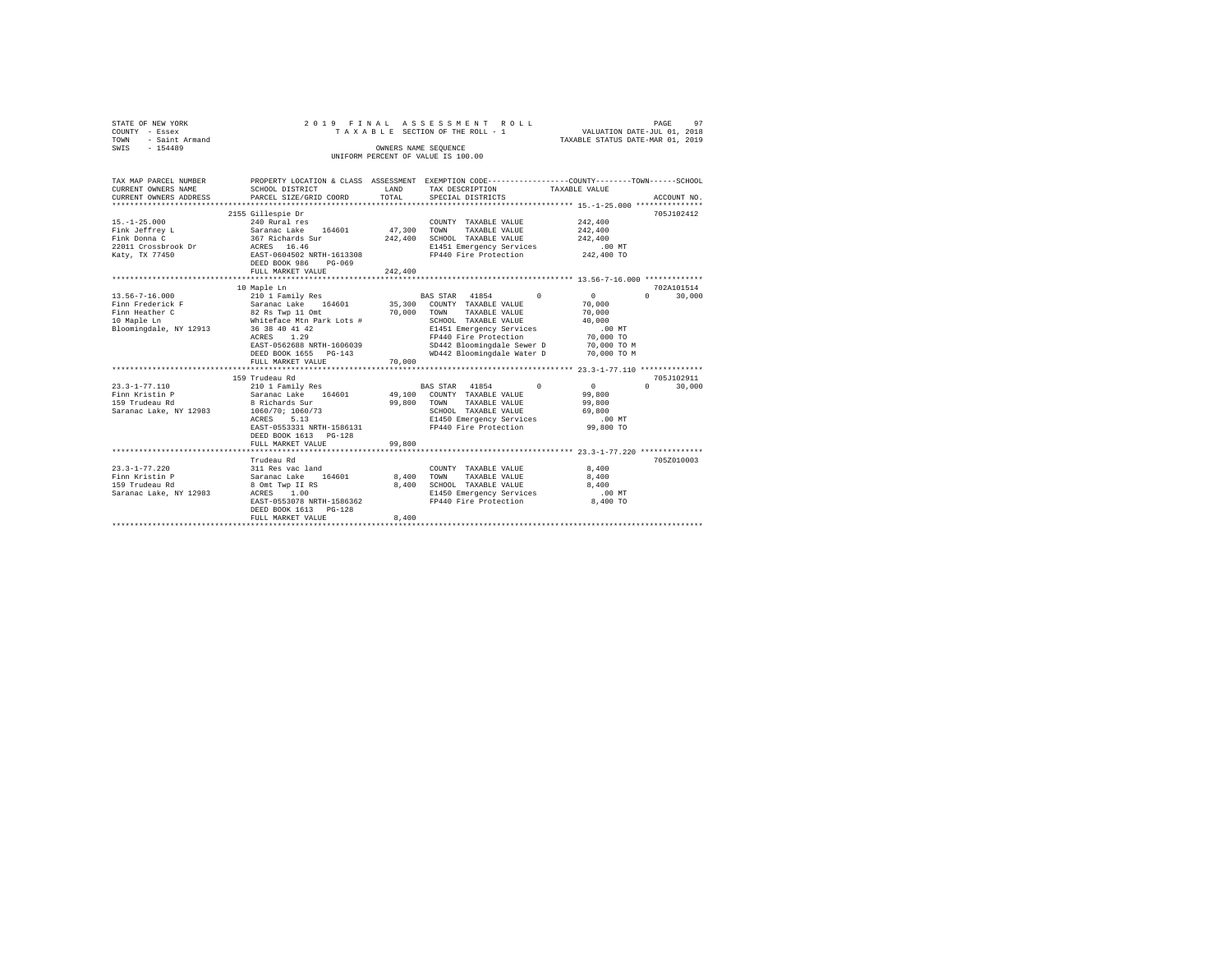| STATE OF NEW YORK   | 2019 FINAL ASSESSMENT ROLL         | 98<br>PAGE                       |
|---------------------|------------------------------------|----------------------------------|
| COUNTY - Essex      | TAXABLE SECTION OF THE ROLL - 1    | VALUATION DATE-JUL 01, 2018      |
| TOWN - Saint Armand |                                    | TAXABLE STATUS DATE-MAR 01, 2019 |
| SWIS<br>$-154489$   | OWNERS NAME SEOUENCE               |                                  |
|                     | UNIFORM PERCENT OF VALUE IS 100.00 |                                  |
|                     |                                    |                                  |

| TAX MAP PARCEL NUMBER  | PROPERTY LOCATION & CLASS ASSESSMENT EXEMPTION CODE---------------COUNTY-------TOWN-----SCHOOL                     |         |                                                                                                    |                    |             |  |
|------------------------|--------------------------------------------------------------------------------------------------------------------|---------|----------------------------------------------------------------------------------------------------|--------------------|-------------|--|
| CURRENT OWNERS NAME    | SCHOOL DISTRICT                                                                                                    | LAND    | TAX DESCRIPTION                                                                                    | TAXABLE VALUE      |             |  |
| CURRENT OWNERS ADDRESS | PARCEL SIZE/GRID COORD                                                                                             | TOTAL   | SPECIAL DISTRICTS                                                                                  |                    | ACCOUNT NO. |  |
|                        |                                                                                                                    |         |                                                                                                    |                    |             |  |
|                        | 153 Trudeau Rd                                                                                                     |         |                                                                                                    |                    | 705J192014  |  |
|                        |                                                                                                                    |         |                                                                                                    |                    |             |  |
|                        |                                                                                                                    |         |                                                                                                    |                    |             |  |
|                        |                                                                                                                    |         |                                                                                                    |                    |             |  |
|                        |                                                                                                                    |         |                                                                                                    |                    |             |  |
|                        |                                                                                                                    |         | ---, TOWN TAXABLE VALUE<br>SCHOOL TAXABLE VALUE<br>----- Services                                  |                    |             |  |
|                        | EAST-0553077 NRTH-1586023 E1450 Emergency Services .00 MT<br>DEED BOOK 753 PG-299 FP440 Fire Protection 122,100 TO |         |                                                                                                    |                    |             |  |
|                        |                                                                                                                    |         |                                                                                                    |                    |             |  |
|                        | FULL MARKET VALUE                                                                                                  | 122,100 |                                                                                                    |                    |             |  |
|                        |                                                                                                                    |         |                                                                                                    |                    |             |  |
|                        | 1787 NYS Route 3                                                                                                   |         |                                                                                                    |                    | 702A178003  |  |
|                        |                                                                                                                    |         | VETCOM CTS 41130 0 25,000 25,000                                                                   |                    | 10,000      |  |
|                        |                                                                                                                    |         |                                                                                                    | 184,000<br>184,000 |             |  |
|                        |                                                                                                                    |         |                                                                                                    |                    |             |  |
|                        |                                                                                                                    |         |                                                                                                    |                    |             |  |
|                        |                                                                                                                    |         |                                                                                                    |                    |             |  |
|                        |                                                                                                                    |         |                                                                                                    |                    |             |  |
|                        |                                                                                                                    |         |                                                                                                    |                    |             |  |
|                        |                                                                                                                    |         |                                                                                                    |                    |             |  |
|                        |                                                                                                                    |         |                                                                                                    |                    |             |  |
|                        | 12 George & Bliss Ln                                                                                               |         |                                                                                                    |                    | 705J104309  |  |
|                        |                                                                                                                    |         |                                                                                                    | 415,500            |             |  |
|                        |                                                                                                                    |         |                                                                                                    |                    |             |  |
|                        |                                                                                                                    |         |                                                                                                    |                    |             |  |
|                        |                                                                                                                    |         |                                                                                                    |                    |             |  |
|                        |                                                                                                                    |         | BTI44 BTI District .00 MT<br>E1450 Emergency Services .00 MT<br>FP403 Fire Pro LP Lake  415,500 TO |                    |             |  |
|                        |                                                                                                                    |         |                                                                                                    |                    |             |  |
|                        | FULL MARKET VALUE                                                                                                  | 415,500 |                                                                                                    |                    |             |  |
|                        |                                                                                                                    |         |                                                                                                    |                    |             |  |
|                        | Goodspeed Ln                                                                                                       |         |                                                                                                    |                    | 7079903604  |  |
|                        |                                                                                                                    |         | COUNTY TAXABLE VALUE 96.500                                                                        |                    |             |  |
|                        |                                                                                                                    |         | 96,500 TOWN TAXABLE VALUE 96,500<br>96,500 SCHOOL TAXABLE VALUE 96,500                             |                    |             |  |
|                        |                                                                                                                    |         |                                                                                                    |                    |             |  |
|                        |                                                                                                                    |         | E1451 Emergency Services .00 MT<br>FP440 Fire Protection  96,500 TO                                |                    |             |  |
|                        |                                                                                                                    |         |                                                                                                    |                    |             |  |
|                        | DEED BOOK 1763 PG-88                                                                                               |         |                                                                                                    |                    |             |  |
|                        | FULL MARKET VALUE                                                                                                  | 96,500  |                                                                                                    |                    |             |  |
|                        |                                                                                                                    |         |                                                                                                    |                    |             |  |
|                        | Gillespie Dr                                                                                                       |         |                                                                                                    |                    | 7079903602  |  |
|                        |                                                                                                                    |         |                                                                                                    |                    |             |  |
|                        |                                                                                                                    |         |                                                                                                    |                    |             |  |
|                        |                                                                                                                    |         |                                                                                                    |                    |             |  |
|                        |                                                                                                                    |         |                                                                                                    |                    |             |  |
|                        |                                                                                                                    |         |                                                                                                    |                    |             |  |
|                        | DEED BOOK 1763 PG-88                                                                                               |         |                                                                                                    |                    |             |  |
|                        | FULL MARKET VALUE                                                                                                  | 30,400  |                                                                                                    |                    |             |  |
|                        |                                                                                                                    |         |                                                                                                    |                    |             |  |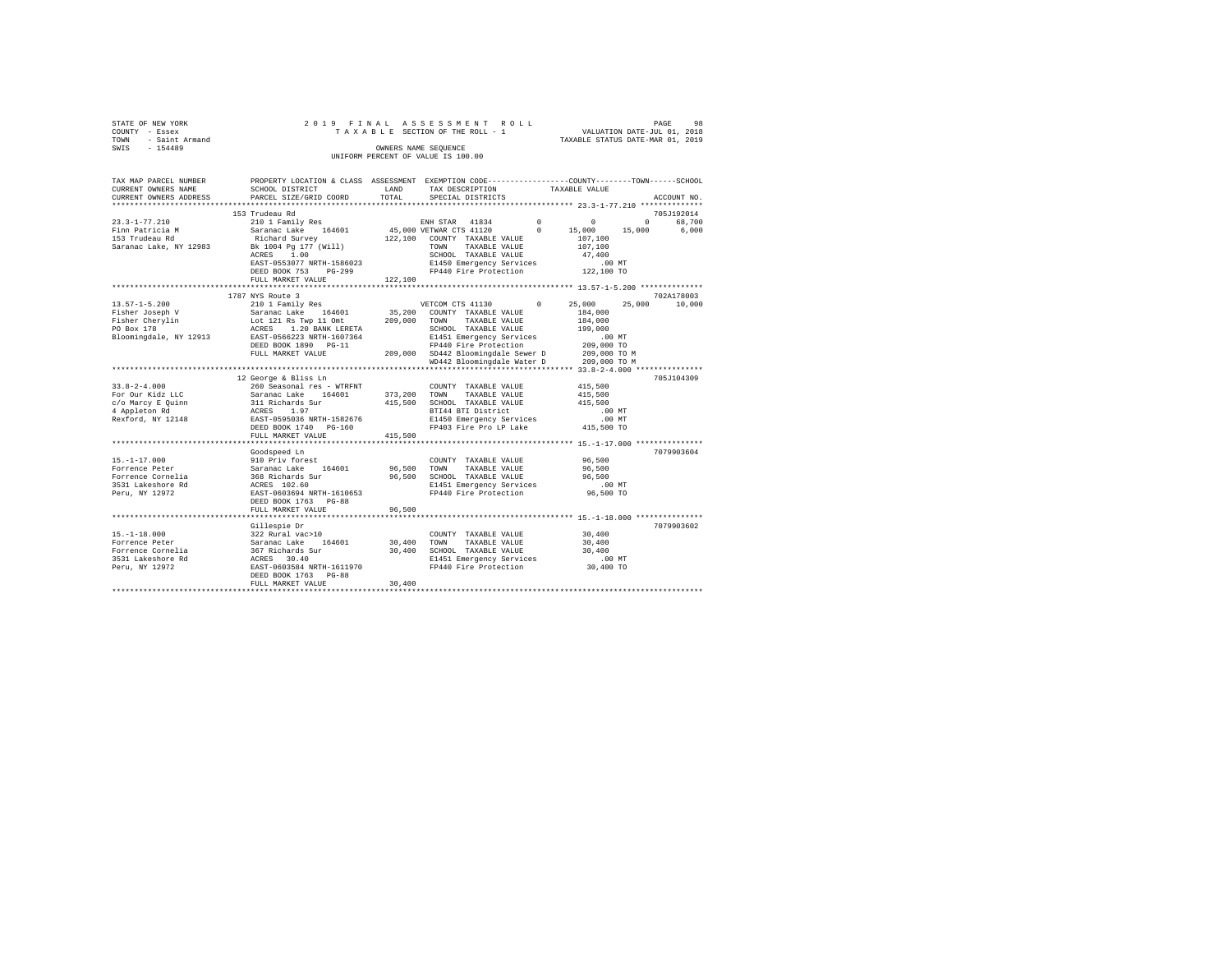| STATE OF NEW YORK      | 2019 FINAL                                      |                        | ASSESSMENT<br>ROLL                                                                             | 99<br>PAGE                                          |
|------------------------|-------------------------------------------------|------------------------|------------------------------------------------------------------------------------------------|-----------------------------------------------------|
| COUNTY - Essex         |                                                 |                        | TAXABLE SECTION OF THE ROLL - 1                                                                | VALUATION DATE-JUL 01, 2018                         |
| - Saint Armand<br>TOWN |                                                 |                        |                                                                                                | TAXABLE STATUS DATE-MAR 01, 2019                    |
| $-154489$<br>SWIS      |                                                 | OWNERS NAME SEQUENCE   |                                                                                                |                                                     |
|                        |                                                 |                        | UNIFORM PERCENT OF VALUE IS 100.00                                                             |                                                     |
|                        |                                                 |                        |                                                                                                |                                                     |
| TAX MAP PARCEL NUMBER  |                                                 |                        | PROPERTY LOCATION & CLASS ASSESSMENT EXEMPTION CODE---------------COUNTY-------TOWN-----SCHOOL |                                                     |
| CURRENT OWNERS NAME    | SCHOOL DISTRICT                                 | LAND                   | TAX DESCRIPTION                                                                                | TAXABLE VALUE                                       |
| CURRENT OWNERS ADDRESS | PARCEL SIZE/GRID COORD                          | TOTAL                  | SPECIAL DISTRICTS                                                                              | ACCOUNT NO.                                         |
|                        |                                                 |                        |                                                                                                |                                                     |
|                        | Goodspeed Ln                                    |                        |                                                                                                | 705J103311                                          |
| $15. -1 - 51.000$      | 910 Priv forest                                 |                        | COUNTY TAXABLE VALUE                                                                           | 104,400                                             |
| Forrence Peter         | Saranac Lake 164601<br>363 Richards Sur         | 104,400                | TOWN<br>TAXABLE VALUE                                                                          | 104,400                                             |
| 3531 Route 9           |                                                 | 104,400                | SCHOOL TAXABLE VALUE                                                                           | 104,400                                             |
| Peru, NY 12972         | ACRES 68.60                                     |                        | E1451 Emergency Services                                                                       | $.00$ MT                                            |
|                        | EAST-0602377 NRTH-1606975                       |                        | FP440 Fire Protection                                                                          | 104,400 TO                                          |
|                        | DEED BOOK 1659 PG-43                            |                        |                                                                                                |                                                     |
|                        | FULL MARKET VALUE                               | 104,400                |                                                                                                |                                                     |
|                        | **********************                          |                        |                                                                                                | ********************** 15.-1-53.100 *************** |
|                        | 184 Goodspeed Ln                                |                        |                                                                                                | 705J103201                                          |
| $15. - 1 - 53.100$     | 240 Rural res                                   |                        | COUNTY TAXABLE VALUE                                                                           | 266,900                                             |
| Forrence Peter P       | Saranac Lake 164601                             | 54,100                 | TOWN<br>TAXABLE VALUE                                                                          | 266,900                                             |
| Forrence Cornelia B    | 363 Richards Sur                                | 266,900                | SCHOOL TAXABLE VALUE                                                                           | 266,900                                             |
| 3531 NYS Route 9       | ACRES 29.69                                     |                        | E1451 Emergency Services                                                                       | .00 MT                                              |
| Peru, NY 12972         | EAST-0602511 NRTH-1608188                       |                        | FP440 Fire Protection                                                                          | 266,900 TO                                          |
|                        | DEED BOOK 1815 PG-148                           |                        |                                                                                                |                                                     |
|                        | FULL MARKET VALUE<br>************************** | 266,900<br>*********** |                                                                                                |                                                     |
|                        |                                                 |                        |                                                                                                | 705.T175013                                         |
| $15. -1 - 54.000$      | Goodspeed Ln<br>314 Rural vac<10                |                        | COUNTY TAXABLE VALUE                                                                           | 24,500                                              |
| Forrence Peter P       | Saranac Lake<br>164601                          | 24,500                 | TOWN<br>TAXABLE VALUE                                                                          | 24,500                                              |
| Forrence Cornelia B    | Richards Survey Lot 363                         | 24,500                 | SCHOOL TAXABLE VALUE                                                                           | 24,500                                              |
| 3531 NYS Route 9       | 1.00                                            |                        | E1451 Emergency Services                                                                       | $.00$ MT                                            |
| Peru, NY 12972         | ACRES 1.00                                      |                        | FP440 Fire Protection                                                                          | 24,500 TO                                           |
|                        | EAST-0602593 NRTH-1607792                       |                        |                                                                                                |                                                     |
|                        | DEED BOOK 1815 PG-148                           |                        |                                                                                                |                                                     |
|                        | FULL MARKET VALUE                               | 24,500                 |                                                                                                |                                                     |
|                        |                                                 |                        |                                                                                                |                                                     |
|                        | 23 James Way                                    |                        |                                                                                                | 705J103014                                          |
| $13.4 - 2 - 11.002$    | 210 1 Family Res                                |                        | ENH STAR 41834<br>$\Omega$                                                                     | $\Omega$<br>$\Omega$<br>68,700                      |
| Forrester Bettijane    | Saranac Lake 164601                             | 35,800                 | COUNTY TAXABLE VALUE                                                                           | 118,400                                             |
| 23 James Way           | 123 Richards Sur                                | 118,400                | TOWN<br>TAXABLE VALUE                                                                          | 118,400                                             |
| Bloomingdale, NY 12913 | ACRES<br>2.72                                   |                        | SCHOOL TAXABLE VALUE                                                                           | 49,700                                              |
|                        | EAST-0567225 NRTH-1602974                       |                        | E1451 Emergency Services                                                                       | $.00$ MT                                            |
|                        | DEED BOOK 1154 PG-333                           |                        | FP440 Fire Protection                                                                          | 118,400 TO                                          |
|                        | FULL MARKET VALUE                               | 118,400                |                                                                                                |                                                     |
|                        |                                                 |                        |                                                                                                |                                                     |
|                        | 299 River Rd                                    |                        |                                                                                                | 705J103514                                          |
| $13.4 - 1 - 61.100$    | 240 Rural res                                   |                        | BAS STAR 41854<br>$^{\circ}$                                                                   | $\circ$<br>30,000<br>$\cap$                         |
| Fortune Timothy J      | Saranac Lake 164601                             | 54,800                 | COUNTY TAXABLE VALUE                                                                           | 125,000                                             |
| Fortune Diana M        | 143 Richards Sur                                | 125,000                | TOWN<br>TAXABLE VALUE                                                                          | 125,000                                             |
| 299 River Rd           | ACRES 37.90                                     |                        | SCHOOL TAXABLE VALUE                                                                           | 95,000                                              |
| Bloomingdale, NY 12913 | EAST-0570634 NRTH-1602971                       |                        | E1451 Emergency Services                                                                       | $.00$ MT                                            |
|                        | DEED BOOK 869<br>$PG-59$                        |                        | FP440 Fire Protection                                                                          | 125,000 TO                                          |
|                        | FULL MARKET VALUE                               | 125,000                |                                                                                                |                                                     |
|                        |                                                 |                        |                                                                                                |                                                     |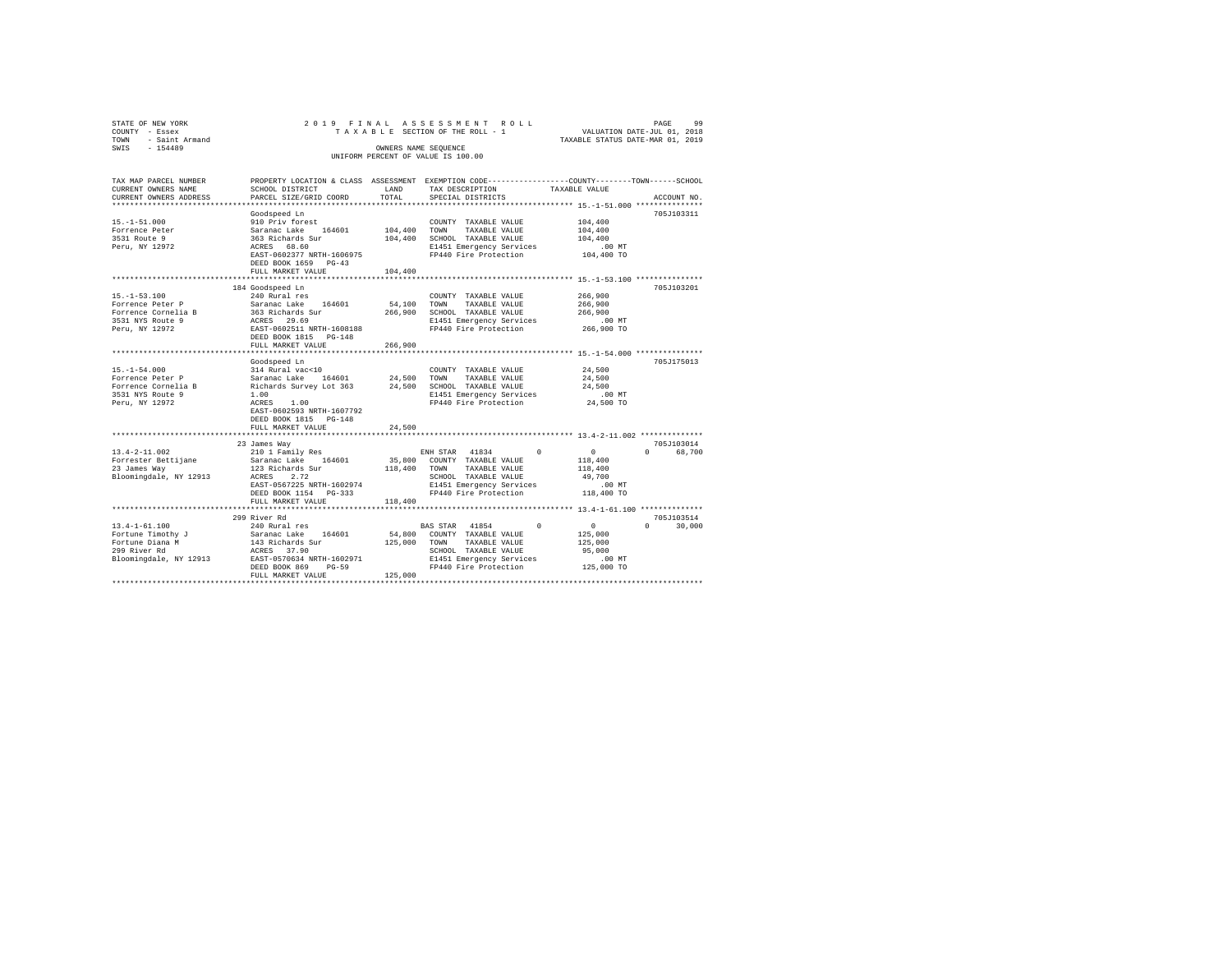| STATE OF NEW YORK<br>COUNTY - Essex<br>TOWN<br>- Saint Armand<br>SWIS - 154489 |                                                                                                                    |                    | 2019 FINAL ASSESSMENT ROLL<br>TAXABLE SECTION OF THE ROLL - 1<br>OWNERS NAME SEOUENCE                              | VALUATION DATE-JUL 01, 2018<br>TAXABLE STATUS DATE-MAR 01, 2019 | 100<br>PAGE |
|--------------------------------------------------------------------------------|--------------------------------------------------------------------------------------------------------------------|--------------------|--------------------------------------------------------------------------------------------------------------------|-----------------------------------------------------------------|-------------|
|                                                                                |                                                                                                                    |                    | UNIFORM PERCENT OF VALUE IS 100.00                                                                                 |                                                                 |             |
| TAX MAP PARCEL NUMBER<br>CURRENT OWNERS NAME                                   | SCHOOL DISTRICT                                                                                                    | LAND               | PROPERTY LOCATION & CLASS ASSESSMENT EXEMPTION CODE---------------COUNTY-------TOWN------SCHOOL<br>TAX DESCRIPTION | TAXABLE VALUE                                                   |             |
| CURRENT OWNERS ADDRESS                                                         | PARCEL SIZE/GRID COORD                                                                                             | TOTAL              | SPECIAL DISTRICTS                                                                                                  |                                                                 | ACCOUNT NO. |
|                                                                                |                                                                                                                    |                    |                                                                                                                    |                                                                 |             |
|                                                                                | River Rd                                                                                                           |                    |                                                                                                                    |                                                                 | 705J199004  |
| $14. - 1 - 7.120$                                                              | 311 Res vac land                                                                                                   |                    | COUNTY TAXABLE VALUE                                                                                               | 7.308                                                           |             |
| Franklin Falls LLC                                                             | Saranac Lake 164601                                                                                                | 7.308 TOWN         | TAXABLE VALUE                                                                                                      | 7.308                                                           |             |
| 353 Sullivan Rd                                                                | 261 Omt Twp 11 Rs                                                                                                  |                    | 7,308 SCHOOL TAXABLE VALUE                                                                                         | 7.308                                                           |             |
| Peru, NY 12972                                                                 | Also Ease 1003/322<br>ACRES 1.70                                                                                   |                    | E1451 Emergency Services<br>FP440 Fire Protection                                                                  | $.00$ MT<br>7,308 TO                                            |             |
|                                                                                | EAST-0587265 NRTH-1611142<br>DEED BOOK 1522 PG-162<br>CONSERVATION ESMT % 71.00                                    |                    |                                                                                                                    |                                                                 |             |
|                                                                                | FULL MARKET VALUE<br>************************                                                                      | 7.308              | ********************************* 14.-1-7.130 ******************                                                   |                                                                 |             |
|                                                                                | River Rd                                                                                                           |                    |                                                                                                                    |                                                                 | 705J199005  |
| $14. - 1 - 7.130$                                                              | 314 Rural vac<10                                                                                                   |                    | COUNTY TAXABLE VALUE                                                                                               | 1,189                                                           |             |
| Franklin Falls LLC                                                             | Saranac Lake 164601<br>261 Omt Twp 11 Rs                                                                           | 1.189 TOWN         | TAXABLE VALUE                                                                                                      | 1,189                                                           |             |
| 353 Sullivan Rd                                                                |                                                                                                                    |                    | 1,189 SCHOOL TAXABLE VALUE                                                                                         | 1,189                                                           |             |
| Peru, NY 12972                                                                 | Also Ease 1003/322                                                                                                 |                    | E1451 Emergency Services                                                                                           | $.00$ MT                                                        |             |
|                                                                                | ACRES 4.10<br>EAST-0589465 NRTH-1611509<br>DEED BOOK 1522 PG-162<br>CONSERVATION ESMT % 71.00<br>FULL MARKET VALUE | 1,189              | FP440 Fire Protection                                                                                              | 1,189 TO                                                        |             |
|                                                                                |                                                                                                                    | ****************** | ********************************** 14.-1-7.140 ******************                                                  |                                                                 |             |
|                                                                                | River Rd                                                                                                           |                    |                                                                                                                    |                                                                 | 705Z000014  |
| $14. - 1 - 7.140$                                                              | 314 Rural vac<10 - WTRFNT                                                                                          |                    | COUNTY TAXABLE VALUE                                                                                               | 17,719                                                          |             |
| Franklin Falls LLC                                                             | Saranac Lake 164601                                                                                                |                    | 17,719 TOWN TAXABLE VALUE                                                                                          | 17,719                                                          |             |
| 353 Sullivan Rd                                                                | 261 Omt Twp 11 Rs                                                                                                  | 17,719             | SCHOOL TAXABLE VALUE                                                                                               | 17,719                                                          |             |
| Peru, NY 12972                                                                 | ACRES 0.29<br>EAST-0589938 NRTH-1609710                                                                            |                    | E1451 Emergency Services<br>FP440 Fire Protection                                                                  | .00 MT<br>17,719 TO                                             |             |
|                                                                                | DEED BOOK 1522 PG-162<br>CONSERVATION ESMT % 71.00<br>FULL MARKET VALUE                                            | 17,719             |                                                                                                                    |                                                                 |             |
|                                                                                |                                                                                                                    |                    |                                                                                                                    |                                                                 |             |
|                                                                                | River Rd                                                                                                           |                    |                                                                                                                    |                                                                 | 705J103610  |
| $14. - 1 - 7.140/1$                                                            | 260 Seasonal res - WTRFNT                                                                                          |                    | COUNTY TAXABLE VALUE                                                                                               | 15,800                                                          |             |
| Franklin Falls LLC                                                             | Saranac Lake 164601                                                                                                | 15,000 TOWN        | TAXABLE VALUE                                                                                                      | 15,800                                                          |             |
| 353 Sullivan Rd                                                                | In Tm # 14.000-1-7.100                                                                                             |                    | 15,800 SCHOOL TAXABLE VALUE                                                                                        | 15,800                                                          |             |
| Peru, NY 12972                                                                 | Camp $7-261-11$ Gin & Tonic                                                                                        |                    | E1451 Emergency Services                                                                                           | .00MT                                                           |             |
|                                                                                | EAST-0589938 NRTH-1609710<br>DEED BOOK 1522 PG-162                                                                 |                    | FP440 Fire Protection                                                                                              | 15,800 TO                                                       |             |
|                                                                                | FULL MARKET VALUE                                                                                                  | 15,800             |                                                                                                                    |                                                                 |             |
|                                                                                |                                                                                                                    |                    |                                                                                                                    |                                                                 |             |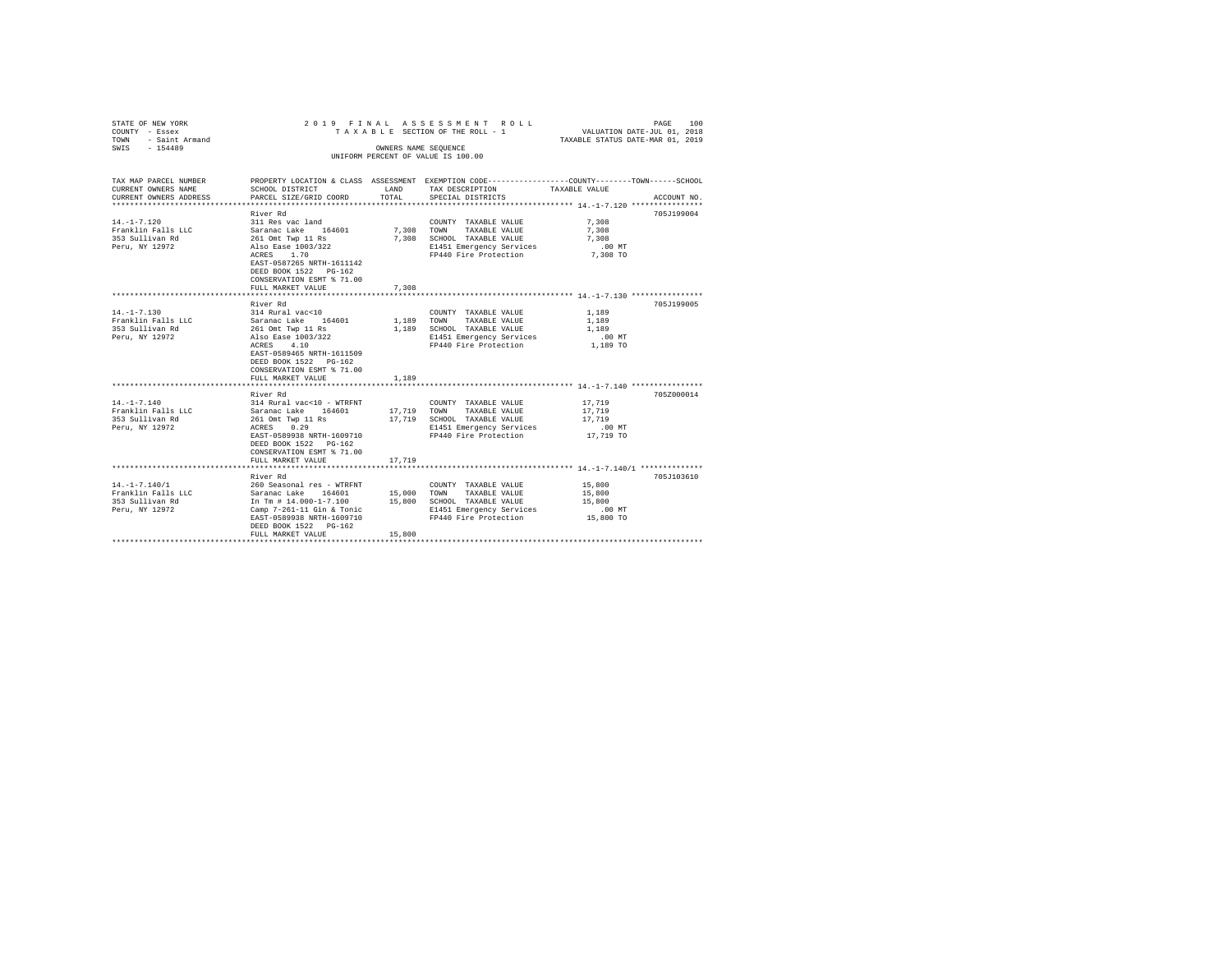| STATE OF NEW YORK<br>COUNTY - Essex<br>TOWN - Saint Armand |                                                                           |                      | 2019 FINAL ASSESSMENT ROLL<br>TAXABLE SECTION OF THE ROLL - 1 | PAGE<br>101<br>VALUATION DATE-JUL 01, 2018<br>TAXABLE STATUS DATE-MAR 01, 2019                  |
|------------------------------------------------------------|---------------------------------------------------------------------------|----------------------|---------------------------------------------------------------|-------------------------------------------------------------------------------------------------|
| SWIS - 154489                                              |                                                                           | OWNERS NAME SEQUENCE |                                                               |                                                                                                 |
|                                                            |                                                                           |                      | UNIFORM PERCENT OF VALUE IS 100.00                            |                                                                                                 |
|                                                            |                                                                           |                      |                                                               |                                                                                                 |
| TAX MAP PARCEL NUMBER                                      |                                                                           |                      |                                                               | PROPERTY LOCATION & CLASS ASSESSMENT EXEMPTION CODE---------------COUNTY-------TOWN------SCHOOL |
| CURRENT OWNERS NAME                                        | SCHOOL DISTRICT                                                           |                      | LAND TAX DESCRIPTION                                          | TAXABLE VALUE                                                                                   |
| CURRENT OWNERS ADDRESS                                     | PARCEL SIZE/GRID COORD                                                    | TOTAL                | SPECIAL DISTRICTS                                             | ACCOUNT NO.                                                                                     |
|                                                            |                                                                           |                      |                                                               |                                                                                                 |
|                                                            | Franklin Falls Dam                                                        |                      |                                                               | 705J103702                                                                                      |
| $14. -1 - 8.100$                                           | 910 Priv forest - WTRFNT                                                  |                      | COUNTY TAXABLE VALUE                                          | 139,519                                                                                         |
| Franklin Falls LLC                                         | Saranac Lake 164601 139,519 TOWN                                          |                      | TAXABLE VALUE                                                 | 139,519                                                                                         |
| 353 Sullivan Rd                                            | 281 Richards Sur                                                          |                      | 139,519 SCHOOL TAXABLE VALUE                                  | 139,519                                                                                         |
| Peru, NY 12972                                             | ACRES 68.17                                                               |                      | E1451 Emergency Services                                      | $.00$ MT                                                                                        |
|                                                            | EAST-0591824 NRTH-1610830                                                 |                      | FP440 Fire Protection 139,519 TO                              |                                                                                                 |
|                                                            | DEED BOOK 1522 PG-162                                                     |                      |                                                               |                                                                                                 |
|                                                            | CONSERVATION ESMT % 71.00                                                 |                      |                                                               |                                                                                                 |
|                                                            | FULL MARKET VALUE                                                         | 139,519              |                                                               |                                                                                                 |
|                                                            |                                                                           |                      |                                                               |                                                                                                 |
| $14. - 1 - 8.100/1$                                        | 246 Camp Road A                                                           |                      |                                                               | 705J103605<br>43,900                                                                            |
|                                                            | 260 Seasonal res - WTRFNT<br>Saranac Lake 164601                          | 15,000 TOWN          | COUNTY TAXABLE VALUE                                          |                                                                                                 |
| Franklin Falls LLC<br>353 Sullivan Rd                      |                                                                           |                      | TAXABLE VALUE                                                 | 43,900<br>43,900                                                                                |
| Peru, NY 12972                                             | In Tax Map # 014.00-01-08 43,900 SCHOOL TAXABLE VALUE<br>Camp 2 28-281-11 |                      | E1451 Emergency Services                                      | $.00$ MT                                                                                        |
|                                                            | Trailor & Camps                                                           |                      | FP440 Fire Protection                                         | 43,900 TO                                                                                       |
|                                                            | EAST-0591824 NRTH-1610830                                                 |                      |                                                               |                                                                                                 |
|                                                            | DEED BOOK 1522 PG-162                                                     |                      |                                                               |                                                                                                 |
|                                                            | FULL MARKET VALUE                                                         | 43,900               |                                                               |                                                                                                 |
|                                                            |                                                                           |                      |                                                               | *********************** 14.-1-8.100/2 **************                                            |
|                                                            | 282 Camp Road A                                                           |                      |                                                               | 705J103613                                                                                      |
| $14. - 1 - 8.100/2$                                        | 210 1 Family Res - WTRFNT                                                 |                      | COUNTY TAXABLE VALUE                                          | 94,700                                                                                          |
| Franklin Falls LLC                                         |                                                                           |                      |                                                               | 94,700                                                                                          |
| 353 Sullivan Rd                                            |                                                                           |                      |                                                               | 94,700                                                                                          |
| Peru, NY 12972                                             | $Camp 1-281-11$                                                           |                      | E1451 Emergency Services                                      | $.00$ MT                                                                                        |
|                                                            | EAST-0591824 NRTH-1610830                                                 |                      | FP440 Fire Protection                                         | 94,700 TO                                                                                       |
|                                                            | DEED BOOK 1522 PG-162                                                     |                      |                                                               |                                                                                                 |
|                                                            | FULL MARKET VALUE                                                         | 94,700               |                                                               |                                                                                                 |
|                                                            |                                                                           |                      |                                                               |                                                                                                 |
|                                                            | River Rd                                                                  |                      |                                                               | 705J103615                                                                                      |
| $14. - 1 - 9.000$                                          | 910 Priv forest                                                           |                      | COUNTY TAXABLE VALUE                                          | 21,924                                                                                          |
|                                                            |                                                                           | 21,924               | TOWN<br>TAXABLE VALUE                                         | 21,924                                                                                          |
|                                                            |                                                                           |                      | 21,924 SCHOOL TAXABLE VALUE                                   | 21,924                                                                                          |
| Peru, NY 12972                                             | 100ac Deed                                                                |                      | E1451 Emergency Services                                      | .00MT                                                                                           |
|                                                            | 100ac Deed<br>ACRES 90.00                                                 |                      | FP440 Fire Protection                                         | 21,924 TO                                                                                       |
|                                                            | EAST-0593478 NRTH-1611214                                                 |                      |                                                               |                                                                                                 |
|                                                            | DEED BOOK 1522 PG-162                                                     |                      |                                                               |                                                                                                 |
|                                                            | CONSERVATION ESMT % 71.00                                                 |                      |                                                               |                                                                                                 |
|                                                            | FULL MARKET VALUE                                                         | 21,924               |                                                               |                                                                                                 |
|                                                            |                                                                           |                      |                                                               |                                                                                                 |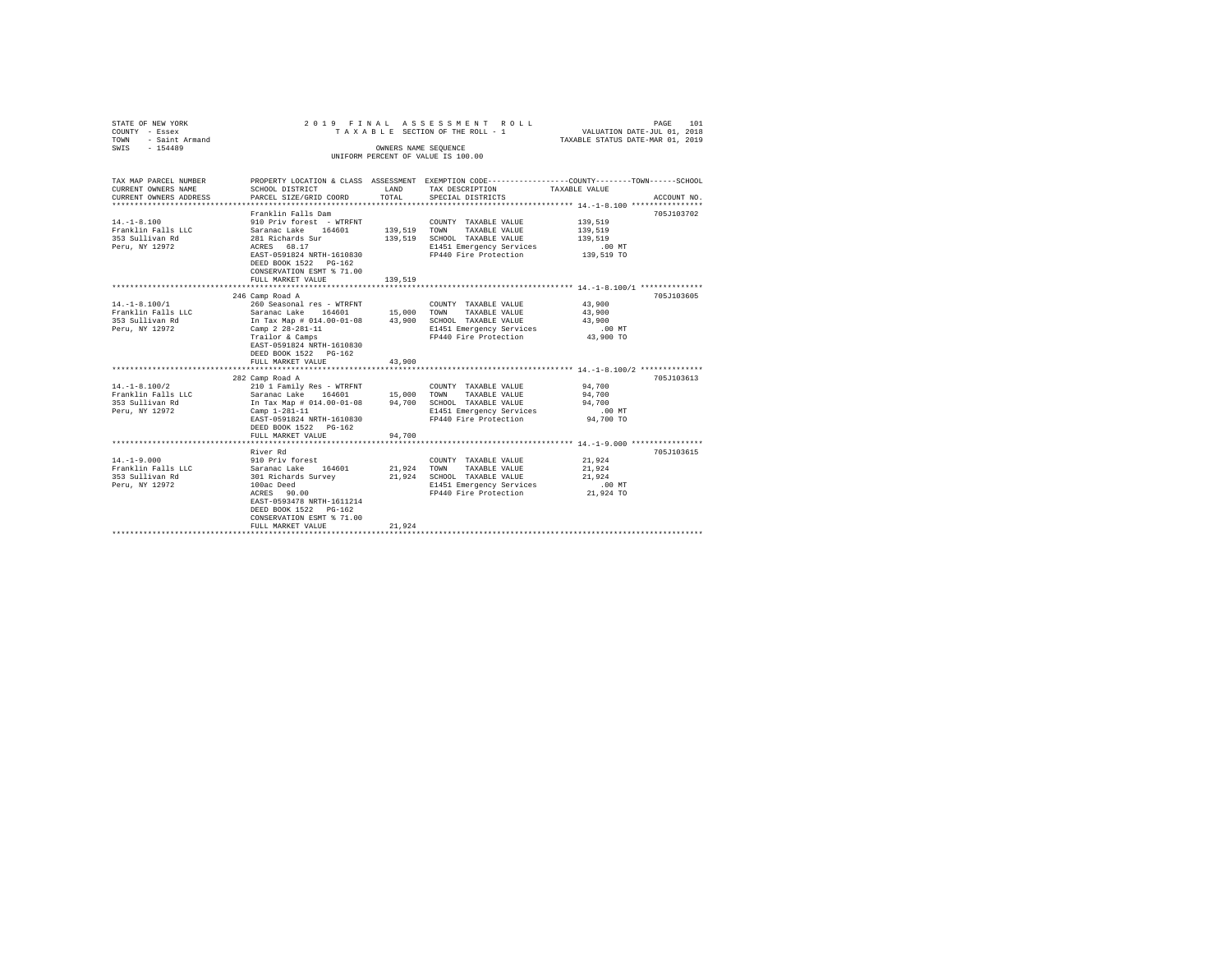| STATE OF NEW YORK               |                                                               |         | 2019 FINAL ASSESSMENT ROLL                                                                      | PAGE 102<br>VALUATION DATE-JUL 01, 2018 |               |
|---------------------------------|---------------------------------------------------------------|---------|-------------------------------------------------------------------------------------------------|-----------------------------------------|---------------|
| COUNTY - Essex                  |                                                               |         | TAXABLE SECTION OF THE ROLL - 1                                                                 |                                         |               |
| TOWN - Saint Armand             |                                                               |         |                                                                                                 | TAXABLE STATUS DATE-MAR 01, 2019        |               |
| SWIS - 154489                   |                                                               |         | OWNERS NAME SEQUENCE                                                                            |                                         |               |
|                                 |                                                               |         | UNIFORM PERCENT OF VALUE IS 100.00                                                              |                                         |               |
|                                 |                                                               |         |                                                                                                 |                                         |               |
|                                 |                                                               |         |                                                                                                 |                                         |               |
| TAX MAP PARCEL NUMBER           |                                                               |         | PROPERTY LOCATION & CLASS ASSESSMENT EXEMPTION CODE---------------COUNTY-------TOWN------SCHOOL |                                         |               |
|                                 |                                                               |         |                                                                                                 |                                         |               |
| CURRENT OWNERS NAME             | SCHOOL DISTRICT                                               | LAND    | TAX DESCRIPTION                                                                                 | TAXABLE VALUE                           |               |
| CURRENT OWNERS ADDRESS          | PARCEL SIZE/GRID COORD                                        | TOTAL   | SPECIAL DISTRICTS                                                                               |                                         | ACCOUNT NO.   |
|                                 |                                                               |         |                                                                                                 |                                         |               |
|                                 | 42 Mount Pisqah Ln                                            |         |                                                                                                 |                                         | 705J174006    |
| $23.3 - 2 - 17.100$             | 210 1 Family Res                                              |         | BAS STAR 41854<br>$\Omega$                                                                      | $\sim$ 0                                | $0 \t 30.000$ |
| Frechette Daniel R              | Saranac Lake 164601                                           |         | 67,500 COUNTY TAXABLE VALUE                                                                     | 299,900                                 |               |
| Frechette Elaine M              |                                                               |         |                                                                                                 | 299,900                                 |               |
| 42 Mt Pisqah Rd                 |                                                               |         |                                                                                                 | 269,900                                 |               |
| PO Box 351                      | ACRES 1.03 BANKWFARGO                                         |         | E1450 Emergency Services                                                                        | $.00$ MT                                |               |
| Saranac Lake, NY 12983          | EAST-0553809 NRTH-1584776                                     |         | FP440 Fire Protection                                                                           | 299,900 TO                              |               |
|                                 | DEED BOOK 989 PG-211                                          |         |                                                                                                 |                                         |               |
|                                 | FULL MARKET VALUE                                             | 299,900 |                                                                                                 |                                         |               |
|                                 |                                                               |         |                                                                                                 |                                         |               |
|                                 |                                                               |         |                                                                                                 |                                         |               |
|                                 | 46 Mount Pisgah Ln                                            |         |                                                                                                 |                                         | 705Z013006    |
| $23.3 - 2 - 17.200$             | 311 Res vac land                                              |         | COUNTY TAXABLE VALUE                                                                            | 33,600                                  |               |
| Frechette Daniel R              | Saranac Lake 164601                                           | 33,600  | TOWN<br>TAXABLE VALUE                                                                           | 33,600                                  |               |
| Frechette Elaine M              |                                                               |         | 33,600 SCHOOL TAXABLE VALUE                                                                     | 33,600                                  |               |
| PO Box 351                      | 9 RS Twp 11 Omt<br>ACRES 1.05                                 |         | E1450 Emergency Services                                                                        | $.00$ MT                                |               |
| Saranac Lake, NY 12983          | EAST-0553592 NRTH-1584784                                     |         | E1450 Emergency Services<br>FP440 Fire Protection                                               | 33,600 TO                               |               |
|                                 | DEED BOOK 1776 PG-6                                           |         |                                                                                                 |                                         |               |
|                                 | FULL MARKET VALUE                                             | 33,600  |                                                                                                 |                                         |               |
|                                 |                                                               |         |                                                                                                 |                                         |               |
|                                 | 4 Oregon Plains Rd                                            |         |                                                                                                 |                                         | 702A100813    |
|                                 |                                                               |         |                                                                                                 |                                         |               |
| $13.56 - 2 - 18.000$            | 210 1 Family Res                                              |         | COUNTY TAXABLE VALUE                                                                            | 74,800                                  |               |
| Freeburg Richard A              | Saranac Lake 164601 18,300<br>101 Richards Sur Omt. 11 74,800 |         | TOWN<br>TAXABLE VALUE                                                                           | 74,800                                  |               |
| PO Box 16                       |                                                               |         | SCHOOL TAXABLE VALUE                                                                            | 74,800                                  |               |
| Gabriels, NY 12939              | ACRES 0.17                                                    |         | E1451 Emergency Services                                                                        | .00MT                                   |               |
|                                 | EAST-0563938 NRTH-1607111                                     |         | FP440 Fire Protection                                                                           | 74,800 TO                               |               |
|                                 | DEED BOOK 1254 PG-76                                          |         | SD442 Bloomingdale Sewer D                                                                      | 74,800 TO M                             |               |
|                                 | FULL MARKET VALUE                                             |         | 74.800 WD442 Bloomingdale Water D                                                               | 74,800 TO M                             |               |
|                                 |                                                               |         |                                                                                                 |                                         |               |
|                                 | 43 Prospect St                                                |         |                                                                                                 |                                         | 702A100806    |
| $13.56 - 3 - 11.100$            |                                                               |         | COUNTY TAXABLE VALUE                                                                            | 129,700                                 |               |
| Friebel Dorothy                 | 210 1 Family Res<br>Saranac Lake 164601                       | 18,300  | TOWN<br>TAXABLE VALUE                                                                           | 129,700                                 |               |
|                                 | 82 Richards Surtwp 11 Omt 129,700                             |         | SCHOOL TAXABLE VALUE                                                                            | 129,700                                 |               |
| Friebel Laura<br>43 Prospect St |                                                               |         |                                                                                                 |                                         |               |
|                                 | 96 Whiteface Mtn Pk<br>ACRES 0.17                             |         | E1451 Emergency Services                                                                        | $.00$ MT                                |               |
| Bloomingdale, NY 12913          |                                                               |         | FP440 Fire Protection                                                                           | 129,700 TO                              |               |
|                                 | EAST-0561994 NRTH-1606659                                     |         | SD442 Bloomingdale Sewer D                                                                      | 129,700 TO M                            |               |
|                                 | DEED BOOK 1912 PG-327                                         |         | WD442 Bloomingdale Water D                                                                      | 129,700 TO M                            |               |
|                                 | FULL MARKET VALUE                                             | 129,700 |                                                                                                 |                                         |               |
|                                 |                                                               |         |                                                                                                 |                                         |               |
|                                 | 35 Whiteface Ln                                               |         |                                                                                                 |                                         | 705Z010001    |
| $13.56 - 3 - 11.200$            | 312 Vac w/imprv                                               |         | COUNTY TAXABLE VALUE                                                                            | 17,700                                  |               |
| Friebel Dorothy                 | Saranac Lake 164601                                           | 17,700  | TOWN<br>TAXABLE VALUE                                                                           | 17,700                                  |               |
|                                 | 82 Omt Twp II RS                                              |         | 17,700 SCHOOL TAXABLE VALUE                                                                     | 17,700                                  |               |
| Friebel Laura<br>43 Prospect St | 74 & 75 Whiteface Mtn Pk                                      |         |                                                                                                 | .00MT                                   |               |
|                                 | ACRES 0.34                                                    |         | E1451 Emergency Services<br>FP440 Fire Protection                                               | 17,700 TO                               |               |
| Bloomingdale, NY 12913          |                                                               |         |                                                                                                 |                                         |               |
|                                 | EAST-0562117 NRTH-1606666                                     |         |                                                                                                 |                                         |               |
|                                 | DEED BOOK 1912 PG-327                                         |         |                                                                                                 |                                         |               |
|                                 | FULL MARKET VALUE                                             | 17,700  |                                                                                                 |                                         |               |
|                                 |                                                               |         |                                                                                                 |                                         |               |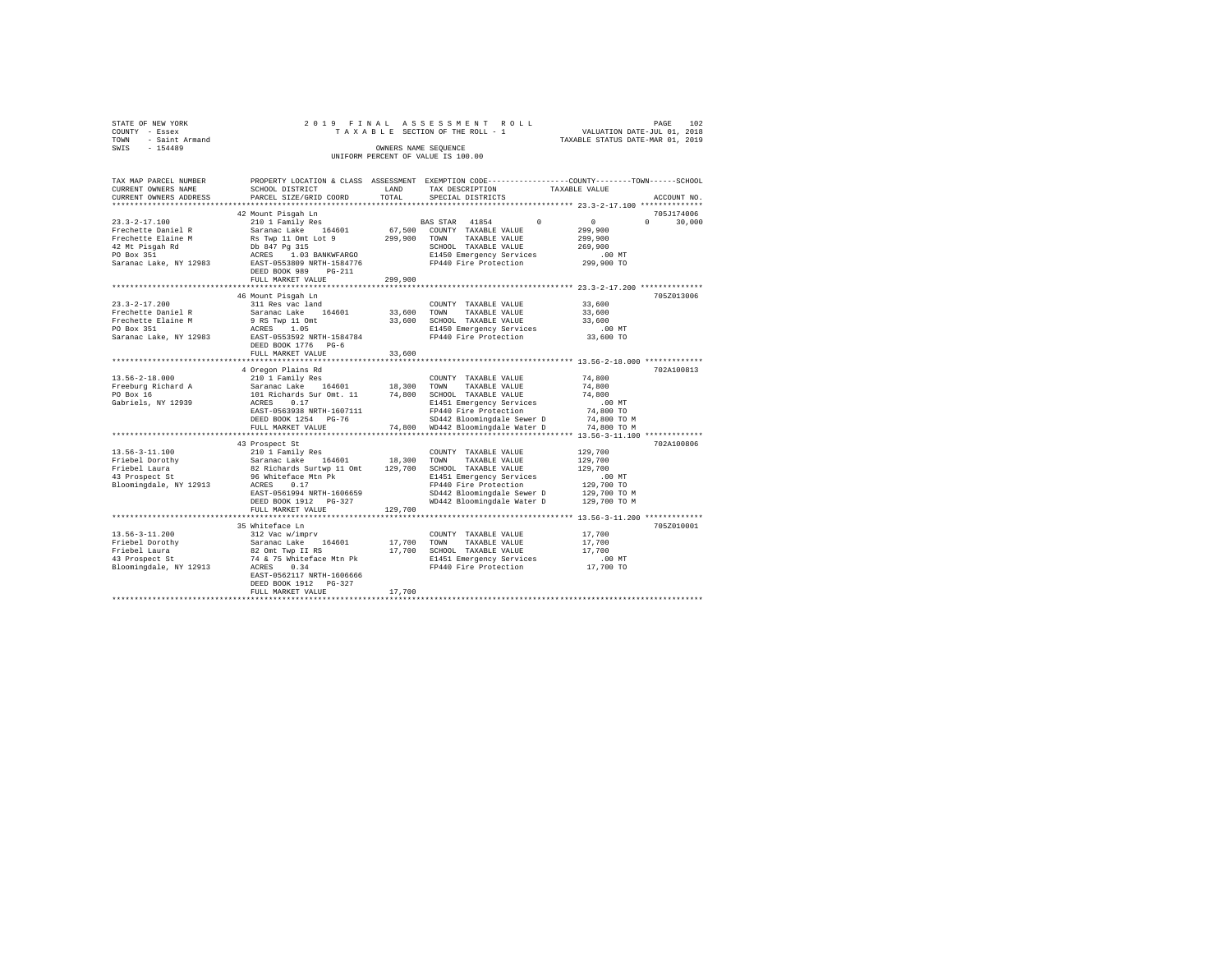| STATE OF NEW YORK<br>COUNTY - Essex<br>TOWN - Saint Armand<br>SWIS - 154489                                                                                                                                                                 |                                                                                                                                                                                                                                                                                                                                                                                                                                                                           |         | 2019 FINAL ASSESSMENT ROLL<br>OWNERS NAME SEQUENCE<br>UNIFORM PERCENT OF VALUE IS 100.00 | PAGE<br>103                                                                                                                                          |
|---------------------------------------------------------------------------------------------------------------------------------------------------------------------------------------------------------------------------------------------|---------------------------------------------------------------------------------------------------------------------------------------------------------------------------------------------------------------------------------------------------------------------------------------------------------------------------------------------------------------------------------------------------------------------------------------------------------------------------|---------|------------------------------------------------------------------------------------------|------------------------------------------------------------------------------------------------------------------------------------------------------|
| CURRENT OWNERS NAME<br>CURRENT OWNERS ADDRESS PARCEL SIZE/GRID COORD                                                                                                                                                                        | SCHOOL DISTRICT<br>LAND TAX DESCRIPTION                                                                                                                                                                                                                                                                                                                                                                                                                                   | TOTAL   | SPECIAL DISTRICTS                                                                        | TAX MAP PARCEL NUMBER PROPERTY LOCATION & CLASS ASSESSMENT EXEMPTION CODE--------------COUNTY-------TOWN------SCHOOL<br>TAXABLE VALUE<br>ACCOUNT NO. |
| $13.4 - 1 - 78.200$<br>Frier Barry<br>Mar Stefani<br>368 E 8th St 5AB<br>New York, NY 10009                                                                                                                                                 | 142 Moose Pond Ln<br>210 1 Family Res                                                                                                                                                                                                                                                                                                                                                                                                                                     |         | COUNTY TAXABLE VALUE                                                                     | 705J185003<br>143,700                                                                                                                                |
| $13.4 - 1 - 80.000$<br>Frost Lynn A<br>Taplante Lee A<br>164 Richards Survey (1990)<br>PO Box 75 (2001)<br>Ray Brook, NY 12977 (2008)<br>200 May Brook, NY 12977 (2008)<br>200 May Brook, NY 12977 (2008)<br>200 May Brook, NY 12977 (2008) | FULL MARKET VALUE 143,700<br>76 Moose Pond Ln<br>260 Seasonal res<br>Saranac Lake 164601 35,000 TOWN TAXABLE VALUE<br>EAST-0572050 NRTH-1601245<br>DEED BOOK 1864 PG-190<br>FULL MARKET VALUE                                                                                                                                                                                                                                                                             | 59,300  | COUNTY TAXABLE VALUE 59,300                                                              | 705J103209<br>59,300                                                                                                                                 |
|                                                                                                                                                                                                                                             | Moose Pond Ln<br>DEED BOOK 1864 PG-190<br>FULL MARKET VALUE                                                                                                                                                                                                                                                                                                                                                                                                               | 500     |                                                                                          | 705J178052                                                                                                                                           |
| $32.1 - 1 - 2.110$<br>Fuller David<br>Fuller Elizabeth<br>121 Branch Farm Rd<br>Saranac Lake, NY 12983                                                                                                                                      | 333 Trudeau Rd<br>312 Vac w/imprv<br>Saranac Lake 164601<br>9 29 Richards Survey - 20,500 SCHOOL TAXABLE VALUE 20,500<br>19 29 Richards Survey - 20,500 SCHOOL TAXABLE VALUE<br>140 - 20 MCRES 1.40 - 20,000 PP440 Fire Protection - 20,000 PO<br>$127$ $\text{N}$ $\text{N}$ $\text{N}$ $\text{N}$ $\text{N}$ $\text{N}$ $\text{N}$ $\text{N}$ $\text{N}$ $\text{N}$ $\text{N}$<br>ACRES 1.40<br>EAST-0555968 NRTH-1583512<br>DEED BOOK 1352 PG-266<br>FULL MARKET VALUE | 38,500  | COUNTY TAXABLE VALUE 38,500<br>33,900 TOWN TAXABLE VALUE                                 | 705J102614<br>38,500                                                                                                                                 |
|                                                                                                                                                                                                                                             | 279 Trudeau Rd<br>DEED BOOK 1861 PG-80<br>FULL MARKET VALUE                                                                                                                                                                                                                                                                                                                                                                                                               | 175,700 |                                                                                          | 705J104307                                                                                                                                           |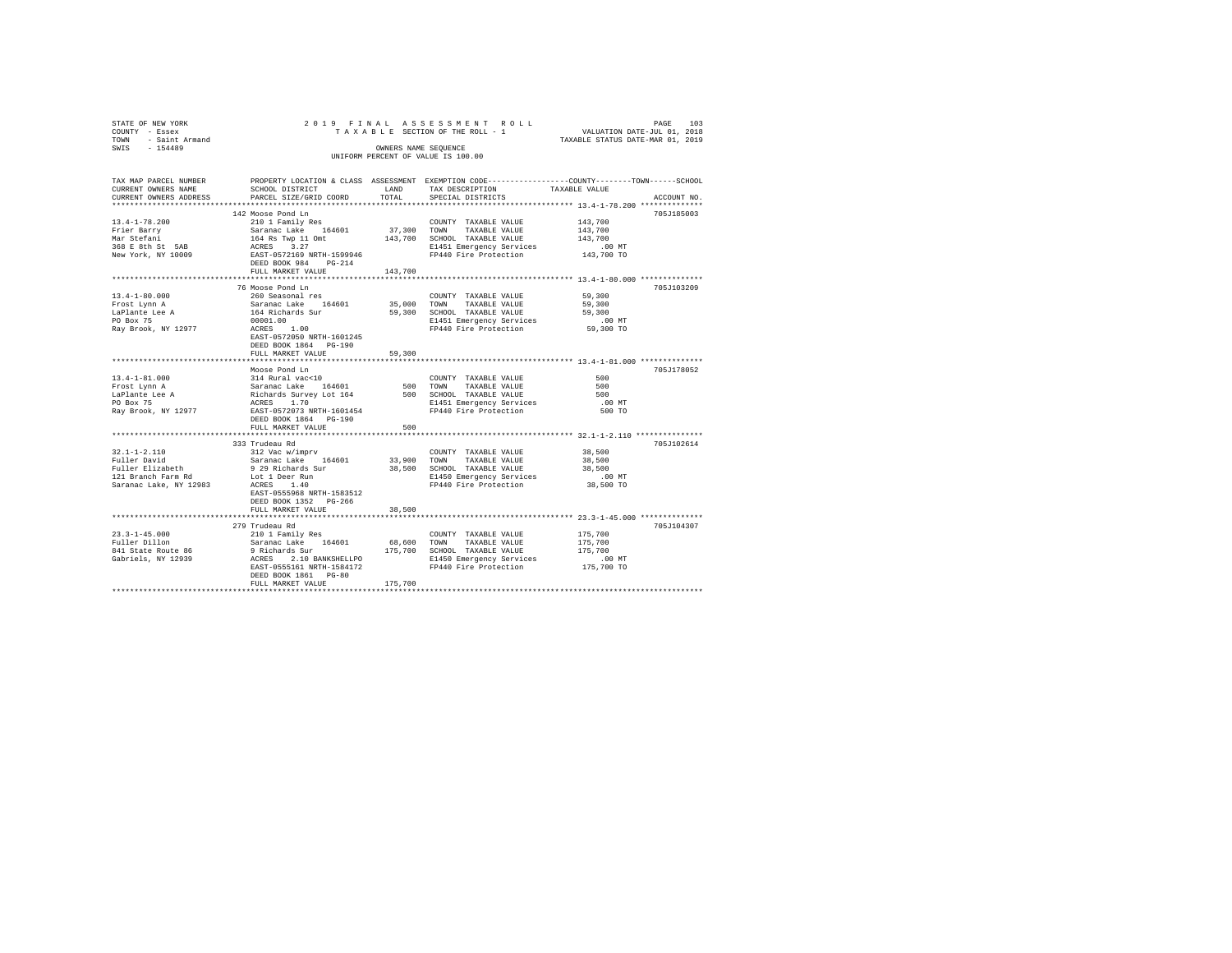| STATE OF NEW YORK   | 2019 FINAL ASSESSMENT ROLL         | PAGE                             | 104 |
|---------------------|------------------------------------|----------------------------------|-----|
| COUNTY - Essex      | TAXABLE SECTION OF THE ROLL - 1    | VALUATION DATE-JUL 01, 2018      |     |
| TOWN - Saint Armand |                                    | TAXABLE STATUS DATE-MAR 01, 2019 |     |
| SWIS<br>$-154489$   | OWNERS NAME SEOUENCE               |                                  |     |
|                     | UNIFORM PERCENT OF VALUE IS 100.00 |                                  |     |

| TAX MAP PARCEL NUMBER<br>CURRENT OWNERS NAME                                           | PROPERTY LOCATION & CLASS ASSESSMENT EXEMPTION CODE---------------COUNTY-------TOWN------SCHOOL<br>SCHOOL DISTRICT                                                | LAND                  | TAX DESCRIPTION                                                                                                                                            | TAXABLE VALUE                                                                                 |                    |
|----------------------------------------------------------------------------------------|-------------------------------------------------------------------------------------------------------------------------------------------------------------------|-----------------------|------------------------------------------------------------------------------------------------------------------------------------------------------------|-----------------------------------------------------------------------------------------------|--------------------|
| CURRENT OWNERS ADDRESS                                                                 | PARCEL SIZE/GRID COORD                                                                                                                                            | TOTAL                 | SPECIAL DISTRICTS                                                                                                                                          |                                                                                               | ACCOUNT NO.        |
|                                                                                        | 1795 NYS Route 3                                                                                                                                                  |                       |                                                                                                                                                            |                                                                                               | 705Z011006         |
| 13.57-1-5.112<br>Fuller Jennifer L<br>Fuller Dustin C<br>PO Box 306                    | 210 1 Family Res BAS STAR 41854 0<br>210 1 Family Res<br>Saranac Lake 164601<br>121 Omt Twp II Rs<br>Lot 1 #6574                                                  | 205,100 TOWN          | 35,100 COUNTY TAXABLE VALUE<br>TAXABLE VALUE<br>SCHOOL TAXABLE VALUE                                                                                       | $\sim$ 0<br>205,100<br>205,100<br>175,100                                                     | $\Omega$<br>30,000 |
|                                                                                        | Bloomingdale, NY 12913 ACRES 1.13<br>EAST-0565415 NRTH-1607497<br>DEED BOOK 1681 PG-54<br>FULL MARKET VALUE                                                       |                       | E1451 Emergency Services<br>FP440 Fire Protection<br>SD442 Bloomingdale Sewer D 205,100 TO M<br>205,100 WD442 Bloomingdale Water D                         | .00MT<br>205,100 TO<br>205,100 TO M                                                           |                    |
|                                                                                        |                                                                                                                                                                   |                       |                                                                                                                                                            |                                                                                               |                    |
| $32.1 - 2 - 4.000$<br>Medfield, MA 02052                                               | Bloomingdale Ave<br>311 Res vac land<br>EAST-0555889 NRTH-1580873<br>DEED BOOK 1885 PG-199<br>FULL MARKET VALUE                                                   | 17,500 TOWN<br>17,500 | COUNTY TAXABLE VALUE<br>TAXABLE VALUE<br>SCHOOL TAXABLE VALUE<br>E1450 Emergency Services<br>FP440 Fire Protection                                         | 17,500<br>17,500<br>17,500<br>$.00$ MT<br>17,500 TO                                           | 705J178071         |
|                                                                                        |                                                                                                                                                                   |                       |                                                                                                                                                            |                                                                                               |                    |
|                                                                                        | 1575 NYS Route 3                                                                                                                                                  |                       |                                                                                                                                                            |                                                                                               | 705J103308         |
| $13.4 - 1 - 10.000$<br>Gallo David G<br>PO Box 84<br>Bloomingdale, NY 12913 ACRES      | 210 1 Family Res<br>Saranac Lake 164601<br>102 Richards Sur<br>1.70<br>EAST-0565100 NRTH-1603711<br>DEED BOOK 1315 PG-273                                         |                       | BAS STAR 41854 0<br>35,700 COUNTY TAXABLE VALUE<br>134,200 TOWN TAXABLE VALUE<br>SCHOOL TAXABLE VALUE<br>E1451 Emergency Services<br>FP440 Fire Protection | $\sim$ 0<br>134,200<br>134,200<br>104,200<br>$.00$ MT<br>134,200 TO                           | $0 \t 30.000$      |
|                                                                                        | FULL MARKET VALUE                                                                                                                                                 | 134,200               |                                                                                                                                                            |                                                                                               |                    |
| $13.4 - 1 - 23.000$<br>Gallo David G<br>PO Box 84<br>Bloominigdale, NY 12913           | *********************<br>NYS Route 3<br>ACRES<br>2.00<br>EAST-0565507 NRTH-1603646<br>DEED BOOK 1315 PG-273                                                       |                       | E1451 Emergency Services<br>FP440 Fire Protection 12,600 TO                                                                                                | ********************** 13.4-1-23.000 **************<br>12,600<br>12,600<br>12,600<br>$.00$ MT | 705J103107         |
|                                                                                        | FULL MARKET VALUE                                                                                                                                                 | 12,600                |                                                                                                                                                            |                                                                                               |                    |
|                                                                                        |                                                                                                                                                                   |                       |                                                                                                                                                            |                                                                                               | 705J103106         |
| $13.4 - 1 - 24.000$<br>Gallo David G<br>PO Box 84<br>Bloomingdale, NY 12913 ACRES 1.90 | NYS Route<br>311 Res vac land<br>Saranac Lake 164601<br>102 Richards Sur<br>~~~~~ 1.90<br>EAST-0565351 NRTH-1603915<br>DEED BOOK 1315 PG-273<br>FULL MARKET VALUE | 12,500<br>12,500      | COUNTY TAXABLE VALUE<br>TOWN<br>TAXABLE VALUE<br>12,500 SCHOOL TAXABLE VALUE<br>E1451 Emergency Services<br>FP440 Fire Protection                          | 12,500<br>12,500<br>12,500<br>.00 MT<br>12,500 TO                                             |                    |
|                                                                                        |                                                                                                                                                                   |                       |                                                                                                                                                            |                                                                                               |                    |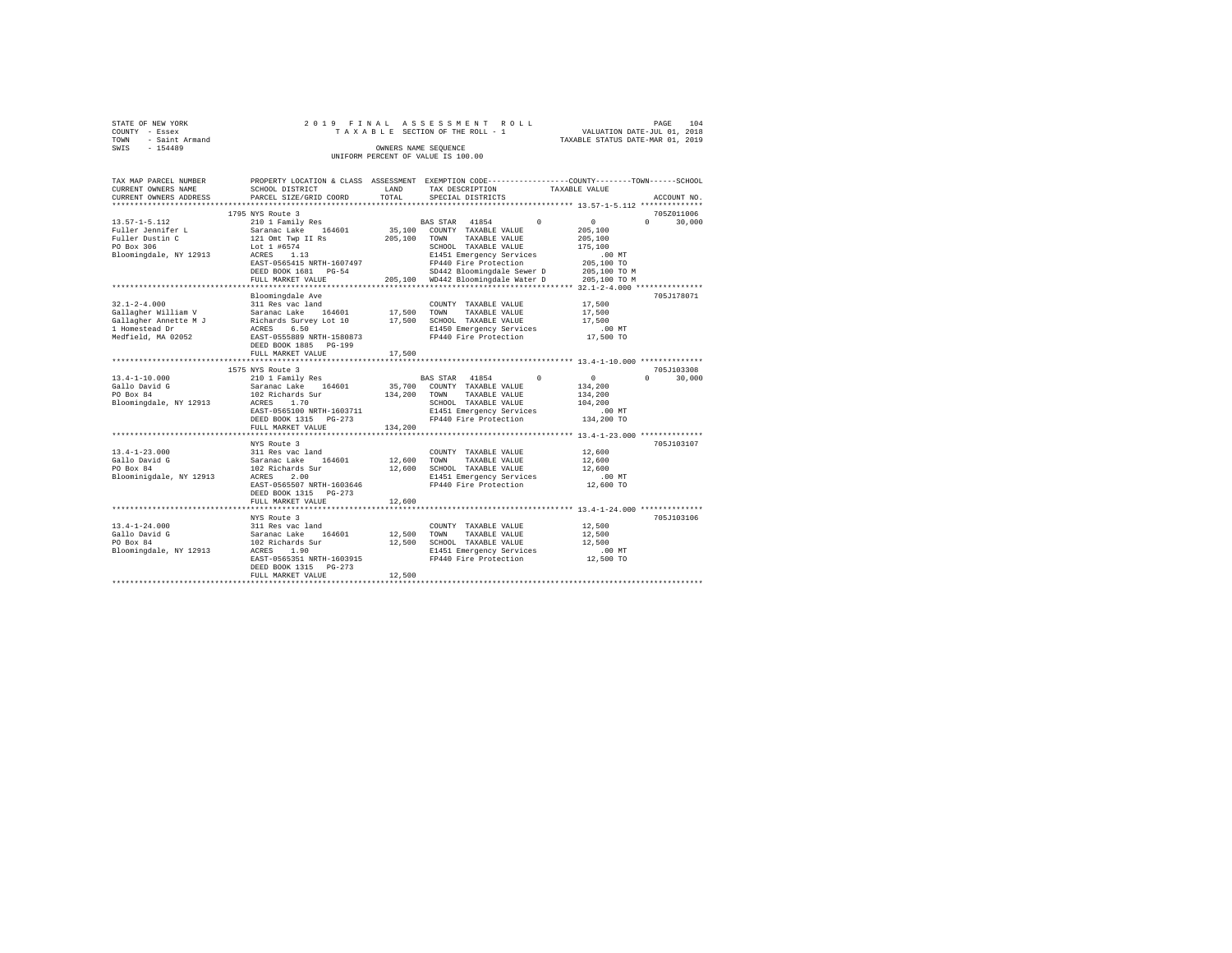| STATE OF NEW YORK<br>COUNTY<br>TOWN | - Essex<br>- Saint Armand |                           |            | 2019 FINAL ASSESSMENT ROLL<br>TAXABLE SECTION OF THE ROLL - 1 |                                                              | 105<br>PAGE<br>VALUATION DATE-JUL 01, 2018<br>TAXABLE STATUS DATE-MAR 01, 2019 |
|-------------------------------------|---------------------------|---------------------------|------------|---------------------------------------------------------------|--------------------------------------------------------------|--------------------------------------------------------------------------------|
| SWIS                                | $-154489$                 |                           |            | OWNERS NAME SEOUENCE                                          |                                                              |                                                                                |
|                                     |                           |                           |            | UNIFORM PERCENT OF VALUE IS 100.00                            |                                                              |                                                                                |
|                                     |                           |                           |            |                                                               |                                                              |                                                                                |
|                                     |                           |                           |            |                                                               |                                                              |                                                                                |
|                                     | TAX MAP PARCEL NUMBER     | PROPERTY LOCATION & CLASS | ASSESSMENT |                                                               | EXEMPTION CODE-----------------COUNTY-------TOWN------SCHOOL |                                                                                |
|                                     | CURRENT OWNERS NAME       | SCHOOL DISTRICT           | LAND       | TAX DESCRIPTION                                               | TAXABLE VALUE                                                |                                                                                |

| CURRENI UWNERS NAME    | SLAVUL DISIRILI                | LAND    | IAA DESCRIFIIUN                    |          |                                           |                                                       |
|------------------------|--------------------------------|---------|------------------------------------|----------|-------------------------------------------|-------------------------------------------------------|
| CURRENT OWNERS ADDRESS | PARCEL SIZE/GRID COORD         | TOTAL   | SPECIAL DISTRICTS                  |          |                                           | ACCOUNT NO.                                           |
|                        |                                |         |                                    |          | ***************** 13.4-1-25.100 ********* |                                                       |
|                        | NYS Route 3                    |         |                                    |          |                                           | 705J175010                                            |
| $13.4 - 1 - 25.100$    | 311 Res vac land               |         | COUNTY TAXABLE VALUE               |          | 17,800                                    |                                                       |
| Gallo David G          | Saranac Lake<br>164601         | 17,800  | TAXABLE VALUE<br>TOWN              |          | 17,800                                    |                                                       |
| PO Box 84              | Richards Survey Lot102         | 17,800  | SCHOOL TAXABLE VALUE               |          | 17,800                                    |                                                       |
| Bloomingdale, NY 12913 | ACRES 11.40                    |         | E1451 Emergency Services           |          | $.00$ MT                                  |                                                       |
|                        |                                |         |                                    |          |                                           |                                                       |
|                        | EAST-0565869 NRTH-1603889      |         | FP440 Fire Protection              |          | 17,800 TO                                 |                                                       |
|                        | DEED BOOK 1315 PG-273          |         |                                    |          |                                           |                                                       |
|                        | FULL MARKET VALUE              | 17,800  |                                    |          |                                           |                                                       |
|                        |                                |         |                                    |          |                                           |                                                       |
|                        | NYS Route 3                    |         |                                    |          |                                           | 705J192002                                            |
| $13.4 - 1 - 58.001$    | 311 Res vac land               |         | COUNTY TAXABLE VALUE               |          | 30,400                                    |                                                       |
| Gallo Linda M          | Saranac Lake<br>164601         | 30,400  | TOWN<br>TAXABLE VALUE              |          | 30,400                                    |                                                       |
| 80 Jersey Dr           | 102 Twp 11 Omt Rs              | 30,400  | SCHOOL TAXABLE VALUE               |          | 30,400                                    |                                                       |
| Lake Placid, NY 12946  | ACRES 12.50                    |         | E1451 Emergency Services           |          | $.00$ MT                                  |                                                       |
|                        | EAST-0564365 NRTH-1603571      |         | FP440 Fire Protection              |          | 30,400 TO                                 |                                                       |
|                        |                                |         |                                    |          |                                           |                                                       |
|                        | DEED BOOK 1332 PG-44           |         |                                    |          |                                           |                                                       |
|                        | FULL MARKET VALUE              | 30,400  |                                    |          |                                           |                                                       |
|                        | **********************         |         |                                    |          |                                           | ************************ 13.65-1-14.002 ************* |
|                        | 1667 NYS Route 3               |         |                                    |          |                                           | 702A101604                                            |
| $13.65 - 1 - 14.002$   | 210 1 Family Res               |         | BAS STAR 41854                     | $\Omega$ | $\mathbf{0}$                              | 30,000<br>$\Omega$                                    |
| Gallo Tobie            | Saranac Lake<br>164601         | 19,200  | COUNTY TAXABLE VALUE               |          | 119,200                                   |                                                       |
| PO Box 272             | 102 Twp 11 0.m.t               | 119,200 | TOWN<br>TAXABLE VALUE              |          | 119,200                                   |                                                       |
| Bloomingdale, NY 12913 | ACRES<br>0.21 BANK1STARSG      |         | SCHOOL TAXABLE VALUE               |          | 89,200                                    |                                                       |
|                        | EAST-0564447 NRTH-1605640      |         | E1451 Emergency Services           |          | $.00$ MT                                  |                                                       |
|                        | DEED BOOK 1515 PG-242          |         | FP440 Fire Protection              |          | 119,200 TO                                |                                                       |
|                        | FULL MARKET VALUE              |         |                                    |          |                                           |                                                       |
|                        |                                |         | 119,200 SD442 Bloomingdale Sewer D |          | 119,200 TO M                              |                                                       |
|                        |                                |         | WD442 Bloomingdale Water D         |          | 119,200 TO M                              |                                                       |
|                        |                                |         |                                    |          |                                           |                                                       |
|                        | 65 Rockledge Ln                |         |                                    |          |                                           | 705J102814                                            |
| $32.38 - 1 - 13.100$   | 210 1 Family Res               |         | VETWAR CTS 41120                   | $\Omega$ | 15,000                                    | 15,000<br>6.000                                       |
| Gannon Thomas E        | 164601<br>Saranac Lake         |         | 45,500 ENH STAR 41834              | $\Omega$ | $\Omega$                                  | $\Omega$<br>68,700                                    |
| Gannon Victoria L      | 11 RS OMT TWP 11               | 149,800 | COUNTY TAXABLE VALUE               |          | 134,800                                   |                                                       |
| 65 Rockledge Ln        | 1.47<br>ACRES                  |         | TAXABLE VALUE<br>TOWN              |          | 134,800                                   |                                                       |
| Saranac Lake, NY 12983 | EAST-0555966 NRTH-1579012      |         | SCHOOL TAXABLE VALUE               |          | 75,100                                    |                                                       |
|                        | DEED BOOK 851<br>$PG-126$      |         | E1450 Emergency Services           |          | .00MT                                     |                                                       |
|                        | FULL MARKET VALUE              |         | 149,800 FP440 Fire Protection      |          | 149,800 TO                                |                                                       |
|                        |                                |         | WD441 Rockledge water              |          | 149,800 TO M                              |                                                       |
|                        |                                |         |                                    |          |                                           |                                                       |
|                        |                                |         |                                    |          |                                           |                                                       |
|                        | 55 Rockledge Ln                |         |                                    |          |                                           | 705Z015012                                            |
| $32.38 - 1 - 13.200$   | 210 1 Family Res               |         | COUNTY TAXABLE VALUE               |          | 168,400                                   |                                                       |
| Gannon Thomas L        | 164601<br>Saranac Lake         | 56,300  | TOWN<br>TAXABLE VALUE              |          | 168,400                                   |                                                       |
| Latham Kayla A         | 11 RS OMT TWP 11               | 168,400 | SCHOOL TAXABLE VALUE               |          | 168,400                                   |                                                       |
| 65 Rockledge Ln        | ACRES 1.03 BANKLERETA          |         | E1450 Emergency Services           |          | .00MT                                     |                                                       |
| Saranac Lake, NY 12983 | EAST-0556030 NRTH-1589914      |         | FP440 Fire Protection              |          | 168,400 TO                                |                                                       |
|                        | DEED BOOK 1805 PG-288          |         | WD441 Rockledge water              |          | 168,400 TO M                              |                                                       |
|                        | FULL MARKET VALUE              | 168,400 |                                    |          |                                           |                                                       |
|                        | ****************************** |         |                                    |          |                                           |                                                       |
|                        |                                |         |                                    |          |                                           |                                                       |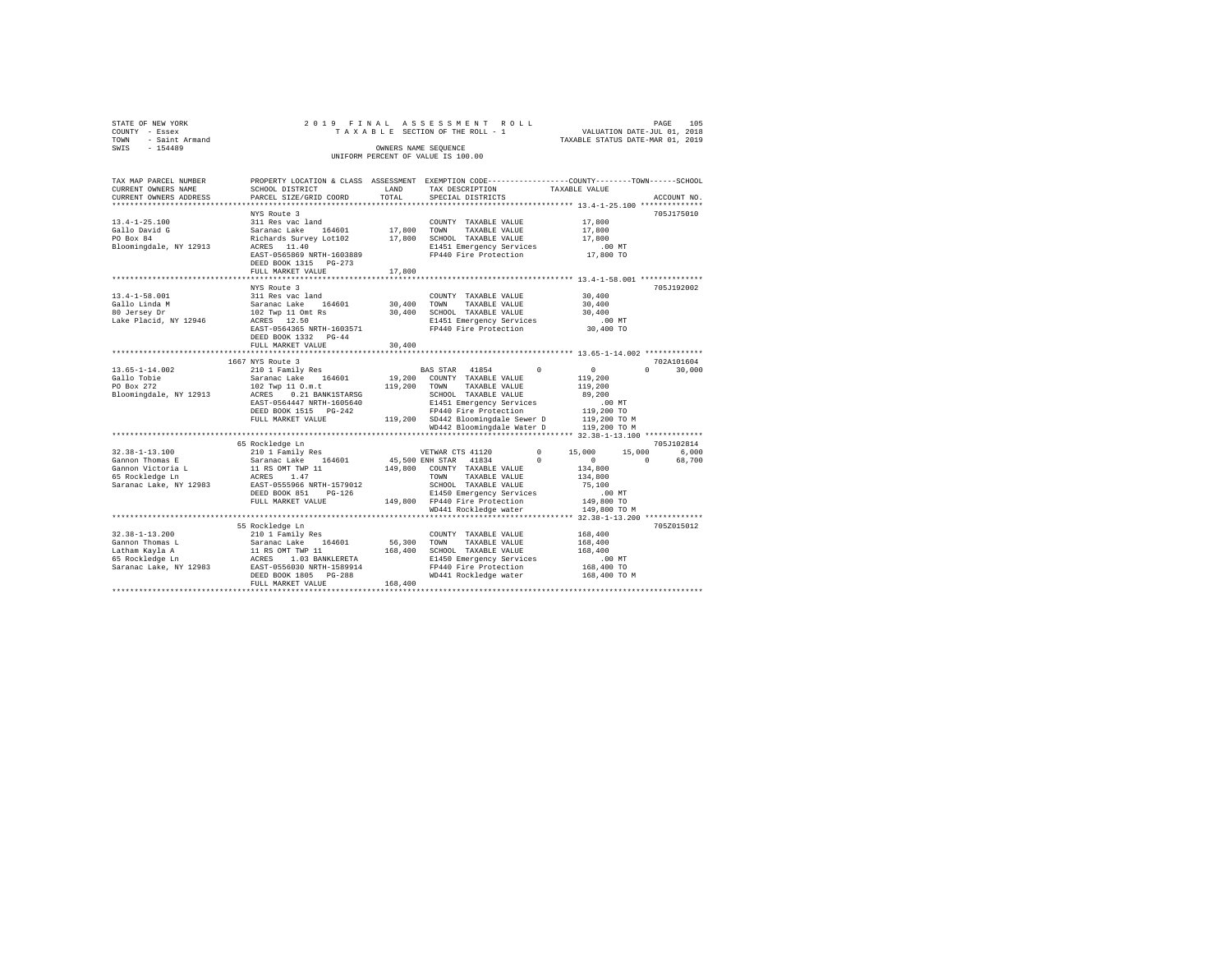| STATE OF NEW YORK   | 2019 FINAL ASSESSMENT ROLL         |                                  | PAGE | 106 |
|---------------------|------------------------------------|----------------------------------|------|-----|
| COUNTY - Essex      | TAXABLE SECTION OF THE ROLL - 1    | VALUATION DATE-JUL 01, 2018      |      |     |
| TOWN - Saint Armand |                                    | TAXABLE STATUS DATE-MAR 01, 2019 |      |     |
| SWIS<br>$-154489$   | OWNERS NAME SEOUENCE               |                                  |      |     |
|                     | UNIFORM PERCENT OF VALUE IS 100.00 |                                  |      |     |

| TAX MAP PARCEL NUMBER<br>CURRENT OWNERS NAME                                                                                                                                                                            | PROPERTY LOCATION & CLASS ASSESSMENT EXEMPTION CODE---------------COUNTY-------TOWN------SCHOOL<br>SCHOOL DISTRICT                                                                                                            | LAND        | TAX DESCRIPTION                                   |                        | TAXABLE VALUE                               |                                   |
|-------------------------------------------------------------------------------------------------------------------------------------------------------------------------------------------------------------------------|-------------------------------------------------------------------------------------------------------------------------------------------------------------------------------------------------------------------------------|-------------|---------------------------------------------------|------------------------|---------------------------------------------|-----------------------------------|
| CURRENT OWNERS ADDRESS                                                                                                                                                                                                  | PARCEL SIZE/GRID COORD                                                                                                                                                                                                        | TOTAL       | SPECIAL DISTRICTS                                 |                        |                                             | ACCOUNT NO.                       |
|                                                                                                                                                                                                                         | 137 Main St                                                                                                                                                                                                                   |             |                                                   |                        |                                             | 705Z003005                        |
| $13.3 - 3 - 2.000$                                                                                                                                                                                                      |                                                                                                                                                                                                                               |             |                                                   |                        |                                             |                                   |
| Gardner Brian M                                                                                                                                                                                                         |                                                                                                                                                                                                                               |             | VETCOM CTS 41130<br>40,600 VETDIS CTS 41140       | $0$ 25,000<br>0 50,000 |                                             | 25,000<br>10,000<br>50,000 20,000 |
|                                                                                                                                                                                                                         |                                                                                                                                                                                                                               |             |                                                   |                        |                                             | $\sim$ 0                          |
| Gardner Jamylin M<br>PO Box 156                                                                                                                                                                                         | 210 1 Family Res<br>Saranac Lake 164601<br>83 Richards Survey<br>Lot 2 Filed Sub.<br>1731/260 & 1731/262 Death                                                                                                                |             | 243,500 BAS STAR 41854 0                          |                        | $\begin{array}{c} 0 \\ 168,500 \end{array}$ | 30,000                            |
|                                                                                                                                                                                                                         |                                                                                                                                                                                                                               |             | COUNTY TAXABLE VALUE                              |                        |                                             |                                   |
| Bloomingdale, NY 12913                                                                                                                                                                                                  | ACRES<br>3.80 BANK LOANC                                                                                                                                                                                                      |             | TOWN TAXABLE VALUE<br>SCHOOL TAXABLE VALUE        |                        | 168,500<br>183,500                          |                                   |
|                                                                                                                                                                                                                         | EAST-0561950 NRTH-1604121                                                                                                                                                                                                     |             | E1451 Emergency Services                          |                        |                                             |                                   |
|                                                                                                                                                                                                                         | DEED BOOK 1736 PG-239                                                                                                                                                                                                         |             | FP440 Fire Protection                             |                        | .00 MT<br>243,500 TO                        |                                   |
|                                                                                                                                                                                                                         | FULL MARKET VALUE                                                                                                                                                                                                             | 243,500     |                                                   |                        |                                             |                                   |
|                                                                                                                                                                                                                         |                                                                                                                                                                                                                               |             |                                                   |                        |                                             |                                   |
|                                                                                                                                                                                                                         | Hemlock Way                                                                                                                                                                                                                   |             |                                                   |                        |                                             | 705J103104                        |
|                                                                                                                                                                                                                         |                                                                                                                                                                                                                               |             | COUNTY TAXABLE VALUE                              |                        | 35,500                                      |                                   |
|                                                                                                                                                                                                                         |                                                                                                                                                                                                                               | 35,500 TOWN | TAXABLE VALUE                                     |                        | 35,500                                      |                                   |
|                                                                                                                                                                                                                         |                                                                                                                                                                                                                               |             | 35,500 SCHOOL TAXABLE VALUE                       |                        | 35,500                                      |                                   |
| $\begin{tabular}{lllllllll} 13.4-1-71.111 & 322 Rural vac>10\\ \text{Garrett Rodney E} & Saranac Lake & 164601\\ \text{PO Box 117} & 164 Richards Sur \\ \text{Sarnaac Lake, NY 12983} & ACRES & 25.22\\ \end{tabular}$ |                                                                                                                                                                                                                               |             |                                                   |                        | $.00$ MT                                    |                                   |
|                                                                                                                                                                                                                         | EAST-0574871 NRTH-1600305                                                                                                                                                                                                     |             | E1451 Emergency Services<br>FP440 Fire Protection |                        | 35,500 TO                                   |                                   |
|                                                                                                                                                                                                                         | DEED BOOK 1327 PG-87                                                                                                                                                                                                          |             |                                                   |                        |                                             |                                   |
|                                                                                                                                                                                                                         | FULL MARKET VALUE                                                                                                                                                                                                             | 35,500      |                                                   |                        |                                             |                                   |
|                                                                                                                                                                                                                         |                                                                                                                                                                                                                               |             |                                                   |                        |                                             |                                   |
|                                                                                                                                                                                                                         | 819 NYS Route 3                                                                                                                                                                                                               |             |                                                   |                        |                                             | 705L102509                        |
| $23.3 - 1 - 21.000$                                                                                                                                                                                                     | 210 1 Family Res                                                                                                                                                                                                              |             | BAS STAR 41854 0                                  |                        | $\sim$ 0                                    | $0 \t 30,000$                     |
| Garver Troy B                                                                                                                                                                                                           |                                                                                                                                                                                                                               |             |                                                   |                        | 104,700                                     |                                   |
| Garver Brenda M                                                                                                                                                                                                         |                                                                                                                                                                                                                               |             |                                                   |                        | 104,700                                     |                                   |
| PO Box 186                                                                                                                                                                                                              |                                                                                                                                                                                                                               |             | SCHOOL TAXABLE VALUE                              |                        | 74,700                                      |                                   |
| Saranac Lake, NY 12983                                                                                                                                                                                                  | Extra a care in the 164601 and the matrix of the same care in the same of the same of the same of the same of the same of the same of the same of the same of the same of the same school. The same of the same school of the |             | E1450 Emergency Services                          |                        | .00 MT                                      |                                   |
|                                                                                                                                                                                                                         |                                                                                                                                                                                                                               |             | FP440 Fire Protection 104,700 TO                  |                        |                                             |                                   |
|                                                                                                                                                                                                                         | FULL MARKET VALUE                                                                                                                                                                                                             | 104,700     |                                                   |                        |                                             |                                   |
|                                                                                                                                                                                                                         |                                                                                                                                                                                                                               |             |                                                   |                        |                                             |                                   |
|                                                                                                                                                                                                                         | 2084 Gillespie Dr                                                                                                                                                                                                             |             |                                                   |                        |                                             | 705J102807                        |
| $15.-1-19.000$                                                                                                                                                                                                          | 260 Seasonal res                                                                                                                                                                                                              |             | COUNTY TAXABLE VALUE                              |                        | 52,000                                      |                                   |
| Gengenbach Margaret                                                                                                                                                                                                     |                                                                                                                                                                                                                               | 35,100 TOWN | TAXABLE VALUE                                     |                        | 52,000                                      |                                   |
| 1 Rutland Dr                                                                                                                                                                                                            |                                                                                                                                                                                                                               |             | 52,000 SCHOOL TAXABLE VALUE                       |                        | 52,000                                      |                                   |
| Patterson, NY 12563                                                                                                                                                                                                     | Saranac Lake 164601<br>367 Richard Sur<br>ACRES 1.10                                                                                                                                                                          |             |                                                   |                        | $.00$ MT                                    |                                   |
|                                                                                                                                                                                                                         | EAST-0603452 NRTH-1612187                                                                                                                                                                                                     |             | E1451 Emergency Services<br>FP440 Fire Protection |                        | 52,000 TO                                   |                                   |
|                                                                                                                                                                                                                         | DEED BOOK 269<br>PG-487                                                                                                                                                                                                       |             |                                                   |                        |                                             |                                   |
|                                                                                                                                                                                                                         | FULL MARKET VALUE                                                                                                                                                                                                             | 52,000      |                                                   |                        |                                             |                                   |
|                                                                                                                                                                                                                         |                                                                                                                                                                                                                               |             |                                                   |                        |                                             |                                   |
|                                                                                                                                                                                                                         | 24 Basil Hill Way                                                                                                                                                                                                             |             |                                                   |                        |                                             | 705Z005006                        |
|                                                                                                                                                                                                                         |                                                                                                                                                                                                                               |             | COUNTY TAXABLE VALUE                              |                        | 42,100                                      |                                   |
|                                                                                                                                                                                                                         |                                                                                                                                                                                                                               |             | 42,100 TOWN TAXABLE VALUE                         |                        | 42,100                                      |                                   |
|                                                                                                                                                                                                                         |                                                                                                                                                                                                                               |             | 42,100 SCHOOL TAXABLE VALUE                       |                        | 42,100                                      |                                   |
|                                                                                                                                                                                                                         |                                                                                                                                                                                                                               |             | E1451 Emergency Services<br>FP440 Fire Protection |                        | .00 MT                                      |                                   |
|                                                                                                                                                                                                                         |                                                                                                                                                                                                                               |             |                                                   |                        | 42,100 TO                                   |                                   |
|                                                                                                                                                                                                                         | EAST-0560636 NRTH-1602327                                                                                                                                                                                                     |             |                                                   |                        |                                             |                                   |
|                                                                                                                                                                                                                         | DEED BOOK 1425 PG-222                                                                                                                                                                                                         |             |                                                   |                        |                                             |                                   |
|                                                                                                                                                                                                                         | FULL MARKET VALUE                                                                                                                                                                                                             | 42,100      |                                                   |                        |                                             |                                   |
|                                                                                                                                                                                                                         |                                                                                                                                                                                                                               |             |                                                   |                        |                                             |                                   |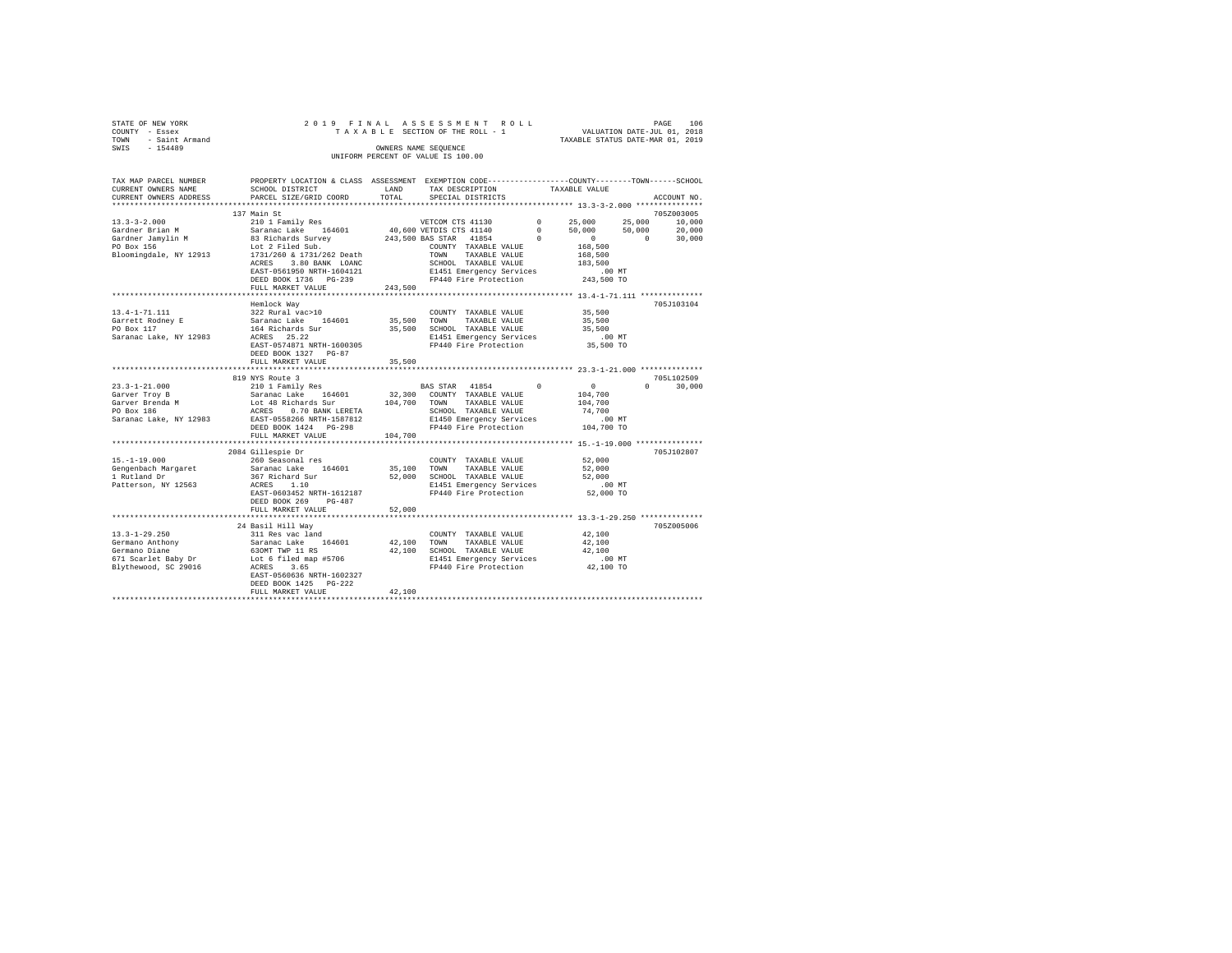| STATE OF NEW YORK<br>COUNTY - Essex<br>- Saint Armand<br>TOWN |                                                  |             | 2019 FINAL ASSESSMENT ROLL<br>TAXABLE SECTION OF THE ROLL - 1                                  | VALUATION DATE-JUL 01, 2018<br>TAXABLE STATUS DATE-MAR 01, 2019 | PAGE<br>107        |  |  |  |  |
|---------------------------------------------------------------|--------------------------------------------------|-------------|------------------------------------------------------------------------------------------------|-----------------------------------------------------------------|--------------------|--|--|--|--|
| SWIS<br>$-154489$                                             | OWNERS NAME SEOUENCE                             |             |                                                                                                |                                                                 |                    |  |  |  |  |
| UNIFORM PERCENT OF VALUE IS 100.00                            |                                                  |             |                                                                                                |                                                                 |                    |  |  |  |  |
|                                                               |                                                  |             |                                                                                                |                                                                 |                    |  |  |  |  |
| TAX MAP PARCEL NUMBER                                         |                                                  |             | PROPERTY LOCATION & CLASS ASSESSMENT EXEMPTION CODE---------------COUNTY-------TOWN-----SCHOOL |                                                                 |                    |  |  |  |  |
| CURRENT OWNERS NAME                                           | SCHOOL DISTRICT                                  | LAND        | TAX DESCRIPTION                                                                                | TAXABLE VALUE                                                   |                    |  |  |  |  |
| CURRENT OWNERS ADDRESS                                        | PARCEL SIZE/GRID COORD                           | TOTAL       | SPECIAL DISTRICTS                                                                              |                                                                 | ACCOUNT NO.        |  |  |  |  |
|                                                               |                                                  |             |                                                                                                |                                                                 |                    |  |  |  |  |
|                                                               | James Way                                        |             |                                                                                                |                                                                 | 705J102209         |  |  |  |  |
| $13.4 - 2 - 14.000$                                           | 314 Rural vac<10                                 |             | COUNTY TAXABLE VALUE                                                                           | 23,000                                                          |                    |  |  |  |  |
| Gilmet Randy H<br>Gilmet Cindy L                              | Saranac Lake 164601                              | 23,000 TOWN | TAXABLE VALUE<br>23,000 SCHOOL TAXABLE VALUE                                                   | 23,000<br>23,000                                                |                    |  |  |  |  |
| 42 Mineville Rd                                               | 123 Richards Sur<br>Bk 887 Pg 100                |             | E1451 Emergency Services                                                                       | $.00$ MT                                                        |                    |  |  |  |  |
| Mineville, NY 12956                                           | ACRES 0.87                                       |             | FP440 Fire Protection                                                                          | 23,000 TO                                                       |                    |  |  |  |  |
|                                                               | EAST-0567638 NRTH-1602973                        |             |                                                                                                |                                                                 |                    |  |  |  |  |
|                                                               | DEED BOOK 1592 PG-269                            |             |                                                                                                |                                                                 |                    |  |  |  |  |
|                                                               | FULL MARKET VALUE                                | 23,000      |                                                                                                |                                                                 |                    |  |  |  |  |
|                                                               | ************************                         | **********  | ********************************* 13.56-2-10.000 ***************                               |                                                                 |                    |  |  |  |  |
|                                                               | 797 Saint Regis Ave                              |             |                                                                                                |                                                                 | 702A102008         |  |  |  |  |
| $13.56 - 2 - 10.000$                                          | 411 Apartment                                    |             | COUNTY TAXABLE VALUE                                                                           | 405,100                                                         |                    |  |  |  |  |
| Giroux Paul E                                                 |                                                  | 87,400      | TOWN<br>TAXABLE VALUE                                                                          | 405,100                                                         |                    |  |  |  |  |
| Giroux Michelle L                                             | Saranac Lake 164601<br>101 Richards Surtwp.11omt | 405,100     | SCHOOL TAXABLE VALUE                                                                           | 405,100                                                         |                    |  |  |  |  |
| 519 County Rte 18                                             | ACRES 2.45                                       |             | E1451 Emergency Services                                                                       | $.00$ MT                                                        |                    |  |  |  |  |
| Lake Clear, NY 12945                                          | EAST-0563335 NRTH-1607521                        |             | FP440 Fire Protection                                                                          | 405,100 TO                                                      |                    |  |  |  |  |
|                                                               | DEED BOOK 1488 PG-71                             |             | SD442 Bloomingdale Sewer D                                                                     | 405,100 TO M                                                    |                    |  |  |  |  |
|                                                               | FULL MARKET VALUE                                |             | 405,100 WD442 Bloomingdale Water D                                                             | 405,100 TO M                                                    |                    |  |  |  |  |
|                                                               |                                                  |             |                                                                                                |                                                                 |                    |  |  |  |  |
|                                                               | 43 Grass Pond Way                                |             |                                                                                                |                                                                 | 705.T103304        |  |  |  |  |
| $13.4 - 1 - 73.000$                                           | 240 Rural res                                    |             | COUNTY TAXABLE VALUE                                                                           | 317,300                                                         |                    |  |  |  |  |
| Gladd Joseph<br>Mallach Jordanna B                            | Saranac Lake 164601                              | 46,800      | TOWN<br>TAXABLE VALUE<br>317,300 SCHOOL TAXABLE VALUE                                          | 317,300<br>317,300                                              |                    |  |  |  |  |
| PO Box 76                                                     | 164 Richards Sur<br>ACRES 11.20 BANK ADIRON      |             | E1451 Emergency Services                                                                       | .00 MT                                                          |                    |  |  |  |  |
| Bloomingdale, NY 12913                                        | EAST-0573850 NRTH-1601474                        |             | FP440 Fire Protection                                                                          | 317,300 TO                                                      |                    |  |  |  |  |
|                                                               | DEED BOOK 1820 PG-202                            |             |                                                                                                |                                                                 |                    |  |  |  |  |
|                                                               | FULL MARKET VALUE                                | 317,300     |                                                                                                |                                                                 |                    |  |  |  |  |
|                                                               |                                                  |             |                                                                                                |                                                                 |                    |  |  |  |  |
|                                                               | 17 Main St                                       |             |                                                                                                |                                                                 | 702A101912         |  |  |  |  |
| $13.56 - 9 - 7.000$                                           | 210 1 Family Res                                 |             | $\Omega$<br>BAS STAR 41854                                                                     | $\circ$                                                         | $\Omega$<br>30,000 |  |  |  |  |
| Gladd Joseph E                                                | Saranac Lake 164601                              | 25,000      | COUNTY TAXABLE VALUE                                                                           | 163,900                                                         |                    |  |  |  |  |
| 17 Main St                                                    | 101 Rs Twp 11 Omt                                | 163,900     | TOWN<br>TAXABLE VALUE                                                                          | 163,900                                                         |                    |  |  |  |  |
| PO Box 76                                                     | Db 915 Pg 169                                    |             | SCHOOL TAXABLE VALUE                                                                           | 133,900                                                         |                    |  |  |  |  |
| Bloomingdale, NY 12913                                        | ACRES 0.40 BANK LERETA                           |             | E1451 Emergency Services                                                                       | $.00$ MT                                                        |                    |  |  |  |  |
|                                                               | EAST-0563839 NRTH-1606109                        |             | FP440 Fire Protection                                                                          | 163,900 TO                                                      |                    |  |  |  |  |
|                                                               | DEED BOOK 1566 PG-97                             |             | SD442 Bloomingdale Sewer D                                                                     | 163,900 TO M                                                    |                    |  |  |  |  |
|                                                               | FULL MARKET VALUE                                |             | 163.900 WD442 Bloomingdale Water D                                                             | 163,900 TO M                                                    |                    |  |  |  |  |
|                                                               |                                                  |             |                                                                                                |                                                                 |                    |  |  |  |  |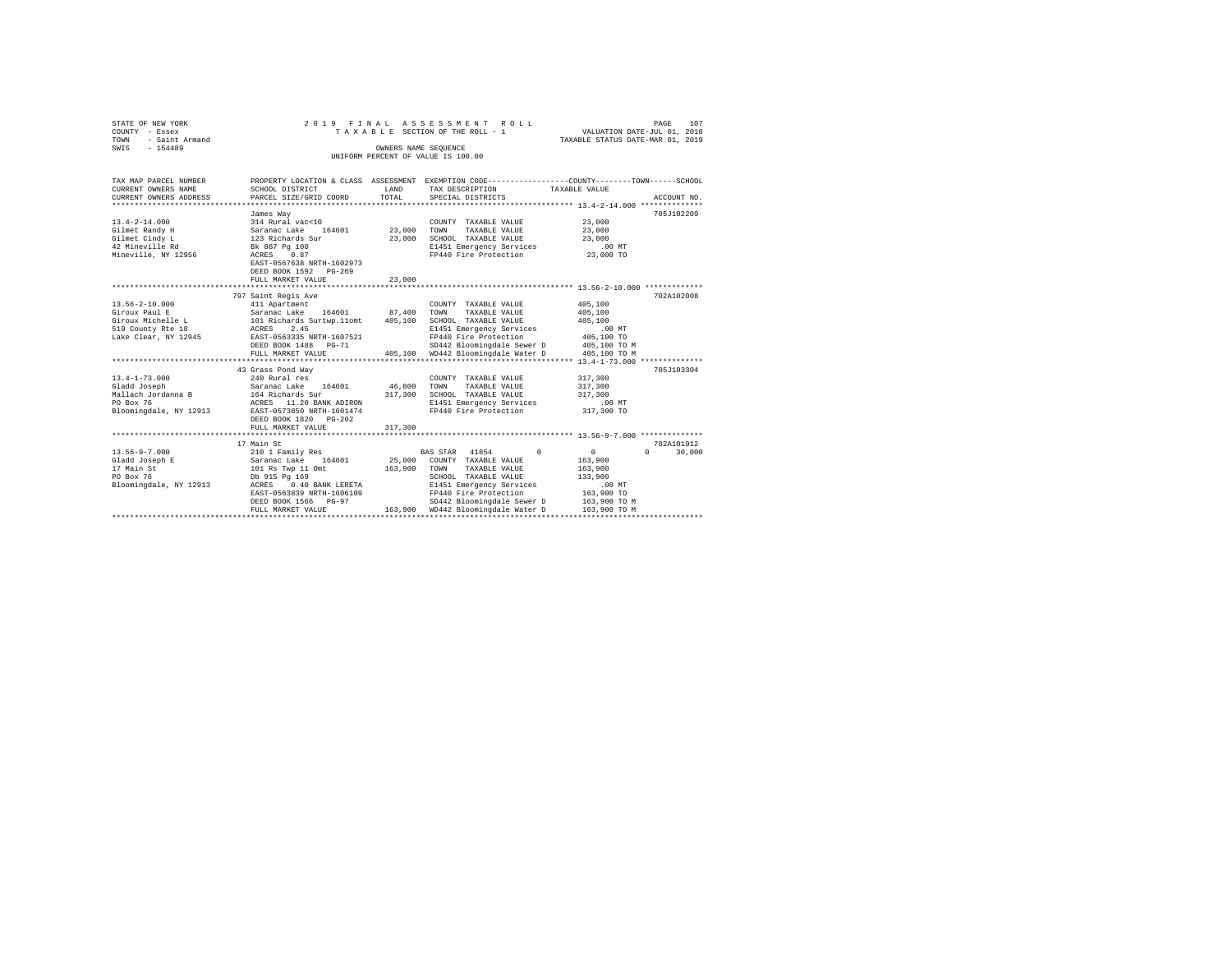|                | STATE OF NEW YORK   | 2019 FINAL ASSESSMENT ROLL |  |                                    |  |  |  |                                  | PAGE | 108 |
|----------------|---------------------|----------------------------|--|------------------------------------|--|--|--|----------------------------------|------|-----|
| COUNTY - Essex |                     |                            |  | TAXABLE SECTION OF THE ROLL - 1    |  |  |  | VALUATION DATE-JUL 01, 2018      |      |     |
|                | TOWN - Saint Armand |                            |  |                                    |  |  |  | TAXABLE STATUS DATE-MAR 01, 2019 |      |     |
| SWIS           | $-154489$           |                            |  | OWNERS NAME SEOUENCE               |  |  |  |                                  |      |     |
|                |                     |                            |  | UNIFORM PERCENT OF VALUE IS 100.00 |  |  |  |                                  |      |     |
|                |                     |                            |  |                                    |  |  |  |                                  |      |     |
|                |                     |                            |  |                                    |  |  |  |                                  |      |     |

| TAX MAP PARCEL NUMBER<br>CURRENT OWNERS NAME<br>CURRENT OWNERS ADDRESS<br>******************************** | SCHOOL DISTRICT<br>PARCEL SIZE/GRID COORD                                                                                                                                                                         | LAND<br>TOTAL                   | PROPERTY LOCATION & CLASS ASSESSMENT EXEMPTION CODE---------------COUNTY-------TOWN-----SCHOOL<br>TAX DESCRIPTION<br>SPECIAL DISTRICTS                                                                                   | TAXABLE VALUE<br>ACCOUNT NO.                                                                                                 |
|------------------------------------------------------------------------------------------------------------|-------------------------------------------------------------------------------------------------------------------------------------------------------------------------------------------------------------------|---------------------------------|--------------------------------------------------------------------------------------------------------------------------------------------------------------------------------------------------------------------------|------------------------------------------------------------------------------------------------------------------------------|
| $13.65 - 1 - 5.000$<br>Gladd Monroe J<br>10 School St<br>Bloomingdale, NY 12913                            | 10 School St<br>270 Mfg housing<br>Saranac Lake 164601<br>Two 11 Omt Lot 102<br>0.20<br>ACRES<br>EAST-0564225 NRTH-1605781<br>DEED BOOK 1451  PG-115<br>FULL MARKET VALUE                                         | 19,100 TOWN                     | $\sim$<br>BAS STAR 41854<br>19,000 COUNTY TAXABLE VALUE<br>TAXABLE VALUE<br>SCHOOL TAXABLE VALUE<br>E1451 Emergency Services<br>FP440 Fire Protection<br>19,100 SD442 Bloomingdale Sewer D<br>WD442 Bloomingdale Water D | 702A178033<br>0<br>19,100<br>$\Omega$<br>19,100<br>19,100<br>$\Omega$<br>$.00$ MT<br>19,100 TO<br>19,100 TO M<br>19,100 TO M |
| $13.65 - 1 - 1.310$<br>Gladd Monroe Jr<br>10 School St<br>Bloomingdale, NY 12913                           | School St<br>311 Res vac land<br>164601 12,600<br>Saranac Lake<br>102 Omt Twp 11 Rs<br>Pt Of Rd Sw Barnard<br>0.19<br>ACRES<br>EAST-0564280 NRTH-1605803<br>DEED BOOK 1523 PG-169<br>FULL MARKET VALUE            | 12,600<br>12,600                | COUNTY TAXABLE VALUE<br>TOWN<br>TAXABLE VALUE<br>SCHOOL TAXABLE VALUE<br>E1451 Emergency Services<br>FP440 Fire Protection                                                                                               | 705Z002003<br>12,600<br>12,600<br>12,600<br>$.00$ MT<br>12,600 TO                                                            |
| $32.166 - 5 - 1.118$<br>Godfrey Linda J<br>65 Sheldrake Rd<br>AuSable Forks, NY 12912                      | 36 Cantwell Wav<br>210 1 Family Res<br>Saranac Lake<br>164601<br>11 Richard Survey<br>Old Military Est Lot 7<br>0.14 BANKCORE<br>ACRES<br>EAST-0553890 NRTH-1578639<br>DEED BOOK 1476 PG-243<br>FULL MARKET VALUE | 13,300 TOWN<br>91,500<br>91,500 | COUNTY TAXABLE VALUE<br>TAXABLE VALUE<br>SCHOOL TAXABLE VALUE<br>E1450 Emergency Services<br>FP440 Fire Protection                                                                                                       | 705J181010<br>91,500<br>91,500<br>91,500<br>$.00$ MT<br>91,500 TO                                                            |
| $13.56 - 7 - 28.220$<br>Goetz Brian J<br>Goetz Tracy A<br>PO Box 271<br>Bloomingdale, NY 12983             | 10 Goetz Way<br>210 1 Family Res<br>210 1 Family Res<br>Saranac Lake     164601<br>82 OMT TWP 11 RS<br>ACRES<br>1.41 BANK CORE<br>EAST-0562846 NRTH-1606467<br>DEED BOOK 1399 PG-143<br>FULL MARKET VALUE         | 347,900<br>347,900              | $^{\circ}$<br>BAS STAR 41854<br>35,400 COUNTY TAXABLE VALUE<br>TAXABLE VALUE<br>TOWN<br>SCHOOL TAXABLE VALUE<br>E1451 Emergency Services<br>FP440 Fire Protection                                                        | 705z005008<br>30,000<br>$\mathbf{0}$<br>$\Omega$<br>347,900<br>347,900<br>317,900<br>.00MT<br>347,900 TO                     |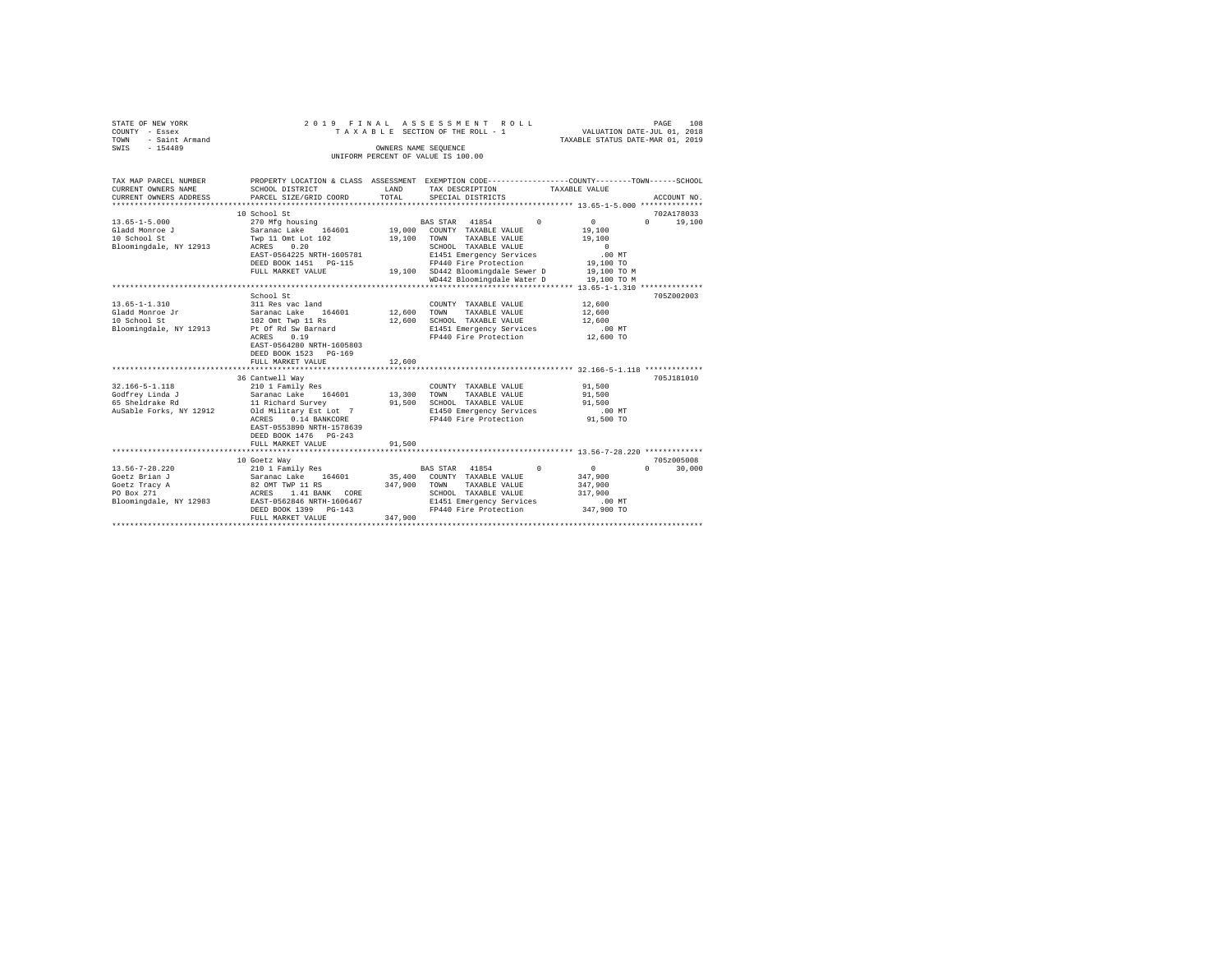| STATE OF NEW YORK<br>COUNTY - Essex<br>TOWN - Saint Armand |                                                        | 2019 FINAL ASSESSMENT ROLL<br>TAXABLE SECTION OF THE ROLL - 1                                                              | 109<br>PAGE<br>VALUATION DATE-JUL 01, 2018<br>TAXABLE STATUS DATE-MAR 01, 2019 |
|------------------------------------------------------------|--------------------------------------------------------|----------------------------------------------------------------------------------------------------------------------------|--------------------------------------------------------------------------------|
| SWIS - 154489                                              |                                                        | OWNERS NAME SEQUENCE                                                                                                       |                                                                                |
|                                                            |                                                        | UNIFORM PERCENT OF VALUE IS 100.00                                                                                         |                                                                                |
|                                                            |                                                        |                                                                                                                            |                                                                                |
| TAX MAP PARCEL NUMBER<br>CURRENT OWNERS NAME               | SCHOOL DISTRICT                                        | PROPERTY LOCATION & CLASS ASSESSMENT EXEMPTION CODE----------------COUNTY-------TOWN-----SCHOOL<br>LAND<br>TAX DESCRIPTION | TAXABLE VALUE                                                                  |
| CURRENT OWNERS ADDRESS<br>********************             | PARCEL SIZE/GRID COORD<br>**************************** | TOTAL<br>SPECIAL DISTRICTS                                                                                                 | ACCOUNT NO.                                                                    |
|                                                            | 1803 NYS Route 3                                       |                                                                                                                            | 702A101815                                                                     |
| $13.57 - 1 - 5.111$                                        | 240 Rural res                                          | BAS STAR 41854<br>$\Omega$                                                                                                 | $^{\circ}$<br>$\Omega$<br>30,000                                               |
| Gonvea Deanna M                                            | Saranac Lake 164601                                    | 44,900 VETCOM CTS 41130<br>$\Omega$                                                                                        | 10,000<br>25,000<br>25,000                                                     |
| Gonvea Dale L                                              | 121 Twp 11 Omt                                         | COUNTY TAXABLE VALUE<br>192,500                                                                                            | 167,500                                                                        |
| PO Box 224                                                 | Lot 2 #6574                                            | TOWN<br>TAXABLE VALUE                                                                                                      | 167,500                                                                        |
| Bloomingdale, NY 12913                                     | ACRES 12.47                                            | SCHOOL TAXABLE VALUE                                                                                                       | 152,500                                                                        |
|                                                            | EAST-0566095 NRTH-1607715                              | E1451 Emergency Services                                                                                                   | .00 MT                                                                         |
|                                                            | DEED BOOK 1648 PG-86                                   | FP440 Fire Protection                                                                                                      | 192,500 TO                                                                     |
|                                                            | FULL MARKET VALUE                                      | 192,500 SD442 Bloomingdale Sewer D                                                                                         | 192,500 TO M                                                                   |
|                                                            |                                                        | WD442 Bloomingdale Water D                                                                                                 | 192,500 TO M                                                                   |
|                                                            | 1471 NYS Route 3                                       |                                                                                                                            | 705Z009008                                                                     |
| $13.4 - 1 - 17.200$                                        |                                                        | $\Omega$                                                                                                                   | $\cap$<br>30,000<br>$\sim$ 0                                                   |
| Gorgas Daniel                                              | 210 1 Family Res<br>Saranac Lake 164601                | BAS STAR 41854<br>35,900<br>COUNTY TAXABLE VALUE                                                                           | 96,900                                                                         |
| Lamb Rachel S                                              | 103 Omt Twp II Rs                                      | 96.900<br>TAXABLE VALUE<br>TOWN                                                                                            | 96,900                                                                         |
| 1471 NYS Route 3                                           | 1736/51 Affidavit                                      | SCHOOL TAXABLE VALUE                                                                                                       | 66,900                                                                         |
| Saranac Lake, NY 12983                                     | ACRES 1.90                                             | E1451 Emergency Services                                                                                                   | $.00$ MT                                                                       |
|                                                            | EAST-0565926 NRTH-1601032                              | FP440 Fire Protection                                                                                                      | 96,900 TO                                                                      |
|                                                            | DEED BOOK 1752 PG-185<br>FULL MARKET VALUE             | 96,900                                                                                                                     |                                                                                |
|                                                            |                                                        |                                                                                                                            |                                                                                |
|                                                            | 27 Rockledge Ln                                        |                                                                                                                            | 705J189008                                                                     |
| $32.38 - 1 - 31.000$                                       | 210 1 Family Res                                       | BAS STAR 41854 0                                                                                                           | $\mathbf{0}$<br>30,000<br>$\Omega$                                             |
| Gosling Christopher W                                      | Saranac Lake 164601                                    | 36,500<br>COUNTY TAXABLE VALUE                                                                                             | 208,500                                                                        |
| Gosling Lynn M<br>27 Rockledge Ln                          | 11 Twp 11 Omt Rs                                       | 208,500<br>TAXABLE VALUE<br>TOWN                                                                                           | 208,500                                                                        |
|                                                            | Lot 23 Rockledge Park                                  | SCHOOL TAXABLE VALUE                                                                                                       | 178,500                                                                        |
| Saranac Lake, NY 12983                                     | ACRES<br>0.28 BANKWFARGO                               | E1450 Emergency Services                                                                                                   | $.00$ MT                                                                       |
|                                                            | EAST-0555560 NRTH-1578375                              | FP440 Fire Protection                                                                                                      | 208,500 TO                                                                     |
|                                                            | DEED BOOK 1622 PG-84                                   | WD441 Rockledge water                                                                                                      | 208,500 TO M                                                                   |
|                                                            | FULL MARKET VALUE                                      | 208,500                                                                                                                    |                                                                                |
|                                                            | 20 Cantwell Way                                        |                                                                                                                            | 705J180027                                                                     |
| $32.166 - 5 - 1.113$                                       | 230 3 Family Res                                       | COUNTY TAXABLE VALUE                                                                                                       | 92,500                                                                         |
| Graham Robert                                              | Saranac Lake 164601                                    | 15,700<br>TOWN<br>TAXABLE VALUE                                                                                            | 92,500                                                                         |
| Graham Karin                                               | Saranno ---<br>11 Richards Survey                      | 92,500<br>SCHOOL TAXABLE VALUE                                                                                             | 92,500                                                                         |
| 350 Mill Pond Dr                                           | Old Military Est Lot 9                                 | E1450 Emergency Services                                                                                                   | $.00$ MT                                                                       |
| Lake Placid, NY 12946                                      | and the first<br>0.28<br>ACRES                         | FP440 Fire Protection                                                                                                      | 92,500 TO                                                                      |
|                                                            | EAST-0554146 NRTH-1578751                              |                                                                                                                            |                                                                                |
|                                                            | DEED BOOK 1550 PG-173                                  |                                                                                                                            |                                                                                |
|                                                            | FULL MARKET VALUE                                      | 92,500                                                                                                                     |                                                                                |
|                                                            |                                                        |                                                                                                                            |                                                                                |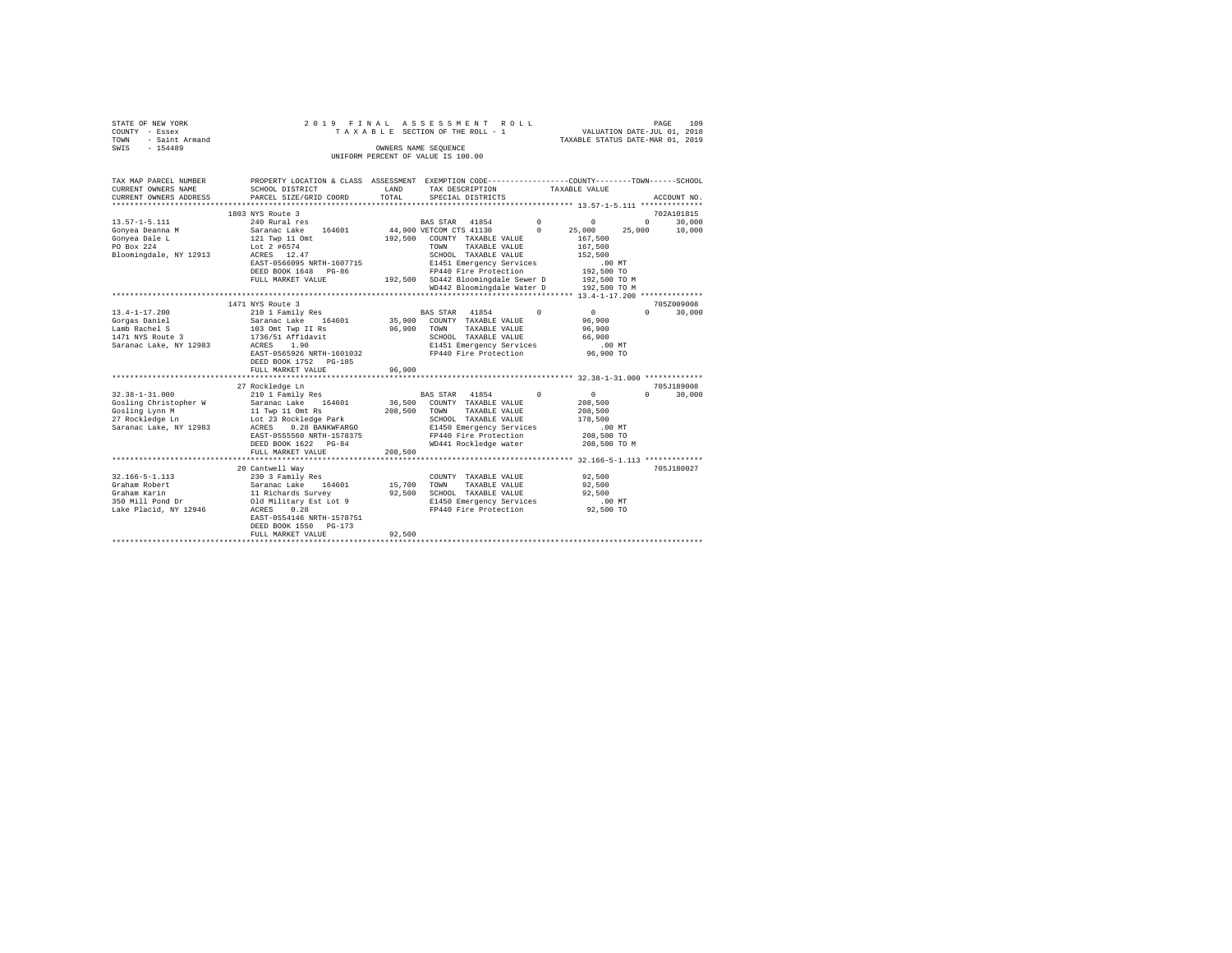| STATE OF NEW YORK<br>COUNTY - Essex<br>TOWN - Saint Armand<br>SWIS - 154489                                                                                                                                                                                                                                                                                                                                                                                    |                                                                                                                                                                                  |               | 2019 FINAL ASSESSMENT ROLL<br>UNIFORM PERCENT OF VALUE IS 100.00                                              |                      |             |
|----------------------------------------------------------------------------------------------------------------------------------------------------------------------------------------------------------------------------------------------------------------------------------------------------------------------------------------------------------------------------------------------------------------------------------------------------------------|----------------------------------------------------------------------------------------------------------------------------------------------------------------------------------|---------------|---------------------------------------------------------------------------------------------------------------|----------------------|-------------|
| CURRENT OWNERS NAME<br>CURRENT OWNERS ADDRESS                                                                                                                                                                                                                                                                                                                                                                                                                  | SCHOOL DISTRICT<br>PARCEL SIZE/GRID COORD                                                                                                                                        | LAND<br>TOTAL | TAX DESCRIPTION TAXABLE VALUE<br>SPECIAL DISTRICTS                                                            |                      | ACCOUNT NO. |
|                                                                                                                                                                                                                                                                                                                                                                                                                                                                | 32 Saranac Ln                                                                                                                                                                    |               |                                                                                                               |                      | 705J188006  |
| $32.38 - 1 - 23.000$                                                                                                                                                                                                                                                                                                                                                                                                                                           | 210 1 Family Res                                                                                                                                                                 |               | COUNTY TAXABLE VALUE 198,300                                                                                  |                      |             |
| Grant Benita B Trust                                                                                                                                                                                                                                                                                                                                                                                                                                           | Saranac Lake 164601                                                                                                                                                              |               | $35\,, 800$ $\,$ TOWN $\,$ TAXABLE VALUE                                                                      | 198,300              |             |
| 32 Saranac Ln                                                                                                                                                                                                                                                                                                                                                                                                                                                  |                                                                                                                                                                                  |               |                                                                                                               | 198,300              |             |
| 32 Saranac Ln<br>32 Saranac Ln<br>32 Saranac Lake, NY 12983<br>198,300 SCHOOL TAXABLE VALUE<br>Saranac Lake, NY 12983<br>20 ACRES 0.24<br>20 EP440 Fire Protection                                                                                                                                                                                                                                                                                             |                                                                                                                                                                                  |               |                                                                                                               | .00MT                |             |
|                                                                                                                                                                                                                                                                                                                                                                                                                                                                |                                                                                                                                                                                  |               |                                                                                                               | 198,300 TO           |             |
|                                                                                                                                                                                                                                                                                                                                                                                                                                                                | EAST-0555756 NRTH-1578980 WD441 Rockledge water<br>DEED BOOK 1554 PG-262<br>FULL MARKET VALUE 198,300                                                                            |               |                                                                                                               | 198,300 TO M         |             |
|                                                                                                                                                                                                                                                                                                                                                                                                                                                                |                                                                                                                                                                                  |               |                                                                                                               |                      |             |
|                                                                                                                                                                                                                                                                                                                                                                                                                                                                |                                                                                                                                                                                  |               |                                                                                                               |                      |             |
|                                                                                                                                                                                                                                                                                                                                                                                                                                                                |                                                                                                                                                                                  |               |                                                                                                               |                      |             |
|                                                                                                                                                                                                                                                                                                                                                                                                                                                                |                                                                                                                                                                                  |               |                                                                                                               |                      |             |
|                                                                                                                                                                                                                                                                                                                                                                                                                                                                |                                                                                                                                                                                  |               |                                                                                                               |                      |             |
|                                                                                                                                                                                                                                                                                                                                                                                                                                                                |                                                                                                                                                                                  |               |                                                                                                               |                      |             |
|                                                                                                                                                                                                                                                                                                                                                                                                                                                                |                                                                                                                                                                                  |               |                                                                                                               |                      |             |
|                                                                                                                                                                                                                                                                                                                                                                                                                                                                |                                                                                                                                                                                  |               |                                                                                                               |                      |             |
|                                                                                                                                                                                                                                                                                                                                                                                                                                                                | ALAES 2.100 MRTH-1585783 10000 TAXABLE VALUE 268,500<br>EAST-0554606 NRTH-1585783 5CHOOL TAXABLE VALUE 258,500<br>DEED BOOK 1763 PG-142 353,200 FP440 Fire Protection 353,200 TO |               |                                                                                                               |                      |             |
|                                                                                                                                                                                                                                                                                                                                                                                                                                                                |                                                                                                                                                                                  |               |                                                                                                               |                      |             |
|                                                                                                                                                                                                                                                                                                                                                                                                                                                                |                                                                                                                                                                                  |               |                                                                                                               |                      |             |
|                                                                                                                                                                                                                                                                                                                                                                                                                                                                |                                                                                                                                                                                  |               |                                                                                                               |                      | 705J104210  |
| $13.4 - 1 - 26.027$                                                                                                                                                                                                                                                                                                                                                                                                                                            |                                                                                                                                                                                  |               |                                                                                                               | 132,600              |             |
|                                                                                                                                                                                                                                                                                                                                                                                                                                                                |                                                                                                                                                                                  |               |                                                                                                               | 132,600<br>132,600   |             |
| Crayson Kelly A<br>Grayson Lee<br>1624 NYS Route 3                                                                                                                                                                                                                                                                                                                                                                                                             |                                                                                                                                                                                  |               |                                                                                                               |                      |             |
| Saranac Lake, NY 12983                                                                                                                                                                                                                                                                                                                                                                                                                                         |                                                                                                                                                                                  |               |                                                                                                               | 00 MT.<br>132,600 TO |             |
|                                                                                                                                                                                                                                                                                                                                                                                                                                                                | EAST-0565139 NRTH-1604651                                                                                                                                                        |               |                                                                                                               |                      |             |
|                                                                                                                                                                                                                                                                                                                                                                                                                                                                | DEED BOOK 1707 PG-124                                                                                                                                                            |               |                                                                                                               |                      |             |
|                                                                                                                                                                                                                                                                                                                                                                                                                                                                | FULL MARKET VALUE                                                                                                                                                                | 132,600       |                                                                                                               |                      |             |
|                                                                                                                                                                                                                                                                                                                                                                                                                                                                |                                                                                                                                                                                  |               | **************************** 13.4-2-1.004 ***************                                                     |                      |             |
|                                                                                                                                                                                                                                                                                                                                                                                                                                                                |                                                                                                                                                                                  |               |                                                                                                               |                      | 705J177006  |
|                                                                                                                                                                                                                                                                                                                                                                                                                                                                |                                                                                                                                                                                  |               |                                                                                                               | 26,800<br>26,800     |             |
| $\begin{tabular}{lcccc} \textbf{13.4-2-1.004} & \textbf{James May} \\ \textbf{Greene James R} & \textbf{314 Rural vac<10} & \textbf{26,800 TONTY TAXABLE VALUES} \\ \textbf{Greene James R} & \textbf{Saranac Lake} & \textbf{164601} & \textbf{26,800 TONTY TAXABLE VALUES} \\ \textbf{Greene J.} & \textbf{52423 O.m. TAXABLE VALUES} & \textbf{26,800 TONTX RAXABLE VALUES} \\ \textbf{PO Box 275} & \textbf{2623 O.m. TAXABLE VALUE} & \textbf{26,800 SCH$ |                                                                                                                                                                                  |               |                                                                                                               |                      |             |
|                                                                                                                                                                                                                                                                                                                                                                                                                                                                |                                                                                                                                                                                  |               |                                                                                                               | 26,800               |             |
|                                                                                                                                                                                                                                                                                                                                                                                                                                                                |                                                                                                                                                                                  |               | 20,000 SCRIME AMANDS VALUE 20,000 SCRIPS<br>E1451 Emergency Services 30 MT<br>FP440 Fire Protection 26,800 TO |                      |             |
|                                                                                                                                                                                                                                                                                                                                                                                                                                                                |                                                                                                                                                                                  |               |                                                                                                               |                      |             |
|                                                                                                                                                                                                                                                                                                                                                                                                                                                                | DEED BOOK 1299 PG-118                                                                                                                                                            |               |                                                                                                               |                      |             |
|                                                                                                                                                                                                                                                                                                                                                                                                                                                                | FULL MARKET VALUE                                                                                                                                                                | 26,800        |                                                                                                               |                      |             |
|                                                                                                                                                                                                                                                                                                                                                                                                                                                                |                                                                                                                                                                                  |               |                                                                                                               |                      | 705J175005  |
|                                                                                                                                                                                                                                                                                                                                                                                                                                                                | James Way                                                                                                                                                                        |               |                                                                                                               | 27,300               |             |
| $\begin{tabular}{lcccc} 13.4-2-3.001 & \mbox{\small\sc d{4}} & \mbox{\small\sc d{4}} & \mbox{\small\sc C{00NTY} & \mbox{\small\sc T{2}} \\ \mbox{\small\sc Green} & \mbox{\small\sc T{2}} & \mbox{\small\sc T{2}} & \mbox{\small\sc T{2}} & \mbox{\small\sc T{2}} & \mbox{\small\sc T{2}} & \mbox{\small\sc T{2}} & \mbox{\small\sc T{2}} \\ \mbox{\small\sc Green} & \mbox{\small\sc T{2}} & \mbox{\small\sc T{2}} & \mbox{\small\sc T{2}} & \mbox{\$         |                                                                                                                                                                                  |               |                                                                                                               | 27,300               |             |
|                                                                                                                                                                                                                                                                                                                                                                                                                                                                |                                                                                                                                                                                  |               |                                                                                                               | 27,300               |             |
|                                                                                                                                                                                                                                                                                                                                                                                                                                                                |                                                                                                                                                                                  |               |                                                                                                               |                      |             |
|                                                                                                                                                                                                                                                                                                                                                                                                                                                                |                                                                                                                                                                                  |               |                                                                                                               | 00 MT.<br>27,300 TO  |             |
|                                                                                                                                                                                                                                                                                                                                                                                                                                                                | DEED BOOK 1270 PG-236                                                                                                                                                            |               |                                                                                                               |                      |             |
|                                                                                                                                                                                                                                                                                                                                                                                                                                                                | FULL MARKET VALUE                                                                                                                                                                | 27,300        |                                                                                                               |                      |             |
|                                                                                                                                                                                                                                                                                                                                                                                                                                                                |                                                                                                                                                                                  |               |                                                                                                               |                      |             |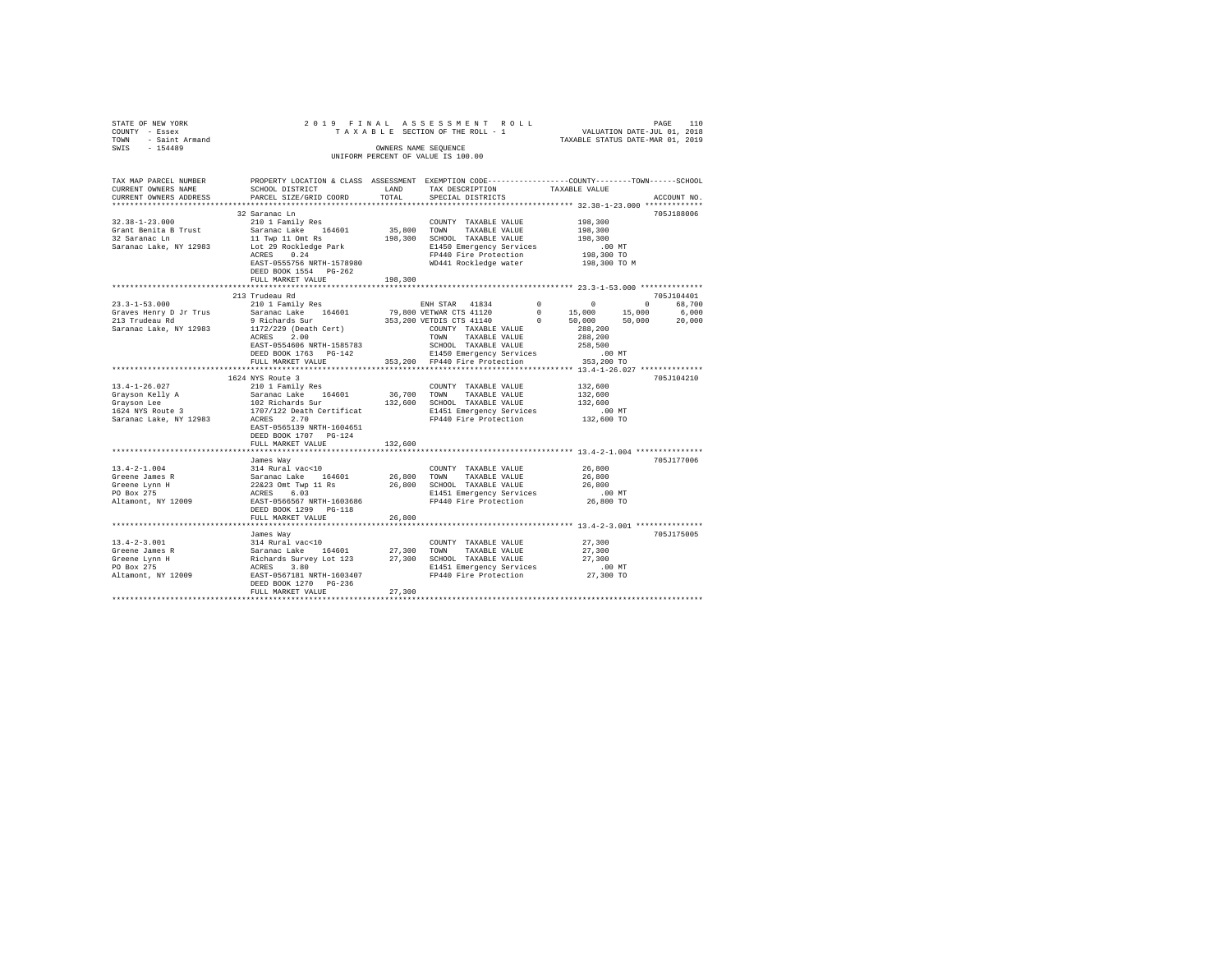| STATE OF NEW YORK<br>$\begin{array}{lll}\n & \text{if } x \in \mathbb{R} \\ \text{TOWN} & -\text{ Saint Armand} \\ \text{SWIS} & -\text{154489}\n\end{array}$ |                                                                                                                                                                                                                                                                                                                                                                                                                                                                                                                            |         | 2019 FINAL ASSESSMENT ROLL<br>ינות PAGE 111 או איז יש PAGE 111 או PAGE 112 או PAGE 112 או יודע איז יודע 12 או יודע די איז יודע 12 איז יודע ש<br>VALUATION DATE-JUL 01, 2018 12 12 13 13 14 14 14 15 16 17 17 18 18 17 18 18 17 18 18 17 18 18 17 18 18 17 18 1<br>OWNERS NAME SEQUENCE<br>UNIFORM PERCENT OF VALUE IS 100.00 |                                              | PAGE<br>111                 |
|---------------------------------------------------------------------------------------------------------------------------------------------------------------|----------------------------------------------------------------------------------------------------------------------------------------------------------------------------------------------------------------------------------------------------------------------------------------------------------------------------------------------------------------------------------------------------------------------------------------------------------------------------------------------------------------------------|---------|------------------------------------------------------------------------------------------------------------------------------------------------------------------------------------------------------------------------------------------------------------------------------------------------------------------------------|----------------------------------------------|-----------------------------|
| TAX MAP PARCEL NUMBER                                                                                                                                         | PROPERTY LOCATION & CLASS ASSESSMENT EXEMPTION CODE----------------COUNTY-------TOWN-----SCHOOL                                                                                                                                                                                                                                                                                                                                                                                                                            |         |                                                                                                                                                                                                                                                                                                                              |                                              | ACCOUNT NO.                 |
|                                                                                                                                                               | $\begin{tabular}{l c c c c c} \hline 13.4-2-4.002 & \hline 13.4-2-4.002 & \hline 2101173123 & \hline 35.300 & \hline 1011812 & \hline 210118 & \hline 35.300 & \hline 1011812 & \hline 35.300 & \hline 1011812 & \hline 120,600 & \hline 120,600 & \hline 212004 & \hline 35.300 & \hline 35.300 & \hline 120118 & \hline 1$                                                                                                                                                                                               |         |                                                                                                                                                                                                                                                                                                                              |                                              | 705.T102801                 |
|                                                                                                                                                               | FULL MARKET VALUE 120,600                                                                                                                                                                                                                                                                                                                                                                                                                                                                                                  |         |                                                                                                                                                                                                                                                                                                                              |                                              |                             |
|                                                                                                                                                               | James Way<br>$\begin{tabular}{lcccc} 13.4-2-10.001 & \mbox{\small\sc d{a}} & \mbox{\small\sc d{a}} & \mbox{\small\sc d{a}} & \mbox{\small\sc C{a}} \\ \hline \texttt{Green & James R} & \mbox{\small\sc Stab} & \mbox{\small\sc Stab} & \mbox{\small\sc T{a}} & \mbox{\small\sc T{a}} \\ \hline \texttt{Green & James R} & \mbox{\small\sc Stabard} & \mbox{\small\sc Stabard} & \mbox{\small\sc T{a}} & \mbox{\small\sc T{a}} \\ \hline \texttt{Green & Form H} & \mbox{\small\sc I{a}} & \mbox$<br>DEED BOOK 1389 PG-297 |         |                                                                                                                                                                                                                                                                                                                              | 1,600<br>1,600<br>1,600<br>.00MT<br>1,600 TO | 705J103103                  |
|                                                                                                                                                               | FULL MARKET VALUE 1,600                                                                                                                                                                                                                                                                                                                                                                                                                                                                                                    |         |                                                                                                                                                                                                                                                                                                                              |                                              |                             |
|                                                                                                                                                               | DEED BOOK 1177 PG-259                                                                                                                                                                                                                                                                                                                                                                                                                                                                                                      |         |                                                                                                                                                                                                                                                                                                                              |                                              | 705J187005<br>$0 \t 30,000$ |
|                                                                                                                                                               | FULL MARKET VALUE                                                                                                                                                                                                                                                                                                                                                                                                                                                                                                          | 265,000 |                                                                                                                                                                                                                                                                                                                              |                                              |                             |
| 13.56-3-20.032<br>Gruber Judith<br>29 Prospect St<br>Bloomingdale, NY 12913                                                                                   | 29 Prospect St                                                                                                                                                                                                                                                                                                                                                                                                                                                                                                             |         | SD442 Bloomingdale Sewer D 74,000 TO M<br>WD442 Bloomingdale Water D 74,000 TO M                                                                                                                                                                                                                                             |                                              | 702A101813                  |
|                                                                                                                                                               |                                                                                                                                                                                                                                                                                                                                                                                                                                                                                                                            |         |                                                                                                                                                                                                                                                                                                                              |                                              |                             |
|                                                                                                                                                               | Grass Pond Way<br>$\begin{tabular}{lcccc} 13.4-1-71.114 & \begin{array}{l} \text{Grass} & \text{Sross} & \text{Mod} \\ \text{Gruber Judith A} & 314 \text{ Rural vac} & 10 & 20,600 & \text{TOWN} & \text{TAXABLE VALUE} & 20,600 \\ \text{Gruber Judith A} & \text{Sarnanc Lake} & 164601 & 20,600 & \text{TOWN} & \text{TAXABLE VALUE} & 20,600 \\ \text{29 Project St} & 164 \text{ RS } \text{NP} & 11 \text{Ont} & 20,600 & \text{TAXABLE$<br>EAST-0574568 NRTH-1599669<br>DEED BOOK 688 PG-244                       | 20,600  |                                                                                                                                                                                                                                                                                                                              |                                              | 705J179021                  |
|                                                                                                                                                               | FULL MARKET VALUE                                                                                                                                                                                                                                                                                                                                                                                                                                                                                                          |         |                                                                                                                                                                                                                                                                                                                              |                                              |                             |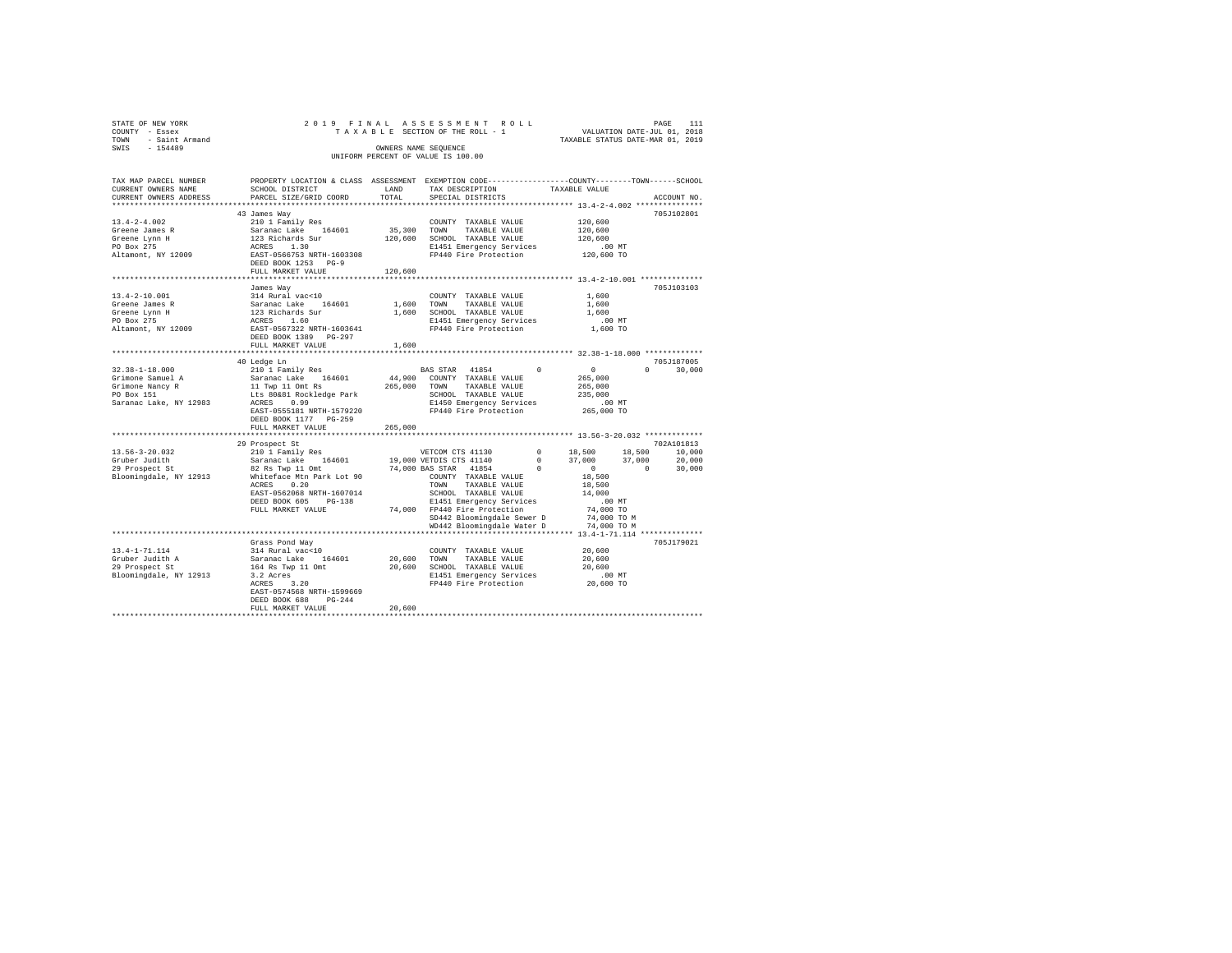| STATE OF NEW YORK<br>COUNTY - Essex<br>- Saint Armand<br>TOWN<br>SWIS - 154489                                                                                                                                   | 2019 FINAL                                                                                                                                                                                                                                                                                                                                                                          | OWNERS NAME SEQUENCE                                       | ASSESSMENT ROLL<br>TAXABLE SECTION OF THE ROLL - 1<br>UNIFORM PERCENT OF VALUE IS 100.00                                                                                                                                                                 | 112<br>PAGE<br>VALUATION DATE-JUL 01, 2018<br>TAXABLE STATUS DATE-MAR 01, 2019                                                             |
|------------------------------------------------------------------------------------------------------------------------------------------------------------------------------------------------------------------|-------------------------------------------------------------------------------------------------------------------------------------------------------------------------------------------------------------------------------------------------------------------------------------------------------------------------------------------------------------------------------------|------------------------------------------------------------|----------------------------------------------------------------------------------------------------------------------------------------------------------------------------------------------------------------------------------------------------------|--------------------------------------------------------------------------------------------------------------------------------------------|
| TAX MAP PARCEL NUMBER<br>CURRENT OWNERS NAME<br>CURRENT OWNERS ADDRESS                                                                                                                                           | SCHOOL DISTRICT<br>PARCEL SIZE/GRID COORD                                                                                                                                                                                                                                                                                                                                           | LAND<br>TOTAL                                              | TAX DESCRIPTION<br>SPECIAL DISTRICTS                                                                                                                                                                                                                     | PROPERTY LOCATION & CLASS ASSESSMENT EXEMPTION CODE---------------COUNTY-------TOWN------SCHOOL<br>TAXABLE VALUE<br>ACCOUNT NO.            |
| $13.4 - 2 - 15.000$<br>Gruenberg Dennis Trust Saranac Lake 164<br>Gruenberg Elaine Trust 123 Richards Sur<br>4 Champlain St ACRES 0.69<br>Port Jefferson StatioNY 11776 EAST-0567849 NRTH-1603316                | 42 Curtis Way<br>260 Seasonal res<br>Saranac Lake 164601<br>DEED BOOK 1620 PG-123                                                                                                                                                                                                                                                                                                   | 32,100<br>70,000                                           | COUNTY TAXABLE VALUE<br>TOWN<br>TAXABLE VALUE<br>SCHOOL TAXABLE VALUE<br>E1451 Emergency Services<br>FP440 Fire Protection                                                                                                                               | 705J102812<br>70,000<br>70,000<br>70,000<br>$.00$ MT<br>70,000 TO                                                                          |
|                                                                                                                                                                                                                  | FULL MARKET VALUE                                                                                                                                                                                                                                                                                                                                                                   | 70,000                                                     |                                                                                                                                                                                                                                                          |                                                                                                                                            |
| $23.3 - 2 - 20.000$<br>Guadagno Brian P<br>Guadagno Hillary V<br>46 Vista Dr<br>Saranac Lake, NY 12983<br>$23.3 - 2 - 21.000$<br>Guadagno Brian P<br>Guadagno Hillary V<br>46 Vista Dr<br>Saranac Lake, NY 12983 | 46 Vista Dr<br>210 1 Family Res<br>Saranac Lake 164601<br>9 Omt Twp 11 Rs<br>Lot 21 Glenn Ridge<br>ACRES<br>0.96<br>EAST-0553089 NRTH-1584693<br>DEED BOOK 1678 PG-146<br>FULL MARKET VALUE<br>Vista Dr<br>311 Res vac land<br>Saranac Lake 164601<br>9 Omt Twp 11 Rs<br>Lot 22 Glen Ridge<br>ACRES 0.97<br>EAST-0553119 NRTH-1584479<br>DEED BOOK 1678 PG-146<br>FULL MARKET VALUE | 44,600<br>289,200<br>289,200<br>33,300<br>33,300<br>33,300 | COUNTY TAXABLE VALUE<br>TOWN<br>TAXABLE VALUE<br>SCHOOL TAXABLE VALUE<br>E1450 Emergency Services<br>FP440 Fire Protection<br>COUNTY TAXABLE VALUE<br>TOWN<br>TAXABLE VALUE<br>SCHOOL TAXABLE VALUE<br>E1450 Emergency Services<br>FP440 Fire Protection | 705Z000010<br>289,200<br>289,200<br>289,200<br>$.00$ MT<br>289,200 TO<br>705Z002012<br>33,300<br>33,300<br>33,300<br>$.00$ MT<br>33,300 TO |
|                                                                                                                                                                                                                  |                                                                                                                                                                                                                                                                                                                                                                                     |                                                            |                                                                                                                                                                                                                                                          |                                                                                                                                            |
| $13.3 - 1 - 29.220$<br>Gugumuck Joseph Michael<br>2302 Monticello Ct 63 OMT TWP11 RS<br>Fort Washington, MD 20744 Lot 2 filed map #5706<br>PRIOR OWNER ON 3/01/2019 EAST-0560939 NRTH-1602499<br>Gugumuck Henry  | 23 Basil Hill Way<br>314 Rural vac<10<br>Saranac Lake 164601<br>ACRES<br>2.19<br>DEED BOOK 1950 PG-254<br>FULL MARKET VALUE                                                                                                                                                                                                                                                         | 39,100<br>39,100<br>39,100                                 | COUNTY TAXABLE VALUE<br>TOWN<br>TAXABLE VALUE<br>SCHOOL TAXABLE VALUE<br>E1451 Emergency Services<br>FP440 Fire Protection                                                                                                                               | 705z005003<br>39,100<br>39,100<br>39,100<br>$.00$ MT<br>39,100 TO                                                                          |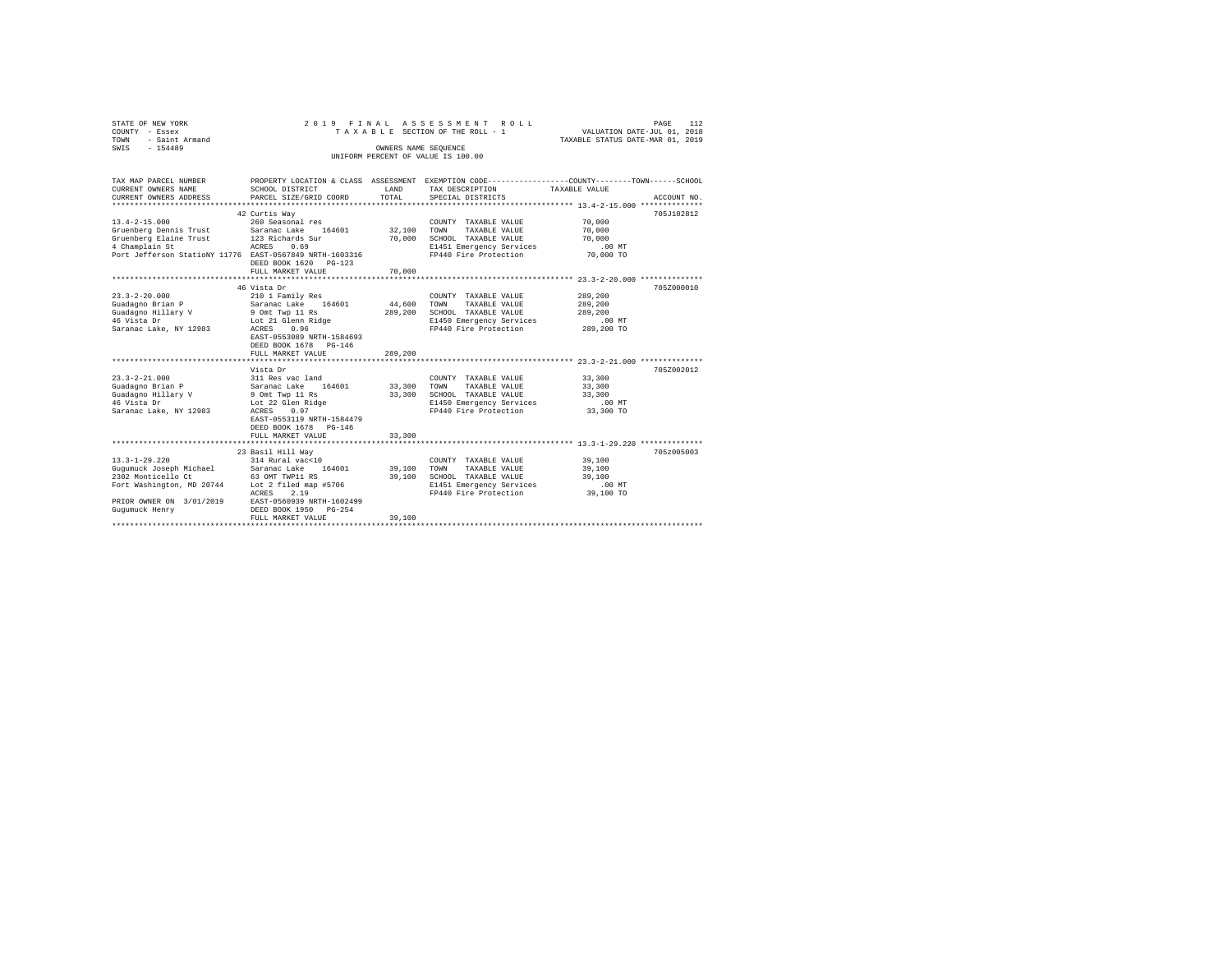| STATE OF NEW YORK<br>COUNTY - Essex | 2019 FINAL                  |                          | ASSESSMENT ROLL<br>TAXABLE SECTION OF THE ROLL - 1                                               | VALUATION DATE-JUL 01, 2018      | 113<br>PAGE        |
|-------------------------------------|-----------------------------|--------------------------|--------------------------------------------------------------------------------------------------|----------------------------------|--------------------|
| - Saint Armand<br>TOWN              |                             |                          |                                                                                                  | TAXABLE STATUS DATE-MAR 01, 2019 |                    |
| $-154489$<br>SWIS                   |                             |                          | OWNERS NAME SEOUENCE                                                                             |                                  |                    |
|                                     |                             |                          | UNIFORM PERCENT OF VALUE IS 100.00                                                               |                                  |                    |
|                                     |                             |                          |                                                                                                  |                                  |                    |
| TAX MAP PARCEL NUMBER               |                             |                          | PROPERTY LOCATION & CLASS ASSESSMENT EXEMPTION CODE----------------COUNTY-------TOWN------SCHOOL |                                  |                    |
| CURRENT OWNERS NAME                 | SCHOOL DISTRICT             | LAND                     | TAX DESCRIPTION                                                                                  | TAXABLE VALUE                    |                    |
| CURRENT OWNERS ADDRESS              | PARCEL SIZE/GRID COORD      | TOTAL                    | SPECIAL DISTRICTS                                                                                |                                  | ACCOUNT NO.        |
|                                     |                             |                          |                                                                                                  |                                  |                    |
|                                     | 767 Saint Regis Ave         |                          |                                                                                                  |                                  | 702A101007         |
| $13.56 - 2 - 3.000$                 | 210 1 Family Res            |                          | BAS STAR 41854<br>$^{\circ}$                                                                     | $\circ$                          | $\Omega$<br>30,000 |
| Gunther Jamie                       | Saranac Lake<br>164601      | 28,300                   | COUNTY TAXABLE VALUE                                                                             | 121,500                          |                    |
| 767 St Regis Ave                    | 82 Richards Surtwp.11 Omt   | 121,500                  | TOWN<br>TAXABLE VALUE                                                                            | 121,500                          |                    |
| Bloomingdale, NY 12913              | 0.50 BANKRUSHMOR<br>ACRES   |                          | SCHOOL TAXABLE VALUE                                                                             | 91,500                           |                    |
|                                     | EAST-0562487 NRTH-1607714   |                          | E1451 Emergency Services                                                                         | .00MT                            |                    |
|                                     | DEED BOOK 1411 PG-82        |                          | FP440 Fire Protection                                                                            | 121,500 TO                       |                    |
|                                     | FULL MARKET VALUE           |                          | 121,500 SD442 Bloomingdale Sewer D                                                               | 121,500 TO M                     |                    |
|                                     |                             |                          | WD442 Bloomingdale Water D                                                                       | 121,500 TO M                     |                    |
|                                     |                             |                          |                                                                                                  |                                  |                    |
|                                     | 145 Campion Way             |                          |                                                                                                  |                                  | 705J183005         |
| $13.4 - 1 - 65.600$                 | 210 1 Family Res            |                          | 41854<br>$\Omega$<br>BAS STAR                                                                    | $\circ$                          | 30,000<br>$\Omega$ |
| Hall David L                        | Saranac Lake<br>164601      | 31,500                   | COUNTY TAXABLE VALUE                                                                             | 88,800                           |                    |
| PO Box 321                          | 141 Rs Twp 11 Omt           | 88,800                   | TOWN<br>TAXABLE VALUE                                                                            | 88,800                           |                    |
| Bloomingdale, NY 12913              | Campion Subd Lot 6          |                          | SCHOOL TAXABLE VALUE                                                                             | 58,800                           |                    |
|                                     | 8.56<br>ACRES               |                          | E1451 Emergency Services                                                                         | .00MT                            |                    |
|                                     | EAST-0570079 NRTH-1607215   |                          | FP440 Fire Protection                                                                            | 88,800 TO                        |                    |
|                                     | DEED BOOK 773<br>$PG - 246$ |                          |                                                                                                  |                                  |                    |
|                                     | FULL MARKET VALUE           | 88,800                   |                                                                                                  |                                  |                    |
|                                     |                             |                          |                                                                                                  |                                  |                    |
|                                     | 179 River Rd                |                          |                                                                                                  |                                  | 705J103015         |
| $13.4 - 1 - 45.000$                 | 210 1 Family Res            |                          | BAS STAR 41854<br>$\Omega$                                                                       | $\circ$                          | 30,000<br>$\Omega$ |
| Hamelin Benjamin D                  | Saranac Lake 164601         | 35,400                   | COUNTY TAXABLE VALUE                                                                             | 155,900                          |                    |
| Simpson-Hamelin Carly A             | 122 Richards Sur            | 155,900                  | TAXABLE VALUE<br>TOWN                                                                            | 155,900                          |                    |
| 179 River Rd                        | 1.4 Acres                   |                          | SCHOOL TAXABLE VALUE                                                                             | 125,900                          |                    |
| Bloomingdale, NY 12913              | ACRES 1.38 BANK WFARGO      |                          | E1451 Emergency Services                                                                         | .00MT                            |                    |
|                                     | EAST-0568277 NRTH-1604592   |                          | FP440 Fire Protection                                                                            | 155,900 TO                       |                    |
|                                     | DEED BOOK 1626 PG-66        |                          |                                                                                                  |                                  |                    |
|                                     | FULL MARKET VALUE           | 155,900                  |                                                                                                  |                                  |                    |
|                                     |                             |                          |                                                                                                  |                                  |                    |
|                                     | 74 Stevenson Rd             |                          |                                                                                                  |                                  | 705J103307         |
| $32.166 - 7 - 2.000$                | 210 1 Family Res            |                          | COUNTY TAXABLE VALUE                                                                             | 79,000                           |                    |
| Hanlon Marv                         | Saranac Lake<br>164601      | 41,300                   | TOWN<br>TAXABLE VALUE                                                                            | 79,000                           |                    |
| 74 Stevenson Rd                     | 11 Richards Sur             | 79,000                   | SCHOOL TAXABLE VALUE                                                                             | 79,000                           |                    |
| Saranac Lake, NY 12983              | ACRES<br>0.60               |                          | E1450 Emergency Services                                                                         | $.00$ MT                         |                    |
|                                     | EAST-0554816 NRTH-1578215   |                          | FP440 Fire Protection                                                                            | 79,000 TO                        |                    |
|                                     | DEED BOOK 1072 PG-268       |                          |                                                                                                  |                                  |                    |
|                                     | FULL MARKET VALUE           | 79,000<br>************** |                                                                                                  |                                  |                    |
|                                     |                             |                          |                                                                                                  |                                  |                    |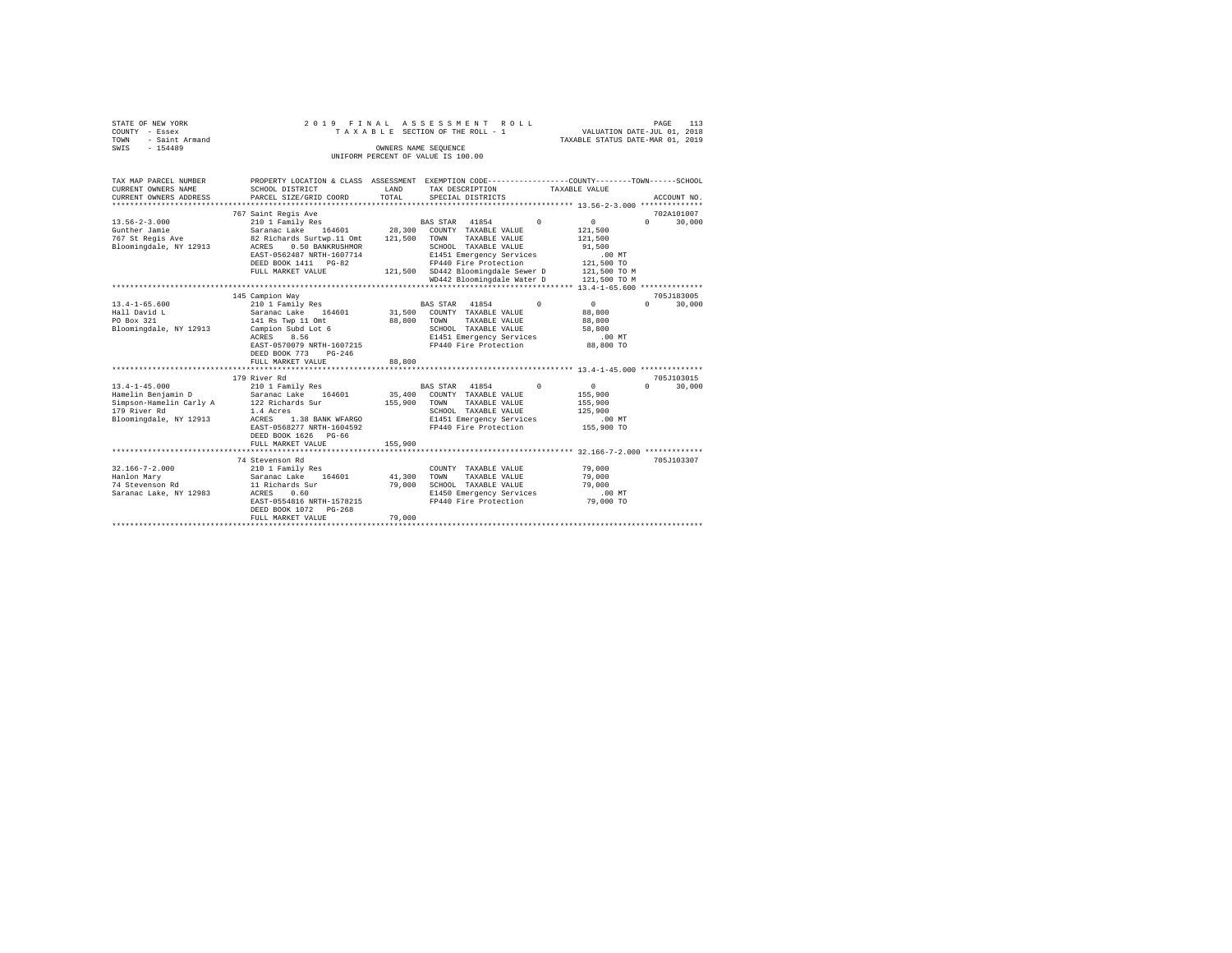| STATE OF NEW YORK                                                                         | 2019 FINAL                                                                                           |         | ASSESSMENT ROLL                                   |                                  | 114<br>PAGE   |
|-------------------------------------------------------------------------------------------|------------------------------------------------------------------------------------------------------|---------|---------------------------------------------------|----------------------------------|---------------|
| COUNTY - Essex                                                                            |                                                                                                      |         | TAXABLE SECTION OF THE ROLL - 1                   | VALUATION DATE-JUL 01, 2018      |               |
| TOWN<br>- Saint Armand                                                                    |                                                                                                      |         |                                                   | TAXABLE STATUS DATE-MAR 01, 2019 |               |
| SWIS - 154489                                                                             |                                                                                                      |         | OWNERS NAME SEOUENCE                              |                                  |               |
|                                                                                           |                                                                                                      |         | UNIFORM PERCENT OF VALUE IS 100.00                |                                  |               |
|                                                                                           |                                                                                                      |         |                                                   |                                  |               |
|                                                                                           |                                                                                                      |         |                                                   |                                  |               |
| TAX MAP PARCEL NUMBER                                                                     | PROPERTY LOCATION & CLASS ASSESSMENT EXEMPTION CODE---------------COUNTY-------TOWN------SCHOOL      |         |                                                   |                                  |               |
| CURRENT OWNERS NAME                                                                       | SCHOOL DISTRICT                                                                                      | LAND    | TAX DESCRIPTION                                   | TAXABLE VALUE                    |               |
| CURRENT OWNERS ADDRESS                                                                    | PARCEL SIZE/GRID COORD                                                                               | TOTAL   | SPECIAL DISTRICTS                                 |                                  | ACCOUNT NO.   |
|                                                                                           |                                                                                                      |         |                                                   |                                  |               |
|                                                                                           | 752 Saint Regis Ave                                                                                  |         |                                                   |                                  | 702A101307    |
| $13.56 - 1 - 2.000$                                                                       |                                                                                                      |         |                                                   | $\sim$ 0                         | $0 \t 30.000$ |
| Hare Clarence G                                                                           |                                                                                                      |         |                                                   | 144,600                          |               |
| 752 St Regis Ave                                                                          | Saranac Lake 164601 33,600 COUNTY TAXABLE VALUE 82 Richards Sur Twp11 Omt 144,600 TOWN TAXABLE VALUE |         |                                                   | 144,600                          |               |
| Bloomingdale, NY 12913                                                                    | 0.80<br>ACRES                                                                                        |         | SCHOOL TAXABLE VALUE                              | 114,600                          |               |
|                                                                                           | EAST-0561986 NRTH-1607603                                                                            |         | E1451 Emergency Services                          | $.00$ MT                         |               |
|                                                                                           | DEED BOOK 893 PG-065                                                                                 |         | FP440 Fire Protection                             | 144,600 TO                       |               |
|                                                                                           | FULL MARKET VALUE                                                                                    |         | 144,600 SD442 Bloomingdale Sewer D                | 144,600 TO M                     |               |
|                                                                                           |                                                                                                      |         | WD442 Bloomingdale Water D                        | 144,600 TO M                     |               |
|                                                                                           |                                                                                                      |         |                                                   |                                  |               |
|                                                                                           |                                                                                                      |         |                                                   |                                  | 702A100615    |
|                                                                                           | 47 Poplar Ln                                                                                         |         |                                                   |                                  |               |
| $13.56 - 7 - 21.000$                                                                      | 270 Mfg housing                                                                                      |         | COUNTY TAXABLE VALUE                              | 57,700                           |               |
| Harrigan-Bullis Lauretta Saranac Lake 164601                                              |                                                                                                      | 19,000  | TAXABLE VALUE<br>TOWN                             | 57,700                           |               |
| PO Box 124                                                                                | 82 Rs Twp 11 Omt<br>ACRES 0.20                                                                       | 57,700  | SCHOOL TAXABLE VALUE                              | 57,700                           |               |
| Ray Brook, NY 12977                                                                       |                                                                                                      |         | E1451 Emergency Services                          | $.00$ MT                         |               |
|                                                                                           | EAST-0562630 NRTH-1606428                                                                            |         | FP440 Fire Protection                             | 57,700 TO                        |               |
|                                                                                           | DEED BOOK 1935 PG-81                                                                                 |         |                                                   |                                  |               |
|                                                                                           | FULL MARKET VALUE                                                                                    | 57,700  |                                                   |                                  |               |
|                                                                                           |                                                                                                      |         |                                                   |                                  |               |
|                                                                                           | 649 NYS Route 3                                                                                      |         |                                                   |                                  | 705J102415    |
| $23.3 - 1 - 36.000$                                                                       | 311 Res vac land                                                                                     |         | COUNTY TAXABLE VALUE                              | 34,300                           |               |
| Hart Leonard J                                                                            | Saranac Lake 164601 34,300                                                                           |         | TAXABLE VALUE<br>TOWN                             | 34,300                           |               |
| Hart Darlene E                                                                            | 29 Richards Sur<br>ACRES 0.90                                                                        | 34,300  | SCHOOL TAXABLE VALUE                              | 34,300                           |               |
| 123 Clinton St                                                                            |                                                                                                      |         | E1450 Emergency Services                          | $.00$ MT                         |               |
| Keeseville, NY 12944                                                                      | EAST-0556283 NRTH-1584123                                                                            |         | FP440 Fire Protection                             | 34,300 TO                        |               |
|                                                                                           | DEED BOOK 1819 PG-201                                                                                |         |                                                   |                                  |               |
|                                                                                           | FULL MARKET VALUE                                                                                    | 34,300  |                                                   |                                  |               |
|                                                                                           |                                                                                                      |         |                                                   |                                  |               |
|                                                                                           | 122 Moose Pond Ln                                                                                    |         |                                                   |                                  | 705.T185005   |
| $13.4 - 1 - 78.400$                                                                       |                                                                                                      |         |                                                   |                                  |               |
| Hartmann Erika A                                                                          |                                                                                                      |         |                                                   |                                  |               |
| c/o Ralf & Margaret Hartmann 164 Rs Twp 11 Omt                                            |                                                                                                      |         |                                                   |                                  |               |
| 122 Moose Pond Ln                                                                         | 1767/301 life use to                                                                                 |         | COUNTY TAXABLE VALUE                              | 181,055                          |               |
| 122 Moose Pond Ln 1767/301 life use to<br>Bloomingdale, NY 12913 Ralf & Margaret Hartmann |                                                                                                      |         | TOWN<br>TAXABLE VALUE                             | 181,055                          |               |
|                                                                                           | 3.86                                                                                                 |         | SCHOOL TAXABLE VALUE                              | 127,355                          |               |
|                                                                                           | ACRES<br>EAST-0572256 NRTH-1600401                                                                   |         |                                                   | .00 MT                           |               |
|                                                                                           |                                                                                                      |         | E1451 Emergency Services<br>FP440 Fire Protection |                                  |               |
|                                                                                           | DEED BOOK 1810 PG-49                                                                                 |         | FP440 Fire Protection 216,900 TO                  |                                  |               |
|                                                                                           | FULL MARKET VALUE                                                                                    | 216,900 |                                                   |                                  |               |
|                                                                                           |                                                                                                      |         |                                                   |                                  |               |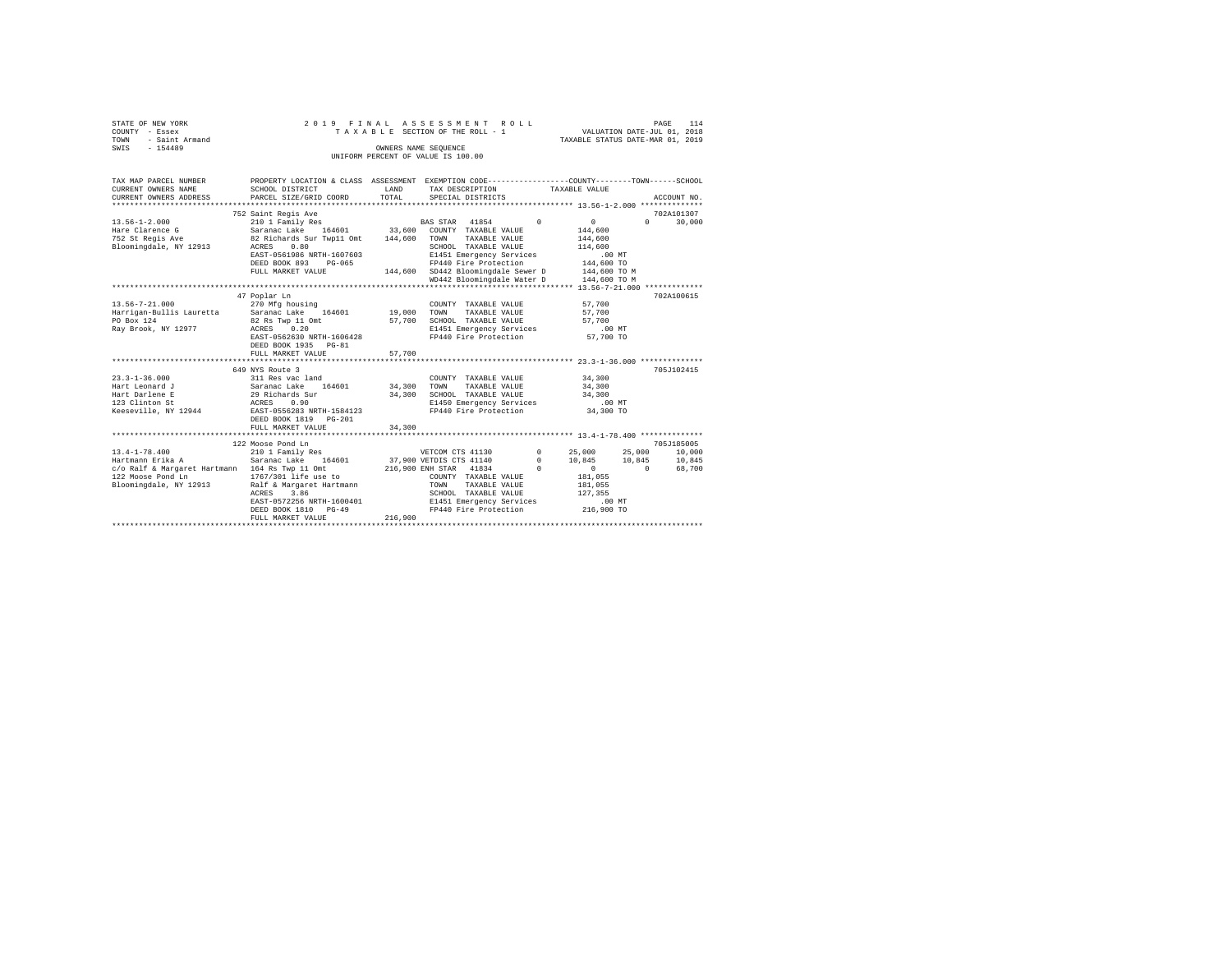|                | STATE OF NEW YORK |  |  |  | 2019 FINAL ASSESSMENT ROLL         |  |  |  |  | 115<br>PAGE                      |
|----------------|-------------------|--|--|--|------------------------------------|--|--|--|--|----------------------------------|
| COUNTY - Essex |                   |  |  |  | TAXABLE SECTION OF THE ROLL - 1    |  |  |  |  | VALUATION DATE-JUL 01, 2018      |
| TOWN           | - Saint Armand    |  |  |  |                                    |  |  |  |  | TAXABLE STATUS DATE-MAR 01, 2019 |
| SWIS           | $-154489$         |  |  |  | OWNERS NAME SEOUENCE               |  |  |  |  |                                  |
|                |                   |  |  |  | UNIFORM PERCENT OF VALUE IS 100.00 |  |  |  |  |                                  |

| 29 Main St<br>702A101008<br>BAS STAR 41854 0<br>$13.56 - 9 - 4.000$<br>30,000<br>210 1 Family Res<br>0<br>$\Omega$<br>29,500<br>Hass Kelly A<br>Saranac Lake 164601<br>COUNTY TAXABLE VALUE<br>154,800<br>101 Rs Twp 11 Omt<br>154,800<br>TOWN<br>TAXABLE VALUE<br>154,800<br>Bloomingdale, NY 12913 ACRES 0.56 BANK WFARGO<br>SCHOOL TAXABLE VALUE<br>124,800<br>E1451 Emergency Services<br>EAST-0563540 NRTH-1606047<br>$.00$ MT<br>FP440 Fire Protection<br>154,800 TO<br>DEED BOOK 1785 PG-304<br>154,800 SD442 Bloomingdale Sewer D<br>FULL MARKET VALUE<br>191 River Rd<br>705J103102<br>$13.4 - 1 - 39.111$<br>33,200<br>311 Res vac land<br>COUNTY TAXABLE VALUE<br>33,200<br>TOWN<br>TAXABLE VALUE<br>33,200<br>33,200<br>SCHOOL TAXABLE VALUE<br>33,200<br>E1451 Emergency Services .00 MT<br>Bloomingdale, NY 12913<br>ACRES<br>3.58<br>EAST-0568775 NRTH-1604387<br>FP440 Fire Protection<br>33,200 TO<br>DEED BOOK 879 PG-319<br>33,200<br>FULL MARKET VALUE<br>705J102907<br>206 River Rd<br>$0 \t 15,000$<br>15,000<br>$\circ$<br>$\mathbf{0}$<br>6,000<br>$\Omega$<br>$\begin{smallmatrix}&&0\\&&2\\0&1\,6\,9\,,\,2\,0\,0\end{smallmatrix}$<br>$\Omega$<br>68,700<br>169,200<br>TAXABLE VALUE<br>4.37<br>ACRES<br>TOWN<br>EAST-0568656 NRTH-1603946<br>SCHOOL TAXABLE VALUE<br>E1451 Emergence: 0<br>109,500<br>DEED BOOK 1894 PG-76<br>E1451 Emergency Services<br>.00 MT<br>184.200 FP440 Fire Protection 184.200 TO<br>FULL MARKET VALUE<br>705J189022<br>44 Vine St<br>270 Mfg housing<br>$0 \t 3,225 \t 3,225$<br>$13.56 - 7 - 10.200$<br>VETWAR CTS 41120<br>3,225<br>19,000 VETDIS CTS 41140<br>Saranac Lake 164601<br>$^{\circ}$<br>1,075<br>1,075<br>1,075<br>Hazard Yvonne M<br>21,500 AGED ALL 41800 0<br>8,600<br>c/o Raymond P Stark Jr 101 Twp 11 Omt Rs<br>8,600<br>8,600<br>ENH STAR 41834<br>44 Vine St<br>1822/27 Life Use To<br>$\sim$ 0<br>$\overline{\mathbf{0}}$<br>$\sim$ 0<br>8,600<br>PO Box 144<br>Raymond P Stark Jr<br>COUNTY TAXABLE VALUE<br>8,600<br>Bloomingdale, NY 12913<br>8,600<br>ACRES<br>0.20<br>TOWN<br>TAXABLE VALUE<br>EAST-0563401 NRTH-1606209<br>SCHOOL TAXABLE VALUE<br>$\sim$ 0<br>$.00$ MT<br>E1451 Emergency Services<br>DEED BOOK 1822 PG-27<br>21,500 FP440 Fire Protection | TAX MAP PARCEL NUMBER<br>CURRENT OWNERS NAME<br>CURRENT OWNERS ADDRESS | PROPERTY LOCATION & CLASS ASSESSMENT EXEMPTION CODE----------------COUNTY-------TOWN------SCHOOL<br>SCHOOL DISTRICT<br>PARCEL SIZE/GRID COORD | LAND<br>TOTAL | TAX DESCRIPTION<br>SPECIAL DISTRICTS | TAXABLE VALUE | ACCOUNT NO. |
|-------------------------------------------------------------------------------------------------------------------------------------------------------------------------------------------------------------------------------------------------------------------------------------------------------------------------------------------------------------------------------------------------------------------------------------------------------------------------------------------------------------------------------------------------------------------------------------------------------------------------------------------------------------------------------------------------------------------------------------------------------------------------------------------------------------------------------------------------------------------------------------------------------------------------------------------------------------------------------------------------------------------------------------------------------------------------------------------------------------------------------------------------------------------------------------------------------------------------------------------------------------------------------------------------------------------------------------------------------------------------------------------------------------------------------------------------------------------------------------------------------------------------------------------------------------------------------------------------------------------------------------------------------------------------------------------------------------------------------------------------------------------------------------------------------------------------------------------------------------------------------------------------------------------------------------------------------------------------------------------------------------------------------------------------------------------------------------------------------------------------------------------------------------------------------------------------------------------------------------------------|------------------------------------------------------------------------|-----------------------------------------------------------------------------------------------------------------------------------------------|---------------|--------------------------------------|---------------|-------------|
|                                                                                                                                                                                                                                                                                                                                                                                                                                                                                                                                                                                                                                                                                                                                                                                                                                                                                                                                                                                                                                                                                                                                                                                                                                                                                                                                                                                                                                                                                                                                                                                                                                                                                                                                                                                                                                                                                                                                                                                                                                                                                                                                                                                                                                                 |                                                                        |                                                                                                                                               |               |                                      |               |             |
|                                                                                                                                                                                                                                                                                                                                                                                                                                                                                                                                                                                                                                                                                                                                                                                                                                                                                                                                                                                                                                                                                                                                                                                                                                                                                                                                                                                                                                                                                                                                                                                                                                                                                                                                                                                                                                                                                                                                                                                                                                                                                                                                                                                                                                                 |                                                                        |                                                                                                                                               |               |                                      |               |             |
|                                                                                                                                                                                                                                                                                                                                                                                                                                                                                                                                                                                                                                                                                                                                                                                                                                                                                                                                                                                                                                                                                                                                                                                                                                                                                                                                                                                                                                                                                                                                                                                                                                                                                                                                                                                                                                                                                                                                                                                                                                                                                                                                                                                                                                                 |                                                                        |                                                                                                                                               |               |                                      |               |             |
|                                                                                                                                                                                                                                                                                                                                                                                                                                                                                                                                                                                                                                                                                                                                                                                                                                                                                                                                                                                                                                                                                                                                                                                                                                                                                                                                                                                                                                                                                                                                                                                                                                                                                                                                                                                                                                                                                                                                                                                                                                                                                                                                                                                                                                                 | 29 Main St                                                             |                                                                                                                                               |               |                                      |               |             |
|                                                                                                                                                                                                                                                                                                                                                                                                                                                                                                                                                                                                                                                                                                                                                                                                                                                                                                                                                                                                                                                                                                                                                                                                                                                                                                                                                                                                                                                                                                                                                                                                                                                                                                                                                                                                                                                                                                                                                                                                                                                                                                                                                                                                                                                 |                                                                        |                                                                                                                                               |               |                                      |               |             |
|                                                                                                                                                                                                                                                                                                                                                                                                                                                                                                                                                                                                                                                                                                                                                                                                                                                                                                                                                                                                                                                                                                                                                                                                                                                                                                                                                                                                                                                                                                                                                                                                                                                                                                                                                                                                                                                                                                                                                                                                                                                                                                                                                                                                                                                 |                                                                        |                                                                                                                                               |               |                                      |               |             |
|                                                                                                                                                                                                                                                                                                                                                                                                                                                                                                                                                                                                                                                                                                                                                                                                                                                                                                                                                                                                                                                                                                                                                                                                                                                                                                                                                                                                                                                                                                                                                                                                                                                                                                                                                                                                                                                                                                                                                                                                                                                                                                                                                                                                                                                 |                                                                        |                                                                                                                                               |               |                                      |               |             |
|                                                                                                                                                                                                                                                                                                                                                                                                                                                                                                                                                                                                                                                                                                                                                                                                                                                                                                                                                                                                                                                                                                                                                                                                                                                                                                                                                                                                                                                                                                                                                                                                                                                                                                                                                                                                                                                                                                                                                                                                                                                                                                                                                                                                                                                 |                                                                        |                                                                                                                                               |               |                                      |               |             |
|                                                                                                                                                                                                                                                                                                                                                                                                                                                                                                                                                                                                                                                                                                                                                                                                                                                                                                                                                                                                                                                                                                                                                                                                                                                                                                                                                                                                                                                                                                                                                                                                                                                                                                                                                                                                                                                                                                                                                                                                                                                                                                                                                                                                                                                 |                                                                        |                                                                                                                                               |               |                                      |               |             |
|                                                                                                                                                                                                                                                                                                                                                                                                                                                                                                                                                                                                                                                                                                                                                                                                                                                                                                                                                                                                                                                                                                                                                                                                                                                                                                                                                                                                                                                                                                                                                                                                                                                                                                                                                                                                                                                                                                                                                                                                                                                                                                                                                                                                                                                 |                                                                        |                                                                                                                                               |               |                                      |               |             |
|                                                                                                                                                                                                                                                                                                                                                                                                                                                                                                                                                                                                                                                                                                                                                                                                                                                                                                                                                                                                                                                                                                                                                                                                                                                                                                                                                                                                                                                                                                                                                                                                                                                                                                                                                                                                                                                                                                                                                                                                                                                                                                                                                                                                                                                 |                                                                        |                                                                                                                                               |               |                                      |               |             |
|                                                                                                                                                                                                                                                                                                                                                                                                                                                                                                                                                                                                                                                                                                                                                                                                                                                                                                                                                                                                                                                                                                                                                                                                                                                                                                                                                                                                                                                                                                                                                                                                                                                                                                                                                                                                                                                                                                                                                                                                                                                                                                                                                                                                                                                 |                                                                        |                                                                                                                                               |               |                                      |               |             |
|                                                                                                                                                                                                                                                                                                                                                                                                                                                                                                                                                                                                                                                                                                                                                                                                                                                                                                                                                                                                                                                                                                                                                                                                                                                                                                                                                                                                                                                                                                                                                                                                                                                                                                                                                                                                                                                                                                                                                                                                                                                                                                                                                                                                                                                 |                                                                        |                                                                                                                                               |               |                                      |               |             |
|                                                                                                                                                                                                                                                                                                                                                                                                                                                                                                                                                                                                                                                                                                                                                                                                                                                                                                                                                                                                                                                                                                                                                                                                                                                                                                                                                                                                                                                                                                                                                                                                                                                                                                                                                                                                                                                                                                                                                                                                                                                                                                                                                                                                                                                 |                                                                        |                                                                                                                                               |               |                                      |               |             |
|                                                                                                                                                                                                                                                                                                                                                                                                                                                                                                                                                                                                                                                                                                                                                                                                                                                                                                                                                                                                                                                                                                                                                                                                                                                                                                                                                                                                                                                                                                                                                                                                                                                                                                                                                                                                                                                                                                                                                                                                                                                                                                                                                                                                                                                 |                                                                        |                                                                                                                                               |               |                                      |               |             |
|                                                                                                                                                                                                                                                                                                                                                                                                                                                                                                                                                                                                                                                                                                                                                                                                                                                                                                                                                                                                                                                                                                                                                                                                                                                                                                                                                                                                                                                                                                                                                                                                                                                                                                                                                                                                                                                                                                                                                                                                                                                                                                                                                                                                                                                 |                                                                        |                                                                                                                                               |               |                                      |               |             |
|                                                                                                                                                                                                                                                                                                                                                                                                                                                                                                                                                                                                                                                                                                                                                                                                                                                                                                                                                                                                                                                                                                                                                                                                                                                                                                                                                                                                                                                                                                                                                                                                                                                                                                                                                                                                                                                                                                                                                                                                                                                                                                                                                                                                                                                 |                                                                        |                                                                                                                                               |               |                                      |               |             |
|                                                                                                                                                                                                                                                                                                                                                                                                                                                                                                                                                                                                                                                                                                                                                                                                                                                                                                                                                                                                                                                                                                                                                                                                                                                                                                                                                                                                                                                                                                                                                                                                                                                                                                                                                                                                                                                                                                                                                                                                                                                                                                                                                                                                                                                 |                                                                        |                                                                                                                                               |               |                                      |               |             |
|                                                                                                                                                                                                                                                                                                                                                                                                                                                                                                                                                                                                                                                                                                                                                                                                                                                                                                                                                                                                                                                                                                                                                                                                                                                                                                                                                                                                                                                                                                                                                                                                                                                                                                                                                                                                                                                                                                                                                                                                                                                                                                                                                                                                                                                 |                                                                        |                                                                                                                                               |               |                                      |               |             |
|                                                                                                                                                                                                                                                                                                                                                                                                                                                                                                                                                                                                                                                                                                                                                                                                                                                                                                                                                                                                                                                                                                                                                                                                                                                                                                                                                                                                                                                                                                                                                                                                                                                                                                                                                                                                                                                                                                                                                                                                                                                                                                                                                                                                                                                 |                                                                        |                                                                                                                                               |               |                                      |               |             |
|                                                                                                                                                                                                                                                                                                                                                                                                                                                                                                                                                                                                                                                                                                                                                                                                                                                                                                                                                                                                                                                                                                                                                                                                                                                                                                                                                                                                                                                                                                                                                                                                                                                                                                                                                                                                                                                                                                                                                                                                                                                                                                                                                                                                                                                 |                                                                        |                                                                                                                                               |               |                                      |               |             |
|                                                                                                                                                                                                                                                                                                                                                                                                                                                                                                                                                                                                                                                                                                                                                                                                                                                                                                                                                                                                                                                                                                                                                                                                                                                                                                                                                                                                                                                                                                                                                                                                                                                                                                                                                                                                                                                                                                                                                                                                                                                                                                                                                                                                                                                 |                                                                        |                                                                                                                                               |               |                                      |               |             |
|                                                                                                                                                                                                                                                                                                                                                                                                                                                                                                                                                                                                                                                                                                                                                                                                                                                                                                                                                                                                                                                                                                                                                                                                                                                                                                                                                                                                                                                                                                                                                                                                                                                                                                                                                                                                                                                                                                                                                                                                                                                                                                                                                                                                                                                 |                                                                        |                                                                                                                                               |               |                                      |               |             |
|                                                                                                                                                                                                                                                                                                                                                                                                                                                                                                                                                                                                                                                                                                                                                                                                                                                                                                                                                                                                                                                                                                                                                                                                                                                                                                                                                                                                                                                                                                                                                                                                                                                                                                                                                                                                                                                                                                                                                                                                                                                                                                                                                                                                                                                 | Bloomingdale, NY 12913                                                 |                                                                                                                                               |               |                                      |               |             |
|                                                                                                                                                                                                                                                                                                                                                                                                                                                                                                                                                                                                                                                                                                                                                                                                                                                                                                                                                                                                                                                                                                                                                                                                                                                                                                                                                                                                                                                                                                                                                                                                                                                                                                                                                                                                                                                                                                                                                                                                                                                                                                                                                                                                                                                 |                                                                        |                                                                                                                                               |               |                                      |               |             |
|                                                                                                                                                                                                                                                                                                                                                                                                                                                                                                                                                                                                                                                                                                                                                                                                                                                                                                                                                                                                                                                                                                                                                                                                                                                                                                                                                                                                                                                                                                                                                                                                                                                                                                                                                                                                                                                                                                                                                                                                                                                                                                                                                                                                                                                 |                                                                        |                                                                                                                                               |               |                                      |               |             |
|                                                                                                                                                                                                                                                                                                                                                                                                                                                                                                                                                                                                                                                                                                                                                                                                                                                                                                                                                                                                                                                                                                                                                                                                                                                                                                                                                                                                                                                                                                                                                                                                                                                                                                                                                                                                                                                                                                                                                                                                                                                                                                                                                                                                                                                 |                                                                        |                                                                                                                                               |               |                                      |               |             |
|                                                                                                                                                                                                                                                                                                                                                                                                                                                                                                                                                                                                                                                                                                                                                                                                                                                                                                                                                                                                                                                                                                                                                                                                                                                                                                                                                                                                                                                                                                                                                                                                                                                                                                                                                                                                                                                                                                                                                                                                                                                                                                                                                                                                                                                 |                                                                        |                                                                                                                                               |               |                                      |               |             |
|                                                                                                                                                                                                                                                                                                                                                                                                                                                                                                                                                                                                                                                                                                                                                                                                                                                                                                                                                                                                                                                                                                                                                                                                                                                                                                                                                                                                                                                                                                                                                                                                                                                                                                                                                                                                                                                                                                                                                                                                                                                                                                                                                                                                                                                 |                                                                        |                                                                                                                                               |               |                                      |               |             |
|                                                                                                                                                                                                                                                                                                                                                                                                                                                                                                                                                                                                                                                                                                                                                                                                                                                                                                                                                                                                                                                                                                                                                                                                                                                                                                                                                                                                                                                                                                                                                                                                                                                                                                                                                                                                                                                                                                                                                                                                                                                                                                                                                                                                                                                 |                                                                        |                                                                                                                                               |               |                                      |               |             |
|                                                                                                                                                                                                                                                                                                                                                                                                                                                                                                                                                                                                                                                                                                                                                                                                                                                                                                                                                                                                                                                                                                                                                                                                                                                                                                                                                                                                                                                                                                                                                                                                                                                                                                                                                                                                                                                                                                                                                                                                                                                                                                                                                                                                                                                 |                                                                        |                                                                                                                                               |               |                                      |               |             |
|                                                                                                                                                                                                                                                                                                                                                                                                                                                                                                                                                                                                                                                                                                                                                                                                                                                                                                                                                                                                                                                                                                                                                                                                                                                                                                                                                                                                                                                                                                                                                                                                                                                                                                                                                                                                                                                                                                                                                                                                                                                                                                                                                                                                                                                 |                                                                        |                                                                                                                                               |               |                                      |               |             |
|                                                                                                                                                                                                                                                                                                                                                                                                                                                                                                                                                                                                                                                                                                                                                                                                                                                                                                                                                                                                                                                                                                                                                                                                                                                                                                                                                                                                                                                                                                                                                                                                                                                                                                                                                                                                                                                                                                                                                                                                                                                                                                                                                                                                                                                 |                                                                        |                                                                                                                                               |               |                                      |               |             |
|                                                                                                                                                                                                                                                                                                                                                                                                                                                                                                                                                                                                                                                                                                                                                                                                                                                                                                                                                                                                                                                                                                                                                                                                                                                                                                                                                                                                                                                                                                                                                                                                                                                                                                                                                                                                                                                                                                                                                                                                                                                                                                                                                                                                                                                 |                                                                        |                                                                                                                                               |               |                                      |               |             |
|                                                                                                                                                                                                                                                                                                                                                                                                                                                                                                                                                                                                                                                                                                                                                                                                                                                                                                                                                                                                                                                                                                                                                                                                                                                                                                                                                                                                                                                                                                                                                                                                                                                                                                                                                                                                                                                                                                                                                                                                                                                                                                                                                                                                                                                 |                                                                        |                                                                                                                                               |               |                                      |               |             |
|                                                                                                                                                                                                                                                                                                                                                                                                                                                                                                                                                                                                                                                                                                                                                                                                                                                                                                                                                                                                                                                                                                                                                                                                                                                                                                                                                                                                                                                                                                                                                                                                                                                                                                                                                                                                                                                                                                                                                                                                                                                                                                                                                                                                                                                 |                                                                        |                                                                                                                                               |               |                                      |               |             |
|                                                                                                                                                                                                                                                                                                                                                                                                                                                                                                                                                                                                                                                                                                                                                                                                                                                                                                                                                                                                                                                                                                                                                                                                                                                                                                                                                                                                                                                                                                                                                                                                                                                                                                                                                                                                                                                                                                                                                                                                                                                                                                                                                                                                                                                 |                                                                        | FULL MARKET VALUE                                                                                                                             |               |                                      | 21,500 TO     |             |
| SD442 Bloomingdale Sewer D<br>21,500 TO M                                                                                                                                                                                                                                                                                                                                                                                                                                                                                                                                                                                                                                                                                                                                                                                                                                                                                                                                                                                                                                                                                                                                                                                                                                                                                                                                                                                                                                                                                                                                                                                                                                                                                                                                                                                                                                                                                                                                                                                                                                                                                                                                                                                                       |                                                                        |                                                                                                                                               |               |                                      |               |             |
| WD442 Bloomingdale Water D<br>21,500 TO M                                                                                                                                                                                                                                                                                                                                                                                                                                                                                                                                                                                                                                                                                                                                                                                                                                                                                                                                                                                                                                                                                                                                                                                                                                                                                                                                                                                                                                                                                                                                                                                                                                                                                                                                                                                                                                                                                                                                                                                                                                                                                                                                                                                                       |                                                                        |                                                                                                                                               |               |                                      |               |             |
|                                                                                                                                                                                                                                                                                                                                                                                                                                                                                                                                                                                                                                                                                                                                                                                                                                                                                                                                                                                                                                                                                                                                                                                                                                                                                                                                                                                                                                                                                                                                                                                                                                                                                                                                                                                                                                                                                                                                                                                                                                                                                                                                                                                                                                                 |                                                                        |                                                                                                                                               |               |                                      |               |             |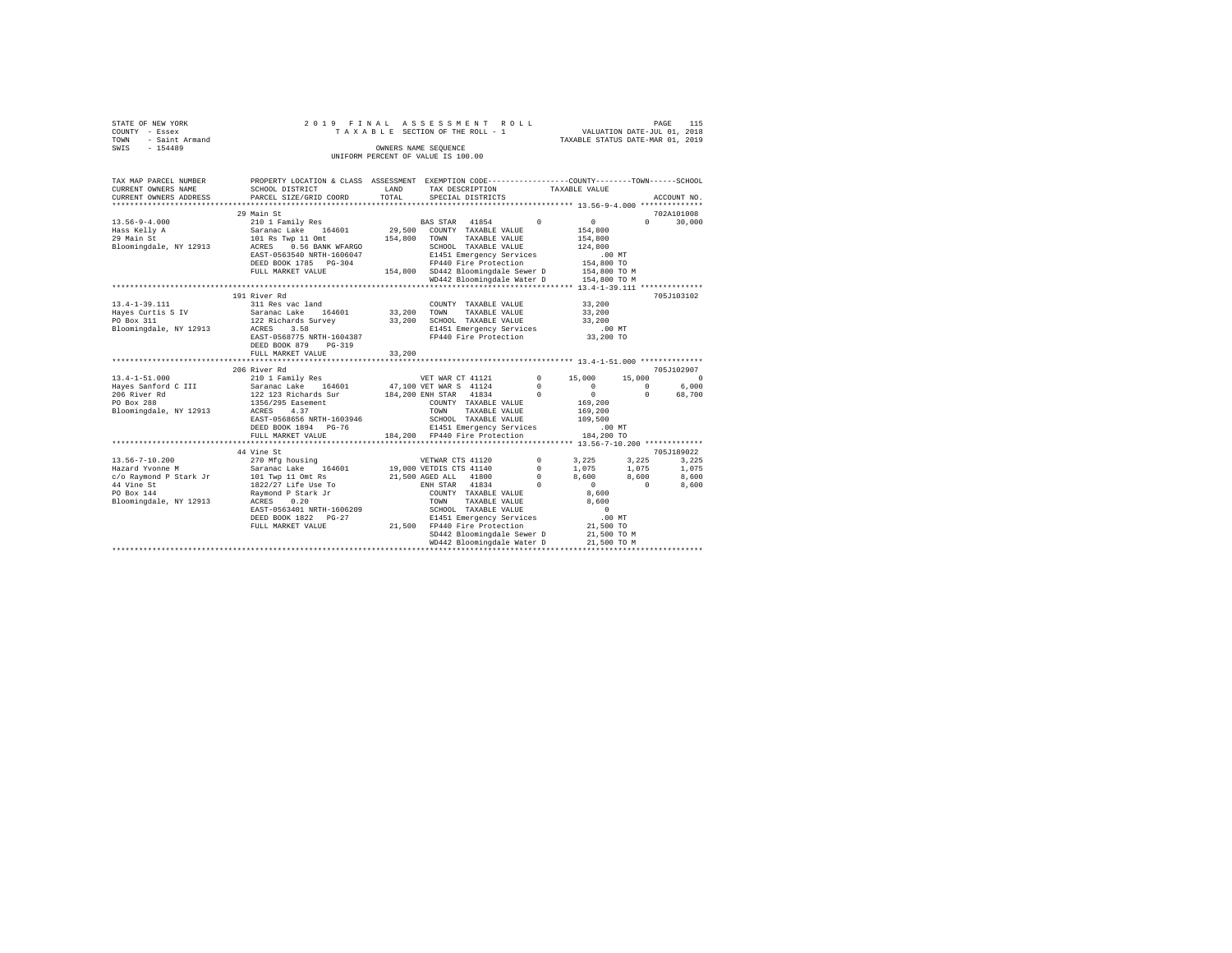|                | STATE OF NEW YORK   |  |  |  | 2019 FINAL ASSESSMENT ROLL         |  |  |  |  |  |  |                                  |                             |  | PAGE | 116 |  |
|----------------|---------------------|--|--|--|------------------------------------|--|--|--|--|--|--|----------------------------------|-----------------------------|--|------|-----|--|
| COUNTY - Essex |                     |  |  |  | TAXABLE SECTION OF THE ROLL - 1    |  |  |  |  |  |  |                                  | VALUATION DATE-JUL 01, 2018 |  |      |     |  |
|                | TOWN - Saint Armand |  |  |  |                                    |  |  |  |  |  |  | TAXABLE STATUS DATE-MAR 01, 2019 |                             |  |      |     |  |
| SWIS           | $-154489$           |  |  |  | OWNERS NAME SEOUENCE               |  |  |  |  |  |  |                                  |                             |  |      |     |  |
|                |                     |  |  |  | UNIFORM PERCENT OF VALUE IS 100.00 |  |  |  |  |  |  |                                  |                             |  |      |     |  |

| 13 Prospect St<br>702A101602<br>$13.56 - 3 - 8.000$<br>210 1 Family Res<br>BAS STAR 41854<br>0<br>$\Omega$<br>30,000<br>$^{\circ}$<br>31,100<br>Hazelden Douglas G<br>Saranac Lake 164601<br>COUNTY TAXABLE VALUE<br>160,500<br>Hazelden Sonia<br>82 Richards Surtwp.11 Omt<br>160,500<br>TOWN<br>TAXABLE VALUE<br>160,500<br>13 Prospect St<br>1 2 3 Whiteface Mtn Park<br>SCHOOL TAXABLE VALUE<br>130,500<br>Bloomingdale, NY 12913<br>1252/255<br>E1451 Emergency Services<br>$.00$ MT<br>FP440 Fire Protection<br>ACRES<br>0.64<br>160,500 TO<br>EAST-0562196 NRTH-1607391<br>SD442 Bloomingdale Sewer D<br>160,500 TO M<br>WD442 Bloomingdale Water D<br>DEED BOOK 1257 PG-136<br>160,500 TO M<br>160,500<br>FULL MARKET VALUE<br>702A101413<br>Prospect St<br>36,800<br>$13.56 - 1 - 5.100$<br>311 Res vac land<br>COUNTY TAXABLE VALUE<br>36,800 TOWN<br>Saranac Lake 164601<br>36,800<br>Heath Jason R<br>TAXABLE VALUE<br>Heath Jennell L<br>82 Richards Surtwp.11 Omt<br>36,800<br>SCHOOL TAXABLE VALUE<br>36,800<br>3 Maple Leaf Dr<br>ACRES<br>2.78<br>E1451 Emergency Services<br>$.00$ MT<br>FP440 Fire Protection<br>Saranac Lake, NY 12983<br>EAST-0561619 NRTH-1606690<br>36,800 TO<br>DEED BOOK 1683 PG-80<br>36,800<br>FULL MARKET VALUE<br>Whiteface Ln<br>702A101107<br>$13.56 - 5 - 7.000$<br>311 Res vac land<br>10,000<br>COUNTY TAXABLE VALUE<br>Saranac Lake<br>164601<br>10,000<br>TAXABLE VALUE<br>10,000<br>Heath Nancy<br>TOWN<br>PO Box 181<br>82 Rs Twp 11 Omt<br>10,000<br>SCHOOL TAXABLE VALUE<br>10,000<br>Bloomingdale, NY 12913<br>0.20<br>E1451 Emergency Services<br>$.00$ MT<br>ACRES<br>FP440 Fire Protection<br>10,000 TO<br>EAST-0562141 NRTH-1606013<br>DEED BOOK 1097 PG-225<br>10,000<br>FULL MARKET VALUE<br>*******************************<br>702A101106<br>Poplar Ln<br>$13.56 - 6 - 1.014$<br>3,300<br>311 Res vac land<br>COUNTY TAXABLE VALUE<br>Heath Nancy M<br>Saranac Lake<br>164601<br>3,300<br>TOWN<br>TAXABLE VALUE<br>3,300<br>24 Whiteface Ln<br>82 Rs Twp 11 Omt<br>3,300<br>SCHOOL TAXABLE VALUE<br>3,300<br>E1451 Emergency Services<br>PO Box 181<br>ACRES 0.20<br>$.00$ MT<br>Bloomingdale, NY 12913<br>EAST-0562365 NRTH-1606355<br>FP440 Fire Protection<br>3,300 TO<br>$PG-228$<br>DEED BOOK 1768<br>3,300<br>FULL MARKET VALUE<br>7079978022<br>Maple Ln<br>$13.56 - 6 - 5.001$<br>311 Res vac land<br>4,400<br>COUNTY TAXABLE VALUE<br>Saranac Lake<br>4,400<br>Heath Nancy M<br>164601<br>TOWN<br>TAXABLE VALUE<br>4,400<br>4,400<br>SCHOOL TAXABLE VALUE<br>Heath Richard J<br>Rs Lot 82 Twp 11 Omt<br>4,400<br>PO Box 181<br>0.34<br>E1451 Emergency Services<br>ACRES<br>.00 MT<br>Bloomingdale, NY 12913<br>EAST-0562363 NRTH-1606193<br>FP440 Fire Protection<br>4,400 TO<br>DEED BOOK 988<br>PG-286<br>4,400<br>FULL MARKET VALUE | TAX MAP PARCEL NUMBER<br>CURRENT OWNERS NAME | SCHOOL DISTRICT        | LAND  | PROPERTY LOCATION & CLASS ASSESSMENT EXEMPTION CODE----------------COUNTY-------TOWN------SCHOOL<br>TAX DESCRIPTION | TAXABLE VALUE |             |
|------------------------------------------------------------------------------------------------------------------------------------------------------------------------------------------------------------------------------------------------------------------------------------------------------------------------------------------------------------------------------------------------------------------------------------------------------------------------------------------------------------------------------------------------------------------------------------------------------------------------------------------------------------------------------------------------------------------------------------------------------------------------------------------------------------------------------------------------------------------------------------------------------------------------------------------------------------------------------------------------------------------------------------------------------------------------------------------------------------------------------------------------------------------------------------------------------------------------------------------------------------------------------------------------------------------------------------------------------------------------------------------------------------------------------------------------------------------------------------------------------------------------------------------------------------------------------------------------------------------------------------------------------------------------------------------------------------------------------------------------------------------------------------------------------------------------------------------------------------------------------------------------------------------------------------------------------------------------------------------------------------------------------------------------------------------------------------------------------------------------------------------------------------------------------------------------------------------------------------------------------------------------------------------------------------------------------------------------------------------------------------------------------------------------------------------------------------------------------------------------------------------------------------------------------------------------------------------------------------------------------------------------------------------------------------------------------------------------------------------------------------------------------------------------------------------|----------------------------------------------|------------------------|-------|---------------------------------------------------------------------------------------------------------------------|---------------|-------------|
|                                                                                                                                                                                                                                                                                                                                                                                                                                                                                                                                                                                                                                                                                                                                                                                                                                                                                                                                                                                                                                                                                                                                                                                                                                                                                                                                                                                                                                                                                                                                                                                                                                                                                                                                                                                                                                                                                                                                                                                                                                                                                                                                                                                                                                                                                                                                                                                                                                                                                                                                                                                                                                                                                                                                                                                                                  | CURRENT OWNERS ADDRESS                       | PARCEL SIZE/GRID COORD | TOTAL | SPECIAL DISTRICTS                                                                                                   |               | ACCOUNT NO. |
|                                                                                                                                                                                                                                                                                                                                                                                                                                                                                                                                                                                                                                                                                                                                                                                                                                                                                                                                                                                                                                                                                                                                                                                                                                                                                                                                                                                                                                                                                                                                                                                                                                                                                                                                                                                                                                                                                                                                                                                                                                                                                                                                                                                                                                                                                                                                                                                                                                                                                                                                                                                                                                                                                                                                                                                                                  |                                              |                        |       |                                                                                                                     |               |             |
|                                                                                                                                                                                                                                                                                                                                                                                                                                                                                                                                                                                                                                                                                                                                                                                                                                                                                                                                                                                                                                                                                                                                                                                                                                                                                                                                                                                                                                                                                                                                                                                                                                                                                                                                                                                                                                                                                                                                                                                                                                                                                                                                                                                                                                                                                                                                                                                                                                                                                                                                                                                                                                                                                                                                                                                                                  |                                              |                        |       |                                                                                                                     |               |             |
|                                                                                                                                                                                                                                                                                                                                                                                                                                                                                                                                                                                                                                                                                                                                                                                                                                                                                                                                                                                                                                                                                                                                                                                                                                                                                                                                                                                                                                                                                                                                                                                                                                                                                                                                                                                                                                                                                                                                                                                                                                                                                                                                                                                                                                                                                                                                                                                                                                                                                                                                                                                                                                                                                                                                                                                                                  |                                              |                        |       |                                                                                                                     |               |             |
|                                                                                                                                                                                                                                                                                                                                                                                                                                                                                                                                                                                                                                                                                                                                                                                                                                                                                                                                                                                                                                                                                                                                                                                                                                                                                                                                                                                                                                                                                                                                                                                                                                                                                                                                                                                                                                                                                                                                                                                                                                                                                                                                                                                                                                                                                                                                                                                                                                                                                                                                                                                                                                                                                                                                                                                                                  |                                              |                        |       |                                                                                                                     |               |             |
|                                                                                                                                                                                                                                                                                                                                                                                                                                                                                                                                                                                                                                                                                                                                                                                                                                                                                                                                                                                                                                                                                                                                                                                                                                                                                                                                                                                                                                                                                                                                                                                                                                                                                                                                                                                                                                                                                                                                                                                                                                                                                                                                                                                                                                                                                                                                                                                                                                                                                                                                                                                                                                                                                                                                                                                                                  |                                              |                        |       |                                                                                                                     |               |             |
|                                                                                                                                                                                                                                                                                                                                                                                                                                                                                                                                                                                                                                                                                                                                                                                                                                                                                                                                                                                                                                                                                                                                                                                                                                                                                                                                                                                                                                                                                                                                                                                                                                                                                                                                                                                                                                                                                                                                                                                                                                                                                                                                                                                                                                                                                                                                                                                                                                                                                                                                                                                                                                                                                                                                                                                                                  |                                              |                        |       |                                                                                                                     |               |             |
|                                                                                                                                                                                                                                                                                                                                                                                                                                                                                                                                                                                                                                                                                                                                                                                                                                                                                                                                                                                                                                                                                                                                                                                                                                                                                                                                                                                                                                                                                                                                                                                                                                                                                                                                                                                                                                                                                                                                                                                                                                                                                                                                                                                                                                                                                                                                                                                                                                                                                                                                                                                                                                                                                                                                                                                                                  |                                              |                        |       |                                                                                                                     |               |             |
|                                                                                                                                                                                                                                                                                                                                                                                                                                                                                                                                                                                                                                                                                                                                                                                                                                                                                                                                                                                                                                                                                                                                                                                                                                                                                                                                                                                                                                                                                                                                                                                                                                                                                                                                                                                                                                                                                                                                                                                                                                                                                                                                                                                                                                                                                                                                                                                                                                                                                                                                                                                                                                                                                                                                                                                                                  |                                              |                        |       |                                                                                                                     |               |             |
|                                                                                                                                                                                                                                                                                                                                                                                                                                                                                                                                                                                                                                                                                                                                                                                                                                                                                                                                                                                                                                                                                                                                                                                                                                                                                                                                                                                                                                                                                                                                                                                                                                                                                                                                                                                                                                                                                                                                                                                                                                                                                                                                                                                                                                                                                                                                                                                                                                                                                                                                                                                                                                                                                                                                                                                                                  |                                              |                        |       |                                                                                                                     |               |             |
|                                                                                                                                                                                                                                                                                                                                                                                                                                                                                                                                                                                                                                                                                                                                                                                                                                                                                                                                                                                                                                                                                                                                                                                                                                                                                                                                                                                                                                                                                                                                                                                                                                                                                                                                                                                                                                                                                                                                                                                                                                                                                                                                                                                                                                                                                                                                                                                                                                                                                                                                                                                                                                                                                                                                                                                                                  |                                              |                        |       |                                                                                                                     |               |             |
|                                                                                                                                                                                                                                                                                                                                                                                                                                                                                                                                                                                                                                                                                                                                                                                                                                                                                                                                                                                                                                                                                                                                                                                                                                                                                                                                                                                                                                                                                                                                                                                                                                                                                                                                                                                                                                                                                                                                                                                                                                                                                                                                                                                                                                                                                                                                                                                                                                                                                                                                                                                                                                                                                                                                                                                                                  |                                              |                        |       |                                                                                                                     |               |             |
|                                                                                                                                                                                                                                                                                                                                                                                                                                                                                                                                                                                                                                                                                                                                                                                                                                                                                                                                                                                                                                                                                                                                                                                                                                                                                                                                                                                                                                                                                                                                                                                                                                                                                                                                                                                                                                                                                                                                                                                                                                                                                                                                                                                                                                                                                                                                                                                                                                                                                                                                                                                                                                                                                                                                                                                                                  |                                              |                        |       |                                                                                                                     |               |             |
|                                                                                                                                                                                                                                                                                                                                                                                                                                                                                                                                                                                                                                                                                                                                                                                                                                                                                                                                                                                                                                                                                                                                                                                                                                                                                                                                                                                                                                                                                                                                                                                                                                                                                                                                                                                                                                                                                                                                                                                                                                                                                                                                                                                                                                                                                                                                                                                                                                                                                                                                                                                                                                                                                                                                                                                                                  |                                              |                        |       |                                                                                                                     |               |             |
|                                                                                                                                                                                                                                                                                                                                                                                                                                                                                                                                                                                                                                                                                                                                                                                                                                                                                                                                                                                                                                                                                                                                                                                                                                                                                                                                                                                                                                                                                                                                                                                                                                                                                                                                                                                                                                                                                                                                                                                                                                                                                                                                                                                                                                                                                                                                                                                                                                                                                                                                                                                                                                                                                                                                                                                                                  |                                              |                        |       |                                                                                                                     |               |             |
|                                                                                                                                                                                                                                                                                                                                                                                                                                                                                                                                                                                                                                                                                                                                                                                                                                                                                                                                                                                                                                                                                                                                                                                                                                                                                                                                                                                                                                                                                                                                                                                                                                                                                                                                                                                                                                                                                                                                                                                                                                                                                                                                                                                                                                                                                                                                                                                                                                                                                                                                                                                                                                                                                                                                                                                                                  |                                              |                        |       |                                                                                                                     |               |             |
|                                                                                                                                                                                                                                                                                                                                                                                                                                                                                                                                                                                                                                                                                                                                                                                                                                                                                                                                                                                                                                                                                                                                                                                                                                                                                                                                                                                                                                                                                                                                                                                                                                                                                                                                                                                                                                                                                                                                                                                                                                                                                                                                                                                                                                                                                                                                                                                                                                                                                                                                                                                                                                                                                                                                                                                                                  |                                              |                        |       |                                                                                                                     |               |             |
|                                                                                                                                                                                                                                                                                                                                                                                                                                                                                                                                                                                                                                                                                                                                                                                                                                                                                                                                                                                                                                                                                                                                                                                                                                                                                                                                                                                                                                                                                                                                                                                                                                                                                                                                                                                                                                                                                                                                                                                                                                                                                                                                                                                                                                                                                                                                                                                                                                                                                                                                                                                                                                                                                                                                                                                                                  |                                              |                        |       |                                                                                                                     |               |             |
|                                                                                                                                                                                                                                                                                                                                                                                                                                                                                                                                                                                                                                                                                                                                                                                                                                                                                                                                                                                                                                                                                                                                                                                                                                                                                                                                                                                                                                                                                                                                                                                                                                                                                                                                                                                                                                                                                                                                                                                                                                                                                                                                                                                                                                                                                                                                                                                                                                                                                                                                                                                                                                                                                                                                                                                                                  |                                              |                        |       |                                                                                                                     |               |             |
|                                                                                                                                                                                                                                                                                                                                                                                                                                                                                                                                                                                                                                                                                                                                                                                                                                                                                                                                                                                                                                                                                                                                                                                                                                                                                                                                                                                                                                                                                                                                                                                                                                                                                                                                                                                                                                                                                                                                                                                                                                                                                                                                                                                                                                                                                                                                                                                                                                                                                                                                                                                                                                                                                                                                                                                                                  |                                              |                        |       |                                                                                                                     |               |             |
|                                                                                                                                                                                                                                                                                                                                                                                                                                                                                                                                                                                                                                                                                                                                                                                                                                                                                                                                                                                                                                                                                                                                                                                                                                                                                                                                                                                                                                                                                                                                                                                                                                                                                                                                                                                                                                                                                                                                                                                                                                                                                                                                                                                                                                                                                                                                                                                                                                                                                                                                                                                                                                                                                                                                                                                                                  |                                              |                        |       |                                                                                                                     |               |             |
|                                                                                                                                                                                                                                                                                                                                                                                                                                                                                                                                                                                                                                                                                                                                                                                                                                                                                                                                                                                                                                                                                                                                                                                                                                                                                                                                                                                                                                                                                                                                                                                                                                                                                                                                                                                                                                                                                                                                                                                                                                                                                                                                                                                                                                                                                                                                                                                                                                                                                                                                                                                                                                                                                                                                                                                                                  |                                              |                        |       |                                                                                                                     |               |             |
|                                                                                                                                                                                                                                                                                                                                                                                                                                                                                                                                                                                                                                                                                                                                                                                                                                                                                                                                                                                                                                                                                                                                                                                                                                                                                                                                                                                                                                                                                                                                                                                                                                                                                                                                                                                                                                                                                                                                                                                                                                                                                                                                                                                                                                                                                                                                                                                                                                                                                                                                                                                                                                                                                                                                                                                                                  |                                              |                        |       |                                                                                                                     |               |             |
|                                                                                                                                                                                                                                                                                                                                                                                                                                                                                                                                                                                                                                                                                                                                                                                                                                                                                                                                                                                                                                                                                                                                                                                                                                                                                                                                                                                                                                                                                                                                                                                                                                                                                                                                                                                                                                                                                                                                                                                                                                                                                                                                                                                                                                                                                                                                                                                                                                                                                                                                                                                                                                                                                                                                                                                                                  |                                              |                        |       |                                                                                                                     |               |             |
|                                                                                                                                                                                                                                                                                                                                                                                                                                                                                                                                                                                                                                                                                                                                                                                                                                                                                                                                                                                                                                                                                                                                                                                                                                                                                                                                                                                                                                                                                                                                                                                                                                                                                                                                                                                                                                                                                                                                                                                                                                                                                                                                                                                                                                                                                                                                                                                                                                                                                                                                                                                                                                                                                                                                                                                                                  |                                              |                        |       |                                                                                                                     |               |             |
|                                                                                                                                                                                                                                                                                                                                                                                                                                                                                                                                                                                                                                                                                                                                                                                                                                                                                                                                                                                                                                                                                                                                                                                                                                                                                                                                                                                                                                                                                                                                                                                                                                                                                                                                                                                                                                                                                                                                                                                                                                                                                                                                                                                                                                                                                                                                                                                                                                                                                                                                                                                                                                                                                                                                                                                                                  |                                              |                        |       |                                                                                                                     |               |             |
|                                                                                                                                                                                                                                                                                                                                                                                                                                                                                                                                                                                                                                                                                                                                                                                                                                                                                                                                                                                                                                                                                                                                                                                                                                                                                                                                                                                                                                                                                                                                                                                                                                                                                                                                                                                                                                                                                                                                                                                                                                                                                                                                                                                                                                                                                                                                                                                                                                                                                                                                                                                                                                                                                                                                                                                                                  |                                              |                        |       |                                                                                                                     |               |             |
|                                                                                                                                                                                                                                                                                                                                                                                                                                                                                                                                                                                                                                                                                                                                                                                                                                                                                                                                                                                                                                                                                                                                                                                                                                                                                                                                                                                                                                                                                                                                                                                                                                                                                                                                                                                                                                                                                                                                                                                                                                                                                                                                                                                                                                                                                                                                                                                                                                                                                                                                                                                                                                                                                                                                                                                                                  |                                              |                        |       |                                                                                                                     |               |             |
|                                                                                                                                                                                                                                                                                                                                                                                                                                                                                                                                                                                                                                                                                                                                                                                                                                                                                                                                                                                                                                                                                                                                                                                                                                                                                                                                                                                                                                                                                                                                                                                                                                                                                                                                                                                                                                                                                                                                                                                                                                                                                                                                                                                                                                                                                                                                                                                                                                                                                                                                                                                                                                                                                                                                                                                                                  |                                              |                        |       |                                                                                                                     |               |             |
|                                                                                                                                                                                                                                                                                                                                                                                                                                                                                                                                                                                                                                                                                                                                                                                                                                                                                                                                                                                                                                                                                                                                                                                                                                                                                                                                                                                                                                                                                                                                                                                                                                                                                                                                                                                                                                                                                                                                                                                                                                                                                                                                                                                                                                                                                                                                                                                                                                                                                                                                                                                                                                                                                                                                                                                                                  |                                              |                        |       |                                                                                                                     |               |             |
|                                                                                                                                                                                                                                                                                                                                                                                                                                                                                                                                                                                                                                                                                                                                                                                                                                                                                                                                                                                                                                                                                                                                                                                                                                                                                                                                                                                                                                                                                                                                                                                                                                                                                                                                                                                                                                                                                                                                                                                                                                                                                                                                                                                                                                                                                                                                                                                                                                                                                                                                                                                                                                                                                                                                                                                                                  |                                              |                        |       |                                                                                                                     |               |             |
|                                                                                                                                                                                                                                                                                                                                                                                                                                                                                                                                                                                                                                                                                                                                                                                                                                                                                                                                                                                                                                                                                                                                                                                                                                                                                                                                                                                                                                                                                                                                                                                                                                                                                                                                                                                                                                                                                                                                                                                                                                                                                                                                                                                                                                                                                                                                                                                                                                                                                                                                                                                                                                                                                                                                                                                                                  |                                              |                        |       |                                                                                                                     |               |             |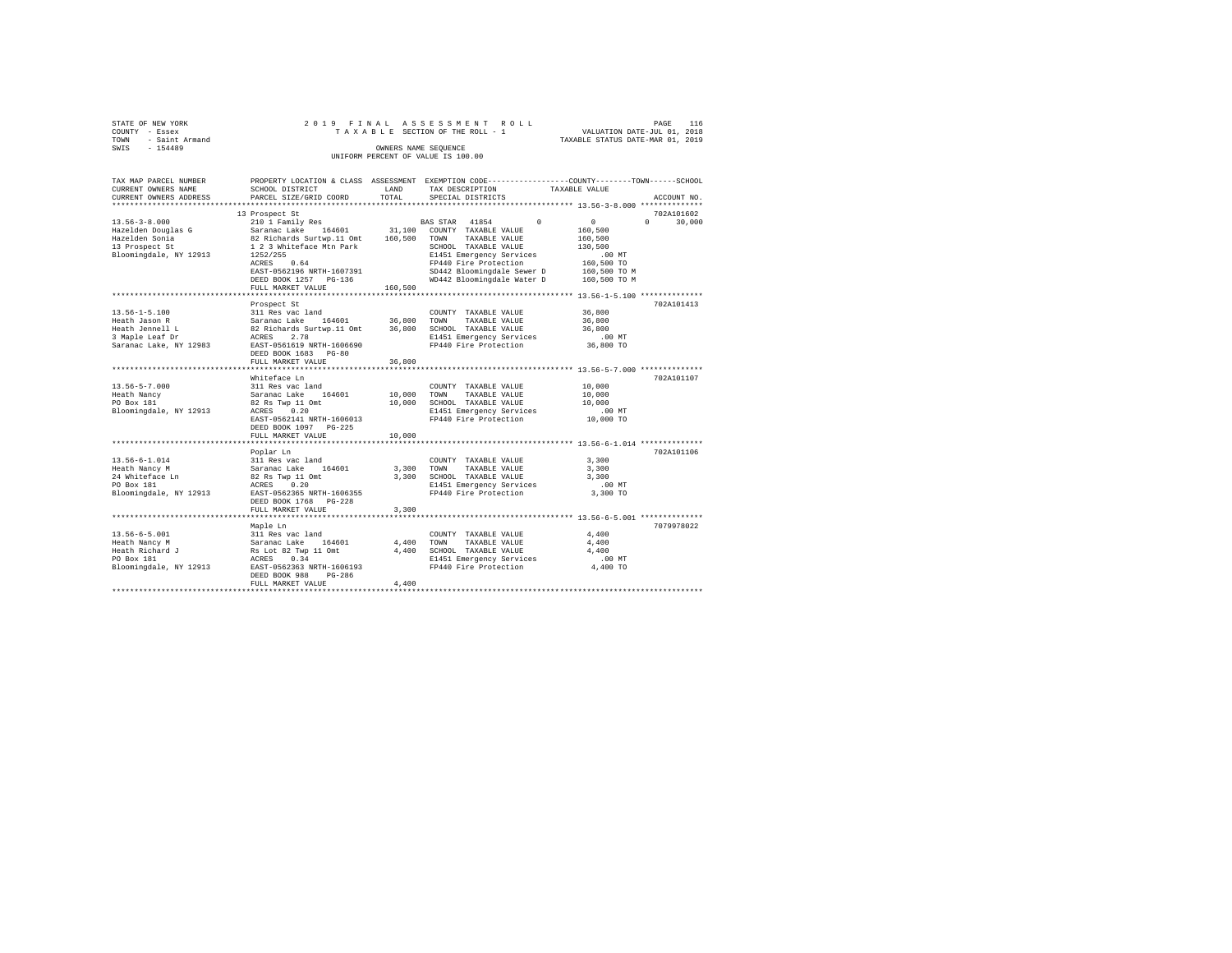| STATE OF NEW YORK   | 2019 FINAL ASSESSMENT ROLL         | 117<br>PAGE                      |
|---------------------|------------------------------------|----------------------------------|
| COUNTY - Essex      | TAXABLE SECTION OF THE ROLL - 1    | VALUATION DATE-JUL 01, 2018      |
| TOWN - Saint Armand |                                    | TAXABLE STATUS DATE-MAR 01, 2019 |
| SWIS<br>$-154489$   | OWNERS NAME SEOUENCE               |                                  |
|                     | UNIFORM PERCENT OF VALUE IS 100.00 |                                  |
|                     |                                    |                                  |
|                     |                                    |                                  |

| TAX MAP PARCEL NUMBER<br>CURRENT OWNERS NAME                                                                                                         | SCHOOL DISTRICT                | LAND        | PROPERTY LOCATION & CLASS ASSESSMENT EXEMPTION CODE---------------COUNTY-------TOWN-----SCHOOL<br>TAX DESCRIPTION<br>TAXABLE VALUE |                                    |
|------------------------------------------------------------------------------------------------------------------------------------------------------|--------------------------------|-------------|------------------------------------------------------------------------------------------------------------------------------------|------------------------------------|
| CURRENT OWNERS ADDRESS                                                                                                                               | PARCEL SIZE/GRID COORD         | TOTAL       | SPECIAL DISTRICTS                                                                                                                  | ACCOUNT NO.                        |
|                                                                                                                                                      |                                |             |                                                                                                                                    |                                    |
|                                                                                                                                                      | 24 Whiteface Ln                |             |                                                                                                                                    | 702A174012                         |
| $13.56 - 5 - 4.005$                                                                                                                                  | 210 1 Family Res               |             | $\sim$ 0<br>BAS STAR 41854                                                                                                         | $\sim$ 0<br>$\mathbf{a}$<br>30,000 |
|                                                                                                                                                      |                                |             |                                                                                                                                    | 120,500                            |
|                                                                                                                                                      |                                |             | 120,500 TOWN TAXABLE VALUE                                                                                                         | 120,500                            |
|                                                                                                                                                      |                                |             | SCHOOL TAXABLE VALUE                                                                                                               | 90,500                             |
|                                                                                                                                                      |                                |             |                                                                                                                                    |                                    |
| Bloomingdale, NY 12913 ACRES 0.20                                                                                                                    |                                |             | E1451 Emergency Services 6 00 MT<br>FP440 Fire Protection 120,500 TO                                                               |                                    |
|                                                                                                                                                      | EAST-0562193 NRTH-1606309      |             |                                                                                                                                    |                                    |
|                                                                                                                                                      | DEED BOOK 844<br>$PG-227$      |             |                                                                                                                                    |                                    |
|                                                                                                                                                      | FULL MARKET VALUE              | 120,500     |                                                                                                                                    |                                    |
|                                                                                                                                                      |                                |             |                                                                                                                                    |                                    |
|                                                                                                                                                      | Whiteface Ln                   |             |                                                                                                                                    | 702A101906                         |
|                                                                                                                                                      |                                |             |                                                                                                                                    |                                    |
| $13.56 - 5 - 6.000$                                                                                                                                  |                                |             |                                                                                                                                    | $\bf{20}$ , $\bf{400}$             |
| Heath Richard                                                                                                                                        |                                |             |                                                                                                                                    | 20,400                             |
| Heath Nancy                                                                                                                                          |                                |             |                                                                                                                                    | 20,400                             |
| PO Box 181                                                                                                                                           |                                |             |                                                                                                                                    | .00 MT                             |
| Bloomingdale, NY 12913                                                                                                                               | EAST-0562181 NRTH-1606141      |             | FP440 Fire Protection                                                                                                              | 20,400 TO                          |
|                                                                                                                                                      | DEED BOOK 908<br>$PG-59$       |             |                                                                                                                                    |                                    |
|                                                                                                                                                      | FULL MARKET VALUE              | 20,400      |                                                                                                                                    |                                    |
|                                                                                                                                                      |                                |             |                                                                                                                                    |                                    |
|                                                                                                                                                      | Whiteface Ln                   |             |                                                                                                                                    | 702A101104                         |
| $13.56 - 5 - 3.000$                                                                                                                                  | 311 Res vac land               |             | COUNTY TAXABLE VALUE                                                                                                               | 13,300                             |
| Heath Richard J                                                                                                                                      | Saranac Lake 164601            | 13,300 TOWN | TAXABLE VALUE                                                                                                                      | 13,300                             |
| Heath Nancy M                                                                                                                                        | 82 Rs Twp 11 Omt<br>ACRES 0.20 |             | 13,300 SCHOOL TAXABLE VALUE                                                                                                        | 13,300                             |
| PO Box 181                                                                                                                                           |                                |             | E1451 Emergency Services                                                                                                           | $.00$ MT                           |
| Bloomingdale, NY 12913 EAST-0562218 NRTH-1606369                                                                                                     |                                |             | FP440 Fire Protection 13,300 TO                                                                                                    |                                    |
|                                                                                                                                                      | DEED BOOK 914 PG-301           |             |                                                                                                                                    |                                    |
|                                                                                                                                                      | FULL MARKET VALUE              | 13,300      |                                                                                                                                    |                                    |
|                                                                                                                                                      |                                |             |                                                                                                                                    |                                    |
|                                                                                                                                                      | Maple Ln                       |             |                                                                                                                                    | 702A178021                         |
|                                                                                                                                                      |                                |             | COUNTY TAXABLE VALUE                                                                                                               | 2,800                              |
|                                                                                                                                                      |                                |             | 2,800 TOWN TAXABLE VALUE                                                                                                           | 2,800                              |
|                                                                                                                                                      |                                |             | 2,800 SCHOOL TAXABLE VALUE                                                                                                         | 2,800                              |
| 13.56-6-4.001<br>Heath Richard J Saramac Lake 164601<br>Heath Richard J Saramac Lake 164601<br>Heath Nancy M Richard Sur 82 Twp 11 Ont<br>PO Box 181 |                                |             | E1451 Emergency Services                                                                                                           | $.00$ MT                           |
| Bloomingdale, NY 12913 EAST-0562377 NRTH-1606101                                                                                                     |                                |             | FP440 Fire Protection                                                                                                              | 2,800 TO                           |
|                                                                                                                                                      | DEED BOOK 1670 PG-212          |             |                                                                                                                                    |                                    |
|                                                                                                                                                      | FULL MARKET VALUE              | 2,800       |                                                                                                                                    |                                    |
|                                                                                                                                                      |                                |             |                                                                                                                                    |                                    |
|                                                                                                                                                      | Maple Ln                       |             |                                                                                                                                    | 702A179018                         |
| $13.56 - 6 - 8.001$                                                                                                                                  |                                |             | COUNTY TAXABLE VALUE                                                                                                               | 3,300                              |
| Heath Richard J                                                                                                                                      |                                | 3,300 TOWN  | TAXABLE VALUE                                                                                                                      | 3,300                              |
| Heath Nancy M                                                                                                                                        |                                |             | 3,300 SCHOOL TAXABLE VALUE                                                                                                         | 3,300                              |
| PO Box 181                                                                                                                                           |                                |             | E1451 Emergency Services                                                                                                           | $.00$ MT                           |
| Bloomingdale, NY 12913                                                                                                                               |                                |             | FP440 Fire Protection                                                                                                              | 3,300 TO                           |
|                                                                                                                                                      | DEED BOOK 968<br>PG-297        |             |                                                                                                                                    |                                    |
|                                                                                                                                                      | FULL MARKET VALUE              | 3,300       |                                                                                                                                    |                                    |
|                                                                                                                                                      |                                |             |                                                                                                                                    |                                    |
|                                                                                                                                                      |                                |             |                                                                                                                                    |                                    |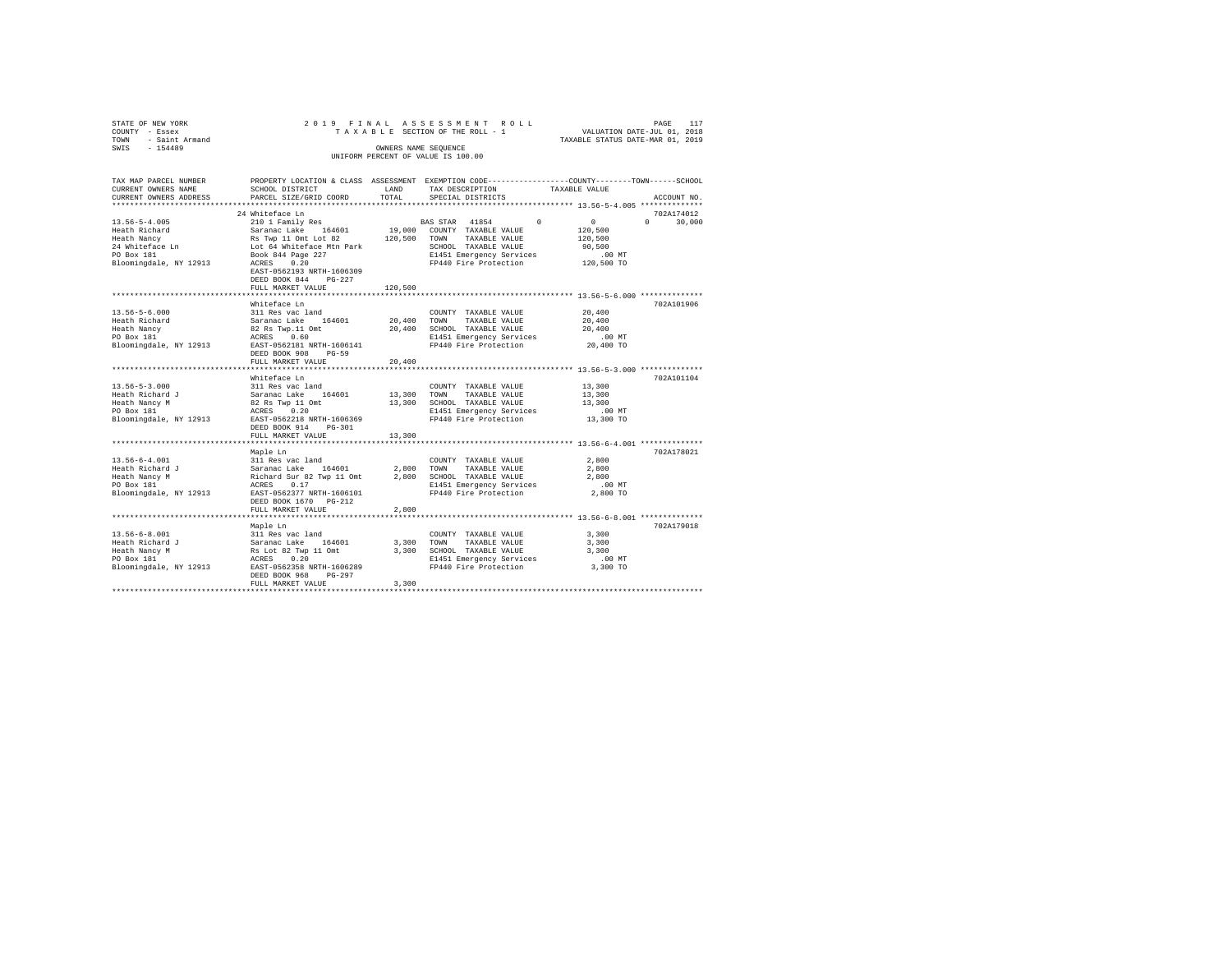| STATE OF NEW YORK<br>COUNTY - Essex<br>TOWN<br>- Saint Armand | 2019 FINAL ASSESSMENT ROLL<br>TAXABLE SECTION OF THE ROLL - 1                                   | PAGE<br>118<br>VALUATION DATE-JUL 01, 2018<br>TAXABLE STATUS DATE-MAR 01, 2019 |                                                                |                    |                        |
|---------------------------------------------------------------|-------------------------------------------------------------------------------------------------|--------------------------------------------------------------------------------|----------------------------------------------------------------|--------------------|------------------------|
| $-154489$<br>SWIS                                             |                                                                                                 | OWNERS NAME SEOUENCE                                                           | UNIFORM PERCENT OF VALUE IS 100.00                             |                    |                        |
|                                                               |                                                                                                 |                                                                                |                                                                |                    |                        |
| TAX MAP PARCEL NUMBER                                         | PROPERTY LOCATION & CLASS ASSESSMENT EXEMPTION CODE---------------COUNTY-------TOWN------SCHOOL |                                                                                |                                                                |                    |                        |
| CURRENT OWNERS NAME                                           | SCHOOL DISTRICT                                                                                 | LAND                                                                           | TAX DESCRIPTION                                                | TAXABLE VALUE      |                        |
| CURRENT OWNERS ADDRESS                                        | PARCEL SIZE/GRID COORD                                                                          | TOTAL                                                                          | SPECIAL DISTRICTS                                              |                    | ACCOUNT NO.            |
|                                                               | 135 Campion Way                                                                                 |                                                                                |                                                                |                    | 705J184004             |
| $13.4 - 1 - 65.720$                                           | 260 Seasonal res                                                                                |                                                                                | COUNTY TAXABLE VALUE                                           | 64,200             |                        |
| Hebenstreit Linda                                             | 164601<br>Saranac Lake                                                                          | 23,600                                                                         | TAXABLE VALUE<br>TOWN                                          | 64,200             |                        |
| 75 Avonwood Rd Apt A19                                        | 141 Rs Twp 11 Omt                                                                               | 64,200                                                                         | SCHOOL TAXABLE VALUE                                           | 64,200             |                        |
| Avon, CT 06001                                                | Campion Subd Lot 7                                                                              |                                                                                | E1451 Emergency Services                                       | $.00$ MT           |                        |
|                                                               | ACRES<br>8.51                                                                                   |                                                                                | FP440 Fire Protection                                          | 64,200 TO          |                        |
|                                                               | EAST-0570505 NRTH-1607270                                                                       |                                                                                |                                                                |                    |                        |
|                                                               | DEED BOOK 1784 PG-110<br>FULL MARKET VALUE                                                      | 64,200                                                                         |                                                                |                    |                        |
|                                                               | .                                                                                               |                                                                                | ******************************** 23.3-1-76.000 *************** |                    |                        |
|                                                               | Trudeau Rd                                                                                      |                                                                                |                                                                |                    | 705J102908             |
| $23.3 - 1 - 76.000$                                           | 311 Res vac land                                                                                |                                                                                | COUNTY TAXABLE VALUE                                           | 35,200             |                        |
| Hesseltine Thomas A                                           | Saranac Lake 164601                                                                             | 35,200                                                                         | TOWN<br>TAXABLE VALUE                                          | 35,200             |                        |
| 151 Trudeau Rd                                                | 8 Richards Sur                                                                                  | 35,200                                                                         | SCHOOL TAXABLE VALUE                                           | 35,200             |                        |
| Saranac Lake, NY 12983                                        | Power Line Easement                                                                             |                                                                                | E1450 Emergency Services                                       | $.00$ MT           |                        |
|                                                               | 2.66<br>ACRES<br>EAST-0552874 NRTH-1586234                                                      |                                                                                | FP440 Fire Protection                                          | 35,200 TO          |                        |
|                                                               | DEED BOOK 1006 PG-174                                                                           |                                                                                |                                                                |                    |                        |
|                                                               | FULL MARKET VALUE                                                                               | 35,200                                                                         |                                                                |                    |                        |
|                                                               |                                                                                                 |                                                                                |                                                                |                    |                        |
|                                                               | 151 Trudeau Rd                                                                                  |                                                                                |                                                                |                    | 705J192012             |
| $23.3 - 1 - 77.120$                                           | 240 Rural res                                                                                   |                                                                                | BAS STAR 41854<br>$^{\circ}$                                   | 0                  | 30,000<br>$\mathbf{a}$ |
| Hesseltine Thomas A                                           | Saranac Lake 164601                                                                             |                                                                                | 61,300 COUNTY TAXABLE VALUE                                    | 328,600            |                        |
| 151 Trudeau Rd                                                | 8 Twp 11 Omt Rs<br>ACRES 23.67                                                                  | 328,600                                                                        | TOWN<br>TAXABLE VALUE                                          | 328,600<br>298,600 |                        |
| Saranac Lake, NY 12983                                        | EAST-0552847 NRTH-1587502                                                                       |                                                                                | SCHOOL TAXABLE VALUE<br>E1450 Emergency Services               | $.00$ MT           |                        |
|                                                               | DEED BOOK 1006 PG-174                                                                           |                                                                                | FP440 Fire Protection                                          | 328,600 TO         |                        |
|                                                               | FULL MARKET VALUE                                                                               | 328,600                                                                        |                                                                |                    |                        |
|                                                               |                                                                                                 |                                                                                |                                                                |                    |                        |
|                                                               | Trudeau Rd                                                                                      |                                                                                |                                                                |                    | 705J192013             |
| $23.3 - 1 - 77.140$                                           | 323 Vacant rural                                                                                |                                                                                | COUNTY TAXABLE VALUE                                           | 40,800             |                        |
| Hesseltine Thomas A                                           | Saranac Lake 164601                                                                             | 40,800                                                                         | TAXABLE VALUE<br>TOWN                                          | 40,800             |                        |
| Hesseltine Erin E<br>161 Trudeau Rd                           | 8 Twp 11 Omt Rs<br>ACRES 26.53                                                                  | 40,800                                                                         | SCHOOL TAXABLE VALUE<br>E1450 Emergency Services               | 40,800<br>.00MT    |                        |
| Saranac Lake, NY 12983                                        | EAST-0553337 NRTH-1587585                                                                       |                                                                                | FP440 Fire Protection                                          | 40,800 TO          |                        |
|                                                               | DEED BOOK 1922 PG-119                                                                           |                                                                                |                                                                |                    |                        |
|                                                               | FULL MARKET VALUE                                                                               | 40,800                                                                         |                                                                |                    |                        |
|                                                               |                                                                                                 |                                                                                |                                                                |                    |                        |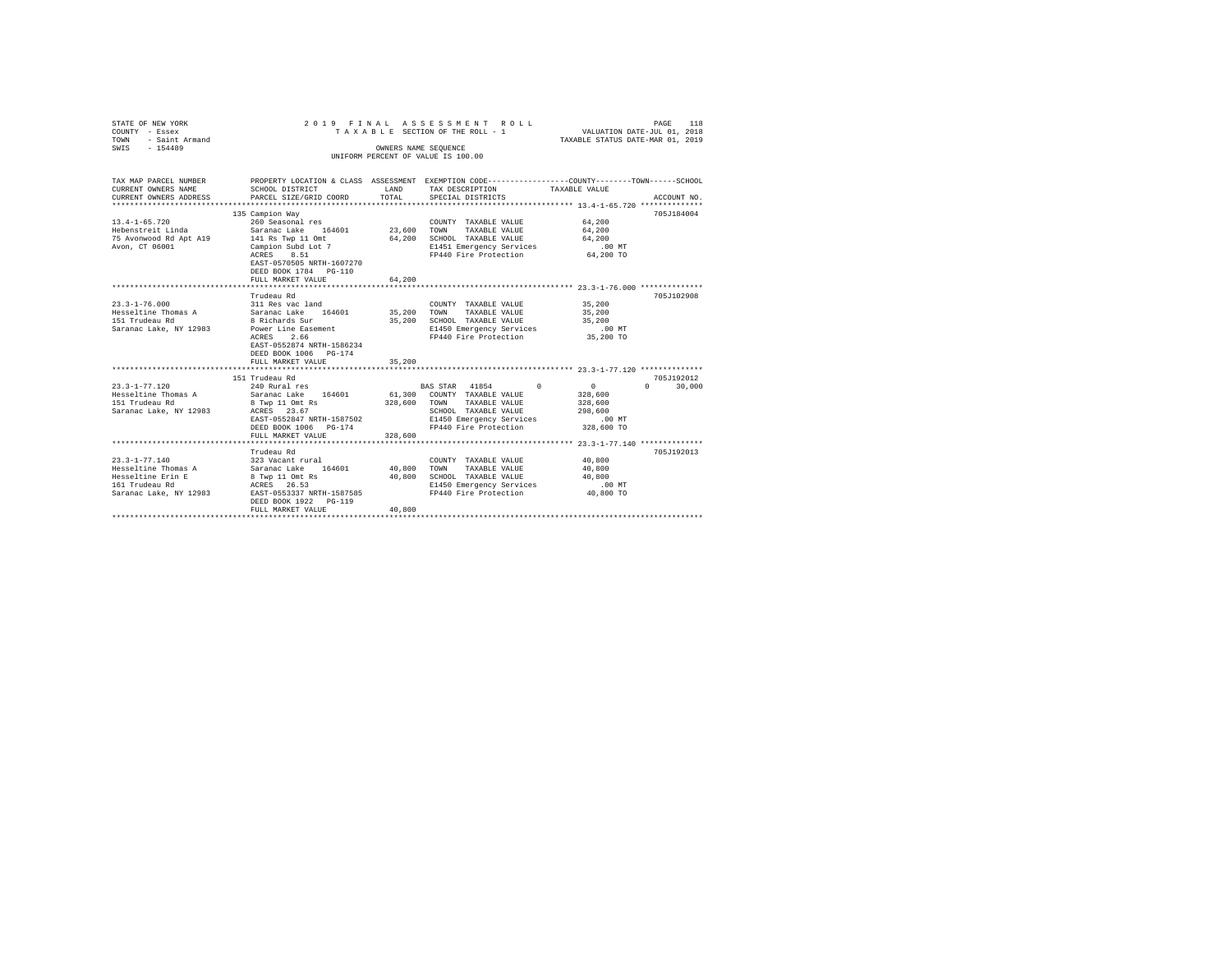| STATE OF NEW YORK   |  |  |  | 2019 FINAL ASSESSMENT ROLL         |  |  |  |                                  | PAGE | 119 |  |
|---------------------|--|--|--|------------------------------------|--|--|--|----------------------------------|------|-----|--|
| COUNTY - Essex      |  |  |  | TAXABLE SECTION OF THE ROLL - 1    |  |  |  | VALUATION DATE-JUL 01, 2018      |      |     |  |
| TOWN - Saint Armand |  |  |  |                                    |  |  |  | TAXABLE STATUS DATE-MAR 01, 2019 |      |     |  |
| SWTS<br>$-154489$   |  |  |  | OWNERS NAME SEOUENCE               |  |  |  |                                  |      |     |  |
|                     |  |  |  | UNIFORM PERCENT OF VALUE IS 100.00 |  |  |  |                                  |      |     |  |
|                     |  |  |  |                                    |  |  |  |                                  |      |     |  |

| TAX MAP PARCEL NUMBER                                    | PROPERTY LOCATION & CLASS ASSESSMENT EXEMPTION CODE----------------COUNTY-------TOWN-----SCHOOL |         |                                                 |            |               |                        |
|----------------------------------------------------------|-------------------------------------------------------------------------------------------------|---------|-------------------------------------------------|------------|---------------|------------------------|
| CURRENT OWNERS NAME                                      | SCHOOL DISTRICT                                                                                 | LAND    | TAX DESCRIPTION                                 |            | TAXABLE VALUE |                        |
| CURRENT OWNERS ADDRESS                                   | PARCEL SIZE/GRID COORD                                                                          | TOTAL   | SPECIAL DISTRICTS                               |            |               | ACCOUNT NO.            |
|                                                          |                                                                                                 |         |                                                 |            |               |                        |
|                                                          | 833 Saint Regis Ave                                                                             |         |                                                 |            |               | 702A101405             |
| $13.57 - 1 - 32.000$                                     | 210 1 Family Res                                                                                |         | VETWAR CTS 41120                                | $\sim$ 0   | 15,000        | 6.000<br>15,000        |
| Heverly John                                             | Saranac Lake 164601                                                                             |         | 35,700 BAS STAR 41854                           | $\Omega$   | $\sim$ 0      | 30,000<br>$\mathbf{r}$ |
| 833 St Regis Ave                                         | 101 Richards Sur Omt                                                                            | 157,200 | COUNTY TAXABLE VALUE                            |            | 142,200       |                        |
| Bloomingdale, NY 12913                                   | 00001.50                                                                                        |         | TOWN<br>TAXABLE VALUE                           |            | 142,200       |                        |
|                                                          | 1.70 BANK LERETA<br>ACRES                                                                       |         | SCHOOL TAXABLE VALUE                            |            | 121,200       |                        |
|                                                          | EAST-0564206 NRTH-1607043                                                                       |         | E1451 Emergency Services                        |            | .00MT         |                        |
|                                                          | DEED BOOK 1724 PG-167                                                                           |         | FP440 Fire Protection                           |            | 157,200 TO    |                        |
|                                                          | FULL MARKET VALUE                                                                               |         | 157,200 SD442 Bloomingdale Sewer D 157,200 TO M |            |               |                        |
|                                                          |                                                                                                 |         | WD442 Bloomingdale Water D 157,200 TO M         |            |               |                        |
|                                                          |                                                                                                 |         |                                                 |            |               |                        |
|                                                          | 14 Roosevelt Ln                                                                                 |         |                                                 |            |               | 702A101114             |
| $13.65 - 1 - 22.000$                                     | 210 1 Family Res                                                                                |         | BAS STAR 41854                                  | $^{\circ}$ | $\sim$ 0      | 30,000<br>$\Omega$     |
| Hewitt Ann M                                             | Saranac Lake 164601                                                                             |         | 19,000 COUNTY TAXABLE VALUE                     |            | 72,500        |                        |
| 14 Roosevelt Ln                                          | 102 Twp 11 0.m.t.                                                                               | 72,500  | TOWN<br>TAXABLE VALUE                           |            | 72,500        |                        |
| PO Box 14                                                | ACRES 0.20                                                                                      |         | SCHOOL TAXABLE VALUE                            |            | 42,500        |                        |
| Bloomingdale, NY 12913                                   | EAST-0564363 NRTH-1605250                                                                       |         | E1451 Emergency Services                        |            | .00MT         |                        |
|                                                          | DEED BOOK 1180 PG-331                                                                           |         | FP440 Fire Protection                           |            | 72,500 TO     |                        |
|                                                          |                                                                                                 |         |                                                 |            |               |                        |
|                                                          | FULL MARKET VALUE                                                                               |         | 72,500 SD442 Bloomingdale Sewer D 72,500 TO M   |            |               |                        |
|                                                          |                                                                                                 |         | WD442 Bloomingdale Water D 72,500 TO M          |            |               |                        |
|                                                          |                                                                                                 |         |                                                 |            |               |                        |
|                                                          | 66 Rockledge Ln                                                                                 |         |                                                 |            |               | 705J102811             |
| $32.38 - 1 - 4.100$                                      | 411 Apartment                                                                                   |         | BAS STAR 41854<br>$\sim$ 0                      |            | 0             | 30,000<br>$\Omega$     |
| Hilbert Linda M<br>66 Rockledge Ln Apt 2 11 Richards Sur | Saranac Lake 164601                                                                             |         | 57,700 COUNTY TAXABLE VALUE                     |            | 304,700       |                        |
|                                                          |                                                                                                 | 304,700 | TOWN<br>TAXABLE VALUE                           |            | 304,700       |                        |
| Saranac Lake, NY 12983                                   | 2.18<br>ACRES                                                                                   |         | SCHOOL TAXABLE VALUE                            |            | 274,700       |                        |
|                                                          | EAST-0556293 NRTH-1578925                                                                       |         | E1450 Emergency Services                        |            | .00 MT        |                        |
|                                                          | DEED BOOK 1416    PG-320                                                                        |         | FP440 Fire Protection                           |            | 304,700 TO    |                        |
|                                                          | FULL MARKET VALUE                                                                               |         | 304.700 WD441 Rockledge water                   |            | 304,700 TO M  |                        |
|                                                          |                                                                                                 |         |                                                 |            |               |                        |
|                                                          | 13 Meadow Rd                                                                                    |         |                                                 |            |               | 705J187009             |
| $23.3 - 2 - 9.000$                                       | 210 1 Family Res                                                                                |         | COUNTY TAXABLE VALUE                            |            | 162,700       |                        |
| Hill Michelle                                            | Saranac Lake 164601                                                                             | 54,100  | TOWN<br>TAXABLE VALUE                           |            | 162,700       |                        |
| 35 Old Military Rd                                       | 9 Rs Twp 22 Omt                                                                                 | 162,700 | SCHOOL TAXABLE VALUE                            |            | 162,700       |                        |
| Saranac Lake, NY 12983                                   | 16 Glenn Ridge                                                                                  |         | E1450 Emergency Services                        |            | $.00$ MT      |                        |
|                                                          | 0.83<br>ACRES                                                                                   |         | FP440 Fire Protection                           |            | 162,700 TO    |                        |
|                                                          | EAST-0553516 NRTH-1585241                                                                       |         |                                                 |            |               |                        |
|                                                          | DEED BOOK 1888 PG-1                                                                             |         |                                                 |            |               |                        |
|                                                          | FULL MARKET VALUE                                                                               | 162,700 |                                                 |            |               |                        |
|                                                          |                                                                                                 |         |                                                 |            |               |                        |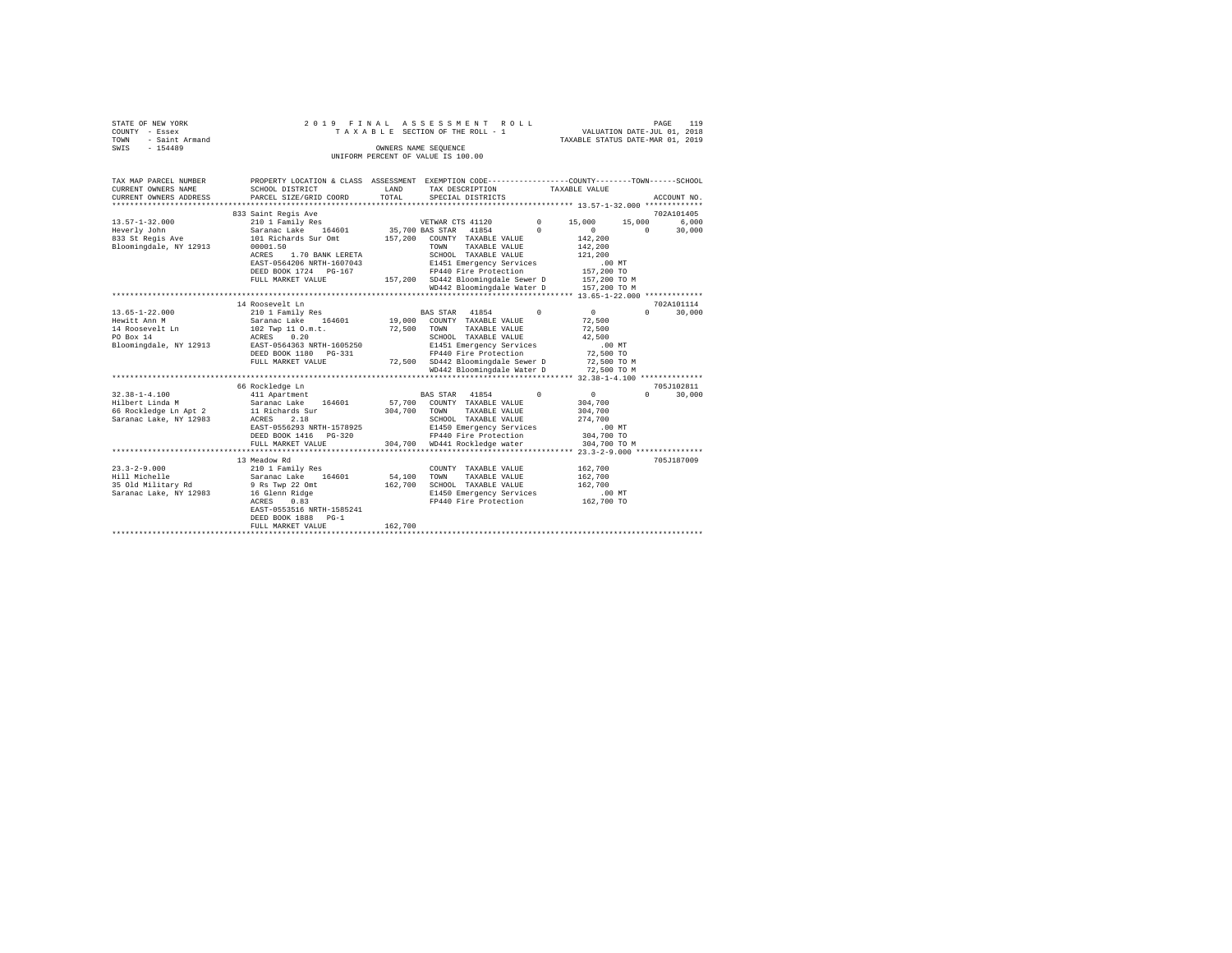|                        |                                    | 120<br>PAGE                      |
|------------------------|------------------------------------|----------------------------------|
| STATE OF NEW YORK      | 2019 FINAL ASSESSMENT ROLL         |                                  |
| COUNTY - Essex         | TAXABLE SECTION OF THE ROLL - 1    | VALUATION DATE-JUL 01, 2018      |
| - Saint Armand<br>TOWN |                                    | TAXABLE STATUS DATE-MAR 01, 2019 |
| SWIS<br>$-154489$      | OWNERS NAME SEOUENCE               |                                  |
|                        | UNIFORM PERCENT OF VALUE IS 100.00 |                                  |

| TAX MAP PARCEL NUMBER<br>CURRENT OWNERS NAME<br>CURRENT OWNERS ADDRESS                            | PROPERTY LOCATION & CLASS ASSESSMENT<br>SCHOOL DISTRICT<br>PARCEL SIZE/GRID COORD                                                                                                | LAND<br>TOTAL                | EXEMPTION CODE-----------------COUNTY-------TOWN------SCHOOL<br>TAX DESCRIPTION<br>SPECIAL DISTRICTS                                                                                   | TAXABLE VALUE                                                                                      | ACCOUNT NO.                                          |
|---------------------------------------------------------------------------------------------------|----------------------------------------------------------------------------------------------------------------------------------------------------------------------------------|------------------------------|----------------------------------------------------------------------------------------------------------------------------------------------------------------------------------------|----------------------------------------------------------------------------------------------------|------------------------------------------------------|
| ************************                                                                          |                                                                                                                                                                                  |                              |                                                                                                                                                                                        |                                                                                                    |                                                      |
|                                                                                                   | 21 Mount Pisqah Ln                                                                                                                                                               |                              |                                                                                                                                                                                        |                                                                                                    | 705J180006                                           |
| 23.3-1-56.120<br>Hogan Patrick E<br>Hogan Kathleen S<br>21 Mt Pisgah Ln<br>Saranac Lake, NY 12983 | 210 1 Family Res<br>Saranac Lake 164601<br>9 Rs Twp 11 Omt<br>ACRES 1.00<br>EAST-0553958 NRTH-1585333<br>DEED BOOK 702<br>PG-154<br>FULL MARKET VALUE                            | 266,600<br>266,600           | BAS STAR 41854<br>90,000 COUNTY TAXABLE VALUE<br>TOWN<br>TAXABLE VALUE<br>SCHOOL TAXABLE VALUE<br>E1450 Emergency Services<br>FP440 Fire Protection 266,600 TO                         | $\sim$<br>$\sim$ 0<br>266,600<br>266,600<br>236,600<br>.00 MT                                      | $\Omega$<br>30,000                                   |
|                                                                                                   |                                                                                                                                                                                  | ***********                  |                                                                                                                                                                                        | *************** 15.-1-6.200 ************                                                           |                                                      |
| $15. - 1 - 6.200$<br>Holt Mark B<br>PO Box 693<br>Saranac Lake, NY 12983                          | 64 Goodspeed Ln<br>210 1 Family Res<br>Saranac Lake 164601<br>362 Richards Survey<br>ACRES<br>2.30<br>EAST-0602524 NRTH-1611116<br>DEED BOOK 1325 PG-218<br>FULL MARKET VALUE    | 36,300<br>130,000<br>130,000 | BAS STAR 41854<br>COUNTY TAXABLE VALUE<br>TAXABLE VALUE<br>TOWN<br>SCHOOL TAXABLE VALUE<br>E1451 Emergency Services<br>FP440 Fire Protection                                           | $^{\circ}$<br>$\circ$<br>130,000<br>130,000<br>100,000<br>$.00$ MT<br>130,000 TO                   | 705J180018<br>$\Omega$<br>30,000                     |
|                                                                                                   | ************************                                                                                                                                                         |                              | *****************************                                                                                                                                                          | **************** 13.3-1-12.100 **************                                                      |                                                      |
| $13.3 - 1 - 12.100$<br>Hough Jon W<br>PO Box 61<br>Bloomingdale, NY 12913                         | Sunset Rock Way<br>312 Vac w/imprv<br>Saranac Lake 164601<br>Richards Survey Lot 62 43,000<br>ACRES 36.35<br>EAST-0559401 NRTH-1603887<br>DEED BOOK 705<br>$PG-69$               | 39,600                       | COUNTY TAXABLE VALUE<br>TOWN<br>TAXABLE VALUE<br>SCHOOL TAXABLE VALUE<br>E1451 Emergency Services<br>FP440 Fire Protection                                                             | 43,000<br>43,000<br>43,000<br>.00 MT<br>43,000 TO                                                  | 705J178040                                           |
|                                                                                                   | FULL MARKET VALUE<br>*********************                                                                                                                                       | 43,000                       |                                                                                                                                                                                        |                                                                                                    |                                                      |
| $13.3 - 2 - 6.110$<br>Hough Jon W<br>17 Sunset Rock Way<br>Bloomingdale, NY 12913                 | 17 Sunset Rock Way<br>281 Multiple res<br>Saranac Lake 164601<br>62 Twp 11 0.m.t.<br>7.44<br>ACRES<br>EAST-0560479 NRTH-1603261<br>DEED BOOK 705<br>$PG-69$<br>FULL MARKET VALUE | 234,900                      | VETCOM CTS 41130<br>71,100 BAS STAR 41854<br>COUNTY TAXABLE VALUE<br>TOWN<br>TAXABLE VALUE<br>SCHOOL TAXABLE VALUE<br>E1451 Emergency Services<br>234,900 FP440 Fire Protection        | $\Omega$<br>25,000<br>$\sim$ 0<br>$\Omega$<br>209,900<br>209,900<br>194,900<br>.00MT<br>234,900 TO | 702A101204<br>25,000<br>10,000<br>$\Omega$<br>30,000 |
|                                                                                                   | *************************                                                                                                                                                        |                              |                                                                                                                                                                                        |                                                                                                    |                                                      |
| $13.65 - 2 - 4.000$<br>Hovland Greta<br>38 River Rd<br>Bloomingdale, NY 12913                     | 38 River Rd<br>210 1 Family Res<br>Saranac Lake 164601<br>102 Twp 11 Omt<br>ACRES 0.28 BANK1STARSG<br>EAST-0565113 NRTH-1605635<br>DEED BOOK 1594 PG-92<br>FULL MARKET VALUE     | 21,000<br>69,600<br>69,600   | COUNTY TAXABLE VALUE<br>TOWN<br>TAXABLE VALUE<br>SCHOOL TAXABLE VALUE<br>E1451 Emergency Services<br>FP440 Fire Protection<br>SD442 Bloomingdale Sewer D<br>WD442 Bloomingdale Water D | 69,600<br>69,600<br>69,600<br>$.00$ MT<br>69,600 TO<br>69,600 TO M<br>69.600 TO M                  | 702A100612                                           |
|                                                                                                   |                                                                                                                                                                                  |                              |                                                                                                                                                                                        |                                                                                                    |                                                      |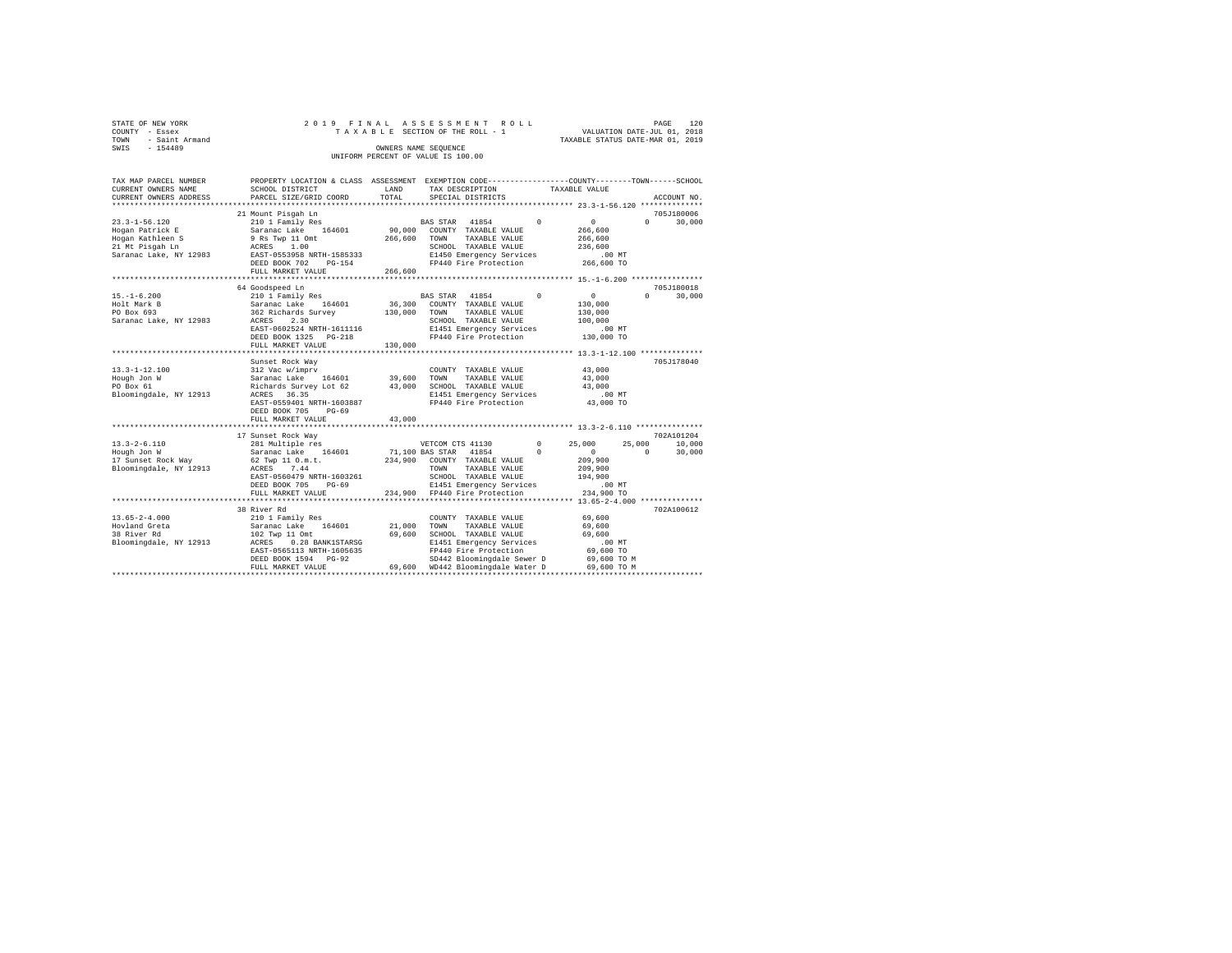| PAGE 121<br>VALUATION DATE-JUL 01, 2018<br>TAXABLE SECTION OF THE ROLL - 1<br>TAXABLE STATUS DATE-MAR 01, 2019<br>TOWN - Saint Armand<br>SWIS - 154489<br>OWNERS NAME SEQUENCE<br>UNIFORM PERCENT OF VALUE IS 100.00<br>PROPERTY LOCATION & CLASS ASSESSMENT EXEMPTION CODE---------------COUNTY-------TOWN------SCHOOL<br>TAX MAP PARCEL NUMBER<br>SCHOOL DISTRICT<br>LAND<br>TAXABLE VALUE<br>CURRENT OWNERS NAME<br>TAX DESCRIPTION<br>TOTAL<br>PARCEL SIZE/GRID COORD<br>CURRENT OWNERS ADDRESS<br>SPECIAL DISTRICTS<br>ACCOUNT NO.<br>Ledge Ln<br>705J103904<br>9,500<br>$32.38 - 1 - 1.000$<br>311 Res vac land<br>COUNTY TAXABLE VALUE<br>Saranac Lake 164601<br>Humphreys Sarah<br>-- naw 1108<br>9,500 TOWN<br>TAXABLE VALUE<br>9,500<br>11 Twp 11 Omt Rs<br>$\frac{10}{4}$ Ont Rs<br>9.500 SCHOOL TAXABLE VALUE<br>9,500<br>Saranac Lake, NY 12983<br>ACRES 4.00<br>E1450 Emergency Services<br>$.00$ MT<br>EAST-0554970 NRTH-1579234<br>FP440 Fire Protection<br>9,500 TO<br>DEED BOOK 1802 PG-113<br>FULL MARKET VALUE<br>9,500<br>8 Poplar Ln<br>702A102015<br>210 1 Family Res<br>$\sim$ 0<br>0 68,700<br>$13.56 - 3 - 4.000$<br>ENH STAR 41834<br>$\Omega$<br>Saranac Lake 164601<br>33,100 COUNTY TAXABLE VALUE<br>Hurteau Richard F<br>121,500<br>82 Twp 11 Omt<br>121,500<br>Hurteau Nancy B<br>121,500 TOWN TAXABLE VALUE<br>8 Poplar Ln<br>PO Box 323<br>ACRES 0.74<br>SCHOOL TAXABLE VALUE<br>52,800<br>EAST-0562420 NRTH-1607375<br>E1451 Emergency Services<br>FP440 Fire Protection<br>.00 MT<br>DEED BOOK 792 PG-299<br>FP440 Fire Protection<br>Bloomingdale, NY 12913<br>121,500 TO<br>121,500 SD442 Bloomingdale Sewer D<br>FULL MARKET VALUE<br>121,500 TO M<br>WD442 Bloomingdale Water D 121,500 TO M<br>1124 River Rd<br>705J103701<br>$14. - 1 - 7.110$<br>156,658<br>910 Priv forest - WTRFNT<br>COUNTY TAXABLE VALUE<br>Hutchison John E Jr<br>Saranac Lake 164601<br>156,658<br>TOWN<br>TAXABLE VALUE<br>156,658<br>261 Richards Sur<br>156,658 SCHOOL TAXABLE VALUE<br>Hutchison Mary Jo<br>602 Hawaii Ct<br>156,658<br>See #14.00-1-7.100/3333<br>E1451 Emergency Services<br>$.00$ MT<br>Punta Gorda, FL 33950<br>ACRES 43.31<br>FP440 Fire Protection<br>156,658 TO<br>EAST-0587723 NRTH-1610826<br>DEED BOOK 1484 PG-79<br>CONSERVATION ESMT % 71.00<br>FULL MARKET VALUE<br>156,658<br>1212 River Rd<br>705J103611<br>14. -1-7.110/1<br>260 Seasonal res - WTRFNT<br>COUNTY TAXABLE VALUE<br>37,300<br>Hutchison John E Jr<br>Saranac Lake 164601<br>15,000<br>37,300<br>TOWN<br>TAXABLE VALUE<br>Hutchison Mary Jo<br>602 Hawaii Ct<br>In Tm#14.000-1-7.100<br>37,300 SCHOOL TAXABLE VALUE<br>37,300<br>E1451 Emergency Services<br>$.00$ MT<br>Camp $1-261-11$<br>Punta Gorda, FL 33950<br>FP440 Fire Protection<br>37,300 TO<br>EAST-0587723 NRTH-1610826<br>DEED BOOK 1484 PG-79<br>FULL MARKET VALUE<br>37,300<br>705J103612<br>1184 River Rd<br>$14. - 1 - 7.110/2$<br>260 Seasonal res - WTRFNT<br>COUNTY TAXABLE VALUE<br>25,500<br>Hutchison John E Jr<br>Saranac Lake 164601<br>15,000 TOWN<br>TAXABLE VALUE<br>25,500<br>25,500 SCHOOL TAXABLE VALUE<br>Hutchison Mary Jo<br>In Tm# 14.000-1-7.100<br>25,500<br>602 Hawaii Ct<br>$Camo 2-261-11$<br>E1451 Emergency Services<br>$.00$ MT<br>25,500 TO<br>Punta Gorda, FL 33950<br>EAST-0587723 NRTH-1610826<br>FP440 Fire Protection<br>DEED BOOK 1484 PG-79<br>25,500<br>FULL MARKET VALUE | STATE OF NEW YORK |  | 2019 FINAL ASSESSMENT ROLL |  |
|--------------------------------------------------------------------------------------------------------------------------------------------------------------------------------------------------------------------------------------------------------------------------------------------------------------------------------------------------------------------------------------------------------------------------------------------------------------------------------------------------------------------------------------------------------------------------------------------------------------------------------------------------------------------------------------------------------------------------------------------------------------------------------------------------------------------------------------------------------------------------------------------------------------------------------------------------------------------------------------------------------------------------------------------------------------------------------------------------------------------------------------------------------------------------------------------------------------------------------------------------------------------------------------------------------------------------------------------------------------------------------------------------------------------------------------------------------------------------------------------------------------------------------------------------------------------------------------------------------------------------------------------------------------------------------------------------------------------------------------------------------------------------------------------------------------------------------------------------------------------------------------------------------------------------------------------------------------------------------------------------------------------------------------------------------------------------------------------------------------------------------------------------------------------------------------------------------------------------------------------------------------------------------------------------------------------------------------------------------------------------------------------------------------------------------------------------------------------------------------------------------------------------------------------------------------------------------------------------------------------------------------------------------------------------------------------------------------------------------------------------------------------------------------------------------------------------------------------------------------------------------------------------------------------------------------------------------------------------------------------------------------------------------------------------------------------------------------------------------------------------------------------------------------------------------------------------------------------------------------------------------------------------------------------------------------------------------------------------------------------------------------------------|-------------------|--|----------------------------|--|
|                                                                                                                                                                                                                                                                                                                                                                                                                                                                                                                                                                                                                                                                                                                                                                                                                                                                                                                                                                                                                                                                                                                                                                                                                                                                                                                                                                                                                                                                                                                                                                                                                                                                                                                                                                                                                                                                                                                                                                                                                                                                                                                                                                                                                                                                                                                                                                                                                                                                                                                                                                                                                                                                                                                                                                                                                                                                                                                                                                                                                                                                                                                                                                                                                                                                                                                                                                                                  | COUNTY - Essex    |  |                            |  |
|                                                                                                                                                                                                                                                                                                                                                                                                                                                                                                                                                                                                                                                                                                                                                                                                                                                                                                                                                                                                                                                                                                                                                                                                                                                                                                                                                                                                                                                                                                                                                                                                                                                                                                                                                                                                                                                                                                                                                                                                                                                                                                                                                                                                                                                                                                                                                                                                                                                                                                                                                                                                                                                                                                                                                                                                                                                                                                                                                                                                                                                                                                                                                                                                                                                                                                                                                                                                  |                   |  |                            |  |
|                                                                                                                                                                                                                                                                                                                                                                                                                                                                                                                                                                                                                                                                                                                                                                                                                                                                                                                                                                                                                                                                                                                                                                                                                                                                                                                                                                                                                                                                                                                                                                                                                                                                                                                                                                                                                                                                                                                                                                                                                                                                                                                                                                                                                                                                                                                                                                                                                                                                                                                                                                                                                                                                                                                                                                                                                                                                                                                                                                                                                                                                                                                                                                                                                                                                                                                                                                                                  |                   |  |                            |  |
|                                                                                                                                                                                                                                                                                                                                                                                                                                                                                                                                                                                                                                                                                                                                                                                                                                                                                                                                                                                                                                                                                                                                                                                                                                                                                                                                                                                                                                                                                                                                                                                                                                                                                                                                                                                                                                                                                                                                                                                                                                                                                                                                                                                                                                                                                                                                                                                                                                                                                                                                                                                                                                                                                                                                                                                                                                                                                                                                                                                                                                                                                                                                                                                                                                                                                                                                                                                                  |                   |  |                            |  |
|                                                                                                                                                                                                                                                                                                                                                                                                                                                                                                                                                                                                                                                                                                                                                                                                                                                                                                                                                                                                                                                                                                                                                                                                                                                                                                                                                                                                                                                                                                                                                                                                                                                                                                                                                                                                                                                                                                                                                                                                                                                                                                                                                                                                                                                                                                                                                                                                                                                                                                                                                                                                                                                                                                                                                                                                                                                                                                                                                                                                                                                                                                                                                                                                                                                                                                                                                                                                  |                   |  |                            |  |
|                                                                                                                                                                                                                                                                                                                                                                                                                                                                                                                                                                                                                                                                                                                                                                                                                                                                                                                                                                                                                                                                                                                                                                                                                                                                                                                                                                                                                                                                                                                                                                                                                                                                                                                                                                                                                                                                                                                                                                                                                                                                                                                                                                                                                                                                                                                                                                                                                                                                                                                                                                                                                                                                                                                                                                                                                                                                                                                                                                                                                                                                                                                                                                                                                                                                                                                                                                                                  |                   |  |                            |  |
|                                                                                                                                                                                                                                                                                                                                                                                                                                                                                                                                                                                                                                                                                                                                                                                                                                                                                                                                                                                                                                                                                                                                                                                                                                                                                                                                                                                                                                                                                                                                                                                                                                                                                                                                                                                                                                                                                                                                                                                                                                                                                                                                                                                                                                                                                                                                                                                                                                                                                                                                                                                                                                                                                                                                                                                                                                                                                                                                                                                                                                                                                                                                                                                                                                                                                                                                                                                                  |                   |  |                            |  |
|                                                                                                                                                                                                                                                                                                                                                                                                                                                                                                                                                                                                                                                                                                                                                                                                                                                                                                                                                                                                                                                                                                                                                                                                                                                                                                                                                                                                                                                                                                                                                                                                                                                                                                                                                                                                                                                                                                                                                                                                                                                                                                                                                                                                                                                                                                                                                                                                                                                                                                                                                                                                                                                                                                                                                                                                                                                                                                                                                                                                                                                                                                                                                                                                                                                                                                                                                                                                  |                   |  |                            |  |
|                                                                                                                                                                                                                                                                                                                                                                                                                                                                                                                                                                                                                                                                                                                                                                                                                                                                                                                                                                                                                                                                                                                                                                                                                                                                                                                                                                                                                                                                                                                                                                                                                                                                                                                                                                                                                                                                                                                                                                                                                                                                                                                                                                                                                                                                                                                                                                                                                                                                                                                                                                                                                                                                                                                                                                                                                                                                                                                                                                                                                                                                                                                                                                                                                                                                                                                                                                                                  |                   |  |                            |  |
|                                                                                                                                                                                                                                                                                                                                                                                                                                                                                                                                                                                                                                                                                                                                                                                                                                                                                                                                                                                                                                                                                                                                                                                                                                                                                                                                                                                                                                                                                                                                                                                                                                                                                                                                                                                                                                                                                                                                                                                                                                                                                                                                                                                                                                                                                                                                                                                                                                                                                                                                                                                                                                                                                                                                                                                                                                                                                                                                                                                                                                                                                                                                                                                                                                                                                                                                                                                                  |                   |  |                            |  |
|                                                                                                                                                                                                                                                                                                                                                                                                                                                                                                                                                                                                                                                                                                                                                                                                                                                                                                                                                                                                                                                                                                                                                                                                                                                                                                                                                                                                                                                                                                                                                                                                                                                                                                                                                                                                                                                                                                                                                                                                                                                                                                                                                                                                                                                                                                                                                                                                                                                                                                                                                                                                                                                                                                                                                                                                                                                                                                                                                                                                                                                                                                                                                                                                                                                                                                                                                                                                  |                   |  |                            |  |
|                                                                                                                                                                                                                                                                                                                                                                                                                                                                                                                                                                                                                                                                                                                                                                                                                                                                                                                                                                                                                                                                                                                                                                                                                                                                                                                                                                                                                                                                                                                                                                                                                                                                                                                                                                                                                                                                                                                                                                                                                                                                                                                                                                                                                                                                                                                                                                                                                                                                                                                                                                                                                                                                                                                                                                                                                                                                                                                                                                                                                                                                                                                                                                                                                                                                                                                                                                                                  |                   |  |                            |  |
|                                                                                                                                                                                                                                                                                                                                                                                                                                                                                                                                                                                                                                                                                                                                                                                                                                                                                                                                                                                                                                                                                                                                                                                                                                                                                                                                                                                                                                                                                                                                                                                                                                                                                                                                                                                                                                                                                                                                                                                                                                                                                                                                                                                                                                                                                                                                                                                                                                                                                                                                                                                                                                                                                                                                                                                                                                                                                                                                                                                                                                                                                                                                                                                                                                                                                                                                                                                                  |                   |  |                            |  |
|                                                                                                                                                                                                                                                                                                                                                                                                                                                                                                                                                                                                                                                                                                                                                                                                                                                                                                                                                                                                                                                                                                                                                                                                                                                                                                                                                                                                                                                                                                                                                                                                                                                                                                                                                                                                                                                                                                                                                                                                                                                                                                                                                                                                                                                                                                                                                                                                                                                                                                                                                                                                                                                                                                                                                                                                                                                                                                                                                                                                                                                                                                                                                                                                                                                                                                                                                                                                  |                   |  |                            |  |
|                                                                                                                                                                                                                                                                                                                                                                                                                                                                                                                                                                                                                                                                                                                                                                                                                                                                                                                                                                                                                                                                                                                                                                                                                                                                                                                                                                                                                                                                                                                                                                                                                                                                                                                                                                                                                                                                                                                                                                                                                                                                                                                                                                                                                                                                                                                                                                                                                                                                                                                                                                                                                                                                                                                                                                                                                                                                                                                                                                                                                                                                                                                                                                                                                                                                                                                                                                                                  |                   |  |                            |  |
|                                                                                                                                                                                                                                                                                                                                                                                                                                                                                                                                                                                                                                                                                                                                                                                                                                                                                                                                                                                                                                                                                                                                                                                                                                                                                                                                                                                                                                                                                                                                                                                                                                                                                                                                                                                                                                                                                                                                                                                                                                                                                                                                                                                                                                                                                                                                                                                                                                                                                                                                                                                                                                                                                                                                                                                                                                                                                                                                                                                                                                                                                                                                                                                                                                                                                                                                                                                                  |                   |  |                            |  |
|                                                                                                                                                                                                                                                                                                                                                                                                                                                                                                                                                                                                                                                                                                                                                                                                                                                                                                                                                                                                                                                                                                                                                                                                                                                                                                                                                                                                                                                                                                                                                                                                                                                                                                                                                                                                                                                                                                                                                                                                                                                                                                                                                                                                                                                                                                                                                                                                                                                                                                                                                                                                                                                                                                                                                                                                                                                                                                                                                                                                                                                                                                                                                                                                                                                                                                                                                                                                  |                   |  |                            |  |
|                                                                                                                                                                                                                                                                                                                                                                                                                                                                                                                                                                                                                                                                                                                                                                                                                                                                                                                                                                                                                                                                                                                                                                                                                                                                                                                                                                                                                                                                                                                                                                                                                                                                                                                                                                                                                                                                                                                                                                                                                                                                                                                                                                                                                                                                                                                                                                                                                                                                                                                                                                                                                                                                                                                                                                                                                                                                                                                                                                                                                                                                                                                                                                                                                                                                                                                                                                                                  |                   |  |                            |  |
|                                                                                                                                                                                                                                                                                                                                                                                                                                                                                                                                                                                                                                                                                                                                                                                                                                                                                                                                                                                                                                                                                                                                                                                                                                                                                                                                                                                                                                                                                                                                                                                                                                                                                                                                                                                                                                                                                                                                                                                                                                                                                                                                                                                                                                                                                                                                                                                                                                                                                                                                                                                                                                                                                                                                                                                                                                                                                                                                                                                                                                                                                                                                                                                                                                                                                                                                                                                                  |                   |  |                            |  |
|                                                                                                                                                                                                                                                                                                                                                                                                                                                                                                                                                                                                                                                                                                                                                                                                                                                                                                                                                                                                                                                                                                                                                                                                                                                                                                                                                                                                                                                                                                                                                                                                                                                                                                                                                                                                                                                                                                                                                                                                                                                                                                                                                                                                                                                                                                                                                                                                                                                                                                                                                                                                                                                                                                                                                                                                                                                                                                                                                                                                                                                                                                                                                                                                                                                                                                                                                                                                  |                   |  |                            |  |
|                                                                                                                                                                                                                                                                                                                                                                                                                                                                                                                                                                                                                                                                                                                                                                                                                                                                                                                                                                                                                                                                                                                                                                                                                                                                                                                                                                                                                                                                                                                                                                                                                                                                                                                                                                                                                                                                                                                                                                                                                                                                                                                                                                                                                                                                                                                                                                                                                                                                                                                                                                                                                                                                                                                                                                                                                                                                                                                                                                                                                                                                                                                                                                                                                                                                                                                                                                                                  |                   |  |                            |  |
|                                                                                                                                                                                                                                                                                                                                                                                                                                                                                                                                                                                                                                                                                                                                                                                                                                                                                                                                                                                                                                                                                                                                                                                                                                                                                                                                                                                                                                                                                                                                                                                                                                                                                                                                                                                                                                                                                                                                                                                                                                                                                                                                                                                                                                                                                                                                                                                                                                                                                                                                                                                                                                                                                                                                                                                                                                                                                                                                                                                                                                                                                                                                                                                                                                                                                                                                                                                                  |                   |  |                            |  |
|                                                                                                                                                                                                                                                                                                                                                                                                                                                                                                                                                                                                                                                                                                                                                                                                                                                                                                                                                                                                                                                                                                                                                                                                                                                                                                                                                                                                                                                                                                                                                                                                                                                                                                                                                                                                                                                                                                                                                                                                                                                                                                                                                                                                                                                                                                                                                                                                                                                                                                                                                                                                                                                                                                                                                                                                                                                                                                                                                                                                                                                                                                                                                                                                                                                                                                                                                                                                  |                   |  |                            |  |
|                                                                                                                                                                                                                                                                                                                                                                                                                                                                                                                                                                                                                                                                                                                                                                                                                                                                                                                                                                                                                                                                                                                                                                                                                                                                                                                                                                                                                                                                                                                                                                                                                                                                                                                                                                                                                                                                                                                                                                                                                                                                                                                                                                                                                                                                                                                                                                                                                                                                                                                                                                                                                                                                                                                                                                                                                                                                                                                                                                                                                                                                                                                                                                                                                                                                                                                                                                                                  |                   |  |                            |  |
|                                                                                                                                                                                                                                                                                                                                                                                                                                                                                                                                                                                                                                                                                                                                                                                                                                                                                                                                                                                                                                                                                                                                                                                                                                                                                                                                                                                                                                                                                                                                                                                                                                                                                                                                                                                                                                                                                                                                                                                                                                                                                                                                                                                                                                                                                                                                                                                                                                                                                                                                                                                                                                                                                                                                                                                                                                                                                                                                                                                                                                                                                                                                                                                                                                                                                                                                                                                                  |                   |  |                            |  |
|                                                                                                                                                                                                                                                                                                                                                                                                                                                                                                                                                                                                                                                                                                                                                                                                                                                                                                                                                                                                                                                                                                                                                                                                                                                                                                                                                                                                                                                                                                                                                                                                                                                                                                                                                                                                                                                                                                                                                                                                                                                                                                                                                                                                                                                                                                                                                                                                                                                                                                                                                                                                                                                                                                                                                                                                                                                                                                                                                                                                                                                                                                                                                                                                                                                                                                                                                                                                  |                   |  |                            |  |
|                                                                                                                                                                                                                                                                                                                                                                                                                                                                                                                                                                                                                                                                                                                                                                                                                                                                                                                                                                                                                                                                                                                                                                                                                                                                                                                                                                                                                                                                                                                                                                                                                                                                                                                                                                                                                                                                                                                                                                                                                                                                                                                                                                                                                                                                                                                                                                                                                                                                                                                                                                                                                                                                                                                                                                                                                                                                                                                                                                                                                                                                                                                                                                                                                                                                                                                                                                                                  |                   |  |                            |  |
|                                                                                                                                                                                                                                                                                                                                                                                                                                                                                                                                                                                                                                                                                                                                                                                                                                                                                                                                                                                                                                                                                                                                                                                                                                                                                                                                                                                                                                                                                                                                                                                                                                                                                                                                                                                                                                                                                                                                                                                                                                                                                                                                                                                                                                                                                                                                                                                                                                                                                                                                                                                                                                                                                                                                                                                                                                                                                                                                                                                                                                                                                                                                                                                                                                                                                                                                                                                                  |                   |  |                            |  |
|                                                                                                                                                                                                                                                                                                                                                                                                                                                                                                                                                                                                                                                                                                                                                                                                                                                                                                                                                                                                                                                                                                                                                                                                                                                                                                                                                                                                                                                                                                                                                                                                                                                                                                                                                                                                                                                                                                                                                                                                                                                                                                                                                                                                                                                                                                                                                                                                                                                                                                                                                                                                                                                                                                                                                                                                                                                                                                                                                                                                                                                                                                                                                                                                                                                                                                                                                                                                  |                   |  |                            |  |
|                                                                                                                                                                                                                                                                                                                                                                                                                                                                                                                                                                                                                                                                                                                                                                                                                                                                                                                                                                                                                                                                                                                                                                                                                                                                                                                                                                                                                                                                                                                                                                                                                                                                                                                                                                                                                                                                                                                                                                                                                                                                                                                                                                                                                                                                                                                                                                                                                                                                                                                                                                                                                                                                                                                                                                                                                                                                                                                                                                                                                                                                                                                                                                                                                                                                                                                                                                                                  |                   |  |                            |  |
|                                                                                                                                                                                                                                                                                                                                                                                                                                                                                                                                                                                                                                                                                                                                                                                                                                                                                                                                                                                                                                                                                                                                                                                                                                                                                                                                                                                                                                                                                                                                                                                                                                                                                                                                                                                                                                                                                                                                                                                                                                                                                                                                                                                                                                                                                                                                                                                                                                                                                                                                                                                                                                                                                                                                                                                                                                                                                                                                                                                                                                                                                                                                                                                                                                                                                                                                                                                                  |                   |  |                            |  |
|                                                                                                                                                                                                                                                                                                                                                                                                                                                                                                                                                                                                                                                                                                                                                                                                                                                                                                                                                                                                                                                                                                                                                                                                                                                                                                                                                                                                                                                                                                                                                                                                                                                                                                                                                                                                                                                                                                                                                                                                                                                                                                                                                                                                                                                                                                                                                                                                                                                                                                                                                                                                                                                                                                                                                                                                                                                                                                                                                                                                                                                                                                                                                                                                                                                                                                                                                                                                  |                   |  |                            |  |
|                                                                                                                                                                                                                                                                                                                                                                                                                                                                                                                                                                                                                                                                                                                                                                                                                                                                                                                                                                                                                                                                                                                                                                                                                                                                                                                                                                                                                                                                                                                                                                                                                                                                                                                                                                                                                                                                                                                                                                                                                                                                                                                                                                                                                                                                                                                                                                                                                                                                                                                                                                                                                                                                                                                                                                                                                                                                                                                                                                                                                                                                                                                                                                                                                                                                                                                                                                                                  |                   |  |                            |  |
|                                                                                                                                                                                                                                                                                                                                                                                                                                                                                                                                                                                                                                                                                                                                                                                                                                                                                                                                                                                                                                                                                                                                                                                                                                                                                                                                                                                                                                                                                                                                                                                                                                                                                                                                                                                                                                                                                                                                                                                                                                                                                                                                                                                                                                                                                                                                                                                                                                                                                                                                                                                                                                                                                                                                                                                                                                                                                                                                                                                                                                                                                                                                                                                                                                                                                                                                                                                                  |                   |  |                            |  |
|                                                                                                                                                                                                                                                                                                                                                                                                                                                                                                                                                                                                                                                                                                                                                                                                                                                                                                                                                                                                                                                                                                                                                                                                                                                                                                                                                                                                                                                                                                                                                                                                                                                                                                                                                                                                                                                                                                                                                                                                                                                                                                                                                                                                                                                                                                                                                                                                                                                                                                                                                                                                                                                                                                                                                                                                                                                                                                                                                                                                                                                                                                                                                                                                                                                                                                                                                                                                  |                   |  |                            |  |
|                                                                                                                                                                                                                                                                                                                                                                                                                                                                                                                                                                                                                                                                                                                                                                                                                                                                                                                                                                                                                                                                                                                                                                                                                                                                                                                                                                                                                                                                                                                                                                                                                                                                                                                                                                                                                                                                                                                                                                                                                                                                                                                                                                                                                                                                                                                                                                                                                                                                                                                                                                                                                                                                                                                                                                                                                                                                                                                                                                                                                                                                                                                                                                                                                                                                                                                                                                                                  |                   |  |                            |  |
|                                                                                                                                                                                                                                                                                                                                                                                                                                                                                                                                                                                                                                                                                                                                                                                                                                                                                                                                                                                                                                                                                                                                                                                                                                                                                                                                                                                                                                                                                                                                                                                                                                                                                                                                                                                                                                                                                                                                                                                                                                                                                                                                                                                                                                                                                                                                                                                                                                                                                                                                                                                                                                                                                                                                                                                                                                                                                                                                                                                                                                                                                                                                                                                                                                                                                                                                                                                                  |                   |  |                            |  |
|                                                                                                                                                                                                                                                                                                                                                                                                                                                                                                                                                                                                                                                                                                                                                                                                                                                                                                                                                                                                                                                                                                                                                                                                                                                                                                                                                                                                                                                                                                                                                                                                                                                                                                                                                                                                                                                                                                                                                                                                                                                                                                                                                                                                                                                                                                                                                                                                                                                                                                                                                                                                                                                                                                                                                                                                                                                                                                                                                                                                                                                                                                                                                                                                                                                                                                                                                                                                  |                   |  |                            |  |
|                                                                                                                                                                                                                                                                                                                                                                                                                                                                                                                                                                                                                                                                                                                                                                                                                                                                                                                                                                                                                                                                                                                                                                                                                                                                                                                                                                                                                                                                                                                                                                                                                                                                                                                                                                                                                                                                                                                                                                                                                                                                                                                                                                                                                                                                                                                                                                                                                                                                                                                                                                                                                                                                                                                                                                                                                                                                                                                                                                                                                                                                                                                                                                                                                                                                                                                                                                                                  |                   |  |                            |  |
|                                                                                                                                                                                                                                                                                                                                                                                                                                                                                                                                                                                                                                                                                                                                                                                                                                                                                                                                                                                                                                                                                                                                                                                                                                                                                                                                                                                                                                                                                                                                                                                                                                                                                                                                                                                                                                                                                                                                                                                                                                                                                                                                                                                                                                                                                                                                                                                                                                                                                                                                                                                                                                                                                                                                                                                                                                                                                                                                                                                                                                                                                                                                                                                                                                                                                                                                                                                                  |                   |  |                            |  |
|                                                                                                                                                                                                                                                                                                                                                                                                                                                                                                                                                                                                                                                                                                                                                                                                                                                                                                                                                                                                                                                                                                                                                                                                                                                                                                                                                                                                                                                                                                                                                                                                                                                                                                                                                                                                                                                                                                                                                                                                                                                                                                                                                                                                                                                                                                                                                                                                                                                                                                                                                                                                                                                                                                                                                                                                                                                                                                                                                                                                                                                                                                                                                                                                                                                                                                                                                                                                  |                   |  |                            |  |
|                                                                                                                                                                                                                                                                                                                                                                                                                                                                                                                                                                                                                                                                                                                                                                                                                                                                                                                                                                                                                                                                                                                                                                                                                                                                                                                                                                                                                                                                                                                                                                                                                                                                                                                                                                                                                                                                                                                                                                                                                                                                                                                                                                                                                                                                                                                                                                                                                                                                                                                                                                                                                                                                                                                                                                                                                                                                                                                                                                                                                                                                                                                                                                                                                                                                                                                                                                                                  |                   |  |                            |  |
|                                                                                                                                                                                                                                                                                                                                                                                                                                                                                                                                                                                                                                                                                                                                                                                                                                                                                                                                                                                                                                                                                                                                                                                                                                                                                                                                                                                                                                                                                                                                                                                                                                                                                                                                                                                                                                                                                                                                                                                                                                                                                                                                                                                                                                                                                                                                                                                                                                                                                                                                                                                                                                                                                                                                                                                                                                                                                                                                                                                                                                                                                                                                                                                                                                                                                                                                                                                                  |                   |  |                            |  |
|                                                                                                                                                                                                                                                                                                                                                                                                                                                                                                                                                                                                                                                                                                                                                                                                                                                                                                                                                                                                                                                                                                                                                                                                                                                                                                                                                                                                                                                                                                                                                                                                                                                                                                                                                                                                                                                                                                                                                                                                                                                                                                                                                                                                                                                                                                                                                                                                                                                                                                                                                                                                                                                                                                                                                                                                                                                                                                                                                                                                                                                                                                                                                                                                                                                                                                                                                                                                  |                   |  |                            |  |
|                                                                                                                                                                                                                                                                                                                                                                                                                                                                                                                                                                                                                                                                                                                                                                                                                                                                                                                                                                                                                                                                                                                                                                                                                                                                                                                                                                                                                                                                                                                                                                                                                                                                                                                                                                                                                                                                                                                                                                                                                                                                                                                                                                                                                                                                                                                                                                                                                                                                                                                                                                                                                                                                                                                                                                                                                                                                                                                                                                                                                                                                                                                                                                                                                                                                                                                                                                                                  |                   |  |                            |  |
|                                                                                                                                                                                                                                                                                                                                                                                                                                                                                                                                                                                                                                                                                                                                                                                                                                                                                                                                                                                                                                                                                                                                                                                                                                                                                                                                                                                                                                                                                                                                                                                                                                                                                                                                                                                                                                                                                                                                                                                                                                                                                                                                                                                                                                                                                                                                                                                                                                                                                                                                                                                                                                                                                                                                                                                                                                                                                                                                                                                                                                                                                                                                                                                                                                                                                                                                                                                                  |                   |  |                            |  |
|                                                                                                                                                                                                                                                                                                                                                                                                                                                                                                                                                                                                                                                                                                                                                                                                                                                                                                                                                                                                                                                                                                                                                                                                                                                                                                                                                                                                                                                                                                                                                                                                                                                                                                                                                                                                                                                                                                                                                                                                                                                                                                                                                                                                                                                                                                                                                                                                                                                                                                                                                                                                                                                                                                                                                                                                                                                                                                                                                                                                                                                                                                                                                                                                                                                                                                                                                                                                  |                   |  |                            |  |
|                                                                                                                                                                                                                                                                                                                                                                                                                                                                                                                                                                                                                                                                                                                                                                                                                                                                                                                                                                                                                                                                                                                                                                                                                                                                                                                                                                                                                                                                                                                                                                                                                                                                                                                                                                                                                                                                                                                                                                                                                                                                                                                                                                                                                                                                                                                                                                                                                                                                                                                                                                                                                                                                                                                                                                                                                                                                                                                                                                                                                                                                                                                                                                                                                                                                                                                                                                                                  |                   |  |                            |  |
|                                                                                                                                                                                                                                                                                                                                                                                                                                                                                                                                                                                                                                                                                                                                                                                                                                                                                                                                                                                                                                                                                                                                                                                                                                                                                                                                                                                                                                                                                                                                                                                                                                                                                                                                                                                                                                                                                                                                                                                                                                                                                                                                                                                                                                                                                                                                                                                                                                                                                                                                                                                                                                                                                                                                                                                                                                                                                                                                                                                                                                                                                                                                                                                                                                                                                                                                                                                                  |                   |  |                            |  |
|                                                                                                                                                                                                                                                                                                                                                                                                                                                                                                                                                                                                                                                                                                                                                                                                                                                                                                                                                                                                                                                                                                                                                                                                                                                                                                                                                                                                                                                                                                                                                                                                                                                                                                                                                                                                                                                                                                                                                                                                                                                                                                                                                                                                                                                                                                                                                                                                                                                                                                                                                                                                                                                                                                                                                                                                                                                                                                                                                                                                                                                                                                                                                                                                                                                                                                                                                                                                  |                   |  |                            |  |
|                                                                                                                                                                                                                                                                                                                                                                                                                                                                                                                                                                                                                                                                                                                                                                                                                                                                                                                                                                                                                                                                                                                                                                                                                                                                                                                                                                                                                                                                                                                                                                                                                                                                                                                                                                                                                                                                                                                                                                                                                                                                                                                                                                                                                                                                                                                                                                                                                                                                                                                                                                                                                                                                                                                                                                                                                                                                                                                                                                                                                                                                                                                                                                                                                                                                                                                                                                                                  |                   |  |                            |  |
|                                                                                                                                                                                                                                                                                                                                                                                                                                                                                                                                                                                                                                                                                                                                                                                                                                                                                                                                                                                                                                                                                                                                                                                                                                                                                                                                                                                                                                                                                                                                                                                                                                                                                                                                                                                                                                                                                                                                                                                                                                                                                                                                                                                                                                                                                                                                                                                                                                                                                                                                                                                                                                                                                                                                                                                                                                                                                                                                                                                                                                                                                                                                                                                                                                                                                                                                                                                                  |                   |  |                            |  |
|                                                                                                                                                                                                                                                                                                                                                                                                                                                                                                                                                                                                                                                                                                                                                                                                                                                                                                                                                                                                                                                                                                                                                                                                                                                                                                                                                                                                                                                                                                                                                                                                                                                                                                                                                                                                                                                                                                                                                                                                                                                                                                                                                                                                                                                                                                                                                                                                                                                                                                                                                                                                                                                                                                                                                                                                                                                                                                                                                                                                                                                                                                                                                                                                                                                                                                                                                                                                  |                   |  |                            |  |
|                                                                                                                                                                                                                                                                                                                                                                                                                                                                                                                                                                                                                                                                                                                                                                                                                                                                                                                                                                                                                                                                                                                                                                                                                                                                                                                                                                                                                                                                                                                                                                                                                                                                                                                                                                                                                                                                                                                                                                                                                                                                                                                                                                                                                                                                                                                                                                                                                                                                                                                                                                                                                                                                                                                                                                                                                                                                                                                                                                                                                                                                                                                                                                                                                                                                                                                                                                                                  |                   |  |                            |  |
|                                                                                                                                                                                                                                                                                                                                                                                                                                                                                                                                                                                                                                                                                                                                                                                                                                                                                                                                                                                                                                                                                                                                                                                                                                                                                                                                                                                                                                                                                                                                                                                                                                                                                                                                                                                                                                                                                                                                                                                                                                                                                                                                                                                                                                                                                                                                                                                                                                                                                                                                                                                                                                                                                                                                                                                                                                                                                                                                                                                                                                                                                                                                                                                                                                                                                                                                                                                                  |                   |  |                            |  |
|                                                                                                                                                                                                                                                                                                                                                                                                                                                                                                                                                                                                                                                                                                                                                                                                                                                                                                                                                                                                                                                                                                                                                                                                                                                                                                                                                                                                                                                                                                                                                                                                                                                                                                                                                                                                                                                                                                                                                                                                                                                                                                                                                                                                                                                                                                                                                                                                                                                                                                                                                                                                                                                                                                                                                                                                                                                                                                                                                                                                                                                                                                                                                                                                                                                                                                                                                                                                  |                   |  |                            |  |
|                                                                                                                                                                                                                                                                                                                                                                                                                                                                                                                                                                                                                                                                                                                                                                                                                                                                                                                                                                                                                                                                                                                                                                                                                                                                                                                                                                                                                                                                                                                                                                                                                                                                                                                                                                                                                                                                                                                                                                                                                                                                                                                                                                                                                                                                                                                                                                                                                                                                                                                                                                                                                                                                                                                                                                                                                                                                                                                                                                                                                                                                                                                                                                                                                                                                                                                                                                                                  |                   |  |                            |  |
|                                                                                                                                                                                                                                                                                                                                                                                                                                                                                                                                                                                                                                                                                                                                                                                                                                                                                                                                                                                                                                                                                                                                                                                                                                                                                                                                                                                                                                                                                                                                                                                                                                                                                                                                                                                                                                                                                                                                                                                                                                                                                                                                                                                                                                                                                                                                                                                                                                                                                                                                                                                                                                                                                                                                                                                                                                                                                                                                                                                                                                                                                                                                                                                                                                                                                                                                                                                                  |                   |  |                            |  |
|                                                                                                                                                                                                                                                                                                                                                                                                                                                                                                                                                                                                                                                                                                                                                                                                                                                                                                                                                                                                                                                                                                                                                                                                                                                                                                                                                                                                                                                                                                                                                                                                                                                                                                                                                                                                                                                                                                                                                                                                                                                                                                                                                                                                                                                                                                                                                                                                                                                                                                                                                                                                                                                                                                                                                                                                                                                                                                                                                                                                                                                                                                                                                                                                                                                                                                                                                                                                  |                   |  |                            |  |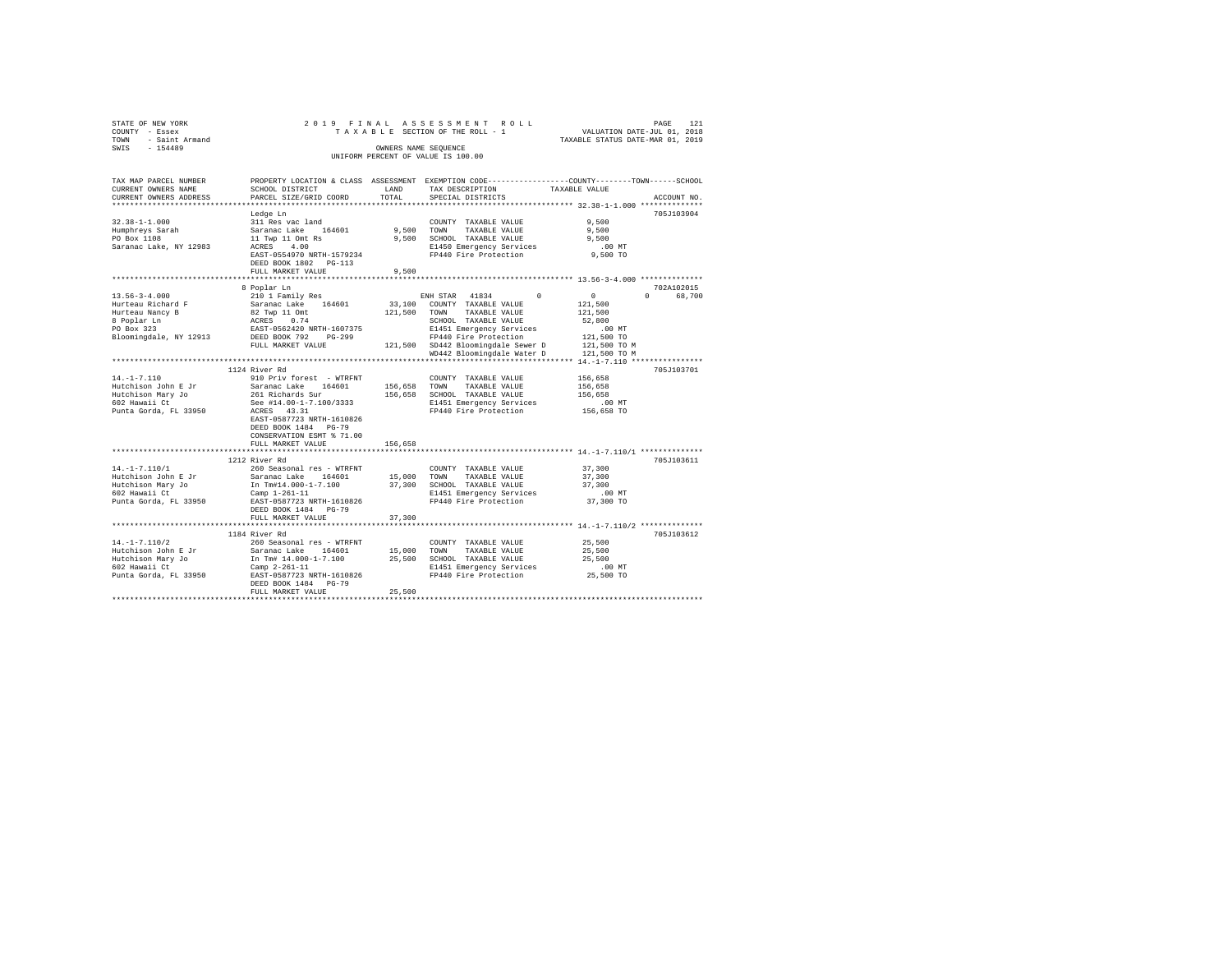| STATE OF NEW YORK<br>COUNTY - Essex<br>TOWN - Saint Armand<br>SWIS - 154489 |                                                                                                                                                                                                                                                                                                                                                                                                                                                                                                   |        | 2019 FINAL ASSESSMENT ROLL<br>TAXABLE SECTION OF THE ROLL - 1                                     | PAGE 122<br>VALUATION DATE-JUL 01, 2018 |             |
|-----------------------------------------------------------------------------|---------------------------------------------------------------------------------------------------------------------------------------------------------------------------------------------------------------------------------------------------------------------------------------------------------------------------------------------------------------------------------------------------------------------------------------------------------------------------------------------------|--------|---------------------------------------------------------------------------------------------------|-----------------------------------------|-------------|
|                                                                             |                                                                                                                                                                                                                                                                                                                                                                                                                                                                                                   |        |                                                                                                   | TAXABLE STATUS DATE-MAR 01, 2019        |             |
|                                                                             |                                                                                                                                                                                                                                                                                                                                                                                                                                                                                                   |        | OWNERS NAME SEQUENCE                                                                              |                                         |             |
|                                                                             |                                                                                                                                                                                                                                                                                                                                                                                                                                                                                                   |        | UNIFORM PERCENT OF VALUE IS 100.00                                                                |                                         |             |
|                                                                             |                                                                                                                                                                                                                                                                                                                                                                                                                                                                                                   |        |                                                                                                   |                                         |             |
| TAX MAP PARCEL NUMBER                                                       |                                                                                                                                                                                                                                                                                                                                                                                                                                                                                                   |        | PROPERTY LOCATION & CLASS ASSESSMENT EXEMPTION CODE---------------COUNTY-------TOWN------SCHOOL   |                                         |             |
| CURRENT OWNERS NAME                                                         |                                                                                                                                                                                                                                                                                                                                                                                                                                                                                                   |        | SCHOOL DISTRICT                        LAND        TAX DESCRIPTION                  TAXABLE VALUE |                                         |             |
| CURRENT OWNERS ADDRESS                                                      | PARCEL SIZE/GRID COORD TOTAL                                                                                                                                                                                                                                                                                                                                                                                                                                                                      |        | SPECIAL DISTRICTS                                                                                 |                                         | ACCOUNT NO. |
|                                                                             |                                                                                                                                                                                                                                                                                                                                                                                                                                                                                                   |        |                                                                                                   |                                         |             |
|                                                                             | 1182 River Rd                                                                                                                                                                                                                                                                                                                                                                                                                                                                                     |        |                                                                                                   |                                         | 705J103614  |
| $14. - 1 - 7.110/3$                                                         | 260 Seasonal res - WTRFNT                                                                                                                                                                                                                                                                                                                                                                                                                                                                         |        | COUNTY TAXABLE VALUE                                                                              | 26,300                                  |             |
| Hutchison John E Jr<br>Hutchison Mary Jo                                    | Saranac Lake 164601 15,000 COMM 17AXABLE VALUE<br>11 Tm   14.000-1-7.100 26,300 SCHOOL TAXABLE VALUE<br>Camp 3-261-11 2000-1-7.100 26,300 SCHOOL TAXABLE VALUE                                                                                                                                                                                                                                                                                                                                    |        |                                                                                                   | 26,300                                  |             |
|                                                                             |                                                                                                                                                                                                                                                                                                                                                                                                                                                                                                   |        |                                                                                                   | 26,300                                  |             |
|                                                                             |                                                                                                                                                                                                                                                                                                                                                                                                                                                                                                   |        |                                                                                                   |                                         |             |
|                                                                             | DEED BOOK 1484 PG-79                                                                                                                                                                                                                                                                                                                                                                                                                                                                              |        |                                                                                                   |                                         |             |
|                                                                             | FULL MARKET VALUE                                                                                                                                                                                                                                                                                                                                                                                                                                                                                 | 26,300 |                                                                                                   |                                         |             |
|                                                                             |                                                                                                                                                                                                                                                                                                                                                                                                                                                                                                   |        |                                                                                                   |                                         |             |
|                                                                             | 1122 River Rd                                                                                                                                                                                                                                                                                                                                                                                                                                                                                     |        |                                                                                                   |                                         | 705J103608  |
| $14. - 1 - 7.110/4$                                                         | 260 Seasonal res - WTRFNT                                                                                                                                                                                                                                                                                                                                                                                                                                                                         |        | COUNTY TAXABLE VALUE                                                                              | 30,900                                  |             |
| $Hutchison$ John E Jr                                                       |                                                                                                                                                                                                                                                                                                                                                                                                                                                                                                   |        |                                                                                                   | 30,900                                  |             |
| Hutchison Mary Jo                                                           | Saranac Lake 164601 15,000 TOWN TAXABLE VALUE<br>In Tm # 14.000-1-7.100 30,900 SCHOOL TAXABLE VALUE                                                                                                                                                                                                                                                                                                                                                                                               |        |                                                                                                   | 30,900                                  |             |
|                                                                             |                                                                                                                                                                                                                                                                                                                                                                                                                                                                                                   |        |                                                                                                   |                                         |             |
|                                                                             | $\texttt{E1451} \begin{tabular}{lcccc} \texttt{H01} & \texttt{H1} & \texttt{H2} & \texttt{H31} & \texttt{H41} & \texttt{H51} & \texttt{H51} & \texttt{H61} & \texttt{H61} & \texttt{H71} & \texttt{H71} & \texttt{H71} & \texttt{H71} & \texttt{H71} & \texttt{H71} & \texttt{H71} & \texttt{H71} & \texttt{H71} & \texttt{H71} & \texttt{H71} & \texttt{H71} & \texttt{H71} & \texttt{H$                                                                                                         |        |                                                                                                   |                                         |             |
|                                                                             | DEED BOOK 1484 PG-79                                                                                                                                                                                                                                                                                                                                                                                                                                                                              |        |                                                                                                   |                                         |             |
|                                                                             | FULL MARKET VALUE                                                                                                                                                                                                                                                                                                                                                                                                                                                                                 | 30,900 |                                                                                                   |                                         |             |
|                                                                             |                                                                                                                                                                                                                                                                                                                                                                                                                                                                                                   |        |                                                                                                   |                                         |             |
|                                                                             | 1126 River Rd                                                                                                                                                                                                                                                                                                                                                                                                                                                                                     |        |                                                                                                   |                                         | 705J103609  |
| $14. -1 - 7.110/5$                                                          | 260 Seasonal res - WTRFNT                                                                                                                                                                                                                                                                                                                                                                                                                                                                         |        | COUNTY TAXABLE VALUE                                                                              | 42,400<br>42,400                        |             |
|                                                                             |                                                                                                                                                                                                                                                                                                                                                                                                                                                                                                   |        |                                                                                                   | 42,400                                  |             |
|                                                                             |                                                                                                                                                                                                                                                                                                                                                                                                                                                                                                   |        |                                                                                                   |                                         |             |
|                                                                             |                                                                                                                                                                                                                                                                                                                                                                                                                                                                                                   |        |                                                                                                   |                                         |             |
|                                                                             | DEED BOOK 1484 PG-79                                                                                                                                                                                                                                                                                                                                                                                                                                                                              |        |                                                                                                   |                                         |             |
|                                                                             | FULL MARKET VALUE                                                                                                                                                                                                                                                                                                                                                                                                                                                                                 | 42,400 |                                                                                                   |                                         |             |
|                                                                             |                                                                                                                                                                                                                                                                                                                                                                                                                                                                                                   |        |                                                                                                   |                                         |             |
|                                                                             | 1124 River Rd                                                                                                                                                                                                                                                                                                                                                                                                                                                                                     |        |                                                                                                   |                                         | 705J103607  |
| $14. - 1 - 7.110/6$                                                         | 260 Seasonal res - WTRFNT                                                                                                                                                                                                                                                                                                                                                                                                                                                                         |        | COUNTY TAXABLE VALUE                                                                              | 19,500                                  |             |
|                                                                             | ${\small \texttt{Hutchison John E Jr}} \begin{tabular}{lcccc} {\bf{Futchison John E Jr}} \end{tabular} \begin{tabular}{lcccc} {\bf{Sarana C lake}} \end{tabular} \begin{tabular}{lcccc} {\bf{164601}} \end{tabular} \begin{tabular}{lcccc} {\bf{17.5,000}} \end{tabular} \begin{tabular}{lcccc} {\bf{7.5,000}} \end{tabular} \begin{tabular}{lcccc} {\bf{7.5,000}} \end{tabular} \end{tabular} \begin{tabular}{lcccc} {\bf{7.5,000}} \end{tabular} \end{tabular} \begin{tabular}{lcccc} {\bf{7.5$ |        | TAXABLE VALUE                                                                                     | 19,500                                  |             |
|                                                                             | In Tm $\#$ 14.000-1-7.100                                                                                                                                                                                                                                                                                                                                                                                                                                                                         |        |                                                                                                   | 19,500                                  |             |
| 602 Hawaii Ct                                                               | Camp $6 - 261 - 11$                                                                                                                                                                                                                                                                                                                                                                                                                                                                               |        | E1451 Emergency Services                                                                          | $.00$ MT                                |             |
|                                                                             |                                                                                                                                                                                                                                                                                                                                                                                                                                                                                                   |        |                                                                                                   |                                         |             |
|                                                                             | DEED BOOK 1484 PG-79                                                                                                                                                                                                                                                                                                                                                                                                                                                                              |        |                                                                                                   |                                         |             |
|                                                                             | FULL MARKET VALUE                                                                                                                                                                                                                                                                                                                                                                                                                                                                                 | 19,500 |                                                                                                   |                                         |             |
|                                                                             | Franklin Falls Dam                                                                                                                                                                                                                                                                                                                                                                                                                                                                                |        |                                                                                                   |                                         | 705J192006  |
| $14. - 1 - 7.200$                                                           | 260 Seasonal res - WTRFNT                                                                                                                                                                                                                                                                                                                                                                                                                                                                         |        | COUNTY TAXABLE VALUE                                                                              | 94,200                                  |             |
| Hutchison John E Jr                                                         | Saranac Lake 164601 63,800 TOWN TAXABLE VALUE                                                                                                                                                                                                                                                                                                                                                                                                                                                     |        |                                                                                                   | 94,200                                  |             |
| Hutchison Mary Jo                                                           | 261 Twp 11 Omt Rs                                                                                                                                                                                                                                                                                                                                                                                                                                                                                 |        | 94,200 SCHOOL TAXABLE VALUE                                                                       | 94,200                                  |             |
| 602 Hawaii Ct                                                               |                                                                                                                                                                                                                                                                                                                                                                                                                                                                                                   |        | E1451 Emergency Services                                                                          | .00 MT                                  |             |
| Punta Gorda, FL 33950                                                       | Island Camp<br>ACRES 0.70                                                                                                                                                                                                                                                                                                                                                                                                                                                                         |        | FP440 Fire Protection                                                                             | $94,200$ TO                             |             |
|                                                                             | EAST-0588531 NRTH-1610279                                                                                                                                                                                                                                                                                                                                                                                                                                                                         |        |                                                                                                   |                                         |             |
|                                                                             | DEED BOOK 1484 PG-79                                                                                                                                                                                                                                                                                                                                                                                                                                                                              |        |                                                                                                   |                                         |             |
|                                                                             | CONSERVATION ESMT & 71.00                                                                                                                                                                                                                                                                                                                                                                                                                                                                         |        |                                                                                                   |                                         |             |

CONSERVATION ESMT % 71.00 FULL MARKET VALUE 94,200 \*\*\*\*\*\*\*\*\*\*\*\*\*\*\*\*\*\*\*\*\*\*\*\*\*\*\*\*\*\*\*\*\*\*\*\*\*\*\*\*\*\*\*\*\*\*\*\*\*\*\*\*\*\*\*\*\*\*\*\*\*\*\*\*\*\*\*\*\*\*\*\*\*\*\*\*\*\*\*\*\*\*\*\*\*\*\*\*\*\*\*\*\*\*\*\*\*\*\*\*\*\*\*\*\*\*\*\*\*\*\*\*\*\*\*\*\*\*\*\*\*\*\*\*\*\*\*\*\*\*\*\*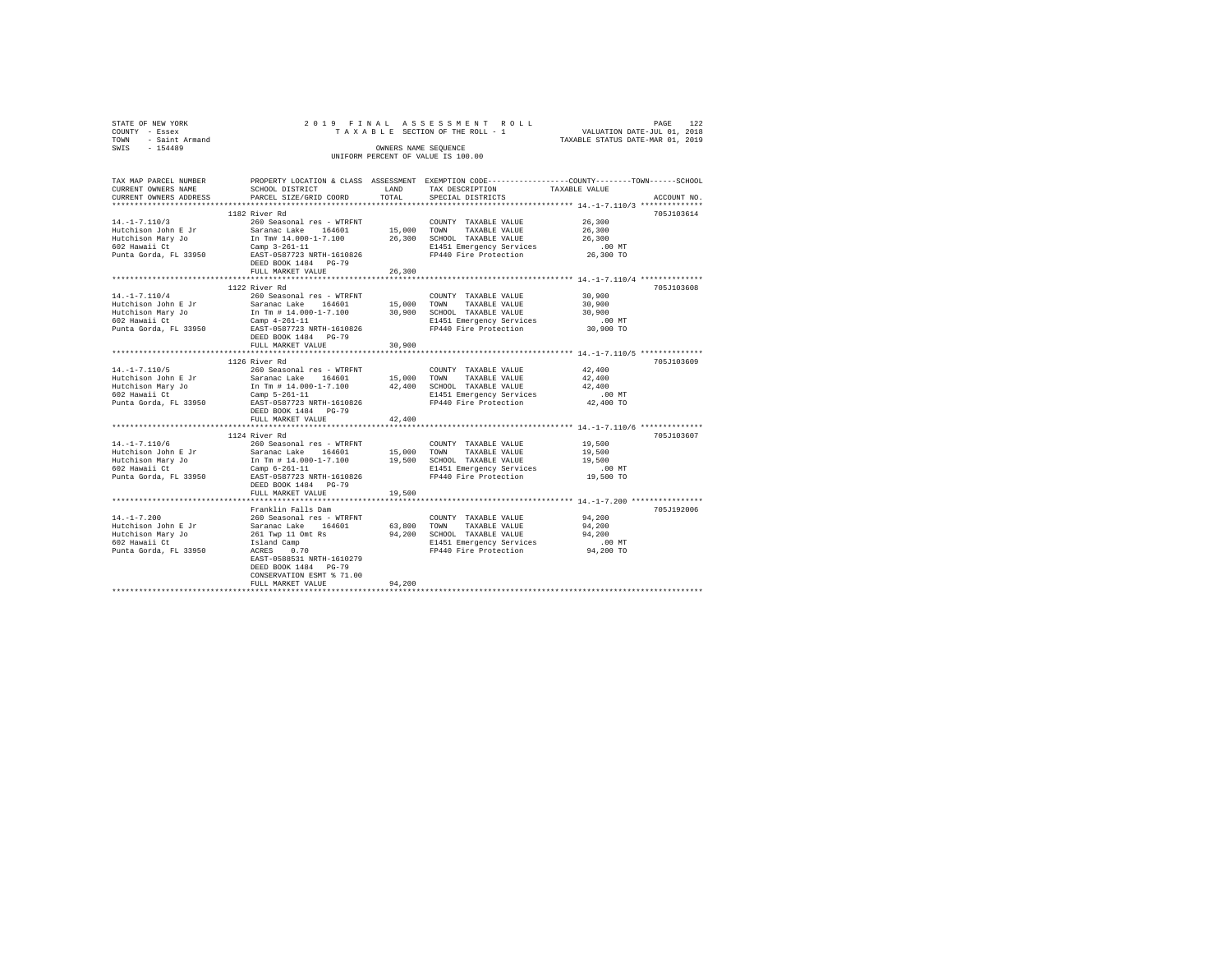| STATE OF NEW YORK   | 2019 FINAL ASSESSMENT ROLL         | PAGE                             | 123 |
|---------------------|------------------------------------|----------------------------------|-----|
| COUNTY - Essex      | TAXABLE SECTION OF THE ROLL - 1    | VALUATION DATE-JUL 01, 2018      |     |
| TOWN - Saint Armand |                                    | TAXABLE STATUS DATE-MAR 01, 2019 |     |
| SWIS<br>$-154489$   | OWNERS NAME SEOUENCE               |                                  |     |
|                     | UNIFORM PERCENT OF VALUE IS 100.00 |                                  |     |

| TAX MAP PARCEL NUMBER<br>CURRENT OWNERS NAME                                                           | SCHOOL DISTRICT                                                                                                                                                                              | LAND                         | PROPERTY LOCATION & CLASS ASSESSMENT EXEMPTION CODE----------------COUNTY-------TOWN-----SCHOOL<br>TAX DESCRIPTION                                                 | TAXABLE VALUE                                                                                    |                    |
|--------------------------------------------------------------------------------------------------------|----------------------------------------------------------------------------------------------------------------------------------------------------------------------------------------------|------------------------------|--------------------------------------------------------------------------------------------------------------------------------------------------------------------|--------------------------------------------------------------------------------------------------|--------------------|
| CURRENT OWNERS ADDRESS<br>************************                                                     | PARCEL SIZE/GRID COORD                                                                                                                                                                       | TOTAL                        | SPECIAL DISTRICTS                                                                                                                                                  |                                                                                                  | ACCOUNT NO.        |
|                                                                                                        | 53 Saranac Ln                                                                                                                                                                                |                              |                                                                                                                                                                    |                                                                                                  | 705J189002         |
| $32.38 - 1 - 26.000$<br>Hybicki Michael<br>Hybicki Kristina<br>53 Saranac Ln<br>Saranac Lake, NY 12983 | 210 1 Family Res<br>Saranac Lake 164601<br>11 Twp 11 Omt Rs<br>Lot 75 Rockledge Park<br>ACRES 0.39 BANK1STARSG<br>EAST-0555460 NRTH-1579502<br>DEED BOOK 1581    PG-239<br>FULL MARKET VALUE | 38,500<br>176,000<br>176,000 | BAS STAR 41854<br>COUNTY TAXABLE VALUE<br>TOWN TAXABLE VALUE<br>SCHOOL TAXABLE VALUE<br>E1450 Emergency Services<br>FP440 Fire Protection<br>WD441 Rockledge water | $\Omega$<br>$\mathbf{0}$<br>176,000<br>176,000<br>146,000<br>.00MT<br>176,000 TO<br>176,000 TO M | $\cap$<br>30,000   |
|                                                                                                        | Trudeau Rd                                                                                                                                                                                   |                              |                                                                                                                                                                    |                                                                                                  | 705J103112         |
| $23.3 - 1 - 43.000$<br>Hyde Philmore<br>Hyde Rev Barbara<br>PO Box 349<br>Saranac Lake, NY 12983       | 323 Vacant rural<br>Saranac Lake 164601<br>9 Richards Sur<br>ACRES 21.00<br>EAST-0555260 NRTH-1585226<br>$PG-33$<br>DEED BOOK 992<br>FULL MARKET VALUE                                       | 10,900 TOWN<br>10,900        | COUNTY TAXABLE VALUE<br>TAXABLE VALUE<br>10,900 SCHOOL TAXABLE VALUE<br>E1450 Emergency Services<br>FP440 Fire Protection                                          | 10,900<br>10,900<br>10,900<br>$.00$ MT<br>10,900 TO                                              |                    |
|                                                                                                        |                                                                                                                                                                                              |                              |                                                                                                                                                                    |                                                                                                  | 705J175014         |
| $23.3 - 1 - 47.000$<br>Hyde Thomas F<br>PO Box 302<br>Saranac Lake, NY 12983                           | Trudeau Rd<br>311 Res vac land<br>Saranac Lake 164601<br>Richards Survey Lot 9<br>Senic Easement<br>Achec 2.60<br>EAST-0554996 NRTH-1584525<br>DEED BOOK 1294 PG-48<br>FULL MARKET VALUE     | 35,100<br>35,100             | COUNTY TAXABLE VALUE<br>TOWN<br>TAXABLE VALUE<br>35,100 SCHOOL TAXABLE VALUE<br>E1450 Emergency Services<br>FP440 Fire Protection                                  | 35,100<br>35,100<br>35,100<br>.00 MT<br>35,100 TO                                                |                    |
|                                                                                                        | 254 Trudeau Rd                                                                                                                                                                               |                              |                                                                                                                                                                    |                                                                                                  | 705J104004         |
| $23.3 - 1 - 63.000$<br>Hyde Thomas F<br>PO Box 302<br>Saranac Lake, NY 12983                           | 220 2 Family Res<br>Saranac Lake 164601<br>9 Richards Sur<br>Book 817 Page 95<br>4.70 BANKTLNB<br>ACRES<br>EAST-0554635 NRTH-1584518<br>DEED BOOK 817<br>PG-097                              | 451,900                      | BAS STAR 41854 0<br>96,500 COUNTY TAXABLE VALUE<br>TOWN TAXABLE VALUE<br>SCHOOL TAXABLE VALUE<br>E1450 Emergency Services<br>FP440 Fire Protection                 | $\sim$ 0<br>451,900<br>451,900<br>421,900<br>$.00$ MT<br>451,900 TO                              | 30,000<br>$\Omega$ |
|                                                                                                        | FULL MARKET VALUE                                                                                                                                                                            | 451,900                      |                                                                                                                                                                    |                                                                                                  |                    |
| $33.8 - 2 - 8.000$<br>Tampa, FL 33613                                                                  | 12 George & Bliss Ln<br>281 Multiple res - WTRFNT<br>164601<br>Book 815 Page 297<br>ACRES 18.90<br>ACRES 18.90<br>EAST-0595442 NRTH-1583663<br>DEED BOOK 1807 PG-314<br>FULL MARKET VALUE    | 1505,400                     | COUNTY TAXABLE VALUE<br>794,500 TOWN<br>TAXABLE VALUE<br>1505,400 SCHOOL TAXABLE VALUE<br>BTI44 BTI District<br>E1450 Emergency Services<br>FP403 Fire Pro LP Lake | 1505,400<br>1505,400<br>1505,400<br>.00MT<br>.00 MT<br>1505,400 TO                               | 705J102202         |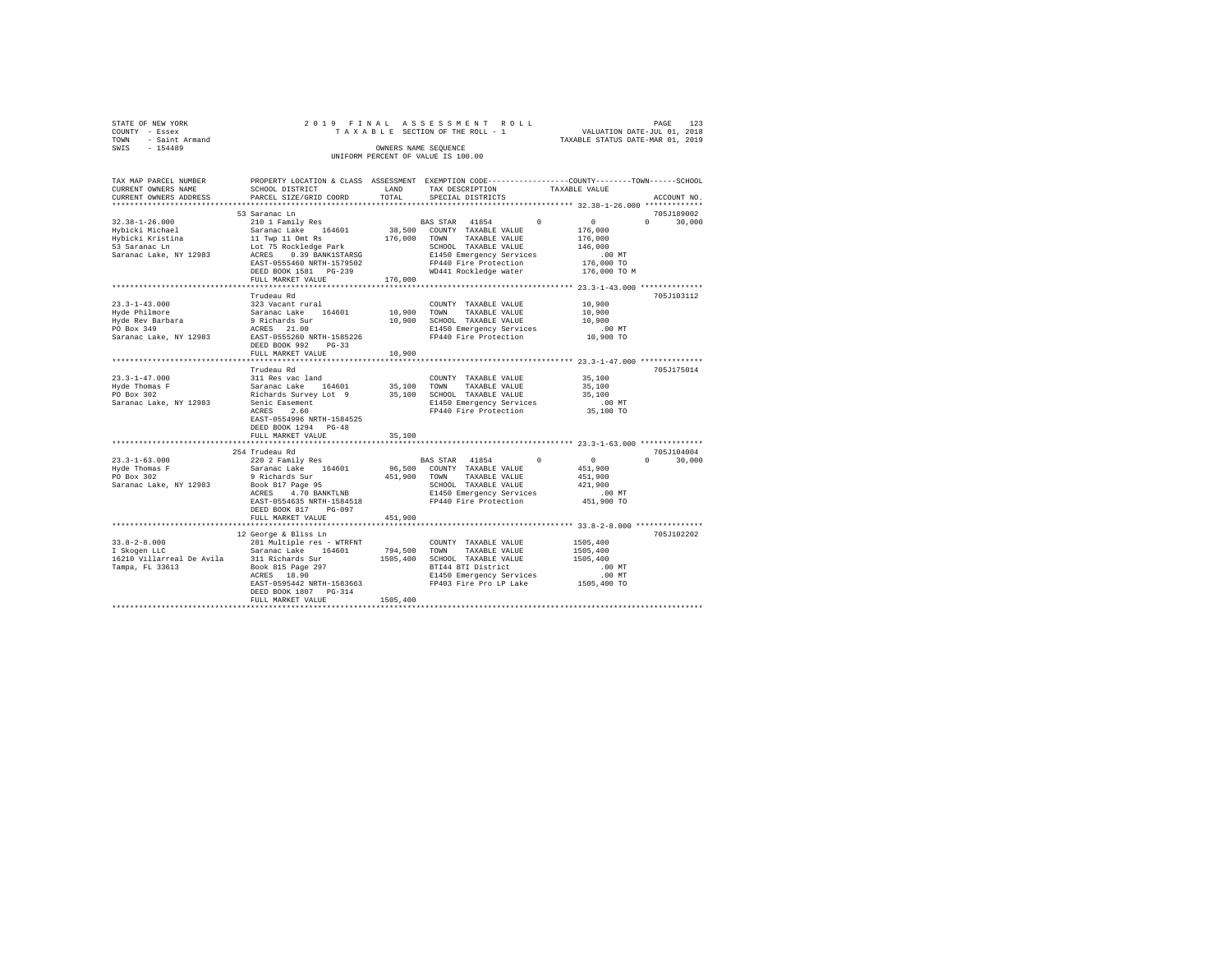| STATE OF NEW YORK<br>COUNTY - Essex<br>TOWN - Saint Armand<br>SWIS - 154489 |                                           |               | 2019 FINAL ASSESSMENT ROLL<br>TAXABLE SECTION OF THE ROLL - 1 VALUATION DATE-JUL 01, 2018<br>TAXABLE STATUS DATE-MAR 01, 2019<br>OWNERS NAME SEQUENCE<br>UNIFORM PERCENT OF VALUE IS 100.00                                                                                                                                                                                                                                                                      |                                                         | PAGE<br>124   |
|-----------------------------------------------------------------------------|-------------------------------------------|---------------|------------------------------------------------------------------------------------------------------------------------------------------------------------------------------------------------------------------------------------------------------------------------------------------------------------------------------------------------------------------------------------------------------------------------------------------------------------------|---------------------------------------------------------|---------------|
| TAX MAP PARCEL NUMBER<br>CURRENT OWNERS NAME<br>CURRENT OWNERS ADDRESS      | SCHOOL DISTRICT<br>PARCEL SIZE/GRID COORD | LAND<br>TOTAL | PROPERTY LOCATION & CLASS ASSESSMENT EXEMPTION CODE----------------COUNTY-------TOWN------SCHOOL<br>TAX DESCRIPTION TAXABLE VALUE<br>SPECIAL DISTRICTS                                                                                                                                                                                                                                                                                                           |                                                         | ACCOUNT NO.   |
|                                                                             | 42 Goodspeed Ln                           |               |                                                                                                                                                                                                                                                                                                                                                                                                                                                                  |                                                         | 705J180017    |
|                                                                             | 240 Rural res                             |               |                                                                                                                                                                                                                                                                                                                                                                                                                                                                  | $\sim$ 0                                                | $0 \t 30.000$ |
|                                                                             |                                           |               |                                                                                                                                                                                                                                                                                                                                                                                                                                                                  | 62,500                                                  |               |
|                                                                             |                                           |               |                                                                                                                                                                                                                                                                                                                                                                                                                                                                  | 62,500                                                  |               |
|                                                                             |                                           |               |                                                                                                                                                                                                                                                                                                                                                                                                                                                                  | 32,500                                                  |               |
|                                                                             | EAST-0602020 NRTH-1611828                 |               | FP440 Fire Protection                                                                                                                                                                                                                                                                                                                                                                                                                                            | 00 MT.<br>62,500 TO                                     |               |
|                                                                             | DEED BOOK 713 PG-113                      |               |                                                                                                                                                                                                                                                                                                                                                                                                                                                                  |                                                         |               |
|                                                                             | FULL MARKET VALUE                         | 62,500        |                                                                                                                                                                                                                                                                                                                                                                                                                                                                  |                                                         |               |
|                                                                             |                                           |               |                                                                                                                                                                                                                                                                                                                                                                                                                                                                  | ************************** 32.1-1-3.000 *************** |               |
|                                                                             | 645 NYS Route 3                           |               |                                                                                                                                                                                                                                                                                                                                                                                                                                                                  |                                                         | 705J103804    |
| $32.1 - 1 - 3.000$                                                          | 411 Apartment                             |               | COUNTY TAXABLE VALUE                                                                                                                                                                                                                                                                                                                                                                                                                                             | 113,000                                                 |               |
| Innovation Now LLC                                                          | Saranac Lake 164601                       |               | 41,300 TOWN TAXABLE VALUE                                                                                                                                                                                                                                                                                                                                                                                                                                        | 113,000                                                 |               |
| 645 NYS Route 3                                                             |                                           |               | 29 Richards Ether (1999) 113,000 SCHOOL TAXABLE VALUE 113,000 2012<br>29 Richards Sur (113,000 SCHOOL TAXABLE VALUE 113,000 120 11450 Emergency Services (10 MT)                                                                                                                                                                                                                                                                                                 |                                                         |               |
| Saranac Lake, NY 12983                                                      |                                           |               |                                                                                                                                                                                                                                                                                                                                                                                                                                                                  |                                                         |               |
|                                                                             | EAST-0556273 NRTH-1583964                 |               | FP440 Fire Protection                                                                                                                                                                                                                                                                                                                                                                                                                                            | 113,000 TO                                              |               |
|                                                                             | DEED BOOK 1879 PG-61                      |               |                                                                                                                                                                                                                                                                                                                                                                                                                                                                  |                                                         |               |
|                                                                             | FULL MARKET VALUE                         | 113,000       |                                                                                                                                                                                                                                                                                                                                                                                                                                                                  |                                                         |               |
|                                                                             |                                           |               |                                                                                                                                                                                                                                                                                                                                                                                                                                                                  |                                                         | 705J102712    |
| $13.4 - 1 - 56.000$                                                         | 267 River Rd                              |               |                                                                                                                                                                                                                                                                                                                                                                                                                                                                  |                                                         | $0 \t 30.000$ |
| Irvine Bruce I                                                              |                                           |               |                                                                                                                                                                                                                                                                                                                                                                                                                                                                  |                                                         |               |
| Irvine Mia M                                                                |                                           |               |                                                                                                                                                                                                                                                                                                                                                                                                                                                                  |                                                         |               |
| 267 River Rd                                                                |                                           |               |                                                                                                                                                                                                                                                                                                                                                                                                                                                                  |                                                         |               |
| 267 River Rd<br>PO Box 421                                                  |                                           |               |                                                                                                                                                                                                                                                                                                                                                                                                                                                                  |                                                         |               |
| Saranac Lake, NY 12983                                                      |                                           |               | $\begin{tabular}{l c c c c c} \multicolumn{3}{c}{\text{\emph{a}}}{\textem{a}} & \multicolumn{3}{c}{\textem{a}}{\textem{b}} & \multicolumn{3}{c}{\textem{a}}{\textem{c}} & \multicolumn{3}{c}{\textem{b}} & \multicolumn{3}{c}{\textem{c}} & \multicolumn{3}{c}{\textem{c}} & \multicolumn{3}{c}{\textem{c}} & \multicolumn{3}{c}{\textem{c}} & \multicolumn{3}{c}{\textem{c}} & \multicolumn{3}{c}{\textem{c}} & \multicolumn{3}{c}{\textem{c}} & \multicolumn{$ |                                                         |               |
|                                                                             | FULL MARKET VALUE 161,800                 |               |                                                                                                                                                                                                                                                                                                                                                                                                                                                                  |                                                         |               |
|                                                                             |                                           |               |                                                                                                                                                                                                                                                                                                                                                                                                                                                                  |                                                         |               |
|                                                                             | Ledge Ln                                  |               |                                                                                                                                                                                                                                                                                                                                                                                                                                                                  |                                                         | 705Z008004    |
|                                                                             |                                           |               |                                                                                                                                                                                                                                                                                                                                                                                                                                                                  | 35,100                                                  |               |
|                                                                             |                                           |               |                                                                                                                                                                                                                                                                                                                                                                                                                                                                  | 35,100                                                  |               |
|                                                                             |                                           |               |                                                                                                                                                                                                                                                                                                                                                                                                                                                                  | 35,100                                                  |               |
| Newburgh, NY 12550                                                          | 41, 57, 58, 59, 64, 65, 66, 67            |               | FP440 Fire Protection                                                                                                                                                                                                                                                                                                                                                                                                                                            | .00 MT.<br>35,100 TO                                    |               |
|                                                                             | ACRES 2.56                                |               |                                                                                                                                                                                                                                                                                                                                                                                                                                                                  |                                                         |               |
|                                                                             | EAST-0555846 NRTH-1580214                 |               |                                                                                                                                                                                                                                                                                                                                                                                                                                                                  |                                                         |               |
|                                                                             | DEED BOOK 1552 PG-112                     |               |                                                                                                                                                                                                                                                                                                                                                                                                                                                                  |                                                         |               |
|                                                                             | FULL MARKET VALUE                         | 35,100        |                                                                                                                                                                                                                                                                                                                                                                                                                                                                  |                                                         |               |
|                                                                             |                                           |               |                                                                                                                                                                                                                                                                                                                                                                                                                                                                  |                                                         |               |
|                                                                             | Ledge Ln                                  |               |                                                                                                                                                                                                                                                                                                                                                                                                                                                                  |                                                         | 705Z008003    |
| $32.38 - 1 - 57.200$                                                        | 311 Res vac land                          |               | COUNTY TAXABLE VALUE 13,900                                                                                                                                                                                                                                                                                                                                                                                                                                      |                                                         |               |
| Jackson Frederick H                                                         |                                           |               |                                                                                                                                                                                                                                                                                                                                                                                                                                                                  |                                                         |               |
| Jackson Katherine A                                                         |                                           |               | 311 Res vac Ianu<br>Saranac Lake 164601 13,900 TOWN TAXABLE VALUE 13,900<br>11 OMT TWP 11 RS 13,900 SCHOOL TAXABLE VALUE 13,900<br>95 Rockledge Park 13,900 E1450 Emergency Services<br>PP440 Fire Protection 13,900 TO                                                                                                                                                                                                                                          |                                                         |               |
| 9 Tower Rd                                                                  | ACRES 0.38                                |               |                                                                                                                                                                                                                                                                                                                                                                                                                                                                  |                                                         |               |
| Newburgh, NY 12550                                                          |                                           |               |                                                                                                                                                                                                                                                                                                                                                                                                                                                                  |                                                         |               |
|                                                                             | DEED BOOK 1552 PG-112                     |               |                                                                                                                                                                                                                                                                                                                                                                                                                                                                  |                                                         |               |
|                                                                             | FULL MARKET VALUE                         | 13,900        |                                                                                                                                                                                                                                                                                                                                                                                                                                                                  |                                                         |               |
|                                                                             |                                           |               |                                                                                                                                                                                                                                                                                                                                                                                                                                                                  |                                                         |               |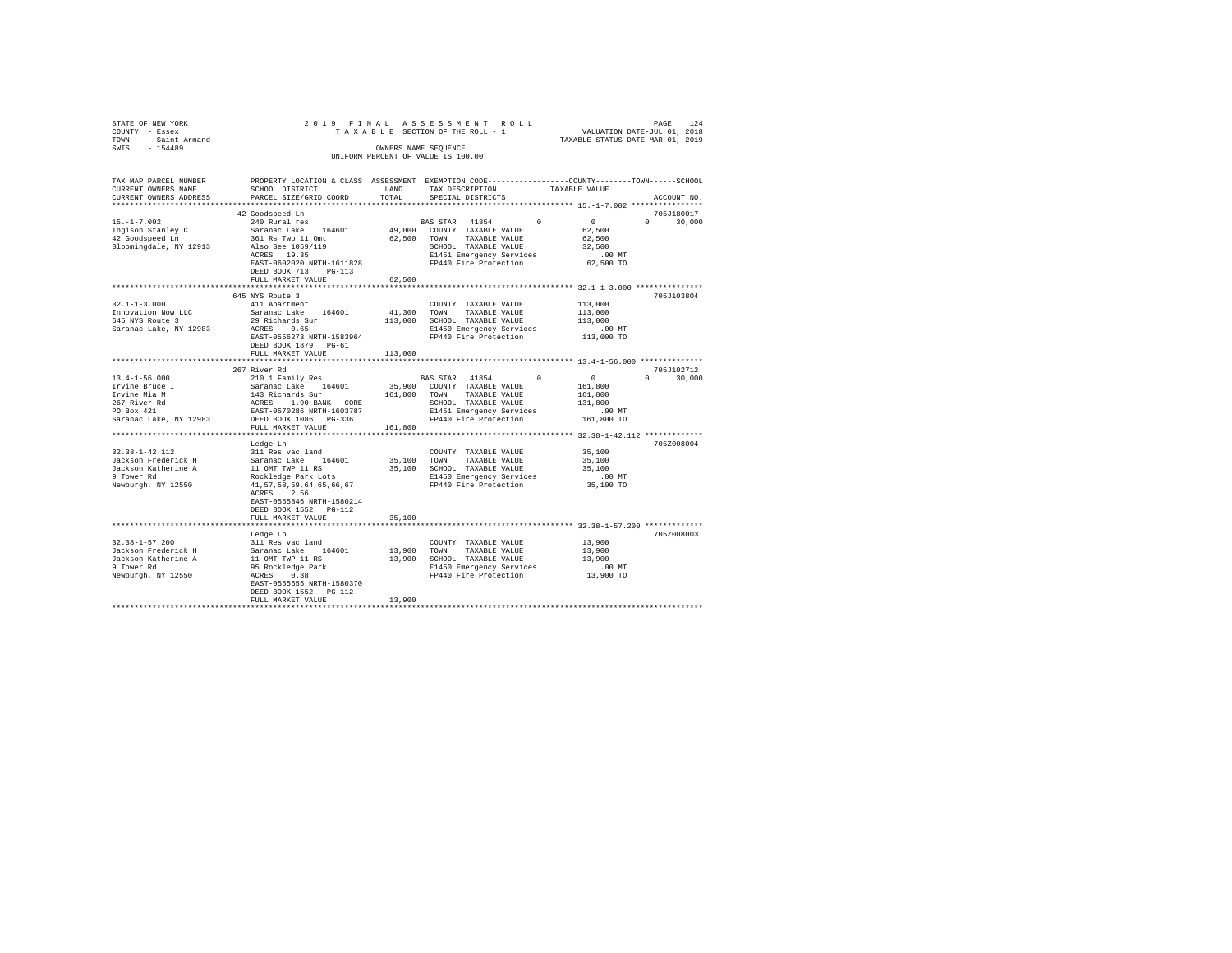| STATE OF NEW YORK               |                                                                                                 |              |                                                                                                                                        |                      |              |
|---------------------------------|-------------------------------------------------------------------------------------------------|--------------|----------------------------------------------------------------------------------------------------------------------------------------|----------------------|--------------|
| COUNTY - Essex                  |                                                                                                 |              |                                                                                                                                        |                      |              |
| TOWN - Saint Armand             |                                                                                                 |              | 2019 FINAL ASSESSMENT ROLL PAGE 125<br>TAXABLE SECTION OF THE ROLL - 1 VALUATION DATE-JUL 01, 2019<br>TAXABLE STATUS DATE-MAR 01, 2019 |                      |              |
| SWTS - 154489                   |                                                                                                 |              | OWNERS NAME SEOUENCE                                                                                                                   |                      |              |
|                                 |                                                                                                 |              | UNIFORM PERCENT OF VALUE IS 100.00                                                                                                     |                      |              |
|                                 |                                                                                                 |              |                                                                                                                                        |                      |              |
|                                 |                                                                                                 |              |                                                                                                                                        |                      |              |
| TAX MAP PARCEL NUMBER           | PROPERTY LOCATION & CLASS ASSESSMENT EXEMPTION CODE---------------COUNTY-------TOWN------SCHOOL |              |                                                                                                                                        |                      |              |
| CURRENT OWNERS NAME             | SCHOOL DISTRICT                                                                                 | LAND         | TAX DESCRIPTION                                                                                                                        | TAXABLE VALUE        |              |
| CURRENT OWNERS ADDRESS          | PARCEL SIZE/GRID COORD                                                                          | TOTAL        | SPECIAL DISTRICTS                                                                                                                      |                      | ACCOUNT NO.  |
|                                 |                                                                                                 |              |                                                                                                                                        |                      |              |
|                                 | Ledge Ln                                                                                        |              |                                                                                                                                        |                      | 705J190038   |
| $32.38 - 1 - 74.000$            | 311 Res vac land                                                                                |              | COUNTY TAXABLE VALUE                                                                                                                   | 1,400                |              |
| Jackson Frederick H             | Saranac Lake 164601                                                                             |              | 1,400 TOWN TAXABLE VALUE                                                                                                               | 1,400                |              |
| Jackson Katherine A             | 11 Twp 11 Omt Rs<br>Lot 99 Rockledge Park                                                       |              | 1,400 SCHOOL TAXABLE VALUE                                                                                                             | 1,400                |              |
| 9 Tower Rd                      |                                                                                                 |              | E1450 Emergency Services                                                                                                               | $.00$ MT             |              |
| Newburgh, NY 12550              | ACRES 0.40                                                                                      |              | FP440 Fire Protection                                                                                                                  | 1,400 TO             |              |
|                                 | EAST-0555973 NRTH-1580668                                                                       |              |                                                                                                                                        |                      |              |
|                                 | DEED BOOK 1552 PG-112                                                                           |              |                                                                                                                                        |                      |              |
|                                 | FULL MARKET VALUE                                                                               | 1,400        |                                                                                                                                        |                      |              |
|                                 |                                                                                                 | ************ |                                                                                                                                        |                      |              |
|                                 | 12 Union Ln                                                                                     |              |                                                                                                                                        |                      | 702A102105   |
| $13.57 - 4 - 4.000$             | 270 Mfg housing                                                                                 |              | AGED S 41804                                                                                                                           | $\Omega$<br>$\Omega$ | $0 \t 8,430$ |
|                                 |                                                                                                 |              |                                                                                                                                        | $\Omega$             | $\Omega$     |
| Jacobs Thomas A                 | Saranac Lake 164601                                                                             |              | 19,800 ENH STAR 41834 0                                                                                                                |                      | 19,670       |
| 12 Union Ln<br>PO Box 301       | $101$ Twp 11 Omt<br>$\frac{101 \text{ FW}}{24}$                                                 |              | 28,100 COUNTY TAXABLE VALUE                                                                                                            | 28,100               |              |
|                                 | ACRES 0.24                                                                                      |              | TOWN TAXABLE VALUE                                                                                                                     | 28,100               |              |
| Bloomingdale, NY 12913          | EAST-0565393 NRTH-1606417                                                                       |              | SCHOOL TAXABLE VALUE                                                                                                                   | $\sim$ 0             |              |
|                                 | DEED BOOK 1052 PG-235                                                                           |              | E1451 Emergency Services                                                                                                               | .00MT                |              |
|                                 | FULL MARKET VALUE                                                                               |              | 28,100 FP440 Fire Protection                                                                                                           | 28,100 TO            |              |
|                                 |                                                                                                 |              | SD442 Bloomingdale Sewer D                                                                                                             | 28,100 TO M          |              |
|                                 |                                                                                                 |              | WD442 Bloomingdale Water D                                                                                                             | 28,100 TO M          |              |
|                                 | .                                                                                               |              | ************************************ 13.57-3-12.100 ***********                                                                        |                      |              |
|                                 | 1720 NYS Route 3                                                                                |              |                                                                                                                                        |                      | 702A100805   |
| $13.57 - 3 - 12.100$            | 482 Det row bldg                                                                                |              | COUNTY TAXABLE VALUE                                                                                                                   | 123,800              |              |
| Jakobe Henry G Jr               | Saranac Lake 164601                                                                             |              | 44,700 TOWN TAXABLE VALUE                                                                                                              | 123,800              |              |
| PO Box 260                      |                                                                                                 |              | 123,800 SCHOOL TAXABLE VALUE                                                                                                           | 123,800              |              |
| Rainbow Lake, NY 12976          | 101 Twp 11 Omt<br>ACRES 1.07                                                                    |              | E1451 Emergency Services                                                                                                               | .00 MT               |              |
|                                 | EAST-0564827 NRTH-1606288                                                                       |              | FP440 Fire Protection                                                                                                                  | 123,800 TO           |              |
|                                 | DEED BOOK 1227 PG-91                                                                            |              |                                                                                                                                        |                      |              |
|                                 | FULL MARKET VALUE                                                                               | 123,800      |                                                                                                                                        |                      |              |
|                                 |                                                                                                 |              |                                                                                                                                        |                      |              |
|                                 | Saranac Ln                                                                                      |              |                                                                                                                                        |                      | 705J179020   |
| $32.38 - 1 - 11.000$            | 311 Res vac land                                                                                |              | COUNTY TAXABLE VALUE                                                                                                                   | 34,400               |              |
|                                 | Saranac Lake 164601                                                                             |              | 34,400 TOWN TAXABLE VALUE                                                                                                              | 34,400               |              |
| Jakobe Henry G Jr<br>PO Box 260 |                                                                                                 |              |                                                                                                                                        |                      |              |
|                                 | Richards Survey Lot 11                                                                          |              | 34,400 SCHOOL TAXABLE VALUE                                                                                                            | 34,400               |              |
| Rainbow Lake, NY 12976          | ACRES 0.50                                                                                      |              | E1450 Emergency Services                                                                                                               | $.00$ MT             |              |
|                                 | EAST-0555738 NRTH-1578673                                                                       |              | FP440 Fire Protection                                                                                                                  | 34,400 TO            |              |
|                                 | DEED BOOK 1640 PG-5                                                                             |              | WD441 Rockledge water                                                                                                                  | 34,400 TO M          |              |
|                                 | FULL MARKET VALUE                                                                               | 34,400       |                                                                                                                                        |                      |              |
|                                 |                                                                                                 |              |                                                                                                                                        |                      |              |
|                                 | 127 Campion Way                                                                                 |              |                                                                                                                                        |                      | 705J183006   |
| $13.4 - 1 - 65.710$             | 210 1 Family Res                                                                                |              | COUNTY TAXABLE VALUE                                                                                                                   | 82,400               |              |
|                                 | Saranac Lake 164601                                                                             |              | 27,900 TOWN TAXABLE VALUE                                                                                                              | 82,400               |              |
| 127 Campion Way<br>Vermontisi   | 141 Rs Twp 11 Omt                                                                               |              | 82,400 SCHOOL TAXABLE VALUE                                                                                                            | 82,400               |              |
| Vermontville, NY 12989          | Campion Subd Lot 8                                                                              |              | E1451 Emergency Services                                                                                                               | $.00$ MT             |              |
|                                 | ACRES 8.27                                                                                      |              | FP440 Fire Protection                                                                                                                  | 82,400 TO            |              |
|                                 | EAST-0570961 NRTH-1607325                                                                       |              |                                                                                                                                        |                      |              |
|                                 | DEED BOOK 1922 PG-138                                                                           |              |                                                                                                                                        |                      |              |
|                                 | FULL MARKET VALUE                                                                               | 82,400       |                                                                                                                                        |                      |              |
|                                 |                                                                                                 |              |                                                                                                                                        |                      |              |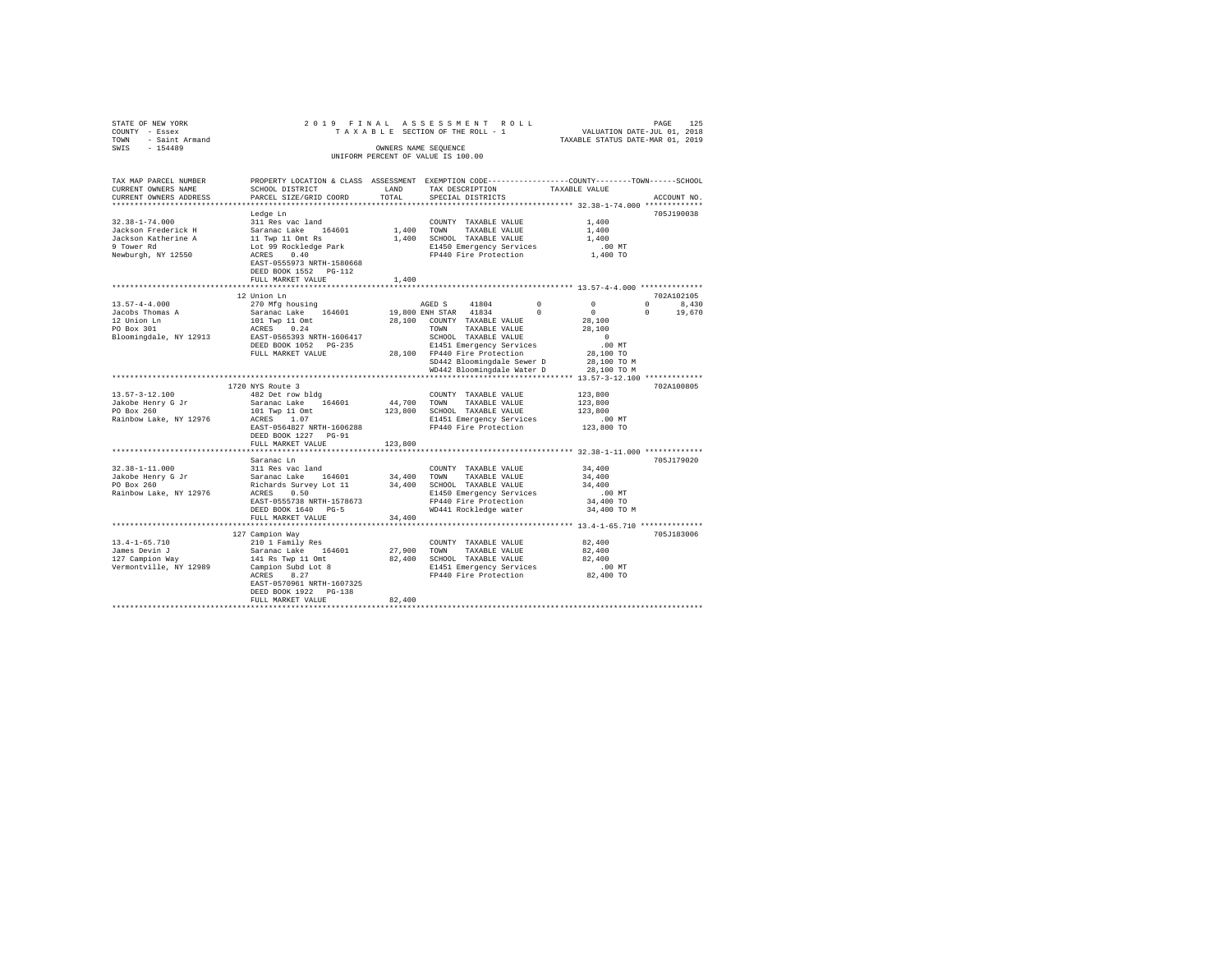| STATE OF NEW YORK                                                                         |                           |              | 2019 FINAL ASSESSMENT ROLL PAGE 126<br>TAXABLE SECTION OF THE ROLL - 1 VALUATION DATE-JUL 01, 2019<br>TAXABLE STATUS DATE-MAR 01, 2019 |                                                                |             |
|-------------------------------------------------------------------------------------------|---------------------------|--------------|----------------------------------------------------------------------------------------------------------------------------------------|----------------------------------------------------------------|-------------|
| COUNTY - Essex                                                                            |                           |              |                                                                                                                                        |                                                                |             |
| TOWN - Saint Armand                                                                       |                           |              |                                                                                                                                        |                                                                |             |
| SWTS - 154489                                                                             |                           |              | OWNERS NAME SEOUENCE                                                                                                                   |                                                                |             |
|                                                                                           |                           |              | UNIFORM PERCENT OF VALUE IS 100.00                                                                                                     |                                                                |             |
|                                                                                           |                           |              |                                                                                                                                        |                                                                |             |
|                                                                                           |                           |              |                                                                                                                                        |                                                                |             |
| TAX MAP PARCEL NUMBER                                                                     |                           |              | PROPERTY LOCATION & CLASS ASSESSMENT EXEMPTION CODE---------------COUNTY-------TOWN------SCHOOL                                        |                                                                |             |
| CURRENT OWNERS NAME                                                                       | SCHOOL DISTRICT           | LAND         | TAX DESCRIPTION                                                                                                                        | TAXABLE VALUE                                                  |             |
| CURRENT OWNERS ADDRESS                                                                    | PARCEL SIZE/GRID COORD    | TOTAL        | SPECIAL DISTRICTS                                                                                                                      |                                                                | ACCOUNT NO. |
|                                                                                           |                           |              |                                                                                                                                        |                                                                |             |
|                                                                                           | Forest Hill Ave           |              |                                                                                                                                        |                                                                | 705J184011  |
| $32.1 - 2 - 10.400$                                                                       | 311 Res vac land          |              | COUNTY TAXABLE VALUE                                                                                                                   | 400                                                            |             |
| Jaquis Robert A                                                                           | Saranac Lake 164601       |              | 400 TOWN TAXABLE VALUE                                                                                                                 | 400                                                            |             |
| Jaquis Carol L                                                                            | 31 Rs Twp 11 Omt          |              | 400 SCHOOL TAXABLE VALUE                                                                                                               | 400                                                            |             |
| 5 Blackberry Way                                                                          | ACRES 0.35                |              | E1450 Emergency Services                                                                                                               | $.00$ MT                                                       |             |
| Saranac Lake, NY 12983                                                                    | EAST-0556973 NRTH-1578361 |              | FP440 Fire Protection                                                                                                                  | 400 TO                                                         |             |
|                                                                                           | DEED BOOK 863 PG-245      |              |                                                                                                                                        |                                                                |             |
|                                                                                           |                           | 400          |                                                                                                                                        |                                                                |             |
|                                                                                           | FULL MARKET VALUE         | ************ |                                                                                                                                        | ********************************* 13.4-1-11.912 ************** |             |
|                                                                                           |                           |              |                                                                                                                                        |                                                                |             |
|                                                                                           | 1601 NYS Route 3          |              |                                                                                                                                        |                                                                | 705J180021  |
| 13.4-1-11.912                                                                             | 240 Rural res             |              | COUNTY TAXABLE VALUE                                                                                                                   | 129,700                                                        |             |
| Jenkins Spencer                                                                           | Saranac Lake 164601       |              | 41,800 TOWN TAXABLE VALUE                                                                                                              | 129,700                                                        |             |
| 10734 Cross St 101                                                                        | 102 Richards Survey       |              | 129,700 SCHOOL TAXABLE VALUE                                                                                                           | 129,700                                                        |             |
| Hammondsport, NY 14840                                                                    | Deed 773 Page 157         |              | E1451 Emergency Services                                                                                                               | $.00$ MT                                                       |             |
|                                                                                           | ACRES 15.34               |              | FP440 Fire Protection                                                                                                                  | 129,700 TO                                                     |             |
|                                                                                           | EAST-0564353 NRTH-1603980 |              |                                                                                                                                        |                                                                |             |
|                                                                                           | DEED BOOK 1139 PG-131     |              |                                                                                                                                        |                                                                |             |
|                                                                                           | FULL MARKET VALUE         | 129,700      |                                                                                                                                        |                                                                |             |
|                                                                                           | ***********************   |              |                                                                                                                                        | **************************** 13.4-3-8.000 ***************      |             |
|                                                                                           | 61 Curtis Way             |              |                                                                                                                                        |                                                                | 705J102208  |
| $13.4 - 3 - 8.000$                                                                        | 260 Seasonal res          |              | COUNTY TAXABLE VALUE                                                                                                                   | 62,800                                                         |             |
| Jewtraw James E                                                                           | Saranac Lake 164601       |              | 33,600 TOWN TAXABLE VALUE                                                                                                              | 62,800                                                         |             |
|                                                                                           |                           |              |                                                                                                                                        | 62,800                                                         |             |
| Jewtraw Eugene<br>15 Spring St                                                            | 123 Richards Sur          |              | 62,800 SCHOOL TAXABLE VALUE                                                                                                            |                                                                |             |
|                                                                                           | Life Use To Margaret      |              | E1451 Emergency Services                                                                                                               | $.00$ MT                                                       |             |
| Lake Placid, NY 12946                                                                     | Jewtraw                   |              | FP440 Fire Protection 62,800 TO                                                                                                        |                                                                |             |
|                                                                                           | ACRES 0.80                |              |                                                                                                                                        |                                                                |             |
|                                                                                           | EAST-0567896 NRTH-1602850 |              |                                                                                                                                        |                                                                |             |
|                                                                                           | DEED BOOK 1376 PG-57      |              |                                                                                                                                        |                                                                |             |
|                                                                                           | FULL MARKET VALUE         | 62,800       |                                                                                                                                        |                                                                |             |
|                                                                                           |                           |              |                                                                                                                                        |                                                                |             |
|                                                                                           | Curtis Way                |              |                                                                                                                                        |                                                                | 705J184003  |
| $13.4 - 1 - 39.300$                                                                       | 314 Rural vac<10          |              | COUNTY TAXABLE VALUE                                                                                                                   | 6,300                                                          |             |
|                                                                                           |                           |              | 6,300 TOWN TAXABLE VALUE                                                                                                               | 6,300                                                          |             |
|                                                                                           |                           |              | 6,300 SCHOOL TAXABLE VALUE                                                                                                             | 6,300                                                          |             |
| PO Box 288                                                                                | Survey G Odone Map 3283   |              | E1451 Emergency Services                                                                                                               | $.00$ MT                                                       |             |
| Bloomingdale, NY 12913                                                                    | ACRES 1.43                |              | FP440 Fire Protection                                                                                                                  | 6,300 TO                                                       |             |
|                                                                                           | EAST-0568255 NRTH-1603937 |              |                                                                                                                                        |                                                                |             |
|                                                                                           |                           |              |                                                                                                                                        |                                                                |             |
|                                                                                           | DEED BOOK 692 PG-215      |              |                                                                                                                                        |                                                                |             |
|                                                                                           | FULL MARKET VALUE         | 6,300        |                                                                                                                                        |                                                                |             |
|                                                                                           |                           |              |                                                                                                                                        |                                                                |             |
|                                                                                           | James Way                 |              |                                                                                                                                        |                                                                | 705J197001  |
| $13.4 - 2 - 5.001$                                                                        | 314 Rural vac<10          |              | COUNTY TAXABLE VALUE                                                                                                                   | 4,500                                                          |             |
| Jimsan Enterprises Inc Saranac Lake 164601<br>Attn: Sanford C Hayes III 123 Omt Twp 11 Rs |                           |              | 4,500 TOWN TAXABLE VALUE                                                                                                               | 4,500                                                          |             |
|                                                                                           |                           |              | 4,500 SCHOOL TAXABLE VALUE                                                                                                             | 4.500                                                          |             |
| PO Box 288                                                                                | ACRES 4.50                |              | E1451 Emergency Services                                                                                                               | $.00$ MT                                                       |             |
| Bloomingdale, NY 12913                                                                    | EAST-0567795 NRTH-1603158 |              | FP440 Fire Protection                                                                                                                  | 4,500 TO                                                       |             |
|                                                                                           | DEED BOOK 496 PG-356      |              |                                                                                                                                        |                                                                |             |
|                                                                                           | FULL MARKET VALUE         | 4,500        |                                                                                                                                        |                                                                |             |
|                                                                                           |                           |              |                                                                                                                                        |                                                                |             |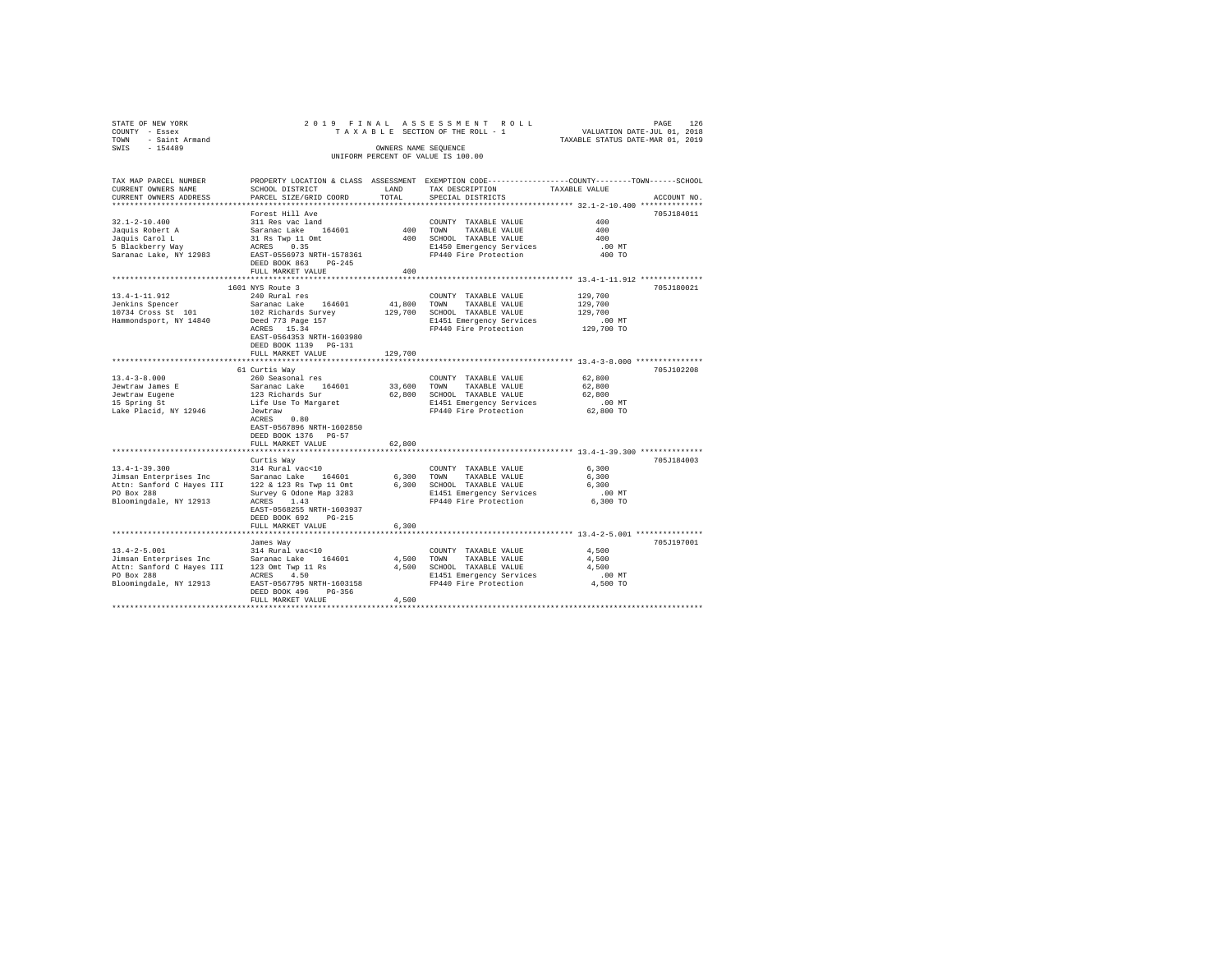|      | STATE OF NEW YORK |  |  |  | 2019 FINAL ASSESSMENT ROLL         |  |  |  |                                  | PAGE | 127 |
|------|-------------------|--|--|--|------------------------------------|--|--|--|----------------------------------|------|-----|
|      | COUNTY - Essex    |  |  |  | TAXABLE SECTION OF THE ROLL - 1    |  |  |  | VALUATION DATE-JUL 01, 2018      |      |     |
| TOWN | - Saint Armand    |  |  |  |                                    |  |  |  | TAXABLE STATUS DATE-MAR 01, 2019 |      |     |
| SWIS | $-154489$         |  |  |  | OWNERS NAME SEOUENCE               |  |  |  |                                  |      |     |
|      |                   |  |  |  | UNIFORM PERCENT OF VALUE IS 100.00 |  |  |  |                                  |      |     |

| TAX MAP PARCEL NUMBER<br>CURRENT OWNERS NAME                                                      | PROPERTY LOCATION & CLASS ASSESSMENT EXEMPTION CODE----------------COUNTY-------TOWN-----SCHOOL<br>SCHOOL DISTRICT                                                        | LAND                  | TAX DESCRIPTION                                                                                                                                                     | TAXABLE VALUE |                                                                                          |
|---------------------------------------------------------------------------------------------------|---------------------------------------------------------------------------------------------------------------------------------------------------------------------------|-----------------------|---------------------------------------------------------------------------------------------------------------------------------------------------------------------|---------------|------------------------------------------------------------------------------------------|
| CURRENT OWNERS ADDRESS<br>***********************                                                 | PARCEL SIZE/GRID COORD                                                                                                                                                    | TOTAL                 | SPECIAL DISTRICTS                                                                                                                                                   |               | ACCOUNT NO.                                                                              |
| $13.3 - 3 - 1.000$<br>Johnson Basil C                                                             | 127 Main St<br>270 Mfg housing<br>Saranac Lake 164601                                                                                                                     |                       | AGED ALL 41800 0 36,900<br>50,700 ENH STAR 41834                                                                                                                    | $\sim$ 0      | 705J103109<br>36,900<br>36,900<br>$\sim$ 0<br>$\Omega$<br>36,900                         |
| 127 Main St<br>PO Box 121<br>Bloomingdale, NY 12913                                               | 83 Richards Sur<br>Lot 1 Filed Survey<br>ACRES<br>4.48<br>EAST-0562043 NRTH-1604520<br>DEED BOOK 1400 PG-14                                                               |                       | 73,800 COUNTY TAXABLE VALUE<br>TOWN<br>TAXABLE VALUE<br>SCHOOL TAXABLE VALUE<br>E1451 Emergency Services<br>FP440 Fire Protection                                   |               | 36,900<br>36,900<br>$\sim$ 0<br>$.00$ MT<br>73,800 TO                                    |
|                                                                                                   | FULL MARKET VALUE                                                                                                                                                         | 73,800                |                                                                                                                                                                     |               |                                                                                          |
|                                                                                                   | 37 Curtis Way                                                                                                                                                             |                       |                                                                                                                                                                     |               | 705J104207                                                                               |
| $13.4 - 3 - 2.000$<br>Johnston Andrea<br>37 Curtis Way<br>Bloomingdale, NY 12913                  | 210 1 Family Res<br>Saranac Lake 164601<br>123 Richards Sur<br>ACRES<br>0.80<br>EAST-0568223 NRTH-1603338<br>DEED BOOK 1218 PG-52<br>FULL MARKET VALUE                    | 80,000                | $\sim$ 0<br>BAS STAR 41854<br>33,600 COUNTY TAXABLE VALUE<br>80,000 TOWN TAXABLE VALUE<br>SCHOOL TAXABLE VALUE<br>E1451 Emergency Services<br>FP440 Fire Protection | 80,000        | $\sim$ 0<br>$\Omega$ and $\Omega$<br>30,000<br>80,000<br>50,000<br>$.00$ MT<br>80,000 TO |
|                                                                                                   | 28 Saranac Ln                                                                                                                                                             |                       |                                                                                                                                                                     |               | 705J180013                                                                               |
| $32.38 - 1 - 14.000$<br>Jones Donald C<br>Jones Jill M<br>28 Saranac Ln<br>Saranac Lake, NY 12983 | 210 1 Family Res<br>DEED BOOK 1932 PG-165<br>FULL MARKET VALUE                                                                                                            | 152,900               | COUNTY TAXABLE VALUE<br>E1450 Emergency Services<br>FP440 Fire Protection<br>WD441 Rockledge water                                                                  |               | 152,900<br>152,900<br>152,900<br>$.00$ MT<br>152,900 TO<br>152,900 TO M                  |
|                                                                                                   | Saranac Ln                                                                                                                                                                |                       |                                                                                                                                                                     |               | 705J188007                                                                               |
| $32.38 - 1 - 24.000$<br>Jones Donald C<br>Jones Jill M<br>28 Saranac Ln<br>Saranac Lake, NY 12983 | 311 Res vac land<br>Saranac Lake 164601<br>11 Twp 11 Omt Rs<br>Lot 27 Rockledge Park<br>ACRES 0.31<br>ACRES<br>0.31<br>EAST-0555786 NRTH-1578788<br>DEED BOOK 1932 PG-165 | 31,500 TOWN<br>31,500 | COUNTY TAXABLE VALUE<br>TAXABLE VALUE<br>SCHOOL TAXABLE VALUE<br>E1450 Emergency Services<br>FP440 Fire Protection<br>WD441 Rockledge water                         |               | 31,500<br>31,500<br>31,500<br>.00 MT<br>31,500 TO<br>31,500 TO M                         |
|                                                                                                   | FULL MARKET VALUE                                                                                                                                                         | 31,500                |                                                                                                                                                                     |               |                                                                                          |
|                                                                                                   |                                                                                                                                                                           |                       |                                                                                                                                                                     |               |                                                                                          |
| 13.56-3-24.001<br>Jones James<br>29 Prospect St<br>Bloomingdale, NY 12913                         | 31 Prospect St<br>EAST-0562057 NRTH-1606956<br>DEED BOOK 978<br>$PG-71$<br>FULL MARKET VALUE                                                                              | 13,300 TOWN<br>14,000 | COUNTY TAXABLE VALUE<br>TAXABLE VALUE<br>14,000 SCHOOL TAXABLE VALUE<br>E1451 Emergency Services<br>FP440 Fire Protection                                           |               | 7079978007<br>14,000<br>14,000<br>14,000<br>$.00$ MT<br>14,000 TO                        |
|                                                                                                   |                                                                                                                                                                           |                       |                                                                                                                                                                     |               |                                                                                          |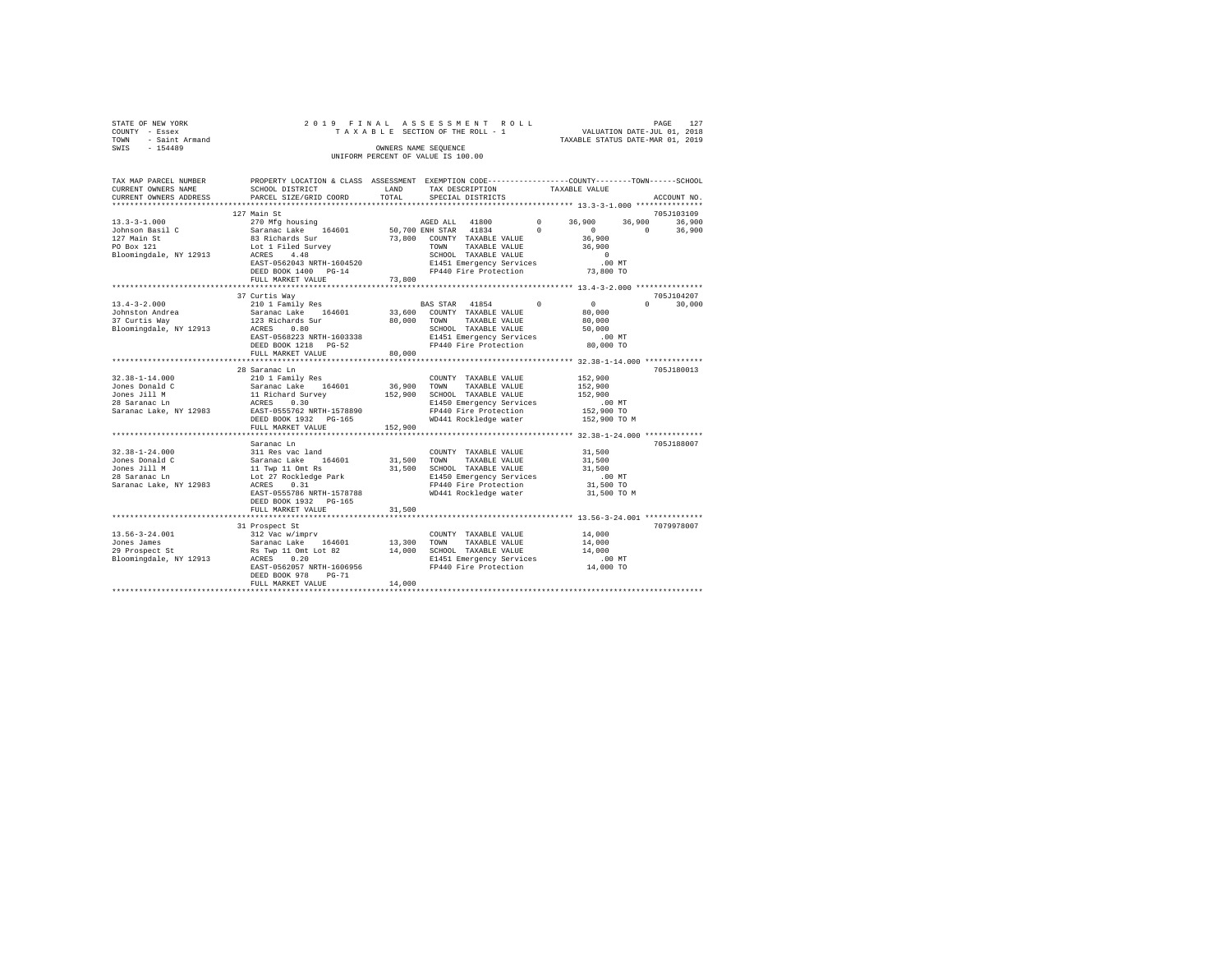| STATE OF NEW YORK<br>COUNTY - Essex<br>TOWN - Saint Armand<br>SWIS - 154489                              |                                                                                                                                                                                                                         | OWNERS NAME SEQUENCE  | 2019 FINAL ASSESSMENT ROLL<br>TAXABLE SECTION OF THE ROLL - 1<br>UNIFORM PERCENT OF VALUE IS 100.00                                                                                          | VALUATION DATE-JUL 01, 2018<br>TAXABLE STATUS DATE-MAR 01, 2019                                      | PAGE<br>128 |
|----------------------------------------------------------------------------------------------------------|-------------------------------------------------------------------------------------------------------------------------------------------------------------------------------------------------------------------------|-----------------------|----------------------------------------------------------------------------------------------------------------------------------------------------------------------------------------------|------------------------------------------------------------------------------------------------------|-------------|
| TAX MAP PARCEL NUMBER<br>CURRENT OWNERS NAME<br>CURRENT OWNERS ADDRESS                                   | SCHOOL DISTRICT<br>PARCEL SIZE/GRID COORD                                                                                                                                                                               | LAND<br>TOTAL.        | PROPERTY LOCATION & CLASS ASSESSMENT EXEMPTION CODE---------------COUNTY-------TOWN------SCHOOL<br>TAX DESCRIPTION<br>SPECIAL DISTRICTS                                                      | TAXABLE VALUE                                                                                        | ACCOUNT NO. |
| $13.4 - 1 - 4.098$<br>Jones James J<br>29 Prospect St<br>Bloomingdale, NY 12913                          | Grass Pond Way<br>314 Rural vac<10<br>Saranac Lake 164601<br>Richard Sur 164<br>ACRES 9.00<br>EAST-0573831 NRTH-1599468<br>DEED BOOK 688 PG-241<br>FULL MARKET VALUE                                                    | 21,000                | COUNTY TAXABLE VALUE<br>21,000 TOWN TAXABLE VALUE<br>21,000 SCHOOL TAXABLE VALUE<br>E1451 Emergency Services<br>FP440 Fire Protection                                                        | 21,000<br>21,000<br>21,000<br>$.00$ MT<br>21,000 TO                                                  | 705J179017  |
| $13.56 - 3 - 7.100$<br>Jones James J<br>Gruber-Jones Judith<br>29 Prospect St<br>Bloomingdale, NY 12913  | 35 Prospect St<br>311 Res vac land<br>Saranac Lake 164601<br>Richards Surtwpllomtlt 82<br>Whiteface Mtn Park<br>NLY 1/2 Lot 92<br>ACRES 0.09<br>EAST-0562055 NRTH-1606903<br>DEED BOOK 1773 PG-284<br>FULL MARKET VALUE | 6.000                 | COUNTY TAXABLE VALUE<br>6,000 TOWN<br>TAXABLE VALUE<br>6,000 SCHOOL TAXABLE VALUE<br>E1451 Emergency Services<br>FP440 Fire Protection                                                       | 6.000<br>6,000<br>6.000<br>.00 MT<br>$6.000$ TO<br>******************** 13.56-3-10.100 ************* | 702A176005  |
| $13.56 - 3 - 10.100$<br>Jones James J<br>Gruber-Jones Judith<br>29 Prospect St<br>Bloomingdale, NY 12913 | Whiteface Ln<br>311 Res vac land<br>Saranac Lake 164601<br>82 Richards Survey<br>Whiteface Mtn Park<br>Part 76 78 & 80<br>ACRES 0.26<br>EAST-0562195 NRTH-1606832<br>DEED BOOK 1773 PG-284<br>FULL MARKET VALUE         | 14,200 TOWN<br>14,200 | COUNTY TAXABLE VALUE<br>TAXABLE VALUE<br>14,200 SCHOOL TAXABLE VALUE<br>E1451 Emergency Services<br>FP440 Fire Protection                                                                    | 14,200<br>14,200<br>14,200<br>$.00$ MT<br>14,200 TO                                                  | 702A180032  |
| $13.56 - 7 - 14.000$<br>Jones Sharon E<br>Cavanaugh Wendy A<br>1225 Rte 5 East<br>Elbridge, NY 13060     | 54 Main St<br>270 Mfg housing<br>Saranac Lake 164601<br>82 Rs Twp 11 Omt<br>ACRES 0.26<br>EAST-0562942 NRTH-1605955<br>DEED BOOK 1029 PG-98<br>FULL MARKET VALUE                                                        | 20,300 TOWN           | COUNTY TAXABLE VALUE<br>TAXABLE VALUE<br>22,300 SCHOOL TAXABLE VALUE<br>E1451 Emergency Services<br>FP440 Fire Protection<br>SD442 Bloomingdale Sewer D<br>22,300 WD442 Bloomingdale Water D | 22,300<br>22,300<br>22,300<br>.00MT<br>22,300 TO<br>22,300 TO M<br>22,300 TO M                       | 702A100801  |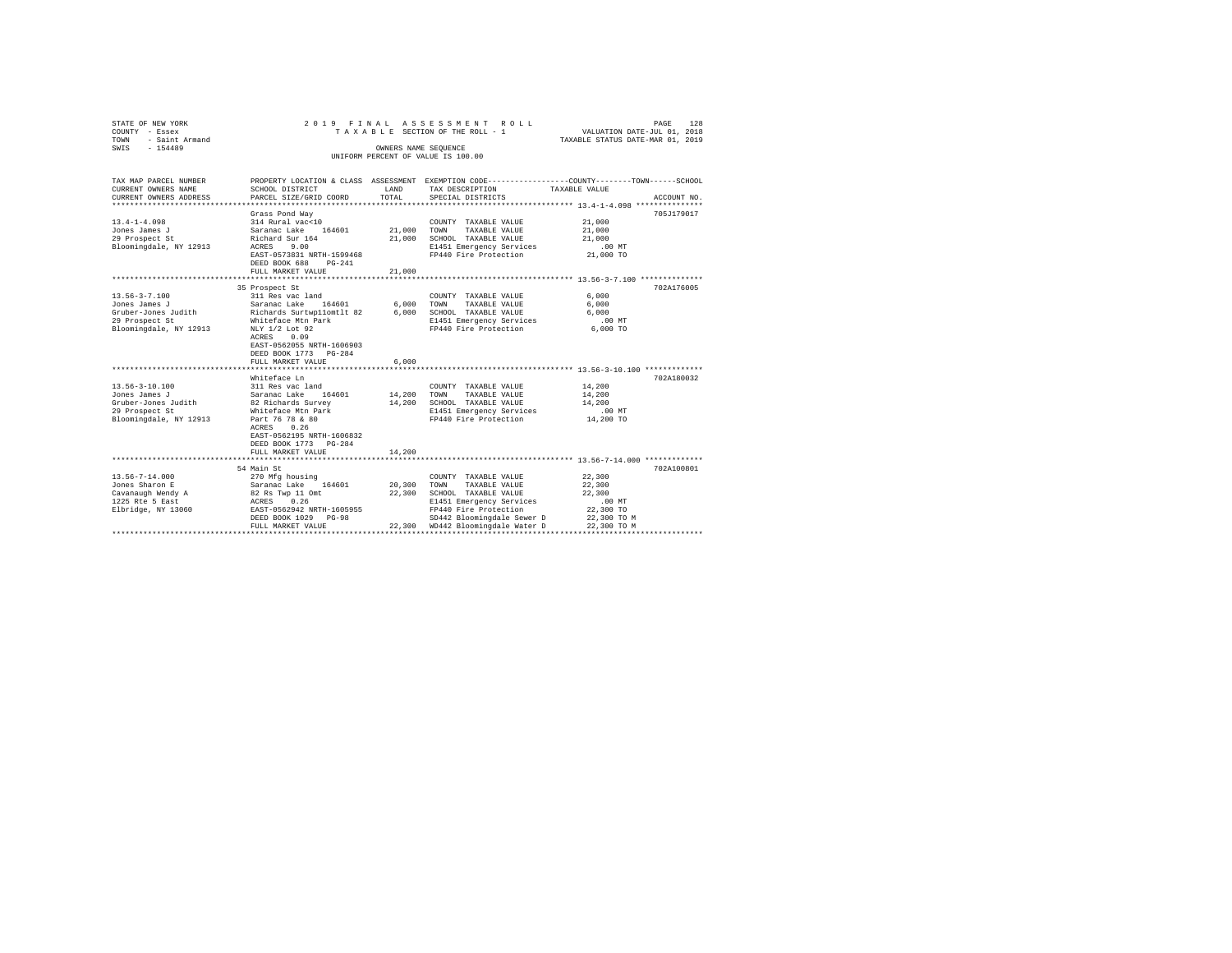| STATE OF NEW YORK<br>COUNTY - Essex<br>TOWN - Saint Armand<br>SWIS - 154489 |                                                                                                                                                                                                                                                                                                                                                                                                                                                  | OWNERS NAME SEQUENCE | 2019 FINAL ASSESSMENT ROLL<br>TAXABLE SECTION OF THE ROLL - 1<br>UNIFORM PERCENT OF VALUE IS 100.00 | 129<br>PAGE<br>VALUATION DATE-JUL 01, 2018<br>TAXABLE STATUS DATE-MAR 01, 2019                  |
|-----------------------------------------------------------------------------|--------------------------------------------------------------------------------------------------------------------------------------------------------------------------------------------------------------------------------------------------------------------------------------------------------------------------------------------------------------------------------------------------------------------------------------------------|----------------------|-----------------------------------------------------------------------------------------------------|-------------------------------------------------------------------------------------------------|
| TAX MAP PARCEL NUMBER                                                       |                                                                                                                                                                                                                                                                                                                                                                                                                                                  |                      |                                                                                                     | PROPERTY LOCATION & CLASS ASSESSMENT EXEMPTION CODE---------------COUNTY-------TOWN------SCHOOL |
| CURRENT OWNERS NAME                                                         | SCHOOL DISTRICT                                                                                                                                                                                                                                                                                                                                                                                                                                  | LAND                 | TAX DESCRIPTION                                                                                     | TAXABLE VALUE                                                                                   |
| CURRENT OWNERS ADDRESS<br>***********************                           | PARCEL SIZE/GRID COORD                                                                                                                                                                                                                                                                                                                                                                                                                           | TOTAL                | SPECIAL DISTRICTS                                                                                   | ACCOUNT NO.                                                                                     |
|                                                                             | 7 Basil Hill Way                                                                                                                                                                                                                                                                                                                                                                                                                                 |                      |                                                                                                     | 705Z000011                                                                                      |
| $13.3 - 1 - 29.210$                                                         | 210 1 Family Res                                                                                                                                                                                                                                                                                                                                                                                                                                 |                      | BAS STAR 41854<br>$\Omega$                                                                          | $\sim$ 0<br>$0 \t 30,000$                                                                       |
| Jones Thomas C                                                              | Saranac Lake 164601                                                                                                                                                                                                                                                                                                                                                                                                                              |                      | 46,700 COUNTY TAXABLE VALUE                                                                         | 309,100                                                                                         |
| c/o Amy Cluckey Guardian                                                    | 63 Omt Twp 11 Rs                                                                                                                                                                                                                                                                                                                                                                                                                                 |                      | 309,100 TOWN TAXABLE VALUE                                                                          | 309,100                                                                                         |
| 55 Forest Hill Ave                                                          | Lot 1 sub map #5706                                                                                                                                                                                                                                                                                                                                                                                                                              |                      | SCHOOL TAXABLE VALUE                                                                                | 279,100                                                                                         |
| Saranac Lake, NY 12983                                                      | ACRES 2.48                                                                                                                                                                                                                                                                                                                                                                                                                                       |                      | E1451 Emergency Services                                                                            | $.00$ MT                                                                                        |
|                                                                             | EAST-0560886 NRTH-1602756                                                                                                                                                                                                                                                                                                                                                                                                                        |                      | FP440 Fire Protection                                                                               | 309,100 TO                                                                                      |
|                                                                             | DEED BOOK 1752 PG-123                                                                                                                                                                                                                                                                                                                                                                                                                            |                      |                                                                                                     |                                                                                                 |
|                                                                             | FULL MARKET VALUE                                                                                                                                                                                                                                                                                                                                                                                                                                | 309,100              |                                                                                                     |                                                                                                 |
|                                                                             |                                                                                                                                                                                                                                                                                                                                                                                                                                                  |                      |                                                                                                     |                                                                                                 |
|                                                                             | 805 Saint Regis Ave                                                                                                                                                                                                                                                                                                                                                                                                                              |                      |                                                                                                     | 702A101309                                                                                      |
| $13.56 - 2 - 11.000$                                                        | 220 2 Family Res                                                                                                                                                                                                                                                                                                                                                                                                                                 |                      | COUNTY TAXABLE VALUE                                                                                | 103,200                                                                                         |
| Jones-Kratts Tracy A                                                        | $\begin{tabular}{lllll} \multicolumn{2}{l}{{\small\tt Staranac} \textbf{ Lake}} & \multicolumn{2}{l}{} 164601 & \multicolumn{2}{l}{{\small\tt 26,300}} & \multicolumn{2}{l}{{\small\tt 70W}} & \multicolumn{2}{l}{{\small\tt 70W}} & \multicolumn{2}{l}{{\small\tt 70W}} & \multicolumn{2}{l}{{\small\tt 70W}} & \multicolumn{2}{l}{{\small\tt 70W}} & \multicolumn{2}{l}{{\small\tt 70W}} & \multicolumn{2}{l}{{\small\tt 70W}} & \multicolumn$ |                      |                                                                                                     | 103,200                                                                                         |
| Kratts Timothy B<br>805 Saint Regis Ave                                     | 101 Richards Surtwp11 Omt 103,200 SCHOOL TAXABLE VALUE                                                                                                                                                                                                                                                                                                                                                                                           |                      |                                                                                                     | 103,200                                                                                         |
|                                                                             | ACRES 0.44                                                                                                                                                                                                                                                                                                                                                                                                                                       |                      | E1451 Emergency Services                                                                            | $.00$ MT                                                                                        |
| Bloomingdale, NY 12913                                                      | EAST-0563390 NRTH-1607321                                                                                                                                                                                                                                                                                                                                                                                                                        |                      | FP440 Fire Protection                                                                               | 103,200 TO<br>103,200 TO M                                                                      |
|                                                                             | DEED BOOK 1608 PG-297<br>FULL MARKET VALUE                                                                                                                                                                                                                                                                                                                                                                                                       |                      | SD442 Bloomingdale Sewer D<br>103,200 WD442 Bloomingdale Water D                                    | 103,200 TO M                                                                                    |
|                                                                             |                                                                                                                                                                                                                                                                                                                                                                                                                                                  |                      |                                                                                                     |                                                                                                 |
|                                                                             | 19 Whiteface Ln                                                                                                                                                                                                                                                                                                                                                                                                                                  |                      |                                                                                                     | 702A101805                                                                                      |
| $13.56 - 11 - 3.000$                                                        | 210 1 Family Res                                                                                                                                                                                                                                                                                                                                                                                                                                 |                      | COUNTY TAXABLE VALUE                                                                                | 128,100                                                                                         |
| Joseph Jon E                                                                | Saranac Lake 164601 25,000 TOWN TAXABLE VALUE                                                                                                                                                                                                                                                                                                                                                                                                    |                      |                                                                                                     | 128,100                                                                                         |
| 141 Rosedale St                                                             | 82 Richards Surtwp 11 Omt 128,100 SCHOOL TAXABLE VALUE                                                                                                                                                                                                                                                                                                                                                                                           |                      |                                                                                                     | 128,100                                                                                         |
| Rochester, NY 14620                                                         | ACRES 0.40                                                                                                                                                                                                                                                                                                                                                                                                                                       |                      | E1451 Emergency Services                                                                            | $.00$ MT                                                                                        |
|                                                                             | EAST-0562012 NRTH-1606199                                                                                                                                                                                                                                                                                                                                                                                                                        |                      | FP440 Fire Protection                                                                               | 128,100 TO                                                                                      |
|                                                                             | DEED BOOK 1232 PG-334                                                                                                                                                                                                                                                                                                                                                                                                                            |                      |                                                                                                     |                                                                                                 |
|                                                                             | FULL MARKET VALUE                                                                                                                                                                                                                                                                                                                                                                                                                                | 128,100              |                                                                                                     |                                                                                                 |
|                                                                             |                                                                                                                                                                                                                                                                                                                                                                                                                                                  |                      |                                                                                                     |                                                                                                 |
|                                                                             | 139 River Rd                                                                                                                                                                                                                                                                                                                                                                                                                                     |                      |                                                                                                     | 705J102403                                                                                      |
| $13.4 - 1 - 34.000$                                                         | 210 1 Family Res                                                                                                                                                                                                                                                                                                                                                                                                                                 |                      | COUNTY TAXABLE VALUE                                                                                | 129,700                                                                                         |
| Kaiser David J Sr                                                           | Saranac Lake 164601                                                                                                                                                                                                                                                                                                                                                                                                                              | 37.800 TOWN          | TAXABLE VALUE                                                                                       | 129,700                                                                                         |
| Kaiser Susan L                                                              | 122 Richards Sur                                                                                                                                                                                                                                                                                                                                                                                                                                 |                      | 129,700 SCHOOL TAXABLE VALUE                                                                        | 129,700                                                                                         |
| $2684$ Bishop Rd                                                            | Deed Acreage 4.00 Acres                                                                                                                                                                                                                                                                                                                                                                                                                          |                      | E1451 Emergency Services                                                                            | $.00$ MT                                                                                        |
| Appleton, NY 14008                                                          | ACRES 3.80<br>EAST-0567150 NRTH-1604835                                                                                                                                                                                                                                                                                                                                                                                                          |                      | FP440 Fire Protection                                                                               | 129,700 TO                                                                                      |
|                                                                             | DEED BOOK 1808 PG-232                                                                                                                                                                                                                                                                                                                                                                                                                            |                      |                                                                                                     |                                                                                                 |
|                                                                             | FULL MARKET VALUE                                                                                                                                                                                                                                                                                                                                                                                                                                | 129,700              |                                                                                                     |                                                                                                 |
|                                                                             |                                                                                                                                                                                                                                                                                                                                                                                                                                                  |                      |                                                                                                     |                                                                                                 |
|                                                                             | 37 Rockledge Ln                                                                                                                                                                                                                                                                                                                                                                                                                                  |                      |                                                                                                     | 705J103205                                                                                      |
| $32.38 - 1 - 9.100$                                                         | 210 1 Family Res                                                                                                                                                                                                                                                                                                                                                                                                                                 |                      | COUNTY TAXABLE VALUE                                                                                | 169,000                                                                                         |
| Kancsar Mary W                                                              | Saranac Lake 164601                                                                                                                                                                                                                                                                                                                                                                                                                              |                      | 39,100 TOWN TAXABLE VALUE                                                                           | 169,000                                                                                         |
| PO Box 1088                                                                 | 11 Richards Sur                                                                                                                                                                                                                                                                                                                                                                                                                                  |                      | 169,000 SCHOOL TAXABLE VALUE                                                                        | 169,000                                                                                         |
| Ouray, CO 81427                                                             | ACRES 0.42                                                                                                                                                                                                                                                                                                                                                                                                                                       |                      | E1450 Emergency Services                                                                            | $.00$ MT                                                                                        |
|                                                                             | EAST-0555736 NRTH-1578494                                                                                                                                                                                                                                                                                                                                                                                                                        |                      | FP440 Fire Protection                                                                               | 169,000 TO                                                                                      |
|                                                                             | DEED BOOK 1056 PG-61                                                                                                                                                                                                                                                                                                                                                                                                                             |                      | WD441 Rockledge water                                                                               | 169,000 TO M                                                                                    |
|                                                                             | FULL MARKET VALUE                                                                                                                                                                                                                                                                                                                                                                                                                                | 169,000              |                                                                                                     |                                                                                                 |
|                                                                             |                                                                                                                                                                                                                                                                                                                                                                                                                                                  |                      |                                                                                                     |                                                                                                 |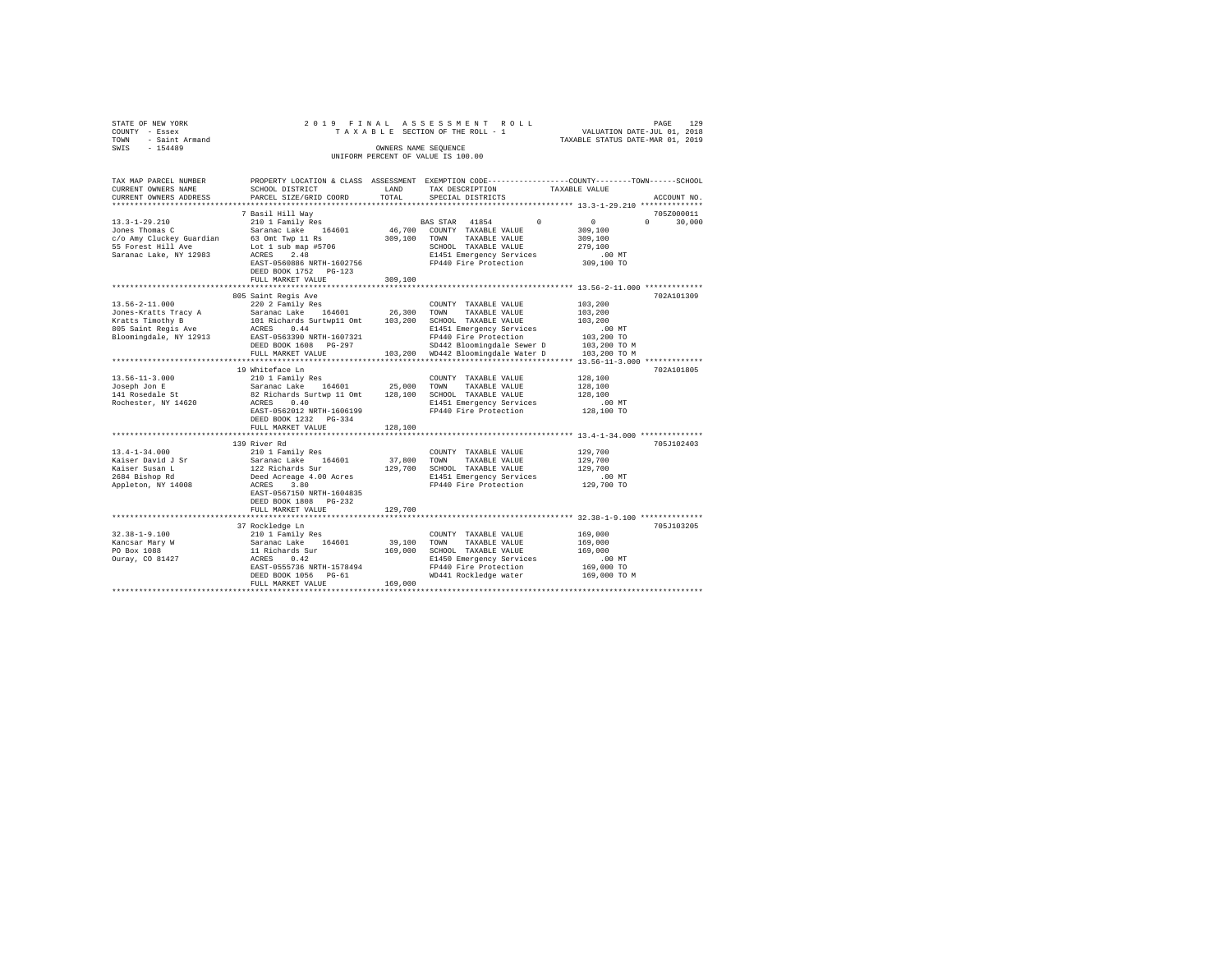| STATE OF NEW YORK   |  | 2019 FINAL ASSESSMENT ROLL         |                                  | PAGE | 130 |
|---------------------|--|------------------------------------|----------------------------------|------|-----|
| COUNTY - Essex      |  | TAXABLE SECTION OF THE ROLL - 1    | VALUATION DATE-JUL 01, 2018      |      |     |
| TOWN - Saint Armand |  |                                    | TAXABLE STATUS DATE-MAR 01, 2019 |      |     |
| SWIS<br>$-154489$   |  | OWNERS NAME SEOUENCE               |                                  |      |     |
|                     |  | UNIFORM PERCENT OF VALUE IS 100.00 |                                  |      |     |

| TAX MAP PARCEL NUMBER                                                                                                                                                                                    | PROPERTY LOCATION & CLASS ASSESSMENT EXEMPTION CODE---------------COUNTY-------TOWN-----SCHOOL                                                         | LAND         |                                                                     |                                                                   |                    |
|----------------------------------------------------------------------------------------------------------------------------------------------------------------------------------------------------------|--------------------------------------------------------------------------------------------------------------------------------------------------------|--------------|---------------------------------------------------------------------|-------------------------------------------------------------------|--------------------|
| CURRENT OWNERS NAME                                                                                                                                                                                      | SCHOOL DISTRICT                                                                                                                                        | TOTAL        | TAX DESCRIPTION                                                     | TAXABLE VALUE                                                     | ACCOUNT NO.        |
| CURRENT OWNERS ADDRESS                                                                                                                                                                                   | PARCEL SIZE/GRID COORD                                                                                                                                 |              | SPECIAL DISTRICTS                                                   |                                                                   |                    |
|                                                                                                                                                                                                          |                                                                                                                                                        |              |                                                                     |                                                                   |                    |
|                                                                                                                                                                                                          | 80 Moose Pond Ln                                                                                                                                       |              |                                                                     |                                                                   | 705J104313         |
| $13.4 - 1 - 77.000$                                                                                                                                                                                      | 240 Rural res                                                                                                                                          |              | <b>BAS STAR 41854</b>                                               | $\sim$<br>$\Omega$                                                | $\Omega$<br>30,000 |
|                                                                                                                                                                                                          |                                                                                                                                                        |              | 47,700 COUNTY TAXABLE VALUE                                         | 149,600                                                           |                    |
|                                                                                                                                                                                                          |                                                                                                                                                        | 149,600      | TOWN<br>TAXABLE VALUE                                               | 149,600                                                           |                    |
|                                                                                                                                                                                                          |                                                                                                                                                        |              | SCHOOL TAXABLE VALUE                                                | 119,600                                                           |                    |
| Example Report of Marian Care and Maria Saranac Lake 164601<br>164 Maria Deborah Lake 1646 Richards Sur<br>20 Moose Pond Ln 164 Richards 217.60<br>20 Moose Pond Ln 2013<br>20 RAST-0572555 NRTH-1600808 |                                                                                                                                                        |              | E1451 Emergency Services                                            | .00 MT                                                            |                    |
|                                                                                                                                                                                                          |                                                                                                                                                        |              | FP440 Fire Protection                                               | 149,600 TO                                                        |                    |
|                                                                                                                                                                                                          | FULL MARKET VALUE                                                                                                                                      | 149,600      |                                                                     |                                                                   |                    |
|                                                                                                                                                                                                          |                                                                                                                                                        |              |                                                                     |                                                                   |                    |
|                                                                                                                                                                                                          | 395 Bloomingdale Ave                                                                                                                                   |              |                                                                     |                                                                   | 705J103403         |
| $32.1 - 1 - 8.000$                                                                                                                                                                                       | 270 Mfg housing                                                                                                                                        |              | COUNTY TAXABLE VALUE                                                | 35,500                                                            |                    |
|                                                                                                                                                                                                          |                                                                                                                                                        | 28,300       | TOWN<br>TAXABLE VALUE                                               | 35,500                                                            |                    |
|                                                                                                                                                                                                          |                                                                                                                                                        | 35,500       | SCHOOL TAXABLE VALUE                                                | 35,500                                                            |                    |
|                                                                                                                                                                                                          |                                                                                                                                                        |              |                                                                     | $.00$ MT                                                          |                    |
|                                                                                                                                                                                                          | EAST-0555436 NRTH-1581028                                                                                                                              |              | E1450 Emergency Services<br>FP440 Fire Protection                   | 35,500 TO                                                         |                    |
|                                                                                                                                                                                                          |                                                                                                                                                        |              |                                                                     |                                                                   |                    |
|                                                                                                                                                                                                          | DEED BOOK 1593 PG-24                                                                                                                                   |              |                                                                     |                                                                   |                    |
|                                                                                                                                                                                                          | FULL MARKET VALUE                                                                                                                                      | 35,500       |                                                                     | **************************** 13.4-1-72.000 *************          |                    |
|                                                                                                                                                                                                          |                                                                                                                                                        |              |                                                                     |                                                                   |                    |
|                                                                                                                                                                                                          | 77 Grass Pond Way                                                                                                                                      |              |                                                                     |                                                                   | 705J103508         |
| $13.4 - 1 - 72.000$                                                                                                                                                                                      |                                                                                                                                                        |              | COUNTY TAXABLE VALUE                                                | 12,800                                                            |                    |
| Kell Robert A                                                                                                                                                                                            |                                                                                                                                                        |              | TOWN<br>TAXABLE VALUE                                               | 12,800                                                            |                    |
| Shultz Patricia                                                                                                                                                                                          | % 2012<br>212 Nac W/Impry<br>Saranac Lake 164601 10,600<br>164 Richards Sur 12,800<br>ACRES 0.70<br>BEST D574159 NRTH-1599701<br>DEED BOOK 1687 PG-273 |              | SCHOOL TAXABLE VALUE                                                | 12,800                                                            |                    |
|                                                                                                                                                                                                          |                                                                                                                                                        |              |                                                                     |                                                                   |                    |
| 13 Second St<br>PO Box 122<br>Port Kent, NY 12975                                                                                                                                                        |                                                                                                                                                        |              | E1451 Emergency Services .00 MT<br>FP440 Fire Protection  12,800 TO |                                                                   |                    |
|                                                                                                                                                                                                          |                                                                                                                                                        |              |                                                                     |                                                                   |                    |
|                                                                                                                                                                                                          | FULL MARKET VALUE                                                                                                                                      | 12,800       |                                                                     |                                                                   |                    |
|                                                                                                                                                                                                          | ***********************                                                                                                                                |              |                                                                     | ********************************** 13.4-1-88.000 **************** |                    |
|                                                                                                                                                                                                          | 20 Moose Pond Ln                                                                                                                                       |              |                                                                     |                                                                   | 705J103110         |
| 13.4-1-88.000                                                                                                                                                                                            | 210 1 Family Res                                                                                                                                       |              | ENH STAR 41834 0                                                    | $\sim$ 0                                                          | $\Omega$<br>68,700 |
| Kellam Walter D                                                                                                                                                                                          |                                                                                                                                                        |              | 36,600 COUNTY TAXABLE VALUE                                         | 108,600                                                           |                    |
| Kellam Eva I                                                                                                                                                                                             | Saranac Lake 164601<br>143 Richards Sur                                                                                                                | 108,600 TOWN | TAXABLE VALUE                                                       | 108,600                                                           |                    |
|                                                                                                                                                                                                          |                                                                                                                                                        |              |                                                                     |                                                                   |                    |
| 20 Moose Pond Ln                                                                                                                                                                                         | 00002.60<br>ACRES<br>2.60                                                                                                                              |              | SCHOOL TAXABLE VALUE                                                | 39,900                                                            |                    |
| Bloomingdale, NY 12913                                                                                                                                                                                   |                                                                                                                                                        |              | E1451 Emergency Services                                            | $.00$ MT                                                          |                    |
| EAST-0571679 NRTH-1602407<br>PRIOR OWNER ON 3/01/2019 DEED BOOK 1947 PG-82                                                                                                                               |                                                                                                                                                        |              | FP440 Fire Protection 108,600 TO                                    |                                                                   |                    |
|                                                                                                                                                                                                          |                                                                                                                                                        |              |                                                                     |                                                                   |                    |
| Kellam Walter D                                                                                                                                                                                          | FULL MARKET VALUE                                                                                                                                      | 108,600      |                                                                     |                                                                   |                    |
|                                                                                                                                                                                                          |                                                                                                                                                        |              |                                                                     |                                                                   |                    |
|                                                                                                                                                                                                          | 12 George & Bliss Ln                                                                                                                                   |              |                                                                     |                                                                   | 705J181002         |
|                                                                                                                                                                                                          |                                                                                                                                                        |              | COUNTY TAXABLE VALUE                                                | 601,300                                                           |                    |
|                                                                                                                                                                                                          |                                                                                                                                                        | 585,800      | TOWN<br>TAXABLE VALUE                                               | 601,300                                                           |                    |
|                                                                                                                                                                                                          |                                                                                                                                                        | 601,300      | SCHOOL TAXABLE VALUE                                                | 601,300                                                           |                    |
|                                                                                                                                                                                                          |                                                                                                                                                        |              | BTI44 BTI District                                                  | .00 MT                                                            |                    |
|                                                                                                                                                                                                          |                                                                                                                                                        |              | E1450 Emergency Services                                            | .00 MT                                                            |                    |
| Lake Placid, NY 12946 DEED BOOK 739                                                                                                                                                                      | $PG-151$                                                                                                                                               |              | FP403 Fire Pro LP Lake 601,300 TO                                   |                                                                   |                    |
|                                                                                                                                                                                                          | FULL MARKET VALUE                                                                                                                                      | 601,300      |                                                                     |                                                                   |                    |
|                                                                                                                                                                                                          |                                                                                                                                                        |              |                                                                     |                                                                   |                    |
|                                                                                                                                                                                                          |                                                                                                                                                        |              |                                                                     |                                                                   |                    |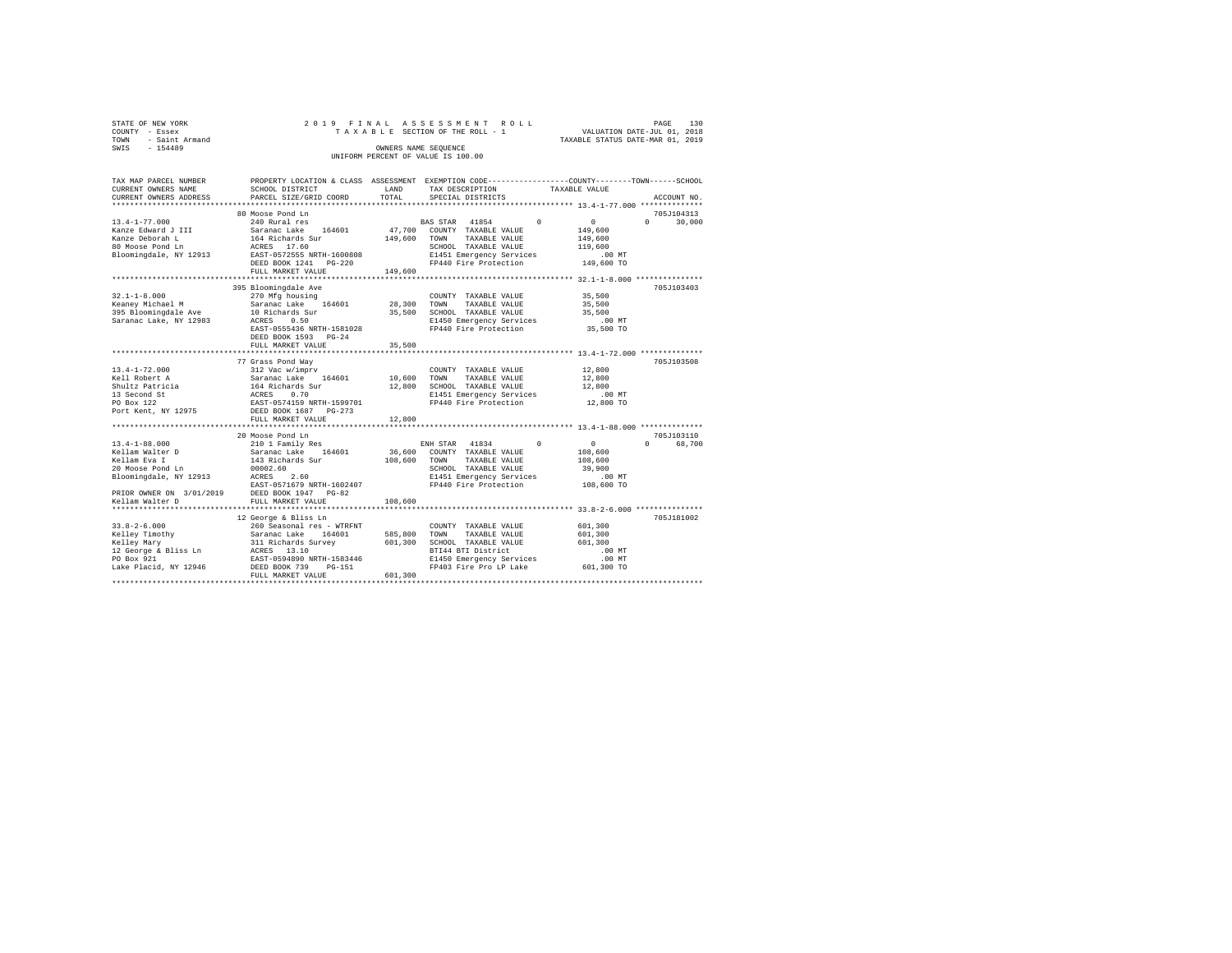|      | STATE OF NEW YORK |  |  |  | 2019 FINAL ASSESSMENT ROLL         |  |  |  |  | 131<br>PAGE                      |
|------|-------------------|--|--|--|------------------------------------|--|--|--|--|----------------------------------|
|      | COUNTY - Essex    |  |  |  | TAXABLE SECTION OF THE ROLL - 1    |  |  |  |  | VALUATION DATE-JUL 01, 2018      |
| TOWN | - Saint Armand    |  |  |  |                                    |  |  |  |  | TAXABLE STATUS DATE-MAR 01, 2019 |
| SWIS | $-154489$         |  |  |  | OWNERS NAME SEOUENCE               |  |  |  |  |                                  |
|      |                   |  |  |  | UNIFORM PERCENT OF VALUE IS 100.00 |  |  |  |  |                                  |

| TAX MAP PARCEL NUMBER<br>CURRENT OWNERS NAME | PROPERTY LOCATION & CLASS ASSESSMENT EXEMPTION CODE----------------COUNTY-------TOWN-----SCHOOL<br>SCHOOL DISTRICT | LAND        | TAX DESCRIPTION                    |          | TAXABLE VALUE    |                    |
|----------------------------------------------|--------------------------------------------------------------------------------------------------------------------|-------------|------------------------------------|----------|------------------|--------------------|
| CURRENT OWNERS ADDRESS                       | PARCEL SIZE/GRID COORD                                                                                             | TOTAL       | SPECIAL DISTRICTS                  |          |                  | ACCOUNT NO.        |
|                                              | 34 Mount Pisgah Ln                                                                                                 |             |                                    |          |                  | 705J178582         |
| $23.3 - 2 - 11.000$                          |                                                                                                                    |             | BAS STAR 41854                     | $\circ$  | $\circ$          | $\circ$<br>30,000  |
| Kelly Kerry L                                | 210 1 Family Res<br>Saranac Lake    164601                                                                         |             | 67,500 VETCOM CTS 41130            | $\sim$ 0 | 25,000<br>25,000 | 10,000             |
| Kelly Margaret M                             | 9 Rs Twp 11 Omt                                                                                                    |             | 268,500 COUNTY TAXABLE VALUE       |          | 243,500          |                    |
| 34 Mt Pisgah Ln                              | 1.00<br>ACRES                                                                                                      |             | TOWN<br>TAXABLE VALUE              |          | 243,500          |                    |
| Saranac Lake, NY 12983                       | EAST-0553757 NRTH-1584971                                                                                          |             | SCHOOL TAXABLE VALUE               |          | 228,500          |                    |
|                                              | DEED BOOK 856<br>PG-173                                                                                            |             | E1450 Emergency Services           |          | .00 MT           |                    |
|                                              | FULL MARKET VALUE                                                                                                  |             | 268,500 FP440 Fire Protection      |          | 268,500 TO       |                    |
|                                              |                                                                                                                    |             |                                    |          |                  |                    |
|                                              | Meadow Rd                                                                                                          |             |                                    |          |                  | 705J188004         |
| $23.3 - 2 - 12.000$                          | 311 Res vac land                                                                                                   |             | COUNTY TAXABLE VALUE               |          | 33,500           |                    |
| Kelly Kerry L                                | Saranac Lake 164601                                                                                                | 33,500 TOWN | TAXABLE VALUE                      |          | 33,500           |                    |
| 34 Mt Pisqah Ln                              | 9 Twp 11 Omt Rs                                                                                                    |             | 33,500 SCHOOL TAXABLE VALUE        |          | 33,500           |                    |
| Saranac Lake, NY 12983                       | 15 Glenn Ridge                                                                                                     |             | E1450 Emergency Services           |          | .00MT            |                    |
|                                              | ACRES 1.02                                                                                                         |             | FP440 Fire Protection              |          | 33,500 TO        |                    |
|                                              | EAST-0553541 NRTH-1584988                                                                                          |             |                                    |          |                  |                    |
|                                              | DEED BOOK 972<br>$PG-32$                                                                                           |             |                                    |          |                  |                    |
|                                              | FULL MARKET VALUE                                                                                                  | 33,500      |                                    |          |                  |                    |
|                                              |                                                                                                                    |             |                                    |          |                  |                    |
|                                              | Vista Dr                                                                                                           |             |                                    |          |                  | 705J188008         |
| $23.3 - 2 - 13.000$                          | 311 Res vac land                                                                                                   |             | COUNTY TAXABLE VALUE               |          | 33,500           |                    |
| Kelly Kerry L                                | Saranac Lake 164601                                                                                                | 33,500 TOWN | TAXABLE VALUE                      |          | 33,500           |                    |
| Kelly Margaret M                             | 9 Twp 11 Omt Rs                                                                                                    | 33,500      | SCHOOL TAXABLE VALUE               |          | 33,500           |                    |
| 34 Mt Pisgah Ln                              | Lot 14 Glenn Ridge                                                                                                 |             | E1450 Emergency Services           |          | $.00$ MT         |                    |
| Saranac Lake, NY 12983                       | ACRES 1.02                                                                                                         |             | FP440 Fire Protection              |          | 33,500 TO        |                    |
|                                              | EAST-0553311 NRTH-1585065                                                                                          |             |                                    |          |                  |                    |
|                                              | DEED BOOK 1066 PG-82                                                                                               |             |                                    |          |                  |                    |
|                                              | FULL MARKET VALUE                                                                                                  | 33,500      |                                    |          |                  |                    |
|                                              |                                                                                                                    |             |                                    |          |                  |                    |
|                                              | 56 Prospect St                                                                                                     |             |                                    |          |                  | 705Z017001         |
| $13.56 - 1 - 5.220$                          | 220 2 Family Res                                                                                                   |             | COUNTY TAXABLE VALUE               |          | 140,000          |                    |
| Kent John                                    | Saranac Lake 164601<br>82 Richards TWP 11 OMT                                                                      | 30,300      | TOWN<br>TAXABLE VALUE              |          | 140,000          |                    |
| Rent John<br>320 River Rd                    |                                                                                                                    | 140,000     | SCHOOL TAXABLE VALUE               |          | 140,000          |                    |
| Bloomingdale, NY 12913                       | ACRES 0.60                                                                                                         |             | E1451 Emergency Services           |          | $.00$ MT         |                    |
|                                              | EAST-0561727 NRTH-1606414                                                                                          |             | FP440 Fire Protection              |          | 140,000 TO       |                    |
|                                              | DEED BOOK 1839 PG-105                                                                                              |             | SD442 Bloomingdale Sewer D         |          | 140,000 TO M     |                    |
|                                              | FULL MARKET VALUE                                                                                                  |             | 140,000 WD442 Bloomingdale Water D |          | 140,000 TO M     |                    |
|                                              |                                                                                                                    |             |                                    |          |                  |                    |
|                                              | 320 River Rd                                                                                                       |             |                                    |          |                  | 705J103111         |
| $13.4 - 1 - 29.001$                          | 210 1 Family Res                                                                                                   |             | BAS STAR 41854                     | $\circ$  | $\sim$ 0         | 30,000<br>$\Omega$ |
| Kent John T                                  | 164601                                                                                                             | 36,000      | COUNTY TAXABLE VALUE               |          | 178,000          |                    |
| Kent Shari L                                 | Saranac Lake 1646<br>143 Richards Sur                                                                              | 178,000     | TOWN TAXABLE VALUE                 |          | 178,000          |                    |
| 320 River Rd                                 | 00002.00                                                                                                           |             | SCHOOL TAXABLE VALUE               |          | 148,000          |                    |
| Bloomingdale, NY 12913                       | $ACRES$ 2.00                                                                                                       |             | E1451 Emergency Services           |          | $.00$ MT         |                    |
|                                              | EAST-0571367 NRTH-1602774                                                                                          |             | FP440 Fire Protection              |          | 178,000 TO       |                    |
|                                              | DEED BOOK 854<br>$PG-223$                                                                                          |             |                                    |          |                  |                    |
|                                              | FULL MARKET VALUE                                                                                                  | 178,000     |                                    |          |                  |                    |
|                                              |                                                                                                                    |             |                                    |          |                  |                    |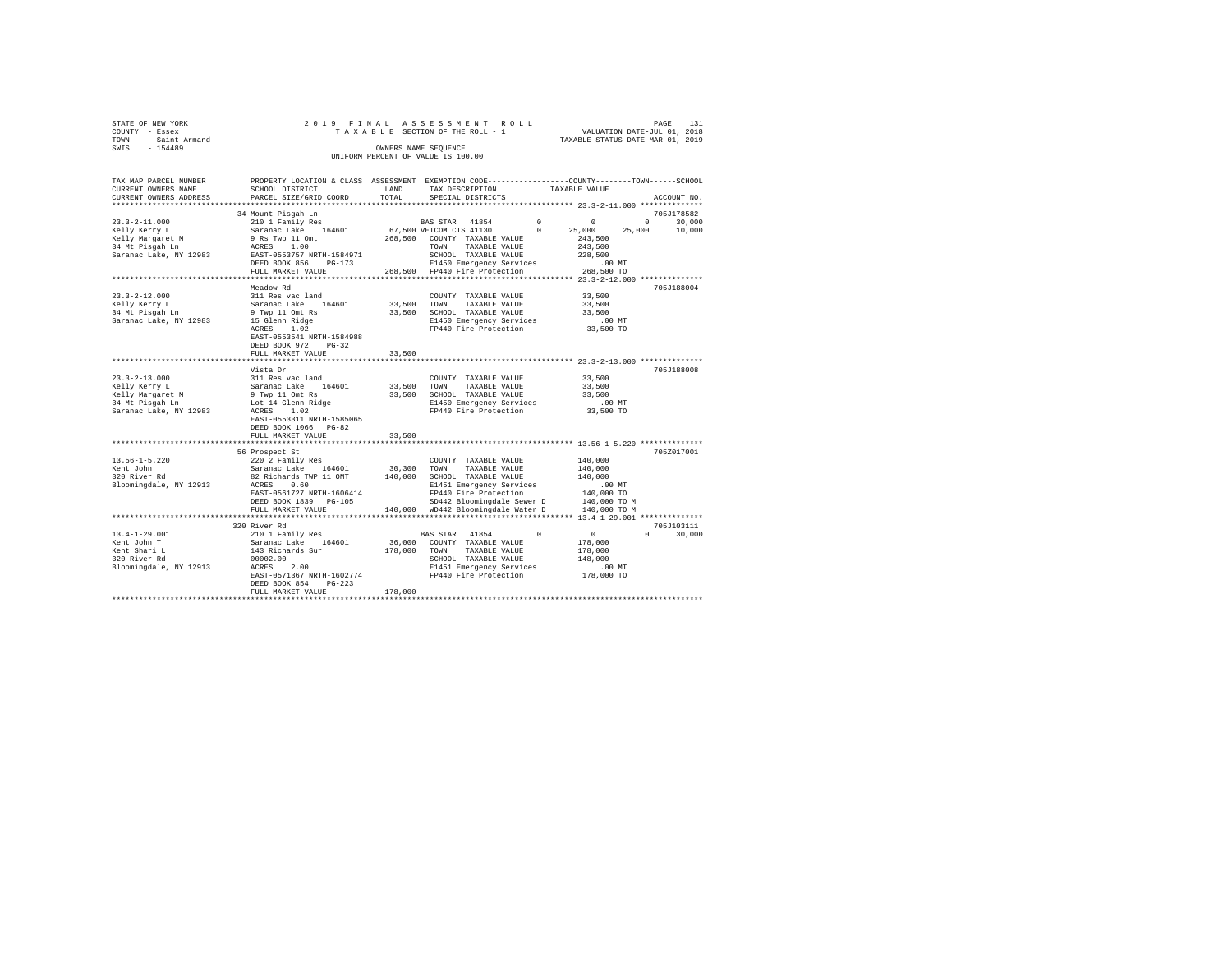|                | STATE OF NEW YORK |  |  |  | 2019 FINAL ASSESSMENT ROLL         |  |  |  |  |                                  |                             | PAGE | 132 |
|----------------|-------------------|--|--|--|------------------------------------|--|--|--|--|----------------------------------|-----------------------------|------|-----|
| COUNTY - Essex |                   |  |  |  | TAXABLE SECTION OF THE ROLL - 1    |  |  |  |  |                                  | VALUATION DATE-JUL 01, 2018 |      |     |
| TOWN           | - Saint Armand    |  |  |  |                                    |  |  |  |  | TAXABLE STATUS DATE-MAR 01, 2019 |                             |      |     |
| SWIS           | $-154489$         |  |  |  | OWNERS NAME SEOUENCE               |  |  |  |  |                                  |                             |      |     |
|                |                   |  |  |  | UNIFORM PERCENT OF VALUE IS 100.00 |  |  |  |  |                                  |                             |      |     |

| TAX MAP PARCEL NUMBER<br>CURRENT OWNERS NAME<br>CURRENT OWNERS ADDRESS | SCHOOL DISTRICT<br>PARCEL SIZE/GRID COORD | LAND<br>TOTAL | PROPERTY LOCATION & CLASS ASSESSMENT EXEMPTION CODE----------------COUNTY-------TOWN------SCHOOL<br>TAX DESCRIPTION<br>SPECIAL DISTRICTS | TAXABLE VALUE    | ACCOUNT NO.        |
|------------------------------------------------------------------------|-------------------------------------------|---------------|------------------------------------------------------------------------------------------------------------------------------------------|------------------|--------------------|
|                                                                        |                                           |               |                                                                                                                                          |                  |                    |
|                                                                        | 54 Prospect St                            |               |                                                                                                                                          |                  | 702A185008         |
| $13.56 - 1 - 5.210$                                                    | 210 1 Family Res                          |               | COUNTY TAXABLE VALUE                                                                                                                     | 146,900          |                    |
| Kent Mark                                                              | 164601<br>Saranac Lake                    | 35,600        | TOWN<br>TAXABLE VALUE                                                                                                                    | 146,900          |                    |
| 56 Prospect St                                                         | 82 Twp 11 Omt                             | 146,900       | SCHOOL TAXABLE VALUE                                                                                                                     | 146,900          |                    |
| Bloomingdale, NY 12913                                                 | ACRES<br>1.60                             |               | E1451 Emergency Services                                                                                                                 | .00MT            |                    |
|                                                                        | EAST-0561556 NRTH-1606520                 |               | FP440 Fire Protection                                                                                                                    | 146,900 TO       |                    |
|                                                                        | DEED BOOK 1839 PG-108                     |               | SD442 Bloomingdale Sewer D                                                                                                               | 146,900 TO M     |                    |
|                                                                        | FULL MARKET VALUE                         |               | 146,900 WD442 Bloomingdale Water D                                                                                                       | 146,900 TO M     |                    |
|                                                                        |                                           |               |                                                                                                                                          |                  |                    |
|                                                                        | 27 Oregon Plains Rd                       |               |                                                                                                                                          |                  | 702A100803         |
| $13.56 - 2 - 9.000$                                                    | 210 1 Family Res                          |               | COUNTY TAXABLE VALUE                                                                                                                     | 139,000          |                    |
| Kidder Dean B                                                          | Saranac Lake 164601                       | 58,500 TOWN   | TAXABLE VALUE                                                                                                                            | 139,000          |                    |
| Kidder Tonita C                                                        | 101 Richards Sur Omt 11                   | 139,000       | SCHOOL TAXABLE VALUE                                                                                                                     | 139,000          |                    |
| 10 Father Joques Pl                                                    | ACRES<br>4.20                             |               | E1451 Emergency Services                                                                                                                 | .00MT            |                    |
| Ticonderoga, NY 12883                                                  | EAST-0563473 NRTH-1607802                 |               | FP440 Fire Protection                                                                                                                    | 139,000 TO       |                    |
|                                                                        | DEED BOOK 1912 PG-274                     |               | SD442 Bloomingdale Sewer D                                                                                                               | 139,000 TO M     |                    |
|                                                                        | FULL MARKET VALUE                         |               | 139,000 WD442 Bloomingdale Water D                                                                                                       | 139,000 TO M     |                    |
|                                                                        |                                           |               |                                                                                                                                          |                  |                    |
|                                                                        | 1237 NYS Route 3                          |               |                                                                                                                                          |                  | 705J104406         |
| $23.1 - 1 - 8.100$                                                     | 210 1 Family Res                          |               | 41854<br>$\Omega$<br>BAS STAR                                                                                                            | $\circ$          | $\Omega$<br>30,000 |
| King Paul F                                                            | Saranac Lake 164601                       | 35,100        | COUNTY TAXABLE VALUE                                                                                                                     | 136,600          |                    |
| King Cynthia A                                                         | 86 Richards Sur                           | 136,600       | TAXABLE VALUE<br>TOWN                                                                                                                    | 136,600          |                    |
| 1237 NYS Rte 3                                                         | 1.06<br>ACRES                             |               | SCHOOL TAXABLE VALUE                                                                                                                     | 106,600          |                    |
| Saranac Lake, NY 12983                                                 | EAST-0564375 NRTH-1595743                 |               | E1451 Emergency Services                                                                                                                 | .00 MT           |                    |
|                                                                        | DEED BOOK 1471 PG-315                     |               | FP440 Fire Protection                                                                                                                    | 136,600 TO       |                    |
|                                                                        | FULL MARKET VALUE                         | 136,600       |                                                                                                                                          |                  |                    |
|                                                                        |                                           |               |                                                                                                                                          |                  |                    |
|                                                                        | 101 Maple Ln                              |               |                                                                                                                                          |                  | 702C100914         |
| $13.3 - 2 - 2.000$                                                     | 210 1 Family Res                          |               | $^{\circ}$<br>VETWAR CTS 41120                                                                                                           | 15,000<br>15,000 | 6,000              |
| Kline Benjamin G                                                       | Saranac Lake<br>164601                    |               | 57,600 BAS STAR 41854<br>$\Omega$                                                                                                        | $\sim$ 0         | 30,000<br>$\Omega$ |
| Kline Melissa A                                                        | 62 Twp 11 Omt                             |               | 241,100 COUNTY TAXABLE VALUE                                                                                                             | 226,100          |                    |
| 101 Maple Ln                                                           | 4.37 BANK1STARSG<br>ACRES                 |               | TOWN<br>TAXABLE VALUE                                                                                                                    | 226,100          |                    |
| Bloomingdale, NY 12913                                                 | EAST-0560436 NRTH-1605257                 |               | SCHOOL TAXABLE VALUE                                                                                                                     | 205,100          |                    |
|                                                                        | DEED BOOK 1586 PG-152                     |               | E1451 Emergency Services                                                                                                                 | .00MT            |                    |
|                                                                        | FULL MARKET VALUE                         |               | 241,100 FP440 Fire Protection                                                                                                            | 241,100 TO       |                    |
|                                                                        |                                           |               |                                                                                                                                          |                  |                    |
|                                                                        | Maple Ln                                  |               |                                                                                                                                          |                  | 702A184001         |
| $13.3 - 2 - 4.000$                                                     | 311 Res vac land                          |               | COUNTY TAXABLE VALUE                                                                                                                     | 9.200            |                    |
| Kline Benjamin G                                                       | Saranac Lake<br>164601                    | 9.200         | TAXABLE VALUE<br>TOWN                                                                                                                    | 9,200            |                    |
| Kline Melissa A                                                        | 62 Twp 11 Omt                             | 9.200         | SCHOOL TAXABLE VALUE                                                                                                                     | 9.200            |                    |
| 101 Maple Ln                                                           | 1.60<br>ACRES                             |               | E1451 Emergency Services                                                                                                                 | $.00$ MT         |                    |
| Bloomingdale, NY 12913                                                 | EAST-0560701 NRTH-1605246                 |               | FP440 Fire Protection                                                                                                                    | 9,200 TO         |                    |
|                                                                        | DEED BOOK 1732 PG-63                      |               |                                                                                                                                          |                  |                    |
|                                                                        | FULL MARKET VALUE                         | 9.200         |                                                                                                                                          |                  |                    |
|                                                                        |                                           |               |                                                                                                                                          |                  |                    |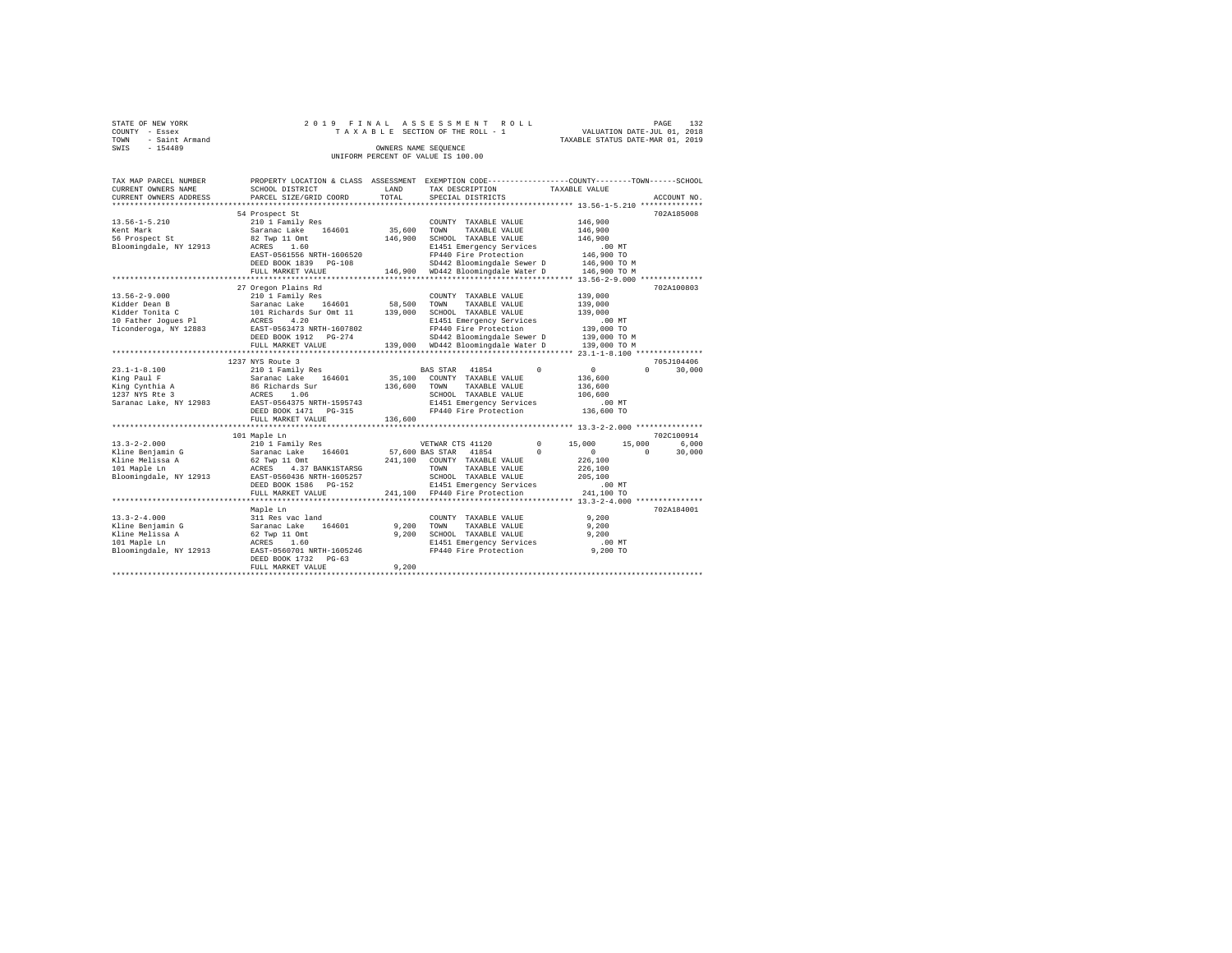| STATE OF NEW YORK     |           |                        |                           |  |  |       |            | 2019 FINAL ASSESSMENT ROLL         |  |                   |  |  |                                                              | PAGE          | 133                  |
|-----------------------|-----------|------------------------|---------------------------|--|--|-------|------------|------------------------------------|--|-------------------|--|--|--------------------------------------------------------------|---------------|----------------------|
| COUNTY - Essex        |           |                        |                           |  |  |       |            | TAXABLE SECTION OF THE ROLL - 1    |  |                   |  |  | VALUATION DATE-JUL 01, 2018                                  |               |                      |
| TOWN                  |           | - Saint Armand         |                           |  |  |       |            |                                    |  |                   |  |  | TAXABLE STATUS DATE-MAR 01, 2019                             |               |                      |
| SWIS                  | $-154489$ |                        |                           |  |  |       |            | OWNERS NAME SEOUENCE               |  |                   |  |  |                                                              |               |                      |
|                       |           |                        |                           |  |  |       |            | UNIFORM PERCENT OF VALUE IS 100.00 |  |                   |  |  |                                                              |               |                      |
|                       |           |                        |                           |  |  |       |            |                                    |  |                   |  |  |                                                              |               |                      |
|                       |           |                        |                           |  |  |       |            |                                    |  |                   |  |  |                                                              |               |                      |
| TAX MAP PARCEL NUMBER |           |                        | PROPERTY LOCATION & CLASS |  |  |       | ASSESSMENT |                                    |  |                   |  |  | EXEMPTION CODE-----------------COUNTY-------TOWN------SCHOOL |               |                      |
| CURRENT OWNERS NAME   |           |                        | SCHOOL DISTRICT           |  |  |       | LAND       |                                    |  | TAX DESCRIPTION   |  |  | TAXABLE VALUE                                                |               |                      |
|                       |           | CURRENT OWNERS ADDRESS | PARCEL SIZE/GRID COORD    |  |  | TOTAL |            |                                    |  | SPECIAL DISTRICTS |  |  |                                                              |               | ACCOUNT NO.          |
|                       |           |                        |                           |  |  |       |            |                                    |  |                   |  |  |                                                              | ************* |                      |
|                       |           |                        | 845 Saint Regis Ave       |  |  |       |            |                                    |  |                   |  |  |                                                              |               | 702A103314           |
| .                     |           |                        |                           |  |  |       |            |                                    |  |                   |  |  |                                                              |               | $\sim$ $\sim$ $\sim$ |

| $13.57 - 1 - 30.002$   | 210 1 Family Res          |         | 41854<br>$\Omega$<br><b>BAS STAR</b> | $\Omega$                                         | 30,000<br>$\Omega$ |
|------------------------|---------------------------|---------|--------------------------------------|--------------------------------------------------|--------------------|
| Klubek Kenneth W       | Saranac Lake<br>164601    | 35,800  | COUNTY TAXABLE VALUE                 | 169,700                                          |                    |
| PO Box 179             | 101 Richard Sur Omt 11    | 169,700 | TOWN<br>TAXABLE VALUE                | 169,700                                          |                    |
| Bloomingdale, NY 12913 | 1.75 BANK LERETA<br>ACRES |         | SCHOOL TAXABLE VALUE                 | 139,700                                          |                    |
|                        | EAST-0564232 NRTH-1606741 |         | E1451 Emergency Services             | $.00$ MT                                         |                    |
|                        | DEED BOOK 1907 PG-111     |         | FP440 Fire Protection                | 169,700 TO                                       |                    |
|                        | FULL MARKET VALUE         | 169,700 | SD442 Bloomingdale Sewer D           | 169,700 TO M                                     |                    |
|                        |                           |         | WD442 Bloomingdale Water D           | 169,700 TO M                                     |                    |
|                        |                           |         |                                      |                                                  |                    |
|                        | 111 Roosevelt Ln          |         |                                      |                                                  | 705J178043         |
| $13.3 - 1 - 18.111$    | 210 1 Family Res          |         | ENH STAR<br>41834<br>$\Omega$        | $\circ$                                          | $\Omega$<br>68,700 |
| Knobel Richard D       | Saranac Lake<br>164601    | 41,000  | COUNTY TAXABLE VALUE                 | 153,900                                          |                    |
| Knobel Elaine B        | Richards Survey Lot 83    | 153,900 | TAXABLE VALUE<br>TOWN                | 153,900                                          |                    |
| 111 Roosevelt Ln       | 7.23<br>ACRES             |         | SCHOOL TAXABLE VALUE                 | 85,200                                           |                    |
| Bloomingdale, NY 12913 | EAST-0563340 NRTH-1603519 |         | E1451 Emergency Services             | .00MT                                            |                    |
|                        | DEED BOOK 1576   PG-111   |         | FP440 Fire Protection                | 153,900 TO                                       |                    |
|                        | FULL MARKET VALUE         | 153,900 |                                      |                                                  |                    |
|                        |                           |         |                                      | ******************* 13.56-11-14.000 ************ |                    |
|                        | 5 Whiteface Ln            |         |                                      |                                                  | 705Z017002         |
| $13.56 - 11 - 14.000$  | 210 1 Family Res          |         | COUNTY TAXABLE VALUE                 | 62,100                                           |                    |
| Kunath Ronald C        | Saranac Lake<br>164601    | 18,500  | TOWN<br>TAXABLE VALUE                | 62,100                                           |                    |
| 5 Whiteface Ln         | 82 Rs Twp 11 Omt          | 62,100  | SCHOOL TAXABLE VALUE                 | 62,100                                           |                    |
| Bloomingdale, NY 12913 | Whiteface Mtn Park Lt 118 |         | E1451 Emergency Services             | $.00$ MT                                         |                    |
|                        | Lot 120                   |         | FP440 Fire Protection                | 62,100 TO                                        |                    |
|                        | 0.18 BANKBACTAXS<br>ACRES |         | SD442 Bloomingdale Sewer D           | 62,100 TO M                                      |                    |
|                        | EAST-0561976 NRTH-1605912 |         | WD442 Bloomingdale Water D           | 62,100 TO M                                      |                    |
|                        | DEED BOOK 1847 PG-224     |         |                                      |                                                  |                    |
|                        | FULL MARKET VALUE         | 62,100  |                                      |                                                  |                    |
|                        | ************************* |         |                                      |                                                  |                    |
|                        | 49 Saranac Ln             |         |                                      |                                                  | 705J189003         |
| $32.38 - 1 - 27.000$   | 210 1 Family Res          |         | BAS STAR<br>41854<br>$^{\circ}$      | $\circ$                                          | 0<br>30,000        |
| Laba Robert J          | Saranac Lake<br>164601    | 38,000  | COUNTY TAXABLE VALUE                 | 212,700                                          |                    |
| Laba Katie F           | 11 Twp 11 Omt Rs          | 212,700 | TOWN<br>TAXABLE VALUE                | 212,700                                          |                    |
| 49 Saranac Ln          | Lot 76 Rockledge Park     |         | SCHOOL TAXABLE VALUE                 | 182,700                                          |                    |
| Saranac Lake, NY 12983 | ACRES<br>0.36 BANK1STARSG |         | E1450 Emergency Services             | $.00$ MT                                         |                    |
|                        | EAST-0555470 NRTH-1579417 |         | FP440 Fire Protection                | 212,700 TO                                       |                    |
|                        | DEED BOOK 1605 PG-100     |         | WD441 Rockledge water                | 212,700 TO M                                     |                    |
|                        | FULL MARKET VALUE         | 212,700 |                                      |                                                  |                    |
|                        | **********************    |         |                                      |                                                  |                    |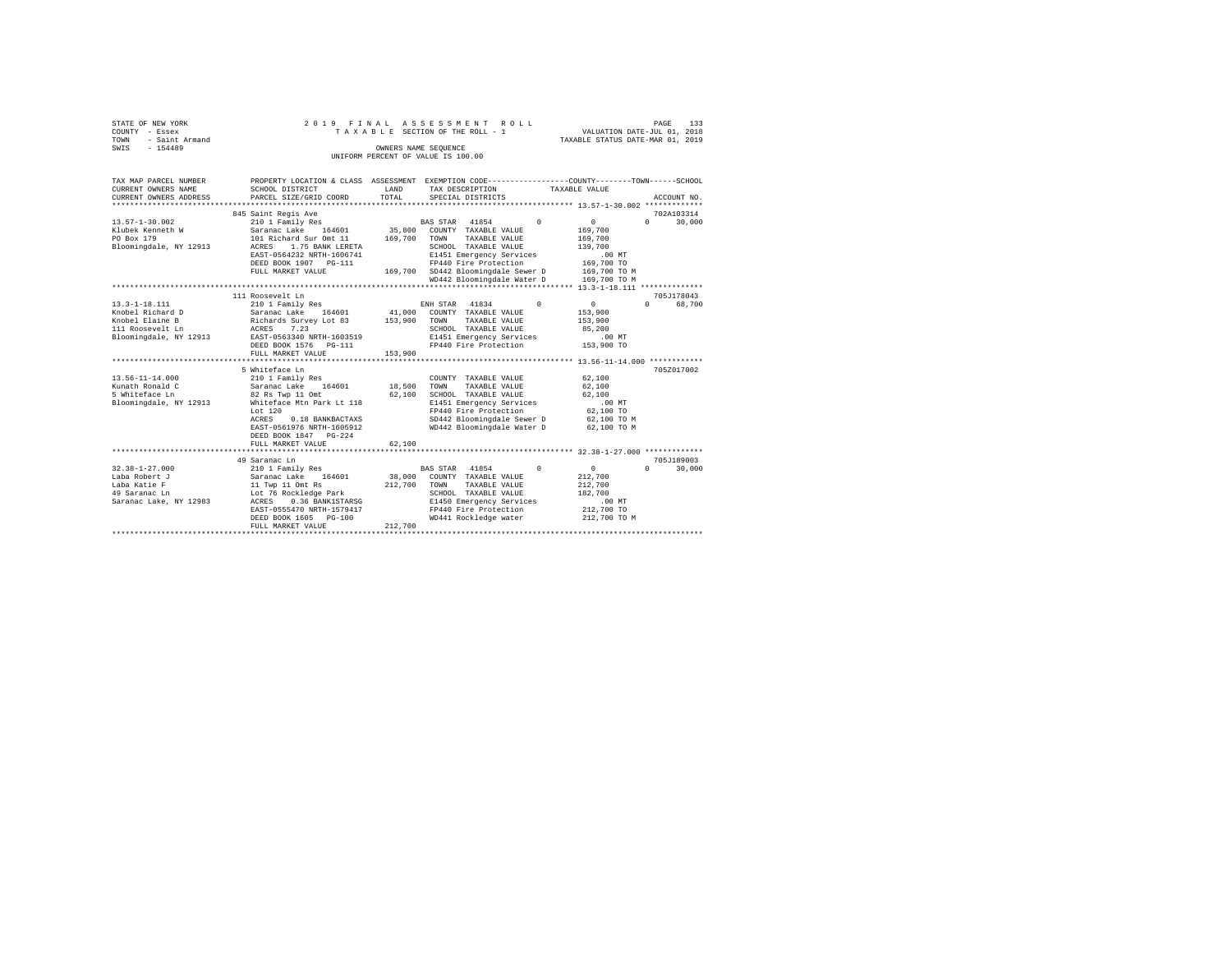| STATE OF NEW YORK |                     |  |  |  | 2019 FINAL ASSESSMENT ROLL         |  |  |  |  |  |  |                                  |  | PAGE | 134 |
|-------------------|---------------------|--|--|--|------------------------------------|--|--|--|--|--|--|----------------------------------|--|------|-----|
| COUNTY - Essex    |                     |  |  |  | TAXABLE SECTION OF THE ROLL - 1    |  |  |  |  |  |  | VALUATION DATE-JUL 01, 2018      |  |      |     |
|                   | TOWN - Saint Armand |  |  |  |                                    |  |  |  |  |  |  | TAXABLE STATUS DATE-MAR 01, 2019 |  |      |     |
| SWIS              | $-154489$           |  |  |  | OWNERS NAME SEOUENCE               |  |  |  |  |  |  |                                  |  |      |     |
|                   |                     |  |  |  | UNIFORM PERCENT OF VALUE IS 100.00 |  |  |  |  |  |  |                                  |  |      |     |

| TAX MAP PARCEL NUMBER<br>CURRENT OWNERS NAME                                                                                                                                                                                | PROPERTY LOCATION & CLASS ASSESSMENT EXEMPTION CODE----------------COUNTY-------TOWN-----SCHOOL<br>SCHOOL DISTRICT | LAND        | TAX DESCRIPTION             | TAXABLE VALUE                                                   |                                 |
|-----------------------------------------------------------------------------------------------------------------------------------------------------------------------------------------------------------------------------|--------------------------------------------------------------------------------------------------------------------|-------------|-----------------------------|-----------------------------------------------------------------|---------------------------------|
| CURRENT OWNERS ADDRESS                                                                                                                                                                                                      | PARCEL SIZE/GRID COORD                                                                                             | TOTAL.      | SPECIAL DISTRICTS           |                                                                 | ACCOUNT NO.                     |
|                                                                                                                                                                                                                             |                                                                                                                    |             |                             |                                                                 |                                 |
|                                                                                                                                                                                                                             | 47 Saranac Ln                                                                                                      |             |                             |                                                                 | 705J189016                      |
| $32.38 - 1 - 39.100$                                                                                                                                                                                                        | 311 Res vac land                                                                                                   |             | COUNTY TAXABLE VALUE        | 33,700                                                          |                                 |
| Laba Robert J                                                                                                                                                                                                               | Saranac Lake 164601<br>11 Twp 11 Omt Rs<br>Lot 77 Rockledge Park<br>ACRES 0.45                                     | 33,700 TOWN | TAXABLE VALUE               | 33,700                                                          |                                 |
| Laba Katie F                                                                                                                                                                                                                |                                                                                                                    |             | 33,700 SCHOOL TAXABLE VALUE | 33,700                                                          |                                 |
| 49 Saranac Ln                                                                                                                                                                                                               | ACRES 0.45                                                                                                         |             | E1450 Emergency Services    | $.00$ MT                                                        |                                 |
| Saranac Lake, NY 12983                                                                                                                                                                                                      |                                                                                                                    |             | FP440 Fire Protection       | 33,700 TO                                                       |                                 |
|                                                                                                                                                                                                                             | EAST-0555480 NRTH-1579315<br>DEED BOOK 1919 PG-202                                                                 |             | WD441 Rockledge water       | 33,700 TO M                                                     |                                 |
|                                                                                                                                                                                                                             | FULL MARKET VALUE                                                                                                  | 33,700      |                             |                                                                 |                                 |
|                                                                                                                                                                                                                             |                                                                                                                    |             |                             |                                                                 |                                 |
| $32.38 - 1 - 43.000$                                                                                                                                                                                                        | Saranac Ln                                                                                                         |             |                             |                                                                 | 705J190007                      |
|                                                                                                                                                                                                                             | 311 Res vac land                                                                                                   |             | COUNTY TAXABLE VALUE        | 32,700                                                          |                                 |
| LaDue Chad C                                                                                                                                                                                                                | Saranac Lake 164601                                                                                                | 32,700 TOWN | TAXABLE VALUE               | 32,700                                                          |                                 |
| LaDue Becky A                                                                                                                                                                                                               | 11 Rs                                                                                                              |             | 32,700 SCHOOL TAXABLE VALUE | 32,700                                                          |                                 |
| 29 Saranac Ln                                                                                                                                                                                                               | Lot 11 Rockledge Park                                                                                              |             | E1450 Emergency Services    | .00 MT                                                          |                                 |
| Saranac Lake, NY 12983                                                                                                                                                                                                      | ACRES 0.39                                                                                                         |             | FP440 Fire Protection       | 32,700 TO                                                       |                                 |
|                                                                                                                                                                                                                             | EAST-0555568 NRTH-1578851                                                                                          |             | WD441 Rockledge water       | 32,700 TO M                                                     |                                 |
|                                                                                                                                                                                                                             | DEED BOOK 1871 PG-150                                                                                              |             |                             |                                                                 |                                 |
|                                                                                                                                                                                                                             | FULL MARKET VALUE<br>**********************                                                                        | 32,700      |                             | ********************************* 32.38-1-44.000 ************** |                                 |
|                                                                                                                                                                                                                             | 29 Saranac Ln                                                                                                      |             |                             |                                                                 | 705J190008                      |
| $32.38 - 1 - 44.000$                                                                                                                                                                                                        | 210 1 Family Res                                                                                                   |             | BAS STAR 41854              | $\sim$ 0<br>$\Omega$                                            | $\Omega$ and $\Omega$<br>30,000 |
| LaDue Chad C                                                                                                                                                                                                                | Saranac Lake 164601                                                                                                |             | 38,000 COUNTY TAXABLE VALUE | 236,200                                                         |                                 |
| LaDue Becky A                                                                                                                                                                                                               | 11 Rs                                                                                                              |             | 236,200 TOWN TAXABLE VALUE  | 236,200                                                         |                                 |
| 29 Saranac Ln                                                                                                                                                                                                               | Lot 12 Rockledge Park                                                                                              |             | SCHOOL TAXABLE VALUE        | 206,200                                                         |                                 |
| Saranac Lake, NY 12983                                                                                                                                                                                                      | ACRES 0.36 BANK1STARSG                                                                                             |             | E1450 Emergency Services    | .00 MT                                                          |                                 |
|                                                                                                                                                                                                                             | EAST-0555547 NRTH-1578945                                                                                          |             | FP440 Fire Protection       | 236,200 TO                                                      |                                 |
|                                                                                                                                                                                                                             | DEED BOOK 1437 PG-247                                                                                              |             | WD441 Rockledge water       | 236,200 TO M                                                    |                                 |
|                                                                                                                                                                                                                             | FULL MARKET VALUE                                                                                                  | 236,200     |                             |                                                                 |                                 |
|                                                                                                                                                                                                                             |                                                                                                                    |             |                             |                                                                 |                                 |
|                                                                                                                                                                                                                             | NYS Route 3                                                                                                        |             |                             |                                                                 | 705J175011                      |
| $23.1 - 1 - 7.000$                                                                                                                                                                                                          |                                                                                                                    |             | COUNTY TAXABLE VALUE        | 63,600                                                          |                                 |
| Laduke Kim                                                                                                                                                                                                                  |                                                                                                                    |             | 63,600 TOWN TAXABLE VALUE   | 63,600                                                          |                                 |
|                                                                                                                                                                                                                             |                                                                                                                    |             | 63,600 SCHOOL TAXABLE VALUE | 63,600                                                          |                                 |
| Laduke Carolyn<br>225 Cedar Ln                                                                                                                                                                                              | 322 Rural vac>10<br>Saranac Lake 164601<br>Richards Survey Lot 86<br>ACRES 113.71                                  |             | E1451 Emergency Services    | .00 MT                                                          |                                 |
| LaFollette, TN 37766                                                                                                                                                                                                        | EAST-0563251 NRTH-1596493                                                                                          |             | FP440 Fire Protection       | 63,600 TO                                                       |                                 |
|                                                                                                                                                                                                                             | DEED BOOK 1306 PG-31                                                                                               |             |                             |                                                                 |                                 |
| MAY BE SUBJECT TO PAYMENT FULL MARKET VALUE                                                                                                                                                                                 |                                                                                                                    | 63,600      |                             |                                                                 |                                 |
| UNDER AGDIST LAW TIL 2022                                                                                                                                                                                                   |                                                                                                                    |             |                             |                                                                 |                                 |
|                                                                                                                                                                                                                             |                                                                                                                    |             |                             |                                                                 |                                 |
|                                                                                                                                                                                                                             | 1246 NYS Route 3                                                                                                   |             |                             |                                                                 | 705Z018002                      |
| $23.2 - 1 - 28.130$                                                                                                                                                                                                         | 322 Rural vac>10                                                                                                   |             | COUNTY TAXABLE VALUE        | 57,800                                                          |                                 |
| Laduke Kim M                                                                                                                                                                                                                | Saranac Lake 164601                                                                                                |             | 57,800 TOWN TAXABLE VALUE   | 57,800                                                          |                                 |
| 225 Cedar Ln                                                                                                                                                                                                                | 105 Richards Sur                                                                                                   |             | 57,800 SCHOOL TAXABLE VALUE | 57,800                                                          |                                 |
|                                                                                                                                                                                                                             |                                                                                                                    |             | E1451 Emergency Services    | .00 MT                                                          |                                 |
| 223 Cedar III 19766 - 1981 Norman Saint States 121<br>MAY BE SUBJECT TO PAYMENT - EAST-0565222 NRTH-1596468<br>NAY BE SUBJECT TO PAYMENT - EAST-0565222 NRTH-1596468<br>UNDER AGDIST LAW TIL 2022 - DEED BOOK 1217 - PG-294 |                                                                                                                    |             | FP440 Fire Protection       | 57,800 TO                                                       |                                 |
|                                                                                                                                                                                                                             |                                                                                                                    |             |                             |                                                                 |                                 |
|                                                                                                                                                                                                                             |                                                                                                                    |             |                             |                                                                 |                                 |
|                                                                                                                                                                                                                             | FULL MARKET VALUE                                                                                                  | 57,800      |                             |                                                                 |                                 |
|                                                                                                                                                                                                                             |                                                                                                                    |             |                             |                                                                 |                                 |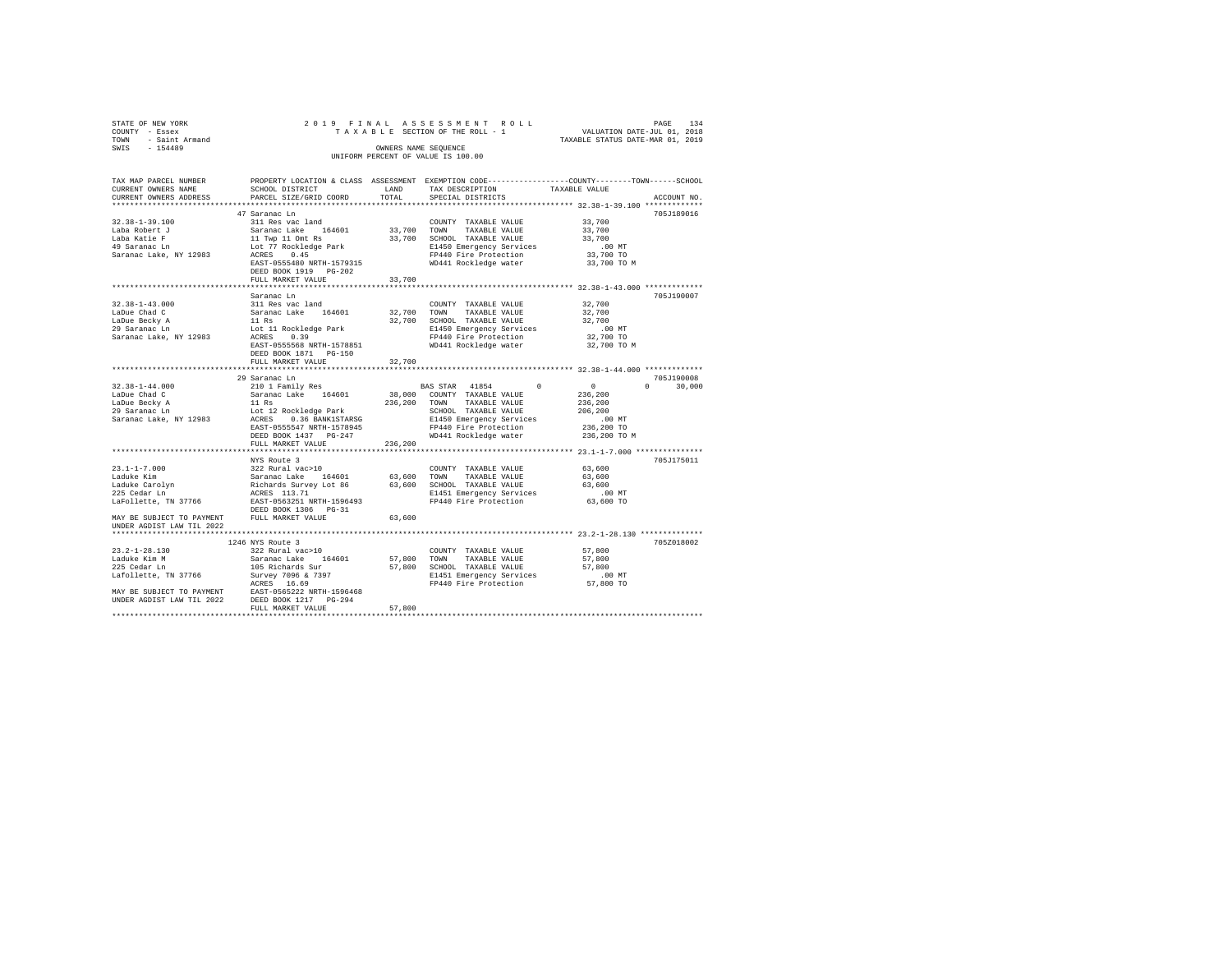| STATE OF NEW YORK                                                                                        |                                                                                                                |             | 2019 FINAL ASSESSMENT ROLL                                       |                                                                             |                    |
|----------------------------------------------------------------------------------------------------------|----------------------------------------------------------------------------------------------------------------|-------------|------------------------------------------------------------------|-----------------------------------------------------------------------------|--------------------|
| COUNTY - Essex                                                                                           |                                                                                                                |             | TAXABLE SECTION OF THE ROLL - 1                                  | PAGE 135<br>VALUATION DATE-JUL 01, 2018<br>TAXABLE STATUS DATE-MAR 01, 2019 |                    |
| TOWN - Saint Armand                                                                                      |                                                                                                                |             |                                                                  |                                                                             |                    |
| $-154489$<br>SWIS                                                                                        |                                                                                                                |             | OWNERS NAME SEOUENCE                                             |                                                                             |                    |
|                                                                                                          |                                                                                                                |             | UNIFORM PERCENT OF VALUE IS 100.00                               |                                                                             |                    |
|                                                                                                          |                                                                                                                |             |                                                                  |                                                                             |                    |
| TAX MAP PARCEL NUMBER                                                                                    | PROPERTY LOCATION & CLASS ASSESSMENT EXEMPTION CODE----------------COUNTY-------TOWN-----SCHOOL                |             |                                                                  |                                                                             |                    |
| CURRENT OWNERS NAME                                                                                      | SCHOOL DISTRICT                                                                                                | LAND        | TAX DESCRIPTION                                                  | TAXABLE VALUE                                                               |                    |
| CURRENT OWNERS ADDRESS                                                                                   | PARCEL SIZE/GRID COORD                                                                                         | TOTAL       | SPECIAL DISTRICTS                                                |                                                                             | ACCOUNT NO.        |
| *************************                                                                                |                                                                                                                |             |                                                                  |                                                                             |                    |
|                                                                                                          | 1257 NYS Route 3                                                                                               |             |                                                                  |                                                                             | 705J103401         |
| $23.2 - 1 - 29.000$                                                                                      | 210 1 Family Res                                                                                               |             | COUNTY TAXABLE VALUE                                             | 146,300                                                                     |                    |
| Laduke Kim M                                                                                             | Saranac Lake 164601                                                                                            | 35,700 TOWN | TAXABLE VALUE                                                    | 146,300                                                                     |                    |
| 225 Cedar Ln                                                                                             | 105 Richards Sur                                                                                               |             | 146,300 SCHOOL TAXABLE VALUE                                     | 146,300                                                                     |                    |
| LaFollette, TN 37766                                                                                     | 00001.60                                                                                                       |             | E1451 Emergency Services                                         | $.00$ MT                                                                    |                    |
|                                                                                                          | ACRES 1.70                                                                                                     |             | FP440 Fire Protection                                            | 146,300 TO                                                                  |                    |
|                                                                                                          |                                                                                                                |             |                                                                  |                                                                             |                    |
| MAY BE SUBJECT TO PAYMENT<br>EAST-0564668 NRTH-1596122<br>UNDER AGDIST LAW TIL 2022 DEED BOOK 707 PG-171 |                                                                                                                |             |                                                                  |                                                                             |                    |
|                                                                                                          | FULL MARKET VALUE                                                                                              | 146,300     |                                                                  |                                                                             |                    |
|                                                                                                          |                                                                                                                |             |                                                                  |                                                                             |                    |
|                                                                                                          | 44 Whiteface Ln                                                                                                |             |                                                                  |                                                                             | 702A178511         |
| $13.56 - 4 - 9.000$                                                                                      | 312 Vac w/imprv                                                                                                |             | COUNTY TAXABLE VALUE                                             | 23,300                                                                      |                    |
|                                                                                                          | Saranac Lake 164601                                                                                            | 13,300 TOWN | TAXABLE VALUE                                                    | 23,300                                                                      |                    |
|                                                                                                          |                                                                                                                |             | 23,300 SCHOOL TAXABLE VALUE                                      | 23,300                                                                      |                    |
| Lagree Deborah A<br>Lagree Roger S<br>PO Box 895                                                         | Rs Twp 11 Omt Lot 82<br>ACRES 0.20                                                                             |             | E1451 Emergency Services                                         | $.00$ MT                                                                    |                    |
|                                                                                                          |                                                                                                                |             | FP440 Fire Protection                                            | 23,300 TO                                                                   |                    |
|                                                                                                          | Saranac Lake, NY 12983 EAST-0562314 NRTH-1606804<br>DEED BOOK 1143 PG-12                                       |             |                                                                  |                                                                             |                    |
|                                                                                                          | FULL MARKET VALUE                                                                                              | 23,300      |                                                                  |                                                                             |                    |
|                                                                                                          |                                                                                                                |             |                                                                  |                                                                             |                    |
|                                                                                                          |                                                                                                                |             |                                                                  |                                                                             | 702A178510         |
| $13.56 - 4 - 10.000$                                                                                     | Poplar Ln<br>311 Res vac land                                                                                  |             | COUNTY TAXABLE VALUE                                             | 17,200                                                                      |                    |
|                                                                                                          |                                                                                                                |             |                                                                  |                                                                             |                    |
| Lagree Roger<br>PO Box 895                                                                               | Saranac Lake 164601 17,200 TOWN TAXABLE VALUE RS TWP 11 Omt Lot 82 17,200 SCHOOL TAXABLE VALUE RS TWP 11 Omt 1 |             |                                                                  | 17,200<br>17,200                                                            |                    |
| Saranac Lake, NY 12983                                                                                   |                                                                                                                |             |                                                                  |                                                                             |                    |
|                                                                                                          | EAST-0562367 NRTH-1606880                                                                                      |             | FP440 Fire Protection                                            | $.00$ MT<br>17,200 TO                                                       |                    |
|                                                                                                          |                                                                                                                |             |                                                                  |                                                                             |                    |
|                                                                                                          | DEED BOOK 1011 PG-304                                                                                          |             |                                                                  |                                                                             |                    |
|                                                                                                          | FULL MARKET VALUE                                                                                              | 17,200      | *********************************** 13.56-4-1.100 ************** |                                                                             |                    |
|                                                                                                          |                                                                                                                |             |                                                                  |                                                                             | 702A178508         |
| $13.56 - 4 - 1.100$                                                                                      | 24 Poplar Ln                                                                                                   |             | BAS STAR 41854<br>$^{\circ}$                                     | $\sim$ 0                                                                    | $\Omega$<br>30,000 |
|                                                                                                          | 210 1 Family Res                                                                                               |             |                                                                  |                                                                             |                    |
| Lagree Roger S                                                                                           | Saranac Lake 164601                                                                                            |             | 23,700 COUNTY TAXABLE VALUE                                      | 180,800                                                                     |                    |
| Lagree Deborah A<br>Lagree Deborah A<br>PO Box 895                                                       | Rs Twp 11 Omt Lot 82<br>ACRES 0.36                                                                             |             | 180,800 TOWN TAXABLE VALUE                                       | 180,800                                                                     |                    |
|                                                                                                          |                                                                                                                |             | SCHOOL TAXABLE VALUE                                             | 150,800                                                                     |                    |
| Saranac Lake, NY 12983                                                                                   | EAST-0562369 NRTH-1606970                                                                                      |             | E1451 Emergency Services                                         | $.00$ MT                                                                    |                    |
|                                                                                                          | DEED BOOK 1015 PG-85                                                                                           |             | FP440 Fire Protection                                            | 180,800 TO                                                                  |                    |
|                                                                                                          | FULL MARKET VALUE                                                                                              |             | 180,800 SD442 Bloomingdale Sewer D                               | 180,800 TO M                                                                |                    |
|                                                                                                          |                                                                                                                |             | WD442 Bloomingdale Water D                                       | 180,800 TO M                                                                |                    |
|                                                                                                          |                                                                                                                |             |                                                                  |                                                                             |                    |
|                                                                                                          | 22 Poplar Ln                                                                                                   |             |                                                                  |                                                                             | 702A179002         |
| $13.56 - 4 - 1.200$                                                                                      | 210 1 Family Res<br>Saranac Lake 164601                                                                        |             | COUNTY TAXABLE VALUE                                             | 56,300                                                                      |                    |
| LaGree Roger S                                                                                           |                                                                                                                | 19,000 TOWN | TAXABLE VALUE                                                    | 56,300                                                                      |                    |
| LaGree Deborah A                                                                                         | 82 Rs Twp 11 Omt<br>ACRES 0.20                                                                                 |             | 56,300 SCHOOL TAXABLE VALUE                                      | 56,300                                                                      |                    |
| PO Box 895                                                                                               |                                                                                                                |             | E1451 Emergency Services                                         | .00 MT                                                                      |                    |
| Saranac Lake, NY 12983                                                                                   | EAST-0562367 NRTH-1607073                                                                                      |             | FP440 Fire Protection                                            | 56,300 TO                                                                   |                    |
|                                                                                                          | DEED BOOK 1444 PG-34                                                                                           |             | SD442 Bloomingdale Sewer D                                       | 56,300 TO M                                                                 |                    |
|                                                                                                          | FULL MARKET VALUE                                                                                              |             | 56,300 WD442 Bloomingdale Water D                                | 56,300 TO M                                                                 |                    |
|                                                                                                          |                                                                                                                |             |                                                                  |                                                                             |                    |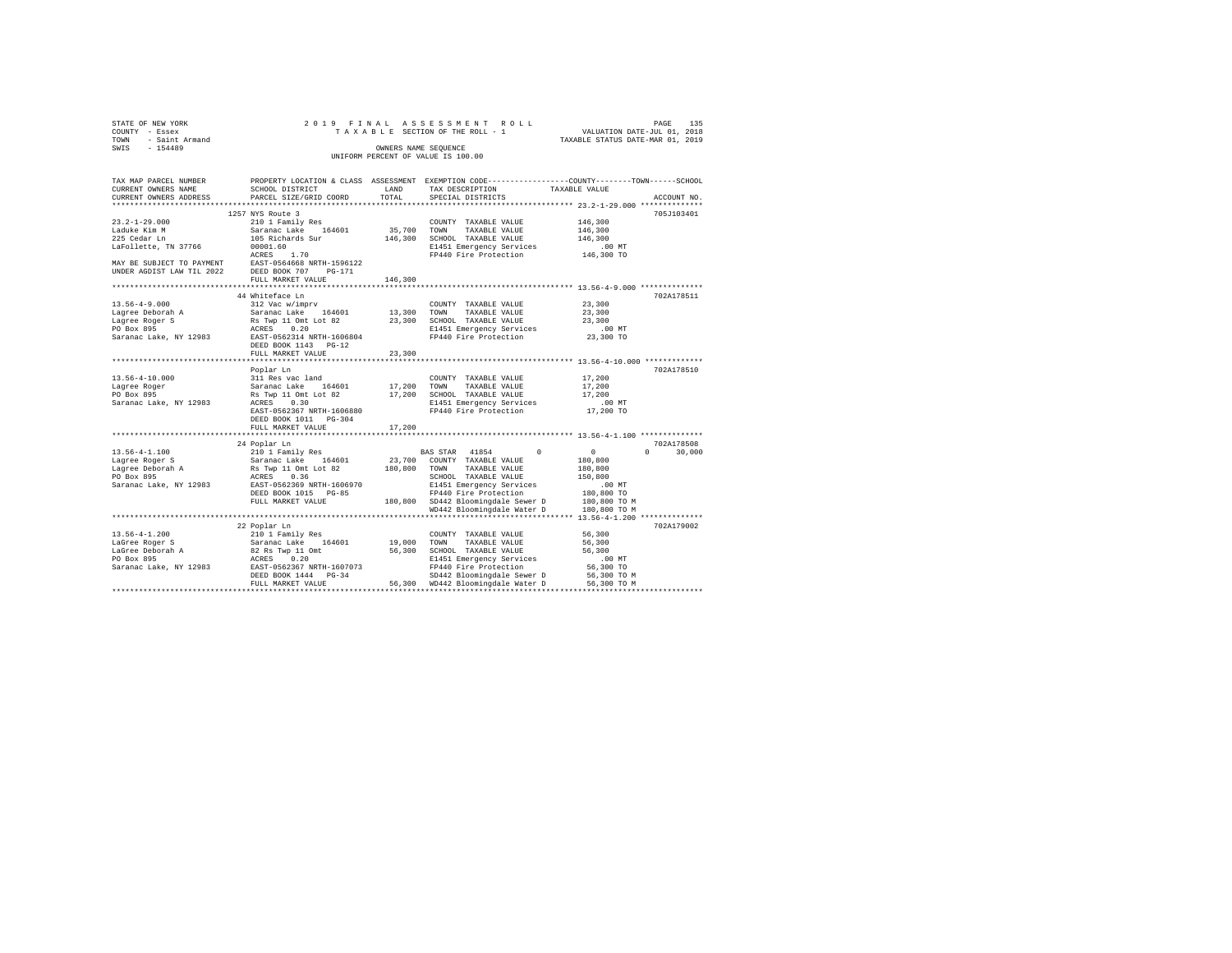| STATE OF NEW YORK<br>COUNTY - Essex<br>TOWN<br>- Saint Armand<br>$-154489$<br>SWIS | ASSESSMENT<br>2019 FINAL<br>ROLL<br>VALUATION DATE-JUL 01, 2018<br>TAXABLE SECTION OF THE ROLL - 1<br>TAXABLE STATUS DATE-MAR 01, 2019<br>OWNERS NAME SEQUENCE<br>UNIFORM PERCENT OF VALUE IS 100.00 |                   |                                                                 |            |                              |                                  |  |
|------------------------------------------------------------------------------------|------------------------------------------------------------------------------------------------------------------------------------------------------------------------------------------------------|-------------------|-----------------------------------------------------------------|------------|------------------------------|----------------------------------|--|
|                                                                                    |                                                                                                                                                                                                      |                   |                                                                 |            |                              |                                  |  |
| TAX MAP PARCEL NUMBER<br>CURRENT OWNERS NAME<br>CURRENT OWNERS ADDRESS             | PROPERTY LOCATION & CLASS ASSESSMENT EXEMPTION CODE---------------COUNTY-------TOWN------SCHOOL<br>SCHOOL DISTRICT<br>PARCEL SIZE/GRID COORD                                                         | LAND<br>TOTAL     | TAX DESCRIPTION<br>SPECIAL DISTRICTS                            |            | TAXABLE VALUE                | ACCOUNT NO.                      |  |
|                                                                                    |                                                                                                                                                                                                      |                   |                                                                 |            |                              |                                  |  |
|                                                                                    | 327 Trudeau Rd                                                                                                                                                                                       |                   |                                                                 |            |                              | 705Z003001                       |  |
| $32.1 - 1 - 2.120$<br>Land Jodi D<br>327 Trudeau Rd                                | 210 1 Family Res<br>Saranac Lake 164601<br>9 Omt Twp 11                                                                                                                                              | 48,000<br>260,400 | BAS STAR 41854<br>COUNTY TAXABLE VALUE<br>TOWN<br>TAXABLE VALUE | $\Omega$   | $\sim$<br>260,400<br>260,400 | $\Omega$<br>30,000               |  |
| Saranac Lake, NY 12983                                                             | Lots 2 & 4 Deer Run<br>ACRES 4.01                                                                                                                                                                    |                   | SCHOOL TAXABLE VALUE<br>E1450 Emergency Services                |            | 230,400<br>.00 MT            |                                  |  |
|                                                                                    | EAST-0555533 NRTH-1583598<br>DEED BOOK 1596 PG-299<br>FULL MARKET VALUE                                                                                                                              | 260,400           | FP440 Fire Protection                                           |            | 260,400 TO                   |                                  |  |
|                                                                                    |                                                                                                                                                                                                      |                   |                                                                 |            |                              |                                  |  |
|                                                                                    | 15 Stevenson Rd                                                                                                                                                                                      |                   |                                                                 |            |                              | 705L103809                       |  |
| $32.166 - 6 - 5.000$<br>Landon Reginald                                            | 210 1 Family Res<br>Saranac Lake<br>164601                                                                                                                                                           | 44,000            | ENH STAR 41834<br>COUNTY TAXABLE VALUE                          | $^{\circ}$ | $\overline{0}$<br>178,800    | 68,700<br>$\Omega$               |  |
| Landon Connie<br>15 Stevenson Ln                                                   | 11 Richards Sur<br>80% Land 34% Bldg                                                                                                                                                                 | 178,800           | TAXABLE VALUE<br>TOWN<br>SCHOOL TAXABLE VALUE                   |            | 178,800<br>110,100           |                                  |  |
| Saranac Lake, NY 12983                                                             | ACRES 0.90<br>EAST-0554412 NRTH-1578177<br>DEED BOOK 1259 PG-177                                                                                                                                     |                   | E1450 Emergency Services<br>FP440 Fire Protection               |            | $.00$ MT<br>178,800 TO       |                                  |  |
|                                                                                    | FULL MARKET VALUE                                                                                                                                                                                    | 178,800           |                                                                 |            |                              |                                  |  |
|                                                                                    | 1512 NYS Route 3                                                                                                                                                                                     |                   |                                                                 |            |                              | 705J102313                       |  |
| $13.4 - 1 - 21.000$                                                                | 312 Vac w/imprv                                                                                                                                                                                      |                   | COUNTY TAXABLE VALUE                                            |            | 71,600                       |                                  |  |
| Lasher John S<br>Lasher Greta G                                                    | Saranac Lake 164601<br>103/123 Richards Sur                                                                                                                                                          | 61,200<br>71,600  | TOWN<br>TAXABLE VALUE<br>SCHOOL TAXABLE VALUE                   |            | 71,600<br>71,600             |                                  |  |
| 5130 Florek Rd                                                                     | 00027.00                                                                                                                                                                                             |                   | E1451 Emergency Services                                        |            | $.00$ MT                     |                                  |  |
| Edinboro, PA 16412                                                                 | ACRES 30.08<br>EAST-0566828 NRTH-1602380<br>DEED BOOK 1565 PG-144                                                                                                                                    |                   | FP440 Fire Protection                                           |            | 71,600 TO                    |                                  |  |
|                                                                                    | FULL MARKET VALUE                                                                                                                                                                                    | 71,600            |                                                                 |            |                              |                                  |  |
|                                                                                    |                                                                                                                                                                                                      |                   |                                                                 |            |                              |                                  |  |
| $13.56 - 11 - 8.000$                                                               | 77 Prospect St<br>210 1 Family Res                                                                                                                                                                   |                   | ENH STAR 41834                                                  | $^{\circ}$ | 0                            | 702A101403<br>68,700<br>$\Omega$ |  |
| Latham Anne S<br>77 Prospect St                                                    | Saranac Lake 164601                                                                                                                                                                                  | 19,800<br>96,200  | COUNTY TAXABLE VALUE<br>TOWN<br>TAXABLE VALUE                   |            | 96,200<br>96,200             |                                  |  |
| Bloomingdale, NY 12913                                                             | 82 Rs Twp 11 Omt<br>Prospect St. Lot 119                                                                                                                                                             |                   | SCHOOL TAXABLE VALUE                                            |            | 27,500                       |                                  |  |
|                                                                                    | ACRES<br>0.24                                                                                                                                                                                        |                   | E1451 Emergency Services                                        |            | $.00$ MT                     |                                  |  |
|                                                                                    | EAST-0561814 NRTH-1605903                                                                                                                                                                            |                   | FP440 Fire Protection                                           |            | 96,200 TO                    |                                  |  |
|                                                                                    | DEED BOOK 988<br>$PG-16$                                                                                                                                                                             |                   | SD442 Bloomingdale Sewer D                                      |            | 96,200 TO M                  |                                  |  |
|                                                                                    | FULL MARKET VALUE                                                                                                                                                                                    |                   | 96.200 WD442 Bloomingdale Water D                               |            | 96,200 TO M                  |                                  |  |
|                                                                                    |                                                                                                                                                                                                      |                   |                                                                 |            |                              |                                  |  |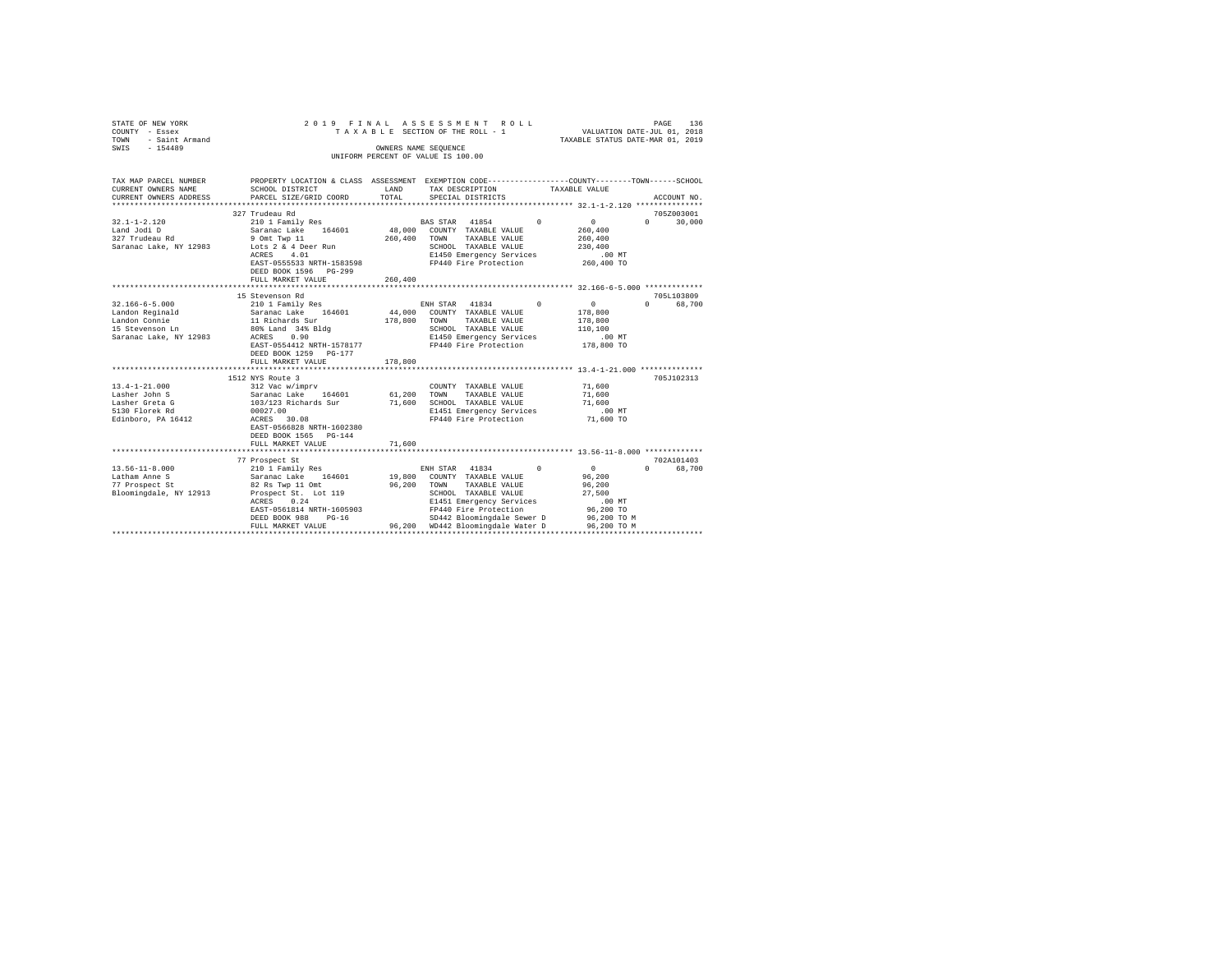| STATE OF NEW YORK   |  | 2019 FINAL ASSESSMENT ROLL         |                                  | PAGE                        | 137 |
|---------------------|--|------------------------------------|----------------------------------|-----------------------------|-----|
| COUNTY - Essex      |  | TAXABLE SECTION OF THE ROLL - 1    |                                  | VALUATION DATE-JUL 01, 2018 |     |
| TOWN - Saint Armand |  |                                    | TAXABLE STATUS DATE-MAR 01, 2019 |                             |     |
| SWIS<br>$-154489$   |  | OWNERS NAME SEOUENCE               |                                  |                             |     |
|                     |  | UNIFORM PERCENT OF VALUE IS 100.00 |                                  |                             |     |
|                     |  |                                    |                                  |                             |     |

| TAX MAP PARCEL NUMBER                               |                                                                                                                                                                                                                                                                                                                                                                                                                                                                   |             |                                                                                         | PROPERTY LOCATION & CLASS ASSESSMENT EXEMPTION CODE---------------COUNTY------TOWN-----SCHOOL                                                                                                                                                                                                                                                                         |
|-----------------------------------------------------|-------------------------------------------------------------------------------------------------------------------------------------------------------------------------------------------------------------------------------------------------------------------------------------------------------------------------------------------------------------------------------------------------------------------------------------------------------------------|-------------|-----------------------------------------------------------------------------------------|-----------------------------------------------------------------------------------------------------------------------------------------------------------------------------------------------------------------------------------------------------------------------------------------------------------------------------------------------------------------------|
| CURRENT OWNERS NAME                                 | SCHOOL DISTRICT                                                                                                                                                                                                                                                                                                                                                                                                                                                   | LAND        | TAX DESCRIPTION                                                                         | TAXABLE VALUE                                                                                                                                                                                                                                                                                                                                                         |
| CURRENT OWNERS ADDRESS PARCEL SIZE/GRID COORD       |                                                                                                                                                                                                                                                                                                                                                                                                                                                                   | TOTAL       | SPECIAL DISTRICTS                                                                       | ACCOUNT NO.                                                                                                                                                                                                                                                                                                                                                           |
|                                                     |                                                                                                                                                                                                                                                                                                                                                                                                                                                                   |             |                                                                                         |                                                                                                                                                                                                                                                                                                                                                                       |
|                                                     | 1790 NYS Route 3                                                                                                                                                                                                                                                                                                                                                                                                                                                  |             |                                                                                         | 702A176003                                                                                                                                                                                                                                                                                                                                                            |
| 13.57-1-12.100                                      | 240 Rural res                                                                                                                                                                                                                                                                                                                                                                                                                                                     |             | BAS STAR 41854<br>$\sim$                                                                | $\sim$ 0<br>$\Omega$ and $\Omega$<br>30,000                                                                                                                                                                                                                                                                                                                           |
|                                                     |                                                                                                                                                                                                                                                                                                                                                                                                                                                                   |             | 41,600 COUNTY TAXABLE VALUE                                                             | 93,100                                                                                                                                                                                                                                                                                                                                                                |
| Latham William E<br>1790 NYS Rte 3                  |                                                                                                                                                                                                                                                                                                                                                                                                                                                                   |             |                                                                                         | 93,100                                                                                                                                                                                                                                                                                                                                                                |
| Vermontville, NY 12989                              |                                                                                                                                                                                                                                                                                                                                                                                                                                                                   |             |                                                                                         | 63,100                                                                                                                                                                                                                                                                                                                                                                |
|                                                     | ACRES 11.90                                                                                                                                                                                                                                                                                                                                                                                                                                                       |             | E1451 Emergency Services                                                                |                                                                                                                                                                                                                                                                                                                                                                       |
|                                                     | EAST-0566467 NRTH-1606622                                                                                                                                                                                                                                                                                                                                                                                                                                         |             | FP440 Fire Protection                                                                   | 00 MT.<br>93,100 TO                                                                                                                                                                                                                                                                                                                                                   |
|                                                     | DEED BOOK 1207 PG-214                                                                                                                                                                                                                                                                                                                                                                                                                                             |             | SD442 Bloomingdale Sewer D                                                              | 93,100 TO M                                                                                                                                                                                                                                                                                                                                                           |
|                                                     |                                                                                                                                                                                                                                                                                                                                                                                                                                                                   |             | 93,100 WD442 Bloomingdale Water D 93,100 TO M                                           |                                                                                                                                                                                                                                                                                                                                                                       |
|                                                     | FULL MARKET VALUE                                                                                                                                                                                                                                                                                                                                                                                                                                                 |             |                                                                                         |                                                                                                                                                                                                                                                                                                                                                                       |
|                                                     |                                                                                                                                                                                                                                                                                                                                                                                                                                                                   |             |                                                                                         |                                                                                                                                                                                                                                                                                                                                                                       |
|                                                     | 7 Saranac Ln                                                                                                                                                                                                                                                                                                                                                                                                                                                      |             |                                                                                         | 705J189013                                                                                                                                                                                                                                                                                                                                                            |
| $32.38 - 1 - 36.200$                                | 210 1 Family Res                                                                                                                                                                                                                                                                                                                                                                                                                                                  |             | BAS STAR 41854                                                                          | $\overline{0}$ and $\overline{0}$ and $\overline{0}$ and $\overline{0}$ and $\overline{0}$ and $\overline{0}$ and $\overline{0}$ and $\overline{0}$ and $\overline{0}$ and $\overline{0}$ and $\overline{0}$ and $\overline{0}$ and $\overline{0}$ and $\overline{0}$ and $\overline{0}$ and $\overline{0}$ and $\overline{0}$ and<br>$\Omega$ and $\Omega$<br>30,000 |
|                                                     | $\begin{tabular}{lcccccc} \texttt{Latourelle Alan L} &\texttt{Sarna} &\texttt{Sarna} &\texttt{Safanac Lake} & 164601 & 41,500 & \texttt{CONTY} & \texttt{TXABLE VALUE} \\ \texttt{Latourelle Joan} & & 110m1 & \texttt{Two} & 187,200 & \texttt{TONY} & \texttt{TXABLE VALUE} \\ \texttt{T Saranac Lan} & & 110m1 & \texttt{New} & \texttt{SCHODL} & \texttt{TXABLE VALUE} \\ \texttt{Saranac Lake, NY 12983} & & & \texttt{ACRES} & 0.63 & \texttt{RANKISTARSG}$ |             |                                                                                         | 187,200                                                                                                                                                                                                                                                                                                                                                               |
|                                                     |                                                                                                                                                                                                                                                                                                                                                                                                                                                                   |             |                                                                                         | 187,200                                                                                                                                                                                                                                                                                                                                                               |
|                                                     |                                                                                                                                                                                                                                                                                                                                                                                                                                                                   |             |                                                                                         | 157,200                                                                                                                                                                                                                                                                                                                                                               |
|                                                     |                                                                                                                                                                                                                                                                                                                                                                                                                                                                   |             |                                                                                         |                                                                                                                                                                                                                                                                                                                                                                       |
|                                                     | EAST-0555344 NRTH-1578470                                                                                                                                                                                                                                                                                                                                                                                                                                         |             | FP440 Fire Protection                                                                   | .00 MT<br>187,200 TO                                                                                                                                                                                                                                                                                                                                                  |
|                                                     | DEED BOOK 1307 PG-124                                                                                                                                                                                                                                                                                                                                                                                                                                             |             | WD441 Rockledge water                                                                   | 187,200 TO M                                                                                                                                                                                                                                                                                                                                                          |
|                                                     | FULL MARKET VALUE                                                                                                                                                                                                                                                                                                                                                                                                                                                 | 187.200     |                                                                                         |                                                                                                                                                                                                                                                                                                                                                                       |
|                                                     |                                                                                                                                                                                                                                                                                                                                                                                                                                                                   |             |                                                                                         |                                                                                                                                                                                                                                                                                                                                                                       |
|                                                     | 20 Poplar Ln                                                                                                                                                                                                                                                                                                                                                                                                                                                      |             |                                                                                         | 702A177001                                                                                                                                                                                                                                                                                                                                                            |
| $13.56 - 3 - 9.200$                                 |                                                                                                                                                                                                                                                                                                                                                                                                                                                                   |             |                                                                                         |                                                                                                                                                                                                                                                                                                                                                                       |
|                                                     | 311 Res vac land                                                                                                                                                                                                                                                                                                                                                                                                                                                  |             | COUNTY TAXABLE VALUE                                                                    | 13,300                                                                                                                                                                                                                                                                                                                                                                |
|                                                     | Latourelle Fitzgerald Lisa Lif Saranac Lake 164601 13,300 TOWN                                                                                                                                                                                                                                                                                                                                                                                                    |             | TAXABLE VALUE                                                                           | 13,300                                                                                                                                                                                                                                                                                                                                                                |
|                                                     |                                                                                                                                                                                                                                                                                                                                                                                                                                                                   |             |                                                                                         | 13,300                                                                                                                                                                                                                                                                                                                                                                |
|                                                     |                                                                                                                                                                                                                                                                                                                                                                                                                                                                   |             | E1451 Emergency Services                                                                | .00 MT                                                                                                                                                                                                                                                                                                                                                                |
|                                                     |                                                                                                                                                                                                                                                                                                                                                                                                                                                                   |             | FP440 Fire Protection                                                                   | 13,300 TO                                                                                                                                                                                                                                                                                                                                                             |
|                                                     |                                                                                                                                                                                                                                                                                                                                                                                                                                                                   | 13,300      |                                                                                         |                                                                                                                                                                                                                                                                                                                                                                       |
| Garso Joseph A Jr                                   |                                                                                                                                                                                                                                                                                                                                                                                                                                                                   |             |                                                                                         |                                                                                                                                                                                                                                                                                                                                                                       |
|                                                     |                                                                                                                                                                                                                                                                                                                                                                                                                                                                   |             |                                                                                         |                                                                                                                                                                                                                                                                                                                                                                       |
|                                                     | 1712 NYS Route 3                                                                                                                                                                                                                                                                                                                                                                                                                                                  |             |                                                                                         | 702A102006                                                                                                                                                                                                                                                                                                                                                            |
| 13.57-3-10.003                                      | 210 1 Family Res COUNTY TAXABLE VALUE Saranac Lake 164601 28,900 TOWN TAXABLE VALUE 101 Richards Dr. 21,900 20100 20100 20100 20100 20100 20100 20100 20100 20100 20100 20100 20100 20100 20100 20100 20100 20100 20100 20100                                                                                                                                                                                                                                     |             |                                                                                         |                                                                                                                                                                                                                                                                                                                                                                       |
|                                                     |                                                                                                                                                                                                                                                                                                                                                                                                                                                                   |             |                                                                                         | 99,900<br>99,900                                                                                                                                                                                                                                                                                                                                                      |
| Latt Kevin A                                        |                                                                                                                                                                                                                                                                                                                                                                                                                                                                   |             |                                                                                         |                                                                                                                                                                                                                                                                                                                                                                       |
| Latt Judi A                                         |                                                                                                                                                                                                                                                                                                                                                                                                                                                                   |             |                                                                                         | 99,900                                                                                                                                                                                                                                                                                                                                                                |
| Latt Juur A<br>1712 NYS Rte 3<br>PO Box 89          |                                                                                                                                                                                                                                                                                                                                                                                                                                                                   |             | E1451 Emergency Services                                                                | $.00$ MT                                                                                                                                                                                                                                                                                                                                                              |
|                                                     |                                                                                                                                                                                                                                                                                                                                                                                                                                                                   |             | FP440 Fire Protection                                                                   | 99,900 TO                                                                                                                                                                                                                                                                                                                                                             |
|                                                     | Bloomingdale, NY 12913 DEED BOOK 1343 PG-144                                                                                                                                                                                                                                                                                                                                                                                                                      |             | SD442 Bloomingdale Sewer D 99,900 TO M<br>99,900 WD442 Bloomingdale Water D 99,900 TO M |                                                                                                                                                                                                                                                                                                                                                                       |
|                                                     | FULL MARKET VALUE                                                                                                                                                                                                                                                                                                                                                                                                                                                 |             |                                                                                         |                                                                                                                                                                                                                                                                                                                                                                       |
|                                                     |                                                                                                                                                                                                                                                                                                                                                                                                                                                                   |             |                                                                                         |                                                                                                                                                                                                                                                                                                                                                                       |
|                                                     | 329 Trudeau Rd                                                                                                                                                                                                                                                                                                                                                                                                                                                    |             |                                                                                         | 705Z002017                                                                                                                                                                                                                                                                                                                                                            |
| $32.1 - 1 - 2.200$                                  | 210 1 Family Res                                                                                                                                                                                                                                                                                                                                                                                                                                                  |             | COUNTY TAXABLE VALUE                                                                    | 235,600                                                                                                                                                                                                                                                                                                                                                               |
| Lau Katherine A                                     |                                                                                                                                                                                                                                                                                                                                                                                                                                                                   | 45,900 TOWN | TAXABLE VALUE                                                                           | 235,600                                                                                                                                                                                                                                                                                                                                                               |
| Lau Edwin                                           |                                                                                                                                                                                                                                                                                                                                                                                                                                                                   |             | 235,600 SCHOOL TAXABLE VALUE                                                            | 235,600                                                                                                                                                                                                                                                                                                                                                               |
| naa nawii:<br>1266 Shasta Ave<br>San Jose, CA 95126 |                                                                                                                                                                                                                                                                                                                                                                                                                                                                   |             | E1450 Emergency Services                                                                | $.00$ MT                                                                                                                                                                                                                                                                                                                                                              |
|                                                     |                                                                                                                                                                                                                                                                                                                                                                                                                                                                   |             | FP440 Fire Protection                                                                   |                                                                                                                                                                                                                                                                                                                                                                       |
|                                                     | Saranac Lake 164601<br>Saranac Lake 164601<br>Omt Twp 11 Rs<br>Lot 3 Deer Run<br>ACRES 1.86<br>EAST-0555961 NRTH-1583691                                                                                                                                                                                                                                                                                                                                          |             |                                                                                         | $235,600$ TO                                                                                                                                                                                                                                                                                                                                                          |
|                                                     |                                                                                                                                                                                                                                                                                                                                                                                                                                                                   |             |                                                                                         |                                                                                                                                                                                                                                                                                                                                                                       |
|                                                     | DEED BOOK 1403 PG-262                                                                                                                                                                                                                                                                                                                                                                                                                                             |             |                                                                                         |                                                                                                                                                                                                                                                                                                                                                                       |
|                                                     | FULL MARKET VALUE                                                                                                                                                                                                                                                                                                                                                                                                                                                 | 235,600     |                                                                                         |                                                                                                                                                                                                                                                                                                                                                                       |
|                                                     |                                                                                                                                                                                                                                                                                                                                                                                                                                                                   |             |                                                                                         |                                                                                                                                                                                                                                                                                                                                                                       |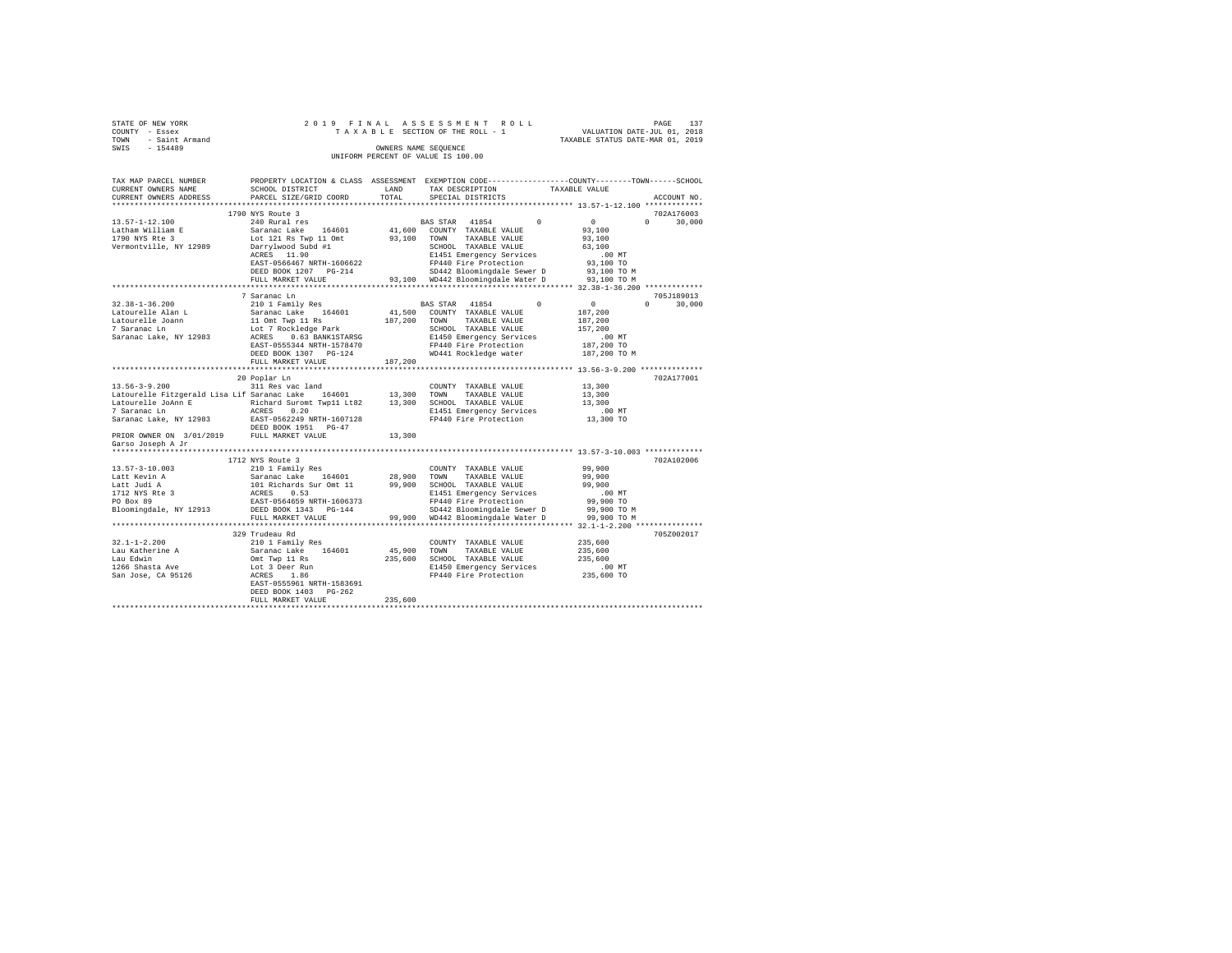| STATE OF NEW YORK   | 2019 FINAL ASSESSMENT ROLL         | 138<br>PAGE                      |
|---------------------|------------------------------------|----------------------------------|
| COUNTY - Essex      | TAXABLE SECTION OF THE ROLL - 1    | VALUATION DATE-JUL 01, 2018      |
| TOWN - Saint Armand |                                    | TAXABLE STATUS DATE-MAR 01, 2019 |
| SWIS<br>$-154489$   | OWNERS NAME SEOUENCE               |                                  |
|                     | UNIFORM PERCENT OF VALUE IS 100.00 |                                  |

| TAX MAP PARCEL NUMBER<br>CURRENT OWNERS NAME<br>CURRENT OWNERS ADDRESS                                                                                        | SCHOOL DISTRICT<br>PARCEL SIZE/GRID COORD                                                                                                                                                         | LAND<br>TOTAL                     | PROPERTY LOCATION & CLASS ASSESSMENT EXEMPTION CODE----------------COUNTY-------TOWN-----SCHOOL<br>TAX DESCRIPTION<br>SPECIAL DISTRICTS                      | TAXABLE VALUE                                                       | ACCOUNT NO.        |
|---------------------------------------------------------------------------------------------------------------------------------------------------------------|---------------------------------------------------------------------------------------------------------------------------------------------------------------------------------------------------|-----------------------------------|--------------------------------------------------------------------------------------------------------------------------------------------------------------|---------------------------------------------------------------------|--------------------|
|                                                                                                                                                               |                                                                                                                                                                                                   |                                   |                                                                                                                                                              |                                                                     |                    |
|                                                                                                                                                               | 9 Maggie Way                                                                                                                                                                                      |                                   |                                                                                                                                                              |                                                                     | 702A102101         |
| $13.64 - 1 - 10.000$<br>Law Karl<br>Law Rebecca B                                                                                                             | Saranac Lake 164601<br>102 Twp 11 O.m.t.<br>ACRES 0.70 BANK WFARGO<br>EAST-0563650 NRTH-1605158                                                                                                   |                                   | 210 1 Family Res 60 BAS STAR 41854 0<br>32,300 COUNTY TAXABLE VALUE<br>173,900 TOWN TAXABLE VALUE                                                            | $\sim$ 0 $\sim$<br>173,900<br>173,900                               | $\Omega$<br>30,000 |
| PO Box 255<br>Bloomingdale, NY 12913                                                                                                                          | DEED BOOK 1723 PG-250<br>FULL MARKET VALUE                                                                                                                                                        |                                   | SCHOOL TAXABLE VALUE<br>E1451 Emergency Services<br>FP440 Fire Protection<br>173,900 SD442 Bloomingdale Sewer D                                              | 143,900<br>$.00$ MT<br>173,900 TO<br>173,900 TO M                   |                    |
|                                                                                                                                                               |                                                                                                                                                                                                   |                                   | WD442 Bloomingdale Water D                                                                                                                                   | 173,900 TO M                                                        |                    |
|                                                                                                                                                               |                                                                                                                                                                                                   |                                   |                                                                                                                                                              |                                                                     |                    |
| $23.3 - 1 - 10.000$                                                                                                                                           | 1011 NYS Route 3<br>210 1 Family Res<br>DEED BOOK 1896 PG-65<br>FULL MARKET VALUE                                                                                                                 | 34,200 TOWN<br>193,000<br>193,000 | COUNTY TAXABLE VALUE<br>TAXABLE VALUE<br>SCHOOL TAXABLE VALUE<br>E1450 Emergency Services<br>FP440 Fire Protection                                           | 193,000<br>193,000<br>193,000<br>.00 MT<br>193,000 TO               | 705J104405         |
|                                                                                                                                                               |                                                                                                                                                                                                   |                                   |                                                                                                                                                              |                                                                     |                    |
| $33.8 - 2 - 10.000$<br>Saranac Lake<br>LC Camp LLC<br>c/o Stoltz Real Est Partners 331 Richards Sur<br>20 Montchanin Rd Ste 250 ACRES<br>Greenville, DE 19807 | George & Bliss Ln<br>311 Res vac land - WTRFNT<br>164601<br>2.03<br>EAST-0596580 NRTH-1583595<br>DEED BOOK 1690 PG-274                                                                            | 536,700 TOWN                      | COUNTY TAXABLE VALUE<br>TAXABLE VALUE<br>536,700 SCHOOL TAXABLE VALUE<br>BTI44 BTI District<br>E1450 Emergency Services<br>FP403 Fire Pro LP Lake 536,700 TO | 536,700<br>536,700<br>536,700<br>.00 MT<br>.00MT                    | 705J103306         |
|                                                                                                                                                               | FULL MARKET VALUE                                                                                                                                                                                 | 536,700                           |                                                                                                                                                              |                                                                     |                    |
| $33.8 - 2 - 11.000$<br>LC Camp LLC<br>LC Camp LLC<br>c/o Keith Stoltz<br>20 Montchanin Rd Ste 250<br>Greenville, DE 19807                                     | 12 George & Bliss Ln<br>260 Seasonal res - WTRFNT<br>Saranac Lake 164601<br>331 Rs Twp 11 Omt<br>ACRES 1.21<br>EAST-0596593 NRTH-1583407<br>DEED BOOK 1635 PG-271<br>FULL MARKET VALUE            | 544,500<br>544,500                | COUNTY TAXABLE VALUE<br>295,500 TOWN TAXABLE VALUE<br>SCHOOL TAXABLE VALUE<br>BTI44 BTI District<br>E1450 Emergency Services<br>FP403 Fire Pro LP Lake       | 544,500<br>544,500<br>544,500<br>$.00$ MT<br>$.00$ MT<br>544,500 TO | 705J107412         |
|                                                                                                                                                               |                                                                                                                                                                                                   |                                   |                                                                                                                                                              |                                                                     |                    |
| $33.8 - 2 - 12.000$<br>LC Camp LLC<br>c/o Keith Stoltz<br>20 Montchanin Rd Ste 250 ACRES<br>Greenville, DE 19807                                              | George & Bliss Ln<br>312 Vac w/imprv - WTRFNT<br>Saranac Lake 164601<br>311 331 Richards Sur<br>164601 677,000<br>2.54<br>EAST-0596554 NRTH-1583237<br>DEED BOOK 1635 PG-281<br>FULL MARKET VALUE | 688,200<br>688,200                | COUNTY TAXABLE VALUE<br>TOWN<br>TAXABLE VALUE<br>SCHOOL TAXABLE VALUE                                                                                        | 688,200<br>688,200<br>688,200                                       | 705J102901         |
|                                                                                                                                                               |                                                                                                                                                                                                   |                                   |                                                                                                                                                              |                                                                     |                    |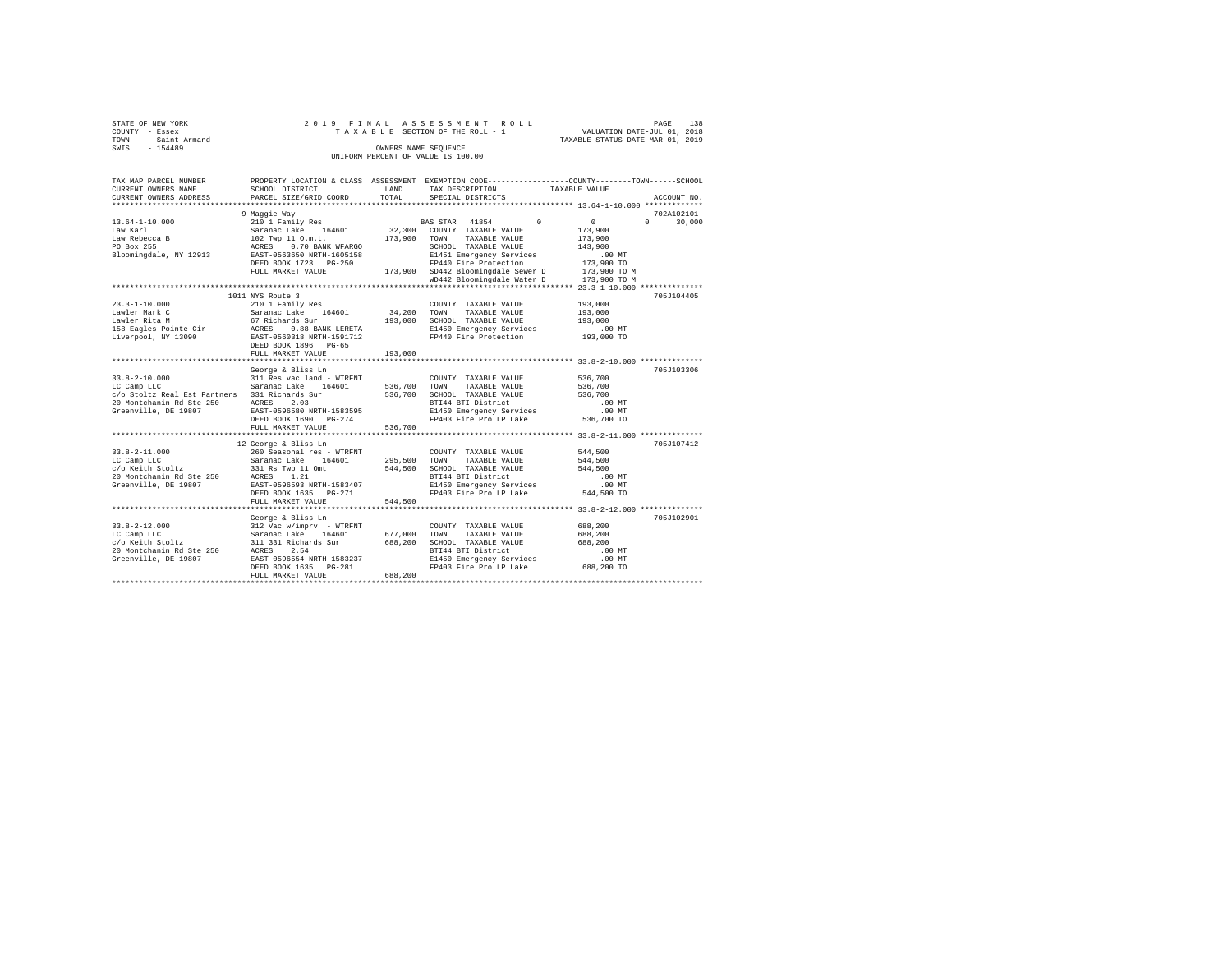| STATE OF NEW YORK                  |  |  | 2019 FINAL ASSESSMENT ROLL      |  |                                  | PAGE | 139 |  |  |  |
|------------------------------------|--|--|---------------------------------|--|----------------------------------|------|-----|--|--|--|
| COUNTY - Essex                     |  |  | TAXABLE SECTION OF THE ROLL - 1 |  | VALUATION DATE-JUL 01, 2018      |      |     |  |  |  |
| TOWN - Saint Armand                |  |  |                                 |  | TAXABLE STATUS DATE-MAR 01, 2019 |      |     |  |  |  |
| SWTS<br>$-154489$                  |  |  | OWNERS NAME SEOUENCE            |  |                                  |      |     |  |  |  |
| UNIFORM PERCENT OF VALUE IS 100.00 |  |  |                                 |  |                                  |      |     |  |  |  |

| TAX MAP PARCEL NUMBER                                                                                                                                                                                                                                                                                                                                                                                                                      |                                                                                   |          | PROPERTY LOCATION & CLASS ASSESSMENT EXEMPTION CODE----------------COUNTY-------TOWN-----SCHOOL          |                                                           |                    |
|--------------------------------------------------------------------------------------------------------------------------------------------------------------------------------------------------------------------------------------------------------------------------------------------------------------------------------------------------------------------------------------------------------------------------------------------|-----------------------------------------------------------------------------------|----------|----------------------------------------------------------------------------------------------------------|-----------------------------------------------------------|--------------------|
| CURRENT OWNERS NAME                                                                                                                                                                                                                                                                                                                                                                                                                        | SCHOOL DISTRICT                                                                   | LAND     | TAX DESCRIPTION                                                                                          | TAXABLE VALUE                                             |                    |
| CURRENT OWNERS ADDRESS                                                                                                                                                                                                                                                                                                                                                                                                                     | PARCEL SIZE/GRID COORD                                                            | TOTAL    | SPECIAL DISTRICTS                                                                                        |                                                           | ACCOUNT NO.        |
|                                                                                                                                                                                                                                                                                                                                                                                                                                            |                                                                                   |          |                                                                                                          |                                                           |                    |
|                                                                                                                                                                                                                                                                                                                                                                                                                                            | George & Bliss Ln                                                                 |          |                                                                                                          |                                                           | 705J102815         |
| $33.8 - 2 - 13.000$                                                                                                                                                                                                                                                                                                                                                                                                                        | 260 Seasonal res - WTRFNT                                                         |          | COUNTY TAXABLE VALUE                                                                                     | 1456,900                                                  |                    |
| LC Camp LLC                                                                                                                                                                                                                                                                                                                                                                                                                                | Saranac Lake 164601 1182,200 TOWN                                                 |          | TAXABLE VALUE                                                                                            | 1456,900                                                  |                    |
|                                                                                                                                                                                                                                                                                                                                                                                                                                            |                                                                                   |          | 1456,900 SCHOOL TAXABLE VALUE                                                                            | 1456,900                                                  |                    |
|                                                                                                                                                                                                                                                                                                                                                                                                                                            |                                                                                   |          | BTI44 BTI District                                                                                       | $.00$ MT                                                  |                    |
| Greenville, DE 19807                                                                                                                                                                                                                                                                                                                                                                                                                       |                                                                                   |          |                                                                                                          |                                                           |                    |
|                                                                                                                                                                                                                                                                                                                                                                                                                                            | EAST-0596351 NRTH-1583112<br>DEED BOOK 1635 PG-275                                |          | E1450 Emergency Services .00 MT<br>FP403 Fire Pro LP Lake .01456,900 TO                                  |                                                           |                    |
|                                                                                                                                                                                                                                                                                                                                                                                                                                            |                                                                                   |          |                                                                                                          |                                                           |                    |
|                                                                                                                                                                                                                                                                                                                                                                                                                                            | FULL MARKET VALUE                                                                 | 1456,900 |                                                                                                          |                                                           |                    |
|                                                                                                                                                                                                                                                                                                                                                                                                                                            |                                                                                   |          |                                                                                                          |                                                           |                    |
|                                                                                                                                                                                                                                                                                                                                                                                                                                            | Vista Dr                                                                          |          |                                                                                                          |                                                           | 705Z000003         |
| $23.3 - 2 - 15.000$                                                                                                                                                                                                                                                                                                                                                                                                                        | 311 Res vac land                                                                  |          | COUNTY TAXABLE VALUE                                                                                     | 33,200                                                    |                    |
| Lennon Timothy R                                                                                                                                                                                                                                                                                                                                                                                                                           | Saranac Lake 164601                                                               |          | 33,200 TOWN<br>TAXABLE VALUE                                                                             | 33,200                                                    |                    |
| Lennon Debra G                                                                                                                                                                                                                                                                                                                                                                                                                             |                                                                                   |          | 33,200 SCHOOL TAXABLE VALUE                                                                              | 33,200                                                    |                    |
| 37 Vista Dr                                                                                                                                                                                                                                                                                                                                                                                                                                |                                                                                   |          |                                                                                                          |                                                           |                    |
| Saranac Lake, NY 12983                                                                                                                                                                                                                                                                                                                                                                                                                     | 9 Omt Twp 11 Rs<br>Lot 20 Glenridge Sub<br>ACRES 0.96<br>ACRES 0.96               |          | E1450 Emergency Services .00 MT<br>FP440 Fire Protection 33,200 TO                                       |                                                           |                    |
|                                                                                                                                                                                                                                                                                                                                                                                                                                            | EAST-0553055 NRTH-1584908                                                         |          |                                                                                                          |                                                           |                    |
|                                                                                                                                                                                                                                                                                                                                                                                                                                            | DEED BOOK 1211    PG-118                                                          |          |                                                                                                          |                                                           |                    |
|                                                                                                                                                                                                                                                                                                                                                                                                                                            | FULL MARKET VALUE                                                                 | 33,200   |                                                                                                          |                                                           |                    |
|                                                                                                                                                                                                                                                                                                                                                                                                                                            |                                                                                   |          |                                                                                                          |                                                           |                    |
|                                                                                                                                                                                                                                                                                                                                                                                                                                            | 37 Vista Dr                                                                       |          |                                                                                                          |                                                           | 705J196004         |
| $23.3 - 2 - 16.000$                                                                                                                                                                                                                                                                                                                                                                                                                        | 210 1 Family Res                                                                  |          | $\Omega$<br>BAS STAR 41854                                                                               | $\sim$ 0 $\sim$                                           | $\Omega$<br>30,000 |
|                                                                                                                                                                                                                                                                                                                                                                                                                                            | Saranac Lake<br>Saranac Lake 164601<br>9 Omt Twp 11 Rs<br>Lot 13 Glenn Ridge Subd |          |                                                                                                          | 331,000                                                   |                    |
| Lennon Timothy R<br>Lennon Debra<br>37 Vista Dr                                                                                                                                                                                                                                                                                                                                                                                            |                                                                                   |          | 45,100 COUNTY TAXABLE VALUE                                                                              |                                                           |                    |
|                                                                                                                                                                                                                                                                                                                                                                                                                                            |                                                                                   |          | 331,000 TOWN<br>TAXABLE VALUE                                                                            | 331,000                                                   |                    |
|                                                                                                                                                                                                                                                                                                                                                                                                                                            |                                                                                   |          | SCHOOL TAXABLE VALUE                                                                                     | 301,000                                                   |                    |
| Saranac Lake, NY 12983                                                                                                                                                                                                                                                                                                                                                                                                                     | ACRES 1.05                                                                        |          | E1450 Emergency Services                                                                                 | $.00$ MT                                                  |                    |
|                                                                                                                                                                                                                                                                                                                                                                                                                                            | EAST-0553337 NRTH-1584870                                                         |          | FP440 Fire Protection                                                                                    | 331,000 TO                                                |                    |
|                                                                                                                                                                                                                                                                                                                                                                                                                                            | DEED BOOK 1096 PG-222                                                             |          |                                                                                                          |                                                           |                    |
|                                                                                                                                                                                                                                                                                                                                                                                                                                            | FULL MARKET VALUE                                                                 | 331,000  |                                                                                                          |                                                           |                    |
|                                                                                                                                                                                                                                                                                                                                                                                                                                            |                                                                                   |          |                                                                                                          | **************************** 13.56-8-7.120 ************** |                    |
|                                                                                                                                                                                                                                                                                                                                                                                                                                            | Main St                                                                           |          |                                                                                                          |                                                           | 705Z013005         |
|                                                                                                                                                                                                                                                                                                                                                                                                                                            |                                                                                   |          | COUNTY TAXABLE VALUE                                                                                     | 12,800                                                    |                    |
|                                                                                                                                                                                                                                                                                                                                                                                                                                            |                                                                                   |          | 12,800 TOWN TAXABLE VALUE                                                                                | 12,800                                                    |                    |
|                                                                                                                                                                                                                                                                                                                                                                                                                                            |                                                                                   |          | 12,800 SCHOOL TAXABLE VALUE                                                                              | 12,800                                                    |                    |
|                                                                                                                                                                                                                                                                                                                                                                                                                                            |                                                                                   |          | E1451 Emergency Services                                                                                 | $.00$ MT                                                  |                    |
|                                                                                                                                                                                                                                                                                                                                                                                                                                            |                                                                                   |          | FP440 Fire Protection                                                                                    | 12,800 TO                                                 |                    |
|                                                                                                                                                                                                                                                                                                                                                                                                                                            |                                                                                   |          |                                                                                                          |                                                           |                    |
|                                                                                                                                                                                                                                                                                                                                                                                                                                            | DEED BOOK 1883 PG-240                                                             |          |                                                                                                          |                                                           |                    |
|                                                                                                                                                                                                                                                                                                                                                                                                                                            | FULL MARKET VALUE                                                                 | 12,800   |                                                                                                          |                                                           |                    |
|                                                                                                                                                                                                                                                                                                                                                                                                                                            |                                                                                   |          |                                                                                                          |                                                           |                    |
|                                                                                                                                                                                                                                                                                                                                                                                                                                            | 14 Main St                                                                        |          |                                                                                                          |                                                           | 705J186008         |
|                                                                                                                                                                                                                                                                                                                                                                                                                                            |                                                                                   |          |                                                                                                          | 147,400                                                   |                    |
|                                                                                                                                                                                                                                                                                                                                                                                                                                            |                                                                                   |          |                                                                                                          | 147,400                                                   |                    |
| $\begin{tabular}{lcccc} 13.56-8-9.002 & & 210 & 1 Family Res & & 200 INTY TAXABLE VALUE \\ \hline \textit{Levesque Stuart} & & 210 & 1 Family Res & & 27,000 TOWN TXXABLE VALUE \\ \textit{Levesque Xarena} & & 101 Rs Type 11 Omt & 147,400 SCHODL TAXABLE VALUE \\ \textit{PO Box 455} & & 2CRES & 0.46 BANK & CORE & & 147,400 \\ \textit{PO Box 455} & & 2CRES & 0.46 BANT & & 147,400 & 1511 Emergency Services \\ \textit{Alussable$ |                                                                                   |          |                                                                                                          | 147,400                                                   |                    |
|                                                                                                                                                                                                                                                                                                                                                                                                                                            |                                                                                   |          | E1451 Emergency Services                                                                                 | $.00$ MT                                                  |                    |
|                                                                                                                                                                                                                                                                                                                                                                                                                                            |                                                                                   |          | FP440 Fire Protection                                                                                    | 147,400 TO                                                |                    |
|                                                                                                                                                                                                                                                                                                                                                                                                                                            |                                                                                   |          | SD442 Bloomingdale Sewer D 147,400 TO M                                                                  |                                                           |                    |
|                                                                                                                                                                                                                                                                                                                                                                                                                                            |                                                                                   |          | DEED BOOK 1883 PG-240 5D442 Bloomingdale Sewer D<br>FULL MARKET VALUE 147,400 WD442 Bloomingdale Water D | 147,400 TO M                                              |                    |
|                                                                                                                                                                                                                                                                                                                                                                                                                                            |                                                                                   |          |                                                                                                          |                                                           |                    |
|                                                                                                                                                                                                                                                                                                                                                                                                                                            |                                                                                   |          |                                                                                                          |                                                           |                    |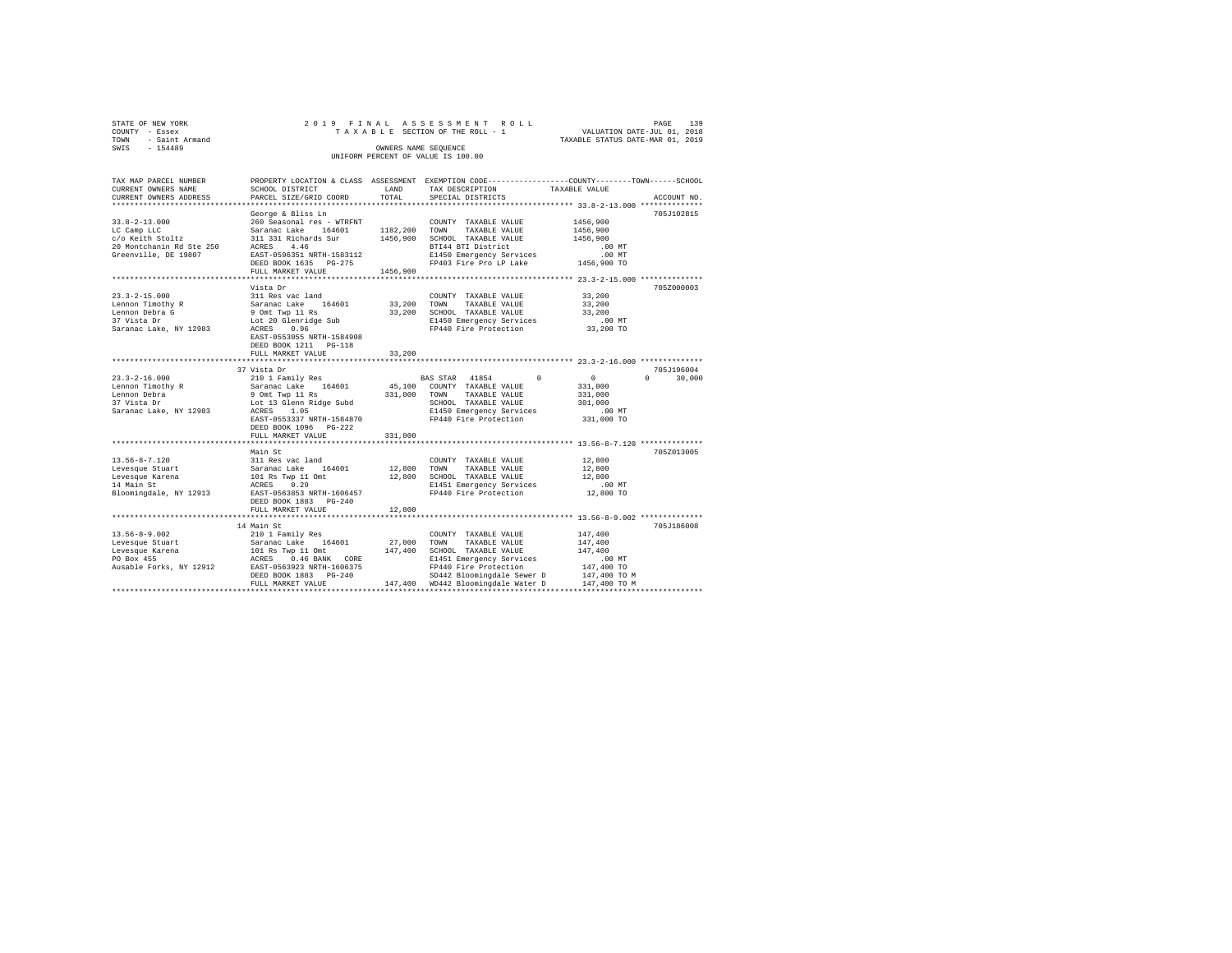|      | STATE OF NEW YORK   |  |  |                                    |                                 | 2019 FINAL ASSESSMENT ROLL |                                  | PAGE | 140 |
|------|---------------------|--|--|------------------------------------|---------------------------------|----------------------------|----------------------------------|------|-----|
|      | COUNTY - Essex      |  |  |                                    | TAXABLE SECTION OF THE ROLL - 1 |                            | VALUATION DATE-JUL 01, 2018      |      |     |
|      | TOWN - Saint Armand |  |  |                                    |                                 |                            | TAXABLE STATUS DATE-MAR 01, 2019 |      |     |
| SWIS | - 154489            |  |  | OWNERS NAME SEOUENCE               |                                 |                            |                                  |      |     |
|      |                     |  |  | UNIFORM PERCENT OF VALUE IS 100.00 |                                 |                            |                                  |      |     |
|      |                     |  |  |                                    |                                 |                            |                                  |      |     |

| TAX MAP PARCEL NUMBER                           |                           |              | PROPERTY LOCATION & CLASS ASSESSMENT EXEMPTION CODE---------------COUNTY-------TOWN-----SCHOOL |               |             |
|-------------------------------------------------|---------------------------|--------------|------------------------------------------------------------------------------------------------|---------------|-------------|
| CURRENT OWNERS NAME                             | SCHOOL DISTRICT           | LAND         | TAX DESCRIPTION                                                                                | TAXABLE VALUE |             |
| CURRENT OWNERS ADDRESS                          | PARCEL SIZE/GRID COORD    | TOTAL        | SPECIAL DISTRICTS                                                                              |               | ACCOUNT NO. |
|                                                 |                           |              |                                                                                                |               |             |
|                                                 | 199 Trudeau Rd            |              |                                                                                                |               | 705J104109  |
| $23.3 - 1 - 54.000$                             | 240 Rural res             |              | COUNTY TAXABLE VALUE                                                                           | 481,300       |             |
| Lieb Irwin M                                    | Saranac Lake 164601       | 194,700 TOWN | TAXABLE VALUE                                                                                  | 481,300       |             |
| Lieb Elise                                      | 8 Richards Sur            |              | 481,300 SCHOOL TAXABLE VALUE                                                                   | 481,300       |             |
| 199 Trudeau Rd                                  | ACRES 105.70              |              | E1450 Emergency Services                                                                       | .00 MT        |             |
| Saranac Lake, NY 12983                          | EAST-0554500 NRTH-1587196 |              | FP440 Fire Protection                                                                          | 481,300 TO    |             |
|                                                 | DEED BOOK 1838 PG-273     |              |                                                                                                |               |             |
|                                                 | FULL MARKET VALUE         | 481,300      |                                                                                                |               |             |
|                                                 |                           |              |                                                                                                |               |             |
|                                                 | Goodspeed Ln              |              |                                                                                                |               | 7079903601  |
| $14. - 1 - 16.000$                              | 910 Priv forest           |              | COUNTY TAXABLE VALUE                                                                           | 76,500        |             |
| Lincoln Brook Partners LLC Saranac Lake 164601  |                           | 76,500 TOWN  | TAXABLE VALUE                                                                                  | 76,500        |             |
| PO Box 349                                      | 342 Richards Sur          | 76,500       | SCHOOL TAXABLE VALUE                                                                           | 76,500        |             |
| Saranac Lake, NY 12983                          | ACRES 102.50              |              | E1451 Emergency Services                                                                       | $.00$ MT      |             |
|                                                 | EAST-0598883 NRTH-1609169 |              | FP440 Fire Protection                                                                          | 76,500 TO     |             |
|                                                 | DEED BOOK 1710 PG-287     |              |                                                                                                |               |             |
|                                                 | FULL MARKET VALUE         | 76,500       |                                                                                                |               |             |
|                                                 |                           |              |                                                                                                |               |             |
|                                                 | 50 Goodspeed Ln           |              |                                                                                                |               | 7079903515  |
| $15. - 1 - 6.100$                               | 910 Priv forest           |              | COUNTY TAXABLE VALUE                                                                           | 117,300       |             |
| Lincoln Brook Partners LLC Saranac Lake 164601  |                           | 117,300 TOWN | TAXABLE VALUE                                                                                  | 117,300       |             |
| PO Box 349                                      | 362 Richards Sur          |              | 117,300 SCHOOL TAXABLE VALUE                                                                   | 117,300       |             |
| Saranac Lake, NY 12983                          | ACRES 124.90              |              | E1451 Emergency Services                                                                       | $.00$ MT      |             |
|                                                 | EAST-0601781 NRTH-1609903 |              | FP440 Fire Protection                                                                          | 117,300 TO    |             |
|                                                 | DEED BOOK 1710 PG-287     |              |                                                                                                |               |             |
|                                                 | FULL MARKET VALUE         | 117,300      |                                                                                                |               |             |
|                                                 |                           |              |                                                                                                |               |             |
|                                                 | Goodspeed Ln              |              |                                                                                                |               | 705J184006  |
| $14. - 1 - 34.200$                              | 314 Rural vac<10          |              | COUNTY TAXABLE VALUE                                                                           | 8,100         |             |
|                                                 | 164601                    |              |                                                                                                |               |             |
| Lincoln Brook Timber Co LLC                     | Saranac Lake              |              | 8,100 TOWN TAXABLE VALUE                                                                       | 8,100         |             |
| 196 Broadway                                    | 344 Richards Survey       |              | 8,100 SCHOOL TAXABLE VALUE                                                                     | 8,100         |             |
| Saranac Lake, NY 12983                          | Essex Co Survey 3305      |              | E1451 Emergency Services                                                                       | $.00$ MT      |             |
|                                                 | ACRES<br>9.52             |              | FP440 Fire Protection                                                                          | 8,100 TO      |             |
|                                                 | EAST-0600595 NRTH-1605176 |              |                                                                                                |               |             |
|                                                 | DEED BOOK 1771 PG-262     |              |                                                                                                |               |             |
|                                                 | FULL MARKET VALUE         | 8,100        |                                                                                                |               |             |
|                                                 |                           |              |                                                                                                |               |             |
|                                                 | County Route 48           |              |                                                                                                |               | 705J102714  |
| $15. - 1 - 3.000$                               | 314 Rural vac<10          |              | COUNTY TAXABLE VALUE                                                                           | 17,900        |             |
| Lincoln Brook Timber Co LLC Saranac Lake 164601 |                           | 17,900 TOWN  | TAXABLE VALUE                                                                                  | 17,900        |             |
| $c/o$ F Thomas Hyde                             | 362 Richards Sur          |              | 17,900 SCHOOL TAXABLE VALUE                                                                    | 17,900        |             |
| PO Box 349                                      | ACRES 0.68                |              | E1451 Emergency Services                                                                       | $.00$ MT      |             |
| Saranac, NY 12983                               | EAST-0601494 NRTH-1611269 |              | FP440 Fire Protection                                                                          | 17,900 TO     |             |
|                                                 | DEED BOOK 1753 PG-86      |              |                                                                                                |               |             |
|                                                 | FULL MARKET VALUE         | 17,900       |                                                                                                |               |             |
|                                                 |                           |              |                                                                                                |               |             |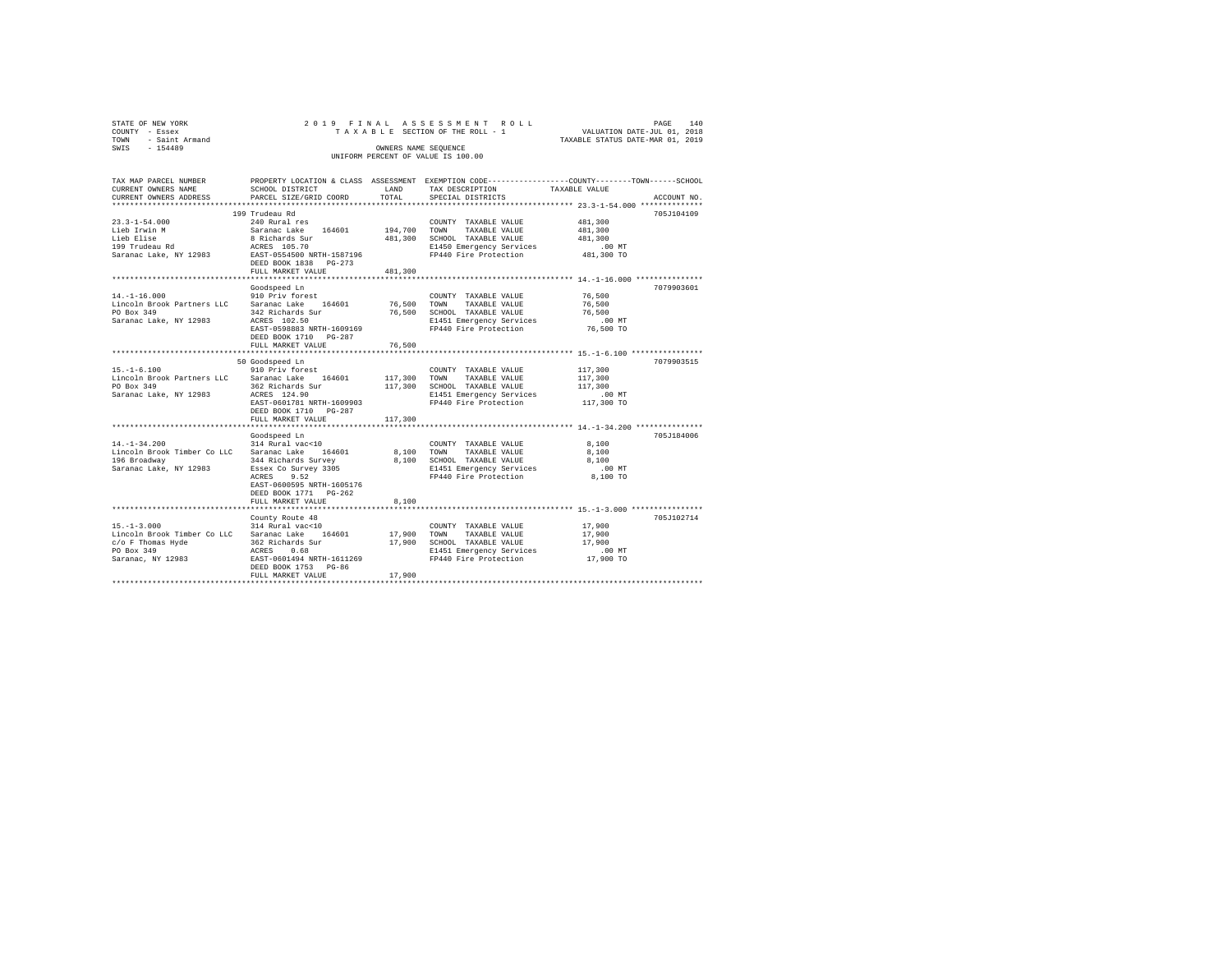|                   | STATE OF NEW YORK           |                                                                             |                      | 2019 FINAL ASSESSMENT ROLL         |                                                              |                                  | PAGE        | 141 |
|-------------------|-----------------------------|-----------------------------------------------------------------------------|----------------------|------------------------------------|--------------------------------------------------------------|----------------------------------|-------------|-----|
| COUNTY - Essex    |                             |                                                                             |                      | TAXABLE SECTION OF THE ROLL - 1    |                                                              | VALUATION DATE-JUL 01, 2018      |             |     |
| TOWN              | - Saint Armand              |                                                                             |                      |                                    |                                                              | TAXABLE STATUS DATE-MAR 01, 2019 |             |     |
| SWIS              | $-154489$                   |                                                                             | OWNERS NAME SEOUENCE |                                    |                                                              |                                  |             |     |
|                   |                             |                                                                             |                      | UNIFORM PERCENT OF VALUE IS 100.00 |                                                              |                                  |             |     |
|                   |                             |                                                                             |                      |                                    |                                                              |                                  |             |     |
|                   |                             |                                                                             |                      |                                    |                                                              |                                  |             |     |
|                   | TAX MAP PARCEL NUMBER       | PROPERTY LOCATION & CLASS                                                   | ASSESSMENT           |                                    | EXEMPTION CODE-----------------COUNTY-------TOWN------SCHOOL |                                  |             |     |
|                   | CURRENT OWNERS NAME         | SCHOOL DISTRICT                                                             | LAND                 | TAX DESCRIPTION                    |                                                              | TAXABLE VALUE                    |             |     |
|                   |                             | CURRENT OWNERS ADDRESS . PARCEL SIZE/GRID COORD . TOTAL . SPECIAL DISTRICTS |                      |                                    |                                                              |                                  | ACCOUNT NO. |     |
|                   |                             |                                                                             |                      |                                    |                                                              |                                  |             |     |
|                   |                             | County Route 48                                                             |                      |                                    |                                                              |                                  | 705J103204  |     |
| $15. - 1 - 4.000$ |                             | 314 Rural vac<10                                                            |                      | COUNTY<br>TAXABLE VALUE            |                                                              | 18,000                           |             |     |
|                   | Lincoln Brook Timber Co LLC | Saranac Lake 164601                                                         | 18,000               | TOWN<br>TAXABLE VALUE              |                                                              | 18,000                           |             |     |
| PO Box 349        |                             | 362 Richards Sur                                                            | 18,000               | SCHOOL TAXABLE VALUE               |                                                              | 18,000                           |             |     |
|                   |                             |                                                                             |                      |                                    |                                                              |                                  |             |     |

| Saranac Lake, NY 12983      | 0.70<br>ACRES<br>EAST-0601506 NRTH-1611171<br>DEED BOOK 1396 PG-35 |             | E1451 Emergency Services<br>FP440 Fire Protection | $.00$ MT<br>18,000 TO |                    |
|-----------------------------|--------------------------------------------------------------------|-------------|---------------------------------------------------|-----------------------|--------------------|
|                             | FULL MARKET VALUE                                                  | 18,000      |                                                   |                       |                    |
|                             |                                                                    |             |                                                   |                       |                    |
|                             | 1928 County Route 48                                               |             |                                                   |                       | 705J102913         |
| $15. -1 - 5.000$            | 260 Seasonal res                                                   |             | COUNTY TAXABLE VALUE                              | 71,600                |                    |
| Lincoln Brook Timber Co LLC | Saranac Lake 164601                                                | 31,000      | TAXABLE VALUE<br>TOWN                             | 71,600                |                    |
| PO Box 349                  | 362 Richards Sur                                                   | 71,600      | SCHOOL TAXABLE VALUE                              | 71,600                |                    |
| Saranac Lake, NY 12983      | ACRES<br>2.20                                                      |             | E1451 Emergency Services                          | .00 MT                |                    |
|                             | EAST-0601584 NRTH-1610689                                          |             | FP440 Fire Protection                             | 71,600 TO             |                    |
|                             | DEED BOOK 1396 PG-35                                               |             |                                                   |                       |                    |
|                             | FULL MARKET VALUE                                                  | 71,600      |                                                   |                       |                    |
|                             |                                                                    |             |                                                   |                       |                    |
|                             | 301 Goodspeed Ln                                                   |             |                                                   |                       | 705J103114         |
| $15. - 1 - 50.000$          | 281 Multiple res                                                   |             | COUNTY TAXABLE VALUE                              | 286,600               |                    |
| Lincoln Brook Timber Co LLC | Saranac Lake<br>164601                                             | 83,200      | TAXABLE VALUE<br>TOWN                             | 286,600               |                    |
| 196 Broadway                | 364 Richards Sur                                                   | 286,600     | SCHOOL TAXABLE VALUE                              | 286,600               |                    |
| Saranac Lake, NY 12983      | Will 10906                                                         |             | E1451 Emergency Services .00 MT                   |                       |                    |
|                             | ACRES 40.00                                                        |             | FP440 Fire Protection                             | 286,600 TO            |                    |
|                             | EAST-0601441 NRTH-1605338                                          |             |                                                   |                       |                    |
|                             | DEED BOOK 1771 PG-262                                              |             |                                                   |                       |                    |
|                             | FULL MARKET VALUE                                                  | 286,600     |                                                   |                       |                    |
|                             |                                                                    |             |                                                   |                       |                    |
|                             | 7 School St                                                        |             |                                                   |                       | 702A101211         |
| 13.65-1-12.002              | 210 1 Family Res                                                   |             | BAS STAR 41854 0                                  | $\sim$ 0              | 30,000<br>$\Omega$ |
| Lowndes Edward S            | Saranac Lake                                                       |             | 164601 24,300 COUNTY TAXABLE VALUE                | 75,300                |                    |
| 7 School St                 | 102 Twp 11 O.m.t.                                                  | 75,300 TOWN | TAXABLE VALUE                                     | 75,300                |                    |
| Bloomingdale, NY 12913      | 0.38<br>ACRES                                                      |             | SCHOOL TAXABLE VALUE                              | 45,300                |                    |
|                             | EAST-0564358 NRTH-1605587                                          |             | E1451 Emergency Services                          | $.00$ MT              |                    |
|                             | DEED BOOK 1697 PG-325                                              |             | FP440 Fire Protection                             | 75,300 TO             |                    |
|                             | FULL MARKET VALUE                                                  |             | 75,300 SD442 Bloomingdale Sewer D                 | 75,300 TO M           |                    |
|                             |                                                                    |             | WD442 Bloomingdale Water D                        | 75,300 TO M           |                    |
|                             |                                                                    |             |                                                   |                       |                    |
|                             | 8 Union Ln                                                         |             |                                                   |                       | 705Z011003         |
| $13.57 - 4 - 3.200$         | 210 1 Family Res                                                   |             | COUNTY TAXABLE VALUE                              | 26,000                |                    |
| Lowndes Ricky L             | Saranac Lake 164601                                                | 9,300 TOWN  | TAXABLE VALUE                                     | 26,000                |                    |
| 4 Union Ln                  | 101 Rs Twp 11 Omt                                                  | 26,000      | SCHOOL TAXABLE VALUE                              | 26,000                |                    |
| Bloomingdale, NY 12913      | ACRES<br>0.14                                                      |             | E1451 Emergency Services                          | $.00$ MT              |                    |
|                             | EAST-0565395 NRTH-1606486                                          |             | FP440 Fire Protection                             | 26,000 TO             |                    |
|                             | DEED BOOK 1644 PG-125                                              |             |                                                   |                       |                    |
|                             | FULL MARKET VALUE                                                  | 26,000      |                                                   |                       |                    |
|                             |                                                                    |             |                                                   |                       |                    |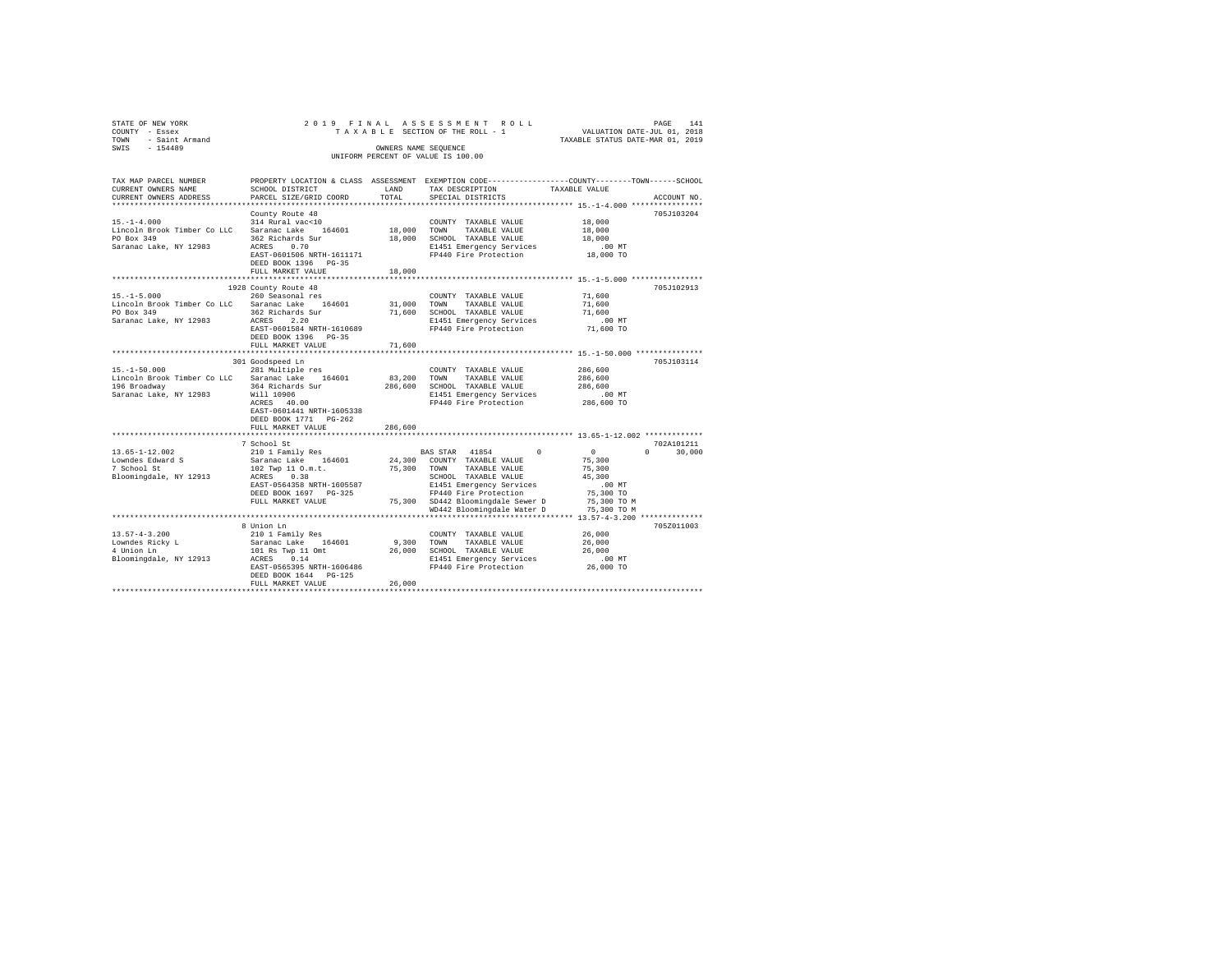|      | STATE OF NEW YORK   |  |  |                                    | 2019 FINAL ASSESSMENT ROLL      |                                  | PAGE | 142 |
|------|---------------------|--|--|------------------------------------|---------------------------------|----------------------------------|------|-----|
|      | COUNTY - Essex      |  |  |                                    | TAXABLE SECTION OF THE ROLL - 1 | VALUATION DATE-JUL 01, 2018      |      |     |
|      | TOWN - Saint Armand |  |  |                                    |                                 | TAXABLE STATUS DATE-MAR 01, 2019 |      |     |
| SWIS | $-154489$           |  |  | OWNERS NAME SEOUENCE               |                                 |                                  |      |     |
|      |                     |  |  | UNIFORM PERCENT OF VALUE IS 100.00 |                                 |                                  |      |     |
|      |                     |  |  |                                    |                                 |                                  |      |     |

| TAX MAP PARCEL NUMBER<br>CURRENT OWNERS NAME<br>CURRENT OWNERS ADDRESS                                              | PROPERTY LOCATION & CLASS ASSESSMENT EXEMPTION CODE---------------COUNTY-------TOWN-----SCHOOL<br>SCHOOL DISTRICT<br>PARCEL SIZE/GRID COORD                                        | LAND<br>TOTAL              | TAX DESCRIPTION<br>SPECIAL DISTRICTS                                                                                                                                 | TAXABLE VALUE |                                                                                     | ACCOUNT NO.        |
|---------------------------------------------------------------------------------------------------------------------|------------------------------------------------------------------------------------------------------------------------------------------------------------------------------------|----------------------------|----------------------------------------------------------------------------------------------------------------------------------------------------------------------|---------------|-------------------------------------------------------------------------------------|--------------------|
| ***********************                                                                                             |                                                                                                                                                                                    |                            |                                                                                                                                                                      |               |                                                                                     |                    |
|                                                                                                                     | 49 Poplar Ln                                                                                                                                                                       |                            |                                                                                                                                                                      |               |                                                                                     | 702A101614         |
| $13.56 - 7 - 20.000$<br>Macey Paul R<br>Macey Carole J<br>49 Poplar Ln<br>PO Box 72<br>Bloomingdale, NY 12913       | 270 Mfg housing<br>Saranac Lake 164601<br>Rs Twp 11 Omt 82<br>1103/322 Quitclaim<br>ACRES 0.34<br>ACRES<br>EAST-0562638 NRTH-1606351<br>DEED BOOK 1291 PG-56                       |                            | <b>BAS STAR 41854</b><br>23,000 COUNTY TAXABLE VALUE<br>56,700 TOWN<br>TAXABLE VALUE<br>SCHOOL TAXABLE VALUE<br>E1451 Emergency Services<br>FP440 Fire Protection    | $\Omega$      | $\sim$ 0<br>56,700<br>56,700<br>26,700<br>$.00$ MT<br>56,700 TO                     | $\Omega$<br>30,000 |
|                                                                                                                     | FULL MARKET VALUE                                                                                                                                                                  | 56,700                     |                                                                                                                                                                      |               |                                                                                     |                    |
|                                                                                                                     |                                                                                                                                                                                    |                            |                                                                                                                                                                      |               |                                                                                     |                    |
| $23.3 - 2 - 24.000$<br>Madden Michael J<br>Madden Sheryl L<br>9 Slater Ave<br>Saranac Lake, NY 12983                | Vista Dr<br>311 Res vac land<br>Saranac Lake 164601<br>9 OMT TWP 11 RS<br>Lot 24 Odone Subd<br>ACRES<br>0.83<br>EAST-0553374 NRTH-1584226                                          | 32,100 TOWN                | COUNTY TAXABLE VALUE<br>TAXABLE VALUE<br>32,100 SCHOOL TAXABLE VALUE<br>E1450 Emergency Services<br>FP440 Fire Protection                                            |               | 32,100<br>32,100<br>32,100<br>$.00$ MT<br>32,100 TO                                 | 705z005013         |
|                                                                                                                     | FULL MARKET VALUE                                                                                                                                                                  | 32,100                     |                                                                                                                                                                      |               |                                                                                     |                    |
|                                                                                                                     |                                                                                                                                                                                    |                            |                                                                                                                                                                      |               |                                                                                     |                    |
|                                                                                                                     | 14 School St                                                                                                                                                                       |                            |                                                                                                                                                                      |               |                                                                                     | 702A101601         |
| $13.65 - 1 - 6.000$<br>Madden Patrick<br>d/b/a Madden Enterprises<br>713 McKenzie Pond Rd<br>Saranac Lake, NY 12983 | 210 1 Family Res<br>Saranac Lake 164601<br>102 Twp.11 O.m.t.<br>ACRES 0.20<br>EAST-0564168 NRTH-1605767<br>DEED BOOK 1743 PG-194<br>FULL MARKET VALUE                              | 19,000<br>72,500<br>72,500 | COUNTY TAXABLE VALUE<br>TAXABLE VALUE<br>TOWN<br>SCHOOL TAXABLE VALUE<br>E1451 Emergency Services<br>FP440 Fire Protection                                           |               | 72,500<br>72,500<br>72,500<br>.00 MT<br>72,500 TO                                   |                    |
|                                                                                                                     | ********************                                                                                                                                                               |                            |                                                                                                                                                                      |               | ************** 32.38-1-17.000 **************                                        |                    |
|                                                                                                                     | 58 Saranac Ln                                                                                                                                                                      |                            |                                                                                                                                                                      |               |                                                                                     | 705J186007         |
| $32.38 - 1 - 17.000$<br>Magnus Phyllis S<br>58 Saranac Ln<br>Saranac Lake, NY 12983                                 | 210 1 Family Res<br>Saranac Lake 164601<br>11 Rs Twp 11 Omt<br>Rockledge L36 Nly Pt Lt35<br>0.54<br>ACRES<br>EAST-0555659 NRTH-1579662<br>DEED BOOK 1136 PG-8<br>FULL MARKET VALUE | 163,700 TOWN<br>163,700    | BAS STAR 41854<br>40,800 COUNTY TAXABLE VALUE<br>TAXABLE VALUE<br>SCHOOL TAXABLE VALUE<br>E1450 Emergency Services<br>FP440 Fire Protection<br>WD441 Rockledge water | $\sim$ 0      | $\sim$ 0<br>163,700<br>163,700<br>133,700<br>$.00$ MT<br>163,700 TO<br>163,700 TO M | $\Omega$<br>30,000 |
|                                                                                                                     |                                                                                                                                                                                    |                            |                                                                                                                                                                      |               |                                                                                     |                    |
| $13.3 - 2 - 13.000$<br>Manley Michael<br>Manley Laurie<br>2054 Green Hill Rd<br>Lugoff, SC 29078                    | 130 Main St<br>311 Res vac land<br>Saranac Lake 164601<br>83 OMT TWP11 RS<br>Lot 14 Johnson Hill Est.<br>2.66<br>ACRES<br>EAST-0561528 NRTH-1604677<br>DEED BOOK 1521 PG-19        |                            | COUNTY TAXABLE VALUE<br>40.100 TOWN<br>TAXABLE VALUE<br>40,100 SCHOOL TAXABLE VALUE<br>E1451 Emergency Services<br>FP440 Fire Protection                             |               | 40,100<br>40,100<br>40,100<br>.00 MT<br>40,100 TO                                   | 705Z007012         |
|                                                                                                                     | FULL MARKET VALUE                                                                                                                                                                  | 40,100                     |                                                                                                                                                                      |               |                                                                                     |                    |
|                                                                                                                     |                                                                                                                                                                                    |                            |                                                                                                                                                                      |               |                                                                                     |                    |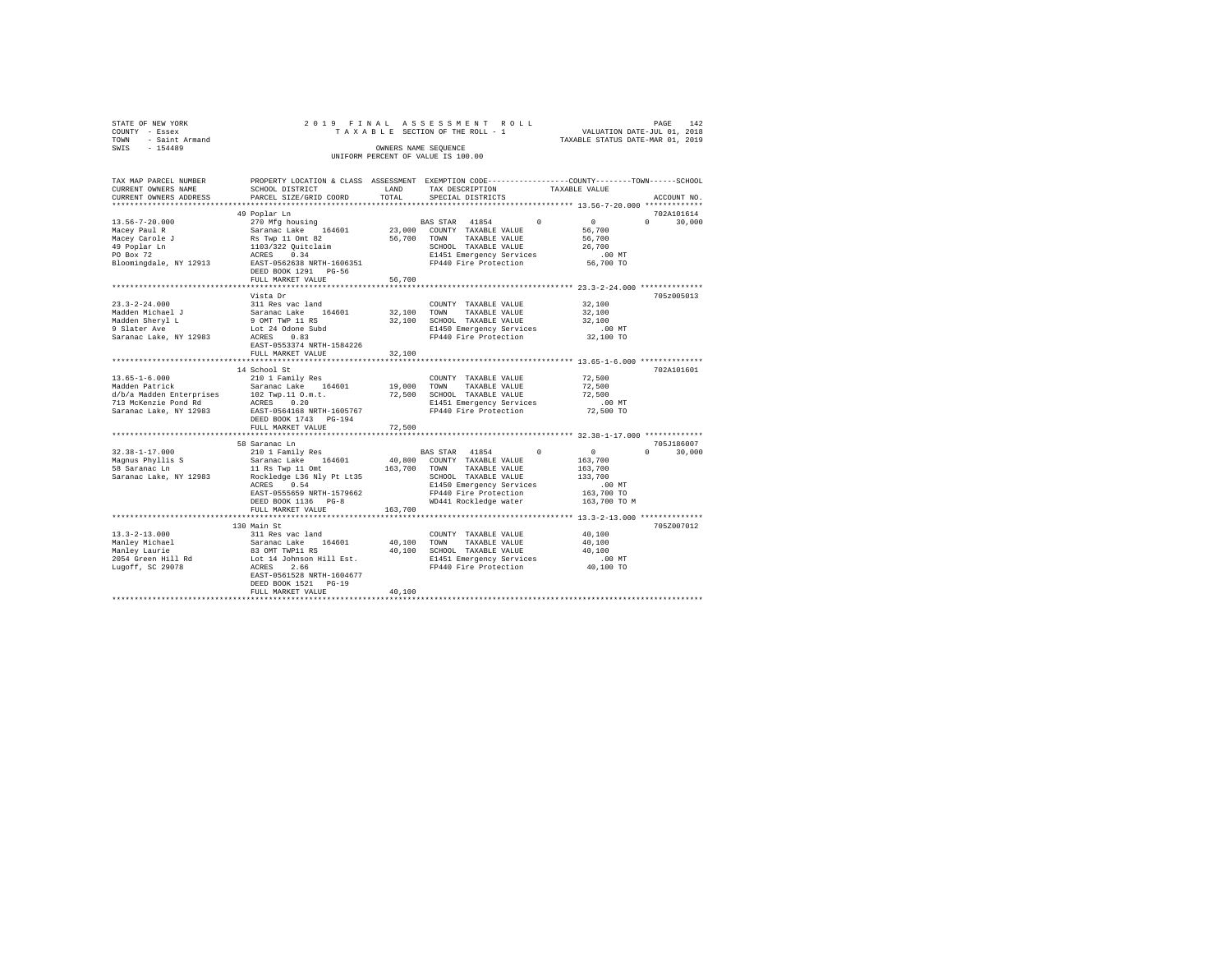| STATE OF NEW YORK                   |                                                       |             | 2019 FINAL ASSESSMENT ROLL                                                    | PAGE<br>143                                                                                    |  |  |  |  |  |  |  |  |
|-------------------------------------|-------------------------------------------------------|-------------|-------------------------------------------------------------------------------|------------------------------------------------------------------------------------------------|--|--|--|--|--|--|--|--|
| COUNTY - Essex                      |                                                       |             | TAXABLE SECTION OF THE ROLL - 1                                               | VALUATION DATE-JUL 01, 2018                                                                    |  |  |  |  |  |  |  |  |
| TOWN - Saint Armand                 |                                                       |             |                                                                               | TAXABLE STATUS DATE-MAR 01, 2019                                                               |  |  |  |  |  |  |  |  |
| SWIS<br>$-154489$                   |                                                       |             | OWNERS NAME SEQUENCE                                                          |                                                                                                |  |  |  |  |  |  |  |  |
| UNIFORM PERCENT OF VALUE IS 100.00  |                                                       |             |                                                                               |                                                                                                |  |  |  |  |  |  |  |  |
|                                     |                                                       |             |                                                                               |                                                                                                |  |  |  |  |  |  |  |  |
|                                     |                                                       |             |                                                                               |                                                                                                |  |  |  |  |  |  |  |  |
| TAX MAP PARCEL NUMBER               |                                                       |             |                                                                               | PROPERTY LOCATION & CLASS ASSESSMENT EXEMPTION CODE---------------COUNTY-------TOWN-----SCHOOL |  |  |  |  |  |  |  |  |
| CURRENT OWNERS NAME                 | SCHOOL DISTRICT                                       | LAND        | TAX DESCRIPTION                                                               | TAXABLE VALUE                                                                                  |  |  |  |  |  |  |  |  |
| CURRENT OWNERS ADDRESS              | PARCEL SIZE/GRID COORD                                | TOTAL       | SPECIAL DISTRICTS                                                             | ACCOUNT NO.                                                                                    |  |  |  |  |  |  |  |  |
|                                     |                                                       |             |                                                                               |                                                                                                |  |  |  |  |  |  |  |  |
|                                     | 145 Bloomingdale Ave                                  |             |                                                                               | 705Z007015                                                                                     |  |  |  |  |  |  |  |  |
| $32.166 - 5 - 1.220$                | 210 1 Family Res                                      |             | COUNTY TAXABLE VALUE                                                          | 25,700                                                                                         |  |  |  |  |  |  |  |  |
| Marks Martin                        | Saranac Lake 164601                                   | 17,700 TOWN | TAXABLE VALUE                                                                 | 25,700                                                                                         |  |  |  |  |  |  |  |  |
| 36 Nassau Rd                        | 11 OMT TWP 11 RS                                      |             | 25,700 SCHOOL TAXABLE VALUE                                                   | 25,700                                                                                         |  |  |  |  |  |  |  |  |
| Great Neck, NY 11021                | Parcel 2                                              |             | E1450 Emergency Services                                                      | $.00$ MT                                                                                       |  |  |  |  |  |  |  |  |
|                                     | ACRES 0.14                                            |             | FP440 Fire Protection                                                         | 25,700 TO                                                                                      |  |  |  |  |  |  |  |  |
|                                     | EAST-0553907 NRTH-1578535                             |             |                                                                               |                                                                                                |  |  |  |  |  |  |  |  |
|                                     | DEED BOOK 1253 PG-126                                 |             |                                                                               |                                                                                                |  |  |  |  |  |  |  |  |
|                                     | FULL MARKET VALUE                                     | 25,700      |                                                                               |                                                                                                |  |  |  |  |  |  |  |  |
|                                     |                                                       |             |                                                                               |                                                                                                |  |  |  |  |  |  |  |  |
|                                     | 157 Bloomingdale Ave                                  |             |                                                                               | 705J180001                                                                                     |  |  |  |  |  |  |  |  |
| 32.166-5-1.121                      | 411 Apartment                                         |             | COUNTY TAXABLE VALUE                                                          | 94,900                                                                                         |  |  |  |  |  |  |  |  |
| Marks Martin E                      | Saranac Lake 164601                                   | 39,200      | TOWN TAXABLE VALUE                                                            | 94,900                                                                                         |  |  |  |  |  |  |  |  |
| 36 Nassau Rd                        | 11 Rs Twp 11 Omt                                      |             | 94,900 SCHOOL TAXABLE VALUE                                                   | 94,900                                                                                         |  |  |  |  |  |  |  |  |
|                                     | ACRES 0.41                                            |             |                                                                               |                                                                                                |  |  |  |  |  |  |  |  |
| Great Neck, NY 11021                | EAST-0554018 NRTH-1578450                             |             | E1450 Emergency Services<br>E1450 Emergency Services<br>FP440 Fire Protection | .00MT<br>94,900 TO                                                                             |  |  |  |  |  |  |  |  |
|                                     |                                                       |             |                                                                               |                                                                                                |  |  |  |  |  |  |  |  |
|                                     | DEED BOOK 1206 PG-88                                  |             |                                                                               |                                                                                                |  |  |  |  |  |  |  |  |
|                                     | FULL MARKET VALUE                                     | 94,900      |                                                                               |                                                                                                |  |  |  |  |  |  |  |  |
|                                     |                                                       |             |                                                                               |                                                                                                |  |  |  |  |  |  |  |  |
|                                     | Bloomingdale Ave                                      |             |                                                                               | 705Z000001                                                                                     |  |  |  |  |  |  |  |  |
| 32.166-5-1.122<br>Marks Martin E    | 311 Res vac land                                      |             | COUNTY TAXABLE VALUE                                                          | 100                                                                                            |  |  |  |  |  |  |  |  |
|                                     |                                                       | 100 TOWN    | TAXABLE VALUE                                                                 | 100                                                                                            |  |  |  |  |  |  |  |  |
| 36 Nassau Rd                        | Saranac Lake 164601<br>11 Omt Twp 11 Rs<br>ACRES 0.10 |             | 100 SCHOOL TAXABLE VALUE                                                      | 100                                                                                            |  |  |  |  |  |  |  |  |
| Great Neck, NY 11021                |                                                       |             | E1450 Emergency Services                                                      | $.00$ MT                                                                                       |  |  |  |  |  |  |  |  |
|                                     | EAST-0553964 NRTH-1578495                             |             | FP440 Fire Protection                                                         | 100 TO                                                                                         |  |  |  |  |  |  |  |  |
|                                     | DEED BOOK 1253 PG-126                                 |             |                                                                               |                                                                                                |  |  |  |  |  |  |  |  |
|                                     | FULL MARKET VALUE                                     | 100         |                                                                               |                                                                                                |  |  |  |  |  |  |  |  |
|                                     | ***********************                               |             |                                                                               | *********************** 32.166-5-1.230 *************                                           |  |  |  |  |  |  |  |  |
|                                     | 143 Bloomingdale Ave                                  |             |                                                                               | 705Z007016                                                                                     |  |  |  |  |  |  |  |  |
| 32.166-5-1.230                      | 210 1 Family Res                                      |             | COUNTY TAXABLE VALUE                                                          | 49,700                                                                                         |  |  |  |  |  |  |  |  |
| Marks Martin E                      | Saranac Lake 164601                                   |             | 20,000 TOWN TAXABLE VALUE                                                     | 49,700                                                                                         |  |  |  |  |  |  |  |  |
| 36 Nassau Rd                        | 11 Rs Twp 11 Omt                                      |             | 49,700 SCHOOL TAXABLE VALUE                                                   | 49,700                                                                                         |  |  |  |  |  |  |  |  |
| Great Neck, NY 11021                | Parcel 2                                              |             | E1450 Emergency Services                                                      | $.00$ MT                                                                                       |  |  |  |  |  |  |  |  |
|                                     | ACRES 0.25                                            |             | FP440 Fire Protection                                                         | 49,700 TO                                                                                      |  |  |  |  |  |  |  |  |
|                                     | EAST-0553857 NRTH-1578476                             |             |                                                                               |                                                                                                |  |  |  |  |  |  |  |  |
|                                     | DEED BOOK 1253 PG-126                                 |             |                                                                               |                                                                                                |  |  |  |  |  |  |  |  |
|                                     | FULL MARKET VALUE                                     | 49,700      |                                                                               |                                                                                                |  |  |  |  |  |  |  |  |
|                                     |                                                       |             |                                                                               |                                                                                                |  |  |  |  |  |  |  |  |
|                                     | NYS Route 3                                           |             |                                                                               | 702A101704                                                                                     |  |  |  |  |  |  |  |  |
| 13.57-3-11.001                      | 330 Vacant comm                                       |             | COUNTY TAXABLE VALUE                                                          | 41,200                                                                                         |  |  |  |  |  |  |  |  |
| Martin Gerald A                     |                                                       | 41,200 TOWN | TAXABLE VALUE                                                                 | 41,200                                                                                         |  |  |  |  |  |  |  |  |
|                                     | Saranac Lake 164601<br>101 Twp 11 Omt                 |             | 41,200 SCHOOL TAXABLE VALUE                                                   | 41,200                                                                                         |  |  |  |  |  |  |  |  |
| Martin Christine<br>33 Franklin Ave | ACRES 0.64                                            |             | E1451 Emergency Services                                                      | $.00$ MT                                                                                       |  |  |  |  |  |  |  |  |
| Saranac Lake, NY 12983              | EAST-0565026 NRTH-1606441                             |             | FP440 Fire Protection                                                         | 41,200 TO                                                                                      |  |  |  |  |  |  |  |  |
|                                     | DEED BOOK 1925 PG-206                                 |             |                                                                               |                                                                                                |  |  |  |  |  |  |  |  |
|                                     | FULL MARKET VALUE                                     | 41,200      |                                                                               |                                                                                                |  |  |  |  |  |  |  |  |
|                                     |                                                       |             |                                                                               |                                                                                                |  |  |  |  |  |  |  |  |
|                                     |                                                       |             |                                                                               |                                                                                                |  |  |  |  |  |  |  |  |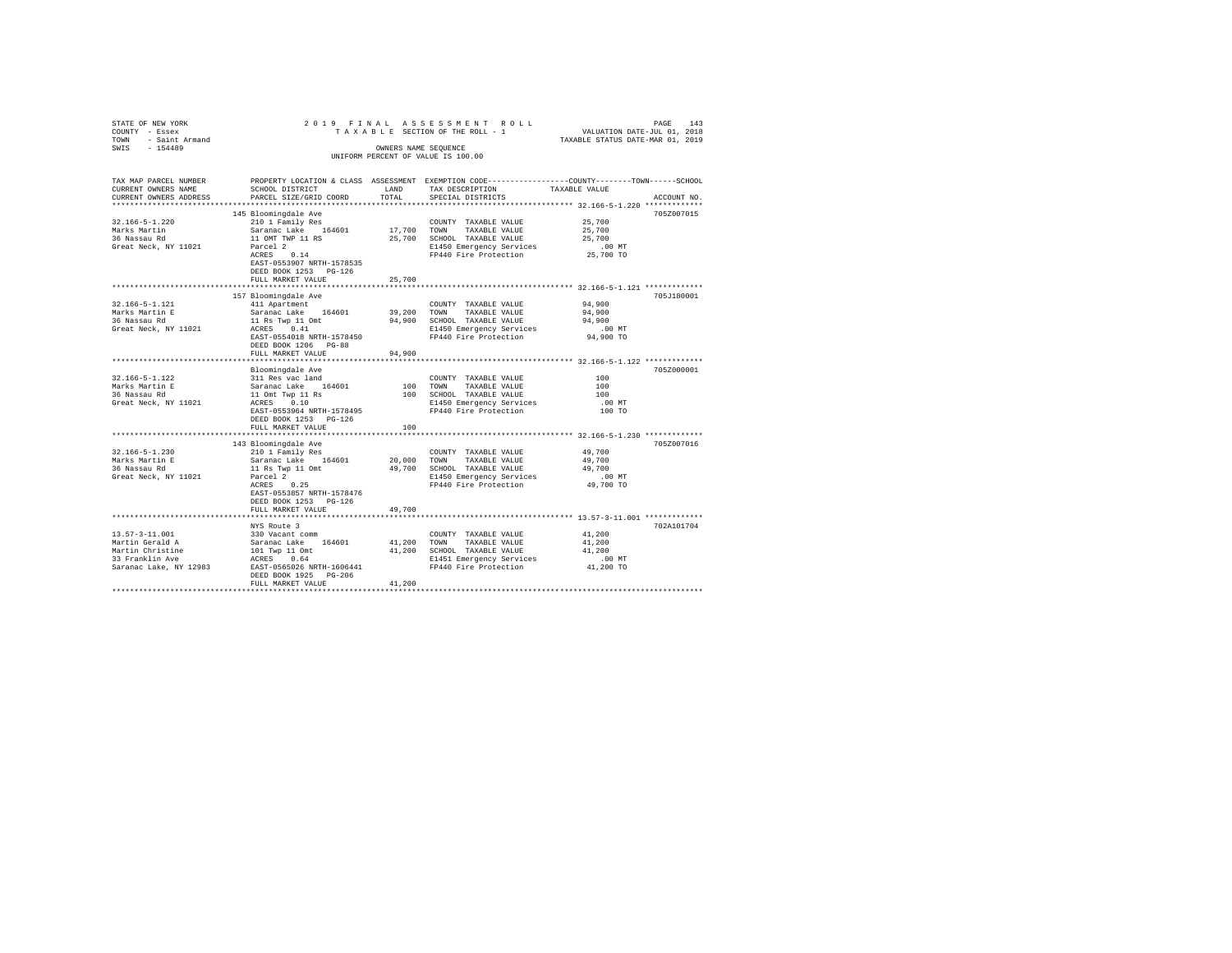|      | STATE OF NEW YORK |  |  |  |  | 2019 FINAL ASSESSMENT ROLL         |  |  |  |  |  |                                  |  | PAGE |  | 144 |
|------|-------------------|--|--|--|--|------------------------------------|--|--|--|--|--|----------------------------------|--|------|--|-----|
|      | COUNTY - Essex    |  |  |  |  | TAXABLE SECTION OF THE ROLL - 1    |  |  |  |  |  | VALUATION DATE-JUL 01, 2018      |  |      |  |     |
| TOWN | - Saint Armand    |  |  |  |  |                                    |  |  |  |  |  | TAXABLE STATUS DATE-MAR 01, 2019 |  |      |  |     |
| SWIS | $-154489$         |  |  |  |  | OWNERS NAME SEOUENCE               |  |  |  |  |  |                                  |  |      |  |     |
|      |                   |  |  |  |  | UNIFORM PERCENT OF VALUE IS 100.00 |  |  |  |  |  |                                  |  |      |  |     |

| TAX MAP PARCEL NUMBER<br>CURRENT OWNERS NAME<br>CURRENT OWNERS ADDRESS | PROPERTY LOCATION & CLASS ASSESSMENT<br>SCHOOL DISTRICT<br>PARCEL SIZE/GRID COORD | LAND<br>TOTAL | EXEMPTION CODE----------------COUNTY-------TOWN------SCHOOL<br>TAX DESCRIPTION<br>SPECIAL DISTRICTS | TAXABLE VALUE<br>ACCOUNT NO.  |
|------------------------------------------------------------------------|-----------------------------------------------------------------------------------|---------------|-----------------------------------------------------------------------------------------------------|-------------------------------|
| **********************                                                 |                                                                                   |               |                                                                                                     |                               |
|                                                                        | 12 George & Bliss Ln                                                              |               |                                                                                                     | 705J104308                    |
| $33.8 - 2 - 5.000$                                                     | 260 Seasonal res - WTRFNT                                                         |               | COUNTY TAXABLE VALUE                                                                                | 599,600                       |
| Martin Janet                                                           | Saranac Lake<br>164601                                                            | 495,800       | TOWN<br>TAXABLE VALUE                                                                               | 599,600                       |
| 207 Stover Rd                                                          | 311 Richards Sur                                                                  | 599,600       | SCHOOL TAXABLE VALUE                                                                                | 599,600                       |
| Valley Falls, NY 12185-3310                                            | ACRES 13.95                                                                       |               | BTI44 BTI District                                                                                  | $.00$ MT                      |
|                                                                        | EAST-0594608 NRTH-1583387                                                         |               | E1450 Emergency Services                                                                            |                               |
|                                                                        |                                                                                   |               | FP403 Fire Pro LP Lake                                                                              | .00 MT<br>599,600 TO          |
|                                                                        | DEED BOOK 1383 PG-77                                                              |               |                                                                                                     |                               |
|                                                                        | FULL MARKET VALUE                                                                 | 599,600       |                                                                                                     |                               |
|                                                                        |                                                                                   |               |                                                                                                     |                               |
|                                                                        | 18 Maple Ln                                                                       |               |                                                                                                     | 702A100614                    |
| $13.56 - 6 - 7.100$                                                    | 210 1 Family Res                                                                  |               | ENH STAR 41834<br>$^{\circ}$                                                                        | $\circ$<br>68,700<br>$\cap$   |
| Martin Rosalie                                                         | Saranac Lake<br>164601                                                            | 25,000        | COUNTY TAXABLE VALUE                                                                                | 121,400                       |
| 18 Maple Ln                                                            | 82 Rs Twp 11 Omt                                                                  | 121,400       | TOWN<br>TAXABLE VALUE                                                                               | 121,400                       |
| Bloomingdale, NY 12913                                                 | ACRES 0.40 BANK LERETA                                                            |               | SCHOOL TAXABLE VALUE                                                                                | 52,700                        |
|                                                                        | EAST-0562502 NRTH-1605921                                                         |               | E1451 Emergency Services                                                                            | $.00$ MT                      |
|                                                                        | DEED BOOK 1086 PG-240                                                             |               | FP440 Fire Protection                                                                               | 121,400 TO                    |
|                                                                        | FULL MARKET VALUE                                                                 |               | 121,400 SD442 Bloomingdale Sewer D                                                                  | 121,400 TO M                  |
|                                                                        |                                                                                   |               | WD442 Bloomingdale Water D                                                                          | 121,400 TO M                  |
|                                                                        |                                                                                   |               |                                                                                                     | *** $13.4 - 1 - 32.000$ *     |
|                                                                        | Curtis Way                                                                        |               |                                                                                                     | 705J175018                    |
| $13.4 - 1 - 32.000$                                                    | 314 Rural vac<10                                                                  |               | COUNTY TAXABLE VALUE                                                                                | 27,800                        |
| Marzigliano Nicholas                                                   | Saranac Lake 164601                                                               | 27,800        | TOWN<br>TAXABLE VALUE                                                                               | 27,800                        |
| Marzigliano Carolyn                                                    | Richards Survey Lot 123                                                           | 27,800        | SCHOOL TAXABLE VALUE                                                                                | 27,800                        |
| 9 Deerfield Dr                                                         | 4.50<br>ACRES                                                                     |               | E1451 Emergency Services                                                                            | $.00$ MT                      |
| Wading River, NY 11792                                                 | EAST-0567849 NRTH-1603670                                                         |               | FP440 Fire Protection                                                                               | 27,800 TO                     |
|                                                                        | DEED BOOK 588<br>$PG-191$                                                         |               |                                                                                                     |                               |
|                                                                        | FULL MARKET VALUE                                                                 | 27,800        |                                                                                                     |                               |
|                                                                        | ********************************                                                  |               |                                                                                                     |                               |
|                                                                        | 14 Alina Wav                                                                      |               |                                                                                                     | 705Z002014                    |
| $13.3 - 1 - 25.212$                                                    | 210 1 Family Res                                                                  |               | COUNTY TAXABLE VALUE                                                                                | 121,100                       |
| Mascioli Robert                                                        | Saranac Lake 164601                                                               | 35,500        | TOWN<br>TAXABLE VALUE                                                                               | 121,100                       |
| Gravelle Charles                                                       | Omt Twp 11 Rs                                                                     | 121,100       | SCHOOL TAXABLE VALUE                                                                                | 121,100                       |
| PO Box 535                                                             | 1551/324 Road                                                                     |               | E1451 Emergency Services                                                                            | $.00$ MT                      |
| Lake Placid, NY 12946                                                  | Maintenance Agreement                                                             |               | FP440 Fire Protection                                                                               | 121,100 TO                    |
|                                                                        | 1.51<br>ACRES                                                                     |               |                                                                                                     |                               |
|                                                                        | EAST-0562234 NRTH-1602287                                                         |               |                                                                                                     |                               |
|                                                                        | DEED BOOK 1551 PG-330                                                             |               |                                                                                                     |                               |
|                                                                        |                                                                                   |               |                                                                                                     |                               |
|                                                                        | FULL MARKET VALUE<br>**************************                                   | 121,100       |                                                                                                     |                               |
|                                                                        |                                                                                   |               |                                                                                                     |                               |
|                                                                        | 29 Poplar Ln                                                                      |               |                                                                                                     | 702A101808                    |
| $13.56 - 7 - 26.000$                                                   | 270 Mfg housing                                                                   |               | $^{\circ}$<br>BAS STAR 41854                                                                        | $\circ$<br>$\Omega$<br>26,900 |
| Mayville Matthew J                                                     | Saranac Lake 164601                                                               | 19,000        | COUNTY TAXABLE VALUE                                                                                | 26,900                        |
| Mayville Mary A                                                        | 82 Rs Twp 11 Omt                                                                  | 26,900        | TAXABLE VALUE<br>TOWN                                                                               | 26,900                        |
| 29 Poplar Ln                                                           | ACRES<br>0.20                                                                     |               | SCHOOL TAXABLE VALUE                                                                                | $\Omega$                      |
| PO Box 124                                                             | EAST-0562566 NRTH-1606849                                                         |               | E1451 Emergency Services                                                                            | $.00$ MT                      |
| Bloomingdale, NY 12913                                                 | DEED BOOK 1122 PG-325                                                             |               | FP440 Fire Protection                                                                               | 26,900 TO                     |
|                                                                        | FULL MARKET VALUE                                                                 | 26,900        |                                                                                                     |                               |
|                                                                        |                                                                                   |               |                                                                                                     |                               |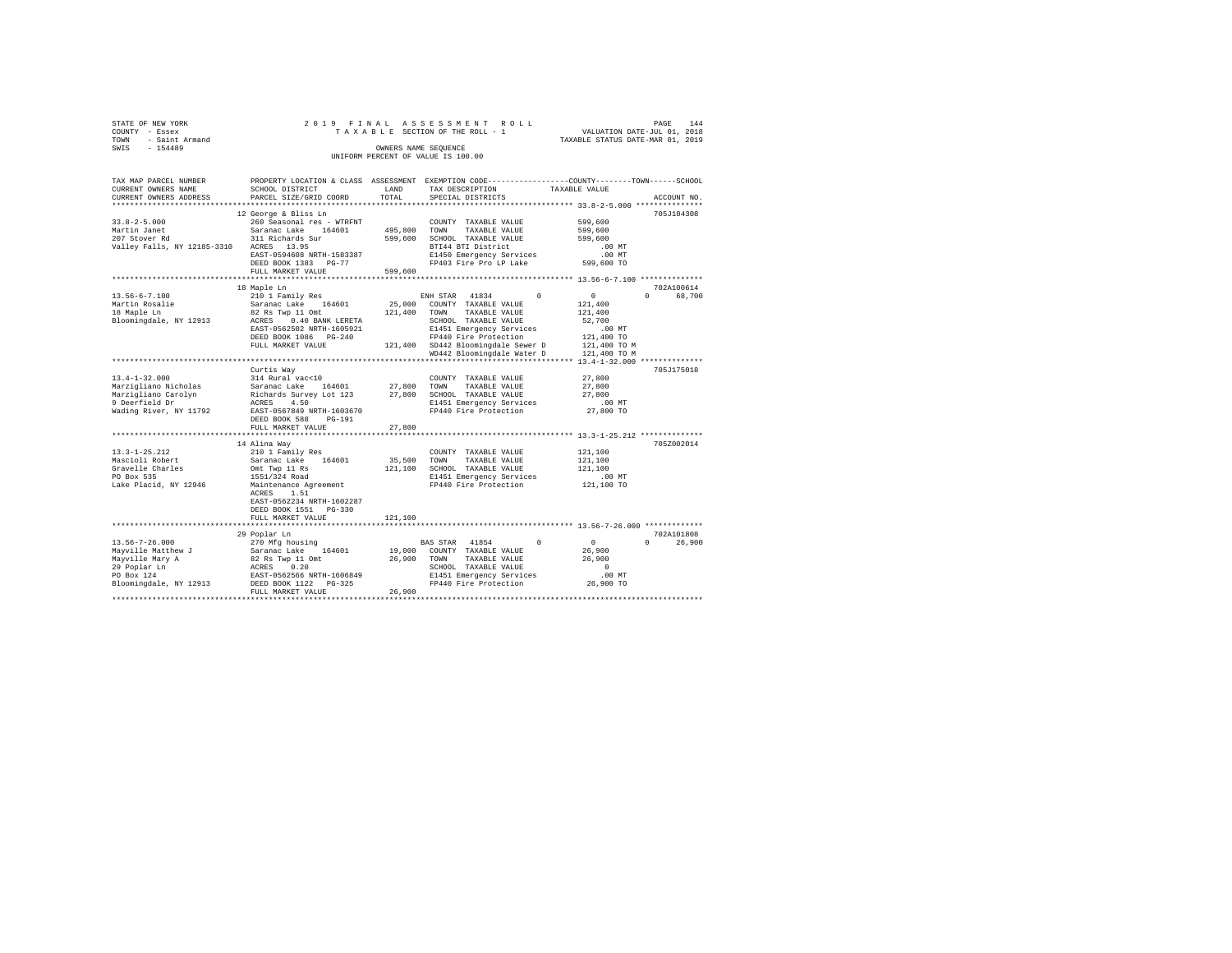|      | STATE OF NEW YORK   |  |  | 2019 FINAL ASSESSMENT ROLL         |                                  | PAGE | 145 |
|------|---------------------|--|--|------------------------------------|----------------------------------|------|-----|
|      | COUNTY - Essex      |  |  | TAXABLE SECTION OF THE ROLL - 1    | VALUATION DATE-JUL 01, 2018      |      |     |
|      | TOWN - Saint Armand |  |  |                                    | TAXABLE STATUS DATE-MAR 01, 2019 |      |     |
| SWIS | $-154489$           |  |  | OWNERS NAME SEOUENCE               |                                  |      |     |
|      |                     |  |  | UNIFORM PERCENT OF VALUE IS 100.00 |                                  |      |     |
|      |                     |  |  |                                    |                                  |      |     |

| TAX MAP PARCEL NUMBER  |                                   |         | PROPERTY LOCATION & CLASS ASSESSMENT EXEMPTION CODE----------------COUNTY-------TOWN-----SCHOOL |                                       |                    |
|------------------------|-----------------------------------|---------|-------------------------------------------------------------------------------------------------|---------------------------------------|--------------------|
| CURRENT OWNERS NAME    | SCHOOL DISTRICT                   | LAND    | TAX DESCRIPTION                                                                                 | TAXABLE VALUE                         |                    |
| CURRENT OWNERS ADDRESS | PARCEL SIZE/GRID COORD            | TOTAL.  | SPECIAL DISTRICTS                                                                               |                                       | ACCOUNT NO.        |
|                        |                                   |         |                                                                                                 |                                       |                    |
|                        | 53 Curtis Way                     |         |                                                                                                 |                                       | 705J103206         |
| $13.4 - 3 - 7.000$     | 210 1 Family Res                  |         | COUNTY TAXABLE VALUE                                                                            | 145,800                               |                    |
| Mccabe Ralph W         | 164601<br>Saranac Lake            | 35,600  | TOWN<br>TAXABLE VALUE                                                                           | 145,800                               |                    |
| Mccabe Lynne A         | 123 Richards Sur                  | 145,800 | SCHOOL TAXABLE VALUE                                                                            | 145,800                               |                    |
| 412 Montauk Dr         | 1.60<br>ACRES                     |         | E1451 Emergency Services                                                                        | $.00$ MT                              |                    |
| Westfield, NJ 07090    | EAST-0567989 NRTH-1602998         |         | FP440 Fire Protection                                                                           | 145,800 TO                            |                    |
|                        | DEED BOOK 1087 PG-167             |         |                                                                                                 |                                       |                    |
|                        | FULL MARKET VALUE                 | 145,800 |                                                                                                 |                                       |                    |
|                        |                                   |         |                                                                                                 |                                       |                    |
|                        | 824 Saint Regis Ave               |         |                                                                                                 |                                       | 702A101412         |
| $13.56 - 8 - 2.000$    | 210 1 Family Res                  |         | VETCOM CTS 41130                                                                                | $0 \qquad \qquad$<br>25,000<br>25,000 | 10,000             |
| Mccalvin Richard M     | Saranac Lake 164601               |         | 33,600 VETDIS CTS 41140                                                                         | $\sim$ 0<br>14,550<br>14,550          | 14,550             |
| Jones Arlene           | 101 Rs Twp 11 Omt                 |         | 145,500 ENH STAR 41834<br>$\Omega$                                                              | $\Omega$                              | 68,700<br>$\Omega$ |
| PO Box 282             | 0.80<br>ACRES                     |         | COUNTY TAXABLE VALUE                                                                            | 105,950                               |                    |
| Bloomingdale, NY 12913 | EAST-0563668 NRTH-1606997         |         | TOWN<br>TAXABLE VALUE                                                                           | 105,950                               |                    |
|                        | DEED BOOK 1267 PG-49              |         | SCHOOL TAXABLE VALUE                                                                            | 52,250                                |                    |
|                        | FULL MARKET VALUE                 |         | 145,500 E1451 Emergency Services                                                                | .00MT                                 |                    |
|                        |                                   |         | FP440 Fire Protection                                                                           | 145,500 TO                            |                    |
|                        |                                   |         | SD442 Bloomingdale Sewer D                                                                      | 145,500 TO M                          |                    |
|                        |                                   |         | WD442 Bloomingdale Water D                                                                      | 145,500 TO M                          |                    |
|                        |                                   |         |                                                                                                 |                                       |                    |
|                        | Rockledge Ln                      |         |                                                                                                 |                                       | 705J189010         |
| $32.38 - 1 - 33.000$   | 311 Res vac land                  |         | COUNTY TAXABLE VALUE                                                                            | 5,600                                 |                    |
| McCarthy Kevin A       | Saranac Lake<br>164601            | 5,600   | TOWN<br>TAXABLE VALUE                                                                           | 5,600                                 |                    |
| McCarthy Kerry L       | 11 Twp 11 Omt Rs                  | 5,600   | SCHOOL TAXABLE VALUE                                                                            | 5,600                                 |                    |
| 26 Rockledge Ln        | Lot #18                           |         | E1450 Emergency Services                                                                        | $.00$ MT                              |                    |
| Saranac Lake, NY 12983 | N Elba border                     |         | FP440 Fire Protection                                                                           | 5,600 TO                              |                    |
|                        | 0.11 BANKTLNB<br>ACRES            |         | WD441 Rockledge water                                                                           | 5,600 TO M                            |                    |
|                        | EAST-0555533 NRTH-1578220         |         |                                                                                                 |                                       |                    |
|                        | DEED BOOK 1365 PG-164             |         |                                                                                                 |                                       |                    |
|                        | FULL MARKET VALUE                 | 5,600   |                                                                                                 |                                       |                    |
|                        | ********************************* |         |                                                                                                 |                                       |                    |
|                        | 49 Roosevelt Ln                   |         |                                                                                                 |                                       | 702A101205         |
| $13.64 - 1 - 1.023$    | 210 1 Family Res                  |         | COUNTY TAXABLE VALUE                                                                            | 94,900                                |                    |
| McCarty Ives T         | Saranac Lake 164601               | 29,500  | TOWN<br>TAXABLE VALUE                                                                           | 94,900                                |                    |
| 49 Roosevelt Ln        | 102 Twp 11 Omt                    | 94,900  | SCHOOL TAXABLE VALUE                                                                            | 94,900                                |                    |
| Bloomingdale, NY 12913 | ACRES 0.56 BANK CORE              |         | E1451 Emergency Services                                                                        | .00MT                                 |                    |
|                        | EAST-0563554 NRTH-1604764         |         | FP440 Fire Protection                                                                           | 94,900 TO                             |                    |
|                        | DEED BOOK 1490 PG-244             |         | SD442 Bloomingdale Sewer D                                                                      | 94,900 TO M                           |                    |
|                        | FULL MARKET VALUE                 | 94,900  | WD442 Bloomingdale Water D                                                                      | 94,900 TO M                           |                    |
|                        |                                   |         |                                                                                                 |                                       |                    |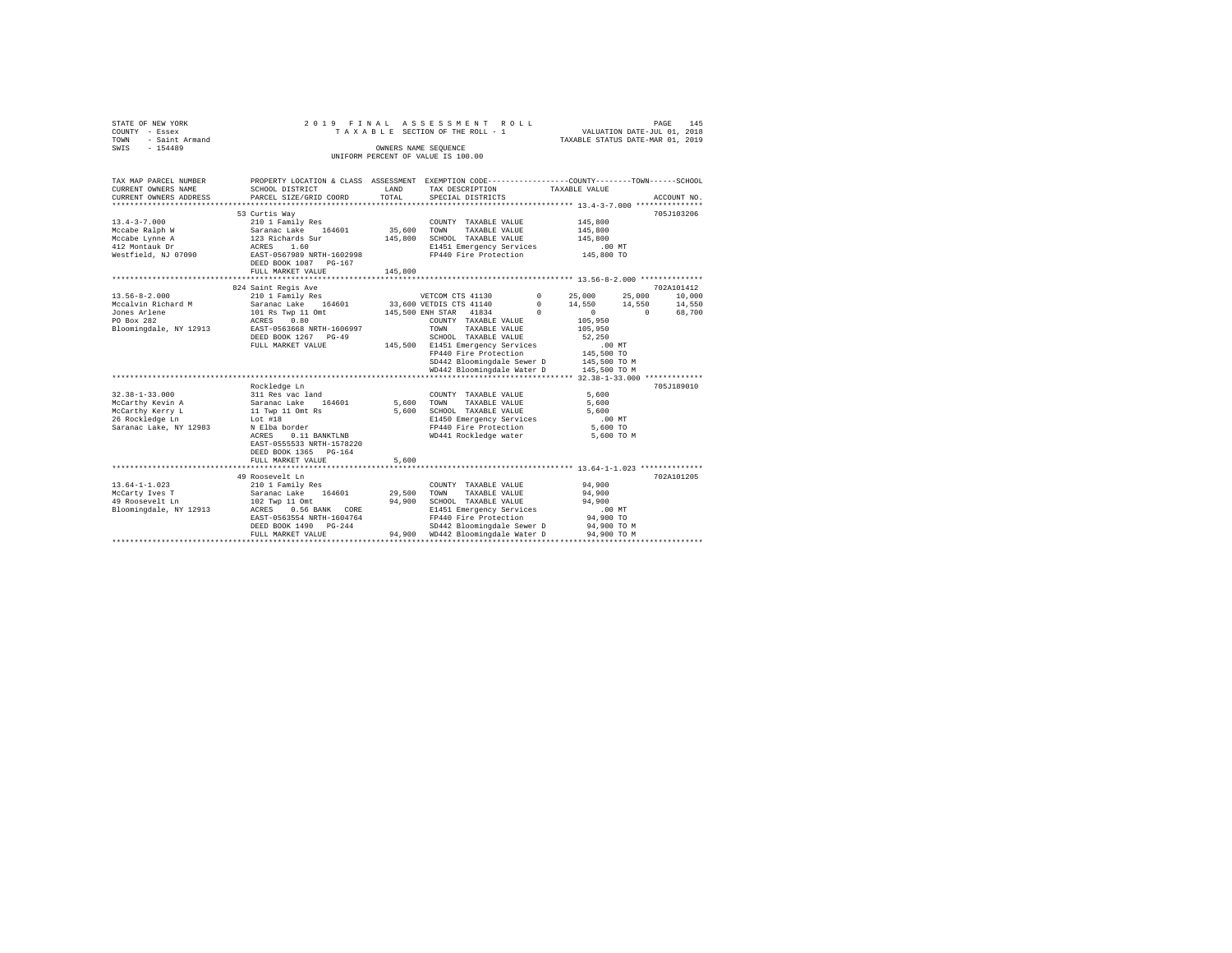|      | STATE OF NEW YORK |  |  |  | 2019 FINAL ASSESSMENT ROLL         |  |  |  |  |                                  |  | PAGE | 146 |
|------|-------------------|--|--|--|------------------------------------|--|--|--|--|----------------------------------|--|------|-----|
|      | COUNTY - Essex    |  |  |  | TAXABLE SECTION OF THE ROLL - 1    |  |  |  |  | VALUATION DATE-JUL 01, 2018      |  |      |     |
| TOWN | - Saint Armand    |  |  |  |                                    |  |  |  |  | TAXABLE STATUS DATE-MAR 01, 2019 |  |      |     |
| SWIS | $-154489$         |  |  |  | OWNERS NAME SEOUENCE               |  |  |  |  |                                  |  |      |     |
|      |                   |  |  |  | UNIFORM PERCENT OF VALUE IS 100.00 |  |  |  |  |                                  |  |      |     |

| TAX MAP PARCEL NUMBER<br>CURRENT OWNERS NAME                                                                   | PROPERTY LOCATION & CLASS ASSESSMENT EXEMPTION CODE----------------COUNTY-------TOWN------SCHOOL<br>SCHOOL DISTRICT                                                                   | LAND                 | TAX DESCRIPTION                                                                                                                                                                                        | TAXABLE VALUE |                                                                                      |                                  |
|----------------------------------------------------------------------------------------------------------------|---------------------------------------------------------------------------------------------------------------------------------------------------------------------------------------|----------------------|--------------------------------------------------------------------------------------------------------------------------------------------------------------------------------------------------------|---------------|--------------------------------------------------------------------------------------|----------------------------------|
| CURRENT OWNERS ADDRESS<br>*************************                                                            | PARCEL SIZE/GRID COORD                                                                                                                                                                | TOTAL                | SPECIAL DISTRICTS                                                                                                                                                                                      |               |                                                                                      | ACCOUNT NO.                      |
|                                                                                                                | 4 Vine St                                                                                                                                                                             |                      |                                                                                                                                                                                                        |               |                                                                                      | 702A101207                       |
| $13.56 - 7 - 5.000$<br>Mccarty Mark E<br>McCarty Roxanne H<br>4 Vine St<br>Bloomingdale, NY 12913              | 210 1 Family Res<br>Saranac Lake 164601<br>101 Rs Twp 11 Omt<br>ACRES 0.90 BANK LERETA<br>EAST-0563224 NRTH-1607116<br>DEED BOOK 666 PG-225<br>FULL MARKET VALUE                      | 186,000              | ENH STAR 41834<br>34,300 COUNTY TAXABLE VALUE<br>TOWN<br>TAXABLE VALUE<br>SCHOOL TAXABLE VALUE<br>E1451 Emergency Services<br>FP440 Fire Protection<br>186,000 SD442 Bloomingdale Sewer D 186,000 TO M | $\Omega$      | $\sim$ 0<br>186,000<br>186,000<br>117,300<br>$.00$ MT<br>186,000 TO                  | $\Omega$<br>68,700               |
|                                                                                                                |                                                                                                                                                                                       |                      | WD442 Bloomingdale Water D                                                                                                                                                                             |               | 186,000 TO M                                                                         |                                  |
|                                                                                                                |                                                                                                                                                                                       |                      |                                                                                                                                                                                                        |               |                                                                                      |                                  |
| $13.64 - 2 - 1.111$<br>McGrain Stanlev<br>51 Maple Ln<br>Bloomingdale, NY 12913                                | Maple Ln<br>311 Res vac land<br>Saranac Lake 164601<br>83 Twp.11 O.m.t.<br>ACRES 13.12<br>EAST-0561295 NRTH-1605182<br>DEED BOOK 1686 PG-24                                           | 8,200<br>8,200       | COUNTY TAXABLE VALUE<br>TAXABLE VALUE<br>TOWN<br>SCHOOL TAXABLE VALUE<br>E1451 Emergency Services<br>FP440 Fire Protection                                                                             |               | 8,200<br>8,200<br>8,200<br>$.00$ MT<br>8,200 TO                                      | 702A101303                       |
|                                                                                                                | FULL MARKET VALUE<br>*****************************                                                                                                                                    | 8.200<br>*********** |                                                                                                                                                                                                        |               |                                                                                      |                                  |
|                                                                                                                |                                                                                                                                                                                       |                      | ********************************* 13.64-2-1.115 ***************                                                                                                                                        |               |                                                                                      |                                  |
| 13.64-2-1.115<br>McGrain Stanley<br>McGrain Stanley<br>Bloomingdale, NY 12913                                  | 51 Maple Ln<br>210 1 Family Res<br>Saranac Lake 164601<br>83 OMT TWP 11 RS<br>ACRES<br>2.00<br>EAST-0561811 NRTH-1605618<br>DEED BOOK 1578 PG-121<br>FULL MARKET VALUE                | 108,300<br>108,300   | BAS STAR 41854<br>44,800 COUNTY TAXABLE VALUE<br>TOWN<br>TAXABLE VALUE<br>SCHOOL TAXABLE VALUE<br>E1451 Emergency Services<br>FP440 Fire Protection                                                    | $^{\circ}$    | $\sim$ 0<br>108,300<br>108,300<br>78,300<br>$.00$ MT<br>108,300 TO                   | 705Z009005<br>$\Omega$<br>30,000 |
|                                                                                                                |                                                                                                                                                                                       |                      |                                                                                                                                                                                                        |               |                                                                                      |                                  |
| $13.57 - 1 - 8.000$<br>McGrath John F<br>McGrath Florence<br>4 Cheyenne Ct<br>Gansevoort, NY 12831             | 1817 NYS Route 3<br>210 1 Family Res<br>Saranac Lake 164601<br>121 Rs Twp 11 Omt<br>ACRES<br>3.60<br>EAST-0566689 NRTH-1608017<br>DEED BOOK 485<br>$PG-543$<br>FULL MARKET VALUE      | 37,600<br>149,900    | COUNTY TAXABLE VALUE<br>TOWN<br>TAXABLE VALUE<br>SCHOOL TAXABLE VALUE<br>E1451 Emergency Services<br>FP440 Fire Protection<br>SD442 Bloomingdale Sewer D<br>149,900 WD442 Bloomingdale Water D         |               | 149,900<br>149,900<br>149,900<br>.00MT<br>149,900 TO<br>149,900 TO M<br>149,900 TO M | 702A101511                       |
|                                                                                                                |                                                                                                                                                                                       |                      |                                                                                                                                                                                                        |               |                                                                                      |                                  |
|                                                                                                                | 27 Curtis Way                                                                                                                                                                         |                      |                                                                                                                                                                                                        |               |                                                                                      | 705J103011                       |
| $13.4 - 3 - 1.000$<br>McKillip Philip P<br>McKillip Michael J<br>27 Curtis Way<br>Bloomingdale, NY 12913 ACRES | 210 1 Family Res<br>Saranac Lake 164601<br>123 Richards Sur<br>Jim San No 1 Pt Lot D<br>ACRES 0.80<br>0.80<br>EAST-0568358 NRTH-1603525<br>DEED BOOK 1766 PG-288<br>FULL MARKET VALUE | 188,400<br>188,400   | BAS STAR 41854<br>42,100 COUNTY TAXABLE VALUE<br>TOWN<br>TAXABLE VALUE<br>SCHOOL TAXABLE VALUE<br>E1451 Emergency Services<br>FP440 Fire Protection                                                    | $^{\circ}$    | $\sim$ 0<br>188,400<br>188,400<br>158,400<br>$.00$ MT<br>188,400 TO                  | $\Omega$<br>30,000               |
|                                                                                                                |                                                                                                                                                                                       |                      |                                                                                                                                                                                                        |               |                                                                                      |                                  |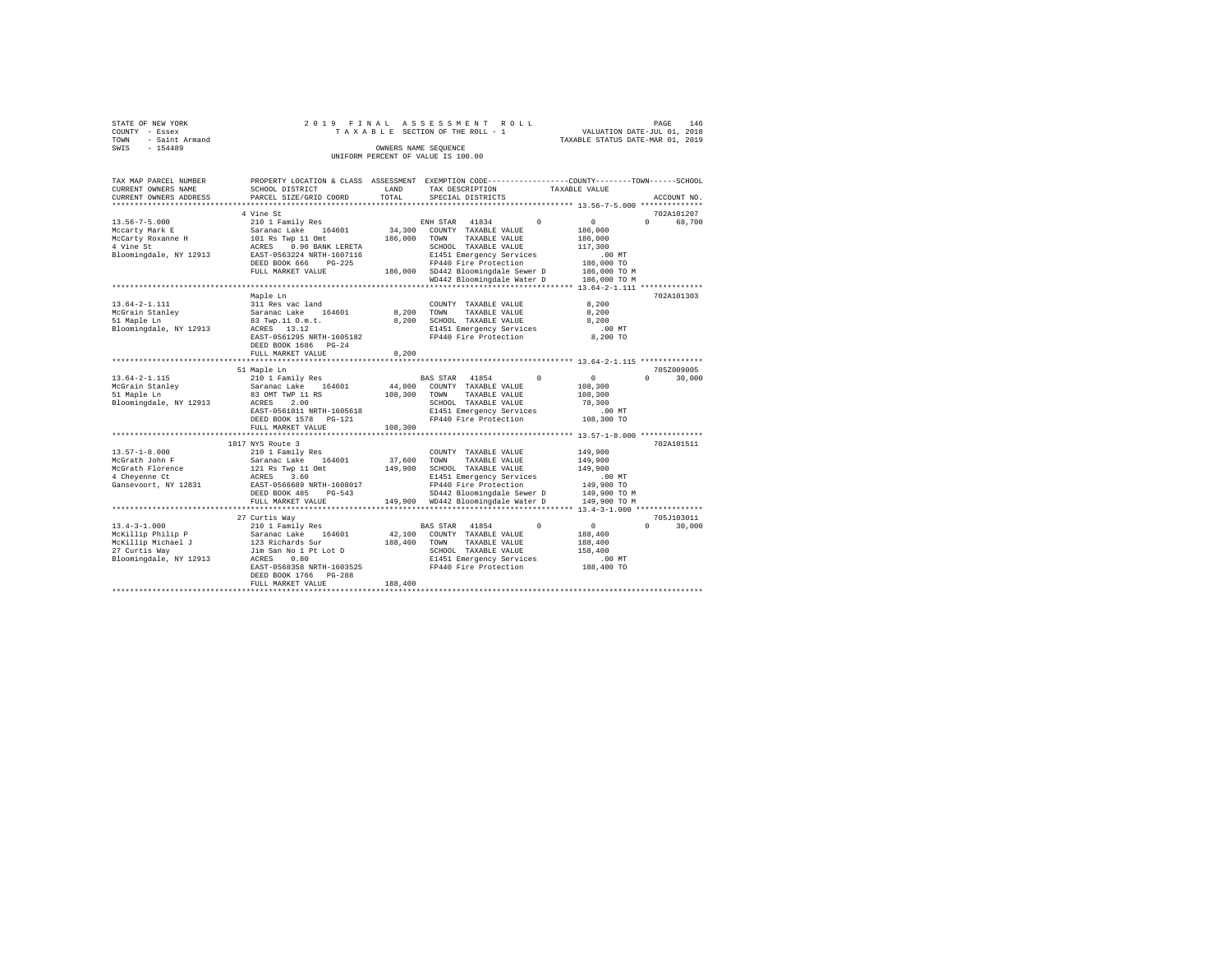| STATE OF NEW YORK   | 2019 FINAL ASSESSMENT ROLL         |                                  | PAGE | 147 |
|---------------------|------------------------------------|----------------------------------|------|-----|
| COUNTY - Essex      | TAXABLE SECTION OF THE ROLL - 1    | VALUATION DATE-JUL 01, 2018      |      |     |
| TOWN - Saint Armand |                                    | TAXABLE STATUS DATE-MAR 01, 2019 |      |     |
| SWIS<br>- 154489    | OWNERS NAME SEOUENCE               |                                  |      |     |
|                     | UNIFORM PERCENT OF VALUE IS 100.00 |                                  |      |     |
|                     |                                    |                                  |      |     |

| TAX MAP PARCEL NUMBER     |                                                    |             |                                         | PROPERTY LOCATION & CLASS ASSESSMENT EXEMPTION CODE----------------COUNTY-------TOWN-----SCHOOL |
|---------------------------|----------------------------------------------------|-------------|-----------------------------------------|-------------------------------------------------------------------------------------------------|
| CURRENT OWNERS NAME       | SCHOOL DISTRICT                                    | LAND        | TAX DESCRIPTION                         | TAXABLE VALUE                                                                                   |
| CURRENT OWNERS ADDRESS    | PARCEL SIZE/GRID COORD                             | TOTAL       | SPECIAL DISTRICTS                       | ACCOUNT NO.                                                                                     |
| ************************* |                                                    |             |                                         |                                                                                                 |
|                           | 1693 NYS Route 3                                   |             |                                         | 702A101301                                                                                      |
| $13.57 - 2 - 2.000$       | 411 Apartment                                      |             | COUNTY TAXABLE VALUE                    | 152,100                                                                                         |
| McLaughlin Brian          | Saranac Lake 164601                                | 39,400      | TOWN<br>TAXABLE VALUE                   | 152,100                                                                                         |
| 34 Lake St                | 101 Rs Twp 11 Omt                                  | 152,100     | SCHOOL TAXABLE VALUE                    | 152,100                                                                                         |
| Rouses Point, NY 12979    | ACRES<br>0.43                                      |             | E1451 Emergency Services                | .00MT                                                                                           |
|                           | EAST-0564144 NRTH-1606259                          |             | FP440 Fire Protection 152,100 TO        |                                                                                                 |
|                           | DEED BOOK 1912 PG-228                              |             | SD442 Bloomingdale Sewer D 152,100 TO M |                                                                                                 |
|                           | FULL MARKET VALUE                                  |             | 152,100 WD442 Bloomingdale Water D      | 152,100 TO M                                                                                    |
|                           |                                                    |             |                                         |                                                                                                 |
|                           | 111 Rockledge Ln                                   |             |                                         | 705J190015                                                                                      |
| $32.38 - 1 - 51.000$      | 210 1 Family Res                                   |             | COUNTY TAXABLE VALUE                    | 365,500                                                                                         |
| Meissner Klaus E          | Saranac Lake 164601 42,300                         |             | TOWN<br>TAXABLE VALUE                   | 365,500                                                                                         |
| Meissner Lisa             | 11 Twp 11 Omt Rs                                   | 365,500     | SCHOOL TAXABLE VALUE                    | 365,500                                                                                         |
| 206 Coreys Rd             | Lot 38 Rockledge Park                              |             | E1450 Emergency Services                | $.00$ MT                                                                                        |
| Tupper Lake, NY 12986     | Db 994 Pg 218 (Corr Deed)                          |             | FP440 Fire Protection                   | 365,500 TO                                                                                      |
|                           | ACRES 0.73                                         |             | WD441 Rockledge water                   | 365,500 TO M                                                                                    |
|                           | PRIOR OWNER ON 3/01/2019 EAST-0555761 NRTH-1579903 |             |                                         |                                                                                                 |
| Lapierre Robert G         | DEED BOOK 1947 PG-279                              |             |                                         |                                                                                                 |
|                           | FULL MARKET VALUE                                  | 365,500     |                                         |                                                                                                 |
|                           |                                                    |             |                                         |                                                                                                 |
|                           | 125 Grass Pond Way                                 |             |                                         | 705J102711                                                                                      |
| $23.2 - 1 - 13.000$       | 312 Vac w/imprv                                    |             | COUNTY TAXABLE VALUE                    | 26,900                                                                                          |
| Melanson Danielle         |                                                    | 13,700 TOWN | TAXABLE VALUE                           | 26,900                                                                                          |
| Melanson James            | Saranac Lake 164601<br>164 Richards Sur            | 26,900      | SCHOOL TAXABLE VALUE                    | 26,900                                                                                          |
| 107 White Rd              | ACRES<br>2.40                                      |             | E1451 Emergency Services                | $.00$ MT                                                                                        |
|                           | Hermon, NY 13652 EAST-0575158 NRTH-1599418         |             | FP440 Fire Protection                   | 26,900 TO                                                                                       |
|                           | DEED BOOK 1764 PG-326                              |             |                                         |                                                                                                 |
|                           | FULL MARKET VALUE                                  | 26,900      |                                         |                                                                                                 |
|                           |                                                    |             |                                         |                                                                                                 |
|                           | 94 Rockledge Ln                                    |             |                                         | 705J190022                                                                                      |
| $32.38 - 1 - 58.000$      | 210 1 Family Res                                   |             | COUNTY TAXABLE VALUE                    | 235,000                                                                                         |
| Mensching Donna Alice     | Saranac Lake 164601                                | 40,900      | TOWN<br>TAXABLE VALUE                   | 235,000                                                                                         |
| 94 Rockledge Ln           | 11 Twp 11 Omt Rs                                   | 235,000     | SCHOOL TAXABLE VALUE                    | 235,000                                                                                         |
| Saranac Lake, NY 12983    | Lot 52 Rockledge Park                              |             | E1450 Emergency Services                | $.00$ MT                                                                                        |
|                           | ACRES 0.55                                         |             | FP440 Fire Protection                   | 235,000 TO                                                                                      |
|                           | EAST-0556211 NRTH-1579641                          |             | WD441 Rockledge water                   | 235,000 TO M                                                                                    |
|                           | DEED BOOK 1926 PG-141                              |             |                                         |                                                                                                 |
|                           | FULL MARKET VALUE                                  | 235,000     |                                         |                                                                                                 |
|                           |                                                    |             |                                         |                                                                                                 |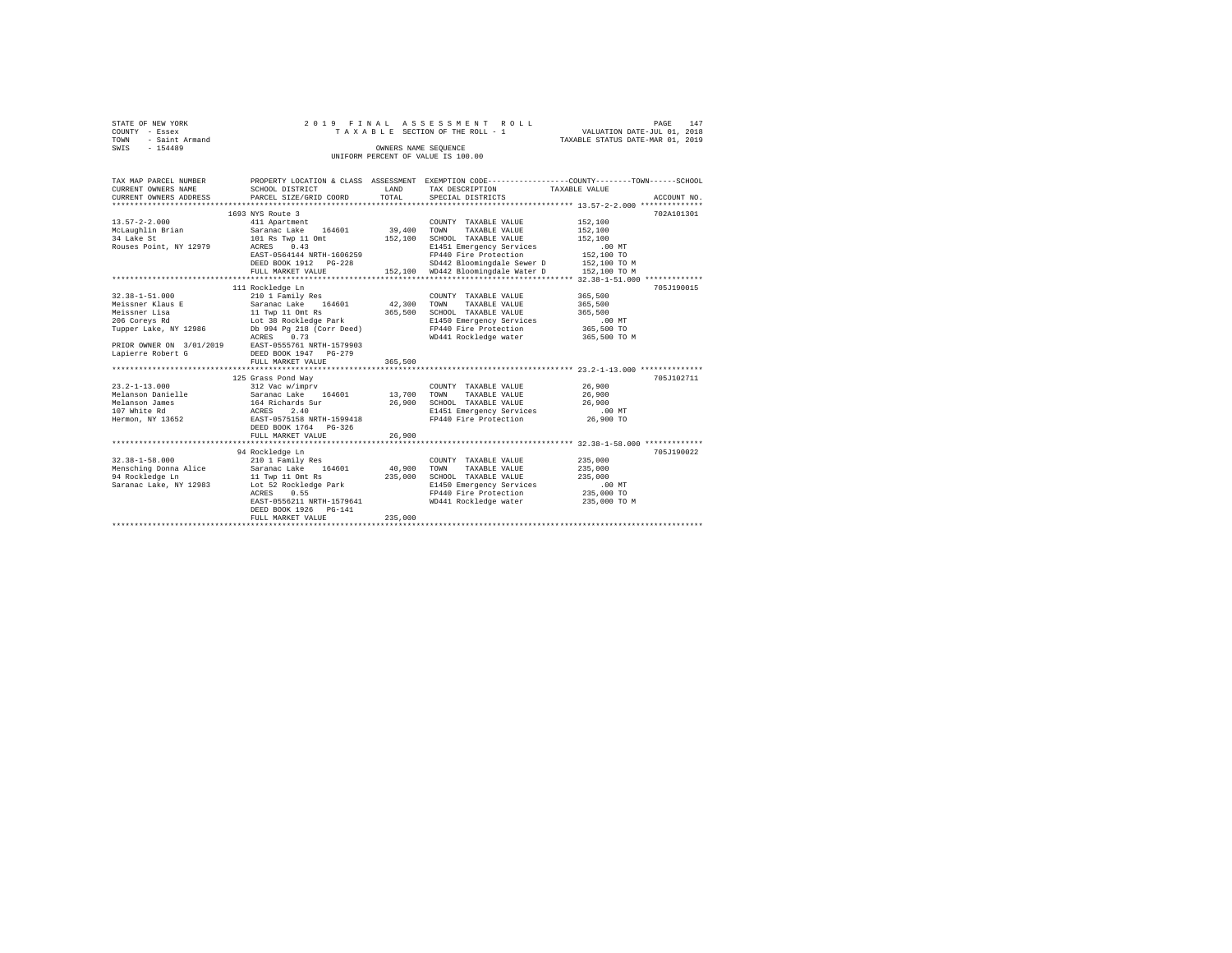| STATE OF NEW YORK      | 2019 FINAL ASSESSMENT ROLL         | 148<br>PAGE                      |
|------------------------|------------------------------------|----------------------------------|
| COUNTY - Essex         | TAXABLE SECTION OF THE ROLL - 1    | VALUATION DATE-JUL 01, 2018      |
| - Saint Armand<br>TOWN |                                    | TAXABLE STATUS DATE-MAR 01, 2019 |
| SWIS<br>$-154489$      | OWNERS NAME SEOUENCE               |                                  |
|                        | UNIFORM PERCENT OF VALUE IS 100.00 |                                  |

| TAX MAP PARCEL NUMBER<br>CURRENT OWNERS NAME<br>CURRENT OWNERS ADDRESS                                                        | PROPERTY LOCATION & CLASS ASSESSMENT EXEMPTION CODE----------------COUNTY-------TOWN------SCHOOL<br>SCHOOL DISTRICT<br>PARCEL SIZE/GRID COORD                                                                        | LAND<br>TOTAL                | TAX DESCRIPTION<br>SPECIAL DISTRICTS                                                                                                                                                                                               | TAXABLE VALUE                                                                              | ACCOUNT NO.                                                               |
|-------------------------------------------------------------------------------------------------------------------------------|----------------------------------------------------------------------------------------------------------------------------------------------------------------------------------------------------------------------|------------------------------|------------------------------------------------------------------------------------------------------------------------------------------------------------------------------------------------------------------------------------|--------------------------------------------------------------------------------------------|---------------------------------------------------------------------------|
| $13.57 - 1 - 34.002$<br>Merrill Marvin D<br>Merrill Christine J<br>8 Oregon Plains Rd<br>PO Box 191<br>Bloomingdale, NY 12913 | 8 Oregon Plains Rd<br>210 1 Family Res<br>Saranac Lake 164601<br>Lot 101 Rs Omt 11<br>ACRES 1.53 BANK CORE<br>EAST-0564107 NRTH-1607284<br>DEED BOOK 1190 PG-18<br>FULL MARKET VALUE                                 |                              | VETWAR CTS 41120<br>35,200 BAS STAR 41854<br>180.100 COUNTY TAXABLE VALUE<br>TAXABLE VALUE<br>TOWN<br>SCHOOL TAXABLE VALUE<br>E1451 Emergency Services<br>180.100 FP440 Fire Protection<br>SD442 Bloomingdale Sewer D 180,100 TO M | $^{\circ}$<br>15,000<br>$\Omega$<br>$\circ$<br>165,100<br>165,100<br>144,100<br>180,100 TO | 702A178580<br>6.000<br>15,000<br>$\Omega$<br>30,000<br>.00MT              |
| $13.56 - 11 - 2.000$<br>Meserole Rhonda<br>PO Box 13<br>Bloomingdale, NY 12913                                                | 21 Whiteface Ln<br>210 1 Family Res<br>Saranac Lake 164601 25,000 COUNTY TAXABLE VALUE<br>82 Richards Surtwp 11 Omt<br>0.40<br>ACRES<br>EAST-0562045 NRTH-1606321<br>DEED BOOK 973<br>$PG-336$<br>FULL MARKET VALUE  | 99,800<br>99,800             | WD442 Bloomingdale Water D<br>BAS STAR 41854<br>TOWN<br>TAXABLE VALUE<br>SCHOOL TAXABLE VALUE<br>E1451 Emergency Services<br>FP440 Fire Protection                                                                                 | $\Omega$<br>$\mathbf{0}$<br>99,800<br>99,800<br>69,800                                     | 180,100 TO M<br>702A102102<br>$\Omega$<br>30,000<br>$.00$ MT<br>99,800 TO |
| $13.4 - 3 - 9.000$<br>Meunier John M<br>16 Bay St<br>Squantum, MA 02171                                                       | 65 Curtis Way<br>260 Seasonal res<br>164601<br>Saranac Lake 164601<br>123 Richards Sur<br>ACRES 1.00<br>EAST-0567831 NRTH-1602747<br>DEED BOOK 1193 PG-318<br>FULL MARKET VALUE                                      | 35,000<br>42,300<br>42,300   | COUNTY TAXABLE VALUE<br>TOWN<br>TAXABLE VALUE<br>SCHOOL TAXABLE VALUE<br>E1451 Emergency Services<br>FP440 Fire Protection 42,300 TO                                                                                               | 42,300<br>42,300<br>42,300<br>.00 MT                                                       | 705.T103911                                                               |
| $13.4 - 1 - 14.000$<br>Miller Joel Patrick Saranac Lake<br>c/o Germaine M Miller<br>PO Box 2<br>Ray Brook, NY 12977           | 1499 NYS Route 3<br>210 1 Family Res<br>164601<br>103 Richards Sur<br>103 Richard .<br>1742/7 Life Use to<br>$\sim$ Willer<br>ACRES<br>4.70<br>EAST-0565583 NRTH-1601978<br>DEED BOOK 1742 PG-7<br>FULL MARKET VALUE | 38,700<br>224,300<br>224,300 | COUNTY TAXABLE VALUE<br>TOWN<br>TAXABLE VALUE<br>SCHOOL TAXABLE VALUE<br>E1451 Emergency Services<br>FP440 Fire Protection                                                                                                         | 224,300<br>224,300<br>224,300                                                              | 705J102314<br>$.00$ MT<br>224,300 TO                                      |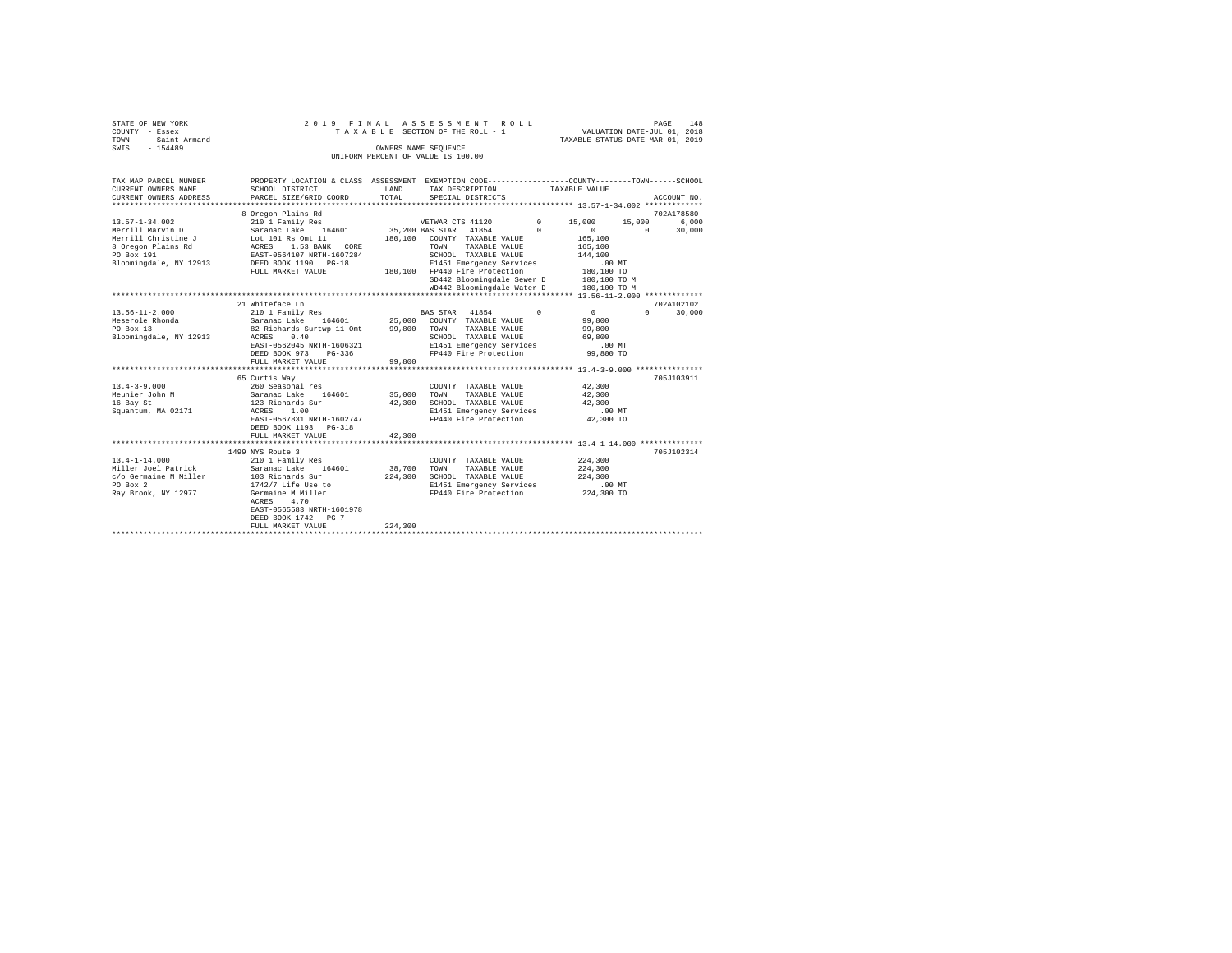|                | STATE OF NEW YORK   |  |  |  | 2019 FINAL ASSESSMENT ROLL         |  |  |  |  |  |  |                                  |                             | PAGE | 149 |  |
|----------------|---------------------|--|--|--|------------------------------------|--|--|--|--|--|--|----------------------------------|-----------------------------|------|-----|--|
| COUNTY - Essex |                     |  |  |  | TAXABLE SECTION OF THE ROLL - 1    |  |  |  |  |  |  |                                  | VALUATION DATE-JUL 01, 2018 |      |     |  |
|                | TOWN - Saint Armand |  |  |  |                                    |  |  |  |  |  |  | TAXABLE STATUS DATE-MAR 01, 2019 |                             |      |     |  |
| SWIS           | $-154489$           |  |  |  | OWNERS NAME SEOUENCE               |  |  |  |  |  |  |                                  |                             |      |     |  |
|                |                     |  |  |  | UNIFORM PERCENT OF VALUE IS 100.00 |  |  |  |  |  |  |                                  |                             |      |     |  |

| TAX MAP PARCEL NUMBER<br>CURRENT OWNERS NAME                 | PROPERTY LOCATION & CLASS ASSESSMENT EXEMPTION CODE---------------COUNTY-------TOWN------SCHOOL<br>SCHOOL DISTRICT | LAND    | TAX DESCRIPTION                                             | TAXABLE VALUE                                |                                  |
|--------------------------------------------------------------|--------------------------------------------------------------------------------------------------------------------|---------|-------------------------------------------------------------|----------------------------------------------|----------------------------------|
| CURRENT OWNERS ADDRESS                                       | PARCEL SIZE/GRID COORD                                                                                             | TOTAL   | SPECIAL DISTRICTS                                           |                                              | ACCOUNT NO.                      |
| *************************                                    |                                                                                                                    |         |                                                             |                                              |                                  |
|                                                              | 11 Main St<br>210 1 Family Res                                                                                     |         | BAS STAR 41854 0                                            | $\sim$ 0                                     | 702C100913<br>$\Omega$<br>30,000 |
| 13.57-2-1.100<br>Miller Joseph<br>Miller Jill<br>Andrew Cons |                                                                                                                    |         |                                                             | 235,800                                      |                                  |
|                                                              |                                                                                                                    |         |                                                             | 235,800                                      |                                  |
|                                                              |                                                                                                                    |         |                                                             | 205,800                                      |                                  |
| Bloomingdale, NY 12913 EAST-0564003 NRTH-1606126             |                                                                                                                    |         | E1451 Emergency Services                                    | $.00$ MT                                     |                                  |
|                                                              | DEED BOOK 1560 PG-126                                                                                              |         | FP440 Fire Protection                                       | 235,800 TO                                   |                                  |
|                                                              | FULL MARKET VALUE                                                                                                  |         | 235,800 SD442 Bloomingdale Sewer D 235,800 TO M             |                                              |                                  |
|                                                              |                                                                                                                    |         | WD442 Bloomingdale Water D                                  | 235,800 TO M                                 |                                  |
|                                                              |                                                                                                                    |         |                                                             |                                              |                                  |
|                                                              | 69 Roosevelt Ln                                                                                                    |         |                                                             |                                              | 705J198001                       |
| $13.3 - 1 - 18.220$                                          | 210 1 Family Res                                                                                                   |         | BAS STAR 41854 0                                            | $\sim$ 0                                     | 30,000<br>$\Omega$ and $\Omega$  |
| Miller Stephen                                               |                                                                                                                    |         | 35,000 COUNTY TAXABLE VALUE                                 | 112,900                                      |                                  |
| Miller Kimberly                                              |                                                                                                                    |         | TAXABLE VALUE                                               | 112,900                                      |                                  |
| 69 Roosevelt Ln                                              |                                                                                                                    |         | SCHOOL TAXABLE VALUE                                        | 82,900                                       |                                  |
| Bloomingdale, NY 12913 EAST-0563465 NRTH-1604483             |                                                                                                                    |         | E1451 Emergency Services                                    | $.00$ MT                                     |                                  |
|                                                              | DEED BOOK 1597 PG-255                                                                                              |         | FP440 Fire Protection                                       | 112,900 TO                                   |                                  |
|                                                              | FULL MARKET VALUE                                                                                                  | 112,900 |                                                             |                                              |                                  |
|                                                              | ***********************************                                                                                |         |                                                             |                                              |                                  |
|                                                              | Trudeau Rd                                                                                                         |         |                                                             |                                              | 705J103006                       |
| $23.3 - 1 - 44.040$                                          | 323 Vacant rural                                                                                                   |         | COUNTY TAXABLE VALUE                                        | 34,500                                       |                                  |
| Milo B Miller Estate Inc                                     | Saranac Lake 164601                                                                                                | 34,500  | TOWN<br>TAXABLE VALUE                                       | 34,500<br>34,500                             |                                  |
| PO Box 349                                                   | 9 & 29 Rs Twp 11 Omt                                                                                               |         | 34,500 SCHOOL TAXABLE VALUE                                 |                                              |                                  |
| Saranac Lake, NY 12983                                       | ACRES 11.89                                                                                                        |         | E1450 Emergency Services<br>FP440 Fire Protection           |                                              |                                  |
|                                                              | EAST-0555500 NRTH-1584019                                                                                          |         |                                                             | $34,500$ TO                                  |                                  |
|                                                              | DEED BOOK 849<br>$PG-233$                                                                                          |         |                                                             |                                              |                                  |
|                                                              | FULL MARKET VALUE                                                                                                  | 34,500  |                                                             |                                              |                                  |
|                                                              | ********************                                                                                               |         |                                                             | *************** 23.3-1-48.000 ************** |                                  |
|                                                              | Trudeau Rd                                                                                                         |         |                                                             |                                              | 705J103113                       |
| $23.3 - 1 - 48.000$                                          | 323 Vacant rural<br>Saranac Lake 164601                                                                            |         | COUNTY TAXABLE VALUE                                        | 23,000                                       |                                  |
| Milo B Miller Estate Inc                                     |                                                                                                                    |         | 23,000 TOWN<br>TAXABLE VALUE                                | 23,000                                       |                                  |
| PO Box 349                                                   | 9 Richards Sur $23,000$ SCHOOL TAXABLE VALUE                                                                       |         |                                                             | 23,000                                       |                                  |
| Saranac Lake, NY 12983                                       | ACRES<br>0.60<br>EAST-0554921 NRTH-1584738                                                                         |         | E1450 Emergency Services<br>FP440 Fire Protection 23,000 TO | $.00$ MT                                     |                                  |
|                                                              | DEED BOOK 693 PG-079                                                                                               |         |                                                             |                                              |                                  |
|                                                              | FULL MARKET VALUE                                                                                                  | 23,000  |                                                             |                                              |                                  |
|                                                              |                                                                                                                    |         |                                                             |                                              |                                  |
|                                                              | 45 Mount Pisgah Ln                                                                                                 |         |                                                             |                                              | 705J102309                       |
| $23.3 - 1 - 61.100$                                          | 312 Vac w/imprv                                                                                                    |         | COUNTY TAXABLE VALUE                                        | 69,000                                       |                                  |
| Milo B Miller Estate Inc Saranac Lake 164601                 |                                                                                                                    | 52,200  | TOWN<br>TAXABLE VALUE                                       | 69,000                                       |                                  |
| PO Box 349                                                   |                                                                                                                    | 69,000  | SCHOOL TAXABLE VALUE                                        | 69,000                                       |                                  |
| Saranac Lake, NY 12983                                       | 9 OMT TWP11 RS<br>ACRES 2.33<br>ACRES                                                                              |         | E1450 Emergency Services .00 MT                             |                                              |                                  |
|                                                              | EAST-0554357 NRTH-1584813                                                                                          |         | FP440 Fire Protection                                       | 69,000 TO                                    |                                  |
|                                                              | DEED BOOK 653<br>PG-091                                                                                            |         |                                                             |                                              |                                  |
|                                                              | FULL MARKET VALUE                                                                                                  | 69,000  |                                                             |                                              |                                  |
|                                                              |                                                                                                                    |         |                                                             |                                              |                                  |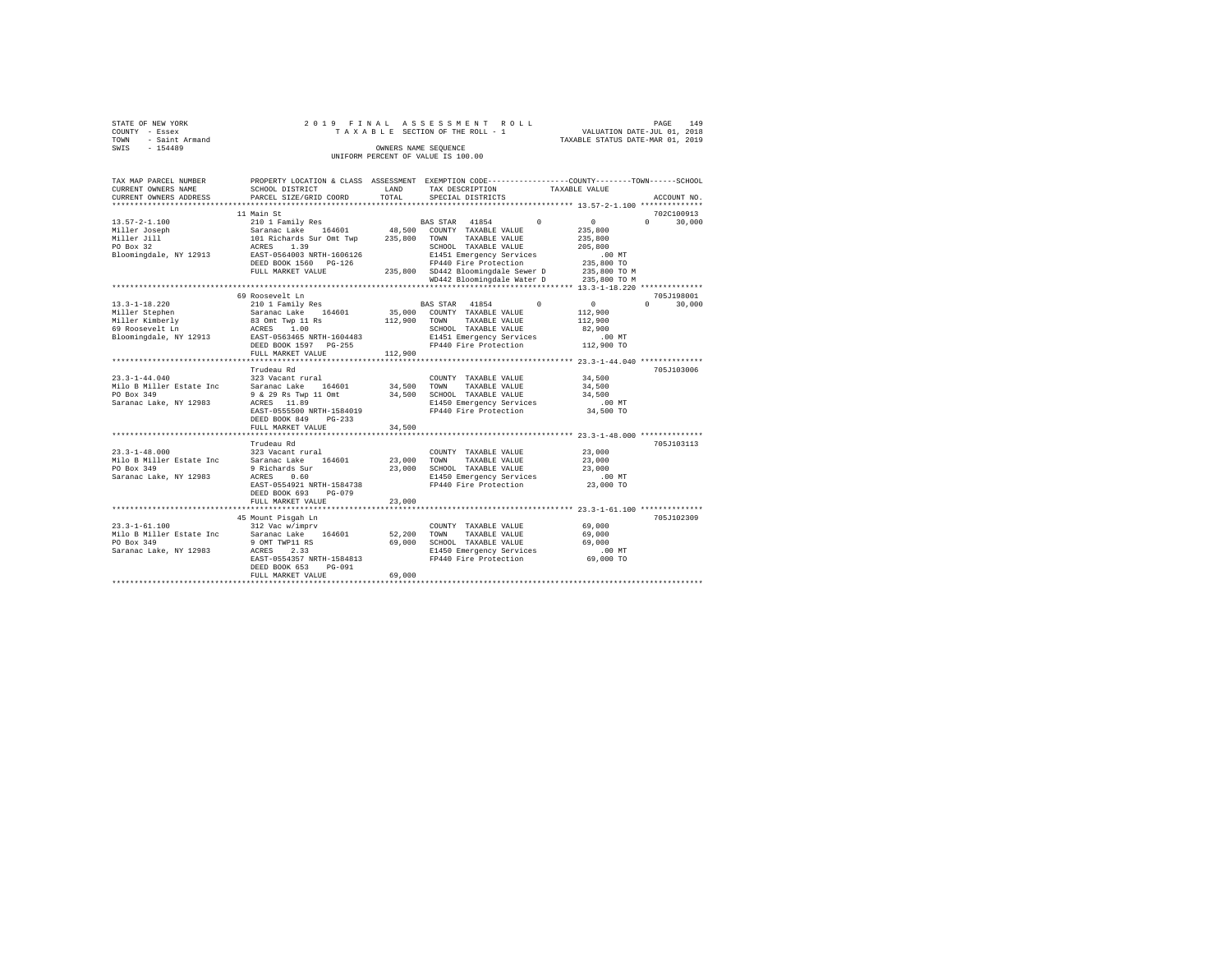| $\begin{array}{cccccc} \texttt{STATE OF NEW YORK} & & & & & & & & & 2\ 0 & 1 & 9 & \texttt{F} \text{ I} \text{ N} \text{ A} \text{ L} & \text{ A} \text{ S} \text{ S} \text{ E} \text{ S} \text{ M} \text{ E} \text{ N} \text{ T} & \text{ R} \text{ O} \text{ L} \text{L} \end{array}$ |                                            |         | PAGE 150 PLA A S S E S S M E N T R O L L PAGE 150 PAGE 150 PAGE 150 PAGE 150 PAGE 150 PAGE 150 PAGE 150 PLA A COLL TA K A COLL TA XABLE STATUS DATE-NAR 01, 2019 |                    |               |
|-----------------------------------------------------------------------------------------------------------------------------------------------------------------------------------------------------------------------------------------------------------------------------------------|--------------------------------------------|---------|------------------------------------------------------------------------------------------------------------------------------------------------------------------|--------------------|---------------|
|                                                                                                                                                                                                                                                                                         |                                            |         |                                                                                                                                                                  |                    |               |
|                                                                                                                                                                                                                                                                                         |                                            |         |                                                                                                                                                                  |                    |               |
|                                                                                                                                                                                                                                                                                         |                                            |         |                                                                                                                                                                  |                    |               |
|                                                                                                                                                                                                                                                                                         |                                            |         | UNIFORM PERCENT OF VALUE IS 100.00                                                                                                                               |                    |               |
|                                                                                                                                                                                                                                                                                         |                                            |         |                                                                                                                                                                  |                    |               |
|                                                                                                                                                                                                                                                                                         |                                            |         |                                                                                                                                                                  |                    |               |
| TAX MAP PARCEL NUMBER                                                                                                                                                                                                                                                                   |                                            |         | PROPERTY LOCATION & CLASS ASSESSMENT EXEMPTION CODE---------------COUNTY-------TOWN-----SCHOOL                                                                   |                    |               |
| CURRENT OWNERS NAME                                                                                                                                                                                                                                                                     | SCHOOL DISTRICT LAND                       |         | TAX DESCRIPTION                                                                                                                                                  | TAXABLE VALUE      |               |
| CURRENT OWNERS ADDRESS                                                                                                                                                                                                                                                                  | PARCEL SIZE/GRID COORD                     | TOTAL   | SPECIAL DISTRICTS                                                                                                                                                |                    | ACCOUNT NO.   |
|                                                                                                                                                                                                                                                                                         |                                            |         |                                                                                                                                                                  |                    |               |
|                                                                                                                                                                                                                                                                                         | 112 Grass Pond Way                         |         |                                                                                                                                                                  |                    | 705J102708    |
| $23.2 - 1 - 14.002$                                                                                                                                                                                                                                                                     | 314 Rural vac<10                           |         | COUNTY TAXABLE VALUE                                                                                                                                             | 8,600              |               |
| Miner Michael D Life Us Saranac Lake 164601                                                                                                                                                                                                                                             |                                            |         | 8,600 TOWN TAXABLE VALUE                                                                                                                                         | 8,600              |               |
|                                                                                                                                                                                                                                                                                         |                                            |         | 8,600 SCHOOL TAXABLE VALUE                                                                                                                                       | 8,600              |               |
| Miner Michael D Duits Company<br>Miner Joshua D D - 164 Richards Sur<br>35 McGee Rd - RACRES 0.13<br>Flattsburgh, NY 12901 - EAST-0574854 NRTH-1599305<br>ERED BOOK 1952 PG-145                                                                                                         |                                            |         | E1451 Emergency Services<br>FP440 Fire Protection                                                                                                                | $.00$ MT           |               |
|                                                                                                                                                                                                                                                                                         |                                            |         |                                                                                                                                                                  | 8,600 TO           |               |
|                                                                                                                                                                                                                                                                                         |                                            | 8,600   |                                                                                                                                                                  |                    |               |
| DEED BOOK 1952 PG-145<br>Minor Michael 3/01/2019 PULL MARKET VALUE<br>Miner Michael                                                                                                                                                                                                     |                                            |         |                                                                                                                                                                  |                    |               |
|                                                                                                                                                                                                                                                                                         |                                            |         |                                                                                                                                                                  |                    |               |
|                                                                                                                                                                                                                                                                                         | 243 Trudeau Rd                             |         |                                                                                                                                                                  |                    | 705J104205    |
| $23.3 - 1 - 50.000$                                                                                                                                                                                                                                                                     | 210 1 Family Res                           |         | COUNTY TAXABLE VALUE                                                                                                                                             | 222,800            |               |
|                                                                                                                                                                                                                                                                                         |                                            |         |                                                                                                                                                                  |                    |               |
|                                                                                                                                                                                                                                                                                         |                                            |         |                                                                                                                                                                  | 222,800<br>222,800 |               |
|                                                                                                                                                                                                                                                                                         |                                            |         |                                                                                                                                                                  | $.00$ MT           |               |
|                                                                                                                                                                                                                                                                                         |                                            |         |                                                                                                                                                                  | 222,800 TO         |               |
|                                                                                                                                                                                                                                                                                         |                                            |         |                                                                                                                                                                  |                    |               |
|                                                                                                                                                                                                                                                                                         | DEED BOOK 1465 PG-171<br>FULL MARKET VALUE |         |                                                                                                                                                                  |                    |               |
|                                                                                                                                                                                                                                                                                         |                                            | 222,800 |                                                                                                                                                                  |                    |               |
|                                                                                                                                                                                                                                                                                         | 1495 NYS Route 3                           |         |                                                                                                                                                                  |                    | 705J103801    |
| $13.4 - 1 - 15.000$                                                                                                                                                                                                                                                                     | 483 Converted Re                           |         | COUNTY TAXABLE VALUE                                                                                                                                             | 242,500            |               |
|                                                                                                                                                                                                                                                                                         |                                            |         | 62,000 TOWN TAXABLE VALUE                                                                                                                                        | 242,500            |               |
| Molloy Jeffrey<br>Molloy Jeffrey<br>103 Richards Saranac Lake 164601<br>155 Margaret St<br>Saranac Lake, NY 12983<br>103 Richards 201711-1601703<br>102 RED BOOK 1952<br>PRIOR OWNER ON 3/01/2019<br>102 RD BOOK 1952<br>102 ROLEY ROLEY                                                |                                            |         | 242,500 SCHOOL TAXABLE VALUE                                                                                                                                     | 242,500            |               |
|                                                                                                                                                                                                                                                                                         |                                            |         | E1451 Emergency Services                                                                                                                                         | .00 MT             |               |
|                                                                                                                                                                                                                                                                                         |                                            |         | FP440 Fire Protection                                                                                                                                            | 242,500 TO         |               |
|                                                                                                                                                                                                                                                                                         |                                            |         |                                                                                                                                                                  |                    |               |
|                                                                                                                                                                                                                                                                                         |                                            | 242,500 |                                                                                                                                                                  |                    |               |
| Bell & Molloy LLC                                                                                                                                                                                                                                                                       |                                            |         |                                                                                                                                                                  |                    |               |
|                                                                                                                                                                                                                                                                                         |                                            |         |                                                                                                                                                                  |                    |               |
|                                                                                                                                                                                                                                                                                         | 657 NYS Route 3                            |         |                                                                                                                                                                  |                    | 705Z013004    |
| $23.3 - 1 - 37.120$                                                                                                                                                                                                                                                                     | 210 1 Family Res                           |         | BAS STAR 41854 0 0 0                                                                                                                                             |                    | $0 \t 30,000$ |
|                                                                                                                                                                                                                                                                                         | Saranac Lake 164601                        |         | 19,200 COUNTY TAXABLE VALUE                                                                                                                                      | 122,900            |               |
|                                                                                                                                                                                                                                                                                         | 29 RS TWP11 Omt (22,900 TOWN TAXABLE VALUE |         |                                                                                                                                                                  | 122,900            |               |
| Montagnola Martha<br>657 NYS Route 3<br>PO Box 953                                                                                                                                                                                                                                      | ACRES 0.21 BANK LOANC                      |         | SCHOOL TAXABLE VALUE                                                                                                                                             | 92,900             |               |
| Saranac Lake, NY 12983                                                                                                                                                                                                                                                                  | EAST-0556323 NRTH-1584264                  |         | E1450 Emergency Services                                                                                                                                         | $.00$ MT           |               |
|                                                                                                                                                                                                                                                                                         | DEED BOOK 1705 PG-57                       |         | FP440 Fire Protection 122,900 TO                                                                                                                                 |                    |               |
|                                                                                                                                                                                                                                                                                         | FULL MARKET VALUE                          | 122,900 |                                                                                                                                                                  |                    |               |
|                                                                                                                                                                                                                                                                                         |                                            |         |                                                                                                                                                                  |                    |               |
|                                                                                                                                                                                                                                                                                         | 1713 NYS Route 3                           |         |                                                                                                                                                                  |                    | 702A100704    |
|                                                                                                                                                                                                                                                                                         |                                            |         |                                                                                                                                                                  | 24,600             |               |
|                                                                                                                                                                                                                                                                                         |                                            |         |                                                                                                                                                                  | 24,600             |               |
|                                                                                                                                                                                                                                                                                         |                                            |         |                                                                                                                                                                  | 24,600             |               |
|                                                                                                                                                                                                                                                                                         |                                            |         |                                                                                                                                                                  | .00MT              |               |
|                                                                                                                                                                                                                                                                                         | EAST-0564610 NRTH-1606597                  |         | E1451 Emergency Services<br>FP440 Fire Protection<br>SD442 Bloomingdale Sewer D                                                                                  | 24,600 TO          |               |
|                                                                                                                                                                                                                                                                                         | DEED BOOK 1262 PG-011                      |         | SD442 Bloomingdale Sewer D                                                                                                                                       | 24,600 TO M        |               |
|                                                                                                                                                                                                                                                                                         | FULL MARKET VALUE                          |         | 24,600 WD442 Bloomingdale Water D                                                                                                                                | 24,600 TO M        |               |
|                                                                                                                                                                                                                                                                                         |                                            |         |                                                                                                                                                                  |                    |               |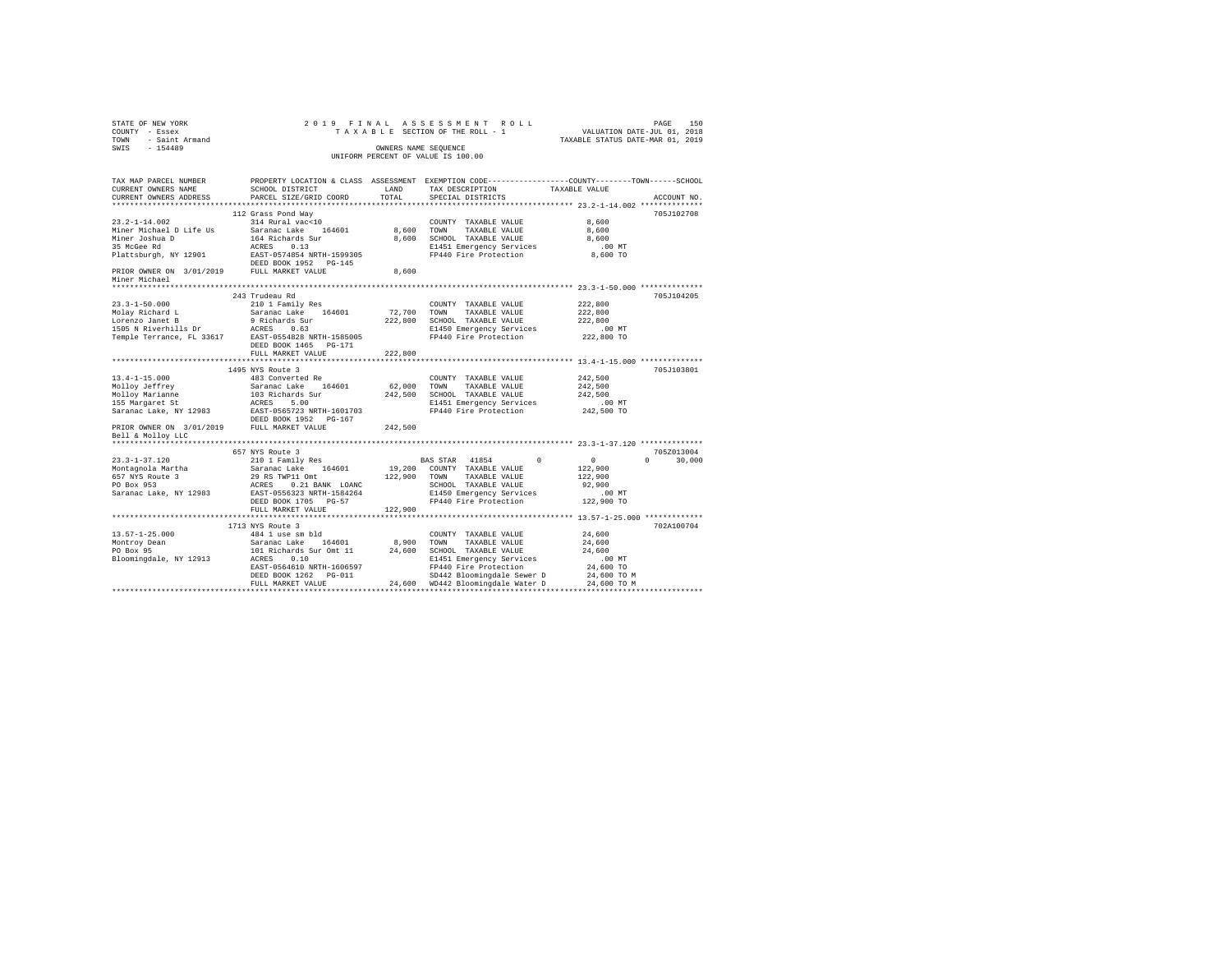| STATE OF NEW YORK   | 2019 FINAL ASSESSMENT ROLL         | 151<br>PAGE                      |
|---------------------|------------------------------------|----------------------------------|
| COUNTY - Essex      | TAXABLE SECTION OF THE ROLL - 1    | VALUATION DATE-JUL 01, 2018      |
| TOWN - Saint Armand |                                    | TAXABLE STATUS DATE-MAR 01, 2019 |
| SWIS<br>$-154489$   | OWNERS NAME SEOUENCE               |                                  |
|                     | UNIFORM PERCENT OF VALUE IS 100.00 |                                  |
|                     |                                    |                                  |
|                     |                                    |                                  |

| TAX MAP PARCEL NUMBER  |                                                      |                       |                                                                                              | PROPERTY LOCATION & CLASS ASSESSMENT EXEMPTION CODE----------------COUNTY-------TOWN-----SCHOOL |
|------------------------|------------------------------------------------------|-----------------------|----------------------------------------------------------------------------------------------|-------------------------------------------------------------------------------------------------|
| CURRENT OWNERS NAME    | SCHOOL DISTRICT                                      | LAND                  | TAX DESCRIPTION                                                                              | TAXABLE VALUE                                                                                   |
| CURRENT OWNERS ADDRESS | PARCEL SIZE/GRID COORD                               | TOTAL                 | SPECIAL DISTRICTS                                                                            | ACCOUNT NO.                                                                                     |
|                        |                                                      |                       |                                                                                              |                                                                                                 |
|                        | 1711 NYS Route 3                                     |                       |                                                                                              | 702A100705                                                                                      |
| $13.57 - 1 - 26.100$   |                                                      | COUNTY<br>36,500 TOWN | COUNTY TAXABLE VALUE                                                                         | 104,700                                                                                         |
| Montrov Dean           | 482 Det row bldg<br>Saranac Lake 164601              |                       | TAXABLE VALUE                                                                                | 104,700                                                                                         |
| PO Box 95              | 101 Richards Sur Omt 11 104,700 SCHOOL TAXABLE VALUE |                       |                                                                                              | 104,700                                                                                         |
| Bloomingdale, NY 12913 | 0.17<br>ACRES                                        |                       |                                                                                              |                                                                                                 |
|                        | EAST-0564598 NRTH-1606538                            |                       | E1451 Emergency Services .00 MT<br>FP440 Fire Protection .04,700 TO<br>FP440 Fire Protection |                                                                                                 |
|                        | DEED BOOK 1262 PG-011                                |                       |                                                                                              |                                                                                                 |
|                        | FULL MARKET VALUE                                    | 104,700               |                                                                                              |                                                                                                 |
|                        |                                                      |                       |                                                                                              |                                                                                                 |
|                        | 36 Roosevelt Ln                                      |                       |                                                                                              | 702A101402                                                                                      |
| $13.64 - 1 - 9.000$    | 210 1 Family Res                                     |                       | $\sim$ 0<br>BAS STAR 41854                                                                   | $\sim$ 0<br>$\cap$<br>30,000                                                                    |
| Montroy Wayde C        | Saranac Lake 164601                                  |                       | 21,000 COUNTY TAXABLE VALUE                                                                  | 151,700                                                                                         |
| PO Box 136             | 102 Twp.11 O.m.t. 151,700 TOWN TAXABLE VALUE         |                       |                                                                                              | 151,700                                                                                         |
| Bloomingdale, NY 12913 | ACRES 0.28 BANK CORE                                 |                       | SCHOOL TAXABLE VALUE                                                                         | 121,700                                                                                         |
|                        | EAST-0563745 NRTH-1605025                            |                       | E1451 Emergency Services                                                                     | .00MT                                                                                           |
|                        | DEED BOOK 1606 PG-37                                 |                       | FP440 Fire Protection                                                                        |                                                                                                 |
|                        | FULL MARKET VALUE                                    |                       | 151,700 SD442 Bloomingdale Sewer D                                                           | 151,700 TO<br>151,700 TO M                                                                      |
|                        |                                                      |                       | WD442 Bloomingdale Water D                                                                   | 151,700 TO M                                                                                    |
|                        |                                                      |                       |                                                                                              |                                                                                                 |
|                        | 28 Roosevelt Ln                                      |                       |                                                                                              | 705Z019001                                                                                      |
| $13.65 - 1 - 24.200$   | 210 1 Family Res                                     |                       | COUNTY TAXABLE VALUE                                                                         | 75,300                                                                                          |
| Moody Ericka L         |                                                      |                       | TOWN<br>TAXABLE VALUE                                                                        | 75,300                                                                                          |
| Moody Cameron R        |                                                      |                       | 75,300 SCHOOL TAXABLE VALUE                                                                  | 75,300                                                                                          |
| 28 Roosevelt Ln        |                                                      |                       | E1451 Emergency Services                                                                     | $.00$ MT                                                                                        |
|                        | Bloomingdale, NY 12913 EAST-0564025 NRTH-1605139     |                       | FP440 Fire Protection                                                                        | 75,300 TO                                                                                       |
|                        | DEED BOOK 1939 PG-250                                |                       |                                                                                              |                                                                                                 |
|                        |                                                      |                       | SD442 Bloomingdale Sewer D 75,300 TO M<br>75,300 WD442 Bloomingdale Water D                  |                                                                                                 |
|                        | FULL MARKET VALUE                                    |                       |                                                                                              | 75,300 TO M                                                                                     |
|                        | 304 Trudeau Rd                                       |                       |                                                                                              | 705J104009                                                                                      |
| $32.1 - 1 - 1.000$     |                                                      |                       | $\sim$ 0                                                                                     | $\sim$ 0<br>$\Omega$<br>30,000                                                                  |
| Moody Susan            |                                                      |                       |                                                                                              | 630,300                                                                                         |
|                        |                                                      | 630.300 TOWN          | TAXABLE VALUE                                                                                |                                                                                                 |
|                        | c/o The Doctors Inn 9 Richards Sur                   |                       |                                                                                              | 630,300                                                                                         |
| 304 Trudeau Rd         | ACRES 4.16                                           |                       | SCHOOL TAXABLE VALUE                                                                         | 600,300                                                                                         |
| Saranac Lake, NY 12983 | EAST-0554910 NRTH-1583814                            |                       | E1450 Emergency Services                                                                     | $.00$ MT                                                                                        |
|                        | DEED BOOK 1001 PG-1<br>FULL MARKET VALUE 630,300     |                       | FP440 Fire Protection                                                                        | 630,300 TO                                                                                      |
|                        |                                                      |                       | SB440 Trudeau sewer b&i                                                                      | 630,300 TO C                                                                                    |
|                        |                                                      |                       | SW440 Trudeau sewer                                                                          | 630,300 TO M                                                                                    |
|                        |                                                      |                       | WB440 Trudeau water b&i                                                                      | 630,300 TO C                                                                                    |
|                        |                                                      |                       | WD440 Trudeau water                                                                          | 630,300 TO M                                                                                    |
|                        |                                                      |                       |                                                                                              |                                                                                                 |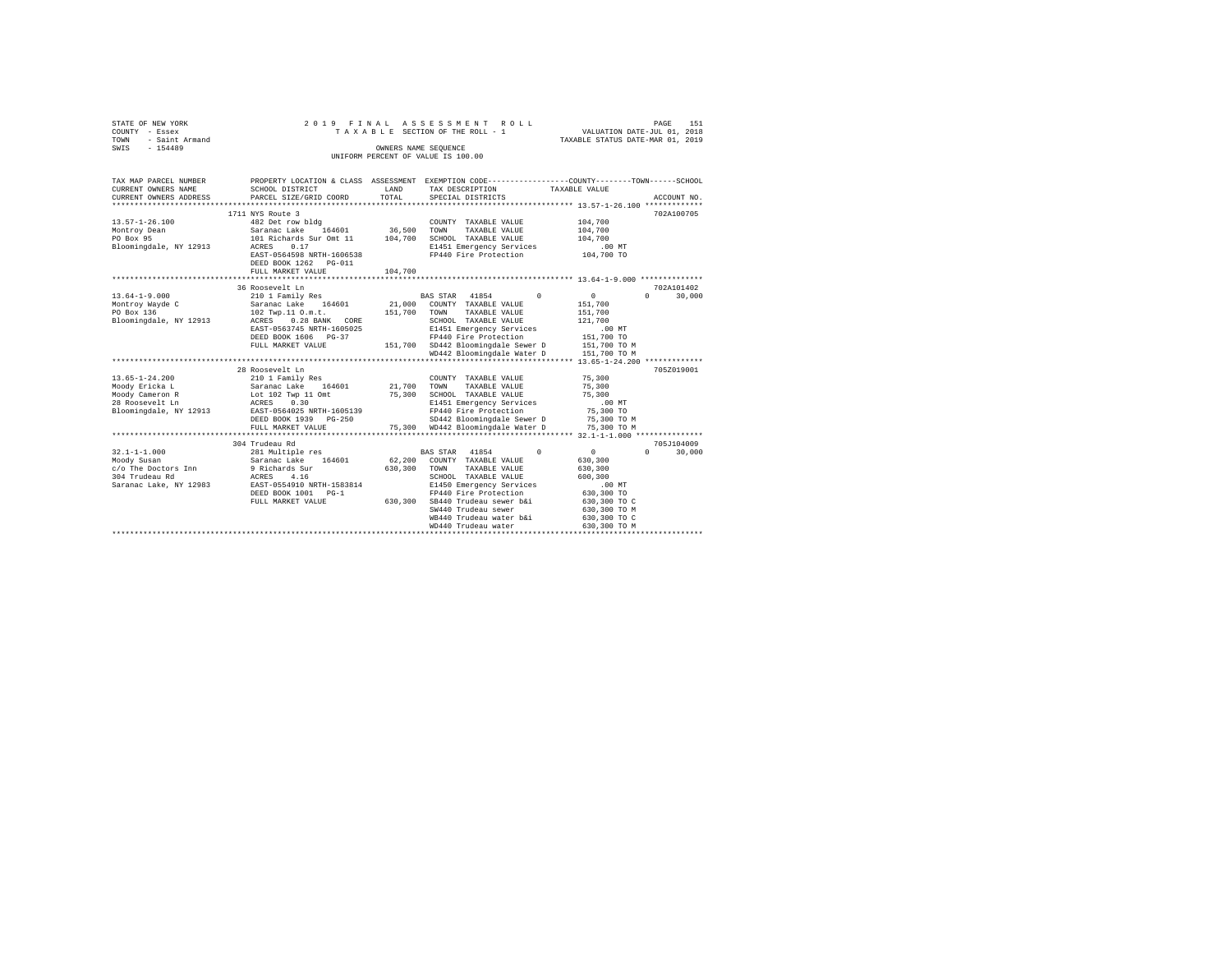| STATE OF NEW YORK COUNTY - Essex<br>TOWN - Saint Armand T A COWN - CALL Armand County County County County County County County County County County County County County County County County County County County County Coun                                                                                                                                                        |                                                                                                                                                                                                                                                                                                                       | $\begin{tabular}{ccccc} 2 & 0 & 1 & 9 & F I N A L & A S S S S S S M E N T & R O L L & & & & & \texttt{PAGE} & 152 \\ T A X A B L E & SECTIDON OF THE ROLL - 1 & & & & \texttt{VALUATION DATE-MD A R 01, 2019 \\ \end{tabular}$<br>OWNERS NAME SEQUENCE<br>UNIFORM PERCENT OF VALUE IS 100.00 |                      |                             |             |
|----------------------------------------------------------------------------------------------------------------------------------------------------------------------------------------------------------------------------------------------------------------------------------------------------------------------------------------------------------------------------------------|-----------------------------------------------------------------------------------------------------------------------------------------------------------------------------------------------------------------------------------------------------------------------------------------------------------------------|----------------------------------------------------------------------------------------------------------------------------------------------------------------------------------------------------------------------------------------------------------------------------------------------|----------------------|-----------------------------|-------------|
| TAX MAP PARCEL NUMBER                                                                                                                                                                                                                                                                                                                                                                  | PROPERTY LOCATION & CLASS ASSESSMENT EXEMPTION CODE----------------COUNTY-------TOWN------SCHOOL                                                                                                                                                                                                                      |                                                                                                                                                                                                                                                                                              |                      |                             | ACCOUNT NO. |
| $[10, 57 - 1 - 35.000 \begin{pmatrix} 2 & 0 \text{regon} \text{ Plans Rd} & 10 & 0 & 0 \\ 2 & 0 \text{regon} \text{Planar} \text{Re} & 164601 & 35,100 & 000 \text{UVITY} & 7 \text{XXABLE VALUE} & 169,300 \\ 2 & 0 \text{regon} \text{ Plans Rd} & 101 \text{ Omt: T \text{Wp1} \text{R3} & 169,300 & 70 \text{MW} & 7 \text{XXABLE VALUE} & 169,300 \\ 2 & 0 \text{regon} \text{Pl$ |                                                                                                                                                                                                                                                                                                                       |                                                                                                                                                                                                                                                                                              |                      | 702A101005<br>$0 \t 30,000$ |             |
|                                                                                                                                                                                                                                                                                                                                                                                        | 333 River Rd<br>DEED BOOK 1616 PG-265                                                                                                                                                                                                                                                                                 |                                                                                                                                                                                                                                                                                              |                      |                             | 705J104206  |
|                                                                                                                                                                                                                                                                                                                                                                                        | FULL MARKET VALUE 264,300<br>15 Vine St                                                                                                                                                                                                                                                                               |                                                                                                                                                                                                                                                                                              |                      | 702A101509                  |             |
|                                                                                                                                                                                                                                                                                                                                                                                        | DEED BOOK 1717 PG-162                                                                                                                                                                                                                                                                                                 |                                                                                                                                                                                                                                                                                              |                      |                             |             |
|                                                                                                                                                                                                                                                                                                                                                                                        | FULL MARKET VALUE                                                                                                                                                                                                                                                                                                     | 146,500                                                                                                                                                                                                                                                                                      |                      |                             |             |
| 13.4-1-17.100<br>Morgan Linda L<br>PO Box 769<br>Lake Placid, NY 12946                                                                                                                                                                                                                                                                                                                 | 1470 NYS Route 3<br>1470 NYS Route 3<br>24,000<br>21,000 TOWN TAXABLE VALUE 24,000<br>24,000 Saranac Lake 164601 21,000 TOWN TAXABLE VALUE 24,000<br>103 Richards Sur 24,000 SCHOOL TAXABLE VALUE 24,000<br>COURT OF 24,000 SCHOOL RANGE 2<br>EAST-0566212 NRTH-1601068<br>DEED BOOK 1907 PG-194<br>FULL MARKET VALUE | 24,000                                                                                                                                                                                                                                                                                       |                      |                             | 705J104403  |
|                                                                                                                                                                                                                                                                                                                                                                                        |                                                                                                                                                                                                                                                                                                                       |                                                                                                                                                                                                                                                                                              |                      |                             |             |
| 13.4-1-28.971                                                                                                                                                                                                                                                                                                                                                                          | 1482 NYS Route 3<br>240 Rural res<br>EAST-0566664 NRTH-1601520<br>DEED BOOK 1907 PG-194<br>FULL MARKET VALUE                                                                                                                                                                                                          | 474,000                                                                                                                                                                                                                                                                                      | COUNTY TAXABLE VALUE | 474,000                     | 705J104201  |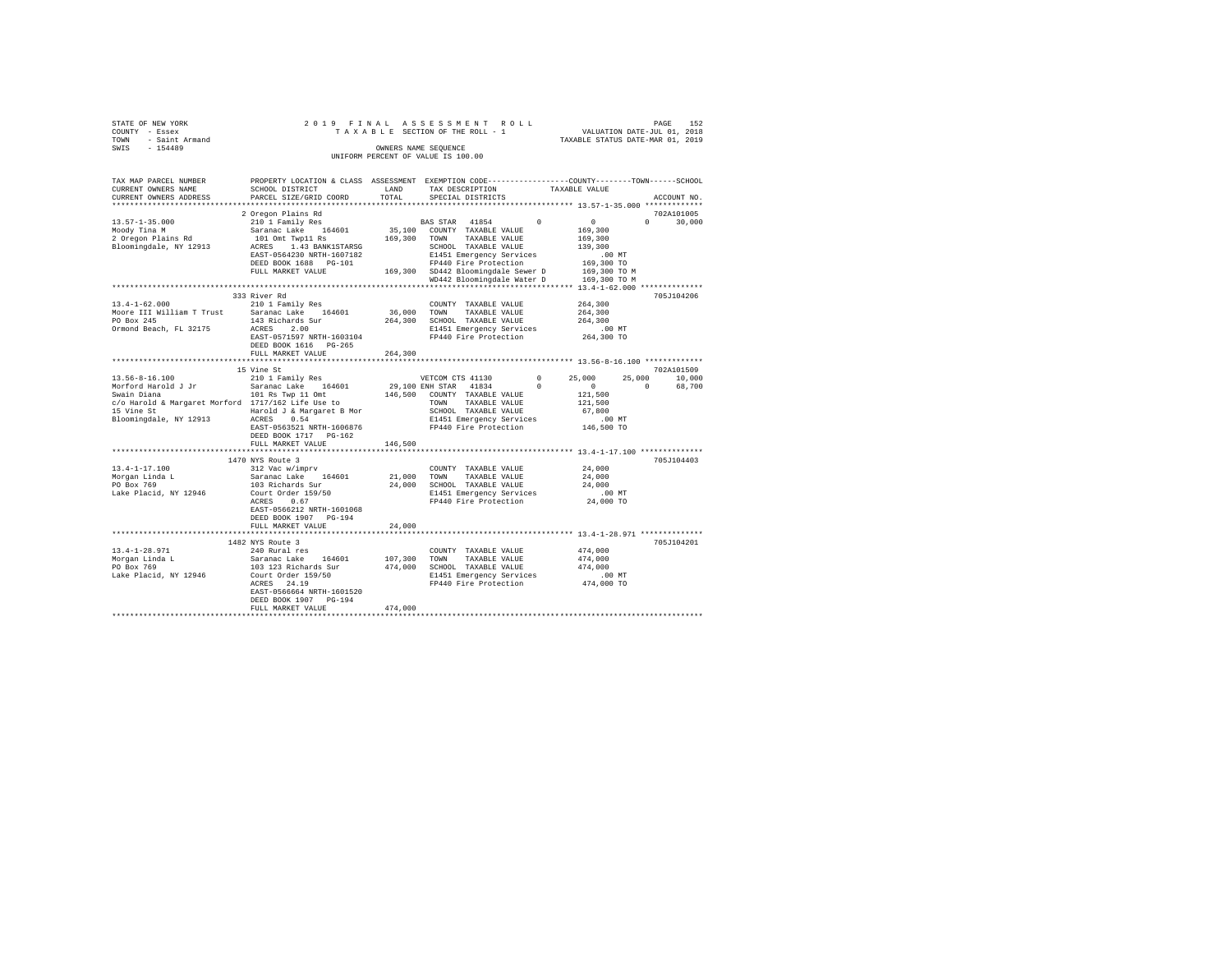| STATE OF NEW YORK                                                                        |                           |        | 2019 FINAL ASSESSMENT ROLL                                                                     |                                                       | 153<br>PAGE |
|------------------------------------------------------------------------------------------|---------------------------|--------|------------------------------------------------------------------------------------------------|-------------------------------------------------------|-------------|
| COUNTY - Essex                                                                           |                           |        | TAXABLE SECTION OF THE ROLL - 1                                                                | VALUATION DATE-JUL 01, 2018                           |             |
| TOWN<br>- Saint Armand                                                                   |                           |        |                                                                                                | TAXABLE STATUS DATE-MAR 01, 2019                      |             |
| $-154489$<br>SWTS                                                                        |                           |        | OWNERS NAME SEQUENCE                                                                           |                                                       |             |
|                                                                                          |                           |        | UNIFORM PERCENT OF VALUE IS 100.00                                                             |                                                       |             |
|                                                                                          |                           |        |                                                                                                |                                                       |             |
|                                                                                          |                           |        |                                                                                                |                                                       |             |
| TAX MAP PARCEL NUMBER                                                                    |                           |        | PROPERTY LOCATION & CLASS ASSESSMENT EXEMPTION CODE---------------COUNTY-------TOWN-----SCHOOL |                                                       |             |
| CURRENT OWNERS NAME                                                                      | SCHOOL DISTRICT           | LAND   | TAX DESCRIPTION                                                                                | TAXABLE VALUE                                         |             |
| CURRENT OWNERS ADDRESS                                                                   | PARCEL SIZE/GRID COORD    | TOTAL. | SPECIAL DISTRICTS                                                                              |                                                       | ACCOUNT NO. |
| **********************                                                                   |                           |        |                                                                                                |                                                       |             |
|                                                                                          | 2117 Gillespie Dr         |        |                                                                                                |                                                       | 705J103707  |
| $15. - 1 - 22.000$                                                                       | 210 1 Family Res          |        | COUNTY TAXABLE VALUE                                                                           | 58,700                                                |             |
| Mountain Land Assoc LLC                                                                  | Saranac Lake 164601       |        | 36,100 TOWN TAXABLE VALUE                                                                      | 58,700                                                |             |
| 1927 Saranac Ave                                                                         | 367 Richards Sur          |        | 58,700 SCHOOL TAXABLE VALUE                                                                    | 58,700                                                |             |
| Lake Placid, NY 12946                                                                    | 1750/138 Life Use         |        | E1451 Emergency Services                                                                       | $.00$ MT                                              |             |
|                                                                                          | Alice & Cecil Pelkey      |        | FP440 Fire Protection                                                                          | 58,700 TO                                             |             |
|                                                                                          | ACRES 2.10                |        |                                                                                                |                                                       |             |
|                                                                                          | EAST-0604010 NRTH-1612960 |        |                                                                                                |                                                       |             |
|                                                                                          | DEED BOOK 1759 PG-138     |        |                                                                                                |                                                       |             |
|                                                                                          | FULL MARKET VALUE         | 58,700 |                                                                                                |                                                       |             |
|                                                                                          |                           |        |                                                                                                |                                                       |             |
|                                                                                          | Maple Ln                  |        |                                                                                                |                                                       | 705J102704  |
| $13.3 - 1 - 6.000$                                                                       | 322 Rural vac>10          |        | COUNTY TAXABLE VALUE                                                                           | 15,400                                                |             |
|                                                                                          |                           |        | 15,400 TOWN TAXABLE VALUE                                                                      | 15,400                                                |             |
| Muldoon Robin D Trustee Saranac Lake 164601<br>Trust Agreement 10/7/1991 41 Richards Sur |                           |        | 15,400 SCHOOL TAXABLE VALUE                                                                    | 15,400                                                |             |
| 656 County Rte 55                                                                        | 1777/136 L use Carroll L  |        | E1451 Emergency Services                                                                       | .00 MT                                                |             |
| Saranac Lake, NY 12983                                                                   | 00024.50                  |        | FP440 Fire Protection                                                                          | 15,400 TO                                             |             |
|                                                                                          | ACRES 18.10               |        |                                                                                                |                                                       |             |
|                                                                                          | EAST-0557914 NRTH-1606168 |        |                                                                                                |                                                       |             |
|                                                                                          | DEED BOOK 1777 PG-136     |        |                                                                                                |                                                       |             |
|                                                                                          | FULL MARKET VALUE         | 15,400 |                                                                                                |                                                       |             |
|                                                                                          | ************************  |        |                                                                                                |                                                       |             |
|                                                                                          | Maple Ln                  |        |                                                                                                |                                                       | 705J102703  |
| $13.3 - 1 - 7.100$                                                                       | 910 Priv forest           |        | COUNTY TAXABLE VALUE                                                                           | 97,700                                                |             |
| Muldoon Robin D Trustee                                                                  | Saranac Lake 164601       |        | 97.700 TOWN TAXABLE VALUE                                                                      | 97,700                                                |             |
|                                                                                          |                           |        |                                                                                                |                                                       |             |
| Trust Agreement 10/7/91                                                                  | 61 Richards Sur           |        | 97,700 SCHOOL TAXABLE VALUE                                                                    | 97,700                                                |             |
| 656 County Rte 55                                                                        | 1777/136 Life Use to      |        | E1451 Emergency Services                                                                       | .00 MT                                                |             |
| Saranac Lake, NY 12983                                                                   | Carroll L Dixon           |        | FP440 Fire Protection                                                                          | 97,700 TO                                             |             |
|                                                                                          | ACRES 118.73              |        |                                                                                                |                                                       |             |
|                                                                                          | EAST-0559317 NRTH-1606396 |        |                                                                                                |                                                       |             |
|                                                                                          | DEED BOOK 1777 PG-136     |        |                                                                                                |                                                       |             |
|                                                                                          | FULL MARKET VALUE         | 97,700 |                                                                                                |                                                       |             |
|                                                                                          |                           |        |                                                                                                | ************************ 23.3-2-28.300 ************** |             |
|                                                                                          | Vista Dr                  |        |                                                                                                |                                                       | 705Z015006  |
| $23.3 - 2 - 28.300$                                                                      | 311 Res vac land          |        | COUNTY TAXABLE VALUE                                                                           | 78,400                                                |             |
| Muldowney Shannon B                                                                      | Saranac Lake 164601       |        | 78,400 TOWN TAXABLE VALUE                                                                      | 78,400                                                |             |
| 369 Lake Flower Ave                                                                      | 9 RS OMT TWP 11           |        | 78,400 SCHOOL TAXABLE VALUE                                                                    | 78,400                                                |             |
| Saranac Lake, NY 12983                                                                   | Lot 4 & 7 Glenn Ridge Sub |        | E1450 Emergency Services                                                                       | $.00$ MT                                              |             |
|                                                                                          | ACRES 1.44                |        | FP440 Fire Protection                                                                          | 78,400 TO                                             |             |
|                                                                                          | EAST-0553892 NRTH-1584348 |        |                                                                                                |                                                       |             |
|                                                                                          | DEED BOOK 1921 PG-236     |        |                                                                                                |                                                       |             |
|                                                                                          | FULL MARKET VALUE         | 78,400 |                                                                                                |                                                       |             |
|                                                                                          |                           |        |                                                                                                |                                                       |             |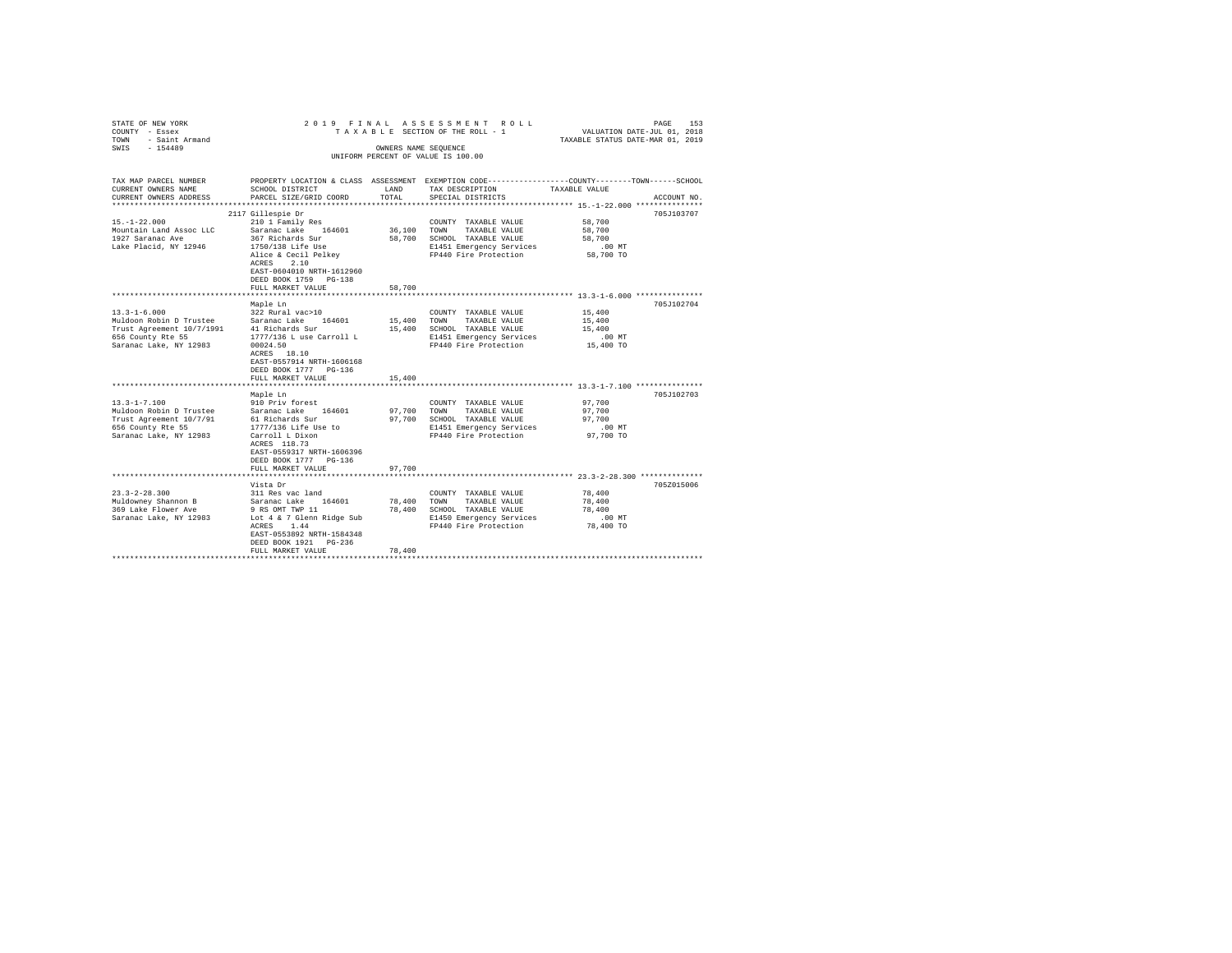| STATE OF NEW YORK   |  |  |                                    | 2019 FINAL ASSESSMENT ROLL      |                                  | PAGE                        | 154 |
|---------------------|--|--|------------------------------------|---------------------------------|----------------------------------|-----------------------------|-----|
| COUNTY - Essex      |  |  |                                    | TAXABLE SECTION OF THE ROLL - 1 |                                  | VALUATION DATE-JUL 01, 2018 |     |
| TOWN - Saint Armand |  |  |                                    |                                 | TAXABLE STATUS DATE-MAR 01, 2019 |                             |     |
| SWIS<br>$-154489$   |  |  | OWNERS NAME SEOUENCE               |                                 |                                  |                             |     |
|                     |  |  | UNIFORM PERCENT OF VALUE IS 100.00 |                                 |                                  |                             |     |
|                     |  |  |                                    |                                 |                                  |                             |     |

| TAX MAP PARCEL NUMBER |                                                                                                                                                                                                                                  |     | PROPERTY LOCATION & CLASS ASSESSMENT EXEMPTION CODE---------------COUNTY-------TOWN------SCHOOL                                                                                                                                                                                                                                                 |                                                                      |
|-----------------------|----------------------------------------------------------------------------------------------------------------------------------------------------------------------------------------------------------------------------------|-----|-------------------------------------------------------------------------------------------------------------------------------------------------------------------------------------------------------------------------------------------------------------------------------------------------------------------------------------------------|----------------------------------------------------------------------|
| CURRENT OWNERS NAME   | SCHOOL DISTRICT                                                                                                                                                                                                                  |     | LAND TAX DESCRIPTION TAXABLE VALUE                                                                                                                                                                                                                                                                                                              |                                                                      |
|                       | CURRENT OWNERS ADDRESS PARCEL SIZE/GRID COORD TOTAL                                                                                                                                                                              |     | SPECIAL DISTRICTS                                                                                                                                                                                                                                                                                                                               | ACCOUNT NO.                                                          |
|                       |                                                                                                                                                                                                                                  |     |                                                                                                                                                                                                                                                                                                                                                 |                                                                      |
|                       | 2217 Gillespie Dr                                                                                                                                                                                                                |     |                                                                                                                                                                                                                                                                                                                                                 | 705J103312                                                           |
|                       |                                                                                                                                                                                                                                  |     |                                                                                                                                                                                                                                                                                                                                                 | $\sim$ 0<br>$\mathbf{r}$<br>30,000                                   |
|                       |                                                                                                                                                                                                                                  |     |                                                                                                                                                                                                                                                                                                                                                 | 192,200                                                              |
|                       | outer or and the state of the state of the state of the state of the state of the state of the state of the st<br>2217 Gillispie Dr and ACRES 50.98 (1918) SCROOM SCROOM SCROOM Bloomingdale, NY 12913 EAST-0606093 NRTH-1613471 |     | TAXABLE VALUE                                                                                                                                                                                                                                                                                                                                   | 192,200                                                              |
|                       |                                                                                                                                                                                                                                  |     | SCHOOL TAXABLE VALUE                                                                                                                                                                                                                                                                                                                            | 162,200                                                              |
|                       |                                                                                                                                                                                                                                  |     | E1451 Emergency Services<br>FP440 Fire Protection                                                                                                                                                                                                                                                                                               | .00MT                                                                |
|                       | DEED BOOK 1389 PG-103<br>FULL MARKET VALUE 192,200                                                                                                                                                                               |     |                                                                                                                                                                                                                                                                                                                                                 | 192,200 TO                                                           |
|                       |                                                                                                                                                                                                                                  |     |                                                                                                                                                                                                                                                                                                                                                 |                                                                      |
|                       | Main St                                                                                                                                                                                                                          |     |                                                                                                                                                                                                                                                                                                                                                 | 705Z011005                                                           |
|                       |                                                                                                                                                                                                                                  |     | COUNTY TAXABLE VALUE                                                                                                                                                                                                                                                                                                                            | 100                                                                  |
|                       |                                                                                                                                                                                                                                  |     | TOWN<br>TAXABLE VALUE                                                                                                                                                                                                                                                                                                                           | 100                                                                  |
|                       |                                                                                                                                                                                                                                  |     | SCHOOL TAXABLE VALUE                                                                                                                                                                                                                                                                                                                            | 100                                                                  |
| PO Box 55             | ACRES 0.14                                                                                                                                                                                                                       |     | E1451 Emergency Services .00 MT                                                                                                                                                                                                                                                                                                                 |                                                                      |
|                       | Bloomingdale, NY 12913 EAST-0563767 NRTH-1606435                                                                                                                                                                                 |     | FP440 Fire Protection 100 TO                                                                                                                                                                                                                                                                                                                    |                                                                      |
|                       | DEED BOOK 1646   PG-226                                                                                                                                                                                                          |     |                                                                                                                                                                                                                                                                                                                                                 |                                                                      |
|                       | FULL MARKET VALUE                                                                                                                                                                                                                | 100 |                                                                                                                                                                                                                                                                                                                                                 |                                                                      |
|                       |                                                                                                                                                                                                                                  |     |                                                                                                                                                                                                                                                                                                                                                 |                                                                      |
|                       | 18 Main St                                                                                                                                                                                                                       |     |                                                                                                                                                                                                                                                                                                                                                 | 705J195003                                                           |
|                       |                                                                                                                                                                                                                                  |     |                                                                                                                                                                                                                                                                                                                                                 | $\begin{array}{c} 0 \\ 0 \end{array}$<br>$0 \qquad \qquad$<br>30,000 |
|                       |                                                                                                                                                                                                                                  |     |                                                                                                                                                                                                                                                                                                                                                 | 162,800                                                              |
|                       |                                                                                                                                                                                                                                  |     |                                                                                                                                                                                                                                                                                                                                                 | 162,800                                                              |
|                       |                                                                                                                                                                                                                                  |     | SCHOOL TAXABLE VALUE                                                                                                                                                                                                                                                                                                                            | 132,800                                                              |
|                       |                                                                                                                                                                                                                                  |     | $\texttt{G-234} \begin{tabular}{lcccc} 1606383 & \texttt{E1451} \texttt{Emergency Services} & .00 MT \\ \texttt{G-234} & \texttt{PP440 Fire Protection} & 162,800~\texttt{TO} \\ 162,800 & \texttt{SD442 Bloomingdale Sever D} & 162,800~\texttt{TO} \\ 162,800 & \texttt{NDA42 Bloomingdale Nater D} & 162,800~\texttt{TO M} \\ \end{tabular}$ |                                                                      |
|                       |                                                                                                                                                                                                                                  |     |                                                                                                                                                                                                                                                                                                                                                 |                                                                      |
|                       | FULL MARKET VALUE                                                                                                                                                                                                                |     |                                                                                                                                                                                                                                                                                                                                                 |                                                                      |
|                       |                                                                                                                                                                                                                                  |     |                                                                                                                                                                                                                                                                                                                                                 |                                                                      |
|                       |                                                                                                                                                                                                                                  |     |                                                                                                                                                                                                                                                                                                                                                 |                                                                      |
|                       | 66 Prospect St                                                                                                                                                                                                                   |     |                                                                                                                                                                                                                                                                                                                                                 | 705Z005011                                                           |
| $13.56 - 10 - 1.000$  | 210 1 Family Res<br>Saranac Lake 164601<br>82 OMT TWP11 RS<br>ACRES 1.00 BANK LERETA                                                                                                                                             |     | $\sim$ 0<br>BAS STAR 41854                                                                                                                                                                                                                                                                                                                      | $0 \qquad \qquad$<br>$\sim$ 0<br>30,000                              |
| Munn Bryan            |                                                                                                                                                                                                                                  |     | 52,500 COUNTY TAXABLE VALUE                                                                                                                                                                                                                                                                                                                     | 301,700                                                              |
| Munn Kara E           |                                                                                                                                                                                                                                  |     | 301,700 TOWN TAXABLE VALUE                                                                                                                                                                                                                                                                                                                      | 301,700                                                              |
| 66 Prospect St        |                                                                                                                                                                                                                                  |     | SCHOOL TAXABLE VALUE                                                                                                                                                                                                                                                                                                                            | 271,700                                                              |
|                       | Bloomingdale, NY 12913 EAST-0561479 NRTH-1606281                                                                                                                                                                                 |     | E1451 Emergency Services                                                                                                                                                                                                                                                                                                                        | 00 MT.<br>301,700 TO                                                 |
|                       | DEED BOOK 1411 PG-290                                                                                                                                                                                                            |     | FP440 Fire Protection                                                                                                                                                                                                                                                                                                                           |                                                                      |
|                       | FULL MARKET VALUE                                                                                                                                                                                                                |     | 301,700 SD442 Bloomingdale Sewer D 301,700 TO M                                                                                                                                                                                                                                                                                                 |                                                                      |
|                       |                                                                                                                                                                                                                                  |     | WD442 Bloomingdale Water D                                                                                                                                                                                                                                                                                                                      | 301,700 TO M                                                         |
|                       |                                                                                                                                                                                                                                  |     |                                                                                                                                                                                                                                                                                                                                                 |                                                                      |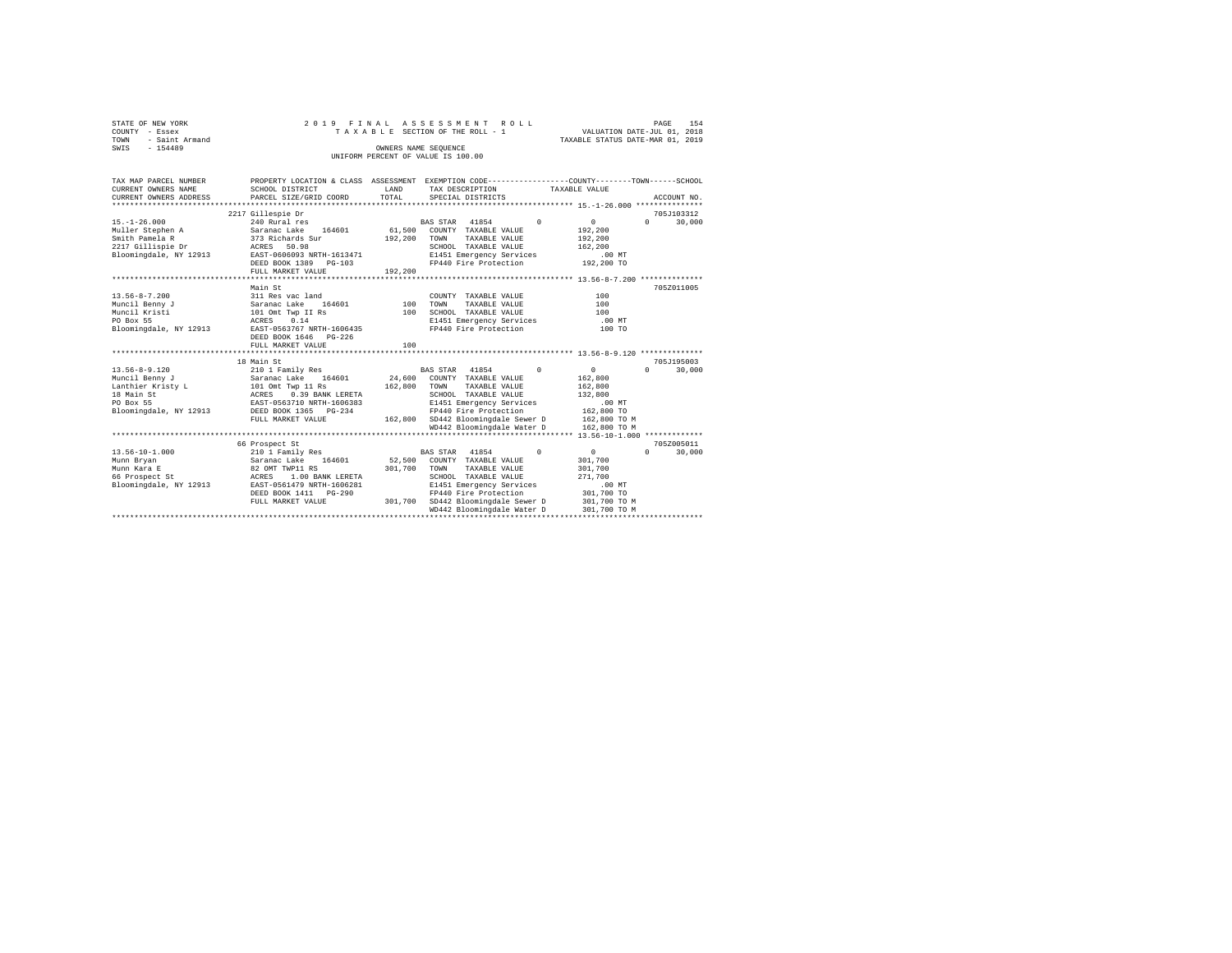| STATE OF NEW YORK                  |  |  |  |  |  | 2019 FINAL ASSESSMENT ROLL      |  |                                  | PAGE | 155 |
|------------------------------------|--|--|--|--|--|---------------------------------|--|----------------------------------|------|-----|
| COUNTY - Essex                     |  |  |  |  |  | TAXABLE SECTION OF THE ROLL - 1 |  | VALUATION DATE-JUL 01, 2018      |      |     |
| TOWN - Saint Armand                |  |  |  |  |  |                                 |  | TAXABLE STATUS DATE-MAR 01, 2019 |      |     |
| SWIS<br>$-154489$                  |  |  |  |  |  | OWNERS NAME SEOUENCE            |  |                                  |      |     |
| UNIFORM PERCENT OF VALUE IS 100.00 |  |  |  |  |  |                                 |  |                                  |      |     |

| TAX MAP PARCEL NUMBER<br>CURRENT OWNERS NAME<br>CURRENT OWNERS ADDRESS                                  | PROPERTY LOCATION & CLASS ASSESSMENT<br>SCHOOL DISTRICT<br>PARCEL SIZE/GRID COORD                                                                                                                                        | LAND<br>TOTAL                | EXEMPTION CODE------<br>TAX DESCRIPTION<br>SPECIAL DISTRICTS                                                                                                                                                                   | -----COUNTY--------TOWN------SCHOOL<br>TAXABLE VALUE<br>ACCOUNT NO.                                                                 |
|---------------------------------------------------------------------------------------------------------|--------------------------------------------------------------------------------------------------------------------------------------------------------------------------------------------------------------------------|------------------------------|--------------------------------------------------------------------------------------------------------------------------------------------------------------------------------------------------------------------------------|-------------------------------------------------------------------------------------------------------------------------------------|
|                                                                                                         |                                                                                                                                                                                                                          | *******                      |                                                                                                                                                                                                                                | ************************* 13.56-10-2.000 *************                                                                              |
|                                                                                                         | 62 Prospect St                                                                                                                                                                                                           |                              |                                                                                                                                                                                                                                | 702A103310                                                                                                                          |
| $13.56 - 10 - 2.000$<br>Munn Garwood A<br>Munn Ann M<br>62 Prospect St<br>Bloomingdale, NY 12913        | 210 1 Family Res<br>Saranac Lake<br>164601<br>Lot 82 Richards Sur<br>1.00<br>ACRES<br>EAST-0561684 NRTH-1606253<br>DEED BOOK 578<br>$PG-191$<br>FULL MARKET VALUE                                                        | 35,000<br>233,700<br>233,700 | BAS STAR<br>41854<br>$\Omega$<br>COUNTY TAXABLE VALUE<br>TOWN<br>TAXABLE VALUE<br>SCHOOL TAXABLE VALUE<br>E1451 Emergency Services<br>FP440 Fire Protection<br>SD442 Bloomingdale Sewer D<br>WD442 Bloomingdale Water D        | $\Omega$<br>$\Omega$<br>30,000<br>233,700<br>233,700<br>203,700<br>$.00$ MT<br>233,700 TO<br>233,700 TO M<br>233,700 TO M           |
|                                                                                                         |                                                                                                                                                                                                                          |                              |                                                                                                                                                                                                                                | *** 13.56-11-12.000 ************                                                                                                    |
| $13.56 - 11 - 12.000$<br>Munn Tavlor<br>55 Prospect St<br>Bloomingdale, NY 12913                        | 55 Prospect St<br>210 1 Family Res<br>Saranac Lake<br>164601<br>82 Rs Twp 11 Omt<br>180 X 125<br>ACRES<br>0.52 BANK<br>CORE<br>EAST-0561938 NRTH-1606433<br>DEED BOOK 1704 PG-327<br>FULL MARKET VALUE                   | 28,700<br>83,400<br>83,400   | <b>BAS STAR</b><br>41854<br>$\Omega$<br>COUNTY TAXABLE VALUE<br>TAXABLE VALUE<br>TOWN<br>SCHOOL TAXABLE VALUE<br>E1451 Emergency Services<br>FP440 Fire Protection<br>SD442 Bloomingdale Sewer D<br>WD442 Bloomingdale Water D | 702A100608<br>$^{\circ}$<br>$\Omega$<br>30,000<br>83,400<br>83,400<br>53,400<br>$.00$ MT<br>83,400 TO<br>83,400 TO M<br>83,400 TO M |
|                                                                                                         | ****************                                                                                                                                                                                                         |                              |                                                                                                                                                                                                                                | $13.4 - 1 - 38.000$ *************                                                                                                   |
| $13.4 - 1 - 38.000$<br>Murphy Michael<br>15 Walling Ave<br>Oneonta, NY 13820                            | River Rd<br>314 Rural vac<10<br>Saranac Lake<br>164601<br>122 Richards Sur<br>0.20<br>ACRES<br>EAST-0566139 NRTH-1605018<br>DEED BOOK 1593 PG-49<br>FULL MARKET VALUE                                                    | 6,600<br>6,600<br>6,600      | COUNTY TAXABLE VALUE<br>TOWN<br>TAXABLE VALUE<br>SCHOOL TAXABLE VALUE<br>E1451 Emergency Services<br>FP440 Fire Protection                                                                                                     | 705J104408<br>6,600<br>6,600<br>6,600<br>$.00$ MT<br>6,600 TO                                                                       |
|                                                                                                         | ************************                                                                                                                                                                                                 |                              |                                                                                                                                                                                                                                |                                                                                                                                     |
| $15. - 1 - 21.000$<br>Murphy Timothy L Trust<br>Murphy Ellen C Trust<br>4 Cove Ave<br>Oneonta, NY 13820 | 2103 Gillespie Dr<br>210 1 Family Res<br>164601<br>Saranac Lake<br>367 Richards Sur<br>1895/116 Life Use To<br>Timothy & Ellen Murphy<br>ACRES<br>9.50 BANKADKBANK<br>EAST-0603792 NRTH-1613173<br>DEED BOOK 1895 PG-116 | 41,500<br>106,200            | COUNTY TAXABLE VALUE<br>TOWN<br>TAXABLE VALUE<br>SCHOOL TAXABLE VALUE<br>E1451 Emergency Services<br>FP440 Fire Protection                                                                                                     | 705J103710<br>106,200<br>106,200<br>106,200<br>$.00$ MT<br>106,200 TO                                                               |
|                                                                                                         | FULL MARKET VALUE                                                                                                                                                                                                        | 106,200                      |                                                                                                                                                                                                                                |                                                                                                                                     |
|                                                                                                         | ************************                                                                                                                                                                                                 |                              |                                                                                                                                                                                                                                |                                                                                                                                     |
| $13.4 - 1 - 39.400$<br>Nazak Gail<br>681 Clintonville Rd<br>Peru, NY 12972                              | 95 River Rd<br>260 Seasonal res<br>Saranac Lake<br>164601<br>122 Rs Twp 11 Omt<br>22.85<br>ACRES<br>EAST-0566425 NRTH-1605706<br>DEED BOOK 1508<br>$PG-1$<br>FULL MARKET VALUE                                           | 32,400<br>82,400<br>82,400   | COUNTY TAXABLE VALUE<br>TOWN<br>TAXABLE VALUE<br>SCHOOL TAXABLE VALUE<br>E1451 Emergency Services<br>FP440 Fire Protection                                                                                                     | 705J184005<br>82,400<br>82,400<br>82,400<br>$.00$ MT<br>82,400 TO                                                                   |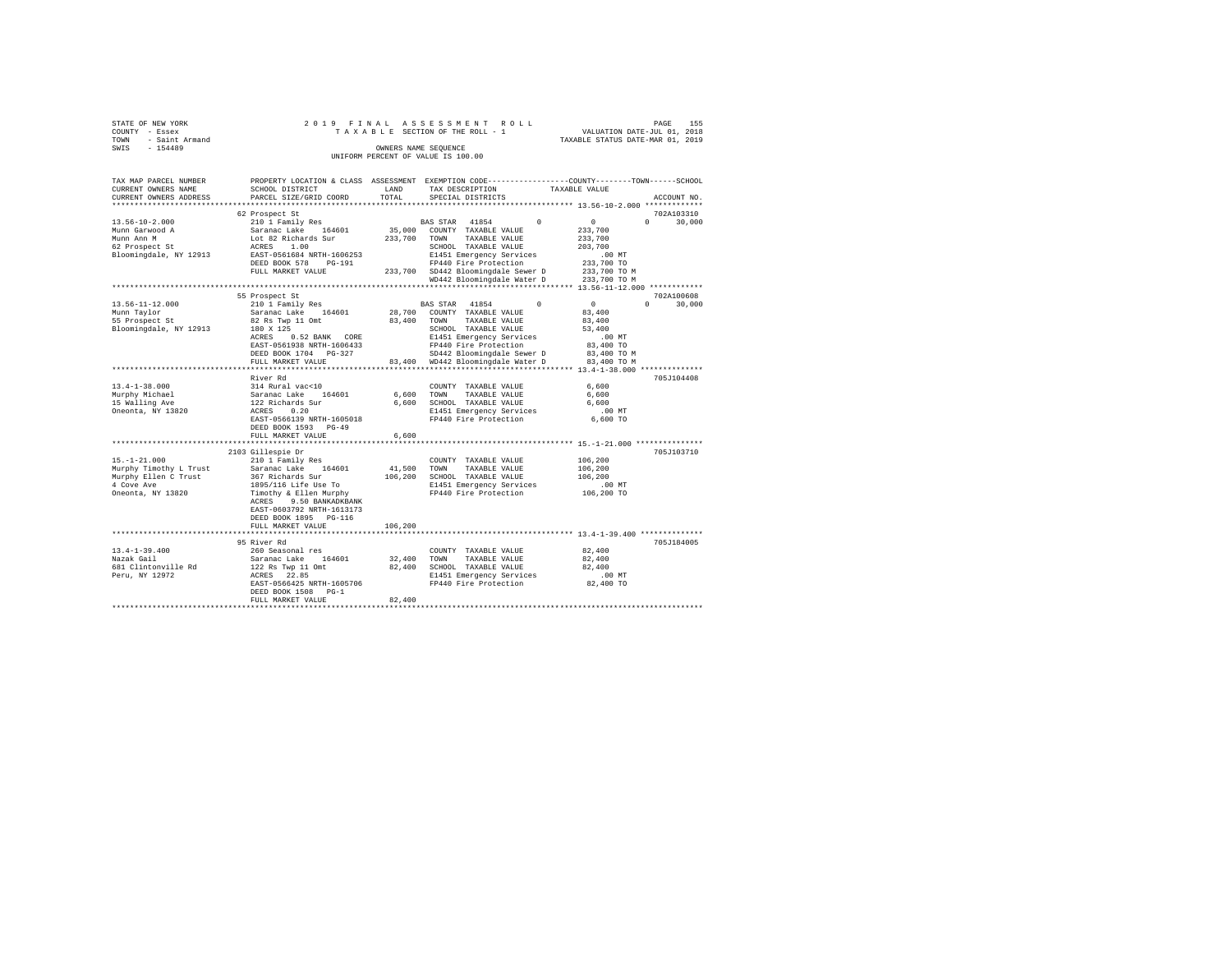| STATE OF NEW YORK   |                                    |  |  | 2019 FINAL ASSESSMENT ROLL      |  |                                  | PAGE | 156 |
|---------------------|------------------------------------|--|--|---------------------------------|--|----------------------------------|------|-----|
| COUNTY - Essex      |                                    |  |  | TAXABLE SECTION OF THE ROLL - 1 |  | VALUATION DATE-JUL 01, 2018      |      |     |
| TOWN - Saint Armand |                                    |  |  |                                 |  | TAXABLE STATUS DATE-MAR 01, 2019 |      |     |
| SWIS<br>$-154489$   |                                    |  |  | OWNERS NAME SEOUENCE            |  |                                  |      |     |
|                     | UNIFORM PERCENT OF VALUE IS 100.00 |  |  |                                 |  |                                  |      |     |
|                     |                                    |  |  |                                 |  |                                  |      |     |

| TAX MAP PARCEL NUMBER                                                            |                             |         | PROPERTY LOCATION & CLASS ASSESSMENT EXEMPTION CODE---------------COUNTY-------TOWN-----SCHOOL                                                                                                                                                                                 |                               |                             |
|----------------------------------------------------------------------------------|-----------------------------|---------|--------------------------------------------------------------------------------------------------------------------------------------------------------------------------------------------------------------------------------------------------------------------------------|-------------------------------|-----------------------------|
| CURRENT OWNERS NAME                                                              | SCHOOL DISTRICT             | LAND    | TAX DESCRIPTION                                                                                                                                                                                                                                                                | TAXABLE VALUE                 |                             |
| CURRENT OWNERS ADDRESS PARCEL SIZE/GRID COORD TOTAL                              |                             |         | SPECIAL DISTRICTS                                                                                                                                                                                                                                                              |                               | ACCOUNT NO.                 |
|                                                                                  | *************************** |         |                                                                                                                                                                                                                                                                                |                               |                             |
|                                                                                  | 675 NYS Route 3             |         |                                                                                                                                                                                                                                                                                |                               | 705L103513                  |
|                                                                                  |                             |         |                                                                                                                                                                                                                                                                                |                               | $0 \qquad \qquad$<br>30,000 |
|                                                                                  |                             |         |                                                                                                                                                                                                                                                                                |                               |                             |
|                                                                                  |                             |         |                                                                                                                                                                                                                                                                                |                               |                             |
|                                                                                  |                             |         |                                                                                                                                                                                                                                                                                |                               |                             |
|                                                                                  |                             |         |                                                                                                                                                                                                                                                                                |                               |                             |
|                                                                                  |                             |         |                                                                                                                                                                                                                                                                                |                               |                             |
|                                                                                  | FULL MARKET VALUE           | 134,900 |                                                                                                                                                                                                                                                                                |                               |                             |
|                                                                                  |                             |         |                                                                                                                                                                                                                                                                                |                               |                             |
|                                                                                  | Rockledge Ln                |         |                                                                                                                                                                                                                                                                                |                               | 705J190012                  |
| $32.38 - 1 - 48.000$                                                             | 311 Res vac land            |         | COUNTY TAXABLE VALUE                                                                                                                                                                                                                                                           | 100                           |                             |
|                                                                                  |                             |         |                                                                                                                                                                                                                                                                                |                               |                             |
|                                                                                  |                             |         |                                                                                                                                                                                                                                                                                |                               |                             |
|                                                                                  |                             |         |                                                                                                                                                                                                                                                                                |                               |                             |
|                                                                                  |                             |         | Newman Michelle (1998)<br>Newman Michelle (1998)<br>20 Rockledge Ln (11 Twp 11 Ont Rs 100 SCHOOL TAXABLE VALUE 100<br>20 Rockledge Ln (11 Twp 11 Ont Rs 1998)<br>20 Rockledge Pk (12 Rockledge Pk 1998)<br>20 Rockledge Ln (10 TO BANKLE                                       |                               |                             |
|                                                                                  |                             |         |                                                                                                                                                                                                                                                                                |                               |                             |
|                                                                                  | EAST-0555455 NRTH-1578200   |         |                                                                                                                                                                                                                                                                                |                               |                             |
|                                                                                  | DEED BOOK 1484 PG-278       |         |                                                                                                                                                                                                                                                                                |                               |                             |
|                                                                                  | FULL MARKET VALUE           | 100     |                                                                                                                                                                                                                                                                                |                               |                             |
|                                                                                  |                             |         | ********************************** 23.3-1-64.000 ***************                                                                                                                                                                                                               |                               |                             |
|                                                                                  | 274 Trudeau Rd              |         |                                                                                                                                                                                                                                                                                |                               | 705J102205                  |
| $23.3 - 1 - 64.000$                                                              | 311 Res vac land            |         | COUNTY TAXABLE VALUE                                                                                                                                                                                                                                                           | 34,600<br>34,600              |                             |
|                                                                                  |                             |         |                                                                                                                                                                                                                                                                                |                               |                             |
|                                                                                  |                             |         |                                                                                                                                                                                                                                                                                | 34,600<br>00 MT.<br>34,600 TO |                             |
|                                                                                  |                             |         |                                                                                                                                                                                                                                                                                |                               |                             |
|                                                                                  |                             |         |                                                                                                                                                                                                                                                                                |                               |                             |
|                                                                                  |                             |         |                                                                                                                                                                                                                                                                                |                               |                             |
|                                                                                  | FULL MARKET VALUE           | 34,600  |                                                                                                                                                                                                                                                                                |                               |                             |
|                                                                                  |                             |         |                                                                                                                                                                                                                                                                                |                               |                             |
|                                                                                  | 52 Mount Pisgah Ln          |         |                                                                                                                                                                                                                                                                                |                               | 705J175019                  |
|                                                                                  |                             |         |                                                                                                                                                                                                                                                                                |                               |                             |
| $23.3-2-27.000$<br>$210$ 1 Family Res<br>Nicholas Scott J<br>Saranac Lake 164601 |                             |         | $\begin{array}{cccc}\text{COUNTY} & \text{TAXABLE VALUE} & \text{0.46, 900}\\ \text{45, 400} & \text{TOWN} & \text{TAXABLE VALUE} & \text{246, 900}\end{array}$                                                                                                                |                               |                             |
|                                                                                  |                             |         |                                                                                                                                                                                                                                                                                |                               |                             |
|                                                                                  |                             |         |                                                                                                                                                                                                                                                                                |                               |                             |
|                                                                                  |                             |         |                                                                                                                                                                                                                                                                                |                               |                             |
|                                                                                  |                             |         |                                                                                                                                                                                                                                                                                |                               |                             |
|                                                                                  | EAST-0553835 NRTH-1584541   |         |                                                                                                                                                                                                                                                                                |                               |                             |
|                                                                                  | DEED BOOK 1838 PG-159       |         |                                                                                                                                                                                                                                                                                |                               |                             |
|                                                                                  | FULL MARKET VALUE           | 246,900 |                                                                                                                                                                                                                                                                                |                               |                             |
|                                                                                  |                             |         |                                                                                                                                                                                                                                                                                |                               |                             |
|                                                                                  | Vista Dr                    |         |                                                                                                                                                                                                                                                                                |                               | 705Z008001                  |
|                                                                                  |                             |         |                                                                                                                                                                                                                                                                                |                               |                             |
|                                                                                  |                             |         |                                                                                                                                                                                                                                                                                |                               |                             |
|                                                                                  |                             |         |                                                                                                                                                                                                                                                                                |                               |                             |
|                                                                                  |                             |         | 23.3-2-28.100<br>23.3-2-28.100<br>23.1 Res vac land<br>23.500<br>23.500<br>23.500<br>23.500<br>23.500<br>23.500<br>23.500<br>23.500<br>23.500<br>23.500<br>23.500<br>23.500<br>23.500<br>23.500<br>23.500<br>23.500<br>23.500<br>23.500<br>23.500<br>23.500<br>23.500<br>23.50 |                               |                             |
|                                                                                  |                             |         |                                                                                                                                                                                                                                                                                |                               |                             |
|                                                                                  | EAST-0553599 NRTH-1584599   |         |                                                                                                                                                                                                                                                                                |                               |                             |
|                                                                                  | DEED BOOK 1838 PG-159       |         |                                                                                                                                                                                                                                                                                |                               |                             |
|                                                                                  | FULL MARKET VALUE           | 33,500  |                                                                                                                                                                                                                                                                                |                               |                             |
|                                                                                  |                             |         |                                                                                                                                                                                                                                                                                |                               |                             |
|                                                                                  |                             |         |                                                                                                                                                                                                                                                                                |                               |                             |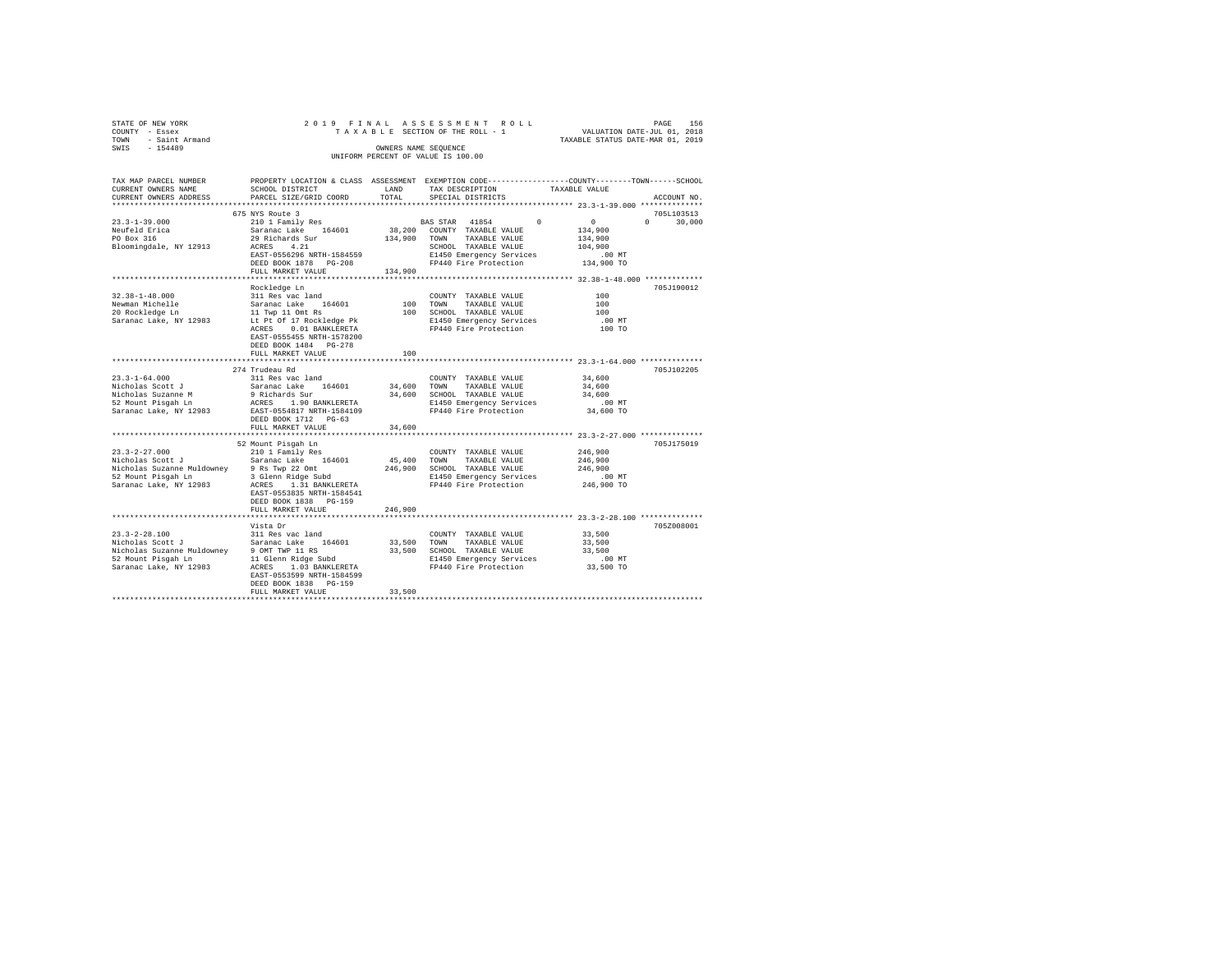| STATE OF NEW YORK                                                 |                                   |         |                                                                                                                          |                       |             |
|-------------------------------------------------------------------|-----------------------------------|---------|--------------------------------------------------------------------------------------------------------------------------|-----------------------|-------------|
| COUNTY - Essex                                                    |                                   |         |                                                                                                                          |                       |             |
| TOWN - Saint Armand                                               |                                   |         | PAGE 157 PLAN A S S E S S M E N T R O L L PROE 157 PAGE 157 PAGE 157 PAGE 157 PAGE 2 O L 2 OLD AT STET-VILOU, 2019       |                       |             |
| SWIS - 154489                                                     |                                   |         | OWNERS NAME SEOUENCE                                                                                                     |                       |             |
|                                                                   |                                   |         | UNIFORM PERCENT OF VALUE IS 100.00                                                                                       |                       |             |
|                                                                   |                                   |         |                                                                                                                          |                       |             |
|                                                                   |                                   |         |                                                                                                                          |                       |             |
| TAX MAP PARCEL NUMBER                                             |                                   |         | PROPERTY LOCATION & CLASS ASSESSMENT EXEMPTION CODE---------------COUNTY-------TOWN------SCHOOL                          |                       |             |
| CURRENT OWNERS NAME                                               | SCHOOL DISTRICT                   | LAND    | TAX DESCRIPTION                                                                                                          | TAXABLE VALUE         |             |
| CURRENT OWNERS ADDRESS                                            | PARCEL SIZE/GRID COORD            | TOTAL   | SPECIAL DISTRICTS                                                                                                        |                       | ACCOUNT NO. |
|                                                                   |                                   |         |                                                                                                                          |                       |             |
|                                                                   | 48 Grass Pond Way                 |         |                                                                                                                          |                       | 705J179016  |
| 13.4-1-71.113                                                     | 240 Rural res                     |         | COUNTY TAXABLE VALUE                                                                                                     | 129,600               |             |
| Nichols James C Life Us                                           | Saranac Lake 164601               |         | 38,700 TOWN TAXABLE VALUE                                                                                                | 129,600               |             |
| Nichols Adam J                                                    | 164 Richards Survey               |         | 129,600 SCHOOL TAXABLE VALUE                                                                                             | 129,600               |             |
| 30 Flat Rock Rd                                                   | 1918/82 Life Use To               |         | E1451 Emergency Services                                                                                                 | 00 MT.<br>129,600 TO  |             |
| Morrisonville, NY 12962                                           | James C Nichols                   |         | FP440 Fire Protection                                                                                                    |                       |             |
|                                                                   | ACRES 11.07                       |         |                                                                                                                          |                       |             |
|                                                                   | EAST-0573364 NRTH-1599708         |         |                                                                                                                          |                       |             |
|                                                                   | DEED BOOK 1918 PG-82              |         |                                                                                                                          |                       |             |
|                                                                   | FULL MARKET VALUE                 | 129,600 |                                                                                                                          |                       |             |
|                                                                   | ********************************* |         |                                                                                                                          |                       |             |
|                                                                   | 1779 NYS Route 3                  |         |                                                                                                                          |                       | 702A101603  |
| $13.57 - 1 - 4.000$                                               | 210 1 Family Res                  |         | COUNTY TAXABLE VALUE                                                                                                     | 162,200               |             |
| Niederbuhl Arthur                                                 | Saranac Lake 164601               |         | 35,100 TOWN TAXABLE VALUE                                                                                                | 162,200               |             |
| Irrevocable Trusts 121 Twp 11 Omt                                 |                                   |         | 162,200 SCHOOL TAXABLE VALUE                                                                                             | 162,200               |             |
|                                                                   |                                   |         | E1451 Emergency Services                                                                                                 | $.00$ MT              |             |
|                                                                   |                                   |         | FP440 Fire Protection                                                                                                    | 162,200 TO            |             |
|                                                                   |                                   |         | SD442 Bloomingdale Sewer D                                                                                               | 162,200 TO M          |             |
|                                                                   | DEED BOOK 1155 PG-52              |         | WD442 Bloomingdale Water D                                                                                               | 162,200 TO M          |             |
|                                                                   | FULL MARKET VALUE                 | 162,200 |                                                                                                                          |                       |             |
|                                                                   | *************************         |         |                                                                                                                          |                       |             |
|                                                                   | 1511 NYS Route 3                  |         |                                                                                                                          |                       | 705J103210  |
| $13.4 - 1 - 13.000$                                               | 210 1 Family Res                  |         | COUNTY TAXABLE VALUE                                                                                                     | 135,000               |             |
| Niederbuhl Arthur J                                               | Saranac Lake 164601               |         | 35,200 TOWN TAXABLE VALUE                                                                                                | 135,000               |             |
| 1511 NYS Route 3                                                  | 103 Richards Sur                  |         | 135,000 SCHOOL TAXABLE VALUE                                                                                             | 135,000               |             |
| Saranac Lake, NY 12983                                            | ACRES 1.20 BANK CORE              |         | E1451 Emergency Services                                                                                                 |                       |             |
|                                                                   | EAST-0565897 NRTH-1602298         |         | FP440 Fire Protection                                                                                                    | .00 MT.<br>135,000 TO |             |
|                                                                   | DEED BOOK 1898 PG-287             |         |                                                                                                                          |                       |             |
|                                                                   | FULL MARKET VALUE                 | 135,000 |                                                                                                                          |                       |             |
|                                                                   |                                   |         |                                                                                                                          |                       |             |
|                                                                   | 1650 NYS Route 3                  |         |                                                                                                                          |                       | 702A101011  |
| 13.65-2-13.000                                                    | 210 1 Family Res                  |         | ENH STAR 41834 0                                                                                                         | $\sim$ 0              | 0 68,700    |
|                                                                   |                                   |         | 28,300 COUNTY TAXABLE VALUE                                                                                              | 129,200               |             |
| Niederbuhl Arthur S Jr Saranac Lake 164601<br>Niederbuhl Thelma L |                                   |         | 129,200 TOWN TAXABLE VALUE                                                                                               | 129,200               |             |
| 1650 NYS Rte 3                                                    | Twp 11 Omt Lot 102<br>ACRES 0.50  |         | SCHOOL TAXABLE VALUE                                                                                                     | 60,500                |             |
| Bloomingdale, NY 12913                                            | EAST-0564834 NRTH-1605317         |         |                                                                                                                          | $.00$ MT              |             |
|                                                                   |                                   |         | E1451 Emergency Services<br>FP440 Fire Protection                                                                        |                       |             |
|                                                                   | DEED BOOK 795 PG-237              |         |                                                                                                                          | 129,200 TO            |             |
|                                                                   | FULL MARKET VALUE                 |         | 129,200 SD442 Bloomingdale Sewer D<br>SD442 Bloomingdale Sewer D 129,200 TO M<br>WD442 Bloomingdale Water D 129,200 TO M |                       |             |
|                                                                   |                                   |         |                                                                                                                          |                       |             |
|                                                                   |                                   |         |                                                                                                                          |                       |             |
|                                                                   | NYS Route 3                       |         |                                                                                                                          |                       | 702A176001  |
| 13.65-2-14.000                                                    | 311 Res vac land                  |         | COUNTY TAXABLE VALUE                                                                                                     | 18,400                |             |
| Niederbuhl Arthur S Jr                                            | Saranac Lake 164601               |         | 18,400 TOWN TAXABLE VALUE                                                                                                | 18,400                |             |
| Niederbuhl Thelma L                                               | 102 Twp 11 Omt                    |         | 18,400 SCHOOL TAXABLE VALUE                                                                                              | 18,400                |             |
| 1650 NYS Rte 3                                                    | ACRES 0.40                        |         | E1451 Emergency Services                                                                                                 | 00 MT.<br>18,400 TO   |             |
| Bloomingdale, NY 12913                                            | EAST-0564782 NRTH-1605380         |         | FP440 Fire Protection                                                                                                    |                       |             |
|                                                                   | DEED BOOK 795 PG-237              |         |                                                                                                                          |                       |             |
|                                                                   | FULL MARKET VALUE                 | 18,400  |                                                                                                                          |                       |             |
|                                                                   |                                   |         |                                                                                                                          |                       |             |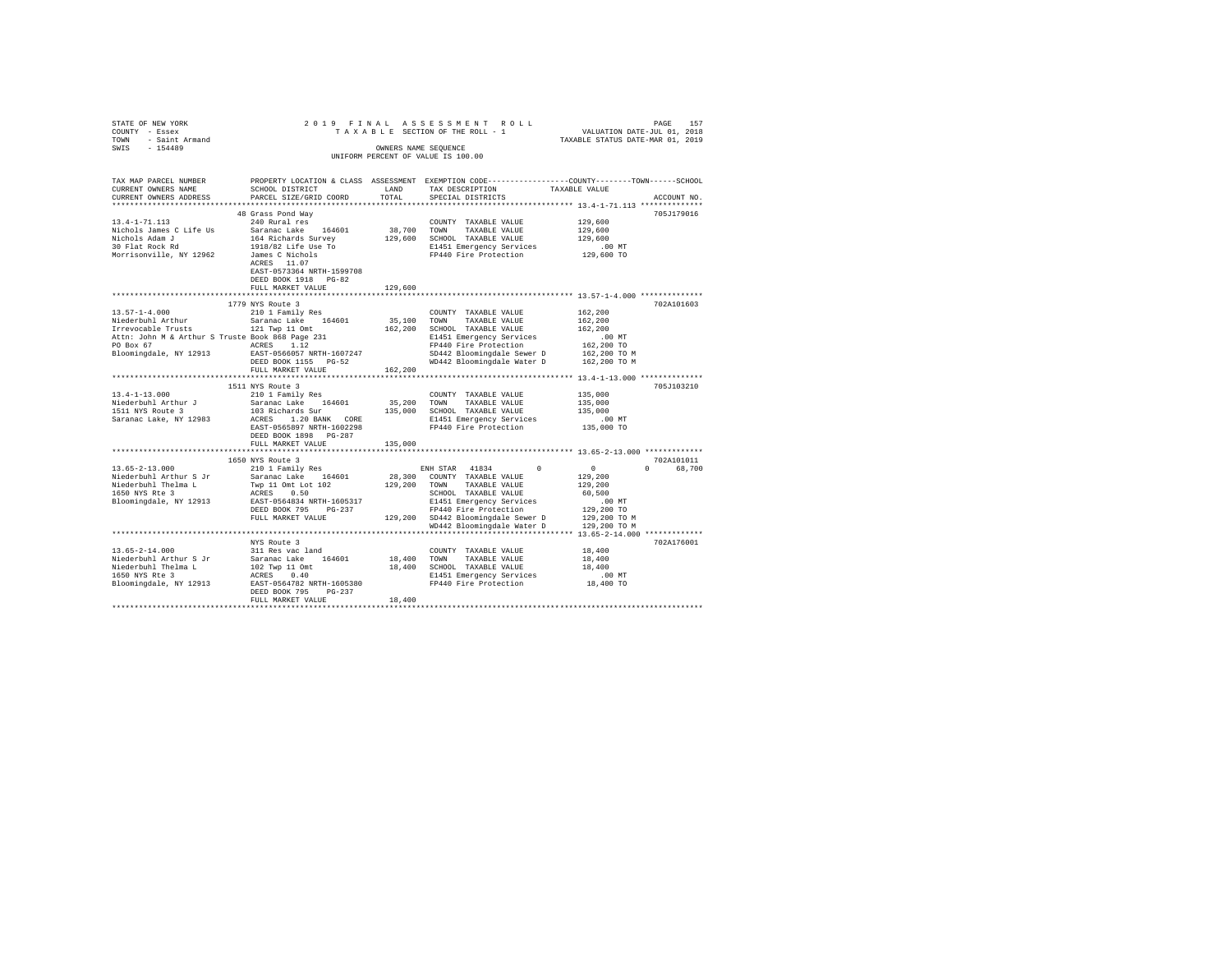| STATE OF NEW YORK   | 2019 FINAL ASSESSMENT ROLL         | 158<br>PAGE                      |
|---------------------|------------------------------------|----------------------------------|
| COUNTY - Essex      | TAXABLE SECTION OF THE ROLL - 1    | VALUATION DATE-JUL 01, 2018      |
| TOWN - Saint Armand |                                    | TAXABLE STATUS DATE-MAR 01, 2019 |
| SWIS<br>$-154489$   | OWNERS NAME SEOUENCE               |                                  |
|                     | UNIFORM PERCENT OF VALUE IS 100.00 |                                  |
|                     |                                    |                                  |
|                     |                                    |                                  |

| TAX MAP PARCEL NUMBER             |                                                                                                                                                                                                                                         |              | PROPERTY LOCATION & CLASS ASSESSMENT EXEMPTION CODE---------------COUNTY-------TOWN-----SCHOOL |                            |                    |
|-----------------------------------|-----------------------------------------------------------------------------------------------------------------------------------------------------------------------------------------------------------------------------------------|--------------|------------------------------------------------------------------------------------------------|----------------------------|--------------------|
| CURRENT OWNERS NAME               | SCHOOL DISTRICT                                                                                                                                                                                                                         | LAND         | TAX DESCRIPTION                                                                                | TAXABLE VALUE              |                    |
| CURRENT OWNERS ADDRESS            | PARCEL SIZE/GRID COORD                                                                                                                                                                                                                  | TOTAL        | SPECIAL DISTRICTS                                                                              |                            | ACCOUNT NO.        |
|                                   |                                                                                                                                                                                                                                         |              |                                                                                                |                            |                    |
|                                   | 1648 NYS Route 3                                                                                                                                                                                                                        |              |                                                                                                |                            | 702A101802         |
| $13.65 - 2 - 12.000$              | 210 1 Family Res                                                                                                                                                                                                                        |              | BAS STAR 41854 0                                                                               | $\mathbf{0}$               | $\Omega$<br>30,000 |
| Niederbuhl John M                 |                                                                                                                                                                                                                                         |              |                                                                                                | 233,300                    |                    |
| Niederbuhl Carol J                |                                                                                                                                                                                                                                         |              | 233,300 TOWN TAXABLE VALUE                                                                     | 233,300                    |                    |
| 1648 NYS Rte 3                    |                                                                                                                                                                                                                                         |              | SCHOOL TAXABLE VALUE                                                                           | 203,300                    |                    |
| Bloomingdale, NY 12913            | 21 1 1 0 1 1 0 1 1 0 1 28, 300 COUNTY TAXABLE VALUE<br>102 TWR 1 0 1 0 1 1 0 1 1 0 233, 300 TOWN TAXABLE VALUE<br>233, 300 TOWN TAXABLE VALUE<br>233, 300 TOWN TAXABLE VALUE<br>233, 300 SCHOOL TAXABLE VALUE<br>2451 Emergency Service |              | E1451 Emergency Services                                                                       | $.00$ MT                   |                    |
|                                   | DEED BOOK 941<br>$PG-303$                                                                                                                                                                                                               |              | FP440 Fire Protection<br>FP440 Fire Protection<br>233,300 SD442 Bloomingdale Sewer D           |                            |                    |
|                                   | FULL MARKET VALUE                                                                                                                                                                                                                       |              |                                                                                                | 233,300 TO<br>233,300 TO M |                    |
|                                   |                                                                                                                                                                                                                                         |              | WD442 Bloomingdale Water D 233,300 TO M                                                        |                            |                    |
|                                   |                                                                                                                                                                                                                                         |              |                                                                                                |                            |                    |
|                                   | 1770 NYS Route 3                                                                                                                                                                                                                        |              |                                                                                                |                            | 702A100815         |
| $13.57 - 1 - 3.100$               | 312 Vac w/imprv                                                                                                                                                                                                                         |              | COUNTY TAXABLE VALUE 36,600                                                                    |                            |                    |
|                                   |                                                                                                                                                                                                                                         |              | 26,900 TOWN TAXABLE VALUE                                                                      | 36,600                     |                    |
|                                   |                                                                                                                                                                                                                                         |              | 36,600 SCHOOL TAXABLE VALUE                                                                    | 36,600                     |                    |
|                                   |                                                                                                                                                                                                                                         |              |                                                                                                | $.00$ MT                   |                    |
|                                   |                                                                                                                                                                                                                                         |              | E1451 Emergency Services<br>FP440 Fire Protection                                              | 36,600 TO                  |                    |
|                                   |                                                                                                                                                                                                                                         |              |                                                                                                |                            |                    |
|                                   | DEED BOOK 1933 PG-312                                                                                                                                                                                                                   |              |                                                                                                |                            |                    |
|                                   | FULL MARKET VALUE                                                                                                                                                                                                                       | 36,600       |                                                                                                |                            |                    |
|                                   |                                                                                                                                                                                                                                         |              |                                                                                                |                            |                    |
|                                   | NYS Route 3                                                                                                                                                                                                                             |              |                                                                                                |                            | 705J103501         |
|                                   |                                                                                                                                                                                                                                         |              | COUNTY TAXABLE VALUE                                                                           | 141,200                    |                    |
|                                   |                                                                                                                                                                                                                                         | 141,200 TOWN | TAXABLE VALUE                                                                                  | 141,200                    |                    |
|                                   |                                                                                                                                                                                                                                         |              | 141,200 SCHOOL TAXABLE VALUE                                                                   | 141,200                    |                    |
|                                   |                                                                                                                                                                                                                                         |              | E1450 Emergency Services .00 MT<br>FP440 Fire Protection .01 141,200 TO                        |                            |                    |
|                                   |                                                                                                                                                                                                                                         |              | FP440 Fire Protection                                                                          |                            |                    |
|                                   | DEED BOOK 1826 PG-287                                                                                                                                                                                                                   |              |                                                                                                |                            |                    |
|                                   | FULL MARKET VALUE                                                                                                                                                                                                                       | 141,200      |                                                                                                |                            |                    |
|                                   |                                                                                                                                                                                                                                         |              |                                                                                                |                            |                    |
|                                   | NYS Route 3                                                                                                                                                                                                                             |              |                                                                                                |                            | 705J103415         |
| $23.3 - 1 - 27.000$               |                                                                                                                                                                                                                                         |              | COUNTY TAXABLE VALUE                                                                           | 65,500                     |                    |
| Normans Rock LLC                  |                                                                                                                                                                                                                                         |              | TAXABLE VALUE                                                                                  | 65,500                     |                    |
| c/o Tom Norman                    |                                                                                                                                                                                                                                         |              | 65,500 SCHOOL TAXABLE VALUE                                                                    | 65,500                     |                    |
| 305 Deaven Rd                     |                                                                                                                                                                                                                                         |              | E1450 Emergency Services                                                                       | $.00$ MT                   |                    |
| Harrisburg, PA 17111              | NYS Noute J<br>910 Priv forest<br>Saranac Lake 164601 65,500 TOWN<br>28 Richards Sur 65,500 SCHOC<br>109.4 Acres 109.40 FP44                                                                                                            |              | FP440 Fire Protection                                                                          | 65,500 TO                  |                    |
|                                   |                                                                                                                                                                                                                                         |              |                                                                                                |                            |                    |
|                                   | DEED BOOK 1826 PG-287                                                                                                                                                                                                                   |              |                                                                                                |                            |                    |
|                                   | FULL MARKET VALUE                                                                                                                                                                                                                       | 65,500       |                                                                                                |                            |                    |
|                                   |                                                                                                                                                                                                                                         |              |                                                                                                |                            |                    |
|                                   | NYS Route 3                                                                                                                                                                                                                             |              |                                                                                                |                            | 702A101605         |
|                                   |                                                                                                                                                                                                                                         |              | COUNTY TAXABLE VALUE                                                                           | 1,100                      |                    |
|                                   |                                                                                                                                                                                                                                         | 1,100 TOWN   | TAXABLE VALUE                                                                                  | 1,100                      |                    |
|                                   | $13.57 - 1 - 27.100$ $311$ Res vac land<br>Normans Wholesale $164601$<br>Grocery Inc                                                                                                                                                    |              | 1,100 SCHOOL TAXABLE VALUE                                                                     | 1,100                      |                    |
| Bloomingdale, NY 12913 ACRES 0.16 |                                                                                                                                                                                                                                         |              | E1451 Emergency Services                                                                       | .00MT                      |                    |
|                                   | EAST-0564401 NRTH-1606485                                                                                                                                                                                                               |              | FP440 Fire Protection                                                                          | 1,100 TO                   |                    |
|                                   | DEED BOOK 403<br>$PG-013$                                                                                                                                                                                                               |              |                                                                                                |                            |                    |
|                                   | FULL MARKET VALUE                                                                                                                                                                                                                       |              | SD442 Bloomingdale Sewer D 1,100 TO M<br>1,100 WD442 Bloomingdale Water D                      | 1,100 TO M                 |                    |
|                                   |                                                                                                                                                                                                                                         |              |                                                                                                |                            |                    |
|                                   |                                                                                                                                                                                                                                         |              |                                                                                                |                            |                    |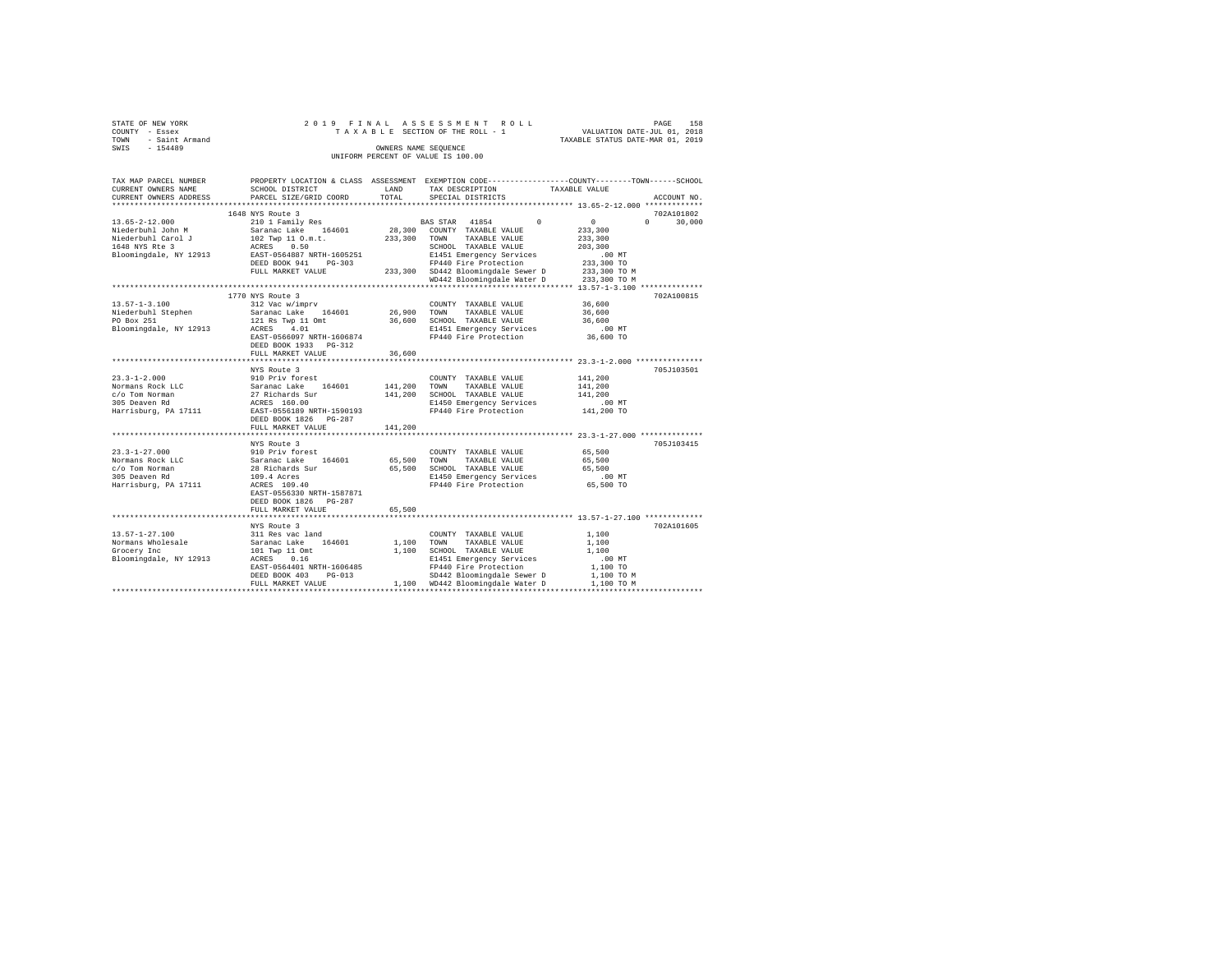| STATE OF NEW YORK   |  |  | 2019 FINAL ASSESSMENT ROLL         |                                  | PAGE                        | 159 |
|---------------------|--|--|------------------------------------|----------------------------------|-----------------------------|-----|
| COUNTY - Essex      |  |  | TAXABLE SECTION OF THE ROLL - 1    |                                  | VALUATION DATE-JUL 01, 2018 |     |
| TOWN - Saint Armand |  |  |                                    | TAXABLE STATUS DATE-MAR 01, 2019 |                             |     |
| SWIS<br>$-154489$   |  |  | OWNERS NAME SEOUENCE               |                                  |                             |     |
|                     |  |  | UNIFORM PERCENT OF VALUE IS 100.00 |                                  |                             |     |
|                     |  |  |                                    |                                  |                             |     |

| TAX MAP PARCEL NUMBER                             |                                                                                                                                                                                                                                                                                                                                                                               |               |                                                                             | PROPERTY LOCATION & CLASS ASSESSMENT EXEMPTION CODE---------------COUNTY-------TOWN-----SCHOOL |
|---------------------------------------------------|-------------------------------------------------------------------------------------------------------------------------------------------------------------------------------------------------------------------------------------------------------------------------------------------------------------------------------------------------------------------------------|---------------|-----------------------------------------------------------------------------|------------------------------------------------------------------------------------------------|
| CURRENT OWNERS NAME                               | SCHOOL DISTRICT                                                                                                                                                                                                                                                                                                                                                               | LAND          | TAX DESCRIPTION                                                             | TAXABLE VALUE                                                                                  |
| CURRENT OWNERS ADDRESS                            | PARCEL SIZE/GRID COORD                                                                                                                                                                                                                                                                                                                                                        | TOTAL         | SPECIAL DISTRICTS                                                           | ACCOUNT NO.                                                                                    |
|                                                   |                                                                                                                                                                                                                                                                                                                                                                               |               |                                                                             |                                                                                                |
|                                                   | 1699 NYS Route 3                                                                                                                                                                                                                                                                                                                                                              |               |                                                                             | 702A100814                                                                                     |
| $13.57 - 1 - 29.000$                              | 457 Small Retail                                                                                                                                                                                                                                                                                                                                                              |               | COUNTY TAXABLE VALUE                                                        | 191,400                                                                                        |
|                                                   | Saranac Lake 164601                                                                                                                                                                                                                                                                                                                                                           | $42,600$ TOWN | TAXABLE VALUE                                                               | 191,400                                                                                        |
|                                                   |                                                                                                                                                                                                                                                                                                                                                                               | 191,400       | SCHOOL TAXABLE VALUE                                                        | 191,400                                                                                        |
| Normans Wholesale<br>Grocery Co<br>1699 NYS Rte 3 | 101 Twp 11 Omt<br>ACRES 0.80                                                                                                                                                                                                                                                                                                                                                  |               | E1451 Emergency Services                                                    | $.00$ MT                                                                                       |
|                                                   | Bloomingdale, NY 12913 EAST-0564276 NRTH-1606507                                                                                                                                                                                                                                                                                                                              |               |                                                                             |                                                                                                |
|                                                   | DEED BOOK 602<br>$PG-137$                                                                                                                                                                                                                                                                                                                                                     |               | FP440 Fire Protection 191,400 TO<br>SD442 Bloomingdale Sewer D 191,400 TO M |                                                                                                |
|                                                   | FULL MARKET VALUE                                                                                                                                                                                                                                                                                                                                                             |               | 191,400 WD442 Bloomingdale Water D 191,400 TO M                             |                                                                                                |
|                                                   |                                                                                                                                                                                                                                                                                                                                                                               |               |                                                                             |                                                                                                |
|                                                   | 1701 NYS Route 3                                                                                                                                                                                                                                                                                                                                                              |               |                                                                             | 702A100901                                                                                     |
| $13.57 - 1 - 28.100$                              | 449 Other Storag                                                                                                                                                                                                                                                                                                                                                              |               | COUNTY TAXABLE VALUE                                                        | 61,200                                                                                         |
|                                                   |                                                                                                                                                                                                                                                                                                                                                                               | 35,500        |                                                                             |                                                                                                |
|                                                   | Normans Wholesale Gro Inc Saranac Lake 164601                                                                                                                                                                                                                                                                                                                                 |               | TOWN<br>TAXABLE VALUE                                                       | 61,200                                                                                         |
| 1699 NYS Rte 3                                    | Rs Twp 11 Omt Lot 101                                                                                                                                                                                                                                                                                                                                                         | 61,200        | SCHOOL TAXABLE VALUE                                                        | 61,200                                                                                         |
| Bloomingdale, NY 12913                            | ACRES 0.10                                                                                                                                                                                                                                                                                                                                                                    |               | E1451 Emergency Services<br>FP440 Fire Protection                           | .00 MT                                                                                         |
|                                                   | EAST-0564382 NRTH-1606592                                                                                                                                                                                                                                                                                                                                                     |               |                                                                             | 61,200 TO                                                                                      |
|                                                   | DEED BOOK 403 PG-13                                                                                                                                                                                                                                                                                                                                                           |               |                                                                             |                                                                                                |
|                                                   | FULL MARKET VALUE                                                                                                                                                                                                                                                                                                                                                             | 61,200        |                                                                             |                                                                                                |
|                                                   |                                                                                                                                                                                                                                                                                                                                                                               |               |                                                                             |                                                                                                |
|                                                   | 57 River Rd<br>$\begin{tabular}{lcccc} 13.65-4-8.200 & -0.2101 Paully Res & BAS STR & 41854 & (2000) and (2110) and (2110) and (2110) and (2110) and (2110) and (2110) and (2110) and (2110) and (2110) and (2110) and (2110) and (2110) and (2110) and (2110) and (2110) and (2110) and (2110) and (2110) and (2110) and (2110) and (2110) and (2110) and (2110) and (2110)$ |               |                                                                             | 705Z009001                                                                                     |
|                                                   |                                                                                                                                                                                                                                                                                                                                                                               |               | BAS STAR 41854 0                                                            | $\overline{0}$<br>$\Omega$<br>30,000                                                           |
|                                                   |                                                                                                                                                                                                                                                                                                                                                                               |               |                                                                             | 232,400                                                                                        |
|                                                   |                                                                                                                                                                                                                                                                                                                                                                               |               |                                                                             | 232,400                                                                                        |
|                                                   |                                                                                                                                                                                                                                                                                                                                                                               |               |                                                                             | 202,400                                                                                        |
|                                                   |                                                                                                                                                                                                                                                                                                                                                                               |               | E1451 Emergency Services                                                    | $.00$ MT                                                                                       |
|                                                   | DEED BOOK 1570 PG-60                                                                                                                                                                                                                                                                                                                                                          |               | FP440 Fire Protection                                                       | 232,400 TO                                                                                     |
|                                                   | FULL MARKET VALUE                                                                                                                                                                                                                                                                                                                                                             | 232,400       |                                                                             |                                                                                                |
|                                                   |                                                                                                                                                                                                                                                                                                                                                                               |               |                                                                             |                                                                                                |
|                                                   | 44 Saranac Ln                                                                                                                                                                                                                                                                                                                                                                 |               |                                                                             | 705z006007                                                                                     |
| 32.38-1-39.210                                    | 210 1 Family Res                                                                                                                                                                                                                                                                                                                                                              |               | BAS STAR 41854 0                                                            | $0 \qquad \qquad$<br>30,000<br>$^{\circ}$                                                      |
| ODell Charles E                                   |                                                                                                                                                                                                                                                                                                                                                                               |               | $42,200$ VETCOM CTS $41130$ 0<br>235,000 COUNTY TAXABLE VALUE               | 25,000<br>25,000<br>10,000                                                                     |
| ODell Judith A                                    |                                                                                                                                                                                                                                                                                                                                                                               |               |                                                                             | 210,000                                                                                        |
| 44 Saranac Ln                                     | Saranac Lake     164601<br>11 TWP 11 omt Rs<br>Lots31 & 32 Rockledge Par                                                                                                                                                                                                                                                                                                      |               | TOWN<br>TAXABLE VALUE                                                       | 210,000                                                                                        |
| Saranac Lake, NY 12983                            | ACRES 0.55                                                                                                                                                                                                                                                                                                                                                                    |               | SCHOOL TAXABLE VALUE                                                        | 195,000                                                                                        |
|                                                   | EAST-0555741 NRTH-1579239                                                                                                                                                                                                                                                                                                                                                     |               | E1450 Emergency Services                                                    |                                                                                                |
|                                                   | DEED BOOK 1523 PG-71                                                                                                                                                                                                                                                                                                                                                          |               | FP440 Fire Protection                                                       | 00 MT.<br>235,000 TO                                                                           |
|                                                   | FULL MARKET VALUE                                                                                                                                                                                                                                                                                                                                                             |               | 235,000 WD441 Rockledge water                                               | 235,000 TO M                                                                                   |
|                                                   |                                                                                                                                                                                                                                                                                                                                                                               |               |                                                                             |                                                                                                |
|                                                   | 2231 Gillespie Dr                                                                                                                                                                                                                                                                                                                                                             |               |                                                                             | 705J104008                                                                                     |
| $15. - 1 - 29.000$                                | 260 Seasonal res                                                                                                                                                                                                                                                                                                                                                              |               | COUNTY TAXABLE VALUE                                                        | 72,000                                                                                         |
| Oesch Dawn E                                      |                                                                                                                                                                                                                                                                                                                                                                               | 21,200        | TOWN<br>TAXABLE VALUE                                                       | 72,000                                                                                         |
|                                                   | Saranac Lake 164601<br>373 Richards Sur                                                                                                                                                                                                                                                                                                                                       |               |                                                                             |                                                                                                |
| 3 Amber Way                                       | market and the state                                                                                                                                                                                                                                                                                                                                                          | 72,000        | SCHOOL TAXABLE VALUE                                                        | 72,000                                                                                         |
| Ballston Spa, NY 12020 ACRES 0.70                 |                                                                                                                                                                                                                                                                                                                                                                               |               | E1451 Emergency Services                                                    | $.00$ MT                                                                                       |
|                                                   | EAST-0606855 NRTH-1612991                                                                                                                                                                                                                                                                                                                                                     |               | FP440 Fire Protection                                                       | 72,000 TO                                                                                      |
|                                                   | DEED BOOK 1549 PG-267                                                                                                                                                                                                                                                                                                                                                         |               |                                                                             |                                                                                                |
|                                                   | FULL MARKET VALUE                                                                                                                                                                                                                                                                                                                                                             | 72,000        |                                                                             |                                                                                                |
|                                                   |                                                                                                                                                                                                                                                                                                                                                                               |               |                                                                             |                                                                                                |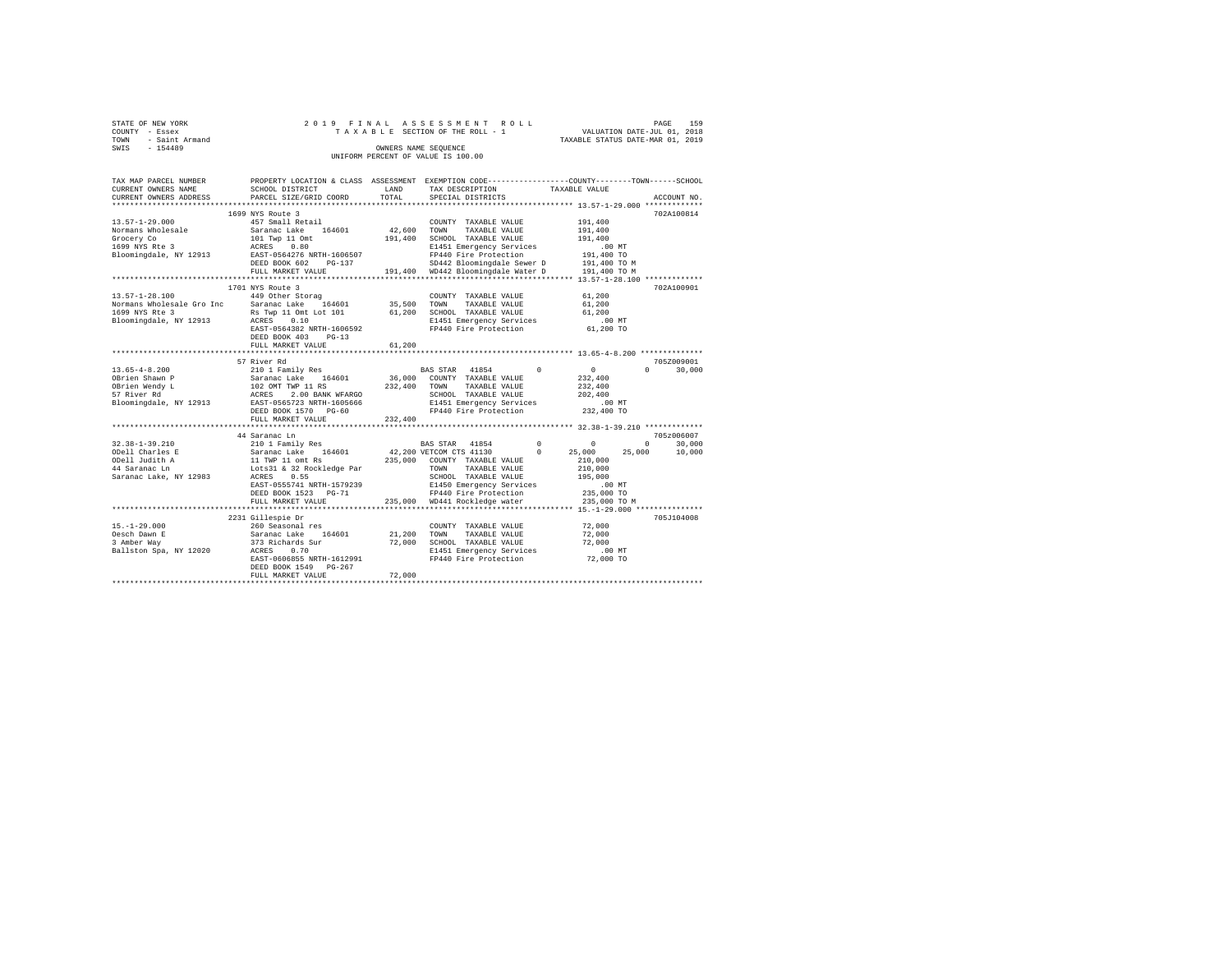| STATE OF NEW YORK   |  | 2019 FINAL ASSESSMENT ROLL         |                                  | PAGE                        | 160 |
|---------------------|--|------------------------------------|----------------------------------|-----------------------------|-----|
| COUNTY - Essex      |  | TAXABLE SECTION OF THE ROLL - 1    |                                  | VALUATION DATE-JUL 01, 2018 |     |
| TOWN - Saint Armand |  |                                    | TAXABLE STATUS DATE-MAR 01, 2019 |                             |     |
| SWIS<br>$-154489$   |  | OWNERS NAME SEOUENCE               |                                  |                             |     |
|                     |  | UNIFORM PERCENT OF VALUE IS 100.00 |                                  |                             |     |
|                     |  |                                    |                                  |                             |     |

| TAX MAP PARCEL NUMBER  |                             |            | PROPERTY LOCATION & CLASS ASSESSMENT EXEMPTION CODE---------------COUNTY-------TOWN-----SCHOOL |                |                    |
|------------------------|-----------------------------|------------|------------------------------------------------------------------------------------------------|----------------|--------------------|
| CURRENT OWNERS NAME    | SCHOOL DISTRICT             | LAND       | TAX DESCRIPTION                                                                                | TAXABLE VALUE  |                    |
| CURRENT OWNERS ADDRESS | PARCEL SIZE/GRID COORD      | TOTAL      | SPECIAL DISTRICTS                                                                              |                | ACCOUNT NO.        |
|                        |                             |            |                                                                                                |                |                    |
|                        | Maple Ln                    |            |                                                                                                |                | 702A101715         |
| $13.56 - 6 - 6.000$    | 311 Res vac land            |            | COUNTY TAXABLE VALUE                                                                           | 1,300          |                    |
| Oliver Roger G         | Saranac Lake<br>164601      | 1,300 TOWN | TAXABLE VALUE                                                                                  | 1,300          |                    |
| PO Box 221             | 82 Rs Twp 11 Omt            |            | 1,300 SCHOOL TAXABLE VALUE                                                                     | 1,300          |                    |
| Bloomingdale, NY 12913 | 0.40<br>ACRES               |            | E1451 Emergency Services                                                                       | $.00$ MT       |                    |
|                        | EAST-0562445 NRTH-1606048   |            | FP440 Fire Protection                                                                          | 1,300 TO       |                    |
|                        | DEED BOOK 1363 PG-93        |            |                                                                                                |                |                    |
|                        | FULL MARKET VALUE           | 1,300      |                                                                                                |                |                    |
|                        |                             |            |                                                                                                |                |                    |
|                        |                             |            |                                                                                                |                |                    |
|                        | 1683 NYS Route 3            |            |                                                                                                |                | 702A101113         |
| $13.57 - 2 - 6.000$    | 210 1 Family Res            |            | COUNTY TAXABLE VALUE                                                                           | 175,500        |                    |
| Oliver Ryan M          | 164601<br>Saranac Lake      | 19,600     | TOWN<br>TAXABLE VALUE                                                                          | 175,500        |                    |
| Stanton Margaret M     | 101 Richards Sur Omt 11     | 175,500    | SCHOOL TAXABLE VALUE                                                                           | 175,500        |                    |
| 1683 NYS Route 3       | $0.23$ BANK $CORE$<br>ACRES |            | E1451 Emergency Services                                                                       | .00 MT         |                    |
| Bloomingdale, NY 12913 | EAST-0564308 NRTH-1605999   |            | FP440 Fire Protection                                                                          | 175,500 TO     |                    |
|                        | DEED BOOK 1920 PG-284       |            | SD442 Bloomingdale Sewer D                                                                     | 175,500 TO M   |                    |
|                        | FULL MARKET VALUE           |            | SD442 Bloomingdale Sewer D 175,500 TO M<br>175,500 WD442 Bloomingdale Water D 175,500 TO M     |                |                    |
|                        |                             |            |                                                                                                |                |                    |
|                        | School St                   |            |                                                                                                |                | 705Z007004         |
| $13.65 - 1 - 1.330$    | 311 Res vac land            |            | COUNTY TAXABLE VALUE                                                                           | 100            |                    |
| Oliver Ryan M          | Saranac Lake<br>164601      | 100        | TOWN<br>TAXABLE VALUE                                                                          | 100            |                    |
| Stanton Margaret M     | 102 OMT TWP 11 RS           |            | 100 SCHOOL TAXABLE VALUE                                                                       | 100            |                    |
| 1683 NYS Route 3       | 0.07 BANK CORE<br>ACRES     |            | E1451 Emergency Services                                                                       | $.00$ MT       |                    |
| Bloomingdale, NY 12913 | EAST-0564238 NRTH-1605986   |            | FP440 Fire Protection                                                                          | 100 TO         |                    |
|                        | DEED BOOK 1920 PG-284       |            |                                                                                                |                |                    |
|                        | FULL MARKET VALUE           | 100        |                                                                                                |                |                    |
|                        |                             |            |                                                                                                |                |                    |
|                        |                             |            |                                                                                                |                |                    |
|                        | Maple Ln                    |            |                                                                                                |                | 702A101508         |
| $13.56 - 6 - 9.000$    | 311 Res vac land            |            | COUNTY TAXABLE VALUE                                                                           | 200            |                    |
| Oliver Valerie         | Saranac Lake 164601         | 200        | TOWN<br>TAXABLE VALUE                                                                          | 200            |                    |
| PO Box 221             | Rs Twp 11 Omt Lot 82        |            | 200 SCHOOL TAXABLE VALUE                                                                       | 200            |                    |
| Bloomingdale, NY 12913 | 0.20<br>ACRES               |            | E1451 Emergency Services                                                                       | .00 MT         |                    |
|                        | EAST-0562375 NRTH-1605878   |            | FP440 Fire Protection                                                                          | 200 TO         |                    |
|                        | DEED BOOK 1131   PG-251     |            |                                                                                                |                |                    |
|                        | FULL MARKET VALUE           | 200        |                                                                                                |                |                    |
|                        |                             |            |                                                                                                |                |                    |
|                        | 22 Maple Ln                 |            |                                                                                                |                | 7079978020         |
| $13.56 - 6 - 10.002$   | 210 1 Family Res            |            | $\Omega$<br>BAS STAR 41854                                                                     | $\overline{0}$ | $\Omega$<br>30,000 |
| Oliver Valerie         | Saranac Lake 164601         | 21,700     | COUNTY TAXABLE VALUE                                                                           | 125,100        |                    |
| Oliver Roger           | Rs Omt Twp 11 Lot 82        | 125,100    | TAXABLE VALUE<br>TOWN                                                                          | 125,100        |                    |
| PO Box 221             | 0.30<br>ACRES               |            | SCHOOL TAXABLE VALUE                                                                           | 95,100         |                    |
| Bloomingdale, NY 12913 | EAST-0562398 NRTH-1605965   |            | E1451 Emergency Services                                                                       | $.00$ MT       |                    |
|                        | DEED BOOK 991<br>$PG-241$   |            | FP440 Fire Protection                                                                          | 125,100 TO     |                    |
|                        | FULL MARKET VALUE           |            | 125,100 SD442 Bloomingdale Sewer D                                                             | 125,100 TO M   |                    |
|                        |                             |            | WD442 Bloomingdale Water D                                                                     | 125,100 TO M   |                    |
|                        |                             |            |                                                                                                |                |                    |
|                        |                             |            |                                                                                                |                |                    |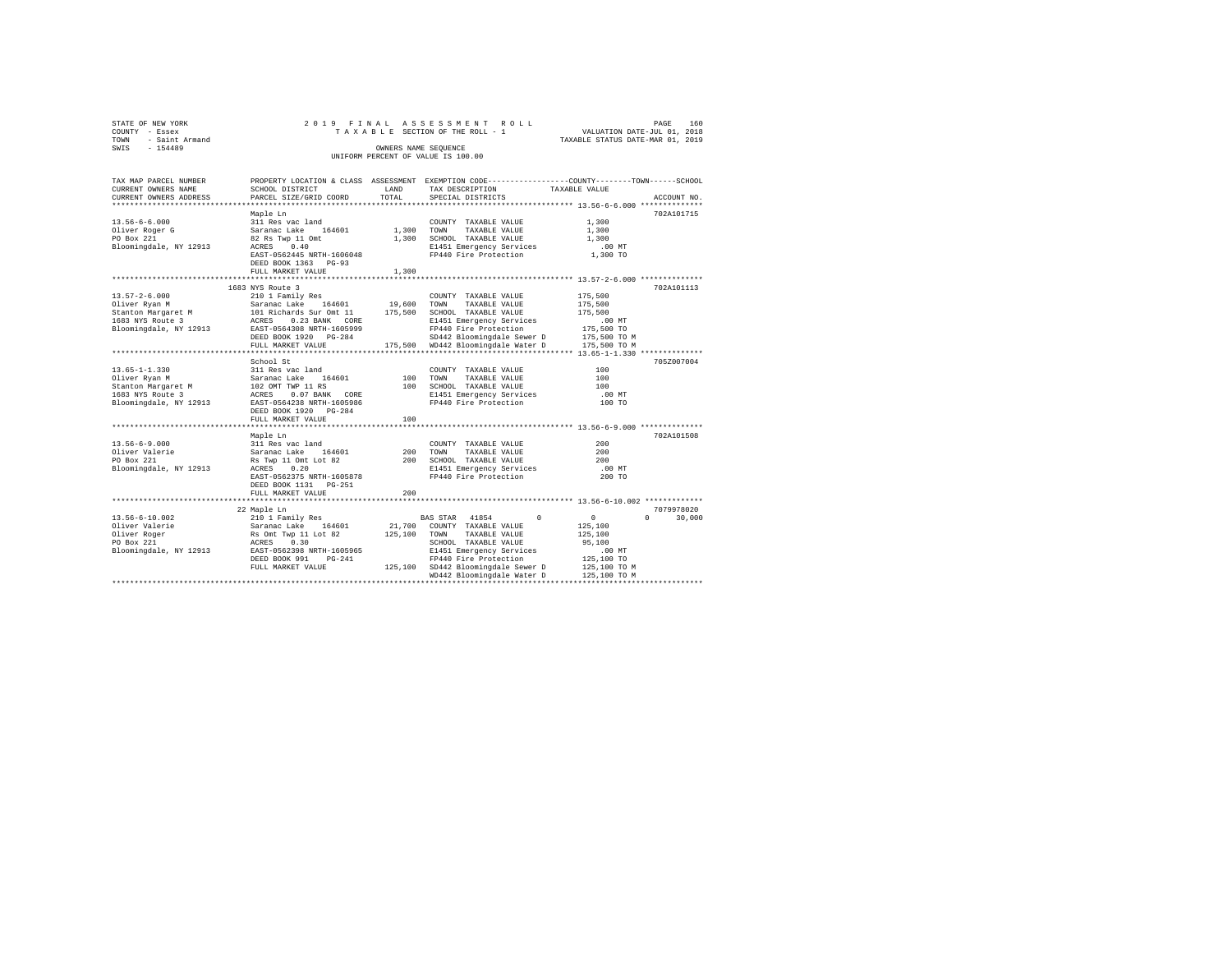| STATE OF NEW YORK<br>COUNTY - Essex<br>- Saint Armand<br>TOWN<br>SWIS - 154489                                                        | 2019 FINAL                                                                                                                                                                                                                                   |                            | ASSESSMENT ROLL<br>TAXABLE SECTION OF THE ROLL - 1<br>OWNERS NAME SEQUENCE<br>UNIFORM PERCENT OF VALUE IS 100.00                                                                                    | VALUATION DATE-JUL 01, 2018<br>TAXABLE STATUS DATE-MAR 01, 2019                                                                                                      | PAGE               | 161                            |
|---------------------------------------------------------------------------------------------------------------------------------------|----------------------------------------------------------------------------------------------------------------------------------------------------------------------------------------------------------------------------------------------|----------------------------|-----------------------------------------------------------------------------------------------------------------------------------------------------------------------------------------------------|----------------------------------------------------------------------------------------------------------------------------------------------------------------------|--------------------|--------------------------------|
|                                                                                                                                       |                                                                                                                                                                                                                                              |                            |                                                                                                                                                                                                     |                                                                                                                                                                      |                    |                                |
| TAX MAP PARCEL NUMBER<br>CURRENT OWNERS NAME<br>CURRENT OWNERS ADDRESS                                                                | PROPERTY LOCATION & CLASS ASSESSMENT EXEMPTION CODE---------------COUNTY-------TOWN------SCHOOL<br>SCHOOL DISTRICT<br>PARCEL SIZE/GRID COORD                                                                                                 | LAND<br>TOTAL              | TAX DESCRIPTION<br>SPECIAL DISTRICTS                                                                                                                                                                | TAXABLE VALUE                                                                                                                                                        |                    | ACCOUNT NO.                    |
|                                                                                                                                       |                                                                                                                                                                                                                                              |                            |                                                                                                                                                                                                     |                                                                                                                                                                      |                    |                                |
| $13.56 - 7 - 13.000$<br>Oliver Valerie A<br>c/o Marion Columbe<br>50 Main St<br>PO Box 162<br>Bloomingdale, NY 12913                  | Main St<br>311 Res vac land<br>Saranac Lake 164601<br>82 Rs Twp 11 Omt<br>Life use to Marion Columb<br>50 X 79<br>ACRES 0.10<br>EAST-0563000 NRTH-1605965                                                                                    | 200                        | COUNTY TAXABLE VALUE<br>TAXABLE VALUE<br>TOWN<br>200 SCHOOL TAXABLE VALUE<br>E1451 Emergency Services<br>FP440 Fire Protection<br>SD442 Bloomingdale Sewer D<br>WD442 Bloomingdale Water D 200 TO M | $200 -$<br>200<br>200<br>.00 MT<br>200 TO<br>200 TO M                                                                                                                |                    | 702A178023                     |
|                                                                                                                                       | DEED BOOK 1424   PG-220<br>FULL MARKET VALUE                                                                                                                                                                                                 | 200                        |                                                                                                                                                                                                     |                                                                                                                                                                      |                    |                                |
|                                                                                                                                       |                                                                                                                                                                                                                                              |                            |                                                                                                                                                                                                     |                                                                                                                                                                      |                    |                                |
|                                                                                                                                       | 50 Main St                                                                                                                                                                                                                                   |                            |                                                                                                                                                                                                     |                                                                                                                                                                      |                    | 702A100807                     |
| 13.56-7-28.110<br>Oliver Valerie A<br>c/o Marion Columbe<br>50 Main St<br>PO Box 162<br>Bloomingdale, NY 12913<br>$13.3 - 1 - 20.000$ | 210 1 Family Res<br>Saranac Lake 164601<br>82 Rs Twp 11 Omt<br>Db 665 Pg 193<br>ACRES 1.54<br>EAST-0562916 NRTH-1606147<br>DEED BOOK 1424    PG-220<br>FULL MARKET VALUE<br>************************<br>143 Roosevelt Ln<br>210 1 Family Res | 111,400                    | AGED ALL 41800<br>35,500 ENH STAR 41834<br>111,400 COUNTY TAXABLE VALUE<br>TOWN TAXABLE VALUE<br>SCHOOL TAXABLE VALUE<br>E1451 Emergency Services<br>FP440 Fire Protection<br>COUNTY TAXABLE VALUE  | $\Omega$<br>55,700<br>$\Omega$<br>$\sim$ 0<br>55,700<br>55,700<br>$\Omega$<br>$.00$ MT<br>111,400 TO<br>********************* 13.3-1-20.000 **************<br>54,500 | 55,700<br>$\sim$ 0 | 55,700<br>55,700<br>705J103708 |
| Oloff Leonard F<br>Miller Karen L 84 Richards Sur<br>565 Maple St Book 826 Pg 83<br>White River Junction, VT 05001 ACRES 0.20         | Saranac Lake 164601<br>EAST-0562429 NRTH-1603046<br>DEED BOOK 1754 PG-84<br>FULL MARKET VALUE                                                                                                                                                | 19,000<br>54,500<br>54,500 | TOWN<br>TAXABLE VALUE<br>SCHOOL TAXABLE VALUE<br>E1451 Emergency Services<br>FP440 Fire Protection                                                                                                  | 54,500<br>54,500<br>$.00$ MT<br>54,500 TO                                                                                                                            |                    |                                |
|                                                                                                                                       | *************************                                                                                                                                                                                                                    |                            | ********************************** 13.3-1-29.260 **************                                                                                                                                     |                                                                                                                                                                      |                    |                                |
| $13.3 - 1 - 29.260$<br>Olsen Brendon<br>Olsen Brendon<br>Olsen Nicola<br>PO Box 207<br>PO Box 207<br>Bloomingdale, NY 12913           | 22 Basil Hill Way<br>210 1 Family Res<br>Saranac Lake 164601<br>630MT TWP 11 RS<br>Lot 5 filed map #5706<br>ACRES 2.07<br>2.07<br>ACRES<br>EAST-0560582 NRTH-1602729<br>DEED BOOK 1451 PG-51<br>FULL MARKET VALUE                            | 287.900<br>287,900         | BAS STAR 41854 0<br>36,100 COUNTY TAXABLE VALUE<br>TOWN TAXABLE VALUE<br>SCHOOL TAXABLE VALUE<br>E1451 Emergency Services<br>FP440 Fire Protection                                                  | $\sim$ 0<br>287,900<br>287,900<br>257,900<br>$.00$ MT<br>287,900 TO                                                                                                  |                    | 705Z005007<br>$0 \t 30.000$    |
|                                                                                                                                       |                                                                                                                                                                                                                                              |                            |                                                                                                                                                                                                     |                                                                                                                                                                      |                    |                                |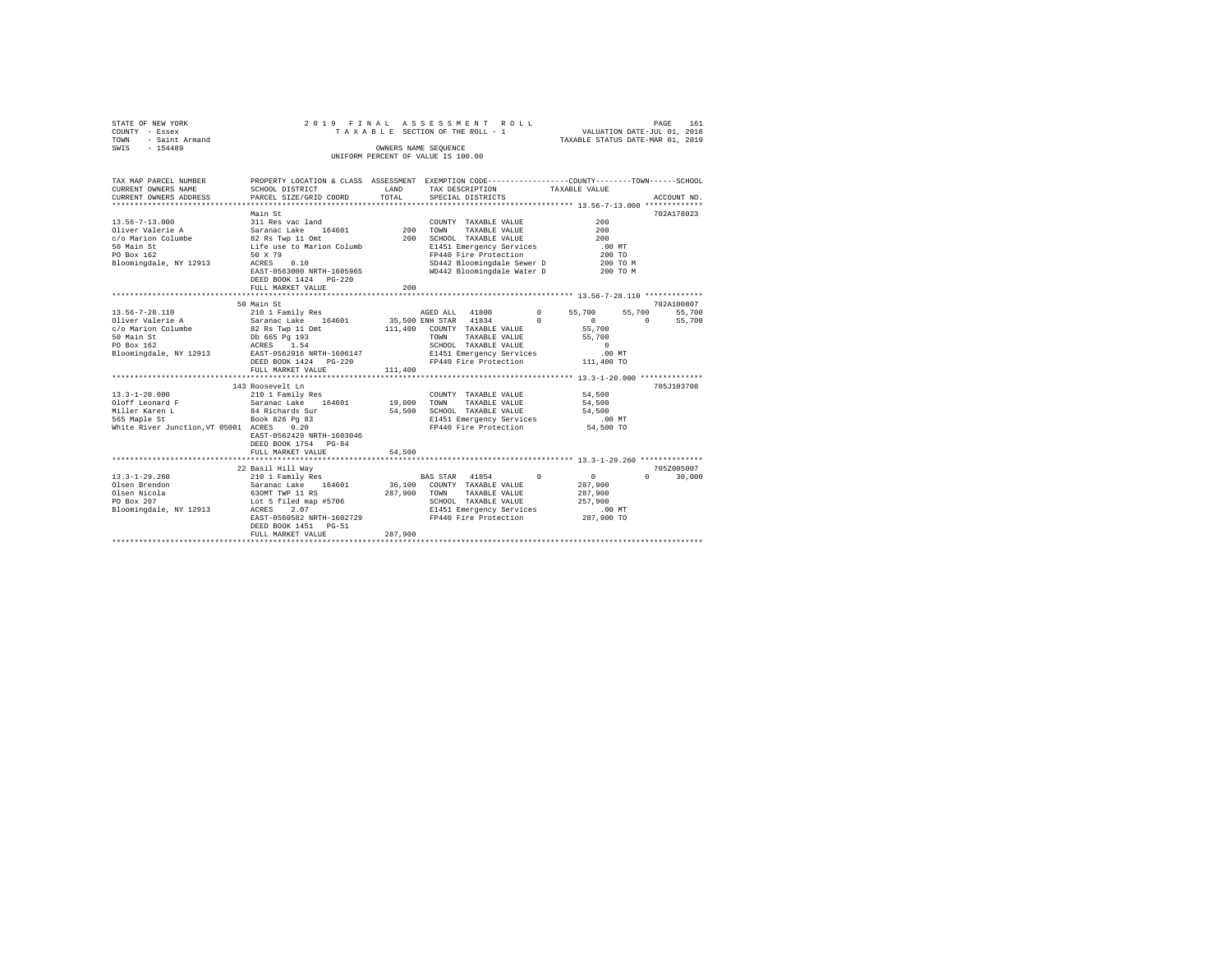| STATE OF NEW YORK<br>COUNTY - Essex              |                                                                                                 |                                                                | 2019 FINAL ASSESSMENT ROLL<br>TAXABLE SECTION OF THE ROLL - 1 VALUATION DATE-JUL 01, 2018 |                                  | PAGE<br>162 |
|--------------------------------------------------|-------------------------------------------------------------------------------------------------|----------------------------------------------------------------|-------------------------------------------------------------------------------------------|----------------------------------|-------------|
| TOWN - Saint Armand                              |                                                                                                 |                                                                |                                                                                           | TAXABLE STATUS DATE-MAR 01, 2019 |             |
| SWIS - 154489                                    |                                                                                                 | OWNERS NAME SEQUENCE                                           |                                                                                           |                                  |             |
|                                                  |                                                                                                 |                                                                | UNIFORM PERCENT OF VALUE IS 100.00                                                        |                                  |             |
|                                                  |                                                                                                 |                                                                |                                                                                           |                                  |             |
| TAX MAP PARCEL NUMBER                            | PROPERTY LOCATION & CLASS ASSESSMENT EXEMPTION CODE---------------COUNTY-------TOWN------SCHOOL |                                                                |                                                                                           |                                  |             |
| CURRENT OWNERS NAME                              | SCHOOL DISTRICT                                                                                 | LAND                                                           | TAX DESCRIPTION TAXABLE VALUE                                                             |                                  |             |
| CURRENT OWNERS ADDRESS                           | PARCEL SIZE/GRID COORD                                                                          | TOTAL                                                          | SPECIAL DISTRICTS                                                                         |                                  | ACCOUNT NO. |
|                                                  |                                                                                                 |                                                                |                                                                                           |                                  |             |
|                                                  | Maple Ln                                                                                        |                                                                |                                                                                           |                                  | 705J102909  |
| $13.3 - 1 - 11.000$                              | 322 Rural vac>10                                                                                |                                                                | COUNTY TAXABLE VALUE                                                                      | 29,300                           |             |
| Olsen Brendon B                                  | Saranac Lake 164601                                                                             | 29,300 TOWN                                                    | TAXABLE VALUE                                                                             | 29,300                           |             |
| Olsen Nicola A                                   | 62 Richards Sur                                                                                 | 29,300                                                         | SCHOOL TAXABLE VALUE                                                                      | 29,300                           |             |
| PO Box 202                                       | 00039.00                                                                                        |                                                                | E1451 Emergency Services                                                                  | $.00$ MT                         |             |
| Bloomingdale, NY 12913                           | ACRES 39.00                                                                                     |                                                                | FP440 Fire Protection 29,300 TO                                                           |                                  |             |
|                                                  | EAST-0558689 NRTH-1603903                                                                       |                                                                |                                                                                           |                                  |             |
|                                                  | DEED BOOK 1794 PG-40                                                                            |                                                                |                                                                                           |                                  |             |
|                                                  | FULL MARKET VALUE                                                                               | 29,300                                                         |                                                                                           |                                  |             |
|                                                  |                                                                                                 |                                                                |                                                                                           |                                  | 705Z010002  |
| $13.3 - 2 - 6.120$                               | Basil Hill Wav<br>311 Res vac land                                                              |                                                                | COUNTY TAXABLE VALUE 12,300                                                               |                                  |             |
| Olsen Brendon O                                  |                                                                                                 | 12,300 TOWN                                                    | TAXABLE VALUE                                                                             | 12,300                           |             |
| Olsen Nicola A                                   | Saranac Lake 164601<br>62 Omt TwpII RS                                                          | 12,300                                                         | SCHOOL TAXABLE VALUE                                                                      | 12,300                           |             |
| PO Box 207                                       | ACRES 1.00                                                                                      |                                                                | E1451 Emergency Services                                                                  | $.00$ MT                         |             |
| Saranac Lake, NY 12983                           | EAST-0560583 NRTH-1602946                                                                       |                                                                | FP440 Fire Protection                                                                     | 12,300 TO                        |             |
|                                                  | DEED BOOK 1910 PG-186                                                                           |                                                                |                                                                                           |                                  |             |
|                                                  | FULL MARKET VALUE                                                                               | 12,300                                                         |                                                                                           |                                  |             |
|                                                  |                                                                                                 |                                                                |                                                                                           |                                  |             |
|                                                  | McKenzie Mountain Wav                                                                           |                                                                |                                                                                           |                                  | 7057002021  |
| $13.3 - 2 - 6.300$                               | 311 Res vac land                                                                                |                                                                | COUNTY TAXABLE VALUE                                                                      | 10,700                           |             |
| Olsen Brendon O                                  | 311 Res vac Ianu<br>Saranac Lake 164601                                                         | $\begin{array}{cc} \text{COUNTY} \\ \text{10,700} \end{array}$ | TAXABLE VALUE                                                                             | 10,700                           |             |
| Olsen Nicola A                                   | $62$ Omt Twp 11 Rs $10,700$<br>aCRES $0,72$                                                     |                                                                | SCHOOL TAXABLE VALUE                                                                      | 10,700                           |             |
| PO Box 207                                       | ACRES 0.72                                                                                      |                                                                | E1451 Emergency Services                                                                  | $.00$ MT                         |             |
| Bloomingdale, NY 12913 EAST-0560894 NRTH-1602968 |                                                                                                 |                                                                | FP440 Fire Protection 10,700 TO                                                           |                                  |             |
|                                                  | DEED BOOK 1952 PG-73                                                                            |                                                                |                                                                                           |                                  |             |
| PRIOR OWNER ON 3/01/2019 FULL MARKET VALUE       |                                                                                                 | 10,700                                                         |                                                                                           |                                  |             |
| Strickland Heather L                             |                                                                                                 |                                                                |                                                                                           |                                  |             |
|                                                  |                                                                                                 |                                                                |                                                                                           |                                  |             |
| $32.38 - 1 - 12.000$                             | 47 Rockledge Ln<br>210 1 Family Res                                                             |                                                                |                                                                                           | 123,500                          | 705J103012  |
| Omar Carol C                                     |                                                                                                 | 38,000                                                         | COUNTY TAXABLE VALUE<br>TAXABLE VALUE<br>TOWN                                             | 123,500                          |             |
| <sub>Jamar</sub> Carol C<br>47 Rockledge Ln      |                                                                                                 | 123,500                                                        | SCHOOL TAXABLE VALUE                                                                      | 123,500                          |             |
| Saranac Lake, NY 12983                           | Saranac Lake 164601<br>11 Richards Sur<br>ACRES 0.36                                            |                                                                | E1450 Emergency Services                                                                  | $.00$ MT                         |             |
|                                                  | EAST-0555920 NRTH-1578705                                                                       |                                                                | FP440 Fire Protection                                                                     | 123,500 TO                       |             |
|                                                  | DEED BOOK 1924 PG-252                                                                           |                                                                | WD441 Rockledge water                                                                     | 123,500 TO M                     |             |
|                                                  | FULL MARKET VALUE                                                                               | 123,500                                                        |                                                                                           |                                  |             |
|                                                  |                                                                                                 |                                                                |                                                                                           |                                  |             |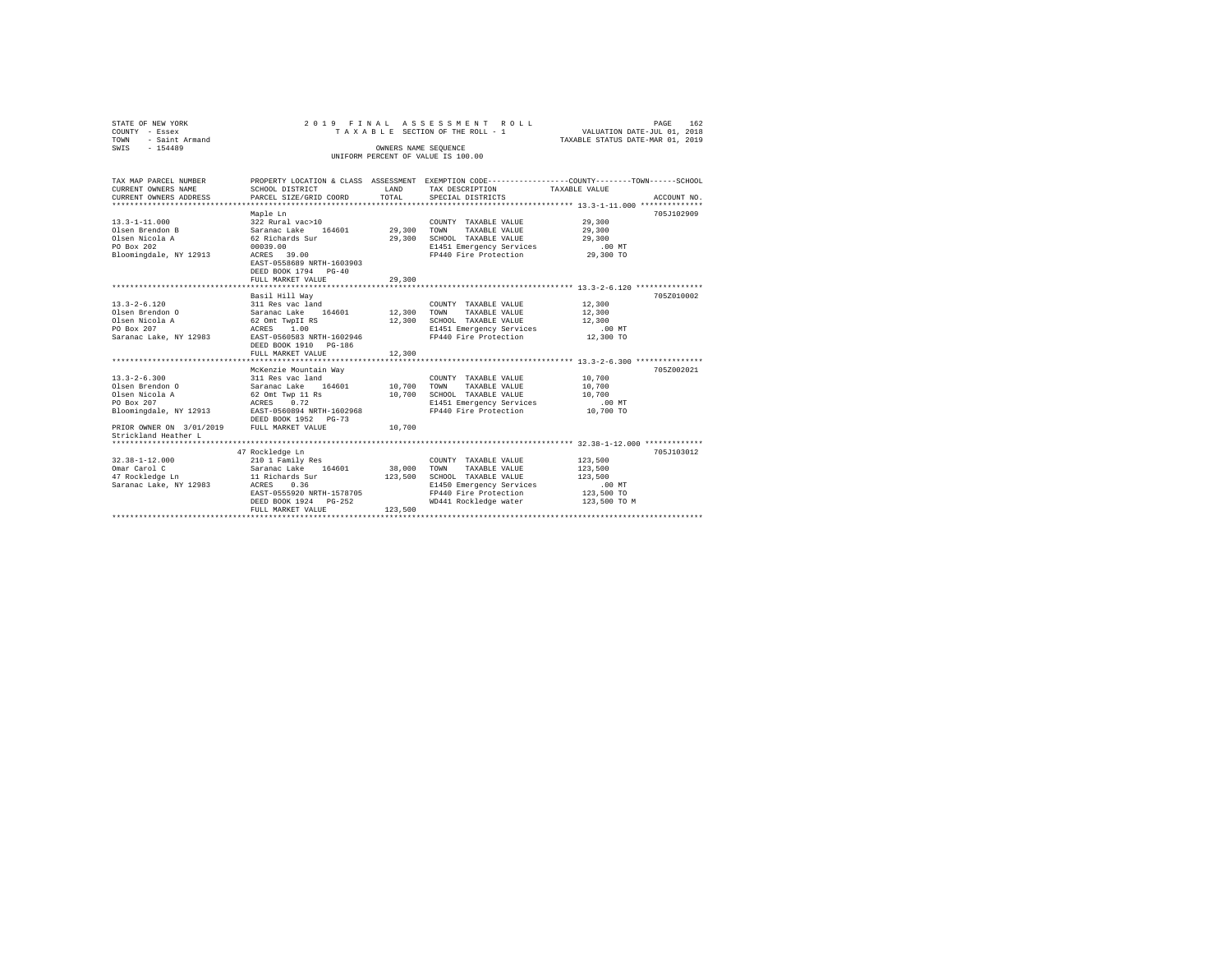|      | STATE OF NEW YORK |  |  |  | 2019 FINAL ASSESSMENT ROLL         |  |  |  |  |  |                                  | PAGE | 163 |
|------|-------------------|--|--|--|------------------------------------|--|--|--|--|--|----------------------------------|------|-----|
|      | COUNTY - Essex    |  |  |  | TAXABLE SECTION OF THE ROLL - 1    |  |  |  |  |  | VALUATION DATE-JUL 01, 2018      |      |     |
| TOWN | - Saint Armand    |  |  |  |                                    |  |  |  |  |  | TAXABLE STATUS DATE-MAR 01, 2019 |      |     |
| SWIS | $-154489$         |  |  |  | OWNERS NAME SEOUENCE               |  |  |  |  |  |                                  |      |     |
|      |                   |  |  |  | UNIFORM PERCENT OF VALUE IS 100.00 |  |  |  |  |  |                                  |      |     |

| TAX MAP PARCEL NUMBER<br>CURRENT OWNERS NAME<br>CURRENT OWNERS ADDRESS | SCHOOL DISTRICT<br>PARCEL SIZE/GRID COORD  | LAND<br>TOTAL | PROPERTY LOCATION & CLASS ASSESSMENT EXEMPTION CODE---------------COUNTY-------TOWN-----SCHOOL<br>TAX DESCRIPTION TAXABLE VALUE<br>SPECIAL DISTRICTS | ACCOUNT NO.                  |
|------------------------------------------------------------------------|--------------------------------------------|---------------|------------------------------------------------------------------------------------------------------------------------------------------------------|------------------------------|
|                                                                        |                                            |               |                                                                                                                                                      |                              |
|                                                                        | 68 Main St                                 |               |                                                                                                                                                      | 705J191002                   |
| $13.64 - 2 - 3.211$                                                    | 210 1 Family Res                           |               | BAS STAR 41854<br>$\Omega$                                                                                                                           | $\Omega$<br>$\cap$<br>30,000 |
| ONeil John P                                                           | Saranac Lake 164601                        | 29,900        | COUNTY TAXABLE VALUE                                                                                                                                 | 192,400                      |
| ONeil Gave A                                                           |                                            | 192,400       | TAXABLE VALUE<br>TOWN                                                                                                                                | 192,400                      |
| 68 Main St                                                             | 83 Twp 11 Omt Rs<br>ACRES 0.58 BANK<br>PHH |               | SCHOOL TAXABLE VALUE                                                                                                                                 | 162,400                      |
| Bloomingdale, NY 12913                                                 | EAST-0562714 NRTH-1605737                  |               | E1451 Emergency Services                                                                                                                             | $.00$ MT                     |
|                                                                        | DEED BOOK 968<br>$PG-105$                  |               | FP440 Fire Protection                                                                                                                                | 192,400 TO                   |
|                                                                        | FULL MARKET VALUE                          |               | 192.400 SD442 Bloomingdale Sewer D                                                                                                                   | 192,400 TO M                 |
|                                                                        |                                            |               | WD442 Bloomingdale Water D                                                                                                                           | 192,400 TO M                 |
|                                                                        |                                            |               |                                                                                                                                                      |                              |
|                                                                        | 1833 NYS Route 3                           |               |                                                                                                                                                      | 705J103510                   |
| $13.4 - 1 - 42.000$                                                    | 210 1 Family Res 60 ENH STAR 41834         |               | $\sim$ 0                                                                                                                                             | $\sim$<br>$\Omega$<br>68,700 |
| ONeil Robert                                                           | Saranac Lake 164601 38,900                 |               | COUNTY TAXABLE VALUE                                                                                                                                 | 157,500                      |
| ONeil Shirley                                                          | 121 Richards Sur                           | 157,500       | TOWN<br>TAXABLE VALUE                                                                                                                                | 157,500                      |
|                                                                        | ACRES 4.90                                 |               | SCHOOL TAXABLE VALUE                                                                                                                                 | 88,800                       |
| 1833 NYS Rte 3                                                         | EAST-0567078 NRTH-1608213                  |               | E1451 Emergency Services                                                                                                                             | $.00$ MT                     |
| Bloomingdale, NY 12913 DEED BOOK 376                                   | PG-483                                     |               | FP440 Fire Protection                                                                                                                                | 157,500 TO                   |
|                                                                        | FULL MARKET VALUE                          |               | 157,500 SD442 Bloomingdale Sewer D                                                                                                                   | 157,500 TO M                 |
|                                                                        |                                            |               | WD442 Bloomingdale Water D                                                                                                                           | 157,500 TO M                 |
|                                                                        |                                            |               |                                                                                                                                                      |                              |
|                                                                        | 46 Roosevelt Ln                            |               |                                                                                                                                                      | 702A100906                   |
| $13.64 - 1 - 6.007$                                                    | 210 1 Family Res                           |               | COUNTY TAXABLE VALUE                                                                                                                                 | 138,600                      |
| Ormerod Kendra D                                                       | Saranac Lake 164601                        | 35,700        | TOWN<br>TAXABLE VALUE                                                                                                                                | 138,600                      |
| 20 Sandy Hill Way                                                      | 102 Two 11 Omt                             | 138,600       | SCHOOL TAXABLE VALUE                                                                                                                                 | 138,600                      |
| Saranac Lake, NY 12983                                                 | ACRES 1.70 BANK M&TBNK                     |               | E1451 Emergency Services                                                                                                                             | .00MT                        |
|                                                                        | EAST-0563521 NRTH-1605095                  |               | FP440 Fire Protection                                                                                                                                | 138,600 TO                   |
|                                                                        | DEED BOOK 1861 PG-223                      |               | SD442 Bloomingdale Sewer D 138,600 TO M                                                                                                              |                              |
|                                                                        | FULL MARKET VALUE                          |               | 138,600 WD442 Bloomingdale Water D                                                                                                                   | 138,600 TO M                 |
|                                                                        |                                            |               |                                                                                                                                                      |                              |
|                                                                        | 49 Grass Pond Way                          |               |                                                                                                                                                      | 705J184013                   |
| $13.4 - 1 - 71.118$                                                    | 210 1 Family Res                           |               | COUNTY TAXABLE VALUE                                                                                                                                 | 123,600                      |
| Otis Lee                                                               | Saranac Lake 164601                        | 37,200        | TOWN<br>TAXABLE VALUE                                                                                                                                | 123,600                      |
| Polito Korin                                                           | 164 Rs Twp 11 Omt                          | 123,600       | SCHOOL TAXABLE VALUE                                                                                                                                 | 123,600                      |
| 1034 Gates Dr                                                          | 1888/180 Life Use To:                      |               | E1451 Emergency Services                                                                                                                             | $.00$ MT                     |
| Schenectady, NY 12306                                                  | Donald & Rosemary Otis                     |               | FP440 Fire Protection                                                                                                                                | 123,600 TO                   |
|                                                                        | 5.00<br>ACRES                              |               |                                                                                                                                                      |                              |
|                                                                        | EAST-0573635 NRTH-1600332                  |               |                                                                                                                                                      |                              |
|                                                                        | DEED BOOK 1888 PG-180                      | 123,600       |                                                                                                                                                      |                              |
|                                                                        | FULL MARKET VALUE                          |               |                                                                                                                                                      |                              |
|                                                                        |                                            |               |                                                                                                                                                      |                              |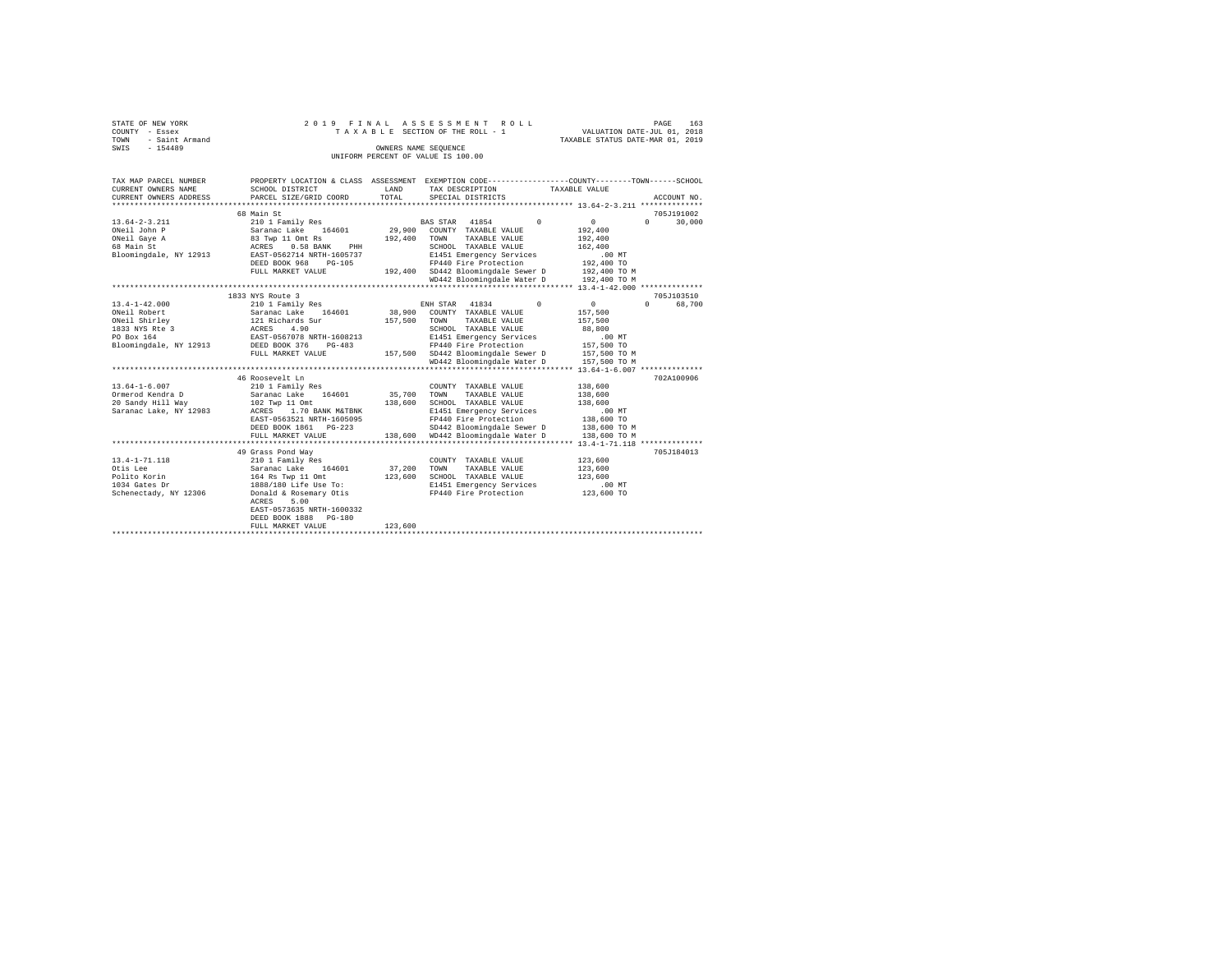| STATE OF NEW YORK      | 2019 FINAL ASSESSMENT ROLL         | PAGE                             | 164 |
|------------------------|------------------------------------|----------------------------------|-----|
| COUNTY - Essex         | TAXABLE SECTION OF THE ROLL - 1    | VALUATION DATE-JUL 01, 2018      |     |
| - Saint Armand<br>TOWN |                                    | TAXABLE STATUS DATE-MAR 01, 2019 |     |
| $-154489$<br>SWIS      | OWNERS NAME SEOUENCE               |                                  |     |
|                        | UNIFORM PERCENT OF VALUE IS 100.00 |                                  |     |

| TAX MAP PARCEL NUMBER<br>CURRENT OWNERS NAME<br>CURRENT OWNERS ADDRESS                                         | PROPERTY LOCATION & CLASS ASSESSMENT<br>SCHOOL DISTRICT                                                                                                                                                         | LAND<br>TOTAL                | EXEMPTION CODE----------------COUNTY-------TOWN------SCHOOL<br>TAX DESCRIPTION<br>SPECIAL DISTRICTS                                                                                                      |                        | TAXABLE VALUE                                                                                   | ACCOUNT NO                                 |
|----------------------------------------------------------------------------------------------------------------|-----------------------------------------------------------------------------------------------------------------------------------------------------------------------------------------------------------------|------------------------------|----------------------------------------------------------------------------------------------------------------------------------------------------------------------------------------------------------|------------------------|-------------------------------------------------------------------------------------------------|--------------------------------------------|
| .                                                                                                              | PARCEL SIZE/GRID COORD                                                                                                                                                                                          |                              |                                                                                                                                                                                                          |                        |                                                                                                 |                                            |
|                                                                                                                |                                                                                                                                                                                                                 |                              |                                                                                                                                                                                                          |                        |                                                                                                 | 705J191006                                 |
| $13.4 - 1 - 44.120$<br>Owens Kenneth M<br>Owens Jennifer K<br>PO Box 113<br>Bloomingdale, NY 12913             | 36 Twin Birch Way<br>210 1 Family Res<br>164601<br>Saranac Lake<br>121 Twp 11 Omt Rs<br>ACRES<br>4.55 BANK CORE<br>EAST-0567800 NRTH-1608340<br>DEED BOOK 1605<br>$PG-17$<br>FULL MARKET VALUE                  | 38,600<br>263,100<br>263,100 | 41854<br><b>BAS STAR</b><br>COUNTY TAXABLE VALUE<br>TOWN<br>TAXABLE VALUE<br>SCHOOL TAXABLE VALUE<br>E1451 Emergency Services<br>FP440 Fire Protection                                                   | $\Omega$               | $\circ$<br>263,100<br>263,100<br>233,100<br>.00MT<br>263,100 TO                                 | $\Omega$<br>30,000                         |
|                                                                                                                | *******************                                                                                                                                                                                             |                              |                                                                                                                                                                                                          |                        |                                                                                                 |                                            |
| $13.56 - 3 - 9.002$<br>Palyswiat Mark A<br>Palyswiat Chenelle L<br>17-19 Prospect St<br>Bloomingdale, NY 12913 | 17 Prospect St<br>281 Multiple res<br>Saranac Lake<br>164601<br>82 Richard Sur Omt Twp 11<br>See 1084/77<br>ACRES<br>0.54 BANK1STARSG<br>EAST-0562142 NRTH-1607223<br>DEED BOOK 1580 PG-22<br>FULL MARKET VALUE | 43,900<br>176,500<br>176,500 | BAS STAR 41854<br>COUNTY TAXABLE VALUE<br>TOWN<br>TAXABLE VALUE<br>SCHOOL TAXABLE VALUE<br>E1451 Emergency Services<br>FP440 Fire Protection<br>SD442 Bloomingdale Sewer D<br>WD442 Bloomingdale Water D | $\Omega$               | $\circ$<br>176,500<br>176,500<br>161,500<br>.00MT<br>176,500 TO<br>176,500 TO M<br>176,500 TO M | 702A101009<br>$\Omega$<br>15,000           |
|                                                                                                                |                                                                                                                                                                                                                 |                              |                                                                                                                                                                                                          |                        | $23.3 - 1 - 66.000$ *************                                                               |                                            |
| $23.3 - 1 - 66.000$<br>Parker Adam M<br>Parker Kristin C<br>69 Mount Pisqah Ln<br>Saranac Lake, NY 12983       | 69 Mount Pisgah Ln<br>210 1 Family Res<br>Saranac Lake<br>164601<br>9 Richards Sur<br>2.00 BANKKEY<br>ACRES<br>EAST-0554284 NRTH-1584242<br>DEED BOOK 1854<br>$PG-19$<br>FULL MARKET VALUE                      | 91,800<br>269,300<br>269,300 | COUNTY TAXABLE VALUE<br>TOWN<br>TAXABLE VALUE<br>SCHOOL TAXABLE VALUE<br>E1450 Emergency Services<br>FP440 Fire Protection                                                                               |                        | 269,300<br>269,300<br>269,300<br>$.00$ MT<br>269,300 TO                                         | 705J103115                                 |
|                                                                                                                |                                                                                                                                                                                                                 |                              |                                                                                                                                                                                                          |                        |                                                                                                 |                                            |
| $13.4 - 2 - 9.000$<br>Parker Alfred C Jr<br>Parker-Vaughn Jean E<br>PO Box 82<br>Bloomingdale, NY 12913        | 29 James Way<br>210 1 Family Res<br>Saranac Lake<br>164601<br>123 Richards Sur<br>ACRES<br>1.00<br>EAST-0567002 NRTH-1602989<br>DEED BOOK 1361<br>$PG-243$<br>FULL MARKET VALUE                                 | 78,900<br>78,900             | 41800<br>AGED ALL<br>41834<br>35,000 ENH STAR<br>COUNTY TAXABLE VALUE<br>TOWN<br>TAXABLE VALUE<br>SCHOOL TAXABLE VALUE<br>E1451 Emergency Services<br>FP440 Fire Protection                              | $\Omega$<br>$^{\circ}$ | 39,450<br>39,450<br>$\circ$<br>39,450<br>39,450<br>$\Omega$<br>$.00$ MT<br>78,900 TO            | 705J102513<br>39,450<br>$\Omega$<br>39,450 |
|                                                                                                                | ***********************                                                                                                                                                                                         |                              |                                                                                                                                                                                                          |                        |                                                                                                 |                                            |
|                                                                                                                | 15 James Way                                                                                                                                                                                                    |                              |                                                                                                                                                                                                          |                        |                                                                                                 | 705J103213                                 |
| $13.4 - 2 - 12.000$<br>Pasternak Eric A<br>Pasternak Melanie D<br>15 James Way<br>Bloomingdale, NY 12913       | 210 1 Family Res<br>164601<br>Saranac Lake<br>123 Richards Sur<br>Jim San No 1 Lot 23<br>ACRES<br>1.20 BANK<br>CORE<br>EAST-0567395 NRTH-1602937<br>DEED BOOK 1794<br>$PG-4$<br>FULL MARKET VALUE               | 35,100<br>145,000<br>145,000 | 41854<br><b>BAS STAR</b><br>COUNTY TAXABLE VALUE<br>TOWN<br>TAXABLE VALUE<br>SCHOOL TAXABLE VALUE<br>E1451 Emergency Services<br>FP440 Fire Protection                                                   | $\Omega$               | $\circ$<br>145,000<br>145,000<br>115,000<br>.00MT<br>145,000 TO                                 | $\Omega$<br>30,000                         |
|                                                                                                                |                                                                                                                                                                                                                 |                              |                                                                                                                                                                                                          |                        |                                                                                                 |                                            |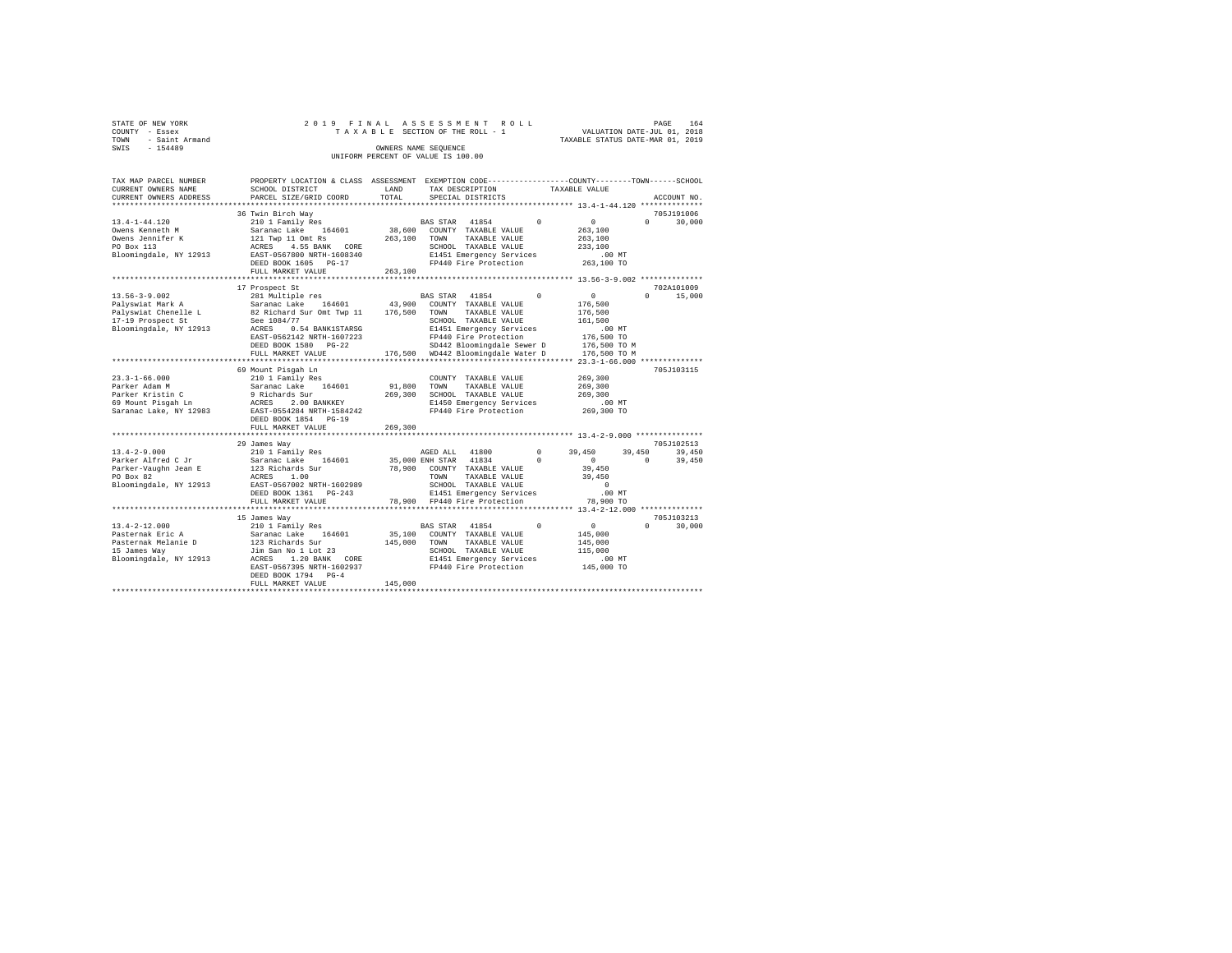| STATE OF NEW YORK   | 2019 FINAL ASSESSMENT ROLL         | 165<br>PAGE                      |
|---------------------|------------------------------------|----------------------------------|
| COUNTY - Essex      | TAXABLE SECTION OF THE ROLL - 1    | VALUATION DATE-JUL 01, 2018      |
| TOWN - Saint Armand |                                    | TAXABLE STATUS DATE-MAR 01, 2019 |
| SWIS<br>$-154489$   | OWNERS NAME SEOUENCE               |                                  |
|                     | UNIFORM PERCENT OF VALUE IS 100.00 |                                  |

| TAX MAP PARCEL NUMBER  |                                  |         | PROPERTY LOCATION & CLASS ASSESSMENT EXEMPTION CODE----------------COUNTY-------TOWN-----SCHOOL |                            |             |
|------------------------|----------------------------------|---------|-------------------------------------------------------------------------------------------------|----------------------------|-------------|
| CURRENT OWNERS NAME    | SCHOOL DISTRICT                  | LAND    | TAX DESCRIPTION                                                                                 | TAXABLE VALUE              |             |
| CURRENT OWNERS ADDRESS | PARCEL SIZE/GRID COORD           | TOTAL   | SPECIAL DISTRICTS                                                                               |                            | ACCOUNT NO. |
|                        |                                  |         |                                                                                                 |                            |             |
|                        | James Way                        |         |                                                                                                 |                            | 705J175020  |
| $13.4 - 2 - 13.000$    | 314 Rural vac<10                 |         | COUNTY TAXABLE VALUE                                                                            | 23,300                     |             |
| Pasternak Eric A       | Saranac Lake<br>164601           |         | 23,300 TOWN<br>TAXABLE VALUE                                                                    | 23,300                     |             |
| Pasternak Melanie D    | 123 Richards Sur                 | 23,300  | SCHOOL TAXABLE VALUE                                                                            | 23,300                     |             |
| 15 James Way           | ACRES<br>0.90 BANK CORE          |         | E1451 Emergency Services                                                                        | $.00$ MT                   |             |
| Bloomingdale, NY 12913 | EAST-0567540 NRTH-1602978        |         | FP440 Fire Protection                                                                           | 23,300 TO                  |             |
|                        | DEED BOOK 1794 PG-4              |         |                                                                                                 |                            |             |
|                        | FULL MARKET VALUE                | 23,300  |                                                                                                 |                            |             |
|                        |                                  |         |                                                                                                 |                            |             |
|                        | 1825 NYS Route 3                 |         |                                                                                                 |                            | 702A101410  |
| $13.57 - 1 - 9.000$    | 210 1 Family Res                 |         | BAS STAR<br>41854<br>$^{\circ}$                                                                 | 0<br>$\cap$                | 30,000      |
| Patnode Robert A       | 164601<br>Saranac Lake           | 36,300  | COUNTY TAXABLE VALUE                                                                            | 210,900                    |             |
| 1825 NYS Rte 3         | 121 Rs Twp 11 Omt                | 210,900 | TAXABLE VALUE<br>TOWN                                                                           | 210,900                    |             |
| Bloomingdale, NY 12913 | 2.30<br>ACRES                    |         | SCHOOL TAXABLE VALUE                                                                            | 180,900                    |             |
|                        | EAST-0566853 NRTH-1608092        |         | E1451 Emergency Services                                                                        | $.00$ MT                   |             |
|                        | DEED BOOK 1300 PG-169            |         | FP440 Fire Protection                                                                           | 210,900 TO                 |             |
|                        | FULL MARKET VALUE                |         | 210,900 SD442 Bloomingdale Sewer D                                                              | 210,900 TO M               |             |
|                        |                                  |         | WD442 Bloomingdale Water D                                                                      | 210,900 TO M               |             |
|                        |                                  |         |                                                                                                 |                            |             |
|                        | 1677 NYS Route 3                 |         |                                                                                                 |                            | 702A101202  |
| $13.65 - 1 - 3.000$    | 210 1 Family Res                 |         | $\Omega$<br>BAS STAR<br>41854                                                                   | $\overline{0}$<br>$\Omega$ | 30,000      |
| Paulson Donald A III   | Saranac Lake 164601              |         | 19,400 COUNTY TAXABLE VALUE                                                                     | 131,200                    |             |
| Paulson Anne P         | 102 Twp 11 Omt                   | 131,200 | TAXABLE VALUE<br>TOWN                                                                           | 131,200                    |             |
| PO Box 75              | 0.22 BANK CORE<br>ACRES          |         | SCHOOL TAXABLE VALUE                                                                            | 101,200                    |             |
| Bloomingdale, NY 12913 | EAST-0564369 NRTH-1605870        |         | E1451 Emergency Services                                                                        | $.00$ MT                   |             |
|                        | DEED BOOK 1511 PG-145            |         | FP440 Fire Protection                                                                           | 131,200 TO                 |             |
|                        | FULL MARKET VALUE                |         | 131,200 SD442 Bloomingdale Sewer D                                                              | 131,200 TO M               |             |
|                        |                                  |         | WD442 Bloomingdale Water D                                                                      | 131,200 TO M               |             |
|                        | ******************************** |         |                                                                                                 |                            |             |
|                        | 141 Moose Pond Ln                |         |                                                                                                 |                            | 705J102315  |
| $13.4 - 1 - 78.100$    | 210 1 Family Res                 |         | COUNTY TAXABLE VALUE                                                                            | 207,700                    |             |
| Payne Douglas          | 164601<br>Saranac Lake           | 35,900  | TOWN<br>TAXABLE VALUE                                                                           | 207,700                    |             |
| Ashley Nancy           | 164 Rs Twp 11 Omt                | 207,700 | SCHOOL TAXABLE VALUE                                                                            | 207,700                    |             |
| 295 Central Park W #3F | ACRES 1.88                       |         | E1451 Emergency Services                                                                        | $.00$ MT                   |             |
| New York, NY 10024     | EAST-0572407 NRTH-1599705        |         | FP440 Fire Protection                                                                           | 207,700 TO                 |             |
|                        | DEED BOOK 1348 PG-147            |         |                                                                                                 |                            |             |
|                        | FULL MARKET VALUE                | 207,700 |                                                                                                 |                            |             |
|                        |                                  |         |                                                                                                 |                            |             |
|                        | 2121 Gillespie Dr                |         |                                                                                                 |                            | 705J102411  |
| $15. - 1 - 23.000$     |                                  |         | $\Omega$<br>BAS STAR 41854                                                                      | $\overline{0}$<br>$\Omega$ | 30,000      |
|                        | 270 Mfg housing                  |         |                                                                                                 |                            |             |
| Pelkey Dale R          | Saranac Lake<br>164601           | 35,000  | COUNTY TAXABLE VALUE                                                                            | 38,700                     |             |
| 2121 Gillispie Dr      | 367 Richards Sur                 | 38,700  | TOWN<br>TAXABLE VALUE                                                                           | 38,700                     |             |
| Bloomingdale, NY 12913 | ACRES<br>1.03                    |         | SCHOOL TAXABLE VALUE                                                                            | 8,700                      |             |
|                        | EAST-0604187 NRTH-1612873        |         | E1451 Emergency Services                                                                        | $.00$ MT                   |             |
|                        | DEED BOOK 704<br>$PG-013$        |         | FP440 Fire Protection                                                                           | 38,700 TO                  |             |
|                        | FULL MARKET VALUE                | 38,700  |                                                                                                 |                            |             |
|                        |                                  |         |                                                                                                 |                            |             |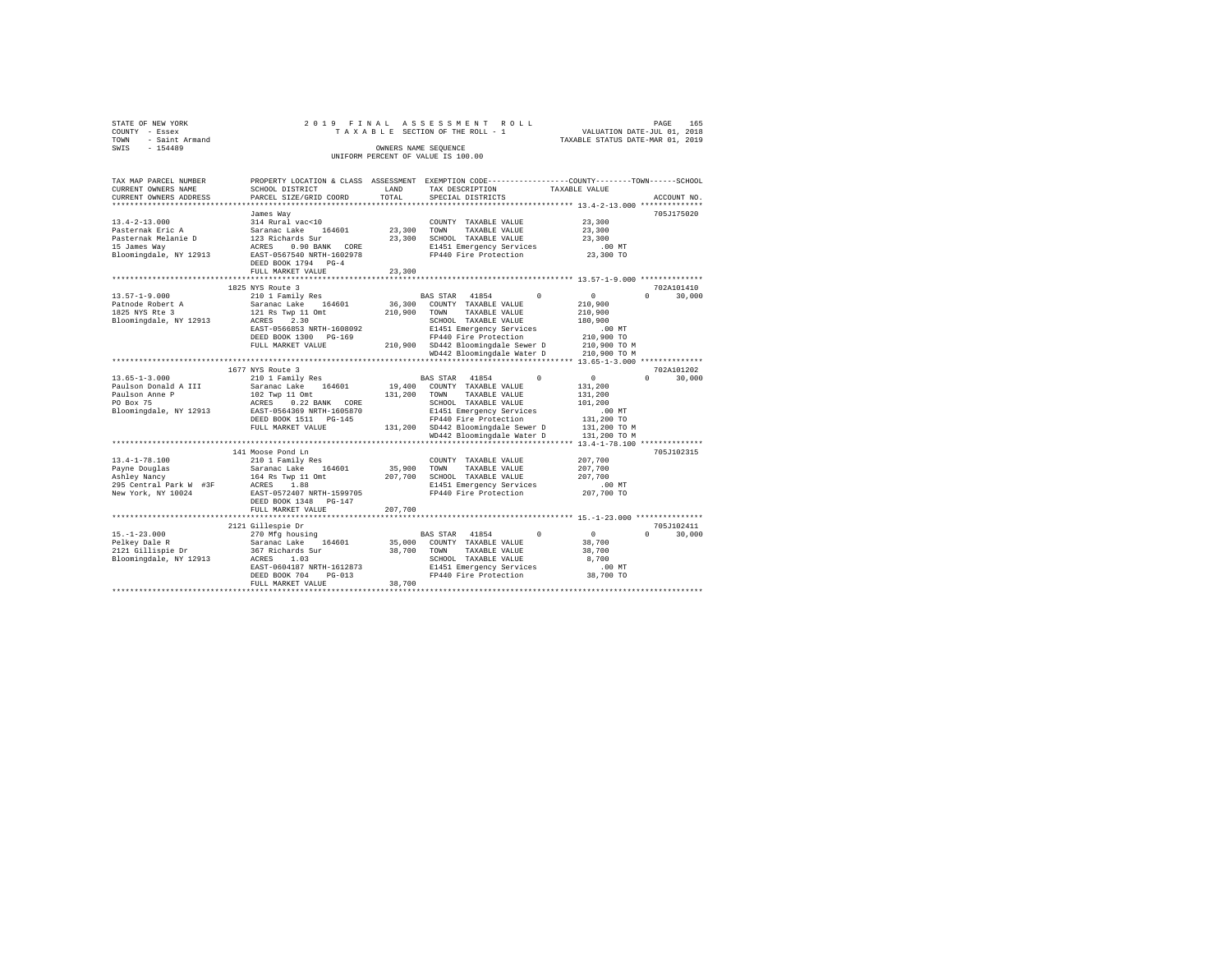| STATE OF NEW YORK                        | 2019 FINAL                                |                      | ASSESSMENT ROLL                                                                                 | PAGE 166<br>VALUATION DATE-JUL 01, 2018 |                                  |
|------------------------------------------|-------------------------------------------|----------------------|-------------------------------------------------------------------------------------------------|-----------------------------------------|----------------------------------|
| COUNTY - Essex<br>TOWN<br>- Saint Armand |                                           |                      | TAXABLE SECTION OF THE ROLL - 1                                                                 | TAXABLE STATUS DATE-MAR 01, 2019        |                                  |
| SWIS<br>$-154489$                        |                                           | OWNERS NAME SEQUENCE |                                                                                                 |                                         |                                  |
|                                          |                                           |                      | UNIFORM PERCENT OF VALUE IS 100.00                                                              |                                         |                                  |
|                                          |                                           |                      |                                                                                                 |                                         |                                  |
|                                          |                                           |                      |                                                                                                 |                                         |                                  |
| TAX MAP PARCEL NUMBER                    |                                           |                      | PROPERTY LOCATION & CLASS ASSESSMENT EXEMPTION CODE---------------COUNTY-------TOWN------SCHOOL |                                         |                                  |
| CURRENT OWNERS NAME                      | SCHOOL DISTRICT                           | LAND                 | TAX DESCRIPTION                                                                                 | TAXABLE VALUE                           |                                  |
| CURRENT OWNERS ADDRESS                   | PARCEL SIZE/GRID COORD                    | TOTAL                | SPECIAL DISTRICTS                                                                               |                                         | ACCOUNT NO.                      |
|                                          |                                           |                      |                                                                                                 |                                         |                                  |
|                                          | 53 Vista Dr                               |                      |                                                                                                 |                                         | 705J187008                       |
| $23.3 - 2 - 22.000$                      | 210 1 Family Res                          |                      | 41854<br>$\Omega$<br>BAS STAR                                                                   | $\sim$ 0                                | $0 \t 30.000$                    |
| Perryman Donald G                        | Saranac Lake 164601                       |                      | 42,700 COUNTY TAXABLE VALUE                                                                     | 283,800                                 |                                  |
| Perryman Gail<br>53 Vista Dr             | 9 Rs Twp 22 Omt                           | 283,800 TOWN         | TAXABLE VALUE<br>SCHOOL TAXABLE VALUE                                                           | 283,800<br>253,800                      |                                  |
| Saranac Lake, NY 12983                   | Lot 9 Glenn Ridge<br>ACRES 0.77           |                      | E1450 Emergency Services                                                                        | $.00$ MT                                |                                  |
|                                          | EAST-0553376 NRTH-1584459                 |                      | FP440 Fire Protection                                                                           | 283,800 TO                              |                                  |
|                                          | DEED BOOK 1269 PG-1                       |                      |                                                                                                 |                                         |                                  |
|                                          | FULL MARKET VALUE                         | 283,800              |                                                                                                 |                                         |                                  |
|                                          |                                           |                      |                                                                                                 |                                         |                                  |
|                                          | 18 Hemlock Way                            |                      |                                                                                                 |                                         | 705J184012                       |
| 13.4-1-71.117                            | 260 Seasonal res                          |                      | COUNTY TAXABLE VALUE                                                                            | 79,000                                  |                                  |
| Petrie Kenneth A                         | Saranac Lake 164601                       | 38,700               | TOWN<br>TAXABLE VALUE                                                                           | 79,000                                  |                                  |
|                                          | 164 Rs Twp 11 Omt<br>ACRES 4.73           | 79,000               | SCHOOL TAXABLE VALUE                                                                            | 79,000                                  |                                  |
| Kittell Christopher<br>PO Box 192        |                                           |                      | E1451 Emergency Services                                                                        | $.00$ MT                                |                                  |
| Essex Junction, VT 05452                 | EAST-0574177 NRTH-1599968                 |                      | FP440 Fire Protection                                                                           | 79,000 TO                               |                                  |
|                                          | DEED BOOK 1228 PG-66                      |                      |                                                                                                 |                                         |                                  |
|                                          | FULL MARKET VALUE                         | 79,000               |                                                                                                 |                                         |                                  |
|                                          |                                           |                      |                                                                                                 |                                         |                                  |
| $13.64 - 1 - 18.000$                     | 39 Roosevelt Ln<br>210 1 Family Res       |                      | BAS STAR 41854<br>$\Omega$                                                                      | $\sim$ 0                                | 702A101806<br>$\Omega$<br>30,000 |
| Pfadt Pamela J                           | Saranac Lake 164601                       |                      | 25,300 COUNTY TAXABLE VALUE                                                                     | 130,700                                 |                                  |
| Simmons Daniel J                         | 102 Twp.11 O.m.t.                         |                      | 130,700 TOWN TAXABLE VALUE                                                                      | 130,700                                 |                                  |
| 39 Roosevelt Ln                          | ACRES 0.41 BANK CORE                      |                      | SCHOOL TAXABLE VALUE                                                                            | 100,700                                 |                                  |
| Bloomingdale, NY 12913                   | EAST-0563805 NRTH-1604850                 |                      | E1451 Emergency Services                                                                        | $.00$ MT                                |                                  |
|                                          | DEED BOOK 1599 PG-23                      |                      | FP440 Fire Protection                                                                           | 130,700 TO                              |                                  |
|                                          | FULL MARKET VALUE                         |                      | 130,700 SD442 Bloomingdale Sewer D                                                              | 130,700 TO M                            |                                  |
|                                          |                                           |                      | WD442 Bloomingdale Water D                                                                      | 130,700 TO M                            |                                  |
|                                          |                                           |                      |                                                                                                 |                                         |                                  |
|                                          | 229 Trudeau Rd                            |                      |                                                                                                 |                                         | 705J104111                       |
| $23.3 - 1 - 51.000$                      | $210$ 1 Family Res                        |                      | BAS STAR 41854<br>$\Omega$                                                                      | $\sim$ 0                                | $\Omega$<br>30,000               |
| Phillips Elizabeth A                     | Saranac Lake 164601                       |                      | 69,700 COUNTY TAXABLE VALUE                                                                     | 207,300                                 |                                  |
| PO Box 173                               | 9 Richards Sur                            | 207,300              | TOWN<br>TAXABLE VALUE                                                                           | 207,300                                 |                                  |
| Ray Brook, NY 12977                      | ACRES 3.22                                |                      | SCHOOL TAXABLE VALUE                                                                            | 177,300                                 |                                  |
|                                          | EAST-0554755 NRTH-1585276                 |                      | E1450 Emergency Services                                                                        | $.00$ MT                                |                                  |
|                                          | DEED BOOK 1641 PG-69<br>FULL MARKET VALUE | 207,300              | FP440 Fire Protection                                                                           | 207,300 TO                              |                                  |
|                                          |                                           |                      |                                                                                                 |                                         |                                  |
|                                          | 6 Prospect St                             |                      |                                                                                                 |                                         | 702A100902                       |
| $13.56 - 1 - 3.100$                      | 210 1 Family Res                          |                      | COUNTY TAXABLE VALUE                                                                            | 72,200                                  |                                  |
| Phinney Eolian M                         | Saranac Lake 164601 19,000                |                      | TOWN<br>TAXABLE VALUE                                                                           | 72,200                                  |                                  |
| 158 Swinyer Rd                           | 82 Richards Surtwp.11 Omt                 |                      | 72,200 SCHOOL TAXABLE VALUE                                                                     | 72,200                                  |                                  |
| Vermontville, NY 12989                   | 1159/270 Death Cert                       |                      | E1451 Emergency Services                                                                        | $.00$ MT                                |                                  |
|                                          | ACRES<br>0.20                             |                      | FP440 Fire Protection                                                                           | 72,200 TO                               |                                  |
|                                          | EAST-0562089 NRTH-1607633                 |                      | SD442 Bloomingdale Sewer D                                                                      | 72,200 TO M                             |                                  |
|                                          | DEED BOOK 1528 PG-318                     |                      | WD442 Bloomingdale Water D                                                                      | 72,200 TO M                             |                                  |
|                                          | FULL MARKET VALUE                         | 72,200               |                                                                                                 |                                         |                                  |
|                                          |                                           |                      |                                                                                                 |                                         |                                  |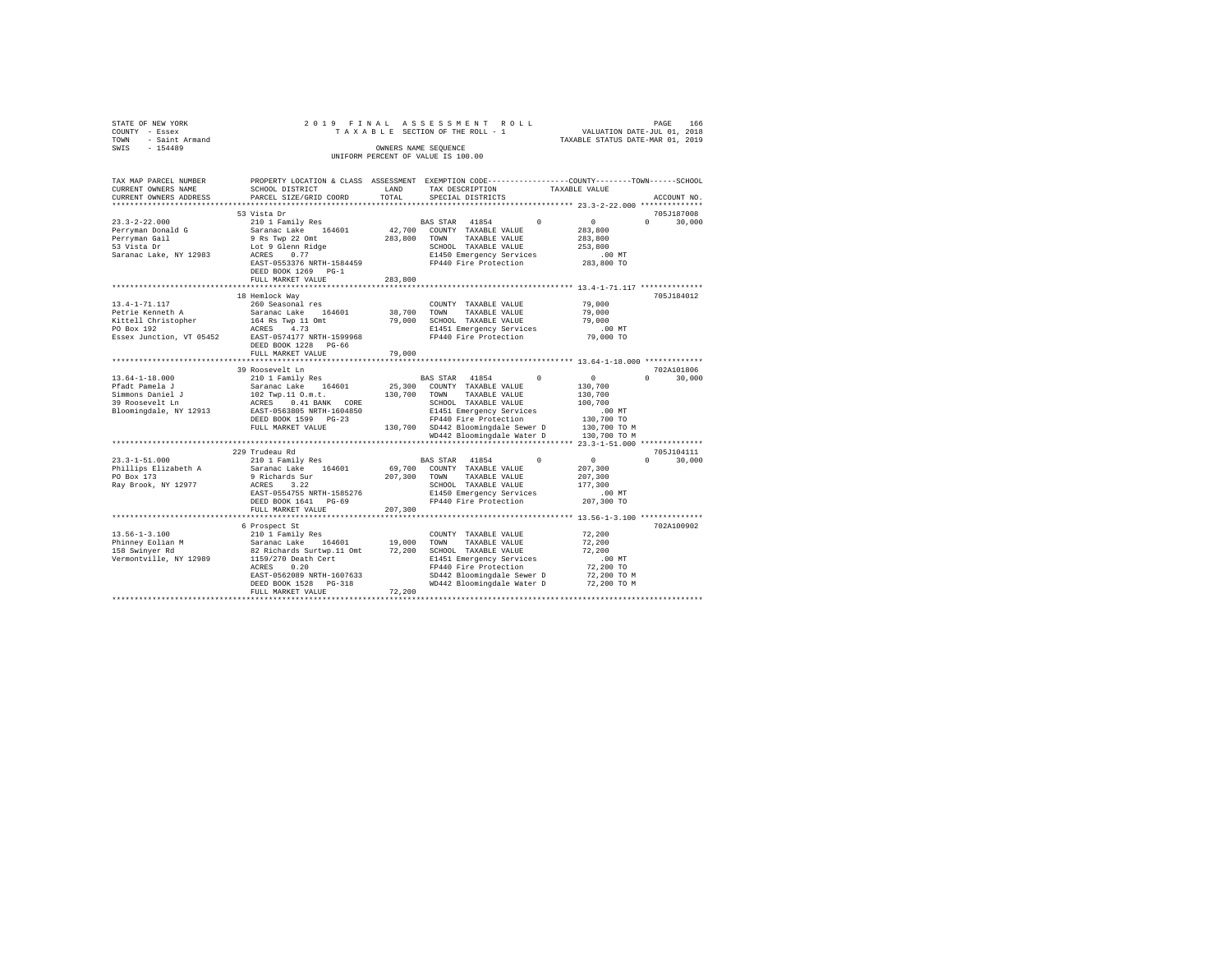| STATE OF NEW YORK<br>COUNTY - Essex<br>- Saint Armand<br>TOWN<br>$-154489$<br>SWIS |                                                                                                                                                                                                                | OWNERS NAME SEQUENCE | 2019 FINAL ASSESSMENT ROLL<br>TAXABLE SECTION OF THE ROLL - 1 VALUATION DATE-JUL 01, 2018<br>UNIFORM PERCENT OF VALUE IS 100.00 | TAXABLE STATUS DATE-MAR 01, 2019 | 167<br>PAGE   |
|------------------------------------------------------------------------------------|----------------------------------------------------------------------------------------------------------------------------------------------------------------------------------------------------------------|----------------------|---------------------------------------------------------------------------------------------------------------------------------|----------------------------------|---------------|
| CURRENT OWNERS NAME SCHOOL DISTRICT                                                | TAX MAP PARCEL NUMBER THE PROPERTY LOCATION & CLASS ASSESSMENT EXEMPTION CODE-------------COUNTY-------TOWN-----SCHOOL<br><b>LAND</b><br>CURRENT OWNERS ADDRESS PARCEL SIZE/GRID COORD TOTAL SPECIAL DISTRICTS |                      | TAX DESCRIPTION TAXABLE VALUE                                                                                                   |                                  | ACCOUNT NO.   |
|                                                                                    |                                                                                                                                                                                                                |                      |                                                                                                                                 |                                  |               |
|                                                                                    | 61 Stevenson Rd                                                                                                                                                                                                |                      |                                                                                                                                 |                                  | 705J103711    |
| 32.166-6-2.002                                                                     | 281 Multiple res                                                                                                                                                                                               |                      | BAS STAR 41854 0 0                                                                                                              |                                  | $0 \t 30.000$ |
| Piersma Barbara L                                                                  | Saranac Lake 164601 50,300 COUNTY TAXABLE VALUE                                                                                                                                                                |                      |                                                                                                                                 | 190,300                          |               |
|                                                                                    | 61 Stevenson Ln 11 Richards Sur                                                                                                                                                                                | 190.300              | TOWN<br>TAXABLE VALUE                                                                                                           | 190,300                          |               |
|                                                                                    | Saranac Lake, NY 12983 1371/76 Life use to                                                                                                                                                                     |                      | SCHOOL                                                                                                                          | TAXABLE VALUE 160,300            |               |
|                                                                                    | Anna Murdock                                                                                                                                                                                                   |                      | E1450 Emergency Services .00 MT                                                                                                 |                                  |               |
|                                                                                    | ACRES 9.40                                                                                                                                                                                                     |                      | FP440 Fire Protection 190,300 TO                                                                                                |                                  |               |
|                                                                                    | EAST-0554913 NRTH-1578737                                                                                                                                                                                      |                      |                                                                                                                                 |                                  |               |
|                                                                                    | DEED BOOK 1371 PG-76                                                                                                                                                                                           |                      |                                                                                                                                 |                                  |               |
|                                                                                    | FULL MARKET VALUE 190,300                                                                                                                                                                                      |                      |                                                                                                                                 |                                  |               |
|                                                                                    |                                                                                                                                                                                                                |                      |                                                                                                                                 |                                  |               |
|                                                                                    | NYS Route 3                                                                                                                                                                                                    |                      |                                                                                                                                 |                                  | 705J186010    |
| $23.3 - 1 - 40.200$                                                                | 311 Res vac land                                                                                                                                                                                               |                      | COUNTY TAXABLE VALUE                                                                                                            | 28,900                           |               |

| 23.3-1-40.200          | 311 Res vac land          |        | COUNTY TAXABLE VALUE     | 28.900     |  |
|------------------------|---------------------------|--------|--------------------------|------------|--|
| PJ Hyde & Sons Inc     | Saranac Lake 164601       | 28,900 | TOWN<br>TAXABLE VALUE    | 28,900     |  |
| PO Box 349             | 29 Rs Twp 11 Omt          | 28,900 | SCHOOL TAXABLE VALUE     | 28,900     |  |
| Saranac Lake, NY 12983 | ACRES 5.41                |        | E1450 Emergency Services | $.00$ MT   |  |
|                        | EAST-0556514 NRTH-1585136 |        | FP440 Fire Protection    | 28,900 TO  |  |
|                        | DEED BOOK 849<br>$PG-236$ |        |                          |            |  |
|                        | FULL MARKET VALUE         | 28,900 |                          |            |  |
|                        |                           |        |                          |            |  |
|                        | NYS Route 3               |        |                          | 705J103005 |  |
| $23.3 - 1 - 42.100$    | 311 Res vac land          |        | COUNTY TAXABLE VALUE     | 25,200     |  |
| PJ Hyde & Sons Inc     | Saranac Lake 164601       | 25,200 | TOWN<br>TAXABLE VALUE    | 25,200     |  |
| PO Box 349             | 29 Richards Sur           | 25,200 | SCHOOL TAXABLE VALUE     | 25,200     |  |
| Saranac Lake, NY 12983 | ACRES 1.70                |        | E1450 Emergency Services | $.00$ MT   |  |
|                        | EAST-0557181 NRTH-1585992 |        | FP440 Fire Protection    | 25,200 TO  |  |
|                        | DEED BOOK 849<br>$PG-236$ |        |                          |            |  |
|                        | FULL MARKET VALUE         | 25,200 |                          |            |  |
|                        |                           |        |                          |            |  |
|                        | 289 River Rd              |        |                          | 705J104013 |  |
| $13.4 - 1 - 60.000$    | 270 Mfg housing           |        | COUNTY TAXABLE VALUE     | 51,100     |  |
| Plumley Lew A          | Saranac Lake 164601       | 34,000 | TOWN<br>TAXABLE VALUE    | 51,100     |  |
| PO Box 187             | 143 Richards Sur          | 51,100 | SCHOOL TAXABLE VALUE     | 51,100     |  |
| Long Lake, NY 12847    | 174.1 X 222.9Xirr         |        | E1451 Emergency Services | $.00$ MT   |  |
|                        | 0.86<br>ACRES             |        | FP440 Fire Protection    | 51,100 TO  |  |
|                        | EAST-0570726 NRTH-1603374 |        |                          |            |  |
|                        | DEED BOOK 1718 PG-247     |        |                          |            |  |
|                        | FULL MARKET VALUE         | 51,100 |                          |            |  |
|                        |                           |        |                          |            |  |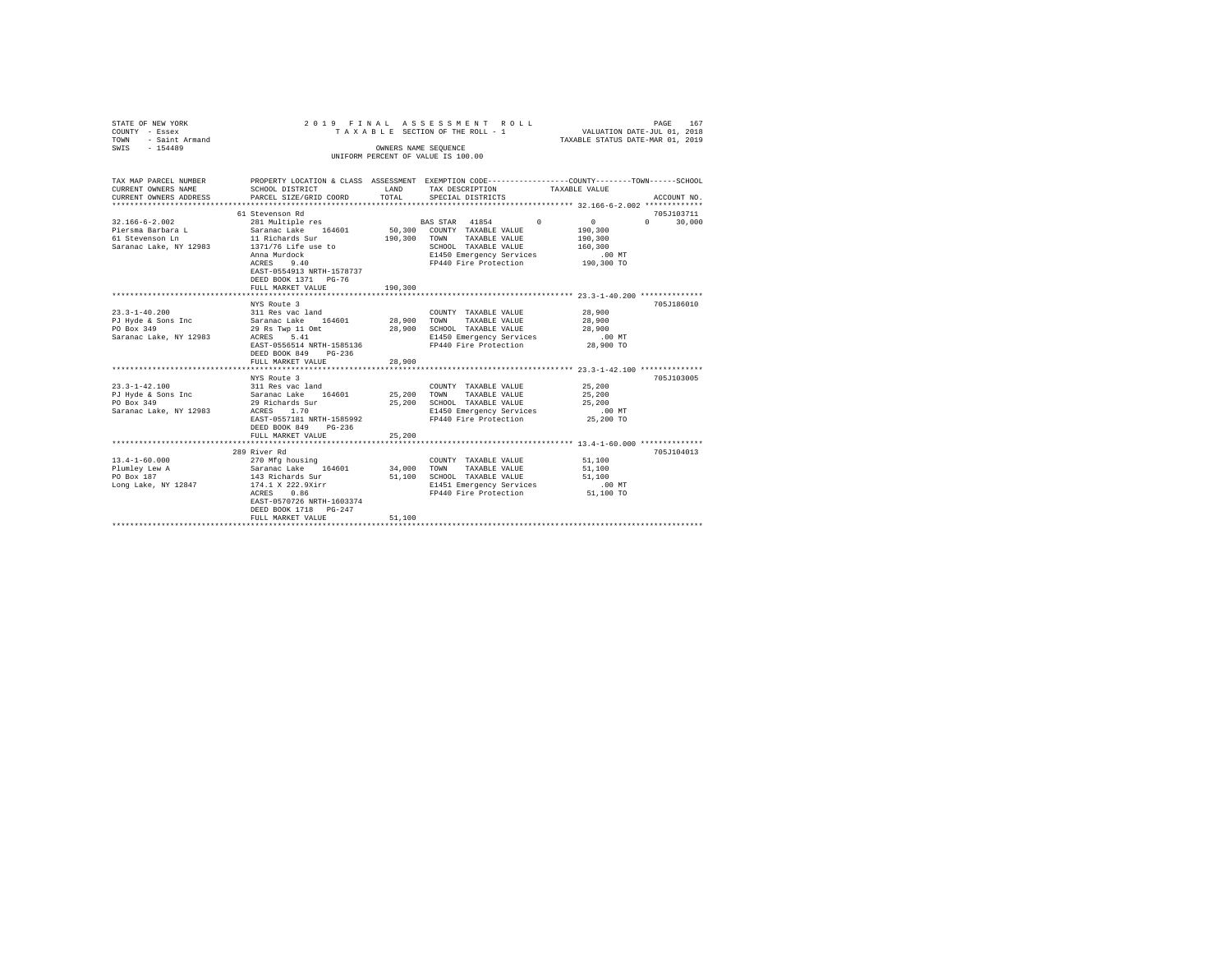|      | STATE OF NEW YORK<br>COUNTY - Essex |  | 2019 FINAL ASSESSMENT ROLL<br>TAXABLE SECTION OF THE ROLL - 1 | PAGE<br>VALUATION DATE-JUL 01, 2018 | 168 |
|------|-------------------------------------|--|---------------------------------------------------------------|-------------------------------------|-----|
| TOWN | - Saint Armand                      |  |                                                               | TAXABLE STATUS DATE-MAR 01, 2019    |     |
| SWIS | $-154489$                           |  | OWNERS NAME SEOUENCE<br>UNIFORM PERCENT OF VALUE IS 100.00    |                                     |     |

| TAX MAP PARCEL NUMBER<br>CURRENT OWNERS NAME | PROPERTY LOCATION & CLASS ASSESSMENT EXEMPTION CODE---------------COUNTY-------TOWN-----SCHOOL<br>SCHOOL DISTRICT | LAND    | TAX DESCRIPTION                                                               |               | TAXABLE VALUE |                                              |                   |               |
|----------------------------------------------|-------------------------------------------------------------------------------------------------------------------|---------|-------------------------------------------------------------------------------|---------------|---------------|----------------------------------------------|-------------------|---------------|
| CURRENT OWNERS ADDRESS                       | PARCEL SIZE/GRID COORD                                                                                            | TOTAL   | SPECIAL DISTRICTS                                                             |               |               |                                              |                   | ACCOUNT NO.   |
|                                              |                                                                                                                   |         |                                                                               |               |               |                                              |                   |               |
|                                              | 2104 Gillespie Dr                                                                                                 |         |                                                                               |               |               |                                              |                   | 705L102303    |
| $15. - 1 - 20.000$                           | 210 1 Family Res<br>Saranac Lake 164601 37,10                                                                     |         | AGED S 41804 0                                                                |               |               | $^{\circ}$                                   | $0 \qquad \qquad$ | 29,855        |
| Pohlmann Edward Jr<br>2104 Gillispie Dr      |                                                                                                                   |         | 37,100 ENH STAR 41834 0                                                       |               |               | $\sim$                                       | $\Omega$          | 55,445        |
|                                              | Lot 367 Richards Sur 85,300 COUNTY TAXABLE VALUE                                                                  |         |                                                                               |               |               | 85,300                                       |                   |               |
| Bloomingdale, NY 12913                       | ACRES 3.06                                                                                                        |         | TOWN                                                                          | TAXABLE VALUE |               | 85,300                                       |                   |               |
|                                              | EAST-0603873 NRTH-1612426                                                                                         |         | SCHOOL TAXABLE VALUE                                                          |               |               | $\circ$                                      |                   |               |
|                                              | DEED BOOK 1092 PG-217                                                                                             |         | 217 E1451 Emergency Services .00 MT<br>85,300 FP440 Fire Protection 85,300 TO |               |               |                                              |                   |               |
|                                              | FULL MARKET VALUE                                                                                                 |         |                                                                               |               |               |                                              |                   |               |
|                                              |                                                                                                                   |         |                                                                               |               |               |                                              |                   |               |
|                                              | Rockledge Ln                                                                                                      |         |                                                                               |               |               |                                              |                   | 705J190018    |
|                                              |                                                                                                                   |         | COUNTY TAXABLE VALUE                                                          |               |               | 36,000                                       |                   |               |
|                                              |                                                                                                                   |         | TOWN                                                                          | TAXABLE VALUE |               | 36,000                                       |                   |               |
|                                              |                                                                                                                   |         | SCHOOL TAXABLE VALUE                                                          |               |               | 36,000                                       |                   |               |
|                                              |                                                                                                                   |         | E1450 Emergency Services                                                      |               |               | .00MT                                        |                   |               |
|                                              | 0.73<br>ACRES                                                                                                     |         | FP440 Fire Protection<br>WD441 Rockledge water                                |               |               | 36,000 TO                                    |                   |               |
|                                              | EAST-0556171 NRTH-1579736                                                                                         |         |                                                                               |               |               | 36,000 TO M                                  |                   |               |
|                                              | DEED BOOK 1111 PG-36                                                                                              |         |                                                                               |               |               |                                              |                   |               |
|                                              | FULL MARKET VALUE                                                                                                 | 36,000  |                                                                               |               |               |                                              |                   |               |
|                                              | 98 Rockledge Ln                                                                                                   |         |                                                                               |               |               |                                              |                   | 705J195009    |
| $32.1 - 2 - 11.300$                          | 240 Rural res                                                                                                     |         | BAS STAR 41854 0 0                                                            |               |               |                                              |                   | $0 \t 30.000$ |
| Pollock Brad H                               |                                                                                                                   |         | 50,100 COUNTY TAXABLE VALUE                                                   |               |               | 193,400                                      |                   |               |
| Pollock Ivana B                              | --- --<br>Saranac Lake 164601<br>31 Omt Twp 11 Rs<br>ACRES 13.00<br>EAST-0556625 NRTH-1580025                     |         | 193,400 TOWN TAXABLE VALUE                                                    |               |               | 193,400                                      |                   |               |
| 98 Rockledge Ln                              |                                                                                                                   |         | SCHOOL TAXABLE VALUE                                                          |               |               | 163,400                                      |                   |               |
| Saranac Lake, NY 12983                       |                                                                                                                   |         | E1450 Emergency Services                                                      |               |               | .00 MT                                       |                   |               |
|                                              | DEED BOOK 1497 PG-162                                                                                             |         | FP440 Fire Protection 193,400 TO                                              |               |               |                                              |                   |               |
|                                              | FULL MARKET VALUE                                                                                                 | 193,400 |                                                                               |               |               |                                              |                   |               |
|                                              | ***********************                                                                                           |         |                                                                               |               |               | **************** 13.56-4-8.000 ************* |                   |               |
|                                              | 42 Whiteface Ln                                                                                                   |         |                                                                               |               |               |                                              |                   | 702A178509    |
| $13.56 - 4 - 8.000$                          |                                                                                                                   |         | COUNTY TAXABLE VALUE                                                          |               |               | 174,000                                      |                   |               |
| Porter Edward G                              | 210 1 Family Res<br>Saranac Lake 164601                                                                           |         | COUNTY TAXABLE VALUE<br>19,000 TOWN TAXABLE VALUE                             |               |               | 174,000                                      |                   |               |
| PO Box 270                                   |                                                                                                                   |         |                                                                               |               |               |                                              |                   |               |
| Bloomingdale, NY 12913                       | $R_S$ Twp 11 Omt Lot 82 $174,000$ SCHOOL TAXABLE VALUE $174,000$ R1451 Emergency Services $0.20$ MT               |         |                                                                               |               |               |                                              |                   |               |
|                                              | EAST-0562308 NRTH-1606737                                                                                         |         | FP440 Fire Protection 174,000 TO                                              |               |               |                                              |                   |               |
|                                              | DEED BOOK 1313 PG-120                                                                                             |         |                                                                               |               |               |                                              |                   |               |
|                                              | FULL MARKET VALUE                                                                                                 | 174,000 |                                                                               |               |               |                                              |                   |               |
|                                              |                                                                                                                   |         |                                                                               |               |               |                                              |                   |               |
|                                              | 4 River Rd                                                                                                        |         |                                                                               |               |               |                                              |                   | 702A185009    |
| $13.57 - 3 - 8.142$                          | 210 1 Family Res                                                                                                  |         | COUNTY TAXABLE VALUE                                                          |               |               | 60,400                                       |                   |               |
| Pratt Ward L                                 |                                                                                                                   |         |                                                                               |               |               | 60,400                                       |                   |               |
| 4 River Rd                                   |                                                                                                                   |         |                                                                               |               |               | 60,400                                       |                   |               |
| PO Box 172                                   |                                                                                                                   |         | E1451 Emergency Services<br>FP440 Fire Protection                             |               |               | .00 MT                                       |                   |               |
| Bloomingdale, NY 12913                       |                                                                                                                   |         |                                                                               |               |               | 60,400 TO                                    |                   |               |
|                                              |                                                                                                                   |         | SD442 Bloomingdale Sewer D 60,400 TO M                                        |               |               |                                              |                   |               |
|                                              |                                                                                                                   |         |                                                                               |               |               | 60,400 TO M                                  |                   |               |
|                                              |                                                                                                                   |         |                                                                               |               |               |                                              |                   |               |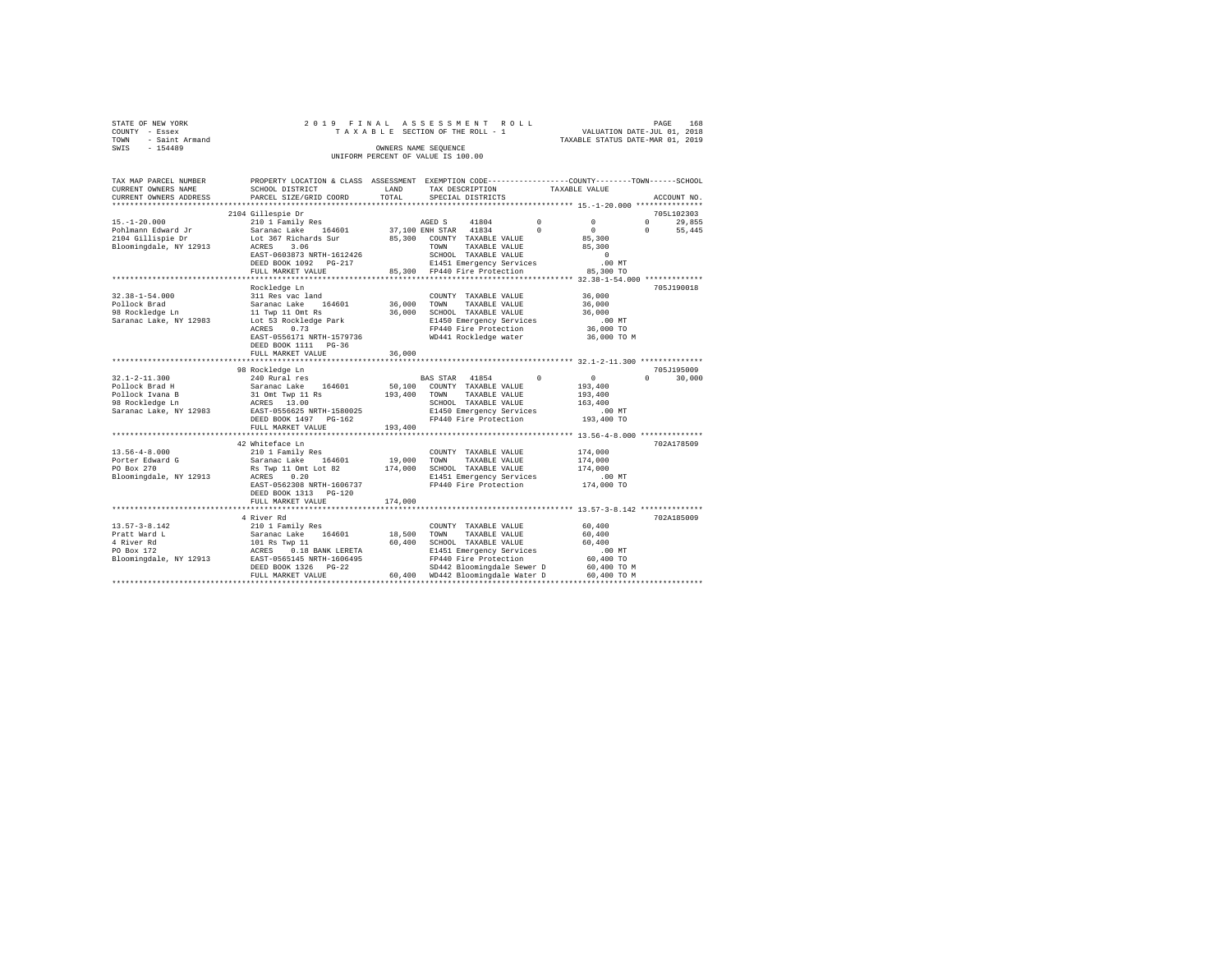|                | STATE OF NEW YORK   |  |  |  | 2019 FINAL ASSESSMENT ROLL         |  |  |  |  |  |                                  |                             | PAGE | 169 |
|----------------|---------------------|--|--|--|------------------------------------|--|--|--|--|--|----------------------------------|-----------------------------|------|-----|
| COUNTY - Essex |                     |  |  |  | TAXABLE SECTION OF THE ROLL - 1    |  |  |  |  |  |                                  | VALUATION DATE-JUL 01, 2018 |      |     |
|                | TOWN - Saint Armand |  |  |  |                                    |  |  |  |  |  | TAXABLE STATUS DATE-MAR 01, 2019 |                             |      |     |
| SWIS           | $-154489$           |  |  |  | OWNERS NAME SEOUENCE               |  |  |  |  |  |                                  |                             |      |     |
|                |                     |  |  |  | UNIFORM PERCENT OF VALUE IS 100.00 |  |  |  |  |  |                                  |                             |      |     |

| TAX MAP PARCEL NUMBER<br>CURRENT OWNERS NAME                                                             | SCHOOL DISTRICT                                                                                                           | LAND        | PROPERTY LOCATION & CLASS ASSESSMENT EXEMPTION CODE----------------COUNTY-------TOWN------SCHOOL<br>TAX DESCRIPTION                         | TAXABLE VALUE                                        |                    |
|----------------------------------------------------------------------------------------------------------|---------------------------------------------------------------------------------------------------------------------------|-------------|---------------------------------------------------------------------------------------------------------------------------------------------|------------------------------------------------------|--------------------|
| CURRENT OWNERS ADDRESS                                                                                   | PARCEL SIZE/GRID COORD                                                                                                    | TOTAL       | SPECIAL DISTRICTS                                                                                                                           |                                                      | ACCOUNT NO.        |
|                                                                                                          | 7 Canal Ln                                                                                                                |             |                                                                                                                                             |                                                      | 702A101415         |
| $13.57 - 1 - 18.000$<br>Prevost Joshua P<br>Prevost Anne-Marie E<br>7 Canal Ln<br>Bloomingdale, NY 12913 | 210 1 Family Res<br>Saranac Lake 164601<br>101 Richards Sur Omt 11<br>ACRES 0.80 BANKFREEDOM<br>EAST-0564988 NRTH-1606749 |             | BAS STAR 41854<br>$\Omega$<br>33,600 COUNTY TAXABLE VALUE<br>102,000 TOWN TAXABLE VALUE<br>SCHOOL TAXABLE VALUE<br>E1451 Emergency Services | $\Omega$<br>102,000<br>102,000<br>72,000<br>$.00$ MT | $\Omega$<br>30,000 |
|                                                                                                          | DEED BOOK 1745 PG-318<br>FULL MARKET VALUE                                                                                |             | FP440 Fire Protection<br>102,000 SD442 Bloomingdale Sewer D<br>WD442 Bloomingdale Water D                                                   | 102,000 TO<br>102,000 TO M<br>102,000 TO M           |                    |
|                                                                                                          |                                                                                                                           |             |                                                                                                                                             | ************ 13.57-1-19.000 *************            |                    |
| $13.57 - 1 - 19.000$                                                                                     | Canal Ln<br>311 Res vac land                                                                                              |             |                                                                                                                                             | 12,400                                               | 702A102001         |
|                                                                                                          |                                                                                                                           |             | COUNTY TAXABLE VALUE                                                                                                                        |                                                      |                    |
| Prevost Joshua P<br>Prevost Anne-Marie E                                                                 | Saranac Lake 164601<br>101 Richards Sur Omt 11                                                                            |             | 12,400 TOWN TAXABLE VALUE<br>12,400 SCHOOL TAXABLE VALUE                                                                                    | 12,400<br>12,400                                     |                    |
| 7 Canal Ln                                                                                               | ACRES 1.10                                                                                                                |             | E1451 Emergency Services                                                                                                                    | $.00$ MT                                             |                    |
| Bloomingdale, NY 12913                                                                                   | EAST-0565014 NRTH-1606954                                                                                                 |             | FP440 Fire Protection                                                                                                                       | 12,400 TO                                            |                    |
|                                                                                                          | DEED BOOK 1745 PG-318                                                                                                     |             |                                                                                                                                             |                                                      |                    |
|                                                                                                          | FULL MARKET VALUE                                                                                                         | 12,400      |                                                                                                                                             |                                                      |                    |
|                                                                                                          |                                                                                                                           |             |                                                                                                                                             |                                                      |                    |
|                                                                                                          | Ledge Ln                                                                                                                  |             |                                                                                                                                             |                                                      | 705J189019         |
| $32.38 - 1 - 42.111$                                                                                     | 311 Res vac land                                                                                                          |             | COUNTY TAXABLE VALUE                                                                                                                        | 30,100                                               |                    |
| Provost Gary A<br>Provost Gary A<br>Provost Crystal C<br>11 Twp 11 Omt Rs                                |                                                                                                                           | 30,100 TOWN | TAXABLE VALUE                                                                                                                               | 30,100                                               |                    |
|                                                                                                          |                                                                                                                           |             | 30,100 SCHOOL TAXABLE VALUE                                                                                                                 | 30,100                                               |                    |
| 678 General Leroy Manor Rd Rockledge Park<br>Morrisonville, NY 12962                                     | Lots 62 & 63                                                                                                              |             | E1450 Emergency Services<br>FP440 Fire Protection                                                                                           | $.00$ MT<br>30,100 TO                                |                    |
|                                                                                                          | ACRES 0.51<br>EAST-0555966 NRTH-1580396<br>DEED BOOK 1809 PG-319                                                          |             |                                                                                                                                             |                                                      |                    |
|                                                                                                          | FULL MARKET VALUE                                                                                                         | 30,100      |                                                                                                                                             |                                                      |                    |
|                                                                                                          |                                                                                                                           |             |                                                                                                                                             |                                                      |                    |
|                                                                                                          | Ledge Ln                                                                                                                  |             |                                                                                                                                             |                                                      | 705J190013         |
| $32.38 - 1 - 49.000$                                                                                     | 311 Res vac land                                                                                                          |             | COUNTY TAXABLE VALUE                                                                                                                        | 30,300                                               |                    |
|                                                                                                          |                                                                                                                           | 30,300      | TOWN<br>TAXABLE VALUE                                                                                                                       | 30,300                                               |                    |
|                                                                                                          |                                                                                                                           |             | 30,300 SCHOOL TAXABLE VALUE                                                                                                                 | 30,300                                               |                    |
| 678 General Leroy Manor Rd Lot 83 Rockledge Park                                                         |                                                                                                                           |             | E1450 Emergency Services                                                                                                                    | $.00$ MT                                             |                    |
| Morrisonville, NY 12962                                                                                  | ACRES 0.55<br>EAST-0555295 NRTH-1579538<br>DEED BOOK 1809 PG-319                                                          |             | FP440 Fire Protection                                                                                                                       | 30,300 TO                                            |                    |
|                                                                                                          | FULL MARKET VALUE                                                                                                         | 30,300      |                                                                                                                                             |                                                      |                    |
|                                                                                                          |                                                                                                                           |             |                                                                                                                                             |                                                      |                    |
|                                                                                                          | Ledge Ln                                                                                                                  |             |                                                                                                                                             |                                                      | 705J190020         |
| $32.38 - 1 - 56.000$                                                                                     |                                                                                                                           |             | COUNTY TAXABLE VALUE                                                                                                                        | 6,900                                                |                    |
| Provost Gary A<br>Provost Crystal C                                                                      | 311 Res vac land<br>Saranac Lake 164601<br>11 Twp 11 Omt Rs                                                               |             | 6,900 TOWN<br>TAXABLE VALUE<br>6,900 SCHOOL TAXABLE VALUE                                                                                   | 6,900<br>6,900                                       |                    |
| 678 General Leroy Manor Rd Lot 98 Rockledge Park                                                         |                                                                                                                           |             | E1450 Emergency Services                                                                                                                    | $.00$ MT                                             |                    |
| Morrisonville, NY 12962                                                                                  | nonbuildable lot                                                                                                          |             | FP440 Fire Protection                                                                                                                       | 6,900 TO                                             |                    |
|                                                                                                          | ACRES 0.37<br>EAST-0555907 NRTH-1580600                                                                                   |             |                                                                                                                                             |                                                      |                    |
|                                                                                                          | DEED BOOK 1809 PG-319                                                                                                     |             |                                                                                                                                             |                                                      |                    |
|                                                                                                          | FULL MARKET VALUE                                                                                                         | 6,900       |                                                                                                                                             |                                                      |                    |
|                                                                                                          |                                                                                                                           |             |                                                                                                                                             |                                                      |                    |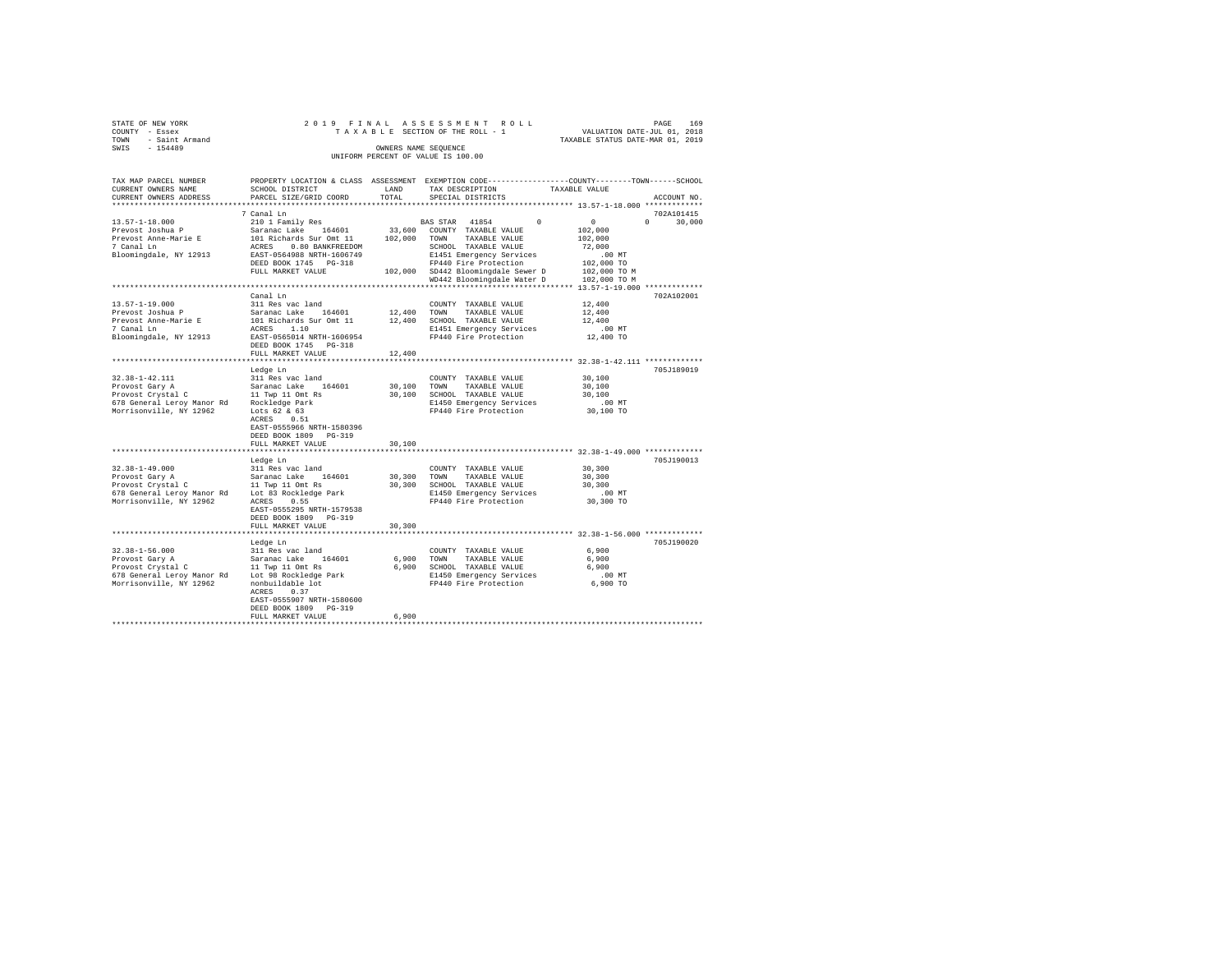| STATE OF NEW YORK<br>COUNTY<br>- Essex<br>- Saint Armand<br>TOWN | 2019 FINAL ASSESSMENT ROLL<br>TAXABLE SECTION OF THE ROLL - 1                            | 170<br>PAGE<br>VALUATION DATE-JUL 01, 2018<br>TAXABLE STATUS DATE-MAR 01, 2019 |
|------------------------------------------------------------------|------------------------------------------------------------------------------------------|--------------------------------------------------------------------------------|
| SWIS<br>$-154489$                                                | OWNERS NAME SEOUENCE<br>UNIFORM PERCENT OF VALUE IS 100.00                               |                                                                                |
|                                                                  |                                                                                          |                                                                                |
| TAX MAP PARCEL NUMBER                                            | PROPERTY LOCATION & CLASS ASSESSMENT EXEMPTION CODE---------------COUNTY-------TOWN----- | -SCHOOL                                                                        |

| CURRENT OWNERS NAME<br>CURRENT OWNERS ADDRESS | SCHOOL DISTRICT<br>PARCEL SIZE/GRID COORD | LAND<br>TOTAL | TAX DESCRIPTION<br>SPECIAL DISTRICTS                                | TAXABLE VALUE                   | ACCOUNT NO. |
|-----------------------------------------------|-------------------------------------------|---------------|---------------------------------------------------------------------|---------------------------------|-------------|
| *************************                     |                                           |               |                                                                     |                                 |             |
|                                               | Ledge Ln                                  |               |                                                                     |                                 | 705J190021  |
| $32.38 - 1 - 57.100$                          | 311 Res vac land                          |               | COUNTY TAXABLE VALUE                                                | 13,700                          |             |
| Provost Gary A                                | Saranac Lake 164601                       | 13,700        | TOWN<br>TAXABLE VALUE                                               | 13,700                          |             |
| Provost Crystal C                             | 11 Twp 11 Omt Rs                          | 13,700        | SCHOOL TAXABLE VALUE                                                | 13,700                          |             |
| 678 General Leroy Manor Rd                    | Lts 94&95 Rockledge Park                  |               | E1450 Emergency Services                                            | $.00$ MT                        |             |
| Morrisonville, NY 12962                       | 0.35<br>ACRES                             |               | FP440 Fire Protection                                               | 13,700 TO                       |             |
|                                               | EAST-0555558 NRTH-1580274                 |               |                                                                     |                                 |             |
|                                               | DEED BOOK 1809 PG-319                     |               |                                                                     |                                 |             |
|                                               | FULL MARKET VALUE                         | 13,700        |                                                                     |                                 |             |
|                                               |                                           |               |                                                                     | ** 32.38-1-63.000 ************* |             |
|                                               | Ledge Ln                                  |               |                                                                     |                                 | 705J190027  |
| $32.38 - 1 - 63.000$                          | 311 Res vac land                          |               | COUNTY TAXABLE VALUE                                                | 25,700                          |             |
| Provost Gary A                                | Saranac Lake 164601                       | 25,700        | TOWN<br>TAXABLE VALUE                                               | 25,700                          |             |
| Provost Crystal C                             | 11 Twp 11 Omt Rs                          | 25,700        | SCHOOL TAXABLE VALUE                                                | 25,700                          |             |
| 678 General Leroy Manor Rd                    | Lot 84 Rockledge Park                     |               | E1450 Emergency Services                                            | $.00$ MT                        |             |
| Morrisonville, NY 12962                       | ACRES<br>0.26                             |               | FP440 Fire Protection                                               | 25,700 TO                       |             |
|                                               | EAST-0555327 NRTH-1579638                 |               |                                                                     |                                 |             |
|                                               | DEED BOOK 1809 PG-319                     |               |                                                                     |                                 |             |
|                                               | FULL MARKET VALUE                         | 25,700        |                                                                     |                                 |             |
|                                               |                                           |               |                                                                     |                                 |             |
|                                               | Ledge Ln                                  |               |                                                                     |                                 | 705J190028  |
| $32.38 - 1 - 64.000$                          | 311 Res vac land                          |               | COUNTY TAXABLE VALUE                                                | 33,200                          |             |
| Provost Gary A                                | Saranac Lake 164601                       | 33,200        | TOWN<br>TAXABLE VALUE                                               | 33,200                          |             |
| Provost Crystal C                             | 11 Twp 11 Omt Rs                          |               | 33,200 SCHOOL TAXABLE VALUE                                         | 33,200                          |             |
| 678 General Leroy Manor Rd                    | Lot 82 Rockledge Park                     |               | E1450 Emergency Services                                            | .00 MT                          |             |
| Morrisonville, NY 12962                       | 0.96<br>ACRES                             |               | FP440 Fire Protection                                               | 33,200 TO                       |             |
|                                               | EAST-0555243 NRTH-1579393                 |               |                                                                     |                                 |             |
|                                               | DEED BOOK 1809 PG-319                     |               |                                                                     |                                 |             |
|                                               | FULL MARKET VALUE                         | 33,200        |                                                                     |                                 |             |
|                                               | *******************************           |               | ************************************** 32.38-1-65.000 ************* |                                 |             |
|                                               | Ledge Ln                                  |               |                                                                     |                                 | 705J190029  |
| $32.38 - 1 - 65.000$                          | 311 Res vac land                          |               | COUNTY TAXABLE VALUE                                                | 1,400                           |             |
| Provost Gary A                                | Saranac Lake<br>164601                    | 1,400         | TOWN<br>TAXABLE VALUE                                               | 1,400                           |             |
| Provost Crystal C                             | 11 Twp 11 Omt Rs                          |               | 1,400 SCHOOL TAXABLE VALUE                                          | 1,400                           |             |
| 678 General Leroy Manor Rd                    | Lot 87 Rockledge Park                     |               | E1450 Emergency Services                                            | .00 MT                          |             |
| Morrisonville, NY 12962                       | 0.40<br>ACRES                             |               | FP440 Fire Protection                                               | 1,400 TO                        |             |
|                                               | EAST-0555136 NRTH-1579691                 |               |                                                                     |                                 |             |
|                                               | DEED BOOK 1809 PG-319                     |               |                                                                     |                                 |             |
|                                               | FULL MARKET VALUE                         | 1,400         |                                                                     |                                 |             |
|                                               | **************************                |               | **************************** 32.38-1-66.000 *************           |                                 |             |
|                                               | Ledge Ln                                  |               |                                                                     |                                 | 705J190030  |
| $32.38 - 1 - 66.000$                          | 311 Res vac land                          |               | COUNTY TAXABLE VALUE                                                | 1,400                           |             |
| Provost Gary A                                | Saranac Lake<br>164601                    | 1,400         | TAXABLE VALUE<br>TOWN                                               | 1,400                           |             |
| Provost Crystal C                             | 11 Twp 11 Omt Rs                          |               | 1,400 SCHOOL TAXABLE VALUE                                          | 1,400                           |             |
| 678 General Leroy Manor Rd                    | Lot 88 Rockledge Park                     |               | E1450 Emergency Services                                            | $.00$ MT                        |             |
| Morrisonville, NY 12962                       | 0.34<br>ACRES                             |               | FP440 Fire Protection                                               | 1,400 TO                        |             |
|                                               | EAST-0555172 NRTH-1579768                 |               |                                                                     |                                 |             |
|                                               | DEED BOOK 1809 PG-319                     |               |                                                                     |                                 |             |
|                                               | FULL MARKET VALUE                         | 1,400         |                                                                     |                                 |             |
|                                               |                                           |               |                                                                     |                                 |             |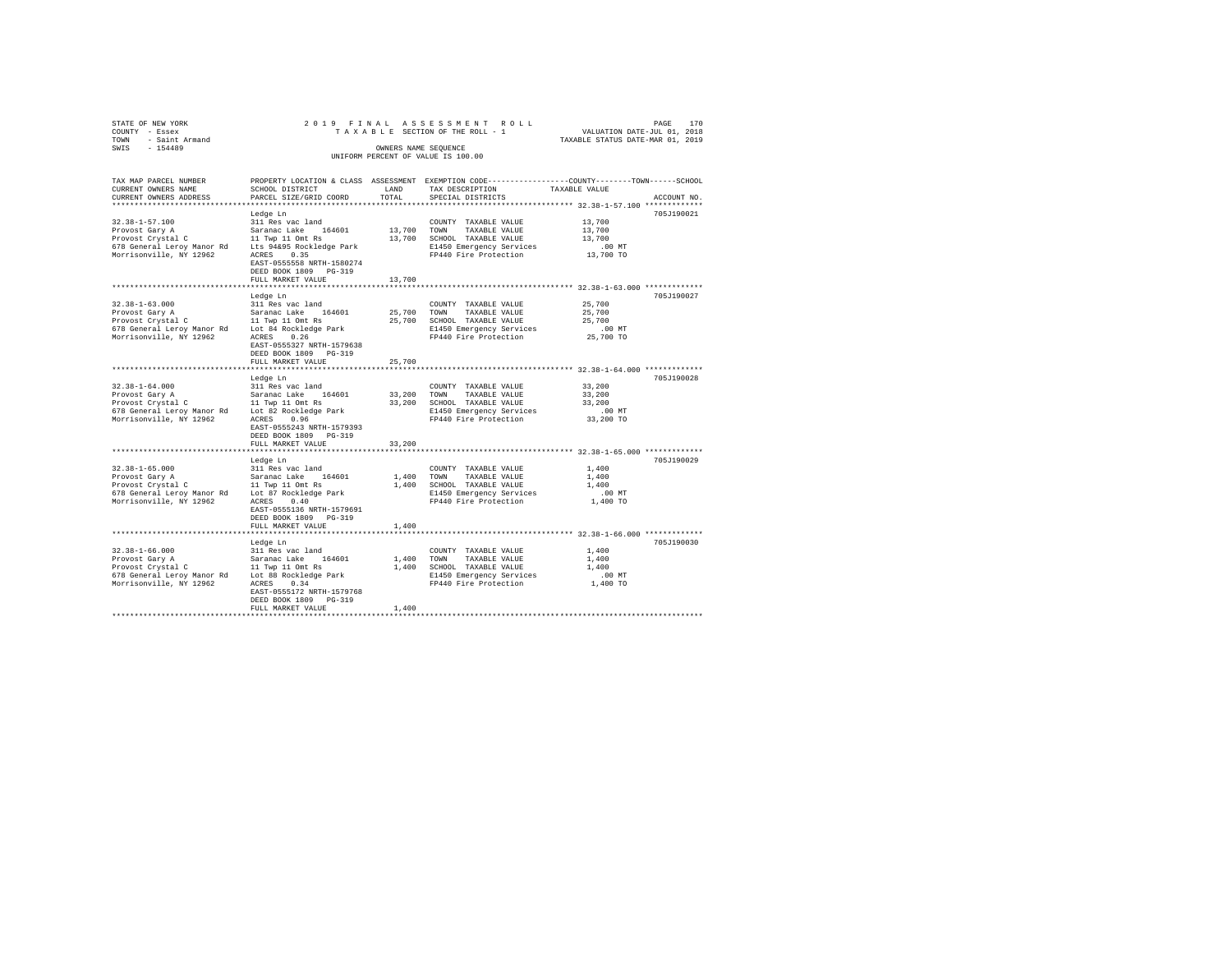| STATE OF NEW YORK      |                           |            | 2019 FINAL ASSESSMENT ROLL         | 171<br>PAGE                                                  |
|------------------------|---------------------------|------------|------------------------------------|--------------------------------------------------------------|
| COUNTY - Essex         |                           |            | TAXABLE SECTION OF THE ROLL - 1    | VALUATION DATE-JUL 01, 2018                                  |
| - Saint Armand<br>TOWN |                           |            |                                    | TAXABLE STATUS DATE-MAR 01, 2019                             |
| $-154489$<br>SWIS      |                           |            | OWNERS NAME SEQUENCE               |                                                              |
|                        |                           |            | UNIFORM PERCENT OF VALUE IS 100.00 |                                                              |
|                        |                           |            |                                    |                                                              |
|                        |                           |            |                                    |                                                              |
| TAX MAP PARCEL NUMBER  | PROPERTY LOCATION & CLASS | ASSESSMENT |                                    | EXEMPTION CODE-----------------COUNTY-------TOWN------SCHOOL |
| CURRENT OWNERS NAME    | SCHOOL DISTRICT           | LAND       | TAX DESCRIPTION                    | TAXABLE VALUE                                                |
| CURRENT OWNERS ADDRESS | PARCEL SIZE/GRID COORD    | TOTAL      | SPECIAL DISTRICTS                  | ACCOUNT NO.                                                  |
|                        |                           |            |                                    |                                                              |

|                                                  |                                |            | ************** 32.38-1-67.000 *************           |          |            |
|--------------------------------------------------|--------------------------------|------------|-------------------------------------------------------|----------|------------|
|                                                  | Ledge Ln                       |            |                                                       |          | 705J190031 |
| $32.38 - 1 - 67.000$                             | 311 Res vac land               |            | COUNTY TAXABLE VALUE                                  | 1,400    |            |
| Provost Gary A                                   | Saranac Lake 164601            | 1,400 TOWN | TAXABLE VALUE                                         | 1,400    |            |
| Provost Crystal C 11 Twp 11 Omt Rs               |                                |            | 1,400 SCHOOL TAXABLE VALUE                            | 1,400    |            |
| 678 General Leroy Manor Rd                       | Lot 89 Rockledge Park          |            | E1450 Emergency Services                              | $.00$ MT |            |
| Morrisonville, NY 12962                          | 0.37<br>ACRES                  |            | FP440 Fire Protection                                 | 1,400 TO |            |
|                                                  | EAST-0555206 NRTH-1579842      |            |                                                       |          |            |
|                                                  | DEED BOOK 1809 PG-319          |            |                                                       |          |            |
|                                                  | FULL MARKET VALUE              | 1,400      |                                                       |          |            |
|                                                  |                                |            | *************** 32.38-1-68.000 *********              |          |            |
|                                                  | Ledge Ln                       |            |                                                       |          | 705J190032 |
| $32.38 - 1 - 68.000$                             | 311 Res vac land               |            | COUNTY TAXABLE VALUE                                  | 1,300    |            |
| Provost Gary A                                   | Saranac Lake 164601            |            | 1,300 TOWN<br>TAXABLE VALUE                           | 1,300    |            |
| Provost Crystal C                                | 11 Twp 11 Omt Rs               |            | 1,300 SCHOOL TAXABLE VALUE                            | 1,300    |            |
| 678 General Leroy Manor Rd Lot 90 Rockledge Park |                                |            | E1450 Emergency Services                              | $.00$ MT |            |
| Morrisonville, NY 12962                          | ACRES<br>0.31                  |            | FP440 Fire Protection                                 | 1,300 TO |            |
|                                                  | EAST-0555260 NRTH-1579909      |            |                                                       |          |            |
|                                                  | DEED BOOK 1809 PG-319          |            |                                                       |          |            |
|                                                  | FULL MARKET VALUE              | 1,300      |                                                       |          |            |
|                                                  | ****************************** |            | ***************** 32.38-1-69.000 ************         |          |            |
|                                                  | Ledge Ln                       |            |                                                       |          | 705J190033 |
| $32.38 - 1 - 69.000$                             | 311 Res vac land               |            | COUNTY TAXABLE VALUE                                  | 1,400    |            |
| Provost Gary A                                   | Saranac Lake<br>164601         |            | 1,400 TOWN<br>TAXABLE VALUE                           | 1,400    |            |
| Provost Crystal C                                | 11 Twp 11 Omt Rs               |            | 1,400 SCHOOL TAXABLE VALUE                            | 1,400    |            |
| 678 General Leroy Manor Rd                       | Lot 91 Rockledge Park          |            | E1450 Emergency Services                              | .00MT    |            |
| Morrisonville, NY 12962                          | ACRES 0.35                     |            | FP440 Fire Protection                                 | 1,400 TO |            |
|                                                  | EAST-0555309 NRTH-1579988      |            |                                                       |          |            |
|                                                  | DEED BOOK 1809 PG-319          |            |                                                       |          |            |
|                                                  | FULL MARKET VALUE              | 1,400      |                                                       |          |            |
|                                                  |                                |            | ******************** 32.38-1-71.000 **********        |          |            |
|                                                  | Ledge Ln                       |            |                                                       |          | 705J190035 |
| $32.38 - 1 - 71.000$                             | 311 Res vac land               |            | COUNTY TAXABLE VALUE                                  | 1,300    |            |
| Provost Gary A                                   | Saranac Lake 164601            | 1,300 TOWN | TAXABLE VALUE                                         | 1,300    |            |
| Provost Crystal C                                | 11 Twp 11 Omt Rs               |            | 1,300 SCHOOL TAXABLE VALUE                            | 1,300    |            |
| 678 General Leroy Manor Rd                       | Lot 93 Rockledge Park          |            | E1450 Emergency Services                              | $.00$ MT |            |
| Morrisonville, NY 12962                          | 0.33<br>ACRES                  |            | FP440 Fire Protection                                 | 1,300 TO |            |
|                                                  | EAST-0555491 NRTH-1580189      |            |                                                       |          |            |
|                                                  | DEED BOOK 1809 PG-319          |            |                                                       |          |            |
|                                                  | FULL MARKET VALUE              | 1,300      |                                                       |          |            |
|                                                  | ****************************   |            | ************************ 32.38-1-72.000 ************* |          |            |
|                                                  | Ledge Ln                       |            |                                                       |          | 705J190036 |
| $32.38 - 1 - 72.000$                             | 311 Res vac land               |            | COUNTY TAXABLE VALUE                                  | 1,400    |            |
| Provost Gary A                                   | Saranac Lake 164601            |            | 1,400 TOWN<br>TAXABLE VALUE                           | 1,400    |            |
| Provost Crystal C                                |                                |            |                                                       | 1,400    |            |
|                                                  | 11 Twp 11 Omt Rs               |            | 1,400 SCHOOL TAXABLE VALUE                            |          |            |
| 678 General Leroy Manor Rd                       | Lot 96 Rockledge Park          |            | E1450 Emergency Services                              | $.00$ MT |            |
| Morrisonville, NY 12962                          | ACRES<br>0.43                  |            | FP440 Fire Protection                                 | 1,400 TO |            |
|                                                  | EAST-0555756 NRTH-1580465      |            |                                                       |          |            |
|                                                  | DEED BOOK 1809 PG-319          |            |                                                       |          |            |
|                                                  | FULL MARKET VALUE              | 1,400      |                                                       |          |            |
|                                                  |                                |            |                                                       |          |            |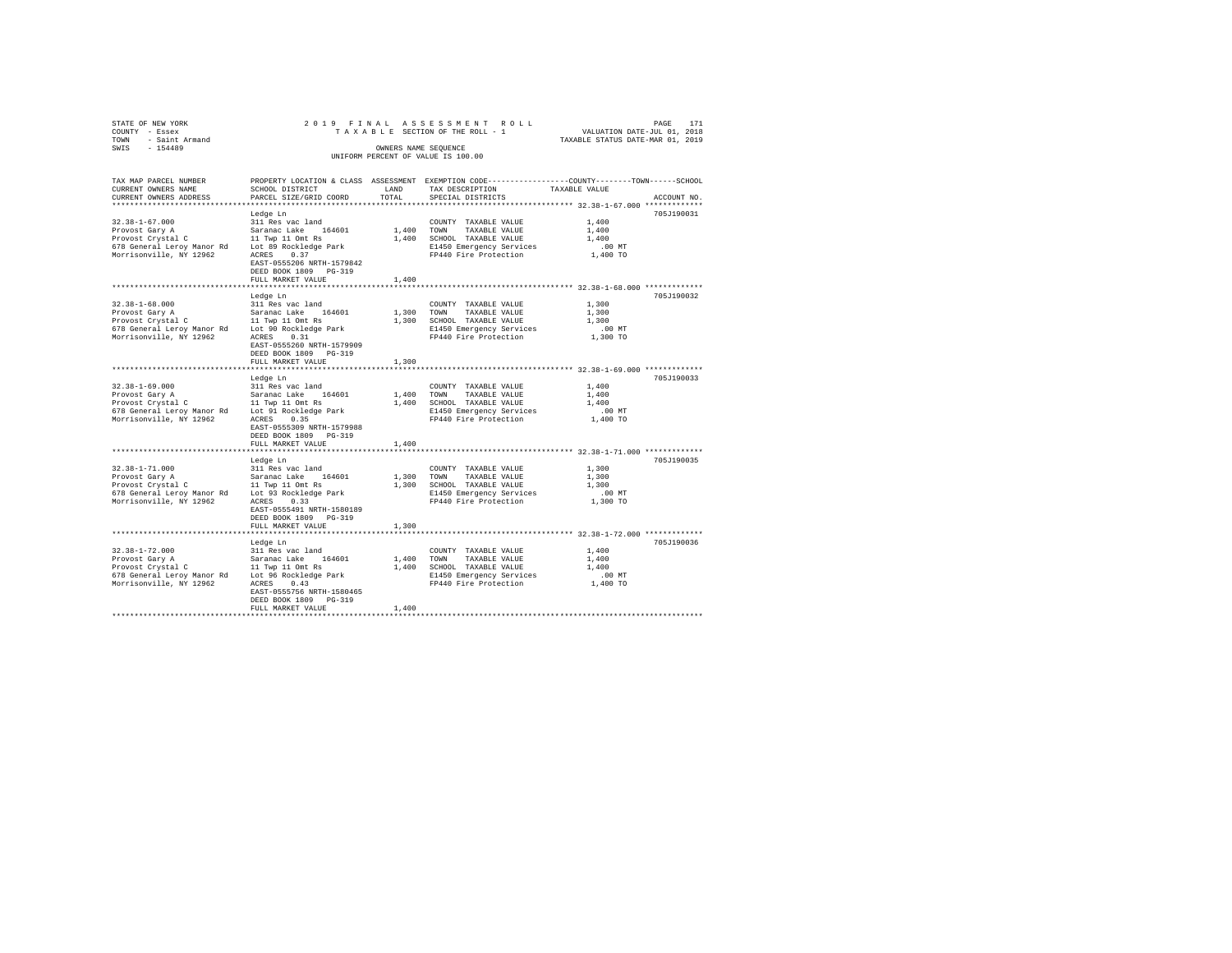| STATE OF NEW YORK<br>COUNTY - Essex<br>- Saint Armand<br>TOWN                          |                                         |                      | 2019 FINAL ASSESSMENT ROLL<br>TAXABLE SECTION OF THE ROLL - 1                                   | VALUATION DATE-JUL 01, 2018<br>TAXABLE STATUS DATE-MAR 01, 2019 | PAGE<br>172 |
|----------------------------------------------------------------------------------------|-----------------------------------------|----------------------|-------------------------------------------------------------------------------------------------|-----------------------------------------------------------------|-------------|
| $-154489$<br>SWIS                                                                      |                                         | OWNERS NAME SEQUENCE |                                                                                                 |                                                                 |             |
|                                                                                        |                                         |                      | UNIFORM PERCENT OF VALUE IS 100.00                                                              |                                                                 |             |
|                                                                                        |                                         |                      |                                                                                                 |                                                                 |             |
| TAX MAP PARCEL NUMBER                                                                  |                                         |                      | PROPERTY LOCATION & CLASS ASSESSMENT EXEMPTION CODE---------------COUNTY-------TOWN------SCHOOL |                                                                 |             |
| CURRENT OWNERS NAME                                                                    | SCHOOL DISTRICT                         | LAND                 | TAX DESCRIPTION                                                                                 | TAXABLE VALUE                                                   |             |
| CURRENT OWNERS ADDRESS                                                                 | PARCEL SIZE/GRID COORD                  | TOTAL                | SPECIAL DISTRICTS                                                                               |                                                                 | ACCOUNT NO. |
|                                                                                        |                                         |                      |                                                                                                 |                                                                 |             |
|                                                                                        | Ledge Ln                                |                      |                                                                                                 |                                                                 | 705J190037  |
| $32.38 - 1 - 73.000$                                                                   | 311 Res vac land                        |                      | COUNTY TAXABLE VALUE                                                                            | 1,400                                                           |             |
| Provost Gary A<br>Provost Crystal C                                                    | Saranac Lake 164601<br>11 Twp 11 Omt Rs | 1,400 TOWN           | TAXABLE VALUE<br>1,400 SCHOOL TAXABLE VALUE                                                     | 1,400<br>1,400                                                  |             |
| 678 General Leroy Manor Rd                                                             | Lot 97 Rockledge Park                   |                      | E1450 Emergency Services                                                                        | $.00$ MT                                                        |             |
| Morrisonville, NY 12962                                                                | ACRES 0.34                              |                      | FP440 Fire Protection                                                                           | 1,400 TO                                                        |             |
|                                                                                        | EAST-0555835 NRTH-1580540               |                      |                                                                                                 |                                                                 |             |
|                                                                                        | DEED BOOK 1809 PG-319                   |                      |                                                                                                 |                                                                 |             |
|                                                                                        | FULL MARKET VALUE                       | 1,400                |                                                                                                 |                                                                 |             |
|                                                                                        |                                         |                      |                                                                                                 |                                                                 |             |
|                                                                                        | Ledge Ln                                |                      |                                                                                                 |                                                                 | 705J190039  |
| $32.38 - 1 - 75.000$                                                                   | 311 Res vac land                        |                      | COUNTY TAXABLE VALUE                                                                            | 21,000                                                          |             |
| Provost Gary A                                                                         | Saranac Lake 164601                     | 21,000               | TOWN<br>TAXABLE VALUE<br>21,000 SCHOOL TAXABLE VALUE                                            | 21,000<br>21,000                                                |             |
| Provost Crystal C 11 Twp 11 Omt Rs<br>678 General Leroy Manor Rd Lot 60 Rockledge Park |                                         |                      | E1450 Emergency Services                                                                        | .00MT                                                           |             |
| Morrisonville, NY 12962                                                                | ACRES 0.39                              |                      | FP440 Fire Protection                                                                           | 21,000 TO                                                       |             |
|                                                                                        | EAST-0556128 NRTH-1580548               |                      |                                                                                                 |                                                                 |             |
|                                                                                        | DEED BOOK 1809 PG-319                   |                      |                                                                                                 |                                                                 |             |
|                                                                                        | FULL MARKET VALUE                       | 21,000               |                                                                                                 |                                                                 |             |
|                                                                                        |                                         |                      |                                                                                                 |                                                                 |             |
| $32.38 - 1 - 76.000$                                                                   | Ledge Ln<br>311 Res vac land            |                      | COUNTY TAXABLE VALUE                                                                            | 19,800                                                          | 705J190040  |
| Provost Gary A                                                                         | Saranac Lake 164601                     | 19,800               | TOWN TAXABLE VALUE                                                                              | 19,800                                                          |             |
| Provost Crystal C                                                                      | 11 Twp 11 Omt Rs                        |                      | 19,800 SCHOOL TAXABLE VALUE                                                                     | 19,800                                                          |             |
| 678 General Leroy Manor Rd Lot 61 Rockledge Park                                       |                                         |                      | E1450 Emergency Services                                                                        | $.00$ MT                                                        |             |
| Morrisonville, NY 12962                                                                | ACRES<br>0.30                           |                      | FP440 Fire Protection                                                                           | 19,800 TO                                                       |             |
|                                                                                        | EAST-0556067 NRTH-1580473               |                      |                                                                                                 |                                                                 |             |
|                                                                                        | DEED BOOK 1809 PG-319                   |                      |                                                                                                 |                                                                 |             |
|                                                                                        | FULL MARKET VALUE                       | 19,800               |                                                                                                 |                                                                 |             |
|                                                                                        | 1645 NYS Route 3                        |                      |                                                                                                 |                                                                 | 702A101701  |
| $13.65 - 3 - 4.000$                                                                    | 210 1 Family Res                        |                      | COUNTY TAXABLE VALUE                                                                            | 111,700                                                         |             |
| Provost Jill M                                                                         | Saranac Lake 164601                     | 19,000               | TOWN<br>TAXABLE VALUE                                                                           | 111,700                                                         |             |
| 25 High St                                                                             | 102 Twp 11 Omt                          | 111,700              | SCHOOL TAXABLE VALUE                                                                            | 111,700                                                         |             |
| Tupper Lake, NY 12986                                                                  | ACRES 0.20                              |                      | E1451 Emergency Services                                                                        | $.00$ MT                                                        |             |
|                                                                                        | EAST-0564650 NRTH-1605123               |                      | FP440 Fire Protection                                                                           | 111,700 TO                                                      |             |
|                                                                                        | DEED BOOK 1122 PG-44                    |                      | SD442 Bloomingdale Sewer D                                                                      | 111,700 TO M                                                    |             |
|                                                                                        | FULL MARKET VALUE                       |                      | 111,700 WD442 Bloomingdale Water D                                                              | 111,700 TO M                                                    |             |
|                                                                                        |                                         |                      |                                                                                                 |                                                                 |             |
| $13.65 - 3 - 5.100$                                                                    | NYS Route 3<br>311 Res vac land         |                      | COUNTY TAXABLE VALUE                                                                            | 1,000                                                           | 702A101702  |
| Provost Jill M                                                                         | Saranac Lake 164601                     | 1,000 TOWN           | TAXABLE VALUE                                                                                   | 1,000                                                           |             |
| 25 High St                                                                             | 102 Twp 11 Omt                          |                      | 1,000 SCHOOL TAXABLE VALUE                                                                      | 1,000                                                           |             |
| Tupper Lake, NY 12986                                                                  | ACRES 0.14                              |                      | E1451 Emergency Services                                                                        | $.00$ MT                                                        |             |
|                                                                                        | EAST-0564656 NRTH-1605058               |                      | FP440 Fire Protection                                                                           | 1,000 TO                                                        |             |
|                                                                                        | DEED BOOK 1122 PG-44                    |                      |                                                                                                 |                                                                 |             |
|                                                                                        | FULL MARKET VALUE                       | 1,000                |                                                                                                 |                                                                 |             |
|                                                                                        |                                         |                      |                                                                                                 |                                                                 |             |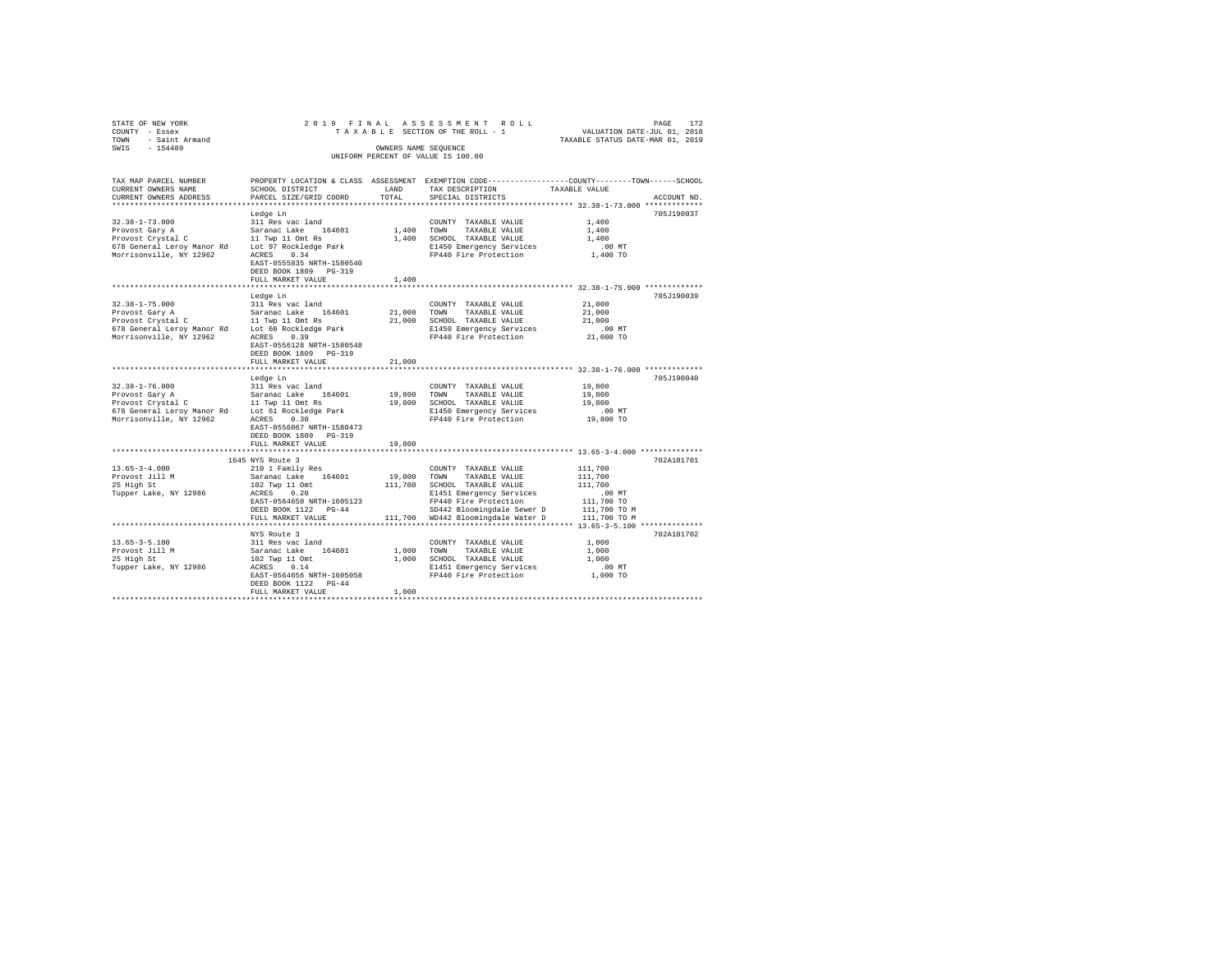| STATE OF NEW YORK   |  |  | 2019 FINAL ASSESSMENT ROLL         |                                  | PAGE                        | 173 |
|---------------------|--|--|------------------------------------|----------------------------------|-----------------------------|-----|
| COUNTY - Essex      |  |  | TAXABLE SECTION OF THE ROLL - 1    |                                  | VALUATION DATE-JUL 01, 2018 |     |
| TOWN - Saint Armand |  |  |                                    | TAXABLE STATUS DATE-MAR 01, 2019 |                             |     |
| SWIS<br>$-154489$   |  |  | OWNERS NAME SEOUENCE               |                                  |                             |     |
|                     |  |  | UNIFORM PERCENT OF VALUE IS 100.00 |                                  |                             |     |
|                     |  |  |                                    |                                  |                             |     |

| TAX MAP PARCEL NUMBER                   |                                               |         |                                         | PROPERTY LOCATION & CLASS ASSESSMENT EXEMPTION CODE----------------COUNTY-------TOWN-----SCHOOL |  |
|-----------------------------------------|-----------------------------------------------|---------|-----------------------------------------|-------------------------------------------------------------------------------------------------|--|
| CURRENT OWNERS NAME                     | SCHOOL DISTRICT                               | LAND    | TAX DESCRIPTION                         | TAXABLE VALUE                                                                                   |  |
| CURRENT OWNERS ADDRESS                  | PARCEL SIZE/GRID COORD                        | TOTAL   | SPECIAL DISTRICTS                       | ACCOUNT NO.                                                                                     |  |
|                                         |                                               |         |                                         |                                                                                                 |  |
|                                         | 61 Prospect St                                |         |                                         | 702A102013                                                                                      |  |
| $13.56 - 11 - 10.000$                   | 312 Vac w/imprv                               |         | COUNTY TAXABLE VALUE                    | 27,100                                                                                          |  |
| Randolph Zachary                        | 164601<br>Saranac Lake                        | 23,000  | TOWN<br>TAXABLE VALUE                   | 27,100                                                                                          |  |
| Randolph Gemini                         | 82 Rs Twp.11 Omt                              | 27,100  | SCHOOL TAXABLE VALUE                    | 27,100                                                                                          |  |
| 59 Prospect St                          | Lot 189/111 Whiteface Mtn                     |         | E1451 Emergency Services                | $.00$ MT                                                                                        |  |
| Bloomingdale, NY 12913                  | 0.34<br>ACRES                                 |         | FP440 Fire Protection                   | 27,100 TO                                                                                       |  |
|                                         | EAST-0561880 NRTH-1606161                     |         | SD442 Bloomingdale Sewer D              | 27,100 TO M                                                                                     |  |
|                                         | DEED BOOK 1787 PG-181                         |         | WD442 Bloomingdale Water D              | 27,100 TO M                                                                                     |  |
|                                         | FULL MARKET VALUE                             | 27,100  |                                         |                                                                                                 |  |
|                                         |                                               |         |                                         |                                                                                                 |  |
|                                         | 59 Prospect St                                |         |                                         | 705Z014001                                                                                      |  |
| $13.56 - 11 - 11.000$                   | 210 1 Family Res                              |         | BAS STAR 41854<br>$^{\circ}$            | 30,000<br>$^{\circ}$<br>$\Omega$                                                                |  |
|                                         |                                               |         | 23,000 COUNTY TAXABLE VALUE             | 179,400                                                                                         |  |
| Randolph Zachary D<br>Randolph Gemini A | Saranac Lake 164601<br>82 Rs Twp 11 Omt       | 179,400 | TOWN<br>TAXABLE VALUE                   | 179,400                                                                                         |  |
| 59 Prospect St                          | Lot 105/107 Whiteface Mtn                     |         | SCHOOL TAXABLE VALUE                    | 149,400                                                                                         |  |
| Bloomingdale, NY 12913                  | ACRES<br>0.34 BANK WFARGO                     |         | E1451 Emergency Services                | .00MT                                                                                           |  |
|                                         | EAST-0561906 NRTH-1606281                     |         | FP440 Fire Protection                   | 179,400 TO                                                                                      |  |
|                                         | DEED BOOK 1750 PG-32                          |         | SD442 Bloomingdale Sewer D 179.400 TO M |                                                                                                 |  |
|                                         | FULL MARKET VALUE                             |         | 179,400 WD442 Bloomingdale Water D      | 179,400 TO M                                                                                    |  |
|                                         |                                               |         |                                         |                                                                                                 |  |
|                                         | 1026 NYS Route 3                              |         |                                         | 705J104110                                                                                      |  |
| $23.3 - 1 - 11.000$                     | 210 1 Family Res                              |         | $^{\circ}$<br>BAS STAR 41854            | 30,000<br>0<br>$\Omega$                                                                         |  |
| Raymond Matt J                          |                                               | 74,700  | COUNTY TAXABLE VALUE                    | 299,800                                                                                         |  |
| Garso Cindy W                           | Saranac Lake 164601<br>Richards Survey Lot 67 | 299,800 | TOWN<br>TAXABLE VALUE                   | 299,800                                                                                         |  |
| PO Box 1335                             | 6.00                                          |         | SCHOOL TAXABLE VALUE                    | 269,800                                                                                         |  |
| Saranac Lake, NY 12983                  | ACRES<br>6.70                                 |         | E1450 Emergency Services                | $.00$ MT                                                                                        |  |
|                                         | EAST-0561400 NRTH-1592164                     |         | FP440 Fire Protection                   | 299,800 TO                                                                                      |  |
|                                         | DEED BOOK 1581 PG-76                          |         |                                         |                                                                                                 |  |
|                                         | FULL MARKET VALUE                             | 299,800 |                                         |                                                                                                 |  |
|                                         |                                               |         |                                         |                                                                                                 |  |
|                                         | 165 Forest Hill Ave                           |         |                                         | 705.7199003                                                                                     |  |
| $32.38 - 1 - 5.200$                     | 210 1 Family Res                              |         | BAS STAR 41854<br>$\Omega$              | $\circ$<br>$\Omega$<br>30,000                                                                   |  |
| Rdzanek Christopher                     | Saranac Lake 164601                           |         | 51,900 COUNTY TAXABLE VALUE             | 256,200                                                                                         |  |
| Rdzanek Susan                           | 11 Omt Twp 11 Rs                              | 256,200 | TOWN<br>TAXABLE VALUE                   | 256,200                                                                                         |  |
| 165 Forest Hill Ave                     | Lot 20 Rockledge Park                         |         | SCHOOL TAXABLE VALUE                    | 226,200                                                                                         |  |
| Saranac Lake, NY 12983                  | 0.63<br>ACRES                                 |         | E1450 Emergency Services                | $.00$ MT                                                                                        |  |
|                                         | EAST-0556147 NRTH-1578515                     |         | FP440 Fire Protection                   | 256,200 TO                                                                                      |  |
|                                         | DEED BOOK 1185 PG-204                         |         | WD441 Rockledge water                   | 256,200 TO M                                                                                    |  |
|                                         | FULL MARKET VALUE                             | 256,200 |                                         |                                                                                                 |  |
|                                         |                                               |         |                                         |                                                                                                 |  |
|                                         |                                               |         |                                         |                                                                                                 |  |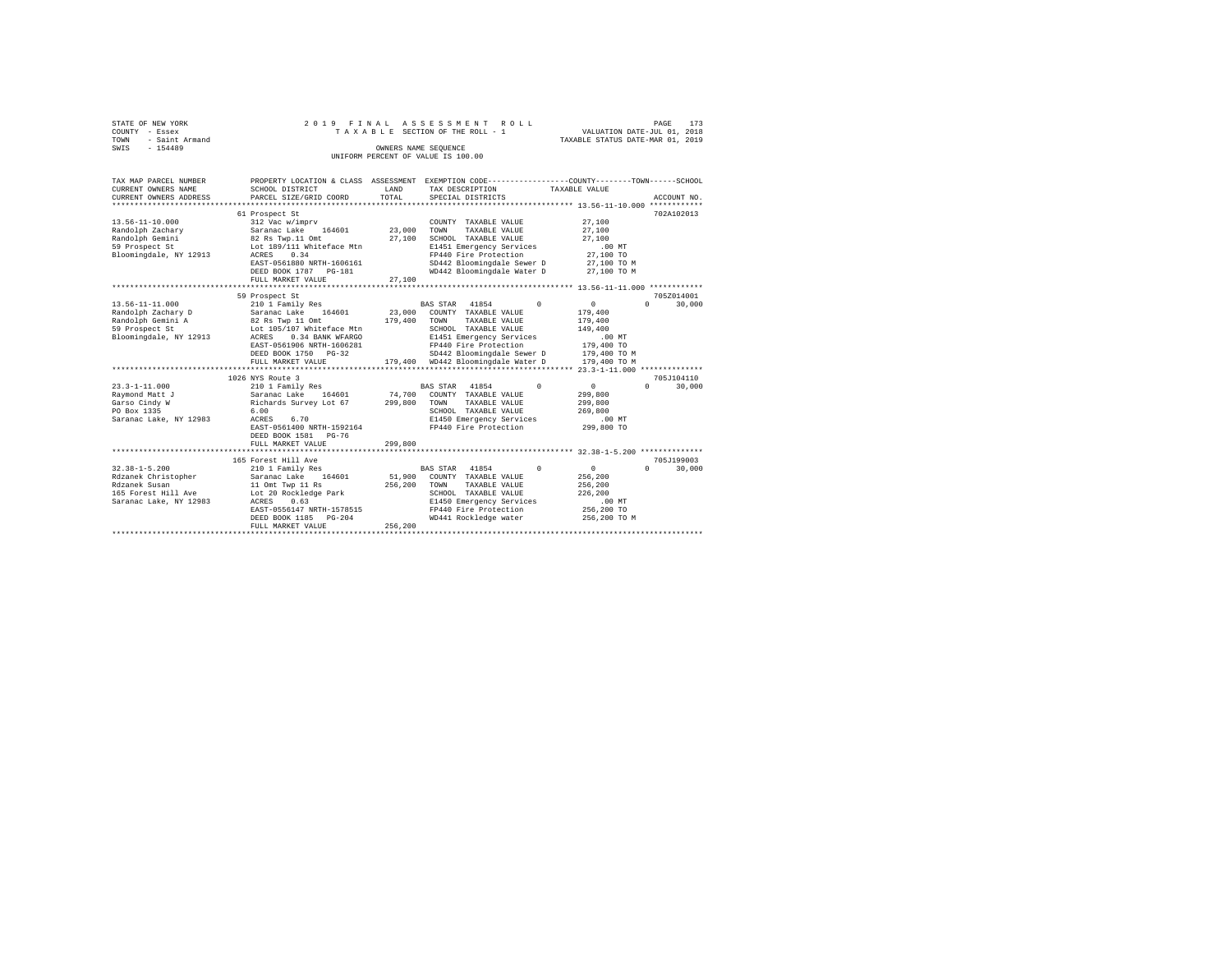| STATE OF NEW YORK     |           |                        |                                      |      | 2019 FINAL ASSESSMENT ROLL         |                                                              |                                  | PAGE | 174         |  |
|-----------------------|-----------|------------------------|--------------------------------------|------|------------------------------------|--------------------------------------------------------------|----------------------------------|------|-------------|--|
| COUNTY - Essex        |           |                        |                                      |      | TAXABLE SECTION OF THE ROLL - 1    |                                                              | VALUATION DATE-JUL 01, 2018      |      |             |  |
| TOWN                  |           | - Saint Armand         |                                      |      |                                    |                                                              | TAXABLE STATUS DATE-MAR 01, 2019 |      |             |  |
| SWTS                  | $-154489$ |                        |                                      |      | OWNERS NAME SEOUENCE               |                                                              |                                  |      |             |  |
|                       |           |                        |                                      |      | UNIFORM PERCENT OF VALUE IS 100.00 |                                                              |                                  |      |             |  |
|                       |           |                        |                                      |      |                                    |                                                              |                                  |      |             |  |
|                       |           |                        |                                      |      |                                    |                                                              |                                  |      |             |  |
| TAX MAP PARCEL NUMBER |           |                        | PROPERTY LOCATION & CLASS ASSESSMENT |      |                                    | EXEMPTION CODE-----------------COUNTY-------TOWN------SCHOOL |                                  |      |             |  |
| CURRENT OWNERS NAME   |           |                        | SCHOOL DISTRICT                      | LAND | TAX DESCRIPTION                    |                                                              | TAXARLE VALUE                    |      |             |  |
|                       |           | CURRENT OWNERS ADDRESS | PARCEL SIZE/GRID COORD TOTAL         |      | SPECIAL DISTRICTS                  |                                                              |                                  |      | ACCOUNT NO. |  |
|                       |           |                        |                                      |      |                                    |                                                              |                                  |      |             |  |
|                       |           |                        | Forest Hill Ave                      |      |                                    |                                                              |                                  |      | 705.T199006 |  |
|                       |           |                        |                                      |      |                                    |                                                              |                                  |      |             |  |

| $32.38 - 1 - 5.300$                                                                                   | 311 Res vac land                        |            | COUNTY TAXABLE VALUE                                                                     | 400        |            |
|-------------------------------------------------------------------------------------------------------|-----------------------------------------|------------|------------------------------------------------------------------------------------------|------------|------------|
| Rdzanek Christopher R                                                                                 | Saranac Lake 164601                     | 400        | TOWN<br>TAXABLE VALUE                                                                    | 400        |            |
|                                                                                                       |                                         |            | --- ---<br>400 SCHOOL TAXABLE VALUE<br>E1450 Emergency Services<br>FP440 Fire Protection | 400        |            |
|                                                                                                       |                                         |            |                                                                                          | .00 MT     |            |
| Saranac Lake, NY 12983 ACRES 0.09                                                                     |                                         |            |                                                                                          | 400 TO     |            |
|                                                                                                       | EAST-0556348 NRTH-1578350               |            | WD441 Rockledge water                                                                    | 400 TO M   |            |
|                                                                                                       | DEED BOOK 1784 PG-242                   |            |                                                                                          |            |            |
|                                                                                                       | FULL MARKET VALUE                       | 400        |                                                                                          |            |            |
|                                                                                                       |                                         |            |                                                                                          |            |            |
|                                                                                                       | 1659 NYS Route 3                        |            |                                                                                          |            | 702A101411 |
| $13.65 - 1 - 18.000$                                                                                  | 210 1 Family Res                        |            | COUNTY TAXABLE VALUE                                                                     | 119,100    |            |
| Real Estate Liq Solutions LLC Saranac Lake 164601                                                     |                                         |            |                                                                                          | 119,100    |            |
| 309 Mohawk Ave                                                                                        | 102 Twp 11 O.m.t                        |            | 28,300 TOWN TAXABLE VALUE<br>119,100 SCHOOL TAXABLE VALUE                                | 119,100    |            |
| Scotia, NY 12302 ACRES 0.50                                                                           |                                         |            | E1451 Emergency Services                                                                 | .00 MT     |            |
|                                                                                                       | EAST-0564474 NRTH-1605407               |            | FP440 Fire Protection                                                                    | 119,100 TO |            |
|                                                                                                       | DEED BOOK 1894 PG-87                    |            | SD442 Bloomingdale Sewer D 119,100 TO M                                                  |            |            |
|                                                                                                       |                                         |            | FULL MARKET VALUE 119,100 WD442 Bloomingdale Water D 119,100 TO M                        |            |            |
|                                                                                                       |                                         |            |                                                                                          |            |            |
|                                                                                                       | Roseman Rd                              |            |                                                                                          |            | 705J175009 |
|                                                                                                       |                                         |            | COUNTY TAXABLE VALUE                                                                     | 24,600     |            |
|                                                                                                       |                                         |            | 24,600 TOWN TAXABLE VALUE                                                                | 24,600     |            |
|                                                                                                       |                                         |            | 24,600 SCHOOL TAXABLE VALUE                                                              | 24,600     |            |
|                                                                                                       |                                         |            | E1451 Emergency Services                                                                 | .00 MT     |            |
| 31 State St<br>20 Box 24 24 24 25 2606040 NRTH-1614139<br>PManchester, NY 14504 DEED BOOK 1438 PG-267 |                                         |            | FP440 Fire Protection                                                                    | 24,600 TO  |            |
|                                                                                                       |                                         |            |                                                                                          |            |            |
|                                                                                                       |                                         |            |                                                                                          |            |            |
|                                                                                                       | FULL MARKET VALUE                       | 24,600     |                                                                                          |            |            |
|                                                                                                       |                                         |            |                                                                                          |            |            |
|                                                                                                       | River Rd                                |            |                                                                                          |            | 705J103803 |
| $13.4 - 1 - 7.096$                                                                                    | 322 Rural vac>10                        |            | COUNTY TAXABLE VALUE                                                                     | 9,600      |            |
| Reeve Cristian                                                                                        | Saranac Lake 164601<br>123 Richards Sur | 9,600 TOWN | TAXABLE VALUE                                                                            | 9,600      |            |
| Reeve Brenda                                                                                          |                                         |            | 9,600 SCHOOL TAXABLE VALUE                                                               | 9,600      |            |
| 7641 NYS Rte 3 ACRES 27.00                                                                            |                                         |            | E1451 Emergency Services .00 MT                                                          |            |            |
| Vermontville, NY 12989                                                                                | EAST-0568464 NRTH-1602535               |            | FP440 Fire Protection                                                                    | 9,600 TO   |            |
|                                                                                                       | DEED BOOK 1188 PG-273                   |            |                                                                                          |            |            |
|                                                                                                       | FULL MARKET VALUE                       | 9,600      |                                                                                          |            |            |
|                                                                                                       |                                         |            |                                                                                          |            |            |
|                                                                                                       | River Rd                                |            |                                                                                          |            | 705J102906 |
| $13.4 - 1 - 52.000$                                                                                   | 322 Rural vac>10                        |            | COUNTY TAXABLE VALUE 3,300                                                               |            |            |
|                                                                                                       |                                         |            | 3,300 TOWN TAXABLE VALUE                                                                 | 3,300      |            |
|                                                                                                       |                                         |            | 3,300 SCHOOL TAXABLE VALUE                                                               | 3,300      |            |
|                                                                                                       |                                         |            | E1451 Emergency Services                                                                 | $.00$ MT   |            |
| Vermontville, NY 12989 EAST-0568847 NRTH-1603351                                                      |                                         |            | FP440 Fire Protection                                                                    | 3,300 TO   |            |
|                                                                                                       | DEED BOOK 1232 PG-234                   |            |                                                                                          |            |            |
|                                                                                                       | FULL MARKET VALUE                       | 3,300      |                                                                                          |            |            |
|                                                                                                       |                                         |            |                                                                                          |            |            |
|                                                                                                       |                                         |            |                                                                                          |            |            |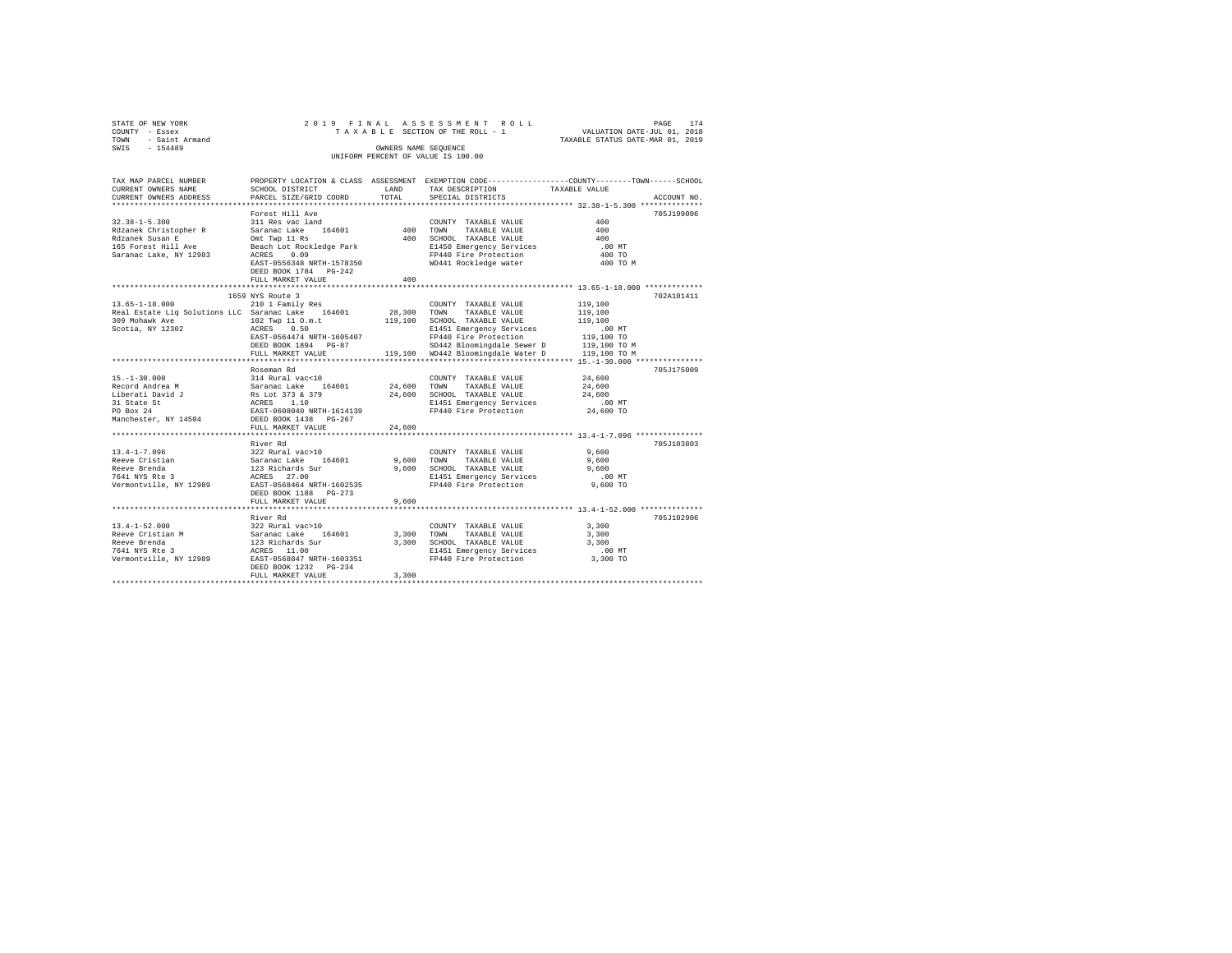| STATE OF NEW YORK   |  |  | 2019 FINAL ASSESSMENT ROLL         |                                  | PAGE | 175 |
|---------------------|--|--|------------------------------------|----------------------------------|------|-----|
| COUNTY - Essex      |  |  | TAXABLE SECTION OF THE ROLL - 1    | VALUATION DATE-JUL 01, 2018      |      |     |
| TOWN - Saint Armand |  |  |                                    | TAXABLE STATUS DATE-MAR 01, 2019 |      |     |
| SWIS<br>$-154489$   |  |  | OWNERS NAME SEOUENCE               |                                  |      |     |
|                     |  |  | UNIFORM PERCENT OF VALUE IS 100.00 |                                  |      |     |

| TAX MAP PARCEL NUMBER<br>CURRENT OWNERS NAME | SCHOOL DISTRICT                           | LAND         | PROPERTY LOCATION & CLASS ASSESSMENT EXEMPTION CODE---------------COUNTY-------TOWN------SCHOOL<br>TAX DESCRIPTION | TAXABLE VALUE        |             |
|----------------------------------------------|-------------------------------------------|--------------|--------------------------------------------------------------------------------------------------------------------|----------------------|-------------|
| CURRENT OWNERS ADDRESS                       | PARCEL SIZE/GRID COORD                    | TOTAL        | SPECIAL DISTRICTS                                                                                                  |                      | ACCOUNT NO. |
|                                              | 12 George & Bliss Ln                      |              |                                                                                                                    |                      | 705J102803  |
| $33.8 - 2 - 3.000$                           | 260 Seasonal res - WTRFNT                 |              | COUNTY TAXABLE VALUE                                                                                               | 472,100              |             |
| Reichhart Donald                             | Saranac Lake 164601                       | 313,900 TOWN | TAXABLE VALUE                                                                                                      | 472,100              |             |
| 5303 State Route 37                          | 311 Richards Sur                          |              | 472.100 SCHOOL TAXABLE VALUE                                                                                       | 472,100              |             |
| Malone, NY 12953                             | ACRES 3.12                                |              | BTI44 BTI District                                                                                                 | $.00$ MT             |             |
|                                              | EAST-0594947 NRTH-1582540                 |              | E1450 Emergency Services                                                                                           | $.00$ MT             |             |
|                                              | DEED BOOK 1421 PG-39                      |              | FP403 Fire Pro LP Lake 472,100 TO                                                                                  |                      |             |
|                                              | FULL MARKET VALUE                         | 472,100      |                                                                                                                    |                      |             |
|                                              |                                           |              |                                                                                                                    |                      |             |
|                                              | 1656 NYS Route 3                          |              |                                                                                                                    |                      | 702A101014  |
| $13.65 - 2 - 15.000$                         | 230 3 Family Res                          |              | COUNTY TAXABLE VALUE                                                                                               | 141,000              |             |
| Reilly Joan                                  |                                           | 33,600 TOWN  | TAXABLE VALUE                                                                                                      | 141,000              |             |
| 203 Kiwassa Rd                               | Saranac Lake 164601<br>102 Twp.11 0.m.t.  |              | 141,000 SCHOOL TAXABLE VALUE                                                                                       | 141,000              |             |
| Saranac Lake, NY 12983 176.8 X 220S Xirr     |                                           |              | E1451 Emergency Services                                                                                           | $.00$ MT             |             |
|                                              | ACRES 0.80                                |              | FP440 Fire Protection                                                                                              | 00 MT.<br>141,000 TO |             |
|                                              | EAST-0564725 NRTH-1605482                 |              |                                                                                                                    |                      |             |
|                                              | DEED BOOK 741<br>$PG-281$                 |              | SD442 Bloomingdale Sewer D 141,000 TO M<br>WD442 Bloomingdale Water D 141,000 TO M                                 |                      |             |
|                                              | FULL MARKET VALUE                         | 141,000      |                                                                                                                    |                      |             |
|                                              |                                           |              |                                                                                                                    |                      |             |
|                                              | 10 Roosevelt Ln                           |              |                                                                                                                    |                      | 702A101213  |
| $13.65 - 1 - 21.000$                         | 270 Mfg housing                           |              | COUNTY TAXABLE VALUE                                                                                               | 29,500               |             |
| Reilly Joan F                                | Saranac Lake 164601                       | 19,000 TOWN  | TAXABLE VALUE                                                                                                      | 29,500               |             |
| Reilly Thomas                                | 102 Twp 11 Omt<br>S W & N D Barnard Lot 9 |              | 29,500 SCHOOL TAXABLE VALUE                                                                                        | 29,500               |             |
| 203 Kiwassa Rd                               |                                           |              | E1451 Emergency Services                                                                                           | $.00$ MT             |             |
| Saranac Lake, NY 12983                       | ACRES 0.20                                |              | FP440 Fire Protection                                                                                              | 29,500 TO            |             |
|                                              | EAST-0564417 NRTH-1605277                 |              | SD442 Bloomingdale Sewer D                                                                                         | 29,500 TO M          |             |
|                                              | DEED BOOK 1433 PG-281                     |              | WD442 Bloomingdale Water D                                                                                         | 29,500 TO M          |             |
|                                              | FULL MARKET VALUE                         | 29,500       |                                                                                                                    |                      |             |
|                                              |                                           |              |                                                                                                                    |                      |             |
|                                              | 39 Basil Hill Way                         |              |                                                                                                                    |                      | 705z005005  |
| $13.3 - 1 - 29.240$                          | 311 Res vac land                          |              | COUNTY TAXABLE VALUE                                                                                               | 40,800               |             |
| Renuart Donald J<br>Renuart Jill L           | Saranac Lake 164601<br>63 OMT TWP11 RS    | 40,800       | TOWN<br>TAXABLE VALUE                                                                                              | 40,800               |             |
|                                              |                                           |              | 40,800 SCHOOL TAXABLE VALUE                                                                                        | 40,800               |             |
| 2244 Eagle Nest Cir                          | Lot 4 filed map #5706<br>ACRES 3.03       |              | E1451 Emergency Services .00 MT<br>FP440 Fire Protection .00 40,800 TO                                             |                      |             |
| Avon, OH 44001                               |                                           |              |                                                                                                                    |                      |             |
|                                              | EAST-0560860 NRTH-1602007                 |              |                                                                                                                    |                      |             |
|                                              | DEED BOOK 1722 PG-288                     |              |                                                                                                                    |                      |             |
|                                              | FULL MARKET VALUE                         | 40,800       |                                                                                                                    |                      |             |
|                                              |                                           |              | ********************************* 13.3-1-25.220 ***************                                                    |                      |             |
|                                              | 21 McKenzie Mountain Way                  |              |                                                                                                                    |                      | 705Z000006  |
| $13.3 - 1 - 25.220$                          | 240 Rural res                             |              | COUNTY TAXABLE VALUE                                                                                               | 487,500              |             |
| Renuart Jill                                 | Saranac Lake 164601                       | 74,000 TOWN  | TAXABLE VALUE                                                                                                      | 487,500              |             |
| 2244 Eagles Nest Cir                         | 84 Omt Twp 11 Rs<br>ACRES 34.71           |              | 487,500 SCHOOL TAXABLE VALUE                                                                                       | 487.500              |             |
| Avon, OH 44011                               |                                           |              | E1451 Emergency Services                                                                                           | $.00$ MT             |             |
|                                              |                                           |              | EAST-0561635 NRTH-1601586 PP440 Fire Protection                                                                    | 487,500 TO           |             |
|                                              | DEED BOOK 1221 PG-343                     |              |                                                                                                                    |                      |             |
|                                              | FULL MARKET VALUE                         | 487,500      |                                                                                                                    |                      |             |
|                                              |                                           |              |                                                                                                                    |                      |             |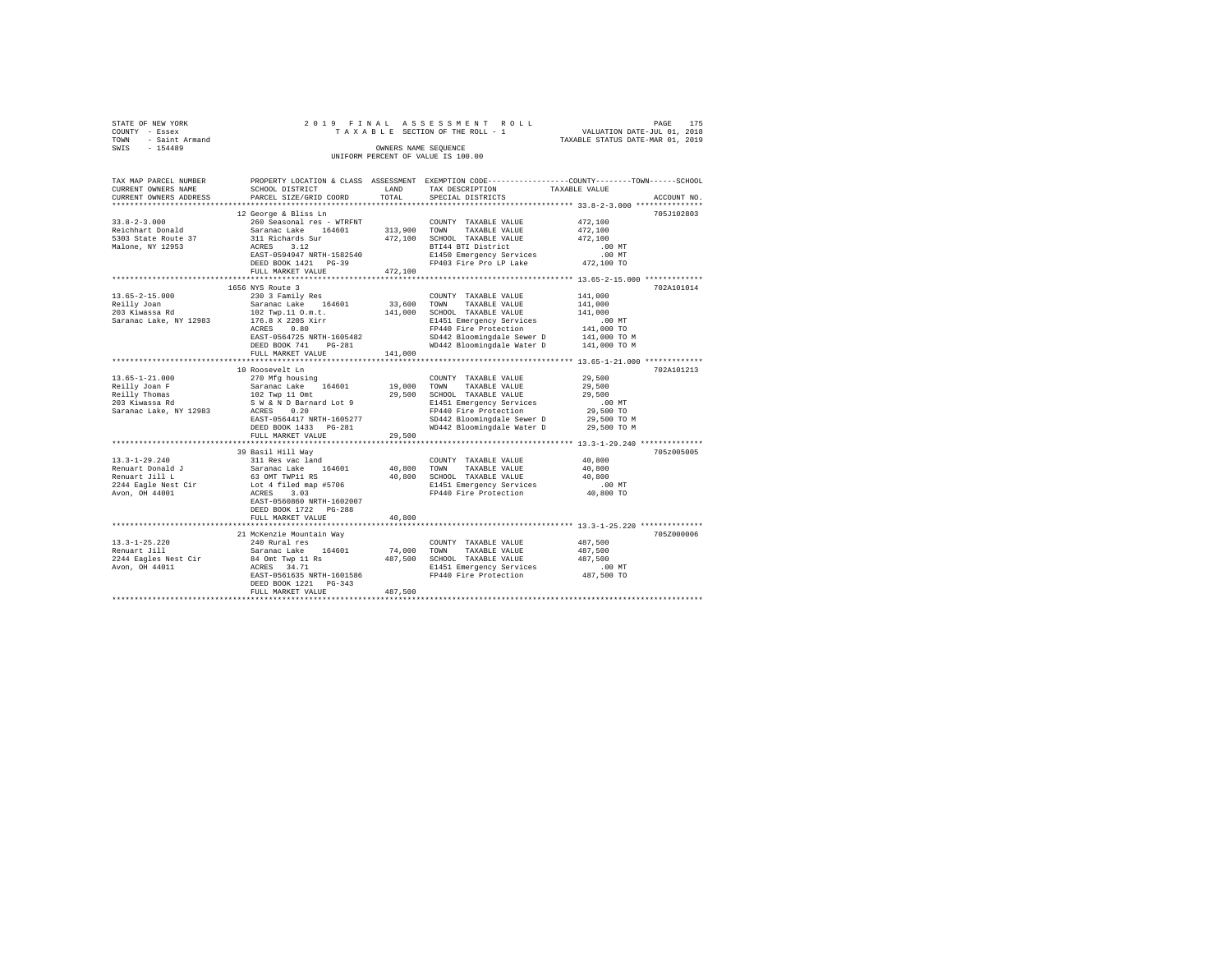| STATE OF NEW YORK |                |  | 2019 FINAL ASSESSMENT ROLL         | 176<br>PAGE                      |
|-------------------|----------------|--|------------------------------------|----------------------------------|
| COUNTY - Essex    |                |  | TAXABLE SECTION OF THE ROLL - 1    | VALUATION DATE-JUL 01, 2018      |
|                   |                |  |                                    |                                  |
| TOWN              | - Saint Armand |  |                                    | TAXABLE STATUS DATE-MAR 01, 2019 |
| SWIS              | $-154489$      |  | OWNERS NAME SEOUENCE               |                                  |
|                   |                |  | UNIFORM PERCENT OF VALUE IS 100.00 |                                  |

| TAX MAP PARCEL NUMBER<br>CURRENT OWNERS NAME<br>CURRENT OWNERS ADDRESS                                              | PROPERTY LOCATION & CLASS ASSESSMENT EXEMPTION CODE---------------COUNTY-------TOWN-----SCHOOL<br>SCHOOL DISTRICT<br>PARCEL SIZE/GRID COORD                                                      | LAND<br>TOTAL                | TAX DESCRIPTION<br>SPECIAL DISTRICTS                                                                                                                     |            | TAXABLE VALUE                                                           | ACCOUNT NO.                      |
|---------------------------------------------------------------------------------------------------------------------|--------------------------------------------------------------------------------------------------------------------------------------------------------------------------------------------------|------------------------------|----------------------------------------------------------------------------------------------------------------------------------------------------------|------------|-------------------------------------------------------------------------|----------------------------------|
|                                                                                                                     |                                                                                                                                                                                                  |                              |                                                                                                                                                          |            |                                                                         |                                  |
|                                                                                                                     | 238 Trudeau Rd                                                                                                                                                                                   |                              |                                                                                                                                                          |            |                                                                         | 705J102206                       |
| $23.3 - 1 - 58.100$<br>Reyell Family Trust<br>c/o Kurt & Lisa Reyell<br>232 Trudeau Rd<br>Saranac Lake, NY 12983    | 210 1 Family Res<br>Saranac Lake 164601<br>9 Richards Sur<br>ACRES 2.40<br>EAST-0554489 NRTH-1585156<br>DEED BOOK 1876    PG-221<br>FULL MARKET VALUE                                            | 216,500<br>216,500           | BAS STAR 41854<br>68,900 COUNTY TAXABLE VALUE<br>TOWN<br>TAXABLE VALUE<br>SCHOOL TAXABLE VALUE<br>E1450 Emergency Services<br>FP440 Fire Protection      | $^{\circ}$ | $\sim$ 0<br>216,500<br>216,500<br>186,500<br>.00 MT<br>216,500 TO       | $\Omega$<br>30,000               |
|                                                                                                                     | *********************                                                                                                                                                                            |                              |                                                                                                                                                          |            |                                                                         |                                  |
| $23.3 - 1 - 58.200$<br>Reyell Kurt T<br>232 Trudeau Rd<br>Saranac Lake, NY 12983                                    | 232 Trudeau Rd<br>210 1 Family Res<br>Saranac Lake 164601<br>9 OMT TWP11 RS<br>0.90 BANKLERETA<br>ACRES<br>EAST-0554348 NRTH-1585033<br>DEED BOOK 1935 PG-290<br>FULL MARKET VALUE               | 77,000<br>252,900<br>252,900 | BAS STAR 41854<br>COUNTY TAXABLE VALUE<br>TOWN<br>TAXABLE VALUE<br>SCHOOL TAXABLE VALUE<br>E1450 Emergency Services<br>FP440 Fire Protection             | $\Omega$   | 0<br>252,900<br>252,900<br>222,900<br>$.00$ MT<br>252,900 TO            | 705Z015001<br>$\Omega$<br>30,000 |
|                                                                                                                     | 220 Trudeau Rd                                                                                                                                                                                   |                              |                                                                                                                                                          |            |                                                                         | 705J103808                       |
| $23.3 - 1 - 57.100$<br>23.3-1-57.1<br>Reyell Robert H<br>Tran K<br>220 Trudeau Rd<br>Saranac Lake, NY 12983         | 210 1 Family Res<br>Saranac Lake 164601<br>9 Richards Sur<br>ACRES 5.38<br>EAST-0554228 NRTH-1585591<br>DEED BOOK 1905 PG-1<br>FULL MARKET VALUE                                                 | 485,500<br>485,500           | BAS STAR 41854<br>94,400 COUNTY TAXABLE VALUE<br>TOWN<br>TAXABLE VALUE<br>SCHOOL TAXABLE VALUE<br>E1450 Emergency Services<br>FP440 Fire Protection      | $\Omega$   | $\overline{0}$<br>485,500<br>485,500<br>455,500<br>.00 MT<br>485,500 TO | 30,000<br>$\Omega$               |
|                                                                                                                     |                                                                                                                                                                                                  |                              |                                                                                                                                                          |            |                                                                         |                                  |
| $13.56 - 4 - 5.000$<br>Reyell Timothy S<br>Reyell Amanda J<br>PO Box 30<br>Bloomingdale, NY 12913                   | 40 Poplar Ln<br>210 1 Family Res<br>Saranac Lake 164601<br>82 Rs Twp 11 Omt<br>ACRES<br>0.20<br>EAST-0562444 NRTH-1606580<br>DEED BOOK 1399 PG-309<br>FULL MARKET VALUE                          | 19,000<br>85,900<br>85,900   | $\sim$ 0<br>BAS STAR 41854<br>COUNTY TAXABLE VALUE<br>TOWN<br>TAXABLE VALUE<br>SCHOOL TAXABLE VALUE<br>E1451 Emergency Services<br>FP440 Fire Protection |            | 0<br>85,900<br>85,900<br>55,900<br>$.00$ MT<br>85,900 TO                | 702A101812<br>$\cap$<br>30,000   |
|                                                                                                                     |                                                                                                                                                                                                  |                              |                                                                                                                                                          |            | ************* 13.56-4-6.000 ************                                |                                  |
| $13.56 - 4 - 6.000$<br>Reyell Timothy S<br>Revell Amanda J<br>$\overline{2}$<br>PO Box 30<br>Bloomingdale, NY 12913 | Poplar Ln<br>312 Vac w/imprv<br>Saranac Lake 164601<br>82 Rs Twp 11 Omt<br>Db 1001 Pg 89<br>0.20 BANK1STARSG<br>ACRES<br>EAST-0562361 NRTH-1606601<br>DEED BOOK 1399 PG-313<br>FULL MARKET VALUE | 6,600<br>8,400<br>8,400      | COUNTY TAXABLE VALUE<br>TOWN<br>TAXABLE VALUE<br>SCHOOL TAXABLE VALUE<br>E1451 Emergency Services<br>FP440 Fire Protection 8,400 TO                      |            | 8,400<br>8,400<br>8,400<br>$.00$ MT                                     | 702A101108                       |
|                                                                                                                     |                                                                                                                                                                                                  |                              |                                                                                                                                                          |            |                                                                         |                                  |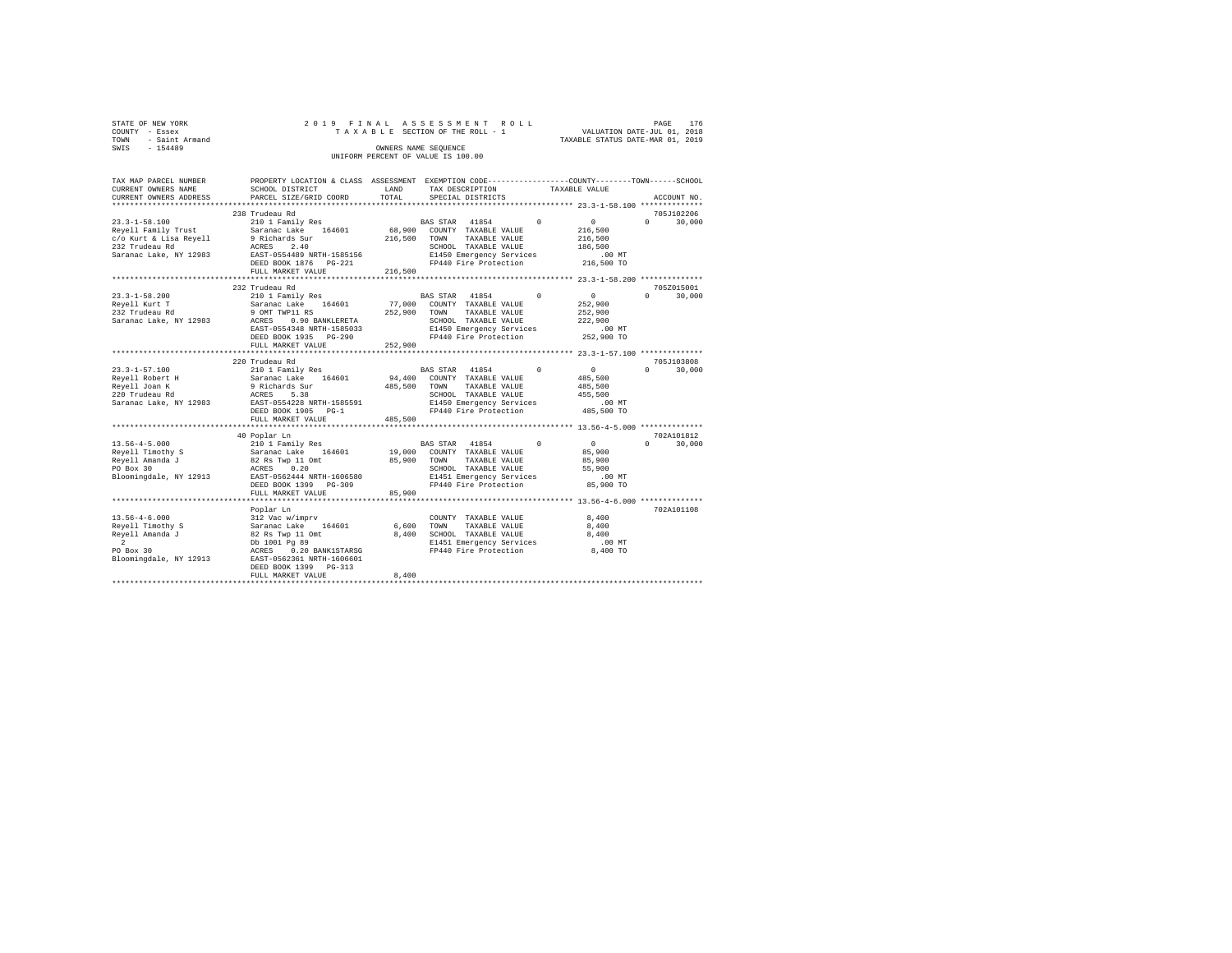| STATE OF NEW YORK                        | 2019 FINAL                                 |                   | ASSESSMENT ROLL                                                                                |                                                                 | PAGE<br>177            |
|------------------------------------------|--------------------------------------------|-------------------|------------------------------------------------------------------------------------------------|-----------------------------------------------------------------|------------------------|
| COUNTY - Essex<br>TOWN<br>- Saint Armand |                                            |                   | TAXABLE SECTION OF THE ROLL - 1                                                                | VALUATION DATE-JUL 01, 2018<br>TAXABLE STATUS DATE-MAR 01, 2019 |                        |
| SWIS<br>$-154489$                        |                                            |                   | OWNERS NAME SEQUENCE                                                                           |                                                                 |                        |
|                                          |                                            |                   | UNIFORM PERCENT OF VALUE IS 100.00                                                             |                                                                 |                        |
|                                          |                                            |                   |                                                                                                |                                                                 |                        |
|                                          |                                            |                   |                                                                                                |                                                                 |                        |
| TAX MAP PARCEL NUMBER                    |                                            |                   | PROPERTY LOCATION & CLASS ASSESSMENT EXEMPTION CODE---------------COUNTY-------TOWN-----SCHOOL |                                                                 |                        |
| CURRENT OWNERS NAME                      | SCHOOL DISTRICT                            | LAND              | TAX DESCRIPTION                                                                                | TAXABLE VALUE                                                   |                        |
| CURRENT OWNERS ADDRESS                   | PARCEL SIZE/GRID COORD                     | TOTAL             | SPECIAL DISTRICTS                                                                              |                                                                 | ACCOUNT NO.            |
|                                          |                                            |                   |                                                                                                |                                                                 |                        |
|                                          | Basil Hill Way                             |                   |                                                                                                |                                                                 | 705J103108             |
| $13.3 - 1 - 29.100$                      | 322 Rural vac>10                           | 52,700            | COUNTY TAXABLE VALUE                                                                           | 52,700                                                          |                        |
| Rich William H<br>80 Woodruff St         | Saranac Lake 164601<br>63 Richards Sur     | 52,700            | TOWN<br>TAXABLE VALUE                                                                          | 52,700<br>52,700                                                |                        |
| Saranac Lake, NY 12983                   | ACRES 47.40                                |                   | SCHOOL TAXABLE VALUE<br>E1451 Emergency Services                                               | $.00$ MT                                                        |                        |
|                                          | EAST-0559845 NRTH-1602315                  |                   | FP440 Fire Protection                                                                          | 52,700 TO                                                       |                        |
|                                          | DEED BOOK 1365 PG-122                      |                   |                                                                                                |                                                                 |                        |
|                                          | FULL MARKET VALUE                          | 52,700            |                                                                                                |                                                                 |                        |
|                                          | *********************                      |                   |                                                                                                |                                                                 |                        |
|                                          | 2073 Gillespie Dr                          |                   |                                                                                                |                                                                 | 705J104006             |
| $15. - 1 - 10.100$                       | 210 1 Family Res                           |                   | ENH STAR<br>41834                                                                              | $\circ$<br>$^{\circ}$                                           | $\Omega$<br>68,700     |
| Richards Brendan A                       | Saranac Lake 164601                        | 42,000            | COUNTY TAXABLE VALUE                                                                           | 223,300                                                         |                        |
| 2073 Gillespie Dr                        | 367 Richards Sur                           | 223,300           | TAXABLE VALUE<br>TOWN                                                                          | 223,300                                                         |                        |
| Bloomingdale, NY 12913                   | ACRES<br>8.50 BANK1STARSG                  |                   | SCHOOL TAXABLE VALUE                                                                           | 154,600                                                         |                        |
|                                          | EAST-0603189 NRTH-1612950                  |                   | E1451 Emergency Services                                                                       | $.00$ MT                                                        |                        |
|                                          | DEED BOOK 1538 PG-306                      |                   | FP440 Fire Protection                                                                          | 223,300 TO                                                      |                        |
|                                          | FULL MARKET VALUE                          | 223,300           |                                                                                                |                                                                 |                        |
|                                          | ******************************             |                   |                                                                                                |                                                                 |                        |
|                                          | 78 River Rd                                |                   |                                                                                                | $\Omega$<br>$\Omega$                                            | 702A103412<br>$\Omega$ |
| $13.65 - 4 - 8.110$<br>Riley John M      | 270 Mfg housing<br>Saranac Lake 164601     | 46,600            | ENH STAR<br>41834<br>COUNTY TAXABLE VALUE                                                      | 57,200                                                          | 57,200                 |
| 78 River Rd                              | Rs Twp 11 Omt 102                          | 57,200            | TOWN<br>TAXABLE VALUE                                                                          | 57,200                                                          |                        |
| PO Box 252                               | ACRES 15.32                                |                   | SCHOOL TAXABLE VALUE                                                                           | $\Omega$                                                        |                        |
| Bloomingdale, NY 12913                   | EAST-0565828 NRTH-1605389                  |                   | E1451 Emergency Services                                                                       | $.00$ MT                                                        |                        |
|                                          | DEED BOOK 679 PG-133                       |                   | FP440 Fire Protection                                                                          | 57,200 TO                                                       |                        |
|                                          | FULL MARKET VALUE                          | 57,200            |                                                                                                |                                                                 |                        |
|                                          | ******************                         | ***************** |                                                                                                | ***************** 23.3-2-19.000 **************                  |                        |
|                                          | 47 Vista Dr                                |                   |                                                                                                |                                                                 | 705Z000013             |
| $23.3 - 2 - 19.000$                      | 210 1 Family Res                           |                   | BAS STAR 41854                                                                                 | $\circ$<br>$\Omega$                                             | $\Omega$<br>30,000     |
| Roberts Alan D                           | Saranac Lake 164601                        | 45,100            | COUNTY TAXABLE VALUE                                                                           | 290,100                                                         |                        |
| Roberts Nancy A                          | 9 Omt Twp 11 Rs                            | 290,100           | TOWN<br>TAXABLE VALUE                                                                          | 290,100                                                         |                        |
| 47 Vista Dr                              | Lot 10 Glenn Ridge Subd                    |                   | SCHOOL TAXABLE VALUE                                                                           | 260,100                                                         |                        |
| Saranac Lake, NY 12983                   | ACRES<br>1.11 BANK1STARSG                  |                   | E1450 Emergency Services                                                                       | $.00$ MT                                                        |                        |
|                                          | EAST-0553365 NRTH-1584664                  |                   | FP440 Fire Protection                                                                          | 290,100 TO                                                      |                        |
|                                          | DEED BOOK 1238 PG-196<br>FULL MARKET VALUE | 290,100           |                                                                                                |                                                                 |                        |
|                                          |                                            |                   |                                                                                                |                                                                 |                        |
|                                          | 74 Hemlock Way                             |                   |                                                                                                |                                                                 | 705J103815             |
| $13.4 - 1 - 69.000$                      | 260 Seasonal res                           |                   | COUNTY TAXABLE VALUE                                                                           | 60,500                                                          |                        |
| Roberts Doris                            | Saranac Lake 164601                        | 33,600            | TOWN<br>TAXABLE VALUE                                                                          | 60,500                                                          |                        |
| 188 Rowley Ct                            | 164 Richards Sur                           | 60,500            | SCHOOL TAXABLE VALUE                                                                           | 60,500                                                          |                        |
| Souderton, PA 18964                      | ACRES 17.50                                |                   | E1451 Emergency Services                                                                       | $.00$ MT                                                        |                        |
|                                          | EAST-0574981 NRTH-1601366                  |                   | FP440 Fire Protection                                                                          | 60,500 TO                                                       |                        |
|                                          | DEED BOOK 403 PG-439                       |                   |                                                                                                |                                                                 |                        |
|                                          | FULL MARKET VALUE                          | 60,500            |                                                                                                |                                                                 |                        |
|                                          |                                            |                   |                                                                                                |                                                                 |                        |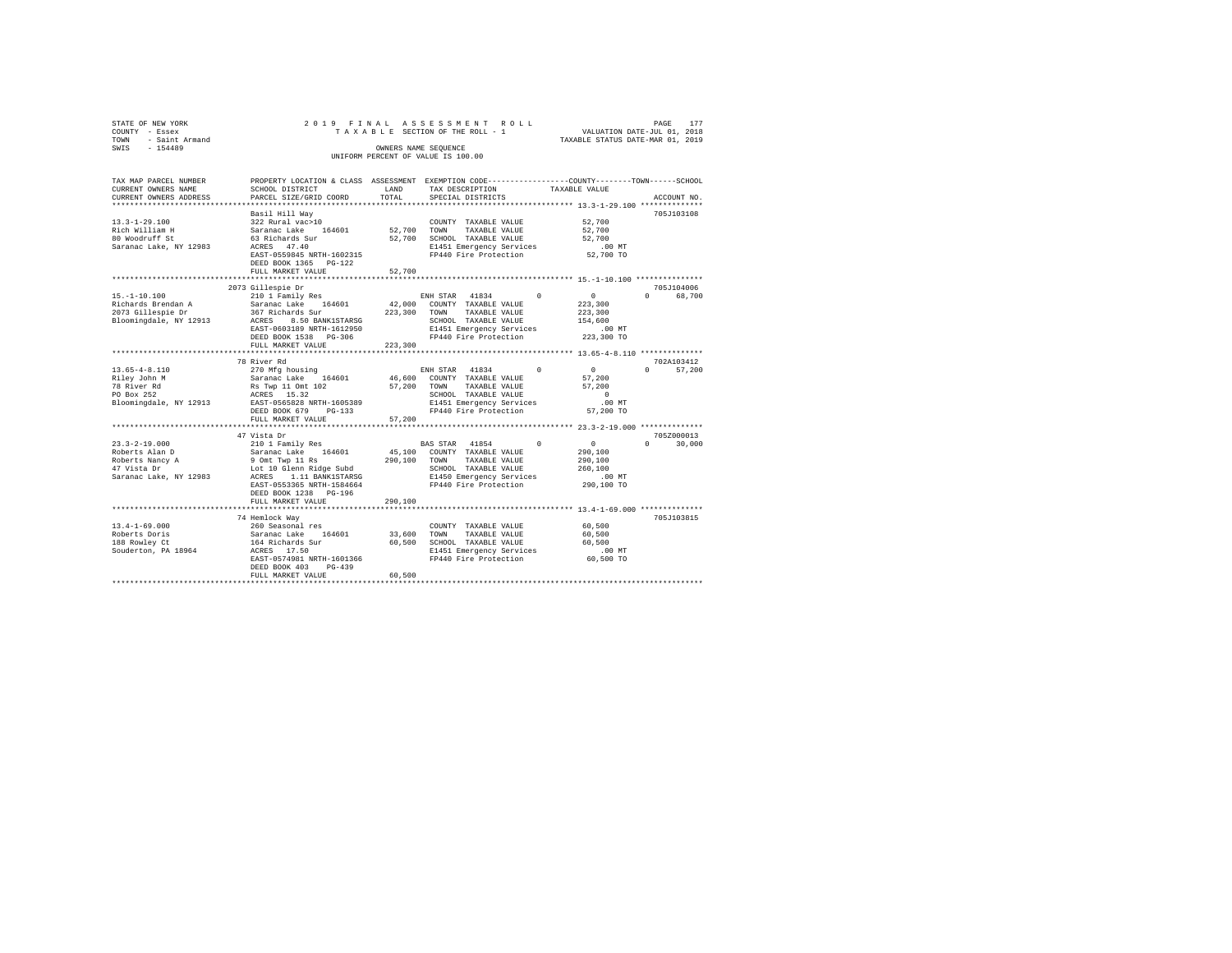| STATE OF NEW YORK<br>COUNTY - Essex<br>- Saint Armand<br>TOWN<br>SWIS - 154489                                    | 2019 FINAL                                                                                                                                                                                                                                                                                                         |                         | ASSESSMENT ROLL<br>TAXABLE SECTION OF THE ROLL - 1 VALUATION DATE-JUL 01, 2018<br>OWNERS NAME SEQUENCE<br>UNIFORM PERCENT OF VALUE IS 100.00 | TAXABLE STATUS DATE-MAR 01, 2019                        | PAGE<br>178                 |
|-------------------------------------------------------------------------------------------------------------------|--------------------------------------------------------------------------------------------------------------------------------------------------------------------------------------------------------------------------------------------------------------------------------------------------------------------|-------------------------|----------------------------------------------------------------------------------------------------------------------------------------------|---------------------------------------------------------|-----------------------------|
| TAX MAP PARCEL NUMBER<br>CURRENT OWNERS NAME<br>CURRENT OWNERS ADDRESS                                            | PROPERTY LOCATION & CLASS ASSESSMENT EXEMPTION CODE----------------COUNTY-------TOWN-----SCHOOL<br>SCHOOL DISTRICT<br>PARCEL SIZE/GRID COORD                                                                                                                                                                       | LAND<br>TOTAL           | TAX DESCRIPTION TAXABLE VALUE<br>SPECIAL DISTRICTS                                                                                           |                                                         | ACCOUNT NO.                 |
| $23.3 - 2 - 6.000$<br>Rommel Chervl<br>11 Vista Dr<br>Saranac Lake, NY 12983                                      | 11 Vista Dr<br>210 1 Family Res<br>Saranac Lake 164601 45,000<br>18 Glenn Ridge Subd 325,300<br>ACRES 1.04 BANKLERETA<br>EAST-0553432 NRTH-1585455<br>DEED BOOK 1434 PG-162                                                                                                                                        |                         | COUNTY TAXABLE VALUE<br>TOWN<br>TAXABLE VALUE 325,300<br>SCHOOL TAXABLE VALUE<br>E1450 Emergency Services<br>FP440 Fire Protection           | 325,300<br>325,300<br>.00 MT<br>325,300 TO              | 705Z001004                  |
| $23.3 - 2 - 5.000$<br>Ross Mia Life Us<br>Munn Kara<br>Saranac Lake, NY 12983                                     | 16 Mount Pisgah Ln<br>nount Fisyan Bn<br>210 1 Family Res<br>Saranac Lake 164601 67,700 COUNTY TAXABLE VALUE<br>9 Rs Twp 11 Omt<br>16 Mount Pisqah Ln 1939/8 LU Mia Ross<br>Glenn Ridge Subd Lot 2 E1450 Emergency Services<br>ACRES 1.16<br>EAST-0553676 NRTH-1585435<br>DEED BOOK 1939 PG-8<br>FULL MARKET VALUE | 245,200 TOWN<br>245,200 | BAS STAR 41854 0<br>TAXABLE VALUE<br>SCHOOL TAXABLE VALUE<br>FP440 Fire Protection 245,200 TO                                                | $\mathbf{0}$<br>245,200<br>245,200<br>215,200<br>.00 MT | 705-187002<br>$0 \t 30,000$ |
| $13.56 - 7 - 6.200$<br>Rothaupt Esmeralda C<br>Cintron Luz E<br>14 Vine St<br>PO Box 80<br>Bloomingdale, NY 12913 | 14 Vine St<br>ACRES 0.50 BANK LERETA<br>EAST-0563256 NRTH-1606900<br>DEED BOOK 1498 PG-143<br>FULL MARKET VALUE                                                                                                                                                                                                    | 99,800                  | COUNTY TAXABLE VALUE<br>TOWN<br>TAXABLE VALUE<br>SCHOOL TAXABLE VALUE<br>E1451 Emergency Services .00 MT<br>FP440 Fire Protection 99,800 TO  | 99,800<br>99,800<br>99,800                              | 705.T191007                 |
|                                                                                                                   | 992 NYS Route 3                                                                                                                                                                                                                                                                                                    |                         |                                                                                                                                              |                                                         | 705J102710                  |

| ru bux su<br>Bloomingdale, NY 12913 | BASI-USOSZSO NRIA-IOUOSUU<br>DEED BOOK 1498 PG-143 |         | PRESU PILE PLOLECLION    | <b>22.000 IU</b> |            |
|-------------------------------------|----------------------------------------------------|---------|--------------------------|------------------|------------|
|                                     | FULL MARKET VALUE                                  | 99,800  |                          |                  |            |
|                                     |                                                    |         |                          |                  |            |
|                                     | 992 NYS Route 3                                    |         |                          |                  | 705J102710 |
| 23.3-1-13.014                       | 281 Multiple res                                   |         | TAXABLE VALUE<br>COUNTY  | 123,400          |            |
| Rowlev Carter                       | Saranac Lake 164601                                | 55,100  | TOWN<br>TAXABLE VALUE    | 123,400          |            |
| Grennan Sierra                      | 47 Richards Sur                                    | 123,400 | SCHOOL TAXABLE VALUE     | 123,400          |            |
| 992 NYS Route 3                     | Life Est To J Fezette                              |         | E1450 Emergency Services | $.00$ MT         |            |
| Saranac Lake, NY 12983              | By Db 1070 Pg 256                                  |         | FP440 Fire Protection    | 123,400 TO       |            |
|                                     | ACRES 2.44                                         |         |                          |                  |            |
|                                     | EAST-0560512 NRTH-1591324                          |         |                          |                  |            |
|                                     | DEED BOOK 1838 PG-78                               |         |                          |                  |            |
|                                     | FULL MARKET VALUE                                  | 123,400 |                          |                  |            |
|                                     |                                                    |         |                          |                  |            |
|                                     |                                                    |         |                          |                  |            |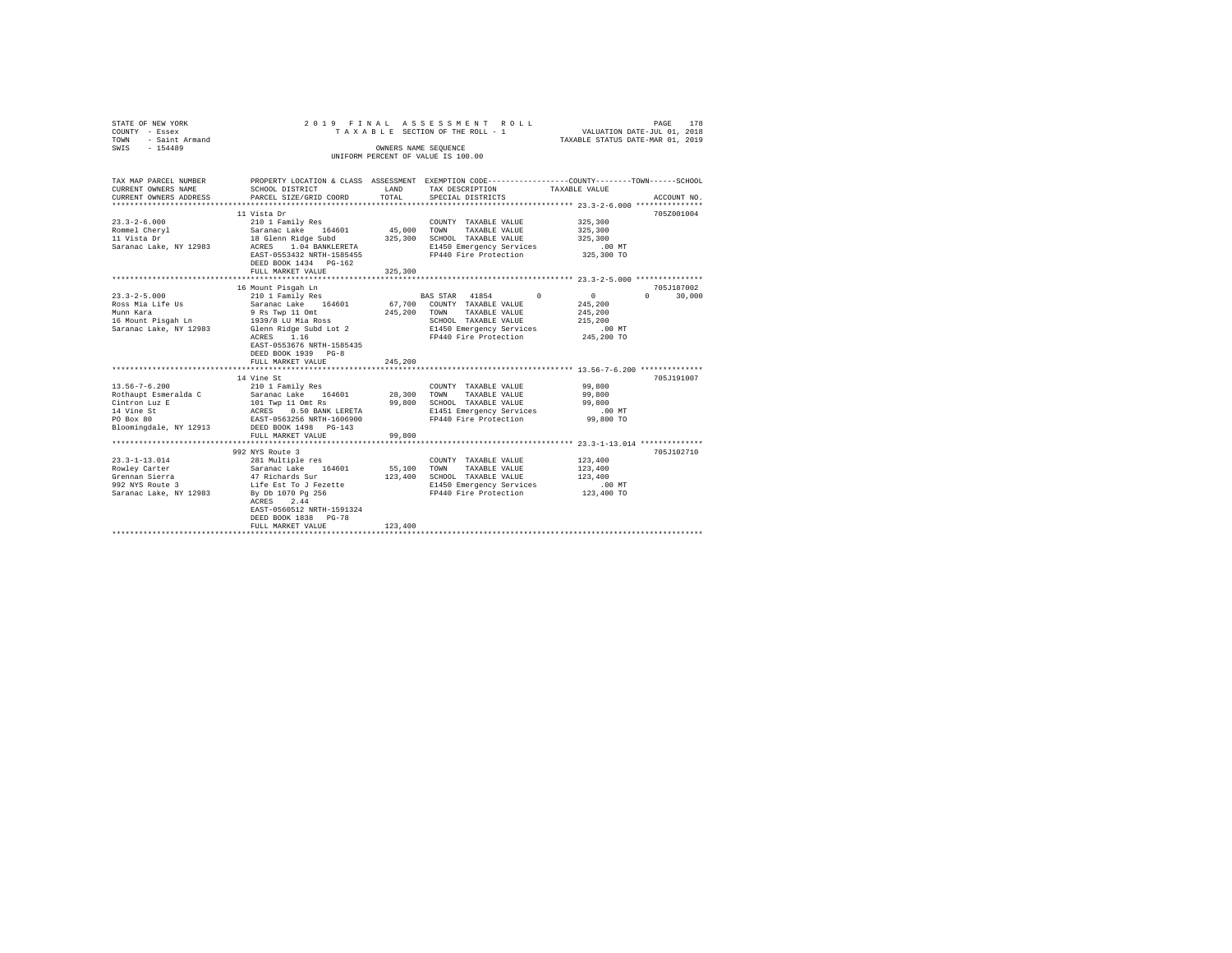| STATE OF NEW YORK   |  | 2019 FINAL ASSESSMENT ROLL         | PAGE                             | 179 |
|---------------------|--|------------------------------------|----------------------------------|-----|
| COUNTY - Essex      |  | TAXABLE SECTION OF THE ROLL - 1    | VALUATION DATE-JUL 01, 2018      |     |
| TOWN - Saint Armand |  |                                    | TAXABLE STATUS DATE-MAR 01, 2019 |     |
| SWIS<br>$-154489$   |  | OWNERS NAME SEOUENCE               |                                  |     |
|                     |  | UNIFORM PERCENT OF VALUE IS 100.00 |                                  |     |

| TAX MAP PARCEL NUMBER<br>CURRENT OWNERS NAME                                                            | PROPERTY LOCATION & CLASS ASSESSMENT EXEMPTION CODE---------------COUNTY-------TOWN-----SCHOOL<br>SCHOOL DISTRICT                                                                   | LAND                         | TAX DESCRIPTION                                                                                                                                                                                             | TAXABLE VALUE                                                                                               |                                  |
|---------------------------------------------------------------------------------------------------------|-------------------------------------------------------------------------------------------------------------------------------------------------------------------------------------|------------------------------|-------------------------------------------------------------------------------------------------------------------------------------------------------------------------------------------------------------|-------------------------------------------------------------------------------------------------------------|----------------------------------|
| CURRENT OWNERS ADDRESS<br>*******************                                                           | PARCEL SIZE/GRID COORD<br>*************************                                                                                                                                 | TOTAL                        | SPECIAL DISTRICTS                                                                                                                                                                                           |                                                                                                             | ACCOUNT NO.                      |
|                                                                                                         | 8 Roosevelt Ln                                                                                                                                                                      |                              |                                                                                                                                                                                                             |                                                                                                             | 702A101212                       |
| $13.65 - 1 - 20.000$<br>Rust Dennis<br>8 Roosevelt Ln<br>Bloomingdale, NY 12913                         | 210 1 Family Res<br>164601<br>Saranac Lake<br>102 Twp 11 Omt<br>S W & N D Barnard Lot 10<br>ACRES<br>0.20 BANK LERETA<br>EAST-0564478 NRTH-1605297<br>DEED BOOK 1704 PG-130         | 19,000<br>92,500             | 41854<br>BAS STAR<br>COUNTY TAXABLE VALUE<br>TOWN<br>TAXABLE VALUE<br>SCHOOL TAXABLE VALUE<br>E1451 Emergency Services<br>FP440 Fire Protection<br>SD442 Bloomingdale Sewer D                               | $\Omega$<br>$\mathbf{0}$<br>92,500<br>92,500<br>62,500<br>$.00$ MT<br>92,500 TO<br>92,500 TO M              | $\Omega$<br>30,000               |
|                                                                                                         | FULL MARKET VALUE                                                                                                                                                                   |                              | 92,500 WD442 Bloomingdale Water D<br>************************************** 13.4-1-12.120 **************                                                                                                    | 92,500 TO M                                                                                                 |                                  |
| $13.4 - 1 - 12.120$<br>Rutgers Alfred<br>1563 NYS Rte 3<br>Saranac Lake, NY 12983                       | NYS Route 3<br>322 Rural vac>10<br>164601<br>Saranac Lake<br>103 Omt Twp 11 Rs<br>12.65<br>ACRES<br>EAST-0564408 NRTH-1603175<br>DEED BOOK 1341<br>$PG-88$<br>FULL MARKET VALUE     | 8,100<br>8,100<br>8,100      | COUNTY TAXABLE VALUE<br>TAXABLE VALUE<br>TOWN<br>SCHOOL TAXABLE VALUE<br>E1451 Emergency Services<br>FP440 Fire Protection                                                                                  | 8,100<br>8,100<br>8,100<br>$.00$ MT<br>8,100 TO                                                             | 705Z003003                       |
|                                                                                                         |                                                                                                                                                                                     |                              |                                                                                                                                                                                                             | **************** 13.4-1-12.200 **************                                                               |                                  |
| $13.4 - 1 - 12.200$<br>Rutgers Alfred<br>Stephen Laurie L<br>1563 NYS Route 3<br>Saranac Lake, NY 12983 | 1563 NYS Route 3<br>220 2 Family Res<br>Saranac Lake<br>164601<br>103 Twp 11 Omt Rs<br>4.86<br>ACRES<br>EAST-0565212 NRTH-1603238<br>DEED BOOK 1636<br>$PG-44$<br>FULL MARKET VALUE | 38,900<br>235,500<br>235,500 | COUNTY TAXABLE VALUE<br>TOWN<br>TAXABLE VALUE<br>SCHOOL TAXABLE VALUE<br>E1451 Emergency Services<br>FP440 Fire Protection                                                                                  | 235,500<br>235,500<br>235,500<br>$.00$ MT<br>235,500 TO                                                     | 705J190003                       |
|                                                                                                         | *********************                                                                                                                                                               |                              | ********************************** 13.64-1-5.110 ***************                                                                                                                                            |                                                                                                             |                                  |
| $13.64 - 1 - 5.110$<br>Ryan Barbara J<br>Chartier Judith A<br>56 Roosevelt Ln<br>Bloomingdale, NY 12913 | 56 Roosevelt Ln<br>210 1 Family Res<br>Saranac Lake<br>164601<br>83 Twp 11 Omt<br>ACRES<br>1.46<br>EAST-0563345 NRTH-1604729<br>DEED BOOK 1513<br>$PG-81$<br>FULL MARKET VALUE      | 35,500<br>200,000<br>200,000 | BAS STAR<br>41854<br>COUNTY TAXABLE VALUE<br>TOWN<br>TAXABLE VALUE<br>SCHOOL TAXABLE VALUE<br>E1451 Emergency Services<br>FP440 Fire Protection<br>SD442 Bloomingdale Sewer D<br>WD442 Bloomingdale Water D | $\circ$<br>$\Omega$<br>200,000<br>200,000<br>170,000<br>.00MT<br>200,000 TO<br>200,000 TO M<br>200,000 TO M | 702A179011<br>$\Omega$<br>30,000 |
|                                                                                                         |                                                                                                                                                                                     |                              |                                                                                                                                                                                                             |                                                                                                             |                                  |
| $13.3 - 1 - 21.200$<br>Ryan Gary J<br>Ryan Lynn M<br>11 George Downs Ln<br>Bloomingdale, NY 12913       | Roosevelt Ln<br>311 Res vac land<br>164601<br>Saranac Lake<br>84 Richards Sur<br>ACRES<br>3.87<br>EAST-0563147 NRTH-1603111<br>DEED BOOK 1391<br>$PG-289$<br>FULL MARKET VALUE      | 33,500<br>33,500<br>33,500   | COUNTY TAXABLE VALUE<br>TOWN<br>TAXABLE VALUE<br>SCHOOL TAXABLE VALUE<br>E1451 Emergency Services<br>FP440 Fire Protection                                                                                  | 33,500<br>33,500<br>33,500<br>$.00$ MT<br>33,500 TO                                                         | 705z004002                       |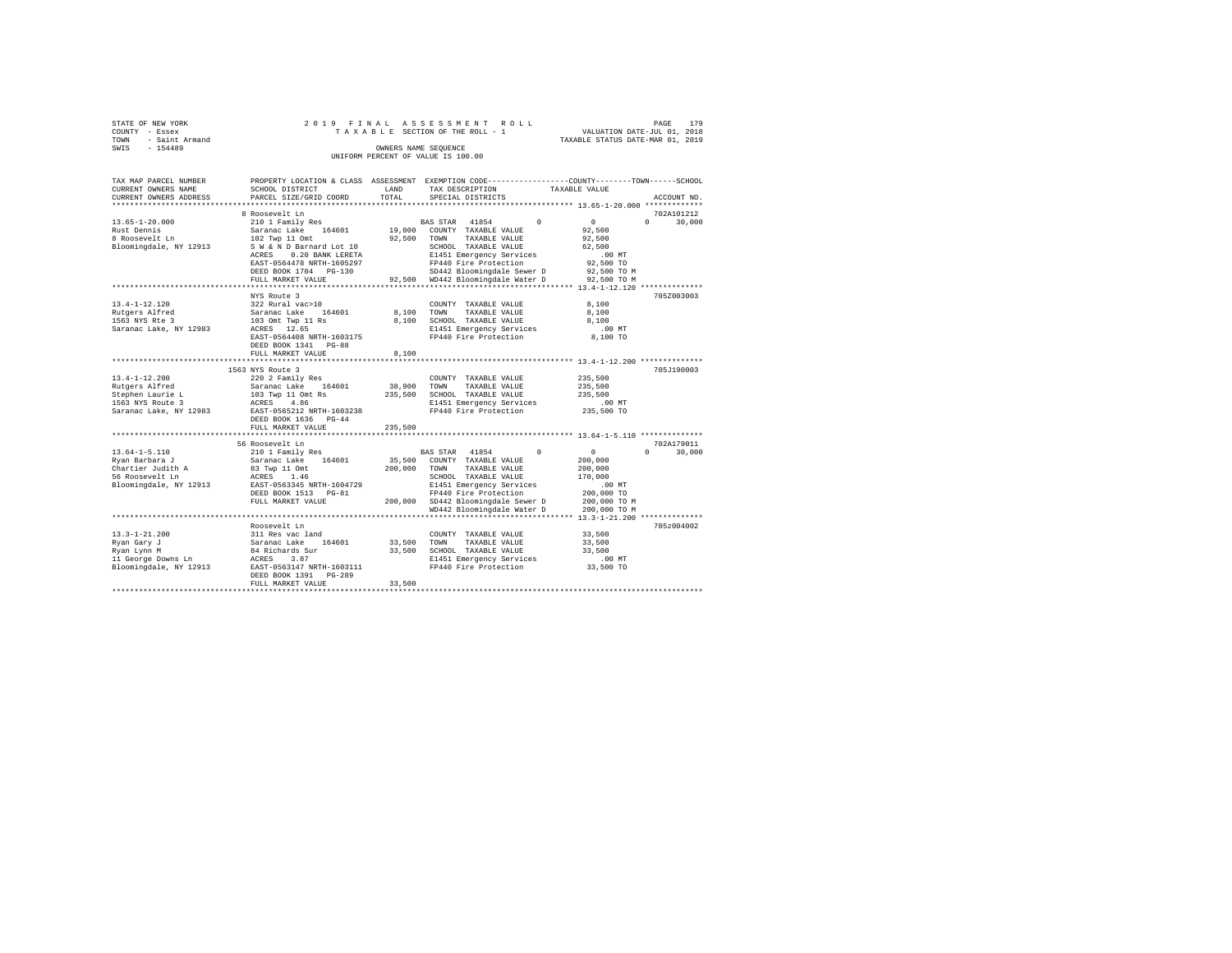|                                    | STATE OF NEW YORK<br>COUNTY - Essex |  |  | 2019 FINAL ASSESSMENT ROLL<br>TAXABLE SECTION OF THE ROLL - 1 |  |                                  | PAGE<br>VALUATION DATE-JUL 01, 2018 | 180 |
|------------------------------------|-------------------------------------|--|--|---------------------------------------------------------------|--|----------------------------------|-------------------------------------|-----|
| TOWN<br>SWIS                       | - Saint Armand<br>$-154489$         |  |  | OWNERS NAME SEOUENCE                                          |  | TAXABLE STATUS DATE-MAR 01, 2019 |                                     |     |
| UNIFORM PERCENT OF VALUE IS 100.00 |                                     |  |  |                                                               |  |                                  |                                     |     |

| TAX MAP PARCEL NUMBER<br>CURRENT OWNERS NAME    | PROPERTY LOCATION & CLASS ASSESSMENT EXEMPTION CODE---------------COUNTY-------TOWN-----SCHOOL<br>SCHOOL DISTRICT | LAND    | TAX DESCRIPTION                                                  |          | TAXABLE VALUE           |                        |
|-------------------------------------------------|-------------------------------------------------------------------------------------------------------------------|---------|------------------------------------------------------------------|----------|-------------------------|------------------------|
| CURRENT OWNERS ADDRESS<br>********************* | PARCEL SIZE/GRID COORD<br>**************************                                                              | TOTAL   | SPECIAL DISTRICTS                                                |          |                         | ACCOUNT NO.            |
|                                                 |                                                                                                                   |         |                                                                  |          |                         |                        |
|                                                 | 11 George Downs Ln                                                                                                |         |                                                                  | $\Omega$ |                         | 705J190002<br>$\Omega$ |
| $13.3 - 1 - 22.200$                             | 210 1 Family Res                                                                                                  | 55,300  | BAS STAR 41854<br>COUNTY TAXABLE VALUE                           |          | $\mathbf{0}$<br>179,100 | 30,000                 |
| Ryan Gary J                                     | Saranac Lake 164601                                                                                               |         | TOWN<br>TAXABLE VALUE                                            |          |                         |                        |
| Ryan Lynn M<br>11 George Downs Ln               | 84 Twp 11 Omt Rs<br>ACRES<br>3.75                                                                                 | 179,100 | SCHOOL TAXABLE VALUE                                             |          | 179,100<br>149,100      |                        |
| Bloomingdale, NY 12913                          | EAST-0563223 NRTH-1602948                                                                                         |         | E1451 Emergency Services                                         |          | .00 MT                  |                        |
|                                                 | DEED BOOK 957<br>$PG-1$                                                                                           |         | FP440 Fire Protection                                            |          | 179,100 TO              |                        |
|                                                 | FULL MARKET VALUE                                                                                                 | 179,100 |                                                                  |          |                         |                        |
|                                                 | ********************                                                                                              |         |                                                                  |          |                         |                        |
|                                                 | 35 Saranac Ln                                                                                                     |         |                                                                  |          |                         | 705J188001             |
| $32.38 - 1 - 20.000$                            | 210 1 Family Res                                                                                                  |         | BAS STAR 41854                                                   | $\Omega$ | $\circ$                 | $\Omega$<br>30,000     |
| Salamy David A                                  | 164601<br>Saranac Lake                                                                                            | 38,000  | COUNTY TAXABLE VALUE                                             |          | 208,200                 |                        |
| Salamy Lauri J                                  | 11 Twp 11 Omt Rs                                                                                                  | 208,200 | TAXABLE VALUE<br>TOWN                                            |          | 208,200                 |                        |
| 35 Saranac Ln                                   | Lot 13 Rockledge Park                                                                                             |         | SCHOOL TAXABLE VALUE                                             |          | 178,200                 |                        |
| Saranac Lake, NY 12983                          | 0.36 BANKTRANSAM<br>ACRES                                                                                         |         | E1450 Emergency Services                                         |          | .00MT                   |                        |
|                                                 | EAST-0555523 NRTH-1579046                                                                                         |         | FP440 Fire Protection                                            |          | 208,200 TO              |                        |
|                                                 | DEED BOOK 1044 PG-73                                                                                              |         | WD441 Rockledge water                                            |          | 208,200 TO M            |                        |
|                                                 | FULL MARKET VALUE                                                                                                 | 208,200 |                                                                  |          |                         |                        |
|                                                 | **********************                                                                                            |         | ************************ 13.4-1-71.112 **************            |          |                         |                        |
|                                                 | 153 Moose Pond Ln                                                                                                 |         |                                                                  |          |                         | 705J179010             |
| $13.4 - 1 - 71.112$                             | 210 1 Family Res                                                                                                  |         | COUNTY TAXABLE VALUE                                             |          | 218,600                 |                        |
| Salas Albert                                    | Saranac Lake<br>164601                                                                                            | 48,300  | TOWN<br>TAXABLE VALUE                                            |          | 218,600                 |                        |
| 1818 N Peninsula Ave                            | Lot 164 Richards Survey                                                                                           | 218,600 | SCHOOL TAXABLE VALUE                                             |          | 218,600                 |                        |
| New Smyrna Beach, FL 32169                      | 8.70<br>ACRES                                                                                                     |         | E1451 Emergency Services                                         |          | .00 MT                  |                        |
|                                                 | EAST-0572919 NRTH-1599366                                                                                         |         | FP440 Fire Protection                                            |          | 218,600 TO              |                        |
|                                                 | DEED BOOK 1849<br>$PG-44$                                                                                         |         |                                                                  |          |                         |                        |
|                                                 | FULL MARKET VALUE                                                                                                 | 218,600 |                                                                  |          |                         |                        |
|                                                 | **********************                                                                                            |         | ***************************** 23.1-1-21.000 **************       |          |                         |                        |
|                                                 | 1187 NYS Route 3                                                                                                  |         | 41834                                                            | $\Omega$ | $\circ$                 | 705J102806<br>$\Omega$ |
| $23.1 - 1 - 21.000$<br>Salls Steven A           | 210 1 Family Res<br>Saranac Lake<br>164601                                                                        | 37,000  | ENH STAR<br>COUNTY TAXABLE VALUE                                 |          | 106,900                 | 68,700                 |
| Salls Martha                                    | 87 Richards Sur                                                                                                   | 106,900 | TOWN<br>TAXABLE VALUE                                            |          | 106,900                 |                        |
| 1187 NYS Rte 3                                  | ACRES<br>3.00                                                                                                     |         | SCHOOL TAXABLE VALUE                                             |          | 38,200                  |                        |
| PO Box 771                                      | EAST-0563662 NRTH-1594777                                                                                         |         | E1451 Emergency Services                                         |          | .00 MT                  |                        |
| Saranac Lake, NY 12983                          | DEED BOOK 766<br>$PG-242$                                                                                         |         | FP440 Fire Protection                                            |          | 106,900 TO              |                        |
|                                                 | FULL MARKET VALUE                                                                                                 | 106,900 |                                                                  |          |                         |                        |
|                                                 | ***********************                                                                                           |         | *********************************** 32.38-1-42.200 ************* |          |                         |                        |
|                                                 | Rockledge Ln                                                                                                      |         |                                                                  |          |                         | 705J193001             |
| $32.38 - 1 - 42.200$                            | 311 Res vac land                                                                                                  |         | COUNTY TAXABLE VALUE                                             |          | 30,600                  |                        |
| Salvador John M                                 | 164601<br>Saranac Lake                                                                                            | 30,600  | TOWN<br>TAXABLE VALUE                                            |          | 30,600                  |                        |
| 7 Prospect St Unit #25                          | 11 Twp 11 Omt Rs                                                                                                  | 30,600  | SCHOOL TAXABLE VALUE                                             |          | 30,600                  |                        |
| Lake George, NY 12845                           | Lot 40                                                                                                            |         | E1450 Emergency Services                                         |          | $.00$ MT                |                        |
|                                                 | ACRES<br>0.25                                                                                                     |         | FP440 Fire Protection                                            |          | 30,600 TO               |                        |
|                                                 | EAST-0555931 NRTH-1580074                                                                                         |         | WD441 Rockledge water                                            |          | 30,600 TO M             |                        |
|                                                 | DEED BOOK 1021<br>$PG-273$                                                                                        |         |                                                                  |          |                         |                        |
|                                                 | FULL MARKET VALUE                                                                                                 | 30,600  |                                                                  |          |                         |                        |
|                                                 |                                                                                                                   |         |                                                                  |          |                         |                        |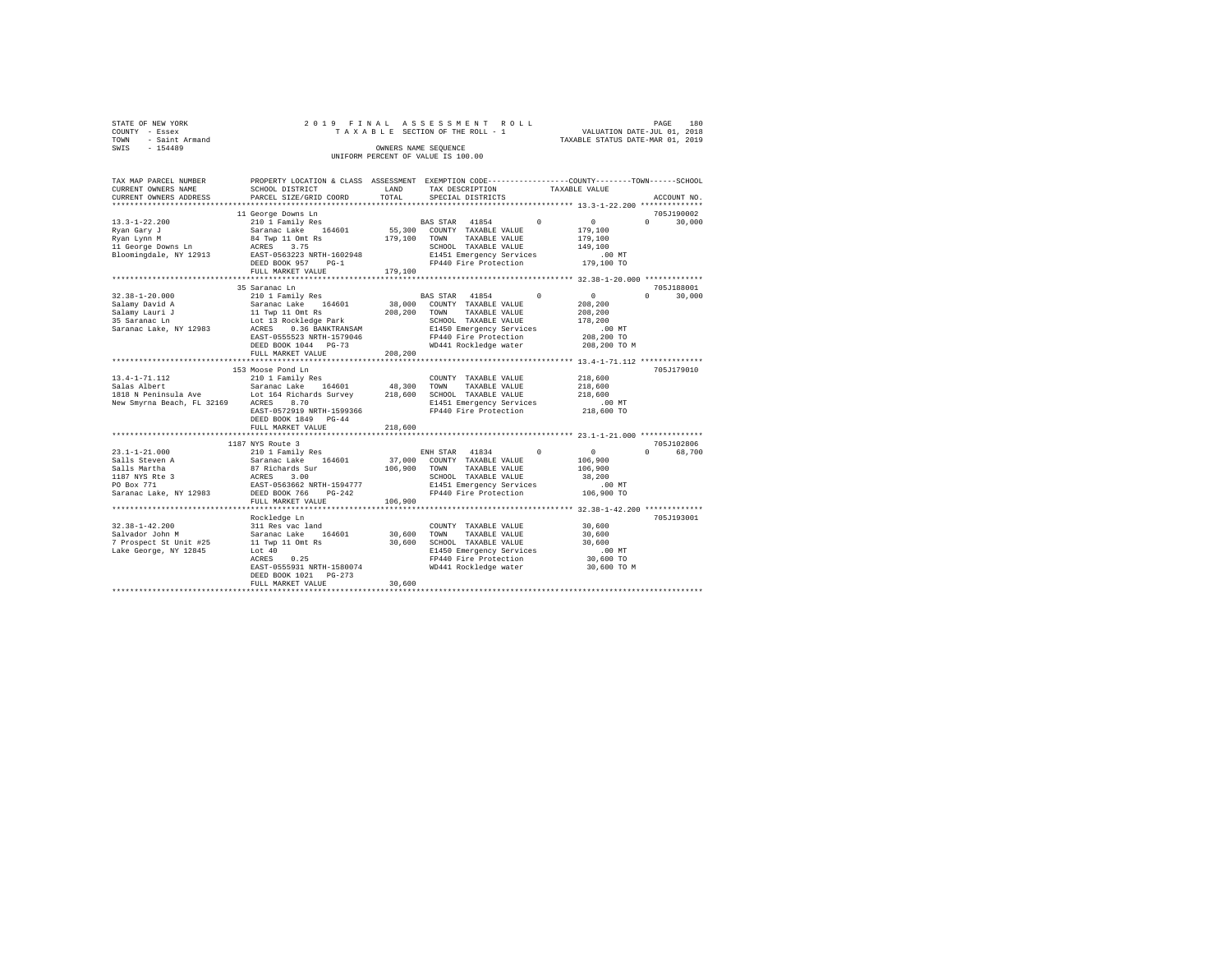| STATE OF NEW YORK $201$<br>COUNTY - Essex 2<br>TOWN - Saint Armand<br>SWIS - 154489 |                                                                                                                                                                                |                      | PAGE 181 את PAGE 181 את PAGE 181 את PAGE 181 את PAGE 181 מת T A X A B LE SECTION OF THE ROLL .<br>T A X A B L E SECTION OF THE ROLL - 1 . TAXABLE STATIUS DATE-JUL 01, 2019                                                          |                                            |               |
|-------------------------------------------------------------------------------------|--------------------------------------------------------------------------------------------------------------------------------------------------------------------------------|----------------------|--------------------------------------------------------------------------------------------------------------------------------------------------------------------------------------------------------------------------------------|--------------------------------------------|---------------|
|                                                                                     |                                                                                                                                                                                |                      |                                                                                                                                                                                                                                      |                                            |               |
|                                                                                     |                                                                                                                                                                                | OWNERS NAME SEQUENCE |                                                                                                                                                                                                                                      |                                            |               |
|                                                                                     |                                                                                                                                                                                |                      | UNIFORM PERCENT OF VALUE IS 100.00                                                                                                                                                                                                   |                                            |               |
|                                                                                     |                                                                                                                                                                                |                      |                                                                                                                                                                                                                                      |                                            |               |
|                                                                                     |                                                                                                                                                                                |                      |                                                                                                                                                                                                                                      |                                            |               |
| CURRENT OWNERS NAME                                                                 | TAX MAP PARCEL NUMBER PROPERTY LOCATION & CLASS ASSESSMENT EXEMPTION CODE---------------COUNTY-------TOWN-----SCHOOL<br>SCHOOL DISTRICT                                        | LAND                 | TAX DESCRIPTION                                                                                                                                                                                                                      | TAXABLE VALUE                              |               |
| CURRENT OWNERS ADDRESS                                                              | PARCEL SIZE/GRID COORD                                                                                                                                                         | TOTAL                | SPECIAL DISTRICTS                                                                                                                                                                                                                    |                                            | ACCOUNT NO.   |
|                                                                                     |                                                                                                                                                                                |                      |                                                                                                                                                                                                                                      |                                            |               |
|                                                                                     | 72 Vista Dr                                                                                                                                                                    |                      |                                                                                                                                                                                                                                      |                                            | 7052004001    |
|                                                                                     |                                                                                                                                                                                |                      |                                                                                                                                                                                                                                      | $\begin{array}{ccc} & & & 0 & \end{array}$ | $0 \t 30.000$ |
|                                                                                     |                                                                                                                                                                                |                      |                                                                                                                                                                                                                                      | 291,000                                    |               |
|                                                                                     |                                                                                                                                                                                |                      |                                                                                                                                                                                                                                      | 291,000                                    |               |
|                                                                                     |                                                                                                                                                                                |                      |                                                                                                                                                                                                                                      | 261,000                                    |               |
|                                                                                     |                                                                                                                                                                                |                      |                                                                                                                                                                                                                                      | .00 MT<br>291,000 TO                       |               |
|                                                                                     |                                                                                                                                                                                |                      |                                                                                                                                                                                                                                      |                                            |               |
|                                                                                     | FULL MARKET VALUE                                                                                                                                                              | 291,000              |                                                                                                                                                                                                                                      |                                            |               |
|                                                                                     |                                                                                                                                                                                |                      |                                                                                                                                                                                                                                      |                                            |               |
|                                                                                     | 35 Main St                                                                                                                                                                     |                      |                                                                                                                                                                                                                                      |                                            | 702A101404    |
|                                                                                     |                                                                                                                                                                                |                      | COUNTY TAXABLE VALUE 152,700                                                                                                                                                                                                         |                                            |               |
|                                                                                     |                                                                                                                                                                                |                      | 26,600 TOWN TAXABLE VALUE                                                                                                                                                                                                            | 152,700                                    |               |
|                                                                                     |                                                                                                                                                                                |                      |                                                                                                                                                                                                                                      |                                            |               |
|                                                                                     | 13.56-9-2.000<br>Sapra John 2010 I Family Res<br>Sapra John Saranet Lake 164601<br>205 Garnet Ave 101.88 Twp 11 Omt<br>Mount Laurel, NJ 08054 Bk 1103 Pg 68<br>RCRES 0.45      |                      | 152,700 SCHOOL TRABLE VALUE 152,700 SCHOOL TRABLE VALUE 141511 EMPIRENCY SETTLE 152,700 TO FT442 Bloomingdale Sever D 152,700 TO N<br>152,700 TO FT442 Bloomingdale Sever D 152,700 TO N<br>152,700 TO SD442 Bloomingdale Sever D 15 |                                            |               |
|                                                                                     | EAST-0563351 NRTH-1606031                                                                                                                                                      |                      |                                                                                                                                                                                                                                      |                                            |               |
|                                                                                     | DEED BOOK 1775 PG-114                                                                                                                                                          |                      |                                                                                                                                                                                                                                      |                                            |               |
|                                                                                     | FULL MARKET VALUE                                                                                                                                                              | 152,700              |                                                                                                                                                                                                                                      |                                            |               |
|                                                                                     |                                                                                                                                                                                |                      |                                                                                                                                                                                                                                      |                                            |               |
|                                                                                     | 726 NYS Route 3                                                                                                                                                                |                      |                                                                                                                                                                                                                                      |                                            | 705J102715    |
| $23.3 - 1 - 30.000$                                                                 | 534 Social org.                                                                                                                                                                |                      | COUNTY TAXABLE VALUE                                                                                                                                                                                                                 | 111,000                                    |               |
| Saranac Lake Fish &                                                                 | Saranac Lake 164601                                                                                                                                                            |                      | 75,200 TOWN TAXABLE VALUE                                                                                                                                                                                                            | 111,000                                    |               |
| Game Club<br>PO Box 588                                                             | 29 Richards Sur                                                                                                                                                                |                      | 111,000 SCHOOL TAXABLE VALUE                                                                                                                                                                                                         | 111,000                                    |               |
|                                                                                     | PO Box 588 00008.00<br>Saranac Lake, NY 12983 ACRES 8.00                                                                                                                       |                      | E1450 Emergency Services<br>FP440 Fire Protection 111,000 TO                                                                                                                                                                         | $.00$ MT                                   |               |
|                                                                                     | EAST-0557743 NRTH-1585720                                                                                                                                                      |                      |                                                                                                                                                                                                                                      |                                            |               |
|                                                                                     | DEED BOOK 205 PG-140                                                                                                                                                           |                      |                                                                                                                                                                                                                                      |                                            |               |
|                                                                                     | FULL MARKET VALUE                                                                                                                                                              | 111,000              |                                                                                                                                                                                                                                      |                                            |               |
|                                                                                     |                                                                                                                                                                                |                      |                                                                                                                                                                                                                                      |                                            |               |
|                                                                                     | 1421 NYS Route 3                                                                                                                                                               |                      |                                                                                                                                                                                                                                      |                                            | 705J195007    |
| $23.2 - 1 - 1.120$                                                                  | 449 Other Storag                                                                                                                                                               |                      | COUNTY TAXABLE VALUE                                                                                                                                                                                                                 | 203,200                                    |               |
| Saranac River Barns LLC                                                             | 919 Donel Journal of Maria 197, 200 DOWN TAXABLE VALUE<br>104 Twp 11 Omt Rich 203, 200 SCHOOL TAXABLE VALUE<br>104 Twp 11 Omt Rich 203, 200 SCHOOL TAXABLE VALUE<br>ACRES 3.33 |                      |                                                                                                                                                                                                                                      | 203,200<br>203,200                         |               |
| 956 NYS Route 3                                                                     |                                                                                                                                                                                |                      |                                                                                                                                                                                                                                      |                                            |               |
| Saranac Lake, NY 12983                                                              | EAST-0565768 NRTH-1599953                                                                                                                                                      |                      | E1451 Emergency Services<br>FP440 Fire Protection                                                                                                                                                                                    | .00 MT<br>203,200 TO                       |               |
|                                                                                     | DEED BOOK 1860 PG-232                                                                                                                                                          |                      |                                                                                                                                                                                                                                      |                                            |               |
|                                                                                     | FULL MARKET VALUE                                                                                                                                                              | 203,200              |                                                                                                                                                                                                                                      |                                            |               |
|                                                                                     |                                                                                                                                                                                |                      |                                                                                                                                                                                                                                      |                                            |               |
|                                                                                     | 1403 NYS Route 3                                                                                                                                                               |                      |                                                                                                                                                                                                                                      |                                            | 705J103506    |
|                                                                                     | 23.2-1-2.000 449 Other Storag                                                                                                                                                  |                      | COUNTY TAXABLE VALUE                                                                                                                                                                                                                 | 220,000                                    |               |
|                                                                                     |                                                                                                                                                                                |                      |                                                                                                                                                                                                                                      | 220,000                                    |               |
|                                                                                     |                                                                                                                                                                                |                      |                                                                                                                                                                                                                                      | 220,000                                    |               |
|                                                                                     |                                                                                                                                                                                |                      |                                                                                                                                                                                                                                      | .00 MT<br>220,000 TO                       |               |
|                                                                                     | DEED BOOK 1770 PG-42                                                                                                                                                           |                      |                                                                                                                                                                                                                                      |                                            |               |
|                                                                                     | FULL MARKET VALUE                                                                                                                                                              | 220,000              |                                                                                                                                                                                                                                      |                                            |               |
|                                                                                     |                                                                                                                                                                                |                      |                                                                                                                                                                                                                                      |                                            |               |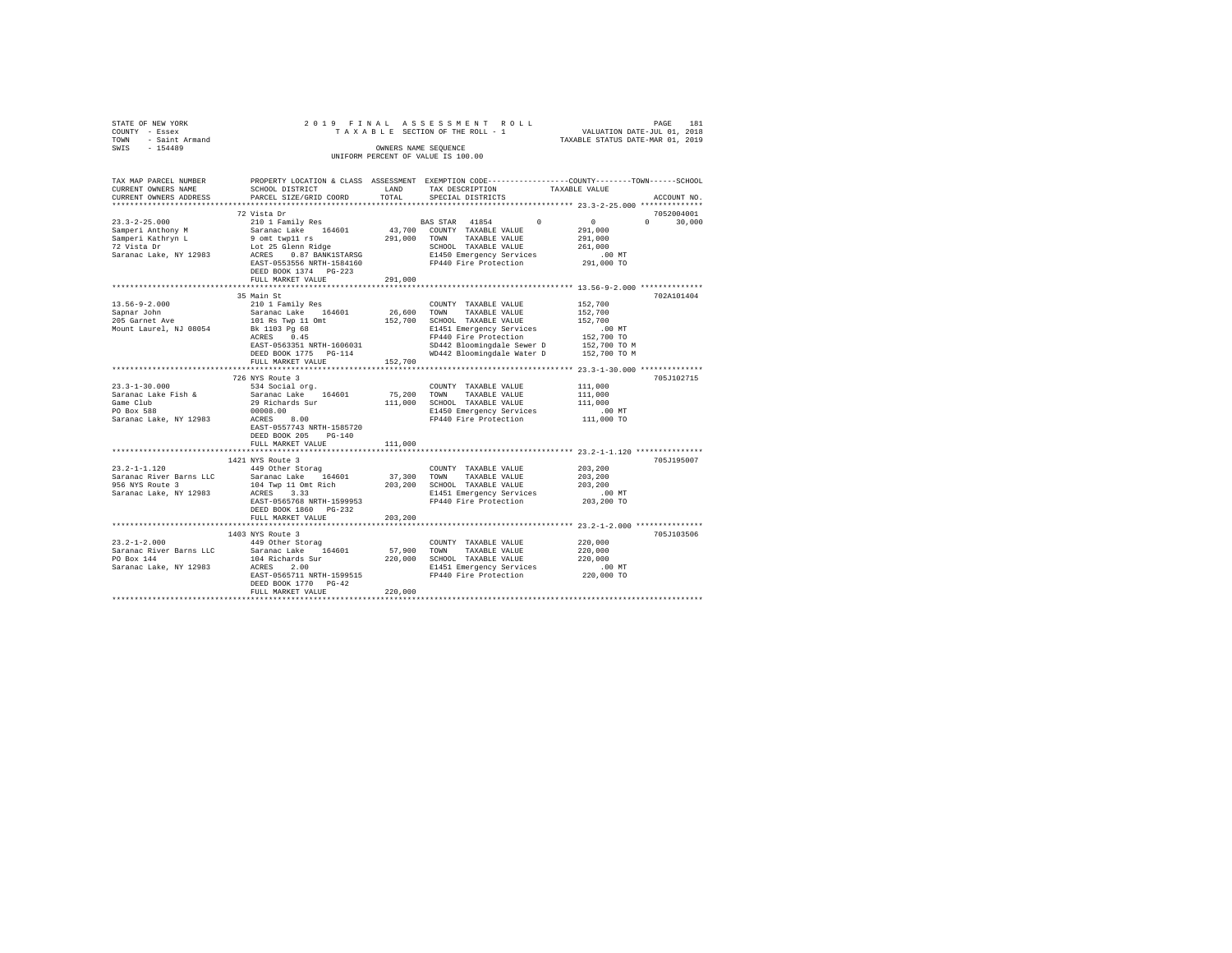| STATE OF NEW YORK<br>COUNTY - Essex<br>TOWN - Saint Armand<br>SWIS - 154489                                                                                                                                                                                                                                                                                                                                                                               |                                                                                       |         | 2019 FINAL ASSESSMENT ROLL<br>OWNERS NAME SEQUENCE<br>UNIFORM PERCENT OF VALUE IS 100.00            | PAGE<br>182                                                                                                    |
|-----------------------------------------------------------------------------------------------------------------------------------------------------------------------------------------------------------------------------------------------------------------------------------------------------------------------------------------------------------------------------------------------------------------------------------------------------------|---------------------------------------------------------------------------------------|---------|-----------------------------------------------------------------------------------------------------|----------------------------------------------------------------------------------------------------------------|
| TAX MAP PARCEL NUMBER<br>CURRENT OWNERS NAME<br>CURRENT OWNERS ADDRESS                                                                                                                                                                                                                                                                                                                                                                                    | SCHOOL DISTRICT<br>PARCEL SIZE/GRID COORD                                             | TOTAL   | LAND TAX DESCRIPTION TAXABLE VALUE<br>SPECIAL DISTRICTS                                             | PROPERTY LOCATION & CLASS ASSESSMENT EXEMPTION CODE---------------COUNTY-------TOWN------SCHOOL<br>ACCOUNT NO. |
|                                                                                                                                                                                                                                                                                                                                                                                                                                                           | 956 NYS Route 3                                                                       |         |                                                                                                     | 705J103413                                                                                                     |
| $\begin{tabular}{lllllllll} \multicolumn{3}{c}{\text{\small 23.3--1--15.111}} & \multicolumn{3}{c}{\text{\small 9.901}} & \multicolumn{3}{c}{\text{\small 9.901}} & \multicolumn{3}{c}{\text{\small 9.901}} & \multicolumn{3}{c}{\text{\small 9.901}} & \multicolumn{3}{c}{\text{\small 9.901}} & \multicolumn{3}{c}{\text{\small 9.901}} & \multicolumn{3}{c}{\text{\small 9.902}} & \multicolumn{3}{c}{\text{\small 9.903}} & \multicolumn{3}{c}{\text$ | DEED BOOK 1770 PG-23                                                                  |         |                                                                                                     | 461,500 TO                                                                                                     |
|                                                                                                                                                                                                                                                                                                                                                                                                                                                           | FULL MARKET VALUE                                                                     | 461,500 |                                                                                                     |                                                                                                                |
| $23.3 - 1 - 15.112$<br>Saranac River Barns LLC - Saranac Lake 164601 - 47,800 TOWN TAXABLE VALUE<br>PO Box 144<br>Saranac Lake, NY 12983 - 67 R S TWP 11 ON HOT BOLDOL TAXABLE VALUE<br>Saranac Lake, NY 12983 - ACRES 15.00 - BI450 Emergency Services                                                                                                                                                                                                   | NYS Route 3<br>322 Rural vac>10<br>$EAST-0561042$ NRTH-1591200<br>DEED BOOK 1770      |         | COUNTY TAXABLE VALUE<br>E1450 Emergency Services 6.00 MT<br>FP440 Fire Protection 6.00 TO 47,800 TO | 705J185012<br>47,800<br>47,800<br>47,800                                                                       |
|                                                                                                                                                                                                                                                                                                                                                                                                                                                           | FULL MARKET VALUE 47,800                                                              |         |                                                                                                     |                                                                                                                |
|                                                                                                                                                                                                                                                                                                                                                                                                                                                           |                                                                                       |         |                                                                                                     |                                                                                                                |
|                                                                                                                                                                                                                                                                                                                                                                                                                                                           | 967 NYS Route 3<br>DEED BOOK 1770 PG-23                                               |         |                                                                                                     | 705J192004<br>77,700<br>77,700<br>77,700<br>$.00$ MT<br>77,700 TO                                              |
|                                                                                                                                                                                                                                                                                                                                                                                                                                                           | FULL MARKET VALUE                                                                     | 77,700  |                                                                                                     |                                                                                                                |
|                                                                                                                                                                                                                                                                                                                                                                                                                                                           | EAST-0602605 NRTH-1607521<br>DEED BOOK 1816 PG-175<br>FULL MARKET VALUE               | 132,500 |                                                                                                     |                                                                                                                |
|                                                                                                                                                                                                                                                                                                                                                                                                                                                           |                                                                                       |         |                                                                                                     |                                                                                                                |
| 13.4-1-65.200<br>Savarie Henry A<br>Savarie Joan<br>55 Main St<br>Doomings                                                                                                                                                                                                                                                                                                                                                                                | Campion Way<br>EAST-0569989 NRTH-1608166<br>DEED BOOK 837 PG-196<br>FULL MARKET VALUE | 44,200  |                                                                                                     | 705J183002                                                                                                     |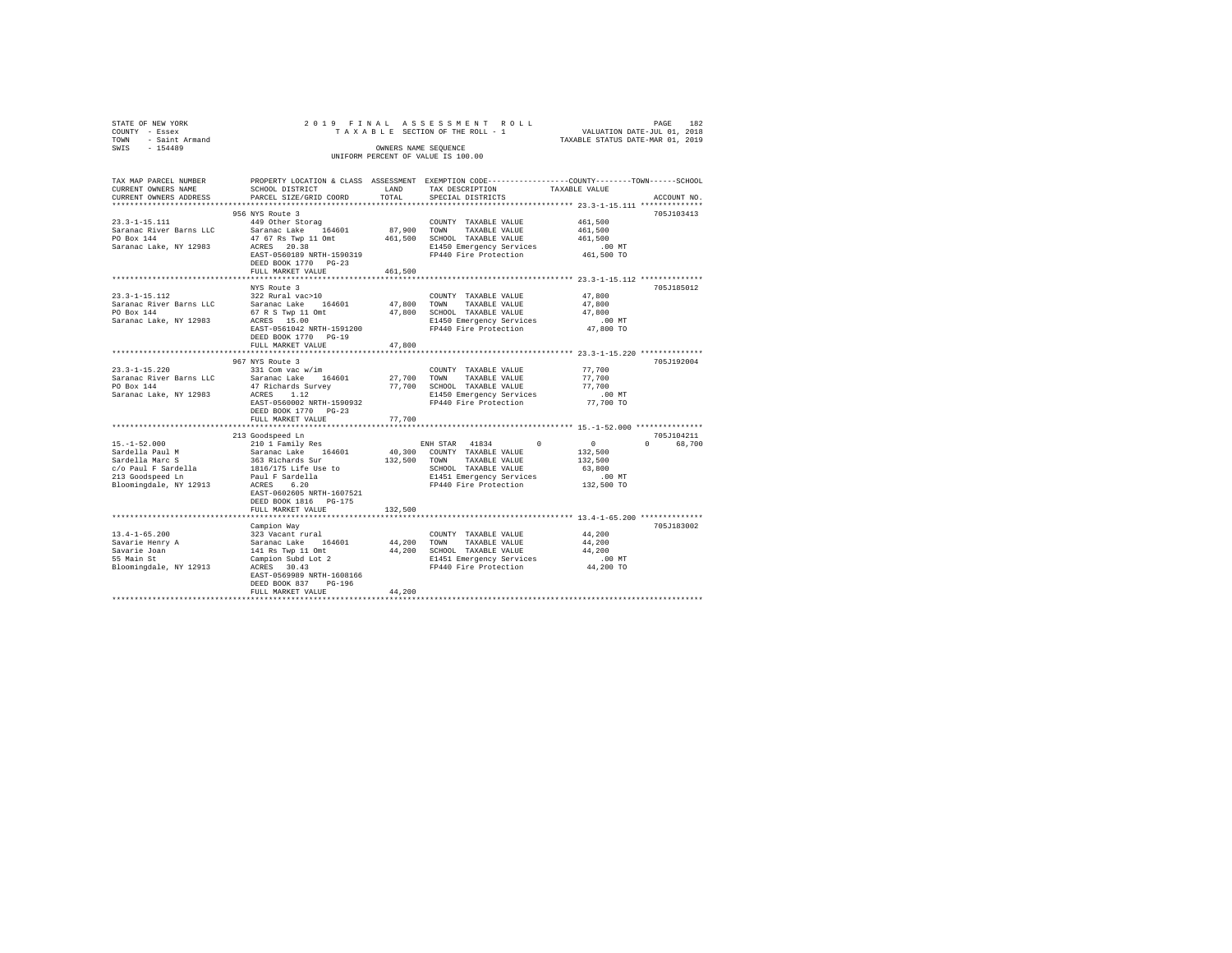|      | STATE OF NEW YORK |  |  |  | 2019 FINAL ASSESSMENT ROLL         |  |  |  |  |                                  |  | PAGE | 183 |
|------|-------------------|--|--|--|------------------------------------|--|--|--|--|----------------------------------|--|------|-----|
|      | COUNTY - Essex    |  |  |  | TAXABLE SECTION OF THE ROLL - 1    |  |  |  |  | VALUATION DATE-JUL 01, 2018      |  |      |     |
| TOWN | - Saint Armand    |  |  |  |                                    |  |  |  |  | TAXABLE STATUS DATE-MAR 01, 2019 |  |      |     |
| SWIS | $-154489$         |  |  |  | OWNERS NAME SEOUENCE               |  |  |  |  |                                  |  |      |     |
|      |                   |  |  |  | UNIFORM PERCENT OF VALUE IS 100.00 |  |  |  |  |                                  |  |      |     |

| TAX MAP PARCEL NUMBER<br>CURRENT OWNERS NAME        | SCHOOL DISTRICT                                   | LAND        | PROPERTY LOCATION & CLASS ASSESSMENT EXEMPTION CODE---------------COUNTY-------TOWN-----SCHOOL<br>TAX DESCRIPTION | TAXABLE VALUE                                     |
|-----------------------------------------------------|---------------------------------------------------|-------------|-------------------------------------------------------------------------------------------------------------------|---------------------------------------------------|
| CURRENT OWNERS ADDRESS<br>************************* | PARCEL SIZE/GRID COORD                            | TOTAL       | SPECIAL DISTRICTS                                                                                                 | ACCOUNT NO.                                       |
|                                                     | 55 Main St                                        |             |                                                                                                                   | 705J188003                                        |
| $13.64 - 1 - 4.200$                                 | 210 1 Family Res                                  |             | 41854<br>$\Omega$<br>BAS STAR                                                                                     | $\overline{0}$<br>$\Omega$<br>30,000              |
| Savarie Henry A                                     | Saranac Lake 164601                               | 40,300      | COUNTY TAXABLE VALUE                                                                                              | 182,000                                           |
| Savarie Joan T                                      | 82 83 Twp 11 Omt Rs                               | 182,000     | TOWN<br>TAXABLE VALUE                                                                                             | 182,000                                           |
| 55 Main St                                          | 6.40<br>ACRES                                     |             | SCHOOL TAXABLE VALUE                                                                                              | 152,000                                           |
| Bloomingdale, NY 12913                              | EAST-0563042 NRTH-1605359                         |             | E1451 Emergency Services                                                                                          | $.00$ MT                                          |
|                                                     | DEED BOOK 883<br>$PG-159$                         |             | FP440 Fire Protection                                                                                             | 182,000 TO                                        |
|                                                     | FULL MARKET VALUE                                 |             | 182,000 SD442 Bloomingdale Sewer D                                                                                | 182,000 TO M                                      |
|                                                     |                                                   |             | WD442 Bloomingdale Water D                                                                                        | 182,000 TO M                                      |
|                                                     |                                                   |             | ************************************** 13.4-1-71.116 ***************                                              |                                                   |
|                                                     | Grass Pond Way                                    |             |                                                                                                                   | 705J180022                                        |
| $13.4 - 1 - 71.116$                                 | 323 Vacant rural                                  |             | COUNTY TAXABLE VALUE                                                                                              | 26,900                                            |
| Scheidt Family LLC                                  | Saranac Lake 164601                               | 26,900 TOWN | TAXABLE VALUE                                                                                                     | 26,900                                            |
| 1119 Remsen Mill Rd                                 | 164 Richards Survey                               |             | 26,900 SCHOOL TAXABLE VALUE                                                                                       | 26,900                                            |
| Wall, NJ 07719                                      | ACRES 7.00                                        |             | E1451 Emergency Services                                                                                          | $.00$ MT                                          |
|                                                     | EAST-0573304 NRTH-1600601                         |             | FP440 Fire Protection                                                                                             | 26,900 TO                                         |
|                                                     | DEED BOOK 1479 PG-236                             |             |                                                                                                                   |                                                   |
|                                                     | FULL MARKET VALUE                                 | 26,900      |                                                                                                                   |                                                   |
|                                                     | ************************                          |             | ********************************** 13.4-1-75.000 ***************                                                  |                                                   |
|                                                     | 95 Moose Pond Ln                                  |             |                                                                                                                   | 705J103805                                        |
| $13.4 - 1 - 75.000$                                 | 312 Vac w/imprv                                   |             | COUNTY TAXABLE VALUE                                                                                              | 62,000                                            |
| Scheidt Family LLC                                  | Saranac Lake 164601                               | 55,300      | TOWN<br>TAXABLE VALUE                                                                                             | 62,000                                            |
| 1119 Remsen Mill Rd                                 | 164 Richards Sur                                  | 62,000      | SCHOOL TAXABLE VALUE                                                                                              | 62,000                                            |
| Wall, NJ 07719                                      | 6.70<br>ACRES                                     |             | E1451 Emergency Services                                                                                          | $.00$ MT                                          |
|                                                     | EAST-0573067 NRTH-1601271                         |             | FP440 Fire Protection                                                                                             | 62,000 TO                                         |
|                                                     | DEED BOOK 1479 PG-236                             |             |                                                                                                                   |                                                   |
|                                                     | FULL MARKET VALUE                                 | 62,000      |                                                                                                                   |                                                   |
|                                                     | ************************                          |             |                                                                                                                   | ******************** 13.4-1-65.120 ************** |
|                                                     | 177 Campion Way                                   |             |                                                                                                                   | 705Z005001                                        |
| $13.4 - 1 - 65.120$                                 | 210 1 Family Res                                  |             | BAS STAR 41854<br>$^{\circ}$                                                                                      | $^{\circ}$<br>$\Omega$<br>30,000                  |
| Schenk Jeremy W                                     | Saranac Lake 164601                               | 32,200      | COUNTY TAXABLE VALUE                                                                                              | 162,600                                           |
| Schenk Kathryn M                                    | 141 Omt Twp 11 Rs                                 | 162,600     | TOWN<br>TAXABLE VALUE                                                                                             | 162,600                                           |
| 177 Campion Way                                     | 4 Campion Sub                                     |             | SCHOOL TAXABLE VALUE                                                                                              | 132,600                                           |
| Vermontville, NY 12989                              | ACRES<br>9.64                                     |             | E1451 Emergency Services<br>FP440 Fire Protection                                                                 | .00 MT                                            |
|                                                     | EAST-0568844 NRTH-1606987<br>DEED BOOK 1786 PG-76 |             |                                                                                                                   | 162,600 TO                                        |
|                                                     | FULL MARKET VALUE                                 | 162,600     |                                                                                                                   |                                                   |
|                                                     |                                                   |             |                                                                                                                   |                                                   |
|                                                     | Poplar Ln                                         |             |                                                                                                                   | 7079978026                                        |
| $13.56 - 7 - 23.000$                                | 311 Res vac land                                  |             | COUNTY TAXABLE VALUE                                                                                              | 3,300                                             |
| Schmidt Donald E                                    | 164601<br>Saranac Lake                            | 3,300       | TOWN<br>TAXABLE VALUE                                                                                             | 3,300                                             |
| Schmidt Barbara A                                   | Rs Twp 11 Omt 82                                  | 3,300       | SCHOOL TAXABLE VALUE                                                                                              | 3,300                                             |
| PO Box 315                                          | Whiteface Mtn Park Lot 23                         |             | E1451 Emergency Services                                                                                          | .00 MT                                            |
| Bloomingdale, NY 12913                              | 0.20<br>ACRES                                     |             | FP440 Fire Protection                                                                                             | 3,300 TO                                          |
|                                                     | EAST-0562612 NRTH-1606551                         |             |                                                                                                                   |                                                   |
|                                                     | DEED BOOK 802<br>$PG-039$                         |             |                                                                                                                   |                                                   |
|                                                     | FULL MARKET VALUE                                 | 3,300       |                                                                                                                   |                                                   |
|                                                     |                                                   |             |                                                                                                                   |                                                   |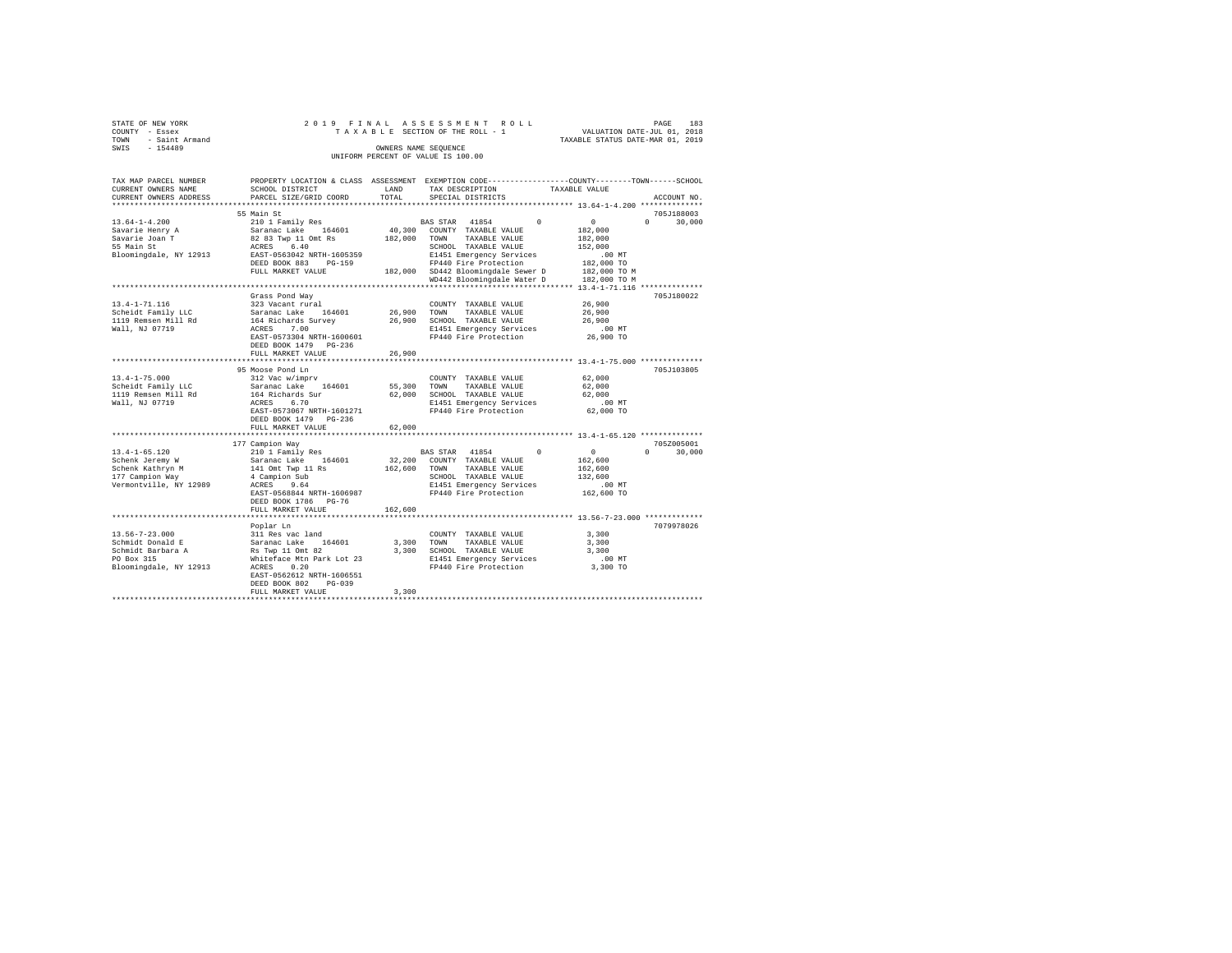| STATE OF NEW YORK<br>COUNTY - Essex<br>- Saint Armand<br>TOWN | 2019 FINAL<br>ASSESSMENT<br>ROLL<br>PAGE<br>VALUATION DATE-JUL 01, 2018<br>TAXABLE SECTION OF THE ROLL - 1<br>TAXABLE STATUS DATE-MAR 01, 2019 |                      |                                    |                                                                                                 |  |  |  |  |
|---------------------------------------------------------------|------------------------------------------------------------------------------------------------------------------------------------------------|----------------------|------------------------------------|-------------------------------------------------------------------------------------------------|--|--|--|--|
| $-154489$<br>SWIS                                             |                                                                                                                                                | OWNERS NAME SEQUENCE |                                    |                                                                                                 |  |  |  |  |
|                                                               |                                                                                                                                                |                      | UNIFORM PERCENT OF VALUE IS 100.00 |                                                                                                 |  |  |  |  |
|                                                               |                                                                                                                                                |                      |                                    |                                                                                                 |  |  |  |  |
| TAX MAP PARCEL NUMBER                                         |                                                                                                                                                |                      |                                    | PROPERTY LOCATION & CLASS ASSESSMENT EXEMPTION CODE---------------COUNTY-------TOWN------SCHOOL |  |  |  |  |
| CURRENT OWNERS NAME                                           | SCHOOL DISTRICT                                                                                                                                | LAND                 | TAX DESCRIPTION                    | TAXABLE VALUE                                                                                   |  |  |  |  |
| CURRENT OWNERS ADDRESS                                        | PARCEL SIZE/GRID COORD                                                                                                                         | TOTAL                | SPECIAL DISTRICTS                  | ACCOUNT NO.                                                                                     |  |  |  |  |
| *************************                                     |                                                                                                                                                |                      |                                    |                                                                                                 |  |  |  |  |
|                                                               | 7 Poplar Ln                                                                                                                                    |                      |                                    | 702A183001                                                                                      |  |  |  |  |
| 13.56-7-28.210                                                | 210 1 Family Res                                                                                                                               |                      | BAS STAR 41854 0                   | 30,000<br>$\sim$ 0<br>$\Omega$                                                                  |  |  |  |  |
| Schmidt Donald E                                              | Saranac Lake 164601                                                                                                                            |                      | 76,300 COUNTY TAXABLE VALUE        | 249,000                                                                                         |  |  |  |  |
| Schmidt Barbara A                                             | 82 Rs Twp 11 Omt                                                                                                                               | 249,000              | TOWN TAXABLE VALUE                 | 249,000                                                                                         |  |  |  |  |
| 7 Poplar Ln                                                   | ACRES 8.64                                                                                                                                     |                      | SCHOOL TAXABLE VALUE               | 219,000                                                                                         |  |  |  |  |
| Bloomingdale, NY 12913                                        | EAST-0562914 NRTH-1606715                                                                                                                      |                      | E1451 Emergency Services           | $.00$ MT                                                                                        |  |  |  |  |
|                                                               | DEED BOOK 769<br>$PG-222$                                                                                                                      |                      | FP440 Fire Protection              | 249,000 TO                                                                                      |  |  |  |  |
|                                                               | FULL MARKET VALUE                                                                                                                              |                      | 249,000 SD442 Bloomingdale Sewer D | 249,000 TO M                                                                                    |  |  |  |  |
|                                                               |                                                                                                                                                |                      | WD442 Bloomingdale Water D         | 249,000 TO M                                                                                    |  |  |  |  |
|                                                               |                                                                                                                                                |                      |                                    |                                                                                                 |  |  |  |  |
|                                                               | 37 James Way                                                                                                                                   |                      |                                    | 705J178056                                                                                      |  |  |  |  |
| $13.4 - 2 - 7.000$                                            | 260 Seasonal res                                                                                                                               |                      | COUNTY TAXABLE VALUE               | 62,800                                                                                          |  |  |  |  |
| Schmidt Hart Mut                                              | Saranac Lake 164601                                                                                                                            | 40,400               | TOWN<br>TAXABLE VALUE              | 62,800                                                                                          |  |  |  |  |
| Schmidt Rosemary                                              | Richards Survey Lot 123                                                                                                                        | 62,800               | SCHOOL TAXABLE VALUE               | 62,800                                                                                          |  |  |  |  |
| PO Box 598                                                    | 40x357xirr                                                                                                                                     |                      | E1451 Emergency Services           | $.00$ MT                                                                                        |  |  |  |  |
| Sound Beach LI, NY 11789                                      | 0.70<br>ACRES                                                                                                                                  |                      | FP440 Fire Protection              | 62,800 TO                                                                                       |  |  |  |  |
|                                                               | EAST-0566839 NRTH-1603120<br>DEED BOOK 502                                                                                                     |                      |                                    |                                                                                                 |  |  |  |  |
|                                                               | $PG-270$<br>FULL MARKET VALUE                                                                                                                  | 62,800               |                                    |                                                                                                 |  |  |  |  |
|                                                               |                                                                                                                                                |                      |                                    |                                                                                                 |  |  |  |  |
|                                                               | James Way                                                                                                                                      |                      |                                    | 705J174007                                                                                      |  |  |  |  |
| $13.4 - 2 - 6.000$                                            | 314 Rural vac<10                                                                                                                               |                      | COUNTY TAXABLE VALUE               | 21,200                                                                                          |  |  |  |  |
| Schmidt Hartmut                                               |                                                                                                                                                | 21,200 TOWN          | TAXABLE VALUE                      | 21,200                                                                                          |  |  |  |  |
| Schmidt Rosemary                                              | Saranac Lake 164601<br>Lot 123 Richards Survey                                                                                                 | 21,200               | SCHOOL TAXABLE VALUE               | 21,200                                                                                          |  |  |  |  |
| PO Box 598                                                    | 45 X 355 X Irr                                                                                                                                 |                      | E1451 Emergency Services           | .00 MT                                                                                          |  |  |  |  |
| Sound Beach LI, NY 11789                                      | 0.70<br>ACRES                                                                                                                                  |                      | FP440 Fire Protection              | 21,200 TO                                                                                       |  |  |  |  |
|                                                               | EAST-0566810 NRTH-1603208                                                                                                                      |                      |                                    |                                                                                                 |  |  |  |  |
|                                                               | $PG-270$<br>DEED BOOK 502                                                                                                                      |                      |                                    |                                                                                                 |  |  |  |  |
|                                                               | FULL MARKET VALUE                                                                                                                              | 21,200               |                                    |                                                                                                 |  |  |  |  |
|                                                               |                                                                                                                                                |                      |                                    |                                                                                                 |  |  |  |  |
|                                                               | 791 Saint Regis Ave                                                                                                                            |                      |                                    | 702C101807                                                                                      |  |  |  |  |
| $13.56 - 2 - 8.000$                                           | 210 1 Family Res                                                                                                                               |                      | COUNTY TAXABLE VALUE               | 75,000                                                                                          |  |  |  |  |
| Schmidt Laura Kimberly                                        | Saranac Lake 164601                                                                                                                            | 28,300               | TOWN<br>TAXABLE VALUE              | 75,000                                                                                          |  |  |  |  |
| PO Box 315                                                    | Richards Survey Twp11 Omt                                                                                                                      | 75,000               | SCHOOL TAXABLE VALUE               | 75,000                                                                                          |  |  |  |  |
| Bloomingdale, NY 12913                                        | ACRES<br>0.50                                                                                                                                  |                      | E1451 Emergency Services           | .00 MT                                                                                          |  |  |  |  |
|                                                               | EAST-0563073 NRTH-1607461                                                                                                                      |                      | FP440 Fire Protection              | 75,000 TO                                                                                       |  |  |  |  |
|                                                               | DEED BOOK 1890 PG-53                                                                                                                           |                      | SD442 Bloomingdale Sewer D         | 75,000 TO M                                                                                     |  |  |  |  |
|                                                               | FULL MARKET VALUE                                                                                                                              |                      | 75,000 WD442 Bloomingdale Water D  | 75,000 TO M                                                                                     |  |  |  |  |
|                                                               |                                                                                                                                                |                      |                                    |                                                                                                 |  |  |  |  |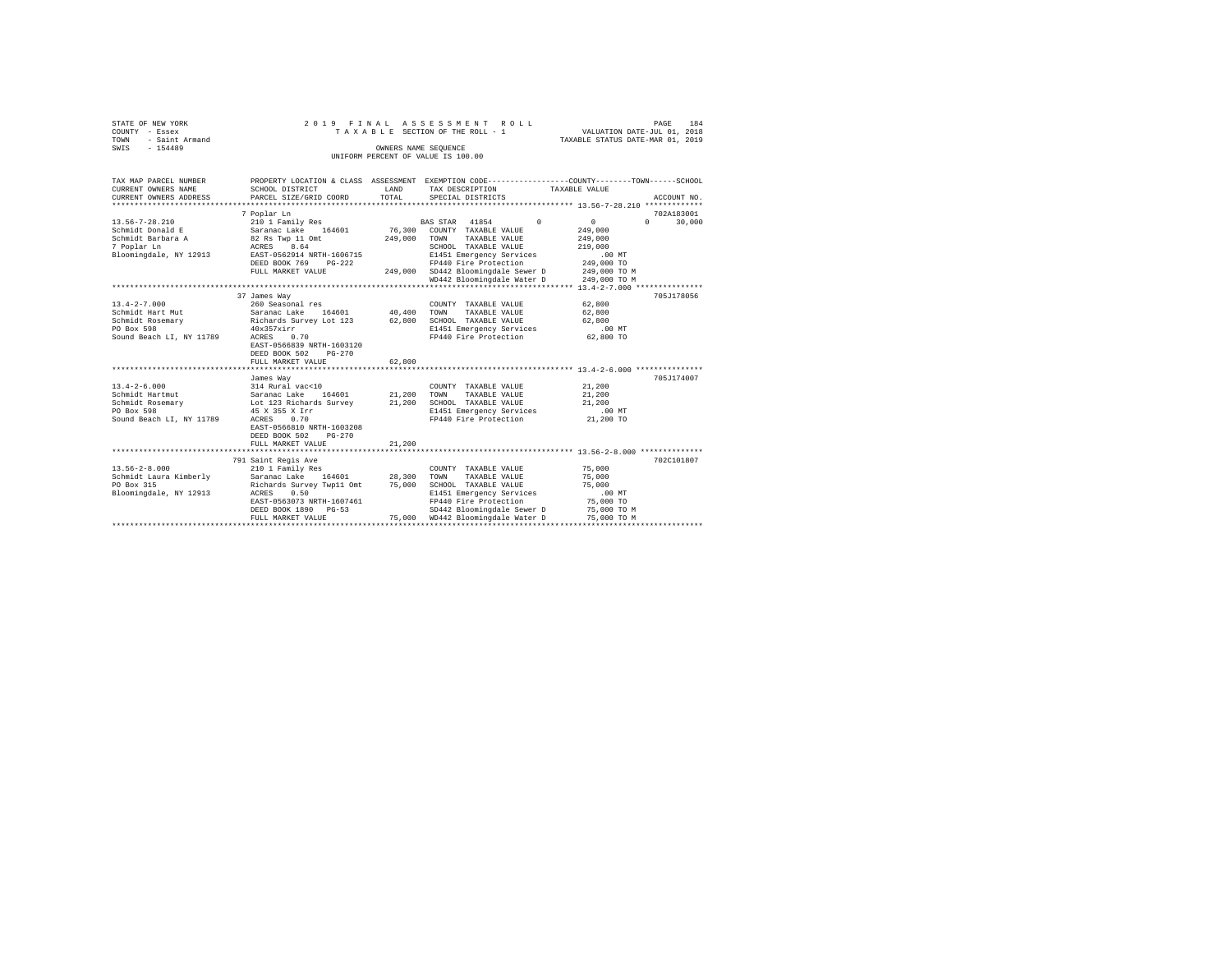| STATE OF NEW YORK   |  | 2019 FINAL ASSESSMENT ROLL         |                                  | PAGE                        | 185 |
|---------------------|--|------------------------------------|----------------------------------|-----------------------------|-----|
| COUNTY - Essex      |  | TAXABLE SECTION OF THE ROLL - 1    |                                  | VALUATION DATE-JUL 01, 2018 |     |
| TOWN - Saint Armand |  |                                    | TAXABLE STATUS DATE-MAR 01, 2019 |                             |     |
| SWTS<br>$-154489$   |  | OWNERS NAME SEOUENCE               |                                  |                             |     |
|                     |  | UNIFORM PERCENT OF VALUE IS 100.00 |                                  |                             |     |
|                     |  |                                    |                                  |                             |     |

| TAX MAP PARCEL NUMBER   |                                                              |               |                                                           | PROPERTY LOCATION & CLASS ASSESSMENT EXEMPTION CODE---------------COUNTY-------TOWN-----SCHOOL |  |
|-------------------------|--------------------------------------------------------------|---------------|-----------------------------------------------------------|------------------------------------------------------------------------------------------------|--|
| CURRENT OWNERS NAME     | SCHOOL DISTRICT                                              | LAND          | TAX DESCRIPTION                                           | TAXABLE VALUE                                                                                  |  |
| CURRENT OWNERS ADDRESS  | PARCEL SIZE/GRID COORD                                       | TOTAL         | SPECIAL DISTRICTS                                         | ACCOUNT NO.                                                                                    |  |
| *********************** |                                                              |               |                                                           |                                                                                                |  |
|                         | 1663 NYS Route 3                                             |               |                                                           | 702A101407                                                                                     |  |
| 13.65-1-15.000          | 423 Snack bar                                                |               | COUNTY TAXABLE VALUE                                      | 113,200                                                                                        |  |
| Schmidt Steven P        | Saranac Lake 164601                                          | $40,000$ TOWN | TAXABLE VALUE                                             | 113,200                                                                                        |  |
| Schmidt Monica D        |                                                              | 113,200       | SCHOOL TAXABLE VALUE                                      | 113,200                                                                                        |  |
| 974 McKenzie Pond Rd    | 102 Twp 11 O.m.t<br>ACRES 0.50                               |               | E1451 Emergency Services                                  | $.00$ MT                                                                                       |  |
|                         | Saranac Lake, NY 12983 EAST-0564485 NRTH-1605541             |               | FP440 Fire Protection                                     |                                                                                                |  |
|                         | DEED BOOK 1864 PG-1                                          |               | SD442 Bloomingdale Sewer D                                | 113,200 TO<br>113,200 TO M                                                                     |  |
|                         | FULL MARKET VALUE                                            |               | 113,200 WD442 Bloomingdale Water D 113,200 TO M           |                                                                                                |  |
|                         |                                                              |               |                                                           |                                                                                                |  |
|                         | 156 Moose Pond Ln                                            |               |                                                           | 705J177003                                                                                     |  |
| $13.4 - 1 - 71.200$     | 260 Seasonal res                                             |               | COUNTY TAXABLE VALUE                                      | 72,000                                                                                         |  |
| Schneiderman Jonathan L | Saranac Lake 164601                                          | 32,300        | TOWN<br>TAXABLE VALUE                                     | 72,000                                                                                         |  |
| Skiff Jacqueline R      |                                                              | 72,000        | SCHOOL TAXABLE VALUE                                      | 72,000                                                                                         |  |
| 202 Smith Dr            |                                                              |               |                                                           | $.00$ MT                                                                                       |  |
|                         | 164 Rs Twp 11 Omt<br>ACRES 0.70<br>EAST-0572225 NRTH-1599392 |               | E1451 Emergency Services<br>FP440 Fire Protection         |                                                                                                |  |
| Plattsburgh, NY 12901   |                                                              |               |                                                           | 72,000 TO                                                                                      |  |
|                         | DEED BOOK 1897 PG-243                                        |               |                                                           |                                                                                                |  |
|                         | FULL MARKET VALUE                                            | 72,000        |                                                           |                                                                                                |  |
|                         |                                                              |               |                                                           |                                                                                                |  |
|                         | 31 Curtis Way                                                |               |                                                           | 705J102810                                                                                     |  |
|                         |                                                              |               | BAS STAR 41854 0                                          | $\Omega$<br>30,000<br>$\mathbf{0}$                                                             |  |
|                         |                                                              |               | 44,000 COUNTY TAXABLE VALUE                               | 95,500                                                                                         |  |
|                         |                                                              |               | 95,500 TOWN TAXABLE VALUE                                 | 95,500                                                                                         |  |
|                         |                                                              |               | SCHOOL TAXABLE VALUE                                      | 65,500                                                                                         |  |
|                         |                                                              |               | E1451 Emergency Services                                  | $.00$ MT                                                                                       |  |
|                         | DEED BOOK 1743 PG-74                                         |               | FP440 Fire Protection                                     | 95,500 TO                                                                                      |  |
|                         | FULL MARKET VALUE                                            | 95,500        |                                                           |                                                                                                |  |
|                         |                                                              |               |                                                           |                                                                                                |  |
|                         | 11 Reservoir Ln                                              |               |                                                           | 705Z006001                                                                                     |  |
| 13.56-10-9.200          | 210 1 Family Res                                             |               | BAS STAR 41854 0                                          | $\sim$ 0<br>$\Omega$ and $\Omega$<br>30,000                                                    |  |
| Schwartz John J         |                                                              |               | 35,100 COUNTY TAXABLE VALUE<br>205,700 TOWN TAXABLE VALUE | 205,700                                                                                        |  |
| Schwartz Diana L        | Saranac Lake 164601<br>82 OMT TWP 11 RS                      |               |                                                           | 205,700                                                                                        |  |
| 11 Reservoir Ln         |                                                              |               | SCHOOL TAXABLE VALUE                                      | 175,700                                                                                        |  |
| Bloomingdale, NY 12913  | ACRES 1.09 BANK LERETA<br>EAST-0560894 NRTH-1605836          |               | E1451 Emergency Services                                  | .00 MT                                                                                         |  |
|                         | DEED BOOK 1439 PG-252                                        |               | FP440 Fire Protection 205,700 TO                          |                                                                                                |  |
|                         | FULL MARKET VALUE                                            | 205,700       |                                                           |                                                                                                |  |
|                         |                                                              |               |                                                           |                                                                                                |  |
|                         | 1666 NYS Route 3                                             |               |                                                           | 702A101814                                                                                     |  |
| $13.65 - 2 - 16.000$    | 210 1 Family Res                                             |               | COUNTY TAXABLE VALUE                                      | 89,000                                                                                         |  |
| Schwiezer Mary Allyn    | Saranac Lake 164601                                          |               | 28,300 TOWN<br>TAXABLE VALUE                              | 89,000                                                                                         |  |
| 1666 NYS Route 3        |                                                              | 89,000        | SCHOOL TAXABLE VALUE                                      | 89,000                                                                                         |  |
| Bloomingdale, NY 12913  | 102 Twp 11 O.m.t.<br>225.5 X 138S Xirr                       |               | E1451 Emergency Services                                  | .00 MT                                                                                         |  |
|                         | ACRES<br>0.50                                                |               | FP440 Fire Protection                                     | 89,000 TO                                                                                      |  |
|                         | EAST-0564622 NRTH-1605653                                    |               | SD442 Bloomingdale Sewer D                                | 89,000 TO M                                                                                    |  |
|                         | DEED BOOK 1768 PG-249                                        |               | WD442 Bloomingdale Water D 89,000 TO M                    |                                                                                                |  |
|                         | FULL MARKET VALUE                                            | 89,000        |                                                           |                                                                                                |  |
|                         |                                                              |               |                                                           |                                                                                                |  |
|                         |                                                              |               |                                                           |                                                                                                |  |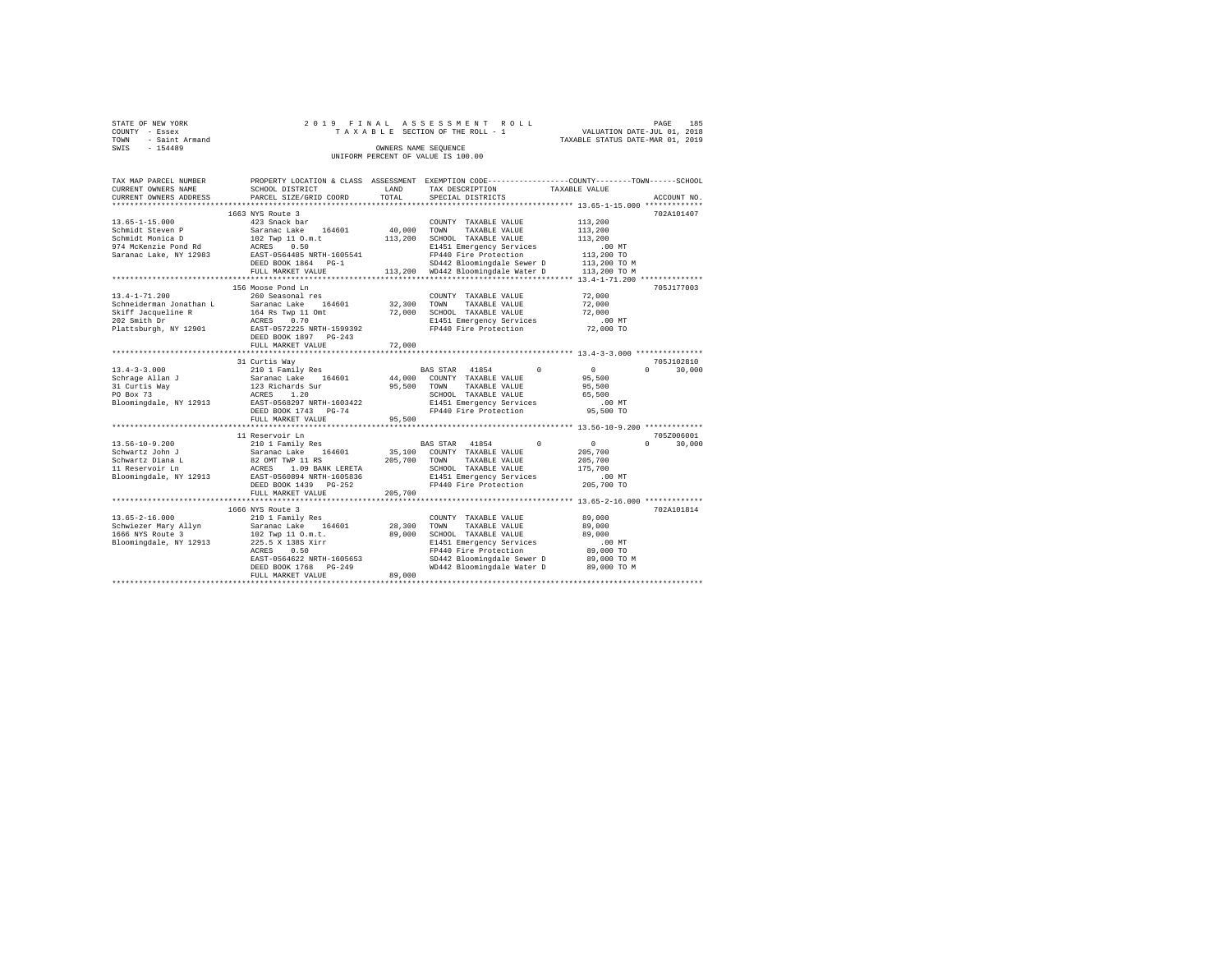| STATE OF NEW YORK                           |                                         |             | 2019 FINAL ASSESSMENT ROLL         | PAGE 186<br>VALUATION DATE-JUL 01, 2018                                                         |
|---------------------------------------------|-----------------------------------------|-------------|------------------------------------|-------------------------------------------------------------------------------------------------|
| COUNTY - Essex                              |                                         |             | TAXABLE SECTION OF THE ROLL - 1    |                                                                                                 |
| TOWN - Saint Armand                         |                                         |             |                                    | TAXABLE STATUS DATE-MAR 01, 2019                                                                |
| SWIS - 154489                               |                                         |             | OWNERS NAME SEQUENCE               |                                                                                                 |
|                                             |                                         |             | UNIFORM PERCENT OF VALUE IS 100.00 |                                                                                                 |
|                                             |                                         |             |                                    |                                                                                                 |
|                                             |                                         |             |                                    |                                                                                                 |
| TAX MAP PARCEL NUMBER                       |                                         |             |                                    | PROPERTY LOCATION & CLASS ASSESSMENT EXEMPTION CODE---------------COUNTY-------TOWN------SCHOOL |
| CURRENT OWNERS NAME                         | SCHOOL DISTRICT                         | LAND        | TAX DESCRIPTION                    | TAXABLE VALUE                                                                                   |
|                                             |                                         |             |                                    |                                                                                                 |
| CURRENT OWNERS ADDRESS                      | PARCEL SIZE/GRID COORD                  | TOTAL       | SPECIAL DISTRICTS                  | ACCOUNT NO.                                                                                     |
|                                             |                                         |             |                                    |                                                                                                 |
|                                             | 255 River Rd                            |             |                                    | 705J104301                                                                                      |
| $13.4 - 1 - 55.000$                         | 210 1 Family Res                        |             | COUNTY TAXABLE VALUE               | 191,800                                                                                         |
| Scott Michael D                             | Saranac Lake 164601                     | 16,900 TOWN | TAXABLE VALUE                      | 191,800                                                                                         |
| 12 Riverview St                             | 143 Richards Sur                        |             | 191,800 SCHOOL TAXABLE VALUE       | 191,800                                                                                         |
| Veazie, ME 04401                            | ACRES 0.10                              |             | E1451 Emergency Services           | $.00$ MT                                                                                        |
|                                             | EAST-0570291 NRTH-1603974               |             | FP440 Fire Protection              | 191,800 TO                                                                                      |
|                                             | DEED BOOK 777 PG-132                    |             |                                    |                                                                                                 |
|                                             | FULL MARKET VALUE                       | 191,800     |                                    |                                                                                                 |
|                                             |                                         |             |                                    |                                                                                                 |
|                                             |                                         |             |                                    |                                                                                                 |
|                                             | River Rd                                |             |                                    | 705Z012001                                                                                      |
| 13.4-1-61.200                               | 314 Rural vac<10                        |             | COUNTY TAXABLE VALUE               | 2,500                                                                                           |
| Scott Michael D                             | Saranac Lake 164601                     |             | 2,500 TOWN TAXABLE VALUE           | 2,500                                                                                           |
| 12 Riverview St                             | 143 Omt Twp II Rs<br>ACRES 0.25         |             | 2,500 SCHOOL TAXABLE VALUE         | 2,500                                                                                           |
| Veazie, ME 04401                            |                                         |             | E1451 Emergency Services           | $.00$ MT                                                                                        |
|                                             | EAST-0570235 NRTH-1604012               |             | FP440 Fire Protection              | 2,500 TO                                                                                        |
|                                             | DEED BOOK 1664 PG-65                    |             |                                    |                                                                                                 |
|                                             | FULL MARKET VALUE                       | 2,500       |                                    |                                                                                                 |
|                                             |                                         |             |                                    |                                                                                                 |
|                                             | River Rd                                |             |                                    | 705J104302                                                                                      |
| $13.4 - 1 - 64.000$                         | 910 Priv forest                         |             | COUNTY TAXABLE VALUE               | 143,600                                                                                         |
| Scott Michael D                             |                                         | 143,600     | TOWN<br>TAXABLE VALUE              | 143,600                                                                                         |
| 12 Riverview St                             | Saranac Lake 164601<br>142 Richards Sur |             |                                    | 143,600                                                                                         |
|                                             |                                         |             | 143,600 SCHOOL TAXABLE VALUE       |                                                                                                 |
| Veazie, ME 04401                            | ACRES 160.00                            |             | E1451 Emergency Services           | .00MT                                                                                           |
|                                             | EAST-0570109 NRTH-1605453               |             | FP440 Fire Protection              | 143,600 TO                                                                                      |
|                                             | DEED BOOK 777 PG-132                    |             |                                    |                                                                                                 |
|                                             | FULL MARKET VALUE                       | 143,600     |                                    |                                                                                                 |
|                                             |                                         |             |                                    |                                                                                                 |
|                                             | 2078 Gillespie Dr                       |             |                                    | 705J103914                                                                                      |
| $15. - 1 - 56.000$                          | 210 1 Family Res                        |             | COUNTY TAXABLE VALUE               | 93,000                                                                                          |
| Sedlacko Martin P                           | Saranac Lake 164601                     | 17,900      | TOWN<br>TAXABLE VALUE              | 93,000                                                                                          |
|                                             | 367 Rs Twp 11 Omt                       |             | 93,000 SCHOOL TAXABLE VALUE        | 93,000                                                                                          |
| Sedlacko Carolyn<br>838 Wave Dr             | Old School House Lot                    |             | E1451 Emergency Services           | $.00$ MT                                                                                        |
|                                             | ACRES 0.15                              |             | FP440 Fire Protection              |                                                                                                 |
| Forked River, NJ 08731                      |                                         |             |                                    | 93,000 TO                                                                                       |
|                                             | EAST-0603253 NRTH-1612269               |             |                                    |                                                                                                 |
|                                             | DEED BOOK 1099 PG-115                   |             |                                    |                                                                                                 |
|                                             | FULL MARKET VALUE                       | 93,000      |                                    |                                                                                                 |
|                                             |                                         |             |                                    | **************** 15.-1-15.000 ***************                                                   |
|                                             | 81 Goodspeed Ln                         |             |                                    | 705J104001                                                                                      |
| $15. - 1 - 15.000$                          | 312 Vac w/imprv                         |             | COUNTY TAXABLE VALUE               | 21,900                                                                                          |
| Sellers Ruth L Trust                        | Saranac Lake 164601                     | 20,400 TOWN | TAXABLE VALUE                      | 21,900                                                                                          |
| c/o Carol A Albano Trustee 368 Richards Sur |                                         |             | 21,900 SCHOOL TAXABLE VALUE        | 21,900                                                                                          |
| 51 Spaulding St  Life Use To Ruth Sellers   |                                         |             | E1451 Emergency Services           | $.00$ MT                                                                                        |
| Amherst, MA 01002                           | By Db 1043 Pg 241                       |             | FP440 Fire Protection              | 21,900 TO                                                                                       |
|                                             | ACRES 0.60                              |             |                                    |                                                                                                 |
|                                             |                                         |             |                                    |                                                                                                 |
|                                             | EAST-0602867 NRTH-1610606               |             |                                    |                                                                                                 |
|                                             | DEED BOOK 1043 PG-241                   |             |                                    |                                                                                                 |
|                                             | FULL MARKET VALUE                       | 21,900      |                                    |                                                                                                 |
|                                             |                                         |             |                                    |                                                                                                 |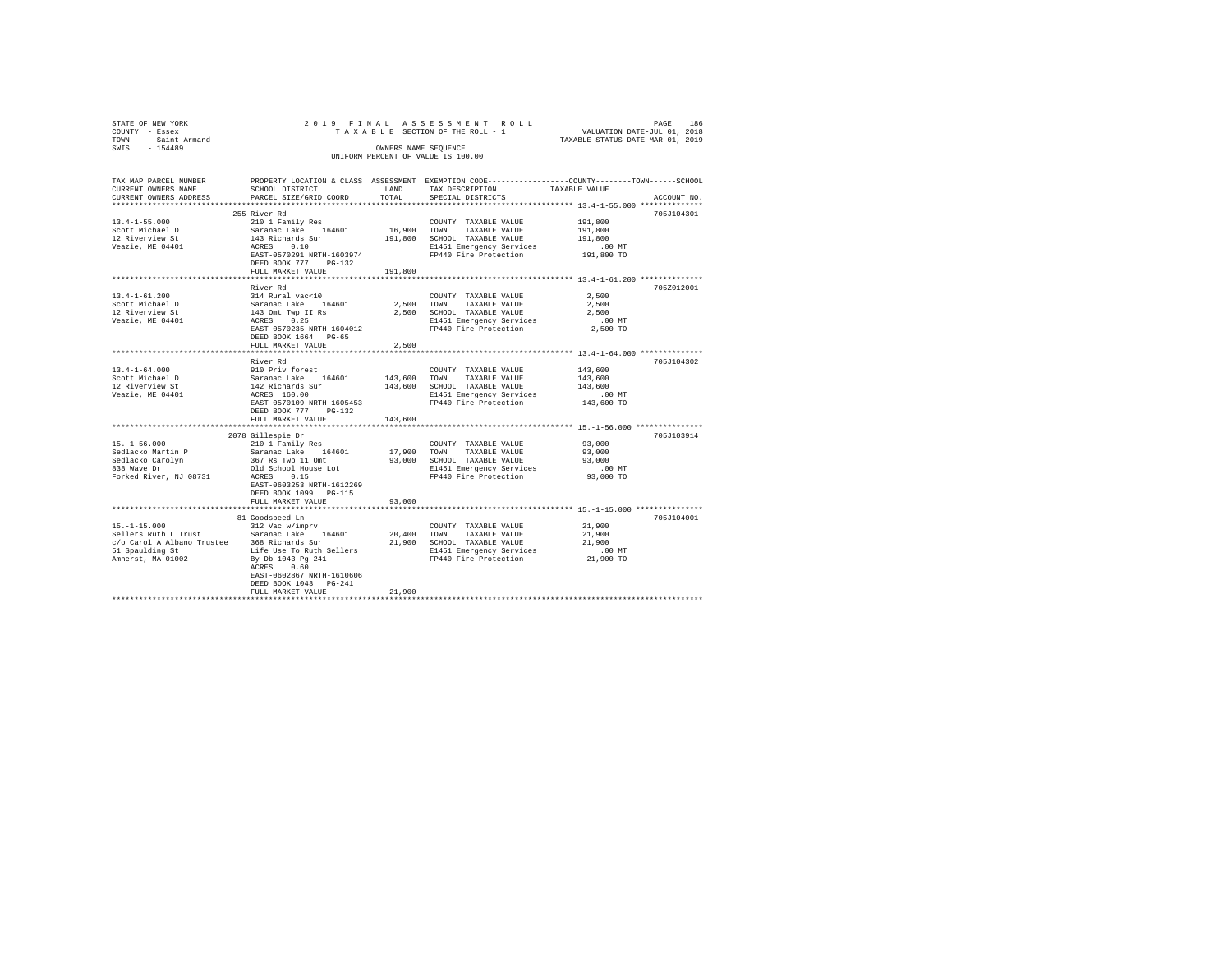| STATE OF NEW YORK                  |  |  |  | 2019 FINAL ASSESSMENT ROLL      |  |                                  | PAGE | 187 |  |
|------------------------------------|--|--|--|---------------------------------|--|----------------------------------|------|-----|--|
| COUNTY - Essex                     |  |  |  | TAXABLE SECTION OF THE ROLL - 1 |  | VALUATION DATE-JUL 01, 2018      |      |     |  |
| TOWN - Saint Armand                |  |  |  |                                 |  | TAXABLE STATUS DATE-MAR 01, 2019 |      |     |  |
| SWIS<br>$-154489$                  |  |  |  | OWNERS NAME SEOUENCE            |  |                                  |      |     |  |
| UNIFORM PERCENT OF VALUE IS 100.00 |  |  |  |                                 |  |                                  |      |     |  |

| TAX MAP PARCEL NUMBER<br>CURRENT OWNERS NAME<br>CURRENT OWNERS ADDRESS                                  | PROPERTY LOCATION & CLASS ASSESSMENT EXEMPTION CODE---------------COUNTY-------TOWN------SCHOOL<br>SCHOOL DISTRICT<br>PARCEL SIZE/GRID COORD                              | LAND<br>TOTAL              | TAX DESCRIPTION<br>SPECIAL DISTRICTS                                                                                                                                                    | TAXABLE VALUE                                                                                           | ACCOUNT NO.                            |
|---------------------------------------------------------------------------------------------------------|---------------------------------------------------------------------------------------------------------------------------------------------------------------------------|----------------------------|-----------------------------------------------------------------------------------------------------------------------------------------------------------------------------------------|---------------------------------------------------------------------------------------------------------|----------------------------------------|
| ************************                                                                                |                                                                                                                                                                           |                            |                                                                                                                                                                                         |                                                                                                         |                                        |
|                                                                                                         | 1689 NYS Route 3                                                                                                                                                          |                            |                                                                                                                                                                                         |                                                                                                         | 702A101915                             |
| $13.57 - 2 - 4.000$<br>Serrano Alelie<br>PO Box 187<br>Bloomingdale, NY 12913                           | 210 1 Family Res<br>Saranac Lake 164601<br>101 Richards Sur Omt 11<br>ACRES 0.34 BANK LERETA                                                                              | 120,700 TOWN               | <b>BAS STAR</b> 41854<br>23,000 COUNTY TAXABLE VALUE<br>TAXABLE VALUE<br>SCHOOL TAXABLE VALUE                                                                                           | $\sim$ 0<br>$\sim$ 0<br>120,700<br>120,700<br>90,700                                                    | $\Omega$<br>30,000                     |
|                                                                                                         | EAST-0564201 NRTH-1606112<br>DEED BOOK 1433 PG-286<br>FULL MARKET VALUE                                                                                                   |                            | E1451 Emergency Services<br>FP440 Fire Protection<br>120,700 SD442 Bloomingdale Sewer D 120,700 TO M<br>WD442 Bloomingdale Water D                                                      | $.00$ MT<br>120,700 TO<br>120,700 TO M                                                                  |                                        |
|                                                                                                         |                                                                                                                                                                           |                            |                                                                                                                                                                                         |                                                                                                         |                                        |
|                                                                                                         | 197 Goodspeed Ln                                                                                                                                                          |                            |                                                                                                                                                                                         |                                                                                                         | 705J185006                             |
| $15. -1 - 53.200$<br>Servadio Sam D<br>Servadio Barbara J<br>197 Goodspeed Ln<br>Bloomingdale, NY 12913 | 210 1 Family Res<br>Saranac Lake 164601<br>Richards Survey<br>ACRES<br>7.01<br>EAST-0603030 NRTH-1608089<br>DEED BOOK 1489 PG-18<br>FULL MARKET VALUE                     |                            | BAS STAR 41854<br>40,800 VETCOM CTS 41130<br>246,800 COUNTY TAXABLE VALUE<br>TOWN<br>TAXABLE VALUE<br>SCHOOL TAXABLE VALUE<br>E1451 Emergency Services<br>246,800 FP440 Fire Protection | $\Omega$<br>$\Omega$<br>$^{\circ}$<br>25,000<br>221,800<br>221,800<br>206,800<br>$.00$ MT<br>246,800 TO | $\Omega$<br>30,000<br>10,000<br>25,000 |
|                                                                                                         | *****************************                                                                                                                                             |                            |                                                                                                                                                                                         |                                                                                                         |                                        |
| 13.4-1-71.115<br>Servadio Samuel D<br>Servadio Barbara J<br>197 Goodspeed Ln<br>Bloomingdale, NY 12913  | 92 Grass Pond Way<br>312 Vac w/imprv<br>Saranac Lake 164601<br>164 Rs Twp 11 Omt<br>ACRES 3.98<br>EAST-0574490 NRTH-1599315<br>DEED BOOK 1313 PG-165<br>FULL MARKET VALUE | 15,200<br>29,400<br>29,400 | COUNTY TAXABLE VALUE<br>TOWN<br>TAXABLE VALUE<br>SCHOOL TAXABLE VALUE<br>E1451 Emergency Services<br>FP440 Fire Protection                                                              | 29,400<br>29,400<br>29,400<br>.00MT<br>29,400 TO                                                        | 705J179022                             |
|                                                                                                         |                                                                                                                                                                           |                            |                                                                                                                                                                                         |                                                                                                         |                                        |
| $13.56 - 4 - 4.000$<br>Shank Todd R<br>PO Box 2577<br>Kingshill, VI 00851                               | Poplar Ln<br>311 Res vac land<br>Saranac Lake 164601<br>82 Rs Twp 11 Omt<br>ACRES 0.20<br>EAST-0562435 NRTH-1606646<br>DEED BOOK 470<br>$PG-198$                          | 13,300 TOWN                | COUNTY TAXABLE VALUE<br>TAXABLE VALUE<br>13,300 SCHOOL TAXABLE VALUE<br>E1451 Emergency Services<br>FP440 Fire Protection                                                               | 13,300<br>13,300<br>13,300<br>$.00$ MT<br>13,300 TO                                                     | 702A100707                             |
|                                                                                                         | FULL MARKET VALUE                                                                                                                                                         | 13,300                     |                                                                                                                                                                                         |                                                                                                         |                                        |
| $15. - 1 - 31.100$<br>Short Michael T<br>Short Gail D                                                   | ************************<br>Roseman Rd<br>910 Priv forest<br>Saranac Lake 164601<br>373 379 Richards Sur                                                                  | 103,300<br>103,300         | COUNTY TAXABLE VALUE<br>TAXABLE VALUE<br>TOWN<br>SCHOOL TAXABLE VALUE                                                                                                                   | 103,300<br>103,300<br>103,300                                                                           | 705J104014                             |
| 220 Dietrich Rd<br>Kempton, PA 19529                                                                    | ACRES 118.90<br>EAST-0609203 NRTH-1613446<br>DEED BOOK 1827 PG-328<br>FULL MARKET VALUE                                                                                   | 103,300                    | E1451 Emergency Services<br>FP440 Fire Protection                                                                                                                                       | $.00$ MT<br>103,300 TO                                                                                  |                                        |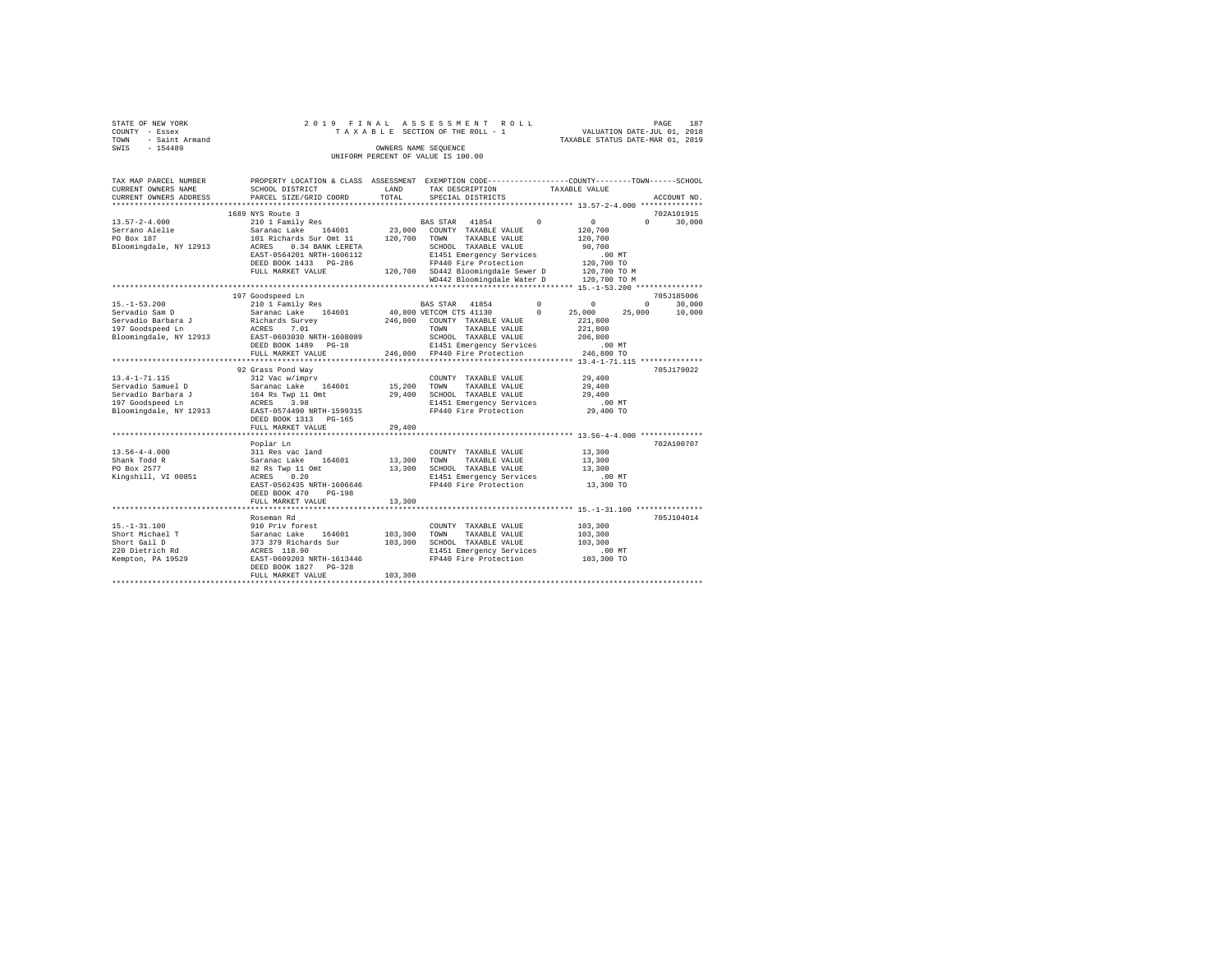| STATE OF NEW YORK<br>COUNTY - Essex<br>- Saint Armand<br>TOWN<br>SWIS<br>$-154489$ | 2019 FINAL ASSESSMENT ROLL                                                                                                                    | OWNERS NAME SEOUENCE | UNIFORM PERCENT OF VALUE IS 100.00 | TAXABLE SECTION OF THE ROLL - 1 |               | VALUATION DATE-JUL 01, 2018<br>TAXABLE STATUS DATE-MAR 01, 2019 | PAGE<br>188 |
|------------------------------------------------------------------------------------|-----------------------------------------------------------------------------------------------------------------------------------------------|----------------------|------------------------------------|---------------------------------|---------------|-----------------------------------------------------------------|-------------|
| TAX MAP PARCEL NUMBER<br>CURRENT OWNERS NAME<br>CURRENT OWNERS ADDRESS             | PROPERTY LOCATION & CLASS ASSESSMENT EXEMPTION CODE----------------COUNTY-------TOWN------SCHOOL<br>SCHOOL DISTRICT<br>PARCEL SIZE/GRID COORD | LAND<br>TOTAL        | SPECIAL DISTRICTS                  | TAX DESCRIPTION                 | TAXABLE VALUE |                                                                 | ACCOUNT NO. |
|                                                                                    | Roseman Rd                                                                                                                                    |                      |                                    |                                 |               |                                                                 | 705J180014  |
| $15. - 1 - 31.200$                                                                 | 322 Rural vac>10                                                                                                                              |                      |                                    | COUNTY TAXABLE VALUE            |               | 36,100                                                          |             |
| Short Michael Trust                                                                | Saranac Lake 164601<br>373 & 379 Rs Twp 11 Omt                                                                                                | 36,100 TOWN          |                                    | TAXABLE VALUE                   |               | 36,100                                                          |             |
| c/o Gail D Short                                                                   | 373 & 379 Rs Twp 11 Omt                                                                                                                       |                      |                                    | 36,100 SCHOOL TAXABLE VALUE     |               | 36,100                                                          |             |
| 220 Dietrich Rd                                                                    | 18.7 Acres                                                                                                                                    |                      |                                    | E1451 Emergency Services        |               | .00MT                                                           |             |
| Kempton, PA 19529                                                                  | ACRES 18.70<br>EAST-0607784 NRTH-1613205<br>DEED BOOK 1902 PG-201<br>FULL MARKET VALUE                                                        | 36,100               |                                    | FP440 Fire Protection           |               | 36,100 TO                                                       |             |
|                                                                                    | **************************                                                                                                                    | *****************    |                                    |                                 |               |                                                                 |             |
|                                                                                    | 17 Rockledge Ln                                                                                                                               |                      |                                    |                                 |               |                                                                 | 705J190041  |
| 32.38-1-77.000                                                                     | 210 1 Family Res                                                                                                                              |                      |                                    | COUNTY TAXABLE VALUE            |               | 332,100                                                         |             |
| Shubert Benjamin M                                                                 | Saranac Lake 164601                                                                                                                           | 41,500               | TOWN                               | TAXABLE VALUE                   |               | 332,100                                                         |             |
| Doyle Emily A<br>17 Rockledge Ln                                                   | 11 Twp 11 Omt Rs                                                                                                                              | 332,100              |                                    | SCHOOL TAXABLE VALUE            |               | 332,100                                                         |             |
|                                                                                    | Lot 100 Rockledge Park                                                                                                                        |                      |                                    | E1450 Emergency Services        |               | $.00$ MT                                                        |             |
| Saranac Lake, NY 12983                                                             | ACRES 0.62                                                                                                                                    |                      |                                    | FP440 Fire Protection           |               | 332,100 TO                                                      |             |
|                                                                                    | EAST-0555168 NRTH-1578463<br>DEED BOOK 1941 PG-90                                                                                             |                      |                                    | WD441 Rockledge water           |               | 332,100 TO M                                                    |             |
|                                                                                    | FULL MARKET VALUE                                                                                                                             | 332,100              |                                    |                                 |               |                                                                 |             |
|                                                                                    | Rockledge Ln                                                                                                                                  |                      |                                    |                                 |               |                                                                 | 705J190042  |
| $32.38 - 1 - 78.000$                                                               | 311 Res vac land                                                                                                                              |                      |                                    | COUNTY TAXABLE VALUE            |               | 6,400                                                           |             |
| Shubert Benjamin M                                                                 | Saranac Lake 164601                                                                                                                           | 6,400                | TOWN                               | TAXABLE VALUE                   |               | 6,400                                                           |             |
| Doyle Emily A                                                                      | 11 Twp 11 Omt Rs                                                                                                                              |                      |                                    | 6,400 SCHOOL TAXABLE VALUE      |               | 6,400                                                           |             |
| 17 Rockledge Ln                                                                    | Lt Pt 101 Rockledge Park                                                                                                                      |                      |                                    | E1450 Emergency Services        |               | $.00$ MT                                                        |             |
| Saranac Lake, NY 12983                                                             | ACRES 0.55                                                                                                                                    |                      |                                    | FP440 Fire Protection           |               | 6,400 TO                                                        |             |
|                                                                                    | EAST-0555139 NRTH-1578293<br>DEED BOOK 1941 PG-90                                                                                             |                      |                                    | WD441 Rockledge water           |               | 6,400 TO M                                                      |             |
|                                                                                    | FULL MARKET VALUE                                                                                                                             | 6.400                |                                    |                                 |               |                                                                 |             |
|                                                                                    | 79 Maple Ln                                                                                                                                   |                      |                                    |                                 |               |                                                                 | 705Z009003  |
| $13.64 - 2 - 1.113$                                                                | 210 1 Family Res                                                                                                                              |                      | ENH STAR 41834                     |                                 | $^{\circ}$    | $\sim$ 0<br>$^{\circ}$                                          | 68,700      |
| Shumway Daniel R                                                                   | Saranac Lake 164601                                                                                                                           | 70,200 CLERGY        |                                    | 41400                           | $\Omega$      | 1,500<br>1,500                                                  | 1,500       |
|                                                                                    |                                                                                                                                               |                      |                                    | 280,100 COUNTY TAXABLE VALUE    |               | 278,600                                                         |             |
| Shumway Nancy L<br>79 Maple Ln                                                     | 83 OMT TWP 11 RS<br>ACRES 1.16                                                                                                                |                      |                                    | TOWN TAXABLE VALUE              |               | 278,600                                                         |             |
| Bloomingdale, NY 12913                                                             | EAST-0561054 NRTH-1605493                                                                                                                     |                      |                                    | SCHOOL TAXABLE VALUE            |               | 209,900                                                         |             |
|                                                                                    | DEED BOOK 1679 PG-237                                                                                                                         |                      |                                    | E1451 Emergency Services        |               | $.00$ MT                                                        |             |
|                                                                                    | FULL MARKET VALUE                                                                                                                             |                      |                                    | 280,100 FP440 Fire Protection   |               | 280,100 TO                                                      |             |
|                                                                                    |                                                                                                                                               |                      |                                    |                                 |               |                                                                 |             |
|                                                                                    | Maple Ln                                                                                                                                      |                      |                                    |                                 |               |                                                                 | 705Z009004  |
| 13.64-2-1.114                                                                      | 311 Res vac land<br>Saranac Lake 164601                                                                                                       |                      |                                    | COUNTY TAXABLE VALUE            |               | 49,800                                                          |             |
| Shumway Daniel R<br>Shumway Nancy L<br>79 Maple Ln                                 |                                                                                                                                               | 49,800               | TOWN                               | TAXABLE VALUE                   |               | 49,800                                                          |             |
|                                                                                    | 83 OMT TWP 11 RS                                                                                                                              | 49,800               |                                    | SCHOOL TAXABLE VALUE            |               | 49,800                                                          |             |
|                                                                                    | ACRES 1.75                                                                                                                                    |                      |                                    | E1451 Emergency Services        |               | .00MT                                                           |             |
| Bloomingdale, NY 12913                                                             | EAST-0561346 NRTH-1605557<br>DEED BOOK 1679 PG-237                                                                                            |                      |                                    | FP440 Fire Protection           |               | 49,800 TO                                                       |             |
|                                                                                    | FULL MARKET VALUE                                                                                                                             | 49,800               |                                    |                                 |               |                                                                 |             |
|                                                                                    |                                                                                                                                               |                      |                                    |                                 |               |                                                                 |             |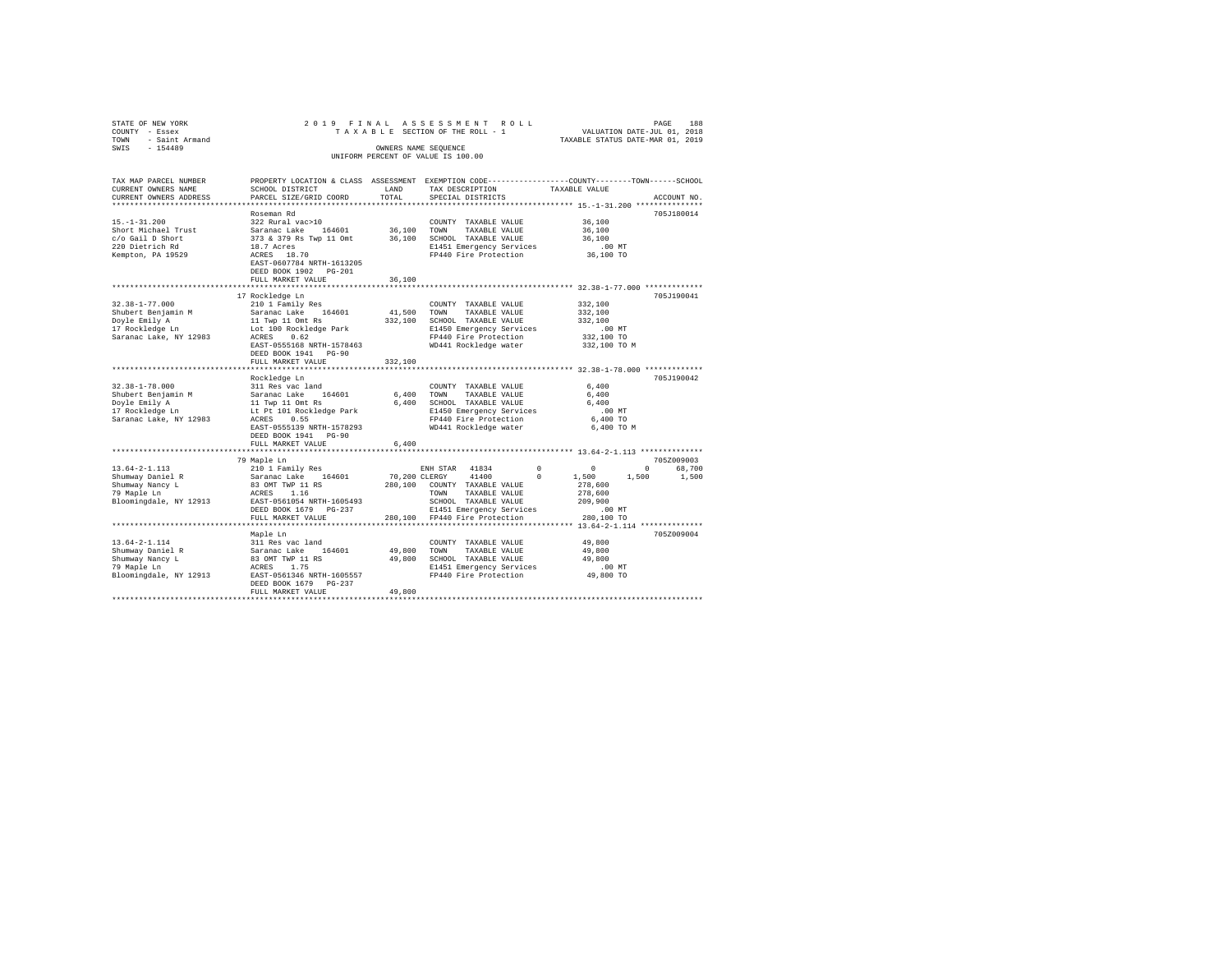| STATE OF NEW YORK      | 2019 FINAL ASSESSMENT ROLL         | 189<br>PAGE                      |
|------------------------|------------------------------------|----------------------------------|
| COUNTY - Essex         | TAXABLE SECTION OF THE ROLL - 1    | VALUATION DATE-JUL 01, 2018      |
| - Saint Armand<br>TOWN |                                    | TAXABLE STATUS DATE-MAR 01, 2019 |
| SWIS<br>$-154489$      | OWNERS NAME SEOUENCE               |                                  |
|                        | UNIFORM PERCENT OF VALUE IS 100.00 |                                  |

| TAX MAP PARCEL NUMBER<br>CURRENT OWNERS NAME<br>CURRENT OWNERS ADDRESS                                           | SCHOOL DISTRICT<br>PARCEL SIZE/GRID COORD                                                                                                                                                                                   | LAND<br>TOTAL                | PROPERTY LOCATION & CLASS ASSESSMENT EXEMPTION CODE-----------------COUNTY-------TOWN------SCHOOL<br>TAX DESCRIPTION<br>SPECIAL DISTRICTS                                                                                        | TAXABLE VALUE                                                                                      | ACCOUNT NO.                       |
|------------------------------------------------------------------------------------------------------------------|-----------------------------------------------------------------------------------------------------------------------------------------------------------------------------------------------------------------------------|------------------------------|----------------------------------------------------------------------------------------------------------------------------------------------------------------------------------------------------------------------------------|----------------------------------------------------------------------------------------------------|-----------------------------------|
| $13.64 - 1 - 5.120$<br>Shumway Darwin B<br>Shumway Lillian J<br>52 Roosevelt Ln<br>Bloomingdale, NY 12913        | 52 Roosevelt Ln<br>210 1 Family Res<br>Saranac Lake<br>164601<br>83 Twp 11 Omt Rs<br>ACRES<br>1.46<br>EAST-0563344 NRTH-1604995<br>DEED BOOK 969<br>$PG-121$<br>FULL MARKET VALUE<br>************************************** | 35,500<br>135,000<br>135,000 | 41834<br>$\Omega$<br>ENH STAR<br>COUNTY TAXABLE VALUE<br>TAXABLE VALUE<br>TOWN<br>SCHOOL TAXABLE VALUE<br>E1451 Emergency Services<br>FP440 Fire Protection<br>SD442 Bloomingdale Sewer D<br>WD442 Bloomingdale Water D          | $\circ$<br>135,000<br>135,000<br>66,300<br>$.00$ MT<br>135,000 TO<br>135,000 TO M<br>135,000 TO M  | 705J191003<br>$\Omega$<br>68,700  |
| $13.56 - 8 - 16.200$<br>Shumway Rodney A<br>Shumway Lisa M<br>11 Vine St<br>PO Box 299<br>Bloomingdale, NY 12913 | 11 Vine St<br>210 1 Family Res<br>Saranac Lake<br>164601<br>101 Twp 11 Omt Rs<br>0.59<br>ACRES<br>EAST-0563484 NRTH-1606986<br>DEED BOOK 1071<br>$PG-10$<br>FULL MARKET VALUE                                               | 30,100<br>171,700<br>171,700 | 41854<br><b>BAS STAR</b><br>$^{\circ}$<br>COUNTY TAXABLE VALUE<br>TOWN<br>TAXABLE VALUE<br>SCHOOL TAXABLE VALUE<br>E1451 Emergency Services<br>FP440 Fire Protection<br>SD442 Bloomingdale Sewer D<br>WD442 Bloomingdale Water D | $\circ$<br>171,700<br>171,700<br>141,700<br>$.00$ MT<br>171,700 TO<br>171,700 TO M<br>171,700 TO M | 705.T190004<br>$\Omega$<br>30,000 |
| $13.56 - 6 - 7.200$<br>Siddell Teddie<br>Siddell Trudi<br>PO Box 79<br>Bloomingdale, NY 12913                    | 16 Maple Ln<br>210 1 Family Res<br>164601<br>Saranac Lake<br>ACRES<br>0.22 BANK LERETA<br>EAST-0562564 NRTH-1605929<br>DEED BOOK 1494<br>$PG-102$<br>FULL MARKET VALUE                                                      | 19,400<br>65,800<br>65,800   | 41854<br>$\Omega$<br><b>BAS STAR</b><br>COUNTY TAXABLE VALUE<br>TAXABLE VALUE<br>TOWN<br>SCHOOL TAXABLE VALUE<br>E1451 Emergency Services<br>FP440 Fire Protection<br>SD442 Bloomingdale Sewer D<br>WD442 Bloomingdale Water D   | $\circ$<br>65,800<br>65,800<br>35,800<br>$.00$ MT<br>65,800 TO<br>65,800 TO M<br>65,800 TO M       | 702Z007006<br>$\Omega$<br>30,000  |
| $13.65 - 1 - 7.000$<br>Silver Rick B<br>Silver Diane M<br>PO Box 27<br>Bloomingdale, NY 12913                    | 16 School St<br>270 Mfg housing<br>Saranac Lake<br>164601<br>Twp 11 Omt Lot 102<br>60x125<br>0.20<br>ACRES<br>EAST-0564107 NRTH-1605751<br>DEED BOOK 1415<br>$PG-242$<br>FULL MARKET VALUE<br>*************************     | 19,000<br>51,200<br>51,200   | 41854<br>$^{\circ}$<br><b>BAS STAR</b><br>COUNTY TAXABLE VALUE<br>TOWN<br>TAXABLE VALUE<br>SCHOOL TAXABLE VALUE<br>E1451 Emergency Services<br>FP440 Fire Protection<br>SD442 Bloomingdale Sewer D<br>WD442 Bloomingdale Water D | $\circ$<br>51,200<br>51,200<br>21,200<br>.00MT<br>51,200 TO<br>51,200 TO M<br>51,200 TO M          | 702A178034<br>$\Omega$<br>30,000  |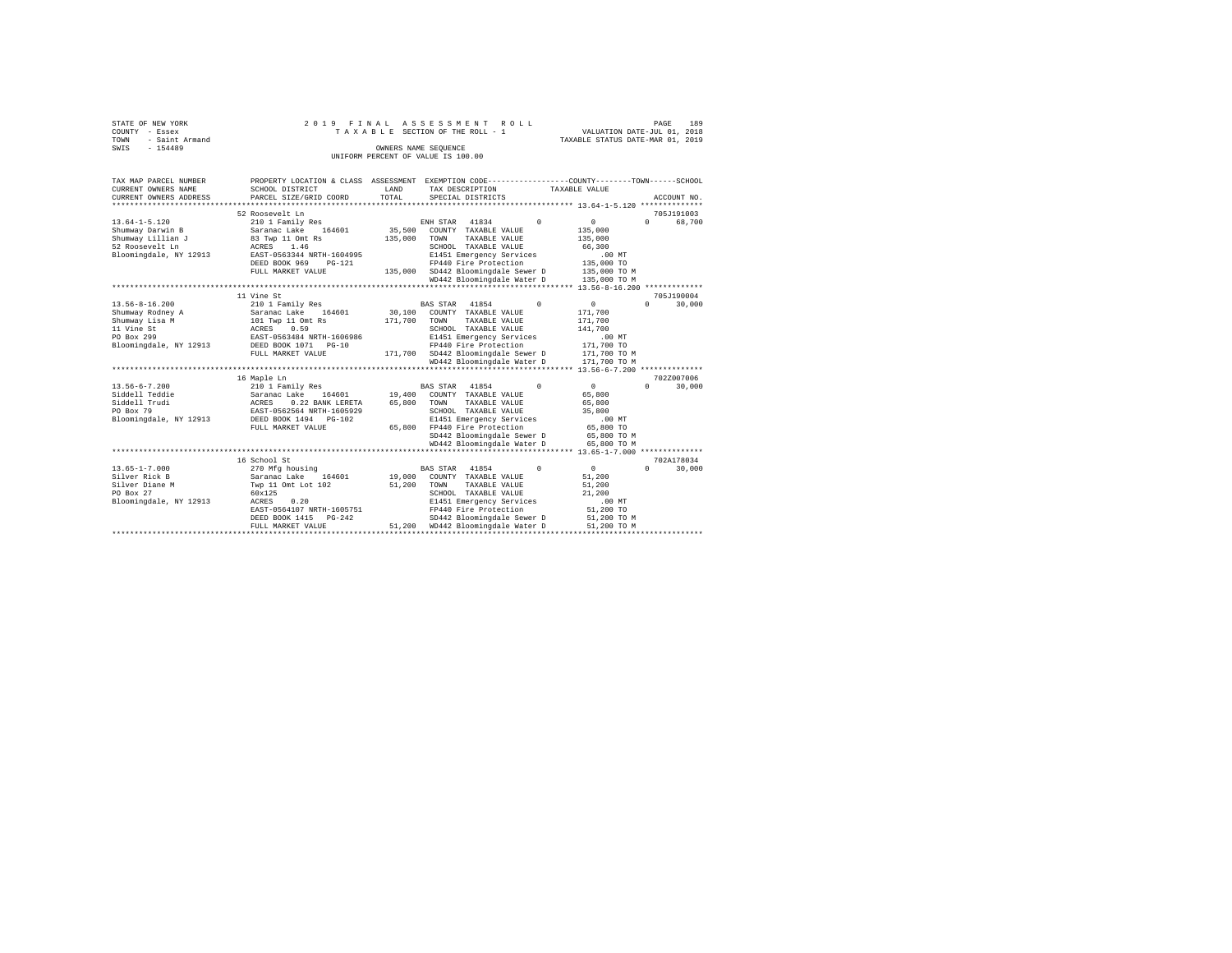| STATE OF NEW YORK                  | 2019 FINAL ASSESSMENT ROLL      | 190<br>PAGE                      |  |  |  |  |  |  |  |
|------------------------------------|---------------------------------|----------------------------------|--|--|--|--|--|--|--|
| COUNTY - Essex                     | TAXABLE SECTION OF THE ROLL - 1 | VALUATION DATE-JUL 01, 2018      |  |  |  |  |  |  |  |
| TOWN - Saint Armand                |                                 | TAXABLE STATUS DATE-MAR 01, 2019 |  |  |  |  |  |  |  |
| SWIS<br>$-154489$                  | OWNERS NAME SEOUENCE            |                                  |  |  |  |  |  |  |  |
| UNIFORM PERCENT OF VALUE IS 100.00 |                                 |                                  |  |  |  |  |  |  |  |

| TAX MAP PARCEL NUMBER<br>CURRENT OWNERS NAME<br>CURRENT OWNERS ADDRESS                                                                       | PROPERTY LOCATION & CLASS ASSESSMENT<br>SCHOOL DISTRICT<br>PARCEL SIZE/GRID COORD                                                                                                                                                               | LAND<br>TOTAL                | EXEMPTION CODE----------------COUNTY-------TOWN------SCHOOL<br>TAX DESCRIPTION<br>SPECIAL DISTRICTS                                                                                                                                    |                        | TAXABLE VALUE                                                                                                                                    |          | ACCOUNT NO.                    |
|----------------------------------------------------------------------------------------------------------------------------------------------|-------------------------------------------------------------------------------------------------------------------------------------------------------------------------------------------------------------------------------------------------|------------------------------|----------------------------------------------------------------------------------------------------------------------------------------------------------------------------------------------------------------------------------------|------------------------|--------------------------------------------------------------------------------------------------------------------------------------------------|----------|--------------------------------|
| $32.38 - 1 - 8.000$<br>Simkins Mark S<br>Simkins Janet L<br>8 Saranac Ln<br>Saranac Lake, NY 12983                                           | 8 Saranac Ln<br>210 1 Family Res<br>164601<br>Saranac Lake<br>11 Richards Survey Lot 24<br>ACRES<br>0.30<br>EAST-0555532 NRTH-1578460<br>DEED BOOK 989<br>$PG-273$<br>FULL MARKET VALUE<br>**************************                           | 36,900<br>224,300            | 41854<br>BAS STAR<br>COUNTY TAXABLE VALUE<br>TOWN<br>TAXABLE VALUE<br>SCHOOL TAXABLE VALUE<br>E1450 Emergency Services<br>FP440 Fire Protection<br>224.300 WD441 Rockledge water                                                       | $\Omega$               | $\Omega$<br>224,300<br>224,300<br>194,300<br>$.00$ MT<br>224,300 TO<br>224,300 TO M                                                              | $\Omega$ | 705J180009<br>30,000           |
| $13.56 - 8 - 5.000$<br>Simmons Michelle M<br>842 St Regis Ave<br>Bloomingdale, NY 12913                                                      | 842 Saint Regis Ave<br>210 1 Family Res<br>164601<br>Saranac Lake<br>101 Rs Twp 11 Omt<br>0.60 BANK WFARGO<br>ACRES<br>EAST-0563831 NRTH-1606688<br>DEED BOOK 1940 PG-288<br>FULL MARKET VALUE                                                  | 30,300<br>119,400<br>119,400 | 41854<br>BAS STAR<br>COUNTY TAXABLE VALUE<br>TOWN<br>TAXABLE VALUE<br>SCHOOL TAXABLE VALUE<br>E1451 Emergency Services<br>FP440 Fire Protection<br>SD442 Bloomingdale Sewer D<br>WD442 Bloomingdale Water D                            | $^{\circ}$             | $\circ$<br>119,400<br>119,400<br>89,400<br>$.00$ MT<br>119,400 TO<br>119,400 TO M<br>119,400 TO M<br>************** 13.56-3-3.000 ************** | $\Omega$ | 702A101811<br>30,000           |
| $13.56 - 3 - 3.000$<br>Simpson Kenneth R<br>Simpson Ann E<br>c/o August R Simpson<br>770 St Regis Ave<br>PO Box 31<br>Bloomingdale, NY 12913 | 770 Saint Regis Ave<br>210 1 Family Res<br>164601<br>Saranac Lake<br>82 Richards Surtwp.11 Omt<br>1535/172 Life Use to<br>August & Ilean Simpson<br>0.50<br>ACRES<br>EAST-0562436 NRTH-1607505<br>DEED BOOK 1535<br>PG-172<br>FULL MARKET VALUE | 120,500<br>120,500           | VETCOM CTS 41130<br>28,300 ENH STAR<br>41834<br>COUNTY TAXABLE VALUE<br>TAXABLE VALUE<br>TOWN<br>SCHOOL TAXABLE VALUE<br>E1451 Emergency Services<br>FP440 Fire Protection<br>SD442 Bloomingdale Sewer D<br>WD442 Bloomingdale Water D | $^{\circ}$<br>$\Omega$ | 25,000<br>25,000<br>$\Omega$<br>95,500<br>95,500<br>41,800<br>$.00$ $MT$<br>120,500 TO<br>120,500 TO M<br>120,500 TO M                           | $\Omega$ | 702A101709<br>10,000<br>68,700 |
| $13.56 - 2 - 12.000$<br>Simpson Michael J<br>Simpson Deborah W<br>23 Oregon Plains Rd<br>PO Box 281<br>Bloomingdale, NY 12913                | 23 Oregon Plains Rd<br>210 1 Family Res<br>Saranac Lake<br>164601<br>101 Richards Surtwp11 Omt<br>0.62<br>ACRES<br>EAST-0563515 NRTH-1607416<br>DEED BOOK 958<br>$PG-163$<br>FULL MARKET VALUE                                                  | 30,700<br>164,500<br>164,500 | 41834<br>ENH STAR<br>COUNTY TAXABLE VALUE<br>TOWN<br>TAXABLE VALUE<br>SCHOOL TAXABLE VALUE<br>E1451 Emergency Services<br>FP440 Fire Protection<br>SD442 Bloomingdale Sewer D<br>WD442 Bloomingdale Water D                            | $\Omega$               | $\circ$<br>164,500<br>164,500<br>95,800<br>.00MT<br>164,500 TO<br>164,500 TO M<br>164,500 TO M                                                   | $\Omega$ | 702A100910<br>68,700           |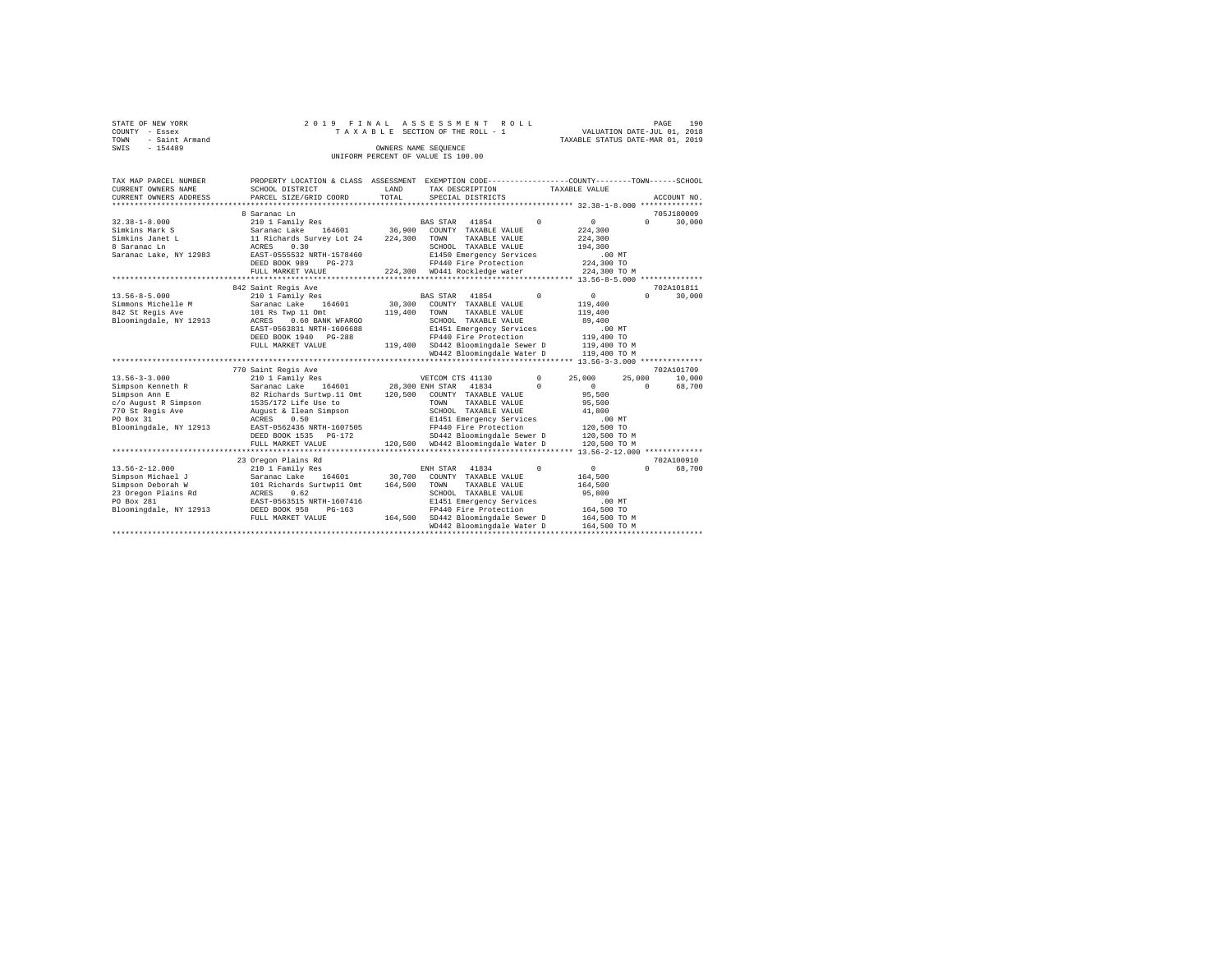|      | STATE OF NEW YORK | 2019 FINAL ASSESSMENT ROLL         | PAGE                             | 191 |
|------|-------------------|------------------------------------|----------------------------------|-----|
|      | COUNTY - Essex    | TAXABLE SECTION OF THE ROLL - 1    | VALUATION DATE-JUL 01, 2018      |     |
| TOWN | - Saint Armand    |                                    | TAXABLE STATUS DATE-MAR 01, 2019 |     |
| SWIS | $-154489$         | OWNERS NAME SEOUENCE               |                                  |     |
|      |                   | UNIFORM PERCENT OF VALUE IS 100.00 |                                  |     |

| TAX MAP PARCEL NUMBER<br>CURRENT OWNERS NAME<br>CURRENT OWNERS ADDRESS                                                         | SCHOOL DISTRICT<br>PARCEL SIZE/GRID COORD                                                                                                                                                                                              | LAND<br>TOTAL           | PROPERTY LOCATION & CLASS ASSESSMENT EXEMPTION CODE----------------COUNTY-------TOWN-----SCHOOL<br>TAX DESCRIPTION TAXABLE VALUE<br>SPECIAL DISTRICTS           | ACCOUNT NO.                                                                                      |
|--------------------------------------------------------------------------------------------------------------------------------|----------------------------------------------------------------------------------------------------------------------------------------------------------------------------------------------------------------------------------------|-------------------------|-----------------------------------------------------------------------------------------------------------------------------------------------------------------|--------------------------------------------------------------------------------------------------|
| $13.4 - 2 - 2.001$<br>Skiff Corv J<br>14 James Wav<br>Bloomingdale, NY 12913                                                   | 14 James Way<br>210 1 Family Res<br>Saranac Lake 164601 35,500 COUNTY TAXABLE VALUE<br>Richards Survey Lot 123 146,400 TOWN<br>ACRES 1.50 BANK1STARSG SCHOO<br>EAST-0567480 NRTH-1603353<br>DEED BOOK 1455 PG-238<br>FULL MARKET VALUE | 146,400                 | BAS STAR 41854 0<br>TAXABLE VALUE<br>SCHOOL TAXABLE VALUE<br>E1451 Emergency Services<br>FP440 Fire Protection 146,400 TO                                       | 705J175003<br>$\sim$ 0<br>$0 \qquad \qquad$<br>30,000<br>146,400<br>146,400<br>116,400<br>.00 MT |
| $13.57 - 4 - 3.100$<br>Skiff Wilfred I<br>PO Box 174<br>Bloomingdale, NY 12913                                                 | 4 Union Ln<br>210 1 Family Res<br>Saranac Lake 164601 20,000 TOWN<br>$c/o$ Rose M Lowndes $101$ Rs Twp 11 Omt $45,000$<br>ACRES 0.25<br>EAST-0565402 NRTH-1606580<br>DEED BOOK 1187 PG-7<br>FULL MARKET VALUE                          |                         | COUNTY TAXABLE VALUE<br>TAXABLE VALUE<br>SCHOOL TAXABLE VALUE 45,000<br>SD442 Bloomingdale Sewer D 45,000 TO M<br>45,000 WD442 Bloomingdale Water D 45,000 TO M | 702A101712<br>45,000<br>45,000                                                                   |
| 16210 Villarreal De Avila - Echo Bay<br>Tampa, FL 33613                                                                        | 12 George & Bliss Ln<br>Lake Placid West Lake<br>ACRES 9.30<br>EAST-0595179 NRTH-1583621<br>DEED BOOK 1731 PG-54<br>FULL MARKET VALUE                                                                                                  | 462,500                 | SCHOOL TAXABLE VALUE<br>BTI44 BTI District<br>E1450 Emergency Services<br>FP403 Fire Pro LP Lake 462.500 TO                                                     | 705J185014<br>462,500<br>462,500<br>462,500<br>.00 MT<br>$.00$ MT                                |
| $23.3 - 1 - 56.200$<br>Slingerland Karl C<br>Slingerland Russell G Jr 9 Rs Twp 11 Omt<br>1109 Sundale Rd<br>El Cajon, CA 92019 | 29 Mount Pisgah Ln<br>mount Pisgan Ln<br>210 1 Family Res<br>Saranac Lake 164601 90,000 COUNTY TAXABLE VALUE<br>1866/3 LIfe Use To<br>ACRES 1.00<br>EAST-0553996 NRTH-1585166<br>DEED BOOK 1866 PG-3<br>FULL MARKET VALUE              | 268,300 TOWN<br>268,300 | BAS STAR 41854 0<br>TAXABLE VALUE<br>SCHOOL TAXABLE VALUE<br>Margaret A Slingerland E1450 Emergency Services<br>FP440 Fire Protection 268,300 TO                | 705J178001<br>$\sim$ 0<br>$\mathbf{r}$<br>30,000<br>268,300<br>268,300<br>238,300<br>$.00$ MT    |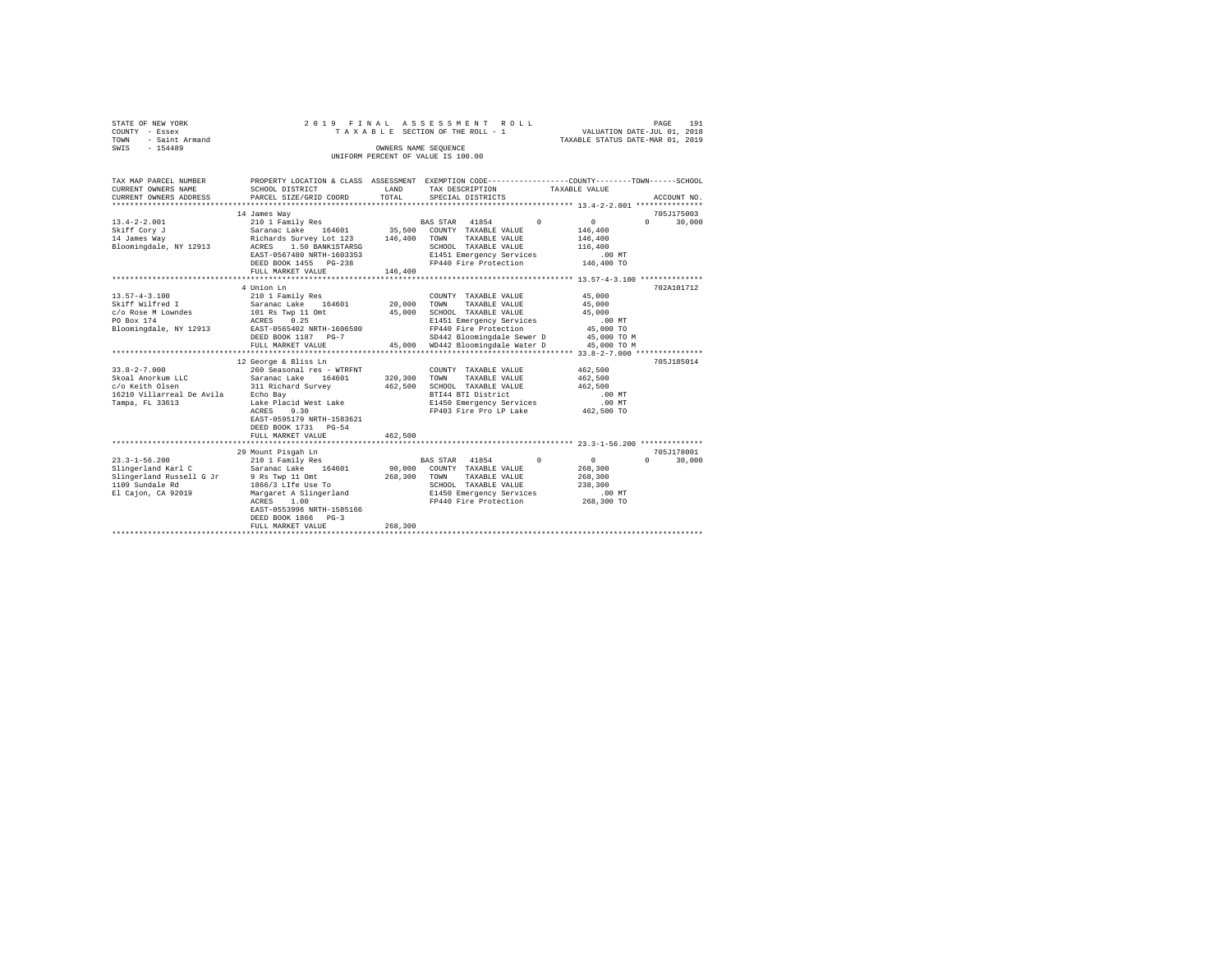|      | STATE OF NEW YORK |                      |  |  |  |  |  |  | 2019 FINAL ASSESSMENT ROLL         |  |  |  |  |  |                                  |  | PAGE | 192 |
|------|-------------------|----------------------|--|--|--|--|--|--|------------------------------------|--|--|--|--|--|----------------------------------|--|------|-----|
|      | COUNTY - Essex    |                      |  |  |  |  |  |  | TAXABLE SECTION OF THE ROLL - 1    |  |  |  |  |  | VALUATION DATE-JUL 01, 2018      |  |      |     |
| TOWN | - Saint Armand    |                      |  |  |  |  |  |  |                                    |  |  |  |  |  | TAXABLE STATUS DATE-MAR 01, 2019 |  |      |     |
| SWIS | $-154489$         | OWNERS NAME SEOUENCE |  |  |  |  |  |  |                                    |  |  |  |  |  |                                  |  |      |     |
|      |                   |                      |  |  |  |  |  |  | UNIFORM PERCENT OF VALUE IS 100.00 |  |  |  |  |  |                                  |  |      |     |

| TAX MAP PARCEL NUMBER<br>CURRENT OWNERS NAME | SCHOOL DISTRICT                            | LAND    | PROPERTY LOCATION & CLASS ASSESSMENT EXEMPTION CODE---------------COUNTY-------TOWN-----SCHOOL<br>TAX DESCRIPTION | TAXABLE VALUE |                                  |
|----------------------------------------------|--------------------------------------------|---------|-------------------------------------------------------------------------------------------------------------------|---------------|----------------------------------|
| CURRENT OWNERS ADDRESS                       | PARCEL SIZE/GRID COORD                     | TOTAL   | SPECIAL DISTRICTS                                                                                                 |               | ACCOUNT NO.                      |
|                                              | ******************                         |         |                                                                                                                   |               |                                  |
| $13.56 - 2 - 4.000$                          | 773 Saint Regis Ave<br>220 2 Family Res    |         | BAS STAR 41854<br>$\Omega$                                                                                        | $\mathbf{0}$  | 702A101615<br>30,000<br>$\Omega$ |
| Smith Craig S                                | Saranac Lake<br>164601                     | 33,600  | COUNTY TAXABLE VALUE                                                                                              | 193,300       |                                  |
| Smith Lisa M                                 | 82 Twp 11 Omt                              | 193,300 | TAXABLE VALUE<br>TOWN                                                                                             | 193,300       |                                  |
| PO Box 276                                   | ACRES<br>0.80 BANK ADIRON                  |         | SCHOOL TAXABLE VALUE                                                                                              | 163,300       |                                  |
| Bloomingdale, NY 12913                       | EAST-0562599 NRTH-1607719                  |         | E1451 Emergency Services                                                                                          | .00MT         |                                  |
|                                              | DEED BOOK 1117 PG-157                      |         | FP440 Fire Protection                                                                                             | 193,300 TO    |                                  |
|                                              | FULL MARKET VALUE                          |         | 193,300 SD442 Bloomingdale Sewer D                                                                                | 193,300 TO M  |                                  |
|                                              |                                            |         | WD442 Bloomingdale Water D                                                                                        | 193,300 TO M  |                                  |
|                                              |                                            |         |                                                                                                                   |               |                                  |
|                                              | 407 Bloomingdale Ave                       |         |                                                                                                                   |               | 705J103915                       |
| $32.1 - 1 - 7.000$                           | 210 1 Family Res                           |         | $\Omega$<br>BAS STAR 41854                                                                                        | 0             | $\Omega$<br>30,000               |
| Smith Gretchen                               | Saranac Lake 164601                        |         | 30,300 COUNTY TAXABLE VALUE                                                                                       | 162,500       |                                  |
| 407 Bloomingdale Ave                         | 10 Richards Sur                            | 162,500 | TAXABLE VALUE<br>TOWN                                                                                             | 162,500       |                                  |
| Saranac Lake, NY 12983                       | ACRES 0.60 BANKCORE                        |         | SCHOOL TAXABLE VALUE                                                                                              | 132,500       |                                  |
|                                              | EAST-0555505 NRTH-1581162                  |         | E1450 Emergency Services                                                                                          | $.00$ MT      |                                  |
|                                              | DEED BOOK 1406 PG-13<br>FULL MARKET VALUE  | 162,500 | FP440 Fire Protection                                                                                             | 162,500 TO    |                                  |
|                                              |                                            |         |                                                                                                                   |               |                                  |
|                                              | Maple Ln                                   |         |                                                                                                                   |               | 705J178039                       |
| $13.3 - 1 - 10.000$                          | 322 Rural vac>10                           |         | COUNTY TAXABLE VALUE                                                                                              | 20,200        |                                  |
| Smith Jason G                                | Saranac Lake 164601                        | 20,200  | TOWN<br>TAXABLE VALUE                                                                                             | 20,200        |                                  |
| 56 Cedar St                                  | Richards Survey Lot 62                     | 20,200  | SCHOOL TAXABLE VALUE                                                                                              | 20,200        |                                  |
| Saranac Lake, NY 12983                       | ACRES 19.81                                |         | E1451 Emergency Services                                                                                          | $.00$ MT      |                                  |
|                                              | EAST-0559783 NRTH-1604694                  |         | FP440 Fire Protection                                                                                             | 20,200 TO     |                                  |
|                                              | DEED BOOK 1854 PG-219                      |         |                                                                                                                   |               |                                  |
|                                              | FULL MARKET VALUE                          | 20,200  |                                                                                                                   |               |                                  |
|                                              | ***********************                    |         | **************************** 13.3-2-1.000 ***************                                                         |               |                                  |
|                                              | Maple Ln                                   |         |                                                                                                                   |               | 702A100911                       |
| $13.3 - 2 - 1.000$                           | 322 Rural vac>10                           |         | COUNTY TAXABLE VALUE                                                                                              | 26,800        |                                  |
| Smith Jason G                                | Saranac Lake 164601                        | 26,800  | TOWN<br>TAXABLE VALUE                                                                                             | 26,800        |                                  |
| 56 Cedar St                                  | 62 Twp 11 O.m.t.                           | 26,800  | SCHOOL TAXABLE VALUE                                                                                              | 26,800        |                                  |
| Saranac Lake, NY 12983                       | ACRES 19.47                                |         | E1451 Emergency Services                                                                                          | $.00$ MT      |                                  |
|                                              | EAST-0560495 NRTH-1604632                  |         | FP440 Fire Protection                                                                                             | 26,800 TO     |                                  |
|                                              | DEED BOOK 1854 PG-219<br>FULL MARKET VALUE | 26,800  |                                                                                                                   |               |                                  |
|                                              |                                            |         | ********************************** 13.3-1-8.000 *****************                                                 |               |                                  |
|                                              | 92 Maple Ln                                |         |                                                                                                                   |               | 705J102903                       |
| $13.3 - 1 - 8.000$                           | 210 1 Family Res                           |         | COUNTY TAXABLE VALUE                                                                                              | 62,400        |                                  |
| Smith Jeffery M                              | Saranac Lake 164601                        | 25,000  | TOWN<br>TAXABLE VALUE                                                                                             | 62,400        |                                  |
| c/o Mark Smith                               | 61 Richards Sur                            | 62,400  | SCHOOL TAXABLE VALUE                                                                                              | 62,400        |                                  |
| 69 Beechwood Dr                              | 1854/304 Life Use To                       |         | E1451 Emergency Services                                                                                          | .00 MT        |                                  |
| Belvidere, NJ 07823                          | Mark B Smith                               |         | FP440 Fire Protection                                                                                             | 62,400 TO     |                                  |
|                                              | 0.40<br>ACRES                              |         |                                                                                                                   |               |                                  |
|                                              | EAST-0560704 NRTH-1605683                  |         |                                                                                                                   |               |                                  |
|                                              | DEED BOOK 1854 PG-304                      |         |                                                                                                                   |               |                                  |
|                                              | FULL MARKET VALUE                          | 62,400  |                                                                                                                   |               |                                  |
|                                              |                                            |         |                                                                                                                   |               |                                  |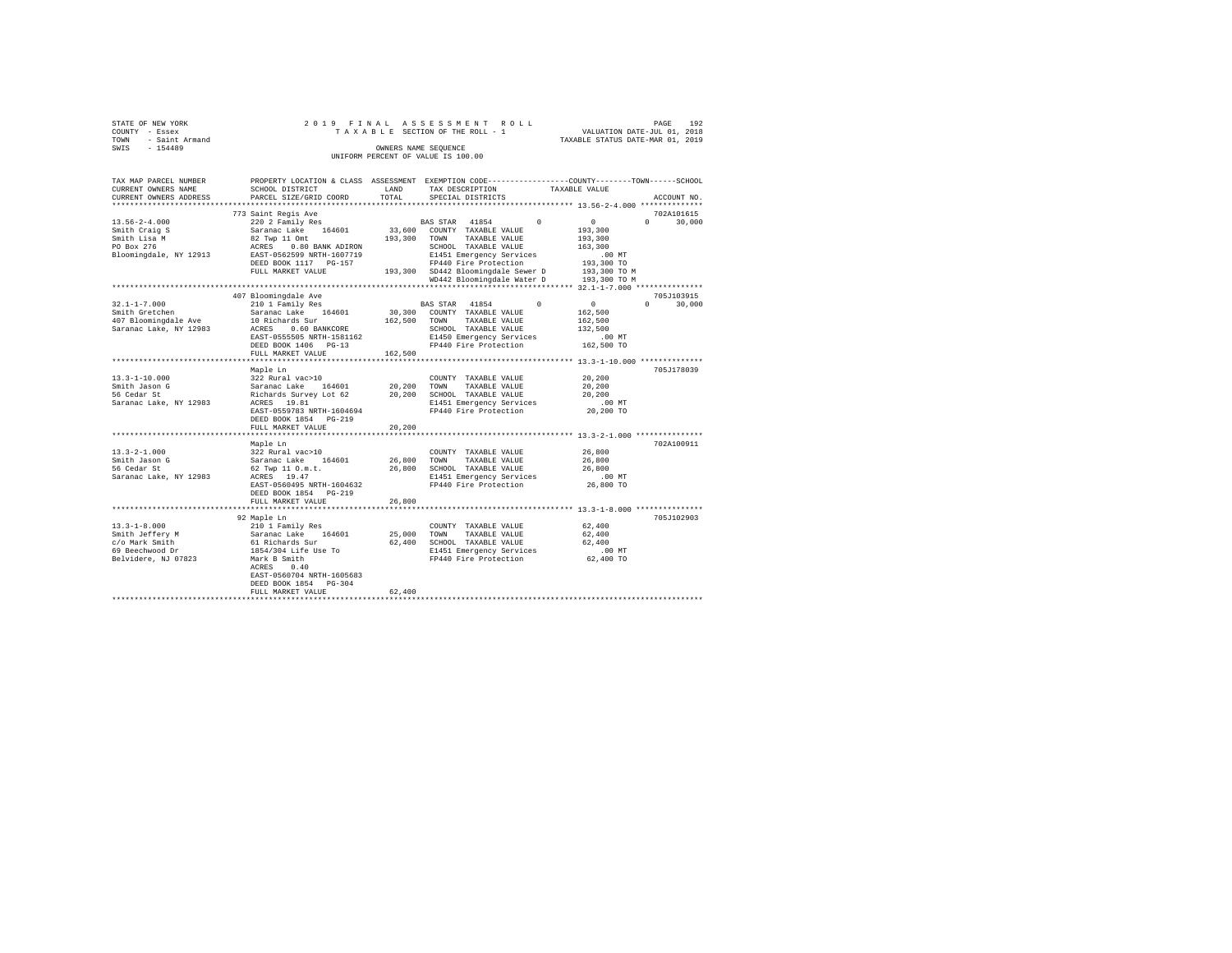| STATE OF NEW YORK      |                                                                                                                                                                                                                                       |             | 2019 FINAL ASSESSMENT ROLL                        |                                  | PAGE<br>193                     |
|------------------------|---------------------------------------------------------------------------------------------------------------------------------------------------------------------------------------------------------------------------------------|-------------|---------------------------------------------------|----------------------------------|---------------------------------|
| COUNTY - Essex         |                                                                                                                                                                                                                                       |             | TAXABLE SECTION OF THE ROLL - 1                   | VALUATION DATE-JUL 01, 2018      |                                 |
| TOWN - Saint Armand    |                                                                                                                                                                                                                                       |             |                                                   | TAXABLE STATUS DATE-MAR 01, 2019 |                                 |
| SWTS - 154489          |                                                                                                                                                                                                                                       |             | OWNERS NAME SEOUENCE                              |                                  |                                 |
|                        |                                                                                                                                                                                                                                       |             | UNIFORM PERCENT OF VALUE IS 100.00                |                                  |                                 |
|                        |                                                                                                                                                                                                                                       |             |                                                   |                                  |                                 |
|                        |                                                                                                                                                                                                                                       |             |                                                   |                                  |                                 |
| TAX MAP PARCEL NUMBER  | PROPERTY LOCATION & CLASS ASSESSMENT EXEMPTION CODE----------------COUNTY-------TOWN------SCHOOL                                                                                                                                      |             |                                                   |                                  |                                 |
| CURRENT OWNERS NAME    | SCHOOL DISTRICT TAND TAX DESCRIPTION                                                                                                                                                                                                  |             |                                                   | TAXABLE VALUE                    |                                 |
| CURRENT OWNERS ADDRESS | PARCEL SIZE/GRID COORD TOTAL                                                                                                                                                                                                          |             | SPECIAL DISTRICTS                                 |                                  | ACCOUNT NO.                     |
|                        |                                                                                                                                                                                                                                       |             |                                                   |                                  |                                 |
|                        | 29 Whiteface Ln                                                                                                                                                                                                                       |             |                                                   |                                  | 702A101609                      |
| $13.56 - 11 - 1.000$   | 210 1 Family Res                                                                                                                                                                                                                      |             | BAS STAR 41854 0                                  | $\sim$ 0                         | 30,000<br>$\Omega$ and $\Omega$ |
| Smith Neil A           | Saranac Lake 164601 28,700 COUNTY TAXABLE VALUE<br>Richards Surtwp11 Omtlt82 173,700 TOWN TAXABLE VALUE                                                                                                                               |             |                                                   | 173,700<br>173,700               |                                 |
| Smith Teresa M         |                                                                                                                                                                                                                                       |             |                                                   |                                  |                                 |
| PO Box 230             | Whiteface Mtn Park                                                                                                                                                                                                                    |             | SCHOOL TAXABLE VALUS<br>E1451 Emergency Services  |                                  |                                 |
| Bloomingdale, NY 12913 | Lot 100 102 98<br>ACRES 0.52                                                                                                                                                                                                          |             |                                                   |                                  |                                 |
|                        |                                                                                                                                                                                                                                       |             | FP440 Fire Protection                             | 173,700 TO                       |                                 |
|                        | EAST-0562080 NRTH-1606462                                                                                                                                                                                                             |             |                                                   |                                  |                                 |
|                        | DEED BOOK 1065 PG-247                                                                                                                                                                                                                 |             |                                                   |                                  |                                 |
|                        | FULL MARKET VALUE                                                                                                                                                                                                                     | 173,700     |                                                   |                                  |                                 |
|                        |                                                                                                                                                                                                                                       |             |                                                   |                                  |                                 |
|                        | River Rd                                                                                                                                                                                                                              |             |                                                   |                                  | 705Z006003                      |
| $13.65 - 4 - 5.000$    | 311 Res vac land                                                                                                                                                                                                                      |             | COUNTY TAXABLE VALUE                              | 26,100                           |                                 |
|                        | Snickles Douglas E<br>$\begin{tabular}{lllllll} \multicolumn{2}{l}{{\bf Snickles}} & {\bf Doudlas} & {\bf E} & {\bf Saranac} & {\bf Lake} & 164601 \\ {\bf Snickles} & {\bf Barbara} & {\bf J} & {\bf ACRES} & 2.57 \\ \end{tabular}$ | 26,100 TOWN | TAXABLE VALUE                                     | 26,100                           |                                 |
|                        |                                                                                                                                                                                                                                       |             | 26.100 SCHOOL TAXABLE VALUE                       | 26,100                           |                                 |
| 35 River Rd            | EAST-0565395 NRTH-1605622<br>DEED BOOK 1438 PG-152                                                                                                                                                                                    |             | E1451 Emergency Services<br>FP440 Fire Protection | .00 MT                           |                                 |
| Bloomingdale, NY 12913 | DEED BOOK 1438 PG-152                                                                                                                                                                                                                 |             |                                                   | 26,100 TO                        |                                 |
|                        | FULL MARKET VALUE                                                                                                                                                                                                                     | 26,100      |                                                   |                                  |                                 |
|                        |                                                                                                                                                                                                                                       |             |                                                   |                                  |                                 |
|                        | 35 River Rd                                                                                                                                                                                                                           |             |                                                   |                                  | 705Z001002                      |
| $13.65 - 4 - 4.000$    | 210 1 Family Res                                                                                                                                                                                                                      |             | BAS STAR 41854 0                                  | $\mathbf{0}$                     | $0 \t 30.000$                   |
|                        |                                                                                                                                                                                                                                       |             |                                                   | 165,800                          |                                 |
|                        |                                                                                                                                                                                                                                       |             | TAXABLE VALUE                                     | 165,800                          |                                 |
| 35 River Rd            | EAST-0565365 NRTH-1605828                                                                                                                                                                                                             |             | SCHOOL TAXABLE VALUE                              | 135,800                          |                                 |
| Bloomingdale, NY 12913 | DEED BOOK 1429 PG-83                                                                                                                                                                                                                  |             | E1451 Emergency Services                          | $.00$ MT                         |                                 |
|                        | FULL MARKET VALUE                                                                                                                                                                                                                     |             | 165,800 FP440 Fire Protection                     | 165,800 TO                       |                                 |
|                        |                                                                                                                                                                                                                                       |             |                                                   |                                  |                                 |
|                        | 37 Basil Hill Wav<br>210 1 Family Res                                                                                                                                                                                                 |             |                                                   |                                  | 705z005004                      |
| $13.3 - 1 - 29.230$    |                                                                                                                                                                                                                                       |             | COUNTY TAXABLE VALUE                              | 96,400                           |                                 |
| Snickles Michael       | Saranac Lake 164601                                                                                                                                                                                                                   | 39,100 TOWN | TAXABLE VALUE                                     | 96,400                           |                                 |
| Rushlow Linda          | 63 OMT TWP 11 RS                                                                                                                                                                                                                      |             | 96,400 SCHOOL TAXABLE VALUE                       | 96,400                           |                                 |
| PO Box 152             | Lot 3 filed mp #5706                                                                                                                                                                                                                  |             | E1451 Emergency Services<br>FP440 Fire Brotaction | .00MT                            |                                 |
| Lake Clear, NY 12945   | ACRES 2.19                                                                                                                                                                                                                            |             |                                                   | 96,400 TO                        |                                 |
|                        | EAST-0560982 NRTH-1602220                                                                                                                                                                                                             |             |                                                   |                                  |                                 |
|                        | DEED BOOK 1403 PG-35                                                                                                                                                                                                                  |             |                                                   |                                  |                                 |

DEED BOOK 1403 PG-35 FULL MARKET VALUE 96,400 \*\*\*\*\*\*\*\*\*\*\*\*\*\*\*\*\*\*\*\*\*\*\*\*\*\*\*\*\*\*\*\*\*\*\*\*\*\*\*\*\*\*\*\*\*\*\*\*\*\*\*\*\*\*\*\*\*\*\*\*\*\*\*\*\*\*\*\*\*\*\*\*\*\*\*\*\*\*\*\*\*\*\*\*\*\*\*\*\*\*\*\*\*\*\*\*\*\*\*\*\*\*\*\*\*\*\*\*\*\*\*\*\*\*\*\*\*\*\*\*\*\*\*\*\*\*\*\*\*\*\*\*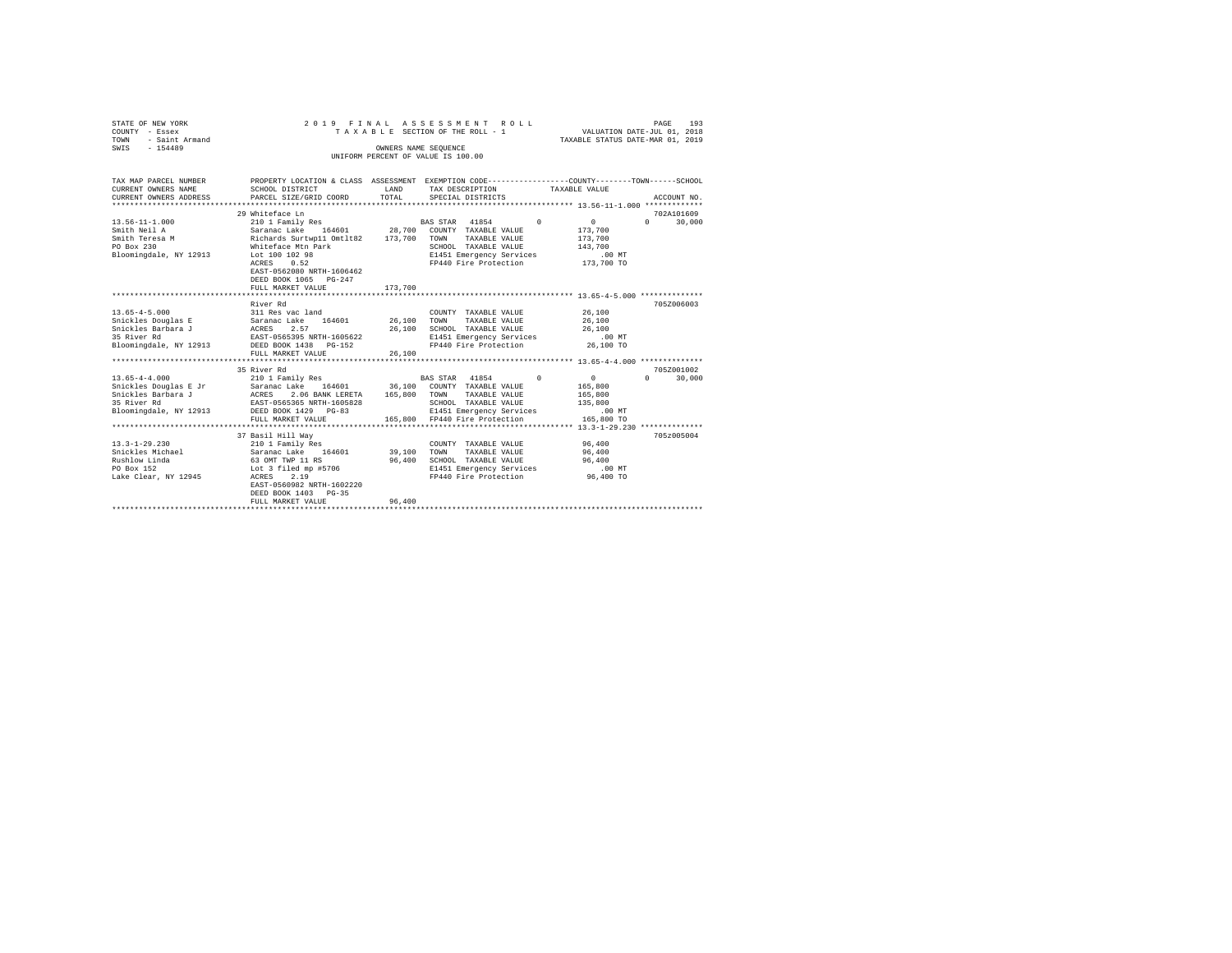| STATE OF NEW YORK      | 2019 FINAL ASSESSMENT ROLL         | 194<br>PAGE                      |  |  |  |  |  |  |  |
|------------------------|------------------------------------|----------------------------------|--|--|--|--|--|--|--|
| COUNTY - Essex         | TAXABLE SECTION OF THE ROLL - 1    | VALUATION DATE-JUL 01, 2018      |  |  |  |  |  |  |  |
| - Saint Armand<br>TOWN |                                    | TAXABLE STATUS DATE-MAR 01, 2019 |  |  |  |  |  |  |  |
| SWIS<br>$-154489$      | OWNERS NAME SEOUENCE               |                                  |  |  |  |  |  |  |  |
|                        | UNIFORM PERCENT OF VALUE IS 100.00 |                                  |  |  |  |  |  |  |  |

| TAX MAP PARCEL NUMBER<br>CURRENT OWNERS NAME<br>CURRENT OWNERS ADDRESS | PROPERTY LOCATION & CLASS ASSESSMENT EXEMPTION CODE----------------COUNTY-------TOWN-----SCHOOL<br>SCHOOL DISTRICT<br>PARCEL SIZE/GRID COORD | LAND<br>TOTAL | TAX DESCRIPTION<br>SPECIAL DISTRICTS                     |            | TAXABLE VALUE              | ACCOUNT NO.        |
|------------------------------------------------------------------------|----------------------------------------------------------------------------------------------------------------------------------------------|---------------|----------------------------------------------------------|------------|----------------------------|--------------------|
|                                                                        |                                                                                                                                              |               |                                                          |            |                            |                    |
|                                                                        | 25 Union Ln                                                                                                                                  |               |                                                          |            |                            | 702A185001         |
| $13.65 - 4 - 2.000$                                                    | 270 Mfg housing                                                                                                                              |               | AGED ALL 41800                                           | $^{\circ}$ | 39,400<br>39,400           | 39,400             |
| Snickles Penny P                                                       | Saranac Lake<br>164601                                                                                                                       |               | 32,300 ENH STAR 41834                                    | $\Omega$   | $^{\circ}$                 | $\Omega$<br>39,400 |
| 25 Union Ln                                                            | 102 Rs Twp 11 Omt                                                                                                                            | 78,800        | COUNTY TAXABLE VALUE                                     |            | 39,400                     |                    |
| PO Box 331                                                             | 0.70 BANK WFARGO<br>ACRES                                                                                                                    |               | TOWN<br>TAXABLE VALUE                                    |            | 39,400                     |                    |
| Bloomingdale, NY 12913                                                 | EAST-0565602 NRTH-1606126                                                                                                                    |               | SCHOOL TAXABLE VALUE                                     |            | $\Omega$                   |                    |
|                                                                        | DEED BOOK 813<br>$PG-266$                                                                                                                    |               | E1451 Emergency Services                                 |            | .00MT                      |                    |
|                                                                        | FULL MARKET VALUE                                                                                                                            | 78,800        | FP440 Fire Protection                                    |            | 78,800 TO                  |                    |
|                                                                        |                                                                                                                                              |               | SD442 Bloomingdale Sewer D<br>WD442 Bloomingdale Water D |            | 78,800 TO M<br>78,800 TO M |                    |
|                                                                        |                                                                                                                                              |               |                                                          |            |                            |                    |
|                                                                        | 1644 NYS Route 3                                                                                                                             |               |                                                          |            |                            | 702A101315         |
| $13.65 - 2 - 11.100$                                                   | 210 1 Family Res                                                                                                                             |               | COUNTY TAXABLE VALUE                                     |            | 115,000                    |                    |
| Snickles Rebecca R                                                     | Saranac Lake 164601                                                                                                                          | 25,000        | TAXABLE VALUE<br>TOWN                                    |            | 115,000                    |                    |
| 1644 NYS Rte 3                                                         | 102 Twp 11 Omt                                                                                                                               | 115,000       | SCHOOL TAXABLE VALUE                                     |            | 115,000                    |                    |
| Bloomingdale, NY 12913                                                 | florences mh                                                                                                                                 |               | E1451 Emergency Services                                 |            | .00MT                      |                    |
|                                                                        | By Db 1083 Pg 27                                                                                                                             |               | FP440 Fire Protection                                    |            | 115,000 TO                 |                    |
|                                                                        | ACRES<br>0.40                                                                                                                                |               | SD442 Bloomingdale Sewer D                               |            | 115,000 TO M               |                    |
|                                                                        | EAST-0564899 NRTH-1605188                                                                                                                    |               | WD442 Bloomingdale Water D                               |            | 115,000 TO M               |                    |
|                                                                        | DEED BOOK 1456 PG-97                                                                                                                         |               |                                                          |            |                            |                    |
|                                                                        | FULL MARKET VALUE                                                                                                                            | 115,000       |                                                          |            |                            |                    |
|                                                                        |                                                                                                                                              |               |                                                          |            |                            |                    |
|                                                                        | 1646 NYS Route 3                                                                                                                             |               |                                                          |            |                            | 705J186011         |
| 13.65-2-11.100/1                                                       | 270 Mfg housing                                                                                                                              |               | BAS STAR 41854                                           | $^{\circ}$ | $^{\circ}$                 | $\Omega$<br>18,000 |
| Snickles Rebecca R                                                     | Saranac Lake<br>164601                                                                                                                       | 15,000        | COUNTY TAXABLE VALUE                                     |            | 18,000                     |                    |
| 1644 NYS Rte 3                                                         | Tax Map# 013.65-02-11.100                                                                                                                    | 18,000        | TOWN<br>TAXABLE VALUE                                    |            | 18,000                     |                    |
| Bloomingdale, NY 12913                                                 | Trailer Assessment Only                                                                                                                      |               | SCHOOL TAXABLE VALUE                                     |            | $^{\circ}$                 |                    |
|                                                                        | Life Lease To H. Snickles<br>EAST-0564899 NRTH-1605188                                                                                       |               | E1451 Emergency Services<br>FP440 Fire Protection        |            | $.00$ MT<br>18,000 TO      |                    |
|                                                                        | DEED BOOK 1456 PG-97                                                                                                                         |               | SD442 Bloomingdale Sewer D                               |            | 18,000 TO M                |                    |
|                                                                        | FULL MARKET VALUE                                                                                                                            |               | 18,000 WD442 Bloomingdale Water D                        |            | 18,000 TO M                |                    |
|                                                                        |                                                                                                                                              |               |                                                          |            |                            |                    |
|                                                                        | NYS Route 3                                                                                                                                  |               |                                                          |            |                            | 702A187011         |
| $13.65 - 2 - 11.200$                                                   | 312 Vac w/imprv                                                                                                                              |               | COUNTY TAXABLE VALUE                                     |            | 12,600                     |                    |
| Snickles Rebecca R                                                     | Saranac Lake 164601                                                                                                                          | 700           | TOWN<br>TAXABLE VALUE                                    |            | 12,600                     |                    |
| 1644 NYS Rte 3                                                         | 102 Twp 11 Omt                                                                                                                               | 12,600        | SCHOOL TAXABLE VALUE                                     |            | 12,600                     |                    |
| Bloomingdale, NY 12913                                                 | 0.21<br>ACRES                                                                                                                                |               | E1451 Emergency Services                                 |            | $.00$ MT                   |                    |
|                                                                        | EAST-0564930 NRTH-1605156                                                                                                                    |               | FP440 Fire Protection                                    |            | 12,600 TO                  |                    |
|                                                                        | DEED BOOK 1158 PG-305                                                                                                                        |               |                                                          |            |                            |                    |
|                                                                        | FULL MARKET VALUE                                                                                                                            | 12,600        |                                                          |            |                            |                    |
|                                                                        |                                                                                                                                              |               |                                                          |            |                            |                    |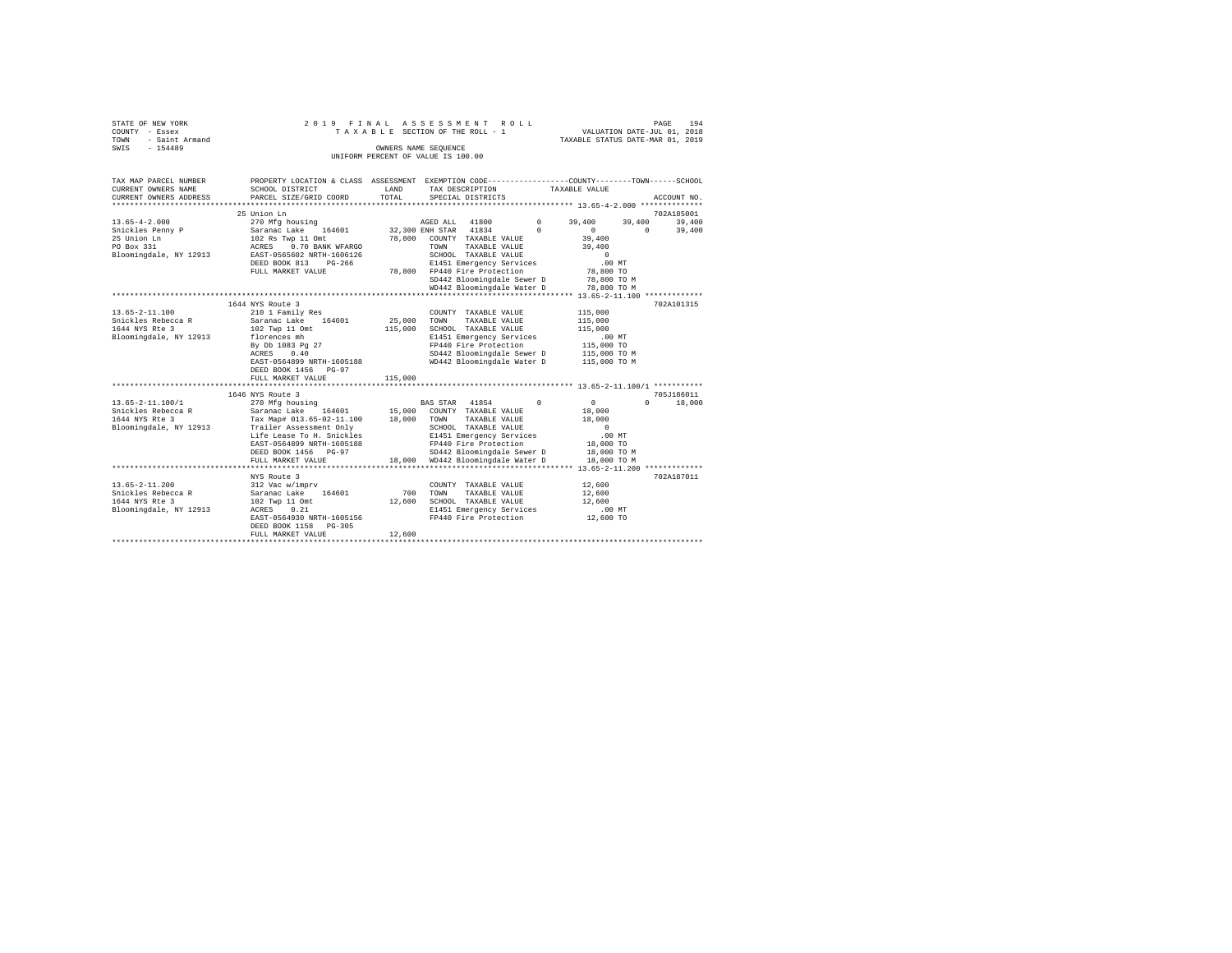| STATE OF NEW YORK   |  | 2019 FINAL ASSESSMENT ROLL         |                                  | PAGE                        | 195 |
|---------------------|--|------------------------------------|----------------------------------|-----------------------------|-----|
| COUNTY - Essex      |  | TAXABLE SECTION OF THE ROLL - 1    |                                  | VALUATION DATE-JUL 01, 2018 |     |
| TOWN - Saint Armand |  |                                    | TAXABLE STATUS DATE-MAR 01, 2019 |                             |     |
| SWIS<br>$-154489$   |  | OWNERS NAME SEOUENCE               |                                  |                             |     |
|                     |  | UNIFORM PERCENT OF VALUE IS 100.00 |                                  |                             |     |

| TAX MAP PARCEL NUMBER<br>CURRENT OWNERS NAME                                                                                                                                                                                   | SCHOOL DISTRICT                                                                                                                                       | LAND       | PROPERTY LOCATION & CLASS ASSESSMENT EXEMPTION CODE---------------COUNTY-------TOWN-----SCHOOL<br>TAX DESCRIPTION | TAXABLE VALUE                   |
|--------------------------------------------------------------------------------------------------------------------------------------------------------------------------------------------------------------------------------|-------------------------------------------------------------------------------------------------------------------------------------------------------|------------|-------------------------------------------------------------------------------------------------------------------|---------------------------------|
| CURRENT OWNERS ADDRESS                                                                                                                                                                                                         | PARCEL SIZE/GRID COORD                                                                                                                                | TOTAL      | SPECIAL DISTRICTS                                                                                                 | ACCOUNT NO.                     |
|                                                                                                                                                                                                                                |                                                                                                                                                       |            |                                                                                                                   |                                 |
|                                                                                                                                                                                                                                | 1691 NYS Route 3                                                                                                                                      |            |                                                                                                                   | 702A102010                      |
| $13.57 - 2 - 3.000$                                                                                                                                                                                                            | 210 1 Family Res                                                                                                                                      |            | COUNTY TAXABLE VALUE                                                                                              | 143,200                         |
| Snickles Robert C                                                                                                                                                                                                              |                                                                                                                                                       |            | TAXABLE VALUE                                                                                                     | 143,200                         |
| 1691 NYS Rte 3                                                                                                                                                                                                                 |                                                                                                                                                       |            | 143,200 SCHOOL TAXABLE VALUE                                                                                      | 143,200                         |
| $\frac{3}{2}$<br>PO Box 351                                                                                                                                                                                                    |                                                                                                                                                       |            | E1451 Emergency Services                                                                                          |                                 |
| Bloomingdale, NY 12913                                                                                                                                                                                                         | 210 1 raming res<br>Saranac Lake 164601 23,000 TOWN<br>101 Richards Sur Ont 11 143,200 SCHOO<br>116 Life Use Mildred Swinyer<br>By Db 967 Pg 92 FP440 |            | FP440 Fire Protection                                                                                             | .00 MT<br>143,200 TO            |
|                                                                                                                                                                                                                                | ACRES 0.34                                                                                                                                            |            |                                                                                                                   |                                 |
|                                                                                                                                                                                                                                | EAST-0564165 NRTH-1606173                                                                                                                             |            | SD442 Bloomingdale Sewer D 143,200 TO M<br>WD442 Bloomingdale Water D 143,200 TO M                                |                                 |
|                                                                                                                                                                                                                                | DEED BOOK 1584 PG-289                                                                                                                                 |            |                                                                                                                   |                                 |
|                                                                                                                                                                                                                                | FULL MARKET VALUE                                                                                                                                     | 143,200    |                                                                                                                   |                                 |
|                                                                                                                                                                                                                                |                                                                                                                                                       |            |                                                                                                                   |                                 |
|                                                                                                                                                                                                                                | Poplar Ln                                                                                                                                             |            |                                                                                                                   | 702A178024                      |
| 13.56-7-17.000                                                                                                                                                                                                                 |                                                                                                                                                       |            | COUNTY TAXABLE VALUE                                                                                              | 3,300                           |
| Snickles Vi Marie                                                                                                                                                                                                              |                                                                                                                                                       | 3,300 TOWN | TAXABLE VALUE                                                                                                     | 3,300                           |
| 53 Poplar Ln                                                                                                                                                                                                                   |                                                                                                                                                       |            | 3,300 SCHOOL TAXABLE VALUE                                                                                        | 3,300                           |
| PO Box 324                                                                                                                                                                                                                     | 311 Res vac land<br>Saranac Lake 164601<br>82 Rs Twp 11 Omt<br>ACRES 0.20<br>EAST-0562661 NRTH-1606195                                                |            | E1451 Emergency Services                                                                                          | $.00$ MT                        |
| Bloomingdale, NY 12913                                                                                                                                                                                                         |                                                                                                                                                       |            | FP440 Fire Protection                                                                                             | 3,300 TO                        |
|                                                                                                                                                                                                                                | DEED BOOK 1131    PG-178                                                                                                                              |            |                                                                                                                   |                                 |
|                                                                                                                                                                                                                                | FULL MARKET VALUE                                                                                                                                     | 3,300      |                                                                                                                   |                                 |
|                                                                                                                                                                                                                                |                                                                                                                                                       |            |                                                                                                                   |                                 |
|                                                                                                                                                                                                                                |                                                                                                                                                       |            |                                                                                                                   | 702A101109                      |
| 13.56-7-18.000                                                                                                                                                                                                                 | Poplar Ln                                                                                                                                             |            |                                                                                                                   | 3,300                           |
|                                                                                                                                                                                                                                | 311 Res vac land                                                                                                                                      |            | COUNTY TAXABLE VALUE                                                                                              |                                 |
|                                                                                                                                                                                                                                |                                                                                                                                                       |            | 3,300 TOWN TAXABLE VALUE                                                                                          | 3,300                           |
|                                                                                                                                                                                                                                |                                                                                                                                                       |            | 3,300 SCHOOL TAXABLE VALUE                                                                                        | 3,300                           |
| 2012 11:00:00 2012 10:00 2012 10:00 2012 10:00 2012 10:00 2012 10:00 2012 10:00 2012 10:00 2012 10:00 2012 12:00 2012 12:00 2012 12:00 2012 12:00 2012 12:00 2012 12:00 2012 12:00 2012 12:00 2012 12:00 2012 12:00 2012 12:00 |                                                                                                                                                       |            | E1451 Emergency Services                                                                                          | .00 MT                          |
|                                                                                                                                                                                                                                |                                                                                                                                                       |            | FP440 Fire Protection                                                                                             | 3,300 TO                        |
|                                                                                                                                                                                                                                | DEED BOOK 896 PG-151                                                                                                                                  |            |                                                                                                                   |                                 |
|                                                                                                                                                                                                                                | FULL MARKET VALUE                                                                                                                                     | 3,300      |                                                                                                                   |                                 |
|                                                                                                                                                                                                                                |                                                                                                                                                       |            |                                                                                                                   |                                 |
|                                                                                                                                                                                                                                | 53 Poplar Ln                                                                                                                                          |            |                                                                                                                   | 705J198003                      |
|                                                                                                                                                                                                                                |                                                                                                                                                       |            | BAS STAR 41854<br>$\sim$ 0                                                                                        | $\overline{0}$<br>$0 \t 30,000$ |
|                                                                                                                                                                                                                                |                                                                                                                                                       |            | 35,300 COUNTY TAXABLE VALUE                                                                                       | 80,500                          |
|                                                                                                                                                                                                                                |                                                                                                                                                       |            | 80,500 TOWN TAXABLE VALUE                                                                                         | 80,500                          |
|                                                                                                                                                                                                                                |                                                                                                                                                       |            | SCHOOL TAXABLE VALUE                                                                                              | 50,500                          |
|                                                                                                                                                                                                                                |                                                                                                                                                       |            | E1451 Emergency Services                                                                                          | $.00$ MT                        |
|                                                                                                                                                                                                                                | DEED BOOK 1152 PG-266                                                                                                                                 |            | FP440 Fire Protection                                                                                             | 80,500 TO                       |
|                                                                                                                                                                                                                                | FULL MARKET VALUE                                                                                                                                     | 80,500     |                                                                                                                   |                                 |
|                                                                                                                                                                                                                                |                                                                                                                                                       |            |                                                                                                                   |                                 |
|                                                                                                                                                                                                                                | 302 River Rd                                                                                                                                          |            |                                                                                                                   | 705J103212                      |
| $13.4 - 1 - 6.001$                                                                                                                                                                                                             | 240 Rural res                                                                                                                                         |            | COUNTY TAXABLE VALUE                                                                                              | 154,900                         |
| Snow Ann                                                                                                                                                                                                                       | Saranac Lake 164601<br>143 Richards Sur                                                                                                               |            | 54,000 TOWN TAXABLE VALUE                                                                                         | 154,900                         |
| PO Box 962                                                                                                                                                                                                                     |                                                                                                                                                       |            | 154,900 SCHOOL TAXABLE VALUE                                                                                      | 154,900                         |
| Saranac Lake, NY 12983                                                                                                                                                                                                         | 00023.00                                                                                                                                              |            | E1451 Emergency Services                                                                                          | .00 MT                          |
|                                                                                                                                                                                                                                | ACRES 23.00                                                                                                                                           |            | FP440 Fire Protection                                                                                             | 154,900 TO                      |
|                                                                                                                                                                                                                                | EAST-0570921 NRTH-1602017                                                                                                                             |            |                                                                                                                   |                                 |
|                                                                                                                                                                                                                                | DEED BOOK 783<br>$PG-282$                                                                                                                             |            |                                                                                                                   |                                 |
|                                                                                                                                                                                                                                | FULL MARKET VALUE                                                                                                                                     | 154,900    |                                                                                                                   |                                 |
|                                                                                                                                                                                                                                |                                                                                                                                                       |            |                                                                                                                   |                                 |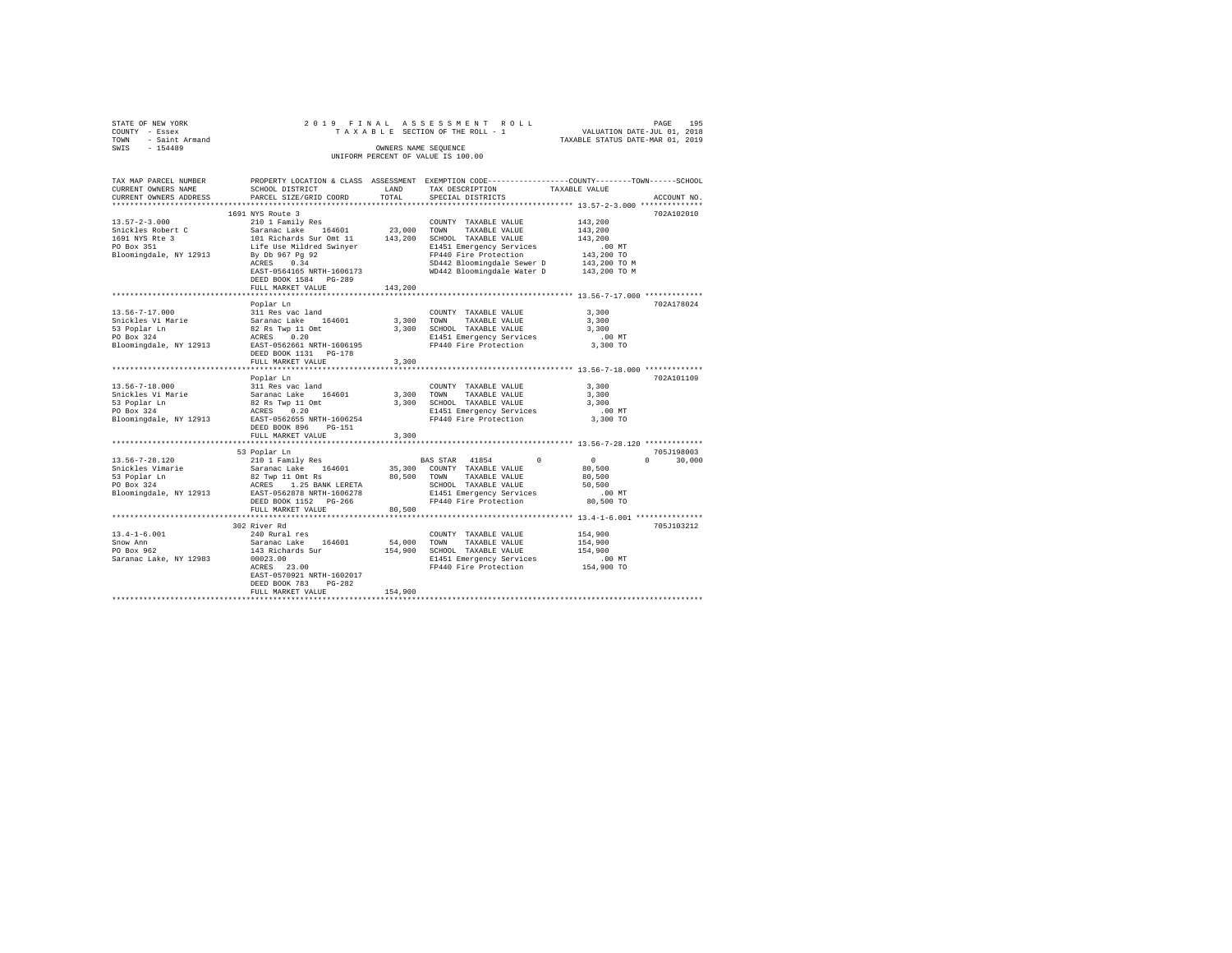| STATE OF NEW YORK   |                      |  | 2019 FINAL ASSESSMENT ROLL         |  |                                  | PAGE                        | 196 |  |  |  |  |
|---------------------|----------------------|--|------------------------------------|--|----------------------------------|-----------------------------|-----|--|--|--|--|
| COUNTY - Essex      |                      |  | TAXABLE SECTION OF THE ROLL - 1    |  |                                  | VALUATION DATE-JUL 01, 2018 |     |  |  |  |  |
| TOWN - Saint Armand |                      |  |                                    |  | TAXABLE STATUS DATE-MAR 01, 2019 |                             |     |  |  |  |  |
| SWIS<br>- 154489    | OWNERS NAME SEOUENCE |  |                                    |  |                                  |                             |     |  |  |  |  |
|                     |                      |  | UNIFORM PERCENT OF VALUE IS 100.00 |  |                                  |                             |     |  |  |  |  |
|                     |                      |  |                                    |  |                                  |                             |     |  |  |  |  |

| TAX MAP PARCEL NUMBER          | PROPERTY LOCATION & CLASS ASSESSMENT                                                              |             | EXEMPTION CODE----------------COUNTY-------TOWN------SCHOOL |               |              |                        |
|--------------------------------|---------------------------------------------------------------------------------------------------|-------------|-------------------------------------------------------------|---------------|--------------|------------------------|
| CURRENT OWNERS NAME            | SCHOOL DISTRICT                                                                                   | LAND        | TAX DESCRIPTION                                             | TAXABLE VALUE |              |                        |
| CURRENT OWNERS ADDRESS         | PARCEL SIZE/GRID COORD                                                                            | TOTAL       | SPECIAL DISTRICTS                                           |               |              | ACCOUNT NO.            |
| ****************************** |                                                                                                   |             |                                                             |               |              |                        |
|                                | River Rd                                                                                          |             |                                                             |               |              | 705J103511             |
| $13.4 - 1 - 2.001$             | 314 Rural vac<10                                                                                  |             | COUNTY TAXABLE VALUE                                        |               | 18,700       |                        |
| Snow Ann E                     | Saranac Lake 164601                                                                               | 18,700 TOWN | TAXABLE VALUE                                               |               | 18,700       |                        |
| PO Box 962                     | 143 Richards Sur                                                                                  |             | 18,700 SCHOOL TAXABLE VALUE                                 |               | 18,700       |                        |
| Saranac Lake, NY 12983         | 2.10<br>ACRES                                                                                     |             | E1451 Emergency Services                                    |               | $.00$ MT     |                        |
|                                | EAST-0570979 NRTH-1602721                                                                         |             | FP440 Fire Protection                                       |               | 18,700 TO    |                        |
|                                | DEED BOOK 783<br>$PG-282$                                                                         |             |                                                             |               |              |                        |
|                                | FULL MARKET VALUE                                                                                 | 18,700      |                                                             |               |              |                        |
|                                |                                                                                                   |             |                                                             |               |              |                        |
|                                | 5 Meadow Rd                                                                                       |             |                                                             |               |              | 7052002005             |
| $23.3 - 2 - 8.000$             | 210 1 Family Res                                                                                  |             | BAS STAR 41854                                              | $\Omega$      | $\circ$      | 30,000<br>$\Omega$     |
| Sofield Richard W              | Saranac Lake 164601<br>18 Glenn Ridge Subd<br>ACRES 0.94 BANK1STARSG<br>EAST-0553315 NRTH-1585290 |             | 44,000 COUNTY TAXABLE VALUE                                 |               | 241,200      |                        |
| Sofield Alice M                |                                                                                                   | 241,200     | TOWN<br>TAXABLE VALUE                                       |               | 241,200      |                        |
| 5 Meadow Rd                    |                                                                                                   |             | SCHOOL TAXABLE VALUE                                        |               | 211,200      |                        |
| Saranac Lake, NY 12983         |                                                                                                   |             | E1450 Emergency Services                                    |               | .00 MT       |                        |
|                                | DEED BOOK 1724 PG-250                                                                             |             | FP440 Fire Protection 241,200 TO                            |               |              |                        |
|                                | FULL MARKET VALUE                                                                                 | 241,200     |                                                             |               |              |                        |
|                                |                                                                                                   |             |                                                             |               |              |                        |
|                                | 106 Grass Pond Way                                                                                |             |                                                             |               |              | 705J103902             |
| $23.2 - 1 - 16.000$            | 312 Vac w/imprv                                                                                   |             | COUNTY TAXABLE VALUE                                        |               | 7,500        |                        |
| Sorrell Barbara                | Saranac Lake 164601                                                                               | 3,300 TOWN  | TAXABLE VALUE                                               |               | 7,500        |                        |
| 2035 Rte 22B                   | 164 Richards Sur                                                                                  |             | 7,500 SCHOOL TAXABLE VALUE                                  |               | 7.500        |                        |
|                                | 0.10                                                                                              |             |                                                             |               |              |                        |
| Morrisonville, NY 12962        | ACRES                                                                                             |             | E1451 Emergency Services                                    |               | $.00$ MT     |                        |
|                                | EAST-0574779 NRTH-1599316                                                                         |             | FP440 Fire Protection                                       |               | 7,500 TO     |                        |
|                                | DEED BOOK 716<br>$PG-299$                                                                         |             |                                                             |               |              |                        |
|                                | FULL MARKET VALUE                                                                                 | 7,500       |                                                             |               |              |                        |
|                                |                                                                                                   |             |                                                             |               |              |                        |
|                                | 61 Mount Pisqah Ln                                                                                |             |                                                             |               |              | 705J176008             |
| $23.3 - 1 - 67.100$            | 210 1 Family Res                                                                                  |             | BAS STAR 41854 0                                            |               | $\sim$ 0     | 30,000<br>$\mathbf{r}$ |
| Sperling Mark D                | Saranac Lake 164601<br>Richards Survey Lot 9                                                      |             | 90,500 COUNTY TAXABLE VALUE<br>464,100 TOWN TAXABLE VALUE   |               | 464,100      |                        |
| Sperling Pamela J              |                                                                                                   |             | TAXABLE VALUE                                               |               | 464,100      |                        |
| 373 Whiteface Inn Ln           | ACRES 1.48<br>EAST-0554241 NRTH-1584399                                                           |             | SCHOOL TAXABLE VALUE                                        |               | 434,100      |                        |
| Lake Placid, NY 12946          |                                                                                                   |             | E1450 Emergency Services                                    |               | .00 MT       |                        |
|                                | DEED BOOK 1695 PG-229                                                                             |             | FP440 Fire Protection                                       |               | 464,100 TO   |                        |
|                                | FULL MARKET VALUE                                                                                 | 464,100     |                                                             |               |              |                        |
|                                |                                                                                                   |             |                                                             |               |              |                        |
|                                | 11 Saranac Ln                                                                                     |             |                                                             |               |              | 705-7188005            |
| $32.38 - 1 - 22.000$           | 210 1 Family Res                                                                                  |             | COUNTY TAXABLE VALUE                                        |               | 230,600      |                        |
| St Louis Andrew J              | Saranac Lake 164601                                                                               | 70,300 TOWN | TAXABLE VALUE                                               |               | 230,600      |                        |
| St Louis Michelle L            |                                                                                                   | 230,600     | SCHOOL TAXABLE VALUE                                        |               | 230,600      |                        |
| 11 Saranac Ln                  | 11 Twp 11 Omt Rs<br>Lot 8 9 & 10 Rockledge P                                                      |             | E1450 Emergency Services                                    |               | .00 MT       |                        |
| Saranac Lake, NY 12983         | ACRES 1.10 BANKLERETA                                                                             |             | FP440 Fire Protection                                       |               | 230,600 TO   |                        |
|                                | EAST-0555446 NRTH-1578709                                                                         |             | WD441 Rockledge water                                       |               | 230,600 TO M |                        |
|                                | DEED BOOK 1876 PG-293                                                                             |             |                                                             |               |              |                        |
|                                | FULL MARKET VALUE                                                                                 | 230,600     |                                                             |               |              |                        |
|                                |                                                                                                   |             |                                                             |               |              |                        |
|                                |                                                                                                   |             |                                                             |               |              |                        |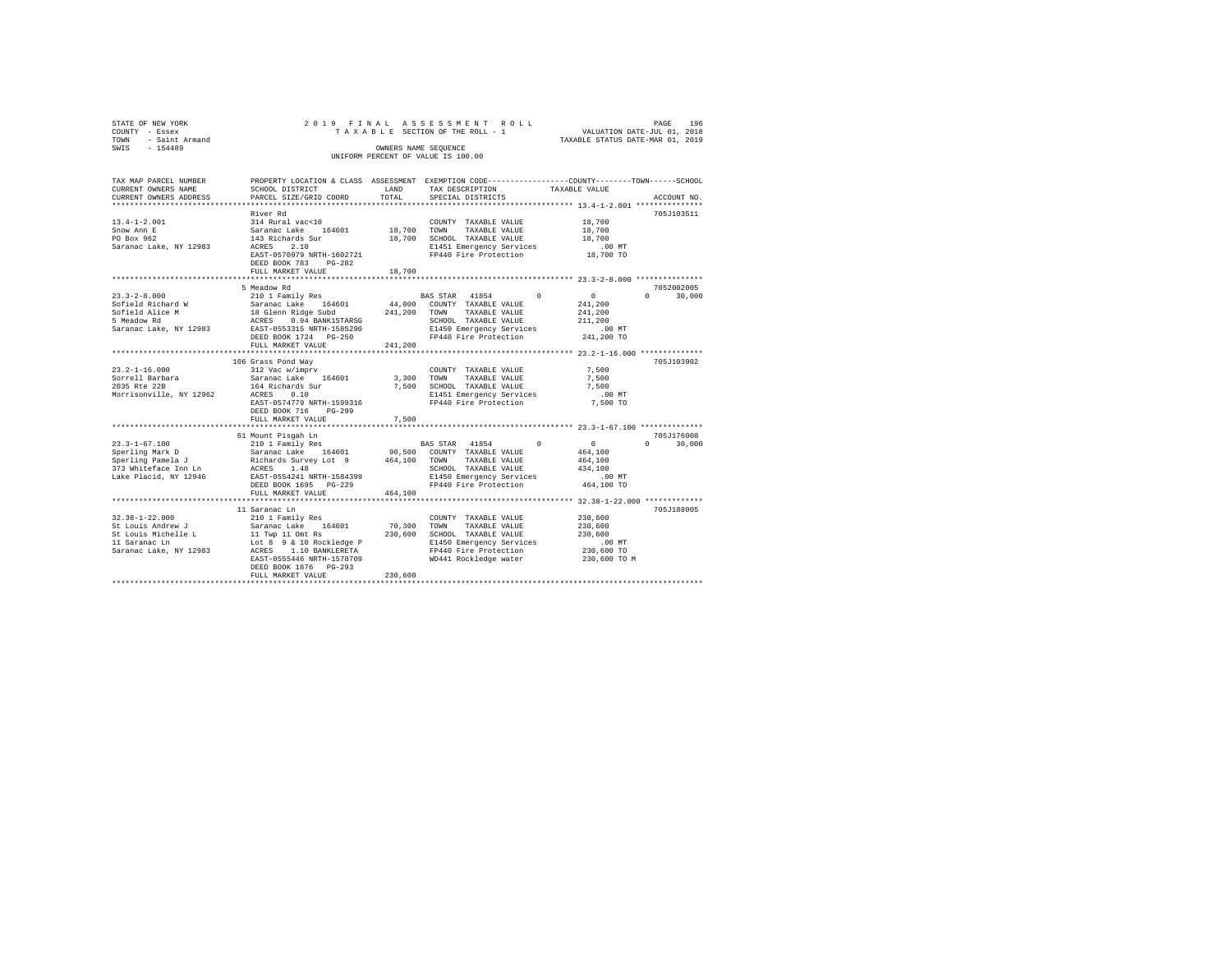| STATE OF NEW YORK<br>COUNTY - Essex |                                                                                                                                                                                                                                                                                                                                                                                                                                               |        | 2019 FINAL ASSESSMENT ROLL                                                                                                      |               | PAGE<br>197   |
|-------------------------------------|-----------------------------------------------------------------------------------------------------------------------------------------------------------------------------------------------------------------------------------------------------------------------------------------------------------------------------------------------------------------------------------------------------------------------------------------------|--------|---------------------------------------------------------------------------------------------------------------------------------|---------------|---------------|
| TOWN - Saint Armand                 |                                                                                                                                                                                                                                                                                                                                                                                                                                               |        | TAXABLE SECTION OF THE ROLL - 1 VALUATION DATE-JUL 01, 2018<br>TAXABLE SECTION OF THE ROLL - 1 TAXABLE STATUS DATE-MAR 01, 2019 |               |               |
| SWIS - 154489                       |                                                                                                                                                                                                                                                                                                                                                                                                                                               |        | OWNERS NAME SEQUENCE                                                                                                            |               |               |
|                                     |                                                                                                                                                                                                                                                                                                                                                                                                                                               |        | UNIFORM PERCENT OF VALUE IS 100.00                                                                                              |               |               |
|                                     |                                                                                                                                                                                                                                                                                                                                                                                                                                               |        |                                                                                                                                 |               |               |
| TAX MAP PARCEL NUMBER               | PROPERTY LOCATION & CLASS ASSESSMENT EXEMPTION CODE----------------COUNTY-------TOWN------SCHOOL                                                                                                                                                                                                                                                                                                                                              |        |                                                                                                                                 |               |               |
| CURRENT OWNERS NAME                 | SCHOOL DISTRICT TAND TAX DESCRIPTION                                                                                                                                                                                                                                                                                                                                                                                                          |        |                                                                                                                                 | TAXABLE VALUE |               |
| CURRENT OWNERS ADDRESS              | PARCEL SIZE/GRID COORD TOTAL                                                                                                                                                                                                                                                                                                                                                                                                                  |        | SPECIAL DISTRICTS                                                                                                               |               | ACCOUNT NO.   |
|                                     |                                                                                                                                                                                                                                                                                                                                                                                                                                               |        |                                                                                                                                 |               |               |
|                                     | 792 Saint Regis Ave                                                                                                                                                                                                                                                                                                                                                                                                                           |        |                                                                                                                                 |               | 702A101910    |
|                                     |                                                                                                                                                                                                                                                                                                                                                                                                                                               |        |                                                                                                                                 |               | $0 \t 30.000$ |
|                                     |                                                                                                                                                                                                                                                                                                                                                                                                                                               |        |                                                                                                                                 |               |               |
|                                     |                                                                                                                                                                                                                                                                                                                                                                                                                                               |        |                                                                                                                                 |               |               |
|                                     |                                                                                                                                                                                                                                                                                                                                                                                                                                               |        |                                                                                                                                 |               |               |
|                                     |                                                                                                                                                                                                                                                                                                                                                                                                                                               |        |                                                                                                                                 |               |               |
|                                     |                                                                                                                                                                                                                                                                                                                                                                                                                                               |        |                                                                                                                                 |               |               |
|                                     |                                                                                                                                                                                                                                                                                                                                                                                                                                               |        |                                                                                                                                 |               |               |
|                                     | $[13.56-7-3.000 \newline \hline \texttt{Stavenhagen Richard F Jr} \texttt{Syl and F Jr} \texttt{Syl and F, Jr} \texttt{Syl and F, Jr} \texttt{Syl and F, Jr} \texttt{Syl and F, Jr} \texttt{Syl and F, Jr} \texttt{Syl and F, Jr} \texttt{Syl and F, Jr} \texttt{Syl and F, Jr} \texttt{Syl and F, Jr} \texttt{Syl and F, Jr} \texttt{Syl and F, Jr} \texttt{Syl and F, Jr} \texttt{Syl and F, Jr} \texttt{Syl and F, Jr} \texttt{Syl and F,$ |        |                                                                                                                                 |               |               |
|                                     |                                                                                                                                                                                                                                                                                                                                                                                                                                               |        |                                                                                                                                 |               | 705J196003    |
|                                     | 1208 NYS Route 3                                                                                                                                                                                                                                                                                                                                                                                                                              |        |                                                                                                                                 |               |               |
|                                     |                                                                                                                                                                                                                                                                                                                                                                                                                                               |        |                                                                                                                                 |               |               |
|                                     |                                                                                                                                                                                                                                                                                                                                                                                                                                               |        |                                                                                                                                 |               |               |
|                                     |                                                                                                                                                                                                                                                                                                                                                                                                                                               |        |                                                                                                                                 |               |               |
|                                     |                                                                                                                                                                                                                                                                                                                                                                                                                                               |        |                                                                                                                                 |               |               |
|                                     |                                                                                                                                                                                                                                                                                                                                                                                                                                               |        |                                                                                                                                 |               |               |
|                                     | FULL MARKET VALUE 176,300                                                                                                                                                                                                                                                                                                                                                                                                                     |        |                                                                                                                                 |               |               |
|                                     |                                                                                                                                                                                                                                                                                                                                                                                                                                               |        |                                                                                                                                 |               |               |
|                                     | Curtis Way                                                                                                                                                                                                                                                                                                                                                                                                                                    |        |                                                                                                                                 |               | 705J103715    |
| $13.4 - 2 - 16.000$                 | CUURII MARINE IN CUURII IMANUM INTERNATIONALE SATARBE VALUE SATARBE VALUE 121,200 SCHOOL TAXABLE VALUE 123 Richards Sur 21,200 SCHOOL TAXABLE VALUE 123 Richards Sur 21,200 SCHOOL TAXABLE VALUE 123 Richards Sur 21,200 SCHOO                                                                                                                                                                                                                |        |                                                                                                                                 | 21,200        |               |
| Stelling Peter                      |                                                                                                                                                                                                                                                                                                                                                                                                                                               |        |                                                                                                                                 | 21,200        |               |
| 1306 County Rte 5                   |                                                                                                                                                                                                                                                                                                                                                                                                                                               |        |                                                                                                                                 | 21,200        |               |
| Canaan, NY 12029                    |                                                                                                                                                                                                                                                                                                                                                                                                                                               |        | E1451 Emergency Services                                                                                                        | $.00$ MT      |               |
|                                     | EAST-0567983 NRTH-1603493                                                                                                                                                                                                                                                                                                                                                                                                                     |        | FP440 Fire Protection 21,200 TO                                                                                                 |               |               |
|                                     | DEED BOOK 1357 PG-132                                                                                                                                                                                                                                                                                                                                                                                                                         |        |                                                                                                                                 |               |               |
|                                     | FULL MARKET VALUE                                                                                                                                                                                                                                                                                                                                                                                                                             | 21,200 |                                                                                                                                 |               |               |
|                                     |                                                                                                                                                                                                                                                                                                                                                                                                                                               |        |                                                                                                                                 |               |               |
|                                     | 49 Curtis Way                                                                                                                                                                                                                                                                                                                                                                                                                                 |        |                                                                                                                                 |               | 705J102307    |
| $13.4 - 3 - 6.000$                  | 260 Seasonal res                                                                                                                                                                                                                                                                                                                                                                                                                              |        | COUNTY TAXABLE VALUE                                                                                                            | 61,200        |               |
| Stelling Peter E                    | Saranac Lake 164601 33,600 TOWN TAXABLE VALUE                                                                                                                                                                                                                                                                                                                                                                                                 |        |                                                                                                                                 | 61,200        |               |
| 1306 County Rte 5                   |                                                                                                                                                                                                                                                                                                                                                                                                                                               |        |                                                                                                                                 |               |               |
| Canaan, NY 12029                    | 01/200 Minimids the computer of the computation of the computation of the computation of the computation of the<br>difficult sam would be the computation of the computation of the computation of the computation of the computa                                                                                                                                                                                                             |        |                                                                                                                                 |               |               |
|                                     |                                                                                                                                                                                                                                                                                                                                                                                                                                               |        |                                                                                                                                 |               |               |
|                                     | EAST-0568061 NRTH-1603106                                                                                                                                                                                                                                                                                                                                                                                                                     |        |                                                                                                                                 |               |               |
|                                     | DEED BOOK 822 PG-304                                                                                                                                                                                                                                                                                                                                                                                                                          |        |                                                                                                                                 |               |               |
|                                     | FULL MARKET VALUE                                                                                                                                                                                                                                                                                                                                                                                                                             | 61,200 |                                                                                                                                 |               |               |
|                                     |                                                                                                                                                                                                                                                                                                                                                                                                                                               |        |                                                                                                                                 |               |               |
| $23.2 - 1 - 7.100$                  | Moose Pond Ln<br>314 Rural vac<10                                                                                                                                                                                                                                                                                                                                                                                                             |        |                                                                                                                                 | 24,900        | 705J104010    |
|                                     |                                                                                                                                                                                                                                                                                                                                                                                                                                               |        | COUNTY TAXABLE VALUE                                                                                                            | 24,900        |               |
| Stephenson Robert E                 | Saranac Lake 164601<br>164 Twp 11 Omt Rs                                                                                                                                                                                                                                                                                                                                                                                                      |        | 24,900 TOWN TAXABLE VALUE<br>24,900 SCHOOL TAXABLE VALUE                                                                        | 24,900        |               |
| Stephenson Katie R<br>PO Box 129    |                                                                                                                                                                                                                                                                                                                                                                                                                                               |        |                                                                                                                                 |               |               |
| Bloomingdale, NY 12913              | Life Est To Patricia &                                                                                                                                                                                                                                                                                                                                                                                                                        |        | E1451 Emergency Services 6.00 MT<br>FP440 Fire Protection 24,900 TO                                                             |               |               |
|                                     | William Stephenson<br>ACRES 1.39                                                                                                                                                                                                                                                                                                                                                                                                              |        |                                                                                                                                 |               |               |
|                                     | EAST-0572442 NRTH-1599221                                                                                                                                                                                                                                                                                                                                                                                                                     |        |                                                                                                                                 |               |               |
|                                     | DEED BOOK 1940 PG-208                                                                                                                                                                                                                                                                                                                                                                                                                         |        |                                                                                                                                 |               |               |

| FULL<br>7 H.LU | 4,900 |
|----------------|-------|
|                |       |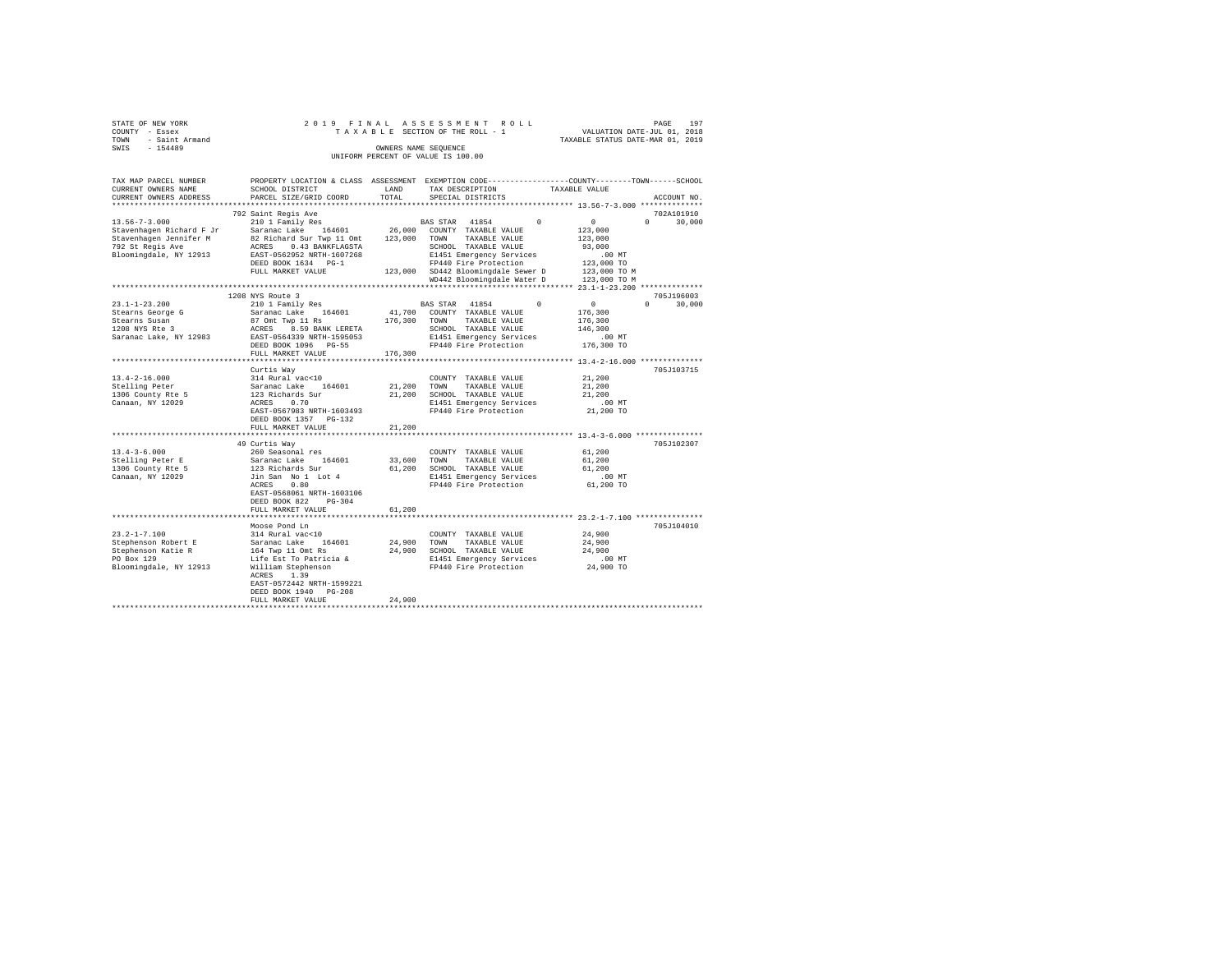| STATE OF NEW YORK |                |                      |  |  |  |  |  | 2019 FINAL ASSESSMENT ROLL         |  |  |  |  |                                  | PAGE | 198 |
|-------------------|----------------|----------------------|--|--|--|--|--|------------------------------------|--|--|--|--|----------------------------------|------|-----|
| COUNTY - Essex    |                |                      |  |  |  |  |  | TAXABLE SECTION OF THE ROLL - 1    |  |  |  |  | VALUATION DATE-JUL 01, 2018      |      |     |
| TOWN              | - Saint Armand |                      |  |  |  |  |  |                                    |  |  |  |  | TAXABLE STATUS DATE-MAR 01, 2019 |      |     |
| SWIS              | $-154489$      | OWNERS NAME SEOUENCE |  |  |  |  |  |                                    |  |  |  |  |                                  |      |     |
|                   |                |                      |  |  |  |  |  | UNIFORM PERCENT OF VALUE IS 100.00 |  |  |  |  |                                  |      |     |

| TAX MAP PARCEL NUMBER<br>CURRENT OWNERS NAME | PROPERTY LOCATION & CLASS ASSESSMENT EXEMPTION CODE---------------COUNTY-------TOWN-----SCHOOL<br>SCHOOL DISTRICT | LAND    | TAX DESCRIPTION               |            | TAXABLE VALUE |                    |
|----------------------------------------------|-------------------------------------------------------------------------------------------------------------------|---------|-------------------------------|------------|---------------|--------------------|
| CURRENT OWNERS ADDRESS                       | PARCEL SIZE/GRID COORD                                                                                            | TOTAL   | SPECIAL DISTRICTS             |            |               | ACCOUNT NO.        |
|                                              | 160 Moose Pond Ln                                                                                                 |         |                               |            |               | 705J192017         |
| $23.2 - 1 - 7.200$                           | 210 1 Family Res                                                                                                  |         | BAS STAR 41854                | $\Omega$   | $\circ$       | $\Omega$<br>30,000 |
| Stephenson Robert E                          | Saranac Lake<br>164601                                                                                            | 30,500  | COUNTY TAXABLE VALUE          |            | 164,600       |                    |
| Stephenson Katie R                           | 164 Twp 11 Omt Rs                                                                                                 | 164,600 | TAXABLE VALUE<br>TOWN         |            | 164,600       |                    |
| PO Box 129                                   | ACRES<br>0.61 BANK LERETA                                                                                         |         | SCHOOL TAXABLE VALUE          |            | 134,600       |                    |
| Bloomingdale, NY 12913                       | EAST-0572262 NRTH-1599191                                                                                         |         | E1451 Emergency Services      |            | $.00$ MT      |                    |
|                                              | DEED BOOK 1596 PG-180                                                                                             |         | FP440 Fire Protection         |            | 164,600 TO    |                    |
|                                              | FULL MARKET VALUE                                                                                                 | 164,600 |                               |            |               |                    |
|                                              | ***************************                                                                                       |         |                               |            |               |                    |
|                                              | 47 Prospect St                                                                                                    |         |                               |            |               | 702A175006         |
| $13.56 - 11 - 13.000$                        | 210 1 Family Res                                                                                                  |         | COUNTY TAXABLE VALUE          |            | 104,000       |                    |
| Stevens Diane                                | Saranac Lake<br>164601                                                                                            | 19,000  | TOWN<br>TAXABLE VALUE         |            | 104,000       |                    |
| 1 Sandy Brook Rd                             | 82 Rs Twp 11 Omt                                                                                                  | 104,000 | SCHOOL TAXABLE VALUE          |            | 104,000       |                    |
| Clinton, CT 06413                            | Whiteface Mtn                                                                                                     |         | E1451 Emergency Services      |            | $.00$ MT      |                    |
|                                              | 0.20<br>ACRES                                                                                                     |         | FP440 Fire Protection         |            | 104,000 TO    |                    |
|                                              | EAST-0561965 NRTH-1606548                                                                                         |         | SD442 Bloomingdale Sewer D    |            | 104,000 TO M  |                    |
|                                              | DEED BOOK 1902 PG-48                                                                                              |         | WD442 Bloomingdale Water D    |            | 104,000 TO M  |                    |
|                                              | FULL MARKET VALUE                                                                                                 | 104,000 |                               |            |               |                    |
|                                              |                                                                                                                   |         |                               |            |               |                    |
|                                              | 10 Ledge Ln                                                                                                       |         |                               |            |               | 705J188002         |
| $32.38 - 1 - 21.000$                         | 210 1 Family Res                                                                                                  |         | 41854<br><b>BAS STAR</b>      | $\Omega$   | $\circ$       | $\cap$<br>30,000   |
| Stinson James D                              | Saranac Lake 164601                                                                                               | 40,500  | COUNTY TAXABLE VALUE          |            | 168,100       |                    |
| Stinson Eva H                                | 11 Twp 11 Omt Rs                                                                                                  | 168,100 | TOWN<br>TAXABLE VALUE         |            | 168,100       |                    |
| 10 Ledge Ln                                  | Lot 78 Rockledge Park                                                                                             |         | SCHOOL TAXABLE VALUE          |            | 138,100       |                    |
| Saranac Lake, NY 12983                       | ACRES<br>0.50                                                                                                     |         | E1450 Emergency Services      |            | .00MT         |                    |
|                                              | EAST-0555504 NRTH-1579204                                                                                         |         | FP440 Fire Protection         |            | 168,100 TO    |                    |
|                                              | DEED BOOK 921<br>$PG-210$                                                                                         |         | WD441 Rockledge water         |            | 168,100 TO M  |                    |
|                                              | FULL MARKET VALUE                                                                                                 | 168,100 |                               |            |               |                    |
|                                              |                                                                                                                   |         |                               |            |               |                    |
|                                              | 54 Saranac Ln                                                                                                     |         |                               |            |               | 705.T189011        |
| $32.38 - 1 - 34.000$                         | 210 1 Family Res                                                                                                  |         | 41400<br>CLERGY               | $^{\circ}$ | 1,500         | 1,500<br>1,500     |
| Stone Richard F                              | Saranac Lake<br>164601                                                                                            |         | 39,200 ENH STAR 41834         | $\Omega$   | $^{\circ}$    | 68,700<br>$\Omega$ |
| Stone Jeanne A                               | 11 Twp 11 Omt Rs                                                                                                  | 227,600 | COUNTY TAXABLE VALUE          |            | 226,100       |                    |
| 54 Saranac Ln                                | 0.43<br>ACRES                                                                                                     |         | TOWN<br>TAXABLE VALUE         |            | 226,100       |                    |
| Saranac Lake, NY 12983                       | EAST-0555688 NRTH-1579526                                                                                         |         | SCHOOL TAXABLE VALUE          |            | 157,400       |                    |
|                                              | DEED BOOK 1126 PG-209                                                                                             |         | E1450 Emergency Services      |            | $.00$ MT      |                    |
|                                              | FULL MARKET VALUE                                                                                                 |         | 227,600 FP440 Fire Protection |            | 227,600 TO    |                    |
|                                              |                                                                                                                   |         | WD441 Rockledge water         |            | 227,600 TO M  |                    |
|                                              | ***************************                                                                                       |         |                               |            |               |                    |
|                                              | 52 Poplar Ln                                                                                                      |         |                               |            |               | 702A178018         |
| $13.56 - 6 - 3.003$                          | 270 Mfg housing                                                                                                   |         | BAS STAR 41854                | $\Omega$   | 0             | $\Omega$<br>30,000 |
| Strack Vicki                                 | Saranac Lake<br>164601                                                                                            | 33,800  | COUNTY TAXABLE VALUE          |            | 54,300        |                    |
| 52 Poplar Ln                                 | 82 Rs Twp 11 Omt                                                                                                  | 54,300  | TAXABLE VALUE<br>TOWN         |            | 54,300        |                    |
| PO Box 46                                    | 0.82<br>ACRES                                                                                                     |         | SCHOOL TAXABLE VALUE          |            | 24,300        |                    |
| Bloomingdale, NY 12913                       | EAST-0562498 NRTH-1606238                                                                                         |         | E1451 Emergency Services      |            | $.00$ MT      |                    |
|                                              | DEED BOOK 945<br>$PG-193$                                                                                         |         | FP440 Fire Protection         |            | 54,300 TO     |                    |
|                                              | FULL MARKET VALUE                                                                                                 | 54,300  |                               |            |               |                    |
|                                              |                                                                                                                   |         |                               |            |               |                    |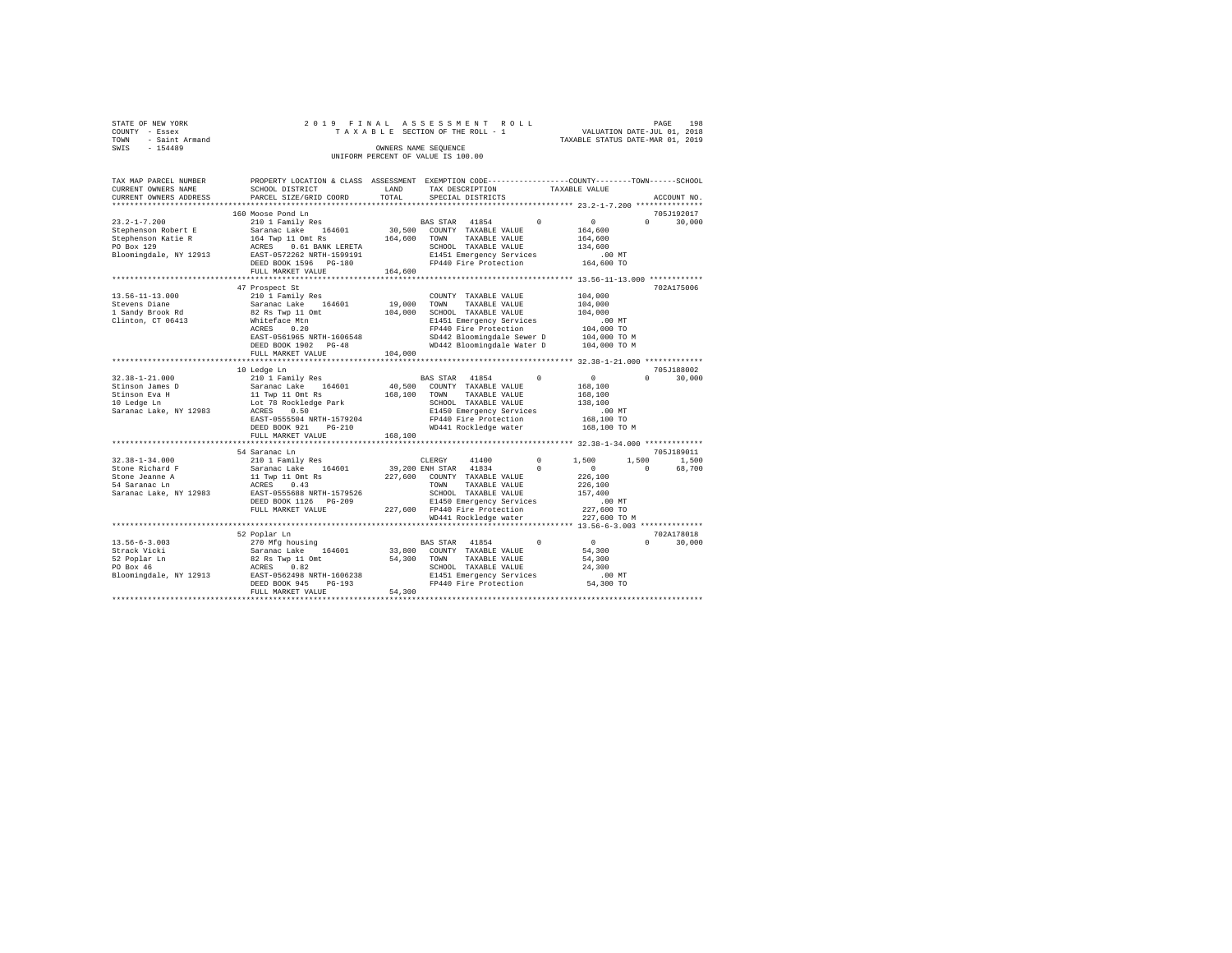| STATE OF NEW YORK<br>COUNTY<br>- Essex<br>- Saint Armand<br>TOWN<br>$-154489$<br>SWIS |                                                                                                                                                |                             | 2019 FINAL ASSESSMENT ROLL<br>OWNERS NAME SEOUENCE<br>UNIFORM PERCENT OF VALUE IS 100.00                                              |          | T A X A B L E SECTION OF THE ROLL - 1 WALUATION DATE-JUL 01, 2018<br>TAXABLE STATUS DATE-MAR 01, 2019                                    | 199<br>PAGE                      |
|---------------------------------------------------------------------------------------|------------------------------------------------------------------------------------------------------------------------------------------------|-----------------------------|---------------------------------------------------------------------------------------------------------------------------------------|----------|------------------------------------------------------------------------------------------------------------------------------------------|----------------------------------|
| TAX MAP PARCEL NUMBER<br>CURRENT OWNERS NAME                                          | PROPERTY LOCATION & CLASS<br>SCHOOL DISTRICT<br>CURRENT OWNERS ADDRESS PARCEL SIZE/GRID COORD                                                  | ASSESSMENT<br>LAND<br>TOTAL | TAX DESCRIPTION<br>SPECIAL DISTRICTS                                                                                                  |          | EXEMPTION CODE-----------------COUNTY-------TOWN------SCHOOL<br>TAXABLE VALUE                                                            | ACCOUNT NO.                      |
| **************************                                                            |                                                                                                                                                |                             |                                                                                                                                       |          |                                                                                                                                          |                                  |
| $13.56 - 9 - 5.000$                                                                   | 27 Main St<br>210 1 Family Res                                                                                                                 |                             | 41854<br>BAS STAR                                                                                                                     | $\Omega$ | $^{\circ}$                                                                                                                               | 702A100905<br>30,000<br>$\Omega$ |
| Stratford Gregory S<br>Stratford Susan S<br>PO Box 161<br>Bloomingdale, NY 12913      | Saranac Lake 164601 34,300<br>101 Rs Twp 11 Omt<br>0.90<br>ACRES<br>EAST-0563663 NRTH-1606081<br>$PG-84$<br>DEED BOOK 976<br>FULL MARKET VALUE | 152,700<br>152,700          | COUNTY<br>TAXABLE VALUE<br>TOWN<br>TAXABLE VALUE<br>SCHOOL<br>TAXABLE VALUE<br>E1451 Emergency Services<br>WD442 Bloomingdale Water D |          | 152,700<br>152,700<br>122,700<br>$.00$ MT<br>FP440 Fire Protection 152,700 TO<br>SD442 Bloomingdale Sewer D 152,700 TO M<br>152,700 TO M |                                  |

|                        |                              |         | WD442 Bloomingdale Water D    | 152,700 TO M                             |                    |
|------------------------|------------------------------|---------|-------------------------------|------------------------------------------|--------------------|
|                        | *************************    |         |                               | *********** 13.4-1-89.000 ************** |                    |
|                        | 332 River Rd                 |         |                               |                                          | 705J102610         |
| $13.4 - 1 - 89.000$    | 210 1 Family Res             |         | COUNTY TAXABLE VALUE          | 138,500                                  |                    |
| Streeter Janeen        | 164601<br>Saranac Lake       | 35,300  | TOWN<br>TAXABLE VALUE         | 138,500                                  |                    |
| 332 River Rd           | 143 Richards Sur             | 138,500 | SCHOOL TAXABLE VALUE          | 138,500                                  |                    |
| Bloomingdale, NY 12913 | 1.33 BANK LERETA<br>ACRES    |         | E1451 Emergency Services      | $.00$ MT                                 |                    |
|                        | EAST-0571598 NRTH-1602743    |         | FP440 Fire Protection         | 138,500 TO                               |                    |
|                        | DEED BOOK 1714<br>$PG - 233$ |         |                               |                                          |                    |
|                        | FULL MARKET VALUE            | 138,500 |                               |                                          |                    |
|                        |                              |         |                               |                                          |                    |
|                        | 242 Trudeau Rd               |         |                               |                                          | 705J103001         |
| $23.3 - 1 - 62.000$    | 210 1 Family Res             |         | $\Omega$<br>BAS STAR<br>41854 | $\circ$                                  | 30,000<br>$\Omega$ |
| Stumpf Mary E          | 164601<br>Saranac Lake       | 66,000  | COUNTY TAXABLE VALUE          | 357,700                                  |                    |
| 242 Trudeau Rd         | 9 Richards Sur               | 357,700 | TOWN<br>TAXABLE VALUE         | 357,700                                  |                    |
| Saranac Lake, NY 12983 | 0.90<br>ACRES                |         | SCHOOL TAXABLE VALUE          | 327,700                                  |                    |
|                        | EAST-0554588 NRTH-1584896    |         | E1450 Emergency Services      | $.00$ MT                                 |                    |
|                        | DEED BOOK 1379 PG-281        |         | FP440 Fire Protection         | 357,700 TO                               |                    |
|                        | FULL MARKET VALUE            | 357,700 |                               |                                          |                    |
|                        | ***********************      |         |                               |                                          |                    |
|                        | Maggie Way                   |         |                               |                                          | 702A101406         |
| $13.64 - 1 - 15.000$   | 311 Res vac land             |         | COUNTY TAXABLE VALUE          | 19,600                                   |                    |
| Sullivan Valerie       | Saranac Lake<br>164601       | 19,600  | TOWN<br>TAXABLE VALUE         | 19,600                                   |                    |
| PO Box 1131            | 102 Twp 11 0.m.t.            | 19,600  | SCHOOL TAXABLE VALUE          | 19,600                                   |                    |
| Saranac Lake, NY 12983 | ACRES<br>$0.50$ BANK<br>CORE |         | E1451 Emergency Services      | $.00$ MT                                 |                    |
|                        | EAST-0563823 NRTH-1605191    |         | FP440 Fire Protection         | 19,600 TO                                |                    |
|                        | DEED BOOK 1267 PG-324        |         |                               |                                          |                    |
|                        | FULL MARKET VALUE            | 19,600  |                               |                                          |                    |
|                        |                              |         |                               |                                          |                    |
|                        | 34 Roosevelt Ln              |         |                               |                                          | 702A101311         |
| $13.64 - 1 - 16.000$   | 210 1 Family Res             |         | BAS STAR 41854<br>$\Omega$    | $\Omega$                                 | $\Omega$<br>30,000 |
| Sullivan Valerie       | Saranac Lake<br>164601       | 19,000  | COUNTY TAXABLE VALUE          | 64,700                                   |                    |
| PO Box 1131            | 102 Rs Twp 11 Omt            | 64,700  | TOWN<br>TAXABLE VALUE         | 64,700                                   |                    |
| Saranac Lake, NY 12983 | 0.20<br>ACRES                |         | SCHOOL TAXABLE VALUE          | 34,700                                   |                    |
|                        | EAST-0563867 NRTH-1605058    |         | E1451 Emergency Services      | $.00$ MT                                 |                    |
|                        | DEED BOOK 1267 PG-324        |         | FP440 Fire Protection         | 64,700 TO                                |                    |
|                        | FULL MARKET VALUE            | 64,700  | SD442 Bloomingdale Sewer D    | 64,700 TO M                              |                    |
|                        |                              |         | WD442 Bloomingdale Water D    | 64,700 TO M                              |                    |
|                        |                              |         |                               |                                          |                    |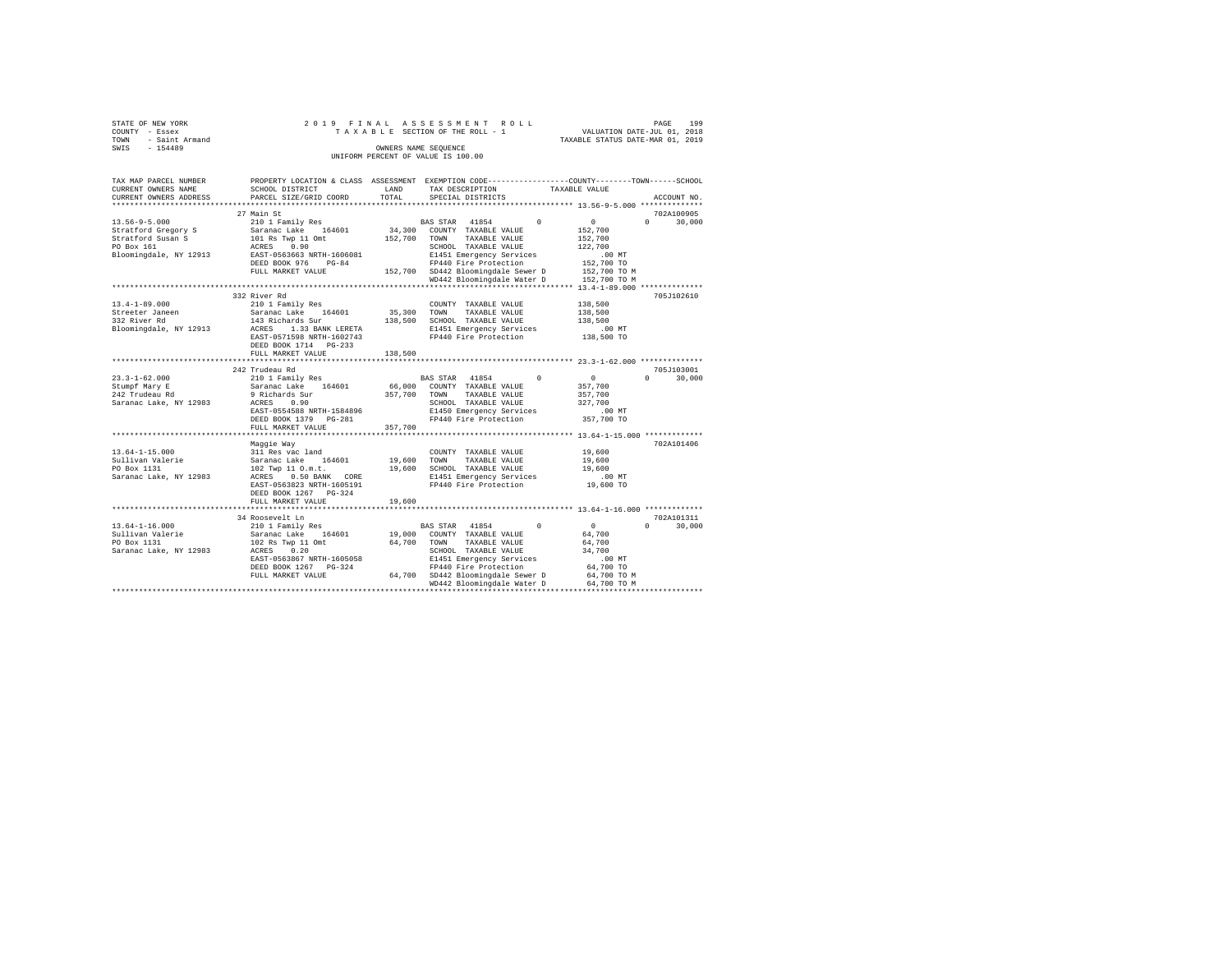| TOWN | STATE OF NEW YORK<br>COUNTY - Essex<br>- Saint Armand |                                                         |                      | 2019 FINAL ASSESSMENT ROLL<br>TAXABLE SECTION OF THE ROLL - 1 | TAXABLE STATUS DATE-MAR 01, 2019                                              | PAGE<br>VALUATION DATE-JUL 01, 2018 | 200 |
|------|-------------------------------------------------------|---------------------------------------------------------|----------------------|---------------------------------------------------------------|-------------------------------------------------------------------------------|-------------------------------------|-----|
| SWIS | $-154489$                                             |                                                         | OWNERS NAME SEOUENCE | UNIFORM PERCENT OF VALUE IS 100.00                            |                                                                               |                                     |     |
|      | TAX MAP PARCEL NUMBER<br>CURRENT OWNERS NAME          | PROPERTY LOCATION & CLASS ASSESSMENT<br>SCHOOL DISTRICT | LAND                 | TAX DESCRIPTION                                               | EXEMPTION CODE-----------------COUNTY-------TOWN------SCHOOL<br>TAXABLE VALUE |                                     |     |

| CURRENT OWNERS ADDRESS | PARCEL SIZE/GRID COORD     | TOTAL   | SPECIAL DISTRICTS                  |              | ACCOUNT NO.        |
|------------------------|----------------------------|---------|------------------------------------|--------------|--------------------|
|                        |                            |         |                                    |              |                    |
|                        | 13 Mount Pisgah Ln         |         |                                    |              | 705Z017004         |
| $23.3 - 2 - 31.000$    | 210 1 Family Res           |         | COUNTY TAXABLE VALUE               | 352,100      |                    |
| Sweeney Larry W        | 164601<br>Saranac Lake     | 78,800  | TAXABLE VALUE<br>TOWN              | 352,100      |                    |
| Sweeney Suzan 0        | OMT TWP 11 RS              | 352,100 | SCHOOL TAXABLE VALUE               | 352,100      |                    |
| 13 Mount Pisgah Ln     | ACRES<br>1.00              |         | E1450 Emergency Services           | $.00$ MT     |                    |
| Saranac Lake, NY 12983 | EAST-0553924 NRTH-1585539  |         | FP440 Fire Protection              | 352,100 TO   |                    |
|                        | DEED BOOK 1942 PG-96       |         |                                    |              |                    |
|                        | FULL MARKET VALUE          | 352,100 |                                    |              |                    |
|                        |                            |         |                                    |              |                    |
|                        | 1692 NYS Route 3           |         |                                    |              | 702A100713         |
| $13.57 - 3 - 1.000$    | 422 Diner/lunch            |         | COUNTY TAXABLE VALUE               | 97,100       |                    |
| Swinyer Andrea         | Saranac Lake<br>164601     | 38,200  | TOWN<br>TAXABLE VALUE              | 97,100       |                    |
| PO Box 5               | 101 Richards Sur Omt 11    | 97,100  | SCHOOL TAXABLE VALUE               | 97,100       |                    |
| Bloomingdale, NY 12913 | 0.30<br>ACRES              |         | E1451 Emergency Services           | $.00$ MT     |                    |
|                        | EAST-0564336 NRTH-1606285  |         | FP440 Fire Protection              | 97,100 TO    |                    |
|                        | DEED BOOK 1686 PG-79       |         | SD442 Bloomingdale Sewer D         | 97,100 TO M  |                    |
|                        | FULL MARKET VALUE          | 97.100  | WD442 Bloomingdale Water D         |              |                    |
|                        |                            |         |                                    | 97,100 TO M  |                    |
|                        |                            |         |                                    |              |                    |
|                        | 1679 NYS Route 3           |         |                                    |              | 702A101902         |
| $13.65 - 1 - 2.000$    | 210 1 Family Res           |         | ENH STAR 41834<br>$^{\circ}$       | $\sim$       | $\Omega$<br>68,700 |
| Swinver Sheridan C     | Saranac Lake<br>164601     | 20,700  | COUNTY TAXABLE VALUE               | 122,200      |                    |
| Swinyer Nancy J        | 102 Twp.11 O.m.t.          | 122,200 | TOWN<br>TAXABLE VALUE              | 122,200      |                    |
| 1679 NYS Rte 3         | ACRES<br>0.27              |         | SCHOOL TAXABLE VALUE               | 53,500       |                    |
| PO Box 134             | EAST-0564338 NRTH-1605939  |         | E1451 Emergency Services           | $.00$ MT     |                    |
| Bloomingdale, NY 12913 | DEED BOOK 688<br>$PG-077$  |         | FP440 Fire Protection              | 122,200 TO   |                    |
|                        | FULL MARKET VALUE          |         | 122,200 SD442 Bloomingdale Sewer D | 122,200 TO M |                    |
|                        |                            |         | WD442 Bloomingdale Water D         | 122,200 TO M |                    |
|                        |                            |         |                                    |              |                    |
|                        | 44 Main St                 |         |                                    |              | 702A101414         |
| $13.56 - 7 - 12.000$   | 210 1 Family Res           |         | COUNTY TAXABLE VALUE               | 118,600      |                    |
| Swirsky Ian            | 164601<br>Saranac Lake     | 35,600  | TOWN<br>TAXABLE VALUE              | 118,600      |                    |
| Swirsky Carol          | 82 Rs Twp 11 Omt           | 118,600 | SCHOOL TAXABLE VALUE               | 118,600      |                    |
| PO Box 92              | 00001.50                   |         | E1451 Emergency Services           | $.00$ MT     |                    |
| Rainbow Lake, NY 12976 | ACRES<br>1.60              |         | FP440 Fire Protection              | 118,600 TO   |                    |
|                        | EAST-0563109 NRTH-1606328  |         | SD442 Bloomingdale Sewer D         | 118,600 TO M |                    |
|                        | DEED BOOK 1401 PG-128      |         | WD442 Bloomingdale Water D         | 118,600 TO M |                    |
|                        | FULL MARKET VALUE          | 118,600 |                                    |              |                    |
|                        |                            |         |                                    |              |                    |
|                        | 153 River Rd               |         |                                    |              | 705J184014         |
| $13.4 - 1 - 39.120$    | 240 Rural res              |         | COUNTY TAXABLE VALUE               | 181,500      |                    |
| Syrup Susan D          | Saranac Lake<br>164601     | 49,600  | TOWN<br>TAXABLE VALUE              | 181,500      |                    |
| 153 River Rd           | 122 Rs Twp 11 Omt          | 181,500 | SCHOOL TAXABLE VALUE               | 181,500      |                    |
| Bloomingdale, NY 12913 | ACRES 24.50 BANK CORE      |         | E1451 Emergency Services           | $.00$ MT     |                    |
|                        | EAST-0567493 NRTH-1605682  |         | FP440 Fire Protection              | 181,500 TO   |                    |
|                        | DEED BOOK 1854<br>$PG-228$ |         |                                    |              |                    |
|                        | FULL MARKET VALUE          | 181,500 |                                    |              |                    |
|                        |                            |         |                                    |              |                    |
|                        |                            |         |                                    |              |                    |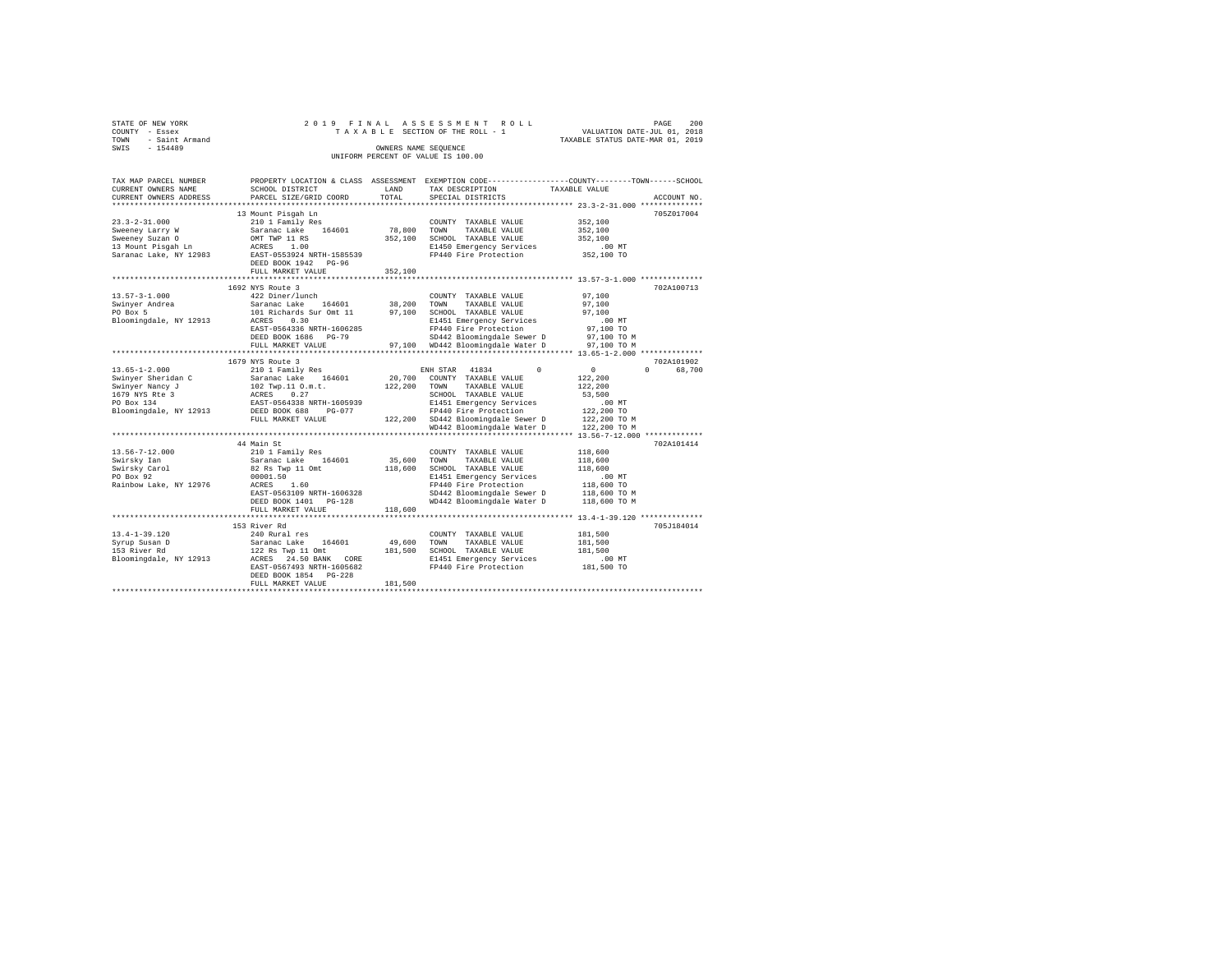| STATE OF NEW YORK   | 2019 FINAL ASSESSMENT ROLL         | 201<br>PAGE                      |
|---------------------|------------------------------------|----------------------------------|
| COUNTY - Essex      | TAXABLE SECTION OF THE ROLL - 1    | VALUATION DATE-JUL 01, 2018      |
| TOWN - Saint Armand |                                    | TAXABLE STATUS DATE-MAR 01, 2019 |
| SWIS<br>$-154489$   | OWNERS NAME SEOUENCE               |                                  |
|                     | UNIFORM PERCENT OF VALUE IS 100.00 |                                  |

| TAX MAP PARCEL NUMBER<br>CURRENT OWNERS NAME<br>CURRENT OWNERS ADDRESS | PROPERTY LOCATION & CLASS ASSESSMENT EXEMPTION CODE----------------COUNTY-------TOWN------SCHOOL<br>SCHOOL DISTRICT<br>PARCEL SIZE/GRID COORD | LAND<br>TOTAL | TAX DESCRIPTION<br>SPECIAL DISTRICTS | TAXABLE VALUE |              | ACCOUNT NO. |        |
|------------------------------------------------------------------------|-----------------------------------------------------------------------------------------------------------------------------------------------|---------------|--------------------------------------|---------------|--------------|-------------|--------|
|                                                                        |                                                                                                                                               |               |                                      |               |              |             |        |
|                                                                        | 60 Vista Dr                                                                                                                                   |               |                                      |               |              | 705J193006  |        |
| $23.3 - 2 - 23.000$                                                    | 210 1 Family Res                                                                                                                              |               | BAS STAR 41854                       | $\Omega$      | $\mathbf{0}$ | $\Omega$    | 30,000 |
| Tatro Paul R                                                           | Saranac Lake<br>164601                                                                                                                        | 45,300        | COUNTY TAXABLE VALUE                 |               | 286,500      |             |        |
| PO Box 1251                                                            | 9 Omt Twp 11 Rs                                                                                                                               | 286,500       | TOWN<br>TAXABLE VALUE                |               | 286,500      |             |        |
| Saranac Lake, NY 12983                                                 | 1.27 BANKNATION<br>ACRES                                                                                                                      |               | SCHOOL TAXABLE VALUE                 |               | 256,500      |             |        |
|                                                                        | EAST-0553180 NRTH-1584265                                                                                                                     |               | E1450 Emergency Services             |               | $.00$ MT     |             |        |
|                                                                        | DEED BOOK 1508 PG-36                                                                                                                          |               | FP440 Fire Protection                |               | 286,500 TO   |             |        |
|                                                                        | FULL MARKET VALUE                                                                                                                             | 286,500       |                                      |               |              |             |        |
|                                                                        |                                                                                                                                               |               |                                      |               |              |             |        |
|                                                                        | 748 Saint Regis Ave                                                                                                                           |               |                                      |               |              | 702A181004  |        |
| $13.56 - 1 - 1.200$                                                    | 210 1 Family Res                                                                                                                              |               | COUNTY TAXABLE VALUE                 |               | 158,200      |             |        |
| Taylor Elaine Ruth                                                     | Saranac Lake 164601                                                                                                                           | 40,500        | TOWN<br>TAXABLE VALUE                |               | 158,200      |             |        |
| Wilde Julie Grace                                                      | 82 Rs Twp 11 Omt                                                                                                                              | 158,200       | SCHOOL TAXABLE VALUE                 |               | 158,200      |             |        |
| 748 St Regis Ave                                                       | 6.61 BANK CORE<br>ACRES                                                                                                                       |               | E1451 Emergency Services             |               | $.00$ MT     |             |        |
| Bloomingdale, NY 12913                                                 | EAST-0561525 NRTH-1607536                                                                                                                     |               | FP440 Fire Protection                |               | 158,200 TO   |             |        |
|                                                                        | DEED BOOK 1902 PG-312                                                                                                                         |               | SD442 Bloomingdale Sewer D           |               | 158,200 TO M |             |        |
|                                                                        | FULL MARKET VALUE                                                                                                                             | 158,200       | WD442 Bloomingdale Water D           |               | 158,200 TO M |             |        |
|                                                                        |                                                                                                                                               |               |                                      |               |              |             |        |
|                                                                        | 755 Saint Regis Ave                                                                                                                           |               |                                      |               |              | 702A101607  |        |
| $13.56 - 2 - 1.000$                                                    | 270 Mfg housing                                                                                                                               |               | BAS STAR 41854                       | $\Omega$      | $\mathbf{0}$ | $\Omega$    | 30,000 |
| Taylor Richard J                                                       | Saranac Lake 164601 28,300                                                                                                                    |               | COUNTY TAXABLE VALUE                 |               | 34,100       |             |        |
| Taylor Deborah A                                                       | 82 Richards Surtwp.11 Omt                                                                                                                     | 34,100        | TOWN<br>TAXABLE VALUE                |               | 34,100       |             |        |
| 755 St Regis Ave                                                       |                                                                                                                                               |               | SCHOOL TAXABLE VALUE                 |               | 4,100        |             |        |
| Bloomingdale, NY 12913                                                 | Life Use To J & T Taylor<br>By Db 1050 Pg 33                                                                                                  |               | E1451 Emergency Services             |               | .00MT        |             |        |
|                                                                        |                                                                                                                                               |               |                                      |               |              |             |        |
|                                                                        | 0.50<br>ACRES                                                                                                                                 |               | FP440 Fire Protection                |               | 34,100 TO    |             |        |
|                                                                        | EAST-0562266 NRTH-1607759                                                                                                                     |               | SD442 Bloomingdale Sewer D           |               | 34,100 TO M  |             |        |
|                                                                        | DEED BOOK 1050 PG-33                                                                                                                          |               | WD442 Bloomingdale Water D           |               | 34,100 TO M  |             |        |
|                                                                        | FULL MARKET VALUE                                                                                                                             | 34,100        |                                      |               |              |             |        |
|                                                                        |                                                                                                                                               |               |                                      |               |              |             |        |
|                                                                        | 763 Saint Regis Ave                                                                                                                           |               |                                      |               |              | 702A101903  |        |
| $13.56 - 2 - 2.000$                                                    | 210 1 Family Res                                                                                                                              |               | VETCOM CTS 41130                     | $^{\circ}$    | 25,000       | 25,000      | 10,000 |
| Taylor Theresa                                                         | Saranac Lake 164601                                                                                                                           |               | 25,000 AGED ALL 41800                | $^{\circ}$    | 53,000       | 53,000      | 60,500 |
| 763 St Regis Ave                                                       | 82 Richards Surtwp.11 Omt                                                                                                                     |               | 131,000 ENH STAR 41834               | $\Omega$      | $\circ$      | $\sim$ 0    | 60,500 |
| Bloomingdale, NY 12913                                                 | 99s X 201S Xirr                                                                                                                               |               | COUNTY TAXABLE VALUE                 |               | 53,000       |             |        |
|                                                                        | ACRES<br>0.40                                                                                                                                 |               | TOWN<br>TAXABLE VALUE                |               | 53,000       |             |        |
|                                                                        | EAST-0562393 NRTH-1607738                                                                                                                     |               | SCHOOL TAXABLE VALUE                 |               | $^{\circ}$   |             |        |
|                                                                        | DEED BOOK 305<br>$PG-269$                                                                                                                     |               | E1451 Emergency Services             |               | $.00$ MT     |             |        |
|                                                                        | FULL MARKET VALUE                                                                                                                             | 131,000       | FP440 Fire Protection                |               | 131,000 TO   |             |        |
|                                                                        |                                                                                                                                               |               | SD442 Bloomingdale Sewer D           |               | 131,000 TO M |             |        |
|                                                                        |                                                                                                                                               |               | WD442 Bloomingdale Water D           |               | 131,000 TO M |             |        |
|                                                                        |                                                                                                                                               |               |                                      |               |              |             |        |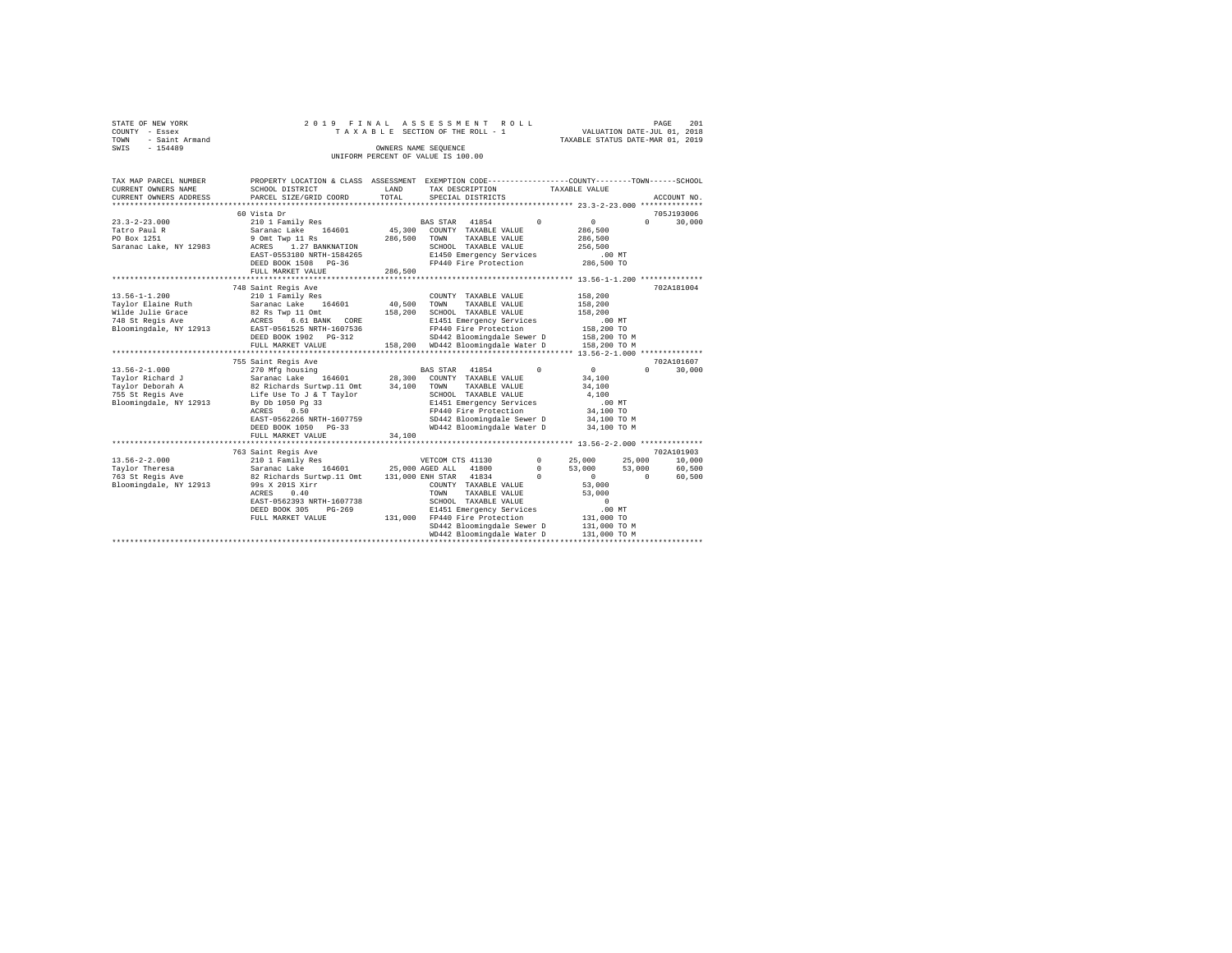|      | STATE OF NEW YORK | 2019 FINAL ASSESSMENT ROLL         |                                  | PAGE | 202 |
|------|-------------------|------------------------------------|----------------------------------|------|-----|
|      | COUNTY - Essex    | TAXABLE SECTION OF THE ROLL - 1    | VALUATION DATE-JUL 01, 2018      |      |     |
| TOWN | - Saint Armand    |                                    | TAXABLE STATUS DATE-MAR 01, 2019 |      |     |
| SWIS | $-154489$         | OWNERS NAME SEOUENCE               |                                  |      |     |
|      |                   | UNIFORM PERCENT OF VALUE IS 100.00 |                                  |      |     |

| TAX MAP PARCEL NUMBER<br>CURRENT OWNERS NAME                                                       | PROPERTY LOCATION & CLASS ASSESSMENT EXEMPTION CODE---------------COUNTY-------TOWN-----SCHOOL<br>SCHOOL DISTRICT                                                                        | LAND<br>TOTAL              | TAX DESCRIPTION                                                                                                                                                                                                     | TAXABLE VALUE                                                                                                                     |                    |
|----------------------------------------------------------------------------------------------------|------------------------------------------------------------------------------------------------------------------------------------------------------------------------------------------|----------------------------|---------------------------------------------------------------------------------------------------------------------------------------------------------------------------------------------------------------------|-----------------------------------------------------------------------------------------------------------------------------------|--------------------|
| CURRENT OWNERS ADDRESS                                                                             | PARCEL SIZE/GRID COORD                                                                                                                                                                   |                            | SPECIAL DISTRICTS                                                                                                                                                                                                   |                                                                                                                                   | ACCOUNT NO.        |
|                                                                                                    | 1832 NYS Route 3                                                                                                                                                                         |                            |                                                                                                                                                                                                                     |                                                                                                                                   | 705J104315         |
| $13.4 - 1 - 41.000$<br>Techman Carol R<br>1832 NYS Rte 3<br>Vermontville, NY 12989                 | 210 1 Family Res<br>Saranac Lake<br>164601<br>121 Richards Sur<br>ACRES<br>3.35                                                                                                          | 37,400<br>157,900          | 41834<br>ENH STAR<br>COUNTY TAXABLE VALUE<br>TOWN<br>TAXABLE VALUE<br>SCHOOL TAXABLE VALUE                                                                                                                          | $\circ$<br>$\Omega$<br>157,900<br>157,900<br>89,200                                                                               | $\Omega$<br>68,700 |
|                                                                                                    | EAST-0567124 NRTH-1607646<br>DEED BOOK 1323 PG-252<br>FULL MARKET VALUE                                                                                                                  | 157,900                    | E1451 Emergency Services<br>FP440 Fire Protection                                                                                                                                                                   | $.00$ MT<br>157,900 TO                                                                                                            |                    |
|                                                                                                    | ***********************                                                                                                                                                                  | .                          | ************************************** 13.64-1-13.000 *************                                                                                                                                                 |                                                                                                                                   |                    |
| $13.64 - 1 - 13.000$<br>Tedford Jeffrey<br>90 Main St<br>Bloomingdale, NY 12913                    | 46 Matthew Way<br>416 Mfg hsing pk<br>Saranac Lake<br>164601<br>102 Twp 11 Omt<br>Db 902 Pg 202<br>4.60<br>ACRES                                                                         | 93,000<br>270,200          | COUNTY TAXABLE VALUE<br>TOWN<br>TAXABLE VALUE<br>SCHOOL TAXABLE VALUE<br>E1451 Emergency Services<br>FP440 Fire Protection                                                                                          | 270,200<br>270,200<br>270,200<br>$.00$ MT<br>270,200 TO                                                                           | 702A101302         |
|                                                                                                    | EAST-0563591 NRTH-1605701<br>DEED BOOK 800<br>$PG-200$<br>FULL MARKET VALUE                                                                                                              | 270,200<br>                | SD442 Bloomingdale Sewer D<br>WD442 Bloomingdale Water D                                                                                                                                                            | 270,200 TO M<br>270,200 TO M<br>*********** 13.65-1-8.000 *************                                                           |                    |
|                                                                                                    | 18 School St                                                                                                                                                                             |                            |                                                                                                                                                                                                                     |                                                                                                                                   | 702A100708         |
| $13.65 - 1 - 8.000$<br>Tedford Jeffrey<br>90 Main St<br>Bloomingdale, NY 12913                     | 210 1 Family Res<br>Saranac Lake<br>164601<br>102 Twp 11 Omt<br>0.20<br>ACRES<br>EAST-0564049 NRTH-1605732<br>DEED BOOK 1859<br>$PG-163$<br>FULL MARKET VALUE<br>*********************** | 19,000<br>35,800<br>35,800 | COUNTY TAXABLE VALUE<br>TOWN<br>TAXABLE VALUE<br>SCHOOL TAXABLE VALUE<br>E1451 Emergency Services<br>FP440 Fire Protection<br>SD442 Bloomingdale Sewer D<br>WD442 Bloomingdale Water D                              | 35,800<br>35,800<br>35,800<br>$.00$ MT<br>35,800 TO<br>35,800 TO M<br>35,800 TO M<br>*************** 13.65-1-9.000 ************** |                    |
|                                                                                                    | School St                                                                                                                                                                                |                            |                                                                                                                                                                                                                     |                                                                                                                                   | 702A101512         |
| $13.65 - 1 - 9.000$<br>Tedford Jeffrey<br>90 Main St<br>Bloomingdale, NY 12913                     | 311 Res vac land<br>Saranac Lake 164601<br>102 Twp 11 Omt<br>ACRES<br>0.20<br>EAST-0563993 NRTH-1605719<br>DEED BOOK 1859<br>$PG-165$                                                    | 13,300<br>13,300           | COUNTY TAXABLE VALUE<br>TOWN<br>TAXABLE VALUE<br>SCHOOL TAXABLE VALUE<br>E1451 Emergency Services<br>FP440 Fire Protection<br>SD442 Bloomingdale Sewer D                                                            | 13,300<br>13,300<br>13,300<br>.00 MT<br>13,300 TO<br>13,300 TO M                                                                  |                    |
|                                                                                                    | FULL MARKET VALUE<br>******************                                                                                                                                                  | 13,300                     | WD442 Bloomingdale Water D<br>************************************* 13.64-2-2.111 ***************                                                                                                                   | 13,300 TO M                                                                                                                       |                    |
|                                                                                                    | 90 Main St                                                                                                                                                                               |                            |                                                                                                                                                                                                                     |                                                                                                                                   | 702A103505         |
| $13.64 - 2 - 2.111$<br>Tedford Jeffrey A<br>Tedford Lisl M<br>90 Main St<br>Bloomingdale, NY 12913 | 210 1 Family Res<br>Saranac Lake 164601<br>83 Twp 11 Omt<br>ACRES<br>3.72<br>EAST-0562283 NRTH-1605404<br>DEED BOOK 908<br>$PG-29$<br>FULL MARKET VALUE                                  | 55,200<br>398,600          | 41854<br>BAS STAR<br>COUNTY TAXABLE VALUE<br>TOWN<br>TAXABLE VALUE<br>SCHOOL TAXABLE VALUE<br>E1451 Emergency Services<br>FP440 Fire Protection<br>398,600 SD442 Bloomingdale Sewer D<br>WD442 Bloomingdale Water D | $^{\circ}$<br>$\circ$<br>398,600<br>398,600<br>368,600<br>.00MT<br>398,600 TO<br>398,600 TO M<br>398,600 TO M                     | $\Omega$<br>30,000 |
|                                                                                                    |                                                                                                                                                                                          |                            |                                                                                                                                                                                                                     |                                                                                                                                   |                    |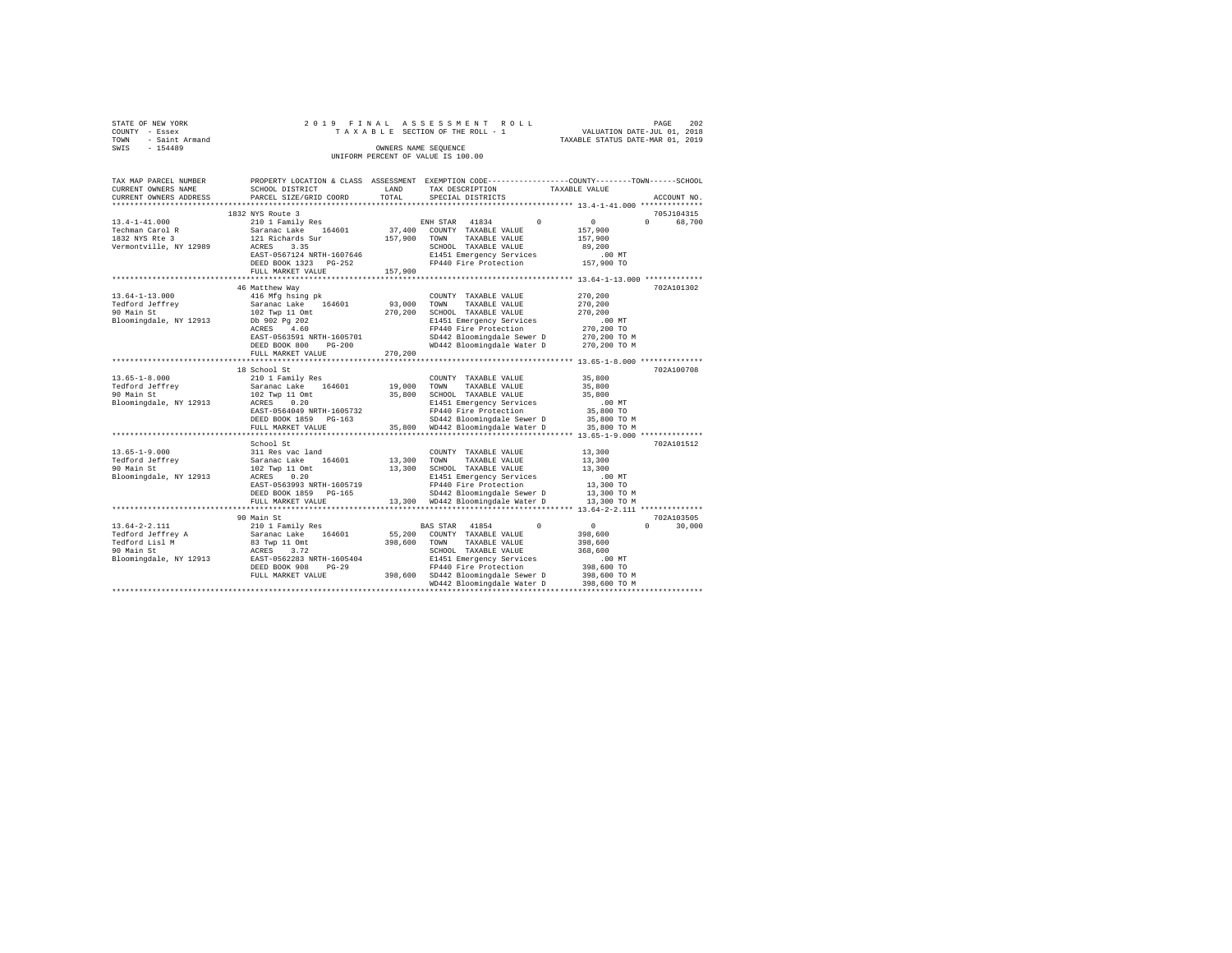| STATE OF NEW YORK<br>COUNTY - Essex                                                                                  |                                                                                                   |                      | 2019 FINAL ASSESSMENT ROLL<br>TAXABLE SECTION OF THE ROLL - 1    | VALUATION DATE-JUL 01, 2018 | 203<br>PAGE        |  |  |
|----------------------------------------------------------------------------------------------------------------------|---------------------------------------------------------------------------------------------------|----------------------|------------------------------------------------------------------|-----------------------------|--------------------|--|--|
| TOWN - Saint Armand                                                                                                  | TAXABLE STATUS DATE-MAR 01, 2019                                                                  |                      |                                                                  |                             |                    |  |  |
| SWIS - 154489                                                                                                        |                                                                                                   | OWNERS NAME SEOUENCE |                                                                  |                             |                    |  |  |
|                                                                                                                      |                                                                                                   |                      | UNIFORM PERCENT OF VALUE IS 100.00                               |                             |                    |  |  |
|                                                                                                                      |                                                                                                   |                      |                                                                  |                             |                    |  |  |
| TAX MAP PARCEL NUMBER PROPERTY LOCATION & CLASS ASSESSMENT EXEMPTION CODE--------------COUNTY-------TOWN------SCHOOL |                                                                                                   |                      |                                                                  |                             |                    |  |  |
| CURRENT OWNERS NAME                                                                                                  | SCHOOL DISTRICT                                                                                   | LAND                 | TAX DESCRIPTION TAXABLE VALUE                                    |                             |                    |  |  |
| CURRENT OWNERS ADDRESS                                                                                               | PARCEL SIZE/GRID COORD                                                                            | TOTAL                | SPECIAL DISTRICTS                                                |                             | ACCOUNT NO.        |  |  |
|                                                                                                                      |                                                                                                   |                      |                                                                  |                             |                    |  |  |
|                                                                                                                      | 1840 NYS Route 3                                                                                  |                      |                                                                  |                             | 705J189005         |  |  |
| $13.4 - 1 - 44.200$                                                                                                  | 210 1 Family Res                                                                                  |                      | $\Omega$<br>BAS STAR 41854                                       | $\sim$ 0                    | $0 \t 30.000$      |  |  |
| Tempestilli Raymond J<br>Tempestilli Raymond J<br>Saranac Lake 164601 37,300 COUNTY TAXABLE VALUE                    |                                                                                                   |                      |                                                                  | 188,900                     |                    |  |  |
| 1840 NYS Rte 3                                                                                                       | 121 Rs                                                                                            | 188,900 TOWN         | TAXABLE VALUE                                                    | 188,900                     |                    |  |  |
| Vermontville, NY 12989                                                                                               | Lot 5 Darrylwood Subd                                                                             |                      | SCHOOL TAXABLE VALUE                                             | 158,900                     |                    |  |  |
|                                                                                                                      |                                                                                                   |                      |                                                                  | 00 MT.<br>188,900 TO        |                    |  |  |
|                                                                                                                      | Lot 5 Darry wood suce<br>ACRES 3.34 BANK LERETA E1451 Emergency Services<br>E1440 Fire Protection |                      |                                                                  |                             |                    |  |  |
|                                                                                                                      | DEED BOOK 926 PG-301                                                                              |                      |                                                                  |                             |                    |  |  |
|                                                                                                                      | FULL MARKET VALUE                                                                                 | 188,900              |                                                                  |                             |                    |  |  |
|                                                                                                                      | ***************************                                                                       | *************        | ********************************** 13.4-3-4.000 **************** |                             |                    |  |  |
|                                                                                                                      | 43 Curtis Way                                                                                     |                      |                                                                  |                             | 705J104102         |  |  |
| $13.4 - 3 - 4.000$                                                                                                   | 210 1 Family Res                                                                                  |                      | COUNTY TAXABLE VALUE                                             | 133,800                     |                    |  |  |
|                                                                                                                      |                                                                                                   | 34,300               | TOWN<br>TAXABLE VALUE                                            | 133,800                     |                    |  |  |
|                                                                                                                      |                                                                                                   | 133,800              | SCHOOL TAXABLE VALUE                                             | 133,800                     |                    |  |  |
|                                                                                                                      |                                                                                                   |                      | E1451 Emergency Services                                         | .00 MT                      |                    |  |  |
|                                                                                                                      |                                                                                                   |                      | FP440 Fire Protection                                            | 133,800 TO                  |                    |  |  |
|                                                                                                                      | DEED BOOK 1893    PG-104                                                                          |                      |                                                                  |                             |                    |  |  |
|                                                                                                                      | FULL MARKET VALUE                                                                                 | 133,800              |                                                                  |                             |                    |  |  |
|                                                                                                                      |                                                                                                   |                      |                                                                  |                             |                    |  |  |
|                                                                                                                      | Curtis Way                                                                                        |                      |                                                                  |                             | 705.T104101        |  |  |
| $13.4 - 3 - 5.000$                                                                                                   |                                                                                                   |                      |                                                                  | 24,500                      |                    |  |  |
| Thomas Ronald B                                                                                                      |                                                                                                   |                      |                                                                  | 24,500                      |                    |  |  |
| Thomas Amy L<br>PO Box 305                                                                                           |                                                                                                   |                      |                                                                  | 24,500<br>$.00$ MT          |                    |  |  |
| Bloomingdale, NY 12913 EAST-0568110 NRTH-1603174                                                                     |                                                                                                   |                      | FP440 Fire Protection 24,500 TO                                  |                             |                    |  |  |
|                                                                                                                      | DEED BOOK 1894 PG-132                                                                             |                      |                                                                  |                             |                    |  |  |
|                                                                                                                      |                                                                                                   |                      |                                                                  |                             |                    |  |  |
|                                                                                                                      | FULL MARKET VALUE                                                                                 | 24,500               |                                                                  |                             |                    |  |  |
|                                                                                                                      | 1704 NYS Route 3                                                                                  |                      |                                                                  |                             | 702A101111         |  |  |
| $13.57 - 3 - 7.008$                                                                                                  | 210 1 Family Res                                                                                  |                      | BAS STAR 41854<br>$^{\circ}$                                     | 0                           | $\Omega$<br>30,000 |  |  |
| Thurston Davina M                                                                                                    | Saranac Lake 164601                                                                               | 35,300               | COUNTY TAXABLE VALUE                                             | 110,900                     |                    |  |  |
| PO Box 259                                                                                                           | 101 Twp 11 Omt                                                                                    | 110,900              | TAXABLE VALUE<br>TOWN                                            | 110,900                     |                    |  |  |
| Bloomingdale, NY 12913 ACRES 1.30 BANKFLAGSTA                                                                        |                                                                                                   |                      | SCHOOL TAXABLE VALUE                                             | 80,900                      |                    |  |  |
|                                                                                                                      | EAST-0564603 NRTH-1606228                                                                         |                      |                                                                  | $.00$ MT                    |                    |  |  |
|                                                                                                                      | DEED BOOK 1772 PG-155                                                                             |                      | E1451 Emergency Services<br>FP440 Fire Protection                | 110,900 TO                  |                    |  |  |
|                                                                                                                      | FULL MARKET VALUE                                                                                 |                      | 110,900 SD442 Bloomingdale Sewer D                               | 110,900 TO M                |                    |  |  |
|                                                                                                                      |                                                                                                   |                      | WD442 Bloomingdale Water D                                       | 110,900 TO M                |                    |  |  |
|                                                                                                                      |                                                                                                   |                      |                                                                  |                             |                    |  |  |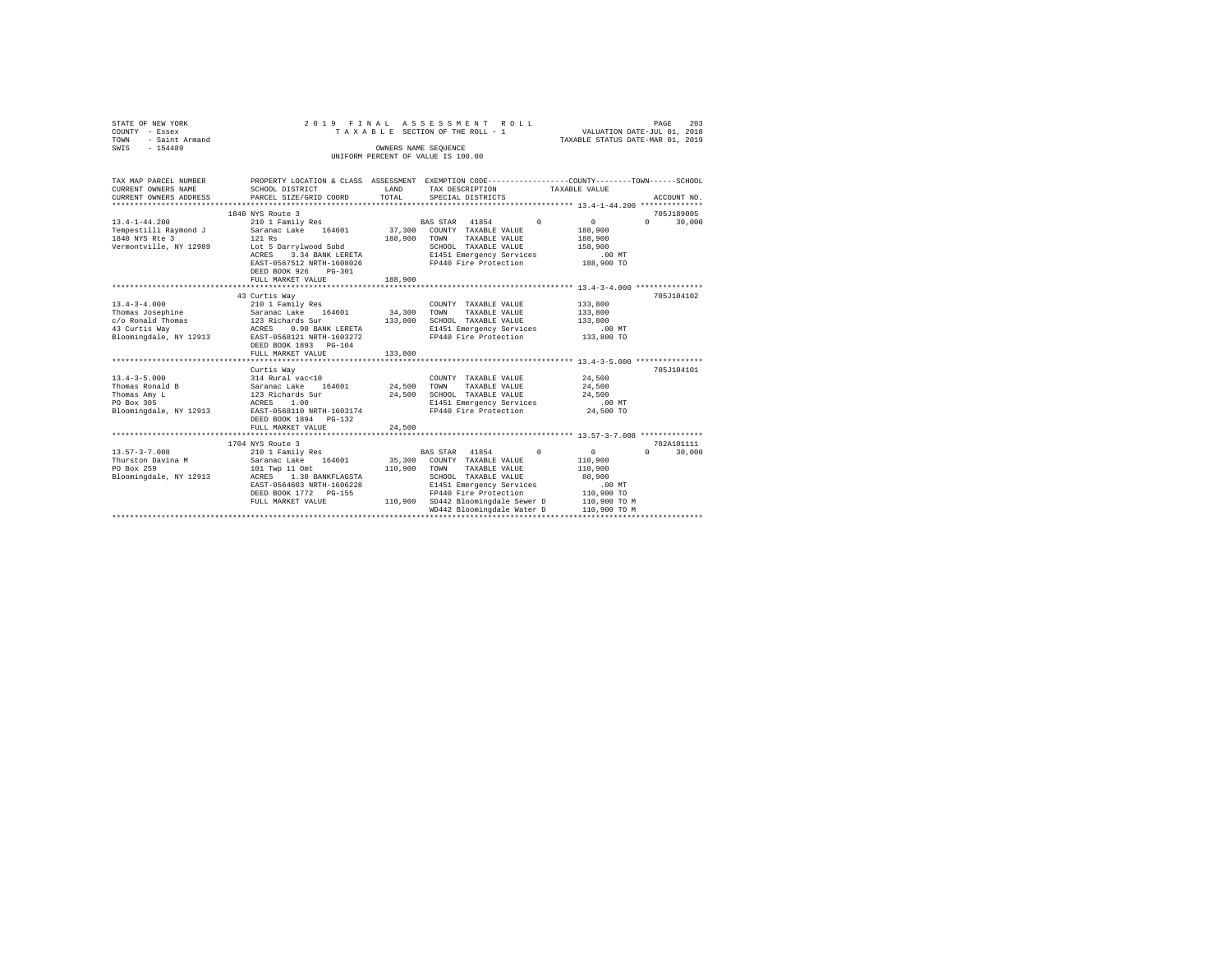| STATE OF NEW YORK   |  |  | 2019 FINAL ASSESSMENT ROLL         |                                  | PAGE | 204 |
|---------------------|--|--|------------------------------------|----------------------------------|------|-----|
| COUNTY - Essex      |  |  | TAXABLE SECTION OF THE ROLL - 1    | VALUATION DATE-JUL 01, 2018      |      |     |
| TOWN - Saint Armand |  |  |                                    | TAXABLE STATUS DATE-MAR 01, 2019 |      |     |
| SWIS<br>$-154489$   |  |  | OWNERS NAME SEOUENCE               |                                  |      |     |
|                     |  |  | UNIFORM PERCENT OF VALUE IS 100.00 |                                  |      |     |

| TAX MAP PARCEL NUMBER<br>CURRENT OWNERS NAME      | PROPERTY LOCATION & CLASS ASSESSMENT EXEMPTION CODE----------------COUNTY-------TOWN------SCHOOL<br>SCHOOL DISTRICT | LAND         | TAX DESCRIPTION |                                    |          | TAXABLE VALUE |                    |
|---------------------------------------------------|---------------------------------------------------------------------------------------------------------------------|--------------|-----------------|------------------------------------|----------|---------------|--------------------|
| CURRENT OWNERS ADDRESS<br>*********************** | PARCEL SIZE/GRID COORD<br>****************************                                                              | TOTAL        |                 | SPECIAL DISTRICTS                  |          |               | ACCOUNT NO.        |
|                                                   | 19 Maple Ln                                                                                                         |              |                 |                                    |          |               | 702A180024         |
| $13.64 - 2 - 2.200$                               | 210 1 Family Res                                                                                                    |              | BAS STAR 41854  |                                    | $\Omega$ | $\Omega$      | $\cap$<br>30,000   |
| Thurston Jason                                    | Saranac Lake 164601                                                                                                 | 35,100       |                 | COUNTY TAXABLE VALUE               |          | 103,600       |                    |
| 19 Maple Ln                                       | 83 Twp 11 Omt                                                                                                       | 103,600 TOWN |                 | TAXABLE VALUE                      |          | 103,600       |                    |
| Bloomingdale, NY 12913                            | ACRES<br>1.28 BANK1STARSG                                                                                           |              |                 | SCHOOL TAXABLE VALUE               |          | 73,600        |                    |
|                                                   | EAST-0562422 NRTH-1605668                                                                                           |              |                 | E1451 Emergency Services           |          | $.00$ MT      |                    |
|                                                   | DEED BOOK 1516 PG-1                                                                                                 |              |                 | FP440 Fire Protection              |          | 103,600 TO    |                    |
|                                                   | FULL MARKET VALUE                                                                                                   |              |                 | 103,600 SD442 Bloomingdale Sewer D |          | 103,600 TO M  |                    |
|                                                   |                                                                                                                     |              |                 | WD442 Bloomingdale Water D         |          | 103,600 TO M  |                    |
|                                                   |                                                                                                                     |              |                 |                                    |          |               |                    |
|                                                   | 96 Maple Ln                                                                                                         |              |                 |                                    |          |               | 705J179006         |
| $13.3 - 1 - 9.000$                                | 210 1 Family Res                                                                                                    |              | BAS STAR 41854  |                                    | $\Omega$ | $\sim$        | $\Omega$<br>30,000 |
| Thurston Justin                                   | Saranac Lake 164601                                                                                                 |              |                 | 28,300 COUNTY TAXABLE VALUE        |          | 62,000        |                    |
| 96 Maple Ln                                       | 61 Richards Survey                                                                                                  | 62,000 TOWN  |                 | TAXABLE VALUE                      |          | 62,000        |                    |
| Bloomingdale, NY 12913                            | ACRES 0.50                                                                                                          |              |                 | SCHOOL TAXABLE VALUE               |          | 32,000        |                    |
|                                                   | EAST-0560617 NRTH-1605675                                                                                           |              |                 | E1451 Emergency Services           |          | $.00$ MT      |                    |
|                                                   | DEED BOOK 1596 PG-19                                                                                                |              |                 | FP440 Fire Protection              |          | 62,000 TO     |                    |
|                                                   | FULL MARKET VALUE                                                                                                   | 62,000       |                 |                                    |          |               |                    |
|                                                   |                                                                                                                     |              |                 |                                    |          |               |                    |
|                                                   | 103 Grass Pond Way                                                                                                  |              |                 |                                    |          |               | 705J104103         |
| $23.2 - 1 - 9.000$                                | 312 Vac w/imprv                                                                                                     |              |                 | COUNTY TAXABLE VALUE               |          | 12,300        |                    |
| Tietjen Carl                                      | Saranac Lake 164601                                                                                                 | 12,300 TOWN  |                 | TAXABLE VALUE                      |          | 12,300        |                    |
| Tietjen Glenn                                     | 164 Richards Sur                                                                                                    |              |                 | 12,300 SCHOOL TAXABLE VALUE        |          | 12,300        |                    |
| 336 Berkeley St                                   | ACRES 1.00                                                                                                          |              |                 | E1451 Emergency Services           |          | $.00$ MT      |                    |
| Rochester, NY 14607                               | EAST-0574779 NRTH-1599564                                                                                           |              |                 | FP440 Fire Protection              |          | 12,300 TO     |                    |
|                                                   | DEED BOOK 1730<br>$PG-216$                                                                                          |              |                 |                                    |          |               |                    |
|                                                   | FULL MARKET VALUE                                                                                                   | 12,300       |                 |                                    |          |               |                    |
|                                                   | ***************************                                                                                         |              |                 |                                    |          |               |                    |
|                                                   | Main St                                                                                                             |              |                 |                                    |          |               | 705Z007009         |
| $13.3 - 2 - 10.000$                               | 311 Res vac land                                                                                                    |              |                 | COUNTY TAXABLE VALUE               |          | 41,100        |                    |
| Tinkler Deforest E                                | Saranac Lake 164601                                                                                                 |              | 41.100 TOWN     | TAXABLE VALUE                      |          | 41,100        |                    |
| Tinkler Arlene A                                  | 83 OMT TWP11 RS                                                                                                     |              |                 | 41,100 SCHOOL TAXABLE VALUE        |          | 41,100        |                    |
| PO Box 353                                        | Lot 11 Johnson Hill Est                                                                                             |              |                 | E1451 Emergency Services           |          | $.00$ MT      |                    |
| Bloomingdale, NY 12913                            | ACRES<br>3.18                                                                                                       |              |                 | FP440 Fire Protection              |          | 41,100 TO     |                    |
|                                                   | EAST-0561129 NRTH-1604077                                                                                           |              |                 |                                    |          |               |                    |
|                                                   | DEED BOOK 1523 PG-211                                                                                               |              |                 |                                    |          |               |                    |
|                                                   | FULL MARKET VALUE                                                                                                   | 41,100       |                 |                                    |          |               |                    |
|                                                   |                                                                                                                     |              |                 |                                    |          |               |                    |
|                                                   | 147 Main St                                                                                                         |              |                 |                                    |          |               | 705Z003006         |
| $13.3 - 3 - 3.000$                                | 311 Res vac land                                                                                                    |              |                 | COUNTY TAXABLE VALUE               |          | 43,000        |                    |
| Tinkler Deforest E                                | Saranac Lake 164601                                                                                                 |              | 43,000 TOWN     | TAXABLE VALUE                      |          | 43,000        |                    |
| Tinkler Arlene A                                  | 83 Richards Survey                                                                                                  |              |                 | 43,000 SCHOOL TAXABLE VALUE        |          | 43,000        |                    |
| 159 Main St                                       | Lot 3                                                                                                               |              |                 | E1451 Emergency Services           |          | $.00$ MT      |                    |
| PO Box 353                                        | ACRES<br>4.12                                                                                                       |              |                 | FP440 Fire Protection              |          | 43,000 TO     |                    |
| Bloomingdale, NY 12913                            | EAST-0561843 NRTH-1603889                                                                                           |              |                 |                                    |          |               |                    |
|                                                   | DEED BOOK 1636 PG-245                                                                                               |              |                 |                                    |          |               |                    |
|                                                   | FULL MARKET VALUE                                                                                                   | 43,000       |                 |                                    |          |               |                    |
|                                                   |                                                                                                                     |              |                 |                                    |          |               |                    |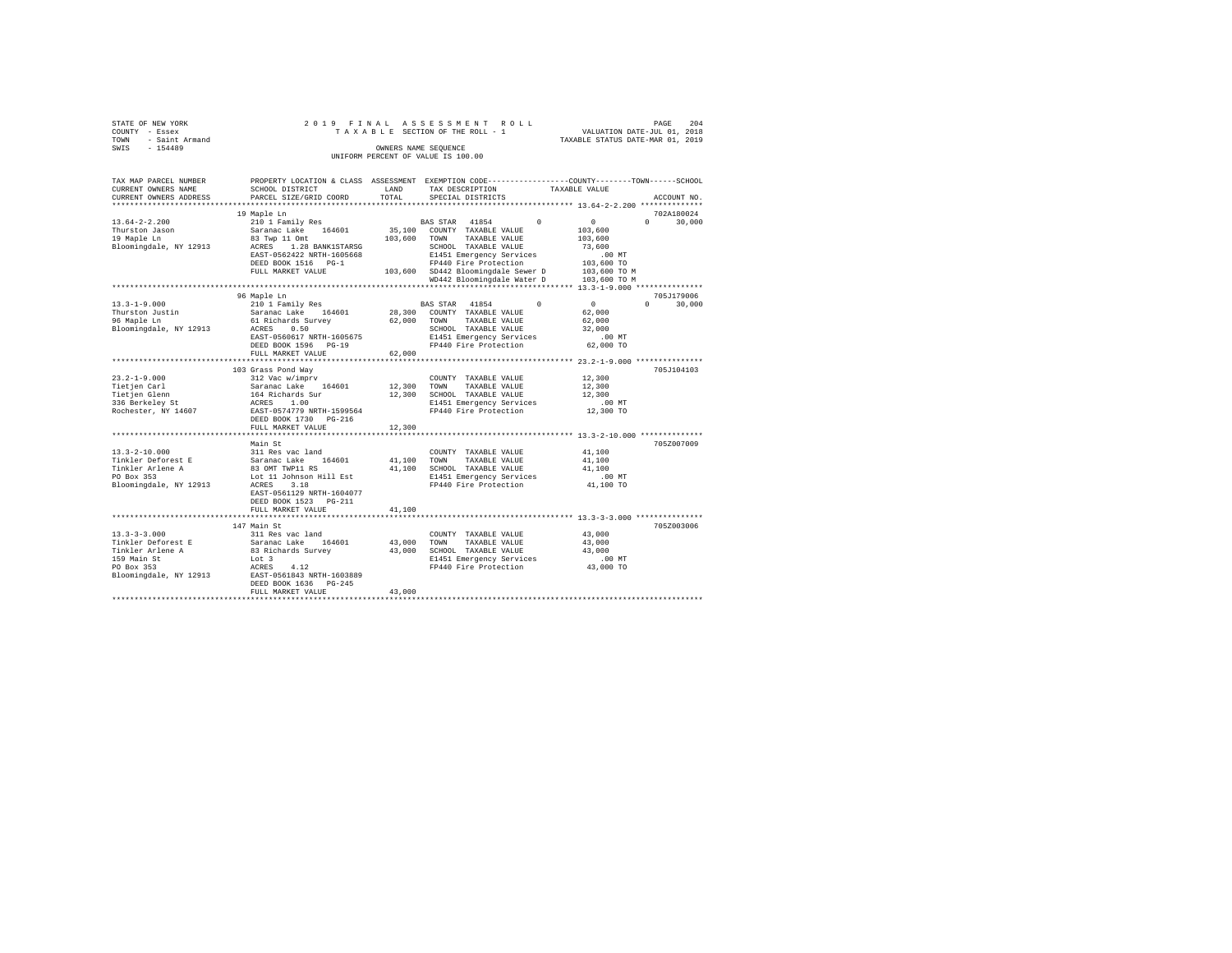| $\begin{tabular}{lllllllllll} \multicolumn{2}{c}{STATE} \hspace{0.08cm} \text{OF NEW YORK} & & & & & & & \\ \multicolumn{2}{c}{\text{COUNTY}} & - \hspace{0.08cm} \text{Eseex} & & & & & \hspace{0.08cm} \text{T A X} \\ \text{TOWN} & - \hspace{0.08cm} \text{Saint Armand} & & & & \hspace{0.08cm} \text{T D} \\ \multicolumn{2}{c}{\text{T A X}} & & & & \hspace{0.08cm} \text{T D} \\ \multicolumn{2}{c}{\text{T D}} & & & \hspace{0.08cm} \text{UNIFO$ |                                                      |         | 2019 FINAL ASSESSMENT ROLL<br>OWNERS NAME SEQUENCE<br>UNIFORM PERCENT OF VALUE IS 100.00 | PAGE<br>DAGE PARA LASSESSMENT ROLL<br>TAXABLE SECTION OF THE ROLL – 1<br>TAXABLE STATUS DATE-JUL 01, 2018<br>TAXABLE STATUS DATE-MAR 01, 2019 |
|-------------------------------------------------------------------------------------------------------------------------------------------------------------------------------------------------------------------------------------------------------------------------------------------------------------------------------------------------------------------------------------------------------------------------------------------------------------|------------------------------------------------------|---------|------------------------------------------------------------------------------------------|-----------------------------------------------------------------------------------------------------------------------------------------------|
| TAX MAP PARCEL NUMBER<br>CURRENT OWNERS NAME<br>CURRENT OWNERS ADDRESS                                                                                                                                                                                                                                                                                                                                                                                      | SCHOOL DISTRICT LAND<br>PARCEL SIZE/GRID COORD TOTAL |         | TAX DESCRIPTION TAXABLE VALUE<br>SPECIAL DISTRICTS                                       | PROPERTY LOCATION & CLASS ASSESSMENT EXEMPTION CODE---------------COUNTY-------TOWN------SCHOOL<br>ACCOUNT NO.                                |
|                                                                                                                                                                                                                                                                                                                                                                                                                                                             |                                                      |         |                                                                                          |                                                                                                                                               |
|                                                                                                                                                                                                                                                                                                                                                                                                                                                             |                                                      |         |                                                                                          |                                                                                                                                               |
|                                                                                                                                                                                                                                                                                                                                                                                                                                                             |                                                      |         |                                                                                          |                                                                                                                                               |
|                                                                                                                                                                                                                                                                                                                                                                                                                                                             |                                                      |         |                                                                                          |                                                                                                                                               |
|                                                                                                                                                                                                                                                                                                                                                                                                                                                             |                                                      |         |                                                                                          |                                                                                                                                               |
|                                                                                                                                                                                                                                                                                                                                                                                                                                                             |                                                      |         |                                                                                          |                                                                                                                                               |
|                                                                                                                                                                                                                                                                                                                                                                                                                                                             | EAST-0561735 NRTH-1603671<br>DEED BOOK 1356 PG-138   |         |                                                                                          |                                                                                                                                               |
|                                                                                                                                                                                                                                                                                                                                                                                                                                                             | FULL MARKET VALUE                                    | 238,100 |                                                                                          |                                                                                                                                               |
|                                                                                                                                                                                                                                                                                                                                                                                                                                                             |                                                      |         |                                                                                          | **************************** 13.65-1-4.000 **************                                                                                     |
|                                                                                                                                                                                                                                                                                                                                                                                                                                                             | 1673 NYS Route 3                                     |         |                                                                                          | 702A101914                                                                                                                                    |
| $\begin{tabular}{l c c c c c} \hline 13.65-1-4.000 & 1093 \; \text{NO} & 1093 \; \text{NO} & 1093 \; \text{NO} & 1093 \; \text{NO} & 1093 \; \text{NO} & 1093 \; \text{NO} & 1093 \; \text{O} & 1093 \; \text{O} & 1093 \; \text{O} & 1093 \; \text{O} & 1093 \; \text{O} & 1093 \; \text{O} & 1093 \; \text{O} & 1093 \; \text{O} & 1$                                                                                                                     |                                                      |         |                                                                                          |                                                                                                                                               |
|                                                                                                                                                                                                                                                                                                                                                                                                                                                             |                                                      |         |                                                                                          |                                                                                                                                               |
|                                                                                                                                                                                                                                                                                                                                                                                                                                                             |                                                      |         |                                                                                          |                                                                                                                                               |
|                                                                                                                                                                                                                                                                                                                                                                                                                                                             |                                                      |         |                                                                                          |                                                                                                                                               |
|                                                                                                                                                                                                                                                                                                                                                                                                                                                             |                                                      |         |                                                                                          |                                                                                                                                               |
|                                                                                                                                                                                                                                                                                                                                                                                                                                                             |                                                      |         |                                                                                          |                                                                                                                                               |
|                                                                                                                                                                                                                                                                                                                                                                                                                                                             |                                                      |         |                                                                                          |                                                                                                                                               |
|                                                                                                                                                                                                                                                                                                                                                                                                                                                             | NYS Route 3                                          |         |                                                                                          | 705J180011                                                                                                                                    |
| $[13.4-1-16.300$ $[14.4-1-16.300$ $[14.4-1-16.300]$ $[14.4-1-16.300]$ $[14.4-16.300]$ $[14.4-16.300]$ $[14.4-16.300]$ $[14.4-16.300]$ $[14.4-16.300]$ $[14.4-16.300]$ $[14.4-16.300]$ $[14.4-16.300]$ $[14.4-16.300]$ $[14.4-$                                                                                                                                                                                                                              |                                                      |         | COUNTY TAXABLE VALUE 42,400                                                              |                                                                                                                                               |
|                                                                                                                                                                                                                                                                                                                                                                                                                                                             |                                                      |         |                                                                                          | 42,400                                                                                                                                        |
|                                                                                                                                                                                                                                                                                                                                                                                                                                                             |                                                      |         |                                                                                          | 42,400                                                                                                                                        |
|                                                                                                                                                                                                                                                                                                                                                                                                                                                             |                                                      |         |                                                                                          |                                                                                                                                               |
|                                                                                                                                                                                                                                                                                                                                                                                                                                                             |                                                      |         |                                                                                          | .00 MT<br>42,400 TO                                                                                                                           |
|                                                                                                                                                                                                                                                                                                                                                                                                                                                             | DEED BOOK 989 PG-87                                  |         |                                                                                          |                                                                                                                                               |
|                                                                                                                                                                                                                                                                                                                                                                                                                                                             | FULL MARKET VALUE                                    | 42,400  |                                                                                          |                                                                                                                                               |
|                                                                                                                                                                                                                                                                                                                                                                                                                                                             |                                                      |         |                                                                                          |                                                                                                                                               |
|                                                                                                                                                                                                                                                                                                                                                                                                                                                             | NYS Route 3                                          |         |                                                                                          | 705J104203                                                                                                                                    |
|                                                                                                                                                                                                                                                                                                                                                                                                                                                             |                                                      |         |                                                                                          |                                                                                                                                               |
|                                                                                                                                                                                                                                                                                                                                                                                                                                                             |                                                      |         |                                                                                          |                                                                                                                                               |
|                                                                                                                                                                                                                                                                                                                                                                                                                                                             |                                                      |         |                                                                                          |                                                                                                                                               |
|                                                                                                                                                                                                                                                                                                                                                                                                                                                             |                                                      |         |                                                                                          | .00 MT<br>41,300 TO                                                                                                                           |
|                                                                                                                                                                                                                                                                                                                                                                                                                                                             |                                                      |         |                                                                                          |                                                                                                                                               |
|                                                                                                                                                                                                                                                                                                                                                                                                                                                             | EAST-0562771 NRTH-1599793                            |         |                                                                                          |                                                                                                                                               |
|                                                                                                                                                                                                                                                                                                                                                                                                                                                             | DEED BOOK 989 PG-87                                  |         |                                                                                          |                                                                                                                                               |
|                                                                                                                                                                                                                                                                                                                                                                                                                                                             | FULL MARKET VALUE                                    | 41,300  |                                                                                          |                                                                                                                                               |
|                                                                                                                                                                                                                                                                                                                                                                                                                                                             |                                                      |         |                                                                                          |                                                                                                                                               |
|                                                                                                                                                                                                                                                                                                                                                                                                                                                             | NYS Route 3                                          |         |                                                                                          | 705J102609                                                                                                                                    |
|                                                                                                                                                                                                                                                                                                                                                                                                                                                             |                                                      |         | COUNTY TAXABLE VALUE 65,100                                                              |                                                                                                                                               |
|                                                                                                                                                                                                                                                                                                                                                                                                                                                             |                                                      |         |                                                                                          | 65,100                                                                                                                                        |
|                                                                                                                                                                                                                                                                                                                                                                                                                                                             |                                                      |         |                                                                                          | 65,100                                                                                                                                        |
|                                                                                                                                                                                                                                                                                                                                                                                                                                                             |                                                      |         |                                                                                          | 00 MT.<br>65,100 TO                                                                                                                           |
|                                                                                                                                                                                                                                                                                                                                                                                                                                                             |                                                      |         |                                                                                          |                                                                                                                                               |
|                                                                                                                                                                                                                                                                                                                                                                                                                                                             | DEED BOOK 1425 PG-251<br>FULL MARKET VALUE           | 65,100  |                                                                                          |                                                                                                                                               |
|                                                                                                                                                                                                                                                                                                                                                                                                                                                             |                                                      |         |                                                                                          |                                                                                                                                               |
|                                                                                                                                                                                                                                                                                                                                                                                                                                                             |                                                      |         |                                                                                          |                                                                                                                                               |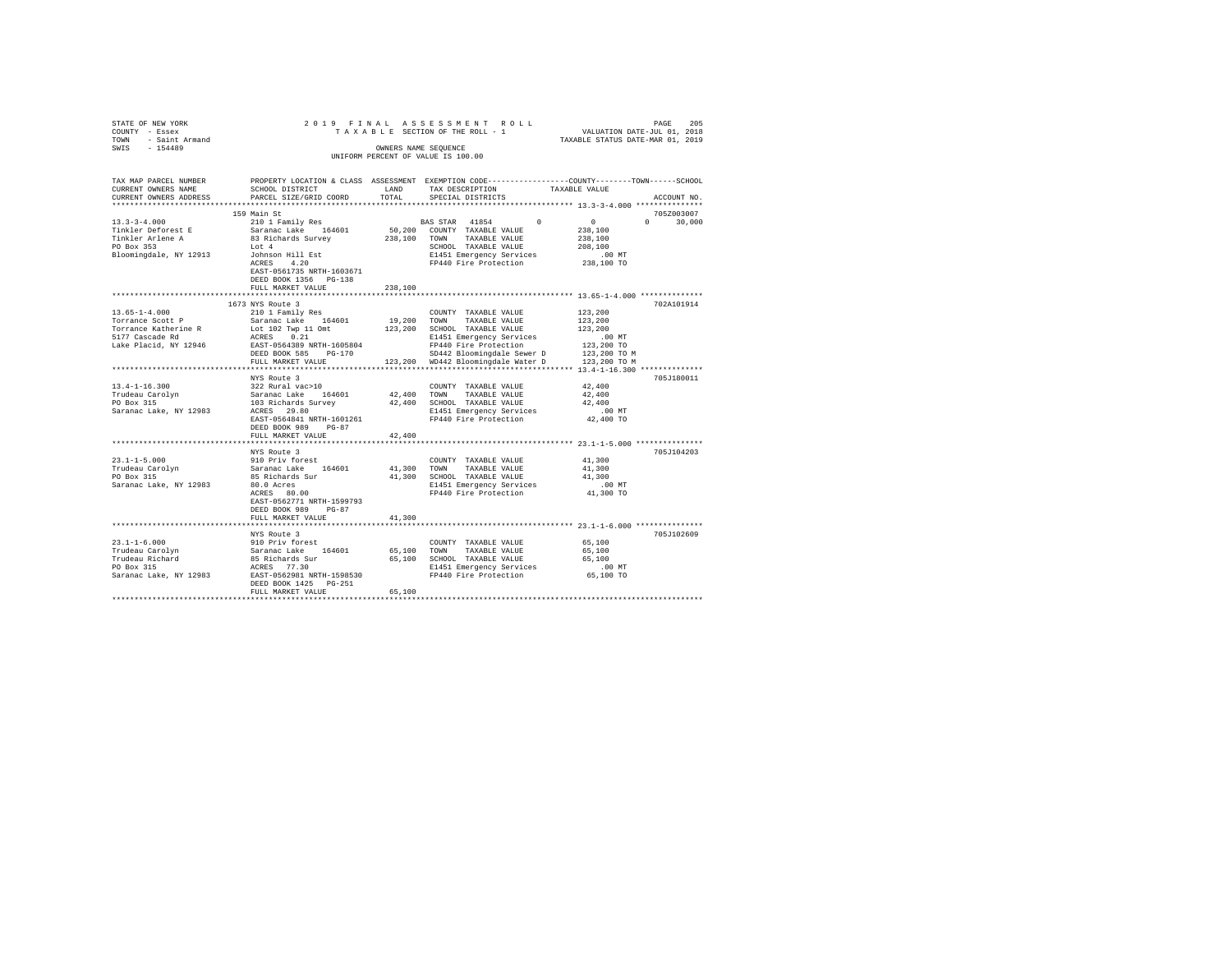| STATE OF NEW YORK<br>COUNTY - Essex<br>- Saint Armand<br>TOWN |                                                                                                 |             | 206 PAGE 206 PINAL ASSESSMENT ROLL (PAGE 206 PAGE 206 PAGE 206 PAGE 206 PAGE 206 PAGE 206 PAGE 2019 PAGE 2019 PAGE 2019 PAGE 2019 PAGE 2019 PAGE 2019 PAGE 2019 PAGE 2019 PAGE 2019 PAGE 2019 PAGE 2019 PAGE 2019 PAGE 2019 PA |                        |                    |
|---------------------------------------------------------------|-------------------------------------------------------------------------------------------------|-------------|--------------------------------------------------------------------------------------------------------------------------------------------------------------------------------------------------------------------------------|------------------------|--------------------|
| SWIS - 154489                                                 |                                                                                                 |             | OWNERS NAME SEQUENCE                                                                                                                                                                                                           |                        |                    |
|                                                               |                                                                                                 |             | UNIFORM PERCENT OF VALUE IS 100.00                                                                                                                                                                                             |                        |                    |
|                                                               |                                                                                                 |             |                                                                                                                                                                                                                                |                        |                    |
| TAX MAP PARCEL NUMBER                                         | PROPERTY LOCATION & CLASS ASSESSMENT EXEMPTION CODE---------------COUNTY-------TOWN------SCHOOL |             |                                                                                                                                                                                                                                |                        |                    |
| CURRENT OWNERS NAME                                           | SCHOOL DISTRICT                                                                                 | LAND        | TAX DESCRIPTION                                                                                                                                                                                                                | TAXABLE VALUE          |                    |
| CURRENT OWNERS ADDRESS                                        | PARCEL SIZE/GRID COORD                                                                          | TOTAL       | SPECIAL DISTRICTS                                                                                                                                                                                                              |                        | ACCOUNT NO.        |
|                                                               |                                                                                                 |             |                                                                                                                                                                                                                                |                        |                    |
|                                                               | NYS Route 3                                                                                     |             |                                                                                                                                                                                                                                |                        | 705J104115         |
| $23.2 - 1 - 1.111$                                            | 105 Vac farmland                                                                                |             | COUNTY TAXABLE VALUE                                                                                                                                                                                                           | 85,100                 |                    |
| Trudeau Carolyn<br>DO Box 315                                 | Saranac Lake 164601                                                                             | 85,100 TOWN | TAXABLE VALUE                                                                                                                                                                                                                  | 85,100                 |                    |
| Saranac Lake, NY 12983                                        | 104 Richards Sur<br>ACRES 93.00                                                                 |             | 85,100 SCHOOL TAXABLE VALUE<br>E1451 Emergency Services                                                                                                                                                                        | 85,100<br>$.00$ MT     |                    |
|                                                               | EAST-0565203 NRTH-1599507                                                                       |             | FP440 Fire Protection                                                                                                                                                                                                          | 85,100 TO              |                    |
|                                                               | DEED BOOK 989 PG-87                                                                             |             |                                                                                                                                                                                                                                |                        |                    |
|                                                               | FULL MARKET VALUE                                                                               | 85,100      |                                                                                                                                                                                                                                |                        |                    |
|                                                               |                                                                                                 |             |                                                                                                                                                                                                                                |                        |                    |
|                                                               | NYS Route 3                                                                                     |             |                                                                                                                                                                                                                                |                        | 705J104202         |
| 23.1-1-10.000                                                 | 322 Rural vac>10                                                                                |             | COUNTY TAXABLE VALUE                                                                                                                                                                                                           | 35,000                 |                    |
| Trudeau Carolyn M                                             | Saranac Lake 164601                                                                             | 35,000      | TOWN TAXABLE VALUE                                                                                                                                                                                                             | 35,000                 |                    |
| Trudeau Richard A                                             | 86 Richards Sur                                                                                 |             | 35,000 SCHOOL TAXABLE VALUE                                                                                                                                                                                                    | 35,000                 |                    |
| PO Box 315<br>Saranac Lake, NY 12983                          | 40.0 Acres<br>ACRES 40.00                                                                       |             | E1451 Emergency Services<br>FP440 Fire Protection 35,000 TO                                                                                                                                                                    | $.00$ MT               |                    |
|                                                               | EAST-0563089 NRTH-1597527                                                                       |             |                                                                                                                                                                                                                                |                        |                    |
|                                                               | DEED BOOK 1425 PG-251                                                                           |             |                                                                                                                                                                                                                                |                        |                    |
|                                                               | FULL MARKET VALUE                                                                               | 35,000      |                                                                                                                                                                                                                                |                        |                    |
|                                                               |                                                                                                 |             |                                                                                                                                                                                                                                |                        |                    |
|                                                               | 1341 NYS Route 3                                                                                |             |                                                                                                                                                                                                                                |                        | 705J102606         |
| $23.2 - 1 - 15.001$                                           | 210 1 Family Res                                                                                |             | VETWAR CTS 41120                                                                                                                                                                                                               | $0 \t 15,000$          | 15,000<br>6.000    |
| Trudeau Richard                                               | Saranac Lake 164601                                                                             |             | 56,600 BAS STAR 41854                                                                                                                                                                                                          | $^{\circ}$<br>$\sim$ 0 | $\sim$ 0<br>30,000 |
| Trudeau Carolyn<br>PO Box 315                                 | 105 Richards Sur<br>Life Est To J&j Demattos                                                    |             | 441,000 COUNTY TAXABLE VALUE                                                                                                                                                                                                   | 426,000<br>426,000     |                    |
| Saranac Lake, NY 12983                                        |                                                                                                 |             | TOWN TAXABLE VALUE<br>SCHOOL TAXABLE VALUE                                                                                                                                                                                     | 405,000                |                    |
|                                                               | By Db 962 Pg 121<br>ACRES 4.70                                                                  |             | E1451 Emergency Services                                                                                                                                                                                                       | .00 MT                 |                    |
|                                                               | EAST-0565060 NRTH-1597980                                                                       |             | FP440 Fire Protection                                                                                                                                                                                                          | 441,000 TO             |                    |
|                                                               | DEED BOOK 1507 PG-287                                                                           |             |                                                                                                                                                                                                                                |                        |                    |
|                                                               | FULL MARKET VALUE                                                                               | 441,000     |                                                                                                                                                                                                                                |                        |                    |
|                                                               |                                                                                                 |             |                                                                                                                                                                                                                                |                        |                    |
|                                                               | NYS Route 3                                                                                     |             |                                                                                                                                                                                                                                |                        | 705J102608         |
| $23.2 - 1 - 30.000$                                           | 314 Rural vac<10                                                                                |             | COUNTY TAXABLE VALUE                                                                                                                                                                                                           | 1,000                  |                    |
|                                                               | Saranac Lake 164601                                                                             | 1,000 TOWN  | TAXABLE VALUE<br>1,000 SCHOOL TAXABLE VALUE                                                                                                                                                                                    | 1,000<br>1,000         |                    |
| Trudeau Richard<br>Trudeau Carolyn<br>PO Box 315              | 105 Richards Sur<br>ACRES 3.20                                                                  |             | E1451 Emergency Services                                                                                                                                                                                                       | $.00$ MT               |                    |
| Saranac Lake, NY 12983                                        | EAST-0565690 NRTH-1597965                                                                       |             | FP440 Fire Protection                                                                                                                                                                                                          | 1,000 TO               |                    |
|                                                               | DEED BOOK 1499 PG-97                                                                            |             |                                                                                                                                                                                                                                |                        |                    |
|                                                               | FULL MARKET VALUE                                                                               | 1,000       |                                                                                                                                                                                                                                |                        |                    |
|                                                               |                                                                                                 |             |                                                                                                                                                                                                                                |                        |                    |
|                                                               | NYS Route 3                                                                                     |             |                                                                                                                                                                                                                                |                        | 705J102607         |
| $23.2 - 1 - 31.000$                                           | 314 Rural vac<10                                                                                |             | COUNTY TAXABLE VALUE                                                                                                                                                                                                           | 25,200                 |                    |
| Trudeau Richard                                               | Saranac Lake 164601                                                                             |             | 25,200 TOWN TAXABLE VALUE                                                                                                                                                                                                      | 25,200                 |                    |
| Trudeau Carolyn<br>PO Box 315                                 | 105 Richards Sur<br>ACRES 1.70                                                                  |             | 25,200 SCHOOL TAXABLE VALUE                                                                                                                                                                                                    | 25,200<br>$.00$ MT     |                    |
| Saranac Lake, NY 12983                                        | EAST-0565251 NRTH-1598118                                                                       |             | E1451 Emergency Services<br>FP440 Fire Protection                                                                                                                                                                              | 25,200 TO              |                    |
|                                                               | DEED BOOK 1499 PG-97                                                                            |             |                                                                                                                                                                                                                                |                        |                    |
|                                                               | FULL MARKET VALUE                                                                               | 25,200      |                                                                                                                                                                                                                                |                        |                    |
|                                                               |                                                                                                 |             |                                                                                                                                                                                                                                |                        |                    |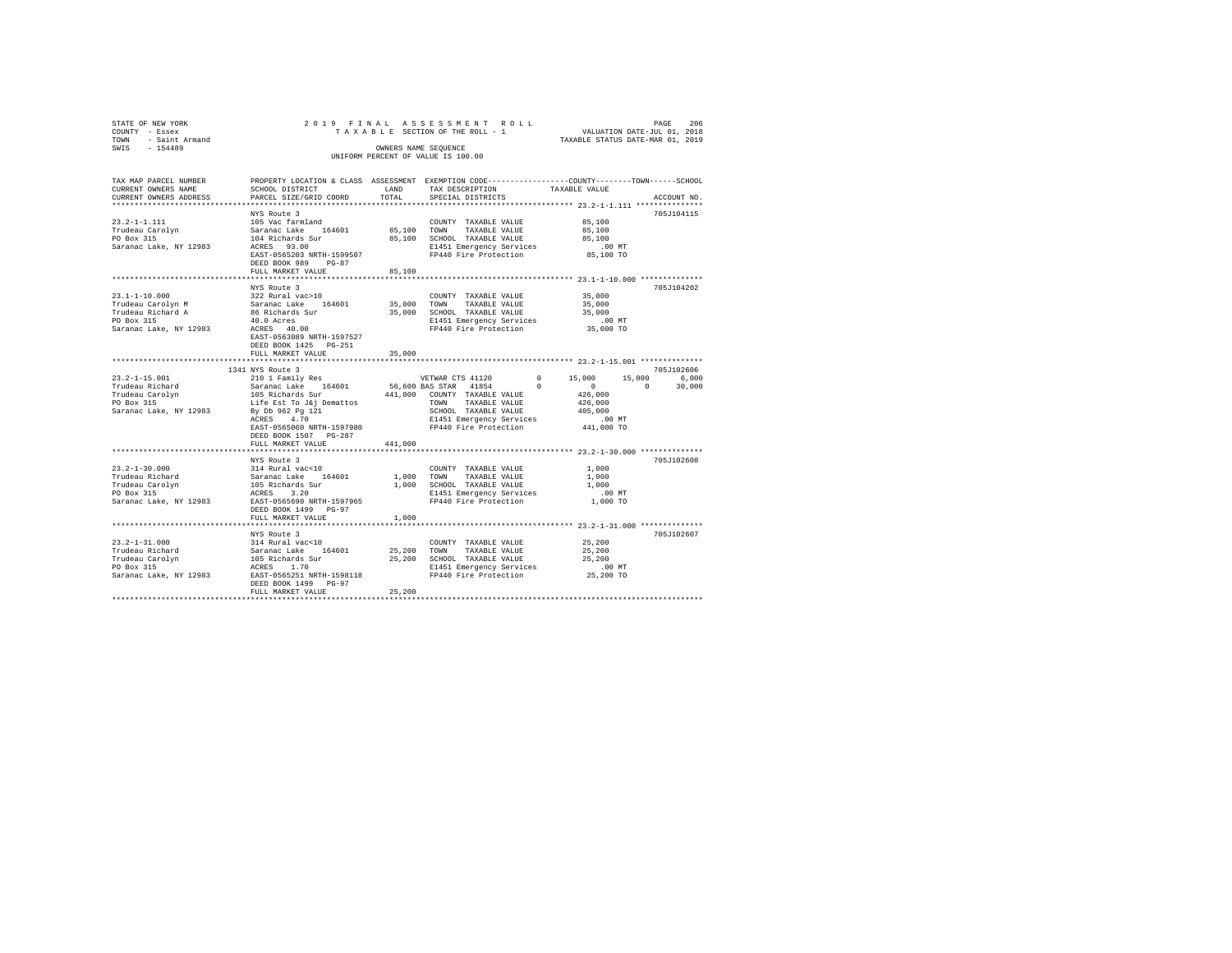| STATE OF NEW YORK STATE OF NEW YORK ASSESSMENT PROPERTY - ESSEX TO A TRACK THAT TO A TRACK THE ROLL TOWN THE ROLL TOWN THE ROLL TOWN THE ROLL TOWN THE ROLL TOWN THE ROLL TO A TRACK THAT THE ROLL TO A THAT THE ROLL TO A TH        |                                            |         | TAXABLE SECTION OF THE ROLL - 1                                                                                                                                                                      | PAGE 207<br>1 VALUATION DATE-JUL 01, 2018<br>TAXABLE STATUS DATE-MAR 01, 2019                                  |
|--------------------------------------------------------------------------------------------------------------------------------------------------------------------------------------------------------------------------------------|--------------------------------------------|---------|------------------------------------------------------------------------------------------------------------------------------------------------------------------------------------------------------|----------------------------------------------------------------------------------------------------------------|
|                                                                                                                                                                                                                                      |                                            |         | UNIFORM PERCENT OF VALUE IS 100.00                                                                                                                                                                   |                                                                                                                |
| TAX MAP PARCEL NUMBER<br>CURRENT OWNERS NAME<br>CURRENT OWNERS ADDRESS                                                                                                                                                               |                                            |         |                                                                                                                                                                                                      | PROPERTY LOCATION & CLASS ASSESSMENT EXEMPTION CODE---------------COUNTY-------TOWN------SCHOOL<br>ACCOUNT NO. |
|                                                                                                                                                                                                                                      |                                            |         |                                                                                                                                                                                                      |                                                                                                                |
|                                                                                                                                                                                                                                      |                                            |         |                                                                                                                                                                                                      | 705J103802                                                                                                     |
|                                                                                                                                                                                                                                      |                                            |         |                                                                                                                                                                                                      |                                                                                                                |
|                                                                                                                                                                                                                                      |                                            |         |                                                                                                                                                                                                      |                                                                                                                |
|                                                                                                                                                                                                                                      |                                            |         |                                                                                                                                                                                                      |                                                                                                                |
|                                                                                                                                                                                                                                      |                                            |         |                                                                                                                                                                                                      |                                                                                                                |
|                                                                                                                                                                                                                                      | EAST-0566141 NRTH-1603168                  |         |                                                                                                                                                                                                      |                                                                                                                |
|                                                                                                                                                                                                                                      | DEED BOOK 1543 PG-186                      |         |                                                                                                                                                                                                      |                                                                                                                |
|                                                                                                                                                                                                                                      | FULL MARKET VALUE                          | 106,300 |                                                                                                                                                                                                      |                                                                                                                |
|                                                                                                                                                                                                                                      |                                            |         |                                                                                                                                                                                                      |                                                                                                                |
|                                                                                                                                                                                                                                      | 1019 NYS Route 3                           |         |                                                                                                                                                                                                      | 705J184008                                                                                                     |
|                                                                                                                                                                                                                                      |                                            |         | COUNTY TAXABLE VALUE 188,700                                                                                                                                                                         |                                                                                                                |
|                                                                                                                                                                                                                                      |                                            |         |                                                                                                                                                                                                      | 188,700                                                                                                        |
|                                                                                                                                                                                                                                      |                                            |         |                                                                                                                                                                                                      |                                                                                                                |
|                                                                                                                                                                                                                                      |                                            |         | 188,700 SCHOOL TAXABLE VALUE 189,700<br>E1450 Emergency Services .00 MT<br>FP440 Fire Protection 188,700 TO                                                                                          |                                                                                                                |
|                                                                                                                                                                                                                                      |                                            |         |                                                                                                                                                                                                      |                                                                                                                |
| Saranac Lake, NY 12983 DEED BOOK 1066 PG-59                                                                                                                                                                                          |                                            |         |                                                                                                                                                                                                      |                                                                                                                |
|                                                                                                                                                                                                                                      | FULL MARKET VALUE                          | 188,700 |                                                                                                                                                                                                      |                                                                                                                |
|                                                                                                                                                                                                                                      |                                            |         |                                                                                                                                                                                                      |                                                                                                                |
|                                                                                                                                                                                                                                      | NYS Route 3                                |         |                                                                                                                                                                                                      | 705J103408                                                                                                     |
|                                                                                                                                                                                                                                      |                                            |         | COUNTY TAXABLE VALUE 435,800                                                                                                                                                                         |                                                                                                                |
|                                                                                                                                                                                                                                      |                                            |         |                                                                                                                                                                                                      | 135,800<br>135,800                                                                                             |
|                                                                                                                                                                                                                                      |                                            |         |                                                                                                                                                                                                      |                                                                                                                |
|                                                                                                                                                                                                                                      |                                            |         |                                                                                                                                                                                                      | 00 MT.<br>135,800 TO                                                                                           |
|                                                                                                                                                                                                                                      | DEED BOOK 1942    PG-124                   |         |                                                                                                                                                                                                      |                                                                                                                |
|                                                                                                                                                                                                                                      | FULL MARKET VALUE 135,800                  |         |                                                                                                                                                                                                      |                                                                                                                |
|                                                                                                                                                                                                                                      |                                            |         |                                                                                                                                                                                                      |                                                                                                                |
|                                                                                                                                                                                                                                      | 1115 NYS Route 3                           |         |                                                                                                                                                                                                      | 705J179015                                                                                                     |
| $23.1 - 1 - 19.200$                                                                                                                                                                                                                  | 720 Mine/quarry                            |         | COUNTY TAXABLE VALUE                                                                                                                                                                                 | 257,300                                                                                                        |
|                                                                                                                                                                                                                                      |                                            |         |                                                                                                                                                                                                      |                                                                                                                |
|                                                                                                                                                                                                                                      |                                            |         |                                                                                                                                                                                                      |                                                                                                                |
|                                                                                                                                                                                                                                      |                                            |         |                                                                                                                                                                                                      |                                                                                                                |
|                                                                                                                                                                                                                                      |                                            |         |                                                                                                                                                                                                      |                                                                                                                |
|                                                                                                                                                                                                                                      | DEED BOOK 1942 PG-129                      |         |                                                                                                                                                                                                      |                                                                                                                |
|                                                                                                                                                                                                                                      | FULL MARKET VALUE                          | 257,300 |                                                                                                                                                                                                      |                                                                                                                |
|                                                                                                                                                                                                                                      |                                            |         |                                                                                                                                                                                                      |                                                                                                                |
|                                                                                                                                                                                                                                      | NYS Route 3                                |         |                                                                                                                                                                                                      | 705J103405                                                                                                     |
| $23.3 - 1 - 5.100$                                                                                                                                                                                                                   | 720 Mine/quarry                            |         | COUNTY TAXABLE VALUE                                                                                                                                                                                 | 47,500                                                                                                         |
| Expression of a Gravel Property Saranac Lake 164601 and a TAXABLE VALUE 1115 NYS ROUGE 1115 NYS ROUGE 1115 NYS<br>1115 NYS ROUGE 3 AT 47,500 TOWN TAXABLE VALUE 1115 NYS ROUGE 1716 AT 47,500 SCHOOL TAXABLE VALUE<br>147,500 SATARA |                                            |         |                                                                                                                                                                                                      | 47,500                                                                                                         |
|                                                                                                                                                                                                                                      |                                            |         |                                                                                                                                                                                                      | 47.500                                                                                                         |
| Saranac Lake, NY 12983 ACRES 47.52                                                                                                                                                                                                   |                                            |         | r. v. success and the match of the match of the second the second of the second the second of the second the s<br>200 E1450 Energency Services (00 MT<br>247,500 TO FP440 Fire Protection (47,500 TO |                                                                                                                |
|                                                                                                                                                                                                                                      |                                            |         |                                                                                                                                                                                                      |                                                                                                                |
|                                                                                                                                                                                                                                      | DEED BOOK 1942 PG-129<br>FULL MARKET VALUE | 47.500  |                                                                                                                                                                                                      |                                                                                                                |
|                                                                                                                                                                                                                                      |                                            |         |                                                                                                                                                                                                      |                                                                                                                |
|                                                                                                                                                                                                                                      |                                            |         |                                                                                                                                                                                                      |                                                                                                                |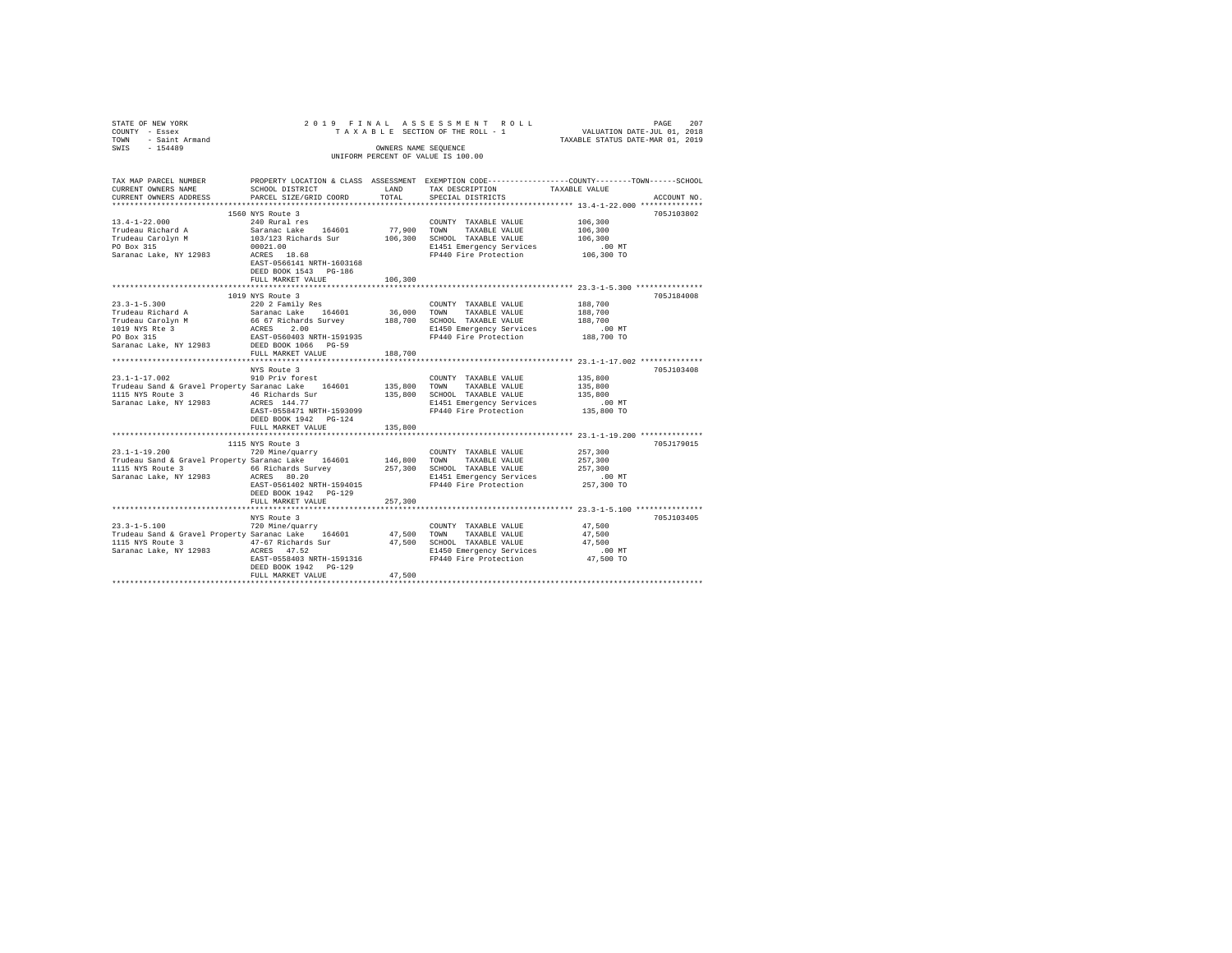| COUNTY - Essex<br>TOWN - Saint Armand<br>SWIS - 154489                                                                                                                                                                                                                                                                                                                                                                                                       |                                                                      |       | OWNERS NAME SEQUENCE<br>UNIFORM PERCENT OF VALUE IS 100.00 | $\begin{array}{ccccccccc}\n\text{Y} & \text{Y} & \text{Y} & \text{Y} & \text{Y} & \text{Y} & \text{Y} & \text{Y} & \text{Y} & \text{Y} & \text{Y} & \text{Y} & \text{Y} & \text{Y} & \text{Y} & \text{Y} & \text{Y} & \text{Y} & \text{Y} & \text{Y} & \text{Y} & \text{Y} & \text{Y} & \text{Y} & \text{Y} & \text{Y} & \text{Y} & \text{Y} & \text{Y} & \text{Y} & \text{Y} & \text{Y} & \text{Y} & \text{Y} & \text{Y} &$ |
|--------------------------------------------------------------------------------------------------------------------------------------------------------------------------------------------------------------------------------------------------------------------------------------------------------------------------------------------------------------------------------------------------------------------------------------------------------------|----------------------------------------------------------------------|-------|------------------------------------------------------------|------------------------------------------------------------------------------------------------------------------------------------------------------------------------------------------------------------------------------------------------------------------------------------------------------------------------------------------------------------------------------------------------------------------------------|
| CURRENT OWNERS NAME SCHOOL DISTRICT TAND TAX DESCRIPTION TAXABLE VALUE                                                                                                                                                                                                                                                                                                                                                                                       |                                                                      |       |                                                            | TAX MAP PARCEL NUMBER PROPERTY LOCATION & CLASS ASSESSMENT EXEMPTION CODE--------------COUNTY-------TOWN-----SCHOOL                                                                                                                                                                                                                                                                                                          |
| $\begin{array}{cccc} 23.3\text{--}1\text{--}5.200 & 720 \text{ Min} \text{/quarry} & \text{COUNTY TAXABLE VALUE} & 184,200 \\ \text{Trudeau Sand & \text{Gravel Property Saranac Lake} & 164601 & 184,200 \text{ TOWN} & \text{TAXABLE VALUE} & 184,200 \end{array}$<br>194,200 SCHOOL TAXABLE VALUE 184,200<br>194,200 SCHOOL TAXABLE VALUE 184,200<br>Saranac Lake, NY 12983 ACRES 41.87<br>200 EXST-0559999 NRTH-1592123 FP440 Fire Protection 184,200 TO | NYS Route 3<br>DEED BOOK 1942    PG-129<br>FULL MARKET VALUE 184,200 |       |                                                            | 705J184007                                                                                                                                                                                                                                                                                                                                                                                                                   |
|                                                                                                                                                                                                                                                                                                                                                                                                                                                              |                                                                      |       |                                                            |                                                                                                                                                                                                                                                                                                                                                                                                                              |
|                                                                                                                                                                                                                                                                                                                                                                                                                                                              | 81 River Rd<br>DEED BOOK 1348 PG-38<br>FULL MARKET VALUE 23,900      |       |                                                            | 702A103315                                                                                                                                                                                                                                                                                                                                                                                                                   |
|                                                                                                                                                                                                                                                                                                                                                                                                                                                              | FULL MARKET VALUE                                                    | 3,300 |                                                            | 705Z012004                                                                                                                                                                                                                                                                                                                                                                                                                   |
|                                                                                                                                                                                                                                                                                                                                                                                                                                                              |                                                                      |       |                                                            |                                                                                                                                                                                                                                                                                                                                                                                                                              |

STATE OF NEW YORK 2 0 1 9 F I N A L A S S E S S M E N T R O L L PAGE 208

FULL MARKET VALUE 174,500 \*\*\*\*\*\*\*\*\*\*\*\*\*\*\*\*\*\*\*\*\*\*\*\*\*\*\*\*\*\*\*\*\*\*\*\*\*\*\*\*\*\*\*\*\*\*\*\*\*\*\*\*\*\*\*\*\*\*\*\*\*\*\*\*\*\*\*\*\*\*\*\*\*\*\*\*\*\*\*\*\*\*\*\*\*\*\*\*\*\*\*\*\*\*\*\*\*\*\*\*\*\*\*\*\*\*\*\*\*\*\*\*\*\*\*\*\*\*\*\*\*\*\*\*\*\*\*\*\*\*\*\*

12 River Rd 702A101908 13.57-3-9.001 210 1 Family Res AGED ALL 41800 0 59,100 59,100 59,100 Tuthill Francis M Trust Saranac Lake 164601 35,300 ENH STAR 41834 0 0 0 59,100 12 River Rd 101/102 Rs Omt 11 118,200 COUNTY TAXABLE VALUE 59,100

 WD442 Bloomingdale Water D 118,200 TO M \*\*\*\*\*\*\*\*\*\*\*\*\*\*\*\*\*\*\*\*\*\*\*\*\*\*\*\*\*\*\*\*\*\*\*\*\*\*\*\*\*\*\*\*\*\*\*\*\*\*\*\*\*\*\*\*\*\*\*\*\*\*\*\*\*\*\*\*\*\*\*\*\*\*\*\*\*\*\*\*\*\*\*\*\*\*\*\*\*\*\*\*\*\*\*\*\*\*\*\*\*\*\* 23.3-1-41.000 \*\*\*\*\*\*\*\*\*\*\*\*\*\* 737 NYS Route 3 705J102407 23.3-1-41.000 210 1 Family Res COUNTY TAXABLE VALUE 174,500

Bloomingdale, NY 12913 1302/263 Bla TOWN TAXABLE VALUE 59,100 ACRES 1.30 SCHOOL TAXABLE VALUE 0 EAST-0565024 NRTH-1606239 E1451 Emergency Services .00 MT DEED BOOK 1714 PG-303 FP440 Fire Protection 118,200 TO FULL MARKET VALUE 118,200 SD442 Bloomingdale Sewer D 118,200 TO M

Tuttle Christopher K Saranac Lake 164601 35,600 TOWN TAXABLE VALUE 174,500 Tuttle Heather A 29 Richards Sur 174,500 SCHOOL TAXABLE VALUE 174,500 737 NYS Rte 3 ACRES 1.60 E1450 Emergency Services .00 MT Saranac Lake, NY 12983 EAST-0557385 NRTH-1586082 FP440 Fire Protection 174,500 TO DEED BOOK 1262 PG-301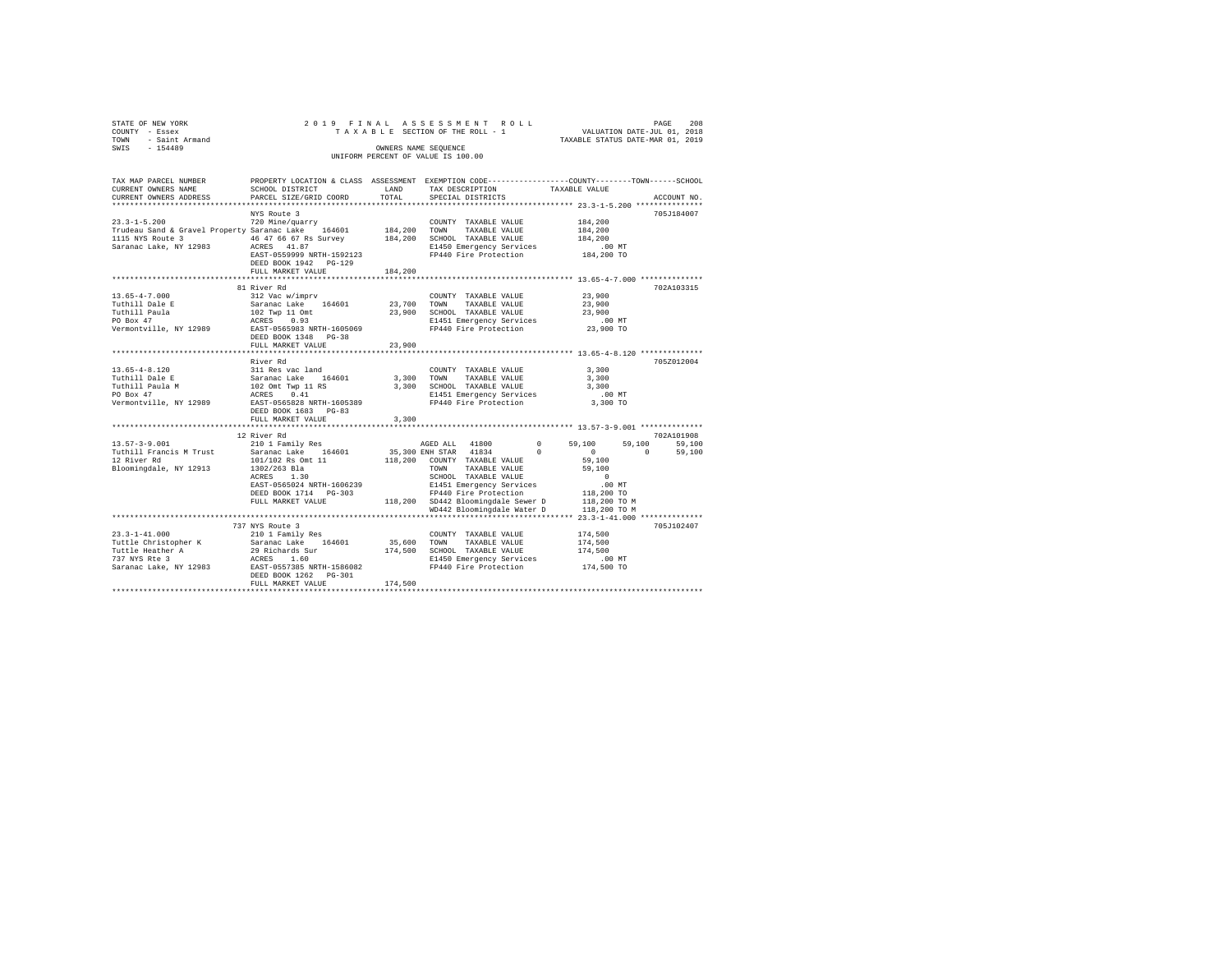| STATE OF NEW YORK                                                                                                                                                             |                                                                                                                                     |                                                                                    | 2019 FINAL ASSESSMENT ROLL                                                                      |                                  | PAGE<br>209 |  |  |
|-------------------------------------------------------------------------------------------------------------------------------------------------------------------------------|-------------------------------------------------------------------------------------------------------------------------------------|------------------------------------------------------------------------------------|-------------------------------------------------------------------------------------------------|----------------------------------|-------------|--|--|
| COUNTY - Essex                                                                                                                                                                | TAXABLE SECTION OF THE ROLL - 1 VALUATION DATE-JUL 01, 2018                                                                         |                                                                                    |                                                                                                 |                                  |             |  |  |
| TOWN - Saint Armand                                                                                                                                                           |                                                                                                                                     |                                                                                    |                                                                                                 | TAXABLE STATUS DATE-MAR 01, 2019 |             |  |  |
| SWIS - 154489                                                                                                                                                                 |                                                                                                                                     |                                                                                    | OWNERS NAME SEQUENCE                                                                            |                                  |             |  |  |
|                                                                                                                                                                               |                                                                                                                                     |                                                                                    | UNIFORM PERCENT OF VALUE IS 100.00                                                              |                                  |             |  |  |
|                                                                                                                                                                               |                                                                                                                                     |                                                                                    |                                                                                                 |                                  |             |  |  |
| TAX MAP PARCEL NUMBER                                                                                                                                                         |                                                                                                                                     |                                                                                    | PROPERTY LOCATION & CLASS ASSESSMENT EXEMPTION CODE---------------COUNTY-------TOWN------SCHOOL |                                  |             |  |  |
| CURRENT OWNERS NAME                                                                                                                                                           |                                                                                                                                     |                                                                                    | SCHOOL DISTRICT $\hfill\textsc{land}$ $\qquad$ TAX DESCRIPTION $\qquad$ TAXABLE VALUE           |                                  |             |  |  |
| CURRENT OWNERS ADDRESS                                                                                                                                                        | PARCEL SIZE/GRID COORD                                                                                                              | TOTAL                                                                              | SPECIAL DISTRICTS                                                                               |                                  | ACCOUNT NO. |  |  |
|                                                                                                                                                                               |                                                                                                                                     |                                                                                    |                                                                                                 |                                  |             |  |  |
|                                                                                                                                                                               | 274 River Rd                                                                                                                        |                                                                                    |                                                                                                 |                                  | 705J104113  |  |  |
| $13.4 - 1 - 27.094$                                                                                                                                                           | 312 Vac w/imprv                                                                                                                     | $\begin{array}{cc} \texttt{COUNTY} \\ \texttt{41,000} & \texttt{TOWN} \end{array}$ | COUNTY TAXABLE VALUE                                                                            | 46,400                           |             |  |  |
| Tyler Charles S Jr                                                                                                                                                            | Saranac Lake 164601                                                                                                                 |                                                                                    | TAXABLE VALUE                                                                                   | 46,400                           |             |  |  |
| 552 N Windsor Ave                                                                                                                                                             |                                                                                                                                     |                                                                                    |                                                                                                 | 46,400                           |             |  |  |
| Brightwaters, NY 11718                                                                                                                                                        |                                                                                                                                     |                                                                                    | ACRES 35.00 E1451 Emergency Services<br>EAST-0569893 NRTH-1602714 FP440 Fire Protection         | .00 MT                           |             |  |  |
|                                                                                                                                                                               |                                                                                                                                     |                                                                                    |                                                                                                 | 46,400 TO                        |             |  |  |
|                                                                                                                                                                               | DEED BOOK 1611 PG-6                                                                                                                 | 46,400                                                                             |                                                                                                 |                                  |             |  |  |
|                                                                                                                                                                               | FULL MARKET VALUE                                                                                                                   |                                                                                    |                                                                                                 |                                  |             |  |  |
|                                                                                                                                                                               | NYS Route 3                                                                                                                         |                                                                                    |                                                                                                 |                                  | 705J192001  |  |  |
| $23.1 - 1 - 22.200$                                                                                                                                                           | 314 Rural vac<10                                                                                                                    |                                                                                    | COUNTY TAXABLE VALUE 21,300                                                                     |                                  |             |  |  |
| Tylus Margaret                                                                                                                                                                | Saranac Lake 164601 21,300 TOWN TAXABLE VALUE                                                                                       |                                                                                    |                                                                                                 | 21,300                           |             |  |  |
| Helmke John<br>1201 NYS Rte 3                                                                                                                                                 |                                                                                                                                     |                                                                                    |                                                                                                 | 21,300                           |             |  |  |
| Helmke John Market Barnes (1978)<br>1201 NYS Rte 3 (1971 BANK CORE 11,300 SCHOOL TAXABLE VALUE<br>1949 Saranac Lake, NY 12983 EAST-0563862 NRTH-1595044 PP440 Fire Protection |                                                                                                                                     |                                                                                    |                                                                                                 | .00 MT                           |             |  |  |
|                                                                                                                                                                               |                                                                                                                                     |                                                                                    |                                                                                                 | 21,300 TO                        |             |  |  |
|                                                                                                                                                                               | DEED BOOK 1544 PG-20                                                                                                                |                                                                                    |                                                                                                 |                                  |             |  |  |
|                                                                                                                                                                               | FULL MARKET VALUE                                                                                                                   | 21,300                                                                             |                                                                                                 |                                  |             |  |  |
|                                                                                                                                                                               |                                                                                                                                     |                                                                                    |                                                                                                 |                                  |             |  |  |
|                                                                                                                                                                               | 1201 NYS Route 3                                                                                                                    |                                                                                    |                                                                                                 |                                  | 705J102804  |  |  |
| $23.1 - 1 - 24.000$                                                                                                                                                           | views and the series of the series of the series of the series of the series of the series of the series of the<br>ENH STAR 41834 0 |                                                                                    |                                                                                                 | $\sim$ 0                         | 0 68,700    |  |  |
|                                                                                                                                                                               |                                                                                                                                     |                                                                                    |                                                                                                 |                                  |             |  |  |
|                                                                                                                                                                               |                                                                                                                                     |                                                                                    |                                                                                                 |                                  |             |  |  |
|                                                                                                                                                                               |                                                                                                                                     |                                                                                    |                                                                                                 |                                  |             |  |  |
|                                                                                                                                                                               |                                                                                                                                     |                                                                                    |                                                                                                 |                                  |             |  |  |
|                                                                                                                                                                               |                                                                                                                                     |                                                                                    |                                                                                                 |                                  |             |  |  |
|                                                                                                                                                                               | FULL MARKET VALUE                                                                                                                   | 129,300                                                                            |                                                                                                 |                                  |             |  |  |
|                                                                                                                                                                               |                                                                                                                                     |                                                                                    |                                                                                                 |                                  |             |  |  |
|                                                                                                                                                                               | NYS Route 3<br>720 Mine/quarry                                                                                                      |                                                                                    |                                                                                                 | 20,300                           | 705J102504  |  |  |
| 23.1-1-20.110<br>Upstone Materials Inc Saranac Lake 164601                                                                                                                    |                                                                                                                                     |                                                                                    | COUNTY TAXABLE VALUE                                                                            | 20,300                           |             |  |  |
|                                                                                                                                                                               |                                                                                                                                     |                                                                                    | 20,300 TOWN TAXABLE VALUE<br>20,300 SCHOOL TAXABLE VALUE                                        | 20,300                           |             |  |  |
| c/o Barrett Industries Corp 87 Richards Sur<br>3 Becker Farm Rd                                                                                                               | ACRES 30.59                                                                                                                         |                                                                                    |                                                                                                 | $.00$ MT                         |             |  |  |
| Roseland, NJ 07068                                                                                                                                                            | EAST-0562966 NRTH-1594675                                                                                                           |                                                                                    | E1451 Emergency Services<br>FP440 Fire Protection                                               | 20,300 TO                        |             |  |  |
|                                                                                                                                                                               | DEED BOOK 1874 PG-217                                                                                                               |                                                                                    |                                                                                                 |                                  |             |  |  |
|                                                                                                                                                                               | FULL MARKET VALUE                                                                                                                   | 20,300                                                                             |                                                                                                 |                                  |             |  |  |
|                                                                                                                                                                               |                                                                                                                                     |                                                                                    |                                                                                                 |                                  |             |  |  |
|                                                                                                                                                                               | 905 NYS Route 3                                                                                                                     |                                                                                    |                                                                                                 |                                  | 705J104104  |  |  |
| $23.3 - 1 - 26.000$                                                                                                                                                           | 720 Mine/quarry                                                                                                                     |                                                                                    | COUNTY TAXABLE VALUE                                                                            | 1054,200                         |             |  |  |
|                                                                                                                                                                               |                                                                                                                                     |                                                                                    | TAXABLE VALUE<br>TOWN                                                                           | 1054,200                         |             |  |  |
|                                                                                                                                                                               |                                                                                                                                     |                                                                                    | 1054,200 SCHOOL TAXABLE VALUE                                                                   | 1054,200                         |             |  |  |
|                                                                                                                                                                               |                                                                                                                                     |                                                                                    | E1450 Emergency Services                                                                        | $.00$ MT                         |             |  |  |
| Roseland, NJ 07068                                                                                                                                                            | EAST-0558852 NRTH-1589998                                                                                                           |                                                                                    | FP440 Fire Protection                                                                           | 1054,200 TO                      |             |  |  |
|                                                                                                                                                                               | DEED BOOK 1874 PG-164                                                                                                               |                                                                                    |                                                                                                 |                                  |             |  |  |
|                                                                                                                                                                               | FULL MARKET VALUE                                                                                                                   | 1054,200                                                                           |                                                                                                 |                                  |             |  |  |
|                                                                                                                                                                               |                                                                                                                                     |                                                                                    |                                                                                                 |                                  |             |  |  |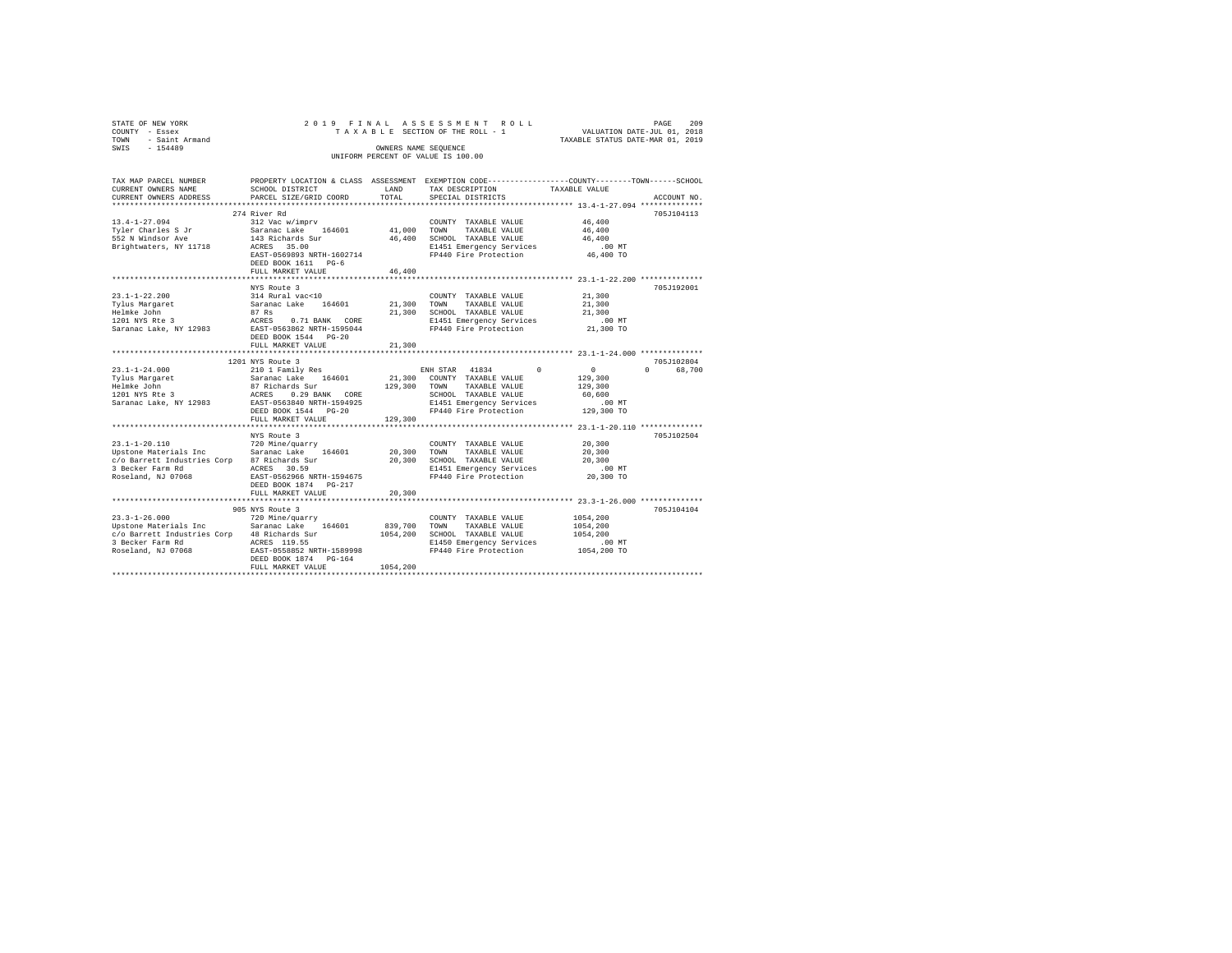| STATE OF NEW YORK   | 2019 FINAL ASSESSMENT ROLL         | 210<br>PAGE                      |
|---------------------|------------------------------------|----------------------------------|
| COUNTY - Essex      | TAXABLE SECTION OF THE ROLL - 1    | VALUATION DATE-JUL 01, 2018      |
| TOWN - Saint Armand |                                    | TAXABLE STATUS DATE-MAR 01, 2019 |
| SWIS<br>$-154489$   | OWNERS NAME SEOUENCE               |                                  |
|                     | UNIFORM PERCENT OF VALUE IS 100.00 |                                  |

| TAX MAP PARCEL NUMBER<br>CURRENT OWNERS NAME                                                                                        | SCHOOL DISTRICT                                                                                                                                                                                       | LAND                         | TAX DESCRIPTION                                                                                                                                                                       | PROPERTY LOCATION & CLASS ASSESSMENT EXEMPTION CODE----------------COUNTY-------TOWN-----SCHOOL<br>TAXABLE VALUE          |
|-------------------------------------------------------------------------------------------------------------------------------------|-------------------------------------------------------------------------------------------------------------------------------------------------------------------------------------------------------|------------------------------|---------------------------------------------------------------------------------------------------------------------------------------------------------------------------------------|---------------------------------------------------------------------------------------------------------------------------|
| CURRENT OWNERS ADDRESS<br>**********************                                                                                    | PARCEL SIZE/GRID COORD<br>**************************                                                                                                                                                  | TOTAL                        | SPECIAL DISTRICTS                                                                                                                                                                     | ACCOUNT NO.                                                                                                               |
|                                                                                                                                     | 30 Roosevelt Ln                                                                                                                                                                                       |                              |                                                                                                                                                                                       | 702A101312                                                                                                                |
| $13.64 - 1 - 17.000$<br>US Bank NA<br>Attn: Margaret Cascino Esg 102 Twp 11 O.m.t.<br>13801 Wireless Way<br>Oklahoma City, OK 73134 | 210 1 Family Res<br>Saranac Lake 164601<br>ACRES 0.20 BANK CALIB<br>EAST-0563955 NRTH-1605102<br>DEED BOOK 1914 PG-62<br>FULL MARKET VALUE                                                            | 19,000 TOWN<br>72,700        | COUNTY TAXABLE VALUE<br>TAXABLE VALUE<br>SCHOOL TAXABLE VALUE<br>E1451 Emergency Services<br>FP440 Fire Protection<br>SD442 Bloomingdale Sewer D<br>72,700 WD442 Bloomingdale Water D | 72,700<br>72,700<br>72,700<br>$.00$ MT<br>72,700 TO<br>72,700 TO M<br>72,700 TO M                                         |
|                                                                                                                                     |                                                                                                                                                                                                       |                              |                                                                                                                                                                                       | ************ 32.38-1-79.000 *************                                                                                 |
| $32.38 - 1 - 79.000$<br>VanAnden John<br>VanAnden Elizabeth<br>5 Rockledge Ln<br>Saranac Lake, NY 12983                             | Rockledge Ln<br>311 Res vac land<br>Saranac Lake 164601<br>11 RS TWP 11 OMT<br>Pt 2 Rockledge Subd<br>0.01<br>ACRES<br>EAST-0555085 NRTH-1578168<br>DEED BOOK 894<br>$PG-98$<br>FULL MARKET VALUE     | 100<br>100<br>*********      | COUNTY TAXABLE VALUE<br>100 TOWN<br>TAXABLE VALUE<br>SCHOOL TAXABLE VALUE<br>FP440 Fire Protection                                                                                    | 705Z008006<br>100<br>100<br>100<br>100 TO<br>********************************* 23.3-1-6.300 ***************               |
|                                                                                                                                     | 997 NYS Route 3                                                                                                                                                                                       |                              |                                                                                                                                                                                       | 705J190006                                                                                                                |
| $23.3 - 1 - 6.300$<br>Vander Wiele Karen M<br>997 NYS Route 3<br>Saranac Lake, NY 12983                                             | 210 1 Family Res<br>Saranac Lake 164601<br>67 Twp 11 Omt Rs<br>0.47 BANK1STARSG<br>ACRES<br>EAST-0560225 NRTH-1591349<br>DEED BOOK 1611 PG-216<br>FULL MARKET VALUE                                   | 27,300<br>73,400<br>73,400   | COUNTY TAXABLE VALUE<br>TOWN<br>TAXABLE VALUE<br>SCHOOL TAXABLE VALUE<br>E1450 Emergency Services<br>FP440 Fire Protection                                                            | 73,400<br>73,400<br>73,400<br>$.00$ MT<br>73,400 TO                                                                       |
|                                                                                                                                     | 24 Vista Dr                                                                                                                                                                                           |                              |                                                                                                                                                                                       | 705J179005                                                                                                                |
| $23.3 - 2 - 7.000$<br>VanWeelden Doug<br>VanWeelden Gail<br>24 Vista Dr<br>Saranac Lake, NY 12983                                   | 210 1 Family Res<br>Saranac Lake 164601<br>9 Richards Survey<br>ACRES 1.30 BANKTLNB<br>EAST-0553031 NRTH-1585342<br>DEED BOOK 1428 PG-10<br>FULL MARKET VALUE                                         | 45,300<br>180,800<br>180,800 | ENH STAR 41834<br>COUNTY TAXABLE VALUE<br>TOWN TAXABLE VALUE<br>SCHOOL TAXABLE VALUE<br>E1450 Emergency Services<br>FP440 Fire Protection                                             | $\Omega$<br>$\mathbf{0}$<br>68,700<br>$\Omega$<br>180,800<br>180,800<br>112,100<br>.00 MT<br>180,800 TO                   |
|                                                                                                                                     | **********************                                                                                                                                                                                |                              |                                                                                                                                                                                       |                                                                                                                           |
| $23.3 - 2 - 14.000$<br>Vanweelden Robin L<br>Vanweelden Bruce J<br>30 Vista Dr<br>Saranac Lake, NY 12983                            | 30 Vista Dr<br>210 1 Family Res<br>Saranac Lake 164601<br>9 Omt Twpllrs<br>19 Glenn Ridge Sub.<br>ACRES<br>0.98 BANKWFARGO<br>EAST-0553028 NRTH-1585131<br>DEED BOOK 1772 PG-165<br>FULL MARKET VALUE | 306,300<br>306,300           | BAS STAR 41854<br>44,800 COUNTY TAXABLE VALUE<br>TOWN<br>TAXABLE VALUE<br>SCHOOL TAXABLE VALUE<br>E1450 Emergency Services<br>FP440 Fire Protection                                   | 7052002006<br>$\overline{0}$<br>$\sim$ 0<br>$\Omega$<br>30,000<br>306,300<br>306,300<br>276,300<br>$.00$ MT<br>306,300 TO |
|                                                                                                                                     |                                                                                                                                                                                                       |                              |                                                                                                                                                                                       |                                                                                                                           |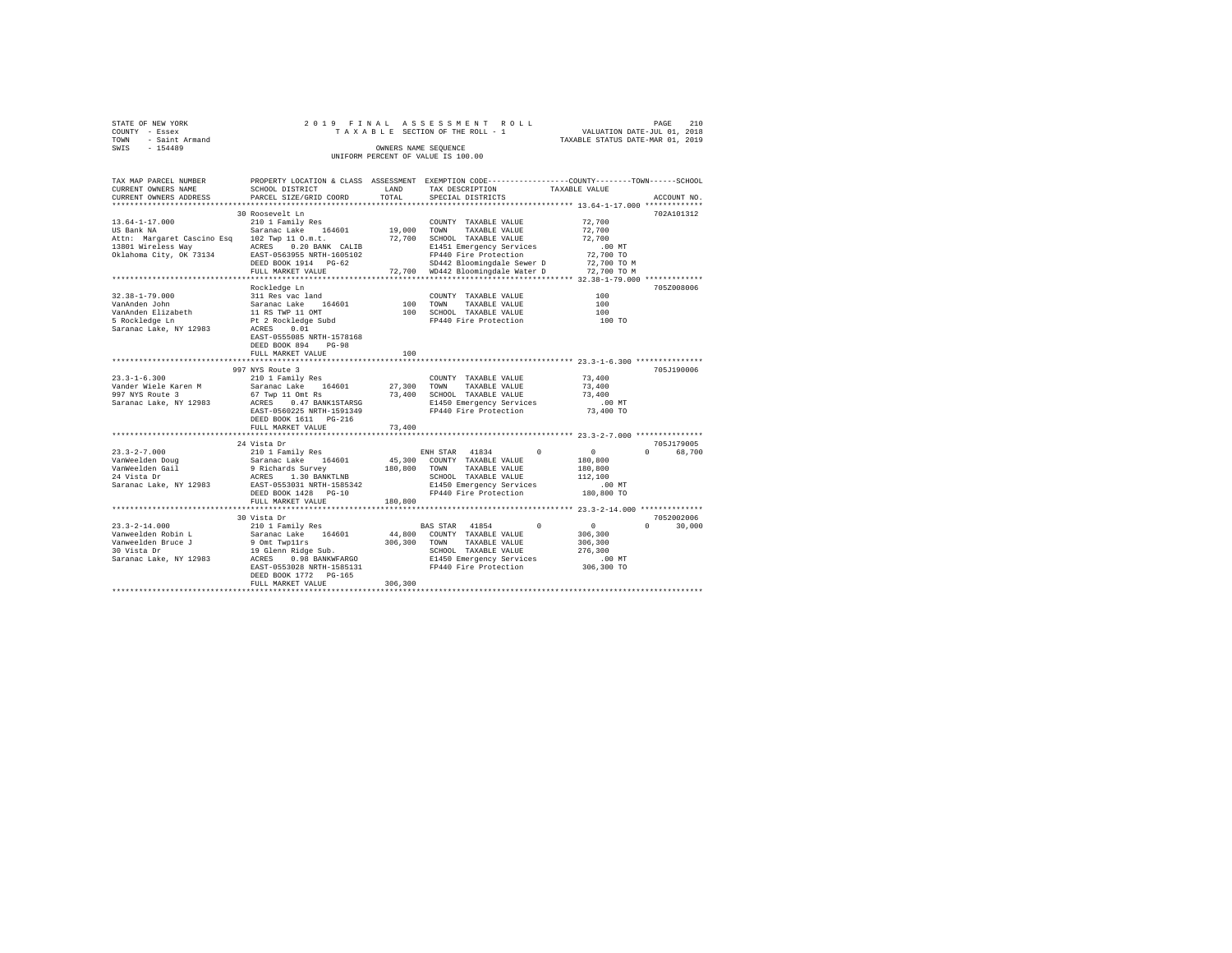| STATE OF NEW YORK                                        | 2019 FINAL                                                            |                      | ASSESSMENT ROLL                                                                                |                                         |             |
|----------------------------------------------------------|-----------------------------------------------------------------------|----------------------|------------------------------------------------------------------------------------------------|-----------------------------------------|-------------|
| COUNTY - Essex                                           |                                                                       |                      | TAXABLE SECTION OF THE ROLL - 1                                                                | PAGE 211<br>VALUATION DATE-JUL 01, 2018 |             |
| - Saint Armand<br>TOWN                                   |                                                                       |                      |                                                                                                | TAXABLE STATUS DATE-MAR 01, 2019        |             |
| $-154489$<br>SWIS                                        |                                                                       | OWNERS NAME SEQUENCE |                                                                                                |                                         |             |
|                                                          |                                                                       |                      | UNIFORM PERCENT OF VALUE IS 100.00                                                             |                                         |             |
|                                                          |                                                                       |                      |                                                                                                |                                         |             |
|                                                          |                                                                       |                      |                                                                                                |                                         |             |
| TAX MAP PARCEL NUMBER                                    |                                                                       |                      | PROPERTY LOCATION & CLASS ASSESSMENT EXEMPTION CODE---------------COUNTY-------TOWN-----SCHOOL |                                         |             |
| CURRENT OWNERS NAME                                      | SCHOOL DISTRICT                                                       | LAND                 | TAX DESCRIPTION                                                                                | TAXABLE VALUE                           |             |
|                                                          |                                                                       | TOTAL                |                                                                                                |                                         |             |
| CURRENT OWNERS ADDRESS                                   | PARCEL SIZE/GRID COORD                                                |                      | SPECIAL DISTRICTS                                                                              |                                         | ACCOUNT NO. |
|                                                          |                                                                       |                      |                                                                                                |                                         |             |
|                                                          | 1281 NYS Route 3                                                      |                      |                                                                                                |                                         | 705J103402  |
| $23.2 - 1 - 28.110$                                      | 240 Rural res                                                         |                      | COUNTY TAXABLE VALUE                                                                           | 190,000                                 |             |
| Vennie-Vollrath Jacob                                    | Saranac Lake 164601                                                   | 70,300               | TOWN<br>TAXABLE VALUE                                                                          | 190,000                                 |             |
| Vennie-Vollrath Erin                                     | 105 Richards Sur                                                      |                      | 190,000 SCHOOL TAXABLE VALUE                                                                   | 190,000                                 |             |
| 1281 NYS Route 3                                         | Survey 7096 & 7397                                                    |                      | E1451 Emergency Services                                                                       | $.00$ MT                                |             |
| Saranac Lake, NY 12983                                   | ACRES 26.18                                                           |                      | FP440 Fire Protection                                                                          | 190,000 TO                              |             |
|                                                          | EAST-0564979 NRTH-1597407                                             |                      |                                                                                                |                                         |             |
| MAY BE SUBJECT TO PAYMENT                                | DEED BOOK 1894 PG-128<br>FULL MARKET VALUE                            |                      |                                                                                                |                                         |             |
| UNDER AGDIST LAW TIL 2022                                |                                                                       | 190,000              |                                                                                                |                                         |             |
|                                                          |                                                                       |                      |                                                                                                |                                         |             |
|                                                          | 1498 NYS Route 3                                                      |                      |                                                                                                |                                         | 705L104208  |
| $13.4 - 1 - 20.000$                                      | 210 1 Family Res                                                      |                      | COUNTY TAXABLE VALUE                                                                           | 81,300                                  |             |
| Ventello Anthony J                                       | Saranac Lake 164601<br>103 Richards Survey<br>100 X 190<br>ACRES 0.50 | 28,300 TOWN          | TAXABLE VALUE                                                                                  | 81,300                                  |             |
| Ventello Anthony o<br>Ventello Trudy K<br>1175 Grange Rd |                                                                       |                      | 81,300 SCHOOL TAXABLE VALUE                                                                    | 81,300                                  |             |
|                                                          |                                                                       |                      | E1451 Emergency Services                                                                       | $.00$ MT                                |             |
| Towanda, PA 18848                                        |                                                                       |                      | FP440 Fire Protection                                                                          | 81,300 TO                               |             |
|                                                          | EAST-0566177 NRTH-1601843                                             |                      |                                                                                                |                                         |             |
|                                                          | DEED BOOK 1725 PG-28                                                  |                      |                                                                                                |                                         |             |
|                                                          | FULL MARKET VALUE                                                     | 81,300               |                                                                                                |                                         |             |
|                                                          |                                                                       |                      |                                                                                                |                                         |             |
|                                                          | River Rd                                                              |                      |                                                                                                |                                         | 705J103301  |
| $14. - 1 - 2.000$                                        | 322 Rural vac>10                                                      |                      |                                                                                                | 60,000                                  |             |
| Vickers John                                             |                                                                       |                      | COUNTY TAXABLE VALUE                                                                           |                                         |             |
|                                                          | Saranac Lake 164601                                                   | 60,000               | TOWN<br>TAXABLE VALUE                                                                          | 60,000                                  |             |
| Vickers Beth                                             | 181 Richards Sur                                                      |                      | 60,000 SCHOOL TAXABLE VALUE                                                                    | 60,000                                  |             |
| 25 Crestwood Dr<br>Delhi, NY 13753                       | ACRES 60.00                                                           |                      | E1451 Emergency Services                                                                       | $.00$ MT                                |             |
|                                                          | EAST-0577355 NRTH-1608873                                             |                      | FP440 Fire Protection                                                                          | 60,000 TO                               |             |
|                                                          | DEED BOOK 1364    PG-111                                              |                      |                                                                                                |                                         |             |
|                                                          | FULL MARKET VALUE                                                     | 60,000               |                                                                                                |                                         |             |
|                                                          |                                                                       |                      |                                                                                                |                                         |             |
|                                                          | 53 Mount Pisqah Ln                                                    |                      |                                                                                                |                                         | 705J186001  |
| $23.3 - 1 - 67.200$                                      | nount Pisgan Lh.<br>210 1 Family Res                                  |                      | COUNTY TAXABLE VALUE                                                                           | 290,800                                 |             |
| Vickers John H                                           | Saranac Lake 164601                                                   | 90,600               | TOWN<br>TAXABLE VALUE                                                                          | 290,800                                 |             |
| Vickers Bethany B<br>25 Crestwood Dr                     | 9 Rs Twp 11 Omt                                                       |                      | 290,800 SCHOOL TAXABLE VALUE                                                                   | 290,800                                 |             |
|                                                          | ACRES 1.41                                                            |                      | E1450 Emergency Services                                                                       | $.00$ MT                                |             |
| Delhi, NY 13753                                          | EAST-0554213 NRTH-1584550                                             |                      | FP440 Fire Protection                                                                          | 290,800 TO                              |             |
|                                                          | DEED BOOK 1456 PG-254                                                 |                      |                                                                                                |                                         |             |
|                                                          | FULL MARKET VALUE                                                     | 290,800              |                                                                                                |                                         |             |
|                                                          |                                                                       |                      |                                                                                                |                                         |             |
|                                                          | NYS Route 3                                                           |                      |                                                                                                |                                         | 705J102515  |
| $23.3 - 1 - 19.000$                                      | 910 Priv forest                                                       |                      | COUNTY TAXABLE VALUE                                                                           | 100,100                                 |             |
| Village Of Saranac Lake                                  | Saranac Lake 164601                                                   | 100,100              | TOWN<br>TAXABLE VALUE                                                                          | 100,100                                 |             |
| 39 Main St Fl 2Ste9                                      | 49 Richards Sur                                                       |                      | 100,100 SCHOOL TAXABLE VALUE                                                                   | 100,100                                 |             |
|                                                          | 00160.00                                                              |                      |                                                                                                |                                         |             |
| Saranac Lake, NY 12983                                   |                                                                       |                      | E1450 Emergency Services                                                                       | $.00$ MT                                |             |
|                                                          | ACRES 160.00                                                          |                      | FP440 Fire Protection                                                                          | 100,100 TO                              |             |
|                                                          | EAST-0559481 NRTH-1585160                                             |                      |                                                                                                |                                         |             |
|                                                          | DEED BOOK 1347 PG-100                                                 |                      |                                                                                                |                                         |             |
|                                                          | FULL MARKET VALUE                                                     | 100,100              |                                                                                                |                                         |             |
|                                                          |                                                                       |                      |                                                                                                |                                         |             |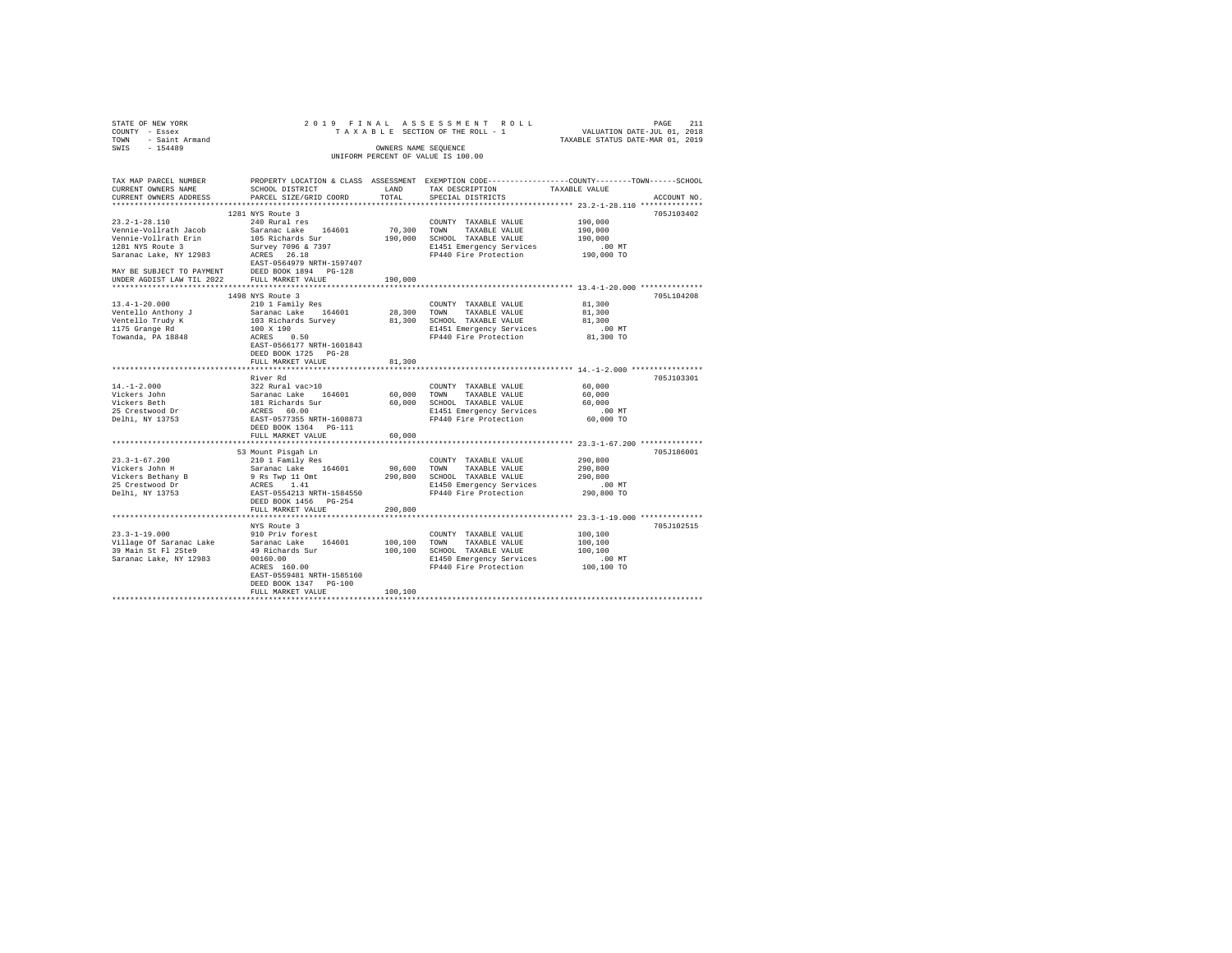| STATE OF NEW YORK<br>COUNTY - Essex          |                                                                                                                                                                                                                                                                                                  |         | 2019 FINAL ASSESSMENT ROLL<br>TAXABLE SECTION OF THE ROLL - 1                                                                    | VALUATION DATE-JUL 01, 2018      | PAGE<br>212   |
|----------------------------------------------|--------------------------------------------------------------------------------------------------------------------------------------------------------------------------------------------------------------------------------------------------------------------------------------------------|---------|----------------------------------------------------------------------------------------------------------------------------------|----------------------------------|---------------|
| TOWN - Saint Armand                          |                                                                                                                                                                                                                                                                                                  |         |                                                                                                                                  | TAXABLE STATUS DATE-MAR 01, 2019 |               |
| SWIS - 154489                                |                                                                                                                                                                                                                                                                                                  |         | OWNERS NAME SEQUENCE                                                                                                             |                                  |               |
|                                              |                                                                                                                                                                                                                                                                                                  |         | UNIFORM PERCENT OF VALUE IS 100.00                                                                                               |                                  |               |
|                                              |                                                                                                                                                                                                                                                                                                  |         |                                                                                                                                  |                                  |               |
| TAX MAP PARCEL NUMBER<br>CURRENT OWNERS NAME | SCHOOL DISTRICT                                                                                                                                                                                                                                                                                  | LAND    | PROPERTY LOCATION & CLASS ASSESSMENT EXEMPTION CODE---------------COUNTY-------TOWN------SCHOOL<br>TAX DESCRIPTION TAXABLE VALUE |                                  |               |
| CURRENT OWNERS ADDRESS                       | PARCEL SIZE/GRID COORD                                                                                                                                                                                                                                                                           | TOTAL   | SPECIAL DISTRICTS                                                                                                                |                                  | ACCOUNT NO.   |
|                                              |                                                                                                                                                                                                                                                                                                  |         |                                                                                                                                  |                                  |               |
|                                              | NYS Route 3                                                                                                                                                                                                                                                                                      |         |                                                                                                                                  |                                  | 705J178059    |
| $23.3 - 1 - 29.000$                          | 330 Vacant comm                                                                                                                                                                                                                                                                                  |         | COUNTY TAXABLE VALUE                                                                                                             | 7,400                            |               |
| Village Of Saranac Lake                      | Saranac Lake 164601                                                                                                                                                                                                                                                                              | 7,400   | TAXABLE VALUE<br>TOWN                                                                                                            | 7,400                            |               |
| 39 Main St Fl 2Ste9                          |                                                                                                                                                                                                                                                                                                  |         | Richards Survey Lot 29 7,400 SCHOOL TAXABLE VALUE                                                                                | 7,400                            |               |
| Saranac Lake, NY 12983                       | ACRES 4.20                                                                                                                                                                                                                                                                                       |         | E1450 Emergency Services                                                                                                         | $.00$ MT                         |               |
|                                              | EAST-0557954 NRTH-1586001                                                                                                                                                                                                                                                                        |         | FP440 Fire Protection                                                                                                            | 7,400 TO                         |               |
|                                              | DEED BOOK 1347 PG-100                                                                                                                                                                                                                                                                            |         |                                                                                                                                  |                                  |               |
|                                              | FULL MARKET VALUE                                                                                                                                                                                                                                                                                | 7.400   |                                                                                                                                  |                                  |               |
|                                              | NYS Route 3                                                                                                                                                                                                                                                                                      |         |                                                                                                                                  |                                  | 705J178060    |
| $23.3 - 1 - 32.000$                          | 330 Vacant comm                                                                                                                                                                                                                                                                                  |         | COUNTY TAXABLE VALUE                                                                                                             | 44,200                           |               |
| Village Of Saranac Lake                      | Saranac Lake 164601                                                                                                                                                                                                                                                                              | 44,200  | TOWN<br>TAXABLE VALUE                                                                                                            | 44,200                           |               |
| 39 Main St Fl 2Ste9                          |                                                                                                                                                                                                                                                                                                  |         | Richards Survey Lot 29 44, 200 SCHOOL TAXABLE VALUE                                                                              | 44,200                           |               |
| Saranac Lake, NY 12983                       | ACRES 49.10                                                                                                                                                                                                                                                                                      |         | E1450 Emergency Services                                                                                                         | $.00$ MT                         |               |
|                                              |                                                                                                                                                                                                                                                                                                  |         | ACRES 49.10 EMPERENT E1450 Emergency Services<br>EAST-0557600 NRTH-1584365 FP440 Fire Protection                                 | 44,200 TO                        |               |
|                                              | DEED BOOK 1347 PG-100                                                                                                                                                                                                                                                                            |         |                                                                                                                                  |                                  |               |
|                                              | FULL MARKET VALUE                                                                                                                                                                                                                                                                                | 44,200  |                                                                                                                                  |                                  |               |
|                                              |                                                                                                                                                                                                                                                                                                  |         |                                                                                                                                  |                                  |               |
|                                              | NYS Route 3                                                                                                                                                                                                                                                                                      |         |                                                                                                                                  |                                  | 705J178061    |
| $23.3 - 1 - 34.000$                          | 330 Vacant comm                                                                                                                                                                                                                                                                                  |         | COUNTY TAXABLE VALUE                                                                                                             | 12,700                           |               |
|                                              | Village Of Saranac Lake Saranac Lake 164601 12,700<br>39 Main St Fl 2Ste9 Richards Survey Lot 29 12,700                                                                                                                                                                                          |         | TOWN<br>TAXABLE VALUE                                                                                                            | 12,700                           |               |
| Saranac Lake, NY 12983                       | ACRES 1.40                                                                                                                                                                                                                                                                                       |         | Richards Survey Lot 29 12,700 SCHOOL TAXABLE VALUE<br>E1450 Emergency Services                                                   | 12,700<br>$.00$ MT               |               |
|                                              | EAST-0556642 NRTH-1584538                                                                                                                                                                                                                                                                        |         | FP440 Fire Protection                                                                                                            | 12,700 TO                        |               |
|                                              | DEED BOOK 1347 PG-100                                                                                                                                                                                                                                                                            |         |                                                                                                                                  |                                  |               |
|                                              | FULL MARKET VALUE                                                                                                                                                                                                                                                                                | 12,700  |                                                                                                                                  |                                  |               |
|                                              |                                                                                                                                                                                                                                                                                                  |         |                                                                                                                                  |                                  |               |
|                                              | 48 Oregon Plains Rd $\begin{tabular}{lcccc} 48 & 210 & 1 & 375 & 41854 & 0 \\ 230 & 1 & 57 & 400 & 57 & 41854 & 0 \\ 57 & 57 & 57 & 400 & 57 & 57 & 57 \\ 67 & 57 & 57 & 57 & 57 & 57 & 57 \\ 70 & 87 & 57 & 57 & 57 & 57 & 57 \\ 71 & 71 & 71 & 71 & 71 & 71 & 71 & 71 & 71 \\ 72 & 73 & 74 & $ |         |                                                                                                                                  |                                  | 702A100609    |
| $13.57 - 1 - 1.000$                          |                                                                                                                                                                                                                                                                                                  |         | BAS STAR 41854 0                                                                                                                 | $\sim$ 0                         | $0 \t 30,000$ |
| Villani Robin                                |                                                                                                                                                                                                                                                                                                  |         |                                                                                                                                  | 144,800                          |               |
| 48 Oregon Plains Rd                          |                                                                                                                                                                                                                                                                                                  |         |                                                                                                                                  | 144,800                          |               |
| Bloomingdale, NY 12913                       | ACRES 1.37                                                                                                                                                                                                                                                                                       |         | SCHOOL TAXABLE VALUE                                                                                                             | 114,800                          |               |
|                                              | EAST-0564078 NRTH-1607829                                                                                                                                                                                                                                                                        |         | E1451 Emergency Services<br>FP440 Fire Protection                                                                                | .00 MT                           |               |
|                                              | DEED BOOK 1823 PG-288                                                                                                                                                                                                                                                                            |         |                                                                                                                                  | 144,800 TO                       |               |
|                                              | FULL MARKET VALUE                                                                                                                                                                                                                                                                                | 144,800 |                                                                                                                                  |                                  |               |
|                                              |                                                                                                                                                                                                                                                                                                  |         |                                                                                                                                  |                                  | 705J102306    |
| $13.4 - 1 - 33.100$                          | 4 Curtis Way<br>210 1 Family Res                                                                                                                                                                                                                                                                 |         | COUNTY TAXABLE VALUE                                                                                                             | 37,500                           |               |
| Viscardo William M Jr                        |                                                                                                                                                                                                                                                                                                  |         | TAXABLE VALUE                                                                                                                    | 37,500                           |               |
| Viscardo Erik W                              | Saranac Lake 164601<br>122 Richards Sur                                                                                                                                                                                                                                                          |         | 37,500 TOWN TAXABLE VALUE<br>37,500 SCHOOL TAXABLE VALUE                                                                         | 37,500                           |               |
| 152 River Rd                                 | ACRES 6.89                                                                                                                                                                                                                                                                                       |         | E1451 Emergency Services                                                                                                         | $.00$ MT                         |               |
| Bloomingdale, NY 12913                       | EAST-0567809 NRTH-1604212                                                                                                                                                                                                                                                                        |         | FP440 Fire Protection                                                                                                            | 37,500 TO                        |               |
|                                              |                                                                                                                                                                                                                                                                                                  |         |                                                                                                                                  |                                  |               |
|                                              | FULL MARKET VALUE                                                                                                                                                                                                                                                                                | 37,500  |                                                                                                                                  |                                  |               |
|                                              |                                                                                                                                                                                                                                                                                                  |         |                                                                                                                                  |                                  |               |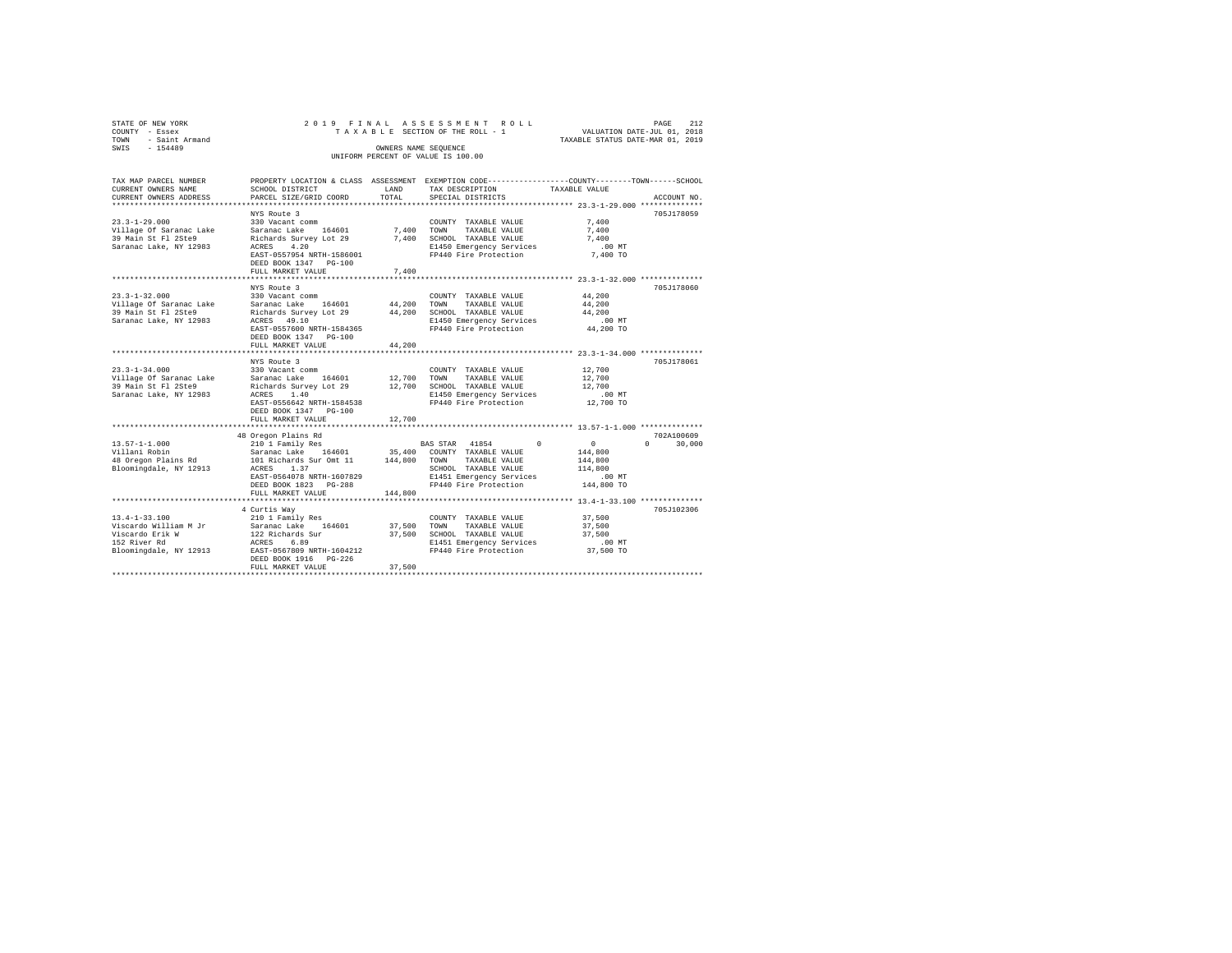| STATE OF NEW YORK 2018<br>COUNTY - Essex 2018<br>TOWN - Saint Armand<br>SWIS - 154489 |                                                         |             | PAGE 213 PAGE 213<br>TAXABLE SECTION OF THE ROLL - 1 VALUATION DATE-JUL 01, 2018<br>TAXABLE STATUS DATE-MAR 01, 2019 |                           |
|---------------------------------------------------------------------------------------|---------------------------------------------------------|-------------|----------------------------------------------------------------------------------------------------------------------|---------------------------|
|                                                                                       |                                                         |             | OWNERS NAME SEQUENCE                                                                                                 |                           |
|                                                                                       |                                                         |             | UNIFORM PERCENT OF VALUE IS 100.00                                                                                   |                           |
|                                                                                       |                                                         |             | TAX MAP PARCEL NUMBER PROPERTY LOCATION & CLASS ASSESSMENT EXEMPTION CODE--------------COUNTY-------TOWN-----SCHOOL  |                           |
| CURRENT OWNERS NAME                                                                   | SCHOOL DISTRICT                                         | LAND        | TAX DESCRIPTION                                                                                                      | TAXABLE VALUE             |
| CURRENT OWNERS ADDRESS                                                                | PARCEL SIZE/GRID COORD                                  | TOTAL       | SPECIAL DISTRICTS                                                                                                    | ACCOUNT NO.               |
|                                                                                       |                                                         |             |                                                                                                                      |                           |
|                                                                                       | 152 River Rd                                            |             |                                                                                                                      | 705J184002                |
| $13.4 - 1 - 39.002$                                                                   | 240 Rural res                                           |             | COUNTY TAXABLE VALUE                                                                                                 | 241,100                   |
| Viscardo William M Jr                                                                 | Saranac Lake 164601<br>122 Rs Twp 11 Omt                |             | 40,100 TOWN TAXABLE VALUE<br>241,100 SCHOOL TAXABLE VALUE                                                            | 241,100<br>241,100        |
| Viscardo Kirsten J<br>152 River Rd                                                    | See 1071/228                                            |             | E1451 Emergency Services                                                                                             | $.00$ MT                  |
| Bloomingdale, NY 12913                                                                | Survey By G Odone Mp 3283                               |             | FP440 Fire Protection                                                                                                | 241,100 TO                |
|                                                                                       | ACRES 12.75                                             |             |                                                                                                                      |                           |
|                                                                                       | EAST-0567203 NRTH-1604339                               |             |                                                                                                                      |                           |
|                                                                                       | DEED BOOK 1042 PG-220                                   |             |                                                                                                                      |                           |
|                                                                                       | FULL MARKET VALUE                                       | 241,100     |                                                                                                                      |                           |
|                                                                                       |                                                         |             |                                                                                                                      |                           |
|                                                                                       | 18 Vine St                                              |             |                                                                                                                      | 702A101409                |
| $13.56 - 7 - 6.100$                                                                   | 210 1 Family Res                                        |             | $\sim$ 0<br>BAS STAR 41854                                                                                           | $\sim$ 0<br>$0 \t 30,000$ |
| Walker Gregory<br>Walker Jayne<br>18 Vine St<br>PO Box 309                            |                                                         |             |                                                                                                                      | 101,700                   |
|                                                                                       |                                                         |             |                                                                                                                      | 101,700                   |
|                                                                                       |                                                         |             |                                                                                                                      | 71,700                    |
|                                                                                       |                                                         |             | E1451 Emergency Services                                                                                             | $.00$ MT                  |
| Bloomingdale, NY 12913 DEED BOOK 1153 PG-281                                          | FULL MARKET VALUE                                       | 101,700     | FP440 Fire Protection 101,700 TO                                                                                     |                           |
|                                                                                       |                                                         |             |                                                                                                                      |                           |
|                                                                                       | Main St                                                 |             |                                                                                                                      | 705Z007013                |
|                                                                                       | 311 Res vac land                                        |             | COUNTY TAXABLE VALUE                                                                                                 | 26,200                    |
| 13.3-2-14.000<br>Walker-Law Kailyn<br>PO Box 309                                      | Saranac Lake 164601                                     |             | 26,200 TOWN TAXABLE VALUE                                                                                            | 26,200                    |
|                                                                                       | 83 OMT TWP11 RS                                         |             | 26,200 SCHOOL TAXABLE VALUE                                                                                          | 26,200                    |
| Bloomingdale, NY 12913                                                                | Lot 15 Johnson Hill Est.                                |             | E1451 Emergency Services                                                                                             | .00MT                     |
|                                                                                       | ACRES 2.66                                              |             | FP440 Fire Protection 26,200 TO                                                                                      |                           |
|                                                                                       | EAST-0561647 NRTH-1604847                               |             |                                                                                                                      |                           |
|                                                                                       | DEED BOOK 1912 PG-129                                   |             |                                                                                                                      |                           |
|                                                                                       | FULL MARKET VALUE                                       | 26,200<br>. | *********************************** 23.1-1-8.200 ****************                                                    |                           |
|                                                                                       | NYS Route 3                                             |             |                                                                                                                      | 705J180025                |
| $23.1 - 1 - 8.200$                                                                    | 314 Rural vac<10                                        |             | COUNTY TAXABLE VALUE                                                                                                 | 22,300                    |
| Walsh Shawn A                                                                         |                                                         |             |                                                                                                                      | 22,300                    |
| Lalonde Catherine L<br>1225 NYS Route 3                                               | Saranac Lake 164601<br>86 Richards Survey<br>ACRES 0.81 |             | 22,300 TOWN TAXABLE VALUE<br>22,300 SCHOOL TAXABLE VALUE                                                             | 22,300                    |
|                                                                                       |                                                         |             | E1451 Emergency Services                                                                                             | $.00$ MT                  |
| Saranac Lake, NY 12983 EAST-0564290 NRTH-1595616                                      |                                                         |             | FP440 Fire Protection                                                                                                | 22,300 TO                 |
|                                                                                       | DEED BOOK 1936 PG-76                                    |             |                                                                                                                      |                           |
|                                                                                       | FULL MARKET VALUE                                       | 22,300      |                                                                                                                      |                           |
|                                                                                       |                                                         |             |                                                                                                                      |                           |
|                                                                                       | 1225 NYS Route 3                                        |             |                                                                                                                      | 705J104112                |
| 23.1-1-9.000<br>Walsh Shawn A                                                         | 210 1 Family Res                                        |             | COUNTY TAXABLE VALUE                                                                                                 | 156,200                   |
|                                                                                       | Saranac Lake 164601<br>86 Richards Sur                  |             | 35,600 TOWN TAXABLE VALUE                                                                                            | 156,200                   |
| Lalonde Catherine L<br>1225 NYS Route 3                                               |                                                         |             | 156,200 SCHOOL TAXABLE VALUE                                                                                         | 156,200                   |
|                                                                                       | ACRES 1.60<br>EAST-0564148 NRTH-1595452                 |             | E1451 Emergency Services<br>FP440 Fire Protection                                                                    | 00 MT.<br>156,200 TO      |
| Saranac Lake, NY 12983                                                                | DEED BOOK 1936 PG-76                                    |             |                                                                                                                      |                           |
|                                                                                       | FULL MARKET VALUE                                       | 156,200     |                                                                                                                      |                           |
|                                                                                       |                                                         |             |                                                                                                                      |                           |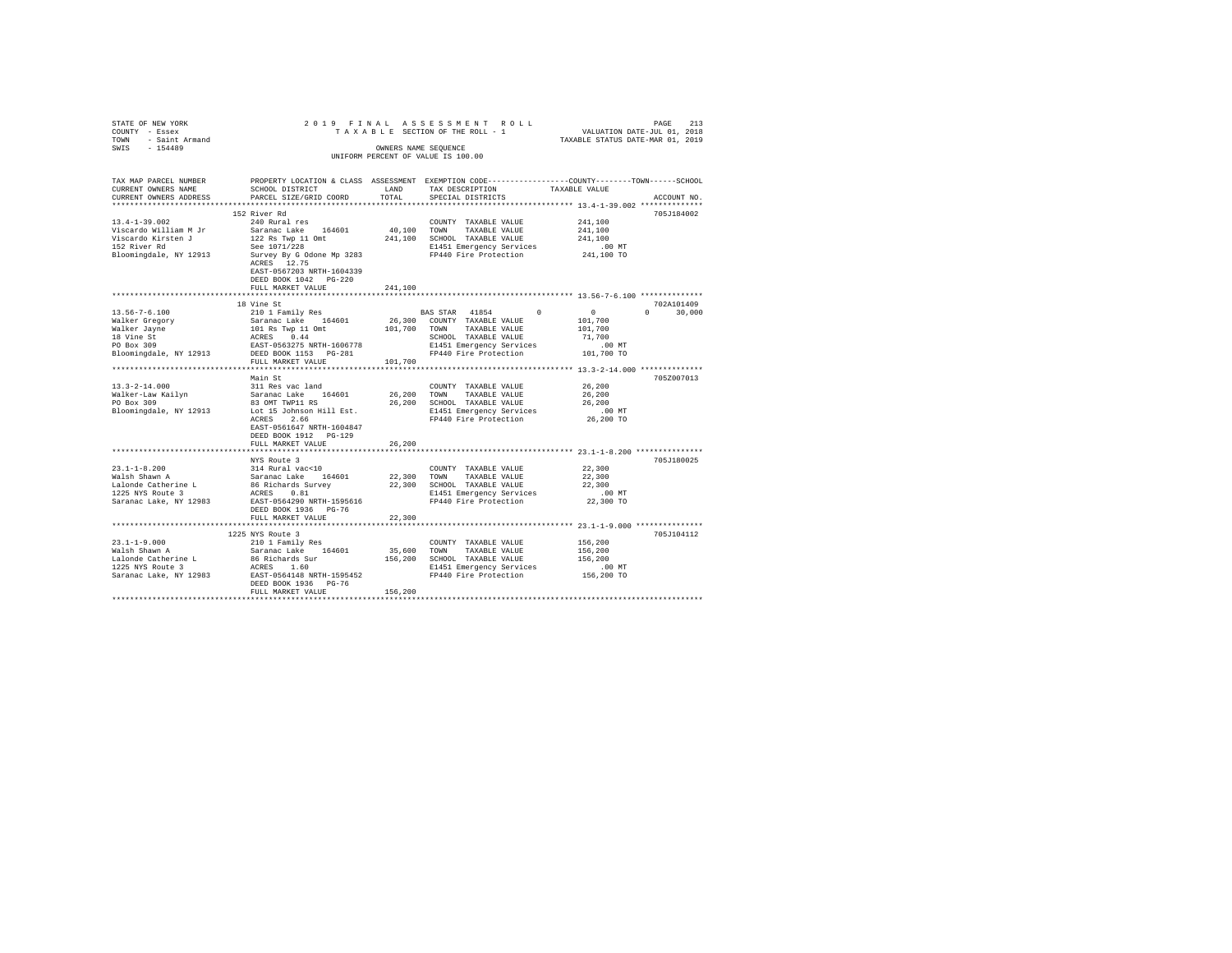| STATE OF NEW YORK      | 2019 FINAL ASSESSMENT ROLL         | PAGE                             | 214 |
|------------------------|------------------------------------|----------------------------------|-----|
| COUNTY - Essex         | TAXABLE SECTION OF THE ROLL - 1    | VALUATION DATE-JUL 01, 2018      |     |
| - Saint Armand<br>TOWN |                                    | TAXABLE STATUS DATE-MAR 01, 2019 |     |
| $-154489$<br>SWIS      | OWNERS NAME SEOUENCE               |                                  |     |
|                        | UNIFORM PERCENT OF VALUE IS 100.00 |                                  |     |

| TAX MAP PARCEL NUMBER<br>CURRENT OWNERS NAME<br>CURRENT OWNERS ADDRESS                                                   | PROPERTY LOCATION & CLASS ASSESSMENT<br>SCHOOL DISTRICT<br>PARCEL SIZE/GRID COORD                                                                                                                                                          | LAND<br>TOTAL.                 | EXEMPTION CODE-----------------COUNTY-------TOWN------SCHOOL<br>TAX DESCRIPTION<br>SPECIAL DISTRICTS                              | TAXABLE VALUE                                                                   | ACCOUNT NO. |
|--------------------------------------------------------------------------------------------------------------------------|--------------------------------------------------------------------------------------------------------------------------------------------------------------------------------------------------------------------------------------------|--------------------------------|-----------------------------------------------------------------------------------------------------------------------------------|---------------------------------------------------------------------------------|-------------|
| $32.166 - 6 - 4.000$<br>Wamsqanz John<br>Wamsganz Claudia<br>30 Stevenson Rd<br>Saranac Lake, NY 12983                   | Stevenson Rd<br>311 Res vac land<br>164601<br>Saranac Lake<br>11 Richards Sur<br>0.48<br>ACRES<br>EAST-0554493 NRTH-1578291<br>DEED BOOK 1534 PG-71<br>FULL MARKET VALUE                                                                   | 3,000<br>3,000<br>3.000        | COUNTY TAXABLE VALUE<br>TOWN<br>TAXABLE VALUE<br>SCHOOL TAXABLE VALUE<br>E1450 Emergency Services<br>FP440 Fire Protection        | 3,000<br>3.000<br>3,000<br>$.00$ MT<br>3,000 TO                                 | 705J102902  |
| $32.166 - 6 - 7.000$<br>Wamsqanz John P<br>Wamsganz Claudia<br>Gray Cottage<br>30 Stevenson Ln<br>Saranac Lake, NY 12983 | Stevenson Rd<br>311 Res vac land<br>Saranac Lake<br>164601<br>Richards Survey Lot 11<br>ACRES<br>0.01<br>EAST-0554505 NRTH-1578138<br>DEED BOOK 528<br>$PG-235$<br>FULL MARKET VALUE                                                       | 100<br>100<br>100              | COUNTY TAXABLE VALUE<br>TOWN<br>TAXABLE VALUE<br>SCHOOL TAXABLE VALUE<br>E1450 Emergency Services<br>FP440 Fire Protection        | 100<br>100<br>100<br>.00MT<br>100 TO                                            | 705J192016  |
| $32.166 - 7 - 3.001$<br>Wamsganz John P<br>Wamsganz Claudia<br>Gray Cottage<br>30 Stevenson Ln<br>Saranac Lake, NY 12983 | <br>Stevenson Rd<br>311 Res vac land<br>Saranac Lake<br>164601<br>11 Omt Rs<br>ACRES<br>0.01<br>EAST-0554598 NRTH-1578112<br>DEED BOOK 528<br>$PG-235$                                                                                     | 100<br>100                     | COUNTY TAXABLE VALUE<br>TOWN<br>TAXABLE VALUE<br>SCHOOL TAXABLE VALUE<br>E1450 Emergency Services<br>FP440 Fire Protection        | *********** 32.166-7-3.001 *********<br>100<br>100<br>100<br>$.00$ MT<br>100 TO | 705J192015  |
| $32.166 - 6 - 3.000$<br>Wamsqanz John R<br>Wamsganz Claudia<br>30 Stevenson Ln<br>Saranac Lake, NY 12983                 | FULL MARKET VALUE<br>Stevenson Rd<br>311 Res vac land<br>Saranac Lake<br>164601<br>Richards Survey Lot 11<br>ACRES<br>1.00<br>EAST-0554556 NRTH-1578423<br>DEED BOOK 1055 PG-299<br>FULL MARKET VALUE<br>********************************* | 100<br>5,000<br>5,000<br>5,000 | COUNTY TAXABLE VALUE<br>TOWN<br>TAXABLE VALUE<br>SCHOOL TAXABLE VALUE<br>E1450 Emergency Services<br>FP440 Fire Protection        | 5,000<br>5,000<br>5,000<br>$.00$ MT<br>5,000 TO                                 | 7079978063  |
| $32.166 - 7 - 1.000$<br>Wamsqanz John R<br>Wamsganz Claudia<br>30 Stevenson Rd<br>Saranac Lake, NY 12983                 | Stevenson Rd<br>311 Res vac land<br>Saranac Lake<br>164601<br>Richards Survey Lot 11<br>ACRES<br>0.03<br>EAST-0554629 NRTH-1578119<br>DEED BOOK 1055 PG-299<br>FULL MARKET VALUE                                                           | 100<br>100<br>100              | COUNTY TAXABLE VALUE<br><b>TOWN</b><br>TAXABLE VALUE<br>SCHOOL TAXABLE VALUE<br>E1450 Emergency Services<br>FP440 Fire Protection | 100<br>100<br>100<br>.00 MT<br>100 TO                                           | 705J178065  |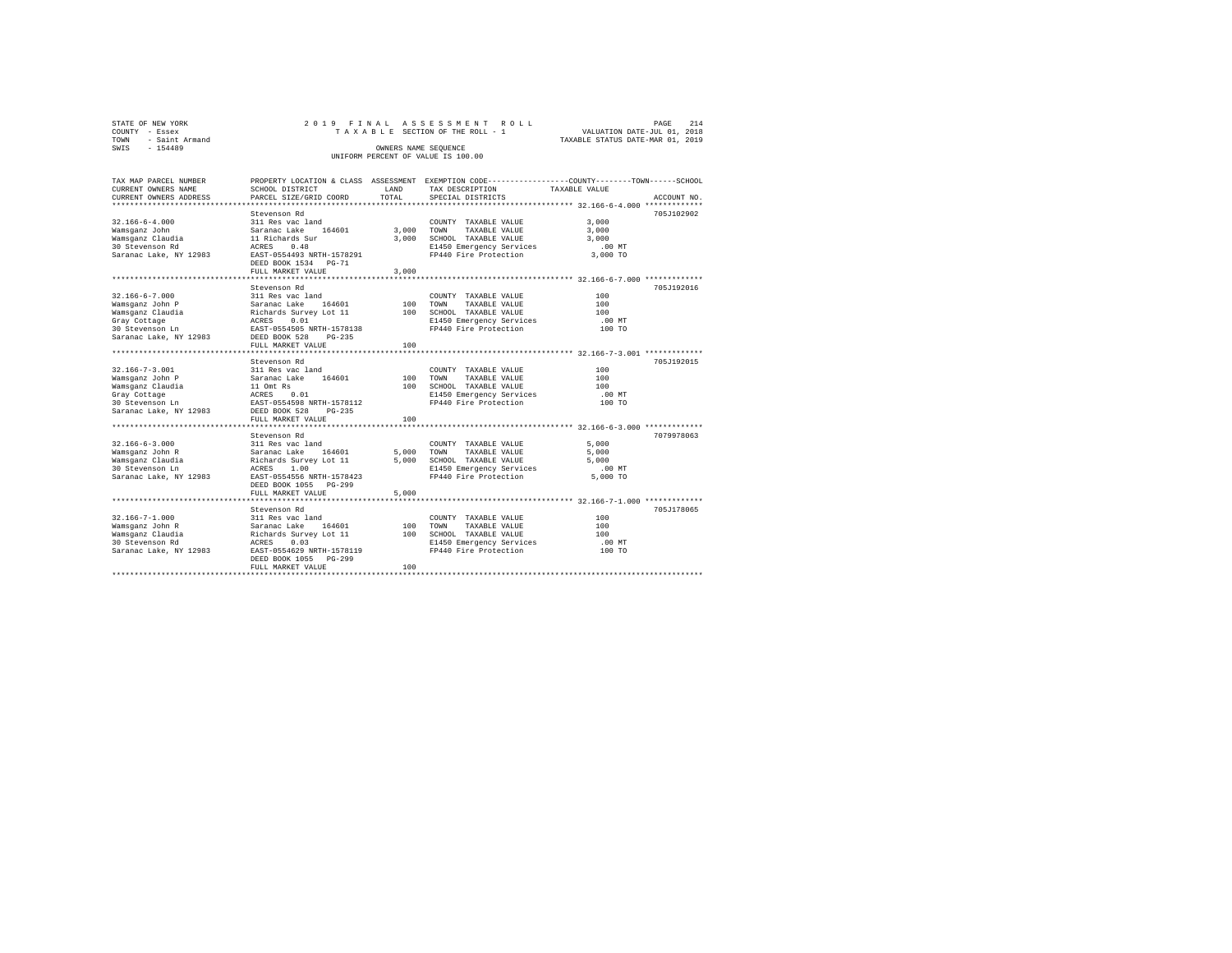| STATE OF NEW YORK   |  |  |  | 2019 FINAL ASSESSMENT ROLL         |  |  |                                  | PAGE | 215 |
|---------------------|--|--|--|------------------------------------|--|--|----------------------------------|------|-----|
| COUNTY - Essex      |  |  |  | TAXABLE SECTION OF THE ROLL - 1    |  |  | VALUATION DATE-JUL 01, 2018      |      |     |
| TOWN - Saint Armand |  |  |  |                                    |  |  | TAXABLE STATUS DATE-MAR 01, 2019 |      |     |
| SWIS<br>$-154489$   |  |  |  | OWNERS NAME SEOUENCE               |  |  |                                  |      |     |
|                     |  |  |  | UNIFORM PERCENT OF VALUE IS 100.00 |  |  |                                  |      |     |
|                     |  |  |  |                                    |  |  |                                  |      |     |

| TAX MAP PARCEL NUMBER                                                                                                                                                                                                                              |                                                                                         |                        | PROPERTY LOCATION & CLASS ASSESSMENT EXEMPTION CODE----------------COUNTY-------TOWN-----SCHOOL                                                                                                                                                                                                                                                                                                                                                                                              |                                               |             |
|----------------------------------------------------------------------------------------------------------------------------------------------------------------------------------------------------------------------------------------------------|-----------------------------------------------------------------------------------------|------------------------|----------------------------------------------------------------------------------------------------------------------------------------------------------------------------------------------------------------------------------------------------------------------------------------------------------------------------------------------------------------------------------------------------------------------------------------------------------------------------------------------|-----------------------------------------------|-------------|
| CURRENT OWNERS NAME                                                                                                                                                                                                                                | SCHOOL DISTRICT                                                                         | LAND                   | TAX DESCRIPTION                                                                                                                                                                                                                                                                                                                                                                                                                                                                              | TAXABLE VALUE                                 |             |
| CURRENT OWNERS ADDRESS                                                                                                                                                                                                                             | PARCEL SIZE/GRID COORD                                                                  | TOTAL                  | SPECIAL DISTRICTS                                                                                                                                                                                                                                                                                                                                                                                                                                                                            |                                               | ACCOUNT NO. |
|                                                                                                                                                                                                                                                    |                                                                                         | ********************** |                                                                                                                                                                                                                                                                                                                                                                                                                                                                                              | **************** 32.38-1-6.000 ************** |             |
|                                                                                                                                                                                                                                                    | 46 Rockledge Ln                                                                         |                        |                                                                                                                                                                                                                                                                                                                                                                                                                                                                                              |                                               | 705J104213  |
| $32.38 - 1 - 6.000$                                                                                                                                                                                                                                | 210 1 Family Res                                                                        |                        | COUNTY TAXABLE VALUE                                                                                                                                                                                                                                                                                                                                                                                                                                                                         | 205,700                                       |             |
| Wareham Ann W                                                                                                                                                                                                                                      |                                                                                         |                        | 45,300 TOWN TAXABLE VALUE                                                                                                                                                                                                                                                                                                                                                                                                                                                                    | 205,700                                       |             |
| 45 Sleepy Hollow Ln                                                                                                                                                                                                                                | Saranac Lake 164601<br>11 Richards Sur<br>ACRES 1.30                                    |                        | 205,700 SCHOOL TAXABLE VALUE                                                                                                                                                                                                                                                                                                                                                                                                                                                                 | 205,700                                       |             |
| Orinda, CA 94563                                                                                                                                                                                                                                   |                                                                                         |                        |                                                                                                                                                                                                                                                                                                                                                                                                                                                                                              | $.00$ MT                                      |             |
|                                                                                                                                                                                                                                                    | EAST-0556067 NRTH-1578383                                                               |                        | E1450 Emergency Services<br>FP440 Fire Protection                                                                                                                                                                                                                                                                                                                                                                                                                                            | 205,700 TO                                    |             |
|                                                                                                                                                                                                                                                    | DEED BOOK 1921    PG-23                                                                 |                        | WD441 Rockledge water                                                                                                                                                                                                                                                                                                                                                                                                                                                                        | 205,700 TO M                                  |             |
|                                                                                                                                                                                                                                                    | FULL MARKET VALUE                                                                       | 205,700                |                                                                                                                                                                                                                                                                                                                                                                                                                                                                                              |                                               |             |
|                                                                                                                                                                                                                                                    | **************************                                                              |                        |                                                                                                                                                                                                                                                                                                                                                                                                                                                                                              |                                               |             |
|                                                                                                                                                                                                                                                    | 168 Trudeau Rd                                                                          |                        |                                                                                                                                                                                                                                                                                                                                                                                                                                                                                              |                                               | 705J103714  |
| $23.3 - 2 - 3.000$                                                                                                                                                                                                                                 | 210 1 Family Res                                                                        |                        | ENH STAR 41834 0 0                                                                                                                                                                                                                                                                                                                                                                                                                                                                           |                                               | 0 68,700    |
| Warner David P                                                                                                                                                                                                                                     |                                                                                         |                        |                                                                                                                                                                                                                                                                                                                                                                                                                                                                                              |                                               |             |
|                                                                                                                                                                                                                                                    |                                                                                         |                        | 44,000 COUNTY TAXABLE VALUE                                                                                                                                                                                                                                                                                                                                                                                                                                                                  | 217,300                                       |             |
|                                                                                                                                                                                                                                                    |                                                                                         |                        | 217,300 TOWN TAXABLE VALUE                                                                                                                                                                                                                                                                                                                                                                                                                                                                   | 217,300                                       |             |
| Warner David P<br>Warner Nancy J (1988) 9 Richards Sur<br>168 Trudeau Rd (1988) 2 ACRES (1989)<br>Saranac Lake, NY 12983 (1883-19553440 NRTH-1585658                                                                                               |                                                                                         |                        | SCHOOL TAXABLE VALUE                                                                                                                                                                                                                                                                                                                                                                                                                                                                         | 148,600                                       |             |
|                                                                                                                                                                                                                                                    |                                                                                         |                        | E1450 Emergency Services                                                                                                                                                                                                                                                                                                                                                                                                                                                                     | .00 MT                                        |             |
|                                                                                                                                                                                                                                                    | DEED BOOK 1619 PG-262                                                                   |                        | FP440 Fire Protection                                                                                                                                                                                                                                                                                                                                                                                                                                                                        | 217,300 TO                                    |             |
|                                                                                                                                                                                                                                                    | FULL MARKET VALUE                                                                       | 217,300                |                                                                                                                                                                                                                                                                                                                                                                                                                                                                                              |                                               |             |
|                                                                                                                                                                                                                                                    |                                                                                         |                        |                                                                                                                                                                                                                                                                                                                                                                                                                                                                                              |                                               |             |
|                                                                                                                                                                                                                                                    | Mount Pisgah Ln                                                                         |                        |                                                                                                                                                                                                                                                                                                                                                                                                                                                                                              |                                               | 705J187003  |
| $23.3 - 2 - 4.000$                                                                                                                                                                                                                                 |                                                                                         |                        | COUNTY TAXABLE VALUE                                                                                                                                                                                                                                                                                                                                                                                                                                                                         | 33,700                                        |             |
| Warner David P                                                                                                                                                                                                                                     |                                                                                         | 33,700 TOWN            | TAXABLE VALUE                                                                                                                                                                                                                                                                                                                                                                                                                                                                                | 33,700                                        |             |
| Warner Nancy J                                                                                                                                                                                                                                     |                                                                                         |                        | 33,700 SCHOOL TAXABLE VALUE                                                                                                                                                                                                                                                                                                                                                                                                                                                                  | 33,700                                        |             |
| 168 Trudeau Rd                                                                                                                                                                                                                                     |                                                                                         |                        | E1450 Emergency Services .00 MT<br>FP440 Fire Protection 33,700 TO                                                                                                                                                                                                                                                                                                                                                                                                                           |                                               |             |
| Saranac Lake, NY 12983                                                                                                                                                                                                                             |                                                                                         |                        |                                                                                                                                                                                                                                                                                                                                                                                                                                                                                              |                                               |             |
|                                                                                                                                                                                                                                                    | EAST-0553594 NRTH-1585667                                                               |                        |                                                                                                                                                                                                                                                                                                                                                                                                                                                                                              |                                               |             |
|                                                                                                                                                                                                                                                    | DEED BOOK 1688 PG-209                                                                   |                        |                                                                                                                                                                                                                                                                                                                                                                                                                                                                                              |                                               |             |
|                                                                                                                                                                                                                                                    | FULL MARKET VALUE                                                                       | 33,700                 |                                                                                                                                                                                                                                                                                                                                                                                                                                                                                              |                                               |             |
|                                                                                                                                                                                                                                                    |                                                                                         | ***********            | ***************************** 23.3-2-30.000 **************                                                                                                                                                                                                                                                                                                                                                                                                                                   |                                               |             |
|                                                                                                                                                                                                                                                    | Trudeau Rd                                                                              |                        |                                                                                                                                                                                                                                                                                                                                                                                                                                                                                              |                                               | 705Z017003  |
|                                                                                                                                                                                                                                                    |                                                                                         |                        |                                                                                                                                                                                                                                                                                                                                                                                                                                                                                              |                                               |             |
|                                                                                                                                                                                                                                                    |                                                                                         |                        | $\begin{tabular}{llllllll} \multicolumn{2}{c}{\textbf{COUNTY}} & \textbf{TAXABLE VALUE} & \multicolumn{2}{c}{\textbf{S0, 300}} \\ \multicolumn{2}{c}{\textbf{TOWN}} & \textbf{TAXABLE VALUE} & \multicolumn{2}{c}{\textbf{S0, 300}} \\ \multicolumn{2}{c}{\textbf{TOWN}} & \multicolumn{2}{c}{\textbf{TAXABLE VALUE}} & \multicolumn{2}{c}{\textbf{S0, 300}} \\ \multicolumn{2}{c}{\textbf{S0, 300}} & \multicolumn{2}{c}{\textbf{S0, 300}} & \multicolumn{2}{$<br>50,300 TOWN TAXABLE VALUE |                                               |             |
|                                                                                                                                                                                                                                                    |                                                                                         |                        |                                                                                                                                                                                                                                                                                                                                                                                                                                                                                              |                                               |             |
|                                                                                                                                                                                                                                                    |                                                                                         |                        | $50,300$ SCHOOL TAXABLE VALUE<br>$F1450$ Fmargancy Savulges<br>E1450 Emergency Services                                                                                                                                                                                                                                                                                                                                                                                                      | 50,300<br>.00 MT                              |             |
|                                                                                                                                                                                                                                                    |                                                                                         |                        | FP440 Fire Protection                                                                                                                                                                                                                                                                                                                                                                                                                                                                        | 50,300 TO                                     |             |
| 23.3-2-30.000<br>Marner Matthew S<br>Warner Rosemary T<br>Marner Rosemary T<br>405 McKenzie Pond Rd<br>2008 Marner Rosemary T<br>2008 McKenzie Pond Rd<br>2008 Marner 1585384<br>2008 Marner 1585384<br>2008 Marner 1585384<br>2008 Marner 1585384 |                                                                                         |                        |                                                                                                                                                                                                                                                                                                                                                                                                                                                                                              |                                               |             |
|                                                                                                                                                                                                                                                    |                                                                                         |                        |                                                                                                                                                                                                                                                                                                                                                                                                                                                                                              |                                               |             |
|                                                                                                                                                                                                                                                    | FULL MARKET VALUE                                                                       | 50,300                 | ***************************** 32.166-5-1.111 ************                                                                                                                                                                                                                                                                                                                                                                                                                                    |                                               |             |
|                                                                                                                                                                                                                                                    |                                                                                         |                        |                                                                                                                                                                                                                                                                                                                                                                                                                                                                                              |                                               |             |
|                                                                                                                                                                                                                                                    | Cantwell Way                                                                            |                        |                                                                                                                                                                                                                                                                                                                                                                                                                                                                                              |                                               | 705J102210  |
| 32.166-5-1.111                                                                                                                                                                                                                                     |                                                                                         |                        | COUNTY TAXABLE VALUE                                                                                                                                                                                                                                                                                                                                                                                                                                                                         | 9,500                                         |             |
| Weinberg Ira                                                                                                                                                                                                                                       |                                                                                         |                        | 9,500 TOWN TAXABLE VALUE                                                                                                                                                                                                                                                                                                                                                                                                                                                                     | 9,500                                         |             |
| PO Box 107                                                                                                                                                                                                                                         | 311 Res vac land<br>Saranac Lake 164601<br>11 Richards Sur<br>Old Military Est Pt Lt 11 |                        | 9,500 SCHOOL TAXABLE VALUE                                                                                                                                                                                                                                                                                                                                                                                                                                                                   | 9,500                                         |             |
| Saranac Lake, NY 12983                                                                                                                                                                                                                             |                                                                                         |                        | E1450 Emergency Services                                                                                                                                                                                                                                                                                                                                                                                                                                                                     | $.00$ MT                                      |             |
|                                                                                                                                                                                                                                                    | Common Parcel 887/100                                                                   |                        | FP440 Fire Protection                                                                                                                                                                                                                                                                                                                                                                                                                                                                        | 9,500 TO                                      |             |
|                                                                                                                                                                                                                                                    | 0.45<br>ACRES                                                                           |                        |                                                                                                                                                                                                                                                                                                                                                                                                                                                                                              |                                               |             |
|                                                                                                                                                                                                                                                    | EAST-0554018 NRTH-1578682                                                               |                        |                                                                                                                                                                                                                                                                                                                                                                                                                                                                                              |                                               |             |
|                                                                                                                                                                                                                                                    | DEED BOOK 1242 PG-222                                                                   |                        |                                                                                                                                                                                                                                                                                                                                                                                                                                                                                              |                                               |             |
|                                                                                                                                                                                                                                                    | FULL MARKET VALUE                                                                       | 9,500                  |                                                                                                                                                                                                                                                                                                                                                                                                                                                                                              |                                               |             |
|                                                                                                                                                                                                                                                    |                                                                                         |                        |                                                                                                                                                                                                                                                                                                                                                                                                                                                                                              |                                               |             |
|                                                                                                                                                                                                                                                    |                                                                                         |                        |                                                                                                                                                                                                                                                                                                                                                                                                                                                                                              |                                               |             |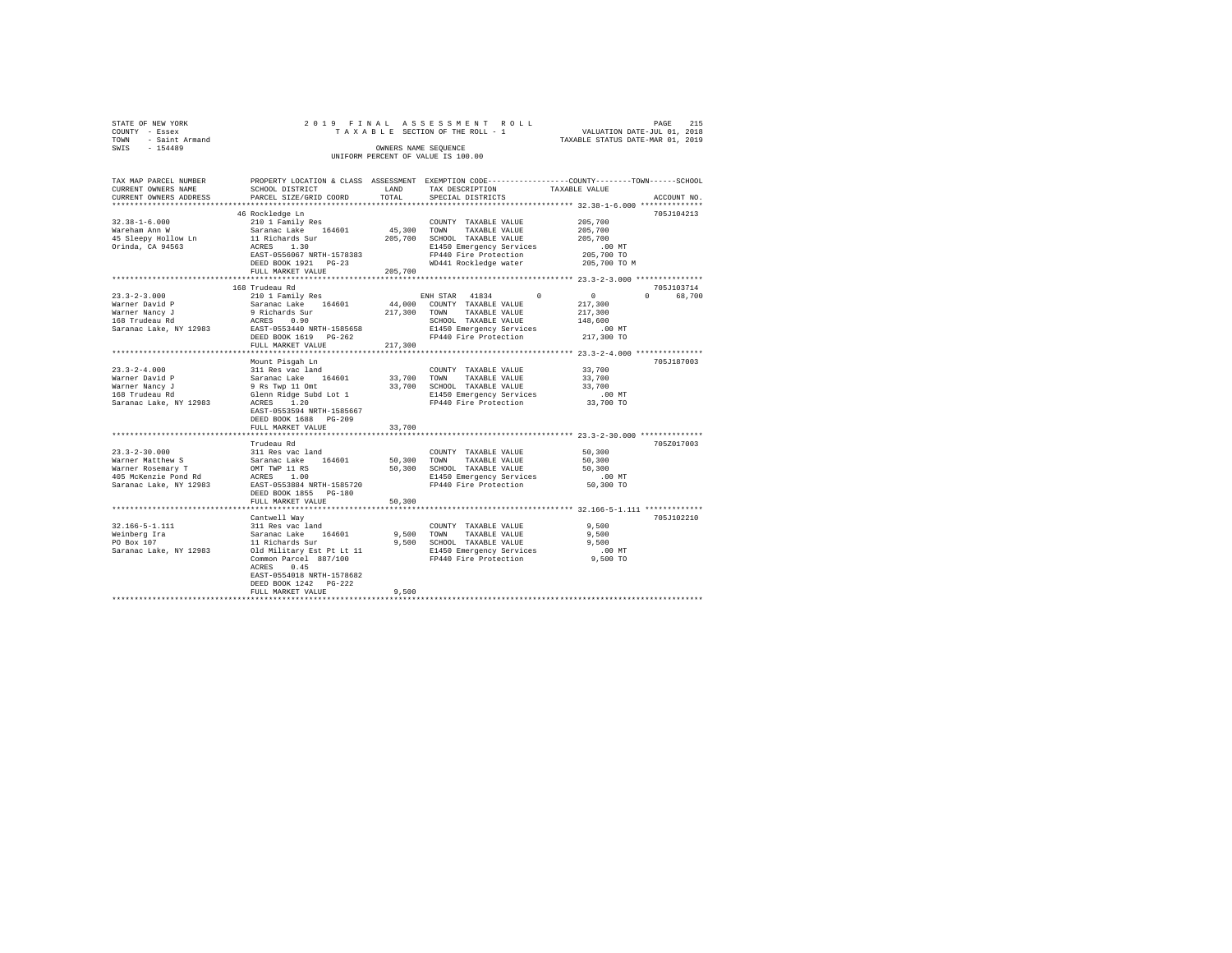| STATE OF NEW YORK<br>COUNTY - Essex<br>- Saint Armand<br>TOWN<br>SWTS<br>$-154489$ | 2019 FINAL ASSESSMENT ROLL<br>TAXABLE SECTION OF THE ROLL - 1<br>VALUATION DATE-JUL 01, 2018<br>TAXABLE STATUS DATE-MAR 01, 2019<br>OWNERS NAME SEOUENCE<br>UNIFORM PERCENT OF VALUE IS 100.00 |                       |                                                                   |                              |             |  |  |  |  |
|------------------------------------------------------------------------------------|------------------------------------------------------------------------------------------------------------------------------------------------------------------------------------------------|-----------------------|-------------------------------------------------------------------|------------------------------|-------------|--|--|--|--|
| TAX MAP PARCEL NUMBER<br>CURRENT OWNERS NAME<br>CURRENT OWNERS ADDRESS             | PROPERTY LOCATION & CLASS ASSESSMENT EXEMPTION CODE---------------COUNTY-------TOWN------SCHOOL<br>SCHOOL DISTRICT<br>PARCEL SIZE/GRID COORD                                                   | <b>T.AND</b><br>TOTAL | TAX DESCRIPTION<br>SPECIAL DISTRICTS                              | TAXABLE VALUE                | ACCOUNT NO. |  |  |  |  |
| ***********************                                                            |                                                                                                                                                                                                |                       |                                                                   |                              |             |  |  |  |  |
| $32.166 - 5 - 1.115$                                                               | 14 Cantwell Wav<br>220 2 Family Res                                                                                                                                                            |                       | COUNTY TAXABLE VALUE                                              | 56,100                       | 705J181007  |  |  |  |  |
| Weinberg Ira<br>PO Box 107<br>Saranac Lake, NY 12983                               | Saranac Lake 164601<br>11 Richards Survey<br>Old Military Est Lot 10                                                                                                                           | 19,000 TOWN<br>56,100 | TAXABLE VALUE<br>SCHOOL TAXABLE VALUE<br>E1450 Emergency Services | 56,100<br>56,100<br>$.00$ MT |             |  |  |  |  |
|                                                                                    | Survey Map # 3027<br>ACRES 0.41<br>EAST-0554167 NRTH-1578687<br>DEED BOOK 1223 PG-253                                                                                                          |                       | FP440 Fire Protection                                             | 56,100 TO                    |             |  |  |  |  |
|                                                                                    | FULL MARKET VALUE<br>********************                                                                                                                                                      | 56,100                |                                                                   |                              |             |  |  |  |  |
|                                                                                    |                                                                                                                                                                                                |                       |                                                                   |                              | 705J179024  |  |  |  |  |
| $32.166 - 5 - 1.210$<br>Weinberg Ira                                               | Bloomingdale Ave<br>311 Res vac land<br>Saranac Lake 164601                                                                                                                                    |                       | COUNTY TAXABLE VALUE<br>TOWN<br>TAXABLE VALUE                     | 17,400                       |             |  |  |  |  |
| PO Box 107                                                                         | 11 OMT TWP 11 RS                                                                                                                                                                               | 17,400<br>17,400      | SCHOOL TAXABLE VALUE                                              | 17,400<br>17,400             |             |  |  |  |  |
| Saranac Lake, NY 12983                                                             | Parcel 4                                                                                                                                                                                       |                       | E1450 Emergency Services                                          | $.00$ MT                     |             |  |  |  |  |
|                                                                                    | ACRES 0.32<br>EAST-0553821 NRTH-1578589<br>DEED BOOK 1529 PG-292                                                                                                                               |                       | FP440 Fire Protection                                             | 17,400 TO                    |             |  |  |  |  |
|                                                                                    | FULL MARKET VALUE                                                                                                                                                                              | 17,400                |                                                                   |                              |             |  |  |  |  |
|                                                                                    |                                                                                                                                                                                                |                       |                                                                   |                              |             |  |  |  |  |
|                                                                                    | 13 Cantwell Way                                                                                                                                                                                |                       |                                                                   |                              | 705J180026  |  |  |  |  |
| $32.166 - 5 - 1.112$                                                               | 220 2 Family Res<br>Saranac Lake                                                                                                                                                               |                       | COUNTY TAXABLE VALUE                                              | 52,600                       |             |  |  |  |  |
| Weinberg Ira S<br>PO Box 107                                                       | 164601<br>11 Richards Survey                                                                                                                                                                   | 14,800<br>52,600      | TOWN<br>TAXABLE VALUE<br>SCHOOL TAXABLE VALUE                     | 52,600<br>52,600             |             |  |  |  |  |
| Saranac Lake, NY 12983                                                             | Old Military Est Lot 1                                                                                                                                                                         |                       | E1450 Emergency Services                                          | $.00$ MT                     |             |  |  |  |  |
|                                                                                    | John Deming Survey 3027<br>ACRES 0.24<br>EAST-0554069 NRTH-1578587                                                                                                                             |                       | FP440 Fire Protection                                             | 52,600 TO                    |             |  |  |  |  |
|                                                                                    | DEED BOOK 1206 PG-82                                                                                                                                                                           |                       |                                                                   |                              |             |  |  |  |  |
|                                                                                    | FULL MARKET VALUE                                                                                                                                                                              | 52,600<br>********    |                                                                   |                              |             |  |  |  |  |
|                                                                                    | 40 Cantwell Wav                                                                                                                                                                                |                       |                                                                   |                              | 705J181008  |  |  |  |  |
| $32.166 - 5 - 1.116$                                                               | 210 1 Family Res                                                                                                                                                                               |                       | COUNTY TAXABLE VALUE                                              | 90,900                       |             |  |  |  |  |
| Weinberg Ira S                                                                     | Saranac Lake<br>164601                                                                                                                                                                         | 14,400                | TOWN<br>TAXABLE VALUE                                             | 90,900                       |             |  |  |  |  |
| 98 Donaldson Rd                                                                    | 11 Richards Survey                                                                                                                                                                             | 90,900                | SCHOOL TAXABLE VALUE                                              | 90,900                       |             |  |  |  |  |
| Lake Clear, NY 12983                                                               | Old Military Est Lot 5                                                                                                                                                                         |                       | E1450 Emergency Services                                          | $.00$ MT                     |             |  |  |  |  |
|                                                                                    | Survey 3027<br>ACRES 0.21<br>EAST-0554031 NRTH-1578533<br>DEED BOOK 1768 PG-179                                                                                                                |                       | FP440 Fire Protection                                             | 90,900 TO                    |             |  |  |  |  |
|                                                                                    | FULL MARKET VALUE                                                                                                                                                                              | 90,900                |                                                                   |                              |             |  |  |  |  |
|                                                                                    |                                                                                                                                                                                                |                       |                                                                   |                              |             |  |  |  |  |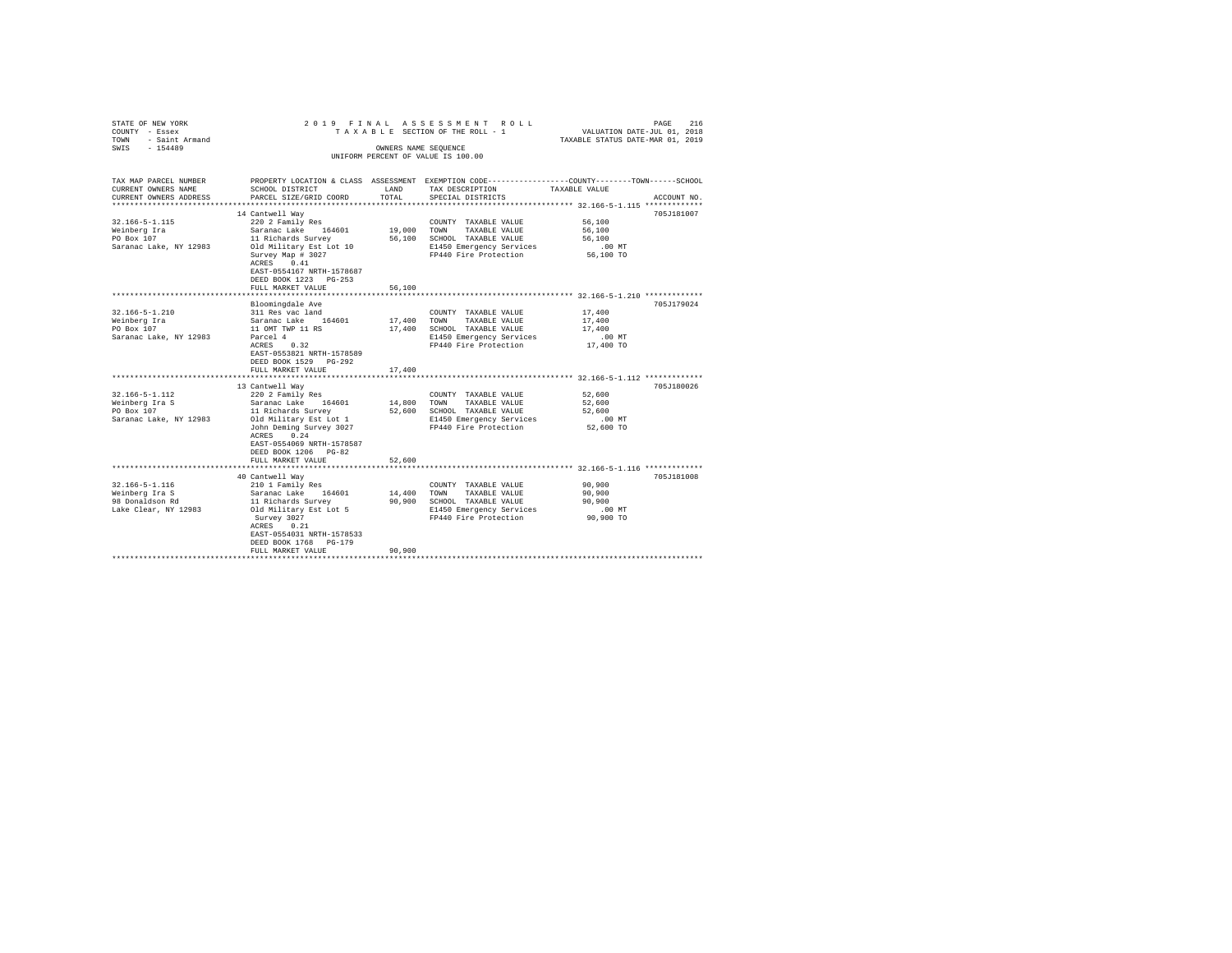| STATE OF NEW YORK<br>COUNTY - Essex<br>TOWN - Saint Armand<br>SWIS - 154489 |                                                                 | OWNERS NAME SEOUENCE | 2019 FINAL ASSESSMENT ROLL<br>TAXABLE SECTION OF THE ROLL - 1<br>UNIFORM PERCENT OF VALUE IS 100.00                                                                                                                          | PAGE<br>217<br>VALUATION DATE-JUL 01, 2018<br>TAXABLE STATUS DATE-MAR 01, 2019                                                                       |  |
|-----------------------------------------------------------------------------|-----------------------------------------------------------------|----------------------|------------------------------------------------------------------------------------------------------------------------------------------------------------------------------------------------------------------------------|------------------------------------------------------------------------------------------------------------------------------------------------------|--|
| CURRENT OWNERS NAME<br>CURRENT OWNERS ADDRESS                               | SCHOOL DISTRICT<br>PARCEL SIZE/GRID COORD                       | LAND<br>TOTAL        | TAX DESCRIPTION<br>SPECIAL DISTRICTS                                                                                                                                                                                         | TAX MAP PARCEL NUMBER PROPERTY LOCATION & CLASS ASSESSMENT EXEMPTION CODE--------------COUNTY-------TOWN------SCHOOL<br>TAXABLE VALUE<br>ACCOUNT NO. |  |
|                                                                             |                                                                 |                      |                                                                                                                                                                                                                              | ***************** 32.166-5-1.117 *************                                                                                                       |  |
| 32.166-5-1.117<br>Weinberg Ira S<br>PO Box 107<br>Saranac Lake, NY 12983    | 38 Cantwell Way<br>220 2 Family Res<br>Old Military Est Lot 6   |                      | COUNTY TAXABLE VALUE<br>Saranac Lake 164601 12,500 TOWN TAXABLE VALUE<br>11 Richards Survey 18,700 SCHOOL TAXABLE VALUE<br>01d Military Est Lot 6 81450 Emergency Services<br>50hn Deeming Survey 3027 FP440 Fire Protection | 705J181009<br>78,700<br>78,700<br>78,700<br>$.00$ MT                                                                                                 |  |
|                                                                             | ACRES 0.09<br>EAST-0553934 NRTH-1578589<br>DEED BOOK 1206 PG-82 |                      |                                                                                                                                                                                                                              | 78,700 TO                                                                                                                                            |  |
|                                                                             | FULL MARKET VALUE                                               | 78,700               |                                                                                                                                                                                                                              |                                                                                                                                                      |  |
|                                                                             |                                                                 |                      |                                                                                                                                                                                                                              |                                                                                                                                                      |  |
|                                                                             | 683 NYS Route 3                                                 |                      |                                                                                                                                                                                                                              | 705J103004                                                                                                                                           |  |
| $23.3 - 1 - 40.100$                                                         | 240 Rural res                                                   |                      | COUNTY TAXABLE VALUE                                                                                                                                                                                                         | 199,300                                                                                                                                              |  |
| Weller Mary A<br>Weller Mark F<br>20 Bloomingdale Ave                       |                                                                 |                      |                                                                                                                                                                                                                              | 199,300                                                                                                                                              |  |
|                                                                             |                                                                 |                      |                                                                                                                                                                                                                              | 199,300<br>.00 MT                                                                                                                                    |  |
| Saranac Lake, NY 12983                                                      | EAST-0555939 NRTH-1584974                                       |                      | E1450 Emergency Services<br>FP440 Fire Protection                                                                                                                                                                            | 199,300 TO                                                                                                                                           |  |
|                                                                             | DEED BOOK 849 PG-229                                            |                      |                                                                                                                                                                                                                              |                                                                                                                                                      |  |
|                                                                             | FULL MARKET VALUE                                               | 199,300              |                                                                                                                                                                                                                              |                                                                                                                                                      |  |
|                                                                             |                                                                 |                      |                                                                                                                                                                                                                              |                                                                                                                                                      |  |
|                                                                             | 788 Saint Regis Ave                                             |                      |                                                                                                                                                                                                                              | 702A100709                                                                                                                                           |  |
| $13.56 - 7 - 2.000$                                                         | 210 1 Family Res                                                |                      | COUNTY TAXABLE VALUE                                                                                                                                                                                                         | 73,200                                                                                                                                               |  |
| Wells Fargo Bank NA                                                         | Saranac Lake 164601                                             |                      | 24,600 TOWN TAXABLE VALUE                                                                                                                                                                                                    | 73,200                                                                                                                                               |  |
| 1000 Blue Gentian Rd                                                        | 82 Rs Twp 11 Omt                                                |                      | 73,200 SCHOOL TAXABLE VALUE                                                                                                                                                                                                  | 73,200                                                                                                                                               |  |
| Eagan, MN 55121                                                             | ACRES 0.39 BANK WELLS                                           |                      | E1451 Emergency Services<br>FP440 Fire Protection                                                                                                                                                                            | $.00$ MT                                                                                                                                             |  |
|                                                                             | EAST-0562866 NRTH-1607304                                       |                      |                                                                                                                                                                                                                              | 73,200 TO                                                                                                                                            |  |
|                                                                             | DEED BOOK 1943 PG-45                                            |                      | SD442 Bloomingdale Sewer D 73,200 TO M<br>73,200 WD442 Bloomingdale Water D 73,200 TO M                                                                                                                                      |                                                                                                                                                      |  |
| *****************************                                               | FULL MARKET VALUE                                               |                      |                                                                                                                                                                                                                              |                                                                                                                                                      |  |
|                                                                             | Saint Regis Ave                                                 |                      |                                                                                                                                                                                                                              | 702A102003                                                                                                                                           |  |
| $13.56 - 2 - 6.000$                                                         | 311 Res vac land                                                |                      | COUNTY TAXABLE VALUE                                                                                                                                                                                                         | 22,200                                                                                                                                               |  |
| WGD Enterprises Inc                                                         |                                                                 |                      |                                                                                                                                                                                                                              | 22,200                                                                                                                                               |  |
| 37 St Lawrence Ave                                                          |                                                                 |                      | Saranac Lake 164601 22,200 TOWN TAXABLE VALUE<br>82 Richards Sur Omt 11 22,200 SCHOOL TAXABLE VALUE                                                                                                                          | 22,200                                                                                                                                               |  |
| Saranac Lake, NY 12983                                                      | ACRES 0.80                                                      |                      | E1451 Emergency Services                                                                                                                                                                                                     | $.00$ MT                                                                                                                                             |  |
|                                                                             | EAST-0562784 NRTH-1607698                                       |                      | FP440 Fire Protection                                                                                                                                                                                                        | 22,200 TO                                                                                                                                            |  |
|                                                                             | DEED BOOK 1336    PG-11                                         |                      |                                                                                                                                                                                                                              |                                                                                                                                                      |  |
|                                                                             | FULL MARKET VALUE                                               | 22,200               |                                                                                                                                                                                                                              |                                                                                                                                                      |  |
|                                                                             |                                                                 |                      |                                                                                                                                                                                                                              |                                                                                                                                                      |  |
|                                                                             | 781 Saint Regis Ave                                             |                      |                                                                                                                                                                                                                              | 702A102002                                                                                                                                           |  |
|                                                                             | 416 Mfg hsing pk                                                |                      |                                                                                                                                                                                                                              | 268,400                                                                                                                                              |  |
|                                                                             |                                                                 |                      |                                                                                                                                                                                                                              | 268,400<br>268.400                                                                                                                                   |  |
|                                                                             |                                                                 |                      |                                                                                                                                                                                                                              | $.00$ MT                                                                                                                                             |  |
|                                                                             | EAST-0562952 NRTH-1607665                                       |                      |                                                                                                                                                                                                                              | 268,400 TO                                                                                                                                           |  |
|                                                                             | DEED BOOK 1336 PG-11                                            |                      | E1451 Emergency Services<br>FP440 Fire Protection<br>SD442 Bloomingdale Sewer D                                                                                                                                              | 268,400 TO M                                                                                                                                         |  |
|                                                                             | FULL MARKET VALUE                                               |                      | 268,400 WD442 Bloomingdale Water D                                                                                                                                                                                           | 268,400 TO M                                                                                                                                         |  |
|                                                                             |                                                                 |                      |                                                                                                                                                                                                                              |                                                                                                                                                      |  |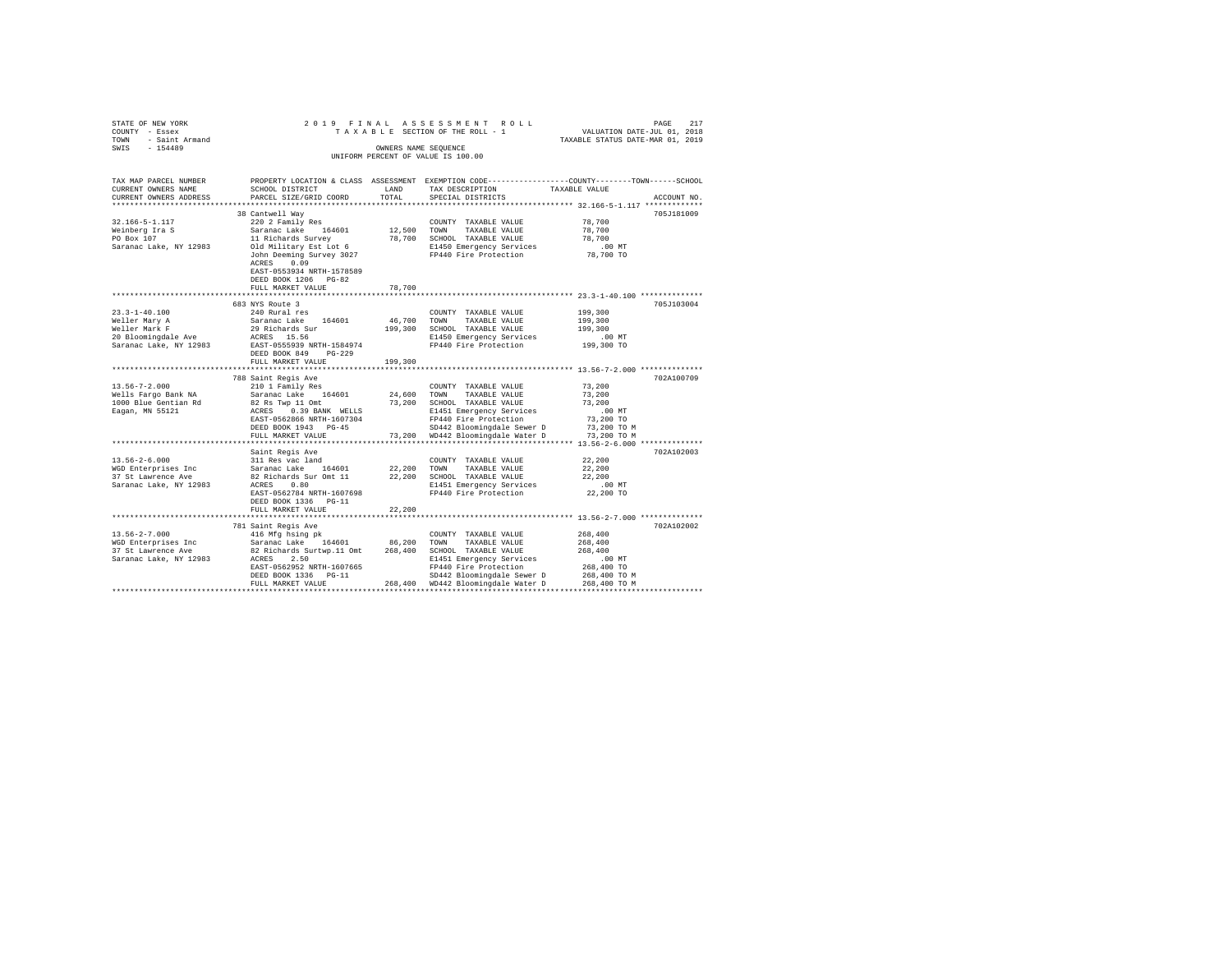| STATE OF NEW YORK   | 2019 FINAL ASSESSMENT ROLL         | PAGE                             | 218 |
|---------------------|------------------------------------|----------------------------------|-----|
| COUNTY - Essex      | TAXABLE SECTION OF THE ROLL - 1    | VALUATION DATE-JUL 01, 2018      |     |
| TOWN - Saint Armand |                                    | TAXABLE STATUS DATE-MAR 01, 2019 |     |
| SWIS<br>$-154489$   | OWNERS NAME SEOUENCE               |                                  |     |
|                     | UNIFORM PERCENT OF VALUE IS 100.00 |                                  |     |

| TAX MAP PARCEL NUMBER<br>CURRENT OWNERS NAME        | PROPERTY LOCATION & CLASS ASSESSMENT<br>SCHOOL DISTRICT | LAND      | EXEMPTION CODE----------------COUNTY-------TOWN------SCHOOL<br>TAX DESCRIPTION |            | TAXABLE VALUE                              |                    |
|-----------------------------------------------------|---------------------------------------------------------|-----------|--------------------------------------------------------------------------------|------------|--------------------------------------------|--------------------|
| CURRENT OWNERS ADDRESS<br>************************* | PARCEL SIZE/GRID COORD                                  | TOTAL     | SPECIAL DISTRICTS                                                              |            |                                            | ACCOUNT NO.        |
|                                                     |                                                         |           |                                                                                |            |                                            |                    |
| $13.65 - 1 - 10.000$                                | 13 School St                                            |           |                                                                                |            | 190,000                                    | 702A101010         |
|                                                     | 416 Mfg hsing pk<br>Saranac Lake 164601                 | 72,800    | COUNTY TAXABLE VALUE                                                           |            | 190,000                                    |                    |
| WGD Enterprises Inc<br>37 St Lawrence Ave           |                                                         |           | TOWN<br>TAXABLE VALUE<br>SCHOOL TAXABLE VALUE                                  |            |                                            |                    |
|                                                     | 102 Twp 11 OMT<br>ACRES 3.10                            | 190,000   |                                                                                |            | 190,000                                    |                    |
| Saranac Lake, NY 12983                              | EAST-0564069 NRTH-1605444                               |           | E1451 Emergency Services                                                       |            | .00MT                                      |                    |
|                                                     |                                                         |           | FP440 Fire Protection                                                          |            | 190,000 TO                                 |                    |
|                                                     | DEED BOOK 1336 PG-11                                    |           | SD442 Bloomingdale Sewer D                                                     |            | 190,000 TO M                               |                    |
|                                                     | FULL MARKET VALUE<br>*********************              |           | 190.000 WD442 Bloomingdale Water D                                             |            | 190,000 TO M                               |                    |
|                                                     |                                                         |           |                                                                                |            |                                            |                    |
|                                                     | 60 Maple Ln                                             |           |                                                                                |            |                                            | 702A196001         |
| $13.56 - 10 - 4.000$                                | 210 1 Family Res                                        |           | <b>BAS STAR</b><br>41854                                                       | $\Omega$   | $\circ$                                    | $\Omega$<br>30,000 |
| Whitelaw Francis W                                  | Saranac Lake 164601                                     | 31,300    | COUNTY TAXABLE VALUE                                                           |            | 145,100                                    |                    |
| 60 Maple Ln                                         | 82 Omt Twp 11 Rs                                        | 145,100   | TAXABLE VALUE<br>TOWN                                                          |            | 145,100                                    |                    |
| Bloomingdale, NY 12913                              | 0.65 BANK LERETA<br>ACRES                               |           | SCHOOL TAXABLE VALUE                                                           |            | 115,100                                    |                    |
|                                                     | EAST-0561443 NRTH-1605785                               |           | E1451 Emergency Services                                                       |            | $.00$ MT                                   |                    |
|                                                     | DEED BOOK 1093 PG-71                                    |           | FP440 Fire Protection                                                          |            | 145,100 TO                                 |                    |
|                                                     | FULL MARKET VALUE                                       | 145,100   |                                                                                |            |                                            |                    |
|                                                     |                                                         |           |                                                                                |            |                                            |                    |
|                                                     | Maple Ln                                                |           |                                                                                |            |                                            | 705Z006008         |
| $13.56 - 10 - 9.600$                                | 311 Res vac land                                        |           | COUNTY TAXABLE VALUE                                                           |            | 21,500                                     |                    |
| Whitelaw Francis W                                  | Saranac Lake<br>164601                                  | 21,500    | TOWN<br>TAXABLE VALUE                                                          |            | 21,500                                     |                    |
| 60 Maple Ln                                         | ACRES<br>0.74                                           | 21,500    | SCHOOL TAXABLE VALUE                                                           |            | 21,500                                     |                    |
| Bloomingdale, NY 12913                              | EAST-0561598 NRTH-1605811                               |           | E1451 Emergency Services                                                       |            | $.00$ MT                                   |                    |
|                                                     | DEED BOOK 1475 PG-175                                   |           | FP440 Fire Protection                                                          |            | 21,500 TO                                  |                    |
|                                                     | FULL MARKET VALUE                                       | 21,500    |                                                                                |            |                                            |                    |
|                                                     | .                                                       | ********* |                                                                                |            | ************* 13.56-10-9.100 ************* |                    |
|                                                     | 70 Maple Ln                                             |           |                                                                                |            |                                            | 702A101507         |
| 13.56-10-9.100                                      | 210 1 Family Res                                        |           | BAS STAR 41854                                                                 | $^{\circ}$ | $\circ$                                    | $\circ$<br>30,000  |
| Whitelaw James F                                    | Saranac Lake 164601                                     |           | 34,700 VETCOM CTS 41130                                                        | $\Omega$   | 25,000<br>25,000                           | 10,000             |
| Whitelaw Ramona R                                   | 82 Richards Surtwp.11 Omt                               | 164,000   | COUNTY TAXABLE VALUE                                                           |            | 139,000                                    |                    |
| PO Box 218                                          | ACRES<br>0.95                                           |           | TAXABLE VALUE<br>TOWN                                                          |            | 139,000                                    |                    |
| Bloomingdale, NY 12913                              | EAST-0561259 NRTH-1605760                               |           | SCHOOL TAXABLE VALUE                                                           |            | 124,000                                    |                    |
|                                                     | DEED BOOK 688<br>$PG-191$                               |           | E1451 Emergency Services                                                       |            | $.00$ MT                                   |                    |
|                                                     | FULL MARKET VALUE                                       |           | 164,000 FP440 Fire Protection                                                  |            | 164,000 TO                                 |                    |
|                                                     |                                                         |           |                                                                                |            |                                            |                    |
|                                                     | 764 Saint Regis Ave                                     |           |                                                                                |            |                                            | 702A101707         |
| $13.56 - 3 - 2.000$                                 | 210 1 Family Res                                        |           | BAS STAR 41854                                                                 | $\Omega$   | $\circ$                                    | 30,000<br>$\Omega$ |
|                                                     |                                                         |           |                                                                                |            |                                            |                    |
| Whitelaw Virginia                                   | Saranac Lake 164601                                     | 26,600    | COUNTY TAXABLE VALUE                                                           |            | 96,900                                     |                    |
| PO Box 12                                           | 82 Richards Surtwp.11 Omt                               | 96,900    | TOWN<br>TAXABLE VALUE                                                          |            | 96,900                                     |                    |
| Bloomingdale, NY 12913                              | 0.45<br>ACRES                                           |           | SCHOOL TAXABLE VALUE                                                           |            | 66,900                                     |                    |
|                                                     | EAST-0562301 NRTH-1607523                               |           | E1451 Emergency Services                                                       |            | .00 MT                                     |                    |
|                                                     | DEED BOOK 786<br>$PG-199$                               |           | FP440 Fire Protection                                                          |            | 96,900 TO                                  |                    |
|                                                     | FULL MARKET VALUE                                       |           | 96,900 SD442 Bloomingdale Sewer D                                              |            | 96,900 TO M                                |                    |
|                                                     |                                                         |           | WD442 Bloomingdale Water D                                                     |            | 96,900 TO M                                |                    |
|                                                     |                                                         |           |                                                                                |            |                                            |                    |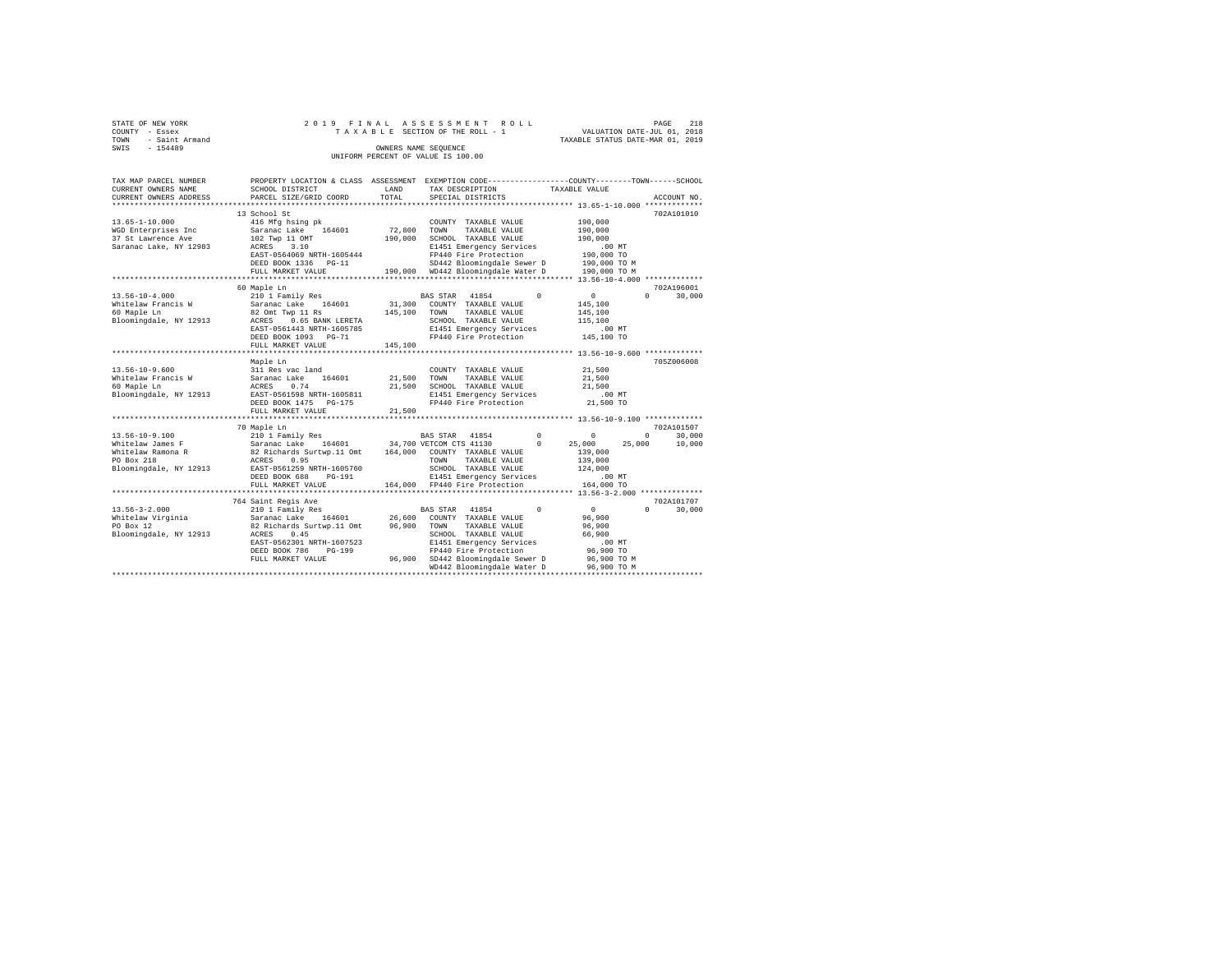| STATE OF NEW YORK<br>COUNTY - Essex<br>- Saint Armand<br>TOWN<br>SWIS<br>$-154489$ |                                                                                                                    |         | 2019 FINAL ASSESSMENT ROLL<br>TAXABLE SECTION OF THE ROLL - 1<br>OWNERS NAME SEQUENCE<br>UNIFORM PERCENT OF VALUE IS 100.00 |          | VALUATION DATE-JUL 01, 2018<br>TAXABLE STATUS DATE-MAR 01, 2019 | PAGE                 | 219 |
|------------------------------------------------------------------------------------|--------------------------------------------------------------------------------------------------------------------|---------|-----------------------------------------------------------------------------------------------------------------------------|----------|-----------------------------------------------------------------|----------------------|-----|
| TAX MAP PARCEL NUMBER<br>CURRENT OWNERS NAME                                       | PROPERTY LOCATION & CLASS ASSESSMENT EXEMPTION CODE---------------COUNTY-------TOWN------SCHOOL<br>SCHOOL DISTRICT | LAND    | TAX DESCRIPTION                                                                                                             |          | TAXABLE VALUE                                                   |                      |     |
| CURRENT OWNERS ADDRESS                                                             | PARCEL SIZE/GRID COORD                                                                                             | TOTAL   | SPECIAL DISTRICTS                                                                                                           |          |                                                                 | ACCOUNT NO.          |     |
|                                                                                    | ****************************                                                                                       |         |                                                                                                                             |          |                                                                 |                      |     |
|                                                                                    | Ledge Ln                                                                                                           |         |                                                                                                                             |          |                                                                 | 705J189015           |     |
| $32.38 - 1 - 38.000$                                                               | 311 Res vac land                                                                                                   |         | COUNTY TAXABLE VALUE                                                                                                        |          | 33,700                                                          |                      |     |
| Whitman Lisa                                                                       | Saranac Lake 164601<br>Saranac Lake<br>11 Twp 11 Omt Rs                                                            | 33,700  | TOWN<br>TAXABLE VALUE                                                                                                       |          | 33,700                                                          |                      |     |
| 855 County Rte 52                                                                  |                                                                                                                    |         | 33,700 SCHOOL TAXABLE VALUE                                                                                                 |          | 33,700                                                          |                      |     |
| Greenwich, NY 12834                                                                | Lot 14 Rockledge Park                                                                                              |         | E1450 Emergency Services                                                                                                    |          | $.00$ MT                                                        |                      |     |
|                                                                                    | ACRES 0.45                                                                                                         |         | FP440 Fire Protection                                                                                                       |          | 33,700 TO                                                       |                      |     |
|                                                                                    | EAST-0555418 NRTH-1578937<br>DEED BOOK 943 PG-314                                                                  |         |                                                                                                                             |          |                                                                 |                      |     |
|                                                                                    | FULL MARKET VALUE                                                                                                  | 33,700  |                                                                                                                             |          |                                                                 |                      |     |
|                                                                                    |                                                                                                                    |         |                                                                                                                             |          |                                                                 |                      |     |
|                                                                                    | 25 Prospect St                                                                                                     |         |                                                                                                                             |          |                                                                 | 702A100602           |     |
| $13.56 - 3 - 19.002$                                                               | 210 1 Family Res                                                                                                   |         | VETWAR CTS 41120                                                                                                            |          | $0 \qquad \qquad$<br>15,000                                     | 6.000<br>15,000      |     |
| Whitson Charles                                                                    | Saranac Lake 164601                                                                                                |         | 34,500 ENH STAR 41834 0                                                                                                     |          | $\overline{0}$                                                  | $^{\circ}$<br>68,700 |     |
| Whitson Franca                                                                     | 82 Rs Twp 11 Omt                                                                                                   | 137,200 | COUNTY TAXABLE VALUE                                                                                                        |          | 122,200                                                         |                      |     |
| 25 Prospect St                                                                     | Also 1141/188                                                                                                      |         | TOWN TAXABLE VALUE                                                                                                          |          | 122,200                                                         |                      |     |
| Bloomingdale, NY 12913                                                             | Wface Mtn Pklt 88&89&81-3                                                                                          |         | SCHOOL TAXABLE VALUE                                                                                                        |          | 62,500                                                          |                      |     |
|                                                                                    | ACRES<br>0.92<br>EAST-0562170 NRTH-1607028                                                                         |         | E1451 Emergency Services                                                                                                    |          | $.00$ MT<br>137,200 TO                                          |                      |     |
|                                                                                    | DEED BOOK 551<br>$PG-94$                                                                                           |         | FP440 Fire Protection                                                                                                       |          |                                                                 |                      |     |
|                                                                                    | FULL MARKET VALUE                                                                                                  |         | SD442 Bloomingdale Sewer D 137,200 TO M<br>137,200 WD442 Bloomingdale Water D                                               |          | 137,200 TO M                                                    |                      |     |
|                                                                                    |                                                                                                                    |         |                                                                                                                             |          |                                                                 |                      |     |
|                                                                                    | 77 Roosevelt Ln                                                                                                    |         |                                                                                                                             |          |                                                                 | 705J196005           |     |
| $13.3 - 1 - 18.210$                                                                | 210 1 Family Res                                                                                                   |         | BAS STAR 41854                                                                                                              | $\Omega$ | 0                                                               | $\Omega$<br>30,000   |     |
| Whitson David M                                                                    | Saranac Lake 164601                                                                                                | 35,600  | COUNTY TAXABLE VALUE                                                                                                        |          | 93,400                                                          |                      |     |
| Whitson Michelle                                                                   | 83 Omt Twp 11 Rs                                                                                                   | 93,400  | TAXABLE VALUE<br>TOWN                                                                                                       |          | 93,400                                                          |                      |     |
| 77 Roosevelt Ln                                                                    | ACRES 1.57                                                                                                         |         | SCHOOL TAXABLE VALUE                                                                                                        |          | 63,400                                                          |                      |     |
| Bloomingdale, NY 12913                                                             | EAST-0563437 NRTH-1604222                                                                                          |         | E1451 Emergency Services                                                                                                    |          | .00 MT                                                          |                      |     |
|                                                                                    |                                                                                                                    |         | FP440 Fire Protection                                                                                                       |          | 93,400 TO                                                       |                      |     |
|                                                                                    | FULL MARKET VALUE                                                                                                  | 93,400  |                                                                                                                             |          |                                                                 |                      |     |
|                                                                                    | Roosevelt Ln                                                                                                       |         |                                                                                                                             |          |                                                                 | 702A100904           |     |
| $13.64 - 1 - 4.100$                                                                | 311 Res vac land                                                                                                   |         | COUNTY TAXABLE VALUE                                                                                                        |          | 27,100                                                          |                      |     |
| Whitson Dayna Jane                                                                 | Saranac Lake 164601                                                                                                | 27,100  | TOWN<br>TAXABLE VALUE                                                                                                       |          | 27,100                                                          |                      |     |
| 77 Roosevelt Ln                                                                    | 82 Twp 11 Omt                                                                                                      | 27,100  | SCHOOL TAXABLE VALUE                                                                                                        |          | 27,100                                                          |                      |     |
| Bloomindale, NY 12913                                                              | ACRES 3.58                                                                                                         |         | E1451 Emergency Services                                                                                                    |          | .00 MT                                                          |                      |     |
|                                                                                    | EAST-0563164 NRTH-1604503                                                                                          |         | FP440 Fire Protection                                                                                                       |          | 27,100 TO                                                       |                      |     |
|                                                                                    | DEED BOOK 1911 PG-80                                                                                               |         |                                                                                                                             |          |                                                                 |                      |     |
|                                                                                    | FULL MARKET VALUE                                                                                                  | 27,100  |                                                                                                                             |          |                                                                 |                      |     |
|                                                                                    |                                                                                                                    |         |                                                                                                                             |          |                                                                 |                      |     |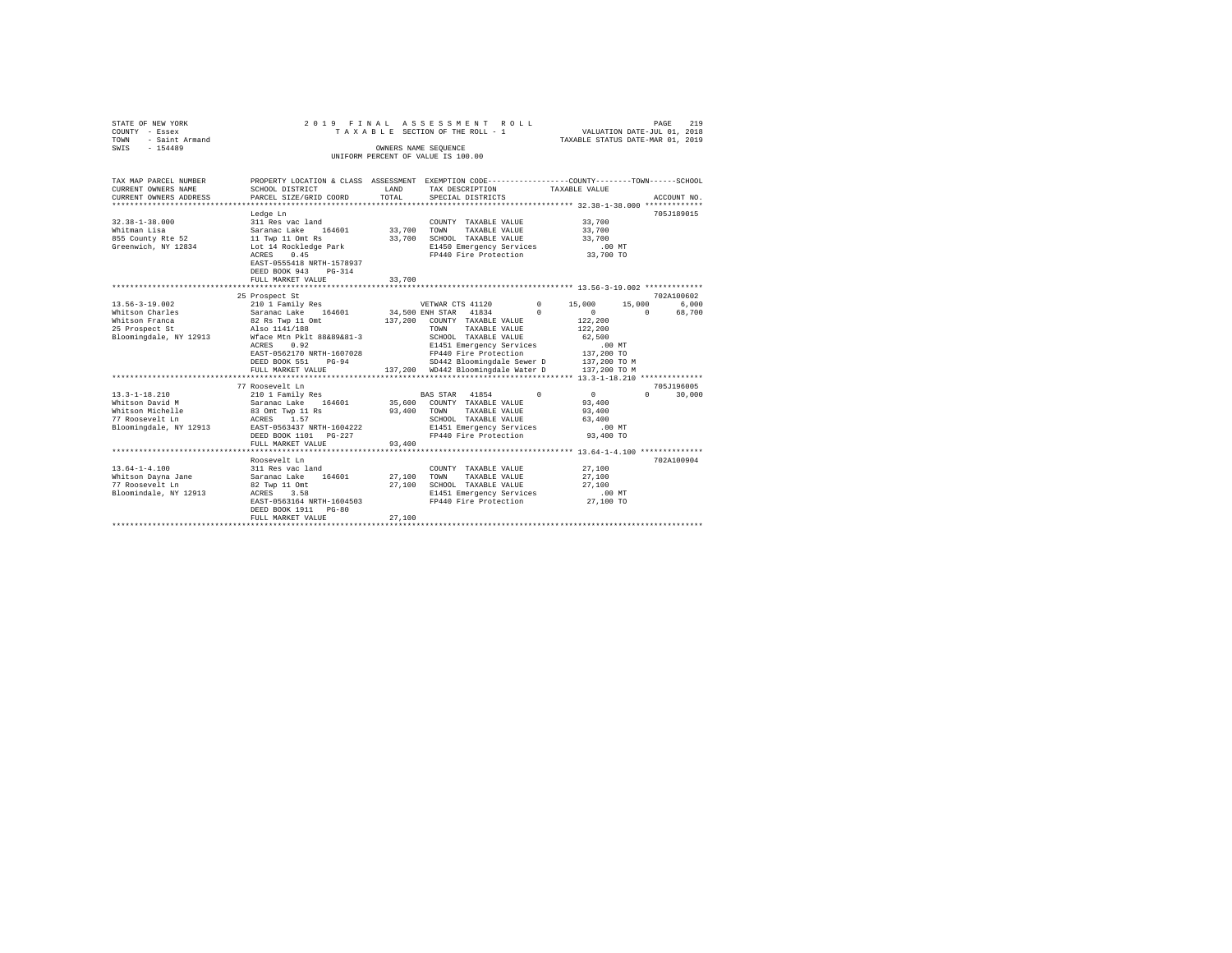|                | STATE OF NEW YORK   |  |  |  |  | 2019 FINAL ASSESSMENT ROLL         |  |  |  |  |                                  |                             |  | PAGE | - 220 |
|----------------|---------------------|--|--|--|--|------------------------------------|--|--|--|--|----------------------------------|-----------------------------|--|------|-------|
| COUNTY - Essex |                     |  |  |  |  | TAXABLE SECTION OF THE ROLL - 1    |  |  |  |  |                                  | VALUATION DATE-JUL 01, 2018 |  |      |       |
|                | TOWN - Saint Armand |  |  |  |  |                                    |  |  |  |  | TAXABLE STATUS DATE-MAR 01, 2019 |                             |  |      |       |
| SWIS           | $-154489$           |  |  |  |  | OWNERS NAME SEOUENCE               |  |  |  |  |                                  |                             |  |      |       |
|                |                     |  |  |  |  | UNIFORM PERCENT OF VALUE IS 100.00 |  |  |  |  |                                  |                             |  |      |       |

| TAX MAP PARCEL NUMBER  |                                                                                    |         |                            | PROPERTY LOCATION & CLASS ASSESSMENT EXEMPTION CODE---------------COUNTY-------TOWN-----SCHOOL |
|------------------------|------------------------------------------------------------------------------------|---------|----------------------------|------------------------------------------------------------------------------------------------|
| CURRENT OWNERS NAME    | SCHOOL DISTRICT                                                                    | LAND    | TAX DESCRIPTION            | TAXABLE VALUE                                                                                  |
| CURRENT OWNERS ADDRESS | PARCEL SIZE/GRID COORD                                                             | TOTAL   | SPECIAL DISTRICTS          | ACCOUNT NO.                                                                                    |
|                        |                                                                                    |         |                            |                                                                                                |
|                        | 42 Maple Ln                                                                        |         |                            | 702A178503                                                                                     |
| $13.56 - 11 - 6.000$   | 210 1 Family Res                                                                   |         | BAS STAR 41854<br>$\Omega$ | $\sim$ 0<br>$\Omega$<br>30,000                                                                 |
| Wilcox Craig E         | Saranac Lake 164601                                                                | 28,300  | COUNTY TAXABLE VALUE       | 121,300                                                                                        |
| Wilcox Donna J         | 82 Rs Twp 11 Omt                                                                   | 121,300 | TOWN<br>TAXABLE VALUE      | 121,300                                                                                        |
| 42 Maple Ln            | Whiteface Mtn Park Lt 118<br>Lot 120 Lot 121                                       |         | SCHOOL TAXABLE VALUE       | 91,300                                                                                         |
| Bloomingdale, NY 12913 | Lot 120 Lot 121                                                                    |         | E1451 Emergency Services   | $.00$ MT                                                                                       |
|                        | ACRES<br>0.50 BANK LERETA                                                          |         | FP440 Fire Protection      | 121,300 TO                                                                                     |
|                        | EAST-0561917 NRTH-1605870                                                          |         | SD442 Bloomingdale Sewer D | 121,300 TO M                                                                                   |
|                        | DEED BOOK 1053 PG-64                                                               |         | WD442 Bloomingdale Water D | 121,300 TO M                                                                                   |
|                        | FULL MARKET VALUE                                                                  | 121,300 |                            |                                                                                                |
|                        |                                                                                    |         |                            |                                                                                                |
|                        | 20 Roosevelt Ln                                                                    |         |                            | 702A102004                                                                                     |
| $13.65 - 1 - 25.000$   | 210 1 Family Res                                                                   |         | COUNTY TAXABLE VALUE       | 88,100                                                                                         |
| Willette Cheryl        |                                                                                    | 19,800  | TOWN<br>TAXABLE VALUE      | 88,100                                                                                         |
| Willette Russyl        |                                                                                    | 88,100  | SCHOOL TAXABLE VALUE       | 88,100                                                                                         |
| 20 Roosevelt Ln        | Saranac Lake 164601<br>102 Twp 11 O.m.t<br>ACRES 0.24<br>EAST-0564184 NRTH-1605205 |         | E1451 Emergency Services   | .00 MT                                                                                         |
| Bloomingdale, NY 12913 |                                                                                    |         | FP440 Fire Protection      | 88,100 TO                                                                                      |
|                        | DEED BOOK 1269 PG-163                                                              |         |                            |                                                                                                |
|                        | FULL MARKET VALUE                                                                  | 88,100  |                            |                                                                                                |
|                        |                                                                                    |         |                            |                                                                                                |
|                        | 129 Dinsmore Way                                                                   |         |                            | 705J104312                                                                                     |
| $14. - 1 - 3.000$      | 281 Multiple res                                                                   |         | COUNTY TAXABLE VALUE       | 216,700                                                                                        |
| Willette Erryl         | Saranac Lake 164601<br>Saranac Lake 164601<br>181 Richards Sur                     | 119,300 | TOWN<br>TAXABLE VALUE      | 216,700                                                                                        |
| Willette Karyl         |                                                                                    | 216,700 | SCHOOL TAXABLE VALUE       | 216,700                                                                                        |
| PO Box 109             | 00060.00                                                                           |         | E1451 Emergency Services   | .00 MT                                                                                         |
| Bloomingdale, NY 12913 | ACRES 60.00                                                                        |         | FP440 Fire Protection      | 216,700 TO                                                                                     |
|                        | EAST-0578692 NRTH-1609067                                                          |         |                            |                                                                                                |
|                        | DEED BOOK 915<br>$PG-083$                                                          |         |                            |                                                                                                |
|                        | FULL MARKET VALUE                                                                  | 216,700 |                            |                                                                                                |
|                        | ************************                                                           |         |                            | *************************** 32.1-1-5.000 ***************                                       |
|                        | 485 Bloomingdale Ave                                                               |         |                            | 705J104310                                                                                     |
| $32.1 - 1 - 5.000$     | 210 1 Family Res                                                                   |         | ENH STAR 41834<br>$\Omega$ | $\sim$ 0<br>$\Omega$<br>68,700                                                                 |
| Willette Gabriel       | Saranac Lake 164601                                                                | 30,700  | COUNTY TAXABLE VALUE       | 147,700                                                                                        |
| Willette Connie        | 10 Richard Sur                                                                     | 147,700 | TOWN<br>TAXABLE VALUE      | 147,700                                                                                        |
| 485 Bloomingdale Ave   | ACRES<br>0.62                                                                      |         | SCHOOL TAXABLE VALUE       | 79,000                                                                                         |
| Saranac Lake, NY 12983 | EAST-0555693 NRTH-1581980                                                          |         | E1450 Emergency Services   | $.00$ MT                                                                                       |
|                        | DEED BOOK 463<br>PG-284                                                            |         | FP440 Fire Protection      | 147,700 TO                                                                                     |
|                        | FULL MARKET VALUE                                                                  | 147.700 |                            |                                                                                                |
|                        | ********************                                                               |         |                            | *************** 32.1-1-6.000 **************                                                    |
|                        | Bloomingdale Ave                                                                   |         |                            | 705J102408                                                                                     |
| $32.1 - 1 - 6.000$     | 312 Vac w/imprv                                                                    |         | COUNTY TAXABLE VALUE       | 12,500                                                                                         |
| Willette Gabriel T     | Saranac Lake 164601                                                                | 3,800   | TOWN<br>TAXABLE VALUE      | 12,500                                                                                         |
|                        |                                                                                    | 12,500  | SCHOOL TAXABLE VALUE       | 12,500                                                                                         |
|                        |                                                                                    |         | E1450 Emergency Services   | $.00$ MT                                                                                       |
| Saranac Lake, NY 12983 | EAST-0555643 NRTH-1581593                                                          |         | FP440 Fire Protection      | 12,500 TO                                                                                      |
|                        | DEED BOOK 1627 PG-269                                                              |         |                            |                                                                                                |
|                        | FULL MARKET VALUE                                                                  | 12,500  |                            |                                                                                                |
|                        |                                                                                    |         |                            |                                                                                                |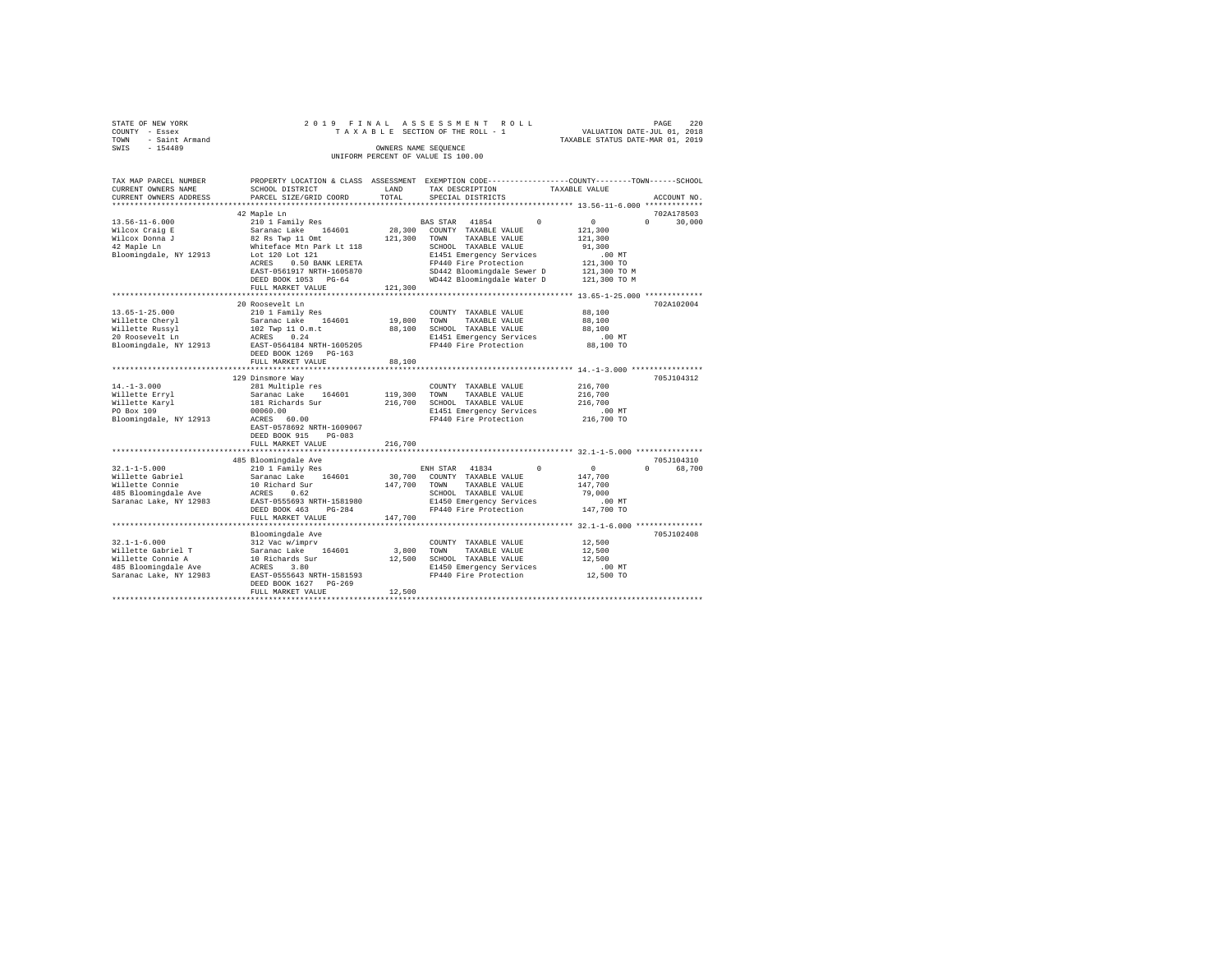| STATE OF NEW YORK<br>COUNTY - Essex<br>- Saint Armand<br>TOWN<br>$-154489$<br>SWIS                                                                                                                                                   |                                                          |             | 2019 FINAL ASSESSMENT ROLL<br>TAXABLE SECTION OF THE ROLL - 1 VALUATION DATE-JUL 01, 2018<br>OWNERS NAME SEQUENCE<br>INIFORM PERCENT OF VALUE IS 100.00 |               | TAXABLE STATUS DATE-MAR 01, 2019 | PAGE              | 221         |
|--------------------------------------------------------------------------------------------------------------------------------------------------------------------------------------------------------------------------------------|----------------------------------------------------------|-------------|---------------------------------------------------------------------------------------------------------------------------------------------------------|---------------|----------------------------------|-------------------|-------------|
| TAX MAP PARCEL NUMBER PROPERTY LOCATION & CLASS ASSESSMENT EXEMPTION CODE--------------COUNTY--------TOWN-----SCHOOL<br>CURRENT OWNERS NAME SCHOOL DISTRICT<br>CURRENT OWNERS ADDRESS PARCEL SIZE/GRID COORD TOTAL SPECIAL DISTRICTS |                                                          | <b>LAND</b> | TAX DESCRIPTION TAXABLE VALUE                                                                                                                           |               |                                  |                   | ACCOUNT NO. |
|                                                                                                                                                                                                                                      |                                                          |             |                                                                                                                                                         |               |                                  |                   |             |
|                                                                                                                                                                                                                                      | Bloomingdale Ave                                         |             |                                                                                                                                                         |               |                                  |                   | 705J178070  |
| $32.1 - 2 - 2.000$                                                                                                                                                                                                                   | 311 Res vac land                                         |             | COUNTY TAXABLE VALUE                                                                                                                                    |               | 1,200                            |                   |             |
| Willette Gabriel T Saranac Lake 164601 1,200 TOWN                                                                                                                                                                                    |                                                          |             | TAXABLE VALUE                                                                                                                                           |               | 1,200                            |                   |             |
| Willette Connie A Bichards Survey Lot 10                                                                                                                                                                                             |                                                          | 1,200       | SCHOOL TAXABLE VALUE 1.200                                                                                                                              |               |                                  |                   |             |
| 485 Bloomingdale Ave MCRES 1.60                                                                                                                                                                                                      |                                                          |             | E1450 Emergency Services                                                                                                                                |               | $.00$ MT                         |                   |             |
| Saranac Lake, NY 12983                                                                                                                                                                                                               | EAST-0555949 NRTH-1581716<br>DEED BOOK 1627 PG-269       |             | FP440 Fire Protection 1,200 TO                                                                                                                          |               |                                  |                   |             |
|                                                                                                                                                                                                                                      | FULL MARKET VALUE 1,200                                  |             |                                                                                                                                                         |               |                                  |                   |             |
|                                                                                                                                                                                                                                      |                                                          |             |                                                                                                                                                         |               |                                  |                   |             |
|                                                                                                                                                                                                                                      | 219 River Rd                                             |             |                                                                                                                                                         |               |                                  |                   | 705-T103410 |
| $13.4 - 1 - 54.000$                                                                                                                                                                                                                  | 210 1 Family Res                                         |             | ENH STAR 41834 0                                                                                                                                        |               | $\sim$ 0                         | $0 \qquad \qquad$ | 68,700      |
| Willette Karyl                                                                                                                                                                                                                       | Saranac Lake 164601 36,200 COUNTY TAXABLE VALUE          |             |                                                                                                                                                         |               | 84,600                           |                   |             |
| Willette Mary 6143 Richards Sur                                                                                                                                                                                                      |                                                          | 84,600      | TOWN                                                                                                                                                    | TAXABLE VALUE | 84,600                           |                   |             |
| 219 River Rd                                                                                                                                                                                                                         | 00002.20                                                 |             | SCHOOL TAXABLE VALUE                                                                                                                                    |               | 15,900                           |                   |             |
| Bloomingdale, NY 12913                                                                                                                                                                                                               | ACRES 2.20                                               |             | E1451 Emergency Services                                                                                                                                |               | .00 MT                           |                   |             |
|                                                                                                                                                                                                                                      | EAST-0569205 NRTH-1603883<br><b>BREE BOOK 540</b> BO 050 |             | FP440 Fire Protection 84,600 TO                                                                                                                         |               |                                  |                   |             |

| Bloomingdale, NY 12913                                                                                | ACRES<br>2.20<br>EAST-0569205 NRTH-1603883<br>DEED BOOK 740<br>$PG-0.78$<br>FULL MARKET VALUE<br>*************************                                                                                                                          | 84,600                       | E1451 Emergency Services<br>FP440 Fire Protection                                                                                                                                                                            | .00 MT<br>84,600 TO                                                                                 |                                  |
|-------------------------------------------------------------------------------------------------------|-----------------------------------------------------------------------------------------------------------------------------------------------------------------------------------------------------------------------------------------------------|------------------------------|------------------------------------------------------------------------------------------------------------------------------------------------------------------------------------------------------------------------------|-----------------------------------------------------------------------------------------------------|----------------------------------|
| $13.57 - 1 - 12.300$<br>Willette Lowevl T<br>Willette Carol J<br>PO Box 211<br>Bloomingdale, NY 12913 | 1806 NYS Route 3<br>210 1 Family Res<br>Saranac Lake<br>164601 37,200<br>Lot 121 Rs Twp 11 Omt<br>Darrylwood Subd #3<br>ACRES 6.09<br>EAST-0566970 NRTH-1606969<br>DEED BOOK 1252 PG-293<br>FULL MARKET VALUE<br>********************************** | 260,000                      | $\Omega$<br>ENH STAR 41834<br>COUNTY TAXABLE VALUE<br>TOWN<br>TAXABLE VALUE<br>SCHOOL TAXABLE VALUE<br>E1451 Emergency Services<br>FP440 Fire Protection<br>SD442 Bloomingdale Sewer D<br>260,000 WD442 Bloomingdale Water D | $\Omega$<br>260,000<br>260,000<br>191,300<br>$.00$ MT<br>260,000 TO<br>260,000 TO M<br>260,000 TO M | 705J194008<br>68,700<br>$\Omega$ |
| $13.4 - 1 - 86.000$<br>Willette Susan J<br>PO Box 342<br>South Colton, NY 13687                       | 24 Moose Pond Ln<br>260 Seasonal res<br>Saranac Lake<br>164601<br>143 Richards Sur<br>00003.00<br>ACRES<br>3.00<br>EAST-0571404 NRTH-1601905<br>DEED BOOK 1395 PG-302<br>FULL MARKET VALUE                                                          | 37,600<br>59,400<br>59,400   | COUNTY TAXABLE VALUE<br>TOWN<br>TAXABLE VALUE<br>SCHOOL TAXABLE VALUE<br>E1451 Emergency Services<br>FP440 Fire Protection                                                                                                   | 59,400<br>59,400<br>59,400<br>.00MT<br>59,400 TO                                                    | 705J104003                       |
| $13.4 - 1 - 87.000$<br>Willette Susan J<br>PO Box 342<br>South Colton, NY 13687                       | 24 Moose Pond Ln<br>210 1 Family Res<br>Saranac Lake<br>164601<br>143 Richards Sur<br>00002.60<br>2.60<br>ACRES<br>EAST-0571424 NRTH-1602459<br>DEED BOOK 1395 PG-302<br>FULL MARKET VALUE                                                          | 54,100<br>116,000<br>116,000 | COUNTY TAXABLE VALUE<br>TOWN<br>TAXABLE VALUE<br>SCHOOL TAXABLE VALUE<br>E1451 Emergency Services<br>FP440 Fire Protection                                                                                                   | 116,000<br>116,000<br>116,000<br>.00MT<br>116,000 TO                                                | 705J104002                       |
|                                                                                                       |                                                                                                                                                                                                                                                     |                              |                                                                                                                                                                                                                              |                                                                                                     |                                  |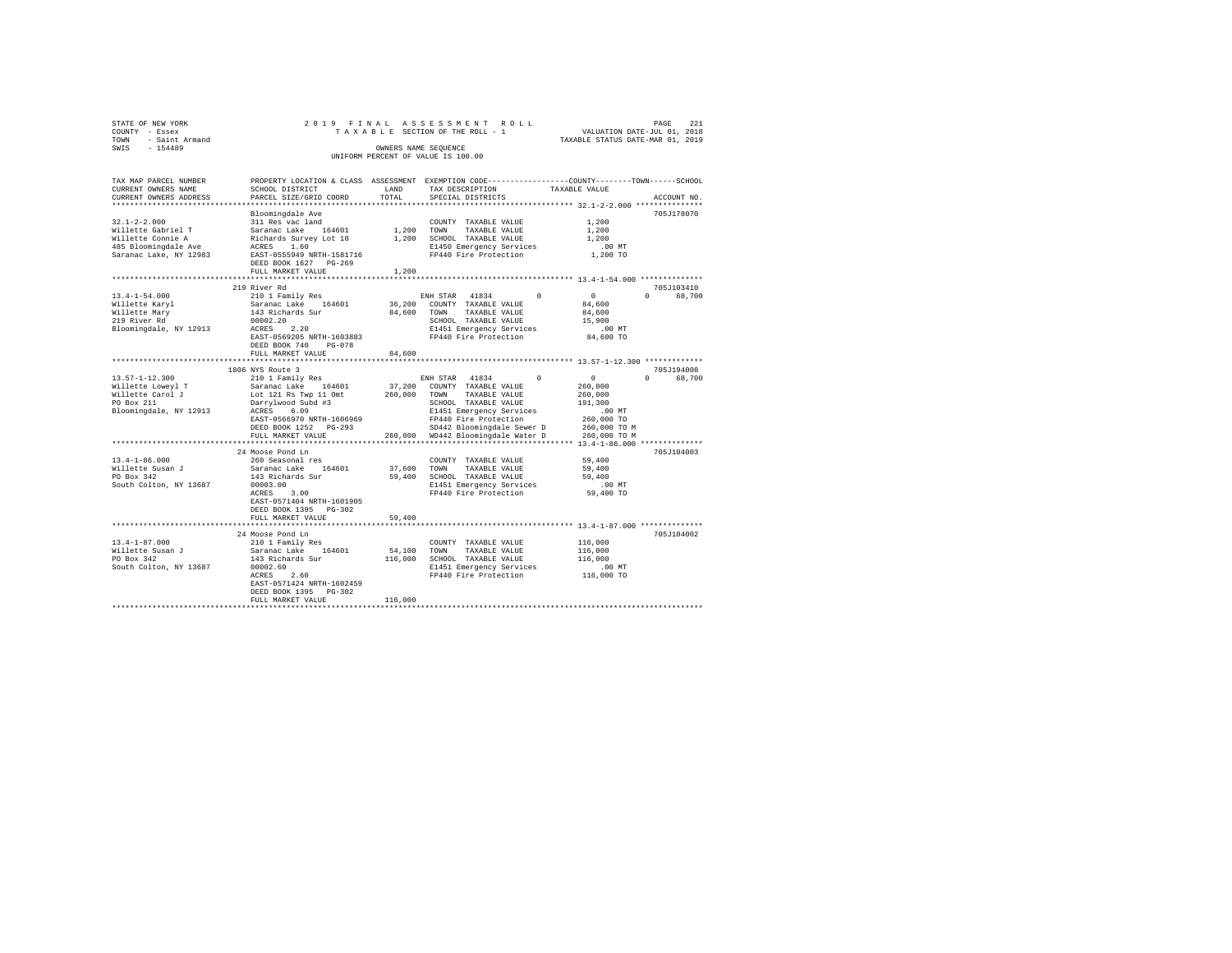| STATE OF NEW YORK<br>COUNTY - Essex             |                                                                                                                                                                                                                                                                                                                                                                                                                                                                           |         |                                                                                                  |                                                       |                    |
|-------------------------------------------------|---------------------------------------------------------------------------------------------------------------------------------------------------------------------------------------------------------------------------------------------------------------------------------------------------------------------------------------------------------------------------------------------------------------------------------------------------------------------------|---------|--------------------------------------------------------------------------------------------------|-------------------------------------------------------|--------------------|
| TOWN - Saint Armand                             |                                                                                                                                                                                                                                                                                                                                                                                                                                                                           |         |                                                                                                  |                                                       |                    |
| SWIS - 154489                                   |                                                                                                                                                                                                                                                                                                                                                                                                                                                                           |         |                                                                                                  |                                                       |                    |
|                                                 |                                                                                                                                                                                                                                                                                                                                                                                                                                                                           |         | UNIFORM PERCENT OF VALUE IS 100.00                                                               |                                                       |                    |
|                                                 |                                                                                                                                                                                                                                                                                                                                                                                                                                                                           |         |                                                                                                  |                                                       |                    |
|                                                 |                                                                                                                                                                                                                                                                                                                                                                                                                                                                           |         |                                                                                                  |                                                       |                    |
| TAX MAP PARCEL NUMBER                           |                                                                                                                                                                                                                                                                                                                                                                                                                                                                           |         | PROPERTY LOCATION & CLASS ASSESSMENT EXEMPTION CODE----------------COUNTY-------TOWN------SCHOOL |                                                       |                    |
| CURRENT OWNERS NAME                             | SCHOOL DISTRICT                                                                                                                                                                                                                                                                                                                                                                                                                                                           | LAND    | TAX DESCRIPTION TAXABLE VALUE                                                                    |                                                       |                    |
| CURRENT OWNERS ADDRESS                          | PARCEL SIZE/GRID COORD                                                                                                                                                                                                                                                                                                                                                                                                                                                    | TOTAL   | SPECIAL DISTRICTS                                                                                |                                                       | ACCOUNT NO.        |
|                                                 |                                                                                                                                                                                                                                                                                                                                                                                                                                                                           |         |                                                                                                  |                                                       |                    |
|                                                 | 32 Whiteface Ln                                                                                                                                                                                                                                                                                                                                                                                                                                                           |         |                                                                                                  |                                                       | 702A178512         |
| 13.56-5-1.002                                   |                                                                                                                                                                                                                                                                                                                                                                                                                                                                           |         |                                                                                                  | $\sim$ 0                                              | $0 \t 30,000$      |
|                                                 |                                                                                                                                                                                                                                                                                                                                                                                                                                                                           |         |                                                                                                  | 190,000                                               |                    |
| Williams Jamie L<br>Lezak David S<br>PO Box 200 |                                                                                                                                                                                                                                                                                                                                                                                                                                                                           |         |                                                                                                  | 190,000                                               |                    |
|                                                 |                                                                                                                                                                                                                                                                                                                                                                                                                                                                           |         |                                                                                                  | 160,000                                               |                    |
| Bloomingdale, NY 12913                          |                                                                                                                                                                                                                                                                                                                                                                                                                                                                           |         | E1451 Emergency Services .00 MT<br>FP440 Fire Protection .000 TO                                 |                                                       |                    |
|                                                 | ACRES 0.30 BANK LOANC                                                                                                                                                                                                                                                                                                                                                                                                                                                     |         |                                                                                                  |                                                       |                    |
|                                                 | EAST-0562239 NRTH-1606455                                                                                                                                                                                                                                                                                                                                                                                                                                                 |         |                                                                                                  |                                                       |                    |
|                                                 | DEED BOOK 1642 PG-189                                                                                                                                                                                                                                                                                                                                                                                                                                                     |         |                                                                                                  |                                                       |                    |
|                                                 | FULL MARKET VALUE                                                                                                                                                                                                                                                                                                                                                                                                                                                         | 190,000 |                                                                                                  |                                                       |                    |
|                                                 |                                                                                                                                                                                                                                                                                                                                                                                                                                                                           |         |                                                                                                  |                                                       |                    |
|                                                 | 13 Poplar Ln                                                                                                                                                                                                                                                                                                                                                                                                                                                              |         |                                                                                                  |                                                       | 702A100702         |
| 13.56-7-27.100                                  |                                                                                                                                                                                                                                                                                                                                                                                                                                                                           |         |                                                                                                  |                                                       | 30,000<br>$\Omega$ |
| Williams Matthew                                |                                                                                                                                                                                                                                                                                                                                                                                                                                                                           |         |                                                                                                  |                                                       |                    |
| PO Box 626                                      |                                                                                                                                                                                                                                                                                                                                                                                                                                                                           |         |                                                                                                  |                                                       |                    |
| Saranac Lake, NY 12983                          |                                                                                                                                                                                                                                                                                                                                                                                                                                                                           |         |                                                                                                  |                                                       |                    |
|                                                 |                                                                                                                                                                                                                                                                                                                                                                                                                                                                           |         |                                                                                                  |                                                       |                    |
|                                                 |                                                                                                                                                                                                                                                                                                                                                                                                                                                                           |         |                                                                                                  |                                                       |                    |
|                                                 |                                                                                                                                                                                                                                                                                                                                                                                                                                                                           |         |                                                                                                  |                                                       |                    |
|                                                 | $\begin{tabular}{l c c c} \multicolumn{1}{c}{13\tspace Polar} & \multicolumn{1}{c}{210\tspace 1 for}} & \multicolumn{1}{c}{\texttt{BNS}} & \multicolumn{1}{c}{\texttt{BNS}} & \multicolumn{1}{c}{\texttt{BNS}} & \multicolumn{1}{c}{\texttt{0}} & \multicolumn{1}{c}{\texttt{1}} & \multicolumn{1}{c}{\texttt{2}} & \multicolumn{1}{c}{\texttt{2}} & \multicolumn{1}{c}{\texttt{2}} & \multicolumn{1}{c}{\texttt{2}} & \multicolumn{1}{c}{\texttt{2}} & \multicolumn{1}{$ |         |                                                                                                  |                                                       |                    |
|                                                 |                                                                                                                                                                                                                                                                                                                                                                                                                                                                           |         |                                                                                                  |                                                       |                    |
|                                                 | 31 Union Ln                                                                                                                                                                                                                                                                                                                                                                                                                                                               |         |                                                                                                  |                                                       | 702A101801         |
| $13.65 - 4 - 3.000$                             | 270 Mfg housing<br>$\begin{tabular}{lcccccc} 270 Mfg housing & & & & & BAS STAR & 41854 & 0 & 0\\ Saranac Lake & 164601 & 25,000 & COUNTY TAXABLE VALUE & & & & 51,900 \end{tabular}$                                                                                                                                                                                                                                                                                     |         |                                                                                                  |                                                       | $0 \t 30.000$      |
| Wilson Arthur W                                 |                                                                                                                                                                                                                                                                                                                                                                                                                                                                           |         |                                                                                                  |                                                       |                    |
|                                                 |                                                                                                                                                                                                                                                                                                                                                                                                                                                                           |         |                                                                                                  | 51,900                                                |                    |
|                                                 | 91.1801 ALLIN 10.181 ACRES 10.40 ACRES 10.40 ACRES 10.40 ACRES 10.40 ACRES 10.40 ACRES 10.40 ACRES 10.40 ACRES 10.40 ACRES 10.40 ACRES 10.40 ACRES 10.40 ACRES 10.40 ACRES 10.40 ACRES 10.40 ACRES 10.40 ACRES 10.40 ACRES 10.                                                                                                                                                                                                                                            |         |                                                                                                  | 21,900                                                |                    |
|                                                 |                                                                                                                                                                                                                                                                                                                                                                                                                                                                           |         |                                                                                                  | .00 MT                                                |                    |
|                                                 |                                                                                                                                                                                                                                                                                                                                                                                                                                                                           |         |                                                                                                  | 51,900 TO                                             |                    |
|                                                 | FULL MARKET VALUE                                                                                                                                                                                                                                                                                                                                                                                                                                                         |         | 51,900 SD442 Bloomingdale Sewer D                                                                | 51,900 TO M                                           |                    |
|                                                 |                                                                                                                                                                                                                                                                                                                                                                                                                                                                           |         | WD442 Bloomingdale Water D 51,900 TO M                                                           |                                                       |                    |
|                                                 |                                                                                                                                                                                                                                                                                                                                                                                                                                                                           |         |                                                                                                  |                                                       |                    |
|                                                 | 31 George Downs Ln<br>210 1 Family Res                                                                                                                                                                                                                                                                                                                                                                                                                                    |         |                                                                                                  |                                                       | 705J187010         |
| $13.3 - 1 - 24.200$                             | 210 1 Family Res<br>Saranac Lake 164601                                                                                                                                                                                                                                                                                                                                                                                                                                   |         | BAS STAR 41854 (<br>54,400 COUNTY TAXABLE VALUE                                                  | $\begin{matrix} 0 & \cdots & \cdots & 0 \end{matrix}$ | $0 \t 30,000$      |
| Wilson Eric E                                   |                                                                                                                                                                                                                                                                                                                                                                                                                                                                           |         |                                                                                                  | 189,000                                               |                    |
| 31 George Downs Ln                              |                                                                                                                                                                                                                                                                                                                                                                                                                                                                           |         |                                                                                                  | 189,000                                               |                    |
|                                                 |                                                                                                                                                                                                                                                                                                                                                                                                                                                                           |         |                                                                                                  | 159,000                                               |                    |
|                                                 | 2. COMMAND MANUS ACRES 2.85 BANK PHH 2007/000 SCHOOL TAXABLE VALUE<br>EAST-0562694 RATE-1602339 EAST 2.85 BANK PHH 200339 E1451 EMERGENCY SETYCLES<br>EAST-0562694 RATE-1602339 E1440 Fire Protection                                                                                                                                                                                                                                                                     |         |                                                                                                  | .00MT                                                 |                    |
|                                                 |                                                                                                                                                                                                                                                                                                                                                                                                                                                                           |         |                                                                                                  | 189,000 TO                                            |                    |
|                                                 | FULL MARKET VALUE                                                                                                                                                                                                                                                                                                                                                                                                                                                         | 189,000 |                                                                                                  |                                                       |                    |
|                                                 |                                                                                                                                                                                                                                                                                                                                                                                                                                                                           |         |                                                                                                  |                                                       |                    |
|                                                 | Poplar Ln                                                                                                                                                                                                                                                                                                                                                                                                                                                                 |         |                                                                                                  |                                                       | 702A178500         |
| $13.56 - 3 - 5.000$                             | 311 Res vac land                                                                                                                                                                                                                                                                                                                                                                                                                                                          |         | COUNTY TAXABLE VALUE                                                                             | 20,400                                                |                    |
| Wilson Patricia<br>35 Place Rd                  | $\begin{tabular}{l c c c c c} \hline $11$ Re\space vac\space land & & & & & & & & & & & 20,400 \\ $5$ are a area and & 164601 & & 20,400 & TONN & TAXABLE\space VALUE & & 20,400 \\ \hline \end{tabular} \hline \begin{tabular}{l c c c c c c} \hline $20,400$ & & 700NN & TAXABLE\space VALUE & & 20,400 \\ \hline \end{tabular} \hline \begin{tabular}{l c c c c} \hline $20,400$ & & 20,400 & SCHOD, TAXABLE\$                                                         |         |                                                                                                  |                                                       |                    |
|                                                 |                                                                                                                                                                                                                                                                                                                                                                                                                                                                           |         |                                                                                                  |                                                       |                    |
| Windsor, NY 13865                               |                                                                                                                                                                                                                                                                                                                                                                                                                                                                           |         |                                                                                                  |                                                       |                    |
|                                                 |                                                                                                                                                                                                                                                                                                                                                                                                                                                                           |         |                                                                                                  |                                                       |                    |
|                                                 | ACRES 0.60                                                                                                                                                                                                                                                                                                                                                                                                                                                                |         |                                                                                                  |                                                       |                    |
|                                                 | EAST-0562412 NRTH-1607228                                                                                                                                                                                                                                                                                                                                                                                                                                                 |         |                                                                                                  |                                                       |                    |
|                                                 | DEED BOOK 1147 PG-287                                                                                                                                                                                                                                                                                                                                                                                                                                                     |         |                                                                                                  |                                                       |                    |
|                                                 | FULL MARKET VALUE                                                                                                                                                                                                                                                                                                                                                                                                                                                         | 20,400  |                                                                                                  |                                                       |                    |
|                                                 |                                                                                                                                                                                                                                                                                                                                                                                                                                                                           |         |                                                                                                  |                                                       |                    |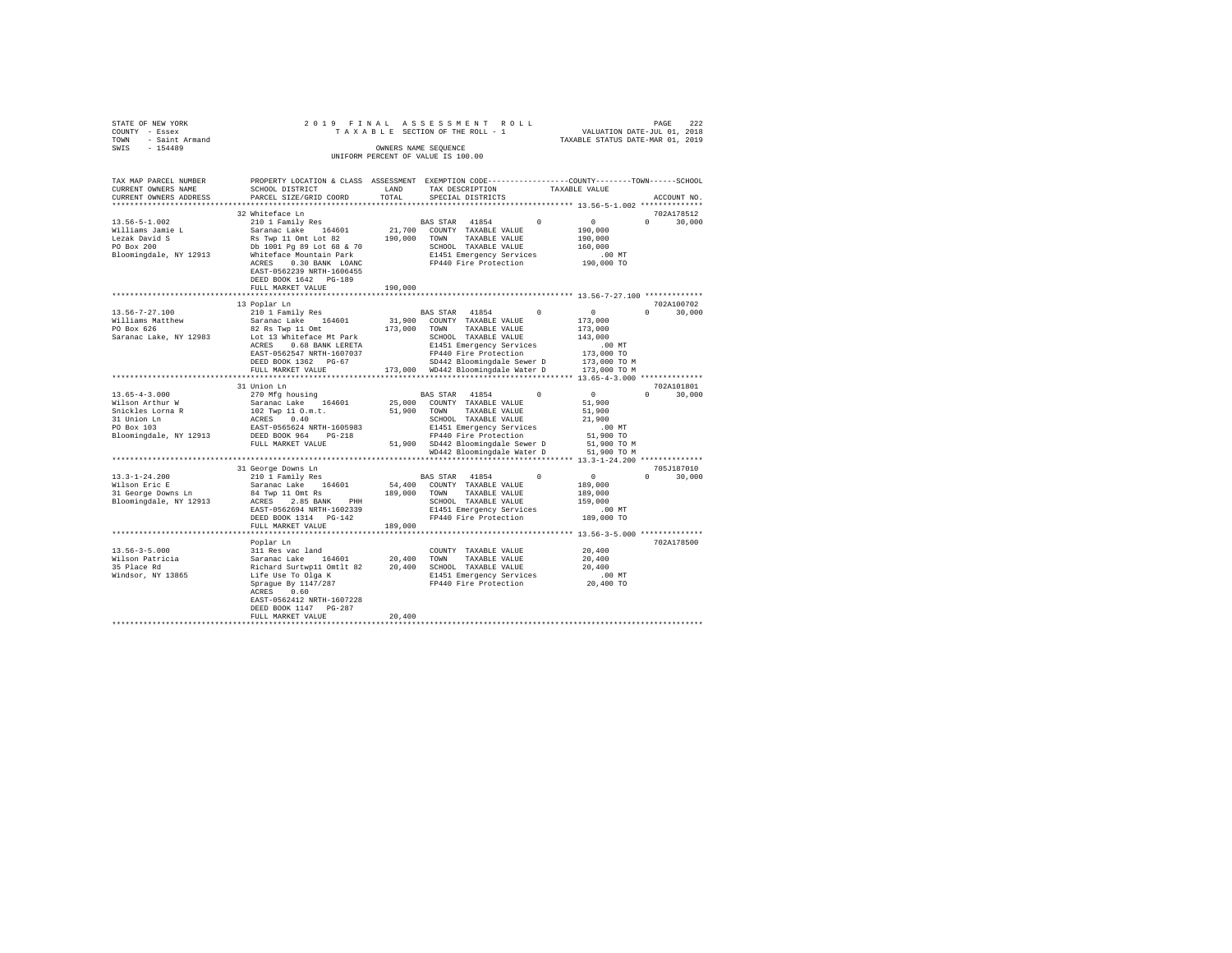| STATE OF NEW YORK<br>COUNTY - Essex<br>- Saint Armand<br>TOWN | 2019 FINAL                                                                                                      |                       | ASSESSMENT ROLL<br>TAXABLE SECTION OF THE ROLL - 1                                              | VALUATION DATE-JUL 01, 2018<br>TAXABLE STATUS DATE-MAR 01, 2019 | 223<br>PAGE        |
|---------------------------------------------------------------|-----------------------------------------------------------------------------------------------------------------|-----------------------|-------------------------------------------------------------------------------------------------|-----------------------------------------------------------------|--------------------|
| $-154489$<br>SWIS                                             |                                                                                                                 |                       | OWNERS NAME SEOUENCE<br>UNIFORM PERCENT OF VALUE IS 100.00                                      |                                                                 |                    |
| TAX MAP PARCEL NUMBER                                         |                                                                                                                 |                       | PROPERTY LOCATION & CLASS ASSESSMENT EXEMPTION CODE---------------COUNTY-------TOWN------SCHOOL |                                                                 |                    |
| CURRENT OWNERS NAME                                           | SCHOOL DISTRICT                                                                                                 | LAND                  | TAX DESCRIPTION                                                                                 | TAXABLE VALUE                                                   |                    |
| CURRENT OWNERS ADDRESS<br>**********************              | PARCEL SIZE/GRID COORD<br>*************************                                                             | TOTAL<br>************ | SPECIAL DISTRICTS                                                                               |                                                                 | ACCOUNT NO.        |
|                                                               | Poplar Ln                                                                                                       |                       |                                                                                                 |                                                                 | 702A101803         |
| $13.56 - 3 - 6.000$                                           | 311 Res vac land                                                                                                |                       | COUNTY TAXABLE VALUE                                                                            | 10,000                                                          |                    |
| Wilson Patricia                                               | Saranac Lake<br>164601                                                                                          | 10,000 TOWN           | TAXABLE VALUE                                                                                   | 10,000                                                          |                    |
| 35 Place Rd                                                   | 82 Richards Surtwp 11 Omt                                                                                       |                       | 10,000 SCHOOL TAXABLE VALUE                                                                     | 10,000                                                          |                    |
| Windsor, NY 13865                                             | Life Use To Olga K                                                                                              |                       | E1451 Emergency Services                                                                        | $.00$ MT                                                        |                    |
|                                                               | Sprague By 1147/287<br>0.20<br>ACRES<br>EAST-0562299 NRTH-1607306<br>DEED BOOK 1147 PG-287<br>FULL MARKET VALUE | 10,000                | FP440 Fire Protection                                                                           | 10,000 TO                                                       |                    |
|                                                               |                                                                                                                 |                       |                                                                                                 |                                                                 |                    |
|                                                               | 129 Roosevelt Ln                                                                                                |                       |                                                                                                 |                                                                 | 705J103002         |
| $13.3 - 1 - 19.100$                                           | 210 1 Family Res                                                                                                |                       | BAS STAR 41854<br>$^{\circ}$                                                                    | $\overline{0}$                                                  | 30,000<br>$\Omega$ |
| Winter Mark C                                                 | Saranac Lake 164601                                                                                             | 53,200                | COUNTY TAXABLE VALUE                                                                            | 129,800                                                         |                    |
| Gokey-Winter Nanette E                                        | 84 Richards Sur                                                                                                 | 129,800               | TAXABLE VALUE<br>TOWN                                                                           | 129,800                                                         |                    |
| 129 Roosevelt Ln                                              | ACRES 1.71                                                                                                      |                       | SCHOOL TAXABLE VALUE                                                                            | 99,800                                                          |                    |
| Bloomingdale, NY 12913                                        | EAST-0562532 NRTH-1602979                                                                                       |                       | E1451 Emergency Services                                                                        | $.00$ MT                                                        |                    |
|                                                               | DEED BOOK 1365 PG-135                                                                                           |                       | FP440 Fire Protection                                                                           | 129,800 TO                                                      |                    |
|                                                               | FULL MARKET VALUE                                                                                               | 129,800               | ************************** 13.56-9-1.000 **************                                         |                                                                 |                    |
|                                                               | 41 Main St                                                                                                      |                       |                                                                                                 |                                                                 | 702C102014         |
| $13.56 - 9 - 1.000$                                           | 210 1 Family Res                                                                                                |                       | COUNTY TAXABLE VALUE                                                                            | 45,900                                                          |                    |
| Wolfe Daniel J                                                | Saranac Lake 164601                                                                                             | 19,000 TOWN           | TAXABLE VALUE                                                                                   | 45,900                                                          |                    |
| 41 Main St                                                    | 82 Rs Twp 11 Omt                                                                                                |                       | 45,900 SCHOOL TAXABLE VALUE                                                                     | 45,900                                                          |                    |
| Bloomingdale, NY 12913                                        | ACRES 0.20                                                                                                      |                       | E1451 Emergency Services                                                                        | $.00$ MT                                                        |                    |
|                                                               | EAST-0563277 NRTH-1606014                                                                                       |                       | FP440 Fire Protection                                                                           | 45,900 TO                                                       |                    |
|                                                               | DEED BOOK 1363 PG-103                                                                                           |                       | SD442 Bloomingdale Sewer D                                                                      | 45,900 TO M                                                     |                    |
|                                                               | FULL MARKET VALUE                                                                                               |                       | 45,900 WD442 Bloomingdale Water D                                                               | 45,900 TO M                                                     |                    |
|                                                               | ***********************                                                                                         |                       |                                                                                                 |                                                                 |                    |
| $13.56 - 1 - 3.200$                                           | 10 Prospect St<br>210 1 Family Res                                                                              |                       | COUNTY TAXABLE VALUE                                                                            | 77,000                                                          | 702A180005         |
| Wood Randy                                                    | Saranac Lake 164601                                                                                             | 19,000 TOWN           | TAXABLE VALUE                                                                                   | 77,000                                                          |                    |
| Wood Heather                                                  | 82 Rs Twp 11 Omt                                                                                                |                       | 77,000 SCHOOL TAXABLE VALUE                                                                     | 77,000                                                          |                    |
| 10 Prospect St                                                | ACRES 0.20                                                                                                      |                       | E1451 Emergency Services                                                                        | .00MT                                                           |                    |
| Bloomingdale, NY 12913                                        | EAST-0562035 NRTH-1607491                                                                                       |                       | FP440 Fire Protection                                                                           | 77,000 TO                                                       |                    |
|                                                               | DEED BOOK 1807 PG-19                                                                                            |                       | SD442 Bloomingdale Sewer D                                                                      | 77,000 TO M                                                     |                    |
|                                                               | FULL MARKET VALUE                                                                                               |                       | 77,000 WD442 Bloomingdale Water D                                                               | 77,000 TO M                                                     |                    |
|                                                               | ***********************                                                                                         |                       |                                                                                                 |                                                                 |                    |
|                                                               | 21 Vine St                                                                                                      |                       |                                                                                                 |                                                                 | 702A100804         |
| 13.56-8-15.000                                                | 210 1 Family Res                                                                                                |                       | 41854<br>$\Omega$<br><b>BAS STAR</b>                                                            | $\circ$                                                         | $\Omega$<br>30,000 |
| Woodruff Gary W                                               | Saranac Lake 164601                                                                                             | 34,300                | COUNTY TAXABLE VALUE                                                                            | 219,900                                                         |                    |
| Woodruff Laurie D<br>PO Box 235                               | 101 Rs Twp 11 Omt<br>ACRES 0.90                                                                                 | 219,900               | TOWN<br>TAXABLE VALUE<br>SCHOOL TAXABLE VALUE                                                   | 219,900<br>189,900                                              |                    |
| Bloomingdale, NY 12913                                        | EAST-0563517 NRTH-1606722                                                                                       |                       | E1451 Emergency Services                                                                        | .00MT                                                           |                    |
|                                                               | DEED BOOK 1078 PG-37                                                                                            |                       | FP440 Fire Protection                                                                           | 219,900 TO                                                      |                    |
|                                                               | FULL MARKET VALUE                                                                                               | 219,900               |                                                                                                 |                                                                 |                    |
|                                                               |                                                                                                                 |                       |                                                                                                 |                                                                 |                    |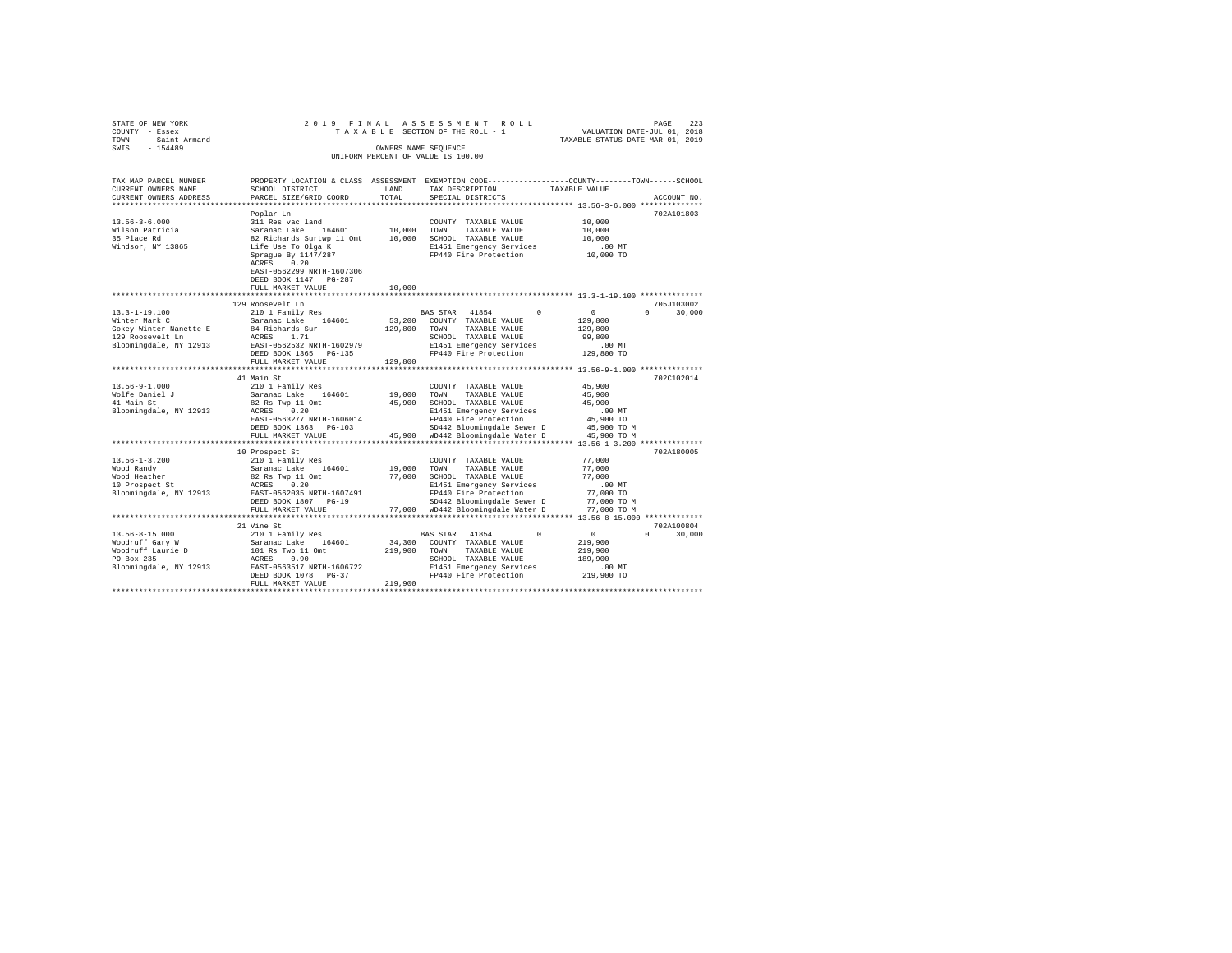| STATE OF NEW YORK<br>COUNTY - Essex<br>TOWN - Saint Armand<br>SWIS - 154489                                                                                                                                                                                                                                                      |                                                                                                 | OWNERS NAME SEQUENCE | 2019 FINAL ASSESSMENT ROLL<br>PAGE 224 A S S E S S M E N T R O L L<br>T A X A B L E SECTION OF THE ROLL - 1 VALUATION DATE-JUL 01, 2019<br>TAXABLE STATUS DATE-MAR 01, 2019<br>UNIFORM PERCENT OF VALUE IS 100.00 |                                                   | PAGE<br>224   |
|----------------------------------------------------------------------------------------------------------------------------------------------------------------------------------------------------------------------------------------------------------------------------------------------------------------------------------|-------------------------------------------------------------------------------------------------|----------------------|-------------------------------------------------------------------------------------------------------------------------------------------------------------------------------------------------------------------|---------------------------------------------------|---------------|
| TAX MAP PARCEL NUMBER<br>CURRENT OWNERS NAME<br>CURRENT OWNERS ADDRESS                                                                                                                                                                                                                                                           | PROPERTY LOCATION & CLASS ASSESSMENT EXEMPTION CODE---------------COUNTY-------TOWN------SCHOOL |                      | TAX DESCRIPTION TAXABLE VALUE<br>SPECIAL DISTRICTS                                                                                                                                                                |                                                   | ACCOUNT NO.   |
|                                                                                                                                                                                                                                                                                                                                  | 1291 NYS Route 3                                                                                |                      |                                                                                                                                                                                                                   |                                                   | 705J198002    |
|                                                                                                                                                                                                                                                                                                                                  | 210 1 Family Res<br>DEED BOOK 1444 PG-153<br>FULL MARKET VALUE                                  | 147,200              |                                                                                                                                                                                                                   |                                                   |               |
|                                                                                                                                                                                                                                                                                                                                  |                                                                                                 |                      |                                                                                                                                                                                                                   |                                                   |               |
|                                                                                                                                                                                                                                                                                                                                  |                                                                                                 |                      |                                                                                                                                                                                                                   |                                                   | 705J189020    |
|                                                                                                                                                                                                                                                                                                                                  | FULL MARKET VALUE 211,700                                                                       |                      |                                                                                                                                                                                                                   |                                                   | 0 68,700      |
|                                                                                                                                                                                                                                                                                                                                  |                                                                                                 |                      |                                                                                                                                                                                                                   |                                                   |               |
|                                                                                                                                                                                                                                                                                                                                  | 839 Saint Regis Ave                                                                             |                      |                                                                                                                                                                                                                   |                                                   | 702A101012    |
|                                                                                                                                                                                                                                                                                                                                  |                                                                                                 |                      |                                                                                                                                                                                                                   |                                                   | $0 \t 30,000$ |
|                                                                                                                                                                                                                                                                                                                                  |                                                                                                 |                      |                                                                                                                                                                                                                   |                                                   |               |
| $\begin{tabular}{l c c c c c} \hline & 44 River Rd & & 44 River Rd & & 44 River Rd & & 44 River Rd & & 45.05--2--17.100 & & 44 River Rd & & 45.05--2--17.100 & & 45.05--2--17.100 & & 45.05--2--17.100 & & 45.05--2--17.100 & & 45.05--2--17.100 & & 45.05--2--17.100 & & 45.05--2--17.100 & & 45.05--2--17.100 & & 45.05--2--1$ |                                                                                                 |                      |                                                                                                                                                                                                                   |                                                   |               |
|                                                                                                                                                                                                                                                                                                                                  |                                                                                                 |                      |                                                                                                                                                                                                                   |                                                   |               |
|                                                                                                                                                                                                                                                                                                                                  | 24 Roosevelt Ln<br>DEED BOOK 1776 PG-252<br>FULL MARKET VALUE                                   | 77,000               |                                                                                                                                                                                                                   | 77,000<br>77,000<br>77,000<br>00 MT.<br>77,000 TO | 702A102104    |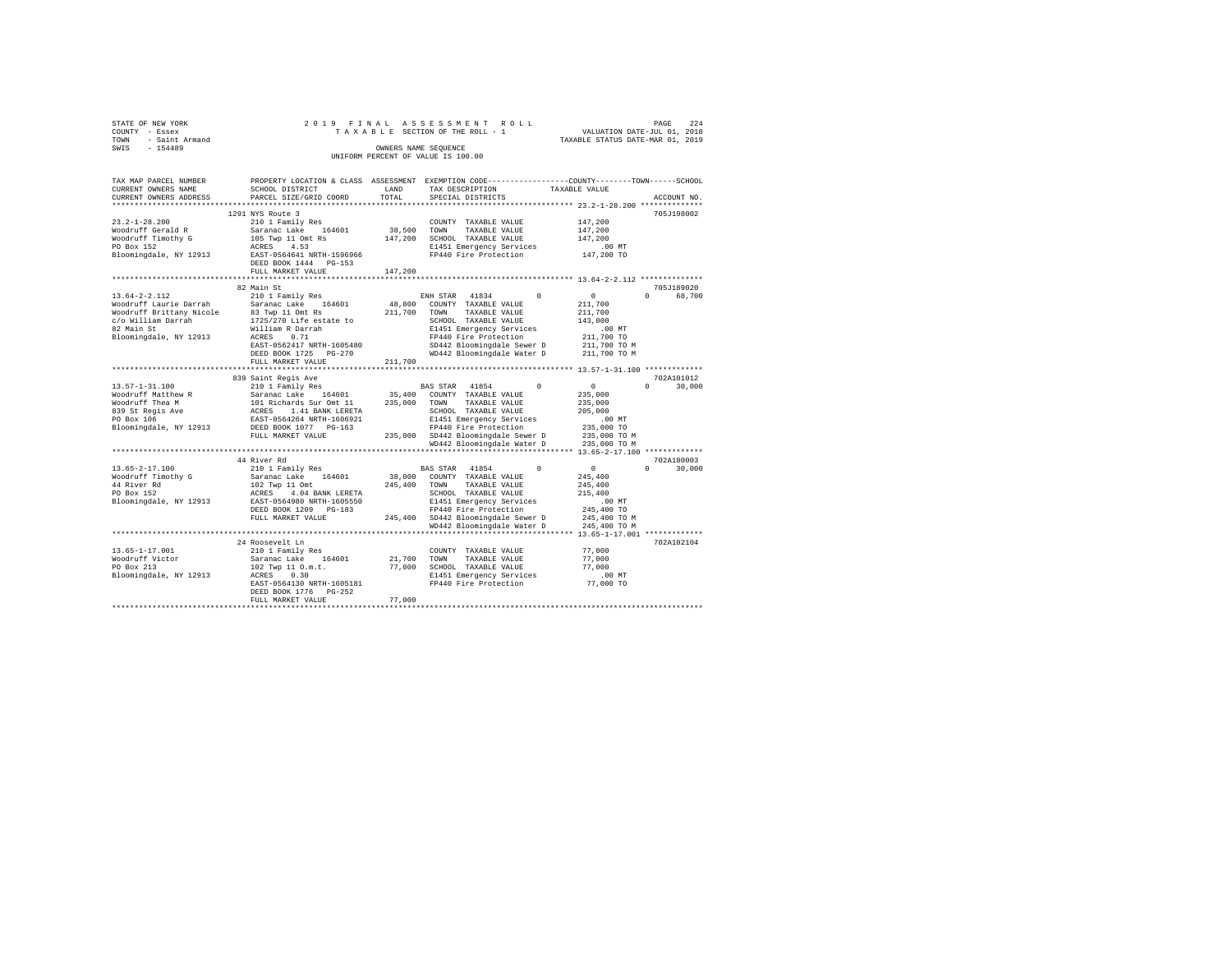| STATE OF NEW YORK<br>- Essex<br>COUNTY<br>- Saint Armand<br>TOWN<br>$-154489$<br>SWIS                    |                                                                                                                                                                                                                       | OWNERS NAME SEQUENCE       | 2019 FINAL ASSESSMENT ROLL<br>UNIFORM PERCENT OF VALUE IS 100.00                                                                                                                                   | 225<br>PAGE<br>TAXABLE SECTION OF THE ROLL - 1 WALUATION DATE-JUL 01, 2018<br>TAXABLE STATUS DATE-MAR 01, 2019 |
|----------------------------------------------------------------------------------------------------------|-----------------------------------------------------------------------------------------------------------------------------------------------------------------------------------------------------------------------|----------------------------|----------------------------------------------------------------------------------------------------------------------------------------------------------------------------------------------------|----------------------------------------------------------------------------------------------------------------|
| TAX MAP PARCEL NUMBER<br>CURRENT OWNERS NAME<br>CURRENT OWNERS ADDRESS<br>****************************** | PROPERTY LOCATION & CLASS ASSESSMENT<br>SCHOOL DISTRICT<br>PARCEL SIZE/GRID COORD                                                                                                                                     | LAND<br>TOTAL              | TAX DESCRIPTION<br>SPECIAL DISTRICTS                                                                                                                                                               | EXEMPTION CODE-----------------COUNTY-------TOWN------SCHOOL<br>TAXABLE VALUE<br>ACCOUNT NO.                   |
| $13.65 - 1 - 24.100$<br>Woodruff Victor J<br>PO Box 213<br>Bloomingdale, NY 12913                        | Roosevelt Ln<br>311 Res vac land<br>Saranac Lake 164601<br>Lot 102 Twp 11 Omt<br>Life Use Mildred A<br>Howard By 1138/277<br>0.30<br>ACRES<br>EAST-0564084 NRTH-1605149<br>DEED BOOK 1573 PG-313<br>FULL MARKET VALUE | 17,200<br>17,200<br>17,200 | COUNTY TAXABLE VALUE<br>TOWN<br>TAXABLE VALUE<br>SCHOOL TAXABLE VALUE<br>E1451 Emergency Services<br>FP440 Fire Protection<br>SD442 Bloomingdale Sewer D 17,200 TO M<br>WD442 Bloomingdale Water D | 702C101208<br>17,200<br>17,200<br>17,200<br>.00MT<br>17,200 TO<br>17,200 TO M                                  |

|                                                   | 2089 Gillespie Dr                                                   |        |      |                      |                                 |              | 705J194005         |
|---------------------------------------------------|---------------------------------------------------------------------|--------|------|----------------------|---------------------------------|--------------|--------------------|
| $15. -1 - 10.300$                                 | 270 Mfg housing                                                     |        |      |                      | ENH STAR 41834 0                | $\mathbf{0}$ | $\Omega$<br>48,100 |
|                                                   | Woolley Sheri Land Saranac Lake 164601 142,000 COUNTY TAXABLE VALUE |        |      |                      |                                 | 48,100       |                    |
| Allgauer Betsy J                                  | 367 Richards                                                        | 48,100 | TOWN |                      | TAXABLE VALUE                   | 48,100       |                    |
| c/o Carl L & Mary D Klaproth 1827/215 Life Use To |                                                                     |        |      |                      | SCHOOL TAXABLE VALUE            | $\Omega$     |                    |
| 2089 Gillespie Dr                                 | Carl L & Mary D Klaproth                                            |        |      |                      | E1451 Emergency Services        | $.00$ MT     |                    |
| Bloomingdale, NY 12913 ACRES 8.50                 |                                                                     |        |      |                      | FP440 Fire Protection 48,100 TO |              |                    |
|                                                   | EAST-0603461 NRTH-1612834                                           |        |      |                      |                                 |              |                    |
|                                                   | DEED BOOK 1827 PG-215                                               |        |      |                      |                                 |              |                    |
|                                                   | 48,100<br>FULL MARKET VALUE                                         |        |      |                      |                                 |              |                    |
|                                                   |                                                                     |        |      |                      |                                 |              |                    |
|                                                   | Grass Pond Wav                                                      |        |      |                      |                                 |              | 705J185002         |
| $13.4 - 1 - 71.119$                               | 322 Rural vac>10                                                    |        |      |                      | COUNTY TAXABLE VALUE            | 25,800       |                    |
|                                                   |                                                                     |        | TOWN |                      | TAXABLE VALUE                   | 25,800       |                    |
| Wright Jeanette F                                 | 164 Rs Twp 11 Omt 25,800                                            |        |      |                      | SCHOOL TAXABLE VALUE            | 25,800       |                    |
| 2545 Bradley Brook Rd 22.25 Acres                 |                                                                     |        |      |                      | E1451 Emergency Services .00 MT |              |                    |
| Eaton, NY 13334                                   | ACRES 22.25                                                         |        |      |                      | FP440 Fire Protection 25,800 TO |              |                    |
|                                                   | EAST-0574095 NRTH-1600813                                           |        |      |                      |                                 |              |                    |
|                                                   | DEED BOOK 1191   PG-113                                             |        |      |                      |                                 |              |                    |
|                                                   | FULL MARKET VALUE                                                   | 25,800 |      |                      |                                 |              |                    |
|                                                   |                                                                     |        |      |                      |                                 |              |                    |
|                                                   | NYS Route 3                                                         |        |      |                      |                                 |              | 705J104107         |
| $13.4 - 1 - 44.110$                               | 322 Rural vac>10                                                    |        |      |                      | COUNTY TAXABLE VALUE            | 52,300       |                    |
| Yaglou Peter                                      | Saranac Lake 164601 52,300                                          |        | TOWN |                      | TAXABLE VALUE                   | 52,300       |                    |
| PO Box 22                                         | 121 Twp 11 Omt Rs 52,300                                            |        |      | SCHOOL TAXABLE VALUE |                                 | 52,300       |                    |
| Gabriels, NY 12939                                | ACRES 46.50                                                         |        |      |                      | E1451 Emergency Services        | $.00$ MT     |                    |
|                                                   | EAST-0567970 NRTH-1607416                                           |        |      |                      | FP440 Fire Protection           | 52,300 TO    |                    |
|                                                   | DEED BOOK 1239 PG-262                                               |        |      |                      |                                 |              |                    |
|                                                   | FULL MARKET VALUE                                                   | 52,300 |      |                      |                                 |              |                    |
|                                                   |                                                                     |        |      |                      |                                 |              |                    |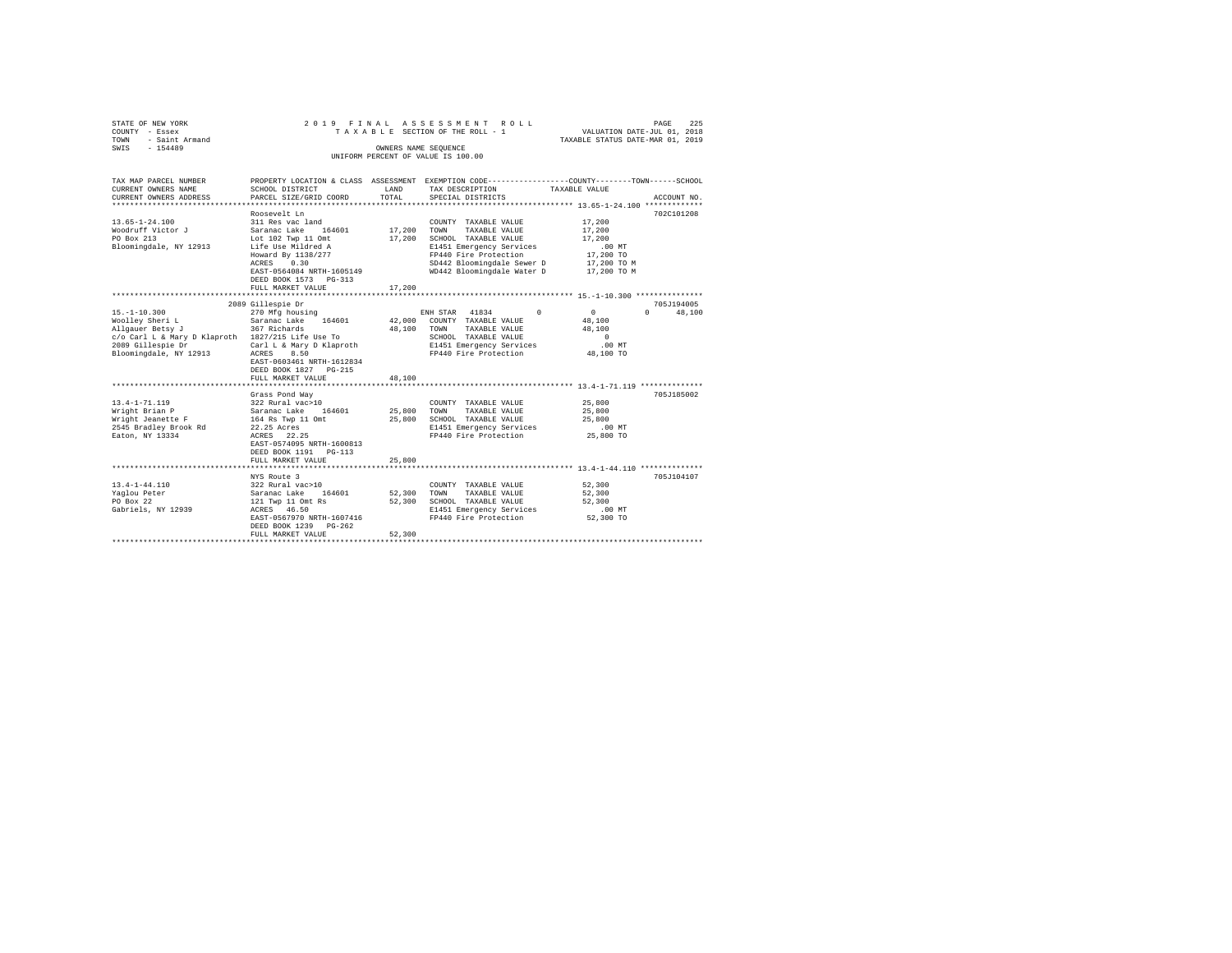| STATE OF NEW YORK<br>COUNTY - Essex<br>- Saint Armand<br>TOWN | ASSESSMENT ROLL<br>2019 FINAL<br>TAXABLE SECTION OF THE ROLL - 1                                                     |         |                                                   |          | PAGE<br>226<br>VALUATION DATE-JUL 01, 2018<br>TAXABLE STATUS DATE-MAR 01, 2019 |          |               |  |
|---------------------------------------------------------------|----------------------------------------------------------------------------------------------------------------------|---------|---------------------------------------------------|----------|--------------------------------------------------------------------------------|----------|---------------|--|
| SWIS - 154489                                                 |                                                                                                                      |         | OWNERS NAME SEQUENCE                              |          |                                                                                |          |               |  |
|                                                               |                                                                                                                      |         | UNIFORM PERCENT OF VALUE IS 100.00                |          |                                                                                |          |               |  |
|                                                               |                                                                                                                      |         |                                                   |          |                                                                                |          |               |  |
|                                                               | TAX MAP PARCEL NUMBER PROPERTY LOCATION & CLASS ASSESSMENT EXEMPTION CODE--------------COUNTY-------TOWN------SCHOOL |         |                                                   |          |                                                                                |          |               |  |
| CURRENT OWNERS NAME                                           | SCHOOL DISTRICT                                                                                                      | LAND    | TAX DESCRIPTION                                   |          | TAXABLE VALUE                                                                  |          |               |  |
| CURRENT OWNERS ADDRESS                                        | PARCEL SIZE/GRID COORD                                                                                               | TOTAL   | SPECIAL DISTRICTS                                 |          |                                                                                |          | ACCOUNT NO.   |  |
|                                                               |                                                                                                                      |         |                                                   |          |                                                                                |          |               |  |
|                                                               | 45 Mount Pisqah Ln                                                                                                   |         |                                                   |          |                                                                                |          | 705Z015007    |  |
| $23.3 - 1 - 61.200$                                           | 210 1 Family Res<br>Saranac Lake 164601                                                                              |         | BAS STAR 41854 0                                  |          | $\sim$ 0 $\sim$                                                                | $\Omega$ | 30,000        |  |
| Yanchitis Lisa Ann<br>2077 Saranac Ave                        | 9 OMT TWP11 RS                                                                                                       | 217,100 | 88,200 COUNTY TAXABLE VALUE<br>TOWN TAXABLE VALUE |          | 217,100                                                                        |          |               |  |
| Lake Placid, NY 12946                                         | ACRES 0.91                                                                                                           |         | SCHOOL TAXABLE VALUE                              |          | 217,100<br>187,100                                                             |          |               |  |
|                                                               | EAST-0554083 NRTH-1584747                                                                                            |         | E1450 Emergency Services                          |          | .00 MT                                                                         |          |               |  |
|                                                               | DEED BOOK 1782 PG-170                                                                                                |         | FP440 Fire Protection                             |          | 217,100 TO                                                                     |          |               |  |
|                                                               | FULL MARKET VALUE                                                                                                    | 217,100 |                                                   |          |                                                                                |          |               |  |
|                                                               |                                                                                                                      |         |                                                   |          |                                                                                |          |               |  |
|                                                               | River Rd                                                                                                             |         |                                                   |          |                                                                                |          | 705J103712    |  |
| $13.4 - 1 - 37.000$                                           | 314 Rural vac<10                                                                                                     |         | COUNTY TAXABLE VALUE                              |          | 10,300                                                                         |          |               |  |
| Yando Robert                                                  | Saranac Lake 164601                                                                                                  |         | 10,300 TOWN TAXABLE VALUE                         |          | 10,300                                                                         |          |               |  |
| 107 River Rd                                                  | 123 Richards Sur                                                                                                     | 10,300  | SCHOOL TAXABLE VALUE                              |          | 10,300                                                                         |          |               |  |
| Bloomingdale, NY 12913                                        | 0.80<br>ACRES                                                                                                        |         | E1451 Emergency Services<br>FP440 Fire Protection |          | $.00$ MT                                                                       |          |               |  |
|                                                               | EAST-0566381 NRTH-1604955                                                                                            |         |                                                   |          | 10,300 TO                                                                      |          |               |  |
|                                                               | DEED BOOK 1886 PG-295                                                                                                |         |                                                   |          |                                                                                |          |               |  |
|                                                               | FULL MARKET VALUE                                                                                                    | 10,300  |                                                   |          |                                                                                |          |               |  |
|                                                               | ************************<br>107 River Rd                                                                             |         |                                                   |          | *********************** 13.4-1-36.002 **************                           |          | 705J175004    |  |
| $13.4 - 1 - 36.002$                                           | 240 Rural res                                                                                                        |         | AGED ALL 41800 0 77,850                           |          |                                                                                |          | 77,850 77,850 |  |
| Yando Robert N                                                |                                                                                                                      |         |                                                   | $\Omega$ | $\Omega$                                                                       | $\sim$   | 68,700        |  |
| c/o Warrene McCarthy                                          | Saranac Lake 164601 66,800 ENH STAR 41834 (<br>Richards Survey Lot 122 155,700 COUNTY TAXABLE VALUE                  |         |                                                   |          | 77,850                                                                         |          |               |  |
| 107 River Rd                                                  | 1596/147 Life Use to                                                                                                 |         | TOWN<br>TAXABLE VALUE                             |          | 77,850                                                                         |          |               |  |
| Bloomingdale, NY 12913                                        | W. McCarthy                                                                                                          |         | SCHOOL TAXABLE VALUE                              |          | 9,150                                                                          |          |               |  |
|                                                               | W. McCarthy<br>ACRES 16.10                                                                                           |         | E1451 Emergency Services                          |          | $.00$ MT                                                                       |          |               |  |
|                                                               | EAST-0566964 NRTH-1605751                                                                                            |         | FP440 Fire Protection                             |          | 155,700 TO                                                                     |          |               |  |
|                                                               | DEED BOOK 1596 PG-147                                                                                                |         |                                                   |          |                                                                                |          |               |  |
|                                                               | FULL MARKET VALUE                                                                                                    | 155,700 |                                                   |          |                                                                                |          |               |  |
|                                                               |                                                                                                                      |         |                                                   |          |                                                                                |          |               |  |
|                                                               | 188 River Rd                                                                                                         |         |                                                   |          |                                                                                |          | 705J102201    |  |
| $13.4 - 1 - 49.000$                                           | 210 1 Family Res                                                                                                     |         | COUNTY TAXABLE VALUE                              |          | 182,400                                                                        |          |               |  |
| Yelle Carolyn E                                               | Saranac Lake $164601$                                                                                                | 28,700  | TOWN<br>TAXABLE VALUE                             |          | 182,400                                                                        |          |               |  |
| 5973 State Route 30                                           | 122 Richards Sur                                                                                                     |         | 182,400 SCHOOL TAXABLE VALUE                      |          | 182,400                                                                        |          |               |  |
| Lake Clear, NY 12945                                          | Book 798 Page 209                                                                                                    |         | E1451 Emergency Services                          |          | .00 MT<br>182,400 TO                                                           |          |               |  |
|                                                               | Survey By G Odone Mp 3283<br>ACRES 0 F 2283                                                                          |         | FP440 Fire Protection                             |          |                                                                                |          |               |  |
|                                                               | EAST-0568331 NRTH-1604213                                                                                            |         |                                                   |          |                                                                                |          |               |  |
|                                                               | DEED BOOK 1934 PG-97                                                                                                 |         |                                                   |          |                                                                                |          |               |  |
|                                                               | FULL MARKET VALUE                                                                                                    | 182,400 |                                                   |          |                                                                                |          |               |  |
|                                                               |                                                                                                                      |         |                                                   |          |                                                                                |          |               |  |
|                                                               |                                                                                                                      |         |                                                   |          |                                                                                |          |               |  |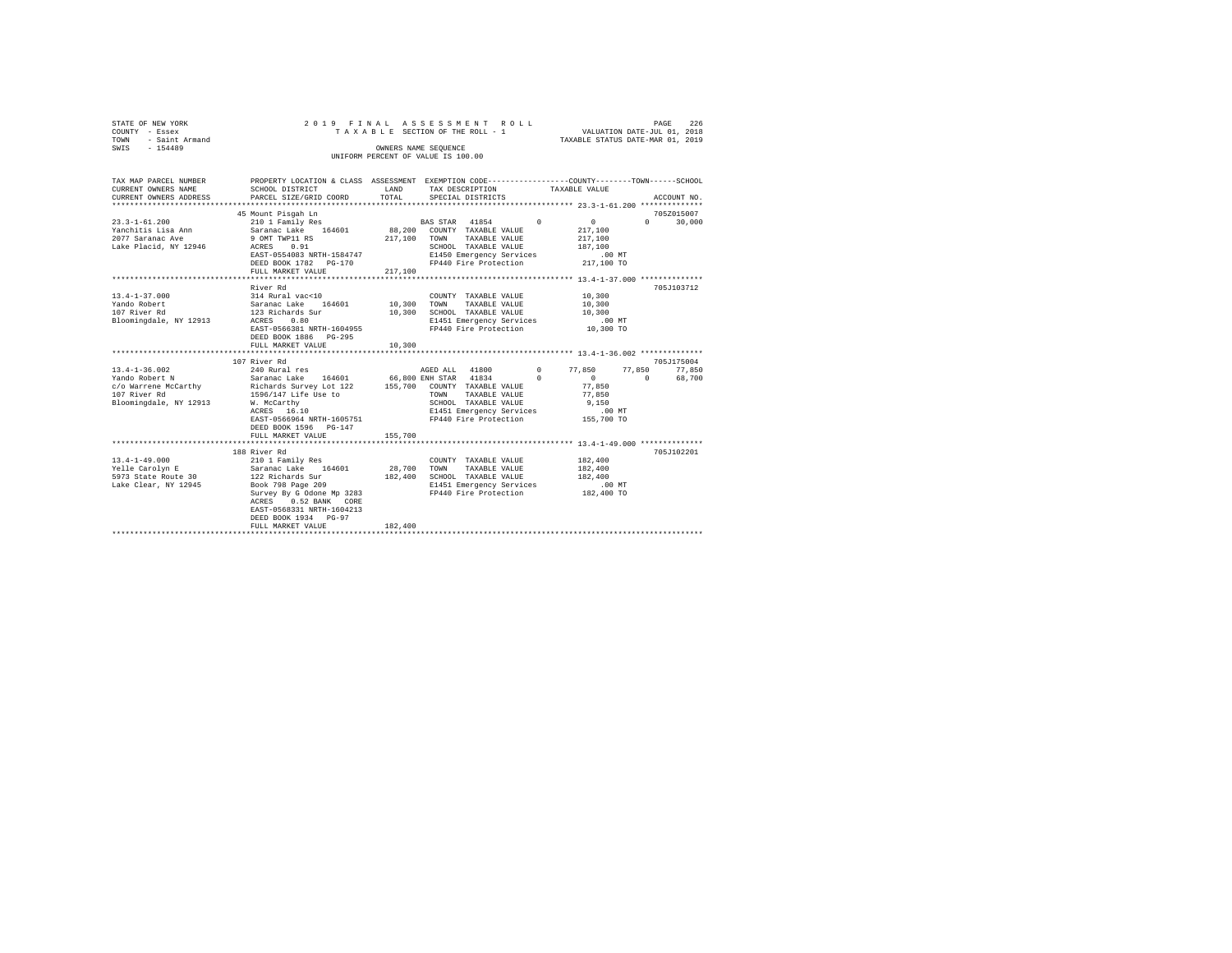| STATE OF NEW YORK<br>COUNTY - Essex<br>- Saint Armand<br>TOWN<br>$-154489$ |                                            |         | 2019 FINAL ASSESSMENT ROLL<br>TAXABLE SECTION OF THE ROLL - 1<br>OWNERS NAME SEOUENCE                              | VALUATION DATE-JUL 01, 2018<br>TAXABLE STATUS DATE-MAR 01, 2019 | PAGE<br>227                      |
|----------------------------------------------------------------------------|--------------------------------------------|---------|--------------------------------------------------------------------------------------------------------------------|-----------------------------------------------------------------|----------------------------------|
| SWIS                                                                       |                                            |         | UNIFORM PERCENT OF VALUE IS 100.00                                                                                 |                                                                 |                                  |
| TAX MAP PARCEL NUMBER<br>CURRENT OWNERS NAME                               | SCHOOL DISTRICT                            | T.AND   | PROPERTY LOCATION & CLASS ASSESSMENT EXEMPTION CODE---------------COUNTY-------TOWN------SCHOOL<br>TAX DESCRIPTION | TAXABLE VALUE                                                   |                                  |
| CURRENT OWNERS ADDRESS                                                     | PARCEL SIZE/GRID COORD                     | TOTAL   | SPECIAL DISTRICTS                                                                                                  |                                                                 | ACCOUNT NO.                      |
|                                                                            |                                            |         |                                                                                                                    |                                                                 |                                  |
| $13.57 - 4 - 7.002$                                                        | 21 River Rd<br>210 1 Family Res            |         | $\Omega$<br>BAS STAR 41854                                                                                         | 0                                                               | 702A100909<br>$\Omega$<br>30,000 |
| Yelle-Daunais Deborah L                                                    | Saranac Lake 164601                        | 32,500  | COUNTY TAXABLE VALUE                                                                                               | 164,500                                                         |                                  |
| Daunais Joseph A                                                           | 102 Rs Twp 11 Omt                          | 164,500 | TOWN<br>TAXABLE VALUE                                                                                              | 164,500                                                         |                                  |
| 21 River Rd                                                                | 0.71 BANK WFARGO<br>ACRES                  |         | SCHOOL TAXABLE VALUE                                                                                               | 134,500                                                         |                                  |
| Bloomingdale, NY 12913                                                     | EAST-0565169 NRTH-1606084                  |         | E1451 Emergency Services                                                                                           | .00MT                                                           |                                  |
|                                                                            | DEED BOOK 1732 PG-97                       |         | FP440 Fire Protection                                                                                              | 164,500 TO                                                      |                                  |
|                                                                            | FULL MARKET VALUE                          | 164,500 | SD442 Bloomingdale Sewer D 164.500 TO M                                                                            |                                                                 |                                  |
|                                                                            |                                            |         | WD442 Bloomingdale Water D                                                                                         | 164,500 TO M                                                    |                                  |
|                                                                            |                                            |         |                                                                                                                    |                                                                 |                                  |
|                                                                            | 1812 NYS Route 3                           |         |                                                                                                                    |                                                                 | 705J194009                       |
| $13.57 - 1 - 12.400$                                                       | 210 1 Family Res                           |         | BAS STAR 41854<br>$\sim$ 0                                                                                         | 0                                                               | $\Omega$<br>30,000               |
| Yorkey Richard B                                                           | Saranac Lake 164601                        | 37,200  | COUNTY TAXABLE VALUE                                                                                               | 253,100                                                         |                                  |
| Yorkey Angela L                                                            | Lot 121 Rs Twp 11 Omt                      | 253,100 | TAXABLE VALUE<br>TOWN                                                                                              | 253,100                                                         |                                  |
| 1812 NYS Route 3                                                           | Darrylwood Subd #4                         |         | SCHOOL TAXABLE VALUE                                                                                               | 223,100                                                         |                                  |
| Vermontville, NY 12989                                                     | ACRES 3.84                                 |         | E1451 Emergency Services                                                                                           | .00MT                                                           |                                  |
|                                                                            | EAST-0567041 NRTH-1607272                  |         | FP440 Fire Protection                                                                                              | 253,100 TO                                                      |                                  |
|                                                                            | DEED BOOK 1396 PG-293<br>FULL MARKET VALUE | 253,100 | SD442 Bloomingdale Sewer D<br>WD442 Bloomingdale Water D                                                           | 253,100 TO M                                                    |                                  |
|                                                                            |                                            |         |                                                                                                                    | 253,100 TO M                                                    |                                  |
|                                                                            | 68 Prospect St                             |         |                                                                                                                    |                                                                 | 705Z006005                       |
| $13.56 - 10 - 9.500$                                                       | 311 Res vac land                           |         | COUNTY TAXABLE VALUE                                                                                               | 25,100                                                          |                                  |
| Zatorski Robert J                                                          | 164601<br>Saranac Lake                     | 25,100  | TOWN<br>TAXABLE VALUE                                                                                              | 25,100                                                          |                                  |
| Ordonez Carmen                                                             | ACRES<br>1.63                              | 25,100  | SCHOOL TAXABLE VALUE                                                                                               | 25,100                                                          |                                  |
| 317 Lake Flower Ave                                                        | EAST-0561396 NRTH-1606032                  |         | E1451 Emergency Services                                                                                           | $.00$ MT                                                        |                                  |
| Saranac Lake, NY 12983                                                     | DEED BOOK 1442 PG-235                      |         | FP440 Fire Protection                                                                                              | 25,100 TO                                                       |                                  |
|                                                                            | FULL MARKET VALUE                          | 25,100  |                                                                                                                    |                                                                 |                                  |
|                                                                            |                                            |         |                                                                                                                    |                                                                 |                                  |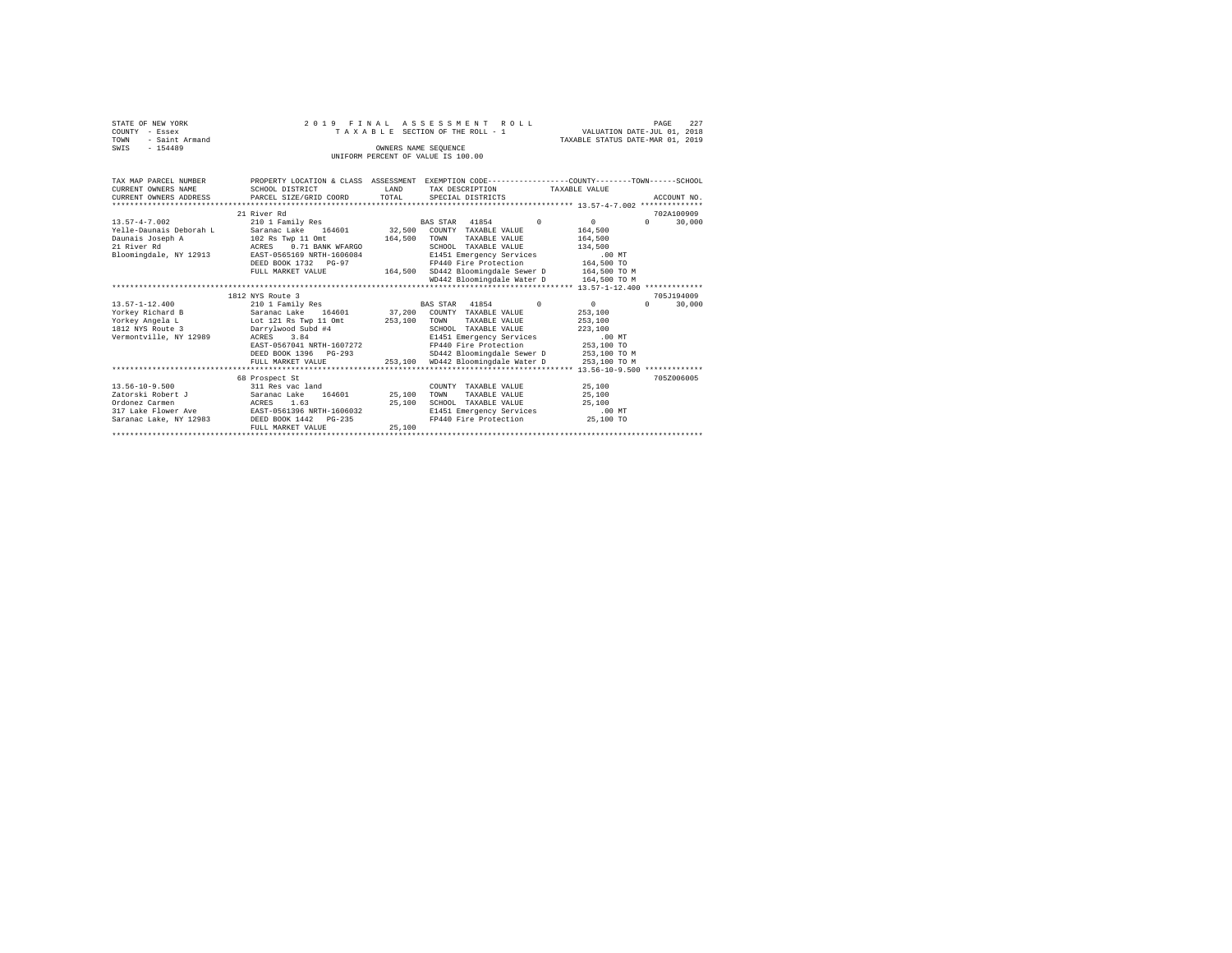| STATE OF NEW YORK      | 2019 FINAL ASSESSMENT ROLL         | 228<br>PAGE                      |
|------------------------|------------------------------------|----------------------------------|
| COUNTY - Essex         | TAXABLE SECTION OF THE ROLL - 1    | VALUATION DATE-JUL 01, 2018      |
| - Saint Armand<br>TOWN |                                    | TAXABLE STATUS DATE-MAR 01, 2019 |
| SWIS<br>$-154489$      |                                    | RPS150/V04/L015                  |
|                        |                                    | CURRENT DATE 6/25/2019           |
|                        | UNIFORM PERCENT OF VALUE IS 100.00 |                                  |
|                        | ROLL SUB SECTION- - TOTALS         |                                  |

| CODE | DISTRICT NAME        | TOTAL<br>PARCELS | <b>EXTENSION</b><br>TYPE | <b>EXTENSION</b><br>VALUE | AD VALOREM<br>VALUE | <b>EXEMPT</b><br>TAXABLE<br>AMOUNT<br>VALUE |  |
|------|----------------------|------------------|--------------------------|---------------------------|---------------------|---------------------------------------------|--|
|      | AP902 Pro Rata tax C |                  | 1 MOVTAX                 | 226.10                    |                     | 226.10                                      |  |
|      | AP903 Pro Rata tax T |                  | 1 MOVTAX                 | 291.79                    |                     | 291.79                                      |  |
|      | AP904 Pro Rata tax S |                  | 1 MOVTAX                 | 120.05                    |                     | 120.05                                      |  |
|      | E1450 Emergency Serv |                  | 256 MOVTAX               |                           |                     |                                             |  |
|      | E1451 Emergency Serv |                  | 613 MOVTAX               |                           |                     |                                             |  |
|      | BTI44 BTI District   |                  | 13 MOVTAX                |                           |                     |                                             |  |
|      | FP403 Fire Pro LP La |                  | 13 TOTAL                 |                           | 9029,700            | 9029,700                                    |  |
|      | FP440 Fire Protectio |                  | 857 TOTAL                |                           | 98488.717           | 98488.717                                   |  |
|      | SB440 Trudeau sewer  |                  | 1 TOTAL C                |                           | 630,300             | 630,300                                     |  |
|      | SW440 Trudeau sewer  |                  | 1 TOTAL<br>M             |                           | 630,300             | 630,300                                     |  |
|      | WB440 Trudeau water  |                  | 1 TOTAL<br>$\mathbb{C}$  |                           | 630,300             | 630,300                                     |  |
|      | WD440 Trudeau water  |                  | 1 TOTAL<br>M             |                           | 630,300             | 630,300                                     |  |
|      | WD441 Rockledge wate |                  | 54 TOTAL<br>M            |                           | 8561,700            | 8561,700                                    |  |
|      | SD442 Bloomingdale S |                  | 183 TOTAL<br>M           |                           | 23743.800           | 23743.800                                   |  |
|      | WD442 Bloomingdale W |                  | 183 TOTAL<br>M           |                           | 23743.800           | 23743.800                                   |  |

### \*\*\* S C H O O L D I S T R I C T S U M M A R Y \*\*\*

| CODE   | DISTRICT NAME | TOTAL<br>PARCELS | ASSESSED<br>LAND | ASSESSED<br>TOTAL | EXEMPT<br>AMOUNT | TOTAL<br>TAXABLE | STAR<br>AMOUNT | STAR<br>TAXABLE |
|--------|---------------|------------------|------------------|-------------------|------------------|------------------|----------------|-----------------|
| 164601 | Saranac Lake  | 870              | 37362.917        | 107518.417        | 1134,500         | 106383.917       | 11135.275      | 95248.642       |
|        | SUB-TOTAL     | 870              | 37362.917        | 107518.417        | 1134,500         | 106383.917       | 11135.275      | 95248.642       |
|        | TOTAL         | 870              | 37362.917        | 107518.417        | 1134,500         | 106383.917       | 11135.275      | 95248.642       |

\*\*\* S Y S T E M C O D E S S U M M A R Y \*\*\*

NO SYSTEM EXEMPTIONS AT THIS LEVEL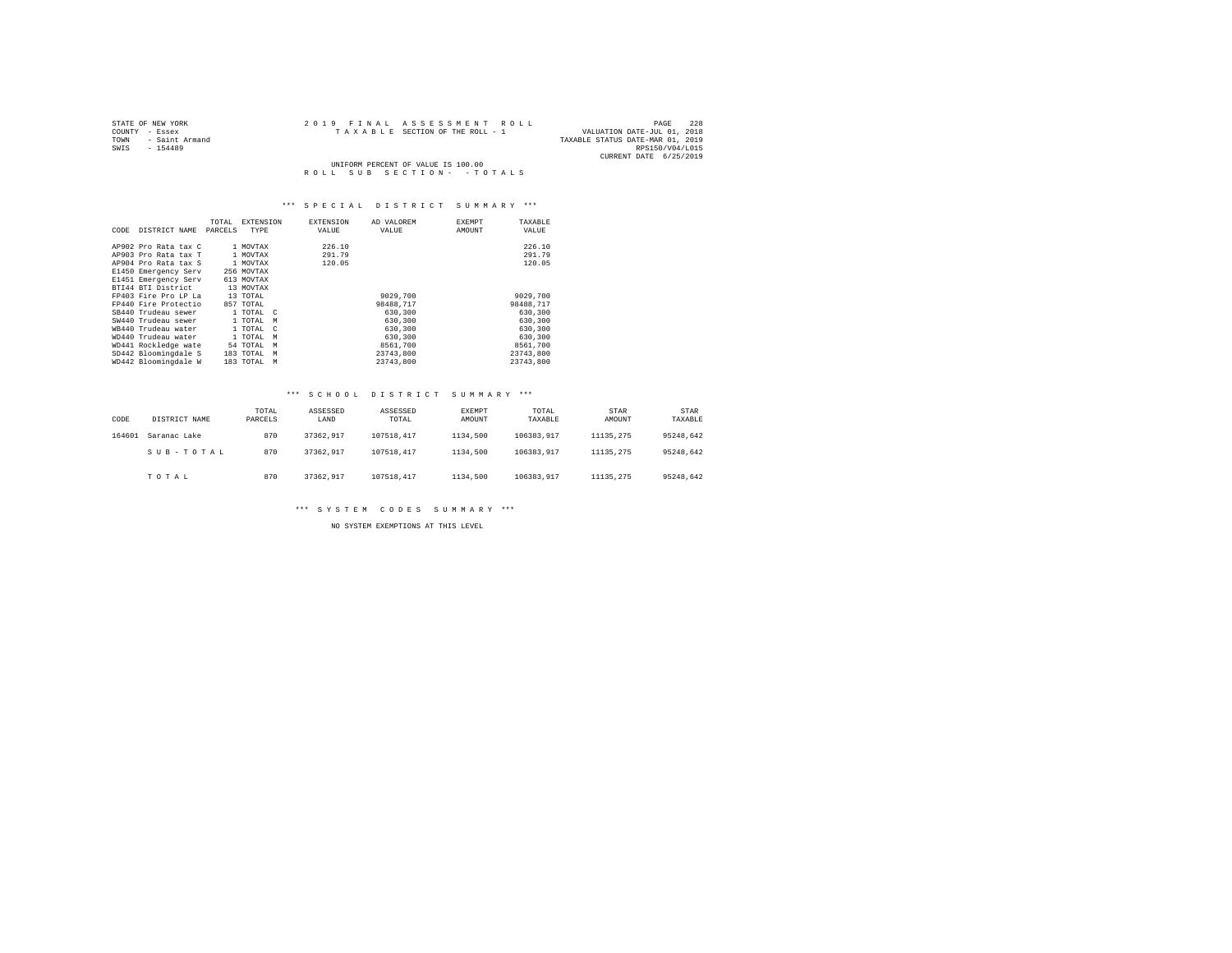| STATE OF NEW YORK      | 2019 FINAL ASSESSMENT ROLL         | 229<br>PAGE                      |
|------------------------|------------------------------------|----------------------------------|
| COUNTY - Essex         | TAXABLE SECTION OF THE ROLL - 1    | VALUATION DATE-JUL 01, 2018      |
| TOWN<br>- Saint Armand |                                    | TAXABLE STATUS DATE-MAR 01, 2019 |
| SWIS<br>$-154489$      |                                    | RPS150/V04/L015                  |
|                        |                                    | CURRENT DATE 6/25/2019           |
|                        | UNIFORM PERCENT OF VALUE IS 100.00 |                                  |
|                        | ROLL SUB SECTION- - TOTALS         |                                  |

#### \*\*\* E X E M P T I O N S U M M A R Y \*\*\*

|       |                 | TOTAL          |          |          |           |
|-------|-----------------|----------------|----------|----------|-----------|
| CODE  | DESCRIPTION     | PARCELS        | COUNTY   | TOWN     | SCHOOL    |
| 18020 | IND DEVLP       | ÷              | 194,310  | 194,310  | 194,310   |
| 41120 | VETWAR CTS      | 14             | 187.350  | 187.350  | 81.225    |
| 41121 | VET WAR CT      | ٠              | 15,000   | 15,000   |           |
| 41124 | VET WAR S       | ÷              |          |          | 6,000     |
| 41130 | VETCOM CTS      | 18             | 443.500  | 443.500  | 180,000   |
| 41140 | VETDIS CTS      | 8              | 227.190  | 227.190  | 120,190   |
| 41400 | CLERGY          | $\overline{2}$ | 3,000    | 3,000    | 3.000     |
| 41800 | AGED ALL        | 9              | 432.200  | 432.200  | 439,700   |
| 41804 | AGED S          | 4              |          |          | 110,075   |
| 41834 | ENH STAR        | 69             |          |          | 4415.075  |
| 41854 | <b>BAS STAR</b> | 226            |          |          | 6720.200  |
|       | TOTAL           | 353            | 1502.550 | 1502.550 | 12269.775 |

| ROLL       | DESCRIPTION | TOTAL   | ASSESSED  | ASSESSED   | TAXABLE    | TAXABLE    | TAXABLE    | STAR      |
|------------|-------------|---------|-----------|------------|------------|------------|------------|-----------|
| <b>SEC</b> |             | PARCELS | LAND      | TOTAL      | COUNTY     | TOWN       | SCHOOL     | TAXABLE   |
|            | TAXABLE     | 970     | 37362.917 | 107518.417 | 106015.867 | 106015.867 | 106383.917 | 95248.642 |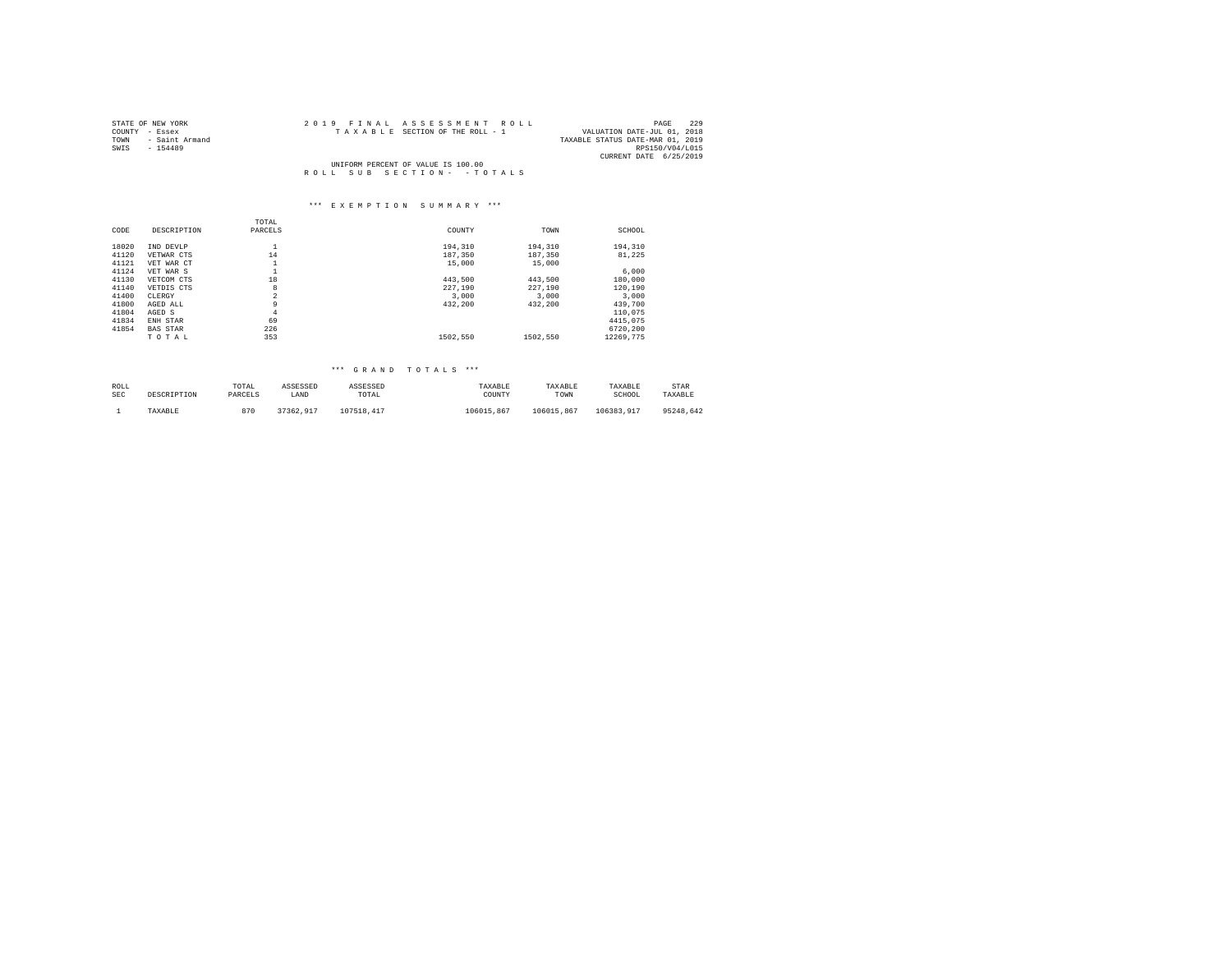| STATE OF NEW YORK<br>COUNTY - Essex<br>TOWN - Saint Armand<br>SWIS - 154489                                                                                                                                                                                                                                                                                                                                                                                                                                                                                                                                                |                                                                                                                                                                                                                                                                                                                                    |                        | 2019 FINAL ASSESSMENT ROLL<br>TAXABLE SECTION OF THE ROLL - 1 SUB-SECT - B VALUATION DATE-JUL 01, 2018<br>OWNERS NAME SEOUENCE<br>UNIFORM PERCENT OF VALUE IS 100.00<br>UNIFORM PERCENT OF VALUE IS 100.00 |                  | TAXABLE STATUS DATE-MAR 01, 2019                    | PAGE<br>230                               |
|----------------------------------------------------------------------------------------------------------------------------------------------------------------------------------------------------------------------------------------------------------------------------------------------------------------------------------------------------------------------------------------------------------------------------------------------------------------------------------------------------------------------------------------------------------------------------------------------------------------------------|------------------------------------------------------------------------------------------------------------------------------------------------------------------------------------------------------------------------------------------------------------------------------------------------------------------------------------|------------------------|------------------------------------------------------------------------------------------------------------------------------------------------------------------------------------------------------------|------------------|-----------------------------------------------------|-------------------------------------------|
| TAX MAP PARCEL NUMBER PROPERTY LOCATION & CLASS ASSESSMENT EXEMPTION CODE---------------COUNTY-------TOWN------SCHOOL<br>CURRENT OWNERS NAME<br>CURRENT OWNERS ADDRESS                                                                                                                                                                                                                                                                                                                                                                                                                                                     | SCHOOL DISTRICT<br>PARCEL SIZE/GRID COORD                                                                                                                                                                                                                                                                                          | LAND<br>TOTAL          | TAX DESCRIPTION<br>SPECIAL DISTRICTS                                                                                                                                                                       | TAXABLE VALUE    |                                                     | ACCOUNT NO.                               |
| $14. -1 - 13.002$<br>Sacromatic Lake, NY 12983<br>Sacromatic Lake, NY 12983<br>MAY BE SUBJECT TO PAYMENT RERES 10.00<br>MAY BE SUBJECT TO PAYMENT RERES 10.00<br>MAY BE SUBJECT TO PAYMENT RERES 10.00<br>MAY BE SUBJECT TO PAYMENT RERES BOOK 1396 PG-34<br>UN                                                                                                                                                                                                                                                                                                                                                            | Goodspeed Ln<br>912 Forest s480a <b>PRIV FOR</b> 47460 0 4,000 4,000 4,000<br>FULL MARKET VALUE                                                                                                                                                                                                                                    | 10,000                 |                                                                                                                                                                                                            |                  |                                                     | 705J102914                                |
|                                                                                                                                                                                                                                                                                                                                                                                                                                                                                                                                                                                                                            |                                                                                                                                                                                                                                                                                                                                    |                        |                                                                                                                                                                                                            |                  |                                                     |                                           |
| $14. -1 - 15.000$<br>Lincoln Brook Timber Co LLC Saranac Lake 164601 50,000 COUNTY TAXABLE VALUE<br>PO Box 349<br>Saranac Lake, NY 12983<br>ACRES 50.00<br>MAY BE SUBJECT TO PAYMENT AREST-0598756 NRTH-1610433<br>UNDER RPTL480A UNTIL 2028 DEED BOOK 1396 PG-35<br>$14. -1 - 34.100$<br>Lincoln Brook Timber Co LLC Saranac Lake 164601 138,200 COUNTY TAXABLE VALUE<br>PO Box 349<br>Saranac Lake, NY 12983 117AC Under 480A RPTL COMPARE SCHOOL TAXABLE VALUE 76,360<br>ACRES 150.38 2000 NATEL 2028 E1451 Emergency Services .00 NT<br>MAY BE SUBJECT TO PAYMENT EAST-0599600 NRTH-1604455 FP440 Fire Protection 158, | Goodspeed Ln<br>912 Forest s480a<br>Saranac Laake 1940<br>1942 Richards Survey 50,000 TOWN TAXABLE VALUE<br>1950 SCHOOL TAXABLE VALUE<br>2000 SCHOOL TAXABLE VALUE<br>2000 ENSES SOLO BIT451 Emergency Services<br>2009 EAST-0598756 NRTH-1610433<br>FULL MARKET VALUE<br>302 Goodspeed Ln<br>912 Forest s480a<br>344 Richards Sur | 50,000<br>158,200 TOWN | PRIV FOR 47460 0 40,000<br>PRIV FOR 47460 0 81,840 81,840 81,840<br>TAXABLE VALUE                                                                                                                          | 10,000<br>76,360 | 10,000<br>10,000<br>.00 MT<br>$50,000$ TO<br>76,360 | 705J102312<br>40,000 40,000<br>705J103704 |
|                                                                                                                                                                                                                                                                                                                                                                                                                                                                                                                                                                                                                            | FULL MARKET VALUE                                                                                                                                                                                                                                                                                                                  | 158,200                |                                                                                                                                                                                                            |                  |                                                     |                                           |
| $15. - 1 - 1.000$<br>Lincoln Brook Timber Co LLC Saranac Lake 164601<br>PO Box 349<br>Saranac Lake, NY 12983<br>UNDER RPTL480A UNTIL 2028                                                                                                                                                                                                                                                                                                                                                                                                                                                                                  | County Route 48<br>362 Richards Sur<br>39.3AC Under 480A RPTL<br>29.3AC Under 480A RPTL<br>ACRES 30.40<br>DEED BOOK 1396 PG-35<br>FULL MARKET VALUE                                                                                                                                                                                | 53,900<br>53,900       | 53,900 COUNTY TAXABLE VALUE<br>TAXABLE VALUE<br>TOWN<br>SCHOOL TAXABLE VALUE                                                                                                                               |                  | 30,460<br>30,460<br>30,460                          | 705J102311<br>23,440                      |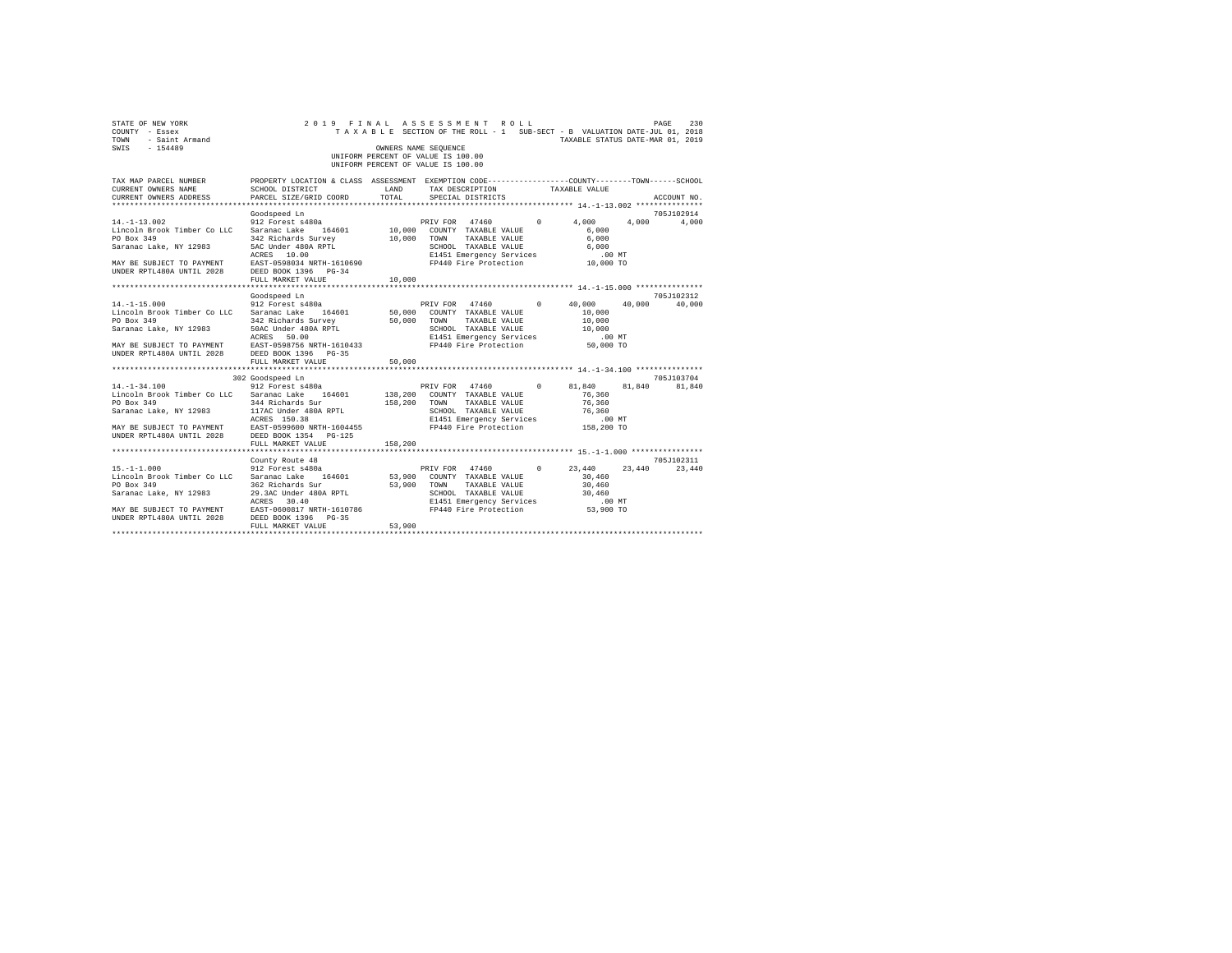| STATE OF NEW YORK<br>COUNTY - Essex<br>- Saint Armand<br>TOWN<br>$-154489$<br>SWIS                                                                                                                                                                                                                                                                                                           |                                                       |                       | 2019 FINAL ASSESSMENT ROLL<br>TAXABLE SECTION OF THE ROLL - 1 SUB-SECT - B VALUATION DATE-JUL 01, 2018<br>OWNERS NAME SEOUENCE<br>UNIFORM PERCENT OF VALUE IS 100.00<br>UNIFORM PERCENT OF VALUE IS 100.00 | TAXABLE STATUS DATE-MAR 01, 2019 | 231<br>PAGE |
|----------------------------------------------------------------------------------------------------------------------------------------------------------------------------------------------------------------------------------------------------------------------------------------------------------------------------------------------------------------------------------------------|-------------------------------------------------------|-----------------------|------------------------------------------------------------------------------------------------------------------------------------------------------------------------------------------------------------|----------------------------------|-------------|
| TAX MAP PARCEL NUMBER PROPERTY LOCATION & CLASS ASSESSMENT EXEMPTION CODE--------------COUNTY-------TOWN-----SCHOOL<br>CURRENT OWNERS NAME                                                                                                                                                                                                                                                   | SCHOOL DISTRICT                                       | LAND                  | TAX DESCRIPTION TAXABLE VALUE                                                                                                                                                                              |                                  |             |
|                                                                                                                                                                                                                                                                                                                                                                                              | Goodspeed Ln                                          |                       |                                                                                                                                                                                                            |                                  | 705J103703  |
| $15. - 1 - 49.000$<br>Lincoln Brook Timber Co LLC Saranac Lake 164601 110,600 COUNTY TAXABLE VALUE 22.120<br>MAY BE SUBJECT TO PAYMENT BAST-0602629 NRTH-1604619 FP440 Fire Protection 110,600 TO<br>UNDER RPTL480A UNTIL 2028 DEED BOOK 1354 PG-125                                                                                                                                         | 912 Forest s480a<br>ACRES 126.40<br>FULL MARKET VALUE | 110,600               | PRIV FOR 47460 0 88,480 88,480 88,480<br>TAXABLE VALUE 22,120<br>SCHOOL TAXABLE VALUE 22,120<br>E1451 Emergency Services .00 MT                                                                            |                                  |             |
|                                                                                                                                                                                                                                                                                                                                                                                              | 302 Goodspeed Ln                                      |                       |                                                                                                                                                                                                            |                                  | 705.T103208 |
| 15. -1-55.000 912 Forest s480a<br>Lincoln Brook Timber Co LLC Saranac Lake 164601 76,500 COUNTY TAXABLE VALUE 51,200<br>363 Richards Sur<br>PO Box 349<br>ACRES 55.20 ב-2011 ב-2011 ב-2012 ב-2012 ב-2012 ב-2012 ב-2012 ב-2012 ב-2014 2014 2013 ב-2014 2014 2013<br>100 MT DRIST E1ST (100948 NRTH-1607511 1697511 PDF440 Pire Protection 92,000 TO<br>192,000 TODER RPTL480A UNTIL 2028 DEED | FULL MARKET VALUE                                     | 92.000 TOWN<br>92,000 | PRIV FOR 47460 0 40.800 40.800 40.800<br>SCHOOL TAXABLE VALUE                                                                                                                                              | TAXABLE VALUE 51,200<br>51,200   |             |
|                                                                                                                                                                                                                                                                                                                                                                                              |                                                       |                       |                                                                                                                                                                                                            |                                  |             |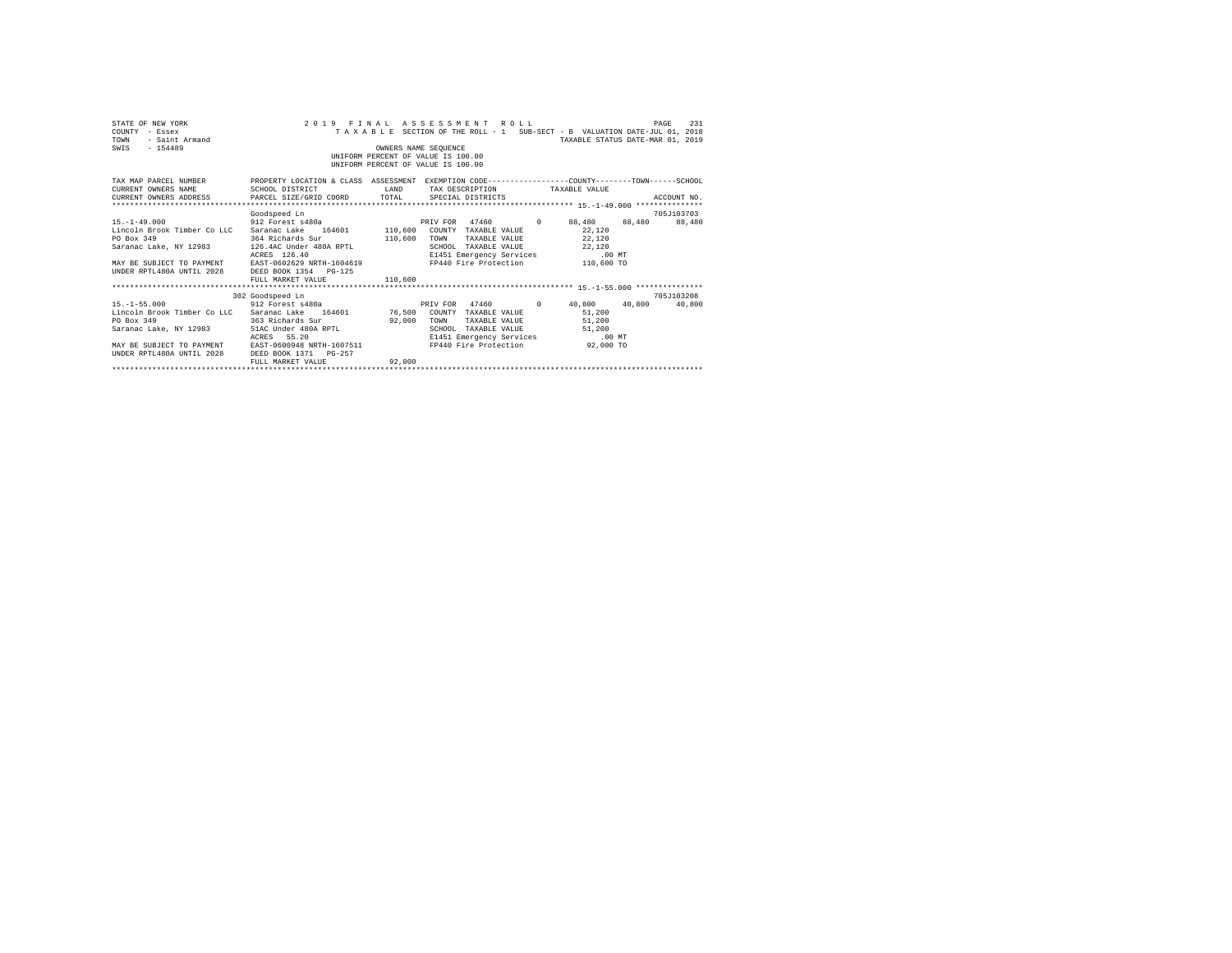| STATE OF NEW YORK      | 2019 FINAL ASSESSMENT ROLL<br>PAGE                                       | 232 |
|------------------------|--------------------------------------------------------------------------|-----|
| COUNTY - Essex         | TAXABLE SECTION OF THE ROLL - 1 SUB-SECT - B VALUATION DATE-JUL 01, 2018 |     |
| - Saint Armand<br>TOWN | TAXABLE STATUS DATE-MAR 01, 2019                                         |     |
| SWTS<br>$-154489$      | RPS150/V04/L015                                                          |     |
|                        | CURRENT DATE 6/25/2019                                                   |     |
|                        | UNIFORM PERCENT OF VALUE IS 100.00                                       |     |
|                        | ROLL SUB SECTION-B-TOTALS                                                |     |

| CODE | DISTRICT NAME PARCELS                        | TOTAL. | EXTENSION<br><b>TYPE</b> | <b>EXTENSION</b><br><b>VALUE</b> | AD VALOREM<br>VALUE. | <b>EXEMPT</b><br>AMOUNT | TAXARLE<br>VALUE |
|------|----------------------------------------------|--------|--------------------------|----------------------------------|----------------------|-------------------------|------------------|
|      | E1451 Emergency Serv<br>FP440 Fire Protectio |        | 6 MOVTAX<br>6 TOTAL      |                                  | 474,700              |                         | 474,700          |

### \*\*\* S C H O O L D I S T R I C T S U M M A R Y \*\*\*

| CODE   | DISTRICT NAME | TOTAL<br>PARCELS | ASSESSED<br>LAND | ASSESSED<br>TOTAL | EXEMPT<br>AMOUNT | TOTAL<br>TAXABLE | STAR<br>AMOUNT | STAR<br>TAXABLE |
|--------|---------------|------------------|------------------|-------------------|------------------|------------------|----------------|-----------------|
| 164601 | Saranac Lake  | 6                | 439,200          | 474.700           | 278.560          | 196.140          |                | 196,140         |
|        | SUB-TOTAL     | 6                | 439,200          | 474.700           | 278.560          | 196.140          |                | 196,140         |
|        | TOTAL         | 6                | 439,200          | 474.700           | 278,560          | 196.140          |                | 196,140         |

### \*\*\* S Y S T E M C O D E S S U M M A R Y \*\*\*

NO SYSTEM EXEMPTIONS AT THIS LEVEL

#### \*\*\* E X E M P T I O N S U M M A R Y \*\*\*

| CODE  | DESCRIPTION       | TOTAL<br>PARCELS | COUNTY             | TOWN               | SCHOOL             |
|-------|-------------------|------------------|--------------------|--------------------|--------------------|
| 47460 | PRIV FOR<br>TOTAL |                  | 278,560<br>278.560 | 278.560<br>278,560 | 278,560<br>278,560 |

| ROLL       | DESCRIPTION | TOTAL   | ASSESSED | ASSESSED | TAXABLE | TAXABLE | TAXABLE     | STAR    |
|------------|-------------|---------|----------|----------|---------|---------|-------------|---------|
| <b>SEC</b> |             | PARCELS | LAND     | TOTAL    | COUNTY  | TOWN    | SCHOOL      | TAXABLE |
|            | TAXABLE     |         | 439,200  | 474.700  | 196.140 | 196.140 | 196<br>.140 | 196,140 |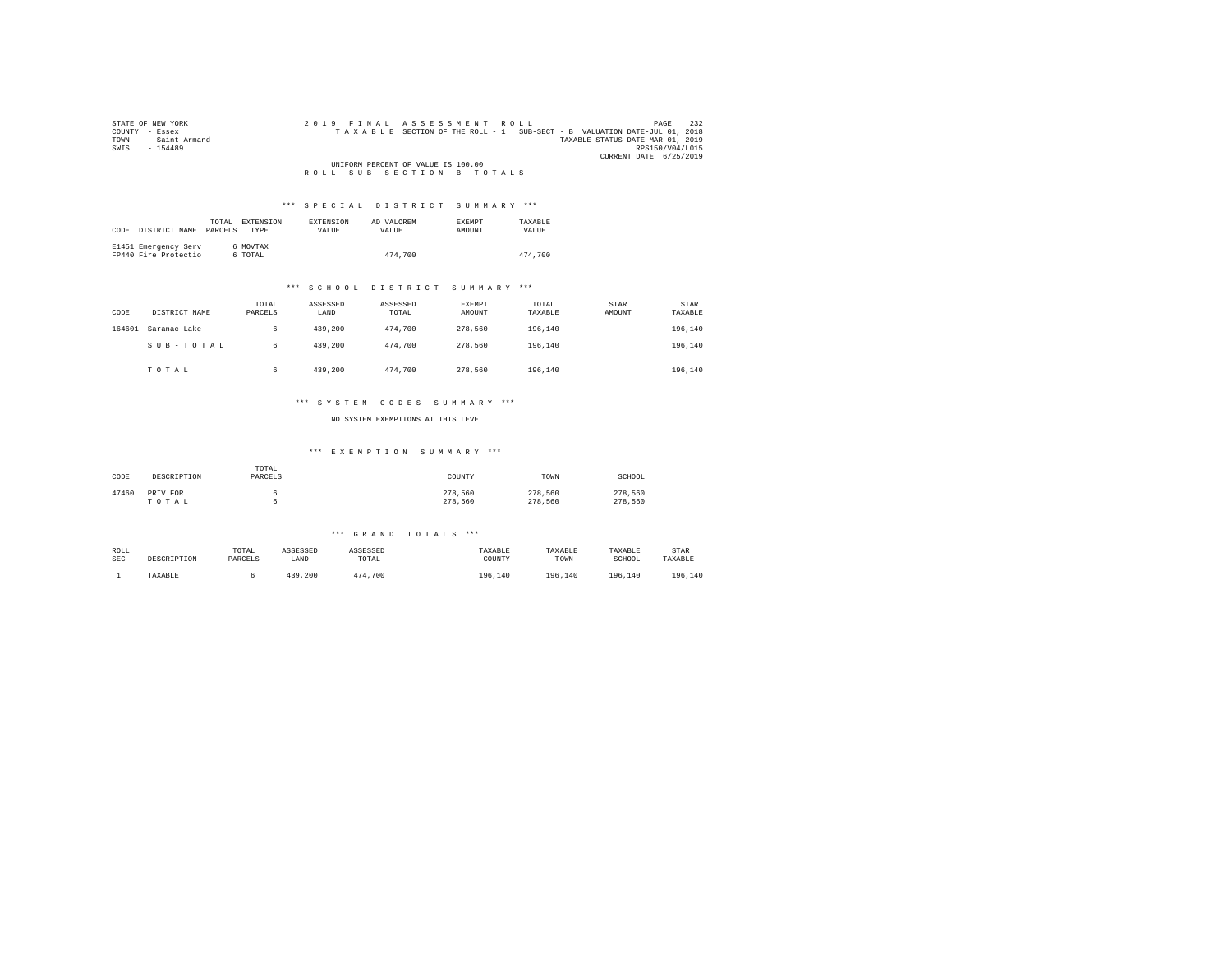| STATE OF NEW YORK      | 2019 FINAL ASSESSMENT ROLL         | 233<br>PAGE                      |
|------------------------|------------------------------------|----------------------------------|
| COUNTY - Essex         | TAXABLE SECTION OF THE ROLL - 1    | VALUATION DATE-JUL 01, 2018      |
| - Saint Armand<br>TOWN |                                    | TAXABLE STATUS DATE-MAR 01, 2019 |
| SWTS<br>$-154489$      |                                    | RPS150/V04/L015                  |
|                        | UNIFORM PERCENT OF VALUE IS 100.00 | CURRENT DATE 6/25/2019           |
|                        |                                    |                                  |
|                        | ROLL SECTION TOTALS                |                                  |

| CODE | DISTRICT NAME        | TOTAL<br>PARCELS | <b>EXTENSION</b><br>TYPE | <b>EXTENSION</b><br>VALUE | AD VALOREM<br>VALUE | <b>EXEMPT</b><br>AMOUNT | TAXABLE<br>VALUE |
|------|----------------------|------------------|--------------------------|---------------------------|---------------------|-------------------------|------------------|
|      | AP902 Pro Rata tax C |                  | 1 MOVTAX                 | 226.10                    |                     |                         | 226.10           |
|      | AP903 Pro Rata tax T |                  | 1 MOVTAX                 | 291.79                    |                     |                         | 291.79           |
|      | AP904 Pro Rata tax S |                  | 1 MOVTAX                 | 120.05                    |                     |                         | 120.05           |
|      | E1450 Emergency Serv |                  | 256 MOVTAX               |                           |                     |                         |                  |
|      | E1451 Emergency Serv |                  | 619 MOVTAX               |                           |                     |                         |                  |
|      | BTI44 BTI District   |                  | 13 MOVTAX                |                           |                     |                         |                  |
|      | FP403 Fire Pro LP La |                  | 13 TOTAL                 |                           | 9029,700            |                         | 9029,700         |
|      | FP440 Fire Protectio |                  | 863 TOTAL                |                           | 98963.417           |                         | 98963.417        |
|      | SB440 Trudeau sewer  |                  | 1 TOTAL C                |                           | 630,300             |                         | 630,300          |
|      | SW440 Trudeau sewer  |                  | 1 TOTAL<br>M             |                           | 630,300             |                         | 630,300          |
|      | WB440 Trudeau water  |                  | 1 TOTAL<br>$\mathcal{C}$ |                           | 630,300             |                         | 630,300          |
|      | WD440 Trudeau water  |                  | 1 TOTAL<br>M             |                           | 630,300             |                         | 630,300          |
|      | WD441 Rockledge wate |                  | 54 TOTAL<br>M            |                           | 8561,700            |                         | 8561,700         |
|      | SD442 Bloomingdale S |                  | 183 TOTAL<br>M           |                           | 23743.800           |                         | 23743,800        |
|      | WD442 Bloomingdale W |                  | 183 TOTAL<br>М           |                           | 23743.800           |                         | 23743.800        |

### \*\*\* S C H O O L D I S T R I C T S U M M A R Y \*\*\*

| CODE   | DISTRICT NAME | TOTAL<br>PARCELS | ASSESSED<br>LAND | ASSESSED<br>TOTAL | <b>EXEMPT</b><br>AMOUNT | TOTAL<br>TAXABLE | STAR<br>AMOUNT | STAR<br>TAXABLE |
|--------|---------------|------------------|------------------|-------------------|-------------------------|------------------|----------------|-----------------|
| 164601 | Saranac Lake  | 876              | 37802.117        | 107993.117        | 1413,060                | 106580.057       | 11135.275      | 95444.782       |
|        | SUB-TOTAL     | 876              | 37802.117        | 107993.117        | 1413,060                | 106580.057       | 11135.275      | 95444.782       |
|        | TOTAL         | 876              | 37802.117        | 107993.117        | 1413,060                | 106580.057       | 11135.275      | 95444.782       |

\*\*\* S Y S T E M C O D E S S U M M A R Y \*\*\*

NO SYSTEM EXEMPTIONS AT THIS LEVEL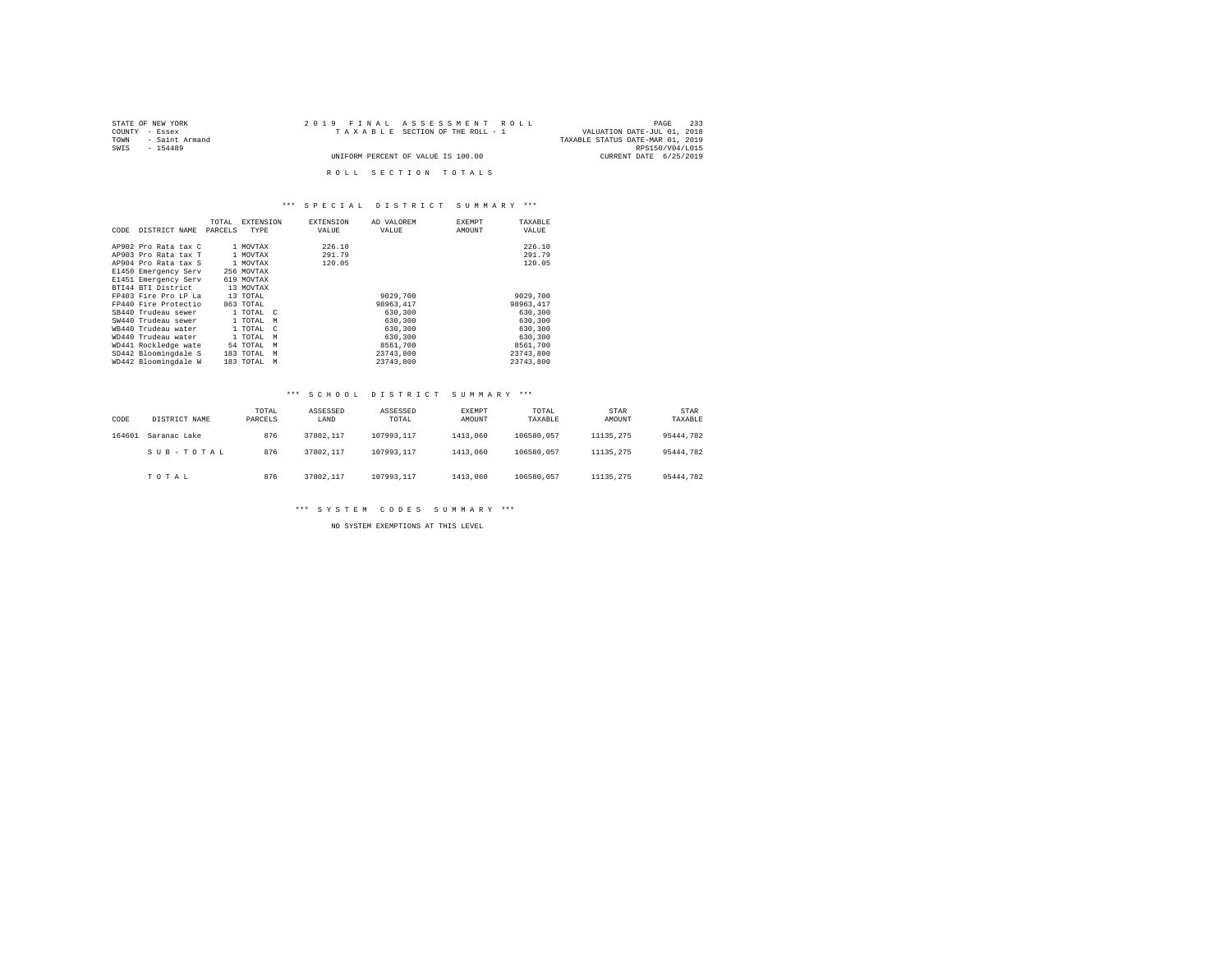| STATE OF NEW YORK   | 2019 FINAL ASSESSMENT ROLL         | 234<br>PAGE                      |
|---------------------|------------------------------------|----------------------------------|
| COUNTY - Essex      | TAXABLE SECTION OF THE ROLL - 1    | VALUATION DATE-JUL 01, 2018      |
| TOWN - Saint Armand |                                    | TAXABLE STATUS DATE-MAR 01, 2019 |
| SWIS<br>$-154489$   |                                    | RPS150/V04/L015                  |
|                     | UNIFORM PERCENT OF VALUE IS 100.00 | CURRENT DATE 6/25/2019           |
|                     | ROLL SECTION TOTALS                |                                  |

#### \*\*\* E X E M P T I O N S U M M A R Y \*\*\*

|                 | TOTAL          |          |          |           |
|-----------------|----------------|----------|----------|-----------|
| DESCRIPTION     | PARCELS        | COUNTY   | TOWN     | SCHOOL    |
| IND DEVLP       | ÷              | 194.310  | 194,310  | 194,310   |
| VETWAR CTS      | 14             | 187,350  | 187,350  | 81.225    |
| VET WAR CT      |                | 15,000   | 15,000   |           |
| VET WAR S       |                |          |          | 6,000     |
| VETCOM CTS      | 18             | 443.500  | 443.500  | 180,000   |
| VETDIS CTS      | 8              | 227,190  | 227,190  | 120,190   |
| CLERGY          | $\overline{a}$ | 3,000    | 3,000    | 3,000     |
| AGED ALL        | 9              | 432.200  | 432.200  | 439,700   |
| AGED S          | 4              |          |          | 110.075   |
| ENH STAR        | 69             |          |          | 4415,075  |
| <b>BAS STAR</b> | 226            |          |          | 6720.200  |
| PRIV FOR        | 6              | 278.560  | 278.560  | 278,560   |
| TOTAL           | 359            | 1781.110 | 1781.110 | 12548.335 |
|                 |                |          |          |           |

| ROLL       | DESCRIPTION | TOTAL   | ASSESSED  | ASSESSED   | TAXARLE    | TAXABLE    | TAXABLE    | STAR      |
|------------|-------------|---------|-----------|------------|------------|------------|------------|-----------|
| <b>SEC</b> |             | PARCELS | LAND      | TOTAL      | COUNTY     | TOWN       | SCHOOL     | TAXABLE   |
|            | TAXABLE     | 876     | 37802.117 | 107993.117 | 106212.007 | 106212.007 | 106580.057 | 95444.782 |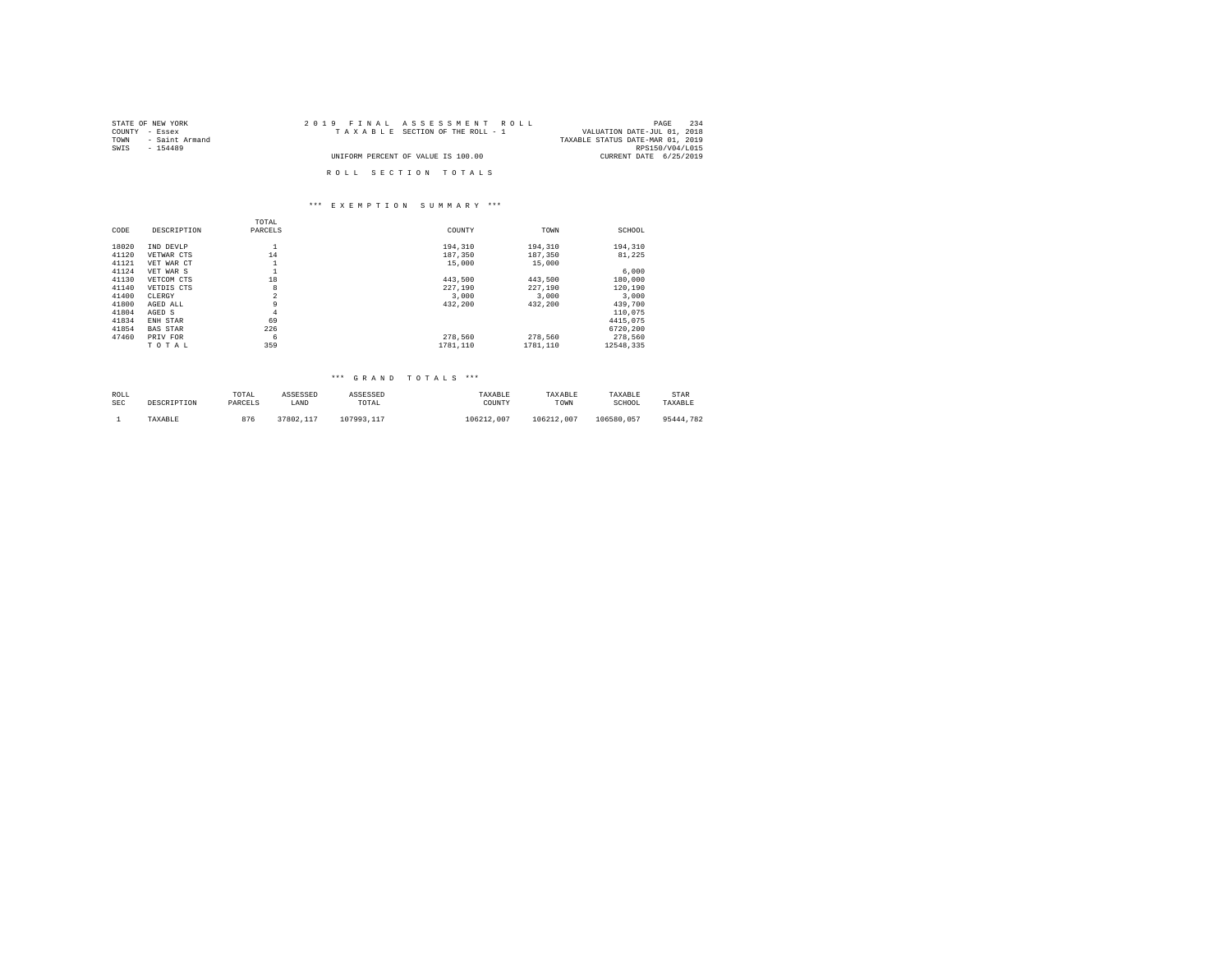| STATE OF NEW YORK      |  | 2019 FINAL ASSESSMENT ROLL               |                                  | PAGE | 235 |
|------------------------|--|------------------------------------------|----------------------------------|------|-----|
| COUNTY - Essex         |  | STATE OWNED LAND SECTION OF THE ROLL - 3 | VALUATION DATE-JUL 01, 2018      |      |     |
| - Saint Armand<br>TOWN |  |                                          | TAXABLE STATUS DATE-MAR 01, 2019 |      |     |
| SWTS<br>$-154489$      |  | OWNERS NAME SEOUENCE                     |                                  |      |     |
|                        |  | UNIFORM PERCENT OF VALUE IS 100.00       |                                  |      |     |

| TAX MAP PARCEL NUMBER<br>CURRENT OWNERS NAME                                                         | PROPERTY LOCATION & CLASS ASSESSMENT EXEMPTION CODE---------------COUNTY-------TOWN-----SCHOOL<br>SCHOOL DISTRICT | LAND        | TAX DESCRIPTION                                   | TAXABLE VALUE |             |
|------------------------------------------------------------------------------------------------------|-------------------------------------------------------------------------------------------------------------------|-------------|---------------------------------------------------|---------------|-------------|
| CURRENT OWNERS ADDRESS                                                                               | PARCEL SIZE/GRID COORD                                                                                            | TOTAL       | SPECIAL DISTRICTS                                 |               | ACCOUNT NO. |
|                                                                                                      |                                                                                                                   |             |                                                   |               |             |
|                                                                                                      | Maple Ln                                                                                                          |             |                                                   |               | 705J104108  |
|                                                                                                      |                                                                                                                   |             | COUNTY TAXABLE VALUE                              | 4,700         |             |
|                                                                                                      |                                                                                                                   |             | TAXABLE VALUE                                     | 4,700         |             |
|                                                                                                      |                                                                                                                   |             | 4,700 SCHOOL TAXABLE VALUE                        | 4,700         |             |
| NYS Office State Comptroller - Abandoned D & H R R<br>Finance Office-Fixed Cost Unit ACRES - 15.72   |                                                                                                                   |             | E1451 Emergency Services<br>FP440 Fire Protection | .00 MT        |             |
| Finance Office-Fixed Cost Unit ACRES 15.72                                                           |                                                                                                                   |             |                                                   | 4,700 TO      |             |
| 110 State St                                                                                         | EAST-0553108 NRTH-1602891                                                                                         |             |                                                   |               |             |
| Albany, NY 12236                                                                                     | DEED BOOK 948<br>$PG-254$                                                                                         |             |                                                   |               |             |
|                                                                                                      | FULL MARKET VALUE                                                                                                 | 4,700       |                                                   |               |             |
|                                                                                                      |                                                                                                                   |             |                                                   |               |             |
|                                                                                                      | NYS Route 3                                                                                                       |             |                                                   |               | 705J103814  |
| 23.1-1-2.000 931 Forest s532a<br>0190501 532aranac Lake 164601<br>State of New York 24 Richards Sur  |                                                                                                                   |             | COUNTY TAXABLE VALUE                              | 93,700        |             |
|                                                                                                      |                                                                                                                   | 93,700 TOWN | TAXABLE VALUE                                     | 93,700        |             |
|                                                                                                      |                                                                                                                   |             | 93,700 SCHOOL TAXABLE VALUE                       | 93,700        |             |
| NYS Office State Comptroller 00160.00                                                                |                                                                                                                   |             |                                                   | .00 MT        |             |
| Finance Office-Fixed Cost Unit ACRES 160.00                                                          |                                                                                                                   |             | E1451 Emergency Services<br>FP440 Fire Protection | 93,700 TO     |             |
| 110 State St                                                                                         | EAST-0555161 NRTH-1598095                                                                                         |             |                                                   |               |             |
| Albany, NY 12236                                                                                     | DEED BOOK 745 PG-052                                                                                              |             |                                                   |               |             |
|                                                                                                      | FULL MARKET VALUE                                                                                                 | 93,700      |                                                   |               |             |
|                                                                                                      |                                                                                                                   |             |                                                   |               |             |
|                                                                                                      | NYS Route 3                                                                                                       |             |                                                   |               | 705J103211  |
|                                                                                                      |                                                                                                                   |             | COUNTY TAXABLE VALUE                              | 73,900        |             |
|                                                                                                      |                                                                                                                   |             | 73,900 TOWN TAXABLE VALUE                         | 73,900        |             |
| 23.1-1-13.000 931 Forest s532a<br>0190601 531 531 531 531 54601<br>State of New York 25 Richards Sur |                                                                                                                   |             | 73,900 SCHOOL TAXABLE VALUE                       | 73,900        |             |
|                                                                                                      |                                                                                                                   |             | E1451 Emergency Services                          | .00 MT        |             |
| NYS Office State Comptroller - Deed Acreage - 160.0<br>Finance Office-Fixed Cost Unit ACRES - 160.00 |                                                                                                                   |             | FP440 Fire Protection                             | 73,900 TO     |             |
| Finance Office-Fixed Cost Unit ACRES 160.00                                                          |                                                                                                                   |             |                                                   |               |             |
|                                                                                                      |                                                                                                                   |             |                                                   |               |             |
|                                                                                                      |                                                                                                                   |             |                                                   |               |             |
|                                                                                                      | FULL MARKET VALUE                                                                                                 | 73,900      |                                                   |               |             |
|                                                                                                      |                                                                                                                   |             |                                                   |               |             |
|                                                                                                      | Forest Hill Ave                                                                                                   |             |                                                   |               | 705J184009  |
|                                                                                                      |                                                                                                                   |             |                                                   | 67,700        |             |
|                                                                                                      |                                                                                                                   |             |                                                   | 67,700        |             |
|                                                                                                      |                                                                                                                   |             |                                                   | 67,700        |             |
|                                                                                                      |                                                                                                                   |             |                                                   | .00MT         |             |
|                                                                                                      |                                                                                                                   |             |                                                   | 67,700 TO     |             |
| 110 State St                                                                                         | EAST-0557890 NRTH-1579448                                                                                         |             |                                                   |               |             |
| Albany, NY 12236                                                                                     | DEED BOOK 801 PG-045                                                                                              |             |                                                   |               |             |
|                                                                                                      | FULL MARKET VALUE                                                                                                 | 67,700      |                                                   |               |             |
|                                                                                                      |                                                                                                                   |             |                                                   |               |             |
|                                                                                                      | NYS Route 3                                                                                                       |             |                                                   |               | 705J103713  |
|                                                                                                      |                                                                                                                   |             | COUNTY TAXABLE VALUE                              | 52,600        |             |
|                                                                                                      |                                                                                                                   |             | 52,600 TOWN TAXABLE VALUE                         | 52,600        |             |
|                                                                                                      |                                                                                                                   |             | 52,600 SCHOOL TAXABLE VALUE                       | 52,600        |             |
| NYS Office State Comptroller - Q-Afp Essex 259<br>Finance Office-Fixed Cost Unit ACRES - 113.40      |                                                                                                                   |             | E1450 Emergency Services                          | $.00$ MT      |             |
| Finance Office-Fixed Cost Unit ACRES 113.40                                                          |                                                                                                                   |             | FP440 Fire Protection                             | 52,600 TO     |             |
| 110 State St                                                                                         | EAST-0559457 NRTH-1587583                                                                                         |             |                                                   |               |             |
| Albany, NY 12236                                                                                     | DEED BOOK 816 PG-008                                                                                              |             |                                                   |               |             |
|                                                                                                      | FULL MARKET VALUE                                                                                                 | 52,600      |                                                   |               |             |
|                                                                                                      |                                                                                                                   |             |                                                   |               |             |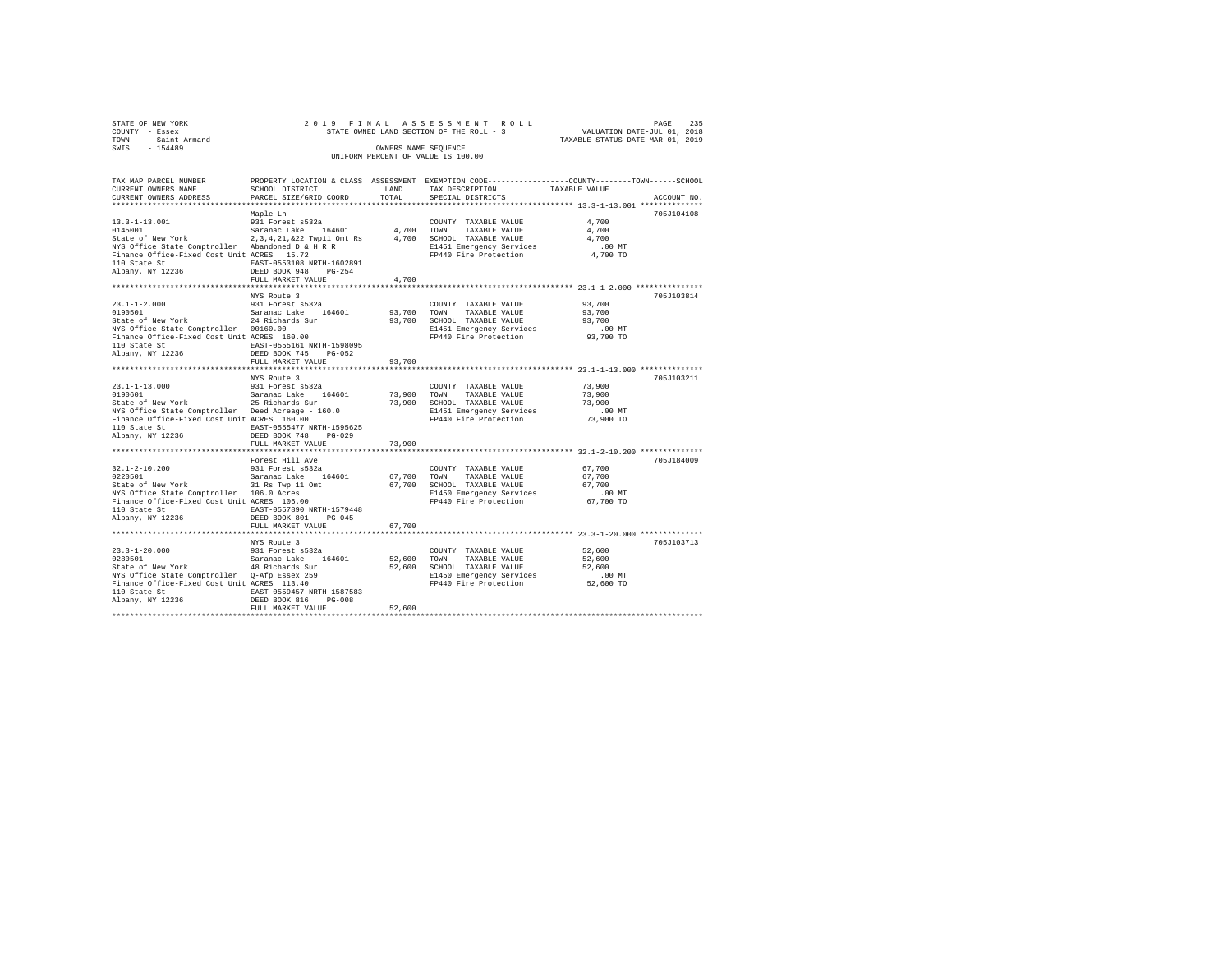| STATE OF NEW YORK      | 2019 FINAL ASSESSMENT ROLL               | 236<br>PAGE                      |
|------------------------|------------------------------------------|----------------------------------|
| COUNTY - Essex         | STATE OWNED LAND SECTION OF THE ROLL - 3 | VALUATION DATE-JUL 01, 2018      |
| - Saint Armand<br>TOWN |                                          | TAXABLE STATUS DATE-MAR 01, 2019 |
| $-154489$<br>SWIS      | OWNERS NAME SEOUENCE                     |                                  |
|                        | UNIFORM PERCENT OF VALUE IS 100.00       |                                  |

| TAX MAP PARCEL NUMBER<br>CURRENT OWNERS NAME<br>CURRENT OWNERS ADDRESS                                                                                                                                                                                                                                                                                               | PROPERTY LOCATION & CLASS ASSESSMENT EXEMPTION CODE---------------COUNTY-------TOWN------SCHOOL<br>SCHOOL DISTRICT<br>PARCEL SIZE/GRID COORD        | LAND<br>TOTAL         | TAX DESCRIPTION<br>SPECIAL DISTRICTS                                                                                                  | TAXABLE VALUE                                                                                                 | ACCOUNT NO. |
|----------------------------------------------------------------------------------------------------------------------------------------------------------------------------------------------------------------------------------------------------------------------------------------------------------------------------------------------------------------------|-----------------------------------------------------------------------------------------------------------------------------------------------------|-----------------------|---------------------------------------------------------------------------------------------------------------------------------------|---------------------------------------------------------------------------------------------------------------|-------------|
| $\begin{array}{lll}\n 13.3-1-28.000 & 931 & \text{Forest s532a} \\  0309001 & \text{Sarnanc Lake} & 164601 \\  \text{State of New York} & 63 & \text{Richards Sur} \\  \text{Wra of the network} & 3 & \text{Richards Sur}\n \end{array}$<br>NYS Office State Comptroller 00082.00<br>Finance Office-Fixed Cost Unit ACRES 82.00<br>110 State St<br>Albany, NY 12236 | Alina Wav<br>EAST-0559782 NRTH-1600913<br>DEED BOOK 426<br>PG-004<br>FULL MARKET VALUE                                                              | 73,500 TOWN<br>73,500 | COUNTY TAXABLE VALUE<br>TAXABLE VALUE<br>73.500 SCHOOL TAXABLE VALUE<br>E1451 Emergency Services<br>FP440 Fire Protection             | 73,500<br>73,500<br>73,500<br>$.00$ MT<br>73,500 TO                                                           | 705M404606  |
| NYS Office State Comptroller ACRES<br>Finance Office-Fixed Cost Unit EAST-0562289 NRTH-1591988<br>110 State St<br>Albany, NY 12236                                                                                                                                                                                                                                   | NYS Route 3<br>9.00<br>DEED BOOK 772 PG-117<br>FULL MARKET VALUE                                                                                    | 28,300                | E1450 Emergency Services<br>FP440 Fire Protection                                                                                     | 28,300<br>28,300<br>28,300<br>$.00$ MT<br>28,300 TO                                                           | 705J176002  |
| $23.3 - 1 - 17.000$<br>0321001  Saranac Lake 164601<br>State of New York    68 Richards Sur<br>NYS Office State Comptroller - Q-Afp Essex 344<br>Finance Office-Fixed Cost Unit ACRES - 173.20<br>110 State St<br>Albany, NY 12236                                                                                                                                   | NYS Route 3<br>931 Forest s532a<br>EAST-0561700 NRTH-1588175<br>DEED BOOK 855 PG-277<br>FULL MARKET VALUE                                           | 80,500                | COUNTY TAXABLE VALUE<br>80,500 TOWN TAXABLE VALUE<br>80,500 SCHOOL TAXABLE VALUE<br>E1450 Emergency Services<br>FP440 Fire Protection | 80,500<br>80,500<br>80,500<br>.00 MT<br>80,500 TO                                                             | 705J102501  |
| 23.3-1-15.120<br>23.1.1.1.20<br>0330501 - Saranac Lake 164601<br>State of New York - 67 Rs Omt Twp 11<br>nis Office State Comptroller - 77.0 Acres<br>Finance Office-Fixed Cost Unit ACRES - 77.00<br>110 State Cr<br>110 State St<br>Albany, NY 12236                                                                                                               | NYS Route 3<br>931 Forest s532a<br>EAST-0562107 NRTH-1590395<br>DEED BOOK 784 PG-039<br>FULL MARKET VALUE<br>**************************             | 47,100 TOWN<br>47,100 | COUNTY TAXABLE VALUE<br>TAXABLE VALUE<br>47,100 SCHOOL TAXABLE VALUE<br>E1450 Emergency Services<br>FP440 Fire Protection             | 47,100<br>47,100<br>47,100<br>.00 MT<br>47,100 TO<br>*************************** 23.1-1-25.000 ************** | 705M183010  |
| $23.1 - 1 - 25.000$<br>0359001<br>State of New York<br>wis UIIICE State Comptroller 96.50<br>Finance Office-Fixed Cost Unit ACRES 96.50<br>110 State Cr<br>110 State St<br>Albany, NY 12236                                                                                                                                                                          | NYS Route 3<br>931 Forest s532a<br>Saranac Lake 164601<br>87 Richards Sur<br>EAST-0563612 NRTH-1593509<br>DEED BOOK 434 PG-341<br>FULL MARKET VALUE | 50.900 TOWN<br>50,900 | COUNTY TAXABLE VALUE<br>TAXABLE VALUE<br>50,900 SCHOOL TAXABLE VALUE<br>E1451 Emergency Services<br>FP440 Fire Protection             | 50,900<br>50,900<br>50,900<br>$.00$ MT<br>50,900 TO                                                           | 705M404612  |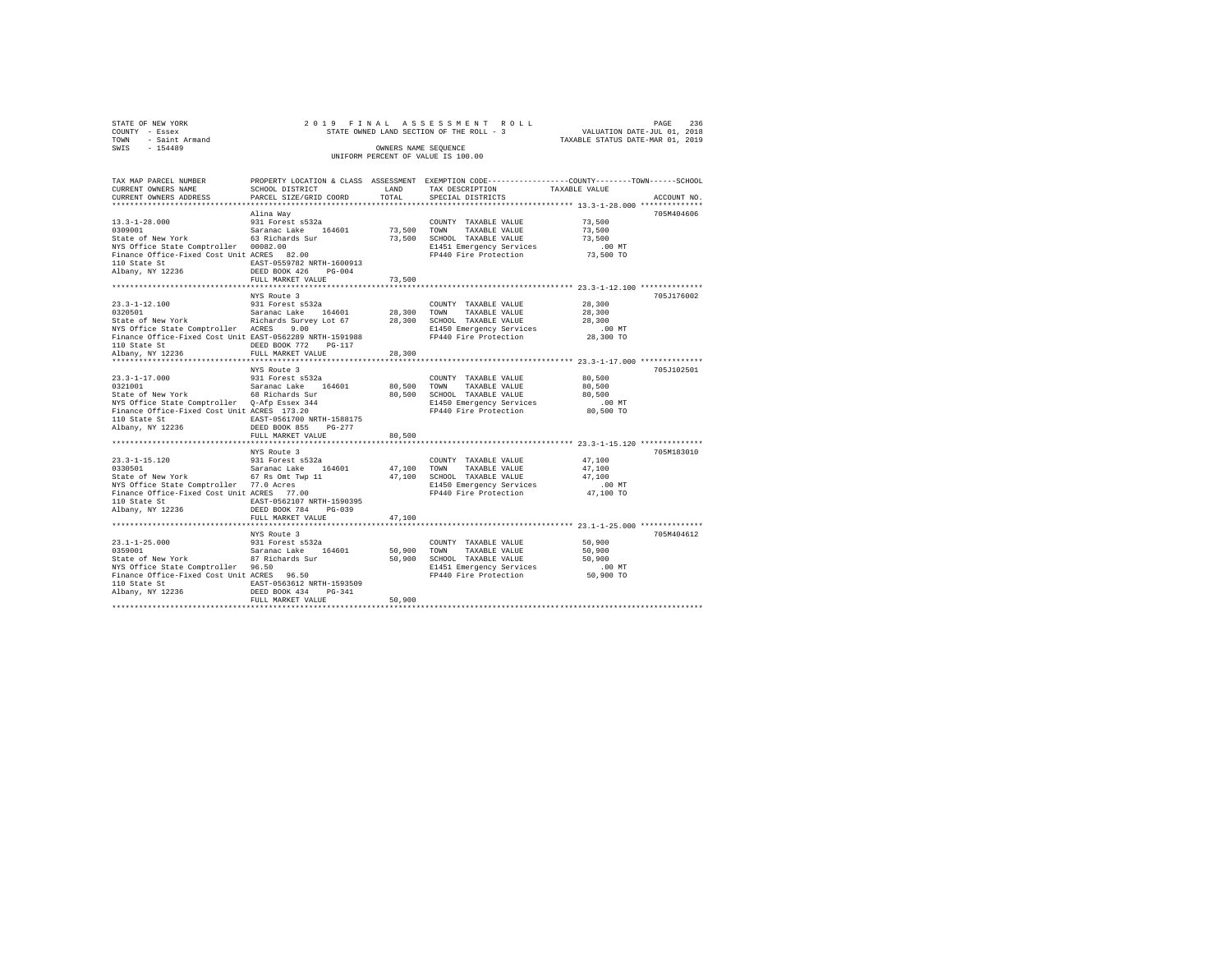| STATE OF NEW YORK      | 2019 FINAL ASSESSMENT ROLL               | 237<br>PAGE                      |
|------------------------|------------------------------------------|----------------------------------|
| COUNTY - Essex         | STATE OWNED LAND SECTION OF THE ROLL - 3 | VALUATION DATE-JUL 01, 2018      |
| - Saint Armand<br>TOWN |                                          | TAXABLE STATUS DATE-MAR 01, 2019 |
| SWIS<br>$-154489$      | OWNERS NAME SEOUENCE                     |                                  |
|                        | UNIFORM PERCENT OF VALUE IS 100.00       |                                  |

| TAX MAP PARCEL NUMBER                                                                                                                                                                                                                 |                                           |               | PROPERTY LOCATION & CLASS ASSESSMENT EXEMPTION CODE---------------COUNTY-------TOWN------SCHOOL                      |                    |             |
|---------------------------------------------------------------------------------------------------------------------------------------------------------------------------------------------------------------------------------------|-------------------------------------------|---------------|----------------------------------------------------------------------------------------------------------------------|--------------------|-------------|
| CURRENT OWNERS NAME<br>CURRENT OWNERS ADDRESS                                                                                                                                                                                         | SCHOOL DISTRICT<br>PARCEL SIZE/GRID COORD | LAND<br>TOTAL | TAX DESCRIPTION<br>SPECIAL DISTRICTS                                                                                 | TAXABLE VALUE      | ACCOUNT NO. |
|                                                                                                                                                                                                                                       |                                           |               |                                                                                                                      |                    |             |
|                                                                                                                                                                                                                                       | NYS Route 3                               |               |                                                                                                                      |                    | 705M483008  |
|                                                                                                                                                                                                                                       |                                           |               | COUNTY TAXABLE VALUE 14,000                                                                                          |                    |             |
|                                                                                                                                                                                                                                       |                                           |               |                                                                                                                      | 14,000             |             |
|                                                                                                                                                                                                                                       |                                           |               |                                                                                                                      | 14,000             |             |
|                                                                                                                                                                                                                                       |                                           |               |                                                                                                                      |                    |             |
|                                                                                                                                                                                                                                       |                                           |               |                                                                                                                      |                    |             |
|                                                                                                                                                                                                                                       | DEED BOOK 775 PG-266                      |               |                                                                                                                      |                    |             |
|                                                                                                                                                                                                                                       |                                           | 14,000        |                                                                                                                      |                    |             |
|                                                                                                                                                                                                                                       |                                           |               |                                                                                                                      |                    |             |
|                                                                                                                                                                                                                                       | NYS Route 3                               |               |                                                                                                                      |                    | 705M483007  |
|                                                                                                                                                                                                                                       |                                           |               |                                                                                                                      | 41,400             |             |
|                                                                                                                                                                                                                                       |                                           |               |                                                                                                                      | 41,400             |             |
|                                                                                                                                                                                                                                       |                                           |               |                                                                                                                      | 41,400             |             |
| NYS Office State Comptroller 46.68 Acres<br>Finance Office-Fixed Cost Unit ACRES 46.68                                                                                                                                                |                                           |               | E1451 Emergency Services                                                                                             | $.00$ MT           |             |
|                                                                                                                                                                                                                                       |                                           |               | FP440 Fire Protection 41,400 TO                                                                                      |                    |             |
| 110 State St                                                                                                                                                                                                                          |                                           |               |                                                                                                                      |                    |             |
| Albany, NY 12236                                                                                                                                                                                                                      |                                           |               |                                                                                                                      |                    |             |
|                                                                                                                                                                                                                                       |                                           | 41,400        |                                                                                                                      |                    |             |
|                                                                                                                                                                                                                                       |                                           |               |                                                                                                                      |                    |             |
|                                                                                                                                                                                                                                       | NYS Route 3                               |               | COUNTY TAXABLE VALUE                                                                                                 |                    | 705M404711  |
|                                                                                                                                                                                                                                       |                                           |               |                                                                                                                      | 314,100<br>314,100 |             |
| 23.2-1-26.000<br>0490001 931 Forest s532a - WTRFNT<br>52401000 5231 126 Richards Sur<br>52401 126 Richards 126 Richards Sur<br>NYS Office State Comptroller ACRES 141.60                                                              |                                           |               | $314,100 \qquad \hbox{TOWN} \qquad \hbox{TAXABLE VALUE} \\ 314,100 \qquad \hbox{SCHOOL} \qquad \hbox{TAXABLE VALUE}$ | 314,100            |             |
|                                                                                                                                                                                                                                       |                                           |               | E1451 Emergency Services                                                                                             | $.00$ MT           |             |
| Finance Office-Fixed Cost Unit EAST-0568871 NRTH-1594554                                                                                                                                                                              |                                           |               | FP440 Fire Protection 314,100 TO                                                                                     |                    |             |
| 110 State St                                                                                                                                                                                                                          | DEED BOOK 410 PG-512                      |               |                                                                                                                      |                    |             |
| Albany, NY 12236                                                                                                                                                                                                                      | FULL MARKET VALUE                         | 314,100       |                                                                                                                      |                    |             |
|                                                                                                                                                                                                                                       |                                           |               |                                                                                                                      |                    |             |
|                                                                                                                                                                                                                                       |                                           |               |                                                                                                                      |                    | 705M404712  |
|                                                                                                                                                                                                                                       |                                           |               | COUNTY TAXABLE VALUE 7.500                                                                                           |                    |             |
|                                                                                                                                                                                                                                       |                                           |               |                                                                                                                      | 7.500              |             |
|                                                                                                                                                                                                                                       |                                           |               |                                                                                                                      | 7,500              |             |
|                                                                                                                                                                                                                                       |                                           |               |                                                                                                                      | .00MT              |             |
| Finance Office-Fixed Cost Unit ACRES 2.28                                                                                                                                                                                             |                                           |               | FP440 Fire Protection 7,500 TO                                                                                       |                    |             |
| 110 State St                                                                                                                                                                                                                          | EAST-0567830 NRTH-1593168                 |               |                                                                                                                      |                    |             |
| Albany, NY 12236                                                                                                                                                                                                                      | DEED BOOK 434 PG-338                      |               |                                                                                                                      |                    |             |
|                                                                                                                                                                                                                                       | FULL MARKET VALUE                         | 7,500         |                                                                                                                      |                    |             |
|                                                                                                                                                                                                                                       |                                           |               |                                                                                                                      |                    |             |
|                                                                                                                                                                                                                                       |                                           |               |                                                                                                                      |                    | 705M404713  |
|                                                                                                                                                                                                                                       |                                           |               |                                                                                                                      | 7,100              |             |
|                                                                                                                                                                                                                                       |                                           |               |                                                                                                                      | 7.100              |             |
|                                                                                                                                                                                                                                       |                                           |               |                                                                                                                      | 7,100              |             |
|                                                                                                                                                                                                                                       |                                           |               | E1451 Emergency Services<br>FP440 Fire Protection                                                                    | $.00$ MT           |             |
| 13.2-1-24.000<br>1991 Forest s532a<br>1991 Forest s532a<br>1991 Saranac Lake 164601 7,100 TONN TAXABLE VALUE<br>Saranac Lake 164601 7,100 TONN TAXABLE VALUE STARBLE VALUE<br>20002.20 7,100 SCHOOL ENSERGE PRESS PRESS PRESS PRESS P |                                           |               |                                                                                                                      | $7,100$ TO         |             |
|                                                                                                                                                                                                                                       |                                           |               |                                                                                                                      |                    |             |
|                                                                                                                                                                                                                                       |                                           |               |                                                                                                                      |                    |             |
|                                                                                                                                                                                                                                       | FULL MARKET VALUE                         | 7,100         |                                                                                                                      |                    |             |
|                                                                                                                                                                                                                                       |                                           |               |                                                                                                                      |                    |             |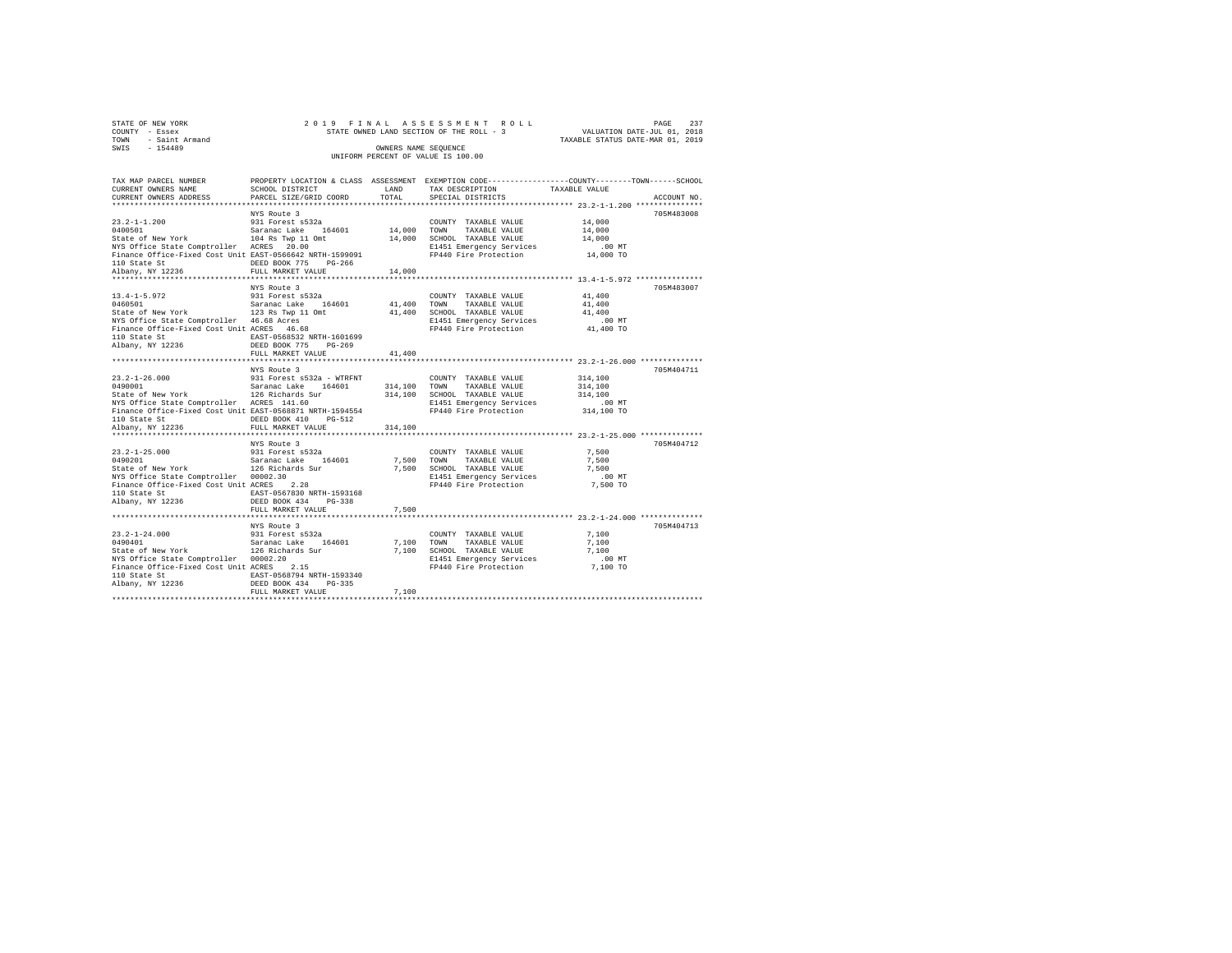| STATE OF NEW YORK      |  | 2019 FINAL ASSESSMENT ROLL               |                                  | PAGE | -238 |
|------------------------|--|------------------------------------------|----------------------------------|------|------|
| COUNTY - Essex         |  | STATE OWNED LAND SECTION OF THE ROLL - 3 | VALUATION DATE-JUL 01, 2018      |      |      |
| - Saint Armand<br>TOWN |  |                                          | TAXABLE STATUS DATE-MAR 01, 2019 |      |      |
| SWTS<br>$-154489$      |  | OWNERS NAME SEOUENCE                     |                                  |      |      |
|                        |  | UNIFORM PERCENT OF VALUE IS 100.00       |                                  |      |      |

| TAX MAP PARCEL NUMBER<br>CURRENT OWNERS NAME                                                                                   | PROPERTY LOCATION & CLASS ASSESSMENT EXEMPTION CODE---------------COUNTY-------TOWN-----SCHOOL<br>SCHOOL DISTRICT | LAND         | TAX DESCRIPTION                                   | TAXABLE VALUE                                     |             |
|--------------------------------------------------------------------------------------------------------------------------------|-------------------------------------------------------------------------------------------------------------------|--------------|---------------------------------------------------|---------------------------------------------------|-------------|
| CURRENT OWNERS ADDRESS                                                                                                         | PARCEL SIZE/GRID COORD                                                                                            | TOTAL        | SPECIAL DISTRICTS                                 |                                                   | ACCOUNT NO. |
|                                                                                                                                |                                                                                                                   |              |                                                   |                                                   |             |
|                                                                                                                                | NYS Route 3                                                                                                       |              |                                                   |                                                   | 705M404714  |
|                                                                                                                                |                                                                                                                   |              | COUNTY TAXABLE VALUE                              | 164,100                                           |             |
| 13.2-1-23.000<br>1490601 0991 931 Forest s532a - WTRFNT 164,100<br>164100 5tate of New York 126 126 Richards Sur 164,100 5CHOC |                                                                                                                   |              | TAXABLE VALUE                                     | 164,100                                           |             |
|                                                                                                                                |                                                                                                                   |              | 164.100 SCHOOL TAXABLE VALUE                      | 164,100                                           |             |
| NYS Office State Comptroller 00002.40<br>Finance Office-Fixed Cost Unit ACRES                                                  | $\frac{40}{2.48}$                                                                                                 |              | E1451 Emergency Services<br>FP440 Fire Protection | .00 MT                                            |             |
|                                                                                                                                | EAST-0569811 NRTH-1593931                                                                                         |              |                                                   | 164,100 TO                                        |             |
|                                                                                                                                |                                                                                                                   |              |                                                   |                                                   |             |
|                                                                                                                                | FULL MARKET VALUE                                                                                                 | 164,100      |                                                   |                                                   |             |
|                                                                                                                                | ************************                                                                                          |              |                                                   | ********************* 23.2-1-22.000 ************* |             |
|                                                                                                                                | NYS Route 3                                                                                                       |              |                                                   |                                                   | 705M404715  |
|                                                                                                                                |                                                                                                                   |              | COUNTY TAXABLE VALUE                              | 86,800                                            |             |
|                                                                                                                                |                                                                                                                   | 86.800 TOWN  | TAXABLE VALUE                                     | 86,800                                            |             |
|                                                                                                                                |                                                                                                                   |              | 86,800 SCHOOL TAXABLE VALUE                       | 86,800                                            |             |
|                                                                                                                                |                                                                                                                   |              | E1451 Emergency Services                          | .00MT                                             |             |
| NYS Office State Comptroller 00001.30<br>Finance Office-Fixed Cost Unit ACRES 1.31                                             |                                                                                                                   |              | FP440 Fire Protection                             | 86,800 TO                                         |             |
|                                                                                                                                |                                                                                                                   |              |                                                   |                                                   |             |
|                                                                                                                                |                                                                                                                   |              |                                                   |                                                   |             |
|                                                                                                                                | FULL MARKET VALUE                                                                                                 | 86,800       |                                                   |                                                   |             |
|                                                                                                                                |                                                                                                                   |              |                                                   |                                                   |             |
|                                                                                                                                | George & Bliss Ln                                                                                                 |              |                                                   |                                                   | 705J103207  |
|                                                                                                                                |                                                                                                                   |              | COUNTY TAXABLE VALUE                              | 10,000                                            |             |
|                                                                                                                                |                                                                                                                   | 10,000 TOWN  | TAXABLE VALUE                                     | 10,000                                            |             |
|                                                                                                                                |                                                                                                                   |              | 10,000 SCHOOL TAXABLE VALUE                       | 10,000                                            |             |
|                                                                                                                                |                                                                                                                   |              | E1450 Emergency Services                          | .00MT                                             |             |
| Finance Office-Fixed Cost Unit EAST-0594338 NRTH-1582512                                                                       |                                                                                                                   |              | FP440 Fire Protection                             | 10,000 TO                                         |             |
|                                                                                                                                | DEED BOOK 856<br>$PG-169$                                                                                         |              |                                                   |                                                   |             |
| 110 State St<br>Albany, NY 12236                                                                                               | FULL MARKET VALUE                                                                                                 | 10,000       |                                                   |                                                   |             |
|                                                                                                                                |                                                                                                                   |              |                                                   |                                                   |             |
|                                                                                                                                | George & Bliss Ln                                                                                                 |              |                                                   |                                                   | 705M405502  |
|                                                                                                                                |                                                                                                                   |              | COUNTY TAXABLE VALUE                              | 5177,400                                          |             |
|                                                                                                                                |                                                                                                                   |              | 5177,400 TOWN TAXABLE VALUE                       | 5177,400                                          |             |
| 33.-1-9.001 931 Forest s532a - WTRFNT<br>1550501 931 Saranac Lake 164601<br>State of New York 331 Richards Sur                 |                                                                                                                   |              | 5177,400 SCHOOL TAXABLE VALUE                     | 5177.400                                          |             |
|                                                                                                                                |                                                                                                                   |              | E1450 Emergency Services                          | $.00$ MT                                          |             |
| wis UIIICE State Comptroller 00059.90<br>Finance Office-Fixed Cost Unit ACRES 59.90<br>110 State Co                            |                                                                                                                   |              | FP403 Fire Pro LP Lake                            | 5177,400 TO                                       |             |
| 110 State St                                                                                                                   | EAST-0597810 NRTH-1584955                                                                                         |              |                                                   |                                                   |             |
| Albany, NY 12236                                                                                                               | DEED BOOK 423 PG-341                                                                                              |              |                                                   |                                                   |             |
|                                                                                                                                | FULL MARKET VALUE                                                                                                 | 5177,400     |                                                   |                                                   |             |
|                                                                                                                                |                                                                                                                   |              |                                                   |                                                   |             |
|                                                                                                                                | River Rd                                                                                                          |              |                                                   |                                                   | 705M405511  |
| $33. - 1 - 10.001$                                                                                                             | 931 Forest s532a                                                                                                  |              | COUNTY TAXABLE VALUE                              | 136,400                                           |             |
| 1630501                                                                                                                        |                                                                                                                   | 136,400 TOWN | TAXABLE VALUE                                     | 136,400                                           |             |
| State of New York                                                                                                              | ----<br>Saranac Lake 164601<br>351 Richards Sur                                                                   |              | 136,400 SCHOOL TAXABLE VALUE                      | 136,400                                           |             |
| ville state Comptroiler = 00150.00<br>Finance Office-Fixed Cost Unit ACRES = 150.00<br>110 State Cr                            |                                                                                                                   |              | E1450 Emergency Services                          | $.00$ MT                                          |             |
|                                                                                                                                |                                                                                                                   |              | FP403 Fire Pro LP Lake                            | $136,400$ TO                                      |             |
| 110 State St                                                                                                                   | EAST-0600253 NRTH-1584149                                                                                         |              |                                                   |                                                   |             |
| Albany, NY 12236                                                                                                               | DEED BOOK 423<br>$PG-341$                                                                                         |              |                                                   |                                                   |             |
|                                                                                                                                | FULL MARKET VALUE                                                                                                 | 136,400      |                                                   |                                                   |             |
|                                                                                                                                |                                                                                                                   |              |                                                   |                                                   |             |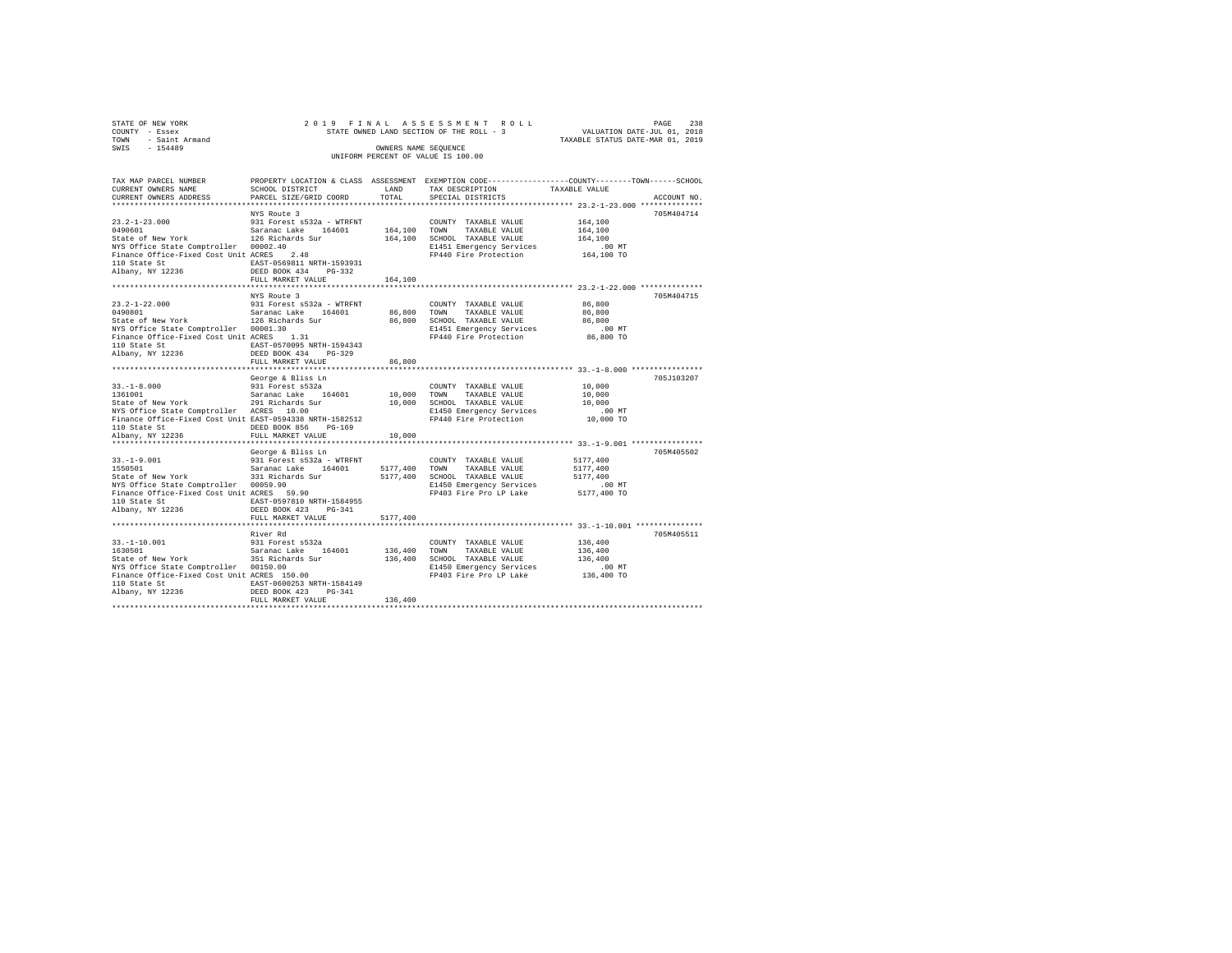| STATE OF NEW YORK<br>COUNTY<br>- Essex<br>- Saint Armand<br>TOWN<br>$-154489$<br>SWIS                                                                                                     | 2019                                                                                                   | F T N A T.<br>OWNERS NAME SEQUENCE | ASSESSMENT ROLL<br>STATE OWNED LAND SECTION OF THE ROLL - 3<br>UNIFORM PERCENT OF VALUE IS 100.00                              | 239<br>PAGE<br>VALUATION DATE-JUL 01, 2018<br>TAXABLE STATUS DATE-MAR 01, 2019                |
|-------------------------------------------------------------------------------------------------------------------------------------------------------------------------------------------|--------------------------------------------------------------------------------------------------------|------------------------------------|--------------------------------------------------------------------------------------------------------------------------------|-----------------------------------------------------------------------------------------------|
| TAX MAP PARCEL NUMBER<br>CURRENT OWNERS NAME<br>CURRENT OWNERS ADDRESS PARCEL SIZE/GRID COORD TOTAL                                                                                       | PROPERTY LOCATION & CLASS<br>SCHOOL DISTRICT                                                           | ASSESSMENT<br>LAND                 | TAX DESCRIPTION<br>SPECIAL DISTRICTS                                                                                           | EXEMPTION CODE------------------COUNTY-------TOWN------SCHOOL<br>TAXABLE VALUE<br>ACCOUNT NO. |
| $999.99 - 1 - 7.000$<br>7777777<br>NYS Office State Comptroller 2019 Transition Assessmen<br>Finance Office-Fixed Cost Unit Special District Purposes<br>110 State St<br>Albany, NY 12236 | Errata<br>993 Transition t<br>164601<br>Saranac Lake<br>EAST-0564000 NRTH-1592000<br>FULL MARKET VALUE | $\Omega$<br>$\sim$ 0               | COUNTY<br>TAXARLE VALUE<br>TOWN<br>TAXABLE VALUE<br>SCHOOL<br>TAXABLE VALUE<br>FP403 Fire Pro LP Lake<br>FP440 Fire Protection | 705Z011002<br>81,830 TO<br>110,400 TO                                                         |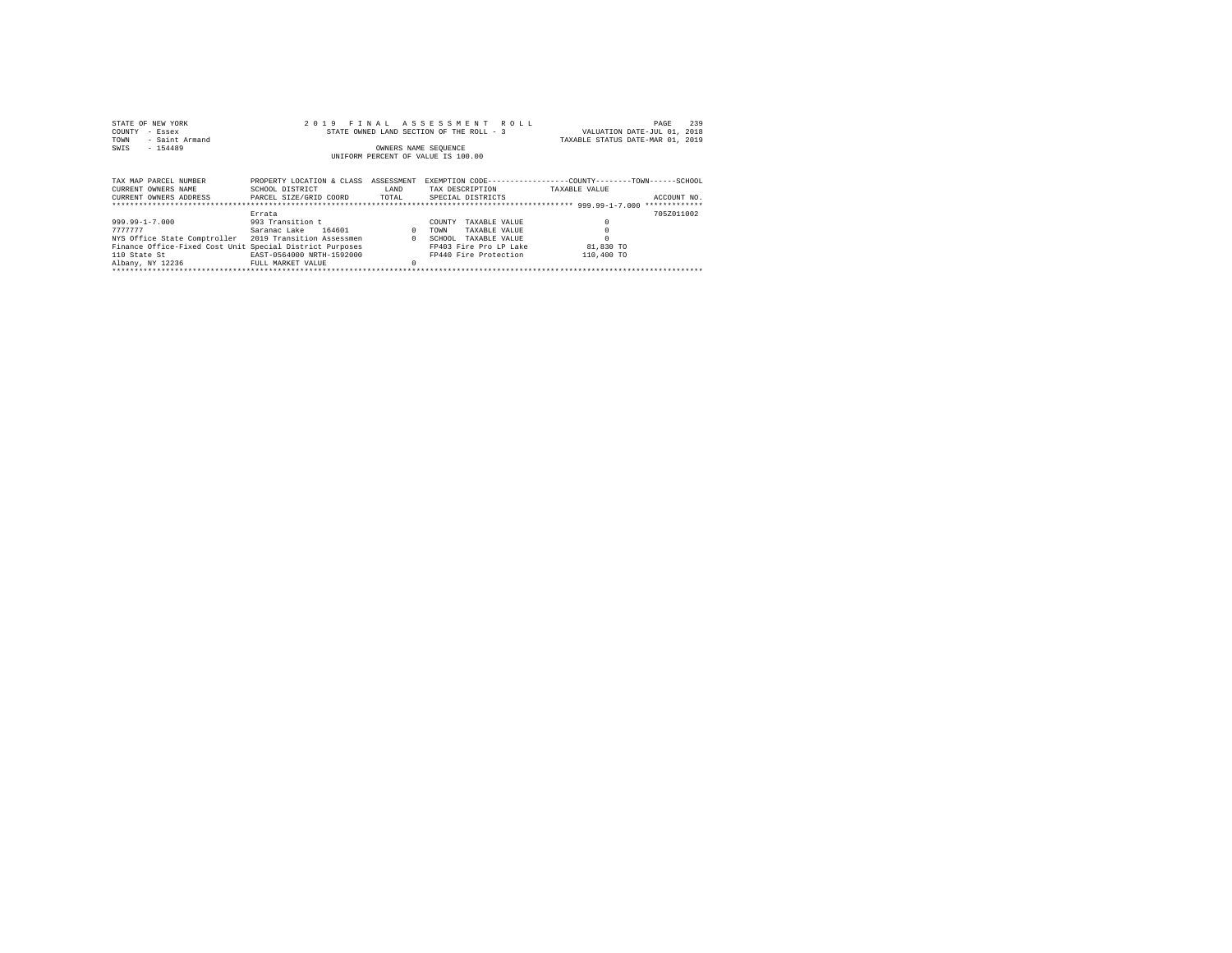| STATE OF NEW YORK   |  |  | 2019 FINAL ASSESSMENT ROLL               |  |  |                                  | PAGE                   | 240 |
|---------------------|--|--|------------------------------------------|--|--|----------------------------------|------------------------|-----|
| COUNTY - Essex      |  |  | STATE OWNED LAND SECTION OF THE ROLL - 3 |  |  | VALUATION DATE-JUL 01, 2018      |                        |     |
| TOWN - Saint Armand |  |  |                                          |  |  | TAXABLE STATUS DATE-MAR 01, 2019 |                        |     |
| SWIS<br>$-154489$   |  |  |                                          |  |  |                                  | RPS150/V04/L015        |     |
|                     |  |  |                                          |  |  |                                  | CURRENT DATE 6/25/2019 |     |
|                     |  |  | UNIFORM PERCENT OF VALUE IS 100.00       |  |  |                                  |                        |     |
|                     |  |  | ROLL SUB SECTION- - TOTALS               |  |  |                                  |                        |     |

|      |                      | TOTAL   | EXTENSION   | EXTENSION | AD VALOREM | EXEMPT | TAXABLE  |
|------|----------------------|---------|-------------|-----------|------------|--------|----------|
| CODE | DISTRICT NAME        | PARCELS | <b>TYPE</b> | VALUE     | VALUE      | AMOUNT | VALUE    |
|      |                      |         |             |           |            |        |          |
|      | E1450 Emergency Serv |         | 8 MOVTAX    |           |            |        |          |
|      | E1451 Emergency Serv |         | 12 MOVTAX   |           |            |        |          |
|      | FP403 Fire Pro LP La |         | 3 TOTAL     |           | 5395,630   |        | 5395,630 |
|      | FP440 Fire Protectio |         | 19 TOTAL    |           | 1328,300   |        | 1328,300 |

### \*\*\* S C H O O L D I S T R I C T S U M M A R Y \*\*\*

| CODE   | DISTRICT NAME | TOTAL<br>PARCELS | ASSESSED<br>LAND | ASSESSED<br>TOTAL | EXEMPT<br>AMOUNT | TOTAL<br>TAXABLE | <b>STAR</b><br>AMOUNT | STAR<br>TAXABLE |
|--------|---------------|------------------|------------------|-------------------|------------------|------------------|-----------------------|-----------------|
| 164601 | Saranac Lake  | 21               | 6531,700         | 6531,700          |                  | 6531,700         |                       | 6531,700        |
|        | SUB-TOTAL     | 21               | 6531,700         | 6531,700          |                  | 6531,700         |                       | 6531,700        |
|        | TOTAL         | 21               | 6531,700         | 6531,700          |                  | 6531,700         |                       | 6531,700        |

# \*\*\* S Y S T E M C O D E S S U M M A R Y \*\*\*

## NO SYSTEM EXEMPTIONS AT THIS LEVEL

# \*\*\* E X E M P T I O N S U M M A R Y \*\*\*

NO EXEMPTIONS AT THIS LEVEL

| ROLL<br><b>SEC</b> | DESCRIPTION            | TOTAL<br>PARCELS | ASSESSED<br>LAND | ASSESSED<br>TOTAL | TAXABLE<br>COUNTY | TAXABLE<br>TOWN | TAXABLE<br>SCHOOL | STAR<br>TAXABLE |
|--------------------|------------------------|------------------|------------------|-------------------|-------------------|-----------------|-------------------|-----------------|
|                    | STATE<br>OWNED<br>LAND | 21<br>44         | 6531.<br>700     | .700<br>6531      | 6531,700          | 6531<br>.700    | 6531,700          | 6531,700        |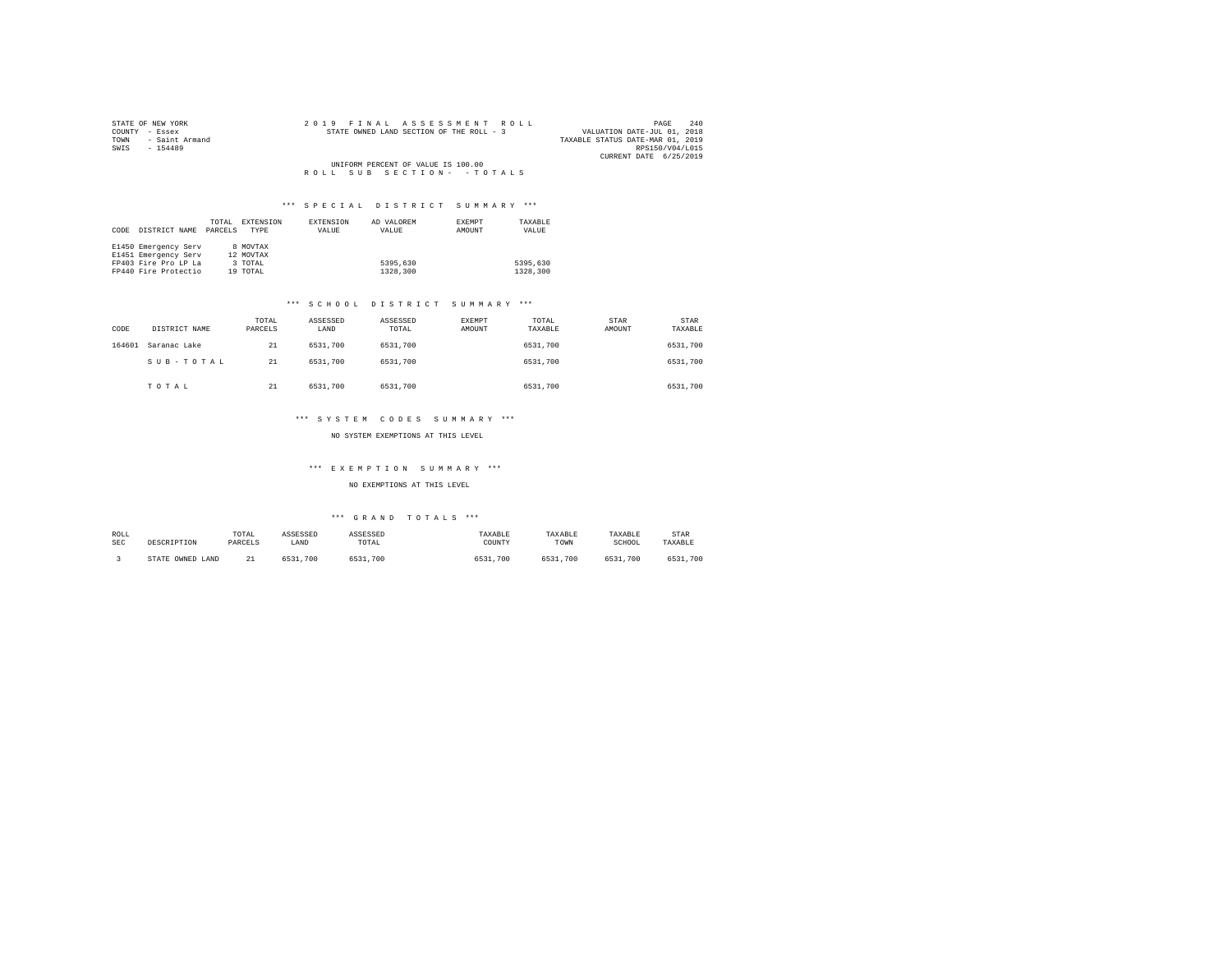| PAGE 241 2019 FINAL ASSESSMENT ROLL DATE PAGE 241<br>COUNTY - Essex STATE OWNED LAND SECTION OF THE ROLL - 3 SUB-SECT - A VALUATION DATE-JUL 01, 2018<br>TOWN - Saint Armand ROLL SUB-SECT - A- SECTION 532-A RPTL WILD OR FOREST LA |                                                                                                                                              | OWNERS NAME SEQUENCE |                                                                      |                            |             |
|--------------------------------------------------------------------------------------------------------------------------------------------------------------------------------------------------------------------------------------|----------------------------------------------------------------------------------------------------------------------------------------------|----------------------|----------------------------------------------------------------------|----------------------------|-------------|
|                                                                                                                                                                                                                                      |                                                                                                                                              |                      | UNIFORM PERCENT OF VALUE IS 100.00                                   |                            |             |
| TAX MAP PARCEL NUMBER<br>CURRENT OWNERS NAME<br>CURRENT OWNERS ADDRESS                                                                                                                                                               | PROPERTY LOCATION & CLASS ASSESSMENT EXEMPTION CODE---------------COUNTY-------TOWN------SCHOOL<br>SCHOOL DISTRICT<br>PARCEL SIZE/GRID COORD | LAND<br>TOTAL        | TAX DESCRIPTION TAXABLE VALUE<br>SPECIAL DISTRICTS                   |                            | ACCOUNT NO. |
|                                                                                                                                                                                                                                      |                                                                                                                                              |                      |                                                                      |                            |             |
|                                                                                                                                                                                                                                      | Maple Ln                                                                                                                                     |                      |                                                                      |                            | 705M404501  |
|                                                                                                                                                                                                                                      |                                                                                                                                              |                      |                                                                      |                            |             |
|                                                                                                                                                                                                                                      |                                                                                                                                              |                      |                                                                      |                            |             |
|                                                                                                                                                                                                                                      | Maple Ln                                                                                                                                     |                      |                                                                      |                            | 705M404502  |
|                                                                                                                                                                                                                                      |                                                                                                                                              |                      |                                                                      |                            |             |
|                                                                                                                                                                                                                                      |                                                                                                                                              |                      |                                                                      |                            |             |
|                                                                                                                                                                                                                                      |                                                                                                                                              |                      |                                                                      |                            |             |
|                                                                                                                                                                                                                                      | Maple Ln                                                                                                                                     |                      |                                                                      | 3,300                      | 705M488012  |
|                                                                                                                                                                                                                                      |                                                                                                                                              |                      |                                                                      | 3,300                      |             |
|                                                                                                                                                                                                                                      |                                                                                                                                              |                      |                                                                      | 3,300                      |             |
|                                                                                                                                                                                                                                      |                                                                                                                                              |                      |                                                                      |                            |             |
| WIS Office State Comptroller ACRES 9.34<br>FIABLE EMERGENCY SERVICES<br>FP440 Fire Protection 3,300 TO<br>110 State St. FOLL MARKET VALUE 3,300 TO<br>110 State St. 3,300 TO<br>Albany, NY 12236                                     |                                                                                                                                              |                      |                                                                      |                            |             |
|                                                                                                                                                                                                                                      |                                                                                                                                              |                      |                                                                      |                            |             |
|                                                                                                                                                                                                                                      | Maple Ln                                                                                                                                     |                      |                                                                      |                            | 705M488013  |
| 931 Forest space<br>0130101 Saranac Lake 164601<br>State of New York 3 Richards Sur<br>2010 Controller 2012 State Sur                                                                                                                |                                                                                                                                              |                      | COUNTY TAXABLE VALUE                                                 | 23,300                     |             |
| 110 State St<br>Albany, NY 12236                                                                                                                                                                                                     |                                                                                                                                              |                      |                                                                      |                            |             |
|                                                                                                                                                                                                                                      | Maple Ln                                                                                                                                     |                      |                                                                      |                            | 705M404503  |
|                                                                                                                                                                                                                                      |                                                                                                                                              |                      | COUNTY TAXABLE VALUE<br>TAXABLE VALUE<br>32,600 SCHOOL TAXABLE VALUE | 32,600<br>32,600<br>32,600 |             |
| Finance Office-Fixed Cost Unit EAST-0552735 NRTH-1600378<br>110 State St<br>Albany, NY 12236                                                                                                                                         |                                                                                                                                              |                      |                                                                      |                            |             |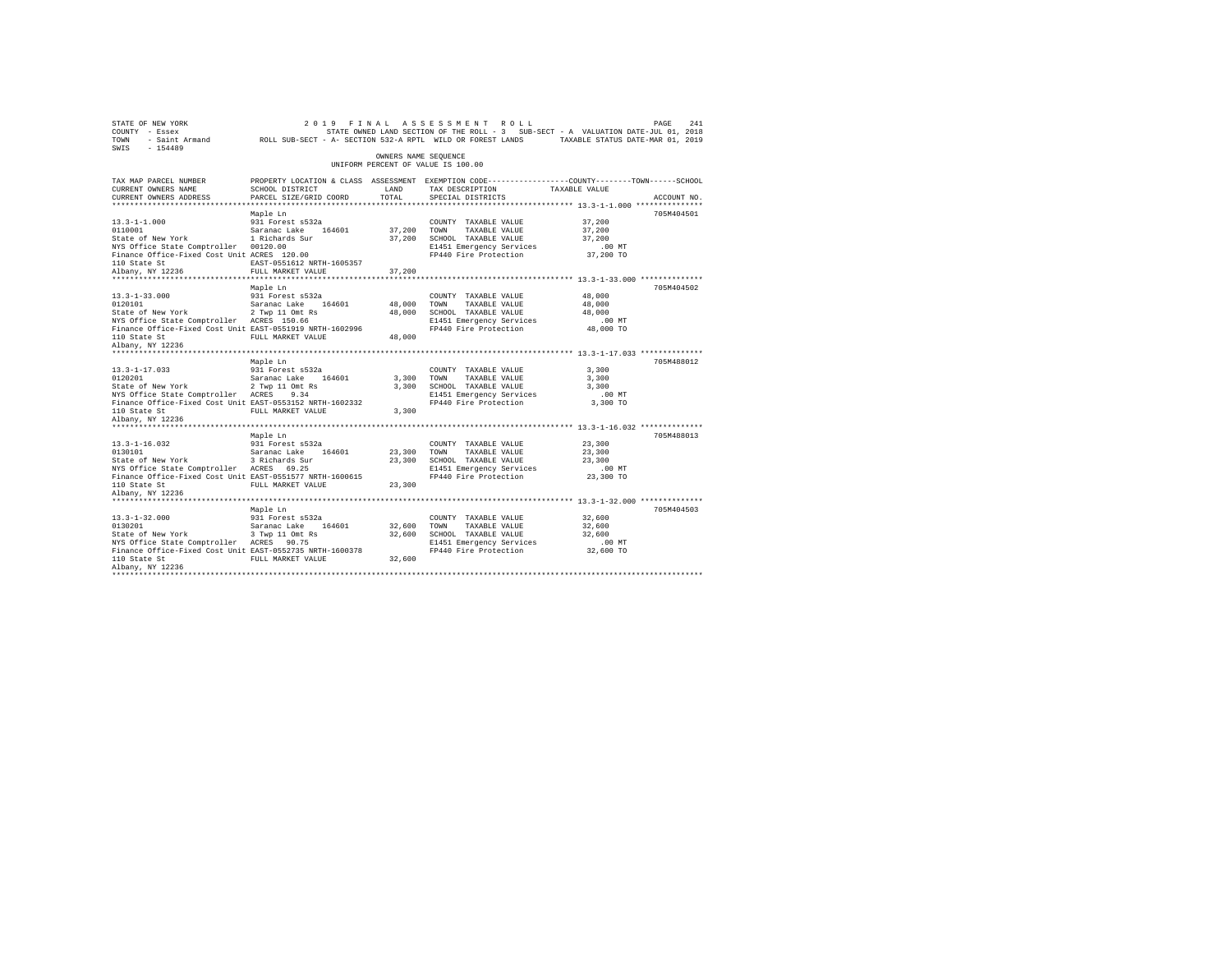| OWNERS NAME SEQUENCE<br>UNIFORM PERCENT OF VALUE IS 100.00<br>PROPERTY LOCATION & CLASS ASSESSMENT EXEMPTION CODE---------------COUNTY-------TOWN-----SCHOOL<br>TAX DESCRIPTION TAXABLE VALUE<br>SCHOOL DISTRICT<br>LAND<br>PARCEL SIZE/GRID COORD<br>TOTAL<br>SPECIAL DISTRICTS<br>ACCOUNT NO.<br>Maple Ln<br>705M488014<br>700<br>COUNTY TAXABLE VALUE<br>13.3-1-34.000 931 Forest $s532a$<br>0140101<br>State of New York $4$ Twp 11 Omt Rs<br>NYS Office State Comptroller $ACRES$ 2.21<br>COUNTIL TAXABLE VALUE<br>700 SCHOOL TAXABLE VALUE<br>700 SCHOOL TAXABLE VALUE<br>21451 E1440 Fire Protection<br>700<br>700<br>$.00$ MT<br>Finance Office-Fixed Cost Unit EAST-0551273 NRTH-1598838<br>700 TO<br>FULL MARKET VALUE<br>700<br>705M404504<br>NYS Route 3<br>COUNTY TAXABLE VALUE<br>90,200<br>90,200 TOWN<br>TAXABLE VALUE<br>90,200<br>Finance Office-Fixed Cost Unit EAST-0552583 NRTH-1597866<br>110 State St<br>Albany, NY 12236<br>NYS Route 3<br>705M404505<br>$\begin{tabular}{lllllllllll} 23.1\hbox{--}1\hbox{--}1\hbox{--}4.000 & & 931 Forest s532a \\ 0150001 & & Saranac Lake & 164601 \\ \end{tabular}$<br>COUNTY TAXABLE VALUE<br>146,600<br>146,600 TOWN<br>146,600<br>146,600 TOWN TAXABLE VALUE<br>146,600 SCHOOL TAXABLE VALUE<br>146,600<br>NYS Office State Comptroller 00160.00<br>E1451 Emergency Services<br>$.00$ MT<br>Finance Office-Fixed Cost Unit ACRES 160.00<br>FP440 Fire Protection 146,600 TO<br>EAST-0552831 NRTH-1595225<br>110 State St<br>FULL MARKET VALUE 146,600<br>Albany, NY 12236<br>****************************<br>NYS Route 3<br>705M404506<br>23.1-1-15.000 931 Forest s532a<br>0160001 931 Forest and Saranac Lake 164601 109,900 TOWN<br>209,900 SCHOOL 6 Richards Sur 109,900 SCHOOL<br>COUNTY TAXABLE VALUE<br>109,900<br>109,900 TOWN TAXABLE VALUE<br>109,900 SCHOOL TAXABLE VALUE<br>109,900<br>109,900<br>NYS Office State Comptroller 00160.00<br>E1451 Emergency Services<br>$.00$ MT<br>Finance Office-Fixed Cost Unit ACRES 160.00<br>FP440 Fire Protection 109,900 TO<br>EAST-0553253 NRTH-1592657<br>110 State St<br>FULL MARKET VALUE<br>Albany, NY 12236<br>109,900<br>************************************ 13.3-1-2.100 ****************<br>************************<br>705M404507<br>Maple Ln<br>$13.3 - 1 - 2.100$<br>931 Forest s532a<br>21,200<br>COUNTY TAXABLE VALUE<br>$\begin{tabular}{lllllllllllll} 13.3\mbox{-}1\mbox{-}2.100 & 931 Forest $532a & 001\mbox{N}TY \\ 0170101 & Saranac Lake & 164601 & 21,200 T0\mbox{N} \\ \mbox{State of New York} & 21 kidney & 21,200 T0\mbox{N}TY \\ \mbox{NS Office State Computer Access} & 62.57 & 21,200 T0\mbox{N}T1451 & 21,200 \end{tabular}$<br>21,200<br>TAXABLE VALUE<br>21,200 SCHOOL TAXABLE VALUE<br>21,200<br>Finance Office-Fixed Cost Unit EAST-0553683 NRTH-1605662<br>110 State St<br>Albany, NY 12236 | $\begin{array}{ccccccccc} \texttt{STATE OF NEW YORK} & & & & & 2\ 0 & 1 & 9 & & \texttt{F} \text{ I N A L} & \texttt{A S S S S S M E N T} & \texttt{R O L L} & & & & & & \texttt{PAGE} & 242 \\ \texttt{COUNTY} & - \texttt{Eseex} & & & & & & & \texttt{STATE ONNED LAND SCTION OF THE ROLL} & - 3 & \texttt{SUB-SECT} - A & \texttt{VALUATION DATE-JUL 01, 2018} \\ & & & & & & & \texttt{STATE ONNED LAND SICT.} & \texttt{RNTL WILD OR FOREST LANDS} & & & &$ |  |  |  |
|-------------------------------------------------------------------------------------------------------------------------------------------------------------------------------------------------------------------------------------------------------------------------------------------------------------------------------------------------------------------------------------------------------------------------------------------------------------------------------------------------------------------------------------------------------------------------------------------------------------------------------------------------------------------------------------------------------------------------------------------------------------------------------------------------------------------------------------------------------------------------------------------------------------------------------------------------------------------------------------------------------------------------------------------------------------------------------------------------------------------------------------------------------------------------------------------------------------------------------------------------------------------------------------------------------------------------------------------------------------------------------------------------------------------------------------------------------------------------------------------------------------------------------------------------------------------------------------------------------------------------------------------------------------------------------------------------------------------------------------------------------------------------------------------------------------------------------------------------------------------------------------------------------------------------------------------------------------------------------------------------------------------------------------------------------------------------------------------------------------------------------------------------------------------------------------------------------------------------------------------------------------------------------------------------------------------------------------------------------------------------------------------------------------------------------------------------------------------------------------------------------------------------------------------------------------------------------------------------------------------------------------------------------------------------------------------------------------------------------------------------------------------------------------------------------------------------------------------------------|-------------------------------------------------------------------------------------------------------------------------------------------------------------------------------------------------------------------------------------------------------------------------------------------------------------------------------------------------------------------------------------------------------------------------------------------------------------------|--|--|--|
|                                                                                                                                                                                                                                                                                                                                                                                                                                                                                                                                                                                                                                                                                                                                                                                                                                                                                                                                                                                                                                                                                                                                                                                                                                                                                                                                                                                                                                                                                                                                                                                                                                                                                                                                                                                                                                                                                                                                                                                                                                                                                                                                                                                                                                                                                                                                                                                                                                                                                                                                                                                                                                                                                                                                                                                                                                                       |                                                                                                                                                                                                                                                                                                                                                                                                                                                                   |  |  |  |
|                                                                                                                                                                                                                                                                                                                                                                                                                                                                                                                                                                                                                                                                                                                                                                                                                                                                                                                                                                                                                                                                                                                                                                                                                                                                                                                                                                                                                                                                                                                                                                                                                                                                                                                                                                                                                                                                                                                                                                                                                                                                                                                                                                                                                                                                                                                                                                                                                                                                                                                                                                                                                                                                                                                                                                                                                                                       | TAX MAP PARCEL NUMBER<br>CURRENT OWNERS NAME<br>CURRENT OWNERS ADDRESS                                                                                                                                                                                                                                                                                                                                                                                            |  |  |  |
|                                                                                                                                                                                                                                                                                                                                                                                                                                                                                                                                                                                                                                                                                                                                                                                                                                                                                                                                                                                                                                                                                                                                                                                                                                                                                                                                                                                                                                                                                                                                                                                                                                                                                                                                                                                                                                                                                                                                                                                                                                                                                                                                                                                                                                                                                                                                                                                                                                                                                                                                                                                                                                                                                                                                                                                                                                                       |                                                                                                                                                                                                                                                                                                                                                                                                                                                                   |  |  |  |
|                                                                                                                                                                                                                                                                                                                                                                                                                                                                                                                                                                                                                                                                                                                                                                                                                                                                                                                                                                                                                                                                                                                                                                                                                                                                                                                                                                                                                                                                                                                                                                                                                                                                                                                                                                                                                                                                                                                                                                                                                                                                                                                                                                                                                                                                                                                                                                                                                                                                                                                                                                                                                                                                                                                                                                                                                                                       |                                                                                                                                                                                                                                                                                                                                                                                                                                                                   |  |  |  |
|                                                                                                                                                                                                                                                                                                                                                                                                                                                                                                                                                                                                                                                                                                                                                                                                                                                                                                                                                                                                                                                                                                                                                                                                                                                                                                                                                                                                                                                                                                                                                                                                                                                                                                                                                                                                                                                                                                                                                                                                                                                                                                                                                                                                                                                                                                                                                                                                                                                                                                                                                                                                                                                                                                                                                                                                                                                       |                                                                                                                                                                                                                                                                                                                                                                                                                                                                   |  |  |  |
|                                                                                                                                                                                                                                                                                                                                                                                                                                                                                                                                                                                                                                                                                                                                                                                                                                                                                                                                                                                                                                                                                                                                                                                                                                                                                                                                                                                                                                                                                                                                                                                                                                                                                                                                                                                                                                                                                                                                                                                                                                                                                                                                                                                                                                                                                                                                                                                                                                                                                                                                                                                                                                                                                                                                                                                                                                                       | 110 State St<br>Albany, NY 12236                                                                                                                                                                                                                                                                                                                                                                                                                                  |  |  |  |
|                                                                                                                                                                                                                                                                                                                                                                                                                                                                                                                                                                                                                                                                                                                                                                                                                                                                                                                                                                                                                                                                                                                                                                                                                                                                                                                                                                                                                                                                                                                                                                                                                                                                                                                                                                                                                                                                                                                                                                                                                                                                                                                                                                                                                                                                                                                                                                                                                                                                                                                                                                                                                                                                                                                                                                                                                                                       |                                                                                                                                                                                                                                                                                                                                                                                                                                                                   |  |  |  |
|                                                                                                                                                                                                                                                                                                                                                                                                                                                                                                                                                                                                                                                                                                                                                                                                                                                                                                                                                                                                                                                                                                                                                                                                                                                                                                                                                                                                                                                                                                                                                                                                                                                                                                                                                                                                                                                                                                                                                                                                                                                                                                                                                                                                                                                                                                                                                                                                                                                                                                                                                                                                                                                                                                                                                                                                                                                       |                                                                                                                                                                                                                                                                                                                                                                                                                                                                   |  |  |  |
|                                                                                                                                                                                                                                                                                                                                                                                                                                                                                                                                                                                                                                                                                                                                                                                                                                                                                                                                                                                                                                                                                                                                                                                                                                                                                                                                                                                                                                                                                                                                                                                                                                                                                                                                                                                                                                                                                                                                                                                                                                                                                                                                                                                                                                                                                                                                                                                                                                                                                                                                                                                                                                                                                                                                                                                                                                                       |                                                                                                                                                                                                                                                                                                                                                                                                                                                                   |  |  |  |
|                                                                                                                                                                                                                                                                                                                                                                                                                                                                                                                                                                                                                                                                                                                                                                                                                                                                                                                                                                                                                                                                                                                                                                                                                                                                                                                                                                                                                                                                                                                                                                                                                                                                                                                                                                                                                                                                                                                                                                                                                                                                                                                                                                                                                                                                                                                                                                                                                                                                                                                                                                                                                                                                                                                                                                                                                                                       |                                                                                                                                                                                                                                                                                                                                                                                                                                                                   |  |  |  |
|                                                                                                                                                                                                                                                                                                                                                                                                                                                                                                                                                                                                                                                                                                                                                                                                                                                                                                                                                                                                                                                                                                                                                                                                                                                                                                                                                                                                                                                                                                                                                                                                                                                                                                                                                                                                                                                                                                                                                                                                                                                                                                                                                                                                                                                                                                                                                                                                                                                                                                                                                                                                                                                                                                                                                                                                                                                       |                                                                                                                                                                                                                                                                                                                                                                                                                                                                   |  |  |  |
|                                                                                                                                                                                                                                                                                                                                                                                                                                                                                                                                                                                                                                                                                                                                                                                                                                                                                                                                                                                                                                                                                                                                                                                                                                                                                                                                                                                                                                                                                                                                                                                                                                                                                                                                                                                                                                                                                                                                                                                                                                                                                                                                                                                                                                                                                                                                                                                                                                                                                                                                                                                                                                                                                                                                                                                                                                                       |                                                                                                                                                                                                                                                                                                                                                                                                                                                                   |  |  |  |
|                                                                                                                                                                                                                                                                                                                                                                                                                                                                                                                                                                                                                                                                                                                                                                                                                                                                                                                                                                                                                                                                                                                                                                                                                                                                                                                                                                                                                                                                                                                                                                                                                                                                                                                                                                                                                                                                                                                                                                                                                                                                                                                                                                                                                                                                                                                                                                                                                                                                                                                                                                                                                                                                                                                                                                                                                                                       |                                                                                                                                                                                                                                                                                                                                                                                                                                                                   |  |  |  |
|                                                                                                                                                                                                                                                                                                                                                                                                                                                                                                                                                                                                                                                                                                                                                                                                                                                                                                                                                                                                                                                                                                                                                                                                                                                                                                                                                                                                                                                                                                                                                                                                                                                                                                                                                                                                                                                                                                                                                                                                                                                                                                                                                                                                                                                                                                                                                                                                                                                                                                                                                                                                                                                                                                                                                                                                                                                       |                                                                                                                                                                                                                                                                                                                                                                                                                                                                   |  |  |  |
|                                                                                                                                                                                                                                                                                                                                                                                                                                                                                                                                                                                                                                                                                                                                                                                                                                                                                                                                                                                                                                                                                                                                                                                                                                                                                                                                                                                                                                                                                                                                                                                                                                                                                                                                                                                                                                                                                                                                                                                                                                                                                                                                                                                                                                                                                                                                                                                                                                                                                                                                                                                                                                                                                                                                                                                                                                                       |                                                                                                                                                                                                                                                                                                                                                                                                                                                                   |  |  |  |
|                                                                                                                                                                                                                                                                                                                                                                                                                                                                                                                                                                                                                                                                                                                                                                                                                                                                                                                                                                                                                                                                                                                                                                                                                                                                                                                                                                                                                                                                                                                                                                                                                                                                                                                                                                                                                                                                                                                                                                                                                                                                                                                                                                                                                                                                                                                                                                                                                                                                                                                                                                                                                                                                                                                                                                                                                                                       |                                                                                                                                                                                                                                                                                                                                                                                                                                                                   |  |  |  |
|                                                                                                                                                                                                                                                                                                                                                                                                                                                                                                                                                                                                                                                                                                                                                                                                                                                                                                                                                                                                                                                                                                                                                                                                                                                                                                                                                                                                                                                                                                                                                                                                                                                                                                                                                                                                                                                                                                                                                                                                                                                                                                                                                                                                                                                                                                                                                                                                                                                                                                                                                                                                                                                                                                                                                                                                                                                       |                                                                                                                                                                                                                                                                                                                                                                                                                                                                   |  |  |  |
|                                                                                                                                                                                                                                                                                                                                                                                                                                                                                                                                                                                                                                                                                                                                                                                                                                                                                                                                                                                                                                                                                                                                                                                                                                                                                                                                                                                                                                                                                                                                                                                                                                                                                                                                                                                                                                                                                                                                                                                                                                                                                                                                                                                                                                                                                                                                                                                                                                                                                                                                                                                                                                                                                                                                                                                                                                                       |                                                                                                                                                                                                                                                                                                                                                                                                                                                                   |  |  |  |
|                                                                                                                                                                                                                                                                                                                                                                                                                                                                                                                                                                                                                                                                                                                                                                                                                                                                                                                                                                                                                                                                                                                                                                                                                                                                                                                                                                                                                                                                                                                                                                                                                                                                                                                                                                                                                                                                                                                                                                                                                                                                                                                                                                                                                                                                                                                                                                                                                                                                                                                                                                                                                                                                                                                                                                                                                                                       |                                                                                                                                                                                                                                                                                                                                                                                                                                                                   |  |  |  |
|                                                                                                                                                                                                                                                                                                                                                                                                                                                                                                                                                                                                                                                                                                                                                                                                                                                                                                                                                                                                                                                                                                                                                                                                                                                                                                                                                                                                                                                                                                                                                                                                                                                                                                                                                                                                                                                                                                                                                                                                                                                                                                                                                                                                                                                                                                                                                                                                                                                                                                                                                                                                                                                                                                                                                                                                                                                       |                                                                                                                                                                                                                                                                                                                                                                                                                                                                   |  |  |  |
|                                                                                                                                                                                                                                                                                                                                                                                                                                                                                                                                                                                                                                                                                                                                                                                                                                                                                                                                                                                                                                                                                                                                                                                                                                                                                                                                                                                                                                                                                                                                                                                                                                                                                                                                                                                                                                                                                                                                                                                                                                                                                                                                                                                                                                                                                                                                                                                                                                                                                                                                                                                                                                                                                                                                                                                                                                                       |                                                                                                                                                                                                                                                                                                                                                                                                                                                                   |  |  |  |
|                                                                                                                                                                                                                                                                                                                                                                                                                                                                                                                                                                                                                                                                                                                                                                                                                                                                                                                                                                                                                                                                                                                                                                                                                                                                                                                                                                                                                                                                                                                                                                                                                                                                                                                                                                                                                                                                                                                                                                                                                                                                                                                                                                                                                                                                                                                                                                                                                                                                                                                                                                                                                                                                                                                                                                                                                                                       |                                                                                                                                                                                                                                                                                                                                                                                                                                                                   |  |  |  |
|                                                                                                                                                                                                                                                                                                                                                                                                                                                                                                                                                                                                                                                                                                                                                                                                                                                                                                                                                                                                                                                                                                                                                                                                                                                                                                                                                                                                                                                                                                                                                                                                                                                                                                                                                                                                                                                                                                                                                                                                                                                                                                                                                                                                                                                                                                                                                                                                                                                                                                                                                                                                                                                                                                                                                                                                                                                       |                                                                                                                                                                                                                                                                                                                                                                                                                                                                   |  |  |  |
|                                                                                                                                                                                                                                                                                                                                                                                                                                                                                                                                                                                                                                                                                                                                                                                                                                                                                                                                                                                                                                                                                                                                                                                                                                                                                                                                                                                                                                                                                                                                                                                                                                                                                                                                                                                                                                                                                                                                                                                                                                                                                                                                                                                                                                                                                                                                                                                                                                                                                                                                                                                                                                                                                                                                                                                                                                                       |                                                                                                                                                                                                                                                                                                                                                                                                                                                                   |  |  |  |
|                                                                                                                                                                                                                                                                                                                                                                                                                                                                                                                                                                                                                                                                                                                                                                                                                                                                                                                                                                                                                                                                                                                                                                                                                                                                                                                                                                                                                                                                                                                                                                                                                                                                                                                                                                                                                                                                                                                                                                                                                                                                                                                                                                                                                                                                                                                                                                                                                                                                                                                                                                                                                                                                                                                                                                                                                                                       |                                                                                                                                                                                                                                                                                                                                                                                                                                                                   |  |  |  |
|                                                                                                                                                                                                                                                                                                                                                                                                                                                                                                                                                                                                                                                                                                                                                                                                                                                                                                                                                                                                                                                                                                                                                                                                                                                                                                                                                                                                                                                                                                                                                                                                                                                                                                                                                                                                                                                                                                                                                                                                                                                                                                                                                                                                                                                                                                                                                                                                                                                                                                                                                                                                                                                                                                                                                                                                                                                       |                                                                                                                                                                                                                                                                                                                                                                                                                                                                   |  |  |  |
|                                                                                                                                                                                                                                                                                                                                                                                                                                                                                                                                                                                                                                                                                                                                                                                                                                                                                                                                                                                                                                                                                                                                                                                                                                                                                                                                                                                                                                                                                                                                                                                                                                                                                                                                                                                                                                                                                                                                                                                                                                                                                                                                                                                                                                                                                                                                                                                                                                                                                                                                                                                                                                                                                                                                                                                                                                                       |                                                                                                                                                                                                                                                                                                                                                                                                                                                                   |  |  |  |
|                                                                                                                                                                                                                                                                                                                                                                                                                                                                                                                                                                                                                                                                                                                                                                                                                                                                                                                                                                                                                                                                                                                                                                                                                                                                                                                                                                                                                                                                                                                                                                                                                                                                                                                                                                                                                                                                                                                                                                                                                                                                                                                                                                                                                                                                                                                                                                                                                                                                                                                                                                                                                                                                                                                                                                                                                                                       |                                                                                                                                                                                                                                                                                                                                                                                                                                                                   |  |  |  |
|                                                                                                                                                                                                                                                                                                                                                                                                                                                                                                                                                                                                                                                                                                                                                                                                                                                                                                                                                                                                                                                                                                                                                                                                                                                                                                                                                                                                                                                                                                                                                                                                                                                                                                                                                                                                                                                                                                                                                                                                                                                                                                                                                                                                                                                                                                                                                                                                                                                                                                                                                                                                                                                                                                                                                                                                                                                       |                                                                                                                                                                                                                                                                                                                                                                                                                                                                   |  |  |  |
|                                                                                                                                                                                                                                                                                                                                                                                                                                                                                                                                                                                                                                                                                                                                                                                                                                                                                                                                                                                                                                                                                                                                                                                                                                                                                                                                                                                                                                                                                                                                                                                                                                                                                                                                                                                                                                                                                                                                                                                                                                                                                                                                                                                                                                                                                                                                                                                                                                                                                                                                                                                                                                                                                                                                                                                                                                                       |                                                                                                                                                                                                                                                                                                                                                                                                                                                                   |  |  |  |
|                                                                                                                                                                                                                                                                                                                                                                                                                                                                                                                                                                                                                                                                                                                                                                                                                                                                                                                                                                                                                                                                                                                                                                                                                                                                                                                                                                                                                                                                                                                                                                                                                                                                                                                                                                                                                                                                                                                                                                                                                                                                                                                                                                                                                                                                                                                                                                                                                                                                                                                                                                                                                                                                                                                                                                                                                                                       |                                                                                                                                                                                                                                                                                                                                                                                                                                                                   |  |  |  |
|                                                                                                                                                                                                                                                                                                                                                                                                                                                                                                                                                                                                                                                                                                                                                                                                                                                                                                                                                                                                                                                                                                                                                                                                                                                                                                                                                                                                                                                                                                                                                                                                                                                                                                                                                                                                                                                                                                                                                                                                                                                                                                                                                                                                                                                                                                                                                                                                                                                                                                                                                                                                                                                                                                                                                                                                                                                       |                                                                                                                                                                                                                                                                                                                                                                                                                                                                   |  |  |  |
|                                                                                                                                                                                                                                                                                                                                                                                                                                                                                                                                                                                                                                                                                                                                                                                                                                                                                                                                                                                                                                                                                                                                                                                                                                                                                                                                                                                                                                                                                                                                                                                                                                                                                                                                                                                                                                                                                                                                                                                                                                                                                                                                                                                                                                                                                                                                                                                                                                                                                                                                                                                                                                                                                                                                                                                                                                                       |                                                                                                                                                                                                                                                                                                                                                                                                                                                                   |  |  |  |
|                                                                                                                                                                                                                                                                                                                                                                                                                                                                                                                                                                                                                                                                                                                                                                                                                                                                                                                                                                                                                                                                                                                                                                                                                                                                                                                                                                                                                                                                                                                                                                                                                                                                                                                                                                                                                                                                                                                                                                                                                                                                                                                                                                                                                                                                                                                                                                                                                                                                                                                                                                                                                                                                                                                                                                                                                                                       |                                                                                                                                                                                                                                                                                                                                                                                                                                                                   |  |  |  |
|                                                                                                                                                                                                                                                                                                                                                                                                                                                                                                                                                                                                                                                                                                                                                                                                                                                                                                                                                                                                                                                                                                                                                                                                                                                                                                                                                                                                                                                                                                                                                                                                                                                                                                                                                                                                                                                                                                                                                                                                                                                                                                                                                                                                                                                                                                                                                                                                                                                                                                                                                                                                                                                                                                                                                                                                                                                       |                                                                                                                                                                                                                                                                                                                                                                                                                                                                   |  |  |  |
|                                                                                                                                                                                                                                                                                                                                                                                                                                                                                                                                                                                                                                                                                                                                                                                                                                                                                                                                                                                                                                                                                                                                                                                                                                                                                                                                                                                                                                                                                                                                                                                                                                                                                                                                                                                                                                                                                                                                                                                                                                                                                                                                                                                                                                                                                                                                                                                                                                                                                                                                                                                                                                                                                                                                                                                                                                                       |                                                                                                                                                                                                                                                                                                                                                                                                                                                                   |  |  |  |
|                                                                                                                                                                                                                                                                                                                                                                                                                                                                                                                                                                                                                                                                                                                                                                                                                                                                                                                                                                                                                                                                                                                                                                                                                                                                                                                                                                                                                                                                                                                                                                                                                                                                                                                                                                                                                                                                                                                                                                                                                                                                                                                                                                                                                                                                                                                                                                                                                                                                                                                                                                                                                                                                                                                                                                                                                                                       |                                                                                                                                                                                                                                                                                                                                                                                                                                                                   |  |  |  |
|                                                                                                                                                                                                                                                                                                                                                                                                                                                                                                                                                                                                                                                                                                                                                                                                                                                                                                                                                                                                                                                                                                                                                                                                                                                                                                                                                                                                                                                                                                                                                                                                                                                                                                                                                                                                                                                                                                                                                                                                                                                                                                                                                                                                                                                                                                                                                                                                                                                                                                                                                                                                                                                                                                                                                                                                                                                       |                                                                                                                                                                                                                                                                                                                                                                                                                                                                   |  |  |  |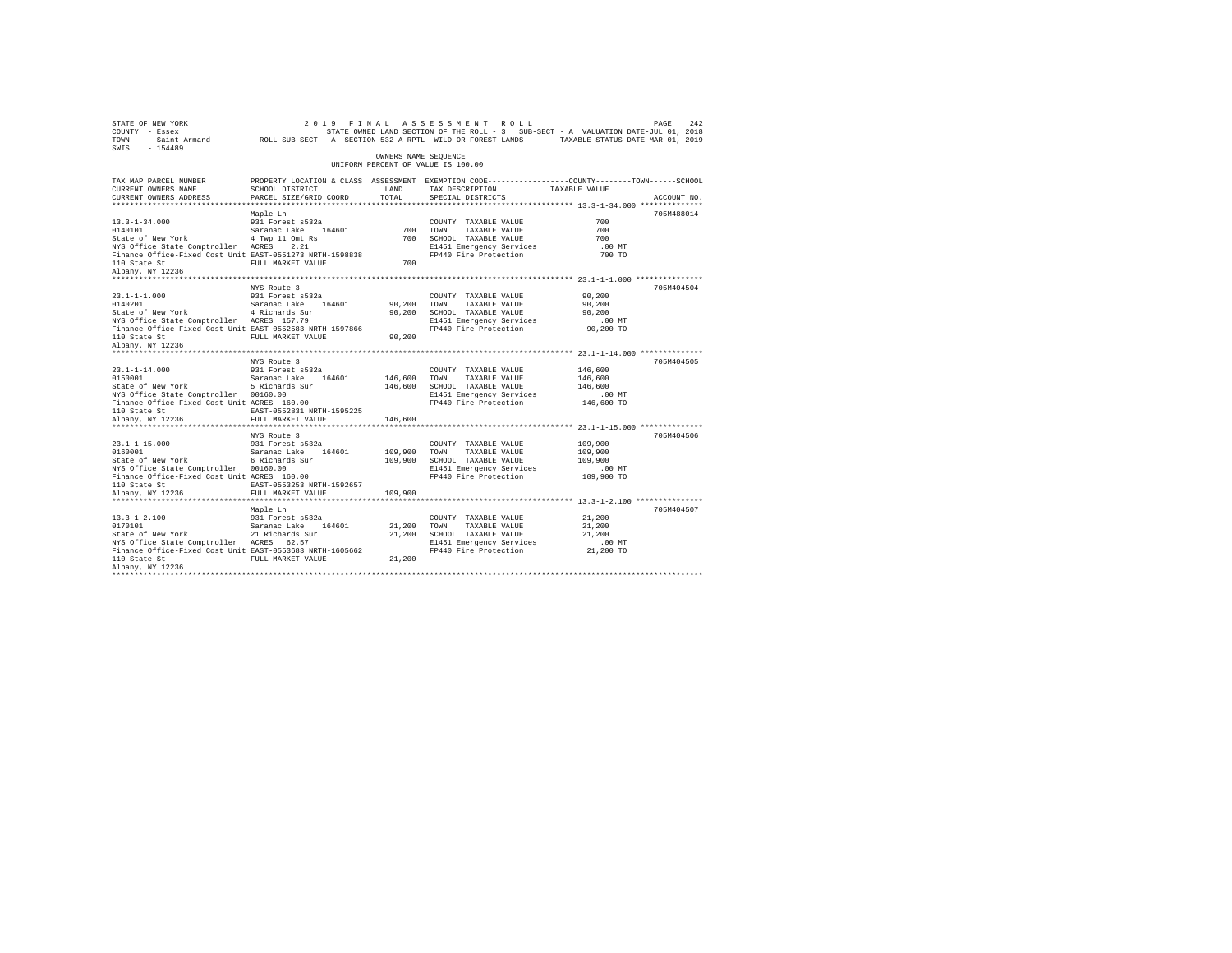| STATE OF NEW YORK<br>COUNTY - Essex<br>TOWN<br>$-154489$<br>SWIS                                                                         | - Saint Armand ROLL SUB-SECT - A- SECTION 532-A RPTL WILD OR FOREST LANDS   |                      | 2019 FINAL ASSESSMENT ROLL<br>STATE OWNED LAND SECTION OF THE ROLL - 3 SUB-SECT - A VALUATION DATE-JUL 01, 2018                        | TAXABLE STATUS DATE-MAR 01, 2019        | 243<br>PAGE |
|------------------------------------------------------------------------------------------------------------------------------------------|-----------------------------------------------------------------------------|----------------------|----------------------------------------------------------------------------------------------------------------------------------------|-----------------------------------------|-------------|
|                                                                                                                                          |                                                                             | OWNERS NAME SEQUENCE | UNIFORM PERCENT OF VALUE IS 100.00                                                                                                     |                                         |             |
| TAX MAP PARCEL NUMBER<br>CURRENT OWNERS NAME<br>CURRENT OWNERS ADDRESS                                                                   | SCHOOL DISTRICT<br>PARCEL SIZE/GRID COORD                                   | LAND<br>TOTAL        | PROPERTY LOCATION & CLASS ASSESSMENT EXEMPTION CODE---------------COUNTY-------TOWN-----SCHOOL<br>TAX DESCRIPTION<br>SPECIAL DISTRICTS | TAXABLE VALUE                           | ACCOUNT NO. |
|                                                                                                                                          |                                                                             |                      |                                                                                                                                        |                                         |             |
| $13.3 - 1 - 2.200$<br>0170201<br>State of New York                                                                                       | Maple Ln<br>931 Forest s532a<br>Saranac Lake 164601<br>21 Twp 11 Omt Rs     | 19,800               | COUNTY TAXABLE VALUE<br>TOWN<br>TAXABLE VALUE<br>SCHOOL TAXABLE VALUE                                                                  | 19,800<br>19,800<br>19,800              | 705M488010  |
| NYS Office State Comptroller ACRES 57.43<br>Finance Office-Fixed Cost Unit EAST-0555018 NRTH-1605574<br>110 State St                     | FULL MARKET VALUE                                                           | 19,800<br>19,800     | E1451 Emergency Services<br>FP440 Fire Protection                                                                                      | .00MT<br>19,800 TO                      |             |
| Albany, NY 12236                                                                                                                         |                                                                             |                      |                                                                                                                                        |                                         |             |
|                                                                                                                                          | Maple Ln                                                                    |                      |                                                                                                                                        |                                         | 705M488011  |
| $13.3 - 1 - 3.200$<br>0180101<br>State of New York                                                                                       | 931 Forest s532a<br>Saranac Lake 164601<br>22 Twp 11 Omt Rs                 | 3,100<br>3,100       | COUNTY TAXABLE VALUE<br>TOWN<br>TAXABLE VALUE<br>SCHOOL TAXABLE VALUE                                                                  | 3,100<br>3,100<br>3,100                 |             |
| NYS Office State Comptroller ACRES 10.34<br>Finance Office-Fixed Cost Unit EAST-0553320 NRTH-1604209<br>110 State St<br>Albany, NY 12236 | FULL MARKET VALUE                                                           | 3,100                | E1451 Emergency Services<br>FP440 Fire Protection                                                                                      | .00 MT<br>3,100 TO                      |             |
| ***************************                                                                                                              |                                                                             |                      |                                                                                                                                        |                                         |             |
|                                                                                                                                          | Maple Ln                                                                    |                      |                                                                                                                                        |                                         | 705M404508  |
| $13.3 - 1 - 3.100$                                                                                                                       | 931 Forest s532a                                                            |                      | COUNTY TAXABLE VALUE                                                                                                                   | 80,600                                  |             |
| 0180201                                                                                                                                  | Saranac Lake<br>164601                                                      | 80,600               | TOWN<br>TAXABLE VALUE                                                                                                                  | 80,600                                  |             |
| State of New York<br>NYS Office State Comptroller ACRES 149.66                                                                           | 22 Richards Sur                                                             | 80,600               | SCHOOL TAXABLE VALUE<br>E1451 Emergency Services                                                                                       | 80,600<br>.00 MT                        |             |
| Finance Office-Fixed Cost Unit EAST-0554497 NRTH-1603392<br>110 State St                                                                 | FULL MARKET VALUE                                                           | 80,600               | FP440 Fire Protection                                                                                                                  | 80,600 TO                               |             |
| Albany, NY 12236                                                                                                                         |                                                                             |                      |                                                                                                                                        |                                         |             |
|                                                                                                                                          | Basil Hill Way                                                              |                      |                                                                                                                                        |                                         | 705M404509  |
| $13.3 - 1 - 31.000$<br>0190001<br>State of New York<br>NYS Office State Comptroller 00160.00                                             | 931 Forest s532a<br>Saranac Lake<br>164601<br>23 Richards Sur               | 123,600<br>123,600   | COUNTY TAXABLE VALUE<br>TOWN<br>TAXABLE VALUE<br>SCHOOL TAXABLE VALUE<br>E1451 Emergency Services                                      | 123,600<br>123,600<br>123,600<br>.00 MT |             |
| Finance Office-Fixed Cost Unit ACRES 160.00<br>110 State St<br>Albany, NY 12236                                                          | EAST-0554781 NRTH-1600822<br>DEED BOOK 208<br>$PG-078$<br>FULL MARKET VALUE | 123,600              | FP440 Fire Protection                                                                                                                  | 123,600 TO                              |             |
|                                                                                                                                          |                                                                             |                      |                                                                                                                                        |                                         |             |
|                                                                                                                                          | NYS Route 3                                                                 |                      |                                                                                                                                        |                                         | 705M404510  |
| $23.1 - 1 - 16.000$                                                                                                                      | 931 Forest s532a                                                            |                      | COUNTY TAXABLE VALUE                                                                                                                   | 103,600                                 |             |
| 0200001                                                                                                                                  | Saranac Lake<br>164601                                                      | 103,600              | TAXABLE VALUE<br>TOWN                                                                                                                  | 103,600                                 |             |
| State of New York                                                                                                                        | 26 Richards Sur                                                             | 103,600              | SCHOOL TAXABLE VALUE                                                                                                                   | 103,600                                 |             |
| NYS Office State Comptroller 00160.00                                                                                                    |                                                                             |                      | E1451 Emergency Services                                                                                                               | .00 MT                                  |             |
| Finance Office-Fixed Cost Unit ACRES 160.00<br>110 State St                                                                              | EAST-0555862 NRTH-1592964                                                   |                      | FP440 Fire Protection                                                                                                                  | 103,600 TO                              |             |
| Albany, NY 12236                                                                                                                         | FULL MARKET VALUE                                                           | 103,600              |                                                                                                                                        |                                         |             |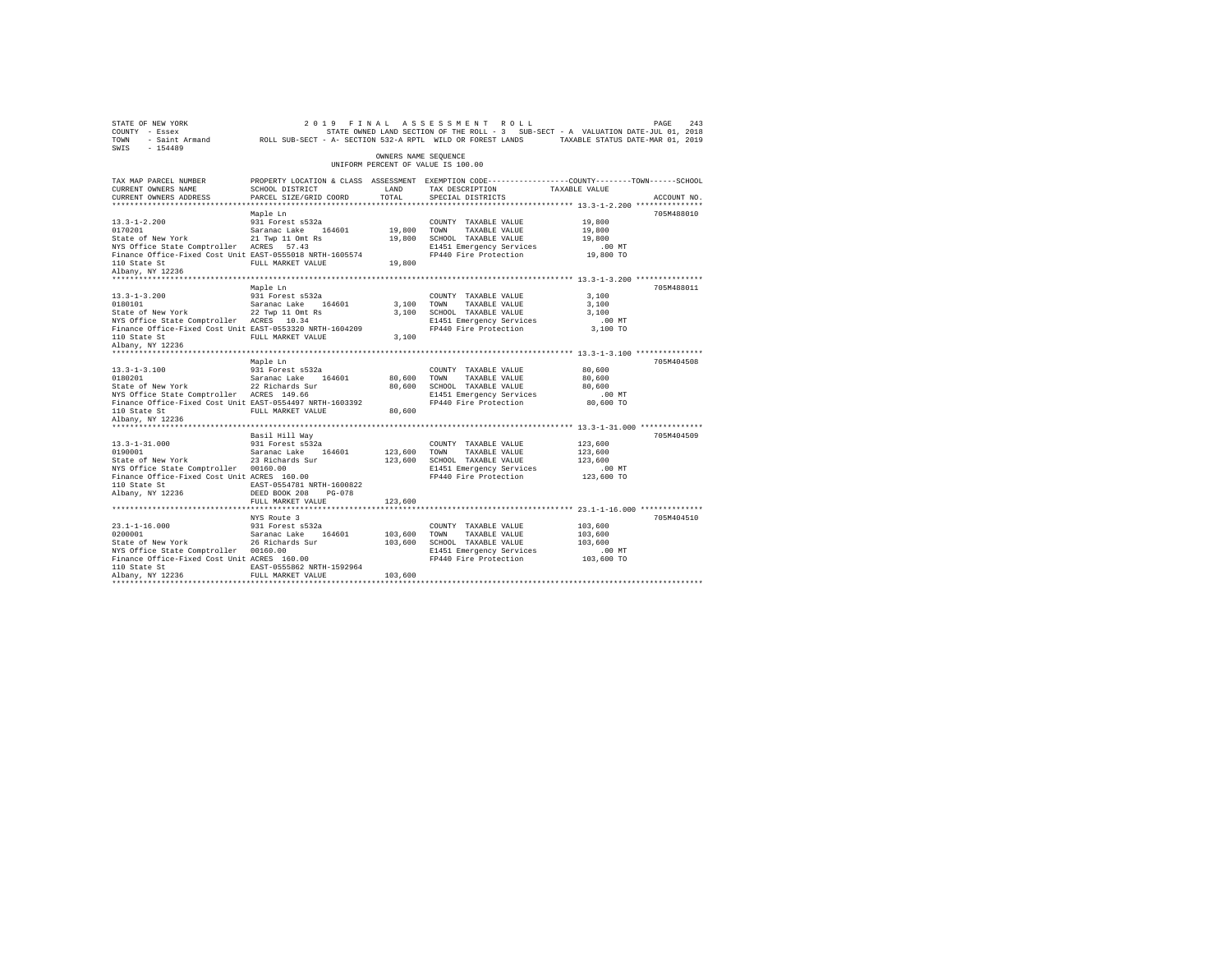| STATE OF NEW YORK<br>COUNTY - Essex<br>TOWN<br>$-154489$<br>SWIS                                                                                                                                             |                                                                                                                                                                                                |                                    | 2019 FINAL ASSESSMENT ROLL<br>STATE OWNED LAND SECTION OF THE ROLL - 3 SUB-SECT - A VALUATION DATE-JUL 01, 2018<br>- Saint Armand ROLL SUB-SECT - A- SECTION 532-A RPTL WILD OR FOREST LANDS TAXABLE STATUS DATE-MAR 01, 2019 |                                                                                                       | PAGE<br>244 |
|--------------------------------------------------------------------------------------------------------------------------------------------------------------------------------------------------------------|------------------------------------------------------------------------------------------------------------------------------------------------------------------------------------------------|------------------------------------|-------------------------------------------------------------------------------------------------------------------------------------------------------------------------------------------------------------------------------|-------------------------------------------------------------------------------------------------------|-------------|
|                                                                                                                                                                                                              |                                                                                                                                                                                                | OWNERS NAME SEOUENCE               | UNIFORM PERCENT OF VALUE IS 100.00                                                                                                                                                                                            |                                                                                                       |             |
| TAX MAP PARCEL NUMBER<br>CURRENT OWNERS NAME<br>CURRENT OWNERS ADDRESS                                                                                                                                       | SCHOOL DISTRICT<br>PARCEL SIZE/GRID COORD                                                                                                                                                      | LAND<br>TOTAL                      | PROPERTY LOCATION & CLASS ASSESSMENT EXEMPTION CODE---------------COUNTY-------TOWN------SCHOOL<br>TAX DESCRIPTION<br>SPECIAL DISTRICTS                                                                                       | TAXABLE VALUE                                                                                         | ACCOUNT NO. |
| $23.3 - 1 - 28.000$<br>0210001<br>State of New York<br>NYS Office State Comptroller 70.8 Acres<br>Finance Office-Fixed Cost Unit ACRES 50.00<br>110 State St<br>Albany, NY 12236<br>********************     | NYS Route 3<br>931 Forest s532a<br>Saranac Lake 164601<br>28 Richards Sur<br>EAST-0557438 NRTH-1586734<br>FULL MARKET VALUE<br>********************                                            | 15,000 TOWN<br>15,000<br>********* | COUNTY TAXABLE VALUE<br>TAXABLE VALUE<br>15,000 SCHOOL TAXABLE VALUE<br>E1450 Emergency Services<br>FP440 Fire Protection                                                                                                     | 15,000<br>15,000<br>15,000<br>.00 MT<br>15,000 TO                                                     | 705M404511  |
| $32.1 - 2 - 5.000$<br>0220001<br>State of New York<br>NYS Office State Comptroller 00157.00<br>Finance Office-Fixed Cost Unit ACRES 157.00<br>110 State St<br>Albany, NY 12236                               | Bloomingdale Ave<br>931 Forest s532a<br>Saranac Lake 164601<br>30 Richards Sur<br>EAST-0557339 NRTH-1582122<br>DEED BOOK 138 PG-323                                                            | 139,800                            | COUNTY TAXABLE VALUE<br>TOWN<br>TAXABLE VALUE<br>139,800 SCHOOL TAXABLE VALUE<br>E1450 Emergency Services<br>FP440 Fire Protection                                                                                            | ************ 32.1-2-5.000 ****************<br>139,800<br>139,800<br>139,800<br>$.00$ MT<br>139,800 TO | 705M404512  |
| $13.3 - 1 - 5.000$<br>0230001<br>State of New York<br>NYS Office State Comptroller 00103.00<br>Finance Office-Fixed Cost Unit ACRES 103.00<br>110 State St<br>Albany, NY 12236                               | FULL MARKET VALUE<br>Maple Ln<br>931 Forest s532a<br>Saranac Lake 164601<br>41 Richards Sur<br>EAST-0556580 NRTH-1605986<br>FULL MARKET VALUE                                                  | 139,800<br>58,500 TOWN<br>58,500   | COUNTY TAXABLE VALUE<br>TAXABLE VALUE<br>58,500 SCHOOL TAXABLE VALUE<br>E1451 Emergency Services<br>FP440 Fire Protection                                                                                                     | 58,500<br>58,500<br>58,500<br>$.00$ MT<br>58,500 TO                                                   | 705M404513  |
| $13.3 - 1 - 4.000$<br>0240001<br>State of New York<br>NYS Office State Comptroller 00160.00<br>Finance Office-Fixed Cost Unit ACRES 160.00<br>110 State St<br>Albany, NY 12236<br>************************** | ******************************<br>Maple Ln<br>931 Forest s532a<br>Saranac Lake 164601<br>42 Richards Sur<br>EAST-0557123 NRTH-1603735<br>FULL MARKET VALUE<br>******************************** | 128,400 TOWN<br>128,400            | ************************************ 13.3-1-4.000 ***************<br>COUNTY TAXABLE VALUE<br>TAXABLE VALUE<br>128,400 SCHOOL TAXABLE VALUE<br>E1451 Emergency Services<br>FP440 Fire Protection                               | 128,400<br>128,400<br>128,400<br>$.00$ MT<br>128,400 TO                                               | 705M404514  |
| $13.3 - 1 - 30.000$<br>0250001<br>State of New York<br>NYS Office State Comptroller 00160.00<br>Finance Office-Fixed Cost Unit ACRES 160.00<br>110 State St<br>Albany, NY 12236                              | Basil Hill Way<br>931 Forest s532a<br>Saranac Lake 164601<br>43 Richards Sur<br>EAST-0557380 NRTH-1601196<br>DEED BOOK 144 PG-436<br>FULL MARKET VALUE                                         | 90,100<br>90,100<br>90,100         | COUNTY TAXABLE VALUE<br>TOWN<br>TAXABLE VALUE<br>SCHOOL TAXABLE VALUE<br>E1451 Emergency Services<br>FP440 Fire Protection                                                                                                    | 90,100<br>90,100<br>90,100<br>$.00$ MT<br>90,100 TO                                                   | 705M404515  |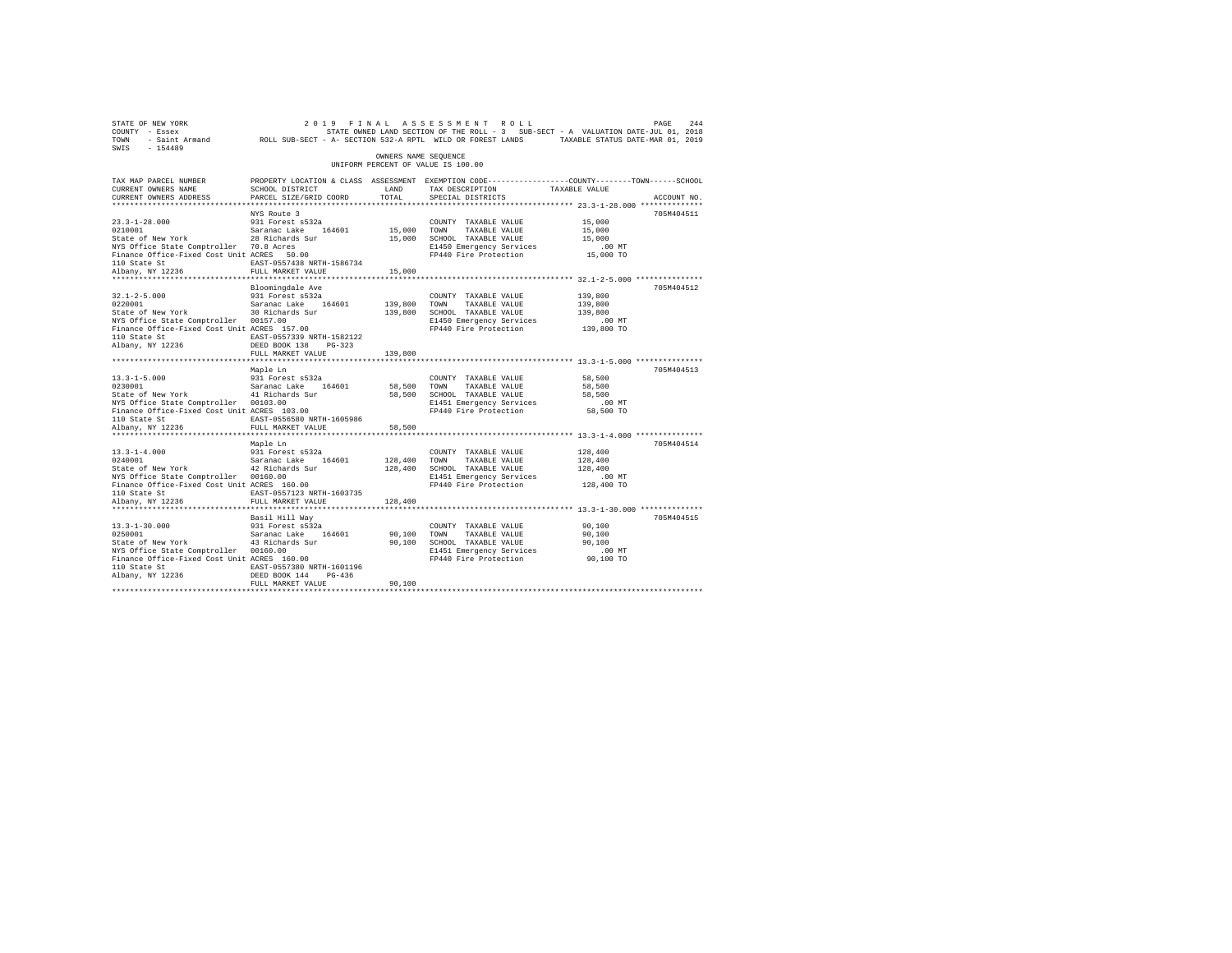| 2019 FINAL ASSESSMENT ROLL PAGE 245 PAGE 245<br>COUNTY - Essex – SALUATION DATE-JULOI, 2018<br>TOWN - Saint_Armand – ROLL SUB-SECT - A-SECTION 532-A RPTL WILD OR FOREST LANDS – TAXABLE STATUS DATE-MAR 01, 2019<br>SWIS - 154489 |                                                                                                                                  |                      |                                                                                                                                           |                                                          |             |
|------------------------------------------------------------------------------------------------------------------------------------------------------------------------------------------------------------------------------------|----------------------------------------------------------------------------------------------------------------------------------|----------------------|-------------------------------------------------------------------------------------------------------------------------------------------|----------------------------------------------------------|-------------|
|                                                                                                                                                                                                                                    |                                                                                                                                  | OWNERS NAME SEOUENCE | UNIFORM PERCENT OF VALUE IS 100.00                                                                                                        |                                                          |             |
| TAX MAP PARCEL NUMBER<br>CURRENT OWNERS NAME                                                                                                                                                                                       | PROPERTY LOCATION & CLASS ASSESSMENT EXEMPTION CODE---------------COUNTY-------TOWN-----SCHOOL<br>SCHOOL DISTRICT                | LAND                 | TAX DESCRIPTION TAXABLE VALUE                                                                                                             |                                                          |             |
| CURRENT OWNERS ADDRESS                                                                                                                                                                                                             | PARCEL SIZE/GRID COORD                                                                                                           | TOTAL                | SPECIAL DISTRICTS                                                                                                                         |                                                          | ACCOUNT NO. |
|                                                                                                                                                                                                                                    |                                                                                                                                  |                      |                                                                                                                                           |                                                          |             |
|                                                                                                                                                                                                                                    | NYS Route 3                                                                                                                      |                      |                                                                                                                                           |                                                          | 705M404601  |
| 13.1-1-3.000<br>1260001 138,200 5311 526001 541 54601 138,200 70001<br>138,200 50210 5411 5412 5211 138,200 502100                                                                                                                 |                                                                                                                                  |                      | COUNTY TAXABLE VALUE                                                                                                                      | 138,200                                                  |             |
|                                                                                                                                                                                                                                    |                                                                                                                                  |                      | TAXABLE VALUE<br>138, 200 SCHOOL TAXABLE VALUE                                                                                            | 138,200<br>138,200                                       |             |
| NYS Office State Comptroller 00160.00                                                                                                                                                                                              |                                                                                                                                  |                      | E1451 Emergency Services                                                                                                                  | $.00$ MT                                                 |             |
| Finance Office-Fixed Cost Unit ACRES 160.00                                                                                                                                                                                        |                                                                                                                                  |                      | FP440 Fire Protection 138,200 TO                                                                                                          |                                                          |             |
|                                                                                                                                                                                                                                    | EAST-0557782 NRTH-1598505                                                                                                        |                      |                                                                                                                                           |                                                          |             |
| 110 State St<br>Albany, NY 12236                                                                                                                                                                                                   | FULL MARKET VALUE                                                                                                                | 138,200              |                                                                                                                                           |                                                          |             |
|                                                                                                                                                                                                                                    |                                                                                                                                  |                      |                                                                                                                                           |                                                          |             |
|                                                                                                                                                                                                                                    | NYS Route 3                                                                                                                      |                      |                                                                                                                                           |                                                          | 705M404602  |
|                                                                                                                                                                                                                                    |                                                                                                                                  |                      | COUNTY TAXABLE VALUE                                                                                                                      | 125,800                                                  |             |
|                                                                                                                                                                                                                                    |                                                                                                                                  | 125,800 TOWN         | TAXABLE VALUE                                                                                                                             | 125,800                                                  |             |
|                                                                                                                                                                                                                                    |                                                                                                                                  |                      | 125,800 SCHOOL TAXABLE VALUE                                                                                                              | 125,800                                                  |             |
| NYS Office State Comptroller 00160.00<br>Finance Office-Fixed Cost Unit ACRES 160.00                                                                                                                                               |                                                                                                                                  |                      | E1451 Emergency Services<br>FP440 Fire Protection 125,800 TO                                                                              | .00 MT                                                   |             |
|                                                                                                                                                                                                                                    | EAST-0558080 NRTH-1595918                                                                                                        |                      |                                                                                                                                           |                                                          |             |
| 110 State St<br>Albany, NY 12236                                                                                                                                                                                                   | FULL MARKET VALUE                                                                                                                | 125,800              |                                                                                                                                           |                                                          |             |
|                                                                                                                                                                                                                                    |                                                                                                                                  |                      |                                                                                                                                           |                                                          |             |
|                                                                                                                                                                                                                                    | NYS Route 3                                                                                                                      |                      |                                                                                                                                           |                                                          | 705M404603  |
|                                                                                                                                                                                                                                    |                                                                                                                                  |                      | COUNTY TAXABLE VALUE                                                                                                                      | 26,000                                                   |             |
| 23.1-1-18.000 931 Forest s532a<br>0280001 Saranac Lake 164601<br>State of New York 46 Richards Sur                                                                                                                                 |                                                                                                                                  |                      |                                                                                                                                           | 26,000                                                   |             |
|                                                                                                                                                                                                                                    |                                                                                                                                  |                      |                                                                                                                                           | 26,000                                                   |             |
| NYS Office State Comptroller 00040.00                                                                                                                                                                                              |                                                                                                                                  |                      | 26,000 TOWN TAXABLE VALUE<br>26,000 SCHOOL TAXABLE VALUE<br>E1451 Emergency Services<br>FP440 Fire Protection<br>E1451 Emergency Services | $.00$ MT                                                 |             |
| Finance Office-Fixed Cost Unit ACRES 40.00                                                                                                                                                                                         |                                                                                                                                  |                      | FP440 Fire Protection 26,000 TO                                                                                                           |                                                          |             |
| 110 State St                                                                                                                                                                                                                       | EAST-0559013 NRTH-1594010<br>FULL MARKET VALUE                                                                                   |                      |                                                                                                                                           |                                                          |             |
| Albany, NY 12236                                                                                                                                                                                                                   |                                                                                                                                  | 26,000               |                                                                                                                                           | *************************** 32.1-2-6.000 *************** |             |
|                                                                                                                                                                                                                                    | Bloomingdale Ave                                                                                                                 |                      |                                                                                                                                           |                                                          | 705M404604  |
| $32.1 - 2 - 6.000$                                                                                                                                                                                                                 |                                                                                                                                  |                      | COUNTY TAXABLE VALUE                                                                                                                      | 147,600                                                  |             |
| 32.1-2-6.000 931 Forest s532a<br>0290001 931 5aranac Lake 164601<br>State of New York 50 Richards Sur                                                                                                                              |                                                                                                                                  | 147,600 TOWN         |                                                                                                                                           | 147,600                                                  |             |
|                                                                                                                                                                                                                                    |                                                                                                                                  |                      | 147,600 TOWN TAXABLE VALUE<br>147,600 SCHOOL TAXABLE VALUE                                                                                | 147,600                                                  |             |
| NYS Office State Comptroller 00160.00                                                                                                                                                                                              |                                                                                                                                  |                      |                                                                                                                                           |                                                          |             |
| Finance Office-Fixed Cost Unit ACRES 160.00                                                                                                                                                                                        |                                                                                                                                  |                      |                                                                                                                                           |                                                          |             |
| 110 State St                                                                                                                                                                                                                       | EAST-0559892 NRTH-1582531                                                                                                        |                      |                                                                                                                                           |                                                          |             |
| Albany, NY 12236                                                                                                                                                                                                                   | FULL MARKET VALUE                                                                                                                | 147,600              |                                                                                                                                           |                                                          |             |
|                                                                                                                                                                                                                                    | NYS Route 3                                                                                                                      |                      |                                                                                                                                           |                                                          | 705M404605  |
|                                                                                                                                                                                                                                    |                                                                                                                                  |                      | COUNTY TAXABLE VALUE                                                                                                                      | 50,000                                                   |             |
|                                                                                                                                                                                                                                    |                                                                                                                                  |                      | TAXABLE VALUE                                                                                                                             | 50,000                                                   |             |
| 32.1-2-9.000 931 Forest s532a<br>0300001 53120 531201 5426 164601<br>State of New York 51 Richards Sur                                                                                                                             |                                                                                                                                  |                      | 50,000 TOWN TAXABLE VALUE<br>50,000 SCHOOL TAXABLE VALUE                                                                                  | 50,000                                                   |             |
| NYS Office State Comptroller ACRES 131.23                                                                                                                                                                                          |                                                                                                                                  |                      |                                                                                                                                           |                                                          |             |
| Finance Office-Fixed Cost Unit EAST-0560248 NRTH-1579964                                                                                                                                                                           |                                                                                                                                  |                      |                                                                                                                                           |                                                          |             |
| 110 State St                                                                                                                                                                                                                       | RCRES 131.23 E1450 Emergency Services<br>The Sast-O560248 RF440 Fire Protection 50,000 TO FULL MARKET VALUE 50,000 TO FOR SASTER |                      |                                                                                                                                           |                                                          |             |
| Albany, NY 12236                                                                                                                                                                                                                   |                                                                                                                                  |                      |                                                                                                                                           |                                                          |             |
|                                                                                                                                                                                                                                    |                                                                                                                                  |                      |                                                                                                                                           |                                                          |             |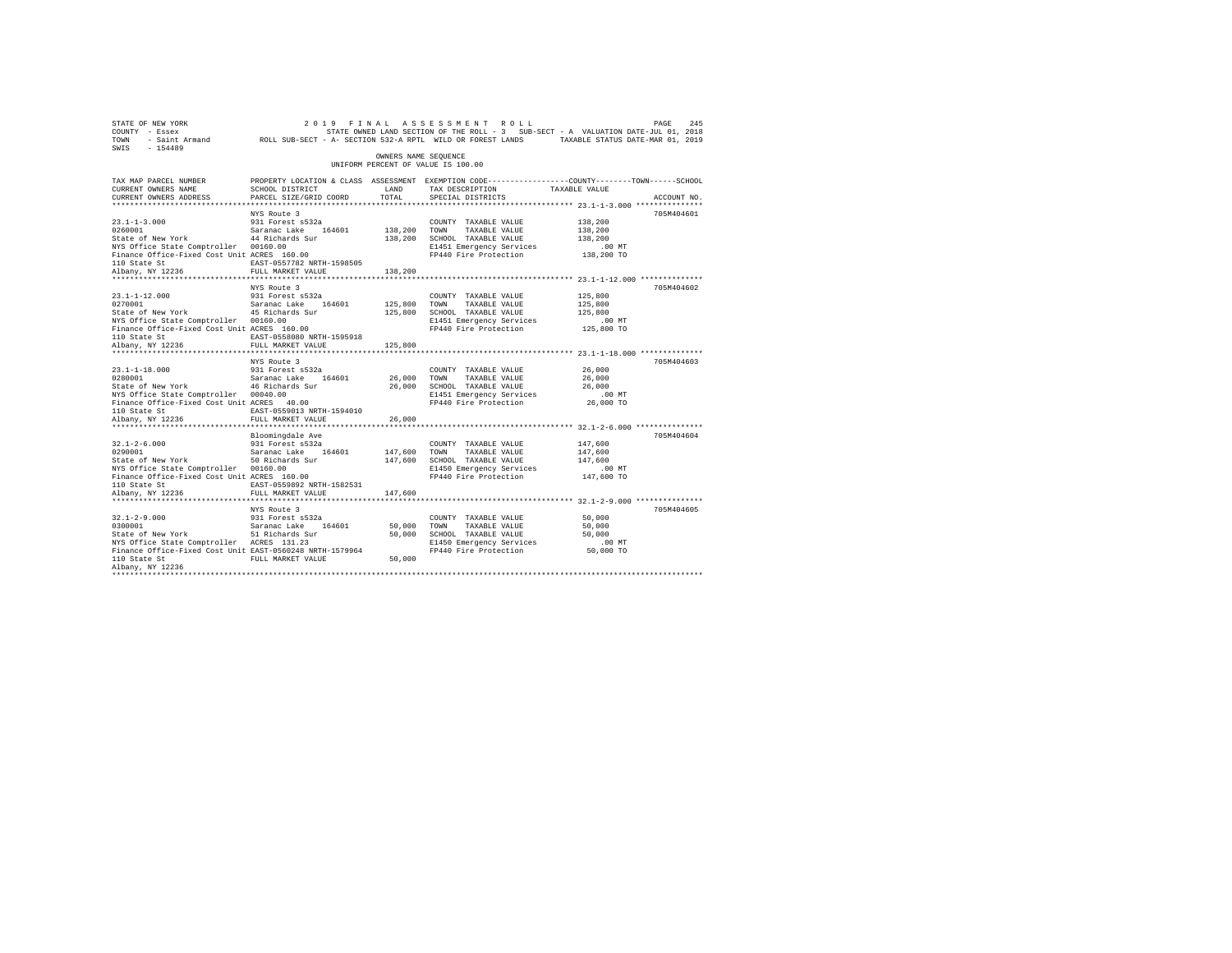| SWIS - 154489                                                                                                                                                                                                        |                                         | OWNERS NAME SEQUENCE |                                                                      | STATE OF NEW YORK VERSION OF THE ALL AS SES SEN EN TE OLL DUSE PASE 246 PALEMENT - BESECT ON THE STATE ONLY STATE OWNER AND SECTION OF THE ROLL - 3 SUB-SECT - A VALUATION DATE-JUL 01, 2018<br>STATE ONLY - SAINE AT SUB-SECT - |  |
|----------------------------------------------------------------------------------------------------------------------------------------------------------------------------------------------------------------------|-----------------------------------------|----------------------|----------------------------------------------------------------------|----------------------------------------------------------------------------------------------------------------------------------------------------------------------------------------------------------------------------------|--|
|                                                                                                                                                                                                                      |                                         |                      | UNIFORM PERCENT OF VALUE IS 100.00                                   |                                                                                                                                                                                                                                  |  |
|                                                                                                                                                                                                                      |                                         |                      |                                                                      | TAX MAP PARCEL NUMBER PROPERTY LOCATION & CLASS ASSESSMENT EXEMPTION CODE--------------COUNTY-------TOWN-----SCHOOL                                                                                                              |  |
| CURRENT OWNERS NAME                                                                                                                                                                                                  | SCHOOL DISTRICT<br>LAND TAX DESCRIPTION |                      |                                                                      | TAXABLE VALUE                                                                                                                                                                                                                    |  |
| CURRENT OWNERS ADDRESS                                                                                                                                                                                               | PARCEL SIZE/GRID COORD TOTAL            |                      | SPECIAL DISTRICTS                                                    | ACCOUNT NO.<br>******************************** 23.1-1-4.000 ***************                                                                                                                                                     |  |
|                                                                                                                                                                                                                      | NYS Route 3                             |                      |                                                                      | 705M404607                                                                                                                                                                                                                       |  |
| $\begin{tabular}{lllllllllll} 23.1\mbox{-}1\mbox{-}4.000 & 931 Forest s532a \\ 0310001 & Saranac Lake & 164601 \\ \end{tabular}$<br>State of New York<br>$\begin{tabular}{lllllll} 64 Richards Sur \\ \end{tabular}$ |                                         |                      | COUNTY TAXABLE VALUE                                                 | 122,100                                                                                                                                                                                                                          |  |
|                                                                                                                                                                                                                      |                                         | 122,100 TOWN         |                                                                      | 122,100                                                                                                                                                                                                                          |  |
|                                                                                                                                                                                                                      |                                         |                      | 122,100 TOWN TAXABLE VALUE<br>122,100 SCHOOL TAXABLE VALUE           | 122,100                                                                                                                                                                                                                          |  |
|                                                                                                                                                                                                                      |                                         |                      |                                                                      |                                                                                                                                                                                                                                  |  |
| NYS Office State Comptroller 00160.00<br>Finance Office-Fixed Cost Unit ACRES 160.00                                                                                                                                 |                                         |                      | E1451 Emergency Services .00 MT<br>FP440 Fire Protection 122,100 TO  |                                                                                                                                                                                                                                  |  |
|                                                                                                                                                                                                                      |                                         |                      |                                                                      |                                                                                                                                                                                                                                  |  |
|                                                                                                                                                                                                                      |                                         | 122,100              |                                                                      |                                                                                                                                                                                                                                  |  |
|                                                                                                                                                                                                                      |                                         |                      |                                                                      | ************************************ 23.1-1-11.000 **************                                                                                                                                                                |  |
|                                                                                                                                                                                                                      | NYS Route 3                             |                      |                                                                      | 705M404608                                                                                                                                                                                                                       |  |
| 23.1-1-11.000<br>0320001                                                                                                                                                                                             | 931 Forest s532a                        |                      | COUNTY TAXABLE VALUE                                                 | 121,000                                                                                                                                                                                                                          |  |
| 0320001 Saranac Lake 164601<br>State of New York 65 Richards Sur                                                                                                                                                     |                                         | 121,000 TOWN         | TAXABLE VALUE                                                        | 121,000                                                                                                                                                                                                                          |  |
|                                                                                                                                                                                                                      |                                         |                      | 121,000 SCHOOL TAXABLE VALUE                                         | 121,000                                                                                                                                                                                                                          |  |
| NYS Office State Comptroller 00160.00<br>Finance Office-Fixed Cost Unit ACRES 160.00                                                                                                                                 |                                         |                      | E1451 Emergency Services 6.00 MT<br>FP440 Fire Protection 121,000 TO |                                                                                                                                                                                                                                  |  |
| 110 State St EAST-0560611 NRTH-1596279                                                                                                                                                                               |                                         |                      |                                                                      |                                                                                                                                                                                                                                  |  |
| Albany, NY 12236                                                                                                                                                                                                     | DEED BOOK 144 PG-441                    |                      |                                                                      |                                                                                                                                                                                                                                  |  |
|                                                                                                                                                                                                                      | FULL MARKET VALUE                       | 121,000              |                                                                      |                                                                                                                                                                                                                                  |  |
|                                                                                                                                                                                                                      |                                         |                      |                                                                      |                                                                                                                                                                                                                                  |  |
|                                                                                                                                                                                                                      | NYS Route 3                             |                      |                                                                      | 705M404609                                                                                                                                                                                                                       |  |
|                                                                                                                                                                                                                      |                                         |                      |                                                                      | 91,500                                                                                                                                                                                                                           |  |
|                                                                                                                                                                                                                      |                                         |                      |                                                                      | 91,500                                                                                                                                                                                                                           |  |
|                                                                                                                                                                                                                      |                                         |                      |                                                                      | 91,500                                                                                                                                                                                                                           |  |
|                                                                                                                                                                                                                      |                                         |                      |                                                                      | $.00$ MT                                                                                                                                                                                                                         |  |
|                                                                                                                                                                                                                      |                                         |                      |                                                                      | 91,500 TO                                                                                                                                                                                                                        |  |
| 110 State St EAST-0561965 NRTH-1585446<br>Albany, NY 12236 DEED BOOK 136 PG-597                                                                                                                                      |                                         |                      |                                                                      |                                                                                                                                                                                                                                  |  |
|                                                                                                                                                                                                                      | FULL MARKET VALUE                       | 91,500               |                                                                      |                                                                                                                                                                                                                                  |  |
|                                                                                                                                                                                                                      |                                         |                      |                                                                      |                                                                                                                                                                                                                                  |  |
|                                                                                                                                                                                                                      | NYS Route 3                             |                      |                                                                      | 705M404610                                                                                                                                                                                                                       |  |
|                                                                                                                                                                                                                      |                                         |                      |                                                                      |                                                                                                                                                                                                                                  |  |
|                                                                                                                                                                                                                      |                                         |                      |                                                                      |                                                                                                                                                                                                                                  |  |
|                                                                                                                                                                                                                      |                                         |                      |                                                                      |                                                                                                                                                                                                                                  |  |
|                                                                                                                                                                                                                      |                                         |                      |                                                                      |                                                                                                                                                                                                                                  |  |
|                                                                                                                                                                                                                      |                                         |                      |                                                                      |                                                                                                                                                                                                                                  |  |
|                                                                                                                                                                                                                      |                                         |                      |                                                                      |                                                                                                                                                                                                                                  |  |
| ${\tt BAST-0562442\ NRTH-1582841}$ ${\tt RBST-0562442\ NRTH-1582841}$ ${\tt DEED\ BOK\ 188}\ {\tt PG-245}$                                                                                                           |                                         |                      |                                                                      |                                                                                                                                                                                                                                  |  |
|                                                                                                                                                                                                                      | FULL MARKET VALUE                       | 170,200              |                                                                      |                                                                                                                                                                                                                                  |  |
|                                                                                                                                                                                                                      |                                         |                      |                                                                      |                                                                                                                                                                                                                                  |  |
|                                                                                                                                                                                                                      | NYS Route 3                             |                      |                                                                      | 705M404611                                                                                                                                                                                                                       |  |
|                                                                                                                                                                                                                      |                                         |                      | COUNTY TAXABLE VALUE                                                 | 624,300                                                                                                                                                                                                                          |  |
|                                                                                                                                                                                                                      |                                         |                      | TAXABLE VALUE                                                        | 624,300                                                                                                                                                                                                                          |  |
|                                                                                                                                                                                                                      |                                         |                      | 624,300 SCHOOL TAXABLE VALUE                                         | 624,300                                                                                                                                                                                                                          |  |
| NYS Office State Comptroller ACRES 133.90 E1450 Emergency Services<br>Finance Office-Fixed Cost Unit EAST-0562724 NRTH-1580214 FP440 Fire Protection                                                                 |                                         |                      |                                                                      | 00 MT.<br>624,300 TO                                                                                                                                                                                                             |  |
| 110 State St                                                                                                                                                                                                         | FULL MARKET VALUE                       | 624,300              |                                                                      |                                                                                                                                                                                                                                  |  |
| Albany, NY 12236                                                                                                                                                                                                     |                                         |                      |                                                                      |                                                                                                                                                                                                                                  |  |
|                                                                                                                                                                                                                      |                                         |                      |                                                                      |                                                                                                                                                                                                                                  |  |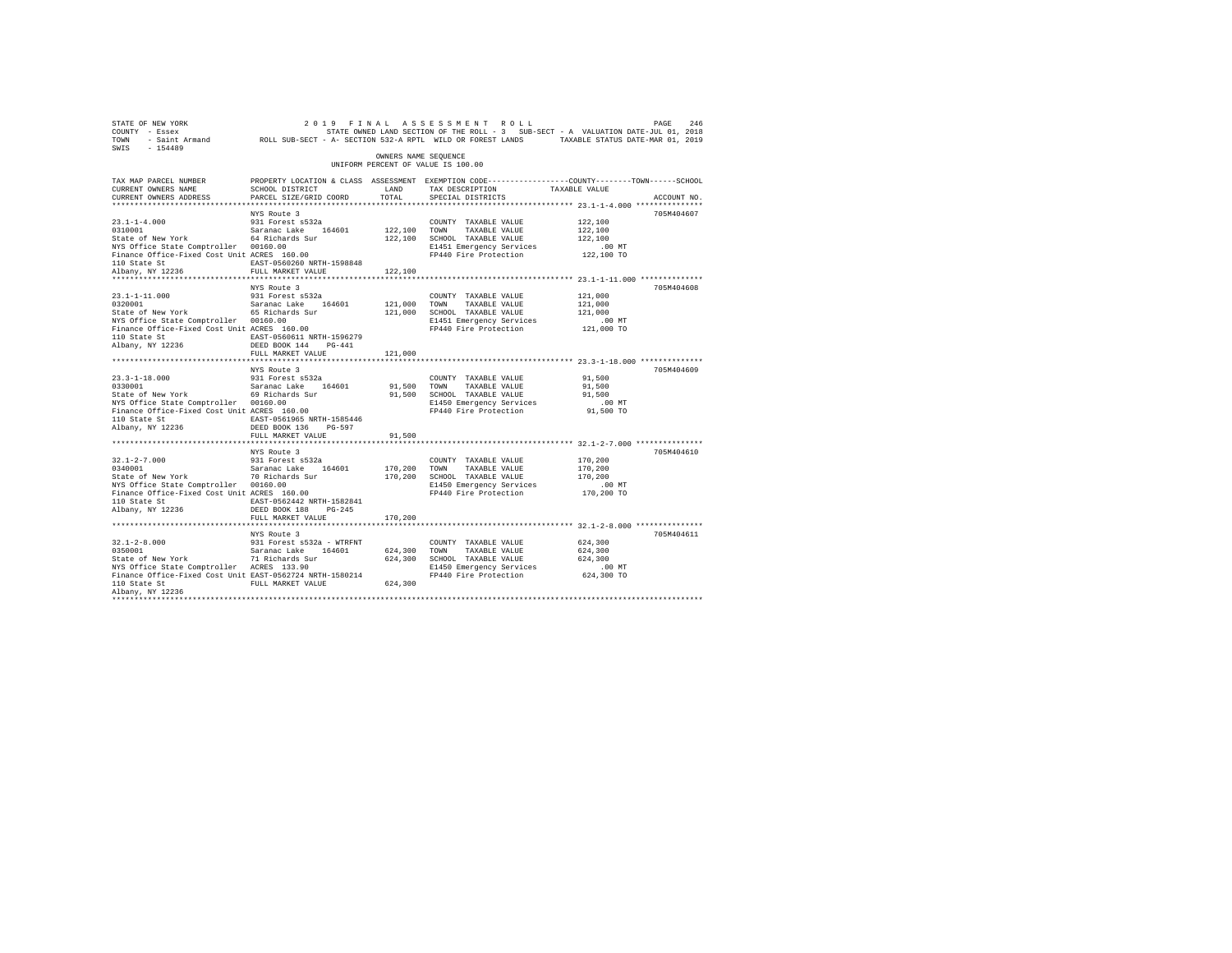| PAGE (247 ) 2019 FINAL ASSESSMENT ROLL (2019 PAGE 247 )<br>COUNTY - Essex – STATE SON STATE ROUNT AND SUB-SECT - A VALUATION DATE-JUL 01, 2018<br>TOWN - Saint_Armand – ROLL SUB-SECT - A-SECTION 532-A RPTL WILD OR FOREST LANDS –<br>SWIS - 154489 |                                                                                                                   |                      |                                                                                                                                           |                                                        |             |
|------------------------------------------------------------------------------------------------------------------------------------------------------------------------------------------------------------------------------------------------------|-------------------------------------------------------------------------------------------------------------------|----------------------|-------------------------------------------------------------------------------------------------------------------------------------------|--------------------------------------------------------|-------------|
|                                                                                                                                                                                                                                                      |                                                                                                                   | OWNERS NAME SEOUENCE | UNIFORM PERCENT OF VALUE IS 100.00                                                                                                        |                                                        |             |
| TAX MAP PARCEL NUMBER<br>CURRENT OWNERS NAME                                                                                                                                                                                                         | PROPERTY LOCATION & CLASS ASSESSMENT EXEMPTION CODE---------------COUNTY-------TOWN-----SCHOOL<br>SCHOOL DISTRICT | LAND                 | TAX DESCRIPTION TAXABLE VALUE                                                                                                             |                                                        |             |
| CURRENT OWNERS ADDRESS                                                                                                                                                                                                                               | PARCEL SIZE/GRID COORD                                                                                            | TOTAL                | SPECIAL DISTRICTS                                                                                                                         |                                                        | ACCOUNT NO. |
|                                                                                                                                                                                                                                                      | NYS Route 3                                                                                                       |                      |                                                                                                                                           |                                                        | 705M404613  |
|                                                                                                                                                                                                                                                      |                                                                                                                   |                      | COUNTY TAXABLE VALUE                                                                                                                      | 129,300                                                |             |
|                                                                                                                                                                                                                                                      |                                                                                                                   | 129,300 TOWN         | TAXABLE VALUE                                                                                                                             | 129,300                                                |             |
| 23.3-1-16.000 931 Forest s532a<br>0360001 931 5aranac Lake 164601<br>State of New York 88 Richards Sur                                                                                                                                               |                                                                                                                   |                      | 129,300 SCHOOL TAXABLE VALUE                                                                                                              | 129,300                                                |             |
| NYS Office State Comptroller 00160.00                                                                                                                                                                                                                |                                                                                                                   |                      | E1450 Emergency Services .00 MT<br>FP440 Fire Protection 129,300 TO                                                                       |                                                        |             |
| Finance Office-Fixed Cost Unit ACRES 160.00                                                                                                                                                                                                          |                                                                                                                   |                      |                                                                                                                                           |                                                        |             |
| 110 State St<br>Albany, NY 12236                                                                                                                                                                                                                     | EAST-0563952 NRTH-1591265<br>FULL MARKET VALUE                                                                    | 129,300              |                                                                                                                                           |                                                        |             |
|                                                                                                                                                                                                                                                      |                                                                                                                   |                      |                                                                                                                                           |                                                        |             |
|                                                                                                                                                                                                                                                      | NYS Route 3                                                                                                       |                      |                                                                                                                                           |                                                        | 705M404614  |
| $23.4 - 1 - 1.000$                                                                                                                                                                                                                                   | 931 Forest s532a                                                                                                  |                      | COUNTY TAXABLE VALUE                                                                                                                      | 82,800                                                 |             |
| 23.4-1-1.000 931 Forest s532a<br>0370001 9320 Saranac Lake 164601<br>State of New York 89 Richards Sur                                                                                                                                               |                                                                                                                   | 82,800 TOWN          | TAXABLE VALUE                                                                                                                             | 82,800                                                 |             |
|                                                                                                                                                                                                                                                      |                                                                                                                   |                      | 82,800 SCHOOL TAXABLE VALUE                                                                                                               | 82,800                                                 |             |
| NYS Office State Comptroller 00160.00                                                                                                                                                                                                                |                                                                                                                   |                      | E1450 Emergency Services                                                                                                                  | $.00$ MT                                               |             |
| Finance Office-Fixed Cost Unit ACRES 160.00                                                                                                                                                                                                          |                                                                                                                   |                      | FP440 Fire Protection 82,800 TO                                                                                                           |                                                        |             |
| 110 State St<br>Albany, NY 12236                                                                                                                                                                                                                     |                                                                                                                   | 82,800               |                                                                                                                                           |                                                        |             |
|                                                                                                                                                                                                                                                      |                                                                                                                   |                      |                                                                                                                                           |                                                        |             |
|                                                                                                                                                                                                                                                      | NYS Route 3                                                                                                       |                      |                                                                                                                                           |                                                        | 705M404615  |
|                                                                                                                                                                                                                                                      |                                                                                                                   |                      | COUNTY TAXABLE VALUE                                                                                                                      | 76,600                                                 |             |
| 23.4-1-14.000 931 Forest s532a<br>0380001 Saranac Lake 164601<br>State of New York 90 Richards Sur                                                                                                                                                   |                                                                                                                   |                      |                                                                                                                                           | 76,600                                                 |             |
|                                                                                                                                                                                                                                                      |                                                                                                                   |                      |                                                                                                                                           | 76,600                                                 |             |
| NYS Office State Comptroller 00160.00                                                                                                                                                                                                                |                                                                                                                   |                      | 76,600 TOWN TAXABLE VALUE<br>76,600 SCHOOL TAXABLE VALUE<br>E1450 Emergency Services<br>FP440 Fire Protection<br>E1450 Emergency Services | $.00$ MT                                               |             |
| Finance Office-Fixed Cost Unit ACRES 160.00                                                                                                                                                                                                          | EAST-0564694 NRTH-1585726                                                                                         |                      | FP440 Fire Protection                                                                                                                     | 76,600 TO                                              |             |
| 110 State St<br>Albany, NY 12236                                                                                                                                                                                                                     | FULL MARKET VALUE                                                                                                 | 76,600               |                                                                                                                                           |                                                        |             |
|                                                                                                                                                                                                                                                      |                                                                                                                   |                      |                                                                                                                                           | ************************* 32.2-1-1.000 *************** |             |
|                                                                                                                                                                                                                                                      | NYS Route 3                                                                                                       |                      |                                                                                                                                           |                                                        | 705M404701  |
| $32.2 - 1 - 1.000$                                                                                                                                                                                                                                   |                                                                                                                   |                      | COUNTY TAXABLE VALUE                                                                                                                      | 220,800                                                |             |
|                                                                                                                                                                                                                                                      |                                                                                                                   | 220,800 TOWN         | 220,800 TOWN TAXABLE VALUE<br>220,800 SCHOOL TAXABLE VALUE                                                                                | 220,800                                                |             |
|                                                                                                                                                                                                                                                      |                                                                                                                   |                      |                                                                                                                                           | 220,800                                                |             |
| NYS Office State Comptroller 00160.00<br>Finance Office-Fixed Cost Unit ACRES 160.00                                                                                                                                                                 |                                                                                                                   |                      | E1450 Emergency Services                                                                                                                  | $.00$ MT                                               |             |
|                                                                                                                                                                                                                                                      | EAST-0565079 NRTH-1583006                                                                                         |                      | FP440 Fire Protection 220,800 TO                                                                                                          |                                                        |             |
| 110 State St<br>Albany, NY 12236                                                                                                                                                                                                                     | FULL MARKET VALUE                                                                                                 | 220,800              |                                                                                                                                           |                                                        |             |
|                                                                                                                                                                                                                                                      |                                                                                                                   |                      |                                                                                                                                           |                                                        |             |
|                                                                                                                                                                                                                                                      | NYS Route 3                                                                                                       |                      |                                                                                                                                           |                                                        | 705M404702  |
|                                                                                                                                                                                                                                                      |                                                                                                                   |                      | COUNTY TAXABLE VALUE                                                                                                                      | 575,800                                                |             |
|                                                                                                                                                                                                                                                      |                                                                                                                   | 575,800 TOWN         | TAXABLE VALUE                                                                                                                             | 575,800                                                |             |
|                                                                                                                                                                                                                                                      |                                                                                                                   |                      | 575,800 SCHOOL TAXABLE VALUE                                                                                                              | 575,800                                                |             |
| NYS Office State Comptroller ACRES 136.43                                                                                                                                                                                                            |                                                                                                                   |                      | E1450 Emergency Services                                                                                                                  | $.00$ MT                                               |             |
| Finance Office-Fixed Cost Unit EAST-0565390 NRTH-1580570                                                                                                                                                                                             |                                                                                                                   |                      | FP440 Fire Protection 575,800 TO                                                                                                          |                                                        |             |
| 110 State St<br>Albany, NY 12236                                                                                                                                                                                                                     | DEED BOOK 134 PG-071<br>FULL MARKET VALUE                                                                         | 575,800              |                                                                                                                                           |                                                        |             |
|                                                                                                                                                                                                                                                      |                                                                                                                   |                      |                                                                                                                                           |                                                        |             |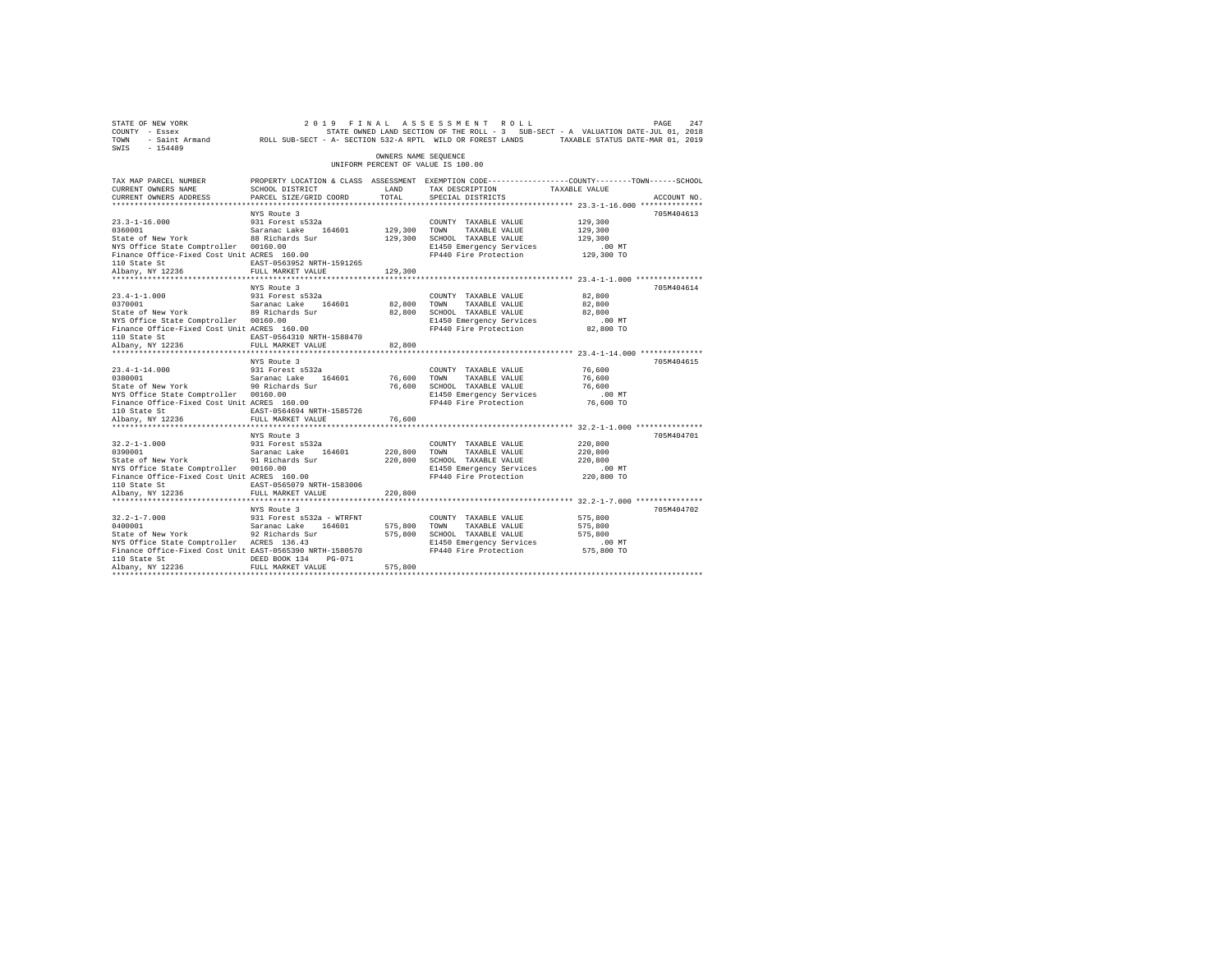| 248 PAGE 248 (2019 FINAL ASSESSMENT ROLL PAGE 248 PAGE 249<br>COUNTY - Essex – STATE SON STATE SONNED LAND SECTION OF THE ROLL -3 SUB-SECT - A VALUATION DATE-JUL 01, 2018<br>TOWN - Saint_Armand – ROLL SUB-SECT - A- SECTION 532-A<br>SWIS - 154489 |                                                                                                                   |                      |                                                            |                                                          |             |
|-------------------------------------------------------------------------------------------------------------------------------------------------------------------------------------------------------------------------------------------------------|-------------------------------------------------------------------------------------------------------------------|----------------------|------------------------------------------------------------|----------------------------------------------------------|-------------|
|                                                                                                                                                                                                                                                       |                                                                                                                   | OWNERS NAME SEOUENCE | UNIFORM PERCENT OF VALUE IS 100.00                         |                                                          |             |
| TAX MAP PARCEL NUMBER<br>CURRENT OWNERS NAME                                                                                                                                                                                                          | PROPERTY LOCATION & CLASS ASSESSMENT EXEMPTION CODE---------------COUNTY-------TOWN-----SCHOOL<br>SCHOOL DISTRICT | LAND                 | TAX DESCRIPTION TAXABLE VALUE                              |                                                          |             |
| CURRENT OWNERS ADDRESS                                                                                                                                                                                                                                | PARCEL SIZE/GRID COORD                                                                                            | TOTAL                | SPECIAL DISTRICTS                                          |                                                          | ACCOUNT NO. |
|                                                                                                                                                                                                                                                       |                                                                                                                   |                      |                                                            |                                                          |             |
|                                                                                                                                                                                                                                                       | NYS Route 3                                                                                                       |                      |                                                            |                                                          | 705M404703  |
|                                                                                                                                                                                                                                                       |                                                                                                                   |                      | COUNTY TAXABLE VALUE                                       | 96,100<br>96,100                                         |             |
|                                                                                                                                                                                                                                                       |                                                                                                                   |                      | 96,100 TOWN TAXABLE VALUE<br>96,100 SCHOOL TAXABLE VALUE   |                                                          |             |
| NYS Office State Comptroller 160.00                                                                                                                                                                                                                   |                                                                                                                   |                      |                                                            |                                                          |             |
| Finance Office-Fixed Cost Unit ACRES 160.00                                                                                                                                                                                                           |                                                                                                                   |                      |                                                            |                                                          |             |
|                                                                                                                                                                                                                                                       |                                                                                                                   |                      |                                                            |                                                          |             |
| 110 State St<br>Albany, NY 12236                                                                                                                                                                                                                      | FULL MARKET VALUE                                                                                                 | 96,100               |                                                            |                                                          |             |
|                                                                                                                                                                                                                                                       |                                                                                                                   |                      |                                                            |                                                          |             |
|                                                                                                                                                                                                                                                       | NYS Route 3                                                                                                       |                      |                                                            |                                                          | 705M404704  |
| $23.4 - 1 - 3.000$                                                                                                                                                                                                                                    | 931 Forest s532a                                                                                                  |                      | COUNTY TAXABLE VALUE                                       | 179,000                                                  |             |
|                                                                                                                                                                                                                                                       |                                                                                                                   | 179,000 TOWN         | TAXABLE VALUE                                              | 179,000                                                  |             |
|                                                                                                                                                                                                                                                       |                                                                                                                   |                      | 179,000 SCHOOL TAXABLE VALUE                               | 179,000                                                  |             |
| NYS Office State Comptroller 00160.00<br>Finance Office-Fixed Cost Unit ACRES 160.00                                                                                                                                                                  |                                                                                                                   |                      | E1450 Emergency Services                                   | $.00$ MT                                                 |             |
|                                                                                                                                                                                                                                                       | EAST-0566531 NRTH-1591507                                                                                         |                      | FP440 Fire Protection 179,000 TO                           |                                                          |             |
| 110 State St<br>Albany, NY 12236                                                                                                                                                                                                                      | FULL MARKET VALUE                                                                                                 | 179,000              |                                                            |                                                          |             |
|                                                                                                                                                                                                                                                       |                                                                                                                   |                      |                                                            |                                                          |             |
|                                                                                                                                                                                                                                                       | NYS Route 3                                                                                                       |                      |                                                            |                                                          | 705M404705  |
| $23.4 - 1 - 2.000$                                                                                                                                                                                                                                    |                                                                                                                   |                      | COUNTY TAXABLE VALUE                                       | 84,400                                                   |             |
|                                                                                                                                                                                                                                                       |                                                                                                                   |                      |                                                            | 84,400                                                   |             |
|                                                                                                                                                                                                                                                       |                                                                                                                   |                      | 84,400 TOWN TAXABLE VALUE<br>84,400 SCHOOL TAXABLE VALUE   | 84,400                                                   |             |
| NYS Office State Comptroller 00160.00                                                                                                                                                                                                                 |                                                                                                                   |                      | E1450 Emergency Services                                   | .00MT                                                    |             |
| Finance Office-Fixed Cost Unit ACRES 160.00                                                                                                                                                                                                           |                                                                                                                   |                      | FP440 Fire Protection 84,400 TO                            |                                                          |             |
| 110 State St                                                                                                                                                                                                                                          | EAST-0566890 NRTH-1588803                                                                                         |                      |                                                            |                                                          |             |
| Albany, NY 12236                                                                                                                                                                                                                                      | FULL MARKET VALUE<br>*************************                                                                    | 84,400               |                                                            |                                                          |             |
|                                                                                                                                                                                                                                                       | NYS Route 3                                                                                                       |                      |                                                            | *************************** 23.4-1-13.000 ************** | 705M404706  |
|                                                                                                                                                                                                                                                       |                                                                                                                   |                      | COUNTY TAXABLE VALUE                                       | 131,800                                                  |             |
|                                                                                                                                                                                                                                                       |                                                                                                                   |                      |                                                            | 131,800                                                  |             |
| 23.4-1-13.000 931 Forest s532a<br>0440001 931 Saranac Lake 164601<br>State of New York 109 Richards Sur                                                                                                                                               |                                                                                                                   |                      | 131,800 TOWN TAXABLE VALUE<br>131,800 SCHOOL TAXABLE VALUE | 131,800                                                  |             |
| NYS Office State Comptroller 00160.00                                                                                                                                                                                                                 |                                                                                                                   |                      | E1450 Emergency Services                                   | $.00$ MT                                                 |             |
| Finance Office-Fixed Cost Unit ACRES 160.00                                                                                                                                                                                                           |                                                                                                                   |                      | FP440 Fire Protection 131,800 TO                           |                                                          |             |
| 110 State St                                                                                                                                                                                                                                          | EAST-0567237 NRTH-1586057                                                                                         |                      |                                                            |                                                          |             |
| Albany, NY 12236                                                                                                                                                                                                                                      | FULL MARKET VALUE                                                                                                 | 131,800              |                                                            |                                                          |             |
|                                                                                                                                                                                                                                                       |                                                                                                                   |                      |                                                            |                                                          |             |
|                                                                                                                                                                                                                                                       | NYS Route 3                                                                                                       |                      |                                                            |                                                          | 705M404707  |
| $32.2 - 1 - 2.000$                                                                                                                                                                                                                                    | 931 Forest s532a                                                                                                  |                      | COUNTY TAXABLE VALUE                                       | 236,800                                                  |             |
|                                                                                                                                                                                                                                                       |                                                                                                                   |                      | TAXABLE VALUE                                              | 236,800                                                  |             |
| NYS Office State Comptroller 00160.00                                                                                                                                                                                                                 |                                                                                                                   |                      | 236,800 SCHOOL TAXABLE VALUE<br>E1450 Emergency Services   | 236,800<br>$.00$ MT                                      |             |
| Finance Office-Fixed Cost Unit ACRES 160.00                                                                                                                                                                                                           |                                                                                                                   |                      | FP440 Fire Protection 236,800 TO                           |                                                          |             |
| 110 State St                                                                                                                                                                                                                                          | EAST-0567613 NRTH-1583307                                                                                         |                      |                                                            |                                                          |             |
| Albany, NY 12236                                                                                                                                                                                                                                      | FULL MARKET VALUE                                                                                                 | 236,800              |                                                            |                                                          |             |
|                                                                                                                                                                                                                                                       |                                                                                                                   |                      |                                                            |                                                          |             |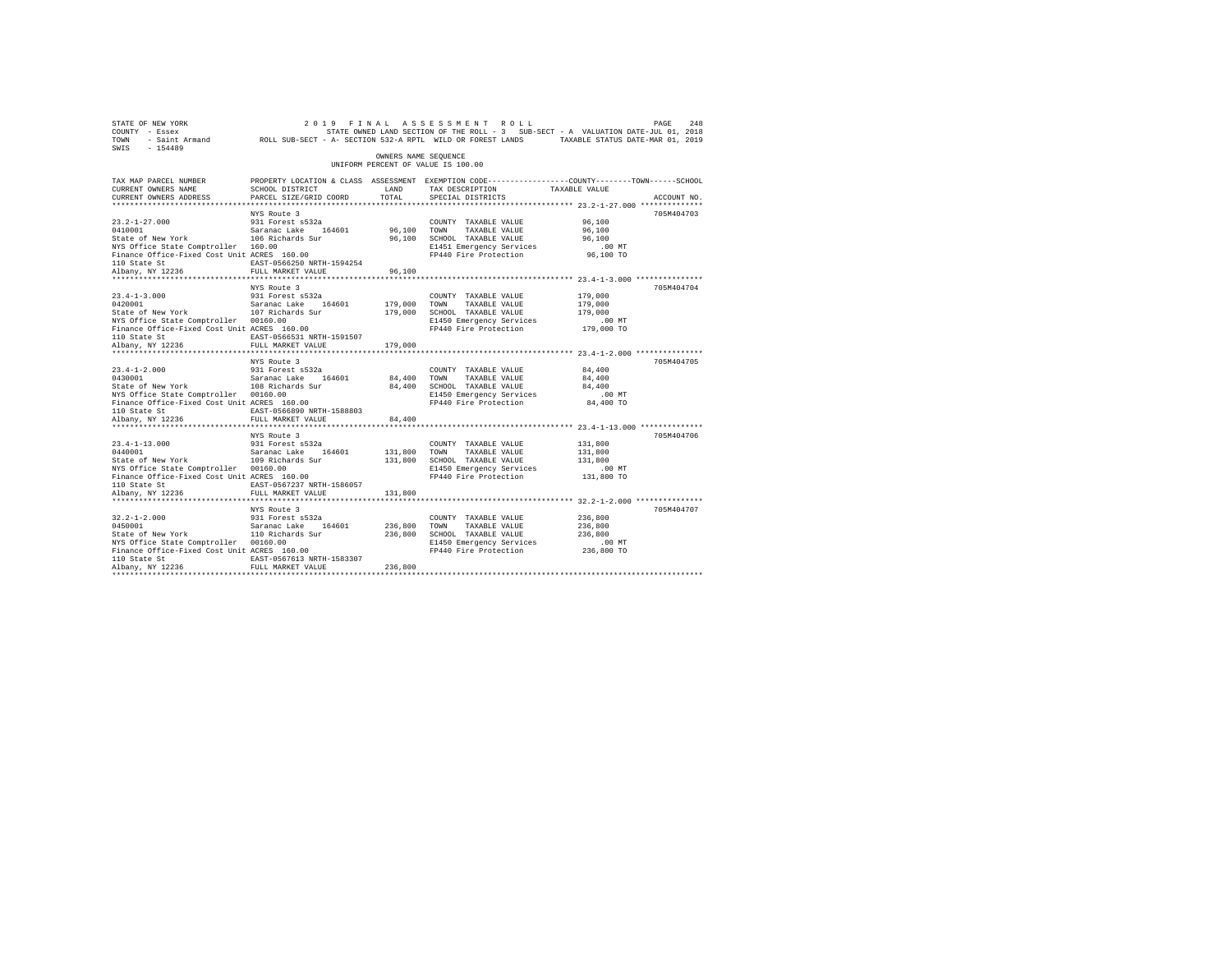| 249 PAGE 249 PINAL ASSESSMENT ROLL PAGE PAGE 249<br>COUNTY - Essex STATE STATE ON STATE ROLL - 3 SUB-SECT - A VALUATION DATE-JUL 01, 2018<br>TOWN - Saint_Armand ROLL SUB-SECT - A-SECTION 532-A RPTL WILD OR FOREST LANDS TAXABLE S<br>SWIS - 154489                                                     |                                                                                                                                             |                      |                                                                                                                                     |                                                         |             |
|-----------------------------------------------------------------------------------------------------------------------------------------------------------------------------------------------------------------------------------------------------------------------------------------------------------|---------------------------------------------------------------------------------------------------------------------------------------------|----------------------|-------------------------------------------------------------------------------------------------------------------------------------|---------------------------------------------------------|-------------|
|                                                                                                                                                                                                                                                                                                           |                                                                                                                                             | OWNERS NAME SEOUENCE | UNIFORM PERCENT OF VALUE IS 100.00                                                                                                  |                                                         |             |
| TAX MAP PARCEL NUMBER<br>CURRENT OWNERS NAME<br>CURRENT OWNERS ADDRESS                                                                                                                                                                                                                                    | PROPERTY LOCATION & CLASS ASSESSMENT EXEMPTION CODE---------------COUNTY-------TOWN-----SCHOOL<br>SCHOOL DISTRICT<br>PARCEL SIZE/GRID COORD | LAND<br>TOTAL        | TAX DESCRIPTION TAXABLE VALUE<br>SPECIAL DISTRICTS                                                                                  |                                                         | ACCOUNT NO. |
|                                                                                                                                                                                                                                                                                                           |                                                                                                                                             |                      |                                                                                                                                     |                                                         |             |
| 32.2-1-6.000 931 Forest s532a<br>0460001 Saranac Lake 164601<br>State of New York 111 Richards Sur                                                                                                                                                                                                        | NYS Route 3                                                                                                                                 | 92,000 TOWN          | COUNTY TAXABLE VALUE<br>TAXABLE VALUE<br>92,000 SCHOOL TAXABLE VALUE                                                                | 92,000<br>92,000<br>92,000                              | 705M404708  |
| 110 State St<br>Albany, NY 12236                                                                                                                                                                                                                                                                          | DEED BOOK 138 PG-362                                                                                                                        |                      |                                                                                                                                     |                                                         |             |
|                                                                                                                                                                                                                                                                                                           | FULL MARKET VALUE<br>NYS Route 3                                                                                                            | 92,000               |                                                                                                                                     |                                                         | 705M404709  |
| $23.2 - 1 - 4.000$<br>NYS Office State Comptroller 00160.00<br>Finance Office-Fixed Cost Unit ACRES 160.00                                                                                                                                                                                                | 931 Forest s532a<br>ACRES 160.00<br>EAST-0568101 NRTH-1599670                                                                               | 85,600 TOWN          | COUNTY TAXABLE VALUE<br>TAXABLE VALUE<br>85,600 SCHOOL TAXABLE VALUE<br>E1451 Emergency Services<br>FP440 Fire Protection 85,600 TO | 85,600<br>85,600<br>85,600<br>.00MT                     |             |
| 110 State St<br>Albany, NY 12236                                                                                                                                                                                                                                                                          |                                                                                                                                             |                      |                                                                                                                                     |                                                         |             |
|                                                                                                                                                                                                                                                                                                           | FULL MARKET VALUE<br>NYS Route 3                                                                                                            | 85,600               |                                                                                                                                     |                                                         | 705M404710  |
| $23.2 - 1 - 5.000$<br>23.2-1-5.000 931 Forest s532a<br>0480001 9525 582anac Lake 164601<br>State of New York 125 Richards Sur<br>NYS Office State Comptroller 00160.00<br>Finance Office-Fixed Cost Unit ACRES 160.00<br>110 State St                                                                     | EAST-0568408 NRTH-1597149                                                                                                                   | 142,700 TOWN         | COUNTY TAXABLE VALUE<br>TAXABLE VALUE<br>142,700 SCHOOL TAXABLE VALUE<br>E1451 Emergency Services<br>FP440 Fire Protection          | 142,700<br>142,700<br>142,700<br>$.00$ MT<br>142,700 TO |             |
| Albany, NY 12236                                                                                                                                                                                                                                                                                          | FULL MARKET VALUE                                                                                                                           | 142,700              |                                                                                                                                     |                                                         |             |
|                                                                                                                                                                                                                                                                                                           | **********************<br>NYS Route 3                                                                                                       |                      |                                                                                                                                     | ************************* 23.4-1-4.000 ***************  | 705M404801  |
| $23.4 - 1 - 4.000$<br>23.4-1-4.000 931 Forest s532a - WTRFNT COUNT<br>0500001 0500 50000 500001 51200001 52000 9000 70000<br>State of New York 127 Richards Sur 788,800 SCHOO<br>NYS Office State Comptroller 00160.00<br>Finance Office-Fixed Cost Unit ACRES 160.00<br>110 State St<br>Albany, NY 12236 | 931 Forest s532a - WTRFNT<br>EAST-0569176 NRTH-1591803<br>FULL MARKET VALUE                                                                 | 788,800              | COUNTY TAXABLE VALUE<br>TAXABLE VALUE<br>788,800 SCHOOL TAXABLE VALUE<br>E1450 Emergency Services<br>FP440 Fire Protection          | 788,800<br>788,800<br>788,800<br>$.00$ MT<br>788,800 TO |             |
|                                                                                                                                                                                                                                                                                                           |                                                                                                                                             |                      |                                                                                                                                     |                                                         |             |
| $23.4 - 1 - 5.000$<br>0510001  Saranac Lake 164601<br>State of New York  128 Richards Sur<br>NYS Office State Comptroller 00160.00<br>Finance Office-Fixed Cost Unit ACRES 160.00<br>110 State St                                                                                                         | NYS Route 3<br>931 Forest s532a<br>EAST-0569471 NRTH-1589121                                                                                | 122,500 TOWN         | COUNTY TAXABLE VALUE<br>TAXABLE VALUE<br>122,500 SCHOOL TAXABLE VALUE<br>E1450 Emergency Services<br>FP440 Fire Protection          | 122,500<br>122,500<br>122,500<br>$.00$ MT<br>122,500 TO | 705M404802  |
| Albany, NY 12236                                                                                                                                                                                                                                                                                          | FULL MARKET VALUE                                                                                                                           | 122,500              |                                                                                                                                     |                                                         |             |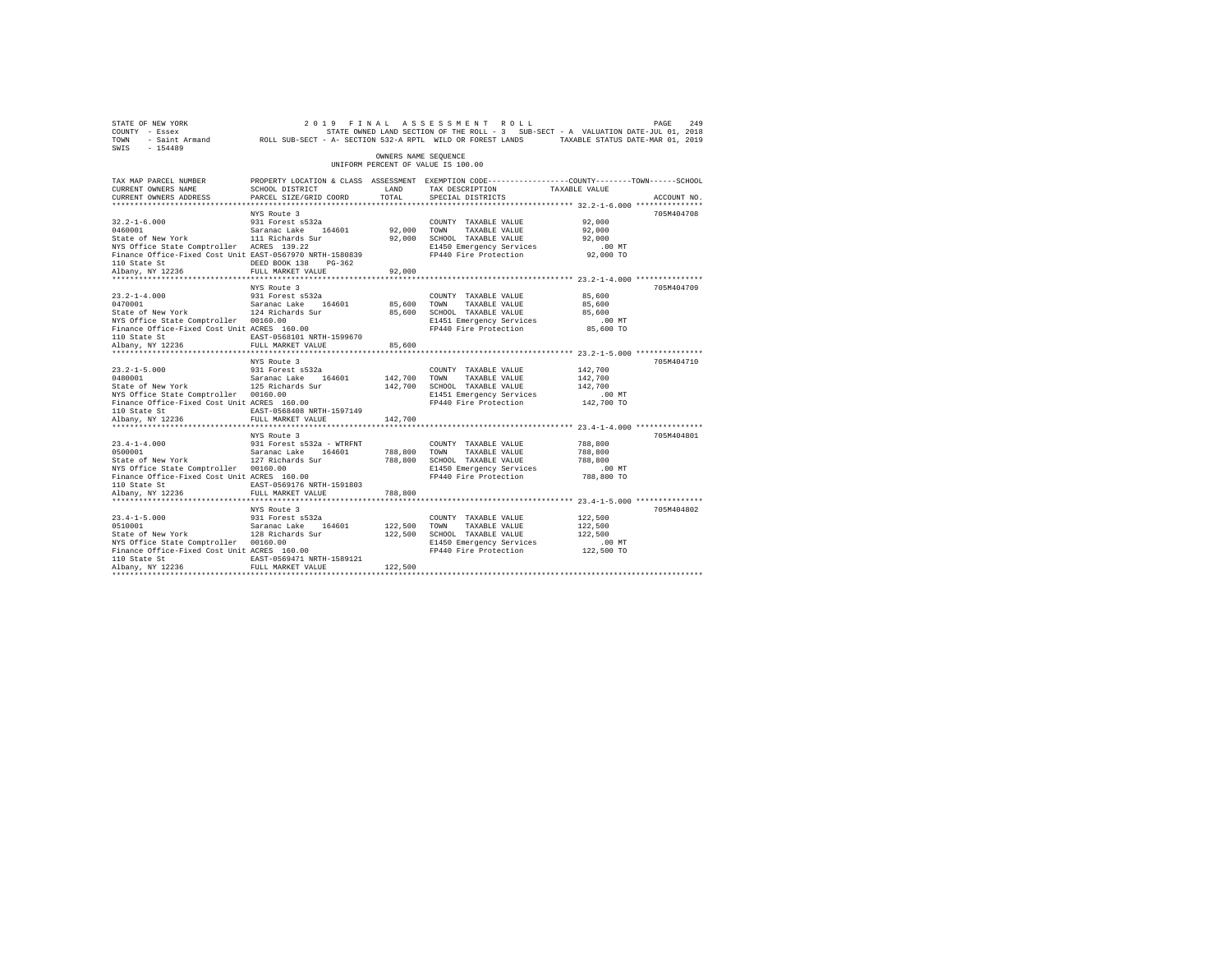| 2019 FINAL ASSESSMENT ROLL PAGE 250<br>COUNTY - Essex – SALUATION DATE-JULOI, 2018<br>TOWN - Saint_Armand – ROLL SUB-SECT - A-SECTION 532-ARPTL WILD OR FOREST LANDS – TAXABLE STATUS DATE-JULOI, 2019<br>TOWN - Saint_Armand – ROLL SU<br>SWIS - 154489                                           |                                                                                                                   |                      |                                                              |                                                          |             |
|----------------------------------------------------------------------------------------------------------------------------------------------------------------------------------------------------------------------------------------------------------------------------------------------------|-------------------------------------------------------------------------------------------------------------------|----------------------|--------------------------------------------------------------|----------------------------------------------------------|-------------|
|                                                                                                                                                                                                                                                                                                    |                                                                                                                   | OWNERS NAME SEOUENCE | UNIFORM PERCENT OF VALUE IS 100.00                           |                                                          |             |
| TAX MAP PARCEL NUMBER<br>CURRENT OWNERS NAME                                                                                                                                                                                                                                                       | PROPERTY LOCATION & CLASS ASSESSMENT EXEMPTION CODE---------------COUNTY-------TOWN-----SCHOOL<br>SCHOOL DISTRICT | LAND                 | TAX DESCRIPTION TAXABLE VALUE                                |                                                          |             |
| CURRENT OWNERS ADDRESS                                                                                                                                                                                                                                                                             | PARCEL SIZE/GRID COORD                                                                                            | TOTAL                | SPECIAL DISTRICTS                                            |                                                          | ACCOUNT NO. |
|                                                                                                                                                                                                                                                                                                    |                                                                                                                   |                      |                                                              |                                                          |             |
|                                                                                                                                                                                                                                                                                                    | NYS Route 3                                                                                                       |                      |                                                              |                                                          | 705M404803  |
| 23.4-1-12.000 931 Forest s532a<br>0520001 93201 Saranac Lake 164601<br>State of New York 129 Richards Sur                                                                                                                                                                                          |                                                                                                                   |                      | COUNTY TAXABLE VALUE                                         | 207,600                                                  |             |
|                                                                                                                                                                                                                                                                                                    |                                                                                                                   | 207,600              | TOWN<br>TAXABLE VALUE                                        | 207,600                                                  |             |
|                                                                                                                                                                                                                                                                                                    |                                                                                                                   |                      | 207,600 SCHOOL TAXABLE VALUE                                 | 207,600                                                  |             |
| NYS Office State Comptroller 00160.00<br>Finance Office-Fixed Cost Unit ACRES 160.00                                                                                                                                                                                                               |                                                                                                                   |                      | E1450 Emergency Services<br>FP440 Fire Protection 207,600 TO | $.00$ MT                                                 |             |
|                                                                                                                                                                                                                                                                                                    | EAST-0569822 NRTH-1586392                                                                                         |                      |                                                              |                                                          |             |
| 110 State St<br>Albany, NY 12236                                                                                                                                                                                                                                                                   | FULL MARKET VALUE                                                                                                 | 207,600              |                                                              |                                                          |             |
|                                                                                                                                                                                                                                                                                                    |                                                                                                                   |                      |                                                              |                                                          |             |
|                                                                                                                                                                                                                                                                                                    | NYS Route 3                                                                                                       |                      |                                                              |                                                          | 705M404804  |
| $32.2 - 1 - 3.000$                                                                                                                                                                                                                                                                                 | 931 Forest s532a                                                                                                  |                      | COUNTY TAXABLE VALUE                                         | 230,600                                                  |             |
|                                                                                                                                                                                                                                                                                                    |                                                                                                                   | 230,600              | TAXABLE VALUE<br>TOWN                                        | 230,600                                                  |             |
| $\begin{array}{lll} 32.2\text{--}1\text{--}3.000 & \phantom{00}931\text{ Forest s}532\text{a} \\ 0530001 & \phantom{00}530001 & \phantom{00}530001 \\ 0530001 & \phantom{000}332001 & \phantom{000}332000 \\ \text{State of New York} & \phantom{0000}332000 & \phantom{0000}33200 \\ \end{array}$ |                                                                                                                   |                      | 230,600 SCHOOL TAXABLE VALUE                                 | 230,600                                                  |             |
| NYS Office State Comptroller 00160.00                                                                                                                                                                                                                                                              |                                                                                                                   |                      | E1450 Emergency Services                                     | $.00$ MT                                                 |             |
| Finance Office-Fixed Cost Unit ACRES 160.00                                                                                                                                                                                                                                                        |                                                                                                                   |                      | FP440 Fire Protection 230,600 TO                             |                                                          |             |
| 110 State St<br>Albany, NY 12236                                                                                                                                                                                                                                                                   | EAST-0570290 NRTH-1583752                                                                                         |                      |                                                              |                                                          |             |
|                                                                                                                                                                                                                                                                                                    | FULL MARKET VALUE                                                                                                 | 230,600              |                                                              |                                                          |             |
|                                                                                                                                                                                                                                                                                                    |                                                                                                                   |                      |                                                              |                                                          |             |
|                                                                                                                                                                                                                                                                                                    | NYS Route 3                                                                                                       |                      | COUNTY TAXABLE VALUE                                         | 130,300                                                  | 705M404805  |
|                                                                                                                                                                                                                                                                                                    |                                                                                                                   |                      |                                                              | 130,300                                                  |             |
| 32.2-1-5.000 931 Forest s532a<br>0540001 5 Saranac Lake 164601<br>State of New York 131 Richards Sur                                                                                                                                                                                               |                                                                                                                   |                      | 130,300 TOWN TAXABLE VALUE<br>130,300 SCHOOL TAXABLE VALUE   | 130,300                                                  |             |
| NYS Office State Comptroller ACRES 141.76                                                                                                                                                                                                                                                          |                                                                                                                   |                      | E1450 Emergency Services                                     | .00 MT                                                   |             |
| Finance Office-Fixed Cost Unit EAST-0570588 NRTH-1581199                                                                                                                                                                                                                                           |                                                                                                                   |                      | FP440 Fire Protection 130,300 TO                             |                                                          |             |
| 110 State St                                                                                                                                                                                                                                                                                       | DEED BOOK 164 PG-114                                                                                              |                      |                                                              |                                                          |             |
| Albany, NY 12236                                                                                                                                                                                                                                                                                   | FULL MARKET VALUE                                                                                                 | 130,300              |                                                              |                                                          |             |
|                                                                                                                                                                                                                                                                                                    | **************************                                                                                        |                      |                                                              | *************************** 13.4-1-79.000 ************** |             |
|                                                                                                                                                                                                                                                                                                    | Moose Pond Ln                                                                                                     |                      |                                                              |                                                          | 705M404806  |
| $13.4 - 1 - 79.000$                                                                                                                                                                                                                                                                                |                                                                                                                   |                      | COUNTY TAXABLE VALUE                                         | 126,300                                                  |             |
| 13.4-1-79.000 931 Forest s532a<br>0550001 93001 Saranac Lake 164601<br>State of New York 144 Richards Sur                                                                                                                                                                                          |                                                                                                                   | 126,300 TOWN         | TAXABLE VALUE                                                | 126,300                                                  |             |
|                                                                                                                                                                                                                                                                                                    |                                                                                                                   |                      | 126,300 SCHOOL TAXABLE VALUE                                 | 126,300                                                  |             |
| NYS Office State Comptroller 00160.00<br>Finance Office-Fixed Cost Unit ACRES 160.00                                                                                                                                                                                                               |                                                                                                                   |                      | E1451 Emergency Services<br>FP440 Fire Protection 126,300 TO | $.00$ MT                                                 |             |
|                                                                                                                                                                                                                                                                                                    | EAST-0570781 NRTH-1600017                                                                                         |                      |                                                              |                                                          |             |
| 110 State St<br>Albany, NY 12236                                                                                                                                                                                                                                                                   | FULL MARKET VALUE                                                                                                 | 126,300              |                                                              |                                                          |             |
|                                                                                                                                                                                                                                                                                                    |                                                                                                                   |                      |                                                              |                                                          |             |
|                                                                                                                                                                                                                                                                                                    | Moose Pond Ln                                                                                                     |                      |                                                              |                                                          | 705M404807  |
| $23.2 - 1 - 6.000$                                                                                                                                                                                                                                                                                 | 931 Forest s532a                                                                                                  |                      | COUNTY TAXABLE VALUE                                         | 141,100                                                  |             |
| $23.2 - 1 - 6.000$<br>0560001                                                                                                                                                                                                                                                                      |                                                                                                                   | 141.100 TOWN         | TAXABLE VALUE                                                | 141,100                                                  |             |
| 0560001 Saranac Lake 164601<br>State of New York 145 Richards Sur                                                                                                                                                                                                                                  |                                                                                                                   |                      | 141,100 SCHOOL TAXABLE VALUE                                 | 141,100                                                  |             |
| NYS Office State Comptroller 00160.00                                                                                                                                                                                                                                                              |                                                                                                                   |                      | E1451 Emergency Services                                     | $.00$ MT                                                 |             |
| Finance Office-Fixed Cost Unit ACRES 160.00                                                                                                                                                                                                                                                        |                                                                                                                   |                      | FP440 Fire Protection 141,100 TO                             |                                                          |             |
| 110 State St                                                                                                                                                                                                                                                                                       | EAST-0571042 NRTH-1597464                                                                                         |                      |                                                              |                                                          |             |
| Albany, NY 12236                                                                                                                                                                                                                                                                                   | FULL MARKET VALUE                                                                                                 | 141,100              |                                                              |                                                          |             |
|                                                                                                                                                                                                                                                                                                    |                                                                                                                   |                      |                                                              |                                                          |             |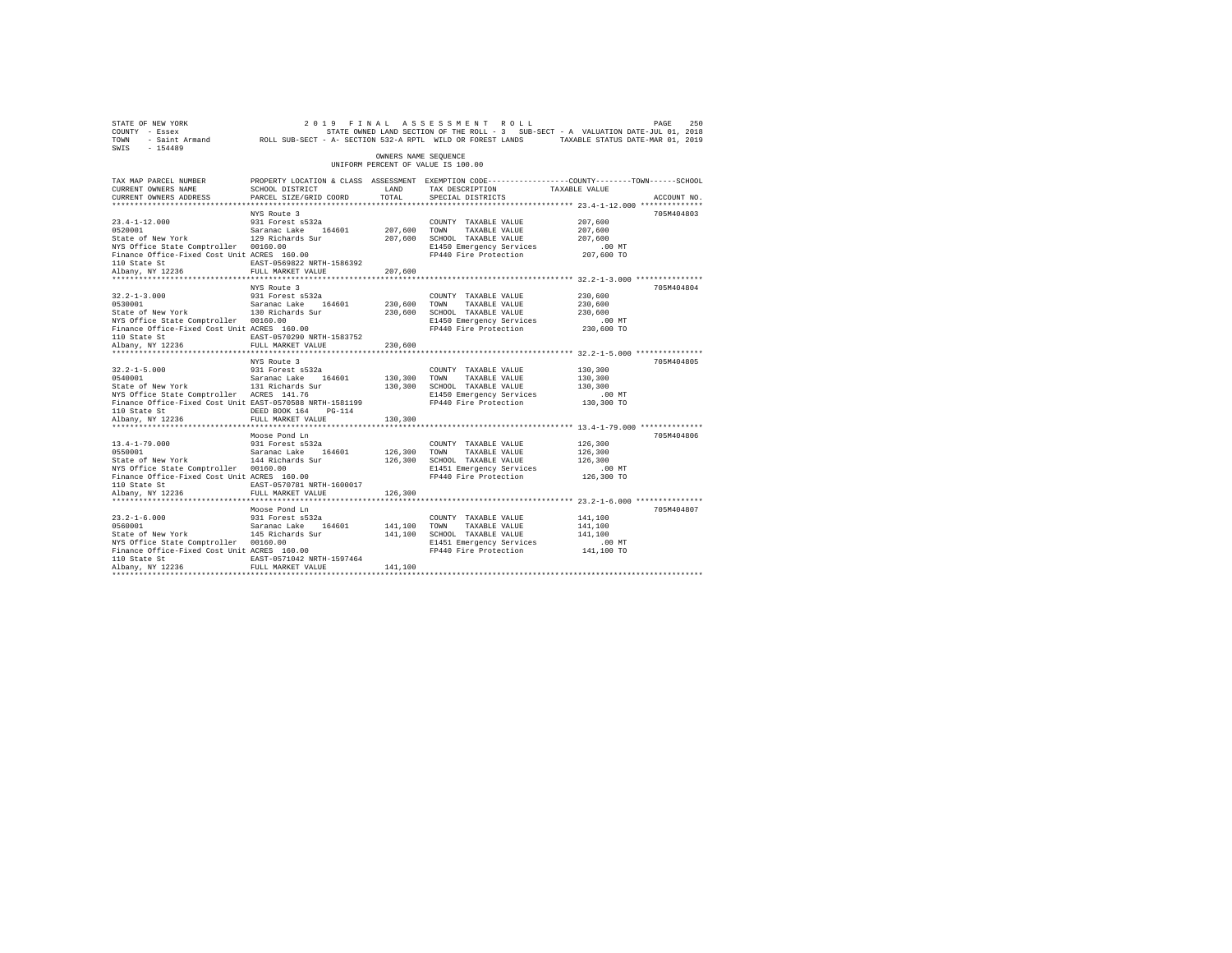| STATE OF NEW YORK<br>COUNTY - Essex<br>TOWN<br>SWIS<br>$-154489$                     |                                                |                      | 2019 FINAL ASSESSMENT ROLL<br>STATE OWNED LAND SECTION OF THE ROLL - 3 SUB-SECT - A VALUATION DATE-JUL 01, 2018<br>- Saint Armand MOLL SUB-SECT - A- SECTION 532-A RPTL WILD OR FOREST LANDS TAXABLE STATUS DATE-MAR 01, 2019 |               | 251<br>PAGE |
|--------------------------------------------------------------------------------------|------------------------------------------------|----------------------|-------------------------------------------------------------------------------------------------------------------------------------------------------------------------------------------------------------------------------|---------------|-------------|
|                                                                                      |                                                | OWNERS NAME SEQUENCE | UNIFORM PERCENT OF VALUE IS 100.00                                                                                                                                                                                            |               |             |
| TAX MAP PARCEL NUMBER                                                                |                                                |                      | PROPERTY LOCATION & CLASS ASSESSMENT EXEMPTION CODE---------------COUNTY-------TOWN-----SCHOOL                                                                                                                                |               |             |
| CURRENT OWNERS NAME                                                                  | SCHOOL DISTRICT                                | LAND                 | TAX DESCRIPTION                                                                                                                                                                                                               | TAXABLE VALUE |             |
| CURRENT OWNERS ADDRESS                                                               | PARCEL SIZE/GRID COORD                         | TOTAL                | SPECIAL DISTRICTS                                                                                                                                                                                                             |               | ACCOUNT NO. |
|                                                                                      | Moose Pond Ln                                  |                      |                                                                                                                                                                                                                               |               | 705M404808  |
| $23.2 - 1 - 21.000$                                                                  | 931 Forest s532a - WTRFNT                      |                      | COUNTY TAXABLE VALUE                                                                                                                                                                                                          | 1101,300      |             |
| 0570001                                                                              | Saranac Lake 164601                            | 1101,300 TOWN        | TAXABLE VALUE                                                                                                                                                                                                                 | 1101,300      |             |
| State of New York                                                                    | 146 Richards Sur                               |                      | 1101,300 SCHOOL TAXABLE VALUE                                                                                                                                                                                                 | 1101,300      |             |
| NYS Office State Comptroller 00160.00<br>Finance Office-Fixed Cost Unit ACRES 160.00 |                                                |                      | E1451 Emergency Services                                                                                                                                                                                                      | .00MT         |             |
|                                                                                      |                                                |                      | FP440 Fire Protection                                                                                                                                                                                                         | 1101,300 TO   |             |
| 110 State St                                                                         | EAST-0571540 NRTH-1594743                      |                      |                                                                                                                                                                                                                               |               |             |
| Albany, NY 12236                                                                     | DEED BOOK 152<br>$PG-110$<br>FULL MARKET VALUE | 1101,300             |                                                                                                                                                                                                                               |               |             |
|                                                                                      |                                                |                      |                                                                                                                                                                                                                               |               |             |
|                                                                                      | Moose Pond Ln                                  |                      |                                                                                                                                                                                                                               |               | 705M404809  |
| $23.2 - 1 - 20.000$                                                                  | 931 Forest s532a - WTRFNT                      |                      | COUNTY TAXABLE VALUE                                                                                                                                                                                                          | 577,700       |             |
| 0580001                                                                              | Saranac Lake 164601                            | 577,700              | TAXABLE VALUE<br>TOWN                                                                                                                                                                                                         | 577,700       |             |
| State of New York                                                                    | 147 Richards Sur                               | 577,700              | SCHOOL TAXABLE VALUE                                                                                                                                                                                                          | 577.700       |             |
| NYS Office State Comptroller 00160.00                                                |                                                |                      | E1451 Emergency Services                                                                                                                                                                                                      | .00MT         |             |
| Finance Office-Fixed Cost Unit ACRES 160.00                                          |                                                |                      | FP440 Fire Protection                                                                                                                                                                                                         | 577,700 TO    |             |
| 110 State St                                                                         | EAST-0571837 NRTH-1591932                      |                      |                                                                                                                                                                                                                               |               |             |
| Albany, NY 12236                                                                     | FULL MARKET VALUE<br>************************* | 577.700              | *********************************** 23.4-1-6.000 ****************                                                                                                                                                             |               |             |
|                                                                                      | NYS Route 3                                    |                      |                                                                                                                                                                                                                               |               | 705M404810  |
| $23.4 - 1 - 6.000$                                                                   | 931 Forest s532a                               |                      | COUNTY TAXABLE VALUE                                                                                                                                                                                                          | 142,400       |             |
| 0590001                                                                              | Saranac Lake 164601                            | 142,400              | TOWN<br>TAXABLE VALUE                                                                                                                                                                                                         | 142,400       |             |
| State of New York                                                                    | 148 Richards Sur                               | 142,400              | SCHOOL TAXABLE VALUE                                                                                                                                                                                                          | 142,400       |             |
| NYS Office State Comptroller 00160.00<br>Finance Office-Fixed Cost Unit ACRES 160.00 |                                                |                      | E1450 Emergency Services                                                                                                                                                                                                      | $.00$ MT      |             |
|                                                                                      |                                                |                      | FP440 Fire Protection                                                                                                                                                                                                         | 142,400 TO    |             |
| 110 State St                                                                         | EAST-0572134 NRTH-1589380                      |                      |                                                                                                                                                                                                                               |               |             |
| Albany, NY 12236                                                                     | FULL MARKET VALUE                              | 142,400              |                                                                                                                                                                                                                               |               |             |
|                                                                                      | NYS Route 3                                    |                      |                                                                                                                                                                                                                               |               | 705M404811  |
| $23.4 - 1 - 11.000$                                                                  | 931 Forest s532a                               |                      | COUNTY TAXABLE VALUE                                                                                                                                                                                                          | 177,500       |             |
| 0600001                                                                              | Saranac Lake 164601                            | 177,500              | TOWN<br>TAXABLE VALUE                                                                                                                                                                                                         | 177,500       |             |
| State of New York                                                                    | 149 Richards Sur                               | 177,500              | SCHOOL TAXABLE VALUE                                                                                                                                                                                                          | 177,500       |             |
| NYS Office State Comptroller 00160.00                                                |                                                |                      | E1450 Emergency Services                                                                                                                                                                                                      | $.00$ MT      |             |
| Finance Office-Fixed Cost Unit ACRES 160.00                                          |                                                |                      | FP440 Fire Protection                                                                                                                                                                                                         | 177,500 TO    |             |
| 110 State St                                                                         | EAST-0572447 NRTH-1586688                      |                      |                                                                                                                                                                                                                               |               |             |
| Albany, NY 12236                                                                     | FULL MARKET VALUE                              | 177,500              |                                                                                                                                                                                                                               |               |             |
|                                                                                      |                                                |                      |                                                                                                                                                                                                                               |               |             |
| $23.4 - 1 - 10.000$                                                                  | NYS Route 3<br>931 Forest s532a                |                      | COUNTY TAXABLE VALUE                                                                                                                                                                                                          | 170,500       | 705M404812  |
| 0610001                                                                              | Saranac Lake<br>164601                         | 170.500              | TOWN<br>TAXABLE VALUE                                                                                                                                                                                                         | 170,500       |             |
| State of New York                                                                    | 150 Richards Sur                               |                      | 170,500 SCHOOL TAXABLE VALUE                                                                                                                                                                                                  | 170,500       |             |
| NYS Office State Comptroller 00160.00                                                |                                                |                      | E1450 Emergency Services                                                                                                                                                                                                      | $.00$ MT      |             |
| Finance Office-Fixed Cost Unit ACRES 160.00                                          |                                                |                      | FP440 Fire Protection                                                                                                                                                                                                         | 170,500 TO    |             |
| 110 State St                                                                         | EAST-0572793 NRTH-1584046                      |                      |                                                                                                                                                                                                                               |               |             |
| Albany, NY 12236                                                                     | FULL MARKET VALUE                              | 170,500              |                                                                                                                                                                                                                               |               |             |
|                                                                                      |                                                |                      |                                                                                                                                                                                                                               |               |             |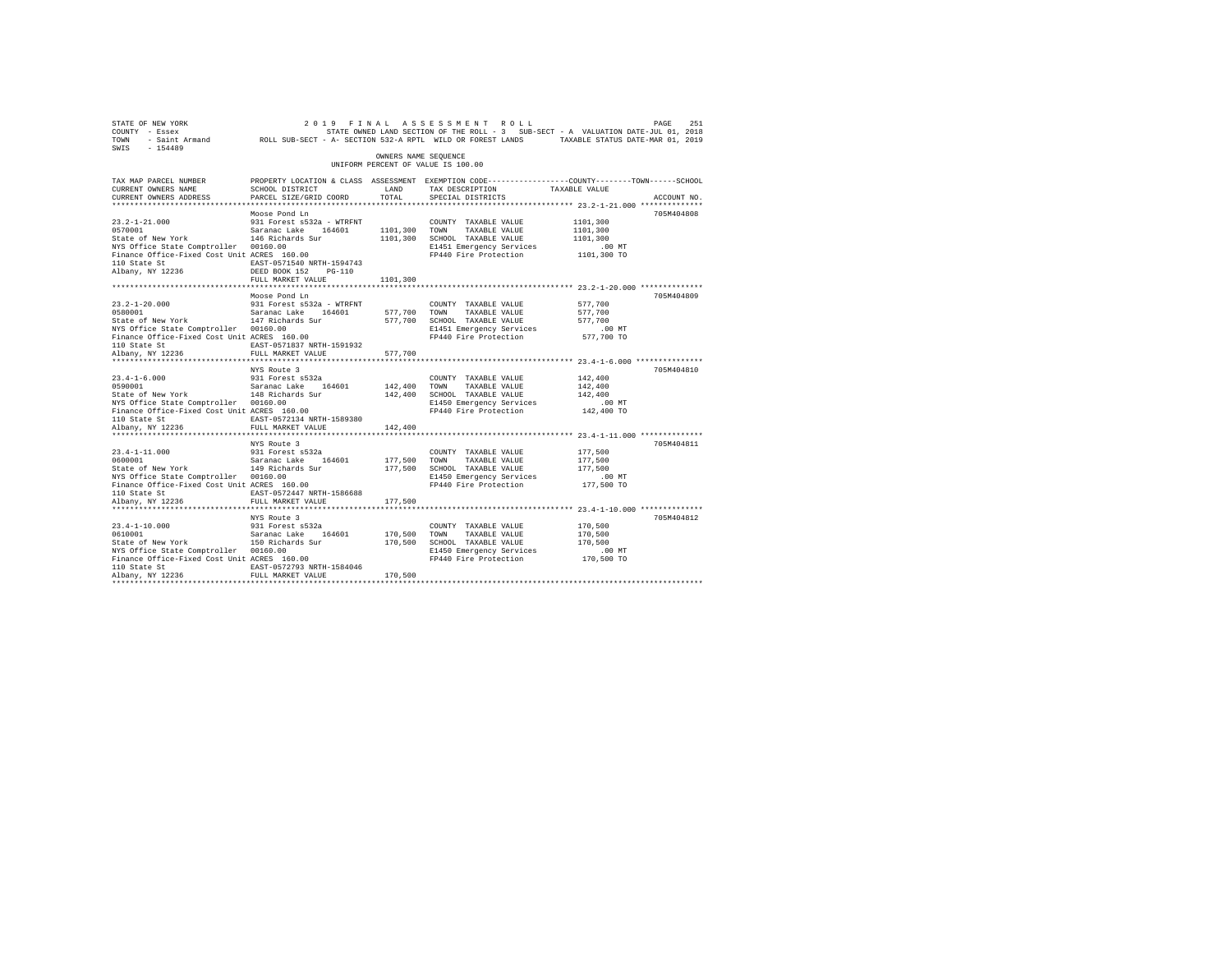| STATE OF NEW YORK<br>COUNTY - Essex<br>TOWN<br>SWIS - 154489                                                                                                                                                                    | - Saint Armand ROLL SUB-SECT - A- SECTION 532-A RPTL WILD OR FOREST LANDS TAXABLE STATUS DATE-MAR 01, 2019                                   |                         | 2019 FINAL ASSESSMENT ROLL<br>STATE OWNED LAND SECTION OF THE ROLL - 3 SUB-SECT - A VALUATION DATE-JUL 01, 2018            |                                                         | 252<br>PAGE |
|---------------------------------------------------------------------------------------------------------------------------------------------------------------------------------------------------------------------------------|----------------------------------------------------------------------------------------------------------------------------------------------|-------------------------|----------------------------------------------------------------------------------------------------------------------------|---------------------------------------------------------|-------------|
|                                                                                                                                                                                                                                 |                                                                                                                                              | OWNERS NAME SEQUENCE    | UNIFORM PERCENT OF VALUE IS 100.00                                                                                         |                                                         |             |
| TAX MAP PARCEL NUMBER<br>CURRENT OWNERS NAME<br>CURRENT OWNERS ADDRESS                                                                                                                                                          | PROPERTY LOCATION & CLASS ASSESSMENT EXEMPTION CODE----------------COUNTY-------TOWN-----SCHOOL<br>SCHOOL DISTRICT<br>PARCEL SIZE/GRID COORD | LAND<br>TOTAL           | TAX DESCRIPTION<br>SPECIAL DISTRICTS                                                                                       | TAXABLE VALUE                                           | ACCOUNT NO. |
| 0620001<br>0620001 Saranac Lake 164601<br>State of New York 151 Richards Sur<br>NYS Office State Comptroller ACRES 144.99<br>Finance Office-Fixed Cost Unit EAST-0573188 NRTH-1581427<br>110 State St                           | NYS Route 3<br>931 Forest s532a<br>DEED BOOK 164 PG-114                                                                                      | 108,800 TOWN            | COUNTY TAXABLE VALUE<br>TAXABLE VALUE<br>108,800 SCHOOL TAXABLE VALUE<br>E1450 Emergency Services<br>FP440 Fire Protection | 108,800<br>108,800<br>108,800<br>$.00$ MT<br>108,800 TO | 705M404813  |
| Albany, NY 12236<br>**********************                                                                                                                                                                                      | FULL MARKET VALUE<br>************************                                                                                                | 108,800<br>***********  |                                                                                                                            | ************** 13.4-1-66.000 ***************            |             |
| $13.4 - 1 - 66.000$<br>0630001<br>State of New York<br>NIS OFFICE State Comptroller 00150.00<br>Finance Office-Fixed Cost Unit ACRES 150.00<br>110 Oktober<br>110 State St<br>Albany, NY 12236                                  | River Rd<br>931 Forest s532a<br>Saranac Lake 164601<br>161 Richards Sur<br>EAST-0572663 NRTH-1608047<br>DEED BOOK 215 PG-426                 | 79,300<br>79,300        | COUNTY TAXABLE VALUE<br>TAXABLE VALUE<br>TOWN<br>SCHOOL TAXABLE VALUE<br>E1451 Emergency Services<br>FP440 Fire Protection | 79,300<br>79,300<br>79,300<br>$.00$ MT<br>79,300 TO     | 705M404814  |
|                                                                                                                                                                                                                                 | FULL MARKET VALUE                                                                                                                            | 79,300                  |                                                                                                                            |                                                         |             |
| $13.4 - 1 - 67.000$<br>0640001<br>0640001 Saranac Lake 164601<br>State of New York 162 Richards Sur<br>NYS Office State Comptroller 00200.00<br>Finance Office-Fixed Cost Unit ACRES 200.00<br>110 State St<br>Albany, NY 12236 | River Rd<br>931 Forest s532a<br>EAST-0573090 NRTH-1605770<br>DEED BOOK 215 PG-426                                                            | 110,900 TOWN            | COUNTY TAXABLE VALUE<br>TAXABLE VALUE<br>110,900 SCHOOL TAXABLE VALUE<br>E1451 Emergency Services<br>FP440 Fire Protection | 110,900<br>110,900<br>110,900<br>$.00$ MT<br>110,900 TO | 705M404815  |
|                                                                                                                                                                                                                                 | FULL MARKET VALUE                                                                                                                            | 110,900                 |                                                                                                                            |                                                         |             |
| $13.4 - 1 - 68.000$<br>0650001<br>State of New York 163 Richards Sur<br>NYS Office State Comptroller 00200.00<br>Finance Office-Fixed Cost Unit ACRES 200.00<br>110 State St<br>Albany, NY 12236                                | River Rd<br>931 Forest s532a<br>Saranac Lake 164601<br>EAST-0573359 NRTH-1603163<br>FULL MARKET VALUE                                        | 183,100 TOWN<br>183,100 | COUNTY TAXABLE VALUE<br>TAXABLE VALUE<br>183,100 SCHOOL TAXABLE VALUE<br>E1451 Emergency Services<br>FP440 Fire Protection | 183,100<br>183,100<br>183,100<br>$.00$ MT<br>183,100 TO | 705M404901  |
| $23.2 - 1 - 17.000$<br>0660001                                                                                                                                                                                                  | Moose Pond Ln<br>931 Forest s532a<br>Saranac Lake 164601                                                                                     | 153,900 TOWN            | COUNTY TAXABLE VALUE<br>TAXABLE VALUE                                                                                      | 153,900<br>153,900                                      | 705M404902  |
| State of New York<br>NYS Office State Comptroller 00200.00<br>Finance Office-Fixed Cost Unit ACRES 200.00<br>110 State St                                                                                                       | 165 Richards Sur<br>EAST-0573923 NRTH-1597774                                                                                                |                         | 153,900 SCHOOL TAXABLE VALUE<br>E1451 Emergency Services<br>FP440 Fire Protection                                          | 153,900<br>$.00$ MT<br>153,900 TO                       |             |
| Albany, NY 12236                                                                                                                                                                                                                | FULL MARKET VALUE                                                                                                                            | 153,900                 |                                                                                                                            |                                                         |             |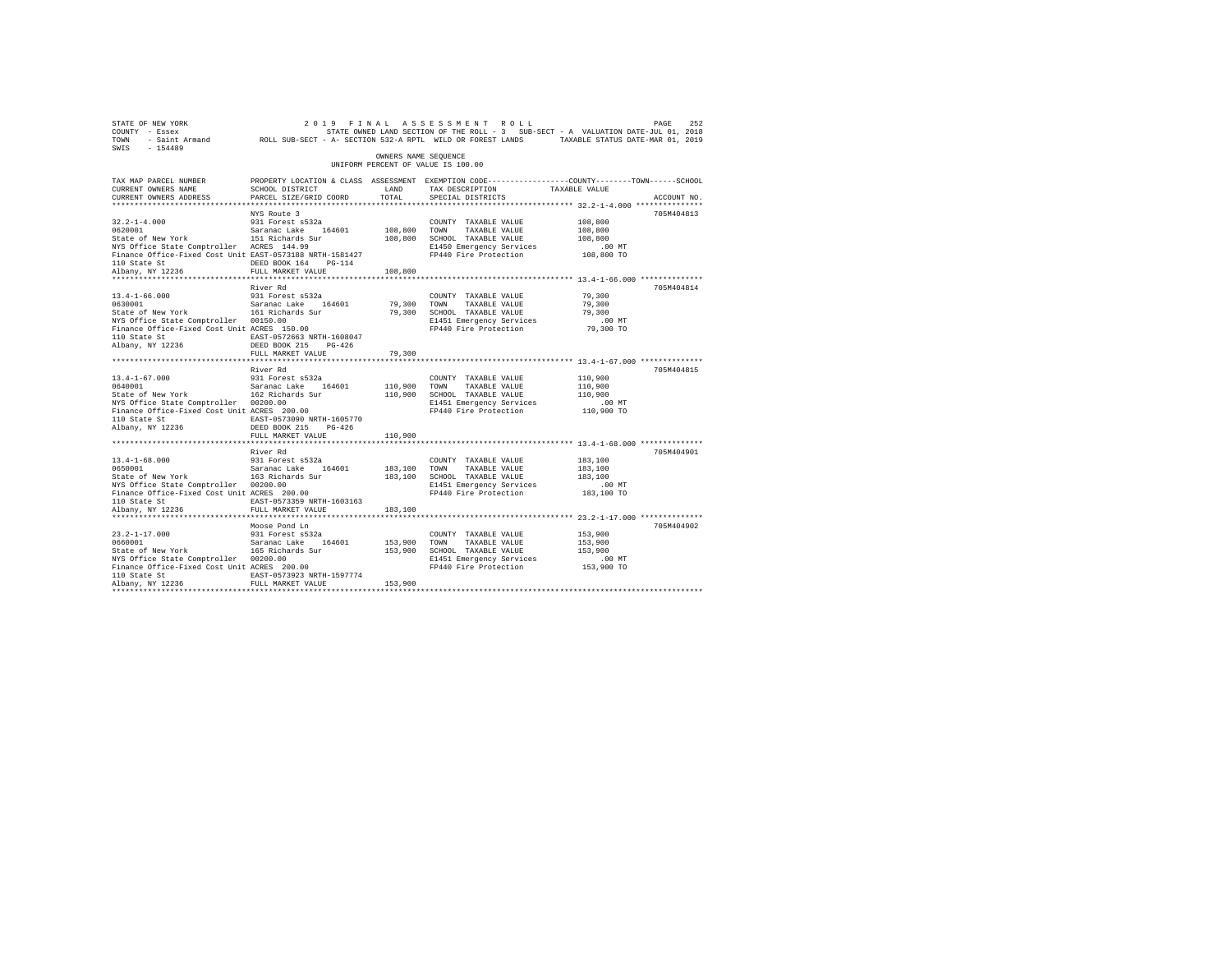| 261 PAGE 263 (2019 FINAL ASSESSMENT ROLL PAGE 253 PAGE 253 PAGE 253 PAGE 253<br>COUNTY - Essex STATE SOLL SUPER ON STATE SOLL TO SUB-SECT - A VALUATION DATE-JUL 01, 2018<br>TOWN - Saint_Armand ROLL SUB-SECT - A- SECTION 532-A RP<br>SWIS - 154489 |                                                                                                                   |                      |                                                              |                    |             |
|-------------------------------------------------------------------------------------------------------------------------------------------------------------------------------------------------------------------------------------------------------|-------------------------------------------------------------------------------------------------------------------|----------------------|--------------------------------------------------------------|--------------------|-------------|
|                                                                                                                                                                                                                                                       |                                                                                                                   | OWNERS NAME SEOUENCE | UNIFORM PERCENT OF VALUE IS 100.00                           |                    |             |
| TAX MAP PARCEL NUMBER<br>CURRENT OWNERS NAME                                                                                                                                                                                                          | PROPERTY LOCATION & CLASS ASSESSMENT EXEMPTION CODE---------------COUNTY-------TOWN-----SCHOOL<br>SCHOOL DISTRICT | LAND                 | TAX DESCRIPTION TAXABLE VALUE                                |                    |             |
| CURRENT OWNERS ADDRESS                                                                                                                                                                                                                                | PARCEL SIZE/GRID COORD                                                                                            | TOTAL                | SPECIAL DISTRICTS                                            |                    | ACCOUNT NO. |
|                                                                                                                                                                                                                                                       |                                                                                                                   |                      |                                                              |                    |             |
|                                                                                                                                                                                                                                                       | Moose Pond Ln                                                                                                     |                      |                                                              |                    | 705M404903  |
|                                                                                                                                                                                                                                                       |                                                                                                                   | 167,000 TOWN         | COUNTY TAXABLE VALUE<br>TAXABLE VALUE                        | 167,000<br>167,000 |             |
|                                                                                                                                                                                                                                                       |                                                                                                                   |                      | 167,000 SCHOOL TAXABLE VALUE                                 | 167,000            |             |
| NYS Office State Comptroller 00200.00                                                                                                                                                                                                                 |                                                                                                                   |                      | E1451 Emergency Services                                     | $.00$ MT           |             |
| Finance Office-Fixed Cost Unit ACRES 200.00                                                                                                                                                                                                           |                                                                                                                   |                      | FP440 Fire Protection 167,000 TO                             |                    |             |
|                                                                                                                                                                                                                                                       | EAST-0574296 NRTH-1595132                                                                                         |                      |                                                              |                    |             |
| 110 State St<br>Albany, NY 12236                                                                                                                                                                                                                      | FULL MARKET VALUE                                                                                                 | 167,000              |                                                              |                    |             |
|                                                                                                                                                                                                                                                       |                                                                                                                   |                      |                                                              |                    |             |
|                                                                                                                                                                                                                                                       | Moose Pond Ln                                                                                                     |                      |                                                              |                    | 705M404904  |
| $23.2 - 1 - 19.000$                                                                                                                                                                                                                                   | 931 Forest s532a                                                                                                  |                      | COUNTY TAXABLE VALUE                                         | 168,000            |             |
| 0680001<br>Saranac Lake 164601<br>State of New York<br>167 Richards Sur                                                                                                                                                                               |                                                                                                                   | 168,000 TOWN         | TAXABLE VALUE                                                | 168,000            |             |
|                                                                                                                                                                                                                                                       |                                                                                                                   |                      | 168,000 SCHOOL TAXABLE VALUE                                 | 168,000            |             |
| NYS Office State Comptroller 00200.00<br>Finance Office-Fixed Cost Unit ACRES 200.00                                                                                                                                                                  |                                                                                                                   |                      | E1451 Emergency Services<br>FP440 Fire Protection 168,000 TO | $.00$ MT           |             |
|                                                                                                                                                                                                                                                       | EAST-0574818 NRTH-1592436                                                                                         |                      |                                                              |                    |             |
| 110 State St<br>Albany, NY 12236                                                                                                                                                                                                                      | FULL MARKET VALUE                                                                                                 | 168,000              |                                                              |                    |             |
|                                                                                                                                                                                                                                                       |                                                                                                                   |                      |                                                              |                    |             |
|                                                                                                                                                                                                                                                       | NYS Route 3                                                                                                       |                      |                                                              |                    | 705M404905  |
| $23.4 - 1 - 7.000$                                                                                                                                                                                                                                    |                                                                                                                   |                      | COUNTY TAXABLE VALUE                                         | 201,000            |             |
| 23.4-1-7.000 931 Forest s532a<br>0690001 931 Saranac Lake 164601<br>State of New York 168 Richards Sur                                                                                                                                                |                                                                                                                   |                      | 201,000 TOWN TAXABLE VALUE<br>201,000 SCHOOL TAXABLE VALUE   | 201,000            |             |
|                                                                                                                                                                                                                                                       |                                                                                                                   |                      |                                                              | 201,000            |             |
| NYS Office State Comptroller 00200.00                                                                                                                                                                                                                 |                                                                                                                   |                      | E1450 Emergency Services                                     | .00 MT             |             |
| Finance Office-Fixed Cost Unit ACRES 200.00                                                                                                                                                                                                           |                                                                                                                   |                      | FP440 Fire Protection 201,000 TO                             |                    |             |
| 110 State St                                                                                                                                                                                                                                          | EAST-0575096 NRTH-1589678                                                                                         |                      |                                                              |                    |             |
| Albany, NY 12236                                                                                                                                                                                                                                      | FULL MARKET VALUE<br>*************************                                                                    | 201,000              |                                                              |                    |             |
|                                                                                                                                                                                                                                                       | NYS Route 3                                                                                                       |                      |                                                              |                    | 705M404906  |
| $23.4 - 1 - 8.000$                                                                                                                                                                                                                                    |                                                                                                                   |                      | COUNTY TAXABLE VALUE                                         | 126,000            |             |
|                                                                                                                                                                                                                                                       |                                                                                                                   |                      |                                                              | 126,000            |             |
| 23.4-1-8.000 931 Forest s532a<br>0700001 Saranac Lake 164601<br>State of New York 169 Richards Sur                                                                                                                                                    |                                                                                                                   |                      | 126,000 TOWN TAXABLE VALUE<br>126,000 SCHOOL TAXABLE VALUE   | 126,000            |             |
| NYS Office State Comptroller 00200.00                                                                                                                                                                                                                 |                                                                                                                   |                      | E1450 Emergency Services                                     | $.00$ MT           |             |
| Finance Office-Fixed Cost Unit ACRES 200.00                                                                                                                                                                                                           |                                                                                                                   |                      | FP440 Fire Protection 126,000 TO                             |                    |             |
| 110 State St                                                                                                                                                                                                                                          | EAST-0575376 NRTH-1587040                                                                                         |                      |                                                              |                    |             |
| Albany, NY 12236                                                                                                                                                                                                                                      | FULL MARKET VALUE                                                                                                 | 126,000              |                                                              |                    |             |
|                                                                                                                                                                                                                                                       |                                                                                                                   |                      |                                                              |                    |             |
|                                                                                                                                                                                                                                                       | NYS Route 3                                                                                                       |                      |                                                              |                    | 705M404907  |
| $23.4 - 1 - 9.000$                                                                                                                                                                                                                                    | 931 Forest s532a                                                                                                  |                      | COUNTY TAXABLE VALUE                                         | 153,000            |             |
| 23.4-1-9.000 931 Forest s532a<br>0710001 931 5aranac Lake 164601<br>State of New York 170 Richards Sur                                                                                                                                                |                                                                                                                   | 153,000 TOWN         | TAXABLE VALUE<br>153,000 SCHOOL TAXABLE VALUE                | 153,000<br>153,000 |             |
| NYS Office State Comptroller 00200.00                                                                                                                                                                                                                 |                                                                                                                   |                      | E1450 Emergency Services                                     | .00 MT             |             |
| Finance Office-Fixed Cost Unit ACRES 200.00                                                                                                                                                                                                           |                                                                                                                   |                      | FP440 Fire Protection 153,000 TO                             |                    |             |
| 110 State St                                                                                                                                                                                                                                          | EAST-0575778 NRTH-1584401                                                                                         |                      |                                                              |                    |             |
| Albany, NY 12236                                                                                                                                                                                                                                      | FULL MARKET VALUE                                                                                                 | 153,000              |                                                              |                    |             |
|                                                                                                                                                                                                                                                       |                                                                                                                   |                      |                                                              |                    |             |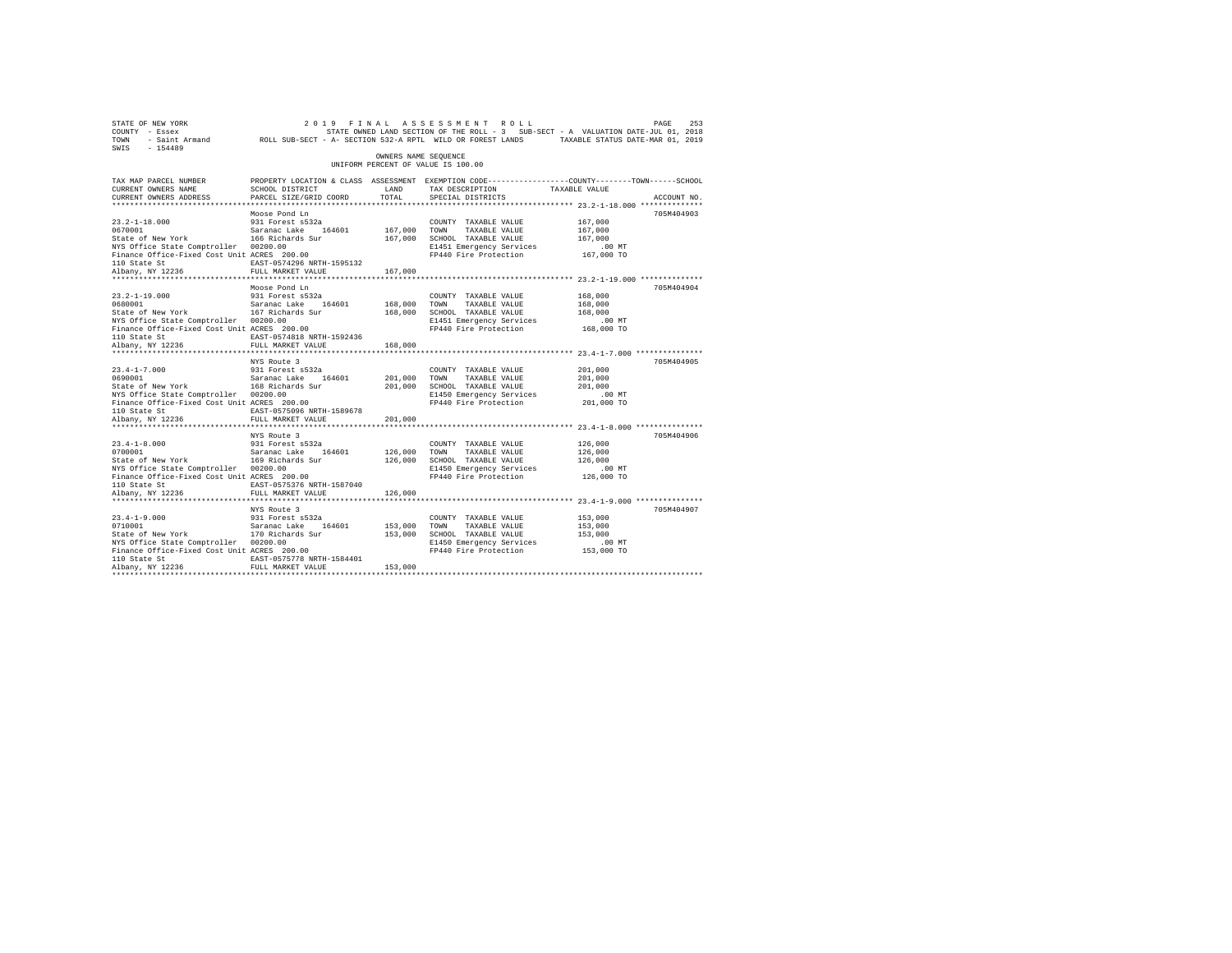| 264 254 254 264 264 264 264 264 264 264 27 27 27 27 27 27 27 27 284 27 27 284 254 254 254 254 254 254 254 254<br>200 37 2018 2017 2018 2017 2018 2017 2018 2017 2018 2017 2018 2017 2018 2018 2017 2019 2017<br>2018 70WN - Saint Ar<br>SWIS - 154489 |                                                                                                                   |                      |                                                                      |                    |             |
|-------------------------------------------------------------------------------------------------------------------------------------------------------------------------------------------------------------------------------------------------------|-------------------------------------------------------------------------------------------------------------------|----------------------|----------------------------------------------------------------------|--------------------|-------------|
|                                                                                                                                                                                                                                                       |                                                                                                                   | OWNERS NAME SEOUENCE | UNIFORM PERCENT OF VALUE IS 100.00                                   |                    |             |
| TAX MAP PARCEL NUMBER<br>CURRENT OWNERS NAME                                                                                                                                                                                                          | PROPERTY LOCATION & CLASS ASSESSMENT EXEMPTION CODE---------------COUNTY-------TOWN-----SCHOOL<br>SCHOOL DISTRICT | LAND<br>TOTAL        | TAX DESCRIPTION TAXABLE VALUE                                        |                    | ACCOUNT NO. |
| CURRENT OWNERS ADDRESS                                                                                                                                                                                                                                | PARCEL SIZE/GRID COORD                                                                                            |                      | SPECIAL DISTRICTS                                                    |                    |             |
|                                                                                                                                                                                                                                                       | River Rd                                                                                                          |                      |                                                                      |                    | 705M404908  |
| $33. -1 - 1.000$                                                                                                                                                                                                                                      | 931 Forest s532a                                                                                                  |                      | COUNTY TAXABLE VALUE                                                 | 118,300            |             |
|                                                                                                                                                                                                                                                       |                                                                                                                   | 118,300 TOWN         | TAXABLE VALUE                                                        | 118,300            |             |
| 33.-1-1.000<br>0720001 931 Forest saxanac Lake 164601<br>State of New York 171 Richards Sur                                                                                                                                                           |                                                                                                                   |                      | 118,300 SCHOOL TAXABLE VALUE                                         | 118,300            |             |
| NYS Office State Comptroller ACRES 186.22                                                                                                                                                                                                             |                                                                                                                   |                      |                                                                      |                    |             |
| Finance Office-Fixed Cost Unit EAST-0576205 NRTH-1581504<br>110 State St                                                                                                                                                                              | FULL MARKET VALUE                                                                                                 | 118,300              | E1450 Emergency Services .00 MT<br>FP440 Fire Protection  118,300 TO |                    |             |
| Albany, NY 12236                                                                                                                                                                                                                                      |                                                                                                                   |                      |                                                                      |                    |             |
|                                                                                                                                                                                                                                                       |                                                                                                                   |                      |                                                                      |                    |             |
|                                                                                                                                                                                                                                                       | River Rd                                                                                                          |                      |                                                                      |                    | 705M404909  |
| $14. -1 - 1.000$                                                                                                                                                                                                                                      | 931 Forest s532a                                                                                                  |                      | COUNTY TAXABLE VALUE                                                 | 61,300             |             |
| 17.1-1.000<br>Saranac Lake 164601<br>Saranac Lake 164601<br>Saranac Lake 164601                                                                                                                                                                       |                                                                                                                   | 61,300               | TOWN<br>TAXABLE VALUE                                                | 61,300<br>61,300   |             |
| NYS Office State Comptroller 00105.00                                                                                                                                                                                                                 |                                                                                                                   | 61,300               | SCHOOL TAXABLE VALUE<br>E1451 Emergency Services                     | $.00$ MT           |             |
| Finance Office-Fixed Cost Unit ACRES 105.00                                                                                                                                                                                                           |                                                                                                                   |                      | FP440 Fire Protection 61,300 TO                                      |                    |             |
|                                                                                                                                                                                                                                                       | EAST-0575554 NRTH-1608621                                                                                         |                      |                                                                      |                    |             |
| 110 State St<br>Albany, NY 12236                                                                                                                                                                                                                      | FULL MARKET VALUE                                                                                                 | 61,300               |                                                                      |                    |             |
|                                                                                                                                                                                                                                                       |                                                                                                                   |                      |                                                                      |                    |             |
|                                                                                                                                                                                                                                                       | River Rd                                                                                                          |                      |                                                                      |                    | 705M404910  |
| $14. - 1 - 24.000$                                                                                                                                                                                                                                    | 931 Forest s532a                                                                                                  |                      | COUNTY TAXABLE VALUE                                                 | 243,800            |             |
| 14.-1-24.000 931 Forest s532a<br>0740001 931 Saranac Lake 164601<br>State of New York 182 Richards Sur                                                                                                                                                |                                                                                                                   | 243,800              | TOWN<br>TAXABLE VALUE                                                | 243,800            |             |
|                                                                                                                                                                                                                                                       |                                                                                                                   |                      | 243,800 SCHOOL TAXABLE VALUE                                         | 243,800            |             |
| NYS Office State Comptroller 00300.00                                                                                                                                                                                                                 |                                                                                                                   |                      | E1451 Emergency Services                                             | .00 MT             |             |
| Finance Office-Fixed Cost Unit ACRES 300.00                                                                                                                                                                                                           |                                                                                                                   |                      | FP440 Fire Protection 243,800 TO                                     |                    |             |
| 110 State St                                                                                                                                                                                                                                          | EAST-0577239 NRTH-1606662<br>FULL MARKET VALUE                                                                    |                      |                                                                      |                    |             |
| Albany, NY 12236                                                                                                                                                                                                                                      | *************************                                                                                         | 243,800              |                                                                      |                    |             |
|                                                                                                                                                                                                                                                       | River Rd                                                                                                          |                      |                                                                      |                    | 705M404911  |
| $14. -1 - 25.000$                                                                                                                                                                                                                                     | 931 Forest s532a                                                                                                  |                      | COUNTY TAXABLE VALUE                                                 | 248,400            |             |
| 14.-1-25.000<br>0750001                                                                                                                                                                                                                               |                                                                                                                   | 248,400              | TOWN<br>TAXABLE VALUE                                                | 248,400            |             |
| 0750001 Saranac Lake 164601<br>State of New York 183 Richards Sur                                                                                                                                                                                     |                                                                                                                   |                      | 248,400 SCHOOL TAXABLE VALUE                                         | 248,400            |             |
| NYS Office State Comptroller 00300.00                                                                                                                                                                                                                 |                                                                                                                   |                      | E1451 Emergency Services                                             | $.00$ MT           |             |
| Finance Office-Fixed Cost Unit ACRES 300.00                                                                                                                                                                                                           |                                                                                                                   |                      | FP440 Fire Protection 248,400 TO                                     |                    |             |
| 110 State St<br>Albany, NY 12236                                                                                                                                                                                                                      | EAST-0577433 NRTH-1604009                                                                                         |                      |                                                                      |                    |             |
|                                                                                                                                                                                                                                                       | FULL MARKET VALUE                                                                                                 | 248,400              |                                                                      |                    |             |
|                                                                                                                                                                                                                                                       |                                                                                                                   |                      | ************************************ 14.-1-42.000 ****************   |                    |             |
|                                                                                                                                                                                                                                                       | River Rd                                                                                                          |                      |                                                                      |                    | 705M404912  |
| $14. -1 - 42.000$<br>$14.-1-42.000$<br>0760001                                                                                                                                                                                                        | 931 Forest s532a                                                                                                  | 189,500 TOWN         | COUNTY TAXABLE VALUE                                                 | 189,500<br>189,500 |             |
| 0760001 Saranac Lake 164601<br>State of New York 184 Richards Sur                                                                                                                                                                                     |                                                                                                                   |                      | TAXABLE VALUE<br>189,500 SCHOOL TAXABLE VALUE                        | 189,500            |             |
| NYS Office State Comptroller 00300.00                                                                                                                                                                                                                 |                                                                                                                   |                      | E1451 Emergency Services                                             | $.00$ MT           |             |
| Finance Office-Fixed Cost Unit ACRES 300.00                                                                                                                                                                                                           |                                                                                                                   |                      | FP440 Fire Protection 189,500 TO                                     |                    |             |
| 110 State St                                                                                                                                                                                                                                          | EAST-0578004 NRTH-1601410                                                                                         |                      |                                                                      |                    |             |
| Albany, NY 12236                                                                                                                                                                                                                                      | FULL MARKET VALUE                                                                                                 | 189,500              |                                                                      |                    |             |
|                                                                                                                                                                                                                                                       |                                                                                                                   |                      |                                                                      |                    |             |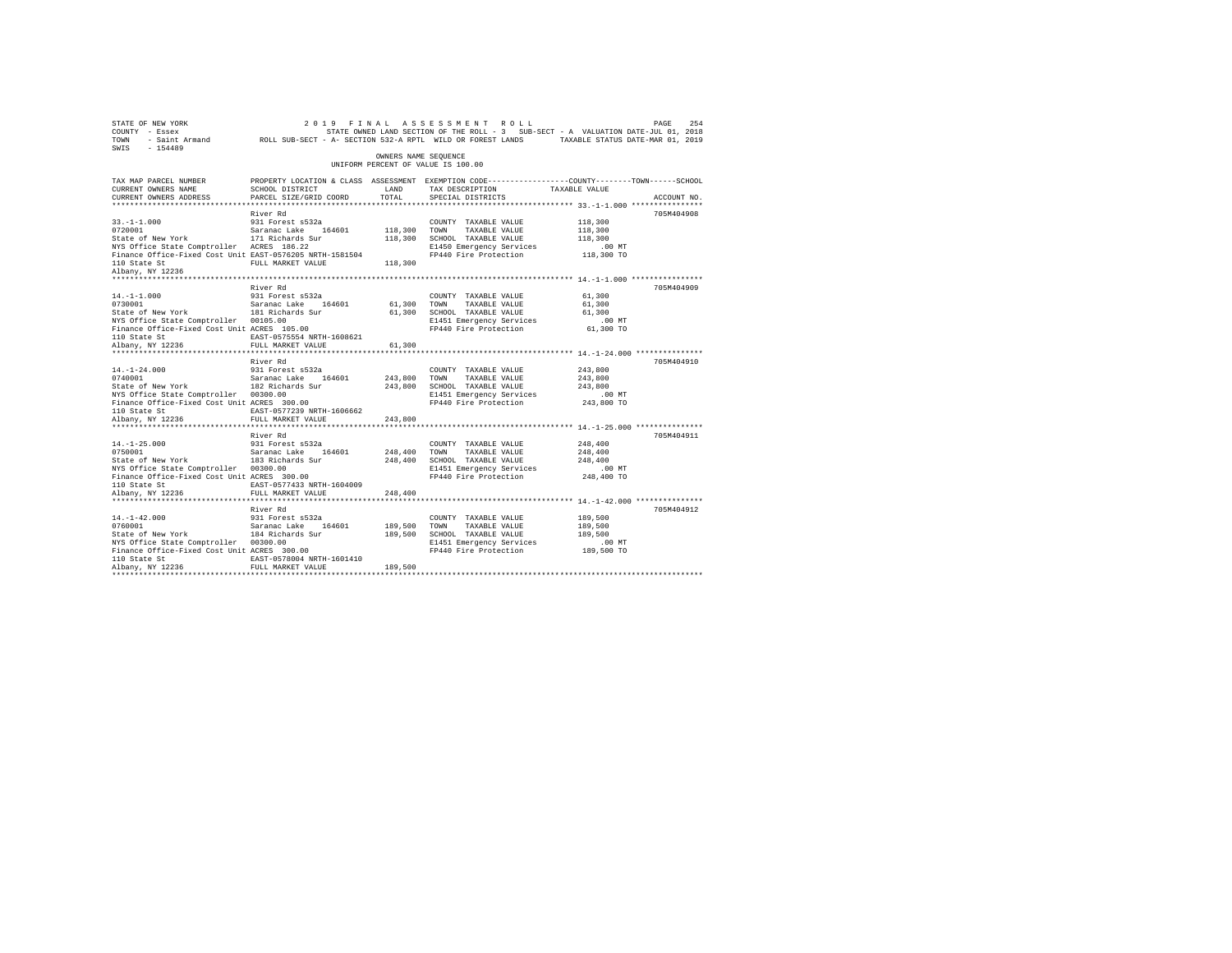| STATE OF NEW YORK<br>COUNTY - Essex<br>TOWN<br>$SWTS = 154489$                                                                                                                                                                                          | DE NEW YORK PAGE 255 261 9 FINAL ASSESSMENT ROLL PAGE 255 PAGE 255<br>F Essex 1971, STATE OWNED LAND SECTION OF THE ROLL -3 SUB-SECT - A VALUATION DATE-JUL 01, 2018<br>F Saint Armand ROLL SUB-SECT - A SECTION 532-A RPTL WILD OR |                         |                                                                                                                                                    |                                                         |             |
|---------------------------------------------------------------------------------------------------------------------------------------------------------------------------------------------------------------------------------------------------------|-------------------------------------------------------------------------------------------------------------------------------------------------------------------------------------------------------------------------------------|-------------------------|----------------------------------------------------------------------------------------------------------------------------------------------------|---------------------------------------------------------|-------------|
|                                                                                                                                                                                                                                                         |                                                                                                                                                                                                                                     | OWNERS NAME SEQUENCE    | UNIFORM PERCENT OF VALUE IS 100.00                                                                                                                 |                                                         |             |
| TAX MAP PARCEL NUMBER<br>CURRENT OWNERS NAME<br>CURRENT OWNERS ADDRESS                                                                                                                                                                                  | PROPERTY LOCATION & CLASS ASSESSMENT EXEMPTION CODE----------------COUNTY-------TOWN-----SCHOOL<br>SCHOOL DISTRICT<br>PARCEL SIZE/GRID COORD                                                                                        | LAND<br>TOTAL           | TAX DESCRIPTION TAXABLE VALUE<br>SPECIAL DISTRICTS                                                                                                 |                                                         | ACCOUNT NO. |
| $24. -1 - 1.000$<br>0770001<br>Saranac Lake 164601<br>State of New York 185 Richards Sur<br>NYS Office State Comptroller 00300.00<br>Finance Office-Fixed Cost Unit ACRES 300.00<br>110 State St<br>Albany, NY 12236                                    | River Rd<br>931 Forest s532a<br>EAST-0578149 NRTH-1598733<br>FULL MARKET VALUE                                                                                                                                                      | 300,800 TOWN<br>300,800 | COUNTY TAXABLE VALUE<br>TAXABLE VALUE<br>300,800 SCHOOL TAXABLE VALUE<br>E1450 Emergency Services<br>FP440 Fire Protection                         | 300,800<br>300,800<br>300,800<br>$.00$ MT<br>300,800 TO | 705M404913  |
| $24. -1 - 2.000$<br>$24. -1 - 2.000$<br>0780001<br>NYS Office State Comptroller 00300.00<br>Finance Office-Fixed Cost Unit ACRES 300.00<br>110 State St<br>Albany, NY 12236                                                                             | River Rd<br>931 Forest s532a<br>EAST-0578637 NRTH-1596101<br>FULL MARKET VALUE                                                                                                                                                      | 181,700 TOWN<br>181,700 | COUNTY TAXABLE VALUE<br>TAXABLE VALUE<br>181,700 SCHOOL TAXABLE VALUE<br>E1450 Emergency Services<br>FP440 Fire Protection 181,700 TO              | 181,700<br>181,700<br>181,700<br>.00 MT                 | 705M404914  |
| $24. -1 - 21.000$<br>24.-1-21.000 931 Forest s532a<br>0790001 581 582anac Lake 164601<br>State of New York 187 Richards Sur<br>NYS Office State Comptroller 00160.00<br>Finance Office-Fixed Cost Unit ACRES 160.00<br>110 State St<br>Albany, NY 12236 | River Rd<br>931 Forest s532a<br>EAST-0577567 NRTH-1592991<br>FULL MARKET VALUE                                                                                                                                                      | 126,800 TOWN<br>126,800 | COUNTY TAXABLE VALUE<br>TAXABLE VALUE<br>126,800 SCHOOL TAXABLE VALUE<br>E1450 Emergency Services<br>FP440 Fire Protection                         | 126,800<br>126,800<br>126,800<br>$.00$ MT<br>126,800 TO | 705M404915  |
| $24. -1 - 22.000$<br>24.-1-22.000<br>0800001<br>0800001 Saranac Lake 164601<br>State of New York 188 Richards Sur<br>NYS Office State Comptroller 00160.00<br>Finance Office-Fixed Cost Unit ACRES 160.00<br>110 State St<br>Albany, NY 12236           | River Rd<br>931 Forest s532a<br>EAST-0577933 NRTH-1590211<br>FULL MARKET VALUE                                                                                                                                                      | 144,300                 | COUNTY TAXABLE VALUE<br>144,300 TOWN TAXABLE VALUE<br>144,300 SCHOOL TAXABLE VALUE<br>E1450 Emergency Services<br>FP440 Fire Protection 144,300 TO | 144,300<br>144,300<br>144,300<br>$.00$ MT               | 705M405001  |
| $24. -1 - 39.000$<br>$24. -1 - 39.000$<br>0810001<br>NYS Office State Comptroller 00160.00<br>Finance Office-Fixed Cost Unit ACRES 160.00<br>110 State St<br>Albany, NY 12236                                                                           | River Rd<br>931 Forest s532a<br>EAST-0578311 NRTH-1587479<br>FULL MARKET VALUE                                                                                                                                                      | 148,000 TOWN<br>148,000 | COUNTY TAXABLE VALUE<br>TAXABLE VALUE<br>148,000 SCHOOL TAXABLE VALUE<br>E1450 Emergency Services<br>FP440 Fire Protection 148,000 TO              | 148,000<br>148,000<br>148,000<br>$.00$ MT               | 705M405002  |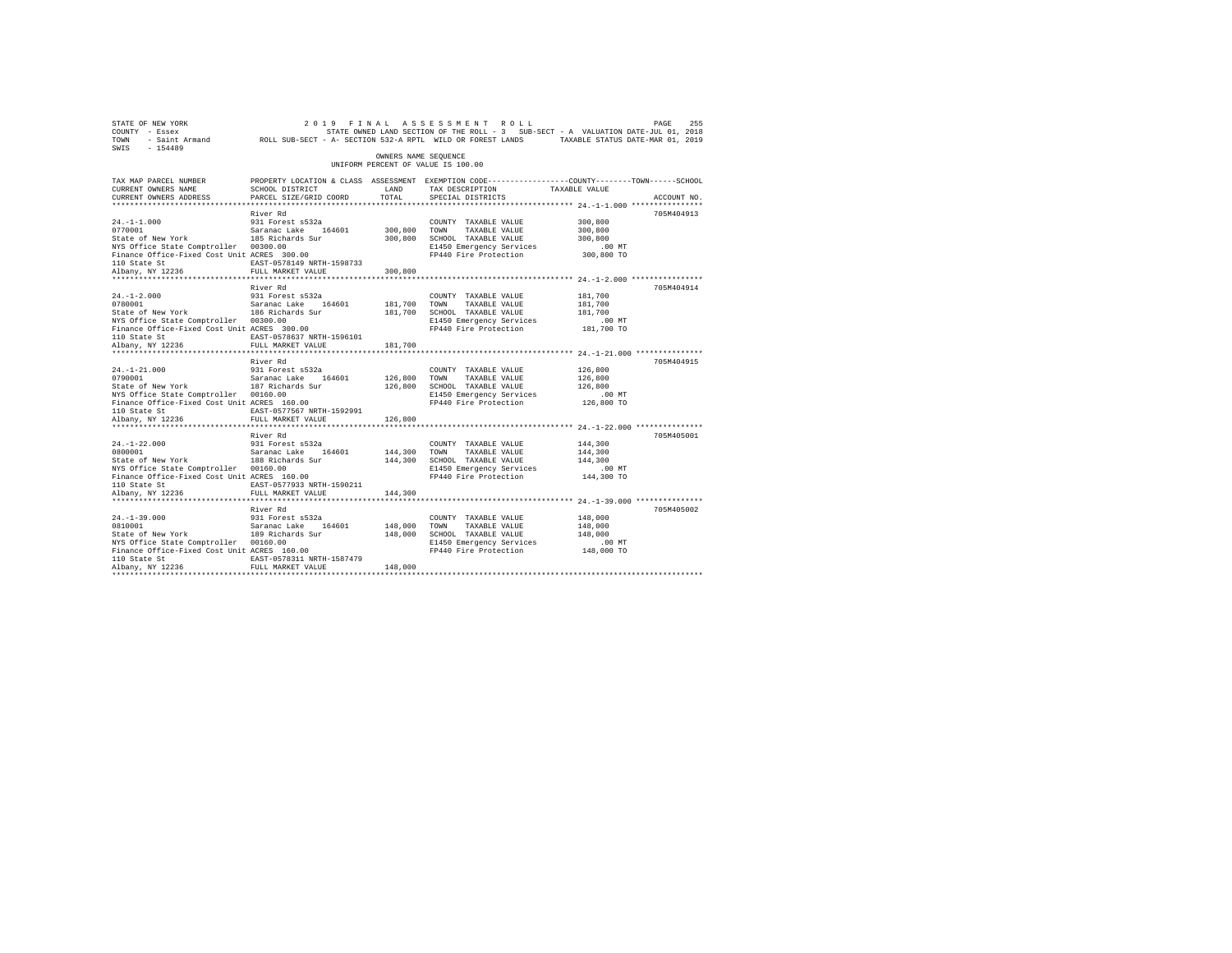| SWIS - 154489                                                                                                                                                                                                                      |                                                                                                                                                                                                                                | OWNERS NAME SEQUENCE    |                                                                                                                                                         |                                                                     |             |
|------------------------------------------------------------------------------------------------------------------------------------------------------------------------------------------------------------------------------------|--------------------------------------------------------------------------------------------------------------------------------------------------------------------------------------------------------------------------------|-------------------------|---------------------------------------------------------------------------------------------------------------------------------------------------------|---------------------------------------------------------------------|-------------|
|                                                                                                                                                                                                                                    |                                                                                                                                                                                                                                |                         | UNIFORM PERCENT OF VALUE IS 100.00                                                                                                                      |                                                                     |             |
| TAX MAP PARCEL NUMBER<br>CURRENT OWNERS NAME<br>CURRENT OWNERS ADDRESS                                                                                                                                                             | PROPERTY LOCATION & CLASS ASSESSMENT EXEMPTION CODE---------------COUNTY-------TOWN------SCHOOL<br>SCHOOL DISTRICT<br>PARCEL SIZE/GRID COORD                                                                                   | LAND<br>TOTAL           | TAX DESCRIPTION TAXABLE VALUE<br>SPECIAL DISTRICTS                                                                                                      |                                                                     | ACCOUNT NO. |
|                                                                                                                                                                                                                                    |                                                                                                                                                                                                                                |                         |                                                                                                                                                         |                                                                     |             |
| $24. -1 - 40.000$<br>24.-1-40.000 931 Forest s532a<br>0820001 931 5aranac Lake 164601<br>State of New York 190 Richards Sur<br>NYS Office State Comptroller 00160.00<br>Finance Office-Fixed Cost Unit ACRES 160.00                | River Rd<br>931 Forest s532a<br>EAST-0578707 NRTH-1584753                                                                                                                                                                      | 111,000 TOWN            | COUNTY TAXABLE VALUE<br>TAXABLE VALUE<br>111,000 SCHOOL TAXABLE VALUE<br>E1450 Emergency Services<br>FP440 Fire Protection 111,000 TO                   | 111,000<br>111,000<br>111,000<br>$.00$ MT                           | 705M405003  |
| 110 State St<br>Albany, NY 12236                                                                                                                                                                                                   | FULL MARKET VALUE                                                                                                                                                                                                              | 111,000                 |                                                                                                                                                         |                                                                     |             |
| $33. - 1 - 2.000$                                                                                                                                                                                                                  | River Rd<br>931 Forest s532a                                                                                                                                                                                                   |                         | COUNTY TAXABLE VALUE                                                                                                                                    | 70,700                                                              | 705M405004  |
| $33. - 1 - 2.000$<br>0830001<br>0830001 Saranac Lake 164601<br>State of New York 191 Richards Sur<br>NYS Office State Comptroller ACRES 151.82<br>Finance Office-Fixed Cost Unit EAST-0578896 NRTH-1581884                         | 912 - 2022 - 2022 - 2022 - 2022 - 2022 - 2022 - 2022 - 2022 - 2022 - 2022 - 2022 - 2022 - 2022 - 2022 - 2022 - 2022 - 2022 - 2022 - 2022 - 2022 - 2022 - 2022 - 2022 - 2022 - 2022 - 2022 - 2022 - 2022 - 2022 - 2022 - 2022 - |                         |                                                                                                                                                         |                                                                     |             |
| 110 State St<br>Albany, NY 12236                                                                                                                                                                                                   |                                                                                                                                                                                                                                |                         |                                                                                                                                                         |                                                                     |             |
| $14. - 1 - 4.000$<br>14.-1-4.000 931 Forest s532a<br>0840001 931 Saranac Lake 164601<br>State of New York 201 Richards Sur<br>NYS Office State Comptroller 00120.00<br>Finance Office-Fixed Cost Unit ACRES 120.00<br>110 State St | River Rd<br>931 Forest s532a<br>EAST-0580704 NRTH-1609413                                                                                                                                                                      |                         | COUNTY TAXABLE VALUE<br>86,000 TOWN TAXABLE VALUE<br>86,000 SCHOOL TAXABLE VALUE<br>E1451 Emergency Services .00 MT<br>FP440 Fire Protection  86,000 TO | 86,000<br>86,000<br>86,000                                          | 705M405005  |
| Albany, NY 12236                                                                                                                                                                                                                   | FULL MARKET VALUE                                                                                                                                                                                                              | 86,000                  |                                                                                                                                                         |                                                                     |             |
|                                                                                                                                                                                                                                    | River Rd                                                                                                                                                                                                                       |                         | COUNTY TAXABLE VALUE                                                                                                                                    | *************************** 14.-1-23.000 ***************<br>140,000 | 705M405006  |
| 14.-1-23.000 931 Forest s532a<br>0850001 931 Saranac Lake 164601<br>State of New York 202 Richards Sur<br>NYS Office State Comptroller 00160.00<br>Finance Office-Fixed Cost Unit ACRES 160.00<br>110 State St<br>Albany, NY 12236 | EAST-0581017 NRTH-1607116<br>FULL MARKET VALUE                                                                                                                                                                                 | 140,000 TOWN<br>140,000 | 140,000 TOWN TAXABLE VALUE<br>140,000 SCHOOL TAXABLE VALUE<br>E1451 Emergency Services<br>FP440 Fire Protection 140,000 TO                              | 140,000<br>140,000<br>$.00$ MT                                      |             |
|                                                                                                                                                                                                                                    |                                                                                                                                                                                                                                |                         | *********************************** 14.-1-26.000 ****************                                                                                       |                                                                     |             |
| $14. - 1 - 26.000$<br>NYS Office State Comptroller 00160.00<br>Finance Office-Fixed Cost Unit ACRES 160.00<br>110 State St                                                                                                         | River Rd<br>931 Forest s532a<br>EAST-0581378 NRTH-1604469                                                                                                                                                                      |                         | COUNTY TAXABLE VALUE<br>TAXABLE VALUE<br>138,600 SCHOOL TAXABLE VALUE<br>E1451 Emergency Services<br>FP440 Fire Protection 138,600 TO                   | 138,600<br>138,600<br>138,600<br>.00MT                              | 705M405007  |
| Albany, NY 12236                                                                                                                                                                                                                   | FULL MARKET VALUE                                                                                                                                                                                                              | 138,600                 |                                                                                                                                                         |                                                                     |             |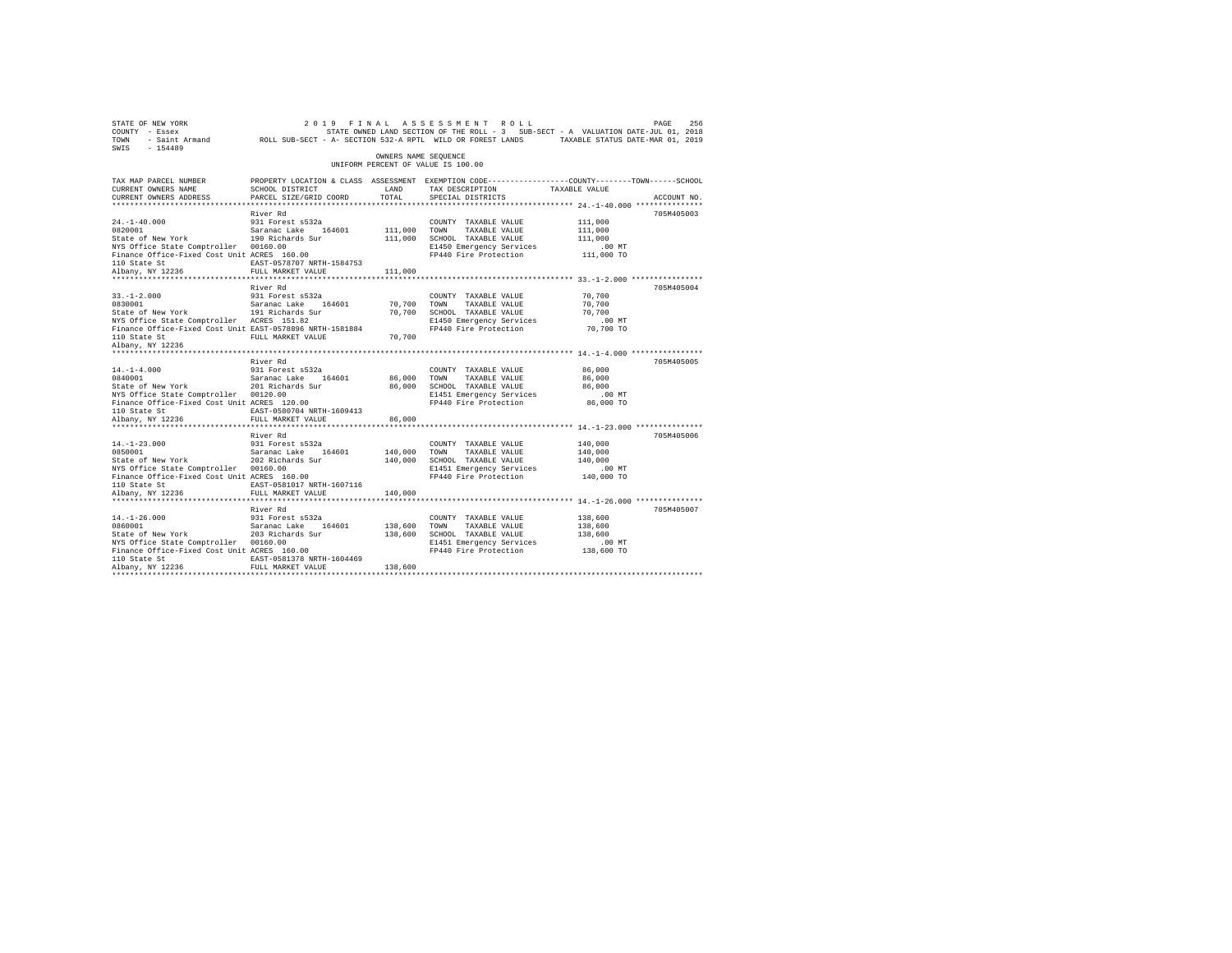| STATE OF NEW YORK<br>COUNTY - Essex<br>TOWN<br>$-154489$<br>SWIS                                                                                                              | - Saint Armand ROLL SUB-SECT - A- SECTION 532-A RPTL WILD OR FOREST LANDS TAXABLE STATUS DATE-MAR 01, 2019                                           |                                    | 2019 FINAL ASSESSMENT ROLL<br>STATE OWNED LAND SECTION OF THE ROLL - 3 SUB-SECT - A VALUATION DATE-JUL 01, 2018            |                                                         | PAGE<br>257 |
|-------------------------------------------------------------------------------------------------------------------------------------------------------------------------------|------------------------------------------------------------------------------------------------------------------------------------------------------|------------------------------------|----------------------------------------------------------------------------------------------------------------------------|---------------------------------------------------------|-------------|
|                                                                                                                                                                               |                                                                                                                                                      | OWNERS NAME SEOUENCE               | UNIFORM PERCENT OF VALUE IS 100.00                                                                                         |                                                         |             |
| TAX MAP PARCEL NUMBER<br>CURRENT OWNERS NAME<br>CURRENT OWNERS ADDRESS<br>*************************                                                                           | PROPERTY LOCATION & CLASS ASSESSMENT EXEMPTION CODE---------------COUNTY-------TOWN------SCHOOL<br>SCHOOL DISTRICT<br>PARCEL SIZE/GRID COORD         | LAND<br>TOTAL.                     | TAX DESCRIPTION<br>SPECIAL DISTRICTS                                                                                       | TAXABLE VALUE                                           | ACCOUNT NO. |
|                                                                                                                                                                               | River Rd                                                                                                                                             |                                    |                                                                                                                            |                                                         | 705M405008  |
| $14. - 1 - 41.000$<br>0870001<br>State of New York<br>NYS Office State Comptroller 00160.00<br>Finance Office-Fixed Cost Unit ACRES 160.00<br>110 State St                    | 931 Forest s532a<br>Saranac Lake 164601<br>204 Richards Sur<br>EAST-0581707 NRTH-1601895                                                             | 102,600 TOWN                       | COUNTY TAXABLE VALUE<br>TAXABLE VALUE<br>102,600 SCHOOL TAXABLE VALUE<br>E1451 Emergency Services<br>FP440 Fire Protection | 102,600<br>102,600<br>102,600<br>$.00$ MT<br>102,600 TO |             |
| Albany, NY 12236                                                                                                                                                              | FULL MARKET VALUE                                                                                                                                    | 102,600                            |                                                                                                                            |                                                         |             |
| $24. -1 - 4.000$<br>0880001<br>State of New York<br>NYS Office State Comptroller 00160.00<br>Finance Office-Fixed Cost Unit ACRES 160.00<br>110 State St<br>Albany, NY 12236  | River Rd<br>931 Forest s532a<br>Saranac Lake 164601<br>205 Richards Sur<br>EAST-0582039 NRTH-1599329<br>DEED BOOK 144<br>PG-435<br>FULL MARKET VALUE | 201.100 TOWN<br>201,100<br>201,100 | COUNTY TAXABLE VALUE<br>TAXABLE VALUE<br>SCHOOL TAXABLE VALUE<br>E1450 Emergency Services<br>FP440 Fire Protection         | 201,100<br>201,100<br>201,100<br>$.00$ MT<br>201,100 TO | 705M405009  |
|                                                                                                                                                                               | ***********************                                                                                                                              |                                    |                                                                                                                            |                                                         |             |
| $24. -1 - 3.000$<br>0890001<br>State of New York<br>NYS Office State Comptroller 00160.00<br>Finance Office-Fixed Cost Unit ACRES 160.00<br>110 State St                      | River Rd<br>931 Forest s532a<br>Saranac Lake 164601<br>206 Richards Sur<br>EAST-0582439 NRTH-1596530                                                 | 158,300 TOWN                       | COUNTY TAXABLE VALUE<br>TAXABLE VALUE<br>158,300 SCHOOL TAXABLE VALUE<br>E1450 Emergency Services<br>FP440 Fire Protection | 158,300<br>158,300<br>158,300<br>$.00$ MT<br>158,300 TO | 705M405010  |
| Albany, NY 12236                                                                                                                                                              | FULL MARKET VALUE                                                                                                                                    | 158,300                            |                                                                                                                            |                                                         |             |
| $24. -1 - 20.000$<br>0900001<br>State of New York<br>NYS Office State Comptroller 00160.00<br>Finance Office-Fixed Cost Unit ACRES 160.00<br>110 State St<br>Albany, NY 12236 | River Rd<br>931 Forest s532a<br>Saranac Lake 164601<br>207 Richards Sur<br>EAST-0580117 NRTH-1593408<br>FULL MARKET VALUE                            | 135,900 TOWN<br>135,900<br>135,900 | COUNTY TAXABLE VALUE<br>TAXABLE VALUE<br>SCHOOL TAXABLE VALUE<br>E1450 Emergency Services<br>FP440 Fire Protection         | 135,900<br>135,900<br>135,900<br>$.00$ MT<br>135,900 TO | 705M405011  |
|                                                                                                                                                                               | River Rd                                                                                                                                             |                                    |                                                                                                                            |                                                         | 705M405012  |
| $24. -1 - 23.000$<br>0910001<br>State of New York<br>NYS Office State Comptroller 00160.00<br>Finance Office-Fixed Cost Unit ACRES 160.00<br>110 State St                     | 931 Forest s532a<br>Saranac Lake<br>164601<br>208 Richards Sur<br>EAST-0580524 NRTH-1590542                                                          | 146,200 TOWN                       | COUNTY TAXABLE VALUE<br>TAXABLE VALUE<br>146,200 SCHOOL TAXABLE VALUE<br>E1450 Emergency Services<br>FP440 Fire Protection | 146,200<br>146,200<br>146,200<br>.00 MT<br>146,200 TO   |             |
| Albany, NY 12236                                                                                                                                                              | FULL MARKET VALUE                                                                                                                                    | 146,200                            |                                                                                                                            |                                                         |             |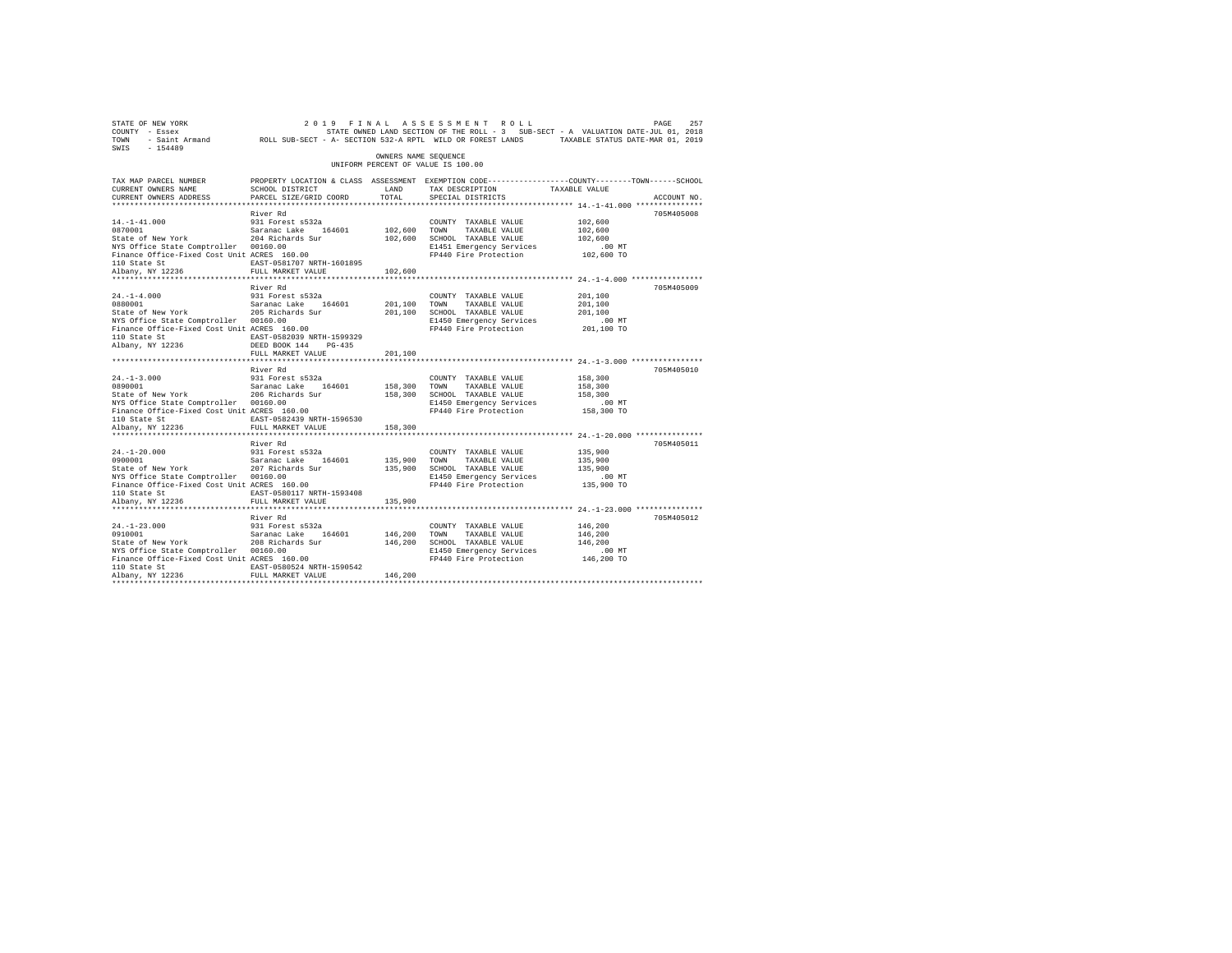| 268 258 258 269 261 2 2019 FINAL ASSESSMENT ROLL 2015 258 258 258 259 259 259<br>COUNTY - Essex 258 258 258 258 258 258 258 259 258 259 258 259 261 21, 2018<br>TOWN - Saint_Armand 200LL SUB-SECT - A-SECTION 532-ARPTL WILD OR FOR<br>SWIS - 154489 |                                                                                                                    |                      |                                                                         |                                                                  |             |
|-------------------------------------------------------------------------------------------------------------------------------------------------------------------------------------------------------------------------------------------------------|--------------------------------------------------------------------------------------------------------------------|----------------------|-------------------------------------------------------------------------|------------------------------------------------------------------|-------------|
|                                                                                                                                                                                                                                                       |                                                                                                                    | OWNERS NAME SEOUENCE | UNIFORM PERCENT OF VALUE IS 100.00                                      |                                                                  |             |
| TAX MAP PARCEL NUMBER<br>CURRENT OWNERS NAME                                                                                                                                                                                                          | PROPERTY LOCATION & CLASS ASSESSMENT EXEMPTION CODE----------------COUNTY-------TOWN-----SCHOOL<br>SCHOOL DISTRICT | LAND                 | TAX DESCRIPTION TAXABLE VALUE                                           |                                                                  |             |
| CURRENT OWNERS ADDRESS                                                                                                                                                                                                                                | PARCEL SIZE/GRID COORD                                                                                             | TOTAL                | SPECIAL DISTRICTS                                                       |                                                                  | ACCOUNT NO. |
|                                                                                                                                                                                                                                                       |                                                                                                                    |                      |                                                                         |                                                                  |             |
|                                                                                                                                                                                                                                                       | River Rd                                                                                                           |                      |                                                                         |                                                                  | 705M405013  |
| 24.-1-38.000 931 Forest s532a<br>0920001 93001 931 931 931 94601<br>State of New York 209 Richards Sur                                                                                                                                                |                                                                                                                    | 148,000 TOWN         | COUNTY TAXABLE VALUE                                                    | 148,000<br>148,000                                               |             |
|                                                                                                                                                                                                                                                       |                                                                                                                    |                      | 148,000 TOWN TAXABLE VALUE<br>148,000 SCHOOL TAXABLE VALUE              | 148,000                                                          |             |
| NYS Office State Comptroller 00160.00                                                                                                                                                                                                                 |                                                                                                                    |                      |                                                                         |                                                                  |             |
| Finance Office-Fixed Cost Unit ACRES 160.00                                                                                                                                                                                                           |                                                                                                                    |                      | E1450 Emergency Services .00 MT<br>FP440 Fire Protection 148,000 TO     |                                                                  |             |
|                                                                                                                                                                                                                                                       |                                                                                                                    |                      |                                                                         |                                                                  |             |
| 110 State St<br>210 State St<br>21236 FULL MARKET VALUE 148,000                                                                                                                                                                                       |                                                                                                                    |                      |                                                                         |                                                                  |             |
|                                                                                                                                                                                                                                                       |                                                                                                                    |                      |                                                                         |                                                                  |             |
|                                                                                                                                                                                                                                                       | River Rd                                                                                                           |                      |                                                                         |                                                                  | 705M405014  |
|                                                                                                                                                                                                                                                       |                                                                                                                    |                      | COUNTY TAXABLE VALUE                                                    | 96,200                                                           |             |
| 24.-1-41.000 931 Forest s532a<br>0930001 93001 Saranac Lake 164601<br>State of New York 210 Richards Sur                                                                                                                                              |                                                                                                                    | 96,200 TOWN          | TAXABLE VALUE                                                           | 96,200                                                           |             |
|                                                                                                                                                                                                                                                       |                                                                                                                    |                      |                                                                         | 96,200                                                           |             |
|                                                                                                                                                                                                                                                       |                                                                                                                    |                      | E1450 Emergency Services .00 MT<br>FP440 Fire Protection .06,200 TO     |                                                                  |             |
| UPSOUGLE STATE ME STATE SERVICE SERVICE SERVICE SERVICE SERVICE SERVICE SERVICE SERVICE SERVICE SERVICE SERVICE SERVICE SERVICE SERVICE STATE SERVICE STATE STATE STATE STATE STATE STATE STATE STATE STATE STATE STATE STATE                         |                                                                                                                    |                      |                                                                         |                                                                  |             |
| 110 State St<br>Albany, NY 12236                                                                                                                                                                                                                      | FULL MARKET VALUE                                                                                                  | 96,200               |                                                                         |                                                                  |             |
|                                                                                                                                                                                                                                                       |                                                                                                                    |                      |                                                                         |                                                                  |             |
|                                                                                                                                                                                                                                                       | River Rd                                                                                                           |                      |                                                                         |                                                                  | 705M405015  |
|                                                                                                                                                                                                                                                       |                                                                                                                    |                      |                                                                         |                                                                  |             |
|                                                                                                                                                                                                                                                       |                                                                                                                    |                      |                                                                         |                                                                  |             |
|                                                                                                                                                                                                                                                       |                                                                                                                    |                      |                                                                         |                                                                  |             |
|                                                                                                                                                                                                                                                       |                                                                                                                    |                      |                                                                         |                                                                  |             |
|                                                                                                                                                                                                                                                       |                                                                                                                    |                      |                                                                         |                                                                  |             |
| Albany, NY 12236                                                                                                                                                                                                                                      |                                                                                                                    |                      |                                                                         |                                                                  |             |
|                                                                                                                                                                                                                                                       |                                                                                                                    |                      |                                                                         |                                                                  |             |
|                                                                                                                                                                                                                                                       | River Rd                                                                                                           |                      |                                                                         |                                                                  | 705M405101  |
| $14. -1 - 5.000$                                                                                                                                                                                                                                      | 931 Forest s532a                                                                                                   |                      | COUNTY TAXABLE VALUE                                                    | 84,800                                                           |             |
| 14.-1-5.000 931 Forest s532a<br>0950001 98001 5aranac Lake 164601<br>State of New York 221 Richards Sur                                                                                                                                               |                                                                                                                    |                      |                                                                         | 84,800                                                           |             |
|                                                                                                                                                                                                                                                       |                                                                                                                    |                      | 84,800 TOWN TAXABLE VALUE<br>84,800 SCHOOL TAXABLE VALUE                | 84,800                                                           |             |
| NYS Office State Comptroller 00120.00<br>NYS Office State Comptroller 00120.00<br>Finance Office-Fixed Cost Unit ACRES 120.00<br>110 State St                                                                                                         |                                                                                                                    |                      | E1451 Emergency Services .00 MT<br>FP440 Fire Protection  84,800 TO     |                                                                  |             |
|                                                                                                                                                                                                                                                       |                                                                                                                    |                      |                                                                         |                                                                  |             |
| 110 State St<br>Albany, NY 12236                                                                                                                                                                                                                      |                                                                                                                    |                      |                                                                         |                                                                  |             |
|                                                                                                                                                                                                                                                       | FULL MARKET VALUE                                                                                                  | 84,800               |                                                                         | ********************************** 14.-1-22.000 **************** |             |
|                                                                                                                                                                                                                                                       | River Rd                                                                                                           |                      |                                                                         |                                                                  | 705M405102  |
|                                                                                                                                                                                                                                                       |                                                                                                                    |                      | COUNTY TAXABLE VALUE                                                    | 591,000                                                          |             |
|                                                                                                                                                                                                                                                       |                                                                                                                    |                      |                                                                         | 591,000                                                          |             |
|                                                                                                                                                                                                                                                       |                                                                                                                    |                      | 591,000    TOWN      TAXABLE VALUE<br>591,000    SCHOOL   TAXABLE VALUE | 591,000                                                          |             |
| NYS Office State Comptroller 00160.00                                                                                                                                                                                                                 |                                                                                                                    |                      |                                                                         |                                                                  |             |
| Finance Office-Fixed Cost Unit ACRES 160.00                                                                                                                                                                                                           |                                                                                                                    |                      |                                                                         |                                                                  |             |
| 110 State St                                                                                                                                                                                                                                          | EAST-0583627 NRTH-1607570                                                                                          |                      |                                                                         |                                                                  |             |
| Albany, NY 12236                                                                                                                                                                                                                                      | FULL MARKET VALUE                                                                                                  | 591,000              |                                                                         |                                                                  |             |
|                                                                                                                                                                                                                                                       |                                                                                                                    |                      |                                                                         |                                                                  |             |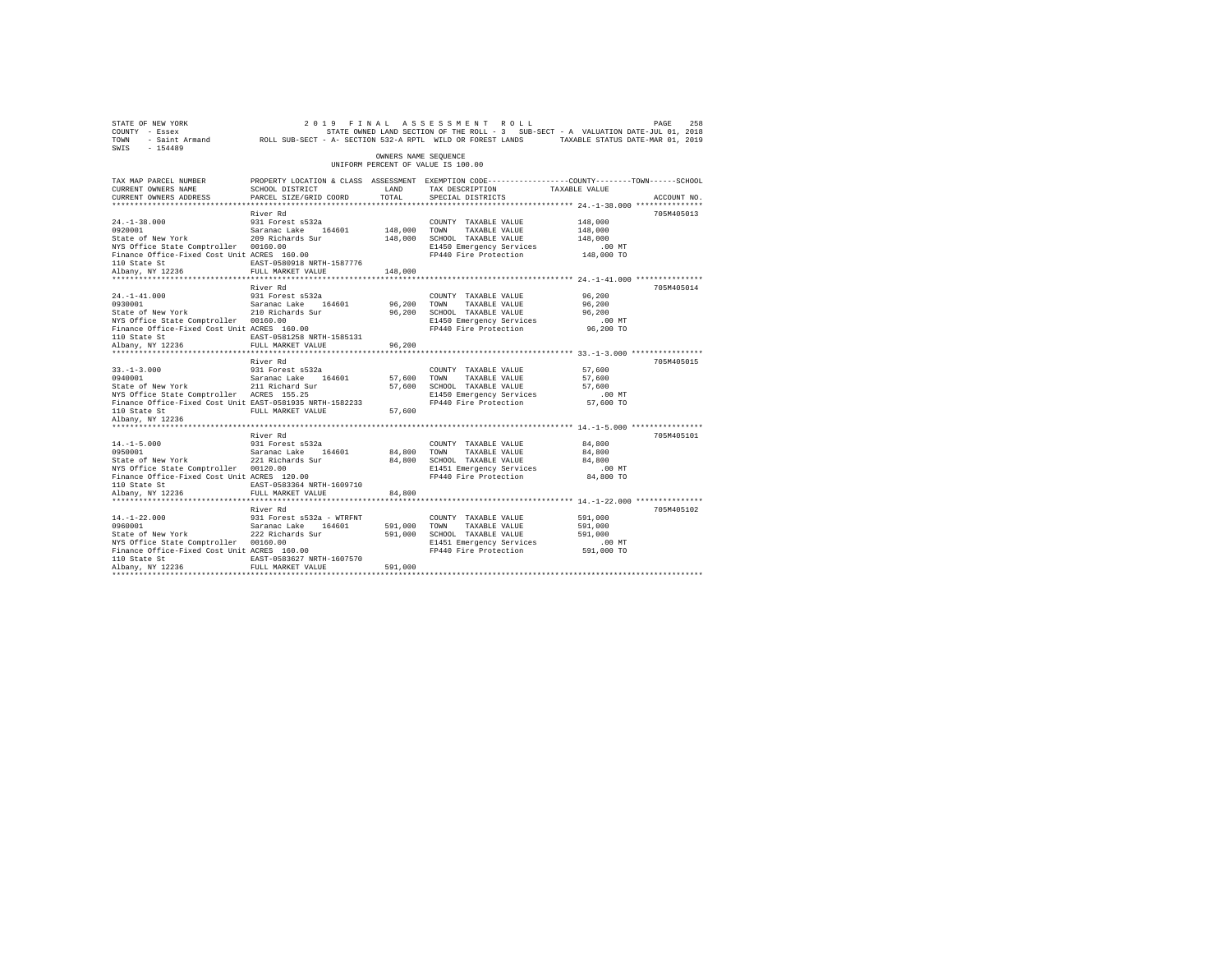| STATE OF NEW YORK<br>COUNTY - Essex<br>TOWN<br>$-154489$<br>SWIS                                                                                                                                  | - Saint Armand ROLL SUB-SECT - A- SECTION 532-A RPTL WILD OR FOREST LANDS TAXABLE STATUS DATE-MAR 01, 2019                                        |                                    | 2019 FINAL ASSESSMENT ROLL<br>STATE OWNED LAND SECTION OF THE ROLL - 3 SUB-SECT - A VALUATION DATE-JUL 01, 2018            |                                                         | PAGE<br>259 |
|---------------------------------------------------------------------------------------------------------------------------------------------------------------------------------------------------|---------------------------------------------------------------------------------------------------------------------------------------------------|------------------------------------|----------------------------------------------------------------------------------------------------------------------------|---------------------------------------------------------|-------------|
|                                                                                                                                                                                                   |                                                                                                                                                   | OWNERS NAME SEOUENCE               | UNIFORM PERCENT OF VALUE IS 100.00                                                                                         |                                                         |             |
| TAX MAP PARCEL NUMBER<br>CURRENT OWNERS NAME<br>CURRENT OWNERS ADDRESS<br>**************************                                                                                              | PROPERTY LOCATION & CLASS ASSESSMENT EXEMPTION CODE---------------COUNTY-------TOWN------SCHOOL<br>SCHOOL DISTRICT<br>PARCEL SIZE/GRID COORD      | LAND<br>TOTAL.                     | TAX DESCRIPTION<br>SPECIAL DISTRICTS                                                                                       | TAXABLE VALUE                                           | ACCOUNT NO. |
|                                                                                                                                                                                                   | River Rd                                                                                                                                          |                                    |                                                                                                                            |                                                         | 705M405103  |
| $14. - 1 - 27.000$<br>0970001<br>State of New York<br>NYS Office State Comptroller 00160.00<br>Finance Office-Fixed Cost Unit ACRES 160.00<br>110 State St                                        | 931 Forest s532a<br>Saranac Lake 164601<br>223 Richards Sur<br>EAST-0583993 NRTH-1604825                                                          | 143,800 TOWN                       | COUNTY TAXABLE VALUE<br>TAXABLE VALUE<br>143,800 SCHOOL TAXABLE VALUE<br>E1451 Emergency Services<br>FP440 Fire Protection | 143,800<br>143,800<br>143,800<br>$.00$ MT<br>143,800 TO |             |
| Albany, NY 12236                                                                                                                                                                                  | FULL MARKET VALUE                                                                                                                                 | 143,800                            |                                                                                                                            |                                                         |             |
| $14. -1 - 40.000$<br>0980001<br>State of New York<br>NYS Office State Comptroller 00160.00<br>Finance Office-Fixed Cost Unit ACRES 160.00<br>110 State St<br>Albany, NY 12236                     | River Rd<br>931 Forest s532a<br>Saranac Lake 164601<br>224 Richards Sur<br>EAST-0584349 NRTH-1602263<br>DEED BOOK 148 PG-437<br>FULL MARKET VALUE | 142,900 TOWN<br>142,900<br>142,900 | COUNTY TAXABLE VALUE<br>TAXABLE VALUE<br>SCHOOL TAXABLE VALUE<br>E1451 Emergency Services<br>FP440 Fire Protection         | 142,900<br>142,900<br>142,900<br>$.00$ MT<br>142,900 TO | 705M405104  |
|                                                                                                                                                                                                   |                                                                                                                                                   |                                    |                                                                                                                            |                                                         |             |
| $24. -1 - 5.000$<br>0990001<br>State of New York<br>NYS Office State Comptroller 00160.00<br>NYS Office State Comptroller 00160.00<br>Finance Office-Fixed Cost Unit ACRES 160.00<br>110 State St | River Rd<br>931 Forest s532a<br>Saranac Lake 164601<br>225 Richards Sur<br>EAST-0584762 NRTH-1599716                                              | 148,000 TOWN                       | COUNTY TAXABLE VALUE<br>TAXABLE VALUE<br>148,000 SCHOOL TAXABLE VALUE<br>E1450 Emergency Services<br>FP440 Fire Protection | 148,000<br>148,000<br>148,000<br>$.00$ MT<br>148,000 TO | 705M405105  |
| Albany, NY 12236                                                                                                                                                                                  | FULL MARKET VALUE                                                                                                                                 | 148,000                            |                                                                                                                            |                                                         |             |
| $24. -1 - 6.000$<br>1000001<br>State of New York<br>NYS Office State Comptroller 00160.00<br>Finance Office-Fixed Cost Unit ACRES 160.00<br>110 State St<br>Albany, NY 12236                      | River Rd<br>931 Forest s532a<br>Saranac Lake 164601<br>226 Richards Sur<br>EAST-0585120 NRTH-1596933<br>FULL MARKET VALUE                         | 111,000 TOWN<br>111,000<br>111,000 | COUNTY TAXABLE VALUE<br>TAXABLE VALUE<br>SCHOOL TAXABLE VALUE<br>E1450 Emergency Services<br>FP440 Fire Protection         | 111,000<br>111,000<br>111,000<br>$.00$ MT<br>111,000 TO | 705M405106  |
|                                                                                                                                                                                                   | River Rd                                                                                                                                          |                                    |                                                                                                                            |                                                         | 705M405107  |
| $24. -1 - 19.000$<br>1010001<br>State of New York<br>NYS Office State Comptroller 00160.00<br>Finance Office-Fixed Cost Unit ACRES 160.00<br>110 State St<br>Albany, NY 12236                     | 931 Forest s532a<br>Saranac Lake 164601<br>227 Richards Sur<br>EAST-0582782 NRTH-1593770<br>FULL MARKET VALUE                                     | 136,100 TOWN<br>136,100            | COUNTY TAXABLE VALUE<br>TAXABLE VALUE<br>136,100 SCHOOL TAXABLE VALUE<br>E1450 Emergency Services<br>FP440 Fire Protection | 136,100<br>136,100<br>136,100<br>$.00$ MT<br>136,100 TO |             |
|                                                                                                                                                                                                   |                                                                                                                                                   |                                    |                                                                                                                            |                                                         |             |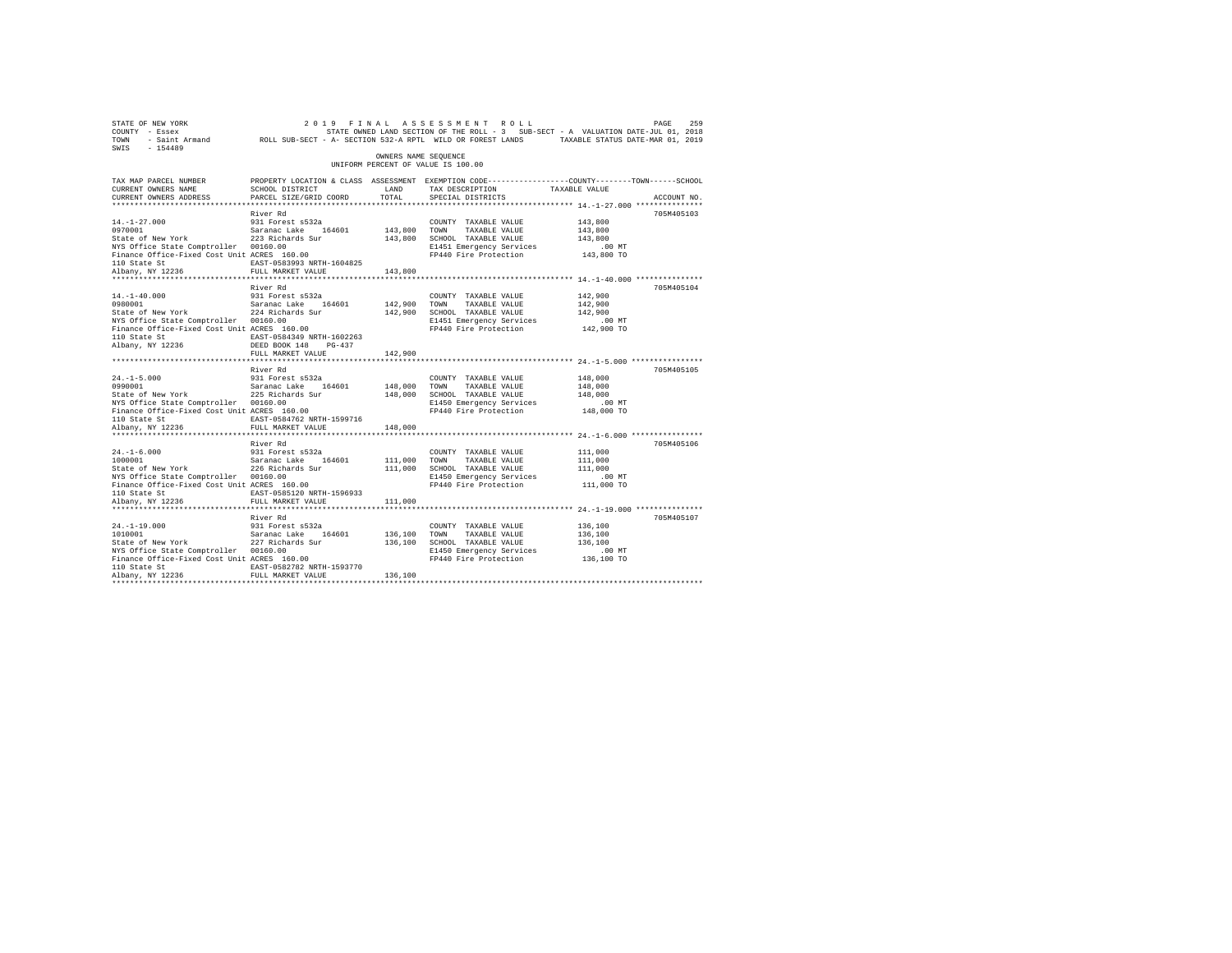| 260 PAGE 260 260 260 261 PINAL ASSESSMENT ROLL 2019 PAGE 260<br>COUNTY - Essex – STATE SON STATE ON STATE ROLL - 3 SUB-SECT - A VALUATION DATE-JUL 01, 2018<br>TOWN - Saint_Armand – ROLL SUB-SECT - A-SECTION 532-A RPTL WILD OR FO<br>SWIS - 154489 |                                                                                                                    |                      |                                                                                                                                                                              |                     |             |
|-------------------------------------------------------------------------------------------------------------------------------------------------------------------------------------------------------------------------------------------------------|--------------------------------------------------------------------------------------------------------------------|----------------------|------------------------------------------------------------------------------------------------------------------------------------------------------------------------------|---------------------|-------------|
|                                                                                                                                                                                                                                                       |                                                                                                                    | OWNERS NAME SEOUENCE | UNIFORM PERCENT OF VALUE IS 100.00                                                                                                                                           |                     |             |
| TAX MAP PARCEL NUMBER<br>CURRENT OWNERS NAME                                                                                                                                                                                                          | PROPERTY LOCATION & CLASS ASSESSMENT EXEMPTION CODE----------------COUNTY-------TOWN-----SCHOOL<br>SCHOOL DISTRICT | LAND                 | TAX DESCRIPTION TAXABLE VALUE                                                                                                                                                |                     |             |
| CURRENT OWNERS ADDRESS                                                                                                                                                                                                                                | PARCEL SIZE/GRID COORD                                                                                             | TOTAL                | SPECIAL DISTRICTS                                                                                                                                                            |                     | ACCOUNT NO. |
|                                                                                                                                                                                                                                                       |                                                                                                                    |                      |                                                                                                                                                                              |                     |             |
|                                                                                                                                                                                                                                                       | River Rd                                                                                                           |                      |                                                                                                                                                                              |                     | 705M405108  |
| 24.-1-24.000 931 Forest s532a<br>1020001 5881 5812001 5812001 5812001<br>State of New York 228 Richards Sur                                                                                                                                           |                                                                                                                    |                      | COUNTY TAXABLE VALUE                                                                                                                                                         | 222,000             |             |
|                                                                                                                                                                                                                                                       |                                                                                                                    | 222,000 TOWN         | TAXABLE VALUE                                                                                                                                                                | 222,000             |             |
| NYS Office State Comptroller 00160.00                                                                                                                                                                                                                 |                                                                                                                    |                      | 222,000 SCHOOL TAXABLE VALUE<br>E1450 Emergency Services                                                                                                                     | 222,000<br>$.00$ MT |             |
| Finance Office-Fixed Cost Unit ACRES 160.00                                                                                                                                                                                                           |                                                                                                                    |                      | FP440 Fire Protection 222,000 TO                                                                                                                                             |                     |             |
|                                                                                                                                                                                                                                                       | EAST-0583179 NRTH-1590911                                                                                          |                      |                                                                                                                                                                              |                     |             |
| 110 State St<br>Albany, NY 12236                                                                                                                                                                                                                      | FULL MARKET VALUE                                                                                                  | 222,000              |                                                                                                                                                                              |                     |             |
|                                                                                                                                                                                                                                                       |                                                                                                                    |                      |                                                                                                                                                                              |                     |             |
|                                                                                                                                                                                                                                                       | River Rd                                                                                                           |                      |                                                                                                                                                                              |                     | 705M405109  |
|                                                                                                                                                                                                                                                       |                                                                                                                    |                      | COUNTY TAXABLE VALUE                                                                                                                                                         | 111,000             |             |
| 24.-1-37.000 931 Forest s532a<br>1030001 931 Saranac Lake 164601<br>State of New York 229 Richards Sur                                                                                                                                                |                                                                                                                    | 111,000 TOWN         | TAXABLE VALUE                                                                                                                                                                | 111,000             |             |
|                                                                                                                                                                                                                                                       |                                                                                                                    |                      | 111,000 SCHOOL TAXABLE VALUE                                                                                                                                                 | 111,000             |             |
| NYS Office State Comptroller 00160.00<br>Finance Office-Fixed Cost Unit ACRES 160.00                                                                                                                                                                  |                                                                                                                    |                      | E1450 Emergency Services<br>FP440 Fire Protection 111,000 TO                                                                                                                 | $.00$ MT            |             |
|                                                                                                                                                                                                                                                       | EAST-0583605 NRTH-1588123                                                                                          |                      |                                                                                                                                                                              |                     |             |
| 110 State St<br>Albany, NY 12236                                                                                                                                                                                                                      | FULL MARKET VALUE                                                                                                  | 111,000              |                                                                                                                                                                              |                     |             |
|                                                                                                                                                                                                                                                       |                                                                                                                    |                      |                                                                                                                                                                              |                     |             |
|                                                                                                                                                                                                                                                       | River Rd                                                                                                           |                      |                                                                                                                                                                              |                     | 705M405110  |
| $24. -1 - 42.000$                                                                                                                                                                                                                                     | 931 Forest s532a                                                                                                   |                      | COUNTY TAXABLE VALUE                                                                                                                                                         | 74,000              |             |
| 24.-1-42.000 931 Forest s532a<br>1040001 932 5aranac Lake 164601<br>State of New York 230 Richards Sur                                                                                                                                                |                                                                                                                    |                      |                                                                                                                                                                              | 74,000              |             |
|                                                                                                                                                                                                                                                       |                                                                                                                    |                      |                                                                                                                                                                              | 74,000              |             |
| NYS Office State Comptroller 00160.00<br>Finance Office-Fixed Cost Unit ACRES 160.00                                                                                                                                                                  |                                                                                                                    |                      | 74,000 TOWN TAXABLE VALUE<br>74,000 SCHOOL TAXABLE VALUE<br>E1450 Emergency Services<br>FP440 Fire Protection<br>E1450 Emergency Services<br>FP440 Fire Protection 74,000 TO | $.00$ MT            |             |
| 110 State St                                                                                                                                                                                                                                          | EAST-0583950 NRTH-1585474                                                                                          |                      |                                                                                                                                                                              |                     |             |
| Albany, NY 12236                                                                                                                                                                                                                                      | FULL MARKET VALUE                                                                                                  | 74,000               |                                                                                                                                                                              |                     |             |
|                                                                                                                                                                                                                                                       | *************************                                                                                          |                      |                                                                                                                                                                              |                     |             |
|                                                                                                                                                                                                                                                       | River Rd                                                                                                           |                      |                                                                                                                                                                              |                     | 705M405111  |
| $33. -1 - 4.000$                                                                                                                                                                                                                                      | 931 Forest s532a                                                                                                   |                      | COUNTY TAXABLE VALUE                                                                                                                                                         | 66,100              |             |
| 33.-1-4.000 931 Forest s532a<br>1050001 931 54601 5aranac Lake 164601<br>State of New York 231 Richards Sur                                                                                                                                           |                                                                                                                    | 66,100 TOWN          | 66,100 TOWN TAXABLE VALUE<br>66,100 SCHOOL TAXABLE VALUE                                                                                                                     | 66,100              |             |
|                                                                                                                                                                                                                                                       |                                                                                                                    |                      |                                                                                                                                                                              | 66,100              |             |
| NYS Office State Comptroller ACRES 158.54                                                                                                                                                                                                             |                                                                                                                    |                      | E1450 Emergency Services .00 MT<br>FP440 Fire Protection 66,100 TO                                                                                                           |                     |             |
| Finance Office-Fixed Cost Unit EAST-0584805 NRTH-1582605                                                                                                                                                                                              | FULL MARKET VALUE                                                                                                  |                      |                                                                                                                                                                              |                     |             |
| 110 State St<br>Albany, NY 12236                                                                                                                                                                                                                      |                                                                                                                    |                      |                                                                                                                                                                              |                     |             |
|                                                                                                                                                                                                                                                       |                                                                                                                    |                      |                                                                                                                                                                              |                     |             |
|                                                                                                                                                                                                                                                       | River Rd                                                                                                           |                      |                                                                                                                                                                              |                     | 705M405112  |
| $14. - 1 - 6.000$                                                                                                                                                                                                                                     | 931 Forest s532a - WTRFNT                                                                                          |                      | COUNTY TAXABLE VALUE                                                                                                                                                         | 557,600             |             |
| $14.-1-6.000$<br>$1060001$                                                                                                                                                                                                                            |                                                                                                                    |                      | TAXABLE VALUE                                                                                                                                                                | 557,600             |             |
| 1060001  Saranac Lake  164601  557,600  TOWN<br>State of New York  241 Richards Sur  557,600  SCHOOL                                                                                                                                                  |                                                                                                                    |                      | 557,600 SCHOOL TAXABLE VALUE                                                                                                                                                 | 557,600             |             |
| NYS Office State Comptroller 00120.00<br>NYS Office State Comptroller 00120.00<br>Finance Office-Fixed Cost Unit ACRES 120.00                                                                                                                         |                                                                                                                    |                      | E1451 Emergency Services                                                                                                                                                     | $.00$ MT            |             |
|                                                                                                                                                                                                                                                       |                                                                                                                    |                      | FP440 Fire Protection 557,600 TO                                                                                                                                             |                     |             |
| 110 State St                                                                                                                                                                                                                                          | EAST-0585954 NRTH-1610141                                                                                          |                      |                                                                                                                                                                              |                     |             |
| Albany, NY 12236                                                                                                                                                                                                                                      | FULL MARKET VALUE                                                                                                  | 557,600              |                                                                                                                                                                              |                     |             |
|                                                                                                                                                                                                                                                       |                                                                                                                    |                      |                                                                                                                                                                              |                     |             |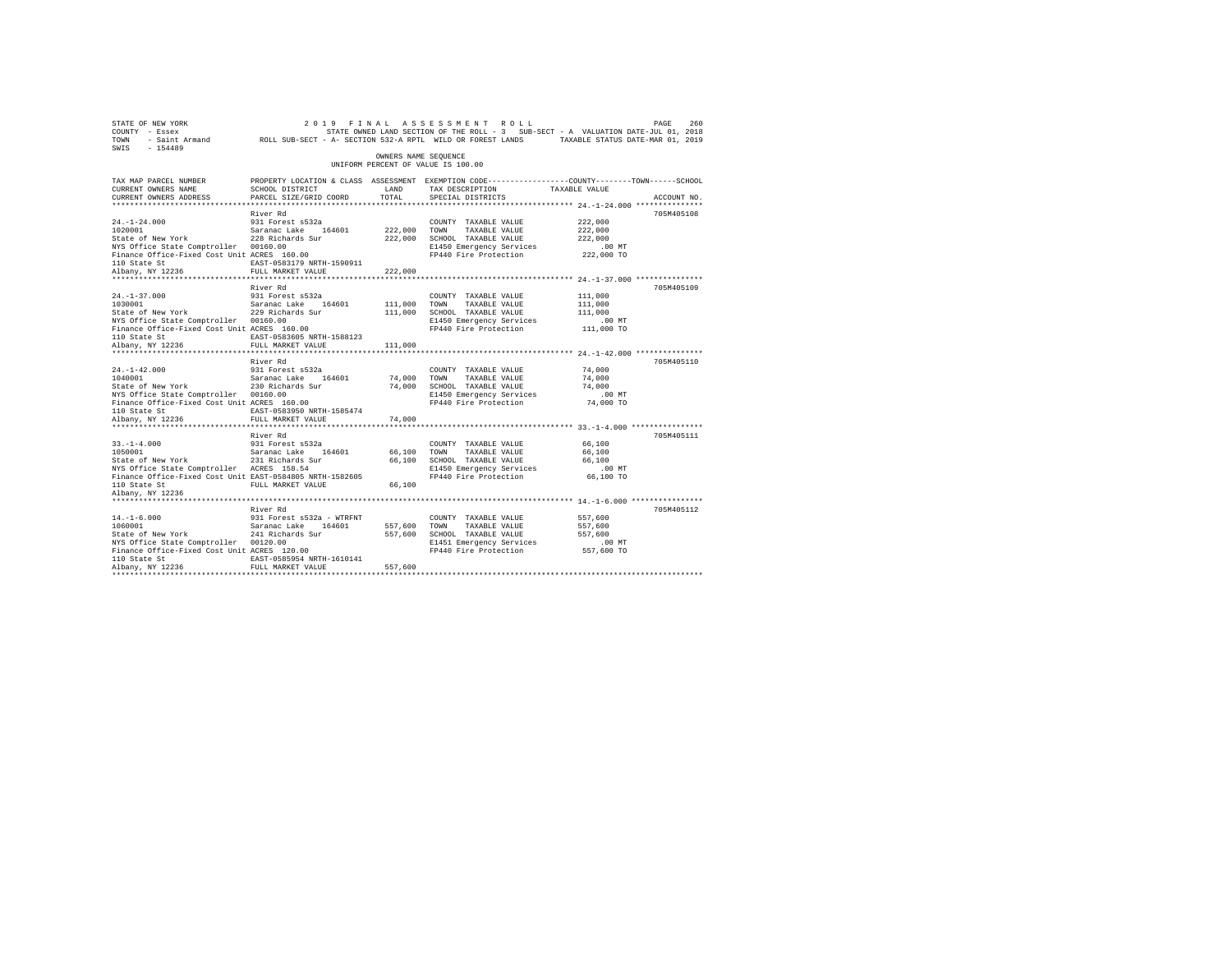| STATE OF NEW YORK<br>COUNTY - Essex<br>TOWN<br>$SWTS = 154489$                                                                                                                                                                                          |                                                                                                                                               |                         | 2019 FINAL ASSESSMENT ROLL<br>STATE OWNED LAND SECTION OF THE ROLL - 3 SUB-SECT - A VALUATION DATE-JUL 01, 2018                       |                                                         | 261<br>PAGE |
|---------------------------------------------------------------------------------------------------------------------------------------------------------------------------------------------------------------------------------------------------------|-----------------------------------------------------------------------------------------------------------------------------------------------|-------------------------|---------------------------------------------------------------------------------------------------------------------------------------|---------------------------------------------------------|-------------|
|                                                                                                                                                                                                                                                         |                                                                                                                                               | OWNERS NAME SEQUENCE    | UNIFORM PERCENT OF VALUE IS 100.00                                                                                                    |                                                         |             |
| TAX MAP PARCEL NUMBER<br>CURRENT OWNERS NAME<br>CURRENT OWNERS ADDRESS                                                                                                                                                                                  | PROPERTY LOCATION & CLASS ASSESSMENT EXEMPTION CODE----------------COUNTY-------TOWN------SCHOOL<br>SCHOOL DISTRICT<br>PARCEL SIZE/GRID COORD | LAND<br>TOTAL           | TAX DESCRIPTION TAXABLE VALUE<br>SPECIAL DISTRICTS                                                                                    |                                                         | ACCOUNT NO. |
| $14.-1-21.000$<br>14.-1-21.000 531 rorest Space 164601<br>1070001 Saranac Lake 164601<br>State of New York 242 Richards Sur<br>NYS Office State Comptroller 00160.00<br>Finance Office-Fixed Cost Unit ACRES 160.00<br>110 State St<br>Albany, NY 12236 | River Rd<br>931 Forest s532a - WTRFNT<br>EAST-0586292 NRTH-1607939<br>FULL MARKET VALUE                                                       | 746,500 TOWN<br>746,500 | COUNTY TAXABLE VALUE<br>TAXABLE VALUE<br>746,500 SCHOOL TAXABLE VALUE<br>E1451 Emergency Services<br>FP440 Fire Protection            | 746,500<br>746,500<br>746,500<br>.00 MT<br>746,500 TO   | 705M405113  |
| $14. - 1 - 28.000$<br>1080001 Saranac Lake 164601<br>State of New York 243 Richards Sur<br>NYS Office State Comptroller 00160.00<br>Finance Office-Fixed Cost Unit ACRES 160.00<br>110 State St<br>Albany, NY 12236                                     | River Rd<br>931 Forest s532a<br>EAST-0586644 NRTH-1605259<br>FULL MARKET VALUE                                                                | 91,200 TOWN<br>91,200   | COUNTY TAXABLE VALUE<br>TAXABLE VALUE<br>91,200 SCHOOL TAXABLE VALUE<br>E1451 Emergency Services<br>FP440 Fire Protection 91,200 TO   | 91,200<br>91,200<br>91,200<br>$.00$ MT                  | 705M405114  |
| $14. -1 - 39.000$<br>1090001<br>1090001<br>Saranac Lake 164601<br>244 Richards Sur<br>NYS Office State Comptroller 00160.00<br>Finance Office-Fixed Cost Unit ACRES 160.00<br>110 State St<br>Albany, NY 12236                                          | River Rd<br>931 Forest s532a<br>EAST-0587100 NRTH-1602647<br>FULL MARKET VALUE                                                                | 134,900 TOWN<br>134,900 | COUNTY TAXABLE VALUE<br>TAXABLE VALUE<br>134,900 SCHOOL TAXABLE VALUE<br>E1451 Emergency Services<br>FP440 Fire Protection            | 134,900<br>134,900<br>134,900<br>$.00$ MT<br>134,900 TO | 705M405115  |
| $14. -1 - 43.000$<br>14.-1-43.000<br>1100001<br>1100001 Saranac Lake 164601<br>State of New York 245 Richards Sur<br>NYS Office Comptroller<br>Finance Office-Fixed Cost Unit ACRES 160.00<br>110 State St<br>Albany, NY 12236                          | River Rd<br>931 Forest s532a<br>00160.00<br>EAST-0587389 NRTH-1600086<br>FULL MARKET VALUE                                                    | 182.400 TOWN<br>182,400 | COUNTY TAXABLE VALUE<br>TAXABLE VALUE<br>182,400 SCHOOL TAXABLE VALUE<br>E1451 Emergency Services<br>FP440 Fire Protection            | 182,400<br>182,400<br>182,400<br>$.00$ MT<br>182,400 TO | 705M405201  |
| $24. -1 - 7.000$<br>1110001 Saranac Lake 164601<br>State of New York 246 Richards Sur<br>NYS Office State Comptroller 00160.00<br>Finance Office-Fixed Cost Unit ACRES 160.00<br>110 State St<br>Albany, NY 12236                                       | River Rd<br>931 Forest s532a<br>EAST-0587825 NRTH-1597412<br>FULL MARKET VALUE                                                                | 185,000 TOWN<br>185,000 | COUNTY TAXABLE VALUE<br>TAXABLE VALUE<br>185,000 SCHOOL TAXABLE VALUE<br>E1450 Emergency Services<br>FP440 Fire Protection 185,000 TO | 185,000<br>185,000<br>185,000<br>$.00$ MT               | 705M405202  |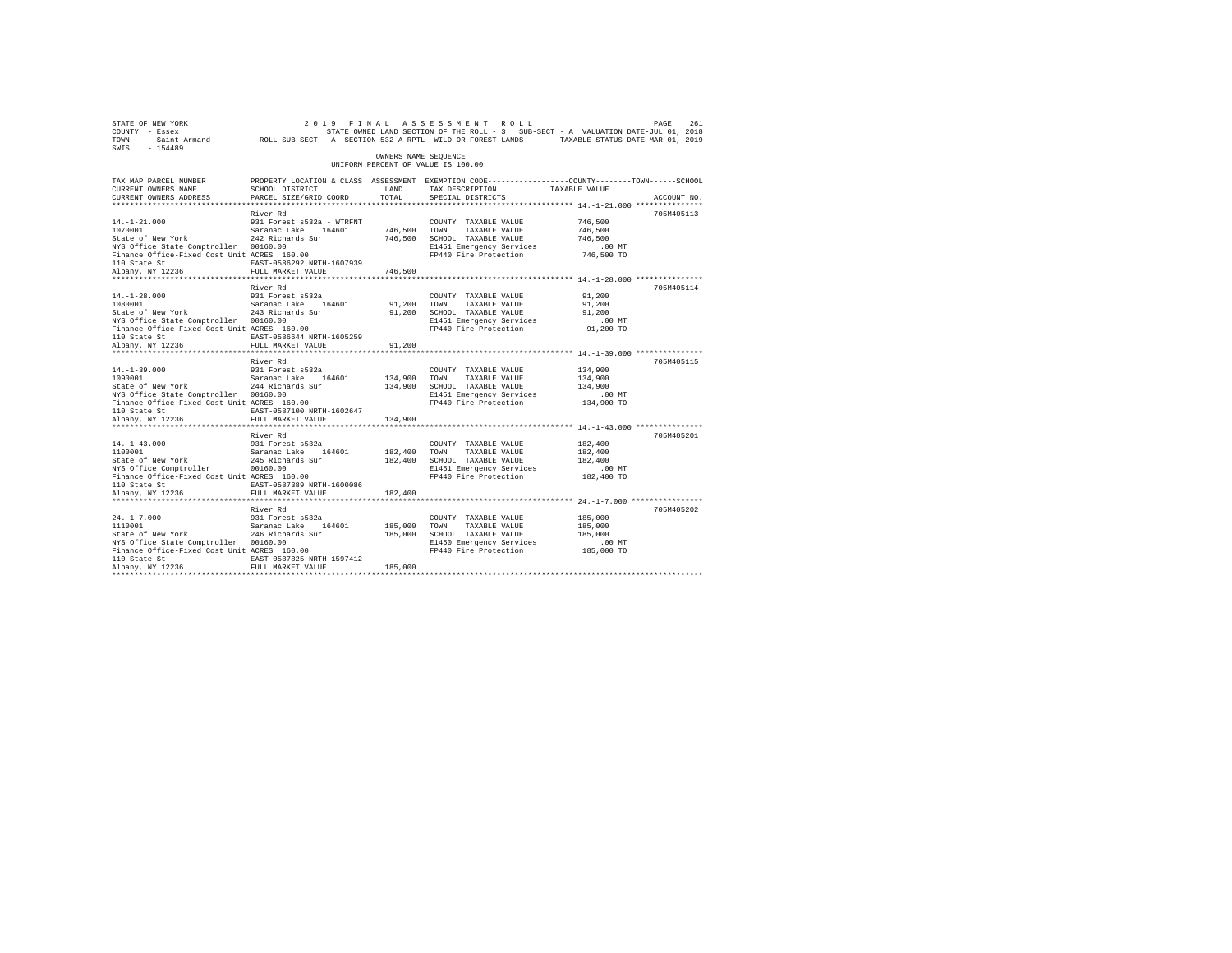| SWIS - 154489                                                                                                                                                                                                                                           |                                                                    |                      |                                                                                                                                                                  |                                           |             |
|---------------------------------------------------------------------------------------------------------------------------------------------------------------------------------------------------------------------------------------------------------|--------------------------------------------------------------------|----------------------|------------------------------------------------------------------------------------------------------------------------------------------------------------------|-------------------------------------------|-------------|
|                                                                                                                                                                                                                                                         |                                                                    | OWNERS NAME SEQUENCE | UNIFORM PERCENT OF VALUE IS 100.00                                                                                                                               |                                           |             |
| TAX MAP PARCEL NUMBER<br>CURRENT OWNERS NAME<br>CURRENT OWNERS ADDRESS                                                                                                                                                                                  | SCHOOL DISTRICT<br>PARCEL SIZE/GRID COORD                          | LAND<br>TOTAL        | PROPERTY LOCATION & CLASS ASSESSMENT EXEMPTION CODE----------------COUNTY-------TOWN-----SCHOOL<br>TAX DESCRIPTION TAXABLE VALUE<br>SPECIAL DISTRICTS            |                                           | ACCOUNT NO. |
|                                                                                                                                                                                                                                                         |                                                                    |                      |                                                                                                                                                                  |                                           |             |
| 24.-1-18.000 931 Forest s532a<br>1120001 532 532aranac Lake 164601<br>State of New York 247 Richards Sur<br>NYS Office State Comptroller 00160.00<br>Finance Office-Fixed Cost Unit ACRES 160.00                                                        | River Rd                                                           | 180,600 TOWN         | COUNTY TAXABLE VALUE<br>TAXABLE VALUE<br>180,600 SCHOOL TAXABLE VALUE<br>E1450 Emergency Services<br>FP440 Fire Protection 180,600 TO                            | 180,600<br>180,600<br>180,600<br>$.00$ MT | 705M405203  |
| 110 State St<br>Albany, NY 12236                                                                                                                                                                                                                        | EAST-0585492 NRTH-1594163<br>FULL MARKET VALUE                     | 180,600              |                                                                                                                                                                  |                                           |             |
| 24.-1-25.000 931 Forest s532a<br>1130001 588 5aranac Lake 164601<br>State of New York 248 Richards Sur<br>NYS Office State Comptroller 00160.00<br>Finance Office-Fixed Cost Unit ACRES 160.00                                                          | River Rd<br>EAST-0585987 NRTH-1591365                              | 113,500 TOWN         | COUNTY TAXABLE VALUE<br>TAXABLE VALUE<br>113,500 SCHOOL TAXABLE VALUE<br>E1450 Emergency Services<br>FP440 Fire Protection 113,500 TO                            | 113,500<br>113,500<br>113,500<br>$.00$ MT | 705M405204  |
| 110 State St<br>Albany, NY 12236                                                                                                                                                                                                                        | FULL MARKET VALUE                                                  | 113,500              |                                                                                                                                                                  |                                           |             |
|                                                                                                                                                                                                                                                         | River Rd                                                           |                      |                                                                                                                                                                  |                                           | 705M405205  |
| 110 State St                                                                                                                                                                                                                                            | EAST-0586296 NRTH-1588539                                          |                      | E1450 Emergency Services<br>FP440 Fire Protection 80,700 TO                                                                                                      | 80,700<br>80,700<br>80,700<br>$.00$ MT    |             |
| Albany, NY 12236                                                                                                                                                                                                                                        | FULL MARKET VALUE                                                  | 80,700               |                                                                                                                                                                  |                                           |             |
|                                                                                                                                                                                                                                                         | River Rd                                                           |                      |                                                                                                                                                                  |                                           | 705M405206  |
| $24. -1 - 43.000$<br>24.-1-43.000 931 Forest s532a<br>1150001 931 5aranac Lake 164601<br>State of New York 250 Richards Sur<br>NYS Office State Comptroller 00160.00<br>Finance Office-Fixed Cost Unit ACRES 160.00<br>110 State St<br>Albany, NY 12236 | 931 Forest s532a<br>EAST-0586664 NRTH-1585902<br>FULL MARKET VALUE | 59,200               | COUNTY TAXABLE VALUE<br>59,200 TOWN TAXABLE VALUE<br>59,200 SCHOOL TAXABLE VALUE<br>TAXABLE VALUE<br>E1450 Emergency Services<br>FP440 Fire Protection 59,200 TO | 59,200<br>59,200<br>59,200<br>.00 MT      |             |
|                                                                                                                                                                                                                                                         |                                                                    |                      |                                                                                                                                                                  |                                           |             |
| $33. -1 - 5.000$<br>$33. -1 - 5.000$<br>1160001<br>1160001 Saranac Lake 164601<br>State of New York 251 Richards Sur<br>NYS Office State Comptroller 00160.00<br>Finance Office-Fixed Cost Unit ACRES 160.00<br>110 State St                            | River Rd<br>931 Forest s532a<br>EAST-0587516 NRTH-1582982          | 66,600               | COUNTY TAXABLE VALUE<br>TAXABLE VALUE<br>TOWN<br>66,600 SCHOOL TAXABLE VALUE<br>E1450 Emergency Services .00 MT<br>FP440 Fire Protection 66,600 TO               | 66,600<br>66,600<br>66,600                | 705M405207  |
| Albany, NY 12236                                                                                                                                                                                                                                        | FULL MARKET VALUE                                                  | 66,600               |                                                                                                                                                                  |                                           |             |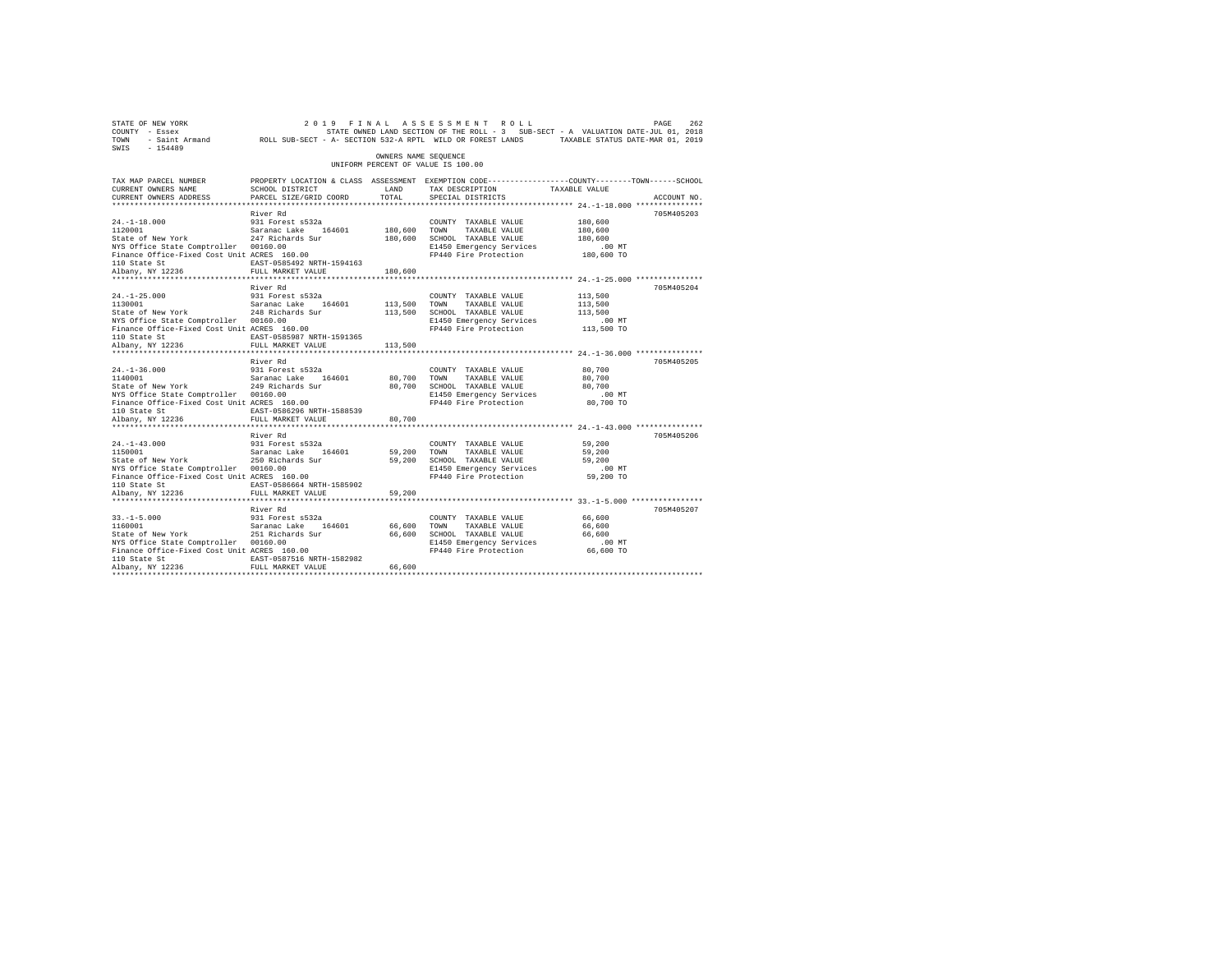| STATE OF NEW YORK<br>COUNTY - Essex<br>TOWN<br>$SWTS = 154489$                                                                                                                                                                                 |                                                                                                                                               |                         | 2019 FINAL ASSESSMENT ROLL                                                                                                                         |                                                         | PAGE<br>263 |
|------------------------------------------------------------------------------------------------------------------------------------------------------------------------------------------------------------------------------------------------|-----------------------------------------------------------------------------------------------------------------------------------------------|-------------------------|----------------------------------------------------------------------------------------------------------------------------------------------------|---------------------------------------------------------|-------------|
|                                                                                                                                                                                                                                                |                                                                                                                                               | OWNERS NAME SEQUENCE    | UNIFORM PERCENT OF VALUE IS 100.00                                                                                                                 |                                                         |             |
| TAX MAP PARCEL NUMBER<br>CURRENT OWNERS NAME<br>CURRENT OWNERS ADDRESS                                                                                                                                                                         | PROPERTY LOCATION & CLASS ASSESSMENT EXEMPTION CODE----------------COUNTY-------TOWN------SCHOOL<br>SCHOOL DISTRICT<br>PARCEL SIZE/GRID COORD | LAND<br>TOTAL           | TAX DESCRIPTION TAXABLE VALUE<br>SPECIAL DISTRICTS                                                                                                 |                                                         | ACCOUNT NO. |
| $14. - 1 - 20.000$<br>1170001<br>Saranac Lake 164601<br>State of New York 262 Richards Sur<br>NYS Office State Comptroller 00160.00<br>Finance Office-Fixed Cost Unit ACRES 160.00<br>110 State St<br>110 State St<br>Albany, NY 12236         | River Rd<br>931 Forest s532a - WTRFNT<br>EAST-0588969 NRTH-1608245<br>FULL MARKET VALUE                                                       | 823,900 TOWN<br>823,900 | COUNTY TAXABLE VALUE<br>TAXABLE VALUE<br>823,900 SCHOOL TAXABLE VALUE<br>E1451 Emergency Services<br>FP440 Fire Protection                         | 823,900<br>823,900<br>823,900<br>$.00$ MT<br>823,900 TO | 705M405208  |
| $14. - 1 - 29.000$<br>1180001 Saranac Lake 164601<br>State of New York 263 Richards Sur<br>NYS Office State Comptroller 00160.00<br>Finance Office-Fixed Cost Unit ACRES 160.00<br>110 State St<br>Albany, NY 12236                            | River Rd<br>931 Forest s532a - WTRFNT<br>EAST-0589307 NRTH-1605643<br>FULL MARKET VALUE                                                       | 175,200 TOWN<br>175,200 | COUNTY TAXABLE VALUE<br>TAXABLE VALUE<br>175,200 SCHOOL TAXABLE VALUE<br>E1451 Emergency Services<br>FP440 Fire Protection 175,200 TO              | 175,200<br>175,200<br>175,200<br>$.00$ MT               | 705M405209  |
| $14. -1 - 38.000$<br>1190001<br>Saranac Lake 164601<br>State of New York 264 Richards Sur<br>NYS Office State Comptroller 00160.00<br>Finance Office-Fixed Cost Unit ACRES 160.00<br>110 State St<br>Albany, NY 12236                          | River Rd<br>931 Forest s532a<br>EAST-0589648 NRTH-1603021<br>FULL MARKET VALUE                                                                | 147,100 TOWN<br>147,100 | COUNTY TAXABLE VALUE<br>TAXABLE VALUE<br>147,100 SCHOOL TAXABLE VALUE<br>E1451 Emergency Services<br>FP440 Fire Protection                         | 147,100<br>147,100<br>147,100<br>$.00$ MT<br>147,100 TO | 705M405210  |
| $14. - 1 - 44.000$<br>14.-1-44.000<br>1200001<br>1200001 Saranac Lake 164601<br>State of New York 265 Richards Sur<br>NYS Office State Comptroller 00160.00<br>Finance Office-Fixed Cost Unit ACRES 160.00<br>110 State St<br>Albany, NY 12236 | River Rd<br>931 Forest s532a<br>EAST-0590004 NRTH-1600453<br>FULL MARKET VALUE                                                                | 118,400                 | COUNTY TAXABLE VALUE<br>118,400 TOWN TAXABLE VALUE<br>118,400 SCHOOL TAXABLE VALUE<br>E1451 Emergency Services<br>FP440 Fire Protection 118,400 TO | 118,400<br>118,400<br>118,400<br>$.00$ MT               | 705M405211  |
| $24. -1 - 8.000$<br>1210001 Saranac Lake 164601<br>State of New York 266 Richards Sur<br>NYS Office State Comptroller 00160.00<br>Finance Office-Fixed Cost Unit ACRES 160.00<br>110 State St<br>Albany, NY 12236                              | River Rd<br>931 Forest s532a<br>EAST-0590456 NRTH-1597780<br>FULL MARKET VALUE                                                                | 125,800 TOWN<br>125,800 | COUNTY TAXABLE VALUE<br>TAXABLE VALUE<br>125,800 SCHOOL TAXABLE VALUE<br>E1450 Emergency Services<br>FP440 Fire Protection                         | 125,800<br>125,800<br>125,800<br>.00MT<br>125,800 TO    | 705M405212  |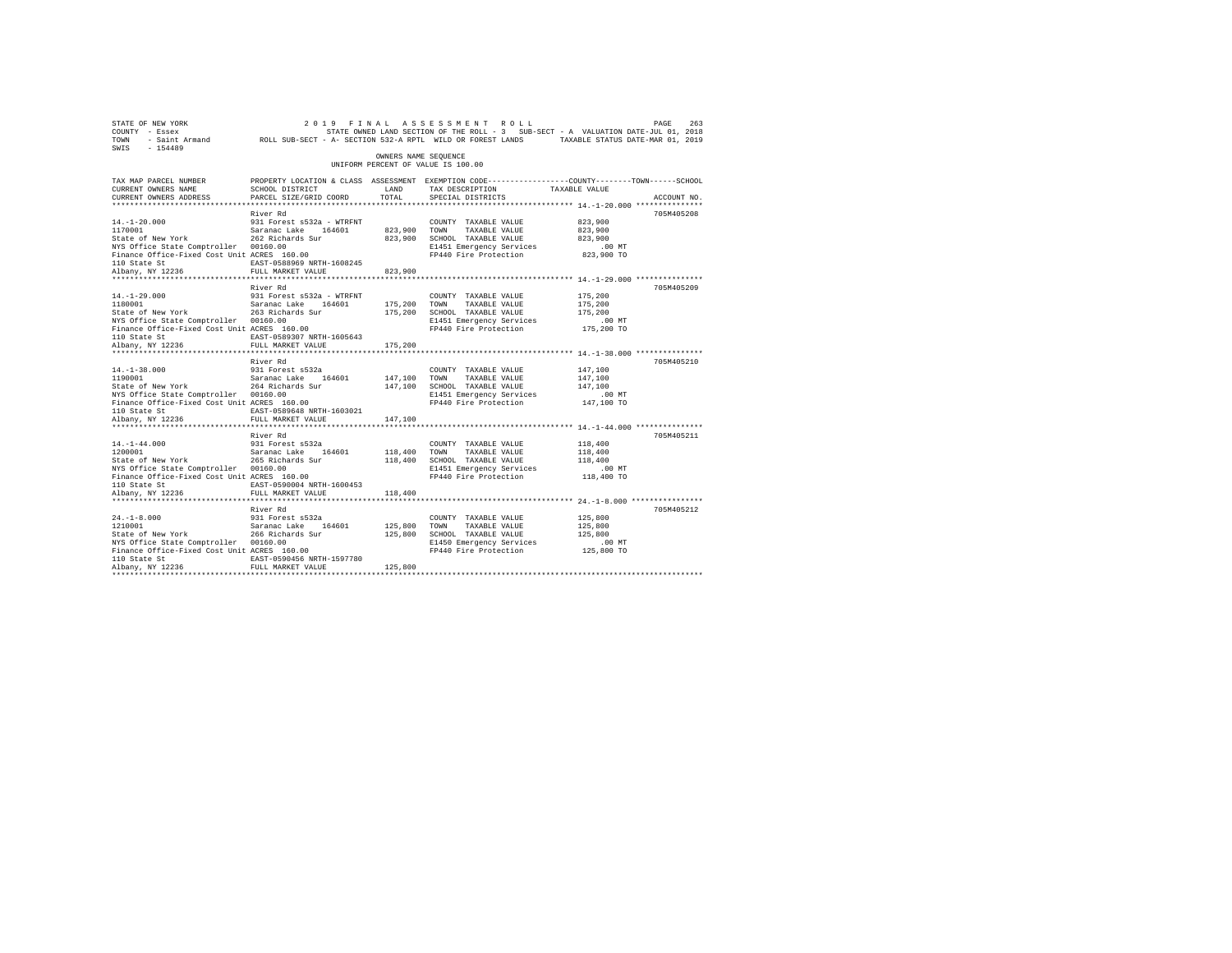| STATE OF NEW YORK<br>COUNTY - Essex<br>TOWN<br>SWTS<br>$-154489$ | 2019 FINAL ASSESSMENT<br>- Saint Armand MOLL SUB-SECT - A- SECTION 532-A RPTL WILD OR FOREST LANDS |                      | ROLL<br>STATE OWNED LAND SECTION OF THE ROLL - 3 SUB-SECT - A VALUATION DATE-JUL 01, 2018                         | TAXABLE STATUS DATE-MAR 01, 2019 | PAGE<br>264 |
|------------------------------------------------------------------|----------------------------------------------------------------------------------------------------|----------------------|-------------------------------------------------------------------------------------------------------------------|----------------------------------|-------------|
|                                                                  |                                                                                                    | OWNERS NAME SEQUENCE | UNIFORM PERCENT OF VALUE IS 100.00                                                                                |                                  |             |
| TAX MAP PARCEL NUMBER<br>CURRENT OWNERS NAME                     | SCHOOL DISTRICT                                                                                    | LAND                 | PROPERTY LOCATION & CLASS ASSESSMENT EXEMPTION CODE---------------COUNTY-------TOWN-----SCHOOL<br>TAX DESCRIPTION | TAXABLE VALUE                    |             |
| CURRENT OWNERS ADDRESS                                           | PARCEL SIZE/GRID COORD                                                                             | TOTAL                | SPECIAL DISTRICTS                                                                                                 |                                  | ACCOUNT NO. |
|                                                                  |                                                                                                    |                      |                                                                                                                   |                                  |             |
|                                                                  | River Rd                                                                                           |                      |                                                                                                                   |                                  | 705M405213  |
| $24. -1 - 17.000$<br>1220001                                     | 931 Forest s532a<br>Saranac Lake 164601                                                            | 194,400              | COUNTY TAXABLE VALUE<br>TOWN<br>TAXABLE VALUE                                                                     | 194,400<br>194,400               |             |
| State of New York                                                | 267 Richards Sur                                                                                   | 194,400              | SCHOOL TAXABLE VALUE                                                                                              | 194,400                          |             |
| NYS Office State Comptroller 00160.00                            |                                                                                                    |                      | E1450 Emergency Services                                                                                          | .00MT                            |             |
| Finance Office-Fixed Cost Unit ACRES 160.00                      |                                                                                                    |                      | FP440 Fire Protection                                                                                             | 194,400 TO                       |             |
| 110 State St                                                     | EAST-0588260 NRTH-1594536                                                                          |                      |                                                                                                                   |                                  |             |
| Albany, NY 12236                                                 | FULL MARKET VALUE                                                                                  | 194,400              |                                                                                                                   |                                  |             |
|                                                                  |                                                                                                    |                      |                                                                                                                   |                                  |             |
|                                                                  | River Rd                                                                                           |                      |                                                                                                                   |                                  | 705M405214  |
| $24. -1 - 26.000$                                                | 931 Forest s532a                                                                                   |                      | COUNTY TAXABLE VALUE                                                                                              | 125,800                          |             |
| 1230001                                                          | Saranac Lake 164601                                                                                | 125,800              | TOWN<br>TAXABLE VALUE                                                                                             | 125,800                          |             |
| State of New York                                                | 268 Richards Sur                                                                                   | 125,800              | SCHOOL TAXABLE VALUE                                                                                              | 125,800                          |             |
| NYS Office State Comptroller 00160.00                            |                                                                                                    |                      | E1450 Emergency Services                                                                                          | $.00$ $MT$                       |             |
| Finance Office-Fixed Cost Unit ACRES 160.00                      |                                                                                                    |                      | FP440 Fire Protection                                                                                             | 125,800 TO                       |             |
| 110 State St                                                     | EAST-0588595 NRTH-1591673                                                                          |                      |                                                                                                                   |                                  |             |
| Albany, NY 12236<br>************************                     | FULL MARKET VALUE<br>**************************                                                    | 125,800              | *************************** 24.-1-35.000 ***************                                                          |                                  |             |
|                                                                  | River Rd                                                                                           |                      |                                                                                                                   |                                  | 705M405215  |
| $24. -1 - 35.000$                                                | 931 Forest s532a                                                                                   |                      | COUNTY TAXABLE VALUE                                                                                              | 59,200                           |             |
| 1240001                                                          | Saranac Lake<br>164601                                                                             | 59,200               | TOWN<br>TAXABLE VALUE                                                                                             | 59,200                           |             |
| State of New York                                                | 269 Richards Sur                                                                                   | 59,200               | SCHOOL TAXABLE VALUE                                                                                              | 59,200                           |             |
| NYS Office State Comptroller 00160.00                            |                                                                                                    |                      | E1450 Emergency Services                                                                                          | .00 MT                           |             |
| Finance Office-Fixed Cost Unit ACRES 160.00                      |                                                                                                    |                      | FP440 Fire Protection                                                                                             | 59,200 TO                        |             |
| 110 State St                                                     | EAST-0589005 NRTH-1588926                                                                          |                      |                                                                                                                   |                                  |             |
| Albany, NY 12236                                                 | FULL MARKET VALUE                                                                                  | 59,200               |                                                                                                                   |                                  |             |
|                                                                  |                                                                                                    | ***********          |                                                                                                                   |                                  |             |
|                                                                  | River Rd                                                                                           |                      |                                                                                                                   |                                  | 705M405301  |
| $24. -1 - 44.000$                                                | 931 Forest s532a                                                                                   |                      | COUNTY TAXABLE VALUE                                                                                              | 66,500                           |             |
| 1250001                                                          | Saranac Lake<br>164601                                                                             | 66,500               | TOWN<br>TAXABLE VALUE                                                                                             | 66,500                           |             |
| State of New York                                                | 270 Richards Sur                                                                                   | 66,500               | SCHOOL TAXABLE VALUE                                                                                              | 66,500                           |             |
| NYS Office State Comptroller 00160.00                            |                                                                                                    |                      | E1450 Emergency Services<br>FP440 Fire Protection                                                                 | $.00$ MT                         |             |
| Finance Office-Fixed Cost Unit ACRES 160.00<br>110 State St      | EAST-0589450 NRTH-1586231                                                                          |                      |                                                                                                                   | 66,500 TO                        |             |
| Albany, NY 12236                                                 | FULL MARKET VALUE                                                                                  | 66,500               |                                                                                                                   |                                  |             |
|                                                                  |                                                                                                    |                      |                                                                                                                   |                                  |             |
|                                                                  | George & Bliss Ln                                                                                  |                      |                                                                                                                   |                                  | 705M405302  |
| $33. - 1 - 6.000$                                                | 931 Forest s532a                                                                                   |                      | COUNTY TAXABLE VALUE                                                                                              | 59,200                           |             |
| 1260001                                                          | Saranac Lake<br>164601                                                                             | 59,200               | TOWN<br>TAXABLE VALUE                                                                                             | 59,200                           |             |
| State of New York                                                | 271 Richards Sur                                                                                   | 59,200               | SCHOOL TAXABLE VALUE                                                                                              | 59,200                           |             |
| NYS Office State Comptroller Bk 000 Pq 000                       |                                                                                                    |                      | E1450 Emergency Services                                                                                          | $.00$ MT                         |             |
| Finance Office-Fixed Cost Unit 00160.00                          |                                                                                                    |                      | FP440 Fire Protection                                                                                             | 59,200 TO                        |             |
| 110 State St                                                     | ACRES 160.00                                                                                       |                      |                                                                                                                   |                                  |             |
| Albany, NY 12236                                                 | EAST-0590071 NRTH-1583287                                                                          |                      |                                                                                                                   |                                  |             |
|                                                                  | FULL MARKET VALUE                                                                                  | 59,200               |                                                                                                                   |                                  |             |
|                                                                  |                                                                                                    |                      |                                                                                                                   |                                  |             |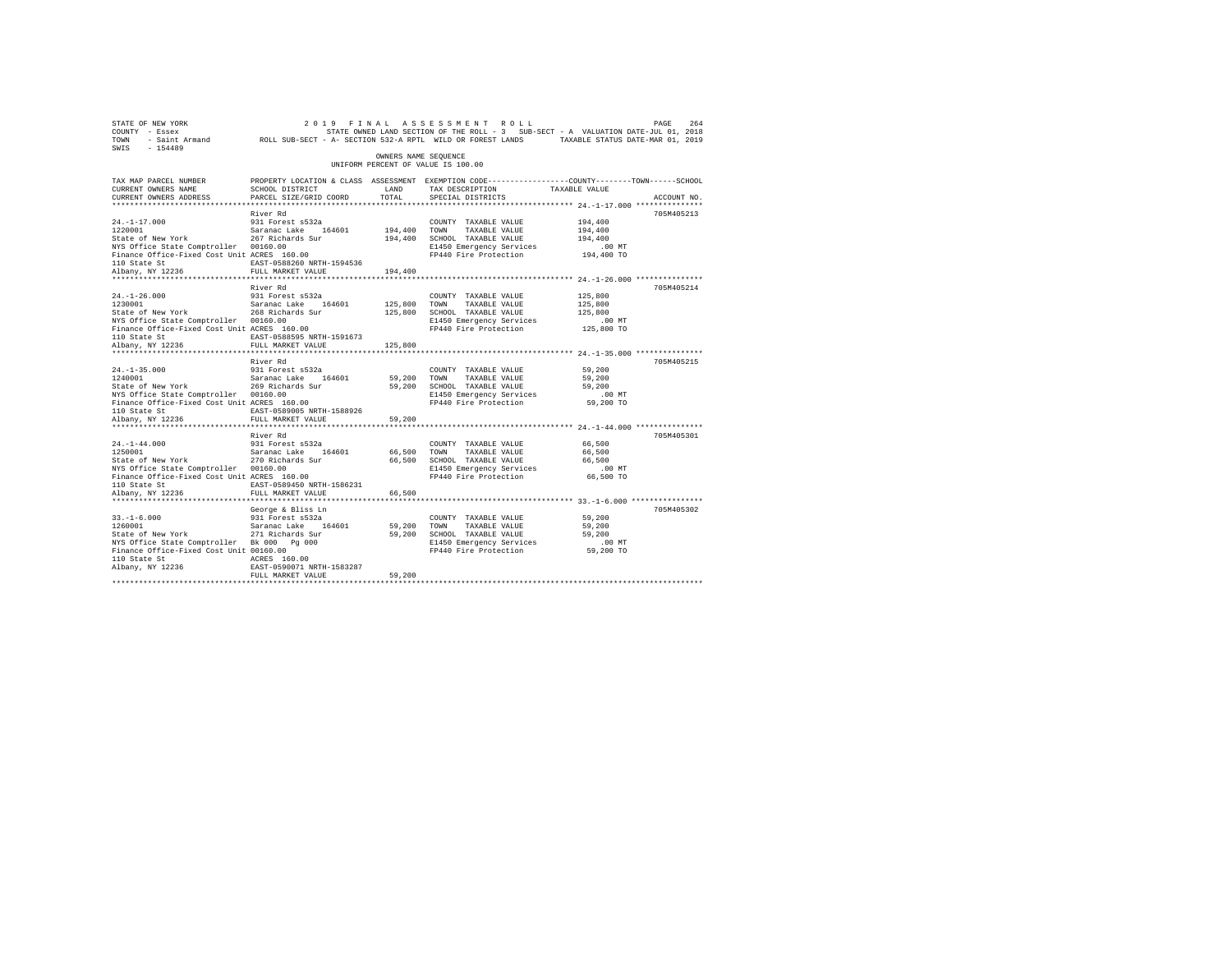| 2019 FINAL ASSESSMENT ROLL PAGE 265<br>COUNTY - Essex – SALUATION DATE-JULOI, 2018<br>TOWN - Saint_Armand – ROLL SUB-SECT - A-SECTION 532-A RPTL WILD OR FOREST LANDS – TAXABLE STATUS DATE-JULOI, 2019<br>TOWN - Saint_Armand – ROLL S<br>SWIS - 154489 |                                                                                                                   |                      |                                                             |                                                           |             |
|----------------------------------------------------------------------------------------------------------------------------------------------------------------------------------------------------------------------------------------------------------|-------------------------------------------------------------------------------------------------------------------|----------------------|-------------------------------------------------------------|-----------------------------------------------------------|-------------|
|                                                                                                                                                                                                                                                          |                                                                                                                   | OWNERS NAME SEOUENCE | UNIFORM PERCENT OF VALUE IS 100.00                          |                                                           |             |
| TAX MAP PARCEL NUMBER<br>CURRENT OWNERS NAME                                                                                                                                                                                                             | PROPERTY LOCATION & CLASS ASSESSMENT EXEMPTION CODE---------------COUNTY-------TOWN-----SCHOOL<br>SCHOOL DISTRICT | LAND                 | TAX DESCRIPTION TAXABLE VALUE                               |                                                           |             |
| CURRENT OWNERS ADDRESS                                                                                                                                                                                                                                   | PARCEL SIZE/GRID COORD                                                                                            | TOTAL                | SPECIAL DISTRICTS                                           |                                                           | ACCOUNT NO. |
|                                                                                                                                                                                                                                                          |                                                                                                                   |                      |                                                             |                                                           |             |
|                                                                                                                                                                                                                                                          | River Rd                                                                                                          |                      |                                                             |                                                           | 705M405303  |
| 14.-1-19.000 931 Forest s532a<br>1270001 53aranac Lake 164601<br>State of New York 282 Richard Sur                                                                                                                                                       |                                                                                                                   |                      | COUNTY TAXABLE VALUE                                        | 189,300                                                   |             |
|                                                                                                                                                                                                                                                          |                                                                                                                   | 189,300 TOWN         | TAXABLE VALUE                                               | 189,300                                                   |             |
|                                                                                                                                                                                                                                                          |                                                                                                                   |                      | 189,300 SCHOOL TAXABLE VALUE                                | 189,300                                                   |             |
| NYS Office State Comptroller 00160.00<br>Finance Office-Fixed Cost Unit ACRES 160.00                                                                                                                                                                     |                                                                                                                   |                      | E1451 Emergency Services                                    | $.00$ MT                                                  |             |
|                                                                                                                                                                                                                                                          | EAST-0591583 NRTH-1608618                                                                                         |                      | FP440 Fire Protection 189,300 TO                            |                                                           |             |
| 110 State St<br>Albany, NY 12236                                                                                                                                                                                                                         | FULL MARKET VALUE                                                                                                 | 189,300              |                                                             |                                                           |             |
|                                                                                                                                                                                                                                                          |                                                                                                                   |                      |                                                             |                                                           |             |
|                                                                                                                                                                                                                                                          | River Rd                                                                                                          |                      |                                                             |                                                           | 705M405304  |
| $14. - 1 - 30.000$                                                                                                                                                                                                                                       | 931 Forest s532a                                                                                                  |                      | COUNTY TAXABLE VALUE                                        | 147,200                                                   |             |
| 14.-1-30.000 931 Forest s532a<br>1280001 938 Saranac Lake 164601<br>State of New York 283 Richard Sur                                                                                                                                                    |                                                                                                                   | 147,200 TOWN         | TAXABLE VALUE                                               | 147,200                                                   |             |
|                                                                                                                                                                                                                                                          |                                                                                                                   |                      | 147,200 SCHOOL TAXABLE VALUE                                | 147,200                                                   |             |
| NYS Office State Comptroller 00160.00                                                                                                                                                                                                                    |                                                                                                                   |                      | E1451 Emergency Services                                    | $.00$ MT                                                  |             |
| Finance Office-Fixed Cost Unit ACRES 160.00                                                                                                                                                                                                              |                                                                                                                   |                      | FP440 Fire Protection 147,200 TO                            |                                                           |             |
| 110 State St<br>Albany, NY 12236                                                                                                                                                                                                                         | EAST-0591925 NRTH-1606018                                                                                         |                      |                                                             |                                                           |             |
|                                                                                                                                                                                                                                                          | FULL MARKET VALUE                                                                                                 | 147,200              |                                                             |                                                           |             |
|                                                                                                                                                                                                                                                          | River Rd                                                                                                          |                      |                                                             |                                                           | 705M405305  |
| $14. - 1 - 37.000$                                                                                                                                                                                                                                       | 931 Forest s532a                                                                                                  |                      | COUNTY TAXABLE VALUE                                        | 148,000                                                   |             |
|                                                                                                                                                                                                                                                          |                                                                                                                   | 148,000              | TOWN<br>TAXABLE VALUE                                       | 148,000                                                   |             |
| 14.-1-37.000 931 Forest s532a<br>1290001 Saranac Lake 164601<br>State of New York 284 Richard Sur                                                                                                                                                        |                                                                                                                   |                      | 148,000 SCHOOL TAXABLE VALUE                                | 148,000                                                   |             |
| NYS Office State Comptroller 00160.00                                                                                                                                                                                                                    |                                                                                                                   |                      | E1451 Emergency Services                                    | .00 MT                                                    |             |
| Finance Office-Fixed Cost Unit ACRES 160.00                                                                                                                                                                                                              |                                                                                                                   |                      | FP440 Fire Protection 148,000 TO                            |                                                           |             |
| 110 State St                                                                                                                                                                                                                                             | EAST-0592306 NRTH-1603345                                                                                         |                      |                                                             |                                                           |             |
| Albany, NY 12236                                                                                                                                                                                                                                         | FULL MARKET VALUE                                                                                                 | 148,000              |                                                             |                                                           |             |
|                                                                                                                                                                                                                                                          | ************************                                                                                          |                      |                                                             | *************************** 14. -1-45.000 *************** |             |
|                                                                                                                                                                                                                                                          | River Rd                                                                                                          |                      |                                                             |                                                           | 705M405306  |
| $14. -1 - 45.000$                                                                                                                                                                                                                                        |                                                                                                                   |                      | COUNTY TAXABLE VALUE                                        | 103,600                                                   |             |
| 14.-1-45.000 931 Forest s532a<br>1300001 931 Saranac Lake 164601<br>State of New York 285 Richards Sur                                                                                                                                                   |                                                                                                                   | 103,600              | TOWN<br>TAXABLE VALUE<br>103,600 SCHOOL TAXABLE VALUE       | 103,600<br>103,600                                        |             |
| NYS Office State Comptroller 00160.00                                                                                                                                                                                                                    |                                                                                                                   |                      | E1451 Emergency Services                                    | $.00$ MT                                                  |             |
| Finance Office-Fixed Cost Unit ACRES 160.00                                                                                                                                                                                                              |                                                                                                                   |                      | FP440 Fire Protection 103,600 TO                            |                                                           |             |
| 110 State St                                                                                                                                                                                                                                             | EAST-0592678 NRTH-1600861                                                                                         |                      |                                                             |                                                           |             |
| Albany, NY 12236                                                                                                                                                                                                                                         | FULL MARKET VALUE                                                                                                 | 103,600              |                                                             |                                                           |             |
|                                                                                                                                                                                                                                                          |                                                                                                                   |                      |                                                             |                                                           |             |
|                                                                                                                                                                                                                                                          | River Rd                                                                                                          |                      |                                                             |                                                           | 705M405307  |
| $24. -1 - 9.000$<br>24.-⊥-9.000<br>1310001                                                                                                                                                                                                               | 931 Forest s532a                                                                                                  |                      | COUNTY TAXABLE VALUE                                        | 88,800                                                    |             |
| 1310001 Saranac Lake 164601<br>State of New York 286 Richards Sur                                                                                                                                                                                        |                                                                                                                   | 88,800 TOWN          | TAXABLE VALUE                                               | 88,800                                                    |             |
|                                                                                                                                                                                                                                                          |                                                                                                                   |                      | 88,800 SCHOOL TAXABLE VALUE                                 | 88,800                                                    |             |
| NYS Office State Comptroller 00160.00<br>Finance Office-Fixed Cost Unit ACRES 160.00                                                                                                                                                                     |                                                                                                                   |                      | E1450 Emergency Services<br>FP440 Fire Protection 88,800 TO | $.00$ MT                                                  |             |
| 110 State St                                                                                                                                                                                                                                             | EAST-0593182 NRTH-1598186                                                                                         |                      |                                                             |                                                           |             |
| Albany, NY 12236                                                                                                                                                                                                                                         | FULL MARKET VALUE                                                                                                 | 88,800               |                                                             |                                                           |             |
|                                                                                                                                                                                                                                                          |                                                                                                                   |                      |                                                             |                                                           |             |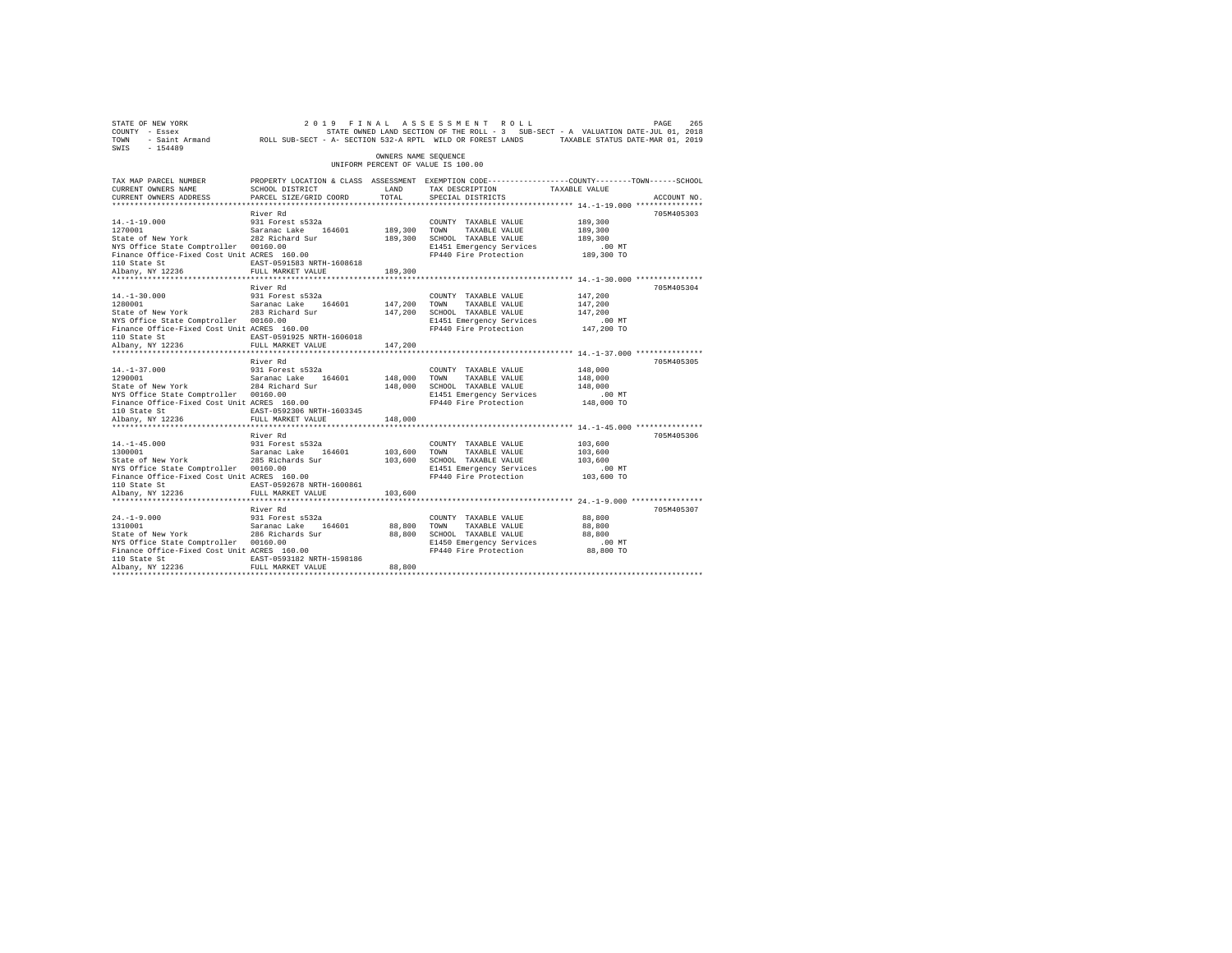| STATE OF NEW YORK<br>COUNTY - Essex<br>TOWN<br>$-154489$<br>SWIS                                                                                                              | - Saint Armand ROLL SUB-SECT - A- SECTION 532-A RPTL WILD OR FOREST LANDS TAXABLE STATUS DATE-MAR 01, 2019                                        |                                    | 2019 FINAL ASSESSMENT ROLL<br>STATE OWNED LAND SECTION OF THE ROLL - 3 SUB-SECT - A VALUATION DATE-JUL 01, 2018            |                                                         | PAGE<br>266 |
|-------------------------------------------------------------------------------------------------------------------------------------------------------------------------------|---------------------------------------------------------------------------------------------------------------------------------------------------|------------------------------------|----------------------------------------------------------------------------------------------------------------------------|---------------------------------------------------------|-------------|
|                                                                                                                                                                               |                                                                                                                                                   | OWNERS NAME SEOUENCE               | UNIFORM PERCENT OF VALUE IS 100.00                                                                                         |                                                         |             |
| TAX MAP PARCEL NUMBER<br>CURRENT OWNERS NAME<br>CURRENT OWNERS ADDRESS<br>*************************                                                                           | PROPERTY LOCATION & CLASS ASSESSMENT EXEMPTION CODE---------------COUNTY-------TOWN------SCHOOL<br>SCHOOL DISTRICT<br>PARCEL SIZE/GRID COORD      | LAND<br>TOTAL.                     | TAX DESCRIPTION<br>SPECIAL DISTRICTS                                                                                       | TAXABLE VALUE                                           | ACCOUNT NO. |
|                                                                                                                                                                               | River Rd                                                                                                                                          |                                    |                                                                                                                            |                                                         | 705M405308  |
| $24. -1 - 16.000$<br>1320001<br>State of New York<br>NYS Office State Comptroller 00160.00<br>Finance Office-Fixed Cost Unit ACRES 160.00<br>110 State St                     | 931 Forest s532a<br>Saranac Lake 164601<br>287 Richards Sur<br>EAST-0590914 NRTH-1594969                                                          | 162,800 TOWN                       | COUNTY TAXABLE VALUE<br>TAXABLE VALUE<br>162,800 SCHOOL TAXABLE VALUE<br>E1450 Emergency Services<br>FP440 Fire Protection | 162,800<br>162,800<br>162,800<br>$.00$ MT<br>162,800 TO |             |
| Albany, NY 12236                                                                                                                                                              | FULL MARKET VALUE                                                                                                                                 | 162,800                            |                                                                                                                            |                                                         |             |
| $24. -1 - 27.000$<br>1330001<br>State of New York<br>NYS Office State Comptroller 00160.00<br>Finance Office-Fixed Cost Unit ACRES 160.00<br>110 State St<br>Albany, NY 12236 | River Rd<br>931 Forest s532a<br>Saranac Lake 164601<br>288 Richards Sur<br>EAST-0591311 NRTH-1592142<br>DEED BOOK 144 PG-441<br>FULL MARKET VALUE | 103,600 TOWN<br>103,600            | COUNTY TAXABLE VALUE<br>TAXABLE VALUE<br>103,600 SCHOOL TAXABLE VALUE<br>E1450 Emergency Services<br>FP440 Fire Protection | 103,600<br>103,600<br>103,600<br>$.00$ MT<br>103,600 TO | 705M405309  |
|                                                                                                                                                                               |                                                                                                                                                   |                                    | ****************************** 24.-1-34.000 ***************                                                                |                                                         |             |
| $24. -1 - 34.000$<br>1340001<br>State of New York<br>NYS Office State Comptroller 00160.00<br>Finance Office-Fixed Cost Unit ACRES 160.00<br>110 State St                     | River Rd<br>931 Forest s532a<br>Saranac Lake 164601<br>289 Richards Sur<br>EAST-0591812 NRTH-1589323                                              | 59,200 TOWN                        | COUNTY TAXABLE VALUE<br>TAXABLE VALUE<br>59,200 SCHOOL TAXABLE VALUE<br>E1450 Emergency Services<br>FP440 Fire Protection  | 59,200<br>59,200<br>59,200<br>$.00$ MT<br>59,200 TO     | 705M405310  |
| Albany, NY 12236                                                                                                                                                              | FULL MARKET VALUE                                                                                                                                 | 59,200                             |                                                                                                                            |                                                         |             |
| $24. -1 - 45.000$<br>1350001<br>State of New York<br>NYS Office State Comptroller 00160.00<br>Finance Office-Fixed Cost Unit ACRES 160.00<br>110 State St<br>Albany, NY 12236 | River Rd<br>931 Forest s532a<br>Saranac Lake 164601<br>290 Richards Sur<br>EAST-0592257 NRTH-1586585<br>FULL MARKET VALUE                         | 100,500 TOWN<br>100,500<br>100,500 | COUNTY TAXABLE VALUE<br>TAXABLE VALUE<br>SCHOOL TAXABLE VALUE<br>E1450 Emergency Services<br>FP440 Fire Protection         | 100,500<br>100,500<br>100,500<br>$.00$ MT<br>100,500 TO | 705M405311  |
|                                                                                                                                                                               | George & Bliss Ln                                                                                                                                 |                                    |                                                                                                                            |                                                         | 705M405312  |
| $33. -1 - 7.000$<br>1360001<br>State of New York<br>NYS Office State Comptroller 00150.00<br>Finance Office-Fixed Cost Unit ACRES 150.00<br>110 State St                      | 931 Forest s532a<br>Saranac Lake 164601<br>291 Richards Sur<br>EAST-0592652 NRTH-1583638                                                          | 77.000 TOWN                        | COUNTY TAXABLE VALUE<br>TAXABLE VALUE<br>77,000 SCHOOL TAXABLE VALUE<br>E1450 Emergency Services<br>FP440 Fire Protection  | 77,000<br>77,000<br>77,000<br>.00 MT<br>77,000 TO       |             |
| Albany, NY 12236                                                                                                                                                              | FULL MARKET VALUE                                                                                                                                 | 77,000                             |                                                                                                                            |                                                         |             |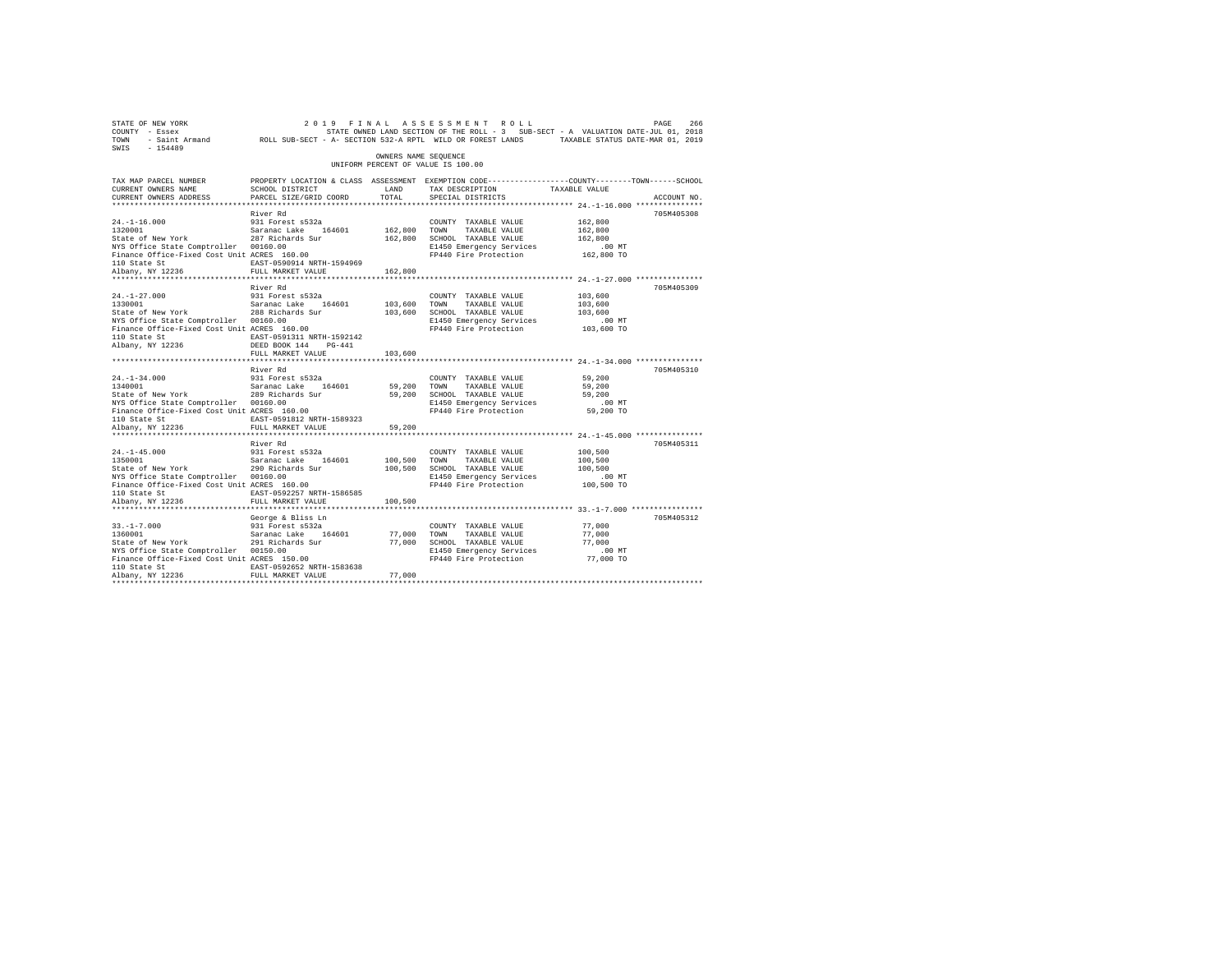| STATE OF NEW YORK<br>COUNTY - Essex<br>TOWN<br>SWIS<br>$-154489$                     | - Saint Armand MOLL SUB-SECT - A- SECTION 532-A RPTL WILD OR FOREST LANDS TAXABLE STATUS DATE-MAR 01, 2019                                  |                      | 2019 FINAL ASSESSMENT ROLL<br>STATE OWNED LAND SECTION OF THE ROLL - 3 SUB-SECT - A VALUATION DATE-JUL 01, 2018 |                        | PAGE<br>267 |
|--------------------------------------------------------------------------------------|---------------------------------------------------------------------------------------------------------------------------------------------|----------------------|-----------------------------------------------------------------------------------------------------------------|------------------------|-------------|
|                                                                                      |                                                                                                                                             | OWNERS NAME SEQUENCE | UNIFORM PERCENT OF VALUE IS 100.00                                                                              |                        |             |
| TAX MAP PARCEL NUMBER<br>CURRENT OWNERS NAME<br>CURRENT OWNERS ADDRESS               | PROPERTY LOCATION & CLASS ASSESSMENT EXEMPTION CODE---------------COUNTY-------TOWN-----SCHOOL<br>SCHOOL DISTRICT<br>PARCEL SIZE/GRID COORD | LAND<br>TOTAL        | TAX DESCRIPTION<br>SPECIAL DISTRICTS                                                                            | TAXABLE VALUE          | ACCOUNT NO. |
|                                                                                      |                                                                                                                                             |                      |                                                                                                                 |                        |             |
|                                                                                      | River Rd                                                                                                                                    |                      |                                                                                                                 |                        | 705M405313  |
| $14. -1 - 18.000$<br>1370001                                                         | 931 Forest s532a<br>Saranac Lake 164601                                                                                                     | 116,000              | COUNTY TAXABLE VALUE<br>TOWN<br>TAXABLE VALUE                                                                   | 116,000<br>116,000     |             |
| State of New York                                                                    | 302 Richard Sur                                                                                                                             |                      | 116,000 SCHOOL TAXABLE VALUE                                                                                    | 116,000                |             |
| NYS Office State Comptroller 00120.00                                                |                                                                                                                                             |                      | E1451 Emergency Services                                                                                        | .00MT                  |             |
| NYS Office State Comptroller 00120.00<br>Finance Office-Fixed Cost Unit ACRES 120.00 |                                                                                                                                             |                      | FP440 Fire Protection                                                                                           | 116,000 TO             |             |
| 110 State St                                                                         | EAST-0593832 NRTH-1608946                                                                                                                   |                      |                                                                                                                 |                        |             |
| Albany, NY 12236                                                                     | DEED BOOK 148<br>$PG-437$                                                                                                                   |                      |                                                                                                                 |                        |             |
|                                                                                      | FULL MARKET VALUE                                                                                                                           | 116,000              |                                                                                                                 |                        |             |
|                                                                                      |                                                                                                                                             |                      |                                                                                                                 |                        |             |
|                                                                                      | River Rd                                                                                                                                    |                      |                                                                                                                 |                        | 705M405314  |
| $14. - 1 - 31.000$                                                                   | 931 Forest s532a                                                                                                                            |                      | COUNTY TAXABLE VALUE                                                                                            | 69,600                 |             |
| 1380001                                                                              | Saranac Lake 164601                                                                                                                         | 69,600               | TOWN<br>TAXABLE VALUE                                                                                           | 69,600                 |             |
| State of New York                                                                    | 303 Richard Sur                                                                                                                             | 69,600               | SCHOOL TAXABLE VALUE<br>E1451 Emergency Services                                                                | 69,600<br>$.00$ MT     |             |
| NYS Office State Comptroller 00120.00<br>Finance Office-Fixed Cost Unit ACRES 120.00 |                                                                                                                                             |                      | FP440 Fire Protection                                                                                           | 69,600 TO              |             |
| 110 State St                                                                         | EAST-0594242 NRTH-1606287                                                                                                                   |                      |                                                                                                                 |                        |             |
| Albany, NY 12236                                                                     | FULL MARKET VALUE                                                                                                                           | 69,600               |                                                                                                                 |                        |             |
|                                                                                      |                                                                                                                                             |                      | ********************************** 14.-1-36.000 ****************                                                |                        |             |
|                                                                                      | River Rd                                                                                                                                    |                      |                                                                                                                 |                        | 705M405315  |
| $14. - 1 - 36.000$                                                                   | 931 Forest s532a                                                                                                                            |                      | COUNTY TAXABLE VALUE                                                                                            | 150,800                |             |
| 1390001                                                                              | Saranac Lake 164601                                                                                                                         | 150,800              | TOWN<br>TAXABLE VALUE                                                                                           | 150,800                |             |
| State of New York                                                                    | 304 Richard Sur                                                                                                                             |                      | 150,800 SCHOOL TAXABLE VALUE                                                                                    | 150,800                |             |
| NYS Office State Comptroller 00120.00<br>Finance Office-Fixed Cost Unit ACRES 120.00 |                                                                                                                                             |                      | E1451 Emergency Services<br>FP440 Fire Protection                                                               | $.00$ MT<br>150,800 TO |             |
| 110 State St                                                                         | EAST-0594591 NRTH-1603727                                                                                                                   |                      |                                                                                                                 |                        |             |
| Albany, NY 12236                                                                     | FULL MARKET VALUE                                                                                                                           | 150,800              |                                                                                                                 |                        |             |
|                                                                                      |                                                                                                                                             |                      |                                                                                                                 |                        |             |
|                                                                                      | River Rd                                                                                                                                    |                      |                                                                                                                 |                        | 705M405401  |
| $14. - 1 - 46.000$                                                                   | 931 Forest s532a                                                                                                                            |                      | COUNTY TAXABLE VALUE                                                                                            | 116,000                |             |
| 1400001                                                                              | Saranac Lake 164601                                                                                                                         | 116,000              | TOWN<br>TAXABLE VALUE                                                                                           | 116,000                |             |
| State of New York                                                                    | 305 Richard Sur                                                                                                                             | 116,000              | SCHOOL TAXABLE VALUE                                                                                            | 116,000                |             |
| NYS Office State Comptroller 00120.00<br>Finance Office-Fixed Cost Unit ACRES 120.00 |                                                                                                                                             |                      | E1451 Emergency Services                                                                                        | $.00$ MT               |             |
|                                                                                      |                                                                                                                                             |                      | FP440 Fire Protection                                                                                           | 116,000 TO             |             |
| 110 State St                                                                         | EAST-0594968 NRTH-1601105                                                                                                                   |                      |                                                                                                                 |                        |             |
| Albany, NY 12236                                                                     | FULL MARKET VALUE                                                                                                                           | 116,000              |                                                                                                                 |                        |             |
|                                                                                      | River Rd                                                                                                                                    |                      |                                                                                                                 |                        | 705M405402  |
| $24. -1 - 10.000$                                                                    | 931 Forest s532a                                                                                                                            |                      | COUNTY TAXABLE VALUE                                                                                            | 63,500                 |             |
| 1410001                                                                              | Saranac Lake 164601                                                                                                                         | 63,500               | TOWN<br>TAXABLE VALUE                                                                                           | 63,500                 |             |
| State of New York                                                                    | 306 Richards Sur                                                                                                                            |                      | 63,500 SCHOOL TAXABLE VALUE                                                                                     | 63,500                 |             |
| NYS Office State Comptroller 00120.00                                                |                                                                                                                                             |                      | E1450 Emergency Services                                                                                        | .00 MT                 |             |
| Finance Office-Fixed Cost Unit ACRES 120.00                                          |                                                                                                                                             |                      | FP440 Fire Protection                                                                                           | 63,500 TO              |             |
| 110 State St                                                                         | EAST-0595437 NRTH-1598508                                                                                                                   |                      |                                                                                                                 |                        |             |
| Albany, NY 12236                                                                     | FULL MARKET VALUE                                                                                                                           | 63,500               |                                                                                                                 |                        |             |
|                                                                                      |                                                                                                                                             |                      |                                                                                                                 |                        |             |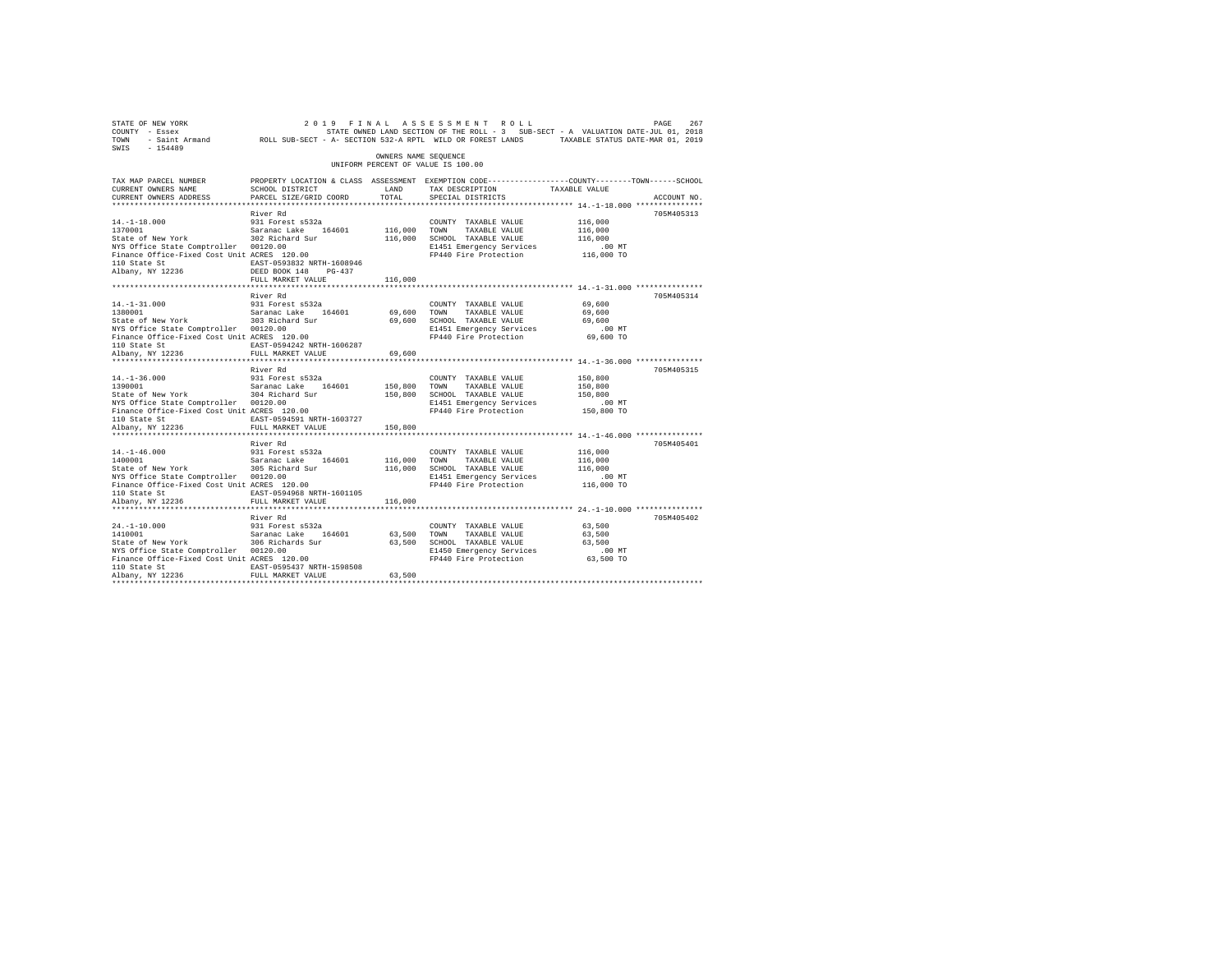| 268 268 269 19 FINAL ASSESSMENT ROLL PAGE 268<br>COUNTY - Essex – SALUATION DATE-JULOI, 2018<br>TOWN - Saint_Armand – ROLL SUB-SECT - A-SECTION 532-ARPTL WILD OR FOREST LANDS – TAXABLE STATUS DATE-MAR 01, 2019<br>SWIS - 154489 |                                                                                                                    |                      |                                                                                                                  |                                                           |             |
|------------------------------------------------------------------------------------------------------------------------------------------------------------------------------------------------------------------------------------|--------------------------------------------------------------------------------------------------------------------|----------------------|------------------------------------------------------------------------------------------------------------------|-----------------------------------------------------------|-------------|
|                                                                                                                                                                                                                                    |                                                                                                                    | OWNERS NAME SEOUENCE | UNIFORM PERCENT OF VALUE IS 100.00                                                                               |                                                           |             |
| TAX MAP PARCEL NUMBER<br>CURRENT OWNERS NAME                                                                                                                                                                                       | PROPERTY LOCATION & CLASS ASSESSMENT EXEMPTION CODE----------------COUNTY-------TOWN-----SCHOOL<br>SCHOOL DISTRICT | LAND                 | TAX DESCRIPTION TAXABLE VALUE                                                                                    |                                                           |             |
| CURRENT OWNERS ADDRESS                                                                                                                                                                                                             | PARCEL SIZE/GRID COORD                                                                                             | TOTAL                | SPECIAL DISTRICTS                                                                                                |                                                           | ACCOUNT NO. |
|                                                                                                                                                                                                                                    |                                                                                                                    |                      |                                                                                                                  |                                                           |             |
|                                                                                                                                                                                                                                    | River Rd                                                                                                           |                      |                                                                                                                  |                                                           | 705M405403  |
| 24.-1-15.000 931 Forest s532a<br>1420001 931 932 932 932 946 164601<br>State of New York 307 Richards Sur                                                                                                                          |                                                                                                                    |                      | COUNTY TAXABLE VALUE                                                                                             | 75,400                                                    |             |
|                                                                                                                                                                                                                                    |                                                                                                                    |                      | 75,400 TOWN TAXABLE VALUE<br>75,400 SCHOOL TAXABLE VALUE                                                         | 75,400                                                    |             |
|                                                                                                                                                                                                                                    |                                                                                                                    |                      |                                                                                                                  |                                                           |             |
|                                                                                                                                                                                                                                    |                                                                                                                    |                      |                                                                                                                  |                                                           |             |
|                                                                                                                                                                                                                                    |                                                                                                                    |                      |                                                                                                                  |                                                           |             |
|                                                                                                                                                                                                                                    |                                                                                                                    |                      |                                                                                                                  |                                                           |             |
|                                                                                                                                                                                                                                    |                                                                                                                    |                      |                                                                                                                  |                                                           |             |
|                                                                                                                                                                                                                                    | River Rd                                                                                                           |                      |                                                                                                                  |                                                           | 705M405404  |
|                                                                                                                                                                                                                                    |                                                                                                                    |                      | COUNTY TAXABLE VALUE                                                                                             | 58,000                                                    |             |
|                                                                                                                                                                                                                                    |                                                                                                                    | 58,000 TOWN          | TAXABLE VALUE                                                                                                    | 58,000                                                    |             |
| 24.-1-28.000 931 Forest s532a<br>1430001 931 Saranac Lake 164601<br>State of New York 308 Richards Sur                                                                                                                             |                                                                                                                    |                      | 58,000 SCHOOL TAXABLE VALUE                                                                                      | 58,000                                                    |             |
| NYS Office State Comptroller 00120.00                                                                                                                                                                                              |                                                                                                                    |                      | E1450 Emergency Services                                                                                         | .00MT                                                     |             |
| Finance Office-Fixed Cost Unit ACRES 120.00                                                                                                                                                                                        | t ACRES 120.00<br>EAST-0593675 NRTH-1592482                                                                        |                      | FP440 Fire Protection 58,000 TO                                                                                  |                                                           |             |
| 110 State St<br>Albany, NY 12236                                                                                                                                                                                                   |                                                                                                                    |                      |                                                                                                                  |                                                           |             |
|                                                                                                                                                                                                                                    | FULL MARKET VALUE                                                                                                  | 58,000               |                                                                                                                  |                                                           |             |
|                                                                                                                                                                                                                                    |                                                                                                                    |                      |                                                                                                                  |                                                           |             |
| $24. -1 - 33.000$                                                                                                                                                                                                                  | River Rd                                                                                                           |                      | COUNTY TAXABLE VALUE                                                                                             | 57,400                                                    | 705M405405  |
|                                                                                                                                                                                                                                    |                                                                                                                    |                      |                                                                                                                  | 57,400                                                    |             |
| 24.-1-33.000 931 Forest s532a<br>1440001 - Saranac Lake 164601<br>State of New York 309 Richards Sur                                                                                                                               |                                                                                                                    |                      |                                                                                                                  | 57,400                                                    |             |
| NYS Office State Comptroller 00120.00                                                                                                                                                                                              |                                                                                                                    |                      | 57,400 TOWN TAXABLE VALUE<br>57,400 SCHOOL TAXABLE VALUE<br>E1450 Emergency Services<br>E1450 Emergency Services | $.00$ MT                                                  |             |
| Finance Office-Fixed Cost Unit ACRES 120.00                                                                                                                                                                                        |                                                                                                                    |                      | FP440 Fire Protection 57,400 TO                                                                                  |                                                           |             |
| 110 State St                                                                                                                                                                                                                       | EAST-0594150 NRTH-1589614                                                                                          |                      |                                                                                                                  |                                                           |             |
| Albany, NY 12236                                                                                                                                                                                                                   | FULL MARKET VALUE                                                                                                  | 57,400               |                                                                                                                  |                                                           |             |
|                                                                                                                                                                                                                                    | ************************                                                                                           |                      |                                                                                                                  | *************************** 24. -1-46.000 *************** |             |
|                                                                                                                                                                                                                                    | River Rd                                                                                                           |                      |                                                                                                                  |                                                           | 705M405406  |
| $24. -1 - 46.000$                                                                                                                                                                                                                  |                                                                                                                    |                      | COUNTY TAXABLE VALUE                                                                                             | 115,500                                                   |             |
| 24.-1-46.000 931 Forest s532a<br>1450001 931 Saranac Lake 164601<br>State of New York 310 Richards Sur                                                                                                                             |                                                                                                                    |                      | 115,500 TOWN TAXABLE VALUE<br>115,500 SCHOOL TAXABLE VALUE                                                       | 115,500                                                   |             |
|                                                                                                                                                                                                                                    |                                                                                                                    |                      |                                                                                                                  | 115,500                                                   |             |
| NYS Office State Comptroller 00120.00<br>Finance Office-Fixed Cost Unit ACRES 120.00                                                                                                                                               |                                                                                                                    |                      | E1450 Emergency Services<br>FP440 Fire Protection 115,500 TO                                                     | $.00$ MT                                                  |             |
| 110 State St                                                                                                                                                                                                                       | EAST-0594572 NRTH-1586867                                                                                          |                      |                                                                                                                  |                                                           |             |
| Albany, NY 12236                                                                                                                                                                                                                   | FULL MARKET VALUE                                                                                                  | 115,500              |                                                                                                                  |                                                           |             |
|                                                                                                                                                                                                                                    |                                                                                                                    |                      |                                                                                                                  |                                                           |             |
|                                                                                                                                                                                                                                    | River Rd                                                                                                           |                      |                                                                                                                  |                                                           | 705M405407  |
| $14. - 1 - 10.000$                                                                                                                                                                                                                 | 931 Forest s532a                                                                                                   |                      | COUNTY TAXABLE VALUE                                                                                             | 112,900                                                   |             |
| $14. -1 - 10.000$<br>1460001                                                                                                                                                                                                       |                                                                                                                    | 112,900 TOWN         | TAXABLE VALUE                                                                                                    | 112,900                                                   |             |
| 1460001 Saranac Lake 164601<br>State of New York 321 Richard Sur                                                                                                                                                                   |                                                                                                                    |                      | 112,900 SCHOOL TAXABLE VALUE                                                                                     | 112,900                                                   |             |
| NYS Office State Comptroller 00120.00                                                                                                                                                                                              |                                                                                                                    |                      | E1451 Emergency Services                                                                                         | $.00$ MT                                                  |             |
| Finance Office-Fixed Cost Unit ACRES 120.00                                                                                                                                                                                        |                                                                                                                    |                      | FP440 Fire Protection 112,900 TO                                                                                 |                                                           |             |
| 110 State St                                                                                                                                                                                                                       | EAST-0595870 NRTH-1611604                                                                                          |                      |                                                                                                                  |                                                           |             |
| Albany, NY 12236                                                                                                                                                                                                                   | FULL MARKET VALUE                                                                                                  | 112,900              |                                                                                                                  |                                                           |             |
|                                                                                                                                                                                                                                    |                                                                                                                    |                      |                                                                                                                  |                                                           |             |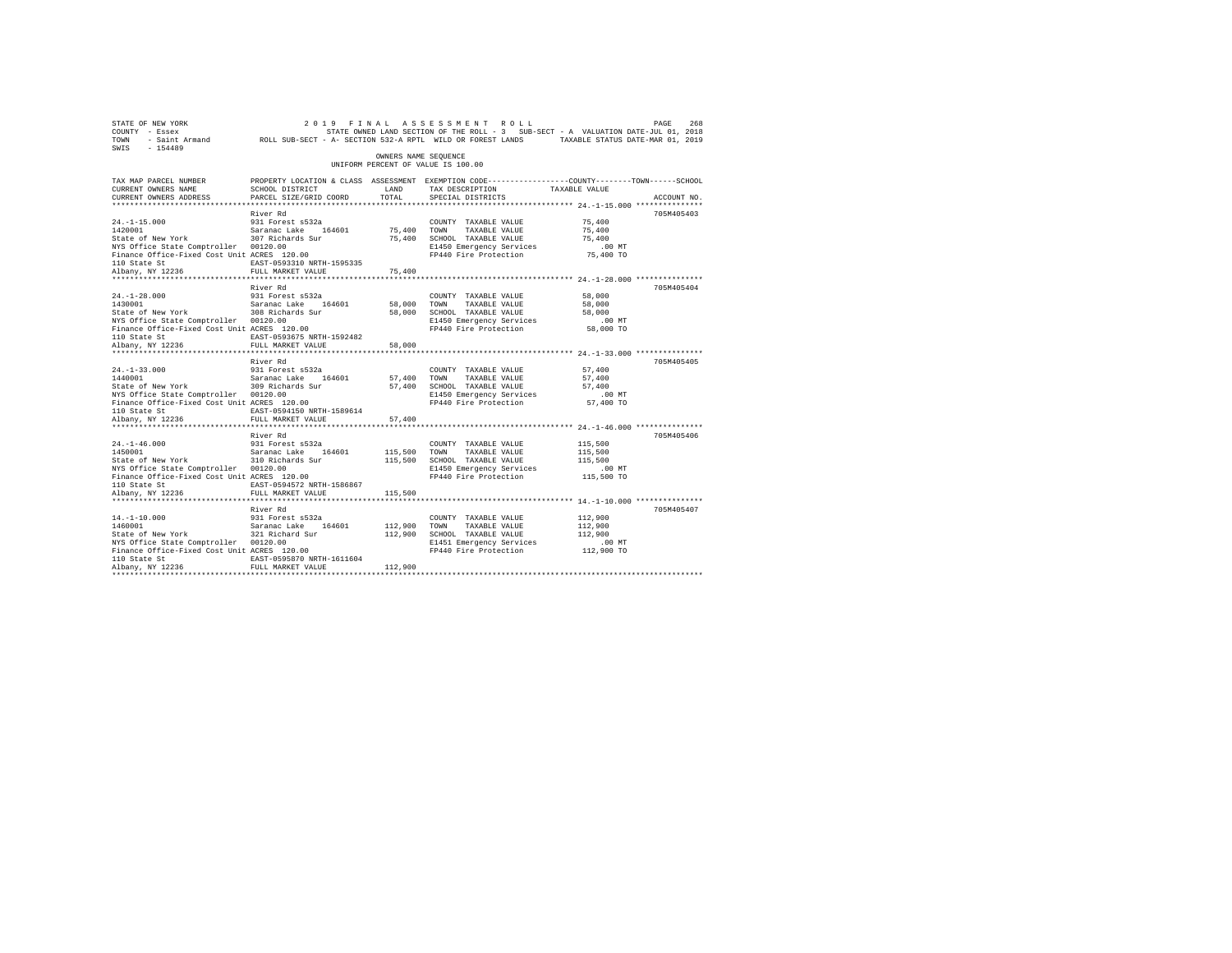| STATE OF NEW YORK<br>COUNTY - Essex<br>TOWN<br>$-154489$<br>SWIS                                                                                                               | - Saint Armand MCLL SUB-SECT - A- SECTION 532-A RPTL WILD OR FOREST LANDS                                                                           |                               | 2019 FINAL ASSESSMENT ROLL<br>STATE OWNED LAND SECTION OF THE ROLL - 3 SUB-SECT - A VALUATION DATE-JUL 01, 2018                         | TAXABLE STATUS DATE-MAR 01, 2019                       | PAGE<br>269 |
|--------------------------------------------------------------------------------------------------------------------------------------------------------------------------------|-----------------------------------------------------------------------------------------------------------------------------------------------------|-------------------------------|-----------------------------------------------------------------------------------------------------------------------------------------|--------------------------------------------------------|-------------|
|                                                                                                                                                                                |                                                                                                                                                     | OWNERS NAME SEOUENCE          | UNIFORM PERCENT OF VALUE IS 100.00                                                                                                      |                                                        |             |
| TAX MAP PARCEL NUMBER<br>CURRENT OWNERS NAME<br>CURRENT OWNERS ADDRESS                                                                                                         | SCHOOL DISTRICT<br>PARCEL SIZE/GRID COORD                                                                                                           | LAND<br>TOTAL.                | PROPERTY LOCATION & CLASS ASSESSMENT EXEMPTION CODE----------------COUNTY-------TOWN-----SCHOOL<br>TAX DESCRIPTION<br>SPECIAL DISTRICTS | TAXABLE VALUE                                          | ACCOUNT NO. |
|                                                                                                                                                                                | River Rd                                                                                                                                            |                               |                                                                                                                                         |                                                        | 705M405408  |
| $14. -1 - 17.000$<br>1470001<br>State of New York<br>NYS Office State Comptroller 00160.00<br>Finance Office-Fixed Cost Unit ACRES 160.00                                      | 931 Forest s532a<br>Saranac Lake 164601<br>322 Richards Sur                                                                                         | 192,400<br>192,400            | COUNTY TAXABLE VALUE<br>TOWN<br>TAXABLE VALUE<br>SCHOOL TAXABLE VALUE<br>E1451 Emergency Services<br>FP440 Fire Protection              | 192,400<br>192,400<br>192,400<br>.00 MT<br>192,400 TO  |             |
| 110 State St                                                                                                                                                                   | EAST-0596201 NRTH-1609325                                                                                                                           |                               |                                                                                                                                         |                                                        |             |
| Albany, NY 12236                                                                                                                                                               | FULL MARKET VALUE<br>River Rd                                                                                                                       | 192,400                       |                                                                                                                                         |                                                        | 705M405409  |
| $14. - 1 - 32.000$<br>1480001<br>State of New York<br>NYS Office State Comptroller 00160.00<br>Finance Office-Fixed Cost Unit ACRES 160.00<br>110 State St                     | 931 Forest s532a<br>Saranac Lake 164601<br>323 Richard Sur<br>EAST-0596556 NRTH-1606686                                                             | 110,700<br>110,700            | COUNTY TAXABLE VALUE<br>TOWN<br>TAXABLE VALUE<br>SCHOOL TAXABLE VALUE<br>E1451 Emergency Services<br>FP440 Fire Protection              | 110,700<br>110,700<br>110,700<br>.00MT<br>110,700 TO   |             |
| Albany, NY 12236                                                                                                                                                               | FULL MARKET VALUE                                                                                                                                   | 110,700                       |                                                                                                                                         |                                                        |             |
| *********************                                                                                                                                                          | ***********************<br>River Rd                                                                                                                 | ***********                   |                                                                                                                                         | ************************* 14.-1-35.000 *************** | 705M405410  |
| $14. -1 - 35.000$<br>1490001<br>State of New York<br>NYS Office State Comptroller 00160.00<br>Finance Office-Fixed Cost Unit ACRES 160.00<br>110 State St<br>Albany, NY 12236  | 931 Forest s532a<br>Saranac Lake<br>164601<br>324 Richard Sur<br>EAST-0596995 NRTH-1604041<br>FULL MARKET VALUE                                     | 137,000<br>137,000<br>137,000 | COUNTY TAXABLE VALUE<br>TOWN<br>TAXABLE VALUE<br>SCHOOL TAXABLE VALUE<br>E1451 Emergency Services<br>FP440 Fire Protection              | 137,000<br>137,000<br>137,000<br>.00MT<br>137,000 TO   |             |
|                                                                                                                                                                                | *********************                                                                                                                               | *********                     | ************************************ 14.-1-47.000 ***************                                                                       |                                                        |             |
| $14. - 1 - 47.000$<br>1500001<br>State of New York<br>NYS Office State Comptroller 00160.00<br>Finance Office-Fixed Cost Unit ACRES 160.00<br>110 State St<br>Albany, NY 12236 | River Rd<br>931 Forest s532a<br>Saranac Lake<br>164601<br>325 Richard Sur<br>EAST-0597313 NRTH-1601416<br>DEED BOOK 162 PG-205<br>FULL MARKET VALUE | 188,200<br>188,200<br>188,200 | COUNTY TAXABLE VALUE<br>TOWN<br>TAXABLE VALUE<br>SCHOOL TAXABLE VALUE<br>E1451 Emergency Services<br>FP440 Fire Protection              | 188,200<br>188,200<br>188,200<br>.00 MT<br>188,200 TO  | 705M405411  |
|                                                                                                                                                                                |                                                                                                                                                     |                               |                                                                                                                                         |                                                        |             |
| $24. -1 - 11.000$<br>1510001<br>State of New York<br>NYS Office State Comptroller 00160.00<br>Finance Office-Fixed Cost Unit ACRES 160.00<br>110 State St<br>Albany, NY 12236  | River Rd<br>931 Forest s532a<br>Saranac Lake<br>164601<br>326 Richards Sur<br>EAST-0597824 NRTH-1598875<br>FULL MARKET VALUE                        | 118,000<br>118,000            | COUNTY TAXABLE VALUE<br>TOWN<br>TAXABLE VALUE<br>118,000 SCHOOL TAXABLE VALUE<br>E1450 Emergency Services<br>FP440 Fire Protection      | 118,000<br>118,000<br>118,000<br>.00 MT<br>118,000 TO  | 705M405412  |
|                                                                                                                                                                                |                                                                                                                                                     |                               |                                                                                                                                         |                                                        |             |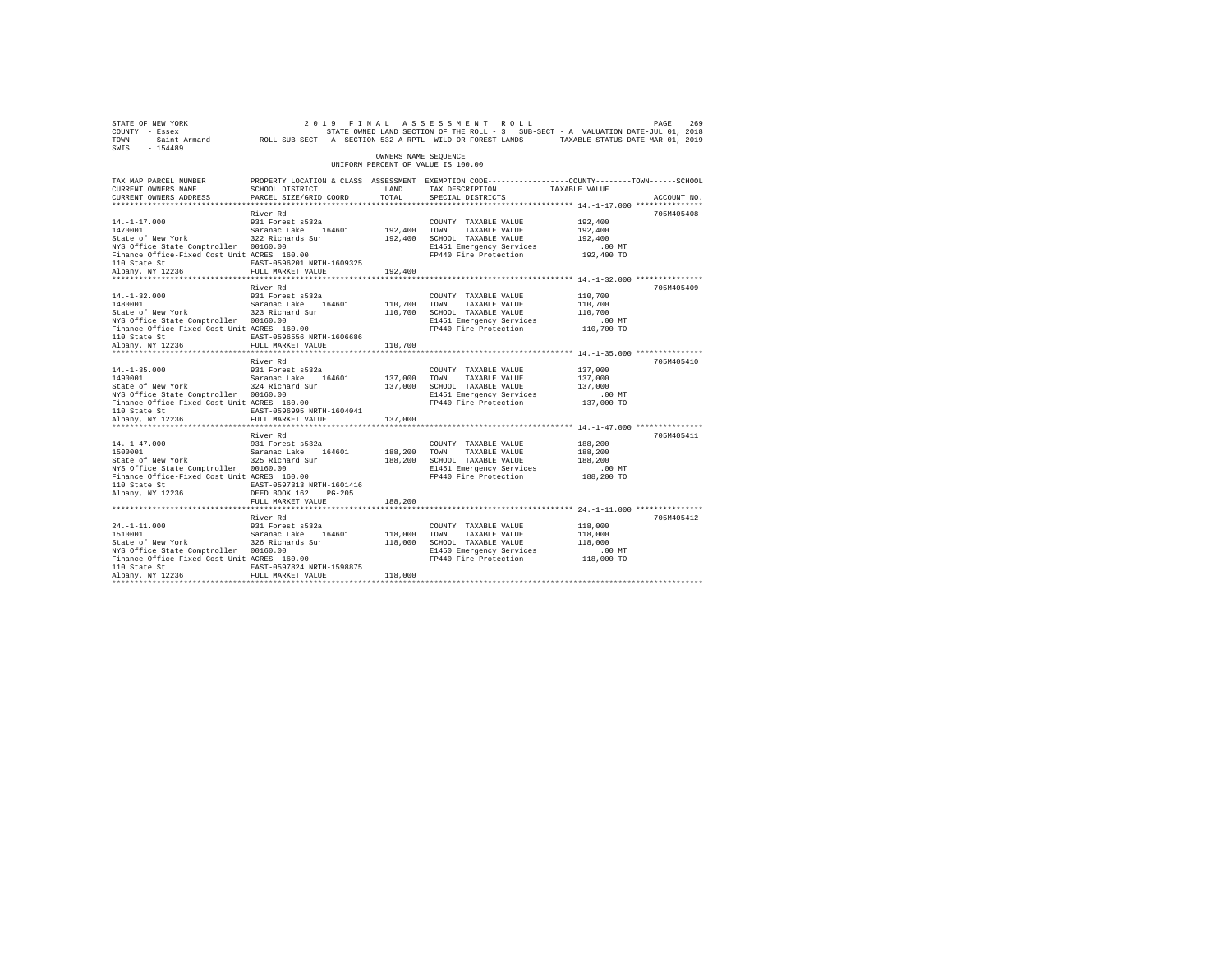| STATE OF NEW YORK<br>COUNTY - Essex<br>TOWN<br>SWIS<br>$-154489$ | - Saint Armand MOLL SUB-SECT - A- SECTION 532-A RPTL WILD OR FOREST LANDS |                      | 2019 FINAL ASSESSMENT<br>ROLL<br>STATE OWNED LAND SECTION OF THE ROLL - 3 SUB-SECT - A VALUATION DATE-JUL 01, 2018 | TAXABLE STATUS DATE-MAR 01, 2019 | PAGE<br>270 |
|------------------------------------------------------------------|---------------------------------------------------------------------------|----------------------|--------------------------------------------------------------------------------------------------------------------|----------------------------------|-------------|
|                                                                  |                                                                           | OWNERS NAME SEQUENCE | UNIFORM PERCENT OF VALUE IS 100.00                                                                                 |                                  |             |
| TAX MAP PARCEL NUMBER                                            |                                                                           |                      | PROPERTY LOCATION & CLASS ASSESSMENT EXEMPTION CODE---------------COUNTY-------TOWN-----SCHOOL                     |                                  |             |
| CURRENT OWNERS NAME                                              | SCHOOL DISTRICT                                                           | LAND<br>TOTAL        | TAX DESCRIPTION                                                                                                    | TAXABLE VALUE                    |             |
| CURRENT OWNERS ADDRESS                                           | PARCEL SIZE/GRID COORD                                                    |                      | SPECIAL DISTRICTS                                                                                                  |                                  | ACCOUNT NO. |
|                                                                  | River Rd                                                                  |                      |                                                                                                                    |                                  | 705M405413  |
| $24. -1 - 14.000$                                                | 931 Forest s532a                                                          |                      | COUNTY TAXABLE VALUE                                                                                               | 59,200                           |             |
| 1520001                                                          | Saranac Lake 164601                                                       | 59,200               | TOWN<br>TAXABLE VALUE                                                                                              | 59,200                           |             |
| State of New York                                                | 327 Richards Sur                                                          | 59,200               | SCHOOL TAXABLE VALUE                                                                                               | 59,200                           |             |
| NYS Office State Comptroller 00160.00                            |                                                                           |                      | E1450 Emergency Services                                                                                           | .00MT                            |             |
| Finance Office-Fixed Cost Unit ACRES 160.00                      |                                                                           |                      | FP440 Fire Protection                                                                                              | 59,200 TO                        |             |
| 110 State St                                                     | EAST-0595616 NRTH-1595727                                                 |                      |                                                                                                                    |                                  |             |
| Albany, NY 12236                                                 | FULL MARKET VALUE                                                         | 59,200               |                                                                                                                    |                                  |             |
|                                                                  | River Rd                                                                  |                      |                                                                                                                    |                                  | 705M405414  |
| $24. -1 - 29.000$                                                | 931 Forest s532a                                                          |                      | COUNTY TAXABLE VALUE                                                                                               | 74,000                           |             |
| 1530001                                                          | Saranac Lake 164601                                                       | 74,000               | TOWN<br>TAXABLE VALUE                                                                                              | 74,000                           |             |
| State of New York                                                | 328 Richards Sur                                                          | 74,000               | SCHOOL TAXABLE VALUE                                                                                               | 74,000                           |             |
| NYS Office State Comptroller 00160.00                            |                                                                           |                      | E1450 Emergency Services                                                                                           | $.00$ $MT$                       |             |
| Finance Office-Fixed Cost Unit ACRES 160.00                      |                                                                           |                      | FP440 Fire Protection                                                                                              | 74,000 TO                        |             |
| 110 State St                                                     | EAST-0596109 NRTH-1592797                                                 |                      |                                                                                                                    |                                  |             |
| Albany, NY 12236                                                 | FULL MARKET VALUE                                                         | 74,000               |                                                                                                                    |                                  |             |
| ***********************                                          | ************************                                                  |                      |                                                                                                                    |                                  |             |
|                                                                  | River Rd                                                                  |                      |                                                                                                                    |                                  | 705M405415  |
| $24. -1 - 32.000$<br>1540001                                     | 931 Forest s532a<br>Saranac Lake<br>164601                                | 80,900               | COUNTY TAXABLE VALUE<br>TOWN<br>TAXABLE VALUE                                                                      | 80,900<br>80,900                 |             |
| State of New York                                                | 329 Richards Sur                                                          | 80,900               | SCHOOL TAXABLE VALUE                                                                                               | 80,900                           |             |
| NYS Office State Comptroller 00160.00                            |                                                                           |                      | E1450 Emergency Services                                                                                           | .00 MT                           |             |
| Finance Office-Fixed Cost Unit ACRES 160.00                      |                                                                           |                      | FP440 Fire Protection                                                                                              | 80,900 TO                        |             |
| 110 State St                                                     | EAST-0596523 NRTH-1589965                                                 |                      |                                                                                                                    |                                  |             |
| Albany, NY 12236                                                 | FULL MARKET VALUE                                                         | 80,900               |                                                                                                                    |                                  |             |
| *************************                                        | *************************                                                 | **********           |                                                                                                                    |                                  |             |
|                                                                  | River Rd                                                                  |                      |                                                                                                                    |                                  | 705M405501  |
| $24. -1 - 47.000$                                                | 931 Forest s532a                                                          |                      | COUNTY TAXABLE VALUE                                                                                               | 115,600                          |             |
| 1550001<br>State of New York                                     | Saranac Lake<br>164601                                                    | 115,600<br>115,600   | TOWN<br>TAXABLE VALUE                                                                                              | 115,600<br>115,600               |             |
| NYS Office State Comptroller                                     | 330 Richards Sur<br>00160.00                                              |                      | SCHOOL TAXABLE VALUE<br>E1450 Emergency Services                                                                   | $.00$ MT                         |             |
| Finance Office-Fixed Cost Unit ACRES 160.00                      |                                                                           |                      | FP440 Fire Protection                                                                                              | 115,600 TO                       |             |
| 110 State St                                                     | EAST-0597002 NRTH-1587155                                                 |                      |                                                                                                                    |                                  |             |
| Albany, NY 12236                                                 | FULL MARKET VALUE                                                         | 115,600              |                                                                                                                    |                                  |             |
|                                                                  |                                                                           |                      |                                                                                                                    |                                  |             |
|                                                                  | River Rd                                                                  |                      |                                                                                                                    |                                  | 705M405503  |
| $14. -1 - 12.000$                                                | 931 Forest s532a                                                          |                      | COUNTY TAXABLE VALUE                                                                                               | 68,000                           |             |
| 1560001                                                          | Saranac Lake<br>164601                                                    | 68,000               | TOWN<br>TAXABLE VALUE                                                                                              | 68,000                           |             |
| State of New York                                                | 341 Richards Sur                                                          | 68,000               | SCHOOL TAXABLE VALUE                                                                                               | 68,000                           |             |
| NYS Office State Comptroller 00068.00                            |                                                                           |                      | E1451 Emergency Services                                                                                           | .00MT                            |             |
| Finance Office-Fixed Cost Unit ACRES 68.00<br>110 State St       | EAST-0598617 NRTH-1611530                                                 |                      | FP440 Fire Protection                                                                                              | 68,000 TO                        |             |
| Albany, NY 12236                                                 | DEED BOOK 133<br>$PG-360$                                                 |                      |                                                                                                                    |                                  |             |
|                                                                  | FULL MARKET VALUE                                                         | 68,000               |                                                                                                                    |                                  |             |
|                                                                  |                                                                           |                      |                                                                                                                    |                                  |             |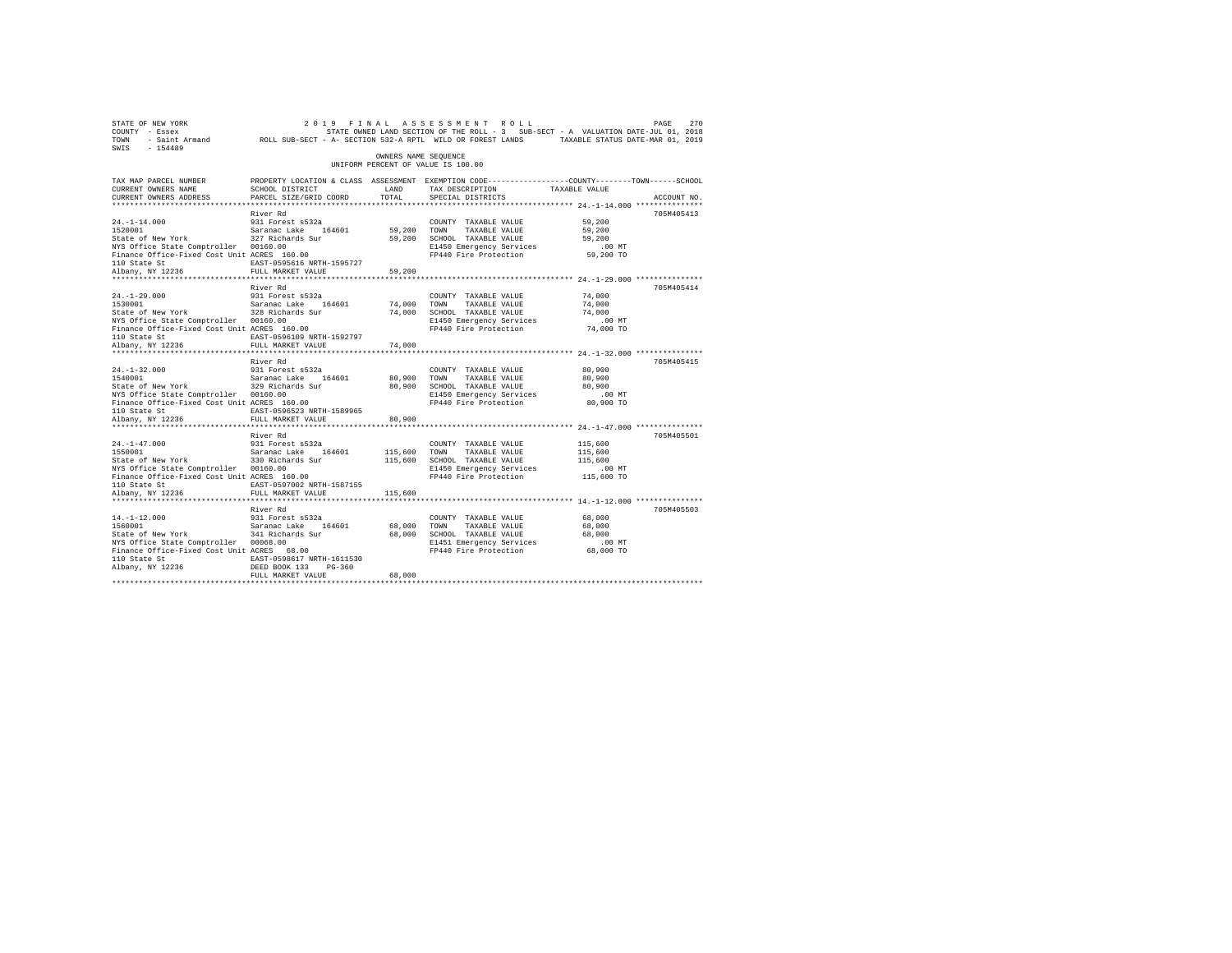| STATE OF NEW YORK<br>COUNTY - Essex<br>TOWN<br>SWIS<br>$-154489$                | - Saint Armand ROLL SUB-SECT - A- SECTION 532-A RPTL WILD OR FOREST LANDS TAXABLE STATUS DATE-MAR 01, 2019                                     |                        | 2019 FINAL ASSESSMENT ROLL<br>STATE OWNED LAND SECTION OF THE ROLL - 3 SUB-SECT - A VALUATION DATE-JUL 01, 2018 |               | 271<br>PAGE |
|---------------------------------------------------------------------------------|------------------------------------------------------------------------------------------------------------------------------------------------|------------------------|-----------------------------------------------------------------------------------------------------------------|---------------|-------------|
|                                                                                 |                                                                                                                                                | OWNERS NAME SEOUENCE   | UNIFORM PERCENT OF VALUE IS 100.00                                                                              |               |             |
| TAX MAP PARCEL NUMBER<br>CURRENT OWNERS NAME<br>CURRENT OWNERS ADDRESS          | PROPERTY LOCATION & CLASS ASSESSMENT EXEMPTION CODE-----------------COUNTY-------TOWN------SCHOOL<br>SCHOOL DISTRICT<br>PARCEL SIZE/GRID COORD | LAND<br>TOTAL          | TAX DESCRIPTION<br>SPECIAL DISTRICTS                                                                            | TAXABLE VALUE | ACCOUNT NO. |
|                                                                                 | River Rd                                                                                                                                       |                        |                                                                                                                 |               | 705M405504  |
| $14. -1 - 33.000$                                                               | 931 Forest s532a                                                                                                                               |                        | COUNTY TAXABLE VALUE                                                                                            | 259,000       |             |
| 1570001                                                                         | Saranac Lake 164601                                                                                                                            | 259,000                | TOWN<br>TAXABLE VALUE                                                                                           | 259,000       |             |
| State of New York                                                               | 343 Richards Sur                                                                                                                               | 259,000                | SCHOOL TAXABLE VALUE                                                                                            | 259,000       |             |
| NYS Office State Comptroller 00160.00                                           |                                                                                                                                                |                        | E1451 Emergency Services                                                                                        | .00 MT        |             |
| Finance Office-Fixed Cost Unit ACRES 160.00<br>110 State St<br>Albany, NY 12236 | EAST-0599216 NRTH-1607024<br>DEED BOOK 196 PG-275                                                                                              |                        | FP440 Fire Protection                                                                                           | 259,000 TO    |             |
|                                                                                 | FULL MARKET VALUE                                                                                                                              | 259,000                |                                                                                                                 |               |             |
|                                                                                 | River Rd                                                                                                                                       |                        |                                                                                                                 |               | 705M405505  |
| $14. - 1 - 14.001$                                                              | 931 Forest s532a                                                                                                                               |                        | COUNTY TAXABLE VALUE                                                                                            | 173,500       |             |
| 1580001                                                                         | Saranac Lake 164601                                                                                                                            | 173,500                | TOWN<br>TAXABLE VALUE                                                                                           | 173,500       |             |
| State of New York                                                               | 345 Richards Sur                                                                                                                               |                        | 173,500 SCHOOL TAXABLE VALUE                                                                                    | 173,500       |             |
| NYS Office State Comptroller 00160.00                                           |                                                                                                                                                |                        | E1451 Emergency Services                                                                                        | $.00$ MT      |             |
| Finance Office-Fixed Cost Unit ACRES 160.00                                     |                                                                                                                                                |                        | FP440 Fire Protection                                                                                           | 173,500 TO    |             |
| 110 State St                                                                    | EAST-0600012 NRTH-1601866                                                                                                                      |                        |                                                                                                                 |               |             |
| Albany, NY 12236                                                                | DEED BOOK 196 PG-275                                                                                                                           |                        |                                                                                                                 |               |             |
|                                                                                 | FULL MARKET VALUE                                                                                                                              | 173,500                |                                                                                                                 |               |             |
|                                                                                 | River Rd                                                                                                                                       |                        |                                                                                                                 |               | 705M405506  |
| $24. -1 - 12.000$                                                               | 931 Forest s532a                                                                                                                               |                        | COUNTY TAXABLE VALUE                                                                                            | 219,400       |             |
| 1590001                                                                         | Saranac Lake 164601                                                                                                                            | 219,400                | TOWN<br>TAXABLE VALUE                                                                                           | 219,400       |             |
| State of New York                                                               | 346 Richards Sur                                                                                                                               | 219,400                | SCHOOL TAXABLE VALUE                                                                                            | 219,400       |             |
| NYS Office State Comptroller 00160.00                                           |                                                                                                                                                |                        | E1450 Emergency Services                                                                                        | $.00$ MT      |             |
| Finance Office-Fixed Cost Unit ACRES 160.00                                     |                                                                                                                                                |                        | FP440 Fire Protection                                                                                           | 219,400 TO    |             |
| 110 State St                                                                    | EAST-0600357 NRTH-1599178                                                                                                                      |                        |                                                                                                                 |               |             |
| Albany, NY 12236                                                                | FULL MARKET VALUE                                                                                                                              | 219,400                |                                                                                                                 |               |             |
|                                                                                 | River Rd                                                                                                                                       |                        |                                                                                                                 |               | 705M405507  |
| $24. -1 - 13.000$                                                               | 931 Forest s532a                                                                                                                               |                        | COUNTY TAXABLE VALUE                                                                                            | 81,400        |             |
| 1600001                                                                         | Saranac Lake 164601                                                                                                                            | 81,400                 | TOWN<br>TAXABLE VALUE                                                                                           | 81,400        |             |
| State of New York                                                               | 347 Richards Sur                                                                                                                               | 81,400                 | SCHOOL TAXABLE VALUE                                                                                            | 81,400        |             |
| NYS Office State Comptroller 00160.00                                           |                                                                                                                                                |                        | E1450 Emergency Services                                                                                        | $.00$ MT      |             |
| was sale comptroller 00160.00<br>Finance Office-Fixed Cost Unit ACRES 160.00    |                                                                                                                                                |                        | FP440 Fire Protection                                                                                           | 81,400 TO     |             |
| 110 State St                                                                    | EAST-0598204 NRTH-1596020                                                                                                                      |                        |                                                                                                                 |               |             |
| Albany, NY 12236                                                                | FULL MARKET VALUE                                                                                                                              | 81,400<br>************ | ******************************* 24.-1-30.000 ***************                                                    |               |             |
|                                                                                 | River Rd                                                                                                                                       |                        |                                                                                                                 |               | 705M405508  |
| $24. -1 - 30.000$                                                               | 931 Forest s532a                                                                                                                               |                        | COUNTY TAXABLE VALUE                                                                                            | 116,400       |             |
| 1610001                                                                         | Saranac Lake 164601                                                                                                                            | 116,400 TOWN           | TAXABLE VALUE                                                                                                   | 116,400       |             |
| State of New York                                                               | 348 Richards Sur                                                                                                                               | 116,400                | SCHOOL TAXABLE VALUE                                                                                            | 116,400       |             |
| NYS Office State Comptroller 00160.00                                           |                                                                                                                                                |                        | E1450 Emergency Services                                                                                        | $.00$ MT      |             |
| Finance Office-Fixed Cost Unit ACRES 160.00                                     |                                                                                                                                                |                        | FP440 Fire Protection                                                                                           | 116,400 TO    |             |
| 110 State St                                                                    | EAST-0598731 NRTH-1593121                                                                                                                      |                        |                                                                                                                 |               |             |
| Albany, NY 12236                                                                | FULL MARKET VALUE                                                                                                                              | 116,400                |                                                                                                                 |               |             |
|                                                                                 |                                                                                                                                                |                        |                                                                                                                 |               |             |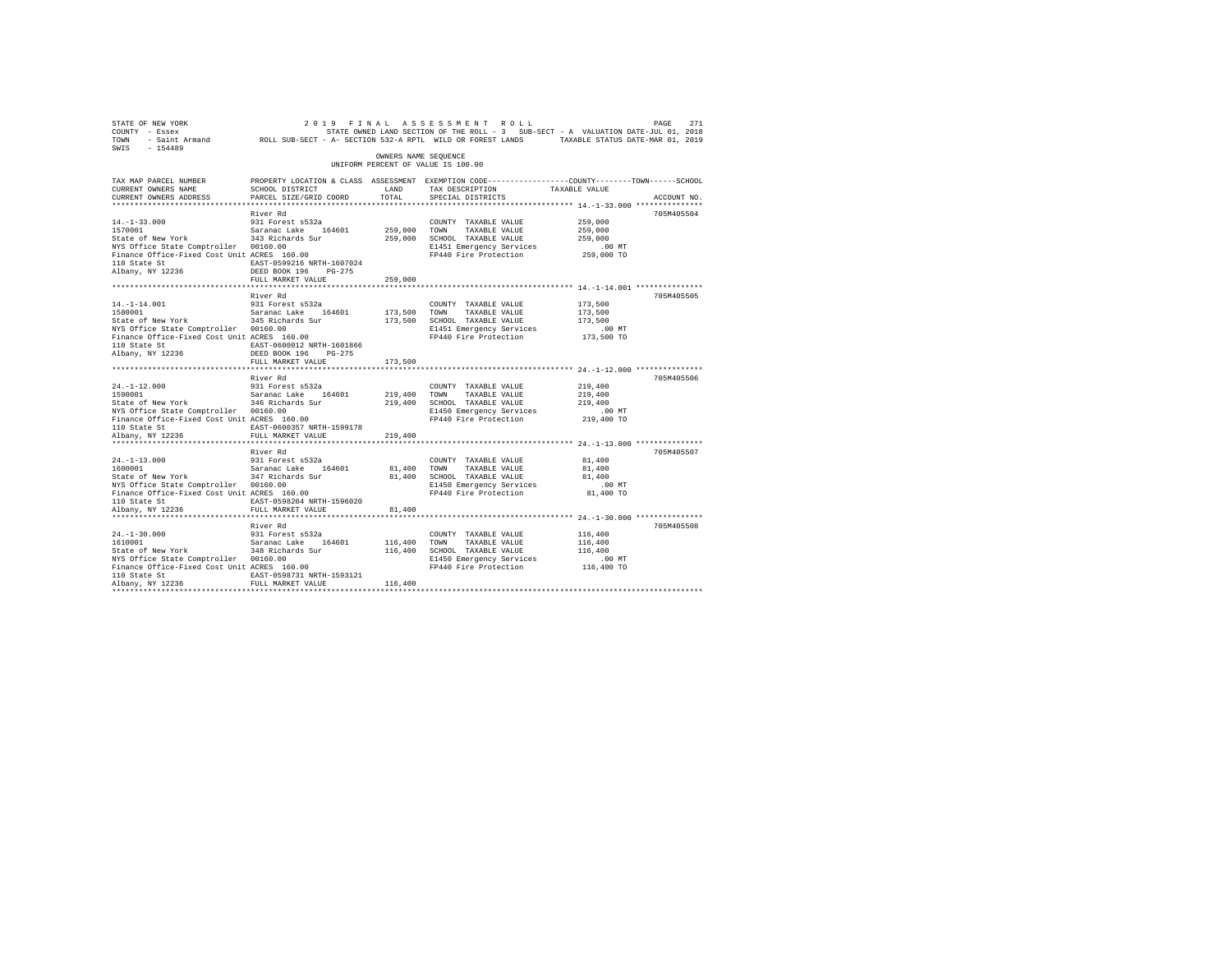| STATE OF NEW YORK<br>COUNTY - Essex<br>TOWN<br>SWIS<br>$-154489$                                                                                                                                                       | - Saint Armand ROLL SUB-SECT - A- SECTION 532-A RPTL WILD OR FOREST LANDS                                                                    |                       | 2019 FINAL ASSESSMENT ROLL<br>STATE OWNED LAND SECTION OF THE ROLL - 3 SUB-SECT - A VALUATION DATE-JUL 01, 2018                    | TAXABLE STATUS DATE-MAR 01, 2019                        | PAGE<br>272 |
|------------------------------------------------------------------------------------------------------------------------------------------------------------------------------------------------------------------------|----------------------------------------------------------------------------------------------------------------------------------------------|-----------------------|------------------------------------------------------------------------------------------------------------------------------------|---------------------------------------------------------|-------------|
|                                                                                                                                                                                                                        |                                                                                                                                              | OWNERS NAME SEOUENCE  | UNIFORM PERCENT OF VALUE IS 100.00                                                                                                 |                                                         |             |
| TAX MAP PARCEL NUMBER<br>CURRENT OWNERS NAME<br>CURRENT OWNERS ADDRESS                                                                                                                                                 | PROPERTY LOCATION & CLASS ASSESSMENT EXEMPTION CODE---------------COUNTY-------TOWN------SCHOOL<br>SCHOOL DISTRICT<br>PARCEL SIZE/GRID COORD | LAND<br>TOTAL         | TAX DESCRIPTION<br>SPECIAL DISTRICTS                                                                                               | TAXABLE VALUE                                           | ACCOUNT NO. |
| $24. -1 - 31.000$<br>1620001<br>State of New York<br>NYS Office State Comptroller 00160.00<br>Finance Office-Fixed Cost Unit ACRES 160.00<br>110 State St<br>Albany, NY 12236                                          | River Rd<br>931 Forest s532a<br>Saranac Lake 164601<br>349 Richards Sur<br>EAST-0599193 NRTH-1590225<br>FULL MARKET VALUE                    | 73,900 TOWN<br>73,900 | COUNTY TAXABLE VALUE<br>TAXABLE VALUE<br>73,900 SCHOOL TAXABLE VALUE<br>E1450 Emergency Services<br>FP440 Fire Protection          | 73,900<br>73,900<br>73,900<br>.00 MT<br>73,900 TO       | 705M405509  |
| *********************<br>$24. -1 - 48.000$                                                                                                                                                                             | River Rd<br>931 Forest s532a                                                                                                                 | *********             | COUNTY TAXABLE VALUE                                                                                                               | ************ 24.-1-48.000 ****************<br>96,200    | 705M405510  |
| 1630001<br>State of New York<br>NYS Office State Comptroller 00160.00<br>Finance Office-Fixed Cost Unit ACRES 160.00<br>110 State St<br>Albany, NY 12236                                                               | Saranac Lake 164601<br>350 Richards Sur<br>EAST-0599769 NRTH-1587500<br>FULL MARKET VALUE                                                    | 96,200<br>96,200      | TOWN<br>TAXABLE VALUE<br>96,200 SCHOOL TAXABLE VALUE<br>E1450 Emergency Services<br>FP440 Fire Protection                          | 96,200<br>96,200<br>$.00$ MT<br>96,200 TO               |             |
| $15. - 1 - 2.000$<br>1640001<br>State of New York<br>NYS Office State Comptroller ACRES 37.00<br>Finance Office-Fixed Cost Unit EAST-0600654 NRTH-1611753<br>110 State St<br>Albany, NY 12236<br>********************* | County Route 48<br>931 Forest s532a<br>Saranac Lake 164601<br>361 Richard Sur<br>DEED BOOK 133 PG-360<br>FULL MARKET VALUE                   | 37,000 TOWN<br>37,000 | COUNTY TAXABLE VALUE<br>TAXABLE VALUE<br>37,000 SCHOOL TAXABLE VALUE<br>E1451 Emergency Services<br>FP440 Fire Protection          | 37,000<br>37,000<br>37,000<br>$.00$ MT<br>37,000 TO     | 705M405512  |
|                                                                                                                                                                                                                        | Goodspeed Ln                                                                                                                                 |                       |                                                                                                                                    |                                                         | 705M405513  |
| $15. - 1 - 48.000$<br>1650001<br>State of New York<br>NYS Office State Comptroller 00160.00<br>Finance Office-Fixed Cost Unit ACRES 160.00<br>110 State St<br>Albany, NY 12236                                         | 931 Forest s532a<br>Saranac Lake 164601<br>365 Richards Sur<br>EAST-0602630 NRTH-1602274<br>DEED BOOK 196 PG-275                             | 142,100               | COUNTY TAXABLE VALUE<br>TOWN<br>TAXABLE VALUE<br>142,100 SCHOOL TAXABLE VALUE<br>E1451 Emergency Services<br>FP440 Fire Protection | 142,100<br>142,100<br>142,100<br>$.00$ MT<br>142,100 TO |             |
|                                                                                                                                                                                                                        | FULL MARKET VALUE<br>***************************                                                                                             | 142,100               |                                                                                                                                    |                                                         |             |
| $15. - 1 - 47.000$<br>1660001<br>State of New York<br>NYS Office State Comptroller 00160.00<br>Finance Office-Fixed Cost Unit ACRES 160.00<br>110 State St<br>Albany, NY 12236                                         | Goodspeed Ln<br>931 Forest s532a<br>Saranac Lake<br>164601<br>366 Richards Sur<br>EAST-0602948 NRTH-1599590<br>DEED BOOK 196 PG-275          | 176,800               | COUNTY TAXABLE VALUE<br>TAXABLE VALUE<br>TOWN<br>176,800 SCHOOL TAXABLE VALUE<br>E1451 Emergency Services<br>FP440 Fire Protection | 176,800<br>176,800<br>176,800<br>$.00$ MT<br>176,800 TO | 705M405514  |
|                                                                                                                                                                                                                        | FULL MARKET VALUE                                                                                                                            | 176,800               |                                                                                                                                    |                                                         |             |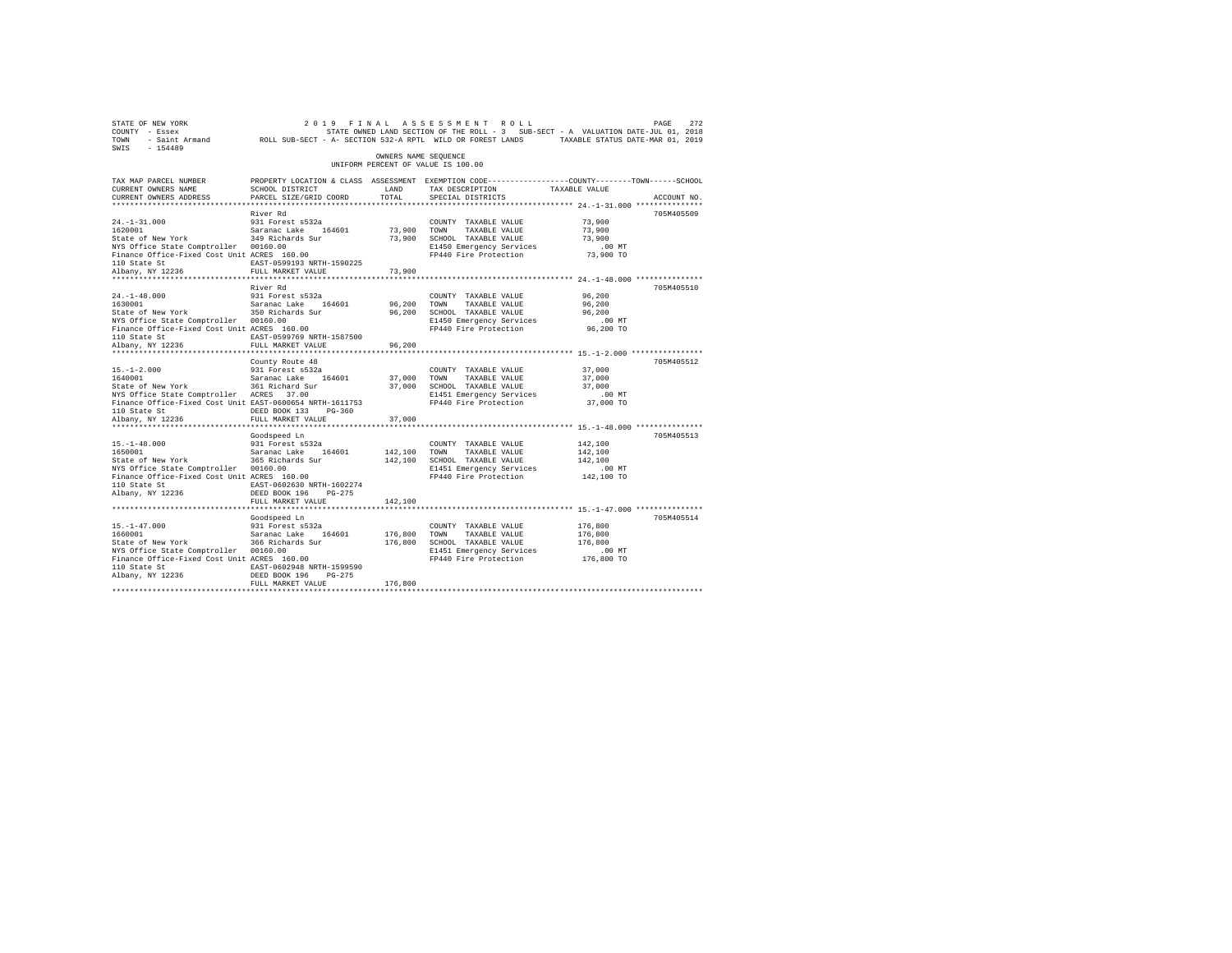| STATE OF NEW YORK<br>COUNTY - Essex<br>TOWN - Saint Armand - ROLL SUB-SECT - A- SECTION 532-A RPTL WILD OR FOREST LANDS - TAXABLE STATUS DATE-MAR 01, 2019 |                                                                                                  |                      | 2019 FINAL ASSESSMENT ROLL                        |                   | PAGE<br>273 |
|------------------------------------------------------------------------------------------------------------------------------------------------------------|--------------------------------------------------------------------------------------------------|----------------------|---------------------------------------------------|-------------------|-------------|
|                                                                                                                                                            |                                                                                                  |                      |                                                   |                   |             |
|                                                                                                                                                            |                                                                                                  | OWNERS NAME SEQUENCE | UNIFORM PERCENT OF VALUE IS 100.00                |                   |             |
| TAX MAP PARCEL NUMBER                                                                                                                                      | PROPERTY LOCATION & CLASS ASSESSMENT EXEMPTION CODE----------------COUNTY-------TOWN------SCHOOL |                      |                                                   |                   |             |
| CURRENT OWNERS NAME                                                                                                                                        | SCHOOL DISTRICT                                                                                  | LAND                 | TAX DESCRIPTION                                   | TAXABLE VALUE     |             |
| CURRENT OWNERS ADDRESS                                                                                                                                     | PARCEL SIZE/GRID COORD                                                                           | TOTAL                | SPECIAL DISTRICTS                                 |                   | ACCOUNT NO. |
|                                                                                                                                                            |                                                                                                  |                      |                                                   |                   |             |
|                                                                                                                                                            | Goodspeed Ln                                                                                     |                      |                                                   |                   | 705M405515  |
| $15. - 1 - 43.000$                                                                                                                                         | 931 Forest s532a                                                                                 |                      | COUNTY TAXABLE VALUE                              | 101,900           |             |
| 1670001                                                                                                                                                    | Saranac Lake 164601                                                                              | 101,900 TOWN         | TAXABLE VALUE                                     | 101,900           |             |
| State of New York 369 Richards Sur                                                                                                                         |                                                                                                  |                      | 101,900 SCHOOL TAXABLE VALUE                      | 101,900<br>.00 MT |             |
| NYS Office State Comptroller 00160.00<br>NYS Office State Comptroller 00160.00<br>Finance Office-Fixed Cost Unit ACRES 160.00                              |                                                                                                  |                      | E1451 Emergency Services<br>FP440 Fire Protection | 101,900 TO        |             |
| 110 State St  EAST-0604605 NRTH-1607823                                                                                                                    |                                                                                                  |                      |                                                   |                   |             |
| Albany, NY 12236                                                                                                                                           | DEED BOOK 133 PG-057                                                                             |                      |                                                   |                   |             |
|                                                                                                                                                            | FULL MARKET VALUE                                                                                | 101,900              |                                                   |                   |             |
|                                                                                                                                                            |                                                                                                  |                      |                                                   |                   |             |
|                                                                                                                                                            | Goodspeed Ln                                                                                     |                      |                                                   |                   | 705M405601  |
| $15. - 1 - 44.000$                                                                                                                                         | 931 Forest s532a                                                                                 |                      | COUNTY TAXABLE VALUE                              | 145,500           |             |
| 1680001 Saranac Lake 164601<br>State of New York 370 Richards Sur                                                                                          |                                                                                                  | 145,500 TOWN         | TAXABLE VALUE                                     | 145,500           |             |
|                                                                                                                                                            |                                                                                                  |                      | 145,500 SCHOOL TAXABLE VALUE                      | 145,500           |             |
| NYS Office State Comptroller 00160.00                                                                                                                      |                                                                                                  |                      | E1451 Emergency Services                          | $.00$ MT          |             |
| Finance Office-Fixed Cost Unit ACRES 160.00                                                                                                                |                                                                                                  |                      | FP440 Fire Protection                             | 145,500 TO        |             |
| 110 State St<br>Albany, NY 12236                                                                                                                           | EAST-0604980 NRTH-1605231                                                                        |                      |                                                   |                   |             |
|                                                                                                                                                            | DEED BOOK 196 PG-275                                                                             |                      |                                                   |                   |             |
|                                                                                                                                                            | FULL MARKET VALUE                                                                                | 145,500              |                                                   |                   |             |
|                                                                                                                                                            | Goodspeed Ln                                                                                     |                      |                                                   |                   | 705M405602  |
| $15. -1 - 45.000$                                                                                                                                          | 931 Forest s532a                                                                                 |                      | COUNTY TAXABLE VALUE                              | 199,800           |             |
|                                                                                                                                                            |                                                                                                  | 199,800 TOWN         | TAXABLE VALUE                                     | 199,800           |             |
| 1690001 Saranac Lake 164601<br>State of New York 371 Richards Sur                                                                                          |                                                                                                  |                      | 199,800 SCHOOL TAXABLE VALUE                      | 199,800           |             |
|                                                                                                                                                            |                                                                                                  |                      | E1451 Emergency Services                          | $.00$ MT          |             |
|                                                                                                                                                            |                                                                                                  |                      | FP440 Fire Protection                             | 199,800 TO        |             |
| 110 State St 6005359 NRTH-1602616                                                                                                                          |                                                                                                  |                      |                                                   |                   |             |
| Albany, NY 12236                                                                                                                                           | DEED BOOK 196 PG-275                                                                             |                      |                                                   |                   |             |
|                                                                                                                                                            | FULL MARKET VALUE                                                                                | 199,800              |                                                   |                   |             |
|                                                                                                                                                            |                                                                                                  |                      |                                                   |                   |             |
|                                                                                                                                                            | Goodspeed Ln                                                                                     |                      |                                                   |                   | 705M405603  |
|                                                                                                                                                            |                                                                                                  |                      | COUNTY TAXABLE VALUE                              | 111,000           |             |
| $15, -1-46.000$ 1700001<br>1700001 5131 527 5328 3428 5486 164601<br>172 Richards Sur                                                                      |                                                                                                  | 111,000              | TOWN<br>TAXABLE VALUE                             | 111,000           |             |
|                                                                                                                                                            |                                                                                                  |                      | 111,000 SCHOOL TAXABLE VALUE                      | 111,000<br>.00 MT |             |
| NYS Office State Comptroller 00160.00<br>Finance Office-Fixed Cost Unit ACRES 160.00                                                                       |                                                                                                  |                      | E1451 Emergency Services<br>FP440 Fire Protection | 111,000 TO        |             |
|                                                                                                                                                            | EAST-0605725 NRTH-1600044                                                                        |                      |                                                   |                   |             |
| 110 State St<br>Albany, NY 12236                                                                                                                           | DEED BOOK 196 PG-275                                                                             |                      |                                                   |                   |             |
|                                                                                                                                                            | FULL MARKET VALUE                                                                                | 111,000              |                                                   |                   |             |
|                                                                                                                                                            |                                                                                                  |                      |                                                   |                   |             |
|                                                                                                                                                            | Gillespie Dr                                                                                     |                      |                                                   |                   | 705M405604  |
| $15. - 1 - 40.000$                                                                                                                                         | 931 Forest s532a                                                                                 |                      | COUNTY TAXABLE VALUE                              | 143,100           |             |
| 1710001                                                                                                                                                    | Saranac Lake 164601                                                                              | 143,100 TOWN         | TAXABLE VALUE                                     | 143,100           |             |
| State of New York<br>NYS Office State Comptroller<br>NYS Office State Comptroller 00160.00<br>Finance Office-Fixed Cost Unit ACRES 160.00                  |                                                                                                  |                      | 143,100 SCHOOL TAXABLE VALUE                      | 143,100           |             |
|                                                                                                                                                            |                                                                                                  |                      | E1451 Emergency Services                          | $.00$ MT          |             |
|                                                                                                                                                            |                                                                                                  |                      | FP440 Fire Protection                             | 143,100 TO        |             |
| 110 State St                                                                                                                                               | EAST-0607377 NRTH-1608312                                                                        |                      |                                                   |                   |             |
| Albany, NY 12236                                                                                                                                           | FULL MARKET VALUE                                                                                | 143,100              |                                                   |                   |             |
|                                                                                                                                                            |                                                                                                  |                      |                                                   |                   |             |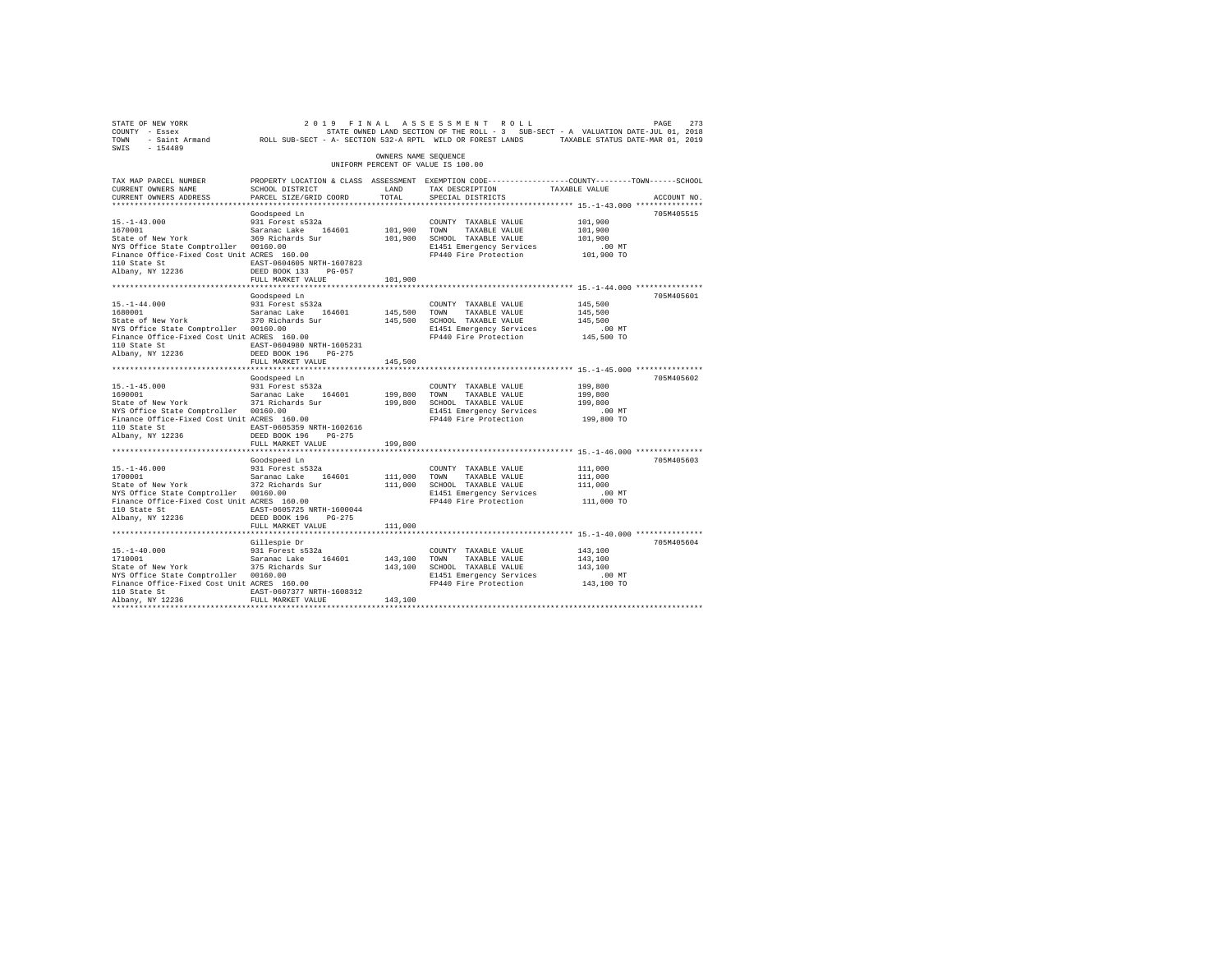| 2019 7 EXA A SSESSMENT ROLL PAGE 274 PAGE 274<br>COUNTY - Essex - SSEX STATE ON STATE NONED IAND SECTION OF THE ROLL - 3 SUB-SECT - A VALUATION DATE-JUL 01, 2018<br>2011 - TOWN - Saint Armand - ROLL SUB-SECT - A- SECTION 532-A R |                                                                                                                    |                      |                                                                 |                                                       |             |
|--------------------------------------------------------------------------------------------------------------------------------------------------------------------------------------------------------------------------------------|--------------------------------------------------------------------------------------------------------------------|----------------------|-----------------------------------------------------------------|-------------------------------------------------------|-------------|
| $-154489$<br>SWTS                                                                                                                                                                                                                    |                                                                                                                    | OWNERS NAME SEOUENCE |                                                                 |                                                       |             |
|                                                                                                                                                                                                                                      |                                                                                                                    |                      | UNIFORM PERCENT OF VALUE IS 100.00                              |                                                       |             |
| TAX MAP PARCEL NUMBER                                                                                                                                                                                                                | PROPERTY LOCATION & CLASS ASSESSMENT EXEMPTION CODE---------------COUNTY-------TOWN------SCHOOL<br>SCHOOL DISTRICT | LAND                 |                                                                 | TAXABLE VALUE                                         |             |
| CURRENT OWNERS NAME<br>CURRENT OWNERS ADDRESS                                                                                                                                                                                        | PARCEL SIZE/GRID COORD                                                                                             | TOTAL                | TAX DESCRIPTION<br>SPECIAL DISTRICTS                            |                                                       | ACCOUNT NO. |
|                                                                                                                                                                                                                                      |                                                                                                                    |                      |                                                                 | ************************ 15.-1-39.000 *************** |             |
| $15. - 1 - 39.000$                                                                                                                                                                                                                   | Gillespie Dr<br>931 Forest s532a                                                                                   |                      |                                                                 | 143,500                                               | 705M405605  |
|                                                                                                                                                                                                                                      |                                                                                                                    | 143,500 TOWN         | COUNTY TAXABLE VALUE<br>TAXABLE VALUE                           | 143,500                                               |             |
| 1720001 Saranac Lake 164601<br>State of New York 376 Richards Sur                                                                                                                                                                    |                                                                                                                    |                      | 143,500 SCHOOL TAXABLE VALUE                                    | 143,500                                               |             |
| NYS Office State Comptroller 00160.00                                                                                                                                                                                                |                                                                                                                    |                      | E1451 Emergency Services                                        | $.00$ MT                                              |             |
| Finance Office-Fixed Cost Unit ACRES 160.00                                                                                                                                                                                          |                                                                                                                    |                      | FP440 Fire Protection                                           | 143,500 TO                                            |             |
| 110 State St                                                                                                                                                                                                                         | EAST-0607753 NRTH-1605599                                                                                          |                      |                                                                 |                                                       |             |
| Albany, NY 12236                                                                                                                                                                                                                     | DEED BOOK 196    PG-275<br>FULL MARKET VALUE                                                                       | 143,500              |                                                                 |                                                       |             |
|                                                                                                                                                                                                                                      |                                                                                                                    |                      |                                                                 |                                                       |             |
|                                                                                                                                                                                                                                      | Whiteface Memorial Hwy                                                                                             |                      |                                                                 |                                                       | 705M405606  |
| $15. - 1 - 38.000$                                                                                                                                                                                                                   | 931 Forest s532a                                                                                                   |                      | COUNTY TAXABLE VALUE                                            | 148,000                                               |             |
| 1730001                                                                                                                                                                                                                              | Saranac Lake 164601                                                                                                | 148,000 TOWN         | TAXABLE VALUE                                                   | 148,000                                               |             |
| State of New York                                                                                                                                                                                                                    | 377 Richards Sur                                                                                                   |                      | 148,000 SCHOOL TAXABLE VALUE                                    | 148,000                                               |             |
|                                                                                                                                                                                                                                      |                                                                                                                    |                      | E1451 Emergency Services                                        | .00 MT                                                |             |
|                                                                                                                                                                                                                                      |                                                                                                                    |                      | FP440 Fire Protection                                           | 148,000 TO                                            |             |
| 110 State St 608081 NRTH-1603030<br>Albany, NY 12236                                                                                                                                                                                 | DEED BOOK 196 PG-275                                                                                               |                      |                                                                 |                                                       |             |
|                                                                                                                                                                                                                                      | FULL MARKET VALUE                                                                                                  | 148,000              |                                                                 |                                                       |             |
|                                                                                                                                                                                                                                      |                                                                                                                    |                      |                                                                 |                                                       |             |
|                                                                                                                                                                                                                                      | Whiteface Memorial Hwy                                                                                             |                      |                                                                 |                                                       | 705M405607  |
| $15. - 1 - 37.000$                                                                                                                                                                                                                   | 931 Forest s532a                                                                                                   |                      | COUNTY TAXABLE VALUE                                            | 103,600                                               |             |
| 1740001                                                                                                                                                                                                                              | Saranac Lake 164601                                                                                                | 103,600              | TAXABLE VALUE<br>TOWN                                           | 103,600                                               |             |
| State of New York                                                                                                                                                                                                                    | 378 Richards Sur                                                                                                   |                      | 103,600 SCHOOL TAXABLE VALUE                                    | 103,600                                               |             |
| NYS Office State Comptroller 00160.00<br>Finance Office-Fixed Cost Unit ACRES 160.00                                                                                                                                                 |                                                                                                                    |                      | E1451 Emergency Services<br>FP440 Fire Protection               | $.00$ MT<br>103,600 TO                                |             |
| 110 State St 60847-0608479 NRTH-1600440                                                                                                                                                                                              |                                                                                                                    |                      |                                                                 |                                                       |             |
| Albany, NY 12236                                                                                                                                                                                                                     | DEED BOOK 196 PG-275                                                                                               |                      |                                                                 |                                                       |             |
|                                                                                                                                                                                                                                      | FULL MARKET VALUE                                                                                                  | 103,600              |                                                                 |                                                       |             |
|                                                                                                                                                                                                                                      | ************************                                                                                           |                      | ********************************** 15.-1-32.000 *************** |                                                       |             |
|                                                                                                                                                                                                                                      | Gillespie Dr                                                                                                       |                      |                                                                 |                                                       | 705M405608  |
| $15. - 1 - 32.000$                                                                                                                                                                                                                   | 931 Forest s532a                                                                                                   | 177,800 TOWN         | COUNTY TAXABLE VALUE<br>TAXABLE VALUE                           | 177,800<br>177,800                                    |             |
| 1750001 Saranac Lake 164601<br>State Of New York 380 Richards Sur                                                                                                                                                                    |                                                                                                                    |                      | 177,800 SCHOOL TAXABLE VALUE                                    | 177,800                                               |             |
| NYS Office State Comptroller 00160.00                                                                                                                                                                                                |                                                                                                                    |                      | E1451 Emergency Services                                        | $.00$ MT                                              |             |
| Finance Office-Fixed Cost Unit ACRES 160.00                                                                                                                                                                                          |                                                                                                                    |                      | FP440 Fire Protection                                           | 177,800 TO                                            |             |
| 110 State St                                                                                                                                                                                                                         | EAST-0609724 NRTH-1611258                                                                                          |                      |                                                                 |                                                       |             |
| Albany, NY 12236                                                                                                                                                                                                                     | DEED BOOK 196 PG-275                                                                                               |                      |                                                                 |                                                       |             |
|                                                                                                                                                                                                                                      | FULL MARKET VALUE                                                                                                  | 177,800              |                                                                 |                                                       |             |
|                                                                                                                                                                                                                                      |                                                                                                                    |                      |                                                                 |                                                       |             |
|                                                                                                                                                                                                                                      | Gillespie Dr<br>931 Forest s532a                                                                                   |                      | COUNTY TAXABLE VALUE                                            | 163,400                                               | 705M405609  |
| $15. - 1 - 33.000$<br>1760001                                                                                                                                                                                                        | Saranac Lake 164601                                                                                                | 163,400 TOWN         | TAXABLE VALUE                                                   | 163,400                                               |             |
| State of New York                                                                                                                                                                                                                    | 381 Richards Sur<br>00160.00                                                                                       |                      | 163,400 SCHOOL TAXABLE VALUE                                    | 163,400                                               |             |
| NYS Office State Comptroller 00160.00                                                                                                                                                                                                |                                                                                                                    |                      | E1451 Emergency Services                                        | $.00$ MT                                              |             |
| Finance Office-Fixed Cost Unit ACRES 160.00                                                                                                                                                                                          |                                                                                                                    |                      | FP440 Fire Protection                                           | 163,400 TO                                            |             |
| 110 State St EAST-0610154 NRTH-1608714                                                                                                                                                                                               |                                                                                                                    |                      |                                                                 |                                                       |             |
| Albany, NY 12236                                                                                                                                                                                                                     | DEED BOOK 196 PG-275<br>FULL MARKET VALUE                                                                          | 163,400              |                                                                 |                                                       |             |
|                                                                                                                                                                                                                                      |                                                                                                                    |                      |                                                                 |                                                       |             |
|                                                                                                                                                                                                                                      |                                                                                                                    |                      |                                                                 |                                                       |             |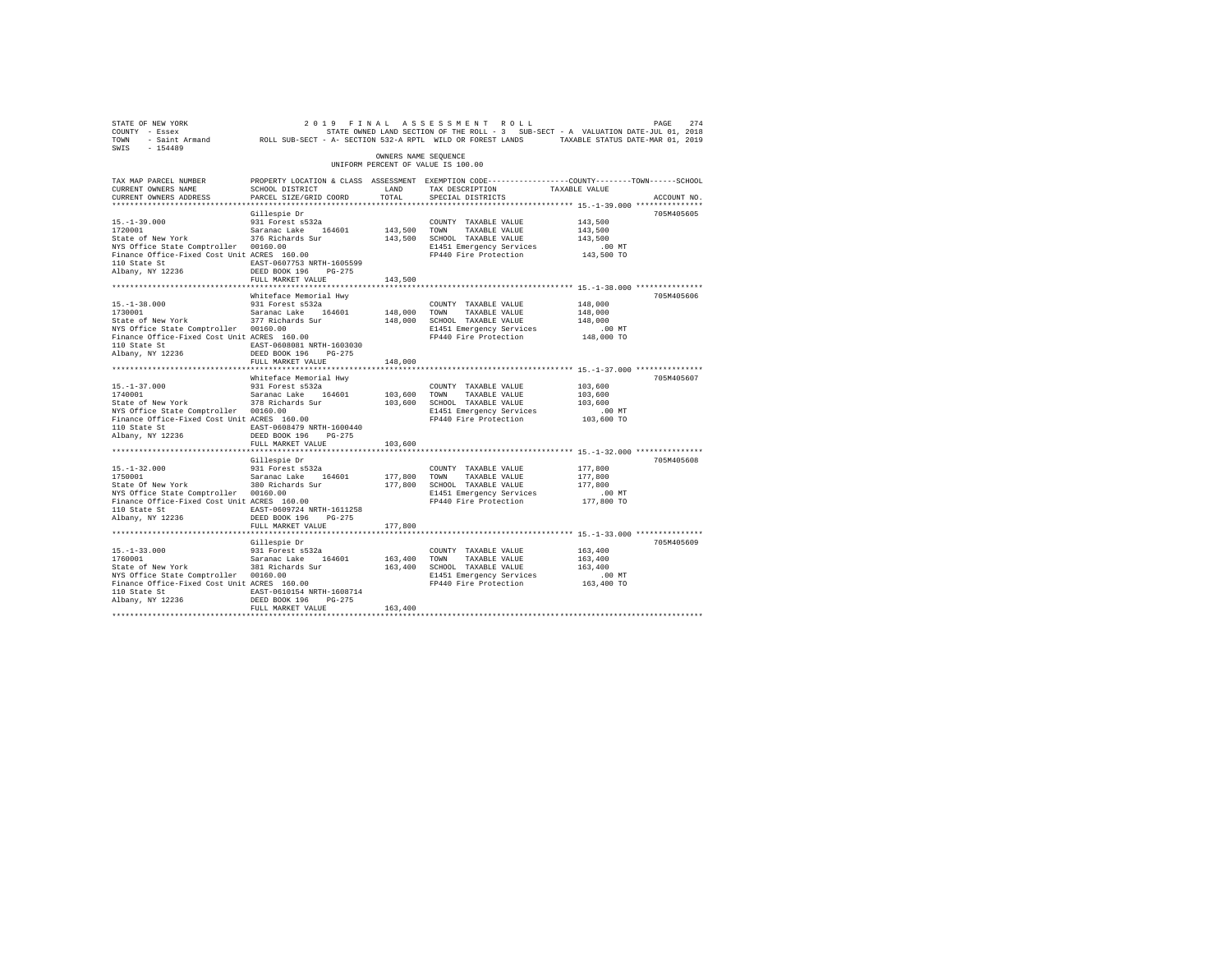| STATE OF NEW YORK<br>COUNTY - Essex<br>SWIS - 154489                                                                                                                                                                                                                               |                                                                                                                                             |                       | 2019 FINAL ASSESSMENT ROLL<br>STATE OWNED LAND SECTION OF THE ROLL - 3 SUB-SECT - A VALUATION DATE-JUL 01, 2018                     |                                                     | PAGE<br>275 |
|------------------------------------------------------------------------------------------------------------------------------------------------------------------------------------------------------------------------------------------------------------------------------------|---------------------------------------------------------------------------------------------------------------------------------------------|-----------------------|-------------------------------------------------------------------------------------------------------------------------------------|-----------------------------------------------------|-------------|
|                                                                                                                                                                                                                                                                                    |                                                                                                                                             | OWNERS NAME SEQUENCE  | UNIFORM PERCENT OF VALUE IS 100.00                                                                                                  |                                                     |             |
| TAX MAP PARCEL NUMBER<br>CURRENT OWNERS NAME<br>CURRENT OWNERS ADDRESS PARCEL SIZE/GRID COORD                                                                                                                                                                                      | PROPERTY LOCATION & CLASS ASSESSMENT EXEMPTION CODE---------------COUNTY-------TOWN------SCHOOL<br>SCHOOL DISTRICT                          | LAND<br>TOTAL         | TAX DESCRIPTION<br>SPECIAL DISTRICTS                                                                                                | TAXABLE VALUE                                       | ACCOUNT NO. |
| $15. - 1 - 34.000$<br>1770001<br>State of New York 382 Richards Sur<br>NYS Office State Comptroller 00160.00<br>Finance Office-Fixed Cost Unit ACRES 160.00<br>110 State St<br>Albany, NY 12236 DEED BOOK 196                                                                      | Roseman Rd<br>931 Forest s532a<br>Saranac Lake 164601<br>EAST-0610501 NRTH-1605930<br>$PG-275$<br>FULL MARKET VALUE                         | 95,900 TOWN<br>95,900 | COUNTY TAXABLE VALUE<br>TAXABLE VALUE<br>95,900 SCHOOL TAXABLE VALUE<br>E1451 Emergency Services<br>FP440 Fire Protection 95,900 TO | 95,900<br>95,900<br>95,900<br>.00 MT                | 705M405610  |
|                                                                                                                                                                                                                                                                                    |                                                                                                                                             |                       |                                                                                                                                     |                                                     |             |
| $15. - 1 - 35.000$<br>1780001<br>State of New York 383 Richards Sur<br>NYS Office State Comptroller 00160.00<br>Finance Office-Fixed Cost Unit ACRES 160.00<br>110 State St<br>Albany, NY 12236                                                                                    | Whiteface Memorial Hwy<br>931 Forest s532a<br>Saranac Lake 164601<br>EAST-0610871 NRTH-1603377<br>DEED BOOK 196 PG-275<br>FULL MARKET VALUE | 96.200 TOWN<br>96,200 | COUNTY TAXABLE VALUE 96,200<br>TAXABLE VALUE<br>96.200 SCHOOL TAXABLE VALUE<br>E1451 Emergency Services<br>FP440 Fire Protection    | 96,200<br>96,200<br>$.00$ MT<br>96,200 TO           | 705M405611  |
| $15. - 1 - 36.000$<br>1790001 Saranac Lake 164601<br>State of New York 384 Richards Sur<br>NYS Office State Comptroller 00160.00<br>Finance Office-Fixed Cost Unit ACRES 160.00<br>110 State St<br>Albany, NY 12236                                                                | Whiteface Memorial Hwy<br>931 Forest s532a<br>EAST-0611236 NRTH-1600734<br>DEED BOOK 196 PG-275<br>FULL MARKET VALUE                        | 59,200<br>59,200      | COUNTY TAXABLE VALUE<br>TOWN<br>TAXABLE VALUE<br>59,200 SCHOOL TAXABLE VALUE<br>E1451 Emergency Services<br>FP440 Fire Protection   | 59,200<br>59,200<br>59,200<br>$.00$ MT<br>59,200 TO | 705M405612  |
| 999.99-1-6.000 991 Adirondack p<br>8888888 - Saranac Lake 164601 0 TOWN 5Aranac Lake PORN 97XABLE VALUE<br>NYS Office State Comptroller 2019 Aggregate Assessment 1810,050 SCHOOL TAXABLE VALUE<br>Finance Office-Fixed Cost Unit All Purposes<br>110 State St<br>Albany, NY 12236 | Errata<br>EAST-0564000 NRTH-1592000<br>FULL MARKET VALUE                                                                                    | 1810,050              | FP440 Fire Protection                                                                                                               | 1810,050<br>1810,050<br>1810,050<br>1810,050 TO     | 705Z011001  |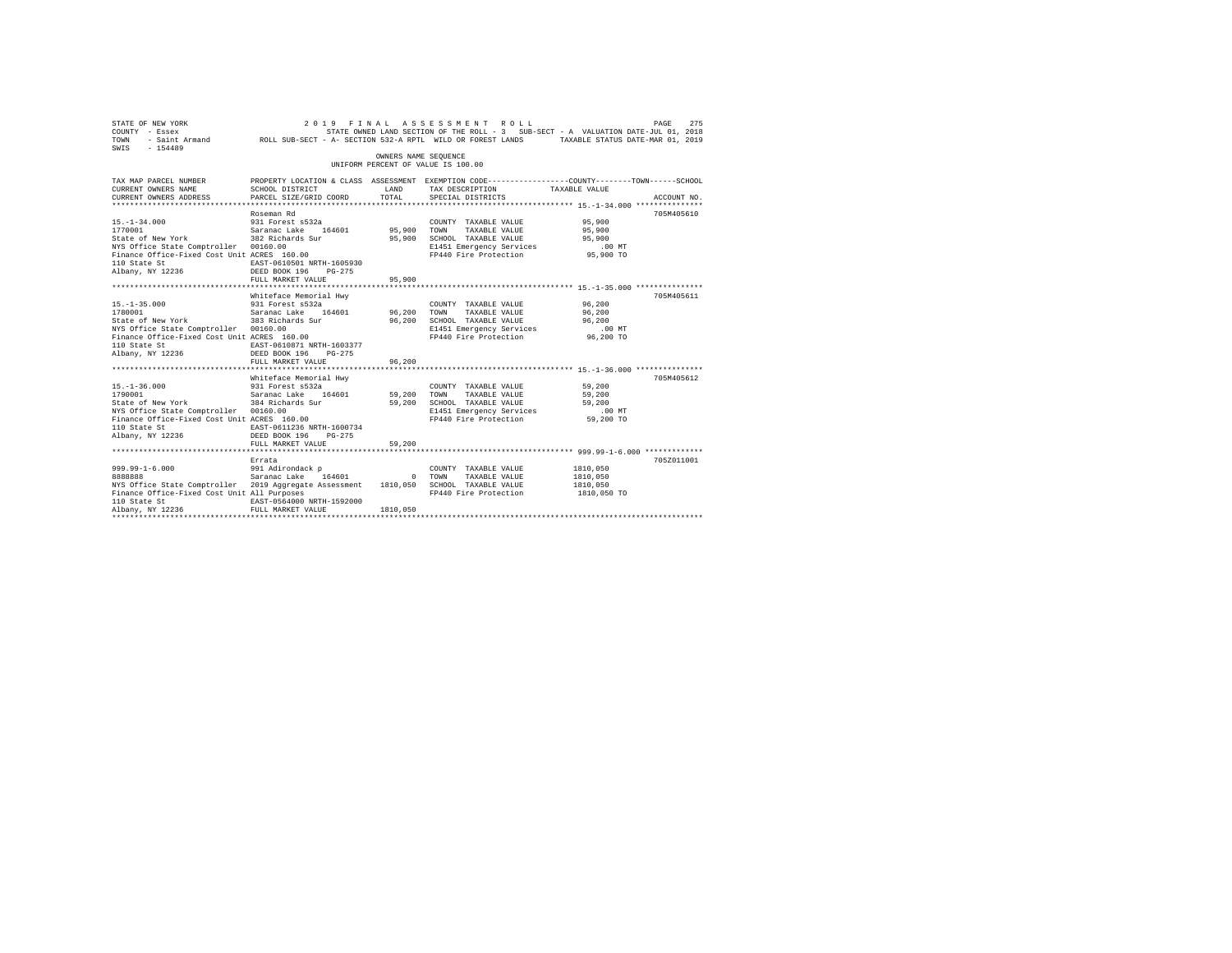|      | STATE OF NEW YORK | 2019 FINAL ASSESSMENT ROLL                                                                     | PAGE            | 276 |
|------|-------------------|------------------------------------------------------------------------------------------------|-----------------|-----|
|      | COUNTY - Essex    | STATE OWNED LAND SECTION OF THE ROLL - 3 SUB-SECT - A VALUATION DATE-JUL 01, 2018              |                 |     |
| TOWN | - Saint Armand    | ROLL SUB-SECT - A- SECTION 532-A RPTL WILD OR FOREST LANDS<br>TAXABLE STATUS DATE-MAR 01, 2019 |                 |     |
| SWIS | $-154489$         |                                                                                                | RPS150/V04/L015 |     |
|      |                   | CURRENT DATE 6/25/2019                                                                         |                 |     |

UNIFORM PERCENT OF VALUE IS 100.00<br>R O L L S U B S E C T I O N - A - T O T A L S

## \*\*\* S P E C I A L D I S T R I C T S U M M A R Y \*\*\*

| CODE | DISTRICT NAME        | TOTAL.<br>PARCELS | EXTENSION<br><b>TYPE</b> | <b>EXTENSION</b><br>VALUE | AD VALOREM<br>VALUE | <b>EXEMPT</b><br><b>AMOUNT</b> | TAXARLE<br>VALUE |
|------|----------------------|-------------------|--------------------------|---------------------------|---------------------|--------------------------------|------------------|
|      | E1450 Emergency Serv |                   | 84 MOVTAX                |                           |                     |                                |                  |
|      | E1451 Emergency Serv |                   | 89 MOVTAX                |                           |                     |                                |                  |
|      | FP440 Fire Protectio |                   | 174 TOTAL                |                           | 28006.750           |                                | 28006.750        |

## \*\*\* S C H O O L D I S T R I C T S U M M A R Y \*\*\*

| CODE   | DISTRICT NAME | TOTAL<br>PARCELS | ASSESSED<br>LAND | ASSESSED<br>TOTAL | EXEMPT<br>AMOUNT | TOTAL<br>TAXABLE | STAR<br>AMOUNT | STAR<br>TAXABLE |
|--------|---------------|------------------|------------------|-------------------|------------------|------------------|----------------|-----------------|
| 164601 | Saranac Lake  | 174              | 26196.700        | 28006.750         |                  | 28006.750        |                | 28006.750       |
|        | SUB-TOTAL     | 174              | 26196.700        | 28006.750         |                  | 28006.750        |                | 28006.750       |
|        | TOTAL         | 174              | 26196.700        | 28006.750         |                  | 28006.750        |                | 28006.750       |

## \*\*\* S Y S T E M C O D E S S U M M A R Y \*\*\*

## NO SYSTEM EXEMPTIONS AT THIS LEVEL

## \*\*\* E X E M P T I O N S U M M A R Y \*\*\*

## NO EXEMPTIONS AT THIS LEVEL

| ROLL       | DESCRIPTION      | TOTAL   | ASSESSED  | ASSESSED  | TAXABLE   | TAXABLE   | TAXABLE   | STAR      |
|------------|------------------|---------|-----------|-----------|-----------|-----------|-----------|-----------|
| <b>SEC</b> |                  | PARCELS | LAND      | TOTAL     | COUNTY    | TOWN      | SCHOOL    | TAXABLE   |
|            | STATE OWNED LAND | 174     | 26196.700 | 28006.750 | 28006.750 | 28006.750 | 28006.750 | 28006.750 |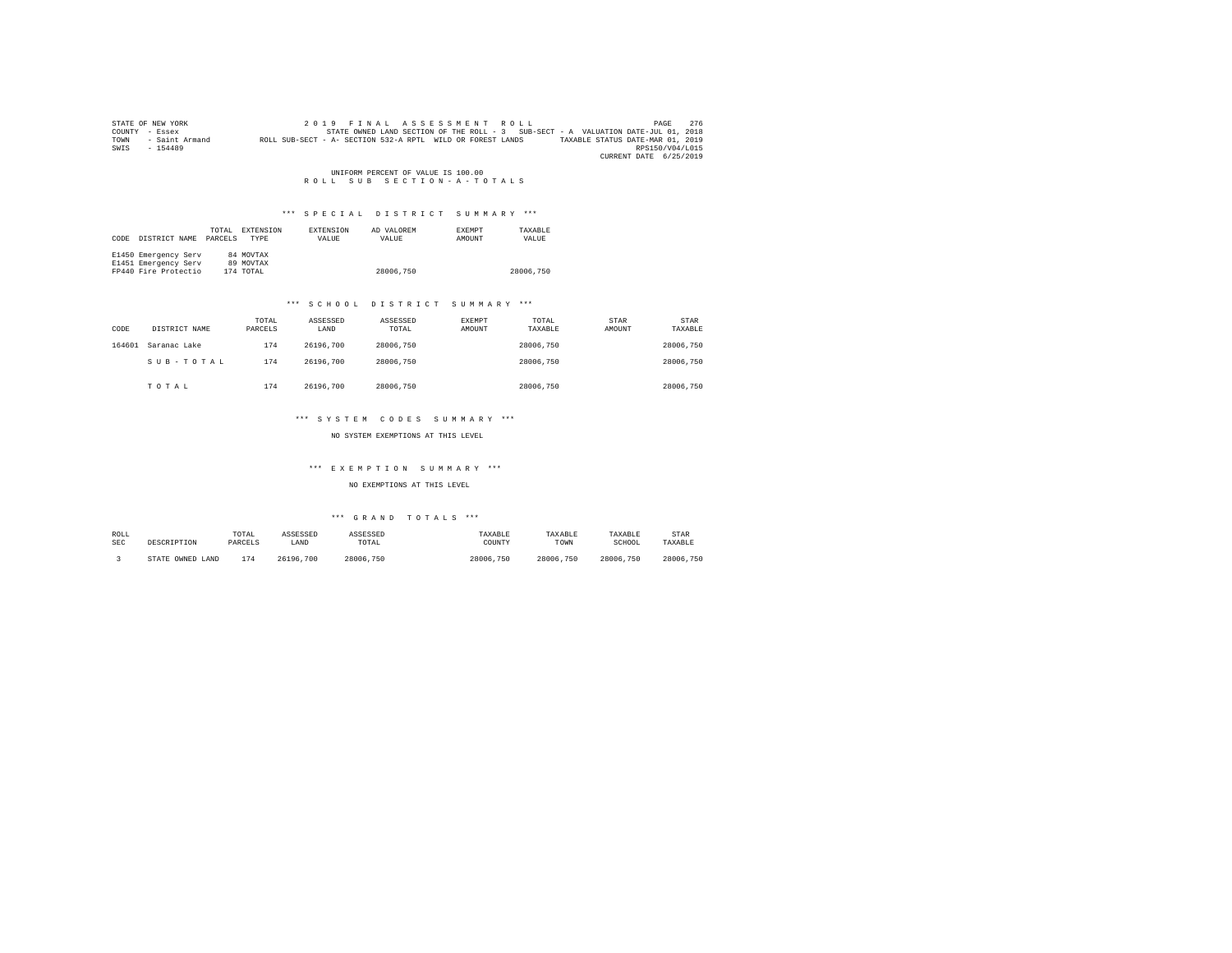| STATE OF NEW YORK<br>COUNTY - Essex<br>TOWN<br>$-154489$<br>SWIS | 2019<br>FINAL                                    |                      | ASSESSMENT ROLL                               | STATE OWNED LAND SECTION OF THE ROLL - 3 SUB-SECT - P VALUATION DATE-JUL 01, 2018<br>- Saint Armand MOLL SUB-SECT - P- ECL CONSERVATION AND COMMON LAW EASEMENTS TAXABLE STATUS DATE-MAR 01, 2019 | 277<br>PAGE |
|------------------------------------------------------------------|--------------------------------------------------|----------------------|-----------------------------------------------|---------------------------------------------------------------------------------------------------------------------------------------------------------------------------------------------------|-------------|
|                                                                  |                                                  | OWNERS NAME SEQUENCE |                                               |                                                                                                                                                                                                   |             |
|                                                                  |                                                  |                      | UNIFORM PERCENT OF VALUE IS 100.00            |                                                                                                                                                                                                   |             |
| TAX MAP PARCEL NUMBER                                            |                                                  |                      |                                               | PROPERTY LOCATION & CLASS ASSESSMENT EXEMPTION CODE---------------COUNTY-------TOWN------SCHOOL                                                                                                   |             |
| CURRENT OWNERS NAME                                              | SCHOOL DISTRICT                                  | LAND                 | TAX DESCRIPTION                               | TAXABLE VALUE                                                                                                                                                                                     |             |
| CURRENT OWNERS ADDRESS                                           | PARCEL SIZE/GRID COORD                           | TOTAL                | SPECIAL DISTRICTS                             |                                                                                                                                                                                                   | ACCOUNT NO. |
|                                                                  | River Rd                                         |                      |                                               |                                                                                                                                                                                                   | 705J199004  |
| 14. -1-7.120-ESMT                                                | 980 Consyn easmt                                 |                      | COUNTY TAXABLE VALUE                          | 17,892                                                                                                                                                                                            |             |
| State Of New York                                                | Saranac Lake 164601                              | 17,892               | TOWN<br>TAXABLE VALUE                         | 17,892                                                                                                                                                                                            |             |
| C/O County Treasurer                                             | 261 Omt Twp 11 Rs                                | 17,892               | SCHOOL TAXABLE VALUE                          | 17,892                                                                                                                                                                                            |             |
| Essex                                                            | County Also Ease 1003/322                        |                      | FP440 Fire Protection                         | 17,892 TO                                                                                                                                                                                         |             |
|                                                                  | ACRES 1.70<br>EAST-0587265 NRTH-1611142          |                      |                                               |                                                                                                                                                                                                   |             |
|                                                                  | DEED BOOK 1522 PG-162                            |                      |                                               |                                                                                                                                                                                                   |             |
|                                                                  | CONSERVATION ESMT % 71.00                        |                      |                                               |                                                                                                                                                                                                   |             |
|                                                                  | FULL MARKET VALUE                                | 17,892               |                                               |                                                                                                                                                                                                   |             |
|                                                                  | *********************                            |                      |                                               | ******************************** 14.-1-7.130-ESMT ***********                                                                                                                                     |             |
|                                                                  | River Rd                                         |                      |                                               |                                                                                                                                                                                                   | 705J199005  |
| 14. -1-7.130-ESMT                                                | 980 Consyn easmt                                 |                      | COUNTY TAXABLE VALUE                          | 2.911                                                                                                                                                                                             |             |
| State Of New York                                                | Saranac Lake 164601                              | 2,911                | TOWN<br>TAXABLE VALUE                         | 2.911                                                                                                                                                                                             |             |
| C/O County Treasurer                                             | 261 Omt Twp 11 Rs                                | 2,911                | SCHOOL TAXABLE VALUE                          | 2,911                                                                                                                                                                                             |             |
| Essex                                                            | County Also Ease 1003/322                        |                      | FP440 Fire Protection                         | 2,911 TO                                                                                                                                                                                          |             |
|                                                                  | ACRES 4.10                                       |                      |                                               |                                                                                                                                                                                                   |             |
|                                                                  | EAST-0589465 NRTH-1611509                        |                      |                                               |                                                                                                                                                                                                   |             |
|                                                                  | DEED BOOK 1522 PG-162                            |                      |                                               |                                                                                                                                                                                                   |             |
|                                                                  | CONSERVATION ESMT % 71.00                        |                      |                                               |                                                                                                                                                                                                   |             |
|                                                                  | FULL MARKET VALUE                                | 2,911                |                                               |                                                                                                                                                                                                   |             |
|                                                                  | River Rd                                         |                      |                                               |                                                                                                                                                                                                   | 705Z000014  |
| 14. -1-7.140-ESMT                                                | 980 Consvn easmt - WTRFNT                        |                      | COUNTY TAXABLE VALUE                          | 43,381                                                                                                                                                                                            |             |
| State Of New York                                                | Saranac Lake 164601                              | 43.381               | TOWN<br>TAXABLE VALUE                         | 43.381                                                                                                                                                                                            |             |
| C/O County Treasurer                                             | 261 Omt Twp 11 Rs                                | 43,381               | SCHOOL TAXABLE VALUE                          | 43,381                                                                                                                                                                                            |             |
| Essex<br>County                                                  | 0.29<br>ACRES                                    |                      | FP440 Fire Protection                         | 43,381 TO                                                                                                                                                                                         |             |
|                                                                  | EAST-0589938 NRTH-1609710                        |                      |                                               |                                                                                                                                                                                                   |             |
|                                                                  | DEED BOOK 1522 PG-162                            |                      |                                               |                                                                                                                                                                                                   |             |
|                                                                  | CONSERVATION ESMT % 71.00                        |                      |                                               |                                                                                                                                                                                                   |             |
|                                                                  | FULL MARKET VALUE                                | 43,381               |                                               |                                                                                                                                                                                                   |             |
|                                                                  |                                                  |                      |                                               |                                                                                                                                                                                                   |             |
| 14. -1-8.100-ESMT                                                | Franklin Falls Dam                               |                      |                                               | 341,581                                                                                                                                                                                           | 705J103702  |
| State Of New York                                                | 980 Consvn easmt - WTRFNT<br>Saranac Lake 164601 | 341,581              | COUNTY TAXABLE VALUE<br>TOWN<br>TAXABLE VALUE | 341,581                                                                                                                                                                                           |             |
| C/O County Treasurer                                             | 281 Richards Sur                                 | 341,581              | SCHOOL TAXABLE VALUE                          | 341,581                                                                                                                                                                                           |             |
| Essex<br>County                                                  | ACRES 68.17                                      |                      | FP440 Fire Protection                         | 341,581 TO                                                                                                                                                                                        |             |
|                                                                  | EAST-0591824 NRTH-1610830                        |                      |                                               |                                                                                                                                                                                                   |             |
|                                                                  | DEED BOOK 1522 PG-162                            |                      |                                               |                                                                                                                                                                                                   |             |
|                                                                  | CONSERVATION ESMT % 71.00                        |                      |                                               |                                                                                                                                                                                                   |             |
|                                                                  | FULL MARKET VALUE                                | 341.581              |                                               |                                                                                                                                                                                                   |             |
|                                                                  |                                                  |                      |                                               |                                                                                                                                                                                                   |             |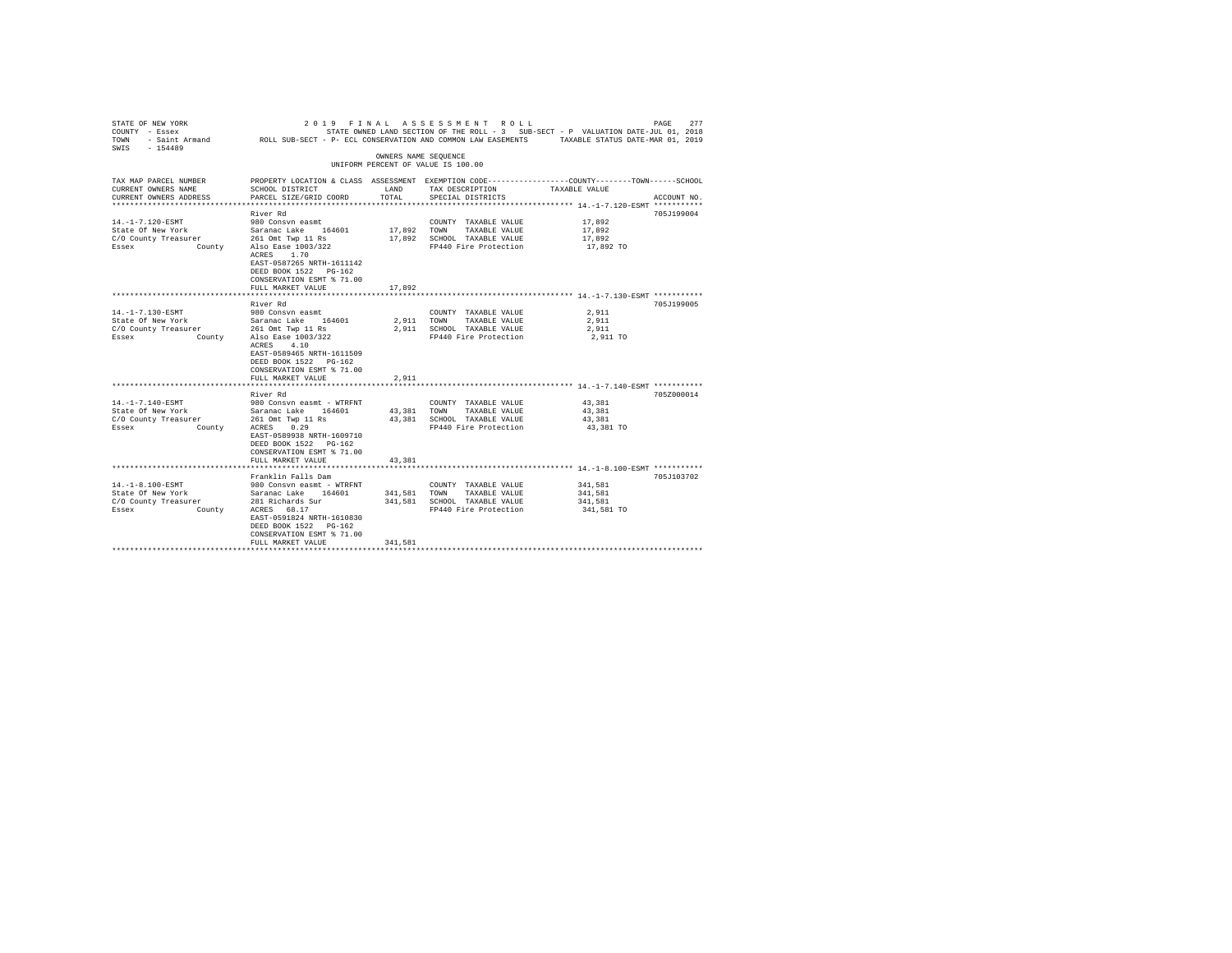| STATE OF NEW YORK<br>COUNTY - Essex<br>TOWN<br>$-154489$<br>SWIS                                                                | 2019 FINAL                                                                                                                                                                                                     |                       | ASSESSMENT ROLL<br>STATE OWNED LAND SECTION OF THE ROLL - 3 SUB-SECT - P VALUATION DATE-JUL 01, 2018<br>- Saint Armand CROLL SUB-SECT - P- ECL CONSERVATION AND COMMON LAW EASEMENTS TAXABLE STATUS DATE-MAR 01, 2019 |                                             | PAGE<br>278 |
|---------------------------------------------------------------------------------------------------------------------------------|----------------------------------------------------------------------------------------------------------------------------------------------------------------------------------------------------------------|-----------------------|-----------------------------------------------------------------------------------------------------------------------------------------------------------------------------------------------------------------------|---------------------------------------------|-------------|
|                                                                                                                                 |                                                                                                                                                                                                                | OWNERS NAME SEQUENCE  | UNIFORM PERCENT OF VALUE IS 100.00                                                                                                                                                                                    |                                             |             |
| TAX MAP PARCEL NUMBER<br>CURRENT OWNERS NAME<br>CURRENT OWNERS ADDRESS                                                          | SCHOOL DISTRICT<br>PARCEL SIZE/GRID COORD                                                                                                                                                                      | LAND<br>TOTAL         | PROPERTY LOCATION & CLASS ASSESSMENT EXEMPTION CODE---------------COUNTY-------TOWN------SCHOOL<br>TAX DESCRIPTION<br>SPECIAL DISTRICTS                                                                               | TAXABLE VALUE                               | ACCOUNT NO. |
| $14. -1 - 9.000 - ESMT$<br>State Of New York Saranac Lake 164601<br>C/O County Treasurer 301 Richards Survey<br>County<br>Essex | River Rd<br>980 Consyn easmt<br>100ac Deed<br>ACRES 90.00<br>EAST-0593478 NRTH-1611214<br>DEED BOOK 1522 PG-162<br>CONSERVATION ESMT % 71.00<br>FULL MARKET VALUE                                              | 53,676 TOWN<br>53.676 | COUNTY TAXABLE VALUE 53,676<br>TAXABLE VALUE<br>53,676 SCHOOL TAXABLE VALUE<br>FP440 Fire Protection                                                                                                                  | 53,676<br>53,676<br>53,676 TO               | 705J103615  |
|                                                                                                                                 | 1124 River Rd                                                                                                                                                                                                  |                       |                                                                                                                                                                                                                       |                                             | 705J103701  |
| 14. -1-7.110-ESMT<br>State Of New York<br>C/O County Treasurer 261 Richards Sur<br>Essex<br>County                              | 980 Consvn easmt - WTRFNT<br>Saranac Lake 164601 383,542 TOWN<br>See #14.00-1-7.100/3333<br>ACRES 43.31<br>EAST-0587723 NRTH-1610826<br>DEED BOOK 1484 PG-79<br>CONSERVATION ESMT % 71.00<br>FULL MARKET VALUE | 383,542               | COUNTY TAXABLE VALUE<br>TAXABLE VALUE<br>383.542 SCHOOL TAXABLE VALUE<br>FP440 Fire Protection                                                                                                                        | 383.542<br>383.542<br>383,542<br>383,542 TO |             |
|                                                                                                                                 |                                                                                                                                                                                                                |                       |                                                                                                                                                                                                                       |                                             |             |
| 14. -1-7.200-ESMT<br>State Of New York<br>C/O County Treasurer 261 Twp 11 Omt Rs<br>Essex<br>County                             | Franklin Falls Dam<br>980 Consvn easmt - WTRFNT<br>Saranac Lake 164601<br>Island Camp<br>0.70<br>ACRES<br>EAST-0588531 NRTH-1610279<br>DEED BOOK 1484 PG-79<br>CONSERVATION ESMT % 71.00                       | 156,200 TOWN          | COUNTY TAXABLE VALUE<br>TAXABLE VALUE<br>156,200 SCHOOL TAXABLE VALUE<br>FP440 Fire Protection                                                                                                                        | 156,200<br>156,200<br>156,200<br>156,200 TO | 705J192006  |
|                                                                                                                                 | FULL MARKET VALUE                                                                                                                                                                                              | 156,200               |                                                                                                                                                                                                                       |                                             |             |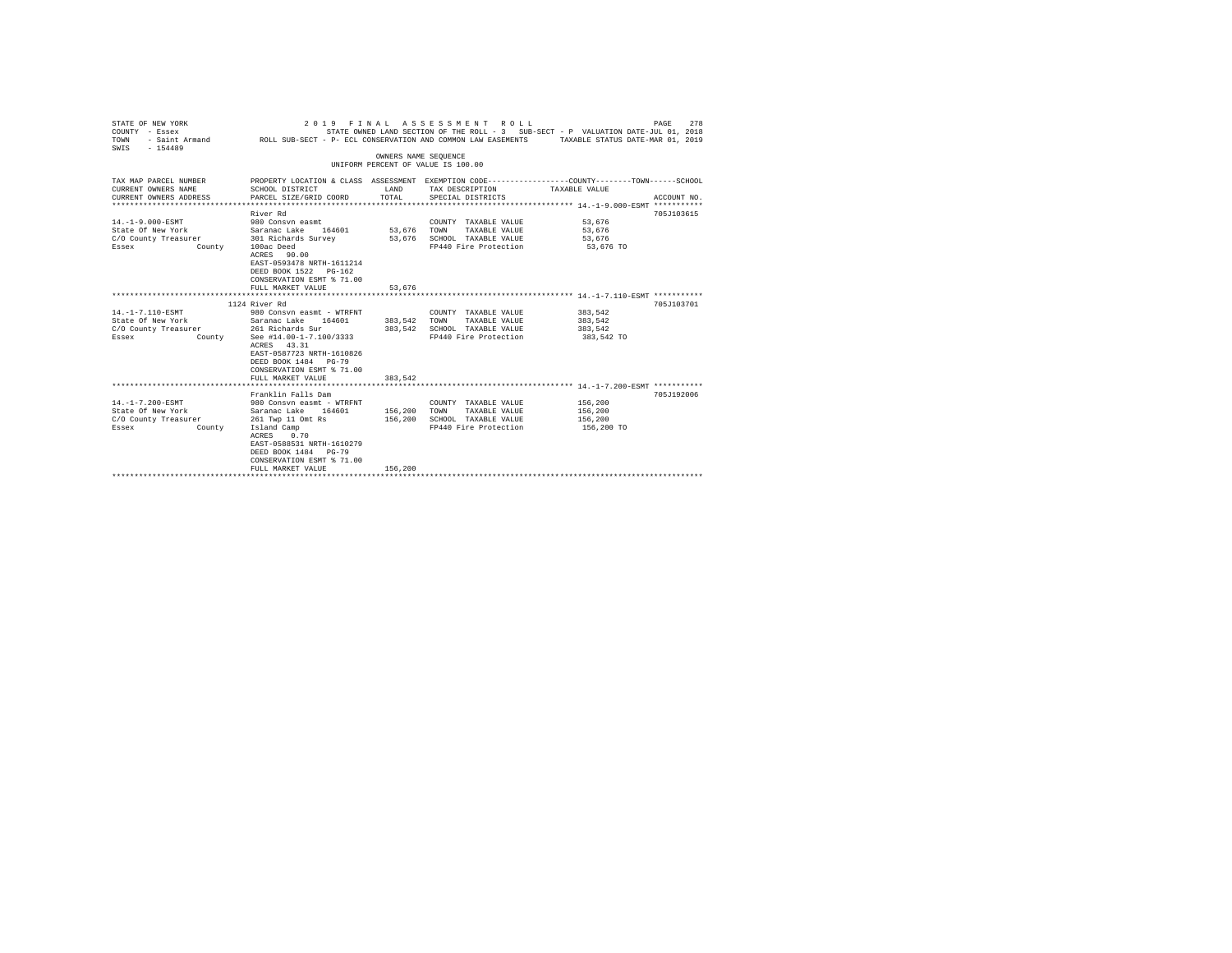|      | STATE OF NEW YORK | 2019 FINAL ASSESSMENT ROLL                                                                       | PAGE            | 2.79 |
|------|-------------------|--------------------------------------------------------------------------------------------------|-----------------|------|
|      | COUNTY - Essex    | STATE OWNED LAND SECTION OF THE ROLL - 3 SUB-SECT - P VALUATION DATE-JUL 01, 2018                |                 |      |
| TOWN | - Saint Armand    | TAXABLE STATUS DATE-MAR 01, 2019<br>ROLL SUB-SECT - P- ECL CONSERVATION AND COMMON LAW EASEMENTS |                 |      |
| SWIS | $-154489$         |                                                                                                  | RPS150/V04/L015 |      |
|      |                   | CURRENT DATE 6/25/2019                                                                           |                 |      |

# UNIFORM PERCENT OF VALUE IS 100.00<br>R O L L S U B S E C T I O N - P - T O T A L S

## \*\*\* S P E C I A L D I S T R I C T S U M M A R Y \*\*\*

| CODE | DISTRICT NAME                                | TOTAL<br>PARCELS | EXTENSION<br>TYPE | <b>EXTENSION</b><br>VALUE | AD VALOREM<br>VALUE | <b>EXEMPT</b><br>AMOUNT | TAXABLE<br>VALUE |
|------|----------------------------------------------|------------------|-------------------|---------------------------|---------------------|-------------------------|------------------|
|      | E1451 Emergency Serv<br>FP440 Fire Protectio |                  | 7 MOVTAX<br>TOTAL |                           | 999,183             |                         | 999,183          |

#### \*\*\* S C H O O L D I S T R I C T S U M M A R Y \*\*\*

| CODE   | DISTRICT NAME | TOTAL<br>PARCELS | ASSESSED<br>LAND | ASSESSED<br>TOTAL | <b>EXEMPT</b><br>AMOUNT | TOTAL<br>TAXABLE | STAR<br>AMOUNT | STAR<br>TAXABLE |
|--------|---------------|------------------|------------------|-------------------|-------------------------|------------------|----------------|-----------------|
| 164601 | Saranac Lake  |                  | 999,183          | 999,183           |                         | 999,183          |                | 999,183         |
|        | SUB-TOTAL     |                  | 999,183          | 999,183           |                         | 999,183          |                | 999,183         |
|        | TOTAL         |                  | 999,183          | 999,183           |                         | 999,183          |                | 999,183         |

#### \*\*\* S Y S T E M C O D E S S U M M A R Y \*\*\*

NO SYSTEM EXEMPTIONS AT THIS LEVEL

## \*\*\* E X E M P T I O N S U M M A R Y \*\*\*

#### NO EXEMPTIONS AT THIS LEVEL

## $***$  GRAND TOTALS  $***$

| ROLL<br>SEC | DESCRIPTION           | TOTAL<br>PARCELS | ASSESSED<br>LAND | ASSESSED<br>TOTAL | TAXABLE<br>COUNTY | TAXABLE<br>TOWN | TAXABLE<br>SCHOOL | STAR<br>TAXABLE |
|-------------|-----------------------|------------------|------------------|-------------------|-------------------|-----------------|-------------------|-----------------|
|             | OWNED LAND<br>STATE \ |                  | 999,183          | 999,183           | <b>199.183</b>    | 999,183         | 999,183           | 000<br>999.183  |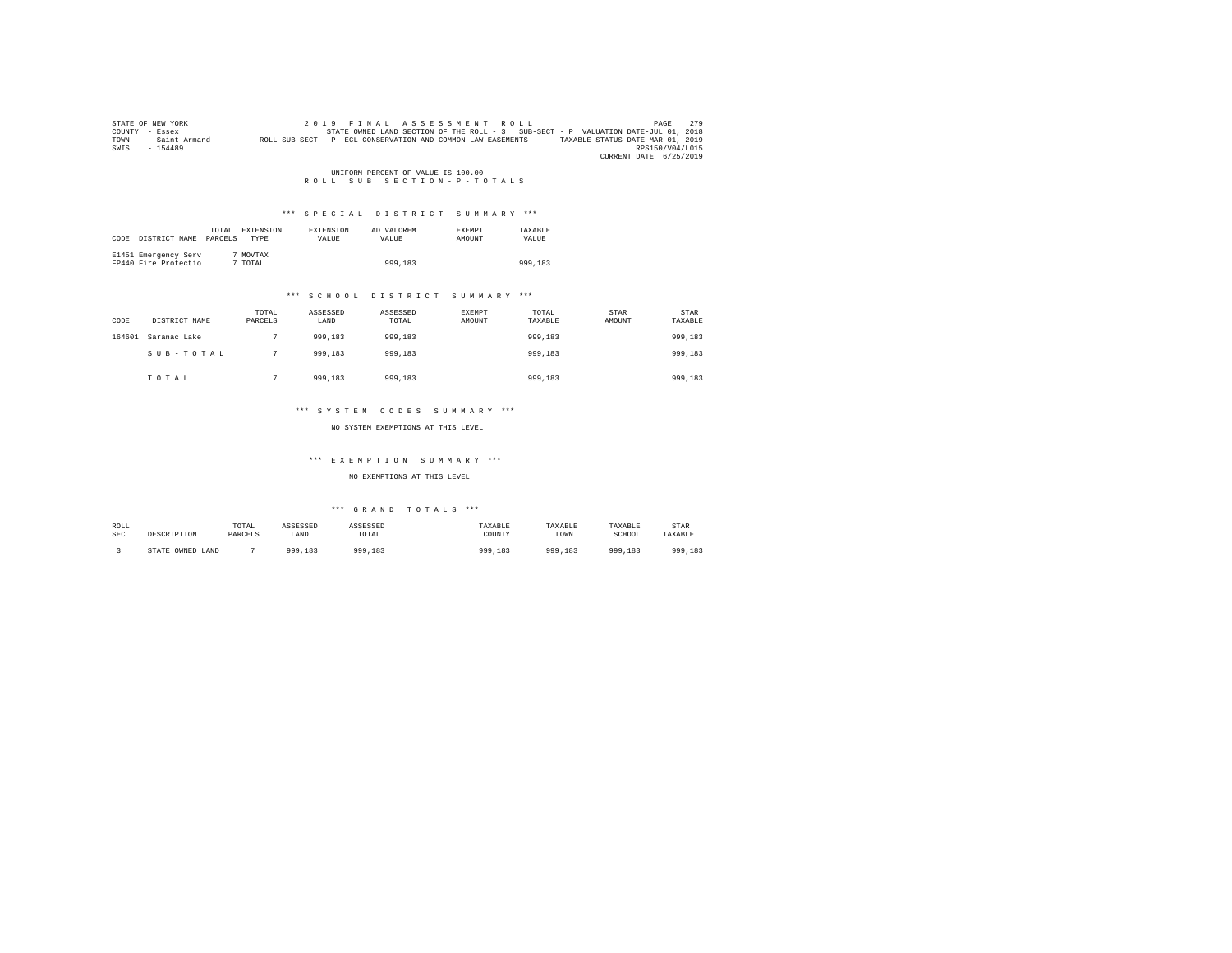| STATE OF NEW YORK      | 2019 FINAL ASSESSMENT ROLL               | 280<br>PAGE                      |
|------------------------|------------------------------------------|----------------------------------|
| COUNTY - Essex         | STATE OWNED LAND SECTION OF THE ROLL - 3 | VALUATION DATE-JUL 01, 2018      |
| TOWN<br>- Saint Armand |                                          | TAXABLE STATUS DATE-MAR 01, 2019 |
| SWIS<br>$-154489$      |                                          | RPS150/V04/L015                  |
|                        |                                          | CURRENT DATE 6/25/2019           |
|                        | UNIFORM PERCENT OF VALUE IS 100.00       |                                  |
|                        | ROLL SECTION TOTALS                      |                                  |

|      |                      | TOTAL   | EXTENSION  | EXTENSION | AD VALOREM | <b>EXEMPT</b> | TAXABLE   |
|------|----------------------|---------|------------|-----------|------------|---------------|-----------|
| CODE | DISTRICT NAME        | PARCELS | TYPE       | VALUE     | VALUE      | AMOUNT        | VALUE     |
|      |                      |         |            |           |            |               |           |
|      | E1450 Emergency Serv |         | 92 MOVTAX  |           |            |               |           |
|      | E1451 Emergency Serv |         | 108 MOVTAX |           |            |               |           |
|      | FP403 Fire Pro LP La |         | 3 TOTAL    |           | 5395,630   |               | 5395,630  |
|      | FP440 Fire Protectio |         | 200 TOTAL  |           | 30334,233  |               | 30334.233 |

## \*\*\* S C H O O L D I S T R I C T S U M M A R Y \*\*\*

| CODE   | DISTRICT NAME | TOTAL<br>PARCELS | ASSESSED<br>LAND | ASSESSED<br>TOTAL | EXEMPT<br>AMOUNT | TOTAL<br>TAXABLE | STAR<br>AMOUNT | STAR<br>TAXABLE |
|--------|---------------|------------------|------------------|-------------------|------------------|------------------|----------------|-----------------|
| 164601 | Saranac Lake  | 202              | 33727.583        | 35537.633         |                  | 35537.633        |                | 35537.633       |
|        | SUB-TOTAL     | 202              | 33727.583        | 35537.633         |                  | 35537.633        |                | 35537.633       |
|        | TOTAL         | 202              | 33727.583        | 35537.633         |                  | 35537.633        |                | 35537,633       |

# \*\*\* S Y S T E M C O D E S S U M M A R Y \*\*\*

## NO SYSTEM EXEMPTIONS AT THIS LEVEL

## \*\*\* E X E M P T I O N S U M M A R Y \*\*\*

## NO EXEMPTIONS AT THIS LEVEL

| ROLL<br><b>SEC</b> | DESCRIPTION      | TOTAL<br>PARCELS | ASSESSED<br>LAND | ASSESSED<br>TOTAL | TAXABLE<br>COUNTY | TAXABLE<br>TOWN | TAXABLE<br>SCHOOL | STAR<br>TAXABLE |
|--------------------|------------------|------------------|------------------|-------------------|-------------------|-----------------|-------------------|-----------------|
|                    | STATE OWNED LAND | 202              | 33727.583        | 35537.633         | 35537.633         | 35537.633       | 35537.633         | 35537.633       |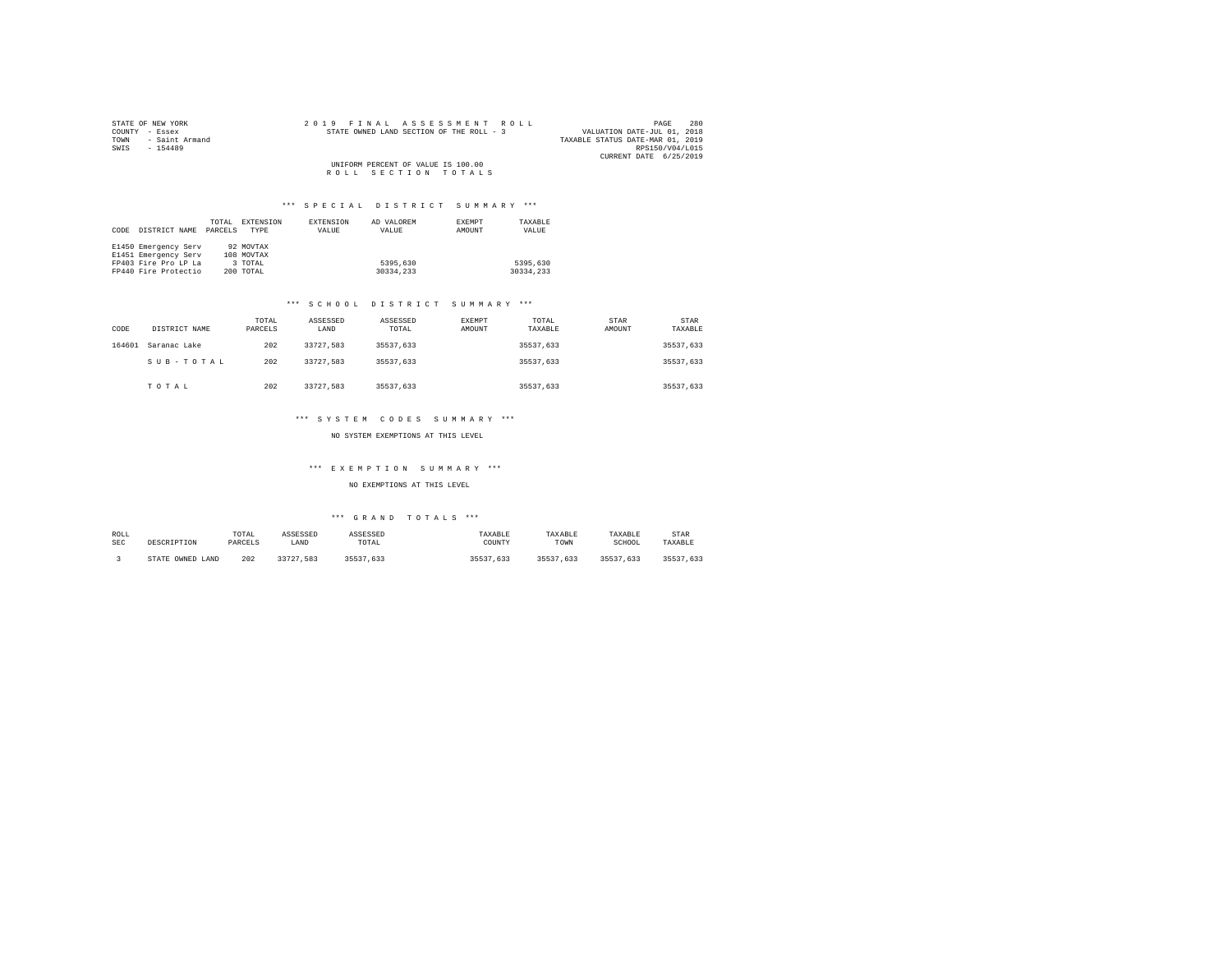| STATE OF NEW YORK<br>COUNTY - Essex<br>- Saint Armand<br>TOWN<br>SWIS<br>$-154489$ |                                                                                                                                              |                         | 2019 FINAL ASSESSMENT ROLL<br>SPECIAL FRANCHISE SECTION OF THE ROLL - 5  | VALUATION DATE-JUL 01, 2018<br>TAXABLE STATUS DATE-MAR 01, 2019 | 281<br>PAGE |
|------------------------------------------------------------------------------------|----------------------------------------------------------------------------------------------------------------------------------------------|-------------------------|--------------------------------------------------------------------------|-----------------------------------------------------------------|-------------|
|                                                                                    |                                                                                                                                              | OWNERS NAME SEQUENCE    | UNIFORM PERCENT OF VALUE IS 100.00<br>UNIFORM PERCENT OF VALUE IS 100.00 |                                                                 |             |
| TAX MAP PARCEL NUMBER<br>CURRENT OWNERS NAME<br>CURRENT OWNERS ADDRESS             | PROPERTY LOCATION & CLASS ASSESSMENT EXEMPTION CODE---------------COUNTY-------TOWN------SCHOOL<br>SCHOOL DISTRICT<br>PARCEL SIZE/GRID COORD | LAND<br>TOTAL           | TAX DESCRIPTION<br>SPECIAL DISTRICTS                                     | TAXABLE VALUE                                                   | ACCOUNT NO. |
|                                                                                    |                                                                                                                                              |                         |                                                                          | ************* 544.89-9999-602.500/8601 ***                      |             |
|                                                                                    | Town Outside Vlg                                                                                                                             |                         |                                                                          |                                                                 | 7050305901  |
| 544.89-9999-602.500/8601                                                           | 866 Telephone                                                                                                                                |                         | COUNTY TAXABLE VALUE                                                     | 7.396                                                           |             |
| Citizens Communications                                                            | Saranac Lake<br>164601                                                                                                                       | $\circ$                 | TOWN<br>TAXABLE VALUE                                                    | 7.396                                                           |             |
| Frontier Communications                                                            | Special Franchise Town                                                                                                                       | 7,396                   | SCHOOL TAXABLE VALUE                                                     | 7.396                                                           |             |
| c/o Duff & Phelps LLC<br>PO Box 2629<br>Addison, TX 75001                          | No Land-Improvements Only<br>602500-154489-860<br>EAST-0553614 NRTH-1586168                                                                  |                         | FP440 Fire Protection                                                    | 7,396 TO                                                        |             |
|                                                                                    | FULL MARKET VALUE                                                                                                                            | 7.396                   |                                                                          | ******** 544.89-9999-618.750/8601 ***                           |             |
|                                                                                    | Town Outside Vlg                                                                                                                             |                         |                                                                          |                                                                 | 705Z019002  |
| 544.89-9999-618.750/8601                                                           | 866 Telephone                                                                                                                                |                         | COUNTY TAXABLE VALUE                                                     | 4,758                                                           |             |
| Citizens Telecom Co of NY                                                          | Saranac Lake 164601                                                                                                                          | $\circ$                 | TOWN<br>TAXABLE VALUE                                                    | 4,758                                                           |             |
| PO Box 2629                                                                        | Special Franchise Town                                                                                                                       | 4.758                   | SCHOOL TAXABLE VALUE                                                     | 4.758                                                           |             |
| Addison, TX 75001                                                                  | No Land-Improvements Only<br>618750-154489-860<br>EAST-0553614 NRTH-1586168                                                                  |                         | FP440 Fire Protection                                                    | 4,758 TO                                                        |             |
|                                                                                    | FULL MARKET VALUE                                                                                                                            | 4,758                   |                                                                          |                                                                 |             |
|                                                                                    |                                                                                                                                              |                         |                                                                          | ******** 544.89-9999-132.350/8601 ***                           |             |
|                                                                                    | Town Outside Vlg                                                                                                                             |                         |                                                                          |                                                                 | 7050305908  |
| 544.89-9999-132.350/8601                                                           | 861 Elec & gas                                                                                                                               |                         | COUNTY TAXABLE VALUE                                                     | 951,292                                                         |             |
| National Grid<br>Real Estate Tax Dept                                              | Saranac Lake<br>164601<br>Special Franchise Town                                                                                             | $\mathbf{0}$<br>951,292 | TOWN<br>TAXABLE VALUE<br>SCHOOL TAXABLE VALUE                            | 951,292<br>951,292                                              |             |
| 300 Erie Blyd West                                                                 | No Land-Improvements Only                                                                                                                    |                         | FP440 Fire Protection                                                    | 951,292 TO                                                      |             |
| Syracuse, NY 13202                                                                 | 132350-154489-860                                                                                                                            |                         |                                                                          |                                                                 |             |
|                                                                                    | EAST-0553614 NRTH-1586168                                                                                                                    |                         |                                                                          |                                                                 |             |
|                                                                                    | FULL MARKET VALUE                                                                                                                            | 951,292                 |                                                                          |                                                                 |             |
|                                                                                    |                                                                                                                                              |                         |                                                                          | ************************ 544.89-9999-950.630/8601 ***           |             |
|                                                                                    | Town Outside Vlg                                                                                                                             |                         |                                                                          |                                                                 | 7050375100  |
| 544.89-9999-950.630/8601                                                           | 869 Television                                                                                                                               |                         | COUNTY TAXABLE VALUE                                                     | 76.843                                                          |             |
| Time Warner Company                                                                | Saranac Lake<br>164601                                                                                                                       | $\circ$                 | TOWN<br>TAXABLE VALUE                                                    | 76.843                                                          |             |
| PO Box 7467                                                                        | Special Franchise Town                                                                                                                       | 76.843                  | SCHOOL TAXABLE VALUE                                                     | 76.843                                                          |             |
| Charlotte, NC 28241-7467                                                           | No Land-Improvements Only<br>907800-154489-860<br>EAST-0553614 NRTH-1586168                                                                  |                         | FP440 Fire Protection                                                    | 76,843 TO                                                       |             |
|                                                                                    | FULL MARKET VALUE                                                                                                                            | 76.843                  |                                                                          |                                                                 |             |
|                                                                                    |                                                                                                                                              |                         |                                                                          | ***** 544.89-9999-631.900/8601 ***                              |             |
|                                                                                    | Town Outside Vlg                                                                                                                             |                         |                                                                          |                                                                 | 7050305907  |
| 544.89-9999-631.900/8601<br>Verizon                                                | 866 Telephone<br>Saranac Lake<br>164601                                                                                                      |                         | COUNTY TAXABLE VALUE                                                     | 114,716                                                         |             |
| c/o Duff & Phelps                                                                  | Special Franchise Town                                                                                                                       | $\circ$<br>114,716      | TOWN<br>TAXABLE VALUE                                                    | 114,716<br>114,716                                              |             |
| PO Box 2749                                                                        | No Land-Improvements Only                                                                                                                    |                         | SCHOOL TAXABLE VALUE<br>FP440 Fire Protection                            | 114,716 TO                                                      |             |
| Addison, TX 75001                                                                  | 631900-154489-860                                                                                                                            |                         |                                                                          |                                                                 |             |
|                                                                                    | EAST-0553614 NRTH-1586168                                                                                                                    |                         |                                                                          |                                                                 |             |
|                                                                                    | FULL MARKET VALUE                                                                                                                            | 114,716                 |                                                                          |                                                                 |             |
|                                                                                    |                                                                                                                                              |                         |                                                                          |                                                                 |             |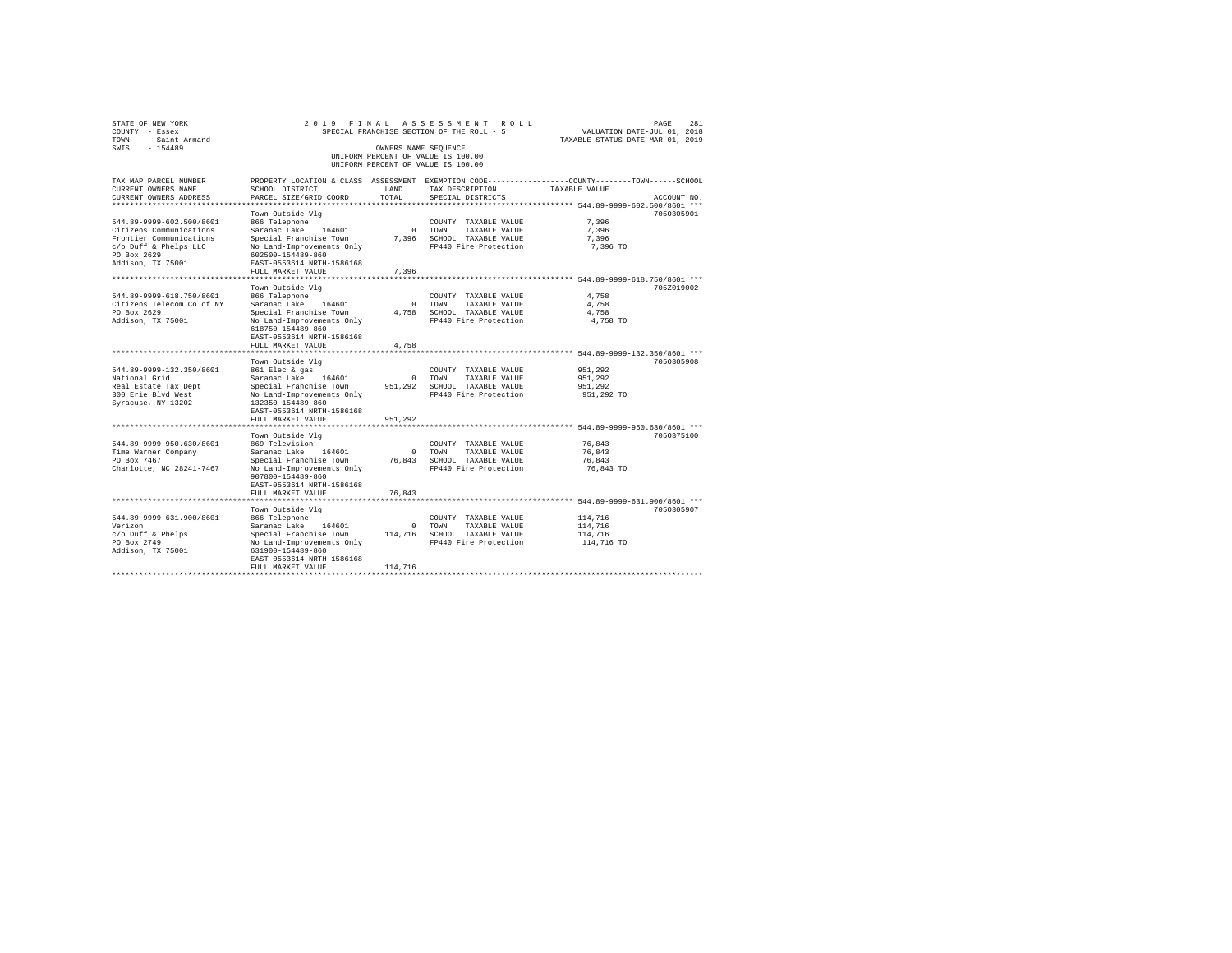| STATE OF NEW YORK      | 2019 FINAL ASSESSMENT ROLL                | 282<br>PAGE                      |
|------------------------|-------------------------------------------|----------------------------------|
| COUNTY - Essex         | SPECIAL FRANCHISE SECTION OF THE ROLL - 5 | VALUATION DATE-JUL 01, 2018      |
| - Saint Armand<br>TOWN |                                           | TAXABLE STATUS DATE-MAR 01, 2019 |
| SWIS<br>$-154489$      |                                           | RPS150/V04/L015                  |
|                        |                                           | CURRENT DATE 6/25/2019           |
|                        | UNIFORM PERCENT OF VALUE IS 100.00        |                                  |
|                        | ROLL SUB SECTION- - TOTALS                |                                  |

| TOTAL                            | EXTENSION   | <b>EXTENSION</b> | AD VALOREM | <b>EXEMPT</b> | TAXARLE  |
|----------------------------------|-------------|------------------|------------|---------------|----------|
| CODE<br>DISTRICT NAME<br>PARCELS | <b>TYPE</b> | VALUE.           | VALUE.     | <b>AMOUNT</b> | VALUE.   |
|                                  |             |                  |            |               |          |
| FP440 Fire Protectio             | 5 TOTAL     |                  | 1155,005   |               | 1155,005 |

## \*\*\* S C H O O L D I S T R I C T S U M M A R Y \*\*\*

| CODE   | DISTRICT NAME | TOTAL<br>PARCELS | ASSESSED<br>LAND | ASSESSED<br>TOTAL | EXEMPT<br>AMOUNT | TOTAL<br>TAXABLE | STAR<br>AMOUNT | STAR<br>TAXABLE |
|--------|---------------|------------------|------------------|-------------------|------------------|------------------|----------------|-----------------|
| 164601 | Saranac Lake  |                  |                  | 1155,005          |                  | 1155,005         |                | 1155,005        |
|        | SUB-TOTAL     | 5                |                  | 1155,005          |                  | 1155,005         |                | 1155,005        |
|        | TOTAL         | к                |                  | 1155,005          |                  | 1155,005         |                | 1155,005        |

## \*\*\* S Y S T E M C O D E S S U M M A R Y \*\*\*

#### NO SYSTEM EXEMPTIONS AT THIS LEVEL

## \*\*\* E X E M P T I O N S U M M A R Y \*\*\*

## NO EXEMPTIONS AT THIS LEVEL

| ROLL       |                   | TOTAL   | ASSESSED | ASSESSED    | TAXABLE  | TAXABLE  | TAXABLE  | <b>STAR</b> |
|------------|-------------------|---------|----------|-------------|----------|----------|----------|-------------|
| <b>SEC</b> | DESCRIPTION       | PARCELS | LAND     | TOTAL       | COUNTY   | TOWN     | SCHOOL   | TAXABLE     |
|            |                   |         |          |             |          |          |          |             |
|            | SPECIAL FRANCHISE |         |          | .005<br>155 | 1155,005 | 1155,005 | 1155,005 | 1155,005    |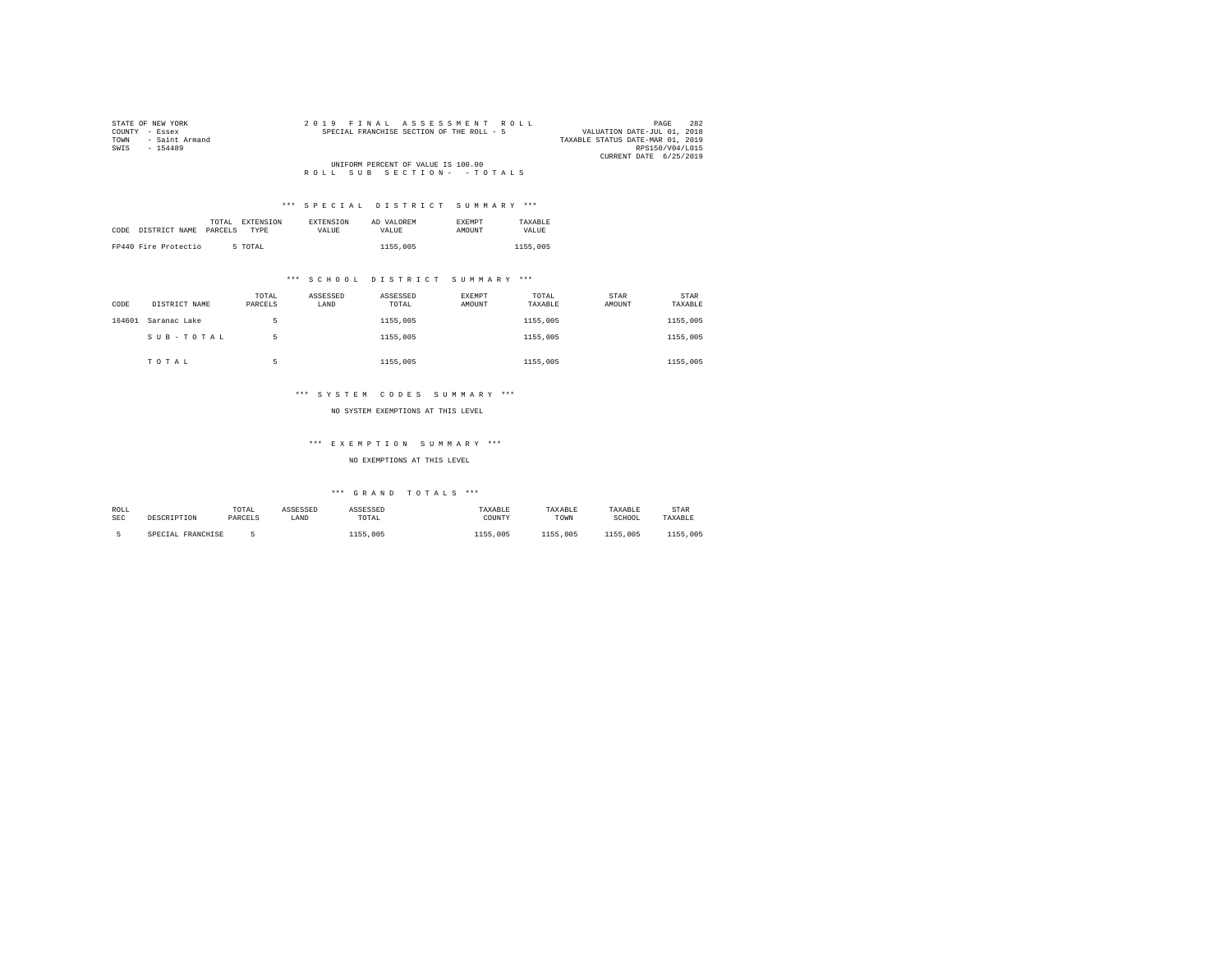| STATE OF NEW YORK      | 2019 FINAL ASSESSMENT ROLL                | 283<br>PAGE                      |
|------------------------|-------------------------------------------|----------------------------------|
| COUNTY - Essex         | SPECIAL FRANCHISE SECTION OF THE ROLL - 5 | VALUATION DATE-JUL 01, 2018      |
| - Saint Armand<br>TOWN |                                           | TAXABLE STATUS DATE-MAR 01, 2019 |
| SWIS<br>$-154489$      |                                           | RPS150/V04/L015                  |
|                        | UNIFORM PERCENT OF VALUE IS 100.00        | CURRENT DATE 6/25/2019           |
|                        |                                           |                                  |
|                        | ROLL SECTION TOTALS                       |                                  |

|      |                      | TOTAL   | EXTENSION | <b>EXTENSION</b> | AD VALOREM | <b>EXEMPT</b> | TAXARLE  |
|------|----------------------|---------|-----------|------------------|------------|---------------|----------|
| CODE | DISTRICT NAME        | PARCELS | TYPE      | <b>VALUE</b>     | VALUE.     | AMOUNT        | VALUE    |
|      |                      |         |           |                  |            |               |          |
|      | FP440 Fire Protectio |         | 5 TOTAL   |                  | 1155,005   |               | 1155,005 |

## \*\*\* S C H O O L D I S T R I C T S U M M A R Y \*\*\*

| CODE   | DISTRICT NAME | TOTAL<br>PARCELS | ASSESSED<br>LAND | ASSESSED<br>TOTAL | EXEMPT<br>AMOUNT | TOTAL<br>TAXABLE | STAR<br>AMOUNT | <b>STAR</b><br>TAXABLE |
|--------|---------------|------------------|------------------|-------------------|------------------|------------------|----------------|------------------------|
| 164601 | Saranac Lake  | 5                |                  | 1155,005          |                  | 1155,005         |                | 1155,005               |
|        | SUB-TOTAL     | 5                |                  | 1155,005          |                  | 1155,005         |                | 1155,005               |
|        | TOTAL         |                  |                  | 1155,005          |                  | 1155,005         |                | 1155,005               |

## \*\*\* S Y S T E M C O D E S S U M M A R Y \*\*\*

#### NO SYSTEM EXEMPTIONS AT THIS LEVEL

## \*\*\* E X E M P T I O N S U M M A R Y \*\*\*

## NO EXEMPTIONS AT THIS LEVEL

| ROLL       |                   | TOTAL   | ASSESSED | ASSESSED    | TAXABLE  | TAXABLE  | TAXABLE  | <b>STAR</b> |
|------------|-------------------|---------|----------|-------------|----------|----------|----------|-------------|
| <b>SEC</b> | DESCRIPTION       | PARCELS | LAND     | TOTAL       | COUNTY   | TOWN     | SCHOOL   | TAXABLE     |
|            |                   |         |          |             |          |          |          |             |
|            | SPECIAL FRANCHISE |         |          | .005<br>155 | 1155,005 | 1155,005 | 1155,005 | 1155,005    |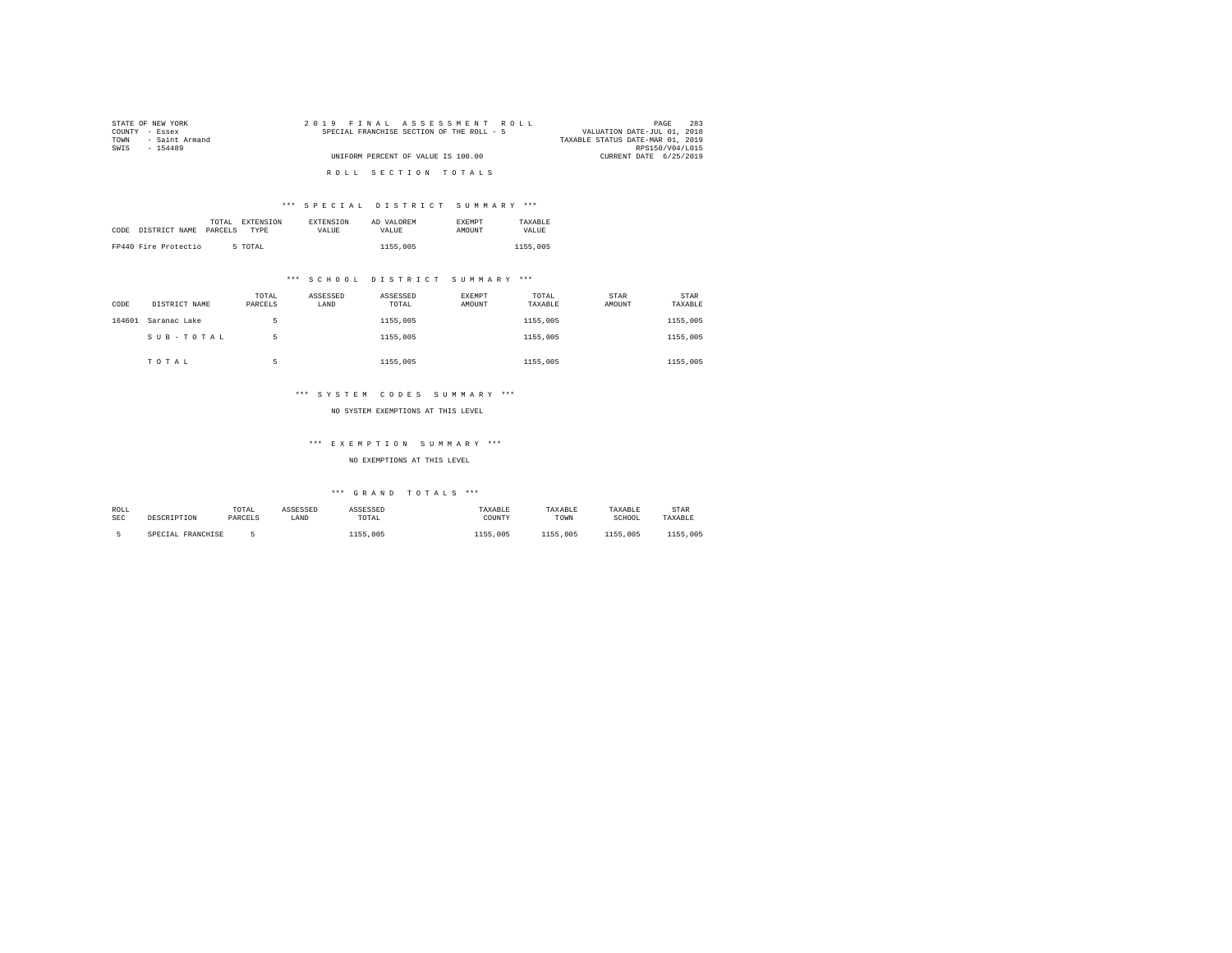| STATE OF NEW YORK                                             |                                                                                                                                                                                                                                |                    |                                                                                                                 |                                                        |             |
|---------------------------------------------------------------|--------------------------------------------------------------------------------------------------------------------------------------------------------------------------------------------------------------------------------|--------------------|-----------------------------------------------------------------------------------------------------------------|--------------------------------------------------------|-------------|
| COUNTY - Essex                                                |                                                                                                                                                                                                                                |                    |                                                                                                                 |                                                        |             |
| TOWN - Saint Armand                                           |                                                                                                                                                                                                                                |                    |                                                                                                                 |                                                        |             |
| SWIS - 154489                                                 |                                                                                                                                                                                                                                |                    |                                                                                                                 |                                                        |             |
|                                                               | 2019 FINAL ASSES SWEENT ROLL UNITATION DATE-JUL 01, 2018<br>UTILITY & R.R. SECTION OF THE ROLL - 6<br>OWNERS NAME SEQUEMCE<br>UNIFORM PERCENT OF VALUE IS 100.00                                                               |                    |                                                                                                                 |                                                        |             |
| TAX MAP PARCEL NUMBER                                         | PROPERTY LOCATION & CLASS ASSESSMENT EXEMPTION CODE---------------COUNTY-------TOWN-----SCHOOL                                                                                                                                 |                    |                                                                                                                 |                                                        |             |
| CURRENT OWNERS NAME                                           | SCHOOL DISTRICT                                                                                                                                                                                                                |                    | LAND TAX DESCRIPTION                                                                                            | TAXABLE VALUE                                          |             |
| CURRENT OWNERS ADDRESS                                        | PARCEL SIZE/GRID COORD                                                                                                                                                                                                         | TOTAL              | SPECIAL DISTRICTS                                                                                               |                                                        | ACCOUNT NO. |
|                                                               |                                                                                                                                                                                                                                |                    |                                                                                                                 |                                                        |             |
|                                                               | Public Service-Town                                                                                                                                                                                                            |                    |                                                                                                                 |                                                        | 705J190044  |
|                                                               |                                                                                                                                                                                                                                |                    | COUNTY TAXABLE VALUE                                                                                            | 476                                                    |             |
|                                                               |                                                                                                                                                                                                                                |                    | 0 TOWN TAXABLE VALUE                                                                                            | 476                                                    |             |
|                                                               |                                                                                                                                                                                                                                |                    |                                                                                                                 | 476                                                    |             |
|                                                               |                                                                                                                                                                                                                                |                    | 476 SCHOOL TAXABLE VALUE<br>476 SCHOOL TAXABLE VALUE<br>FP440 Fire Protection                                   | 476 TO                                                 |             |
|                                                               |                                                                                                                                                                                                                                |                    |                                                                                                                 |                                                        |             |
|                                                               |                                                                                                                                                                                                                                | 476                |                                                                                                                 |                                                        |             |
|                                                               |                                                                                                                                                                                                                                |                    |                                                                                                                 |                                                        |             |
|                                                               | 1630 NYS Route 3                                                                                                                                                                                                               |                    |                                                                                                                 |                                                        | 702E205814  |
| 13.65-2-9.000<br>National Grid                                | 872 Elec-Substation                                                                                                                                                                                                            |                    | $\texttt{COUNTY} \quad \texttt{TAXABLE} \quad \texttt{VALUE} \qquad \qquad 67 \, ,400$                          |                                                        |             |
|                                                               |                                                                                                                                                                                                                                |                    |                                                                                                                 | 67,400                                                 |             |
|                                                               |                                                                                                                                                                                                                                |                    |                                                                                                                 | 67,400                                                 |             |
| Real Estate Tax Dept<br>300 Erie Blvd W<br>Syracuse, NY 13202 |                                                                                                                                                                                                                                |                    |                                                                                                                 |                                                        |             |
|                                                               |                                                                                                                                                                                                                                |                    |                                                                                                                 | .00 MT.<br>67,400 TO                                   |             |
|                                                               | DEED BOOK 466 PG-593                                                                                                                                                                                                           |                    |                                                                                                                 |                                                        |             |
|                                                               | FULL MARKET VALUE                                                                                                                                                                                                              | 67,400             |                                                                                                                 |                                                        |             |
|                                                               |                                                                                                                                                                                                                                | ****************** |                                                                                                                 | ************************* 13.65-3-9.008 ************** |             |
|                                                               | 1627 NYS Route 3                                                                                                                                                                                                               |                    |                                                                                                                 |                                                        | 705N205713  |
| $13.65 - 3 - 9.008$                                           | 872 Elec-Substation                                                                                                                                                                                                            |                    | COUNTY TAXABLE VALUE                                                                                            | 1150,537                                               |             |
| National Grid                                                 | Saranac Lake 164601                                                                                                                                                                                                            |                    | 38,200 TOWN TAXABLE VALUE                                                                                       | 1150.537                                               |             |
|                                                               |                                                                                                                                                                                                                                |                    |                                                                                                                 |                                                        |             |
|                                                               |                                                                                                                                                                                                                                |                    |                                                                                                                 | .00MT                                                  |             |
|                                                               | National struct and the state in the state of the state of the state of the state and the state and the state of the state of the state of the state of the state of the state of the state of the state of the state of the s |                    |                                                                                                                 | 1150,537 TO                                            |             |
|                                                               | ACRES 0.30                                                                                                                                                                                                                     |                    |                                                                                                                 |                                                        |             |
|                                                               | EAST-0564624 NRTH-1604490                                                                                                                                                                                                      |                    |                                                                                                                 |                                                        |             |
|                                                               | DEED BOOK 135 PG-566                                                                                                                                                                                                           |                    |                                                                                                                 |                                                        |             |
|                                                               | FULL MARKET VALUE                                                                                                                                                                                                              | 1150.537           |                                                                                                                 |                                                        |             |
|                                                               |                                                                                                                                                                                                                                |                    |                                                                                                                 |                                                        |             |
|                                                               | 173 Trudeau Rd                                                                                                                                                                                                                 |                    |                                                                                                                 |                                                        | 705N205712  |
| $23.3 - 1 - 74.000$                                           | 872 Elec-Substation                                                                                                                                                                                                            |                    | COUNTY TAXABLE VALUE                                                                                            | 7916,822                                               |             |
|                                                               |                                                                                                                                                                                                                                |                    | 79,600 TOWN TAXABLE VALUE                                                                                       | 7916.822                                               |             |
|                                                               |                                                                                                                                                                                                                                |                    |                                                                                                                 |                                                        |             |
|                                                               |                                                                                                                                                                                                                                |                    | 7916,822 SCHOOL TAXABLE VALUE 7916,822<br>E1450 Emergency Services 1.00 MT<br>FP440 Fire Protection 7916,822 TO |                                                        |             |
|                                                               |                                                                                                                                                                                                                                |                    |                                                                                                                 |                                                        |             |
|                                                               | ACRES 5.00                                                                                                                                                                                                                     |                    |                                                                                                                 |                                                        |             |
|                                                               | EAST-0553614 NRTH-1586168                                                                                                                                                                                                      |                    |                                                                                                                 |                                                        |             |
|                                                               | DEED BOOK 444 PG-243                                                                                                                                                                                                           |                    |                                                                                                                 |                                                        |             |
|                                                               | FULL MARKET VALUE                                                                                                                                                                                                              | 7916,822           |                                                                                                                 |                                                        |             |
|                                                               |                                                                                                                                                                                                                                |                    |                                                                                                                 |                                                        |             |
|                                                               | NYS Route 3                                                                                                                                                                                                                    |                    |                                                                                                                 |                                                        | 705N103705  |
|                                                               |                                                                                                                                                                                                                                |                    |                                                                                                                 |                                                        |             |
|                                                               |                                                                                                                                                                                                                                |                    |                                                                                                                 |                                                        |             |
|                                                               |                                                                                                                                                                                                                                |                    |                                                                                                                 |                                                        |             |
|                                                               |                                                                                                                                                                                                                                |                    |                                                                                                                 |                                                        |             |
|                                                               |                                                                                                                                                                                                                                |                    |                                                                                                                 |                                                        |             |
|                                                               | DEED BOOK NO PG-REF                                                                                                                                                                                                            |                    |                                                                                                                 |                                                        |             |
|                                                               | FULL MARKET VALUE                                                                                                                                                                                                              | 19,800             |                                                                                                                 |                                                        |             |
|                                                               |                                                                                                                                                                                                                                |                    |                                                                                                                 |                                                        |             |
|                                                               |                                                                                                                                                                                                                                |                    |                                                                                                                 |                                                        |             |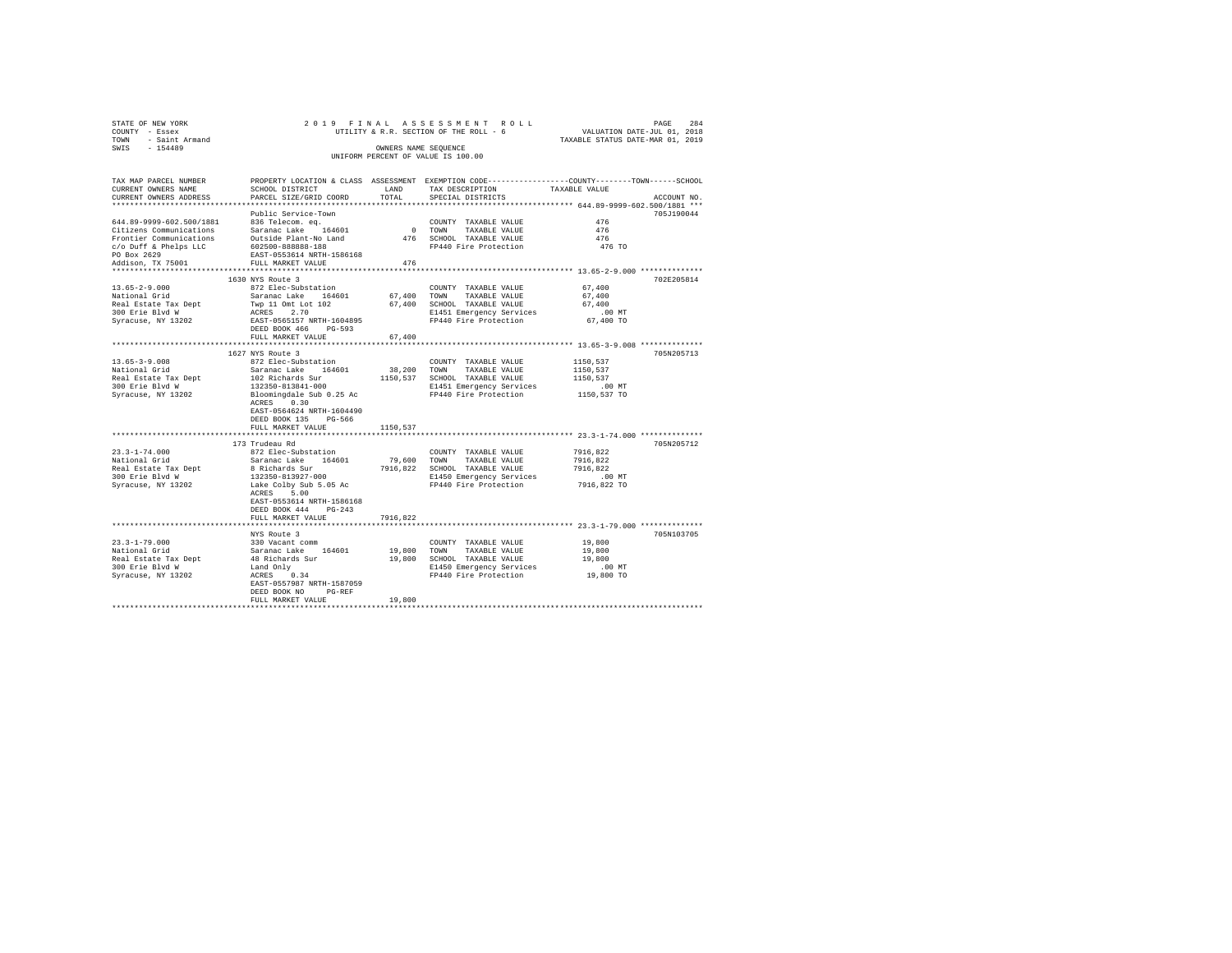| STATE OF NEW YORK   |                      |  | 2019 FINAL ASSESSMENT ROLL             |  |                                  | PAGE                        | 285 |
|---------------------|----------------------|--|----------------------------------------|--|----------------------------------|-----------------------------|-----|
| COUNTY - Essex      |                      |  | UTILITY & R.R. SECTION OF THE ROLL - 6 |  |                                  | VALUATION DATE-JUL 01, 2018 |     |
| TOWN - Saint Armand |                      |  |                                        |  | TAXABLE STATUS DATE-MAR 01, 2019 |                             |     |
| SWTS<br>$-154489$   | OWNERS NAME SEOUENCE |  |                                        |  |                                  |                             |     |
|                     |                      |  | UNIFORM PERCENT OF VALUE IS 100.00     |  |                                  |                             |     |
|                     |                      |  |                                        |  |                                  |                             |     |

| TAX MAP PARCEL NUMBER      |                                                        |         |                              | PROPERTY LOCATION & CLASS ASSESSMENT EXEMPTION CODE----------------COUNTY-------TOWN------SCHOOL |
|----------------------------|--------------------------------------------------------|---------|------------------------------|--------------------------------------------------------------------------------------------------|
| CURRENT OWNERS NAME        | SCHOOL DISTRICT                                        | LAND    | TAX DESCRIPTION              | TAXABLE VALUE                                                                                    |
| CURRENT OWNERS ADDRESS     | PARCEL SIZE/GRID COORD                                 | TOTAL.  | SPECIAL DISTRICTS            | ACCOUNT NO.                                                                                      |
| ************************** |                                                        |         |                              |                                                                                                  |
|                            | 43 Stevenson Rd                                        |         |                              | 705N205714                                                                                       |
| $32.166 - 6 - 1.000$       | 380 Pub Util Vac                                       |         | COUNTY TAXABLE VALUE         | 30,000                                                                                           |
| National Grid              | Saranac Lake 164601                                    |         | 30,000 TOWN TAXABLE VALUE    | 30,000                                                                                           |
| Real Estate Tax Dept       | 11 Richards Sur                                        |         | 30,000 SCHOOL TAXABLE VALUE  | 30,000                                                                                           |
| 300 Erie Blvd W            | Land & Building                                        |         | E1450 Emergency Services     | $.00$ MT                                                                                         |
| Syracuse, NY 13202         | ACRES<br>0.60                                          |         | FP440 Fire Protection        | 30,000 TO                                                                                        |
|                            | EAST-0554620 NRTH-1578801                              |         |                              |                                                                                                  |
|                            | FULL MARKET VALUE                                      | 30,000  |                              |                                                                                                  |
|                            | ******************************                         |         |                              | **************** 644.89-9999-132.350/1001 ***                                                    |
|                            | Public Service Town                                    |         |                              | 705N205802                                                                                       |
| 644.89-9999-132.350/1001   | 882 Elec Trans Imp                                     |         | COUNTY TAXABLE VALUE         | 327,993                                                                                          |
| National Grid              | Saranac Lake 164601                                    |         | 0 TOWN TAXABLE VALUE         | 327,993                                                                                          |
| Real Estate Tax Dept       | No Land-Improvements Only 327,993 SCHOOL TAXABLE VALUE |         |                              | 327,993                                                                                          |
| 300 Erie Blyd West         | No Land-Improvements Only<br>132350-812191-100 T383    |         | FP440 Fire Protection        | 327,993 TO                                                                                       |
| Syracuse, NY 13202         | Malone-L Colby #5 115 Kv                               |         |                              |                                                                                                  |
|                            | EAST-0553614 NRTH-1586168                              |         |                              |                                                                                                  |
|                            |                                                        | 327,993 |                              |                                                                                                  |
|                            | FULL MARKET VALUE                                      |         |                              |                                                                                                  |
|                            |                                                        |         |                              |                                                                                                  |
|                            | Public Service Town                                    |         |                              | 705N280008                                                                                       |
| 644.89-9999-132.350/1011   | 882 Elec Trans Imp                                     |         | COUNTY TAXABLE VALUE         | 222.802                                                                                          |
| National Grid              | Saranac Lake 164601                                    |         | 0 TOWN TAXABLE VALUE         | 222,802                                                                                          |
| Real Estate Tax Dept       | L P Transmission Line<br>132350-812237-101             |         | 222,802 SCHOOL TAXABLE VALUE | 222,802                                                                                          |
| 300 Erie Blyd West         |                                                        |         | FP440 Fire Protection        | 222,802 TO                                                                                       |
| Syracuse, NY 13202         | T605-Lk Colby-Lk Placid#3                              |         |                              |                                                                                                  |
|                            | EAST-0553614 NRTH-1586168                              |         |                              |                                                                                                  |
|                            | FULL MARKET VALUE                                      | 222,802 |                              |                                                                                                  |
|                            |                                                        |         |                              |                                                                                                  |
|                            | Public Service Town                                    |         |                              | 705N294010                                                                                       |
| 644.89-9999-132.350/1021   | 882 Elec Trans Imp                                     |         | COUNTY TAXABLE VALUE         | 163,982                                                                                          |
| National Grid              | Saranac Lake 164601                                    |         | 0 TOWN<br>TAXABLE VALUE      | 163.982                                                                                          |
| Real Estate Tax Dept       | 132350-812331-102                                      |         | 163,982 SCHOOL TAXABLE VALUE | 163,982                                                                                          |
| 300 Erie Blvd West         | #35 Bloomingdale Tap                                   |         | FP440 Fire Protection        | 163,982 TO                                                                                       |
| Syracuse, NY 13202         | T125a Union Flls Lk Clear                              |         |                              |                                                                                                  |
|                            | EAST-0553614 NRTH-1586168                              |         |                              |                                                                                                  |
|                            | FULL MARKET VALUE                                      | 163,982 |                              |                                                                                                  |
|                            |                                                        |         |                              |                                                                                                  |
|                            | Public Service Town                                    |         |                              | 705N205803                                                                                       |
| 644.89-9999-132.350/1031   | 882 Elec Trans Imp                                     |         | COUNTY TAXABLE VALUE         | 23,078                                                                                           |
| National Grid              | Saranac Lake 164601                                    | 0 TOWN  | TAXABLE VALUE                | 23,078                                                                                           |
| Real Estate Tax Dept       | Transmission Line                                      |         | 23,078 SCHOOL TAXABLE VALUE  | 23,078                                                                                           |
| 300 Erie Blyd West         | 132350-812334-103                                      |         | FP440 Fire Protection        | 23,078 TO                                                                                        |
| Syracuse, NY 13202         | T1281k Clear Lk Colby #30                              |         |                              |                                                                                                  |
|                            | EAST-0553614 NRTH-1586168                              |         |                              |                                                                                                  |
|                            | FULL MARKET VALUE                                      | 23,078  |                              |                                                                                                  |
|                            |                                                        |         |                              |                                                                                                  |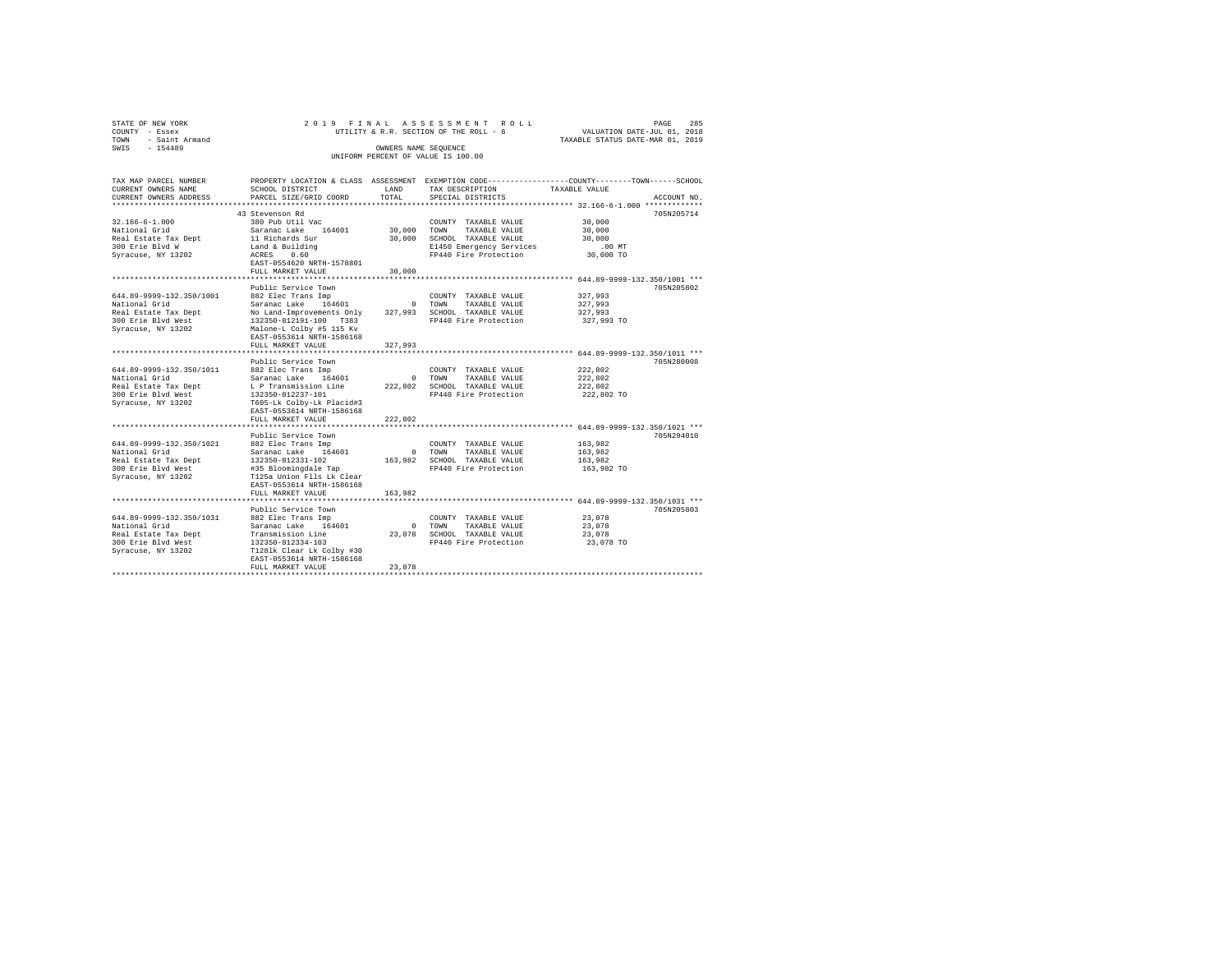| 2019 FINAL ASSESSMENT ROLL<br>STATE OF NEW YORK<br>PAGE<br>COUNTY - Essex<br>UTILITY & R.R. SECTION OF THE ROLL - 6<br>VALUATION DATE-JUL 01, 2018<br>TOWN<br>- Saint Armand<br>TAXABLE STATUS DATE-MAR 01, 2019<br>$-154489$<br>SWIS<br>OWNERS NAME SEQUENCE<br>UNIFORM PERCENT OF VALUE IS 100.00 |                                                                                                                                                                                                                                               |                                |                                                                                                       |                                                                                                                                 |  |  |  |  |
|-----------------------------------------------------------------------------------------------------------------------------------------------------------------------------------------------------------------------------------------------------------------------------------------------------|-----------------------------------------------------------------------------------------------------------------------------------------------------------------------------------------------------------------------------------------------|--------------------------------|-------------------------------------------------------------------------------------------------------|---------------------------------------------------------------------------------------------------------------------------------|--|--|--|--|
| TAX MAP PARCEL NUMBER<br>CURRENT OWNERS NAME<br>CURRENT OWNERS ADDRESS                                                                                                                                                                                                                              | SCHOOL DISTRICT<br>PARCEL SIZE/GRID COORD                                                                                                                                                                                                     | LAND<br>TOTAL.                 | TAX DESCRIPTION<br>SPECIAL DISTRICTS                                                                  | PROPERTY LOCATION & CLASS ASSESSMENT EXEMPTION CODE---------------COUNTY-------TOWN------SCHOOL<br>TAXABLE VALUE<br>ACCOUNT NO. |  |  |  |  |
| 644.89-9999-132.350/1041<br>National Grid<br>Real Estate Tax Dept<br>300 Erie Blyd West<br>Syracuse, NY 13202                                                                                                                                                                                       | Public Service Town<br>882 Elec Trans Imp<br>Saranac Lake 164601<br>Transmission Line<br>132350-812335-103<br>T1281k Colby Franklin #31<br>EAST-0553614 NRTH-1586168                                                                          | $\sim$ 0<br>242,255            | COUNTY TAXABLE VALUE<br>TOWN TAXABLE VALUE<br>SCHOOL TAXABLE VALUE<br>FP440 Fire Protection           | ********************* 644.89-9999-132.350/1041 ***<br>705Z017006<br>242,255<br>242.255<br>242.255<br>242,255 TO                 |  |  |  |  |
|                                                                                                                                                                                                                                                                                                     | FULL MARKET VALUE                                                                                                                                                                                                                             | 242.255                        |                                                                                                       |                                                                                                                                 |  |  |  |  |
| 644.89-9999-132.350/1051<br>National Grid<br>Real Estate Tax Dept<br>300 Erie Blyd West<br>Syracuse, NY 13202                                                                                                                                                                                       | erratta<br>882 Elec Trans Imp<br>Saranac Lake 164601<br>Transmission Line<br>132350-812337-105 T131<br>Franklin Fall Sar Lk#32<br>EAST-0553614 NRTH-1586168                                                                                   | $\circ$<br>125,551             | COUNTY TAXABLE VALUE<br>TOWN<br>TAXABLE VALUE<br>SCHOOL TAXABLE VALUE<br>FP440 Fire Protection        | 705N294012<br>125,551<br>125,551<br>125,551<br>125,551 TO                                                                       |  |  |  |  |
|                                                                                                                                                                                                                                                                                                     | FULL MARKET VALUE                                                                                                                                                                                                                             | 125,551                        |                                                                                                       |                                                                                                                                 |  |  |  |  |
| 644.89-9999-132.350/1111<br>National Grid<br>Real Estate Tax Dept<br>300 Erie Blvd West<br>Syracuse, NY 13202                                                                                                                                                                                       | Public Service Town<br>882 Elec Trans Imp<br>Saranac Lake 164601<br>132350-812330-111<br>Lake Colby Substation<br>Vehile Storeage Bldg<br>EAST-0553614 NRTH-1586168                                                                           | $\overline{0}$<br>22,828       | COUNTY TAXABLE VALUE<br>TOWN<br>TAXABLE VALUE<br>SCHOOL TAXABLE VALUE<br>FP440 Fire Protection        | 705Z000002<br>22.828<br>22.828<br>22.828<br>22,828 TO                                                                           |  |  |  |  |
|                                                                                                                                                                                                                                                                                                     | FULL MARKET VALUE                                                                                                                                                                                                                             | 22,828                         |                                                                                                       |                                                                                                                                 |  |  |  |  |
| 644.89-9999-132.350/1881<br>National Grid<br>Real Estate Tax Dept<br>300 Erie Blvd West<br>Syracuse, NY 13202                                                                                                                                                                                       | **************************************<br>Electric Distribution<br>882 Elec Trans Imp<br>Saranac Lake 164601<br>Distribution Facilities<br>132350-888888-188 Total<br>Electric Distribution<br>EAST-0553614 NRTH-1586168<br>FULL MARKET VALUE | $\Omega$<br>698,479<br>698,479 | COUNTY TAXABLE VALUE<br>TOWN<br>TAXABLE VALUE<br>SCHOOL TAXABLE VALUE<br>FP440 Fire Protection        | ****************************** 644.89-9999-132.350/1881 ***<br>705N205715<br>698,479<br>698,479<br>698,479<br>698,479 TO        |  |  |  |  |
|                                                                                                                                                                                                                                                                                                     |                                                                                                                                                                                                                                               |                                |                                                                                                       | ******************************* 644.89-9999-631.900/1881 ***                                                                    |  |  |  |  |
| 644.89-9999-631.900/1881<br>Verizon New York<br>c/o Duff & Phelps<br>PO Box 2749<br>Addison, TX 75001                                                                                                                                                                                               | Public Service<br>836 Telecom. eq.<br>Saranac Lake 164601<br>O/side Vil Ples Wres Cble<br>631900-888888-188<br>Outside Plant - No Land<br>EAST-0553614 NRTH-1586168<br>FULL MARKET VALUE                                                      | $\Omega$<br>51,702             | COUNTY TAXABLE VALUE<br>TOWN<br>TAXABLE VALUE<br>51,702 SCHOOL TAXABLE VALUE<br>FP440 Fire Protection | 705N205711<br>51,702<br>51,702<br>51,702<br>51,702 TO                                                                           |  |  |  |  |
|                                                                                                                                                                                                                                                                                                     |                                                                                                                                                                                                                                               |                                |                                                                                                       |                                                                                                                                 |  |  |  |  |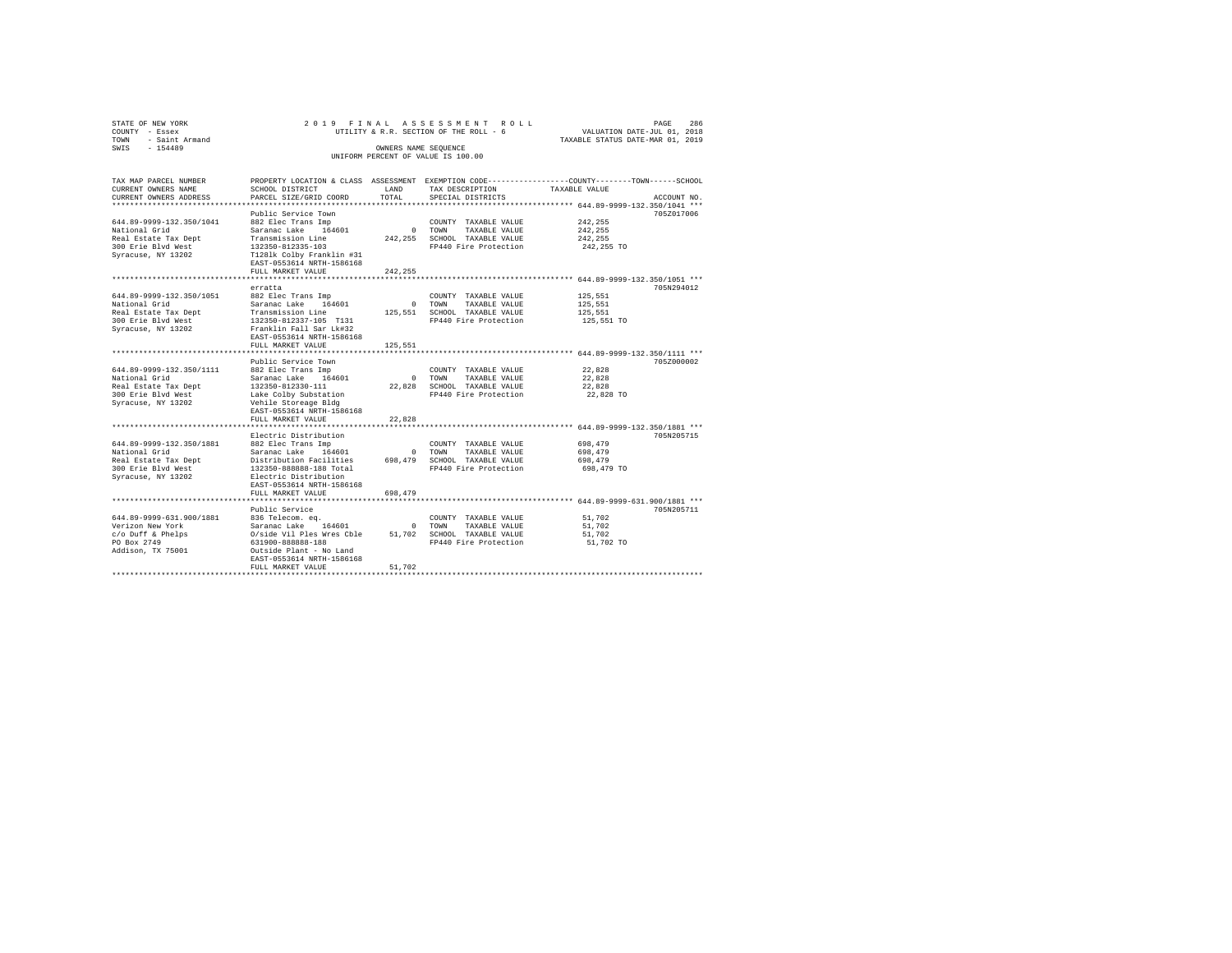| STATE OF NEW YORK<br>COUNTY<br>- Essex<br>- Saint Armand<br>TOWN<br>$-154489$<br>SWIS                 | 2019 FINAL                                                                                                                                                                                              | OWNERS NAME SEQUENCE         | ASSESSMENT ROLL<br>UTILITY & R.R. SECTION OF THE ROLL - 6<br>UNIFORM PERCENT OF VALUE IS 100.00                                  | 287<br>PAGE<br>VALUATION DATE-JUL 01, 2018<br>TAXABLE STATUS DATE-MAR 01, 2019               |  |
|-------------------------------------------------------------------------------------------------------|---------------------------------------------------------------------------------------------------------------------------------------------------------------------------------------------------------|------------------------------|----------------------------------------------------------------------------------------------------------------------------------|----------------------------------------------------------------------------------------------|--|
| TAX MAP PARCEL NUMBER<br>CURRENT OWNERS NAME<br>CURRENT OWNERS ADDRESS . PARCEL SIZE/GRID COORD TOTAL | PROPERTY LOCATION & CLASS ASSESSMENT<br>SCHOOL DISTRICT                                                                                                                                                 | LAND                         | TAX DESCRIPTION<br>SPECIAL DISTRICTS                                                                                             | EXEMPTION CODE-----------------COUNTY-------TOWN------SCHOOL<br>TAXABLE VALUE<br>ACCOUNT NO. |  |
| 13.56-10-8.000/1<br>Verizon New York Inc<br>c/o Duff & Phelps LLC<br>PO Box 2549<br>Addison, TX 75001 | 25 Reservoir Ln<br>837 Cell Tower<br>Saranac Lake 164601<br>82 Omttwp 11Rs<br>1765/51 Lease Extension<br>w/in 13.056-10-8.000<br>EAST-0560824 NRTH-1606166<br>DEED BOOK 1275 PG-79<br>FULL MARKET VALUE | 15,000<br>154,100<br>154,100 | COUNTY<br>TAXABLE VALUE<br>TAXABLE VALUE<br>TOWN<br>SCHOOL<br>TAXABLE VALUE<br>E1451 Emergency Services<br>FP440 Fire Protection | 705Z012005<br>154,100<br>154,100<br>154,100<br>$.00$ MT<br>154,100 TO                        |  |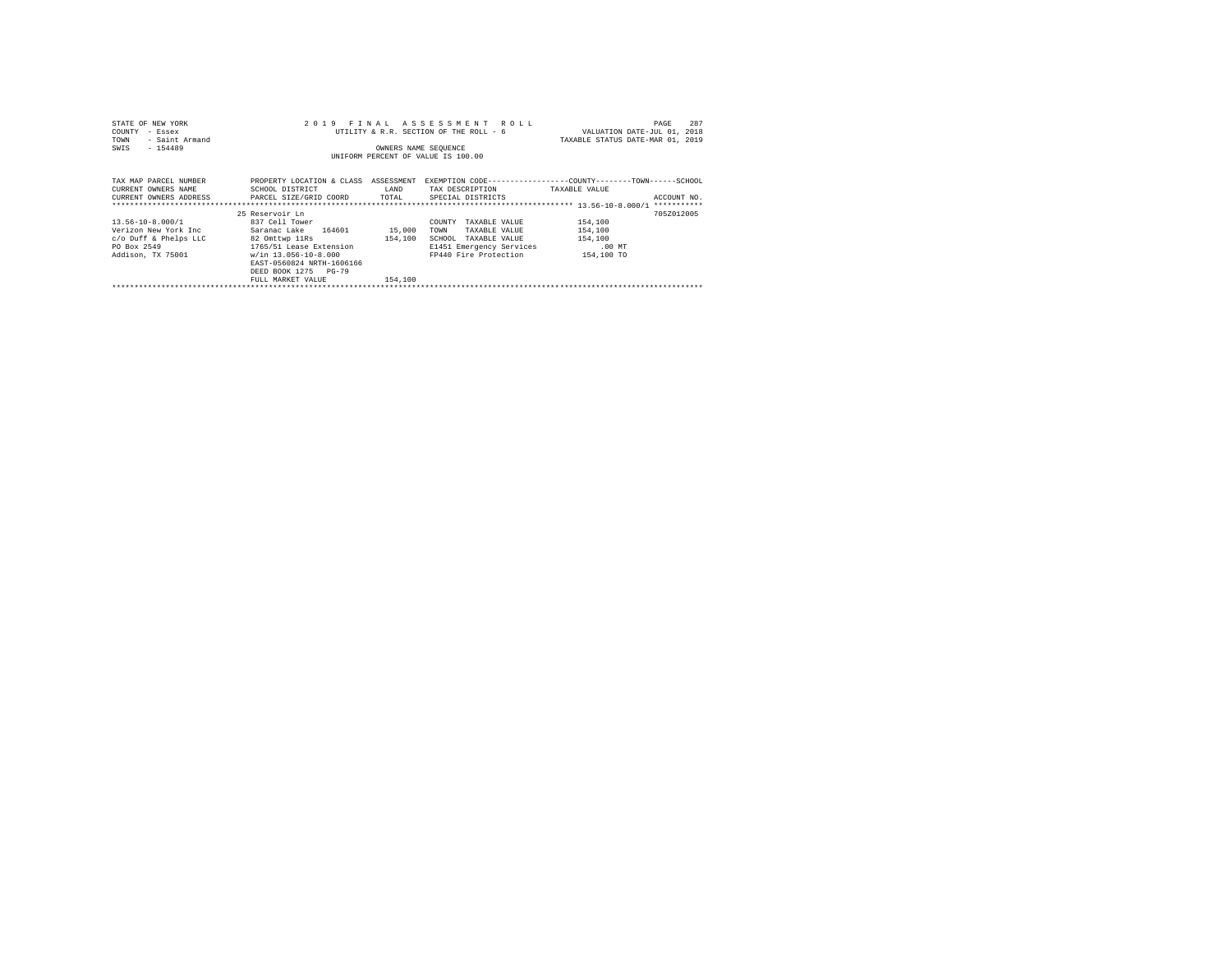| STATE OF NEW YORK   |  |  |  | 2019 FINAL ASSESSMENT ROLL             |  |  |                                  |                        | PAGE | 288 |
|---------------------|--|--|--|----------------------------------------|--|--|----------------------------------|------------------------|------|-----|
| COUNTY - Essex      |  |  |  | UTILITY & R.R. SECTION OF THE ROLL - 6 |  |  | VALUATION DATE-JUL 01, 2018      |                        |      |     |
| TOWN - Saint Armand |  |  |  |                                        |  |  | TAXABLE STATUS DATE-MAR 01, 2019 |                        |      |     |
| SWIS<br>$-154489$   |  |  |  |                                        |  |  |                                  | RPS150/V04/L015        |      |     |
|                     |  |  |  |                                        |  |  |                                  | CURRENT DATE 6/25/2019 |      |     |
|                     |  |  |  | UNIFORM PERCENT OF VALUE IS 100.00     |  |  |                                  |                        |      |     |
|                     |  |  |  | ROLL SUB SECTION- - TOTALS             |  |  |                                  |                        |      |     |

|      |                      | TOTAL   | EXTENSION   | <b>EXTENSION</b> | AD VALOREM | <b>EXEMPT</b> | TAXABLE   |
|------|----------------------|---------|-------------|------------------|------------|---------------|-----------|
| CODE | DISTRICT NAME        | PARCELS | <b>TYPE</b> | VALUE            | VALUE      | AMOUNT        | VALUE     |
|      |                      |         |             |                  |            |               |           |
|      | E1450 Emergency Serv |         | 3 MOVTAX    |                  |            |               |           |
|      | E1451 Emergency Serv |         | 3 MOVTAX    |                  |            |               |           |
|      | FP440 Fire Protectio |         | 16 TOTAL    |                  | 11217,805  |               | 11217,805 |

#### \*\*\* S C H O O L D I S T R I C T S U M M A R Y \*\*\*

| CODE   | DISTRICT NAME | TOTAL<br>PARCELS | ASSESSED<br>LAND | ASSESSED<br>TOTAL | EXEMPT<br>AMOUNT | TOTAL<br>TAXABLE | STAR<br>AMOUNT | <b>STAR</b><br>TAXABLE |
|--------|---------------|------------------|------------------|-------------------|------------------|------------------|----------------|------------------------|
| 164601 | Saranac Lake  | 16               | 250,000          | 11217,805         |                  | 11217.805        |                | 11217,805              |
|        | SUB-TOTAL     | 16               | 250,000          | 11217,805         |                  | 11217.805        |                | 11217,805              |
|        | TOTAL         | 16               | 250,000          | 11217.805         |                  | 11217.805        |                | 11217,805              |

#### \*\*\* S Y S T E M C O D E S S U M M A R Y \*\*\*

NO SYSTEM EXEMPTIONS AT THIS LEVEL

## \*\*\* E X E M P T I O N S U M M A R Y \*\*\*

#### NO EXEMPTIONS AT THIS LEVEL

| ROLL       | DESCRIPTION      | TOTAL   | ASSESSED | ASSESSED  | TAXABLE   | TAXABLE   | TAXABLE       | STAR      |
|------------|------------------|---------|----------|-----------|-----------|-----------|---------------|-----------|
| <b>SEC</b> |                  | PARCELS | LAND     | TOTAL     | COUNTY    | TOWN      | SCHOOL        | TAXABLE   |
|            | UTILITIES & N.C. | 16      | 250,000  | 11217.805 | 11217.805 | 11217.805 | 11217<br>.805 | 11217.805 |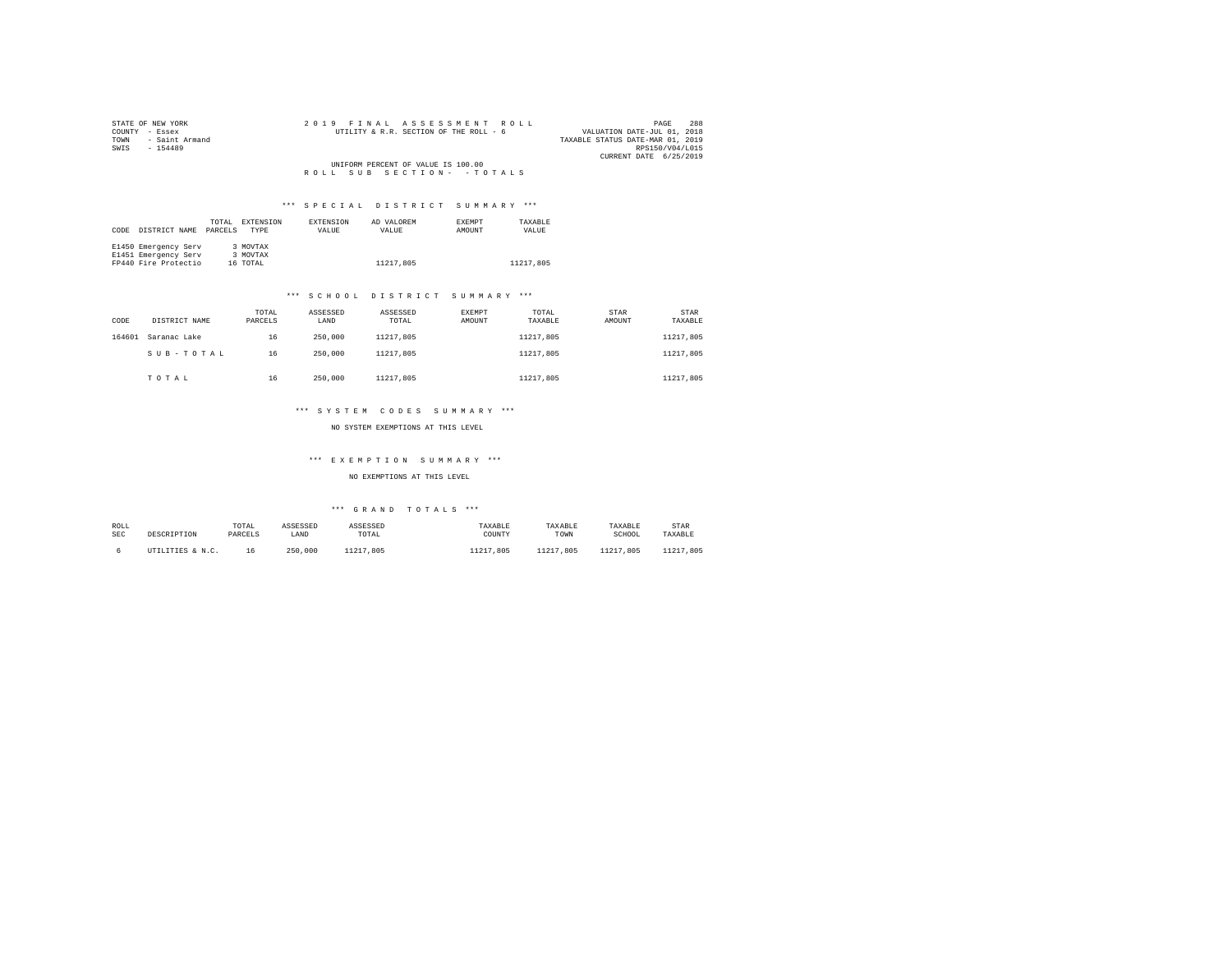| STATE OF NEW YORK      | 2019 FINAL ASSESSMENT ROLL             | 289<br>PAGE                      |
|------------------------|----------------------------------------|----------------------------------|
| COUNTY - Essex         | UTILITY & R.R. SECTION OF THE ROLL - 6 | VALUATION DATE-JUL 01, 2018      |
| - Saint Armand<br>TOWN |                                        | TAXABLE STATUS DATE-MAR 01, 2019 |
| SWTS<br>$-154489$      |                                        | RPS150/V04/L015                  |
|                        | UNIFORM PERCENT OF VALUE IS 100.00     | CURRENT DATE 6/25/2019           |
|                        |                                        |                                  |
|                        | ROLL SECTION TOTALS                    |                                  |

|      |                      | TOTAL   | EXTENSION   | <b>EXTENSION</b> | AD VALOREM | <b>EXEMPT</b> | TAXABLE   |
|------|----------------------|---------|-------------|------------------|------------|---------------|-----------|
| CODE | DISTRICT NAME        | PARCELS | <b>TYPE</b> | VALUE            | VALUE      | AMOUNT        | VALUE     |
|      |                      |         |             |                  |            |               |           |
|      | E1450 Emergency Serv |         | 3 MOVTAX    |                  |            |               |           |
|      | E1451 Emergency Serv |         | 3 MOVTAX    |                  |            |               |           |
|      | FP440 Fire Protectio |         | 16 TOTAL    |                  | 11217.805  |               | 11217.805 |

#### \*\*\* S C H O O L D I S T R I C T S U M M A R Y \*\*\*

| CODE   | DISTRICT NAME | TOTAL<br>PARCELS | ASSESSED<br>LAND | ASSESSED<br>TOTAL | EXEMPT<br>AMOUNT | TOTAL<br>TAXABLE | STAR<br>AMOUNT | <b>STAR</b><br>TAXABLE |
|--------|---------------|------------------|------------------|-------------------|------------------|------------------|----------------|------------------------|
| 164601 | Saranac Lake  | 16               | 250,000          | 11217,805         |                  | 11217.805        |                | 11217,805              |
|        | SUB-TOTAL     | 16               | 250,000          | 11217,805         |                  | 11217.805        |                | 11217.805              |
|        | TOTAL         | 16               | 250,000          | 11217.805         |                  | 11217.805        |                | 11217.805              |

#### \*\*\* S Y S T E M C O D E S S U M M A R Y \*\*\*

NO SYSTEM EXEMPTIONS AT THIS LEVEL

# \*\*\* E X E M P T I O N S U M M A R Y \*\*\*

## NO EXEMPTIONS AT THIS LEVEL

| ROLL | DESCRIPTION      | TOTAL   | ASSESSED | ASSESSED  | TAXABLE   | TAXABLE   | TAXABLE       | STAR          |
|------|------------------|---------|----------|-----------|-----------|-----------|---------------|---------------|
| SEC  |                  | PARCELS | LAND     | TOTAL     | COUNTY    | TOWN      | SCHOOL        | TAXABLE       |
|      | UTILITIES & N.C. |         | 250,000  | 11217.805 | 11217.805 | 11217.805 | 11217<br>.805 | 11217<br>.805 |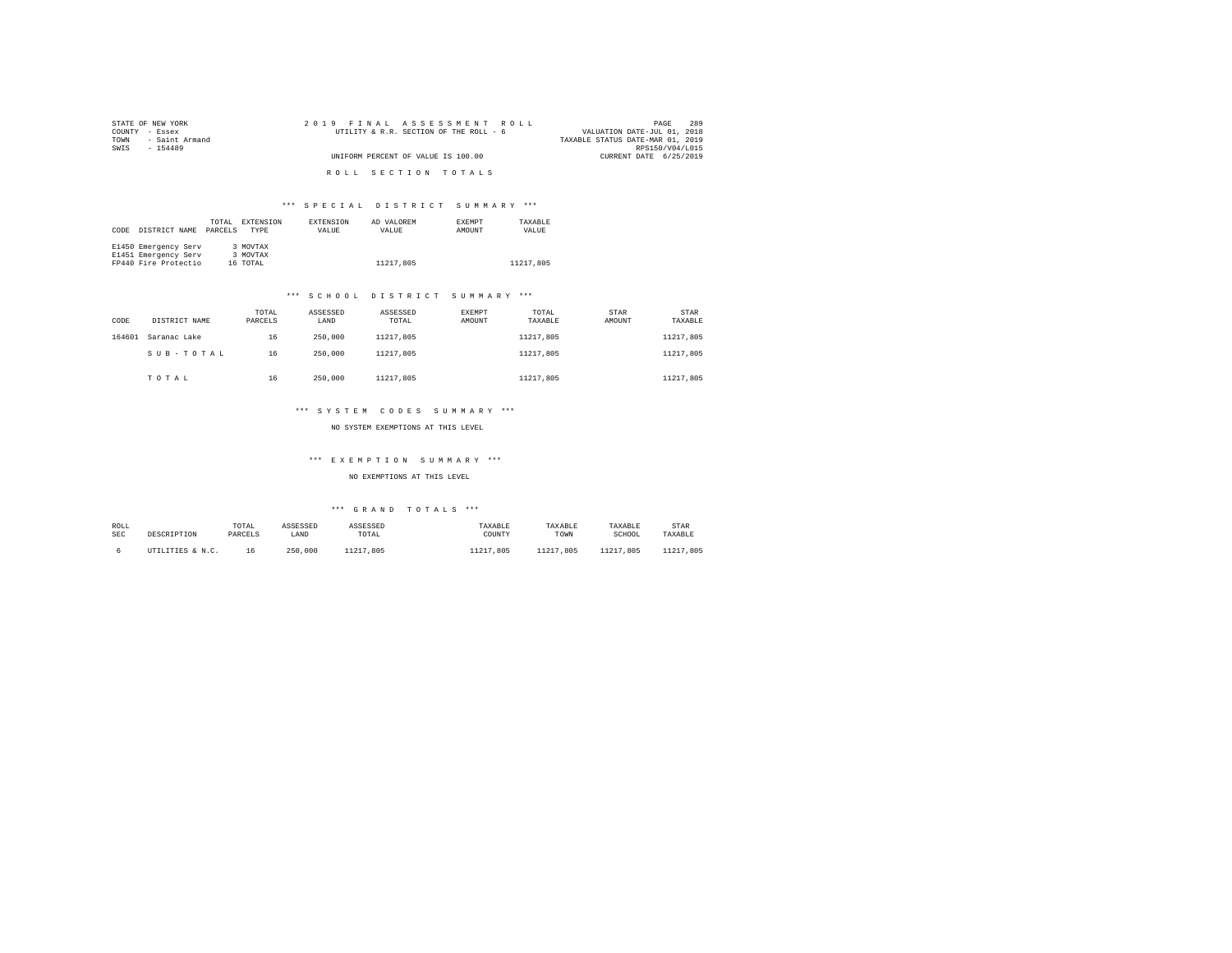| STATE OF NEW YORK<br>COUNTY - Essex<br>TOWN - Saint Armand<br>SWIS - 154489                                                                                                       |                                                                                                                                                             |             | 2019 FINAL ASSESSMENT ROLL<br>WHOLLY EXEMPT SECTION OF THE ROLL - 8                                                                                                                                                                                                                                                                                                                                                                                                       | PAGE 290<br>VALUATION DATE-JUL 01, 2018<br>TAXABLE STATUS DATE-MAR 01, 2019 |         |                       |
|-----------------------------------------------------------------------------------------------------------------------------------------------------------------------------------|-------------------------------------------------------------------------------------------------------------------------------------------------------------|-------------|---------------------------------------------------------------------------------------------------------------------------------------------------------------------------------------------------------------------------------------------------------------------------------------------------------------------------------------------------------------------------------------------------------------------------------------------------------------------------|-----------------------------------------------------------------------------|---------|-----------------------|
|                                                                                                                                                                                   |                                                                                                                                                             |             | OWNERS NAME SEQUENCE<br>UNIFORM PERCENT OF VALUE IS 100.00                                                                                                                                                                                                                                                                                                                                                                                                                |                                                                             |         |                       |
| TAX MAP PARCEL NUMBER<br>CURRENT OWNERS NAME<br>CURRENT OWNERS ADDRESS                                                                                                            | PROPERTY LOCATION & CLASS ASSESSMENT EXEMPTION CODE---------------COUNTY-------TOWN------SCHOOL<br>SCHOOL DISTRICT<br><b>LAND</b><br>PARCEL SIZE/GRID COORD | TOTAL       | TAX DESCRIPTION TAXABLE VALUE<br>SPECIAL DISTRICTS                                                                                                                                                                                                                                                                                                                                                                                                                        |                                                                             |         | ACCOUNT NO.           |
|                                                                                                                                                                                   |                                                                                                                                                             |             |                                                                                                                                                                                                                                                                                                                                                                                                                                                                           |                                                                             |         |                       |
|                                                                                                                                                                                   | Roosevelt Ln                                                                                                                                                |             |                                                                                                                                                                                                                                                                                                                                                                                                                                                                           |                                                                             |         | 7079995002            |
| $311\;\;{\rm Res\;vac\;land}$ 13.65-3-10.000<br>$311\;\;{\rm Res\;vac\;land}$<br>$314\;\;{\rm Res\;vac\;land}$ 164601<br>Attn: Bloomingdale Vol Fire 102 Omt Twp 11 Rs 2,800 TOWN |                                                                                                                                                             |             | $\begin{tabular}{ccccc} VOL & F DEPT & 26400 & & & & & & 2,800 \\ & & & & & & & 2,800 \\ 2,800 & \multicolumn{3}{c}{} & \multicolumn{3}{c}{} & \multicolumn{3}{c}{} & \multicolumn{3}{c}{} & \multicolumn{3}{c}{} & \multicolumn{3}{c}{} & \multicolumn{3}{c}{} & \multicolumn{3}{c}{} & \multicolumn{3}{c}{} & \multicolumn{3}{c}{} & \multicolumn{3}{c}{} & \multicolumn{3}{c}{} & \multicolumn{3}{c}{} & \multicolumn{3}{c}{} & \multicolumn{3}{c}{}$<br>TAXABLE VALUE | $\Omega$<br>$\Omega$                                                        |         | 2,800 2,800           |
| PO Box 226<br>Bloomingdale, NY 12913                                                                                                                                              | ACRES 0.54<br>ALKES U.34<br>EAST-0564098 NRTH-1604801 – E1451 Emergency Services<br>PERD ROOK 318 – PG-393 – PP440 Fire Protection                          |             | SCHOOL TAXABLE VALUE                                                                                                                                                                                                                                                                                                                                                                                                                                                      | $\sim$<br>.00 MT<br>$0$ TO                                                  |         |                       |
|                                                                                                                                                                                   | FULL MARKET VALUE 2,800                                                                                                                                     |             | 2,800 EX                                                                                                                                                                                                                                                                                                                                                                                                                                                                  |                                                                             |         |                       |
|                                                                                                                                                                                   |                                                                                                                                                             |             |                                                                                                                                                                                                                                                                                                                                                                                                                                                                           |                                                                             |         |                       |
| $13.65 - 3 - 6.000$<br>Bloomingdale Fire Dept                                                                                                                                     | 1635 NYS Route 3<br>662 Police/fire<br>Saranac Lake 164601                                                                                                  |             | VOL F DEPT 26400 0 391,900<br>41,800 COUNTY TAXABLE VALUE                                                                                                                                                                                                                                                                                                                                                                                                                 | $\Omega$                                                                    | 391,900 | 7079906111<br>391,900 |
| 1635 NYS Rte 3<br>Bloomingdale, NY 12913                                                                                                                                          | 102 Twp 11 Omt<br>ACRES 0.70                                                                                                                                | 391,900     | TAXABLE VALUE<br>TOWN<br>SCHOOL TAXABLE VALUE                                                                                                                                                                                                                                                                                                                                                                                                                             | $\Omega$<br>$\Omega$                                                        |         |                       |
|                                                                                                                                                                                   | EAST-0564681 NRTH-1604924<br>DEED BOOK 452 PG-497<br>FULL MARKET VALUE 391.900 391.900 EX                                                                   |             | E1451 Emergency Services .00 MT<br>FP440 Fire Protection                                                                                                                                                                                                                                                                                                                                                                                                                  | $0$ TO                                                                      |         |                       |
|                                                                                                                                                                                   |                                                                                                                                                             |             | SD442 Bloomingdale Sewer D<br>391,900 EX                                                                                                                                                                                                                                                                                                                                                                                                                                  | 0 TO M                                                                      |         |                       |
|                                                                                                                                                                                   |                                                                                                                                                             |             | WD442 Bloomingdale Water D<br>391,900 EX                                                                                                                                                                                                                                                                                                                                                                                                                                  |                                                                             | 0 TO M  |                       |
|                                                                                                                                                                                   |                                                                                                                                                             |             |                                                                                                                                                                                                                                                                                                                                                                                                                                                                           |                                                                             |         | 7079978036            |
| $13.65 - 3 - 7.000$<br>Bloomingdale Vol Fire<br>Dept                                                                                                                              | Saranac Lake 164601<br>Twp 11 Omt Lot 102                                                                                                                   | 13,200 TOWN | 13,200 COUNTY TAXABLE VALUE<br>13,200 TOWN TAXABLE VALUE                                                                                                                                                                                                                                                                                                                                                                                                                  | $\Omega$<br>$\Omega$                                                        | 13,200  | 13,200                |
| Bloomingdale, NY 12913                                                                                                                                                            | ACRES 0.37<br>EAST-0564722 NRTH-1604806<br>DEED BOOK 588 PG-123                                                                                             |             | SCHOOL TAXABLE VALUE<br>E1451 Emergency Services .00 MT<br>FP440 Fire Protection                                                                                                                                                                                                                                                                                                                                                                                          | $\cap$<br>$0$ TO                                                            |         |                       |
|                                                                                                                                                                                   | FULL MARKET VALUE                                                                                                                                           | 13,200      | 13,200 EX                                                                                                                                                                                                                                                                                                                                                                                                                                                                 |                                                                             |         |                       |
|                                                                                                                                                                                   | NYS Route 3                                                                                                                                                 |             |                                                                                                                                                                                                                                                                                                                                                                                                                                                                           |                                                                             |         | 7079978037            |
| $13.65 - 3 - 8.000$<br>Bloomingdale Vol Fire<br>Dept<br>Bloomingdale, NY 12913                                                                                                    | 330 Vacant comm<br>Saranac Lake 164601<br>Twp 11 Omt Lot 102<br>ACRES 0.59<br>ACRES<br>0.59<br>EAST-0564740 NRTH-1604701                                    |             | VOL F DEPT 26400 0 17,400<br>17,400 COUNTY TAXABLE VALUE<br>17,400 TOWN<br>TAXABLE VALUE<br>SCHOOL TAXABLE VALUE<br>E1451 Emergency Services                                                                                                                                                                                                                                                                                                                              | $^{\circ}$<br>$\Omega$<br>$\Omega$<br>.00MT                                 |         | 17,400 17,400         |
|                                                                                                                                                                                   | DEED BOOK 588 PG-123<br>FULL MARKET VALUE                                                                                                                   |             | FP440 Fire Protection<br>17,400 17,400 EX                                                                                                                                                                                                                                                                                                                                                                                                                                 | $0$ TO                                                                      |         |                       |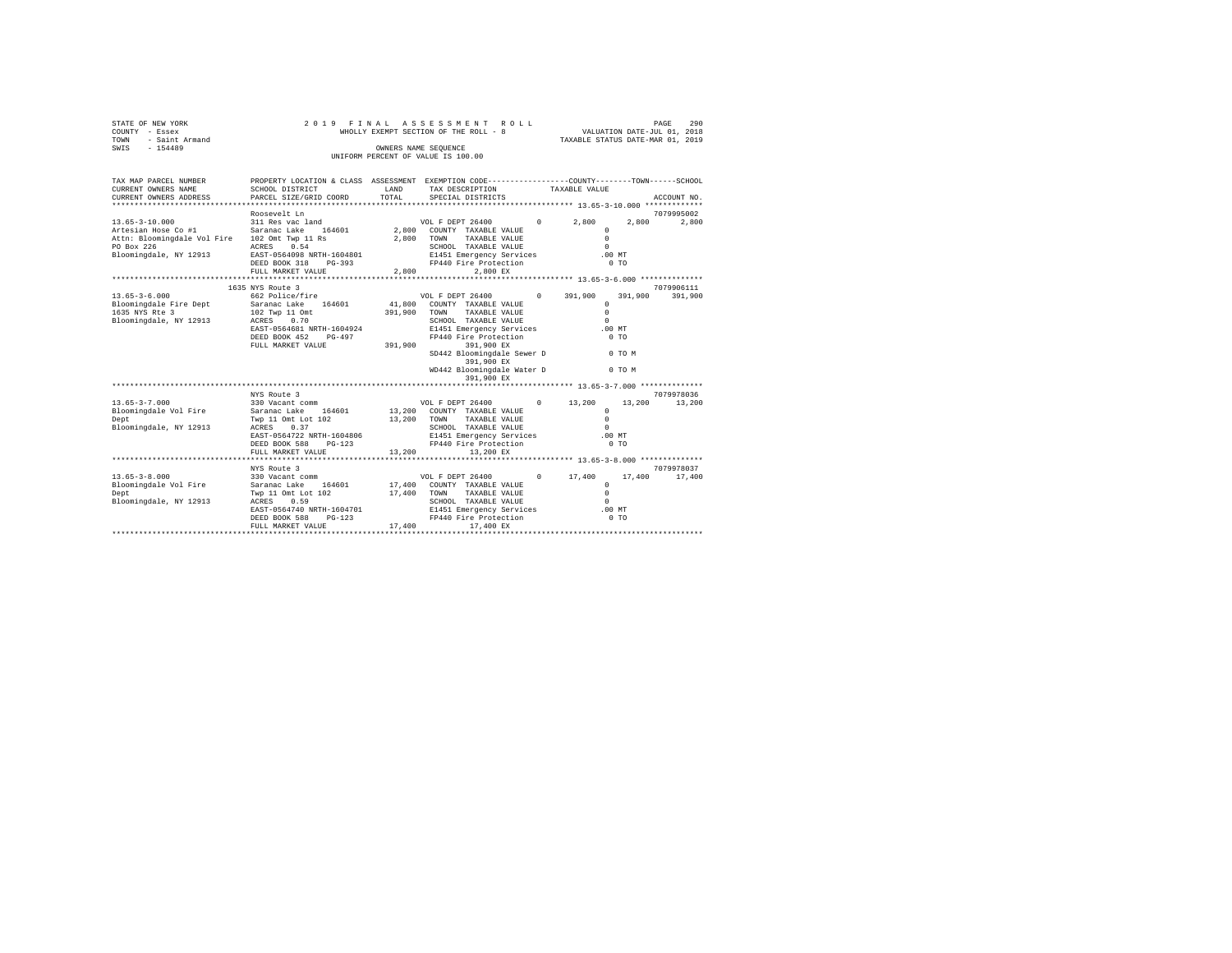| STATE OF NEW YORK<br>COUNTY - Essex<br>TOWN<br>- Saint Armand<br>$-154489$<br>SWIS                           | 2019 FINAL                                                                                                                                                                                                |                      | ASSESSMENT ROLL<br>WHOLLY EXEMPT SECTION OF THE ROLL - 8<br>OWNERS NAME SEQUENCE<br>UNIFORM PERCENT OF VALUE IS 100.00                                                                                                                                          |                        | VALUATION DATE-JUL 01, 2018<br>TAXABLE STATUS DATE-MAR 01, 2019                                               | 291<br>PAGE            |
|--------------------------------------------------------------------------------------------------------------|-----------------------------------------------------------------------------------------------------------------------------------------------------------------------------------------------------------|----------------------|-----------------------------------------------------------------------------------------------------------------------------------------------------------------------------------------------------------------------------------------------------------------|------------------------|---------------------------------------------------------------------------------------------------------------|------------------------|
| TAX MAP PARCEL NUMBER<br>CURRENT OWNERS NAME<br>CURRENT OWNERS ADDRESS                                       | PROPERTY LOCATION & CLASS ASSESSMENT EXEMPTION CODE---------------COUNTY-------TOWN------SCHOOL<br>SCHOOL DISTRICT<br>PARCEL SIZE/GRID COORD                                                              | LAND<br>TOTAL        | TAX DESCRIPTION<br>SPECIAL DISTRICTS                                                                                                                                                                                                                            |                        | TAXABLE VALUE                                                                                                 | ACCOUNT NO.            |
|                                                                                                              | NYS Route 3                                                                                                                                                                                               |                      |                                                                                                                                                                                                                                                                 |                        |                                                                                                               | 705Z000000             |
| $13.65 - 3 - 5.200$<br>Bloomingdale Volunteer<br>Fire Department Inc<br>PO Box 226<br>Bloomingdale, NY 12913 | 330 Vacant comm<br>Saranac Lake 164601<br>102 Omt Twp 11 Rs<br>ACRES 0.29<br>EAST-0564626 NRTH-1605007<br>DEED BOOK 1209 PG-113                                                                           | 11,600               | VOL F DEPT 26400<br>11,600 COUNTY TAXABLE VALUE<br>TOWN<br>TAXABLE VALUE<br>SCHOOL TAXABLE VALUE<br>E1451 Emergency Services<br>FP440 Fire Protection                                                                                                           | 11,600<br>$\circ$      | 11,600<br>$^{\circ}$<br>$\Omega$<br>$\Omega$<br>$.00$ MT<br>$0$ TO                                            | 11,600                 |
|                                                                                                              | FULL MARKET VALUE                                                                                                                                                                                         | 11,600               | 11,600 EX                                                                                                                                                                                                                                                       |                        |                                                                                                               |                        |
|                                                                                                              | 711 NYS Route 3                                                                                                                                                                                           |                      |                                                                                                                                                                                                                                                                 |                        |                                                                                                               | 7079974008             |
| $23.3 - 1 - 42.200$<br>Board Of Cooperative<br>Educational Services<br>PO Box 28<br>Malone, NY 12953         | 612 School<br>Saranac Lake 164601 145,500 COUNTY TAXABLE VALUE<br>Lot 29 Richards Survey 1362,600<br>31.2 Acres<br>ACRES 31.20<br>EAST-0556567 NRTH-1585758<br>DEED BOOK 1158 PG-154<br>FULL MARKET VALUE | 1362,600             | CONST ED 25120<br>TAXABLE VALUE<br>TOWN<br>SCHOOL TAXABLE VALUE<br>E1450 Emergency Services<br>FP440 Fire Protection<br>1362,600 EX                                                                                                                             | 1362,600<br>$^{\circ}$ | $\Omega$<br>$\Omega$<br>$\Omega$<br>.00MT<br>0 <sub>T</sub>                                                   | 1362,600 1362,600      |
|                                                                                                              |                                                                                                                                                                                                           |                      |                                                                                                                                                                                                                                                                 |                        |                                                                                                               |                        |
|                                                                                                              | 1457 NYS Route 3                                                                                                                                                                                          |                      |                                                                                                                                                                                                                                                                 |                        |                                                                                                               | 7079906108             |
| $13.4 - 1 - 18.000$<br>Brookside Cemetery<br>Bloomingdale, NY 12913                                          | 695 Cemetery<br>Saranac Lake 164601<br>104 Richards Sur<br>2.70<br>ACRES<br>EAST-0565811 NRTH-1600793<br>DEED BOOK 203<br>$PG-245$<br>FULL MARKET VALUE                                                   | 12,500<br>12,500     | TOWN CEMET 13510<br>11,900 COUNTY TAXABLE VALUE<br>TOWN<br>TAXABLE VALUE<br>SCHOOL TAXABLE VALUE<br>E1451 Emergency Services<br>FP440 Fire Protection<br>12,500 EX                                                                                              | $\Omega$<br>12,500     | 12,500<br>$\Omega$<br>$\Omega$<br>$\Omega$<br>.00MT<br>0 <sub>T</sub>                                         | 12,500                 |
|                                                                                                              |                                                                                                                                                                                                           |                      |                                                                                                                                                                                                                                                                 |                        |                                                                                                               |                        |
| $13.64 - 1 - 3.000$<br>Central School Dist No 1<br>79 Canaras Ave<br>Saranac Lake, NY 12983                  | 93 Main St<br>612 School<br>Saranac Lake 164601<br>86 Twp 11 Omt<br>ACRES 20.00<br>EAST-0562534 NRTH-1604929<br>DEED BOOK 451<br>$PG-440$<br>FULL MARKET VALUE                                            | 1769,200<br>1769.200 | SCHOOL DST 13800<br>526,600 COUNTY TAXABLE VALUE<br>TOWN<br>TAXABLE VALUE<br>SCHOOL TAXABLE VALUE<br>E1451 Emergency Services<br>FP440 Fire Protection<br>1769,200 EX<br>SD442 Bloomingdale Sewer D<br>1769,200 EX<br>WD442 Bloomingdale Water D<br>1769,200 EX | $\Omega$<br>1769,200   | 1769,200<br>$\Omega$<br>$\Omega$<br>$\Omega$<br>$.00$ MT<br>0 <sub>T</sub><br><b>COMPANY</b> OF TOM<br>0 TO M | 7079906112<br>1769.200 |
|                                                                                                              |                                                                                                                                                                                                           |                      |                                                                                                                                                                                                                                                                 |                        |                                                                                                               |                        |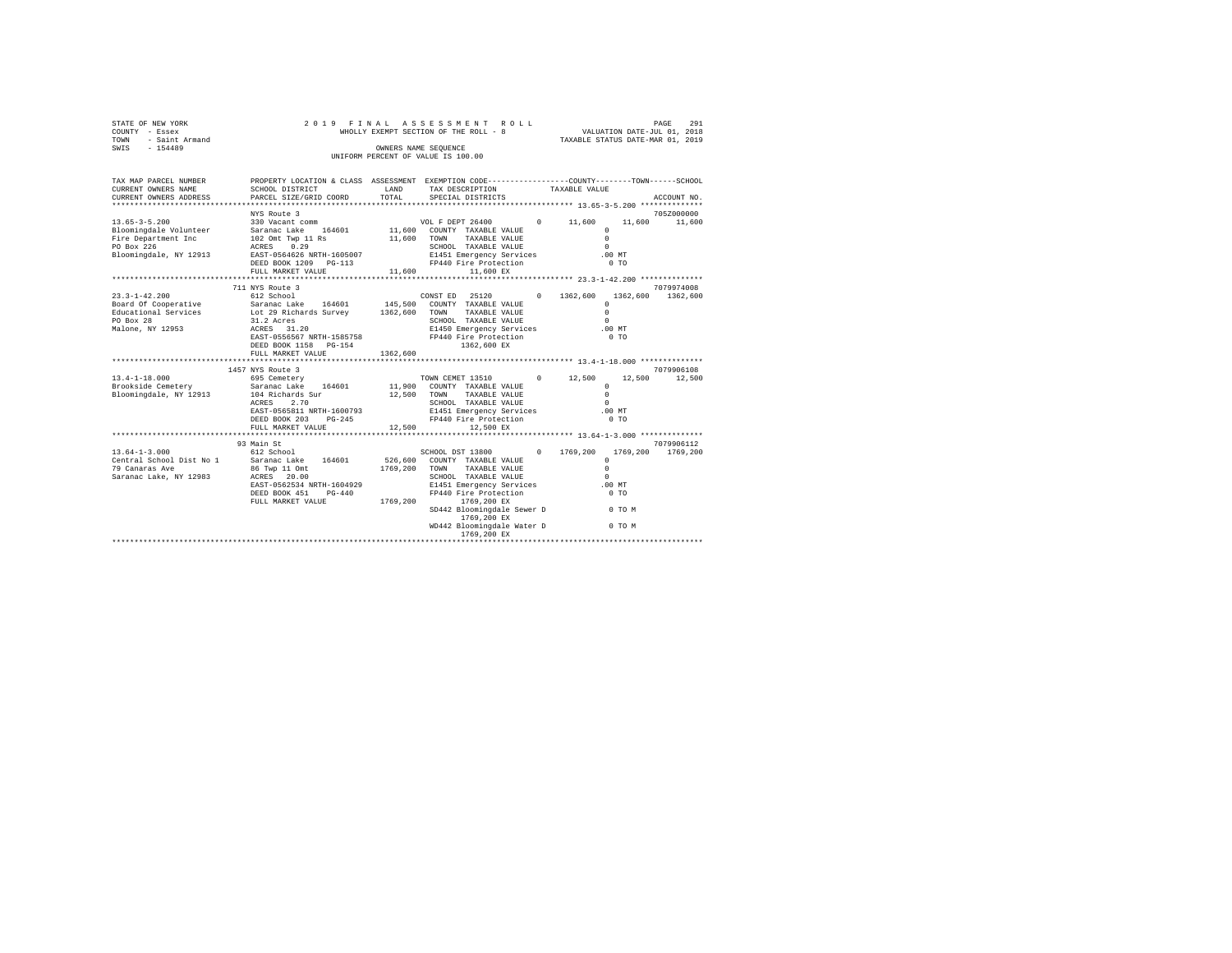| OF NEW YORK<br>Y - Essex<br>- Saint Armand<br>- 154489<br>STATE OF NEW YORK<br>COUNTY - Essex<br>TOWN | 2019 FINAL                                                                                                                                           |         | PAGE 292 PAGE 292<br>WHOLLY EXEMPT SECTION OF THE ROLL - 8 WILLUATION DATE-JUL 01, 2018<br>TAXABLE STATUS DATE-MAR 01, 2019 |                      |                                  |
|-------------------------------------------------------------------------------------------------------|------------------------------------------------------------------------------------------------------------------------------------------------------|---------|-----------------------------------------------------------------------------------------------------------------------------|----------------------|----------------------------------|
| SWIS                                                                                                  |                                                                                                                                                      |         | OWNERS NAME SEQUENCE<br>UNIFORM PERCENT OF VALUE IS 100.00                                                                  |                      |                                  |
| TAX MAP PARCEL NUMBER<br>CURRENT OWNERS NAME<br>CURRENT OWNERS ADDRESS                                | PROPERTY LOCATION & CLASS ASSESSMENT EXEMPTION CODE---------------COUNTY-------TOWN------SCHOOL<br>LAND<br>SCHOOL DISTRICT<br>PARCEL SIZE/GRID COORD | TOTAL   | TAX DESCRIPTION<br>SPECIAL DISTRICTS                                                                                        | TAXABLE VALUE        | ACCOUNT NO.                      |
|                                                                                                       | 1684 NYS Route 3                                                                                                                                     |         |                                                                                                                             |                      | 7079906008                       |
| $13.57 - 3 - 5.000$                                                                                   | 1001 MiD Modec 5<br>620 Religious                                                                                                                    |         | CONSTREL 25110 0 183,500                                                                                                    |                      | 183,500<br>183,500               |
| First United Methodist Church Saranac Lake 164601                                                     |                                                                                                                                                      |         | 38,200 COUNTY TAXABLE VALUE                                                                                                 | $\Omega$             |                                  |
|                                                                                                       | Saranac Lake 164601 38,200 COUNTY TAXABLE VALUE<br>Rs 101 Twp 11 Omt 183,500 TOWN TAXABLE VALUE                                                      |         |                                                                                                                             | $\Omega$             |                                  |
| of Saranac Lake<br>63 Church St                                                                       | 1861/126<br>ACRES 0.30                                                                                                                               |         | SCHOOL TAXABLE VALUE                                                                                                        | $\Omega$             |                                  |
| Saranac Lake, NY 12983                                                                                |                                                                                                                                                      |         | E1451 Emergency Services<br>FP440 Fire Protection                                                                           | $.00$ MT             |                                  |
|                                                                                                       |                                                                                                                                                      |         |                                                                                                                             |                      |                                  |
|                                                                                                       |                                                                                                                                                      |         | 183,500 EX                                                                                                                  |                      |                                  |
|                                                                                                       |                                                                                                                                                      |         | WD442 Bloomingdale Water D 0 TO M<br>183,500 EX                                                                             |                      |                                  |
|                                                                                                       |                                                                                                                                                      |         |                                                                                                                             |                      |                                  |
|                                                                                                       | 1747 NYS Route 3                                                                                                                                     |         |                                                                                                                             |                      | 7079901610                       |
| $13.57 - 1 - 2.000$                                                                                   | 312 Vac w/imprv                                                                                                                                      |         | CONST ED 25120                                                                                                              | 0 66,900<br>$\Omega$ | 66,900<br>66,900                 |
| Paul Smiths College Of                                                                                | Saranac Lake 164601                                                                                                                                  |         | 65,300 COUNTY TAXABLE VALUE<br>66,900 TOWN TAXABLE VALUE                                                                    | $\Omega$             |                                  |
| Arts & Science<br>PO Box 265                                                                          | 101 R S Omt 11<br>ACRES 41.83                                                                                                                        |         | SCHOOL TAXABLE VALUE                                                                                                        | $\cap$               |                                  |
| Paul Smiths, NY 12970                                                                                 | EAST-0565211 NRTH-1607335                                                                                                                            |         |                                                                                                                             | $.00$ MT             |                                  |
|                                                                                                       | DEED BOOK 705 PG-073                                                                                                                                 |         | E1451 Emergency Services<br>FP440 Fire Protection                                                                           | 0.70                 |                                  |
|                                                                                                       | FULL MARKET VALUE                                                                                                                                    | 66,900  | 66,900 EX                                                                                                                   |                      |                                  |
|                                                                                                       |                                                                                                                                                      |         |                                                                                                                             |                      |                                  |
| $13.56 - 8 - 1.000$                                                                                   | 812 Saint Regis Ave<br>210 1 Family Res                                                                                                              |         | CHURCH PAR 21600                                                                                                            | 0 116,800            | 7079906011<br>116,800<br>116,800 |
| Pilgrim Holiness                                                                                      |                                                                                                                                                      |         | 30,300 COUNTY TAXABLE VALUE                                                                                                 | $\Omega$             |                                  |
|                                                                                                       | Saranac Lake 164601<br>101 Rs 11 Omt                                                                                                                 |         | 116,800 TOWN TAXABLE VALUE                                                                                                  | $\Omega$             |                                  |
| Parsonage<br>PO Box 194                                                                               | ACRES 0.60                                                                                                                                           |         | SCHOOL TAXABLE VALUE                                                                                                        | $\sim$               |                                  |
| Bloomingdale, NY 12913                                                                                | EAST-0563435 NRTH-1607112                                                                                                                            |         | E1451 Emergency Services                                                                                                    | .00MT                |                                  |
|                                                                                                       | DEED BOOK 268 PG-334                                                                                                                                 |         | FP440 Fire Protection                                                                                                       | 116,800 TO           |                                  |
|                                                                                                       | FULL MARKET VALUE                                                                                                                                    |         | 116,800 SD442 Bloomingdale Sewer D 116,800 TO M<br>WD442 Bloomingdale Water D 116,800 TO M                                  |                      |                                  |
|                                                                                                       |                                                                                                                                                      |         |                                                                                                                             |                      |                                  |
|                                                                                                       | 14 Oregon Plains Rd                                                                                                                                  |         |                                                                                                                             |                      | 7079906010                       |
| $13.56 - 2 - 16.000$                                                                                  | 620 Religious                                                                                                                                        |         | CONST REL 25110                                                                                                             | 101,400<br>$\Omega$  | 101,400<br>101,400               |
| Pilgrim Holiness Church                                                                               |                                                                                                                                                      |         |                                                                                                                             | $\Omega$             |                                  |
| PO Box 194                                                                                            | Saranac Lake 164601 37,000 COUNTY TAXABLE VALUE<br>101 Richards Surtwp11 Omt 101,400 TOWN TAXABLE VALUE                                              |         |                                                                                                                             | $\Omega$             |                                  |
| Bloomingdale, NY 12913                                                                                | ACRES 0.20                                                                                                                                           |         | SCHOOL TAXABLE VALUE                                                                                                        | $\Omega$             |                                  |
|                                                                                                       | EAST-0563822 NRTH-1607334                                                                                                                            |         | E1451 Emergency Services                                                                                                    | .00MT                |                                  |
|                                                                                                       | DEED BOOK 213 PG-479<br>FULL MARKET VALUE                                                                                                            | 101,400 | FP440 Fire Protection<br>101,400 EX                                                                                         | $0$ TO               |                                  |
|                                                                                                       |                                                                                                                                                      |         | SD442 Bloomingdale Sewer D<br>101,400 EX                                                                                    | 0 TO M               |                                  |
|                                                                                                       |                                                                                                                                                      |         | WD442 Bloomingdale Water D 0 TO M                                                                                           |                      |                                  |
|                                                                                                       |                                                                                                                                                      |         |                                                                                                                             |                      |                                  |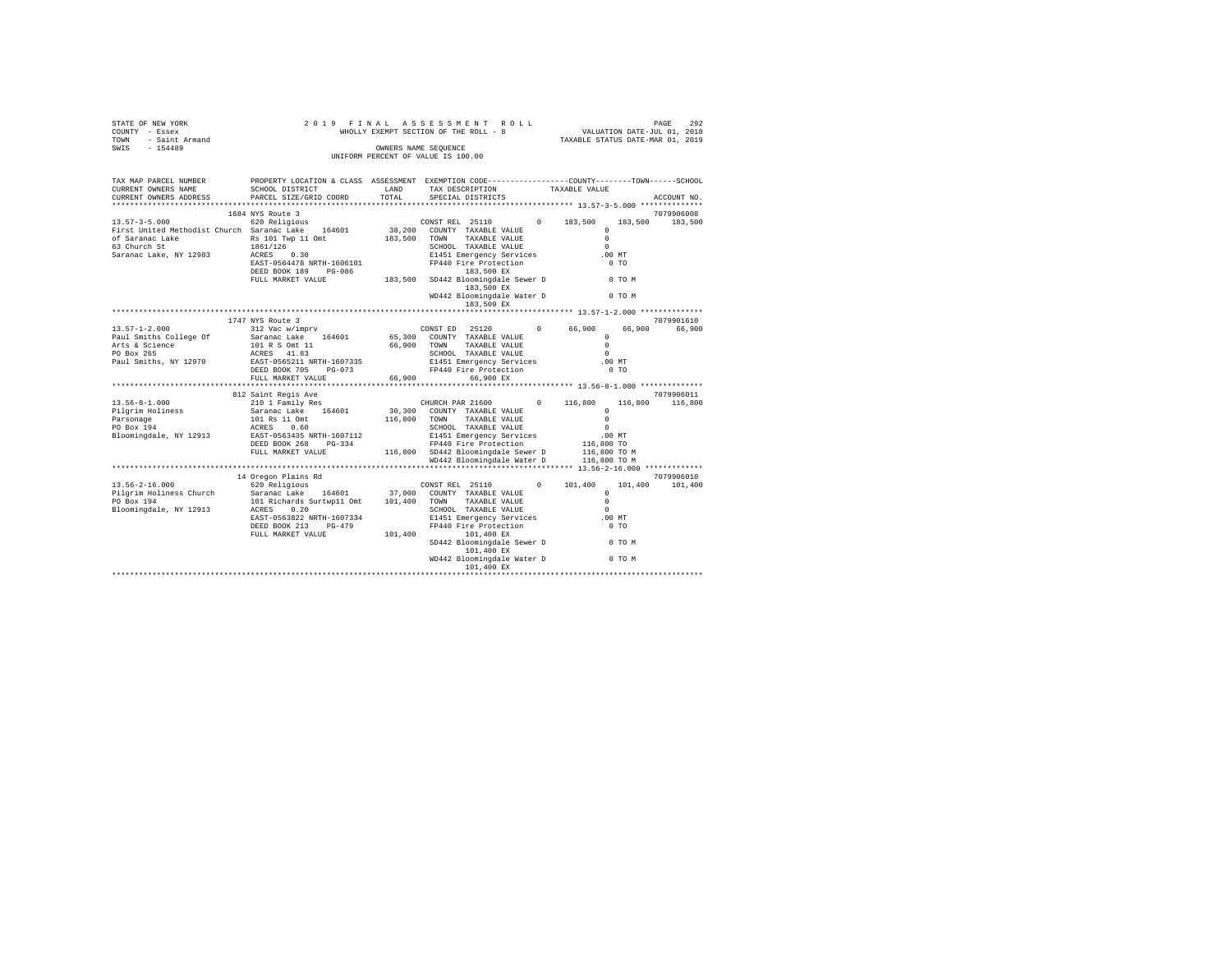| STATE OF NEW YORK<br>COUNTY - Essex<br>TOWN - Saint Armand<br>SWIS - 154489                                                                                                                                                                                                | 2019 FINAL                                                                                                         | PAGE 293 PAGE 293<br>WHOLLY EXEMPT SECTION OF THE ROLL - 8 WALUATION DATE-JUL 01, 2018<br>TAXABLE STATUS DATE-MAR 01, 2019 |                      |                   |
|----------------------------------------------------------------------------------------------------------------------------------------------------------------------------------------------------------------------------------------------------------------------------|--------------------------------------------------------------------------------------------------------------------|----------------------------------------------------------------------------------------------------------------------------|----------------------|-------------------|
|                                                                                                                                                                                                                                                                            |                                                                                                                    | OWNERS NAME SEQUENCE<br>UNIFORM PERCENT OF VALUE IS 100.00                                                                 |                      |                   |
|                                                                                                                                                                                                                                                                            |                                                                                                                    |                                                                                                                            |                      |                   |
| TAX MAP PARCEL NUMBER<br>CURRENT OWNERS NAME                                                                                                                                                                                                                               | PROPERTY LOCATION & CLASS ASSESSMENT EXEMPTION CODE---------------COUNTY-------TOWN------SCHOOL<br>SCHOOL DISTRICT | LAND TAX DESCRIPTION TAXABLE VALUE TOTAL SPECIAL DISTRICTS                                                                 |                      |                   |
| CURRENT OWNERS ADDRESS                                                                                                                                                                                                                                                     | PARCEL SIZE/GRID COORD                                                                                             |                                                                                                                            |                      | ACCOUNT NO.       |
|                                                                                                                                                                                                                                                                            | 1640 NYS Route 3                                                                                                   |                                                                                                                            |                      | 7079906012        |
| $13.65 - 2 - 10.100$                                                                                                                                                                                                                                                       |                                                                                                                    |                                                                                                                            |                      |                   |
| Roman Catholic Church                                                                                                                                                                                                                                                      |                                                                                                                    |                                                                                                                            |                      |                   |
| 27 St Bernard St                                                                                                                                                                                                                                                           |                                                                                                                    |                                                                                                                            |                      |                   |
| Saranac Lake, NY 12983                                                                                                                                                                                                                                                     |                                                                                                                    |                                                                                                                            |                      |                   |
|                                                                                                                                                                                                                                                                            |                                                                                                                    |                                                                                                                            | $.00$ MT             |                   |
|                                                                                                                                                                                                                                                                            |                                                                                                                    |                                                                                                                            | $0$ TO               |                   |
|                                                                                                                                                                                                                                                                            |                                                                                                                    |                                                                                                                            |                      |                   |
|                                                                                                                                                                                                                                                                            |                                                                                                                    | SD442 Bloomingdale Sewer D 0 TO M<br>227,400 EX                                                                            |                      |                   |
|                                                                                                                                                                                                                                                                            |                                                                                                                    | WD442 Bloomingdale Water D 0 TO M<br>227,400 EX                                                                            |                      |                   |
|                                                                                                                                                                                                                                                                            |                                                                                                                    |                                                                                                                            |                      |                   |
|                                                                                                                                                                                                                                                                            | 1380 NYS Route 3                                                                                                   |                                                                                                                            |                      | 7079906113        |
| $23.2 - 1 - 3.000$                                                                                                                                                                                                                                                         | 612 School                                                                                                         | SCHOOL DST 13800 0 317,700                                                                                                 |                      | 317,700 317,700   |
| Saranac Lake Central                                                                                                                                                                                                                                                       | Saranac Lake 164601                                                                                                | 72,600 COUNTY TAXABLE VALUE                                                                                                | $\Omega$<br>$\Omega$ |                   |
| School District #1<br>Saranac Lake, NY 12983                                                                                                                                                                                                                               | 104 Richards Sur<br>ACRES 12.30                                                                                    | 317,700 TOWN TAXABLE VALUE<br>SCHOOL TAXABLE VALUE                                                                         |                      |                   |
|                                                                                                                                                                                                                                                                            | EAST-0566027 NRTH-1598548                                                                                          |                                                                                                                            |                      |                   |
|                                                                                                                                                                                                                                                                            | DEED BOOK 478 PG-112                                                                                               |                                                                                                                            |                      |                   |
|                                                                                                                                                                                                                                                                            | FULL MARKET VALUE                                                                                                  | SCHOOL TAXABLE VALUE<br>E1451 Emergency Services 00 MT<br>FP440 Fire Protection 0 TO<br>237 TAO FY<br>317,700 317,700 EX   |                      |                   |
|                                                                                                                                                                                                                                                                            |                                                                                                                    |                                                                                                                            |                      |                   |
|                                                                                                                                                                                                                                                                            | 152 Bloomingdale Ave                                                                                               |                                                                                                                            |                      | 7079906103        |
| $32.166 - 5 - 2.000$                                                                                                                                                                                                                                                       | 963 Municpl park                                                                                                   | NP ORGANIZ 25300 0 34,700                                                                                                  |                      | 34,700 34,700     |
|                                                                                                                                                                                                                                                                            |                                                                                                                    |                                                                                                                            |                      |                   |
|                                                                                                                                                                                                                                                                            |                                                                                                                    |                                                                                                                            |                      |                   |
|                                                                                                                                                                                                                                                                            |                                                                                                                    |                                                                                                                            |                      |                   |
|                                                                                                                                                                                                                                                                            |                                                                                                                    |                                                                                                                            |                      |                   |
|                                                                                                                                                                                                                                                                            |                                                                                                                    |                                                                                                                            |                      |                   |
|                                                                                                                                                                                                                                                                            | FULL MARKET VALUE                                                                                                  | $34,700$<br>34,700 EX<br>$34,700$                                                                                          |                      |                   |
|                                                                                                                                                                                                                                                                            |                                                                                                                    |                                                                                                                            |                      |                   |
|                                                                                                                                                                                                                                                                            | 47 Main St                                                                                                         |                                                                                                                            |                      | 7079980019        |
|                                                                                                                                                                                                                                                                            |                                                                                                                    |                                                                                                                            |                      | 1273,400 1273,400 |
|                                                                                                                                                                                                                                                                            |                                                                                                                    |                                                                                                                            | $\Omega$             |                   |
|                                                                                                                                                                                                                                                                            |                                                                                                                    |                                                                                                                            |                      |                   |
|                                                                                                                                                                                                                                                                            |                                                                                                                    |                                                                                                                            |                      |                   |
|                                                                                                                                                                                                                                                                            |                                                                                                                    |                                                                                                                            | $.00$ MT             |                   |
| $\begin{tabular}{l c c c c c} \hline 13.64-1-5.213 & 47 Mant & 81 & 844445 & 140445 & 14045 & 14045 & 14045 & 14045 & 14045 & 14045 & 14045 & 14045 & 14045 & 14045 & 14045 & 14045 & 14045 & 14045 & 14045 & 14045 & 14045 & 14045 & 14045 & 14045 & 14045 & 14045 & 140$ |                                                                                                                    |                                                                                                                            | $0$ TO               |                   |
|                                                                                                                                                                                                                                                                            |                                                                                                                    | SD442 Bloomingdale Sewer D 0 TO M<br>1273,400 EX                                                                           |                      |                   |
|                                                                                                                                                                                                                                                                            |                                                                                                                    | WD442 Bloomingdale Water D 0 TO M                                                                                          |                      |                   |
|                                                                                                                                                                                                                                                                            |                                                                                                                    |                                                                                                                            |                      |                   |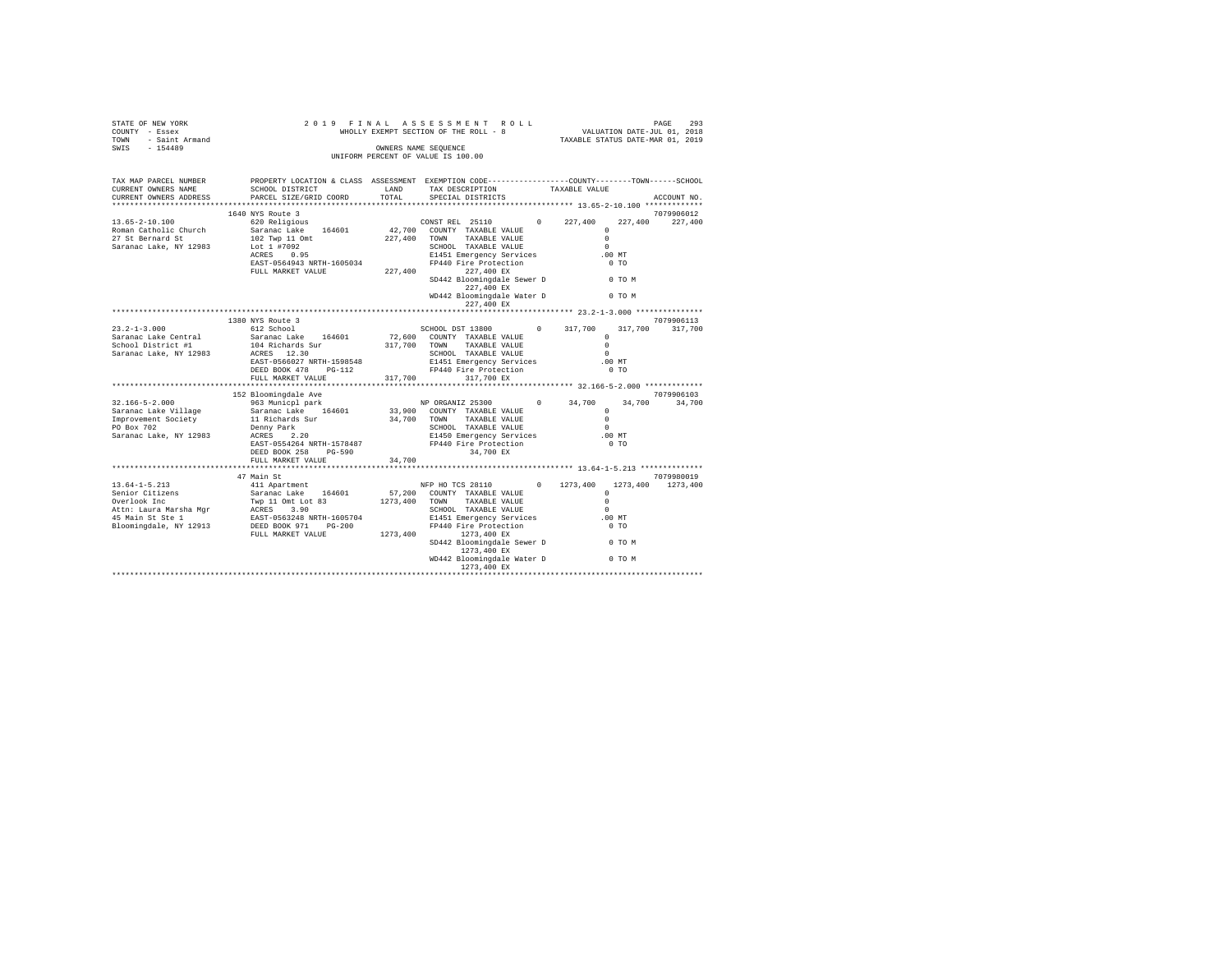| STATE OF NEW YORK<br>COUNTY - Essex<br>TOWN<br>- Saint Armand<br>SWIS - 154489                                                                                                                                    | 2019 FINAL                                                                                                                                                                                  |               | ASSESSMENT ROLL<br>WHOLLY EXEMPT SECTION OF THE ROLL - 8<br>OWNERS NAME SEOUENCE<br>UNIFORM PERCENT OF VALUE IS 100.00                                                                                                             |               | VALUATION DATE-JUL 01, 2018<br>TAXABLE STATUS DATE-MAR 01, 2019              | PAGE<br>294          |
|-------------------------------------------------------------------------------------------------------------------------------------------------------------------------------------------------------------------|---------------------------------------------------------------------------------------------------------------------------------------------------------------------------------------------|---------------|------------------------------------------------------------------------------------------------------------------------------------------------------------------------------------------------------------------------------------|---------------|------------------------------------------------------------------------------|----------------------|
| TAX MAP PARCEL NUMBER<br>CURRENT OWNERS NAME<br>CURRENT OWNERS ADDRESS                                                                                                                                            | PROPERTY LOCATION & CLASS ASSESSMENT EXEMPTION CODE---------------COUNTY-------TOWN------SCHOOL<br>SCHOOL DISTRICT<br>PARCEL SIZE/GRID COORD                                                | LAND<br>TOTAL | TAX DESCRIPTION<br>SPECIAL DISTRICTS                                                                                                                                                                                               | TAXABLE VALUE |                                                                              | ACCOUNT NO.          |
|                                                                                                                                                                                                                   |                                                                                                                                                                                             |               |                                                                                                                                                                                                                                    |               |                                                                              |                      |
| $14. -1 - 7.382$                                                                                                                                                                                                  | River Rd                                                                                                                                                                                    |               | N.Y. STATE 12100 0 36,800                                                                                                                                                                                                          |               |                                                                              | 705M492005           |
| State Of New York Saranac Lake 164601 36,800 COUNTY TAXABLE VALUE<br>NYS Office State Comptroller 261 & 281 Twp 11 Omt Rs<br>Finance Office-Fixed Cost Unit Lands Under Water<br>110 State St<br>Albany, NY 12236 | 972 Underwater<br>Franklin Falls Lake<br>ACRES 122.82<br>EAST-0589625 NRTH-1610392<br>DEED BOOK 1003 PG-318                                                                                 |               | 36,800 TOWN TAXABLE VALUE<br>SCHOOL TAXABLE VALUE<br>E1451 Emergency Services<br>FP440 Fire Protection<br>36,800 EX                                                                                                                |               | $\circ$<br>$\Omega$<br>$\Omega$<br>$.00$ MT<br>$0$ TO                        | 36,800 36,800        |
|                                                                                                                                                                                                                   | FULL MARKET VALUE                                                                                                                                                                           | 36,800        |                                                                                                                                                                                                                                    |               |                                                                              |                      |
|                                                                                                                                                                                                                   | Maple Ln                                                                                                                                                                                    |               |                                                                                                                                                                                                                                    |               |                                                                              | 7079906002           |
| $13.3 - 1 - 7.200$<br>Town Of St Armand<br>Bloomingdale, NY 12913                                                                                                                                                 | 862 Water<br>Saranac Lake 164601<br>61 Omt Twp 11 Rs<br>Reservoir<br>ACRES 0.37<br>EAST-0560340 NRTH-1606059<br>DEED BOOK 145 PG-211<br>FULL MARKET VALUE                                   | 13,200        | TOWN OWN I 13500 0 13,200<br>13,200 COUNTY TAXABLE VALUE<br>13,200 TOWN TAXABLE VALUE<br>SCHOOL TAXABLE VALUE<br>E1451 Emergency Services<br>FP440 Fire Protection<br>13,200 EX                                                    |               | $\Omega$<br>$\Omega$<br>$\Omega$<br>$.00$ MT<br>0 <sub>T</sub>               | 13,200 13,200        |
|                                                                                                                                                                                                                   | ************************                                                                                                                                                                    |               |                                                                                                                                                                                                                                    |               |                                                                              |                      |
| $13.3 - 1 - 27.000$<br>Town Of St Armand<br>Bloomingdale, NY 12913                                                                                                                                                | McKenzie Mountain Way<br>322 Rural vac>10<br>Saranac Lake 164601<br>63 Richards Sur<br>ACRES 16.00<br>EAST-0560915 NRTH-1601389<br>DEED BOOK 228 PG-316<br>FULL MARKET VALUE                | 30,400        | TOWN OWN I 13500 0 30,400<br>30,400 COUNTY TAXABLE VALUE<br>30,400 TOWN TAXABLE VALUE<br>SCHOOL TAXABLE VALUE<br>E1451 Emergency Services<br>FP440 Fire Protection<br>30,400 EX                                                    |               | 30,400<br>$\Omega$<br>$\Omega$<br>$\mathbf{r}$<br>$.00$ MT<br>0 <sub>T</sub> | 7079906003<br>30,400 |
|                                                                                                                                                                                                                   | **************************                                                                                                                                                                  |               |                                                                                                                                                                                                                                    |               | **************** 13.4-1-31.110 **************                                |                      |
|                                                                                                                                                                                                                   | 112 River Rd                                                                                                                                                                                |               |                                                                                                                                                                                                                                    |               |                                                                              | 7079906107           |
| $13.4 - 1 - 31.110$<br>Town Of St Armand<br>Bloomingdale, NY 12913                                                                                                                                                | 853 Sewage<br>Saranac Lake 164601<br>122 Richards Sur<br>Book 798 Page 116<br>Survey Map # 3283<br>ACRES 14.34<br>EAST-0566798 NRTH-1604049<br>DEED BOOK 798<br>PG-116<br>FULL MARKET VALUE | 6443,300      | TOWN OWN I 13500 0 6443,300<br>TUWN UWIT TAXABLE VALUE<br>81,000 COUNTY TAXABLE VALUE<br>6443,300 TOWN TAXABLE VALUE<br>SCHOOL TAXABLE VALUE<br>SCHOOL INANAAL<br>E1451 Emergency Services<br>FP440 Fire Protection<br>6443,300 EX |               | 6443,300<br>$\Omega$<br>$\Omega$<br>$\Omega$<br>$.00$ MT<br>$0$ TO           | 6443.300             |
|                                                                                                                                                                                                                   |                                                                                                                                                                                             |               |                                                                                                                                                                                                                                    |               |                                                                              |                      |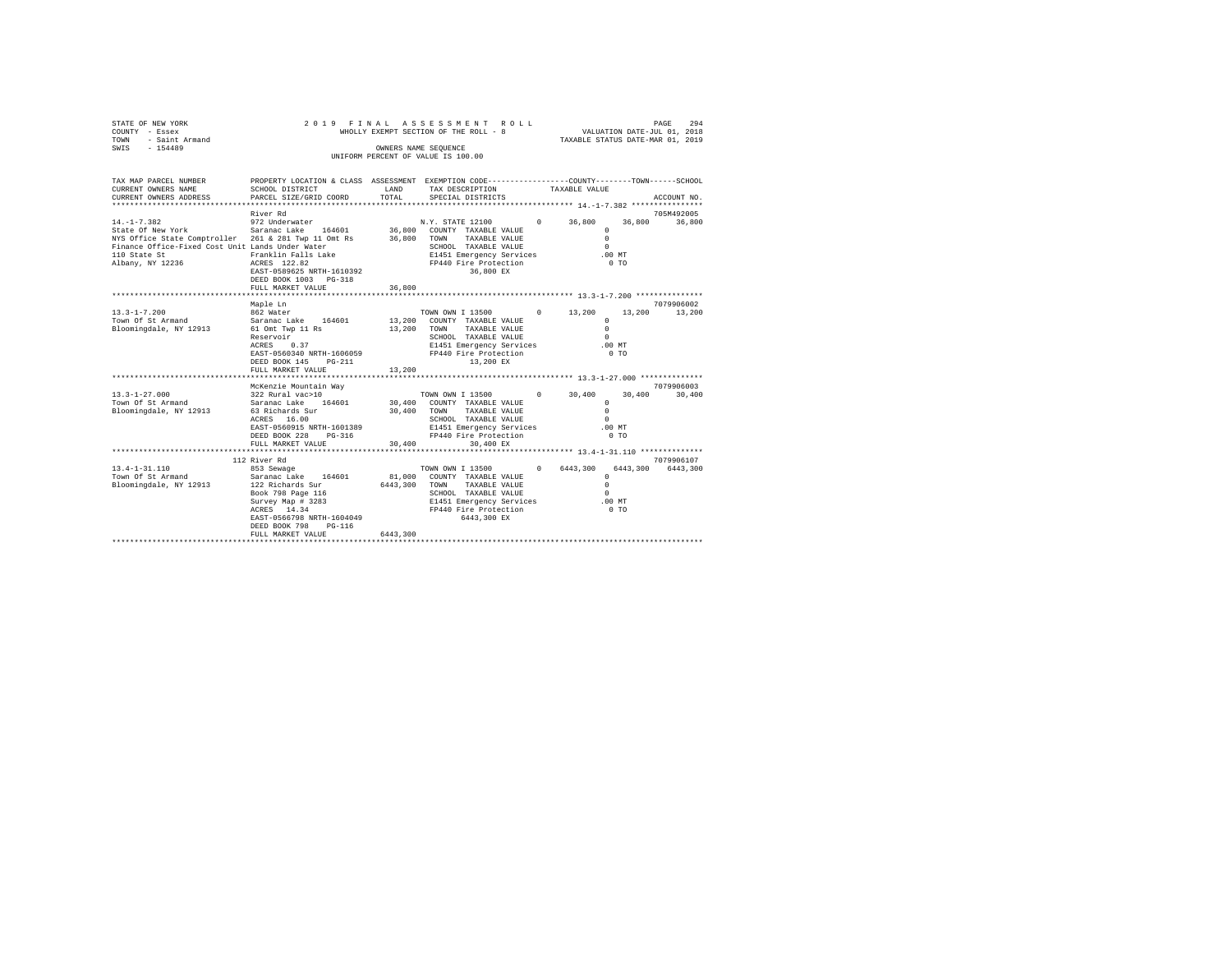|                                   | $\begin{tabular}{lcccc} \texttt{STATE} & \texttt{OF} & \texttt{NEW} & \texttt{VOKK} & \texttt{1} & \texttt{2} & \texttt{1} & \texttt{9} & \texttt{F} \\ \texttt{COUNT} & - & \texttt{Ese} & \texttt{SE} & & & & & & \texttt{WHC} \\ \texttt{TOWN} & - & \texttt{Saint} & \texttt{Armand} & & & & & & & \texttt{NHC} \\ \texttt{SWIS} & - & 154489 & & & & & & & & \texttt{IIMIF} \\ \end{tabular}$<br>2019 FINAL<br>ASSESSMENT ROLL<br>VALUATION DATE-JUL 01, 2018<br>WHOLLY EXEMPT SECTION OF THE ROLL - 8<br>TAXABLE STATUS DATE-MAR 01, 2019<br>OWNERS NAME SEQUENCE |         |                                                                           |               |                | PAGE<br>295                   |
|-----------------------------------|-------------------------------------------------------------------------------------------------------------------------------------------------------------------------------------------------------------------------------------------------------------------------------------------------------------------------------------------------------------------------------------------------------------------------------------------------------------------------------------------------------------------------------------------------------------------------|---------|---------------------------------------------------------------------------|---------------|----------------|-------------------------------|
|                                   |                                                                                                                                                                                                                                                                                                                                                                                                                                                                                                                                                                         |         | UNIFORM PERCENT OF VALUE IS 100.00                                        |               |                |                               |
|                                   |                                                                                                                                                                                                                                                                                                                                                                                                                                                                                                                                                                         |         |                                                                           |               |                |                               |
| CURRENT OWNERS NAME               | TAX MAP PARCEL NUMBER PROPERTY LOCATION & CLASS ASSESSMENT EXEMPTION CODE--------------COUNTY-------TOWN------SCHOOL<br>SCHOOL DISTRICT                                                                                                                                                                                                                                                                                                                                                                                                                                 | LAND    | TAX DESCRIPTION                                                           | TAXABLE VALUE |                |                               |
| CURRENT OWNERS ADDRESS            | PARCEL SIZE/GRID COORD                                                                                                                                                                                                                                                                                                                                                                                                                                                                                                                                                  | TOTAL   | SPECIAL DISTRICTS                                                         |               |                | ACCOUNT NO.                   |
|                                   | 27 Reservoir Ln                                                                                                                                                                                                                                                                                                                                                                                                                                                                                                                                                         |         |                                                                           |               |                |                               |
| $13.56 - 10 - 8.000$              |                                                                                                                                                                                                                                                                                                                                                                                                                                                                                                                                                                         |         | TOWN OWN I 13500 0 220,000                                                |               |                | 705Z001010<br>220,000 220,000 |
| Town Of St Armand                 | 822 Water supply<br>Saranac Lake 164601                                                                                                                                                                                                                                                                                                                                                                                                                                                                                                                                 |         | 44,500 COUNTY TAXABLE VALUE                                               | $\Omega$      |                |                               |
|                                   |                                                                                                                                                                                                                                                                                                                                                                                                                                                                                                                                                                         |         | 220,000 TOWN TAXABLE VALUE                                                | $\Omega$      |                |                               |
|                                   | PO Box 332 82 Omttwp 11Rs<br>Bloomingdale, NY 12913 ACRES 1.01                                                                                                                                                                                                                                                                                                                                                                                                                                                                                                          |         | SCHOOL TAXABLE VALUE                                                      | $\cap$        |                |                               |
|                                   | EAST-0560824 NRTH-1606166                                                                                                                                                                                                                                                                                                                                                                                                                                                                                                                                               |         | SCHOOL IMANDLE VALUE<br>E1451 Emergency Services<br>FP440 Fire Protection | $.00$ MT      |                |                               |
|                                   | DEED BOOK 1275 PG-79                                                                                                                                                                                                                                                                                                                                                                                                                                                                                                                                                    |         |                                                                           |               | 0 <sub>T</sub> |                               |
|                                   | FULL MARKET VALUE                                                                                                                                                                                                                                                                                                                                                                                                                                                                                                                                                       | 220,000 | 220,000 EX                                                                |               |                |                               |
|                                   |                                                                                                                                                                                                                                                                                                                                                                                                                                                                                                                                                                         |         |                                                                           |               |                |                               |
|                                   | 1705 NYS Route 3                                                                                                                                                                                                                                                                                                                                                                                                                                                                                                                                                        |         |                                                                           |               |                | 7079900903                    |
| 13.57-1-13.037                    | 1799 Nighway gar <b>TOWN OWN I 13500</b> 0 521,200                                                                                                                                                                                                                                                                                                                                                                                                                                                                                                                      |         |                                                                           |               |                | 521,200 521,200               |
|                                   |                                                                                                                                                                                                                                                                                                                                                                                                                                                                                                                                                                         |         |                                                                           | $\Omega$      |                |                               |
|                                   |                                                                                                                                                                                                                                                                                                                                                                                                                                                                                                                                                                         |         |                                                                           | $\Omega$      |                |                               |
| Bloomingdale, NY 12913 ACRES 0.59 |                                                                                                                                                                                                                                                                                                                                                                                                                                                                                                                                                                         |         | SCHOOL TAXABLE VALUE                                                      | $\Omega$      |                |                               |
|                                   | EAST-0564518 NRTH-1606531                                                                                                                                                                                                                                                                                                                                                                                                                                                                                                                                               |         | E1451 Emergency Services                                                  | $.00$ MT      |                |                               |
|                                   | DEED BOOK 549 PG-094<br>DEED BOOK 549 PG-094 FP440<br>FULL MARKET VALUE 521,200                                                                                                                                                                                                                                                                                                                                                                                                                                                                                         |         | FP440 Fire Protection                                                     |               | $0$ TO         |                               |
|                                   |                                                                                                                                                                                                                                                                                                                                                                                                                                                                                                                                                                         |         | 521,200 EX<br>SD442 Bloomingdale Sewer D 0 TO M                           |               |                |                               |
|                                   |                                                                                                                                                                                                                                                                                                                                                                                                                                                                                                                                                                         |         | 521,200 EX                                                                |               |                |                               |
|                                   |                                                                                                                                                                                                                                                                                                                                                                                                                                                                                                                                                                         |         | WD442 Bloomingdale Water D 0 TO M                                         |               |                |                               |
|                                   |                                                                                                                                                                                                                                                                                                                                                                                                                                                                                                                                                                         |         | 521,200 EX                                                                |               |                |                               |
|                                   |                                                                                                                                                                                                                                                                                                                                                                                                                                                                                                                                                                         |         |                                                                           |               |                |                               |
|                                   | 1729 NYS Route 3                                                                                                                                                                                                                                                                                                                                                                                                                                                                                                                                                        |         |                                                                           |               |                | 7079906001                    |
| $13.57 - 1 - 16.000$              | 862 Water                                                                                                                                                                                                                                                                                                                                                                                                                                                                                                                                                               |         | TOWN OWN I 13500 0 63,000                                                 |               | 63,000         | 63,000                        |
| Town Of St Armand                 | $\frac{\lambda}{\lambda}$ Water<br>Saranac Lake 164601 37,000 COUNTY TAXABLE VALUE                                                                                                                                                                                                                                                                                                                                                                                                                                                                                      |         |                                                                           | $\Omega$      |                |                               |
| Bloomingdale, NY 12913            | 101 Richards Sur Omt 11                                                                                                                                                                                                                                                                                                                                                                                                                                                                                                                                                 |         | 63,000 TOWN TAXABLE VALUE                                                 | $\Omega$      |                |                               |
|                                   | ACRES 0.20                                                                                                                                                                                                                                                                                                                                                                                                                                                                                                                                                              |         | SCHOOL TAXABLE VALUE                                                      | $\Omega$      |                |                               |
|                                   | EAST-0565037 NRTH-1606606                                                                                                                                                                                                                                                                                                                                                                                                                                                                                                                                               |         | E1451 Emergency Services .00 MT                                           |               |                |                               |
|                                   | DEED BOOK 142 PG-583                                                                                                                                                                                                                                                                                                                                                                                                                                                                                                                                                    |         | FP440 Fire Protection                                                     |               | 0 <sub>T</sub> |                               |
|                                   | FULL MARKET VALUE                                                                                                                                                                                                                                                                                                                                                                                                                                                                                                                                                       | 63,000  | 63,000 EX                                                                 |               |                |                               |
|                                   |                                                                                                                                                                                                                                                                                                                                                                                                                                                                                                                                                                         |         | **************************** 13.57-1-17.100 *************                 |               |                |                               |
| 13.57-1-17.100                    | 3 Canal Ln<br>312 Vac w/imprv                                                                                                                                                                                                                                                                                                                                                                                                                                                                                                                                           |         |                                                                           |               |                | 702A101004                    |
|                                   |                                                                                                                                                                                                                                                                                                                                                                                                                                                                                                                                                                         |         | TOWN OWN I 13500 0 37,800                                                 | $\Omega$      | 37,800         | 37,800                        |
|                                   | Town Of St Armand Saranac Lake 164601 23,300 COUNTY TAXABLE VALUE PO Box 338<br>PO Box 338<br>Bloomingdale, NY 12913 1217/115 Bla                                                                                                                                                                                                                                                                                                                                                                                                                                       |         |                                                                           | $\Omega$      |                |                               |
|                                   |                                                                                                                                                                                                                                                                                                                                                                                                                                                                                                                                                                         |         |                                                                           | $\Omega$      |                |                               |
|                                   | 1217/115 Bla<br>ACRES 0.35                                                                                                                                                                                                                                                                                                                                                                                                                                                                                                                                              |         |                                                                           |               |                |                               |
|                                   | EAST-0564935 NRTH-1606596                                                                                                                                                                                                                                                                                                                                                                                                                                                                                                                                               |         | E1451 Emergency Services 500 MT<br>FP440 Fire Protection 60 TO            |               |                |                               |
|                                   | DEED BOOK 938<br>$PG-9$                                                                                                                                                                                                                                                                                                                                                                                                                                                                                                                                                 |         | 37,800 EX                                                                 |               |                |                               |
|                                   | FULL MARKET VALUE                                                                                                                                                                                                                                                                                                                                                                                                                                                                                                                                                       | 37,800  |                                                                           |               |                |                               |
|                                   |                                                                                                                                                                                                                                                                                                                                                                                                                                                                                                                                                                         |         |                                                                           |               |                |                               |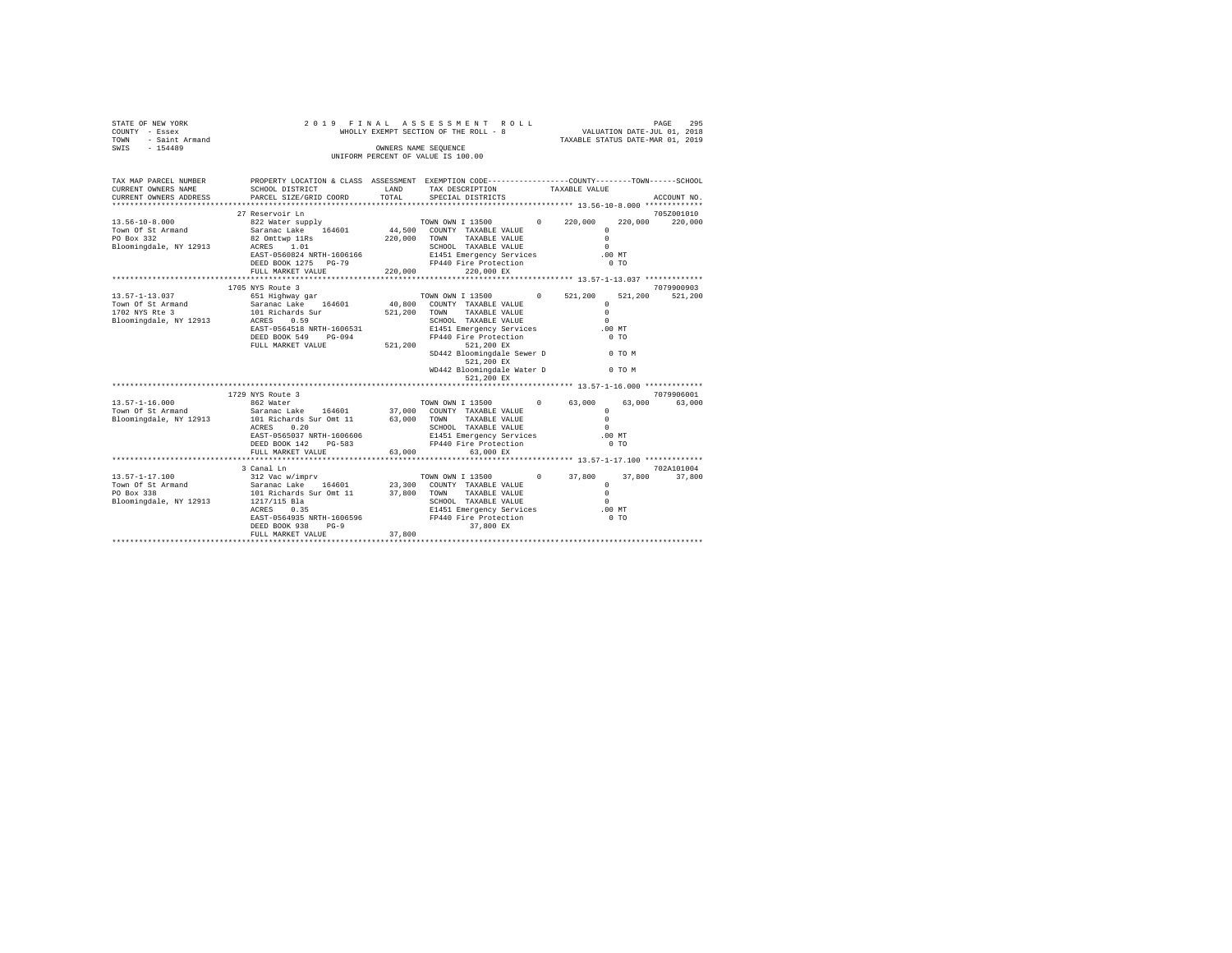| STATE OF NEW YORK<br>- Essex<br>COUNTY<br>- Saint Armand<br>TOWN<br>$-154489$<br>SWIS | 2019<br>FINAL                                                          | OWNERS NAME SEQUENCE        | ASSESSMENT ROLL<br>WHOLLY EXEMPT SECTION OF THE ROLL - 8<br>UNIFORM PERCENT OF VALUE IS 100.00       |                   | 296<br>PAGE<br>VALUATION DATE-JUL 01, 2018<br>TAXABLE STATUS DATE-MAR 01, 2019 |
|---------------------------------------------------------------------------------------|------------------------------------------------------------------------|-----------------------------|------------------------------------------------------------------------------------------------------|-------------------|--------------------------------------------------------------------------------|
| TAX MAP PARCEL NUMBER<br>CURRENT OWNERS NAME<br>CURRENT OWNERS ADDRESS                | PROPERTY LOCATION & CLASS<br>SCHOOL DISTRICT<br>PARCEL SIZE/GRID COORD | ASSESSMENT<br>LAND<br>TOTAL | EXEMPTION CODE-----------------COUNTY-------TOWN------SCHOOL<br>TAX DESCRIPTION<br>SPECIAL DISTRICTS | TAXABLE VALUE     | ACCOUNT NO.                                                                    |
|                                                                                       |                                                                        |                             |                                                                                                      |                   | *************                                                                  |
|                                                                                       | NYS Route 3                                                            |                             |                                                                                                      |                   | 705Z012002                                                                     |
| $13.57 - 1 - 26.200$                                                                  | 330 Vacant comm                                                        |                             | TOWN OWN I 13500                                                                                     | $\Omega$<br>2,600 | 2,600<br>2,600                                                                 |
| Town of St Armand                                                                     | 164601<br>Saranac Lake                                                 | 2,600                       | COUNTY<br>TAXABLE VALUE                                                                              |                   |                                                                                |
| PO Box 338                                                                            | 101 RS Omt Twp II                                                      | 2,600                       | TOWN<br>TAXABLE VALUE                                                                                |                   |                                                                                |
| Bloomingdale, NY 12913                                                                | 0.20<br>ACRES                                                          |                             | SCHOOL<br>TAXABLE VALUE                                                                              |                   |                                                                                |
|                                                                                       | EAST-0564571 NRTH-1606699                                              |                             | E1451 Emergency Services                                                                             | .00MT             |                                                                                |
|                                                                                       | DEED BOOK 1672<br>$PG-292$                                             |                             | FP440 Fire Protection                                                                                |                   | 0 <sub>T</sub>                                                                 |

|                                | FULL MARKET VALUE         | 2,600  | 2.600 EX                    |            |                               |        |            |
|--------------------------------|---------------------------|--------|-----------------------------|------------|-------------------------------|--------|------------|
|                                |                           |        |                             |            |                               |        |            |
|                                | NYS Route 3               |        |                             |            |                               |        | 705Z013002 |
| $13.57 - 1 - 27.200$           | 311 Res vac land          |        | TOWN OWN I 13500 0          |            | 4,600                         | 4,600  | 4,600      |
| Town of St Armand              | 164601<br>Saranac Lake    |        | 4,600 COUNTY TAXABLE VALUE  |            | $\Omega$                      |        |            |
| 1705 NYS Route 3               | 101 Twp 11 Omt RS         | 4,600  | TOWN<br>TAXABLE VALUE       |            | $\Omega$                      |        |            |
| Bloomingdale, NY 12913         | 0.07<br>ACRES             |        | SCHOOL TAXABLE VALUE        |            | $\Omega$                      |        |            |
|                                | EAST-0564429 NRTH-1606511 |        | E1451 Emergency Services    |            | $.00$ MT                      |        |            |
|                                | DEED BOOK 1702 PG-241     |        | FP440 Fire Protection       |            | $0$ TO                        |        |            |
|                                | FULL MARKET VALUE         | 4,600  | 4,600 EX                    |            |                               |        |            |
|                                |                           |        | SD442 Bloomingdale Sewer D  |            | <b>COMPUTER STATE OF TOWN</b> |        |            |
|                                |                           |        | 4,600 EX                    |            |                               |        |            |
|                                |                           |        | WD442 Bloomingdale Water D  |            |                               | 0 TO M |            |
|                                |                           |        | 4.600 EX                    |            |                               |        |            |
|                                |                           |        |                             |            |                               |        |            |
|                                | NYS Route 3               |        |                             |            |                               |        | 705Z013003 |
| 13.57-1-28.200 330 Vacant comm |                           |        | TOWN OWN I 13500            | $^{\circ}$ | 900                           | 900    | 900        |
| Town of St Armand              | Saranac Lake<br>164601    |        | 900 COUNTY TAXABLE VALUE    |            | $^{\circ}$                    |        |            |
| 1705 NYS Route 3               | 101 Omt Twp 11 RS         | 900    | TOWN<br>TAXARLE VALUE       |            | $\circ$                       |        |            |
| Bloomingdale, NY 12913         | 0.02<br>ACRES             |        | SCHOOL TAXABLE VALUE        |            | $\Omega$                      |        |            |
|                                | EAST-0564406 NRTH-1606605 |        | E1451 Emergency Services    |            | .00MT                         |        |            |
|                                | DEED BOOK 1702 PG-241     |        | FP440 Fire Protection       |            | $0$ TO                        |        |            |
|                                | FULL MARKET VALUE         | 900    | 900 EX                      |            |                               |        |            |
|                                |                           |        |                             |            |                               |        |            |
|                                | 1707 NYS Route 3          |        |                             |            |                               |        | 7079974004 |
| $13.57 - 1 - 36.000$           | 651 Highway gar           |        | TOWN OWN I 13500            | $^{\circ}$ | 63,100                        | 63,100 | 63,100     |
| Town Of St Armand              | Saranac Lake<br>164601    |        | 27.200 COUNTY TAXABLE VALUE |            | $\Omega$                      |        |            |
| Bloomingdale, NY 12913         | 101 Rs Omt 11             | 63,100 | TOWN<br>TAXABLE VALUE       |            | $\Omega$                      |        |            |
|                                | 1.0 Acres                 |        | SCHOOL TAXABLE VALUE        |            | $\Omega$                      |        |            |
|                                | 1.00<br>ACRES             |        | E1451 Emergency Services    |            | .00MT                         |        |            |
|                                | EAST-0564442 NRTH-1606813 |        | FP440 Fire Protection       |            | $0$ TO                        |        |            |
|                                | DEED BOOK 553<br>$PG-138$ |        | 63,100 EX                   |            |                               |        |            |
|                                | FULL MARKET VALUE         | 63,100 |                             |            |                               |        |            |
|                                |                           |        |                             |            |                               |        |            |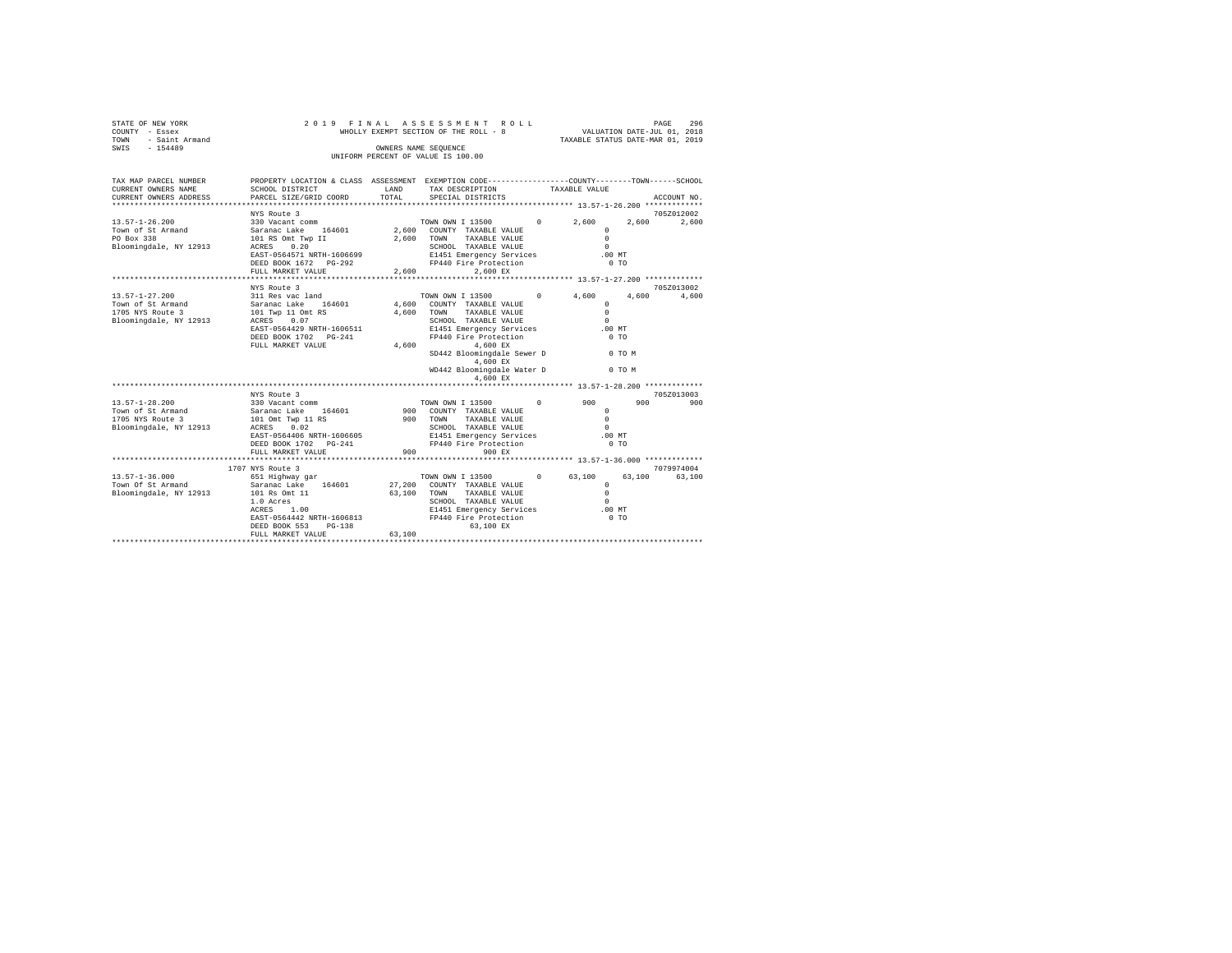| STATE OF NEW YORK<br>Y - Essex MH<br>- Saint Armand<br>- 154489<br>COUNTY - Essex<br>TOWN<br>SWIS - 154489                                                                                         | 2019 FINAL                                                                                                                                                                      | ASSESSMENT ROLL<br>WHOLLY EXEMPT SECTION OF THE ROLL - 8<br>OWNERS NAME SEQUENCE |                                                                                                                                                                                   | PAGE<br>297<br>VALUATION DATE-JUL 01, 2018<br>TAXABLE STATUS DATE-MAR 01, 2019                                     |                                 |                       |  |
|----------------------------------------------------------------------------------------------------------------------------------------------------------------------------------------------------|---------------------------------------------------------------------------------------------------------------------------------------------------------------------------------|----------------------------------------------------------------------------------|-----------------------------------------------------------------------------------------------------------------------------------------------------------------------------------|--------------------------------------------------------------------------------------------------------------------|---------------------------------|-----------------------|--|
|                                                                                                                                                                                                    |                                                                                                                                                                                 |                                                                                  | UNIFORM PERCENT OF VALUE IS 100.00                                                                                                                                                |                                                                                                                    |                                 |                       |  |
| TAX MAP PARCEL NUMBER PROPERTY LOCATION & CLASS ASSESSMENT EXEMPTION CODE--------------COUNTY-------TOWN------SCHOOL<br>CURRENT OWNERS NAME<br>CURRENT OWNERS ADDRESS<br>************************* | SCHOOL DISTRICT<br>PARCEL SIZE/GRID COORD                                                                                                                                       | LAND<br>TOTAL                                                                    | TAX DESCRIPTION<br>SPECIAL DISTRICTS                                                                                                                                              | TAXABLE VALUE                                                                                                      |                                 | ACCOUNT NO.           |  |
|                                                                                                                                                                                                    | 1702 NYS Route 3<br>DEED BOOK 135 PG-370<br>FULL MARKET VALUE                                                                                                                   |                                                                                  | TOWN TAXABLE VALUE<br>E1451 Emergency Services<br>FP440 Fire Protection<br>239,800 239,800 EX<br>SD442 Bloomingdale Sewer D 0 TO M<br>239,800 EX<br>WD442 Bloomingdale Water D    | $0\qquad 239.800$<br>$\Omega$<br>$\Omega$<br>$\Omega$<br>.00 MT<br>0 <sub>T</sub><br><b>CONTROLLING CONTROLLER</b> | 239,800                         | 7079906101<br>239,800 |  |
|                                                                                                                                                                                                    |                                                                                                                                                                                 |                                                                                  | 239,800 EX                                                                                                                                                                        |                                                                                                                    |                                 |                       |  |
| $13.57 - 3 - 3.000$<br>Town of St Armand<br>PO Box 332<br>Bloomingdale, NY 12913                                                                                                                   | NYS Route 3<br>438 Parking lot<br>Saranac Lake 164601<br>101 Twp 11 Omt<br>ACRES 0.10<br>$ACRES$ 0.10<br>EAST-0564413 NRTH-1606326<br>DEED BOOK 1084 PG-96<br>FULL MARKET VALUE |                                                                                  | TOWN OWN I 13500<br>6,600 COUNTY TAXABLE VALUE<br>TAXABLE VALUE<br>6,600 TOWN<br>SCHOOL TAXABLE VALUE<br>E1451 Emergency Services<br>FP440 Fire Protection<br>6.600<br>$6.600$ EX | 0<br>6,600<br>$\Omega$<br>$\Omega$<br>$\Omega$<br>$.00$ MT<br>0.70                                                 | 6,600                           | 702C101314<br>6.600   |  |
| $13.57 - 3 - 4.000$<br>Town Of St Armand<br>PO Box 338<br>Bloomingdale, NY 12913                                                                                                                   | NYS Route 3<br>330 Vacant comm<br>Saranac Lake 164601<br>101 Omt Twp 11<br>ACRES 0.40<br>EAST-0564445 NRTH-1606195<br>DEED BOOK 250 PG-371<br>FULL MARKET VALUE                 | 13,700                                                                           | TOWN OWN I 13500 0 13,700<br>13,700 COUNTY TAXABLE VALUE<br>13,700 TOWN TAXABLE VALUE<br>SCHOOL TAXABLE VALUE<br>E1451 Emergency Services<br>FP440 Fire Protection<br>13,700 EX   | $\Omega$<br>$\Omega$<br>$\Omega$<br>$.00$ MT                                                                       | 13,700 13,700<br>0 <sub>T</sub> | 7079906015            |  |
| $13.64 - 2 - 2.120$<br>Town Of St Armand<br>Bloomingdale, NY 12913                                                                                                                                 | Maple Ln<br>311 Res vac land<br>Saranac Lake 164601<br>83 Twp 11 Omt<br>ACRES 0.07<br>EAST-0562854 NRTH-1605811<br>DEED BOOK 731<br>$PG-275$<br>FULL MARKET VALUE               | 1,300                                                                            | TOWN OWN I 13500<br>1,300 COUNTY TAXABLE VALUE<br>1,300 TOWN TAXABLE VALUE<br>SCHOOL TAXABLE VALUE<br>E1451 Emergency Services<br>FP440 Fire Protection<br>1,300 EX               | $0 \t 1,300$<br>$^{\circ}$<br>$\Omega$<br>$\Omega$<br>.00 MT<br>0 <sub>T</sub>                                     | 1,300                           | 7079981001<br>1,300   |  |
|                                                                                                                                                                                                    |                                                                                                                                                                                 |                                                                                  |                                                                                                                                                                                   |                                                                                                                    |                                 |                       |  |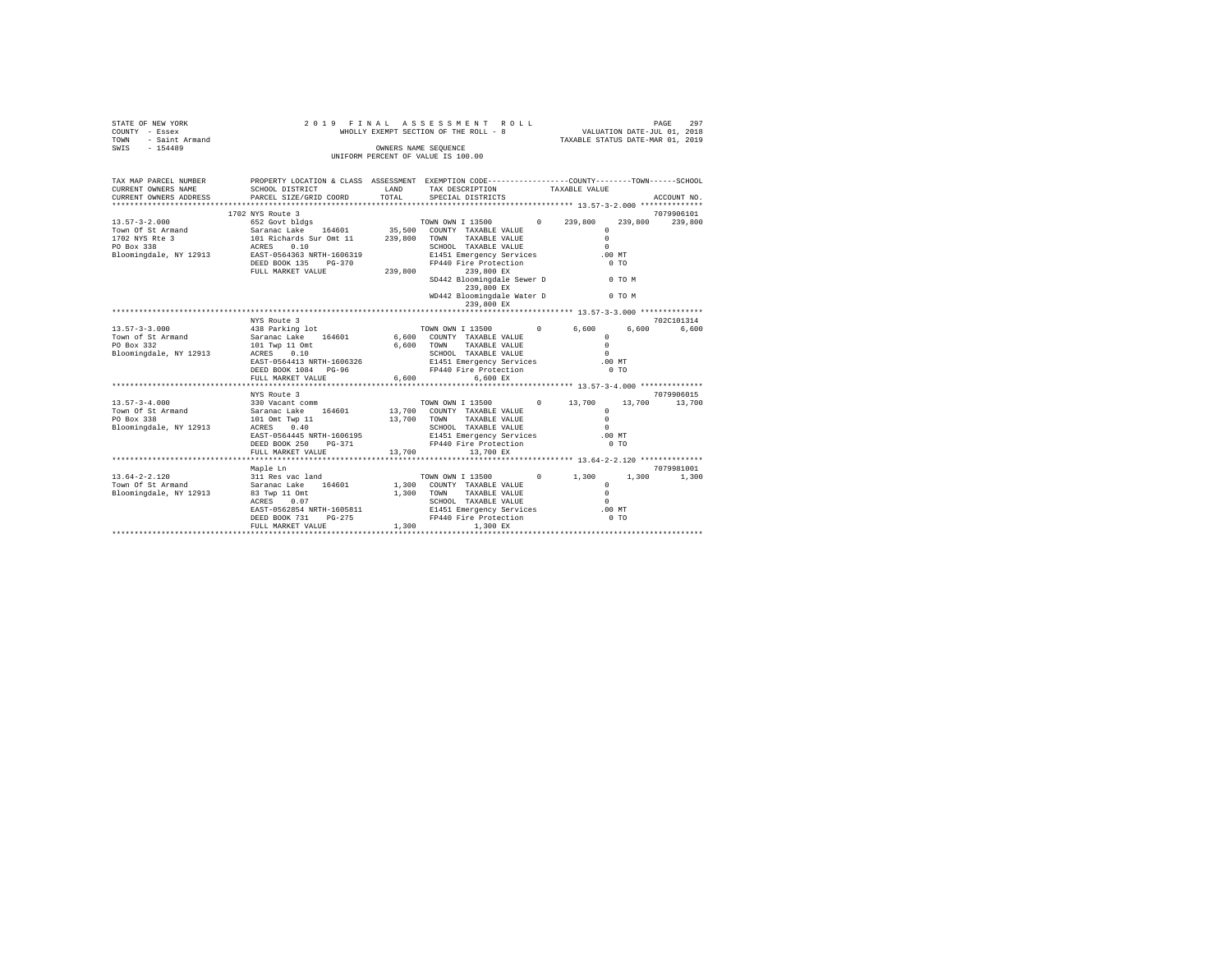| STATE OF NEW YORK<br>COUNTY - Essex<br>TOWN<br>- Saint Armand<br>SWIS<br>$-154489$                                                                                  | 2019 FINAL                                                                                                                                                                                                                                                                                                                                     | OWNERS NAME SEQUENCE                 | ASSESSMENT<br>ROLL<br>WHOLLY EXEMPT SECTION OF THE ROLL - 8<br>UNIFORM PERCENT OF VALUE IS 100.00                                                                                                                                                                                                                                                                                                                  |                              | VALUATION DATE-JUL 01, 2018<br>TAXABLE STATUS DATE-MAR 01, 2019                                                                                                  | 298<br>PAGE                    |
|---------------------------------------------------------------------------------------------------------------------------------------------------------------------|------------------------------------------------------------------------------------------------------------------------------------------------------------------------------------------------------------------------------------------------------------------------------------------------------------------------------------------------|--------------------------------------|--------------------------------------------------------------------------------------------------------------------------------------------------------------------------------------------------------------------------------------------------------------------------------------------------------------------------------------------------------------------------------------------------------------------|------------------------------|------------------------------------------------------------------------------------------------------------------------------------------------------------------|--------------------------------|
| TAX MAP PARCEL NUMBER<br>CURRENT OWNERS NAME<br>CURRENT OWNERS ADDRESS                                                                                              | PROPERTY LOCATION & CLASS ASSESSMENT EXEMPTION CODE----------------COUNTY--------TOWN-----SCHOOL<br>SCHOOL DISTRICT<br>PARCEL SIZE/GRID COORD                                                                                                                                                                                                  | LAND<br>TOTAL                        | TAX DESCRIPTION<br>SPECIAL DISTRICTS                                                                                                                                                                                                                                                                                                                                                                               | TAXABLE VALUE                |                                                                                                                                                                  | ACCOUNT NO.                    |
|                                                                                                                                                                     |                                                                                                                                                                                                                                                                                                                                                |                                      |                                                                                                                                                                                                                                                                                                                                                                                                                    |                              |                                                                                                                                                                  |                                |
|                                                                                                                                                                     | 56 River Rd                                                                                                                                                                                                                                                                                                                                    |                                      |                                                                                                                                                                                                                                                                                                                                                                                                                    |                              |                                                                                                                                                                  | 7079985010                     |
| $13.65 - 2 - 6.120$<br>Town Of St Armand<br>Bloomingdale, NY 12913                                                                                                  | 853 Sewage<br>Saranac Lake 164601<br>102 Rs Twp 11 Omt<br>0.71<br>ACRES<br>EAST-0565252 NRTH-1605202<br>DEED BOOK 1776 PG-28                                                                                                                                                                                                                   | 133,000                              | TOWN OWN I 13500<br>41,800 COUNTY TAXABLE VALUE<br>TOWN<br>TAXABLE VALUE<br>SCHOOL TAXABLE VALUE<br>E1451 Emergency Services<br>FP440 Fire Protection                                                                                                                                                                                                                                                              | $0 \t 133,000$               | 133,000<br>$\Omega$<br>$\Omega$<br>$\Omega$<br>$.00$ $MT$<br>0.70                                                                                                | 133,000                        |
|                                                                                                                                                                     | FULL MARKET VALUE                                                                                                                                                                                                                                                                                                                              | 133,000                              | 133,000 EX                                                                                                                                                                                                                                                                                                                                                                                                         |                              |                                                                                                                                                                  |                                |
|                                                                                                                                                                     |                                                                                                                                                                                                                                                                                                                                                |                                      |                                                                                                                                                                                                                                                                                                                                                                                                                    |                              |                                                                                                                                                                  |                                |
|                                                                                                                                                                     | 15 Roosevelt Ln<br>591 Playground VILLAGE OW 13650                                                                                                                                                                                                                                                                                             |                                      |                                                                                                                                                                                                                                                                                                                                                                                                                    |                              |                                                                                                                                                                  | 7079906005                     |
| $13.65 - 3 - 2.000$<br>Town Of St Armand<br>Baseball Field<br>Bloomingdale, NY 12913<br>$15. - 1 - 8.000$<br>Union Cemetery<br>PO Box 338<br>Bloomingdale, NY 12913 | 164601<br>Saranac Lake<br>102 Twp 11 Omt<br>Also See 302/581<br>4.87<br>ACRES<br>EAST-0564311 NRTH-1604885<br>DEED BOOK 250<br>$PG-373$<br>FULL MARKET VALUE<br>2004 Gillespie Dr<br>$695$ Cemetery<br>Saranac Lake 164601<br>361 Richards Sur<br>1.90<br>ACRES<br>EAST-0601772 NRTH-1613244<br>DEED BOOK 095<br>$PG-301$<br>FULL MARKET VALUE | 156,600<br>156,600<br>8,400<br>8.400 | 96,600 COUNTY TAXABLE VALUE<br>TOWN<br>TAXABLE VALUE<br>SCHOOL TAXABLE VALUE<br>E1451 Emergency Services<br>FP440 Fire Protection<br>156,600 EX<br>SD442 Bloomingdale Sewer D 0 TO M<br>156,600 EX<br>WD442 Bloomingdale Water D<br>156,600 EX<br>TOWN CEMET 13510<br>8,400 COUNTY TAXABLE VALUE<br>TOWN<br>TAXABLE VALUE<br>SCHOOL TAXABLE VALUE<br>E1451 Emergency Services<br>FP440 Fire Protection<br>8.400 EX | 0 156,600<br>$\sim$<br>8,400 | 156,600<br>$\Omega$<br>$\Omega$<br>$\Omega$<br>$.00$ MT<br>0 <sub>T</sub><br>0 TO M<br>8,400<br>$^{\circ}$<br>$\Omega$<br>$\Omega$<br>$.00$ MT<br>0 <sub>T</sub> | 156,600<br>7079906007<br>8,400 |
|                                                                                                                                                                     | St Armand                                                                                                                                                                                                                                                                                                                                      | *************                        | *********************************** 999.44-2-21.000 ************                                                                                                                                                                                                                                                                                                                                                   |                              |                                                                                                                                                                  | 7079906105                     |
| $999.44 - 2 - 21.000$<br>Saranac Lake, NY 12983                                                                                                                     | 323 Vacant rural VIL OWN 0 13730<br>DEED BOOK 275<br>$PG-090$<br>FULL MARKET VALUE                                                                                                                                                                                                                                                             |                                      | SCHOOL TAXABLE VALUE<br>SCHOOL TAXABLE VALUE<br>50 FP440 Fire Protection                                                                                                                                                                                                                                                                                                                                           | $\mathbf{0}$<br>50           | 50<br>$\Omega$<br>$\Omega$<br>$\Omega$<br>50 TO                                                                                                                  | 50                             |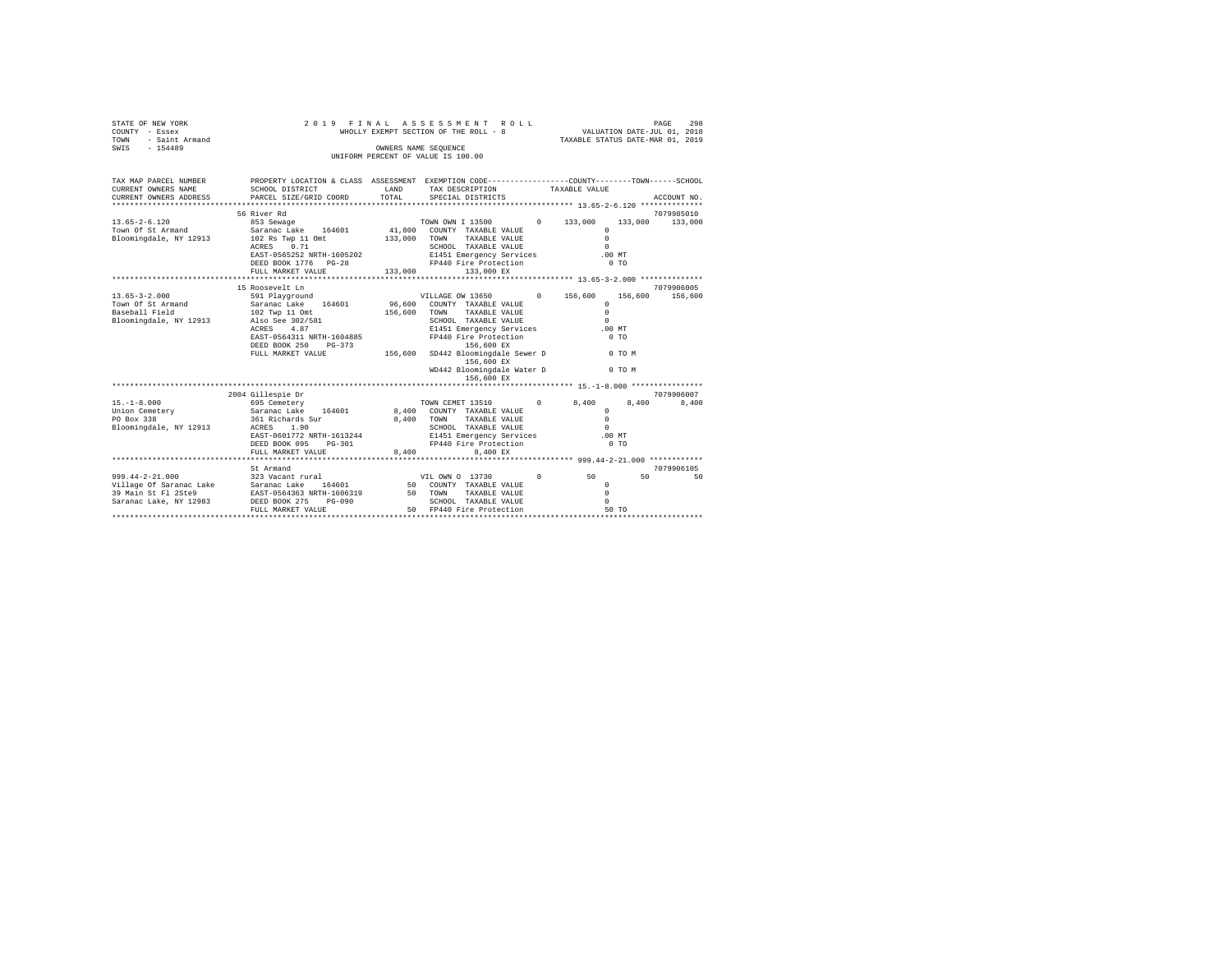| STATE OF NEW YORK   |  |  | 2019 FINAL ASSESSMENT ROLL            |  |  |  |  |                                  |                        | PAGE | 299 |
|---------------------|--|--|---------------------------------------|--|--|--|--|----------------------------------|------------------------|------|-----|
| COUNTY - Essex      |  |  | WHOLLY EXEMPT SECTION OF THE ROLL - 8 |  |  |  |  | VALUATION DATE-JUL 01, 2018      |                        |      |     |
| TOWN - Saint Armand |  |  |                                       |  |  |  |  | TAXABLE STATUS DATE-MAR 01, 2019 |                        |      |     |
| SWIS<br>$-154489$   |  |  |                                       |  |  |  |  |                                  | RPS150/V04/L015        |      |     |
|                     |  |  |                                       |  |  |  |  |                                  | CURRENT DATE 6/25/2019 |      |     |
|                     |  |  | UNIFORM PERCENT OF VALUE IS 100.00    |  |  |  |  |                                  |                        |      |     |
|                     |  |  | ROLL SUB SECTION- - TOTALS            |  |  |  |  |                                  |                        |      |     |

| CODE | DISTRICT NAME        | TOTAL<br>PARCELS | EXTENSION<br>TYPE | EXTENSION<br>VALUE | AD VALOREM<br>VALUE | EXEMPT<br>AMOUNT | TAXABLE<br>VALUE |
|------|----------------------|------------------|-------------------|--------------------|---------------------|------------------|------------------|
|      | E1450 Emergency Serv |                  | 2 MOVTAX          |                    |                     |                  |                  |
|      | E1451 Emergency Serv |                  | 33 MOVTAX         |                    |                     |                  |                  |
|      | FP440 Fire Protectio |                  | 36 TOTAL          |                    | 13899.350           | 13782.500        | 116,850          |
|      | SD442 Bloomingdale S |                  | 11 TOTAL M        |                    | 4985,800            | 4869,000         | 116,800          |
|      | WD442 Bloomingdale W |                  | 11 TOTAL          | M                  | 4985,800            | 4869,000         | 116,800          |

# \*\*\* S C H O O L D I S T R I C T S U M M A R Y \*\*\*

| CODE   | DISTRICT NAME | TOTAL<br>PARCELS | ASSESSED<br>LAND | ASSESSED<br>TOTAL | EXEMPT<br>AMOUNT | TOTAL<br>TAXABLE | STAR<br>AMOUNT | STAR<br>TAXABLE |
|--------|---------------|------------------|------------------|-------------------|------------------|------------------|----------------|-----------------|
| 164601 | Saranac Lake  | 36               | 1694.250         | 13899,350         | 13899,350        |                  |                |                 |
|        | SUB-TOTAL     | 36               | 1694.250         | 13899,350         | 13899,350        |                  |                |                 |
|        | TOTAL         | 36               | 1694.250         | 13899,350         | 13899,350        |                  |                |                 |

# \*\*\* S Y S T E M C O D E S S U M M A R Y \*\*\*

# NO SYSTEM EXEMPTIONS AT THIS LEVEL

# \*\*\* E X E M P T I O N S U M M A R Y \*\*\*

| CODE  | DESCRIPTION | TOTAL<br>PARCELS    | COUNTY   | TOWN     | SCHOOL   |
|-------|-------------|---------------------|----------|----------|----------|
| 12100 | N.Y. STATE  |                     | 36,800   | 36,800   | 36,800   |
| 13500 | TOWN OWN I  | 16                  | 7794.500 | 7794.500 | 7794.500 |
| 13510 | TOWN CEMET  | $\sim$<br>۷         | 20,900   | 20,900   | 20,900   |
| 13650 | VILLAGE OW  |                     | 156,600  | 156,600  | 156,600  |
| 13730 | VIL OWN O   |                     | 50       | 50       | 50       |
| 13800 | SCHOOL DST  | $\sim$              | 2086,900 | 2086,900 | 2086,900 |
| 21600 | CHURCH PAR  |                     | 116,800  | 116,800  | 116,800  |
| 25110 | CONST REL   |                     | 512,300  | 512,300  | 512,300  |
| 25120 | CONST ED    | $\hat{\phantom{a}}$ | 1429,500 | 1429,500 | 1429.500 |
| 25300 | NP ORGANIZ  |                     | 34,700   | 34,700   | 34,700   |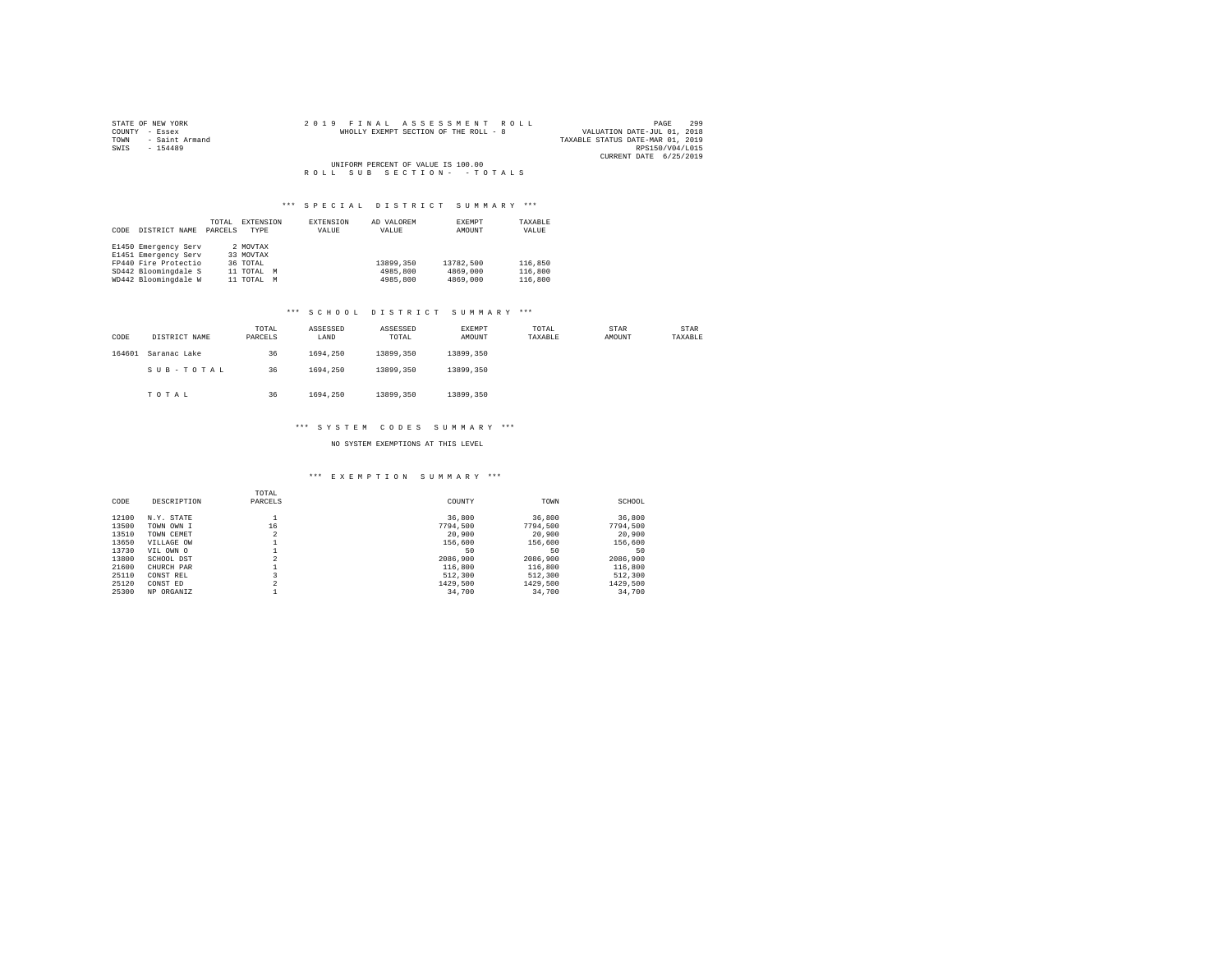| STATE OF NEW YORK<br>COUNTY<br>- Essex<br>- Saint Armand<br>TOWN<br>$-154489$<br>SWIS | 2019 FINAL ASSESSMENT ROLL<br>WHOLLY EXEMPT SECTION OF THE ROLL - 8 | 300<br>PAGE<br>VALUATION DATE-JUL 01, 2018<br>TAXABLE STATUS DATE-MAR 01, 2019<br>RPS150/V04/L015<br>CURRENT DATE 6/25/2019 |
|---------------------------------------------------------------------------------------|---------------------------------------------------------------------|-----------------------------------------------------------------------------------------------------------------------------|
|                                                                                       | UNIFORM PERCENT OF VALUE IS 100.00                                  |                                                                                                                             |
|                                                                                       | ROLL SUB SECTION- - TOTALS                                          |                                                                                                                             |
|                                                                                       |                                                                     |                                                                                                                             |
|                                                                                       | *** EXEMPTION SHMMARY ***                                           |                                                                                                                             |

# TOTAL CODE DESCRIPTION PARCELS COUNTY TOWN SCHOOL 26400 VOL FIDEPT 5 5<br>28110 NFP HO TCS 1 1273,400 1273,400 1273,400 1273,400 1273,400<br>28110 TO T A L 1369 13899,350 13899,350 13899,350 13899,350 13899,350

| ROLL       | DESCRIPTION   | TOTAL   | ASSESSED | ASSESSED  | TAXABLE | TAXABLE | TAXABLE | STAR    |
|------------|---------------|---------|----------|-----------|---------|---------|---------|---------|
| <b>SEC</b> |               | PARCELS | LAND     | TOTAL     | COUNTY  | TOWN    | SCHOOL  | TAXABLE |
|            | WHOLLY EXEMPT | 36      | 1694.250 | 13899.350 |         |         |         |         |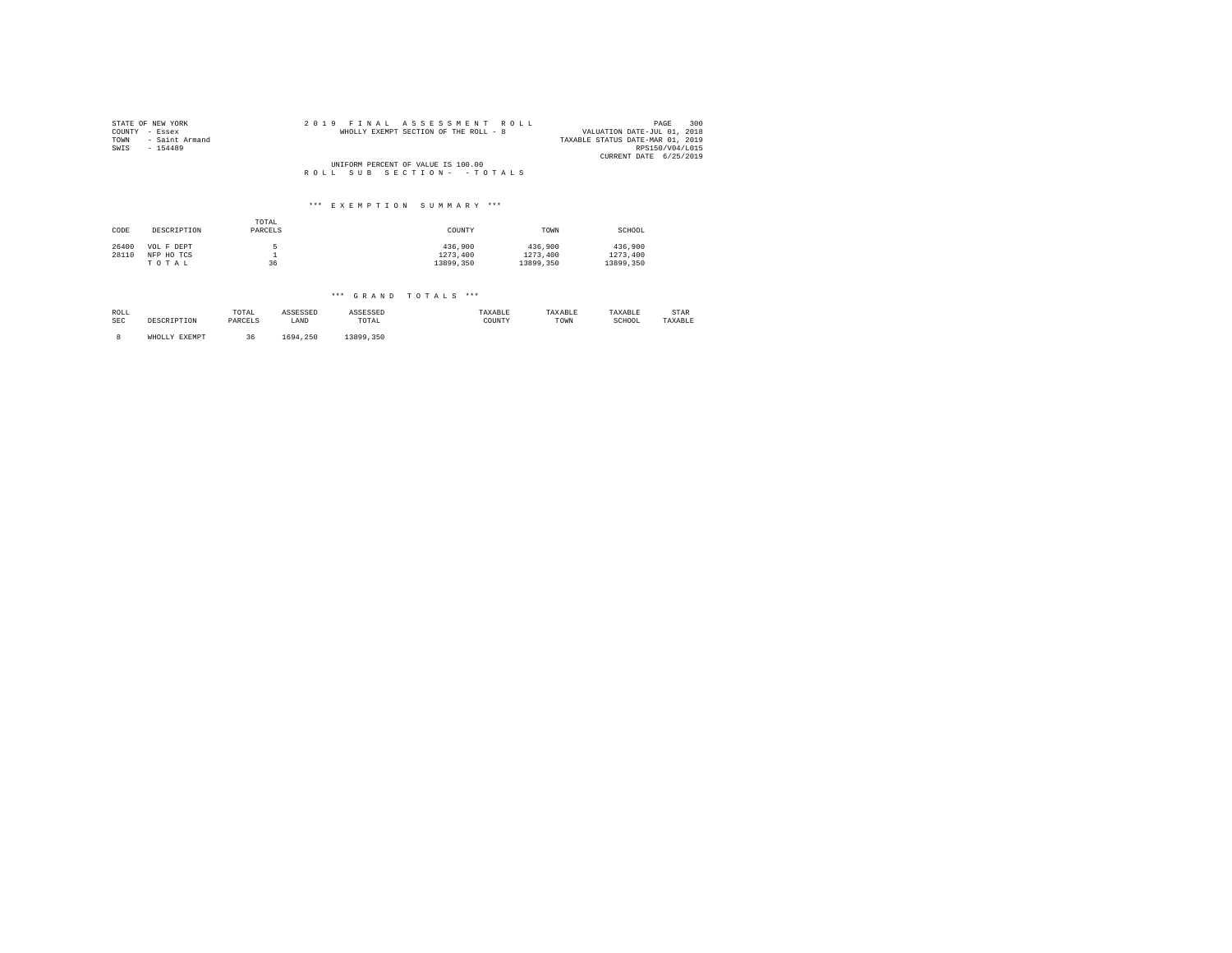| STATE OF NEW YORK   | 2019 FINAL ASSESSMENT ROLL            | 301<br>PAGE                      |
|---------------------|---------------------------------------|----------------------------------|
| COUNTY - Essex      | WHOLLY EXEMPT SECTION OF THE ROLL - 8 | VALUATION DATE-JUL 01, 2018      |
| TOWN - Saint Armand |                                       | TAXABLE STATUS DATE-MAR 01, 2019 |
| SWTS<br>$-154489$   |                                       | RPS150/V04/L015                  |
|                     | UNIFORM PERCENT OF VALUE IS 100.00    | CURRENT DATE 6/25/2019           |
|                     |                                       |                                  |
|                     | ROLL SECTION TOTALS                   |                                  |

|      |                      | TOTAL   | EXTENSION  | <b>EXTENSION</b> | AD VALOREM | EXEMPT    | TAXABLE |
|------|----------------------|---------|------------|------------------|------------|-----------|---------|
| CODE | DISTRICT NAME        | PARCELS | TYPE       | VALUE            | VALUE      | AMOUNT    | VALUE   |
|      |                      |         |            |                  |            |           |         |
|      | E1450 Emergency Serv |         | 2 MOVTAX   |                  |            |           |         |
|      | E1451 Emergency Serv |         | 33 MOVTAX  |                  |            |           |         |
|      | FP440 Fire Protectio |         | 36 TOTAL   |                  | 13899,350  | 13782,500 | 116,850 |
|      | SD442 Bloomingdale S |         | 11 TOTAL M |                  | 4985,800   | 4869,000  | 116,800 |
|      | WD442 Bloomingdale W |         | 11 TOTAL M |                  | 4985,800   | 4869,000  | 116,800 |

# \*\*\* S C H O O L D I S T R I C T S U M M A R Y \*\*\*

| CODE   | DISTRICT NAME | TOTAL<br>PARCELS | ASSESSED<br>LAND | ASSESSED<br>TOTAL | <b>EXEMPT</b><br>AMOUNT | TOTAL<br>TAXABLE | STAR<br>AMOUNT | STAR<br>TAXABLE |
|--------|---------------|------------------|------------------|-------------------|-------------------------|------------------|----------------|-----------------|
| 164601 | Saranac Lake  | 36               | 1694.250         | 13899,350         | 13899,350               |                  |                |                 |
|        | SUB-TOTAL     | 36               | 1694.250         | 13899,350         | 13899.350               |                  |                |                 |
|        | TOTAL         | 36               | 1694.250         | 13899,350         | 13899.350               |                  |                |                 |

## \*\*\* S Y S T E M C O D E S S U M M A R Y \*\*\*

# NO SYSTEM EXEMPTIONS AT THIS LEVEL

#### \*\*\* E X E M P T I O N S U M M A R Y \*\*\*

| CODE  | DESCRIPTION | TOTAL<br>PARCELS    | COUNTY   | TOWN     | SCHOOL   |
|-------|-------------|---------------------|----------|----------|----------|
| 12100 | N.Y. STATE  |                     | 36,800   | 36,800   | 36,800   |
| 13500 | TOWN OWN I  | 16                  | 7794.500 | 7794.500 | 7794.500 |
| 13510 | TOWN CEMET  | $\sim$<br>۷         | 20,900   | 20,900   | 20,900   |
| 13650 | VILLAGE OW  |                     | 156,600  | 156,600  | 156,600  |
| 13730 | VIL OWN O   |                     | 50       | 50       | 50       |
| 13800 | SCHOOL DST  | $\sim$              | 2086,900 | 2086,900 | 2086,900 |
| 21600 | CHURCH PAR  |                     | 116,800  | 116,800  | 116,800  |
| 25110 | CONST REL   |                     | 512,300  | 512,300  | 512,300  |
| 25120 | CONST ED    | $\hat{\phantom{a}}$ | 1429,500 | 1429,500 | 1429.500 |
| 25300 | NP ORGANIZ  |                     | 34,700   | 34,700   | 34,700   |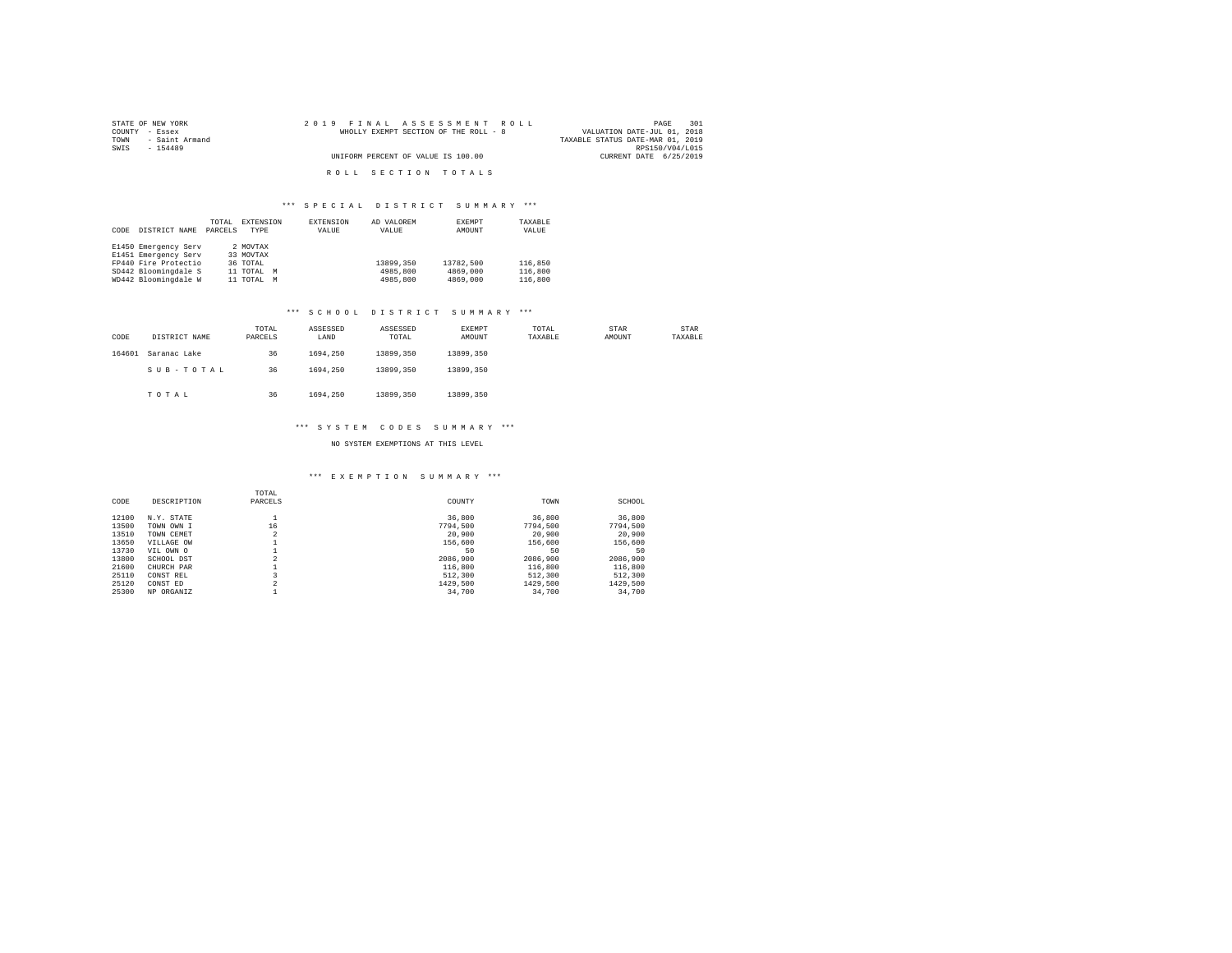| STATE OF NEW YORK      | 2019 FINAL ASSESSMENT ROLL            | 302<br>PAGE                      |
|------------------------|---------------------------------------|----------------------------------|
| COUNTY - Essex         | WHOLLY EXEMPT SECTION OF THE ROLL - 8 | VALUATION DATE-JUL 01, 2018      |
| TOWN<br>- Saint Armand |                                       | TAXABLE STATUS DATE-MAR 01, 2019 |
| SWIS<br>$-154489$      |                                       | RPS150/V04/L015                  |
|                        | UNIFORM PERCENT OF VALUE IS 100.00    | CURRENT DATE 6/25/2019           |
|                        | ROLL SECTION TOTALS                   |                                  |

# \*\*\* E X E M P T I O N S U M M A R Y \*\*\*

| CODE  | DESCRIPTION | TOTAL<br>PARCELS | COUNTY    | TOWN      | SCHOOL    |
|-------|-------------|------------------|-----------|-----------|-----------|
| 26400 | VOL F DEPT  |                  | 436,900   | 436,900   | 436,900   |
| 28110 | NFP HO TCS  |                  | 1273,400  | 1273,400  | 1273,400  |
|       | TOTAL       | 36               | 13899,350 | 13899,350 | 13899,350 |

| ROLL       | DESCRIPTION   | TOTAL   | ASSESSED | ASSESSED  | TAXABLE | TAXABLE | TAXABLE | STAR    |
|------------|---------------|---------|----------|-----------|---------|---------|---------|---------|
| <b>SEC</b> |               | PARCELS | LAND     | TOTAL     | COUNTY  | TOWN    | SCHOOL  | TAXABLE |
|            | WHOLLY EXEMPT | 36      | 1694.250 | 13899.350 |         |         |         |         |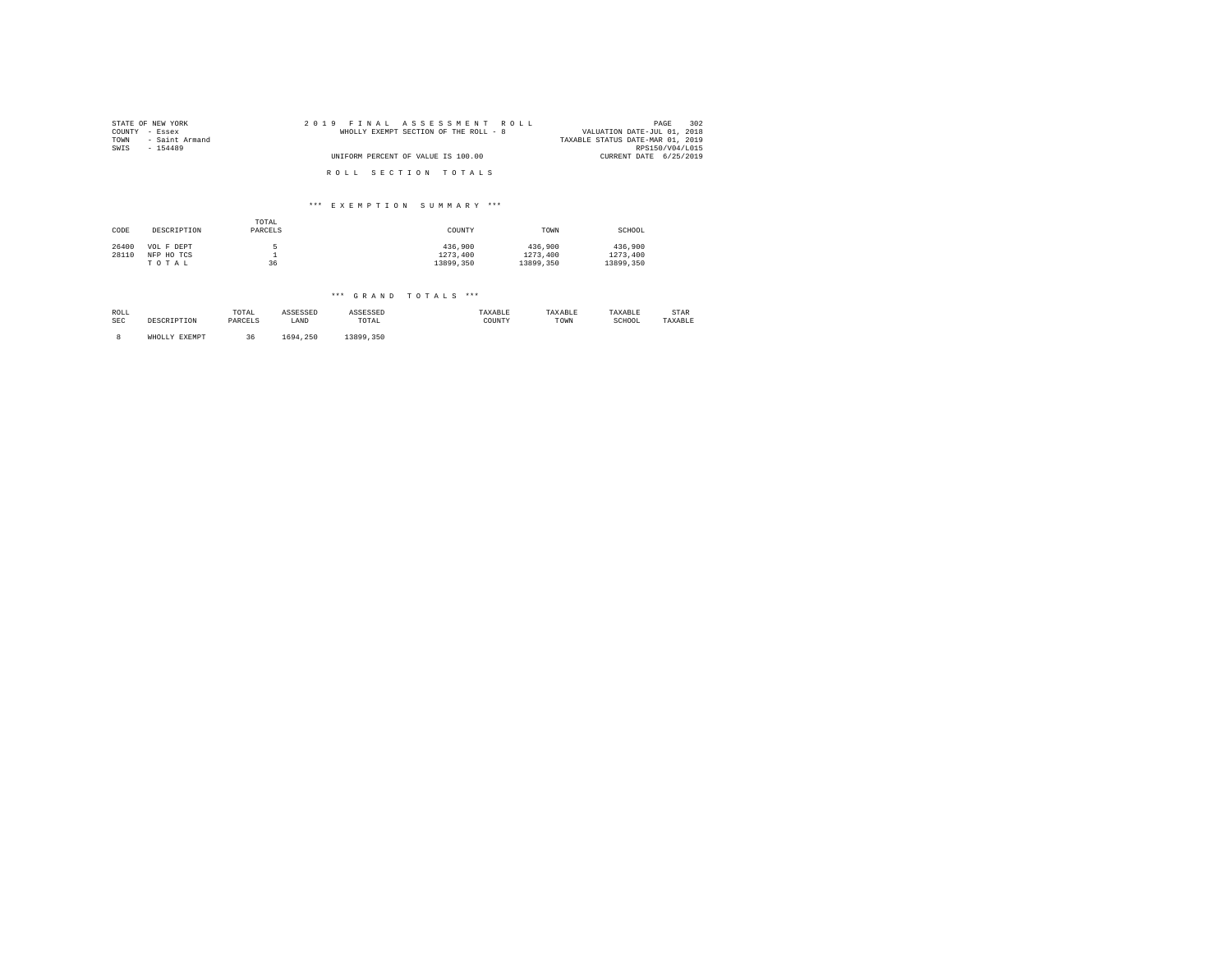| STATE OF NEW YORK      | 2019 FINAL ASSESSMENT ROLL |                                    |  | PAGE                             | 303 |
|------------------------|----------------------------|------------------------------------|--|----------------------------------|-----|
| COUNTY - Essex         |                            |                                    |  | VALUATION DATE-JUL 01, 2018      |     |
| TOWN<br>- Saint Armand |                            |                                    |  | TAXABLE STATUS DATE-MAR 01, 2019 |     |
| SWTS<br>$-154489$      |                            | SWIS TOTALS                        |  | RPS150/V04/L015                  |     |
|                        |                            | UNIFORM PERCENT OF VALUE IS 100.00 |  | CURRENT DATE 6/25/2019           |     |

|      |                      | TOTAL   | <b>EXTENSION</b>        | <b>EXTENSION</b> | AD VALOREM | <b>EXEMPT</b> | TAXABLE    |
|------|----------------------|---------|-------------------------|------------------|------------|---------------|------------|
| CODE | DISTRICT NAME        | PARCELS | TYPE                    | VALUE            | VALUE      | AMOUNT        | VALUE      |
|      |                      |         |                         |                  |            |               |            |
|      | AP902 Pro Rata tax C |         | 1 MOVTAX                | 226.10           |            |               | 226.10     |
|      | AP903 Pro Rata tax T |         | 1 MOVTAX                | 291.79           |            |               | 291.79     |
|      | AP904 Pro Rata tax S |         | 1 MOVTAX                | 120.05           |            |               | 120.05     |
|      | E1450 Emergency Serv |         | 353 MOVTAX              |                  |            |               |            |
|      | E1451 Emergency Serv |         | 763 MOVTAX              |                  |            |               |            |
|      | BTI44 BTI District   |         | 13 MOVTAX               |                  |            |               |            |
|      | FP403 Fire Pro LP La |         | 16 TOTAL                |                  | 14425.330  |               | 14425.330  |
|      | FP440 Fire Protectio |         | 1,120 TOTAL             |                  | 155569,810 | 13782.500     | 141787.310 |
|      | SB440 Trudeau sewer  |         | 1 TOTAL C               |                  | 630,300    |               | 630,300    |
|      | SW440 Trudeau sewer  |         | 1 TOTAL<br>M            |                  | 630,300    |               | 630,300    |
|      | WR440 Trudeau water  |         | 1 TOTAL<br>$\mathbb{C}$ |                  | 630,300    |               | 630,300    |
|      | WD440 Trudeau water  |         | 1 TOTAL<br>M            |                  | 630,300    |               | 630,300    |
|      | WD441 Rockledge wate |         | 54 TOTAL<br>M           |                  | 8561,700   |               | 8561,700   |
|      | SD442 Bloomingdale S |         | 194 TOTAL<br>M          |                  | 28729.600  | 4869,000      | 23860,600  |
|      | WD442 Bloomingdale W |         | 194 TOTAL<br>M          |                  | 28729.600  | 4869,000      | 23860.600  |

# \*\*\* S C H O O L D I S T R I C T S U M M A R Y \*\*\*

| CODE   | DISTRICT NAME | TOTAL<br>PARCELS | ASSESSED<br>LAND | ASSESSED<br>TOTAL | EXEMPT<br>AMOUNT | TOTAL<br>TAXABLE | STAR<br>AMOUNT | STAR<br>TAXABLE |
|--------|---------------|------------------|------------------|-------------------|------------------|------------------|----------------|-----------------|
| 164601 | Saranac Lake  | 1,135            | 73473.950        | 169802.910        | 15312,410        | 154490.500       | 11135.275      | 143355, 225     |
|        | SUB-TOTAL     | 1,135            | 73473.950        | 169802.910        | 15312,410        | 154490.500       | 11135.275      | 143355.225      |
|        | TOTAL         | 1,135            | 73473.950        | 169802.910        | 15312,410        | 154490.500       | 11135.275      | 143355.225      |

\*\*\* S Y S T E M C O D E S S U M M A R Y \*\*\*

NO SYSTEM EXEMPTIONS AT THIS LEVEL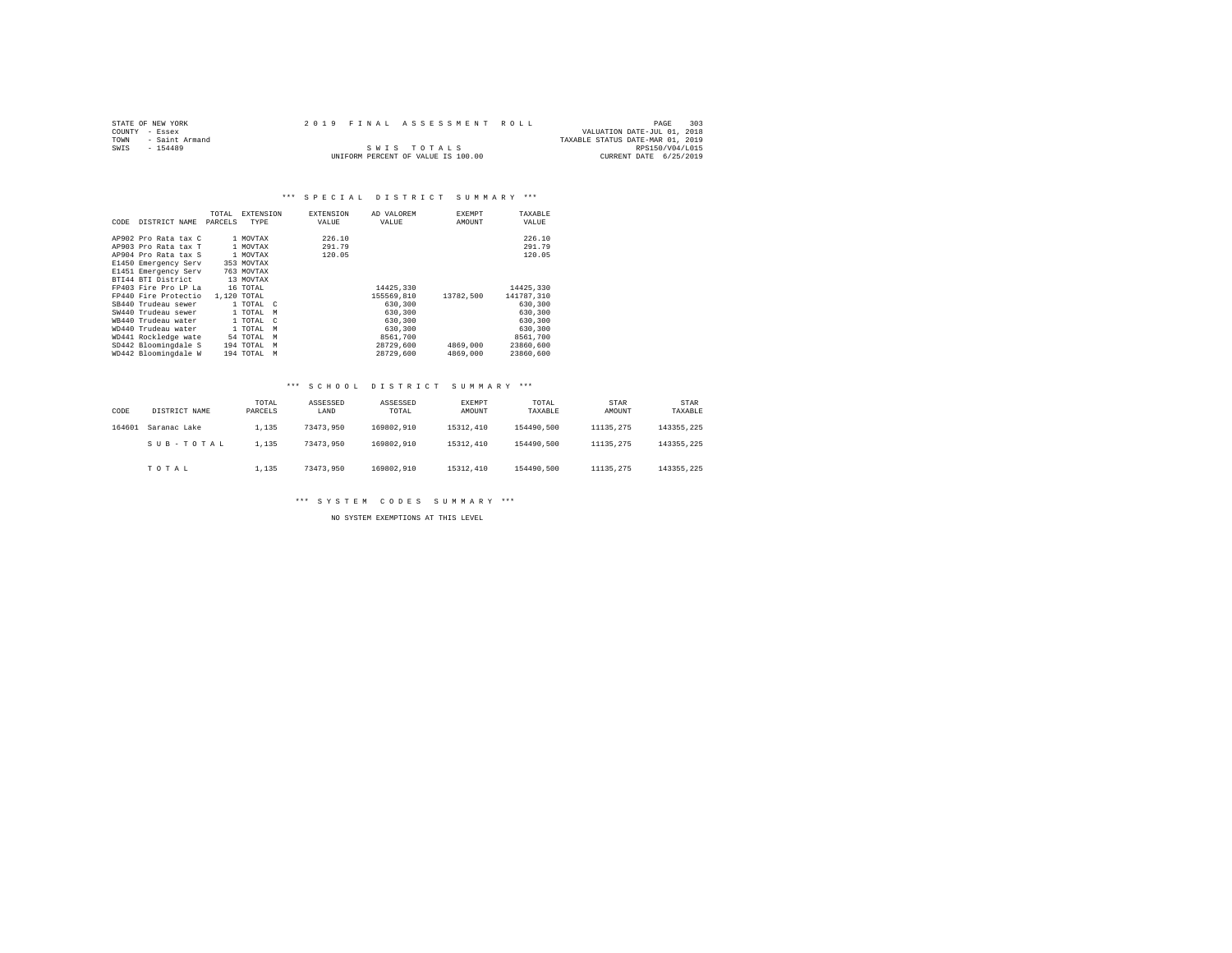|                | STATE OF NEW YORK |  |  |  | 2019 FINAL ASSESSMENT ROLL         |  |                                  | PAGE            | 304 |
|----------------|-------------------|--|--|--|------------------------------------|--|----------------------------------|-----------------|-----|
| COUNTY - Essex |                   |  |  |  |                                    |  | VALUATION DATE-JUL 01, 2018      |                 |     |
| TOWN           | - Saint Armand    |  |  |  |                                    |  | TAXABLE STATUS DATE-MAR 01, 2019 |                 |     |
| SWIS           | $-154489$         |  |  |  | SWIS TOTALS                        |  |                                  | RPS150/V04/L015 |     |
|                |                   |  |  |  | UNIFORM PERCENT OF VALUE IS 100.00 |  | CURRENT DATE 6/25/2019           |                 |     |

# \*\*\* E X E M P T I O N S U M M A R Y \*\*\*

|       |                 | TOTAL          |           |           |           |
|-------|-----------------|----------------|-----------|-----------|-----------|
| CODE  | DESCRIPTION     | PARCELS        | COUNTY    | TOWN      | SCHOOL    |
| 12100 | N.Y. STATE      | 1              | 36,800    | 36,800    | 36,800    |
| 13500 | TOWN OWN I      | 16             | 7794.500  | 7794.500  | 7794,500  |
| 13510 | TOWN CEMET      | $\overline{a}$ | 20,900    | 20,900    | 20,900    |
| 13650 | VILLAGE OW      |                | 156,600   | 156,600   | 156,600   |
| 13730 | VIL OWN O       |                | 50        | 50        | 50        |
| 13800 | SCHOOL DST      | $\overline{a}$ | 2086,900  | 2086,900  | 2086,900  |
| 18020 | IND DEVLP       |                | 194,310   | 194,310   | 194,310   |
| 21600 | CHURCH PAR      |                | 116,800   | 116,800   | 116,800   |
| 25110 | CONST REL       | 3              | 512,300   | 512,300   | 512,300   |
| 25120 | CONST ED        | $\overline{a}$ | 1429,500  | 1429,500  | 1429,500  |
| 25300 | NP ORGANIZ      |                | 34,700    | 34,700    | 34,700    |
| 26400 | VOL F DEPT      | 5              | 436,900   | 436,900   | 436,900   |
| 28110 | NFP HO TCS      |                | 1273.400  | 1273,400  | 1273,400  |
| 41120 | VETWAR CTS      | 14             | 187,350   | 187.350   | 81.225    |
| 41121 | VET WAR CT      |                | 15,000    | 15,000    |           |
| 41124 | VET WAR S       |                |           |           | 6,000     |
| 41130 | VETCOM CTS      | 18             | 443.500   | 443,500   | 180,000   |
| 41140 | VETDIS CTS      | 8              | 227,190   | 227.190   | 120,190   |
| 41400 | CLERGY          | $\overline{a}$ | 3,000     | 3,000     | 3,000     |
| 41800 | AGED ALL        | 9              | 432.200   | 432,200   | 439,700   |
| 41804 | AGED S          | $\overline{4}$ |           |           | 110,075   |
| 41834 | ENH STAR        | 69             |           |           | 4415,075  |
| 41854 | <b>BAS STAR</b> | 226            |           |           | 6720.200  |
| 47460 | PRIV FOR        | 6              | 278.560   | 278.560   | 278.560   |
|       | TOTAL           | 395            | 15680,460 | 15680,460 | 26447.685 |

| ROLL<br><b>SEC</b> | DESCRIPTION      | TOTAL<br>PARCELS | ASSESSED<br>LAND | ASSESSED<br>TOTAL | TAXABLE<br>COUNTY | TAXABLE<br>TOWN | TAXABLE<br>SCHOOL | STAR<br>TAXABLE |
|--------------------|------------------|------------------|------------------|-------------------|-------------------|-----------------|-------------------|-----------------|
|                    | TAXABLE          | 876              | 37802.117        | 107993.117        | 106212.007        | 106212.007      | 106580.057        | 95444.782       |
|                    | STATE OWNED LAND | 202              | 33727.583        | 35537.633         | 35537.633         | 35537.633       | 35537.633         | 35537.633       |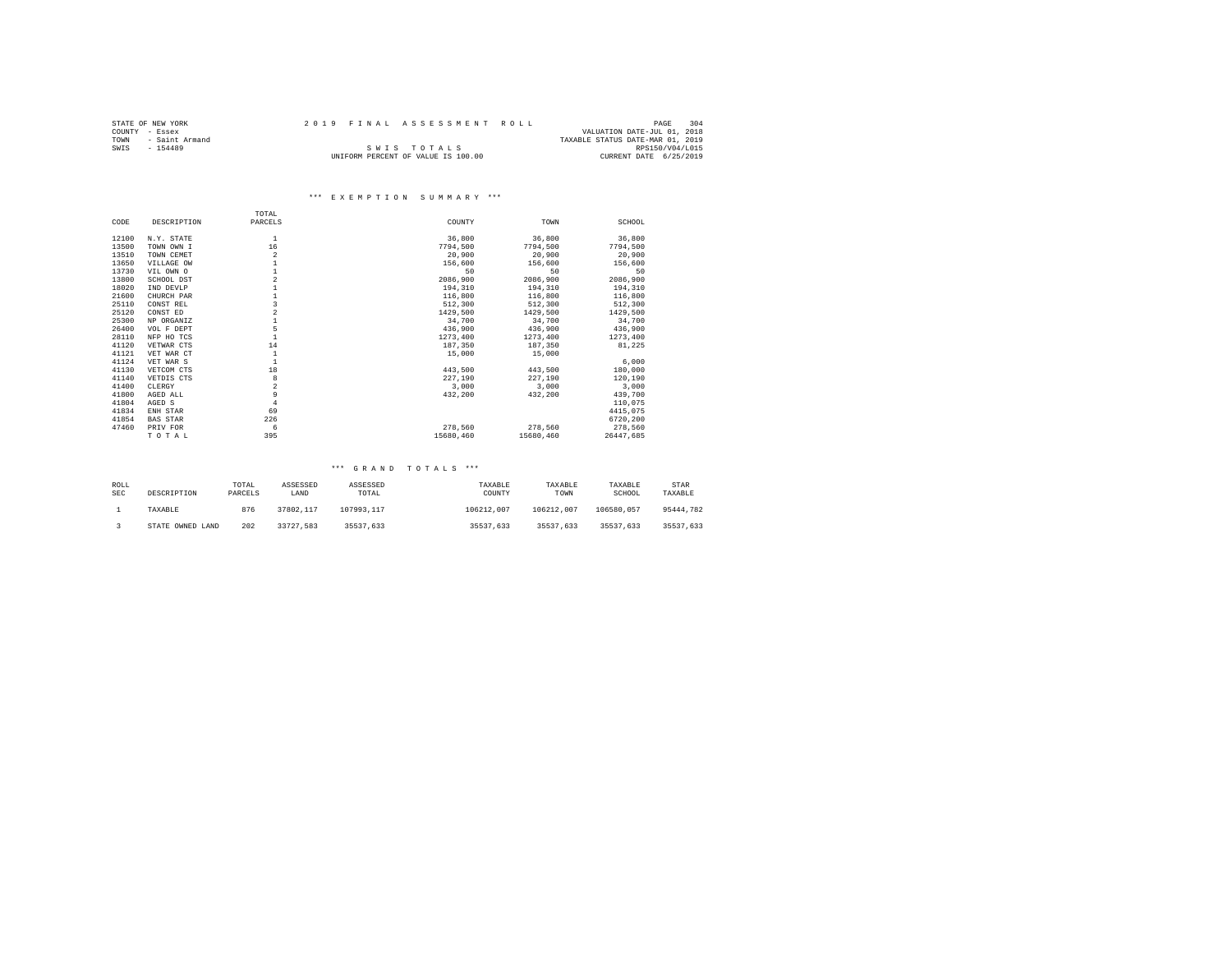|                | STATE OF NEW YORK |  |  |                                    | 2019 FINAL ASSESSMENT ROLL |                                  |                        | PAGE | 305 |
|----------------|-------------------|--|--|------------------------------------|----------------------------|----------------------------------|------------------------|------|-----|
| COUNTY - Essex |                   |  |  |                                    |                            | VALUATION DATE-JUL 01, 2018      |                        |      |     |
| TOWN           | - Saint Armand    |  |  |                                    |                            | TAXABLE STATUS DATE-MAR 01, 2019 |                        |      |     |
| SWIS           | - 154489          |  |  | SWIS TOTALS                        |                            |                                  | RPS150/V04/L015        |      |     |
|                |                   |  |  | UNIFORM PERCENT OF VALUE IS 100.00 |                            |                                  | CURRENT DATE 6/25/2019 |      |     |

| ROLL<br><b>SEC</b> | DESCRIPTION         | TOTAL<br>PARCELS | ASSESSED<br>LAND | ASSESSED<br>TOTAL | TAXABLE<br>COUNTY | TAXABLE<br>TOWN | TAXABLE<br>SCHOOL | STAR<br>TAXABLE |
|--------------------|---------------------|------------------|------------------|-------------------|-------------------|-----------------|-------------------|-----------------|
| 5.                 | SPECIAL FRANCHISE   | 5                |                  | 1155,005          | 1155,005          | 1155,005        | 1155,005          | 1155,005        |
| б.                 | UTILITIES & N.C.    | 16               | 250,000          | 11217.805         | 11217.805         | 11217.805       | 11217.805         | 11217,805       |
| 8                  | WHOLLY EXEMPT       | 36               | 1694.250         | 13899.350         |                   |                 |                   |                 |
| $\star$            | <b>SUB</b><br>TOTAL | 1,135            | 73473.950        | 169802.910        | 154122.450        | 154122.450      | 154490.500        | 143355.225      |
| $***$              | GRAND TOTAL         | 1,135            | 73473.950        | 169802.910        | 154122.450        | 154122.450      | 154490.500        | 143355.225      |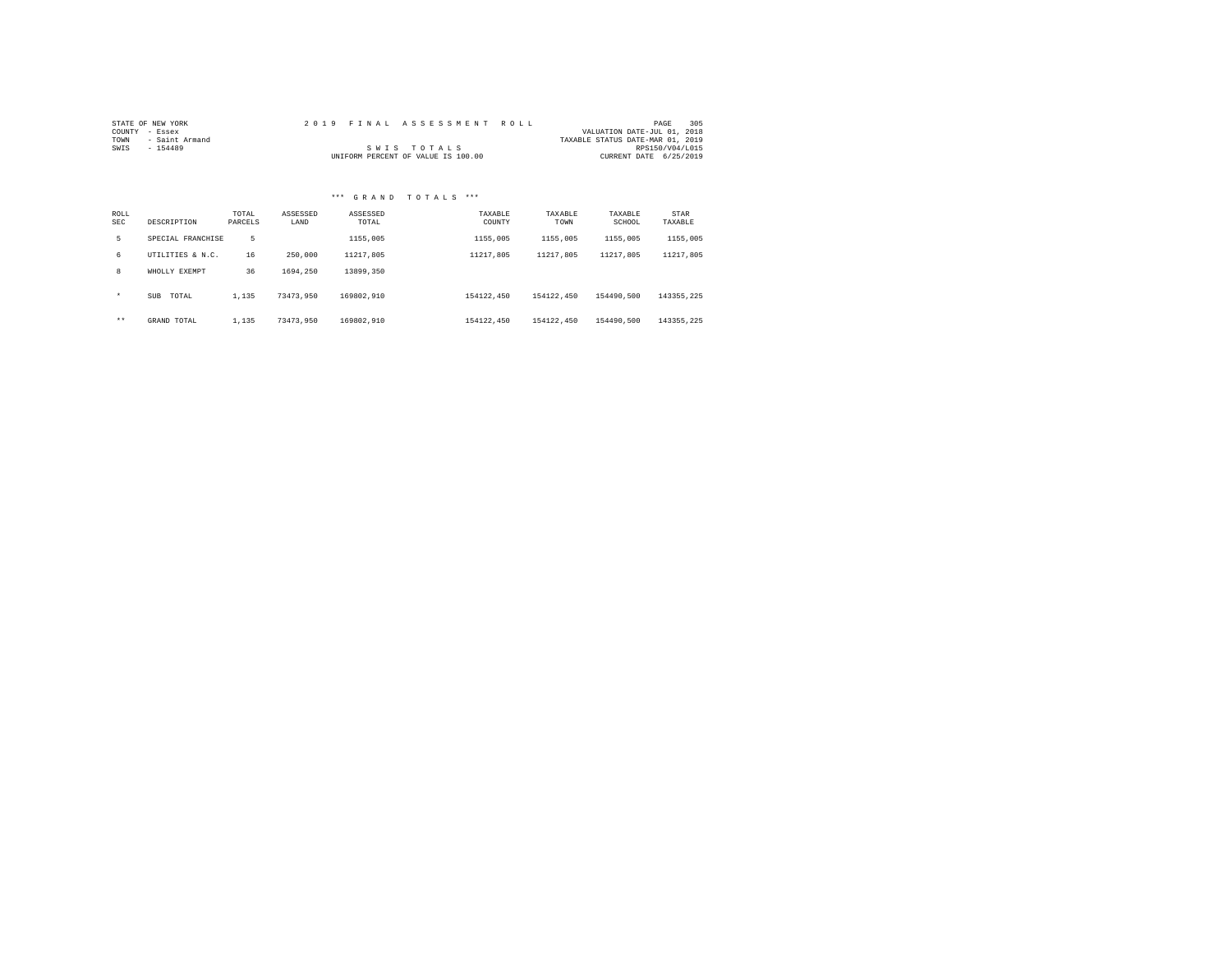|                | STATE OF NEW YORK   | 2019 FINAL ASSESSMENT ROLL         |                                  | PAGE                        | 306 |
|----------------|---------------------|------------------------------------|----------------------------------|-----------------------------|-----|
| COUNTY - Essex |                     | TOWN TOTALS                        |                                  | VALUATION DATE-JUL 01, 2018 |     |
|                | TOWN - Saint Armand |                                    | TAXABLE STATUS DATE-MAR 01, 2019 |                             |     |
| SWIS           | $-1544$             |                                    |                                  | RPS150/V04/L015             |     |
|                |                     | UNIFORM PERCENT OF VALUE IS 100.00 |                                  | CURRENT DATE 6/25/2019      |     |

# \*\*\* SPECIAL DISTRICT SUMMARY \*\*\*

|      |                      | TOTAL   | <b>EXTENSION</b>         | <b>EXTENSION</b> | AD VALOREM | <b>EXEMPT</b> | TAXABLE    |
|------|----------------------|---------|--------------------------|------------------|------------|---------------|------------|
| CODE | DISTRICT NAME        | PARCELS | TYPE                     | VALUE            | VALUE      | AMOUNT        | VALUE      |
|      |                      |         |                          |                  |            |               |            |
|      | AP902 Pro Rata tax C |         | 2 MOVTAX                 | 272.67           |            |               | 272.67     |
|      | AP903 Pro Rata tax T |         | 2 MOVTAX                 | 343.85           |            |               | 343.85     |
|      | AP904 Pro Rata tax S |         | 2 MOVTAX                 | 145.66           |            |               | 145.66     |
|      | AP907 Pro Rata tax V |         | 1 MOVTAX                 | 78.35            |            |               | 78.35      |
|      | E1450 Emergency Serv |         | 353 MOVTAX               |                  |            |               |            |
|      | E1451 Emergency Serv |         | 763 MOVTAX               |                  |            |               |            |
|      | E1480 Emergency Serv |         | 108 MOVTAX               |                  |            |               |            |
|      | BTI44 BTI District   |         | 13 MOVTAX                |                  |            |               |            |
|      | FP403 Fire Pro LP La |         | 16 TOTAL                 |                  | 14425,330  |               | 14425,330  |
|      | FP440 Fire Protectio |         | 1,120 TOTAL              |                  | 155569.810 | 13782.500     | 141787.310 |
|      | SB440 Trudeau sewer  |         | 1 TOTAL C                |                  | 630,300    |               | 630,300    |
|      | SW440 Trudeau sewer  |         | 1 TOTAL<br>M             |                  | 630,300    |               | 630,300    |
|      | WB440 Trudeau water  |         | 1 TOTAL<br>$\mathcal{C}$ |                  | 630,300    |               | 630,300    |
|      | WD440 Trudeau water  |         | 1 TOTAL<br>M             |                  | 630,300    |               | 630,300    |
|      | WD441 Rockledge wate |         | 54 TOTAL<br>M            |                  | 8561,700   |               | 8561,700   |
|      | SD442 Bloomingdale S |         | 194 TOTAL<br>M           |                  | 28729,600  | 4869,000      | 23860,600  |
|      | WD442 Bloomingdale W |         | 194 TOTAL<br>M           |                  | 28729.600  | 4869,000      | 23860,600  |

# \*\*\* S C H O O L D I S T R I C T S U M M A R Y \*\*\*

| CODE             | DISTRICT NAME                      | TOTAL<br>PARCELS | ASSESSED<br>LAND | ASSESSED<br>TOTAL | EXEMPT<br>AMOUNT | TOTAL<br>TAXABLE | <b>STAR</b><br>AMOUNT | <b>STAR</b><br>TAXABLE |
|------------------|------------------------------------|------------------|------------------|-------------------|------------------|------------------|-----------------------|------------------------|
| 164601<br>999999 | Saranac Lake<br>Schl Apportionment | 1.249            | 78974.250        | 198748.541        | 26723.210        | 172025.331       | 12164.975             | 159860.356             |
|                  | SUB-TOTAL                          | 1,250            | 78974.250        | 198748.541        | 26723.210        | 172025.331       | 12164.975             | 159860.356             |
|                  | TOTAL                              | 1,250            | 78974.250        | 198748.541        | 26723.210        | 172025.331       | 12164.975             | 159860.356             |

\*\*\* S Y S T E M C O D E S S U M M A R Y \*\*\*

NO SYSTEM EXEMPTIONS AT THIS LEVEL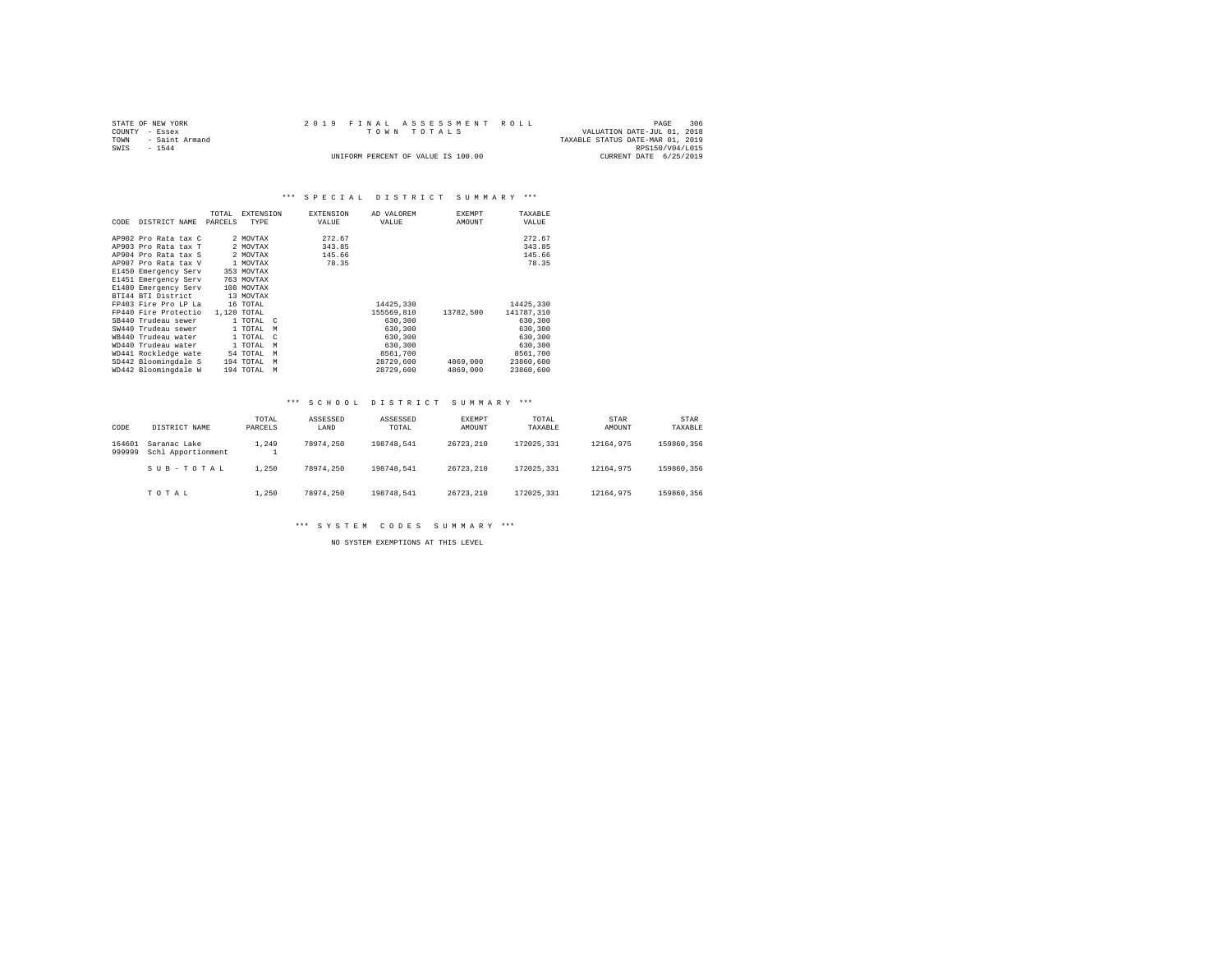|      | STATE OF NEW YORK |  | 2019 FINAL ASSESSMENT ROLL         |                                  | PAGE            | 307 |
|------|-------------------|--|------------------------------------|----------------------------------|-----------------|-----|
|      | COUNTY - Essex    |  | TOWN TOTALS                        | VALUATION DATE-JUL 01, 2018      |                 |     |
| TOWN | - Saint Armand    |  |                                    | TAXABLE STATUS DATE-MAR 01, 2019 |                 |     |
| SWIS | $-1544$           |  |                                    |                                  | RPS150/V04/L015 |     |
|      |                   |  | UNIFORM PERCENT OF VALUE IS 100.00 | CURRENT DATE 6/25/2019           |                 |     |

# \*\*\* E X E M P T I O N S U M M A R Y \*\*\*

|       |                 | TOTAL          |           |           |           |           |
|-------|-----------------|----------------|-----------|-----------|-----------|-----------|
| CODE  | DESCRIPTION     | PARCELS        | VILLAGE   | COUNTY    | TOWN      | SCHOOL    |
| 12100 | N.Y. STATE      | 1              |           | 36,800    | 36,800    | 36,800    |
| 13500 |                 | 17             | 500       | 7795,000  |           |           |
|       | TOWN OWN I      |                |           |           | 7795,000  | 7795,000  |
| 13510 | TOWN CEMET      | $\overline{a}$ |           | 20,900    | 20,900    | 20,900    |
| 13650 | VILLAGE OW      | 4              | 4471.100  | 4627.700  | 4627.700  | 4627,700  |
| 13730 | VIL OWN O       | 3              | 7.400     | 7.450     | 7.450     | 7.450     |
| 13800 | SCHOOL DST      | $\overline{a}$ |           | 2086,900  | 2086,900  | 2086,900  |
| 18020 | IND DEVLP       |                |           | 194,310   | 194,310   | 194,310   |
| 21600 | CHURCH PAR      |                |           | 116,800   | 116,800   | 116,800   |
| 25110 | CONST REL       | 3              |           | 512,300   | 512,300   | 512,300   |
| 25120 | CONST ED        | 2              |           | 1429,500  | 1429.500  | 1429.500  |
| 25300 | NP ORGANIZ      | $\overline{a}$ | 6695,300  | 6730,000  | 6730,000  | 6730,000  |
| 26250 | HIST SOC        |                | 138,300   | 138,300   | 138,300   | 138,300   |
| 26400 | VOL F DEPT      | 5              |           | 436,900   | 436,900   | 436,900   |
| 28110 | NFP HO TCS      |                |           | 1273,400  | 1273,400  | 1273,400  |
| 41120 | VETWAR CTS      | 16             | 36,000    | 217,350   | 217,350   | 93,225    |
| 41121 | VET WAR CT      | $\mathbf{1}$   |           | 15,000    | 15,000    |           |
| 41124 | VET WAR S       |                |           |           |           | 6,000     |
| 41130 | VETCOM CTS      | 19             | 30,000    | 468,500   | 468.500   | 190,000   |
| 41140 | VETDIS CTS      | 9              | 60,000    | 277.190   | 277,190   | 140,190   |
| 41400 | CLERGY          | $\overline{a}$ |           | 3,000     | 3,000     | 3,000     |
| 41800 | AGED ALL        | 10             | 56,200    | 488,400   | 488,400   | 495,900   |
| 41804 | AGED S          | $\overline{4}$ |           |           |           | 110,075   |
| 41834 | ENH STAR        | 75             |           |           |           | 4814.775  |
| 41854 | <b>BAS STAR</b> | 247            |           |           |           | 7350.200  |
| 47460 | PRIV FOR        | 6              |           | 278,560   | 278,560   | 278.560   |
|       | TOTAL           | 435            | 11494,800 | 27154.260 | 27154.260 | 38888,185 |
|       |                 |                |           |           |           |           |